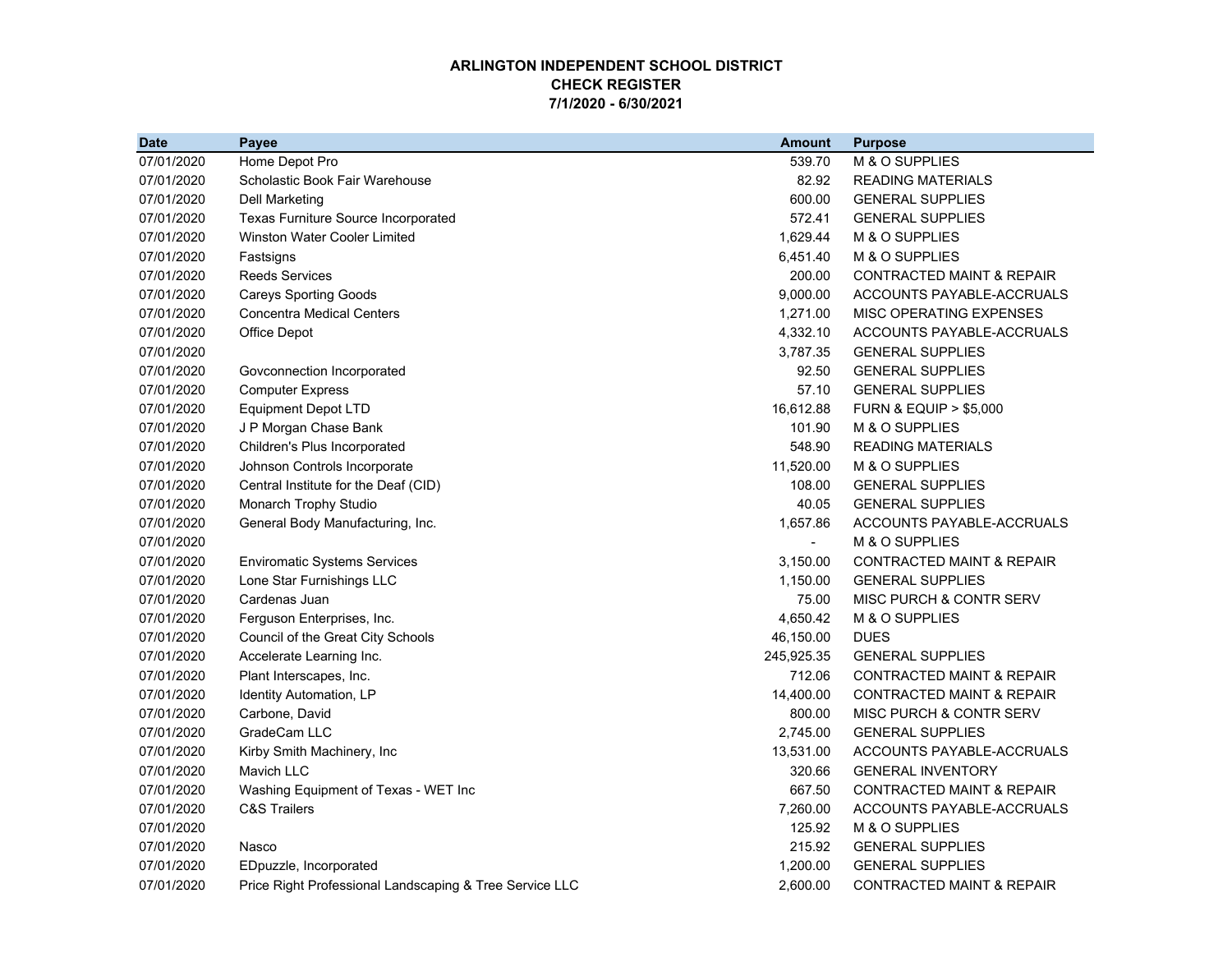| <b>Date</b> | Payee                                             | <b>Amount</b>  | <b>Purpose</b>                     |
|-------------|---------------------------------------------------|----------------|------------------------------------|
| 07/01/2020  | Staples Inc/Staples Business Advantage            | 103.48         | <b>GENERAL SUPPLIES</b>            |
| 07/01/2020  | E Logic                                           | 5,504.93       | CONTRACTED MAINT & REPAIR          |
| 07/01/2020  | Borden Dairy Company                              | 23,426.08      | <b>FOOD</b>                        |
| 07/01/2020  | Got You Covered Work Wear & Uniforms              | 13,098.00      | M & O SUPPLIES                     |
| 07/01/2020  | <b>Albur Mark</b>                                 | 95.00          | MISC PURCH & CONTR SERV            |
| 07/01/2020  | KickUp Incorporated                               | $\blacksquare$ | MISC PURCH & CONTR SERV            |
| 07/01/2020  | Hillco Partners L L C                             | 5,400.00       | <b>LOBBYING</b>                    |
| 07/01/2020  | Complete Supply Incorporated                      | 10,775.00      | M & O SUPPLIES                     |
| 07/01/2020  | <b>Gomez Floor Covering</b>                       | 450.00         | M & O SUPPLIES                     |
| 07/01/2020  | <b>Caldwell Country Chevrolet</b>                 | 99,267.00      | ACCOUNTS PAYABLE-ACCRUALS          |
| 07/01/2020  | <b>Bucks Wheel &amp; Equipment Company</b>        | 1.64           | <b>GENERAL INVENTORY</b>           |
| 07/01/2020  | First Advantage Background Services               | 24.04          | MISC OPERATING EXPENSES            |
| 07/01/2020  | Rush Truck Centers Of Texas Limited Partnership   | 263.68         | CONTRACTED MAINT & REPAIR          |
| 07/01/2020  |                                                   | 1,132.14       | M & O SUPPLIES                     |
| 07/01/2020  |                                                   | 64,557.04      | <b>VEHICLES</b>                    |
| 07/01/2020  | <b>Education Service Center Region XI</b>         | 3,650.00       | MISC PURCH & CONTR SERV            |
| 07/01/2020  | <b>Education Service Center Region XI</b>         | 20,000.00      | EDUCATION SERVICE CENTER           |
| 07/01/2020  | Goodheart Willcox Company Incorporated            | 18,831.00      | ACCOUNTS PAYABLE-ACCRUALS          |
| 07/01/2020  |                                                   | 7,869.00       | <b>READING MATERIALS</b>           |
| 07/01/2020  | Gopher Sport Equipment                            | 1,196.67       | ACCOUNTS PAYABLE-ACCRUALS          |
| 07/01/2020  |                                                   | $\blacksquare$ | <b>GENERAL SUPPLIES</b>            |
| 07/01/2020  | United Educators Association                      | 981.09         | <b>UNITED FUND</b>                 |
| 07/01/2020  | Texas United School Employees Local 100           | 36.67          | UNITED FUND                        |
| 07/01/2020  | Truman Tim Chapter 13 Trustee                     | 1,110.00       | UNITED FUND                        |
| 07/01/2020  | Association Of Texas Professional Teachers Local  | 0.58           | UNITED FUND                        |
| 07/01/2020  | Association Of Texas Professional Educators State | 34.60          | UNITED FUND                        |
| 07/01/2020  | Pam Bassel Chapter 13 Trustee                     | 174.46         | UNITED FUND                        |
| 07/01/2020  | Administracion para el Sustento de Menores        | 257.69         | UNITED FUND                        |
| 07/01/2020  | Powers Tom Chapter 13 Trustee                     | 904.62         | UNITED FUND                        |
| 07/01/2020  | Educational Employees Credit Union - HSA          | 1,338.59       | <b>DENTAL INSURANCE</b>            |
| 07/01/2020  | <b>Educational Employees Credit Union</b>         | 6,140.95       | DUE TO CREDIT UNION                |
| 07/01/2020  | <b>Texas State Teachers Association</b>           | 62.65          | UNITED FUND                        |
| 07/01/2020  | United Way                                        | 5.00           | UNITED FUND                        |
| 07/01/2020  | Dennis Klaver                                     | 8.60           | LIONS CLUB CONCESSIONS             |
| 07/01/2020  | <b>Andy Seitz</b>                                 | 13.05          | LIONS CLUB CONCESSIONS             |
| 07/01/2020  | Tracy Vargas                                      | 29.50          | LIONS CLUB CONCESSIONS             |
| 07/01/2020  | Phuong Vuong                                      | 21.95          | LIONS CLUB CONCESSIONS             |
| 07/02/2020  | Texas Association Of School Boards                | 8,000.00       | <b>MISC PURCH &amp; CONTR SERV</b> |
| 07/02/2020  | Barnes & Noble Booksellers, Inc                   | 1,037.30       | <b>READING MATERIALS</b>           |
| 07/02/2020  | Videotex Systems Incorporated                     | 1,745.23       | ACCOUNTS PAYABLE-ACCRUALS          |
| 07/02/2020  |                                                   | $\blacksquare$ | <b>GENERAL SUPPLIES</b>            |
| 07/02/2020  | Office Depot                                      | 31.99          | <b>GENERAL SUPPLIES</b>            |
| 07/02/2020  | United Worth Hydrochem Corporation                | 65,308.07      | M & O SUPPLIES                     |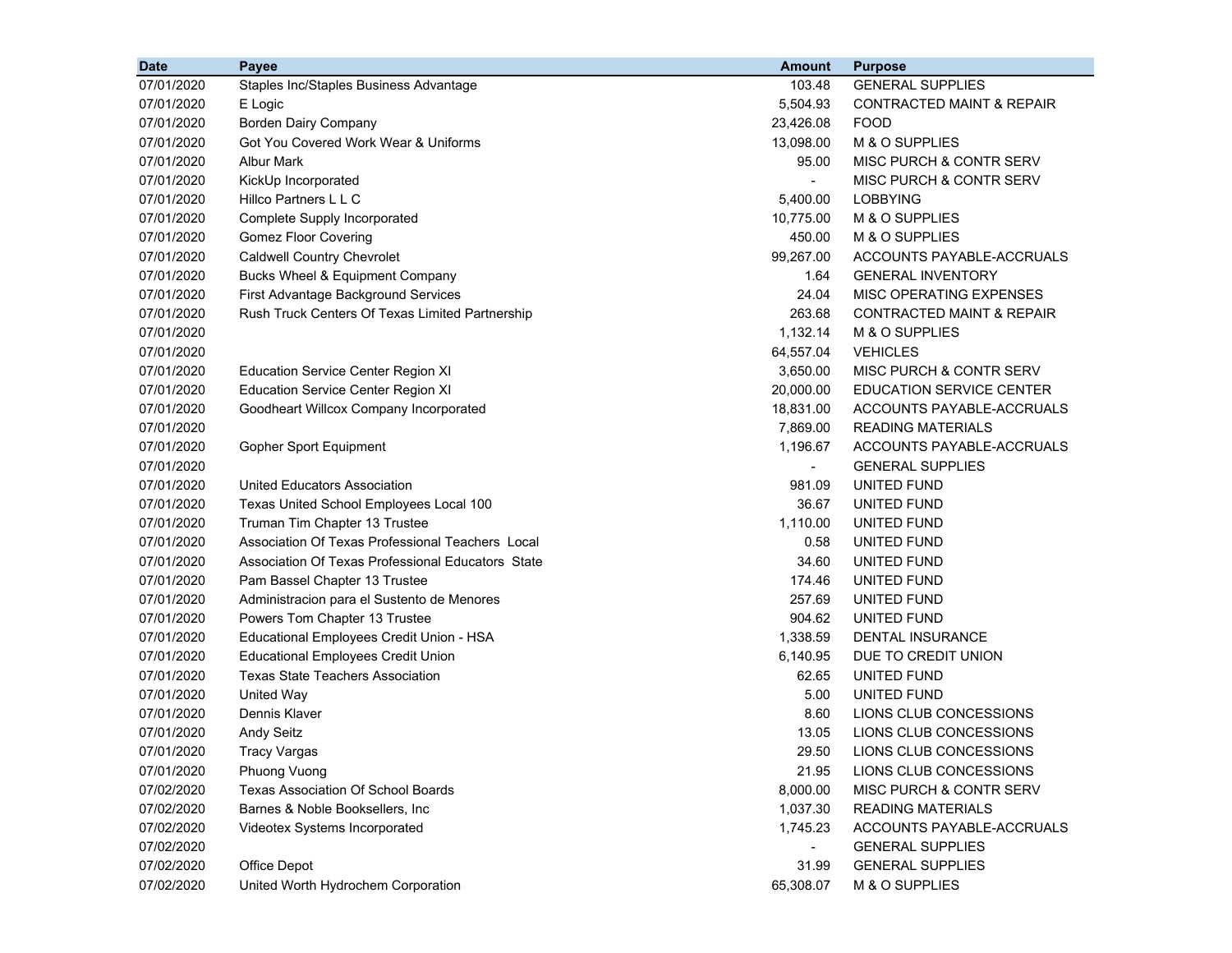| 07/02/2020<br>200.25<br><b>INVOICES RECEIVABLE</b><br>Chick-fil-A(Cooper/LittleRoad/CarrierPkwy)<br>07/02/2020<br>119.00<br>MISC PURCH & CONTR SERV<br><b>SkillPath NST Training</b><br>Swink Air & Hydraulics<br>32,995.00<br>M & O SUPPLIES<br>07/02/2020<br>07/02/2020<br>2,947.39<br>ACCOUNTS PAYABLE-ACCRUALS<br>Nasco<br>07/02/2020<br><b>GENERAL SUPPLIES</b><br>(89.96)<br>07/02/2020<br>86.51<br>M & O SUPPLIES<br>Texas Irrigation Supply LLC<br>07/02/2020<br><b>MSB Consulting</b><br>594.39<br>MISC PURCH & CONTR SERV<br>07/02/2020<br>Lexia Learning Systems LLC<br>161,958.00<br><b>TEXTBOOKS</b><br>07/02/2020<br>220.00<br><b>CONTRACTED MAINT &amp; REPAIR</b><br>Terry's Auto Industrial Radiator<br>1,550.00<br>ACCOUNTS PAYABLE-ACCRUALS<br>07/02/2020<br>Gandy Ink<br>07/02/2020<br><b>GENERAL SUPPLIES</b><br>$\blacksquare$<br>07/02/2020<br><b>GENERAL SUPPLIES</b><br>Cheerleading Company Incorporated<br>1,159.50<br>Sam Pack's Five Star Ford<br>07/02/2020<br><b>VEHICLES</b><br>43,795.25<br>07/02/2020<br>Southwest International Trucks<br>1,353.00<br><b>CONTRACTED MAINT &amp; REPAIR</b><br>1,416.14<br>07/02/2020<br>M & O SUPPLIES<br>93.18<br><b>CONTRACTED MAINT &amp; REPAIR</b><br>07/02/2020<br>Unifirst Holdings(A/R 01550)<br>Vandergriff Chevrolet<br>1,305.46<br><b>CONTRACTED MAINT &amp; REPAIR</b><br>07/02/2020<br>07/02/2020<br>186.05<br>M & O SUPPLIES<br>07/08/2020<br>205.00<br>M & O SUPPLIES<br><b>Grainger Industrial Supply</b><br>07/08/2020<br><b>Dell Marketing</b><br>690.00<br><b>GENERAL SUPPLIES</b><br>07/08/2020<br>Airgas Southwest Incorporated<br>1,405.45<br><b>RENTALS &amp; OPERATING LEASE</b><br>2,083.33<br>07/08/2020<br><b>MISC PURCH &amp; CONTR SERV</b><br>Moak Casey & Associates Incorporated<br><b>Bernd Mac</b><br>743.60<br>MISC PURCH & CONTR SERV<br>07/08/2020<br>Texas Department Of Insurance State Fire Marshals Office<br>1,590.00<br>MISC OPERATING EXPENSES<br>07/08/2020<br>07/08/2020<br>1,602.31<br><b>WATER</b><br><b>City Of Grand Prairie Water Utilities</b><br>07/08/2020<br>City Of Arlington<br>18,960.78<br>MISC PURCH & CONTR SERV<br><b>UPS</b><br>07/08/2020<br>124.00<br><b>GENERAL SUPPLIES</b><br>67,232.64<br>MISC PURCH & CONTR SERV<br>07/08/2020<br>Engage2learn<br>Ed311<br>430.00<br>MISC OPERATING EXPENSES<br>07/08/2020<br>22,002.03<br><b>WATER</b><br>07/08/2020<br>Zayo Group Holdings Inc<br>Zonar Systems Inc<br>32,760.00<br>07/08/2020<br><b>GENERAL SUPPLIES</b><br>PlanGrid Inc<br>07/08/2020<br>6,600.00<br><b>GENERAL SUPPLIES</b><br>07/08/2020<br>931.17<br>LIONS CLUB CONCESSIONS<br>Prairie Pictures Incorporated<br>AT&T<br><b>WATER</b><br>07/08/2020<br>67,804.74<br>07/08/2020<br>214.60<br><b>MISC PURCH &amp; CONTR SERV</b><br><b>Bernd Shelley Burke</b><br>07/08/2020<br>83,310.52<br>Corgan Assoc Architects Incorporated<br>CONTRACTED MAINT & REPAIR<br>M & O SUPPLIES<br>07/08/2020<br>Home Depot Pro<br>391.17<br>07/08/2020<br>Home Depot Pro<br>4,492.80<br><b>GENERAL INVENTORY</b><br>Home Depot Pro<br>07/08/2020<br>LIONS CLUB CONCESSIONS<br>07/08/2020<br>Heritage Food Service Group Incorporated<br>872.91<br>M & O SUPPLIES<br>Resilite Sports Products Incorporated<br>ACCOUNTS PAYABLE-ACCRUALS<br>07/08/2020<br>97,742.20<br>07/08/2020<br><b>FURN &amp; EQUIP &gt; \$5,000</b> | <b>Date</b> | Payee                          | <b>Amount</b> | <b>Purpose</b> |
|--------------------------------------------------------------------------------------------------------------------------------------------------------------------------------------------------------------------------------------------------------------------------------------------------------------------------------------------------------------------------------------------------------------------------------------------------------------------------------------------------------------------------------------------------------------------------------------------------------------------------------------------------------------------------------------------------------------------------------------------------------------------------------------------------------------------------------------------------------------------------------------------------------------------------------------------------------------------------------------------------------------------------------------------------------------------------------------------------------------------------------------------------------------------------------------------------------------------------------------------------------------------------------------------------------------------------------------------------------------------------------------------------------------------------------------------------------------------------------------------------------------------------------------------------------------------------------------------------------------------------------------------------------------------------------------------------------------------------------------------------------------------------------------------------------------------------------------------------------------------------------------------------------------------------------------------------------------------------------------------------------------------------------------------------------------------------------------------------------------------------------------------------------------------------------------------------------------------------------------------------------------------------------------------------------------------------------------------------------------------------------------------------------------------------------------------------------------------------------------------------------------------------------------------------------------------------------------------------------------------------------------------------------------------------------------------------------------------------------------------------------------------------------------------------------------------------------------------------------------------------------------------------------------------------------------------------------------------------------------------------------------------------------------------------------------------------------------------------------------------------------------------------------------------------------------------------------------------------------------------------------------------------------------------------------------------------------------------------------|-------------|--------------------------------|---------------|----------------|
|                                                                                                                                                                                                                                                                                                                                                                                                                                                                                                                                                                                                                                                                                                                                                                                                                                                                                                                                                                                                                                                                                                                                                                                                                                                                                                                                                                                                                                                                                                                                                                                                                                                                                                                                                                                                                                                                                                                                                                                                                                                                                                                                                                                                                                                                                                                                                                                                                                                                                                                                                                                                                                                                                                                                                                                                                                                                                                                                                                                                                                                                                                                                                                                                                                                                                                                                                        |             |                                |               |                |
|                                                                                                                                                                                                                                                                                                                                                                                                                                                                                                                                                                                                                                                                                                                                                                                                                                                                                                                                                                                                                                                                                                                                                                                                                                                                                                                                                                                                                                                                                                                                                                                                                                                                                                                                                                                                                                                                                                                                                                                                                                                                                                                                                                                                                                                                                                                                                                                                                                                                                                                                                                                                                                                                                                                                                                                                                                                                                                                                                                                                                                                                                                                                                                                                                                                                                                                                                        |             |                                |               |                |
|                                                                                                                                                                                                                                                                                                                                                                                                                                                                                                                                                                                                                                                                                                                                                                                                                                                                                                                                                                                                                                                                                                                                                                                                                                                                                                                                                                                                                                                                                                                                                                                                                                                                                                                                                                                                                                                                                                                                                                                                                                                                                                                                                                                                                                                                                                                                                                                                                                                                                                                                                                                                                                                                                                                                                                                                                                                                                                                                                                                                                                                                                                                                                                                                                                                                                                                                                        |             |                                |               |                |
|                                                                                                                                                                                                                                                                                                                                                                                                                                                                                                                                                                                                                                                                                                                                                                                                                                                                                                                                                                                                                                                                                                                                                                                                                                                                                                                                                                                                                                                                                                                                                                                                                                                                                                                                                                                                                                                                                                                                                                                                                                                                                                                                                                                                                                                                                                                                                                                                                                                                                                                                                                                                                                                                                                                                                                                                                                                                                                                                                                                                                                                                                                                                                                                                                                                                                                                                                        |             |                                |               |                |
|                                                                                                                                                                                                                                                                                                                                                                                                                                                                                                                                                                                                                                                                                                                                                                                                                                                                                                                                                                                                                                                                                                                                                                                                                                                                                                                                                                                                                                                                                                                                                                                                                                                                                                                                                                                                                                                                                                                                                                                                                                                                                                                                                                                                                                                                                                                                                                                                                                                                                                                                                                                                                                                                                                                                                                                                                                                                                                                                                                                                                                                                                                                                                                                                                                                                                                                                                        |             |                                |               |                |
|                                                                                                                                                                                                                                                                                                                                                                                                                                                                                                                                                                                                                                                                                                                                                                                                                                                                                                                                                                                                                                                                                                                                                                                                                                                                                                                                                                                                                                                                                                                                                                                                                                                                                                                                                                                                                                                                                                                                                                                                                                                                                                                                                                                                                                                                                                                                                                                                                                                                                                                                                                                                                                                                                                                                                                                                                                                                                                                                                                                                                                                                                                                                                                                                                                                                                                                                                        |             |                                |               |                |
|                                                                                                                                                                                                                                                                                                                                                                                                                                                                                                                                                                                                                                                                                                                                                                                                                                                                                                                                                                                                                                                                                                                                                                                                                                                                                                                                                                                                                                                                                                                                                                                                                                                                                                                                                                                                                                                                                                                                                                                                                                                                                                                                                                                                                                                                                                                                                                                                                                                                                                                                                                                                                                                                                                                                                                                                                                                                                                                                                                                                                                                                                                                                                                                                                                                                                                                                                        |             |                                |               |                |
|                                                                                                                                                                                                                                                                                                                                                                                                                                                                                                                                                                                                                                                                                                                                                                                                                                                                                                                                                                                                                                                                                                                                                                                                                                                                                                                                                                                                                                                                                                                                                                                                                                                                                                                                                                                                                                                                                                                                                                                                                                                                                                                                                                                                                                                                                                                                                                                                                                                                                                                                                                                                                                                                                                                                                                                                                                                                                                                                                                                                                                                                                                                                                                                                                                                                                                                                                        |             |                                |               |                |
|                                                                                                                                                                                                                                                                                                                                                                                                                                                                                                                                                                                                                                                                                                                                                                                                                                                                                                                                                                                                                                                                                                                                                                                                                                                                                                                                                                                                                                                                                                                                                                                                                                                                                                                                                                                                                                                                                                                                                                                                                                                                                                                                                                                                                                                                                                                                                                                                                                                                                                                                                                                                                                                                                                                                                                                                                                                                                                                                                                                                                                                                                                                                                                                                                                                                                                                                                        |             |                                |               |                |
|                                                                                                                                                                                                                                                                                                                                                                                                                                                                                                                                                                                                                                                                                                                                                                                                                                                                                                                                                                                                                                                                                                                                                                                                                                                                                                                                                                                                                                                                                                                                                                                                                                                                                                                                                                                                                                                                                                                                                                                                                                                                                                                                                                                                                                                                                                                                                                                                                                                                                                                                                                                                                                                                                                                                                                                                                                                                                                                                                                                                                                                                                                                                                                                                                                                                                                                                                        |             |                                |               |                |
|                                                                                                                                                                                                                                                                                                                                                                                                                                                                                                                                                                                                                                                                                                                                                                                                                                                                                                                                                                                                                                                                                                                                                                                                                                                                                                                                                                                                                                                                                                                                                                                                                                                                                                                                                                                                                                                                                                                                                                                                                                                                                                                                                                                                                                                                                                                                                                                                                                                                                                                                                                                                                                                                                                                                                                                                                                                                                                                                                                                                                                                                                                                                                                                                                                                                                                                                                        |             |                                |               |                |
|                                                                                                                                                                                                                                                                                                                                                                                                                                                                                                                                                                                                                                                                                                                                                                                                                                                                                                                                                                                                                                                                                                                                                                                                                                                                                                                                                                                                                                                                                                                                                                                                                                                                                                                                                                                                                                                                                                                                                                                                                                                                                                                                                                                                                                                                                                                                                                                                                                                                                                                                                                                                                                                                                                                                                                                                                                                                                                                                                                                                                                                                                                                                                                                                                                                                                                                                                        |             |                                |               |                |
|                                                                                                                                                                                                                                                                                                                                                                                                                                                                                                                                                                                                                                                                                                                                                                                                                                                                                                                                                                                                                                                                                                                                                                                                                                                                                                                                                                                                                                                                                                                                                                                                                                                                                                                                                                                                                                                                                                                                                                                                                                                                                                                                                                                                                                                                                                                                                                                                                                                                                                                                                                                                                                                                                                                                                                                                                                                                                                                                                                                                                                                                                                                                                                                                                                                                                                                                                        |             |                                |               |                |
|                                                                                                                                                                                                                                                                                                                                                                                                                                                                                                                                                                                                                                                                                                                                                                                                                                                                                                                                                                                                                                                                                                                                                                                                                                                                                                                                                                                                                                                                                                                                                                                                                                                                                                                                                                                                                                                                                                                                                                                                                                                                                                                                                                                                                                                                                                                                                                                                                                                                                                                                                                                                                                                                                                                                                                                                                                                                                                                                                                                                                                                                                                                                                                                                                                                                                                                                                        |             |                                |               |                |
|                                                                                                                                                                                                                                                                                                                                                                                                                                                                                                                                                                                                                                                                                                                                                                                                                                                                                                                                                                                                                                                                                                                                                                                                                                                                                                                                                                                                                                                                                                                                                                                                                                                                                                                                                                                                                                                                                                                                                                                                                                                                                                                                                                                                                                                                                                                                                                                                                                                                                                                                                                                                                                                                                                                                                                                                                                                                                                                                                                                                                                                                                                                                                                                                                                                                                                                                                        |             |                                |               |                |
|                                                                                                                                                                                                                                                                                                                                                                                                                                                                                                                                                                                                                                                                                                                                                                                                                                                                                                                                                                                                                                                                                                                                                                                                                                                                                                                                                                                                                                                                                                                                                                                                                                                                                                                                                                                                                                                                                                                                                                                                                                                                                                                                                                                                                                                                                                                                                                                                                                                                                                                                                                                                                                                                                                                                                                                                                                                                                                                                                                                                                                                                                                                                                                                                                                                                                                                                                        |             |                                |               |                |
|                                                                                                                                                                                                                                                                                                                                                                                                                                                                                                                                                                                                                                                                                                                                                                                                                                                                                                                                                                                                                                                                                                                                                                                                                                                                                                                                                                                                                                                                                                                                                                                                                                                                                                                                                                                                                                                                                                                                                                                                                                                                                                                                                                                                                                                                                                                                                                                                                                                                                                                                                                                                                                                                                                                                                                                                                                                                                                                                                                                                                                                                                                                                                                                                                                                                                                                                                        |             |                                |               |                |
|                                                                                                                                                                                                                                                                                                                                                                                                                                                                                                                                                                                                                                                                                                                                                                                                                                                                                                                                                                                                                                                                                                                                                                                                                                                                                                                                                                                                                                                                                                                                                                                                                                                                                                                                                                                                                                                                                                                                                                                                                                                                                                                                                                                                                                                                                                                                                                                                                                                                                                                                                                                                                                                                                                                                                                                                                                                                                                                                                                                                                                                                                                                                                                                                                                                                                                                                                        |             |                                |               |                |
|                                                                                                                                                                                                                                                                                                                                                                                                                                                                                                                                                                                                                                                                                                                                                                                                                                                                                                                                                                                                                                                                                                                                                                                                                                                                                                                                                                                                                                                                                                                                                                                                                                                                                                                                                                                                                                                                                                                                                                                                                                                                                                                                                                                                                                                                                                                                                                                                                                                                                                                                                                                                                                                                                                                                                                                                                                                                                                                                                                                                                                                                                                                                                                                                                                                                                                                                                        |             |                                |               |                |
|                                                                                                                                                                                                                                                                                                                                                                                                                                                                                                                                                                                                                                                                                                                                                                                                                                                                                                                                                                                                                                                                                                                                                                                                                                                                                                                                                                                                                                                                                                                                                                                                                                                                                                                                                                                                                                                                                                                                                                                                                                                                                                                                                                                                                                                                                                                                                                                                                                                                                                                                                                                                                                                                                                                                                                                                                                                                                                                                                                                                                                                                                                                                                                                                                                                                                                                                                        |             |                                |               |                |
|                                                                                                                                                                                                                                                                                                                                                                                                                                                                                                                                                                                                                                                                                                                                                                                                                                                                                                                                                                                                                                                                                                                                                                                                                                                                                                                                                                                                                                                                                                                                                                                                                                                                                                                                                                                                                                                                                                                                                                                                                                                                                                                                                                                                                                                                                                                                                                                                                                                                                                                                                                                                                                                                                                                                                                                                                                                                                                                                                                                                                                                                                                                                                                                                                                                                                                                                                        |             |                                |               |                |
|                                                                                                                                                                                                                                                                                                                                                                                                                                                                                                                                                                                                                                                                                                                                                                                                                                                                                                                                                                                                                                                                                                                                                                                                                                                                                                                                                                                                                                                                                                                                                                                                                                                                                                                                                                                                                                                                                                                                                                                                                                                                                                                                                                                                                                                                                                                                                                                                                                                                                                                                                                                                                                                                                                                                                                                                                                                                                                                                                                                                                                                                                                                                                                                                                                                                                                                                                        |             |                                |               |                |
|                                                                                                                                                                                                                                                                                                                                                                                                                                                                                                                                                                                                                                                                                                                                                                                                                                                                                                                                                                                                                                                                                                                                                                                                                                                                                                                                                                                                                                                                                                                                                                                                                                                                                                                                                                                                                                                                                                                                                                                                                                                                                                                                                                                                                                                                                                                                                                                                                                                                                                                                                                                                                                                                                                                                                                                                                                                                                                                                                                                                                                                                                                                                                                                                                                                                                                                                                        |             |                                |               |                |
|                                                                                                                                                                                                                                                                                                                                                                                                                                                                                                                                                                                                                                                                                                                                                                                                                                                                                                                                                                                                                                                                                                                                                                                                                                                                                                                                                                                                                                                                                                                                                                                                                                                                                                                                                                                                                                                                                                                                                                                                                                                                                                                                                                                                                                                                                                                                                                                                                                                                                                                                                                                                                                                                                                                                                                                                                                                                                                                                                                                                                                                                                                                                                                                                                                                                                                                                                        |             |                                |               |                |
|                                                                                                                                                                                                                                                                                                                                                                                                                                                                                                                                                                                                                                                                                                                                                                                                                                                                                                                                                                                                                                                                                                                                                                                                                                                                                                                                                                                                                                                                                                                                                                                                                                                                                                                                                                                                                                                                                                                                                                                                                                                                                                                                                                                                                                                                                                                                                                                                                                                                                                                                                                                                                                                                                                                                                                                                                                                                                                                                                                                                                                                                                                                                                                                                                                                                                                                                                        |             |                                |               |                |
|                                                                                                                                                                                                                                                                                                                                                                                                                                                                                                                                                                                                                                                                                                                                                                                                                                                                                                                                                                                                                                                                                                                                                                                                                                                                                                                                                                                                                                                                                                                                                                                                                                                                                                                                                                                                                                                                                                                                                                                                                                                                                                                                                                                                                                                                                                                                                                                                                                                                                                                                                                                                                                                                                                                                                                                                                                                                                                                                                                                                                                                                                                                                                                                                                                                                                                                                                        |             |                                |               |                |
|                                                                                                                                                                                                                                                                                                                                                                                                                                                                                                                                                                                                                                                                                                                                                                                                                                                                                                                                                                                                                                                                                                                                                                                                                                                                                                                                                                                                                                                                                                                                                                                                                                                                                                                                                                                                                                                                                                                                                                                                                                                                                                                                                                                                                                                                                                                                                                                                                                                                                                                                                                                                                                                                                                                                                                                                                                                                                                                                                                                                                                                                                                                                                                                                                                                                                                                                                        |             |                                |               |                |
|                                                                                                                                                                                                                                                                                                                                                                                                                                                                                                                                                                                                                                                                                                                                                                                                                                                                                                                                                                                                                                                                                                                                                                                                                                                                                                                                                                                                                                                                                                                                                                                                                                                                                                                                                                                                                                                                                                                                                                                                                                                                                                                                                                                                                                                                                                                                                                                                                                                                                                                                                                                                                                                                                                                                                                                                                                                                                                                                                                                                                                                                                                                                                                                                                                                                                                                                                        |             |                                |               |                |
|                                                                                                                                                                                                                                                                                                                                                                                                                                                                                                                                                                                                                                                                                                                                                                                                                                                                                                                                                                                                                                                                                                                                                                                                                                                                                                                                                                                                                                                                                                                                                                                                                                                                                                                                                                                                                                                                                                                                                                                                                                                                                                                                                                                                                                                                                                                                                                                                                                                                                                                                                                                                                                                                                                                                                                                                                                                                                                                                                                                                                                                                                                                                                                                                                                                                                                                                                        |             |                                |               |                |
|                                                                                                                                                                                                                                                                                                                                                                                                                                                                                                                                                                                                                                                                                                                                                                                                                                                                                                                                                                                                                                                                                                                                                                                                                                                                                                                                                                                                                                                                                                                                                                                                                                                                                                                                                                                                                                                                                                                                                                                                                                                                                                                                                                                                                                                                                                                                                                                                                                                                                                                                                                                                                                                                                                                                                                                                                                                                                                                                                                                                                                                                                                                                                                                                                                                                                                                                                        |             |                                |               |                |
|                                                                                                                                                                                                                                                                                                                                                                                                                                                                                                                                                                                                                                                                                                                                                                                                                                                                                                                                                                                                                                                                                                                                                                                                                                                                                                                                                                                                                                                                                                                                                                                                                                                                                                                                                                                                                                                                                                                                                                                                                                                                                                                                                                                                                                                                                                                                                                                                                                                                                                                                                                                                                                                                                                                                                                                                                                                                                                                                                                                                                                                                                                                                                                                                                                                                                                                                                        |             |                                |               |                |
|                                                                                                                                                                                                                                                                                                                                                                                                                                                                                                                                                                                                                                                                                                                                                                                                                                                                                                                                                                                                                                                                                                                                                                                                                                                                                                                                                                                                                                                                                                                                                                                                                                                                                                                                                                                                                                                                                                                                                                                                                                                                                                                                                                                                                                                                                                                                                                                                                                                                                                                                                                                                                                                                                                                                                                                                                                                                                                                                                                                                                                                                                                                                                                                                                                                                                                                                                        |             |                                |               |                |
|                                                                                                                                                                                                                                                                                                                                                                                                                                                                                                                                                                                                                                                                                                                                                                                                                                                                                                                                                                                                                                                                                                                                                                                                                                                                                                                                                                                                                                                                                                                                                                                                                                                                                                                                                                                                                                                                                                                                                                                                                                                                                                                                                                                                                                                                                                                                                                                                                                                                                                                                                                                                                                                                                                                                                                                                                                                                                                                                                                                                                                                                                                                                                                                                                                                                                                                                                        |             |                                |               |                |
|                                                                                                                                                                                                                                                                                                                                                                                                                                                                                                                                                                                                                                                                                                                                                                                                                                                                                                                                                                                                                                                                                                                                                                                                                                                                                                                                                                                                                                                                                                                                                                                                                                                                                                                                                                                                                                                                                                                                                                                                                                                                                                                                                                                                                                                                                                                                                                                                                                                                                                                                                                                                                                                                                                                                                                                                                                                                                                                                                                                                                                                                                                                                                                                                                                                                                                                                                        |             |                                |               |                |
|                                                                                                                                                                                                                                                                                                                                                                                                                                                                                                                                                                                                                                                                                                                                                                                                                                                                                                                                                                                                                                                                                                                                                                                                                                                                                                                                                                                                                                                                                                                                                                                                                                                                                                                                                                                                                                                                                                                                                                                                                                                                                                                                                                                                                                                                                                                                                                                                                                                                                                                                                                                                                                                                                                                                                                                                                                                                                                                                                                                                                                                                                                                                                                                                                                                                                                                                                        |             |                                |               |                |
|                                                                                                                                                                                                                                                                                                                                                                                                                                                                                                                                                                                                                                                                                                                                                                                                                                                                                                                                                                                                                                                                                                                                                                                                                                                                                                                                                                                                                                                                                                                                                                                                                                                                                                                                                                                                                                                                                                                                                                                                                                                                                                                                                                                                                                                                                                                                                                                                                                                                                                                                                                                                                                                                                                                                                                                                                                                                                                                                                                                                                                                                                                                                                                                                                                                                                                                                                        |             |                                |               |                |
|                                                                                                                                                                                                                                                                                                                                                                                                                                                                                                                                                                                                                                                                                                                                                                                                                                                                                                                                                                                                                                                                                                                                                                                                                                                                                                                                                                                                                                                                                                                                                                                                                                                                                                                                                                                                                                                                                                                                                                                                                                                                                                                                                                                                                                                                                                                                                                                                                                                                                                                                                                                                                                                                                                                                                                                                                                                                                                                                                                                                                                                                                                                                                                                                                                                                                                                                                        |             |                                |               |                |
|                                                                                                                                                                                                                                                                                                                                                                                                                                                                                                                                                                                                                                                                                                                                                                                                                                                                                                                                                                                                                                                                                                                                                                                                                                                                                                                                                                                                                                                                                                                                                                                                                                                                                                                                                                                                                                                                                                                                                                                                                                                                                                                                                                                                                                                                                                                                                                                                                                                                                                                                                                                                                                                                                                                                                                                                                                                                                                                                                                                                                                                                                                                                                                                                                                                                                                                                                        |             |                                |               |                |
|                                                                                                                                                                                                                                                                                                                                                                                                                                                                                                                                                                                                                                                                                                                                                                                                                                                                                                                                                                                                                                                                                                                                                                                                                                                                                                                                                                                                                                                                                                                                                                                                                                                                                                                                                                                                                                                                                                                                                                                                                                                                                                                                                                                                                                                                                                                                                                                                                                                                                                                                                                                                                                                                                                                                                                                                                                                                                                                                                                                                                                                                                                                                                                                                                                                                                                                                                        |             |                                |               |                |
|                                                                                                                                                                                                                                                                                                                                                                                                                                                                                                                                                                                                                                                                                                                                                                                                                                                                                                                                                                                                                                                                                                                                                                                                                                                                                                                                                                                                                                                                                                                                                                                                                                                                                                                                                                                                                                                                                                                                                                                                                                                                                                                                                                                                                                                                                                                                                                                                                                                                                                                                                                                                                                                                                                                                                                                                                                                                                                                                                                                                                                                                                                                                                                                                                                                                                                                                                        |             |                                |               |                |
|                                                                                                                                                                                                                                                                                                                                                                                                                                                                                                                                                                                                                                                                                                                                                                                                                                                                                                                                                                                                                                                                                                                                                                                                                                                                                                                                                                                                                                                                                                                                                                                                                                                                                                                                                                                                                                                                                                                                                                                                                                                                                                                                                                                                                                                                                                                                                                                                                                                                                                                                                                                                                                                                                                                                                                                                                                                                                                                                                                                                                                                                                                                                                                                                                                                                                                                                                        |             |                                |               |                |
|                                                                                                                                                                                                                                                                                                                                                                                                                                                                                                                                                                                                                                                                                                                                                                                                                                                                                                                                                                                                                                                                                                                                                                                                                                                                                                                                                                                                                                                                                                                                                                                                                                                                                                                                                                                                                                                                                                                                                                                                                                                                                                                                                                                                                                                                                                                                                                                                                                                                                                                                                                                                                                                                                                                                                                                                                                                                                                                                                                                                                                                                                                                                                                                                                                                                                                                                                        |             |                                |               |                |
|                                                                                                                                                                                                                                                                                                                                                                                                                                                                                                                                                                                                                                                                                                                                                                                                                                                                                                                                                                                                                                                                                                                                                                                                                                                                                                                                                                                                                                                                                                                                                                                                                                                                                                                                                                                                                                                                                                                                                                                                                                                                                                                                                                                                                                                                                                                                                                                                                                                                                                                                                                                                                                                                                                                                                                                                                                                                                                                                                                                                                                                                                                                                                                                                                                                                                                                                                        | 07/08/2020  | <b>Elliott Electric Supply</b> | 6,973.90      | M & O SUPPLIES |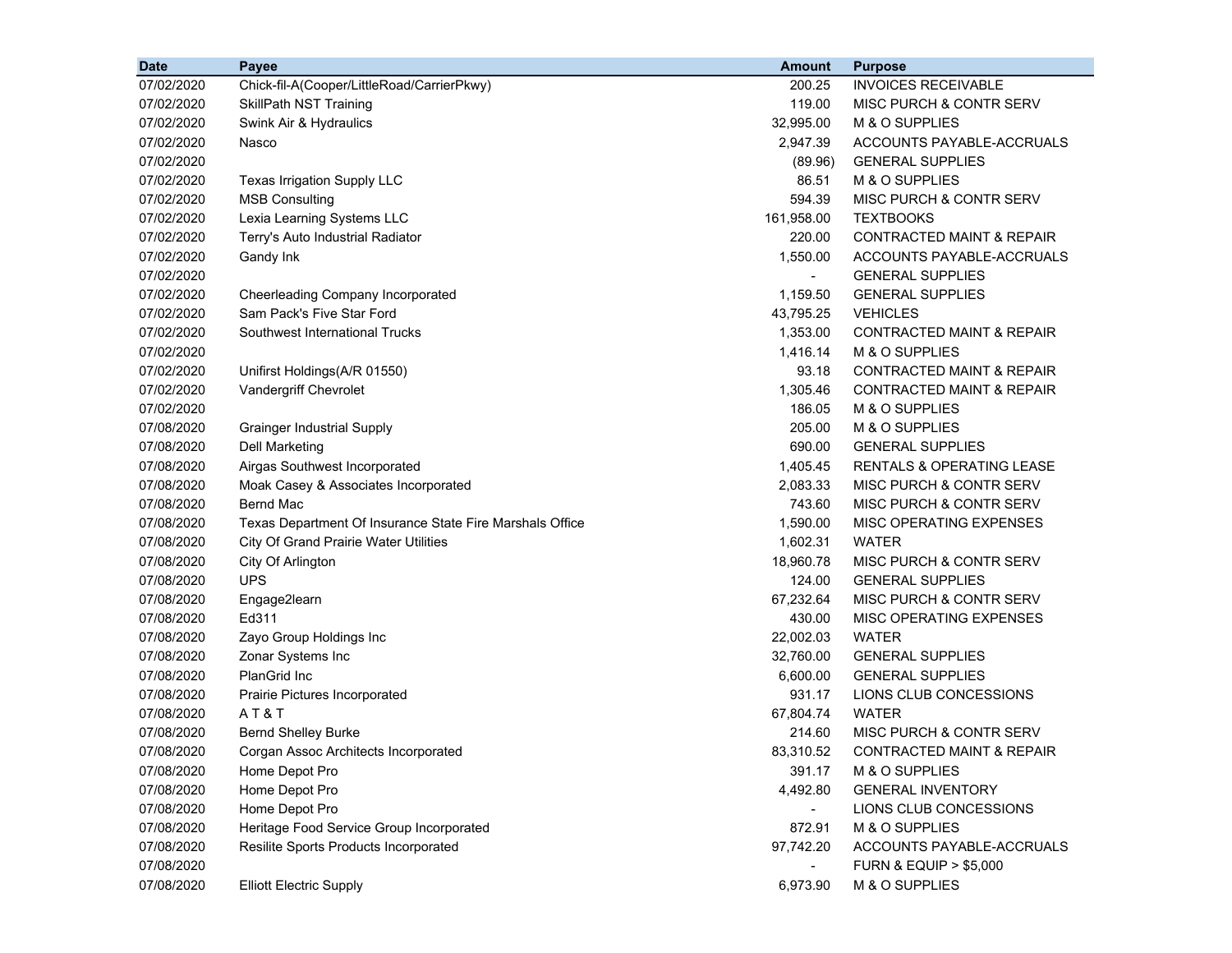| <b>Date</b> | Payee                                            | <b>Amount</b>            | <b>Purpose</b>                       |
|-------------|--------------------------------------------------|--------------------------|--------------------------------------|
| 07/08/2020  | Barnes & Noble Booksellers, Inc.                 | 828.05                   | <b>READING MATERIALS</b>             |
| 07/08/2020  | <b>Paradise Produce</b>                          | 42,284.25                | <b>FOOD</b>                          |
| 07/08/2020  | Custom Transmission And Auto Repair Incorporated | 66.00                    | CONTRACTED MAINT & REPAIR            |
| 07/08/2020  | Fastsigns                                        | 340.00                   | <b>GENERAL SUPPLIES</b>              |
| 07/08/2020  | Capstone                                         | 18.99                    | <b>READING MATERIALS</b>             |
| 07/08/2020  | <b>Artex Overhead Door</b>                       | 7,000.00                 | MISC PURCH & CONTR SERV              |
| 07/08/2020  | Office Depot                                     | 586.65                   | ACCOUNTS PAYABLE-ACCRUALS            |
| 07/08/2020  |                                                  | (569.86)                 | <b>GENERAL SUPPLIES</b>              |
| 07/08/2020  |                                                  |                          | MISC OPERATING EXPENSES              |
| 07/08/2020  | <b>Benchmark Education Company</b>               | 29,012.50                | ACCOUNTS PAYABLE-ACCRUALS            |
| 07/08/2020  | B & H Photo Video                                | 419.70                   | ACCOUNTS PAYABLE-ACCRUALS            |
| 07/08/2020  |                                                  | $\overline{\phantom{0}}$ | <b>GENERAL SUPPLIES</b>              |
| 07/08/2020  | <b>CDW Government Incorporated</b>               | 1,395.00                 | ACCOUNTS PAYABLE-ACCRUALS            |
| 07/08/2020  |                                                  | $\blacksquare$           | <b>GENERAL SUPPLIES</b>              |
| 07/08/2020  | 1 A Fire & Domestic Testing                      | 320.00                   | <b>CONTRACTED MAINT &amp; REPAIR</b> |
| 07/08/2020  | Cowboy Towing                                    | 179.00                   | <b>CONTRACTED MAINT &amp; REPAIR</b> |
| 07/08/2020  | Govconnection Incorporated                       | 591.36                   | ACCOUNTS PAYABLE-ACCRUALS            |
| 07/08/2020  |                                                  | (146.16)                 | <b>GENERAL SUPPLIES</b>              |
| 07/08/2020  | Pacific Learning Incorporated                    | 3,300.00                 | ACCOUNTS PAYABLE-ACCRUALS            |
| 07/08/2020  |                                                  | $\blacksquare$           | <b>GENERAL SUPPLIES</b>              |
| 07/08/2020  | <b>ProComputing Corporation</b>                  | 207,689.45               | <b>FURN &amp; EQUIP &gt; \$5,000</b> |
| 07/08/2020  | Children's Plus Incorporated                     | 6,423.38                 | <b>READING MATERIALS</b>             |
| 07/08/2020  | C D Hartnett Company                             | 7,590.00                 | <b>GENERAL INVENTORY</b>             |
| 07/08/2020  | Johnson Controls Incorporate                     | 3,500.00                 | CONTRACTED MAINT & REPAIR            |
| 07/08/2020  | Presidio Networked Solutions Group LLC           | 14,337.00                | <b>GENERAL SUPPLIES</b>              |
| 07/08/2020  | Monarch Trophy Studio                            | $\blacksquare$           | <b>GENERAL SUPPLIES</b>              |
| 07/08/2020  | Kurz & Company                                   | 47.45                    | <b>FOOD</b>                          |
| 07/08/2020  | John DeMado Language Seminars, Inc.              | 5,957.50                 | MISC PURCH & CONTR SERV              |
| 07/08/2020  | Follett School Solutions, Inc.                   | 7,335.02                 | <b>READING MATERIALS</b>             |
| 07/08/2020  | <b>RD Lawns LLC</b>                              | 7,143.52                 | <b>CONTRACTED MAINT &amp; REPAIR</b> |
| 07/08/2020  | HKS, Inc.                                        | 52,580.11                | <b>BLDG PURCH, CONSTR, IMPROVE</b>   |
| 07/08/2020  | Cool Tech A/C Heat & Refrigeration               | 5,888.01                 | <b>CONTRACTED MAINT &amp; REPAIR</b> |
| 07/08/2020  | Aryzta LLC                                       | 9,883.50                 | <b>GENERAL INVENTORY</b>             |
| 07/08/2020  | Ferguson Enterprises, Inc.                       | 8,238.99                 | ACCOUNTS PAYABLE-ACCRUALS            |
| 07/08/2020  |                                                  |                          | M & O SUPPLIES                       |
| 07/08/2020  | iPrint Technologies                              | 1,776.00                 | ACCOUNTS PAYABLE-ACCRUALS            |
| 07/08/2020  |                                                  | $\blacksquare$           | <b>GENERAL SUPPLIES</b>              |
| 07/08/2020  | <b>CableLink Solutions</b>                       | 3,749.69                 | <b>CONTRACTED MAINT &amp; REPAIR</b> |
| 07/08/2020  |                                                  | 998.00                   | MISC PURCH & CONTR SERV              |
| 07/08/2020  | Reeder Concrete, Inc                             | 196,180.00               | CONTRACTED MAINT & REPAIR            |
| 07/08/2020  | Washing Equipment of Texas - WET Inc             | 1,545.00                 | CONTRACTED MAINT & REPAIR            |
| 07/08/2020  |                                                  | 144.00                   | M & O SUPPLIES                       |
| 07/08/2020  | The Bandwagon Music Store & Repair               | 5,920.00                 | <b>CONTRACTED MAINT &amp; REPAIR</b> |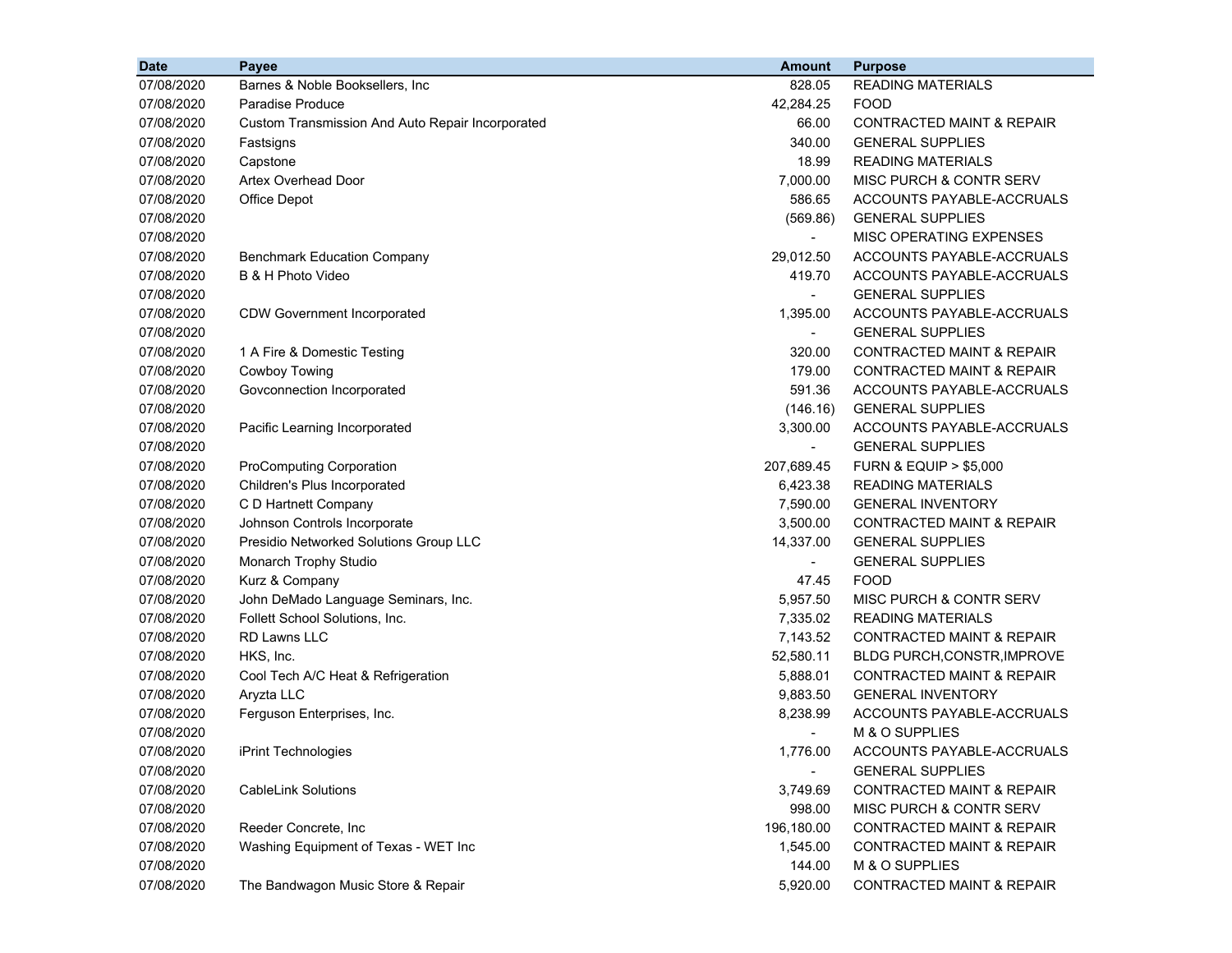| <b>Date</b> | Payee                                                   | <b>Amount</b>            | <b>Purpose</b>                       |
|-------------|---------------------------------------------------------|--------------------------|--------------------------------------|
| 07/08/2020  | Nasco                                                   | 2.18                     | ACCOUNTS PAYABLE-ACCRUALS            |
| 07/08/2020  |                                                         | 4.35                     | <b>GENERAL SUPPLIES</b>              |
| 07/08/2020  | Mohawk USA LLC                                          | 91.88                    | <b>GENERAL SUPPLIES</b>              |
| 07/08/2020  | Advanced Blending, Inc. DBA Last Group Enterprises Inc. | 4,247.00                 | NON-FOOD REQUISITIONS                |
| 07/08/2020  | <b>Superior Signs</b>                                   | 1,112.00                 | <b>GENERAL INVENTORY</b>             |
| 07/08/2020  | Price Right Professional Landscaping & Tree Service LLC | 6,960.00                 | <b>CONTRACTED MAINT &amp; REPAIR</b> |
| 07/08/2020  | E Logic                                                 | 8,690.23                 | <b>CONTRACTED MAINT &amp; REPAIR</b> |
| 07/08/2020  | <b>Frontline Education</b>                              | 6,610.00                 | ACCOUNTS PAYABLE-ACCRUALS            |
| 07/08/2020  | <b>MSB Consulting</b>                                   | 377.33                   | MISC PURCH & CONTR SERV              |
| 07/08/2020  | Your IT Solution                                        | 149.94                   | ACCOUNTS PAYABLE-ACCRUALS            |
| 07/08/2020  |                                                         |                          | <b>GENERAL SUPPLIES</b>              |
| 07/08/2020  | <b>Wright Express FSC</b>                               | 18,701.69                | ACCOUNTS PAYABLE-ACCRUALS            |
| 07/08/2020  | National Seating & Mobility Inc                         | 3,850.00                 | <b>GENERAL SUPPLIES</b>              |
| 07/08/2020  | <b>Borden Dairy Company</b>                             | 22,804.67                | <b>FOOD</b>                          |
| 07/08/2020  | PopSmart Technologies, LLC                              | 4,520.03                 | CONTRACTED MAINT & REPAIR            |
| 07/08/2020  | <b>Blick Art Materials</b>                              | 239.03                   | ACCOUNTS PAYABLE-ACCRUALS            |
| 07/08/2020  | Asian Food Solutions/ Comida Vida                       | 27,209.00                | <b>GENERAL INVENTORY</b>             |
| 07/08/2020  | <b>Texas Wholesale Plumbing</b>                         | 805.30                   | <b>GENERAL INVENTORY</b>             |
| 07/08/2020  |                                                         | 225.01                   | M & O SUPPLIES                       |
| 07/08/2020  | Project Lead The Way Incorporated                       | 2,298.25                 | ACCOUNTS PAYABLE-ACCRUALS            |
| 07/08/2020  |                                                         | ۰.                       | <b>GENERAL SUPPLIES</b>              |
| 07/08/2020  | <b>Roberto Adrian Flores</b>                            | 4,500.00                 | MISC PURCH & CONTR SERV              |
| 07/08/2020  | JTM Provisions Company Incorporated                     | 12,150.00                | <b>GENERAL INVENTORY</b>             |
| 07/08/2020  | Hubert Company LLC                                      | 19,079.20                | ACCOUNTS PAYABLE-ACCRUALS            |
| 07/08/2020  |                                                         | $\overline{\phantom{0}}$ | <b>GENERAL SUPPLIES</b>              |
| 07/08/2020  | Goodman Food Products dba Don Lee Farms                 | 8,006.40                 | <b>GENERAL INVENTORY</b>             |
| 07/08/2020  | <b>BrightBytes Incorporated</b>                         | 60,000.00                | <b>TEXTBOOKS</b>                     |
| 07/08/2020  | Donald Miller Words LLC                                 | 12,500.00                | MISC OPERATING EXPENSES              |
| 07/08/2020  | Savvas Learning Company LLC                             | 144,342.19               | <b>TEXTBOOKS</b>                     |
| 07/08/2020  | Complete Supply Incorporated                            | 27,015.93                | ACCOUNTS PAYABLE-ACCRUALS            |
| 07/08/2020  |                                                         | 329.22                   | <b>GENERAL INVENTORY</b>             |
| 07/08/2020  |                                                         | 1,194.71                 | <b>GENERAL SUPPLIES</b>              |
| 07/08/2020  |                                                         | 390.60                   | M & O SUPPLIES                       |
| 07/08/2020  | Elevator Maintenance and Repair Incorporated            | 665.63                   | <b>CONTRACTED MAINT &amp; REPAIR</b> |
| 07/08/2020  | Rockler Woodworking                                     | 4,674.99                 | ACCOUNTS PAYABLE-ACCRUALS            |
| 07/08/2020  | Hagar Restaurant Service L L C                          | 5,096.00                 | M & O SUPPLIES                       |
| 07/08/2020  | Bucks Wheel & Equipment Company                         | 108.22                   | <b>GENERAL INVENTORY</b>             |
| 07/08/2020  | Southwest International Trucks                          | 427.62                   | <b>GENERAL INVENTORY</b>             |
| 07/08/2020  | <b>Carahsoft Technology Corporation</b>                 | 120,955.23               | <b>GENERAL SUPPLIES</b>              |
| 07/08/2020  | Music & Arts                                            | 1,750.00                 | CONTRACTED MAINT & REPAIR            |
| 07/08/2020  | <b>Melhart Music Center</b>                             | 95,485.00                | <b>GENERAL SUPPLIES</b>              |
| 07/08/2020  | Tumbleweed Press Incorporated                           | 25,688.50                | <b>GENERAL SUPPLIES</b>              |
| 07/08/2020  | Language Line Services Incorporated                     | 42.70                    | MISC PURCH & CONTR SERV              |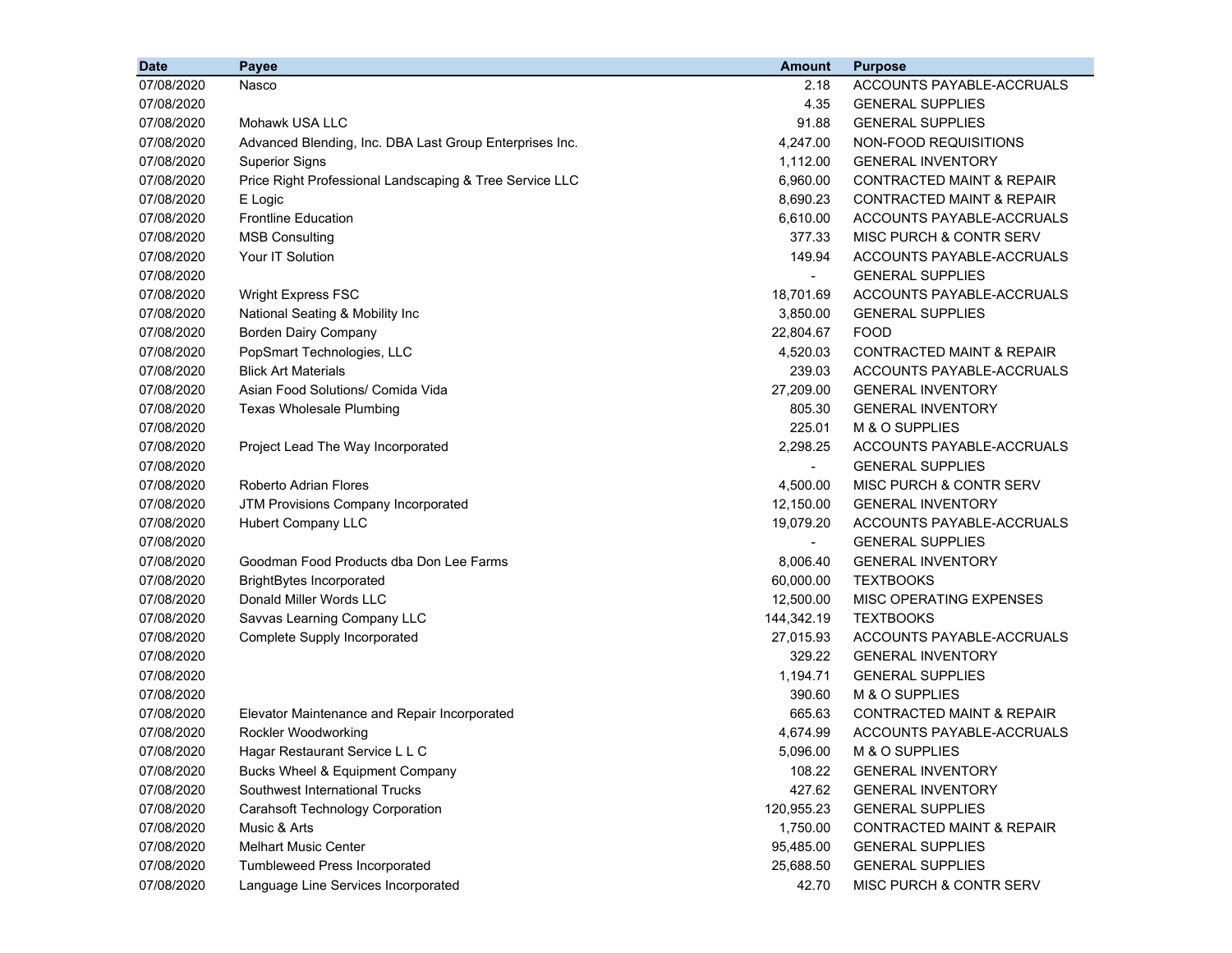| <b>Date</b> | Payee                                             | <b>Amount</b>            | <b>Purpose</b>                             |
|-------------|---------------------------------------------------|--------------------------|--------------------------------------------|
| 07/08/2020  | Byrne Brothers Foods Incorporate                  | 1,026.00                 | <b>GENERAL INVENTORY</b>                   |
| 07/08/2020  | Rush Truck Centers Of Texas Limited Partnership   | 269.01                   | <b>CONTRACTED MAINT &amp; REPAIR</b>       |
| 07/08/2020  |                                                   | (69.44)                  | M & O SUPPLIES                             |
| 07/08/2020  | Abuelo's                                          | 67.93                    | MISC OPERATING EXPENSES                    |
| 07/08/2020  | H2O Supply Incorporated                           | 212.10                   | <b>GENERAL INVENTORY</b>                   |
| 07/08/2020  |                                                   | $\overline{\phantom{0}}$ | LIONS CLUB CONCESSIONS                     |
| 07/08/2020  | Houghton Mifflin Harcourt Publishing Company      | 2,468,685.60             | <b>TEXTBOOKS</b>                           |
| 07/08/2020  | Demco Incorporated                                | 2,030.49                 | ACCOUNTS PAYABLE-ACCRUALS                  |
| 07/08/2020  |                                                   |                          | <b>GENERAL SUPPLIES</b>                    |
| 07/08/2020  | <b>Commercial Recorder</b>                        | 109.20                   | <b>Statutorily Required Public Notices</b> |
| 07/08/2020  | Midwest Technology Products Tx0025                | 855.58                   | ACCOUNTS PAYABLE-ACCRUALS                  |
| 07/08/2020  | <b>Paxton Patterson</b>                           | 358.20                   | <b>GENERAL SUPPLIES</b>                    |
| 07/08/2020  | Association Of Texas Professional Teachers Local  | 1.25                     | UNITED FUND                                |
| 07/08/2020  | Association Of Texas Professional Educators State | 14.58                    | UNITED FUND                                |
| 07/08/2020  | Vicki Sypien                                      | 50.00                    | LIONS CLUB CONCESSIONS                     |
| 07/10/2020  | <b>Grainger Industrial Supply</b>                 | $\blacksquare$           | LIONS CLUB CONCESSIONS                     |
| 07/10/2020  |                                                   | 306.00                   | M & O SUPPLIES                             |
| 07/10/2020  | Qep Incorporated                                  | 737.66                   | <b>READING MATERIALS</b>                   |
| 07/10/2020  | <b>Breaker Broker Company</b>                     | 192.80                   | M & O SUPPLIES                             |
| 07/10/2020  | <b>Dell Marketing</b>                             | 14,160.00                | <b>GENERAL SUPPLIES</b>                    |
| 07/10/2020  | Jason's Deli                                      | 395.20                   | MISC OPERATING EXPENSES                    |
| 07/10/2020  | Pcs Revenue Control Systems                       | 36,596.99                | <b>GENERAL SUPPLIES</b>                    |
| 07/10/2020  | Hutcherson Construction Incorporated              | 8,594.85                 | <b>CONTRACTED MAINT &amp; REPAIR</b>       |
| 07/10/2020  |                                                   | (429.74)                 | <b>RETAINAGE</b>                           |
| 07/10/2020  | PPG Architectural Finishes, Inc.                  | 46.20                    | M & O SUPPLIES                             |
| 07/10/2020  | Apple Computer Incorporated                       | 798.00                   | <b>GENERAL SUPPLIES</b>                    |
| 07/10/2020  | J-8 Equipment Company                             | 708.53                   | <b>CONTRACTED MAINT &amp; REPAIR</b>       |
| 07/10/2020  | Seal Tex, Incorporated                            | 437.10                   | <b>CONTRACTED MAINT &amp; REPAIR</b>       |
| 07/10/2020  | <b>Creative Bus Sales Inc</b>                     | 866.94                   | <b>GENERAL INVENTORY</b>                   |
| 07/10/2020  | Crawford Electric Supply Company                  | 1,327.70                 | M & O SUPPLIES                             |
| 07/10/2020  | <b>RD Lawns LLC</b>                               | 3,082.32                 | CONTRACTED MAINT & REPAIR                  |
| 07/10/2020  | HKS, Inc.                                         | 45,702.43                | <b>BLDG PURCH, CONSTR, IMPROVE</b>         |
| 07/10/2020  | <b>Tarrant County Tax Assessor-Collector</b>      | 69.50                    | MISC OPERATING EXPENSES                    |
| 07/10/2020  | JourneyEd                                         | 5,712.98                 | <b>GENERAL SUPPLIES</b>                    |
| 07/10/2020  | Lowe's Home Centers, LLC                          | 28.50                    | ACCOUNTS PAYABLE-ACCRUALS                  |
| 07/10/2020  |                                                   |                          | <b>GENERAL SUPPLIES</b>                    |
| 07/10/2020  | iPrint Technologies                               | 5,104.00                 | <b>GENERAL SUPPLIES</b>                    |
| 07/10/2020  | Fixi Shop The                                     | 158.40                   | <b>GENERAL SUPPLIES</b>                    |
| 07/10/2020  | The Bandwagon Music Store & Repair                | 2,637.00                 | <b>CONTRACTED MAINT &amp; REPAIR</b>       |
| 07/10/2020  | Cooperative Strategies, LLC                       | 17,872.00                | MISC PURCH & CONTR SERV                    |
| 07/10/2020  | Texas Irrigation Supply LLC                       | 1,067.99                 | M & O SUPPLIES                             |
| 07/10/2020  | <b>Target Specialty Products</b>                  | 32.89                    | ACCOUNTS PAYABLE-ACCRUALS                  |
| 07/10/2020  |                                                   |                          | M & O SUPPLIES                             |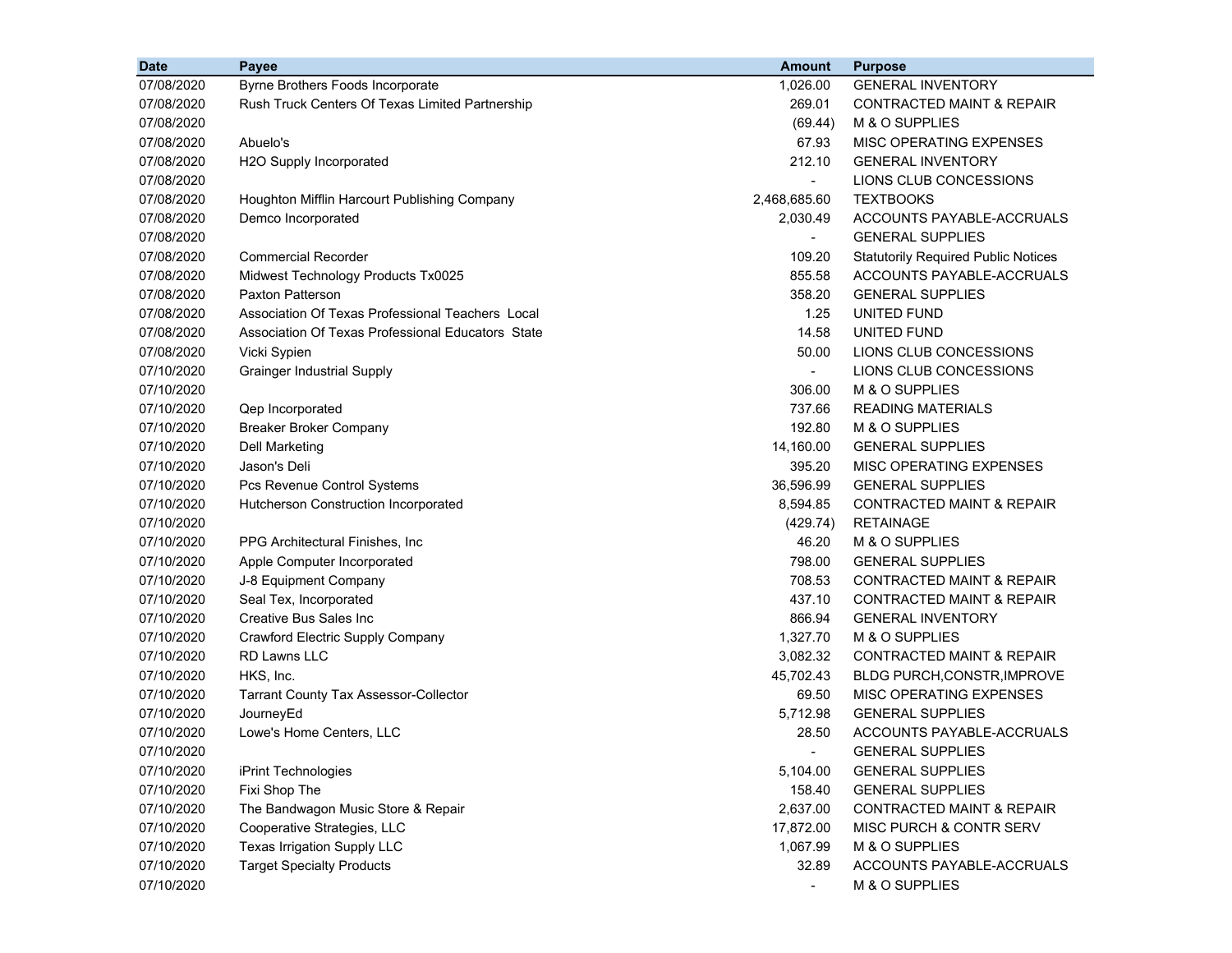| <b>Date</b> | Payee                                               | <b>Amount</b>  | <b>Purpose</b>                       |
|-------------|-----------------------------------------------------|----------------|--------------------------------------|
| 07/10/2020  | Mycoskie & Associates dba MMA                       | 9,536.52       | OTH PROFESSIONAL SERVICES            |
| 07/10/2020  | Project Lead The Way Incorporated                   | 7,776.00       | ACCOUNTS PAYABLE-ACCRUALS            |
| 07/10/2020  |                                                     | $\blacksquare$ | <b>GENERAL SUPPLIES</b>              |
| 07/10/2020  | El Capa LTD                                         | 130.00         | <b>RENTALS &amp; OPERATING LEASE</b> |
| 07/10/2020  | El Capa LTD                                         | 6,468.75       | RENTALS & OPERATING LEASE            |
| 07/10/2020  | El Capa LTD                                         | 4,590.72       | <b>RENTALS &amp; OPERATING LEASE</b> |
| 07/10/2020  | <b>Gomez Floor Covering</b>                         | 1,329.22       | M & O SUPPLIES                       |
| 07/10/2020  | <b>Ogburns Truck Parts</b>                          | 91.50          | <b>GENERAL INVENTORY</b>             |
| 07/10/2020  | Southwest International Trucks                      | 1,108.80       | <b>GENERAL INVENTORY</b>             |
| 07/10/2020  | Bank Of New York The                                | 750.00         | <b>OTHER DEBT FEES</b>               |
| 07/10/2020  | Rush Truck Centers Of Texas Limited Partnership     | 637.03         | M & O SUPPLIES                       |
| 07/10/2020  | Gordon Darby Incorporated                           | 6.12           | WATER                                |
| 07/10/2020  | Gordon Darby Incorporated                           | 8.82           | <b>WATER</b>                         |
| 07/10/2020  | North Texas Tollway Authority                       | 22.93          | MISC OPERATING EXPENSES              |
| 07/10/2020  | North Texas Tollway Authority                       | 4.60           | MISC OPERATING EXPENSES              |
| 07/10/2020  | <b>Education Service Center Region XI</b>           | 2,750.00       | EDUCATION SERVICE CENTER             |
| 07/10/2020  | Unifirst Holdings(A/R 01550)                        | 32.97          | <b>CONTRACTED MAINT &amp; REPAIR</b> |
| 07/10/2020  | United Educators Association                        | 87.68          | UNITED FUND                          |
| 07/10/2020  | Texas United School Employees Local 100             | 20.79          | UNITED FUND                          |
| 07/10/2020  | Truman Tim Chapter 13 Trustee                       | 542.31         | UNITED FUND                          |
| 07/10/2020  | Association Of Texas Professional Teachers Local    | 2.32           | UNITED FUND                          |
| 07/10/2020  | Association Of Texas Professional Educators State   | 13.88          | UNITED FUND                          |
| 07/10/2020  | Educational Employees Credit Union - HSA            | 23.08          | <b>DENTAL INSURANCE</b>              |
| 07/10/2020  | <b>Educational Employees Credit Union</b>           | 975.00         | DUE TO CREDIT UNION                  |
| 07/10/2020  | Texas State Teachers Association                    | 44.15          | UNITED FUND                          |
| 07/16/2020  | <b>Grainger Industrial Supply</b>                   | 360.18         | M & O SUPPLIES                       |
| 07/16/2020  | Home Depot Pro                                      | 685.42         | M & O SUPPLIES                       |
| 07/16/2020  | Apex Supply Company                                 | 817.57         | M & O SUPPLIES                       |
| 07/16/2020  | United Refrigeration Incorporated                   | 2,800.00       | <b>GENERAL INVENTORY</b>             |
| 07/16/2020  |                                                     | 779.83         | M & O SUPPLIES                       |
| 07/16/2020  | <b>Breaker Broker Company</b>                       | 385.60         | M & O SUPPLIES                       |
| 07/16/2020  | University Of Texas At Arlington Sponsored Students | 10,575.00      | STDNT TUIT-NONPUBLIC SCHL            |
| 07/16/2020  | Texas Furniture Source Incorporated                 | 660.80         | ACCOUNTS PAYABLE-ACCRUALS            |
| 07/16/2020  |                                                     |                | <b>GENERAL SUPPLIES</b>              |
| 07/16/2020  | Winston Water Cooler Limited                        | 1,170.00       | <b>GENERAL INVENTORY</b>             |
| 07/16/2020  | Paradise Produce                                    | 24,073.25      | <b>FOOD</b>                          |
| 07/16/2020  | <b>EBSCO Information Services</b>                   | 1,950.00       | <b>GENERAL SUPPLIES</b>              |
| 07/16/2020  | University Of Texas @ Dallas                        | 100.00         | MISC OPERATING EXPENSES              |
| 07/16/2020  | Hutcherson Construction Incorporated                | 2,567.00       | CONTRACTED MAINT & REPAIR            |
| 07/16/2020  |                                                     | (128.35)       | <b>RETAINAGE</b>                     |
| 07/16/2020  | PPG Architectural Finishes, Inc.                    | 987.95         | M & O SUPPLIES                       |
| 07/16/2020  | Office Depot                                        | 31.59          | ACCOUNTS PAYABLE-ACCRUALS            |
| 07/16/2020  |                                                     | 693.14         | <b>GENERAL SUPPLIES</b>              |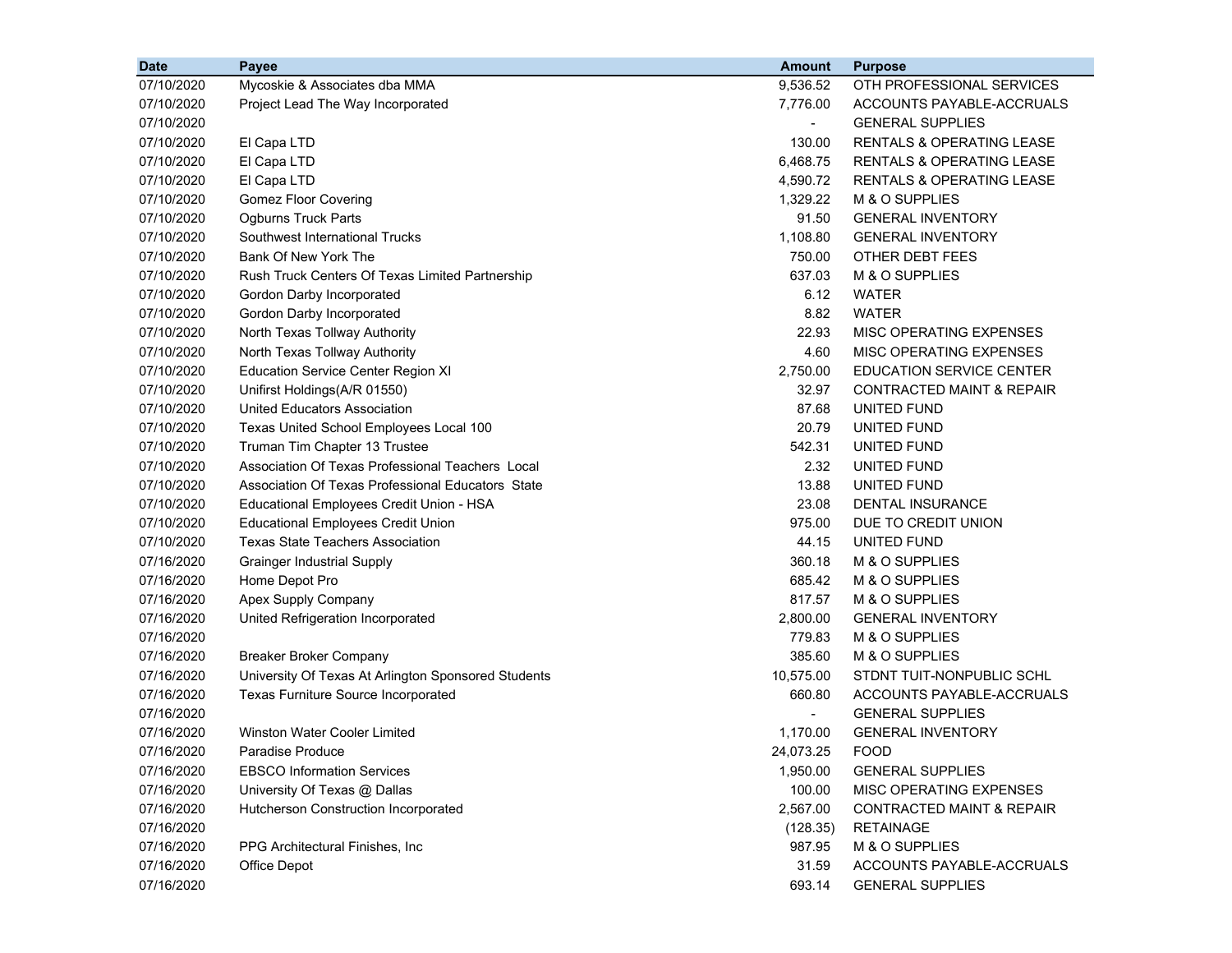| <b>Date</b><br>Payee                                           | <b>Amount</b><br><b>Purpose</b>                   |  |
|----------------------------------------------------------------|---------------------------------------------------|--|
| 07/16/2020<br>318,064.78<br><b>CDW Government Incorporated</b> | <b>GENERAL SUPPLIES</b>                           |  |
| 07/16/2020<br>Landtec Engineers Llc                            | 13,610.00<br><b>BLDG PURCH, CONSTR, IMPROVE</b>   |  |
| 07/16/2020<br>1 A Fire & Domestic Testing                      | 5,745.00<br><b>CONTRACTED MAINT &amp; REPAIR</b>  |  |
| 07/16/2020<br>Aerowave Technologies                            | 309.48<br><b>CONTRACTED MAINT &amp; REPAIR</b>    |  |
| 07/16/2020<br>Henry Schein Incorporated                        | 425.84<br><b>GENERAL SUPPLIES</b>                 |  |
| <b>New Readers Press</b><br>07/16/2020                         | <b>GENERAL SUPPLIES</b><br>10,000.00              |  |
| 07/16/2020<br><b>City Of Grand Prairie Water Utilities</b>     | 946.36<br><b>WATER</b>                            |  |
| 07/16/2020<br>Republic Services of Texas Limited               | 21,320.97<br><b>CONTRACTED MAINT &amp; REPAIR</b> |  |
| 07/16/2020<br><b>Total Maintenance Solutions-South</b>         | 273.72<br>M & O SUPPLIES                          |  |
| 07/16/2020<br>Sportsgrafx Incorporated                         | 3,994.50<br>ACCOUNTS PAYABLE-ACCRUALS             |  |
| 07/16/2020                                                     | M & O SUPPLIES                                    |  |
| 07/16/2020<br>Texas Energy Managers Association                | 250.00<br><b>DUES</b>                             |  |
| 07/16/2020<br>Texas A & M University - Commerce                | 299.00<br>MISC OPERATING EXPENSES                 |  |
| 07/16/2020<br><b>Binswanger Glass</b>                          | 1,237.40<br>M & O SUPPLIES                        |  |
| 07/16/2020<br>Guitar Center/Arlington                          | 427.02<br><b>GENERAL SUPPLIES</b>                 |  |
| 07/16/2020<br>Canon Solutions America (formerly Oce V#8259)    | 48.40<br><b>CONTRACTED MAINT &amp; REPAIR</b>     |  |
| 07/16/2020<br>MPS Bedford Freeman and Worth                    | 82,941.10<br><b>TEXTBOOKS</b>                     |  |
| 07/16/2020<br>Creative Bus Sales Inc                           | 1,486.73<br><b>GENERAL INVENTORY</b>              |  |
| 07/16/2020<br><b>Textbook Warehouse</b>                        | 496.00<br>ACCOUNTS PAYABLE-ACCRUALS               |  |
| 07/16/2020                                                     | <b>READING MATERIALS</b><br>$\blacksquare$        |  |
| 07/16/2020<br>LBL Architects, Inc.                             | 10,370.99<br>OTH PROFESSIONAL SERVICES            |  |
| 07/16/2020<br>Peyco Southwest Realty, Inc.                     | 2,500.00<br><b>CONTRACTED MAINT &amp; REPAIR</b>  |  |
| 07/16/2020<br><b>Tarrant County Tax Assessor-Collector</b>     | 7.50<br>MISC OPERATING EXPENSES                   |  |
| 07/16/2020<br>Massey Services Inc.                             | 74.00<br>CONTRACTED MAINT & REPAIR                |  |
| 07/16/2020<br><b>Tyson Prepared Foods</b>                      | 47,826.40<br>ACCOUNTS PAYABLE-ACCRUALS            |  |
| 07/16/2020                                                     | 5,703.31<br><b>GENERAL INVENTORY</b>              |  |
| 07/16/2020<br>Ferguson Enterprises, Inc.                       | 168.43<br>M & O SUPPLIES                          |  |
| 07/16/2020<br>Forecast 5 Analytics, Inc.                       | 30,022.50<br>MISC PURCH & CONTR SERV              |  |
| KE2 Therm. Solutions, Inc.<br>07/16/2020                       | 2,640.00<br><b>GENERAL SUPPLIES</b>               |  |
| 07/16/2020<br>Insurors Indemnity Underwriters                  | 71.00<br>MISC OPERATING EXPENSES                  |  |
| Lowe's Home Centers, LLC<br>07/16/2020                         | 880.00<br><b>GENERAL INVENTORY</b>                |  |
| 07/16/2020<br>Plant Interscapes, Inc.                          | 350.77<br><b>CONTRACTED MAINT &amp; REPAIR</b>    |  |
| 07/16/2020<br>iPrint Technologies                              | 1,064.00<br><b>GENERAL SUPPLIES</b>               |  |
| 07/16/2020<br>J & S Equipment Co                               | ACCOUNTS PAYABLE-ACCRUALS<br>13,033.00            |  |
| 07/16/2020                                                     | M & O SUPPLIES                                    |  |
| 07/16/2020<br>Carbone, David                                   | 7,075.00<br>MISC PURCH & CONTR SERV               |  |
| Bill's Upholstery & Glass Shop Inc<br>07/16/2020               | 180.00<br><b>CONTRACTED MAINT &amp; REPAIR</b>    |  |
| 07/16/2020<br><b>CableLink Solutions</b>                       | 6,771.98<br>MISC PURCH & CONTR SERV               |  |
| 07/16/2020<br>Fixi Shop The                                    | 79.20<br><b>GENERAL SUPPLIES</b>                  |  |
| 07/16/2020<br>Mavich LLC                                       | 950.71<br><b>GENERAL INVENTORY</b>                |  |
| 07/16/2020                                                     | LIONS CLUB CONCESSIONS<br>$\sim$                  |  |
| 07/16/2020<br>N Tune Music & Sound, Inc                        | 88.00<br><b>CONTRACTED MAINT &amp; REPAIR</b>     |  |
| 07/16/2020<br>Dorian Business Systems, LLC                     | 15,300.00<br><b>GENERAL SUPPLIES</b>              |  |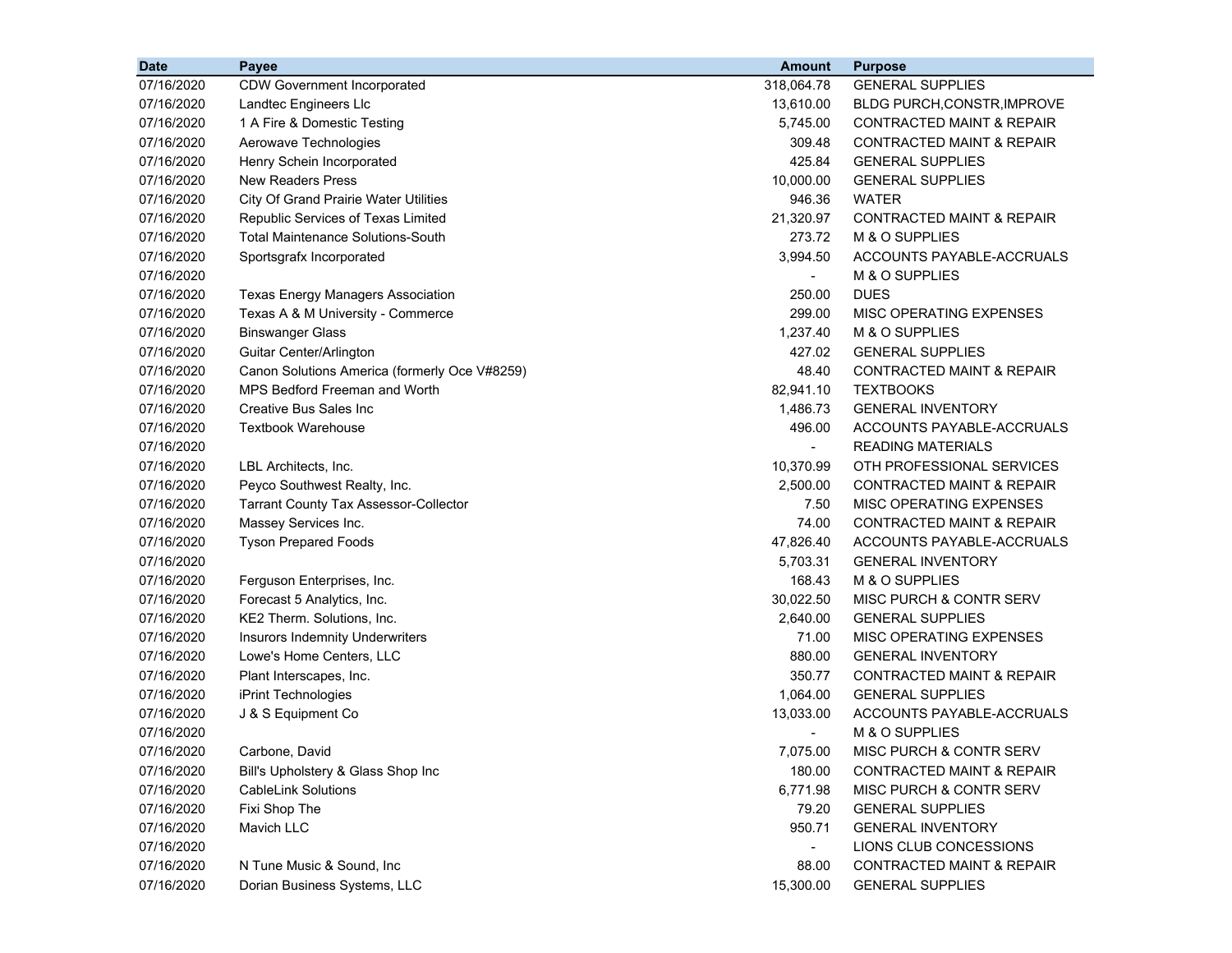| <b>Date</b> | Payee                                                         | <b>Amount</b>            | <b>Purpose</b>                       |
|-------------|---------------------------------------------------------------|--------------------------|--------------------------------------|
| 07/16/2020  | Bayes Achievement Center, Inc.                                | 18,767.22                | TUITION & TRFR PMTS                  |
| 07/16/2020  | <b>Taylor Smith Consulting LLC</b>                            | 558.75                   | <b>MISC PURCH &amp; CONTR SERV</b>   |
| 07/16/2020  | <b>Oriental Building Services Inc</b>                         | 6,713.56                 | <b>CONTRACTED MAINT &amp; REPAIR</b> |
| 07/16/2020  | <b>Borden Dairy Company</b>                                   | 19,520.84                | <b>FOOD</b>                          |
| 07/16/2020  | Shultz House Moving, LLC                                      | 45,900.00                | <b>CONTRACTED MAINT &amp; REPAIR</b> |
| 07/16/2020  | Farm and City Supply LLC                                      | 94.11                    | <b>GENERAL INVENTORY</b>             |
| 07/16/2020  | NYC Leadership Academy                                        | 10,000.00                | MISC PURCH & CONTR SERV              |
| 07/16/2020  | Educational & Institutional Cooperative Services Incorporated | 5.00                     | MISC OPERATING EXPENSES              |
| 07/16/2020  | American Viking Shop LLC                                      | 910.00                   | <b>GENERAL SUPPLIES</b>              |
| 07/16/2020  | Complete Supply Incorporated                                  | 23,479.46                | <b>GENERAL INVENTORY</b>             |
| 07/16/2020  | <b>Gomez Floor Covering</b>                                   | 46.28                    | M & O SUPPLIES                       |
| 07/16/2020  | Elevator Maintenance and Repair Incorporated                  | 2,132.50                 | <b>CONTRACTED MAINT &amp; REPAIR</b> |
| 07/16/2020  | Accredited Lock Supply Company                                | 170.80                   | <b>GENERAL INVENTORY</b>             |
| 07/16/2020  | <b>Atmos Energy</b>                                           | 245.59                   | <b>WATER</b>                         |
| 07/16/2020  | <b>Star Roofing And Sheet Metal</b>                           | 16,435.00                | <b>CONTRACTED MAINT &amp; REPAIR</b> |
| 07/16/2020  | Simba Industries                                              | 694.00                   | <b>GENERAL INVENTORY</b>             |
| 07/16/2020  | Nutri-Link Technologies Incorporated                          | 3,100.00                 | <b>CONTRACTED MAINT &amp; REPAIR</b> |
| 07/16/2020  | Dealers Electrical Supply Company                             | 977.72                   | M & O SUPPLIES                       |
| 07/16/2020  | Southwest International Trucks                                | 269.53                   | M & O SUPPLIES                       |
| 07/16/2020  | Worldpoint E C C Incorporated                                 | 640.20                   | ACCOUNTS PAYABLE-ACCRUALS            |
| 07/16/2020  |                                                               |                          | M & O SUPPLIES                       |
| 07/16/2020  | <b>Best Plumbing Specialties Incorporated</b>                 | 650.00                   | <b>GENERAL INVENTORY</b>             |
| 07/16/2020  | Texas Association Of School Boards Risk Management Fund       | 386,997.00               | INSURANCE/BOND PREMIUMS              |
| 07/16/2020  | <b>Federal Express Corporation</b>                            | 66.34                    | <b>GENERAL SUPPLIES</b>              |
| 07/16/2020  | Western Marketing Incorporated                                | 111.60                   | <b>GENERAL INVENTORY</b>             |
| 07/16/2020  | City Of Arlington Water Department                            | 142,030.33               | WATER                                |
| 07/16/2020  | <b>Education Service Center Region XI</b>                     | 9,050.00                 | <b>CONTRACTED MAINT &amp; REPAIR</b> |
| 07/16/2020  | Sargent Welch L L C                                           | 3,276.88                 | ACCOUNTS PAYABLE-ACCRUALS            |
| 07/16/2020  |                                                               | (4.52)                   | <b>GENERAL SUPPLIES</b>              |
| 07/16/2020  | Sports Imports Incorporated                                   | 207.10                   | ACCOUNTS PAYABLE-ACCRUALS            |
| 07/16/2020  |                                                               | $\overline{\phantom{a}}$ | <b>GENERAL SUPPLIES</b>              |
| 07/16/2020  | Unifirst Holdings(A/R 01550)                                  | 106.54                   | <b>CONTRACTED MAINT &amp; REPAIR</b> |
| 07/16/2020  | Unifirst Holdings(A/R 01550)                                  | 32.97                    | <b>CONTRACTED MAINT &amp; REPAIR</b> |
| 07/16/2020  | <b>Philip Adkins</b>                                          | 177.25                   | LIONS CLUB CONCESSIONS               |
| 07/16/2020  | Leanne Campbell                                               | 13.70                    | LIONS CLUB CONCESSIONS               |
| 07/16/2020  | Amanda Dickson                                                | 39.20                    | LIONS CLUB CONCESSIONS               |
| 07/16/2020  | Elizabeth McKnight                                            | 34.40                    | LIONS CLUB CONCESSIONS               |
| 07/16/2020  | Veronica Reyes                                                | 51.35                    | LIONS CLUB CONCESSIONS               |
| 07/16/2020  | Shannon Smith                                                 | 208.60                   | LIONS CLUB CONCESSIONS               |
| 07/16/2020  | Thao Yoder                                                    | 46.45                    | LIONS CLUB CONCESSIONS               |
| 07/16/2020  | <b>United Educators Association</b>                           | 969.32                   | UNITED FUND                          |
| 07/16/2020  | Texas United School Employees Local 100                       | 36.67                    | UNITED FUND                          |
| 07/16/2020  | Truman Tim Chapter 13 Trustee                                 | 1,110.00                 | UNITED FUND                          |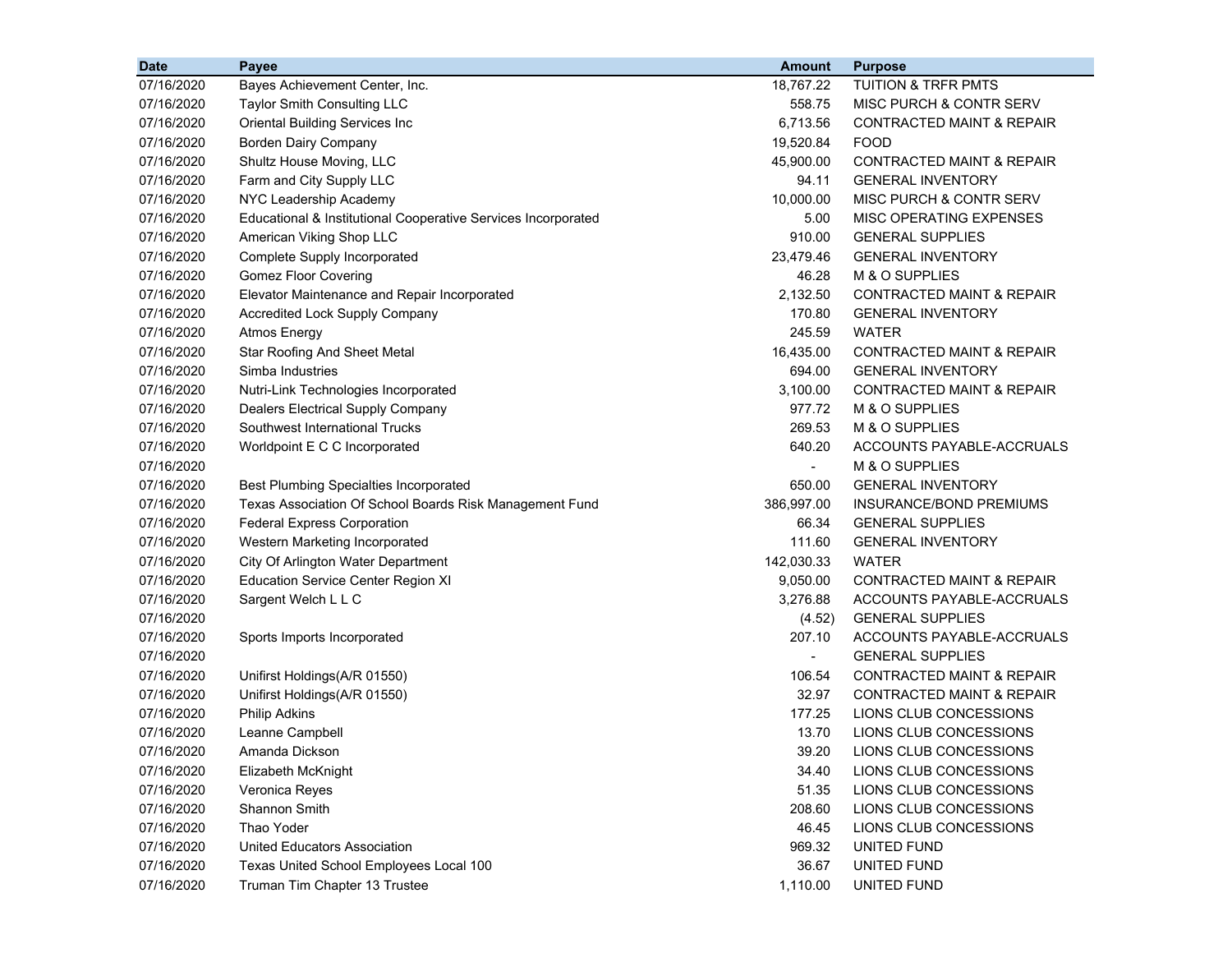| <b>Date</b> | Payee                                             | <b>Amount</b> | <b>Purpose</b>                       |
|-------------|---------------------------------------------------|---------------|--------------------------------------|
| 07/16/2020  | Association Of Texas Professional Teachers Local  | 0.58          | UNITED FUND                          |
| 07/16/2020  | Association Of Texas Professional Educators State | 34.60         | UNITED FUND                          |
| 07/16/2020  | Pam Bassel Chapter 13 Trustee                     | 174.46        | UNITED FUND                          |
| 07/16/2020  | Administracion para el Sustento de Menores        | 257.69        | UNITED FUND                          |
| 07/16/2020  | Powers Tom Chapter 13 Trustee                     | 904.62        | UNITED FUND                          |
| 07/16/2020  | Educational Employees Credit Union - HSA          | 1,315.51      | DENTAL INSURANCE                     |
| 07/16/2020  | <b>Educational Employees Credit Union</b>         | 6,140.95      | DUE TO CREDIT UNION                  |
| 07/16/2020  | <b>Texas State Teachers Association</b>           | 62.65         | <b>UNITED FUND</b>                   |
| 07/16/2020  | United Way                                        | 5.00          | UNITED FUND                          |
| 07/17/2020  | <b>Tricia Alford</b>                              | 50.72         | <b>EMPLOYEE TRAVEL</b>               |
| 07/17/2020  | Martha Beasley                                    | 208.28        | <b>EMPLOYEE TRAVEL</b>               |
| 07/17/2020  | Graciela Cantu                                    | 42.43         | <b>EMPLOYEE TRAVEL</b>               |
| 07/17/2020  | Karin Haesemeyer                                  | 47.56         | <b>EMPLOYEE TRAVEL</b>               |
| 07/17/2020  | Daniel Helm                                       | 58.74         | <b>EMPLOYEE TRAVEL</b>               |
| 07/17/2020  | <b>Blanca Hernandez</b>                           | 102.99        | <b>EMPLOYEE TRAVEL</b>               |
| 07/17/2020  | Ana Hidalgo                                       | 63.88         | <b>EMPLOYEE TRAVEL</b>               |
| 07/17/2020  | <b>William Horn</b>                               | 75.33         | <b>EMPLOYEE TRAVEL</b>               |
| 07/17/2020  | Jessica Mays                                      | 313.72        | <b>EMPLOYEE TRAVEL</b>               |
| 07/17/2020  | Andrea Morrow                                     | 0.91          | <b>EMPLOYEE TRAVEL</b>               |
| 07/17/2020  | Corey Robinson                                    | 38.95         | <b>EMPLOYEE TRAVEL</b>               |
| 07/17/2020  | <b>Christine Rodriguez</b>                        | 101.49        | <b>EMPLOYEE TRAVEL</b>               |
| 07/17/2020  | <b>Robert Sessions</b>                            | 181.44        | <b>EMPLOYEE TRAVEL</b>               |
| 07/17/2020  | Angel Silva                                       | 332.24        | <b>EMPLOYEE TRAVEL</b>               |
| 07/17/2020  | Aquilla Smith                                     | 142.63        | <b>EMPLOYEE TRAVEL</b>               |
| 07/17/2020  | Catherine Strawn                                  | 117.11        | <b>EMPLOYEE TRAVEL</b>               |
| 07/17/2020  | <b>Sherry Vanzandt</b>                            | 113.85        | <b>EMPLOYEE TRAVEL</b>               |
| 07/17/2020  | Hoshizaki South Central Distribution Center       | 11,007.00     | M & O SUPPLIES                       |
| 07/17/2020  | Home Depot Pro                                    | 76.62         | M & O SUPPLIES                       |
| 07/17/2020  | <b>Pitney Bowes</b>                               | 180.00        | RENTALS & OPERATING LEASE            |
| 07/17/2020  | Barnes & Noble Booksellers, Inc.                  | 952.00        | <b>GENERAL SUPPLIES</b>              |
| 07/17/2020  | Winston Water Cooler Limited                      | 110.10        | <b>GENERAL INVENTORY</b>             |
| 07/17/2020  | Mission Arlington/Mission Metroplex               | 2,550.00      | MISC PURCH & CONTR SERV              |
| 07/17/2020  | PPG Architectural Finishes, Inc.                  | 279.50        | M & O SUPPLIES                       |
| 07/17/2020  | Hired Hands Incorporated                          | 10,620.50     | MISC PURCH & CONTR SERV              |
| 07/17/2020  | 1 A Fire & Domestic Testing                       | 189.00        | CONTRACTED MAINT & REPAIR            |
| 07/17/2020  | Td Industries Limited                             | 3,873.86      | CONTRACTED MAINT & REPAIR            |
| 07/17/2020  | Aerowave Technologies                             | 50,337.28     | CONTRACTED MAINT & REPAIR            |
| 07/17/2020  | Ferrellgas, Incorporated                          |               | LIONS CLUB CONCESSIONS               |
| 07/17/2020  | Kurz & Company                                    | 62.05         | <b>FOOD</b>                          |
| 07/17/2020  | <b>Autonation Chevrolet</b>                       | 183.43        | CONTRACTED MAINT & REPAIR            |
| 07/17/2020  |                                                   | 395.00        | M & O SUPPLIES                       |
| 07/17/2020  | <b>Crawford Electric Supply Company</b>           | 4,480.00      | <b>GENERAL INVENTORY</b>             |
| 07/17/2020  | LBL Architects, Inc.                              | 164.15        | <b>CONTRACTED MAINT &amp; REPAIR</b> |
|             |                                                   |               |                                      |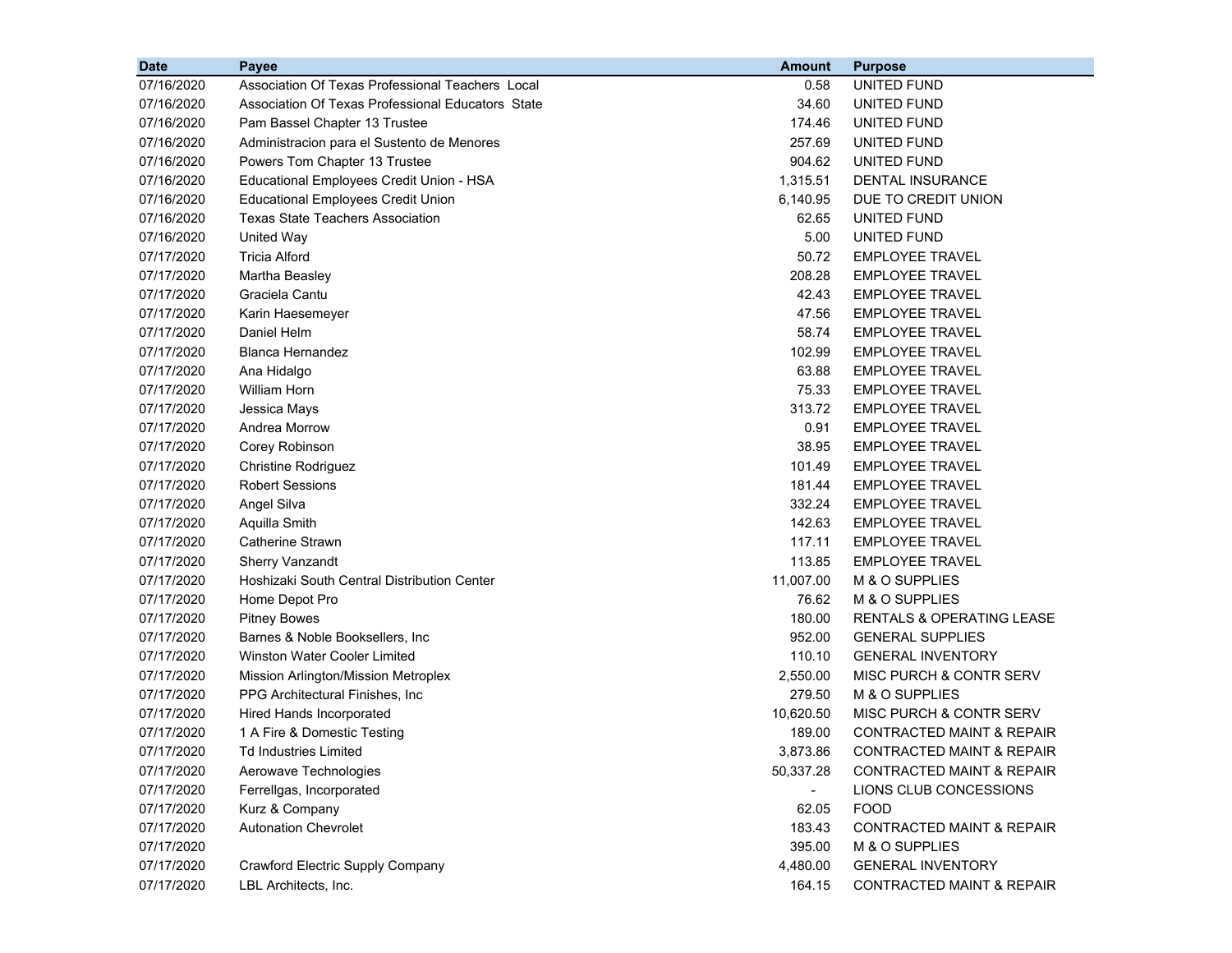| <b>Date</b> | Payee                                                   | <b>Amount</b> | <b>Purpose</b>                       |
|-------------|---------------------------------------------------------|---------------|--------------------------------------|
| 07/17/2020  | <b>Tarrant County Tax Assessor-Collector</b>            | 220.00        | MISC OPERATING EXPENSES              |
| 07/17/2020  | <b>Tarrant County Tax Assessor-Collector</b>            | 220.00        | MISC OPERATING EXPENSES              |
| 07/17/2020  | <b>Tarrant County Tax Assessor-Collector</b>            | 220.00        | MISC OPERATING EXPENSES              |
| 07/17/2020  | <b>Tarrant County Tax Assessor-Collector</b>            | 220.00        | MISC OPERATING EXPENSES              |
| 07/17/2020  | <b>Tarrant County Tax Assessor-Collector</b>            | 220.00        | MISC OPERATING EXPENSES              |
| 07/17/2020  | <b>Tarrant County Tax Assessor-Collector</b>            | 8.25          | MISC OPERATING EXPENSES              |
| 07/17/2020  | <b>Tarrant County Tax Assessor-Collector</b>            | 75.00         | MISC OPERATING EXPENSES              |
| 07/17/2020  | <b>Tarrant County Tax Assessor-Collector</b>            | 220.00        | <b>MISC OPERATING EXPENSES</b>       |
| 07/17/2020  | <b>Tarrant County Tax Assessor-Collector</b>            | 220.00        | MISC OPERATING EXPENSES              |
| 07/17/2020  | <b>Tarrant County Tax Assessor-Collector</b>            | 123.75        | MISC OPERATING EXPENSES              |
| 07/17/2020  | <b>Tarrant County Tax Assessor-Collector</b>            | 220.00        | MISC OPERATING EXPENSES              |
| 07/17/2020  | <b>Tarrant County Tax Assessor-Collector</b>            | 60.25         | MISC OPERATING EXPENSES              |
| 07/17/2020  | <b>Tarrant County Tax Assessor-Collector</b>            | 220.00        | MISC OPERATING EXPENSES              |
| 07/17/2020  | <b>Tarrant County Tax Assessor-Collector</b>            | 89.50         | MISC OPERATING EXPENSES              |
| 07/17/2020  | <b>Tarrant County Tax Assessor-Collector</b>            | 220.00        | MISC OPERATING EXPENSES              |
| 07/17/2020  | <b>Tarrant County Tax Assessor-Collector</b>            | 220.00        | MISC OPERATING EXPENSES              |
| 07/17/2020  | <b>Tarrant County Tax Assessor-Collector</b>            | 82.50         | <b>MISC OPERATING EXPENSES</b>       |
| 07/17/2020  | <b>Tarrant County Tax Assessor-Collector</b>            | 220.00        | MISC OPERATING EXPENSES              |
| 07/17/2020  | Ferguson Enterprises, Inc.                              | 475.36        | M & O SUPPLIES                       |
| 07/17/2020  | iPrint Technologies                                     | 129.00        | <b>GENERAL SUPPLIES</b>              |
| 07/17/2020  | <b>Mavich LLC</b>                                       | 1,038.24      | <b>GENERAL INVENTORY</b>             |
| 07/17/2020  | Nasco                                                   | 480.61        | ACCOUNTS PAYABLE-ACCRUALS            |
| 07/17/2020  |                                                         | 29.79         | <b>GENERAL SUPPLIES</b>              |
| 07/17/2020  | <b>Foremost Telecommunications Corporation</b>          | 5,958.86      | <b>WATER</b>                         |
| 07/17/2020  | Lindenmeyr Munroe                                       | 15,271.36     | <b>GENERAL INVENTORY</b>             |
| 07/17/2020  | Farm and City Supply LLC                                | 398.80        | <b>GENERAL INVENTORY</b>             |
| 07/17/2020  | <b>Temperature Control Systems</b>                      | 926.00        | M & O SUPPLIES                       |
| 07/17/2020  | Rush Truck Centers Of Texas Limited Partnership         | 493.74        | M & O SUPPLIES                       |
| 07/17/2020  | Sentinel The Alarm Company                              | 5,496.72      | <b>CONTRACTED MAINT &amp; REPAIR</b> |
| 07/17/2020  |                                                         | 22,727.78     | <b>RENTALS &amp; OPERATING LEASE</b> |
| 07/17/2020  | Cengage Learning                                        | 2,344.65      | <b>READING MATERIALS</b>             |
| 07/21/2020  | BRG, INC                                                | 1,900.00      | OTH PROFESSIONAL SERVICES            |
| 07/22/2020  | Hellas Construction Incorporated                        | 3,590.00      | <b>CONTRACTED MAINT &amp; REPAIR</b> |
| 07/22/2020  |                                                         | 47,970.20     | <b>RETAINAGE</b>                     |
| 07/22/2020  | Texas Elementary Principals And Supervisors Association | 854.09        | UNITED FUND                          |
| 07/22/2020  | Canon Solutions America (formerly Oce V#8259)           | 52,143.30     | <b>FURN &amp; EQUIP &gt; \$5,000</b> |
| 07/22/2020  | Corgan Assoc Architects Incorporated                    | 19,050.40     | <b>CONTRACTED MAINT &amp; REPAIR</b> |
| 07/22/2020  | <b>Grainger Industrial Supply</b>                       | 2,021.57      | M & O SUPPLIES                       |
| 07/22/2020  | Qep Incorporated                                        | 128.00        | <b>READING MATERIALS</b>             |
| 07/22/2020  | <b>Skillpath Seminars</b>                               | 149.00        | MISC OPERATING EXPENSES              |
| 07/22/2020  | Home Depot Pro                                          | 3,617.76      | M & O SUPPLIES                       |
| 07/22/2020  | Apex Supply Company                                     | 1,531.08      | M & O SUPPLIES                       |
| 07/22/2020  | United Refrigeration Incorporated                       | 1,024.18      | M & O SUPPLIES                       |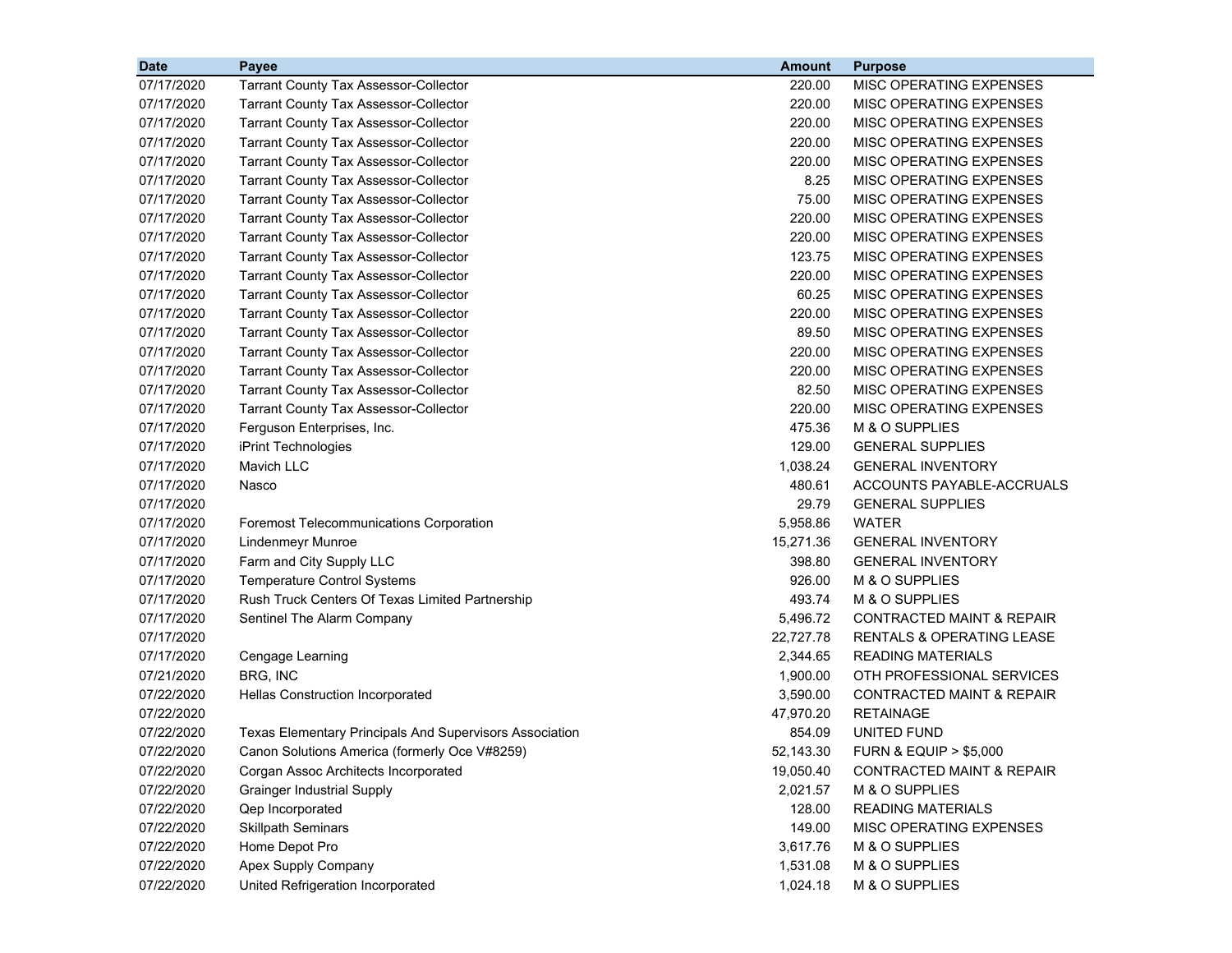| <b>Date</b> | Payee                                              | <b>Amount</b>  | <b>Purpose</b>                       |
|-------------|----------------------------------------------------|----------------|--------------------------------------|
| 07/22/2020  | <b>Breaker Broker Company</b>                      | 69.00          | M & O SUPPLIES                       |
| 07/22/2020  | <b>Elliott Electric Supply</b>                     | 393.23         | <b>GENERAL INVENTORY</b>             |
| 07/22/2020  |                                                    | 4,699.57       | M & O SUPPLIES                       |
| 07/22/2020  | Scholastic Book Fair Warehouse                     | 228.00         | ACCOUNTS PAYABLE-ACCRUALS            |
| 07/22/2020  |                                                    | 152.82         | <b>READING MATERIALS</b>             |
| 07/22/2020  | Lennox Industries Incorporated                     | 350.96         | M & O SUPPLIES                       |
| 07/22/2020  | <b>Texas Furniture Source Incorporated</b>         | 11,251.98      | <b>GENERAL SUPPLIES</b>              |
| 07/22/2020  | <b>VERITIV</b>                                     | 19,605.60      | <b>GENERAL INVENTORY</b>             |
| 07/22/2020  | <b>Paradise Produce</b>                            | 19,938.50      | <b>FOOD</b>                          |
| 07/22/2020  | <b>Trane Company Commercial Systems Group</b>      | 46.36          | M & O SUPPLIES                       |
| 07/22/2020  | Mart Incorporated                                  | 2,695.00       | <b>CONTRACTED MAINT &amp; REPAIR</b> |
| 07/22/2020  | <b>Rydin Decals</b>                                | 1,359.45       | <b>GENERAL SUPPLIES</b>              |
| 07/22/2020  | Fastsigns                                          | 140.00         | M & O SUPPLIES                       |
| 07/22/2020  | <b>Reeds Services</b>                              | 990.70         | CONTRACTED MAINT & REPAIR            |
| 07/22/2020  | Hutcherson Construction Incorporated               | 32,204.00      | <b>CONTRACTED MAINT &amp; REPAIR</b> |
| 07/22/2020  | PPG Architectural Finishes, Inc.                   | 651.33         | M & O SUPPLIES                       |
| 07/22/2020  | <b>Office Depot</b>                                | 4,165.07       | <b>GENERAL SUPPLIES</b>              |
| 07/22/2020  | <b>Marks Plumbing Parts</b>                        | 187.45         | M & O SUPPLIES                       |
| 07/22/2020  | 1 A Fire & Domestic Testing                        | 197.00         | <b>CONTRACTED MAINT &amp; REPAIR</b> |
| 07/22/2020  | <b>Howard Technology Solutions</b>                 | 255.00         | ACCOUNTS PAYABLE-ACCRUALS            |
| 07/22/2020  |                                                    | $\blacksquare$ | <b>GENERAL SUPPLIES</b>              |
| 07/22/2020  | Delcom Group                                       | 268,650.00     | <b>GENERAL SUPPLIES</b>              |
| 07/22/2020  | <b>ProComputing Corporation</b>                    | 190.00         | <b>CONTRACTED MAINT &amp; REPAIR</b> |
| 07/22/2020  | Henry Schein Incorporated                          | 388.09         | ACCOUNTS PAYABLE-ACCRUALS            |
| 07/22/2020  |                                                    | 248.97         | <b>GENERAL SUPPLIES</b>              |
| 07/22/2020  | Apple Computer Incorporated                        | 191,293.76     | <b>GENERAL SUPPLIES</b>              |
| 07/22/2020  | City Of Grand Prairie Water Utilities              | 2,596.34       | WATER                                |
| 07/22/2020  | Arlington Hardware Incorporated #53                | 7.68           | M & O SUPPLIES                       |
| 07/22/2020  | Zimmerer Kubota Incorporated                       | 803.01         | M & O SUPPLIES                       |
| 07/22/2020  | Johnson Controls Incorporate                       | 3,490.00       | <b>CONTRACTED MAINT &amp; REPAIR</b> |
| 07/22/2020  | J P Morgan Chase Bank NA                           | 5,076.48       | MISC OPERATING EXPENSES              |
| 07/22/2020  | Republic Services of Texas Limited                 | 156.11         | <b>CONTRACTED MAINT &amp; REPAIR</b> |
| 07/22/2020  | <b>Total Maintenance Solutions-South</b>           | 118.96         | M & O SUPPLIES                       |
| 07/22/2020  | Sportsgrafx Incorporated                           | 8,178.50       | ACCOUNTS PAYABLE-ACCRUALS            |
| 07/22/2020  |                                                    |                | M & O SUPPLIES                       |
| 07/22/2020  | <b>DWR Fence</b>                                   | 9,816.00       | CONTRACTED MAINT & REPAIR            |
| 07/22/2020  | Lea Park & Play Incorporated                       | 217.40         | M & O SUPPLIES                       |
| 07/22/2020  | <b>Binswanger Glass</b>                            | 1,182.58       | M & O SUPPLIES                       |
| 07/22/2020  | Eichelbaum Wardell Hansen Powell & Mehl P.C.       | 750.00         | MISC OPERATING EXPENSES              |
| 07/22/2020  | National Wholesale Supply                          | 168.00         | M & O SUPPLIES                       |
| 07/22/2020  | National Registry of Emergency Medical Technicians | 1,040.00       | MISC OPERATING EXPENSES              |
| 07/22/2020  | MPS Bedford Freeman and Worth                      | 35,496.00      | <b>TEXTBOOKS</b>                     |
| 07/22/2020  | Kurz & Company                                     | 123.64         | <b>FOOD</b>                          |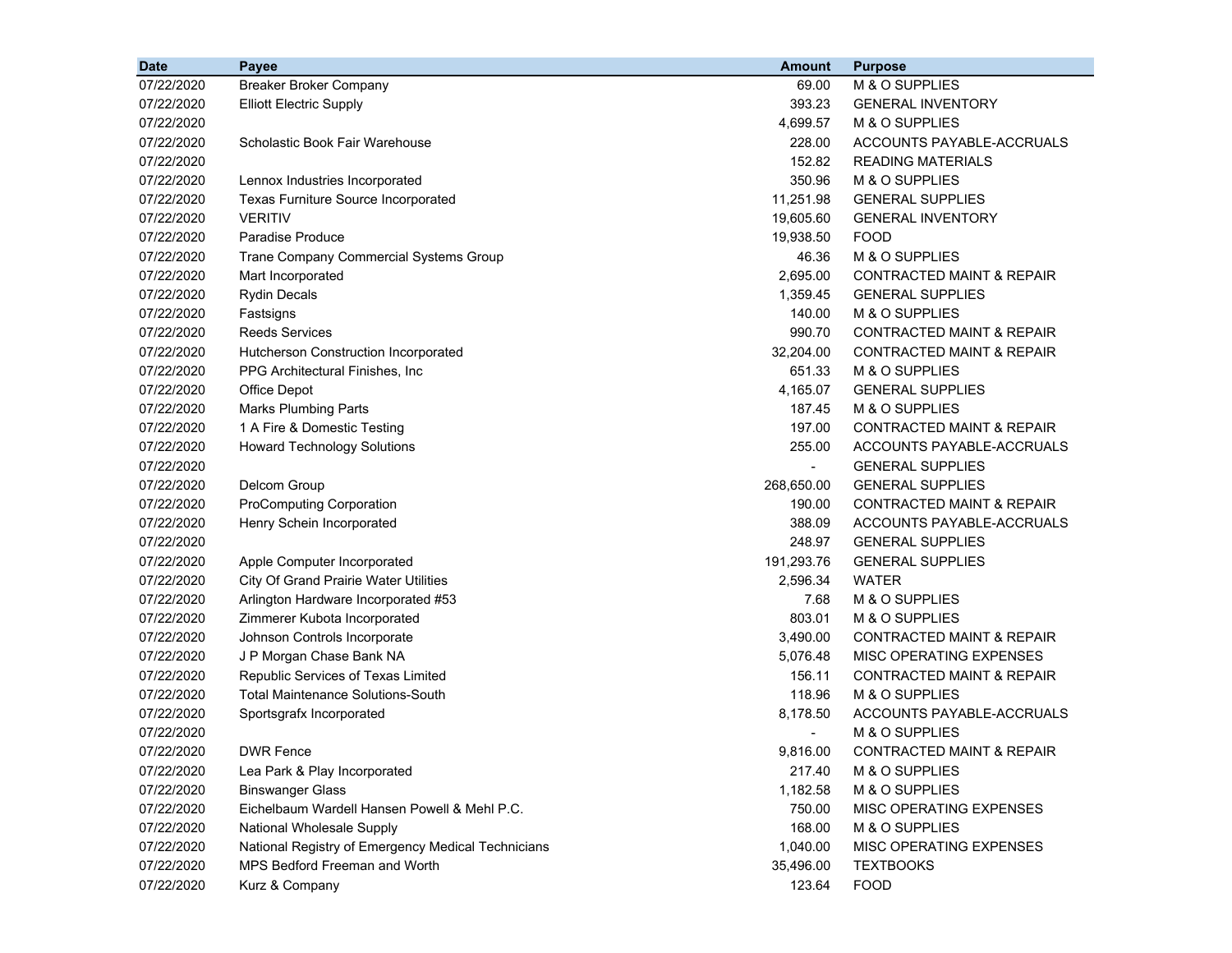| <b>Date</b> | Payee                                               | <b>Amount</b> | <b>Purpose</b>                       |
|-------------|-----------------------------------------------------|---------------|--------------------------------------|
| 07/22/2020  | Accent Awards & Trophies, LLC                       | 16.50         | <b>GENERAL SUPPLIES</b>              |
| 07/22/2020  | <b>Enviromatic Systems Services</b>                 | 167,187.10    | CONTRACTED MAINT & REPAIR            |
| 07/22/2020  | Follett School Solutions, Inc.                      | 5,062.52      | <b>GENERAL SUPPLIES</b>              |
| 07/22/2020  |                                                     | (52.44)       | LIONS CLUB CONCESSIONS               |
| 07/22/2020  | <b>RD Lawns LLC</b>                                 | 21,430.50     | <b>CONTRACTED MAINT &amp; REPAIR</b> |
| 07/22/2020  | LBL Architects, Inc.                                | 23,273.81     | OTH PROFESSIONAL SERVICES            |
| 07/22/2020  | LBL Architects, Inc.                                | 7,990.04      | OTH PROFESSIONAL SERVICES            |
| 07/22/2020  | HKS, Inc.                                           | 40,000.00     | <b>BLDG PURCH, CONSTR, IMPROVE</b>   |
| 07/22/2020  | Pogue Construction Co., LP                          | 2,480,717.05  | BLDG PURCH, CONSTR, IMPROVE          |
| 07/22/2020  |                                                     | 1,253,226.95  | <b>RETAINAGE</b>                     |
| 07/22/2020  | QM Quality Matters, Inc.                            | 1,295.00      | <b>MISC PURCH &amp; CONTR SERV</b>   |
| 07/22/2020  | <b>FAYHA Management LLC</b>                         | 10,770.00     | <b>RENTALS &amp; OPERATING LEASE</b> |
| 07/22/2020  | Impak                                               | 184.11        | CONTRACTED MAINT & REPAIR            |
| 07/22/2020  | <b>Tyson Prepared Foods</b>                         | 10,746.20     | ACCOUNTS PAYABLE-ACCRUALS            |
| 07/22/2020  |                                                     | 18,935.60     | <b>GENERAL INVENTORY</b>             |
| 07/22/2020  | Ferguson Enterprises, Inc.                          | 197.51        | M & O SUPPLIES                       |
| 07/22/2020  | Lowe's Home Centers, LLC                            | 932.00        | <b>GENERAL INVENTORY</b>             |
| 07/22/2020  |                                                     | 108.74        | M & O SUPPLIES                       |
| 07/22/2020  | Lowe's Home Centers, LLC                            | 13.26         | M & O SUPPLIES                       |
| 07/22/2020  | Lowe's Home Centers, LLC                            | 50.19         | M & O SUPPLIES                       |
| 07/22/2020  | Lowe's Home Centers, LLC                            | 6.64          | M & O SUPPLIES                       |
| 07/22/2020  | Western-BRW Paper Company Incorporated              | 500.40        | <b>GENERAL INVENTORY</b>             |
| 07/22/2020  | Tennis Outlet Inc.                                  | 1,020.00      | <b>GENERAL SUPPLIES</b>              |
| 07/22/2020  | Locke Supply Co.                                    | 21.00         | <b>GENERAL INVENTORY</b>             |
| 07/22/2020  | iPrint Technologies                                 | 307.00        | <b>GENERAL SUPPLIES</b>              |
| 07/22/2020  | Nutrislice, Inc.                                    | 31,200.00     | CONTRACTED MAINT & REPAIR            |
| 07/22/2020  | Moore Supply Co                                     | 266.02        | M & O SUPPLIES                       |
| 07/22/2020  | Nasco                                               | 104.64        | <b>GENERAL INVENTORY</b>             |
| 07/22/2020  |                                                     | 357.86        | <b>GENERAL SUPPLIES</b>              |
| 07/22/2020  | MP2 Energy Texas LLC                                | 437,314.08    | WATER                                |
| 07/22/2020  | E Logic                                             | 14,163.80     | OTH PROFESSIONAL SERVICES            |
| 07/22/2020  | <b>MSB Consulting</b>                               | 347.66        | MISC PURCH & CONTR SERV              |
| 07/22/2020  | <b>RJM Contractors Inc.</b>                         | 297,754.00    | CONTRACTED MAINT & REPAIR            |
| 07/22/2020  |                                                     | (14, 887.70)  | <b>RETAINAGE</b>                     |
| 07/22/2020  | All Star Letter Jackets and Balfour Dallas          | 400.00        | <b>INVOICES RECEIVABLE</b>           |
| 07/22/2020  | Moore Waste and Recycling Services                  | 7,975.00      | CONTRACTED MAINT & REPAIR            |
| 07/22/2020  | Complete Supply Incorporated                        | 24,342.72     | <b>GENERAL INVENTORY</b>             |
| 07/22/2020  | Elevator Maintenance and Repair Incorporated        | 150.00        | <b>CONTRACTED MAINT &amp; REPAIR</b> |
| 07/22/2020  | Elevator Maintenance and Repair Incorporated        | 6,005.71      | <b>CONTRACTED MAINT &amp; REPAIR</b> |
| 07/22/2020  | Elevator Maintenance and Repair Incorporated        | 3,175.00      | <b>CONTRACTED MAINT &amp; REPAIR</b> |
| 07/22/2020  | Rockler Woodworking                                 | 73.98         | M & O SUPPLIES                       |
| 07/22/2020  | <b>Atmos Energy</b>                                 | 2,975.35      | <b>WATER</b>                         |
| 07/22/2020  | Pioneer Manufacturing Company dba Pioneer Athletics | 2,397.85      | M & O SUPPLIES                       |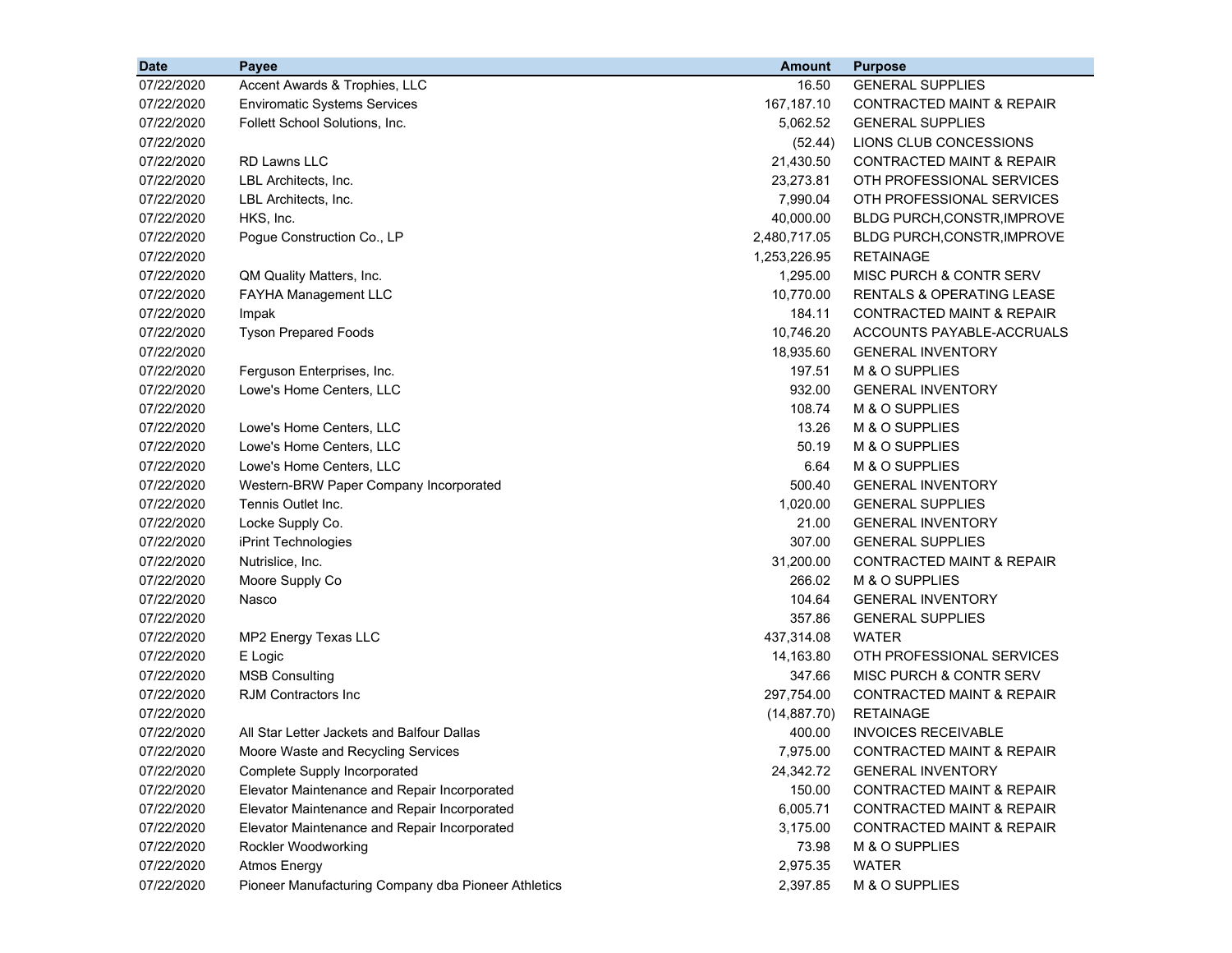| <b>Date</b> | Payee                                                 | <b>Amount</b>            | <b>Purpose</b>                       |
|-------------|-------------------------------------------------------|--------------------------|--------------------------------------|
| 07/22/2020  | <b>VLK Architects</b>                                 | 33,952.50                | BLDG PURCH, CONSTR, IMPROVE          |
| 07/22/2020  | Dealers Electrical Supply Company                     | 1,288.93                 | M & O SUPPLIES                       |
| 07/22/2020  | Bucks Wheel & Equipment Company                       | 38.40                    | M & O SUPPLIES                       |
| 07/22/2020  | <b>Texas Auto Painting</b>                            | 2,352.40                 | <b>CONTRACTED MAINT &amp; REPAIR</b> |
| 07/22/2020  |                                                       | 5.745.64                 | M & O SUPPLIES                       |
| 07/22/2020  | <b>Best Plumbing Specialties Incorporated</b>         | 1,615.74                 | <b>GENERAL INVENTORY</b>             |
| 07/22/2020  | Music & Arts                                          | $\overline{\phantom{a}}$ | <b>GENERAL SUPPLIES</b>              |
| 07/22/2020  | <b>Melhart Music Center</b>                           | 56,600.00                | <b>FURN &amp; EQUIP &gt; \$5,000</b> |
| 07/22/2020  | Language Line Services Incorporated                   | 5,384.23                 | MISC PURCH & CONTR SERV              |
| 07/22/2020  | Rush Bus Center Of Texas                              | 9.79                     | <b>GENERAL INVENTORY</b>             |
| 07/22/2020  |                                                       | 719.84                   | M & O SUPPLIES                       |
| 07/22/2020  | H2O Supply Incorporated                               | 317.57                   | <b>GENERAL INVENTORY</b>             |
| 07/22/2020  |                                                       | $\blacksquare$           | LIONS CLUB CONCESSIONS               |
| 07/22/2020  | Shaikh Taahir                                         | 175.00                   | MISC PURCH & CONTR SERV              |
| 07/22/2020  | Harvard Education Publishing Group                    | 207.59                   | <b>READING MATERIALS</b>             |
| 07/22/2020  | SiteOne Landscape Supply Holding LLC                  | 2,817.72                 | M & O SUPPLIES                       |
| 07/22/2020  | Paxton Patterson                                      | 4,935.00                 | ACCOUNTS PAYABLE-ACCRUALS            |
| 07/22/2020  |                                                       | $\sim$                   | <b>GENERAL SUPPLIES</b>              |
| 07/22/2020  | <b>Pyramid School Products</b>                        | 16,354.80                | <b>GENERAL INVENTORY</b>             |
| 07/22/2020  | Sargent Welch L L C                                   | 369.25                   | <b>GENERAL INVENTORY</b>             |
| 07/22/2020  | Sentinel The Alarm Company                            | 599.36                   | <b>CONTRACTED MAINT &amp; REPAIR</b> |
| 07/22/2020  | <b>Texas Association Of School Business Officials</b> | 225.00                   | <b>EMPLOYEE TRAVEL</b>               |
| 07/22/2020  | United Educators Association                          | 96.67                    | UNITED FUND                          |
| 07/22/2020  | Texas United School Employees Local 100               | 20.79                    | UNITED FUND                          |
| 07/22/2020  | Truman Tim Chapter 13 Trustee                         | 542.31                   | UNITED FUND                          |
| 07/22/2020  | Association Of Texas Professional Teachers Local      | 2.32                     | UNITED FUND                          |
| 07/22/2020  | Association Of Texas Professional Educators State     | 13.88                    | UNITED FUND                          |
| 07/22/2020  | Administracion para el Sustento de Menores            | 31.96                    | UNITED FUND                          |
| 07/22/2020  | Educational Employees Credit Union - HSA              | 23.08                    | DENTAL INSURANCE                     |
| 07/22/2020  | <b>Educational Employees Credit Union</b>             | 975.00                   | DUE TO CREDIT UNION                  |
| 07/22/2020  | <b>Texas State Teachers Association</b>               | 44.15                    | UNITED FUND                          |
| 07/23/2020  | <b>Atmos Energy</b>                                   | 3.72                     | WATER                                |
| 07/23/2020  | <b>Atmos Energy</b>                                   | 59.85                    | WATER                                |
| 07/23/2020  | <b>Atmos Energy</b>                                   | 45.16                    | <b>WATER</b>                         |
| 07/24/2020  | Kevin Burgess                                         | 107.00                   | <b>EMPLOYEE TRAVEL</b>               |
| 07/24/2020  | Jaime Garcia                                          | 150.71                   | <b>EMPLOYEE TRAVEL</b>               |
| 07/24/2020  | Carolyn Hollis                                        | 25.00                    | MISC OPERATING EXPENSES              |
| 07/24/2020  | Carolyn Jefferson                                     | 20.01                    | <b>EMPLOYEE TRAVEL</b>               |
| 07/24/2020  | Kathy Lee                                             | 116.00                   | MISC OPERATING EXPENSES              |
| 07/24/2020  | Jane Meeks                                            | 22.58                    | <b>EMPLOYEE TRAVEL</b>               |
| 07/24/2020  | Desaree Thomas                                        | 116.00                   | MISC OPERATING EXPENSES              |
| 07/24/2020  | Phyllis Williams                                      | 153.55                   | <b>EMPLOYEE TRAVEL</b>               |
| 07/24/2020  | <b>Brittany Gregory</b>                               | 185.91                   | <b>EMPLOYEE TRAVEL</b>               |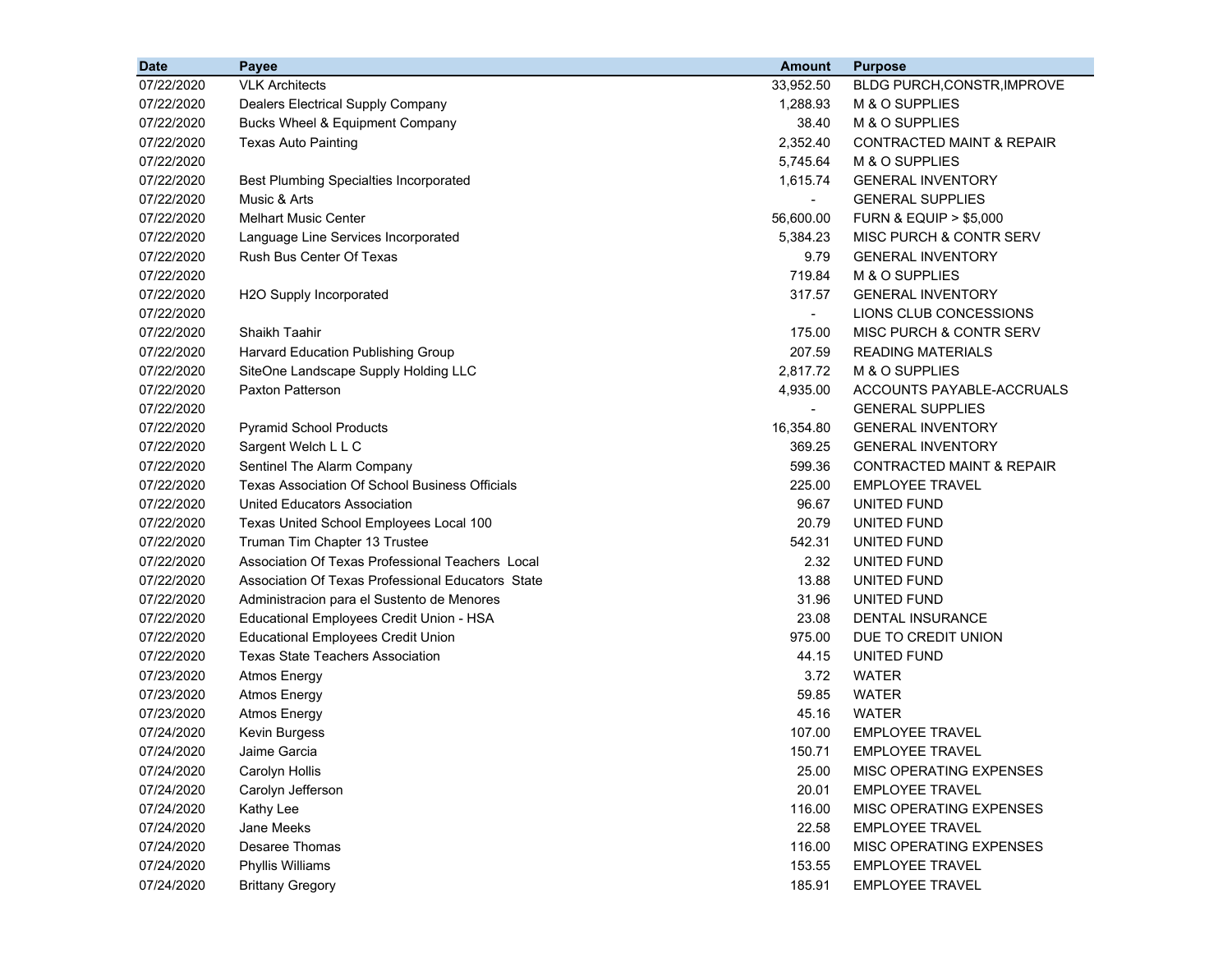| M & O SUPPLIES<br>07/24/2020<br><b>Grainger Industrial Supply</b><br>333.90<br>Home Depot Pro<br>1,158.70<br>M & O SUPPLIES<br>07/24/2020<br>07/24/2020<br>Ace Mart Restaurant Supply Company<br>8,786.75<br><b>CONTRACTED MAINT &amp; REPAIR</b><br>07/24/2020<br>65.02<br><b>GENERAL SUPPLIES</b><br>07/24/2020<br>979.50<br><b>READING MATERIALS</b><br>Barnes & Noble Booksellers, Inc.<br>07/24/2020<br>27,604.75<br>CONTRACTED MAINT & REPAIR<br>Pcs Revenue Control Systems<br>576.14<br>M & O SUPPLIES<br>07/24/2020<br>PPG Architectural Finishes, Inc.<br>07/24/2020<br><b>Marks Plumbing Parts</b><br>133.14<br>M & O SUPPLIES<br>206,718.72<br>07/24/2020<br><b>CDW Government Incorporated</b><br><b>GENERAL SUPPLIES</b><br>07/24/2020<br>Carnegie Learning<br>9,446.90<br><b>TEXTBOOKS</b><br>07/24/2020<br><b>ProComputing Corporation</b><br>300.00<br><b>CONTRACTED MAINT &amp; REPAIR</b><br>1,206.45<br>ACCOUNTS PAYABLE-ACCRUALS<br>07/24/2020<br>Children's Plus Incorporated<br>07/24/2020<br><b>READING MATERIALS</b><br>07/24/2020<br>15,292.00<br>M & O SUPPLIES<br>Supreme Fixture Company Inc.<br>National Wholesale Supply<br>M & O SUPPLIES<br>07/24/2020<br>1,860.20<br>Follett School Solutions, Inc.<br>1,961.96<br>07/24/2020<br><b>READING MATERIALS</b><br><b>Tyson Prepared Foods</b><br>ACCOUNTS PAYABLE-ACCRUALS<br>07/24/2020<br>21,445.80<br>07/24/2020<br>1,966.64<br><b>GENERAL INVENTORY</b><br>145,871.81<br><b>TEXTBOOKS</b><br>07/24/2020<br>WW Norton & Company<br>07/24/2020<br>iPrint Technologies<br>1,995.00<br><b>GENERAL SUPPLIES</b><br>National Seating & Mobility Inc<br>07/24/2020<br><b>GENERAL SUPPLIES</b><br>$\blacksquare$<br>07/24/2020<br>Omnigo Software LLC<br>32,500.00<br><b>GENERAL SUPPLIES</b><br>07/24/2020<br>Garner Law Firm P.C.<br>2,000.00<br>LIONS CLUB CONCESSIONS<br>07/24/2020<br><b>Gomez Floor Covering</b><br>772.00<br>M & O SUPPLIES<br>1,025.00<br><b>CONTRACTED MAINT &amp; REPAIR</b><br>07/24/2020<br>Elevator Maintenance and Repair Incorporated<br>07/24/2020<br>Bucks Wheel & Equipment Company<br>23.40<br>M & O SUPPLIES<br>Rush Truck Centers Of Texas Limited Partnership<br>325.76<br>M & O SUPPLIES<br>07/24/2020<br>07/24/2020<br>11,324.17<br><b>INSURANCE/BOND PREMIUMS</b><br>Texas Association Of School Boards Risk Management Fund<br>07/24/2020<br><b>Commercial Recorder</b><br>218.40<br><b>Statutorily Required Public Notices</b><br>07/24/2020<br>449.10<br>M & O SUPPLIES<br>Gopher Sport Equipment<br>15,516.00<br>07/24/2020<br>Moore Rental Service Incorporated<br>RENTALS & OPERATING LEASE<br>116.00<br>07/29/2020<br>Marianna Ellis<br>MISC OPERATING EXPENSES<br>07/29/2020<br>2,610.30<br>M & O SUPPLIES<br><b>Grainger Industrial Supply</b><br>Home Depot Pro<br>4,646.40<br><b>GENERAL INVENTORY</b><br>07/29/2020 | <b>Date</b> | Payee          | <b>Amount</b> | <b>Purpose</b> |
|---------------------------------------------------------------------------------------------------------------------------------------------------------------------------------------------------------------------------------------------------------------------------------------------------------------------------------------------------------------------------------------------------------------------------------------------------------------------------------------------------------------------------------------------------------------------------------------------------------------------------------------------------------------------------------------------------------------------------------------------------------------------------------------------------------------------------------------------------------------------------------------------------------------------------------------------------------------------------------------------------------------------------------------------------------------------------------------------------------------------------------------------------------------------------------------------------------------------------------------------------------------------------------------------------------------------------------------------------------------------------------------------------------------------------------------------------------------------------------------------------------------------------------------------------------------------------------------------------------------------------------------------------------------------------------------------------------------------------------------------------------------------------------------------------------------------------------------------------------------------------------------------------------------------------------------------------------------------------------------------------------------------------------------------------------------------------------------------------------------------------------------------------------------------------------------------------------------------------------------------------------------------------------------------------------------------------------------------------------------------------------------------------------------------------------------------------------------------------------------------------------------------------------------------------------------------------------------------------------------------------------------------------------------------------------------------------------------------------------------------------------------------------------------------------------------------------------------------------|-------------|----------------|---------------|----------------|
|                                                                                                                                                                                                                                                                                                                                                                                                                                                                                                                                                                                                                                                                                                                                                                                                                                                                                                                                                                                                                                                                                                                                                                                                                                                                                                                                                                                                                                                                                                                                                                                                                                                                                                                                                                                                                                                                                                                                                                                                                                                                                                                                                                                                                                                                                                                                                                                                                                                                                                                                                                                                                                                                                                                                                                                                                                                   |             |                |               |                |
|                                                                                                                                                                                                                                                                                                                                                                                                                                                                                                                                                                                                                                                                                                                                                                                                                                                                                                                                                                                                                                                                                                                                                                                                                                                                                                                                                                                                                                                                                                                                                                                                                                                                                                                                                                                                                                                                                                                                                                                                                                                                                                                                                                                                                                                                                                                                                                                                                                                                                                                                                                                                                                                                                                                                                                                                                                                   |             |                |               |                |
|                                                                                                                                                                                                                                                                                                                                                                                                                                                                                                                                                                                                                                                                                                                                                                                                                                                                                                                                                                                                                                                                                                                                                                                                                                                                                                                                                                                                                                                                                                                                                                                                                                                                                                                                                                                                                                                                                                                                                                                                                                                                                                                                                                                                                                                                                                                                                                                                                                                                                                                                                                                                                                                                                                                                                                                                                                                   |             |                |               |                |
|                                                                                                                                                                                                                                                                                                                                                                                                                                                                                                                                                                                                                                                                                                                                                                                                                                                                                                                                                                                                                                                                                                                                                                                                                                                                                                                                                                                                                                                                                                                                                                                                                                                                                                                                                                                                                                                                                                                                                                                                                                                                                                                                                                                                                                                                                                                                                                                                                                                                                                                                                                                                                                                                                                                                                                                                                                                   |             |                |               |                |
|                                                                                                                                                                                                                                                                                                                                                                                                                                                                                                                                                                                                                                                                                                                                                                                                                                                                                                                                                                                                                                                                                                                                                                                                                                                                                                                                                                                                                                                                                                                                                                                                                                                                                                                                                                                                                                                                                                                                                                                                                                                                                                                                                                                                                                                                                                                                                                                                                                                                                                                                                                                                                                                                                                                                                                                                                                                   |             |                |               |                |
|                                                                                                                                                                                                                                                                                                                                                                                                                                                                                                                                                                                                                                                                                                                                                                                                                                                                                                                                                                                                                                                                                                                                                                                                                                                                                                                                                                                                                                                                                                                                                                                                                                                                                                                                                                                                                                                                                                                                                                                                                                                                                                                                                                                                                                                                                                                                                                                                                                                                                                                                                                                                                                                                                                                                                                                                                                                   |             |                |               |                |
|                                                                                                                                                                                                                                                                                                                                                                                                                                                                                                                                                                                                                                                                                                                                                                                                                                                                                                                                                                                                                                                                                                                                                                                                                                                                                                                                                                                                                                                                                                                                                                                                                                                                                                                                                                                                                                                                                                                                                                                                                                                                                                                                                                                                                                                                                                                                                                                                                                                                                                                                                                                                                                                                                                                                                                                                                                                   |             |                |               |                |
|                                                                                                                                                                                                                                                                                                                                                                                                                                                                                                                                                                                                                                                                                                                                                                                                                                                                                                                                                                                                                                                                                                                                                                                                                                                                                                                                                                                                                                                                                                                                                                                                                                                                                                                                                                                                                                                                                                                                                                                                                                                                                                                                                                                                                                                                                                                                                                                                                                                                                                                                                                                                                                                                                                                                                                                                                                                   |             |                |               |                |
|                                                                                                                                                                                                                                                                                                                                                                                                                                                                                                                                                                                                                                                                                                                                                                                                                                                                                                                                                                                                                                                                                                                                                                                                                                                                                                                                                                                                                                                                                                                                                                                                                                                                                                                                                                                                                                                                                                                                                                                                                                                                                                                                                                                                                                                                                                                                                                                                                                                                                                                                                                                                                                                                                                                                                                                                                                                   |             |                |               |                |
|                                                                                                                                                                                                                                                                                                                                                                                                                                                                                                                                                                                                                                                                                                                                                                                                                                                                                                                                                                                                                                                                                                                                                                                                                                                                                                                                                                                                                                                                                                                                                                                                                                                                                                                                                                                                                                                                                                                                                                                                                                                                                                                                                                                                                                                                                                                                                                                                                                                                                                                                                                                                                                                                                                                                                                                                                                                   |             |                |               |                |
|                                                                                                                                                                                                                                                                                                                                                                                                                                                                                                                                                                                                                                                                                                                                                                                                                                                                                                                                                                                                                                                                                                                                                                                                                                                                                                                                                                                                                                                                                                                                                                                                                                                                                                                                                                                                                                                                                                                                                                                                                                                                                                                                                                                                                                                                                                                                                                                                                                                                                                                                                                                                                                                                                                                                                                                                                                                   |             |                |               |                |
|                                                                                                                                                                                                                                                                                                                                                                                                                                                                                                                                                                                                                                                                                                                                                                                                                                                                                                                                                                                                                                                                                                                                                                                                                                                                                                                                                                                                                                                                                                                                                                                                                                                                                                                                                                                                                                                                                                                                                                                                                                                                                                                                                                                                                                                                                                                                                                                                                                                                                                                                                                                                                                                                                                                                                                                                                                                   |             |                |               |                |
|                                                                                                                                                                                                                                                                                                                                                                                                                                                                                                                                                                                                                                                                                                                                                                                                                                                                                                                                                                                                                                                                                                                                                                                                                                                                                                                                                                                                                                                                                                                                                                                                                                                                                                                                                                                                                                                                                                                                                                                                                                                                                                                                                                                                                                                                                                                                                                                                                                                                                                                                                                                                                                                                                                                                                                                                                                                   |             |                |               |                |
|                                                                                                                                                                                                                                                                                                                                                                                                                                                                                                                                                                                                                                                                                                                                                                                                                                                                                                                                                                                                                                                                                                                                                                                                                                                                                                                                                                                                                                                                                                                                                                                                                                                                                                                                                                                                                                                                                                                                                                                                                                                                                                                                                                                                                                                                                                                                                                                                                                                                                                                                                                                                                                                                                                                                                                                                                                                   |             |                |               |                |
|                                                                                                                                                                                                                                                                                                                                                                                                                                                                                                                                                                                                                                                                                                                                                                                                                                                                                                                                                                                                                                                                                                                                                                                                                                                                                                                                                                                                                                                                                                                                                                                                                                                                                                                                                                                                                                                                                                                                                                                                                                                                                                                                                                                                                                                                                                                                                                                                                                                                                                                                                                                                                                                                                                                                                                                                                                                   |             |                |               |                |
|                                                                                                                                                                                                                                                                                                                                                                                                                                                                                                                                                                                                                                                                                                                                                                                                                                                                                                                                                                                                                                                                                                                                                                                                                                                                                                                                                                                                                                                                                                                                                                                                                                                                                                                                                                                                                                                                                                                                                                                                                                                                                                                                                                                                                                                                                                                                                                                                                                                                                                                                                                                                                                                                                                                                                                                                                                                   |             |                |               |                |
|                                                                                                                                                                                                                                                                                                                                                                                                                                                                                                                                                                                                                                                                                                                                                                                                                                                                                                                                                                                                                                                                                                                                                                                                                                                                                                                                                                                                                                                                                                                                                                                                                                                                                                                                                                                                                                                                                                                                                                                                                                                                                                                                                                                                                                                                                                                                                                                                                                                                                                                                                                                                                                                                                                                                                                                                                                                   |             |                |               |                |
|                                                                                                                                                                                                                                                                                                                                                                                                                                                                                                                                                                                                                                                                                                                                                                                                                                                                                                                                                                                                                                                                                                                                                                                                                                                                                                                                                                                                                                                                                                                                                                                                                                                                                                                                                                                                                                                                                                                                                                                                                                                                                                                                                                                                                                                                                                                                                                                                                                                                                                                                                                                                                                                                                                                                                                                                                                                   |             |                |               |                |
|                                                                                                                                                                                                                                                                                                                                                                                                                                                                                                                                                                                                                                                                                                                                                                                                                                                                                                                                                                                                                                                                                                                                                                                                                                                                                                                                                                                                                                                                                                                                                                                                                                                                                                                                                                                                                                                                                                                                                                                                                                                                                                                                                                                                                                                                                                                                                                                                                                                                                                                                                                                                                                                                                                                                                                                                                                                   |             |                |               |                |
|                                                                                                                                                                                                                                                                                                                                                                                                                                                                                                                                                                                                                                                                                                                                                                                                                                                                                                                                                                                                                                                                                                                                                                                                                                                                                                                                                                                                                                                                                                                                                                                                                                                                                                                                                                                                                                                                                                                                                                                                                                                                                                                                                                                                                                                                                                                                                                                                                                                                                                                                                                                                                                                                                                                                                                                                                                                   |             |                |               |                |
|                                                                                                                                                                                                                                                                                                                                                                                                                                                                                                                                                                                                                                                                                                                                                                                                                                                                                                                                                                                                                                                                                                                                                                                                                                                                                                                                                                                                                                                                                                                                                                                                                                                                                                                                                                                                                                                                                                                                                                                                                                                                                                                                                                                                                                                                                                                                                                                                                                                                                                                                                                                                                                                                                                                                                                                                                                                   |             |                |               |                |
|                                                                                                                                                                                                                                                                                                                                                                                                                                                                                                                                                                                                                                                                                                                                                                                                                                                                                                                                                                                                                                                                                                                                                                                                                                                                                                                                                                                                                                                                                                                                                                                                                                                                                                                                                                                                                                                                                                                                                                                                                                                                                                                                                                                                                                                                                                                                                                                                                                                                                                                                                                                                                                                                                                                                                                                                                                                   |             |                |               |                |
|                                                                                                                                                                                                                                                                                                                                                                                                                                                                                                                                                                                                                                                                                                                                                                                                                                                                                                                                                                                                                                                                                                                                                                                                                                                                                                                                                                                                                                                                                                                                                                                                                                                                                                                                                                                                                                                                                                                                                                                                                                                                                                                                                                                                                                                                                                                                                                                                                                                                                                                                                                                                                                                                                                                                                                                                                                                   |             |                |               |                |
|                                                                                                                                                                                                                                                                                                                                                                                                                                                                                                                                                                                                                                                                                                                                                                                                                                                                                                                                                                                                                                                                                                                                                                                                                                                                                                                                                                                                                                                                                                                                                                                                                                                                                                                                                                                                                                                                                                                                                                                                                                                                                                                                                                                                                                                                                                                                                                                                                                                                                                                                                                                                                                                                                                                                                                                                                                                   |             |                |               |                |
|                                                                                                                                                                                                                                                                                                                                                                                                                                                                                                                                                                                                                                                                                                                                                                                                                                                                                                                                                                                                                                                                                                                                                                                                                                                                                                                                                                                                                                                                                                                                                                                                                                                                                                                                                                                                                                                                                                                                                                                                                                                                                                                                                                                                                                                                                                                                                                                                                                                                                                                                                                                                                                                                                                                                                                                                                                                   |             |                |               |                |
|                                                                                                                                                                                                                                                                                                                                                                                                                                                                                                                                                                                                                                                                                                                                                                                                                                                                                                                                                                                                                                                                                                                                                                                                                                                                                                                                                                                                                                                                                                                                                                                                                                                                                                                                                                                                                                                                                                                                                                                                                                                                                                                                                                                                                                                                                                                                                                                                                                                                                                                                                                                                                                                                                                                                                                                                                                                   |             |                |               |                |
|                                                                                                                                                                                                                                                                                                                                                                                                                                                                                                                                                                                                                                                                                                                                                                                                                                                                                                                                                                                                                                                                                                                                                                                                                                                                                                                                                                                                                                                                                                                                                                                                                                                                                                                                                                                                                                                                                                                                                                                                                                                                                                                                                                                                                                                                                                                                                                                                                                                                                                                                                                                                                                                                                                                                                                                                                                                   |             |                |               |                |
|                                                                                                                                                                                                                                                                                                                                                                                                                                                                                                                                                                                                                                                                                                                                                                                                                                                                                                                                                                                                                                                                                                                                                                                                                                                                                                                                                                                                                                                                                                                                                                                                                                                                                                                                                                                                                                                                                                                                                                                                                                                                                                                                                                                                                                                                                                                                                                                                                                                                                                                                                                                                                                                                                                                                                                                                                                                   |             |                |               |                |
|                                                                                                                                                                                                                                                                                                                                                                                                                                                                                                                                                                                                                                                                                                                                                                                                                                                                                                                                                                                                                                                                                                                                                                                                                                                                                                                                                                                                                                                                                                                                                                                                                                                                                                                                                                                                                                                                                                                                                                                                                                                                                                                                                                                                                                                                                                                                                                                                                                                                                                                                                                                                                                                                                                                                                                                                                                                   |             |                |               |                |
|                                                                                                                                                                                                                                                                                                                                                                                                                                                                                                                                                                                                                                                                                                                                                                                                                                                                                                                                                                                                                                                                                                                                                                                                                                                                                                                                                                                                                                                                                                                                                                                                                                                                                                                                                                                                                                                                                                                                                                                                                                                                                                                                                                                                                                                                                                                                                                                                                                                                                                                                                                                                                                                                                                                                                                                                                                                   |             |                |               |                |
|                                                                                                                                                                                                                                                                                                                                                                                                                                                                                                                                                                                                                                                                                                                                                                                                                                                                                                                                                                                                                                                                                                                                                                                                                                                                                                                                                                                                                                                                                                                                                                                                                                                                                                                                                                                                                                                                                                                                                                                                                                                                                                                                                                                                                                                                                                                                                                                                                                                                                                                                                                                                                                                                                                                                                                                                                                                   |             |                |               |                |
|                                                                                                                                                                                                                                                                                                                                                                                                                                                                                                                                                                                                                                                                                                                                                                                                                                                                                                                                                                                                                                                                                                                                                                                                                                                                                                                                                                                                                                                                                                                                                                                                                                                                                                                                                                                                                                                                                                                                                                                                                                                                                                                                                                                                                                                                                                                                                                                                                                                                                                                                                                                                                                                                                                                                                                                                                                                   |             |                |               |                |
|                                                                                                                                                                                                                                                                                                                                                                                                                                                                                                                                                                                                                                                                                                                                                                                                                                                                                                                                                                                                                                                                                                                                                                                                                                                                                                                                                                                                                                                                                                                                                                                                                                                                                                                                                                                                                                                                                                                                                                                                                                                                                                                                                                                                                                                                                                                                                                                                                                                                                                                                                                                                                                                                                                                                                                                                                                                   |             |                |               |                |
|                                                                                                                                                                                                                                                                                                                                                                                                                                                                                                                                                                                                                                                                                                                                                                                                                                                                                                                                                                                                                                                                                                                                                                                                                                                                                                                                                                                                                                                                                                                                                                                                                                                                                                                                                                                                                                                                                                                                                                                                                                                                                                                                                                                                                                                                                                                                                                                                                                                                                                                                                                                                                                                                                                                                                                                                                                                   |             |                |               |                |
|                                                                                                                                                                                                                                                                                                                                                                                                                                                                                                                                                                                                                                                                                                                                                                                                                                                                                                                                                                                                                                                                                                                                                                                                                                                                                                                                                                                                                                                                                                                                                                                                                                                                                                                                                                                                                                                                                                                                                                                                                                                                                                                                                                                                                                                                                                                                                                                                                                                                                                                                                                                                                                                                                                                                                                                                                                                   | 07/29/2020  | Home Depot Pro | 608.19        | M & O SUPPLIES |
| 246.40<br>07/29/2020<br>M & O SUPPLIES<br>Home Depot Pro                                                                                                                                                                                                                                                                                                                                                                                                                                                                                                                                                                                                                                                                                                                                                                                                                                                                                                                                                                                                                                                                                                                                                                                                                                                                                                                                                                                                                                                                                                                                                                                                                                                                                                                                                                                                                                                                                                                                                                                                                                                                                                                                                                                                                                                                                                                                                                                                                                                                                                                                                                                                                                                                                                                                                                                          |             |                |               |                |
| 07/29/2020<br>Apex Supply Company<br>M & O SUPPLIES<br>23.17                                                                                                                                                                                                                                                                                                                                                                                                                                                                                                                                                                                                                                                                                                                                                                                                                                                                                                                                                                                                                                                                                                                                                                                                                                                                                                                                                                                                                                                                                                                                                                                                                                                                                                                                                                                                                                                                                                                                                                                                                                                                                                                                                                                                                                                                                                                                                                                                                                                                                                                                                                                                                                                                                                                                                                                      |             |                |               |                |
| 07/29/2020<br>Fairway Supply Incorporated<br>LIONS CLUB CONCESSIONS                                                                                                                                                                                                                                                                                                                                                                                                                                                                                                                                                                                                                                                                                                                                                                                                                                                                                                                                                                                                                                                                                                                                                                                                                                                                                                                                                                                                                                                                                                                                                                                                                                                                                                                                                                                                                                                                                                                                                                                                                                                                                                                                                                                                                                                                                                                                                                                                                                                                                                                                                                                                                                                                                                                                                                               |             |                |               |                |
| <b>Elliott Electric Supply</b><br>LIONS CLUB CONCESSIONS<br>07/29/2020<br>$\overline{\phantom{a}}$                                                                                                                                                                                                                                                                                                                                                                                                                                                                                                                                                                                                                                                                                                                                                                                                                                                                                                                                                                                                                                                                                                                                                                                                                                                                                                                                                                                                                                                                                                                                                                                                                                                                                                                                                                                                                                                                                                                                                                                                                                                                                                                                                                                                                                                                                                                                                                                                                                                                                                                                                                                                                                                                                                                                                |             |                |               |                |
| M & O SUPPLIES<br>07/29/2020<br>3,770.85                                                                                                                                                                                                                                                                                                                                                                                                                                                                                                                                                                                                                                                                                                                                                                                                                                                                                                                                                                                                                                                                                                                                                                                                                                                                                                                                                                                                                                                                                                                                                                                                                                                                                                                                                                                                                                                                                                                                                                                                                                                                                                                                                                                                                                                                                                                                                                                                                                                                                                                                                                                                                                                                                                                                                                                                          |             |                |               |                |
| 804.13<br><b>GENERAL INVENTORY</b><br>07/29/2020<br>Vehicle Maintenance Program                                                                                                                                                                                                                                                                                                                                                                                                                                                                                                                                                                                                                                                                                                                                                                                                                                                                                                                                                                                                                                                                                                                                                                                                                                                                                                                                                                                                                                                                                                                                                                                                                                                                                                                                                                                                                                                                                                                                                                                                                                                                                                                                                                                                                                                                                                                                                                                                                                                                                                                                                                                                                                                                                                                                                                   |             |                |               |                |
| 07/29/2020<br><b>Dell Marketing</b><br>3,975.43<br><b>GENERAL SUPPLIES</b>                                                                                                                                                                                                                                                                                                                                                                                                                                                                                                                                                                                                                                                                                                                                                                                                                                                                                                                                                                                                                                                                                                                                                                                                                                                                                                                                                                                                                                                                                                                                                                                                                                                                                                                                                                                                                                                                                                                                                                                                                                                                                                                                                                                                                                                                                                                                                                                                                                                                                                                                                                                                                                                                                                                                                                        |             |                |               |                |
| Lennox Industries Incorporated<br>07/29/2020<br>1,623.60<br><b>GENERAL INVENTORY</b>                                                                                                                                                                                                                                                                                                                                                                                                                                                                                                                                                                                                                                                                                                                                                                                                                                                                                                                                                                                                                                                                                                                                                                                                                                                                                                                                                                                                                                                                                                                                                                                                                                                                                                                                                                                                                                                                                                                                                                                                                                                                                                                                                                                                                                                                                                                                                                                                                                                                                                                                                                                                                                                                                                                                                              |             |                |               |                |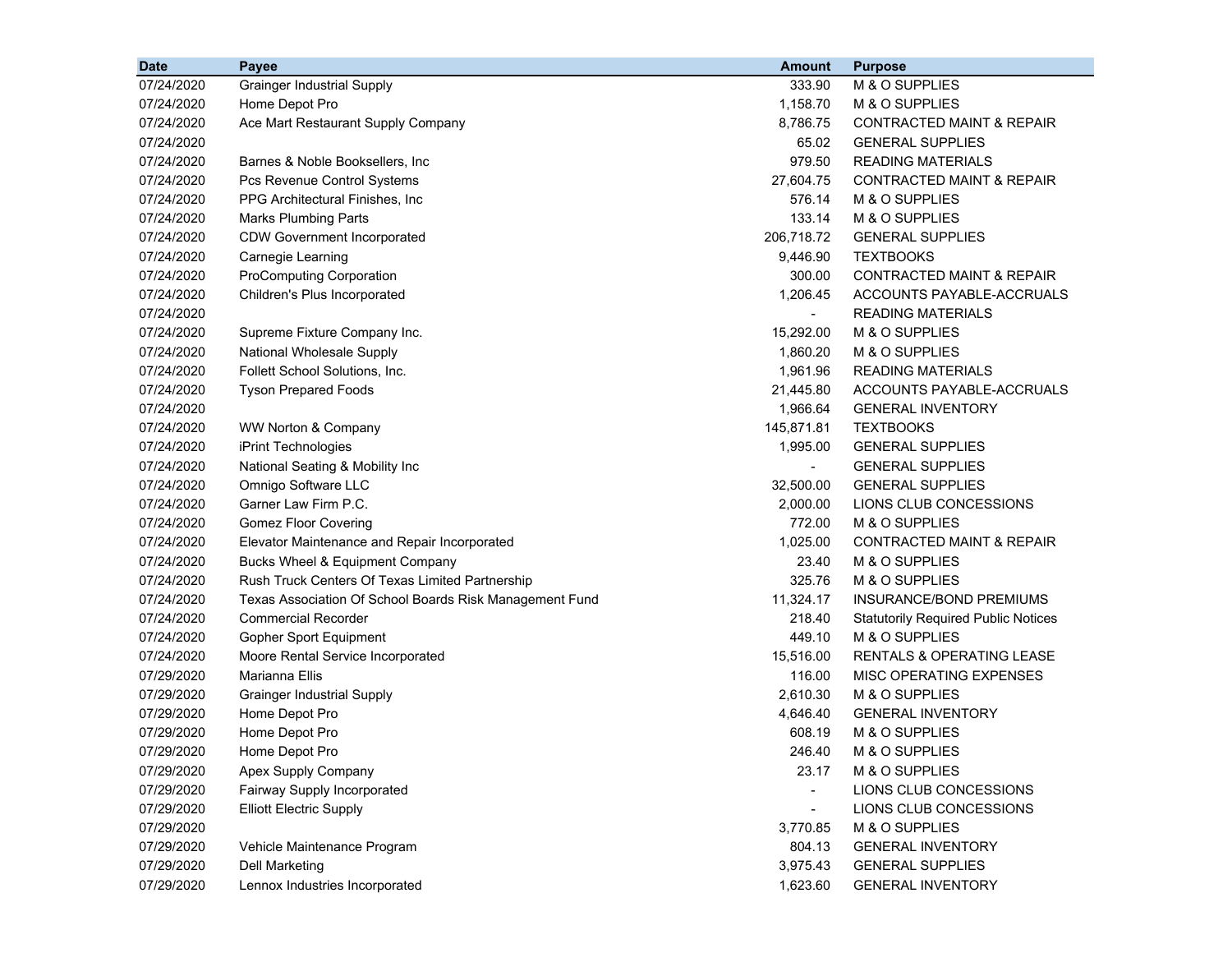| <b>Date</b> | Payee                                         | <b>Amount</b>            | <b>Purpose</b>                       |
|-------------|-----------------------------------------------|--------------------------|--------------------------------------|
| 07/29/2020  | Texas Womans University Office Of The Bursar  | 75,192.96                | STAFF TUIT/ FEES-COLLEGES            |
| 07/29/2020  | Winston Water Cooler Limited                  | 54.00                    | M & O SUPPLIES                       |
| 07/29/2020  | <b>Paradise Produce</b>                       | 21,347.25                | <b>FOOD</b>                          |
| 07/29/2020  | Fastsigns                                     | 160.00                   | <b>GENERAL SUPPLIES</b>              |
| 07/29/2020  | PPG Architectural Finishes, Inc               | 80.01                    | M & O SUPPLIES                       |
| 07/29/2020  | Office Depot                                  | 3,625.60                 | <b>GENERAL SUPPLIES</b>              |
| 07/29/2020  | <b>CDW Government Incorporated</b>            | 9,750.00                 | <b>GENERAL SUPPLIES</b>              |
| 07/29/2020  | 1 A Fire & Domestic Testing                   | 32.00                    | <b>CONTRACTED MAINT &amp; REPAIR</b> |
| 07/29/2020  | Gymini Sports Incorporated                    | 2,683.00                 | ACCOUNTS PAYABLE-ACCRUALS            |
| 07/29/2020  |                                               |                          | <b>GENERAL SUPPLIES</b>              |
| 07/29/2020  | Apple Computer Incorporated                   | 622,121.40               | <b>GENERAL SUPPLIES</b>              |
| 07/29/2020  | <b>City Of Grand Prairie Water Utilities</b>  | 969.38                   | <b>WATER</b>                         |
| 07/29/2020  | Johnson Controls Incorporate                  | 9,394.25                 | <b>CONTRACTED MAINT &amp; REPAIR</b> |
| 07/29/2020  | <b>Total Maintenance Solutions-South</b>      | 25.60                    | M & O SUPPLIES                       |
| 07/29/2020  | Vista Higher Learning, Inc.                   | 3,688.82                 | ACCOUNTS PAYABLE-ACCRUALS            |
| 07/29/2020  |                                               | $\overline{\phantom{0}}$ | <b>GENERAL SUPPLIES</b>              |
| 07/29/2020  | Vocational Agriculture Teachers Association   | 3,040.00                 | MISC OPERATING EXPENSES              |
| 07/29/2020  | <b>Binswanger Glass</b>                       | 847.12                   | M & O SUPPLIES                       |
| 07/29/2020  | <b>SC Fuels</b>                               | 9,291.37                 | <b>GENERAL INVENTORY</b>             |
| 07/29/2020  | National Wholesale Supply                     | 156.03                   | M & O SUPPLIES                       |
| 07/29/2020  | Canon Solutions America (formerly Oce V#8259) | 428.49                   | <b>CONTRACTED MAINT &amp; REPAIR</b> |
| 07/29/2020  | Kurz & Company                                | 138.70                   | <b>FOOD</b>                          |
| 07/29/2020  | Accent Awards & Trophies, LLC                 | 15.00                    | <b>GENERAL SUPPLIES</b>              |
| 07/29/2020  | <b>Best Buy for Business</b>                  | 59.98                    | <b>INVOICES RECEIVABLE</b>           |
| 07/29/2020  | Seal Tex, Incorporated                        | 4,172.00                 | <b>CONTRACTED MAINT &amp; REPAIR</b> |
| 07/29/2020  | Creative Bus Sales Inc                        | 162.52                   | <b>GENERAL INVENTORY</b>             |
| 07/29/2020  | <b>Autonation Chevrolet</b>                   | 51.64                    | <b>CONTRACTED MAINT &amp; REPAIR</b> |
| 07/29/2020  |                                               | 1,353.92                 | M & O SUPPLIES                       |
| 07/29/2020  | AlphaGraphics                                 | 37.50                    | <b>GENERAL SUPPLIES</b>              |
| 07/29/2020  | Crawford Electric Supply Company              | 23.40                    | <b>GENERAL INVENTORY</b>             |
| 07/29/2020  | RD Lawns LLC                                  | 10,715.25                | <b>CONTRACTED MAINT &amp; REPAIR</b> |
| 07/29/2020  | Kagan Publishing                              | 219.00                   | <b>EMPLOYEE TRAVEL</b>               |
| 07/29/2020  | <b>Brown Reynolds Watford Architects</b>      | 207,025.50               | BLDG PURCH, CONSTR, IMPROVE          |
| 07/29/2020  | SAS Institute Inc.                            | 2,550.00                 | <b>GENERAL SUPPLIES</b>              |
| 07/29/2020  | <b>Tyson Prepared Foods</b>                   | 11,483.44                | ACCOUNTS PAYABLE-ACCRUALS            |
| 07/29/2020  |                                               | 14,080.76                | <b>GENERAL INVENTORY</b>             |
| 07/29/2020  | Cool Tech A/C Heat & Refrigeration            | 5,650.00                 | <b>CONTRACTED MAINT &amp; REPAIR</b> |
| 07/29/2020  | Ferguson Enterprises, Inc.                    | 431.00                   | M & O SUPPLIES                       |
| 07/29/2020  | HP Inc.                                       | 23.85                    | <b>GENERAL SUPPLIES</b>              |
| 07/29/2020  | Dr Pepper Snapple Group                       | 584.00                   | MISC OPERATING EXPENSES              |
| 07/29/2020  | Pear Deck                                     | 36,000.00                | <b>GENERAL SUPPLIES</b>              |
| 07/29/2020  | Finishing and Shredder Systems (FS Systems)   | 1,215.00                 | <b>CONTRACTED MAINT &amp; REPAIR</b> |
| 07/29/2020  | Lowe's Home Centers, LLC                      | 613.12                   | M & O SUPPLIES                       |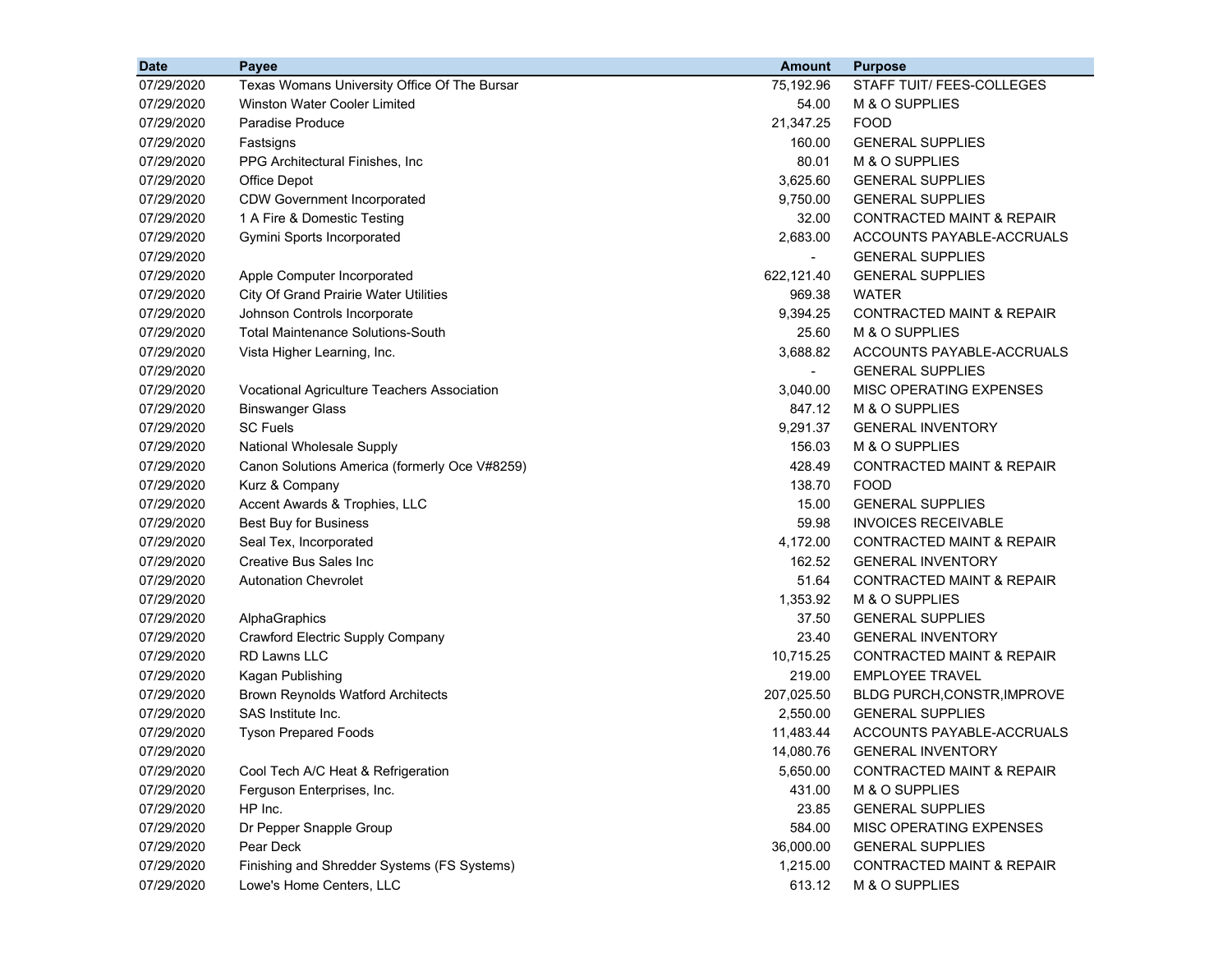| <b>Date</b> | Payee                                                   | <b>Amount</b>  | <b>Purpose</b>                       |
|-------------|---------------------------------------------------------|----------------|--------------------------------------|
| 07/29/2020  | BRG, INC                                                | 2,500.00       | OTH PROFESSIONAL SERVICES            |
| 07/29/2020  | Mighty Auto Parts of DFW                                | 21.80          | <b>GENERAL INVENTORY</b>             |
| 07/29/2020  | Arlington Collegiate High School                        | 301.87         | <b>INVOICES RECEIVABLE</b>           |
| 07/29/2020  | <b>Mavich LLC</b>                                       | 525.70         | <b>GENERAL INVENTORY</b>             |
| 07/29/2020  | Washing Equipment of Texas - WET Inc                    | 297.00         | <b>CONTRACTED MAINT &amp; REPAIR</b> |
| 07/29/2020  | Washing Equipment of Texas - WET Inc                    | 604.36         | CONTRACTED MAINT & REPAIR            |
| 07/29/2020  | <b>C&amp;S Trailers</b>                                 | 53.96          | M & O SUPPLIES                       |
| 07/29/2020  | Clean Air America, Inc                                  | 3,000.00       | <b>CONTRACTED MAINT &amp; REPAIR</b> |
| 07/29/2020  | <b>Gordon Food Service</b>                              | 555.10         | <b>GENERAL INVENTORY</b>             |
| 07/29/2020  | Learning Center of North Texas, Inc.                    | 2,100.00       | MISC PURCH & CONTR SERV              |
| 07/29/2020  | Price Right Professional Landscaping & Tree Service LLC | 1,600.00       | <b>CONTRACTED MAINT &amp; REPAIR</b> |
| 07/29/2020  | All Star Letter Jackets and Balfour Dallas              | 150.00         | <b>INVOICES RECEIVABLE</b>           |
| 07/29/2020  | <b>Borden Dairy Company</b>                             | 49,211.80      | <b>FOOD</b>                          |
| 07/29/2020  | Liberty Mutual Insurance Company                        | 5,526.00       | INSURANCE/BOND PREMIUMS              |
| 07/29/2020  | IDN ACME INCORPORATED                                   | 319.63         | <b>GENERAL INVENTORY</b>             |
| 07/29/2020  | <b>Blick Art Materials</b>                              | 827.16         | ACCOUNTS PAYABLE-ACCRUALS            |
| 07/29/2020  |                                                         | $\blacksquare$ | <b>GENERAL SUPPLIES</b>              |
| 07/29/2020  | Exam Now                                                | 1,050.00       | MISC OPERATING EXPENSES              |
| 07/29/2020  | Moore Waste and Recycling Services                      | 7,950.00       | <b>CONTRACTED MAINT &amp; REPAIR</b> |
| 07/29/2020  | Cody Prescher                                           | 3,950.00       | <b>CONTRACTED MAINT &amp; REPAIR</b> |
| 07/29/2020  | Shutterstock Incorporated                               | 2,550.00       | MISC OPERATING EXPENSES              |
| 07/29/2020  | KickUp Incorporated                                     | 46,500.00      | <b>MISC PURCH &amp; CONTR SERV</b>   |
| 07/29/2020  | Angela Neal                                             | 200.00         | MISC PURCH & CONTR SERV              |
| 07/29/2020  | A Tall Artist Services                                  | 200.00         | <b>INVOICES RECEIVABLE</b>           |
| 07/29/2020  | Complete Supply Incorporated                            | 2,732.80       | <b>GENERAL INVENTORY</b>             |
| 07/29/2020  |                                                         | 1,565.04       | <b>GENERAL SUPPLIES</b>              |
| 07/29/2020  |                                                         | 4,480.00       | M & O SUPPLIES                       |
| 07/29/2020  | Elevator Maintenance and Repair Incorporated            | 3,450.00       | <b>CONTRACTED MAINT &amp; REPAIR</b> |
| 07/29/2020  | <b>Atmos Energy</b>                                     | 1,515.25       | <b>WATER</b>                         |
| 07/29/2020  | Dealers Electrical Supply Company                       | 294.06         | M & O SUPPLIES                       |
| 07/29/2020  | Southwest International Trucks                          | 1,732.50       | <b>GENERAL INVENTORY</b>             |
| 07/29/2020  |                                                         | 54.66          | M & O SUPPLIES                       |
| 07/29/2020  | M J Thomas Engineering Llc                              | 11,550.00      | OTH PROFESSIONAL SERVICES            |
| 07/29/2020  | A+ Computer Science                                     | 2,025.00       | <b>GENERAL SUPPLIES</b>              |
| 07/29/2020  | Rush Truck Centers Of Texas Limited Partnership         | 2,156.14       | <b>GENERAL INVENTORY</b>             |
| 07/29/2020  |                                                         | 1,214.17       | M & O SUPPLIES                       |
| 07/29/2020  | 4imprint Incorporated                                   | 401.86         | ACCOUNTS PAYABLE-ACCRUALS            |
| 07/29/2020  |                                                         | 304.32         | <b>GENERAL SUPPLIES</b>              |
| 07/29/2020  | Armko Industries, Inc.                                  | 9,560.21       | OTH PROFESSIONAL SERVICES            |
| 07/29/2020  | Sas Technologies Limited                                | 2,859.43       | <b>CONTRACTED MAINT &amp; REPAIR</b> |
| 07/29/2020  |                                                         | 345.00         | OTH PROFESSIONAL SERVICES            |
| 07/29/2020  | SiteOne Landscape Supply Holding LLC                    | 1,203.24       | M & O SUPPLIES                       |
| 07/29/2020  | City Of Dalworthington Gardens                          | 703.60         | <b>WATER</b>                         |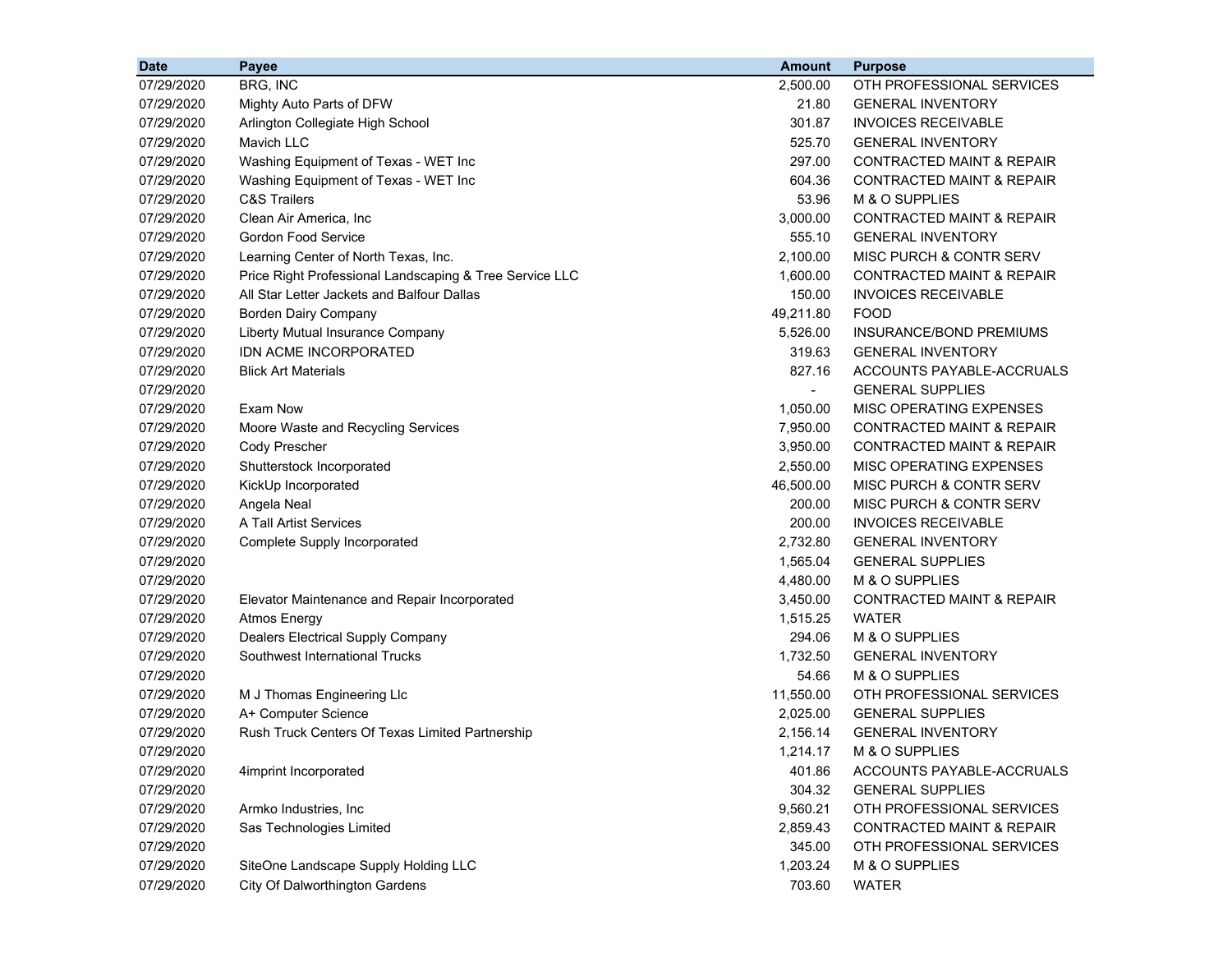| <b>Date</b> | Payee                                                      | <b>Amount</b> | <b>Purpose</b>             |
|-------------|------------------------------------------------------------|---------------|----------------------------|
| 07/29/2020  | Gopher Sport Equipment                                     |               | M & O SUPPLIES             |
| 07/29/2020  | <b>Pollock Paper Distributors</b>                          | 672.60        | <b>GENERAL INVENTORY</b>   |
| 07/29/2020  | <b>Wenger Corp</b>                                         | 5,970.00      | ACCOUNTS PAYABLE-ACCRUALS  |
| 07/29/2020  | <b>Texas Classroom Teachers Association</b>                | 215.80        | UNITED FUND                |
| 07/29/2020  | United Educators Association                               | 46,050.22     | UNITED FUND                |
| 07/29/2020  | Texas United School Employees Local 100                    | 36.67         | UNITED FUND                |
| 07/29/2020  | Texas United School Employees Local 100                    | 14.99         | UNITED FUND                |
| 07/29/2020  | Texas United School Employees Local 100                    | 15.00         | UNITED FUND                |
| 07/29/2020  | <b>Texas Guaranteed Student Loan Corporation</b>           | 2,333.74      | UNITED FUND                |
| 07/29/2020  | <b>Texas Guaranteed Student Loan Corporation</b>           | 655.52        | UNITED FUND                |
| 07/29/2020  | <b>Arlington Education Foundation</b>                      | 83.00         | AISD EDUCATION FOUNDATION  |
| 07/29/2020  | Arlington Education Foundation                             | 1,107.50      | AISD EDUCATION FOUNDATION  |
| 07/29/2020  | Truman Tim Chapter 13 Trustee                              | 11,678.00     | UNITED FUND                |
| 07/29/2020  | Truman Tim Chapter 13 Trustee                              | 1,110.00      | UNITED FUND                |
| 07/29/2020  | <b>United States Treasury</b>                              | 635.00        | FED INC TAX WITHHOLDING    |
| 07/29/2020  | Family And Consumer Sciences Teachers Association Of Texas | 27.09         | AISD EDUCATION FOUNDATION  |
| 07/29/2020  | Region Xi Teacher Preparation Program                      | 380.00        | <b>INVOICES RECEIVABLE</b> |
| 07/29/2020  | Texas Association Of Secondary School Principals           | 123.75        | UNITED FUND                |
| 07/29/2020  | Association Of Texas Professional Teachers Local           | 15.11         | UNITED FUND                |
| 07/29/2020  | Association Of Texas Professional Teachers Local           | 451.58        | UNITED FUND                |
| 07/29/2020  | Association Of Texas Professional Teachers Local           | 0.58          | UNITED FUND                |
| 07/29/2020  | Association Of Texas Professional Educators State          | 34.60         | UNITED FUND                |
| 07/29/2020  | Association Of Texas Professional Educators State          | 6,995.06      | UNITED FUND                |
| 07/29/2020  | Association Of Texas Professional Educators State          | 290.68        | UNITED FUND                |
| 07/29/2020  | <b>Education Career Alternatives Program</b>               | 3,365.00      | <b>INVOICES RECEIVABLE</b> |
| 07/29/2020  | Genworth Life Insurance company                            | 67.01         | AISD EDUCATION FOUNDATION  |
| 07/29/2020  | Genworth Life Insurance company                            | 180.06        | AISD EDUCATION FOUNDATION  |
| 07/29/2020  | California State Disbursement Unit                         | 350.00        | UNITED FUND                |
| 07/29/2020  | Pam Bassel Chapter 13 Trustee                              | 11,785.00     | UNITED FUND                |
| 07/29/2020  | Pam Bassel Chapter 13 Trustee                              | 174.46        | UNITED FUND                |
| 07/29/2020  | Pam Bassel Chapter 13 Trustee                              | 1,198.00      | UNITED FUND                |
| 07/29/2020  | Administracion para el Sustento de Menores                 | 347.69        | UNITED FUND                |
| 07/29/2020  | <b>Trellis Company</b>                                     | 325.01        | UNITED FUND                |
| 07/29/2020  | State of Delaware Division of Child Support                | 601.00        | UNITED FUND                |
| 07/29/2020  | <b>Support Payment Clearinghouse</b>                       | 864.00        | UNITED FUND                |
| 07/29/2020  | Powers Tom Chapter 13 Trustee                              | 2,588.00      | UNITED FUND                |
| 07/29/2020  | Powers Tom Chapter 13 Trustee                              | 904.62        | UNITED FUND                |
| 07/29/2020  | Texas Teachers Alternative Certification Program           | 7,260.00      | <b>INVOICES RECEIVABLE</b> |
| 07/29/2020  | <b>Texas American Federation Of Teachers</b>               | 59.32         | UNITED FUND                |
| 07/29/2020  | Educational Employees Credit Union - HSA                   | 126,223.29    | DENTAL INSURANCE           |
| 07/29/2020  | <b>Educational Employees Credit Union</b>                  | 121,375.24    | DUE TO CREDIT UNION        |
| 07/29/2020  | <b>Texas State Teachers Association</b>                    | 3,383.26      | UNITED FUND                |
| 07/29/2020  | United Way                                                 | 507.00        | UNITED FUND                |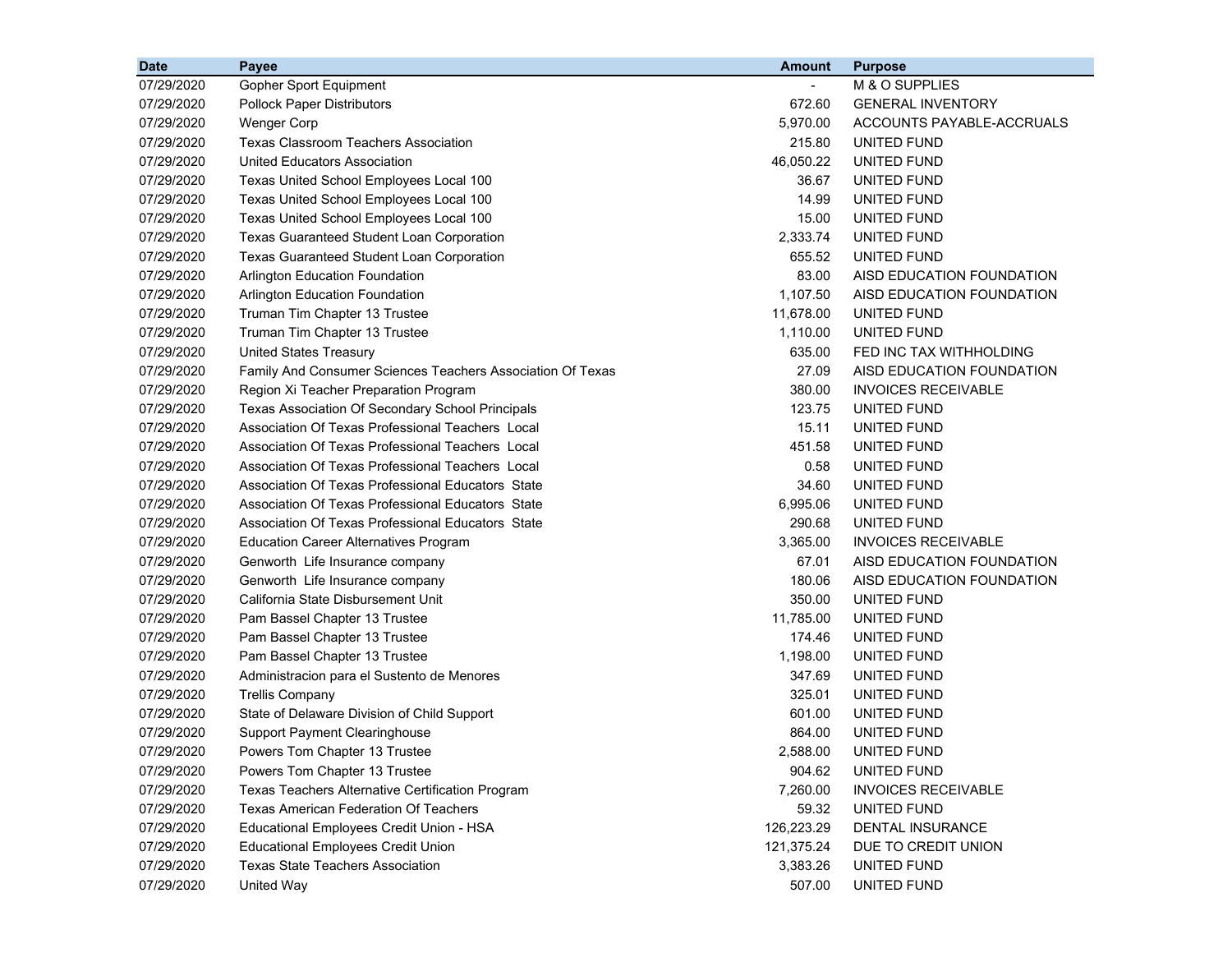| 07/29/2020<br>Julie Blanco de Jesus<br>LIONS CLUB CONCESSIONS<br>20.75<br><b>Charles Cole</b><br>88.30<br>LIONS CLUB CONCESSIONS<br>07/29/2020<br>Sheri Dannin<br>17.00<br>LIONS CLUB CONCESSIONS<br>07/29/2020 |  |
|-----------------------------------------------------------------------------------------------------------------------------------------------------------------------------------------------------------------|--|
|                                                                                                                                                                                                                 |  |
|                                                                                                                                                                                                                 |  |
|                                                                                                                                                                                                                 |  |
| Kim-Loan Dinh<br>52.20<br>LIONS CLUB CONCESSIONS<br>07/29/2020                                                                                                                                                  |  |
| 07/29/2020<br>Linda Nation<br>24.40<br>LIONS CLUB CONCESSIONS                                                                                                                                                   |  |
| 14.20<br>LIONS CLUB CONCESSIONS<br>07/29/2020<br><b>Beverly Patin</b>                                                                                                                                           |  |
| 07/29/2020<br>30.51<br>LIONS CLUB CONCESSIONS<br>Amber Turner                                                                                                                                                   |  |
| LIONS CLUB CONCESSIONS<br>07/29/2020<br>Laura Van Pelt<br>121.80                                                                                                                                                |  |
| Sherri Williams<br>33.80<br>LIONS CLUB CONCESSIONS<br>07/29/2020                                                                                                                                                |  |
| 102.50<br>M & O SUPPLIES<br>07/31/2020<br><b>Grainger Industrial Supply</b>                                                                                                                                     |  |
| 07/31/2020<br>1,497.60<br><b>GENERAL INVENTORY</b><br>Home Depot Pro                                                                                                                                            |  |
| <b>GENERAL SUPPLIES</b><br>07/31/2020<br><b>Dell Marketing</b><br>212,214.75                                                                                                                                    |  |
| 450.00<br><b>GENERAL SUPPLIES</b><br>07/31/2020<br>Fastsigns                                                                                                                                                    |  |
| 07/31/2020<br>812.28<br>PPG Architectural Finishes, Inc.<br><b>GENERAL SUPPLIES</b>                                                                                                                             |  |
| 07/31/2020<br>1,200.12<br>M & O SUPPLIES                                                                                                                                                                        |  |
| 07/31/2020<br>850.00<br><b>Demidec Resources</b><br><b>GENERAL SUPPLIES</b>                                                                                                                                     |  |
| 33.49<br>07/31/2020<br><b>Office Depot</b><br><b>GENERAL SUPPLIES</b>                                                                                                                                           |  |
| 42,810.63<br><b>GENERAL SUPPLIES</b><br>07/31/2020<br><b>CDW Government Incorporated</b>                                                                                                                        |  |
| 07/31/2020<br>Apple Computer Incorporated<br>251,218.18<br><b>GENERAL SUPPLIES</b>                                                                                                                              |  |
| 07/31/2020<br>874.80<br>Mans Distributors, Inc.<br><b>GENERAL INVENTORY</b>                                                                                                                                     |  |
| 07/31/2020<br>3,600.00<br>MISC PURCH & CONTR SERV<br><b>Arlington Today</b>                                                                                                                                     |  |
| 58.88<br>M & O SUPPLIES<br>07/31/2020<br>Ferguson Enterprises, Inc.                                                                                                                                             |  |
| 3,051.48<br><b>GENERAL SUPPLIES</b><br>07/31/2020<br>Nasco                                                                                                                                                      |  |
| <b>MTS Publications</b><br>200.00<br><b>GENERAL SUPPLIES</b><br>07/31/2020                                                                                                                                      |  |
| 07/31/2020<br>71.00<br><b>INVOICES RECEIVABLE</b><br>ValueSure Agency Inc.                                                                                                                                      |  |
| 1,890.00<br>MISC PURCH & CONTR SERV<br>07/31/2020<br>Gandy Ink                                                                                                                                                  |  |
| 115.42<br><b>CONTRACTED MAINT &amp; REPAIR</b><br>07/31/2020<br>Elevator Maintenance and Repair Incorporated                                                                                                    |  |
| 1,461.86<br><b>GENERAL INVENTORY</b><br>07/31/2020<br><b>Best Plumbing Specialties Incorporated</b>                                                                                                             |  |
| Rush Truck Centers Of Texas Limited Partnership<br>355.26<br>M & O SUPPLIES<br>07/31/2020                                                                                                                       |  |
| 1,249.00<br>MISC PURCH & CONTR SERV<br>07/31/2020<br><b>Education Service Center Region XI</b>                                                                                                                  |  |
| 1,249.00<br>MISC PURCH & CONTR SERV<br>07/31/2020<br><b>Education Service Center Region XI</b>                                                                                                                  |  |
| 07/31/2020<br><b>Texas Association Of School Business Officials</b><br>700.00<br>MISC OPERATING EXPENSES                                                                                                        |  |
| 61.82<br>07/31/2020<br><b>United Parcel Service</b><br><b>GENERAL SUPPLIES</b>                                                                                                                                  |  |
| 07/31/2020<br>City Of Arlington Ms 01 0241<br>3,029.55<br>BLDG PURCH, CONSTR, IMPROVE                                                                                                                           |  |
| 07/31/2020<br>Adolfson & Peterson Construction<br>3,502,041.29<br><b>BLDG PURCH, CONSTR, IMPROVE</b>                                                                                                            |  |
| 07/31/2020<br>(175, 102.06)<br><b>RETAINAGE</b>                                                                                                                                                                 |  |
| 08/05/2020<br>SHOEBOX Inc.<br><b>CONTRACTED MAINT &amp; REPAIR</b><br>480.00                                                                                                                                    |  |
| 08/05/2020<br>Reserve Account - M H S Pitney Bowes<br>4,000.00<br><b>GENERAL SUPPLIES</b>                                                                                                                       |  |
| 08/05/2020<br><b>Texas Association Of School Boards</b><br>1,826.12<br>MISC PURCH & CONTR SERV                                                                                                                  |  |
| 08/05/2020<br>630.16<br>M & O SUPPLIES<br><b>Grainger Industrial Supply</b>                                                                                                                                     |  |
| 277.73<br>08/05/2020<br>Home Depot Pro<br>M & O SUPPLIES                                                                                                                                                        |  |
| 08/05/2020<br>Home Depot Pro<br>59,562.50<br><b>GENERAL SUPPLIES</b>                                                                                                                                            |  |
| Apex Supply Company<br>08/05/2020<br>913.45<br>M & O SUPPLIES                                                                                                                                                   |  |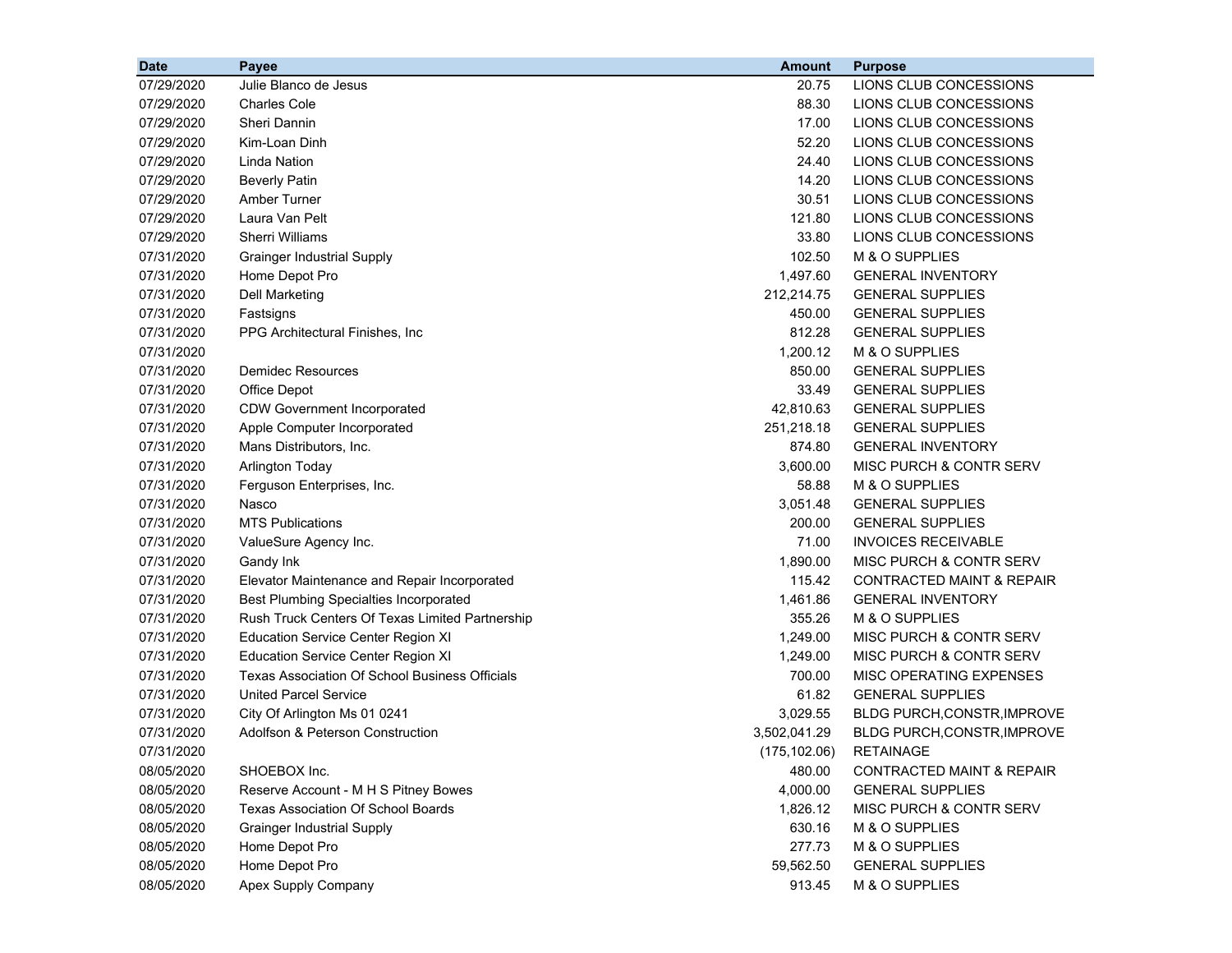| <b>Date</b> | Payee                                        | <b>Amount</b>  | <b>Purpose</b>                       |
|-------------|----------------------------------------------|----------------|--------------------------------------|
| 08/05/2020  | <b>Elliott Electric Supply</b>               | 180.60         | <b>GENERAL INVENTORY</b>             |
| 08/05/2020  |                                              | $\blacksquare$ | LIONS CLUB CONCESSIONS               |
| 08/05/2020  |                                              | 2,741.96       | M & O SUPPLIES                       |
| 08/05/2020  | Vehicle Maintenance Program                  | 15.00          | <b>GENERAL INVENTORY</b>             |
| 08/05/2020  | Dell Marketing                               | 140.00         | <b>GENERAL SUPPLIES</b>              |
| 08/05/2020  | Lennox Industries Incorporated               | 554.60         | M & O SUPPLIES                       |
| 08/05/2020  | Barnes & Noble Booksellers, Inc.             | 320.00         | <b>READING MATERIALS</b>             |
| 08/05/2020  | D & J Sports Incorporated                    | 21,010.20      | <b>GENERAL SUPPLIES</b>              |
| 08/05/2020  | Winston Water Cooler Limited                 | 1,667.70       | <b>GENERAL INVENTORY</b>             |
| 08/05/2020  |                                              | 5.57           | M & O SUPPLIES                       |
| 08/05/2020  | Paradise Produce                             | 23,126.25      | <b>FOOD</b>                          |
| 08/05/2020  | Pcs Revenue Control Systems                  | 45,334.49      | <b>GENERAL SUPPLIES</b>              |
| 08/05/2020  | Fastsigns                                    | 45,000.00      | M & O SUPPLIES                       |
| 08/05/2020  |                                              | 158.46         | MISC OPERATING EXPENSES              |
| 08/05/2020  | PPG Architectural Finishes, Inc.             | 212.98         | M & O SUPPLIES                       |
| 08/05/2020  | <b>Blackmon Mooring</b>                      | 10,487.01      | <b>CONTRACTED MAINT &amp; REPAIR</b> |
| 08/05/2020  | Office Depot                                 | 7,772.89       | <b>GENERAL SUPPLIES</b>              |
| 08/05/2020  | Bernd Mac                                    | 743.60         | MISC PURCH & CONTR SERV              |
| 08/05/2020  | <b>CDW Government Incorporated</b>           | 6,705.15       | <b>GENERAL SUPPLIES</b>              |
| 08/05/2020  | C & P Pump Services Incorporated             | 2,844.00       | M & O SUPPLIES                       |
| 08/05/2020  | <b>Td Industries Limited</b>                 | 85,122.39      | <b>CONTRACTED MAINT &amp; REPAIR</b> |
| 08/05/2020  | Cowboy Towing                                | 115.00         | <b>CONTRACTED MAINT &amp; REPAIR</b> |
| 08/05/2020  | Aerowave Technologies                        | 3,600.00       | BLDG PURCH, CONSTR, IMPROVE          |
| 08/05/2020  | <b>ProComputing Corporation</b>              | 2,822.00       | <b>CONTRACTED MAINT &amp; REPAIR</b> |
| 08/05/2020  |                                              | 6,303.00       | MISC PURCH & CONTR SERV              |
| 08/05/2020  | <b>Computer Express</b>                      | 138.00         | ACCOUNTS PAYABLE-ACCRUALS            |
| 08/05/2020  |                                              | $\blacksquare$ | <b>GENERAL SUPPLIES</b>              |
| 08/05/2020  | <b>Texas Christian University</b>            | 545.00         | MISC OPERATING EXPENSES              |
| 08/05/2020  | Anixter Incorporated                         | 1,058.17       | <b>CONTRACTED MAINT &amp; REPAIR</b> |
| 08/05/2020  | City Of Grand Prairie Water Utilities        | 1,247.31       | <b>WATER</b>                         |
| 08/05/2020  | Arlington Hardware Incorporated #53          | 202.97         | M & O SUPPLIES                       |
| 08/05/2020  | H E Cannon Floral Company Incorporated       | 60.00          | MISC OPERATING EXPENSES              |
| 08/05/2020  | <b>Super Duper Publications</b>              | 82.20          | <b>GENERAL SUPPLIES</b>              |
| 08/05/2020  | Arlington Independent School District        | 1,180.00       | <b>INVOICES RECEIVABLE</b>           |
| 08/05/2020  | <b>Total Maintenance Solutions-South</b>     | 13.55          | <b>CONTRACTED MAINT &amp; REPAIR</b> |
| 08/05/2020  |                                              | 124.13         | M & O SUPPLIES                       |
| 08/05/2020  | <b>Binswanger Glass</b>                      | 65.01          | M & O SUPPLIES                       |
| 08/05/2020  | Eichelbaum Wardell Hansen Powell & Mehl P.C. | 98,391.45      | <b>LEGAL SERVICES</b>                |
| 08/05/2020  | National Wholesale Supply                    | 98.85          | M & O SUPPLIES                       |
| 08/05/2020  | Kurz & Company                               | 58.40          | <b>FOOD</b>                          |
| 08/05/2020  | Accent Awards & Trophies, LLC                | 97.50          | <b>GENERAL SUPPLIES</b>              |
| 08/05/2020  | <b>Autonation Chevrolet</b>                  | 340.82         | M & O SUPPLIES                       |
| 08/05/2020  | AlphaGraphics                                | 274.70         | <b>GENERAL INVENTORY</b>             |
|             |                                              |                |                                      |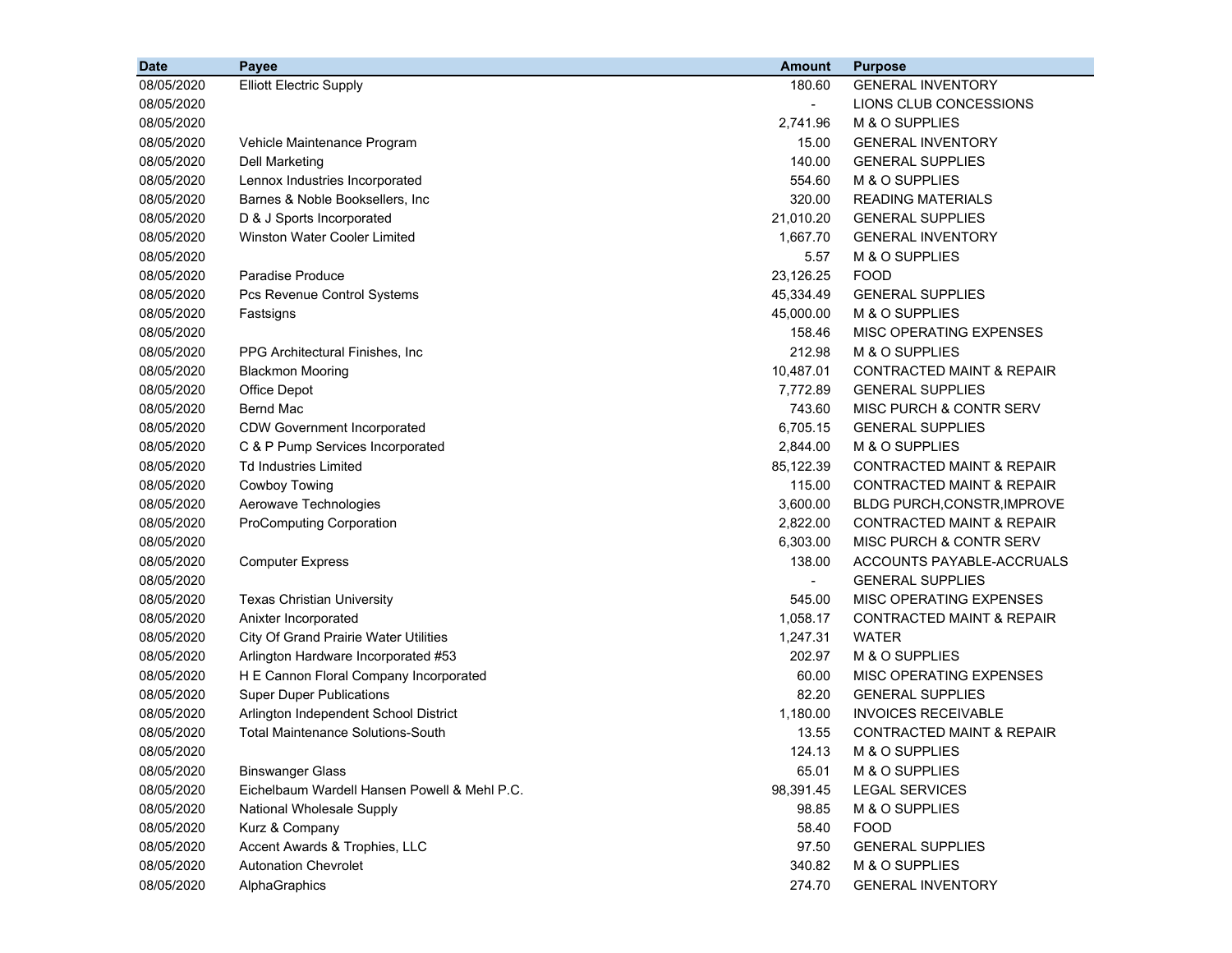| <b>Date</b> | Payee                                        | <b>Amount</b>            | <b>Purpose</b>                       |
|-------------|----------------------------------------------|--------------------------|--------------------------------------|
| 08/05/2020  | Follett School Solutions, Inc.               | 6,651.99                 | <b>GENERAL SUPPLIES</b>              |
| 08/05/2020  | <b>Oxford University Press USA</b>           | 1,922.36                 | <b>TEXTBOOKS</b>                     |
| 08/05/2020  | <b>RD Lawns LLC</b>                          | 10,715.25                | <b>CONTRACTED MAINT &amp; REPAIR</b> |
| 08/05/2020  | Ferguson Enterprises, Inc.                   | 927.18                   | <b>GENERAL INVENTORY</b>             |
| 08/05/2020  |                                              | 182.54                   | M & O SUPPLIES                       |
| 08/05/2020  | WW Norton & Company                          | 3,190.00                 | <b>TEXTBOOKS</b>                     |
| 08/05/2020  | AAA Glass & Mirror Co., INC.                 | 1,684.45                 | <b>CONTRACTED MAINT &amp; REPAIR</b> |
| 08/05/2020  | iPrint Technologies                          | 792.00                   | <b>GENERAL SUPPLIES</b>              |
| 08/05/2020  | Moore Supply Co                              | 125.83                   | <b>GENERAL INVENTORY</b>             |
| 08/05/2020  |                                              | 1,543.79                 | M & O SUPPLIES                       |
| 08/05/2020  | Green Light Group, LLC                       | 2,261.74                 | M & O SUPPLIES                       |
| 08/05/2020  | AssetGenie Inc                               | 39.95                    | <b>GENERAL SUPPLIES</b>              |
| 08/05/2020  | Jones Academy Of Fine Arts and Dual Language | 680.00                   | <b>INVOICES RECEIVABLE</b>           |
| 08/05/2020  | <b>C&amp;S Trailers</b>                      | 56,820.00                | ACCOUNTS PAYABLE-ACCRUALS            |
| 08/05/2020  |                                              | $\overline{\phantom{0}}$ | <b>VEHICLES</b>                      |
| 08/05/2020  | Nasco                                        | 15,155.00                | <b>GENERAL SUPPLIES</b>              |
| 08/05/2020  | Mohawk USA LLC                               | 10,165.29                | <b>GENERAL SUPPLIES</b>              |
| 08/05/2020  | Barnes & Noble College Booksellers LLC       | 1,380.90                 | <b>TEXTBOOKS</b>                     |
| 08/05/2020  | Cooperative Strategies, LLC                  | 15,222.50                | <b>MISC PURCH &amp; CONTR SERV</b>   |
| 08/05/2020  | Texas Irrigation Supply LLC                  | 879.95                   | M & O SUPPLIES                       |
| 08/05/2020  | K Strategies                                 | 14,750.00                | MISC PURCH & CONTR SERV              |
| 08/05/2020  | Drew Consulting Services Incorporated        | 88,650.00                | BLDG PURCH, CONSTR, IMPROVE          |
| 08/05/2020  |                                              | 6,875.00                 | OTH PROFESSIONAL SERVICES            |
| 08/05/2020  | PowerSchool Group LLC                        | 30,318.75                | <b>CONTRACTED MAINT &amp; REPAIR</b> |
| 08/05/2020  | Wright Express FSC                           | 20,224.79                | ACCOUNTS PAYABLE-ACCRUALS            |
| 08/05/2020  | <b>Borden Dairy Company</b>                  | 21,956.05                | <b>FOOD</b>                          |
| 08/05/2020  | Texas Wholesale Plumbing                     | 405.00                   | <b>GENERAL INVENTORY</b>             |
| 08/05/2020  | Tresona Multimedia, LLC                      | 607.20                   | MISC PURCH & CONTR SERV              |
| 08/05/2020  | Cody Prescher                                | 1,925.00                 | CONTRACTED MAINT & REPAIR            |
| 08/05/2020  | Terry's Auto Industrial Radiator             | 125.00                   | <b>CONTRACTED MAINT &amp; REPAIR</b> |
| 08/05/2020  | <b>Continental Battery Company</b>           | 2,286.30                 | M & O SUPPLIES                       |
| 08/05/2020  | Karla Villely Hardaway                       | 200.00                   | MISC PURCH & CONTR SERV              |
| 08/05/2020  | <b>Texas School Coalition</b>                | 11,700.00                | <b>DUES</b>                          |
| 08/05/2020  |                                              | 800.00                   | <b>LOBBYING</b>                      |
| 08/05/2020  | Hillco Partners L L C                        | 5,400.00                 | <b>LOBBYING</b>                      |
| 08/05/2020  | Realityworks                                 | 24,750.91                | <b>GENERAL SUPPLIES</b>              |
| 08/05/2020  | Complete Supply Incorporated                 | 28,259.28                | <b>GENERAL INVENTORY</b>             |
| 08/05/2020  |                                              | 9,374.40                 | M & O SUPPLIES                       |
| 08/05/2020  | Mad Science Of Tarrant County                | 13,290.00                | <b>GENERAL SUPPLIES</b>              |
| 08/05/2020  | Mobile Mini Incorporated                     | 887.15                   | RENTALS & OPERATING LEASE            |
| 08/05/2020  | <b>Temperature Control Systems</b>           | 137.22                   | M & O SUPPLIES                       |
| 08/05/2020  | Simba Industries                             | 1,650.45                 | <b>GENERAL INVENTORY</b>             |
| 08/05/2020  | Dealers Electrical Supply Company            | 49.50                    | M & O SUPPLIES                       |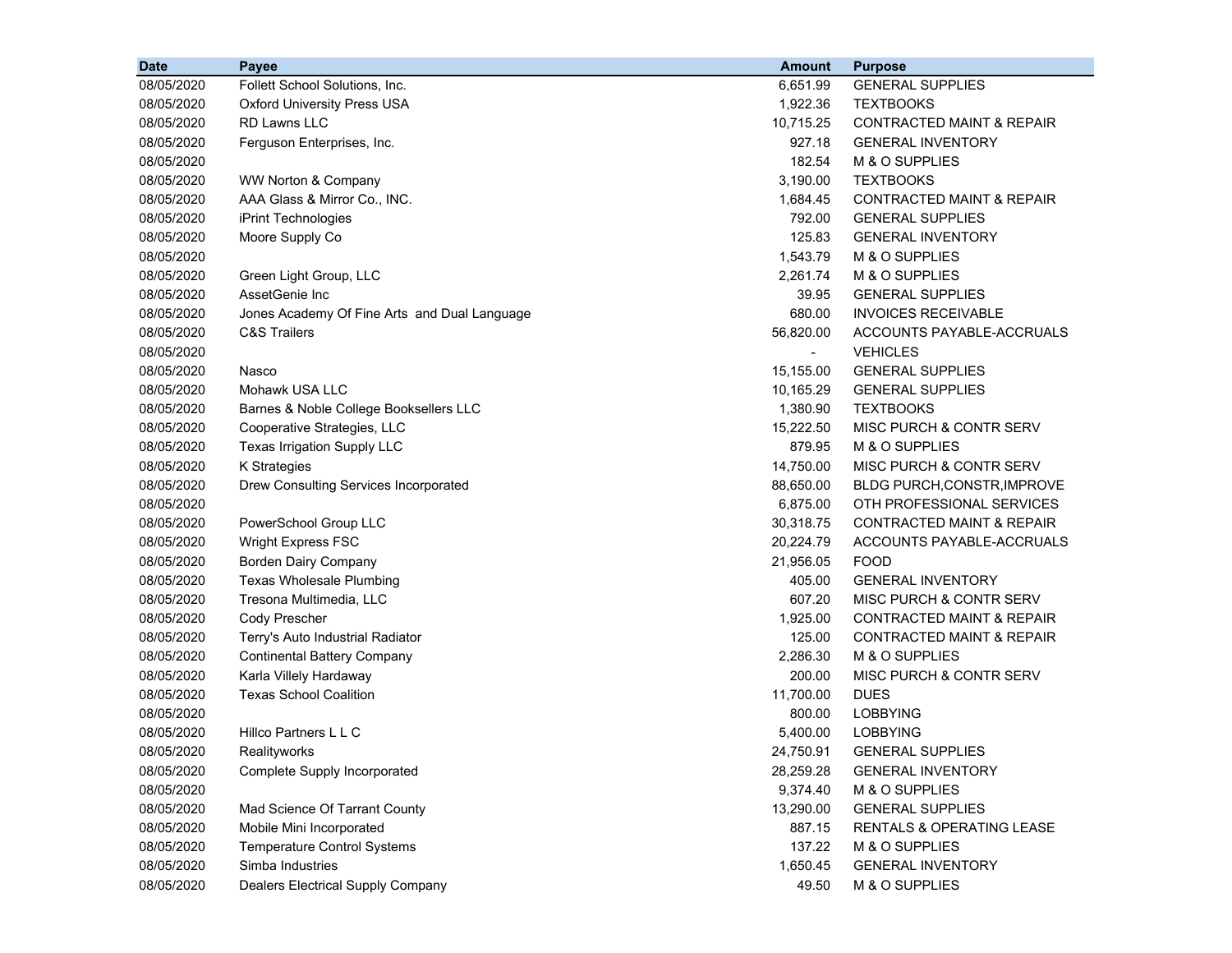| <b>Date</b> | Payee                                                      | Amount                   | <b>Purpose</b>                             |
|-------------|------------------------------------------------------------|--------------------------|--------------------------------------------|
| 08/05/2020  | Bucks Wheel & Equipment Company                            | 23.55                    | M & O SUPPLIES                             |
| 08/05/2020  | M J Thomas Engineering Llc                                 | 4,500.00                 | OTH PROFESSIONAL SERVICES                  |
| 08/05/2020  | <b>Melhart Music Center</b>                                | 113,200.00               | <b>FURN &amp; EQUIP &gt; \$5,000</b>       |
| 08/05/2020  | Cengage Learning                                           | 29,248.50                | <b>TEXTBOOKS</b>                           |
| 08/05/2020  | <b>Federal Express Corporation</b>                         | 10.12                    | <b>GENERAL SUPPLIES</b>                    |
| 08/05/2020  | <b>Bernd Shelley Burke</b>                                 | 214.60                   | MISC PURCH & CONTR SERV                    |
| 08/05/2020  | University Of Texas @ Austin-Office of Strategy and Policy | 1,100.00                 | STDNT TUIT-NONPUBLIC SCHL                  |
| 08/05/2020  | AT&T Central South CWO                                     | 15,389.96                | <b>BLDG PURCH, CONSTR, IMPROVE</b>         |
| 08/05/2020  | <b>Career Cruising</b>                                     | 74,650.00                | <b>GENERAL SUPPLIES</b>                    |
| 08/05/2020  | <b>Education Service Center Region XI</b>                  | 70.00                    | <b>EDUCATION SERVICE CENTER</b>            |
| 08/05/2020  | <b>Commercial Recorder</b>                                 | 59.80                    | <b>Statutorily Required Public Notices</b> |
| 08/05/2020  | <b>Hightower Service Incorporated</b>                      | 1,971.00                 | CONTRACTED MAINT & REPAIR                  |
| 08/05/2020  | Midwest Technology Products Tx0025                         | $\overline{\phantom{a}}$ | <b>GENERAL SUPPLIES</b>                    |
| 08/05/2020  | Sentinel The Alarm Company                                 | 79.00                    | CONTRACTED MAINT & REPAIR                  |
| 08/05/2020  |                                                            | 16,927.19                | <b>MISC PURCH &amp; CONTR SERV</b>         |
| 08/05/2020  |                                                            | 46,355.56                | <b>RENTALS &amp; OPERATING LEASE</b>       |
| 08/05/2020  | Arlington High School 001                                  | 181.25                   | <b>REG DAY SCHOOL TUITION</b>              |
| 08/05/2020  | <b>Boles Junior High</b><br>051                            | 947.50                   | <b>INVOICES RECEIVABLE</b>                 |
| 08/05/2020  | Lamar High School 003                                      | 897.59                   | <b>GENERAL SUPPLIES</b>                    |
| 08/05/2020  | 005<br>Martin High School                                  | 455.00                   | <b>INVOICES RECEIVABLE</b>                 |
| 08/05/2020  | Duff Elementary 104                                        | 3,980.50                 | REG DAY SCHOOL TUITION                     |
| 08/05/2020  | Hill Elementary 117                                        | 1,317.50                 | <b>REG DAY SCHOOL TUITION</b>              |
| 08/05/2020  | Moore Mary Elementary 144                                  | 1,317.15                 | REG DAY SCHOOL TUITION                     |
| 08/05/2020  | <b>United Educators Association</b>                        | 87.68                    | UNITED FUND                                |
| 08/05/2020  | Texas United School Employees Local 100                    | 20.79                    | UNITED FUND                                |
| 08/05/2020  | Truman Tim Chapter 13 Trustee                              | 542.31                   | UNITED FUND                                |
| 08/05/2020  | Association Of Texas Professional Teachers Local           | 2.32                     | UNITED FUND                                |
| 08/05/2020  | Association Of Texas Professional Educators State          | 13.88                    | UNITED FUND                                |
| 08/05/2020  | Educational Employees Credit Union - HSA                   | 23.08                    | DENTAL INSURANCE                           |
| 08/05/2020  | <b>Educational Employees Credit Union</b>                  | 975.00                   | DUE TO CREDIT UNION                        |
| 08/05/2020  | <b>Texas State Teachers Association</b>                    | 44.15                    | UNITED FUND                                |
| 08/05/2020  | Monica Cotto                                               | 193.26                   | LIONS CLUB CONCESSIONS                     |
| 08/05/2020  | Shereah Taylor                                             | 70.90                    | LIONS CLUB CONCESSIONS                     |
| 08/07/2020  | Martha Beasley                                             | 162.43                   | <b>EMPLOYEE TRAVEL</b>                     |
| 08/07/2020  | Graciela Cantu                                             | 50.77                    | <b>EMPLOYEE TRAVEL</b>                     |
| 08/07/2020  | <b>Christine Dixon</b>                                     | 27.18                    | <b>EMPLOYEE TRAVEL</b>                     |
| 08/07/2020  | Marisol Garcia                                             | 20.87                    | <b>EMPLOYEE TRAVEL</b>                     |
| 08/07/2020  | Tara Hill                                                  | 36.00                    | MISC OPERATING EXPENSES                    |
| 08/07/2020  | Theodore Jarchow                                           | 148.52                   | <b>EMPLOYEE TRAVEL</b>                     |
| 08/07/2020  | Manjit Kaur                                                | 32.63                    | <b>EMPLOYEE TRAVEL</b>                     |
| 08/07/2020  | <b>Christine Rodriguez</b>                                 | 56.98                    | <b>EMPLOYEE TRAVEL</b>                     |
| 08/07/2020  | <b>Robert Sessions</b>                                     | 191.11                   | <b>EMPLOYEE TRAVEL</b>                     |
| 08/07/2020  | Angela Smith                                               | 85.33                    | <b>EMPLOYEE TRAVEL</b>                     |
|             |                                                            |                          |                                            |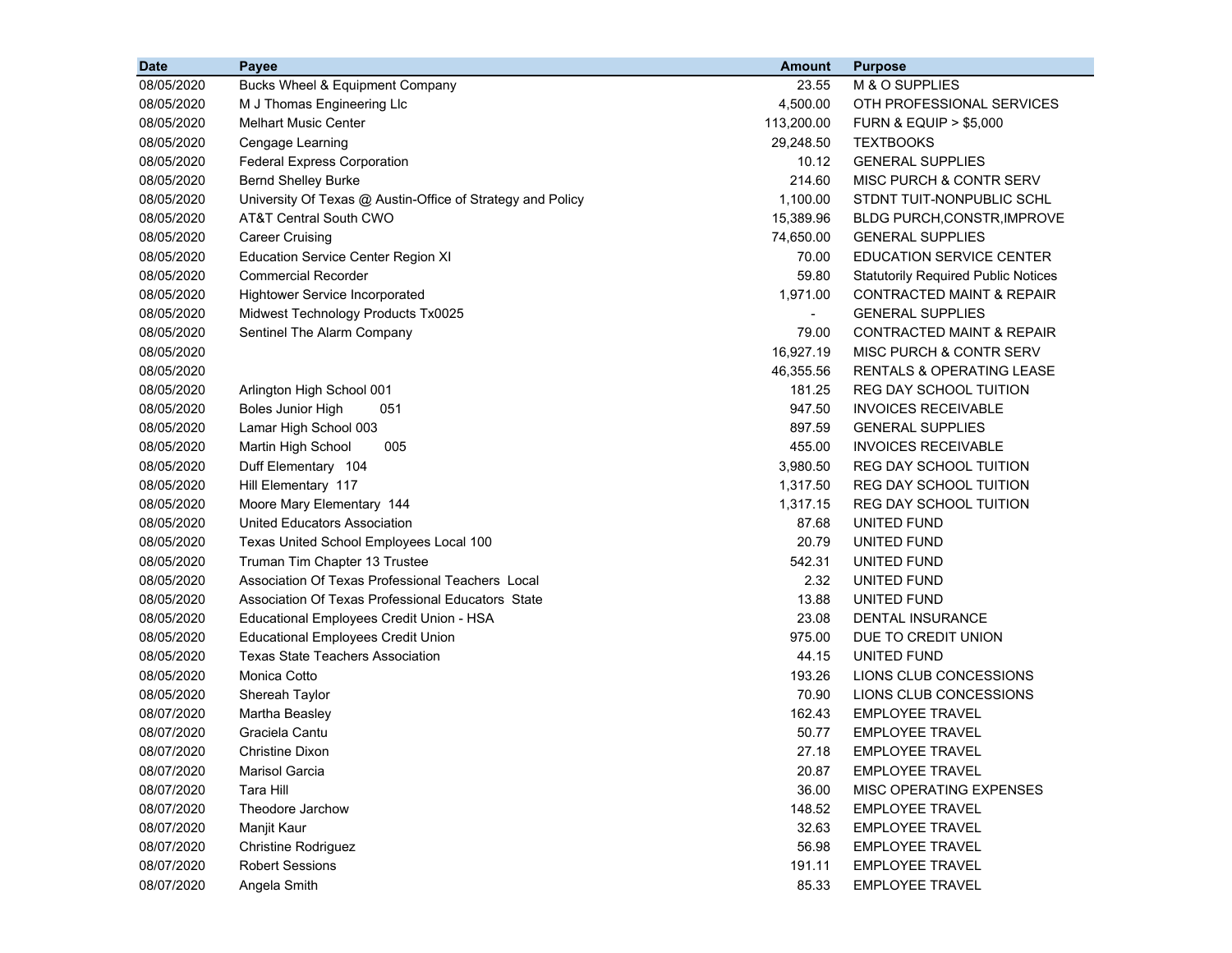| <b>Date</b> | <b>Payee</b>                              | <b>Amount</b>  | <b>Purpose</b>                       |
|-------------|-------------------------------------------|----------------|--------------------------------------|
| 08/07/2020  | Catherine Strawn                          | 165.95         | <b>EMPLOYEE TRAVEL</b>               |
| 08/07/2020  | Corgan Assoc Architects Incorporated      | 118,417.61     | <b>CONTRACTED MAINT &amp; REPAIR</b> |
| 08/07/2020  | <b>Grainger Industrial Supply</b>         | 258.63         | M & O SUPPLIES                       |
| 08/07/2020  | Bells Bernina Incorporated                | 410.00         | <b>GENERAL SUPPLIES</b>              |
| 08/07/2020  | <b>Texas Education Agency Msc</b>         | 375.00         | STDNT TUIT-NONPUBLIC SCHL            |
| 08/07/2020  | Raymond Turco And Associates              | 17,000.00      | MISC PURCH & CONTR SERV              |
| 08/07/2020  | PPG Architectural Finishes, Inc.          | 142.30         | M & O SUPPLIES                       |
| 08/07/2020  | Office Depot                              | 2,497.85       | <b>GENERAL SUPPLIES</b>              |
| 08/07/2020  |                                           | 68.15          | M & O SUPPLIES                       |
| 08/07/2020  | B & H Photo Video                         | 7,549.94       | <b>GENERAL SUPPLIES</b>              |
| 08/07/2020  | <b>Ratcliff Constructors Incorporated</b> | 444,945.84     | BLDG PURCH, CONSTR, IMPROVE          |
| 08/07/2020  |                                           | 64,968.67      | CONTRACTED MAINT & REPAIR            |
| 08/07/2020  |                                           | (25, 495.72)   | <b>RETAINAGE</b>                     |
| 08/07/2020  | 1 A Fire & Domestic Testing               | 12,083.00      | <b>CONTRACTED MAINT &amp; REPAIR</b> |
| 08/07/2020  | Aerowave Technologies                     | 6,120.00       | <b>CONTRACTED MAINT &amp; REPAIR</b> |
| 08/07/2020  | <b>ProComputing Corporation</b>           | 550.00         | <b>CONTRACTED MAINT &amp; REPAIR</b> |
| 08/07/2020  | Vista Higher Learning, Inc.               | 2,193.04       | <b>TEXTBOOKS</b>                     |
| 08/07/2020  | <b>Texas Energy Managers Association</b>  | 450.00         | MISC OPERATING EXPENSES              |
| 08/07/2020  |                                           | 225.00         | <b>MISC PURCH &amp; CONTR SERV</b>   |
| 08/07/2020  | <b>Butane-Propane News</b>                | 195.00         | ACCOUNTS PAYABLE-ACCRUALS            |
| 08/07/2020  |                                           | $\blacksquare$ | <b>READING MATERIALS</b>             |
| 08/07/2020  | Imagine Learning Incorporated             | 405,000.00     | <b>GENERAL SUPPLIES</b>              |
| 08/07/2020  | <b>Binswanger Glass</b>                   | 68.00          | CONTRACTED MAINT & REPAIR            |
| 08/07/2020  | <b>Binswanger Glass</b>                   | 208.11         | <b>CONTRACTED MAINT &amp; REPAIR</b> |
| 08/07/2020  | National Wholesale Supply                 | 72.00          | M & O SUPPLIES                       |
| 08/07/2020  | <b>Autonation Chevrolet</b>               | 27.68          | <b>CONTRACTED MAINT &amp; REPAIR</b> |
| 08/07/2020  | Jennings John Michael                     | 75.00          | MISC PURCH & CONTR SERV              |
| 08/07/2020  | AlphaGraphics                             | 37.50          | <b>GENERAL SUPPLIES</b>              |
| 08/07/2020  | Stantec Architecture, Inc. (SHW Group)    | 28,125.00      | BLDG PURCH, CONSTR, IMPROVE          |
| 08/07/2020  | HKS, Inc.                                 | 47,886.29      | <b>BLDG PURCH, CONSTR, IMPROVE</b>   |
| 08/07/2020  | Ferguson Enterprises, Inc.                | 1,219.33       | M & O SUPPLIES                       |
| 08/07/2020  | HP Inc.                                   | 187.70         | <b>GENERAL SUPPLIES</b>              |
| 08/07/2020  | Lowe's Home Centers, LLC                  | 721.03         | ACCOUNTS PAYABLE-ACCRUALS            |
| 08/07/2020  |                                           | 645.83         | <b>GENERAL SUPPLIES</b>              |
| 08/07/2020  |                                           | 111.88         | M & O SUPPLIES                       |
| 08/07/2020  |                                           |                | MISC OPERATING EXPENSES              |
| 08/07/2020  | iPrint Technologies                       | 279.00         | <b>GENERAL SUPPLIES</b>              |
| 08/07/2020  | <b>CableLink Solutions</b>                | 5,040.00       | MISC PURCH & CONTR SERV              |
| 08/07/2020  | Moore Supply Co                           | 10,594.98      | M & O SUPPLIES                       |
| 08/07/2020  | Tyler Technologies, Inc.                  | 15,897.33      | MISC PURCH & CONTR SERV              |
| 08/07/2020  | <b>Frontline Education</b>                | 56,619.00      | <b>GENERAL SUPPLIES</b>              |
| 08/07/2020  | <b>Terracon Consultants</b>               | 1,338.75       | BLDG PURCH, CONSTR, IMPROVE          |
| 08/07/2020  | Ridgeway Donald                           | 155.00         | MISC PURCH & CONTR SERV              |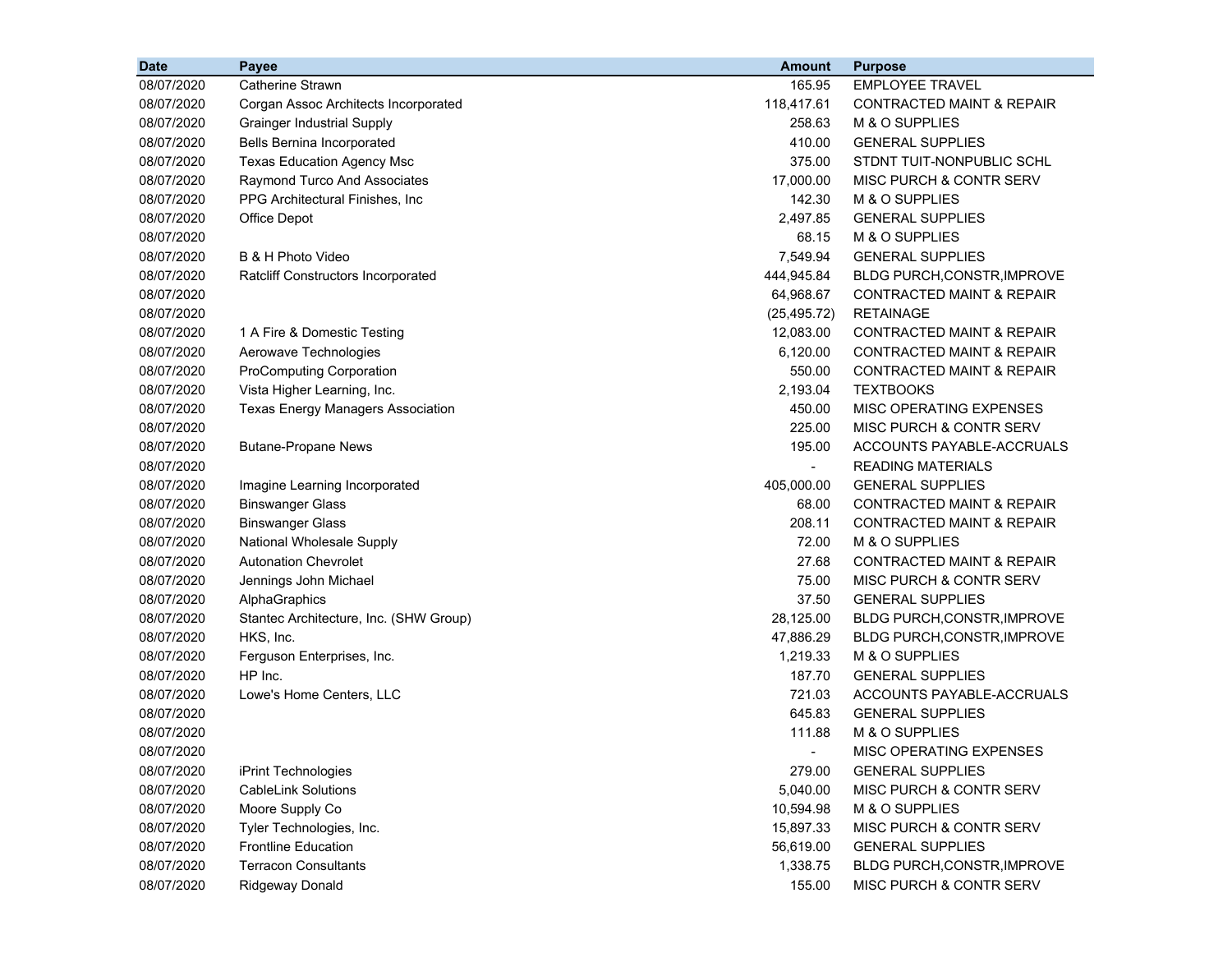| <b>Date</b> | <b>Payee</b>                               | <b>Amount</b>  | <b>Purpose</b>                       |
|-------------|--------------------------------------------|----------------|--------------------------------------|
| 08/07/2020  | Brandon J Bonner                           | 300.00         | <b>INVOICES RECEIVABLE</b>           |
| 08/07/2020  | Miner LTD                                  | 2,425.25       | <b>CONTRACTED MAINT &amp; REPAIR</b> |
| 08/07/2020  | Bucks Wheel & Equipment Company            | 137.28         | M & O SUPPLIES                       |
| 08/07/2020  | Progressive Roofing                        | 69,178.00      | <b>CONTRACTED MAINT &amp; REPAIR</b> |
| 08/07/2020  |                                            | $\blacksquare$ | <b>RETAINAGE</b>                     |
| 08/07/2020  | Lowery Sand & Gravel Co Inc                | 7,599.11       | M & O SUPPLIES                       |
| 08/07/2020  | <b>Pollock Paper Distributors</b>          | 18,075.72      | M & O SUPPLIES                       |
| 08/07/2020  | <b>Pyramid School Products</b>             | 6,542.89       | <b>GENERAL INVENTORY</b>             |
| 08/12/2020  | Corgan Assoc Architects Incorporated       | 31,746.00      | BLDG PURCH, CONSTR, IMPROVE          |
| 08/12/2020  |                                            | 136,947.65     | OTH PROFESSIONAL SERVICES            |
| 08/12/2020  | Nassp                                      | 385.00         | <b>INVOICES RECEIVABLE</b>           |
| 08/12/2020  | Texas Air Systems Incorporated             | 1,138,837.00   | <b>CONTRACTED MAINT &amp; REPAIR</b> |
| 08/12/2020  | <b>Grainger Industrial Supply</b>          | 186.28         | M & O SUPPLIES                       |
| 08/12/2020  | Home Depot Pro                             | 1,900.80       | <b>GENERAL INVENTORY</b>             |
| 08/12/2020  | Home Depot Pro                             | 754.49         | M & O SUPPLIES                       |
| 08/12/2020  | Home Depot Pro                             | 23,220.00      | <b>GENERAL INVENTORY</b>             |
| 08/12/2020  | Apex Supply Company                        | 553.98         | M & O SUPPLIES                       |
| 08/12/2020  | Kroger                                     | 44.74          | <b>FOOD</b>                          |
| 08/12/2020  | Vernier Software And Technology            | 500.00         | <b>GENERAL SUPPLIES</b>              |
| 08/12/2020  | <b>Elliott Electric Supply</b>             | 6,254.90       | M & O SUPPLIES                       |
| 08/12/2020  | Barnes & Noble Booksellers, Inc.           | 1,066.70       | <b>READING MATERIALS</b>             |
| 08/12/2020  | <b>Paradise Produce</b>                    | 19,477.50      | <b>FOOD</b>                          |
| 08/12/2020  | Delta T Ltd                                | 1,530.00       | CONTRACTED MAINT & REPAIR            |
| 08/12/2020  | Lone Star Communications Incorporated      | 270.00         | MISC PURCH & CONTR SERV              |
| 08/12/2020  | Trane Company Commercial Systems Group     | 1,107.26       | M & O SUPPLIES                       |
| 08/12/2020  | PPG Architectural Finishes, Inc.           | 193.23         | <b>GENERAL SUPPLIES</b>              |
| 08/12/2020  |                                            | 200.75         | M & O SUPPLIES                       |
| 08/12/2020  | Airgas Southwest Incorporated              | 123.50         | <b>GENERAL SUPPLIES</b>              |
| 08/12/2020  | Office Depot                               | 6,501.75       | <b>GENERAL SUPPLIES</b>              |
| 08/12/2020  |                                            | 1,530.45       | <b>INVOICES RECEIVABLE</b>           |
| 08/12/2020  |                                            | 32.44          | M & O SUPPLIES                       |
| 08/12/2020  | <b>Marks Plumbing Parts</b>                | 21.48          | M & O SUPPLIES                       |
| 08/12/2020  | B & H Photo Video                          | 1,801.26       | <b>GENERAL SUPPLIES</b>              |
| 08/12/2020  | <b>CDW Government Incorporated</b>         | 251,899.35     | <b>GENERAL SUPPLIES</b>              |
| 08/12/2020  | 1 A Fire & Domestic Testing                | 224.00         | <b>CONTRACTED MAINT &amp; REPAIR</b> |
| 08/12/2020  | C & P Pump Services Incorporated           | 100.00         | M & O SUPPLIES                       |
| 08/12/2020  | Henry Schein Incorporated                  | 1,690.35       | ACCOUNTS PAYABLE-ACCRUALS            |
| 08/12/2020  |                                            | 99.04          | <b>GENERAL SUPPLIES</b>              |
| 08/12/2020  | TEXAS ASSOCIATION OF SCHOOL ADMINISTRATORS | 1,294.74       | <b>DUES</b>                          |
| 08/12/2020  |                                            | 42.25          | <b>LOBBYING</b>                      |
| 08/12/2020  | Kimbrough Fire Extinguisher Company        | 11,023.99      | <b>CONTRACTED MAINT &amp; REPAIR</b> |
| 08/12/2020  | City Of Grand Prairie Water Utilities      | 2,016.77       | <b>WATER</b>                         |
| 08/12/2020  | Arlington Hardware Incorporated #53        | 124.28         | M & O SUPPLIES                       |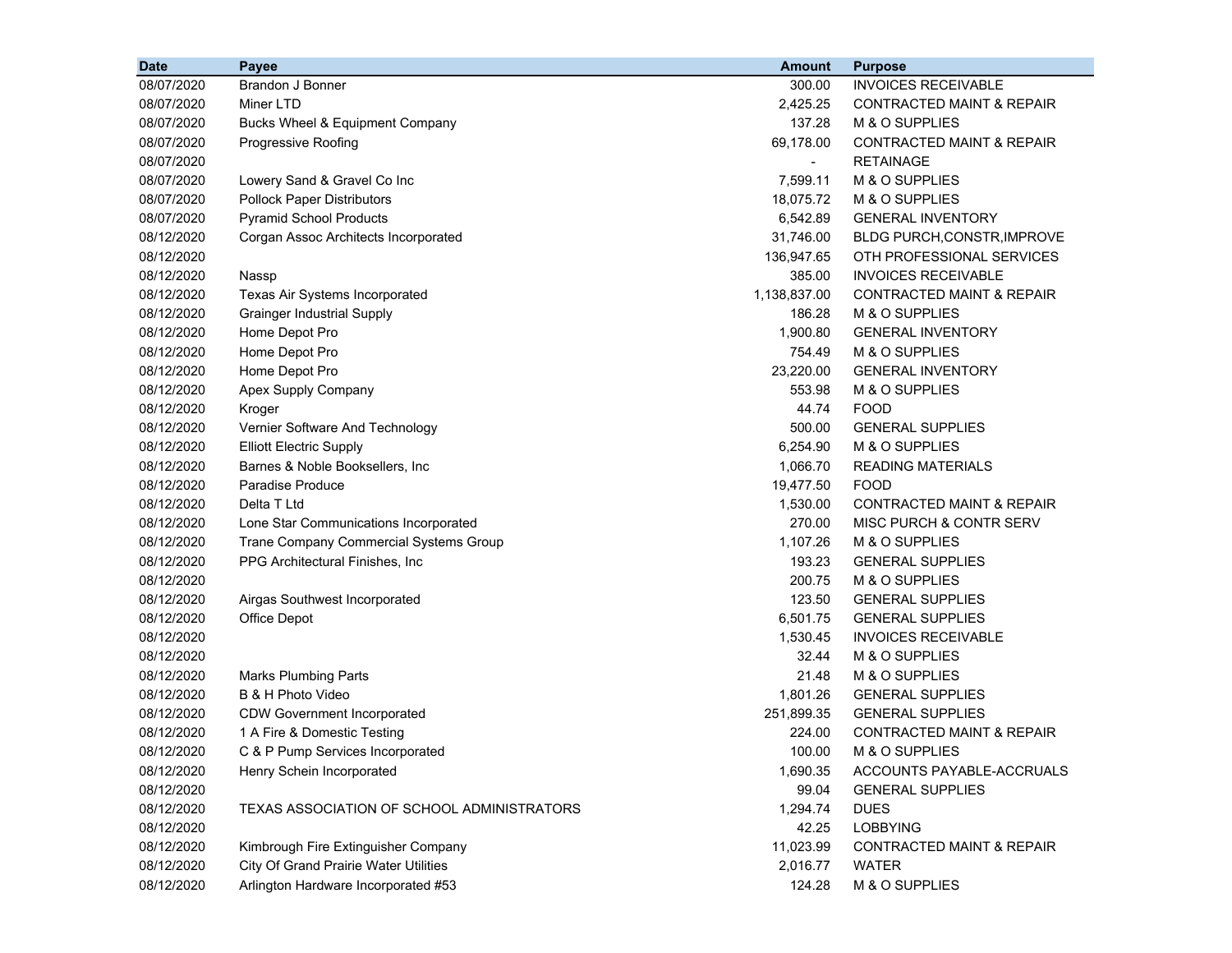| <b>Date</b> | Payee                                                | <b>Amount</b>  | <b>Purpose</b>                       |
|-------------|------------------------------------------------------|----------------|--------------------------------------|
| 08/12/2020  | Catholic Charities Translation & Interpreter Network | 985.50         | MISC PURCH & CONTR SERV              |
| 08/12/2020  | Kuta Software LLC                                    | 1,022.00       | <b>GENERAL SUPPLIES</b>              |
| 08/12/2020  | <b>UPS</b>                                           | 107.96         | <b>GENERAL SUPPLIES</b>              |
| 08/12/2020  | Total Maintenance Solutions-South                    | 324.22         | M & O SUPPLIES                       |
| 08/12/2020  | Alpha Testing                                        | 890.00         | BLDG PURCH, CONSTR, IMPROVE          |
| 08/12/2020  | <b>Heat Transfer Solutions</b>                       | 108.94         | M & O SUPPLIES                       |
| 08/12/2020  | <b>Binswanger Glass</b>                              | 1,494.66       | M & O SUPPLIES                       |
| 08/12/2020  | IdentiSys Incorporated                               | 779.00         | <b>GENERAL SUPPLIES</b>              |
| 08/12/2020  | <b>Jakes Finer Foods</b>                             | 19,305.00      | ACCOUNTS PAYABLE-ACCRUALS            |
| 08/12/2020  |                                                      |                | <b>GENERAL INVENTORY</b>             |
| 08/12/2020  | Accent Awards & Trophies, LLC                        | 144.00         | <b>GENERAL SUPPLIES</b>              |
| 08/12/2020  | Best Buy for Business                                | 953.60         | <b>INVOICES RECEIVABLE</b>           |
| 08/12/2020  | Seidlitz Education, LLC                              | 3,054.18       | <b>GENERAL SUPPLIES</b>              |
| 08/12/2020  | <b>Best of Texas Contest</b>                         | 1,367.80       | <b>GENERAL SUPPLIES</b>              |
| 08/12/2020  | Creative Bus Sales Inc                               | 1,104.40       | <b>GENERAL INVENTORY</b>             |
| 08/12/2020  | <b>Autonation Chevrolet</b>                          | 28.27          | <b>CONTRACTED MAINT &amp; REPAIR</b> |
| 08/12/2020  |                                                      | 102.60         | M & O SUPPLIES                       |
| 08/12/2020  | Crawford Electric Supply Company                     | 134.89         | M & O SUPPLIES                       |
| 08/12/2020  | <b>RD Lawns LLC</b>                                  | 10,715.25      | <b>CONTRACTED MAINT &amp; REPAIR</b> |
| 08/12/2020  | <b>Brown Reynolds Watford Architects</b>             | 8,271.17       | OTH PROFESSIONAL SERVICES            |
| 08/12/2020  | Massey Services Inc.                                 | 74.00          | <b>CONTRACTED MAINT &amp; REPAIR</b> |
| 08/12/2020  | Cool Tech A/C Heat & Refrigeration                   | 162.00         | <b>CONTRACTED MAINT &amp; REPAIR</b> |
| 08/12/2020  | Ferguson Enterprises, Inc.                           | 35.69          | M & O SUPPLIES                       |
| 08/12/2020  | Interstate All Battery Center                        | 595.20         | <b>CONTRACTED MAINT &amp; REPAIR</b> |
| 08/12/2020  | Occupational Health Solutions                        | 850.00         | MISC PURCH & CONTR SERV              |
| 08/12/2020  | iPrint Technologies                                  | 1,295.00       | <b>GENERAL SUPPLIES</b>              |
| 08/12/2020  |                                                      | 256.00         | M & O SUPPLIES                       |
| 08/12/2020  | M-F Athletic/Perform Better                          | $\blacksquare$ | <b>GENERAL SUPPLIES</b>              |
| 08/12/2020  | DFW Ink, LLC                                         | 1,787.50       | MISC PURCH & CONTR SERV              |
| 08/12/2020  | Steve Weiss Music, Inc.                              | 925.40         | <b>GENERAL SUPPLIES</b>              |
| 08/12/2020  | Cooperative Strategies, LLC                          | 6,000.00       | MISC PURCH & CONTR SERV              |
| 08/12/2020  | MP2 Energy Texas LLC                                 | 248.21         | <b>WATER</b>                         |
| 08/12/2020  | Texas Irrigation Supply LLC                          | 222.13         | M & O SUPPLIES                       |
| 08/12/2020  | <b>Frontline Education</b>                           | 281,965.60     | <b>GENERAL SUPPLIES</b>              |
| 08/12/2020  | Bayes Achievement Center, Inc.                       | 55.00          | <b>TUITION &amp; TRFR PMTS</b>       |
| 08/12/2020  | Respondus Inc                                        | 6,450.00       | <b>GENERAL SUPPLIES</b>              |
| 08/12/2020  | <b>Borden Dairy Company</b>                          | 5,423.29       | <b>FOOD</b>                          |
| 08/12/2020  | Kristene Z Smith                                     | 15,000.00      | MISC PURCH & CONTR SERV              |
| 08/12/2020  | DOT Medical and Drug Testing Services Inc            | 70.00          | MISC OPERATING EXPENSES              |
| 08/12/2020  | ValueSure Agency Inc.                                | 142.00         | MISC OPERATING EXPENSES              |
| 08/12/2020  | Sideline Power LLC                                   | 11,210.00      | ACCOUNTS PAYABLE-ACCRUALS            |
| 08/12/2020  |                                                      | $\blacksquare$ | <b>FURN &amp; EQUIP &gt; \$5,000</b> |
| 08/12/2020  | Project Lead The Way Incorporated                    | 2,400.00       | MISC OPERATING EXPENSES              |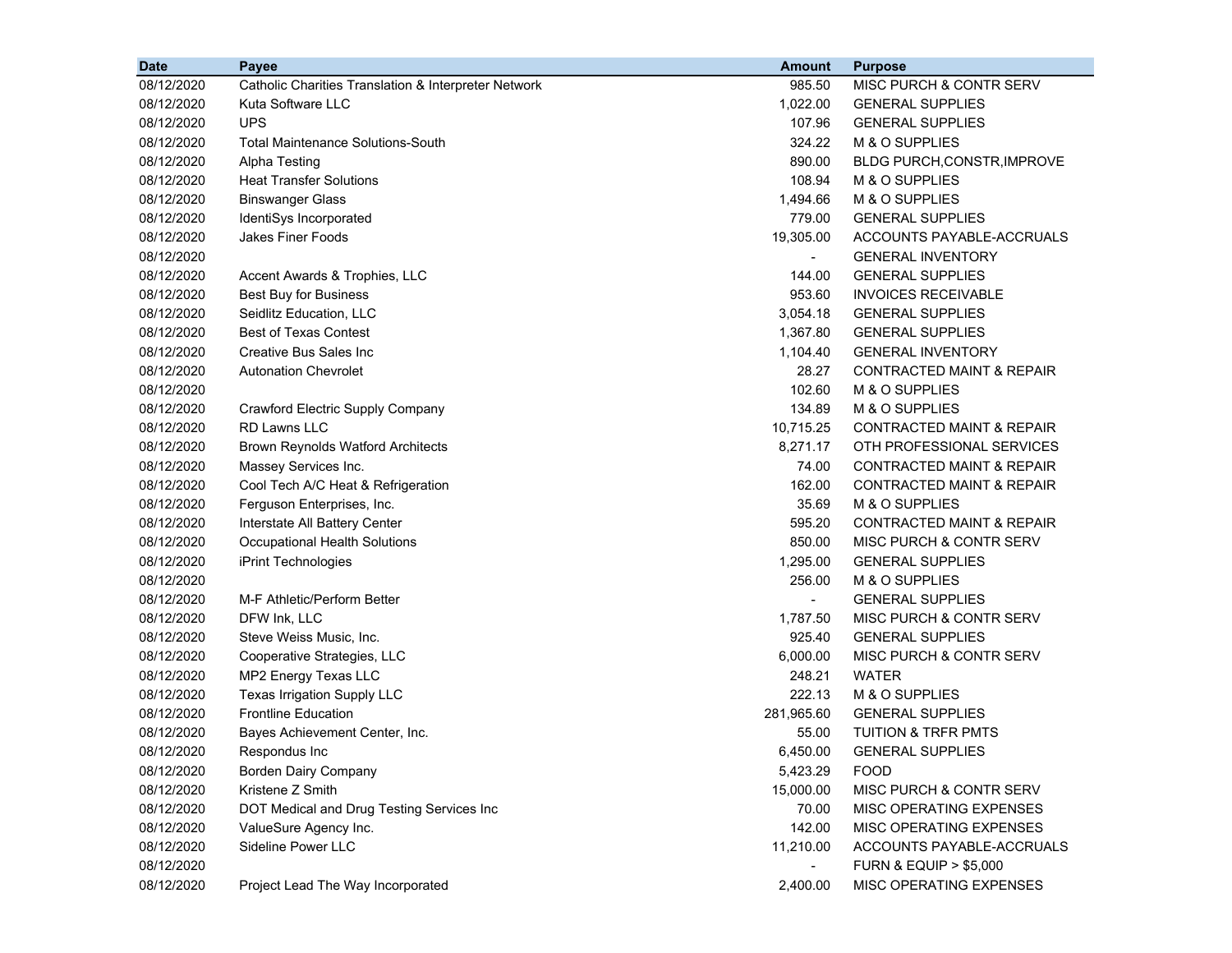| <b>Date</b> | <b>Payee</b>                                        | <b>Amount</b> | <b>Purpose</b>                       |
|-------------|-----------------------------------------------------|---------------|--------------------------------------|
| 08/12/2020  | <b>Educational Foundations Services</b>             | 1,800.00      | MISC PURCH & CONTR SERV              |
| 08/12/2020  | Cody Prescher                                       | 12,500.00     | <b>CONTRACTED MAINT &amp; REPAIR</b> |
| 08/12/2020  | <b>Examity Incorporated</b>                         | 1,980.00      | <b>TESTING MATERIALS</b>             |
| 08/12/2020  | Complete Supply Incorporated                        | 3,387.89      | <b>GENERAL INVENTORY</b>             |
| 08/12/2020  |                                                     | 69.36         | <b>GENERAL SUPPLIES</b>              |
| 08/12/2020  | Elevator Maintenance and Repair Incorporated        | 4,287.39      | CONTRACTED MAINT & REPAIR            |
| 08/12/2020  | Austin Turf & Tractor                               | 2,564.73      | M & O SUPPLIES                       |
| 08/12/2020  | Pioneer Manufacturing Company dba Pioneer Athletics | 4,819.50      | <b>GENERAL INVENTORY</b>             |
| 08/12/2020  | <b>Star Roofing And Sheet Metal</b>                 | 2,265.55      | CONTRACTED MAINT & REPAIR            |
| 08/12/2020  | <b>VLK Architects</b>                               | 41,479.16     | <b>BLDG PURCH, CONSTR, IMPROVE</b>   |
| 08/12/2020  | <b>School Datebooks</b>                             | 758.23        | <b>GENERAL SUPPLIES</b>              |
| 08/12/2020  | Dealers Electrical Supply Company                   | 695.47        | M & O SUPPLIES                       |
| 08/12/2020  | Careersafe                                          | 2,200.00      | MISC OPERATING EXPENSES              |
| 08/12/2020  | <b>Education Service Center Region 10</b>           | 3,000.00      | <b>EMPLOYEE TRAVEL</b>               |
| 08/12/2020  | Moses Palmer Howell Llp Attorneys At Law            | 6,322.00      | <b>LEGAL SERVICES</b>                |
| 08/12/2020  | Language Line Services Incorporated                 | 24.13         | M & O SUPPLIES                       |
| 08/12/2020  | Language Line Services Incorporated                 | 746.78        | MISC PURCH & CONTR SERV              |
| 08/12/2020  | <b>Federal Express Corporation</b>                  | 11.11         | <b>GENERAL SUPPLIES</b>              |
| 08/12/2020  | H2O Supply Incorporated                             | 2,538.52      | <b>GENERAL INVENTORY</b>             |
| 08/12/2020  | Sas Technologies Limited                            | 414.00        | <b>CONTRACTED MAINT &amp; REPAIR</b> |
| 08/12/2020  | City Of Arlington Water Department                  | 146,026.98    | <b>WATER</b>                         |
| 08/12/2020  | <b>Pollock Paper Distributors</b>                   | 56,400.00     | M & O SUPPLIES                       |
| 08/12/2020  | <b>Pyramid School Products</b>                      | 2,169.60      | <b>GENERAL INVENTORY</b>             |
| 08/12/2020  | Quality Audio Visual Service Incorporated           | 150.00        | <b>CONTRACTED MAINT &amp; REPAIR</b> |
| 08/12/2020  | Olen Williams Sales & Service                       | 358.00        | M & O SUPPLIES                       |
| 08/13/2020  | <b>Brittany Akinmade</b>                            | 116.00        | MISC OPERATING EXPENSES              |
| 08/13/2020  | <b>Tricia Alford</b>                                | 91.32         | <b>EMPLOYEE TRAVEL</b>               |
| 08/13/2020  | Daniel Helm                                         | 146.64        | <b>EMPLOYEE TRAVEL</b>               |
| 08/13/2020  | <b>Chablif Nichols</b>                              | 15.62         | <b>EMPLOYEE TRAVEL</b>               |
| 08/13/2020  | Angel Silva                                         | 326.94        | <b>EMPLOYEE TRAVEL</b>               |
| 08/13/2020  | Deborah Steiner                                     | 15.35         | <b>EMPLOYEE TRAVEL</b>               |
| 08/13/2020  | Phyllis Williams                                    | 77.20         | <b>EMPLOYEE TRAVEL</b>               |
| 08/13/2020  | Galls Incorporated                                  | 493.55        | <b>GENERAL SUPPLIES</b>              |
| 08/13/2020  | United Educators Association                        | 964.13        | UNITED FUND                          |
| 08/13/2020  | Texas United School Employees Local 100             | 36.67         | UNITED FUND                          |
| 08/13/2020  | Truman Tim Chapter 13 Trustee                       | 1,464.46      | UNITED FUND                          |
| 08/13/2020  | Association Of Texas Professional Teachers Local    | 0.58          | UNITED FUND                          |
| 08/13/2020  | Association Of Texas Professional Educators State   | 34.60         | UNITED FUND                          |
| 08/13/2020  | Pam Bassel Chapter 13 Trustee                       | 174.46        | UNITED FUND                          |
| 08/13/2020  | Administracion para el Sustento de Menores          | 347.69        | UNITED FUND                          |
| 08/13/2020  | Powers Tom Chapter 13 Trustee                       | 904.62        | UNITED FUND                          |
| 08/13/2020  | Educational Employees Credit Union - HSA            | 1,315.51      | DENTAL INSURANCE                     |
| 08/13/2020  | <b>Educational Employees Credit Union</b>           | 5,990.95      | DUE TO CREDIT UNION                  |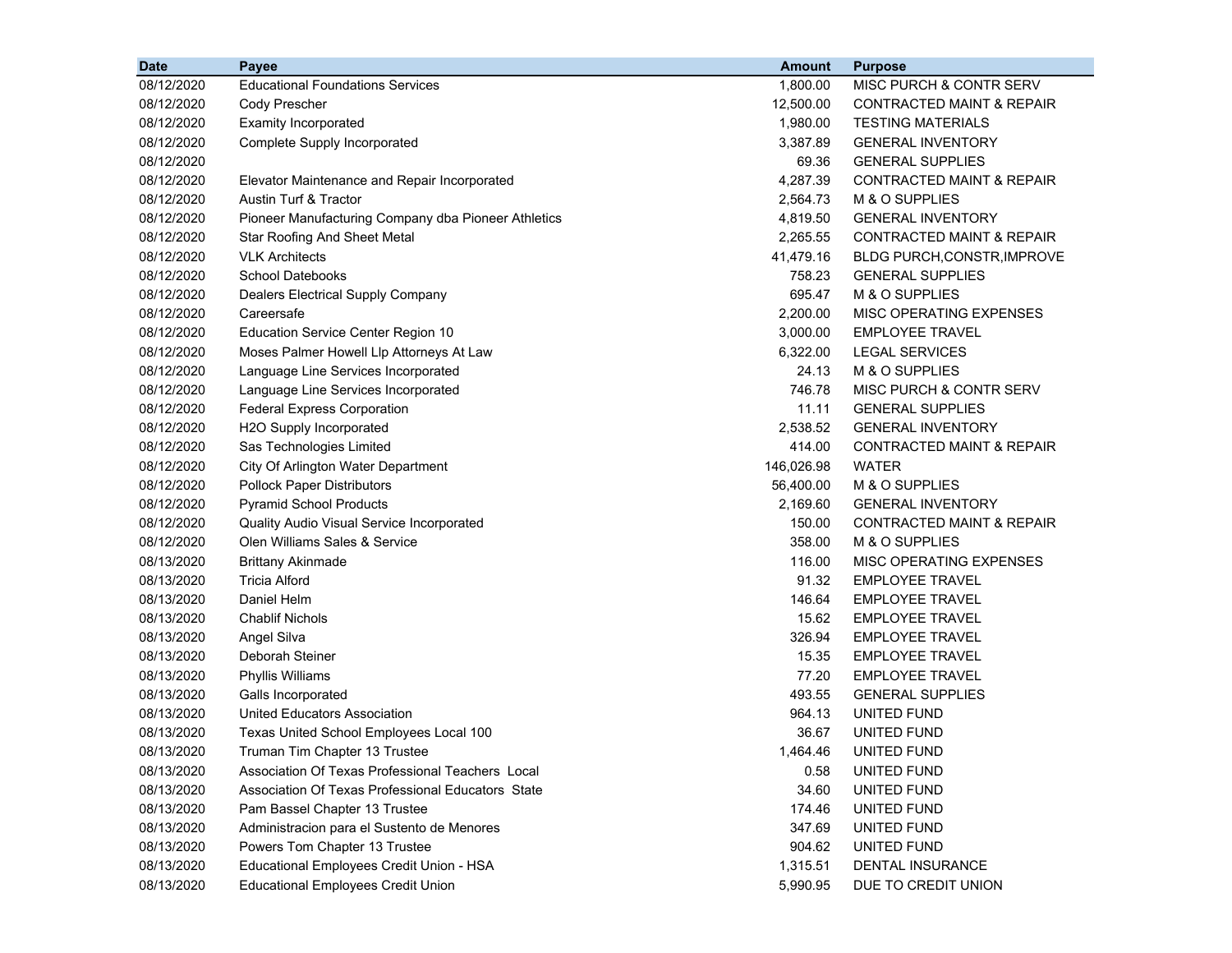| <b>Date</b> | Payee                                           | <b>Amount</b> | <b>Purpose</b>                       |
|-------------|-------------------------------------------------|---------------|--------------------------------------|
| 08/13/2020  | Texas State Teachers Association                | 62.65         | UNITED FUND                          |
| 08/13/2020  | <b>United Way</b>                               | 5.00          | UNITED FUND                          |
| 08/13/2020  | <b>Grainger Industrial Supply</b>               | 162.80        | M & O SUPPLIES                       |
| 08/13/2020  | Home Depot Pro                                  | 4,662.00      | <b>GENERAL INVENTORY</b>             |
| 08/13/2020  | Apex Supply Company                             | 50.27         | M & O SUPPLIES                       |
| 08/13/2020  | United Refrigeration Incorporated               | 892.31        | M & O SUPPLIES                       |
| 08/13/2020  | Macmillan Mcgraw Hill School Publishing Company | 2,868.75      | <b>TEXTBOOKS</b>                     |
| 08/13/2020  | Winston Water Cooler Limited                    | 256.90        | <b>GENERAL INVENTORY</b>             |
| 08/13/2020  | Hutcherson Construction Incorporated            | 29,950.00     | BLDG PURCH, CONSTR, IMPROVE          |
| 08/13/2020  | PPG Architectural Finishes, Inc                 | 762.46        | M & O SUPPLIES                       |
| 08/13/2020  | Office Depot                                    | 3,011.09      | <b>GENERAL SUPPLIES</b>              |
| 08/13/2020  |                                                 | 110.98        | M & O SUPPLIES                       |
| 08/13/2020  | J P Morgan Chase Bank                           | 29,896.03     | M & O SUPPLIES                       |
| 08/13/2020  | Arlington Hardware Incorporated #53             | 173.45        | M & O SUPPLIES                       |
| 08/13/2020  | Kuta Software LLC                               | 360.00        | <b>GENERAL SUPPLIES</b>              |
| 08/13/2020  | Davis Jonathan                                  | 560.00        | <b>INVOICES RECEIVABLE</b>           |
| 08/13/2020  | <b>IXL Learning</b>                             | 1,500.00      | <b>GENERAL SUPPLIES</b>              |
| 08/13/2020  | istation.com                                    | 719,327.00    | <b>GENERAL SUPPLIES</b>              |
| 08/13/2020  |                                                 | 3,350.00      | MISC PURCH & CONTR SERV              |
| 08/13/2020  | MPS Bedford Freeman and Worth                   | 100,159.21    | <b>TEXTBOOKS</b>                     |
| 08/13/2020  | Accent Awards & Trophies, LLC                   | 45.00         | <b>INVOICES RECEIVABLE</b>           |
| 08/13/2020  | Jorgensen Theresa Anne                          | 3,000.00      | MISC PURCH & CONTR SERV              |
| 08/13/2020  | <b>Autonation Chevrolet</b>                     | 48.42         | M & O SUPPLIES                       |
| 08/13/2020  | Crawford Electric Supply Company                | 97.50         | <b>GENERAL INVENTORY</b>             |
| 08/13/2020  | Peyco Southwest Realty, Inc.                    | 625.00        | OTH PROFESSIONAL SERVICES            |
| 08/13/2020  | KnowRe Americas Inc                             | 1,995.00      | <b>GENERAL SUPPLIES</b>              |
| 08/13/2020  | WW Norton & Company                             | 23,456.25     | <b>TEXTBOOKS</b>                     |
| 08/13/2020  | Kleen-Air Filter Service & Sales                | 3,176.16      | <b>GENERAL INVENTORY</b>             |
| 08/13/2020  | Lowe's Home Centers, LLC                        | (645.83)      | <b>GENERAL SUPPLIES</b>              |
| 08/13/2020  |                                                 | 2,348.52      | M & O SUPPLIES                       |
| 08/13/2020  | Western-BRW Paper Company Incorporated          | 2,443.50      | <b>GENERAL SUPPLIES</b>              |
| 08/13/2020  | <b>CableLink Solutions</b>                      | 53,477.19     | MISC PURCH & CONTR SERV              |
| 08/13/2020  | OTC Brands, Inc.                                | 163.92        | <b>GENERAL SUPPLIES</b>              |
| 08/13/2020  | Mavich LLC                                      | 1,877.00      | <b>GENERAL INVENTORY</b>             |
| 08/13/2020  | Zayo Group Holdings Inc                         | 22,002.03     | <b>WATER</b>                         |
| 08/13/2020  | Auto Plus Auto Parts                            | 450.15        | <b>GENERAL INVENTORY</b>             |
| 08/13/2020  |                                                 | (31.00)       | LIONS CLUB CONCESSIONS               |
| 08/13/2020  | Drew Consulting Services Incorporated           | 73,950.00     | OTH PROFESSIONAL SERVICES            |
| 08/13/2020  | <b>MSB Consulting</b>                           | 50.98         | MISC PURCH & CONTR SERV              |
| 08/13/2020  | <b>RJM Contractors Inc</b>                      | 748,654.00    | BLDG PURCH, CONSTR, IMPROVE          |
| 08/13/2020  |                                                 | 73,587.50     | <b>CONTRACTED MAINT &amp; REPAIR</b> |
| 08/13/2020  |                                                 | (41, 112.07)  | <b>RETAINAGE</b>                     |
| 08/13/2020  | <b>Clubhouse Trailer Company</b>                | 220,764.30    | <b>VEHICLES</b>                      |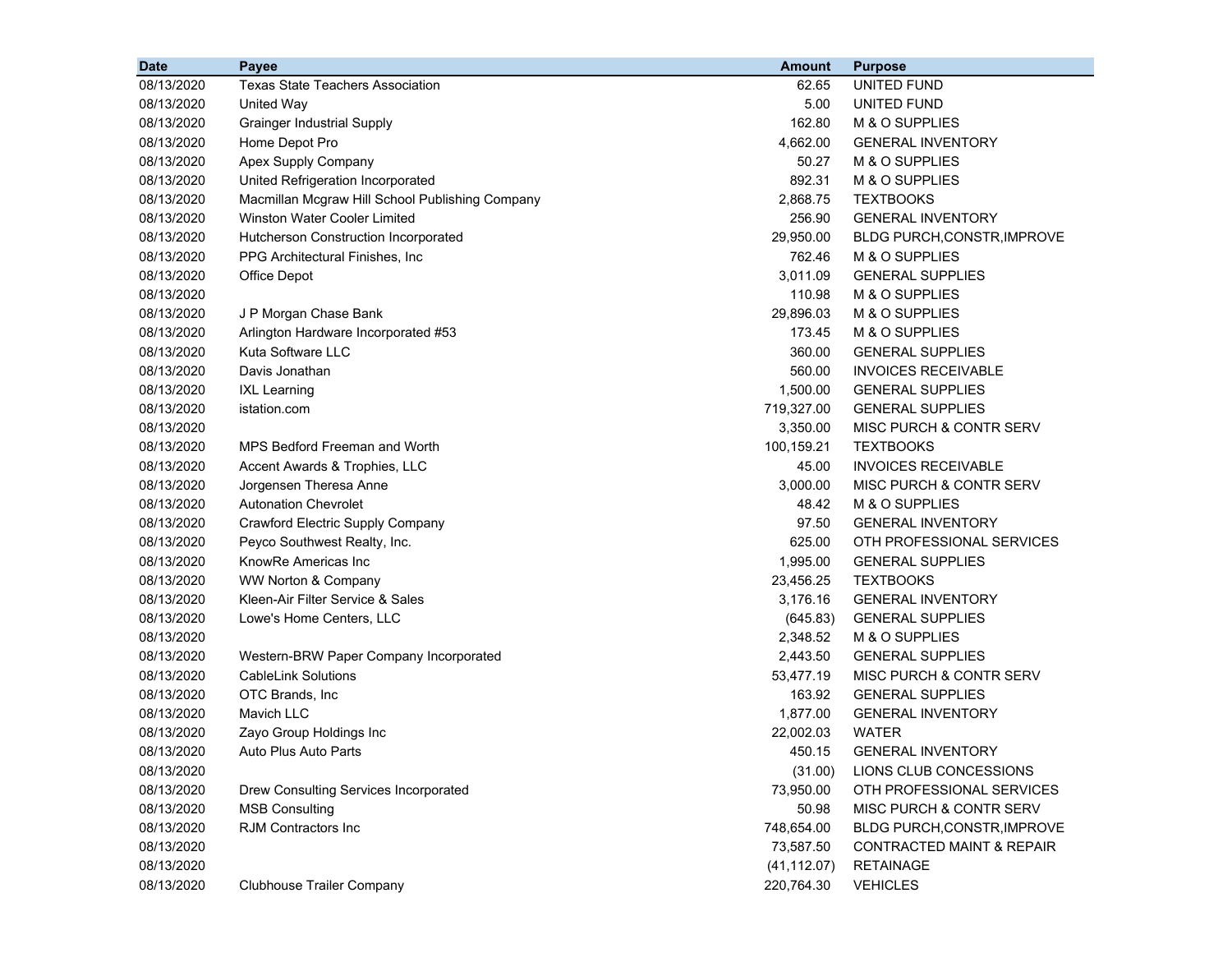| <b>Date</b> | Payee                                           | <b>Amount</b>  | <b>Purpose</b>                       |
|-------------|-------------------------------------------------|----------------|--------------------------------------|
| 08/13/2020  | El Capa LTD                                     | 6,568.75       | RENTALS & OPERATING LEASE            |
| 08/13/2020  | <b>Complete Supply Incorporated</b>             | 1,892.16       | <b>GENERAL SUPPLIES</b>              |
| 08/13/2020  |                                                 | 178.92         | M & O SUPPLIES                       |
| 08/13/2020  | Bucks Wheel & Equipment Company                 | 336.56         | <b>GENERAL INVENTORY</b>             |
| 08/13/2020  | Rush Truck Centers Of Texas Limited Partnership | 338.03         | M & O SUPPLIES                       |
| 08/13/2020  | <b>Education Service Center Region XI</b>       | 3,557.65       | MISC PURCH & CONTR SERV              |
| 08/13/2020  | <b>Education Service Center Region XI</b>       | 42,199.86      | MISC PURCH & CONTR SERV              |
| 08/13/2020  | <b>Education Service Center Region XI</b>       | 166,800.00     | <b>EDUCATION SERVICE CENTER</b>      |
| 08/13/2020  | Midwest Technology Products Tx0025              | 11,750.66      | <b>GENERAL SUPPLIES</b>              |
| 08/14/2020  | United Refrigeration Incorporated               | 12,175.67      | M & O SUPPLIES                       |
| 08/14/2020  | City Of Arlington Water Department              | 93,784.83      | <b>WATER</b>                         |
| 08/19/2020  | <b>Texas Association Of School Boards</b>       | 305.00         | MISC OPERATING EXPENSES              |
| 08/19/2020  | <b>Grainger Industrial Supply</b>               | 775.84         | M & O SUPPLIES                       |
| 08/19/2020  | Home Depot Pro                                  | 190.31         | M & O SUPPLIES                       |
| 08/19/2020  | Home Depot Pro                                  | 9,324.00       | <b>GENERAL INVENTORY</b>             |
| 08/19/2020  | Apex Supply Company                             | 429.27         | M & O SUPPLIES                       |
| 08/19/2020  | Kroger                                          | 4.88           | <b>FOOD</b>                          |
| 08/19/2020  | <b>Breaker Broker Company</b>                   | 23.10          | M & O SUPPLIES                       |
| 08/19/2020  | <b>Elliott Electric Supply</b>                  | 10,682.72      | M & O SUPPLIES                       |
| 08/19/2020  | Texas Furniture Source Incorporated             | 6,009.12       | <b>GENERAL SUPPLIES</b>              |
| 08/19/2020  | Raymond Turco And Associates                    | 11,500.00      | MISC PURCH & CONTR SERV              |
| 08/19/2020  | Barnes & Noble Booksellers, Inc.                | 3,521.75       | <b>READING MATERIALS</b>             |
| 08/19/2020  | D & J Sports Incorporated                       | 8,046.95       | ACCOUNTS PAYABLE-ACCRUALS            |
| 08/19/2020  |                                                 | $\blacksquare$ | <b>GENERAL SUPPLIES</b>              |
| 08/19/2020  | Videotex Systems Incorporated                   | 856.42         | ACCOUNTS PAYABLE-ACCRUALS            |
| 08/19/2020  |                                                 | $\blacksquare$ | <b>GENERAL SUPPLIES</b>              |
| 08/19/2020  | Lone Star Communications Incorporated           | 85,501.00      | MISC PURCH & CONTR SERV              |
| 08/19/2020  | Fastsigns                                       | 8,469.40       | <b>GENERAL SUPPLIES</b>              |
| 08/19/2020  | <b>Dollamur Sport Surfaces</b>                  | 30,065.00      | <b>FURN &amp; EQUIP &gt; \$5,000</b> |
| 08/19/2020  | Hutcherson Construction Incorporated            | 13,600.00      | CONTRACTED MAINT & REPAIR            |
| 08/19/2020  |                                                 | 21,056.00      | <b>RETAINAGE</b>                     |
| 08/19/2020  | PPG Architectural Finishes, Inc.                | 882.59         | M & O SUPPLIES                       |
| 08/19/2020  | Office Depot                                    | 5,293.91       | <b>GENERAL SUPPLIES</b>              |
| 08/19/2020  |                                                 | 4,999.00       | M & O SUPPLIES                       |
| 08/19/2020  | Office Depot                                    | 87.20          | <b>GENERAL SUPPLIES</b>              |
| 08/19/2020  | B & H Photo Video                               | 843.30         | <b>GENERAL SUPPLIES</b>              |
| 08/19/2020  | <b>CDW Government Incorporated</b>              | 4,622.73       | <b>GENERAL SUPPLIES</b>              |
| 08/19/2020  | 1 A Fire & Domestic Testing                     | 32.00          | <b>CONTRACTED MAINT &amp; REPAIR</b> |
| 08/19/2020  | C & P Pump Services Incorporated                | 719.00         | M & O SUPPLIES                       |
| 08/19/2020  | <b>Td Industries Limited</b>                    | 1,337.02       | <b>CONTRACTED MAINT &amp; REPAIR</b> |
| 08/19/2020  | Apple Computer Incorporated                     | 19,700.00      | <b>GENERAL SUPPLIES</b>              |
| 08/19/2020  | Kimbrough Fire Extinguisher Company             | 2,195.18       | CONTRACTED MAINT & REPAIR            |
| 08/19/2020  | <b>Texas Academic Decathlon</b>                 | 7,800.00       | MISC OPERATING EXPENSES              |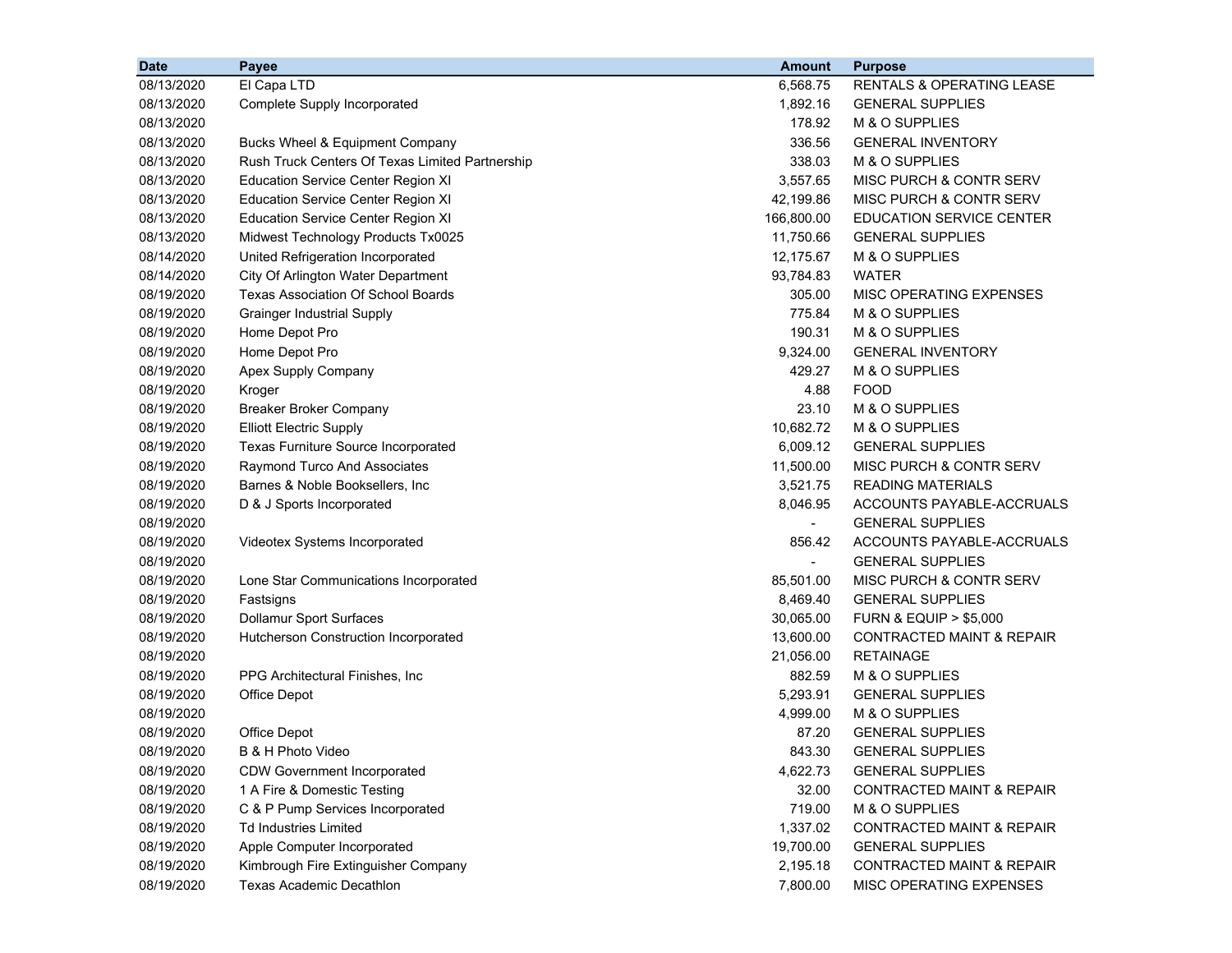| <b>Date</b> | Payee                                     | <b>Amount</b> | <b>Purpose</b>                       |
|-------------|-------------------------------------------|---------------|--------------------------------------|
| 08/19/2020  | Arlington Hardware Incorporated #53       | 106.18        | M & O SUPPLIES                       |
| 08/19/2020  | Zimmerer Kubota Incorporated              | 496.58        | M & O SUPPLIES                       |
| 08/19/2020  | Walsh Robert                              | 480.00        | MISC PURCH & CONTR SERV              |
| 08/19/2020  | Huckabee                                  | 7,797.70      | BLDG PURCH, CONSTR, IMPROVE          |
| 08/19/2020  |                                           | 5,514.47      | OTH PROFESSIONAL SERVICES            |
| 08/19/2020  | Republic Services of Texas Limited        | 24,741.62     | <b>CONTRACTED MAINT &amp; REPAIR</b> |
| 08/19/2020  | <b>Total Maintenance Solutions-South</b>  | 17.18         | <b>CONTRACTED MAINT &amp; REPAIR</b> |
| 08/19/2020  |                                           | 105.01        | M & O SUPPLIES                       |
| 08/19/2020  | Alford Allen                              | 412.50        | MISC PURCH & CONTR SERV              |
| 08/19/2020  | <b>Smith Kendrick</b>                     | 412.50        | <b>MISC PURCH &amp; CONTR SERV</b>   |
| 08/19/2020  | Presidio Networked Solutions Group LLC    | 17,272.95     | CONTRACTED MAINT & REPAIR            |
| 08/19/2020  | Mach B                                    | 130,000.00    | MISC PURCH & CONTR SERV              |
| 08/19/2020  | U S Bank                                  | 4,980.00      | OTHER DEBT FEES                      |
| 08/19/2020  | Automatic Sprinkler of Texas Incorporated | 3,615.00      | <b>CONTRACTED MAINT &amp; REPAIR</b> |
| 08/19/2020  | Dunlap Kirk D                             | 412.50        | MISC PURCH & CONTR SERV              |
| 08/19/2020  | Morrison Richard R                        | 440.00        | <b>MISC PURCH &amp; CONTR SERV</b>   |
| 08/19/2020  | <b>Washington Varandas</b>                | 412.50        | MISC PURCH & CONTR SERV              |
| 08/19/2020  | Camper Marcus                             | 412.50        | MISC PURCH & CONTR SERV              |
| 08/19/2020  | Edgenuity                                 | 197,063.00    | <b>GENERAL SUPPLIES</b>              |
| 08/19/2020  | One Source Staffing Corporation           | 5,905.74      | MISC PURCH & CONTR SERV              |
| 08/19/2020  | <b>Binswanger Glass</b>                   | 30.56         | M & O SUPPLIES                       |
| 08/19/2020  | 806 Technologies                          | 37,050.00     | <b>MISC PURCH &amp; CONTR SERV</b>   |
| 08/19/2020  | City Electric Supply Company              | 22.84         | M & O SUPPLIES                       |
| 08/19/2020  | Moreno Gustavo                            | 440.00        | MISC PURCH & CONTR SERV              |
| 08/19/2020  | AlphaGraphics                             | 72.50         | <b>GENERAL SUPPLIES</b>              |
| 08/19/2020  | Crawford Electric Supply Company          | 4,480.00      | <b>GENERAL INVENTORY</b>             |
| 08/19/2020  |                                           | 663.10        | M & O SUPPLIES                       |
| 08/19/2020  | <b>SNO Sites</b>                          | 368.15        | <b>INVOICES RECEIVABLE</b>           |
| 08/19/2020  | <b>Oxford University Press USA</b>        | 34.22         | <b>GENERAL SUPPLIES</b>              |
| 08/19/2020  |                                           | 967.27        | <b>READING MATERIALS</b>             |
| 08/19/2020  | <b>RD Lawns LLC</b>                       | 10,715.25     | CONTRACTED MAINT & REPAIR            |
| 08/19/2020  | <b>AVAI Mobile Solutions LLC</b>          | 9,000.00      | MISC PURCH & CONTR SERV              |
| 08/19/2020  | Cyson Technology Group LLC                | 450.00        | MISC PURCH & CONTR SERV              |
| 08/19/2020  | <b>Brown Reynolds Watford Architects</b>  | 124,410.00    | BLDG PURCH, CONSTR, IMPROVE          |
| 08/19/2020  | Pogue Construction Co., LP                | 5,022,969.16  | <b>BLDG PURCH, CONSTR, IMPROVE</b>   |
| 08/19/2020  |                                           | (251, 148.46) | <b>RETAINAGE</b>                     |
| 08/19/2020  | Davis, Regan                              | 412.50        | MISC PURCH & CONTR SERV              |
| 08/19/2020  | FAYHA Management LLC                      | 10,770.00     | RENTALS & OPERATING LEASE            |
| 08/19/2020  | Cool Tech A/C Heat & Refrigeration        | 9,034.00      | <b>CONTRACTED MAINT &amp; REPAIR</b> |
| 08/19/2020  | Ferguson Enterprises, Inc.                | 433.26        | <b>GENERAL INVENTORY</b>             |
| 08/19/2020  |                                           | (0.00)        | LIONS CLUB CONCESSIONS               |
| 08/19/2020  |                                           | 330.39        | M & O SUPPLIES                       |
| 08/19/2020  | WW Norton & Company                       | 51.00         | <b>TEXTBOOKS</b>                     |
|             |                                           |               |                                      |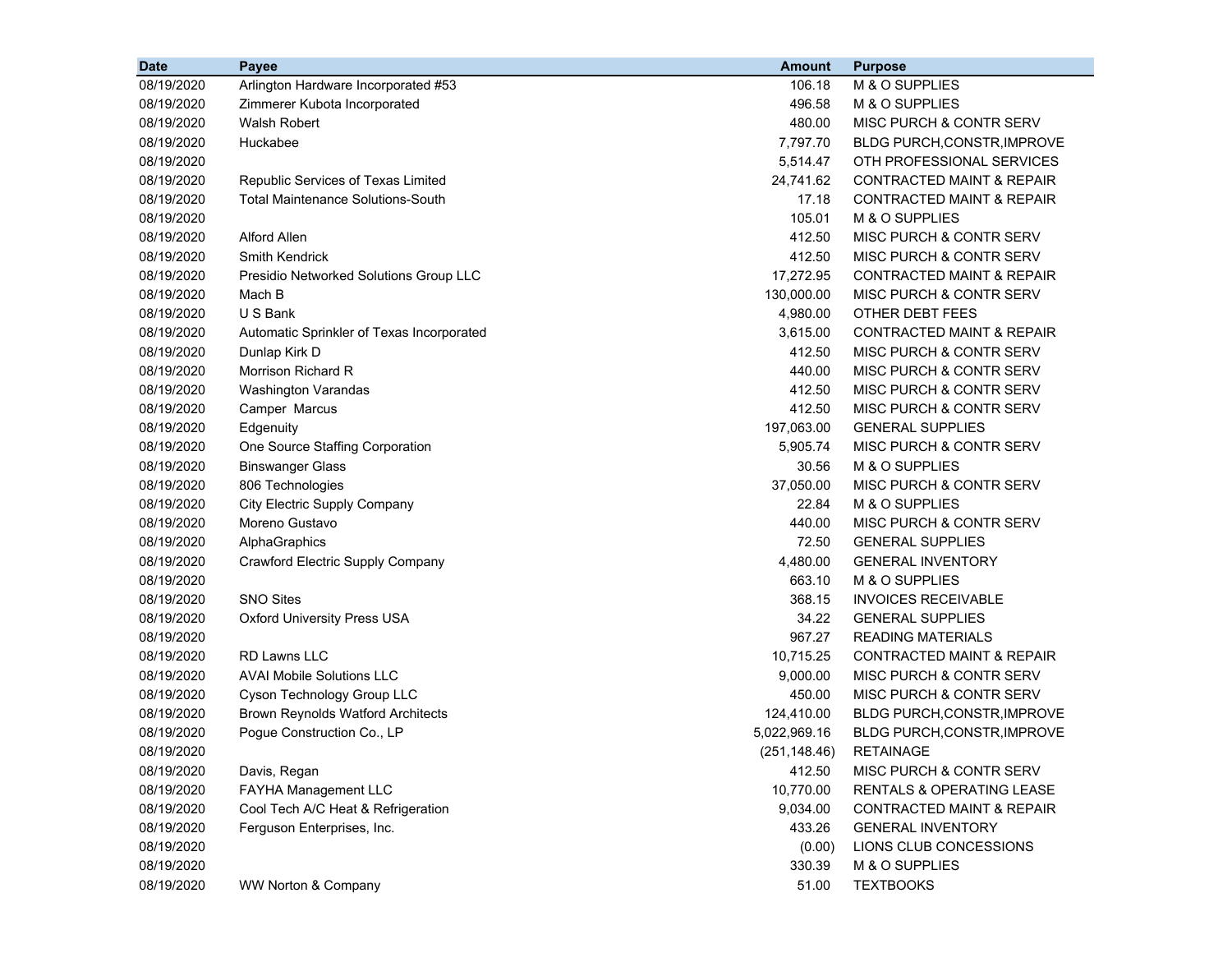| <b>Date</b> | Payee                                    | <b>Amount</b>            | <b>Purpose</b>                       |
|-------------|------------------------------------------|--------------------------|--------------------------------------|
| 08/19/2020  | Cardinal's Sport Center Incorporated     | 49,550.50                | ACCOUNTS PAYABLE-ACCRUALS            |
| 08/19/2020  |                                          | $\overline{\phantom{a}}$ | <b>GENERAL SUPPLIES</b>              |
| 08/19/2020  | Lowe's Home Centers, LLC                 | 686.49                   | M & O SUPPLIES                       |
| 08/19/2020  | Minority Authority Uniform LLC           | 102.20                   | M & O SUPPLIES                       |
| 08/19/2020  | <b>Final Graphic</b>                     | 385.65                   | <b>ELECTION COSTS</b>                |
| 08/19/2020  | Your Tees                                | 517.00                   | <b>GENERAL SUPPLIES</b>              |
| 08/19/2020  | <b>CableLink Solutions</b>               | 6,589.52                 | <b>CONTRACTED MAINT &amp; REPAIR</b> |
| 08/19/2020  | OTC Brands, Inc                          | 142.36                   | <b>GENERAL SUPPLIES</b>              |
| 08/19/2020  | Mighty Auto Parts of DFW                 | 748.50                   | <b>GENERAL INVENTORY</b>             |
| 08/19/2020  | AssetGenie Inc                           | 64,845.50                | <b>GENERAL SUPPLIES</b>              |
| 08/19/2020  | Mavich LLC                               | 7,460.00                 | <b>GENERAL INVENTORY</b>             |
| 08/19/2020  | Aloe Software Group LLC                  | 2,728.55                 | CONTRACTED MAINT & REPAIR            |
| 08/19/2020  | <b>Gordon Food Service</b>               | 431.65                   | <b>GENERAL INVENTORY</b>             |
| 08/19/2020  | Auto Plus Auto Parts                     | 256.70                   | <b>GENERAL INVENTORY</b>             |
| 08/19/2020  |                                          | 25.14                    | M & O SUPPLIES                       |
| 08/19/2020  | Drew Consulting Services Incorporated    | 3,825.00                 | OTH PROFESSIONAL SERVICES            |
| 08/19/2020  | E Logic                                  | 268,407.75               | <b>BLDG PURCH, CONSTR, IMPROVE</b>   |
| 08/19/2020  | Otus LLC                                 | 32,000.00                | MISC PURCH & CONTR SERV              |
| 08/19/2020  | <b>GraceNotes LLC</b>                    | 723.98                   | <b>INVOICES RECEIVABLE</b>           |
| 08/19/2020  | Audrey Bragg Consulting LLC              | 1,800.00                 | MISC PURCH & CONTR SERV              |
| 08/19/2020  | <b>Burnett Scott</b>                     | 412.50                   | MISC PURCH & CONTR SERV              |
| 08/19/2020  | PopSmart Technologies, LLC               | 5,277.00                 | <b>CONTRACTED MAINT &amp; REPAIR</b> |
| 08/19/2020  | Project Lead The Way Incorporated        | 5,400.00                 | MISC PURCH & CONTR SERV              |
| 08/19/2020  | Cortes Michael                           | 440.00                   | MISC PURCH & CONTR SERV              |
| 08/19/2020  | Damien Gary                              | 440.00                   | MISC PURCH & CONTR SERV              |
| 08/19/2020  | Insight Public Sector Inc                | 5,424.92                 | <b>GENERAL SUPPLIES</b>              |
| 08/19/2020  | Cody Prescher                            | 10,075.00                | <b>CONTRACTED MAINT &amp; REPAIR</b> |
| 08/19/2020  | Garda CL Southwest Incorporated          | 204.00                   | MISC PURCH & CONTR SERV              |
| 08/19/2020  | <b>CI Pavement</b>                       | 3,026.33                 | <b>INVOICES RECEIVABLE</b>           |
| 08/19/2020  | <b>Education Assessment and Training</b> | 500.00                   | MISC PURCH & CONTR SERV              |
| 08/19/2020  | Dallas Lite and Barricade                | 715.00                   | MISC PURCH & CONTR SERV              |
| 08/19/2020  | Shawn Kirchner Publishing                | 49.00                    | <b>INVOICES RECEIVABLE</b>           |
| 08/19/2020  | <b>SWANK Movie Licensing USA</b>         | 35,813.00                | MISC OPERATING EXPENSES              |
| 08/19/2020  | Complete Supply Incorporated             | 14,500.00                | <b>FURN &amp; EQUIP &gt; \$5,000</b> |
| 08/19/2020  |                                          | 50,973.01                | <b>GENERAL INVENTORY</b>             |
| 08/19/2020  |                                          | 1,233.74                 | M & O SUPPLIES                       |
| 08/19/2020  | <b>Gomez Floor Covering</b>              | 1,548.70                 | M & O SUPPLIES                       |
| 08/19/2020  | Austin Turf & Tractor                    | 1,060.02                 | M & O SUPPLIES                       |
| 08/19/2020  | Midlothian Independend School District   | 350.00                   | STUDENT TVL*NO AISD BUSES            |
| 08/19/2020  | <b>Atmos Energy</b>                      | 2,162.87                 | WATER                                |
| 08/19/2020  | <b>Temperature Control Systems</b>       | 625.76                   | M & O SUPPLIES                       |
| 08/19/2020  | <b>Star Roofing And Sheet Metal</b>      | 3,825.55                 | CONTRACTED MAINT & REPAIR            |
| 08/19/2020  | <b>Dealers Electrical Supply Company</b> | 78.63                    | M & O SUPPLIES                       |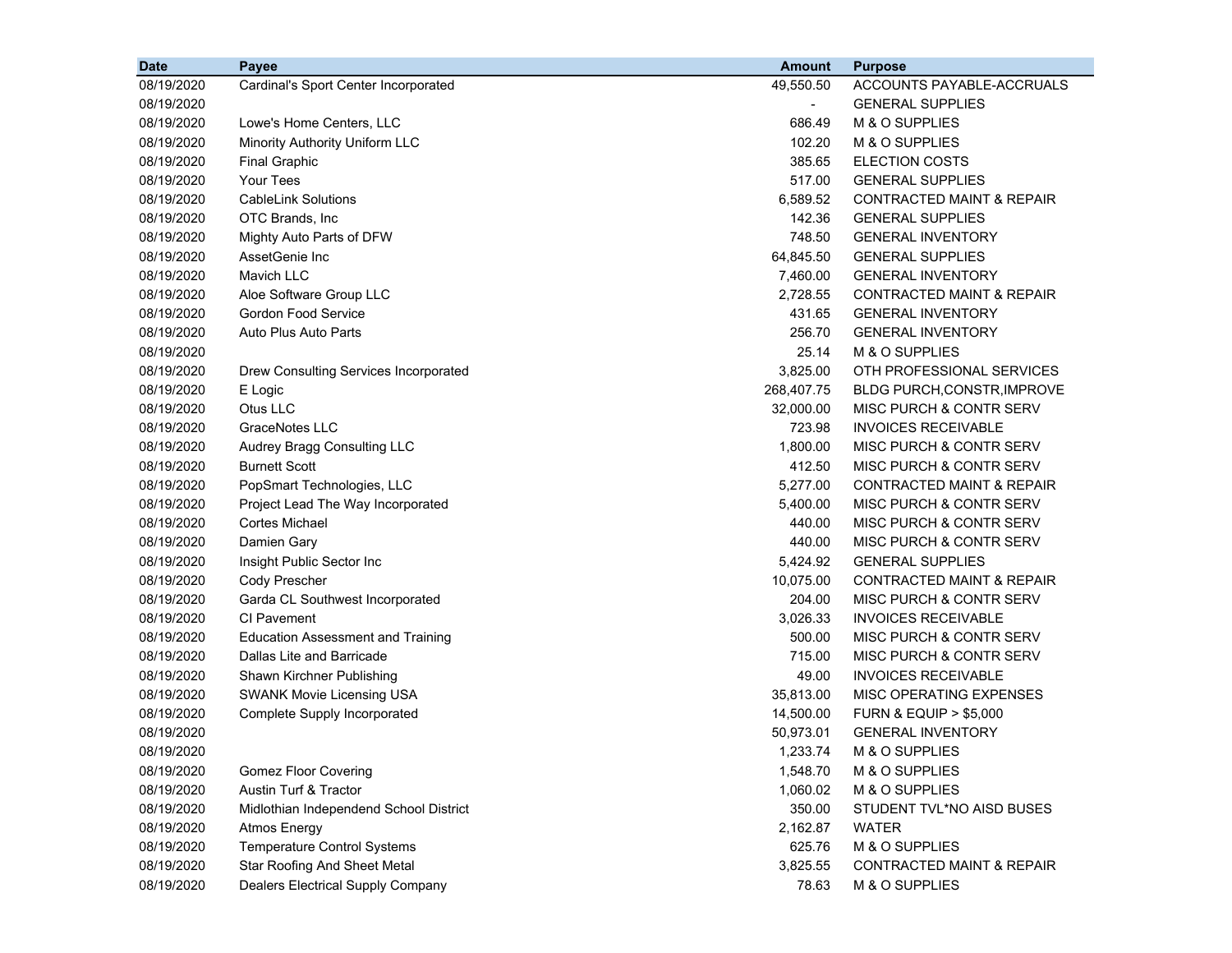| <b>Date</b> | Payee                                                 | Amount       | <b>Purpose</b>                             |
|-------------|-------------------------------------------------------|--------------|--------------------------------------------|
| 08/19/2020  | Bucks Wheel & Equipment Company                       | 7,039.00     | M & O SUPPLIES                             |
| 08/19/2020  | Texas Comptroller Of Public Accounts                  | 16,443.83    | INTEREST ON DEBT (LOAN)                    |
| 08/19/2020  |                                                       | 130,846.90   | LONG-TERM DEBT PRINCIPAL                   |
| 08/19/2020  | Rush Truck Centers Of Texas Limited Partnership       | 934.99       | <b>CONTRACTED MAINT &amp; REPAIR</b>       |
| 08/19/2020  |                                                       | 1,424.74     | M & O SUPPLIES                             |
| 08/19/2020  | Armko Industries, Inc.                                | 32,219.72    | OTH PROFESSIONAL SERVICES                  |
| 08/19/2020  | Arlington HS Golf                                     | 570.00       | STUDENT TVL*NO AISD BUSES                  |
| 08/19/2020  | Mansfield Summit High School Golf Booster Club        | 225.00       | STUDENT TVL*NO AISD BUSES                  |
| 08/19/2020  | Dude Solutions Inc.                                   | 83,005.02    | <b>GENERAL SUPPLIES</b>                    |
| 08/19/2020  | Sas Technologies Limited                              | 4,344.74     | <b>CONTRACTED MAINT &amp; REPAIR</b>       |
| 08/19/2020  | SiteOne Landscape Supply Holding LLC                  | 284.13       | M & O SUPPLIES                             |
| 08/19/2020  | Demco Incorporated                                    | 47.13        | <b>GENERAL SUPPLIES</b>                    |
| 08/19/2020  | Education Service Center Region XI                    | 6,325.34     | MISC PURCH & CONTR SERV                    |
| 08/19/2020  | <b>Education Service Center Region XI</b>             | 40.00        | <b>EMPLOYEE TRAVEL</b>                     |
| 08/19/2020  | <b>Commercial Recorder</b>                            | 54.60        | <b>Statutorily Required Public Notices</b> |
| 08/19/2020  | Hancock Sign Company                                  | 45,114.94    | <b>CONTRACTED MAINT &amp; REPAIR</b>       |
| 08/19/2020  | Perfection Learning Corporation                       | 564.59       | <b>READING MATERIALS</b>                   |
| 08/19/2020  | Sargent Welch L L C                                   | 819.22       | <b>GENERAL SUPPLIES</b>                    |
| 08/19/2020  | Sentinel The Alarm Company                            | 79.00        | <b>CONTRACTED MAINT &amp; REPAIR</b>       |
| 08/19/2020  | <b>Texas Association Of School Business Officials</b> | 135.00       | <b>DUES</b>                                |
| 08/19/2020  | Seguin High School                                    | 195.00       | STUDENT TVL*NO AISD BUSES                  |
| 08/19/2020  | United Educators Association                          | 87.68        | UNITED FUND                                |
| 08/19/2020  | Texas United School Employees Local 100               | 20.79        | UNITED FUND                                |
| 08/19/2020  | Truman Tim Chapter 13 Trustee                         | 542.31       | UNITED FUND                                |
| 08/19/2020  | Association Of Texas Professional Teachers Local      | 2.32         | UNITED FUND                                |
| 08/19/2020  | Association Of Texas Professional Educators State     | 13.88        | UNITED FUND                                |
| 08/19/2020  | Administracion para el Sustento de Menores            | 41.54        | UNITED FUND                                |
| 08/19/2020  | Educational Employees Credit Union - HSA              | 23.08        | <b>DENTAL INSURANCE</b>                    |
| 08/19/2020  | <b>Educational Employees Credit Union</b>             | 975.00       | DUE TO CREDIT UNION                        |
| 08/19/2020  | <b>Texas State Teachers Association</b>               | 44.15        | UNITED FUND                                |
| 08/19/2020  | <b>ACT Houston At Dallas</b>                          | 428.00       | <b>INVOICES RECEIVABLE</b>                 |
| 08/21/2020  | <b>Grainger Industrial Supply</b>                     | 656.77       | M & O SUPPLIES                             |
| 08/21/2020  | Home Depot Pro                                        | 181.31       | M & O SUPPLIES                             |
| 08/21/2020  | Apex Supply Company                                   | 168.35       | M & O SUPPLIES                             |
| 08/21/2020  | United Refrigeration Incorporated                     | 4,624.55     | M & O SUPPLIES                             |
| 08/21/2020  | Paradise Produce                                      | 19,583.00    | <b>FOOD</b>                                |
| 08/21/2020  | PPG Architectural Finishes, Inc.                      | 281.75       | M & O SUPPLIES                             |
| 08/21/2020  | Office Depot                                          | 1,212.78     | <b>GENERAL SUPPLIES</b>                    |
| 08/21/2020  | <b>Texas Computer Education Association</b>           | 220.00       | <b>GENERAL SUPPLIES</b>                    |
| 08/21/2020  | Ratcliff Constructors Incorporated                    | 636,918.15   | BLDG PURCH, CONSTR, IMPROVE                |
| 08/21/2020  |                                                       | 92,999.46    | CONTRACTED MAINT & REPAIR                  |
| 08/21/2020  |                                                       | (36, 495.89) | <b>RETAINAGE</b>                           |
| 08/21/2020  | 1 A Fire & Domestic Testing                           | 2,395.00     | CONTRACTED MAINT & REPAIR                  |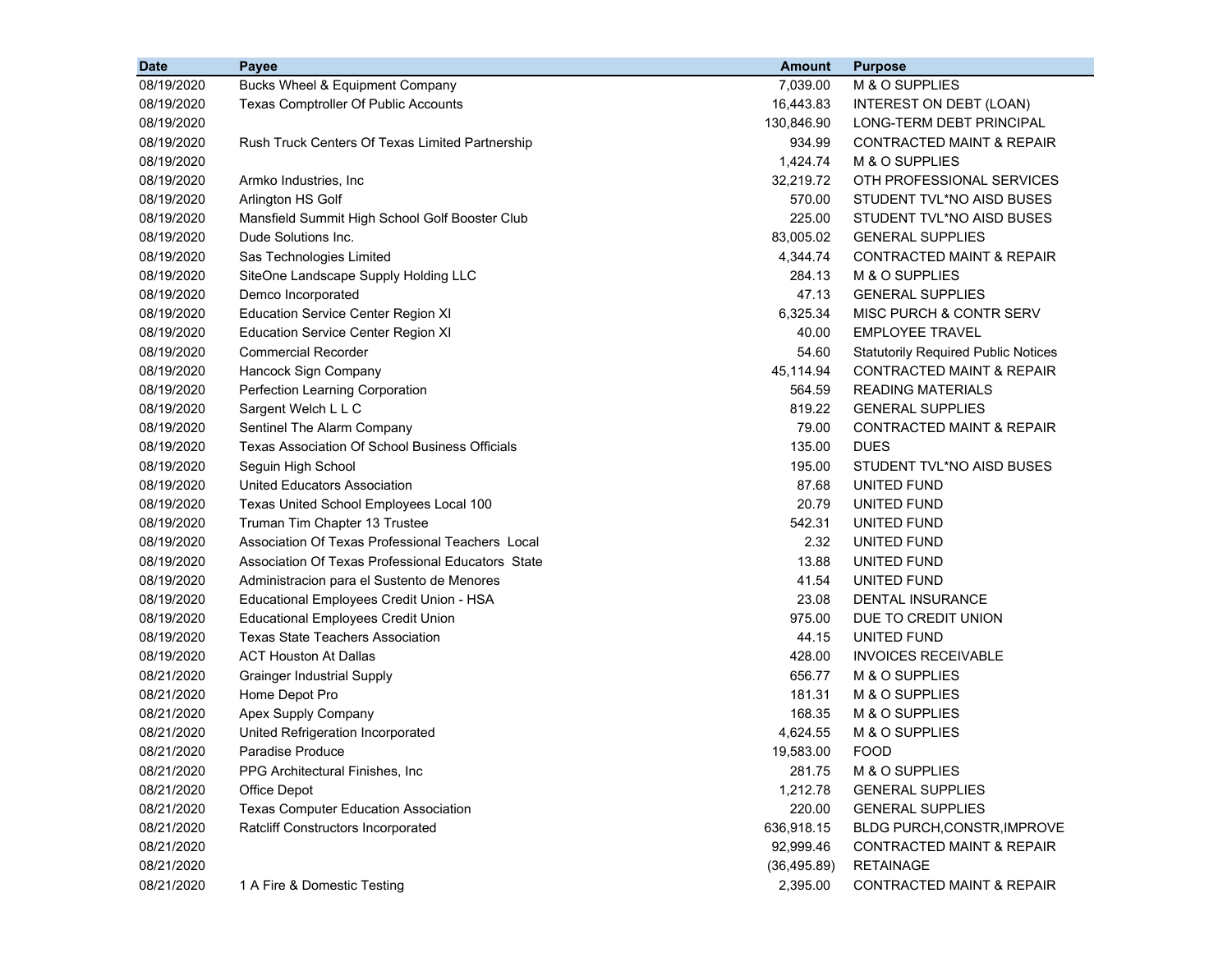| <b>Date</b> | Payee                                     | <b>Amount</b>  | <b>Purpose</b>                       |
|-------------|-------------------------------------------|----------------|--------------------------------------|
| 08/21/2020  | Apple Computer Incorporated               | 288,068.26     | <b>GENERAL SUPPLIES</b>              |
| 08/21/2020  | Anixter Incorporated                      | 1,146.56       | CONTRACTED MAINT & REPAIR            |
| 08/21/2020  | College Board Advanced Placement Program  | 9,364.00       | <b>INVOICES RECEIVABLE</b>           |
| 08/21/2020  |                                           | 23,758.00      | <b>TESTING MATERIALS</b>             |
| 08/21/2020  | College Board Advanced Placement Program  | 15,687.00      | <b>INVOICES RECEIVABLE</b>           |
| 08/21/2020  |                                           | 53,950.00      | <b>TESTING MATERIALS</b>             |
| 08/21/2020  | College Board Advanced Placement Program  | 15,323.00      | MISC OPERATING EXPENSES              |
| 08/21/2020  |                                           | 22,856.00      | <b>TESTING MATERIALS</b>             |
| 08/21/2020  | College Board Advanced Placement Program  | 247.00         | <b>INVOICES RECEIVABLE</b>           |
| 08/21/2020  |                                           | 190.00         | <b>TESTING MATERIALS</b>             |
| 08/21/2020  | College Board Advanced Placement Program  | 11,421.00      | <b>EMPLOYEE TRAVEL</b>               |
| 08/21/2020  |                                           | 32,142.00      | <b>TESTING MATERIALS</b>             |
| 08/21/2020  | College Board Advanced Placement Program  | 78.00          | <b>GENERAL SUPPLIES</b>              |
| 08/21/2020  |                                           | 246.00         | <b>TESTING MATERIALS</b>             |
| 08/21/2020  | College Board Advanced Placement Program  | 1,274.00       | <b>GENERAL SUPPLIES</b>              |
| 08/21/2020  |                                           | 2,344.00       | <b>TESTING MATERIALS</b>             |
| 08/21/2020  | Arlington Hardware Incorporated #53       | 86.94          | M & O SUPPLIES                       |
| 08/21/2020  | <b>Centerline Supply Limited</b>          | 1,267.42       | M & O SUPPLIES                       |
| 08/21/2020  | Johnson Controls Incorporate              | 7,500.00       | <b>CONTRACTED MAINT &amp; REPAIR</b> |
| 08/21/2020  | <b>Empowering Writers</b>                 | 9,936.00       | MISC PURCH & CONTR SERV              |
| 08/21/2020  | Automatic Sprinkler of Texas Incorporated | 51,950.00      | <b>CONTRACTED MAINT &amp; REPAIR</b> |
| 08/21/2020  | National Wholesale Supply                 | 440.00         | M & O SUPPLIES                       |
| 08/21/2020  | Accent Awards & Trophies, LLC             | 343.80         | <b>GENERAL SUPPLIES</b>              |
| 08/21/2020  | <b>Enviromatic Systems Services</b>       | 2,635.48       | M & O SUPPLIES                       |
| 08/21/2020  | Seal Tex, Incorporated                    | 82.50          | <b>CONTRACTED MAINT &amp; REPAIR</b> |
| 08/21/2020  | <b>Autonation Chevrolet</b>               | 765.07         | M & O SUPPLIES                       |
| 08/21/2020  | Follett School Solutions, Inc.            | 37,781.50      | <b>READING MATERIALS</b>             |
| 08/21/2020  | Pro-Line Safety Products                  | 1,016.82       | <b>GENERAL INVENTORY</b>             |
| 08/21/2020  | <b>Crawford Electric Supply Company</b>   | 412.82         | M & O SUPPLIES                       |
| 08/21/2020  | Ferguson Enterprises, Inc.                | 162.00         | <b>GENERAL INVENTORY</b>             |
| 08/21/2020  |                                           | $\blacksquare$ | LIONS CLUB CONCESSIONS               |
| 08/21/2020  | HP Inc.                                   | 3,303.11       | <b>GENERAL SUPPLIES</b>              |
| 08/21/2020  | Kleen-Air Filter Service & Sales          | 5,169.60       | <b>GENERAL INVENTORY</b>             |
| 08/21/2020  | Cardinal's Sport Center Incorporated      | 21,150.00      | <b>GENERAL SUPPLIES</b>              |
| 08/21/2020  | Hydrotemp LLC                             | 24.00          | M & O SUPPLIES                       |
| 08/21/2020  | Lowe's Home Centers, LLC                  | 1,050.72       | <b>GENERAL SUPPLIES</b>              |
| 08/21/2020  |                                           | 27.52          | M & O SUPPLIES                       |
| 08/21/2020  | Sysco North Texas                         | 23,309.00      | <b>GENERAL INVENTORY</b>             |
| 08/21/2020  | OverDrive, Inc                            | 10,500.00      | <b>READING MATERIALS</b>             |
| 08/21/2020  | Mohawk USA LLC                            | 11,605.88      | <b>GENERAL SUPPLIES</b>              |
| 08/21/2020  | Staples Inc/Staples Business Advantage    | 1,043.88       | <b>GENERAL SUPPLIES</b>              |
| 08/21/2020  | Oil Price Information Service, LLC        | 1,008.00       | MISC OPERATING EXPENSES              |
| 08/21/2020  | <b>Terracon Consultants</b>               | 11,803.00      | BLDG PURCH, CONSTR, IMPROVE          |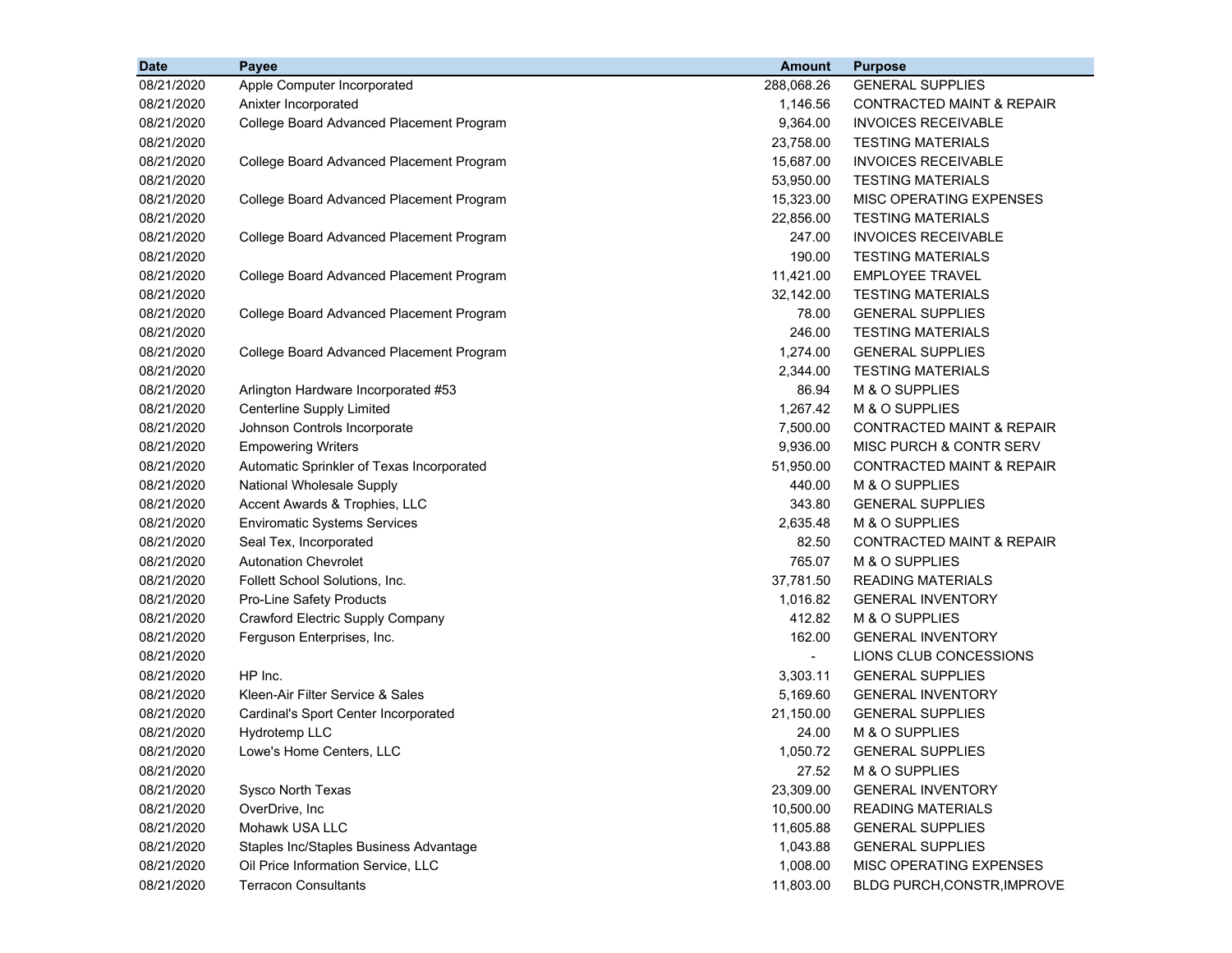| <b>Date</b> | Payee                                        | <b>Amount</b> | <b>Purpose</b>                       |
|-------------|----------------------------------------------|---------------|--------------------------------------|
| 08/21/2020  | Borden Dairy Company                         | 27,693.41     | <b>FOOD</b>                          |
| 08/21/2020  | Lindenmeyr Munroe                            | 6,877.20      | <b>GENERAL INVENTORY</b>             |
| 08/21/2020  |                                              | 1,379.50      | <b>GENERAL SUPPLIES</b>              |
| 08/21/2020  | Kristene Z Smith                             | 7,640.00      | MISC PURCH & CONTR SERV              |
| 08/21/2020  | Tri-Lam Roofing & Waterproofing Inc          | 21,093.50     | <b>RETAINAGE</b>                     |
| 08/21/2020  | <b>Examity Incorporated</b>                  | 1,000.00      | <b>TESTING MATERIALS</b>             |
| 08/21/2020  | Complete Supply Incorporated                 | 51,806.64     | <b>FURN &amp; EQUIP &gt; \$5,000</b> |
| 08/21/2020  |                                              | 21,289.28     | <b>GENERAL INVENTORY</b>             |
| 08/21/2020  |                                              | 15,981.94     | <b>GENERAL SUPPLIES</b>              |
| 08/21/2020  |                                              | 121,785.54    | M & O SUPPLIES                       |
| 08/21/2020  | Elevator Maintenance and Repair Incorporated | 711.00        | <b>CONTRACTED MAINT &amp; REPAIR</b> |
| 08/21/2020  | Austin Turf & Tractor                        | 1,457.57      | M & O SUPPLIES                       |
| 08/21/2020  | <b>Texas Auto Painting</b>                   | 336.00        | <b>CONTRACTED MAINT &amp; REPAIR</b> |
| 08/21/2020  |                                              | 2,065.58      | M & O SUPPLIES                       |
| 08/21/2020  | AT&T                                         | 13,815.76     | <b>WATER</b>                         |
| 08/21/2020  | <b>Sprint Nextel Network</b>                 | 3,966.00      | CONTRACTED MAINT & REPAIR            |
| 08/21/2020  | Armko Industries, Inc.                       | 2,175.75      | OTH PROFESSIONAL SERVICES            |
| 08/21/2020  | Southern Computer Warehouse                  | 76.90         | <b>GENERAL SUPPLIES</b>              |
| 08/21/2020  | H2O Supply Incorporated                      | 27.66         | <b>GENERAL INVENTORY</b>             |
| 08/21/2020  | Knowsys Educational Services LLC             | 217.80        | <b>GENERAL SUPPLIES</b>              |
| 08/21/2020  | <b>Norton Metal Products</b>                 | 121.48        | M & O SUPPLIES                       |
| 08/21/2020  | <b>Education Service Center Region IV</b>    | 608,600.00    | <b>GENERAL SUPPLIES</b>              |
| 08/21/2020  |                                              | 522,500.00    | <b>WATER</b>                         |
| 08/21/2020  | <b>C&amp;S Trailers</b>                      | 75.45         | M & O SUPPLIES                       |
| 08/21/2020  | College Board Advanced Placement Program     | 15,670.00     | <b>INVOICES RECEIVABLE</b>           |
| 08/21/2020  |                                              | 56,044.00     | <b>TESTING MATERIALS</b>             |
| 08/21/2020  | College Board Advanced Placement Program     | 92.00         | <b>INVOICES RECEIVABLE</b>           |
| 08/21/2020  |                                              | 39.00         | <b>TESTING MATERIALS</b>             |
| 08/21/2020  | College Board Advanced Placement Program     | 195.00        | <b>INVOICES RECEIVABLE</b>           |
| 08/21/2020  |                                              | 336.00        | <b>TESTING MATERIALS</b>             |
| 08/21/2020  | College Board Advanced Placement Program     | 143.00        | <b>INVOICES RECEIVABLE</b>           |
| 08/21/2020  |                                              | 110.00        | <b>TESTING MATERIALS</b>             |
| 08/21/2020  | College Board Advanced Placement Program     | 29,575.00     | <b>INVOICES RECEIVABLE</b>           |
| 08/21/2020  |                                              | 133,144.00    | <b>TESTING MATERIALS</b>             |
| 08/21/2020  | College Board Advanced Placement Program     | 507.00        | <b>INVOICES RECEIVABLE</b>           |
| 08/21/2020  |                                              | 390.00        | <b>TESTING MATERIALS</b>             |
| 08/21/2020  | Catherine Claiborne                          | 13.00         | <b>EMPLOYEE TRAVEL</b>               |
| 08/21/2020  | Martha Beasley                               | 12.68         | <b>EMPLOYEE TRAVEL</b>               |
| 08/21/2020  | Veronica Bacopulos                           | 29.10         | <b>EMPLOYEE TRAVEL</b>               |
| 08/21/2020  | <b>Mary Burnett</b>                          | 23.75         | <b>EMPLOYEE TRAVEL</b>               |
| 08/21/2020  | Jaime Garcia                                 | 430.84        | <b>EMPLOYEE TRAVEL</b>               |
| 08/21/2020  | Wendy Carrington                             | 68.21         | <b>EMPLOYEE TRAVEL</b>               |
| 08/21/2020  | Jennifer Dyer                                | 63.61         | <b>EMPLOYEE TRAVEL</b>               |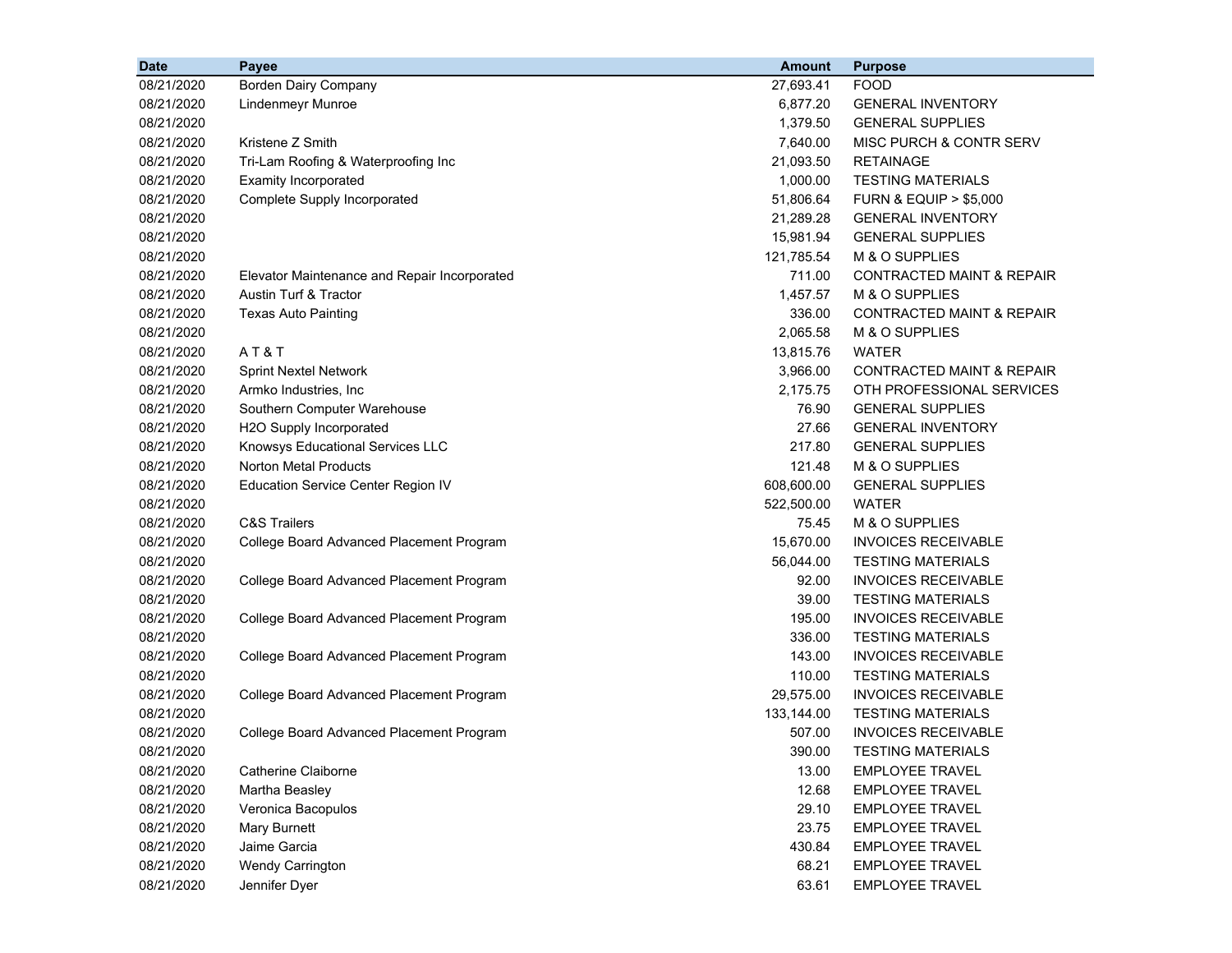| <b>Date</b> | Payee                                       | <b>Amount</b>            | <b>Purpose</b>                       |
|-------------|---------------------------------------------|--------------------------|--------------------------------------|
| 08/21/2020  | Andrew Hagman                               | 58.42                    | <b>EMPLOYEE TRAVEL</b>               |
| 08/21/2020  | Anthony Hargrove                            | 106.36                   | <b>EMPLOYEE TRAVEL</b>               |
| 08/21/2020  | Angel Silva                                 | 222.72                   | <b>EMPLOYEE TRAVEL</b>               |
| 08/21/2020  | Eric Smedema                                | 111.98                   | <b>EMPLOYEE TRAVEL</b>               |
| 08/21/2020  | <b>Ronnie Harris</b>                        | 172.91                   | <b>EMPLOYEE TRAVEL</b>               |
| 08/26/2020  | Gordon Darby Incorporated                   | 7.38                     | <b>WATER</b>                         |
| 08/26/2020  | Gordon Darby Incorporated                   | 15.48                    | <b>WATER</b>                         |
| 08/26/2020  | City Of Arlington Parks And Recreation      | 500.00                   | <b>RENTALS &amp; OPERATING LEASE</b> |
| 08/26/2020  | Texas Association Of School Boards          | 485.00                   | <b>DUES</b>                          |
| 08/26/2020  | <b>Pavement Services Corporation</b>        | 8,478.00                 | <b>CONTRACTED MAINT &amp; REPAIR</b> |
| 08/26/2020  | <b>Grainger Industrial Supply</b>           | 4,324.79                 | M & O SUPPLIES                       |
| 08/26/2020  | Teachers Tools Incorporated                 | 162.70                   | <b>GENERAL SUPPLIES</b>              |
| 08/26/2020  |                                             | 10.98                    | READING MATERIALS                    |
| 08/26/2020  | Home Depot Pro                              | 2,681.21                 | M & O SUPPLIES                       |
| 08/26/2020  | Apex Supply Company                         | 470.94                   | M & O SUPPLIES                       |
| 08/26/2020  | <b>Pitney Bowes</b>                         | 360.00                   | RENTALS & OPERATING LEASE            |
| 08/26/2020  | <b>Breaker Broker Company</b>               | 108.20                   | <b>M &amp; O SUPPLIES</b>            |
| 08/26/2020  | Really Good Stuff                           | 99.89                    | <b>GENERAL SUPPLIES</b>              |
| 08/26/2020  | <b>Elliott Electric Supply</b>              | 4,866.21                 | M & O SUPPLIES                       |
| 08/26/2020  | City Of Arlington                           | 36,908.36                | <b>CONTRACTED MAINT &amp; REPAIR</b> |
| 08/26/2020  | <b>Dell Marketing</b>                       | 6,690.00                 | <b>GENERAL SUPPLIES</b>              |
| 08/26/2020  | <b>Prestwick House</b>                      | 615.97                   | <b>READING MATERIALS</b>             |
| 08/26/2020  | Lennox Industries Incorporated              | 269.28                   | M & O SUPPLIES                       |
| 08/26/2020  | Mission Arlington/Mission Metroplex         | 2,150.00                 | MISC PURCH & CONTR SERV              |
| 08/26/2020  | Paradise Produce                            | 35,199.00                | FOOD                                 |
| 08/26/2020  | Delta T Ltd                                 | 13,446.00                | CONTRACTED MAINT & REPAIR            |
| 08/26/2020  | LISCO Sports Limited Liability Corporation  | 19,518.00                | CONTRACTED MAINT & REPAIR            |
| 08/26/2020  | Multi Health Systems Incorporated           | 7,050.00                 | <b>TESTING MATERIALS</b>             |
| 08/26/2020  | Hutcherson Construction Incorporated        | 10,659.40                | RETAINAGE                            |
| 08/26/2020  | PPG Architectural Finishes, Inc.            | 173.05                   | M & O SUPPLIES                       |
| 08/26/2020  | <b>Office Depot</b>                         | 7,676.86                 | <b>GENERAL SUPPLIES</b>              |
| 08/26/2020  |                                             | $\overline{\phantom{0}}$ | M & O SUPPLIES                       |
| 08/26/2020  | <b>Marks Plumbing Parts</b>                 | 413.68                   | M & O SUPPLIES                       |
| 08/26/2020  | <b>Texas Computer Education Association</b> | 169.00                   | MISC OPERATING EXPENSES              |
| 08/26/2020  | <b>Texas Computer Education Association</b> | 169.00                   | <b>MISC OPERATING EXPENSES</b>       |
| 08/26/2020  | <b>Texas Computer Education Association</b> | 169.00                   | MISC OPERATING EXPENSES              |
| 08/26/2020  | North Crowley High School Track & Field     | 200.00                   | STUDENT TVL*NO AISD BUSES            |
| 08/26/2020  | <b>Birdville High School</b>                | 200.00                   | STUDENT TVL*NO AISD BUSES            |
| 08/26/2020  | Land O Lakes Incorporated                   | 15,213.64                | <b>GENERAL INVENTORY</b>             |
| 08/26/2020  | B & H Photo Video                           | 302.30                   | <b>GENERAL SUPPLIES</b>              |
| 08/26/2020  | Coach Comm                                  | 19,458.00                | ACCOUNTS PAYABLE-ACCRUALS            |
| 08/26/2020  |                                             | $\blacksquare$           | <b>GENERAL SUPPLIES</b>              |
| 08/26/2020  | 1 A Fire & Domestic Testing                 | 32.00                    | <b>CONTRACTED MAINT &amp; REPAIR</b> |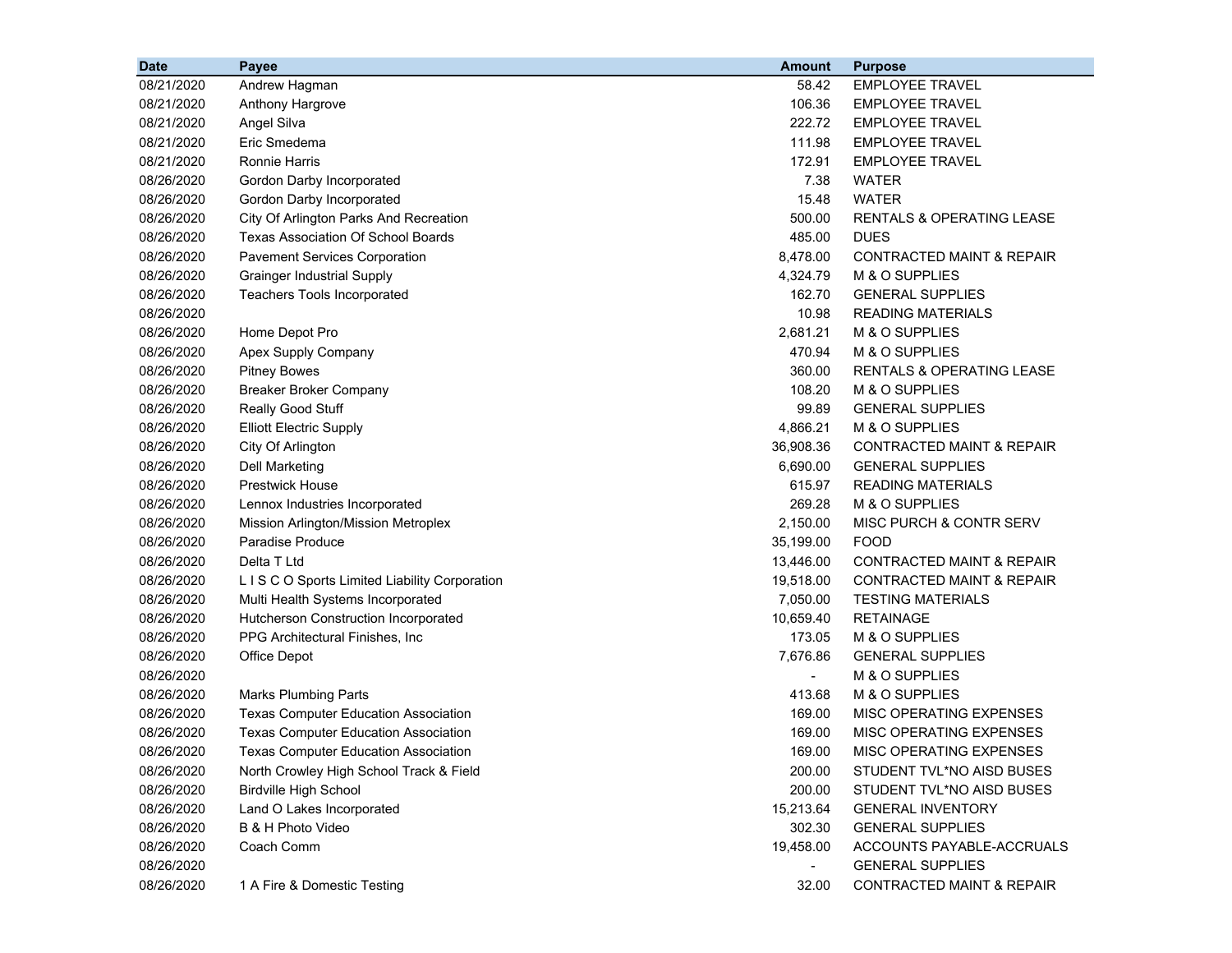| <b>Date</b> | Payee                                                 | <b>Amount</b> | <b>Purpose</b>                       |
|-------------|-------------------------------------------------------|---------------|--------------------------------------|
| 08/26/2020  | Lab Resources Incorporated                            | 2,975.00      | <b>GENERAL SUPPLIES</b>              |
| 08/26/2020  | <b>Cowboy Towing</b>                                  | 171.00        | CONTRACTED MAINT & REPAIR            |
| 08/26/2020  | <b>Howard Technology Solutions</b>                    | 180.00        | <b>GENERAL SUPPLIES</b>              |
| 08/26/2020  | Aerowave Technologies                                 | 27,922.15     | M & O SUPPLIES                       |
| 08/26/2020  | Green Planet Incorporated                             | 5,988.00      | <b>CONTRACTED MAINT &amp; REPAIR</b> |
| 08/26/2020  | Kimbrough Fire Extinguisher Company                   | 3,014.36      | <b>CONTRACTED MAINT &amp; REPAIR</b> |
| 08/26/2020  | <b>City Of Grand Prairie Water Utilities</b>          | 1,408.17      | <b>WATER</b>                         |
| 08/26/2020  | Arlington Hardware Incorporated #53                   | 132.89        | M & O SUPPLIES                       |
| 08/26/2020  | Psychological Assessment Resources Incorporated (Par) | 1,026.00      | <b>TESTING MATERIALS</b>             |
| 08/26/2020  | Zimmerer Kubota Incorporated                          | 199.36        | M & O SUPPLIES                       |
| 08/26/2020  | Catholic Charities Translation & Interpreter Network  | 779.10        | MISC PURCH & CONTR SERV              |
| 08/26/2020  | Oncor Electric Delivery                               | 9,571.61      | BLDG PURCH, CONSTR, IMPROVE          |
| 08/26/2020  | <b>Weatherford Track Booster Club</b>                 | 600.00        | STUDENT TVL*NO AISD BUSES            |
| 08/26/2020  | Mansfield Track Booster Club                          | 240.00        | STUDENT TVL*NO AISD BUSES            |
| 08/26/2020  | Sportsgrafx Incorporated                              | 5,175.25      | ACCOUNTS PAYABLE-ACCRUALS            |
| 08/26/2020  |                                                       | 113.50        | M & O SUPPLIES                       |
| 08/26/2020  | <b>Foster Poultry Farms</b>                           | 8,650.00      | <b>GENERAL INVENTORY</b>             |
| 08/26/2020  | <b>Tarrant County TASO-Soccer</b>                     | 1,925.00      | MISC PURCH & CONTR SERV              |
| 08/26/2020  | <b>Luxor Staffing</b>                                 | 981.50        | MISC PURCH & CONTR SERV              |
| 08/26/2020  | <b>Alpha Testing</b>                                  | 11,671.50     | BLDG PURCH, CONSTR, IMPROVE          |
| 08/26/2020  |                                                       | 3,200.00      | LAND PURCH, IMPR, & FEES             |
| 08/26/2020  | <b>DWR Fence</b>                                      | 5,600.00      | CONTRACTED MAINT & REPAIR            |
| 08/26/2020  | Hudl/Agile Sports Technologies                        | 42,444.00     | MISC PURCH & CONTR SERV              |
| 08/26/2020  | One Source Staffing Corporation                       | 5,887.35      | MISC PURCH & CONTR SERV              |
| 08/26/2020  | <b>Binswanger Glass</b>                               | 640.97        | M & O SUPPLIES                       |
| 08/26/2020  | Seon Systems Sales Incorporated                       | 9,180.00      | M & O SUPPLIES                       |
| 08/26/2020  | Mans Distributors, Inc.                               | 779.24        | <b>GENERAL INVENTORY</b>             |
| 08/26/2020  | City Electric Supply Company                          | 51.62         | M & O SUPPLIES                       |
| 08/26/2020  | MPS Bedford Freeman and Worth                         | 280,979.26    | <b>TEXTBOOKS</b>                     |
| 08/26/2020  | Kurz & Company                                        | 2,221.37      | <b>FOOD</b>                          |
| 08/26/2020  | <b>Enviromatic Systems Services</b>                   | 79,212.90     | CONTRACTED MAINT & REPAIR            |
| 08/26/2020  | Seidlitz Education, LLC                               | 2,800.00      | MISC PURCH & CONTR SERV              |
| 08/26/2020  | Seidlitz Education, LLC                               | 2,800.00      | MISC PURCH & CONTR SERV              |
| 08/26/2020  | Seidlitz Education, LLC                               | 2,800.00      | MISC PURCH & CONTR SERV              |
| 08/26/2020  | Seidlitz Education, LLC                               | 2,800.00      | <b>MISC PURCH &amp; CONTR SERV</b>   |
| 08/26/2020  | <b>Autonation Chevrolet</b>                           | 990.87        | M & O SUPPLIES                       |
| 08/26/2020  | Follett School Solutions, Inc.                        | 107,917.23    | <b>READING MATERIALS</b>             |
| 08/26/2020  | <b>Schindler Elevator Corporation</b>                 | 1,130.97      | <b>CONTRACTED MAINT &amp; REPAIR</b> |
| 08/26/2020  | Texas Association of Basketball Coaches               | 80.00         | <b>INVOICES RECEIVABLE</b>           |
| 08/26/2020  | Crawford Electric Supply Company                      | 1,549.90      | M & O SUPPLIES                       |
| 08/26/2020  | Kyocera Document Solutions America                    | 395.41        | <b>CONTRACTED MAINT &amp; REPAIR</b> |
| 08/26/2020  | <b>RD Lawns LLC</b>                                   | 10,715.25     | CONTRACTED MAINT & REPAIR            |
| 08/26/2020  | Cyson Technology Group LLC                            | 810.00        | MISC PURCH & CONTR SERV              |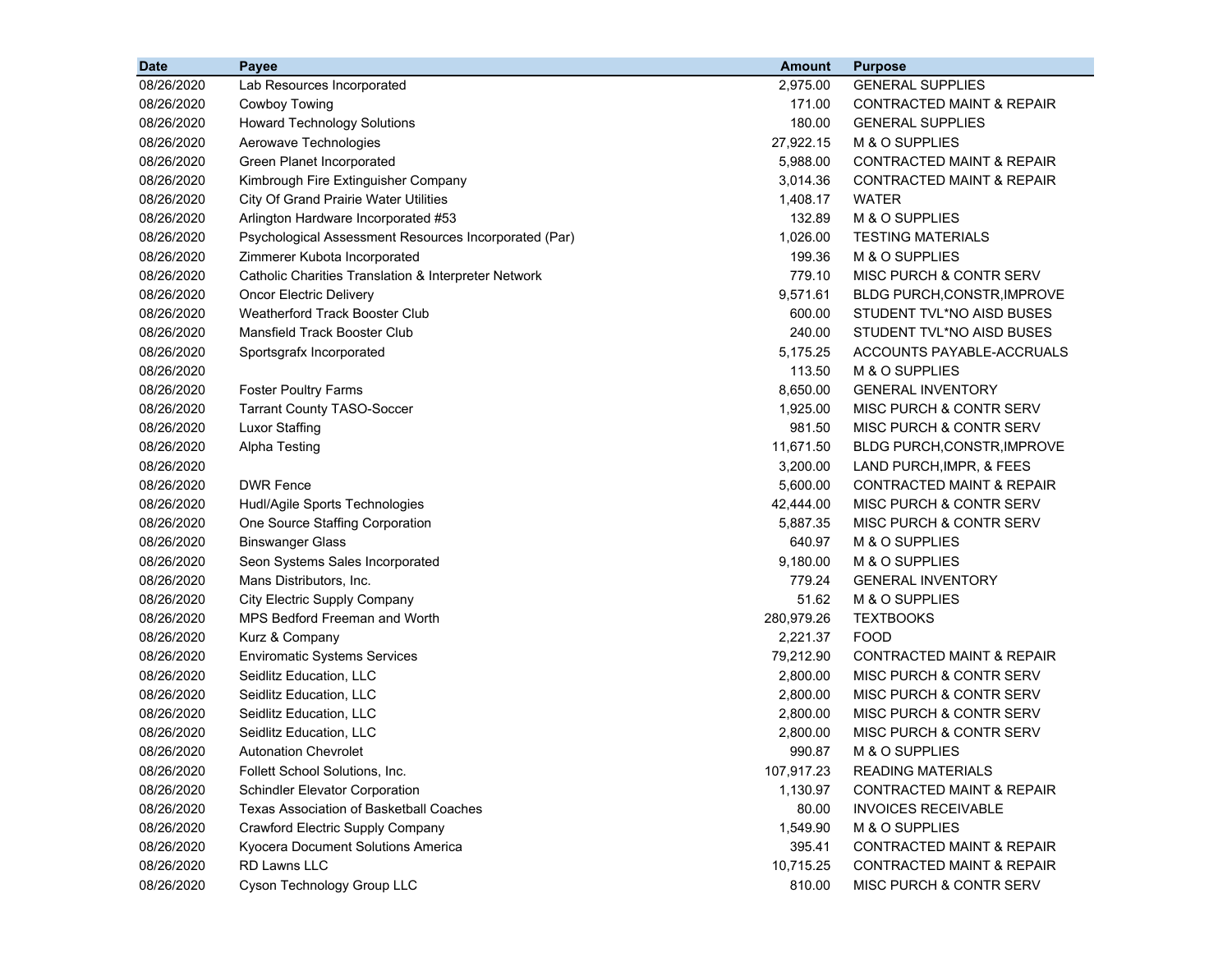| <b>Brown Reynolds Watford Architects</b><br>OTH PROFESSIONAL SERVICES<br>08/26/2020<br>96.99<br>514.02<br>M & O SUPPLIES<br>08/26/2020<br>Ferguson Enterprises, Inc.<br>620.00<br>08/26/2020<br>Interstate All Battery Center<br>CONTRACTED MAINT & REPAIR<br>HP Inc.<br>198.13<br><b>GENERAL SUPPLIES</b><br>08/26/2020<br>24.90<br>MISC OPERATING EXPENSES<br>08/26/2020<br>Dr Pepper Snapple Group<br>4,400.00<br><b>GENERAL SUPPLIES</b><br>08/26/2020<br><b>Education Galaxy LLC</b><br>299.00<br>MISC PURCH & CONTR SERV<br>08/26/2020<br><b>SkillPath NST Training</b><br>Summit K12<br>106,630.00<br><b>GENERAL SUPPLIES</b><br>08/26/2020<br>16,470.00<br>MISC PURCH & CONTR SERV<br>08/26/2020<br>255.59<br>M & O SUPPLIES<br>08/26/2020<br>Lowe's Home Centers, LLC<br>6,090.30<br>M & O SUPPLIES<br>08/26/2020<br>Minority Authority Uniform LLC<br>Durham School Services LP<br>08/26/2020<br>39,501.00<br>MISC PURCH & CONTR SERV<br>Bill's Upholstery & Glass Shop Inc<br>08/26/2020<br>265.00<br>CONTRACTED MAINT & REPAIR<br>38,250.00<br><b>GENERAL SUPPLIES</b><br>08/26/2020<br>ExploreLearning LLC<br>DFW Ink, LLC<br>08/26/2020<br>1,865.75<br><b>GENERAL SUPPLIES</b><br>382.00<br>08/26/2020<br>Washing Equipment of Texas - WET Inc<br><b>CONTRACTED MAINT &amp; REPAIR</b><br>1,400.00<br>08/26/2020<br>OverDrive, Inc.<br><b>READING MATERIALS</b><br>4,649.30<br>08/26/2020<br>Learning A-Z LLC<br><b>GENERAL SUPPLIES</b><br><b>Gordon Food Service</b><br>62.12<br>08/26/2020<br><b>GENERAL INVENTORY</b><br>MP2 Energy Texas LLC<br>484,659.83<br>08/26/2020<br>WATER<br>08/26/2020<br>Auto Plus Auto Parts<br>197.26<br><b>GENERAL INVENTORY</b><br>08/26/2020<br>368.13<br>M & O SUPPLIES<br><b>Target Specialty Products</b><br>11,200.00<br>08/26/2020<br>Price Right Professional Landscaping & Tree Service LLC<br>CONTRACTED MAINT & REPAIR<br>08/26/2020<br>Global Electronic Services, Incorporated<br>2,149.80<br>CONTRACTED MAINT & REPAIR<br>631.00<br>08/26/2020<br><b>Arlington Strings</b><br>CONTRACTED MAINT & REPAIR<br><b>Frontline Education</b><br>765,640.63<br>08/26/2020<br>CONTRACTED MAINT & REPAIR<br>08/26/2020<br>2W International LLC<br>18,000.00<br><b>GENERAL SUPPLIES</b><br>150.00<br>08/26/2020<br>Sam Houston High School Girls Track<br>STUDENT TVL*NO AISD BUSES<br>300.00<br>08/26/2020<br>Sam Houston High School Cross Country<br>STUDENT TVL*NO AISD BUSES<br>175.00<br>08/26/2020<br>Midlothian High School Cross Country<br>STUDENT TVL*NO AISD BUSES<br><b>GraceNotes LLC</b><br>391.49<br>08/26/2020<br><b>INVOICES RECEIVABLE</b> |
|------------------------------------------------------------------------------------------------------------------------------------------------------------------------------------------------------------------------------------------------------------------------------------------------------------------------------------------------------------------------------------------------------------------------------------------------------------------------------------------------------------------------------------------------------------------------------------------------------------------------------------------------------------------------------------------------------------------------------------------------------------------------------------------------------------------------------------------------------------------------------------------------------------------------------------------------------------------------------------------------------------------------------------------------------------------------------------------------------------------------------------------------------------------------------------------------------------------------------------------------------------------------------------------------------------------------------------------------------------------------------------------------------------------------------------------------------------------------------------------------------------------------------------------------------------------------------------------------------------------------------------------------------------------------------------------------------------------------------------------------------------------------------------------------------------------------------------------------------------------------------------------------------------------------------------------------------------------------------------------------------------------------------------------------------------------------------------------------------------------------------------------------------------------------------------------------------------------------------------------------------------------------------------------------------------------------------------------------------------------------------------------------------------------------------------------------------------------------------------------------------------------------------------------------------------------------------------------------------------------|
|                                                                                                                                                                                                                                                                                                                                                                                                                                                                                                                                                                                                                                                                                                                                                                                                                                                                                                                                                                                                                                                                                                                                                                                                                                                                                                                                                                                                                                                                                                                                                                                                                                                                                                                                                                                                                                                                                                                                                                                                                                                                                                                                                                                                                                                                                                                                                                                                                                                                                                                                                                                                                  |
|                                                                                                                                                                                                                                                                                                                                                                                                                                                                                                                                                                                                                                                                                                                                                                                                                                                                                                                                                                                                                                                                                                                                                                                                                                                                                                                                                                                                                                                                                                                                                                                                                                                                                                                                                                                                                                                                                                                                                                                                                                                                                                                                                                                                                                                                                                                                                                                                                                                                                                                                                                                                                  |
|                                                                                                                                                                                                                                                                                                                                                                                                                                                                                                                                                                                                                                                                                                                                                                                                                                                                                                                                                                                                                                                                                                                                                                                                                                                                                                                                                                                                                                                                                                                                                                                                                                                                                                                                                                                                                                                                                                                                                                                                                                                                                                                                                                                                                                                                                                                                                                                                                                                                                                                                                                                                                  |
|                                                                                                                                                                                                                                                                                                                                                                                                                                                                                                                                                                                                                                                                                                                                                                                                                                                                                                                                                                                                                                                                                                                                                                                                                                                                                                                                                                                                                                                                                                                                                                                                                                                                                                                                                                                                                                                                                                                                                                                                                                                                                                                                                                                                                                                                                                                                                                                                                                                                                                                                                                                                                  |
|                                                                                                                                                                                                                                                                                                                                                                                                                                                                                                                                                                                                                                                                                                                                                                                                                                                                                                                                                                                                                                                                                                                                                                                                                                                                                                                                                                                                                                                                                                                                                                                                                                                                                                                                                                                                                                                                                                                                                                                                                                                                                                                                                                                                                                                                                                                                                                                                                                                                                                                                                                                                                  |
|                                                                                                                                                                                                                                                                                                                                                                                                                                                                                                                                                                                                                                                                                                                                                                                                                                                                                                                                                                                                                                                                                                                                                                                                                                                                                                                                                                                                                                                                                                                                                                                                                                                                                                                                                                                                                                                                                                                                                                                                                                                                                                                                                                                                                                                                                                                                                                                                                                                                                                                                                                                                                  |
|                                                                                                                                                                                                                                                                                                                                                                                                                                                                                                                                                                                                                                                                                                                                                                                                                                                                                                                                                                                                                                                                                                                                                                                                                                                                                                                                                                                                                                                                                                                                                                                                                                                                                                                                                                                                                                                                                                                                                                                                                                                                                                                                                                                                                                                                                                                                                                                                                                                                                                                                                                                                                  |
|                                                                                                                                                                                                                                                                                                                                                                                                                                                                                                                                                                                                                                                                                                                                                                                                                                                                                                                                                                                                                                                                                                                                                                                                                                                                                                                                                                                                                                                                                                                                                                                                                                                                                                                                                                                                                                                                                                                                                                                                                                                                                                                                                                                                                                                                                                                                                                                                                                                                                                                                                                                                                  |
|                                                                                                                                                                                                                                                                                                                                                                                                                                                                                                                                                                                                                                                                                                                                                                                                                                                                                                                                                                                                                                                                                                                                                                                                                                                                                                                                                                                                                                                                                                                                                                                                                                                                                                                                                                                                                                                                                                                                                                                                                                                                                                                                                                                                                                                                                                                                                                                                                                                                                                                                                                                                                  |
|                                                                                                                                                                                                                                                                                                                                                                                                                                                                                                                                                                                                                                                                                                                                                                                                                                                                                                                                                                                                                                                                                                                                                                                                                                                                                                                                                                                                                                                                                                                                                                                                                                                                                                                                                                                                                                                                                                                                                                                                                                                                                                                                                                                                                                                                                                                                                                                                                                                                                                                                                                                                                  |
|                                                                                                                                                                                                                                                                                                                                                                                                                                                                                                                                                                                                                                                                                                                                                                                                                                                                                                                                                                                                                                                                                                                                                                                                                                                                                                                                                                                                                                                                                                                                                                                                                                                                                                                                                                                                                                                                                                                                                                                                                                                                                                                                                                                                                                                                                                                                                                                                                                                                                                                                                                                                                  |
|                                                                                                                                                                                                                                                                                                                                                                                                                                                                                                                                                                                                                                                                                                                                                                                                                                                                                                                                                                                                                                                                                                                                                                                                                                                                                                                                                                                                                                                                                                                                                                                                                                                                                                                                                                                                                                                                                                                                                                                                                                                                                                                                                                                                                                                                                                                                                                                                                                                                                                                                                                                                                  |
|                                                                                                                                                                                                                                                                                                                                                                                                                                                                                                                                                                                                                                                                                                                                                                                                                                                                                                                                                                                                                                                                                                                                                                                                                                                                                                                                                                                                                                                                                                                                                                                                                                                                                                                                                                                                                                                                                                                                                                                                                                                                                                                                                                                                                                                                                                                                                                                                                                                                                                                                                                                                                  |
|                                                                                                                                                                                                                                                                                                                                                                                                                                                                                                                                                                                                                                                                                                                                                                                                                                                                                                                                                                                                                                                                                                                                                                                                                                                                                                                                                                                                                                                                                                                                                                                                                                                                                                                                                                                                                                                                                                                                                                                                                                                                                                                                                                                                                                                                                                                                                                                                                                                                                                                                                                                                                  |
|                                                                                                                                                                                                                                                                                                                                                                                                                                                                                                                                                                                                                                                                                                                                                                                                                                                                                                                                                                                                                                                                                                                                                                                                                                                                                                                                                                                                                                                                                                                                                                                                                                                                                                                                                                                                                                                                                                                                                                                                                                                                                                                                                                                                                                                                                                                                                                                                                                                                                                                                                                                                                  |
|                                                                                                                                                                                                                                                                                                                                                                                                                                                                                                                                                                                                                                                                                                                                                                                                                                                                                                                                                                                                                                                                                                                                                                                                                                                                                                                                                                                                                                                                                                                                                                                                                                                                                                                                                                                                                                                                                                                                                                                                                                                                                                                                                                                                                                                                                                                                                                                                                                                                                                                                                                                                                  |
|                                                                                                                                                                                                                                                                                                                                                                                                                                                                                                                                                                                                                                                                                                                                                                                                                                                                                                                                                                                                                                                                                                                                                                                                                                                                                                                                                                                                                                                                                                                                                                                                                                                                                                                                                                                                                                                                                                                                                                                                                                                                                                                                                                                                                                                                                                                                                                                                                                                                                                                                                                                                                  |
|                                                                                                                                                                                                                                                                                                                                                                                                                                                                                                                                                                                                                                                                                                                                                                                                                                                                                                                                                                                                                                                                                                                                                                                                                                                                                                                                                                                                                                                                                                                                                                                                                                                                                                                                                                                                                                                                                                                                                                                                                                                                                                                                                                                                                                                                                                                                                                                                                                                                                                                                                                                                                  |
|                                                                                                                                                                                                                                                                                                                                                                                                                                                                                                                                                                                                                                                                                                                                                                                                                                                                                                                                                                                                                                                                                                                                                                                                                                                                                                                                                                                                                                                                                                                                                                                                                                                                                                                                                                                                                                                                                                                                                                                                                                                                                                                                                                                                                                                                                                                                                                                                                                                                                                                                                                                                                  |
|                                                                                                                                                                                                                                                                                                                                                                                                                                                                                                                                                                                                                                                                                                                                                                                                                                                                                                                                                                                                                                                                                                                                                                                                                                                                                                                                                                                                                                                                                                                                                                                                                                                                                                                                                                                                                                                                                                                                                                                                                                                                                                                                                                                                                                                                                                                                                                                                                                                                                                                                                                                                                  |
|                                                                                                                                                                                                                                                                                                                                                                                                                                                                                                                                                                                                                                                                                                                                                                                                                                                                                                                                                                                                                                                                                                                                                                                                                                                                                                                                                                                                                                                                                                                                                                                                                                                                                                                                                                                                                                                                                                                                                                                                                                                                                                                                                                                                                                                                                                                                                                                                                                                                                                                                                                                                                  |
|                                                                                                                                                                                                                                                                                                                                                                                                                                                                                                                                                                                                                                                                                                                                                                                                                                                                                                                                                                                                                                                                                                                                                                                                                                                                                                                                                                                                                                                                                                                                                                                                                                                                                                                                                                                                                                                                                                                                                                                                                                                                                                                                                                                                                                                                                                                                                                                                                                                                                                                                                                                                                  |
|                                                                                                                                                                                                                                                                                                                                                                                                                                                                                                                                                                                                                                                                                                                                                                                                                                                                                                                                                                                                                                                                                                                                                                                                                                                                                                                                                                                                                                                                                                                                                                                                                                                                                                                                                                                                                                                                                                                                                                                                                                                                                                                                                                                                                                                                                                                                                                                                                                                                                                                                                                                                                  |
|                                                                                                                                                                                                                                                                                                                                                                                                                                                                                                                                                                                                                                                                                                                                                                                                                                                                                                                                                                                                                                                                                                                                                                                                                                                                                                                                                                                                                                                                                                                                                                                                                                                                                                                                                                                                                                                                                                                                                                                                                                                                                                                                                                                                                                                                                                                                                                                                                                                                                                                                                                                                                  |
|                                                                                                                                                                                                                                                                                                                                                                                                                                                                                                                                                                                                                                                                                                                                                                                                                                                                                                                                                                                                                                                                                                                                                                                                                                                                                                                                                                                                                                                                                                                                                                                                                                                                                                                                                                                                                                                                                                                                                                                                                                                                                                                                                                                                                                                                                                                                                                                                                                                                                                                                                                                                                  |
|                                                                                                                                                                                                                                                                                                                                                                                                                                                                                                                                                                                                                                                                                                                                                                                                                                                                                                                                                                                                                                                                                                                                                                                                                                                                                                                                                                                                                                                                                                                                                                                                                                                                                                                                                                                                                                                                                                                                                                                                                                                                                                                                                                                                                                                                                                                                                                                                                                                                                                                                                                                                                  |
|                                                                                                                                                                                                                                                                                                                                                                                                                                                                                                                                                                                                                                                                                                                                                                                                                                                                                                                                                                                                                                                                                                                                                                                                                                                                                                                                                                                                                                                                                                                                                                                                                                                                                                                                                                                                                                                                                                                                                                                                                                                                                                                                                                                                                                                                                                                                                                                                                                                                                                                                                                                                                  |
|                                                                                                                                                                                                                                                                                                                                                                                                                                                                                                                                                                                                                                                                                                                                                                                                                                                                                                                                                                                                                                                                                                                                                                                                                                                                                                                                                                                                                                                                                                                                                                                                                                                                                                                                                                                                                                                                                                                                                                                                                                                                                                                                                                                                                                                                                                                                                                                                                                                                                                                                                                                                                  |
|                                                                                                                                                                                                                                                                                                                                                                                                                                                                                                                                                                                                                                                                                                                                                                                                                                                                                                                                                                                                                                                                                                                                                                                                                                                                                                                                                                                                                                                                                                                                                                                                                                                                                                                                                                                                                                                                                                                                                                                                                                                                                                                                                                                                                                                                                                                                                                                                                                                                                                                                                                                                                  |
|                                                                                                                                                                                                                                                                                                                                                                                                                                                                                                                                                                                                                                                                                                                                                                                                                                                                                                                                                                                                                                                                                                                                                                                                                                                                                                                                                                                                                                                                                                                                                                                                                                                                                                                                                                                                                                                                                                                                                                                                                                                                                                                                                                                                                                                                                                                                                                                                                                                                                                                                                                                                                  |
|                                                                                                                                                                                                                                                                                                                                                                                                                                                                                                                                                                                                                                                                                                                                                                                                                                                                                                                                                                                                                                                                                                                                                                                                                                                                                                                                                                                                                                                                                                                                                                                                                                                                                                                                                                                                                                                                                                                                                                                                                                                                                                                                                                                                                                                                                                                                                                                                                                                                                                                                                                                                                  |
| 2,650.00<br><b>GENERAL SUPPLIES</b><br>08/26/2020<br><b>TestOut Corporation</b>                                                                                                                                                                                                                                                                                                                                                                                                                                                                                                                                                                                                                                                                                                                                                                                                                                                                                                                                                                                                                                                                                                                                                                                                                                                                                                                                                                                                                                                                                                                                                                                                                                                                                                                                                                                                                                                                                                                                                                                                                                                                                                                                                                                                                                                                                                                                                                                                                                                                                                                                  |
| All Star Letter Jackets and Balfour Dallas<br>250.00<br><b>INVOICES RECEIVABLE</b><br>08/26/2020                                                                                                                                                                                                                                                                                                                                                                                                                                                                                                                                                                                                                                                                                                                                                                                                                                                                                                                                                                                                                                                                                                                                                                                                                                                                                                                                                                                                                                                                                                                                                                                                                                                                                                                                                                                                                                                                                                                                                                                                                                                                                                                                                                                                                                                                                                                                                                                                                                                                                                                 |
| 2,535.00<br>08/26/2020<br>DOT Medical and Drug Testing Services Inc<br>MISC OPERATING EXPENSES                                                                                                                                                                                                                                                                                                                                                                                                                                                                                                                                                                                                                                                                                                                                                                                                                                                                                                                                                                                                                                                                                                                                                                                                                                                                                                                                                                                                                                                                                                                                                                                                                                                                                                                                                                                                                                                                                                                                                                                                                                                                                                                                                                                                                                                                                                                                                                                                                                                                                                                   |
| 08/26/2020<br>938.35<br><b>MISC PURCH &amp; CONTR SERV</b><br>Marathon Staffing Group Inc                                                                                                                                                                                                                                                                                                                                                                                                                                                                                                                                                                                                                                                                                                                                                                                                                                                                                                                                                                                                                                                                                                                                                                                                                                                                                                                                                                                                                                                                                                                                                                                                                                                                                                                                                                                                                                                                                                                                                                                                                                                                                                                                                                                                                                                                                                                                                                                                                                                                                                                        |
| 08/26/2020<br>18,177.60<br><b>GENERAL SUPPLIES</b><br>HPI International Inc                                                                                                                                                                                                                                                                                                                                                                                                                                                                                                                                                                                                                                                                                                                                                                                                                                                                                                                                                                                                                                                                                                                                                                                                                                                                                                                                                                                                                                                                                                                                                                                                                                                                                                                                                                                                                                                                                                                                                                                                                                                                                                                                                                                                                                                                                                                                                                                                                                                                                                                                      |
| 08/26/2020<br>Richardson High School Athletic Booster Club, Inc.<br>200.00<br>STUDENT TVL*NO AISD BUSES                                                                                                                                                                                                                                                                                                                                                                                                                                                                                                                                                                                                                                                                                                                                                                                                                                                                                                                                                                                                                                                                                                                                                                                                                                                                                                                                                                                                                                                                                                                                                                                                                                                                                                                                                                                                                                                                                                                                                                                                                                                                                                                                                                                                                                                                                                                                                                                                                                                                                                          |
| 08/26/2020<br>Farm and City Supply LLC<br>498.50<br><b>GENERAL INVENTORY</b>                                                                                                                                                                                                                                                                                                                                                                                                                                                                                                                                                                                                                                                                                                                                                                                                                                                                                                                                                                                                                                                                                                                                                                                                                                                                                                                                                                                                                                                                                                                                                                                                                                                                                                                                                                                                                                                                                                                                                                                                                                                                                                                                                                                                                                                                                                                                                                                                                                                                                                                                     |
| <b>Howies Athletic Tape</b><br>08/26/2020<br>3,250.00<br><b>GENERAL INVENTORY</b>                                                                                                                                                                                                                                                                                                                                                                                                                                                                                                                                                                                                                                                                                                                                                                                                                                                                                                                                                                                                                                                                                                                                                                                                                                                                                                                                                                                                                                                                                                                                                                                                                                                                                                                                                                                                                                                                                                                                                                                                                                                                                                                                                                                                                                                                                                                                                                                                                                                                                                                                |
| <b>TechSmart Incorporated</b><br>08/26/2020<br>6,500.00<br><b>GENERAL SUPPLIES</b>                                                                                                                                                                                                                                                                                                                                                                                                                                                                                                                                                                                                                                                                                                                                                                                                                                                                                                                                                                                                                                                                                                                                                                                                                                                                                                                                                                                                                                                                                                                                                                                                                                                                                                                                                                                                                                                                                                                                                                                                                                                                                                                                                                                                                                                                                                                                                                                                                                                                                                                               |
| 08/26/2020<br>10,000.00<br>MISC OPERATING EXPENSES                                                                                                                                                                                                                                                                                                                                                                                                                                                                                                                                                                                                                                                                                                                                                                                                                                                                                                                                                                                                                                                                                                                                                                                                                                                                                                                                                                                                                                                                                                                                                                                                                                                                                                                                                                                                                                                                                                                                                                                                                                                                                                                                                                                                                                                                                                                                                                                                                                                                                                                                                               |
| 2,800.00<br>08/26/2020<br>MISC PURCH & CONTR SERV                                                                                                                                                                                                                                                                                                                                                                                                                                                                                                                                                                                                                                                                                                                                                                                                                                                                                                                                                                                                                                                                                                                                                                                                                                                                                                                                                                                                                                                                                                                                                                                                                                                                                                                                                                                                                                                                                                                                                                                                                                                                                                                                                                                                                                                                                                                                                                                                                                                                                                                                                                |
| 30,129.60<br>08/26/2020<br>Complete Supply Incorporated<br><b>GENERAL INVENTORY</b>                                                                                                                                                                                                                                                                                                                                                                                                                                                                                                                                                                                                                                                                                                                                                                                                                                                                                                                                                                                                                                                                                                                                                                                                                                                                                                                                                                                                                                                                                                                                                                                                                                                                                                                                                                                                                                                                                                                                                                                                                                                                                                                                                                                                                                                                                                                                                                                                                                                                                                                              |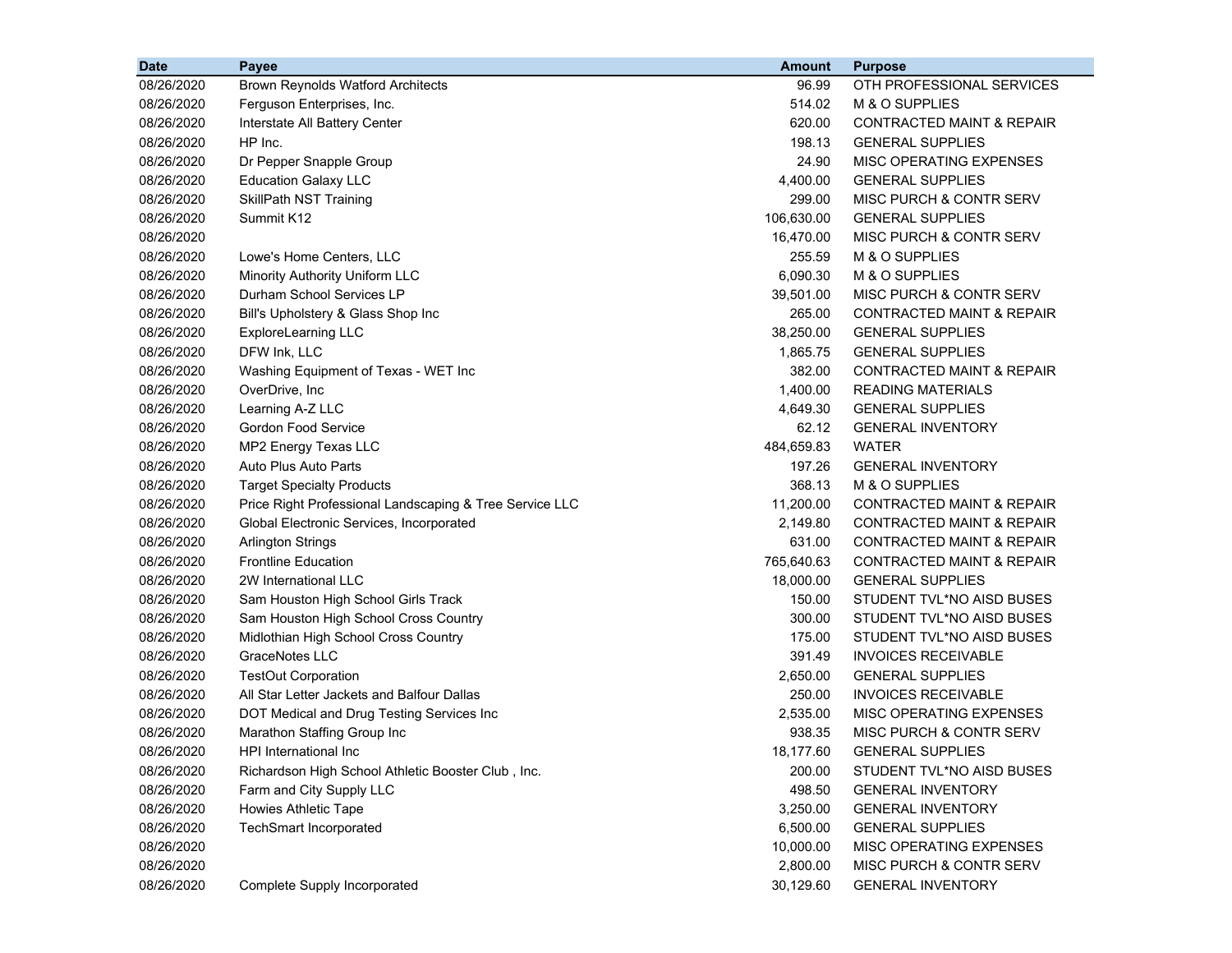| <b>Date</b> | Payee                                                          | <b>Amount</b>            | <b>Purpose</b>                       |
|-------------|----------------------------------------------------------------|--------------------------|--------------------------------------|
| 08/26/2020  |                                                                | 504.00                   | <b>GENERAL SUPPLIES</b>              |
| 08/26/2020  |                                                                | 51,399.30                | M & O SUPPLIES                       |
| 08/26/2020  | Elevator Maintenance and Repair Incorporated                   | 3,956.25                 | <b>CONTRACTED MAINT &amp; REPAIR</b> |
| 08/26/2020  | <b>Atmos Energy</b>                                            | 2,137.36                 | <b>WATER</b>                         |
| 08/26/2020  | Mobile Mini Incorporated                                       | 1,569.44                 | <b>RENTALS &amp; OPERATING LEASE</b> |
| 08/26/2020  | <b>Temperature Control Systems</b>                             | 287.38                   | M & O SUPPLIES                       |
| 08/26/2020  | Hagar Restaurant Service L L C                                 | 300.31                   | M & O SUPPLIES                       |
| 08/26/2020  | <b>Educational Resource Services Incorporated</b>              | 1,016.00                 | <b>EMPLOYEE TRAVEL</b>               |
| 08/26/2020  | Simba Industries                                               | 2,185.43                 | <b>GENERAL INVENTORY</b>             |
| 08/26/2020  | Bucks Wheel & Equipment Company                                | 82.60                    | <b>GENERAL INVENTORY</b>             |
| 08/26/2020  |                                                                | 131.40                   | M & O SUPPLIES                       |
| 08/26/2020  | Nema 3 Electric Incorporated                                   | 779.66                   | <b>CONTRACTED MAINT &amp; REPAIR</b> |
| 08/26/2020  | Southwest International Trucks                                 | 244.00                   | M & O SUPPLIES                       |
| 08/26/2020  | Zimmerer Kubota Incorporated                                   | 522.68                   | <b>CONTRACTED MAINT &amp; REPAIR</b> |
| 08/26/2020  | Arlington Kid To Kid                                           | 1,891.60                 | <b>GENERAL SUPPLIES</b>              |
| 08/26/2020  | Arlington Independent School District Food & Nutrition Service | 57.50                    | MISC OPERATING EXPENSES              |
| 08/26/2020  | Carl Hilmer Guenther & Sons Incorporated                       | 24,440.22                | <b>GENERAL INVENTORY</b>             |
| 08/26/2020  | Rush Truck Centers Of Texas Limited Partnership                | 1,122.25                 | M & O SUPPLIES                       |
| 08/26/2020  | Juan Seguin High School                                        | 195.00                   | STUDENT TVL*NO AISD BUSES            |
| 08/26/2020  | Academic Supplier                                              | 1,080.00                 | <b>GENERAL SUPPLIES</b>              |
| 08/26/2020  | <b>Tarrant County College - Trinity River</b>                  | 180,488.00               | STDNT TUIT-NONPUBLIC SCHL            |
| 08/26/2020  | Arlington HS Golf                                              | 295.00                   | STUDENT TVL*NO AISD BUSES            |
| 08/26/2020  | University Of Texas @ Austin-Office of Strategy and Policy     | 5,100.00                 | STDNT TUIT-NONPUBLIC SCHL            |
| 08/26/2020  | Sas Technologies Limited                                       | 7,263.80                 | <b>CONTRACTED MAINT &amp; REPAIR</b> |
| 08/26/2020  | SiteOne Landscape Supply Holding LLC                           | 315.74                   | M & O SUPPLIES                       |
| 08/26/2020  | North Texas Tollway Authority                                  | 5.04                     | MISC OPERATING EXPENSES              |
| 08/26/2020  | City Of Dalworthington Gardens                                 | 286.53                   | WATER                                |
| 08/26/2020  | Curriculum Associates Incorporated                             | 383.04                   | ACCOUNTS PAYABLE-ACCRUALS            |
| 08/26/2020  |                                                                | $\overline{\phantom{a}}$ | <b>READING MATERIALS</b>             |
| 08/26/2020  | Lowery Sand & Gravel Co Inc                                    | 6,996.05                 | M & O SUPPLIES                       |
| 08/26/2020  | Lucks Music Library                                            | 1,136.06                 | <b>GENERAL SUPPLIES</b>              |
| 08/26/2020  | Moore Rental Service Incorporated                              | 13,347.20                | <b>RENTALS &amp; OPERATING LEASE</b> |
| 08/26/2020  | <b>Pyramid School Products</b>                                 | 550.80                   | <b>GENERAL INVENTORY</b>             |
| 08/26/2020  | Quality Audio Visual Service Incorporated                      | 75.00                    | <b>CONTRACTED MAINT &amp; REPAIR</b> |
| 08/26/2020  | Sargent Welch L L C                                            | 812.88                   | <b>GENERAL SUPPLIES</b>              |
| 08/26/2020  | Unifirst Holdings(A/R 01550)                                   | 139.02                   | MISC PURCH & CONTR SERV              |
| 08/26/2020  | <b>Wenger Corp</b>                                             | 516.00                   | <b>GENERAL SUPPLIES</b>              |
| 08/26/2020  | Lamar High School 003                                          | 455.00                   | STUDENT TVL*NO AISD BUSES            |
| 08/26/2020  | United Educators Association                                   | 960.33                   | UNITED FUND                          |
| 08/26/2020  | Texas United School Employees Local 100                        | 36.67                    | UNITED FUND                          |
| 08/26/2020  | Truman Tim Chapter 13 Trustee                                  | 1,464.46                 | UNITED FUND                          |
| 08/26/2020  | Association Of Texas Professional Teachers Local               | 0.58                     | UNITED FUND                          |
| 08/26/2020  | Association Of Texas Professional Educators State              | 34.60                    | UNITED FUND                          |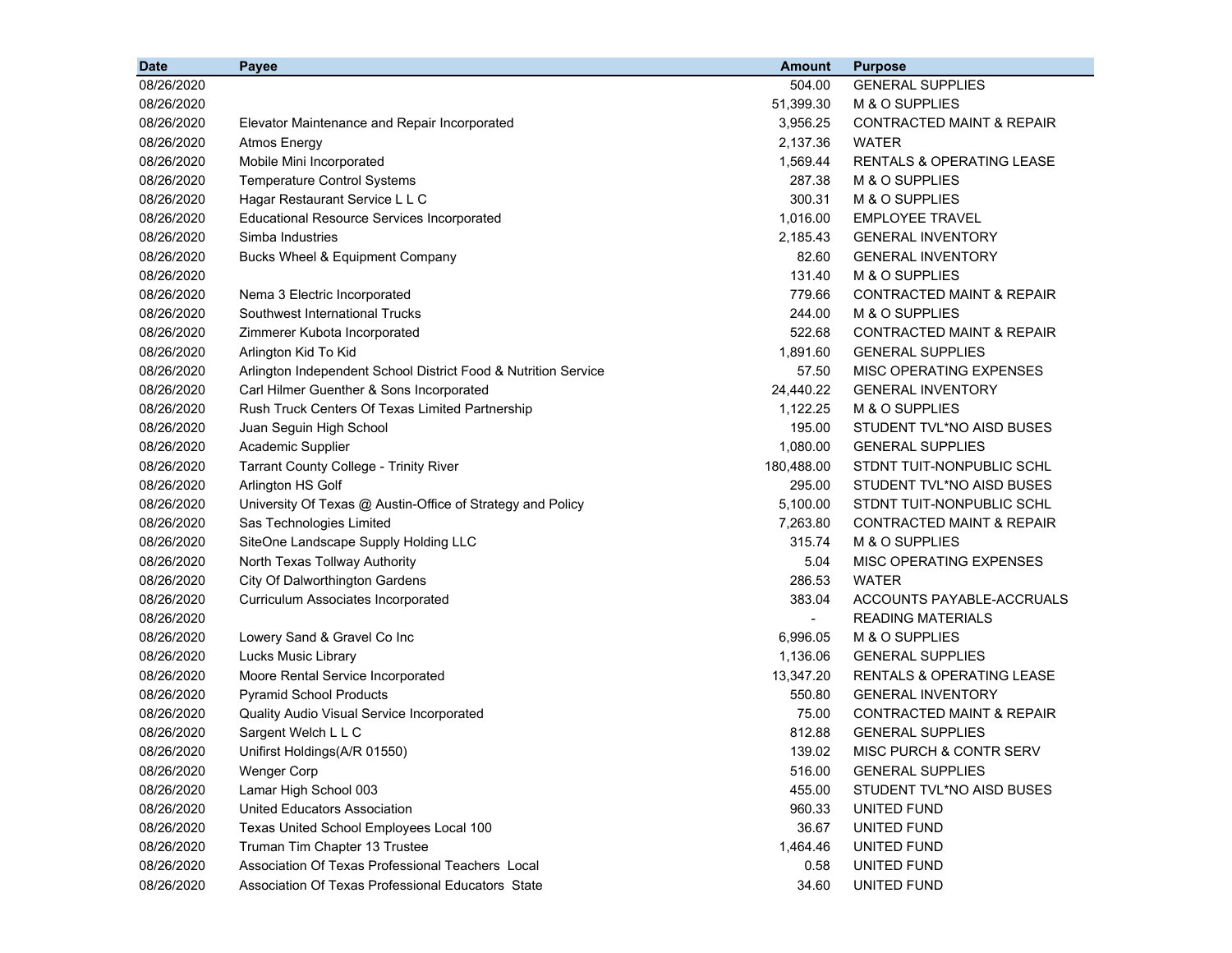| <b>Date</b> | Payee                                               | <b>Amount</b> | <b>Purpose</b>                       |
|-------------|-----------------------------------------------------|---------------|--------------------------------------|
| 08/26/2020  | Pam Bassel Chapter 13 Trustee                       | 174.46        | UNITED FUND                          |
| 08/26/2020  | Administracion para el Sustento de Menores          | 347.69        | UNITED FUND                          |
| 08/26/2020  | Powers Tom Chapter 13 Trustee                       | 904.62        | UNITED FUND                          |
| 08/26/2020  | Educational Employees Credit Union - HSA            | 1,180.89      | DENTAL INSURANCE                     |
| 08/26/2020  | <b>Educational Employees Credit Union</b>           | 5,840.95      | DUE TO CREDIT UNION                  |
| 08/26/2020  | <b>Texas State Teachers Association</b>             | 62.65         | UNITED FUND                          |
| 08/28/2020  | <b>Glen Brunk</b>                                   | 89.30         | <b>EMPLOYEE TRAVEL</b>               |
| 08/28/2020  | <b>Patricia Dawkins</b>                             | 16.90         | <b>EMPLOYEE TRAVEL</b>               |
| 08/28/2020  | Jaime Garcia                                        | 143.05        | <b>EMPLOYEE TRAVEL</b>               |
| 08/28/2020  | <b>Becky Geisel</b>                                 | 50.00         | MISC OPERATING EXPENSES              |
| 08/28/2020  | Jane Meeks                                          | 58.99         | <b>EMPLOYEE TRAVEL</b>               |
| 08/28/2020  | <b>Grainger Industrial Supply</b>                   | 186.56        | M & O SUPPLIES                       |
| 08/28/2020  | Home Depot Pro                                      | 81.20         | M & O SUPPLIES                       |
| 08/28/2020  | Apex Supply Company                                 | 435.18        | M & O SUPPLIES                       |
| 08/28/2020  | Kroger                                              | 4.28          | <b>FOOD</b>                          |
| 08/28/2020  | <b>Pitney Bowes</b>                                 | 151.18        | <b>GENERAL SUPPLIES</b>              |
| 08/28/2020  | United Refrigeration Incorporated                   | 756.49        | M & O SUPPLIES                       |
| 08/28/2020  | Dell Marketing                                      | 63.00         | <b>GENERAL SUPPLIES</b>              |
| 08/28/2020  | PPG Architectural Finishes, Inc                     | 295.83        | M & O SUPPLIES                       |
| 08/28/2020  | <b>Demidec Resources</b>                            | 850.00        | <b>GENERAL SUPPLIES</b>              |
| 08/28/2020  | Artex Overhead Door                                 | 250.00        | <b>CONTRACTED MAINT &amp; REPAIR</b> |
| 08/28/2020  | Office Depot                                        | 2,439.76      | <b>GENERAL SUPPLIES</b>              |
| 08/28/2020  | <b>Marks Plumbing Parts</b>                         | 189.19        | M & O SUPPLIES                       |
| 08/28/2020  | Council Of Educators For Students With Disabilities | 2,280.00      | MISC OPERATING EXPENSES              |
| 08/28/2020  | Aerowave Technologies                               | 1,231.06      | <b>GENERAL SUPPLIES</b>              |
| 08/28/2020  |                                                     | 1,770.00      | M & O SUPPLIES                       |
| 08/28/2020  | Apple Computer Incorporated                         | 106.10        | <b>GENERAL SUPPLIES</b>              |
| 08/28/2020  | Arlington Hardware Incorporated #53                 | 95.80         | M & O SUPPLIES                       |
| 08/28/2020  | Zimmerer Kubota Incorporated                        | 522.68        | M & O SUPPLIES                       |
| 08/28/2020  | J P Morgan Chase Bank NA                            | 56.50         | MISC OPERATING EXPENSES              |
| 08/28/2020  | <b>Luxor Staffing</b>                               | 1,267.50      | MISC PURCH & CONTR SERV              |
| 08/28/2020  | <b>DWR Fence</b>                                    | 4,477.00      | <b>CONTRACTED MAINT &amp; REPAIR</b> |
| 08/28/2020  | <b>Heat Transfer Solutions</b>                      | 1,137.11      | M & O SUPPLIES                       |
| 08/28/2020  | Lead4Ward LLC                                       | 450.00        | <b>GENERAL SUPPLIES</b>              |
| 08/28/2020  | Kikkoman International Inc                          | 711.48        | <b>GENERAL INVENTORY</b>             |
| 08/28/2020  | City Electric Supply Company                        | 140.00        | M & O SUPPLIES                       |
| 08/28/2020  | Kurz & Company                                      | 2,136.30      | <b>FOOD</b>                          |
| 08/28/2020  | <b>Creative Bus Sales Inc.</b>                      | 870.75        | <b>GENERAL INVENTORY</b>             |
| 08/28/2020  | <b>Autonation Chevrolet</b>                         | 223.61        | <b>CONTRACTED MAINT &amp; REPAIR</b> |
| 08/28/2020  | <b>Crawford Electric Supply Company</b>             | 63.60         | <b>GENERAL INVENTORY</b>             |
| 08/28/2020  |                                                     | 3,299.87      | M & O SUPPLIES                       |
| 08/28/2020  | Raptor Technologies, LLC                            | 3,686.18      | <b>GENERAL SUPPLIES</b>              |
| 08/28/2020  | Cool Tech A/C Heat & Refrigeration                  | 15,272.50     | CONTRACTED MAINT & REPAIR            |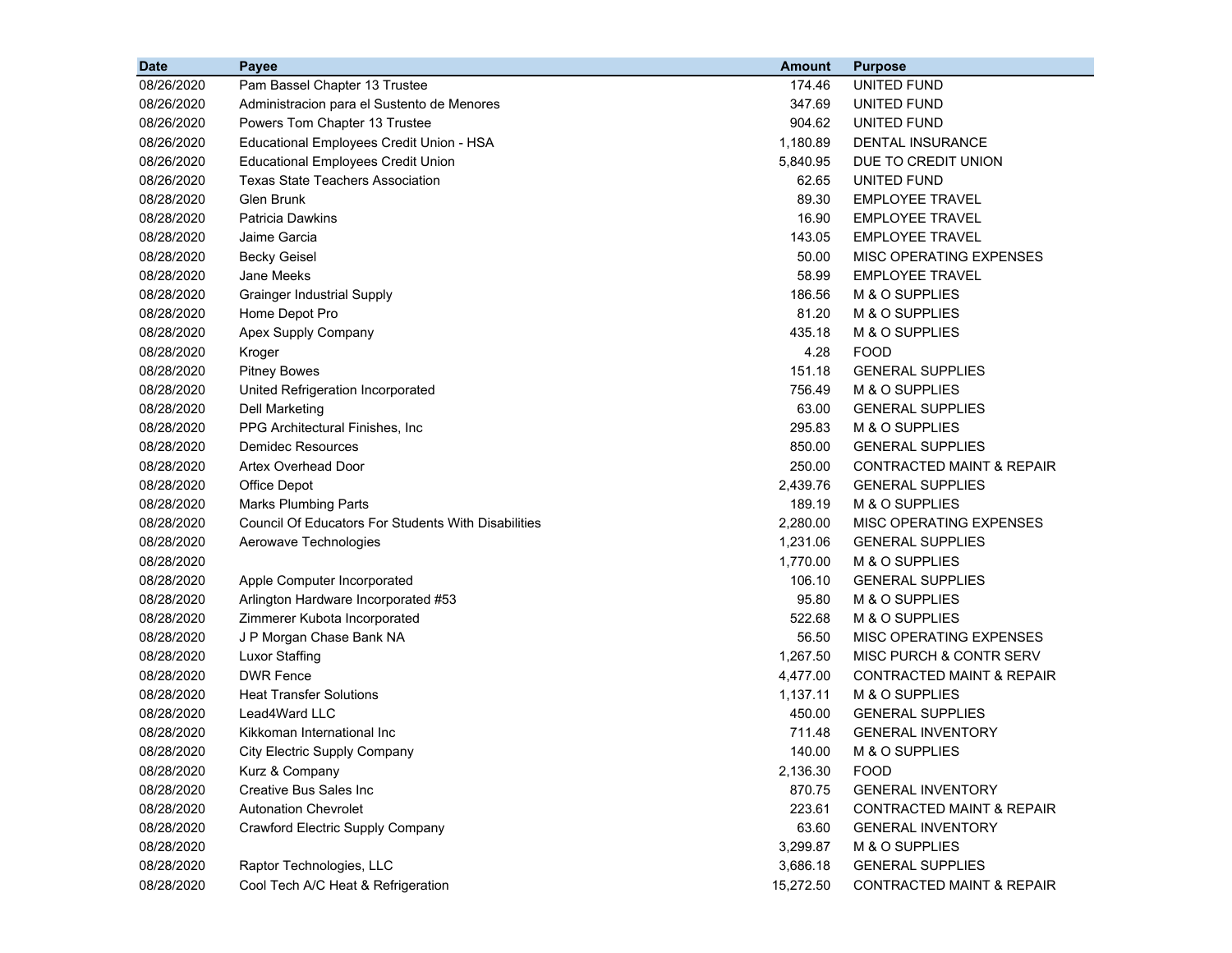| <b>Date</b> | Payee                                                   | <b>Amount</b> | <b>Purpose</b>                             |
|-------------|---------------------------------------------------------|---------------|--------------------------------------------|
| 08/28/2020  | Ferguson Enterprises, Inc.                              | 73.16         | M & O SUPPLIES                             |
| 08/28/2020  | <b>WW Norton &amp; Company</b>                          | 22,611.88     | <b>TEXTBOOKS</b>                           |
| 08/28/2020  | Lowe's Home Centers, LLC                                | 98.20         | M & O SUPPLIES                             |
| 08/28/2020  | Western-BRW Paper Company Incorporated                  | 2,623.90      | <b>GENERAL SUPPLIES</b>                    |
| 08/28/2020  | <b>C&amp;S Trailers</b>                                 | 147.53        | M & O SUPPLIES                             |
| 08/28/2020  | Auto Plus Auto Parts                                    | 15.57         | <b>GENERAL INVENTORY</b>                   |
| 08/28/2020  | Advanced Blending, Inc. DBA Last Group Enterprises Inc. | 1,918.32      | <b>GENERAL INVENTORY</b>                   |
| 08/28/2020  |                                                         | 4,247.00      | <b>GENERAL SUPPLIES</b>                    |
| 08/28/2020  | RJM Contractors Inc                                     | 136,251.29    | <b>RETAINAGE</b>                           |
| 08/28/2020  | <b>Borden Dairy Company</b>                             | 21,264.79     | <b>FOOD</b>                                |
| 08/28/2020  | Lindenmeyr Munroe                                       | 144.40        | <b>GENERAL SUPPLIES</b>                    |
| 08/28/2020  | PopSmart Technologies, LLC                              | 1,052.53      | CONTRACTED MAINT & REPAIR                  |
| 08/28/2020  | Haas Tech Inc. dba Advanced Starter Service             | 241.50        | <b>GENERAL INVENTORY</b>                   |
| 08/28/2020  | Cody Prescher                                           | 1,623.75      | <b>CONTRACTED MAINT &amp; REPAIR</b>       |
| 08/28/2020  | Jennifer A L Johnson                                    | 400.00        | MISC PURCH & CONTR SERV                    |
| 08/28/2020  | DeltaMath Solutions Incorporated                        | 1,160.25      | <b>GENERAL SUPPLIES</b>                    |
| 08/28/2020  | Infobase                                                | 18,128.00     | MISC PURCH & CONTR SERV                    |
| 08/28/2020  |                                                         | 72,512.00     | <b>TEXTBOOKS</b>                           |
| 08/28/2020  | Complete Supply Incorporated                            | 92,355.00     | <b>GENERAL INVENTORY</b>                   |
| 08/28/2020  |                                                         | 71,730.00     | <b>GENERAL SUPPLIES</b>                    |
| 08/28/2020  |                                                         | 10,031.72     | M & O SUPPLIES                             |
| 08/28/2020  | Hobby Lobby Store #175                                  | 293.77        | <b>GENERAL SUPPLIES</b>                    |
| 08/28/2020  | <b>Atmos Energy</b>                                     | 396.53        | <b>WATER</b>                               |
| 08/28/2020  | <b>Sprint Nextel Network</b>                            | 3,966.00      | CONTRACTED MAINT & REPAIR                  |
| 08/28/2020  | Audio Optical Systems Of Austin Inc                     | 52,590.00     | <b>GENERAL SUPPLIES</b>                    |
| 08/28/2020  | Rush Truck Centers Of Texas Limited Partnership         | 2,125.10      | <b>GENERAL INVENTORY</b>                   |
| 08/28/2020  |                                                         | 1,112.92      | M & O SUPPLIES                             |
| 08/28/2020  | Academic Supplier                                       | 4,185.60      | <b>GENERAL SUPPLIES</b>                    |
| 08/28/2020  | Adolfson & Peterson Construction                        | 2,860,260.83  | BLDG PURCH, CONSTR, IMPROVE                |
| 08/28/2020  |                                                         | (143, 013.04) | <b>RETAINAGE</b>                           |
| 08/28/2020  | H2O Supply Incorporated                                 | 425.00        | <b>GENERAL INVENTORY</b>                   |
| 08/28/2020  | City Of Dalworthington Gardens                          | 340.38        | <b>WATER</b>                               |
| 08/28/2020  | <b>Commercial Recorder</b>                              | 166.40        | <b>Statutorily Required Public Notices</b> |
| 08/28/2020  | Gopher Sport Equipment                                  | 70.14         | <b>GENERAL SUPPLIES</b>                    |
| 08/28/2020  | <b>Quality Audio Visual Service Incorporated</b>        | 150.00        | <b>CONTRACTED MAINT &amp; REPAIR</b>       |
| 08/28/2020  | <b>Wenger Corp</b>                                      | 1,875.00      | <b>GENERAL SUPPLIES</b>                    |
| 08/28/2020  | United Refrigeration Incorporated                       | 3,520.91      | M & O SUPPLIES                             |
| 09/02/2020  | Corgan Assoc Architects Incorporated                    | 10,438.60     | <b>CONTRACTED MAINT &amp; REPAIR</b>       |
| 09/02/2020  | <b>Grainger Industrial Supply</b>                       | 2,543.70      | M & O SUPPLIES                             |
| 09/02/2020  | U S Postmaster                                          | 35.00         | <b>GENERAL SUPPLIES</b>                    |
| 09/02/2020  | Home Depot Pro                                          | 1,765.58      | M & O SUPPLIES                             |
| 09/02/2020  | Apex Supply Company                                     | 646.67        | M & O SUPPLIES                             |
| 09/02/2020  | <b>Texas School Public Relations Association</b>        | 1,225.00      | <b>DUES</b>                                |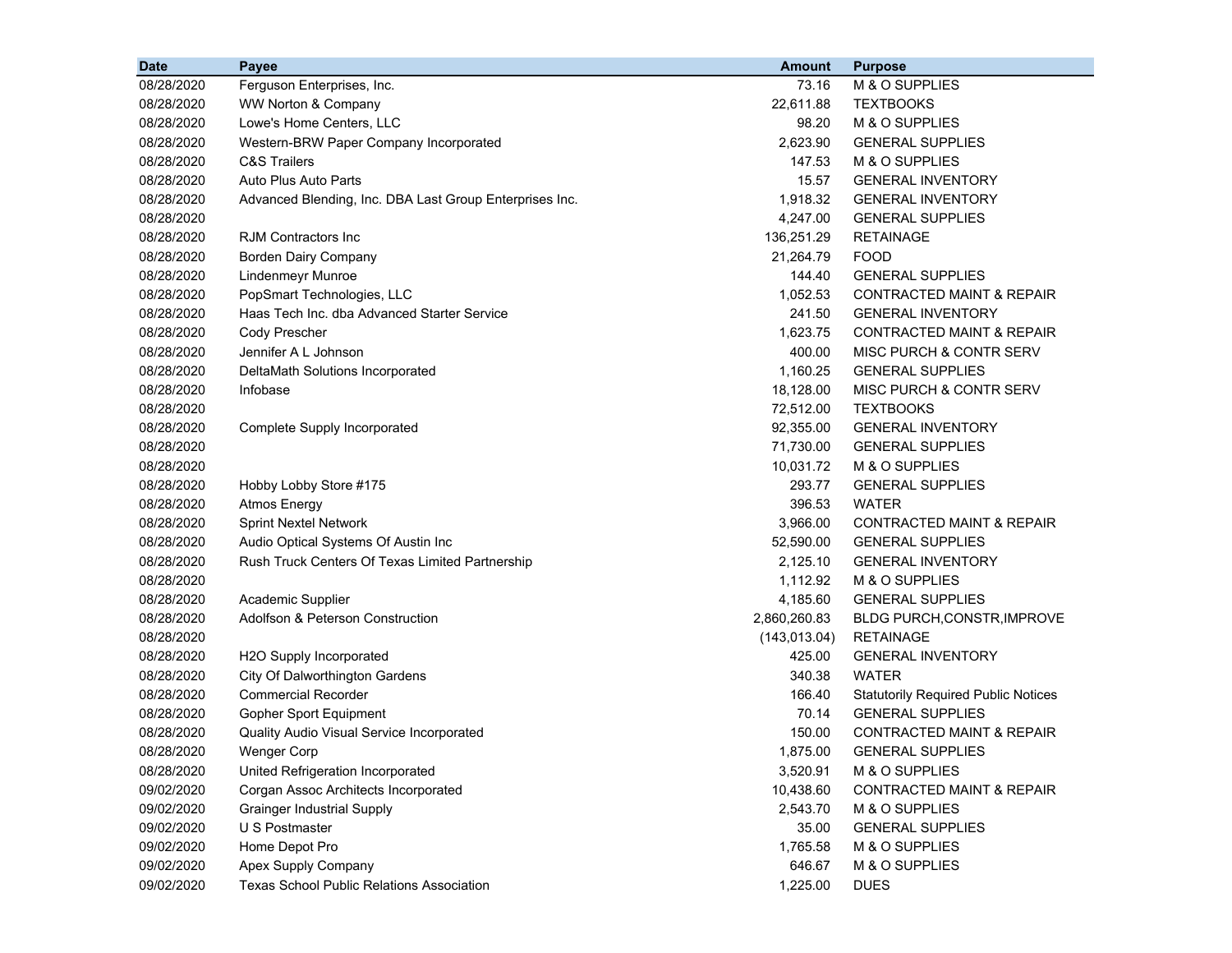| <b>Date</b> | Payee                                                | <b>Amount</b> | <b>Purpose</b>                       |
|-------------|------------------------------------------------------|---------------|--------------------------------------|
| 09/02/2020  | Kroger                                               | 598.00        | <b>GENERAL SUPPLIES</b>              |
| 09/02/2020  | <b>Pitney Bowes</b>                                  | 117.00        | <b>RENTALS &amp; OPERATING LEASE</b> |
| 09/02/2020  | <b>Pitney Bowes</b>                                  | 1,324.14      | <b>RENTALS &amp; OPERATING LEASE</b> |
| 09/02/2020  | United Refrigeration Incorporated                    | 6,375.31      | M & O SUPPLIES                       |
| 09/02/2020  | <b>Breaker Broker Company</b>                        | 289.20        | M & O SUPPLIES                       |
| 09/02/2020  | <b>Elliott Electric Supply</b>                       | 3,019.12      | M & O SUPPLIES                       |
| 09/02/2020  | Vehicle Maintenance Program                          | 65.40         | <b>GENERAL INVENTORY</b>             |
| 09/02/2020  | University Of Texas At Arlington Sponsored Students  | 4,580.00      | STDNT TUIT-NONPUBLIC SCHL            |
| 09/02/2020  | Dell Marketing                                       | 155.00        | <b>GENERAL SUPPLIES</b>              |
| 09/02/2020  | Barnes & Noble Booksellers, Inc                      | 359.00        | <b>GENERAL SUPPLIES</b>              |
| 09/02/2020  |                                                      | 686.30        | <b>READING MATERIALS</b>             |
| 09/02/2020  | <b>Hearmore Division</b>                             | 668.15        | <b>READING MATERIALS</b>             |
| 09/02/2020  | Visual Impact                                        | 3,014.00      | <b>GENERAL SUPPLIES</b>              |
| 09/02/2020  | Mart Incorporated                                    | 232,650.00    | <b>CONTRACTED MAINT &amp; REPAIR</b> |
| 09/02/2020  | Fastsigns                                            | 142,500.00    | M & O SUPPLIES                       |
| 09/02/2020  | PPG Architectural Finishes, Inc                      | 203.23        | M & O SUPPLIES                       |
| 09/02/2020  | <b>Teaching Strategies Incorporated</b>              | 40,200.00     | <b>GENERAL SUPPLIES</b>              |
| 09/02/2020  | Office Depot                                         | 11,051.01     | <b>GENERAL SUPPLIES</b>              |
| 09/02/2020  |                                                      | 567.11        | <b>INVOICES RECEIVABLE</b>           |
| 09/02/2020  | <b>Marks Plumbing Parts</b>                          | 471.20        | <b>GENERAL INVENTORY</b>             |
| 09/02/2020  | Moak Casey & Associates Incorporated                 | 2,083.33      | MISC PURCH & CONTR SERV              |
| 09/02/2020  | <b>Bernd Mac</b>                                     | 743.60        | MISC PURCH & CONTR SERV              |
| 09/02/2020  | B & H Photo Video                                    | 82.27         | <b>GENERAL SUPPLIES</b>              |
| 09/02/2020  | <b>CDW Government Incorporated</b>                   | 3,752,333.08  | <b>GENERAL SUPPLIES</b>              |
| 09/02/2020  | Landtec Engineers Llc                                | 55,783.50     | <b>BLDG PURCH, CONSTR, IMPROVE</b>   |
| 09/02/2020  | <b>String Connection Donald Lee Simpson</b>          | 305.00        | CONTRACTED MAINT & REPAIR            |
| 09/02/2020  | Henry Schein Incorporated                            | 4,231.08      | ACCOUNTS PAYABLE-ACCRUALS            |
| 09/02/2020  |                                                      | 158.92        | <b>GENERAL SUPPLIES</b>              |
| 09/02/2020  |                                                      | (192.00)      | LIONS CLUB CONCESSIONS               |
| 09/02/2020  | Kimbrough Fire Extinguisher Company                  | 1,325.82      | <b>CONTRACTED MAINT &amp; REPAIR</b> |
| 09/02/2020  | Arlington Hardware Incorporated #53                  | 91.94         | M & O SUPPLIES                       |
| 09/02/2020  | Catholic Charities Translation & Interpreter Network | 428.40        | MISC PURCH & CONTR SERV              |
| 09/02/2020  | J P Morgan Chase Bank NA                             | 1,020.00      | MISC OPERATING EXPENSES              |
| 09/02/2020  | <b>UPS</b>                                           | 124.00        | <b>GENERAL SUPPLIES</b>              |
| 09/02/2020  | <b>National Restaurant Association</b>               | 1,275.00      | <b>GENERAL SUPPLIES</b>              |
| 09/02/2020  | Texas IB Schools                                     | 300.00        | <b>DUES</b>                          |
| 09/02/2020  | Texas Interpreting Services, LLC                     | 1,840.00      | MISC PURCH & CONTR SERV              |
| 09/02/2020  | Vietnamese Language Services                         | 150.00        | MISC PURCH & CONTR SERV              |
| 09/02/2020  | Fantastic Systems, Inc.                              | 3,555.00      | <b>CONTRACTED MAINT &amp; REPAIR</b> |
| 09/02/2020  | MicroShare                                           | 9,432.00      | <b>CONTRACTED MAINT &amp; REPAIR</b> |
| 09/02/2020  | National Wholesale Supply                            | 184.00        | <b>GENERAL INVENTORY</b>             |
| 09/02/2020  |                                                      | 121.74        | M & O SUPPLIES                       |
| 09/02/2020  | MPS Bedford Freeman and Worth                        | 18,610.51     | <b>TEXTBOOKS</b>                     |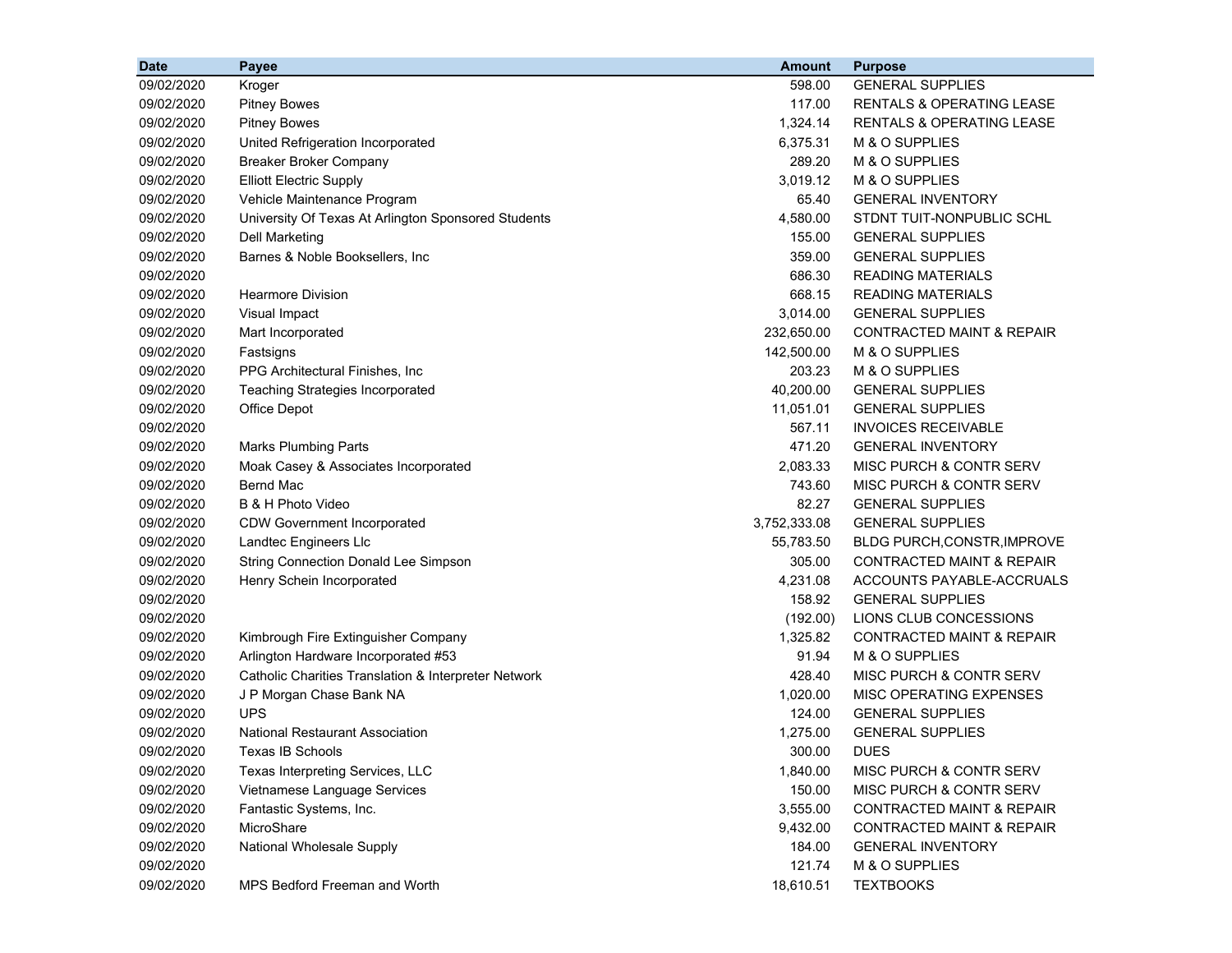| <b>Date</b> | Payee                                               | <b>Amount</b> | <b>Purpose</b>                       |
|-------------|-----------------------------------------------------|---------------|--------------------------------------|
| 09/02/2020  | Hobart Institute of Welding Technolgoy              | 412.00        | <b>GENERAL SUPPLIES</b>              |
| 09/02/2020  | <b>Autonation Chevrolet</b>                         | 78.81         | M & O SUPPLIES                       |
| 09/02/2020  | Follett School Solutions, Inc.                      | 227,046.72    | <b>READING MATERIALS</b>             |
| 09/02/2020  | <b>JKS Music</b>                                    | 6,000.00      | MISC PURCH & CONTR SERV              |
| 09/02/2020  | Crawford Electric Supply Company                    | 1,850.06      | M & O SUPPLIES                       |
| 09/02/2020  | <b>RD Lawns LLC</b>                                 | 10,715.25     | CONTRACTED MAINT & REPAIR            |
| 09/02/2020  | Cyson Technology Group LLC                          | 5,055.13      | MISC PURCH & CONTR SERV              |
| 09/02/2020  | <b>Tarrant County Tax Assessor-Collector</b>        | 22.00         | MISC OPERATING EXPENSES              |
| 09/02/2020  | Impak                                               | 61.37         | CONTRACTED MAINT & REPAIR            |
| 09/02/2020  | Ferguson Enterprises, Inc.                          | 109.06        | M & O SUPPLIES                       |
| 09/02/2020  | Lowe's Home Centers, LLC                            | 109.20        | M & O SUPPLIES                       |
| 09/02/2020  | Western-BRW Paper Company Incorporated              | 299.00        | <b>GENERAL SUPPLIES</b>              |
| 09/02/2020  | Southern Lock & Supply, Co.                         | 766.80        | <b>GENERAL INVENTORY</b>             |
| 09/02/2020  | Sysco North Texas                                   | 15,319.00     | <b>GENERAL INVENTORY</b>             |
| 09/02/2020  | <b>CableLink Solutions</b>                          | 1,985.00      | MISC PURCH & CONTR SERV              |
| 09/02/2020  | OTC Brands, Inc                                     | 901.23        | <b>GENERAL SUPPLIES</b>              |
| 09/02/2020  |                                                     | 195.94        | <b>INVOICES RECEIVABLE</b>           |
| 09/02/2020  | Mighty Auto Parts of DFW                            | 1,428.30      | <b>GENERAL INVENTORY</b>             |
| 09/02/2020  | Green Light Group, LLC                              | 2,534.90      | M & O SUPPLIES                       |
| 09/02/2020  | <b>Mavich LLC</b>                                   | 710.50        | <b>GENERAL INVENTORY</b>             |
| 09/02/2020  | Nasco                                               | 146.40        | <b>GENERAL INVENTORY</b>             |
| 09/02/2020  |                                                     | (9.86)        | LIONS CLUB CONCESSIONS               |
| 09/02/2020  | Barnes & Noble College Booksellers LLC              | 637.15        | <b>READING MATERIALS</b>             |
| 09/02/2020  | Auto Plus Auto Parts                                | 13.55         | M & O SUPPLIES                       |
| 09/02/2020  | Sonia Soltero                                       | 3,000.00      | MISC PURCH & CONTR SERV              |
| 09/02/2020  | <b>MSB Consulting</b>                               | 12,183.52     | MISC PURCH & CONTR SERV              |
| 09/02/2020  | <b>GraceNotes LLC</b>                               | 62.98         | <b>GENERAL SUPPLIES</b>              |
| 09/02/2020  | Lone Star State School Counselor Association        | 49.00         | <b>DUES</b>                          |
| 09/02/2020  | Taylor Smith Consulting LLC                         | 1,676.25      | MISC PURCH & CONTR SERV              |
| 09/02/2020  | <b>Borden Dairy Company</b>                         | 9,305.28      | <b>FOOD</b>                          |
| 09/02/2020  | Texas Wholesale Plumbing                            | 674.24        | M & O SUPPLIES                       |
| 09/02/2020  | Project Lead The Way Incorporated                   | 13,950.00     | MISC PURCH & CONTR SERV              |
| 09/02/2020  | Moore Waste and Recycling Services                  | 7,950.00      | CONTRACTED MAINT & REPAIR            |
| 09/02/2020  | El Capa LTD                                         | 6,568.75      | <b>RENTALS &amp; OPERATING LEASE</b> |
| 09/02/2020  | Techmedia LLC                                       | 1,100.00      | MISC OPERATING EXPENSES              |
| 09/02/2020  | Texas High School Coaches Association               | 70.00         | <b>INVOICES RECEIVABLE</b>           |
| 09/02/2020  | Hillco Partners L L C                               | 5,400.00      | <b>LOBBYING</b>                      |
| 09/02/2020  | Complete Supply Incorporated                        | 3,270.00      | <b>GENERAL SUPPLIES</b>              |
| 09/02/2020  | <b>Braun Beef Company Incorporated</b>              | 2,246.00      | <b>GENERAL INVENTORY</b>             |
| 09/02/2020  | Hobby Lobby Store #175                              | 247.35        | <b>GENERAL SUPPLIES</b>              |
| 09/02/2020  | <b>Atmos Energy</b>                                 | 311.98        | WATER                                |
| 09/02/2020  | Pioneer Manufacturing Company dba Pioneer Athletics | 5,284.80      | <b>GENERAL INVENTORY</b>             |
| 09/02/2020  | <b>Star Roofing And Sheet Metal</b>                 | 3,425.00      | CONTRACTED MAINT & REPAIR            |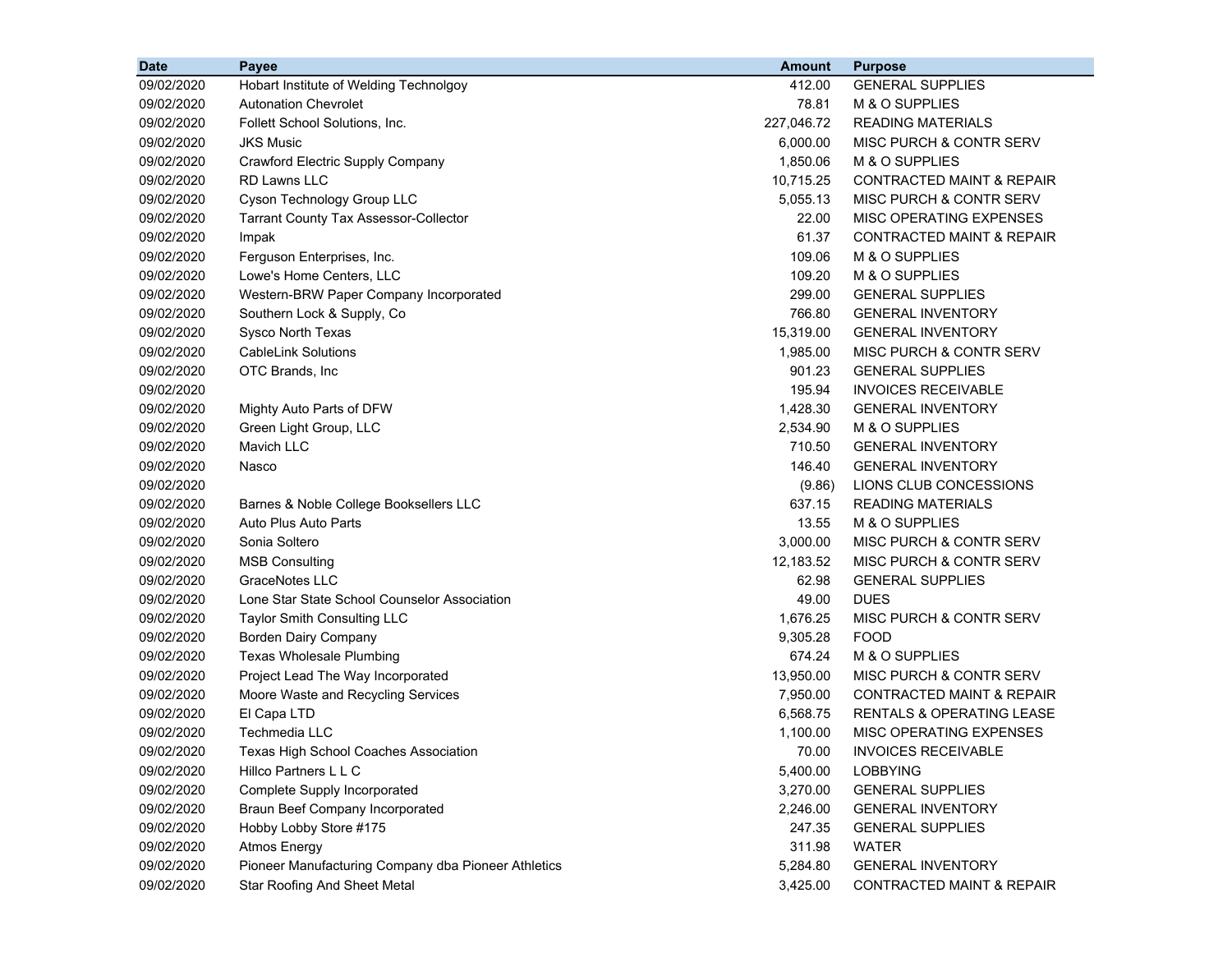| <b>Date</b> | Payee                                                | <b>Amount</b>  | <b>Purpose</b>                       |
|-------------|------------------------------------------------------|----------------|--------------------------------------|
| 09/02/2020  | Career & Technology Association Of Texas             | 1,250.00       | <b>EMPLOYEE TRAVEL</b>               |
| 09/02/2020  | <b>Caldwell Country Chevrolet</b>                    | 48,240.00      | <b>VEHICLES</b>                      |
| 09/02/2020  | Simba Industries                                     | 389.48         | <b>GENERAL INVENTORY</b>             |
| 09/02/2020  | Nutri-Link Technologies Incorporated                 | 8,085.00       | <b>CONTRACTED MAINT &amp; REPAIR</b> |
| 09/02/2020  | Dealers Electrical Supply Company                    | 114.78         | M & O SUPPLIES                       |
| 09/02/2020  | Bucks Wheel & Equipment Company                      | 331.95         | M & O SUPPLIES                       |
| 09/02/2020  | Southwest International Trucks                       | 11,126.27      | CONTRACTED MAINT & REPAIR            |
| 09/02/2020  |                                                      | 4,607.19       | <b>GENERAL INVENTORY</b>             |
| 09/02/2020  | M J Thomas Engineering Llc                           | 1,200.00       | LAND PURCH, IMPR, & FEES             |
| 09/02/2020  | <b>Best Plumbing Specialties Incorporated</b>        | 731.30         | <b>GENERAL INVENTORY</b>             |
| 09/02/2020  | AT&T                                                 | 27,974.59      | <b>WATER</b>                         |
| 09/02/2020  | <b>Sprint Nextel Network</b>                         | 372.98         | <b>WATER</b>                         |
| 09/02/2020  | American Council On The Teaching Of Foreign Language | 570.00         | <b>EMPLOYEE TRAVEL</b>               |
| 09/02/2020  | Rush Truck Centers Of Texas Limited Partnership      | 1,736.04       | <b>CONTRACTED MAINT &amp; REPAIR</b> |
| 09/02/2020  |                                                      | 67.45          | M & O SUPPLIES                       |
| 09/02/2020  | Rush Bus Center Of Texas                             | 1,599,260.00   | <b>VEHICLES</b>                      |
| 09/02/2020  | <b>Federal Express Corporation</b>                   | 11.28          | <b>GENERAL SUPPLIES</b>              |
| 09/02/2020  | <b>Bernd Shelley Burke</b>                           | 214.60         | MISC PURCH & CONTR SERV              |
| 09/02/2020  | H2O Supply Incorporated                              | 23.98          | <b>GENERAL INVENTORY</b>             |
| 09/02/2020  | SiteOne Landscape Supply Holding LLC                 | 995.81         | M & O SUPPLIES                       |
| 09/02/2020  | City Of Arlington Water Department                   | 63,623.56      | <b>WATER</b>                         |
| 09/02/2020  | <b>Tennis Shop</b>                                   | 1,090.00       | ACCOUNTS PAYABLE-ACCRUALS            |
| 09/02/2020  |                                                      | $\blacksquare$ | <b>GENERAL SUPPLIES</b>              |
| 09/02/2020  | Gopher Sport Equipment                               | 209.43         | <b>GENERAL SUPPLIES</b>              |
| 09/02/2020  | Moore Rental Service Incorporated                    | 405.00         | <b>RENTALS &amp; OPERATING LEASE</b> |
| 09/02/2020  | <b>Norton Metal Products</b>                         | 280.00         | M & O SUPPLIES                       |
| 09/02/2020  | <b>Pyramid School Products</b>                       | 2,154.00       | <b>GENERAL INVENTORY</b>             |
| 09/02/2020  | Quality Audio Visual Service Incorporated            | 310.66         | <b>CONTRACTED MAINT &amp; REPAIR</b> |
| 09/02/2020  | Safety-Kleen Corporation                             | 478.12         | <b>CONTRACTED MAINT &amp; REPAIR</b> |
| 09/02/2020  | Sentinel The Alarm Company                           | 641.94         | <b>BLDG PURCH, CONSTR, IMPROVE</b>   |
| 09/02/2020  |                                                      | 710.47         | <b>CONTRACTED MAINT &amp; REPAIR</b> |
| 09/02/2020  | Unifirst Holdings(A/R 01550)                         | 98.91          | MISC PURCH & CONTR SERV              |
| 09/02/2020  | Vandergriff Chevrolet                                | 260.00         | <b>CONTRACTED MAINT &amp; REPAIR</b> |
| 09/02/2020  | Martin High School<br>005                            | 155.00         | REG DAY SCHOOL TUITION               |
| 09/02/2020  | J P Morgan Chase Bank                                | 207.02         | M & O SUPPLIES                       |
| 09/02/2020  | United Educators Association                         | 4,694.68       | UNITED FUND                          |
| 09/02/2020  | Texas United School Employees Local 100              | 15.00          | UNITED FUND                          |
| 09/02/2020  | Texas United School Employees Local 100              | 81.58          | UNITED FUND                          |
| 09/02/2020  | Texas Guaranteed Student Loan Corporation            | 668.28         | <b>UNITED FUND</b>                   |
| 09/02/2020  | Arlington Education Foundation                       | 83.00          | AISD EDUCATION FOUNDATION            |
| 09/02/2020  | Truman Tim Chapter 13 Trustee                        | 542.31         | UNITED FUND                          |
| 09/02/2020  | Truman Tim Chapter 13 Trustee                        | 115.00         | UNITED FUND                          |
| 09/02/2020  | Association Of Texas Professional Teachers Local     | 14.27          | UNITED FUND                          |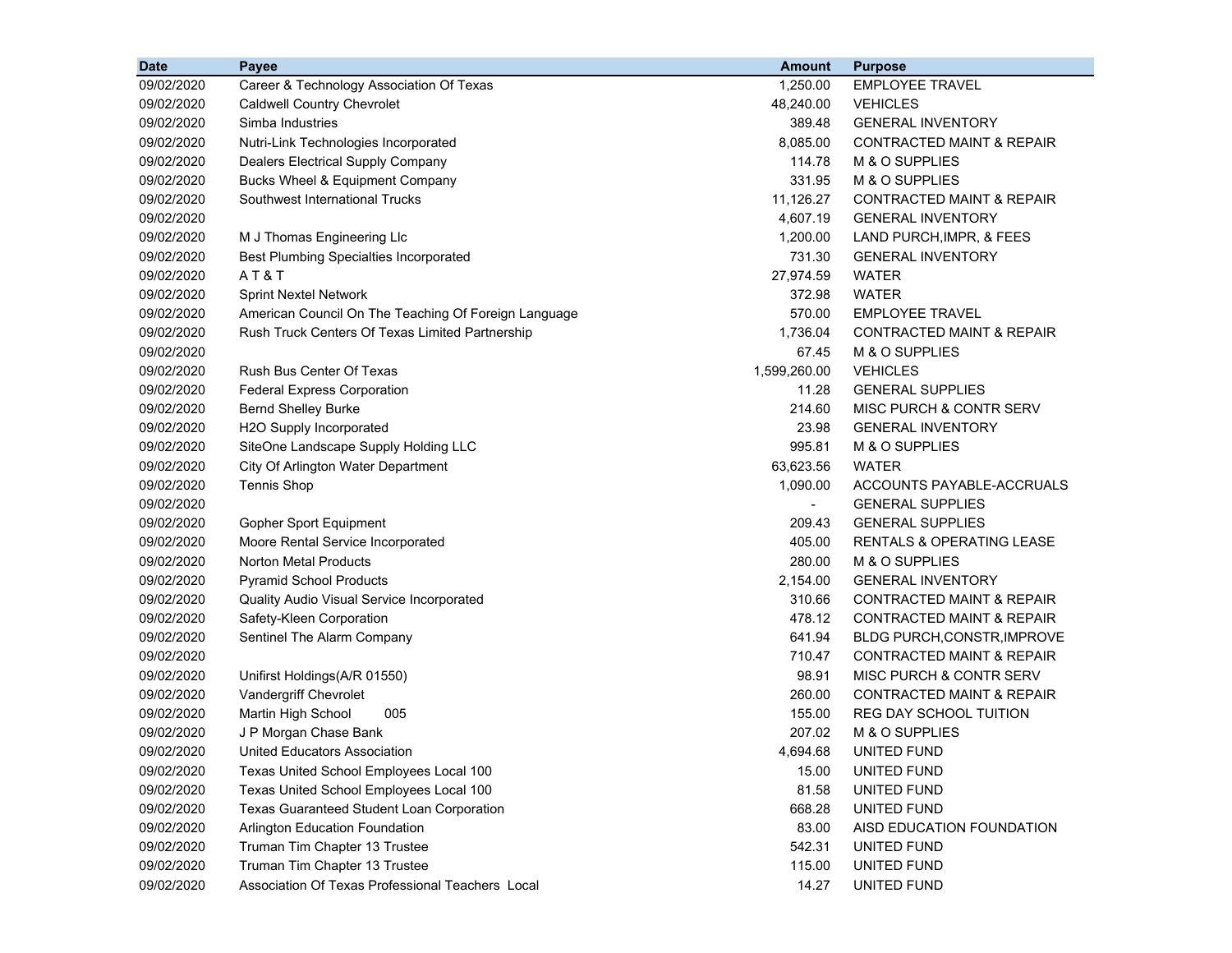| <b>Date</b> | <b>Payee</b>                                      | <b>Amount</b> | <b>Purpose</b>            |
|-------------|---------------------------------------------------|---------------|---------------------------|
| 09/02/2020  | Association Of Texas Professional Teachers Local  | 15.11         | UNITED FUND               |
| 09/02/2020  | Association Of Texas Professional Educators State | 290.68        | UNITED FUND               |
| 09/02/2020  | Association Of Texas Professional Educators State | 100.82        | UNITED FUND               |
| 09/02/2020  | Association Of Texas Professional Educators State | 20.00         | UNITED FUND               |
| 09/02/2020  | Genworth Life Insurance company                   | 67.01         | AISD EDUCATION FOUNDATION |
| 09/02/2020  | California State Disbursement Unit                | 350.00        | UNITED FUND               |
| 09/02/2020  | Pam Bassel Chapter 13 Trustee                     | 1,198.00      | UNITED FUND               |
| 09/02/2020  | Administracion para el Sustento de Menores        | 41.54         | <b>UNITED FUND</b>        |
| 09/02/2020  | <b>Trellis Company</b>                            | 178.83        | UNITED FUND               |
| 09/02/2020  | Educational Employees Credit Union - HSA          | 8,166.07      | DENTAL INSURANCE          |
| 09/02/2020  | <b>Educational Employees Credit Union</b>         | 13,125.75     | DUE TO CREDIT UNION       |
| 09/02/2020  | <b>Texas State Teachers Association</b>           | 284.09        | UNITED FUND               |
| 09/02/2020  | United Way                                        | 27.00         | UNITED FUND               |
| 09/02/2020  | Lin Chang                                         | 131.35        | LIONS CLUB CONCESSIONS    |
| 09/02/2020  | Jessica Cramer                                    | 36.80         | LIONS CLUB CONCESSIONS    |
| 09/02/2020  | Demetris Demetriou                                | 55.30         | LIONS CLUB CONCESSIONS    |
| 09/02/2020  | Donna Gutierrez                                   | 10.55         | LIONS CLUB CONCESSIONS    |
| 09/02/2020  | John Kidd                                         | 21.55         | LIONS CLUB CONCESSIONS    |
| 09/02/2020  | Crystal Lebredo                                   | 40.30         | LIONS CLUB CONCESSIONS    |
| 09/02/2020  | Jeremy Lord                                       | 52.95         | LIONS CLUB CONCESSIONS    |
| 09/02/2020  | Kevin McCrea                                      | 165.50        | LIONS CLUB CONCESSIONS    |
| 09/02/2020  | Clydelynn Mitchell                                | 97.95         | LIONS CLUB CONCESSIONS    |
| 09/02/2020  | <b>Trisha Murphy</b>                              | 67.70         | LIONS CLUB CONCESSIONS    |
| 09/02/2020  | Corinna Reynolds                                  | 37.95         | LIONS CLUB CONCESSIONS    |
| 09/02/2020  | Jacquelin Rodriguez                               | 26.25         | LIONS CLUB CONCESSIONS    |
| 09/02/2020  | Jessica Ruiz                                      | 41.60         | LIONS CLUB CONCESSIONS    |
| 09/02/2020  | Xiaoyan Tang                                      | 48.35         | LIONS CLUB CONCESSIONS    |
| 09/02/2020  | Mark Webb                                         | 33.45         | LIONS CLUB CONCESSIONS    |
| 09/02/2020  | Leah Wilson                                       | 40.65         | LIONS CLUB CONCESSIONS    |
| 09/04/2020  | Norma Arce                                        | 12.57         | <b>EMPLOYEE TRAVEL</b>    |
| 09/04/2020  | Julie Barganier                                   | 116.21        | <b>EMPLOYEE TRAVEL</b>    |
| 09/04/2020  | <b>Karl Betts</b>                                 | 181.37        | <b>EMPLOYEE TRAVEL</b>    |
| 09/04/2020  | Kevin Burgess                                     | 213.04        | <b>EMPLOYEE TRAVEL</b>    |
| 09/04/2020  | <b>Yuritzda Bustillos Banuelos</b>                | 8.40          | <b>EMPLOYEE TRAVEL</b>    |
| 09/04/2020  | Carolyn Daniel                                    | 31.08         | <b>EMPLOYEE TRAVEL</b>    |
| 09/04/2020  | Guadalupe Davila                                  | 6.53          | <b>EMPLOYEE TRAVEL</b>    |
| 09/04/2020  | Krystle Donaldson                                 | 116.00        | MISC OPERATING EXPENSES   |
| 09/04/2020  | <b>Tracy Draper Lloyd</b>                         | 90.20         | <b>EMPLOYEE TRAVEL</b>    |
| 09/04/2020  | Erica Edwards                                     | 5.72          | <b>EMPLOYEE TRAVEL</b>    |
| 09/04/2020  | Yolanda Esparza                                   | 41.14         | <b>EMPLOYEE TRAVEL</b>    |
| 09/04/2020  | Charmanie Evans                                   | 32.10         | <b>EMPLOYEE TRAVEL</b>    |
| 09/04/2020  | Donna Faucett                                     | 84.74         | <b>EMPLOYEE TRAVEL</b>    |
| 09/04/2020  | Patricia Fusilier                                 | 3,371.00      | <b>EMPLOYEE TRAVEL</b>    |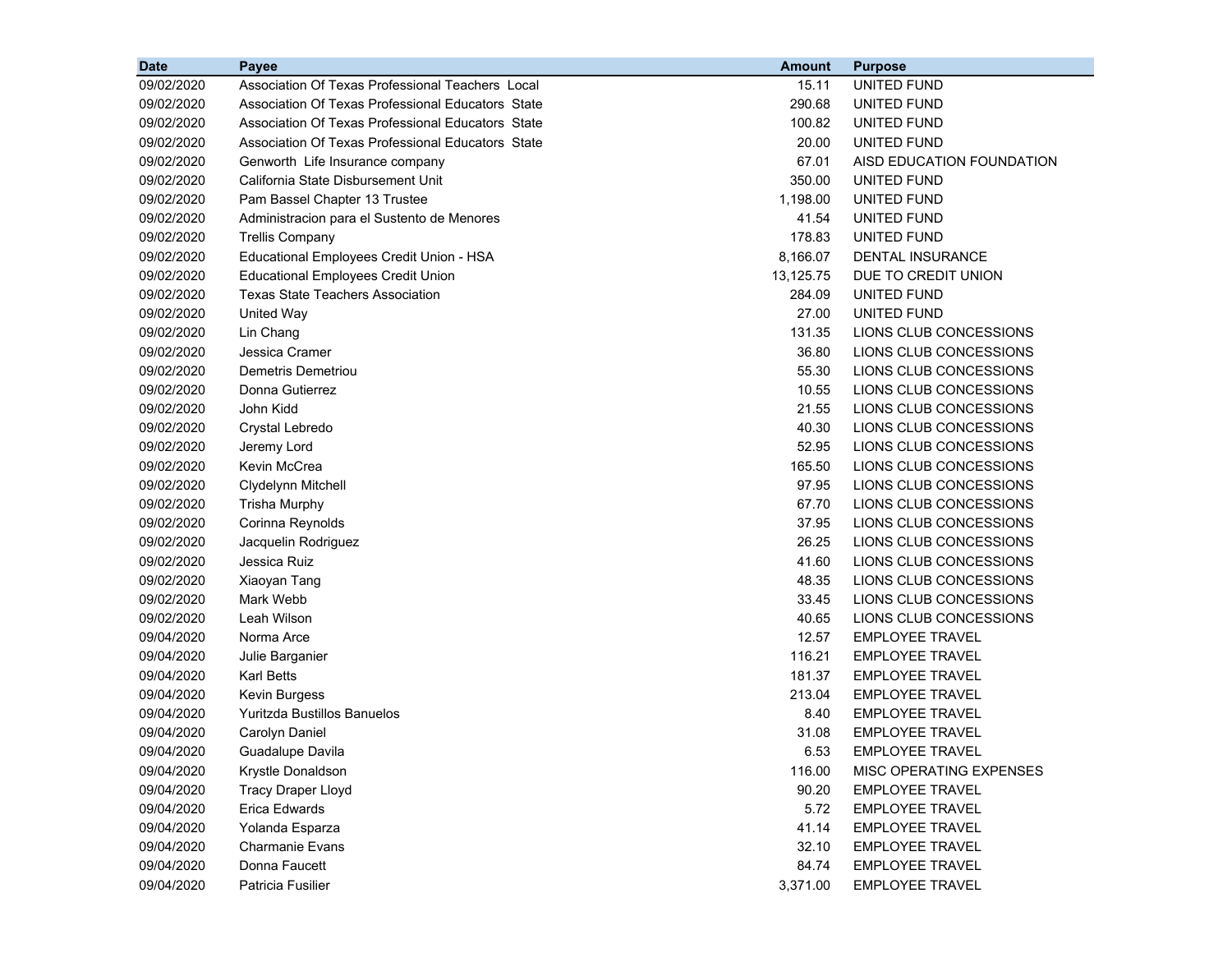| <b>Date</b> | Payee                                                      | <b>Amount</b> | <b>Purpose</b>             |
|-------------|------------------------------------------------------------|---------------|----------------------------|
| 09/04/2020  | Elena Gaona                                                | 125.94        | <b>EMPLOYEE TRAVEL</b>     |
| 09/04/2020  | Jaime Garcia                                               | 193.99        | <b>EMPLOYEE TRAVEL</b>     |
| 09/04/2020  | <b>Marisol Garcia</b>                                      | 105.66        | <b>EMPLOYEE TRAVEL</b>     |
| 09/04/2020  | <b>Becky Geisel</b>                                        | 9.20          | <b>EMPLOYEE TRAVEL</b>     |
| 09/04/2020  | <b>Blanca Gonzalez</b>                                     | 40.98         | <b>EMPLOYEE TRAVEL</b>     |
| 09/04/2020  | Rosalinda Gutierrez                                        | 46.22         | <b>EMPLOYEE TRAVEL</b>     |
| 09/04/2020  | Dean Hardin                                                | 14.39         | <b>EMPLOYEE TRAVEL</b>     |
| 09/04/2020  | Lisa Harvey                                                | 48.10         | <b>EMPLOYEE TRAVEL</b>     |
| 09/04/2020  | Carolyn Hollis                                             | 8.35          | <b>EMPLOYEE TRAVEL</b>     |
| 09/04/2020  | Cara Hughes                                                | 45.85         | <b>EMPLOYEE TRAVEL</b>     |
| 09/04/2020  | Deborah Jarvis                                             | 39.16         | <b>EMPLOYEE TRAVEL</b>     |
| 09/04/2020  | <b>Phyllis Lanier</b>                                      | 90.47         | <b>EMPLOYEE TRAVEL</b>     |
| 09/04/2020  | Treassia Nelson                                            | 24.13         | <b>EMPLOYEE TRAVEL</b>     |
| 09/04/2020  | <b>Chablif Nichols</b>                                     | 17.12         | <b>EMPLOYEE TRAVEL</b>     |
| 09/04/2020  | <b>Whitley Molinar</b>                                     | 73.08         | <b>EMPLOYEE TRAVEL</b>     |
| 09/04/2020  | <b>Tammy Norberg</b>                                       | 90.31         | <b>EMPLOYEE TRAVEL</b>     |
| 09/04/2020  | Ellen Elizabeth Page                                       | 38.52         | <b>EMPLOYEE TRAVEL</b>     |
| 09/04/2020  | <b>Tamika Powell</b>                                       | 31.89         | <b>EMPLOYEE TRAVEL</b>     |
| 09/04/2020  | Corey Robinson                                             | 97.69         | <b>EMPLOYEE TRAVEL</b>     |
| 09/04/2020  | <b>Christine Rodriguez</b>                                 | 103.52        | <b>EMPLOYEE TRAVEL</b>     |
| 09/04/2020  | <b>Hector Rodriguez</b>                                    | 50.18         | <b>EMPLOYEE TRAVEL</b>     |
| 09/04/2020  | Angela Smith                                               | 98.44         | <b>EMPLOYEE TRAVEL</b>     |
| 09/04/2020  | Catherine Strawn                                           | 94.86         | <b>EMPLOYEE TRAVEL</b>     |
| 09/04/2020  | <b>Ileene Thomas</b>                                       | 50.50         | <b>EMPLOYEE TRAVEL</b>     |
| 09/04/2020  | <b>Sherry Vanzandt</b>                                     | 58.42         | <b>EMPLOYEE TRAVEL</b>     |
| 09/04/2020  | <b>Phyllis Williams</b>                                    | 112.03        | <b>EMPLOYEE TRAVEL</b>     |
| 09/04/2020  | <b>Texas Classroom Teachers Association</b>                | 215.80        | UNITED FUND                |
| 09/04/2020  | United Educators Association                               | 40,865.90     | UNITED FUND                |
| 09/04/2020  | Texas United School Employees Local 100                    | 14.99         | UNITED FUND                |
| 09/04/2020  | <b>Texas Guaranteed Student Loan Corporation</b>           | 2,333.75      | UNITED FUND                |
| 09/04/2020  | <b>Arlington Education Foundation</b>                      | 1,102.50      | AISD EDUCATION FOUNDATION  |
| 09/04/2020  | Truman Tim Chapter 13 Trustee                              | 11,578.00     | UNITED FUND                |
| 09/04/2020  | <b>United States Treasury</b>                              | 635.00        | FED INC TAX WITHHOLDING    |
| 09/04/2020  | Family And Consumer Sciences Teachers Association Of Texas | 27.09         | AISD EDUCATION FOUNDATION  |
| 09/04/2020  | Region Xi Teacher Preparation Program                      | 380.00        | <b>INVOICES RECEIVABLE</b> |
| 09/04/2020  | Texas Association Of Secondary School Principals           | 123.75        | UNITED FUND                |
| 09/04/2020  | Association Of Texas Professional Teachers Local           | 440.33        | UNITED FUND                |
| 09/04/2020  | Association Of Texas Professional Educators State          | 6,810.93      | UNITED FUND                |
| 09/04/2020  | <b>Education Career Alternatives Program</b>               | 1,665.00      | <b>INVOICES RECEIVABLE</b> |
| 09/04/2020  | Genworth Life Insurance company                            | 180.06        | AISD EDUCATION FOUNDATION  |
| 09/04/2020  | Pam Bassel Chapter 13 Trustee                              | 11,785.00     | UNITED FUND                |
| 09/04/2020  | State of Delaware Division of Child Support                | 601.00        | UNITED FUND                |
| 09/04/2020  | <b>Support Payment Clearinghouse</b>                       | 864.00        | UNITED FUND                |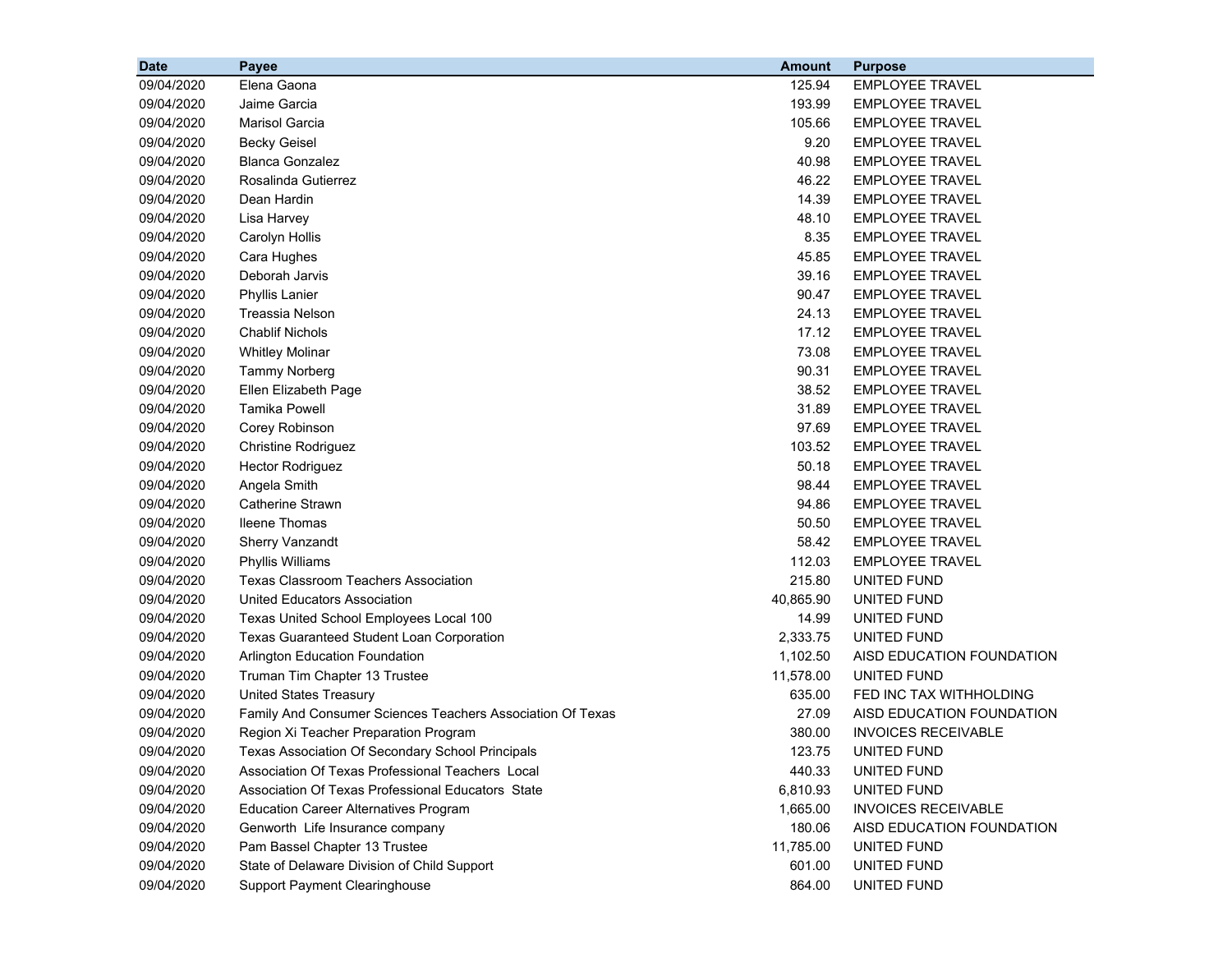| <b>Date</b> | <b>Payee</b>                                     | <b>Amount</b> | <b>Purpose</b>                       |
|-------------|--------------------------------------------------|---------------|--------------------------------------|
| 09/04/2020  | Powers Tom Chapter 13 Trustee                    | 2,588.00      | UNITED FUND                          |
| 09/04/2020  | Texas Teachers Alternative Certification Program | 6,380.00      | <b>INVOICES RECEIVABLE</b>           |
| 09/04/2020  | Educational Employees Credit Union - HSA         | 115,613.11    | <b>DENTAL INSURANCE</b>              |
| 09/04/2020  | <b>Educational Employees Credit Union</b>        | 104,249.16    | DUE TO CREDIT UNION                  |
| 09/04/2020  | <b>Texas State Teachers Association</b>          | 3,177.10      | UNITED FUND                          |
| 09/04/2020  | <b>United Way</b>                                | 470.00        | UNITED FUND                          |
| 09/04/2020  | <b>Grainger Industrial Supply</b>                | 328.00        | M & O SUPPLIES                       |
| 09/04/2020  | Qep Incorporated                                 | 4,947.76      | <b>READING MATERIALS</b>             |
| 09/04/2020  | <b>Pitney Bowes</b>                              | 151.18        | <b>GENERAL SUPPLIES</b>              |
| 09/04/2020  | United Refrigeration Incorporated                | 8,317.01      | M & O SUPPLIES                       |
| 09/04/2020  | <b>Breaker Broker Company</b>                    | 403.00        | M & O SUPPLIES                       |
| 09/04/2020  | <b>Dell Marketing</b>                            | 688.25        | <b>CONTRACTED MAINT &amp; REPAIR</b> |
| 09/04/2020  | Lennox Industries Incorporated                   | 269.28        | M & O SUPPLIES                       |
| 09/04/2020  | Paradise Produce                                 | 19,640.50     | <b>FOOD</b>                          |
| 09/04/2020  | Hutcherson Construction Incorporated             | 153,743.00    | <b>CONTRACTED MAINT &amp; REPAIR</b> |
| 09/04/2020  |                                                  | (7,687.15)    | <b>RETAINAGE</b>                     |
| 09/04/2020  | National Science Teachers Association            | 291.00        | MISC OPERATING EXPENSES              |
| 09/04/2020  | PPG Architectural Finishes, Inc.                 | 161.58        | M & O SUPPLIES                       |
| 09/04/2020  | Office Depot                                     | 138.98        | <b>GENERAL SUPPLIES</b>              |
| 09/04/2020  | <b>CDW Government Incorporated</b>               | 861,161.18    | <b>GENERAL SUPPLIES</b>              |
| 09/04/2020  | <b>Td Industries Limited</b>                     | 2,216.00      | CONTRACTED MAINT & REPAIR            |
| 09/04/2020  | <b>Total Maintenance Solutions-South</b>         | 283.68        | M & O SUPPLIES                       |
| 09/04/2020  | Rank One Sport, LP                               | 3,800.00      | <b>GENERAL SUPPLIES</b>              |
| 09/04/2020  | <b>Binswanger Glass</b>                          | 719.26        | M & O SUPPLIES                       |
| 09/04/2020  | Best Buy for Business                            | 431.94        | <b>GENERAL SUPPLIES</b>              |
| 09/04/2020  | General Body Manufacturing, Inc.                 | 211.68        | M & O SUPPLIES                       |
| 09/04/2020  | Follett School Solutions, Inc.                   | 808.78        | <b>GENERAL SUPPLIES</b>              |
| 09/04/2020  | Crawford Electric Supply Company                 | 711.60        | M & O SUPPLIES                       |
| 09/04/2020  | Lowe's Home Centers, LLC                         | 70.78         | M & O SUPPLIES                       |
| 09/04/2020  | Bill's Upholstery & Glass Shop Inc               | 180.00        | <b>CONTRACTED MAINT &amp; REPAIR</b> |
| 09/04/2020  | DFW Ink, LLC                                     | 790.00        | <b>GENERAL SUPPLIES</b>              |
| 09/04/2020  | Renzulli Learning LLC                            | 30,000.00     | <b>GENERAL SUPPLIES</b>              |
| 09/04/2020  | Walker Tool Company Incorporated                 | 389.16        | M & O SUPPLIES                       |
| 09/04/2020  | Elevator Maintenance and Repair Incorporated     | 281.25        | <b>CONTRACTED MAINT &amp; REPAIR</b> |
| 09/04/2020  | <b>Sprint Nextel Network</b>                     | 3,966.00      | <b>MISC PURCH &amp; CONTR SERV</b>   |
| 09/04/2020  | U S Post Office                                  | 29.40         | <b>GENERAL SUPPLIES</b>              |
| 09/04/2020  | Kroger                                           | 177.05        | <b>GENERAL SUPPLIES</b>              |
| 09/04/2020  | United Refrigeration Incorporated                | 1,377.66      | M & O SUPPLIES                       |
| 09/04/2020  | Airgas Southwest Incorporated                    | 123.50        | <b>GENERAL SUPPLIES</b>              |
| 09/04/2020  | Office Depot                                     | 24.99         | <b>GENERAL SUPPLIES</b>              |
| 09/04/2020  | University Of Texas At Arlington Bursar Services | 49,337.50     | STDNT TUIT-NONPUBLIC SCHL            |
| 09/04/2020  | Henry Schein Incorporated                        | 139.60        | <b>GENERAL SUPPLIES</b>              |
| 09/04/2020  | Henry Schein Incorporated                        | 32.34         | <b>GENERAL SUPPLIES</b>              |
|             |                                                  |               |                                      |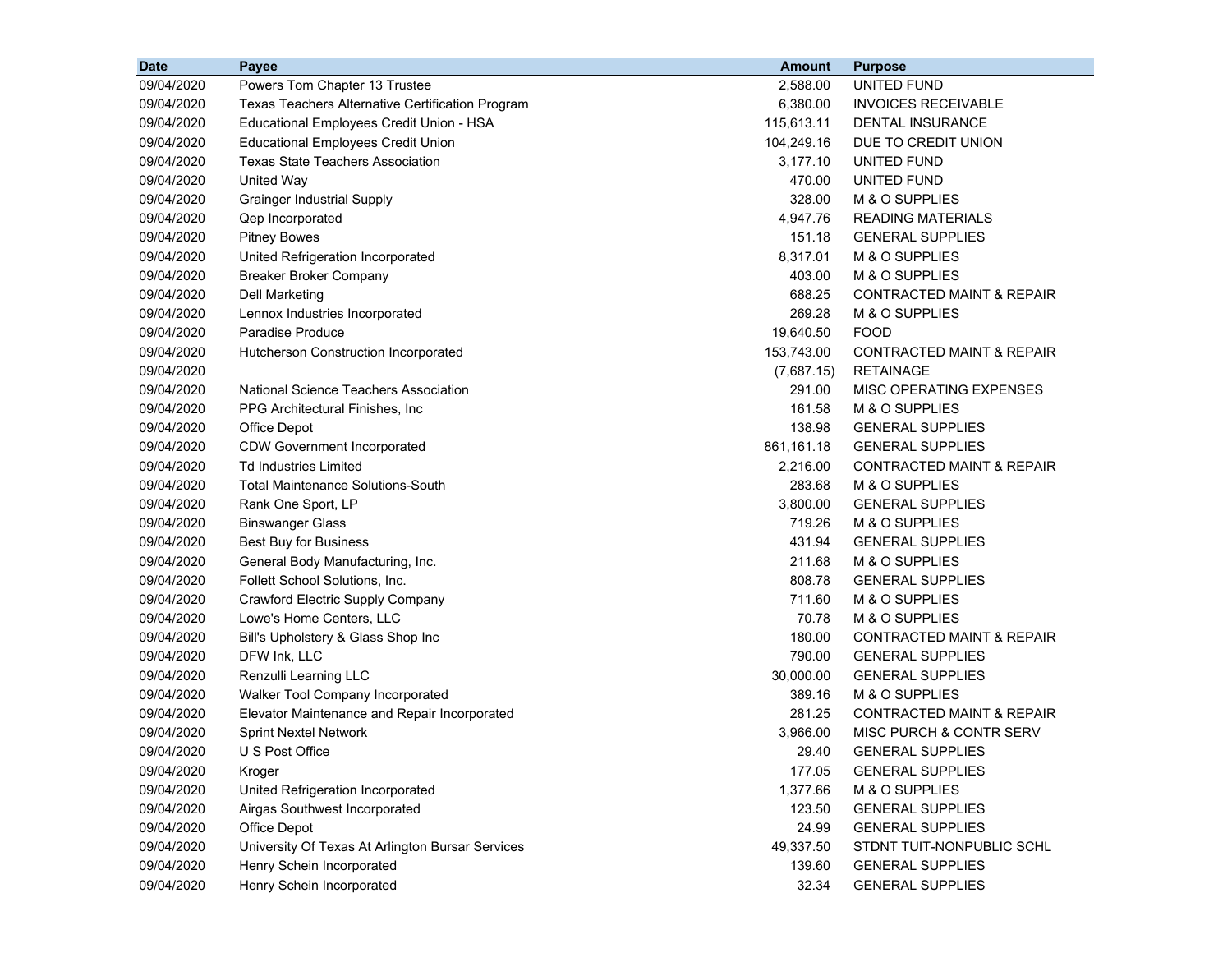| <b>Date</b> | Payee                                            | <b>Amount</b> | <b>Purpose</b>                       |
|-------------|--------------------------------------------------|---------------|--------------------------------------|
| 09/04/2020  | City Of Arlington                                | 9,325.20      | MISC PURCH & CONTR SERV              |
| 09/04/2020  | Green Light Group, LLC                           | 57.52         | M & O SUPPLIES                       |
| 09/04/2020  | Washing Equipment of Texas - WET Inc             | 613.44        | <b>CONTRACTED MAINT &amp; REPAIR</b> |
| 09/04/2020  | Project Lead The Way Incorporated                | 3,200.00      | MISC PURCH & CONTR SERV              |
| 09/04/2020  | El Capa LTD                                      | 75.14         | <b>RENTALS &amp; OPERATING LEASE</b> |
| 09/04/2020  | <b>Hyped Up Entertainment</b>                    | 150.00        | <b>INVOICES RECEIVABLE</b>           |
| 09/04/2020  | Teaching and Learning Connections                | 3,000.00      | MISC OPERATING EXPENSES              |
| 09/04/2020  | <b>Texas Womans University Career Services</b>   | 200.00        | MISC OPERATING EXPENSES              |
| 09/08/2020  | J P Morgan Chase Bank - For SUA payments         | 377,288.18    | <b>Credit Card Payable</b>           |
| 09/09/2020  | Texas Association Of School Boards               | 135.00        | <b>EMPLOYEE TRAVEL</b>               |
| 09/09/2020  | Corgan Assoc Architects Incorporated             | 57,720.00     | BLDG PURCH, CONSTR, IMPROVE          |
| 09/09/2020  | Apex Supply Company                              | 152.27        | M & O SUPPLIES                       |
| 09/09/2020  | <b>Pitney Bowes</b>                              | 249.00        | <b>RENTALS &amp; OPERATING LEASE</b> |
| 09/09/2020  | Winston Water Cooler Limited                     | 204.00        | <b>GENERAL INVENTORY</b>             |
| 09/09/2020  | Custom Transmission And Auto Repair Incorporated | 66.00         | <b>CONTRACTED MAINT &amp; REPAIR</b> |
| 09/09/2020  | Sign A Rama                                      | 7,500.00      | <b>MISC PURCH &amp; CONTR SERV</b>   |
| 09/09/2020  | PPG Architectural Finishes, Inc.                 | 414.22        | M & O SUPPLIES                       |
| 09/09/2020  | <b>Careys Sporting Goods</b>                     | 909.90        | <b>GENERAL SUPPLIES</b>              |
| 09/09/2020  | Schwans Food Service Incorporated                | 11,881.20     | <b>GENERAL INVENTORY</b>             |
| 09/09/2020  | Office Depot                                     | 75.19         | ACCOUNTS PAYABLE-ACCRUALS            |
| 09/09/2020  |                                                  | 4,543.35      | <b>GENERAL SUPPLIES</b>              |
| 09/09/2020  | <b>Marks Plumbing Parts</b>                      | 611.10        | <b>GENERAL INVENTORY</b>             |
| 09/09/2020  | <b>CDW Government Incorporated</b>               | 141.12        | <b>INVOICES RECEIVABLE</b>           |
| 09/09/2020  | 1 A Fire & Domestic Testing                      | 32.00         | <b>CONTRACTED MAINT &amp; REPAIR</b> |
| 09/09/2020  | <b>Td Industries Limited</b>                     | 4,048.29      | CONTRACTED MAINT & REPAIR            |
| 09/09/2020  | Aerowave Technologies                            | 4,395.00      | <b>GENERAL SUPPLIES</b>              |
| 09/09/2020  | North Texas Area Association Of School Boards    | 150.00        | <b>DUES</b>                          |
| 09/09/2020  | Arlington Hardware Incorporated #53              | 27.96         | M & O SUPPLIES                       |
| 09/09/2020  | Zimmerer Kubota Incorporated                     | 590.19        | M & O SUPPLIES                       |
| 09/09/2020  | Johnson Controls Incorporate                     | 59,499.95     | <b>CONTRACTED MAINT &amp; REPAIR</b> |
| 09/09/2020  | <b>Total Maintenance Solutions-South</b>         | 219.34        | M & O SUPPLIES                       |
| 09/09/2020  | Automatic Sprinkler of Texas Incorporated        | 3,487.00      | <b>CONTRACTED MAINT &amp; REPAIR</b> |
| 09/09/2020  | One Source Staffing Corporation                  | 16,419.91     | MISC PURCH & CONTR SERV              |
| 09/09/2020  | <b>Binswanger Glass</b>                          | 714.78        | M & O SUPPLIES                       |
| 09/09/2020  | DFW Waste Oil Service, Incorporated              | 973.50        | <b>CONTRACTED MAINT &amp; REPAIR</b> |
| 09/09/2020  | Canon Solutions America (formerly Oce V#8259)    | 428.49        | CONTRACTED MAINT & REPAIR            |
| 09/09/2020  | 806 Technologies                                 | 28,500.00     | <b>GENERAL SUPPLIES</b>              |
| 09/09/2020  | Kurz & Company                                   | 838.26        | <b>FOOD</b>                          |
| 09/09/2020  | <b>Autonation Chevrolet</b>                      | (50.02)       | CONTRACTED MAINT & REPAIR            |
| 09/09/2020  |                                                  | 323.51        | M & O SUPPLIES                       |
| 09/09/2020  | Crawford Electric Supply Company                 | 98.68         | M & O SUPPLIES                       |
| 09/09/2020  | Interviewstream Incorporated                     | 17,252.84     | MISC OPERATING EXPENSES              |
| 09/09/2020  | RD Lawns LLC                                     | 10,715.25     | CONTRACTED MAINT & REPAIR            |
|             |                                                  |               |                                      |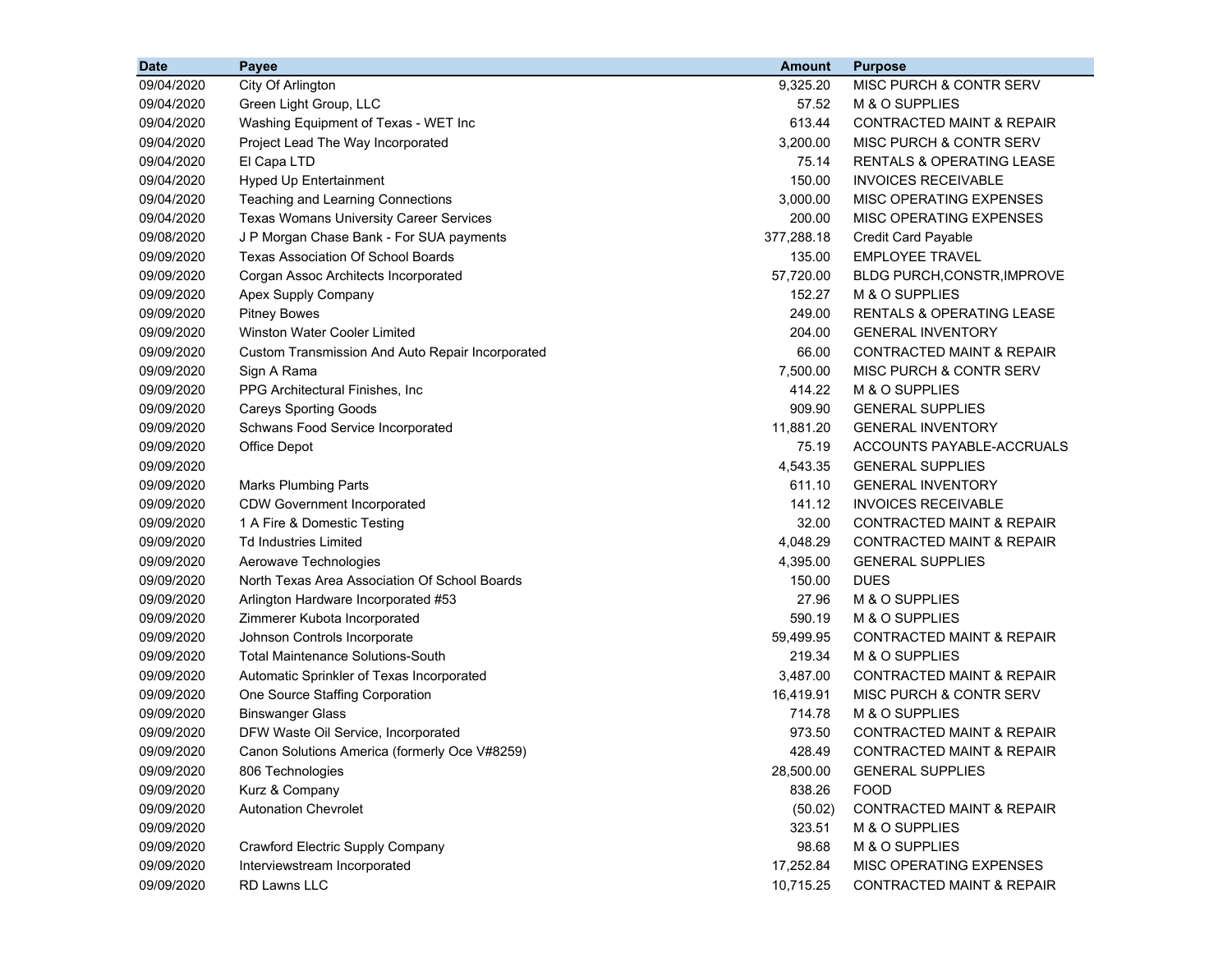| <b>Date</b> | Payee                                                 | <b>Amount</b>            | <b>Purpose</b>                       |
|-------------|-------------------------------------------------------|--------------------------|--------------------------------------|
| 09/09/2020  | Cool Tech A/C Heat & Refrigeration                    | 5,506.36                 | <b>CONTRACTED MAINT &amp; REPAIR</b> |
| 09/09/2020  | Teacher Innovations, Inc.                             | 459.00                   | <b>READING MATERIALS</b>             |
| 09/09/2020  | Cardinal's Sport Center Incorporated                  | 3,132.00                 | <b>GENERAL SUPPLIES</b>              |
| 09/09/2020  | Western-BRW Paper Company Incorporated                | 1,590.00                 | <b>GENERAL SUPPLIES</b>              |
| 09/09/2020  | <b>BEST of Texas Robotics</b>                         | 100.00                   | <b>INVOICES RECEIVABLE</b>           |
| 09/09/2020  | <b>Your Tees</b>                                      | 1,547.00                 | <b>INVOICES RECEIVABLE</b>           |
| 09/09/2020  | <b>BrainPOP LLC</b>                                   | 2,655.00                 | <b>READING MATERIALS</b>             |
| 09/09/2020  | DFW Ink, LLC                                          | 263.25                   | <b>MISC PURCH &amp; CONTR SERV</b>   |
| 09/09/2020  | OTC Brands, Inc.                                      | 632.76                   | <b>GENERAL SUPPLIES</b>              |
| 09/09/2020  | <b>DSC Truck Services</b>                             | 4,113.50                 | <b>CONTRACTED MAINT &amp; REPAIR</b> |
| 09/09/2020  | AssetGenie Inc                                        | 12,351.00                | <b>GENERAL SUPPLIES</b>              |
| 09/09/2020  | Mavich LLC                                            | 1,574.10                 | <b>GENERAL INVENTORY</b>             |
| 09/09/2020  | Perry Weather Consulting Inc                          | 11,500.00                | MISC PURCH & CONTR SERV              |
| 09/09/2020  | Auto Plus Auto Parts                                  | 137.90                   | <b>GENERAL INVENTORY</b>             |
| 09/09/2020  | Safeway Supply, Incorporated                          | 96,000.00                | <b>GENERAL INVENTORY</b>             |
| 09/09/2020  | Taylor Smith Consulting LLC                           | 1,229.25                 | MISC PURCH & CONTR SERV              |
| 09/09/2020  | <b>Wright Express FSC</b>                             | 23,041.67                | ACCOUNTS PAYABLE-ACCRUALS            |
| 09/09/2020  | Frost Insurance Agency Inc.                           | 92,806.00                | <b>WORKERS' COMPENSATION</b>         |
| 09/09/2020  | Affinity Insurance Services, Inc.                     | 990.00                   | <b>INSURANCE/BOND PREMIUMS</b>       |
| 09/09/2020  | <b>Texas Wholesale Plumbing</b>                       | 980.00                   | <b>GENERAL INVENTORY</b>             |
| 09/09/2020  | Project Lead The Way Incorporated                     | 117.50                   | ACCOUNTS PAYABLE-ACCRUALS            |
| 09/09/2020  |                                                       | $\overline{\phantom{a}}$ | <b>GENERAL SUPPLIES</b>              |
| 09/09/2020  | Cody Prescher                                         | 675.00                   | <b>CONTRACTED MAINT &amp; REPAIR</b> |
| 09/09/2020  | Texas Health Sports Medicine                          | 585.00                   | MISC PURCH & CONTR SERV              |
| 09/09/2020  | Savvas Learning Company LLC                           | 64,884.36                | <b>TEXTBOOKS</b>                     |
| 09/09/2020  | Padrino Foods LLC                                     | 31,237.50                | <b>GENERAL INVENTORY</b>             |
| 09/09/2020  | Complete Supply Incorporated                          | 10,136.58                | <b>GENERAL INVENTORY</b>             |
| 09/09/2020  |                                                       | 29,931.60                | <b>GENERAL SUPPLIES</b>              |
| 09/09/2020  |                                                       | 4,299.99                 | M & O SUPPLIES                       |
| 09/09/2020  | <b>Accredited Lock Supply Company</b>                 | 1,509.60                 | <b>GENERAL INVENTORY</b>             |
| 09/09/2020  | <b>Temperature Control Systems</b>                    | 662.36                   | M & O SUPPLIES                       |
| 09/09/2020  | Dealers Electrical Supply Company                     | 98.17                    | M & O SUPPLIES                       |
| 09/09/2020  | Southwest International Trucks                        | 4,135.25                 | <b>CONTRACTED MAINT &amp; REPAIR</b> |
| 09/09/2020  |                                                       | 126.70                   | <b>GENERAL INVENTORY</b>             |
| 09/09/2020  |                                                       | 59.28                    | M & O SUPPLIES                       |
| 09/09/2020  | University Of Texas At Arlington - Career Development | 225.00                   | MISC OPERATING EXPENSES              |
| 09/09/2020  | <b>Cascade School Supplies</b>                        | 104.16                   | <b>GENERAL INVENTORY</b>             |
| 09/09/2020  | SiteOne Landscape Supply Holding LLC                  | 170.97                   | M & O SUPPLIES                       |
| 09/09/2020  | Houghton Mifflin Harcourt Publishing Company          | 448,000.00               | MISC PURCH & CONTR SERV              |
| 09/09/2020  | <b>Pollock Paper Distributors</b>                     | 1,045.80                 | <b>GENERAL INVENTORY</b>             |
| 09/09/2020  | Quality Audio Visual Service Incorporated             | 225.00                   | <b>CONTRACTED MAINT &amp; REPAIR</b> |
| 09/09/2020  | United Educators Association                          | 1,020.30                 | UNITED FUND                          |
| 09/09/2020  | Texas United School Employees Local 100               | 26.67                    | UNITED FUND                          |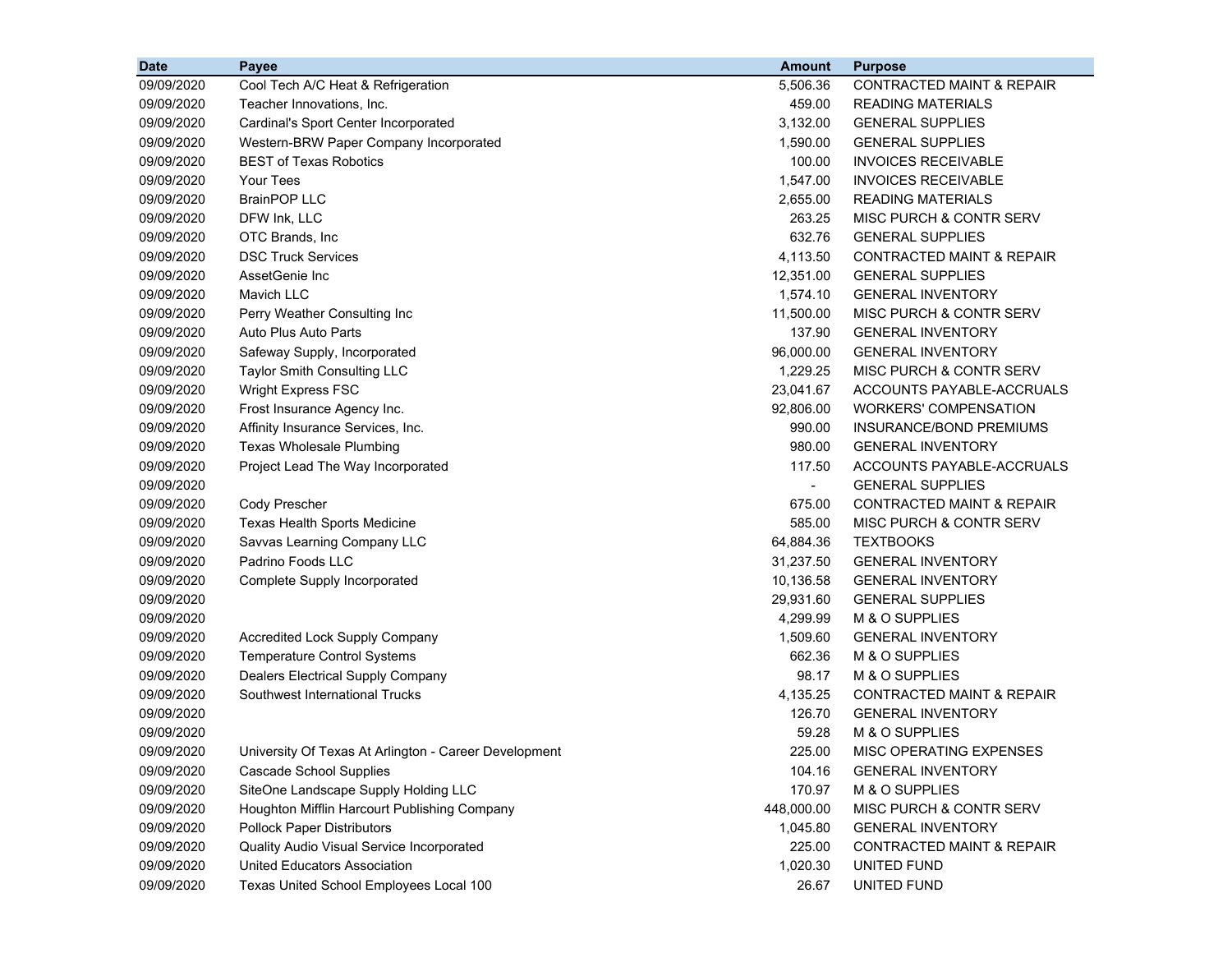| <b>Date</b> | Payee                                             | <b>Amount</b> | <b>Purpose</b>                       |
|-------------|---------------------------------------------------|---------------|--------------------------------------|
| 09/09/2020  | Truman Tim Chapter 13 Trustee                     | 1,464.46      | UNITED FUND                          |
| 09/09/2020  | Association Of Texas Professional Teachers Local  | 0.58          | UNITED FUND                          |
| 09/09/2020  | Association Of Texas Professional Educators State | 34.60         | UNITED FUND                          |
| 09/09/2020  | Pam Bassel Chapter 13 Trustee                     | 174.46        | UNITED FUND                          |
| 09/09/2020  | Administracion para el Sustento de Menores        | 347.69        | <b>UNITED FUND</b>                   |
| 09/09/2020  | Powers Tom Chapter 13 Trustee                     | 904.62        | UNITED FUND                          |
| 09/09/2020  | Educational Employees Credit Union - HSA          | 977.03        | DENTAL INSURANCE                     |
| 09/09/2020  | <b>Educational Employees Credit Union</b>         | 5,840.95      | DUE TO CREDIT UNION                  |
| 09/09/2020  | <b>Texas State Teachers Association</b>           | 64.35         | UNITED FUND                          |
| 09/09/2020  | AnnaLisa Chamberlin                               | 117.10        | LIONS CLUB CONCESSIONS               |
| 09/09/2020  | Sarah Costilla                                    | 88.95         | LIONS CLUB CONCESSIONS               |
| 09/09/2020  | David Price                                       | 97.85         | LIONS CLUB CONCESSIONS               |
| 09/09/2020  | <b>Christy Vargas</b>                             | 111.52        | LIONS CLUB CONCESSIONS               |
| 09/09/2020  | Christopher Villegas                              | 33.55         | LIONS CLUB CONCESSIONS               |
| 09/11/2020  | Joyce Doolittle                                   | 2.14          | <b>EMPLOYEE TRAVEL</b>               |
| 09/11/2020  | Manjit Kaur                                       | 107.80        | <b>EMPLOYEE TRAVEL</b>               |
| 09/11/2020  | Pamela Mann                                       | 29.00         | <b>EMPLOYEE TRAVEL</b>               |
| 09/11/2020  | Carla Mullen                                      | 12.79         | <b>EMPLOYEE TRAVEL</b>               |
| 09/11/2020  | Taneshia Petty                                    | 2.14          | <b>EMPLOYEE TRAVEL</b>               |
| 09/11/2020  | Johanna Rivera                                    | 0.54          | <b>EMPLOYEE TRAVEL</b>               |
| 09/11/2020  | Jaime Rojas                                       | 2.14          | <b>EMPLOYEE TRAVEL</b>               |
| 09/11/2020  | <b>Robert Sessions</b>                            | 208.23        | <b>EMPLOYEE TRAVEL</b>               |
| 09/11/2020  | Angel Silva                                       | 276.92        | <b>EMPLOYEE TRAVEL</b>               |
| 09/11/2020  | <b>Ileene Thomas</b>                              | 50.50         | <b>EMPLOYEE TRAVEL</b>               |
| 09/11/2020  | <b>Harriet Uberu</b>                              | 2.14          | <b>EMPLOYEE TRAVEL</b>               |
| 09/11/2020  | Apex Supply Company                               | 605.44        | M & O SUPPLIES                       |
| 09/11/2020  | <b>Pitney Bowes</b>                               | 533.70        | <b>RENTALS &amp; OPERATING LEASE</b> |
| 09/11/2020  | <b>Pitney Bowes</b>                               | 61.59         | <b>GENERAL SUPPLIES</b>              |
| 09/11/2020  | United Refrigeration Incorporated                 | 2,041.16      | M & O SUPPLIES                       |
| 09/11/2020  | <b>Dell Marketing</b>                             | 68,150.31     | <b>GENERAL SUPPLIES</b>              |
| 09/11/2020  | D & J Sports Incorporated                         | 160.95        | <b>GENERAL SUPPLIES</b>              |
| 09/11/2020  | <b>Paradise Produce</b>                           | 11,262.45     | <b>FOOD</b>                          |
| 09/11/2020  | Sign A Rama                                       | 605.00        | BLDG PURCH, CONSTR, IMPROVE          |
| 09/11/2020  |                                                   | 28,275.00     | <b>GENERAL SUPPLIES</b>              |
| 09/11/2020  | PPG Architectural Finishes, Inc                   | 205.41        | M & O SUPPLIES                       |
| 09/11/2020  | Schwans Food Service Incorporated                 | 24,835.20     | <b>GENERAL INVENTORY</b>             |
| 09/11/2020  | Office Depot                                      | 1,320.18      | <b>GENERAL SUPPLIES</b>              |
| 09/11/2020  | <b>Benchmark Education Company</b>                | 82,126.05     | <b>READING MATERIALS</b>             |
| 09/11/2020  | <b>Td Industries Limited</b>                      | 4,399.00      | <b>CONTRACTED MAINT &amp; REPAIR</b> |
| 09/11/2020  | Govconnection Incorporated                        | 1,793.55      | <b>GENERAL SUPPLIES</b>              |
| 09/11/2020  | J P Morgan Chase Bank                             | 5,791.32      | M & O SUPPLIES                       |
| 09/11/2020  | Kimbrough Fire Extinguisher Company               | 503.26        | <b>CONTRACTED MAINT &amp; REPAIR</b> |
| 09/11/2020  | City Of Grand Prairie Water Utilities             | 2,456.07      | <b>WATER</b>                         |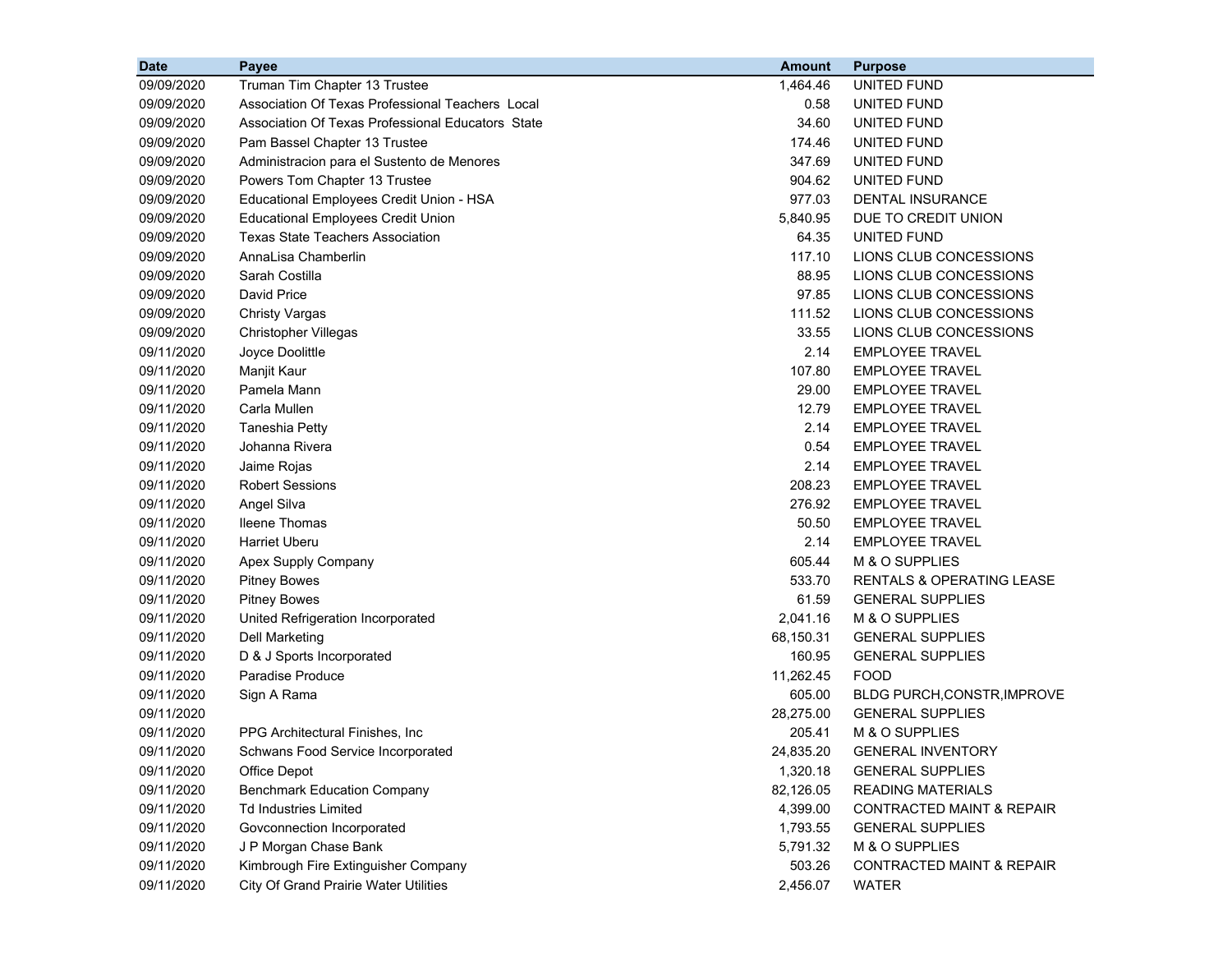| <b>Date</b> | Payee                                                          | <b>Amount</b>  | <b>Purpose</b>                       |
|-------------|----------------------------------------------------------------|----------------|--------------------------------------|
| 09/11/2020  | Arlington Hardware Incorporated #53                            | 126.58         | M & O SUPPLIES                       |
| 09/11/2020  | United States Academic Decathlon                               | 1,327.00       | <b>GENERAL SUPPLIES</b>              |
| 09/11/2020  | J P Morgan Chase Bank NA                                       | 4,704.00       | <b>GENERAL SUPPLIES</b>              |
| 09/11/2020  | Republic Services of Texas Limited                             | 599.33         | CONTRACTED MAINT & REPAIR            |
| 09/11/2020  | <b>Total Maintenance Solutions-South</b>                       | 1,115.88       | M & O SUPPLIES                       |
| 09/11/2020  | Roof Management Services Incorporated                          | 46,212.75      | <b>CONTRACTED MAINT &amp; REPAIR</b> |
| 09/11/2020  |                                                                | (2,432.25)     | <b>RETAINAGE</b>                     |
| 09/11/2020  | Automatic Sprinkler of Texas Incorporated                      | 38,900.00      | <b>CONTRACTED MAINT &amp; REPAIR</b> |
| 09/11/2020  | Seidlitz Education, LLC                                        | 81,438.00      | MISC PURCH & CONTR SERV              |
| 09/11/2020  | Crawford Electric Supply Company                               | 68.58          | M & O SUPPLIES                       |
| 09/11/2020  | <b>Tarrant County Tax Assessor-Collector</b>                   | 7.50           | MISC OPERATING EXPENSES              |
| 09/11/2020  | <b>Tarrant County Tax Assessor-Collector</b>                   | 44.00          | MISC OPERATING EXPENSES              |
| 09/11/2020  | Siteimprove, Inc.                                              | 9,616.20       | MISC PURCH & CONTR SERV              |
| 09/11/2020  | HP Inc.                                                        | 1,925.78       | <b>GENERAL SUPPLIES</b>              |
| 09/11/2020  | Cardinal's Sport Center Incorporated                           | 7,975.00       | ACCOUNTS PAYABLE-ACCRUALS            |
| 09/11/2020  |                                                                | $\blacksquare$ | <b>GENERAL SUPPLIES</b>              |
| 09/11/2020  | <b>BrainPOP LLC</b>                                            | 2,950.00       | <b>READING MATERIALS</b>             |
| 09/11/2020  | Swink Air & Hydraulics                                         | 1,270.00       | M & O SUPPLIES                       |
| 09/11/2020  | <b>C&amp;S Trailers</b>                                        | 133.36         | M & O SUPPLIES                       |
| 09/11/2020  | Texas Irrigation Supply LLC                                    | 939.65         | M & O SUPPLIES                       |
| 09/11/2020  | <b>CEV Multimedia LTD</b>                                      | 1,520.00       | <b>GENERAL SUPPLIES</b>              |
| 09/11/2020  | <b>TestOut Corporation</b>                                     | 11,408.00      | <b>GENERAL SUPPLIES</b>              |
| 09/11/2020  | Taylor Smith Consulting LLC                                    | 1,422.95       | MISC PURCH & CONTR SERV              |
| 09/11/2020  | Project Lead The Way Incorporated                              | 950.00         | <b>GENERAL SUPPLIES</b>              |
| 09/11/2020  | Garda CL Southwest Incorporated                                | 136.00         | MISC PURCH & CONTR SERV              |
| 09/11/2020  | Sims Engineering LLC                                           | 2,000.00       | BLDG PURCH, CONSTR, IMPROVE          |
| 09/11/2020  | <b>Tasty Brands LLC</b>                                        | 29,607.50      | <b>GENERAL INVENTORY</b>             |
| 09/11/2020  | <b>INMOTION Air LLC</b>                                        | 6,500.00       | LAND PURCH, IMPR, & FEES             |
| 09/11/2020  | Complete Supply Incorporated                                   | 1,644.71       | M & O SUPPLIES                       |
| 09/11/2020  |                                                                | 5,250.00       | MISC PURCH & CONTR SERV              |
| 09/11/2020  | Atmos Energy                                                   | 27.88          | <b>WATER</b>                         |
| 09/11/2020  | <b>VLK Architects</b>                                          | 25,950.00      | BLDG PURCH, CONSTR, IMPROVE          |
| 09/11/2020  | Simba Industries                                               | 2,353.36       | <b>GENERAL INVENTORY</b>             |
| 09/11/2020  | <b>School Datebooks</b>                                        | 1,450.92       | <b>GENERAL SUPPLIES</b>              |
| 09/11/2020  | Southwest International Trucks                                 | 40.52          | M & O SUPPLIES                       |
| 09/11/2020  | <b>Sprint Nextel Network</b>                                   | 770.00         | CONTRACTED MAINT & REPAIR            |
| 09/11/2020  | Arlington Independent School District Food & Nutrition Service | 46.00          | MISC OPERATING EXPENSES              |
| 09/11/2020  | Warren Instructional Network                                   | 15,000.00      | <b>MISC PURCH &amp; CONTR SERV</b>   |
| 09/11/2020  | J P Morgan Chase Bank - For SUA payments                       | 223,899.83     | Credit Card Payable                  |
| 09/11/2020  | SiteOne Landscape Supply Holding LLC                           | 119.00         | M & O SUPPLIES                       |
| 09/11/2020  | City Of Arlington Finance Department                           | 635,066.58     | MISC PURCH & CONTR SERV              |
| 09/11/2020  | Sentinel The Alarm Company                                     | 3,104.00       | <b>CONTRACTED MAINT &amp; REPAIR</b> |
| 09/11/2020  | Unifirst Holdings(A/R 01550)                                   | 32.97          | MISC PURCH & CONTR SERV              |
|             |                                                                |                |                                      |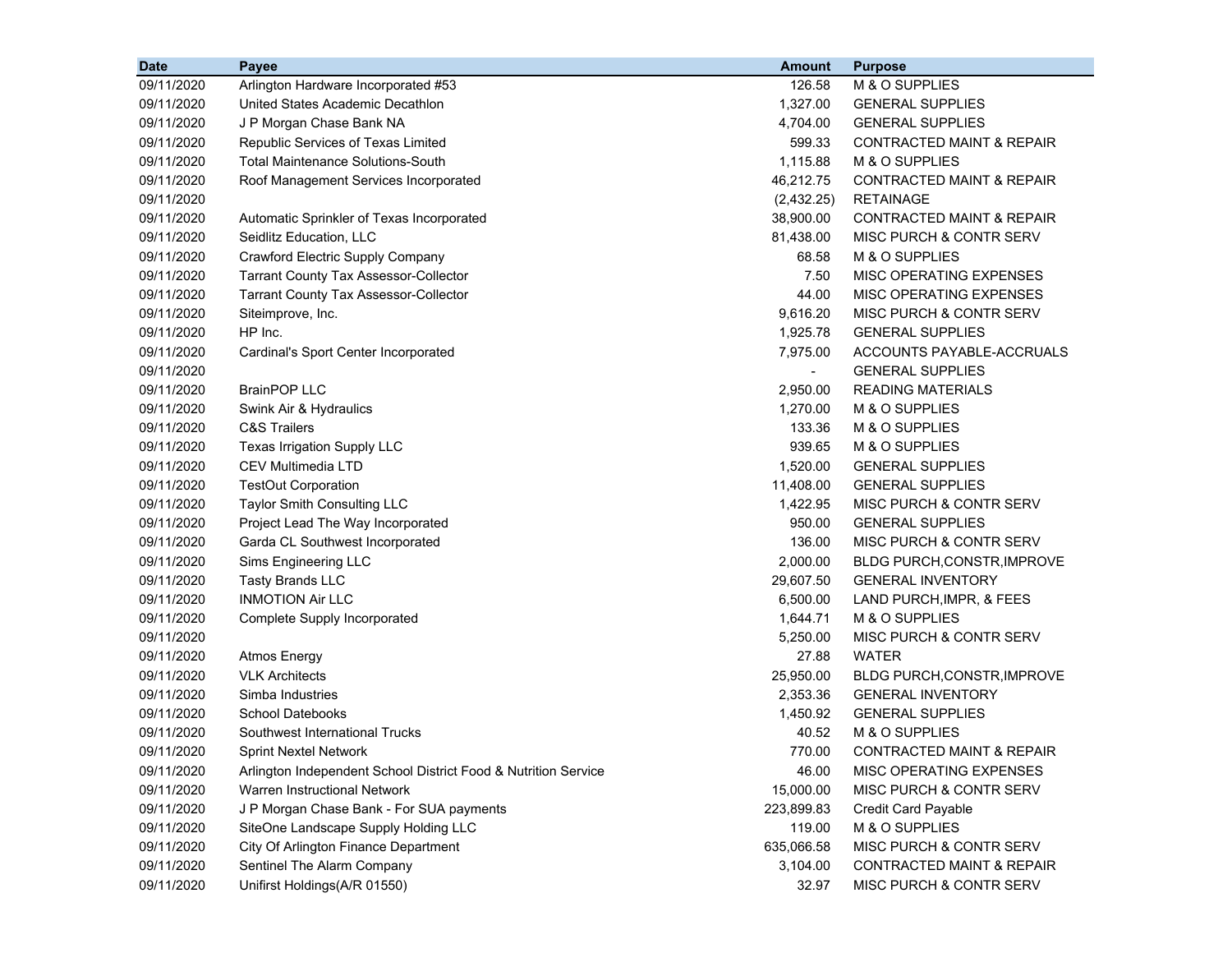| <b>Date</b> | Payee                                      | <b>Amount</b>  | <b>Purpose</b>                       |
|-------------|--------------------------------------------|----------------|--------------------------------------|
| 09/11/2020  | J P Morgan Chase Bank - For SUA payments   | 1,905,593.33   | Credit Card Payable                  |
| 09/11/2020  | School Specialty/Ed Essentials             | 15.72          | ACCOUNTS PAYABLE-ACCRUALS            |
| 09/11/2020  |                                            | $\blacksquare$ | <b>GENERAL SUPPLIES</b>              |
| 09/11/2020  | Texas Air Systems Incorporated             | 4,592.00       | M & O SUPPLIES                       |
| 09/11/2020  | School Health Corporated                   | 18.53          | <b>GENERAL SUPPLIES</b>              |
| 09/11/2020  | Trugreen Limted Partnership                | 5,672.80       | <b>CONTRACTED MAINT &amp; REPAIR</b> |
| 09/11/2020  | Air Conditioning Supply                    | 1,081.02       | M & O SUPPLIES                       |
| 09/11/2020  | <b>BSN Sports, LLC</b>                     | 5,864.25       | <b>GENERAL SUPPLIES</b>              |
| 09/11/2020  | O'Reilly Auto Parts                        | 276.71         | <b>CONTRACTED MAINT &amp; REPAIR</b> |
| 09/11/2020  |                                            | 66.14          | <b>GENERAL INVENTORY</b>             |
| 09/11/2020  |                                            | (2.69)         | LIONS CLUB CONCESSIONS               |
| 09/11/2020  |                                            | 235.29         | M & O SUPPLIES                       |
| 09/11/2020  | Lakeshore Learning Materials               | 701.10         | <b>GENERAL SUPPLIES</b>              |
| 09/16/2020  | <b>Texas Association Of School Boards</b>  | 3,125.00       | MISC OPERATING EXPENSES              |
| 09/16/2020  | <b>Grainger Industrial Supply</b>          | (909.48)       | <b>BLDG PURCH, CONSTR, IMPROVE</b>   |
| 09/16/2020  |                                            | 275.00         | <b>GENERAL SUPPLIES</b>              |
| 09/16/2020  |                                            | 1,432.75       | M & O SUPPLIES                       |
| 09/16/2020  | Home Depot Pro                             | 615.58         | M & O SUPPLIES                       |
| 09/16/2020  | Home Depot Pro                             | 1,660.80       | <b>GENERAL INVENTORY</b>             |
| 09/16/2020  |                                            | $\blacksquare$ | LIONS CLUB CONCESSIONS               |
| 09/16/2020  | Apex Supply Company                        | 41.82          | M & O SUPPLIES                       |
| 09/16/2020  | Kendall Hunt Publishing Company            | 2,084.40       | <b>GENERAL SUPPLIES</b>              |
| 09/16/2020  |                                            | 1,098.72       | <b>READING MATERIALS</b>             |
| 09/16/2020  | <b>Elliott Electric Supply</b>             | 5,878.92       | <b>GENERAL INVENTORY</b>             |
| 09/16/2020  |                                            | 4,416.51       | M & O SUPPLIES                       |
| 09/16/2020  | Lennox Industries Incorporated             | 408.21         | M & O SUPPLIES                       |
| 09/16/2020  | <b>Booksource</b>                          | 315,651.35     | <b>READING MATERIALS</b>             |
| 09/16/2020  | Barnes & Noble Booksellers, Inc.           | 1,238.71       | <b>READING MATERIALS</b>             |
| 09/16/2020  | Paradise Produce                           | 12,797.40      | <b>FOOD</b>                          |
| 09/16/2020  | Lone Star Communications Incorporated      | 265,100.00     | MISC PURCH & CONTR SERV              |
| 09/16/2020  | LISCO Sports Limited Liability Corporation | 4,744.00       | <b>CONTRACTED MAINT &amp; REPAIR</b> |
| 09/16/2020  | Hutcherson Construction Incorporated       | 5,895.00       | BLDG PURCH, CONSTR, IMPROVE          |
| 09/16/2020  |                                            | 174,134.00     | <b>CONTRACTED MAINT &amp; REPAIR</b> |
| 09/16/2020  |                                            | (8,706.70)     | <b>RETAINAGE</b>                     |
| 09/16/2020  | National Science Teachers Association      | 291.00         | MISC OPERATING EXPENSES              |
| 09/16/2020  | PPG Architectural Finishes, Inc.           | 119.02         | M & O SUPPLIES                       |
| 09/16/2020  | Schwans Food Service Incorporated          | 5,652.80       | <b>GENERAL INVENTORY</b>             |
| 09/16/2020  | Office Depot                               | 6,791.54       | <b>GENERAL SUPPLIES</b>              |
| 09/16/2020  |                                            | 79.44          | <b>INVOICES RECEIVABLE</b>           |
| 09/16/2020  |                                            | 54.25          | M & O SUPPLIES                       |
| 09/16/2020  | <b>Benchmark Education Company</b>         | 21,213.50      | <b>READING MATERIALS</b>             |
| 09/16/2020  | Enterprise Rent A Car                      | 4,194.98       | RENTALS & OPERATING LEASE            |
| 09/16/2020  | Land O Lakes Incorporated                  | 20,204.44      | <b>GENERAL INVENTORY</b>             |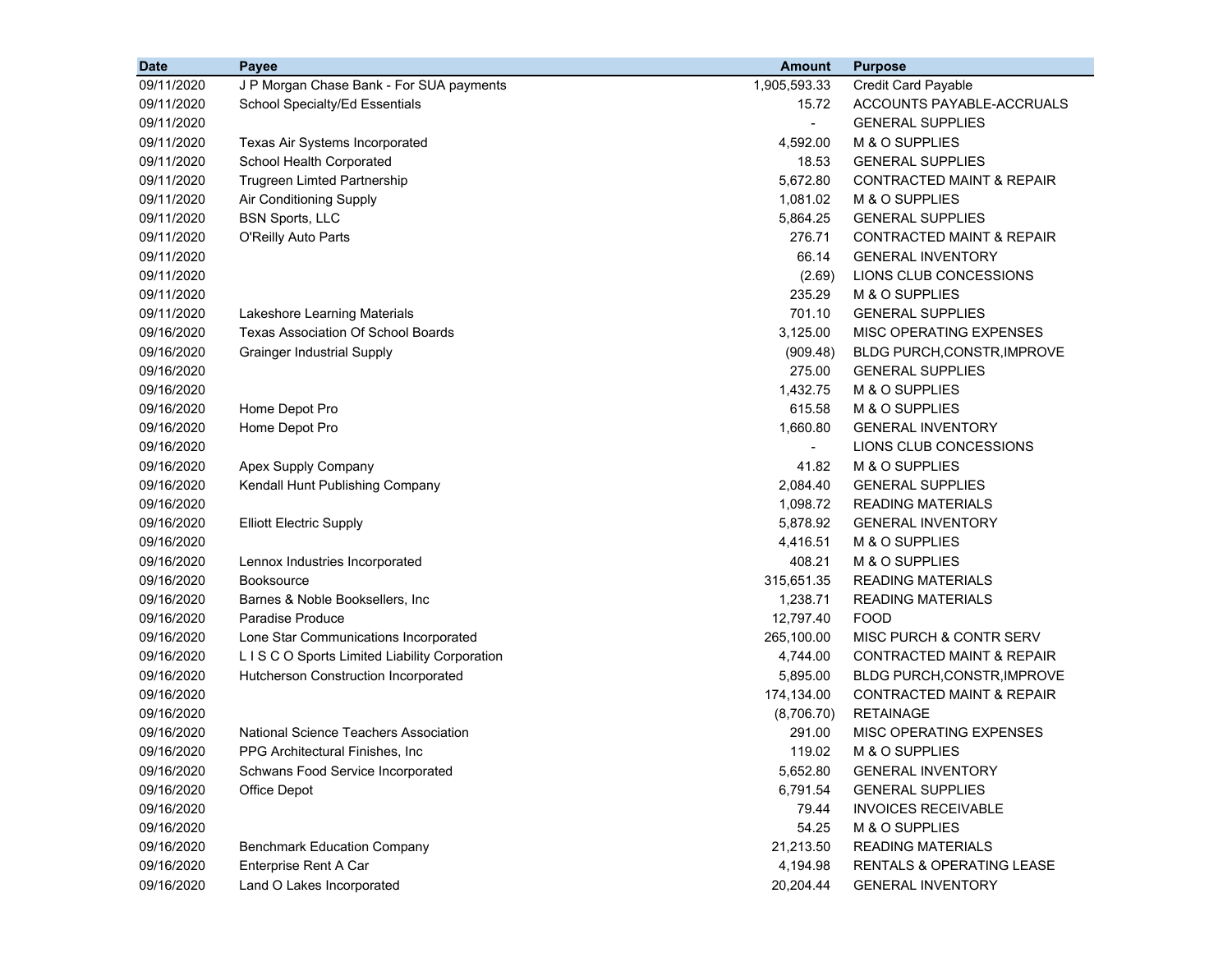| <b>Date</b> | Payee                                                 | <b>Amount</b> | <b>Purpose</b>                       |
|-------------|-------------------------------------------------------|---------------|--------------------------------------|
| 09/16/2020  | C & P Pump Services Incorporated                      | 300.00        | M & O SUPPLIES                       |
| 09/16/2020  | Cowboy Towing                                         | 95.00         | CONTRACTED MAINT & REPAIR            |
| 09/16/2020  | R & H Parts And Service                               | 540.36        | M & O SUPPLIES                       |
| 09/16/2020  | A C Printing Incorporated                             | 2,704.56      | <b>GENERAL SUPPLIES</b>              |
| 09/16/2020  | <b>Edulink Systems Incorporated</b>                   | 59,751.00     | <b>GENERAL SUPPLIES</b>              |
| 09/16/2020  | C D Hartnett Company                                  | 33,746.01     | <b>GENERAL INVENTORY</b>             |
| 09/16/2020  | City Of Grand Prairie Water Utilities                 | 3,080.18      | <b>WATER</b>                         |
| 09/16/2020  | Arlington Hardware Incorporated #53                   | 109.96        | M & O SUPPLIES                       |
| 09/16/2020  | Psychological Assessment Resources Incorporated (Par) | 231.00        | <b>TESTING MATERIALS</b>             |
| 09/16/2020  | Government Finance Officers Association               | 145.00        | MISC OPERATING EXPENSES              |
| 09/16/2020  | Mardel Incorporated                                   | 35.19         | <b>GENERAL SUPPLIES</b>              |
| 09/16/2020  | Catholic Charities Translation & Interpreter Network  | 676.50        | MISC PURCH & CONTR SERV              |
| 09/16/2020  | J P Morgan Chase Bank NA                              | 172.00        | MISC OPERATING EXPENSES              |
| 09/16/2020  | American School Counselor Association                 | 269.50        | ACCOUNTS PAYABLE-ACCRUALS            |
| 09/16/2020  |                                                       | $\sim$        | <b>GENERAL SUPPLIES</b>              |
| 09/16/2020  | Republic Services of Texas Limited                    | 39,597.63     | <b>CONTRACTED MAINT &amp; REPAIR</b> |
| 09/16/2020  | <b>Band Shoppe</b>                                    | 515.95        | <b>GENERAL SUPPLIES</b>              |
| 09/16/2020  | <b>Total Maintenance Solutions-South</b>              | 516.14        | M & O SUPPLIES                       |
| 09/16/2020  | <b>Carrier Enterprise</b>                             | 2,073.60      | <b>CONTRACTED MAINT &amp; REPAIR</b> |
| 09/16/2020  | <b>Luxor Staffing</b>                                 | 4,550.00      | MISC PURCH & CONTR SERV              |
| 09/16/2020  | <b>DWR Fence</b>                                      | 7,956.00      | <b>CONTRACTED MAINT &amp; REPAIR</b> |
| 09/16/2020  | <b>ESGILLC</b>                                        | 1,648.00      | <b>GENERAL SUPPLIES</b>              |
| 09/16/2020  | Independent Hardware Incorporated                     | 3,256.00      | <b>GENERAL INVENTORY</b>             |
| 09/16/2020  | <b>Heat Transfer Solutions</b>                        | 3,349.89      | M & O SUPPLIES                       |
| 09/16/2020  | Automatic Sprinkler of Texas Incorporated             | 4,470.00      | <b>CONTRACTED MAINT &amp; REPAIR</b> |
| 09/16/2020  | <b>Handley Feed Store</b>                             | 674.48        | <b>GENERAL SUPPLIES</b>              |
| 09/16/2020  | Daxwell LLC                                           | 5,880.60      | <b>GENERAL INVENTORY</b>             |
| 09/16/2020  | One Source Staffing Corporation                       | 7,419.85      | MISC PURCH & CONTR SERV              |
| 09/16/2020  | L A Cheer                                             | 11,845.00     | <b>GENERAL SUPPLIES</b>              |
| 09/16/2020  | National Wholesale Supply                             | 249.27        | M & O SUPPLIES                       |
| 09/16/2020  | <b>MPS Bedford Freeman and Worth</b>                  | 26,599.61     | <b>TEXTBOOKS</b>                     |
| 09/16/2020  | Kurz & Company                                        | 307.96        | <b>FOOD</b>                          |
| 09/16/2020  | Seidlitz Education, LLC                               | 1,153.33      | <b>READING MATERIALS</b>             |
| 09/16/2020  | <b>Autonation Chevrolet</b>                           | 324.47        | M & O SUPPLIES                       |
| 09/16/2020  | <b>Balfour Beatty Construction, LLC</b>               | 960,000.00    | <b>RETAINAGE</b>                     |
| 09/16/2020  | AlphaGraphics                                         | 268.90        | <b>GENERAL SUPPLIES</b>              |
| 09/16/2020  | Follett School Solutions, Inc.                        | 2,801.37      | <b>READING MATERIALS</b>             |
| 09/16/2020  | Crawford Electric Supply Company                      | 1,680.00      | <b>GENERAL INVENTORY</b>             |
| 09/16/2020  |                                                       | 171.58        | M & O SUPPLIES                       |
| 09/16/2020  | RD Lawns LLC                                          | 10,715.25     | <b>CONTRACTED MAINT &amp; REPAIR</b> |
| 09/16/2020  | Cyson Technology Group LLC                            | 4,060.00      | MISC PURCH & CONTR SERV              |
| 09/16/2020  | HKS, Inc.                                             | 168,493.25    | BLDG PURCH, CONSTR, IMPROVE          |
| 09/16/2020  | <b>Tarrant County Tax Assessor-Collector</b>          | 37.50         | MISC OPERATING EXPENSES              |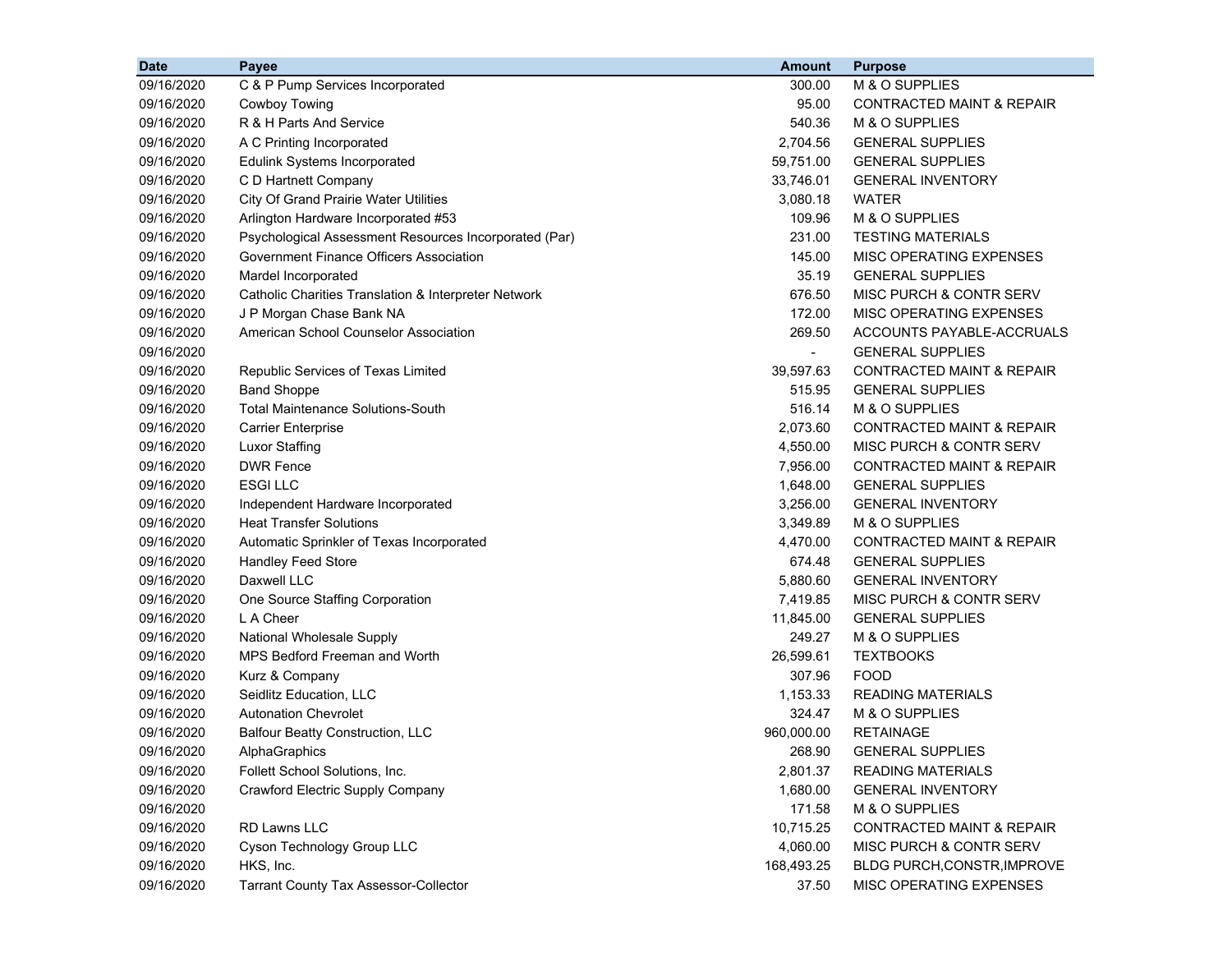| <b>Date</b> | Payee                                                   | <b>Amount</b>            | <b>Purpose</b>                       |
|-------------|---------------------------------------------------------|--------------------------|--------------------------------------|
| 09/16/2020  | Massey Services Inc.                                    | 74.00                    | <b>CONTRACTED MAINT &amp; REPAIR</b> |
| 09/16/2020  | Ferguson Enterprises, Inc.                              | 427.71                   | M & O SUPPLIES                       |
| 09/16/2020  | Council of the Great City Schools                       | 150.00                   | NON-EMPLOYEE TRAVEL                  |
| 09/16/2020  | Council of the Great City Schools                       | 150.00                   | NON-EMPLOYEE TRAVEL                  |
| 09/16/2020  | Council of the Great City Schools                       | 150.00                   | NON-EMPLOYEE TRAVEL                  |
| 09/16/2020  | Council of the Great City Schools                       | 150.00                   | NON-EMPLOYEE TRAVEL                  |
| 09/16/2020  | Cardinal's Sport Center Incorporated                    | 12,580.00                | M & O SUPPLIES                       |
| 09/16/2020  | Sphero, Inc.                                            | 2,859.06                 | <b>GENERAL SUPPLIES</b>              |
| 09/16/2020  | Lowe's Home Centers, LLC                                | 719.85                   | <b>GENERAL INVENTORY</b>             |
| 09/16/2020  |                                                         | 189.79                   | <b>GENERAL SUPPLIES</b>              |
| 09/16/2020  |                                                         | 809.39                   | M & O SUPPLIES                       |
| 09/16/2020  | Minority Authority Uniform LLC                          | 375.35                   | M & O SUPPLIES                       |
| 09/16/2020  | <b>CableLink Solutions</b>                              | 5,229.52                 | <b>CONTRACTED MAINT &amp; REPAIR</b> |
| 09/16/2020  |                                                         | 13,368.24                | MISC PURCH & CONTR SERV              |
| 09/16/2020  | Director's Assistant LLC                                | 3,226.19                 | <b>GENERAL SUPPLIES</b>              |
| 09/16/2020  | <b>Rachel Cendrick</b>                                  | 100.00                   | <b>INVOICES RECEIVABLE</b>           |
| 09/16/2020  | OTC Brands, Inc                                         | 55.89                    | <b>GENERAL SUPPLIES</b>              |
| 09/16/2020  | <b>EDU Business Solutions, Inc.</b>                     | 539.59                   | <b>CONTRACTED MAINT &amp; REPAIR</b> |
| 09/16/2020  | AssetGenie Inc                                          | 6,785.50                 | <b>GENERAL SUPPLIES</b>              |
| 09/16/2020  | Mavich LLC                                              | 1,112.40                 | <b>GENERAL INVENTORY</b>             |
| 09/16/2020  | <b>Clever Items LLC</b>                                 | 992.32                   | ACCOUNTS PAYABLE-ACCRUALS            |
| 09/16/2020  |                                                         | $\overline{\phantom{a}}$ | <b>GENERAL SUPPLIES</b>              |
| 09/16/2020  | <b>Lewis Howard David</b>                               | 500.00                   | <b>INVOICES RECEIVABLE</b>           |
| 09/16/2020  | Cooperative Strategies, LLC                             | 9,018.00                 | MISC PURCH & CONTR SERV              |
| 09/16/2020  | <b>Gordon Food Service</b>                              | 5,685.00                 | <b>GENERAL INVENTORY</b>             |
| 09/16/2020  | Foremost Telecommunications Corporation                 | 6,009.82                 | WATER                                |
| 09/16/2020  | NAVEX Global, Inc.                                      | 12,491.33                | MISC PURCH & CONTR SERV              |
| 09/16/2020  | Price Right Professional Landscaping & Tree Service LLC | 29,405.00                | CONTRACTED MAINT & REPAIR            |
| 09/16/2020  | <b>CEV Multimedia LTD</b>                               | 8,175.00                 | <b>GENERAL SUPPLIES</b>              |
| 09/16/2020  | North Dallas A/C and Heating Company Incorporated       | 132,750.75               | <b>CONTRACTED MAINT &amp; REPAIR</b> |
| 09/16/2020  | <b>Frog Street Press LLC</b>                            | 64,637.62                | ACCOUNTS PAYABLE-ACCRUALS            |
| 09/16/2020  |                                                         | $\overline{\phantom{a}}$ | <b>GENERAL SUPPLIES</b>              |
| 09/16/2020  |                                                         | 498.00                   | MISC OPERATING EXPENSES              |
| 09/16/2020  | <b>MSB Consulting</b>                                   | 55.24                    | MISC PURCH & CONTR SERV              |
| 09/16/2020  | Legend Insurance Agency, LLC                            | 16,528.00                | INSURANCE/BOND PREMIUMS              |
| 09/16/2020  | RJM Contractors Inc                                     | 913,976.88               | BLDG PURCH, CONSTR, IMPROVE          |
| 09/16/2020  |                                                         | (45,698.83)              | <b>RETAINAGE</b>                     |
| 09/16/2020  | <b>Borden Dairy Company</b>                             | 26,262.01                | <b>FOOD</b>                          |
| 09/16/2020  | Mid-America Uniforms                                    | 5,966.14                 | NON-FOOD REQUISITIONS                |
| 09/16/2020  | ValueSure Agency Inc.                                   | 71.00                    | MISC OPERATING EXPENSES              |
| 09/16/2020  | Marathon Staffing Group Inc                             | 1,959.79                 | MISC PURCH & CONTR SERV              |
| 09/16/2020  | Project Lead The Way Incorporated                       | 5,400.00                 | MISC OPERATING EXPENSES              |
| 09/16/2020  |                                                         | 10,800.00                | MISC PURCH & CONTR SERV              |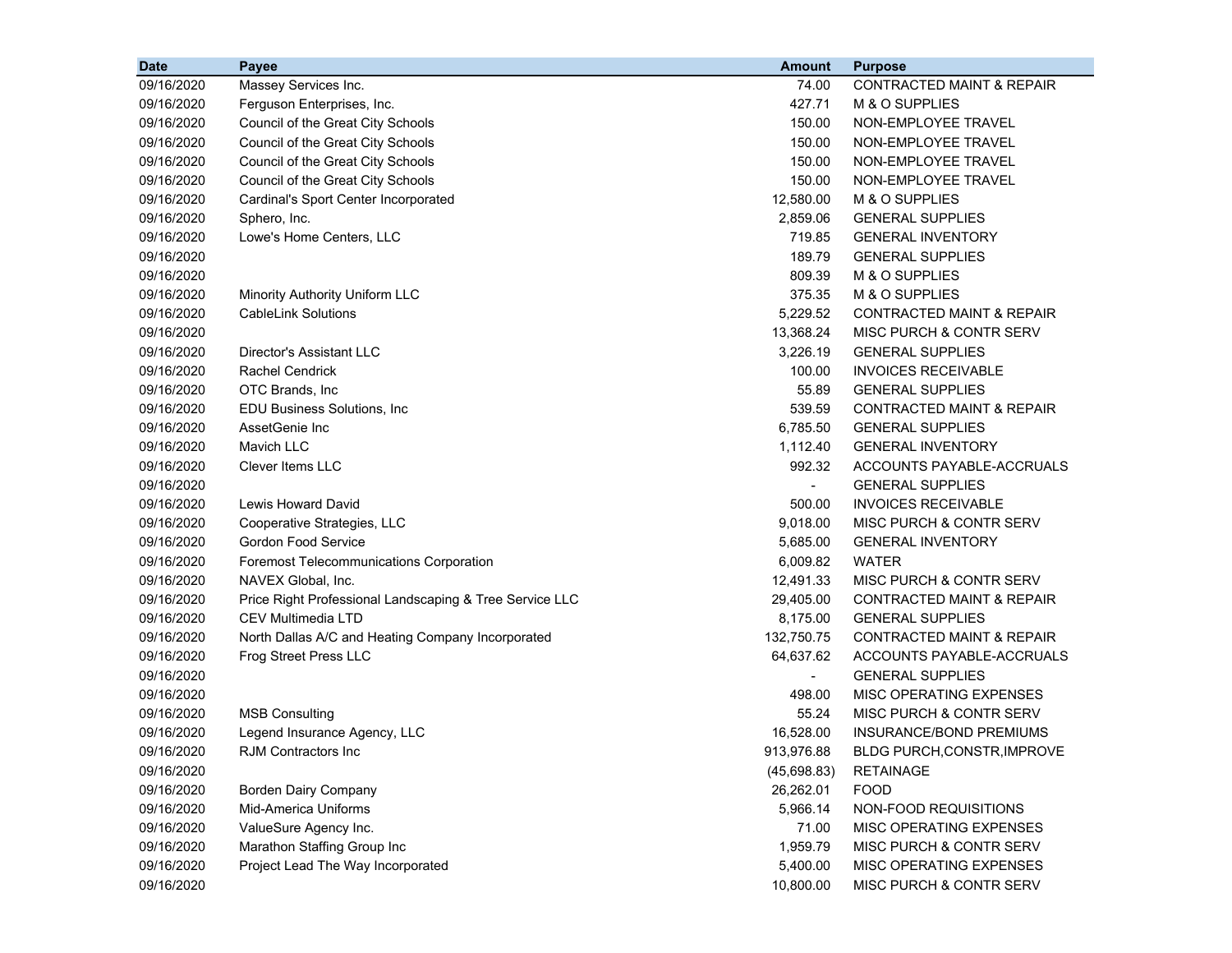| <b>Date</b> | Payee                                                   | <b>Amount</b>  | <b>Purpose</b>                       |
|-------------|---------------------------------------------------------|----------------|--------------------------------------|
| 09/16/2020  | E-Logic Inc                                             | 30.53          | ACCOUNTS PAYABLE-ACCRUALS            |
| 09/16/2020  |                                                         | $\blacksquare$ | <b>GENERAL SUPPLIES</b>              |
| 09/16/2020  | P L Grant and Associates LLC                            | 600.00         | MISC PURCH & CONTR SERV              |
| 09/16/2020  | Cody Prescher                                           | 2,970.00       | MISC PURCH & CONTR SERV              |
| 09/16/2020  | Rexel USA Incorporated                                  | 649.56         | <b>GENERAL INVENTORY</b>             |
| 09/16/2020  | All Points of Texas                                     | 4,926.34       | CONTRACTED MAINT & REPAIR            |
| 09/16/2020  | Travel and Sports Legacy Foundation                     | 11,000.00      | MISC PURCH & CONTR SERV              |
| 09/16/2020  | Phoenix Tree Publishing Incorporated                    | 19,458.46      | <b>TEXTBOOKS</b>                     |
| 09/16/2020  | <b>Texas Network of Youth Services</b>                  | 625.00         | <b>EMPLOYEE TRAVEL</b>               |
| 09/16/2020  | Language Line Translation Solutions                     | 394.83         | MISC PURCH & CONTR SERV              |
| 09/16/2020  | Antonio Young                                           | 300.00         | MISC PURCH & CONTR SERV              |
| 09/16/2020  | Complete Supply Incorporated                            | 4,800.00       | <b>GENERAL INVENTORY</b>             |
| 09/16/2020  |                                                         | 15,518.25      | M & O SUPPLIES                       |
| 09/16/2020  | <b>Empire Paper Company</b>                             | 321.85         | <b>GENERAL INVENTORY</b>             |
| 09/16/2020  | Flippen Group The                                       | 590.00         | MISC OPERATING EXPENSES              |
| 09/16/2020  | Accredited Lock Supply Company                          | 370.00         | <b>GENERAL INVENTORY</b>             |
| 09/16/2020  | <b>Atmos Energy</b>                                     | 1,711.24       | <b>WATER</b>                         |
| 09/16/2020  | Mobile Mini Incorporated                                | 392.32         | RENTALS & OPERATING LEASE            |
| 09/16/2020  | <b>Star Roofing And Sheet Metal</b>                     | 2,650.00       | <b>CONTRACTED MAINT &amp; REPAIR</b> |
| 09/16/2020  | University Of Texas @ Austin                            | 14,000.00      | MISC OPERATING EXPENSES              |
| 09/16/2020  | Dealers Electrical Supply Company                       | 32.99          | M & O SUPPLIES                       |
| 09/16/2020  | I B Source                                              | 912.00         | <b>TEXTBOOKS</b>                     |
| 09/16/2020  | <b>Texas Auto Painting</b>                              | 372.00         | <b>CONTRACTED MAINT &amp; REPAIR</b> |
| 09/16/2020  | <b>Best Plumbing Specialties Incorporated</b>           | 3,000.66       | <b>GENERAL INVENTORY</b>             |
| 09/16/2020  | Music & Arts                                            | 5,739.52       | ACCOUNTS PAYABLE-ACCRUALS            |
| 09/16/2020  |                                                         | 110.00         | CONTRACTED MAINT & REPAIR            |
| 09/16/2020  |                                                         | (2, 153.00)    | <b>FURN &amp; EQUIP &gt; \$5,000</b> |
| 09/16/2020  |                                                         | 1,546.45       | <b>GENERAL SUPPLIES</b>              |
| 09/16/2020  | <b>Burmax Company Incorporated</b>                      | 1,999.60       | <b>GENERAL SUPPLIES</b>              |
| 09/16/2020  | Language Line Services Incorporated                     | 192.65         | MISC PURCH & CONTR SERV              |
| 09/16/2020  | Byrne Brothers Foods Incorporate                        | 2,909.04       | <b>GENERAL INVENTORY</b>             |
| 09/16/2020  | Rush Truck Centers Of Texas Limited Partnership         | 517.22         | M & O SUPPLIES                       |
| 09/16/2020  | Texas Association Of School Boards Risk Management Fund | 12,958.76      | INSURANCE/BOND PREMIUMS              |
| 09/16/2020  |                                                         | 7,000.00       | MISC PURCH & CONTR SERV              |
| 09/16/2020  | 4imprint Incorporated                                   | 342.03         | <b>GENERAL SUPPLIES</b>              |
| 09/16/2020  | <b>Federal Express Corporation</b>                      | 10.27          | <b>GENERAL SUPPLIES</b>              |
| 09/16/2020  | H2O Supply Incorporated                                 | 993.48         | <b>GENERAL INVENTORY</b>             |
| 09/16/2020  | University Of Texas High School                         | 160.00         | <b>TESTING MATERIALS</b>             |
| 09/16/2020  | Pearson                                                 | 13,125.00      | <b>TESTING MATERIALS</b>             |
| 09/16/2020  | SiteOne Landscape Supply Holding LLC                    | 1,698.38       | M & O SUPPLIES                       |
| 09/16/2020  | City Of Arlington Water Department                      | 168,727.28     | <b>WATER</b>                         |
| 09/16/2020  | Demco Incorporated                                      | 47.13          | <b>GENERAL SUPPLIES</b>              |
| 09/16/2020  | <b>Education Service Center Region XI</b>               | 980.00         | MISC PURCH & CONTR SERV              |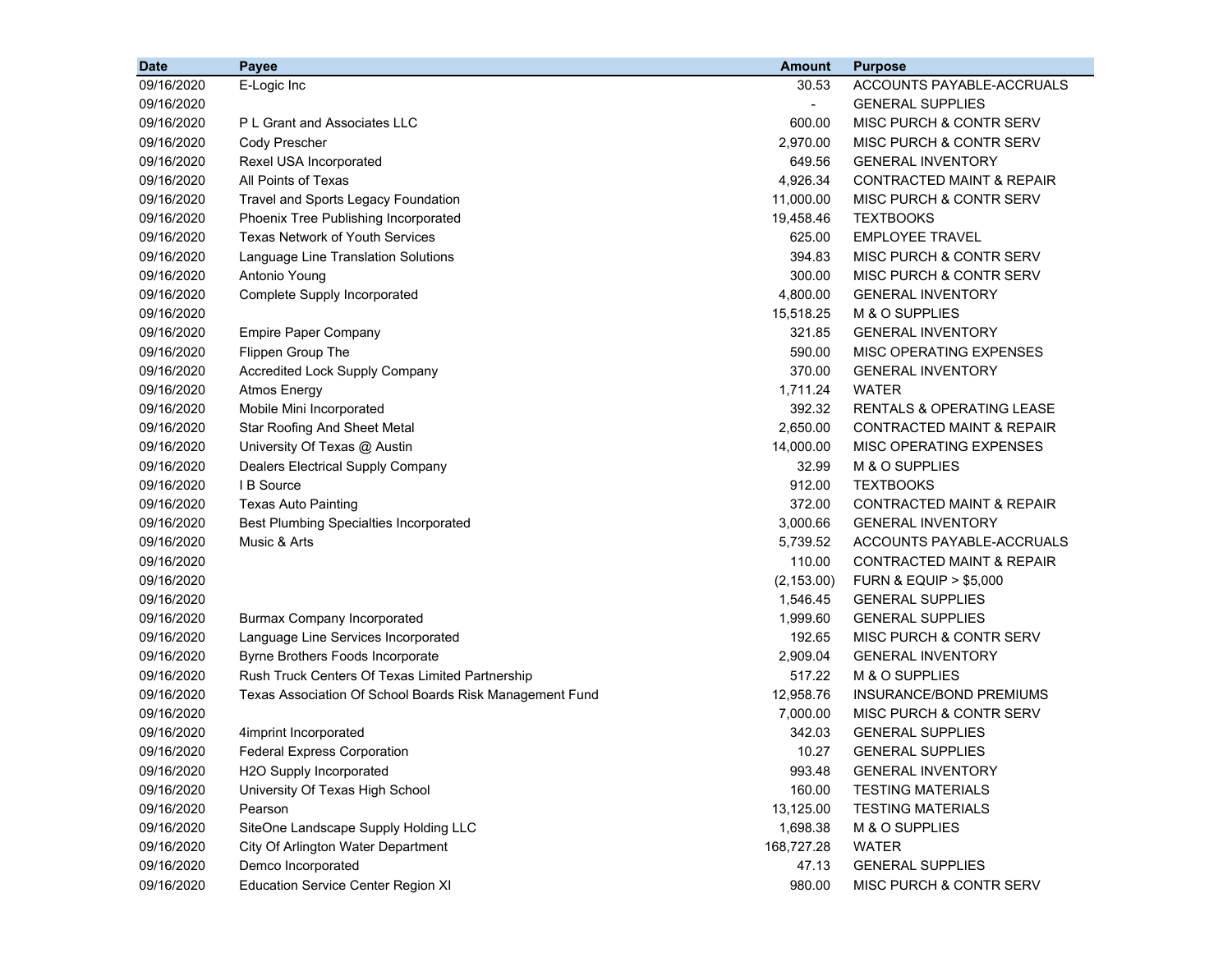| <b>Date</b> | Payee                                             | <b>Amount</b> | <b>Purpose</b>                       |
|-------------|---------------------------------------------------|---------------|--------------------------------------|
| 09/16/2020  | Moore Rental Service Incorporated                 | 2,718.00      | <b>RENTALS &amp; OPERATING LEASE</b> |
| 09/16/2020  | Norton Metal Products                             | 58.17         | M & O SUPPLIES                       |
| 09/16/2020  | Perfection Learning Corporation                   | 676.31        | <b>READING MATERIALS</b>             |
| 09/16/2020  | Quality Audio Visual Service Incorporated         | 989.07        | <b>CONTRACTED MAINT &amp; REPAIR</b> |
| 09/16/2020  | Scholastic Incorporated                           | 546.52        | <b>GENERAL SUPPLIES</b>              |
| 09/16/2020  | Unifirst Holdings(A/R 01550)                      | 73.08         | CONTRACTED MAINT & REPAIR            |
| 09/16/2020  |                                                   | 32.97         | MISC PURCH & CONTR SERV              |
| 09/16/2020  | Texas Wesleyan University                         | 1,750.00      | STDNT TUIT-NONPUBLIC SCHL            |
| 09/16/2020  | Bowie High School<br>004                          | 155.00        | REG DAY SCHOOL TUITION               |
| 09/16/2020  | <b>United Educators Association</b>               | 1,134.59      | UNITED FUND                          |
| 09/16/2020  | Texas United School Employees Local 100           | 91.58         | UNITED FUND                          |
| 09/16/2020  | Truman Tim Chapter 13 Trustee                     | 542.31        | UNITED FUND                          |
| 09/16/2020  | Association Of Texas Professional Teachers Local  | 13.69         | UNITED FUND                          |
| 09/16/2020  | Association Of Texas Professional Educators State | 20.00         | UNITED FUND                          |
| 09/16/2020  | Association Of Texas Professional Educators State | 97.35         | UNITED FUND                          |
| 09/16/2020  | Administracion para el Sustento de Menores        | 41.54         | UNITED FUND                          |
| 09/16/2020  | <b>Trellis Company</b>                            | 198.07        | UNITED FUND                          |
| 09/16/2020  | Educational Employees Credit Union - HSA          | 747.24        | DENTAL INSURANCE                     |
| 09/16/2020  | <b>Educational Employees Credit Union</b>         | 5,515.00      | DUE TO CREDIT UNION                  |
| 09/16/2020  | <b>Texas State Teachers Association</b>           | 185.66        | UNITED FUND                          |
| 09/17/2020  | <b>Atmos Energy</b>                               | 44.13         | <b>WATER</b>                         |
| 09/17/2020  | <b>Atmos Energy</b>                               | 81.13         | <b>WATER</b>                         |
| 09/17/2020  | <b>Atmos Energy</b>                               | 11.76         | <b>WATER</b>                         |
| 09/17/2020  | <b>Atmos Energy</b>                               | 63.17         | <b>WATER</b>                         |
| 09/17/2020  | <b>Atmos Energy</b>                               | 13.62         | WATER                                |
| 09/17/2020  | J P Morgan Chase Bank                             | 541.75        | MISC PURCH & CONTR SERV              |
| 09/17/2020  | <b>Weldon Mechanical Contractors</b>              | 483.13        | CONTRACTED MAINT & REPAIR            |
| 09/17/2020  | <b>Atmos Energy</b>                               | 16.49         | WATER                                |
| 09/17/2020  | <b>Atmos Energy</b>                               | 227.50        | WATER                                |
| 09/18/2020  | Ana Aldama                                        | 18.30         | <b>EMPLOYEE TRAVEL</b>               |
| 09/18/2020  | Tricia Alford                                     | 47.13         | <b>EMPLOYEE TRAVEL</b>               |
| 09/18/2020  | Ronda August                                      | 31.73         | <b>EMPLOYEE TRAVEL</b>               |
| 09/18/2020  | Maria Avila                                       | 36.00         | MISC OPERATING EXPENSES              |
| 09/18/2020  | Vera Bailey                                       | 35.47         | <b>EMPLOYEE TRAVEL</b>               |
| 09/18/2020  | Martha Beasley                                    | 12.52         | <b>EMPLOYEE TRAVEL</b>               |
| 09/18/2020  | Kevin Burgess                                     | 134.40        | <b>EMPLOYEE TRAVEL</b>               |
| 09/18/2020  | Graciela Cantu                                    | 66.88         | <b>EMPLOYEE TRAVEL</b>               |
| 09/18/2020  | <b>Lauren Daniels</b>                             | 44.94         | <b>EMPLOYEE TRAVEL</b>               |
| 09/18/2020  | Dean Hardin                                       | 7.30          | <b>EMPLOYEE TRAVEL</b>               |
| 09/18/2020  | Daniel Helm                                       | 31.83         | <b>EMPLOYEE TRAVEL</b>               |
| 09/18/2020  | Sarah Heroman                                     | 127.76        | <b>EMPLOYEE TRAVEL</b>               |
| 09/18/2020  | Joyce Holland                                     | 54.52         | <b>EMPLOYEE TRAVEL</b>               |
| 09/18/2020  | Carolyn Hollis                                    | 11.07         | <b>EMPLOYEE TRAVEL</b>               |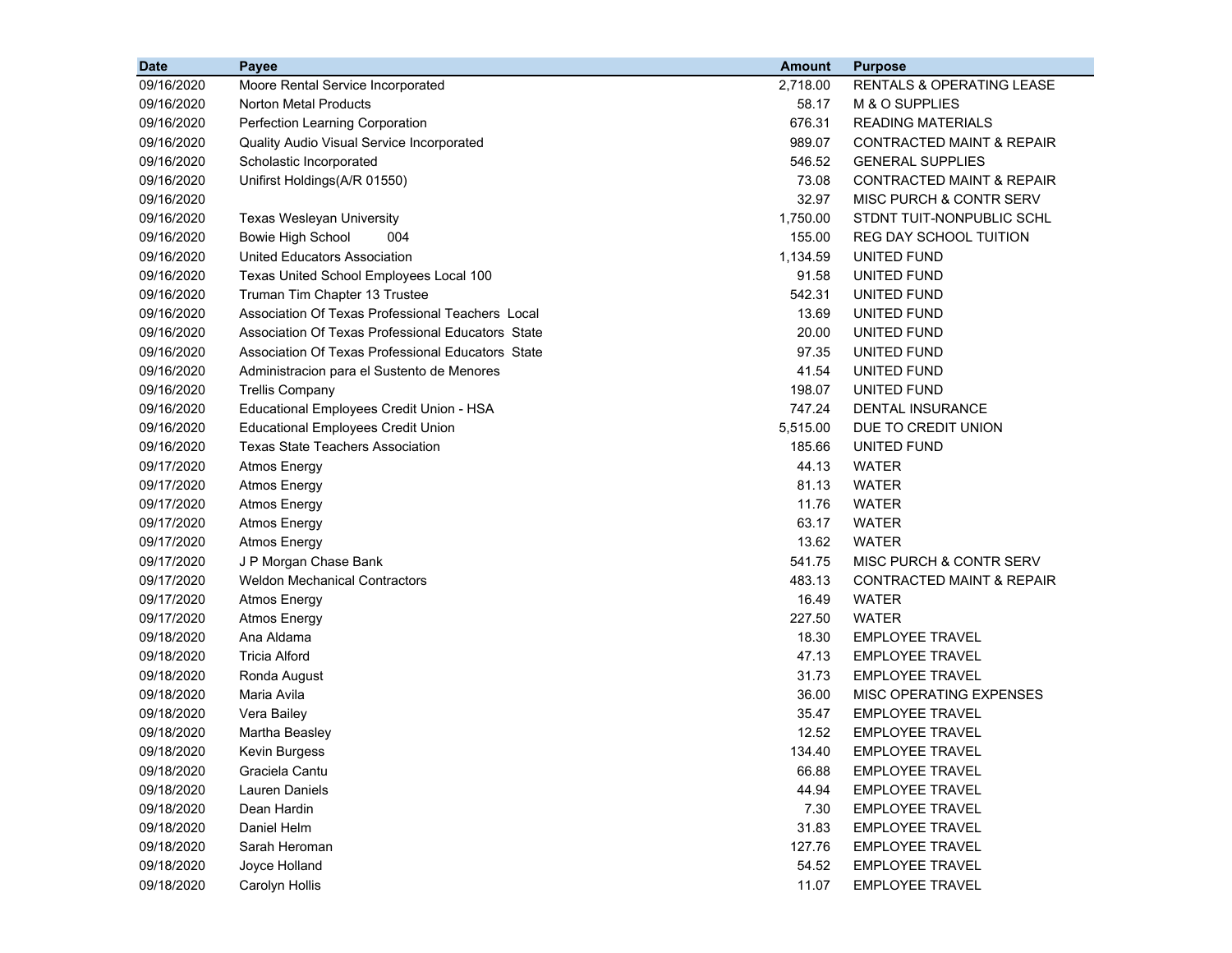| <b>Date</b> | Payee                                                 | <b>Amount</b> | <b>Purpose</b>                       |
|-------------|-------------------------------------------------------|---------------|--------------------------------------|
| 09/18/2020  | Tam Le                                                | 15.25         | <b>EMPLOYEE TRAVEL</b>               |
| 09/18/2020  | Souna Masri                                           | 34.29         | <b>EMPLOYEE TRAVEL</b>               |
| 09/18/2020  | Jane Meeks                                            | 49.70         | <b>EMPLOYEE TRAVEL</b>               |
| 09/18/2020  | Mary Ann Romero                                       | 31.57         | <b>EMPLOYEE TRAVEL</b>               |
| 09/18/2020  | Katoya Shelby                                         | 32.26         | <b>EMPLOYEE TRAVEL</b>               |
| 09/18/2020  | Deborah Steiner                                       | 14.12         | <b>EMPLOYEE TRAVEL</b>               |
| 09/18/2020  | <b>Mandine Trousil</b>                                | 13.86         | <b>EMPLOYEE TRAVEL</b>               |
| 09/18/2020  | Victoria Vargas                                       | 44.66         | <b>EMPLOYEE TRAVEL</b>               |
| 09/18/2020  | Anabel Viera                                          | 17.66         | <b>EMPLOYEE TRAVEL</b>               |
| 09/18/2020  | <b>Marie Villarreal</b>                               | 12.31         | <b>EMPLOYEE TRAVEL</b>               |
| 09/18/2020  | Ilona Wills                                           | 19.74         | <b>EMPLOYEE TRAVEL</b>               |
| 09/18/2020  | <b>Grainger Industrial Supply</b>                     | 21,030.35     | M & O SUPPLIES                       |
| 09/18/2020  | Hoshizaki South Central Distribution Center           | 147.76        | M & O SUPPLIES                       |
| 09/18/2020  | Home Depot Pro                                        | 49.83         | M & O SUPPLIES                       |
| 09/18/2020  | Apex Supply Company                                   | 182.73        | M & O SUPPLIES                       |
| 09/18/2020  | <b>Elliott Electric Supply</b>                        | 91.83         | M & O SUPPLIES                       |
| 09/18/2020  | Galls Incorporated                                    | 143.44        | ACCOUNTS PAYABLE-ACCRUALS            |
| 09/18/2020  |                                                       | 252.64        | <b>GENERAL SUPPLIES</b>              |
| 09/18/2020  |                                                       | $\sim$        | M & O SUPPLIES                       |
| 09/18/2020  | Lennox Industries Incorporated                        | 269.28        | M & O SUPPLIES                       |
| 09/18/2020  | <b>Booksource</b>                                     | 58,346.67     | <b>READING MATERIALS</b>             |
| 09/18/2020  | <b>Texas Educational Theater Association</b>          | 1,600.00      | MISC OPERATING EXPENSES              |
| 09/18/2020  | Office Depot                                          | 135.95        | <b>GENERAL SUPPLIES</b>              |
| 09/18/2020  | <b>CDW Government Incorporated</b>                    | 27,934.50     | <b>GENERAL SUPPLIES</b>              |
| 09/18/2020  | 1 A Fire & Domestic Testing                           | 407.00        | CONTRACTED MAINT & REPAIR            |
| 09/18/2020  | Renaissance Learning Incorporated                     | 1,901.25      | <b>GENERAL SUPPLIES</b>              |
| 09/18/2020  | Delcom Group                                          | 166.75        | <b>GENERAL SUPPLIES</b>              |
| 09/18/2020  | Kimbrough Fire Extinguisher Company                   | 285.00        | <b>CONTRACTED MAINT &amp; REPAIR</b> |
| 09/18/2020  | Psychological Assessment Resources Incorporated (Par) | 1,572.85      | <b>TESTING MATERIALS</b>             |
| 09/18/2020  | A Turtle Loves Me                                     | 25,926.25     | NON-FOOD REQUISITIONS                |
| 09/18/2020  | <b>Binswanger Glass</b>                               | 157.95        | CONTRACTED MAINT & REPAIR            |
| 09/18/2020  | IdentiSys Incorporated                                | 240.00        | <b>INVOICES RECEIVABLE</b>           |
| 09/18/2020  | Kurz & Company                                        | 881.52        | <b>FOOD</b>                          |
| 09/18/2020  | Accent Awards & Trophies, LLC                         | 258.50        | <b>GENERAL SUPPLIES</b>              |
| 09/18/2020  | <b>Autonation Chevrolet</b>                           | 296.43        | <b>CONTRACTED MAINT &amp; REPAIR</b> |
| 09/18/2020  | AlphaGraphics                                         | 37.50         | <b>GENERAL SUPPLIES</b>              |
| 09/18/2020  | Follett School Solutions, Inc.                        | 27,532.15     | <b>READING MATERIALS</b>             |
| 09/18/2020  | Pogue Construction Co., LP                            | 5,278,943.58  | BLDG PURCH, CONSTR, IMPROVE          |
| 09/18/2020  |                                                       | (263, 947.18) | <b>RETAINAGE</b>                     |
| 09/18/2020  | <b>Tarrant County Tax Assessor-Collector</b>          | 110.00        | MISC OPERATING EXPENSES              |
| 09/18/2020  | <b>Tarrant County Tax Assessor-Collector</b>          | 220.00        | MISC OPERATING EXPENSES              |
| 09/18/2020  | <b>Tarrant County Tax Assessor-Collector</b>          | 15.75         | MISC OPERATING EXPENSES              |
| 09/18/2020  | <b>Tarrant County Tax Assessor-Collector</b>          | 220.00        | MISC OPERATING EXPENSES              |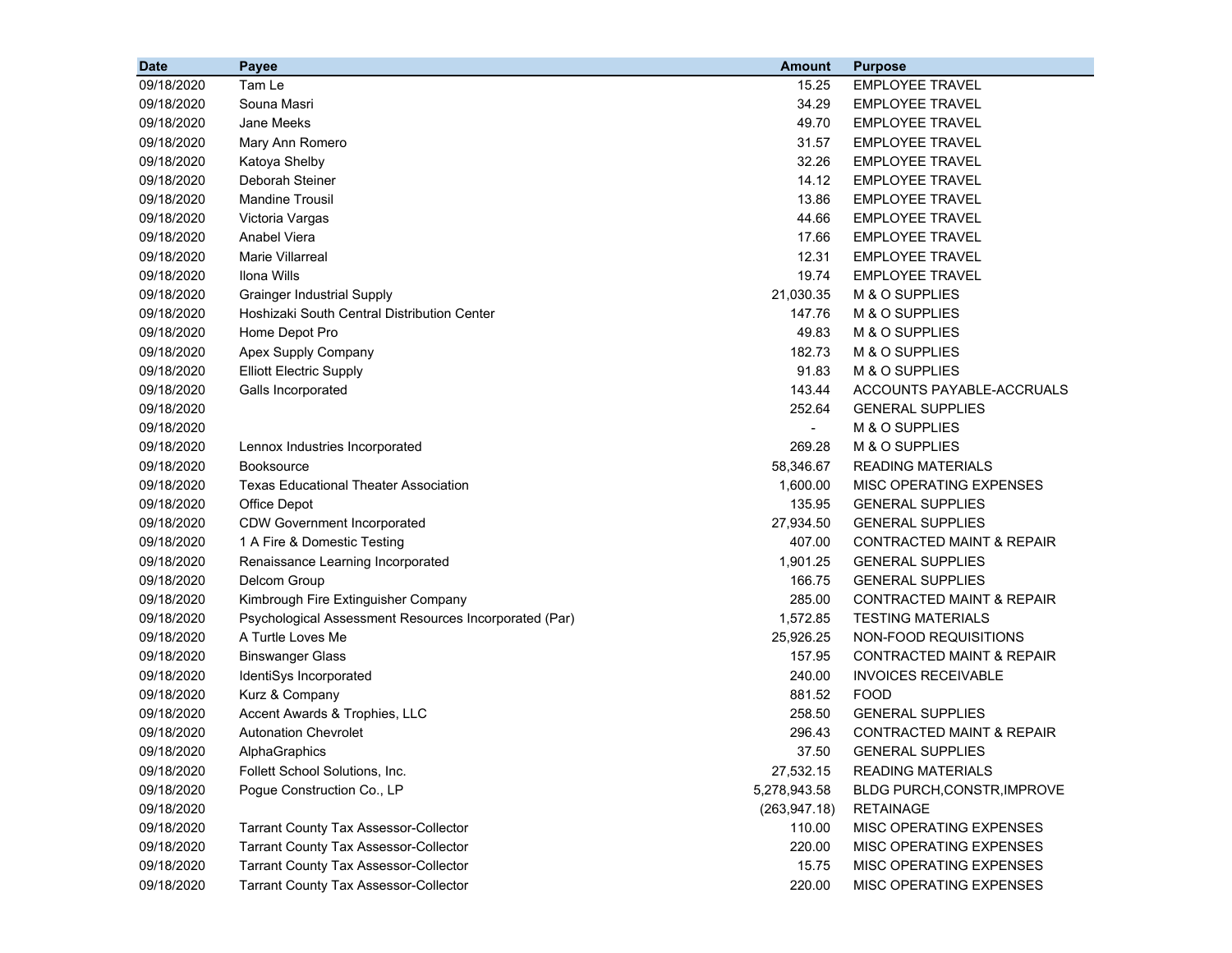| <b>Date</b> | Payee                                         | <b>Amount</b>  | <b>Purpose</b>                       |
|-------------|-----------------------------------------------|----------------|--------------------------------------|
| 09/18/2020  | <b>Tarrant County Tax Assessor-Collector</b>  | 220.00         | MISC OPERATING EXPENSES              |
| 09/18/2020  | <b>Tarrant County Tax Assessor-Collector</b>  | 44.00          | MISC OPERATING EXPENSES              |
| 09/18/2020  | Safehaven Pest Control, LLC                   | 2,950.00       | <b>CONTRACTED MAINT &amp; REPAIR</b> |
| 09/18/2020  | Cool Tech A/C Heat & Refrigeration            | 9,422.00       | <b>CONTRACTED MAINT &amp; REPAIR</b> |
| 09/18/2020  | Council of the Great City Schools             | 150.00         | NON-EMPLOYEE TRAVEL                  |
| 09/18/2020  | Council of the Great City Schools             | 150.00         | NON-EMPLOYEE TRAVEL                  |
| 09/18/2020  | Cardinal's Sport Center Incorporated          | 13,250.00      | M & O SUPPLIES                       |
| 09/18/2020  | Western-BRW Paper Company Incorporated        | 239.70         | <b>GENERAL SUPPLIES</b>              |
| 09/18/2020  | Your Tees                                     | 2,505.00       | <b>GENERAL SUPPLIES</b>              |
| 09/18/2020  | Moore Supply Co                               | 92.10          | M & O SUPPLIES                       |
| 09/18/2020  | Mavich LLC                                    | 420.00         | <b>GENERAL INVENTORY</b>             |
| 09/18/2020  | <b>C&amp;S Trailers</b>                       | 1,058.29       | <b>CONTRACTED MAINT &amp; REPAIR</b> |
| 09/18/2020  | Steve Weiss Music, Inc.                       | 1,697.95       | <b>GENERAL SUPPLIES</b>              |
| 09/18/2020  | Barnes & Noble College Booksellers LLC        | 49,554.87      | <b>TEXTBOOKS</b>                     |
| 09/18/2020  | <b>Frontline Education</b>                    | 8,778.64       | <b>CONTRACTED MAINT &amp; REPAIR</b> |
| 09/18/2020  | Frog Street Press LLC                         | 82,403.59      | ACCOUNTS PAYABLE-ACCRUALS            |
| 09/18/2020  |                                               | $\blacksquare$ | <b>GENERAL SUPPLIES</b>              |
| 09/18/2020  |                                               | 6,723.00       | MISC OPERATING EXPENSES              |
| 09/18/2020  | <b>Terracon Consultants</b>                   | 18,888.25      | <b>BLDG PURCH, CONSTR, IMPROVE</b>   |
| 09/18/2020  | Texas Health Sports Medicine                  | 585.00         | MISC PURCH & CONTR SERV              |
| 09/18/2020  | Project Lead The Way Incorporated             | 5,400.00       | MISC PURCH & CONTR SERV              |
| 09/18/2020  | Insight Public Sector Inc                     | 2,802.67       | <b>CONTRACTED MAINT &amp; REPAIR</b> |
| 09/18/2020  | Kentucky Trailer                              | 433,260.00     | <b>VEHICLES</b>                      |
| 09/18/2020  | Rangers Baseball LLC                          | 45,000.00      | <b>RENTALS &amp; OPERATING LEASE</b> |
| 09/18/2020  | Complete Supply Incorporated                  | 213.60         | M & O SUPPLIES                       |
| 09/18/2020  | <b>Gomez Floor Covering</b>                   | 1,020.16       | M & O SUPPLIES                       |
| 09/18/2020  | Elevator Maintenance and Repair Incorporated  | 4,519.95       | <b>CONTRACTED MAINT &amp; REPAIR</b> |
| 09/18/2020  | Bucks Wheel & Equipment Company               | 157.14         | <b>GENERAL INVENTORY</b>             |
| 09/18/2020  |                                               | 318.52         | M & O SUPPLIES                       |
| 09/18/2020  | <b>Best Plumbing Specialties Incorporated</b> | 171.12         | <b>GENERAL INVENTORY</b>             |
| 09/18/2020  | Music & Arts                                  | 1,498.48       | ACCOUNTS PAYABLE-ACCRUALS            |
| 09/18/2020  |                                               | 2,153.00       | <b>FURN &amp; EQUIP &gt; \$5,000</b> |
| 09/18/2020  | Conagra Food Sales Incorporated               | 4,360.00       | <b>GENERAL INVENTORY</b>             |
| 09/18/2020  | Cargill Kitchen Solutions Incorporated        | 37,150.75      | <b>GENERAL INVENTORY</b>             |
| 09/18/2020  | Adolfson & Peterson Construction              | 2,987,880.92   | <b>BLDG PURCH, CONSTR, IMPROVE</b>   |
| 09/18/2020  |                                               | (149, 394.04)  | <b>RETAINAGE</b>                     |
| 09/18/2020  | Electude USA LLC                              | 6,080.00       | <b>GENERAL SUPPLIES</b>              |
| 09/18/2020  | Thai Tran                                     | 49.26          | MISC PURCH & CONTR SERV              |
| 09/18/2020  | Juliemy Johany Petit                          | 10,000.00      | MISC OPERATING EXPENSES              |
| 09/23/2020  | <b>Cambridge University Press</b>             | 448.20         | <b>TEXTBOOKS</b>                     |
| 09/23/2020  | <b>Grainger Industrial Supply</b>             | 310.68         | <b>GENERAL SUPPLIES</b>              |
| 09/23/2020  |                                               | 666.85         | M & O SUPPLIES                       |
| 09/23/2020  | Qep Incorporated                              | 342.00         | <b>READING MATERIALS</b>             |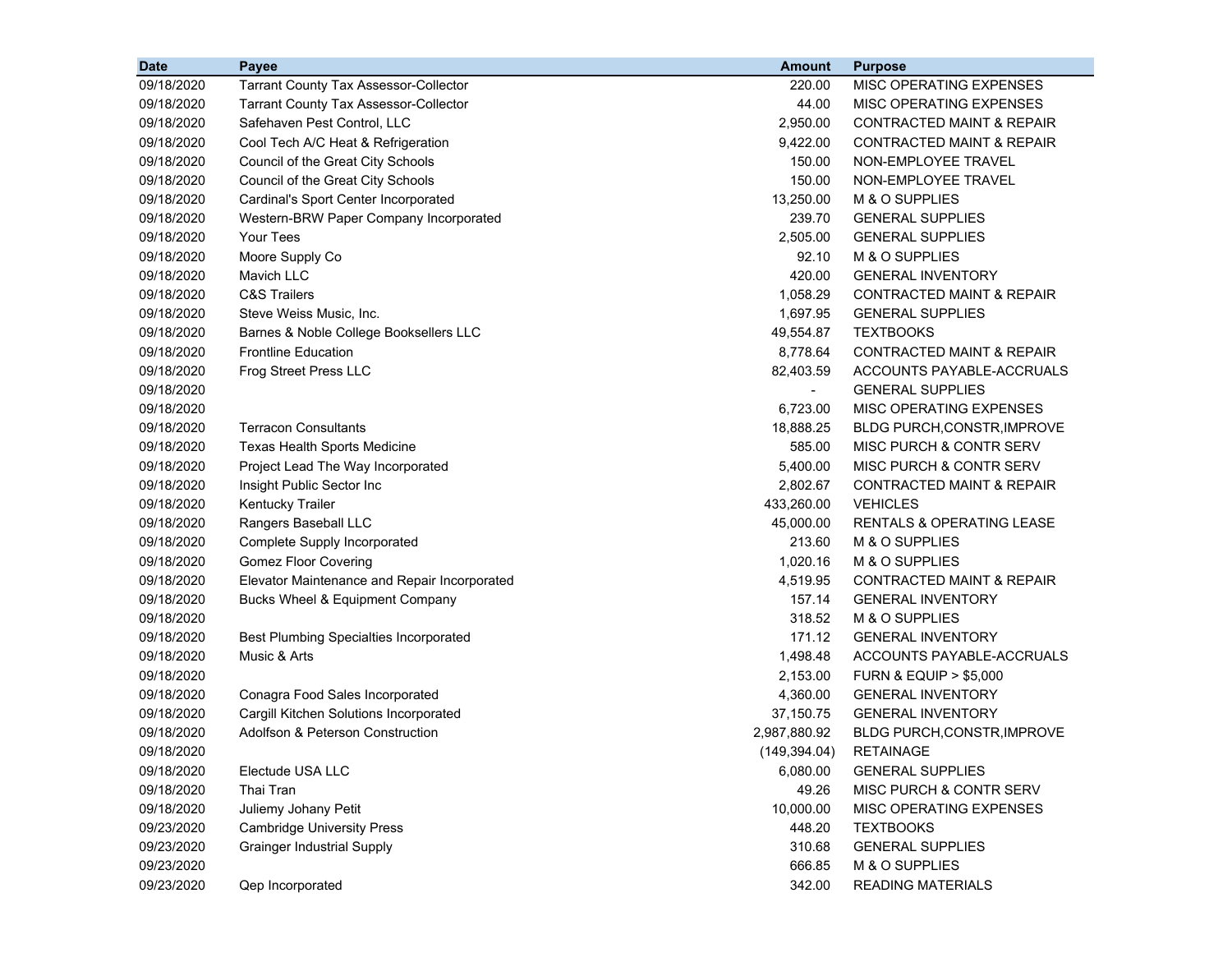| <b>Date</b> | Payee                                                    | <b>Amount</b>  | <b>Purpose</b>                       |
|-------------|----------------------------------------------------------|----------------|--------------------------------------|
| 09/23/2020  | Home Depot Pro                                           | 580.07         | M & O SUPPLIES                       |
| 09/23/2020  | Apex Supply Company                                      | 120.03         | M & O SUPPLIES                       |
| 09/23/2020  | AccuCut, LLC                                             | 70.00          | <b>GENERAL SUPPLIES</b>              |
| 09/23/2020  | Kroger                                                   | 108.45         | <b>INVOICES RECEIVABLE</b>           |
| 09/23/2020  | <b>B W I Companies Incorporated</b>                      | 5,644.00       | M & O SUPPLIES                       |
| 09/23/2020  | United Refrigeration Incorporated                        | 371.69         | M & O SUPPLIES                       |
| 09/23/2020  | <b>Elliott Electric Supply</b>                           | 247.80         | <b>GENERAL INVENTORY</b>             |
| 09/23/2020  |                                                          | 631.35         | M & O SUPPLIES                       |
| 09/23/2020  | <b>Booksource</b>                                        | 145,113.57     | <b>READING MATERIALS</b>             |
| 09/23/2020  | Texas Furniture Source Incorporated                      | 24,742.23      | <b>GENERAL SUPPLIES</b>              |
| 09/23/2020  |                                                          | 3,110.64       | M & O SUPPLIES                       |
| 09/23/2020  | Jason's Deli                                             | 782.19         | MISC OPERATING EXPENSES              |
| 09/23/2020  | Paradise Produce                                         | 20,313.00      | <b>FOOD</b>                          |
| 09/23/2020  | <b>Continental Book Company Western Division</b>         | 706.44         | <b>READING MATERIALS</b>             |
| 09/23/2020  | <b>Crisis Prevention Institute</b>                       | 8,000.00       | MISC PURCH & CONTR SERV              |
| 09/23/2020  | Trane Company Commercial Systems Group                   | 2,310.43       | M & O SUPPLIES                       |
| 09/23/2020  | City Of Arlington Parks And Recreation Mail Stop 05-0150 | 2,000.00       | <b>RENTALS &amp; OPERATING LEASE</b> |
| 09/23/2020  | PPG Architectural Finishes, Inc.                         | 100.80         | M & O SUPPLIES                       |
| 09/23/2020  | Office Depot                                             | 11,841.55      | <b>GENERAL SUPPLIES</b>              |
| 09/23/2020  |                                                          | 389.53         | <b>INVOICES RECEIVABLE</b>           |
| 09/23/2020  | Moak Casey & Associates Incorporated                     | 2,083.33       | MISC PURCH & CONTR SERV              |
| 09/23/2020  | B & H Photo Video                                        | 601.25         | <b>GENERAL SUPPLIES</b>              |
| 09/23/2020  | <b>CDW Government Incorporated</b>                       | 47,413.50      | <b>GENERAL SUPPLIES</b>              |
| 09/23/2020  | Landtec Engineers Llc                                    | 24,695.00      | BLDG PURCH, CONSTR, IMPROVE          |
| 09/23/2020  | 1 A Fire & Domestic Testing                              | 189.00         | <b>CONTRACTED MAINT &amp; REPAIR</b> |
| 09/23/2020  | <b>ProComputing Corporation</b>                          | 229,687.23     | <b>CONTRACTED MAINT &amp; REPAIR</b> |
| 09/23/2020  |                                                          | 325.00         | <b>GENERAL SUPPLIES</b>              |
| 09/23/2020  | <b>Internal Revenue Service</b>                          | 21,470.00      | MISC OPERATING EXPENSES              |
| 09/23/2020  | Apple Computer Incorporated                              | 8,678.00       | <b>GENERAL SUPPLIES</b>              |
| 09/23/2020  | C D Hartnett Company                                     | 5,938.96       | <b>GENERAL INVENTORY</b>             |
| 09/23/2020  |                                                          | $\blacksquare$ | LIONS CLUB CONCESSIONS               |
| 09/23/2020  | Hans Johnsen Company                                     | 79.60          | <b>GENERAL INVENTORY</b>             |
| 09/23/2020  | Lone Star Percussion                                     | 598.72         | <b>INVOICES RECEIVABLE</b>           |
| 09/23/2020  | <b>City Of Grand Prairie Water Utilities</b>             | 1,545.93       | <b>WATER</b>                         |
| 09/23/2020  | Arlington Hardware Incorporated #53                      | 147.98         | M & O SUPPLIES                       |
| 09/23/2020  | Mardel Incorporated                                      | 856.64         | <b>GENERAL SUPPLIES</b>              |
| 09/23/2020  | First Place Foods LLC                                    | 2,304.00       | <b>GENERAL INVENTORY</b>             |
| 09/23/2020  | <b>Total Maintenance Solutions-South</b>                 | 313.23         | M & O SUPPLIES                       |
| 09/23/2020  | News-2-You, Inc.                                         | 69,955.00      | <b>GENERAL SUPPLIES</b>              |
| 09/23/2020  | Roof Management Services Incorporated                    | 2,432.25       | <b>CONTRACTED MAINT &amp; REPAIR</b> |
| 09/23/2020  | Luxor Staffing                                           | 2,262.00       | MISC PURCH & CONTR SERV              |
| 09/23/2020  | Monarch Trophy Studio                                    | 57.85          | <b>GENERAL SUPPLIES</b>              |
| 09/23/2020  | Sullivan Donna                                           | 125.00         | MISC PURCH & CONTR SERV              |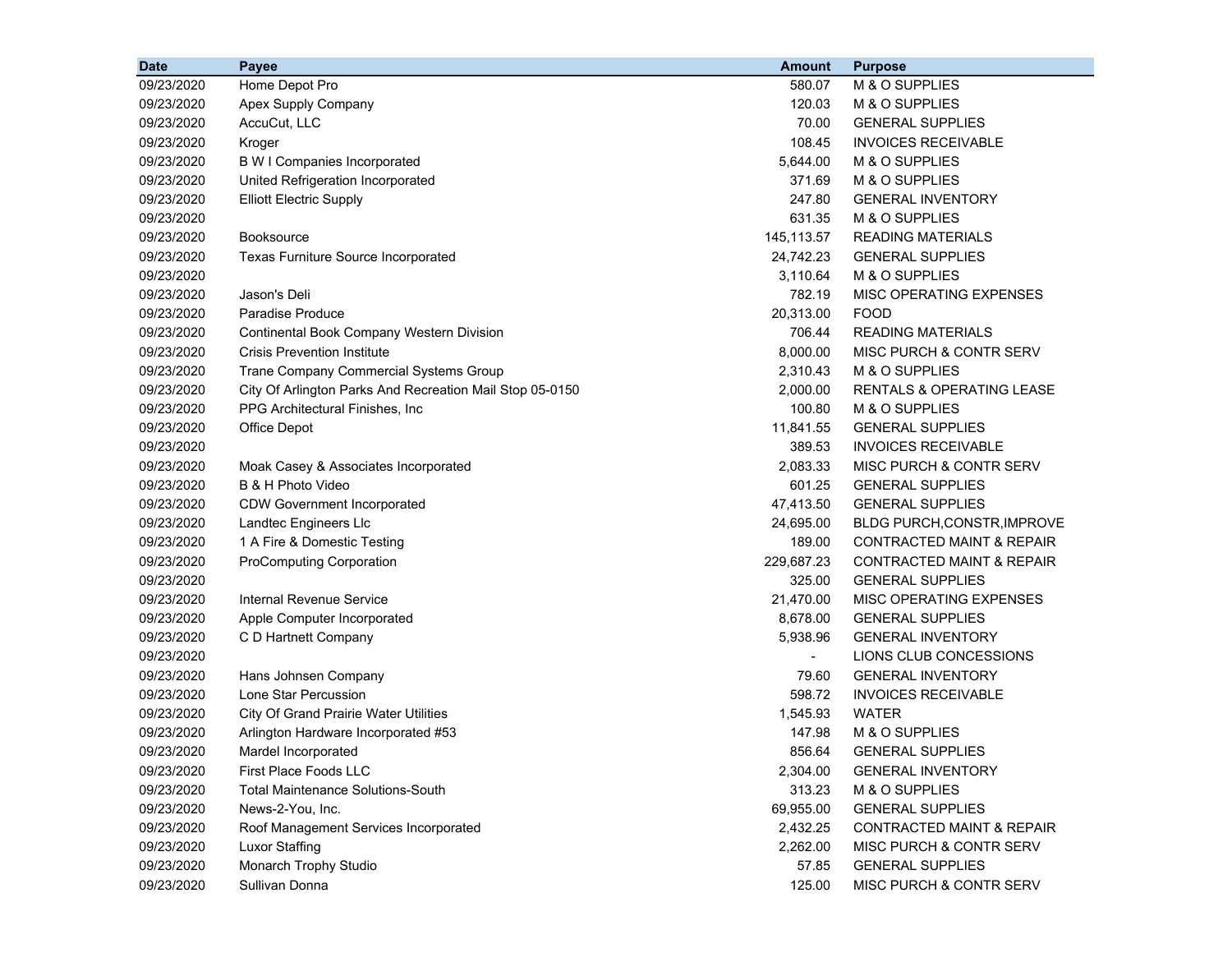| <b>Date</b> | Payee                                        | <b>Amount</b> | <b>Purpose</b>                             |
|-------------|----------------------------------------------|---------------|--------------------------------------------|
| 09/23/2020  | <b>ESGILLC</b>                               | 5,784.39      | <b>GENERAL SUPPLIES</b>                    |
| 09/23/2020  | Ferrellgas, Incorporated                     | 6,249.23      | <b>GENERAL INVENTORY</b>                   |
| 09/23/2020  | Automatic Sprinkler of Texas Incorporated    | 14,935.00     | <b>CONTRACTED MAINT &amp; REPAIR</b>       |
| 09/23/2020  | A Turtle Loves Me                            | 1,936.00      | NON-FOOD REQUISITIONS                      |
| 09/23/2020  | Clough Richard                               | 125.00        | MISC PURCH & CONTR SERV                    |
| 09/23/2020  | One Source Staffing Corporation              | 9,422.71      | MISC PURCH & CONTR SERV                    |
| 09/23/2020  | L A Cheer                                    | 17,623.00     | <b>GENERAL SUPPLIES</b>                    |
| 09/23/2020  | Virtucom, Incorporated                       | 6,370.00      | <b>CONTRACTED MAINT &amp; REPAIR</b>       |
| 09/23/2020  | Eichelbaum Wardell Hansen Powell & Mehl P.C. | 115,139.25    | <b>LEGAL SERVICES</b>                      |
| 09/23/2020  |                                              | 720.00        | MISC PURCH & CONTR SERV                    |
| 09/23/2020  | Chavez Kelli                                 | 125.00        | MISC PURCH & CONTR SERV                    |
| 09/23/2020  | IdentiSys Incorporated                       | 120.00        | <b>GENERAL SUPPLIES</b>                    |
| 09/23/2020  |                                              | 240.00        | <b>INVOICES RECEIVABLE</b>                 |
| 09/23/2020  | <b>Wagler Keith</b>                          | 250.00        | MISC PURCH & CONTR SERV                    |
| 09/23/2020  | <b>Autonation Chevrolet</b>                  | 250.43        | M & O SUPPLIES                             |
| 09/23/2020  | <b>Aldridge Enterprises</b>                  | 1,484.00      | <b>GENERAL SUPPLIES</b>                    |
| 09/23/2020  | AlphaGraphics                                | 37.50         | <b>GENERAL SUPPLIES</b>                    |
| 09/23/2020  | <b>Crawford Electric Supply Company</b>      | 560.00        | M & O SUPPLIES                             |
| 09/23/2020  | <b>RD Lawns LLC</b>                          | 10,715.25     | <b>CONTRACTED MAINT &amp; REPAIR</b>       |
| 09/23/2020  | <b>Brown Reynolds Watford Architects</b>     | 354,462.88    | BLDG PURCH, CONSTR, IMPROVE                |
| 09/23/2020  | Peyco Southwest Realty, Inc.                 | 2,500.00      | OTH PROFESSIONAL SERVICES                  |
| 09/23/2020  | <b>Tarrant County Tax Assessor-Collector</b> | 220.00        | MISC OPERATING EXPENSES                    |
| 09/23/2020  | <b>Tarrant County Tax Assessor-Collector</b> | 33.50         | MISC OPERATING EXPENSES                    |
| 09/23/2020  | <b>Tarrant County Tax Assessor-Collector</b> | 112.75        | MISC OPERATING EXPENSES                    |
| 09/23/2020  | <b>Tarrant County Tax Assessor-Collector</b> | 110.00        | MISC OPERATING EXPENSES                    |
| 09/23/2020  | FAYHA Management LLC                         | 10,770.00     | <b>RENTALS &amp; OPERATING LEASE</b>       |
| 09/23/2020  | Cool Tech A/C Heat & Refrigeration           | 5,370.00      | <b>CONTRACTED MAINT &amp; REPAIR</b>       |
| 09/23/2020  | Ferguson Enterprises, Inc.                   | 745.32        | M & O SUPPLIES                             |
| 09/23/2020  | Big Game Sports Inc.                         | 2,099.70      | <b>GENERAL SUPPLIES</b>                    |
| 09/23/2020  | Data Recognition Corporation                 | 2,450.00      | <b>TESTING MATERIALS</b>                   |
| 09/23/2020  | Easley Sabrina                               | 210.00        | MISC PURCH & CONTR SERV                    |
| 09/23/2020  | <b>Hubbard Kera</b>                          | 210.00        | <b>MISC PURCH &amp; CONTR SERV</b>         |
| 09/23/2020  | <b>Education Galaxy LLC</b>                  | 4,400.00      | <b>INVOICES RECEIVABLE</b>                 |
| 09/23/2020  | <b>SkillPath NST Training</b>                | 31.90         | MISC PURCH & CONTR SERV                    |
| 09/23/2020  | Decker Equipment/School Fix                  | 358.25        | <b>GENERAL SUPPLIES</b>                    |
| 09/23/2020  | Cardinal's Sport Center Incorporated         | 15,770.00     | ACCOUNTS PAYABLE-ACCRUALS                  |
| 09/23/2020  |                                              | $\sim$        | <b>GENERAL SUPPLIES</b>                    |
| 09/23/2020  | Lowe's Home Centers, LLC                     | 319.31        | M & O SUPPLIES                             |
| 09/23/2020  | <b>Final Graphic</b>                         | 158.70        | <b>Statutorily Required Public Notices</b> |
| 09/23/2020  | Sysco North Texas                            | 18,106.08     | <b>GENERAL INVENTORY</b>                   |
| 09/23/2020  | Your Tees                                    | 35.00         | <b>GENERAL SUPPLIES</b>                    |
| 09/23/2020  | Nearpod                                      | 5,318.34      | <b>GENERAL SUPPLIES</b>                    |
| 09/23/2020  | Mavich LLC                                   | 1,085.10      | <b>GENERAL INVENTORY</b>                   |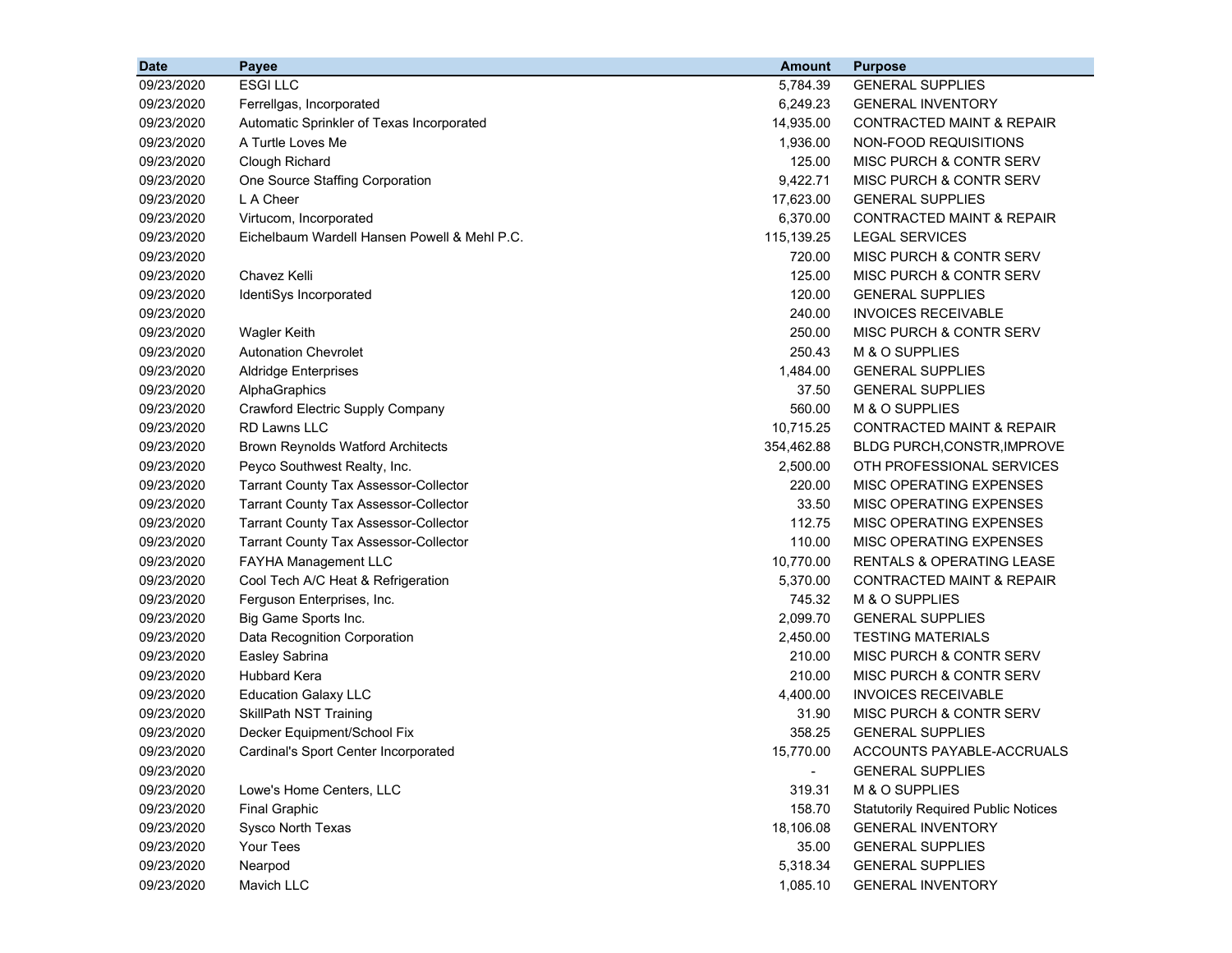| <b>Date</b> | Payee                                                            | <b>Amount</b> | <b>Purpose</b>                       |
|-------------|------------------------------------------------------------------|---------------|--------------------------------------|
| 09/23/2020  |                                                                  | 4,500.00      | M & O SUPPLIES                       |
| 09/23/2020  | Learning A-Z LLC                                                 | 9,574.95      | <b>GENERAL SUPPLIES</b>              |
| 09/23/2020  | MP2 Energy Texas LLC                                             | 585,880.14    | <b>WATER</b>                         |
| 09/23/2020  | Texas Irrigation Supply LLC                                      | 3,325.93      | M & O SUPPLIES                       |
| 09/23/2020  | Arlington Music Enrichment Program                               | 72.00         | <b>INVOICES RECEIVABLE</b>           |
| 09/23/2020  | Arlington Music Enrichment Program                               | 100.00        | <b>INVOICES RECEIVABLE</b>           |
| 09/23/2020  | <b>Target Specialty Products</b>                                 | 603.29        | M & O SUPPLIES                       |
| 09/23/2020  | Price Right Professional Landscaping & Tree Service LLC          | 4,595.00      | <b>CONTRACTED MAINT &amp; REPAIR</b> |
| 09/23/2020  | Education Advanced, Inc.                                         | 65,485.20     | <b>GENERAL SUPPLIES</b>              |
| 09/23/2020  | <b>Frontline Education</b>                                       | 395.00        | MISC OPERATING EXPENSES              |
| 09/23/2020  | Frog Street Press LLC                                            | 15,498.27     | ACCOUNTS PAYABLE-ACCRUALS            |
| 09/23/2020  | Bettis Aljay III                                                 | 110.00        | MISC PURCH & CONTR SERV              |
| 09/23/2020  | Oswalt Mike                                                      | 110.00        | MISC PURCH & CONTR SERV              |
| 09/23/2020  | <b>Taylor Smith Consulting LLC</b>                               | 2,793.75      | MISC PURCH & CONTR SERV              |
| 09/23/2020  | Riverside Insights                                               | 5,985.98      | <b>TESTING MATERIALS</b>             |
| 09/23/2020  | Collaborative for Academic Social and Emotional Learning (CASEL) | 375.00        | MISC OPERATING EXPENSES              |
| 09/23/2020  | ValueSure Agency Inc.                                            | 71.00         | MISC OPERATING EXPENSES              |
| 09/23/2020  | Marathon Staffing Group Inc                                      | 2,157.15      | MISC PURCH & CONTR SERV              |
| 09/23/2020  | Project Lead The Way Incorporated                                | 714.00        | <b>GENERAL SUPPLIES</b>              |
| 09/23/2020  |                                                                  | 1,000.00      | MISC PURCH & CONTR SERV              |
| 09/23/2020  | <b>Howard Tracy</b>                                              | 110.00        | MISC PURCH & CONTR SERV              |
| 09/23/2020  | Menefee Barry                                                    | 165.00        | MISC PURCH & CONTR SERV              |
| 09/23/2020  | <b>Harris Ratings Weekly</b>                                     | 99.99         | <b>INVOICES RECEIVABLE</b>           |
| 09/23/2020  | P L Grant and Associates LLC                                     | 150.00        | MISC PURCH & CONTR SERV              |
| 09/23/2020  | Cody Prescher                                                    | 2,800.00      | CONTRACTED MAINT & REPAIR            |
| 09/23/2020  | Robert Steven Lord                                               | 5,831.25      | MISC PURCH & CONTR SERV              |
| 09/23/2020  | <b>Examity Incorporated</b>                                      | 700.00        | <b>TESTING MATERIALS</b>             |
| 09/23/2020  | North Texas Swimming Inc                                         | 105.00        | MISC OPERATING EXPENSES              |
| 09/23/2020  | Rangers Baseball LLC                                             | 105,000.00    | RENTALS & OPERATING LEASE            |
| 09/23/2020  | Complete Supply Incorporated                                     | 1,675.79      | <b>GENERAL INVENTORY</b>             |
| 09/23/2020  |                                                                  | 55,000.00     | M & O SUPPLIES                       |
| 09/23/2020  | <b>Gomez Floor Covering</b>                                      | 241.50        | M & O SUPPLIES                       |
| 09/23/2020  | <b>Empire Paper Company</b>                                      | 70.65         | <b>GENERAL INVENTORY</b>             |
| 09/23/2020  | International Baccalaureate America                              | 11,650.00     | MISC OPERATING EXPENSES              |
| 09/23/2020  | <b>Austin Turf &amp; Tractor</b>                                 | 86.90         | M & O SUPPLIES                       |
| 09/23/2020  | Mobile Mini Incorporated                                         | 9,660.00      | <b>GENERAL SUPPLIES</b>              |
| 09/23/2020  | <b>Texas International Baccalaureate Schools</b>                 | 300.00        | MISC OPERATING EXPENSES              |
| 09/23/2020  | <b>Educational Theatre Association</b>                           | 129.00        | <b>INVOICES RECEIVABLE</b>           |
| 09/23/2020  | Monster Incorporated                                             | 3,250.14      | MISC PURCH & CONTR SERV              |
| 09/23/2020  | Bucks Wheel & Equipment Company                                  | 4,536.00      | M & O SUPPLIES                       |
| 09/23/2020  | <b>Sprint Nextel Network</b>                                     | 374.19        | <b>WATER</b>                         |
| 09/23/2020  | <b>Melhart Music Center</b>                                      | 56,600.00     | <b>FURN &amp; EQUIP &gt; \$5,000</b> |
| 09/23/2020  | First Advantage Background Services                              | 247.92        | MISC PURCH & CONTR SERV              |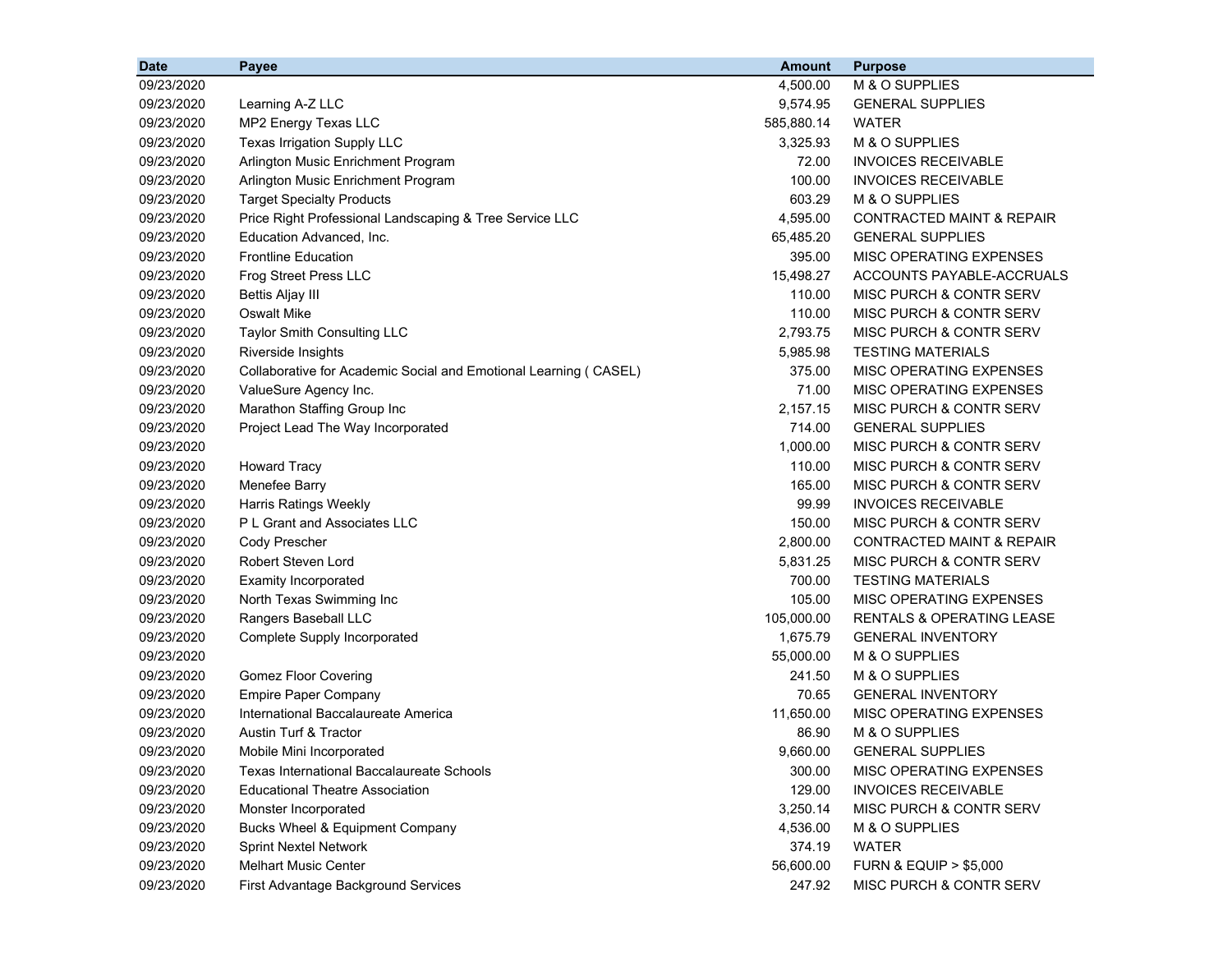| <b>Date</b> | Payee                                             | <b>Amount</b> | <b>Purpose</b>                       |
|-------------|---------------------------------------------------|---------------|--------------------------------------|
| 09/23/2020  | Carl Hilmer Guenther & Sons Incorporated          | 1,369.00      | <b>GENERAL INVENTORY</b>             |
| 09/23/2020  | Rush Truck Centers Of Texas Limited Partnership   | 409.46        | M & O SUPPLIES                       |
| 09/23/2020  | Sas Technologies Limited                          | 612.86        | <b>CONTRACTED MAINT &amp; REPAIR</b> |
| 09/23/2020  | City Of Dalworthington Gardens                    | 487.46        | <b>WATER</b>                         |
| 09/23/2020  | <b>Education Service Center Region XI</b>         | 400.00        | <b>EDUCATION SERVICE CENTER</b>      |
| 09/23/2020  | <b>Education Service Center Region XI</b>         | 1,600.00      | <b>EDUCATION SERVICE CENTER</b>      |
| 09/23/2020  | Scholastic Incorporated                           | 651.04        | <b>READING MATERIALS</b>             |
| 09/23/2020  | Sentinel The Alarm Company                        | 3,470.84      | <b>CONTRACTED MAINT &amp; REPAIR</b> |
| 09/23/2020  | <b>Tarrant Appraisal District</b>                 | 507,989.89    | <b>TARRANT APPRAISAL DIST</b>        |
| 09/23/2020  | Lamar High School 003                             | 645.00        | <b>INVOICES RECEIVABLE</b>           |
| 09/23/2020  | <b>Butler Elementary 129</b>                      | 3,632.00      | <b>INVOICES RECEIVABLE</b>           |
| 09/23/2020  | <b>United Educators Association</b>               | 1,020.30      | UNITED FUND                          |
| 09/23/2020  | Texas United School Employees Local 100           | 26.67         | UNITED FUND                          |
| 09/23/2020  | Truman Tim Chapter 13 Trustee                     | 1,464.46      | UNITED FUND                          |
| 09/23/2020  | Association Of Texas Professional Teachers Local  | 0.58          | UNITED FUND                          |
| 09/23/2020  | Association Of Texas Professional Educators State | 34.60         | UNITED FUND                          |
| 09/23/2020  | Pam Bassel Chapter 13 Trustee                     | 174.46        | UNITED FUND                          |
| 09/23/2020  | Administracion para el Sustento de Menores        | 347.69        | UNITED FUND                          |
| 09/23/2020  | Powers Tom Chapter 13 Trustee                     | 904.62        | UNITED FUND                          |
| 09/23/2020  | Educational Employees Credit Union - HSA          | 977.03        | DENTAL INSURANCE                     |
| 09/23/2020  | <b>Educational Employees Credit Union</b>         | 5,840.95      | DUE TO CREDIT UNION                  |
| 09/23/2020  | Texas State Teachers Association                  | 64.35         | UNITED FUND                          |
| 09/23/2020  | <b>Brittnay Cobbs</b>                             | 33.10         | LIONS CLUB CONCESSIONS               |
| 09/23/2020  | <b>Tracey Gardner</b>                             | 65.00         | LIONS CLUB CONCESSIONS               |
| 09/25/2020  | <b>Lauren Daniels</b>                             | 44.94         | <b>EMPLOYEE TRAVEL</b>               |
| 09/25/2020  | Bryan Johnson                                     | 14.28         | EMPLOYEE TRAVEL                      |
| 09/25/2020  | Apex Supply Company                               | 78.87         | M & O SUPPLIES                       |
| 09/25/2020  | United Refrigeration Incorporated                 | 1,996.84      | M & O SUPPLIES                       |
| 09/25/2020  | <b>Booksource</b>                                 | 96,415.16     | <b>READING MATERIALS</b>             |
| 09/25/2020  | Texas Furniture Source Incorporated               | 2,742.42      | <b>GENERAL SUPPLIES</b>              |
| 09/25/2020  | PPG Architectural Finishes, Inc.                  | 70.19         | M & O SUPPLIES                       |
| 09/25/2020  | Office Depot                                      | 484.08        | <b>GENERAL SUPPLIES</b>              |
| 09/25/2020  | B & H Photo Video                                 | 85.69         | <b>GENERAL SUPPLIES</b>              |
| 09/25/2020  | <b>CDW Government Incorporated</b>                | 10,169.40     | <b>GENERAL SUPPLIES</b>              |
| 09/25/2020  | Aerowave Technologies                             | 294.00        | <b>GENERAL SUPPLIES</b>              |
| 09/25/2020  |                                                   | 356.00        | <b>INVOICES RECEIVABLE</b>           |
| 09/25/2020  | <b>Ben E Keith</b>                                | 3,597.00      | <b>GENERAL SUPPLIES</b>              |
| 09/25/2020  | College Board Advanced Placement Program          | 198.00        | <b>TESTING MATERIALS</b>             |
| 09/25/2020  | College Board Advanced Placement Program          | 1,364.00      | <b>TESTING MATERIALS</b>             |
| 09/25/2020  | Arlington Hardware Incorporated #53               | 132.54        | M & O SUPPLIES                       |
| 09/25/2020  | Asel Art Supply                                   | 81.83         | <b>GENERAL SUPPLIES</b>              |
| 09/25/2020  | Audio Resource Group Incorporated                 | 3,000.00      | <b>GENERAL SUPPLIES</b>              |
| 09/25/2020  | <b>UPS</b>                                        | 119.47        | <b>GENERAL SUPPLIES</b>              |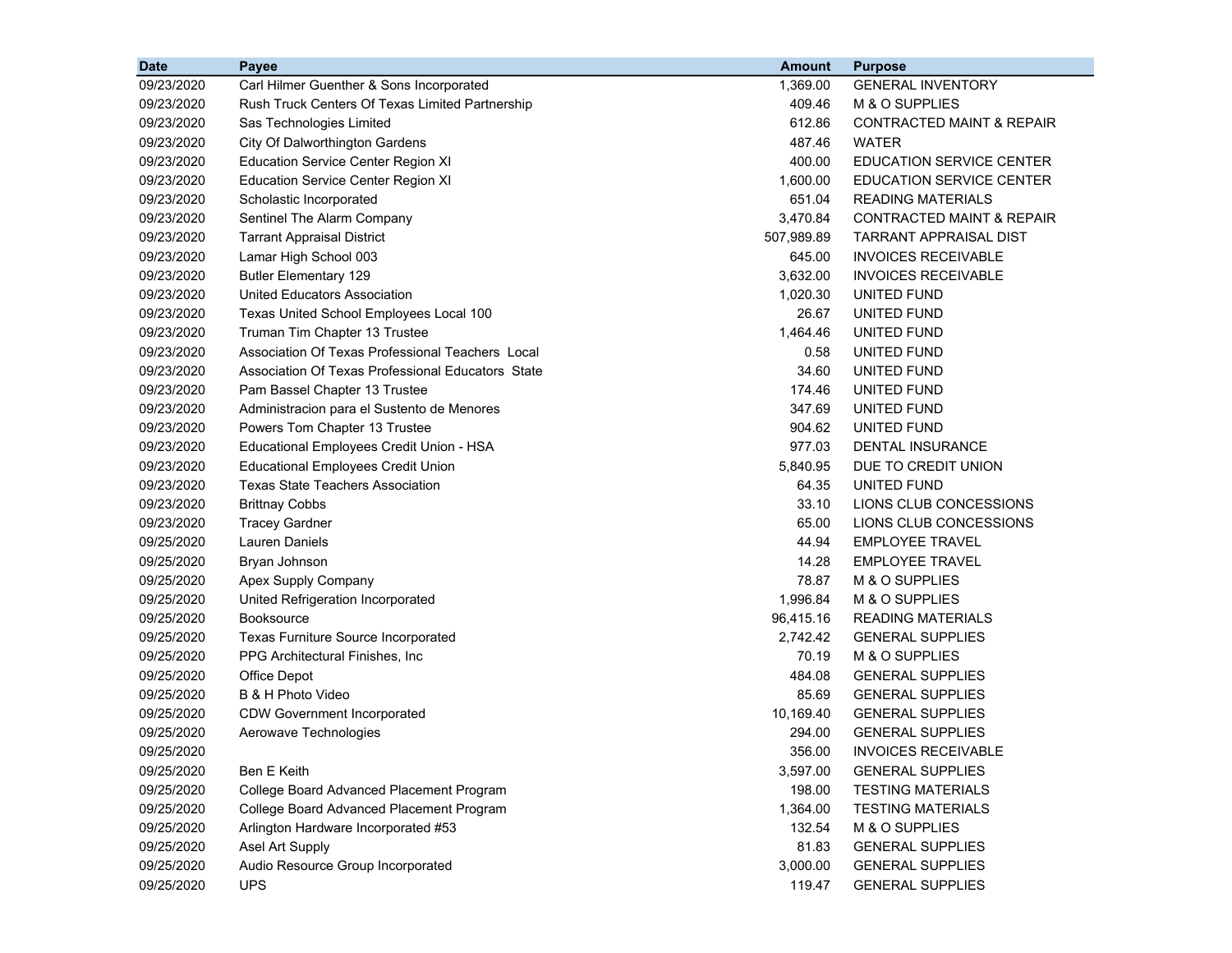| <b>Date</b> | Payee                                                            | <b>Amount</b> | <b>Purpose</b>                             |
|-------------|------------------------------------------------------------------|---------------|--------------------------------------------|
| 09/25/2020  | Texas IB Schools                                                 | 300.00        | MISC OPERATING EXPENSES                    |
| 09/25/2020  | Pearce Danny                                                     | 110.00        | <b>MISC PURCH &amp; CONTR SERV</b>         |
| 09/25/2020  | Presidio Networked Solutions Group LLC                           | 11,001.60     | <b>GENERAL SUPPLIES</b>                    |
| 09/25/2020  | <b>Texas Energy Managers Association</b>                         | 100.00        | <b>DUES</b>                                |
| 09/25/2020  | <b>Heck Henrietta</b>                                            | 110.00        | MISC PURCH & CONTR SERV                    |
| 09/25/2020  | Instructional Coaching Group                                     | 599.00        | MISC OPERATING EXPENSES                    |
| 09/25/2020  | Oates Cathy A                                                    | 125.00        | MISC PURCH & CONTR SERV                    |
| 09/25/2020  | Richardson Bernard                                               | 100.00        | MISC PURCH & CONTR SERV                    |
| 09/25/2020  | Wesley Mark A                                                    | 145.00        | MISC PURCH & CONTR SERV                    |
| 09/25/2020  | <b>Aquatic Solutions</b>                                         | 325.00        | <b>CONTRACTED MAINT &amp; REPAIR</b>       |
| 09/25/2020  | Allison Margaret Elaine                                          | 110.00        | <b>MISC PURCH &amp; CONTR SERV</b>         |
| 09/25/2020  | Anthony Retha                                                    | 110.00        | <b>MISC PURCH &amp; CONTR SERV</b>         |
| 09/25/2020  | Coronado Patricia                                                | 110.00        | <b>MISC PURCH &amp; CONTR SERV</b>         |
| 09/25/2020  | Kurz & Company                                                   | 1,154.90      | <b>FOOD</b>                                |
| 09/25/2020  | Johnson Gerald II                                                | 125.00        | <b>MISC PURCH &amp; CONTR SERV</b>         |
| 09/25/2020  | <b>SNO Sites</b>                                                 | 800.00        | <b>INVOICES RECEIVABLE</b>                 |
| 09/25/2020  | <b>Stallins David A</b>                                          | 110.00        | <b>MISC PURCH &amp; CONTR SERV</b>         |
| 09/25/2020  | HP Inc.                                                          | 188.24        | <b>GENERAL SUPPLIES</b>                    |
| 09/25/2020  | HP Inc.                                                          | 67.57         | <b>GENERAL SUPPLIES</b>                    |
| 09/25/2020  | <b>Big Nerd Software LLC</b>                                     | 19,982.00     | <b>GENERAL SUPPLIES</b>                    |
| 09/25/2020  | Bill's Upholstery & Glass Shop Inc                               | 265.00        | <b>CONTRACTED MAINT &amp; REPAIR</b>       |
| 09/25/2020  | <b>Rick's Tire Service</b>                                       | 1,820.80      | <b>GENERAL INVENTORY</b>                   |
| 09/25/2020  | Rethink Autism Inc.                                              | 52,850.00     | <b>GENERAL SUPPLIES</b>                    |
| 09/25/2020  | Arlington Music Enrichment Program                               | 45.00         | <b>INVOICES RECEIVABLE</b>                 |
| 09/25/2020  | Rhoades Debra                                                    | 105.00        | MISC PURCH & CONTR SERV                    |
| 09/25/2020  | <b>Oasis Golf Center</b>                                         | 2,000.00      | RENTALS & OPERATING LEASE                  |
| 09/25/2020  | <b>Texas Health Sports Medicine</b>                              | 942.50        | MISC PURCH & CONTR SERV                    |
| 09/25/2020  | <b>Creative Designs and Embroidery</b>                           | 2,098.73      | <b>INVOICES RECEIVABLE</b>                 |
| 09/25/2020  | <b>Creative Designs and Embroidery</b>                           | 744.67        | <b>INVOICES RECEIVABLE</b>                 |
| 09/25/2020  | Borden Dairy Company                                             | 13,400.66     | <b>FOOD</b>                                |
| 09/25/2020  | Collaborative for Academic Social and Emotional Learning (CASEL) | 125.00        | MISC OPERATING EXPENSES                    |
| 09/25/2020  | HPI International Inc                                            | 1,242.03      | <b>GENERAL SUPPLIES</b>                    |
| 09/25/2020  | <b>Howard Tracy</b>                                              | 165.00        | MISC PURCH & CONTR SERV                    |
| 09/25/2020  | <b>Texas Association Of School Business Officials</b>            | 135.00        | <b>DUES</b>                                |
| 09/25/2020  | Complete Supply Incorporated                                     | 186.60        | <b>GENERAL INVENTORY</b>                   |
| 09/25/2020  |                                                                  | 69,840.40     | <b>GENERAL SUPPLIES</b>                    |
| 09/25/2020  | <b>Gomez Floor Covering</b>                                      | 194.06        | M & O SUPPLIES                             |
| 09/25/2020  | International Baccalaureate America                              | 11,650.00     | MISC OPERATING EXPENSES                    |
| 09/25/2020  | Rush Truck Centers Of Texas Limited Partnership                  | 14.74         | M & O SUPPLIES                             |
| 09/25/2020  | <b>Commercial Recorder</b>                                       | 189.80        | <b>Statutorily Required Public Notices</b> |
| 09/29/2020  | SureTec Information Systems, Inc.                                | 3,750.00      | <b>LEGAL SERVICES</b>                      |
| 09/29/2020  | City Of Arlington Ms 01 0241                                     | 650.00        | BLDG PURCH, CONSTR, IMPROVE                |
| 09/29/2020  | City Of Arlington Ms 01 0241                                     | 650.00        | BLDG PURCH, CONSTR, IMPROVE                |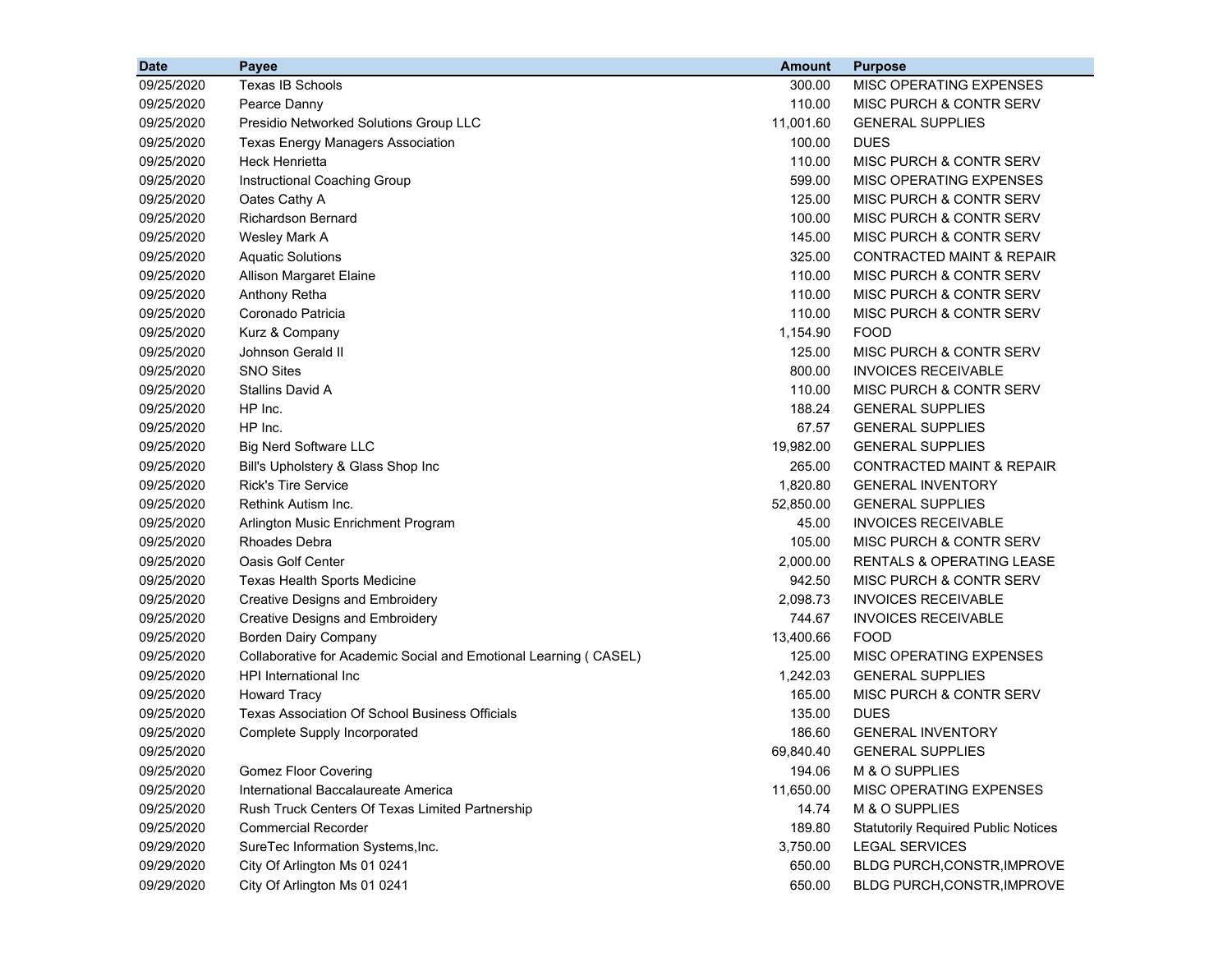| <b>Date</b> | Payee                                       | <b>Amount</b> | <b>Purpose</b>                       |
|-------------|---------------------------------------------|---------------|--------------------------------------|
| 09/30/2020  | <b>Education Logistics Incorporated</b>     | 2,873.78      | MISC PURCH & CONTR SERV              |
| 09/30/2020  | <b>Grainger Industrial Supply</b>           | 1,859.25      | <b>GENERAL SUPPLIES</b>              |
| 09/30/2020  |                                             | (689.09)      | M & O SUPPLIES                       |
| 09/30/2020  | Qep Incorporated                            | 1,079.25      | <b>READING MATERIALS</b>             |
| 09/30/2020  | Hoshizaki South Central Distribution Center | 60.81         | M & O SUPPLIES                       |
| 09/30/2020  | Home Depot Pro                              | 1,567.80      | M & O SUPPLIES                       |
| 09/30/2020  | Apex Supply Company                         | 501.71        | M & O SUPPLIES                       |
| 09/30/2020  | Vernier Software And Technology             | 900.00        | <b>GENERAL SUPPLIES</b>              |
| 09/30/2020  | Alternator Service, Inc.                    | 990.00        | <b>GENERAL INVENTORY</b>             |
| 09/30/2020  | <b>Pitney Bowes</b>                         | 180.00        | <b>RENTALS &amp; OPERATING LEASE</b> |
| 09/30/2020  | United Refrigeration Incorporated           | 1,996.20      | M & O SUPPLIES                       |
| 09/30/2020  | <b>Breaker Broker Company</b>               | 397.55        | M & O SUPPLIES                       |
| 09/30/2020  | <b>Elliott Electric Supply</b>              | 1,298.22      | M & O SUPPLIES                       |
| 09/30/2020  | <b>Booksource</b>                           | 55,474.51     | <b>READING MATERIALS</b>             |
| 09/30/2020  | Texas Furniture Source Incorporated         | 3,206.22      | <b>GENERAL SUPPLIES</b>              |
| 09/30/2020  | <b>Masters Distribution Systems</b>         | 44,741.80     | MISC OPERATING EXPENSES              |
| 09/30/2020  | Lake Arlington Golf Course                  | 2,351.00      | <b>GENERAL SUPPLIES</b>              |
| 09/30/2020  | Estes Mcclure & Assoc Inc                   | 1,500.00      | <b>BLDG PURCH, CONSTR, IMPROVE</b>   |
| 09/30/2020  | Barnes & Noble Booksellers, Inc.            | 203.85        | <b>GENERAL SUPPLIES</b>              |
| 09/30/2020  |                                             | 4,238.70      | <b>READING MATERIALS</b>             |
| 09/30/2020  | <b>VERITIV</b>                              | 19,605.60     | <b>GENERAL INVENTORY</b>             |
| 09/30/2020  | Dfw Janitorial Supply                       | 312.00        | <b>GENERAL INVENTORY</b>             |
| 09/30/2020  | Jason's Deli                                | 1,538.49      | MISC OPERATING EXPENSES              |
| 09/30/2020  | Paradise Produce                            | 46,456.05     | <b>FOOD</b>                          |
| 09/30/2020  | Trane Company Commercial Systems Group      | 3,488.17      | M & O SUPPLIES                       |
| 09/30/2020  | <b>Rydin Decals</b>                         | 274.04        | <b>GENERAL SUPPLIES</b>              |
| 09/30/2020  | Fastsigns                                   | 1,936.51      | <b>GENERAL SUPPLIES</b>              |
| 09/30/2020  | Sign A Rama                                 | 1,310.00      | <b>CONTRACTED MAINT &amp; REPAIR</b> |
| 09/30/2020  | Hutcherson Construction Incorporated        | 36,970.00     | <b>CONTRACTED MAINT &amp; REPAIR</b> |
| 09/30/2020  | PPG Architectural Finishes, Inc             | 174.18        | M & O SUPPLIES                       |
| 09/30/2020  | <b>Careys Sporting Goods</b>                | 1,000.00      | <b>GENERAL SUPPLIES</b>              |
| 09/30/2020  | <b>Concentra Medical Centers</b>            | 1,931.50      | MISC OPERATING EXPENSES              |
| 09/30/2020  | <b>Artex Overhead Door</b>                  | 1,410.00      | <b>CONTRACTED MAINT &amp; REPAIR</b> |
| 09/30/2020  | Office Depot                                | 14,110.82     | <b>GENERAL SUPPLIES</b>              |
| 09/30/2020  |                                             | 127.02        | <b>INVOICES RECEIVABLE</b>           |
| 09/30/2020  |                                             | 53,260.00     | M & O SUPPLIES                       |
| 09/30/2020  | S & S Worldwide                             | 38.38         | <b>GENERAL SUPPLIES</b>              |
| 09/30/2020  | Hayes Software Systems                      | 26,643.10     | <b>CONTRACTED MAINT &amp; REPAIR</b> |
| 09/30/2020  | B & H Photo Video                           | 1,123.81      | <b>GENERAL SUPPLIES</b>              |
| 09/30/2020  | Ratcliff Constructors Incorporated          | 323,186.23    | BLDG PURCH, CONSTR, IMPROVE          |
| 09/30/2020  |                                             | 624,355.17    | <b>CONTRACTED MAINT &amp; REPAIR</b> |
| 09/30/2020  |                                             | (47, 377.07)  | <b>RETAINAGE</b>                     |
| 09/30/2020  | <b>CDW Government Incorporated</b>          | 908.70        | <b>CONTRACTED MAINT &amp; REPAIR</b> |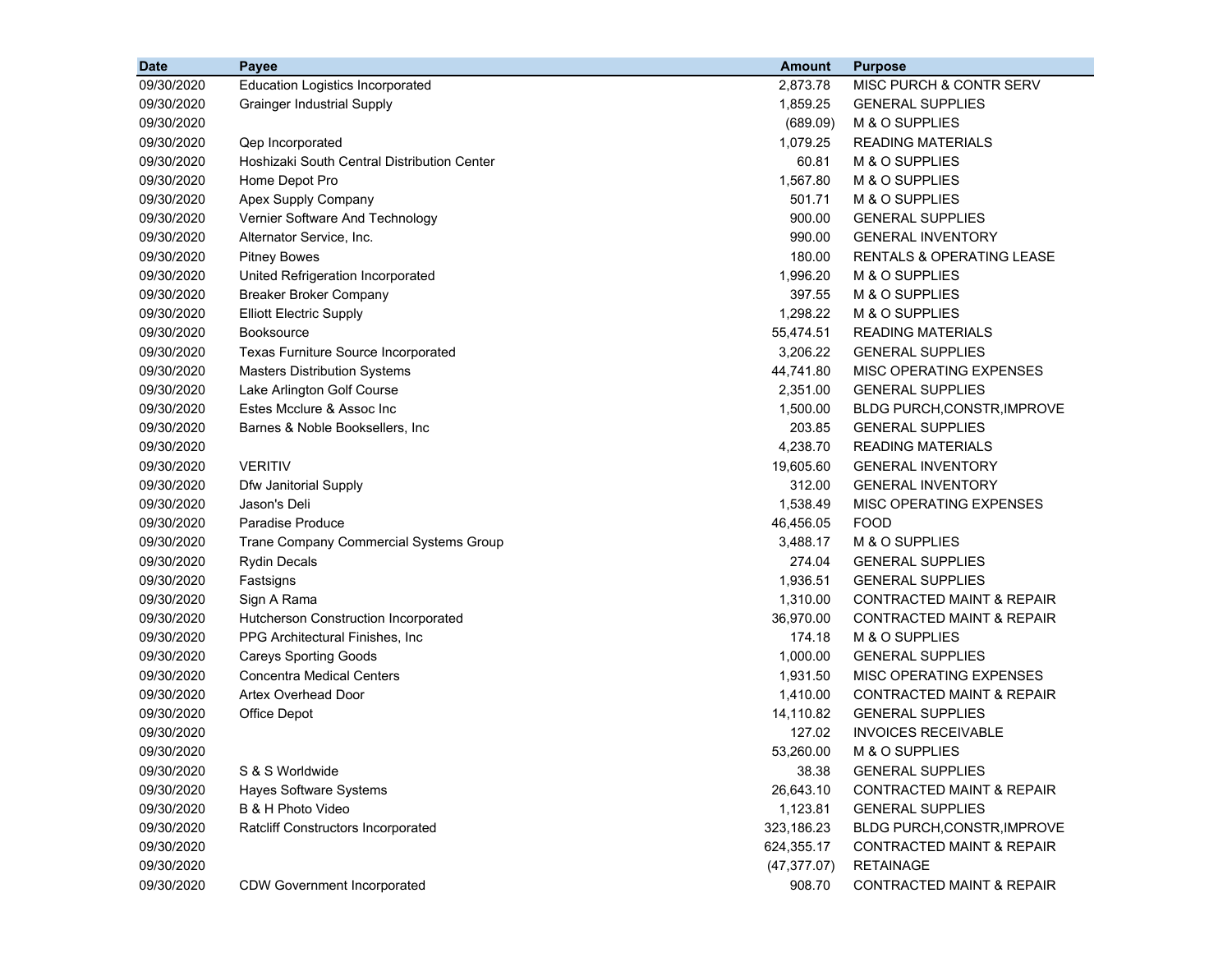| <b>Date</b> | <b>Payee</b>                                         | <b>Amount</b> | <b>Purpose</b>                       |
|-------------|------------------------------------------------------|---------------|--------------------------------------|
| 09/30/2020  |                                                      | 643,374.37    | <b>GENERAL SUPPLIES</b>              |
| 09/30/2020  | Landtec Engineers Llc                                | 2,000.00      | BLDG PURCH, CONSTR, IMPROVE          |
| 09/30/2020  | 1 A Fire & Domestic Testing                          | 1,882.00      | <b>CONTRACTED MAINT &amp; REPAIR</b> |
| 09/30/2020  | Cowboy Towing                                        | 183.00        | <b>CONTRACTED MAINT &amp; REPAIR</b> |
| 09/30/2020  | Aerowave Technologies                                | 678.04        | <b>GENERAL SUPPLIES</b>              |
| 09/30/2020  | Govconnection Incorporated                           | 2,167.00      | <b>GENERAL SUPPLIES</b>              |
| 09/30/2020  | Delcom Group                                         | 209.96        | <b>GENERAL SUPPLIES</b>              |
| 09/30/2020  | <b>School Nurse Supply</b>                           | 292.61        | <b>GENERAL SUPPLIES</b>              |
| 09/30/2020  | Apple Computer Incorporated                          | 1,197.00      | <b>GENERAL SUPPLIES</b>              |
| 09/30/2020  | Library Store Incorporated The                       | 331.20        | <b>GENERAL SUPPLIES</b>              |
| 09/30/2020  | Kimbrough Fire Extinguisher Company                  | 474.66        | <b>CONTRACTED MAINT &amp; REPAIR</b> |
| 09/30/2020  | City Of Grand Prairie Water Utilities                | 2,485.23      | <b>WATER</b>                         |
| 09/30/2020  | Arlington Hardware Incorporated #53                  | 157.13        | M & O SUPPLIES                       |
| 09/30/2020  | Johnson Controls Incorporate                         | 9,394.25      | <b>CONTRACTED MAINT &amp; REPAIR</b> |
| 09/30/2020  | Catholic Charities Translation & Interpreter Network | 1,317.00      | MISC PURCH & CONTR SERV              |
| 09/30/2020  | City Of Arlington                                    | 9,325.20      | <b>MISC PURCH &amp; CONTR SERV</b>   |
| 09/30/2020  | Walsh Robert                                         | 247.50        | MISC PURCH & CONTR SERV              |
| 09/30/2020  | Kuta Software LLC                                    | 642.00        | <b>GENERAL SUPPLIES</b>              |
| 09/30/2020  | Vaccaro Peter                                        | 115.00        | MISC PURCH & CONTR SERV              |
| 09/30/2020  | Vista Higher Learning, Inc.                          | 46,619.39     | <b>TEXTBOOKS</b>                     |
| 09/30/2020  | <b>Smith Kendrick</b>                                | 687.50        | MISC PURCH & CONTR SERV              |
| 09/30/2020  | <b>Texas IB Schools</b>                              | 300.00        | MISC OPERATING EXPENSES              |
| 09/30/2020  | <b>Avant Assessment</b>                              | 1,090.00      | <b>TESTING MATERIALS</b>             |
| 09/30/2020  | VEX Robotics Inc.                                    | 9,998.27      | <b>GENERAL SUPPLIES</b>              |
| 09/30/2020  | Alpha Testing                                        | 6,839.50      | BLDG PURCH, CONSTR, IMPROVE          |
| 09/30/2020  | Alvarado Armando                                     | 115.00        | MISC PURCH & CONTR SERV              |
| 09/30/2020  | <b>Heck Henrietta</b>                                | 125.00        | MISC PURCH & CONTR SERV              |
| 09/30/2020  | Moore Mark                                           | 105.00        | MISC PURCH & CONTR SERV              |
| 09/30/2020  | <b>ESGILLC</b>                                       | 814.00        | <b>READING MATERIALS</b>             |
| 09/30/2020  | Instructional Coaching Group                         | 3,143.00      | MISC OPERATING EXPENSES              |
| 09/30/2020  | <b>Heat Transfer Solutions</b>                       | 155.07        | M & O SUPPLIES                       |
| 09/30/2020  | Automatic Sprinkler of Texas Incorporated            | 6,618.00      | <b>CONTRACTED MAINT &amp; REPAIR</b> |
| 09/30/2020  | <b>Renshaw Bill</b>                                  | 125.00        | <b>MISC PURCH &amp; CONTR SERV</b>   |
| 09/30/2020  | Coon Chuck                                           | 110.00        | MISC PURCH & CONTR SERV              |
| 09/30/2020  | <b>Tennison James</b>                                | 125.00        | <b>MISC PURCH &amp; CONTR SERV</b>   |
| 09/30/2020  | Morrison Richard R                                   | 220.00        | MISC PURCH & CONTR SERV              |
| 09/30/2020  | Olson Tim                                            | 125.00        | MISC PURCH & CONTR SERV              |
| 09/30/2020  | Dierke Michael                                       | 125.00        | MISC PURCH & CONTR SERV              |
| 09/30/2020  | <b>Weber Scott</b>                                   | 70.00         | MISC PURCH & CONTR SERV              |
| 09/30/2020  | Camper Marcus                                        | 587.50        | <b>MISC PURCH &amp; CONTR SERV</b>   |
| 09/30/2020  | One Source Staffing Corporation                      | 10,065.84     | MISC PURCH & CONTR SERV              |
| 09/30/2020  | <b>Binswanger Glass</b>                              | 1,500.16      | M & O SUPPLIES                       |
| 09/30/2020  | Leake Patrick                                        | 125.00        | MISC PURCH & CONTR SERV              |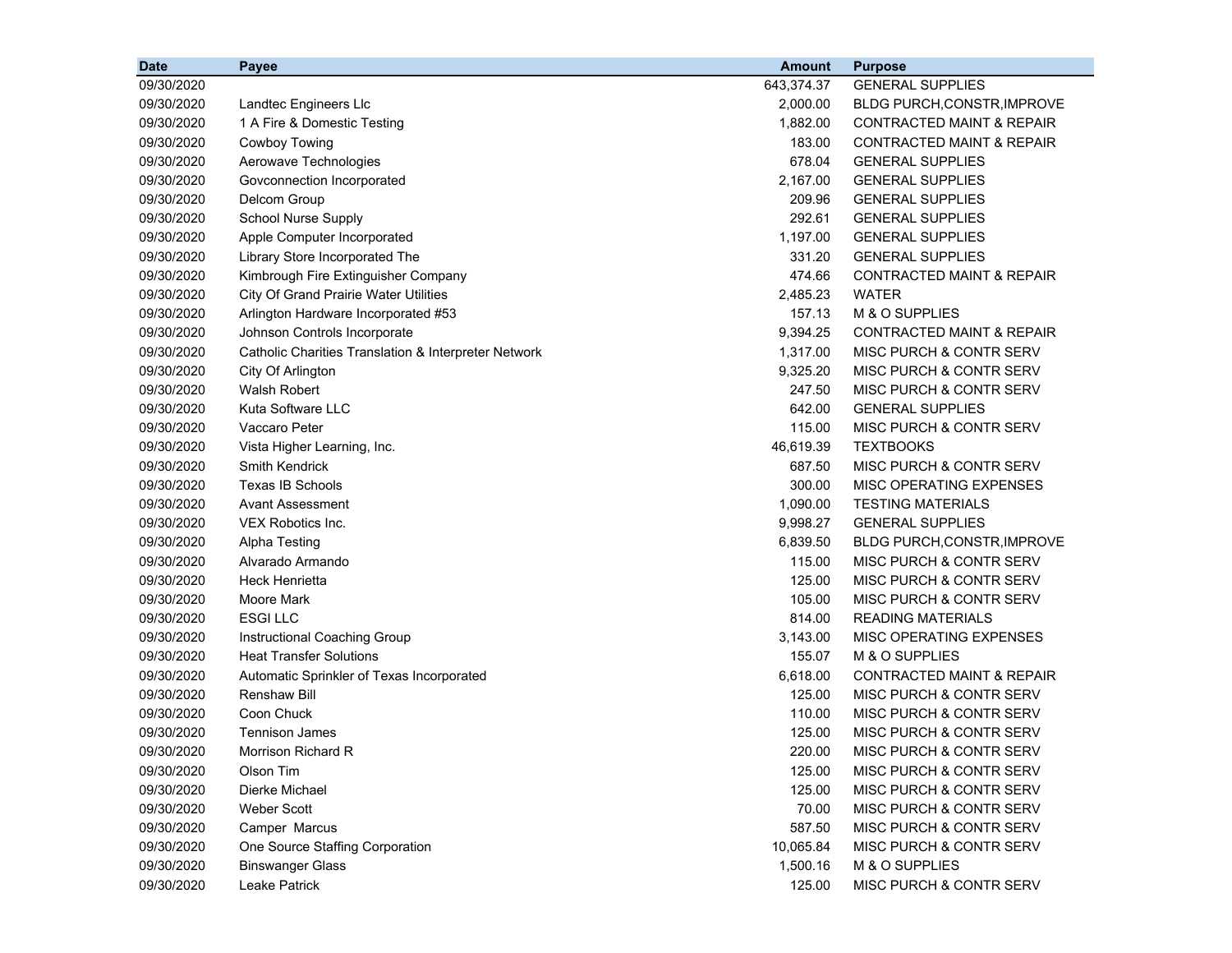| <b>Date</b> | <b>Payee</b>                           | <b>Amount</b>  | <b>Purpose</b>                       |
|-------------|----------------------------------------|----------------|--------------------------------------|
| 09/30/2020  | Brown Jeff                             | 125.00         | MISC PURCH & CONTR SERV              |
| 09/30/2020  | Harris Cary D                          | 220.00         | MISC PURCH & CONTR SERV              |
| 09/30/2020  | <b>Williams Arthur</b>                 | 115.00         | MISC PURCH & CONTR SERV              |
| 09/30/2020  | Shantz Randy                           | 125.00         | MISC PURCH & CONTR SERV              |
| 09/30/2020  | Rogers James                           | 115.00         | MISC PURCH & CONTR SERV              |
| 09/30/2020  | <b>Brock Drew</b>                      | 115.00         | MISC PURCH & CONTR SERV              |
| 09/30/2020  | Odom Bruce                             | 70.00          | MISC PURCH & CONTR SERV              |
| 09/30/2020  | Darrow Gary                            | 105.00         | <b>MISC PURCH &amp; CONTR SERV</b>   |
| 09/30/2020  | IdentiSys Incorporated                 | 387.00         | <b>GENERAL SUPPLIES</b>              |
| 09/30/2020  | Main Street Installers, LLC            | 7,258.60       | <b>VEHICLES</b>                      |
| 09/30/2020  | Jakes Finer Foods                      | 2.244.00       | <b>GENERAL INVENTORY</b>             |
| 09/30/2020  | <b>Panter Sherrie</b>                  | 105.00         | MISC PURCH & CONTR SERV              |
| 09/30/2020  | Seidlitz Education, LLC                | 4,316.13       | <b>GENERAL SUPPLIES</b>              |
| 09/30/2020  | Seidlitz Education, LLC                | 8,400.00       | MISC PURCH & CONTR SERV              |
| 09/30/2020  | <b>Pryor Mark</b>                      | 70.00          | MISC PURCH & CONTR SERV              |
| 09/30/2020  | Johnson Gerald II                      | 125.00         | MISC PURCH & CONTR SERV              |
| 09/30/2020  | Creative Bus Sales Inc                 | 1,391.89       | <b>GENERAL INVENTORY</b>             |
| 09/30/2020  | <b>Autonation Chevrolet</b>            | 74.55          | M & O SUPPLIES                       |
| 09/30/2020  | AlphaGraphics                          | 37.50          | <b>GENERAL SUPPLIES</b>              |
| 09/30/2020  | Lewis Delando                          | 125.00         | MISC PURCH & CONTR SERV              |
| 09/30/2020  | Follett School Solutions, Inc.         | 4,581.94       | <b>READING MATERIALS</b>             |
| 09/30/2020  | Crawford Electric Supply Company       | 494.84         | M & O SUPPLIES                       |
| 09/30/2020  | <b>RD Lawns LLC</b>                    | 10,215.09      | <b>CONTRACTED MAINT &amp; REPAIR</b> |
| 09/30/2020  | <b>Textbook Warehouse</b>              | 464.83         | <b>GENERAL SUPPLIES</b>              |
| 09/30/2020  |                                        | 501.15         | <b>READING MATERIALS</b>             |
| 09/30/2020  | <b>Booker Christopher</b>              | 125.00         | MISC PURCH & CONTR SERV              |
| 09/30/2020  | Broccoli Jerry L                       | 70.00          | MISC PURCH & CONTR SERV              |
| 09/30/2020  | <b>Carrick Charles</b>                 | 247.50         | MISC PURCH & CONTR SERV              |
| 09/30/2020  | Cyson Technology Group LLC             | 1,069.50       | MISC PURCH & CONTR SERV              |
| 09/30/2020  | <b>Wilcox James</b>                    | 70.00          | MISC PURCH & CONTR SERV              |
| 09/30/2020  | Peyco Southwest Realty, Inc.           | 5,000.00       | <b>CONTRACTED MAINT &amp; REPAIR</b> |
| 09/30/2020  | Davis, Regan                           | 687.50         | MISC PURCH & CONTR SERV              |
| 09/30/2020  | Ferguson Enterprises, Inc.             | 98.20          | M & O SUPPLIES                       |
| 09/30/2020  | HP Inc.                                | 39.91          | <b>GENERAL SUPPLIES</b>              |
| 09/30/2020  | <b>Hill Roger</b>                      | 310.00         | MISC PURCH & CONTR SERV              |
| 09/30/2020  | Hubbard Kera                           | 125.00         | MISC PURCH & CONTR SERV              |
| 09/30/2020  | Occupational Health Solutions          | 265.00         | MISC PURCH & CONTR SERV              |
| 09/30/2020  | Varsity Spirit LLC                     | 2,797.50       | ACCOUNTS PAYABLE-ACCRUALS            |
| 09/30/2020  |                                        | $\blacksquare$ | <b>GENERAL SUPPLIES</b>              |
| 09/30/2020  | Western-BRW Paper Company Incorporated | 2,931.40       | <b>GENERAL SUPPLIES</b>              |
| 09/30/2020  | Plant Interscapes, Inc.                | 887.44         | <b>CONTRACTED MAINT &amp; REPAIR</b> |
| 09/30/2020  | Bill's Upholstery & Glass Shop Inc     | 930.00         | M & O SUPPLIES                       |
| 09/30/2020  | Flocabulary Inc                        | 2,000.00       | <b>GENERAL SUPPLIES</b>              |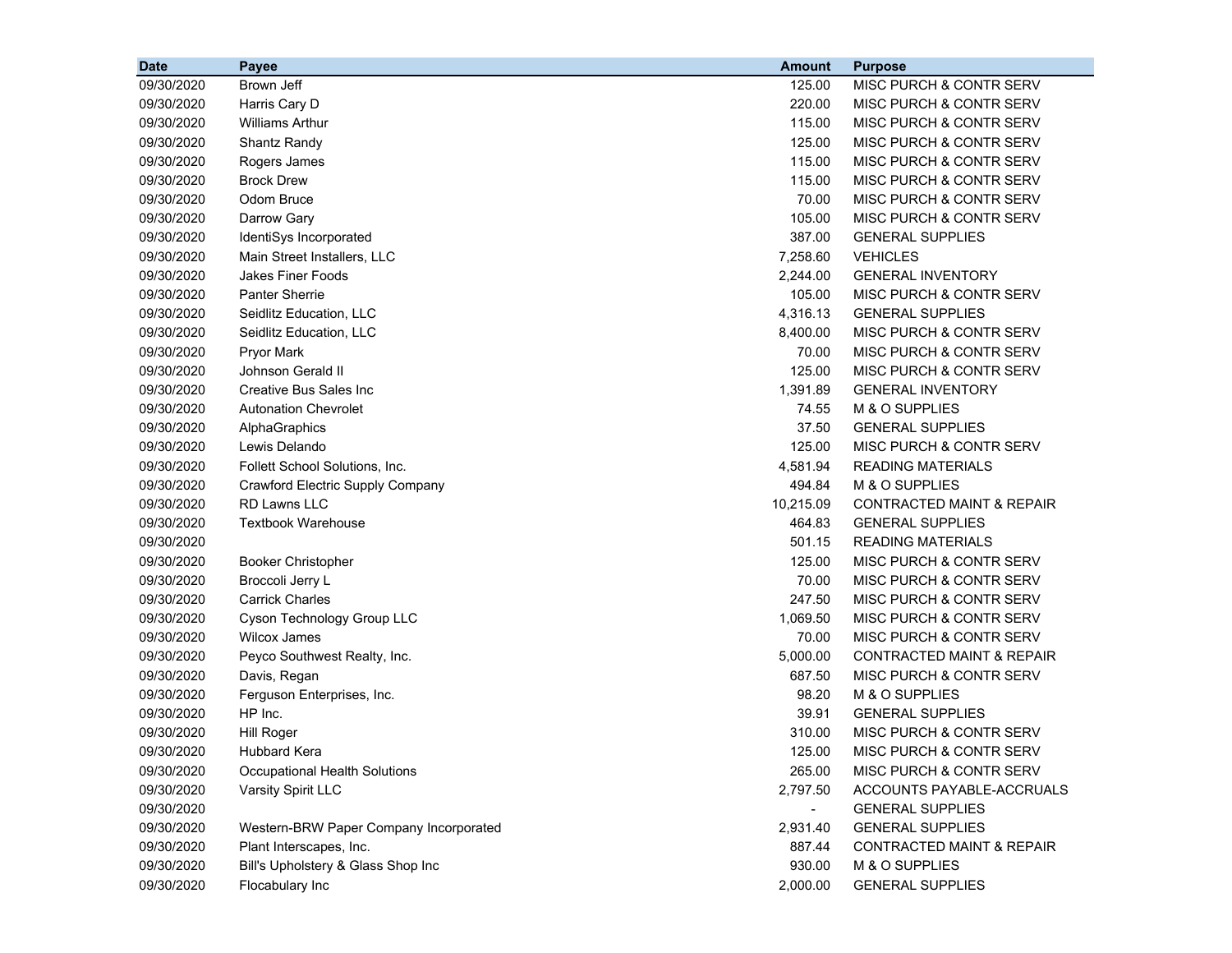| <b>Date</b> | Payee                                                               | <b>Amount</b>            | <b>Purpose</b>                       |
|-------------|---------------------------------------------------------------------|--------------------------|--------------------------------------|
| 09/30/2020  | OTC Brands, Inc                                                     | 106.55                   | <b>GENERAL SUPPLIES</b>              |
| 09/30/2020  | <b>DSC Truck Services</b>                                           | 1,010.50                 | ACCOUNTS PAYABLE-ACCRUALS            |
| 09/30/2020  |                                                                     | $\overline{\phantom{a}}$ | M & O SUPPLIES                       |
| 09/30/2020  | AssetGenie Inc                                                      | 990.00                   | <b>GENERAL SUPPLIES</b>              |
| 09/30/2020  | Hilltop Securities Inc.                                             | 20,690.00                | OTH PROFESSIONAL SERVICES            |
| 09/30/2020  | Lincoln Electric Company                                            | 8,852.10                 | <b>GENERAL SUPPLIES</b>              |
| 09/30/2020  | Nasco                                                               | 341.09                   | <b>GENERAL SUPPLIES</b>              |
| 09/30/2020  | Learning A-Z LLC                                                    | 7,944.25                 | <b>GENERAL SUPPLIES</b>              |
| 09/30/2020  | <b>Cassie Noll</b>                                                  | 110.00                   | MISC PURCH & CONTR SERV              |
| 09/30/2020  | <b>Shay Calvert</b>                                                 | 220.00                   | MISC PURCH & CONTR SERV              |
| 09/30/2020  | <b>Target Specialty Products</b>                                    | 660.38                   | M & O SUPPLIES                       |
| 09/30/2020  | Staples Inc/Staples Business Advantage                              | 191.28                   | <b>GENERAL SUPPLIES</b>              |
| 09/30/2020  | <b>MSB Consulting</b>                                               | 22.63                    | MISC PURCH & CONTR SERV              |
| 09/30/2020  | <b>Hinson David</b>                                                 | 65.00                    | MISC PURCH & CONTR SERV              |
| 09/30/2020  | Hill Emlen                                                          | 65.00                    | <b>MISC PURCH &amp; CONTR SERV</b>   |
| 09/30/2020  | <b>Knight Restoration Services LP</b>                               | 4,194.60                 | <b>CONTRACTED MAINT &amp; REPAIR</b> |
| 09/30/2020  | Vance Ryan                                                          | 230.00                   | <b>MISC PURCH &amp; CONTR SERV</b>   |
| 09/30/2020  | Owens Cecilia                                                       | 110.00                   | <b>MISC PURCH &amp; CONTR SERV</b>   |
| 09/30/2020  | Riverside Insights                                                  | 9,896.56                 | <b>TESTING MATERIALS</b>             |
| 09/30/2020  | All Star Letter Jackets and Balfour Dallas                          | 100.00                   | <b>INVOICES RECEIVABLE</b>           |
| 09/30/2020  | PopSmart Technologies, LLC                                          | 1,149.75                 | <b>CONTRACTED MAINT &amp; REPAIR</b> |
| 09/30/2020  | Leapin' Leotards Ltd                                                | 866.25                   | <b>INVOICES RECEIVABLE</b>           |
| 09/30/2020  | IDN ACME INCORPORATED                                               | 1,598.15                 | <b>GENERAL INVENTORY</b>             |
| 09/30/2020  | ValueSure Agency Inc.                                               | 71.00                    | MISC OPERATING EXPENSES              |
| 09/30/2020  | Dallas Child, Fort Worth Child, North Texas Child, DFW Baby, Thrive | 5,000.00                 | MISC PURCH & CONTR SERV              |
| 09/30/2020  | Project Lead The Way Incorporated                                   | 1,000.00                 | MISC PURCH & CONTR SERV              |
| 09/30/2020  | <b>Cortes Michael</b>                                               | 687.50                   | MISC PURCH & CONTR SERV              |
| 09/30/2020  | <b>HPI</b> International Inc                                        | 84.28                    | <b>GENERAL SUPPLIES</b>              |
| 09/30/2020  | <b>Bake Crafters Food Company</b>                                   | 8,789.76                 | <b>GENERAL INVENTORY</b>             |
| 09/30/2020  | Kornegay Jermaine                                                   | 185.00                   | MISC PURCH & CONTR SERV              |
| 09/30/2020  | <b>Hammond Bruce</b>                                                | 105.00                   | MISC PURCH & CONTR SERV              |
| 09/30/2020  | Yates Kyle                                                          | 70.00                    | MISC PURCH & CONTR SERV              |
| 09/30/2020  | King Jim                                                            | 130.00                   | MISC PURCH & CONTR SERV              |
| 09/30/2020  | <b>Woods Charles</b>                                                | 70.00                    | MISC PURCH & CONTR SERV              |
| 09/30/2020  | Flores Arabella                                                     | 100.00                   | MISC PURCH & CONTR SERV              |
| 09/30/2020  | Weston Malcolm Sr                                                   | 105.00                   | MISC PURCH & CONTR SERV              |
| 09/30/2020  | <b>Howard Tracy</b>                                                 | 110.00                   | MISC PURCH & CONTR SERV              |
| 09/30/2020  | <b>Brown Tiffany</b>                                                | 110.00                   | MISC PURCH & CONTR SERV              |
| 09/30/2020  | <b>Texas Music Educators Association Inc</b>                        | 186.00                   | MISC OPERATING EXPENSES              |
| 09/30/2020  | Damien Gary                                                         | 687.50                   | MISC PURCH & CONTR SERV              |
| 09/30/2020  | <b>Almand David</b>                                                 | 70.00                    | MISC PURCH & CONTR SERV              |
| 09/30/2020  | <b>Texas Association Of School Business Officials</b>               | 270.00                   | <b>DUES</b>                          |
| 09/30/2020  | Darin Hobbs                                                         | 70.00                    | MISC PURCH & CONTR SERV              |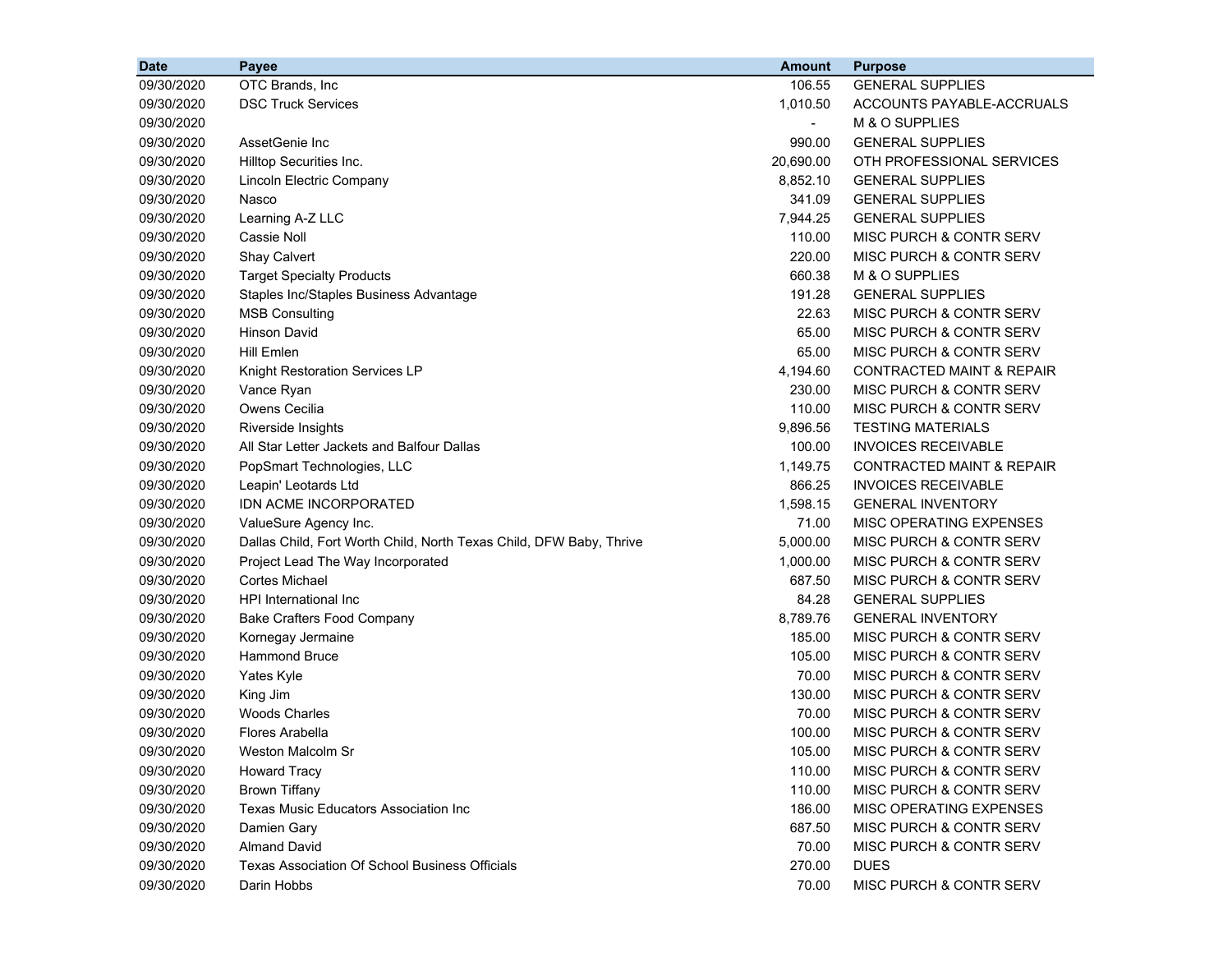| <b>Date</b> | Payee                                               | <b>Amount</b> | <b>Purpose</b>                             |
|-------------|-----------------------------------------------------|---------------|--------------------------------------------|
| 09/30/2020  | <b>Patrick Howell</b>                               | 140.00        | MISC PURCH & CONTR SERV                    |
| 09/30/2020  | <b>Rick Clough</b>                                  | 80.00         | MISC PURCH & CONTR SERV                    |
| 09/30/2020  | Complete Supply Incorporated                        | 5,264.19      | <b>GENERAL INVENTORY</b>                   |
| 09/30/2020  |                                                     | 589.69        | M & O SUPPLIES                             |
| 09/30/2020  | Elevator Maintenance and Repair Incorporated        | 3,600.00      | <b>CONTRACTED MAINT &amp; REPAIR</b>       |
| 09/30/2020  | Hobby Lobby Store #175                              | 61.23         | <b>GENERAL SUPPLIES</b>                    |
| 09/30/2020  | <b>EAI</b> Education                                | 389.21        | <b>GENERAL SUPPLIES</b>                    |
| 09/30/2020  | Mobile Mini Incorporated                            | 341.15        | <b>RENTALS &amp; OPERATING LEASE</b>       |
| 09/30/2020  | Pioneer Manufacturing Company dba Pioneer Athletics | 4,819.50      | <b>GENERAL INVENTORY</b>                   |
| 09/30/2020  | <b>Temperature Control Systems</b>                  | 1,090.71      | M & O SUPPLIES                             |
| 09/30/2020  | <b>Brodart Company</b>                              | 97.44         | <b>INVOICES RECEIVABLE</b>                 |
| 09/30/2020  | John Deere Company                                  | 40,809.14     | <b>FURN &amp; EQUIP &gt; \$5,000</b>       |
| 09/30/2020  | Bucks Wheel & Equipment Company                     | 98.38         | <b>GENERAL INVENTORY</b>                   |
| 09/30/2020  | Southwest International Trucks                      | 388.70        | <b>GENERAL INVENTORY</b>                   |
| 09/30/2020  |                                                     | 2.89          | M & O SUPPLIES                             |
| 09/30/2020  | <b>Carahsoft Technology Corporation</b>             | 200,694.60    | <b>GENERAL SUPPLIES</b>                    |
| 09/30/2020  | Worldpoint E C C Incorporated                       | 1,848.40      | M & O SUPPLIES                             |
| 09/30/2020  | <b>Best Plumbing Specialties Incorporated</b>       | 416.90        | <b>GENERAL INVENTORY</b>                   |
| 09/30/2020  | Music & Arts                                        | 600.60        | CONTRACTED MAINT & REPAIR                  |
| 09/30/2020  |                                                     | 1,348.76      | <b>GENERAL SUPPLIES</b>                    |
| 09/30/2020  |                                                     | (69.04)       | LIONS CLUB CONCESSIONS                     |
| 09/30/2020  | AT&T                                                | 33.79         | <b>WATER</b>                               |
| 09/30/2020  | Rush Truck Centers Of Texas Limited Partnership     | 337.84        | <b>GENERAL INVENTORY</b>                   |
| 09/30/2020  |                                                     | 2,361.91      | M & O SUPPLIES                             |
| 09/30/2020  | Texas Department Of State Health Services           | 157.00        | OTH PROFESSIONAL SERVICES                  |
| 09/30/2020  | H2O Supply Incorporated                             | 118.16        | <b>GENERAL INVENTORY</b>                   |
| 09/30/2020  | SiteOne Landscape Supply Holding LLC                | 330.00        | M & O SUPPLIES                             |
| 09/30/2020  | <b>Commercial Recorder</b>                          | 270.00        | <b>Statutorily Required Public Notices</b> |
| 09/30/2020  | Industrial Power Isuzu Truck Incorporated           | 1,776.64      | <b>CONTRACTED MAINT &amp; REPAIR</b>       |
| 09/30/2020  | Lowery Sand & Gravel Co Inc                         | 2,853.00      | M & O SUPPLIES                             |
| 09/30/2020  | Scholastic Incorporated                             | 1,083.17      | <b>READING MATERIALS</b>                   |
| 09/30/2020  | <b>Texas Classroom Teachers Association</b>         | 245.39        | UNITED FUND                                |
| 09/30/2020  | <b>United Educators Association</b>                 | 44,790.29     | UNITED FUND                                |
| 09/30/2020  | Texas United School Employees Local 100             | 91.58         | UNITED FUND                                |
| 09/30/2020  | Texas United School Employees Local 100             | 15.00         | UNITED FUND                                |
| 09/30/2020  | Texas United School Employees Local 100             | 14.99         | UNITED FUND                                |
| 09/30/2020  | <b>Texas Guaranteed Student Loan Corporation</b>    | 684.42        | UNITED FUND                                |
| 09/30/2020  | Texas Guaranteed Student Loan Corporation           | 2,475.24      | UNITED FUND                                |
| 09/30/2020  | <b>Arlington Education Foundation</b>               | 43.00         | AISD EDUCATION FOUNDATION                  |
| 09/30/2020  | <b>Arlington Education Foundation</b>               | 527.00        | AISD EDUCATION FOUNDATION                  |
| 09/30/2020  | Truman Tim Chapter 13 Trustee                       | 11,101.00     | UNITED FUND                                |
| 09/30/2020  | Truman Tim Chapter 13 Trustee                       | 115.00        | UNITED FUND                                |
| 09/30/2020  | Truman Tim Chapter 13 Trustee                       | 542.31        | UNITED FUND                                |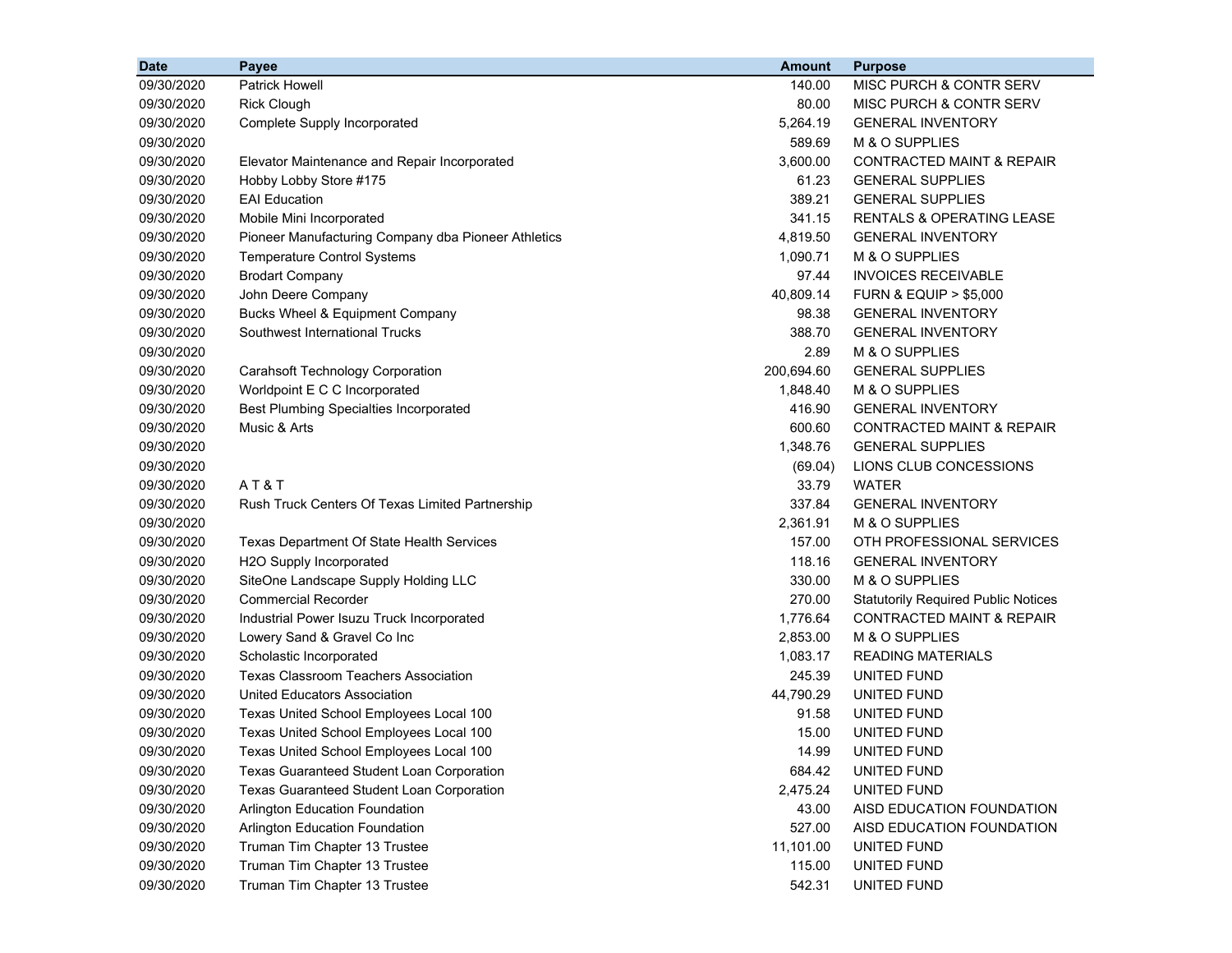| <b>Date</b> | Payee                                                      | <b>Amount</b> | <b>Purpose</b>                       |
|-------------|------------------------------------------------------------|---------------|--------------------------------------|
| 09/30/2020  | <b>United States Treasury</b>                              | 635.00        | FED INC TAX WITHHOLDING              |
| 09/30/2020  | Family And Consumer Sciences Teachers Association Of Texas | 27.09         | AISD EDUCATION FOUNDATION            |
| 09/30/2020  | Region Xi Teacher Preparation Program                      | 680.10        | <b>INVOICES RECEIVABLE</b>           |
| 09/30/2020  | <b>Education Service Center Region X</b>                   | 450.00        | <b>INVOICES RECEIVABLE</b>           |
| 09/30/2020  | Texas Association Of Secondary School Principals           | 150.83        | UNITED FUND                          |
| 09/30/2020  | Association Of Texas Professional Teachers Local           | 14.27         | UNITED FUND                          |
| 09/30/2020  | Association Of Texas Professional Teachers Local           | 409.50        | UNITED FUND                          |
| 09/30/2020  | Association Of Texas Professional Teachers Local           | 15.11         | UNITED FUND                          |
| 09/30/2020  | Association Of Texas Professional Educators State          | 6,441.31      | UNITED FUND                          |
| 09/30/2020  | Association Of Texas Professional Educators State          | 290.68        | UNITED FUND                          |
| 09/30/2020  | Association Of Texas Professional Educators State          | 20.00         | UNITED FUND                          |
| 09/30/2020  | Association Of Texas Professional Educators State          | 100.82        | UNITED FUND                          |
| 09/30/2020  | <b>Education Career Alternatives Program</b>               | 15,600.00     | <b>INVOICES RECEIVABLE</b>           |
| 09/30/2020  | <b>Education Career Alternatives Program</b>               | 390.00        | <b>INVOICES RECEIVABLE</b>           |
| 09/30/2020  | Genworth Life Insurance company                            | 67.01         | AISD EDUCATION FOUNDATION            |
| 09/30/2020  | Genworth Life Insurance company                            | 180.06        | AISD EDUCATION FOUNDATION            |
| 09/30/2020  | California State Disbursement Unit                         | 350.00        | UNITED FUND                          |
| 09/30/2020  | Pam Bassel Chapter 13 Trustee                              | 1,248.00      | UNITED FUND                          |
| 09/30/2020  | Pam Bassel Chapter 13 Trustee                              | 11,785.00     | UNITED FUND                          |
| 09/30/2020  | Administracion para el Sustento de Menores                 | 41.54         | UNITED FUND                          |
| 09/30/2020  | Tennessee Child Support                                    | 636.00        | UNITED FUND                          |
| 09/30/2020  | <b>Trellis Company</b>                                     | 189.64        | <b>UNITED FUND</b>                   |
| 09/30/2020  | <b>Support Payment Clearinghouse</b>                       | 864.00        | UNITED FUND                          |
| 09/30/2020  | Powers Tom Chapter 13 Trustee                              | 2,588.00      | UNITED FUND                          |
| 09/30/2020  | <b>ACT Houston At Dallas</b>                               | 428.00        | <b>INVOICES RECEIVABLE</b>           |
| 09/30/2020  | Texas Teachers Alternative Certification Program           | 32,430.00     | <b>INVOICES RECEIVABLE</b>           |
| 09/30/2020  | <b>Texas American Federation Of Teachers</b>               | 43.74         | UNITED FUND                          |
| 09/30/2020  | Educational Employees Credit Union - HSA                   | 115,743.61    | <b>DENTAL INSURANCE</b>              |
| 09/30/2020  | <b>Educational Employees Credit Union</b>                  | 114,819.67    | DUE TO CREDIT UNION                  |
| 09/30/2020  | <b>Texas State Teachers Association</b>                    | 3,493.21      | UNITED FUND                          |
| 10/02/2020  | Heather Blanco                                             | 15.57         | <b>EMPLOYEE TRAVEL</b>               |
| 10/02/2020  | Felicia Livingston                                         | 25.00         | MISC OPERATING EXPENSES              |
| 10/02/2020  | <b>Kathy Mills</b>                                         | 77.04         | <b>EMPLOYEE TRAVEL</b>               |
| 10/02/2020  | <b>Natalie Strand</b>                                      | 14.93         | <b>EMPLOYEE TRAVEL</b>               |
| 10/02/2020  | Gabriella Tejeda                                           | 30.71         | <b>EMPLOYEE TRAVEL</b>               |
| 10/02/2020  | Kristina Turner                                            | 12.84         | <b>EMPLOYEE TRAVEL</b>               |
| 10/02/2020  | Home Depot Pro                                             | 9,790.20      | <b>GENERAL INVENTORY</b>             |
| 10/02/2020  | Home Depot Pro                                             | 1,335.85      | M & O SUPPLIES                       |
| 10/02/2020  | Apex Supply Company                                        | 114.36        | M & O SUPPLIES                       |
| 10/02/2020  | Kroger                                                     | 210.31        | <b>GENERAL SUPPLIES</b>              |
| 10/02/2020  | <b>Pitney Bowes</b>                                        | 180.00        | <b>RENTALS &amp; OPERATING LEASE</b> |
| 10/02/2020  | Really Good Stuff                                          | 32,545.91     | <b>GENERAL SUPPLIES</b>              |
| 10/02/2020  | Ace Mart Restaurant Supply Company                         | 283.25        | M & O SUPPLIES                       |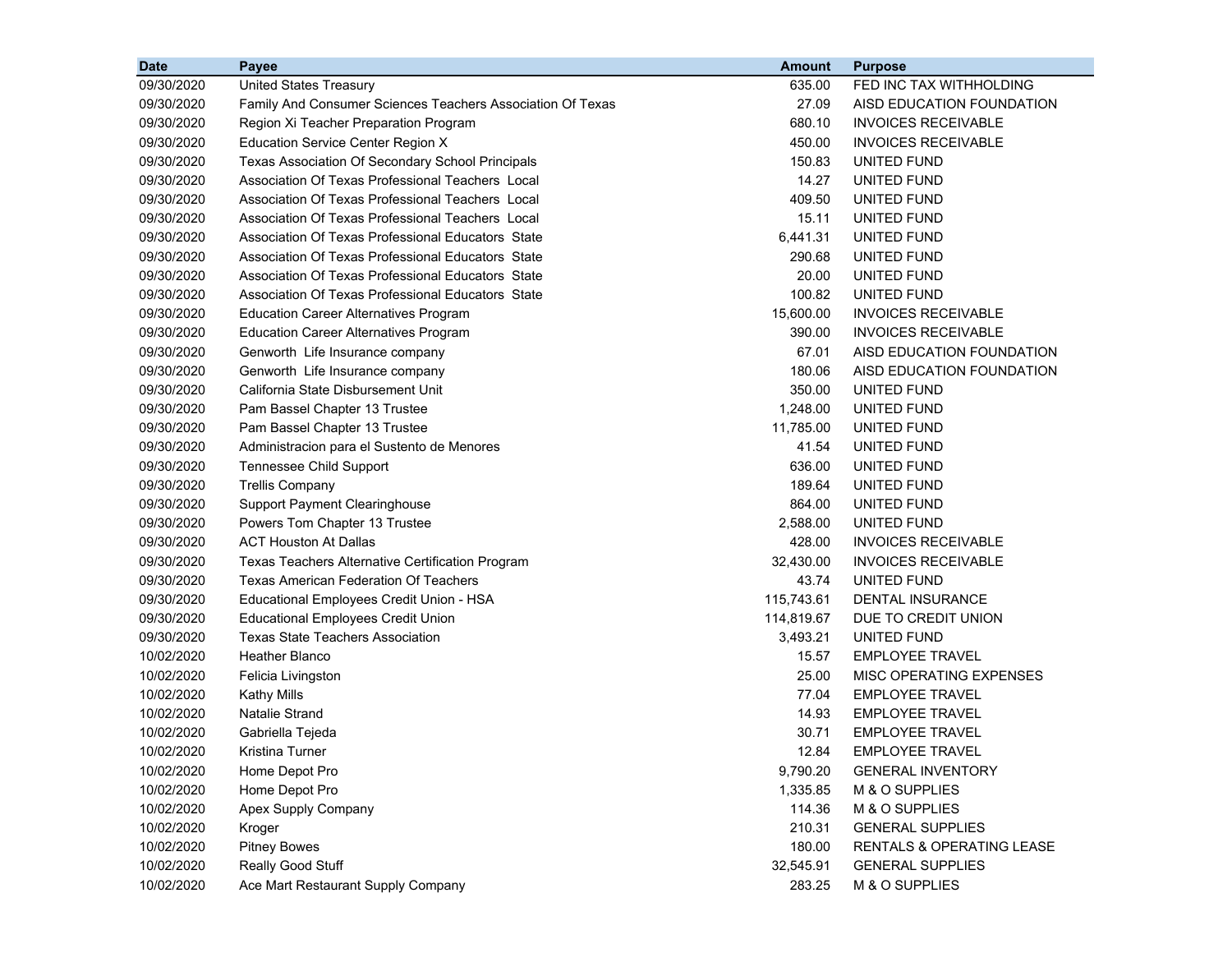| <b>Date</b> | Payee                                                   | <b>Amount</b>  | <b>Purpose</b>                       |
|-------------|---------------------------------------------------------|----------------|--------------------------------------|
| 10/02/2020  | Texas Furniture Source Incorporated                     | 362.97         | <b>GENERAL SUPPLIES</b>              |
| 10/02/2020  | Winston Water Cooler Limited                            | 4,432.40       | <b>GENERAL INVENTORY</b>             |
| 10/02/2020  | <b>Continental Book Company Western Division</b>        | 122.92         | <b>READING MATERIALS</b>             |
| 10/02/2020  |                                                         | 12,784.15      | <b>TEXTBOOKS</b>                     |
| 10/02/2020  | Fastsigns                                               | 531.37         | <b>GENERAL SUPPLIES</b>              |
| 10/02/2020  |                                                         | 3,780.00       | M & O SUPPLIES                       |
| 10/02/2020  | Office Depot                                            | 1,394.16       | <b>GENERAL SUPPLIES</b>              |
| 10/02/2020  | <b>CDW Government Incorporated</b>                      | 31,201.30      | <b>GENERAL SUPPLIES</b>              |
| 10/02/2020  | Verizon Wireless Acct                                   | 94,329.26      | <b>WATER</b>                         |
| 10/02/2020  | Cowboy Towing                                           | 533.00         | <b>CONTRACTED MAINT &amp; REPAIR</b> |
| 10/02/2020  | Aerowave Technologies                                   | 496.00         | M & O SUPPLIES                       |
| 10/02/2020  | Govconnection Incorporated                              | 1,360.00       | <b>GENERAL SUPPLIES</b>              |
| 10/02/2020  | Apple Computer Incorporated                             | 89.00          | <b>GENERAL SUPPLIES</b>              |
| 10/02/2020  | ETA hand2mind                                           | 169.99         | <b>GENERAL SUPPLIES</b>              |
| 10/02/2020  | Arlington Hardware Incorporated #53                     | 22.35          | M & O SUPPLIES                       |
| 10/02/2020  | Roof Management Services Incorporated                   | 48,645.00      | <b>CONTRACTED MAINT &amp; REPAIR</b> |
| 10/02/2020  |                                                         | (46, 212.75)   | <b>RETAINAGE</b>                     |
| 10/02/2020  | A Turtle Loves Me                                       | 1,259.00       | NON-FOOD REQUISITIONS                |
| 10/02/2020  | IdentiSys Incorporated                                  | 190.00         | <b>GENERAL SUPPLIES</b>              |
| 10/02/2020  |                                                         | 120.00         | <b>INVOICES RECEIVABLE</b>           |
| 10/02/2020  | National Wholesale Supply                               | 181.00         | <b>GENERAL INVENTORY</b>             |
| 10/02/2020  | <b>City Electric Supply Company</b>                     | 468.00         | M & O SUPPLIES                       |
| 10/02/2020  | AlphaGraphics                                           | 37.50          | <b>GENERAL SUPPLIES</b>              |
| 10/02/2020  | Ferguson Enterprises, Inc.                              | 688.98         | M & O SUPPLIES                       |
| 10/02/2020  | Lowe's Home Centers, LLC                                | 220.45         | <b>GENERAL SUPPLIES</b>              |
| 10/02/2020  | Learning Farm, LLC                                      | 499.00         | <b>GENERAL SUPPLIES</b>              |
| 10/02/2020  | RoboKind                                                | $\blacksquare$ | LIONS CLUB CONCESSIONS               |
| 10/02/2020  | Barnes & Noble College Booksellers LLC                  | 3,476.65       | <b>TEXTBOOKS</b>                     |
| 10/02/2020  | Auto Plus Auto Parts                                    | 250.81         | <b>GENERAL INVENTORY</b>             |
| 10/02/2020  |                                                         | 76.00          | M & O SUPPLIES                       |
| 10/02/2020  | Advanced Blending, Inc. DBA Last Group Enterprises Inc. | 234.94         | <b>GENERAL SUPPLIES</b>              |
| 10/02/2020  | <b>MSB Consulting</b>                                   | 14.16          | MISC PURCH & CONTR SERV              |
| 10/02/2020  | <b>Wright Express FSC</b>                               | 23,161.11      | ACCOUNTS PAYABLE-ACCRUALS            |
| 10/02/2020  | Calico Packaging, LLC                                   | 566.40         | <b>GENERAL INVENTORY</b>             |
| 10/02/2020  | Lindenmeyr Munroe                                       | 3,192.40       | <b>GENERAL INVENTORY</b>             |
| 10/02/2020  | <b>CID Solution LLC</b>                                 | 953.24         | M & O SUPPLIES                       |
| 10/02/2020  | <b>Critical Start Incorporated</b>                      | 7,500.00       | CONTRACTED MAINT & REPAIR            |
| 10/02/2020  | Complete Supply Incorporated                            | 2,883.41       | <b>GENERAL INVENTORY</b>             |
| 10/02/2020  |                                                         | 5.78           | M & O SUPPLIES                       |
| 10/02/2020  | <b>Accredited Lock Supply Company</b>                   | 2,516.00       | <b>GENERAL INVENTORY</b>             |
| 10/02/2020  | Bucks Wheel & Equipment Company                         | 185.31         | <b>GENERAL INVENTORY</b>             |
| 10/02/2020  | <b>Best Plumbing Specialties Incorporated</b>           | 9.18           | <b>GENERAL INVENTORY</b>             |
| 10/02/2020  | Language Line Services Incorporated                     | 1,636.45       | MISC PURCH & CONTR SERV              |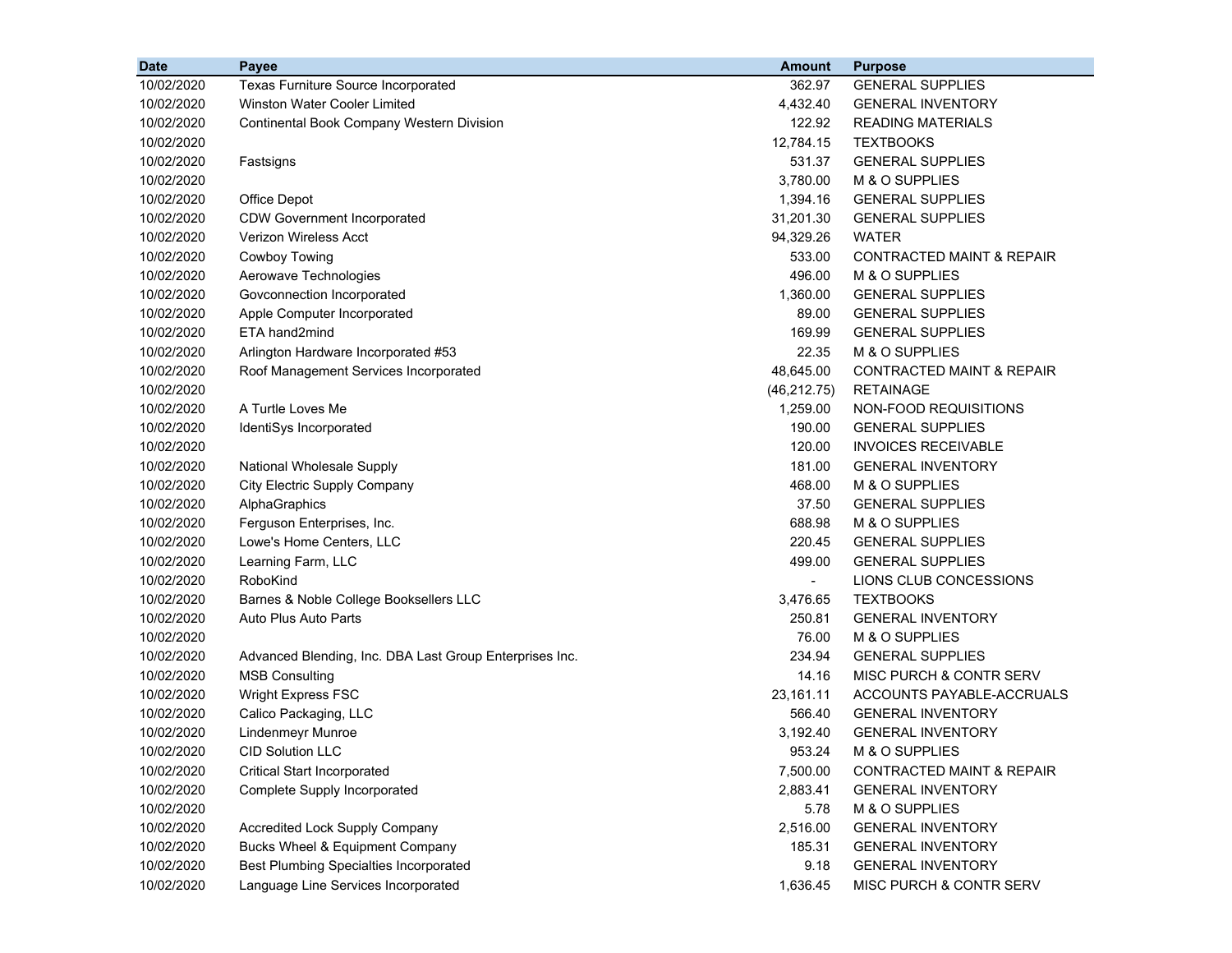| <b>Date</b> | Payee                                           | <b>Amount</b> | <b>Purpose</b>                  |
|-------------|-------------------------------------------------|---------------|---------------------------------|
| 10/02/2020  | <b>Education Service Center Region XI</b>       | 1,200.00      | <b>EDUCATION SERVICE CENTER</b> |
| 10/02/2020  | <b>Pollock Paper Distributors</b>               | 4,554.45      | <b>GENERAL INVENTORY</b>        |
| 10/02/2020  | <b>Lesley Bettis</b>                            | 38.25         | MISC PURCH & CONTR SERV         |
| 10/02/2020  | Raul Cabello                                    | 378.13        | LIONS CLUB CONCESSIONS          |
| 10/02/2020  | Kara Cooper                                     | 21.35         | LIONS CLUB CONCESSIONS          |
| 10/02/2020  | <b>Crystal Davis</b>                            | 34.05         | LIONS CLUB CONCESSIONS          |
| 10/02/2020  | Cameron Garcia                                  | 27.40         | LIONS CLUB CONCESSIONS          |
| 10/02/2020  | Sandi Rogers-Gray                               | 65.25         | LIONS CLUB CONCESSIONS          |
| 10/02/2020  | <b>Empowering Writers</b>                       | 34,550.00     | MISC PURCH & CONTR SERV         |
| 10/02/2020  | <b>Borden Dairy Company</b>                     | 36,810.74     | <b>FOOD</b>                     |
| 10/05/2020  | <b>Concentra Medical Centers</b>                | 6,094.50      | MISC OPERATING EXPENSES         |
| 10/07/2020  | <b>Tricia Alford</b>                            | 27.29         | <b>EMPLOYEE TRAVEL</b>          |
| 10/07/2020  | Abeer Baino                                     | 20.38         | <b>EMPLOYEE TRAVEL</b>          |
| 10/07/2020  | Amiesha Brown                                   | 27.23         | <b>EMPLOYEE TRAVEL</b>          |
| 10/07/2020  | <b>Brenda Castruita</b>                         | 25.41         | <b>EMPLOYEE TRAVEL</b>          |
| 10/07/2020  | Carolyn Daniel                                  | 45.58         | <b>EMPLOYEE TRAVEL</b>          |
| 10/07/2020  | <b>Brenda Derk</b>                              | 24.08         | <b>EMPLOYEE TRAVEL</b>          |
| 10/07/2020  | <b>Brittany Gibson</b>                          | 55.59         | <b>EMPLOYEE TRAVEL</b>          |
| 10/07/2020  | <b>Blanca Gonzalez</b>                          | 55.22         | <b>EMPLOYEE TRAVEL</b>          |
| 10/07/2020  | Samantha Green                                  | 12.84         | <b>EMPLOYEE TRAVEL</b>          |
| 10/07/2020  | Thuy Nga Huynh                                  | 25.41         | <b>EMPLOYEE TRAVEL</b>          |
| 10/07/2020  | Carla Mullen                                    | 131.82        | <b>EMPLOYEE TRAVEL</b>          |
| 10/07/2020  | <b>Randy Nyhus</b>                              | 29.10         | <b>EMPLOYEE TRAVEL</b>          |
| 10/07/2020  | Barbara Ozimica                                 | 32.47         | <b>EMPLOYEE TRAVEL</b>          |
| 10/07/2020  | <b>Wendy Smith</b>                              | 60.03         | <b>EMPLOYEE TRAVEL</b>          |
| 10/07/2020  | Deborah Steiner                                 | 22.15         | <b>EMPLOYEE TRAVEL</b>          |
| 10/07/2020  | Ilona Wills                                     | 31.24         | <b>EMPLOYEE TRAVEL</b>          |
| 10/07/2020  | J & J Snack Food Corporation                    | 7,600.00      | <b>GENERAL INVENTORY</b>        |
| 10/07/2020  | Nassp                                           | 95.00         | <b>DUES</b>                     |
| 10/07/2020  | Qep Incorporated                                | 58.12         | <b>READING MATERIALS</b>        |
| 10/07/2020  | Home Depot Pro                                  | 319.07        | M & O SUPPLIES                  |
| 10/07/2020  | Home Depot Pro                                  | 71,269.20     | <b>GENERAL INVENTORY</b>        |
| 10/07/2020  | Heritage Food Service Group Incorporated        | 583.23        | M & O SUPPLIES                  |
| 10/07/2020  | Apex Supply Company                             | 2,130.26      | M & O SUPPLIES                  |
| 10/07/2020  | NIMCO Incorporated                              | 51.92         | <b>READING MATERIALS</b>        |
| 10/07/2020  | Kroger                                          | 112.71        | <b>GENERAL SUPPLIES</b>         |
| 10/07/2020  | Kendall Hunt Publishing Company                 | 19,890.00     | <b>READING MATERIALS</b>        |
| 10/07/2020  | United Refrigeration Incorporated               | 2,395.62      | M & O SUPPLIES                  |
| 10/07/2020  | <b>Breaker Broker Company</b>                   | 67.52         | M & O SUPPLIES                  |
| 10/07/2020  | <b>Elliott Electric Supply</b>                  | 2,810.40      | <b>GENERAL INVENTORY</b>        |
| 10/07/2020  |                                                 | 3,827.90      | M & O SUPPLIES                  |
| 10/07/2020  | Corwin Press Incorporated                       | 1,500.00      | MISC OPERATING EXPENSES         |
| 10/07/2020  | Macmillan Mcgraw Hill School Publishing Company | 18,225.00     | <b>TEXTBOOKS</b>                |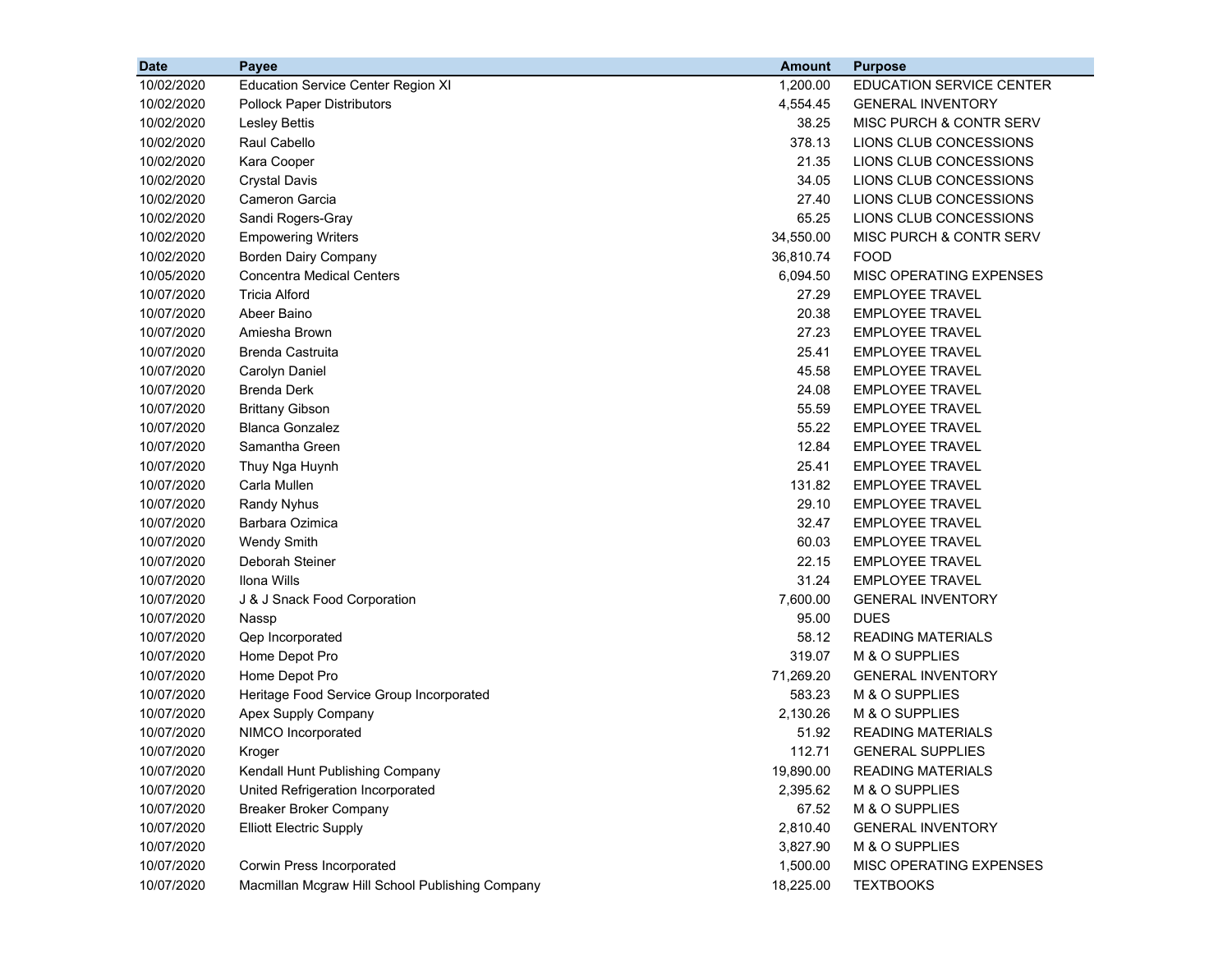| 10/07/2020<br><b>Texas Association Of School Boards</b><br>MISC PURCH & CONTR SERV<br>60.00<br>10/07/2020<br>27,968.49<br><b>Booksource</b><br><b>READING MATERIALS</b><br>10/07/2020<br>9,820.29<br><b>GENERAL SUPPLIES</b><br><b>Texas Furniture Source Incorporated</b><br>342.31<br>10/07/2020<br><b>Winston Water Cooler Limited</b><br>M & O SUPPLIES<br>4,000.00<br>10/07/2020<br>Lone Star Coaches Incorporated<br>STUDENT TVL*NO AISD BUSES<br>800.00<br>10/07/2020<br>Visual Impact<br><b>GENERAL SUPPLIES</b><br>66.00<br><b>CONTRACTED MAINT &amp; REPAIR</b><br>10/07/2020<br>Custom Transmission And Auto Repair Incorporated<br>545.60<br><b>GENERAL SUPPLIES</b><br>10/07/2020<br>Fastsigns<br>22,644.00<br>MISC PURCH & CONTR SERV<br>10/07/2020<br>Sign A Rama<br>496.00<br><b>READING MATERIALS</b><br>10/07/2020<br>Capstone<br>371.06<br>M & O SUPPLIES<br>10/07/2020<br>PPG Architectural Finishes, Inc. |
|--------------------------------------------------------------------------------------------------------------------------------------------------------------------------------------------------------------------------------------------------------------------------------------------------------------------------------------------------------------------------------------------------------------------------------------------------------------------------------------------------------------------------------------------------------------------------------------------------------------------------------------------------------------------------------------------------------------------------------------------------------------------------------------------------------------------------------------------------------------------------------------------------------------------------------|
|                                                                                                                                                                                                                                                                                                                                                                                                                                                                                                                                                                                                                                                                                                                                                                                                                                                                                                                                |
|                                                                                                                                                                                                                                                                                                                                                                                                                                                                                                                                                                                                                                                                                                                                                                                                                                                                                                                                |
|                                                                                                                                                                                                                                                                                                                                                                                                                                                                                                                                                                                                                                                                                                                                                                                                                                                                                                                                |
|                                                                                                                                                                                                                                                                                                                                                                                                                                                                                                                                                                                                                                                                                                                                                                                                                                                                                                                                |
|                                                                                                                                                                                                                                                                                                                                                                                                                                                                                                                                                                                                                                                                                                                                                                                                                                                                                                                                |
|                                                                                                                                                                                                                                                                                                                                                                                                                                                                                                                                                                                                                                                                                                                                                                                                                                                                                                                                |
|                                                                                                                                                                                                                                                                                                                                                                                                                                                                                                                                                                                                                                                                                                                                                                                                                                                                                                                                |
|                                                                                                                                                                                                                                                                                                                                                                                                                                                                                                                                                                                                                                                                                                                                                                                                                                                                                                                                |
|                                                                                                                                                                                                                                                                                                                                                                                                                                                                                                                                                                                                                                                                                                                                                                                                                                                                                                                                |
|                                                                                                                                                                                                                                                                                                                                                                                                                                                                                                                                                                                                                                                                                                                                                                                                                                                                                                                                |
|                                                                                                                                                                                                                                                                                                                                                                                                                                                                                                                                                                                                                                                                                                                                                                                                                                                                                                                                |
| 10/07/2020<br>Ecolab Incorporated<br>1,092.88<br><b>GENERAL SUPPLIES</b>                                                                                                                                                                                                                                                                                                                                                                                                                                                                                                                                                                                                                                                                                                                                                                                                                                                       |
| 1,963.50<br>10/07/2020<br>Learning Without Tears<br><b>GENERAL SUPPLIES</b>                                                                                                                                                                                                                                                                                                                                                                                                                                                                                                                                                                                                                                                                                                                                                                                                                                                    |
| 11,626.21<br>10/07/2020<br>Office Depot<br><b>GENERAL SUPPLIES</b>                                                                                                                                                                                                                                                                                                                                                                                                                                                                                                                                                                                                                                                                                                                                                                                                                                                             |
| 924.42<br><b>INVOICES RECEIVABLE</b><br>10/07/2020                                                                                                                                                                                                                                                                                                                                                                                                                                                                                                                                                                                                                                                                                                                                                                                                                                                                             |
| 10/07/2020<br>149.96<br>M & O SUPPLIES                                                                                                                                                                                                                                                                                                                                                                                                                                                                                                                                                                                                                                                                                                                                                                                                                                                                                         |
| LIONS CLUB CONCESSIONS<br>10/07/2020<br><b>Marks Plumbing Parts</b><br>$\blacksquare$                                                                                                                                                                                                                                                                                                                                                                                                                                                                                                                                                                                                                                                                                                                                                                                                                                          |
| 422.04<br>M & O SUPPLIES<br>10/07/2020                                                                                                                                                                                                                                                                                                                                                                                                                                                                                                                                                                                                                                                                                                                                                                                                                                                                                         |
| 21,000.00<br><b>EDUCATION SERVICE CENTER</b><br>10/07/2020<br>Education Service Center Region Xii                                                                                                                                                                                                                                                                                                                                                                                                                                                                                                                                                                                                                                                                                                                                                                                                                              |
| Bernd Mac<br>743.60<br>10/07/2020<br>MISC PURCH & CONTR SERV                                                                                                                                                                                                                                                                                                                                                                                                                                                                                                                                                                                                                                                                                                                                                                                                                                                                   |
| B & H Photo Video<br>2,920.05<br>10/07/2020<br><b>GENERAL SUPPLIES</b>                                                                                                                                                                                                                                                                                                                                                                                                                                                                                                                                                                                                                                                                                                                                                                                                                                                         |
| 235.43<br>M & O SUPPLIES<br>10/07/2020<br>Geary Pacific Supply                                                                                                                                                                                                                                                                                                                                                                                                                                                                                                                                                                                                                                                                                                                                                                                                                                                                 |
| 1,537,441.96<br>10/07/2020<br><b>CDW Government Incorporated</b><br><b>GENERAL SUPPLIES</b>                                                                                                                                                                                                                                                                                                                                                                                                                                                                                                                                                                                                                                                                                                                                                                                                                                    |
| 11,190.00<br>10/07/2020<br>Renaissance Learning Incorporated<br><b>GENERAL SUPPLIES</b>                                                                                                                                                                                                                                                                                                                                                                                                                                                                                                                                                                                                                                                                                                                                                                                                                                        |
| <b>Td Industries Limited</b><br>19,358.46<br>10/07/2020<br>CONTRACTED MAINT & REPAIR                                                                                                                                                                                                                                                                                                                                                                                                                                                                                                                                                                                                                                                                                                                                                                                                                                           |
| 95.00<br>10/07/2020<br>Cowboy Towing<br><b>CONTRACTED MAINT &amp; REPAIR</b>                                                                                                                                                                                                                                                                                                                                                                                                                                                                                                                                                                                                                                                                                                                                                                                                                                                   |
| 2,136.12<br>10/07/2020<br>Aerowave Technologies<br><b>GENERAL SUPPLIES</b>                                                                                                                                                                                                                                                                                                                                                                                                                                                                                                                                                                                                                                                                                                                                                                                                                                                     |
| 250.00<br>10/07/2020<br>Govconnection Incorporated<br><b>GENERAL SUPPLIES</b>                                                                                                                                                                                                                                                                                                                                                                                                                                                                                                                                                                                                                                                                                                                                                                                                                                                  |
| 1,090.00<br>10/07/2020<br><b>Texas Christian University</b><br>MISC OPERATING EXPENSES                                                                                                                                                                                                                                                                                                                                                                                                                                                                                                                                                                                                                                                                                                                                                                                                                                         |
| 294.50<br><b>CONTRACTED MAINT &amp; REPAIR</b><br>10/07/2020<br>Kimbrough Fire Extinguisher Company                                                                                                                                                                                                                                                                                                                                                                                                                                                                                                                                                                                                                                                                                                                                                                                                                            |
| <b>Pitsco Education</b><br>482.35<br><b>GENERAL SUPPLIES</b><br>10/07/2020                                                                                                                                                                                                                                                                                                                                                                                                                                                                                                                                                                                                                                                                                                                                                                                                                                                     |
| 85.00<br><b>DUES</b><br>10/07/2020<br><b>Texas Association Of Student Council</b>                                                                                                                                                                                                                                                                                                                                                                                                                                                                                                                                                                                                                                                                                                                                                                                                                                              |
| 2,371.18<br><b>WATER</b><br>10/07/2020<br><b>City Of Grand Prairie Water Utilities</b>                                                                                                                                                                                                                                                                                                                                                                                                                                                                                                                                                                                                                                                                                                                                                                                                                                         |
| 274.92<br>M & O SUPPLIES<br>10/07/2020<br>Arlington Hardware Incorporated #53                                                                                                                                                                                                                                                                                                                                                                                                                                                                                                                                                                                                                                                                                                                                                                                                                                                  |
| 10/07/2020<br>125.00<br>MISC OPERATING EXPENSES<br><b>Texas Department Of Agriculture</b>                                                                                                                                                                                                                                                                                                                                                                                                                                                                                                                                                                                                                                                                                                                                                                                                                                      |
| 10/07/2020<br>412.50<br>MISC PURCH & CONTR SERV<br>Welch John                                                                                                                                                                                                                                                                                                                                                                                                                                                                                                                                                                                                                                                                                                                                                                                                                                                                  |
| Walsh Robert<br>10/07/2020<br>240.00<br>MISC PURCH & CONTR SERV                                                                                                                                                                                                                                                                                                                                                                                                                                                                                                                                                                                                                                                                                                                                                                                                                                                                |
| 10/07/2020<br>Hanover Uniform Company<br>8,159.50<br>NON-FOOD REQUISITIONS                                                                                                                                                                                                                                                                                                                                                                                                                                                                                                                                                                                                                                                                                                                                                                                                                                                     |
| 10/07/2020<br><b>UPS</b><br>38.35<br><b>GENERAL SUPPLIES</b>                                                                                                                                                                                                                                                                                                                                                                                                                                                                                                                                                                                                                                                                                                                                                                                                                                                                   |
| 10/07/2020<br><b>Vines Maurice</b><br>115.00<br>MISC PURCH & CONTR SERV                                                                                                                                                                                                                                                                                                                                                                                                                                                                                                                                                                                                                                                                                                                                                                                                                                                        |
| 10/07/2020<br>260.61<br>M & O SUPPLIES<br><b>Total Maintenance Solutions-South</b>                                                                                                                                                                                                                                                                                                                                                                                                                                                                                                                                                                                                                                                                                                                                                                                                                                             |
| 10/07/2020<br>467.50<br>MISC PURCH & CONTR SERV<br>Smith Kendrick                                                                                                                                                                                                                                                                                                                                                                                                                                                                                                                                                                                                                                                                                                                                                                                                                                                              |
| 10/07/2020<br><b>Luxor Staffing</b><br>5,486.00<br>MISC PURCH & CONTR SERV                                                                                                                                                                                                                                                                                                                                                                                                                                                                                                                                                                                                                                                                                                                                                                                                                                                     |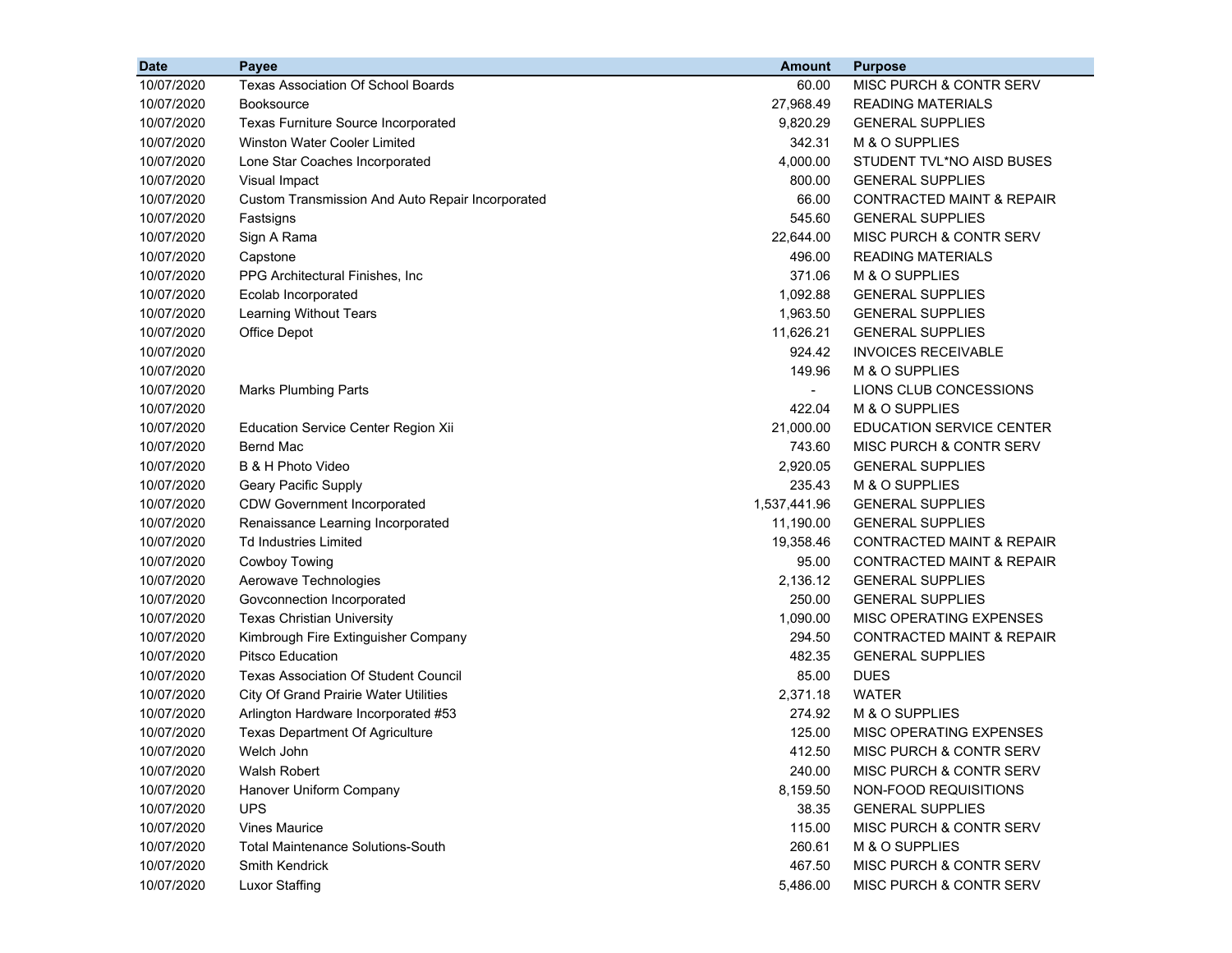| <b>Date</b> | Payee                                        | <b>Amount</b> | <b>Purpose</b>                       |
|-------------|----------------------------------------------|---------------|--------------------------------------|
| 10/07/2020  | Monarch Trophy Studio                        | 427.20        | <b>GENERAL SUPPLIES</b>              |
| 10/07/2020  | <b>McQuiston Michael</b>                     | 125.00        | MISC PURCH & CONTR SERV              |
| 10/07/2020  | Alvarado Armando                             | 125.00        | MISC PURCH & CONTR SERV              |
| 10/07/2020  | Logisoft Computer Products LLC               | 55,748.00     | <b>GENERAL SUPPLIES</b>              |
| 10/07/2020  | <b>Texas Energy Managers Association</b>     | 225.00        | MISC OPERATING EXPENSES              |
| 10/07/2020  | <b>Heck Henrietta</b>                        | 125.00        | MISC PURCH & CONTR SERV              |
| 10/07/2020  | Moore Mark                                   | 125.00        | MISC PURCH & CONTR SERV              |
| 10/07/2020  | Automatic Sprinkler of Texas Incorporated    | 380.00        | <b>CONTRACTED MAINT &amp; REPAIR</b> |
| 10/07/2020  | <b>Dilldine Robert</b>                       | 135.00        | MISC PURCH & CONTR SERV              |
| 10/07/2020  | <b>Auditory Systems</b>                      | 4,232.00      | MISC PURCH & CONTR SERV              |
| 10/07/2020  | Gardner Lori                                 | 115.00        | MISC PURCH & CONTR SERV              |
| 10/07/2020  | Cook Christopher                             | 1,412.50      | MISC PURCH & CONTR SERV              |
| 10/07/2020  | Dunlap Kirk D                                | 907.50        | MISC PURCH & CONTR SERV              |
| 10/07/2020  | Morrison Richard R                           | 467.50        | MISC PURCH & CONTR SERV              |
| 10/07/2020  | <b>Bradrick Mark</b>                         | 125.00        | MISC PURCH & CONTR SERV              |
| 10/07/2020  | <b>Richardson Bernard</b>                    | 110.00        | MISC PURCH & CONTR SERV              |
| 10/07/2020  | Borne Kyle                                   | 105.00        | MISC PURCH & CONTR SERV              |
| 10/07/2020  | Davis Michael                                | 65.00         | MISC PURCH & CONTR SERV              |
| 10/07/2020  | Washington Varandas                          | 687.50        | <b>MISC PURCH &amp; CONTR SERV</b>   |
| 10/07/2020  | Smith Paul                                   | 105.00        | MISC PURCH & CONTR SERV              |
| 10/07/2020  | One Source Staffing Corporation              | 12,228.60     | MISC PURCH & CONTR SERV              |
| 10/07/2020  | <b>Binswanger Glass</b>                      | 89.95         | <b>CONTRACTED MAINT &amp; REPAIR</b> |
| 10/07/2020  |                                              | 365.96        | M & O SUPPLIES                       |
| 10/07/2020  | Brown Jeff                                   | 125.00        | MISC PURCH & CONTR SERV              |
| 10/07/2020  | Eichelbaum Wardell Hansen Powell & Mehl P.C. | 154,813.91    | <b>LEGAL SERVICES</b>                |
| 10/07/2020  |                                              | 480.00        | MISC PURCH & CONTR SERV              |
| 10/07/2020  | Harris Cary D                                | 467.50        | MISC PURCH & CONTR SERV              |
| 10/07/2020  | Evans Jimmy                                  | 105.00        | MISC PURCH & CONTR SERV              |
| 10/07/2020  | Horn Joe                                     | 125.00        | MISC PURCH & CONTR SERV              |
| 10/07/2020  | <b>Thames Chris</b>                          | 105.00        | MISC PURCH & CONTR SERV              |
| 10/07/2020  | Anthony Retha                                | 125.00        | MISC PURCH & CONTR SERV              |
| 10/07/2020  | Burt John H                                  | 125.00        | <b>MISC PURCH &amp; CONTR SERV</b>   |
| 10/07/2020  | Rogers James                                 | 115.00        | MISC PURCH & CONTR SERV              |
| 10/07/2020  | <b>Lemmons Marlon</b>                        | 65.00         | MISC PURCH & CONTR SERV              |
| 10/07/2020  | Le Alex                                      | 105.00        | MISC PURCH & CONTR SERV              |
| 10/07/2020  | <b>Brock Drew</b>                            | 125.00        | MISC PURCH & CONTR SERV              |
| 10/07/2020  | <b>Brian Simpson</b>                         | 125.00        | MISC PURCH & CONTR SERV              |
| 10/07/2020  | Berry Jermone                                | 65.00         | MISC PURCH & CONTR SERV              |
| 10/07/2020  | MicroShare                                   | 30,000.00     | <b>GENERAL SUPPLIES</b>              |
| 10/07/2020  | IdentiSys Incorporated                       | 100.00        | <b>GENERAL SUPPLIES</b>              |
| 10/07/2020  | Arrington Brian P                            | 105.00        | MISC PURCH & CONTR SERV              |
| 10/07/2020  | National Wholesale Supply                    | 293.40        | M & O SUPPLIES                       |
| 10/07/2020  | <b>Saker Charles</b>                         | 105.00        | MISC PURCH & CONTR SERV              |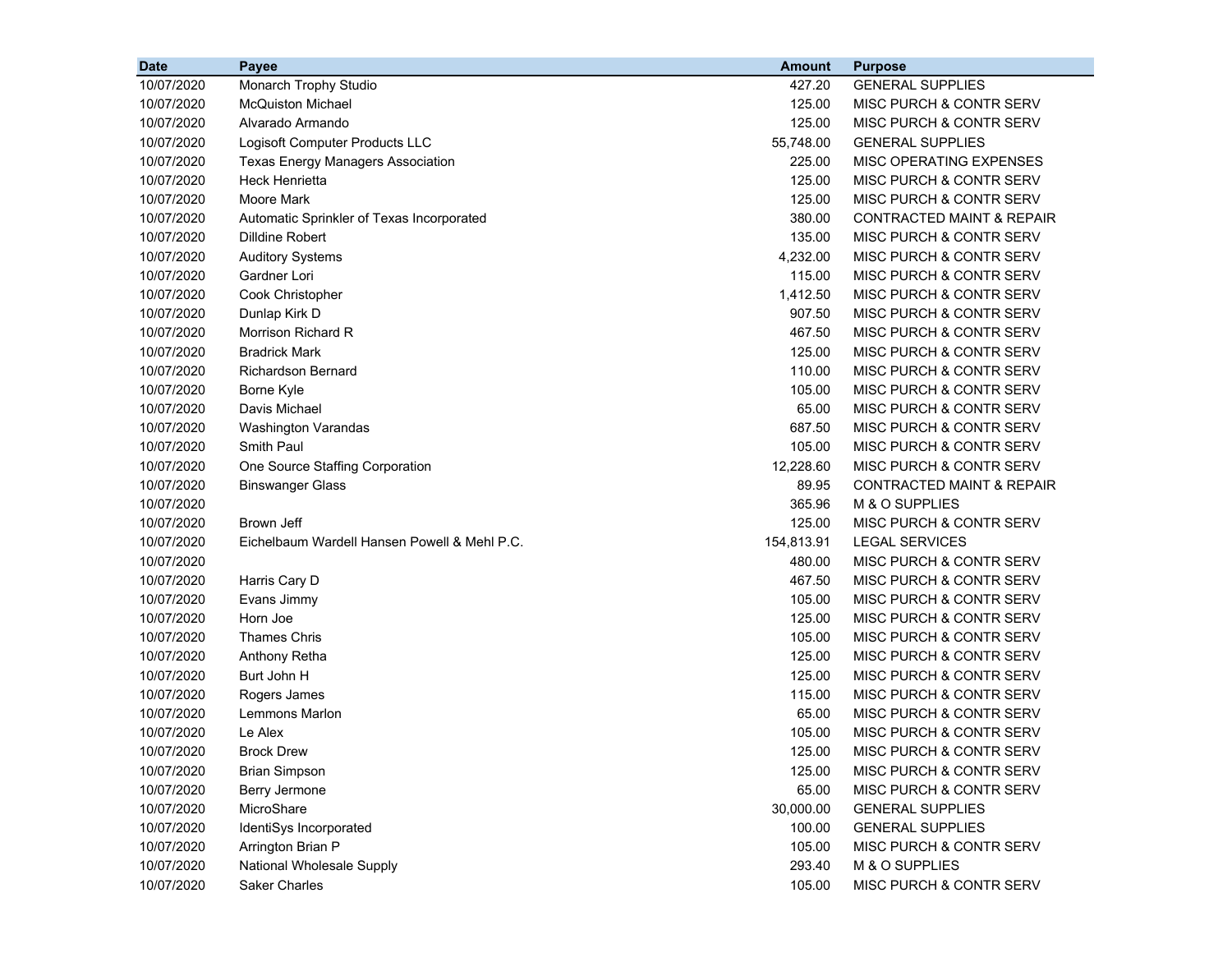| 10/07/2020<br>Strassmann Klaus<br>70.00<br>MISC PURCH & CONTR SERV<br>10/07/2020<br><b>Strassmann Klaus</b><br>65.00<br>MISC PURCH & CONTR SERV<br>McLeod, Thomas E.<br>192.50<br>10/07/2020<br>MISC PURCH & CONTR SERV<br>M & O SUPPLIES<br>10/07/2020<br>Matera Paper Co., Inc.<br>34,445.00<br>10/07/2020<br>Mann Robert W<br>1,800.00<br>OTH PROFESSIONAL SERVICES<br>10/07/2020<br>Kurz & Company<br>3,796.42<br><b>FOOD</b><br>10/07/2020<br>Jakes Finer Foods<br>8,763.40<br><b>GENERAL INVENTORY</b><br>379.80<br>10/07/2020<br><b>Best Buy for Business</b><br><b>GENERAL SUPPLIES</b><br>10/07/2020<br>Acosta Tony<br>125.00<br>MISC PURCH & CONTR SERV<br>399.43<br>10/07/2020<br>Seidlitz Education, LLC<br><b>READING MATERIALS</b><br><b>Wesson Samuel</b><br>10/07/2020<br>105.00<br>MISC PURCH & CONTR SERV<br>10/07/2020<br>Johnson Gerald II<br>125.00<br>MISC PURCH & CONTR SERV<br>10/07/2020<br>Flowers Ryan<br>105.00<br>MISC PURCH & CONTR SERV<br>10/07/2020<br>3,112.50<br><b>READING MATERIALS</b><br>Follett School Solutions, Inc.<br>10/07/2020<br>1,455.90<br><b>TEXTBOOKS</b><br>10/07/2020<br>3,600.00<br><b>MISC PURCH &amp; CONTR SERV</b><br><b>Arlington Today</b><br>10/07/2020<br>Crawford Electric Supply Company<br>1,949.53<br>M & O SUPPLIES<br>10/07/2020<br>Engage2learn<br>141,362.00<br>MISC PURCH & CONTR SERV<br>RD Lawns LLC<br>10/07/2020<br>10,715.25<br><b>CONTRACTED MAINT &amp; REPAIR</b><br>Stallins David A<br>10/07/2020<br>215.00<br>MISC PURCH & CONTR SERV<br>10/07/2020<br><b>Hendrix Tim</b><br>125.00<br>MISC PURCH & CONTR SERV<br>10/07/2020<br>Tracey Lynn Dixon<br>440.00<br>MISC PURCH & CONTR SERV<br>10/07/2020<br><b>Carrick Charles</b><br>192.50<br>MISC PURCH & CONTR SERV<br>HKS, Inc.<br>154,639.07<br>10/07/2020<br><b>BLDG PURCH, CONSTR, IMPROVE</b><br>10/07/2020<br>Davis, Regan<br>440.00<br>MISC PURCH & CONTR SERV<br>Fastsigns N. Arlington<br>804.90<br><b>GENERAL SUPPLIES</b><br>10/07/2020<br>National Healthcareer Association<br>7,038.00<br><b>READING MATERIALS</b><br>10/07/2020<br>4,865.05<br>MISC PURCH & CONTR SERV<br>10/07/2020<br>Elliott Staffing Services, Inc.<br>1,528.56<br><b>GENERAL INVENTORY</b><br>10/07/2020<br>Ferguson Enterprises, Inc.<br>908.44<br>M & O SUPPLIES<br>10/07/2020<br>Scribbles Software LLC<br>11,400.00<br><b>CONTRACTED MAINT &amp; REPAIR</b><br>10/07/2020<br>10/07/2020<br><b>Hubbard Kera</b><br>125.00<br>MISC PURCH & CONTR SERV<br>10/07/2020<br><b>Betancourt Raymond</b><br>110.00<br>MISC PURCH & CONTR SERV<br>235.00<br>MISC PURCH & CONTR SERV<br>10/07/2020<br>Occupational Health Solutions<br>10/07/2020<br>Roan Ken<br>105.00<br><b>MISC PURCH &amp; CONTR SERV</b><br>8,800.00<br><b>GENERAL SUPPLIES</b><br>10/07/2020<br><b>Education Galaxy LLC</b><br>10/07/2020<br>Kleen-Air Filter Service & Sales<br>3,634.80<br><b>GENERAL INVENTORY</b><br>10/07/2020<br><b>Bull Market Promotions, LLC</b><br>539.00<br><b>INVOICES RECEIVABLE</b><br>10/07/2020<br>AAA Glass & Mirror Co., INC.<br>167.52<br>M & O SUPPLIES<br>10/07/2020<br>Minority Authority Uniform LLC<br>1,283.20<br>M & O SUPPLIES<br>10/07/2020<br>426.60<br>NON-FOOD REQUISITIONS<br>10/07/2020<br><b>Heartland School Solutions</b><br>825.00<br>CONTRACTED MAINT & REPAIR | <b>Date</b> | Payee             | <b>Amount</b> | <b>Purpose</b>           |
|---------------------------------------------------------------------------------------------------------------------------------------------------------------------------------------------------------------------------------------------------------------------------------------------------------------------------------------------------------------------------------------------------------------------------------------------------------------------------------------------------------------------------------------------------------------------------------------------------------------------------------------------------------------------------------------------------------------------------------------------------------------------------------------------------------------------------------------------------------------------------------------------------------------------------------------------------------------------------------------------------------------------------------------------------------------------------------------------------------------------------------------------------------------------------------------------------------------------------------------------------------------------------------------------------------------------------------------------------------------------------------------------------------------------------------------------------------------------------------------------------------------------------------------------------------------------------------------------------------------------------------------------------------------------------------------------------------------------------------------------------------------------------------------------------------------------------------------------------------------------------------------------------------------------------------------------------------------------------------------------------------------------------------------------------------------------------------------------------------------------------------------------------------------------------------------------------------------------------------------------------------------------------------------------------------------------------------------------------------------------------------------------------------------------------------------------------------------------------------------------------------------------------------------------------------------------------------------------------------------------------------------------------------------------------------------------------------------------------------------------------------------------------------------------------------------------------------------------------------------------------------------------------------------------------------------------------------------------------------------------------------------------------------------------------------------------------------------------------------------------------------------------------------------------------------------------------------------------------------------------------------------------------------------------------------|-------------|-------------------|---------------|--------------------------|
|                                                                                                                                                                                                                                                                                                                                                                                                                                                                                                                                                                                                                                                                                                                                                                                                                                                                                                                                                                                                                                                                                                                                                                                                                                                                                                                                                                                                                                                                                                                                                                                                                                                                                                                                                                                                                                                                                                                                                                                                                                                                                                                                                                                                                                                                                                                                                                                                                                                                                                                                                                                                                                                                                                                                                                                                                                                                                                                                                                                                                                                                                                                                                                                                                                                                                                         |             |                   |               |                          |
|                                                                                                                                                                                                                                                                                                                                                                                                                                                                                                                                                                                                                                                                                                                                                                                                                                                                                                                                                                                                                                                                                                                                                                                                                                                                                                                                                                                                                                                                                                                                                                                                                                                                                                                                                                                                                                                                                                                                                                                                                                                                                                                                                                                                                                                                                                                                                                                                                                                                                                                                                                                                                                                                                                                                                                                                                                                                                                                                                                                                                                                                                                                                                                                                                                                                                                         |             |                   |               |                          |
|                                                                                                                                                                                                                                                                                                                                                                                                                                                                                                                                                                                                                                                                                                                                                                                                                                                                                                                                                                                                                                                                                                                                                                                                                                                                                                                                                                                                                                                                                                                                                                                                                                                                                                                                                                                                                                                                                                                                                                                                                                                                                                                                                                                                                                                                                                                                                                                                                                                                                                                                                                                                                                                                                                                                                                                                                                                                                                                                                                                                                                                                                                                                                                                                                                                                                                         |             |                   |               |                          |
|                                                                                                                                                                                                                                                                                                                                                                                                                                                                                                                                                                                                                                                                                                                                                                                                                                                                                                                                                                                                                                                                                                                                                                                                                                                                                                                                                                                                                                                                                                                                                                                                                                                                                                                                                                                                                                                                                                                                                                                                                                                                                                                                                                                                                                                                                                                                                                                                                                                                                                                                                                                                                                                                                                                                                                                                                                                                                                                                                                                                                                                                                                                                                                                                                                                                                                         |             |                   |               |                          |
|                                                                                                                                                                                                                                                                                                                                                                                                                                                                                                                                                                                                                                                                                                                                                                                                                                                                                                                                                                                                                                                                                                                                                                                                                                                                                                                                                                                                                                                                                                                                                                                                                                                                                                                                                                                                                                                                                                                                                                                                                                                                                                                                                                                                                                                                                                                                                                                                                                                                                                                                                                                                                                                                                                                                                                                                                                                                                                                                                                                                                                                                                                                                                                                                                                                                                                         |             |                   |               |                          |
|                                                                                                                                                                                                                                                                                                                                                                                                                                                                                                                                                                                                                                                                                                                                                                                                                                                                                                                                                                                                                                                                                                                                                                                                                                                                                                                                                                                                                                                                                                                                                                                                                                                                                                                                                                                                                                                                                                                                                                                                                                                                                                                                                                                                                                                                                                                                                                                                                                                                                                                                                                                                                                                                                                                                                                                                                                                                                                                                                                                                                                                                                                                                                                                                                                                                                                         |             |                   |               |                          |
|                                                                                                                                                                                                                                                                                                                                                                                                                                                                                                                                                                                                                                                                                                                                                                                                                                                                                                                                                                                                                                                                                                                                                                                                                                                                                                                                                                                                                                                                                                                                                                                                                                                                                                                                                                                                                                                                                                                                                                                                                                                                                                                                                                                                                                                                                                                                                                                                                                                                                                                                                                                                                                                                                                                                                                                                                                                                                                                                                                                                                                                                                                                                                                                                                                                                                                         |             |                   |               |                          |
|                                                                                                                                                                                                                                                                                                                                                                                                                                                                                                                                                                                                                                                                                                                                                                                                                                                                                                                                                                                                                                                                                                                                                                                                                                                                                                                                                                                                                                                                                                                                                                                                                                                                                                                                                                                                                                                                                                                                                                                                                                                                                                                                                                                                                                                                                                                                                                                                                                                                                                                                                                                                                                                                                                                                                                                                                                                                                                                                                                                                                                                                                                                                                                                                                                                                                                         |             |                   |               |                          |
|                                                                                                                                                                                                                                                                                                                                                                                                                                                                                                                                                                                                                                                                                                                                                                                                                                                                                                                                                                                                                                                                                                                                                                                                                                                                                                                                                                                                                                                                                                                                                                                                                                                                                                                                                                                                                                                                                                                                                                                                                                                                                                                                                                                                                                                                                                                                                                                                                                                                                                                                                                                                                                                                                                                                                                                                                                                                                                                                                                                                                                                                                                                                                                                                                                                                                                         |             |                   |               |                          |
|                                                                                                                                                                                                                                                                                                                                                                                                                                                                                                                                                                                                                                                                                                                                                                                                                                                                                                                                                                                                                                                                                                                                                                                                                                                                                                                                                                                                                                                                                                                                                                                                                                                                                                                                                                                                                                                                                                                                                                                                                                                                                                                                                                                                                                                                                                                                                                                                                                                                                                                                                                                                                                                                                                                                                                                                                                                                                                                                                                                                                                                                                                                                                                                                                                                                                                         |             |                   |               |                          |
|                                                                                                                                                                                                                                                                                                                                                                                                                                                                                                                                                                                                                                                                                                                                                                                                                                                                                                                                                                                                                                                                                                                                                                                                                                                                                                                                                                                                                                                                                                                                                                                                                                                                                                                                                                                                                                                                                                                                                                                                                                                                                                                                                                                                                                                                                                                                                                                                                                                                                                                                                                                                                                                                                                                                                                                                                                                                                                                                                                                                                                                                                                                                                                                                                                                                                                         |             |                   |               |                          |
|                                                                                                                                                                                                                                                                                                                                                                                                                                                                                                                                                                                                                                                                                                                                                                                                                                                                                                                                                                                                                                                                                                                                                                                                                                                                                                                                                                                                                                                                                                                                                                                                                                                                                                                                                                                                                                                                                                                                                                                                                                                                                                                                                                                                                                                                                                                                                                                                                                                                                                                                                                                                                                                                                                                                                                                                                                                                                                                                                                                                                                                                                                                                                                                                                                                                                                         |             |                   |               |                          |
|                                                                                                                                                                                                                                                                                                                                                                                                                                                                                                                                                                                                                                                                                                                                                                                                                                                                                                                                                                                                                                                                                                                                                                                                                                                                                                                                                                                                                                                                                                                                                                                                                                                                                                                                                                                                                                                                                                                                                                                                                                                                                                                                                                                                                                                                                                                                                                                                                                                                                                                                                                                                                                                                                                                                                                                                                                                                                                                                                                                                                                                                                                                                                                                                                                                                                                         |             |                   |               |                          |
|                                                                                                                                                                                                                                                                                                                                                                                                                                                                                                                                                                                                                                                                                                                                                                                                                                                                                                                                                                                                                                                                                                                                                                                                                                                                                                                                                                                                                                                                                                                                                                                                                                                                                                                                                                                                                                                                                                                                                                                                                                                                                                                                                                                                                                                                                                                                                                                                                                                                                                                                                                                                                                                                                                                                                                                                                                                                                                                                                                                                                                                                                                                                                                                                                                                                                                         |             |                   |               |                          |
|                                                                                                                                                                                                                                                                                                                                                                                                                                                                                                                                                                                                                                                                                                                                                                                                                                                                                                                                                                                                                                                                                                                                                                                                                                                                                                                                                                                                                                                                                                                                                                                                                                                                                                                                                                                                                                                                                                                                                                                                                                                                                                                                                                                                                                                                                                                                                                                                                                                                                                                                                                                                                                                                                                                                                                                                                                                                                                                                                                                                                                                                                                                                                                                                                                                                                                         |             |                   |               |                          |
|                                                                                                                                                                                                                                                                                                                                                                                                                                                                                                                                                                                                                                                                                                                                                                                                                                                                                                                                                                                                                                                                                                                                                                                                                                                                                                                                                                                                                                                                                                                                                                                                                                                                                                                                                                                                                                                                                                                                                                                                                                                                                                                                                                                                                                                                                                                                                                                                                                                                                                                                                                                                                                                                                                                                                                                                                                                                                                                                                                                                                                                                                                                                                                                                                                                                                                         |             |                   |               |                          |
|                                                                                                                                                                                                                                                                                                                                                                                                                                                                                                                                                                                                                                                                                                                                                                                                                                                                                                                                                                                                                                                                                                                                                                                                                                                                                                                                                                                                                                                                                                                                                                                                                                                                                                                                                                                                                                                                                                                                                                                                                                                                                                                                                                                                                                                                                                                                                                                                                                                                                                                                                                                                                                                                                                                                                                                                                                                                                                                                                                                                                                                                                                                                                                                                                                                                                                         |             |                   |               |                          |
|                                                                                                                                                                                                                                                                                                                                                                                                                                                                                                                                                                                                                                                                                                                                                                                                                                                                                                                                                                                                                                                                                                                                                                                                                                                                                                                                                                                                                                                                                                                                                                                                                                                                                                                                                                                                                                                                                                                                                                                                                                                                                                                                                                                                                                                                                                                                                                                                                                                                                                                                                                                                                                                                                                                                                                                                                                                                                                                                                                                                                                                                                                                                                                                                                                                                                                         |             |                   |               |                          |
|                                                                                                                                                                                                                                                                                                                                                                                                                                                                                                                                                                                                                                                                                                                                                                                                                                                                                                                                                                                                                                                                                                                                                                                                                                                                                                                                                                                                                                                                                                                                                                                                                                                                                                                                                                                                                                                                                                                                                                                                                                                                                                                                                                                                                                                                                                                                                                                                                                                                                                                                                                                                                                                                                                                                                                                                                                                                                                                                                                                                                                                                                                                                                                                                                                                                                                         |             |                   |               |                          |
|                                                                                                                                                                                                                                                                                                                                                                                                                                                                                                                                                                                                                                                                                                                                                                                                                                                                                                                                                                                                                                                                                                                                                                                                                                                                                                                                                                                                                                                                                                                                                                                                                                                                                                                                                                                                                                                                                                                                                                                                                                                                                                                                                                                                                                                                                                                                                                                                                                                                                                                                                                                                                                                                                                                                                                                                                                                                                                                                                                                                                                                                                                                                                                                                                                                                                                         |             |                   |               |                          |
|                                                                                                                                                                                                                                                                                                                                                                                                                                                                                                                                                                                                                                                                                                                                                                                                                                                                                                                                                                                                                                                                                                                                                                                                                                                                                                                                                                                                                                                                                                                                                                                                                                                                                                                                                                                                                                                                                                                                                                                                                                                                                                                                                                                                                                                                                                                                                                                                                                                                                                                                                                                                                                                                                                                                                                                                                                                                                                                                                                                                                                                                                                                                                                                                                                                                                                         |             |                   |               |                          |
|                                                                                                                                                                                                                                                                                                                                                                                                                                                                                                                                                                                                                                                                                                                                                                                                                                                                                                                                                                                                                                                                                                                                                                                                                                                                                                                                                                                                                                                                                                                                                                                                                                                                                                                                                                                                                                                                                                                                                                                                                                                                                                                                                                                                                                                                                                                                                                                                                                                                                                                                                                                                                                                                                                                                                                                                                                                                                                                                                                                                                                                                                                                                                                                                                                                                                                         |             |                   |               |                          |
|                                                                                                                                                                                                                                                                                                                                                                                                                                                                                                                                                                                                                                                                                                                                                                                                                                                                                                                                                                                                                                                                                                                                                                                                                                                                                                                                                                                                                                                                                                                                                                                                                                                                                                                                                                                                                                                                                                                                                                                                                                                                                                                                                                                                                                                                                                                                                                                                                                                                                                                                                                                                                                                                                                                                                                                                                                                                                                                                                                                                                                                                                                                                                                                                                                                                                                         |             |                   |               |                          |
|                                                                                                                                                                                                                                                                                                                                                                                                                                                                                                                                                                                                                                                                                                                                                                                                                                                                                                                                                                                                                                                                                                                                                                                                                                                                                                                                                                                                                                                                                                                                                                                                                                                                                                                                                                                                                                                                                                                                                                                                                                                                                                                                                                                                                                                                                                                                                                                                                                                                                                                                                                                                                                                                                                                                                                                                                                                                                                                                                                                                                                                                                                                                                                                                                                                                                                         |             |                   |               |                          |
|                                                                                                                                                                                                                                                                                                                                                                                                                                                                                                                                                                                                                                                                                                                                                                                                                                                                                                                                                                                                                                                                                                                                                                                                                                                                                                                                                                                                                                                                                                                                                                                                                                                                                                                                                                                                                                                                                                                                                                                                                                                                                                                                                                                                                                                                                                                                                                                                                                                                                                                                                                                                                                                                                                                                                                                                                                                                                                                                                                                                                                                                                                                                                                                                                                                                                                         |             |                   |               |                          |
|                                                                                                                                                                                                                                                                                                                                                                                                                                                                                                                                                                                                                                                                                                                                                                                                                                                                                                                                                                                                                                                                                                                                                                                                                                                                                                                                                                                                                                                                                                                                                                                                                                                                                                                                                                                                                                                                                                                                                                                                                                                                                                                                                                                                                                                                                                                                                                                                                                                                                                                                                                                                                                                                                                                                                                                                                                                                                                                                                                                                                                                                                                                                                                                                                                                                                                         |             |                   |               |                          |
|                                                                                                                                                                                                                                                                                                                                                                                                                                                                                                                                                                                                                                                                                                                                                                                                                                                                                                                                                                                                                                                                                                                                                                                                                                                                                                                                                                                                                                                                                                                                                                                                                                                                                                                                                                                                                                                                                                                                                                                                                                                                                                                                                                                                                                                                                                                                                                                                                                                                                                                                                                                                                                                                                                                                                                                                                                                                                                                                                                                                                                                                                                                                                                                                                                                                                                         |             |                   |               |                          |
|                                                                                                                                                                                                                                                                                                                                                                                                                                                                                                                                                                                                                                                                                                                                                                                                                                                                                                                                                                                                                                                                                                                                                                                                                                                                                                                                                                                                                                                                                                                                                                                                                                                                                                                                                                                                                                                                                                                                                                                                                                                                                                                                                                                                                                                                                                                                                                                                                                                                                                                                                                                                                                                                                                                                                                                                                                                                                                                                                                                                                                                                                                                                                                                                                                                                                                         |             |                   |               |                          |
|                                                                                                                                                                                                                                                                                                                                                                                                                                                                                                                                                                                                                                                                                                                                                                                                                                                                                                                                                                                                                                                                                                                                                                                                                                                                                                                                                                                                                                                                                                                                                                                                                                                                                                                                                                                                                                                                                                                                                                                                                                                                                                                                                                                                                                                                                                                                                                                                                                                                                                                                                                                                                                                                                                                                                                                                                                                                                                                                                                                                                                                                                                                                                                                                                                                                                                         |             |                   |               |                          |
|                                                                                                                                                                                                                                                                                                                                                                                                                                                                                                                                                                                                                                                                                                                                                                                                                                                                                                                                                                                                                                                                                                                                                                                                                                                                                                                                                                                                                                                                                                                                                                                                                                                                                                                                                                                                                                                                                                                                                                                                                                                                                                                                                                                                                                                                                                                                                                                                                                                                                                                                                                                                                                                                                                                                                                                                                                                                                                                                                                                                                                                                                                                                                                                                                                                                                                         |             |                   |               |                          |
|                                                                                                                                                                                                                                                                                                                                                                                                                                                                                                                                                                                                                                                                                                                                                                                                                                                                                                                                                                                                                                                                                                                                                                                                                                                                                                                                                                                                                                                                                                                                                                                                                                                                                                                                                                                                                                                                                                                                                                                                                                                                                                                                                                                                                                                                                                                                                                                                                                                                                                                                                                                                                                                                                                                                                                                                                                                                                                                                                                                                                                                                                                                                                                                                                                                                                                         |             |                   |               |                          |
|                                                                                                                                                                                                                                                                                                                                                                                                                                                                                                                                                                                                                                                                                                                                                                                                                                                                                                                                                                                                                                                                                                                                                                                                                                                                                                                                                                                                                                                                                                                                                                                                                                                                                                                                                                                                                                                                                                                                                                                                                                                                                                                                                                                                                                                                                                                                                                                                                                                                                                                                                                                                                                                                                                                                                                                                                                                                                                                                                                                                                                                                                                                                                                                                                                                                                                         |             |                   |               |                          |
|                                                                                                                                                                                                                                                                                                                                                                                                                                                                                                                                                                                                                                                                                                                                                                                                                                                                                                                                                                                                                                                                                                                                                                                                                                                                                                                                                                                                                                                                                                                                                                                                                                                                                                                                                                                                                                                                                                                                                                                                                                                                                                                                                                                                                                                                                                                                                                                                                                                                                                                                                                                                                                                                                                                                                                                                                                                                                                                                                                                                                                                                                                                                                                                                                                                                                                         |             |                   |               |                          |
|                                                                                                                                                                                                                                                                                                                                                                                                                                                                                                                                                                                                                                                                                                                                                                                                                                                                                                                                                                                                                                                                                                                                                                                                                                                                                                                                                                                                                                                                                                                                                                                                                                                                                                                                                                                                                                                                                                                                                                                                                                                                                                                                                                                                                                                                                                                                                                                                                                                                                                                                                                                                                                                                                                                                                                                                                                                                                                                                                                                                                                                                                                                                                                                                                                                                                                         |             |                   |               |                          |
|                                                                                                                                                                                                                                                                                                                                                                                                                                                                                                                                                                                                                                                                                                                                                                                                                                                                                                                                                                                                                                                                                                                                                                                                                                                                                                                                                                                                                                                                                                                                                                                                                                                                                                                                                                                                                                                                                                                                                                                                                                                                                                                                                                                                                                                                                                                                                                                                                                                                                                                                                                                                                                                                                                                                                                                                                                                                                                                                                                                                                                                                                                                                                                                                                                                                                                         |             |                   |               |                          |
|                                                                                                                                                                                                                                                                                                                                                                                                                                                                                                                                                                                                                                                                                                                                                                                                                                                                                                                                                                                                                                                                                                                                                                                                                                                                                                                                                                                                                                                                                                                                                                                                                                                                                                                                                                                                                                                                                                                                                                                                                                                                                                                                                                                                                                                                                                                                                                                                                                                                                                                                                                                                                                                                                                                                                                                                                                                                                                                                                                                                                                                                                                                                                                                                                                                                                                         |             |                   |               |                          |
|                                                                                                                                                                                                                                                                                                                                                                                                                                                                                                                                                                                                                                                                                                                                                                                                                                                                                                                                                                                                                                                                                                                                                                                                                                                                                                                                                                                                                                                                                                                                                                                                                                                                                                                                                                                                                                                                                                                                                                                                                                                                                                                                                                                                                                                                                                                                                                                                                                                                                                                                                                                                                                                                                                                                                                                                                                                                                                                                                                                                                                                                                                                                                                                                                                                                                                         |             |                   |               |                          |
|                                                                                                                                                                                                                                                                                                                                                                                                                                                                                                                                                                                                                                                                                                                                                                                                                                                                                                                                                                                                                                                                                                                                                                                                                                                                                                                                                                                                                                                                                                                                                                                                                                                                                                                                                                                                                                                                                                                                                                                                                                                                                                                                                                                                                                                                                                                                                                                                                                                                                                                                                                                                                                                                                                                                                                                                                                                                                                                                                                                                                                                                                                                                                                                                                                                                                                         |             |                   |               |                          |
|                                                                                                                                                                                                                                                                                                                                                                                                                                                                                                                                                                                                                                                                                                                                                                                                                                                                                                                                                                                                                                                                                                                                                                                                                                                                                                                                                                                                                                                                                                                                                                                                                                                                                                                                                                                                                                                                                                                                                                                                                                                                                                                                                                                                                                                                                                                                                                                                                                                                                                                                                                                                                                                                                                                                                                                                                                                                                                                                                                                                                                                                                                                                                                                                                                                                                                         |             |                   |               |                          |
|                                                                                                                                                                                                                                                                                                                                                                                                                                                                                                                                                                                                                                                                                                                                                                                                                                                                                                                                                                                                                                                                                                                                                                                                                                                                                                                                                                                                                                                                                                                                                                                                                                                                                                                                                                                                                                                                                                                                                                                                                                                                                                                                                                                                                                                                                                                                                                                                                                                                                                                                                                                                                                                                                                                                                                                                                                                                                                                                                                                                                                                                                                                                                                                                                                                                                                         |             |                   |               |                          |
|                                                                                                                                                                                                                                                                                                                                                                                                                                                                                                                                                                                                                                                                                                                                                                                                                                                                                                                                                                                                                                                                                                                                                                                                                                                                                                                                                                                                                                                                                                                                                                                                                                                                                                                                                                                                                                                                                                                                                                                                                                                                                                                                                                                                                                                                                                                                                                                                                                                                                                                                                                                                                                                                                                                                                                                                                                                                                                                                                                                                                                                                                                                                                                                                                                                                                                         |             |                   |               |                          |
|                                                                                                                                                                                                                                                                                                                                                                                                                                                                                                                                                                                                                                                                                                                                                                                                                                                                                                                                                                                                                                                                                                                                                                                                                                                                                                                                                                                                                                                                                                                                                                                                                                                                                                                                                                                                                                                                                                                                                                                                                                                                                                                                                                                                                                                                                                                                                                                                                                                                                                                                                                                                                                                                                                                                                                                                                                                                                                                                                                                                                                                                                                                                                                                                                                                                                                         |             |                   |               |                          |
|                                                                                                                                                                                                                                                                                                                                                                                                                                                                                                                                                                                                                                                                                                                                                                                                                                                                                                                                                                                                                                                                                                                                                                                                                                                                                                                                                                                                                                                                                                                                                                                                                                                                                                                                                                                                                                                                                                                                                                                                                                                                                                                                                                                                                                                                                                                                                                                                                                                                                                                                                                                                                                                                                                                                                                                                                                                                                                                                                                                                                                                                                                                                                                                                                                                                                                         | 10/07/2020  | Sysco North Texas | 13,779.00     | <b>GENERAL INVENTORY</b> |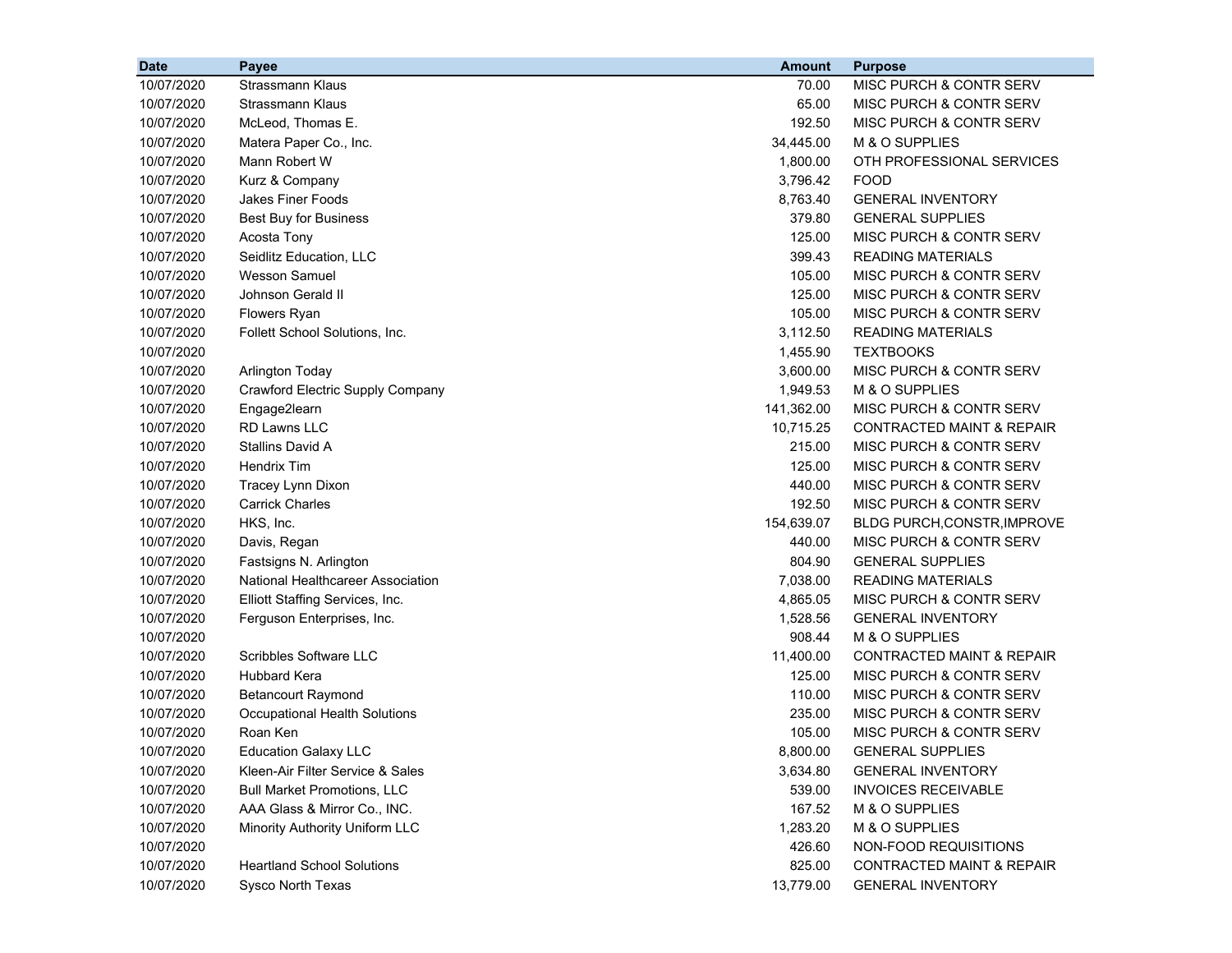| <b>Date</b> | <b>Payee</b>                              | <b>Amount</b> | <b>Purpose</b>                       |
|-------------|-------------------------------------------|---------------|--------------------------------------|
| 10/07/2020  | Your Tees                                 | 230.00        | <b>GENERAL SUPPLIES</b>              |
| 10/07/2020  | <b>BrainPOP LLC</b>                       | 4,911.75      | <b>GENERAL SUPPLIES</b>              |
| 10/07/2020  |                                           | 2,655.00      | <b>INVOICES RECEIVABLE</b>           |
| 10/07/2020  | ExploreLearning LLC                       | 3,295.00      | <b>GENERAL SUPPLIES</b>              |
| 10/07/2020  | Moore Supply Co                           | 106.90        | M & O SUPPLIES                       |
| 10/07/2020  | Nearpod                                   | 2,000.00      | <b>READING MATERIALS</b>             |
| 10/07/2020  | AssetGenie Inc                            | 5,348.00      | <b>GENERAL SUPPLIES</b>              |
| 10/07/2020  | Cobblestone Graphic Equipment LLC         | 741.15        | <b>CONTRACTED MAINT &amp; REPAIR</b> |
| 10/07/2020  | Jones & Bartlett Learning LLC             | 337.27        | <b>TEXTBOOKS</b>                     |
| 10/07/2020  | Learning A-Z LLC                          | 10,890.58     | <b>GENERAL SUPPLIES</b>              |
| 10/07/2020  |                                           | 104.94        | <b>READING MATERIALS</b>             |
| 10/07/2020  | <b>Bunster Shawn</b>                      | 247.50        | MISC PURCH & CONTR SERV              |
| 10/07/2020  | Cassie Noll                               | 110.00        | MISC PURCH & CONTR SERV              |
| 10/07/2020  | Johnson Eisha                             | 220.00        | MISC PURCH & CONTR SERV              |
| 10/07/2020  | Texas Irrigation Supply LLC               | 299.80        | M & O SUPPLIES                       |
| 10/07/2020  | Sonova USA Inc.                           | 22,852.50     | <b>GENERAL SUPPLIES</b>              |
| 10/07/2020  | Hartwell, Matt                            | 5,375.00      | MISC PURCH & CONTR SERV              |
| 10/07/2020  | <b>Hinson David</b>                       | 65.00         | MISC PURCH & CONTR SERV              |
| 10/07/2020  | Bettis Aljay III                          | 110.00        | SAL & WAGES-SUPPORT PERS             |
| 10/07/2020  | Bayes Achievement Center, Inc.            | 93.75         | <b>TUITION &amp; TRFR PMTS</b>       |
| 10/07/2020  | <b>Lankford Travis</b>                    | 105.00        | MISC PURCH & CONTR SERV              |
| 10/07/2020  | <b>Holmquist Matt</b>                     | 125.00        | MISC PURCH & CONTR SERV              |
| 10/07/2020  | Davis Jim                                 | 105.00        | MISC PURCH & CONTR SERV              |
| 10/07/2020  | Owens Cecilia                             | 110.00        | MISC PURCH & CONTR SERV              |
| 10/07/2020  | Magee Odell                               | 125.00        | MISC PURCH & CONTR SERV              |
| 10/07/2020  | Parks Joseph                              | 125.00        | MISC PURCH & CONTR SERV              |
| 10/07/2020  | iHeartMedia                               | 40,000.02     | MISC OPERATING EXPENSES              |
| 10/07/2020  | <b>YR Sales</b>                           | 888.80        | <b>INVOICES RECEIVABLE</b>           |
| 10/07/2020  | WBAP-KSCS Assets LLC DBA WBAP-AM, KSCS-FM | 15,000.00     | MISC OPERATING EXPENSES              |
| 10/07/2020  | <b>MTS Publications</b>                   | 5,916.18      | <b>GENERAL SUPPLIES</b>              |
| 10/07/2020  | Leapin' Leotards Ltd                      | 5,492.25      | <b>INVOICES RECEIVABLE</b>           |
| 10/07/2020  | <b>Blick Art Materials</b>                | 27.00         | <b>GENERAL SUPPLIES</b>              |
| 10/07/2020  | Spellbound Braille                        | 40.00         | MISC PURCH & CONTR SERV              |
| 10/07/2020  | Westcom Wireless Inc.                     | 1,388.00      | <b>GENERAL SUPPLIES</b>              |
| 10/07/2020  | <b>IN2 Architecture</b>                   | 235,391.27    | OTH PROFESSIONAL SERVICES            |
| 10/07/2020  | ValueSure Agency Inc.                     | 71.00         | MISC OPERATING EXPENSES              |
| 10/07/2020  | Patterson Veterinary Supply Inc           | 264.50        | M & O SUPPLIES                       |
| 10/07/2020  | Marathon Staffing Group Inc               | 4,989.50      | MISC PURCH & CONTR SERV              |
| 10/07/2020  | Padilla Poll LLC                          | 1,200.00      | <b>GENERAL SUPPLIES</b>              |
| 10/07/2020  | Project Lead The Way Incorporated         | 2,200.00      | MISC PURCH & CONTR SERV              |
| 10/07/2020  | <b>Cortes Michael</b>                     | 220.00        | MISC PURCH & CONTR SERV              |
| 10/07/2020  | Dierke Rebecca                            | 155.00        | MISC PURCH & CONTR SERV              |
| 10/07/2020  | Kornegay Jermaine                         | 70.00         | MISC PURCH & CONTR SERV              |
|             |                                           |               |                                      |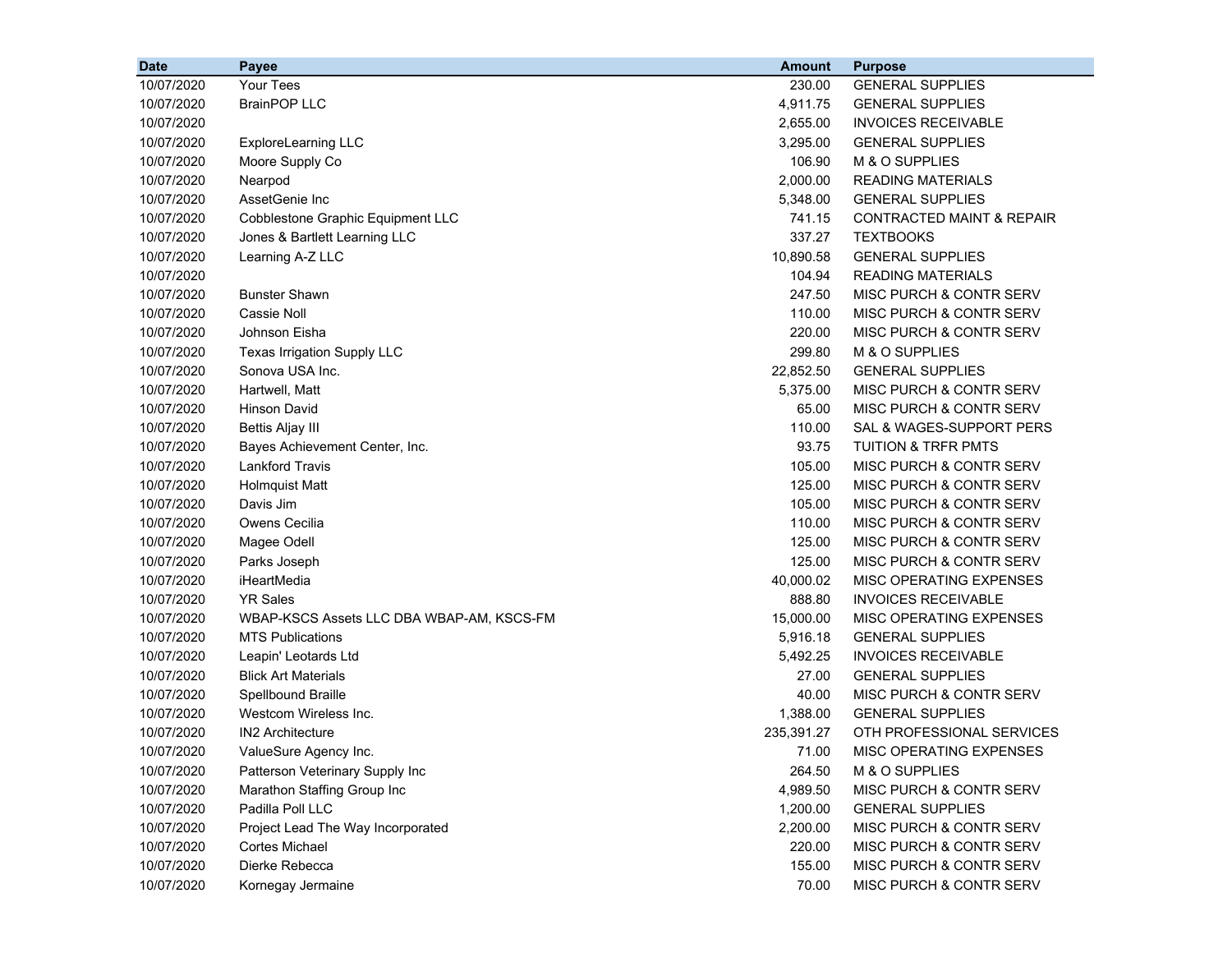| 65.00<br>10/07/2020<br>King Jim<br>MISC PURCH & CONTR SERV<br>10/07/2020<br>3,500.00<br>3Strand GC LLC (Texas Golf Center)<br><b>RENTALS &amp; OPERATING LEASE</b><br>10/07/2020<br>Flores Arabella<br>105.00<br><b>MISC PURCH &amp; CONTR SERV</b><br>10/07/2020<br><b>Howard Tracy</b><br>110.00<br>MISC PURCH & CONTR SERV<br>10/07/2020<br>Harper-Wilson Dimitris<br>192.50<br>MISC PURCH & CONTR SERV<br>Pierce Jason<br>105.00<br>MISC PURCH & CONTR SERV<br>10/07/2020<br><b>Hawkins Charles</b><br>105.00<br>MISC PURCH & CONTR SERV<br>10/07/2020<br>10/07/2020<br>220.00<br>MISC PURCH & CONTR SERV<br>Damien Gary<br>576.75<br><b>GENERAL SUPPLIES</b><br>10/07/2020<br>AmpedUpLearning<br>Thermo King of Dallas LLC<br>509.50<br>M & O SUPPLIES<br>10/07/2020<br>10/07/2020<br>202.50<br><b>GENERAL SUPPLIES</b><br>Insight Public Sector Inc<br>Cody Prescher<br>2,560.00<br><b>CONTRACTED MAINT &amp; REPAIR</b><br>10/07/2020<br>10/07/2020<br>8,450.00<br>MISC PURCH & CONTR SERV<br>10/07/2020<br>136.70<br><b>GENERAL INVENTORY</b><br>Farm and City Supply LLC<br>6,568.75<br><b>RENTALS &amp; OPERATING LEASE</b><br>10/07/2020<br>El Capa LTD<br>All Points of Texas<br>12,520.00<br><b>CONTRACTED MAINT &amp; REPAIR</b><br>10/07/2020<br>18,450.00<br>10/07/2020<br>Revolution Foods Incorporated<br><b>GENERAL INVENTORY</b><br>10/07/2020<br><b>MRNS Music</b><br>210.00<br><b>GENERAL SUPPLIES</b><br>10/07/2020<br>Rangers Baseball LLC<br>11,152.00<br>MISC PURCH & CONTR SERV<br>10/07/2020<br>200.00<br>MISC OPERATING EXPENSES<br>All-American High School Film Festival, INC.<br>10/07/2020<br>Michael Molinar<br>70.00<br>MISC PURCH & CONTR SERV<br><b>Tracie Baker</b><br>1,020.00<br>MISC PURCH & CONTR SERV<br>10/07/2020<br>1,550.00<br><b>INVOICES RECEIVABLE</b><br>10/07/2020<br>SASI-The Leadership People, LLC<br>70.00<br>MISC PURCH & CONTR SERV<br>10/07/2020<br>Christopher Jameson<br>Julio Reyna<br>70.00<br>MISC PURCH & CONTR SERV<br>10/07/2020<br>Jorge C. Juarez<br>125.00<br>MISC PURCH & CONTR SERV<br>10/07/2020<br>125.00<br>MISC PURCH & CONTR SERV<br>10/07/2020<br>Corey Dixon<br>Joseph Brhlik<br>125.00<br>MISC PURCH & CONTR SERV<br>10/07/2020<br>Fort Worth Football Officials<br>450.00<br>MISC PURCH & CONTR SERV<br>10/07/2020<br>46,183.00<br><b>GENERAL INVENTORY</b><br>10/07/2020<br>Complete Supply Incorporated<br>6,600.00<br><b>GENERAL SUPPLIES</b><br>10/07/2020<br>10/07/2020<br>20,658.00<br>M & O SUPPLIES<br>10/07/2020<br>2,349.30<br><b>GENERAL INVENTORY</b><br>Braun Beef Company Incorporated<br>392.50<br><b>GENERAL INVENTORY</b><br>10/07/2020<br><b>Empire Paper Company</b><br>663.35<br><b>CONTRACTED MAINT &amp; REPAIR</b><br>10/07/2020<br>Elevator Maintenance and Repair Incorporated<br>10/07/2020<br>International Baccalaureate America<br>450.00<br><b>EMPLOYEE TRAVEL</b><br>Austin Turf & Tractor<br>M & O SUPPLIES<br>10/07/2020<br>265.42<br>10/07/2020<br><b>Atmos Energy</b><br>3,408.05<br><b>WATER</b><br>Pioneer Manufacturing Company dba Pioneer Athletics<br>10/07/2020<br><b>GENERAL INVENTORY</b><br>3,213.00 | <b>Date</b> | Payee                        | <b>Amount</b> | <b>Purpose</b>                       |
|------------------------------------------------------------------------------------------------------------------------------------------------------------------------------------------------------------------------------------------------------------------------------------------------------------------------------------------------------------------------------------------------------------------------------------------------------------------------------------------------------------------------------------------------------------------------------------------------------------------------------------------------------------------------------------------------------------------------------------------------------------------------------------------------------------------------------------------------------------------------------------------------------------------------------------------------------------------------------------------------------------------------------------------------------------------------------------------------------------------------------------------------------------------------------------------------------------------------------------------------------------------------------------------------------------------------------------------------------------------------------------------------------------------------------------------------------------------------------------------------------------------------------------------------------------------------------------------------------------------------------------------------------------------------------------------------------------------------------------------------------------------------------------------------------------------------------------------------------------------------------------------------------------------------------------------------------------------------------------------------------------------------------------------------------------------------------------------------------------------------------------------------------------------------------------------------------------------------------------------------------------------------------------------------------------------------------------------------------------------------------------------------------------------------------------------------------------------------------------------------------------------------------------------------------------------------------------------------------------------------------------------------------------------------------------------------------------------------------------------------------------------------------------------------------------------------------------------------------------------------------------------------------------------------------------------------------------------------------------------------------------------------------------------------------------------------------------------------------------------------------------|-------------|------------------------------|---------------|--------------------------------------|
|                                                                                                                                                                                                                                                                                                                                                                                                                                                                                                                                                                                                                                                                                                                                                                                                                                                                                                                                                                                                                                                                                                                                                                                                                                                                                                                                                                                                                                                                                                                                                                                                                                                                                                                                                                                                                                                                                                                                                                                                                                                                                                                                                                                                                                                                                                                                                                                                                                                                                                                                                                                                                                                                                                                                                                                                                                                                                                                                                                                                                                                                                                                                    |             |                              |               |                                      |
|                                                                                                                                                                                                                                                                                                                                                                                                                                                                                                                                                                                                                                                                                                                                                                                                                                                                                                                                                                                                                                                                                                                                                                                                                                                                                                                                                                                                                                                                                                                                                                                                                                                                                                                                                                                                                                                                                                                                                                                                                                                                                                                                                                                                                                                                                                                                                                                                                                                                                                                                                                                                                                                                                                                                                                                                                                                                                                                                                                                                                                                                                                                                    |             |                              |               |                                      |
|                                                                                                                                                                                                                                                                                                                                                                                                                                                                                                                                                                                                                                                                                                                                                                                                                                                                                                                                                                                                                                                                                                                                                                                                                                                                                                                                                                                                                                                                                                                                                                                                                                                                                                                                                                                                                                                                                                                                                                                                                                                                                                                                                                                                                                                                                                                                                                                                                                                                                                                                                                                                                                                                                                                                                                                                                                                                                                                                                                                                                                                                                                                                    |             |                              |               |                                      |
|                                                                                                                                                                                                                                                                                                                                                                                                                                                                                                                                                                                                                                                                                                                                                                                                                                                                                                                                                                                                                                                                                                                                                                                                                                                                                                                                                                                                                                                                                                                                                                                                                                                                                                                                                                                                                                                                                                                                                                                                                                                                                                                                                                                                                                                                                                                                                                                                                                                                                                                                                                                                                                                                                                                                                                                                                                                                                                                                                                                                                                                                                                                                    |             |                              |               |                                      |
|                                                                                                                                                                                                                                                                                                                                                                                                                                                                                                                                                                                                                                                                                                                                                                                                                                                                                                                                                                                                                                                                                                                                                                                                                                                                                                                                                                                                                                                                                                                                                                                                                                                                                                                                                                                                                                                                                                                                                                                                                                                                                                                                                                                                                                                                                                                                                                                                                                                                                                                                                                                                                                                                                                                                                                                                                                                                                                                                                                                                                                                                                                                                    |             |                              |               |                                      |
|                                                                                                                                                                                                                                                                                                                                                                                                                                                                                                                                                                                                                                                                                                                                                                                                                                                                                                                                                                                                                                                                                                                                                                                                                                                                                                                                                                                                                                                                                                                                                                                                                                                                                                                                                                                                                                                                                                                                                                                                                                                                                                                                                                                                                                                                                                                                                                                                                                                                                                                                                                                                                                                                                                                                                                                                                                                                                                                                                                                                                                                                                                                                    |             |                              |               |                                      |
|                                                                                                                                                                                                                                                                                                                                                                                                                                                                                                                                                                                                                                                                                                                                                                                                                                                                                                                                                                                                                                                                                                                                                                                                                                                                                                                                                                                                                                                                                                                                                                                                                                                                                                                                                                                                                                                                                                                                                                                                                                                                                                                                                                                                                                                                                                                                                                                                                                                                                                                                                                                                                                                                                                                                                                                                                                                                                                                                                                                                                                                                                                                                    |             |                              |               |                                      |
|                                                                                                                                                                                                                                                                                                                                                                                                                                                                                                                                                                                                                                                                                                                                                                                                                                                                                                                                                                                                                                                                                                                                                                                                                                                                                                                                                                                                                                                                                                                                                                                                                                                                                                                                                                                                                                                                                                                                                                                                                                                                                                                                                                                                                                                                                                                                                                                                                                                                                                                                                                                                                                                                                                                                                                                                                                                                                                                                                                                                                                                                                                                                    |             |                              |               |                                      |
|                                                                                                                                                                                                                                                                                                                                                                                                                                                                                                                                                                                                                                                                                                                                                                                                                                                                                                                                                                                                                                                                                                                                                                                                                                                                                                                                                                                                                                                                                                                                                                                                                                                                                                                                                                                                                                                                                                                                                                                                                                                                                                                                                                                                                                                                                                                                                                                                                                                                                                                                                                                                                                                                                                                                                                                                                                                                                                                                                                                                                                                                                                                                    |             |                              |               |                                      |
|                                                                                                                                                                                                                                                                                                                                                                                                                                                                                                                                                                                                                                                                                                                                                                                                                                                                                                                                                                                                                                                                                                                                                                                                                                                                                                                                                                                                                                                                                                                                                                                                                                                                                                                                                                                                                                                                                                                                                                                                                                                                                                                                                                                                                                                                                                                                                                                                                                                                                                                                                                                                                                                                                                                                                                                                                                                                                                                                                                                                                                                                                                                                    |             |                              |               |                                      |
|                                                                                                                                                                                                                                                                                                                                                                                                                                                                                                                                                                                                                                                                                                                                                                                                                                                                                                                                                                                                                                                                                                                                                                                                                                                                                                                                                                                                                                                                                                                                                                                                                                                                                                                                                                                                                                                                                                                                                                                                                                                                                                                                                                                                                                                                                                                                                                                                                                                                                                                                                                                                                                                                                                                                                                                                                                                                                                                                                                                                                                                                                                                                    |             |                              |               |                                      |
|                                                                                                                                                                                                                                                                                                                                                                                                                                                                                                                                                                                                                                                                                                                                                                                                                                                                                                                                                                                                                                                                                                                                                                                                                                                                                                                                                                                                                                                                                                                                                                                                                                                                                                                                                                                                                                                                                                                                                                                                                                                                                                                                                                                                                                                                                                                                                                                                                                                                                                                                                                                                                                                                                                                                                                                                                                                                                                                                                                                                                                                                                                                                    |             |                              |               |                                      |
|                                                                                                                                                                                                                                                                                                                                                                                                                                                                                                                                                                                                                                                                                                                                                                                                                                                                                                                                                                                                                                                                                                                                                                                                                                                                                                                                                                                                                                                                                                                                                                                                                                                                                                                                                                                                                                                                                                                                                                                                                                                                                                                                                                                                                                                                                                                                                                                                                                                                                                                                                                                                                                                                                                                                                                                                                                                                                                                                                                                                                                                                                                                                    |             |                              |               |                                      |
|                                                                                                                                                                                                                                                                                                                                                                                                                                                                                                                                                                                                                                                                                                                                                                                                                                                                                                                                                                                                                                                                                                                                                                                                                                                                                                                                                                                                                                                                                                                                                                                                                                                                                                                                                                                                                                                                                                                                                                                                                                                                                                                                                                                                                                                                                                                                                                                                                                                                                                                                                                                                                                                                                                                                                                                                                                                                                                                                                                                                                                                                                                                                    |             |                              |               |                                      |
|                                                                                                                                                                                                                                                                                                                                                                                                                                                                                                                                                                                                                                                                                                                                                                                                                                                                                                                                                                                                                                                                                                                                                                                                                                                                                                                                                                                                                                                                                                                                                                                                                                                                                                                                                                                                                                                                                                                                                                                                                                                                                                                                                                                                                                                                                                                                                                                                                                                                                                                                                                                                                                                                                                                                                                                                                                                                                                                                                                                                                                                                                                                                    |             |                              |               |                                      |
|                                                                                                                                                                                                                                                                                                                                                                                                                                                                                                                                                                                                                                                                                                                                                                                                                                                                                                                                                                                                                                                                                                                                                                                                                                                                                                                                                                                                                                                                                                                                                                                                                                                                                                                                                                                                                                                                                                                                                                                                                                                                                                                                                                                                                                                                                                                                                                                                                                                                                                                                                                                                                                                                                                                                                                                                                                                                                                                                                                                                                                                                                                                                    |             |                              |               |                                      |
|                                                                                                                                                                                                                                                                                                                                                                                                                                                                                                                                                                                                                                                                                                                                                                                                                                                                                                                                                                                                                                                                                                                                                                                                                                                                                                                                                                                                                                                                                                                                                                                                                                                                                                                                                                                                                                                                                                                                                                                                                                                                                                                                                                                                                                                                                                                                                                                                                                                                                                                                                                                                                                                                                                                                                                                                                                                                                                                                                                                                                                                                                                                                    |             |                              |               |                                      |
|                                                                                                                                                                                                                                                                                                                                                                                                                                                                                                                                                                                                                                                                                                                                                                                                                                                                                                                                                                                                                                                                                                                                                                                                                                                                                                                                                                                                                                                                                                                                                                                                                                                                                                                                                                                                                                                                                                                                                                                                                                                                                                                                                                                                                                                                                                                                                                                                                                                                                                                                                                                                                                                                                                                                                                                                                                                                                                                                                                                                                                                                                                                                    |             |                              |               |                                      |
|                                                                                                                                                                                                                                                                                                                                                                                                                                                                                                                                                                                                                                                                                                                                                                                                                                                                                                                                                                                                                                                                                                                                                                                                                                                                                                                                                                                                                                                                                                                                                                                                                                                                                                                                                                                                                                                                                                                                                                                                                                                                                                                                                                                                                                                                                                                                                                                                                                                                                                                                                                                                                                                                                                                                                                                                                                                                                                                                                                                                                                                                                                                                    |             |                              |               |                                      |
|                                                                                                                                                                                                                                                                                                                                                                                                                                                                                                                                                                                                                                                                                                                                                                                                                                                                                                                                                                                                                                                                                                                                                                                                                                                                                                                                                                                                                                                                                                                                                                                                                                                                                                                                                                                                                                                                                                                                                                                                                                                                                                                                                                                                                                                                                                                                                                                                                                                                                                                                                                                                                                                                                                                                                                                                                                                                                                                                                                                                                                                                                                                                    |             |                              |               |                                      |
|                                                                                                                                                                                                                                                                                                                                                                                                                                                                                                                                                                                                                                                                                                                                                                                                                                                                                                                                                                                                                                                                                                                                                                                                                                                                                                                                                                                                                                                                                                                                                                                                                                                                                                                                                                                                                                                                                                                                                                                                                                                                                                                                                                                                                                                                                                                                                                                                                                                                                                                                                                                                                                                                                                                                                                                                                                                                                                                                                                                                                                                                                                                                    |             |                              |               |                                      |
|                                                                                                                                                                                                                                                                                                                                                                                                                                                                                                                                                                                                                                                                                                                                                                                                                                                                                                                                                                                                                                                                                                                                                                                                                                                                                                                                                                                                                                                                                                                                                                                                                                                                                                                                                                                                                                                                                                                                                                                                                                                                                                                                                                                                                                                                                                                                                                                                                                                                                                                                                                                                                                                                                                                                                                                                                                                                                                                                                                                                                                                                                                                                    |             |                              |               |                                      |
|                                                                                                                                                                                                                                                                                                                                                                                                                                                                                                                                                                                                                                                                                                                                                                                                                                                                                                                                                                                                                                                                                                                                                                                                                                                                                                                                                                                                                                                                                                                                                                                                                                                                                                                                                                                                                                                                                                                                                                                                                                                                                                                                                                                                                                                                                                                                                                                                                                                                                                                                                                                                                                                                                                                                                                                                                                                                                                                                                                                                                                                                                                                                    |             |                              |               |                                      |
|                                                                                                                                                                                                                                                                                                                                                                                                                                                                                                                                                                                                                                                                                                                                                                                                                                                                                                                                                                                                                                                                                                                                                                                                                                                                                                                                                                                                                                                                                                                                                                                                                                                                                                                                                                                                                                                                                                                                                                                                                                                                                                                                                                                                                                                                                                                                                                                                                                                                                                                                                                                                                                                                                                                                                                                                                                                                                                                                                                                                                                                                                                                                    |             |                              |               |                                      |
|                                                                                                                                                                                                                                                                                                                                                                                                                                                                                                                                                                                                                                                                                                                                                                                                                                                                                                                                                                                                                                                                                                                                                                                                                                                                                                                                                                                                                                                                                                                                                                                                                                                                                                                                                                                                                                                                                                                                                                                                                                                                                                                                                                                                                                                                                                                                                                                                                                                                                                                                                                                                                                                                                                                                                                                                                                                                                                                                                                                                                                                                                                                                    |             |                              |               |                                      |
|                                                                                                                                                                                                                                                                                                                                                                                                                                                                                                                                                                                                                                                                                                                                                                                                                                                                                                                                                                                                                                                                                                                                                                                                                                                                                                                                                                                                                                                                                                                                                                                                                                                                                                                                                                                                                                                                                                                                                                                                                                                                                                                                                                                                                                                                                                                                                                                                                                                                                                                                                                                                                                                                                                                                                                                                                                                                                                                                                                                                                                                                                                                                    |             |                              |               |                                      |
|                                                                                                                                                                                                                                                                                                                                                                                                                                                                                                                                                                                                                                                                                                                                                                                                                                                                                                                                                                                                                                                                                                                                                                                                                                                                                                                                                                                                                                                                                                                                                                                                                                                                                                                                                                                                                                                                                                                                                                                                                                                                                                                                                                                                                                                                                                                                                                                                                                                                                                                                                                                                                                                                                                                                                                                                                                                                                                                                                                                                                                                                                                                                    |             |                              |               |                                      |
|                                                                                                                                                                                                                                                                                                                                                                                                                                                                                                                                                                                                                                                                                                                                                                                                                                                                                                                                                                                                                                                                                                                                                                                                                                                                                                                                                                                                                                                                                                                                                                                                                                                                                                                                                                                                                                                                                                                                                                                                                                                                                                                                                                                                                                                                                                                                                                                                                                                                                                                                                                                                                                                                                                                                                                                                                                                                                                                                                                                                                                                                                                                                    |             |                              |               |                                      |
|                                                                                                                                                                                                                                                                                                                                                                                                                                                                                                                                                                                                                                                                                                                                                                                                                                                                                                                                                                                                                                                                                                                                                                                                                                                                                                                                                                                                                                                                                                                                                                                                                                                                                                                                                                                                                                                                                                                                                                                                                                                                                                                                                                                                                                                                                                                                                                                                                                                                                                                                                                                                                                                                                                                                                                                                                                                                                                                                                                                                                                                                                                                                    |             |                              |               |                                      |
|                                                                                                                                                                                                                                                                                                                                                                                                                                                                                                                                                                                                                                                                                                                                                                                                                                                                                                                                                                                                                                                                                                                                                                                                                                                                                                                                                                                                                                                                                                                                                                                                                                                                                                                                                                                                                                                                                                                                                                                                                                                                                                                                                                                                                                                                                                                                                                                                                                                                                                                                                                                                                                                                                                                                                                                                                                                                                                                                                                                                                                                                                                                                    |             |                              |               |                                      |
|                                                                                                                                                                                                                                                                                                                                                                                                                                                                                                                                                                                                                                                                                                                                                                                                                                                                                                                                                                                                                                                                                                                                                                                                                                                                                                                                                                                                                                                                                                                                                                                                                                                                                                                                                                                                                                                                                                                                                                                                                                                                                                                                                                                                                                                                                                                                                                                                                                                                                                                                                                                                                                                                                                                                                                                                                                                                                                                                                                                                                                                                                                                                    |             |                              |               |                                      |
|                                                                                                                                                                                                                                                                                                                                                                                                                                                                                                                                                                                                                                                                                                                                                                                                                                                                                                                                                                                                                                                                                                                                                                                                                                                                                                                                                                                                                                                                                                                                                                                                                                                                                                                                                                                                                                                                                                                                                                                                                                                                                                                                                                                                                                                                                                                                                                                                                                                                                                                                                                                                                                                                                                                                                                                                                                                                                                                                                                                                                                                                                                                                    |             |                              |               |                                      |
|                                                                                                                                                                                                                                                                                                                                                                                                                                                                                                                                                                                                                                                                                                                                                                                                                                                                                                                                                                                                                                                                                                                                                                                                                                                                                                                                                                                                                                                                                                                                                                                                                                                                                                                                                                                                                                                                                                                                                                                                                                                                                                                                                                                                                                                                                                                                                                                                                                                                                                                                                                                                                                                                                                                                                                                                                                                                                                                                                                                                                                                                                                                                    |             |                              |               |                                      |
|                                                                                                                                                                                                                                                                                                                                                                                                                                                                                                                                                                                                                                                                                                                                                                                                                                                                                                                                                                                                                                                                                                                                                                                                                                                                                                                                                                                                                                                                                                                                                                                                                                                                                                                                                                                                                                                                                                                                                                                                                                                                                                                                                                                                                                                                                                                                                                                                                                                                                                                                                                                                                                                                                                                                                                                                                                                                                                                                                                                                                                                                                                                                    |             |                              |               |                                      |
|                                                                                                                                                                                                                                                                                                                                                                                                                                                                                                                                                                                                                                                                                                                                                                                                                                                                                                                                                                                                                                                                                                                                                                                                                                                                                                                                                                                                                                                                                                                                                                                                                                                                                                                                                                                                                                                                                                                                                                                                                                                                                                                                                                                                                                                                                                                                                                                                                                                                                                                                                                                                                                                                                                                                                                                                                                                                                                                                                                                                                                                                                                                                    |             |                              |               |                                      |
|                                                                                                                                                                                                                                                                                                                                                                                                                                                                                                                                                                                                                                                                                                                                                                                                                                                                                                                                                                                                                                                                                                                                                                                                                                                                                                                                                                                                                                                                                                                                                                                                                                                                                                                                                                                                                                                                                                                                                                                                                                                                                                                                                                                                                                                                                                                                                                                                                                                                                                                                                                                                                                                                                                                                                                                                                                                                                                                                                                                                                                                                                                                                    |             |                              |               |                                      |
|                                                                                                                                                                                                                                                                                                                                                                                                                                                                                                                                                                                                                                                                                                                                                                                                                                                                                                                                                                                                                                                                                                                                                                                                                                                                                                                                                                                                                                                                                                                                                                                                                                                                                                                                                                                                                                                                                                                                                                                                                                                                                                                                                                                                                                                                                                                                                                                                                                                                                                                                                                                                                                                                                                                                                                                                                                                                                                                                                                                                                                                                                                                                    |             |                              |               |                                      |
|                                                                                                                                                                                                                                                                                                                                                                                                                                                                                                                                                                                                                                                                                                                                                                                                                                                                                                                                                                                                                                                                                                                                                                                                                                                                                                                                                                                                                                                                                                                                                                                                                                                                                                                                                                                                                                                                                                                                                                                                                                                                                                                                                                                                                                                                                                                                                                                                                                                                                                                                                                                                                                                                                                                                                                                                                                                                                                                                                                                                                                                                                                                                    |             |                              |               |                                      |
|                                                                                                                                                                                                                                                                                                                                                                                                                                                                                                                                                                                                                                                                                                                                                                                                                                                                                                                                                                                                                                                                                                                                                                                                                                                                                                                                                                                                                                                                                                                                                                                                                                                                                                                                                                                                                                                                                                                                                                                                                                                                                                                                                                                                                                                                                                                                                                                                                                                                                                                                                                                                                                                                                                                                                                                                                                                                                                                                                                                                                                                                                                                                    |             |                              |               |                                      |
|                                                                                                                                                                                                                                                                                                                                                                                                                                                                                                                                                                                                                                                                                                                                                                                                                                                                                                                                                                                                                                                                                                                                                                                                                                                                                                                                                                                                                                                                                                                                                                                                                                                                                                                                                                                                                                                                                                                                                                                                                                                                                                                                                                                                                                                                                                                                                                                                                                                                                                                                                                                                                                                                                                                                                                                                                                                                                                                                                                                                                                                                                                                                    | 10/07/2020  | Star Roofing And Sheet Metal | 1,505.00      | <b>CONTRACTED MAINT &amp; REPAIR</b> |
| 10/07/2020<br>Jack Rasmussen (Luthier)<br>249.95<br><b>INVOICES RECEIVABLE</b>                                                                                                                                                                                                                                                                                                                                                                                                                                                                                                                                                                                                                                                                                                                                                                                                                                                                                                                                                                                                                                                                                                                                                                                                                                                                                                                                                                                                                                                                                                                                                                                                                                                                                                                                                                                                                                                                                                                                                                                                                                                                                                                                                                                                                                                                                                                                                                                                                                                                                                                                                                                                                                                                                                                                                                                                                                                                                                                                                                                                                                                     |             |                              |               |                                      |
| 10/07/2020<br>Hagar Restaurant Service L L C<br>1,156.46<br>M & O SUPPLIES                                                                                                                                                                                                                                                                                                                                                                                                                                                                                                                                                                                                                                                                                                                                                                                                                                                                                                                                                                                                                                                                                                                                                                                                                                                                                                                                                                                                                                                                                                                                                                                                                                                                                                                                                                                                                                                                                                                                                                                                                                                                                                                                                                                                                                                                                                                                                                                                                                                                                                                                                                                                                                                                                                                                                                                                                                                                                                                                                                                                                                                         |             |                              |               |                                      |
| Southwest International Trucks<br>10/07/2020<br>2,339.70<br><b>GENERAL INVENTORY</b>                                                                                                                                                                                                                                                                                                                                                                                                                                                                                                                                                                                                                                                                                                                                                                                                                                                                                                                                                                                                                                                                                                                                                                                                                                                                                                                                                                                                                                                                                                                                                                                                                                                                                                                                                                                                                                                                                                                                                                                                                                                                                                                                                                                                                                                                                                                                                                                                                                                                                                                                                                                                                                                                                                                                                                                                                                                                                                                                                                                                                                               |             |                              |               |                                      |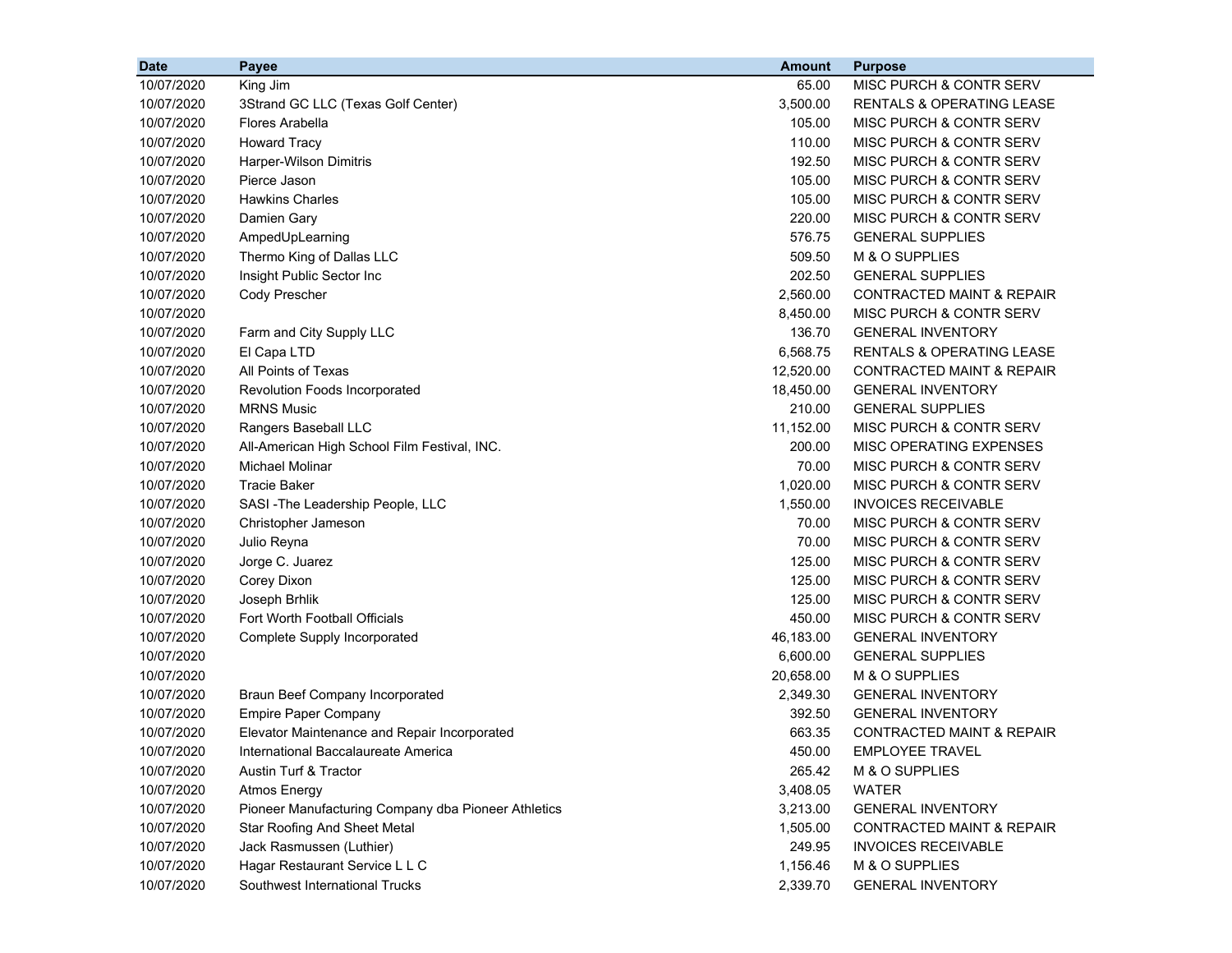| <b>Date</b> | Payee                                                    | <b>Amount</b>  | <b>Purpose</b>                       |
|-------------|----------------------------------------------------------|----------------|--------------------------------------|
| 10/07/2020  |                                                          | 191.86         | M & O SUPPLIES                       |
| 10/07/2020  | <b>Best Plumbing Specialties Incorporated</b>            | 76.94          | <b>GENERAL INVENTORY</b>             |
| 10/07/2020  | American Medical Response                                | 984.84         | MISC PURCH & CONTR SERV              |
| 10/07/2020  | Music & Arts                                             | $\blacksquare$ | <b>CONTRACTED MAINT &amp; REPAIR</b> |
| 10/07/2020  | Language Line Services Incorporated                      | 6,759.86       | MISC PURCH & CONTR SERV              |
| 10/07/2020  | <b>Scripps National Spelling Bee</b>                     | 11,207.50      | MISC OPERATING EXPENSES              |
| 10/07/2020  | Rush Truck Centers Of Texas Limited Partnership          | 259.43         | M & O SUPPLIES                       |
| 10/07/2020  | Gordon Darby Incorporated                                | 4.14           | <b>WATER</b>                         |
| 10/07/2020  | <b>Education Week</b>                                    | 1,495.00       | <b>MISC PURCH &amp; CONTR SERV</b>   |
| 10/07/2020  | <b>Bernd Shelley Burke</b>                               | 214.60         | MISC PURCH & CONTR SERV              |
| 10/07/2020  | H2O Supply Incorporated                                  | 410.00         | <b>GENERAL INVENTORY</b>             |
| 10/07/2020  | University Of Texas High School                          | 25.00          | <b>TESTING MATERIALS</b>             |
| 10/07/2020  | SiteOne Landscape Supply Holding LLC                     | 87.59          | M & O SUPPLIES                       |
| 10/07/2020  | North Texas Tollway Authority                            | 2.55           | MISC OPERATING EXPENSES              |
| 10/07/2020  | North Texas Tollway Authority                            | 37.85          | MISC OPERATING EXPENSES              |
| 10/07/2020  | North Texas Tollway Authority                            | 15.14          | MISC OPERATING EXPENSES              |
| 10/07/2020  | North Texas Tollway Authority                            | 10.56          | MISC OPERATING EXPENSES              |
| 10/07/2020  | North Texas Tollway Authority                            | 2.60           | MISC OPERATING EXPENSES              |
| 10/07/2020  | City Of Arlington Water Department                       | 1,092.80       | <b>WATER</b>                         |
| 10/07/2020  | Demco Incorporated                                       | 341.97         | <b>GENERAL SUPPLIES</b>              |
| 10/07/2020  | <b>Education Service Center Region XI</b>                | 294,735.00     | <b>EDUCATION SERVICE CENTER</b>      |
| 10/07/2020  | <b>Education Service Center Region XI</b>                | 800.00         | <b>EDUCATION SERVICE CENTER</b>      |
| 10/07/2020  | <b>Education Service Center Region XI</b>                | 41,792.60      | CONTRACTED MAINT & REPAIR            |
| 10/07/2020  | Lowery Sand & Gravel Co Inc                              | 828.00         | M & O SUPPLIES                       |
| 10/07/2020  | Moore Rental Service Incorporated                        | 15,296.56      | <b>RENTALS &amp; OPERATING LEASE</b> |
| 10/07/2020  | Music In Motion Incorporated                             | 290.40         | <b>GENERAL SUPPLIES</b>              |
| 10/07/2020  | <b>Norton Metal Products</b>                             | 73.00          | M & O SUPPLIES                       |
| 10/07/2020  | <b>Pyramid School Products</b>                           | 3,490.00       | <b>GENERAL INVENTORY</b>             |
| 10/07/2020  | Sentinel The Alarm Company                               | 237.00         | CONTRACTED MAINT & REPAIR            |
| 10/07/2020  | Texas Department Of Licensing And Regulation Cosmetology | 2,200.00       | MISC OPERATING EXPENSES              |
| 10/07/2020  | Unifirst Holdings(A/R 01550)                             | 285.16         | MISC PURCH & CONTR SERV              |
| 10/07/2020  | Martin High School<br>005                                | 155.00         | <b>REG DAY SCHOOL TUITION</b>        |
| 10/07/2020  | <b>United Educators Association</b>                      | 1,004.73       | UNITED FUND                          |
| 10/07/2020  | Texas United School Employees Local 100                  | 26.67          | UNITED FUND                          |
| 10/07/2020  | <b>Texas Guaranteed Student Loan Corporation</b>         | 38.83          | UNITED FUND                          |
| 10/07/2020  | Truman Tim Chapter 13 Trustee                            | 1,464.46       | UNITED FUND                          |
| 10/07/2020  | Association Of Texas Professional Teachers Local         | 0.58           | UNITED FUND                          |
| 10/07/2020  | Association Of Texas Professional Educators State        | 34.60          | UNITED FUND                          |
| 10/07/2020  | Administracion para el Sustento de Menores               | 347.69         | UNITED FUND                          |
| 10/07/2020  | Powers Tom Chapter 13 Trustee                            | 904.62         | UNITED FUND                          |
| 10/07/2020  | Educational Employees Credit Union - HSA                 | 965.49         | DENTAL INSURANCE                     |
| 10/07/2020  | <b>Educational Employees Credit Union</b>                | 5,720.25       | DUE TO CREDIT UNION                  |
| 10/07/2020  | <b>Texas State Teachers Association</b>                  | 64.35          | UNITED FUND                          |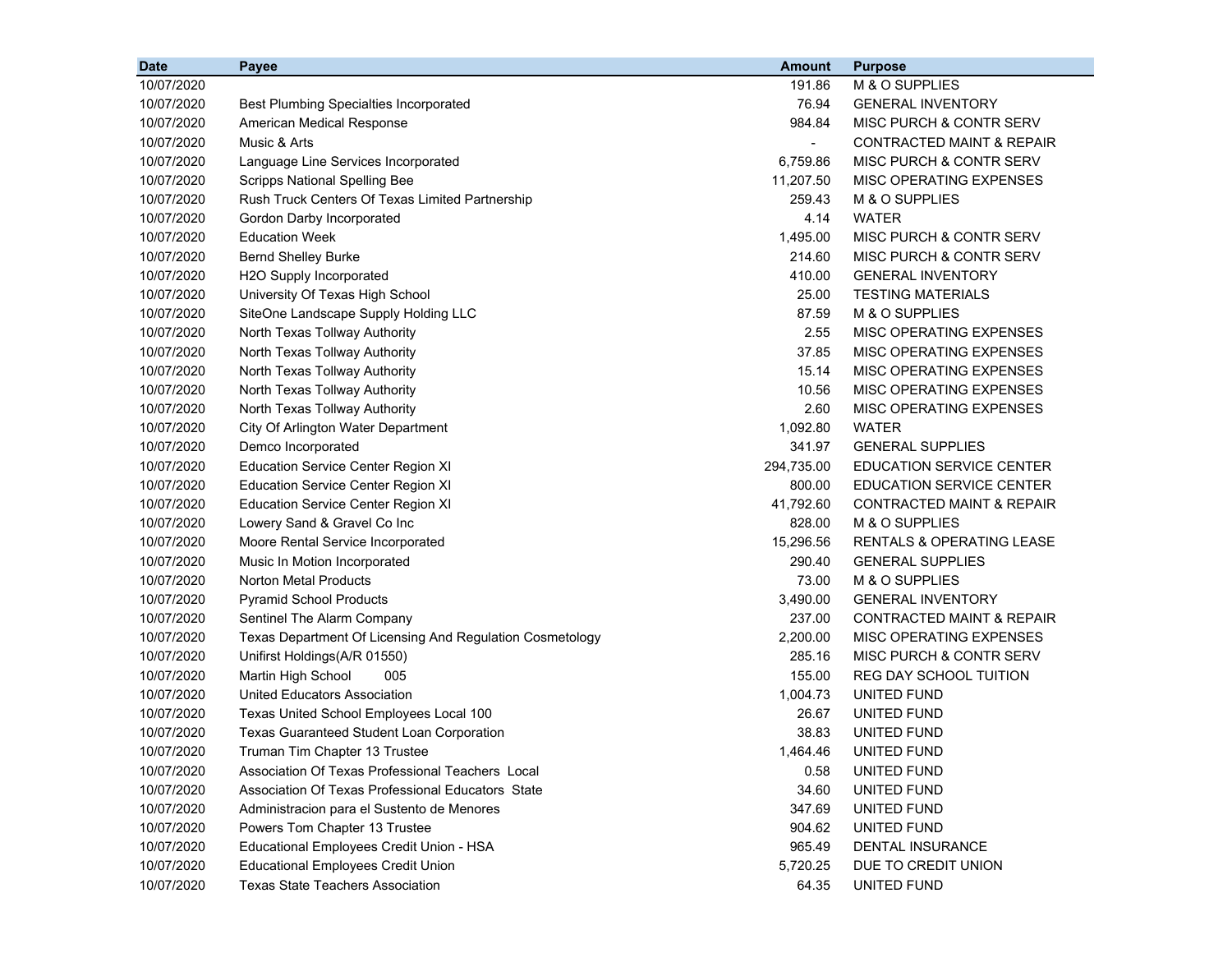| <b>Date</b> | Payee                                                                 | <b>Amount</b> | <b>Purpose</b>                       |
|-------------|-----------------------------------------------------------------------|---------------|--------------------------------------|
| 10/08/2020  | Qep Incorporated                                                      | 590.20        | <b>READING MATERIALS</b>             |
| 10/08/2020  | Apex Supply Company                                                   | 286.30        | M & O SUPPLIES                       |
| 10/08/2020  | Really Good Stuff                                                     | 32.98         | <b>GENERAL SUPPLIES</b>              |
| 10/08/2020  | <b>Dell Marketing</b>                                                 | 84.00         | <b>GENERAL SUPPLIES</b>              |
| 10/08/2020  | Barnes & Noble Booksellers, Inc                                       | 139.80        | <b>READING MATERIALS</b>             |
| 10/08/2020  | <b>Paradise Produce</b>                                               | 13,963.85     | <b>FOOD</b>                          |
| 10/08/2020  | <b>Crisis Prevention Institute</b>                                    | 22,970.00     | <b>GENERAL SUPPLIES</b>              |
| 10/08/2020  |                                                                       | 18,435.00     | MISC PURCH & CONTR SERV              |
| 10/08/2020  | <b>Office Depot</b>                                                   | 14.67         | <b>GENERAL SUPPLIES</b>              |
| 10/08/2020  | <b>Td Industries Limited</b>                                          | 598.00        | <b>CONTRACTED MAINT &amp; REPAIR</b> |
| 10/08/2020  | <b>Cornish Medical Electronics</b>                                    | 3,300.00      | <b>CONTRACTED MAINT &amp; REPAIR</b> |
| 10/08/2020  | Arlington Hardware Incorporated #53                                   | 58.14         | M & O SUPPLIES                       |
| 10/08/2020  | <b>Total Maintenance Solutions-South</b>                              | 879.93        | M & O SUPPLIES                       |
| 10/08/2020  | Sportsgrafx Incorporated                                              | 607.00        | <b>GENERAL SUPPLIES</b>              |
| 10/08/2020  | <b>Texas Energy Managers Association</b>                              | 150.00        | <b>DUES</b>                          |
| 10/08/2020  | Coon Chuck                                                            | 215.00        | MISC PURCH & CONTR SERV              |
| 10/08/2020  | Peterson David L                                                      | 250.00        | MISC PURCH & CONTR SERV              |
| 10/08/2020  |                                                                       | 125.00        | SAL & WAGES-SUPPORT PERS             |
| 10/08/2020  | <b>Whitley Penn LLP</b>                                               | 20,825.00     | <b>AUDIT SERVICES</b>                |
| 10/08/2020  | City Electric Supply Company                                          | 156.00        | M & O SUPPLIES                       |
| 10/08/2020  | <b>Arlington Today</b>                                                | 3,600.00      | MISC PURCH & CONTR SERV              |
| 10/08/2020  | Massey Services Inc.                                                  | 74.00         | <b>CONTRACTED MAINT &amp; REPAIR</b> |
| 10/08/2020  | Ferguson Enterprises, Inc.                                            | 256.36        | M & O SUPPLIES                       |
| 10/08/2020  | Nanny Clint                                                           | 125.00        | MISC PURCH & CONTR SERV              |
| 10/08/2020  | Lowe's Home Centers, LLC                                              | 274.10        | M & O SUPPLIES                       |
| 10/08/2020  | <b>Rhoades Debra</b>                                                  | 250.00        | MISC PURCH & CONTR SERV              |
| 10/08/2020  | <b>YR Sales</b>                                                       | 1,830.00      | <b>INVOICES RECEIVABLE</b>           |
| 10/08/2020  | Pierce Mike                                                           | 125.00        | MISC PURCH & CONTR SERV              |
| 10/08/2020  | <b>Priority Power Management LLC</b>                                  | 25,031.50     | MISC OPERATING EXPENSES              |
| 10/08/2020  | Complete Supply Incorporated                                          | 48,143.70     | <b>GENERAL INVENTORY</b>             |
| 10/08/2020  |                                                                       | 768.00        | M & O SUPPLIES                       |
| 10/08/2020  | <b>Atmos Energy</b>                                                   | 156.32        | <b>WATER</b>                         |
| 10/08/2020  | <b>Star Roofing And Sheet Metal</b>                                   | 2,060.00      | CONTRACTED MAINT & REPAIR            |
| 10/08/2020  | Dealers Electrical Supply Company                                     | 78.40         | <b>GENERAL INVENTORY</b>             |
| 10/08/2020  | <b>Carahsoft Technology Corporation</b>                               | 131,473.68    | CONTRACTED MAINT & REPAIR            |
| 10/08/2020  | Prairie Lakes Golf Club                                               | 3,500.00      | CONTRACTED MAINT & REPAIR            |
| 10/08/2020  | Rush Truck Centers Of Texas Limited Partnership                       | 1,533.79      | M & O SUPPLIES                       |
| 10/08/2020  | SiteOne Landscape Supply Holding LLC                                  | 287.36        | M & O SUPPLIES                       |
| 10/08/2020  | Lamar High School 003                                                 | 211.65        | LIONS CLUB CONCESSIONS               |
| 10/13/2020  | International Association of Machinists and Aerospace Workers         | 39,082.00     | MISC OPERATING EXPENSES              |
| 10/14/2020  | National Association for the Education of Homeless Children and Youth | 170.00        | MISC OPERATING EXPENSES              |
| 10/14/2020  | Corgan Assoc Architects Incorporated                                  | 80,402.29     | BLDG PURCH, CONSTR, IMPROVE          |
| 10/14/2020  |                                                                       | 16,403.53     | CONTRACTED MAINT & REPAIR            |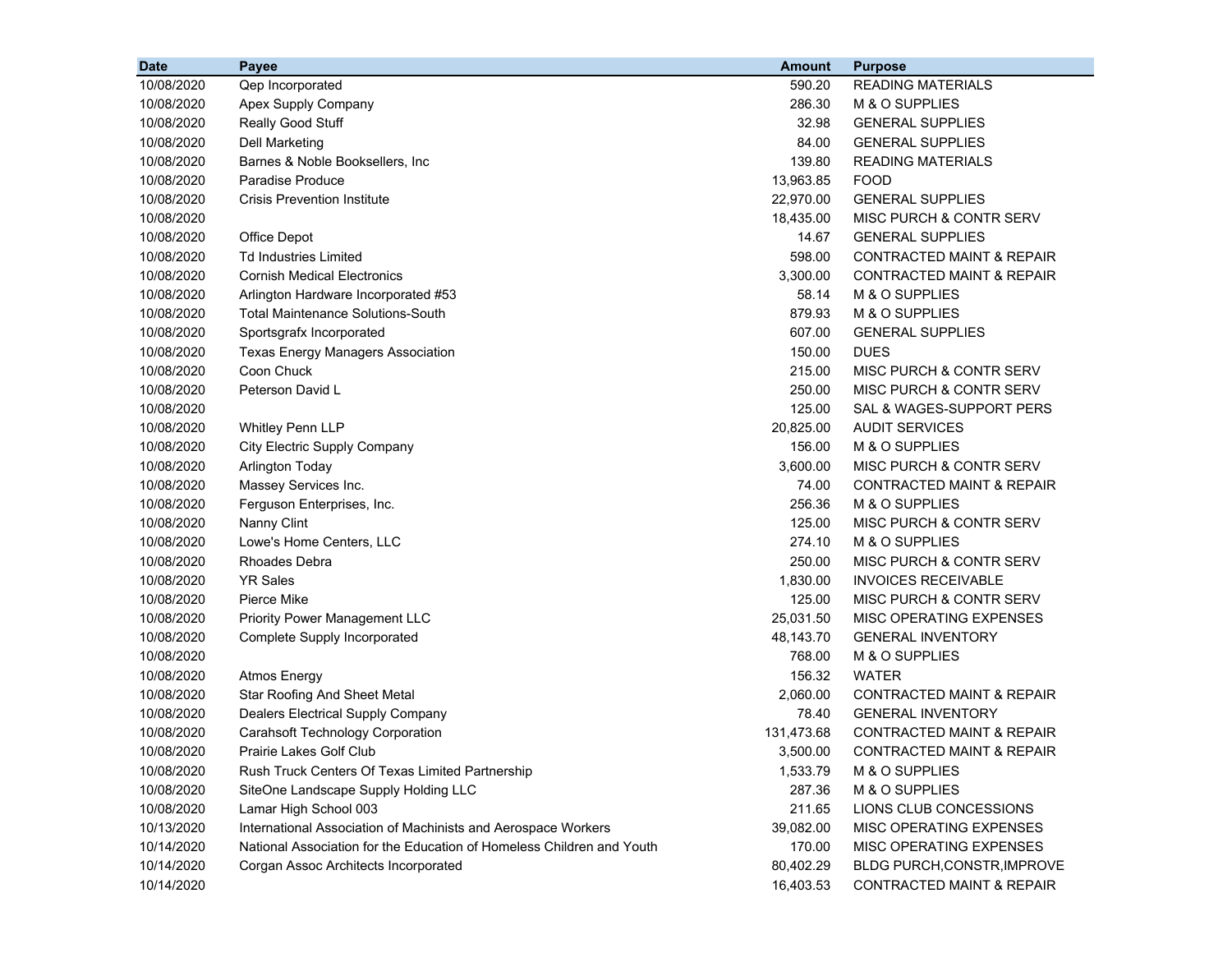| <b>Date</b> | Payee                                         | <b>Amount</b> | <b>Purpose</b>                       |
|-------------|-----------------------------------------------|---------------|--------------------------------------|
| 10/14/2020  | Qep Incorporated                              | 329.00        | <b>GENERAL SUPPLIES</b>              |
| 10/14/2020  | Home Depot Pro                                | 25.19         | M & O SUPPLIES                       |
| 10/14/2020  | Apex Supply Company                           | 536.70        | M & O SUPPLIES                       |
| 10/14/2020  | <b>B W I Companies Incorporated</b>           | 250.80        | M & O SUPPLIES                       |
| 10/14/2020  | Precision Business Machines Incorporated      | 659.95        | <b>GENERAL SUPPLIES</b>              |
| 10/14/2020  | United Refrigeration Incorporated             | 166.27        | M & O SUPPLIES                       |
| 10/14/2020  | <b>Tarrant County Election Administration</b> | 80.00         | <b>ELECTION COSTS</b>                |
| 10/14/2020  | <b>Elliott Electric Supply</b>                | 140.00        | M & O SUPPLIES                       |
| 10/14/2020  | Vehicle Maintenance Program                   | 127.32        | <b>GENERAL INVENTORY</b>             |
| 10/14/2020  | <b>Masters Distribution Systems</b>           | 11,323.86     | <b>FOOD</b>                          |
| 10/14/2020  | Barnes & Noble Booksellers, Inc.              | 269.76        | <b>READING MATERIALS</b>             |
| 10/14/2020  | <b>Winston Water Cooler Limited</b>           | 264.58        | M & O SUPPLIES                       |
| 10/14/2020  | <b>Texas Future Farmers Of America</b>        | 350.00        | <b>DUES</b>                          |
| 10/14/2020  | Fastsigns                                     | 200.00        | M & O SUPPLIES                       |
| 10/14/2020  | PPG Architectural Finishes, Inc.              | 112.20        | M & O SUPPLIES                       |
| 10/14/2020  | Airgas Southwest Incorporated                 | 1,855.40      | <b>GENERAL SUPPLIES</b>              |
| 10/14/2020  | Office Depot                                  | 4,555.69      | <b>GENERAL SUPPLIES</b>              |
| 10/14/2020  |                                               | 71.97         | M & O SUPPLIES                       |
| 10/14/2020  | Moak Casey & Associates Incorporated          | 2,083.33      | MISC PURCH & CONTR SERV              |
| 10/14/2020  | B & H Photo Video                             | 129.05        | <b>GENERAL SUPPLIES</b>              |
| 10/14/2020  | <b>CDW Government Incorporated</b>            | 603,050.25    | <b>GENERAL SUPPLIES</b>              |
| 10/14/2020  | Lone Star Learning                            | 2,009.81      | <b>GENERAL SUPPLIES</b>              |
| 10/14/2020  | <b>Td Industries Limited</b>                  | 31,530.50     | <b>CONTRACTED MAINT &amp; REPAIR</b> |
| 10/14/2020  | Cowboy Towing                                 | 335.00        | CONTRACTED MAINT & REPAIR            |
| 10/14/2020  | Govconnection Incorporated                    | 8,214.15      | <b>GENERAL SUPPLIES</b>              |
| 10/14/2020  | Delcom Group                                  | 1,212.00      | <b>GENERAL SUPPLIES</b>              |
| 10/14/2020  | J P Morgan Chase Bank                         | 5,872.46      | M & O SUPPLIES                       |
| 10/14/2020  | Arlington Hardware Incorporated #53           | 50.71         | M & O SUPPLIES                       |
| 10/14/2020  | Zimmerer Kubota Incorporated                  | 869.59        | M & O SUPPLIES                       |
| 10/14/2020  | Kiwanis Club Of Arlington                     | 384.00        | <b>DUES</b>                          |
| 10/14/2020  | Johnson Controls Incorporate                  | 1,300.00      | CONTRACTED MAINT & REPAIR            |
| 10/14/2020  | Welch John                                    | 412.50        | MISC PURCH & CONTR SERV              |
| 10/14/2020  | Walsh Robert                                  | 480.00        | MISC PURCH & CONTR SERV              |
| 10/14/2020  | FORT WORTH METRO VOLLEYBALL ASSOCIATION       | 200.00        | MISC PURCH & CONTR SERV              |
| 10/14/2020  | <b>Alford Allen</b>                           | 880.00        | MISC PURCH & CONTR SERV              |
| 10/14/2020  | Smith Kendrick                                | 440.00        | MISC PURCH & CONTR SERV              |
| 10/14/2020  | Phillips William Z                            | 220.00        | MISC PURCH & CONTR SERV              |
| 10/14/2020  | <b>Velazquez Press</b>                        | 51.05         | <b>READING MATERIALS</b>             |
| 10/14/2020  | Texas Pottery Supply and Clay Company         | 140,445.14    | <b>GENERAL SUPPLIES</b>              |
| 10/14/2020  | Phillips Lawn Sprinkler Co. Inc.              | 5,765.43      | <b>CONTRACTED MAINT &amp; REPAIR</b> |
| 10/14/2020  | Swoope James Landry                           | 210.00        | MISC PURCH & CONTR SERV              |
| 10/14/2020  | David Hinson                                  | 1,237.50      | MISC PURCH & CONTR SERV              |
| 10/14/2020  | <b>Washington Varandas</b>                    | 440.00        | MISC PURCH & CONTR SERV              |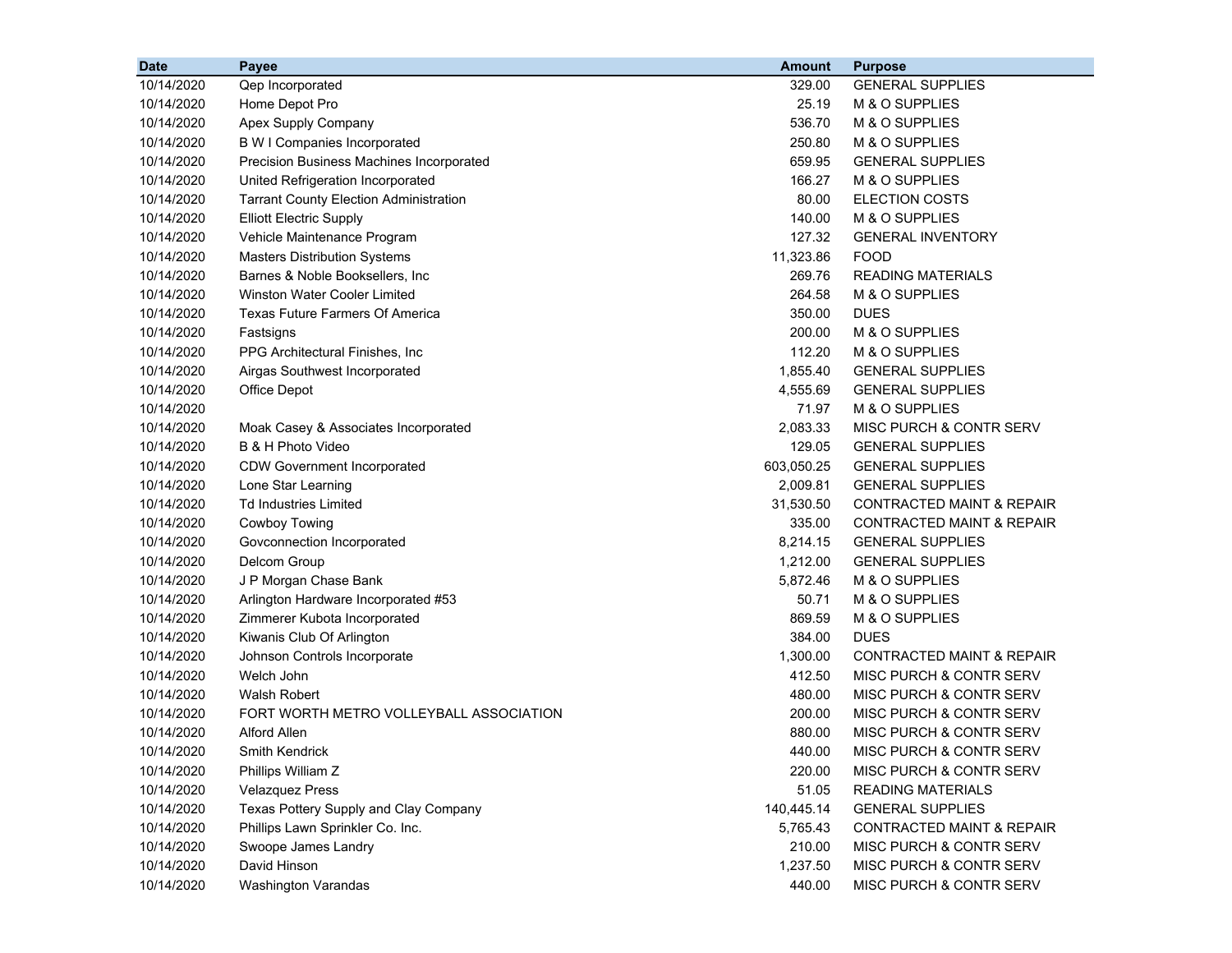| <b>Date</b> | <b>Payee</b>                                      | <b>Amount</b> | <b>Purpose</b>                       |
|-------------|---------------------------------------------------|---------------|--------------------------------------|
| 10/14/2020  | Robert D. Lee                                     | 825.00        | MISC PURCH & CONTR SERV              |
| 10/14/2020  | One Source Staffing Corporation                   | 9,904.15      | MISC PURCH & CONTR SERV              |
| 10/14/2020  | <b>Binswanger Glass</b>                           | 218.00        | <b>CONTRACTED MAINT &amp; REPAIR</b> |
| 10/14/2020  | Harris Cary D                                     | 220.00        | MISC PURCH & CONTR SERV              |
| 10/14/2020  | <b>Hinton Sue</b>                                 | 125.00        | <b>MISC PURCH &amp; CONTR SERV</b>   |
| 10/14/2020  | IdentiSys Incorporated                            | 589.00        | <b>GENERAL SUPPLIES</b>              |
| 10/14/2020  | Kurz & Company                                    | 2,788.61      | <b>FOOD</b>                          |
| 10/14/2020  | Accent Awards & Trophies, LLC                     | 15.00         | <b>GENERAL SUPPLIES</b>              |
| 10/14/2020  | <b>Best Buy for Business</b>                      | 799.96        | <b>GENERAL SUPPLIES</b>              |
| 10/14/2020  | AlphaGraphics                                     | 37.50         | <b>GENERAL SUPPLIES</b>              |
| 10/14/2020  | Lone Star Furnishings LLC                         | 240,487.80    | <b>GENERAL SUPPLIES</b>              |
| 10/14/2020  | Kyocera Document Solutions America                | 73.12         | <b>GENERAL SUPPLIES</b>              |
| 10/14/2020  | <b>RD Lawns LLC</b>                               | 10,715.25     | CONTRACTED MAINT & REPAIR            |
| 10/14/2020  | <b>Carrick Charles</b>                            | 220.00        | <b>MISC PURCH &amp; CONTR SERV</b>   |
| 10/14/2020  | Davis, Regan                                      | 440.00        | MISC PURCH & CONTR SERV              |
| 10/14/2020  | National Healthcareer Association                 | 34,530.00     | <b>READING MATERIALS</b>             |
| 10/14/2020  | Massey Services Inc.                              | 74.00         | <b>CONTRACTED MAINT &amp; REPAIR</b> |
| 10/14/2020  | ALL In Learning                                   | 8,750.00      | <b>GENERAL SUPPLIES</b>              |
| 10/14/2020  |                                                   | 300.00        | MISC OPERATING EXPENSES              |
| 10/14/2020  | Ferguson Enterprises, Inc.                        | 228.49        | M & O SUPPLIES                       |
| 10/14/2020  | <b>Grant Professionals Association</b>            | 525.00        | MISC OPERATING EXPENSES              |
| 10/14/2020  | <b>Bull Market Promotions, LLC</b>                | 850.00        | <b>GENERAL SUPPLIES</b>              |
| 10/14/2020  |                                                   | 615.00        | <b>INVOICES RECEIVABLE</b>           |
| 10/14/2020  |                                                   | 2,800.00      | M & O SUPPLIES                       |
| 10/14/2020  | Lowe's Home Centers, LLC                          | 463.00        | M & O SUPPLIES                       |
| 10/14/2020  | Western-BRW Paper Company Incorporated            | 1,760.00      | <b>GENERAL SUPPLIES</b>              |
| 10/14/2020  | <b>Final Graphic</b>                              | 11,588.12     | MISC PURCH & CONTR SERV              |
| 10/14/2020  | <b>Your Tees</b>                                  | 154.00        | <b>GENERAL SUPPLIES</b>              |
| 10/14/2020  | OTC Brands, Inc                                   | 166.12        | <b>GENERAL SUPPLIES</b>              |
| 10/14/2020  | Nearpod                                           | 2,000.00      | <b>GENERAL SUPPLIES</b>              |
| 10/14/2020  | AssetGenie Inc                                    | 897.50        | <b>GENERAL SUPPLIES</b>              |
| 10/14/2020  | McAlister's Deli                                  | 375.20        | MISC OPERATING EXPENSES              |
| 10/14/2020  | Lincoln Electric Company                          | 7,312.66      | <b>GENERAL SUPPLIES</b>              |
| 10/14/2020  | Mavich LLC                                        | 400.00        | <b>GENERAL INVENTORY</b>             |
| 10/14/2020  | Construction Audit & Cost Control Institute, Inc. | 5,985.00      | <b>AUDIT SERVICES</b>                |
| 10/14/2020  | <b>Bunster Shawn</b>                              | 220.00        | MISC PURCH & CONTR SERV              |
| 10/14/2020  | National Association of Social Work               | 205.00        | MISC OPERATING EXPENSES              |
| 10/14/2020  | MP2 Energy Texas LLC                              | 77.81         | <b>WATER</b>                         |
| 10/14/2020  | Auto Plus Auto Parts                              | 93.45         | <b>GENERAL INVENTORY</b>             |
| 10/14/2020  | Chu, Brian Wenyi                                  | 412.50        | MISC PURCH & CONTR SERV              |
| 10/14/2020  | <b>MSB Consulting</b>                             | 2,494.20      | MISC PURCH & CONTR SERV              |
| 10/14/2020  | Rhoades Debra                                     | 110.00        | MISC PURCH & CONTR SERV              |
| 10/14/2020  | <b>Burnett Scott</b>                              | 220.00        | MISC PURCH & CONTR SERV              |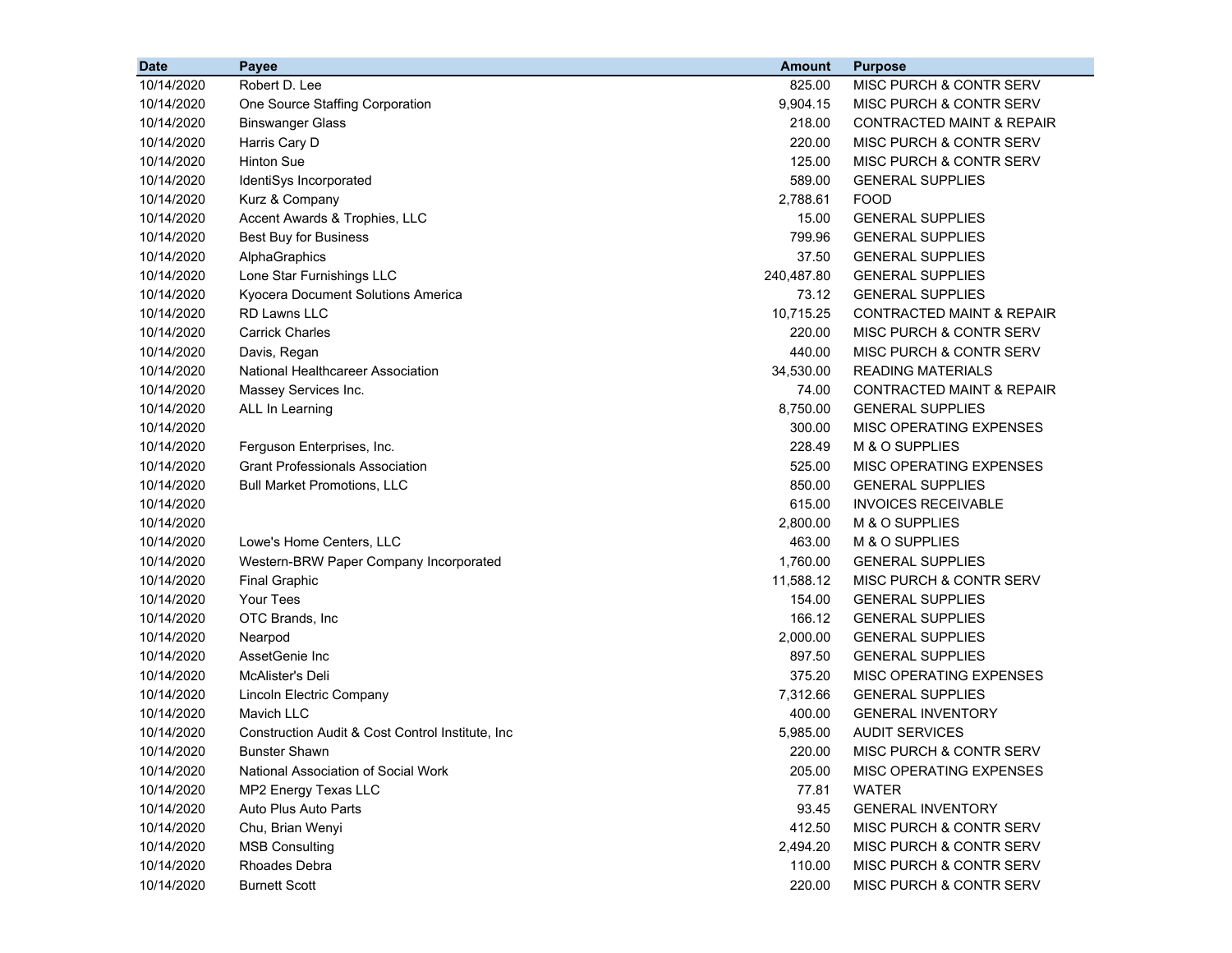| 10/14/2020<br><b>Cortes Michael</b><br>440.00<br><b>MISC PURCH &amp; CONTR SERV</b><br>10/14/2020<br>220.00<br>MISC PURCH & CONTR SERV<br><b>Harper-Wilson Dimitris</b><br>10/14/2020<br>440.00<br>MISC PURCH & CONTR SERV<br>Damien Gary<br>Price of Greatness<br>1,200.00<br><b>INVOICES RECEIVABLE</b><br>10/14/2020<br><b>Clubhouse Trailer Company</b><br>91,985.10<br><b>VEHICLES</b><br>10/14/2020<br>3,274.30<br><b>GENERAL INVENTORY</b><br>10/14/2020<br>Intermountain Lock & Security Supply Co. dba IML Security<br>10/14/2020<br>Hillco Partners L L C<br>5,400.00<br><b>LOBBYING</b><br>10/14/2020<br><b>Tracie Baker</b><br>240.00<br>MISC PURCH & CONTR SERV<br>10/14/2020<br>Reserve Account - Seguin High School Pitney Bowes<br>800.00<br><b>GENERAL SUPPLIES</b><br>41,072.20<br><b>GENERAL INVENTORY</b><br>10/14/2020<br>Complete Supply Incorporated<br>290.00<br>M & O SUPPLIES<br>10/14/2020<br>160.93<br>M & O SUPPLIES<br>10/14/2020<br><b>Gomez Floor Covering</b><br><b>Empire Paper Company</b><br>392.50<br>10/14/2020<br><b>GENERAL INVENTORY</b><br><b>Temperature Control Systems</b><br>2,345.58<br>M & O SUPPLIES<br>10/14/2020<br><b>Star Roofing And Sheet Metal</b><br>1,775.00<br><b>CONTRACTED MAINT &amp; REPAIR</b><br>10/14/2020<br>Hagar Restaurant Service L L C<br>347.06<br>M & O SUPPLIES<br>10/14/2020<br>1,113.60<br>10/14/2020<br>Simba Industries<br><b>GENERAL INVENTORY</b><br>154.62<br>10/14/2020<br>Dealers Electrical Supply Company<br>M & O SUPPLIES<br>118,192.00<br>10/14/2020<br>Mastery Education (Peoples Education)<br><b>GENERAL SUPPLIES</b><br>4,010.90<br>10/14/2020<br>Moses Palmer Howell Llp Attorneys At Law<br><b>LEGAL SERVICES</b><br>10/14/2020<br>First Advantage Background Services<br>135.22<br><b>MISC PURCH &amp; CONTR SERV</b><br>10/14/2020<br>11,099.83<br>MISC PURCH & CONTR SERV<br>Language Line Services Incorporated<br>10/14/2020<br>40.00<br>M & O SUPPLIES<br>Martin & Sons Locksmith Incorporated<br>18,334.00<br><b>READING MATERIALS</b><br>10/14/2020<br>Cengage Learning<br>28,624.50<br><b>TEXTBOOKS</b><br>10/14/2020<br>Rush Truck Centers Of Texas Limited Partnership<br>261.18<br>10/14/2020<br>M & O SUPPLIES<br>Adolfson & Peterson Construction<br>2,140,570.62<br>10/14/2020<br><b>BLDG PURCH, CONSTR, IMPROVE</b><br>10/14/2020<br>(107, 028.54)<br><b>RETAINAGE</b><br>191.84<br><b>GENERAL INVENTORY</b><br>10/14/2020<br>H2O Supply Incorporated<br>1,095.90<br><b>TESTING MATERIALS</b><br>10/14/2020<br>Pearson<br>846.00<br><b>CONTRACTED MAINT &amp; REPAIR</b><br>10/14/2020<br>Sas Technologies Limited<br>661.19<br>M & O SUPPLIES<br>10/14/2020<br>SiteOne Landscape Supply Holding LLC<br>10/14/2020<br><b>Education Service Center Region XI</b><br>30,000.00<br>EDUCATION SERVICE CENTER<br>10/14/2020<br><b>Education Service Center Region XI</b><br>2,750.00<br><b>EDUCATION SERVICE CENTER</b><br>10/14/2020<br>EDUCATION SERVICE CENTER<br><b>Education Service Center Region XI</b><br>150,000.00<br>10/14/2020<br>Hancock Sign Company<br>2,224.85<br>CONTRACTED MAINT & REPAIR<br>10/14/2020<br>Lowery Sand & Gravel Co Inc<br>1,242.00<br>M & O SUPPLIES<br>10/14/2020<br><b>Pollock Paper Distributors</b><br>74,880.00<br><b>GENERAL INVENTORY</b><br><b>Pyramid School Products</b><br>10/14/2020<br>718.20<br><b>GENERAL INVENTORY</b><br>Sentinel The Alarm Company<br>1,185.00<br>CONTRACTED MAINT & REPAIR<br>10/14/2020<br>22,727.78<br>10/14/2020<br><b>RENTALS &amp; OPERATING LEASE</b><br>Texas Wesleyan University<br>1,750.00<br>10/14/2020<br>STDNT TUIT-NONPUBLIC SCHL | <b>Date</b> | <b>Payee</b>                        | <b>Amount</b> | <b>Purpose</b> |
|--------------------------------------------------------------------------------------------------------------------------------------------------------------------------------------------------------------------------------------------------------------------------------------------------------------------------------------------------------------------------------------------------------------------------------------------------------------------------------------------------------------------------------------------------------------------------------------------------------------------------------------------------------------------------------------------------------------------------------------------------------------------------------------------------------------------------------------------------------------------------------------------------------------------------------------------------------------------------------------------------------------------------------------------------------------------------------------------------------------------------------------------------------------------------------------------------------------------------------------------------------------------------------------------------------------------------------------------------------------------------------------------------------------------------------------------------------------------------------------------------------------------------------------------------------------------------------------------------------------------------------------------------------------------------------------------------------------------------------------------------------------------------------------------------------------------------------------------------------------------------------------------------------------------------------------------------------------------------------------------------------------------------------------------------------------------------------------------------------------------------------------------------------------------------------------------------------------------------------------------------------------------------------------------------------------------------------------------------------------------------------------------------------------------------------------------------------------------------------------------------------------------------------------------------------------------------------------------------------------------------------------------------------------------------------------------------------------------------------------------------------------------------------------------------------------------------------------------------------------------------------------------------------------------------------------------------------------------------------------------------------------------------------------------------------------------------------------------------------------------------------------------------------------------------------------------------------------------------------------------------------------------------------------------------------------------------------------------------------------------------------------------------------------------------------------------------------------------------------------------------------------------------------------------------------------------------------------------------------------------------------|-------------|-------------------------------------|---------------|----------------|
|                                                                                                                                                                                                                                                                                                                                                                                                                                                                                                                                                                                                                                                                                                                                                                                                                                                                                                                                                                                                                                                                                                                                                                                                                                                                                                                                                                                                                                                                                                                                                                                                                                                                                                                                                                                                                                                                                                                                                                                                                                                                                                                                                                                                                                                                                                                                                                                                                                                                                                                                                                                                                                                                                                                                                                                                                                                                                                                                                                                                                                                                                                                                                                                                                                                                                                                                                                                                                                                                                                                                                                                                                                |             |                                     |               |                |
|                                                                                                                                                                                                                                                                                                                                                                                                                                                                                                                                                                                                                                                                                                                                                                                                                                                                                                                                                                                                                                                                                                                                                                                                                                                                                                                                                                                                                                                                                                                                                                                                                                                                                                                                                                                                                                                                                                                                                                                                                                                                                                                                                                                                                                                                                                                                                                                                                                                                                                                                                                                                                                                                                                                                                                                                                                                                                                                                                                                                                                                                                                                                                                                                                                                                                                                                                                                                                                                                                                                                                                                                                                |             |                                     |               |                |
|                                                                                                                                                                                                                                                                                                                                                                                                                                                                                                                                                                                                                                                                                                                                                                                                                                                                                                                                                                                                                                                                                                                                                                                                                                                                                                                                                                                                                                                                                                                                                                                                                                                                                                                                                                                                                                                                                                                                                                                                                                                                                                                                                                                                                                                                                                                                                                                                                                                                                                                                                                                                                                                                                                                                                                                                                                                                                                                                                                                                                                                                                                                                                                                                                                                                                                                                                                                                                                                                                                                                                                                                                                |             |                                     |               |                |
|                                                                                                                                                                                                                                                                                                                                                                                                                                                                                                                                                                                                                                                                                                                                                                                                                                                                                                                                                                                                                                                                                                                                                                                                                                                                                                                                                                                                                                                                                                                                                                                                                                                                                                                                                                                                                                                                                                                                                                                                                                                                                                                                                                                                                                                                                                                                                                                                                                                                                                                                                                                                                                                                                                                                                                                                                                                                                                                                                                                                                                                                                                                                                                                                                                                                                                                                                                                                                                                                                                                                                                                                                                |             |                                     |               |                |
|                                                                                                                                                                                                                                                                                                                                                                                                                                                                                                                                                                                                                                                                                                                                                                                                                                                                                                                                                                                                                                                                                                                                                                                                                                                                                                                                                                                                                                                                                                                                                                                                                                                                                                                                                                                                                                                                                                                                                                                                                                                                                                                                                                                                                                                                                                                                                                                                                                                                                                                                                                                                                                                                                                                                                                                                                                                                                                                                                                                                                                                                                                                                                                                                                                                                                                                                                                                                                                                                                                                                                                                                                                |             |                                     |               |                |
|                                                                                                                                                                                                                                                                                                                                                                                                                                                                                                                                                                                                                                                                                                                                                                                                                                                                                                                                                                                                                                                                                                                                                                                                                                                                                                                                                                                                                                                                                                                                                                                                                                                                                                                                                                                                                                                                                                                                                                                                                                                                                                                                                                                                                                                                                                                                                                                                                                                                                                                                                                                                                                                                                                                                                                                                                                                                                                                                                                                                                                                                                                                                                                                                                                                                                                                                                                                                                                                                                                                                                                                                                                |             |                                     |               |                |
|                                                                                                                                                                                                                                                                                                                                                                                                                                                                                                                                                                                                                                                                                                                                                                                                                                                                                                                                                                                                                                                                                                                                                                                                                                                                                                                                                                                                                                                                                                                                                                                                                                                                                                                                                                                                                                                                                                                                                                                                                                                                                                                                                                                                                                                                                                                                                                                                                                                                                                                                                                                                                                                                                                                                                                                                                                                                                                                                                                                                                                                                                                                                                                                                                                                                                                                                                                                                                                                                                                                                                                                                                                |             |                                     |               |                |
|                                                                                                                                                                                                                                                                                                                                                                                                                                                                                                                                                                                                                                                                                                                                                                                                                                                                                                                                                                                                                                                                                                                                                                                                                                                                                                                                                                                                                                                                                                                                                                                                                                                                                                                                                                                                                                                                                                                                                                                                                                                                                                                                                                                                                                                                                                                                                                                                                                                                                                                                                                                                                                                                                                                                                                                                                                                                                                                                                                                                                                                                                                                                                                                                                                                                                                                                                                                                                                                                                                                                                                                                                                |             |                                     |               |                |
|                                                                                                                                                                                                                                                                                                                                                                                                                                                                                                                                                                                                                                                                                                                                                                                                                                                                                                                                                                                                                                                                                                                                                                                                                                                                                                                                                                                                                                                                                                                                                                                                                                                                                                                                                                                                                                                                                                                                                                                                                                                                                                                                                                                                                                                                                                                                                                                                                                                                                                                                                                                                                                                                                                                                                                                                                                                                                                                                                                                                                                                                                                                                                                                                                                                                                                                                                                                                                                                                                                                                                                                                                                |             |                                     |               |                |
|                                                                                                                                                                                                                                                                                                                                                                                                                                                                                                                                                                                                                                                                                                                                                                                                                                                                                                                                                                                                                                                                                                                                                                                                                                                                                                                                                                                                                                                                                                                                                                                                                                                                                                                                                                                                                                                                                                                                                                                                                                                                                                                                                                                                                                                                                                                                                                                                                                                                                                                                                                                                                                                                                                                                                                                                                                                                                                                                                                                                                                                                                                                                                                                                                                                                                                                                                                                                                                                                                                                                                                                                                                |             |                                     |               |                |
|                                                                                                                                                                                                                                                                                                                                                                                                                                                                                                                                                                                                                                                                                                                                                                                                                                                                                                                                                                                                                                                                                                                                                                                                                                                                                                                                                                                                                                                                                                                                                                                                                                                                                                                                                                                                                                                                                                                                                                                                                                                                                                                                                                                                                                                                                                                                                                                                                                                                                                                                                                                                                                                                                                                                                                                                                                                                                                                                                                                                                                                                                                                                                                                                                                                                                                                                                                                                                                                                                                                                                                                                                                |             |                                     |               |                |
|                                                                                                                                                                                                                                                                                                                                                                                                                                                                                                                                                                                                                                                                                                                                                                                                                                                                                                                                                                                                                                                                                                                                                                                                                                                                                                                                                                                                                                                                                                                                                                                                                                                                                                                                                                                                                                                                                                                                                                                                                                                                                                                                                                                                                                                                                                                                                                                                                                                                                                                                                                                                                                                                                                                                                                                                                                                                                                                                                                                                                                                                                                                                                                                                                                                                                                                                                                                                                                                                                                                                                                                                                                |             |                                     |               |                |
|                                                                                                                                                                                                                                                                                                                                                                                                                                                                                                                                                                                                                                                                                                                                                                                                                                                                                                                                                                                                                                                                                                                                                                                                                                                                                                                                                                                                                                                                                                                                                                                                                                                                                                                                                                                                                                                                                                                                                                                                                                                                                                                                                                                                                                                                                                                                                                                                                                                                                                                                                                                                                                                                                                                                                                                                                                                                                                                                                                                                                                                                                                                                                                                                                                                                                                                                                                                                                                                                                                                                                                                                                                |             |                                     |               |                |
|                                                                                                                                                                                                                                                                                                                                                                                                                                                                                                                                                                                                                                                                                                                                                                                                                                                                                                                                                                                                                                                                                                                                                                                                                                                                                                                                                                                                                                                                                                                                                                                                                                                                                                                                                                                                                                                                                                                                                                                                                                                                                                                                                                                                                                                                                                                                                                                                                                                                                                                                                                                                                                                                                                                                                                                                                                                                                                                                                                                                                                                                                                                                                                                                                                                                                                                                                                                                                                                                                                                                                                                                                                |             |                                     |               |                |
|                                                                                                                                                                                                                                                                                                                                                                                                                                                                                                                                                                                                                                                                                                                                                                                                                                                                                                                                                                                                                                                                                                                                                                                                                                                                                                                                                                                                                                                                                                                                                                                                                                                                                                                                                                                                                                                                                                                                                                                                                                                                                                                                                                                                                                                                                                                                                                                                                                                                                                                                                                                                                                                                                                                                                                                                                                                                                                                                                                                                                                                                                                                                                                                                                                                                                                                                                                                                                                                                                                                                                                                                                                |             |                                     |               |                |
|                                                                                                                                                                                                                                                                                                                                                                                                                                                                                                                                                                                                                                                                                                                                                                                                                                                                                                                                                                                                                                                                                                                                                                                                                                                                                                                                                                                                                                                                                                                                                                                                                                                                                                                                                                                                                                                                                                                                                                                                                                                                                                                                                                                                                                                                                                                                                                                                                                                                                                                                                                                                                                                                                                                                                                                                                                                                                                                                                                                                                                                                                                                                                                                                                                                                                                                                                                                                                                                                                                                                                                                                                                |             |                                     |               |                |
|                                                                                                                                                                                                                                                                                                                                                                                                                                                                                                                                                                                                                                                                                                                                                                                                                                                                                                                                                                                                                                                                                                                                                                                                                                                                                                                                                                                                                                                                                                                                                                                                                                                                                                                                                                                                                                                                                                                                                                                                                                                                                                                                                                                                                                                                                                                                                                                                                                                                                                                                                                                                                                                                                                                                                                                                                                                                                                                                                                                                                                                                                                                                                                                                                                                                                                                                                                                                                                                                                                                                                                                                                                |             |                                     |               |                |
|                                                                                                                                                                                                                                                                                                                                                                                                                                                                                                                                                                                                                                                                                                                                                                                                                                                                                                                                                                                                                                                                                                                                                                                                                                                                                                                                                                                                                                                                                                                                                                                                                                                                                                                                                                                                                                                                                                                                                                                                                                                                                                                                                                                                                                                                                                                                                                                                                                                                                                                                                                                                                                                                                                                                                                                                                                                                                                                                                                                                                                                                                                                                                                                                                                                                                                                                                                                                                                                                                                                                                                                                                                |             |                                     |               |                |
|                                                                                                                                                                                                                                                                                                                                                                                                                                                                                                                                                                                                                                                                                                                                                                                                                                                                                                                                                                                                                                                                                                                                                                                                                                                                                                                                                                                                                                                                                                                                                                                                                                                                                                                                                                                                                                                                                                                                                                                                                                                                                                                                                                                                                                                                                                                                                                                                                                                                                                                                                                                                                                                                                                                                                                                                                                                                                                                                                                                                                                                                                                                                                                                                                                                                                                                                                                                                                                                                                                                                                                                                                                |             |                                     |               |                |
|                                                                                                                                                                                                                                                                                                                                                                                                                                                                                                                                                                                                                                                                                                                                                                                                                                                                                                                                                                                                                                                                                                                                                                                                                                                                                                                                                                                                                                                                                                                                                                                                                                                                                                                                                                                                                                                                                                                                                                                                                                                                                                                                                                                                                                                                                                                                                                                                                                                                                                                                                                                                                                                                                                                                                                                                                                                                                                                                                                                                                                                                                                                                                                                                                                                                                                                                                                                                                                                                                                                                                                                                                                |             |                                     |               |                |
|                                                                                                                                                                                                                                                                                                                                                                                                                                                                                                                                                                                                                                                                                                                                                                                                                                                                                                                                                                                                                                                                                                                                                                                                                                                                                                                                                                                                                                                                                                                                                                                                                                                                                                                                                                                                                                                                                                                                                                                                                                                                                                                                                                                                                                                                                                                                                                                                                                                                                                                                                                                                                                                                                                                                                                                                                                                                                                                                                                                                                                                                                                                                                                                                                                                                                                                                                                                                                                                                                                                                                                                                                                |             |                                     |               |                |
|                                                                                                                                                                                                                                                                                                                                                                                                                                                                                                                                                                                                                                                                                                                                                                                                                                                                                                                                                                                                                                                                                                                                                                                                                                                                                                                                                                                                                                                                                                                                                                                                                                                                                                                                                                                                                                                                                                                                                                                                                                                                                                                                                                                                                                                                                                                                                                                                                                                                                                                                                                                                                                                                                                                                                                                                                                                                                                                                                                                                                                                                                                                                                                                                                                                                                                                                                                                                                                                                                                                                                                                                                                |             |                                     |               |                |
|                                                                                                                                                                                                                                                                                                                                                                                                                                                                                                                                                                                                                                                                                                                                                                                                                                                                                                                                                                                                                                                                                                                                                                                                                                                                                                                                                                                                                                                                                                                                                                                                                                                                                                                                                                                                                                                                                                                                                                                                                                                                                                                                                                                                                                                                                                                                                                                                                                                                                                                                                                                                                                                                                                                                                                                                                                                                                                                                                                                                                                                                                                                                                                                                                                                                                                                                                                                                                                                                                                                                                                                                                                |             |                                     |               |                |
|                                                                                                                                                                                                                                                                                                                                                                                                                                                                                                                                                                                                                                                                                                                                                                                                                                                                                                                                                                                                                                                                                                                                                                                                                                                                                                                                                                                                                                                                                                                                                                                                                                                                                                                                                                                                                                                                                                                                                                                                                                                                                                                                                                                                                                                                                                                                                                                                                                                                                                                                                                                                                                                                                                                                                                                                                                                                                                                                                                                                                                                                                                                                                                                                                                                                                                                                                                                                                                                                                                                                                                                                                                |             |                                     |               |                |
|                                                                                                                                                                                                                                                                                                                                                                                                                                                                                                                                                                                                                                                                                                                                                                                                                                                                                                                                                                                                                                                                                                                                                                                                                                                                                                                                                                                                                                                                                                                                                                                                                                                                                                                                                                                                                                                                                                                                                                                                                                                                                                                                                                                                                                                                                                                                                                                                                                                                                                                                                                                                                                                                                                                                                                                                                                                                                                                                                                                                                                                                                                                                                                                                                                                                                                                                                                                                                                                                                                                                                                                                                                |             |                                     |               |                |
|                                                                                                                                                                                                                                                                                                                                                                                                                                                                                                                                                                                                                                                                                                                                                                                                                                                                                                                                                                                                                                                                                                                                                                                                                                                                                                                                                                                                                                                                                                                                                                                                                                                                                                                                                                                                                                                                                                                                                                                                                                                                                                                                                                                                                                                                                                                                                                                                                                                                                                                                                                                                                                                                                                                                                                                                                                                                                                                                                                                                                                                                                                                                                                                                                                                                                                                                                                                                                                                                                                                                                                                                                                |             |                                     |               |                |
|                                                                                                                                                                                                                                                                                                                                                                                                                                                                                                                                                                                                                                                                                                                                                                                                                                                                                                                                                                                                                                                                                                                                                                                                                                                                                                                                                                                                                                                                                                                                                                                                                                                                                                                                                                                                                                                                                                                                                                                                                                                                                                                                                                                                                                                                                                                                                                                                                                                                                                                                                                                                                                                                                                                                                                                                                                                                                                                                                                                                                                                                                                                                                                                                                                                                                                                                                                                                                                                                                                                                                                                                                                |             |                                     |               |                |
|                                                                                                                                                                                                                                                                                                                                                                                                                                                                                                                                                                                                                                                                                                                                                                                                                                                                                                                                                                                                                                                                                                                                                                                                                                                                                                                                                                                                                                                                                                                                                                                                                                                                                                                                                                                                                                                                                                                                                                                                                                                                                                                                                                                                                                                                                                                                                                                                                                                                                                                                                                                                                                                                                                                                                                                                                                                                                                                                                                                                                                                                                                                                                                                                                                                                                                                                                                                                                                                                                                                                                                                                                                |             |                                     |               |                |
|                                                                                                                                                                                                                                                                                                                                                                                                                                                                                                                                                                                                                                                                                                                                                                                                                                                                                                                                                                                                                                                                                                                                                                                                                                                                                                                                                                                                                                                                                                                                                                                                                                                                                                                                                                                                                                                                                                                                                                                                                                                                                                                                                                                                                                                                                                                                                                                                                                                                                                                                                                                                                                                                                                                                                                                                                                                                                                                                                                                                                                                                                                                                                                                                                                                                                                                                                                                                                                                                                                                                                                                                                                |             |                                     |               |                |
|                                                                                                                                                                                                                                                                                                                                                                                                                                                                                                                                                                                                                                                                                                                                                                                                                                                                                                                                                                                                                                                                                                                                                                                                                                                                                                                                                                                                                                                                                                                                                                                                                                                                                                                                                                                                                                                                                                                                                                                                                                                                                                                                                                                                                                                                                                                                                                                                                                                                                                                                                                                                                                                                                                                                                                                                                                                                                                                                                                                                                                                                                                                                                                                                                                                                                                                                                                                                                                                                                                                                                                                                                                |             |                                     |               |                |
|                                                                                                                                                                                                                                                                                                                                                                                                                                                                                                                                                                                                                                                                                                                                                                                                                                                                                                                                                                                                                                                                                                                                                                                                                                                                                                                                                                                                                                                                                                                                                                                                                                                                                                                                                                                                                                                                                                                                                                                                                                                                                                                                                                                                                                                                                                                                                                                                                                                                                                                                                                                                                                                                                                                                                                                                                                                                                                                                                                                                                                                                                                                                                                                                                                                                                                                                                                                                                                                                                                                                                                                                                                |             |                                     |               |                |
|                                                                                                                                                                                                                                                                                                                                                                                                                                                                                                                                                                                                                                                                                                                                                                                                                                                                                                                                                                                                                                                                                                                                                                                                                                                                                                                                                                                                                                                                                                                                                                                                                                                                                                                                                                                                                                                                                                                                                                                                                                                                                                                                                                                                                                                                                                                                                                                                                                                                                                                                                                                                                                                                                                                                                                                                                                                                                                                                                                                                                                                                                                                                                                                                                                                                                                                                                                                                                                                                                                                                                                                                                                |             |                                     |               |                |
|                                                                                                                                                                                                                                                                                                                                                                                                                                                                                                                                                                                                                                                                                                                                                                                                                                                                                                                                                                                                                                                                                                                                                                                                                                                                                                                                                                                                                                                                                                                                                                                                                                                                                                                                                                                                                                                                                                                                                                                                                                                                                                                                                                                                                                                                                                                                                                                                                                                                                                                                                                                                                                                                                                                                                                                                                                                                                                                                                                                                                                                                                                                                                                                                                                                                                                                                                                                                                                                                                                                                                                                                                                |             |                                     |               |                |
|                                                                                                                                                                                                                                                                                                                                                                                                                                                                                                                                                                                                                                                                                                                                                                                                                                                                                                                                                                                                                                                                                                                                                                                                                                                                                                                                                                                                                                                                                                                                                                                                                                                                                                                                                                                                                                                                                                                                                                                                                                                                                                                                                                                                                                                                                                                                                                                                                                                                                                                                                                                                                                                                                                                                                                                                                                                                                                                                                                                                                                                                                                                                                                                                                                                                                                                                                                                                                                                                                                                                                                                                                                |             |                                     |               |                |
|                                                                                                                                                                                                                                                                                                                                                                                                                                                                                                                                                                                                                                                                                                                                                                                                                                                                                                                                                                                                                                                                                                                                                                                                                                                                                                                                                                                                                                                                                                                                                                                                                                                                                                                                                                                                                                                                                                                                                                                                                                                                                                                                                                                                                                                                                                                                                                                                                                                                                                                                                                                                                                                                                                                                                                                                                                                                                                                                                                                                                                                                                                                                                                                                                                                                                                                                                                                                                                                                                                                                                                                                                                |             |                                     |               |                |
|                                                                                                                                                                                                                                                                                                                                                                                                                                                                                                                                                                                                                                                                                                                                                                                                                                                                                                                                                                                                                                                                                                                                                                                                                                                                                                                                                                                                                                                                                                                                                                                                                                                                                                                                                                                                                                                                                                                                                                                                                                                                                                                                                                                                                                                                                                                                                                                                                                                                                                                                                                                                                                                                                                                                                                                                                                                                                                                                                                                                                                                                                                                                                                                                                                                                                                                                                                                                                                                                                                                                                                                                                                |             |                                     |               |                |
|                                                                                                                                                                                                                                                                                                                                                                                                                                                                                                                                                                                                                                                                                                                                                                                                                                                                                                                                                                                                                                                                                                                                                                                                                                                                                                                                                                                                                                                                                                                                                                                                                                                                                                                                                                                                                                                                                                                                                                                                                                                                                                                                                                                                                                                                                                                                                                                                                                                                                                                                                                                                                                                                                                                                                                                                                                                                                                                                                                                                                                                                                                                                                                                                                                                                                                                                                                                                                                                                                                                                                                                                                                |             |                                     |               |                |
|                                                                                                                                                                                                                                                                                                                                                                                                                                                                                                                                                                                                                                                                                                                                                                                                                                                                                                                                                                                                                                                                                                                                                                                                                                                                                                                                                                                                                                                                                                                                                                                                                                                                                                                                                                                                                                                                                                                                                                                                                                                                                                                                                                                                                                                                                                                                                                                                                                                                                                                                                                                                                                                                                                                                                                                                                                                                                                                                                                                                                                                                                                                                                                                                                                                                                                                                                                                                                                                                                                                                                                                                                                |             |                                     |               |                |
|                                                                                                                                                                                                                                                                                                                                                                                                                                                                                                                                                                                                                                                                                                                                                                                                                                                                                                                                                                                                                                                                                                                                                                                                                                                                                                                                                                                                                                                                                                                                                                                                                                                                                                                                                                                                                                                                                                                                                                                                                                                                                                                                                                                                                                                                                                                                                                                                                                                                                                                                                                                                                                                                                                                                                                                                                                                                                                                                                                                                                                                                                                                                                                                                                                                                                                                                                                                                                                                                                                                                                                                                                                |             |                                     |               |                |
|                                                                                                                                                                                                                                                                                                                                                                                                                                                                                                                                                                                                                                                                                                                                                                                                                                                                                                                                                                                                                                                                                                                                                                                                                                                                                                                                                                                                                                                                                                                                                                                                                                                                                                                                                                                                                                                                                                                                                                                                                                                                                                                                                                                                                                                                                                                                                                                                                                                                                                                                                                                                                                                                                                                                                                                                                                                                                                                                                                                                                                                                                                                                                                                                                                                                                                                                                                                                                                                                                                                                                                                                                                |             |                                     |               |                |
|                                                                                                                                                                                                                                                                                                                                                                                                                                                                                                                                                                                                                                                                                                                                                                                                                                                                                                                                                                                                                                                                                                                                                                                                                                                                                                                                                                                                                                                                                                                                                                                                                                                                                                                                                                                                                                                                                                                                                                                                                                                                                                                                                                                                                                                                                                                                                                                                                                                                                                                                                                                                                                                                                                                                                                                                                                                                                                                                                                                                                                                                                                                                                                                                                                                                                                                                                                                                                                                                                                                                                                                                                                |             |                                     |               |                |
|                                                                                                                                                                                                                                                                                                                                                                                                                                                                                                                                                                                                                                                                                                                                                                                                                                                                                                                                                                                                                                                                                                                                                                                                                                                                                                                                                                                                                                                                                                                                                                                                                                                                                                                                                                                                                                                                                                                                                                                                                                                                                                                                                                                                                                                                                                                                                                                                                                                                                                                                                                                                                                                                                                                                                                                                                                                                                                                                                                                                                                                                                                                                                                                                                                                                                                                                                                                                                                                                                                                                                                                                                                |             |                                     |               |                |
|                                                                                                                                                                                                                                                                                                                                                                                                                                                                                                                                                                                                                                                                                                                                                                                                                                                                                                                                                                                                                                                                                                                                                                                                                                                                                                                                                                                                                                                                                                                                                                                                                                                                                                                                                                                                                                                                                                                                                                                                                                                                                                                                                                                                                                                                                                                                                                                                                                                                                                                                                                                                                                                                                                                                                                                                                                                                                                                                                                                                                                                                                                                                                                                                                                                                                                                                                                                                                                                                                                                                                                                                                                | 10/14/2020  | <b>United Educators Association</b> | 1,142.35      | UNITED FUND    |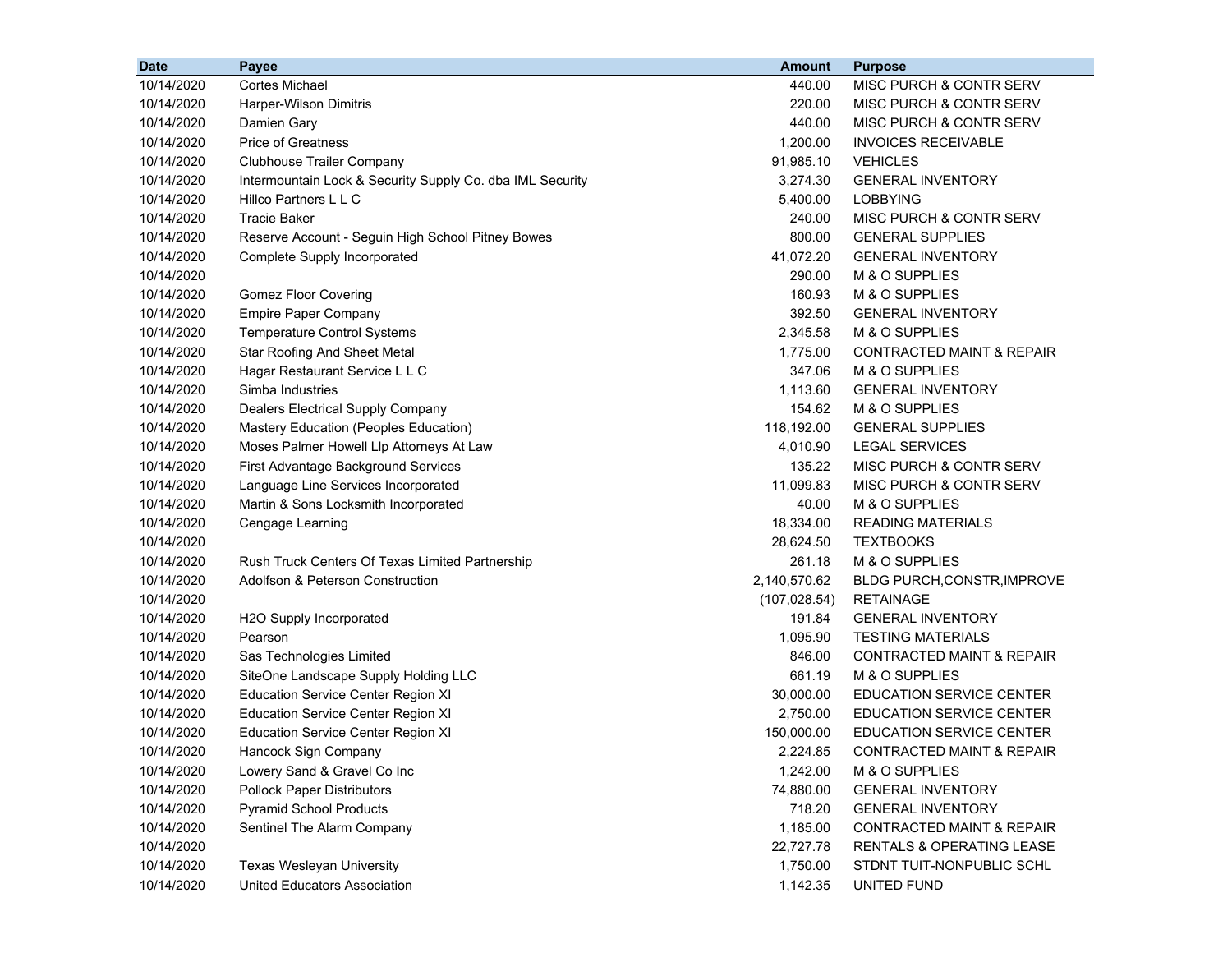| <b>Date</b> | Payee                                             | <b>Amount</b> | <b>Purpose</b>                       |
|-------------|---------------------------------------------------|---------------|--------------------------------------|
| 10/14/2020  | Texas United School Employees Local 100           | 81.58         | UNITED FUND                          |
| 10/14/2020  | Truman Tim Chapter 13 Trustee                     | 542.31        | UNITED FUND                          |
| 10/14/2020  | Association Of Texas Professional Teachers Local  | 13.44         | UNITED FUND                          |
| 10/14/2020  | Association Of Texas Professional Educators State | 95.82         | UNITED FUND                          |
| 10/14/2020  | Association Of Texas Professional Educators State | 20.00         | UNITED FUND                          |
| 10/14/2020  | Administracion para el Sustento de Menores        | 41.54         | UNITED FUND                          |
| 10/14/2020  | Educational Employees Credit Union - HSA          | 735.70        | DENTAL INSURANCE                     |
| 10/14/2020  | <b>Educational Employees Credit Union</b>         | 5,440.00      | DUE TO CREDIT UNION                  |
| 10/14/2020  | <b>Texas State Teachers Association</b>           | 185.66        | UNITED FUND                          |
| 10/16/2020  | Martha Beasley                                    | 31.83         | <b>EMPLOYEE TRAVEL</b>               |
| 10/16/2020  | Mary Carter                                       | 13.70         | <b>EMPLOYEE TRAVEL</b>               |
| 10/16/2020  | <b>Lauren Daniels</b>                             | 91.86         | <b>EMPLOYEE TRAVEL</b>               |
| 10/16/2020  | Doris Grooms                                      | 135.00        | <b>EMPLOYEE TRAVEL</b>               |
| 10/16/2020  | Rosalinda Gutierrez                               | 49.59         | <b>EMPLOYEE TRAVEL</b>               |
| 10/16/2020  | Jane Meeks                                        | 68.43         | <b>EMPLOYEE TRAVEL</b>               |
| 10/16/2020  | Angel Silva                                       | 150.76        | <b>EMPLOYEE TRAVEL</b>               |
| 10/16/2020  | <b>Derrick Talton</b>                             | 84.53         | <b>EMPLOYEE TRAVEL</b>               |
| 10/16/2020  | <b>Trellis Company</b>                            | 238.43        | UNITED FUND                          |
| 10/16/2020  | <b>Grainger Industrial Supply</b>                 | 909.48        | BLDG PURCH, CONSTR, IMPROVE          |
| 10/16/2020  |                                                   | 92.26         | M & O SUPPLIES                       |
| 10/16/2020  | Hoshizaki South Central Distribution Center       | 34.71         | M & O SUPPLIES                       |
| 10/16/2020  | Home Depot Pro                                    | 243.80        | <b>GENERAL INVENTORY</b>             |
| 10/16/2020  | Heritage Food Service Group Incorporated          | 598.76        | M & O SUPPLIES                       |
| 10/16/2020  | United Refrigeration Incorporated                 | 475.98        | M & O SUPPLIES                       |
| 10/16/2020  | Barnes & Noble Booksellers, Inc                   | 1,635.80      | <b>READING MATERIALS</b>             |
| 10/16/2020  | Riddell All American                              | 141.43        | <b>GENERAL SUPPLIES</b>              |
| 10/16/2020  | Fastsigns                                         | 80.00         | <b>GENERAL SUPPLIES</b>              |
| 10/16/2020  | Sign A Rama                                       | 1,750.00      | <b>GENERAL SUPPLIES</b>              |
| 10/16/2020  |                                                   | 28,275.00     | MISC PURCH & CONTR SERV              |
| 10/16/2020  | Hutcherson Construction Incorporated              | 18,638.15     | <b>CONTRACTED MAINT &amp; REPAIR</b> |
| 10/16/2020  |                                                   | (931.91)      | <b>RETAINAGE</b>                     |
| 10/16/2020  | PPG Architectural Finishes, Inc.                  | 96.94         | M & O SUPPLIES                       |
| 10/16/2020  | Schwans Food Service Incorporated                 | 9,892.40      | <b>GENERAL INVENTORY</b>             |
| 10/16/2020  | Office Depot                                      | 1,532.20      | <b>GENERAL SUPPLIES</b>              |
| 10/16/2020  |                                                   | 160.60        | <b>INVOICES RECEIVABLE</b>           |
| 10/16/2020  | <b>CDW Government Incorporated</b>                | 302,060.04    | CONTRACTED MAINT & REPAIR            |
| 10/16/2020  |                                                   | 1,524,198.54  | <b>GENERAL SUPPLIES</b>              |
| 10/16/2020  | Landtec Engineers Llc                             | 26,960.00     | BLDG PURCH, CONSTR, IMPROVE          |
| 10/16/2020  |                                                   | 4,950.00      | OTH PROFESSIONAL SERVICES            |
| 10/16/2020  | Renaissance Learning Incorporated                 | 3,125.00      | <b>CONTRACTED MAINT &amp; REPAIR</b> |
| 10/16/2020  | <b>Td Industries Limited</b>                      | 87.00         | <b>CONTRACTED MAINT &amp; REPAIR</b> |
| 10/16/2020  | Govconnection Incorporated                        | 115.50        | <b>GENERAL SUPPLIES</b>              |
| 10/16/2020  | R & H Parts And Service                           | 1,202.14      | M & O SUPPLIES                       |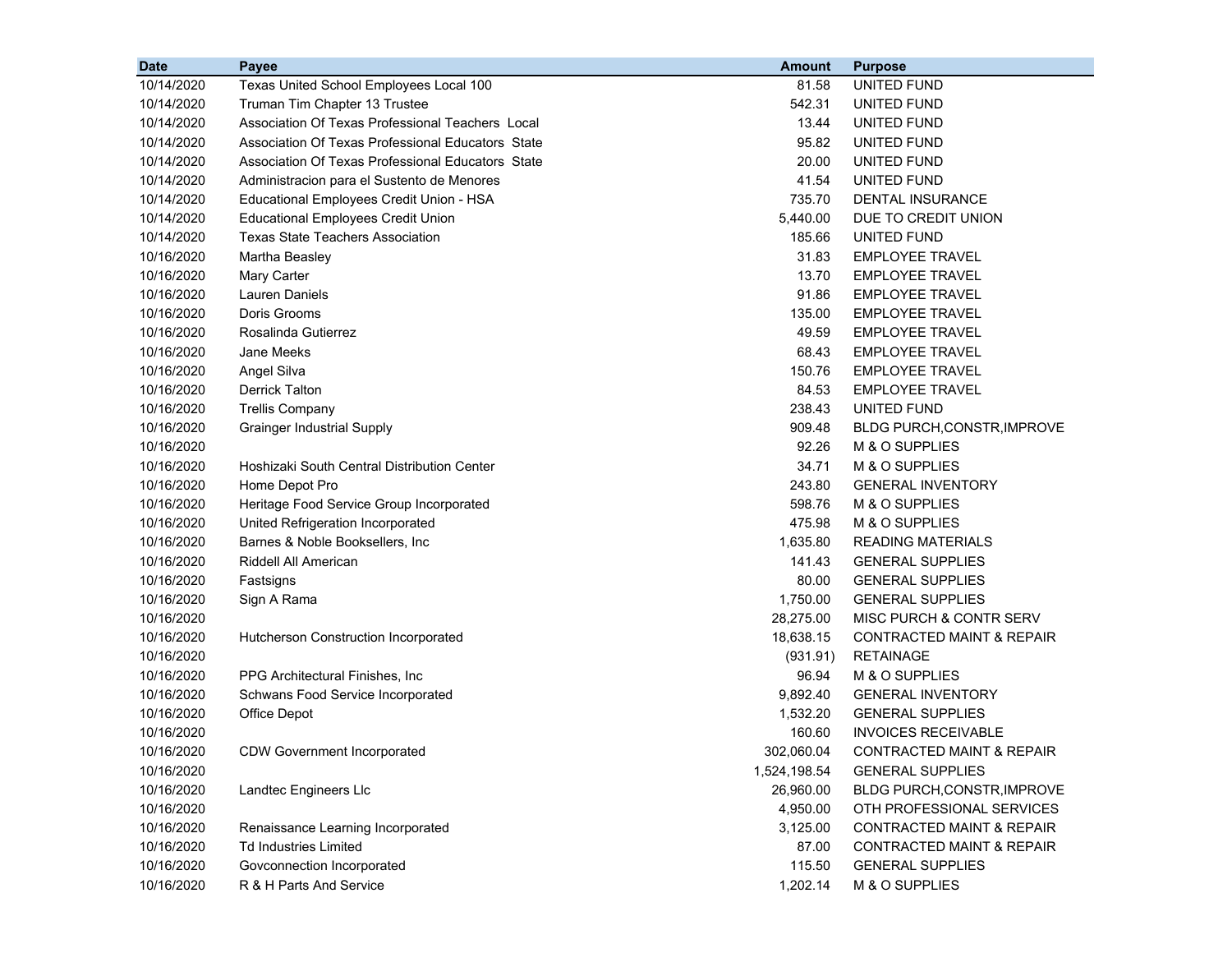| <b>Date</b> | Payee                                        | <b>Amount</b> | <b>Purpose</b>                       |
|-------------|----------------------------------------------|---------------|--------------------------------------|
| 10/16/2020  | ETA hand2mind                                | 12,750.00     | <b>GENERAL SUPPLIES</b>              |
| 10/16/2020  | C D Hartnett Company                         | 4,080.87      | <b>GENERAL INVENTORY</b>             |
| 10/16/2020  | <b>City Of Grand Prairie Water Utilities</b> | 944.03        | <b>WATER</b>                         |
| 10/16/2020  | Arlington Hardware Incorporated #53          | 54.99         | M & O SUPPLIES                       |
| 10/16/2020  | Hanover Uniform Company                      | 707.56        | NON-FOOD REQUISITIONS                |
| 10/16/2020  | <b>Total Maintenance Solutions-South</b>     | 259.52        | M & O SUPPLIES                       |
| 10/16/2020  | <b>Gibson Cornelius</b>                      | 385.00        | MISC PURCH & CONTR SERV              |
| 10/16/2020  | Pearce Danny                                 | 110.00        | <b>MISC PURCH &amp; CONTR SERV</b>   |
| 10/16/2020  | Luxor Staffing                               | 4,062.50      | MISC PURCH & CONTR SERV              |
| 10/16/2020  | Moore Mark                                   | 110.00        | MISC PURCH & CONTR SERV              |
| 10/16/2020  | Texas Pottery Supply and Clay Company        | 7,946.52      | <b>GENERAL SUPPLIES</b>              |
| 10/16/2020  | Dilldine Robert                              | 115.00        | MISC PURCH & CONTR SERV              |
| 10/16/2020  | <b>Teal Roy</b>                              | 65.00         | MISC PURCH & CONTR SERV              |
| 10/16/2020  | Ramirez Becky                                | 125.00        | MISC PURCH & CONTR SERV              |
| 10/16/2020  | Dierke Michael                               | 125.00        | SAL & WAGES-SUPPORT PERS             |
| 10/16/2020  | Peterson David L                             | 60.00         | MISC PURCH & CONTR SERV              |
| 10/16/2020  | <b>Crawford Melvin</b>                       | 70.00         | SAL & WAGES-SUPPORT PERS             |
| 10/16/2020  | Chavez Kelli                                 | 125.00        | MISC PURCH & CONTR SERV              |
| 10/16/2020  | Berry Jermone                                | 115.00        | MISC PURCH & CONTR SERV              |
| 10/16/2020  | Shantz Wanda                                 | 60.00         | MISC PURCH & CONTR SERV              |
| 10/16/2020  | Seal Tex, Incorporated                       | 1,012.50      | <b>CONTRACTED MAINT &amp; REPAIR</b> |
| 10/16/2020  | <b>Crowe Drafford</b>                        | 105.00        | MISC PURCH & CONTR SERV              |
| 10/16/2020  | Johnson Gerald II                            | 125.00        | MISC PURCH & CONTR SERV              |
| 10/16/2020  | Broccoli Jerry L                             | 140.00        | MISC PURCH & CONTR SERV              |
| 10/16/2020  | Swihart Alan                                 | 125.00        | SAL & WAGES-SUPPORT PERS             |
| 10/16/2020  | Stantec Architecture, Inc. (SHW Group)       | 99,602.51     | <b>BLDG PURCH, CONSTR, IMPROVE</b>   |
| 10/16/2020  | Safehaven Pest Control, LLC                  | 2,950.00      | <b>CONTRACTED MAINT &amp; REPAIR</b> |
| 10/16/2020  | <b>SWINEA LARRY</b>                          | 65.00         | MISC PURCH & CONTR SERV              |
| 10/16/2020  | <b>Tyson Prepared Foods</b>                  | 11,865.00     | <b>GENERAL INVENTORY</b>             |
| 10/16/2020  | Elliott Staffing Services, Inc.              | 2,913.44      | MISC PURCH & CONTR SERV              |
| 10/16/2020  | <b>Wortham Tracy</b>                         | 110.00        | MISC PURCH & CONTR SERV              |
| 10/16/2020  | Lowe's Home Centers, LLC                     | 19.99         | <b>GENERAL SUPPLIES</b>              |
| 10/16/2020  |                                              | 1,444.02      | M & O SUPPLIES                       |
| 10/16/2020  | Southern Lock & Supply, Co                   | 1,113.60      | <b>GENERAL INVENTORY</b>             |
| 10/16/2020  | Sysco North Texas                            | 13,843.40     | <b>GENERAL INVENTORY</b>             |
| 10/16/2020  | <b>Kognity AB</b>                            | 1,015.00      | <b>TEXTBOOKS</b>                     |
| 10/16/2020  | DFW Ink, LLC                                 | 762.23        | ACCOUNTS PAYABLE-ACCRUALS            |
| 10/16/2020  |                                              | $\sim$        | <b>GENERAL SUPPLIES</b>              |
| 10/16/2020  | <b>Arlington Strings</b>                     | 157.59        | <b>GENERAL SUPPLIES</b>              |
| 10/16/2020  | <b>Benson Anthony</b>                        | 70.00         | MISC PURCH & CONTR SERV              |
| 10/16/2020  | <b>Bettis Aljay III</b>                      | 105.00        | MISC PURCH & CONTR SERV              |
| 10/16/2020  | Wills Beth                                   | 105.00        | MISC PURCH & CONTR SERV              |
| 10/16/2020  | Jimmink Brielle                              | 125.00        | MISC PURCH & CONTR SERV              |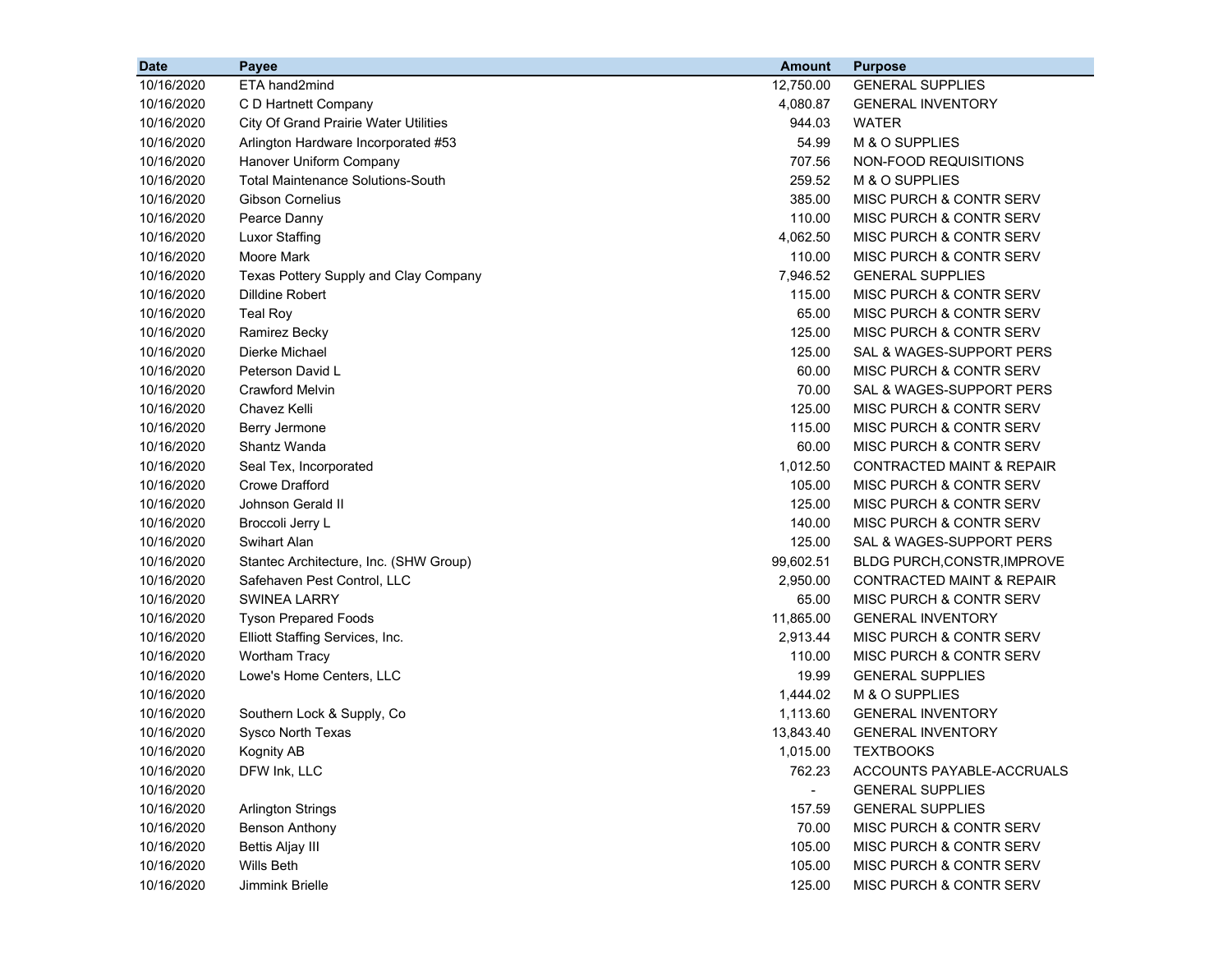| Varela Miguel<br>125.00<br>10/16/2020<br>MISC PURCH & CONTR SERV<br>10/16/2020<br>Taylor Smith Consulting LLC<br>3,546.20<br>MISC PURCH & CONTR SERV<br>Kincheloe Cynthia<br>110.00<br>MISC PURCH & CONTR SERV<br>10/16/2020<br><b>RJM Contractors Inc</b><br>902,629.53<br>10/16/2020<br>BLDG PURCH, CONSTR, IMPROVE<br><b>RETAINAGE</b><br>10/16/2020<br>(45, 131.46)<br>220.00<br><b>MISC PURCH &amp; CONTR SERV</b><br>10/16/2020<br>Ogunbameru Courage<br>5,171.40<br><b>GENERAL SUPPLIES</b><br>10/16/2020<br>Seesaw<br>Marathon Staffing Group Inc<br>2,513.79<br><b>MISC PURCH &amp; CONTR SERV</b><br>10/16/2020<br>110.00<br>MISC PURCH & CONTR SERV<br>10/16/2020<br>Dierke Rebecca<br>1,670.00<br><b>MISC PURCH &amp; CONTR SERV</b><br>10/16/2020<br>KLNO-FM, KFZO-FM, KFLC-AM, KDXX-FM, KESS-FM<br><b>MISC PURCH &amp; CONTR SERV</b><br>10/16/2020<br>70.00<br>Kornegay Jermaine<br>105.00<br>10/16/2020<br>Long Ivan<br>MISC PURCH & CONTR SERV<br>10/16/2020<br>65.00<br>MISC PURCH & CONTR SERV<br>King Jim<br>10/16/2020<br>10,000.00<br>MISC OPERATING EXPENSES<br>Univision Interactive Media Inc.<br>4,042.50<br><b>GENERAL SUPPLIES</b><br>10/16/2020<br>Labyrinth Learning<br>33,079.50<br><b>MISC OPERATING EXPENSES</b><br>10/16/2020<br><b>Priority Power Management LLC</b><br>Darin Hobbs<br>10/16/2020<br>65.00<br>MISC PURCH & CONTR SERV<br><b>Patrick Howell</b><br>70.00<br>10/16/2020<br>SAL & WAGES-SUPPORT PERS<br>10/16/2020<br><b>Physical Powers LLC</b><br>4,450.00<br>MISC PURCH & CONTR SERV<br>Charles Lair<br>105.00<br>MISC PURCH & CONTR SERV<br>10/16/2020<br>James Burger<br>105.00<br><b>MISC PURCH &amp; CONTR SERV</b><br>10/16/2020<br>David Hinson<br>65.00<br>MISC PURCH & CONTR SERV<br>10/16/2020<br>125.00<br>10/16/2020<br>Nelvin Hudgens<br>MISC PURCH & CONTR SERV<br>Jernard Griggs<br>70.00<br>10/16/2020<br>MISC PURCH & CONTR SERV<br>65,447.49<br><b>GENERAL INVENTORY</b><br>10/16/2020<br>Complete Supply Incorporated<br>168.75<br><b>CONTRACTED MAINT &amp; REPAIR</b><br>10/16/2020<br>Elevator Maintenance and Repair Incorporated<br>5,119.12<br><b>WATER</b><br>10/16/2020<br><b>Atmos Energy</b><br>551.36<br>M & O SUPPLIES<br>10/16/2020<br><b>Temperature Control Systems</b><br>1,715.00<br><b>CONTRACTED MAINT &amp; REPAIR</b><br>10/16/2020<br><b>Star Roofing And Sheet Metal</b><br>90.27<br><b>INVOICES RECEIVABLE</b><br>10/16/2020<br><b>Brodart Company</b><br>Simba Industries<br>480.00<br><b>GENERAL INVENTORY</b><br>10/16/2020<br>10/16/2020<br>600.00<br>CONTRACTED MAINT & REPAIR<br>Southwest International Trucks<br>10/16/2020<br>2,374.20<br><b>GENERAL INVENTORY</b><br>237.50<br>M & O SUPPLIES<br>10/16/2020<br>10/16/2020<br><b>Business Interiors</b><br><b>GENERAL SUPPLIES</b><br>36,176.97<br>10/16/2020<br>3,779.38<br><b>GENERAL INVENTORY</b><br>Rush Truck Centers Of Texas Limited Partnership<br><b>GENERAL SUPPLIES</b><br>10/16/2020<br>Southern Computer Warehouse<br>783.42<br>10/16/2020<br>University Of Texas High School<br>25.00<br><b>TESTING MATERIALS</b><br>10/16/2020<br>SiteOne Landscape Supply Holding LLC<br>2,519.52<br>M & O SUPPLIES<br>10/16/2020<br>170.99<br><b>GENERAL SUPPLIES</b><br>Demco Incorporated<br>10/16/2020<br>221.93<br><b>INVOICES RECEIVABLE</b> | <b>Date</b> | Payee                          | Amount   | <b>Purpose</b>           |
|-----------------------------------------------------------------------------------------------------------------------------------------------------------------------------------------------------------------------------------------------------------------------------------------------------------------------------------------------------------------------------------------------------------------------------------------------------------------------------------------------------------------------------------------------------------------------------------------------------------------------------------------------------------------------------------------------------------------------------------------------------------------------------------------------------------------------------------------------------------------------------------------------------------------------------------------------------------------------------------------------------------------------------------------------------------------------------------------------------------------------------------------------------------------------------------------------------------------------------------------------------------------------------------------------------------------------------------------------------------------------------------------------------------------------------------------------------------------------------------------------------------------------------------------------------------------------------------------------------------------------------------------------------------------------------------------------------------------------------------------------------------------------------------------------------------------------------------------------------------------------------------------------------------------------------------------------------------------------------------------------------------------------------------------------------------------------------------------------------------------------------------------------------------------------------------------------------------------------------------------------------------------------------------------------------------------------------------------------------------------------------------------------------------------------------------------------------------------------------------------------------------------------------------------------------------------------------------------------------------------------------------------------------------------------------------------------------------------------------------------------------------------------------------------------------------------------------------------------------------------------------------------------------------------------------------------------------------------------------------------------------------------------------------------------------------------------------------------------------------------------------------------------------------------------------------------------------------------------------------------------------------------------------------------------------------|-------------|--------------------------------|----------|--------------------------|
|                                                                                                                                                                                                                                                                                                                                                                                                                                                                                                                                                                                                                                                                                                                                                                                                                                                                                                                                                                                                                                                                                                                                                                                                                                                                                                                                                                                                                                                                                                                                                                                                                                                                                                                                                                                                                                                                                                                                                                                                                                                                                                                                                                                                                                                                                                                                                                                                                                                                                                                                                                                                                                                                                                                                                                                                                                                                                                                                                                                                                                                                                                                                                                                                                                                                                                           |             |                                |          |                          |
|                                                                                                                                                                                                                                                                                                                                                                                                                                                                                                                                                                                                                                                                                                                                                                                                                                                                                                                                                                                                                                                                                                                                                                                                                                                                                                                                                                                                                                                                                                                                                                                                                                                                                                                                                                                                                                                                                                                                                                                                                                                                                                                                                                                                                                                                                                                                                                                                                                                                                                                                                                                                                                                                                                                                                                                                                                                                                                                                                                                                                                                                                                                                                                                                                                                                                                           |             |                                |          |                          |
|                                                                                                                                                                                                                                                                                                                                                                                                                                                                                                                                                                                                                                                                                                                                                                                                                                                                                                                                                                                                                                                                                                                                                                                                                                                                                                                                                                                                                                                                                                                                                                                                                                                                                                                                                                                                                                                                                                                                                                                                                                                                                                                                                                                                                                                                                                                                                                                                                                                                                                                                                                                                                                                                                                                                                                                                                                                                                                                                                                                                                                                                                                                                                                                                                                                                                                           |             |                                |          |                          |
|                                                                                                                                                                                                                                                                                                                                                                                                                                                                                                                                                                                                                                                                                                                                                                                                                                                                                                                                                                                                                                                                                                                                                                                                                                                                                                                                                                                                                                                                                                                                                                                                                                                                                                                                                                                                                                                                                                                                                                                                                                                                                                                                                                                                                                                                                                                                                                                                                                                                                                                                                                                                                                                                                                                                                                                                                                                                                                                                                                                                                                                                                                                                                                                                                                                                                                           |             |                                |          |                          |
|                                                                                                                                                                                                                                                                                                                                                                                                                                                                                                                                                                                                                                                                                                                                                                                                                                                                                                                                                                                                                                                                                                                                                                                                                                                                                                                                                                                                                                                                                                                                                                                                                                                                                                                                                                                                                                                                                                                                                                                                                                                                                                                                                                                                                                                                                                                                                                                                                                                                                                                                                                                                                                                                                                                                                                                                                                                                                                                                                                                                                                                                                                                                                                                                                                                                                                           |             |                                |          |                          |
|                                                                                                                                                                                                                                                                                                                                                                                                                                                                                                                                                                                                                                                                                                                                                                                                                                                                                                                                                                                                                                                                                                                                                                                                                                                                                                                                                                                                                                                                                                                                                                                                                                                                                                                                                                                                                                                                                                                                                                                                                                                                                                                                                                                                                                                                                                                                                                                                                                                                                                                                                                                                                                                                                                                                                                                                                                                                                                                                                                                                                                                                                                                                                                                                                                                                                                           |             |                                |          |                          |
|                                                                                                                                                                                                                                                                                                                                                                                                                                                                                                                                                                                                                                                                                                                                                                                                                                                                                                                                                                                                                                                                                                                                                                                                                                                                                                                                                                                                                                                                                                                                                                                                                                                                                                                                                                                                                                                                                                                                                                                                                                                                                                                                                                                                                                                                                                                                                                                                                                                                                                                                                                                                                                                                                                                                                                                                                                                                                                                                                                                                                                                                                                                                                                                                                                                                                                           |             |                                |          |                          |
|                                                                                                                                                                                                                                                                                                                                                                                                                                                                                                                                                                                                                                                                                                                                                                                                                                                                                                                                                                                                                                                                                                                                                                                                                                                                                                                                                                                                                                                                                                                                                                                                                                                                                                                                                                                                                                                                                                                                                                                                                                                                                                                                                                                                                                                                                                                                                                                                                                                                                                                                                                                                                                                                                                                                                                                                                                                                                                                                                                                                                                                                                                                                                                                                                                                                                                           |             |                                |          |                          |
|                                                                                                                                                                                                                                                                                                                                                                                                                                                                                                                                                                                                                                                                                                                                                                                                                                                                                                                                                                                                                                                                                                                                                                                                                                                                                                                                                                                                                                                                                                                                                                                                                                                                                                                                                                                                                                                                                                                                                                                                                                                                                                                                                                                                                                                                                                                                                                                                                                                                                                                                                                                                                                                                                                                                                                                                                                                                                                                                                                                                                                                                                                                                                                                                                                                                                                           |             |                                |          |                          |
|                                                                                                                                                                                                                                                                                                                                                                                                                                                                                                                                                                                                                                                                                                                                                                                                                                                                                                                                                                                                                                                                                                                                                                                                                                                                                                                                                                                                                                                                                                                                                                                                                                                                                                                                                                                                                                                                                                                                                                                                                                                                                                                                                                                                                                                                                                                                                                                                                                                                                                                                                                                                                                                                                                                                                                                                                                                                                                                                                                                                                                                                                                                                                                                                                                                                                                           |             |                                |          |                          |
|                                                                                                                                                                                                                                                                                                                                                                                                                                                                                                                                                                                                                                                                                                                                                                                                                                                                                                                                                                                                                                                                                                                                                                                                                                                                                                                                                                                                                                                                                                                                                                                                                                                                                                                                                                                                                                                                                                                                                                                                                                                                                                                                                                                                                                                                                                                                                                                                                                                                                                                                                                                                                                                                                                                                                                                                                                                                                                                                                                                                                                                                                                                                                                                                                                                                                                           |             |                                |          |                          |
|                                                                                                                                                                                                                                                                                                                                                                                                                                                                                                                                                                                                                                                                                                                                                                                                                                                                                                                                                                                                                                                                                                                                                                                                                                                                                                                                                                                                                                                                                                                                                                                                                                                                                                                                                                                                                                                                                                                                                                                                                                                                                                                                                                                                                                                                                                                                                                                                                                                                                                                                                                                                                                                                                                                                                                                                                                                                                                                                                                                                                                                                                                                                                                                                                                                                                                           |             |                                |          |                          |
|                                                                                                                                                                                                                                                                                                                                                                                                                                                                                                                                                                                                                                                                                                                                                                                                                                                                                                                                                                                                                                                                                                                                                                                                                                                                                                                                                                                                                                                                                                                                                                                                                                                                                                                                                                                                                                                                                                                                                                                                                                                                                                                                                                                                                                                                                                                                                                                                                                                                                                                                                                                                                                                                                                                                                                                                                                                                                                                                                                                                                                                                                                                                                                                                                                                                                                           |             |                                |          |                          |
|                                                                                                                                                                                                                                                                                                                                                                                                                                                                                                                                                                                                                                                                                                                                                                                                                                                                                                                                                                                                                                                                                                                                                                                                                                                                                                                                                                                                                                                                                                                                                                                                                                                                                                                                                                                                                                                                                                                                                                                                                                                                                                                                                                                                                                                                                                                                                                                                                                                                                                                                                                                                                                                                                                                                                                                                                                                                                                                                                                                                                                                                                                                                                                                                                                                                                                           |             |                                |          |                          |
|                                                                                                                                                                                                                                                                                                                                                                                                                                                                                                                                                                                                                                                                                                                                                                                                                                                                                                                                                                                                                                                                                                                                                                                                                                                                                                                                                                                                                                                                                                                                                                                                                                                                                                                                                                                                                                                                                                                                                                                                                                                                                                                                                                                                                                                                                                                                                                                                                                                                                                                                                                                                                                                                                                                                                                                                                                                                                                                                                                                                                                                                                                                                                                                                                                                                                                           |             |                                |          |                          |
|                                                                                                                                                                                                                                                                                                                                                                                                                                                                                                                                                                                                                                                                                                                                                                                                                                                                                                                                                                                                                                                                                                                                                                                                                                                                                                                                                                                                                                                                                                                                                                                                                                                                                                                                                                                                                                                                                                                                                                                                                                                                                                                                                                                                                                                                                                                                                                                                                                                                                                                                                                                                                                                                                                                                                                                                                                                                                                                                                                                                                                                                                                                                                                                                                                                                                                           |             |                                |          |                          |
|                                                                                                                                                                                                                                                                                                                                                                                                                                                                                                                                                                                                                                                                                                                                                                                                                                                                                                                                                                                                                                                                                                                                                                                                                                                                                                                                                                                                                                                                                                                                                                                                                                                                                                                                                                                                                                                                                                                                                                                                                                                                                                                                                                                                                                                                                                                                                                                                                                                                                                                                                                                                                                                                                                                                                                                                                                                                                                                                                                                                                                                                                                                                                                                                                                                                                                           |             |                                |          |                          |
|                                                                                                                                                                                                                                                                                                                                                                                                                                                                                                                                                                                                                                                                                                                                                                                                                                                                                                                                                                                                                                                                                                                                                                                                                                                                                                                                                                                                                                                                                                                                                                                                                                                                                                                                                                                                                                                                                                                                                                                                                                                                                                                                                                                                                                                                                                                                                                                                                                                                                                                                                                                                                                                                                                                                                                                                                                                                                                                                                                                                                                                                                                                                                                                                                                                                                                           |             |                                |          |                          |
|                                                                                                                                                                                                                                                                                                                                                                                                                                                                                                                                                                                                                                                                                                                                                                                                                                                                                                                                                                                                                                                                                                                                                                                                                                                                                                                                                                                                                                                                                                                                                                                                                                                                                                                                                                                                                                                                                                                                                                                                                                                                                                                                                                                                                                                                                                                                                                                                                                                                                                                                                                                                                                                                                                                                                                                                                                                                                                                                                                                                                                                                                                                                                                                                                                                                                                           |             |                                |          |                          |
|                                                                                                                                                                                                                                                                                                                                                                                                                                                                                                                                                                                                                                                                                                                                                                                                                                                                                                                                                                                                                                                                                                                                                                                                                                                                                                                                                                                                                                                                                                                                                                                                                                                                                                                                                                                                                                                                                                                                                                                                                                                                                                                                                                                                                                                                                                                                                                                                                                                                                                                                                                                                                                                                                                                                                                                                                                                                                                                                                                                                                                                                                                                                                                                                                                                                                                           |             |                                |          |                          |
|                                                                                                                                                                                                                                                                                                                                                                                                                                                                                                                                                                                                                                                                                                                                                                                                                                                                                                                                                                                                                                                                                                                                                                                                                                                                                                                                                                                                                                                                                                                                                                                                                                                                                                                                                                                                                                                                                                                                                                                                                                                                                                                                                                                                                                                                                                                                                                                                                                                                                                                                                                                                                                                                                                                                                                                                                                                                                                                                                                                                                                                                                                                                                                                                                                                                                                           |             |                                |          |                          |
|                                                                                                                                                                                                                                                                                                                                                                                                                                                                                                                                                                                                                                                                                                                                                                                                                                                                                                                                                                                                                                                                                                                                                                                                                                                                                                                                                                                                                                                                                                                                                                                                                                                                                                                                                                                                                                                                                                                                                                                                                                                                                                                                                                                                                                                                                                                                                                                                                                                                                                                                                                                                                                                                                                                                                                                                                                                                                                                                                                                                                                                                                                                                                                                                                                                                                                           |             |                                |          |                          |
|                                                                                                                                                                                                                                                                                                                                                                                                                                                                                                                                                                                                                                                                                                                                                                                                                                                                                                                                                                                                                                                                                                                                                                                                                                                                                                                                                                                                                                                                                                                                                                                                                                                                                                                                                                                                                                                                                                                                                                                                                                                                                                                                                                                                                                                                                                                                                                                                                                                                                                                                                                                                                                                                                                                                                                                                                                                                                                                                                                                                                                                                                                                                                                                                                                                                                                           |             |                                |          |                          |
|                                                                                                                                                                                                                                                                                                                                                                                                                                                                                                                                                                                                                                                                                                                                                                                                                                                                                                                                                                                                                                                                                                                                                                                                                                                                                                                                                                                                                                                                                                                                                                                                                                                                                                                                                                                                                                                                                                                                                                                                                                                                                                                                                                                                                                                                                                                                                                                                                                                                                                                                                                                                                                                                                                                                                                                                                                                                                                                                                                                                                                                                                                                                                                                                                                                                                                           |             |                                |          |                          |
|                                                                                                                                                                                                                                                                                                                                                                                                                                                                                                                                                                                                                                                                                                                                                                                                                                                                                                                                                                                                                                                                                                                                                                                                                                                                                                                                                                                                                                                                                                                                                                                                                                                                                                                                                                                                                                                                                                                                                                                                                                                                                                                                                                                                                                                                                                                                                                                                                                                                                                                                                                                                                                                                                                                                                                                                                                                                                                                                                                                                                                                                                                                                                                                                                                                                                                           |             |                                |          |                          |
|                                                                                                                                                                                                                                                                                                                                                                                                                                                                                                                                                                                                                                                                                                                                                                                                                                                                                                                                                                                                                                                                                                                                                                                                                                                                                                                                                                                                                                                                                                                                                                                                                                                                                                                                                                                                                                                                                                                                                                                                                                                                                                                                                                                                                                                                                                                                                                                                                                                                                                                                                                                                                                                                                                                                                                                                                                                                                                                                                                                                                                                                                                                                                                                                                                                                                                           |             |                                |          |                          |
|                                                                                                                                                                                                                                                                                                                                                                                                                                                                                                                                                                                                                                                                                                                                                                                                                                                                                                                                                                                                                                                                                                                                                                                                                                                                                                                                                                                                                                                                                                                                                                                                                                                                                                                                                                                                                                                                                                                                                                                                                                                                                                                                                                                                                                                                                                                                                                                                                                                                                                                                                                                                                                                                                                                                                                                                                                                                                                                                                                                                                                                                                                                                                                                                                                                                                                           |             |                                |          |                          |
|                                                                                                                                                                                                                                                                                                                                                                                                                                                                                                                                                                                                                                                                                                                                                                                                                                                                                                                                                                                                                                                                                                                                                                                                                                                                                                                                                                                                                                                                                                                                                                                                                                                                                                                                                                                                                                                                                                                                                                                                                                                                                                                                                                                                                                                                                                                                                                                                                                                                                                                                                                                                                                                                                                                                                                                                                                                                                                                                                                                                                                                                                                                                                                                                                                                                                                           |             |                                |          |                          |
|                                                                                                                                                                                                                                                                                                                                                                                                                                                                                                                                                                                                                                                                                                                                                                                                                                                                                                                                                                                                                                                                                                                                                                                                                                                                                                                                                                                                                                                                                                                                                                                                                                                                                                                                                                                                                                                                                                                                                                                                                                                                                                                                                                                                                                                                                                                                                                                                                                                                                                                                                                                                                                                                                                                                                                                                                                                                                                                                                                                                                                                                                                                                                                                                                                                                                                           |             |                                |          |                          |
|                                                                                                                                                                                                                                                                                                                                                                                                                                                                                                                                                                                                                                                                                                                                                                                                                                                                                                                                                                                                                                                                                                                                                                                                                                                                                                                                                                                                                                                                                                                                                                                                                                                                                                                                                                                                                                                                                                                                                                                                                                                                                                                                                                                                                                                                                                                                                                                                                                                                                                                                                                                                                                                                                                                                                                                                                                                                                                                                                                                                                                                                                                                                                                                                                                                                                                           |             |                                |          |                          |
|                                                                                                                                                                                                                                                                                                                                                                                                                                                                                                                                                                                                                                                                                                                                                                                                                                                                                                                                                                                                                                                                                                                                                                                                                                                                                                                                                                                                                                                                                                                                                                                                                                                                                                                                                                                                                                                                                                                                                                                                                                                                                                                                                                                                                                                                                                                                                                                                                                                                                                                                                                                                                                                                                                                                                                                                                                                                                                                                                                                                                                                                                                                                                                                                                                                                                                           |             |                                |          |                          |
|                                                                                                                                                                                                                                                                                                                                                                                                                                                                                                                                                                                                                                                                                                                                                                                                                                                                                                                                                                                                                                                                                                                                                                                                                                                                                                                                                                                                                                                                                                                                                                                                                                                                                                                                                                                                                                                                                                                                                                                                                                                                                                                                                                                                                                                                                                                                                                                                                                                                                                                                                                                                                                                                                                                                                                                                                                                                                                                                                                                                                                                                                                                                                                                                                                                                                                           |             |                                |          |                          |
|                                                                                                                                                                                                                                                                                                                                                                                                                                                                                                                                                                                                                                                                                                                                                                                                                                                                                                                                                                                                                                                                                                                                                                                                                                                                                                                                                                                                                                                                                                                                                                                                                                                                                                                                                                                                                                                                                                                                                                                                                                                                                                                                                                                                                                                                                                                                                                                                                                                                                                                                                                                                                                                                                                                                                                                                                                                                                                                                                                                                                                                                                                                                                                                                                                                                                                           |             |                                |          |                          |
|                                                                                                                                                                                                                                                                                                                                                                                                                                                                                                                                                                                                                                                                                                                                                                                                                                                                                                                                                                                                                                                                                                                                                                                                                                                                                                                                                                                                                                                                                                                                                                                                                                                                                                                                                                                                                                                                                                                                                                                                                                                                                                                                                                                                                                                                                                                                                                                                                                                                                                                                                                                                                                                                                                                                                                                                                                                                                                                                                                                                                                                                                                                                                                                                                                                                                                           |             |                                |          |                          |
|                                                                                                                                                                                                                                                                                                                                                                                                                                                                                                                                                                                                                                                                                                                                                                                                                                                                                                                                                                                                                                                                                                                                                                                                                                                                                                                                                                                                                                                                                                                                                                                                                                                                                                                                                                                                                                                                                                                                                                                                                                                                                                                                                                                                                                                                                                                                                                                                                                                                                                                                                                                                                                                                                                                                                                                                                                                                                                                                                                                                                                                                                                                                                                                                                                                                                                           |             |                                |          |                          |
|                                                                                                                                                                                                                                                                                                                                                                                                                                                                                                                                                                                                                                                                                                                                                                                                                                                                                                                                                                                                                                                                                                                                                                                                                                                                                                                                                                                                                                                                                                                                                                                                                                                                                                                                                                                                                                                                                                                                                                                                                                                                                                                                                                                                                                                                                                                                                                                                                                                                                                                                                                                                                                                                                                                                                                                                                                                                                                                                                                                                                                                                                                                                                                                                                                                                                                           |             |                                |          |                          |
|                                                                                                                                                                                                                                                                                                                                                                                                                                                                                                                                                                                                                                                                                                                                                                                                                                                                                                                                                                                                                                                                                                                                                                                                                                                                                                                                                                                                                                                                                                                                                                                                                                                                                                                                                                                                                                                                                                                                                                                                                                                                                                                                                                                                                                                                                                                                                                                                                                                                                                                                                                                                                                                                                                                                                                                                                                                                                                                                                                                                                                                                                                                                                                                                                                                                                                           |             |                                |          |                          |
|                                                                                                                                                                                                                                                                                                                                                                                                                                                                                                                                                                                                                                                                                                                                                                                                                                                                                                                                                                                                                                                                                                                                                                                                                                                                                                                                                                                                                                                                                                                                                                                                                                                                                                                                                                                                                                                                                                                                                                                                                                                                                                                                                                                                                                                                                                                                                                                                                                                                                                                                                                                                                                                                                                                                                                                                                                                                                                                                                                                                                                                                                                                                                                                                                                                                                                           |             |                                |          |                          |
|                                                                                                                                                                                                                                                                                                                                                                                                                                                                                                                                                                                                                                                                                                                                                                                                                                                                                                                                                                                                                                                                                                                                                                                                                                                                                                                                                                                                                                                                                                                                                                                                                                                                                                                                                                                                                                                                                                                                                                                                                                                                                                                                                                                                                                                                                                                                                                                                                                                                                                                                                                                                                                                                                                                                                                                                                                                                                                                                                                                                                                                                                                                                                                                                                                                                                                           |             |                                |          |                          |
|                                                                                                                                                                                                                                                                                                                                                                                                                                                                                                                                                                                                                                                                                                                                                                                                                                                                                                                                                                                                                                                                                                                                                                                                                                                                                                                                                                                                                                                                                                                                                                                                                                                                                                                                                                                                                                                                                                                                                                                                                                                                                                                                                                                                                                                                                                                                                                                                                                                                                                                                                                                                                                                                                                                                                                                                                                                                                                                                                                                                                                                                                                                                                                                                                                                                                                           |             |                                |          |                          |
|                                                                                                                                                                                                                                                                                                                                                                                                                                                                                                                                                                                                                                                                                                                                                                                                                                                                                                                                                                                                                                                                                                                                                                                                                                                                                                                                                                                                                                                                                                                                                                                                                                                                                                                                                                                                                                                                                                                                                                                                                                                                                                                                                                                                                                                                                                                                                                                                                                                                                                                                                                                                                                                                                                                                                                                                                                                                                                                                                                                                                                                                                                                                                                                                                                                                                                           |             |                                |          |                          |
|                                                                                                                                                                                                                                                                                                                                                                                                                                                                                                                                                                                                                                                                                                                                                                                                                                                                                                                                                                                                                                                                                                                                                                                                                                                                                                                                                                                                                                                                                                                                                                                                                                                                                                                                                                                                                                                                                                                                                                                                                                                                                                                                                                                                                                                                                                                                                                                                                                                                                                                                                                                                                                                                                                                                                                                                                                                                                                                                                                                                                                                                                                                                                                                                                                                                                                           | 10/16/2020  | <b>Pyramid School Products</b> | 8,421.00 | <b>GENERAL INVENTORY</b> |
| 10/16/2020<br>Sentinel The Alarm Company<br>2,070.00<br>BLDG PURCH, CONSTR, IMPROVE                                                                                                                                                                                                                                                                                                                                                                                                                                                                                                                                                                                                                                                                                                                                                                                                                                                                                                                                                                                                                                                                                                                                                                                                                                                                                                                                                                                                                                                                                                                                                                                                                                                                                                                                                                                                                                                                                                                                                                                                                                                                                                                                                                                                                                                                                                                                                                                                                                                                                                                                                                                                                                                                                                                                                                                                                                                                                                                                                                                                                                                                                                                                                                                                                       |             |                                |          |                          |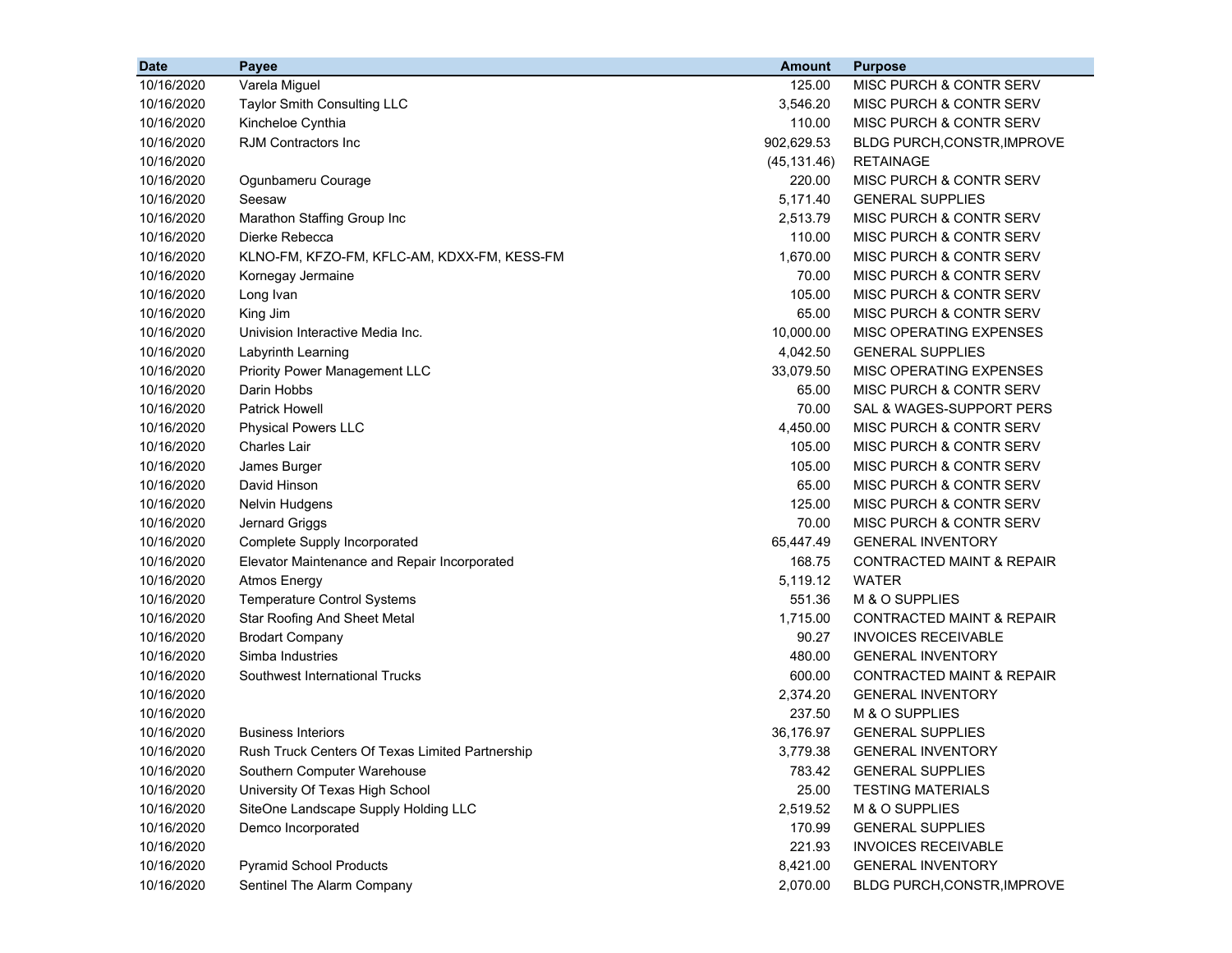| <b>Date</b> | <b>Payee</b>                                | <b>Amount</b> | <b>Purpose</b>                       |
|-------------|---------------------------------------------|---------------|--------------------------------------|
| 10/16/2020  |                                             | 4,543.43      | MISC PURCH & CONTR SERV              |
| 10/16/2020  | <b>Verizon Wireless Acct</b>                | 89,579.54     | <b>WATER</b>                         |
| 10/16/2020  | J P Morgan Chase Bank - For SUA payments    | 451,023.85    | <b>Credit Card Payable</b>           |
| 10/20/2020  | City Of Arlington Water Department          | 11,482.94     | <b>WATER</b>                         |
| 10/20/2020  | U S Post Office                             | 16,107.00     | <b>GENERAL SUPPLIES</b>              |
| 10/22/2020  | Bound To Stay Bound Books Incorporated      | 431.02        | <b>READING MATERIALS</b>             |
| 10/22/2020  | <b>Grainger Industrial Supply</b>           | 228.03        | <b>GENERAL SUPPLIES</b>              |
| 10/22/2020  |                                             | 956.29        | M & O SUPPLIES                       |
| 10/22/2020  | Hoshizaki South Central Distribution Center | 95.35         | M & O SUPPLIES                       |
| 10/22/2020  | Home Depot Pro                              | 1,067.13      | M & O SUPPLIES                       |
| 10/22/2020  | Apex Supply Company                         | 430.91        | M & O SUPPLIES                       |
| 10/22/2020  | Kroger                                      | 422.11        | <b>GENERAL SUPPLIES</b>              |
| 10/22/2020  | Vernier Software And Technology             | 1,211.25      | <b>READING MATERIALS</b>             |
| 10/22/2020  | United Refrigeration Incorporated           | 4,428.15      | M & O SUPPLIES                       |
| 10/22/2020  | <b>Breaker Broker Company</b>               | 19.72         | M & O SUPPLIES                       |
| 10/22/2020  | Really Good Stuff                           | 284.17        | <b>GENERAL SUPPLIES</b>              |
| 10/22/2020  | <b>Elliott Electric Supply</b>              | 43.00         | <b>GENERAL INVENTORY</b>             |
| 10/22/2020  |                                             | 3,869.63      | M & O SUPPLIES                       |
| 10/22/2020  | Rotary Club Of Arlington                    | 490.00        | <b>DUES</b>                          |
| 10/22/2020  | Ace Mart Restaurant Supply Company          | 188.35        | <b>GENERAL SUPPLIES</b>              |
| 10/22/2020  | Lennox Industries Incorporated              | 262.72        | M & O SUPPLIES                       |
| 10/22/2020  | Texas Furniture Source Incorporated         | 2,996.04      | <b>GENERAL SUPPLIES</b>              |
| 10/22/2020  | <b>Masters Distribution Systems</b>         | 465.35        | <b>FOOD</b>                          |
| 10/22/2020  |                                             | 22,580.30     | MISC OPERATING EXPENSES              |
| 10/22/2020  | <b>Paradise Produce</b>                     | 13,043.60     | <b>FOOD</b>                          |
| 10/22/2020  | Videotex Systems Incorporated               | 889.69        | <b>GENERAL SUPPLIES</b>              |
| 10/22/2020  | Trane Company Commercial Systems Group      | 14,505.52     | M & O SUPPLIES                       |
| 10/22/2020  | Hutcherson Construction Incorporated        | 11,750.00     | CONTRACTED MAINT & REPAIR            |
| 10/22/2020  | PPG Architectural Finishes, Inc             | 442.15        | M & O SUPPLIES                       |
| 10/22/2020  | <b>Concentra Medical Centers</b>            | 1,175.00      | MISC OPERATING EXPENSES              |
| 10/22/2020  | Office Depot                                | 24,550.57     | <b>GENERAL SUPPLIES</b>              |
| 10/22/2020  | Mansfield ISD                               | 8,000.00      | MISC OPERATING EXPENSES              |
| 10/22/2020  | S & S Worldwide                             | 15,154.80     | <b>GENERAL SUPPLIES</b>              |
| 10/22/2020  | Hired Hands Incorporated                    | 1,664.00      | MISC PURCH & CONTR SERV              |
| 10/22/2020  | B & H Photo Video                           | 347.50        | <b>GENERAL SUPPLIES</b>              |
| 10/22/2020  | <b>CDW Government Incorporated</b>          | 273,179.56    | <b>GENERAL SUPPLIES</b>              |
| 10/22/2020  | Renaissance Learning Incorporated           | 4,525.20      | <b>GENERAL SUPPLIES</b>              |
| 10/22/2020  | SHI Government Solutions Incorporated       | 7,698.88      | <b>CONTRACTED MAINT &amp; REPAIR</b> |
| 10/22/2020  |                                             | 392,296.00    | <b>GENERAL SUPPLIES</b>              |
| 10/22/2020  | C & P Pump Services Incorporated            | 347.00        | M & O SUPPLIES                       |
| 10/22/2020  | <b>Td Industries Limited</b>                | 107.00        | <b>CONTRACTED MAINT &amp; REPAIR</b> |
| 10/22/2020  | Cowboy Towing                               | 358.00        | <b>CONTRACTED MAINT &amp; REPAIR</b> |
| 10/22/2020  | Aerowave Technologies                       | 15,318.04     | <b>GENERAL SUPPLIES</b>              |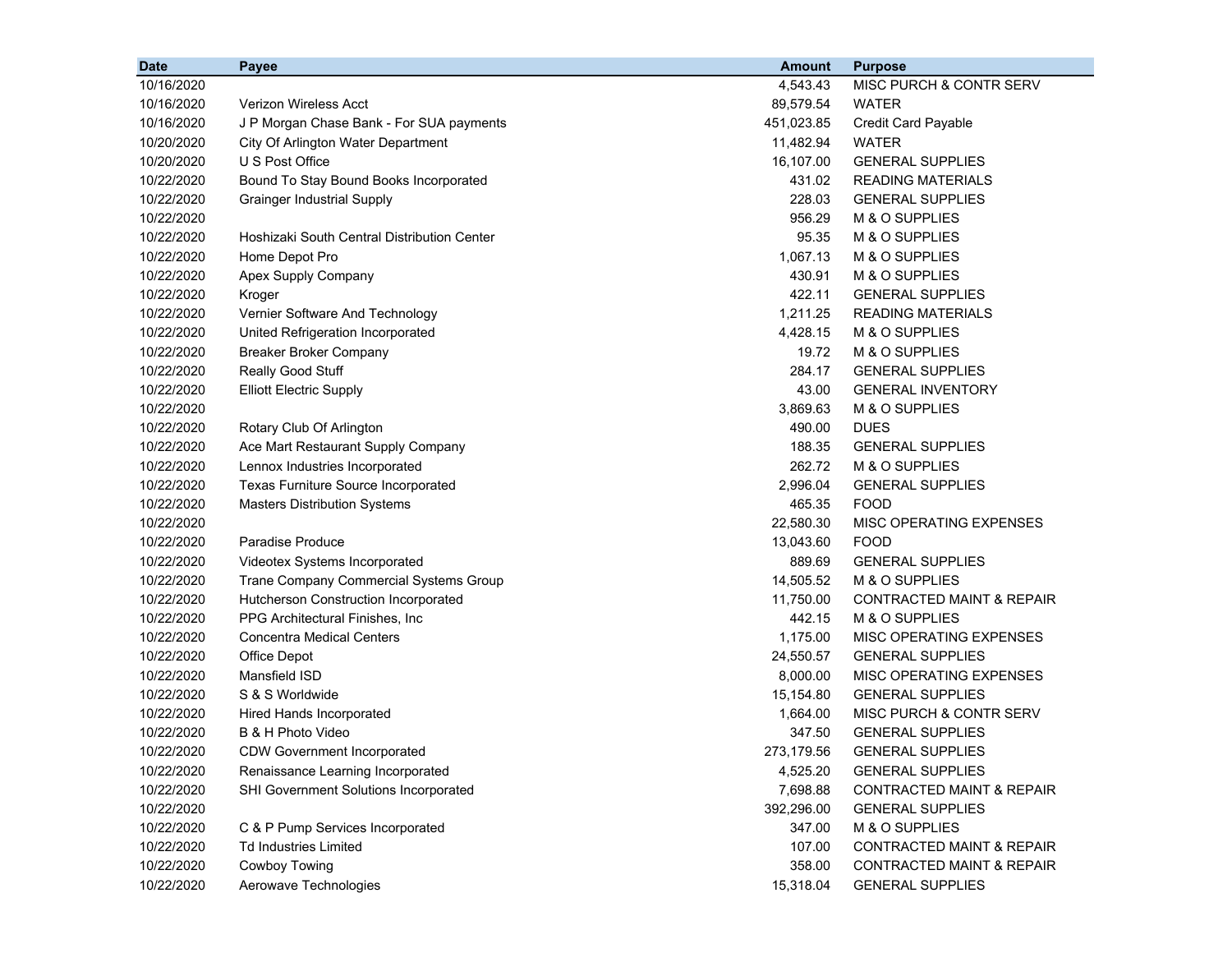| <b>Date</b> | Payee                                        | <b>Amount</b> | <b>Purpose</b>                       |
|-------------|----------------------------------------------|---------------|--------------------------------------|
| 10/22/2020  |                                              | 1,251.00      | M & O SUPPLIES                       |
| 10/22/2020  | Govconnection Incorporated                   | 2,176.00      | <b>GENERAL SUPPLIES</b>              |
| 10/22/2020  | Delcom Group                                 | 48.75         | <b>GENERAL SUPPLIES</b>              |
| 10/22/2020  | <b>School Nurse Supply</b>                   | 311.28        | <b>GENERAL SUPPLIES</b>              |
| 10/22/2020  | J P Morgan Chase Bank                        | 160.44        | <b>INVOICES RECEIVABLE</b>           |
| 10/22/2020  | Apple Computer Incorporated                  | 644.00        | <b>GENERAL SUPPLIES</b>              |
| 10/22/2020  | City Of Arlington Planning & Zoning          | 53.00         | <b>BLDG PURCH, CONSTR, IMPROVE</b>   |
| 10/22/2020  | Kimbrough Fire Extinguisher Company          | 247.56        | <b>CONTRACTED MAINT &amp; REPAIR</b> |
| 10/22/2020  | Palos Sports Incorporated                    | 715.94        | <b>GENERAL SUPPLIES</b>              |
| 10/22/2020  | Ben E Keith                                  | 895.35        | <b>GENERAL SUPPLIES</b>              |
| 10/22/2020  | <b>City Of Grand Prairie Water Utilities</b> | 1,918.24      | <b>WATER</b>                         |
| 10/22/2020  | Arlington Hardware Incorporated #53          | 81.07         | M & O SUPPLIES                       |
| 10/22/2020  | Zimmerer Kubota Incorporated                 | 77.95         | M & O SUPPLIES                       |
| 10/22/2020  | United States Academic Decathlon             | 767.00        | <b>GENERAL SUPPLIES</b>              |
| 10/22/2020  | Johnson Controls Incorporate                 | 974,500.00    | <b>FURN &amp; EQUIP &gt; \$5,000</b> |
| 10/22/2020  | First Place Foods LLC                        | 2,304.00      | <b>GENERAL INVENTORY</b>             |
| 10/22/2020  | J P Morgan Chase Bank NA                     | 529.00        | MISC OPERATING EXPENSES              |
| 10/22/2020  | <b>Federal Express Corporation</b>           | 68.24         | <b>GENERAL SUPPLIES</b>              |
| 10/22/2020  | <b>Vines Maurice</b>                         | 115.00        | MISC PURCH & CONTR SERV              |
| 10/22/2020  | EBS(Educational Based Services)              | 17,705.25     | MISC PURCH & CONTR SERV              |
| 10/22/2020  | <b>Total Maintenance Solutions-South</b>     | 954.16        | M & O SUPPLIES                       |
| 10/22/2020  | Alford Allen                                 | 467.50        | <b>MISC PURCH &amp; CONTR SERV</b>   |
| 10/22/2020  | <b>Smith Kendrick</b>                        | 467.50        | MISC PURCH & CONTR SERV              |
| 10/22/2020  | ConServ Flag Company                         | 417.80        | <b>GENERAL INVENTORY</b>             |
| 10/22/2020  | <b>Wadley Rick</b>                           | 80.00         | MISC PURCH & CONTR SERV              |
| 10/22/2020  | Alpha Testing                                | 2,745.00      | <b>BLDG PURCH, CONSTR, IMPROVE</b>   |
| 10/22/2020  | <b>Grissom Mike</b>                          | 125.00        | MISC PURCH & CONTR SERV              |
| 10/22/2020  | Sullivan Donna                               | 125.00        | MISC PURCH & CONTR SERV              |
| 10/22/2020  | <b>Vickers Scott</b>                         | 270.00        | MISC PURCH & CONTR SERV              |
| 10/22/2020  | <b>Barbee DeWayne</b>                        | 115.00        | MISC PURCH & CONTR SERV              |
| 10/22/2020  | <b>DWR Fence</b>                             | 8,550.00      | <b>CONTRACTED MAINT &amp; REPAIR</b> |
| 10/22/2020  | <b>IXL Learning</b>                          | 7,100.00      | <b>GENERAL SUPPLIES</b>              |
| 10/22/2020  | Zaragoza Bryan                               | 255.00        | MISC PURCH & CONTR SERV              |
| 10/22/2020  | Phillips Lawn Sprinkler Co. Inc.             | 2,186.00      | <b>CONTRACTED MAINT &amp; REPAIR</b> |
| 10/22/2020  | Dilldine Robert                              | 185.00        | MISC PURCH & CONTR SERV              |
| 10/22/2020  | Sauvage James                                | 110.00        | MISC PURCH & CONTR SERV              |
| 10/22/2020  | <b>Crain Paul Edward</b>                     | 125.00        | MISC PURCH & CONTR SERV              |
| 10/22/2020  | Texas Interpreting Services, LLC             | 8,152.50      | MISC PURCH & CONTR SERV              |
| 10/22/2020  | istation.com                                 | 4,442.10      | <b>GENERAL SUPPLIES</b>              |
| 10/22/2020  | Gardner Lori                                 | 125.00        | MISC PURCH & CONTR SERV              |
| 10/22/2020  | Gardner Lori                                 | 125.00        | MISC PURCH & CONTR SERV              |
| 10/22/2020  | Cook Christopher                             | 412.50        | MISC PURCH & CONTR SERV              |
| 10/22/2020  | Dunlap Kirk D                                | 880.00        | MISC PURCH & CONTR SERV              |
|             |                                              |               |                                      |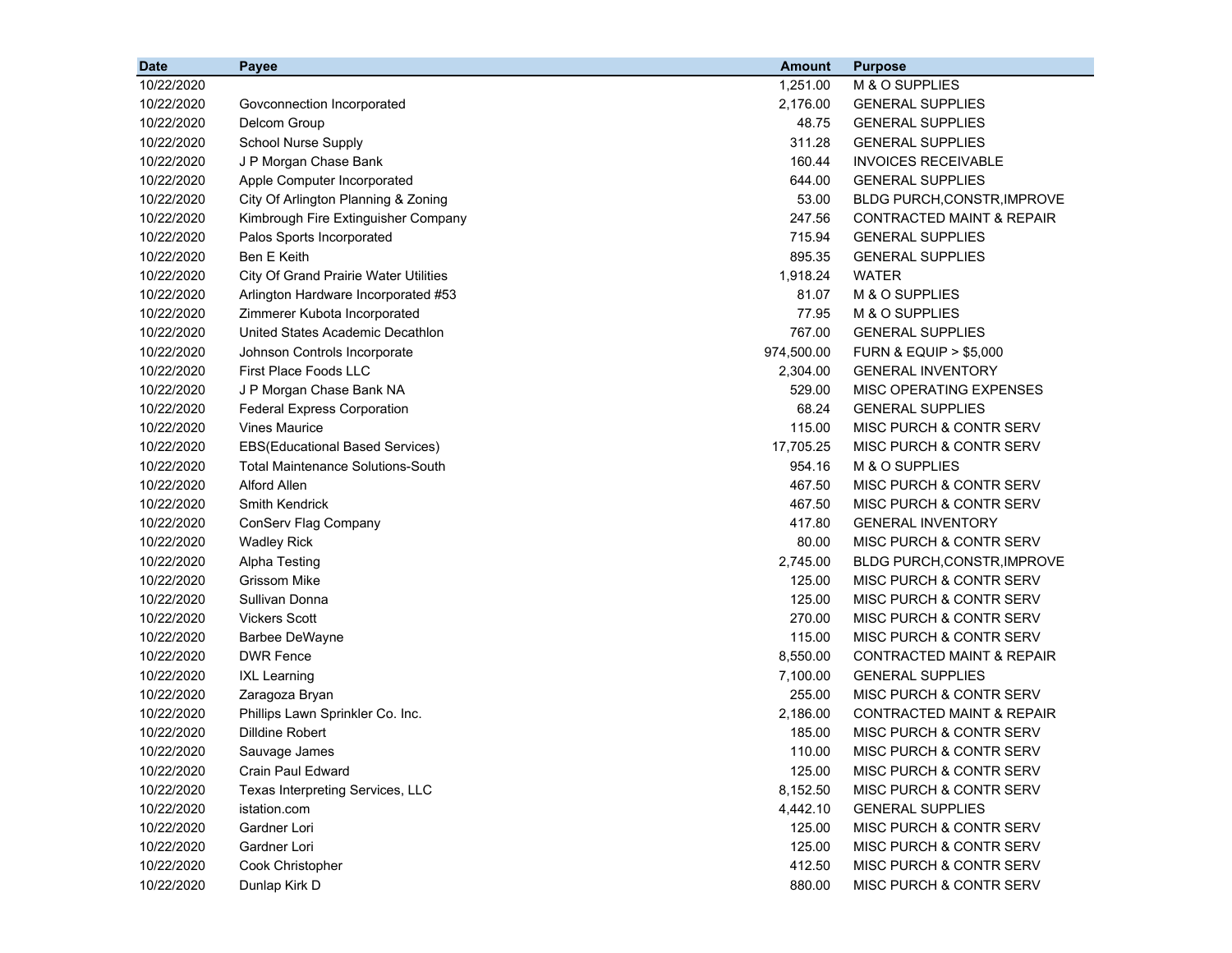| <b>Date</b> | Payee                         | <b>Amount</b> | <b>Purpose</b>                             |
|-------------|-------------------------------|---------------|--------------------------------------------|
| 10/22/2020  | Ducksworth William            | 115.00        | MISC PURCH & CONTR SERV                    |
| 10/22/2020  | Oden Aaron R                  | 247.50        | MISC PURCH & CONTR SERV                    |
| 10/22/2020  | David Hinson                  | 646.25        | MISC PURCH & CONTR SERV                    |
| 10/22/2020  | Wesley Mark A                 | 110.00        | MISC PURCH & CONTR SERV                    |
| 10/22/2020  | <b>Carroll Percy</b>          | 453.75        | MISC PURCH & CONTR SERV                    |
| 10/22/2020  | <b>Washington Varandas</b>    | 440.00        | MISC PURCH & CONTR SERV                    |
| 10/22/2020  | Camper Marcus                 | 687.50        | MISC PURCH & CONTR SERV                    |
| 10/22/2020  | Robert D. Lee                 | 412.50        | MISC PURCH & CONTR SERV                    |
| 10/22/2020  | <b>School Outfitters</b>      | 313.72        | <b>GENERAL SUPPLIES</b>                    |
| 10/22/2020  | <b>Binswanger Glass</b>       | 816.30        | M & O SUPPLIES                             |
| 10/22/2020  | Dallas Morning News           | 5,582.90      | <b>Statutorily Required Public Notices</b> |
| 10/22/2020  | Lanpheare Cathy               | 2,781.25      | MISC PURCH & CONTR SERV                    |
| 10/22/2020  | Allison Margaret Elaine       | 95.00         | MISC PURCH & CONTR SERV                    |
| 10/22/2020  | Brown Jeff                    | 130.00        | <b>MISC PURCH &amp; CONTR SERV</b>         |
| 10/22/2020  | Harris Cary D                 | 247.50        | MISC PURCH & CONTR SERV                    |
| 10/22/2020  | <b>Crawford Melvin</b>        | 230.00        | <b>MISC PURCH &amp; CONTR SERV</b>         |
| 10/22/2020  | Nugent David Jr               | 295.00        | MISC PURCH & CONTR SERV                    |
| 10/22/2020  | <b>Thames Chris</b>           | 110.00        | MISC PURCH & CONTR SERV                    |
| 10/22/2020  | Jasper Rob                    | 135.00        | MISC PURCH & CONTR SERV                    |
| 10/22/2020  | <b>Martinez Kelly</b>         | 110.00        | MISC PURCH & CONTR SERV                    |
| 10/22/2020  | Rogers James                  | 115.00        | MISC PURCH & CONTR SERV                    |
| 10/22/2020  | Lemmons Marlon                | 115.00        | <b>MISC PURCH &amp; CONTR SERV</b>         |
| 10/22/2020  | <b>Vessels Chris</b>          | 125.00        | MISC PURCH & CONTR SERV                    |
| 10/22/2020  | Le Alex                       | 125.00        | MISC PURCH & CONTR SERV                    |
| 10/22/2020  | <b>Brock Drew</b>             | 70.00         | MISC PURCH & CONTR SERV                    |
| 10/22/2020  | Warren Bryant                 | 115.00        | MISC PURCH & CONTR SERV                    |
| 10/22/2020  | Berry Jermone                 | 185.00        | MISC PURCH & CONTR SERV                    |
| 10/22/2020  | Simank David                  | 70.00         | MISC PURCH & CONTR SERV                    |
| 10/22/2020  | IdentiSys Incorporated        | 60.50         | <b>GENERAL SUPPLIES</b>                    |
| 10/22/2020  | Clayborn Brent                | 110.00        | MISC PURCH & CONTR SERV                    |
| 10/22/2020  | Jackson Dalton                | 70.00         | MISC PURCH & CONTR SERV                    |
| 10/22/2020  | <b>Saker Charles</b>          | 110.00        | <b>MISC PURCH &amp; CONTR SERV</b>         |
| 10/22/2020  | <b>Discount School Supply</b> | 82.63         | <b>GENERAL SUPPLIES</b>                    |
| 10/22/2020  | City Electric Supply Company  | 156.00        | M & O SUPPLIES                             |
| 10/22/2020  | Kurz & Company                | 3,687.56      | <b>FOOD</b>                                |
| 10/22/2020  | Jakes Finer Foods             | 19,717.41     | <b>GENERAL INVENTORY</b>                   |
| 10/22/2020  | Thomas Curt                   | 65.00         | MISC PURCH & CONTR SERV                    |
| 10/22/2020  | <b>Panter Sherrie</b>         | 110.00        | MISC PURCH & CONTR SERV                    |
| 10/22/2020  | Cohen Mark W                  | 125.00        | MISC PURCH & CONTR SERV                    |
| 10/22/2020  | Seidlitz Education, LLC       | 8,537.21      | <b>READING MATERIALS</b>                   |
| 10/22/2020  | Seidlitz Education, LLC       | 80.85         | <b>READING MATERIALS</b>                   |
| 10/22/2020  | Wolfskill Jeff                | 75.00         | MISC PURCH & CONTR SERV                    |
| 10/22/2020  | Hooker Steven                 | 115.00        | MISC PURCH & CONTR SERV                    |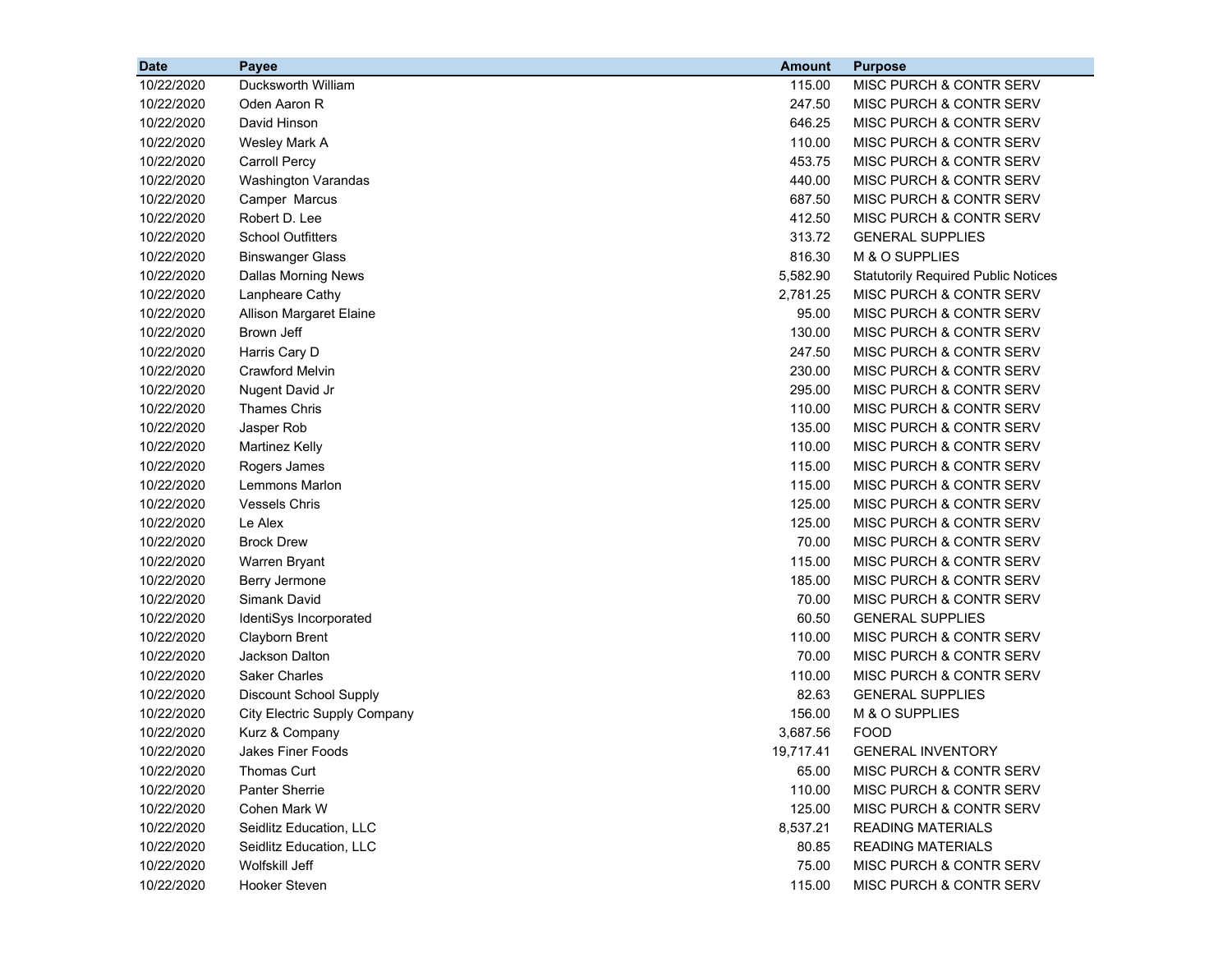| <b>Date</b> | Payee                                      | <b>Amount</b> | <b>Purpose</b>                       |
|-------------|--------------------------------------------|---------------|--------------------------------------|
| 10/22/2020  | Washington Alix J                          | 65.00         | MISC PURCH & CONTR SERV              |
| 10/22/2020  | Johnson Gerald II                          | 125.00        | MISC PURCH & CONTR SERV              |
| 10/22/2020  | Creative Bus Sales Inc                     | 986.51        | <b>GENERAL INVENTORY</b>             |
| 10/22/2020  | Lone Star Furnishings LLC                  | 824,529.60    | <b>GENERAL SUPPLIES</b>              |
| 10/22/2020  | Schindler Elevator Corporation             | 1,167.72      | <b>CONTRACTED MAINT &amp; REPAIR</b> |
| 10/22/2020  | CompuScholar, Inc                          | 525.00        | <b>GENERAL SUPPLIES</b>              |
| 10/22/2020  | Crawford Electric Supply Company           | 68.97         | M & O SUPPLIES                       |
| 10/22/2020  | <b>RD Lawns LLC</b>                        | 10,715.25     | <b>CONTRACTED MAINT &amp; REPAIR</b> |
| 10/22/2020  | Jason Glover                               | 115.00        | MISC PURCH & CONTR SERV              |
| 10/22/2020  | Cyson Technology Group LLC                 | 4,410.00      | <b>MISC PURCH &amp; CONTR SERV</b>   |
| 10/22/2020  | Davis, Regan                               | 440.00        | MISC PURCH & CONTR SERV              |
| 10/22/2020  | FAYHA Management LLC                       | 10,770.00     | <b>RENTALS &amp; OPERATING LEASE</b> |
| 10/22/2020  | Ferguson Enterprises, Inc.                 | 496.35        | M & O SUPPLIES                       |
| 10/22/2020  | Earthtek, Inc                              | 638.05        | <b>CONTRACTED MAINT &amp; REPAIR</b> |
| 10/22/2020  | HP Inc.                                    | 319.19        | <b>GENERAL SUPPLIES</b>              |
| 10/22/2020  | Meeks Kenneth                              | 15.00         | <b>MISC PURCH &amp; CONTR SERV</b>   |
| 10/22/2020  | <b>Tennell Dexter</b>                      | 110.00        | SAL & WAGES-SUPPORT PERS             |
| 10/22/2020  | <b>Betancourt Raymond</b>                  | 80.00         | <b>MISC PURCH &amp; CONTR SERV</b>   |
| 10/22/2020  | <b>Wortham Tracy</b>                       | 110.00        | MISC PURCH & CONTR SERV              |
| 10/22/2020  | Roan Ken                                   | 110.00        | MISC PURCH & CONTR SERV              |
| 10/22/2020  | <b>Sirius Education Solutions LLC</b>      | 3,840.00      | <b>GENERAL SUPPLIES</b>              |
| 10/22/2020  | Dr Pepper Snapple Group                    | 33.20         | <b>INVOICES RECEIVABLE</b>           |
| 10/22/2020  | <b>Education Galaxy LLC</b>                | 5,138.00      | <b>GENERAL SUPPLIES</b>              |
| 10/22/2020  | Lowe's Home Centers, LLC                   | 1,379.07      | <b>GENERAL SUPPLIES</b>              |
| 10/22/2020  |                                            | (0.39)        | M & O SUPPLIES                       |
| 10/22/2020  | Lowe's Home Centers, LLC                   | 8,030.88      | <b>GENERAL SUPPLIES</b>              |
| 10/22/2020  |                                            | 265.06        | M & O SUPPLIES                       |
| 10/22/2020  | Western-BRW Paper Company Incorporated     | 2,300.00      | <b>GENERAL INVENTORY</b>             |
| 10/22/2020  | <b>Williamson Music 1st</b>                | 155.00        | <b>CONTRACTED MAINT &amp; REPAIR</b> |
| 10/22/2020  | Sysco North Texas                          | 10,667.00     | <b>GENERAL INVENTORY</b>             |
| 10/22/2020  | ChinaSprout Inc.                           | 5,928.28      | <b>TEXTBOOKS</b>                     |
| 10/22/2020  | Flocabulary Inc                            | 2,500.00      | <b>GENERAL SUPPLIES</b>              |
| 10/22/2020  | <b>CableLink Solutions</b>                 | 4,903.76      | <b>CONTRACTED MAINT &amp; REPAIR</b> |
| 10/22/2020  | Fixi Shop The                              | 277.60        | <b>GENERAL SUPPLIES</b>              |
| 10/22/2020  | Turnitin, LLC                              | 11,211.00     | <b>GENERAL SUPPLIES</b>              |
| 10/22/2020  | Mighty Auto Parts of DFW                   | 405.00        | M & O SUPPLIES                       |
| 10/22/2020  | Cobblestone Graphic Equipment LLC          | 134.60        | CONTRACTED MAINT & REPAIR            |
| 10/22/2020  | Mavich LLC                                 | 1,591.00      | <b>GENERAL INVENTORY</b>             |
| 10/22/2020  | OverDrive, Inc                             | 5,600.00      | <b>READING MATERIALS</b>             |
| 10/22/2020  | Cole Williams                              | 1,500.00      | <b>INVOICES RECEIVABLE</b>           |
| 10/22/2020  | American Legacy Publishing- Studies Weekly | 549.00        | <b>READING MATERIALS</b>             |
| 10/22/2020  | Learning A-Z LLC                           | 3,435.14      | <b>GENERAL SUPPLIES</b>              |
| 10/22/2020  | Nicole Newton                              | 275.00        | MISC PURCH & CONTR SERV              |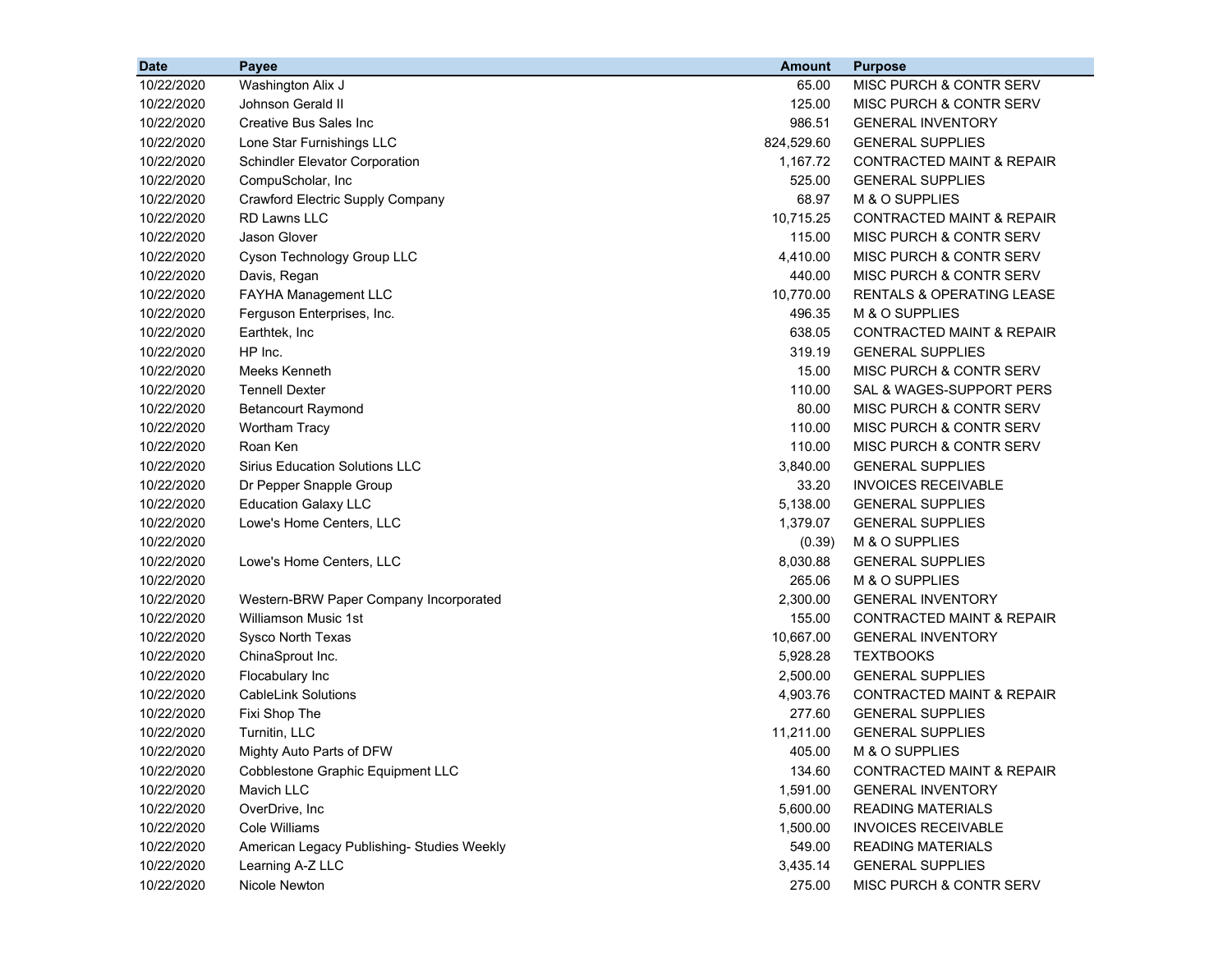| <b>Date</b> | Payee                                                   | <b>Amount</b> | <b>Purpose</b>                       |
|-------------|---------------------------------------------------------|---------------|--------------------------------------|
| 10/22/2020  | Arlington ISD Dan Dipert Career + Technical Center      | 66.00         | MISC OPERATING EXPENSES              |
| 10/22/2020  | Texas Irrigation Supply LLC                             | 491.62        | M & O SUPPLIES                       |
| 10/22/2020  | Advanced Blending, Inc. DBA Last Group Enterprises Inc. | 2,134.41      | <b>GENERAL INVENTORY</b>             |
| 10/22/2020  | Chu, Brian Wenyi                                        | 412.50        | MISC PURCH & CONTR SERV              |
| 10/22/2020  | Price Right Professional Landscaping & Tree Service LLC | 1,875.00      | <b>CONTRACTED MAINT &amp; REPAIR</b> |
| 10/22/2020  | <b>MSB Consulting</b>                                   | 504.59        | MISC PURCH & CONTR SERV              |
| 10/22/2020  | Educational Purchasing Cooperative of North Texas       | 100.00        | MISC OPERATING EXPENSES              |
| 10/22/2020  | <b>Benson Anthony</b>                                   | 115.00        | MISC PURCH & CONTR SERV              |
| 10/22/2020  | <b>Banks James</b>                                      | 115.00        | MISC PURCH & CONTR SERV              |
| 10/22/2020  | <b>Hill Emlen</b>                                       | 65.00         | MISC PURCH & CONTR SERV              |
| 10/22/2020  | <b>Lankford Travis</b>                                  | 175.00        | MISC PURCH & CONTR SERV              |
| 10/22/2020  | Perry Carla                                             | 155.00        | MISC PURCH & CONTR SERV              |
| 10/22/2020  | VocabularySpellingCity                                  | 828.75        | <b>GENERAL SUPPLIES</b>              |
| 10/22/2020  | Corso Michael                                           | 115.00        | MISC PURCH & CONTR SERV              |
| 10/22/2020  | Davis Jim                                               | 110.00        | MISC PURCH & CONTR SERV              |
| 10/22/2020  | <b>Taylor Smith Consulting LLC</b>                      | 864.20        | MISC PURCH & CONTR SERV              |
| 10/22/2020  | Kincheloe Cynthia                                       | 95.00         | MISC PURCH & CONTR SERV              |
| 10/22/2020  | <b>Richter Adam</b>                                     | 110.00        | MISC PURCH & CONTR SERV              |
| 10/22/2020  | Riverside Insights                                      | 5,889.89      | <b>TESTING MATERIALS</b>             |
| 10/22/2020  | Calico Packaging, LLC                                   | 472.00        | <b>GENERAL INVENTORY</b>             |
| 10/22/2020  | <b>Borden Dairy Company</b>                             | 26,566.64     | <b>FOOD</b>                          |
| 10/22/2020  | Ogunbameru Courage                                      | 110.00        | MISC PURCH & CONTR SERV              |
| 10/22/2020  | IDN ACME INCORPORATED                                   | 2,040.00      | <b>GENERAL INVENTORY</b>             |
| 10/22/2020  | <b>Blick Art Materials</b>                              | 58.10         | <b>GENERAL SUPPLIES</b>              |
| 10/22/2020  | ValueSure Agency Inc.                                   | 142.00        | MISC OPERATING EXPENSES              |
| 10/22/2020  | Marathon Staffing Group Inc                             | 2,316.42      | MISC PURCH & CONTR SERV              |
| 10/22/2020  | Tresona Multimedia, LLC                                 | 172.80        | MISC PURCH & CONTR SERV              |
| 10/22/2020  | Kornegay Jermaine                                       | 135.00        | MISC PURCH & CONTR SERV              |
| 10/22/2020  | <b>Woods Charles</b>                                    | 115.00        | MISC PURCH & CONTR SERV              |
| 10/22/2020  | Pierce Jason                                            | 110.00        | MISC PURCH & CONTR SERV              |
| 10/22/2020  | Roark Joshua                                            | 115.00        | MISC PURCH & CONTR SERV              |
| 10/22/2020  | Liz Parke Photography                                   | 380.00        | <b>INVOICES RECEIVABLE</b>           |
| 10/22/2020  | P L Grant and Associates LLC                            | 150.00        | <b>GENERAL SUPPLIES</b>              |
| 10/22/2020  | Terry's Auto Industrial Radiator                        | 858.62        | <b>CONTRACTED MAINT &amp; REPAIR</b> |
| 10/22/2020  | Speak Agent Inc                                         | 23,000.00     | CONTRACTED MAINT & REPAIR            |
| 10/22/2020  |                                                         | 4,175.00      | <b>GENERAL SUPPLIES</b>              |
| 10/22/2020  | <b>Texas Association Of School Business Officials</b>   | 135.00        | MISC OPERATING EXPENSES              |
| 10/22/2020  | Notable Incorporated                                    | 2,088.00      | <b>GENERAL SUPPLIES</b>              |
| 10/22/2020  | <b>Patrick Howell</b>                                   | 15.00         | MISC PURCH & CONTR SERV              |
| 10/22/2020  | <b>Rick Clough</b>                                      | 125.00        | MISC PURCH & CONTR SERV              |
| 10/22/2020  | <b>Michael Molinar</b>                                  | 115.00        | MISC PURCH & CONTR SERV              |
| 10/22/2020  | <b>Jalen Burnett</b>                                    | 125.00        | MISC PURCH & CONTR SERV              |
| 10/22/2020  | Groesbeck Independent School District                   | 400.00        | MISC PURCH & CONTR SERV              |
|             |                                                         |               |                                      |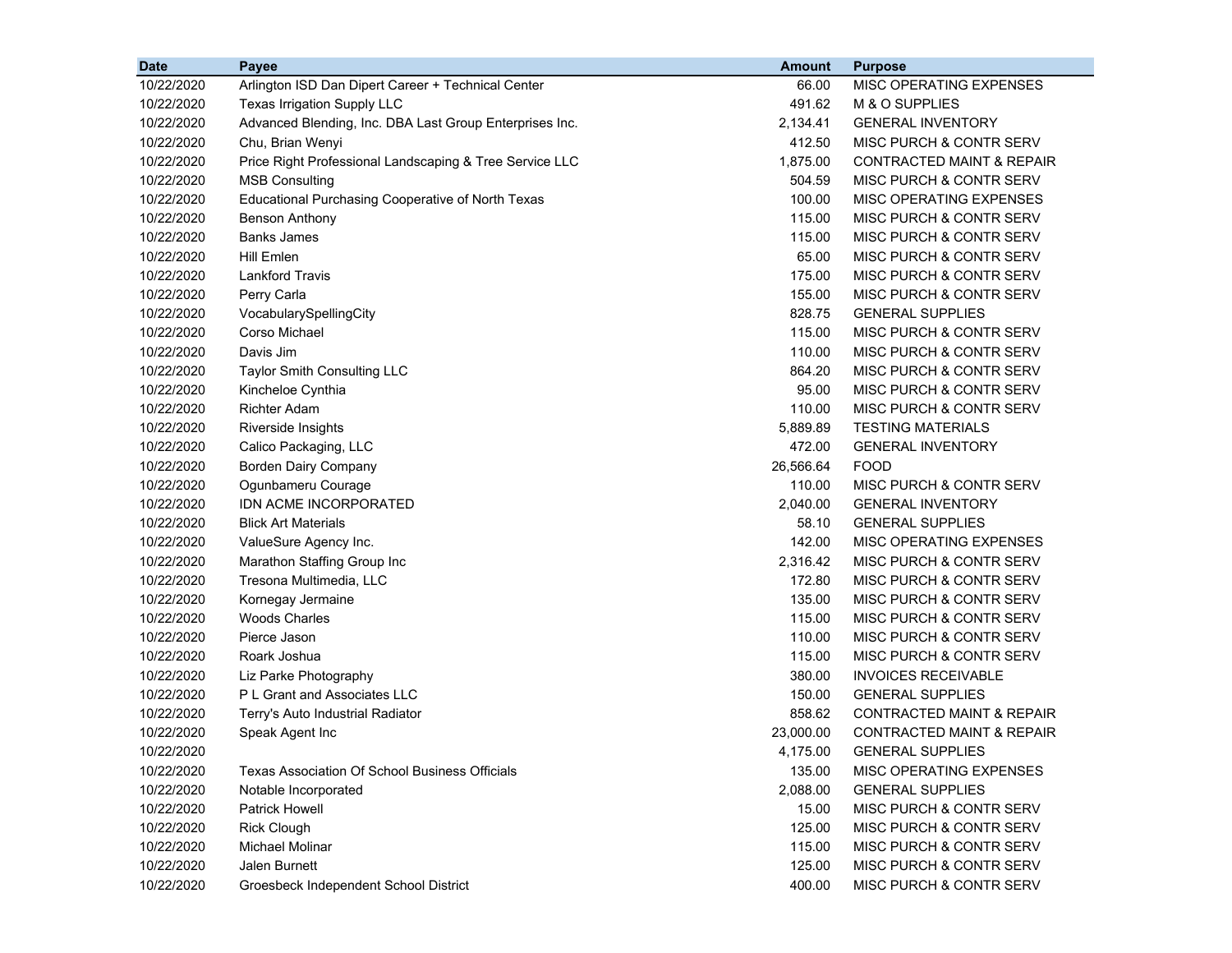| <b>Date</b> | Payee                                             | <b>Amount</b>  | <b>Purpose</b>                             |
|-------------|---------------------------------------------------|----------------|--------------------------------------------|
| 10/22/2020  | <b>Tony Smith</b>                                 | 70.00          | MISC PURCH & CONTR SERV                    |
| 10/22/2020  | Pat Golden Jr.                                    | 65.00          | MISC PURCH & CONTR SERV                    |
| 10/22/2020  | Kenneth Chung                                     | 55.00          | MISC PURCH & CONTR SERV                    |
| 10/22/2020  | <b>Troy Perkins</b>                               | 65.00          | <b>MISC PURCH &amp; CONTR SERV</b>         |
| 10/22/2020  | Complete Supply Incorporated                      | 33,502.85      | <b>GENERAL INVENTORY</b>                   |
| 10/22/2020  |                                                   | 3,245.04       | <b>GENERAL SUPPLIES</b>                    |
| 10/22/2020  | Elevator Maintenance and Repair Incorporated      | 337.50         | CONTRACTED MAINT & REPAIR                  |
| 10/22/2020  | Flippen Group The                                 | 529.38         | <b>GENERAL SUPPLIES</b>                    |
| 10/22/2020  | Hobby Lobby Store #175                            | 55.24          | MISC OPERATING EXPENSES                    |
| 10/22/2020  | <b>Atmos Energy</b>                               | 2,195.07       | <b>WATER</b>                               |
| 10/22/2020  | Mobile Mini Incorporated                          | 682.30         | <b>RENTALS &amp; OPERATING LEASE</b>       |
| 10/22/2020  | <b>Temperature Control Systems</b>                | 241.68         | M & O SUPPLIES                             |
| 10/22/2020  | <b>Star Roofing And Sheet Metal</b>               | 1,505.00       | <b>CONTRACTED MAINT &amp; REPAIR</b>       |
| 10/22/2020  | Jack Rasmussen (Luthier)                          | 1,620.00       | <b>CONTRACTED MAINT &amp; REPAIR</b>       |
| 10/22/2020  | Bucks Wheel & Equipment Company                   | 38.28          | <b>GENERAL INVENTORY</b>                   |
| 10/22/2020  | <b>Business Interiors</b>                         | 2,618.32       | <b>GENERAL SUPPLIES</b>                    |
| 10/22/2020  | Byrne Brothers Foods Incorporate                  | 3,315.80       | <b>GENERAL INVENTORY</b>                   |
| 10/22/2020  | Cengage Learning                                  | 8,508.54       | <b>GENERAL SUPPLIES</b>                    |
| 10/22/2020  | Rush Truck Centers Of Texas Limited Partnership   | 68.13          | M & O SUPPLIES                             |
| 10/22/2020  | Gordon Darby Incorporated                         | 1.98           | <b>WATER</b>                               |
| 10/22/2020  | Adolfson & Peterson Construction                  | $\blacksquare$ | <b>RETAINAGE</b>                           |
| 10/22/2020  | University Of Texas High School                   | 135.00         | <b>TESTING MATERIALS</b>                   |
| 10/22/2020  | City Of Arlington Water Department                | 163,195.39     | WATER                                      |
| 10/22/2020  | City Of Dalworthington Gardens                    | 338.92         | <b>WATER</b>                               |
| 10/22/2020  | Arlington Camera Incorporated                     | 452.00         | <b>GENERAL SUPPLIES</b>                    |
| 10/22/2020  | Demco Incorporated                                | 620.50         | <b>GENERAL SUPPLIES</b>                    |
| 10/22/2020  | <b>Education Service Center Region XI</b>         | 10.00          | <b>EDUCATION SERVICE CENTER</b>            |
| 10/22/2020  | Fort Worth Star Telegram Advertising              | 1,400.00       | <b>Statutorily Required Public Notices</b> |
| 10/22/2020  | Kaplan Early Learning Company                     | 1,467.60       | <b>GENERAL SUPPLIES</b>                    |
| 10/22/2020  | Music In Motion Incorporated                      | 299.90         | <b>GENERAL SUPPLIES</b>                    |
| 10/22/2020  | Pasco Brokerage Incorporated                      | 660.00         | <b>GENERAL INVENTORY</b>                   |
| 10/22/2020  | <b>Pollock Paper Distributors</b>                 | 4,841.30       | <b>GENERAL INVENTORY</b>                   |
| 10/22/2020  | Sentinel The Alarm Company                        | 132.62         | <b>CONTRACTED MAINT &amp; REPAIR</b>       |
| 10/22/2020  |                                                   | 502.20         | M & O SUPPLIES                             |
| 10/22/2020  |                                                   | 22,727.78      | <b>RENTALS &amp; OPERATING LEASE</b>       |
| 10/22/2020  | Unifirst Holdings (A/R 01550)                     | 492.85         | MISC PURCH & CONTR SERV                    |
| 10/22/2020  | Weldon Williams And Lick Incorporated             | 612.43         | MISC OPERATING EXPENSES                    |
| 10/22/2020  | Sanchez Oscar                                     | 70.00          | <b>MISC PURCH &amp; CONTR SERV</b>         |
| 10/22/2020  | <b>United Educators Association</b>               | 1,017.63       | <b>UNITED FUND</b>                         |
| 10/22/2020  | Texas United School Employees Local 100           | 26.67          | UNITED FUND                                |
| 10/22/2020  | Truman Tim Chapter 13 Trustee                     | 1,464.46       | UNITED FUND                                |
| 10/22/2020  | Association Of Texas Professional Teachers Local  | 0.58           | UNITED FUND                                |
| 10/22/2020  | Association Of Texas Professional Educators State | 34.60          | UNITED FUND                                |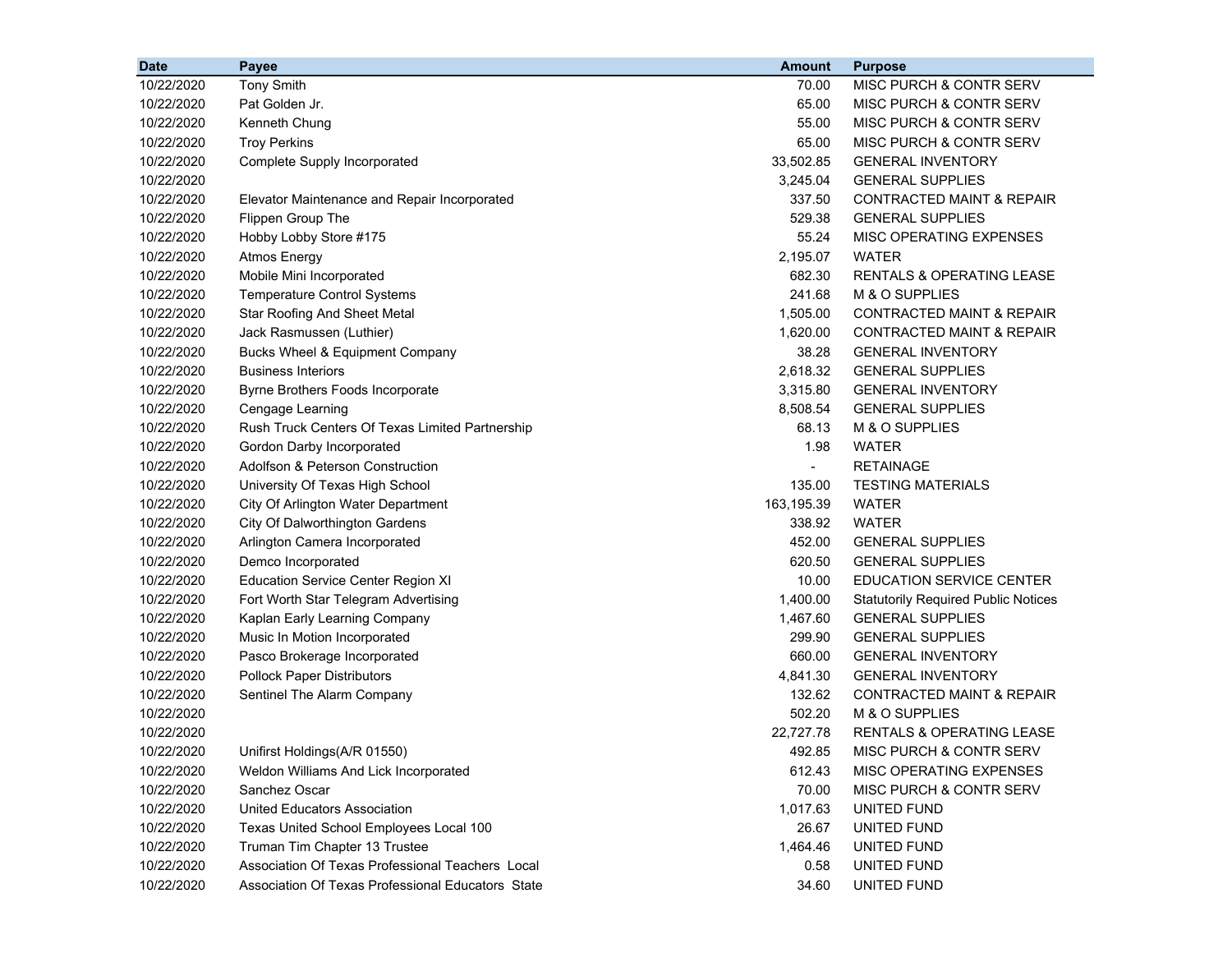| <b>Date</b> | Payee                                      | <b>Amount</b> | <b>Purpose</b>            |
|-------------|--------------------------------------------|---------------|---------------------------|
| 10/22/2020  | Administracion para el Sustento de Menores | 347.69        | <b>UNITED FUND</b>        |
| 10/22/2020  | Powers Tom Chapter 13 Trustee              | 904.62        | UNITED FUND               |
| 10/22/2020  | Educational Employees Credit Union - HSA   | 977.03        | <b>DENTAL INSURANCE</b>   |
| 10/22/2020  | <b>Educational Employees Credit Union</b>  | 5,720.25      | DUE TO CREDIT UNION       |
| 10/22/2020  | <b>Texas State Teachers Association</b>    | 64.35         | UNITED FUND               |
| 10/23/2020  | Ana Aldama                                 | 27.61         | <b>EMPLOYEE TRAVEL</b>    |
| 10/23/2020  | Jennifer Allen                             | 151.24        | <b>EMPLOYEE TRAVEL</b>    |
| 10/23/2020  | Shanna Allen                               | 56.71         | <b>EMPLOYEE TRAVEL</b>    |
| 10/23/2020  | Martha Beasley                             | 31.83         | <b>EMPLOYEE TRAVEL</b>    |
| 10/23/2020  | Patricia Chargois Spears                   | 42.10         | <b>EMPLOYEE TRAVEL</b>    |
| 10/23/2020  | <b>Marlin Clark</b>                        | 34.03         | <b>EMPLOYEE TRAVEL</b>    |
| 10/23/2020  | Kathy Cummings                             | 311.21        | <b>EMPLOYEE TRAVEL</b>    |
| 10/23/2020  | Lauren Daniels                             | 91.86         | <b>EMPLOYEE TRAVEL</b>    |
| 10/23/2020  | Susie Feshold                              | 51.36         | <b>EMPLOYEE TRAVEL</b>    |
| 10/23/2020  | <b>Trisha Flovin</b>                       | 232.00        | MISC OPERATING EXPENSES   |
| 10/23/2020  | Gretchen Foster                            | 86.03         | <b>EMPLOYEE TRAVEL</b>    |
| 10/23/2020  | Chelsea Galbraith                          | 12.95         | <b>EMPLOYEE TRAVEL</b>    |
| 10/23/2020  | Jaime Garcia                               | 149.47        | <b>EMPLOYEE TRAVEL</b>    |
| 10/23/2020  | Kim Greenberg                              | 25.79         | <b>EMPLOYEE TRAVEL</b>    |
| 10/23/2020  | <b>Bryant Grice</b>                        | 44.94         | <b>EMPLOYEE TRAVEL</b>    |
| 10/23/2020  | Sarah Heroman                              | 61.42         | <b>EMPLOYEE TRAVEL</b>    |
| 10/23/2020  | Carolyn Hinytzke                           | 87.42         | <b>EMPLOYEE TRAVEL</b>    |
| 10/23/2020  | Samantha Hudson                            | 116.00        | MISC OPERATING EXPENSES   |
| 10/23/2020  | Jamie Johnson                              | 137.50        | MISC OPERATING EXPENSES   |
| 10/23/2020  | Kenneth Johnson                            | 18.83         | <b>EMPLOYEE TRAVEL</b>    |
| 10/23/2020  | Rodney Lee                                 | 115.56        | <b>EMPLOYEE TRAVEL</b>    |
| 10/23/2020  | Laina McDonald                             | 57.46         | <b>EMPLOYEE TRAVEL</b>    |
| 10/23/2020  | Scott Schneider                            | 137.71        | <b>EMPLOYEE TRAVEL</b>    |
| 10/23/2020  | <b>Robert Sessions</b>                     | 119.79        | SALARIES-TEACH & OTH PROF |
| 10/23/2020  | Gay Sierra                                 | 115.03        | <b>EMPLOYEE TRAVEL</b>    |
| 10/23/2020  | <b>Catherine Strawn</b>                    | 49.17         | <b>EMPLOYEE TRAVEL</b>    |
| 10/23/2020  | <b>Ileene Thomas</b>                       | 41.89         | <b>EMPLOYEE TRAVEL</b>    |
| 10/23/2020  | <b>Caley Tindal</b>                        | 19.53         | <b>EMPLOYEE TRAVEL</b>    |
| 10/23/2020  | <b>Mandine Trousil</b>                     | 38.04         | <b>EMPLOYEE TRAVEL</b>    |
| 10/23/2020  | Lori Walsh                                 | 114.82        | <b>EMPLOYEE TRAVEL</b>    |
| 10/23/2020  | Eniko Walter-Howard                        | 34.61         | <b>EMPLOYEE TRAVEL</b>    |
| 10/23/2020  | LaTissah Williams                          | 34.88         | <b>EMPLOYEE TRAVEL</b>    |
| 10/23/2020  | <b>Steven Wurtz</b>                        | 20.54         | <b>EMPLOYEE TRAVEL</b>    |
| 10/23/2020  | <b>United Educators Association</b>        | 5.19          | UNITED FUND               |
| 10/23/2020  | Heagan Bass                                | 16.90         | LIONS CLUB CONCESSIONS    |
| 10/23/2020  | Valerie Bosquez                            | 24.95         | LIONS CLUB CONCESSIONS    |
| 10/23/2020  | Nicole Conditt                             | 26.15         | LIONS CLUB CONCESSIONS    |
| 10/23/2020  | Robyn Cooper                               | 40.67         | LIONS CLUB CONCESSIONS    |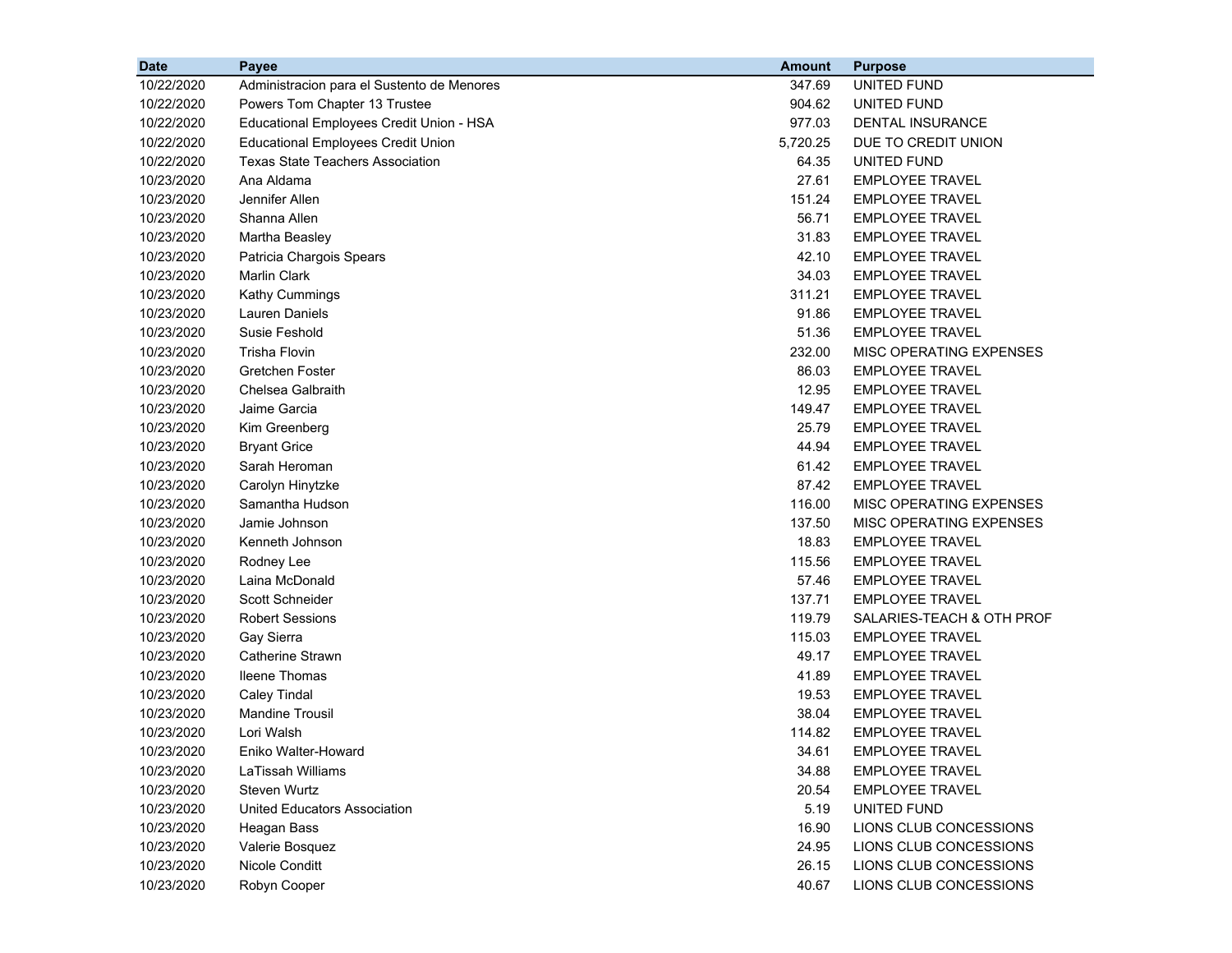| <b>Date</b> | Payee                                                 | <b>Amount</b> | <b>Purpose</b>                       |
|-------------|-------------------------------------------------------|---------------|--------------------------------------|
| 10/23/2020  | Demetria Harrington                                   | 7.35          | LIONS CLUB CONCESSIONS               |
| 10/23/2020  | Erika Hesse                                           | 61.15         | LIONS CLUB CONCESSIONS               |
| 10/23/2020  | Kim Ho                                                | 79.85         | LIONS CLUB CONCESSIONS               |
| 10/23/2020  | <b>Walter Huddleston</b>                              | 120.00        | LIONS CLUB CONCESSIONS               |
| 10/23/2020  | Pamela Mann                                           | 10.70         | LIONS CLUB CONCESSIONS               |
| 10/23/2020  | Cory Ramsey                                           | 215.00        | LIONS CLUB CONCESSIONS               |
| 10/23/2020  | University Of Texas At Arlington                      | 5,046.50      | <b>TEXTBOOKS</b>                     |
| 10/23/2020  | <b>Grainger Industrial Supply</b>                     | 65.50         | M & O SUPPLIES                       |
| 10/23/2020  | Apex Supply Company                                   | 89.63         | M & O SUPPLIES                       |
| 10/23/2020  | Kroger                                                | 592.04        | <b>GENERAL SUPPLIES</b>              |
| 10/23/2020  |                                                       | 319.62        | MISC OPERATING EXPENSES              |
| 10/23/2020  | Really Good Stuff                                     | 356.25        | <b>GENERAL SUPPLIES</b>              |
| 10/23/2020  | Macmillan Mcgraw Hill School Publishing Company       | 21,936.25     | <b>TEXTBOOKS</b>                     |
| 10/23/2020  | <b>Booksource</b>                                     | 936.36        | <b>READING MATERIALS</b>             |
| 10/23/2020  | Paradise Produce                                      | 15,444.40     | <b>FOOD</b>                          |
| 10/23/2020  | Custom Transmission And Auto Repair Incorporated      | 66.00         | <b>CONTRACTED MAINT &amp; REPAIR</b> |
| 10/23/2020  | Uline Incorporated                                    | 25.00         | M & O SUPPLIES                       |
| 10/23/2020  | <b>Concentra Medical Centers</b>                      | 237.00        | MISC OPERATING EXPENSES              |
| 10/23/2020  | Office Depot                                          | 1,746.65      | <b>GENERAL SUPPLIES</b>              |
| 10/23/2020  | B & H Photo Video                                     | 147.00        | <b>GENERAL SUPPLIES</b>              |
| 10/23/2020  | Ratcliff Constructors Incorporated                    | 150,029.26    | BLDG PURCH, CONSTR, IMPROVE          |
| 10/23/2020  |                                                       | 564,395.78    | <b>CONTRACTED MAINT &amp; REPAIR</b> |
| 10/23/2020  |                                                       | (149.977.54)  | <b>RETAINAGE</b>                     |
| 10/23/2020  | <b>Td Industries Limited</b>                          | 29,073.01     | <b>CONTRACTED MAINT &amp; REPAIR</b> |
| 10/23/2020  | Aerowave Technologies                                 | 678.04        | <b>GENERAL SUPPLIES</b>              |
| 10/23/2020  |                                                       | 9,212.14      | M & O SUPPLIES                       |
| 10/23/2020  | Govconnection Incorporated                            | 153.00        | <b>GENERAL SUPPLIES</b>              |
| 10/23/2020  | Palos Sports Incorporated                             | 584.17        | <b>GENERAL SUPPLIES</b>              |
| 10/23/2020  | Texas Academic Decathlon                              | 100.00        | MISC OPERATING EXPENSES              |
| 10/23/2020  | Arlington Hardware Incorporated #53                   | 53.30         | M & O SUPPLIES                       |
| 10/23/2020  | Psychological Assessment Resources Incorporated (Par) | 732.60        | <b>TESTING MATERIALS</b>             |
| 10/23/2020  | Welch John                                            | 412.50        | MISC PURCH & CONTR SERV              |
| 10/23/2020  | J P Morgan Chase Bank NA                              | 6,608.63      | MISC OPERATING EXPENSES              |
| 10/23/2020  |                                                       | 344.75        | MISC PURCH & CONTR SERV              |
| 10/23/2020  | <b>Federal Express Corporation</b>                    | 57.52         | <b>GENERAL SUPPLIES</b>              |
| 10/23/2020  | Vaccaro Peter                                         | 115.00        | MISC PURCH & CONTR SERV              |
| 10/23/2020  | <b>Owens Carlos</b>                                   | 110.00        | MISC PURCH & CONTR SERV              |
| 10/23/2020  | <b>Ritzel Rob</b>                                     | 125.00        | <b>MISC PURCH &amp; CONTR SERV</b>   |
| 10/23/2020  | Pucci Chris                                           | 115.00        | MISC PURCH & CONTR SERV              |
| 10/23/2020  | <b>DWR Fence</b>                                      | 1,965.00      | <b>CONTRACTED MAINT &amp; REPAIR</b> |
| 10/23/2020  | Automatic Sprinkler of Texas Incorporated             | 18,127.50     | <b>CONTRACTED MAINT &amp; REPAIR</b> |
| 10/23/2020  | McKinney Kenneth                                      | 95.00         | SAL & WAGES-SUPPORT PERS             |
| 10/23/2020  | Johnson Stephen                                       | 95.00         | MISC PURCH & CONTR SERV              |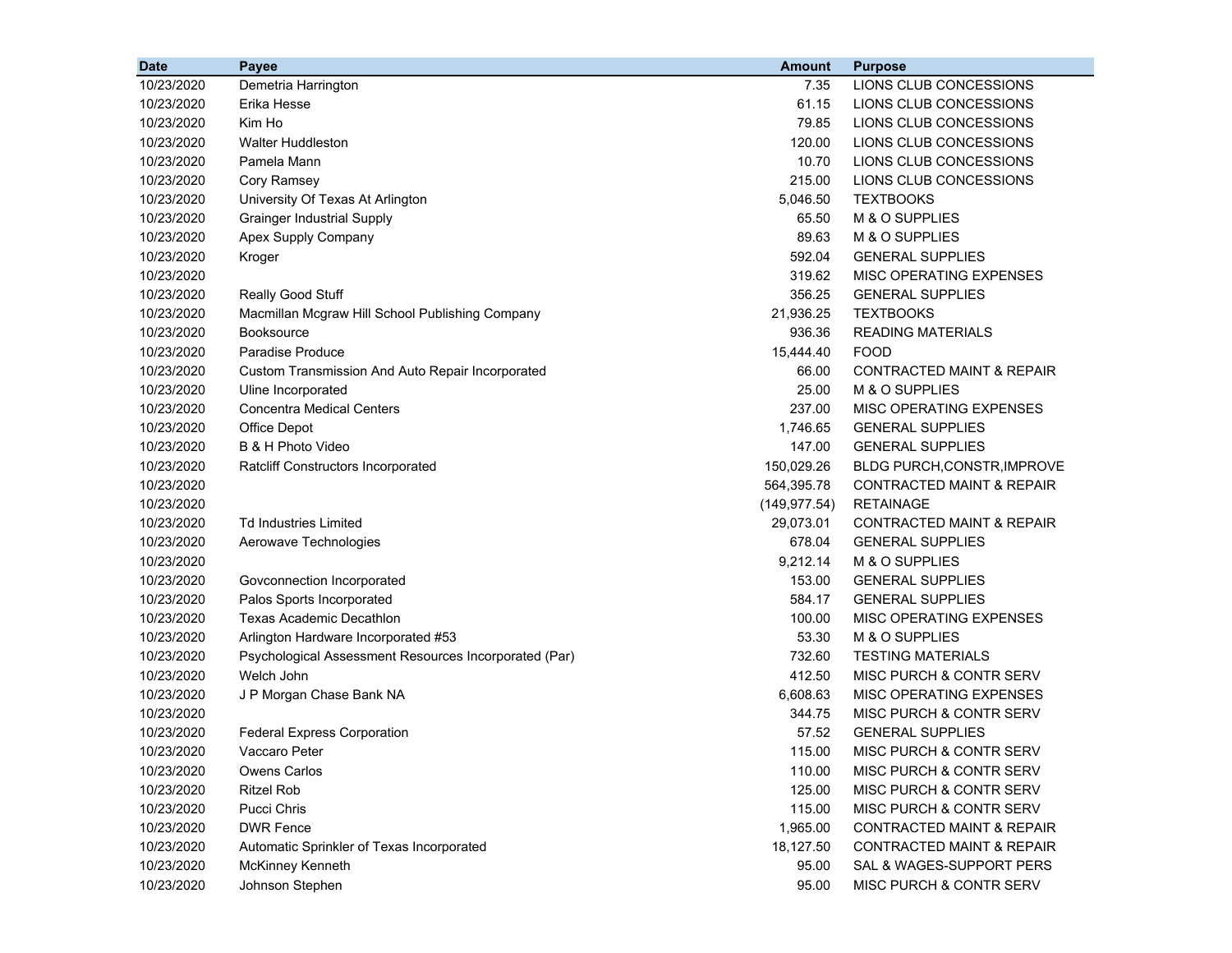| <b>Date</b> | Payee                                       | <b>Amount</b> | <b>Purpose</b>                       |
|-------------|---------------------------------------------|---------------|--------------------------------------|
| 10/23/2020  | <b>Richey Mike</b>                          | 125.00        | MISC PURCH & CONTR SERV              |
| 10/23/2020  | Patience Kevin                              | 70.00         | MISC PURCH & CONTR SERV              |
| 10/23/2020  | Olson Tim                                   | 125.00        | MISC PURCH & CONTR SERV              |
| 10/23/2020  | Davis Michael                               | 115.00        | MISC PURCH & CONTR SERV              |
| 10/23/2020  | Davenport Ned                               | 110.00        | <b>MISC PURCH &amp; CONTR SERV</b>   |
| 10/23/2020  | Robert D. Lee                               | 412.50        | MISC PURCH & CONTR SERV              |
| 10/23/2020  | <b>School Outfitters</b>                    | 776.41        | M & O SUPPLIES                       |
| 10/23/2020  | <b>Williams Arthur</b>                      | 115.00        | MISC PURCH & CONTR SERV              |
| 10/23/2020  | Small Greg                                  | 115.00        | MISC PURCH & CONTR SERV              |
| 10/23/2020  | <b>Crawford Melvin</b>                      | 65.00         | MISC PURCH & CONTR SERV              |
| 10/23/2020  | Burt John H                                 | 70.00         | <b>MISC PURCH &amp; CONTR SERV</b>   |
| 10/23/2020  | Lemmons Marlon                              | 65.00         | MISC PURCH & CONTR SERV              |
| 10/23/2020  | <b>Vessels Chris</b>                        | 115.00        | MISC PURCH & CONTR SERV              |
| 10/23/2020  | <b>Brock Drew</b>                           | 115.00        | MISC PURCH & CONTR SERV              |
| 10/23/2020  | <b>Taylor Richard</b>                       | 70.00         | MISC PURCH & CONTR SERV              |
| 10/23/2020  | IdentiSys Incorporated                      | 500.00        | <b>GENERAL SUPPLIES</b>              |
| 10/23/2020  | Clayborn Brent                              | 15.00         | SAL & WAGES-SUPPORT PERS             |
| 10/23/2020  | North Texas Facilities Services Association | 60.00         | <b>DUES</b>                          |
| 10/23/2020  | Strassmann Klaus                            | 300.00        | <b>MISC PURCH &amp; CONTR SERV</b>   |
| 10/23/2020  | Coronado Patricia                           | 55.00         | <b>MISC PURCH &amp; CONTR SERV</b>   |
| 10/23/2020  | General Body Manufacturing, Inc.            | 1,737.00      | <b>CONTRACTED MAINT &amp; REPAIR</b> |
| 10/23/2020  | <b>Thomas Curt</b>                          | 65.00         | <b>MISC PURCH &amp; CONTR SERV</b>   |
| 10/23/2020  | <b>Edmiston Cecil</b>                       | 115.00        | MISC PURCH & CONTR SERV              |
| 10/23/2020  | Le Tam                                      | 125.00        | MISC PURCH & CONTR SERV              |
| 10/23/2020  | Johnson Gerald II                           | 125.00        | <b>MISC PURCH &amp; CONTR SERV</b>   |
| 10/23/2020  | <b>Autonation Chevrolet</b>                 | 240.56        | M & O SUPPLIES                       |
| 10/23/2020  | <b>Brown Reynolds Watford Architects</b>    | 216,596.77    | <b>BLDG PURCH, CONSTR, IMPROVE</b>   |
| 10/23/2020  | HP Inc.                                     | 101.65        | <b>GENERAL SUPPLIES</b>              |
| 10/23/2020  | Council of the Great City Schools           | 80.00         | <b>EMPLOYEE TRAVEL</b>               |
| 10/23/2020  | Chin Henry                                  | 55.00         | MISC PURCH & CONTR SERV              |
| 10/23/2020  | Minority Authority Uniform LLC              | 194.50        | M & O SUPPLIES                       |
| 10/23/2020  | <b>CableLink Solutions</b>                  | 225.00        | <b>MISC PURCH &amp; CONTR SERV</b>   |
| 10/23/2020  | OTC Brands, Inc                             | 113.51        | <b>GENERAL SUPPLIES</b>              |
| 10/23/2020  | <b>DSC Truck Services</b>                   | 656.10        | CONTRACTED MAINT & REPAIR            |
| 10/23/2020  | Zayo Group Holdings Inc                     | 5,044.12      | <b>WATER</b>                         |
| 10/23/2020  | Nasco                                       | 94.00         | <b>GENERAL SUPPLIES</b>              |
| 10/23/2020  | PikMyKid                                    | 3,750.00      | <b>GENERAL SUPPLIES</b>              |
| 10/23/2020  | Johnson Eisha                               | 95.00         | MISC PURCH & CONTR SERV              |
| 10/23/2020  | Auto Plus Auto Parts                        | 5.00          | <b>GENERAL INVENTORY</b>             |
| 10/23/2020  | Chu, Brian Wenyi                            | 412.50        | MISC PURCH & CONTR SERV              |
| 10/23/2020  | <b>Rhoades Debra</b>                        | 205.00        | MISC PURCH & CONTR SERV              |
| 10/23/2020  | <b>Hinson David</b>                         | 65.00         | MISC PURCH & CONTR SERV              |
| 10/23/2020  | Wills Beth                                  | 110.00        | MISC PURCH & CONTR SERV              |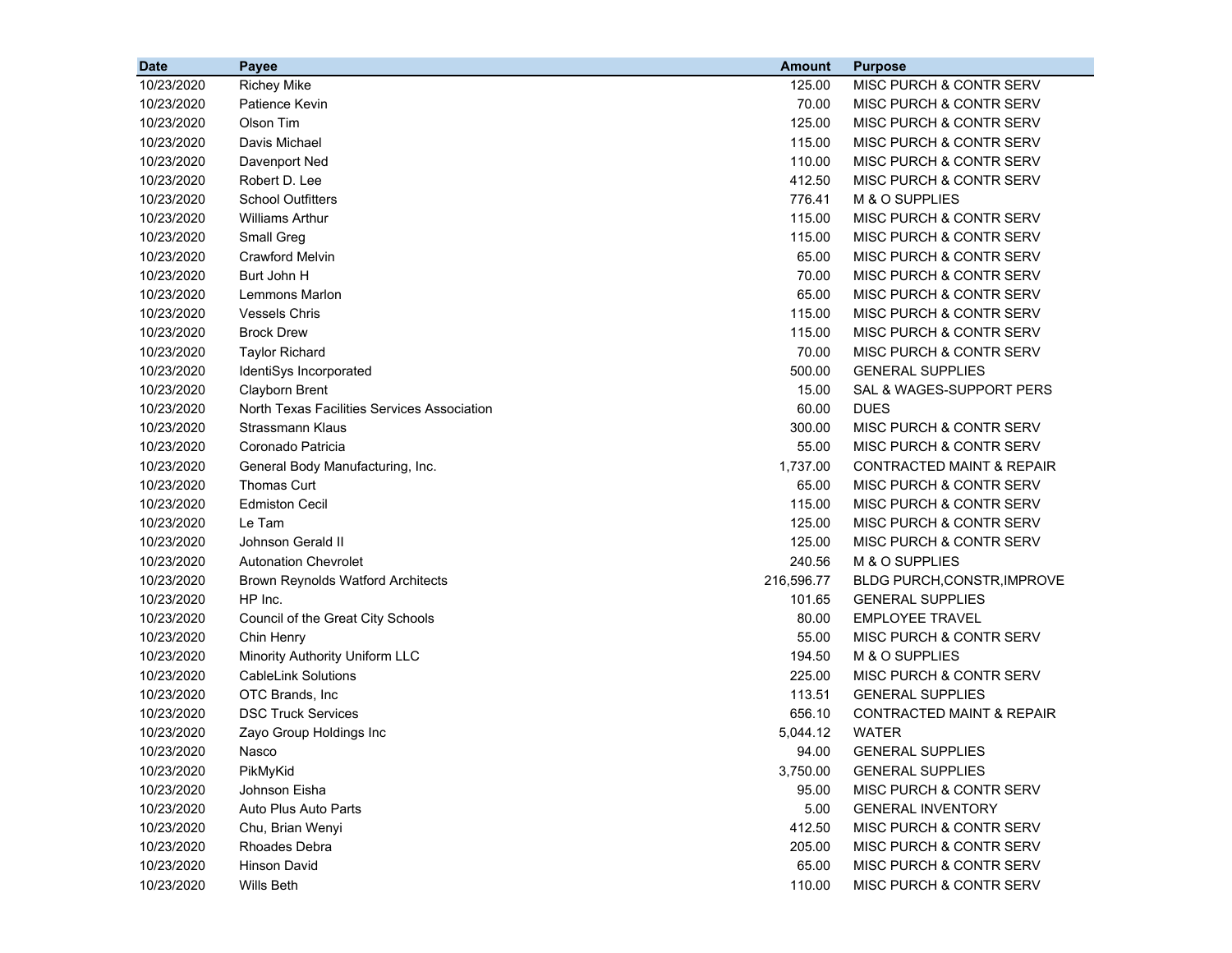| <b>Date</b> | <b>Payee</b>                                                   | <b>Amount</b>            | <b>Purpose</b>                       |
|-------------|----------------------------------------------------------------|--------------------------|--------------------------------------|
| 10/23/2020  | Coleman Samuel                                                 | 115.00                   | MISC PURCH & CONTR SERV              |
| 10/23/2020  | Noodle Tools Inc                                               | 660.00                   | <b>INVOICES RECEIVABLE</b>           |
| 10/23/2020  | Smith Sam M.                                                   | 55.00                    | MISC PURCH & CONTR SERV              |
| 10/23/2020  | <b>Haupert Chad</b>                                            | 115.00                   | MISC PURCH & CONTR SERV              |
| 10/23/2020  | <b>Flores Arabella</b>                                         | 105.00                   | <b>MISC PURCH &amp; CONTR SERV</b>   |
| 10/23/2020  | <b>Farrar Kelly</b>                                            | 55.00                    | MISC PURCH & CONTR SERV              |
| 10/23/2020  | Johnson Jerome                                                 | 15.00                    | SAL & WAGES-SUPPORT PERS             |
| 10/23/2020  | McKeever Clint                                                 | 115.00                   | <b>MISC PURCH &amp; CONTR SERV</b>   |
| 10/23/2020  | Terry IP Photography LLC                                       | 237.50                   | <b>INVOICES RECEIVABLE</b>           |
| 10/23/2020  | Harris Ratings Weekly                                          | 99.99                    | <b>INVOICES RECEIVABLE</b>           |
| 10/23/2020  | <b>Almand David</b>                                            | 70.00                    | <b>MISC PURCH &amp; CONTR SERV</b>   |
| 10/23/2020  | Thermo King of Dallas LLC                                      | 1,053.21                 | <b>CONTRACTED MAINT &amp; REPAIR</b> |
| 10/23/2020  | Virgin Pulse Incorporated                                      | 16,896.65                | <b>MISC PURCH &amp; CONTR SERV</b>   |
| 10/23/2020  | <b>Examity Incorporated</b>                                    | 25.00                    | <b>TESTING MATERIALS</b>             |
| 10/23/2020  | <b>Texas Association Of School Business Officials</b>          | 915.00                   | MISC OPERATING EXPENSES              |
| 10/23/2020  | <b>Brittney Williams</b>                                       | 87.50                    | <b>MISC PURCH &amp; CONTR SERV</b>   |
| 10/23/2020  | Thurman Moore                                                  | 110.00                   | MISC PURCH & CONTR SERV              |
| 10/23/2020  | <b>Mark Shaw</b>                                               | 65.00                    | MISC PURCH & CONTR SERV              |
| 10/23/2020  | <b>Ricky Balthrop</b>                                          | 95.00                    | MISC PURCH & CONTR SERV              |
| 10/23/2020  | <b>Matt Conlin</b>                                             | 65.00                    | SAL & WAGES-SUPPORT PERS             |
| 10/23/2020  | <b>Corbett Potts</b>                                           | 65.00                    | MISC PURCH & CONTR SERV              |
| 10/23/2020  | <b>Atmos Energy</b>                                            | 1,556.11                 | <b>WATER</b>                         |
| 10/23/2020  | <b>Star Roofing And Sheet Metal</b>                            | 1,185.00                 | <b>CONTRACTED MAINT &amp; REPAIR</b> |
| 10/23/2020  | Bucks Wheel & Equipment Company                                | 34.30                    | M & O SUPPLIES                       |
| 10/23/2020  | Southwest International Trucks                                 | 296.00                   | <b>CONTRACTED MAINT &amp; REPAIR</b> |
| 10/23/2020  | AT&T                                                           | 13,772.74                | WATER                                |
| 10/23/2020  | Arlington Independent School District Food & Nutrition Service | 11.50                    | MISC OPERATING EXPENSES              |
| 10/23/2020  | Rush Truck Centers Of Texas Limited Partnership                | 312.37                   | M & O SUPPLIES                       |
| 10/23/2020  | J P Morgan Chase Bank - For SUA payments                       | 266,534.67               | <b>Credit Card Payable</b>           |
| 10/23/2020  | SiteOne Landscape Supply Holding LLC                           | 51.20                    | M & O SUPPLIES                       |
| 10/23/2020  | North Texas Tollway Authority                                  | 52.53                    | MISC OPERATING EXPENSES              |
| 10/23/2020  | City Of Arlington Water Department                             | 7.23                     | <b>WATER</b>                         |
| 10/23/2020  | Demco Incorporated                                             | 399.49                   | <b>GENERAL SUPPLIES</b>              |
| 10/23/2020  | <b>Fisher Science Education</b>                                | 62.50                    | <b>GENERAL INVENTORY</b>             |
| 10/23/2020  |                                                                | 146.48                   | <b>GENERAL SUPPLIES</b>              |
| 10/23/2020  | Gopher Sport Equipment                                         | $\overline{\phantom{a}}$ | <b>GENERAL SUPPLIES</b>              |
| 10/26/2020  | U S Post Office                                                | 1,200.00                 | <b>GENERAL SUPPLIES</b>              |
| 10/29/2020  | Texas Classroom Teachers Association                           | 269.97                   | UNITED FUND                          |
| 10/29/2020  | United Educators Association                                   | 44,867.37                | UNITED FUND                          |
| 10/29/2020  | Texas United School Employees Local 100                        | 15.00                    | UNITED FUND                          |
| 10/29/2020  | Texas United School Employees Local 100                        | 81.58                    | UNITED FUND                          |
| 10/29/2020  | Texas United School Employees Local 100                        | 14.99                    | UNITED FUND                          |
| 10/29/2020  | Texas Guaranteed Student Loan Corporation                      | 690.71                   | UNITED FUND                          |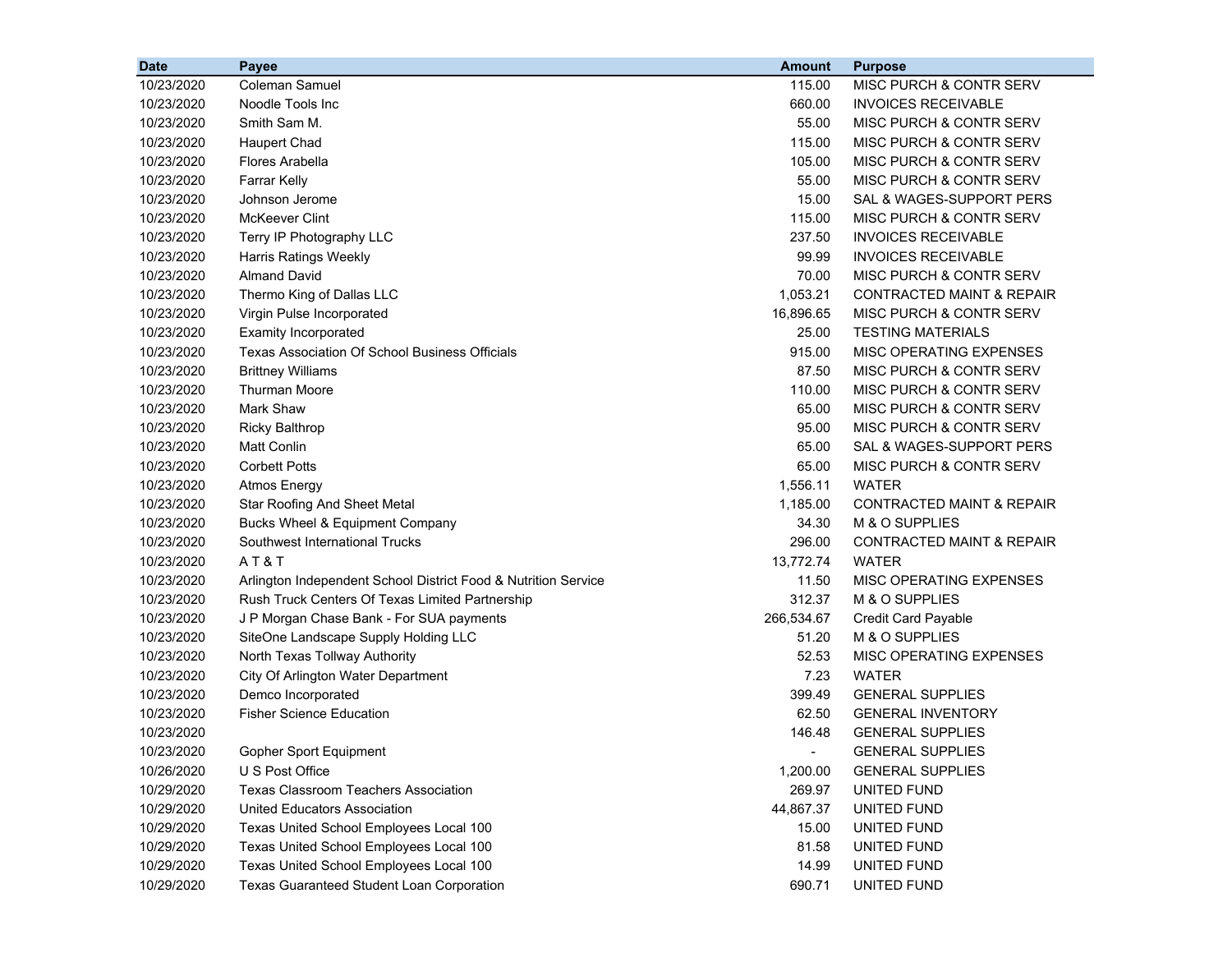| <b>Date</b> | Payee                                                                 | <b>Amount</b> | <b>Purpose</b>             |
|-------------|-----------------------------------------------------------------------|---------------|----------------------------|
| 10/29/2020  | <b>Texas Guaranteed Student Loan Corporation</b>                      | 2.488.34      | UNITED FUND                |
| 10/29/2020  | Arlington Education Foundation                                        | 527.00        | AISD EDUCATION FOUNDATION  |
| 10/29/2020  | <b>Arlington Education Foundation</b>                                 | 43.00         | AISD EDUCATION FOUNDATION  |
| 10/29/2020  | Truman Tim Chapter 13 Trustee                                         | 542.31        | UNITED FUND                |
| 10/29/2020  | Truman Tim Chapter 13 Trustee                                         | 11,101.00     | UNITED FUND                |
| 10/29/2020  | Truman Tim Chapter 13 Trustee                                         | 115.00        | UNITED FUND                |
| 10/29/2020  | <b>United States Treasury</b>                                         | 635.00        | FED INC TAX WITHHOLDING    |
| 10/29/2020  | Family And Consumer Sciences Teachers Association Of Texas            | 27.09         | AISD EDUCATION FOUNDATION  |
| 10/29/2020  | Region Xi Teacher Preparation Program                                 | 680.10        | <b>INVOICES RECEIVABLE</b> |
| 10/29/2020  | <b>Education Service Center Region X</b>                              | 450.00        | <b>INVOICES RECEIVABLE</b> |
| 10/29/2020  | Texas Association Of Secondary School Principals                      | 150.83        | UNITED FUND                |
| 10/29/2020  | Association Of Texas Professional Teachers Local                      | 405.75        | UNITED FUND                |
| 10/29/2020  | Association Of Texas Professional Teachers Local                      | 15.11         | UNITED FUND                |
| 10/29/2020  | Association Of Texas Professional Teachers Local                      | 13.44         | UNITED FUND                |
| 10/29/2020  | Association Of Texas Professional Educators State                     | 290.68        | UNITED FUND                |
| 10/29/2020  | Association Of Texas Professional Educators State                     | 95.82         | UNITED FUND                |
| 10/29/2020  | Association Of Texas Professional Educators State                     | 20.00         | UNITED FUND                |
| 10/29/2020  | Association Of Texas Professional Educators State                     | 6,378.57      | UNITED FUND                |
| 10/29/2020  | <b>Education Career Alternatives Program</b>                          | 18,330.00     | <b>INVOICES RECEIVABLE</b> |
| 10/29/2020  | California State Disbursement Unit                                    | 350.00        | UNITED FUND                |
| 10/29/2020  | Pam Bassel Chapter 13 Trustee                                         | 11,859.00     | UNITED FUND                |
| 10/29/2020  | Pam Bassel Chapter 13 Trustee                                         | 1,248.00      | UNITED FUND                |
| 10/29/2020  | Department of Children and Family Services - Louisiana                | 1,051.63      | UNITED FUND                |
| 10/29/2020  | Administracion para el Sustento de Menores                            | 41.54         | UNITED FUND                |
| 10/29/2020  | <b>Tennessee Child Support</b>                                        | 635.20        | UNITED FUND                |
| 10/29/2020  | <b>Trellis Company</b>                                                | 1,260.07      | UNITED FUND                |
| 10/29/2020  | <b>Trellis Company</b>                                                | 189.64        | UNITED FUND                |
| 10/29/2020  | <b>Support Payment Clearinghouse</b>                                  | 864.00        | UNITED FUND                |
| 10/29/2020  | Powers Tom Chapter 13 Trustee                                         | 2,588.00      | UNITED FUND                |
| 10/29/2020  | <b>ACT Houston At Dallas</b>                                          | 428.00        | <b>INVOICES RECEIVABLE</b> |
| 10/29/2020  | Texas Teachers Alternative Certification Program                      | 33,260.00     | <b>INVOICES RECEIVABLE</b> |
| 10/29/2020  | <b>Texas American Federation Of Teachers</b>                          | 43.74         | UNITED FUND                |
| 10/29/2020  | Educational Employees Credit Union - HSA                              | 115,155.15    | DENTAL INSURANCE           |
| 10/29/2020  | <b>Educational Employees Credit Union</b>                             | 113,519.67    | DUE TO CREDIT UNION        |
| 10/29/2020  | <b>Texas State Teachers Association</b>                               | 3,391.05      | UNITED FUND                |
| 10/29/2020  | National Association for the Education of Homeless Children and Youth | 150.00        | MISC OPERATING EXPENSES    |
| 10/29/2020  | Aisd Activity Fund                                                    | 17,036.30     | MISC OPERATING EXPENSES    |
| 10/29/2020  | <b>Grainger Industrial Supply</b>                                     | 960.00        | <b>GENERAL SUPPLIES</b>    |
| 10/29/2020  |                                                                       | 3,368.33      | M & O SUPPLIES             |
| 10/29/2020  | Qep Incorporated                                                      | 215.11        | <b>READING MATERIALS</b>   |
| 10/29/2020  | Hoshizaki South Central Distribution Center                           | 107.38        | M & O SUPPLIES             |
| 10/29/2020  | Home Depot Pro                                                        | 974.07        | M & O SUPPLIES             |
| 10/29/2020  | Home Depot Pro                                                        | 154.80        | <b>GENERAL INVENTORY</b>   |
|             |                                                                       |               |                            |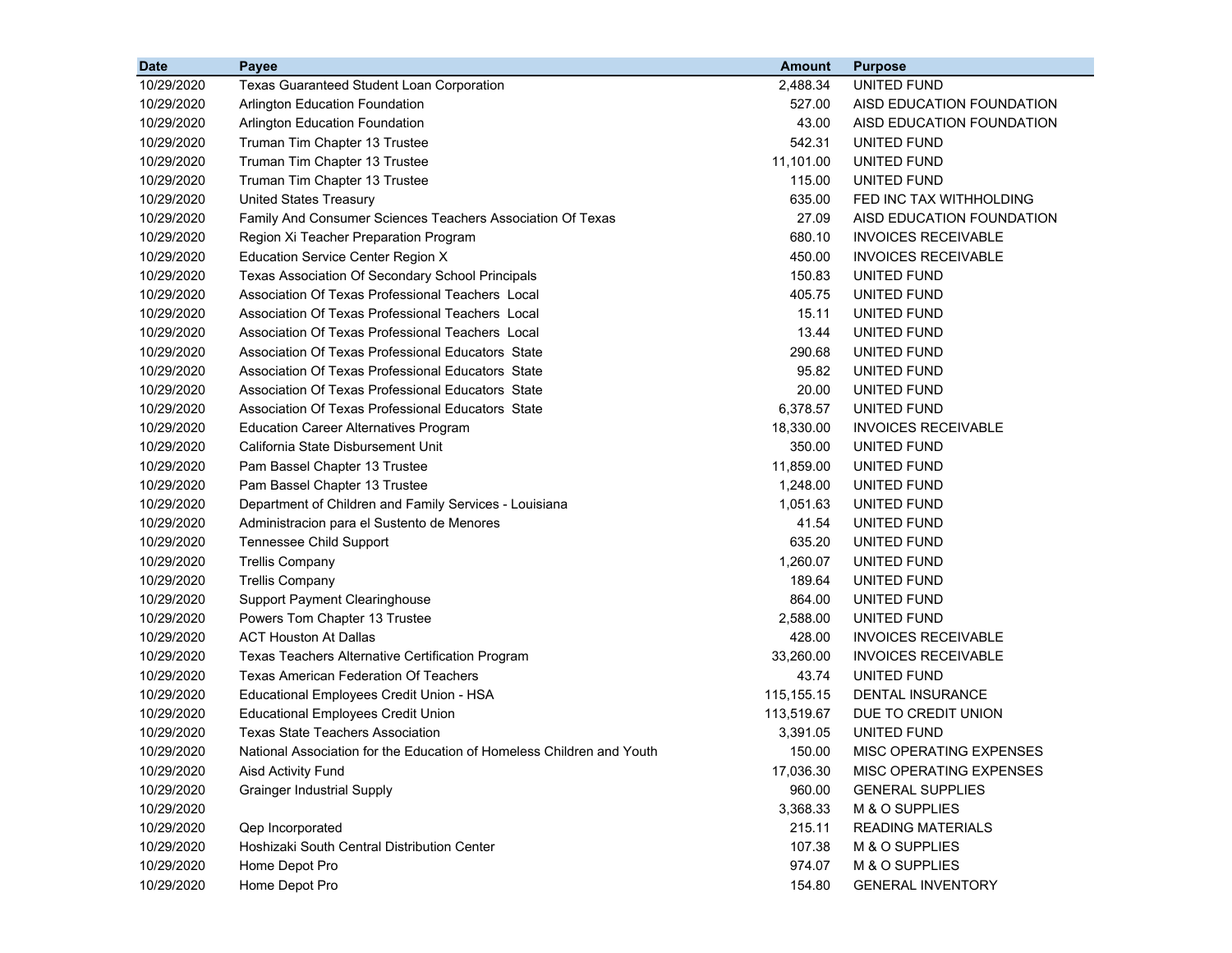| <b>Date</b> | Payee                                                      | <b>Amount</b> | <b>Purpose</b>                       |
|-------------|------------------------------------------------------------|---------------|--------------------------------------|
| 10/29/2020  | Heritage Food Service Group Incorporated                   | 544.76        | M & O SUPPLIES                       |
| 10/29/2020  | Apex Supply Company                                        | 402.99        | M & O SUPPLIES                       |
| 10/29/2020  | <b>Technology Student Association</b>                      | 860.00        | <b>DUES</b>                          |
| 10/29/2020  | Kroger                                                     | 90.47         | <b>FOOD</b>                          |
| 10/29/2020  |                                                            | 542.97        | <b>GENERAL SUPPLIES</b>              |
| 10/29/2020  | Alternator Service, Inc.                                   | 990.00        | <b>GENERAL INVENTORY</b>             |
| 10/29/2020  | Fairway Supply Incorporated                                | 179.76        | <b>GENERAL INVENTORY</b>             |
| 10/29/2020  | <b>Elliott Electric Supply</b>                             | 34.92         | M & O SUPPLIES                       |
| 10/29/2020  | Ace Mart Restaurant Supply Company                         | 177.12        | <b>GENERAL SUPPLIES</b>              |
| 10/29/2020  |                                                            | 43.38         | M & O SUPPLIES                       |
| 10/29/2020  | <b>Booksource</b>                                          | 121.89        | <b>READING MATERIALS</b>             |
| 10/29/2020  | <b>Texas Furniture Source Incorporated</b>                 | 1,875.33      | <b>GENERAL SUPPLIES</b>              |
| 10/29/2020  | Estes Mcclure & Assoc Inc                                  | 1,500.00      | <b>BLDG PURCH, CONSTR, IMPROVE</b>   |
| 10/29/2020  | Abdo Publishing Company                                    | 3,109.02      | <b>READING MATERIALS</b>             |
| 10/29/2020  | Mission Arlington/Mission Metroplex                        | 600.00        | MISC PURCH & CONTR SERV              |
| 10/29/2020  | Riddell All American                                       | 1,903.50      | <b>GENERAL SUPPLIES</b>              |
| 10/29/2020  | Custom Transmission And Auto Repair Incorporated           | 264.00        | CONTRACTED MAINT & REPAIR            |
| 10/29/2020  | <b>Continental Book Company Western Division</b>           | 2,574.18      | <b>TEXTBOOKS</b>                     |
| 10/29/2020  | Mart Incorporated                                          | 9,550.00      | CONTRACTED MAINT & REPAIR            |
| 10/29/2020  | Instructional Materials Coordinators' Association of Texas | 295.00        | MISC OPERATING EXPENSES              |
| 10/29/2020  | Hutcherson Construction Incorporated                       | 17,755.50     | <b>RETAINAGE</b>                     |
| 10/29/2020  | PPG Architectural Finishes, Inc.                           | 162.12        | M & O SUPPLIES                       |
| 10/29/2020  | <b>Careys Sporting Goods</b>                               | 26,295.32     | <b>GENERAL SUPPLIES</b>              |
| 10/29/2020  | Airgas Southwest Incorporated                              | 324.51        | <b>RENTALS &amp; OPERATING LEASE</b> |
| 10/29/2020  | <b>Office Depot</b>                                        | 11,418.32     | <b>GENERAL SUPPLIES</b>              |
| 10/29/2020  |                                                            | 178.59        | <b>INVOICES RECEIVABLE</b>           |
| 10/29/2020  | <b>Marks Plumbing Parts</b>                                | 211.18        | M & O SUPPLIES                       |
| 10/29/2020  | <b>Benchmark Education Company</b>                         | 720.50        | <b>READING MATERIALS</b>             |
| 10/29/2020  | Land O Lakes Incorporated                                  | 7,125.00      | <b>GENERAL INVENTORY</b>             |
| 10/29/2020  | B & H Photo Video                                          | 1,867.01      | <b>GENERAL SUPPLIES</b>              |
| 10/29/2020  | <b>Ratcliff Constructors Incorporated</b>                  | 114,256.29    | <b>RETAINAGE</b>                     |
| 10/29/2020  | <b>CDW Government Incorporated</b>                         | 238,378.24    | <b>GENERAL SUPPLIES</b>              |
| 10/29/2020  | Landtec Engineers Llc                                      | 41,077.75     | BLDG PURCH, CONSTR, IMPROVE          |
| 10/29/2020  | 1 A Fire & Domestic Testing                                | 1,049.00      | <b>CONTRACTED MAINT &amp; REPAIR</b> |
| 10/29/2020  | Aadvantage Laundry Systems                                 | 287.50        | <b>CONTRACTED MAINT &amp; REPAIR</b> |
| 10/29/2020  | Aerowave Technologies                                      | 356.00        | <b>GENERAL SUPPLIES</b>              |
| 10/29/2020  | Govconnection Incorporated                                 | 1,648.25      | <b>GENERAL SUPPLIES</b>              |
| 10/29/2020  | Down Patt                                                  | 23,250.00     | <b>GENERAL SUPPLIES</b>              |
| 10/29/2020  | R & H Parts And Service                                    | 426.37        | M & O SUPPLIES                       |
| 10/29/2020  | Won Door Corporation                                       | 3,911.00      | <b>CONTRACTED MAINT &amp; REPAIR</b> |
| 10/29/2020  | TEXAS ASSOCIATION OF SCHOOL ADMINISTRATORS                 | 3,800.00      | <b>READING MATERIALS</b>             |
| 10/29/2020  | Apple Computer Incorporated                                | 399.00        | <b>GENERAL SUPPLIES</b>              |
| 10/29/2020  | Kimbrough Fire Extinguisher Company                        | 202.98        | <b>CONTRACTED MAINT &amp; REPAIR</b> |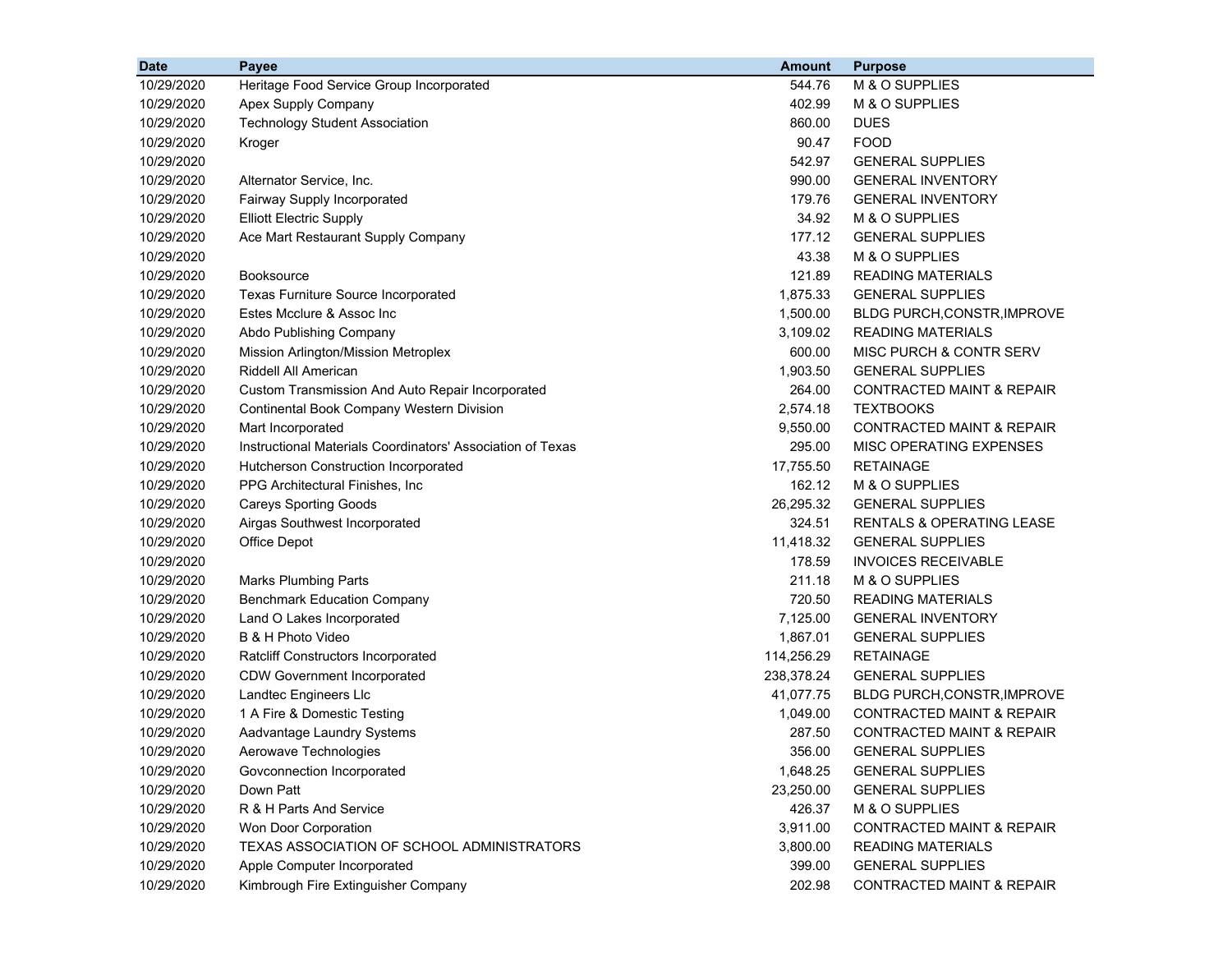| <b>Date</b> | Payee                                          | <b>Amount</b> | <b>Purpose</b>                       |
|-------------|------------------------------------------------|---------------|--------------------------------------|
| 10/29/2020  | C D Hartnett Company                           | 4,792.50      | <b>GENERAL INVENTORY</b>             |
| 10/29/2020  | Irving Independent School District             | 250.00        | MISC OPERATING EXPENSES              |
| 10/29/2020  | <b>City Of Grand Prairie Water Utilities</b>   | 3,240.41      | <b>WATER</b>                         |
| 10/29/2020  | Arlington Hardware Incorporated #53            | 501.33        | M & O SUPPLIES                       |
| 10/29/2020  | Zimmerer Kubota Incorporated                   | 611.19        | M & O SUPPLIES                       |
| 10/29/2020  | Utpa                                           | 313.00        | MISC OPERATING EXPENSES              |
| 10/29/2020  | Walsh Robert                                   | 255.00        | MISC PURCH & CONTR SERV              |
| 10/29/2020  | <b>Federal Express Corporation</b>             | 68.37         | <b>GENERAL SUPPLIES</b>              |
| 10/29/2020  | Republic Services of Texas Limited             | 48,601.39     | <b>CONTRACTED MAINT &amp; REPAIR</b> |
| 10/29/2020  | Vaccaro Peter                                  | 125.00        | MISC PURCH & CONTR SERV              |
| 10/29/2020  | <b>UPS</b>                                     | 124.00        | <b>GENERAL SUPPLIES</b>              |
| 10/29/2020  | <b>Vines Maurice</b>                           | 190.00        | MISC PURCH & CONTR SERV              |
| 10/29/2020  | <b>Alford Allen</b>                            | 233.75        | MISC PURCH & CONTR SERV              |
| 10/29/2020  | <b>Smith Kendrick</b>                          | 233.75        | <b>MISC PURCH &amp; CONTR SERV</b>   |
| 10/29/2020  | Robertson Darrell W                            | 70.00         | MISC PURCH & CONTR SERV              |
| 10/29/2020  | <b>Empowering Writers</b>                      | 6,443.75      | MISC PURCH & CONTR SERV              |
| 10/29/2020  | <b>Luxor Staffing</b>                          | 2,307.50      | MISC PURCH & CONTR SERV              |
| 10/29/2020  | Monarch Trophy Studio                          | 440.55        | <b>GENERAL SUPPLIES</b>              |
| 10/29/2020  | <b>McQuiston Michael</b>                       | 125.00        | MISC PURCH & CONTR SERV              |
| 10/29/2020  | ManageBac Incorporated                         | 600.00        | <b>GENERAL SUPPLIES</b>              |
| 10/29/2020  | <b>DWR Fence</b>                               | 4,864.00      | <b>CONTRACTED MAINT &amp; REPAIR</b> |
| 10/29/2020  | Texas Department of Licensing and Regulation   | 220.00        | <b>CONTRACTED MAINT &amp; REPAIR</b> |
| 10/29/2020  | Moore Mark                                     | 125.00        | MISC PURCH & CONTR SERV              |
| 10/29/2020  | <b>ESGILLC</b>                                 | 852.00        | <b>INVOICES RECEIVABLE</b>           |
| 10/29/2020  | Independent Hardware Incorporated              | 1,628.00      | <b>GENERAL INVENTORY</b>             |
| 10/29/2020  | Ferrellgas, Incorporated                       | 18,313.36     | <b>GENERAL INVENTORY</b>             |
| 10/29/2020  | Imagine Learning Incorporated                  | 1,800.00      | <b>GENERAL SUPPLIES</b>              |
| 10/29/2020  | Texas Science Education Leadership Association | 40.00         | MISC OPERATING EXPENSES              |
| 10/29/2020  | <b>Griffin Ricky</b>                           | 125.00        | MISC PURCH & CONTR SERV              |
| 10/29/2020  | King Ernest                                    | 70.00         | MISC PURCH & CONTR SERV              |
| 10/29/2020  | <b>Ball Eric</b>                               | 687.50        | MISC PURCH & CONTR SERV              |
| 10/29/2020  | Cook Christopher                               | 412.50        | <b>MISC PURCH &amp; CONTR SERV</b>   |
| 10/29/2020  | David Hinson                                   | 632.50        | MISC PURCH & CONTR SERV              |
| 10/29/2020  | Peterson David L                               | 125.00        | MISC PURCH & CONTR SERV              |
| 10/29/2020  | Washington Varandas                            | 440.00        | <b>MISC PURCH &amp; CONTR SERV</b>   |
| 10/29/2020  | <b>Harvard University</b>                      | 885.00        | <b>EMPLOYEE TRAVEL</b>               |
| 10/29/2020  | Robert D. Lee                                  | 247.50        | MISC PURCH & CONTR SERV              |
| 10/29/2020  | <b>Aquatic Solutions</b>                       | 65.00         | <b>CONTRACTED MAINT &amp; REPAIR</b> |
| 10/29/2020  | One Source Staffing Corporation                | 9,988.67      | MISC PURCH & CONTR SERV              |
| 10/29/2020  | Whitley Penn LLP                               | 15,065.00     | <b>AUDIT SERVICES</b>                |
| 10/29/2020  | <b>Binswanger Glass</b>                        | 164.00        | <b>CONTRACTED MAINT &amp; REPAIR</b> |
| 10/29/2020  |                                                | 1,868.40      | M & O SUPPLIES                       |
| 10/29/2020  | Harris Cary D                                  | 233.75        | MISC PURCH & CONTR SERV              |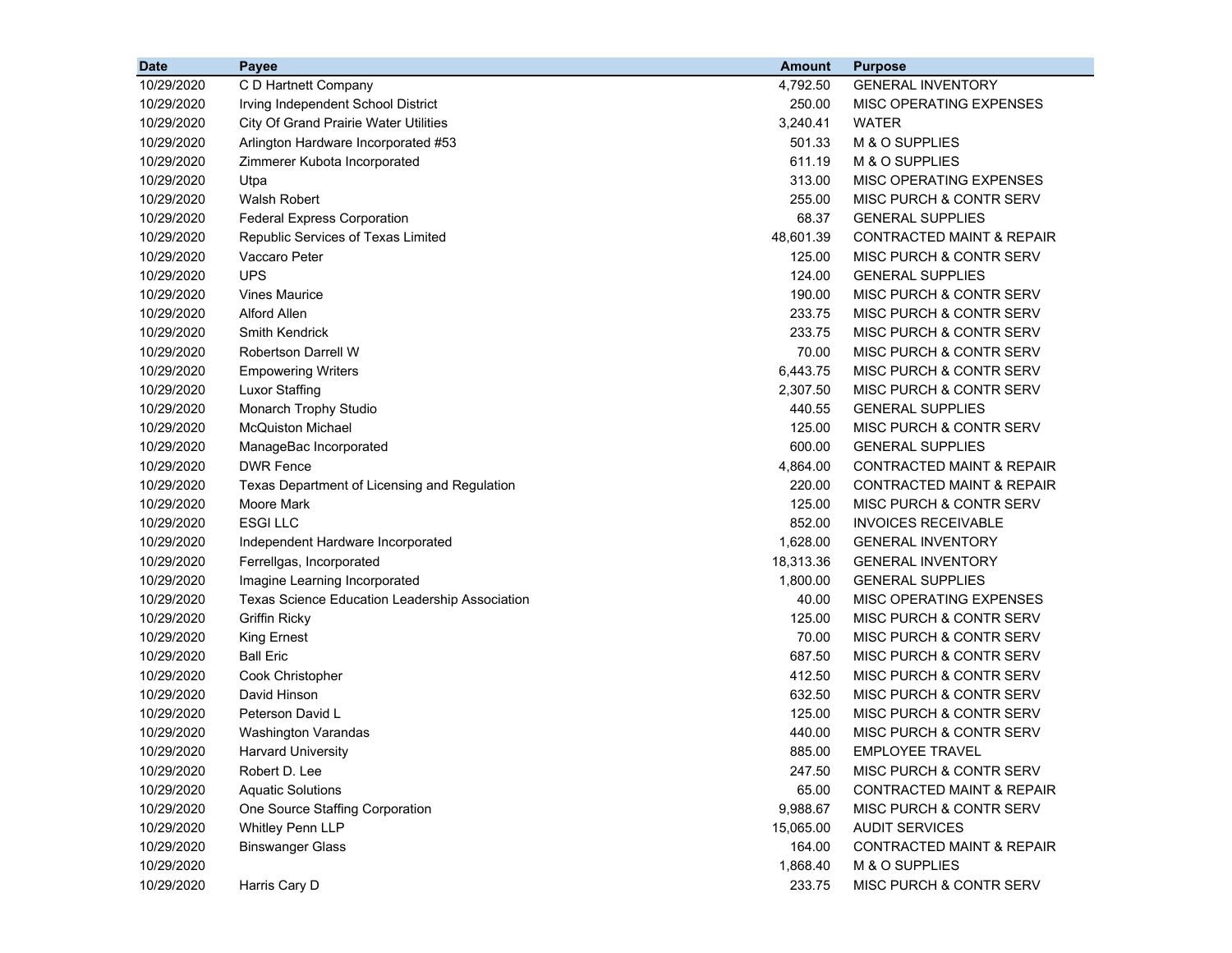| <b>Date</b> | Payee                               | <b>Amount</b> | <b>Purpose</b>                       |
|-------------|-------------------------------------|---------------|--------------------------------------|
| 10/29/2020  | <b>Williams Arthur</b>              | 125.00        | MISC PURCH & CONTR SERV              |
| 10/29/2020  | <b>Crawford Melvin</b>              | 70.00         | MISC PURCH & CONTR SERV              |
| 10/29/2020  | Evans Jimmy                         | 145.00        | MISC PURCH & CONTR SERV              |
| 10/29/2020  | <b>Thames Chris</b>                 | 145.00        | MISC PURCH & CONTR SERV              |
| 10/29/2020  | Burt John H                         | 70.00         | MISC PURCH & CONTR SERV              |
| 10/29/2020  | <b>Brock Drew</b>                   | 70.00         | MISC PURCH & CONTR SERV              |
| 10/29/2020  | <b>Taylor Richard</b>               | 65.00         | MISC PURCH & CONTR SERV              |
| 10/29/2020  | IdentiSys Incorporated              | 887.50        | <b>GENERAL SUPPLIES</b>              |
| 10/29/2020  | National Wholesale Supply           | 1,728.22      | M & O SUPPLIES                       |
| 10/29/2020  | McLeod, Thomas E.                   | 233.75        | MISC PURCH & CONTR SERV              |
| 10/29/2020  | Lead4Ward LLC                       | 250.00        | MISC OPERATING EXPENSES              |
| 10/29/2020  | Kurz & Company                      | 3,048.28      | <b>FOOD</b>                          |
| 10/29/2020  | Accent Awards & Trophies, LLC       | 208.30        | <b>GENERAL SUPPLIES</b>              |
| 10/29/2020  | <b>Enviromatic Systems Services</b> | 685.48        | M & O SUPPLIES                       |
| 10/29/2020  | <b>Thomas Curt</b>                  | 70.00         | MISC PURCH & CONTR SERV              |
| 10/29/2020  | <b>Panter Sherrie</b>               | 110.00        | MISC PURCH & CONTR SERV              |
| 10/29/2020  | Washington Alix J                   | 65.00         | <b>MISC PURCH &amp; CONTR SERV</b>   |
| 10/29/2020  | AlphaGraphics                       | 524.79        | <b>CONTRACTED MAINT &amp; REPAIR</b> |
| 10/29/2020  |                                     | 93.00         | <b>GENERAL SUPPLIES</b>              |
| 10/29/2020  | Follett School Solutions, Inc.      | 3,333.50      | <b>READING MATERIALS</b>             |
| 10/29/2020  | Bush Brothers & Company             | 10,138.69     | <b>GENERAL INVENTORY</b>             |
| 10/29/2020  | <b>Kent Precision Foods</b>         | 12,515.75     | <b>GENERAL INVENTORY</b>             |
| 10/29/2020  | Crawford Electric Supply Company    | 1,235.25      | M & O SUPPLIES                       |
| 10/29/2020  | <b>RD Lawns LLC</b>                 | 10,715.25     | CONTRACTED MAINT & REPAIR            |
| 10/29/2020  | Broccoli Jerry L                    | 180.00        | MISC PURCH & CONTR SERV              |
| 10/29/2020  | Results Coaching Global LLC         | 5,175.00      | MISC PURCH & CONTR SERV              |
| 10/29/2020  | Pogue Construction Co., LP          | 3,431,327.14  | BLDG PURCH, CONSTR, IMPROVE          |
| 10/29/2020  |                                     | (171, 566.35) | <b>RETAINAGE</b>                     |
| 10/29/2020  | Davis, Regan                        | 220.00        | MISC PURCH & CONTR SERV              |
| 10/29/2020  | Fastsigns N. Arlington              | 5,665.92      | MISC PURCH & CONTR SERV              |
| 10/29/2020  | Impak                               | 61.37         | <b>CONTRACTED MAINT &amp; REPAIR</b> |
| 10/29/2020  | <b>SWINEA LARRY</b>                 | 185.00        | MISC PURCH & CONTR SERV              |
| 10/29/2020  | Cool Tech A/C Heat & Refrigeration  | 861.00        | <b>CONTRACTED MAINT &amp; REPAIR</b> |
| 10/29/2020  | Elliott Staffing Services, Inc.     | 3,483.52      | MISC PURCH & CONTR SERV              |
| 10/29/2020  | Crystal Mountain Media, LLC         | 685.00        | MISC PURCH & CONTR SERV              |
| 10/29/2020  | Ferguson Enterprises, Inc.          | 989.72        | M & O SUPPLIES                       |
| 10/29/2020  | Council of the Great City Schools   | 80.00         | MISC OPERATING EXPENSES              |
| 10/29/2020  | <b>Hill Roger</b>                   | 125.00        | MISC PURCH & CONTR SERV              |
| 10/29/2020  | <b>Liberty Paper</b>                | 18,664.80     | <b>GENERAL INVENTORY</b>             |
| 10/29/2020  | <b>Mathis Lonnie</b>                | 70.00         | MISC PURCH & CONTR SERV              |
| 10/29/2020  | Kleen-Air Filter Service & Sales    | 1,216.80      | <b>GENERAL INVENTORY</b>             |
| 10/29/2020  | Lowe's Home Centers, LLC            | (56.94)       | <b>GENERAL SUPPLIES</b>              |
| 10/29/2020  |                                     | 64.70         | M & O SUPPLIES                       |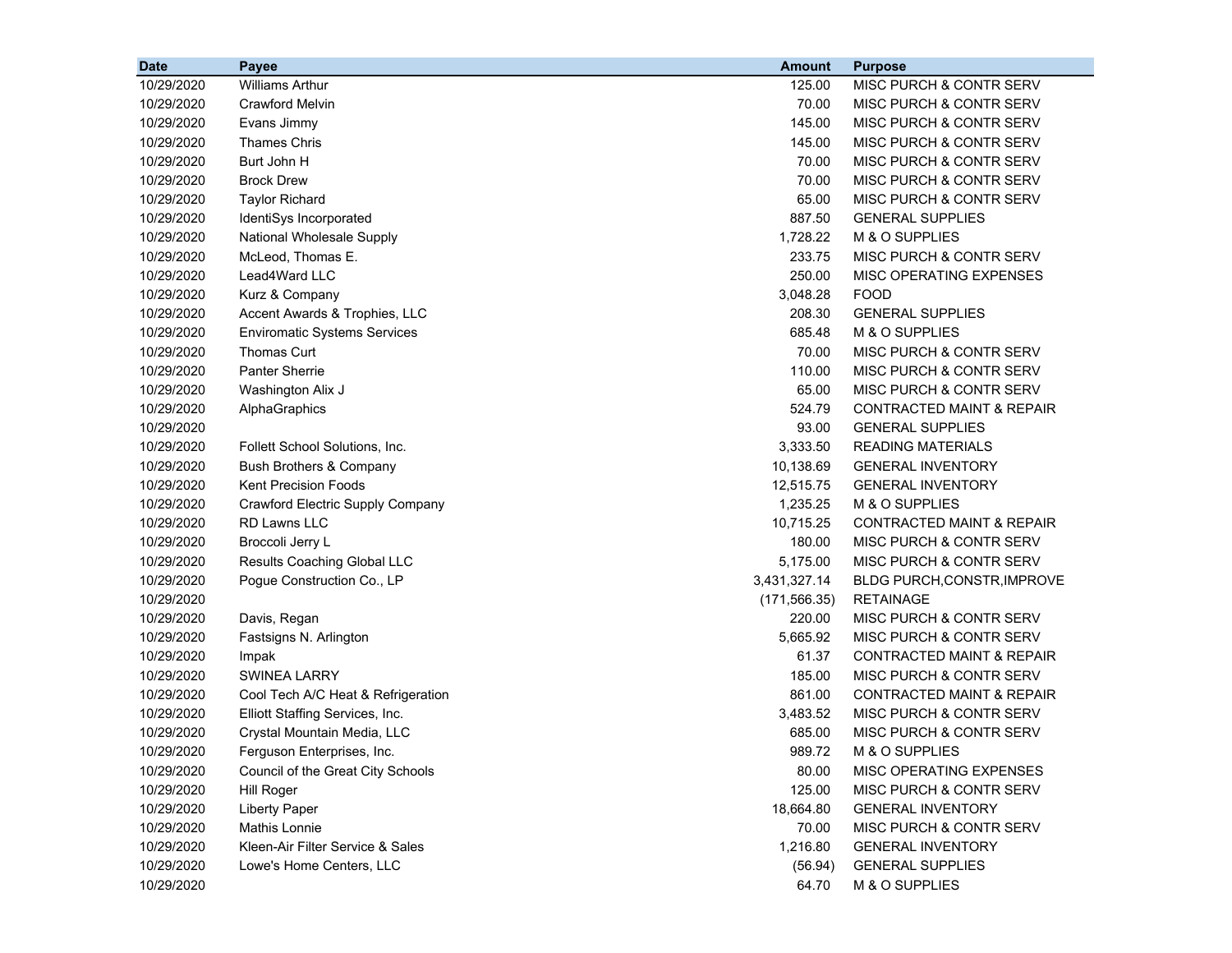| <b>Date</b> | <b>Payee</b>                                            | <b>Amount</b>            | <b>Purpose</b>                       |
|-------------|---------------------------------------------------------|--------------------------|--------------------------------------|
| 10/29/2020  | <b>Final Graphic</b>                                    | 15,153.70                | MISC PURCH & CONTR SERV              |
| 10/29/2020  | Standback, Karen Denise                                 | 233.75                   | MISC PURCH & CONTR SERV              |
| 10/29/2020  | <b>BrainPOP LLC</b>                                     | 2,950.00                 | <b>GENERAL SUPPLIES</b>              |
| 10/29/2020  | Flocabulary Inc                                         | 2,500.00                 | <b>GENERAL SUPPLIES</b>              |
| 10/29/2020  | <b>CableLink Solutions</b>                              | 4,159.69                 | <b>CONTRACTED MAINT &amp; REPAIR</b> |
| 10/29/2020  | DFW Ink, LLC                                            | 252.50                   | <b>GENERAL SUPPLIES</b>              |
| 10/29/2020  | OTC Brands, Inc                                         | 493.38                   | <b>GENERAL SUPPLIES</b>              |
| 10/29/2020  |                                                         | 290.23                   | <b>INVOICES RECEIVABLE</b>           |
| 10/29/2020  | Mighty Auto Parts of DFW                                | 1,399.98                 | M & O SUPPLIES                       |
| 10/29/2020  | Nearpod                                                 | 2,000.00                 | <b>GENERAL SUPPLIES</b>              |
| 10/29/2020  | AssetGenie Inc                                          | 743.25                   | <b>GENERAL SUPPLIES</b>              |
| 10/29/2020  |                                                         | 419.00                   | <b>INVOICES RECEIVABLE</b>           |
| 10/29/2020  | Lincoln Electric Company                                | 15,678.30                | <b>GENERAL SUPPLIES</b>              |
| 10/29/2020  | Global Equipment Company Inc                            | 1,806.39                 | <b>GENERAL SUPPLIES</b>              |
| 10/29/2020  | Mavich LLC                                              | 707.40                   | <b>GENERAL INVENTORY</b>             |
| 10/29/2020  |                                                         | $\overline{\phantom{0}}$ | LIONS CLUB CONCESSIONS               |
| 10/29/2020  | American Legacy Publishing- Studies Weekly              | 1,004.67                 | <b>GENERAL SUPPLIES</b>              |
| 10/29/2020  |                                                         | 1,317.60                 | <b>READING MATERIALS</b>             |
| 10/29/2020  | Nasco                                                   | 407.98                   | <b>GENERAL SUPPLIES</b>              |
| 10/29/2020  | <b>Bunster Shawn</b>                                    | 247.50                   | MISC PURCH & CONTR SERV              |
| 10/29/2020  | <b>Shay Calvert</b>                                     | 110.00                   | <b>MISC PURCH &amp; CONTR SERV</b>   |
| 10/29/2020  | MP2 Energy Texas LLC                                    | 642,144.76               | <b>WATER</b>                         |
| 10/29/2020  | Auto Plus Auto Parts                                    | 186.64                   | <b>GENERAL INVENTORY</b>             |
| 10/29/2020  | Price Right Professional Landscaping & Tree Service LLC | 8,950.00                 | CONTRACTED MAINT & REPAIR            |
| 10/29/2020  | <b>MSB Consulting</b>                                   | 699.53                   | MISC PURCH & CONTR SERV              |
| 10/29/2020  | Rhoades Debra                                           | 125.00                   | MISC PURCH & CONTR SERV              |
| 10/29/2020  | <b>Banks James</b>                                      | 65.00                    | MISC PURCH & CONTR SERV              |
| 10/29/2020  |                                                         | 115.00                   | SAL & WAGES-SUPPORT PERS             |
| 10/29/2020  | Linscott John                                           | 110.00                   | MISC PURCH & CONTR SERV              |
| 10/29/2020  | Bayes Achievement Center, Inc.                          | 36,969.66                | <b>TUITION &amp; TRFR PMTS</b>       |
| 10/29/2020  | <b>Lankford Travis</b>                                  | 70.00                    | MISC PURCH & CONTR SERV              |
| 10/29/2020  | <b>Nothing Bundt Cakes</b>                              | 48.75                    | <b>INVOICES RECEIVABLE</b>           |
| 10/29/2020  | Smith Sam M.                                            | 55.00                    | MISC PURCH & CONTR SERV              |
| 10/29/2020  | Marisa Reeves                                           | 220.00                   | MISC PURCH & CONTR SERV              |
| 10/29/2020  | <b>Burnett Scott</b>                                    | 220.00                   | MISC PURCH & CONTR SERV              |
| 10/29/2020  | Ogunbameru Courage                                      | 95.00                    | MISC PURCH & CONTR SERV              |
| 10/29/2020  | Xerox Business Solutions Southwest                      | 169.75                   | <b>GENERAL SUPPLIES</b>              |
| 10/29/2020  | Exam Now                                                | 1,300.00                 | MISC OPERATING EXPENSES              |
| 10/29/2020  | Marathon Staffing Group Inc                             | 1,987.48                 | MISC PURCH & CONTR SERV              |
| 10/29/2020  | Project Lead The Way Incorporated                       | 950.00                   | MISC PURCH & CONTR SERV              |
| 10/29/2020  | Kornegay Jermaine                                       | 180.00                   | MISC PURCH & CONTR SERV              |
| 10/29/2020  | <b>Hammond Bruce</b>                                    | 90.00                    | MISC PURCH & CONTR SERV              |
| 10/29/2020  | Woods Charles                                           | 115.00                   | MISC PURCH & CONTR SERV              |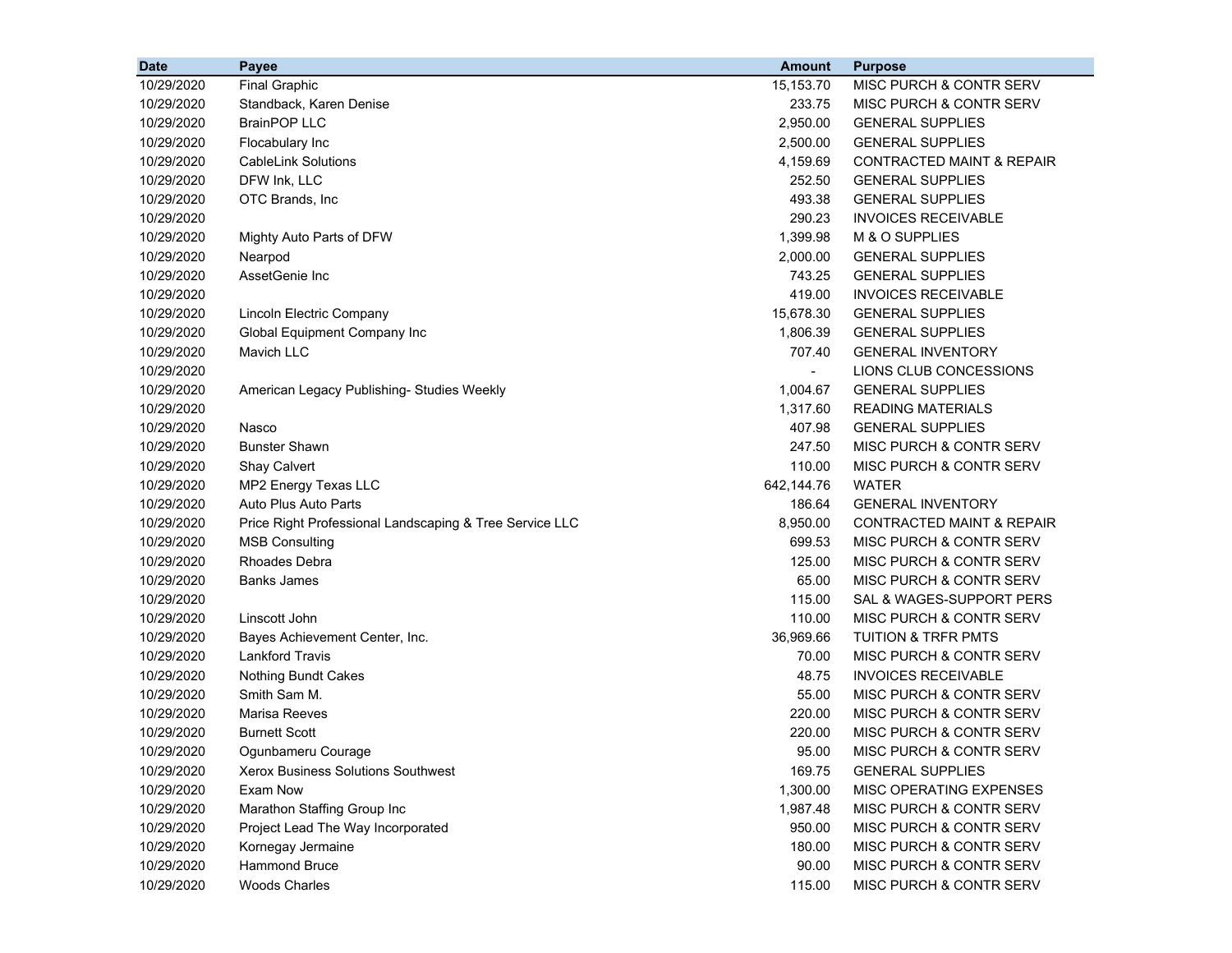| <b>Date</b> | Payee                                                          | <b>Amount</b>  | <b>Purpose</b>                       |
|-------------|----------------------------------------------------------------|----------------|--------------------------------------|
| 10/29/2020  | Flores Arabella                                                | 95.00          | MISC PURCH & CONTR SERV              |
| 10/29/2020  | Weston Malcolm Sr                                              | 125.00         | <b>MISC PURCH &amp; CONTR SERV</b>   |
| 10/29/2020  | <b>Howard Tracy</b>                                            | 220.00         | MISC PURCH & CONTR SERV              |
| 10/29/2020  | Harper-Wilson Dimitris                                         | 233.75         | MISC PURCH & CONTR SERV              |
| 10/29/2020  | Maxwell Stefan                                                 | 125.00         | MISC PURCH & CONTR SERV              |
| 10/29/2020  | Jesus Adame                                                    | 247.50         | MISC PURCH & CONTR SERV              |
| 10/29/2020  | Presagia Corp                                                  | 31,255.70      | <b>GENERAL SUPPLIES</b>              |
| 10/29/2020  | Garda CL Southwest Incorporated                                | 68.00          | MISC PURCH & CONTR SERV              |
| 10/29/2020  | Virgin Pulse Incorporated                                      | 75,420.85      | MISC PURCH & CONTR SERV              |
| 10/29/2020  | Lauren Drislane                                                | 1,700.00       | MISC PURCH & CONTR SERV              |
| 10/29/2020  | Antonio Young                                                  | 150.00         | <b>MISC PURCH &amp; CONTR SERV</b>   |
| 10/29/2020  | <b>Texas Association Of School Business Officials</b>          | 305.00         | MISC OPERATING EXPENSES              |
| 10/29/2020  | Grammarly Incorporated                                         | 960.00         | <b>GENERAL SUPPLIES</b>              |
| 10/29/2020  | The Prehab Guys LLC                                            | 1,090.44       | <b>GENERAL SUPPLIES</b>              |
| 10/29/2020  | New Dairy Opco LLC DBA Borden Dairy                            | 23,321.15      | <b>FOOD</b>                          |
| 10/29/2020  | Kirstin Nanny                                                  | 105.00         | MISC PURCH & CONTR SERV              |
| 10/29/2020  | Cedric Tisby                                                   | 65.00          | <b>MISC PURCH &amp; CONTR SERV</b>   |
| 10/29/2020  |                                                                | 70.00          | SAL & WAGES-SUPPORT PERS             |
| 10/29/2020  | Complete Supply Incorporated                                   | 4,410.90       | <b>GENERAL INVENTORY</b>             |
| 10/29/2020  |                                                                | 2,110.08       | M & O SUPPLIES                       |
| 10/29/2020  | <b>Gomez Floor Covering</b>                                    | 497.14         | M & O SUPPLIES                       |
| 10/29/2020  | Elevator Maintenance and Repair Incorporated                   | 4,970.00       | <b>CONTRACTED MAINT &amp; REPAIR</b> |
| 10/29/2020  | Austin Turf & Tractor                                          | 651.84         | M & O SUPPLIES                       |
| 10/29/2020  | Hobby Lobby Store #175                                         | 541.93         | <b>GENERAL SUPPLIES</b>              |
| 10/29/2020  | <b>Atmos Energy</b>                                            | 1,673.06       | <b>WATER</b>                         |
| 10/29/2020  | Sommer Associates L L C                                        | 934.80         | <b>READING MATERIALS</b>             |
| 10/29/2020  | Hagar Restaurant Service L L C                                 | 380.24         | M & O SUPPLIES                       |
| 10/29/2020  | Conscious Discipline                                           | 49,492.20      | ACCOUNTS PAYABLE-ACCRUALS            |
| 10/29/2020  |                                                                | $\blacksquare$ | <b>READING MATERIALS</b>             |
| 10/29/2020  | Horizon Software International L L C                           | 22,524.14      | <b>CONTRACTED MAINT &amp; REPAIR</b> |
| 10/29/2020  | I B Source                                                     | 680.00         | <b>TEXTBOOKS</b>                     |
| 10/29/2020  | <b>Burmax Company Incorporated</b>                             | 118.08         | <b>GENERAL SUPPLIES</b>              |
| 10/29/2020  | Language Line Services Incorporated                            | 2,148.95       | <b>GENERAL SUPPLIES</b>              |
| 10/29/2020  | Byrne Brothers Foods Incorporate                               | 2,539.00       | <b>GENERAL INVENTORY</b>             |
| 10/29/2020  | Arlington Kid To Kid                                           | 4,351.00       | <b>GENERAL SUPPLIES</b>              |
| 10/29/2020  | Arlington Independent School District Food & Nutrition Service | 38.00          | MISC OPERATING EXPENSES              |
| 10/29/2020  | Cengage Learning                                               | 18,271.92      | <b>GENERAL SUPPLIES</b>              |
| 10/29/2020  | Rush Truck Centers Of Texas Limited Partnership                | 2,488.36       | M & O SUPPLIES                       |
| 10/29/2020  | Texas Association Of School Boards Risk Management Fund        | 1,169.05       | INSURANCE/BOND PREMIUMS              |
| 10/29/2020  | H2O Supply Incorporated                                        | 826.50         | <b>GENERAL INVENTORY</b>             |
| 10/29/2020  | Arlington Chamber Of Commerce                                  | 23,750.00      | MISC PURCH & CONTR SERV              |
| 10/29/2020  | City Of Dalworthington Gardens                                 | 1,257.07       | <b>WATER</b>                         |
| 10/29/2020  | Demco Incorporated                                             | 282.94         | <b>GENERAL SUPPLIES</b>              |
|             |                                                                |                |                                      |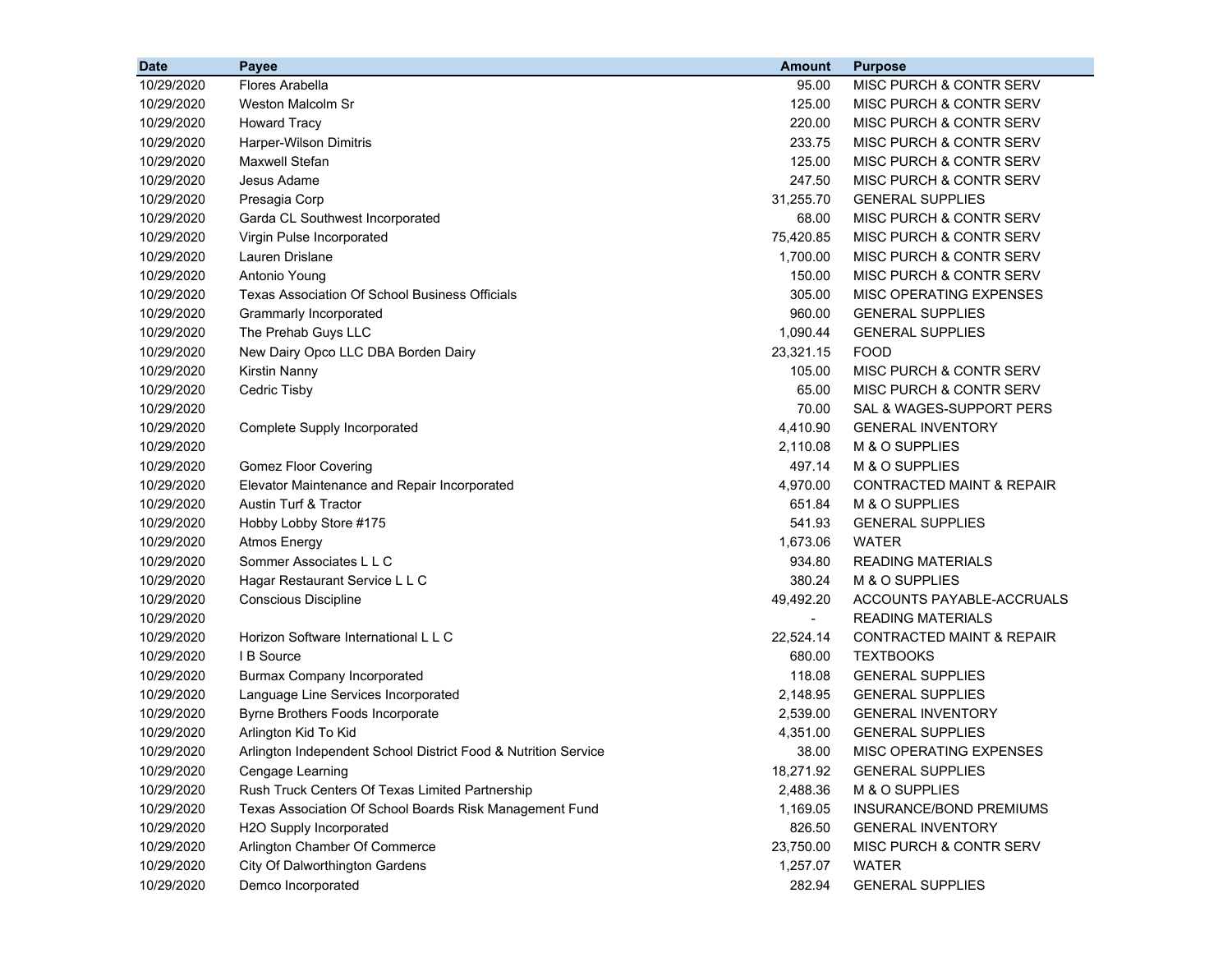| <b>Date</b> | Payee                                            | <b>Amount</b> | <b>Purpose</b>                             |
|-------------|--------------------------------------------------|---------------|--------------------------------------------|
| 10/29/2020  | <b>Education Service Center Region XI</b>        | 3,000.00      | MISC PURCH & CONTR SERV                    |
| 10/29/2020  | <b>Education Service Center Region XI</b>        | 100.00        | MISC OPERATING EXPENSES                    |
| 10/29/2020  | <b>Education Service Center Region XI</b>        | 650.00        | MISC PURCH & CONTR SERV                    |
| 10/29/2020  | <b>Commercial Recorder</b>                       | 613.60        | <b>Statutorily Required Public Notices</b> |
| 10/29/2020  | <b>Pollock Paper Distributors</b>                | 2,544.00      | <b>GENERAL INVENTORY</b>                   |
| 10/29/2020  | <b>Pyramid School Products</b>                   | 2,260.20      | <b>GENERAL INVENTORY</b>                   |
| 10/29/2020  | Quality Audio Visual Service Incorporated        | 75.00         | <b>CONTRACTED MAINT &amp; REPAIR</b>       |
| 10/29/2020  | Chas F Williams Company Incorporated             | 4,748.00      | M & O SUPPLIES                             |
| 10/29/2020  | New Dairy Opco LLC DBA Borden Dairy              | 38,632.30     | <b>FOOD</b>                                |
| 10/30/2020  | Janniffer Bailey                                 | 137.50        | MISC OPERATING EXPENSES                    |
| 10/30/2020  | Allisa Blanton                                   | 35.47         | <b>EMPLOYEE TRAVEL</b>                     |
| 10/30/2020  | Rosalinda Gutierrez                              | 49.59         | <b>EMPLOYEE TRAVEL</b>                     |
| 10/30/2020  | Dean Hardin                                      | 14.55         | <b>EMPLOYEE TRAVEL</b>                     |
| 10/30/2020  | Kevelle Harmon                                   | 137.50        | MISC OPERATING EXPENSES                    |
| 10/30/2020  | Wendy Harvey                                     | 25.47         | <b>EMPLOYEE TRAVEL</b>                     |
| 10/30/2020  | Theodore Jarchow                                 | 120.38        | <b>EMPLOYEE TRAVEL</b>                     |
| 10/30/2020  | Tamara Johnson                                   | 42.59         | <b>EMPLOYEE TRAVEL</b>                     |
| 10/30/2020  | Karin Kliemann                                   | 38.25         | <b>EMPLOYEE TRAVEL</b>                     |
| 10/30/2020  | Jane Meeks                                       | 68.43         | <b>EMPLOYEE TRAVEL</b>                     |
| 10/30/2020  | <b>Kathy Mills</b>                               | 59.05         | <b>EMPLOYEE TRAVEL</b>                     |
| 10/30/2020  | <b>Frederick Moore</b>                           | 38.36         | <b>EMPLOYEE TRAVEL</b>                     |
| 10/30/2020  | <b>Steven Smith</b>                              | 133.75        | <b>EMPLOYEE TRAVEL</b>                     |
| 10/30/2020  | <b>Marie Villarreal</b>                          | 34.67         | <b>EMPLOYEE TRAVEL</b>                     |
| 10/30/2020  | <b>Tracey Wittmayer</b>                          | 85.82         | <b>EMPLOYEE TRAVEL</b>                     |
| 10/30/2020  | Anderson Sigfrid Marty                           | 95.00         | MISC PURCH & CONTR SERV                    |
| 10/30/2020  | <b>Texas Association Of School Boards</b>        | 325.00        | <b>EMPLOYEE TRAVEL</b>                     |
| 10/30/2020  |                                                  | 2,275.00      | NON-EMPLOYEE TRAVEL                        |
| 10/30/2020  | <b>Grainger Industrial Supply</b>                | 54.00         | M & O SUPPLIES                             |
| 10/30/2020  | Apex Supply Company                              | 252.64        | M & O SUPPLIES                             |
| 10/30/2020  | Kroger                                           | 65.57         | <b>GENERAL SUPPLIES</b>                    |
| 10/30/2020  | Texas High School Gymnastics Coaches Association | 1,280.00      | <b>DUES</b>                                |
| 10/30/2020  | Vehicle Maintenance Program                      | 43.60         | <b>GENERAL INVENTORY</b>                   |
| 10/30/2020  | Texas Furniture Source Incorporated              | 495.60        | <b>GENERAL SUPPLIES</b>                    |
| 10/30/2020  | <b>Masters Distribution Systems</b>              | 22,039.35     | MISC OPERATING EXPENSES                    |
| 10/30/2020  | Custom Transmission And Auto Repair Incorporated | 66.00         | <b>CONTRACTED MAINT &amp; REPAIR</b>       |
| 10/30/2020  | Association Of Certified Fraud Examiners         | 225.00        | <b>DUES</b>                                |
| 10/30/2020  | Oticon Incorporated                              | 180.00        | <b>GENERAL SUPPLIES</b>                    |
| 10/30/2020  | Office Depot                                     | 699.43        | <b>GENERAL SUPPLIES</b>                    |
| 10/30/2020  |                                                  | 53,260.00     | M & O SUPPLIES                             |
| 10/30/2020  | Cowboy Towing                                    | 159.00        | <b>CONTRACTED MAINT &amp; REPAIR</b>       |
| 10/30/2020  | Govconnection Incorporated                       | 114.50        | <b>GENERAL SUPPLIES</b>                    |
| 10/30/2020  | <b>School Nurse Supply</b>                       | 266.09        | <b>GENERAL SUPPLIES</b>                    |
| 10/30/2020  | Apple Computer Incorporated                      | 350.00        | <b>GENERAL SUPPLIES</b>                    |
|             |                                                  |               |                                            |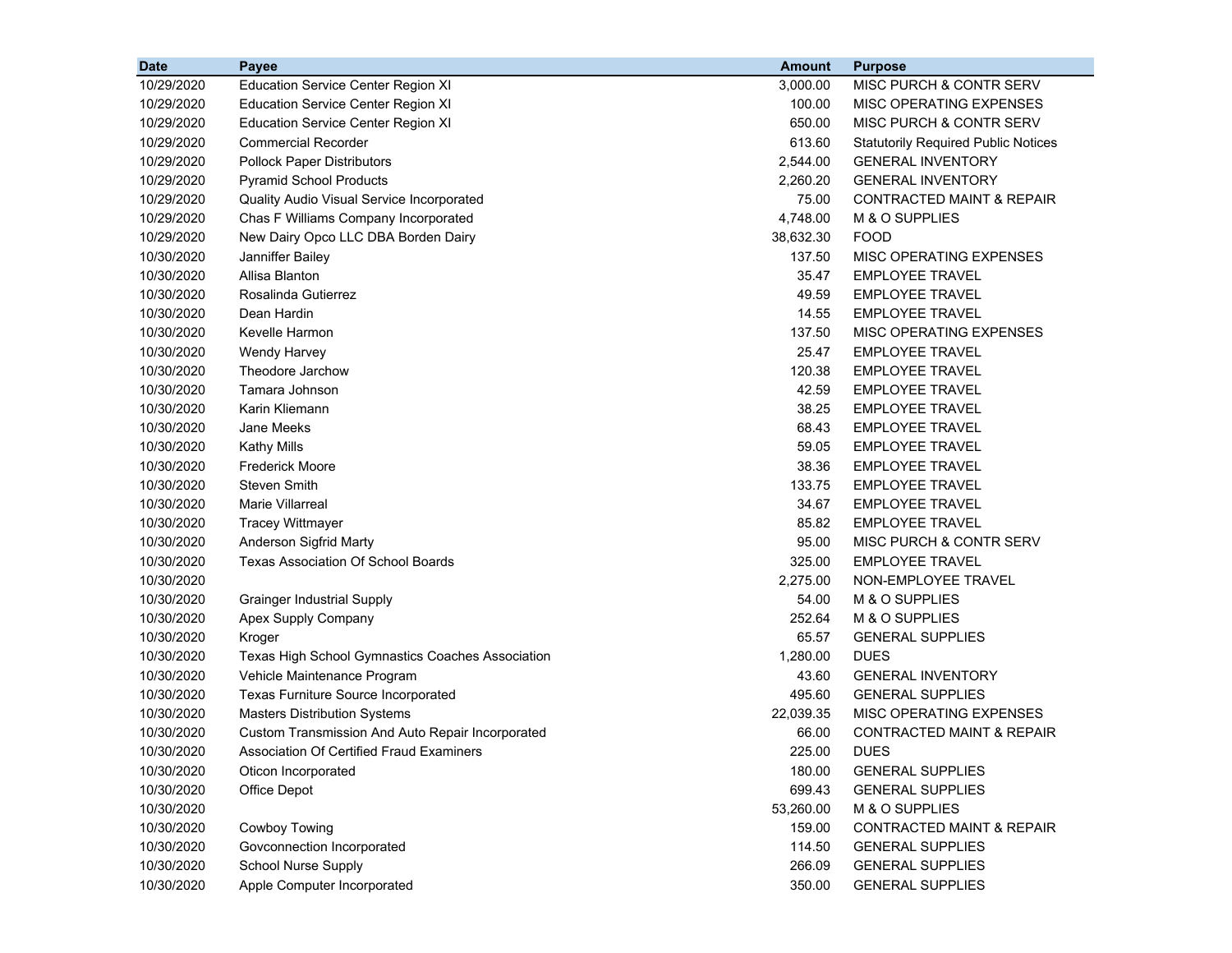| <b>Date</b> | Payee                                        | <b>Amount</b> | <b>Purpose</b>                       |
|-------------|----------------------------------------------|---------------|--------------------------------------|
| 10/30/2020  | Longhorn Bus Sales Limited                   | 644,340.00    | <b>VEHICLES</b>                      |
| 10/30/2020  | Arlington Hardware Incorporated #53          | 78.94         | M & O SUPPLIES                       |
| 10/30/2020  | Welch John                                   | 412.50        | MISC PURCH & CONTR SERV              |
| 10/30/2020  | <b>Bruck Jason</b>                           | 115.00        | MISC PURCH & CONTR SERV              |
| 10/30/2020  | Ramos Robert                                 | 70.00         | MISC PURCH & CONTR SERV              |
| 10/30/2020  | Vaccaro Peter                                | 115.00        | MISC PURCH & CONTR SERV              |
| 10/30/2020  | Monarch Trophy Studio                        | 396.05        | <b>GENERAL SUPPLIES</b>              |
| 10/30/2020  |                                              | 8.90          | <b>INVOICES RECEIVABLE</b>           |
| 10/30/2020  | Texas Pottery Supply and Clay Company        | 132.00        | <b>CONTRACTED MAINT &amp; REPAIR</b> |
| 10/30/2020  | Oates Cathy A                                | 125.00        | <b>MISC PURCH &amp; CONTR SERV</b>   |
| 10/30/2020  | Texas Interpreting Services, LLC             | 15,908.25     | <b>MISC PURCH &amp; CONTR SERV</b>   |
| 10/30/2020  | Tennison James                               | 125.00        | MISC PURCH & CONTR SERV              |
| 10/30/2020  | <b>Bradrick Mark</b>                         | 250.00        | MISC PURCH & CONTR SERV              |
| 10/30/2020  | <b>Richardson Bernard</b>                    | 110.00        | MISC PURCH & CONTR SERV              |
| 10/30/2020  | Borne Kyle                                   | 110.00        | MISC PURCH & CONTR SERV              |
| 10/30/2020  | Wesley Mark A                                | 125.00        | MISC PURCH & CONTR SERV              |
| 10/30/2020  | Peterson David L                             | 125.00        | MISC PURCH & CONTR SERV              |
| 10/30/2020  | Robert D. Lee                                | 412.50        | MISC PURCH & CONTR SERV              |
| 10/30/2020  | One Source Staffing Corporation              | 11,903.33     | MISC PURCH & CONTR SERV              |
| 10/30/2020  | <b>Binswanger Glass</b>                      | 179.90        | CONTRACTED MAINT & REPAIR            |
| 10/30/2020  | Allison Margaret Elaine                      | 110.00        | MISC PURCH & CONTR SERV              |
| 10/30/2020  | <b>Atkins Sue</b>                            | 120.00        | <b>MISC PURCH &amp; CONTR SERV</b>   |
| 10/30/2020  | <b>Williams Arthur</b>                       | 115.00        | MISC PURCH & CONTR SERV              |
| 10/30/2020  | <b>Ivy Randy</b>                             | 115.00        | MISC PURCH & CONTR SERV              |
| 10/30/2020  | Anthony Retha                                | 125.00        | MISC PURCH & CONTR SERV              |
| 10/30/2020  | Anthony Retha                                | 125.00        | MISC PURCH & CONTR SERV              |
| 10/30/2020  | Burt John H                                  | 70.00         | MISC PURCH & CONTR SERV              |
| 10/30/2020  | Karl Wright                                  | 115.00        | MISC PURCH & CONTR SERV              |
| 10/30/2020  | Warila Shannon                               | 115.00        | MISC PURCH & CONTR SERV              |
| 10/30/2020  | <b>Saker Charles</b>                         | 145.00        | MISC PURCH & CONTR SERV              |
| 10/30/2020  | Kurz & Company                               | 4,999.38      | <b>FOOD</b>                          |
| 10/30/2020  | <b>Jakes Finer Foods</b>                     | 10,222.00     | <b>GENERAL INVENTORY</b>             |
| 10/30/2020  | Accent Awards & Trophies, LLC                | 72.00         | <b>INVOICES RECEIVABLE</b>           |
| 10/30/2020  | Accent Awards & Trophies, LLC                | 1,278.40      | MISC OPERATING EXPENSES              |
| 10/30/2020  | <b>Panter Sherrie</b>                        | 110.00        | <b>MISC PURCH &amp; CONTR SERV</b>   |
| 10/30/2020  | Creative Bus Sales Inc                       | 427.89        | <b>GENERAL INVENTORY</b>             |
| 10/30/2020  | Crawford Electric Supply Company             | 4.46          | <b>GENERAL INVENTORY</b>             |
| 10/30/2020  | Broccoli Jerry L                             | 70.00         | MISC PURCH & CONTR SERV              |
| 10/30/2020  | Lambert Jason                                | 115.00        | MISC PURCH & CONTR SERV              |
| 10/30/2020  | <b>Tarrant County Tax Assessor-Collector</b> | 110.00        | MISC OPERATING EXPENSES              |
| 10/30/2020  | <b>Tarrant County Tax Assessor-Collector</b> | 220.00        | MISC OPERATING EXPENSES              |
| 10/30/2020  | <b>Tarrant County Tax Assessor-Collector</b> | 99.00         | MISC OPERATING EXPENSES              |
| 10/30/2020  | <b>KAI TEXAS</b>                             | 39,853.32     | OTH PROFESSIONAL SERVICES            |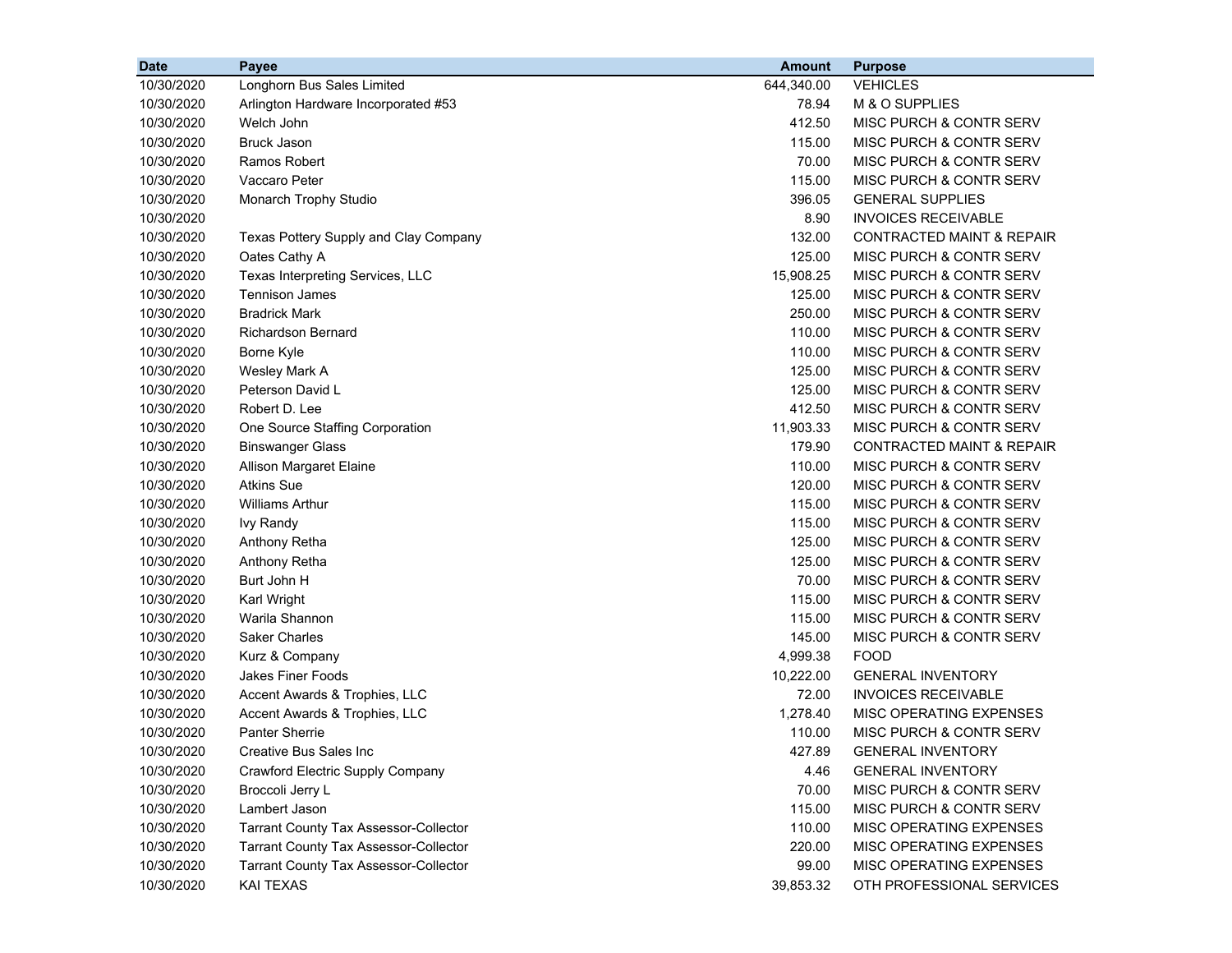| <b>Date</b> | Payee                                                   | <b>Amount</b> | <b>Purpose</b>                     |
|-------------|---------------------------------------------------------|---------------|------------------------------------|
| 10/30/2020  | Ferguson Enterprises, Inc.                              | 317.42        | M & O SUPPLIES                     |
| 10/30/2020  | <b>US Games</b>                                         | 96.00         | <b>GENERAL SUPPLIES</b>            |
| 10/30/2020  | Hill Roger                                              | 125.00        | MISC PURCH & CONTR SERV            |
| 10/30/2020  | Roan Ken                                                | 145.00        | MISC PURCH & CONTR SERV            |
| 10/30/2020  | <b>Bull Market Promotions, LLC</b>                      | 156.00        | <b>INVOICES RECEIVABLE</b>         |
| 10/30/2020  | Flocabulary Inc                                         | 2,500.00      | <b>GENERAL SUPPLIES</b>            |
| 10/30/2020  | DFW Ink, LLC                                            | 37.50         | <b>GENERAL SUPPLIES</b>            |
| 10/30/2020  | Mighty Auto Parts of DFW                                | 449.10        | <b>GENERAL INVENTORY</b>           |
| 10/30/2020  | Wilson Office Interiors, LLC                            | 51,232.77     | <b>GENERAL SUPPLIES</b>            |
| 10/30/2020  | Steve Weiss Music, Inc.                                 | 857.95        | <b>GENERAL SUPPLIES</b>            |
| 10/30/2020  | <b>Foremost Telecommunications Corporation</b>          | 5,970.25      | <b>WATER</b>                       |
| 10/30/2020  | Johnson Eisha                                           | 115.00        | MISC PURCH & CONTR SERV            |
| 10/30/2020  | Texas Irrigation Supply LLC                             | 98.59         | M & O SUPPLIES                     |
| 10/30/2020  | Auto Plus Auto Parts                                    | 169.10        | <b>GENERAL INVENTORY</b>           |
| 10/30/2020  | Price Right Professional Landscaping & Tree Service LLC | 4,830.00      | CONTRACTED MAINT & REPAIR          |
| 10/30/2020  | Rhoades Debra                                           | 240.00        | <b>MISC PURCH &amp; CONTR SERV</b> |
| 10/30/2020  | Linscott John                                           | 95.00         | MISC PURCH & CONTR SERV            |
| 10/30/2020  | Payne Jeff                                              | 115.00        | MISC PURCH & CONTR SERV            |
| 10/30/2020  | Rosal Romeo                                             | 110.00        | MISC PURCH & CONTR SERV            |
| 10/30/2020  | Wills Beth                                              | 125.00        | MISC PURCH & CONTR SERV            |
| 10/30/2020  | <b>Lankford Travis</b>                                  | 145.00        | MISC PURCH & CONTR SERV            |
| 10/30/2020  | VocabularySpellingCity                                  | 148.50        | <b>GENERAL SUPPLIES</b>            |
| 10/30/2020  | Atlas Suzanne                                           | 195.00        | MISC PURCH & CONTR SERV            |
| 10/30/2020  | Davis Jim                                               | 145.00        | MISC PURCH & CONTR SERV            |
| 10/30/2020  | <b>West Kevin</b>                                       | 115.00        | MISC PURCH & CONTR SERV            |
| 10/30/2020  | Owens Cecilia                                           | 110.00        | MISC PURCH & CONTR SERV            |
| 10/30/2020  | Calico Packaging, LLC                                   | 944.00        | <b>GENERAL INVENTORY</b>           |
| 10/30/2020  | <b>Blick Art Materials</b>                              | 4.54          | <b>GENERAL SUPPLIES</b>            |
| 10/30/2020  | <b>Ellison Terry</b>                                    | 115.00        | MISC PURCH & CONTR SERV            |
| 10/30/2020  | <b>Sievers Chris</b>                                    | 70.00         | MISC PURCH & CONTR SERV            |
| 10/30/2020  | <b>Conlin Matt</b>                                      | 195.00        | MISC PURCH & CONTR SERV            |
| 10/30/2020  | <b>Brown Tiffany</b>                                    | 110.00        | MISC PURCH & CONTR SERV            |
| 10/30/2020  | Pierce Jason                                            | 145.00        | MISC PURCH & CONTR SERV            |
| 10/30/2020  | Infinity Supply and Service Incorporated                | 1,951.80      | <b>GENERAL INVENTORY</b>           |
| 10/30/2020  | Conroe Independent School District                      | 472.50        | MISC PURCH & CONTR SERV            |
| 10/30/2020  | <b>Corbett Potts</b>                                    | 70.00         | MISC PURCH & CONTR SERV            |
| 10/30/2020  | <b>Corey Roberts</b>                                    | 70.00         | MISC PURCH & CONTR SERV            |
| 10/30/2020  | Complete Supply Incorporated                            | 9,212.62      | <b>GENERAL INVENTORY</b>           |
| 10/30/2020  | <b>Compliance Consortium Corporation</b>                | 1,039.00      | MISC OPERATING EXPENSES            |
| 10/30/2020  | <b>VLK Architects</b>                                   | 165,916.65    | <b>BLDG PURCH, CONSTR, IMPROVE</b> |
| 10/30/2020  | <b>Gray Technologies</b>                                | 1,575.00      | <b>GENERAL SUPPLIES</b>            |
| 10/30/2020  | Simba Industries                                        | 1,870.84      | <b>GENERAL INVENTORY</b>           |
| 10/30/2020  | Southwest International Trucks                          | 6.50          | <b>GENERAL INVENTORY</b>           |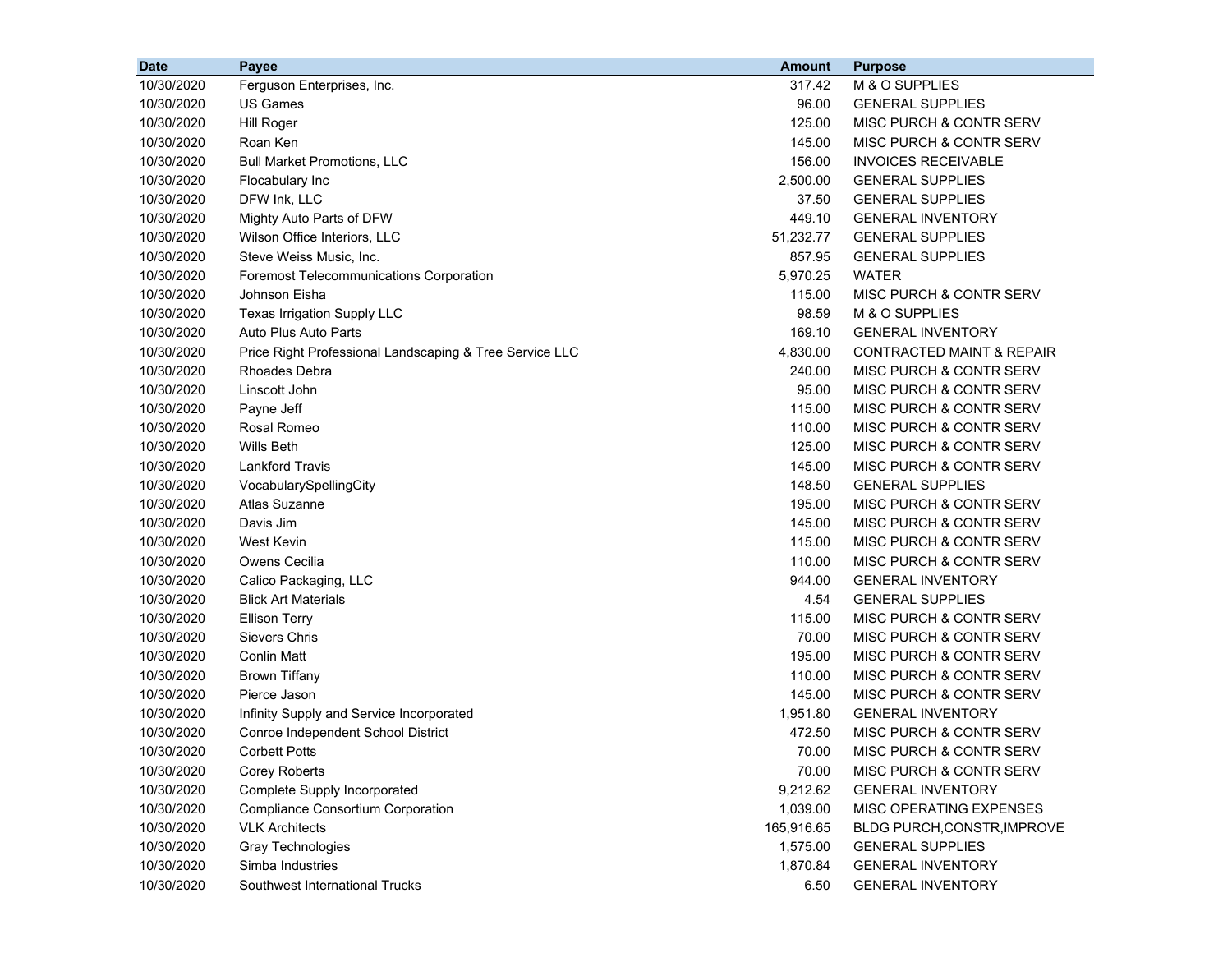| <b>Date</b> | Payee                                            | <b>Amount</b> | <b>Purpose</b>                             |
|-------------|--------------------------------------------------|---------------|--------------------------------------------|
| 10/30/2020  | <b>Best Plumbing Specialties Incorporated</b>    | 187.40        | <b>GENERAL INVENTORY</b>                   |
| 10/30/2020  | Rush Truck Centers Of Texas Limited Partnership  | 191.14        | <b>GENERAL INVENTORY</b>                   |
| 10/30/2020  |                                                  | 1,660.55      | M & O SUPPLIES                             |
| 10/30/2020  | <b>Rush Bus Center Of Texas</b>                  | 1,095.07      | <b>CONTRACTED MAINT &amp; REPAIR</b>       |
| 10/30/2020  | <b>Commercial Recorder</b>                       | 67.60         | <b>Statutorily Required Public Notices</b> |
| 10/30/2020  | <b>Gopher Sport Equipment</b>                    | 539.10        | M & O SUPPLIES                             |
| 10/30/2020  | <b>Bowie High School</b><br>004                  | 155.00        | REG DAY SCHOOL TUITION                     |
| 10/30/2020  | Sheila Black                                     | 39.60         | LIONS CLUB CONCESSIONS                     |
| 10/30/2020  | Leanne Campbell                                  | 63.75         | LIONS CLUB CONCESSIONS                     |
| 10/30/2020  | Young Kim                                        | 73.55         | LIONS CLUB CONCESSIONS                     |
| 10/30/2020  | Alexandrea Luna                                  | 68.45         | LIONS CLUB CONCESSIONS                     |
| 10/30/2020  | Zinnia Reed                                      | 32.60         | LIONS CLUB CONCESSIONS                     |
| 11/02/2020  | <b>Atmos Energy</b>                              | 90.95         | WATER                                      |
| 11/02/2020  | <b>Atmos Energy</b>                              | 2.30          | <b>WATER</b>                               |
| 11/02/2020  | <b>Atmos Energy</b>                              | 88.20         | <b>WATER</b>                               |
| 11/02/2020  | <b>Atmos Energy</b>                              | 67.42         | <b>WATER</b>                               |
| 11/02/2020  | <b>Atmos Energy</b>                              | 96.94         | <b>WATER</b>                               |
| 11/02/2020  | <b>Atmos Energy</b>                              | 49.91         | <b>WATER</b>                               |
| 11/04/2020  | Qep Incorporated                                 | 83.72         | <b>READING MATERIALS</b>                   |
| 11/04/2020  | Math Learning Center The                         | 535.00        | <b>GENERAL SUPPLIES</b>                    |
| 11/04/2020  | Hoshizaki South Central Distribution Center      | 1,286.39      | M & O SUPPLIES                             |
| 11/04/2020  | Home Depot Pro                                   | 732.04        | M & O SUPPLIES                             |
| 11/04/2020  | Home Depot Pro                                   | 13,986.00     | <b>GENERAL INVENTORY</b>                   |
| 11/04/2020  |                                                  | 269.00        | <b>GENERAL SUPPLIES</b>                    |
| 11/04/2020  | Apex Supply Company                              | 1,406.36      | M & O SUPPLIES                             |
| 11/04/2020  | Kroger                                           | 526.92        | <b>GENERAL SUPPLIES</b>                    |
| 11/04/2020  |                                                  | 320.29        | MISC OPERATING EXPENSES                    |
| 11/04/2020  | <b>Elliott Electric Supply</b>                   | 2,999.48      | <b>GENERAL INVENTORY</b>                   |
| 11/04/2020  |                                                  | 2.06          | LIONS CLUB CONCESSIONS                     |
| 11/04/2020  |                                                  | 1,173.57      | M & O SUPPLIES                             |
| 11/04/2020  | Interquest Detection Canines Of North Texas      | 4,730.00      | MISC PURCH & CONTR SERV                    |
| 11/04/2020  | Macmillan Mcgraw Hill School Publishing Company  | 15,399.15     | <b>TEXTBOOKS</b>                           |
| 11/04/2020  | Lennox Industries Incorporated                   | 383.81        | M & O SUPPLIES                             |
| 11/04/2020  | <b>Masters Distribution Systems</b>              | 2,802.93      | <b>FOOD</b>                                |
| 11/04/2020  |                                                  | 22,109.15     | <b>MISC OPERATING EXPENSES</b>             |
| 11/04/2020  | Abdo Publishing Company                          | 1,029.65      | <b>READING MATERIALS</b>                   |
| 11/04/2020  | Paradise Produce                                 | 17,312.60     | <b>FOOD</b>                                |
| 11/04/2020  | Lone Star Communications Incorporated            | 36,196.50     | MISC PURCH & CONTR SERV                    |
| 11/04/2020  | <b>Continental Book Company Western Division</b> | 271.84        | <b>TEXTBOOKS</b>                           |
| 11/04/2020  | <b>Crisis Prevention Institute</b>               | $\sim$        | <b>GENERAL SUPPLIES</b>                    |
| 11/04/2020  | Fastsigns                                        | 129.43        | <b>GENERAL SUPPLIES</b>                    |
| 11/04/2020  | <b>Concentra Medical Centers</b>                 | 194.50        | MISC OPERATING EXPENSES                    |
| 11/04/2020  | Office Depot                                     | 539.90        | <b>GENERAL SUPPLIES</b>                    |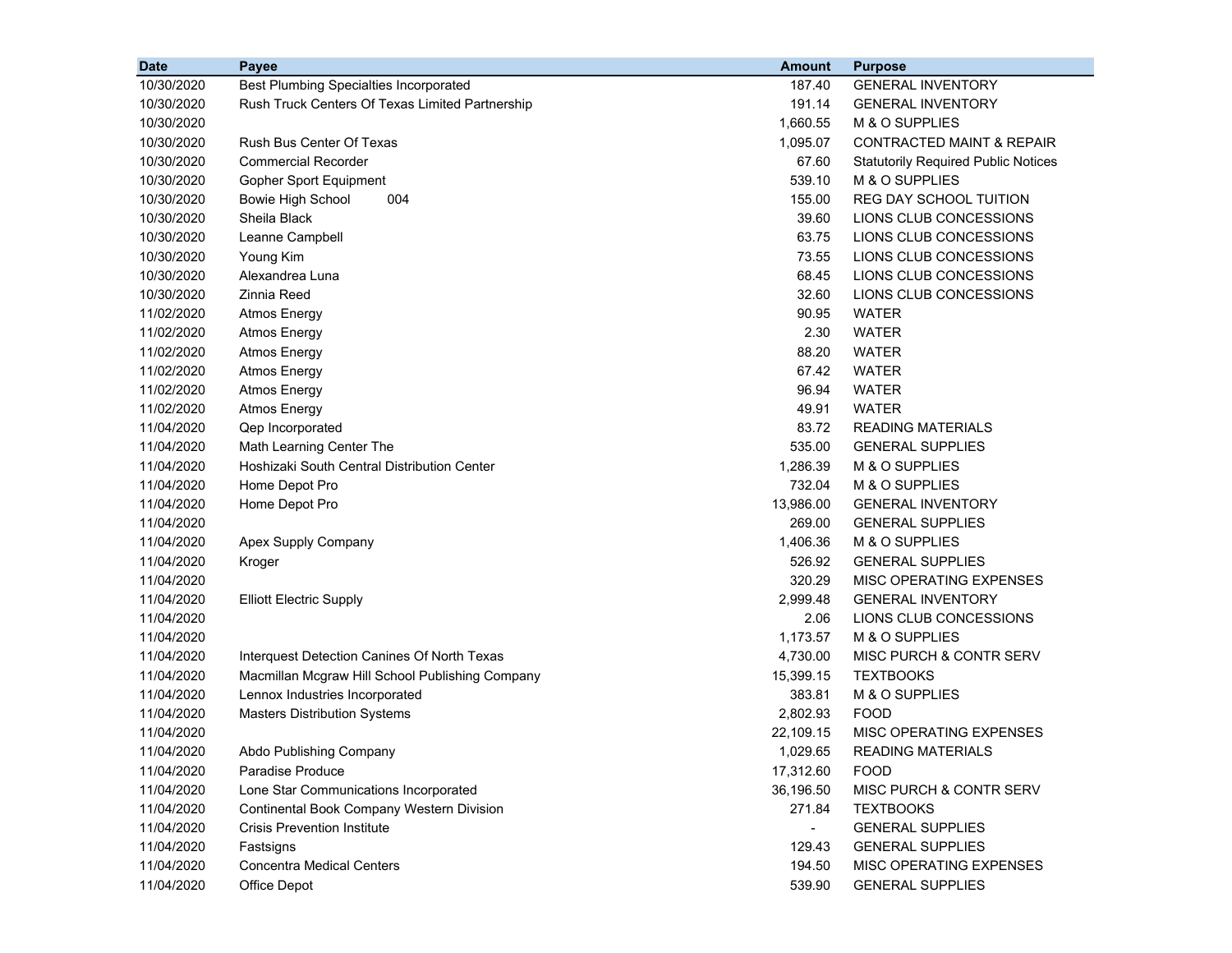| <b>Date</b> | Payee                                        | <b>Amount</b> | <b>Purpose</b>                       |
|-------------|----------------------------------------------|---------------|--------------------------------------|
| 11/04/2020  | <b>Marks Plumbing Parts</b>                  | 212.38        | M & O SUPPLIES                       |
| 11/04/2020  | Moak Casey & Associates Incorporated         | 1,562.50      | MISC PURCH & CONTR SERV              |
| 11/04/2020  | <b>Bernd Mac</b>                             | 743.60        | MISC PURCH & CONTR SERV              |
| 11/04/2020  | Enterprise Rent A Car                        | 4,324.78      | <b>RENTALS &amp; OPERATING LEASE</b> |
| 11/04/2020  | B & H Photo Video                            | 376.80        | <b>GENERAL SUPPLIES</b>              |
| 11/04/2020  | <b>CDW Government Incorporated</b>           | 10,000.00     | CONTRACTED MAINT & REPAIR            |
| 11/04/2020  |                                              | 17,070.69     | <b>GENERAL SUPPLIES</b>              |
| 11/04/2020  | <b>Td Industries Limited</b>                 | 2,739.33      | <b>CONTRACTED MAINT &amp; REPAIR</b> |
| 11/04/2020  | Aerowave Technologies                        | 587.00        | <b>GENERAL SUPPLIES</b>              |
| 11/04/2020  | Govconnection Incorporated                   | 32.50         | <b>GENERAL SUPPLIES</b>              |
| 11/04/2020  | Pacific Learning Incorporated                | 9,984.00      | ACCOUNTS PAYABLE-ACCRUALS            |
| 11/04/2020  |                                              |               | <b>GENERAL SUPPLIES</b>              |
| 11/04/2020  | <b>CMJ Engineering Incorporated</b>          | 4,559.00      | OTH PROFESSIONAL SERVICES            |
| 11/04/2020  | <b>ProComputing Corporation</b>              | (309.06)      | <b>CONTRACTED MAINT &amp; REPAIR</b> |
| 11/04/2020  |                                              | 1,876.00      | <b>GENERAL SUPPLIES</b>              |
| 11/04/2020  | Apple Computer Incorporated                  | 17.50         | <b>GENERAL SUPPLIES</b>              |
| 11/04/2020  | Kimbrough Fire Extinguisher Company          | 260.66        | <b>CONTRACTED MAINT &amp; REPAIR</b> |
| 11/04/2020  | <b>City Of Grand Prairie Water Utilities</b> | 1,522.91      | <b>WATER</b>                         |
| 11/04/2020  | Arlington Hardware Incorporated #53          | 150.75        | M & O SUPPLIES                       |
| 11/04/2020  | Proquest Information And Learning            | 2,113.44      | <b>GENERAL SUPPLIES</b>              |
| 11/04/2020  | <b>Oncor Electric Delivery</b>               | 180.00        | <b>BLDG PURCH, CONSTR, IMPROVE</b>   |
| 11/04/2020  | <b>Walsh Robert</b>                          | 270.00        | MISC PURCH & CONTR SERV              |
| 11/04/2020  | Hanover Uniform Company                      | 58.80         | NON-FOOD REQUISITIONS                |
| 11/04/2020  | <b>UPS</b>                                   | 71.42         | <b>GENERAL SUPPLIES</b>              |
| 11/04/2020  | <b>Tilley Bill</b>                           | 120.00        | MISC PURCH & CONTR SERV              |
| 11/04/2020  | <b>Vines Maurice</b>                         | 65.00         | MISC PURCH & CONTR SERV              |
| 11/04/2020  | <b>Mallard Joel</b>                          | 105.00        | MISC PURCH & CONTR SERV              |
| 11/04/2020  | <b>Total Maintenance Solutions-South</b>     | 202.74        | M & O SUPPLIES                       |
| 11/04/2020  | <b>Alford Allen</b>                          | 247.50        | MISC PURCH & CONTR SERV              |
| 11/04/2020  | Smith Kendrick                               | 247.50        | MISC PURCH & CONTR SERV              |
| 11/04/2020  | Henry John C                                 | 275.00        | MISC PURCH & CONTR SERV              |
| 11/04/2020  | <b>Reddehase Steve</b>                       | 110.00        | MISC PURCH & CONTR SERV              |
| 11/04/2020  | <b>Empowering Writers</b>                    | 32.00         | <b>GENERAL SUPPLIES</b>              |
| 11/04/2020  |                                              | 210.00        | <b>READING MATERIALS</b>             |
| 11/04/2020  | Luxor Staffing                               | 2,333.50      | MISC PURCH & CONTR SERV              |
| 11/04/2020  | Presidio Networked Solutions Group LLC       | 621.34        | M & O SUPPLIES                       |
| 11/04/2020  | Monarch Trophy Studio                        | 66.75         | <b>GENERAL SUPPLIES</b>              |
| 11/04/2020  | Sullivan Donna                               | 105.00        | MISC PURCH & CONTR SERV              |
| 11/04/2020  | Moore Mark                                   | 220.00        | MISC PURCH & CONTR SERV              |
| 11/04/2020  | <b>IXL Learning</b>                          | 5,220.00      | <b>GENERAL SUPPLIES</b>              |
| 11/04/2020  | Texas Department of Licensing & Regulation   | 200.00        | MISC OPERATING EXPENSES              |
| 11/04/2020  | Imagine Learning Incorporated                | 1,800.00      | <b>GENERAL SUPPLIES</b>              |
| 11/04/2020  | Phillips Lawn Sprinkler Co. Inc.             | 448.18        | CONTRACTED MAINT & REPAIR            |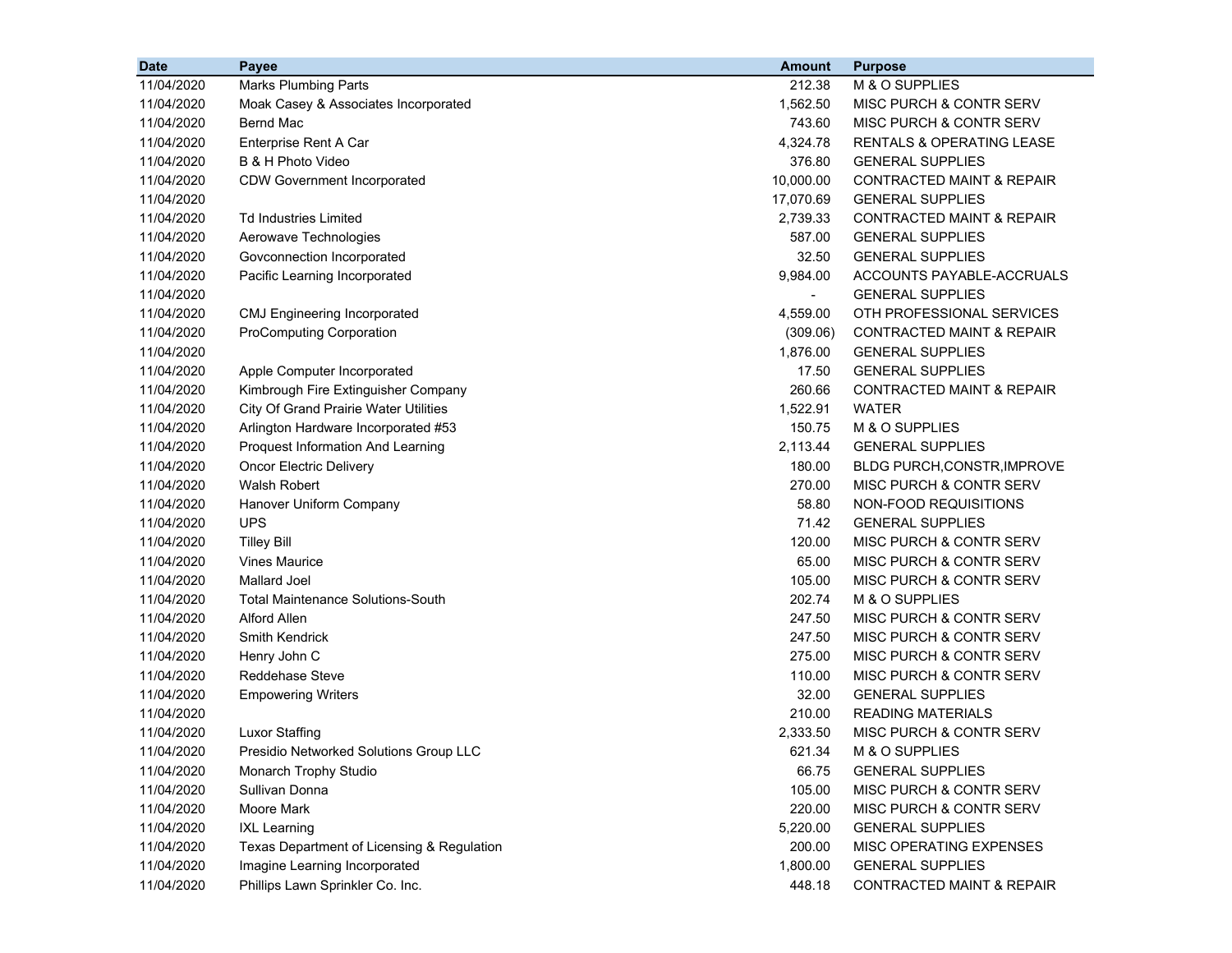| <b>Date</b> | Payee                                         | <b>Amount</b> | <b>Purpose</b>                       |
|-------------|-----------------------------------------------|---------------|--------------------------------------|
| 11/04/2020  | Dilldine Robert                               | 70.00         | MISC PURCH & CONTR SERV              |
| 11/04/2020  | Sauvage James                                 | 105.00        | MISC PURCH & CONTR SERV              |
| 11/04/2020  | Jackson Duane L                               | 115.00        | MISC PURCH & CONTR SERV              |
| 11/04/2020  | Coon Chuck                                    | 110.00        | MISC PURCH & CONTR SERV              |
| 11/04/2020  | Gardner Lori                                  | 95.00         | MISC PURCH & CONTR SERV              |
| 11/04/2020  | <b>Bradrick Mark</b>                          | 125.00        | MISC PURCH & CONTR SERV              |
| 11/04/2020  | Borne Kyle                                    | 110.00        | MISC PURCH & CONTR SERV              |
| 11/04/2020  | David Hinson                                  | 247.50        | MISC PURCH & CONTR SERV              |
| 11/04/2020  | Davis Michael                                 | 115.00        | MISC PURCH & CONTR SERV              |
| 11/04/2020  | Cole Scott                                    | 65.00         | MISC PURCH & CONTR SERV              |
| 11/04/2020  | Davenport Ned                                 | 105.00        | <b>MISC PURCH &amp; CONTR SERV</b>   |
| 11/04/2020  | <b>Carroll Percy</b>                          | 467.50        | MISC PURCH & CONTR SERV              |
| 11/04/2020  | <b>Washington Varandas</b>                    | 247.50        | MISC PURCH & CONTR SERV              |
| 11/04/2020  | Camper Marcus                                 | 247.50        | MISC PURCH & CONTR SERV              |
| 11/04/2020  | Allison Margaret Elaine                       | 95.00         | MISC PURCH & CONTR SERV              |
| 11/04/2020  | <b>Atkins Sue</b>                             | 95.00         | MISC PURCH & CONTR SERV              |
| 11/04/2020  | Brown Jeff                                    | 125.00        | MISC PURCH & CONTR SERV              |
| 11/04/2020  | Harris Cary D                                 | 247.50        | MISC PURCH & CONTR SERV              |
| 11/04/2020  | <b>Williams Arthur</b>                        | 65.00         | MISC PURCH & CONTR SERV              |
| 11/04/2020  | Crawford Melvin                               | 65.00         | MISC PURCH & CONTR SERV              |
| 11/04/2020  | Nugent David Jr                               | 105.00        | MISC PURCH & CONTR SERV              |
| 11/04/2020  | Jasper Rob                                    | 125.00        | <b>MISC PURCH &amp; CONTR SERV</b>   |
| 11/04/2020  | <b>Wakefield Chad</b>                         | 120.00        | MISC PURCH & CONTR SERV              |
| 11/04/2020  | Wilson Larry L                                | 120.00        | MISC PURCH & CONTR SERV              |
| 11/04/2020  | Anthony Retha                                 | 95.00         | MISC PURCH & CONTR SERV              |
| 11/04/2020  | <b>Martinez Kelly</b>                         | 105.00        | MISC PURCH & CONTR SERV              |
| 11/04/2020  | Burt John H                                   | 125.00        | MISC PURCH & CONTR SERV              |
| 11/04/2020  | Dixon Glen                                    | 105.00        | MISC PURCH & CONTR SERV              |
| 11/04/2020  | Lemmons Marlon                                | 70.00         | MISC PURCH & CONTR SERV              |
| 11/04/2020  | <b>Vessels Chris</b>                          | 115.00        | MISC PURCH & CONTR SERV              |
| 11/04/2020  | <b>Brock Drew</b>                             | 115.00        | MISC PURCH & CONTR SERV              |
| 11/04/2020  | Berry Jermone                                 | 65.00         | MISC PURCH & CONTR SERV              |
| 11/04/2020  | <b>Hinton Sue</b>                             | 125.00        | MISC PURCH & CONTR SERV              |
| 11/04/2020  | IdentiSys Incorporated                        | 3,167.80      | <b>GENERAL SUPPLIES</b>              |
| 11/04/2020  |                                               | 420.00        | <b>INVOICES RECEIVABLE</b>           |
| 11/04/2020  | Clayborn Brent                                | 105.00        | MISC PURCH & CONTR SERV              |
| 11/04/2020  | National Wholesale Supply                     | 206.02        | M & O SUPPLIES                       |
| 11/04/2020  | <b>Strassmann Klaus</b>                       | 65.00         | MISC PURCH & CONTR SERV              |
| 11/04/2020  | Canon Solutions America (formerly Oce V#8259) | 2,861.34      | <b>CONTRACTED MAINT &amp; REPAIR</b> |
| 11/04/2020  |                                               | 59.79         | <b>GENERAL SUPPLIES</b>              |
| 11/04/2020  | Parks Bryant L                                | 687.50        | MISC PURCH & CONTR SERV              |
| 11/04/2020  | Lead4Ward LLC                                 | 450.00        | <b>GENERAL SUPPLIES</b>              |
| 11/04/2020  | Accent Awards & Trophies, LLC                 | 94.00         | <b>GENERAL SUPPLIES</b>              |
|             |                                               |               |                                      |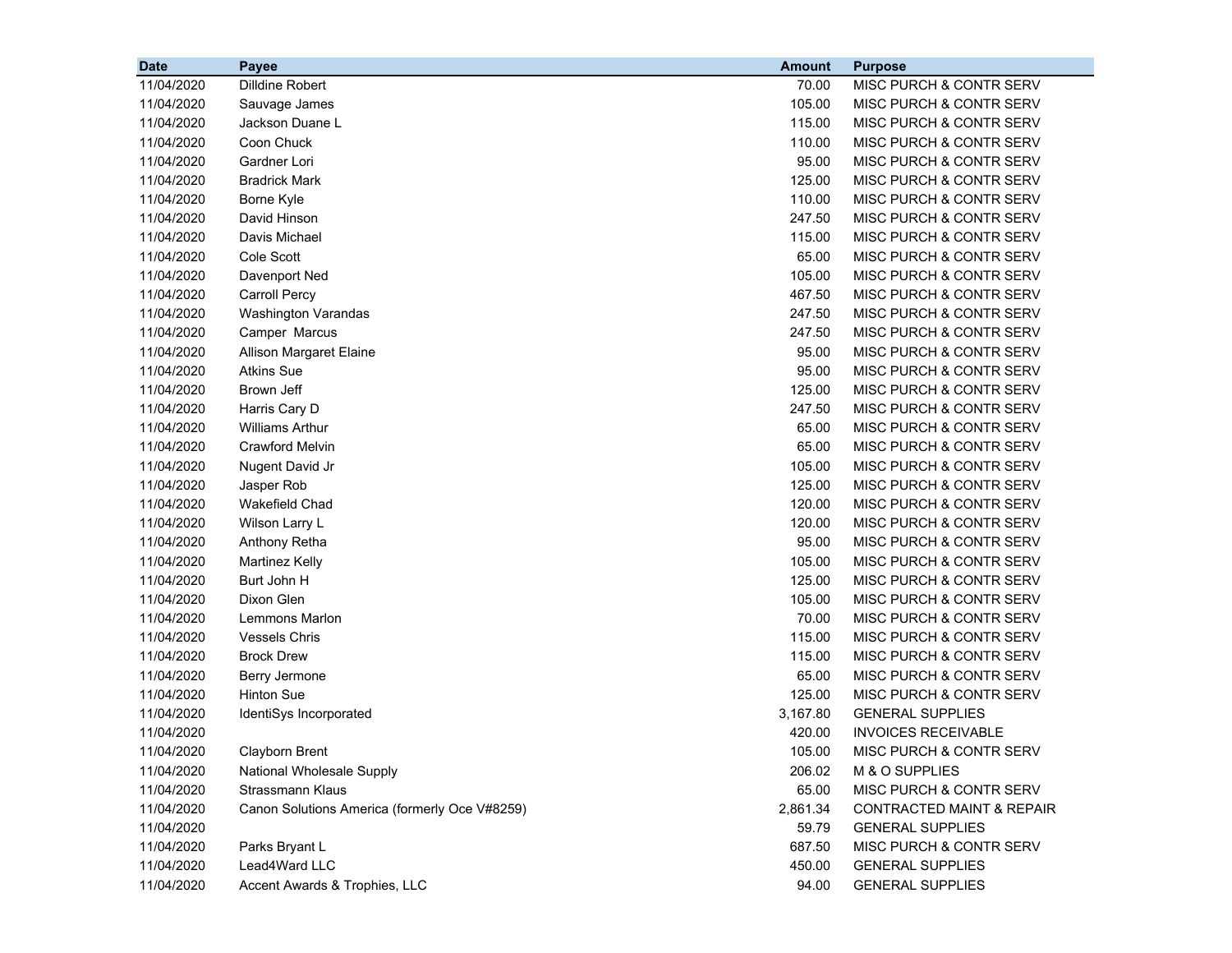| <b>Date</b> | Payee                                  | <b>Amount</b> | <b>Purpose</b>                       |
|-------------|----------------------------------------|---------------|--------------------------------------|
| 11/04/2020  | Thomas Curt                            | 130.00        | MISC PURCH & CONTR SERV              |
| 11/04/2020  | Kamp Michael                           | 120.00        | MISC PURCH & CONTR SERV              |
| 11/04/2020  | Washington Alix J                      | 115.00        | MISC PURCH & CONTR SERV              |
| 11/04/2020  | <b>Wesson Samuel</b>                   | 70.00         | MISC PURCH & CONTR SERV              |
| 11/04/2020  | AlphaGraphics                          | 121.95        | <b>GENERAL SUPPLIES</b>              |
| 11/04/2020  | Lone Star Furnishings LLC              | 11,062.79     | <b>GENERAL SUPPLIES</b>              |
| 11/04/2020  | eScholar LLC                           | 49,537.25     | <b>CONTRACTED MAINT &amp; REPAIR</b> |
| 11/04/2020  | Crawford Electric Supply Company       | 15,153.00     | <b>GENERAL INVENTORY</b>             |
| 11/04/2020  |                                        | 623.34        | M & O SUPPLIES                       |
| 11/04/2020  | Engage2learn                           | 117,911.20    | <b>MISC PURCH &amp; CONTR SERV</b>   |
| 11/04/2020  | Finishing & Mailing Center LLC         | 10,436.04     | <b>GENERAL SUPPLIES</b>              |
| 11/04/2020  | Stallins David A                       | 95.00         | MISC PURCH & CONTR SERV              |
| 11/04/2020  | Dual Language Education of New Mexico  | 1,200.00      | MISC OPERATING EXPENSES              |
| 11/04/2020  | Cyson Technology Group LLC             | 12,294.56     | MISC PURCH & CONTR SERV              |
| 11/04/2020  | Davis, Regan                           | 247.50        | MISC PURCH & CONTR SERV              |
| 11/04/2020  | Ferguson Enterprises, Inc.             | 1,319.30      | M & O SUPPLIES                       |
| 11/04/2020  | Big Game Sports Inc.                   | 404.70        | ACCOUNTS PAYABLE-ACCRUALS            |
| 11/04/2020  |                                        | $\sim$        | <b>GENERAL SUPPLIES</b>              |
| 11/04/2020  | Council of the Great City Schools      | 150.00        | MISC OPERATING EXPENSES              |
| 11/04/2020  | Meeks Kenneth                          | 50.00         | MISC PURCH & CONTR SERV              |
| 11/04/2020  | <b>Betancourt Raymond</b>              | 125.00        | MISC PURCH & CONTR SERV              |
| 11/04/2020  | <b>Mathis Lonnie</b>                   | 70.00         | MISC PURCH & CONTR SERV              |
| 11/04/2020  | Chin Henry                             | 55.00         | MISC PURCH & CONTR SERV              |
| 11/04/2020  | Cardinal's Sport Center Incorporated   | 17,475.00     | <b>GENERAL SUPPLIES</b>              |
| 11/04/2020  | Lowe's Home Centers, LLC               | 98.85         | M & O SUPPLIES                       |
| 11/04/2020  | Western-BRW Paper Company Incorporated | 180.00        | <b>GENERAL INVENTORY</b>             |
| 11/04/2020  | Western-BRW Paper Company Incorporated | 1,050.00      | M & O SUPPLIES                       |
| 11/04/2020  | AC SPEEDO ELECTRIC, LLC                | 250.00        | <b>CONTRACTED MAINT &amp; REPAIR</b> |
| 11/04/2020  | Minority Authority Uniform LLC         | 9,791.40      | M & O SUPPLIES                       |
| 11/04/2020  | <b>BrainPOP LLC</b>                    | 2,950.00      | <b>GENERAL SUPPLIES</b>              |
| 11/04/2020  | Bone Pam J                             | 95.00         | MISC PURCH & CONTR SERV              |
| 11/04/2020  | Flocabulary Inc                        | 2,500.00      | <b>GENERAL SUPPLIES</b>              |
| 11/04/2020  |                                        | 2,500.00      | <b>INVOICES RECEIVABLE</b>           |
| 11/04/2020  | <b>CableLink Solutions</b>             | 2,014.69      | CONTRACTED MAINT & REPAIR            |
| 11/04/2020  | Moore Supply Co                        | 9.90          | M & O SUPPLIES                       |
| 11/04/2020  | OTC Brands, Inc.                       | 743.73        | <b>GENERAL SUPPLIES</b>              |
| 11/04/2020  |                                        | 509.14        | <b>INVOICES RECEIVABLE</b>           |
| 11/04/2020  | Mighty Auto Parts of DFW               | 633.73        | <b>GENERAL INVENTORY</b>             |
| 11/04/2020  | McAlister's Deli                       | 588.80        | MISC OPERATING EXPENSES              |
| 11/04/2020  | Lincoln Electric Company               | 21,280.79     | <b>GENERAL SUPPLIES</b>              |
| 11/04/2020  | Mavich LLC                             | 2,417.20      | <b>GENERAL INVENTORY</b>             |
| 11/04/2020  | <b>C&amp;S Trailers</b>                | 107.90        | M & O SUPPLIES                       |
| 11/04/2020  | Nasco                                  | 2,316.09      | <b>GENERAL SUPPLIES</b>              |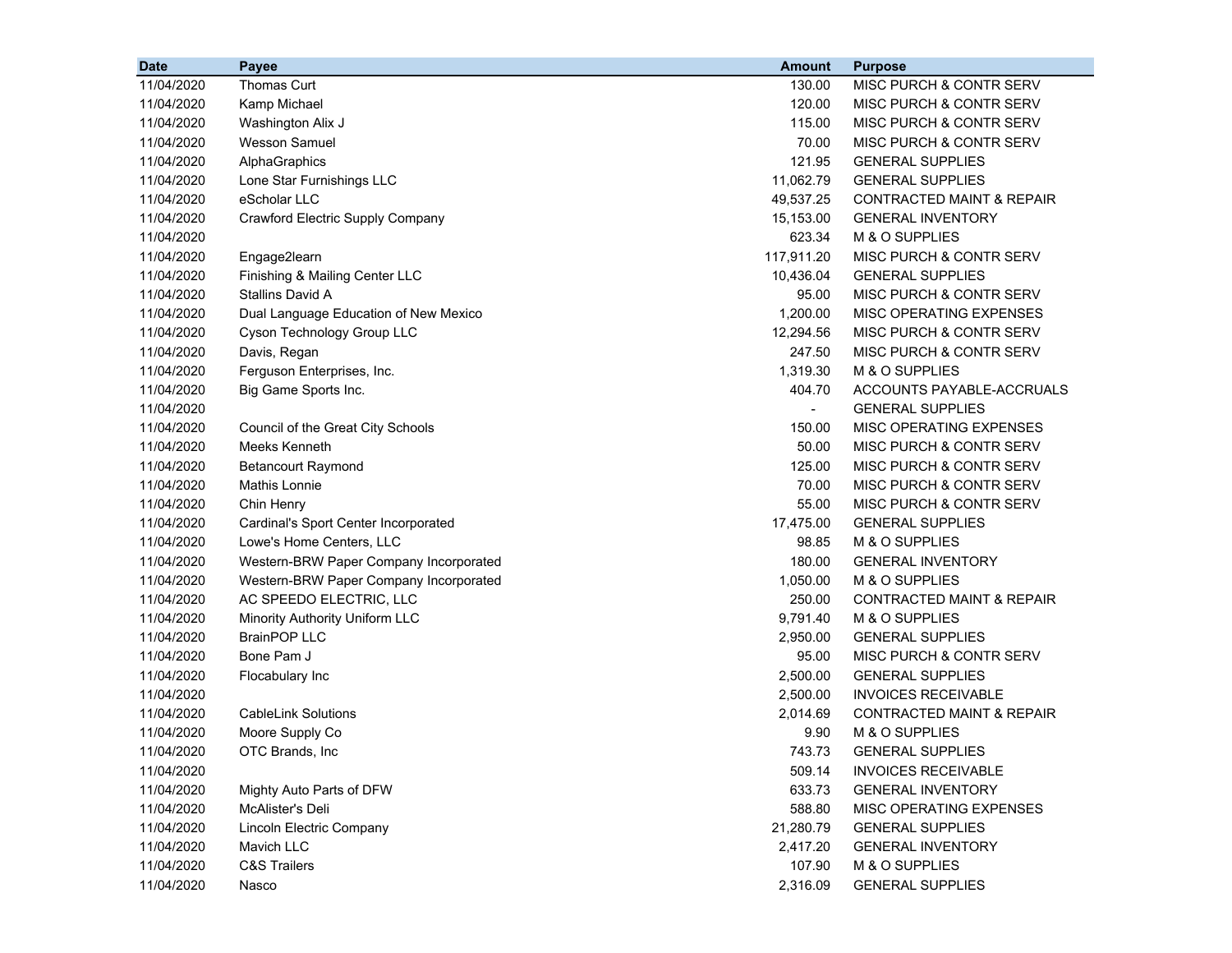| <b>Date</b> | Payee                                             | <b>Amount</b> | <b>Purpose</b>                       |
|-------------|---------------------------------------------------|---------------|--------------------------------------|
| 11/04/2020  | Mohawk USA LLC                                    | 70,437.99     | <b>GENERAL SUPPLIES</b>              |
| 11/04/2020  | Learning A-Z LLC                                  | 9,446.09      | <b>GENERAL SUPPLIES</b>              |
| 11/04/2020  | Shay Calvert                                      | 110.00        | <b>MISC PURCH &amp; CONTR SERV</b>   |
| 11/04/2020  | Texas Irrigation Supply LLC                       | 264.81        | M & O SUPPLIES                       |
| 11/04/2020  | EDpuzzle, Incorporated                            | 1,235.00      | <b>GENERAL SUPPLIES</b>              |
| 11/04/2020  | Learning Center of North Texas, Inc.              | 1,150.00      | MISC PURCH & CONTR SERV              |
| 11/04/2020  | International Literacy Association                | 44.00         | MISC OPERATING EXPENSES              |
| 11/04/2020  | International Literacy Association                | 44.00         | MISC OPERATING EXPENSES              |
| 11/04/2020  | International Literacy Association                | 44.00         | MISC OPERATING EXPENSES              |
| 11/04/2020  | International Literacy Association                | 44.00         | <b>MISC OPERATING EXPENSES</b>       |
| 11/04/2020  | International Literacy Association                | 396.00        | <b>DUES</b>                          |
| 11/04/2020  | Staples Inc/Staples Business Advantage            | 276.49        | <b>GENERAL SUPPLIES</b>              |
| 11/04/2020  | North Dallas A/C and Heating Company Incorporated | 11,675.25     | <b>CONTRACTED MAINT &amp; REPAIR</b> |
| 11/04/2020  | <b>MSB Consulting</b>                             | 1,020.68      | <b>MISC PURCH &amp; CONTR SERV</b>   |
| 11/04/2020  | <b>Rhoades Debra</b>                              | 125.00        | MISC PURCH & CONTR SERV              |
| 11/04/2020  | <b>Benson Anthony</b>                             | 125.00        | <b>MISC PURCH &amp; CONTR SERV</b>   |
| 11/04/2020  | GraceNotes LLC                                    | 391.49        | <b>GENERAL SUPPLIES</b>              |
| 11/04/2020  | Bayes Achievement Center, Inc.                    | 31.25         | <b>TUITION &amp; TRFR PMTS</b>       |
| 11/04/2020  | Wills Beth                                        | 110.00        | MISC PURCH & CONTR SERV              |
| 11/04/2020  | Bobby Dorans Plumbers Continuing Education Inc    | 85.00         | MISC PURCH & CONTR SERV              |
| 11/04/2020  | Coleman Samuel                                    | 65.00         | MISC PURCH & CONTR SERV              |
| 11/04/2020  | <b>Brice Brandon</b>                              | 125.00        | <b>MISC PURCH &amp; CONTR SERV</b>   |
| 11/04/2020  | <b>Wright Express FSC</b>                         | 25,557.23     | ACCOUNTS PAYABLE-ACCRUALS            |
| 11/04/2020  | Frost Insurance Agency Inc.                       | 11,721.20     | INSURANCE/BOND PREMIUMS              |
| 11/04/2020  | Smith Sam M.                                      | 55.00         | <b>MISC PURCH &amp; CONTR SERV</b>   |
| 11/04/2020  | R.L. Townsend & Associates, LLC                   | 5,985.00      | <b>AUDIT SERVICES</b>                |
| 11/04/2020  | Hope Squad LLC                                    | 9,375.00      | MISC PURCH & CONTR SERV              |
| 11/04/2020  | Ogunbameru Courage                                | 95.00         | <b>MISC PURCH &amp; CONTR SERV</b>   |
| 11/04/2020  | PopSmart Technologies, LLC                        | 85.77         | <b>CONTRACTED MAINT &amp; REPAIR</b> |
| 11/04/2020  |                                                   | 95.00         | <b>GENERAL SUPPLIES</b>              |
| 11/04/2020  | <b>Blick Art Materials</b>                        | 404.82        | <b>GENERAL SUPPLIES</b>              |
| 11/04/2020  | X-Grain Sportswear                                | 750.00        | <b>GENERAL SUPPLIES</b>              |
| 11/04/2020  | ValueSure Agency Inc.                             | 213.00        | MISC OPERATING EXPENSES              |
| 11/04/2020  | Patterson Veterinary Supply Inc                   | 874.00        | M & O SUPPLIES                       |
| 11/04/2020  | <b>Zhou Medical Solutions LLC</b>                 | 742.01        | <b>ACCOUNTS PAYABLE-ACCRUALS</b>     |
| 11/04/2020  |                                                   |               | <b>GENERAL SUPPLIES</b>              |
| 11/04/2020  | <b>Sievers Chris</b>                              | 65.00         | MISC PURCH & CONTR SERV              |
| 11/04/2020  | <b>Woods Charles</b>                              | 115.00        | MISC PURCH & CONTR SERV              |
| 11/04/2020  | <b>Flores Arabella</b>                            | 95.00         | MISC PURCH & CONTR SERV              |
| 11/04/2020  | Weston Malcolm Sr                                 | 125.00        | MISC PURCH & CONTR SERV              |
| 11/04/2020  | <b>Brian Buford</b>                               | 185.00        | MISC PURCH & CONTR SERV              |
| 11/04/2020  | Harper-Wilson Dimitris                            | 247.50        | MISC PURCH & CONTR SERV              |
| 11/04/2020  | Colorado Time Systems                             | 2,250.00      | <b>GENERAL SUPPLIES</b>              |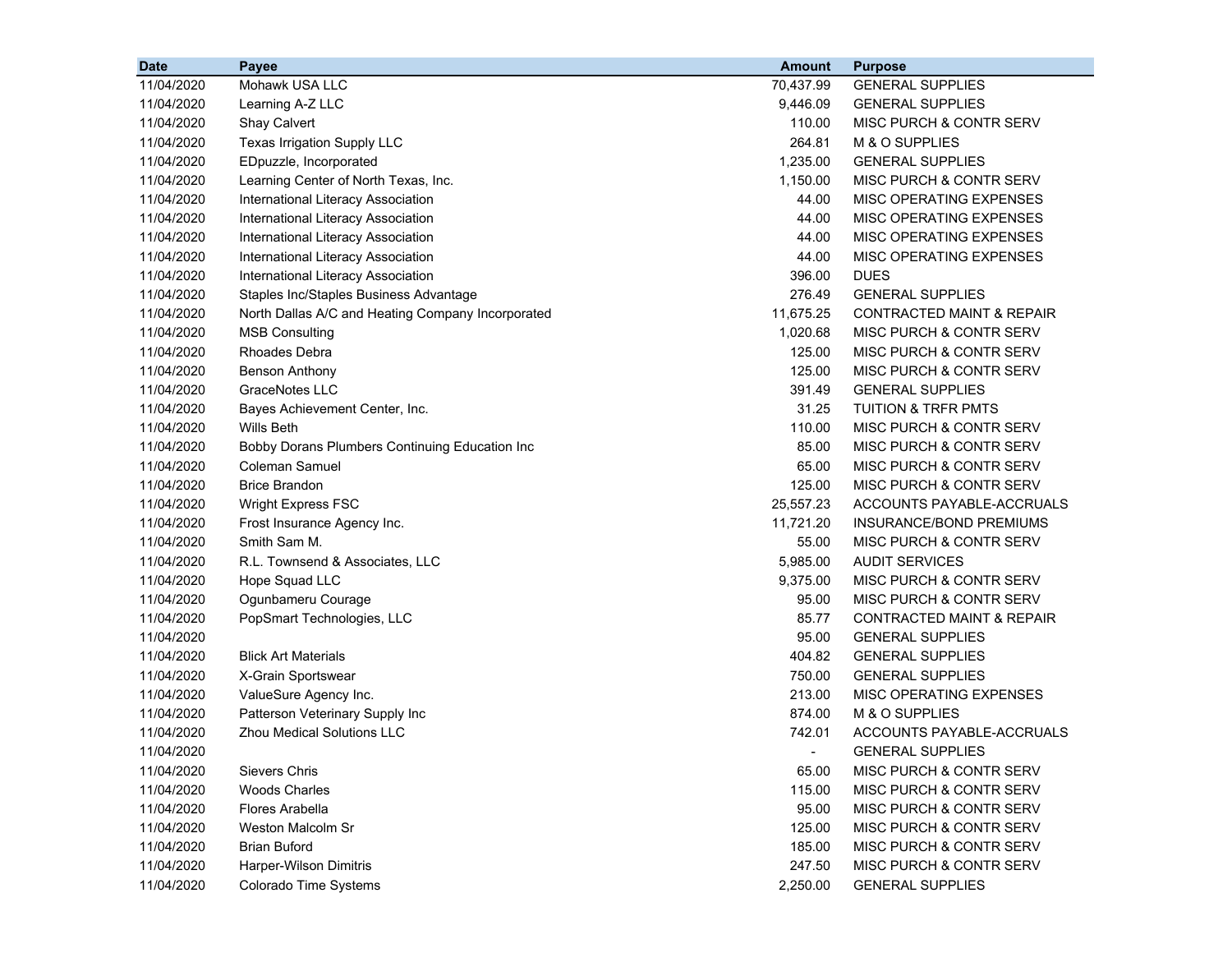| <b>Date</b> | <b>Payee</b>                                         | <b>Amount</b> | <b>Purpose</b>                       |
|-------------|------------------------------------------------------|---------------|--------------------------------------|
| 11/04/2020  | Jesus Adame                                          | 247.50        | MISC PURCH & CONTR SERV              |
| 11/04/2020  | Johnson Jerome                                       | 50.00         | MISC PURCH & CONTR SERV              |
| 11/04/2020  | <b>Almand David</b>                                  | 70.00         | MISC PURCH & CONTR SERV              |
| 11/04/2020  | P L Grant and Associates LLC                         | 150.00        | <b>GENERAL SUPPLIES</b>              |
| 11/04/2020  | Haas Tech Inc. dba Advanced Starter Service          | 241.50        | <b>GENERAL INVENTORY</b>             |
| 11/04/2020  | Cody Prescher                                        | 1,825.00      | <b>CONTRACTED MAINT &amp; REPAIR</b> |
| 11/04/2020  | Farm and City Supply LLC                             | 398.80        | <b>GENERAL INVENTORY</b>             |
| 11/04/2020  | <b>Continental Battery Company</b>                   | 6,968.81      | M & O SUPPLIES                       |
| 11/04/2020  | <b>Batteries Plus Bulbs</b>                          | 114.40        | <b>GENERAL INVENTORY</b>             |
| 11/04/2020  | El Capa LTD                                          | 6,568.75      | RENTALS & OPERATING LEASE            |
| 11/04/2020  | MultiView Inc                                        | 2,500.00      | MISC OPERATING EXPENSES              |
| 11/04/2020  | <b>Critical Start Incorporated</b>                   | 12,500.00     | <b>CONTRACTED MAINT &amp; REPAIR</b> |
| 11/04/2020  | Georgia State University                             | 1,000.00      | MISC OPERATING EXPENSES              |
| 11/04/2020  | Hillco Partners L L C                                | 5,400.00      | <b>LOBBYING</b>                      |
| 11/04/2020  | <b>Patrick Howell</b>                                | 120.00        | MISC PURCH & CONTR SERV              |
| 11/04/2020  | <b>Michael Molinar</b>                               | 70.00         | MISC PURCH & CONTR SERV              |
| 11/04/2020  | <b>Tracie Baker</b>                                  | 270.00        | <b>MISC PURCH &amp; CONTR SERV</b>   |
| 11/04/2020  | Jalen Burnett                                        | 70.00         | MISC PURCH & CONTR SERV              |
| 11/04/2020  | <b>FLASH Visual Media</b>                            | 2,717.00      | <b>GENERAL SUPPLIES</b>              |
| 11/04/2020  | <b>Thurman Moore</b>                                 | 105.00        | MISC PURCH & CONTR SERV              |
| 11/04/2020  | EventBooking.com LLC                                 | 14,000.00     | <b>CONTRACTED MAINT &amp; REPAIR</b> |
| 11/04/2020  | Cedric Tisby                                         | 70.00         | MISC PURCH & CONTR SERV              |
| 11/04/2020  | Dewayne Keith                                        | 120.00        | MISC PURCH & CONTR SERV              |
| 11/04/2020  | David Henson                                         | 55.00         | MISC PURCH & CONTR SERV              |
| 11/04/2020  | <b>Landon Howard</b>                                 | 70.00         | MISC PURCH & CONTR SERV              |
| 11/04/2020  | DeJuan Groce                                         | 120.00        | MISC PURCH & CONTR SERV              |
| 11/04/2020  | Emre Ozer                                            | 135.00        | MISC PURCH & CONTR SERV              |
| 11/04/2020  | Daniel Robinson                                      | 70.00         | MISC PURCH & CONTR SERV              |
| 11/04/2020  | Complete Supply Incorporated                         | 41,455.73     | <b>GENERAL INVENTORY</b>             |
| 11/04/2020  |                                                      | 1,851.26      | <b>GENERAL SUPPLIES</b>              |
| 11/04/2020  |                                                      | 126,266.00    | M & O SUPPLIES                       |
| 11/04/2020  | Elevator Maintenance and Repair Incorporated         | 3,064.09      | <b>CONTRACTED MAINT &amp; REPAIR</b> |
| 11/04/2020  | Austin Turf & Tractor                                | 51.06         | M & O SUPPLIES                       |
| 11/04/2020  | Accredited Lock Supply Company                       | 233.10        | <b>GENERAL INVENTORY</b>             |
| 11/04/2020  | <b>Atmos Energy</b>                                  | 2,341.74      | <b>WATER</b>                         |
| 11/04/2020  | Bucks Wheel & Equipment Company                      | 195.58        | <b>GENERAL INVENTORY</b>             |
| 11/04/2020  |                                                      | 33.87         | M & O SUPPLIES                       |
| 11/04/2020  | Nema 3 Electric Incorporated                         | 625.00        | <b>CONTRACTED MAINT &amp; REPAIR</b> |
| 11/04/2020  | <b>IB</b> Source                                     | 1,090.00      | <b>TEXTBOOKS</b>                     |
| 11/04/2020  | Careersafe                                           | 600.00        | MISC OPERATING EXPENSES              |
| 11/04/2020  | <b>Burmax Company Incorporated</b>                   | 2,777.78      | <b>GENERAL SUPPLIES</b>              |
| 11/04/2020  | American Council On The Teaching Of Foreign Language | 190.00        | MISC OPERATING EXPENSES              |
| 11/04/2020  | Rush Truck Centers Of Texas Limited Partnership      | 43.30         | M & O SUPPLIES                       |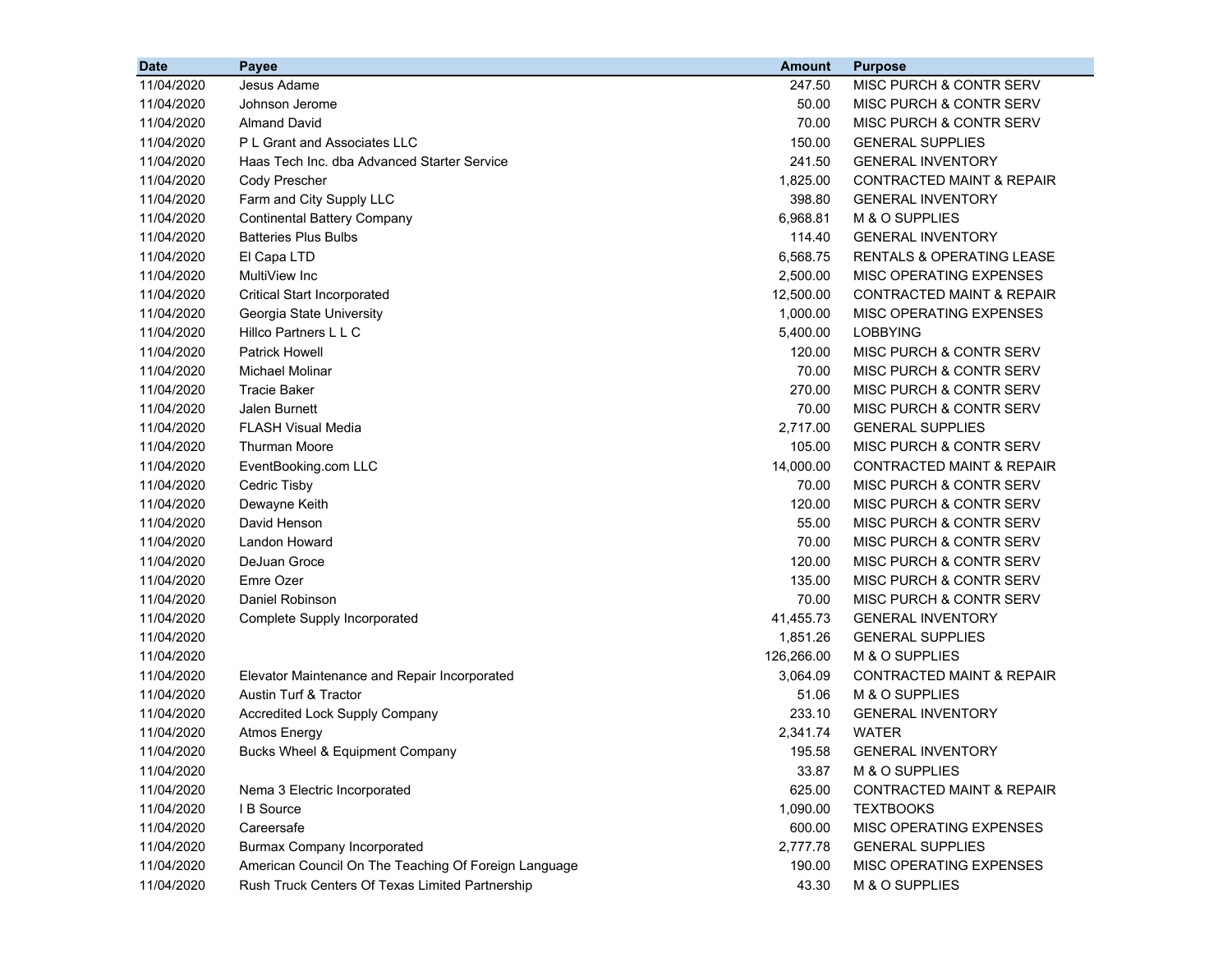| <b>Date</b> | Payee                                             | <b>Amount</b> | <b>Purpose</b>                       |
|-------------|---------------------------------------------------|---------------|--------------------------------------|
| 11/04/2020  | <b>Bernd Shelley Burke</b>                        | 214.60        | MISC PURCH & CONTR SERV              |
| 11/04/2020  | H2O Supply Incorporated                           | 807.76        | <b>GENERAL INVENTORY</b>             |
| 11/04/2020  | SiteOne Landscape Supply Holding LLC              | 14,345.17     | M & O SUPPLIES                       |
| 11/04/2020  | Curriculum Associates Incorporated                | 981.12        | <b>GENERAL SUPPLIES</b>              |
| 11/04/2020  | Demco Incorporated                                | 390.44        | <b>GENERAL SUPPLIES</b>              |
| 11/04/2020  | <b>Education Service Center Region XI</b>         | 1,200.00      | <b>EDUCATION SERVICE CENTER</b>      |
| 11/04/2020  | <b>Flinn Scientific</b>                           | 8,964.39      | <b>GENERAL SUPPLIES</b>              |
| 11/04/2020  | Lowery Sand & Gravel Co Inc                       | 690.00        | M & O SUPPLIES                       |
| 11/04/2020  | <b>Pyramid School Products</b>                    | 250.50        | <b>GENERAL SUPPLIES</b>              |
| 11/04/2020  | Quality Audio Visual Service Incorporated         | 1,165.35      | <b>CONTRACTED MAINT &amp; REPAIR</b> |
| 11/04/2020  | Sargent Welch L L C                               | 133.44        | <b>GENERAL SUPPLIES</b>              |
| 11/04/2020  | Scholastic Incorporated                           | 189.75        | <b>READING MATERIALS</b>             |
| 11/04/2020  | Olen Williams Sales & Service                     | 150.00        | M & O SUPPLIES                       |
| 11/04/2020  | <b>United Educators Association</b>               | 1,027.32      | UNITED FUND                          |
| 11/04/2020  | Texas United School Employees Local 100           | 26.67         | UNITED FUND                          |
| 11/04/2020  | Truman Tim Chapter 13 Trustee                     | 1,464.46      | UNITED FUND                          |
| 11/04/2020  | Association Of Texas Professional Teachers Local  | 0.58          | UNITED FUND                          |
| 11/04/2020  | Association Of Texas Professional Educators State | 34.60         | UNITED FUND                          |
| 11/04/2020  | Administracion para el Sustento de Menores        | 347.69        | UNITED FUND                          |
| 11/04/2020  | Powers Tom Chapter 13 Trustee                     | 904.62        | UNITED FUND                          |
| 11/04/2020  | Educational Employees Credit Union - HSA          | 953.95        | <b>DENTAL INSURANCE</b>              |
| 11/04/2020  | <b>Educational Employees Credit Union</b>         | 5,720.25      | DUE TO CREDIT UNION                  |
| 11/04/2020  | <b>Texas State Teachers Association</b>           | 64.35         | UNITED FUND                          |
| 11/05/2020  | <b>Atmos Energy</b>                               | 2,197.48      | WATER                                |
| 11/05/2020  | <b>Atmos Energy</b>                               | 248.88        | WATER                                |
| 11/05/2020  | <b>Atmos Energy</b>                               | 163.51        | WATER                                |
| 11/06/2020  | <b>Tricia Alford</b>                              | 32.21         | <b>EMPLOYEE TRAVEL</b>               |
| 11/06/2020  | Christi Buell                                     | 75.27         | <b>EMPLOYEE TRAVEL</b>               |
| 11/06/2020  | Moises Carmona-Morales                            | 87.21         | <b>EMPLOYEE TRAVEL</b>               |
| 11/06/2020  | <b>Linda Fetters</b>                              | 19.85         | <b>EMPLOYEE TRAVEL</b>               |
| 11/06/2020  | <b>Gregory McQuitty</b>                           | 123.05        | <b>EMPLOYEE TRAVEL</b>               |
| 11/06/2020  | Corey Robinson                                    | 153.28        | <b>EMPLOYEE TRAVEL</b>               |
| 11/06/2020  | Felicia Scruggs                                   | 72.49         | <b>EMPLOYEE TRAVEL</b>               |
| 11/06/2020  | <b>Robert Sessions</b>                            | 243.16        | <b>EMPLOYEE TRAVEL</b>               |
| 11/06/2020  | <b>Caley Tindal</b>                               | 123.69        | <b>EMPLOYEE TRAVEL</b>               |
| 11/06/2020  | Kristina Turner                                   | 41.46         | <b>EMPLOYEE TRAVEL</b>               |
| 11/06/2020  | <b>Robert Wager</b>                               | 85.23         | <b>EMPLOYEE TRAVEL</b>               |
| 11/06/2020  | Apex Supply Company                               | 505.48        | M & O SUPPLIES                       |
| 11/06/2020  | Kroger                                            | 51.39         | <b>FOOD</b>                          |
| 11/06/2020  | United Refrigeration Incorporated                 | 401.29        | M & O SUPPLIES                       |
| 11/06/2020  | Ace Mart Restaurant Supply Company                | 280.00        | <b>GENERAL INVENTORY</b>             |
| 11/06/2020  |                                                   | 365,474.76    | M & O SUPPLIES                       |
| 11/06/2020  | Texas Furniture Source Incorporated               | 3,750.66      | <b>GENERAL SUPPLIES</b>              |
|             |                                                   |               |                                      |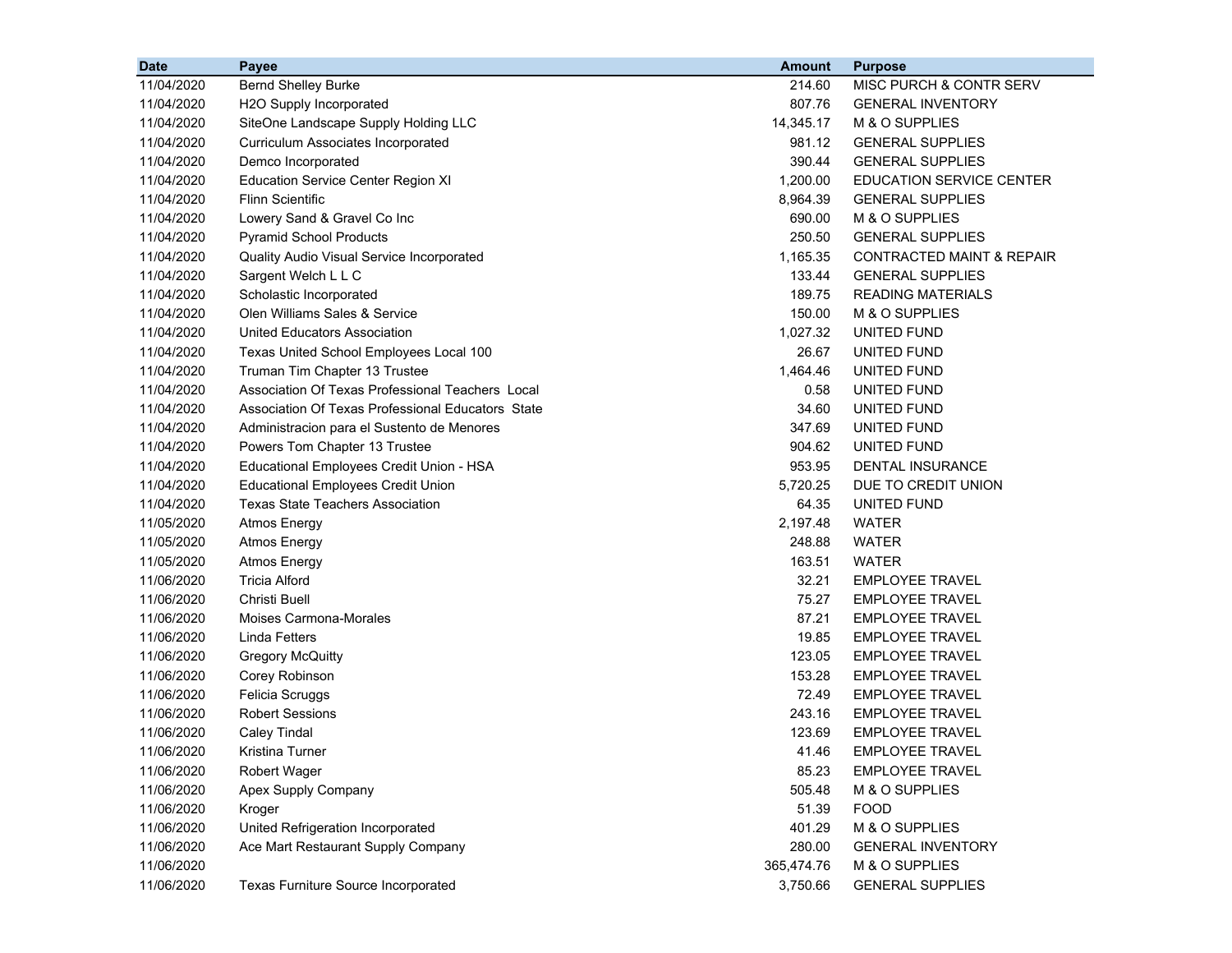| <b>Date</b> | Payee                                            | <b>Amount</b> | <b>Purpose</b>                       |
|-------------|--------------------------------------------------|---------------|--------------------------------------|
| 11/06/2020  | Texas Womans University Office Of The Bursar     | 102,608.28    | STAFF TUIT/ FEES-COLLEGES            |
| 11/06/2020  | <b>Continental Book Company Western Division</b> | 450.54        | <b>READING MATERIALS</b>             |
| 11/06/2020  | Mart Incorporated                                | 36,895.00     | <b>CONTRACTED MAINT &amp; REPAIR</b> |
| 11/06/2020  | <b>Educators Publishing Service</b>              | 78.44         | <b>GENERAL SUPPLIES</b>              |
| 11/06/2020  | Capstone                                         | 2,312.00      | <b>READING MATERIALS</b>             |
| 11/06/2020  | PPG Architectural Finishes, Inc.                 | 176.51        | M & O SUPPLIES                       |
| 11/06/2020  | B & H Photo Video                                | 49.00         | <b>GENERAL SUPPLIES</b>              |
| 11/06/2020  | Arlington Hardware Incorporated #53              | 18.78         | M & O SUPPLIES                       |
| 11/06/2020  | <b>Baldys Stanley</b>                            | 95.00         | MISC PURCH & CONTR SERV              |
| 11/06/2020  | <b>Velazquez Press</b>                           | 603.63        | <b>READING MATERIALS</b>             |
| 11/06/2020  | <b>Huffman Scott</b>                             | 120.00        | MISC PURCH & CONTR SERV              |
| 11/06/2020  | Acco Brands USA LLC (GBC)                        | 105.70        | <b>GENERAL SUPPLIES</b>              |
| 11/06/2020  | Kincheloe Michael                                | 65.00         | MISC PURCH & CONTR SERV              |
| 11/06/2020  | Ferrellgas, Incorporated                         | 7,239.09      | <b>GENERAL INVENTORY</b>             |
| 11/06/2020  | Gardner Lori                                     | 150.00        | MISC PURCH & CONTR SERV              |
| 11/06/2020  | <b>Bradrick Mark</b>                             | 95.00         | MISC PURCH & CONTR SERV              |
| 11/06/2020  | Dierke Michael                                   | 125.00        | MISC PURCH & CONTR SERV              |
| 11/06/2020  | One Source Staffing Corporation                  | 11,418.23     | MISC PURCH & CONTR SERV              |
| 11/06/2020  | <b>Binswanger Glass</b>                          | 225.00        | <b>CONTRACTED MAINT &amp; REPAIR</b> |
| 11/06/2020  | L A Cheer                                        | 50.00         | <b>GENERAL SUPPLIES</b>              |
| 11/06/2020  | <b>Crawford Melvin</b>                           | 70.00         | MISC PURCH & CONTR SERV              |
| 11/06/2020  | <b>Brock Drew</b>                                | 110.00        | MISC PURCH & CONTR SERV              |
| 11/06/2020  | Berry Jermone                                    | 70.00         | MISC PURCH & CONTR SERV              |
| 11/06/2020  | Darrow Gary                                      | 95.00         | MISC PURCH & CONTR SERV              |
| 11/06/2020  | IdentiSys Incorporated                           | 1,512.00      | <b>GENERAL SUPPLIES</b>              |
| 11/06/2020  | Coronado Patricia                                | 60.00         | MISC PURCH & CONTR SERV              |
| 11/06/2020  | Atlantic Beverage Company Inc                    | 42,532.56     | <b>GENERAL INVENTORY</b>             |
| 11/06/2020  | <b>Jakes Finer Foods</b>                         | 14,186.70     | <b>GENERAL INVENTORY</b>             |
| 11/06/2020  | Acosta Tony                                      | 110.00        | MISC PURCH & CONTR SERV              |
| 11/06/2020  | Johnson Gerald II                                | 125.00        | MISC PURCH & CONTR SERV              |
| 11/06/2020  | <b>Creative Bus Sales Inc</b>                    | 49.62         | <b>GENERAL INVENTORY</b>             |
| 11/06/2020  | Follett School Solutions, Inc.                   | 916.77        | <b>READING MATERIALS</b>             |
| 11/06/2020  | Lone Star Furnishings LLC                        | 22,125.58     | <b>GENERAL SUPPLIES</b>              |
| 11/06/2020  | <b>Stallins David A</b>                          | 110.00        | MISC PURCH & CONTR SERV              |
| 11/06/2020  | Cyson Technology Group LLC                       | 537.95        | <b>GENERAL SUPPLIES</b>              |
| 11/06/2020  | Ferguson Enterprises, Inc.                       | 137.98        | M & O SUPPLIES                       |
| 11/06/2020  | <b>Hill Roger</b>                                | 125.00        | MISC PURCH & CONTR SERV              |
| 11/06/2020  | Occupational Health Solutions                    | 230.00        | MISC PURCH & CONTR SERV              |
| 11/06/2020  | <b>Education America Network</b>                 | 2,995.00      | MISC PURCH & CONTR SERV              |
| 11/06/2020  | Cardinal's Sport Center Incorporated             | 3,988.50      | ACCOUNTS PAYABLE-ACCRUALS            |
| 11/06/2020  |                                                  | 7,553.44      | <b>GENERAL SUPPLIES</b>              |
| 11/06/2020  | Western-BRW Paper Company Incorporated           | 186.00        | <b>GENERAL SUPPLIES</b>              |
| 11/06/2020  | Your Tees                                        | 59.05         | <b>GENERAL SUPPLIES</b>              |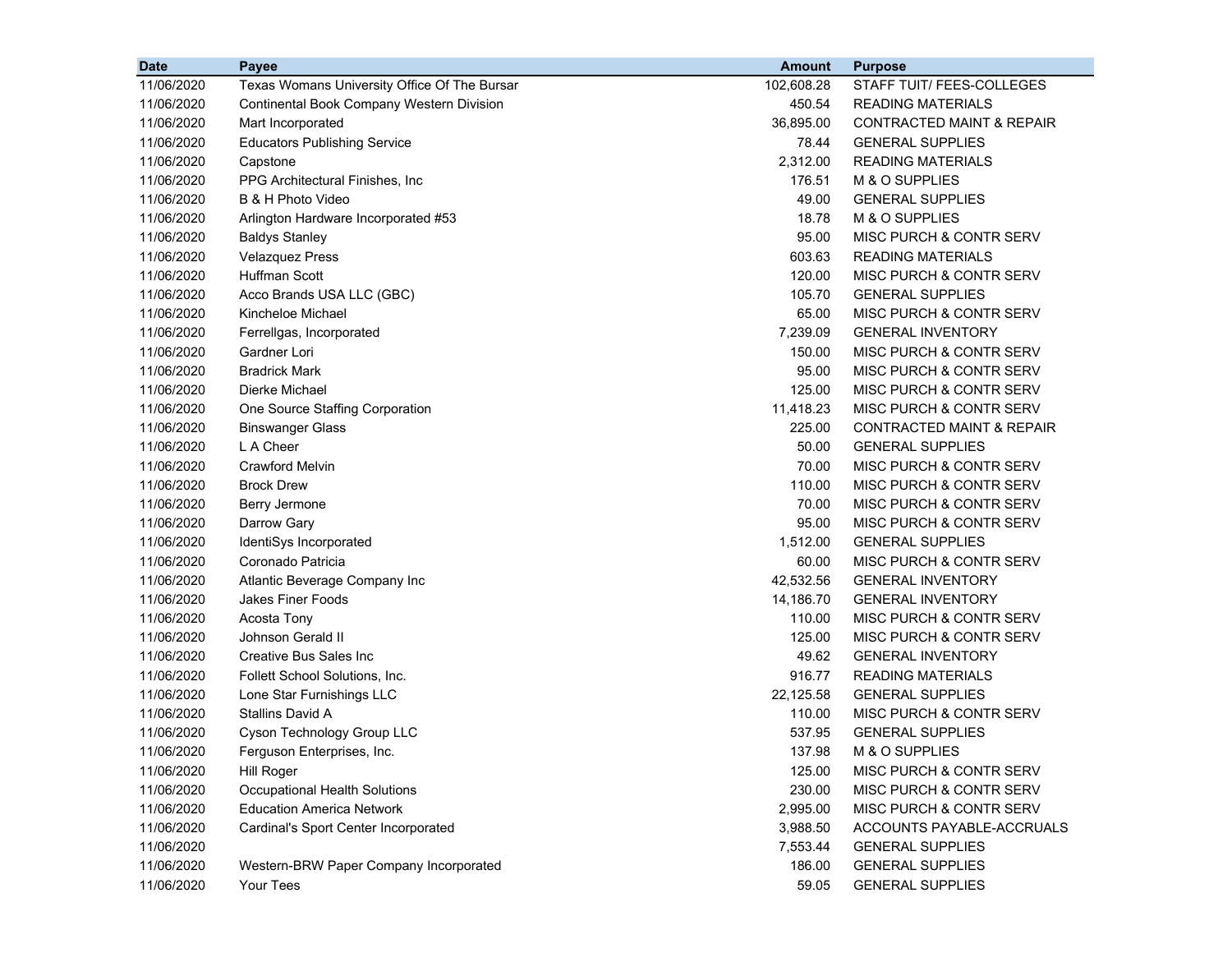| <b>Date</b> | Payee                                                | <b>Amount</b>  | <b>Purpose</b>                       |
|-------------|------------------------------------------------------|----------------|--------------------------------------|
| 11/06/2020  | Turnitin, LLC                                        | 12,103.00      | <b>GENERAL SUPPLIES</b>              |
| 11/06/2020  | OTC Brands, Inc                                      | 260.81         | <b>INVOICES RECEIVABLE</b>           |
| 11/06/2020  | Mighty Auto Parts of DFW                             | 818.71         | <b>GENERAL INVENTORY</b>             |
| 11/06/2020  | AssetGenie Inc                                       | $\blacksquare$ | <b>GENERAL SUPPLIES</b>              |
| 11/06/2020  | Wilson Office Interiors, LLC                         | 31.345.11      | <b>GENERAL SUPPLIES</b>              |
| 11/06/2020  | <b>Cassie Noll</b>                                   | 110.00         | MISC PURCH & CONTR SERV              |
| 11/06/2020  | Texas Irrigation Supply LLC                          | 53.52          | M & O SUPPLIES                       |
| 11/06/2020  | <b>Arlington Strings</b>                             | 100.00         | <b>GENERAL SUPPLIES</b>              |
| 11/06/2020  | Wills Beth                                           | 60.00          | MISC PURCH & CONTR SERV              |
| 11/06/2020  | <b>TestOut Corporation</b>                           | 285.00         | <b>GENERAL SUPPLIES</b>              |
| 11/06/2020  | Callahan Jimmy                                       | 55.00          | <b>MISC PURCH &amp; CONTR SERV</b>   |
| 11/06/2020  | Amador Francisco                                     | 110.00         | MISC PURCH & CONTR SERV              |
| 11/06/2020  | Varela Miguel                                        | 110.00         | MISC PURCH & CONTR SERV              |
| 11/06/2020  | Frost Insurance Agency Inc.                          | 2,875,543.01   | INSURANCE/BOND PREMIUMS              |
| 11/06/2020  |                                                      | 45,000.00      | OTH PROFESSIONAL SERVICES            |
| 11/06/2020  | Lindenmeyr Munroe                                    | 780.13         | <b>GENERAL SUPPLIES</b>              |
| 11/06/2020  | <b>Blick Art Materials</b>                           | 910.73         | <b>GENERAL SUPPLIES</b>              |
| 11/06/2020  | Garden Reginald                                      | 15.00          | MISC PURCH & CONTR SERV              |
| 11/06/2020  | Farrar Kelly                                         | 55.00          | MISC PURCH & CONTR SERV              |
| 11/06/2020  | Savvas Learning Company LLC                          | 7,495.50       | <b>TEXTBOOKS</b>                     |
| 11/06/2020  | Jorge C. Juarez                                      | 110.00         | MISC PURCH & CONTR SERV              |
| 11/06/2020  | Joseph Brhlik                                        | 110.00         | MISC PURCH & CONTR SERV              |
| 11/06/2020  | New Dairy Opco LLC DBA Borden Dairy                  | 44,488.63      | <b>FOOD</b>                          |
| 11/06/2020  | Cedric Tisby                                         | 115.00         | MISC PURCH & CONTR SERV              |
| 11/06/2020  | Corey Dixon                                          | 110.00         | MISC PURCH & CONTR SERV              |
| 11/06/2020  | Complete Supply Incorporated                         | 16,000.00      | <b>GENERAL INVENTORY</b>             |
| 11/06/2020  | Bucks Wheel & Equipment Company                      | 423.02         | <b>GENERAL INVENTORY</b>             |
| 11/06/2020  |                                                      | 211.51         | M & O SUPPLIES                       |
| 11/06/2020  | Careersafe                                           | 500.00         | MISC OPERATING EXPENSES              |
| 11/06/2020  | Southwest International Trucks                       | 3,544.66       | <b>CONTRACTED MAINT &amp; REPAIR</b> |
| 11/06/2020  | Moses Palmer Howell Llp Attorneys At Law             | 1,285.50       | <b>LEGAL SERVICES</b>                |
| 11/06/2020  | Byrne Brothers Foods Incorporate                     | 441.00         | <b>GENERAL INVENTORY</b>             |
| 11/06/2020  | American Council On The Teaching Of Foreign Language | 440.00         | <b>EMPLOYEE TRAVEL</b>               |
| 11/06/2020  | Rush Truck Centers Of Texas Limited Partnership      | 209.42         | M & O SUPPLIES                       |
| 11/06/2020  | 4imprint Incorporated                                |                | <b>GENERAL SUPPLIES</b>              |
| 11/06/2020  | H2O Supply Incorporated                              | 875.52         | <b>GENERAL INVENTORY</b>             |
| 11/06/2020  | Pearson                                              | 397.08         | <b>READING MATERIALS</b>             |
| 11/06/2020  |                                                      | 1,530.00       | <b>TESTING MATERIALS</b>             |
| 11/06/2020  | Sas Technologies Limited                             | 1,794.00       | CONTRACTED MAINT & REPAIR            |
| 11/06/2020  | Industrial Power Isuzu Truck Incorporated            | 146.52         | M & O SUPPLIES                       |
| 11/06/2020  | Music In Motion Incorporated                         | 53.95          | <b>GENERAL SUPPLIES</b>              |
| 11/06/2020  | <b>Norton Metal Products</b>                         | 4,254.42       | <b>GENERAL SUPPLIES</b>              |
| 11/06/2020  | <b>Pyramid School Products</b>                       | 358.80         | <b>GENERAL INVENTORY</b>             |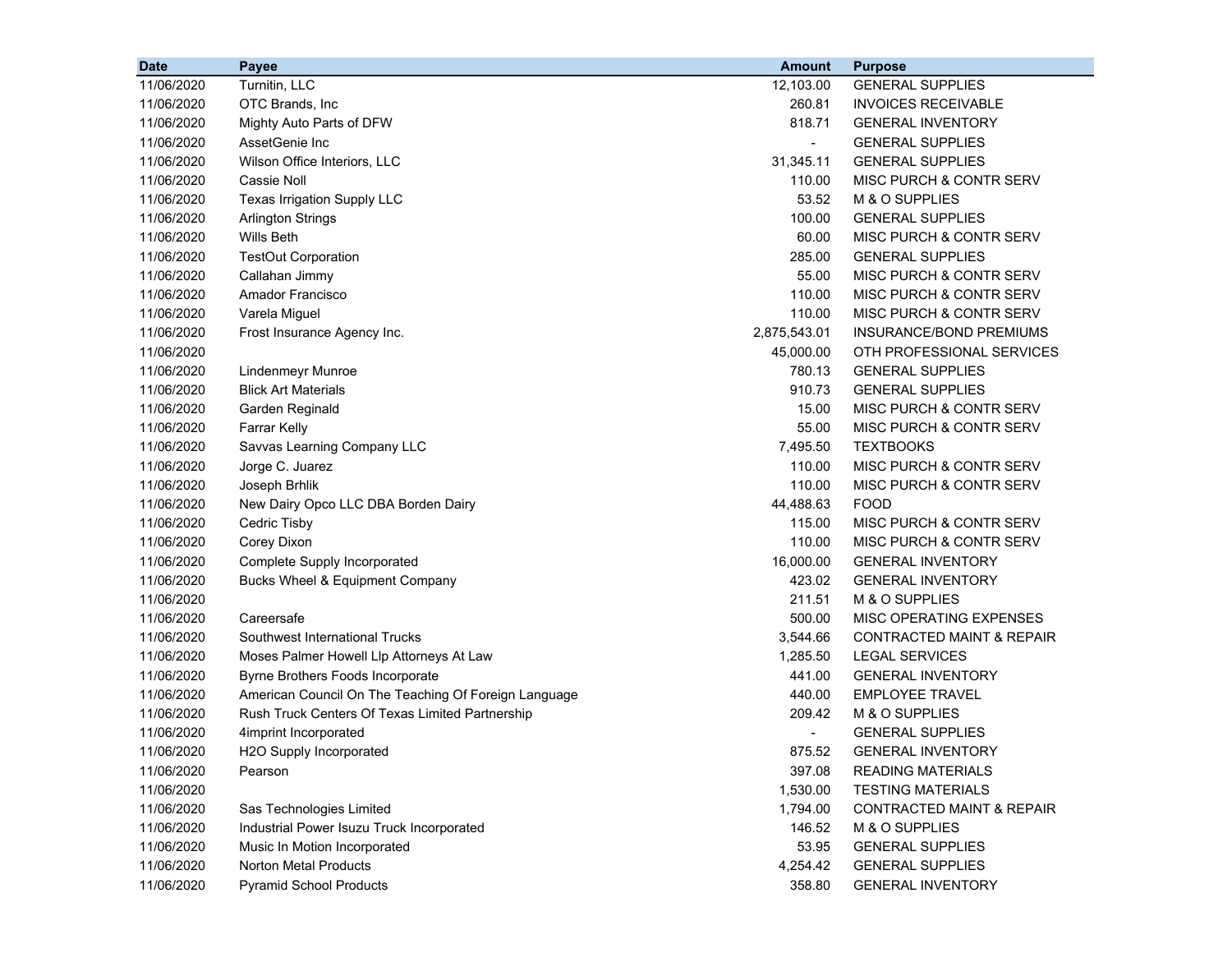| <b>Date</b> | Payee                                       | <b>Amount</b> | <b>Purpose</b>                     |
|-------------|---------------------------------------------|---------------|------------------------------------|
| 11/06/2020  | Lamar High School 003                       | 1,200.00      | REG DAY SCHOOL TUITION             |
| 11/11/2020  | Zep Manufacturing Company                   | 269.00        | M & O SUPPLIES                     |
| 11/11/2020  | <b>Grainger Industrial Supply</b>           | 1,889.20      | <b>GENERAL SUPPLIES</b>            |
| 11/11/2020  |                                             | 897.30        | M & O SUPPLIES                     |
| 11/11/2020  | Qep Incorporated                            | 5,354.30      | <b>GENERAL SUPPLIES</b>            |
| 11/11/2020  |                                             | 705.60        | <b>READING MATERIALS</b>           |
| 11/11/2020  | Hoshizaki South Central Distribution Center | 18.96         | M & O SUPPLIES                     |
| 11/11/2020  | Home Depot Pro                              | 49.70         | <b>GENERAL SUPPLIES</b>            |
| 11/11/2020  |                                             | 130.64        | M & O SUPPLIES                     |
| 11/11/2020  | Apex Supply Company                         | 642.96        | M & O SUPPLIES                     |
| 11/11/2020  | Kroger                                      | 480.75        | <b>GENERAL SUPPLIES</b>            |
| 11/11/2020  |                                             | 55.62         | <b>INVOICES RECEIVABLE</b>         |
| 11/11/2020  | <b>B W I Companies Incorporated</b>         | 315.49        | M & O SUPPLIES                     |
| 11/11/2020  | Precision Business Machines Incorporated    | 139.05        | <b>GENERAL SUPPLIES</b>            |
| 11/11/2020  | United Refrigeration Incorporated           | 3,973.37      | M & O SUPPLIES                     |
| 11/11/2020  | Really Good Stuff                           | 2,236.38      | <b>GENERAL SUPPLIES</b>            |
| 11/11/2020  | Scholastic Book Fair Warehouse              | 58,154.37     | <b>READING MATERIALS</b>           |
| 11/11/2020  | Vehicle Maintenance Program                 | 94.44         | <b>GENERAL INVENTORY</b>           |
| 11/11/2020  | Ace Mart Restaurant Supply Company          | 1,144.20      | <b>GENERAL SUPPLIES</b>            |
| 11/11/2020  |                                             | 80.85         | MISC OPERATING EXPENSES            |
| 11/11/2020  | Lake Arlington Golf Course                  | 2,634.00      | <b>GENERAL SUPPLIES</b>            |
| 11/11/2020  | Estes Mcclure & Assoc Inc                   | 3,000.00      | BLDG PURCH, CONSTR, IMPROVE        |
| 11/11/2020  | Barnes & Noble Booksellers, Inc.            | 24.18         | <b>GENERAL SUPPLIES</b>            |
| 11/11/2020  |                                             | 123.20        | <b>READING MATERIALS</b>           |
| 11/11/2020  | Winston Water Cooler Limited                | 173.00        | <b>GENERAL INVENTORY</b>           |
| 11/11/2020  | Dfw Janitorial Supply                       | 427.00        | <b>GENERAL INVENTORY</b>           |
| 11/11/2020  | Lone Star Coaches Incorporated              | 5,360.00      | MISC OPERATING EXPENSES            |
| 11/11/2020  | Paradise Produce                            | 20,813.25     | <b>FOOD</b>                        |
| 11/11/2020  | Visual Impact                               | 415.00        | <b>GENERAL SUPPLIES</b>            |
| 11/11/2020  | Lone Star Communications Incorporated       | 691.00        | MISC PURCH & CONTR SERV            |
| 11/11/2020  | <b>Texas Art Education Association</b>      | 5,346.00      | MISC OPERATING EXPENSES            |
| 11/11/2020  | Sign A Rama                                 | 605.00        | <b>BLDG PURCH, CONSTR, IMPROVE</b> |
| 11/11/2020  | Multi Health Systems Incorporated           | 2,551.52      | <b>TESTING MATERIALS</b>           |
| 11/11/2020  | PPG Architectural Finishes, Inc.            | 91.34         | M & O SUPPLIES                     |
| 11/11/2020  | <b>Careys Sporting Goods</b>                | 6,246.20      | <b>GENERAL SUPPLIES</b>            |
| 11/11/2020  | Tobii Dynavox LLC                           | 26,865.00     | <b>GENERAL SUPPLIES</b>            |
| 11/11/2020  | Airgas Southwest Incorporated               | 153.31        | <b>GENERAL SUPPLIES</b>            |
| 11/11/2020  | <b>Brookes Publishing Company</b>           | 4,254.45      | <b>GENERAL SUPPLIES</b>            |
| 11/11/2020  | Office Depot                                | 3,669.29      | <b>GENERAL SUPPLIES</b>            |
| 11/11/2020  | <b>Benchmark Education Company</b>          | 3,300.00      | <b>GENERAL SUPPLIES</b>            |
| 11/11/2020  | Enterprise Rent A Car                       | 4,320.82      | RENTALS & OPERATING LEASE          |
| 11/11/2020  | B & H Photo Video                           | 84.51         | <b>GENERAL SUPPLIES</b>            |
| 11/11/2020  | <b>CDW Government Incorporated</b>          | 49,566.51     | <b>GENERAL SUPPLIES</b>            |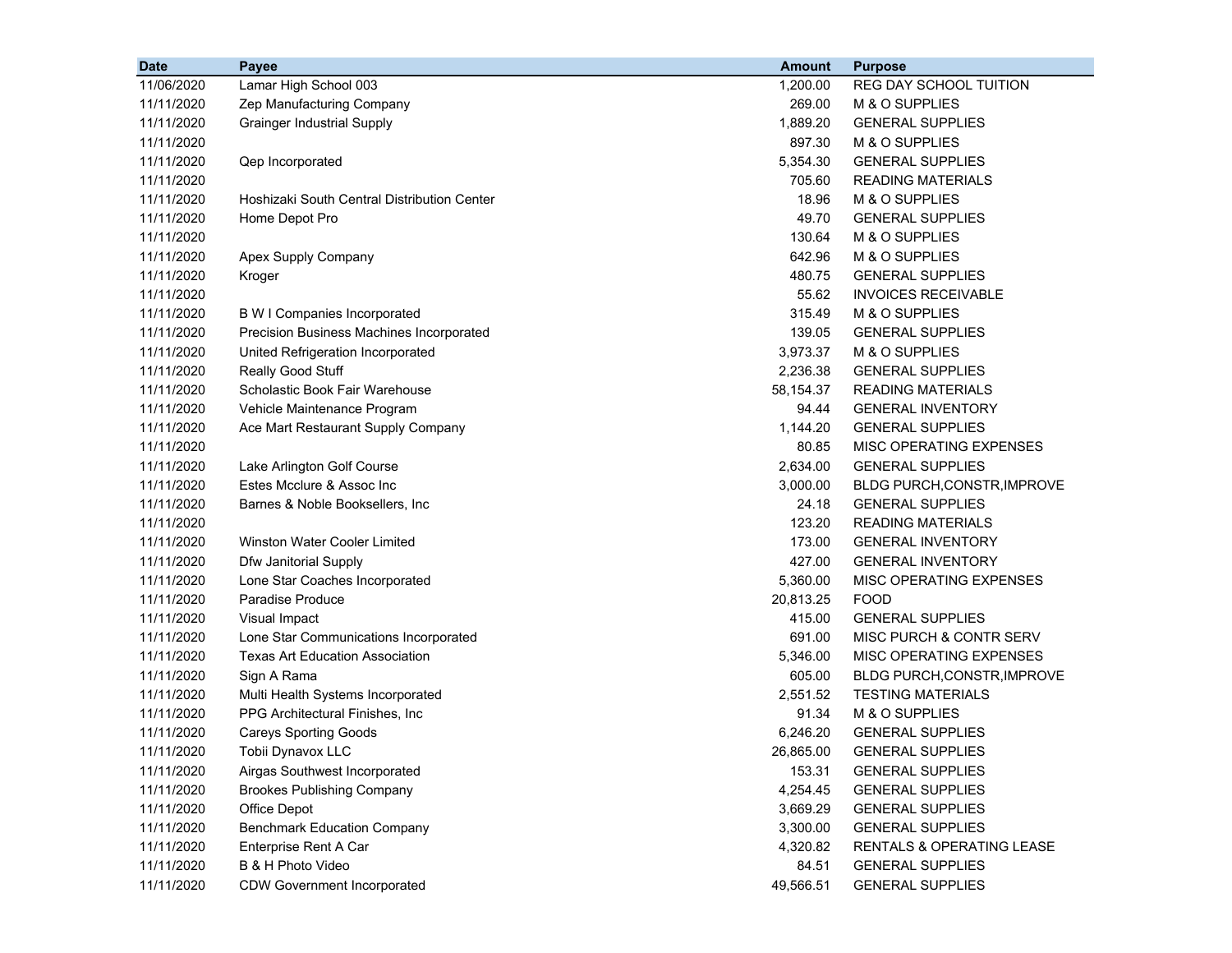| <b>Date</b> | Payee                                                 | <b>Amount</b> | <b>Purpose</b>                       |
|-------------|-------------------------------------------------------|---------------|--------------------------------------|
| 11/11/2020  | Landtec Engineers Llc                                 | 7,235.00      | BLDG PURCH, CONSTR, IMPROVE          |
| 11/11/2020  | SHI Government Solutions Incorporated                 | 284,279.90    | <b>CONTRACTED MAINT &amp; REPAIR</b> |
| 11/11/2020  |                                                       | 10,400.00     | MISC OPERATING EXPENSES              |
| 11/11/2020  | Td Industries Limited                                 | 173.25        | CONTRACTED MAINT & REPAIR            |
| 11/11/2020  | <b>Cowboy Towing</b>                                  | 326.00        | <b>CONTRACTED MAINT &amp; REPAIR</b> |
| 11/11/2020  | Aerowave Technologies                                 | 557.00        | <b>GENERAL SUPPLIES</b>              |
| 11/11/2020  |                                                       | 405.00        | M & O SUPPLIES                       |
| 11/11/2020  | Govconnection Incorporated                            | 420.00        | ACCOUNTS PAYABLE-ACCRUALS            |
| 11/11/2020  |                                                       | 1,843.50      | <b>GENERAL SUPPLIES</b>              |
| 11/11/2020  | <b>LSS Digital Incorporated</b>                       | 498.20        | <b>CONTRACTED MAINT &amp; REPAIR</b> |
| 11/11/2020  | R & H Parts And Service                               | 1,019.58      | M & O SUPPLIES                       |
| 11/11/2020  | Henry Schein Incorporated                             | 1,573.32      | <b>GENERAL SUPPLIES</b>              |
| 11/11/2020  | School Nurse Supply                                   | 210.06        | <b>GENERAL SUPPLIES</b>              |
| 11/11/2020  | J P Morgan Chase Bank                                 | 4,116.48      | M & O SUPPLIES                       |
| 11/11/2020  | Kimbrough Fire Extinguisher Company                   | 2,084.64      | <b>CONTRACTED MAINT &amp; REPAIR</b> |
| 11/11/2020  | Palos Sports Incorporated                             | 382.77        | <b>GENERAL SUPPLIES</b>              |
| 11/11/2020  | C D Hartnett Company                                  | 6,284.80      | <b>GENERAL INVENTORY</b>             |
| 11/11/2020  | <b>Texas Library Association</b>                      | 810.00        | MISC OPERATING EXPENSES              |
| 11/11/2020  | Anixter Incorporated                                  | 1,044.77      | <b>CONTRACTED MAINT &amp; REPAIR</b> |
| 11/11/2020  | City Of Grand Prairie Water Utilities                 | 2,673.67      | <b>WATER</b>                         |
| 11/11/2020  | Arlington Hardware Incorporated #53                   | 123.15        | M & O SUPPLIES                       |
| 11/11/2020  | Psychological Assessment Resources Incorporated (Par) | 351.68        | <b>TESTING MATERIALS</b>             |
| 11/11/2020  | Association For Compensatory Educators Of Texas       | 975.00        | MISC OPERATING EXPENSES              |
| 11/11/2020  | Catholic Charities Translation & Interpreter Network  | 13,055.53     | MISC PURCH & CONTR SERV              |
| 11/11/2020  | Welch John                                            | 412.50        | MISC PURCH & CONTR SERV              |
| 11/11/2020  | Metroplex Tennis Officials Association                | 215.00        | MISC OPERATING EXPENSES              |
| 11/11/2020  | Vaccaro Peter                                         | 240.00        | MISC PURCH & CONTR SERV              |
| 11/11/2020  | <b>Vines Maurice</b>                                  | 70.00         | MISC PURCH & CONTR SERV              |
| 11/11/2020  | Mallard Joel                                          | 115.00        | MISC PURCH & CONTR SERV              |
| 11/11/2020  | <b>Total Maintenance Solutions-South</b>              | 1,261.50      | M & O SUPPLIES                       |
| 11/11/2020  | Vista Higher Learning, Inc.                           | 68,163.25     | <b>TEXTBOOKS</b>                     |
| 11/11/2020  | <b>Smith Kendrick</b>                                 | 247.50        | MISC PURCH & CONTR SERV              |
| 11/11/2020  | Spring Creek Barbeque                                 | 154.20        | MISC OPERATING EXPENSES              |
| 11/11/2020  | Pearce Danny                                          | 110.00        | MISC PURCH & CONTR SERV              |
| 11/11/2020  | Sullivan Donna                                        | 55.00         | <b>MISC PURCH &amp; CONTR SERV</b>   |
| 11/11/2020  | Speech Corner LLC                                     | 212.84        | <b>GENERAL SUPPLIES</b>              |
| 11/11/2020  | Texas Association for the Education of Young Children | 273.00        | MISC OPERATING EXPENSES              |
| 11/11/2020  | Mach B                                                | 8,000.00      | MISC PURCH & CONTR SERV              |
| 11/11/2020  | Logisoft Computer Products LLC                        | 69.70         | <b>GENERAL SUPPLIES</b>              |
| 11/11/2020  | <b>Heck Henrietta</b>                                 | 125.00        | MISC PURCH & CONTR SERV              |
| 11/11/2020  | <b>DWR Fence</b>                                      | 3,840.00      | <b>CONTRACTED MAINT &amp; REPAIR</b> |
| 11/11/2020  | Lea Park & Play Incorporated                          | 7,012.50      | <b>CONTRACTED MAINT &amp; REPAIR</b> |
| 11/11/2020  | <b>IXL Learning</b>                                   | 26,575.00     | <b>GENERAL SUPPLIES</b>              |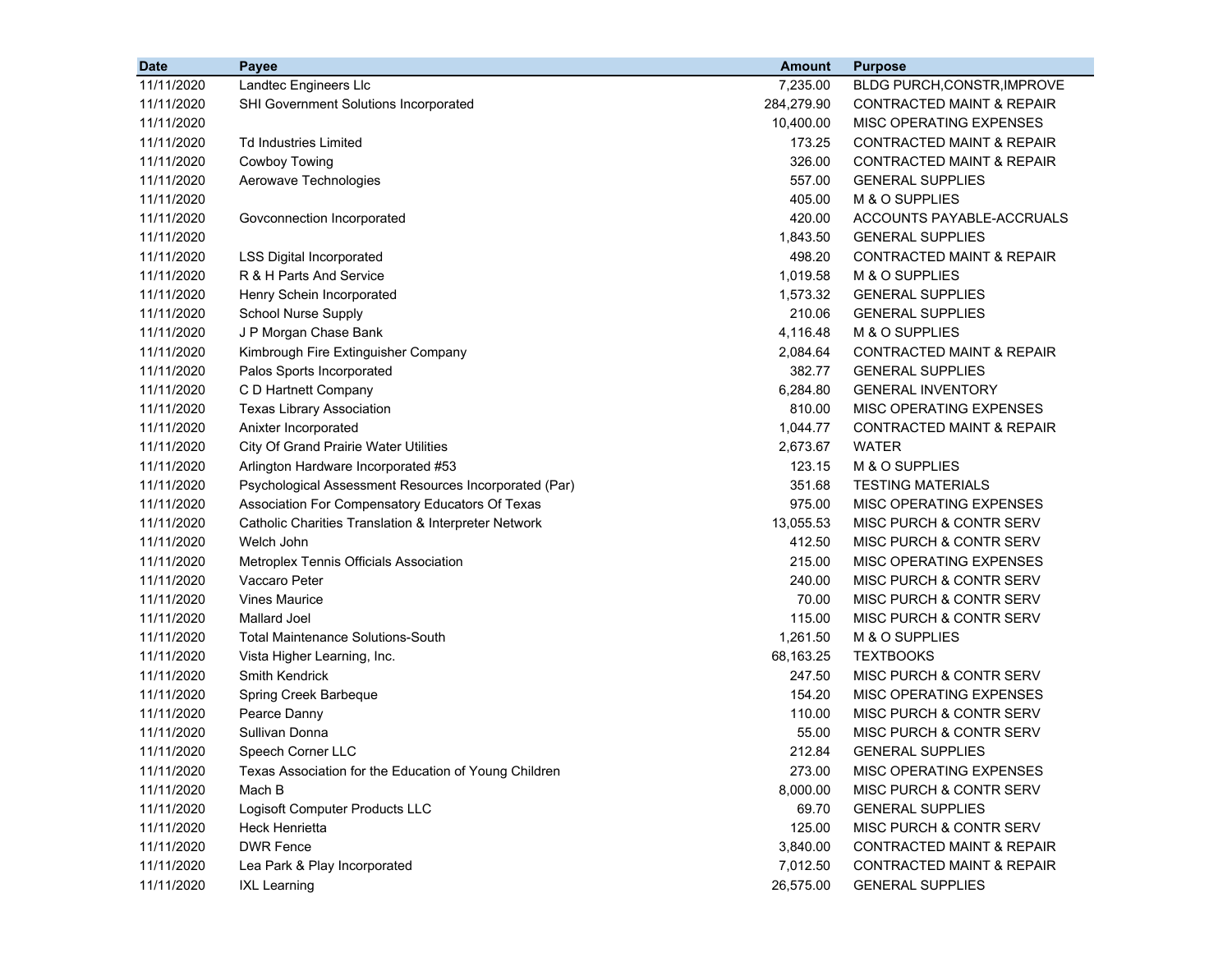| <b>Date</b> | Payee                                         | <b>Amount</b> | <b>Purpose</b>                       |
|-------------|-----------------------------------------------|---------------|--------------------------------------|
| 11/11/2020  |                                               | 250.00        | <b>INVOICES RECEIVABLE</b>           |
| 11/11/2020  | Independent Hardware Incorporated             | 702.72        | <b>GENERAL INVENTORY</b>             |
| 11/11/2020  | Ferrellgas, Incorporated                      | 6,908.78      | <b>GENERAL INVENTORY</b>             |
| 11/11/2020  | Imagine Learning Incorporated                 | 1,800.00      | <b>GENERAL SUPPLIES</b>              |
| 11/11/2020  | Oates Cathy A                                 | 125.00        | <b>MISC PURCH &amp; CONTR SERV</b>   |
| 11/11/2020  | McKinney Kenneth                              | 95.00         | MISC PURCH & CONTR SERV              |
| 11/11/2020  | Coon Chuck                                    | 110.00        | SAL & WAGES-SUPPORT PERS             |
| 11/11/2020  | Swoope James Landry                           | 255.00        | <b>MISC PURCH &amp; CONTR SERV</b>   |
| 11/11/2020  | Dunlap Kirk D                                 | 935.00        | MISC PURCH & CONTR SERV              |
| 11/11/2020  | Olson Tim                                     | 125.00        | MISC PURCH & CONTR SERV              |
| 11/11/2020  | Dierke Michael                                | 125.00        | MISC PURCH & CONTR SERV              |
| 11/11/2020  | David Hinson                                  | 1,883.75      | MISC PURCH & CONTR SERV              |
| 11/11/2020  | Davenport Ned                                 | 120.00        | <b>MISC PURCH &amp; CONTR SERV</b>   |
| 11/11/2020  | Washington Varandas                           | 481.25        | <b>MISC PURCH &amp; CONTR SERV</b>   |
| 11/11/2020  | Robert D. Lee                                 | 646.25        | <b>MISC PURCH &amp; CONTR SERV</b>   |
| 11/11/2020  | <b>School Outfitters</b>                      | 2,666.36      | <b>GENERAL SUPPLIES</b>              |
| 11/11/2020  | <b>Binswanger Glass</b>                       | 614.32        | M & O SUPPLIES                       |
| 11/11/2020  | Rhodes Jennifer                               | 990.00        | <b>MISC PURCH &amp; CONTR SERV</b>   |
| 11/11/2020  | Brown Jeff                                    | 125.00        | MISC PURCH & CONTR SERV              |
| 11/11/2020  | <b>SC Fuels</b>                               | 9,164.65      | <b>GENERAL INVENTORY</b>             |
| 11/11/2020  | Eichelbaum Wardell Hansen Powell & Mehl P.C.  | 1,608.00      | <b>MISC PURCH &amp; CONTR SERV</b>   |
| 11/11/2020  | Shantz Randy                                  | 125.00        | MISC PURCH & CONTR SERV              |
| 11/11/2020  | McFadden Mike                                 | 115.00        | MISC PURCH & CONTR SERV              |
| 11/11/2020  | Nugent David Jr                               | 70.00         | MISC PURCH & CONTR SERV              |
| 11/11/2020  | Jasper Rob                                    | 120.00        | MISC PURCH & CONTR SERV              |
| 11/11/2020  | Burt John H                                   | 70.00         | MISC PURCH & CONTR SERV              |
| 11/11/2020  | <b>Brock Drew</b>                             | 120.00        | MISC PURCH & CONTR SERV              |
| 11/11/2020  | <b>Taylor Richard</b>                         | 115.00        | <b>MISC PURCH &amp; CONTR SERV</b>   |
| 11/11/2020  | IdentiSys Incorporated                        | 93.00         | <b>GENERAL SUPPLIES</b>              |
| 11/11/2020  | <b>National Wholesale Supply</b>              | 276.00        | <b>GENERAL INVENTORY</b>             |
| 11/11/2020  |                                               | 556.95        | M & O SUPPLIES                       |
| 11/11/2020  | Jackson Dalton                                | 115.00        | MISC PURCH & CONTR SERV              |
| 11/11/2020  | Canon Solutions America (formerly Oce V#8259) | 442.90        | <b>CONTRACTED MAINT &amp; REPAIR</b> |
| 11/11/2020  | Canon Solutions America (formerly Oce V#8259) | 442.90        | <b>CONTRACTED MAINT &amp; REPAIR</b> |
| 11/11/2020  | Canon Solutions America (formerly Oce V#8259) | 514.28        | <b>CONTRACTED MAINT &amp; REPAIR</b> |
| 11/11/2020  | Coronado Patricia                             | 110.00        | MISC PURCH & CONTR SERV              |
| 11/11/2020  | <b>Rick Trow Productions</b>                  | 1,859.15      | <b>GENERAL SUPPLIES</b>              |
| 11/11/2020  | Kurz & Company                                | 2,812.26      | <b>FOOD</b>                          |
| 11/11/2020  | Accent Awards & Trophies, LLC                 | 16.50         | <b>GENERAL SUPPLIES</b>              |
| 11/11/2020  | <b>Best Buy for Business</b>                  | 259.98        | <b>GENERAL SUPPLIES</b>              |
| 11/11/2020  | Seal Tex, Incorporated                        | 1,691.75      | <b>CONTRACTED MAINT &amp; REPAIR</b> |
| 11/11/2020  | <b>Panter Sherrie</b>                         | 110.00        | MISC PURCH & CONTR SERV              |
| 11/11/2020  | Johnson Gerald II                             | 125.00        | MISC PURCH & CONTR SERV              |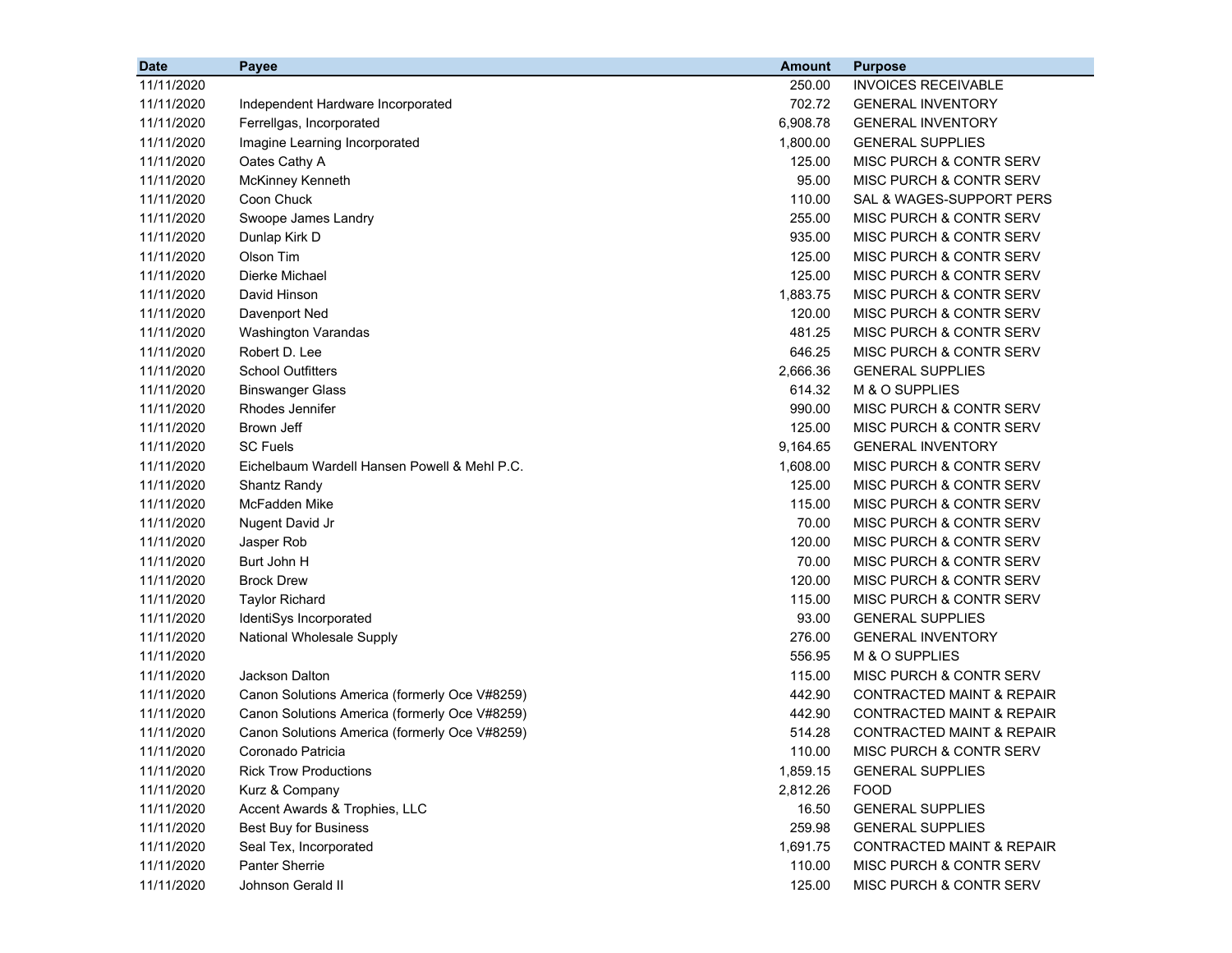| 11/11/2020<br>502.85<br><b>READING MATERIALS</b><br>Follett School Solutions, Inc.<br>11/11/2020<br>24.62<br>Crawford Electric Supply Company<br><b>GENERAL INVENTORY</b><br>1,724.63<br>M & O SUPPLIES<br>11/11/2020<br><b>Breaux Daniel</b><br>345.00<br>MISC PURCH & CONTR SERV<br>11/11/2020<br><b>STEMfinity</b><br>7,278.12<br><b>GENERAL SUPPLIES</b><br>11/11/2020<br>1,725.00<br>MISC PURCH & CONTR SERV<br>11/11/2020<br>Results Coaching Global LLC<br>11/11/2020<br>HKS, Inc.<br>114,390.77<br>BLDG PURCH, CONSTR, IMPROVE<br>11/11/2020<br>Davis, Regan<br>371.25<br>MISC PURCH & CONTR SERV<br>11/11/2020<br>1,780.00<br>ACCOUNTS PAYABLE-ACCRUALS<br>Lisle Violin Shop<br>11/11/2020<br><b>GENERAL SUPPLIES</b><br>2,950.00<br><b>CONTRACTED MAINT &amp; REPAIR</b><br>11/11/2020<br>Safehaven Pest Control, LLC<br><b>SWINEA LARRY</b><br>120.00<br><b>MISC PURCH &amp; CONTR SERV</b><br>11/11/2020<br>9,125.00<br><b>GENERAL SUPPLIES</b><br>11/11/2020<br>ALL In Learning<br>11/11/2020<br>150.00<br><b>MISC OPERATING EXPENSES</b><br>11/11/2020<br>10,670.00<br><b>Tyson Prepared Foods</b><br><b>GENERAL INVENTORY</b><br>177.66<br>M & O SUPPLIES<br>11/11/2020<br>Ferguson Enterprises, Inc.<br>13,504.00<br><b>CONTRACTED MAINT &amp; REPAIR</b><br>11/11/2020<br>Earthtek, Inc.<br>Teacher Innovations, Inc.<br>600.00<br>11/11/2020<br><b>GENERAL SUPPLIES</b><br>11/11/2020<br>Big Game Sports Inc.<br>2,203.39<br><b>GENERAL SUPPLIES</b><br>11/11/2020<br>HP Inc.<br>808.35<br><b>GENERAL SUPPLIES</b><br>HP Inc.<br>11/11/2020<br>131.29<br><b>GENERAL SUPPLIES</b><br>Meeks Kenneth<br>50.00<br><b>MISC PURCH &amp; CONTR SERV</b><br>11/11/2020<br><b>Hubbard Kera</b><br>125.00<br><b>MISC PURCH &amp; CONTR SERV</b><br>11/11/2020<br>Mattison Johnson R<br>233.75<br>MISC PURCH & CONTR SERV<br>11/11/2020 |
|------------------------------------------------------------------------------------------------------------------------------------------------------------------------------------------------------------------------------------------------------------------------------------------------------------------------------------------------------------------------------------------------------------------------------------------------------------------------------------------------------------------------------------------------------------------------------------------------------------------------------------------------------------------------------------------------------------------------------------------------------------------------------------------------------------------------------------------------------------------------------------------------------------------------------------------------------------------------------------------------------------------------------------------------------------------------------------------------------------------------------------------------------------------------------------------------------------------------------------------------------------------------------------------------------------------------------------------------------------------------------------------------------------------------------------------------------------------------------------------------------------------------------------------------------------------------------------------------------------------------------------------------------------------------------------------------------------------------------------------------------------------------------------------------------------------------------------------------|
|                                                                                                                                                                                                                                                                                                                                                                                                                                                                                                                                                                                                                                                                                                                                                                                                                                                                                                                                                                                                                                                                                                                                                                                                                                                                                                                                                                                                                                                                                                                                                                                                                                                                                                                                                                                                                                                |
|                                                                                                                                                                                                                                                                                                                                                                                                                                                                                                                                                                                                                                                                                                                                                                                                                                                                                                                                                                                                                                                                                                                                                                                                                                                                                                                                                                                                                                                                                                                                                                                                                                                                                                                                                                                                                                                |
|                                                                                                                                                                                                                                                                                                                                                                                                                                                                                                                                                                                                                                                                                                                                                                                                                                                                                                                                                                                                                                                                                                                                                                                                                                                                                                                                                                                                                                                                                                                                                                                                                                                                                                                                                                                                                                                |
|                                                                                                                                                                                                                                                                                                                                                                                                                                                                                                                                                                                                                                                                                                                                                                                                                                                                                                                                                                                                                                                                                                                                                                                                                                                                                                                                                                                                                                                                                                                                                                                                                                                                                                                                                                                                                                                |
|                                                                                                                                                                                                                                                                                                                                                                                                                                                                                                                                                                                                                                                                                                                                                                                                                                                                                                                                                                                                                                                                                                                                                                                                                                                                                                                                                                                                                                                                                                                                                                                                                                                                                                                                                                                                                                                |
|                                                                                                                                                                                                                                                                                                                                                                                                                                                                                                                                                                                                                                                                                                                                                                                                                                                                                                                                                                                                                                                                                                                                                                                                                                                                                                                                                                                                                                                                                                                                                                                                                                                                                                                                                                                                                                                |
|                                                                                                                                                                                                                                                                                                                                                                                                                                                                                                                                                                                                                                                                                                                                                                                                                                                                                                                                                                                                                                                                                                                                                                                                                                                                                                                                                                                                                                                                                                                                                                                                                                                                                                                                                                                                                                                |
|                                                                                                                                                                                                                                                                                                                                                                                                                                                                                                                                                                                                                                                                                                                                                                                                                                                                                                                                                                                                                                                                                                                                                                                                                                                                                                                                                                                                                                                                                                                                                                                                                                                                                                                                                                                                                                                |
|                                                                                                                                                                                                                                                                                                                                                                                                                                                                                                                                                                                                                                                                                                                                                                                                                                                                                                                                                                                                                                                                                                                                                                                                                                                                                                                                                                                                                                                                                                                                                                                                                                                                                                                                                                                                                                                |
|                                                                                                                                                                                                                                                                                                                                                                                                                                                                                                                                                                                                                                                                                                                                                                                                                                                                                                                                                                                                                                                                                                                                                                                                                                                                                                                                                                                                                                                                                                                                                                                                                                                                                                                                                                                                                                                |
|                                                                                                                                                                                                                                                                                                                                                                                                                                                                                                                                                                                                                                                                                                                                                                                                                                                                                                                                                                                                                                                                                                                                                                                                                                                                                                                                                                                                                                                                                                                                                                                                                                                                                                                                                                                                                                                |
|                                                                                                                                                                                                                                                                                                                                                                                                                                                                                                                                                                                                                                                                                                                                                                                                                                                                                                                                                                                                                                                                                                                                                                                                                                                                                                                                                                                                                                                                                                                                                                                                                                                                                                                                                                                                                                                |
|                                                                                                                                                                                                                                                                                                                                                                                                                                                                                                                                                                                                                                                                                                                                                                                                                                                                                                                                                                                                                                                                                                                                                                                                                                                                                                                                                                                                                                                                                                                                                                                                                                                                                                                                                                                                                                                |
|                                                                                                                                                                                                                                                                                                                                                                                                                                                                                                                                                                                                                                                                                                                                                                                                                                                                                                                                                                                                                                                                                                                                                                                                                                                                                                                                                                                                                                                                                                                                                                                                                                                                                                                                                                                                                                                |
|                                                                                                                                                                                                                                                                                                                                                                                                                                                                                                                                                                                                                                                                                                                                                                                                                                                                                                                                                                                                                                                                                                                                                                                                                                                                                                                                                                                                                                                                                                                                                                                                                                                                                                                                                                                                                                                |
|                                                                                                                                                                                                                                                                                                                                                                                                                                                                                                                                                                                                                                                                                                                                                                                                                                                                                                                                                                                                                                                                                                                                                                                                                                                                                                                                                                                                                                                                                                                                                                                                                                                                                                                                                                                                                                                |
|                                                                                                                                                                                                                                                                                                                                                                                                                                                                                                                                                                                                                                                                                                                                                                                                                                                                                                                                                                                                                                                                                                                                                                                                                                                                                                                                                                                                                                                                                                                                                                                                                                                                                                                                                                                                                                                |
|                                                                                                                                                                                                                                                                                                                                                                                                                                                                                                                                                                                                                                                                                                                                                                                                                                                                                                                                                                                                                                                                                                                                                                                                                                                                                                                                                                                                                                                                                                                                                                                                                                                                                                                                                                                                                                                |
|                                                                                                                                                                                                                                                                                                                                                                                                                                                                                                                                                                                                                                                                                                                                                                                                                                                                                                                                                                                                                                                                                                                                                                                                                                                                                                                                                                                                                                                                                                                                                                                                                                                                                                                                                                                                                                                |
|                                                                                                                                                                                                                                                                                                                                                                                                                                                                                                                                                                                                                                                                                                                                                                                                                                                                                                                                                                                                                                                                                                                                                                                                                                                                                                                                                                                                                                                                                                                                                                                                                                                                                                                                                                                                                                                |
|                                                                                                                                                                                                                                                                                                                                                                                                                                                                                                                                                                                                                                                                                                                                                                                                                                                                                                                                                                                                                                                                                                                                                                                                                                                                                                                                                                                                                                                                                                                                                                                                                                                                                                                                                                                                                                                |
|                                                                                                                                                                                                                                                                                                                                                                                                                                                                                                                                                                                                                                                                                                                                                                                                                                                                                                                                                                                                                                                                                                                                                                                                                                                                                                                                                                                                                                                                                                                                                                                                                                                                                                                                                                                                                                                |
|                                                                                                                                                                                                                                                                                                                                                                                                                                                                                                                                                                                                                                                                                                                                                                                                                                                                                                                                                                                                                                                                                                                                                                                                                                                                                                                                                                                                                                                                                                                                                                                                                                                                                                                                                                                                                                                |
|                                                                                                                                                                                                                                                                                                                                                                                                                                                                                                                                                                                                                                                                                                                                                                                                                                                                                                                                                                                                                                                                                                                                                                                                                                                                                                                                                                                                                                                                                                                                                                                                                                                                                                                                                                                                                                                |
| 5,090.00<br>MISC OPERATING EXPENSES<br>11/11/2020<br>Accelerate Learning Inc.                                                                                                                                                                                                                                                                                                                                                                                                                                                                                                                                                                                                                                                                                                                                                                                                                                                                                                                                                                                                                                                                                                                                                                                                                                                                                                                                                                                                                                                                                                                                                                                                                                                                                                                                                                  |
| 125.00<br>MISC PURCH & CONTR SERV<br>11/11/2020<br><b>Preissinger Billy</b>                                                                                                                                                                                                                                                                                                                                                                                                                                                                                                                                                                                                                                                                                                                                                                                                                                                                                                                                                                                                                                                                                                                                                                                                                                                                                                                                                                                                                                                                                                                                                                                                                                                                                                                                                                    |
| Dean Mariah<br>110.00<br><b>MISC PURCH &amp; CONTR SERV</b><br>11/11/2020                                                                                                                                                                                                                                                                                                                                                                                                                                                                                                                                                                                                                                                                                                                                                                                                                                                                                                                                                                                                                                                                                                                                                                                                                                                                                                                                                                                                                                                                                                                                                                                                                                                                                                                                                                      |
| APS INC.<br>465.00<br><b>CONTRACTED MAINT &amp; REPAIR</b><br>11/11/2020                                                                                                                                                                                                                                                                                                                                                                                                                                                                                                                                                                                                                                                                                                                                                                                                                                                                                                                                                                                                                                                                                                                                                                                                                                                                                                                                                                                                                                                                                                                                                                                                                                                                                                                                                                       |
| 166.00<br>11/11/2020<br>Dr Pepper Snapple Group<br><b>GENERAL SUPPLIES</b>                                                                                                                                                                                                                                                                                                                                                                                                                                                                                                                                                                                                                                                                                                                                                                                                                                                                                                                                                                                                                                                                                                                                                                                                                                                                                                                                                                                                                                                                                                                                                                                                                                                                                                                                                                     |
| <b>Education Galaxy LLC</b><br>8,789.00<br><b>GENERAL SUPPLIES</b><br>11/11/2020                                                                                                                                                                                                                                                                                                                                                                                                                                                                                                                                                                                                                                                                                                                                                                                                                                                                                                                                                                                                                                                                                                                                                                                                                                                                                                                                                                                                                                                                                                                                                                                                                                                                                                                                                               |
| AAA Glass & Mirror Co., INC.<br>685.60<br><b>CONTRACTED MAINT &amp; REPAIR</b><br>11/11/2020                                                                                                                                                                                                                                                                                                                                                                                                                                                                                                                                                                                                                                                                                                                                                                                                                                                                                                                                                                                                                                                                                                                                                                                                                                                                                                                                                                                                                                                                                                                                                                                                                                                                                                                                                   |
| 11/11/2020<br>Lowe's Home Centers, LLC<br>1,041.62<br><b>GENERAL SUPPLIES</b>                                                                                                                                                                                                                                                                                                                                                                                                                                                                                                                                                                                                                                                                                                                                                                                                                                                                                                                                                                                                                                                                                                                                                                                                                                                                                                                                                                                                                                                                                                                                                                                                                                                                                                                                                                  |
| 11/11/2020<br>397.74<br>M & O SUPPLIES                                                                                                                                                                                                                                                                                                                                                                                                                                                                                                                                                                                                                                                                                                                                                                                                                                                                                                                                                                                                                                                                                                                                                                                                                                                                                                                                                                                                                                                                                                                                                                                                                                                                                                                                                                                                         |
| 11/11/2020<br>Southern Lock & Supply, Co<br>1,782.96<br><b>GENERAL INVENTORY</b>                                                                                                                                                                                                                                                                                                                                                                                                                                                                                                                                                                                                                                                                                                                                                                                                                                                                                                                                                                                                                                                                                                                                                                                                                                                                                                                                                                                                                                                                                                                                                                                                                                                                                                                                                               |
| 11/11/2020<br>Wexford Labs, Inc<br><b>GENERAL INVENTORY</b><br>3,232.50                                                                                                                                                                                                                                                                                                                                                                                                                                                                                                                                                                                                                                                                                                                                                                                                                                                                                                                                                                                                                                                                                                                                                                                                                                                                                                                                                                                                                                                                                                                                                                                                                                                                                                                                                                        |
| 11/11/2020<br>304.02<br>MISC PURCH & CONTR SERV<br><b>Final Graphic</b>                                                                                                                                                                                                                                                                                                                                                                                                                                                                                                                                                                                                                                                                                                                                                                                                                                                                                                                                                                                                                                                                                                                                                                                                                                                                                                                                                                                                                                                                                                                                                                                                                                                                                                                                                                        |
| Sysco North Texas<br><b>GENERAL INVENTORY</b><br>11/11/2020<br>28,932.60                                                                                                                                                                                                                                                                                                                                                                                                                                                                                                                                                                                                                                                                                                                                                                                                                                                                                                                                                                                                                                                                                                                                                                                                                                                                                                                                                                                                                                                                                                                                                                                                                                                                                                                                                                       |
| 11/11/2020<br><b>BrainPOP LLC</b><br>1,475.00<br><b>GENERAL SUPPLIES</b>                                                                                                                                                                                                                                                                                                                                                                                                                                                                                                                                                                                                                                                                                                                                                                                                                                                                                                                                                                                                                                                                                                                                                                                                                                                                                                                                                                                                                                                                                                                                                                                                                                                                                                                                                                       |
| 11/11/2020<br>DFW Ink, LLC<br>729.25<br><b>GENERAL SUPPLIES</b>                                                                                                                                                                                                                                                                                                                                                                                                                                                                                                                                                                                                                                                                                                                                                                                                                                                                                                                                                                                                                                                                                                                                                                                                                                                                                                                                                                                                                                                                                                                                                                                                                                                                                                                                                                                |
| <b>Wheeler Kim</b><br>125.00<br>MISC PURCH & CONTR SERV<br>11/11/2020                                                                                                                                                                                                                                                                                                                                                                                                                                                                                                                                                                                                                                                                                                                                                                                                                                                                                                                                                                                                                                                                                                                                                                                                                                                                                                                                                                                                                                                                                                                                                                                                                                                                                                                                                                          |
| OTC Brands, Inc<br>191.79<br>11/11/2020<br><b>GENERAL SUPPLIES</b>                                                                                                                                                                                                                                                                                                                                                                                                                                                                                                                                                                                                                                                                                                                                                                                                                                                                                                                                                                                                                                                                                                                                                                                                                                                                                                                                                                                                                                                                                                                                                                                                                                                                                                                                                                             |
| 1,286.36<br><b>INVOICES RECEIVABLE</b><br>11/11/2020                                                                                                                                                                                                                                                                                                                                                                                                                                                                                                                                                                                                                                                                                                                                                                                                                                                                                                                                                                                                                                                                                                                                                                                                                                                                                                                                                                                                                                                                                                                                                                                                                                                                                                                                                                                           |
| 11/11/2020<br><b>Starfall Education Foundation</b><br>270.00<br><b>GENERAL SUPPLIES</b>                                                                                                                                                                                                                                                                                                                                                                                                                                                                                                                                                                                                                                                                                                                                                                                                                                                                                                                                                                                                                                                                                                                                                                                                                                                                                                                                                                                                                                                                                                                                                                                                                                                                                                                                                        |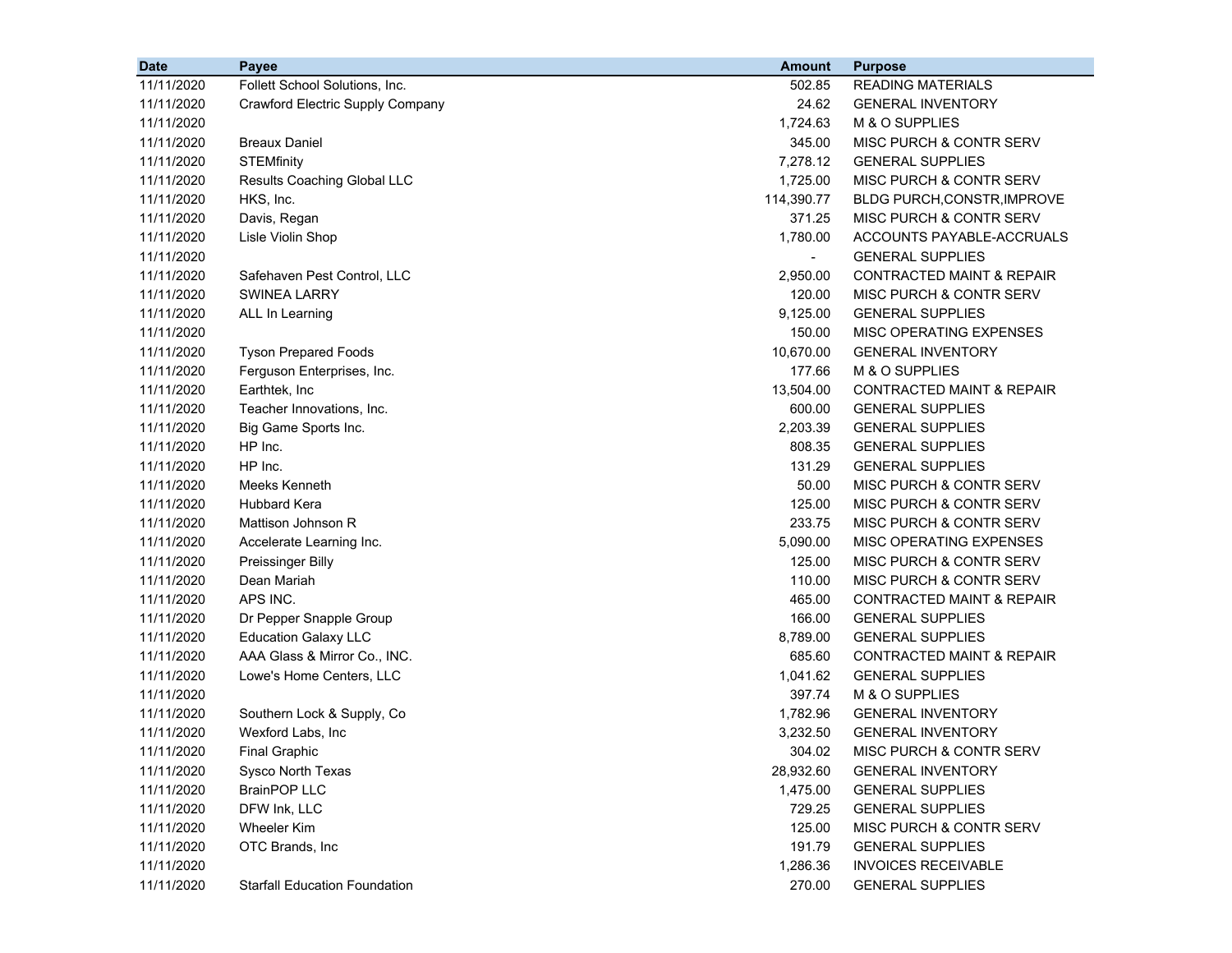| <b>Date</b> | <b>Payee</b>                                  | <b>Amount</b> | <b>Purpose</b>                     |
|-------------|-----------------------------------------------|---------------|------------------------------------|
| 11/11/2020  | Lincoln Electric Company                      | 3,862.99      | <b>GENERAL SUPPLIES</b>            |
| 11/11/2020  | Mavich LLC                                    | 1,802.28      | <b>GENERAL INVENTORY</b>           |
| 11/11/2020  | OverDrive, Inc.                               | 5,000.00      | <b>INVOICES RECEIVABLE</b>         |
| 11/11/2020  | <b>C&amp;S Trailers</b>                       | 143.98        | M & O SUPPLIES                     |
| 11/11/2020  | Clever Items LLC                              | 390.00        | <b>GENERAL SUPPLIES</b>            |
| 11/11/2020  | Nasco                                         | 432.28        | <b>GENERAL SUPPLIES</b>            |
| 11/11/2020  | <b>Cassie Noll</b>                            | 110.00        | MISC PURCH & CONTR SERV            |
| 11/11/2020  | <b>Shay Calvert</b>                           | 210.00        | MISC PURCH & CONTR SERV            |
| 11/11/2020  | Texas Irrigation Supply LLC                   | 1,007.25      | M & O SUPPLIES                     |
| 11/11/2020  | Auto Plus Auto Parts                          | 28.05         | <b>GENERAL INVENTORY</b>           |
| 11/11/2020  | Chu, Brian Wenyi                              | 412.50        | MISC PURCH & CONTR SERV            |
| 11/11/2020  | Staples Inc/Staples Business Advantage        | 950.77        | <b>GENERAL SUPPLIES</b>            |
| 11/11/2020  | <b>Arlington Strings</b>                      | 405.00        | <b>GENERAL SUPPLIES</b>            |
| 11/11/2020  | <b>Frontline Education</b>                    | 14,050.00     | <b>GENERAL SUPPLIES</b>            |
| 11/11/2020  | <b>MSB Consulting</b>                         | 676.16        | MISC PURCH & CONTR SERV            |
| 11/11/2020  | <b>Rhoades Debra</b>                          | 110.00        | MISC PURCH & CONTR SERV            |
| 11/11/2020  | Virtual Meet Experience LLC                   | 350.00        | MISC OPERATING EXPENSES            |
| 11/11/2020  | <b>Benson Anthony</b>                         | 70.00         | MISC PURCH & CONTR SERV            |
| 11/11/2020  | Hill Emlen                                    | 260.00        | <b>MISC PURCH &amp; CONTR SERV</b> |
| 11/11/2020  | <b>Terracon Consultants</b>                   | 21,202.50     | BLDG PURCH, CONSTR, IMPROVE        |
| 11/11/2020  | SolidProfessor                                | 12,250.00     | <b>GENERAL SUPPLIES</b>            |
| 11/11/2020  | <b>Aguilar Steve</b>                          | 125.00        | MISC PURCH & CONTR SERV            |
| 11/11/2020  | Jimmink Brielle                               | 125.00        | MISC PURCH & CONTR SERV            |
| 11/11/2020  | Perry Carla                                   | 110.00        | SAL & WAGES-SUPPORT PERS           |
| 11/11/2020  | Taylor Smith Consulting LLC                   | 1,780.55      | MISC PURCH & CONTR SERV            |
| 11/11/2020  | Vance Ryan                                    | 70.00         | MISC PURCH & CONTR SERV            |
| 11/11/2020  | <b>Brice Brandon</b>                          | 115.00        | MISC PURCH & CONTR SERV            |
| 11/11/2020  | Smith Sam M.                                  | 55.00         | MISC PURCH & CONTR SERV            |
| 11/11/2020  | Ogunbameru Courage                            | 420.00        | MISC PURCH & CONTR SERV            |
| 11/11/2020  | Leapin' Leotards Ltd                          | 1,942.50      | <b>INVOICES RECEIVABLE</b>         |
| 11/11/2020  | <b>Blick Art Materials</b>                    | 453.52        | <b>GENERAL SUPPLIES</b>            |
| 11/11/2020  | <b>Texas Wholesale Plumbing</b>               | 1,404.00      | <b>GENERAL INVENTORY</b>           |
| 11/11/2020  | Exam Now                                      | 950.00        | MISC OPERATING EXPENSES            |
| 11/11/2020  | Marathon Staffing Group Inc                   | 2,357.97      | MISC PURCH & CONTR SERV            |
| 11/11/2020  | <b>Sideline Power LLC</b>                     | 2,295.00      | <b>GENERAL SUPPLIES</b>            |
| 11/11/2020  | HPI International Inc                         | 134.50        | <b>GENERAL SUPPLIES</b>            |
| 11/11/2020  | KLNO-FM, KFZO-FM, KFLC-AM, KDXX-FM, KESS-FM   | 1,345.00      | MISC OPERATING EXPENSES            |
| 11/11/2020  | Kornegay Jermaine                             | 70.00         | MISC PURCH & CONTR SERV            |
| 11/11/2020  | Sievers Chris                                 | 310.00        | MISC PURCH & CONTR SERV            |
| 11/11/2020  | King Jim                                      | 65.00         | MISC PURCH & CONTR SERV            |
| 11/11/2020  | <b>Woods Charles</b>                          | 120.00        | MISC PURCH & CONTR SERV            |
| 11/11/2020  | <b>Howard Tracy</b>                           | 110.00        | MISC PURCH & CONTR SERV            |
| 11/11/2020  | <b>Texas Music Educators Association Inc.</b> | 108.00        | STUDENT TVL*NO AISD BUSES          |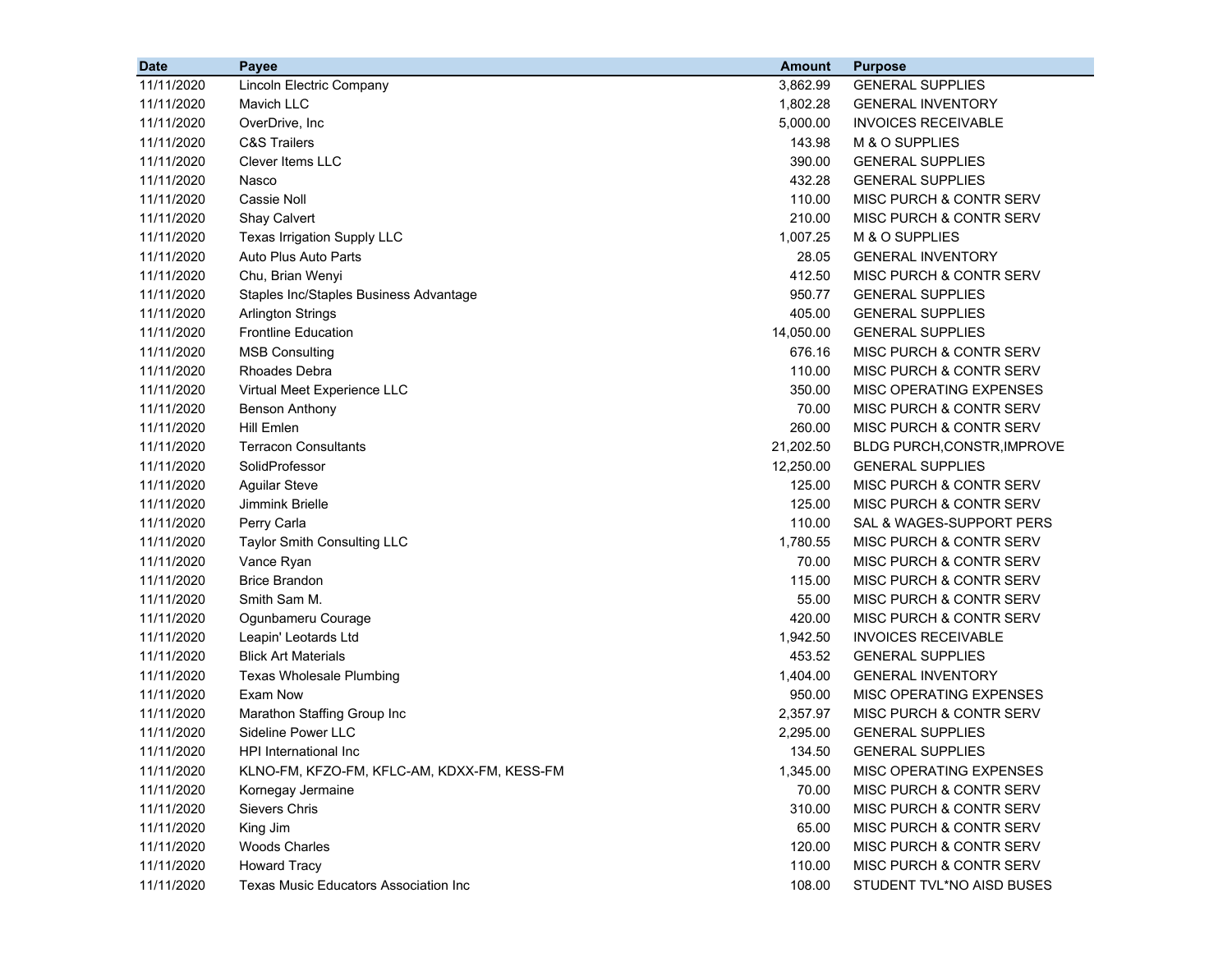| <b>Date</b> | Payee                                                          | <b>Amount</b> | <b>Purpose</b>                       |
|-------------|----------------------------------------------------------------|---------------|--------------------------------------|
| 11/11/2020  | Menefee Barry                                                  | 115.00        | MISC PURCH & CONTR SERV              |
| 11/11/2020  | P L Grant and Associates LLC                                   | 1,000.00      | <b>READING MATERIALS</b>             |
| 11/11/2020  | Shultz House Moving, LLC                                       | 7,950.00      | <b>CONTRACTED MAINT &amp; REPAIR</b> |
| 11/11/2020  | Terry's Auto Industrial Radiator                               | 681.24        | <b>CONTRACTED MAINT &amp; REPAIR</b> |
| 11/11/2020  | Intermountain Lock & Security Supply Co. dba IML Security      | 43.38         | <b>GENERAL INVENTORY</b>             |
| 11/11/2020  | Sideline Interactive, LLC                                      | 35,225.00     | <b>FURN &amp; EQUIP &gt; \$5,000</b> |
| 11/11/2020  |                                                                | 1,770.00      | <b>GENERAL SUPPLIES</b>              |
| 11/11/2020  | Key Construction Texas LLC                                     | 481,819.00    | <b>CONTRACTED MAINT &amp; REPAIR</b> |
| 11/11/2020  |                                                                | (24,090.95)   | <b>RETAINAGE</b>                     |
| 11/11/2020  | Texas Association Of School Business Officials                 | 305.00        | <b>MISC OPERATING EXPENSES</b>       |
| 11/11/2020  | Lucid/ LocusLabs/ DG Logik                                     | 58,438.00     | <b>GENERAL SUPPLIES</b>              |
| 11/11/2020  | Successful Innovations Inc                                     | 798.00        | MISC OPERATING EXPENSES              |
| 11/11/2020  | <b>Rick Clough</b>                                             | 125.00        | MISC PURCH & CONTR SERV              |
| 11/11/2020  | Visible Body                                                   | 18,000.00     | <b>GENERAL SUPPLIES</b>              |
| 11/11/2020  | David Hinson                                                   | 65.00         | MISC PURCH & CONTR SERV              |
| 11/11/2020  | Kenneth Chung                                                  | 55.00         | MISC PURCH & CONTR SERV              |
| 11/11/2020  |                                                                | 55.00         | SAL & WAGES-SUPPORT PERS             |
| 11/11/2020  | New Dairy Opco LLC DBA Borden Dairy                            | 55,637.77     | <b>FOOD</b>                          |
| 11/11/2020  | <b>Matt Conlin</b>                                             | 65.00         | MISC PURCH & CONTR SERV              |
| 11/11/2020  | Lluvia Diaz                                                    | 55.00         | MISC PURCH & CONTR SERV              |
| 11/11/2020  | Parker Bagg                                                    | 115.00        | MISC PURCH & CONTR SERV              |
| 11/11/2020  | Complete Supply Incorporated                                   | 73,007.60     | <b>GENERAL INVENTORY</b>             |
| 11/11/2020  |                                                                | 102.00        | M & O SUPPLIES                       |
| 11/11/2020  | International Baccalaureate America                            | 150.00        | MISC OPERATING EXPENSES              |
| 11/11/2020  | <b>Atmos Energy</b>                                            | 1,705.39      | <b>WATER</b>                         |
| 11/11/2020  | <b>Temperature Control Systems</b>                             | 2,532.90      | M & O SUPPLIES                       |
| 11/11/2020  | <b>Star Roofing And Sheet Metal</b>                            | 9,004.00      | <b>CONTRACTED MAINT &amp; REPAIR</b> |
| 11/11/2020  | <b>Stovall Corporation</b>                                     | 582.00        | <b>CONTRACTED MAINT &amp; REPAIR</b> |
| 11/11/2020  |                                                                | 2,886.00      | M & O SUPPLIES                       |
| 11/11/2020  | Jack Rasmussen (Luthier)                                       | 140.00        | <b>CONTRACTED MAINT &amp; REPAIR</b> |
| 11/11/2020  | Simba Industries                                               | 7,267.60      | <b>GENERAL INVENTORY</b>             |
| 11/11/2020  | Southwest International Trucks                                 | 4,661.59      | <b>CONTRACTED MAINT &amp; REPAIR</b> |
| 11/11/2020  |                                                                | 1,304.95      | <b>GENERAL INVENTORY</b>             |
| 11/11/2020  |                                                                | 3,368.39      | M & O SUPPLIES                       |
| 11/11/2020  | <b>Texas Auto Painting</b>                                     | 3,171.24      | <b>CONTRACTED MAINT &amp; REPAIR</b> |
| 11/11/2020  | Music & Arts                                                   | 1,780.18      | <b>GENERAL SUPPLIES</b>              |
| 11/11/2020  | <b>Burmax Company Incorporated</b>                             | 3,636.62      | <b>GENERAL SUPPLIES</b>              |
| 11/11/2020  | <b>Sprint Nextel Network</b>                                   | 419.10        | <b>WATER</b>                         |
| 11/11/2020  | Language Line Services Incorporated                            | 7,086.40      | MISC PURCH & CONTR SERV              |
| 11/11/2020  | Arlington Independent School District Food & Nutrition Service | 252.50        | MISC OPERATING EXPENSES              |
| 11/11/2020  | American Council On The Teaching Of Foreign Language           | 750.00        | <b>DUES</b>                          |
| 11/11/2020  | Rush Truck Centers Of Texas Limited Partnership                | 2,016.29      | <b>GENERAL INVENTORY</b>             |
| 11/11/2020  |                                                                | 2,077.49      | M & O SUPPLIES                       |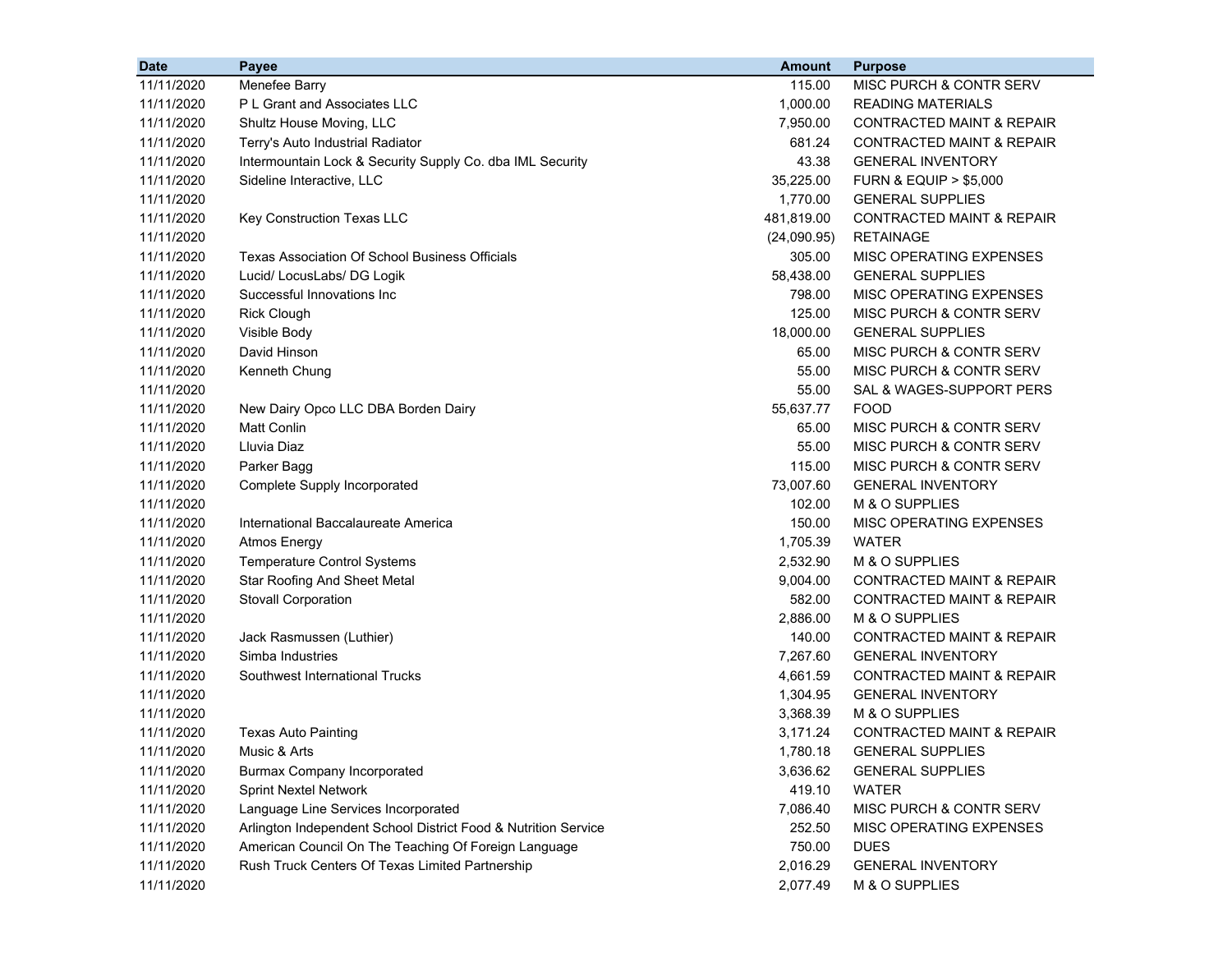| <b>Date</b> | Payee                                             | <b>Amount</b> | <b>Purpose</b>                       |
|-------------|---------------------------------------------------|---------------|--------------------------------------|
| 11/11/2020  | 4imprint Incorporated                             | 395.89        | <b>GENERAL SUPPLIES</b>              |
| 11/11/2020  | Curriculum Associates Incorporated                | 208.32        | <b>GENERAL SUPPLIES</b>              |
| 11/11/2020  | Demco Incorporated                                | 128.34        | <b>GENERAL SUPPLIES</b>              |
| 11/11/2020  | <b>Education Service Center Region XI</b>         | 600.00        | MISC OPERATING EXPENSES              |
| 11/11/2020  | <b>Education Service Center Region XI</b>         | 200.00        | <b>MISC OPERATING EXPENSES</b>       |
| 11/11/2020  | <b>Fisher Science Education</b>                   | 292.88        | <b>GENERAL SUPPLIES</b>              |
| 11/11/2020  | Hancock Sign Company                              | 6,521.00      | MISC PURCH & CONTR SERV              |
| 11/11/2020  | <b>Pyramid School Products</b>                    | 58.03         | <b>GENERAL SUPPLIES</b>              |
| 11/11/2020  | Sargent Welch L L C                               | 256.76        | <b>GENERAL SUPPLIES</b>              |
| 11/11/2020  | Scholastic Incorporated                           | 170.53        | <b>GENERAL SUPPLIES</b>              |
| 11/11/2020  |                                                   | 1,246.55      | <b>INVOICES RECEIVABLE</b>           |
| 11/11/2020  | Sentinel The Alarm Company                        | 8,224.36      | <b>CONTRACTED MAINT &amp; REPAIR</b> |
| 11/11/2020  | Texas Department of Licensing and Regulation      | 40.00         | <b>BLDG PURCH, CONSTR, IMPROVE</b>   |
| 11/11/2020  | Unifirst Holdings(A/R 01550)                      | 110.95        | CONTRACTED MAINT & REPAIR            |
| 11/11/2020  |                                                   | 251.16        | <b>MISC PURCH &amp; CONTR SERV</b>   |
| 11/11/2020  | Olen Williams Sales & Service                     | 495.00        | M & O SUPPLIES                       |
| 11/11/2020  | <b>United Educators Association</b>               | 1,134.85      | UNITED FUND                          |
| 11/11/2020  | Texas United School Employees Local 100           | 81.58         | UNITED FUND                          |
| 11/11/2020  | Truman Tim Chapter 13 Trustee                     | 542.31        | UNITED FUND                          |
| 11/11/2020  | Association Of Texas Professional Teachers Local  | 13.44         | UNITED FUND                          |
| 11/11/2020  | Association Of Texas Professional Educators State | 95.82         | UNITED FUND                          |
| 11/11/2020  | Association Of Texas Professional Educators State | 20.00         | UNITED FUND                          |
| 11/11/2020  | Administracion para el Sustento de Menores        | 41.54         | UNITED FUND                          |
| 11/11/2020  | Educational Employees Credit Union - HSA          | 752.37        | <b>DENTAL INSURANCE</b>              |
| 11/11/2020  | <b>Educational Employees Credit Union</b>         | 5,440.00      | DUE TO CREDIT UNION                  |
| 11/11/2020  | <b>Texas State Teachers Association</b>           | 169.89        | UNITED FUND                          |
| 11/13/2020  | Evelyn Arbaiza                                    | 137.82        | SALARIES-TEACH & OTH PROF            |
| 11/13/2020  | Jessica Atkins                                    | 64.52         | <b>EMPLOYEE TRAVEL</b>               |
| 11/13/2020  | Elvia Barrera                                     | 84.16         | <b>EMPLOYEE TRAVEL</b>               |
| 11/13/2020  | <b>Karl Betts</b>                                 | 15.89         | <b>EMPLOYEE TRAVEL</b>               |
| 11/13/2020  | <b>Elizabeth Bramlett</b>                         | 49.43         | <b>EMPLOYEE TRAVEL</b>               |
| 11/13/2020  | Kevin Burgess                                     | 141.18        | <b>EMPLOYEE TRAVEL</b>               |
| 11/13/2020  | Graciela Cantu                                    | 67.68         | <b>EMPLOYEE TRAVEL</b>               |
| 11/13/2020  | Julio Castillo                                    | 13.00         | <b>EMPLOYEE TRAVEL</b>               |
| 11/13/2020  | Silivia Chau                                      | 61.53         | <b>EMPLOYEE TRAVEL</b>               |
| 11/13/2020  | Marcy Chesebro                                    | 15.68         | <b>EMPLOYEE TRAVEL</b>               |
| 11/13/2020  | Mary Cliborn                                      | 52.27         | <b>EMPLOYEE TRAVEL</b>               |
| 11/13/2020  | Janet Colon                                       | 46.49         | <b>EMPLOYEE TRAVEL</b>               |
| 11/13/2020  | Sherrie Dean                                      | 41.36         | <b>EMPLOYEE TRAVEL</b>               |
| 11/13/2020  | <b>Tracy Draper Lloyd</b>                         | 33.60         | <b>EMPLOYEE TRAVEL</b>               |
| 11/13/2020  | <b>Erica Edwards</b>                              | 29.80         | <b>EMPLOYEE TRAVEL</b>               |
| 11/13/2020  | <b>Charmanie Evans</b>                            | 30.23         | <b>EMPLOYEE TRAVEL</b>               |
| 11/13/2020  | Shaneiava Fluellen                                | 33.49         | <b>EMPLOYEE TRAVEL</b>               |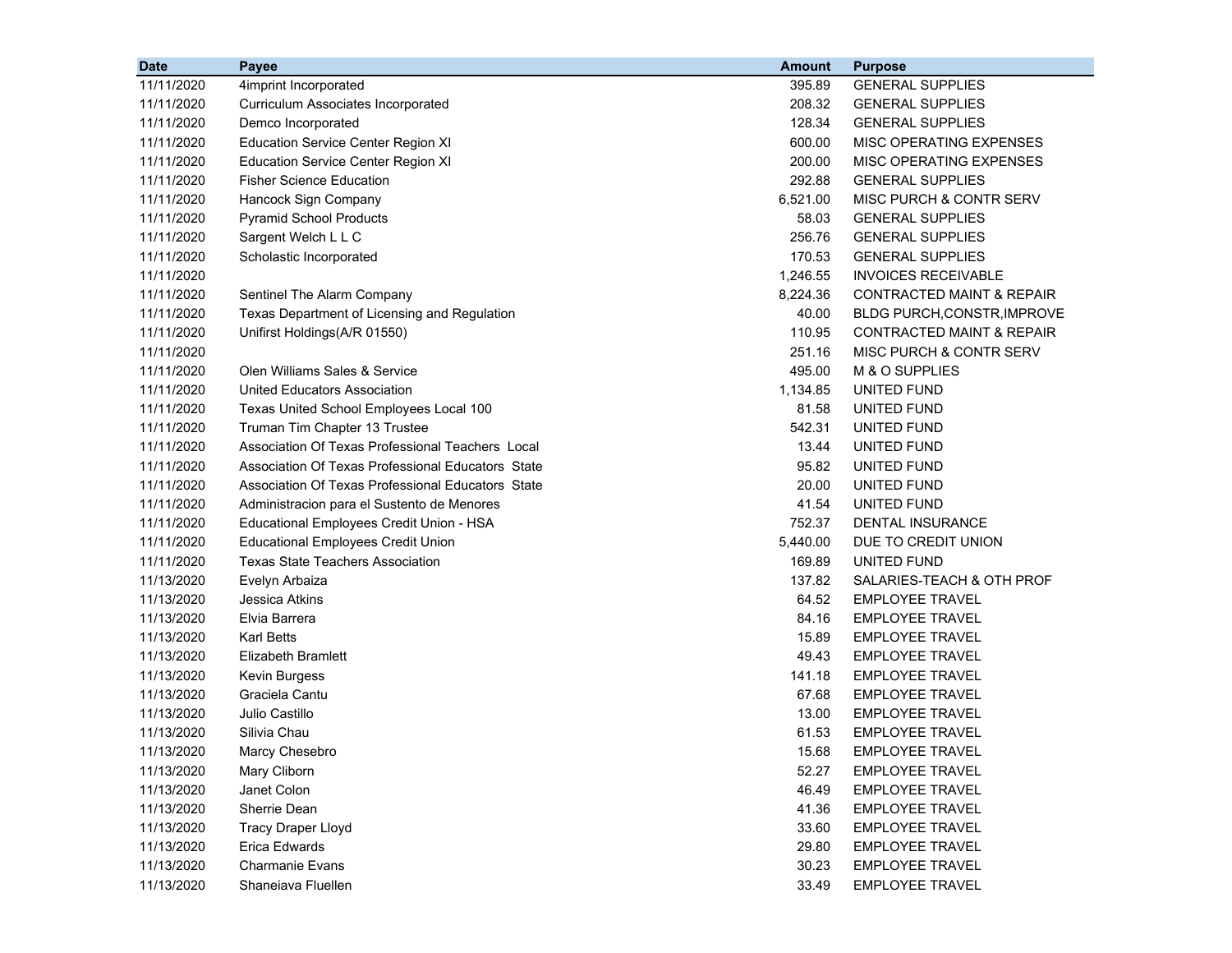| <b>Date</b> | Payee                   | <b>Amount</b> | <b>Purpose</b>            |
|-------------|-------------------------|---------------|---------------------------|
| 11/13/2020  | Eva Fraire              | 30.60         | <b>EMPLOYEE TRAVEL</b>    |
| 11/13/2020  | Lourdes Franco          | 37.45         | EMPLOYEE TRAVEL           |
| 11/13/2020  | <b>Philip Friend</b>    | 82.39         | <b>EMPLOYEE TRAVEL</b>    |
| 11/13/2020  | Patricia Fusilier       | 25.68         | <b>EMPLOYEE TRAVEL</b>    |
| 11/13/2020  | Elena Gaona             | 44.30         | <b>EMPLOYEE TRAVEL</b>    |
| 11/13/2020  | <b>Marisol Garcia</b>   | 145.74        | <b>EMPLOYEE TRAVEL</b>    |
| 11/13/2020  | <b>Becky Geisel</b>     | 39.43         | <b>EMPLOYEE TRAVEL</b>    |
| 11/13/2020  | Gina Glidewell          | 70.03         | <b>EMPLOYEE TRAVEL</b>    |
| 11/13/2020  | <b>Blanca Gonzalez</b>  | 13.86         | <b>EMPLOYEE TRAVEL</b>    |
| 11/13/2020  | Dean Hardin             | 33.54         | <b>EMPLOYEE TRAVEL</b>    |
| 11/13/2020  | Lisa Harvey             | 92.34         | <b>EMPLOYEE TRAVEL</b>    |
| 11/13/2020  | David Herbst            | 56.12         | EMPLOYEE TRAVEL           |
| 11/13/2020  | Carolyn Hinytzke        | 93.41         | <b>EMPLOYEE TRAVEL</b>    |
| 11/13/2020  | Maria Hortelano         | 30.60         | <b>EMPLOYEE TRAVEL</b>    |
| 11/13/2020  | Elizabeth Howe          | 36.92         | <b>EMPLOYEE TRAVEL</b>    |
| 11/13/2020  | Stephanie Hudson        | 53.29         | <b>EMPLOYEE TRAVEL</b>    |
| 11/13/2020  | Mihaela Irina Ilinca    | 93.41         | <b>EMPLOYEE TRAVEL</b>    |
| 11/13/2020  | Manjit Kaur             | 185.37        | <b>EMPLOYEE TRAVEL</b>    |
| 11/13/2020  | <b>Phyllis Lanier</b>   | 156.76        | <b>EMPLOYEE TRAVEL</b>    |
| 11/13/2020  | Jennifer Martin         | 5.40          | <b>EMPLOYEE TRAVEL</b>    |
| 11/13/2020  | Souna Masri             | 24.24         | <b>EMPLOYEE TRAVEL</b>    |
| 11/13/2020  | Karen McCarthy          | 147.02        | <b>EMPLOYEE TRAVEL</b>    |
| 11/13/2020  | Caitlin Least           | 24.61         | <b>EMPLOYEE TRAVEL</b>    |
| 11/13/2020  | Carla Mullen            | 62.60         | <b>EMPLOYEE TRAVEL</b>    |
| 11/13/2020  | Treassia Nelson         | 35.15         | <b>EMPLOYEE TRAVEL</b>    |
| 11/13/2020  | <b>Chablif Nichols</b>  | 9.04          | <b>EMPLOYEE TRAVEL</b>    |
| 11/13/2020  | <b>Tammy Norberg</b>    | 28.94         | <b>EMPLOYEE TRAVEL</b>    |
| 11/13/2020  | <b>Randy Nyhus</b>      | 23.01         | <b>EMPLOYEE TRAVEL</b>    |
| 11/13/2020  | Barbara Ozimica         | 33.97         | SALARIES-TEACH & OTH PROF |
| 11/13/2020  | Ellen Elizabeth Page    | 24.50         | <b>EMPLOYEE TRAVEL</b>    |
| 11/13/2020  | Lucia Paniagua          | 81.85         | <b>EMPLOYEE TRAVEL</b>    |
| 11/13/2020  | Mary Roddy              | 43.20         | <b>EMPLOYEE TRAVEL</b>    |
| 11/13/2020  | Christine Rodriguez     | 87.21         | <b>EMPLOYEE TRAVEL</b>    |
| 11/13/2020  | <b>Hector Rodriguez</b> | 41.30         | <b>EMPLOYEE TRAVEL</b>    |
| 11/13/2020  | Jessica Rodriguez       | 43.87         | <b>EMPLOYEE TRAVEL</b>    |
| 11/13/2020  | Socorro Saucedo         | 25.41         | <b>EMPLOYEE TRAVEL</b>    |
| 11/13/2020  | Maranda Shanz           | 75.64         | <b>EMPLOYEE TRAVEL</b>    |
| 11/13/2020  | Katoya Shelby           | 43.02         | <b>EMPLOYEE TRAVEL</b>    |
| 11/13/2020  | Donald Sibley           | 13.27         | <b>EMPLOYEE TRAVEL</b>    |
| 11/13/2020  | Angel Silva             | 80.04         | <b>EMPLOYEE TRAVEL</b>    |
| 11/13/2020  | Angela Smith            | 77.31         | <b>EMPLOYEE TRAVEL</b>    |
| 11/13/2020  | Derrick Talton          | 33.17         | <b>EMPLOYEE TRAVEL</b>    |
| 11/13/2020  | Claudia Tejeda          | 127.77        | <b>EMPLOYEE TRAVEL</b>    |
|             |                         |               |                           |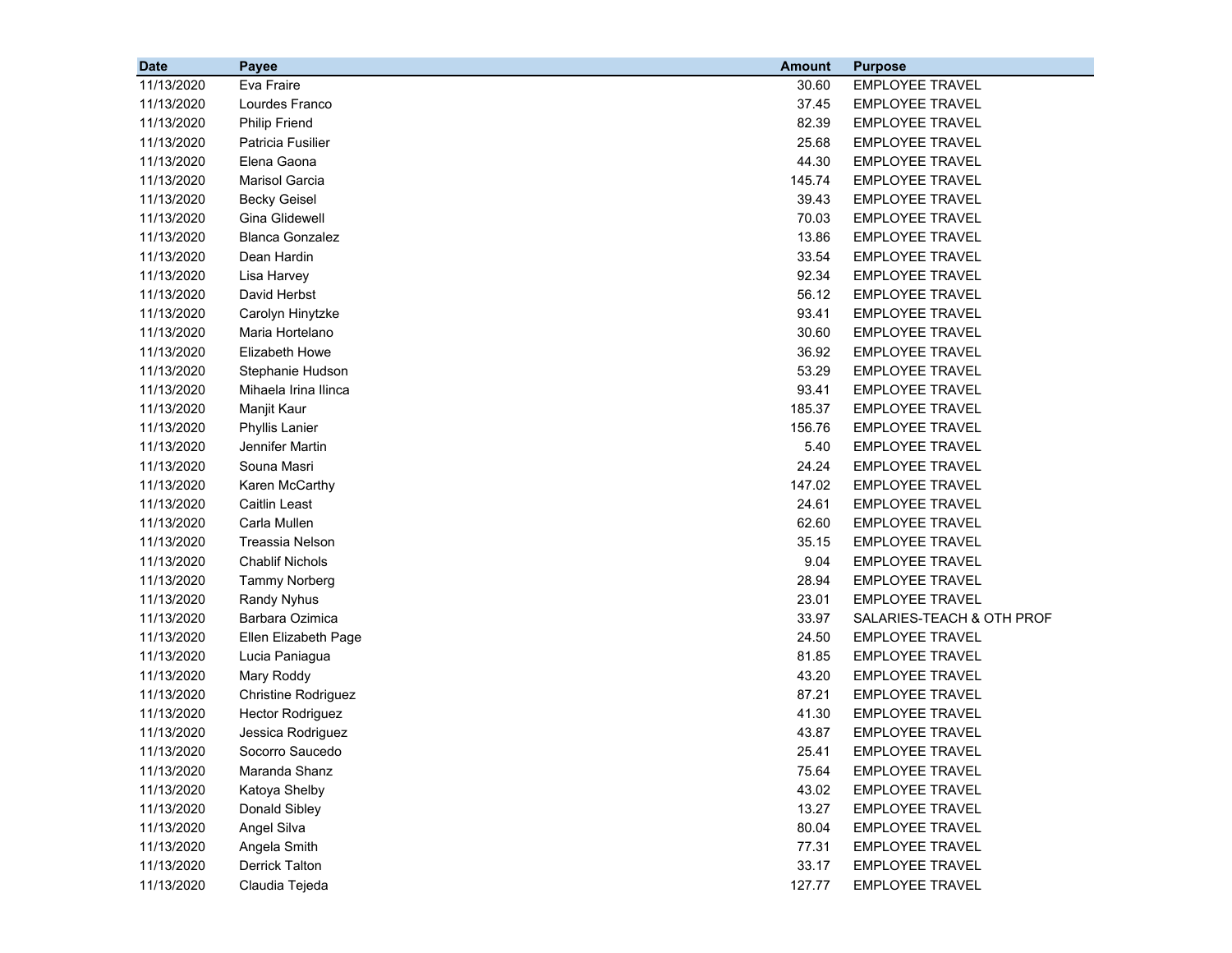| <b>Date</b> | Payee                                    | <b>Amount</b> | <b>Purpose</b>                       |
|-------------|------------------------------------------|---------------|--------------------------------------|
| 11/13/2020  | <b>Ileene Thomas</b>                     | 58.48         | <b>EMPLOYEE TRAVEL</b>               |
| 11/13/2020  | <b>Sherry Vanzandt</b>                   | 17.98         | <b>EMPLOYEE TRAVEL</b>               |
| 11/13/2020  | Victoria Vargas                          | 85.01         | <b>EMPLOYEE TRAVEL</b>               |
| 11/13/2020  | Lori Walsh                               | 69.71         | <b>EMPLOYEE TRAVEL</b>               |
| 11/13/2020  | Eniko Walter-Howard                      | 80.25         | <b>EMPLOYEE TRAVEL</b>               |
| 11/13/2020  | LaTissah Williams                        | 13.96         | <b>EMPLOYEE TRAVEL</b>               |
| 11/13/2020  | Ilona Wills                              | 68.40         | <b>EMPLOYEE TRAVEL</b>               |
| 11/13/2020  | Laura Wooldridge                         | 35.63         | <b>EMPLOYEE TRAVEL</b>               |
| 11/13/2020  | <b>Grainger Industrial Supply</b>        | 119.25        | M & O SUPPLIES                       |
| 11/13/2020  | Apex Supply Company                      | 75.58         | M & O SUPPLIES                       |
| 11/13/2020  | Kroger                                   | 201.83        | <b>GENERAL SUPPLIES</b>              |
| 11/13/2020  | United Refrigeration Incorporated        | 311.93        | M & O SUPPLIES                       |
| 11/13/2020  | Ace Mart Restaurant Supply Company       | 757.95        | <b>GENERAL SUPPLIES</b>              |
| 11/13/2020  | <b>Masters Distribution Systems</b>      | 5,615.68      | <b>FOOD</b>                          |
| 11/13/2020  | Lone Star Coaches Incorporated           | 4,000.00      | STUDENT TVL*NO AISD BUSES            |
| 11/13/2020  | <b>Crisis Prevention Institute</b>       | 1,100.00      | <b>GENERAL SUPPLIES</b>              |
| 11/13/2020  | PPG Architectural Finishes, Inc.         | 436.97        | M & O SUPPLIES                       |
| 11/13/2020  | <b>Careys Sporting Goods</b>             | 1,199.90      | <b>GENERAL SUPPLIES</b>              |
| 11/13/2020  | Airgas Southwest Incorporated            | 516.73        | <b>GENERAL SUPPLIES</b>              |
| 11/13/2020  | <b>Office Depot</b>                      | 12,304.32     | <b>GENERAL SUPPLIES</b>              |
| 11/13/2020  |                                          | 91.98         | M & O SUPPLIES                       |
| 11/13/2020  | B & H Photo Video                        | 130.00        | <b>GENERAL SUPPLIES</b>              |
| 11/13/2020  | <b>CDW Government Incorporated</b>       | 42,871.50     | <b>GENERAL SUPPLIES</b>              |
| 11/13/2020  | <b>Td Industries Limited</b>             | 373.00        | CONTRACTED MAINT & REPAIR            |
| 11/13/2020  | Aerowave Technologies                    | 242.00        | <b>GENERAL SUPPLIES</b>              |
| 11/13/2020  | Govconnection Incorporated               | 760.00        | <b>GENERAL SUPPLIES</b>              |
| 11/13/2020  | McKinney Office Supply                   | 13,936.42     | <b>GENERAL SUPPLIES</b>              |
| 11/13/2020  | Apple Computer Incorporated              | 17.10         | <b>GENERAL SUPPLIES</b>              |
| 11/13/2020  | Welch John                               | 412.50        | MISC PURCH & CONTR SERV              |
| 11/13/2020  | J P Morgan Chase Bank NA                 | 158.66        | <b>INVOICES RECEIVABLE</b>           |
| 11/13/2020  | Dawson Marcus                            | 115.00        | MISC PURCH & CONTR SERV              |
| 11/13/2020  | <b>Total Maintenance Solutions-South</b> | 574.46        | M & O SUPPLIES                       |
| 11/13/2020  | <b>Carrier Enterprise</b>                | 1,521.69      | M & O SUPPLIES                       |
| 11/13/2020  | J-8 Equipment Company                    | 1,397.80      | CONTRACTED MAINT & REPAIR            |
| 11/13/2020  | Lampo Group, Inc./Dave Ramsey            | 13,598.20     | <b>GENERAL SUPPLIES</b>              |
| 11/13/2020  |                                          | 3,000.00      | MISC PURCH & CONTR SERV              |
| 11/13/2020  | Texas Interpreting Services, LLC         | 21,611.50     | MISC PURCH & CONTR SERV              |
| 11/13/2020  | Borne Kyle                               | 95.00         | MISC PURCH & CONTR SERV              |
| 11/13/2020  | Robert D. Lee                            | 412.50        | MISC PURCH & CONTR SERV              |
| 11/13/2020  | Durham Dustin J                          | 412.50        | MISC PURCH & CONTR SERV              |
| 11/13/2020  | <b>Binswanger Glass</b>                  | 278.13        | <b>CONTRACTED MAINT &amp; REPAIR</b> |
| 11/13/2020  |                                          | 664.62        | M & O SUPPLIES                       |
| 11/13/2020  | IdentiSys Incorporated                   | 326.00        | <b>GENERAL SUPPLIES</b>              |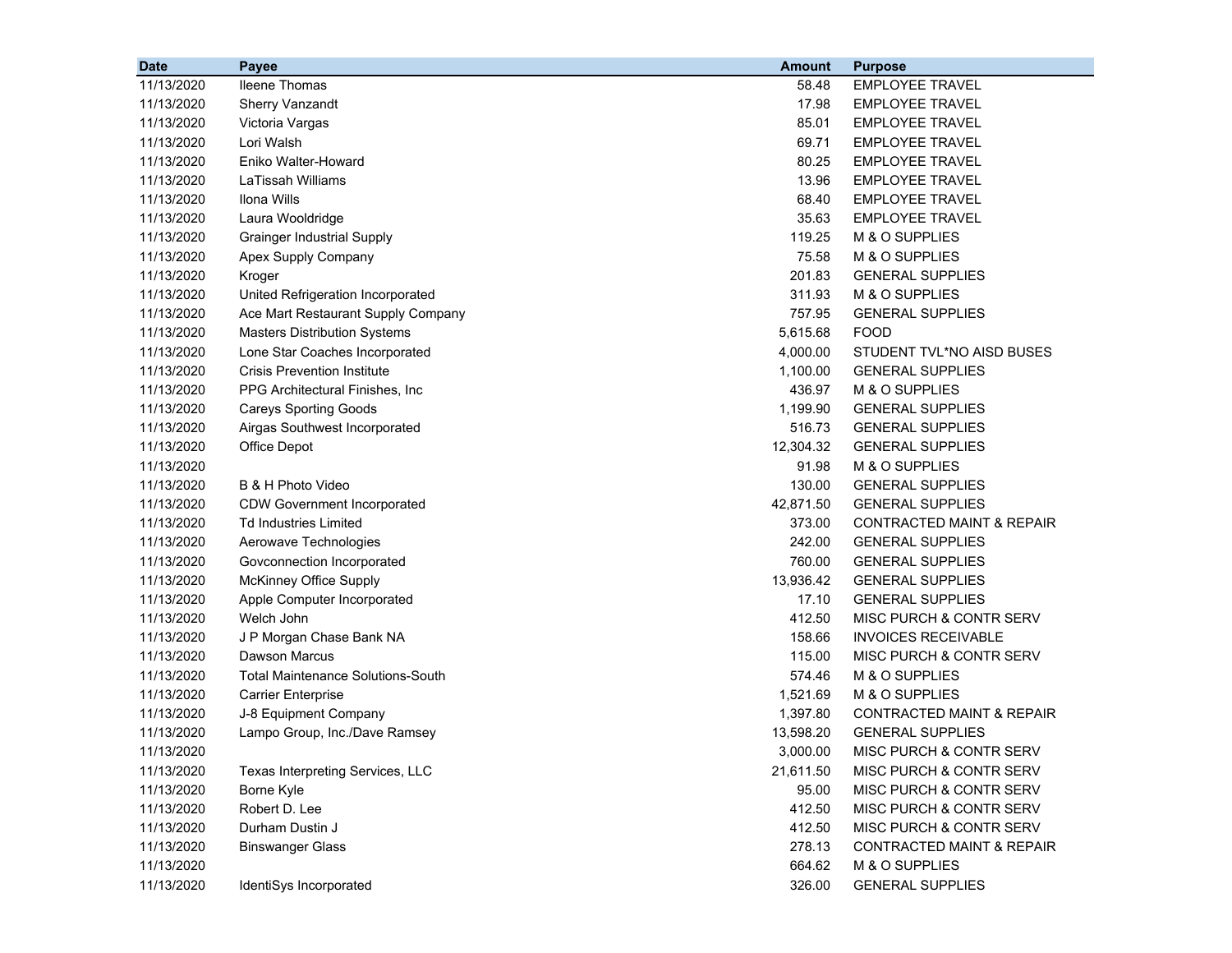| <b>Date</b> | Payee                                                          | <b>Amount</b> | <b>Purpose</b>                       |
|-------------|----------------------------------------------------------------|---------------|--------------------------------------|
| 11/13/2020  | DFW Waste Oil Service, Incorporated                            | 223.00        | CONTRACTED MAINT & REPAIR            |
| 11/13/2020  | Seon Systems Sales Incorporated                                | 6,150.00      | CONTRACTED MAINT & REPAIR            |
| 11/13/2020  | <b>Creative Bus Sales Inc</b>                                  | 429.04        | <b>GENERAL INVENTORY</b>             |
| 11/13/2020  | <b>Arlington Today</b>                                         | 3,600.00      | MISC PURCH & CONTR SERV              |
| 11/13/2020  | <b>Tarrant County Tax Assessor-Collector</b>                   | 104.50        | MISC OPERATING EXPENSES              |
| 11/13/2020  | <b>Equal Opportunity Schools</b>                               | 44,550.00     | MISC PURCH & CONTR SERV              |
| 11/13/2020  | HP Inc.                                                        | 2,340.36      | <b>GENERAL SUPPLIES</b>              |
| 11/13/2020  | Kleen-Air Filter Service & Sales                               | 1,998.48      | <b>GENERAL INVENTORY</b>             |
| 11/13/2020  | <b>BrainPOP LLC</b>                                            | 2,195.00      | <b>GENERAL SUPPLIES</b>              |
| 11/13/2020  | OTC Brands, Inc                                                | 102.62        | <b>GENERAL SUPPLIES</b>              |
| 11/13/2020  | Monogramming Mammas                                            | 250.00        | <b>INVOICES RECEIVABLE</b>           |
| 11/13/2020  | Monogramming Mammas                                            | 298.00        | <b>INVOICES RECEIVABLE</b>           |
| 11/13/2020  | Nasco                                                          | 875.28        | <b>GENERAL SUPPLIES</b>              |
| 11/13/2020  | Barnes & Noble College Booksellers LLC                         | 360.00        | <b>TEXTBOOKS</b>                     |
| 11/13/2020  | Joey Rodriguez                                                 | 65.00         | MISC PURCH & CONTR SERV              |
| 11/13/2020  | Walker Tool Company Incorporated                               | 521.20        | M & O SUPPLIES                       |
| 11/13/2020  | Elevator Maintenance and Repair Incorporated                   | 3,540.00      | <b>CONTRACTED MAINT &amp; REPAIR</b> |
| 11/13/2020  | <b>Atmos Energy</b>                                            | 1,164.52      | <b>WATER</b>                         |
| 11/13/2020  | <b>Temperature Control Systems</b>                             | 75.06         | M & O SUPPLIES                       |
| 11/13/2020  | <b>Stovall Corporation</b>                                     | 465.95        | <b>CONTRACTED MAINT &amp; REPAIR</b> |
| 11/13/2020  | Simba Industries                                               | 286.32        | <b>GENERAL INVENTORY</b>             |
| 11/13/2020  | <b>Educational Theatre Association</b>                         | 129.00        | <b>GENERAL SUPPLIES</b>              |
| 11/13/2020  | Southwest International Trucks                                 | 402.32        | <b>GENERAL INVENTORY</b>             |
| 11/13/2020  |                                                                | 201.16        | M & O SUPPLIES                       |
| 11/13/2020  | Arlington Independent School District Food & Nutrition Service | 5.00          | MISC OPERATING EXPENSES              |
| 11/13/2020  | Rush Truck Centers Of Texas Limited Partnership                | 81.20         | <b>GENERAL INVENTORY</b>             |
| 11/13/2020  |                                                                | 1,013.79      | M & O SUPPLIES                       |
| 11/13/2020  | Texas Wesleyan University Bookstore                            | 418.44        | <b>TEXTBOOKS</b>                     |
| 11/13/2020  | Demco Incorporated                                             | 313.70        | <b>GENERAL SUPPLIES</b>              |
| 11/13/2020  | Gopher Sport Equipment                                         | 440.97        | <b>GENERAL SUPPLIES</b>              |
| 11/13/2020  | Scholastic Incorporated                                        | 19.48         | <b>GENERAL SUPPLIES</b>              |
| 11/13/2020  |                                                                | 194.80        | <b>READING MATERIALS</b>             |
| 11/13/2020  | Sentinel The Alarm Company                                     | 1,625.36      | <b>CONTRACTED MAINT &amp; REPAIR</b> |
| 11/13/2020  | Amanda Arnold                                                  | 37.40         | LIONS CLUB CONCESSIONS               |
| 11/13/2020  | Erika Hernandez                                                | 5.40          | LIONS CLUB CONCESSIONS               |
| 11/13/2020  | Natasha Pittman                                                | 9.80          | LIONS CLUB CONCESSIONS               |
| 11/13/2020  | Leslie Sanders                                                 | 381.15        | LIONS CLUB CONCESSIONS               |
| 11/13/2020  | Sign A Rama                                                    | 3,000.00      | M & O SUPPLIES                       |
| 11/13/2020  | Office Depot                                                   | 1,128.60      | <b>GENERAL SUPPLIES</b>              |
| 11/13/2020  | Olson Tim                                                      | 95.00         | MISC PURCH & CONTR SERV              |
| 11/13/2020  | Dr Pepper Snapple Group                                        | $\sim$        | <b>INVOICES RECEIVABLE</b>           |
| 11/13/2020  | OTC Brands, Inc                                                | 44.15         | <b>GENERAL SUPPLIES</b>              |
| 11/13/2020  | Texas Association Of School Business Officials                 | 250.00        | MISC OPERATING EXPENSES              |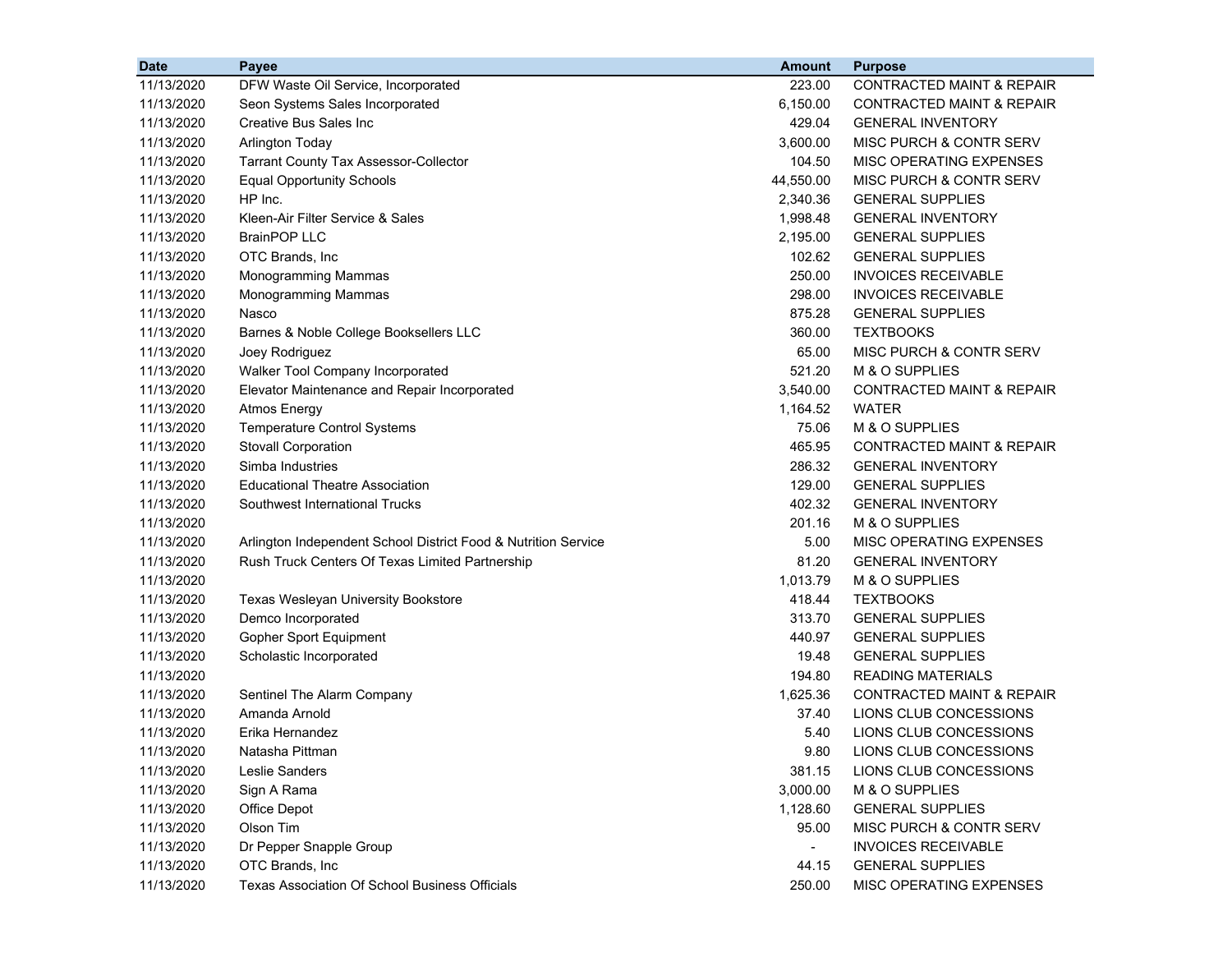| <b>Date</b> | <b>Payee</b>                                                   | <b>Amount</b>  | <b>Purpose</b>                       |
|-------------|----------------------------------------------------------------|----------------|--------------------------------------|
| 11/13/2020  | Complete Supply Incorporated                                   | 11,270.70      | M & O SUPPLIES                       |
| 11/13/2020  | Arlington Independent School District Food & Nutrition Service | 330.63         | MISC OPERATING EXPENSES              |
| 11/13/2020  | Industrial Power Isuzu Truck Incorporated                      | $\blacksquare$ | M & O SUPPLIES                       |
| 11/17/2020  | Texas Interpreting Services, LLC                               | 16,898.00      | MISC PURCH & CONTR SERV              |
| 11/18/2020  | Earley Tim                                                     | 110.00         | MISC PURCH & CONTR SERV              |
| 11/18/2020  | Corgan Assoc Architects Incorporated                           | 12,075.38      | <b>CONTRACTED MAINT &amp; REPAIR</b> |
| 11/18/2020  |                                                                | 481,840.07     | OTH PROFESSIONAL SERVICES            |
| 11/18/2020  | <b>Grainger Industrial Supply</b>                              | 2,148.50       | <b>GENERAL SUPPLIES</b>              |
| 11/18/2020  |                                                                | 1,359.20       | M & O SUPPLIES                       |
| 11/18/2020  | <b>Sturdisteel Company</b>                                     | 11,547.00      | <b>FURN &amp; EQUIP &gt; \$5,000</b> |
| 11/18/2020  | U S Postmaster                                                 | 13,750.00      | <b>GENERAL INVENTORY</b>             |
| 11/18/2020  | Hoshizaki South Central Distribution Center                    | 345.91         | M & O SUPPLIES                       |
| 11/18/2020  | Home Depot Pro                                                 | 313.43         | M & O SUPPLIES                       |
| 11/18/2020  | Apex Supply Company                                            | 518.13         | M & O SUPPLIES                       |
| 11/18/2020  | College Board The                                              | 400.00         | <b>DUES</b>                          |
| 11/18/2020  | Kroger                                                         | 1,026.14       | <b>GENERAL SUPPLIES</b>              |
| 11/18/2020  |                                                                | 300.00         | MISC OPERATING EXPENSES              |
| 11/18/2020  | Jennie O Foods Incorporated                                    | 8,595.00       | <b>GENERAL INVENTORY</b>             |
| 11/18/2020  | Precision Business Machines Incorporated                       | 600.00         | CONTRACTED MAINT & REPAIR            |
| 11/18/2020  |                                                                | 545.67         | <b>GENERAL SUPPLIES</b>              |
| 11/18/2020  | United Refrigeration Incorporated                              | (45.00)        | LIONS CLUB CONCESSIONS               |
| 11/18/2020  |                                                                | 2,404.90       | M & O SUPPLIES                       |
| 11/18/2020  | <b>Breaker Broker Company</b>                                  | 6.75           | M & O SUPPLIES                       |
| 11/18/2020  | Really Good Stuff                                              | 58.17          | <b>GENERAL SUPPLIES</b>              |
| 11/18/2020  | <b>Elliott Electric Supply</b>                                 | 2,191.13       | M & O SUPPLIES                       |
| 11/18/2020  | Vehicle Maintenance Program                                    | 107.97         | <b>GENERAL INVENTORY</b>             |
| 11/18/2020  | Dell Marketing                                                 | 170.97         | <b>GENERAL SUPPLIES</b>              |
| 11/18/2020  | <b>Booksource</b>                                              | 59,729.61      | <b>READING MATERIALS</b>             |
| 11/18/2020  | <b>Masters Distribution Systems</b>                            | 4,584.50       | <b>FOOD</b>                          |
| 11/18/2020  | <b>Arbor Scientific</b>                                        | 156.90         | <b>GENERAL SUPPLIES</b>              |
| 11/18/2020  | Mission Arlington/Mission Metroplex                            | 560.00         | MISC PURCH & CONTR SERV              |
| 11/18/2020  | Dfw Janitorial Supply                                          | 1,710.00       | <b>GENERAL INVENTORY</b>             |
| 11/18/2020  | Paradise Produce                                               | 20,833.70      | <b>FOOD</b>                          |
| 11/18/2020  | <b>Visual Impact</b>                                           | 470.00         | <b>GENERAL SUPPLIES</b>              |
| 11/18/2020  | Lone Star Communications Incorporated                          | 12,220.00      | MISC PURCH & CONTR SERV              |
| 11/18/2020  | <b>Oslin Nation</b>                                            | 419.74         | M & O SUPPLIES                       |
| 11/18/2020  | PPG Architectural Finishes, Inc.                               | 25.38          | M & O SUPPLIES                       |
| 11/18/2020  | <b>Careys Sporting Goods</b>                                   | 1,062.50       | <b>GENERAL SUPPLIES</b>              |
| 11/18/2020  | Office Depot                                                   | 15,788.00      | <b>GENERAL SUPPLIES</b>              |
| 11/18/2020  |                                                                | 37.99          | <b>INVOICES RECEIVABLE</b>           |
| 11/18/2020  | <b>Benchmark Education Company</b>                             | 3,495.00       | <b>READING MATERIALS</b>             |
| 11/18/2020  | Enterprise Rent A Car                                          | 1,123.14       | RENTALS & OPERATING LEASE            |
| 11/18/2020  | <b>Hired Hands Incorporated</b>                                | 16,848.00      | MISC PURCH & CONTR SERV              |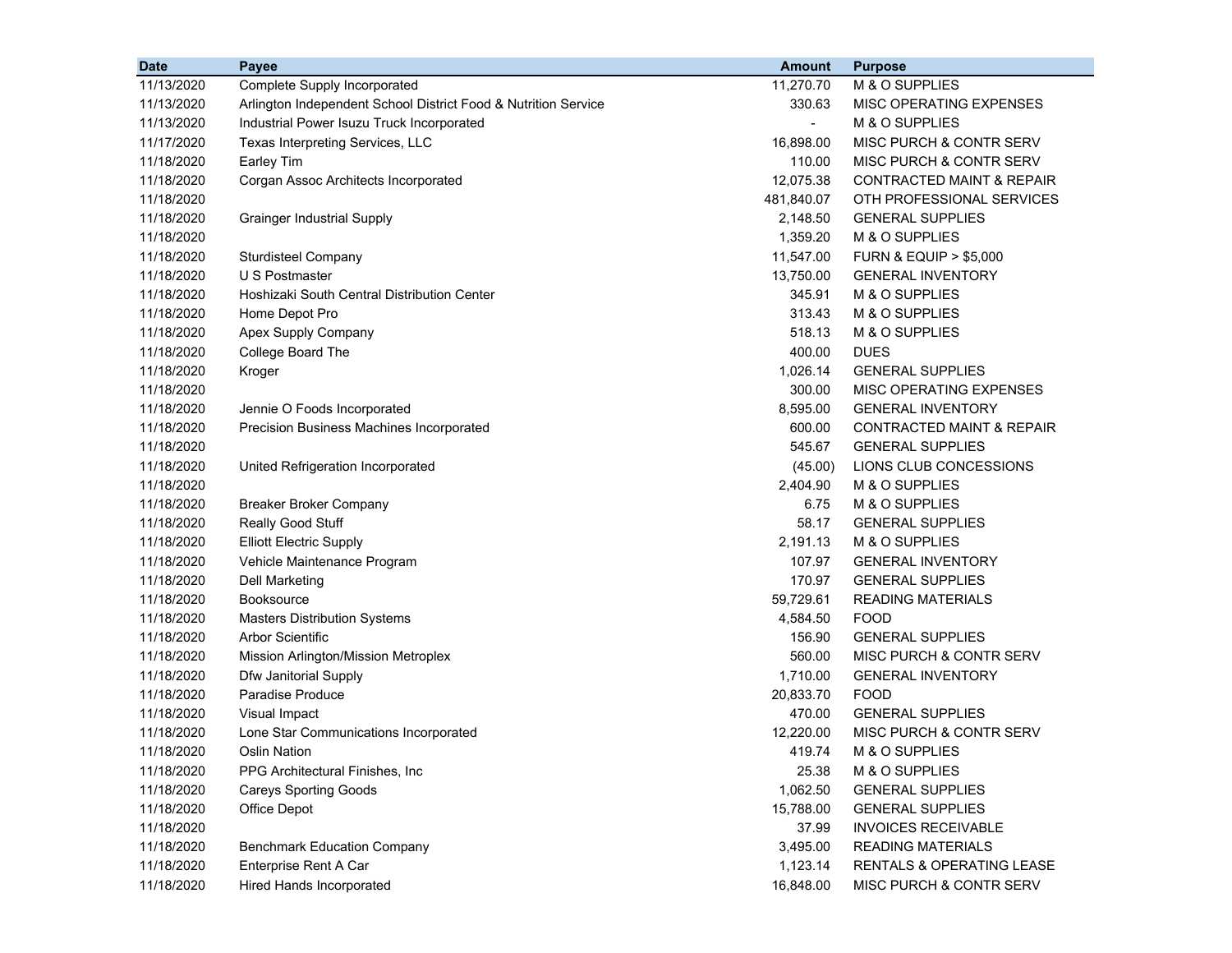| <b>Date</b> | Payee                                                 | <b>Amount</b>            | <b>Purpose</b>                       |
|-------------|-------------------------------------------------------|--------------------------|--------------------------------------|
| 11/18/2020  | B & H Photo Video                                     | 890.08                   | <b>GENERAL SUPPLIES</b>              |
| 11/18/2020  |                                                       | 24.95                    | <b>INVOICES RECEIVABLE</b>           |
| 11/18/2020  | <b>CDW Government Incorporated</b>                    | 42,183.37                | <b>GENERAL SUPPLIES</b>              |
| 11/18/2020  |                                                       | 48,834.20                | <b>MISC PURCH &amp; CONTR SERV</b>   |
| 11/18/2020  | 1 A Fire & Domestic Testing                           | 3,418.50                 | <b>CONTRACTED MAINT &amp; REPAIR</b> |
| 11/18/2020  | <b>Mackin Educational Resources</b>                   | 557.00                   | <b>READING MATERIALS</b>             |
| 11/18/2020  | Pearson Education Inc                                 | 828.79                   | <b>READING MATERIALS</b>             |
| 11/18/2020  | C & P Pump Services Incorporated                      | 2,950.00                 | M & O SUPPLIES                       |
| 11/18/2020  | Td Industries Limited                                 | 19,807.68                | <b>CONTRACTED MAINT &amp; REPAIR</b> |
| 11/18/2020  |                                                       | 3,914.37                 | M & O SUPPLIES                       |
| 11/18/2020  | <b>Cowboy Towing</b>                                  | 223.00                   | <b>CONTRACTED MAINT &amp; REPAIR</b> |
| 11/18/2020  | Aerowave Technologies                                 | 370.00                   | <b>GENERAL SUPPLIES</b>              |
| 11/18/2020  | Junior Library Guild                                  | 1,512.40                 | <b>INVOICES RECEIVABLE</b>           |
| 11/18/2020  | <b>String Connection Donald Lee Simpson</b>           | 380.00                   | <b>CONTRACTED MAINT &amp; REPAIR</b> |
| 11/18/2020  | Advancement Via Individual Determination Center       | 2,475.00                 | <b>EMPLOYEE TRAVEL</b>               |
| 11/18/2020  | <b>School Nurse Supply</b>                            | 102.82                   | <b>GENERAL SUPPLIES</b>              |
| 11/18/2020  | <b>National Center For Youth Issues</b>               | 128.00                   | MISC OPERATING EXPENSES              |
| 11/18/2020  | J P Morgan Chase Bank                                 | 129.33                   | M & O SUPPLIES                       |
| 11/18/2020  | Apple Computer Incorporated                           | 792,061.50               | <b>GENERAL SUPPLIES</b>              |
| 11/18/2020  | C D Hartnett Company                                  | 22,421.25                | <b>GENERAL INVENTORY</b>             |
| 11/18/2020  |                                                       | $\overline{\phantom{a}}$ | LIONS CLUB CONCESSIONS               |
| 11/18/2020  | Arlington Hardware Incorporated #53                   | 13.95                    | M & O SUPPLIES                       |
| 11/18/2020  | Psychological Assessment Resources Incorporated (Par) | 955.74                   | <b>TESTING MATERIALS</b>             |
| 11/18/2020  | Zimmerer Kubota Incorporated                          | 274.20                   | M & O SUPPLIES                       |
| 11/18/2020  | UIL Region V Music Contests Orchestra                 | 280.00                   | MISC OPERATING EXPENSES              |
| 11/18/2020  | <b>Super Duper Publications</b>                       | 20.90                    | <b>GENERAL SUPPLIES</b>              |
| 11/18/2020  |                                                       | 141.70                   | <b>READING MATERIALS</b>             |
| 11/18/2020  | Johnson Controls Incorporate                          | 42,734.27                | <b>CONTRACTED MAINT &amp; REPAIR</b> |
| 11/18/2020  | Destination Imagination Incorporated                  | 765.00                   | <b>DUES</b>                          |
| 11/18/2020  | <b>Walsh Robert</b>                                   | 688.75                   | MISC PURCH & CONTR SERV              |
| 11/18/2020  | <b>Dawson Marcus</b>                                  | 115.00                   | MISC PURCH & CONTR SERV              |
| 11/18/2020  | Republic Services of Texas Limited                    | 85,490.29                | <b>CONTRACTED MAINT &amp; REPAIR</b> |
| 11/18/2020  | Hanover Uniform Company                               | 1,366.20                 | NON-FOOD REQUISITIONS                |
| 11/18/2020  | Ramos Robert                                          | 105.00                   | MISC PURCH & CONTR SERV              |
| 11/18/2020  | Vaccaro Peter                                         | 70.00                    | <b>MISC PURCH &amp; CONTR SERV</b>   |
| 11/18/2020  | <b>TEAMS Users Group</b>                              | 500.00                   | <b>DUES</b>                          |
| 11/18/2020  | <b>Vines Maurice</b>                                  | 245.00                   | MISC PURCH & CONTR SERV              |
| 11/18/2020  | <b>Wooten Thomas</b>                                  | 115.00                   | MISC PURCH & CONTR SERV              |
| 11/18/2020  | <b>EBS(Educational Based Services)</b>                | 8,976.76                 | <b>MISC PURCH &amp; CONTR SERV</b>   |
| 11/18/2020  | <b>Total Maintenance Solutions-South</b>              | 172.45                   | M & O SUPPLIES                       |
| 11/18/2020  | Fred J. Miller Inc.                                   | 92,174.05                | <b>GENERAL SUPPLIES</b>              |
| 11/18/2020  | Alford Allen                                          | 467.50                   | MISC PURCH & CONTR SERV              |
| 11/18/2020  | Smith Kendrick                                        | 412.50                   | MISC PURCH & CONTR SERV              |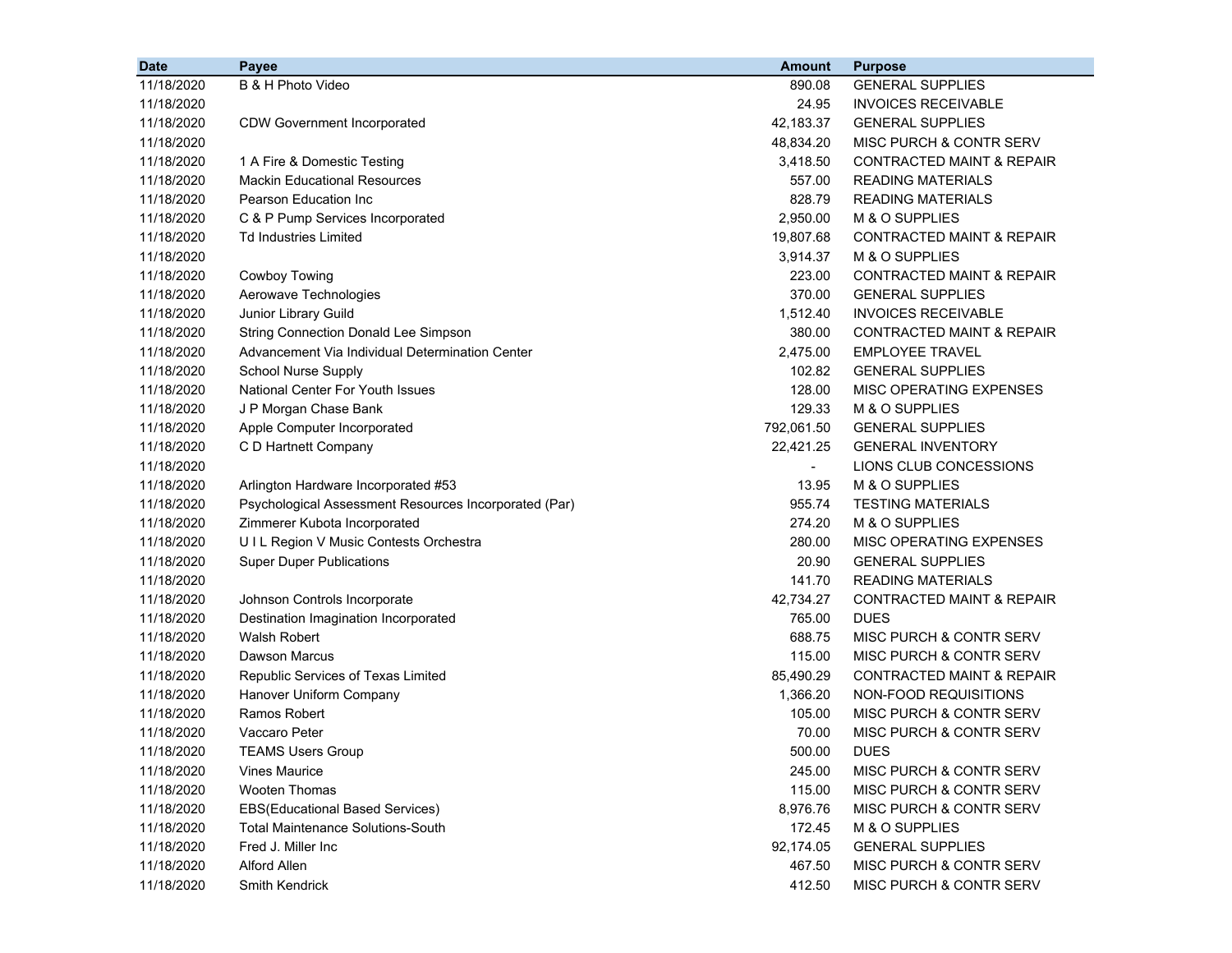| <b>Date</b> | Payee                                  | <b>Amount</b> | <b>Purpose</b>                       |
|-------------|----------------------------------------|---------------|--------------------------------------|
| 11/18/2020  | <b>Robertson Darrell W</b>             | 105.00        | MISC PURCH & CONTR SERV              |
| 11/18/2020  | <b>Reddehase Steve</b>                 | 270.00        | MISC PURCH & CONTR SERV              |
| 11/18/2020  | <b>Gibson Cornelius</b>                | 225.50        | MISC PURCH & CONTR SERV              |
| 11/18/2020  | Pearce Danny                           | 95.00         | MISC PURCH & CONTR SERV              |
| 11/18/2020  | Safe and Civil Schools                 | 6,000.00      | MISC PURCH & CONTR SERV              |
| 11/18/2020  | <b>Luxor Staffing</b>                  | 2,213.25      | MISC PURCH & CONTR SERV              |
| 11/18/2020  | Presidio Networked Solutions Group LLC | 87,426.95     | <b>GENERAL SUPPLIES</b>              |
| 11/18/2020  | <b>Pucci Chris</b>                     | 115.00        | MISC PURCH & CONTR SERV              |
| 11/18/2020  | Sullivan Donna                         | 125.00        | MISC PURCH & CONTR SERV              |
| 11/18/2020  | Alvarado Armando                       | 115.00        | MISC PURCH & CONTR SERV              |
| 11/18/2020  | Speech Corner LLC                      | 41.94         | <b>GENERAL SUPPLIES</b>              |
| 11/18/2020  | <b>Barbee DeWayne</b>                  | 115.00        | MISC PURCH & CONTR SERV              |
| 11/18/2020  | Jones Anthony D                        | 110.00        | MISC PURCH & CONTR SERV              |
| 11/18/2020  | <b>DWR Fence</b>                       | 885.00        | <b>CONTRACTED MAINT &amp; REPAIR</b> |
| 11/18/2020  | Richardson Daryl                       | 70.00         | MISC PURCH & CONTR SERV              |
| 11/18/2020  | Fergus Danny                           | 70.00         | MISC PURCH & CONTR SERV              |
| 11/18/2020  | Zaragoza Bryan                         | 115.00        | MISC PURCH & CONTR SERV              |
| 11/18/2020  | Ferrellgas, Incorporated               | 19,609.66     | <b>GENERAL INVENTORY</b>             |
| 11/18/2020  | <b>Heat Transfer Solutions</b>         | 1,215.62      | M & O SUPPLIES                       |
| 11/18/2020  | Dilldine Robert                        | 100.00        | MISC PURCH & CONTR SERV              |
| 11/18/2020  | Johnson Stephen                        | 95.00         | MISC PURCH & CONTR SERV              |
| 11/18/2020  | Jackson Duane L                        | 65.00         | MISC PURCH & CONTR SERV              |
| 11/18/2020  | Davis Scott                            | 55.00         | MISC PURCH & CONTR SERV              |
| 11/18/2020  | Coon Chuck                             | 95.00         | MISC PURCH & CONTR SERV              |
| 11/18/2020  | Gardner Lori                           | 345.00        | MISC PURCH & CONTR SERV              |
| 11/18/2020  | Cook Christopher                       | 412.50        | MISC PURCH & CONTR SERV              |
| 11/18/2020  | Ducksworth William                     | 70.00         | MISC PURCH & CONTR SERV              |
| 11/18/2020  | <b>Patience Kevin</b>                  | 115.00        | MISC PURCH & CONTR SERV              |
| 11/18/2020  | Dierke Michael                         | 95.00         | MISC PURCH & CONTR SERV              |
| 11/18/2020  | Borne Kyle                             | 95.00         | MISC PURCH & CONTR SERV              |
| 11/18/2020  | David Hinson                           | 797.50        | MISC PURCH & CONTR SERV              |
| 11/18/2020  | <b>Dunsworth Matthew</b>               | 95.00         | MISC PURCH & CONTR SERV              |
| 11/18/2020  | <b>Golden Graduation Services</b>      | 300.00        | <b>GENERAL SUPPLIES</b>              |
| 11/18/2020  | Wesley Mark A                          | 220.00        | MISC PURCH & CONTR SERV              |
| 11/18/2020  | Davis Michael                          | 205.00        | MISC PURCH & CONTR SERV              |
| 11/18/2020  | Cole Scott                             | 300.00        | MISC PURCH & CONTR SERV              |
| 11/18/2020  | <b>Collins Rick</b>                    | 305.00        | MISC PURCH & CONTR SERV              |
| 11/18/2020  | Sarap Michael                          | 55.00         | MISC PURCH & CONTR SERV              |
| 11/18/2020  | <b>Carroll Percy</b>                   | 618.75        | MISC PURCH & CONTR SERV              |
| 11/18/2020  | <b>Washington Varandas</b>             | 412.50        | MISC PURCH & CONTR SERV              |
| 11/18/2020  | Weber Scott                            | 70.00         | MISC PURCH & CONTR SERV              |
| 11/18/2020  | Camper Marcus                          | 1,017.50      | MISC PURCH & CONTR SERV              |
| 11/18/2020  | <b>Aquatic Solutions</b>               | 65.00         | CONTRACTED MAINT & REPAIR            |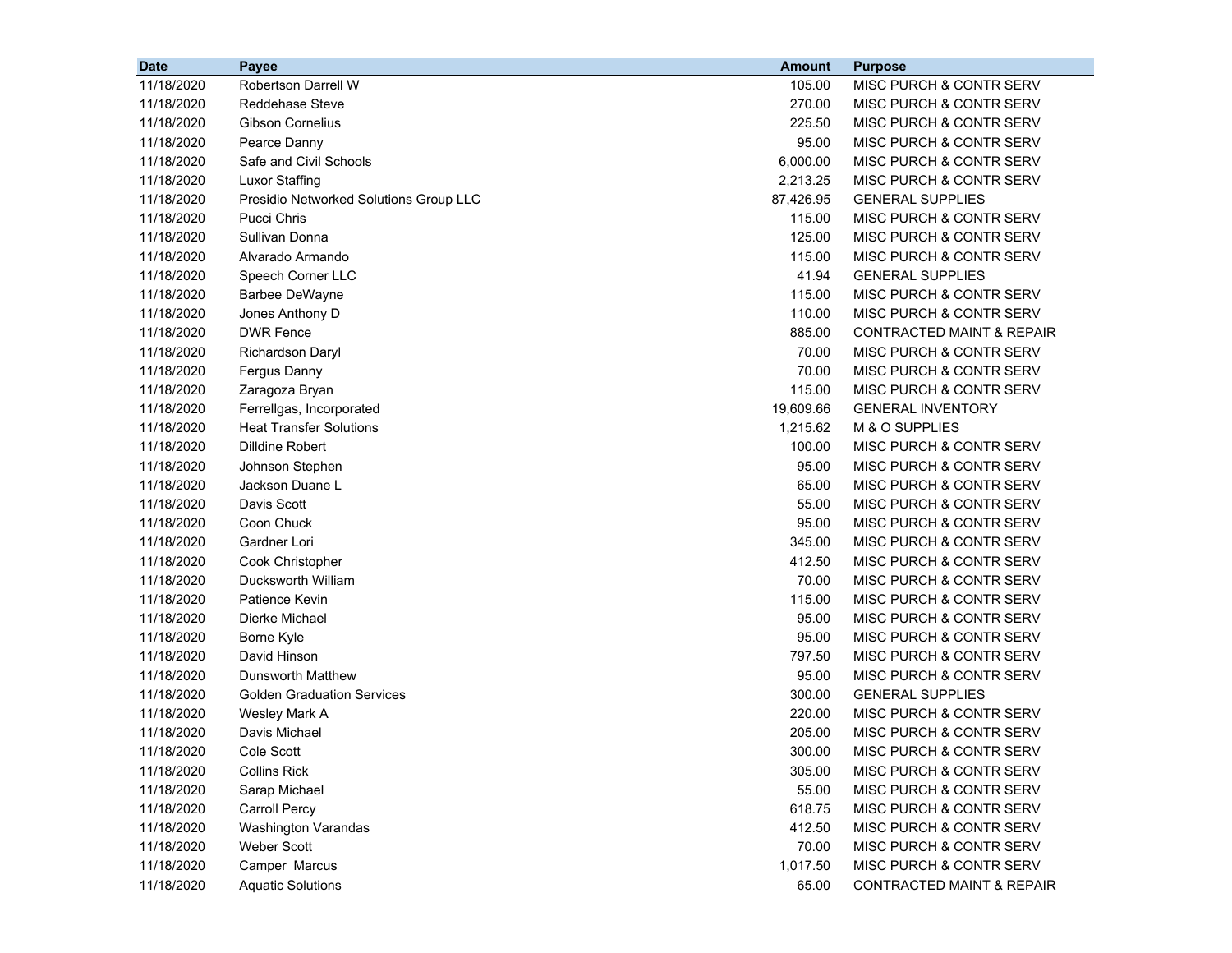| MISC PURCH & CONTR SERV<br>11/18/2020<br>One Source Staffing Corporation<br>11,208.76<br>11/18/2020<br>140.04<br>M & O SUPPLIES<br><b>Binswanger Glass</b><br>11/18/2020<br>Rhodes Jennifer<br>433.75<br>MISC PURCH & CONTR SERV<br>95.00<br>11/18/2020<br><b>MISC PURCH &amp; CONTR SERV</b><br>Allison Margaret Elaine<br>11/18/2020<br><b>SC Fuels</b><br>9,172.68<br><b>GENERAL INVENTORY</b><br>11/18/2020<br>112,623.10<br><b>LEGAL SERVICES</b><br>Eichelbaum Wardell Hansen Powell & Mehl P.C.<br>11/18/2020<br>220.00<br>MISC PURCH & CONTR SERV<br>Harris Cary D<br><b>Williams Arthur</b><br>11/18/2020<br>435.00<br>MISC PURCH & CONTR SERV<br>11/18/2020<br><b>Crawford Melvin</b><br>435.00<br>MISC PURCH & CONTR SERV<br>11/18/2020<br>Horn Joe<br>115.00<br>MISC PURCH & CONTR SERV<br>11/18/2020<br>McFadden Mike<br>360.00<br><b>MISC PURCH &amp; CONTR SERV</b><br>11/18/2020<br>Nugent David Jr<br>180.00<br>MISC PURCH & CONTR SERV<br>Davis Kevin<br>95.00<br>MISC PURCH & CONTR SERV<br>11/18/2020<br>11/18/2020<br>Jasper Rob<br>65.00<br>MISC PURCH & CONTR SERV<br>Davis Julie K<br>95.00<br>MISC PURCH & CONTR SERV<br>11/18/2020<br>11/18/2020<br>Anthony Retha<br>190.00<br><b>MISC PURCH &amp; CONTR SERV</b><br>Burt John H<br>140.00<br>MISC PURCH & CONTR SERV<br>11/18/2020<br>11/18/2020<br>Rogers James<br>115.00<br>MISC PURCH & CONTR SERV<br><b>Bell Kevin</b><br>115.00<br>MISC PURCH & CONTR SERV<br>11/18/2020<br><b>Vessels Chris</b><br>115.00<br>MISC PURCH & CONTR SERV<br>11/18/2020<br>11/18/2020<br>Le Alex<br>115.00<br>MISC PURCH & CONTR SERV |
|---------------------------------------------------------------------------------------------------------------------------------------------------------------------------------------------------------------------------------------------------------------------------------------------------------------------------------------------------------------------------------------------------------------------------------------------------------------------------------------------------------------------------------------------------------------------------------------------------------------------------------------------------------------------------------------------------------------------------------------------------------------------------------------------------------------------------------------------------------------------------------------------------------------------------------------------------------------------------------------------------------------------------------------------------------------------------------------------------------------------------------------------------------------------------------------------------------------------------------------------------------------------------------------------------------------------------------------------------------------------------------------------------------------------------------------------------------------------------------------------------------------------------------------------------------------------------------------------------|
|                                                                                                                                                                                                                                                                                                                                                                                                                                                                                                                                                                                                                                                                                                                                                                                                                                                                                                                                                                                                                                                                                                                                                                                                                                                                                                                                                                                                                                                                                                                                                                                                   |
|                                                                                                                                                                                                                                                                                                                                                                                                                                                                                                                                                                                                                                                                                                                                                                                                                                                                                                                                                                                                                                                                                                                                                                                                                                                                                                                                                                                                                                                                                                                                                                                                   |
|                                                                                                                                                                                                                                                                                                                                                                                                                                                                                                                                                                                                                                                                                                                                                                                                                                                                                                                                                                                                                                                                                                                                                                                                                                                                                                                                                                                                                                                                                                                                                                                                   |
|                                                                                                                                                                                                                                                                                                                                                                                                                                                                                                                                                                                                                                                                                                                                                                                                                                                                                                                                                                                                                                                                                                                                                                                                                                                                                                                                                                                                                                                                                                                                                                                                   |
|                                                                                                                                                                                                                                                                                                                                                                                                                                                                                                                                                                                                                                                                                                                                                                                                                                                                                                                                                                                                                                                                                                                                                                                                                                                                                                                                                                                                                                                                                                                                                                                                   |
|                                                                                                                                                                                                                                                                                                                                                                                                                                                                                                                                                                                                                                                                                                                                                                                                                                                                                                                                                                                                                                                                                                                                                                                                                                                                                                                                                                                                                                                                                                                                                                                                   |
|                                                                                                                                                                                                                                                                                                                                                                                                                                                                                                                                                                                                                                                                                                                                                                                                                                                                                                                                                                                                                                                                                                                                                                                                                                                                                                                                                                                                                                                                                                                                                                                                   |
|                                                                                                                                                                                                                                                                                                                                                                                                                                                                                                                                                                                                                                                                                                                                                                                                                                                                                                                                                                                                                                                                                                                                                                                                                                                                                                                                                                                                                                                                                                                                                                                                   |
|                                                                                                                                                                                                                                                                                                                                                                                                                                                                                                                                                                                                                                                                                                                                                                                                                                                                                                                                                                                                                                                                                                                                                                                                                                                                                                                                                                                                                                                                                                                                                                                                   |
|                                                                                                                                                                                                                                                                                                                                                                                                                                                                                                                                                                                                                                                                                                                                                                                                                                                                                                                                                                                                                                                                                                                                                                                                                                                                                                                                                                                                                                                                                                                                                                                                   |
|                                                                                                                                                                                                                                                                                                                                                                                                                                                                                                                                                                                                                                                                                                                                                                                                                                                                                                                                                                                                                                                                                                                                                                                                                                                                                                                                                                                                                                                                                                                                                                                                   |
|                                                                                                                                                                                                                                                                                                                                                                                                                                                                                                                                                                                                                                                                                                                                                                                                                                                                                                                                                                                                                                                                                                                                                                                                                                                                                                                                                                                                                                                                                                                                                                                                   |
|                                                                                                                                                                                                                                                                                                                                                                                                                                                                                                                                                                                                                                                                                                                                                                                                                                                                                                                                                                                                                                                                                                                                                                                                                                                                                                                                                                                                                                                                                                                                                                                                   |
|                                                                                                                                                                                                                                                                                                                                                                                                                                                                                                                                                                                                                                                                                                                                                                                                                                                                                                                                                                                                                                                                                                                                                                                                                                                                                                                                                                                                                                                                                                                                                                                                   |
|                                                                                                                                                                                                                                                                                                                                                                                                                                                                                                                                                                                                                                                                                                                                                                                                                                                                                                                                                                                                                                                                                                                                                                                                                                                                                                                                                                                                                                                                                                                                                                                                   |
|                                                                                                                                                                                                                                                                                                                                                                                                                                                                                                                                                                                                                                                                                                                                                                                                                                                                                                                                                                                                                                                                                                                                                                                                                                                                                                                                                                                                                                                                                                                                                                                                   |
|                                                                                                                                                                                                                                                                                                                                                                                                                                                                                                                                                                                                                                                                                                                                                                                                                                                                                                                                                                                                                                                                                                                                                                                                                                                                                                                                                                                                                                                                                                                                                                                                   |
|                                                                                                                                                                                                                                                                                                                                                                                                                                                                                                                                                                                                                                                                                                                                                                                                                                                                                                                                                                                                                                                                                                                                                                                                                                                                                                                                                                                                                                                                                                                                                                                                   |
|                                                                                                                                                                                                                                                                                                                                                                                                                                                                                                                                                                                                                                                                                                                                                                                                                                                                                                                                                                                                                                                                                                                                                                                                                                                                                                                                                                                                                                                                                                                                                                                                   |
|                                                                                                                                                                                                                                                                                                                                                                                                                                                                                                                                                                                                                                                                                                                                                                                                                                                                                                                                                                                                                                                                                                                                                                                                                                                                                                                                                                                                                                                                                                                                                                                                   |
|                                                                                                                                                                                                                                                                                                                                                                                                                                                                                                                                                                                                                                                                                                                                                                                                                                                                                                                                                                                                                                                                                                                                                                                                                                                                                                                                                                                                                                                                                                                                                                                                   |
| <b>Brock Drew</b><br>11/18/2020<br>70.00<br>MISC PURCH & CONTR SERV                                                                                                                                                                                                                                                                                                                                                                                                                                                                                                                                                                                                                                                                                                                                                                                                                                                                                                                                                                                                                                                                                                                                                                                                                                                                                                                                                                                                                                                                                                                               |
| 11/18/2020<br><b>Brian Simpson</b><br>115.00<br>MISC PURCH & CONTR SERV                                                                                                                                                                                                                                                                                                                                                                                                                                                                                                                                                                                                                                                                                                                                                                                                                                                                                                                                                                                                                                                                                                                                                                                                                                                                                                                                                                                                                                                                                                                           |
| 11/18/2020<br><b>Taylor Preston</b><br>115.00<br>MISC PURCH & CONTR SERV                                                                                                                                                                                                                                                                                                                                                                                                                                                                                                                                                                                                                                                                                                                                                                                                                                                                                                                                                                                                                                                                                                                                                                                                                                                                                                                                                                                                                                                                                                                          |
| 11/18/2020<br><b>Taylor Richard</b><br>275.00<br>MISC PURCH & CONTR SERV                                                                                                                                                                                                                                                                                                                                                                                                                                                                                                                                                                                                                                                                                                                                                                                                                                                                                                                                                                                                                                                                                                                                                                                                                                                                                                                                                                                                                                                                                                                          |
| Simank David<br>295.00<br>MISC PURCH & CONTR SERV<br>11/18/2020                                                                                                                                                                                                                                                                                                                                                                                                                                                                                                                                                                                                                                                                                                                                                                                                                                                                                                                                                                                                                                                                                                                                                                                                                                                                                                                                                                                                                                                                                                                                   |
| 11/18/2020<br><b>Flint Chuck</b><br>115.00<br>MISC PURCH & CONTR SERV                                                                                                                                                                                                                                                                                                                                                                                                                                                                                                                                                                                                                                                                                                                                                                                                                                                                                                                                                                                                                                                                                                                                                                                                                                                                                                                                                                                                                                                                                                                             |
| 11/18/2020<br><b>Hinton Sue</b><br>95.00<br>MISC PURCH & CONTR SERV                                                                                                                                                                                                                                                                                                                                                                                                                                                                                                                                                                                                                                                                                                                                                                                                                                                                                                                                                                                                                                                                                                                                                                                                                                                                                                                                                                                                                                                                                                                               |
| 11/18/2020<br>Brown John<br>165.00<br>MISC PURCH & CONTR SERV                                                                                                                                                                                                                                                                                                                                                                                                                                                                                                                                                                                                                                                                                                                                                                                                                                                                                                                                                                                                                                                                                                                                                                                                                                                                                                                                                                                                                                                                                                                                     |
| 11/18/2020<br>1,570.00<br><b>GENERAL SUPPLIES</b><br>IdentiSys Incorporated                                                                                                                                                                                                                                                                                                                                                                                                                                                                                                                                                                                                                                                                                                                                                                                                                                                                                                                                                                                                                                                                                                                                                                                                                                                                                                                                                                                                                                                                                                                       |
| 115.00<br>MISC PURCH & CONTR SERV<br>11/18/2020<br>Gray Bernard                                                                                                                                                                                                                                                                                                                                                                                                                                                                                                                                                                                                                                                                                                                                                                                                                                                                                                                                                                                                                                                                                                                                                                                                                                                                                                                                                                                                                                                                                                                                   |
| 1,445.10<br>M & O SUPPLIES<br>11/18/2020<br>National Wholesale Supply                                                                                                                                                                                                                                                                                                                                                                                                                                                                                                                                                                                                                                                                                                                                                                                                                                                                                                                                                                                                                                                                                                                                                                                                                                                                                                                                                                                                                                                                                                                             |
| 11/18/2020<br>Jackson Dalton<br>200.00<br>MISC PURCH & CONTR SERV                                                                                                                                                                                                                                                                                                                                                                                                                                                                                                                                                                                                                                                                                                                                                                                                                                                                                                                                                                                                                                                                                                                                                                                                                                                                                                                                                                                                                                                                                                                                 |
| <b>Wiggins Brian</b><br>MISC PURCH & CONTR SERV<br>11/18/2020<br>110.00                                                                                                                                                                                                                                                                                                                                                                                                                                                                                                                                                                                                                                                                                                                                                                                                                                                                                                                                                                                                                                                                                                                                                                                                                                                                                                                                                                                                                                                                                                                           |
| 11/18/2020<br>170.00<br>MISC PURCH & CONTR SERV<br><b>Edwards Doug</b>                                                                                                                                                                                                                                                                                                                                                                                                                                                                                                                                                                                                                                                                                                                                                                                                                                                                                                                                                                                                                                                                                                                                                                                                                                                                                                                                                                                                                                                                                                                            |
| 11/18/2020<br>240.00<br><b>GENERAL SUPPLIES</b><br>Edmentum Incorporated                                                                                                                                                                                                                                                                                                                                                                                                                                                                                                                                                                                                                                                                                                                                                                                                                                                                                                                                                                                                                                                                                                                                                                                                                                                                                                                                                                                                                                                                                                                          |
| MISC PURCH & CONTR SERV<br>11/18/2020<br>McLeod, Thomas E.<br>220.00                                                                                                                                                                                                                                                                                                                                                                                                                                                                                                                                                                                                                                                                                                                                                                                                                                                                                                                                                                                                                                                                                                                                                                                                                                                                                                                                                                                                                                                                                                                              |
| 11/18/2020<br>Coronado Patricia<br>190.00<br>MISC PURCH & CONTR SERV                                                                                                                                                                                                                                                                                                                                                                                                                                                                                                                                                                                                                                                                                                                                                                                                                                                                                                                                                                                                                                                                                                                                                                                                                                                                                                                                                                                                                                                                                                                              |
| 11/18/2020<br>UTA Bookstore #0812<br>4,183.74<br><b>TEXTBOOKS</b>                                                                                                                                                                                                                                                                                                                                                                                                                                                                                                                                                                                                                                                                                                                                                                                                                                                                                                                                                                                                                                                                                                                                                                                                                                                                                                                                                                                                                                                                                                                                 |
| Kurz & Company<br><b>FOOD</b><br>11/18/2020<br>3,641.24                                                                                                                                                                                                                                                                                                                                                                                                                                                                                                                                                                                                                                                                                                                                                                                                                                                                                                                                                                                                                                                                                                                                                                                                                                                                                                                                                                                                                                                                                                                                           |
| 11/18/2020<br><b>Jakes Finer Foods</b><br><b>GENERAL INVENTORY</b><br>12,020.34                                                                                                                                                                                                                                                                                                                                                                                                                                                                                                                                                                                                                                                                                                                                                                                                                                                                                                                                                                                                                                                                                                                                                                                                                                                                                                                                                                                                                                                                                                                   |
| Accent Awards & Trophies, LLC<br>399.50<br>MISC OPERATING EXPENSES<br>11/18/2020                                                                                                                                                                                                                                                                                                                                                                                                                                                                                                                                                                                                                                                                                                                                                                                                                                                                                                                                                                                                                                                                                                                                                                                                                                                                                                                                                                                                                                                                                                                  |
| 11/18/2020<br>Seal Tex, Incorporated<br>221.35<br><b>CONTRACTED MAINT &amp; REPAIR</b>                                                                                                                                                                                                                                                                                                                                                                                                                                                                                                                                                                                                                                                                                                                                                                                                                                                                                                                                                                                                                                                                                                                                                                                                                                                                                                                                                                                                                                                                                                            |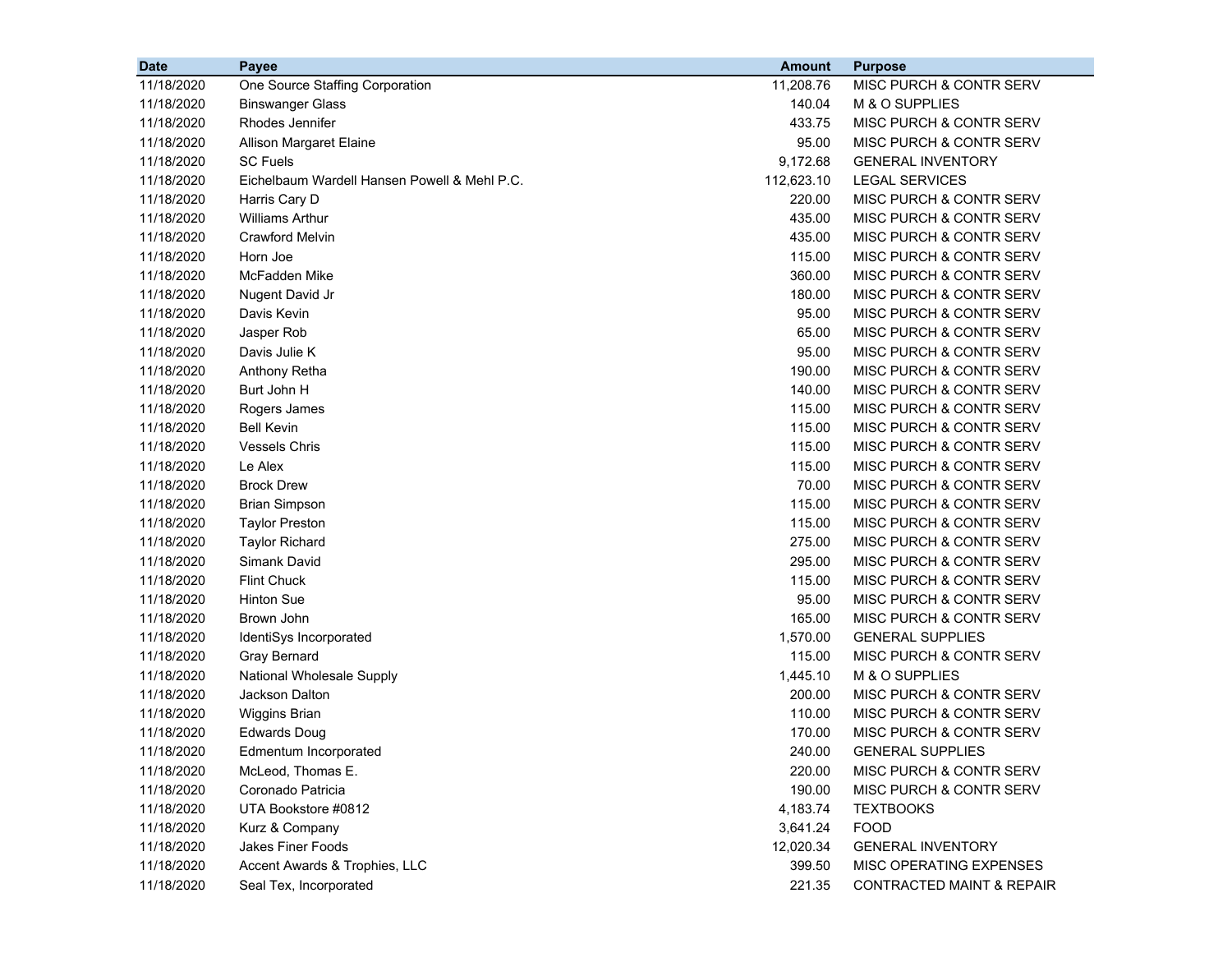| 11/18/2020<br>Thomas Curt<br>180.00<br>MISC PURCH & CONTR SERV<br>11/18/2020<br><b>William Gee</b><br>95.00<br><b>MISC PURCH &amp; CONTR SERV</b><br><b>Cox Charles</b><br>11/18/2020<br>185.00<br>MISC PURCH & CONTR SERV<br>11/18/2020<br>Seidlitz Education, LLC<br>457.04<br><b>READING MATERIALS</b><br>Wolfskill Jeff<br>75.00<br>MISC PURCH & CONTR SERV<br>11/18/2020<br>70.00<br>11/18/2020<br>Washington Alix J<br>MISC PURCH & CONTR SERV<br>Creative Bus Sales Inc<br>2,489.52<br><b>GENERAL INVENTORY</b><br>11/18/2020<br>11/18/2020<br>Hunley Jim<br>105.00<br>MISC PURCH & CONTR SERV<br>Lewis Delando<br>70.00<br>MISC PURCH & CONTR SERV<br>11/18/2020<br>1,079.96<br><b>GENERAL SUPPLIES</b><br>11/18/2020<br>Follett School Solutions, Inc.<br>5,264.41<br><b>READING MATERIALS</b><br>11/18/2020<br>MISC PURCH & CONTR SERV<br>11/18/2020<br>Duerson Mike<br>70.00<br><b>Hendrix Tim</b><br>115.00<br>MISC PURCH & CONTR SERV<br>11/18/2020<br><b>Wilson Mike</b><br>115.00<br>MISC PURCH & CONTR SERV<br>11/18/2020<br><b>Horton Eric</b><br>115.00<br>MISC PURCH & CONTR SERV<br>11/18/2020<br>11/18/2020<br>115.00<br>MISC PURCH & CONTR SERV<br>Beam Larry<br>Tracey Lynn Dixon<br>398.75<br><b>MISC PURCH &amp; CONTR SERV</b><br>11/18/2020<br>Broccoli Jerry L<br>285.00<br>MISC PURCH & CONTR SERV<br>11/18/2020<br><b>STEMfinity</b><br>2,448.19<br><b>GENERAL SUPPLIES</b><br>11/18/2020<br>Hargove Anthony<br>70.00<br>MISC PURCH & CONTR SERV<br>11/18/2020<br><b>Hamilton Killeion</b><br>70.00<br>MISC PURCH & CONTR SERV<br>11/18/2020<br>11/18/2020<br>Dudley Undra<br>105.00<br>MISC PURCH & CONTR SERV<br>Cyson Technology Group LLC<br>12,242.71<br>MISC PURCH & CONTR SERV<br>11/18/2020<br>Results Coaching Global LLC<br>1,997.00<br>MISC OPERATING EXPENSES<br>11/18/2020<br>National Healthcareer Association<br>34,894.00<br>MISC OPERATING EXPENSES<br>11/18/2020<br>119.75<br>MISC OPERATING EXPENSES<br>11/18/2020<br><b>Tarrant County Tax Assessor-Collector</b><br>82.50<br>MISC OPERATING EXPENSES<br>11/18/2020<br><b>Tarrant County Tax Assessor-Collector</b><br>11/18/2020<br>37.00<br>MISC OPERATING EXPENSES<br><b>Tarrant County Tax Assessor-Collector</b><br>11/18/2020<br>135.25<br><b>Tarrant County Tax Assessor-Collector</b><br>MISC OPERATING EXPENSES<br>10,770.00<br>11/18/2020<br><b>FAYHA Management LLC</b><br>RENTALS & OPERATING LEASE<br>11/18/2020<br><b>Tyson Prepared Foods</b><br>10,969.63<br><b>GENERAL INVENTORY</b><br>Cool Tech A/C Heat & Refrigeration<br>517.50<br><b>CONTRACTED MAINT &amp; REPAIR</b><br>11/18/2020<br>Elliott Staffing Services, Inc.<br>3,098.80<br>MISC PURCH & CONTR SERV<br>11/18/2020<br>317.52<br><b>GENERAL INVENTORY</b><br>11/18/2020<br>Ferguson Enterprises, Inc.<br>M & O SUPPLIES<br>11/18/2020<br>352.40<br>11/18/2020<br>Vento Music and Visual Designs<br>5,000.00<br>MISC PURCH & CONTR SERV<br>Hubbard Kera<br>MISC PURCH & CONTR SERV<br>11/18/2020<br>375.00<br>11/18/2020<br>Rasberry Shawn<br>110.00<br>MISC PURCH & CONTR SERV<br>11/18/2020<br>Walton-Stanley Carl<br>115.00<br><b>MISC PURCH &amp; CONTR SERV</b><br>11/18/2020<br>Roan Ken<br>70.00<br>MISC PURCH & CONTR SERV | <b>Date</b> | Payee         | <b>Amount</b> | <b>Purpose</b>                     |
|---------------------------------------------------------------------------------------------------------------------------------------------------------------------------------------------------------------------------------------------------------------------------------------------------------------------------------------------------------------------------------------------------------------------------------------------------------------------------------------------------------------------------------------------------------------------------------------------------------------------------------------------------------------------------------------------------------------------------------------------------------------------------------------------------------------------------------------------------------------------------------------------------------------------------------------------------------------------------------------------------------------------------------------------------------------------------------------------------------------------------------------------------------------------------------------------------------------------------------------------------------------------------------------------------------------------------------------------------------------------------------------------------------------------------------------------------------------------------------------------------------------------------------------------------------------------------------------------------------------------------------------------------------------------------------------------------------------------------------------------------------------------------------------------------------------------------------------------------------------------------------------------------------------------------------------------------------------------------------------------------------------------------------------------------------------------------------------------------------------------------------------------------------------------------------------------------------------------------------------------------------------------------------------------------------------------------------------------------------------------------------------------------------------------------------------------------------------------------------------------------------------------------------------------------------------------------------------------------------------------------------------------------------------------------------------------------------------------------------------------------------------------------------------------------------------------------------------------------------------------------------------------------------------------------------------------------------------------------------------------------------------------------------------------------------------------------------------------------------------------------------------------------------------------------------------------------------------------|-------------|---------------|---------------|------------------------------------|
|                                                                                                                                                                                                                                                                                                                                                                                                                                                                                                                                                                                                                                                                                                                                                                                                                                                                                                                                                                                                                                                                                                                                                                                                                                                                                                                                                                                                                                                                                                                                                                                                                                                                                                                                                                                                                                                                                                                                                                                                                                                                                                                                                                                                                                                                                                                                                                                                                                                                                                                                                                                                                                                                                                                                                                                                                                                                                                                                                                                                                                                                                                                                                                                                                     |             |               |               |                                    |
|                                                                                                                                                                                                                                                                                                                                                                                                                                                                                                                                                                                                                                                                                                                                                                                                                                                                                                                                                                                                                                                                                                                                                                                                                                                                                                                                                                                                                                                                                                                                                                                                                                                                                                                                                                                                                                                                                                                                                                                                                                                                                                                                                                                                                                                                                                                                                                                                                                                                                                                                                                                                                                                                                                                                                                                                                                                                                                                                                                                                                                                                                                                                                                                                                     |             |               |               |                                    |
|                                                                                                                                                                                                                                                                                                                                                                                                                                                                                                                                                                                                                                                                                                                                                                                                                                                                                                                                                                                                                                                                                                                                                                                                                                                                                                                                                                                                                                                                                                                                                                                                                                                                                                                                                                                                                                                                                                                                                                                                                                                                                                                                                                                                                                                                                                                                                                                                                                                                                                                                                                                                                                                                                                                                                                                                                                                                                                                                                                                                                                                                                                                                                                                                                     |             |               |               |                                    |
|                                                                                                                                                                                                                                                                                                                                                                                                                                                                                                                                                                                                                                                                                                                                                                                                                                                                                                                                                                                                                                                                                                                                                                                                                                                                                                                                                                                                                                                                                                                                                                                                                                                                                                                                                                                                                                                                                                                                                                                                                                                                                                                                                                                                                                                                                                                                                                                                                                                                                                                                                                                                                                                                                                                                                                                                                                                                                                                                                                                                                                                                                                                                                                                                                     |             |               |               |                                    |
|                                                                                                                                                                                                                                                                                                                                                                                                                                                                                                                                                                                                                                                                                                                                                                                                                                                                                                                                                                                                                                                                                                                                                                                                                                                                                                                                                                                                                                                                                                                                                                                                                                                                                                                                                                                                                                                                                                                                                                                                                                                                                                                                                                                                                                                                                                                                                                                                                                                                                                                                                                                                                                                                                                                                                                                                                                                                                                                                                                                                                                                                                                                                                                                                                     |             |               |               |                                    |
|                                                                                                                                                                                                                                                                                                                                                                                                                                                                                                                                                                                                                                                                                                                                                                                                                                                                                                                                                                                                                                                                                                                                                                                                                                                                                                                                                                                                                                                                                                                                                                                                                                                                                                                                                                                                                                                                                                                                                                                                                                                                                                                                                                                                                                                                                                                                                                                                                                                                                                                                                                                                                                                                                                                                                                                                                                                                                                                                                                                                                                                                                                                                                                                                                     |             |               |               |                                    |
|                                                                                                                                                                                                                                                                                                                                                                                                                                                                                                                                                                                                                                                                                                                                                                                                                                                                                                                                                                                                                                                                                                                                                                                                                                                                                                                                                                                                                                                                                                                                                                                                                                                                                                                                                                                                                                                                                                                                                                                                                                                                                                                                                                                                                                                                                                                                                                                                                                                                                                                                                                                                                                                                                                                                                                                                                                                                                                                                                                                                                                                                                                                                                                                                                     |             |               |               |                                    |
|                                                                                                                                                                                                                                                                                                                                                                                                                                                                                                                                                                                                                                                                                                                                                                                                                                                                                                                                                                                                                                                                                                                                                                                                                                                                                                                                                                                                                                                                                                                                                                                                                                                                                                                                                                                                                                                                                                                                                                                                                                                                                                                                                                                                                                                                                                                                                                                                                                                                                                                                                                                                                                                                                                                                                                                                                                                                                                                                                                                                                                                                                                                                                                                                                     |             |               |               |                                    |
|                                                                                                                                                                                                                                                                                                                                                                                                                                                                                                                                                                                                                                                                                                                                                                                                                                                                                                                                                                                                                                                                                                                                                                                                                                                                                                                                                                                                                                                                                                                                                                                                                                                                                                                                                                                                                                                                                                                                                                                                                                                                                                                                                                                                                                                                                                                                                                                                                                                                                                                                                                                                                                                                                                                                                                                                                                                                                                                                                                                                                                                                                                                                                                                                                     |             |               |               |                                    |
|                                                                                                                                                                                                                                                                                                                                                                                                                                                                                                                                                                                                                                                                                                                                                                                                                                                                                                                                                                                                                                                                                                                                                                                                                                                                                                                                                                                                                                                                                                                                                                                                                                                                                                                                                                                                                                                                                                                                                                                                                                                                                                                                                                                                                                                                                                                                                                                                                                                                                                                                                                                                                                                                                                                                                                                                                                                                                                                                                                                                                                                                                                                                                                                                                     |             |               |               |                                    |
|                                                                                                                                                                                                                                                                                                                                                                                                                                                                                                                                                                                                                                                                                                                                                                                                                                                                                                                                                                                                                                                                                                                                                                                                                                                                                                                                                                                                                                                                                                                                                                                                                                                                                                                                                                                                                                                                                                                                                                                                                                                                                                                                                                                                                                                                                                                                                                                                                                                                                                                                                                                                                                                                                                                                                                                                                                                                                                                                                                                                                                                                                                                                                                                                                     |             |               |               |                                    |
|                                                                                                                                                                                                                                                                                                                                                                                                                                                                                                                                                                                                                                                                                                                                                                                                                                                                                                                                                                                                                                                                                                                                                                                                                                                                                                                                                                                                                                                                                                                                                                                                                                                                                                                                                                                                                                                                                                                                                                                                                                                                                                                                                                                                                                                                                                                                                                                                                                                                                                                                                                                                                                                                                                                                                                                                                                                                                                                                                                                                                                                                                                                                                                                                                     |             |               |               |                                    |
|                                                                                                                                                                                                                                                                                                                                                                                                                                                                                                                                                                                                                                                                                                                                                                                                                                                                                                                                                                                                                                                                                                                                                                                                                                                                                                                                                                                                                                                                                                                                                                                                                                                                                                                                                                                                                                                                                                                                                                                                                                                                                                                                                                                                                                                                                                                                                                                                                                                                                                                                                                                                                                                                                                                                                                                                                                                                                                                                                                                                                                                                                                                                                                                                                     |             |               |               |                                    |
|                                                                                                                                                                                                                                                                                                                                                                                                                                                                                                                                                                                                                                                                                                                                                                                                                                                                                                                                                                                                                                                                                                                                                                                                                                                                                                                                                                                                                                                                                                                                                                                                                                                                                                                                                                                                                                                                                                                                                                                                                                                                                                                                                                                                                                                                                                                                                                                                                                                                                                                                                                                                                                                                                                                                                                                                                                                                                                                                                                                                                                                                                                                                                                                                                     |             |               |               |                                    |
|                                                                                                                                                                                                                                                                                                                                                                                                                                                                                                                                                                                                                                                                                                                                                                                                                                                                                                                                                                                                                                                                                                                                                                                                                                                                                                                                                                                                                                                                                                                                                                                                                                                                                                                                                                                                                                                                                                                                                                                                                                                                                                                                                                                                                                                                                                                                                                                                                                                                                                                                                                                                                                                                                                                                                                                                                                                                                                                                                                                                                                                                                                                                                                                                                     |             |               |               |                                    |
|                                                                                                                                                                                                                                                                                                                                                                                                                                                                                                                                                                                                                                                                                                                                                                                                                                                                                                                                                                                                                                                                                                                                                                                                                                                                                                                                                                                                                                                                                                                                                                                                                                                                                                                                                                                                                                                                                                                                                                                                                                                                                                                                                                                                                                                                                                                                                                                                                                                                                                                                                                                                                                                                                                                                                                                                                                                                                                                                                                                                                                                                                                                                                                                                                     |             |               |               |                                    |
|                                                                                                                                                                                                                                                                                                                                                                                                                                                                                                                                                                                                                                                                                                                                                                                                                                                                                                                                                                                                                                                                                                                                                                                                                                                                                                                                                                                                                                                                                                                                                                                                                                                                                                                                                                                                                                                                                                                                                                                                                                                                                                                                                                                                                                                                                                                                                                                                                                                                                                                                                                                                                                                                                                                                                                                                                                                                                                                                                                                                                                                                                                                                                                                                                     |             |               |               |                                    |
|                                                                                                                                                                                                                                                                                                                                                                                                                                                                                                                                                                                                                                                                                                                                                                                                                                                                                                                                                                                                                                                                                                                                                                                                                                                                                                                                                                                                                                                                                                                                                                                                                                                                                                                                                                                                                                                                                                                                                                                                                                                                                                                                                                                                                                                                                                                                                                                                                                                                                                                                                                                                                                                                                                                                                                                                                                                                                                                                                                                                                                                                                                                                                                                                                     |             |               |               |                                    |
|                                                                                                                                                                                                                                                                                                                                                                                                                                                                                                                                                                                                                                                                                                                                                                                                                                                                                                                                                                                                                                                                                                                                                                                                                                                                                                                                                                                                                                                                                                                                                                                                                                                                                                                                                                                                                                                                                                                                                                                                                                                                                                                                                                                                                                                                                                                                                                                                                                                                                                                                                                                                                                                                                                                                                                                                                                                                                                                                                                                                                                                                                                                                                                                                                     |             |               |               |                                    |
|                                                                                                                                                                                                                                                                                                                                                                                                                                                                                                                                                                                                                                                                                                                                                                                                                                                                                                                                                                                                                                                                                                                                                                                                                                                                                                                                                                                                                                                                                                                                                                                                                                                                                                                                                                                                                                                                                                                                                                                                                                                                                                                                                                                                                                                                                                                                                                                                                                                                                                                                                                                                                                                                                                                                                                                                                                                                                                                                                                                                                                                                                                                                                                                                                     |             |               |               |                                    |
|                                                                                                                                                                                                                                                                                                                                                                                                                                                                                                                                                                                                                                                                                                                                                                                                                                                                                                                                                                                                                                                                                                                                                                                                                                                                                                                                                                                                                                                                                                                                                                                                                                                                                                                                                                                                                                                                                                                                                                                                                                                                                                                                                                                                                                                                                                                                                                                                                                                                                                                                                                                                                                                                                                                                                                                                                                                                                                                                                                                                                                                                                                                                                                                                                     |             |               |               |                                    |
|                                                                                                                                                                                                                                                                                                                                                                                                                                                                                                                                                                                                                                                                                                                                                                                                                                                                                                                                                                                                                                                                                                                                                                                                                                                                                                                                                                                                                                                                                                                                                                                                                                                                                                                                                                                                                                                                                                                                                                                                                                                                                                                                                                                                                                                                                                                                                                                                                                                                                                                                                                                                                                                                                                                                                                                                                                                                                                                                                                                                                                                                                                                                                                                                                     |             |               |               |                                    |
|                                                                                                                                                                                                                                                                                                                                                                                                                                                                                                                                                                                                                                                                                                                                                                                                                                                                                                                                                                                                                                                                                                                                                                                                                                                                                                                                                                                                                                                                                                                                                                                                                                                                                                                                                                                                                                                                                                                                                                                                                                                                                                                                                                                                                                                                                                                                                                                                                                                                                                                                                                                                                                                                                                                                                                                                                                                                                                                                                                                                                                                                                                                                                                                                                     |             |               |               |                                    |
|                                                                                                                                                                                                                                                                                                                                                                                                                                                                                                                                                                                                                                                                                                                                                                                                                                                                                                                                                                                                                                                                                                                                                                                                                                                                                                                                                                                                                                                                                                                                                                                                                                                                                                                                                                                                                                                                                                                                                                                                                                                                                                                                                                                                                                                                                                                                                                                                                                                                                                                                                                                                                                                                                                                                                                                                                                                                                                                                                                                                                                                                                                                                                                                                                     |             |               |               |                                    |
|                                                                                                                                                                                                                                                                                                                                                                                                                                                                                                                                                                                                                                                                                                                                                                                                                                                                                                                                                                                                                                                                                                                                                                                                                                                                                                                                                                                                                                                                                                                                                                                                                                                                                                                                                                                                                                                                                                                                                                                                                                                                                                                                                                                                                                                                                                                                                                                                                                                                                                                                                                                                                                                                                                                                                                                                                                                                                                                                                                                                                                                                                                                                                                                                                     |             |               |               |                                    |
|                                                                                                                                                                                                                                                                                                                                                                                                                                                                                                                                                                                                                                                                                                                                                                                                                                                                                                                                                                                                                                                                                                                                                                                                                                                                                                                                                                                                                                                                                                                                                                                                                                                                                                                                                                                                                                                                                                                                                                                                                                                                                                                                                                                                                                                                                                                                                                                                                                                                                                                                                                                                                                                                                                                                                                                                                                                                                                                                                                                                                                                                                                                                                                                                                     |             |               |               |                                    |
|                                                                                                                                                                                                                                                                                                                                                                                                                                                                                                                                                                                                                                                                                                                                                                                                                                                                                                                                                                                                                                                                                                                                                                                                                                                                                                                                                                                                                                                                                                                                                                                                                                                                                                                                                                                                                                                                                                                                                                                                                                                                                                                                                                                                                                                                                                                                                                                                                                                                                                                                                                                                                                                                                                                                                                                                                                                                                                                                                                                                                                                                                                                                                                                                                     |             |               |               |                                    |
|                                                                                                                                                                                                                                                                                                                                                                                                                                                                                                                                                                                                                                                                                                                                                                                                                                                                                                                                                                                                                                                                                                                                                                                                                                                                                                                                                                                                                                                                                                                                                                                                                                                                                                                                                                                                                                                                                                                                                                                                                                                                                                                                                                                                                                                                                                                                                                                                                                                                                                                                                                                                                                                                                                                                                                                                                                                                                                                                                                                                                                                                                                                                                                                                                     |             |               |               |                                    |
|                                                                                                                                                                                                                                                                                                                                                                                                                                                                                                                                                                                                                                                                                                                                                                                                                                                                                                                                                                                                                                                                                                                                                                                                                                                                                                                                                                                                                                                                                                                                                                                                                                                                                                                                                                                                                                                                                                                                                                                                                                                                                                                                                                                                                                                                                                                                                                                                                                                                                                                                                                                                                                                                                                                                                                                                                                                                                                                                                                                                                                                                                                                                                                                                                     |             |               |               |                                    |
|                                                                                                                                                                                                                                                                                                                                                                                                                                                                                                                                                                                                                                                                                                                                                                                                                                                                                                                                                                                                                                                                                                                                                                                                                                                                                                                                                                                                                                                                                                                                                                                                                                                                                                                                                                                                                                                                                                                                                                                                                                                                                                                                                                                                                                                                                                                                                                                                                                                                                                                                                                                                                                                                                                                                                                                                                                                                                                                                                                                                                                                                                                                                                                                                                     |             |               |               |                                    |
|                                                                                                                                                                                                                                                                                                                                                                                                                                                                                                                                                                                                                                                                                                                                                                                                                                                                                                                                                                                                                                                                                                                                                                                                                                                                                                                                                                                                                                                                                                                                                                                                                                                                                                                                                                                                                                                                                                                                                                                                                                                                                                                                                                                                                                                                                                                                                                                                                                                                                                                                                                                                                                                                                                                                                                                                                                                                                                                                                                                                                                                                                                                                                                                                                     |             |               |               |                                    |
|                                                                                                                                                                                                                                                                                                                                                                                                                                                                                                                                                                                                                                                                                                                                                                                                                                                                                                                                                                                                                                                                                                                                                                                                                                                                                                                                                                                                                                                                                                                                                                                                                                                                                                                                                                                                                                                                                                                                                                                                                                                                                                                                                                                                                                                                                                                                                                                                                                                                                                                                                                                                                                                                                                                                                                                                                                                                                                                                                                                                                                                                                                                                                                                                                     |             |               |               |                                    |
|                                                                                                                                                                                                                                                                                                                                                                                                                                                                                                                                                                                                                                                                                                                                                                                                                                                                                                                                                                                                                                                                                                                                                                                                                                                                                                                                                                                                                                                                                                                                                                                                                                                                                                                                                                                                                                                                                                                                                                                                                                                                                                                                                                                                                                                                                                                                                                                                                                                                                                                                                                                                                                                                                                                                                                                                                                                                                                                                                                                                                                                                                                                                                                                                                     |             |               |               |                                    |
|                                                                                                                                                                                                                                                                                                                                                                                                                                                                                                                                                                                                                                                                                                                                                                                                                                                                                                                                                                                                                                                                                                                                                                                                                                                                                                                                                                                                                                                                                                                                                                                                                                                                                                                                                                                                                                                                                                                                                                                                                                                                                                                                                                                                                                                                                                                                                                                                                                                                                                                                                                                                                                                                                                                                                                                                                                                                                                                                                                                                                                                                                                                                                                                                                     |             |               |               |                                    |
|                                                                                                                                                                                                                                                                                                                                                                                                                                                                                                                                                                                                                                                                                                                                                                                                                                                                                                                                                                                                                                                                                                                                                                                                                                                                                                                                                                                                                                                                                                                                                                                                                                                                                                                                                                                                                                                                                                                                                                                                                                                                                                                                                                                                                                                                                                                                                                                                                                                                                                                                                                                                                                                                                                                                                                                                                                                                                                                                                                                                                                                                                                                                                                                                                     |             |               |               |                                    |
|                                                                                                                                                                                                                                                                                                                                                                                                                                                                                                                                                                                                                                                                                                                                                                                                                                                                                                                                                                                                                                                                                                                                                                                                                                                                                                                                                                                                                                                                                                                                                                                                                                                                                                                                                                                                                                                                                                                                                                                                                                                                                                                                                                                                                                                                                                                                                                                                                                                                                                                                                                                                                                                                                                                                                                                                                                                                                                                                                                                                                                                                                                                                                                                                                     |             |               |               |                                    |
|                                                                                                                                                                                                                                                                                                                                                                                                                                                                                                                                                                                                                                                                                                                                                                                                                                                                                                                                                                                                                                                                                                                                                                                                                                                                                                                                                                                                                                                                                                                                                                                                                                                                                                                                                                                                                                                                                                                                                                                                                                                                                                                                                                                                                                                                                                                                                                                                                                                                                                                                                                                                                                                                                                                                                                                                                                                                                                                                                                                                                                                                                                                                                                                                                     |             |               |               |                                    |
|                                                                                                                                                                                                                                                                                                                                                                                                                                                                                                                                                                                                                                                                                                                                                                                                                                                                                                                                                                                                                                                                                                                                                                                                                                                                                                                                                                                                                                                                                                                                                                                                                                                                                                                                                                                                                                                                                                                                                                                                                                                                                                                                                                                                                                                                                                                                                                                                                                                                                                                                                                                                                                                                                                                                                                                                                                                                                                                                                                                                                                                                                                                                                                                                                     |             |               |               |                                    |
|                                                                                                                                                                                                                                                                                                                                                                                                                                                                                                                                                                                                                                                                                                                                                                                                                                                                                                                                                                                                                                                                                                                                                                                                                                                                                                                                                                                                                                                                                                                                                                                                                                                                                                                                                                                                                                                                                                                                                                                                                                                                                                                                                                                                                                                                                                                                                                                                                                                                                                                                                                                                                                                                                                                                                                                                                                                                                                                                                                                                                                                                                                                                                                                                                     |             |               |               |                                    |
|                                                                                                                                                                                                                                                                                                                                                                                                                                                                                                                                                                                                                                                                                                                                                                                                                                                                                                                                                                                                                                                                                                                                                                                                                                                                                                                                                                                                                                                                                                                                                                                                                                                                                                                                                                                                                                                                                                                                                                                                                                                                                                                                                                                                                                                                                                                                                                                                                                                                                                                                                                                                                                                                                                                                                                                                                                                                                                                                                                                                                                                                                                                                                                                                                     |             |               |               |                                    |
|                                                                                                                                                                                                                                                                                                                                                                                                                                                                                                                                                                                                                                                                                                                                                                                                                                                                                                                                                                                                                                                                                                                                                                                                                                                                                                                                                                                                                                                                                                                                                                                                                                                                                                                                                                                                                                                                                                                                                                                                                                                                                                                                                                                                                                                                                                                                                                                                                                                                                                                                                                                                                                                                                                                                                                                                                                                                                                                                                                                                                                                                                                                                                                                                                     | 11/18/2020  | Mathis Lonnie | 70.00         | <b>MISC PURCH &amp; CONTR SERV</b> |
| 11/18/2020<br><b>Education Galaxy LLC</b><br>4,400.00<br><b>GENERAL SUPPLIES</b>                                                                                                                                                                                                                                                                                                                                                                                                                                                                                                                                                                                                                                                                                                                                                                                                                                                                                                                                                                                                                                                                                                                                                                                                                                                                                                                                                                                                                                                                                                                                                                                                                                                                                                                                                                                                                                                                                                                                                                                                                                                                                                                                                                                                                                                                                                                                                                                                                                                                                                                                                                                                                                                                                                                                                                                                                                                                                                                                                                                                                                                                                                                                    |             |               |               |                                    |
| 11/18/2020<br>Thompson Darrell Jr<br>70.00<br>MISC PURCH & CONTR SERV                                                                                                                                                                                                                                                                                                                                                                                                                                                                                                                                                                                                                                                                                                                                                                                                                                                                                                                                                                                                                                                                                                                                                                                                                                                                                                                                                                                                                                                                                                                                                                                                                                                                                                                                                                                                                                                                                                                                                                                                                                                                                                                                                                                                                                                                                                                                                                                                                                                                                                                                                                                                                                                                                                                                                                                                                                                                                                                                                                                                                                                                                                                                               |             |               |               |                                    |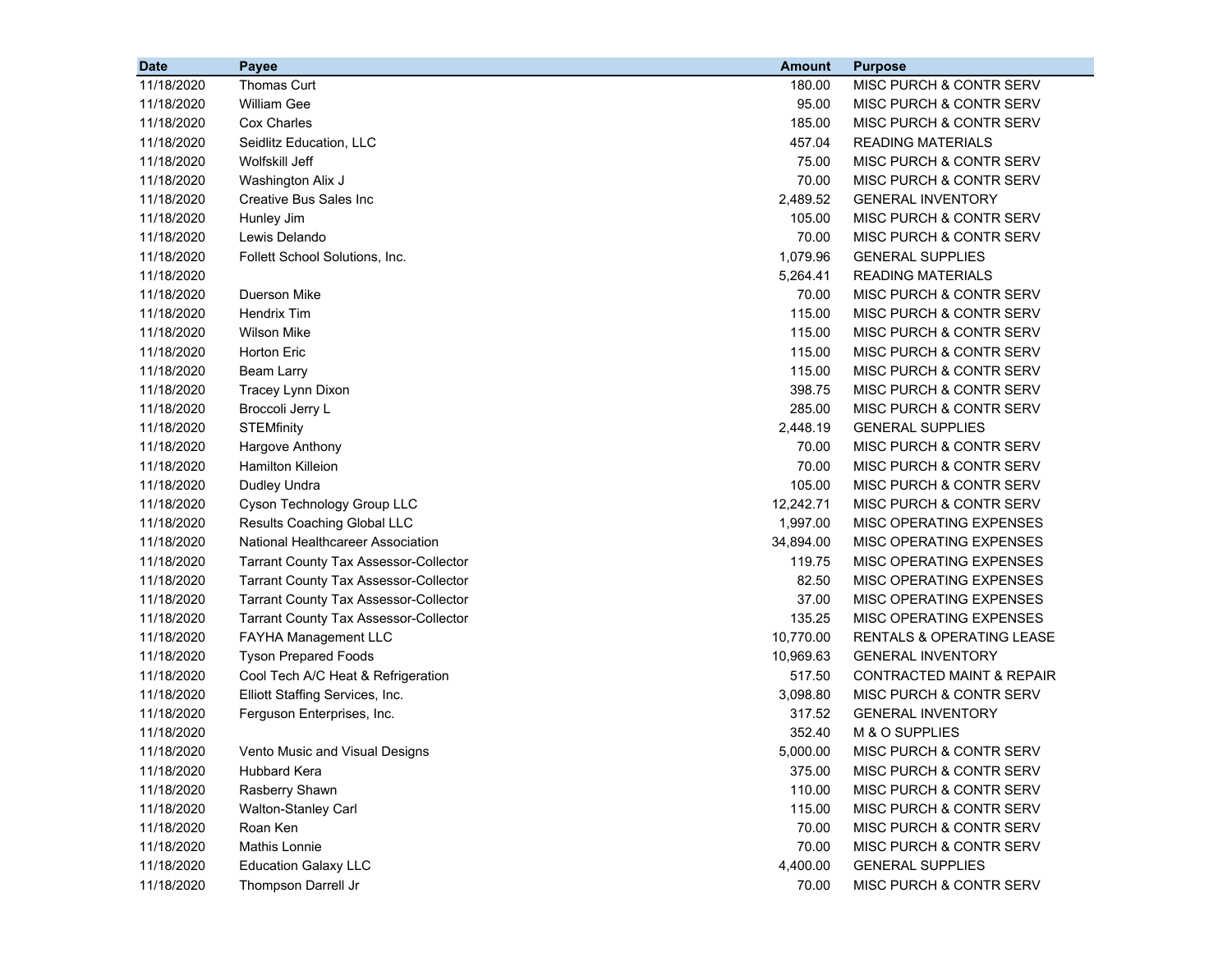| <b>Date</b> | Payee                                                   | <b>Amount</b> | <b>Purpose</b>                       |
|-------------|---------------------------------------------------------|---------------|--------------------------------------|
| 11/18/2020  | Chin Henry                                              | 55.00         | MISC PURCH & CONTR SERV              |
| 11/18/2020  | Pearson Vue                                             | 10,582.00     | <b>GENERAL SUPPLIES</b>              |
| 11/18/2020  |                                                         | 8,154.00      | MISC OPERATING EXPENSES              |
| 11/18/2020  |                                                         | 9,724.00      | <b>READING MATERIALS</b>             |
| 11/18/2020  | Cardinal's Sport Center Incorporated                    | 25,319.80     | <b>GENERAL SUPPLIES</b>              |
| 11/18/2020  | Lowe's Home Centers, LLC                                | 2,182.15      | <b>GENERAL SUPPLIES</b>              |
| 11/18/2020  |                                                         | 115.09        | M & O SUPPLIES                       |
| 11/18/2020  | Western-BRW Paper Company Incorporated                  | 2,716.70      | <b>GENERAL SUPPLIES</b>              |
| 11/18/2020  | <b>American Solutions for Business</b>                  | 1,416.00      | <b>GENERAL SUPPLIES</b>              |
| 11/18/2020  | Sysco North Texas                                       | 8,111.28      | <b>GENERAL INVENTORY</b>             |
| 11/18/2020  | <b>BrainPOP LLC</b>                                     | 8,850.00      | <b>GENERAL SUPPLIES</b>              |
| 11/18/2020  | <b>CableLink Solutions</b>                              | 3,704.69      | CONTRACTED MAINT & REPAIR            |
| 11/18/2020  | DFW Ink, LLC                                            | 350.00        | <b>GENERAL SUPPLIES</b>              |
| 11/18/2020  | Turnitin, LLC                                           | 2,049.32      | <b>GENERAL SUPPLIES</b>              |
| 11/18/2020  | Moore Supply Co                                         | 165.63        | M & O SUPPLIES                       |
| 11/18/2020  | OTC Brands, Inc.                                        | 684.89        | <b>GENERAL SUPPLIES</b>              |
| 11/18/2020  | Mighty Auto Parts of DFW                                | 10.90         | <b>GENERAL INVENTORY</b>             |
| 11/18/2020  | Mitchell 1                                              | 1,469.00      | <b>GENERAL SUPPLIES</b>              |
| 11/18/2020  | Lincoln Electric Company                                | 2,186.60      | <b>GENERAL SUPPLIES</b>              |
| 11/18/2020  | Mavich LLC                                              | $\sim$        | M & O SUPPLIES                       |
| 11/18/2020  | Washing Equipment of Texas - WET Inc                    | 294.02        | <b>CONTRACTED MAINT &amp; REPAIR</b> |
| 11/18/2020  | <b>C&amp;S Trailers</b>                                 | 266.99        | M & O SUPPLIES                       |
| 11/18/2020  | Nasco                                                   | 147.52        | <b>GENERAL SUPPLIES</b>              |
| 11/18/2020  | N Tune Music & Sound, Inc                               | 3,220.70      | <b>CONTRACTED MAINT &amp; REPAIR</b> |
| 11/18/2020  | Learning A-Z LLC                                        | 7,351.48      | <b>GENERAL SUPPLIES</b>              |
| 11/18/2020  | <b>Bunster Shawn</b>                                    | 247.50        | MISC PURCH & CONTR SERV              |
| 11/18/2020  | Cassie Noll                                             | 95.00         | MISC PURCH & CONTR SERV              |
| 11/18/2020  | Shay Calvert                                            | 205.00        | MISC PURCH & CONTR SERV              |
| 11/18/2020  | MP2 Energy Texas LLC                                    | 558,426.58    | <b>WATER</b>                         |
| 11/18/2020  | Johnson Eisha                                           | 95.00         | MISC PURCH & CONTR SERV              |
| 11/18/2020  | Auto Plus Auto Parts                                    | 352.18        | <b>GENERAL INVENTORY</b>             |
| 11/18/2020  | Happy Numbers Inc                                       | 1,450.00      | <b>GENERAL SUPPLIES</b>              |
| 11/18/2020  | Advanced Blending, Inc. DBA Last Group Enterprises Inc. | 1,399.50      | <b>GENERAL INVENTORY</b>             |
| 11/18/2020  | K Strategies                                            | 19,125.00     | MISC PURCH & CONTR SERV              |
| 11/18/2020  | Chu, Brian Wenyi                                        | 412.50        | MISC PURCH & CONTR SERV              |
| 11/18/2020  | Gray, Timothy Brian                                     | 4,000.00      | MISC PURCH & CONTR SERV              |
| 11/18/2020  | <b>Maxfield Michael</b>                                 | 135.00        | MISC PURCH & CONTR SERV              |
| 11/18/2020  | <b>Target Specialty Products</b>                        | 456.53        | M & O SUPPLIES                       |
| 11/18/2020  | Price Right Professional Landscaping & Tree Service LLC | 16,450.00     | <b>CONTRACTED MAINT &amp; REPAIR</b> |
| 11/18/2020  | Beachum Keenan                                          | 70.00         | MISC PURCH & CONTR SERV              |
| 11/18/2020  | Staples Inc/Staples Business Advantage                  | 979.01        | <b>GENERAL SUPPLIES</b>              |
| 11/18/2020  | Rhoades Debra                                           | 55.00         | MISC PURCH & CONTR SERV              |
| 11/18/2020  | <b>Benson Anthony</b>                                   | 230.00        | MISC PURCH & CONTR SERV              |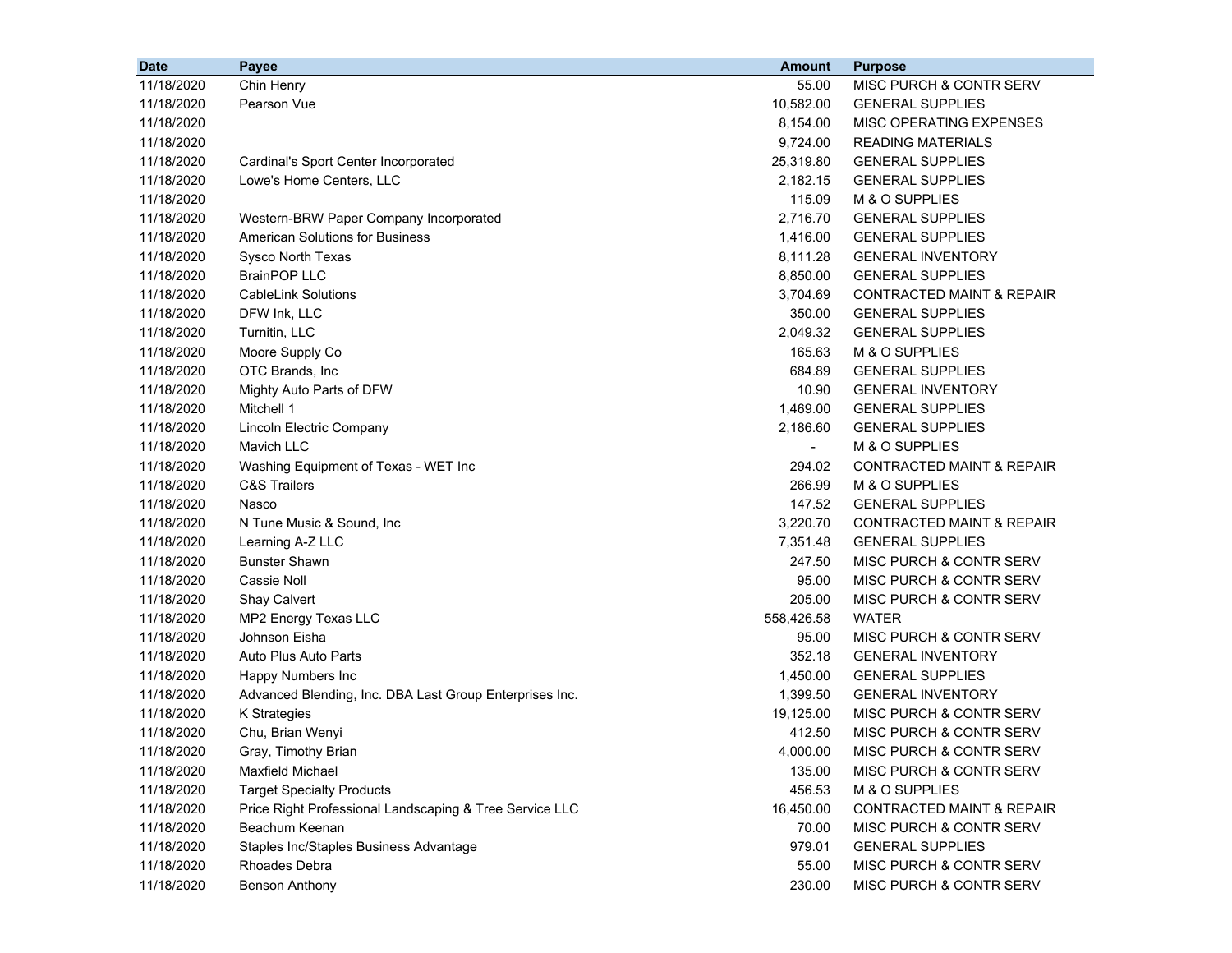| <b>Date</b> | Payee                                             | <b>Amount</b> | <b>Purpose</b>                       |
|-------------|---------------------------------------------------|---------------|--------------------------------------|
| 11/18/2020  | <b>Hinson David</b>                               | 195.00        | MISC PURCH & CONTR SERV              |
| 11/18/2020  | <b>Banks James</b>                                | 415.00        | MISC PURCH & CONTR SERV              |
| 11/18/2020  | <b>Hill Emlen</b>                                 | 65.00         | MISC PURCH & CONTR SERV              |
| 11/18/2020  | <b>Bettis Aljay III</b>                           | 205.00        | MISC PURCH & CONTR SERV              |
| 11/18/2020  | Loveless Anna                                     | 95.00         | MISC PURCH & CONTR SERV              |
| 11/18/2020  | <b>Lankford Travis</b>                            | 115.00        | MISC PURCH & CONTR SERV              |
| 11/18/2020  | Jimmink Brielle                                   | 95.00         | MISC PURCH & CONTR SERV              |
| 11/18/2020  | VocabularySpellingCity                            | 765.00        | <b>GENERAL SUPPLIES</b>              |
| 11/18/2020  | Gunter Michael                                    | 95.00         | MISC PURCH & CONTR SERV              |
| 11/18/2020  | Jackson Barry                                     | 335.00        | MISC PURCH & CONTR SERV              |
| 11/18/2020  | <b>Educational Consulting and Evaluations LLC</b> | 1,975.00      | MISC PURCH & CONTR SERV              |
| 11/18/2020  | <b>Holmquist Matt</b>                             | 115.00        | MISC PURCH & CONTR SERV              |
| 11/18/2020  | PlanGrid Inc                                      | 446.99        | <b>GENERAL SUPPLIES</b>              |
| 11/18/2020  | Taylor Smith Consulting LLC                       | 1,676.25      | MISC PURCH & CONTR SERV              |
| 11/18/2020  | Kincheloe Cynthia                                 | 95.00         | MISC PURCH & CONTR SERV              |
| 11/18/2020  | Vance Ryan                                        | 115.00        | MISC PURCH & CONTR SERV              |
| 11/18/2020  | <b>Richardson Eric</b>                            | 115.00        | MISC PURCH & CONTR SERV              |
| 11/18/2020  | <b>Brice Brandon</b>                              | 105.00        | MISC PURCH & CONTR SERV              |
| 11/18/2020  | Magee Odell                                       | 115.00        | MISC PURCH & CONTR SERV              |
| 11/18/2020  | Parks Joseph                                      | 115.00        | MISC PURCH & CONTR SERV              |
| 11/18/2020  | <b>Bagg Scott</b>                                 | 70.00         | <b>MISC PURCH &amp; CONTR SERV</b>   |
| 11/18/2020  | Audrey Bragg Consulting LLC                       | 1,800.00      | MISC PURCH & CONTR SERV              |
| 11/18/2020  | <b>Burnett Scott</b>                              | 440.00        | MISC PURCH & CONTR SERV              |
| 11/18/2020  | Compu-Data International LLC                      | 750.00        | <b>CONTRACTED MAINT &amp; REPAIR</b> |
| 11/18/2020  | <b>Kennedy David</b>                              | 70.00         | MISC PURCH & CONTR SERV              |
| 11/18/2020  | Ogunbameru Courage                                | 110.00        | MISC PURCH & CONTR SERV              |
| 11/18/2020  | <b>Blick Art Materials</b>                        | 185.43        | <b>GENERAL SUPPLIES</b>              |
| 11/18/2020  | <b>Texas Wholesale Plumbing</b>                   | 348.00        | <b>GENERAL INVENTORY</b>             |
| 11/18/2020  | ValueSure Agency Inc.                             | 142.00        | MISC OPERATING EXPENSES              |
| 11/18/2020  | Patterson Veterinary Supply Inc                   | 157.52        | <b>GENERAL SUPPLIES</b>              |
| 11/18/2020  | Marathon Staffing Group Inc                       | 4,854.46      | MISC PURCH & CONTR SERV              |
| 11/18/2020  | <b>Cortes Michael</b>                             | 192.50        | MISC PURCH & CONTR SERV              |
| 11/18/2020  | Kornegay Jermaine                                 | 545.00        | MISC PURCH & CONTR SERV              |
| 11/18/2020  | Carter Alphonso                                   | 115.00        | MISC PURCH & CONTR SERV              |
| 11/18/2020  | Hatton Hannah                                     | 395.00        | MISC PURCH & CONTR SERV              |
| 11/18/2020  | Sievers Chris                                     | 385.00        | MISC PURCH & CONTR SERV              |
| 11/18/2020  | Yates Kyle                                        | 115.00        | MISC PURCH & CONTR SERV              |
| 11/18/2020  | Haile James                                       | 110.00        | MISC PURCH & CONTR SERV              |
| 11/18/2020  | <b>Haupert Chad</b>                               | 115.00        | MISC PURCH & CONTR SERV              |
| 11/18/2020  | King Jim                                          | 130.00        | MISC PURCH & CONTR SERV              |
| 11/18/2020  | Pierce Mike                                       | 115.00        | MISC PURCH & CONTR SERV              |
| 11/18/2020  | <b>Woods Charles</b>                              | 70.00         | MISC PURCH & CONTR SERV              |
| 11/18/2020  | Ancira Michael                                    | 105.00        | MISC PURCH & CONTR SERV              |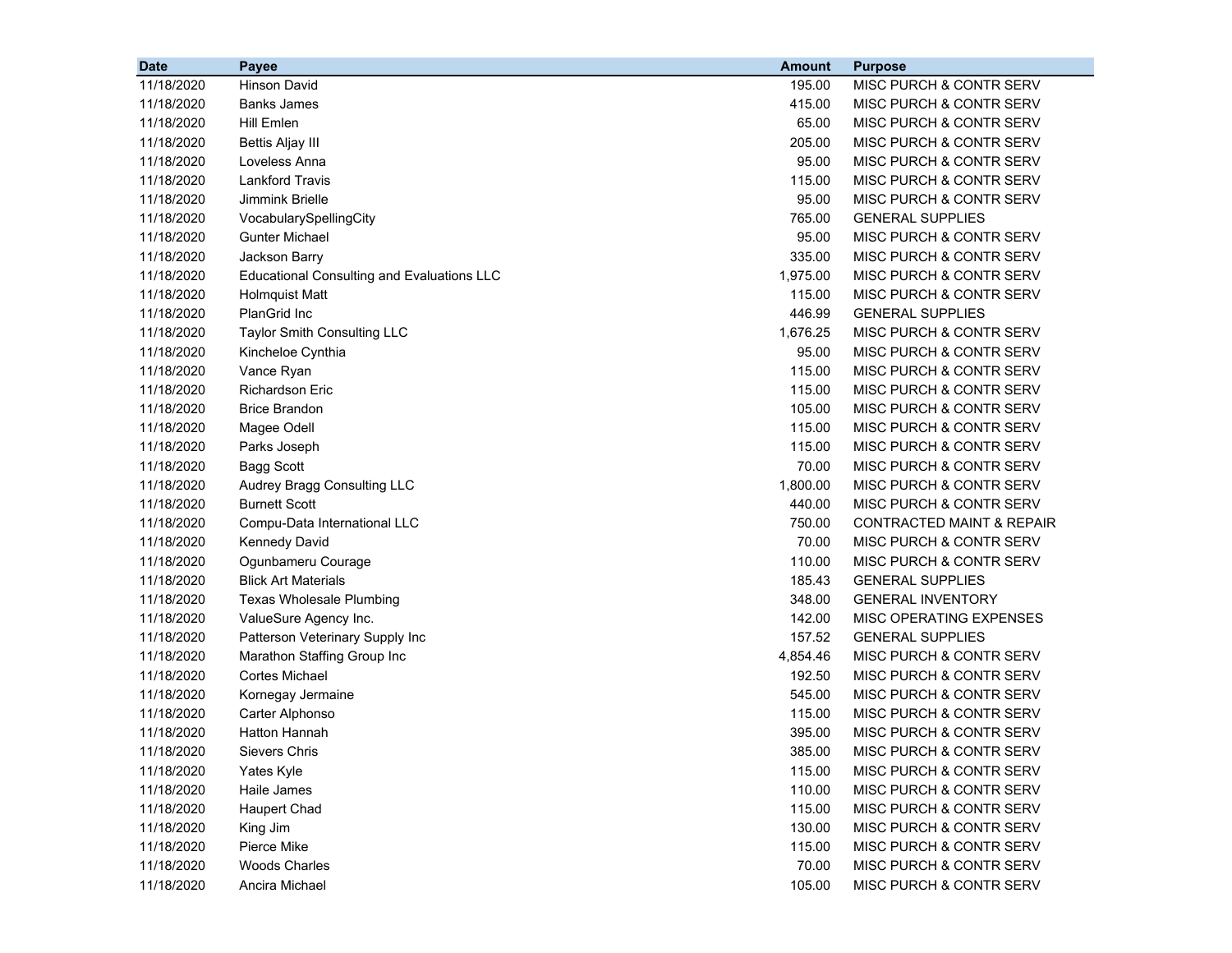| <b>Date</b> | Payee                                        | <b>Amount</b> | <b>Purpose</b>                       |
|-------------|----------------------------------------------|---------------|--------------------------------------|
| 11/18/2020  | <b>Howard Tracy</b>                          | 225.00        | MISC PURCH & CONTR SERV              |
| 11/18/2020  | Garden Reginald                              | 95.00         | MISC PURCH & CONTR SERV              |
| 11/18/2020  | Tiwuana Askey                                | 95.00         | MISC PURCH & CONTR SERV              |
| 11/18/2020  | <b>Brian Buford</b>                          | 65.00         | MISC PURCH & CONTR SERV              |
| 11/18/2020  | <b>Maxwell Stefan</b>                        | 105.00        | MISC PURCH & CONTR SERV              |
| 11/18/2020  | <b>Conlin Matt</b>                           | 65.00         | MISC PURCH & CONTR SERV              |
| 11/18/2020  | <b>Farrar Kelly</b>                          | 95.00         | MISC PURCH & CONTR SERV              |
| 11/18/2020  | Roark Joshua                                 | 70.00         | <b>MISC PURCH &amp; CONTR SERV</b>   |
| 11/18/2020  | Texas Music Educators Association Inc        | 30.00         | MISC OPERATING EXPENSES              |
| 11/18/2020  | <b>Boughton Richard</b>                      | 70.00         | MISC PURCH & CONTR SERV              |
| 11/18/2020  | Damien Gary                                  | 385.00        | <b>MISC PURCH &amp; CONTR SERV</b>   |
| 11/18/2020  | <b>Almand David</b>                          | 115.00        | MISC PURCH & CONTR SERV              |
| 11/18/2020  | <b>Trio Education LLC</b>                    | 25,333.50     | <b>GENERAL SUPPLIES</b>              |
| 11/18/2020  |                                              | 7,638.89      | MISC PURCH & CONTR SERV              |
| 11/18/2020  | Cody Prescher                                | 550.00        | <b>CONTRACTED MAINT &amp; REPAIR</b> |
| 11/18/2020  | <b>Examity Incorporated</b>                  | 25.00         | <b>TESTING MATERIALS</b>             |
| 11/18/2020  | Rexel USA Incorporated                       | 387.21        | <b>GENERAL INVENTORY</b>             |
| 11/18/2020  | Padrino Foods LLC                            | 26,775.00     | <b>GENERAL INVENTORY</b>             |
| 11/18/2020  | United States Cold Storage LP                | 4,720.10      | <b>RENTALS &amp; OPERATING LEASE</b> |
| 11/18/2020  | <b>Patrick Howell</b>                        | 185.00        | MISC PURCH & CONTR SERV              |
| 11/18/2020  | <b>Jalen Burnett</b>                         | 125.00        | MISC PURCH & CONTR SERV              |
| 11/18/2020  | James Burger                                 | 95.00         | MISC PURCH & CONTR SERV              |
| 11/18/2020  | Diversity Leadership Alliance                | 297.00        | <b>EMPLOYEE TRAVEL</b>               |
| 11/18/2020  | <b>Ricky Balthrop</b>                        | 95.00         | MISC PURCH & CONTR SERV              |
| 11/18/2020  | New Dairy Opco LLC DBA Borden Dairy          | 43,770.77     | <b>FOOD</b>                          |
| 11/18/2020  | <b>Matt Conlin</b>                           | 65.00         | MISC PURCH & CONTR SERV              |
| 11/18/2020  | Cedric Tisby                                 | 175.00        | MISC PURCH & CONTR SERV              |
| 11/18/2020  | <b>Corey Roberts</b>                         | 105.00        | MISC PURCH & CONTR SERV              |
| 11/18/2020  | Parker Bagg                                  | 205.00        | MISC PURCH & CONTR SERV              |
| 11/18/2020  | Vivian Nguyen                                | 75.00         | MISC PURCH & CONTR SERV              |
| 11/18/2020  | Kevin Nguyen                                 | 55.00         | MISC PURCH & CONTR SERV              |
| 11/18/2020  | <b>Britney Thurmond</b>                      | 220.00        | MISC PURCH & CONTR SERV              |
| 11/18/2020  | Jason Niemela                                | 115.00        | MISC PURCH & CONTR SERV              |
| 11/18/2020  | Clauda Clark                                 | 55.00         | MISC PURCH & CONTR SERV              |
| 11/18/2020  | <b>Tyler Sievert</b>                         | 105.00        | MISC PURCH & CONTR SERV              |
| 11/18/2020  | Roderick L. Jones                            | 105.00        | MISC PURCH & CONTR SERV              |
| 11/18/2020  | Dillon Hafton                                | 70.00         | MISC PURCH & CONTR SERV              |
| 11/18/2020  | Don Mosely                                   | 65.00         | MISC PURCH & CONTR SERV              |
| 11/18/2020  | <b>Tilor Hunter</b>                          | 140.00        | MISC PURCH & CONTR SERV              |
| 11/18/2020  | <b>Empire Paper Company</b>                  | 1,373.75      | <b>GENERAL INVENTORY</b>             |
| 11/18/2020  | Elevator Maintenance and Repair Incorporated | 112.50        | <b>CONTRACTED MAINT &amp; REPAIR</b> |
| 11/18/2020  | International Baccalaureate America          | 10,328.00     | MISC OPERATING EXPENSES              |
| 11/18/2020  | International Baccalaureate America          | 450.00        | <b>EMPLOYEE TRAVEL</b>               |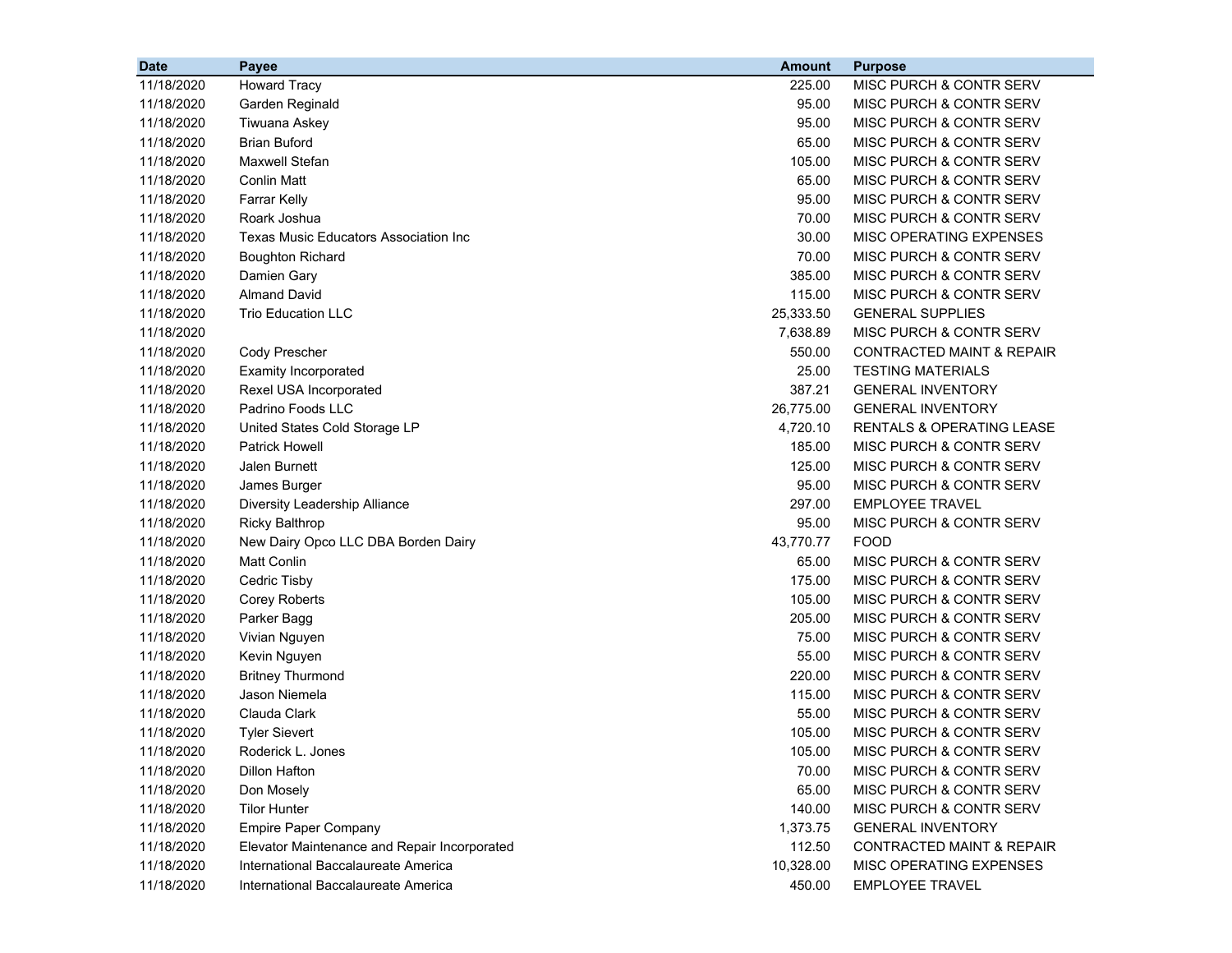| <b>Date</b> | Payee                                               | <b>Amount</b> | <b>Purpose</b>                       |
|-------------|-----------------------------------------------------|---------------|--------------------------------------|
| 11/18/2020  | Flippen Group The                                   | 4,500.00      | <b>INVOICES RECEIVABLE</b>           |
| 11/18/2020  | Mobile Mini Incorporated                            | 2,898.00      | M & O SUPPLIES                       |
| 11/18/2020  |                                                     | 682.30        | <b>RENTALS &amp; OPERATING LEASE</b> |
| 11/18/2020  | Pioneer Manufacturing Company dba Pioneer Athletics | 2,642.40      | <b>GENERAL INVENTORY</b>             |
| 11/18/2020  | <b>Temperature Control Systems</b>                  | 2,633.14      | M & O SUPPLIES                       |
| 11/18/2020  | <b>Star Roofing And Sheet Metal</b>                 | 1,340.00      | <b>CONTRACTED MAINT &amp; REPAIR</b> |
| 11/18/2020  | Hagar Restaurant Service L L C                      | 344.11        | M & O SUPPLIES                       |
| 11/18/2020  | Dealers Electrical Supply Company                   | 70.29         | <b>GENERAL INVENTORY</b>             |
| 11/18/2020  | Southwest International Trucks                      | 250.00        | <b>CONTRACTED MAINT &amp; REPAIR</b> |
| 11/18/2020  |                                                     | 793.67        | M & O SUPPLIES                       |
| 11/18/2020  | Music & Arts                                        | 371.40        | <b>CONTRACTED MAINT &amp; REPAIR</b> |
| 11/18/2020  | Carl Hilmer Guenther & Sons Incorporated            | 8,802.00      | <b>GENERAL INVENTORY</b>             |
| 11/18/2020  | Texas Comptroller Of Public Accounts                | 15,626.04     | INTEREST ON DEBT (LOAN)              |
| 11/18/2020  |                                                     | 131,664.69    | LONG-TERM DEBT PRINCIPAL             |
| 11/18/2020  | Rush Truck Centers Of Texas Limited Partnership     | 3,570.12      | <b>GENERAL INVENTORY</b>             |
| 11/18/2020  |                                                     | 473.27        | M & O SUPPLIES                       |
| 11/18/2020  | <b>Center For Teacher Education</b>                 | 2,310.00      | <b>READING MATERIALS</b>             |
| 11/18/2020  | Adolfson & Peterson Construction                    | 1,526,916.18  | BLDG PURCH, CONSTR, IMPROVE          |
| 11/18/2020  |                                                     | (76, 345.81)  | <b>RETAINAGE</b>                     |
| 11/18/2020  | City Of Arlington Water Department                  | 187,810.59    | <b>WATER</b>                         |
| 11/18/2020  | Demco Incorporated                                  | 202.22        | <b>GENERAL SUPPLIES</b>              |
| 11/18/2020  | <b>Education Service Center Region XI</b>           | 6,875.00      | <b>GENERAL SUPPLIES</b>              |
| 11/18/2020  | <b>Education Service Center Region XI</b>           | 230.00        | <b>EDUCATION SERVICE CENTER</b>      |
| 11/18/2020  | Gopher Sport Equipment                              | 930.29        | <b>GENERAL SUPPLIES</b>              |
| 11/18/2020  | Moore Rental Service Incorporated                   | 39,265.95     | M & O SUPPLIES                       |
| 11/18/2020  | <b>Norton Metal Products</b>                        | 14,800.00     | <b>GENERAL SUPPLIES</b>              |
| 11/18/2020  | <b>Pollock Paper Distributors</b>                   | 1,272.00      | <b>GENERAL INVENTORY</b>             |
| 11/18/2020  | <b>Pyramid School Products</b>                      | 960.00        | <b>GENERAL INVENTORY</b>             |
| 11/18/2020  |                                                     | 1,590.45      | <b>GENERAL SUPPLIES</b>              |
| 11/18/2020  | Quality Audio Visual Service Incorporated           | 880.80        | <b>CONTRACTED MAINT &amp; REPAIR</b> |
| 11/18/2020  | Safety-Kleen Corporation                            | 475.81        | CONTRACTED MAINT & REPAIR            |
| 11/18/2020  | Sargent Welch L L C                                 | 328.18        | <b>GENERAL SUPPLIES</b>              |
| 11/18/2020  | Scholastic Incorporated                             | 508.88        | <b>READING MATERIALS</b>             |
| 11/18/2020  | Texas Department of Licensing and Regulation        | 40.00         | BLDG PURCH, CONSTR, IMPROVE          |
| 11/18/2020  | Unifirst Holdings(A/R 01550)                        | 294.19        | <b>CONTRACTED MAINT &amp; REPAIR</b> |
| 11/18/2020  |                                                     | 229.93        | MISC PURCH & CONTR SERV              |
| 11/18/2020  | Lamar High School 003                               | 1,266.00      | LIONS CLUB CONCESSIONS               |
| 11/18/2020  |                                                     | 400.00        | MISC OPERATING EXPENSES              |
| 11/18/2020  | United Educators Association                        | 1,025.88      | UNITED FUND                          |
| 11/18/2020  | Texas United School Employees Local 100             | 26.67         | UNITED FUND                          |
| 11/18/2020  | Truman Tim Chapter 13 Trustee                       | 1,464.46      | UNITED FUND                          |
| 11/18/2020  | Association Of Texas Professional Teachers Local    | 0.58          | UNITED FUND                          |
| 11/18/2020  | Association Of Texas Professional Educators State   | 34.60         | UNITED FUND                          |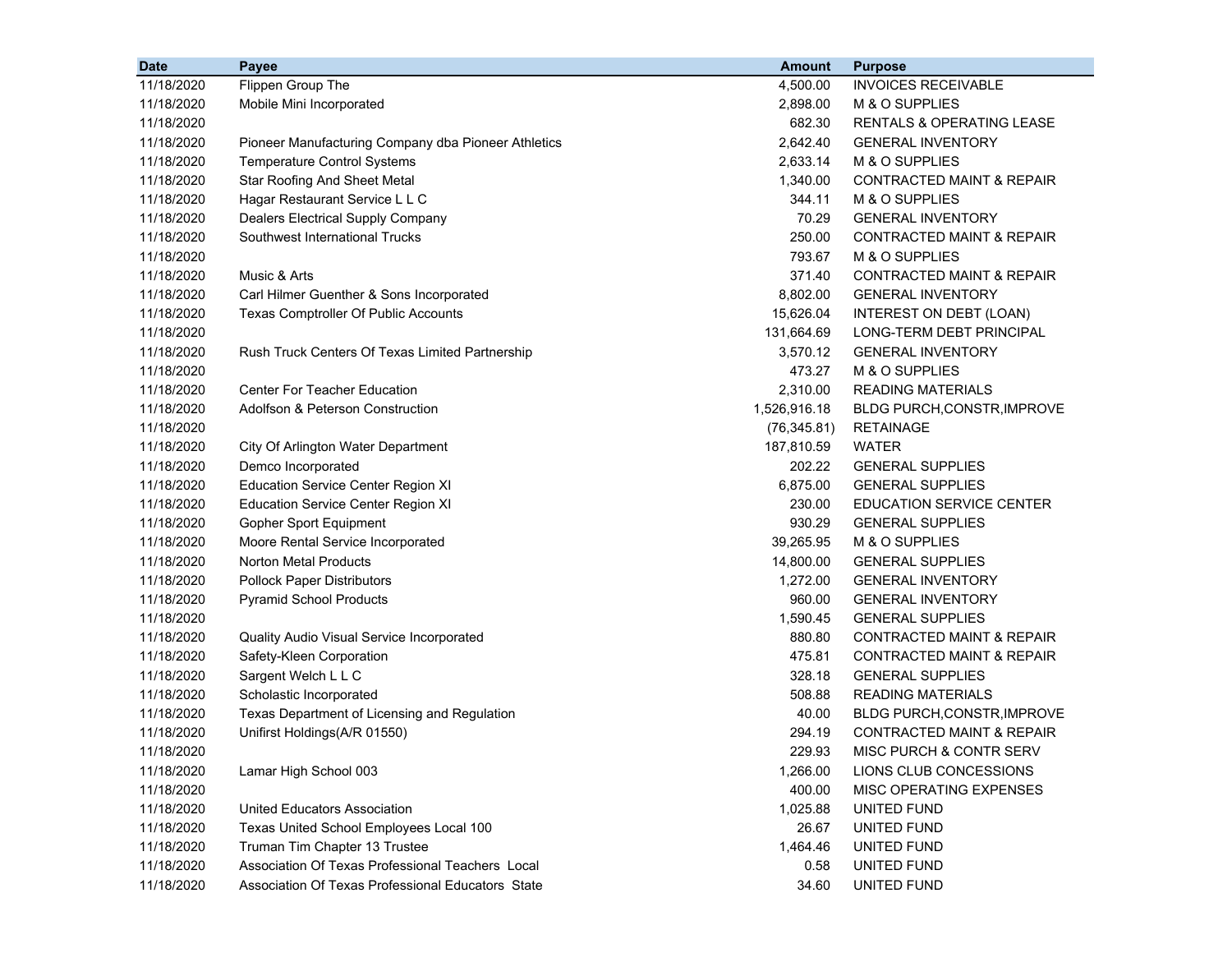| <b>Date</b> | Payee                                      | <b>Amount</b> | <b>Purpose</b>          |
|-------------|--------------------------------------------|---------------|-------------------------|
| 11/18/2020  | California State Disbursement Unit         | 300.00        | UNITED FUND             |
| 11/18/2020  | Administracion para el Sustento de Menores | 347.69        | <b>UNITED FUND</b>      |
| 11/18/2020  | <b>Trellis Company</b>                     | 196.88        | UNITED FUND             |
| 11/18/2020  | Powers Tom Chapter 13 Trustee              | 904.62        | UNITED FUND             |
| 11/18/2020  | Educational Employees Credit Union - HSA   | 1,015.50      | DENTAL INSURANCE        |
| 11/18/2020  | <b>Educational Employees Credit Union</b>  | 5,720.25      | DUE TO CREDIT UNION     |
| 11/18/2020  | <b>Texas State Teachers Association</b>    | 73.67         | UNITED FUND             |
| 11/20/2020  | Shanna Allen                               | 118.72        | <b>EMPLOYEE TRAVEL</b>  |
| 11/20/2020  | Ronda August                               | 31.57         | <b>EMPLOYEE TRAVEL</b>  |
| 11/20/2020  | Allisa Blanton                             | 97.85         | <b>EMPLOYEE TRAVEL</b>  |
| 11/20/2020  | Amanda Boyd                                | 219.56        | <b>EMPLOYEE TRAVEL</b>  |
| 11/20/2020  | Jennifer Dyer                              | 122.68        | <b>EMPLOYEE TRAVEL</b>  |
| 11/20/2020  | Susie Feshold                              | 78.11         | <b>EMPLOYEE TRAVEL</b>  |
| 11/20/2020  | Eva Fraire                                 | 18.75         | <b>EMPLOYEE TRAVEL</b>  |
| 11/20/2020  | Lesly Galeana                              | 64.95         | <b>EMPLOYEE TRAVEL</b>  |
| 11/20/2020  | Jaime Garcia                               | 172.21        | <b>EMPLOYEE TRAVEL</b>  |
| 11/20/2020  | <b>Brittany Gibson</b>                     | 64.15         | <b>EMPLOYEE TRAVEL</b>  |
| 11/20/2020  | Claudia Gonzalez                           | 18.24         | <b>EMPLOYEE TRAVEL</b>  |
| 11/20/2020  | Kim Greenberg                              | 34.51         | <b>EMPLOYEE TRAVEL</b>  |
| 11/20/2020  | Kristen Hamilton                           | 62.38         | <b>EMPLOYEE TRAVEL</b>  |
| 11/20/2020  | Sarah Heroman                              | 53.93         | <b>EMPLOYEE TRAVEL</b>  |
| 11/20/2020  | <b>Brandy Hodges</b>                       | 354.38        | <b>EMPLOYEE TRAVEL</b>  |
| 11/20/2020  | Vera Lea                                   | 49.79         | <b>EMPLOYEE TRAVEL</b>  |
| 11/20/2020  | Sharon Lyman                               | 45.80         | <b>EMPLOYEE TRAVEL</b>  |
| 11/20/2020  | Pamela Mann                                | 65.00         | <b>EMPLOYEE TRAVEL</b>  |
| 11/20/2020  | Kevin McKinney                             | 83.43         | <b>EMPLOYEE TRAVEL</b>  |
| 11/20/2020  | <b>Heather Merritt</b>                     | 49.33         | <b>EMPLOYEE TRAVEL</b>  |
| 11/20/2020  | <b>Candice Moore</b>                       | 52.64         | <b>EMPLOYEE TRAVEL</b>  |
| 11/20/2020  | <b>Frederick Moore</b>                     | 55.96         | <b>EMPLOYEE TRAVEL</b>  |
| 11/20/2020  | Marla Pollan                               | 19.31         | <b>EMPLOYEE TRAVEL</b>  |
| 11/20/2020  | Kellie Pringle                             | 116.00        | MISC OPERATING EXPENSES |
| 11/20/2020  | <b>Maria Sifuentes</b>                     | 35.00         | MISC OPERATING EXPENSES |
| 11/20/2020  | <b>Wendy Smith</b>                         | 59.39         | <b>EMPLOYEE TRAVEL</b>  |
| 11/20/2020  | Lynn Smith-Nienhaus                        | 41.36         | <b>EMPLOYEE TRAVEL</b>  |
| 11/20/2020  | Pamela Spencer                             | 67.30         | <b>EMPLOYEE TRAVEL</b>  |
| 11/20/2020  | Jennifer Stein                             | 19.58         | EMPLOYEE TRAVEL         |
| 11/20/2020  | <b>Natalie Strand</b>                      | 44.44         | <b>EMPLOYEE TRAVEL</b>  |
| 11/20/2020  | Maria Zarate                               | 42.75         | <b>EMPLOYEE TRAVEL</b>  |
| 11/20/2020  | Atmos Energy                               | 11,017.77     | <b>WATER</b>            |
| 11/20/2020  | DOT Medical and Drug Testing Services Inc  | 140.00        | MISC OPERATING EXPENSES |
| 11/20/2020  | <b>Grainger Industrial Supply</b>          | 44.50         | M & O SUPPLIES          |
| 11/20/2020  | Home Depot Pro                             | 120.43        | M & O SUPPLIES          |
| 11/20/2020  | Apex Supply Company                        | 19.23         | M & O SUPPLIES          |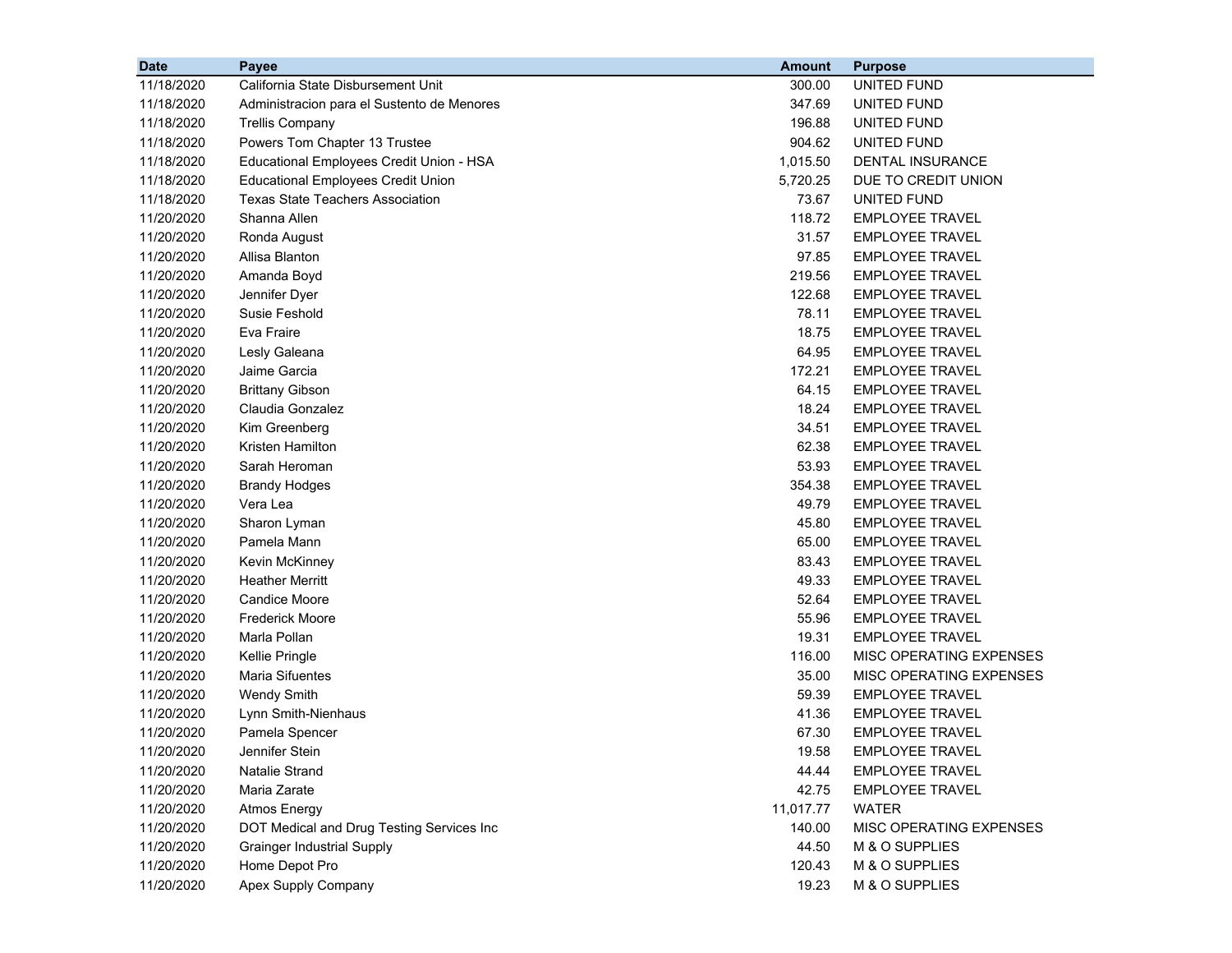| <b>Date</b> | Payee                                            | <b>Amount</b> | <b>Purpose</b>                       |
|-------------|--------------------------------------------------|---------------|--------------------------------------|
| 11/20/2020  | Kroger                                           | 75.12         | <b>FOOD</b>                          |
| 11/20/2020  |                                                  | 101.64        | <b>GENERAL SUPPLIES</b>              |
| 11/20/2020  | <b>Texas Department Of Public Safety</b>         | 3,230.00      | MISC PURCH & CONTR SERV              |
| 11/20/2020  | United Refrigeration Incorporated                | 1,301.50      | M & O SUPPLIES                       |
| 11/20/2020  | Really Good Stuff                                | 60,728.48     | <b>GENERAL SUPPLIES</b>              |
| 11/20/2020  | <b>Elliott Electric Supply</b>                   | 606.29        | <b>GENERAL INVENTORY</b>             |
| 11/20/2020  | Vehicle Maintenance Program                      | 26.16         | <b>GENERAL INVENTORY</b>             |
| 11/20/2020  | <b>Texas Association Of School Boards</b>        | 11,000.00     | <b>DUES</b>                          |
| 11/20/2020  | Lennox Industries Incorporated                   | 277.20        | M & O SUPPLIES                       |
| 11/20/2020  | Abdo Publishing Company                          | 805.25        | <b>READING MATERIALS</b>             |
| 11/20/2020  | PPG Architectural Finishes, Inc.                 | 133.78        | M & O SUPPLIES                       |
| 11/20/2020  | Airgas Southwest Incorporated                    | 8,226.08      | <b>GENERAL SUPPLIES</b>              |
| 11/20/2020  | Concentra Medical Centers                        | 1,167.00      | MISC OPERATING EXPENSES              |
| 11/20/2020  | Office Depot                                     | 7.25          | <b>GENERAL SUPPLIES</b>              |
| 11/20/2020  | Enterprise Rent A Car                            | 1,000.30      | <b>CONTRACTED MAINT &amp; REPAIR</b> |
| 11/20/2020  | B & H Photo Video                                | 653.94        | <b>GENERAL SUPPLIES</b>              |
| 11/20/2020  | <b>CDW Government Incorporated</b>               | 270.77        | <b>GENERAL SUPPLIES</b>              |
| 11/20/2020  | <b>Verizon Wireless Acct</b>                     | 84,292.50     | <b>WATER</b>                         |
| 11/20/2020  | Renaissance Learning Incorporated                | 3,896.00      | <b>GENERAL SUPPLIES</b>              |
| 11/20/2020  | <b>Education Career Alternatives Program LTD</b> | 1,260.00      | MISC PURCH & CONTR SERV              |
| 11/20/2020  | <b>Td Industries Limited</b>                     | 1,178.37      | M & O SUPPLIES                       |
| 11/20/2020  | Cowboy Towing                                    | 175.00        | <b>CONTRACTED MAINT &amp; REPAIR</b> |
| 11/20/2020  | Govconnection Incorporated                       | 743.45        | <b>GENERAL SUPPLIES</b>              |
| 11/20/2020  | North Central Texas Council Of Governments       | 100.00        | <b>DUES</b>                          |
| 11/20/2020  | Apple Computer Incorporated                      | 2,596.00      | <b>GENERAL SUPPLIES</b>              |
| 11/20/2020  | Arlington Hardware Incorporated #53              | 356.94        | M & O SUPPLIES                       |
| 11/20/2020  | Johnson Controls Incorporate                     | 97,500.00     | <b>FURN &amp; EQUIP &gt; \$5,000</b> |
| 11/20/2020  | <b>UPS</b>                                       | 614.55        | <b>GENERAL SUPPLIES</b>              |
| 11/20/2020  | Total Maintenance Solutions-South                | 6.97          | M & O SUPPLIES                       |
| 11/20/2020  | <b>Luxor Staffing</b>                            | 3,360.50      | MISC PURCH & CONTR SERV              |
| 11/20/2020  | ManageBac Incorporated                           | 1,147.49      | <b>GENERAL SUPPLIES</b>              |
| 11/20/2020  | ManageBac Incorporated                           | 600.00        | <b>GENERAL SUPPLIES</b>              |
| 11/20/2020  | Ferrellgas, Incorporated                         | 180.00        | <b>CONTRACTED MAINT &amp; REPAIR</b> |
| 11/20/2020  | Davenport Ned                                    | 65.00         | MISC PURCH & CONTR SERV              |
| 11/20/2020  | <b>Aquatic Solutions</b>                         | 220.00        | <b>GENERAL SUPPLIES</b>              |
| 11/20/2020  | One Source Staffing Corporation                  | 10,183.43     | MISC PURCH & CONTR SERV              |
| 11/20/2020  | <b>Binswanger Glass</b>                          | 906.75        | M & O SUPPLIES                       |
| 11/20/2020  | <b>SC Fuels</b>                                  | 9,015.47      | <b>GENERAL INVENTORY</b>             |
| 11/20/2020  | <b>Discount School Supply</b>                    | 55.48         | <b>GENERAL SUPPLIES</b>              |
| 11/20/2020  | <b>Rick Trow Productions</b>                     | 526.35        | <b>GENERAL SUPPLIES</b>              |
| 11/20/2020  | Accent Awards & Trophies, LLC                    | 294.50        | <b>INVOICES RECEIVABLE</b>           |
| 11/20/2020  | Follett School Solutions, Inc.                   | 1,457.57      | <b>READING MATERIALS</b>             |
| 11/20/2020  | Stantec Architecture, Inc. (SHW Group)           | 56,249.99     | BLDG PURCH, CONSTR, IMPROVE          |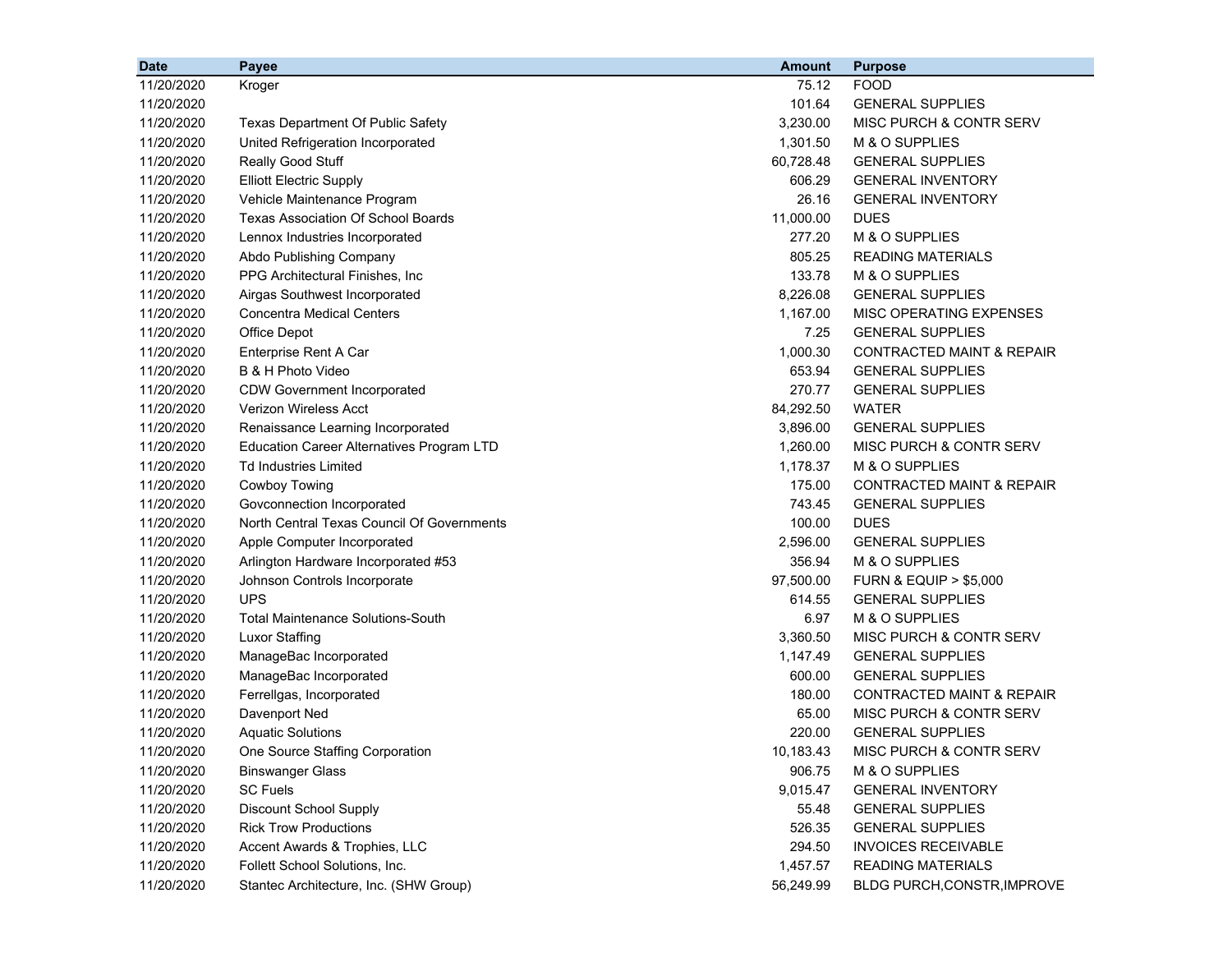| 11/20/2020<br>230.00<br>MISC PURCH & CONTR SERV<br>Occupational Health Solutions<br>11/20/2020<br>148.50<br><b>INVOICES RECEIVABLE</b><br>Dr Pepper Snapple Group<br>11/20/2020<br>7,645.00<br><b>GENERAL SUPPLIES</b><br><b>Education Galaxy LLC</b><br>11/20/2020<br>Wexford Labs, Inc<br>3,717.60<br><b>GENERAL INVENTORY</b><br><b>CableLink Solutions</b><br>48,699.02<br>MISC PURCH & CONTR SERV<br>11/20/2020<br>2,130.00<br>11/20/2020<br>Engineered Air Balance Co, Inc<br>BLDG PURCH, CONSTR, IMPROVE<br>Swink Air & Hydraulics<br>189.00<br>M & O SUPPLIES<br>11/20/2020<br>11/20/2020<br>Washing Equipment of Texas - WET Inc<br>393.79<br><b>CONTRACTED MAINT &amp; REPAIR</b><br>11/20/2020<br>Winn Innovations LLC<br>37.56<br><b>GENERAL SUPPLIES</b><br>11/20/2020<br>Tammy Ferguson Photography<br>350.00<br><b>INVOICES RECEIVABLE</b><br>11/20/2020<br>400.00<br><b>INVOICES RECEIVABLE</b><br>Tammy Ferguson Photography<br>5,999.88<br><b>WATER</b><br>11/20/2020<br><b>Foremost Telecommunications Corporation</b><br>690.83<br><b>GENERAL SUPPLIES</b><br>11/20/2020<br>Staples Inc/Staples Business Advantage<br>11/20/2020<br>389.18<br>MISC PURCH & CONTR SERV<br><b>MSB Consulting</b><br>11/20/2020<br><b>Richter Adam</b><br>110.00<br>MISC PURCH & CONTR SERV<br>505.54<br>11/20/2020<br>Xerox Business Solutions Southwest<br><b>GENERAL SUPPLIES</b><br>11/20/2020<br><b>CID Solution LLC</b><br>228.13<br>M & O SUPPLIES<br>2,174.47<br>11/20/2020<br>Marathon Staffing Group Inc<br>MISC PURCH & CONTR SERV<br>Cox Braden<br>110.00<br>MISC PURCH & CONTR SERV<br>11/20/2020<br>Andrew Ankney<br>140.00<br>11/20/2020<br>MISC PURCH & CONTR SERV<br>11/20/2020<br>P L Grant and Associates LLC<br>150.00<br><b>GENERAL SUPPLIES</b><br>11/20/2020<br>Garda CL Southwest Incorporated<br>376.70<br>MISC PURCH & CONTR SERV<br>11/20/2020<br>Texas Association Of School Business Officials<br>300.00<br>MISC OPERATING EXPENSES<br>16,032.50<br>MISC PURCH & CONTR SERV<br>11/20/2020<br>Rangers Baseball LLC |
|-------------------------------------------------------------------------------------------------------------------------------------------------------------------------------------------------------------------------------------------------------------------------------------------------------------------------------------------------------------------------------------------------------------------------------------------------------------------------------------------------------------------------------------------------------------------------------------------------------------------------------------------------------------------------------------------------------------------------------------------------------------------------------------------------------------------------------------------------------------------------------------------------------------------------------------------------------------------------------------------------------------------------------------------------------------------------------------------------------------------------------------------------------------------------------------------------------------------------------------------------------------------------------------------------------------------------------------------------------------------------------------------------------------------------------------------------------------------------------------------------------------------------------------------------------------------------------------------------------------------------------------------------------------------------------------------------------------------------------------------------------------------------------------------------------------------------------------------------------------------------------------------------------------------------------------------------------------------------------------------------------------------------------------------------|
|                                                                                                                                                                                                                                                                                                                                                                                                                                                                                                                                                                                                                                                                                                                                                                                                                                                                                                                                                                                                                                                                                                                                                                                                                                                                                                                                                                                                                                                                                                                                                                                                                                                                                                                                                                                                                                                                                                                                                                                                                                                 |
|                                                                                                                                                                                                                                                                                                                                                                                                                                                                                                                                                                                                                                                                                                                                                                                                                                                                                                                                                                                                                                                                                                                                                                                                                                                                                                                                                                                                                                                                                                                                                                                                                                                                                                                                                                                                                                                                                                                                                                                                                                                 |
|                                                                                                                                                                                                                                                                                                                                                                                                                                                                                                                                                                                                                                                                                                                                                                                                                                                                                                                                                                                                                                                                                                                                                                                                                                                                                                                                                                                                                                                                                                                                                                                                                                                                                                                                                                                                                                                                                                                                                                                                                                                 |
|                                                                                                                                                                                                                                                                                                                                                                                                                                                                                                                                                                                                                                                                                                                                                                                                                                                                                                                                                                                                                                                                                                                                                                                                                                                                                                                                                                                                                                                                                                                                                                                                                                                                                                                                                                                                                                                                                                                                                                                                                                                 |
|                                                                                                                                                                                                                                                                                                                                                                                                                                                                                                                                                                                                                                                                                                                                                                                                                                                                                                                                                                                                                                                                                                                                                                                                                                                                                                                                                                                                                                                                                                                                                                                                                                                                                                                                                                                                                                                                                                                                                                                                                                                 |
|                                                                                                                                                                                                                                                                                                                                                                                                                                                                                                                                                                                                                                                                                                                                                                                                                                                                                                                                                                                                                                                                                                                                                                                                                                                                                                                                                                                                                                                                                                                                                                                                                                                                                                                                                                                                                                                                                                                                                                                                                                                 |
|                                                                                                                                                                                                                                                                                                                                                                                                                                                                                                                                                                                                                                                                                                                                                                                                                                                                                                                                                                                                                                                                                                                                                                                                                                                                                                                                                                                                                                                                                                                                                                                                                                                                                                                                                                                                                                                                                                                                                                                                                                                 |
|                                                                                                                                                                                                                                                                                                                                                                                                                                                                                                                                                                                                                                                                                                                                                                                                                                                                                                                                                                                                                                                                                                                                                                                                                                                                                                                                                                                                                                                                                                                                                                                                                                                                                                                                                                                                                                                                                                                                                                                                                                                 |
|                                                                                                                                                                                                                                                                                                                                                                                                                                                                                                                                                                                                                                                                                                                                                                                                                                                                                                                                                                                                                                                                                                                                                                                                                                                                                                                                                                                                                                                                                                                                                                                                                                                                                                                                                                                                                                                                                                                                                                                                                                                 |
|                                                                                                                                                                                                                                                                                                                                                                                                                                                                                                                                                                                                                                                                                                                                                                                                                                                                                                                                                                                                                                                                                                                                                                                                                                                                                                                                                                                                                                                                                                                                                                                                                                                                                                                                                                                                                                                                                                                                                                                                                                                 |
|                                                                                                                                                                                                                                                                                                                                                                                                                                                                                                                                                                                                                                                                                                                                                                                                                                                                                                                                                                                                                                                                                                                                                                                                                                                                                                                                                                                                                                                                                                                                                                                                                                                                                                                                                                                                                                                                                                                                                                                                                                                 |
|                                                                                                                                                                                                                                                                                                                                                                                                                                                                                                                                                                                                                                                                                                                                                                                                                                                                                                                                                                                                                                                                                                                                                                                                                                                                                                                                                                                                                                                                                                                                                                                                                                                                                                                                                                                                                                                                                                                                                                                                                                                 |
|                                                                                                                                                                                                                                                                                                                                                                                                                                                                                                                                                                                                                                                                                                                                                                                                                                                                                                                                                                                                                                                                                                                                                                                                                                                                                                                                                                                                                                                                                                                                                                                                                                                                                                                                                                                                                                                                                                                                                                                                                                                 |
|                                                                                                                                                                                                                                                                                                                                                                                                                                                                                                                                                                                                                                                                                                                                                                                                                                                                                                                                                                                                                                                                                                                                                                                                                                                                                                                                                                                                                                                                                                                                                                                                                                                                                                                                                                                                                                                                                                                                                                                                                                                 |
|                                                                                                                                                                                                                                                                                                                                                                                                                                                                                                                                                                                                                                                                                                                                                                                                                                                                                                                                                                                                                                                                                                                                                                                                                                                                                                                                                                                                                                                                                                                                                                                                                                                                                                                                                                                                                                                                                                                                                                                                                                                 |
|                                                                                                                                                                                                                                                                                                                                                                                                                                                                                                                                                                                                                                                                                                                                                                                                                                                                                                                                                                                                                                                                                                                                                                                                                                                                                                                                                                                                                                                                                                                                                                                                                                                                                                                                                                                                                                                                                                                                                                                                                                                 |
|                                                                                                                                                                                                                                                                                                                                                                                                                                                                                                                                                                                                                                                                                                                                                                                                                                                                                                                                                                                                                                                                                                                                                                                                                                                                                                                                                                                                                                                                                                                                                                                                                                                                                                                                                                                                                                                                                                                                                                                                                                                 |
|                                                                                                                                                                                                                                                                                                                                                                                                                                                                                                                                                                                                                                                                                                                                                                                                                                                                                                                                                                                                                                                                                                                                                                                                                                                                                                                                                                                                                                                                                                                                                                                                                                                                                                                                                                                                                                                                                                                                                                                                                                                 |
|                                                                                                                                                                                                                                                                                                                                                                                                                                                                                                                                                                                                                                                                                                                                                                                                                                                                                                                                                                                                                                                                                                                                                                                                                                                                                                                                                                                                                                                                                                                                                                                                                                                                                                                                                                                                                                                                                                                                                                                                                                                 |
|                                                                                                                                                                                                                                                                                                                                                                                                                                                                                                                                                                                                                                                                                                                                                                                                                                                                                                                                                                                                                                                                                                                                                                                                                                                                                                                                                                                                                                                                                                                                                                                                                                                                                                                                                                                                                                                                                                                                                                                                                                                 |
|                                                                                                                                                                                                                                                                                                                                                                                                                                                                                                                                                                                                                                                                                                                                                                                                                                                                                                                                                                                                                                                                                                                                                                                                                                                                                                                                                                                                                                                                                                                                                                                                                                                                                                                                                                                                                                                                                                                                                                                                                                                 |
|                                                                                                                                                                                                                                                                                                                                                                                                                                                                                                                                                                                                                                                                                                                                                                                                                                                                                                                                                                                                                                                                                                                                                                                                                                                                                                                                                                                                                                                                                                                                                                                                                                                                                                                                                                                                                                                                                                                                                                                                                                                 |
|                                                                                                                                                                                                                                                                                                                                                                                                                                                                                                                                                                                                                                                                                                                                                                                                                                                                                                                                                                                                                                                                                                                                                                                                                                                                                                                                                                                                                                                                                                                                                                                                                                                                                                                                                                                                                                                                                                                                                                                                                                                 |
|                                                                                                                                                                                                                                                                                                                                                                                                                                                                                                                                                                                                                                                                                                                                                                                                                                                                                                                                                                                                                                                                                                                                                                                                                                                                                                                                                                                                                                                                                                                                                                                                                                                                                                                                                                                                                                                                                                                                                                                                                                                 |
| Keith Bibbs<br>115.00<br>MISC PURCH & CONTR SERV<br>11/20/2020                                                                                                                                                                                                                                                                                                                                                                                                                                                                                                                                                                                                                                                                                                                                                                                                                                                                                                                                                                                                                                                                                                                                                                                                                                                                                                                                                                                                                                                                                                                                                                                                                                                                                                                                                                                                                                                                                                                                                                                  |
| 4,350.00<br>11/20/2020<br>Complete Supply Incorporated<br><b>GENERAL INVENTORY</b>                                                                                                                                                                                                                                                                                                                                                                                                                                                                                                                                                                                                                                                                                                                                                                                                                                                                                                                                                                                                                                                                                                                                                                                                                                                                                                                                                                                                                                                                                                                                                                                                                                                                                                                                                                                                                                                                                                                                                              |
| 11/20/2020<br>International Baccalaureate America<br>5,731.00<br>MISC OPERATING EXPENSES                                                                                                                                                                                                                                                                                                                                                                                                                                                                                                                                                                                                                                                                                                                                                                                                                                                                                                                                                                                                                                                                                                                                                                                                                                                                                                                                                                                                                                                                                                                                                                                                                                                                                                                                                                                                                                                                                                                                                        |
| 2,829.00<br><b>GENERAL INVENTORY</b><br>11/20/2020<br>Accredited Lock Supply Company                                                                                                                                                                                                                                                                                                                                                                                                                                                                                                                                                                                                                                                                                                                                                                                                                                                                                                                                                                                                                                                                                                                                                                                                                                                                                                                                                                                                                                                                                                                                                                                                                                                                                                                                                                                                                                                                                                                                                            |
| 65.26<br><b>WATER</b><br>11/20/2020<br><b>Atmos Energy</b>                                                                                                                                                                                                                                                                                                                                                                                                                                                                                                                                                                                                                                                                                                                                                                                                                                                                                                                                                                                                                                                                                                                                                                                                                                                                                                                                                                                                                                                                                                                                                                                                                                                                                                                                                                                                                                                                                                                                                                                      |
| 351.94<br>M & O SUPPLIES<br>11/20/2020<br><b>Temperature Control Systems</b>                                                                                                                                                                                                                                                                                                                                                                                                                                                                                                                                                                                                                                                                                                                                                                                                                                                                                                                                                                                                                                                                                                                                                                                                                                                                                                                                                                                                                                                                                                                                                                                                                                                                                                                                                                                                                                                                                                                                                                    |
| 940.00<br><b>CONTRACTED MAINT &amp; REPAIR</b><br>11/20/2020<br>Star Roofing And Sheet Metal                                                                                                                                                                                                                                                                                                                                                                                                                                                                                                                                                                                                                                                                                                                                                                                                                                                                                                                                                                                                                                                                                                                                                                                                                                                                                                                                                                                                                                                                                                                                                                                                                                                                                                                                                                                                                                                                                                                                                    |
| Hagar Restaurant Service L L C<br>342.08<br>M & O SUPPLIES<br>11/20/2020                                                                                                                                                                                                                                                                                                                                                                                                                                                                                                                                                                                                                                                                                                                                                                                                                                                                                                                                                                                                                                                                                                                                                                                                                                                                                                                                                                                                                                                                                                                                                                                                                                                                                                                                                                                                                                                                                                                                                                        |
| 11/20/2020<br>Simba Industries<br>27.06<br><b>GENERAL INVENTORY</b>                                                                                                                                                                                                                                                                                                                                                                                                                                                                                                                                                                                                                                                                                                                                                                                                                                                                                                                                                                                                                                                                                                                                                                                                                                                                                                                                                                                                                                                                                                                                                                                                                                                                                                                                                                                                                                                                                                                                                                             |
| International Baccalaureate North America<br>11,650.00<br>MISC OPERATING EXPENSES<br>11/20/2020                                                                                                                                                                                                                                                                                                                                                                                                                                                                                                                                                                                                                                                                                                                                                                                                                                                                                                                                                                                                                                                                                                                                                                                                                                                                                                                                                                                                                                                                                                                                                                                                                                                                                                                                                                                                                                                                                                                                                 |
| 11/20/2020<br>Southwest International Trucks<br>4,841.33<br><b>CONTRACTED MAINT &amp; REPAIR</b>                                                                                                                                                                                                                                                                                                                                                                                                                                                                                                                                                                                                                                                                                                                                                                                                                                                                                                                                                                                                                                                                                                                                                                                                                                                                                                                                                                                                                                                                                                                                                                                                                                                                                                                                                                                                                                                                                                                                                |
| M & O SUPPLIES<br>11/20/2020<br>6.36                                                                                                                                                                                                                                                                                                                                                                                                                                                                                                                                                                                                                                                                                                                                                                                                                                                                                                                                                                                                                                                                                                                                                                                                                                                                                                                                                                                                                                                                                                                                                                                                                                                                                                                                                                                                                                                                                                                                                                                                            |
| <b>WATER</b><br>11/20/2020<br><b>Sprint Nextel Network</b><br>429.59                                                                                                                                                                                                                                                                                                                                                                                                                                                                                                                                                                                                                                                                                                                                                                                                                                                                                                                                                                                                                                                                                                                                                                                                                                                                                                                                                                                                                                                                                                                                                                                                                                                                                                                                                                                                                                                                                                                                                                            |
| 11/20/2020<br>First Advantage Background Services<br>88.64<br>MISC OPERATING EXPENSES                                                                                                                                                                                                                                                                                                                                                                                                                                                                                                                                                                                                                                                                                                                                                                                                                                                                                                                                                                                                                                                                                                                                                                                                                                                                                                                                                                                                                                                                                                                                                                                                                                                                                                                                                                                                                                                                                                                                                           |
| 11/20/2020<br>Language Line Services Incorporated<br>1,638.28<br>MISC PURCH & CONTR SERV                                                                                                                                                                                                                                                                                                                                                                                                                                                                                                                                                                                                                                                                                                                                                                                                                                                                                                                                                                                                                                                                                                                                                                                                                                                                                                                                                                                                                                                                                                                                                                                                                                                                                                                                                                                                                                                                                                                                                        |
| 11/20/2020<br>Rush Truck Centers Of Texas Limited Partnership<br>1,566.04<br><b>GENERAL INVENTORY</b>                                                                                                                                                                                                                                                                                                                                                                                                                                                                                                                                                                                                                                                                                                                                                                                                                                                                                                                                                                                                                                                                                                                                                                                                                                                                                                                                                                                                                                                                                                                                                                                                                                                                                                                                                                                                                                                                                                                                           |
| 11/20/2020<br>408.08<br>M & O SUPPLIES                                                                                                                                                                                                                                                                                                                                                                                                                                                                                                                                                                                                                                                                                                                                                                                                                                                                                                                                                                                                                                                                                                                                                                                                                                                                                                                                                                                                                                                                                                                                                                                                                                                                                                                                                                                                                                                                                                                                                                                                          |
| 11/20/2020<br>2.76<br><b>WATER</b><br>Gordon Darby Incorporated                                                                                                                                                                                                                                                                                                                                                                                                                                                                                                                                                                                                                                                                                                                                                                                                                                                                                                                                                                                                                                                                                                                                                                                                                                                                                                                                                                                                                                                                                                                                                                                                                                                                                                                                                                                                                                                                                                                                                                                 |
| <b>TESTING MATERIALS</b><br>11/20/2020<br>322.47<br>Pearson                                                                                                                                                                                                                                                                                                                                                                                                                                                                                                                                                                                                                                                                                                                                                                                                                                                                                                                                                                                                                                                                                                                                                                                                                                                                                                                                                                                                                                                                                                                                                                                                                                                                                                                                                                                                                                                                                                                                                                                     |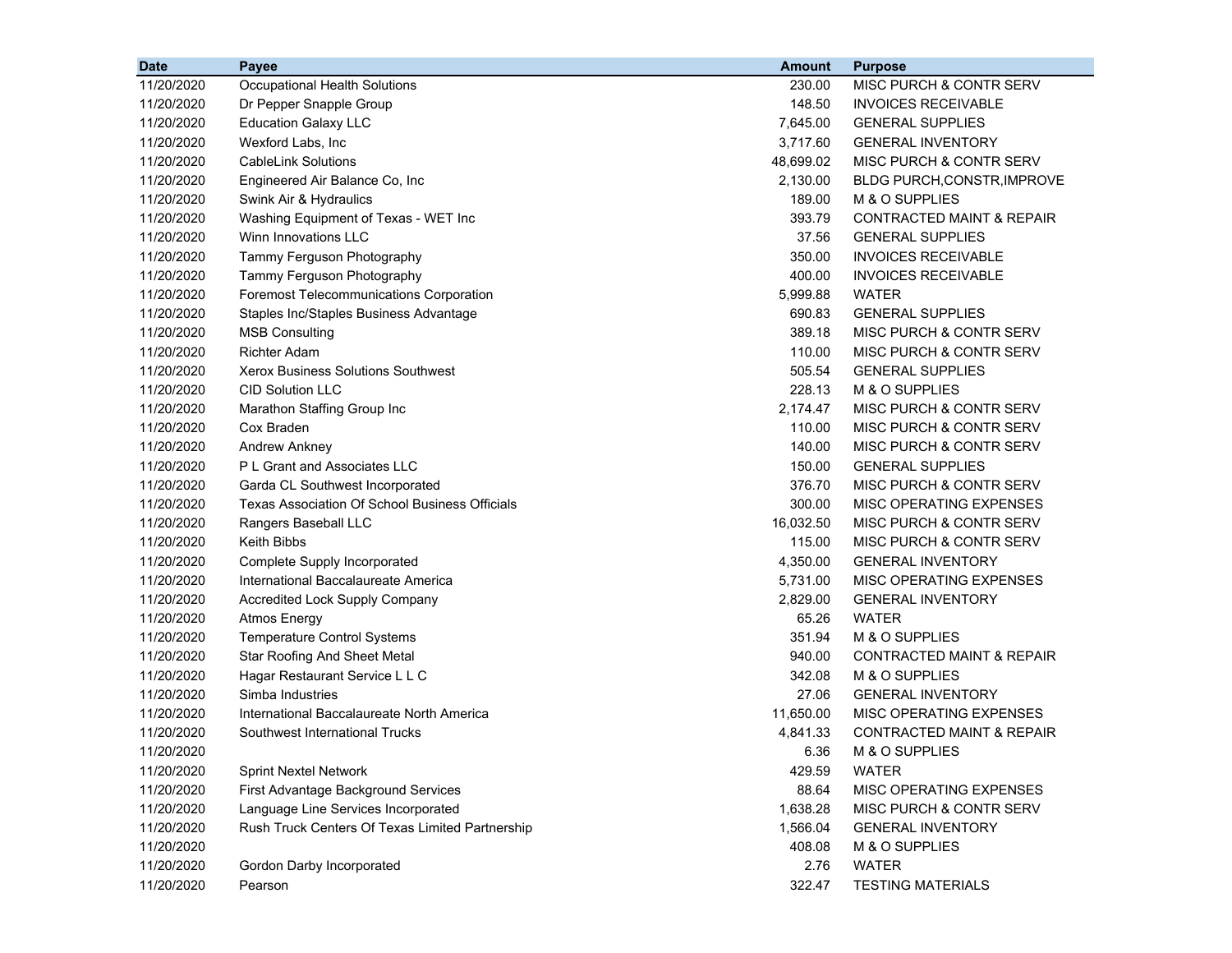| <b>Date</b> | <b>Payee</b>                                               | <b>Amount</b> | <b>Purpose</b>                             |
|-------------|------------------------------------------------------------|---------------|--------------------------------------------|
| 11/20/2020  | Sas Technologies Limited                                   | 1,311.00      | <b>CONTRACTED MAINT &amp; REPAIR</b>       |
| 11/20/2020  | SiteOne Landscape Supply Holding LLC                       | 89.07         | M & O SUPPLIES                             |
| 11/20/2020  | North Texas Tollway Authority                              | 1.68          | MISC OPERATING EXPENSES                    |
| 11/20/2020  | North Texas Tollway Authority                              | 13.00         | MISC OPERATING EXPENSES                    |
| 11/20/2020  | North Texas Tollway Authority                              | 16.07         | MISC OPERATING EXPENSES                    |
| 11/20/2020  | North Texas Tollway Authority                              | 8.78          | MISC OPERATING EXPENSES                    |
| 11/20/2020  | North Texas Tollway Authority                              | 0.56          | MISC OPERATING EXPENSES                    |
| 11/20/2020  | Demco Incorporated                                         | 181.23        | <b>GENERAL SUPPLIES</b>                    |
| 11/20/2020  | <b>Education Service Center Region XI</b>                  | 80.00         | <b>EMPLOYEE TRAVEL</b>                     |
| 11/20/2020  | <b>Flinn Scientific</b>                                    | 945.00        | <b>GENERAL SUPPLIES</b>                    |
| 11/20/2020  | <b>Commercial Recorder</b>                                 | 57.20         | <b>Statutorily Required Public Notices</b> |
| 11/20/2020  | <b>Pyramid School Products</b>                             | 606.65        | <b>GENERAL SUPPLIES</b>                    |
| 11/20/2020  | Unifirst Holdings(A/R 01550)                               | 39.51         | MISC PURCH & CONTR SERV                    |
| 11/20/2020  | <b>Bowden Rusty</b>                                        | 110.00        | MISC PURCH & CONTR SERV                    |
| 12/01/2020  | Rangers Baseball LLC                                       | 75,000.00     | RENTALS & OPERATING LEASE                  |
| 12/02/2020  | <b>Texas Classroom Teachers Association</b>                | 255.39        | UNITED FUND                                |
| 12/02/2020  | United Educators Association                               | 46,159.86     | UNITED FUND                                |
| 12/02/2020  | Texas United School Employees Local 100                    | 26.67         | UNITED FUND                                |
| 12/02/2020  | Texas United School Employees Local 100                    | 14.99         | UNITED FUND                                |
| 12/02/2020  | Texas United School Employees Local 100                    | 15.00         | UNITED FUND                                |
| 12/02/2020  | Texas United School Employees Local 100                    | 81.58         | UNITED FUND                                |
| 12/02/2020  | <b>Texas Guaranteed Student Loan Corporation</b>           | 2,488.34      | UNITED FUND                                |
| 12/02/2020  | <b>Texas Guaranteed Student Loan Corporation</b>           | 684.42        | UNITED FUND                                |
| 12/02/2020  | Arlington Education Foundation                             | 527.00        | AISD EDUCATION FOUNDATION                  |
| 12/02/2020  | <b>Arlington Education Foundation</b>                      | 43.00         | AISD EDUCATION FOUNDATION                  |
| 12/02/2020  | Truman Tim Chapter 13 Trustee                              | 1,464.46      | UNITED FUND                                |
| 12/02/2020  | Truman Tim Chapter 13 Trustee                              | 11,531.00     | UNITED FUND                                |
| 12/02/2020  | Truman Tim Chapter 13 Trustee                              | 542.31        | UNITED FUND                                |
| 12/02/2020  | Truman Tim Chapter 13 Trustee                              | 115.00        | UNITED FUND                                |
| 12/02/2020  | <b>United States Treasury</b>                              | 635.00        | FED INC TAX WITHHOLDING                    |
| 12/02/2020  | Family And Consumer Sciences Teachers Association Of Texas | 27.09         | AISD EDUCATION FOUNDATION                  |
| 12/02/2020  | Region Xi Teacher Preparation Program                      | 680.10        | <b>INVOICES RECEIVABLE</b>                 |
| 12/02/2020  | Education Service Center Region X                          | 450.00        | <b>INVOICES RECEIVABLE</b>                 |
| 12/02/2020  | Texas Association Of Secondary School Principals           | 150.83        | UNITED FUND                                |
| 12/02/2020  | Association Of Texas Professional Teachers Local           | 15.11         | UNITED FUND                                |
| 12/02/2020  | Association Of Texas Professional Teachers Local           | 13.44         | UNITED FUND                                |
| 12/02/2020  | Association Of Texas Professional Teachers Local           | 403.25        | UNITED FUND                                |
| 12/02/2020  | Association Of Texas Professional Teachers Local           | 0.58          | UNITED FUND                                |
| 12/02/2020  | Association Of Texas Professional Educators State          | 20.00         | UNITED FUND                                |
| 12/02/2020  | Association Of Texas Professional Educators State          | 6,305.67      | UNITED FUND                                |
| 12/02/2020  | Association Of Texas Professional Educators State          | 95.82         | UNITED FUND                                |
| 12/02/2020  | Association Of Texas Professional Educators State          | 34.60         | UNITED FUND                                |
| 12/02/2020  | Association Of Texas Professional Educators State          | 290.68        | UNITED FUND                                |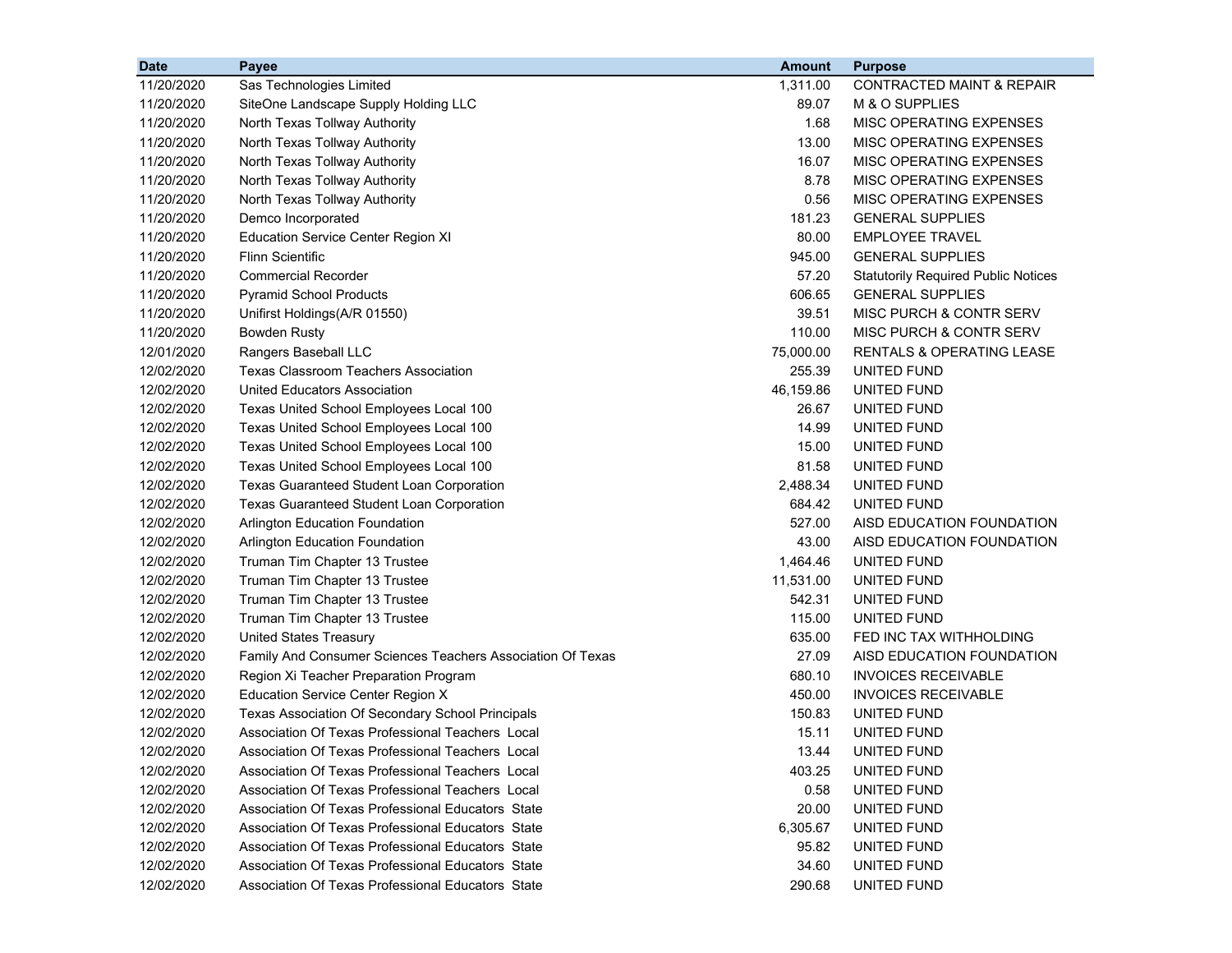| <b>Date</b> | Payee                                                  | <b>Amount</b> | <b>Purpose</b>                     |
|-------------|--------------------------------------------------------|---------------|------------------------------------|
| 12/02/2020  | <b>Education Career Alternatives Program</b>           | 18,365.00     | <b>INVOICES RECEIVABLE</b>         |
| 12/02/2020  | California State Disbursement Unit                     | 350.00        | UNITED FUND                        |
| 12/02/2020  | Pam Bassel Chapter 13 Trustee                          | 10,791.00     | UNITED FUND                        |
| 12/02/2020  | Pam Bassel Chapter 13 Trustee                          | 1,248.00      | UNITED FUND                        |
| 12/02/2020  | Department of Children and Family Services - Louisiana | 1,051.63      | UNITED FUND                        |
| 12/02/2020  | Administracion para el Sustento de Menores             | 389.23        | UNITED FUND                        |
| 12/02/2020  | Tennessee Child Support                                | 635.20        | UNITED FUND                        |
| 12/02/2020  | <b>Trellis Company</b>                                 | 189.64        | UNITED FUND                        |
| 12/02/2020  | <b>Support Payment Clearinghouse</b>                   | 864.00        | UNITED FUND                        |
| 12/02/2020  | Powers Tom Chapter 13 Trustee                          | 904.62        | UNITED FUND                        |
| 12/02/2020  | Powers Tom Chapter 13 Trustee                          | 2,588.00      | <b>UNITED FUND</b>                 |
| 12/02/2020  | <b>ACT Houston At Dallas</b>                           | 428.00        | <b>INVOICES RECEIVABLE</b>         |
| 12/02/2020  | Texas Teachers Alternative Certification Program       | 31,985.00     | <b>INVOICES RECEIVABLE</b>         |
| 12/02/2020  | <b>Texas American Federation Of Teachers</b>           | 43.74         | UNITED FUND                        |
| 12/02/2020  | Educational Employees Credit Union - HSA               | 115,628.62    | <b>DENTAL INSURANCE</b>            |
| 12/02/2020  | <b>Educational Employees Credit Union</b>              | 116,821.92    | DUE TO CREDIT UNION                |
| 12/02/2020  | <b>Texas State Teachers Association</b>                | 3,541.79      | UNITED FUND                        |
| 12/02/2020  | <b>Bruck Jason</b>                                     | 110.00        | MISC PURCH & CONTR SERV            |
| 12/02/2020  | Vaccaro Peter                                          | 115.00        | MISC PURCH & CONTR SERV            |
| 12/02/2020  | <b>Vines Maurice</b>                                   | 250.00        | MISC PURCH & CONTR SERV            |
| 12/02/2020  | <b>Reddehase Steve</b>                                 | 115.00        | MISC PURCH & CONTR SERV            |
| 12/02/2020  | Alvarado Armando                                       | 250.00        | <b>MISC PURCH &amp; CONTR SERV</b> |
| 12/02/2020  | Webb Gary                                              | 125.00        | MISC PURCH & CONTR SERV            |
| 12/02/2020  | Moore Mark                                             | 95.00         | MISC PURCH & CONTR SERV            |
| 12/02/2020  | Zaragoza Bryan                                         | 110.00        | MISC PURCH & CONTR SERV            |
| 12/02/2020  | <b>McKinney Kenneth</b>                                | 70.00         | MISC PURCH & CONTR SERV            |
| 12/02/2020  | Armour Anthony M                                       | 115.00        | MISC PURCH & CONTR SERV            |
| 12/02/2020  | Mathews Woody                                          | 125.00        | MISC PURCH & CONTR SERV            |
| 12/02/2020  | Gardner Lori                                           | 125.00        | MISC PURCH & CONTR SERV            |
| 12/02/2020  | <b>Black Brian</b>                                     | 80.00         | MISC PURCH & CONTR SERV            |
| 12/02/2020  | <b>Atkinson Mary</b>                                   | 110.00        | MISC PURCH & CONTR SERV            |
| 12/02/2020  | Dierke Michael                                         | 90.00         | MISC PURCH & CONTR SERV            |
| 12/02/2020  | Farrington Darcy                                       | 35.00         | MISC PURCH & CONTR SERV            |
| 12/02/2020  | <b>Richardson Bernard</b>                              | 55.00         | MISC PURCH & CONTR SERV            |
| 12/02/2020  | Borne Kyle                                             | 205.00        | MISC PURCH & CONTR SERV            |
| 12/02/2020  | Davis Michael                                          | 115.00        | MISC PURCH & CONTR SERV            |
| 12/02/2020  | <b>Collins Rick</b>                                    | 115.00        | MISC PURCH & CONTR SERV            |
| 12/02/2020  | <b>Williams Arthur</b>                                 | 250.00        | MISC PURCH & CONTR SERV            |
| 12/02/2020  | Shantz Randy                                           | 235.00        | MISC PURCH & CONTR SERV            |
| 12/02/2020  | Small Greg                                             | 115.00        | MISC PURCH & CONTR SERV            |
| 12/02/2020  | Nugent David Jr                                        | 65.00         | MISC PURCH & CONTR SERV            |
| 12/02/2020  | Jasper Rob                                             | 70.00         | MISC PURCH & CONTR SERV            |
| 12/02/2020  | Burt John H                                            | 65.00         | MISC PURCH & CONTR SERV            |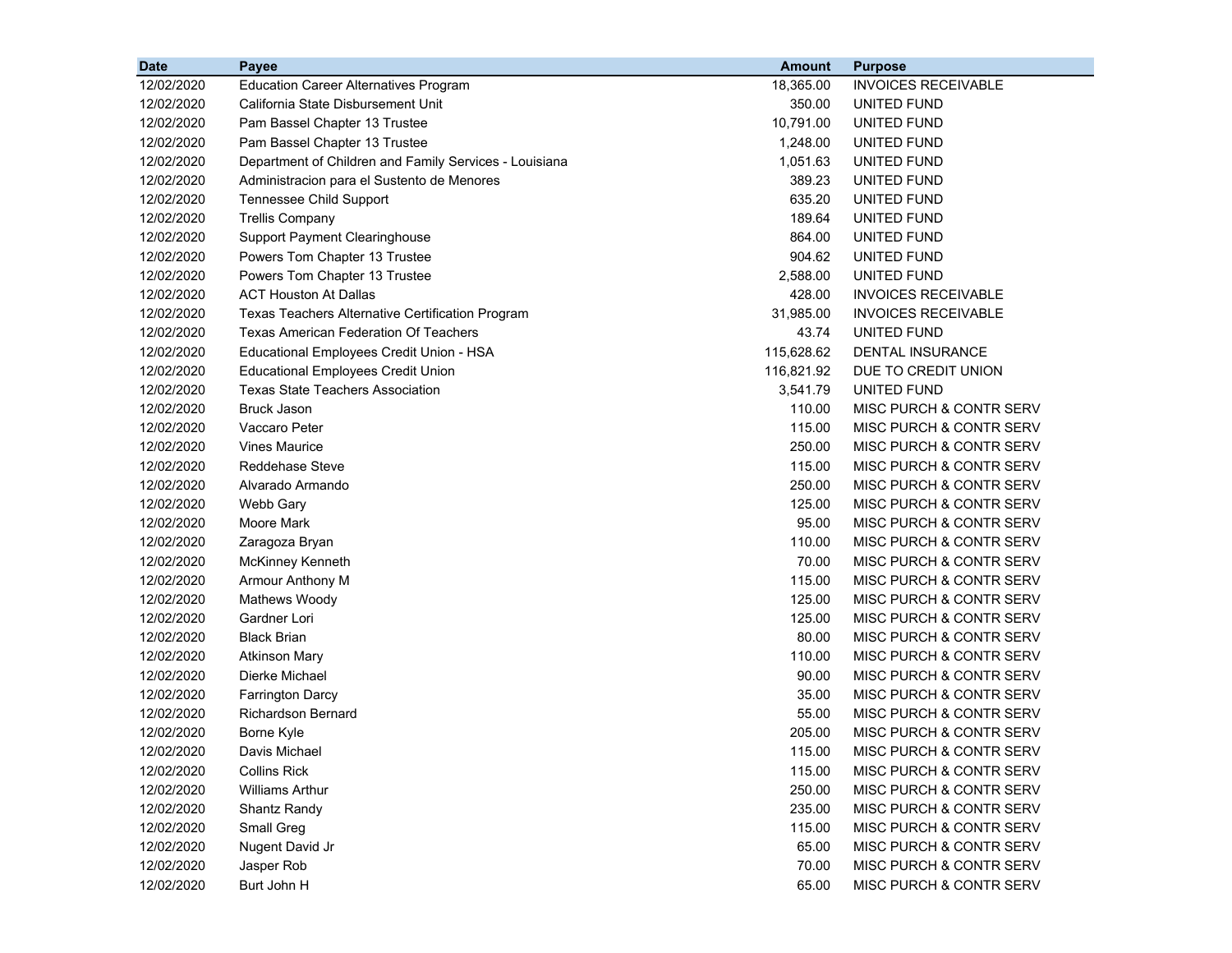| <b>Date</b> | <b>Payee</b>                          | <b>Amount</b> | <b>Purpose</b>                     |
|-------------|---------------------------------------|---------------|------------------------------------|
| 12/02/2020  | Rogers James                          | 185.00        | MISC PURCH & CONTR SERV            |
| 12/02/2020  | <b>Brian Simpson</b>                  | 110.00        | MISC PURCH & CONTR SERV            |
| 12/02/2020  | Montgomery Michael                    | 115.00        | MISC PURCH & CONTR SERV            |
| 12/02/2020  | Karl Wright                           | 220.00        | MISC PURCH & CONTR SERV            |
| 12/02/2020  | Warila Shannon                        | 220.00        | MISC PURCH & CONTR SERV            |
| 12/02/2020  | <b>Thomas Curt</b>                    | 115.00        | MISC PURCH & CONTR SERV            |
| 12/02/2020  | <b>Cox Charles</b>                    | 70.00         | MISC PURCH & CONTR SERV            |
| 12/02/2020  | Johnson Gerald II                     | 95.00         | MISC PURCH & CONTR SERV            |
| 12/02/2020  | Broccoli Jerry L                      | 65.00         | MISC PURCH & CONTR SERV            |
| 12/02/2020  | Lambert Jason                         | 110.00        | MISC PURCH & CONTR SERV            |
| 12/02/2020  | <b>Hill Roger</b>                     | 270.00        | MISC PURCH & CONTR SERV            |
| 12/02/2020  | Walton-Stanley Carl                   | 65.00         | MISC PURCH & CONTR SERV            |
| 12/02/2020  | Mathis Lonnie                         | 70.00         | MISC PURCH & CONTR SERV            |
| 12/02/2020  | Nanny Clint                           | 90.00         | MISC PURCH & CONTR SERV            |
| 12/02/2020  | Thompson Darrell Jr                   | 70.00         | MISC PURCH & CONTR SERV            |
| 12/02/2020  | Pressley De Ryan                      | 133.82        | MISC PURCH & CONTR SERV            |
| 12/02/2020  | Chin Henry                            | 55.00         | MISC PURCH & CONTR SERV            |
| 12/02/2020  | Sanchez Oscar                         | 55.00         | <b>MISC PURCH &amp; CONTR SERV</b> |
| 12/02/2020  | Bone Pam J                            | 150.00        | MISC PURCH & CONTR SERV            |
| 12/02/2020  | Sports Officials Unlimited            | 1,820.00      | MISC PURCH & CONTR SERV            |
| 12/02/2020  | <b>Maxfield Michael</b>               | 135.00        | MISC PURCH & CONTR SERV            |
| 12/02/2020  | <b>Benson Anthony</b>                 | 180.00        | MISC PURCH & CONTR SERV            |
| 12/02/2020  | <b>Banks James</b>                    | 70.00         | MISC PURCH & CONTR SERV            |
| 12/02/2020  | <b>Hill Emlen</b>                     | 15.00         | MISC PURCH & CONTR SERV            |
| 12/02/2020  | Payne Jeff                            | 220.00        | MISC PURCH & CONTR SERV            |
| 12/02/2020  | <b>Aguilar Steve</b>                  | 90.00         | MISC PURCH & CONTR SERV            |
| 12/02/2020  | Perry Carla                           | 55.00         | MISC PURCH & CONTR SERV            |
| 12/02/2020  | Jackson Barry                         | 70.00         | MISC PURCH & CONTR SERV            |
| 12/02/2020  | Kincheloe Cynthia                     | 150.00        | MISC PURCH & CONTR SERV            |
| 12/02/2020  | Vance Ryan                            | 70.00         | MISC PURCH & CONTR SERV            |
| 12/02/2020  | <b>West Kevin</b>                     | 335.00        | MISC PURCH & CONTR SERV            |
| 12/02/2020  | Magee Odell                           | 110.00        | MISC PURCH & CONTR SERV            |
| 12/02/2020  | Ogunbameru Courage                    | 175.00        | MISC PURCH & CONTR SERV            |
| 12/02/2020  | Kornegay Jermaine                     | 185.00        | MISC PURCH & CONTR SERV            |
| 12/02/2020  | Sievers Chris                         | 240.00        | MISC PURCH & CONTR SERV            |
| 12/02/2020  | <b>Woods Charles</b>                  | 115.00        | MISC PURCH & CONTR SERV            |
| 12/02/2020  | <b>Flores Arabella</b>                | 120.00        | MISC PURCH & CONTR SERV            |
| 12/02/2020  | <b>Balleza Kelly</b>                  | 165.00        | MISC PURCH & CONTR SERV            |
| 12/02/2020  | Garden Reginald                       | 80.00         | MISC PURCH & CONTR SERV            |
| 12/02/2020  | <b>Brown Tiffany</b>                  | 115.00        | MISC PURCH & CONTR SERV            |
| 12/02/2020  | Kyler Dverson                         | 185.00        | MISC PURCH & CONTR SERV            |
| 12/02/2020  | Groesbeck Independent School District | 456.25        | MISC PURCH & CONTR SERV            |
| 12/02/2020  | <b>Thurman Moore</b>                  | 125.00        | MISC PURCH & CONTR SERV            |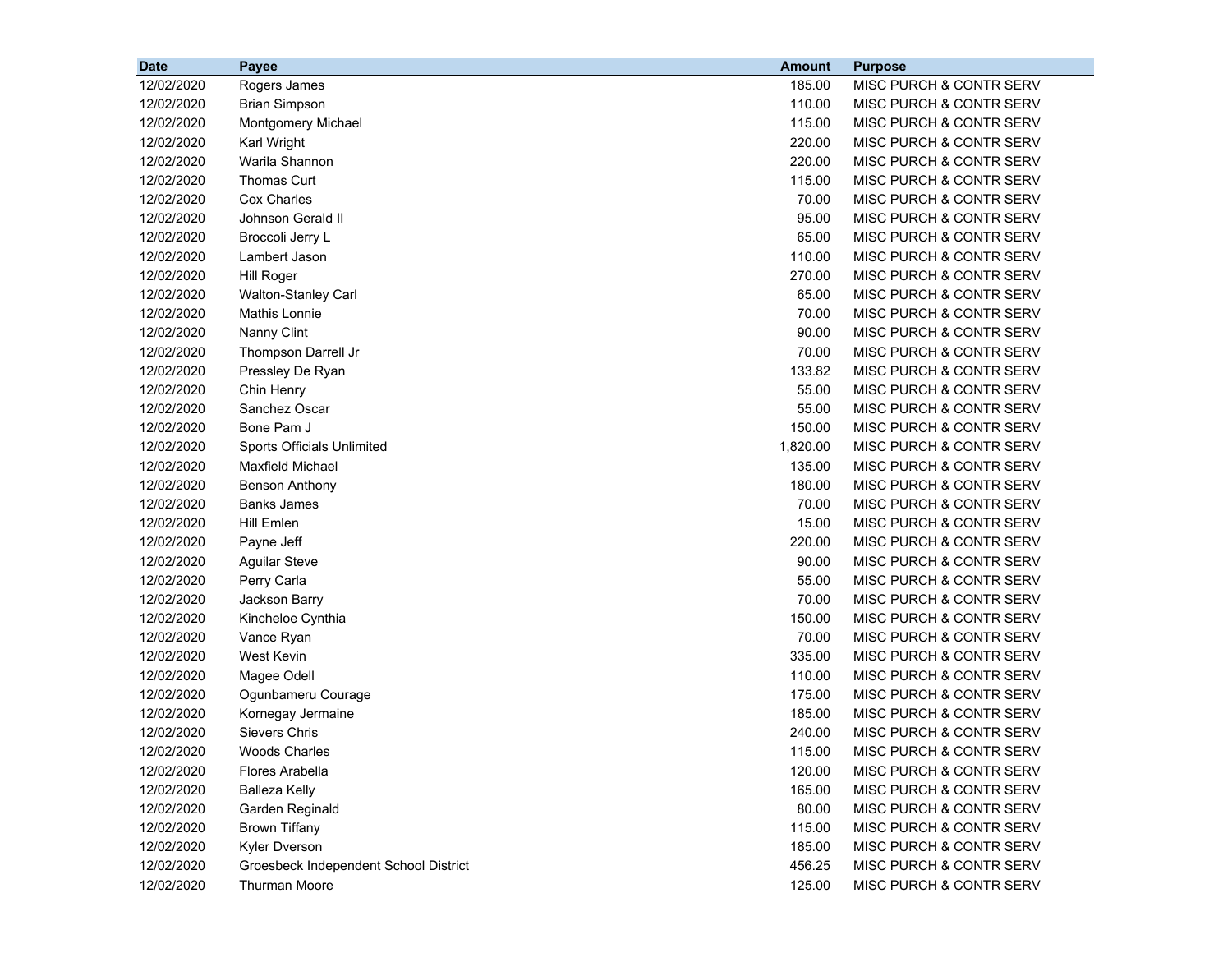| <b>Date</b> | Payee                                    | <b>Amount</b> | <b>Purpose</b>                     |
|-------------|------------------------------------------|---------------|------------------------------------|
| 12/02/2020  | <b>Ricky Balthrop</b>                    | 95.00         | MISC PURCH & CONTR SERV            |
| 12/02/2020  | <b>Corbett Potts</b>                     | 115.00        | MISC PURCH & CONTR SERV            |
| 12/02/2020  | Cedric Tisby                             | 185.00        | MISC PURCH & CONTR SERV            |
| 12/02/2020  | Kirstin Manny                            | 70.00         | MISC PURCH & CONTR SERV            |
| 12/02/2020  | <b>Chandler Clark</b>                    | 55.00         | MISC PURCH & CONTR SERV            |
| 12/02/2020  | <b>Fred Todd</b>                         | 110.00        | MISC PURCH & CONTR SERV            |
| 12/02/2020  | <b>Brendon Curt Thomas</b>               | 65.00         | MISC PURCH & CONTR SERV            |
| 12/02/2020  | Lee Sanders Gunn                         | 70.00         | <b>MISC PURCH &amp; CONTR SERV</b> |
| 12/02/2020  | Corgan Assoc Architects Incorporated     | 86,580.00     | BLDG PURCH, CONSTR, IMPROVE        |
| 12/02/2020  | Really Good Stuff                        | 19.39         | <b>GENERAL SUPPLIES</b>            |
| 12/02/2020  | Ratcliff Constructors Incorporated       | 907,768.68    | BLDG PURCH, CONSTR, IMPROVE        |
| 12/02/2020  |                                          | 46,140.35     | CONTRACTED MAINT & REPAIR          |
| 12/02/2020  | <b>CDW Government Incorporated</b>       | 612.50        | <b>GENERAL SUPPLIES</b>            |
| 12/02/2020  | Down Patt                                | 4,200.00      | <b>GENERAL SUPPLIES</b>            |
| 12/02/2020  | <b>ProComputing Corporation</b>          | 3,119.61      | CONTRACTED MAINT & REPAIR          |
| 12/02/2020  |                                          | 8,081.00      | <b>GENERAL SUPPLIES</b>            |
| 12/02/2020  | ETA hand2mind                            | 750.00        | <b>GENERAL SUPPLIES</b>            |
| 12/02/2020  | <b>Alpha Testing</b>                     | 2,892.50      | <b>BLDG PURCH, CONSTR, IMPROVE</b> |
| 12/02/2020  | <b>Brown Reynolds Watford Architects</b> | 161,260.00    | <b>BLDG PURCH, CONSTR, IMPROVE</b> |
| 12/02/2020  | LBL Architects, Inc.                     | 52,034.08     | <b>BLDG PURCH, CONSTR, IMPROVE</b> |
| 12/02/2020  | Pogue Construction Co., LP               | 3,025,476.21  | <b>BLDG PURCH, CONSTR, IMPROVE</b> |
| 12/02/2020  |                                          | (151, 273.81) | <b>RETAINAGE</b>                   |
| 12/02/2020  | <b>CableLink Solutions</b>               | 26,195.00     | MISC PURCH & CONTR SERV            |
| 12/02/2020  | Engineered Air Balance Co, Inc           | 5,750.00      | <b>BLDG PURCH, CONSTR, IMPROVE</b> |
| 12/02/2020  | <b>EIKON Consulting Group LLC</b>        | 2,700.00      | <b>BLDG PURCH, CONSTR, IMPROVE</b> |
| 12/02/2020  | <b>Blick Art Materials</b>               | 3,205.75      | <b>GENERAL SUPPLIES</b>            |
| 12/02/2020  | <b>IN2 Architecture</b>                  | 156,927.52    | OTH PROFESSIONAL SERVICES          |
| 12/02/2020  | Music & Arts                             | 3,013.85      | <b>GENERAL SUPPLIES</b>            |
| 12/03/2020  | Marybell Barriga                         | 43.82         | <b>EMPLOYEE TRAVEL</b>             |
| 12/03/2020  | <b>Heather Blanco</b>                    | 27.55         | <b>EMPLOYEE TRAVEL</b>             |
| 12/03/2020  | Lisa Hurley                              | 33.71         | <b>EMPLOYEE TRAVEL</b>             |
| 12/03/2020  | Malaysia Lee                             | 116.00        | MISC OPERATING EXPENSES            |
| 12/03/2020  | Kevin Macklin                            | 53.07         | <b>EMPLOYEE TRAVEL</b>             |
| 12/03/2020  | Felicia Scruggs                          | 61.69         | <b>EMPLOYEE TRAVEL</b>             |
| 12/03/2020  | <b>Tracey Wittmayer</b>                  | 47.88         | <b>EMPLOYEE TRAVEL</b>             |
| 12/03/2020  | <b>Masters Distribution Systems</b>      | 13,852.43     | <b>FOOD</b>                        |
| 12/03/2020  | Paradise Produce                         | 18,690.10     | <b>FOOD</b>                        |
| 12/03/2020  | Cowboy Towing                            | 211.00        | CONTRACTED MAINT & REPAIR          |
| 12/03/2020  | One Source Staffing Corporation          | 9,617.50      | MISC PURCH & CONTR SERV            |
| 12/03/2020  | Kurz & Company                           | 2,650.69      | <b>FOOD</b>                        |
| 12/03/2020  | Staples Inc/Staples Business Advantage   | 553.60        | <b>GENERAL SUPPLIES</b>            |
| 12/03/2020  | Taylor Smith Consulting LLC              | 2,123.25      | MISC PURCH & CONTR SERV            |
| 12/03/2020  | Revolution Foods Incorporated            | 56,765.00     | <b>GENERAL INVENTORY</b>           |
|             |                                          |               |                                    |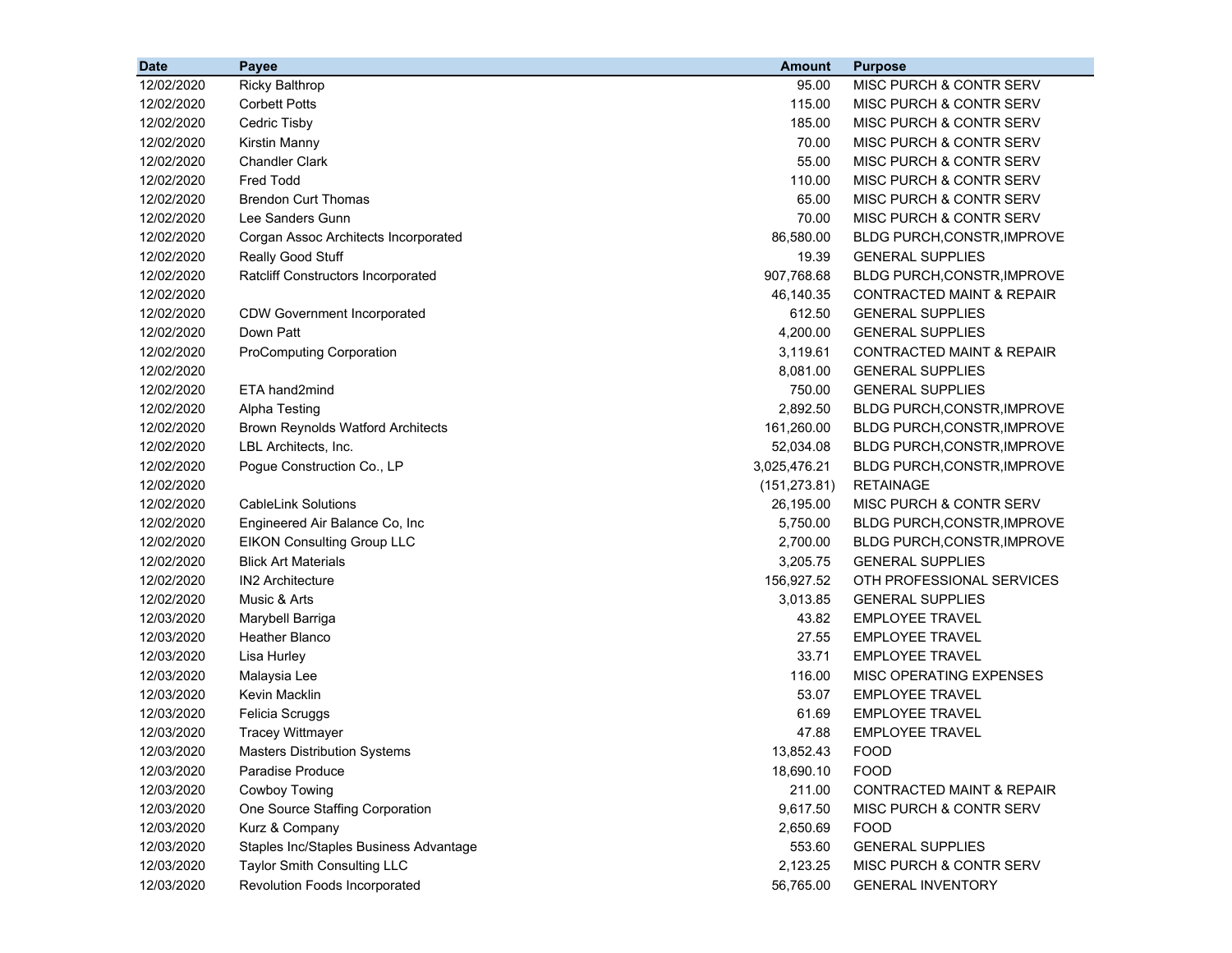| <b>Date</b> | Payee                                         | Amount   | <b>Purpose</b>                       |
|-------------|-----------------------------------------------|----------|--------------------------------------|
| 12/03/2020  | Byrne Brothers Foods Incorporate              | 583.20   | <b>GENERAL INVENTORY</b>             |
| 12/03/2020  | <b>Pollock Paper Distributors</b>             | 2,056.00 | <b>GENERAL INVENTORY</b>             |
| 12/03/2020  | Touch-Type Read and Spell                     | 299.00   | <b>GENERAL SUPPLIES</b>              |
| 12/03/2020  | Bound To Stay Bound Books Incorporated        | 997.84   | <b>READING MATERIALS</b>             |
| 12/03/2020  | <b>Grainger Industrial Supply</b>             | 382.00   | <b>GENERAL SUPPLIES</b>              |
| 12/03/2020  |                                               | 4,464.55 | M & O SUPPLIES                       |
| 12/03/2020  | Qep Incorporated                              | 311.75   | <b>READING MATERIALS</b>             |
| 12/03/2020  | Teachers Tools Incorporated                   | 312.23   | <b>GENERAL SUPPLIES</b>              |
| 12/03/2020  | Home Depot Pro                                | 49.99    | <b>CONTRACTED MAINT &amp; REPAIR</b> |
| 12/03/2020  |                                               | 43.63    | M & O SUPPLIES                       |
| 12/03/2020  | Apex Supply Company                           | 1,388.66 | M & O SUPPLIES                       |
| 12/03/2020  | Kapco Library Products Kent Adhesive Products | 131.31   | <b>INVOICES RECEIVABLE</b>           |
| 12/03/2020  | Kroger                                        | 297.75   | <b>GENERAL SUPPLIES</b>              |
| 12/03/2020  | Vernier Software And Technology               | 1,876.00 | <b>GENERAL SUPPLIES</b>              |
| 12/03/2020  | Alternator Service, Inc.                      | 245.00   | M & O SUPPLIES                       |
| 12/03/2020  | <b>Pitney Bowes</b>                           | 117.00   | RENTALS & OPERATING LEASE            |
| 12/03/2020  | <b>Pitney Bowes</b>                           | 1,324.14 | <b>RENTALS &amp; OPERATING LEASE</b> |
| 12/03/2020  | Precision Business Machines Incorporated      | 1,069.47 | <b>GENERAL SUPPLIES</b>              |
| 12/03/2020  | United Refrigeration Incorporated             | 606.17   | M & O SUPPLIES                       |
| 12/03/2020  | <b>Breaker Broker Company</b>                 | 6.75     | M & O SUPPLIES                       |
| 12/03/2020  | Really Good Stuff                             | 74.38    | <b>GENERAL SUPPLIES</b>              |
| 12/03/2020  | <b>Elliott Electric Supply</b>                | 2,219.36 | M & O SUPPLIES                       |
| 12/03/2020  | Vehicle Maintenance Program                   | 195.99   | <b>GENERAL INVENTORY</b>             |
| 12/03/2020  | Lennox Industries Incorporated                | 553.41   | M & O SUPPLIES                       |
| 12/03/2020  | <b>Booksource</b>                             | 1,460.88 | <b>READING MATERIALS</b>             |
| 12/03/2020  | Texas Furniture Source Incorporated           | 991.04   | <b>GENERAL SUPPLIES</b>              |
| 12/03/2020  | Lake Arlington Golf Course                    | 4,583.01 | <b>GENERAL SUPPLIES</b>              |
| 12/03/2020  | D & J Sports Incorporated                     | 1,935.00 | <b>GENERAL SUPPLIES</b>              |
| 12/03/2020  | Jason's Deli                                  | 80.00    | MISC OPERATING EXPENSES              |
| 12/03/2020  | Lone Star Coaches Incorporated                | 1,644.00 | STUDENT TVL*NO AISD BUSES            |
| 12/03/2020  | Visual Impact                                 | 336.00   | <b>GENERAL SUPPLIES</b>              |
| 12/03/2020  | Capstone                                      | 4,276.24 | <b>READING MATERIALS</b>             |
| 12/03/2020  | PPG Architectural Finishes, Inc.              | 262.20   | M & O SUPPLIES                       |
| 12/03/2020  | Institute Of Internal Auditors                | 175.00   | <b>DUES</b>                          |
| 12/03/2020  | Mica Crane Service Inc                        | 375.00   | <b>CONTRACTED MAINT &amp; REPAIR</b> |
| 12/03/2020  | Learning Without Tears                        | 22.00    | <b>GENERAL SUPPLIES</b>              |
| 12/03/2020  | <b>Office Depot</b>                           | 5,810.30 | <b>GENERAL SUPPLIES</b>              |
| 12/03/2020  |                                               | 18.72    | <b>INVOICES RECEIVABLE</b>           |
| 12/03/2020  | <b>Marks Plumbing Parts</b>                   | $\sim$   | LIONS CLUB CONCESSIONS               |
| 12/03/2020  |                                               | 220.28   | M & O SUPPLIES                       |
| 12/03/2020  | Enterprise Rent A Car                         | 1,944.91 | CONTRACTED MAINT & REPAIR            |
| 12/03/2020  | Enterprise Rent A Car                         | 695.60   | STUDENT TVL*NO AISD BUSES            |
| 12/03/2020  | B & H Photo Video                             | 5,387.24 | <b>GENERAL SUPPLIES</b>              |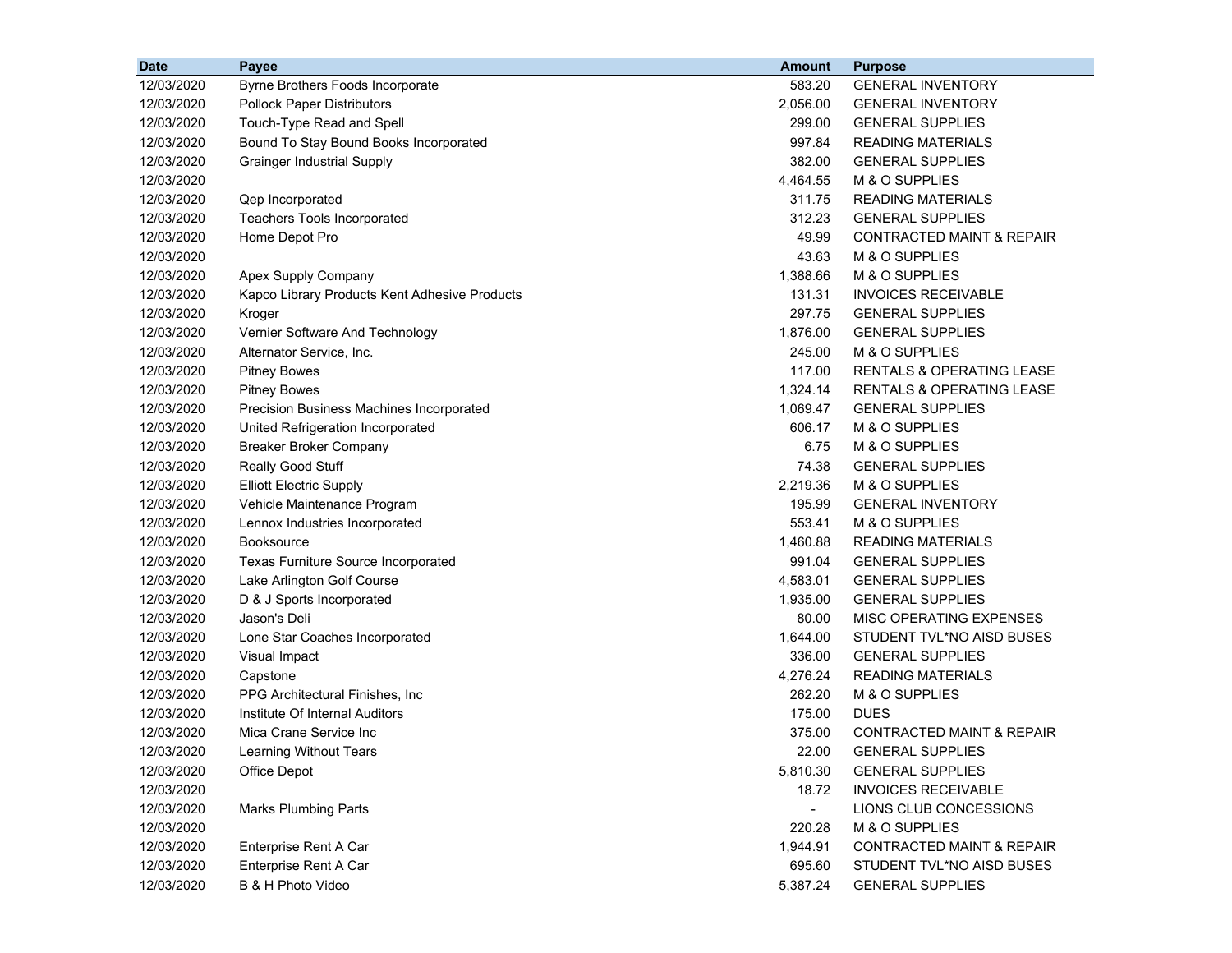| <b>Date</b> | Payee                                                | <b>Amount</b> | <b>Purpose</b>                       |
|-------------|------------------------------------------------------|---------------|--------------------------------------|
| 12/03/2020  |                                                      | 286.31        | MISC PURCH & CONTR SERV              |
| 12/03/2020  | <b>CDW Government Incorporated</b>                   | 2.990.67      | <b>GENERAL SUPPLIES</b>              |
| 12/03/2020  | 1 A Fire & Domestic Testing                          | 3,471.00      | <b>CONTRACTED MAINT &amp; REPAIR</b> |
| 12/03/2020  | <b>Verizon Wireless Acct</b>                         | 102.17        | <b>GENERAL SUPPLIES</b>              |
| 12/03/2020  |                                                      | 36,463.70     | <b>WATER</b>                         |
| 12/03/2020  | <b>Tarrant County Juvenile Service</b>               | 3,225.00      | STDNT TUIT-NONPUBLIC SCHL            |
| 12/03/2020  | Lone Star Learning                                   | 704.92        | <b>GENERAL SUPPLIES</b>              |
| 12/03/2020  | Renaissance Learning Incorporated                    | 3,610.00      | <b>GENERAL SUPPLIES</b>              |
| 12/03/2020  | <b>Primary Concepts</b>                              | 159.74        | <b>GENERAL SUPPLIES</b>              |
| 12/03/2020  | C & P Pump Services Incorporated                     | 1,441.00      | M & O SUPPLIES                       |
| 12/03/2020  | <b>Td Industries Limited</b>                         | 9,352.44      | <b>CONTRACTED MAINT &amp; REPAIR</b> |
| 12/03/2020  | Cowboy Towing                                        | 1,553.00      | <b>CONTRACTED MAINT &amp; REPAIR</b> |
| 12/03/2020  | Aerowave Technologies                                | 68.77         | <b>CONTRACTED MAINT &amp; REPAIR</b> |
| 12/03/2020  |                                                      | 564.00        | <b>GENERAL SUPPLIES</b>              |
| 12/03/2020  |                                                      | 2,873.88      | M & O SUPPLIES                       |
| 12/03/2020  | Govconnection Incorporated                           | 14,680.00     | <b>GENERAL SUPPLIES</b>              |
| 12/03/2020  | Delcom Group                                         | 26.52         | <b>GENERAL SUPPLIES</b>              |
| 12/03/2020  | <b>TASB</b>                                          | 500.00        | MISC OPERATING EXPENSES              |
| 12/03/2020  | <b>LSS Digital Incorporated</b>                      | 320.20        | <b>GENERAL SUPPLIES</b>              |
| 12/03/2020  | <b>ProComputing Corporation</b>                      | 75.00         | <b>CONTRACTED MAINT &amp; REPAIR</b> |
| 12/03/2020  |                                                      | 1,025.00      | <b>GENERAL SUPPLIES</b>              |
| 12/03/2020  | R & H Parts And Service                              | 1,740.07      | M & O SUPPLIES                       |
| 12/03/2020  | Henry Schein Incorporated                            | 531.96        | <b>GENERAL SUPPLIES</b>              |
| 12/03/2020  | <b>School Nurse Supply</b>                           | 101.62        | <b>GENERAL SUPPLIES</b>              |
| 12/03/2020  | <b>National Center For Youth Issues</b>              | 39.00         | MISC OPERATING EXPENSES              |
| 12/03/2020  | J P Morgan Chase Bank                                | 6,201.95      | M & O SUPPLIES                       |
| 12/03/2020  | TEXAS ASSOCIATION OF SCHOOL ADMINISTRATORS           | 395.00        | MISC OPERATING EXPENSES              |
| 12/03/2020  | Apple Computer Incorporated                          | 299.70        | <b>GENERAL SUPPLIES</b>              |
| 12/03/2020  | <b>Education Service Center Region X</b>             | 6,300.00      | <b>EDUCATION SERVICE CENTER</b>      |
| 12/03/2020  | Kimbrough Fire Extinguisher Company                  | 3,552.17      | <b>CONTRACTED MAINT &amp; REPAIR</b> |
| 12/03/2020  | <b>Pitsco Education</b>                              | 118.65        | <b>GENERAL SUPPLIES</b>              |
| 12/03/2020  | All American Awards & Gifts                          | 1,173.00      | MISC OPERATING EXPENSES              |
| 12/03/2020  | Shiffler Equipment Sales Incorporated                | 45.99         | <b>GENERAL SUPPLIES</b>              |
| 12/03/2020  | City Of Dalworthington Gardens                       | 250.00        | <b>CONTRACTED MAINT &amp; REPAIR</b> |
| 12/03/2020  | Saddleback Educational Publishing, Incorporated      | 640.58        | <b>READING MATERIALS</b>             |
| 12/03/2020  | Arlington Hardware Incorporated #53                  | 170.60        | M & O SUPPLIES                       |
| 12/03/2020  | Zimmerer Kubota Incorporated                         | 282.63        | M & O SUPPLIES                       |
| 12/03/2020  | <b>Super Duper Publications</b>                      | 253.45        | <b>GENERAL SUPPLIES</b>              |
| 12/03/2020  | <b>Centerline Supply Limited</b>                     | 750.00        | M & O SUPPLIES                       |
| 12/03/2020  | Catholic Charities Translation & Interpreter Network | 10,399.94     | MISC PURCH & CONTR SERV              |
| 12/03/2020  | Walsh Robert                                         | 630.00        | MISC PURCH & CONTR SERV              |
| 12/03/2020  | <b>Digital Press</b>                                 | 8,442.00      | <b>GENERAL INVENTORY</b>             |
| 12/03/2020  | <b>UPS</b>                                           | 124.00        | <b>GENERAL SUPPLIES</b>              |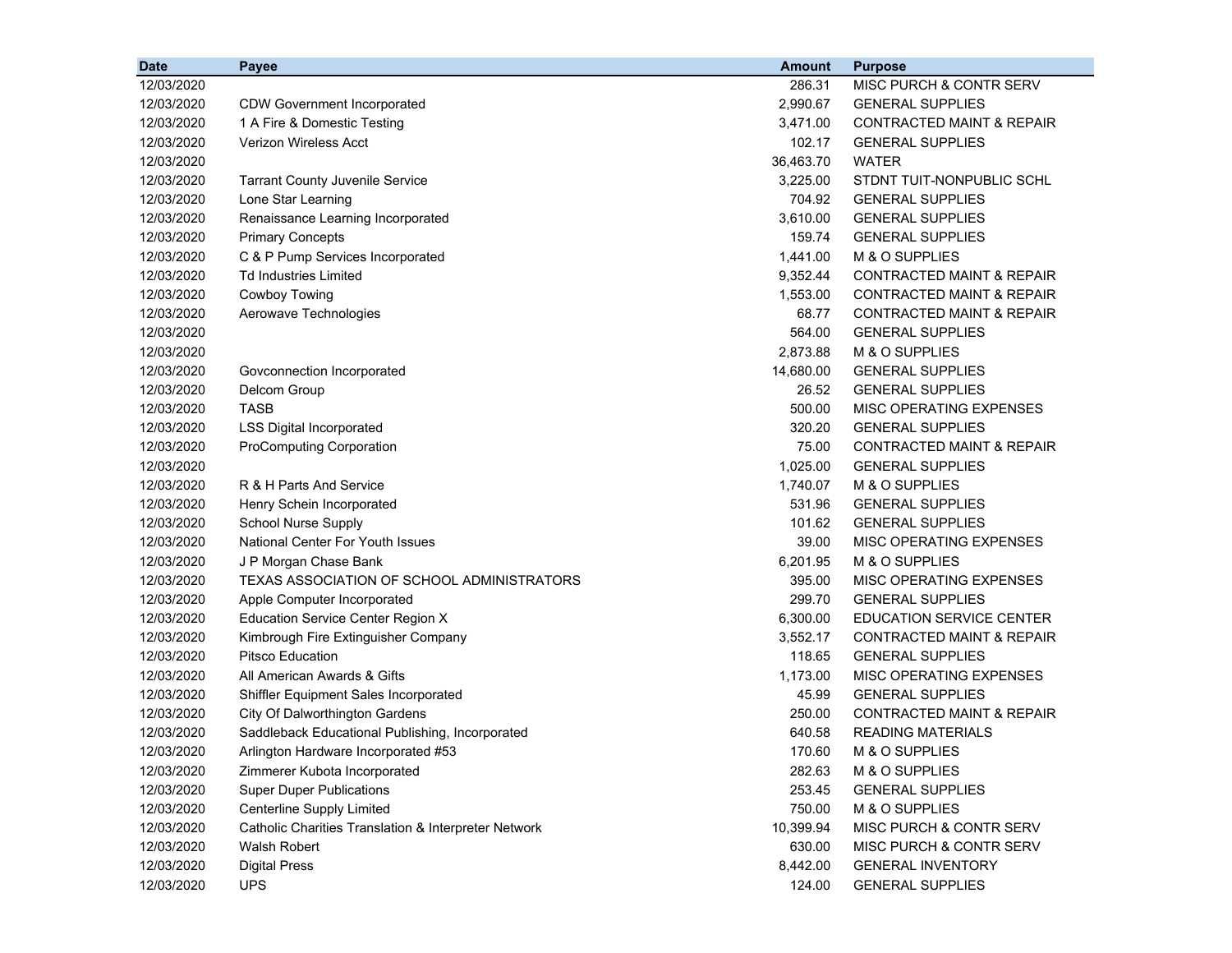| <b>Date</b> | Payee                                     | <b>Amount</b> | <b>Purpose</b>                       |
|-------------|-------------------------------------------|---------------|--------------------------------------|
| 12/03/2020  | EBS(Educational Based Services)           | 564.25        | MISC PURCH & CONTR SERV              |
| 12/03/2020  | <b>Total Maintenance Solutions-South</b>  | 2.63          | M & O SUPPLIES                       |
| 12/03/2020  | Sportsgrafx Incorporated                  | 14,103.00     | M & O SUPPLIES                       |
| 12/03/2020  | Vista Higher Learning, Inc.               | 717.05        | <b>READING MATERIALS</b>             |
| 12/03/2020  | Alford Allen                              | 206.25        | MISC PURCH & CONTR SERV              |
| 12/03/2020  | Smith Kendrick                            | 618.75        | MISC PURCH & CONTR SERV              |
| 12/03/2020  | Phillips William Z                        | 165.00        | MISC PURCH & CONTR SERV              |
| 12/03/2020  | Henry John C                              | 165.00        | MISC PURCH & CONTR SERV              |
| 12/03/2020  | <b>Gibson Cornelius</b>                   | 687.50        | MISC PURCH & CONTR SERV              |
| 12/03/2020  | Acco Brands USA LLC (GBC)                 | 7,197.60      | <b>GENERAL INVENTORY</b>             |
| 12/03/2020  | Speech Corner LLC                         | 122.88        | <b>GENERAL SUPPLIES</b>              |
| 12/03/2020  | <b>DWR Fence</b>                          | 1,895.00      | <b>CONTRACTED MAINT &amp; REPAIR</b> |
| 12/03/2020  | 3P Learning                               | 250.00        | <b>GENERAL SUPPLIES</b>              |
| 12/03/2020  | <b>ESGILLC</b>                            | 796.00        | <b>GENERAL SUPPLIES</b>              |
| 12/03/2020  | Ferrellgas, Incorporated                  | 14,067.79     | <b>GENERAL INVENTORY</b>             |
| 12/03/2020  |                                           | 93.00         | M & O SUPPLIES                       |
| 12/03/2020  | Automatic Sprinkler of Texas Incorporated | 2,600.00      | <b>CONTRACTED MAINT &amp; REPAIR</b> |
| 12/03/2020  | Texas Interpreting Services, LLC          | 10,012.75     | MISC PURCH & CONTR SERV              |
| 12/03/2020  | Coon Chuck                                | 70.00         | SAL & WAGES-SUPPORT PERS             |
| 12/03/2020  | <b>Ball Eric</b>                          | 591.25        | MISC PURCH & CONTR SERV              |
| 12/03/2020  | Swoope James Landry                       | 220.00        | MISC PURCH & CONTR SERV              |
| 12/03/2020  | Cook Christopher                          | 412.50        | MISC PURCH & CONTR SERV              |
| 12/03/2020  | Dunlap Kirk D                             | 605.00        | MISC PURCH & CONTR SERV              |
| 12/03/2020  | David Hinson                              | 811.25        | MISC PURCH & CONTR SERV              |
| 12/03/2020  | Washington Varandas                       | 756.25        | MISC PURCH & CONTR SERV              |
| 12/03/2020  | Camper Marcus                             | 591.00        | MISC PURCH & CONTR SERV              |
| 12/03/2020  | Robert D. Lee                             | 1,045.00      | MISC PURCH & CONTR SERV              |
| 12/03/2020  | <b>School Outfitters</b>                  | 293.62        | <b>GENERAL SUPPLIES</b>              |
| 12/03/2020  | <b>Binswanger Glass</b>                   | 215.00        | <b>CONTRACTED MAINT &amp; REPAIR</b> |
| 12/03/2020  | Rhodes Jennifer                           | 405.00        | MISC PURCH & CONTR SERV              |
| 12/03/2020  | Harris Cary D                             | 233.75        | MISC PURCH & CONTR SERV              |
| 12/03/2020  | Brown John                                | 330.00        | MISC PURCH & CONTR SERV              |
| 12/03/2020  | National Wholesale Supply                 | 135.32        | M & O SUPPLIES                       |
| 12/03/2020  | Seon Systems Sales Incorporated           | 1,736.00      | <b>CONTRACTED MAINT &amp; REPAIR</b> |
| 12/03/2020  | Lead4Ward LLC                             | 250.00        | <b>GENERAL SUPPLIES</b>              |
| 12/03/2020  | Hamilton Brian                            | 165.00        | MISC PURCH & CONTR SERV              |
| 12/03/2020  | <b>Creative Bus Sales Inc</b>             | 1,249.11      | <b>GENERAL INVENTORY</b>             |
| 12/03/2020  | <b>Autonation Chevrolet</b>               | 170.26        | <b>CONTRACTED MAINT &amp; REPAIR</b> |
| 12/03/2020  |                                           | 313.42        | M & O SUPPLIES                       |
| 12/03/2020  | Texaquip, Inc.                            | 514.23        | <b>CONTRACTED MAINT &amp; REPAIR</b> |
| 12/03/2020  | AlphaGraphics                             | 93.00         | <b>GENERAL SUPPLIES</b>              |
| 12/03/2020  |                                           | 139.50        | <b>INVOICES RECEIVABLE</b>           |
| 12/03/2020  | Follett School Solutions, Inc.            | 5,619.41      | <b>READING MATERIALS</b>             |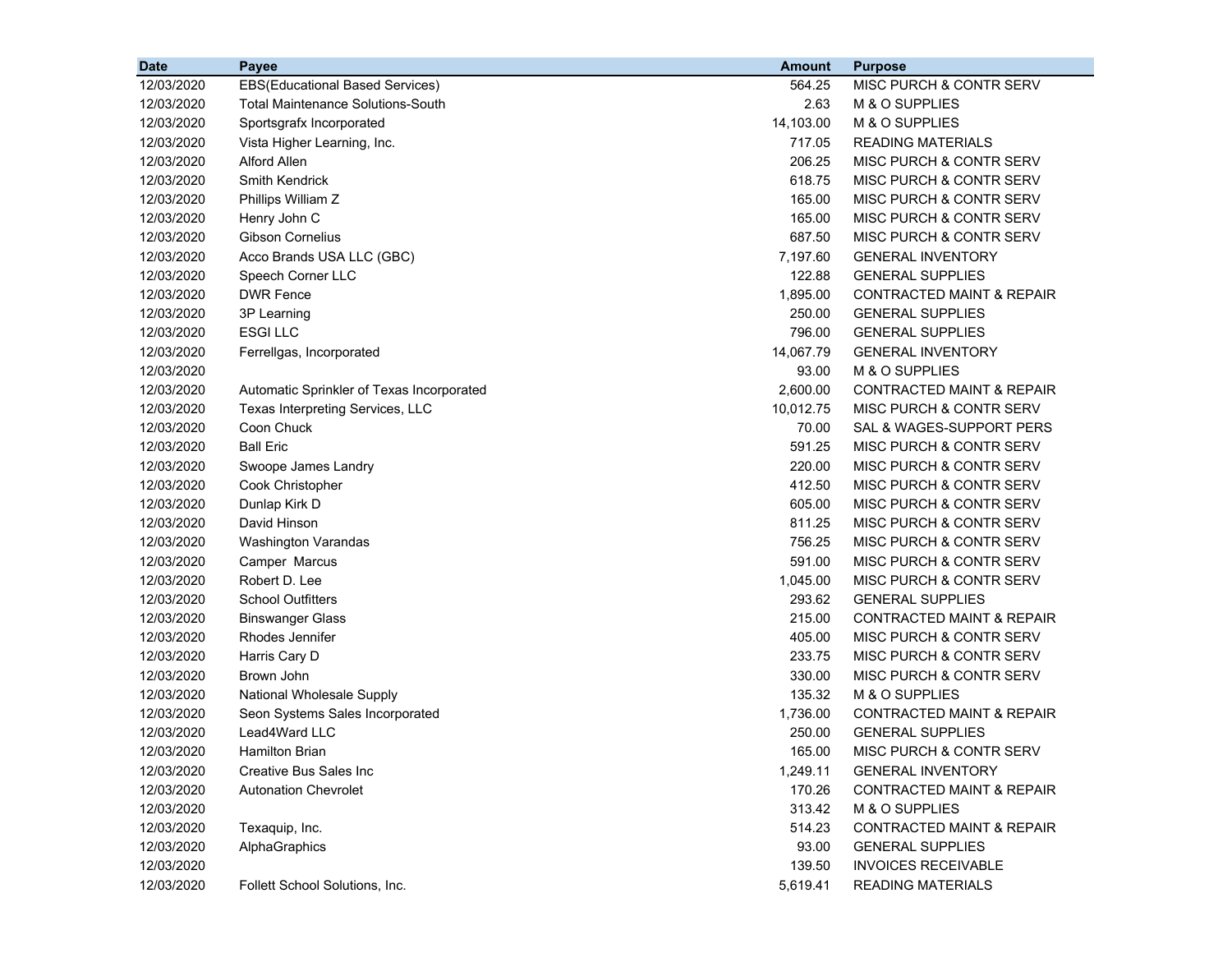| <b>Date</b> | Payee                                                | <b>Amount</b>            | <b>Purpose</b>                       |
|-------------|------------------------------------------------------|--------------------------|--------------------------------------|
| 12/03/2020  | Crawford Electric Supply Company                     | 61.55                    | <b>GENERAL INVENTORY</b>             |
| 12/03/2020  |                                                      | 8,045.39                 | M & O SUPPLIES                       |
| 12/03/2020  | Engage2learn                                         | 118,355.60               | MISC PURCH & CONTR SERV              |
| 12/03/2020  | Tracey Lynn Dixon                                    | 371.25                   | MISC PURCH & CONTR SERV              |
| 12/03/2020  | <b>Carrick Charles</b>                               | 220.00                   | MISC PURCH & CONTR SERV              |
| 12/03/2020  | American Association of School Administrators Inc    | 470.00                   | <b>DUES</b>                          |
| 12/03/2020  | Davis, Regan                                         | 426.25                   | MISC PURCH & CONTR SERV              |
| 12/03/2020  | <b>Tarrant County Tax Assessor-Collector</b>         | 7.50                     | MISC OPERATING EXPENSES              |
| 12/03/2020  | Safehaven Pest Control, LLC                          | 9,325.00                 | <b>CONTRACTED MAINT &amp; REPAIR</b> |
| 12/03/2020  | Impak                                                | 122.74                   | <b>CONTRACTED MAINT &amp; REPAIR</b> |
| 12/03/2020  | MobyMax, LLC                                         | 3,495.00                 | <b>GENERAL SUPPLIES</b>              |
| 12/03/2020  | Ferguson Enterprises, Inc.                           | 11.09                    | M & O SUPPLIES                       |
| 12/03/2020  | Scribbles Software LLC                               | 3,500.00                 | CONTRACTED MAINT & REPAIR            |
| 12/03/2020  | Earthtek, Inc                                        | 11,102.00                | <b>CONTRACTED MAINT &amp; REPAIR</b> |
| 12/03/2020  | Specialty Bulb Company Inc                           | 288.00                   | <b>GENERAL SUPPLIES</b>              |
| 12/03/2020  | <b>US Games</b>                                      | 32.24                    | <b>GENERAL SUPPLIES</b>              |
| 12/03/2020  | Association for Supervision & Curriculum Development | 239.00                   | <b>DUES</b>                          |
| 12/03/2020  | <b>Super Teacher Worksheets</b>                      | 350.00                   | <b>GENERAL SUPPLIES</b>              |
| 12/03/2020  | <b>Education Galaxy LLC</b>                          | 8,527.75                 | <b>GENERAL SUPPLIES</b>              |
| 12/03/2020  | Decker Equipment/School Fix                          | 3,508.67                 | <b>GENERAL SUPPLIES</b>              |
| 12/03/2020  | Pearson Vue                                          | 3,150.00                 | <b>MISC OPERATING EXPENSES</b>       |
| 12/03/2020  | Cardinal's Sport Center Incorporated                 | 1,088.00                 | <b>GENERAL SUPPLIES</b>              |
| 12/03/2020  | Summit K12                                           | 3,034.25                 | <b>GENERAL SUPPLIES</b>              |
| 12/03/2020  | Lowe's Home Centers, LLC                             | 224.27                   | M & O SUPPLIES                       |
| 12/03/2020  | Minority Authority Uniform LLC                       | 86.00                    | M & O SUPPLIES                       |
| 12/03/2020  | Ed311                                                | 215.00                   | MISC OPERATING EXPENSES              |
| 12/03/2020  | <b>Teacher Direct</b>                                | 58.45                    | <b>GENERAL SUPPLIES</b>              |
| 12/03/2020  | <b>Your Tees</b>                                     | 102.00                   | <b>INVOICES RECEIVABLE</b>           |
| 12/03/2020  | <b>Your Tees</b>                                     | 850.00                   | <b>INVOICES RECEIVABLE</b>           |
| 12/03/2020  | <b>BrainPOP LLC</b>                                  | 6,305.00                 | <b>GENERAL SUPPLIES</b>              |
| 12/03/2020  | DFW Ink, LLC                                         | 883.50                   | ACCOUNTS PAYABLE-ACCRUALS            |
| 12/03/2020  |                                                      | $\overline{\phantom{a}}$ | <b>GENERAL SUPPLIES</b>              |
| 12/03/2020  | Turnitin, LLC                                        | 2,000.00                 | <b>GENERAL SUPPLIES</b>              |
| 12/03/2020  | OTC Brands, Inc                                      | 2,986.81                 | <b>GENERAL SUPPLIES</b>              |
| 12/03/2020  | AssetGenie Inc                                       | 209.50                   | <b>GENERAL SUPPLIES</b>              |
| 12/03/2020  | Monogramming Mammas                                  | 523.00                   | <b>GENERAL SUPPLIES</b>              |
| 12/03/2020  | Mavich LLC                                           | 1,356.80                 | <b>GENERAL INVENTORY</b>             |
| 12/03/2020  | <b>C&amp;S Trailers</b>                              | 63.60                    | <b>CONTRACTED MAINT &amp; REPAIR</b> |
| 12/03/2020  | Nasco                                                | 307.82                   | <b>GENERAL SUPPLIES</b>              |
| 12/03/2020  | N Tune Music & Sound, Inc.                           | 104.00                   | <b>CONTRACTED MAINT &amp; REPAIR</b> |
| 12/03/2020  | Mohawk USA LLC                                       | 159.95                   | <b>GENERAL SUPPLIES</b>              |
| 12/03/2020  | Barnes & Noble College Booksellers LLC               | 1,123.35                 | <b>READING MATERIALS</b>             |
| 12/03/2020  | Learning A-Z LLC                                     | 1,390.82                 | <b>GENERAL SUPPLIES</b>              |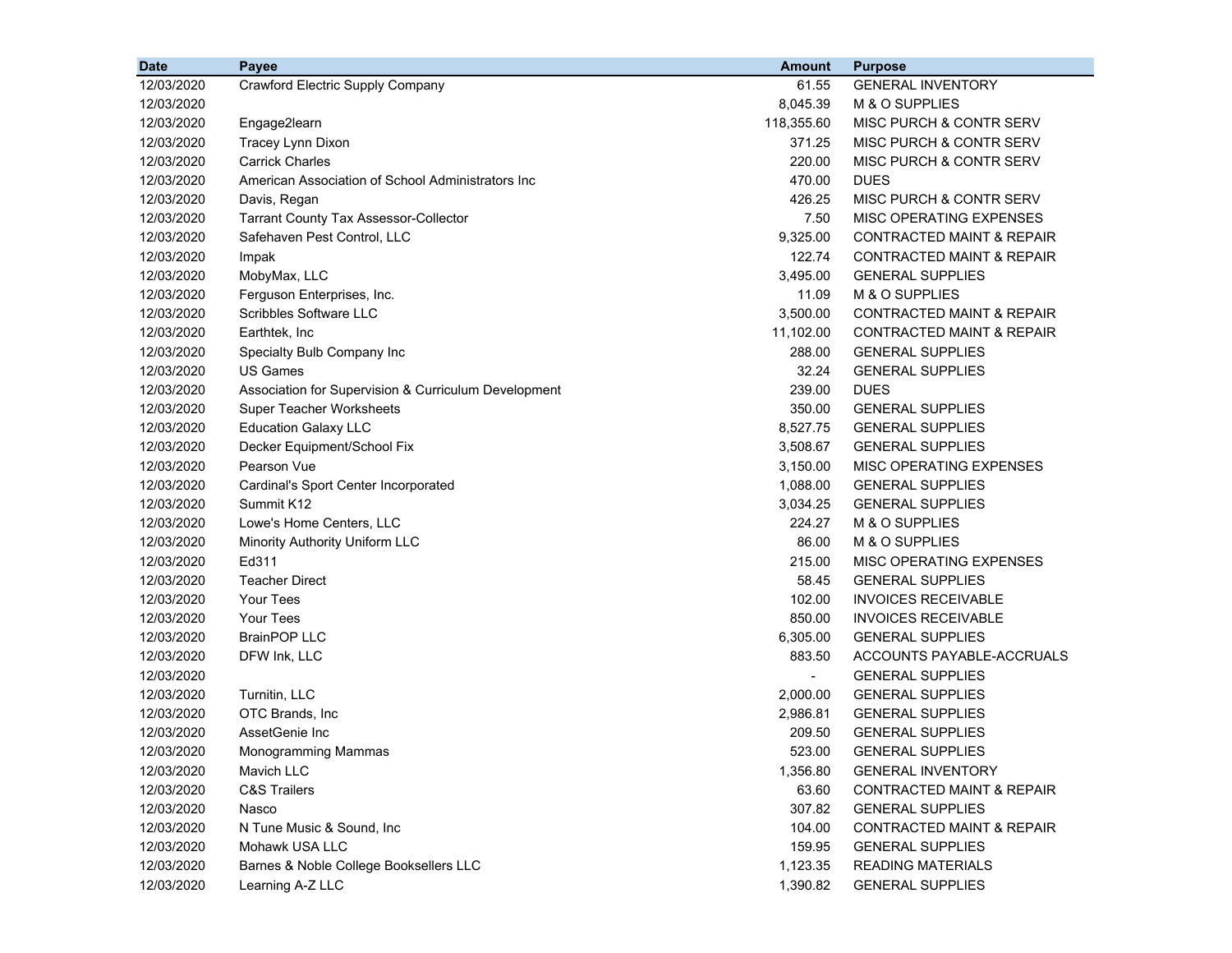| <b>Date</b> | Payee                                                   | <b>Amount</b> | <b>Purpose</b>                       |
|-------------|---------------------------------------------------------|---------------|--------------------------------------|
| 12/03/2020  | Nicole Newton                                           | 165.00        | MISC PURCH & CONTR SERV              |
| 12/03/2020  | Texas Irrigation Supply LLC                             | 154.22        | M & O SUPPLIES                       |
| 12/03/2020  | Auto Plus Auto Parts                                    | 511.46        | <b>GENERAL INVENTORY</b>             |
| 12/03/2020  | City Of Arlington Mailstop 63-0820                      | 37,926.06     | MISC PURCH & CONTR SERV              |
| 12/03/2020  | Anatomage, Inc.                                         | 9,360.00      | CONTRACTED MAINT & REPAIR            |
| 12/03/2020  | Chu, Brian Wenyi                                        | 412.50        | MISC PURCH & CONTR SERV              |
| 12/03/2020  | Jessica Carrion                                         | 247.50        | MISC PURCH & CONTR SERV              |
| 12/03/2020  | Price Right Professional Landscaping & Tree Service LLC | 22,180.00     | <b>CONTRACTED MAINT &amp; REPAIR</b> |
| 12/03/2020  | <b>Nothing Bundt Cakes</b>                              | 136.00        | <b>INVOICES RECEIVABLE</b>           |
| 12/03/2020  |                                                         | 180.00        | MISC OPERATING EXPENSES              |
| 12/03/2020  | Riverside Insights                                      | 4,267.51      | <b>TESTING MATERIALS</b>             |
| 12/03/2020  | PopSmart Technologies, LLC                              | 632.14        | <b>CONTRACTED MAINT &amp; REPAIR</b> |
| 12/03/2020  | DOT Medical and Drug Testing Services Inc               | 140.00        | MISC OPERATING EXPENSES              |
| 12/03/2020  | DOT Medical and Drug Testing Services Inc               | 210.00        | MISC OPERATING EXPENSES              |
| 12/03/2020  | DOT Medical and Drug Testing Services Inc               | 540.00        | MISC OPERATING EXPENSES              |
| 12/03/2020  | DOT Medical and Drug Testing Services Inc               | 4,745.00      | MISC OPERATING EXPENSES              |
| 12/03/2020  | DOT Medical and Drug Testing Services Inc               | 3,150.00      | MISC OPERATING EXPENSES              |
| 12/03/2020  | <b>Blick Art Materials</b>                              | 347.80        | <b>GENERAL SUPPLIES</b>              |
| 12/03/2020  | Harper-Wilson Dimitris                                  | 550.00        | MISC PURCH & CONTR SERV              |
| 12/03/2020  | Texas Music Educators Association Inc                   | 10.00         | MISC OPERATING EXPENSES              |
| 12/03/2020  | Moore Waste and Recycling Services                      | 23,900.00     | <b>CONTRACTED MAINT &amp; REPAIR</b> |
| 12/03/2020  | Damien Gary                                             | 440.00        | MISC PURCH & CONTR SERV              |
| 12/03/2020  | Rexel USA Incorporated                                  | 387.21        | <b>GENERAL INVENTORY</b>             |
| 12/03/2020  | El Capa LTD                                             | 6,568.75      | <b>RENTALS &amp; OPERATING LEASE</b> |
| 12/03/2020  | Hillco Partners L L C                                   | 5,400.00      | <b>LOBBYING</b>                      |
| 12/03/2020  | <b>Tracie Baker</b>                                     | 420.00        | MISC PURCH & CONTR SERV              |
| 12/03/2020  | New Dairy Opco LLC DBA Borden Dairy                     | 42,730.57     | <b>FOOD</b>                          |
| 12/03/2020  | <b>Britney Thurmond</b>                                 | 385.00        | MISC PURCH & CONTR SERV              |
| 12/03/2020  | Complete Supply Incorporated                            | 671.00        | <b>GENERAL INVENTORY</b>             |
| 12/03/2020  |                                                         | 596.40        | M & O SUPPLIES                       |
| 12/03/2020  | <b>Gomez Floor Covering</b>                             | 20,352.55     | <b>CONTRACTED MAINT &amp; REPAIR</b> |
| 12/03/2020  |                                                         | 636.65        | M & O SUPPLIES                       |
| 12/03/2020  | Elevator Maintenance and Repair Incorporated            | 315.00        | CONTRACTED MAINT & REPAIR            |
| 12/03/2020  | International Baccalaureate America                     | 11,650.00     | MISC OPERATING EXPENSES              |
| 12/03/2020  | International Baccalaureate America                     | 43.00         | MISC OPERATING EXPENSES              |
| 12/03/2020  | Austin Turf & Tractor                                   | 1,264.94      | M & O SUPPLIES                       |
| 12/03/2020  | Hobby Lobby Store #175                                  | 330.54        | <b>GENERAL SUPPLIES</b>              |
| 12/03/2020  | <b>Atmos Energy</b>                                     | 16,867.20     | <b>WATER</b>                         |
| 12/03/2020  | Pioneer Manufacturing Company dba Pioneer Athletics     | 6,426.00      | <b>GENERAL INVENTORY</b>             |
| 12/03/2020  | <b>Temperature Control Systems</b>                      | 313.94        | M & O SUPPLIES                       |
| 12/03/2020  | <b>Star Roofing And Sheet Metal</b>                     | 1,605.00      | <b>CONTRACTED MAINT &amp; REPAIR</b> |
| 12/03/2020  | Bucks Wheel & Equipment Company                         | 389.80        | <b>CONTRACTED MAINT &amp; REPAIR</b> |
| 12/03/2020  |                                                         | 341.65        | <b>GENERAL INVENTORY</b>             |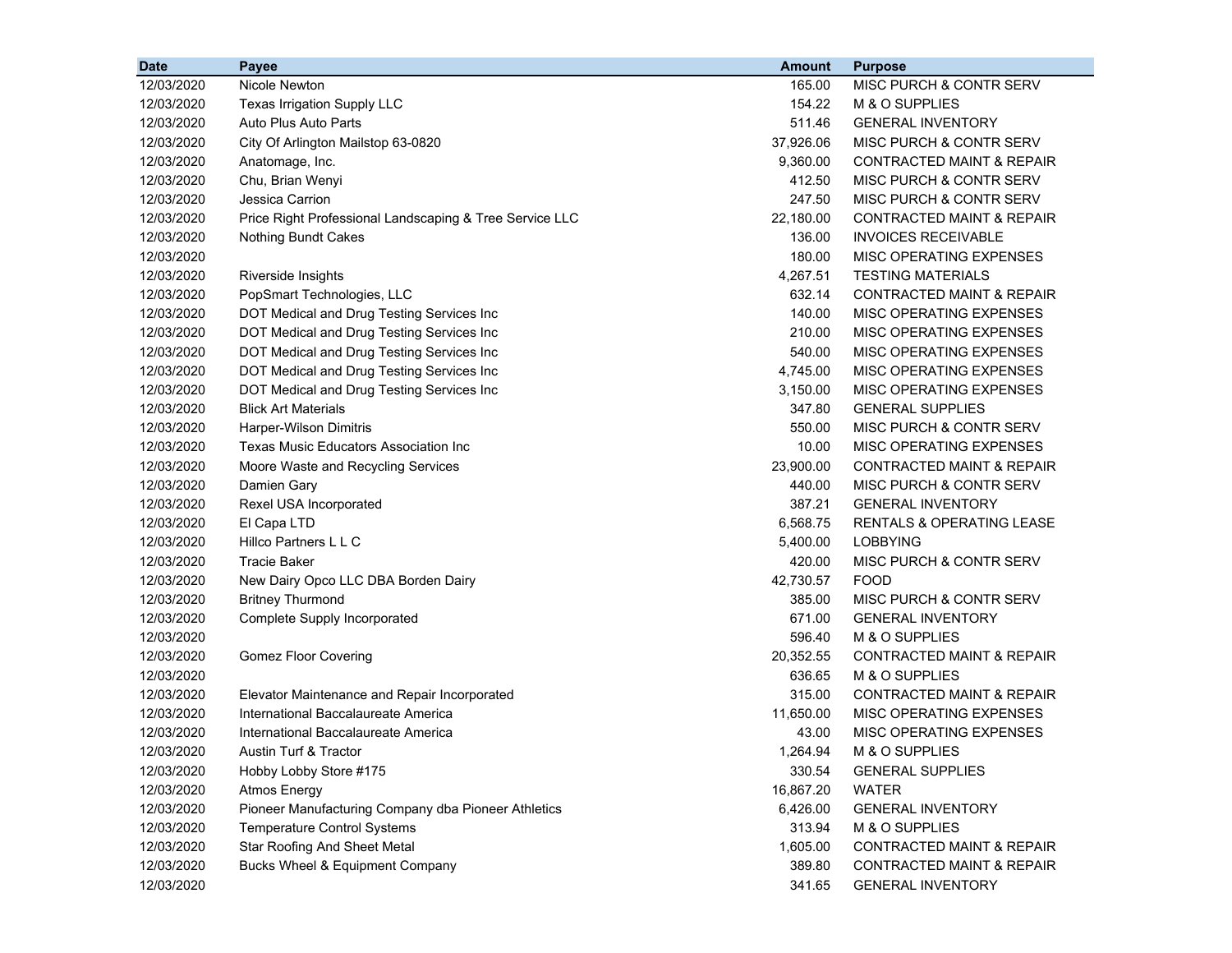| <b>Date</b> | Payee                                                          | <b>Amount</b>  | <b>Purpose</b>                       |
|-------------|----------------------------------------------------------------|----------------|--------------------------------------|
| 12/03/2020  |                                                                | 251.65         | M & O SUPPLIES                       |
| 12/03/2020  | Southwest International Trucks                                 | 675.00         | <b>CONTRACTED MAINT &amp; REPAIR</b> |
| 12/03/2020  |                                                                | 774.13         | M & O SUPPLIES                       |
| 12/03/2020  | <b>Texas Auto Painting</b>                                     | 8,296.71       | M & O SUPPLIES                       |
| 12/03/2020  | American Medical Response                                      | 3,974.50       | MISC PURCH & CONTR SERV              |
| 12/03/2020  | Music & Arts                                                   | 1,491.75       | CONTRACTED MAINT & REPAIR            |
| 12/03/2020  | <b>Texas Dance Educators Assocation</b>                        | 1,650.00       | MISC OPERATING EXPENSES              |
| 12/03/2020  | <b>Burmax Company Incorporated</b>                             | 352.00         | <b>GENERAL SUPPLIES</b>              |
| 12/03/2020  | Byrne Brothers Foods Incorporate                               | 296.75         | <b>GENERAL INVENTORY</b>             |
| 12/03/2020  | Arlington Independent School District Food & Nutrition Service | 196.65         | MISC OPERATING EXPENSES              |
| 12/03/2020  | <b>Texas Womans University Career Services</b>                 | 175.00         | MISC OPERATING EXPENSES              |
| 12/03/2020  | H2O Supply Incorporated                                        | 434.30         | <b>GENERAL INVENTORY</b>             |
| 12/03/2020  | Demco Incorporated                                             | 145.94         | <b>GENERAL SUPPLIES</b>              |
| 12/03/2020  | Dramatists Play Service Acct                                   | 71.50          | <b>INVOICES RECEIVABLE</b>           |
| 12/03/2020  | <b>Education Service Center Region XI</b>                      | 3,370.00       | <b>GENERAL SUPPLIES</b>              |
| 12/03/2020  | <b>Education Service Center Region XI</b>                      | 1,625.00       | <b>EDUCATION SERVICE CENTER</b>      |
| 12/03/2020  | <b>Fisher Science Education</b>                                | 30.99          | <b>GENERAL SUPPLIES</b>              |
| 12/03/2020  | <b>Flinn Scientific</b>                                        | 337.93         | <b>GENERAL SUPPLIES</b>              |
| 12/03/2020  | Gopher Sport Equipment                                         | 1,326.34       | <b>GENERAL SUPPLIES</b>              |
| 12/03/2020  | Lowery Sand & Gravel Co Inc                                    | 2,490.21       | M & O SUPPLIES                       |
| 12/03/2020  | Midwest Technology Products Tx0025                             | 382.50         | <b>GENERAL SUPPLIES</b>              |
| 12/03/2020  | <b>Pollock Paper Distributors</b>                              | $\blacksquare$ | <b>GENERAL INVENTORY</b>             |
| 12/03/2020  |                                                                | 4,267.66       | M & O SUPPLIES                       |
| 12/03/2020  | <b>Pyramid School Products</b>                                 | 2,210.94       | <b>GENERAL INVENTORY</b>             |
| 12/03/2020  |                                                                | 136.99         | <b>GENERAL SUPPLIES</b>              |
| 12/03/2020  | Sargent Welch L L C                                            | 543.36         | <b>GENERAL SUPPLIES</b>              |
| 12/03/2020  | Unifirst Holdings(A/R 01550)                                   | 428.97         | <b>CONTRACTED MAINT &amp; REPAIR</b> |
| 12/03/2020  |                                                                | 138.91         | MISC PURCH & CONTR SERV              |
| 12/04/2020  | <b>Teachers Discovery</b>                                      | 325.38         | <b>GENERAL SUPPLIES</b>              |
| 12/04/2020  | <b>Gareth Stevens Publishing</b>                               | $\blacksquare$ | <b>READING MATERIALS</b>             |
| 12/04/2020  | Kroger                                                         | 226.33         | <b>GENERAL SUPPLIES</b>              |
| 12/04/2020  |                                                                | 95.76          | MISC OPERATING EXPENSES              |
| 12/04/2020  | United Refrigeration Incorporated                              | 91.28          | M & O SUPPLIES                       |
| 12/04/2020  | <b>Breaker Broker Company</b>                                  | 12.38          | M & O SUPPLIES                       |
| 12/04/2020  | Ace Mart Restaurant Supply Company                             | 489.36         | <b>INVOICES RECEIVABLE</b>           |
| 12/04/2020  | Texas Furniture Source Incorporated                            | 152.17         | <b>GENERAL SUPPLIES</b>              |
| 12/04/2020  | Visual Impact                                                  | 349.00         | <b>GENERAL SUPPLIES</b>              |
| 12/04/2020  | Wes Grable Company                                             | 2,500.00       | <b>CONTRACTED MAINT &amp; REPAIR</b> |
| 12/04/2020  | Airgas Southwest Incorporated                                  | 570.64         | <b>GENERAL SUPPLIES</b>              |
| 12/04/2020  | <b>Concentra Medical Centers</b>                               | 77.50          | MISC OPERATING EXPENSES              |
| 12/04/2020  | <b>Artex Overhead Door</b>                                     | 750.00         | <b>CONTRACTED MAINT &amp; REPAIR</b> |
| 12/04/2020  | B & H Photo Video                                              | 126.00         | <b>GENERAL SUPPLIES</b>              |
| 12/04/2020  | Texas Department Of Insurance State Fire Marshals Office       | 200.00         | MISC OPERATING EXPENSES              |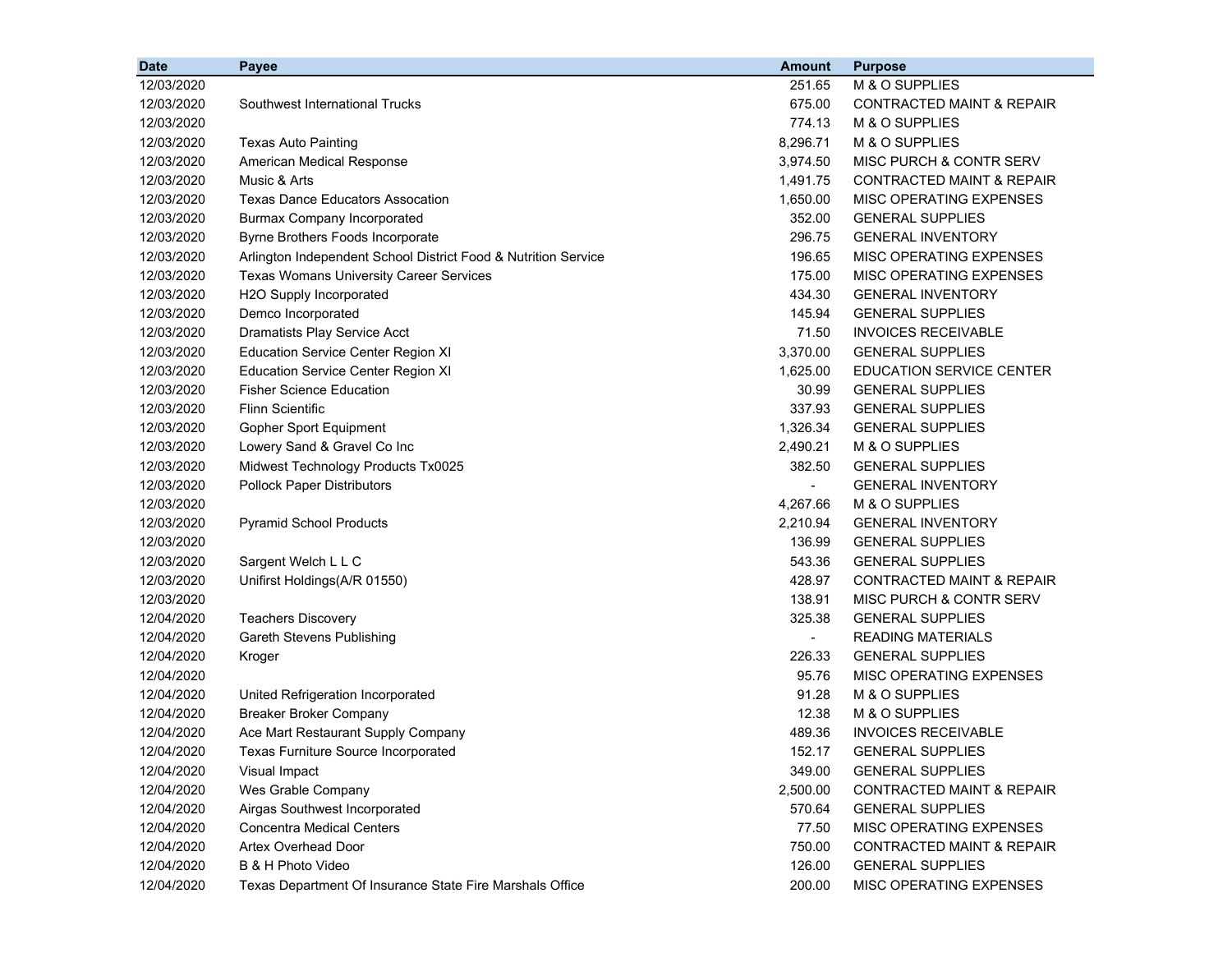| <b>Date</b> | Payee                                           | <b>Amount</b>  | <b>Purpose</b>                       |
|-------------|-------------------------------------------------|----------------|--------------------------------------|
| 12/04/2020  | <b>Cowboy Towing</b>                            | 277.00         | <b>CONTRACTED MAINT &amp; REPAIR</b> |
| 12/04/2020  | <b>ProComputing Corporation</b>                 | 2,051.00       | CONTRACTED MAINT & REPAIR            |
| 12/04/2020  |                                                 | 225.00         | <b>FURN &amp; EQUIP &gt; \$5,000</b> |
| 12/04/2020  | J P Morgan Chase Bank                           | 433.25         | MISC PURCH & CONTR SERV              |
| 12/04/2020  | <b>City Of Grand Prairie Water Utilities</b>    | 6,043.44       | <b>WATER</b>                         |
| 12/04/2020  | Welch John                                      | 412.50         | MISC PURCH & CONTR SERV              |
| 12/04/2020  | <b>Total Maintenance Solutions-South</b>        | 73.02          | M & O SUPPLIES                       |
| 12/04/2020  | Speech Corner LLC                               | 213.85         | <b>GENERAL SUPPLIES</b>              |
| 12/04/2020  | <b>IXL Learning</b>                             | 3,982.00       | <b>GENERAL SUPPLIES</b>              |
| 12/04/2020  | <b>ESGILLC</b>                                  | 426.00         | <b>GENERAL SUPPLIES</b>              |
| 12/04/2020  | Cole Scott                                      | 70.00          | MISC PURCH & CONTR SERV              |
| 12/04/2020  | Robert D. Lee                                   | 412.50         | MISC PURCH & CONTR SERV              |
| 12/04/2020  | Seon Systems Sales Incorporated                 | 3,505.00       | M & O SUPPLIES                       |
| 12/04/2020  | Creative Bus Sales Inc                          | 86.30          | <b>GENERAL INVENTORY</b>             |
| 12/04/2020  | Occupational Health Solutions                   | 345.00         | MISC PURCH & CONTR SERV              |
| 12/04/2020  | Pearson Vue                                     | 3,744.00       | <b>GENERAL SUPPLIES</b>              |
| 12/04/2020  | Lowe's Home Centers, LLC                        | 193.97         | M & O SUPPLIES                       |
| 12/04/2020  | OTC Brands, Inc                                 | 187.96         | <b>GENERAL SUPPLIES</b>              |
| 12/04/2020  | Nasco                                           | 2,542.47       | <b>GENERAL SUPPLIES</b>              |
| 12/04/2020  | Texas Irrigation Supply LLC                     | 237.71         | M & O SUPPLIES                       |
| 12/04/2020  | Chu, Brian Wenyi                                | 412.50         | MISC PURCH & CONTR SERV              |
| 12/04/2020  | Staples Inc/Staples Business Advantage          | 2,303.73       | <b>GENERAL SUPPLIES</b>              |
| 12/04/2020  |                                                 | 171.97         | <b>INVOICES RECEIVABLE</b>           |
| 12/04/2020  | Drew Consulting Services Incorporated           | 1,175.00       | OTH PROFESSIONAL SERVICES            |
| 12/04/2020  | Frost Insurance Agency Inc.                     | 61,116.55      | INSURANCE/BOND PREMIUMS              |
| 12/04/2020  | Cheerleading Company Incorporated               | 657.90         | <b>GENERAL SUPPLIES</b>              |
| 12/04/2020  | United States Cold Storage LP                   | 3,750.50       | <b>RENTALS &amp; OPERATING LEASE</b> |
| 12/04/2020  | TK Education Consulting LLC                     | 21,000.00      | MISC PURCH & CONTR SERV              |
| 12/04/2020  | Complete Supply Incorporated                    | 1,583.89       | <b>GENERAL INVENTORY</b>             |
| 12/04/2020  | <b>Atmos Energy</b>                             | 5,140.53       | <b>WATER</b>                         |
| 12/04/2020  | <b>Temperature Control Systems</b>              | 696.37         | M & O SUPPLIES                       |
| 12/04/2020  | Simba Industries                                | $\blacksquare$ | <b>GENERAL INVENTORY</b>             |
| 12/04/2020  | Southwest International Trucks                  | 1,524.65       | <b>GENERAL INVENTORY</b>             |
| 12/04/2020  |                                                 | 271.57         | M & O SUPPLIES                       |
| 12/04/2020  | AT&T                                            | 13,812.54      | <b>WATER</b>                         |
| 12/04/2020  | Rush Truck Centers Of Texas Limited Partnership | 4,005.08       | <b>GENERAL INVENTORY</b>             |
| 12/04/2020  |                                                 | 2,477.84       | M & O SUPPLIES                       |
| 12/04/2020  | Formative                                       | 3,079.00       | <b>GENERAL SUPPLIES</b>              |
| 12/04/2020  | City Of Arlington Water Department              | 1,763.14       | WATER                                |
| 12/04/2020  | City Of Dalworthington Gardens                  | 596.47         | <b>WATER</b>                         |
| 12/04/2020  | <b>Flinn Scientific</b>                         | 140.69         | <b>GENERAL SUPPLIES</b>              |
| 12/04/2020  | <b>Pyramid School Products</b>                  | 2,399.28       | <b>GENERAL INVENTORY</b>             |
| 12/04/2020  | Sentinel The Alarm Company                      | 1,087.98       | CONTRACTED MAINT & REPAIR            |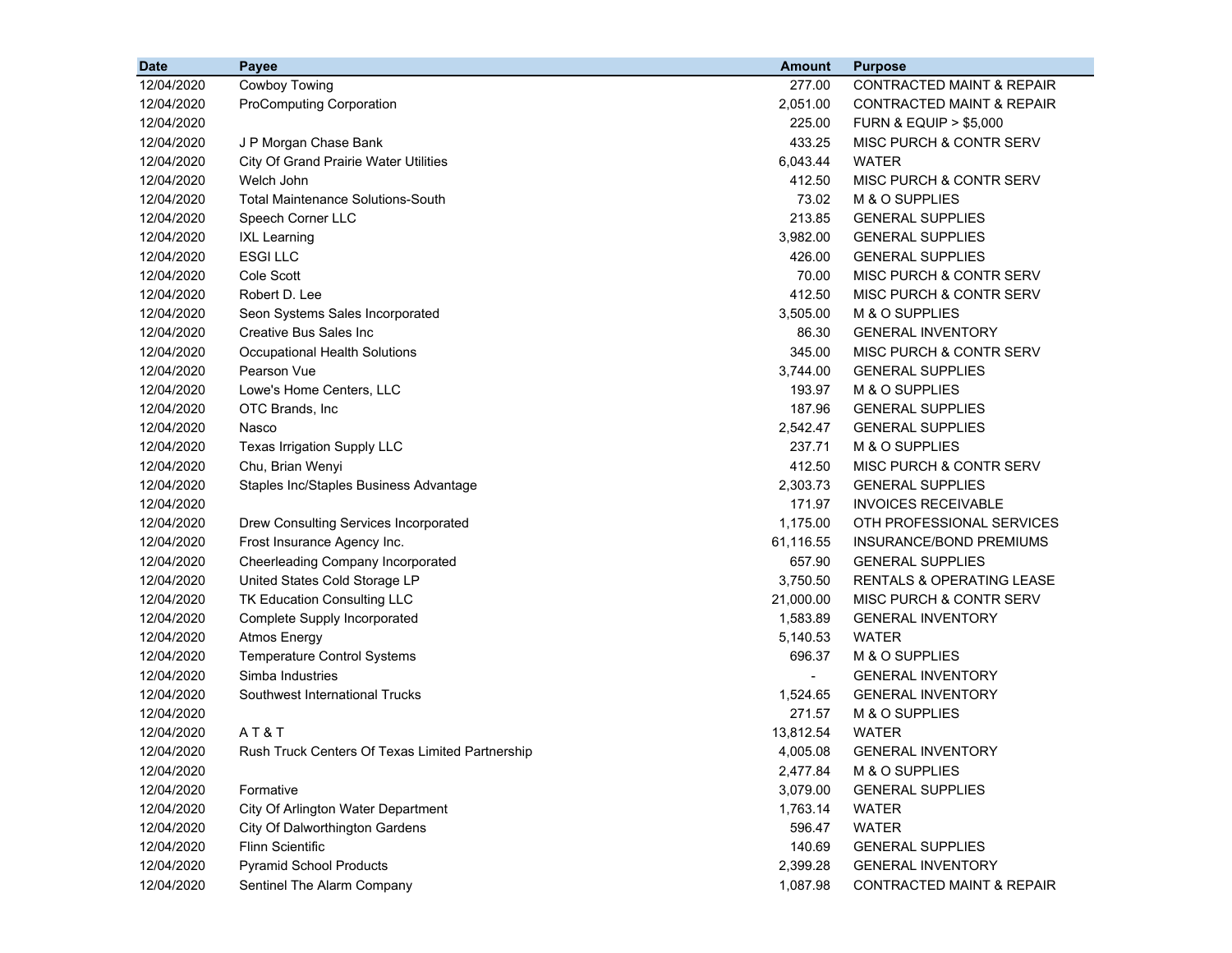| <b>Date</b> | Payee                                        | <b>Amount</b> | <b>Purpose</b>             |
|-------------|----------------------------------------------|---------------|----------------------------|
| 12/04/2020  | <b>United Parcel Service</b>                 | 49.21         | <b>GENERAL SUPPLIES</b>    |
| 12/08/2020  | <b>Atmos Energy</b>                          | 149.57        | <b>WATER</b>               |
| 12/09/2020  | Jennifer Allen                               | 71.10         | <b>EMPLOYEE TRAVEL</b>     |
| 12/09/2020  | Michelle Bittmenn                            | 66.61         | <b>EMPLOYEE TRAVEL</b>     |
| 12/09/2020  | Amiesha Brown                                | 30.33         | <b>EMPLOYEE TRAVEL</b>     |
| 12/09/2020  | Graciela Cantu                               | 136.80        | <b>EMPLOYEE TRAVEL</b>     |
| 12/09/2020  | <b>Marlin Clark</b>                          | 70.62         | <b>EMPLOYEE TRAVEL</b>     |
| 12/09/2020  | Kathy Cummings                               | 218.76        | <b>EMPLOYEE TRAVEL</b>     |
| 12/09/2020  | Suzanne Dangelmaier                          | 31.92         | <b>GENERAL SUPPLIES</b>    |
| 12/09/2020  | <b>Lauren Daniels</b>                        | 70.51         | <b>EMPLOYEE TRAVEL</b>     |
| 12/09/2020  | <b>Linda Fetters</b>                         | 37.88         | <b>EMPLOYEE TRAVEL</b>     |
| 12/09/2020  | Gretchen Foster                              | 60.03         | <b>EMPLOYEE TRAVEL</b>     |
| 12/09/2020  | Patricia Fusilier                            | 16.96         | <b>EMPLOYEE TRAVEL</b>     |
| 12/09/2020  | Lesly Galeana                                | 40.71         | <b>EMPLOYEE TRAVEL</b>     |
| 12/09/2020  | Laura Garrett                                | 34.24         | <b>EMPLOYEE TRAVEL</b>     |
| 12/09/2020  | Gina Glidewell                               | 49.06         | <b>EMPLOYEE TRAVEL</b>     |
| 12/09/2020  | Peter Grieco                                 | 79.02         | <b>EMPLOYEE TRAVEL</b>     |
| 12/09/2020  | Lee Hendrix                                  | 23.91         | <b>EMPLOYEE TRAVEL</b>     |
| 12/09/2020  | Carolyn Hinytzke                             | 60.13         | <b>EMPLOYEE TRAVEL</b>     |
| 12/09/2020  | William Horn                                 | 92.45         | SALARIES-TEACH & OTH PROF  |
| 12/09/2020  | Carolyn Jefferson                            | 50.00         | MISC OPERATING EXPENSES    |
| 12/09/2020  | Sharon Lyman                                 | 32.10         | <b>EMPLOYEE TRAVEL</b>     |
| 12/09/2020  | Treassia Nelson                              | 32.21         | <b>EMPLOYEE TRAVEL</b>     |
| 12/09/2020  | Eboni Nix                                    | 92.39         | <b>EMPLOYEE TRAVEL</b>     |
| 12/09/2020  | Ellen Elizabeth Page                         | 13.75         | <b>EMPLOYEE TRAVEL</b>     |
| 12/09/2020  | <b>Steven Pettes</b>                         | 10.91         | <b>EMPLOYEE TRAVEL</b>     |
| 12/09/2020  | Mary Roddy                                   | 25.73         | <b>EMPLOYEE TRAVEL</b>     |
| 12/09/2020  | Stephanie Rodriquez                          | 55.21         | <b>EMPLOYEE TRAVEL</b>     |
| 12/09/2020  | Scott Schneider                              | 101.97        | <b>EMPLOYEE TRAVEL</b>     |
| 12/09/2020  | <b>Robert Sessions</b>                       | 69.71         | <b>EMPLOYEE TRAVEL</b>     |
| 12/09/2020  | Angela Smith                                 | 57.03         | <b>EMPLOYEE TRAVEL</b>     |
| 12/09/2020  | <b>Brandie Sparks</b>                        | 64.52         | <b>EMPLOYEE TRAVEL</b>     |
| 12/09/2020  | Lori Walsh                                   | 86.78         | <b>EMPLOYEE TRAVEL</b>     |
| 12/09/2020  | Concentra Medical Centers                    | 578.00        | MISC OPERATING EXPENSES    |
| 12/09/2020  | <b>Office Depot</b>                          |               | <b>GENERAL SUPPLIES</b>    |
| 12/09/2020  | City Of Arlington                            | 500.00        | RENTALS & OPERATING LEASE  |
| 12/09/2020  | Bernd Mac                                    | 743.60        | MISC PURCH & CONTR SERV    |
| 12/09/2020  | <b>Td Industries Limited</b>                 | 1,566.34      | CONTRACTED MAINT & REPAIR  |
| 12/09/2020  | Esix Sportwear Incorporated                  | 89.60         | <b>INVOICES RECEIVABLE</b> |
| 12/09/2020  | <b>City Of Grand Prairie Water Utilities</b> | 4,826.09      | <b>WATER</b>               |
| 12/09/2020  | City Of Arlington                            | 19,275.66     | MISC PURCH & CONTR SERV    |
| 12/09/2020  | Walsh Robert                                 | 165.00        | MISC PURCH & CONTR SERV    |
| 12/09/2020  | <b>Heck Henrietta</b>                        | 125.00        | MISC PURCH & CONTR SERV    |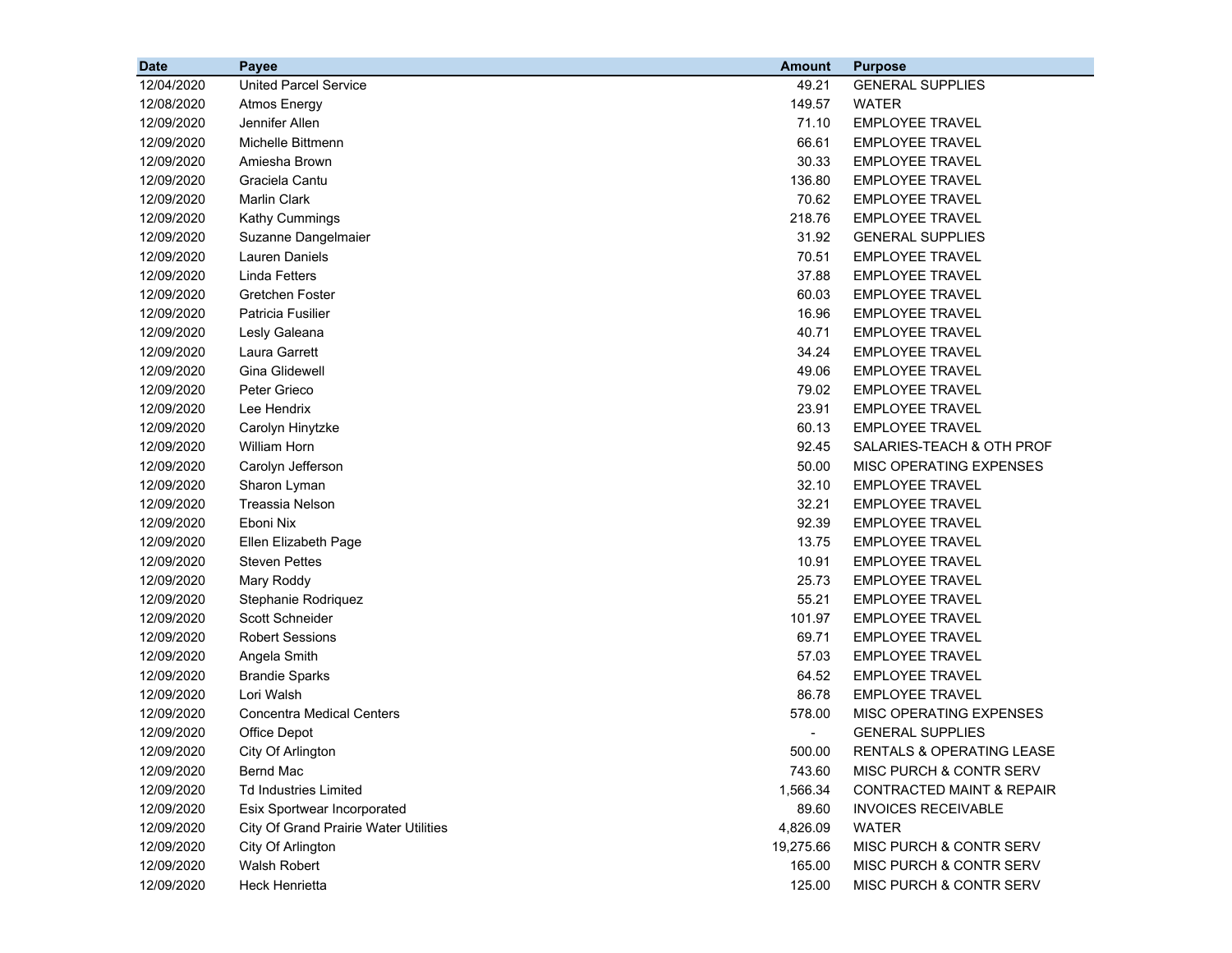| <b>Date</b> | Payee                                                   | <b>Amount</b> | <b>Purpose</b>                     |
|-------------|---------------------------------------------------------|---------------|------------------------------------|
| 12/09/2020  | <b>Bradrick Mark</b>                                    | 125.00        | MISC PURCH & CONTR SERV            |
| 12/09/2020  | David Hinson                                            | 412.50        | MISC PURCH & CONTR SERV            |
| 12/09/2020  | Washington Varandas                                     | 165.00        | MISC PURCH & CONTR SERV            |
| 12/09/2020  | Durham Dustin J                                         | 412.50        | MISC PURCH & CONTR SERV            |
| 12/09/2020  | Rhodes Jennifer                                         | 165.00        | <b>MISC PURCH &amp; CONTR SERV</b> |
| 12/09/2020  | Brown John                                              | 165.00        | MISC PURCH & CONTR SERV            |
| 12/09/2020  | <b>JEN RANDALL</b>                                      | 1,400.00      | MISC PURCH & CONTR SERV            |
| 12/09/2020  | Tracey Lynn Dixon                                       | 165.00        | MISC PURCH & CONTR SERV            |
| 12/09/2020  | Broccoli Jerry L                                        | 115.00        | <b>MISC PURCH &amp; CONTR SERV</b> |
| 12/09/2020  | Davis, Regan                                            | 165.00        | <b>MISC PURCH &amp; CONTR SERV</b> |
| 12/09/2020  | <b>Hill Roger</b>                                       | 125.00        | MISC PURCH & CONTR SERV            |
| 12/09/2020  | <b>Hubbard Kera</b>                                     | 80.00         | MISC PURCH & CONTR SERV            |
| 12/09/2020  | Chin Henry                                              | 55.00         | MISC PURCH & CONTR SERV            |
| 12/09/2020  | On The Border Mexican Grill and Cantina                 | 119.88        | MISC OPERATING EXPENSES            |
| 12/09/2020  | Nicole Newton                                           | 165.00        | MISC PURCH & CONTR SERV            |
| 12/09/2020  | Cassie Noll                                             | 115.00        | <b>MISC PURCH &amp; CONTR SERV</b> |
| 12/09/2020  | <b>Maxfield Michael</b>                                 | 115.00        | MISC PURCH & CONTR SERV            |
| 12/09/2020  | Rhoades Debra                                           | 110.00        | MISC PURCH & CONTR SERV            |
| 12/09/2020  | Hill Emlen                                              | 130.00        | <b>MISC PURCH &amp; CONTR SERV</b> |
| 12/09/2020  | Jimmink Brielle                                         | 80.00         | <b>MISC PURCH &amp; CONTR SERV</b> |
| 12/09/2020  | Atlas Suzanne                                           | 195.00        | MISC PURCH & CONTR SERV            |
| 12/09/2020  | <b>Burnett Scott</b>                                    | 536.25        | <b>MISC PURCH &amp; CONTR SERV</b> |
| 12/09/2020  | ETC Lite, LLC                                           | 16,943.52     | MISC PURCH & CONTR SERV            |
| 12/09/2020  | Marathon Staffing Group Inc                             | 221.60        | MISC PURCH & CONTR SERV            |
| 12/09/2020  | King Jim                                                | 65.00         | MISC PURCH & CONTR SERV            |
| 12/09/2020  | Weston Malcolm Sr                                       | 125.00        | MISC PURCH & CONTR SERV            |
| 12/09/2020  | Tiwuana Askey                                           | 290.00        | MISC PURCH & CONTR SERV            |
| 12/09/2020  | Harper-Wilson Dimitris                                  | 165.00        | MISC PURCH & CONTR SERV            |
| 12/09/2020  | Conlin Matt                                             | 65.00         | MISC PURCH & CONTR SERV            |
| 12/09/2020  | <b>Jastin Dewan Williams</b>                            | 206.25        | MISC PURCH & CONTR SERV            |
| 12/09/2020  | <b>Trio Education LLC</b>                               | 3,333.50      | <b>GENERAL SUPPLIES</b>            |
| 12/09/2020  |                                                         | 7,638.89      | <b>MISC PURCH &amp; CONTR SERV</b> |
| 12/09/2020  | <b>Texas Association Of School Business Officials</b>   | 135.00        | <b>DUES</b>                        |
| 12/09/2020  | Innovative Pest Management Associates Incorporated      | 725.00        | OTH PROFESSIONAL SERVICES          |
| 12/09/2020  | David Hinson                                            | 65.00         | <b>MISC PURCH &amp; CONTR SERV</b> |
| 12/09/2020  | Kenneth Chung                                           | 110.00        | MISC PURCH & CONTR SERV            |
| 12/09/2020  | Lluvia Diaz                                             | 55.00         | MISC PURCH & CONTR SERV            |
| 12/09/2020  | Vivian Nguyen                                           | 55.00         | MISC PURCH & CONTR SERV            |
| 12/09/2020  | <b>Britney Thurmond</b>                                 | 165.00        | MISC PURCH & CONTR SERV            |
| 12/09/2020  | <b>Chandler Clark</b>                                   | 55.00         | MISC PURCH & CONTR SERV            |
| 12/09/2020  | <b>Atmos Energy</b>                                     | 1,235.16      | <b>WATER</b>                       |
| 12/09/2020  | Texas Association Of School Boards Risk Management Fund | 34,277.81     | INSURANCE/BOND PREMIUMS            |
| 12/09/2020  | <b>Bernd Shelley Burke</b>                              | 214.60        | MISC PURCH & CONTR SERV            |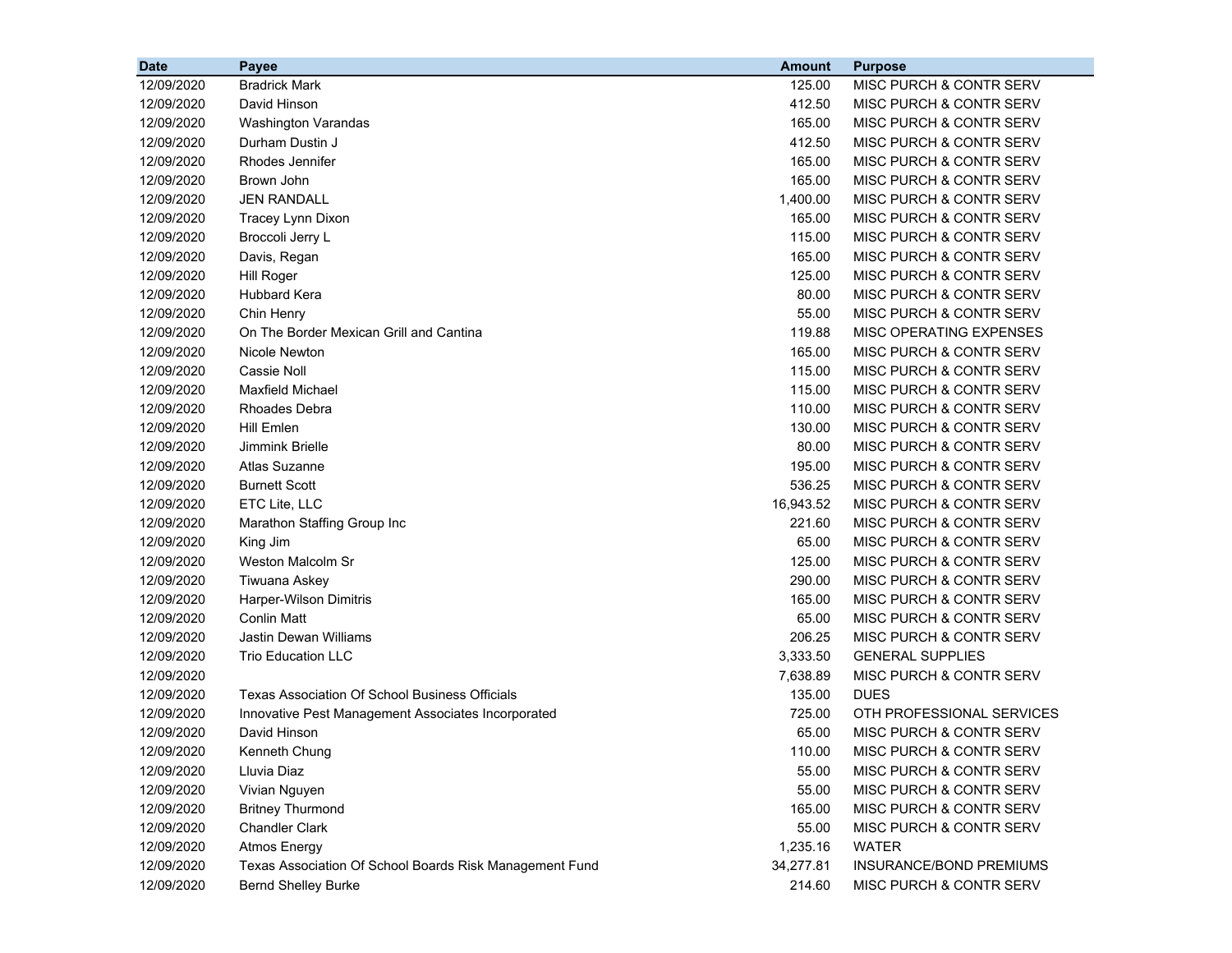| <b>Date</b> | Payee                                       | <b>Amount</b> | <b>Purpose</b>                       |
|-------------|---------------------------------------------|---------------|--------------------------------------|
| 12/09/2020  | North Texas Tollway Authority               | 64.05         | MISC OPERATING EXPENSES              |
| 12/09/2020  | North Texas Tollway Authority               | 15.22         | MISC OPERATING EXPENSES              |
| 12/09/2020  | City Of Arlington Water Department          | 333.03        | <b>WATER</b>                         |
| 12/09/2020  | Lamar High School 003                       | 864.36        | <b>INVOICES RECEIVABLE</b>           |
| 12/09/2020  | Geronica Tucker                             | 75.00         | MISC PURCH & CONTR SERV              |
| 12/09/2020  | Kyla Richardson                             | 50.00         | MISC PURCH & CONTR SERV              |
| 12/09/2020  | Eric Buechele                               | 25.00         | MISC PURCH & CONTR SERV              |
| 12/09/2020  | Angie Dennehy                               | 50.00         | <b>MISC PURCH &amp; CONTR SERV</b>   |
| 12/09/2020  | <b>Teachers Discovery</b>                   | 125.37        | <b>GENERAL SUPPLIES</b>              |
| 12/09/2020  | AbleNet Incorporated                        | 1,188.00      | <b>GENERAL SUPPLIES</b>              |
| 12/09/2020  | <b>Grainger Industrial Supply</b>           | 784.48        | M & O SUPPLIES                       |
| 12/09/2020  | Qep Incorporated                            | 1,434.08      | <b>READING MATERIALS</b>             |
| 12/09/2020  | Hoshizaki South Central Distribution Center | 859.50        | M & O SUPPLIES                       |
| 12/09/2020  | Home Depot Pro                              | 95.52         | <b>CONTRACTED MAINT &amp; REPAIR</b> |
| 12/09/2020  |                                             | 189.43        | <b>GENERAL SUPPLIES</b>              |
| 12/09/2020  |                                             | 832.74        | M & O SUPPLIES                       |
| 12/09/2020  | Apex Supply Company                         | 1,318.83      | M & O SUPPLIES                       |
| 12/09/2020  | Kroger                                      | 75.12         | <b>FOOD</b>                          |
| 12/09/2020  |                                             | 908.96        | <b>GENERAL SUPPLIES</b>              |
| 12/09/2020  |                                             | 72.27         | MISC OPERATING EXPENSES              |
| 12/09/2020  | Precision Business Machines Incorporated    | 599.70        | <b>GENERAL SUPPLIES</b>              |
| 12/09/2020  | United Refrigeration Incorporated           | 3,535.32      | M & O SUPPLIES                       |
| 12/09/2020  | Really Good Stuff                           | 760.46        | <b>GENERAL SUPPLIES</b>              |
| 12/09/2020  | <b>Elliott Electric Supply</b>              | 5,608.26      | M & O SUPPLIES                       |
| 12/09/2020  | Ace Mart Restaurant Supply Company          | 236.25        | <b>GENERAL SUPPLIES</b>              |
| 12/09/2020  | Lennox Industries Incorporated              | 23.86         | M & O SUPPLIES                       |
| 12/09/2020  | Texas Furniture Source Incorporated         | 494.00        | <b>GENERAL SUPPLIES</b>              |
| 12/09/2020  | <b>Masters Distribution Systems</b>         | 2,118.29      | <b>FOOD</b>                          |
| 12/09/2020  |                                             | 181.48        | MISC OPERATING EXPENSES              |
| 12/09/2020  | Barnes & Noble Booksellers, Inc.            | 3,676.39      | <b>READING MATERIALS</b>             |
| 12/09/2020  | D & J Sports Incorporated                   | 342.95        | <b>GENERAL SUPPLIES</b>              |
| 12/09/2020  | Jason's Deli                                | 460.00        | MISC OPERATING EXPENSES              |
| 12/09/2020  | Lone Star Communications Incorporated       | 6,242.12      | MISC PURCH & CONTR SERV              |
| 12/09/2020  | <b>Crisis Prevention Institute</b>          | 6,900.00      | <b>GENERAL SUPPLIES</b>              |
| 12/09/2020  | Trane Company Commercial Systems Group      | 351.52        | M & O SUPPLIES                       |
| 12/09/2020  | Fastsigns                                   | 1,599.75      | M & O SUPPLIES                       |
| 12/09/2020  | Capstone                                    | 10.34         | <b>READING MATERIALS</b>             |
| 12/09/2020  | Hutcherson Construction Incorporated        | 755.00        | <b>CONTRACTED MAINT &amp; REPAIR</b> |
| 12/09/2020  | PPG Architectural Finishes, Inc.            | 481.68        | M & O SUPPLIES                       |
| 12/09/2020  | Learning Without Tears                      | 166.65        | <b>GENERAL SUPPLIES</b>              |
| 12/09/2020  | Artex Overhead Door                         | 280.00        | <b>CONTRACTED MAINT &amp; REPAIR</b> |
| 12/09/2020  | Office Depot                                | 5,041.16      | <b>GENERAL SUPPLIES</b>              |
| 12/09/2020  |                                             | 111.35        | <b>INVOICES RECEIVABLE</b>           |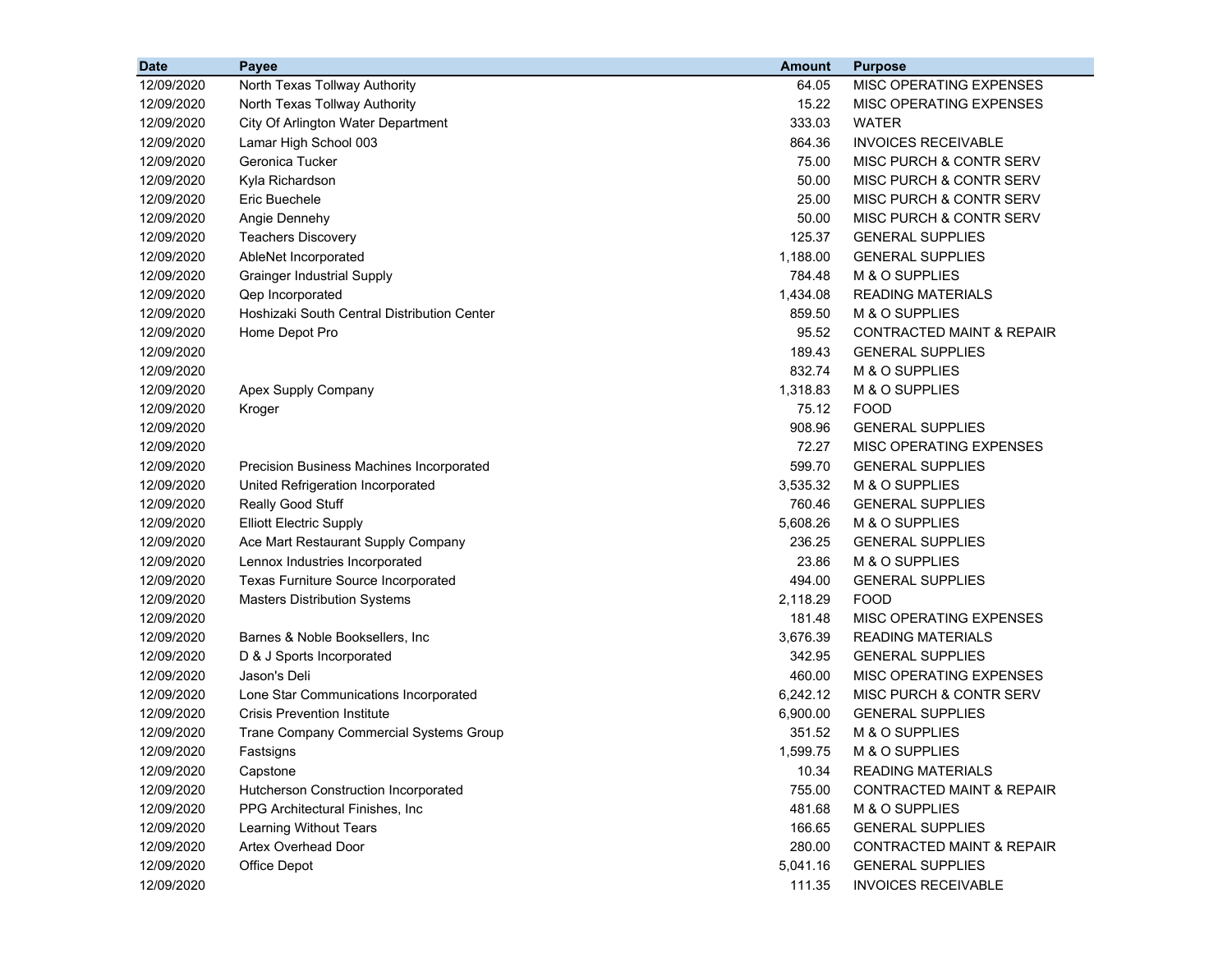| <b>Date</b> | Payee                                     | <b>Amount</b> | <b>Purpose</b>                       |
|-------------|-------------------------------------------|---------------|--------------------------------------|
| 12/09/2020  | <b>Marks Plumbing Parts</b>               | 79.47         | M & O SUPPLIES                       |
| 12/09/2020  | S & S Worldwide                           | 1,079.91      | <b>GENERAL SUPPLIES</b>              |
| 12/09/2020  | Moak Casey & Associates Incorporated      | 1,562.50      | MISC PURCH & CONTR SERV              |
| 12/09/2020  | Land O Lakes Incorporated                 | 7,800.00      | <b>GENERAL INVENTORY</b>             |
| 12/09/2020  | B & H Photo Video                         | 71.91         | <b>GENERAL SUPPLIES</b>              |
| 12/09/2020  | <b>CDW Government Incorporated</b>        | 50,828.19     | <b>GENERAL SUPPLIES</b>              |
| 12/09/2020  |                                           | 808.08        | MISC PURCH & CONTR SERV              |
| 12/09/2020  | 1 A Fire & Domestic Testing               | 18,802.00     | <b>CONTRACTED MAINT &amp; REPAIR</b> |
| 12/09/2020  | <b>Forde-Ferrier Educational Services</b> | 460.00        | <b>GENERAL SUPPLIES</b>              |
| 12/09/2020  | <b>Oaktree Products</b>                   | 4,025.83      | <b>GENERAL SUPPLIES</b>              |
| 12/09/2020  | C & P Pump Services Incorporated          | 997.00        | M & O SUPPLIES                       |
| 12/09/2020  | <b>Howard Technology Solutions</b>        | 67.00         | <b>GENERAL SUPPLIES</b>              |
| 12/09/2020  | Govconnection Incorporated                | 2,940.00      | <b>GENERAL SUPPLIES</b>              |
| 12/09/2020  | Delcom Group                              | 40.50         | <b>GENERAL SUPPLIES</b>              |
| 12/09/2020  | <b>ProComputing Corporation</b>           | 17,106.00     | <b>FURN &amp; EQUIP &gt; \$5,000</b> |
| 12/09/2020  |                                           | 4,355.00      | <b>GENERAL SUPPLIES</b>              |
| 12/09/2020  | School Nurse Supply                       | 532.66        | <b>GENERAL SUPPLIES</b>              |
| 12/09/2020  | J P Morgan Chase Bank                     | 457.10        | M & O SUPPLIES                       |
| 12/09/2020  | McKinney Office Supply                    | 281,520.30    | <b>GENERAL SUPPLIES</b>              |
| 12/09/2020  | ETA hand2mind                             | 250.00        | <b>GENERAL SUPPLIES</b>              |
| 12/09/2020  | C D Hartnett Company                      | 3,142.40      | <b>GENERAL INVENTORY</b>             |
| 12/09/2020  | Hans Johnsen Company                      | 199.00        | <b>GENERAL INVENTORY</b>             |
| 12/09/2020  | Anixter Incorporated                      | 1,718.92      | <b>CONTRACTED MAINT &amp; REPAIR</b> |
| 12/09/2020  | Arlington Hardware Incorporated #53       | 1,213.93      | M & O SUPPLIES                       |
| 12/09/2020  | Sportsgrafx Incorporated                  | 127.50        | <b>GENERAL SUPPLIES</b>              |
| 12/09/2020  |                                           | 3,623.75      | M & O SUPPLIES                       |
| 12/09/2020  | <b>Empowering Writers</b>                 | 3,143.75      | MISC PURCH & CONTR SERV              |
| 12/09/2020  | <b>Luxor Staffing</b>                     | 2,359.50      | MISC PURCH & CONTR SERV              |
| 12/09/2020  | Presidio Networked Solutions Group LLC    | 36,375.73     | <b>CONTRACTED MAINT &amp; REPAIR</b> |
| 12/09/2020  | Monarch Trophy Studio                     | 13.35         | <b>GENERAL SUPPLIES</b>              |
| 12/09/2020  |                                           | 102.35        | <b>INVOICES RECEIVABLE</b>           |
| 12/09/2020  | Speech Corner LLC                         | 324.79        | <b>GENERAL SUPPLIES</b>              |
| 12/09/2020  |                                           | 103.97        | <b>READING MATERIALS</b>             |
| 12/09/2020  | Musser Amanda                             | 690.00        | MISC PURCH & CONTR SERV              |
| 12/09/2020  | <b>ESGILLC</b>                            | 2,030.00      | <b>GENERAL SUPPLIES</b>              |
| 12/09/2020  | <b>Heat Transfer Solutions</b>            | 39.96         | M & O SUPPLIES                       |
| 12/09/2020  | Imagine Learning Incorporated             | 1,800.00      | <b>GENERAL SUPPLIES</b>              |
| 12/09/2020  | Learning Forward                          | 5,174.00      | MISC OPERATING EXPENSES              |
| 12/09/2020  | Texas Interpreting Services, LLC          | 9,550.75      | MISC PURCH & CONTR SERV              |
| 12/09/2020  | Camper Marcus                             | 330.00        | MISC PURCH & CONTR SERV              |
| 12/09/2020  | <b>School Outfitters</b>                  | 46.98         | <b>GENERAL SUPPLIES</b>              |
| 12/09/2020  | Whitley Penn LLP                          | 32,000.00     | <b>AUDIT SERVICES</b>                |
| 12/09/2020  | <b>Binswanger Glass</b>                   | 82.00         | CONTRACTED MAINT & REPAIR            |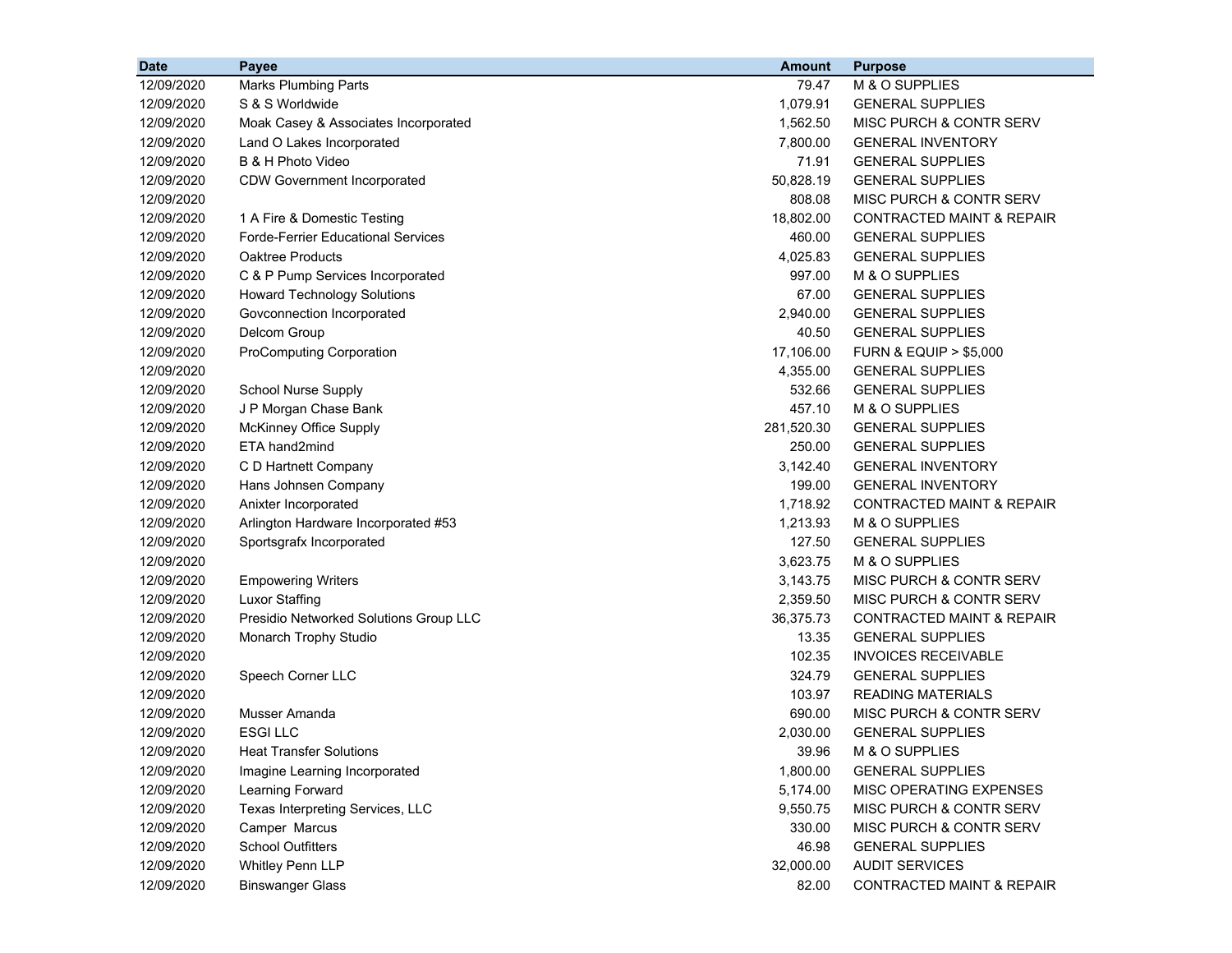| <b>Date</b> | <b>Payee</b>                                  | <b>Amount</b> | <b>Purpose</b>                       |
|-------------|-----------------------------------------------|---------------|--------------------------------------|
| 12/09/2020  |                                               | 184.98        | M & O SUPPLIES                       |
| 12/09/2020  | Eichelbaum Wardell Hansen Powell & Mehl P.C.  | 600.00        | MISC OPERATING EXPENSES              |
| 12/09/2020  | National Wholesale Supply                     | 624.27        | M & O SUPPLIES                       |
| 12/09/2020  | Seon Systems Sales Incorporated               | 337.00        | <b>CONTRACTED MAINT &amp; REPAIR</b> |
| 12/09/2020  | Canon Solutions America (formerly Oce V#8259) | 514.28        | <b>CONTRACTED MAINT &amp; REPAIR</b> |
| 12/09/2020  | MPS Bedford Freeman and Worth                 | 55,122.77     | <b>TEXTBOOKS</b>                     |
| 12/09/2020  | Kurz & Company                                | 5,088.06      | <b>FOOD</b>                          |
| 12/09/2020  | Seidlitz Education, LLC                       | 2,800.00      | MISC PURCH & CONTR SERV              |
| 12/09/2020  | Follett School Solutions, Inc.                | 5,403.31      | <b>READING MATERIALS</b>             |
| 12/09/2020  | <b>Arlington Today</b>                        | 7,200.00      | MISC PURCH & CONTR SERV              |
| 12/09/2020  | <b>Crawford Electric Supply Company</b>       | 1,182.00      | <b>GENERAL INVENTORY</b>             |
| 12/09/2020  |                                               | 530.59        | M & O SUPPLIES                       |
| 12/09/2020  | Cyson Technology Group LLC                    | 9,953.00      | MISC PURCH & CONTR SERV              |
| 12/09/2020  | LBL Architects, Inc.                          | 67,284.13     | CONTRACTED MAINT & REPAIR            |
| 12/09/2020  | Peyco Southwest Realty, Inc.                  | 550.00        | OTH PROFESSIONAL SERVICES            |
| 12/09/2020  | Peyco Southwest Realty, Inc.                  | 1,500.00      | OTH PROFESSIONAL SERVICES            |
| 12/09/2020  | <b>Tarrant County Tax Assessor-Collector</b>  | 82.50         | MISC OPERATING EXPENSES              |
| 12/09/2020  | <b>Tarrant County Tax Assessor-Collector</b>  | 82.50         | MISC OPERATING EXPENSES              |
| 12/09/2020  | <b>Tarrant County Tax Assessor-Collector</b>  | 220.00        | MISC OPERATING EXPENSES              |
| 12/09/2020  | Senor Wooly LLC                               | 675.00        | <b>GENERAL SUPPLIES</b>              |
| 12/09/2020  | Ferguson Enterprises, Inc.                    | 1,058.66      | M & O SUPPLIES                       |
| 12/09/2020  | <b>Education Galaxy LLC</b>                   | 7,218.00      | <b>GENERAL SUPPLIES</b>              |
| 12/09/2020  | Lowe's Home Centers, LLC                      | 1,177.88      | <b>GENERAL SUPPLIES</b>              |
| 12/09/2020  |                                               | 197.12        | M & O SUPPLIES                       |
| 12/09/2020  | Southern Lock & Supply, Co                    | 1,670.40      | <b>GENERAL INVENTORY</b>             |
| 12/09/2020  | Bill's Upholstery & Glass Shop Inc            | 450.00        | CONTRACTED MAINT & REPAIR            |
| 12/09/2020  | Flocabulary Inc                               | 2,250.00      | <b>GENERAL SUPPLIES</b>              |
| 12/09/2020  | <b>ExploreLearning LLC</b>                    | 3,295.00      | <b>GENERAL SUPPLIES</b>              |
| 12/09/2020  | <b>CableLink Solutions</b>                    | 15,470.58     | MISC PURCH & CONTR SERV              |
| 12/09/2020  | Fixi Shop The                                 | 317.60        | <b>GENERAL SUPPLIES</b>              |
| 12/09/2020  | Moore Supply Co                               | 18.60         | <b>GENERAL INVENTORY</b>             |
| 12/09/2020  |                                               | 926.02        | M & O SUPPLIES                       |
| 12/09/2020  | OTC Brands, Inc.                              | 221.27        | <b>GENERAL SUPPLIES</b>              |
| 12/09/2020  |                                               | 281.42        | <b>INVOICES RECEIVABLE</b>           |
| 12/09/2020  | Mavich LLC                                    | 192.24        | <b>GENERAL INVENTORY</b>             |
| 12/09/2020  | OverDrive, Inc                                | 5,000.00      | READING MATERIALS                    |
| 12/09/2020  | Nasco                                         | 3,001.29      | <b>GENERAL SUPPLIES</b>              |
| 12/09/2020  | N Tune Music & Sound, Inc                     | 1,566.52      | <b>GENERAL SUPPLIES</b>              |
| 12/09/2020  | Learning A-Z LLC                              | 16,397.40     | <b>GENERAL SUPPLIES</b>              |
| 12/09/2020  | Auto Plus Auto Parts                          | 52.80         | <b>GENERAL INVENTORY</b>             |
| 12/09/2020  | Staples Inc/Staples Business Advantage        | 2,130.99      | <b>GENERAL SUPPLIES</b>              |
| 12/09/2020  |                                               | 953.55        | <b>INVOICES RECEIVABLE</b>           |
| 12/09/2020  | Drew Consulting Services Incorporated         | 1,950.00      | OTH PROFESSIONAL SERVICES            |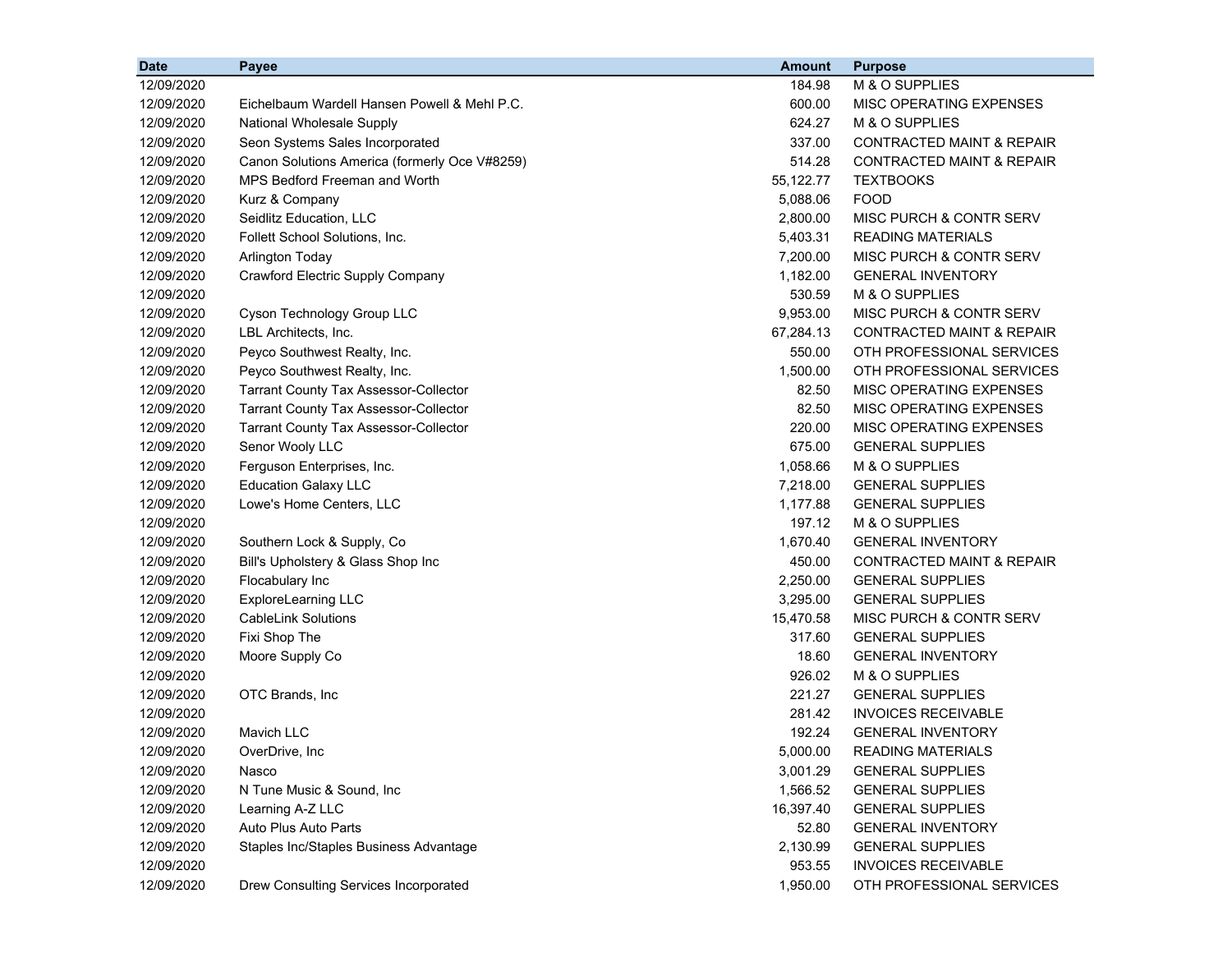| <b>Date</b> | <b>Payee</b>                                          | Amount    | <b>Purpose</b>                       |
|-------------|-------------------------------------------------------|-----------|--------------------------------------|
| 12/09/2020  | Drew Consulting Services Incorporated                 | 89,725.00 | BLDG PURCH, CONSTR, IMPROVE          |
| 12/09/2020  |                                                       | 4,575.00  | OTH PROFESSIONAL SERVICES            |
| 12/09/2020  | E Logic                                               | 76,624.67 | <b>CONTRACTED MAINT &amp; REPAIR</b> |
| 12/09/2020  | <b>Arlington Strings</b>                              | 33.84     | <b>GENERAL SUPPLIES</b>              |
| 12/09/2020  | VocabularySpellingCity                                | 364.50    | <b>GENERAL SUPPLIES</b>              |
| 12/09/2020  | <b>Educational Consulting and Evaluations LLC</b>     | 3,025.00  | MISC PURCH & CONTR SERV              |
| 12/09/2020  | Wright Express FSC                                    | 20,299.54 | ACCOUNTS PAYABLE-ACCRUALS            |
| 12/09/2020  | Mowry Advertising and Design                          | 1,200.00  | MISC OPERATING EXPENSES              |
| 12/09/2020  | <b>Blick Art Materials</b>                            | 57.52     | <b>GENERAL SUPPLIES</b>              |
| 12/09/2020  | Patterson Veterinary Supply Inc                       | 11.50     | M & O SUPPLIES                       |
| 12/09/2020  | Marathon Staffing Group Inc                           | 2,354.52  | <b>MISC PURCH &amp; CONTR SERV</b>   |
| 12/09/2020  | Patricia A Dibble                                     | 162.00    | <b>INVOICES RECEIVABLE</b>           |
| 12/09/2020  | HPI International Inc                                 | 172.20    | <b>GENERAL SUPPLIES</b>              |
| 12/09/2020  | Jastin Dewan Williams                                 | 192.50    | <b>MISC PURCH &amp; CONTR SERV</b>   |
| 12/09/2020  | Thermo King of Dallas LLC                             | 236.88    | M & O SUPPLIES                       |
| 12/09/2020  | <b>Ace Educational Supplies</b>                       | 51.25     | <b>GENERAL SUPPLIES</b>              |
| 12/09/2020  | Terry's Auto Industrial Radiator                      | 575.00    | <b>CONTRACTED MAINT &amp; REPAIR</b> |
| 12/09/2020  | <b>Continental Battery Company</b>                    | 4,406.90  | M & O SUPPLIES                       |
| 12/09/2020  | El Capa LTD                                           | 312.24    | <b>WATER</b>                         |
| 12/09/2020  | Antonio Young                                         | 150.00    | MISC PURCH & CONTR SERV              |
| 12/09/2020  | <b>Texas Association Of School Business Officials</b> | 175.00    | MISC OPERATING EXPENSES              |
| 12/09/2020  | New Dairy Opco LLC DBA Borden Dairy                   | 5,139.24  | <b>FOOD</b>                          |
| 12/09/2020  | <b>KLC Video Security</b>                             | 46,922.85 | MISC PURCH & CONTR SERV              |
| 12/09/2020  | <b>Rally Education</b>                                | 1,445.00  | <b>GENERAL SUPPLIES</b>              |
| 12/09/2020  | Complete Supply Incorporated                          | 3,675.19  | <b>GENERAL INVENTORY</b>             |
| 12/09/2020  |                                                       | 15,000.00 | M & O SUPPLIES                       |
| 12/09/2020  | <b>Gomez Floor Covering</b>                           | 255.15    | M & O SUPPLIES                       |
| 12/09/2020  | Hobby Lobby Store #175                                | 369.03    | <b>GENERAL SUPPLIES</b>              |
| 12/09/2020  | Accredited Lock Supply Company                        | 1,873.60  | <b>GENERAL INVENTORY</b>             |
| 12/09/2020  | <b>Temperature Control Systems</b>                    | 1,804.76  | M & O SUPPLIES                       |
| 12/09/2020  | Star Roofing And Sheet Metal                          | 405.00    | <b>CONTRACTED MAINT &amp; REPAIR</b> |
| 12/09/2020  | Jack Rasmussen (Luthier)                              | 465.00    | <b>CONTRACTED MAINT &amp; REPAIR</b> |
| 12/09/2020  | Sam Pack's Five Star Ford                             | 24,472.00 | <b>VEHICLES</b>                      |
| 12/09/2020  | Bucks Wheel & Equipment Company                       | 589.96    | M & O SUPPLIES                       |
| 12/09/2020  | Nema 3 Electric Incorporated                          | 9,272.50  | CONTRACTED MAINT & REPAIR            |
| 12/09/2020  | Southwest International Trucks                        | 295.61    | CONTRACTED MAINT & REPAIR            |
| 12/09/2020  |                                                       | 428.98    | M & O SUPPLIES                       |
| 12/09/2020  | Mitinet Incorporated                                  | 8,580.00  | <b>GENERAL SUPPLIES</b>              |
| 12/09/2020  | <b>Best Plumbing Specialties Incorporated</b>         | 342.24    | <b>GENERAL INVENTORY</b>             |
| 12/09/2020  | Templeton Demographics L L C                          | 45,000.00 | MISC PURCH & CONTR SERV              |
| 12/09/2020  | Music & Arts                                          | 182.00    | ACCOUNTS PAYABLE-ACCRUALS            |
| 12/09/2020  |                                                       | 8,959.25  | <b>CONTRACTED MAINT &amp; REPAIR</b> |
| 12/09/2020  |                                                       | 402.80    | <b>GENERAL SUPPLIES</b>              |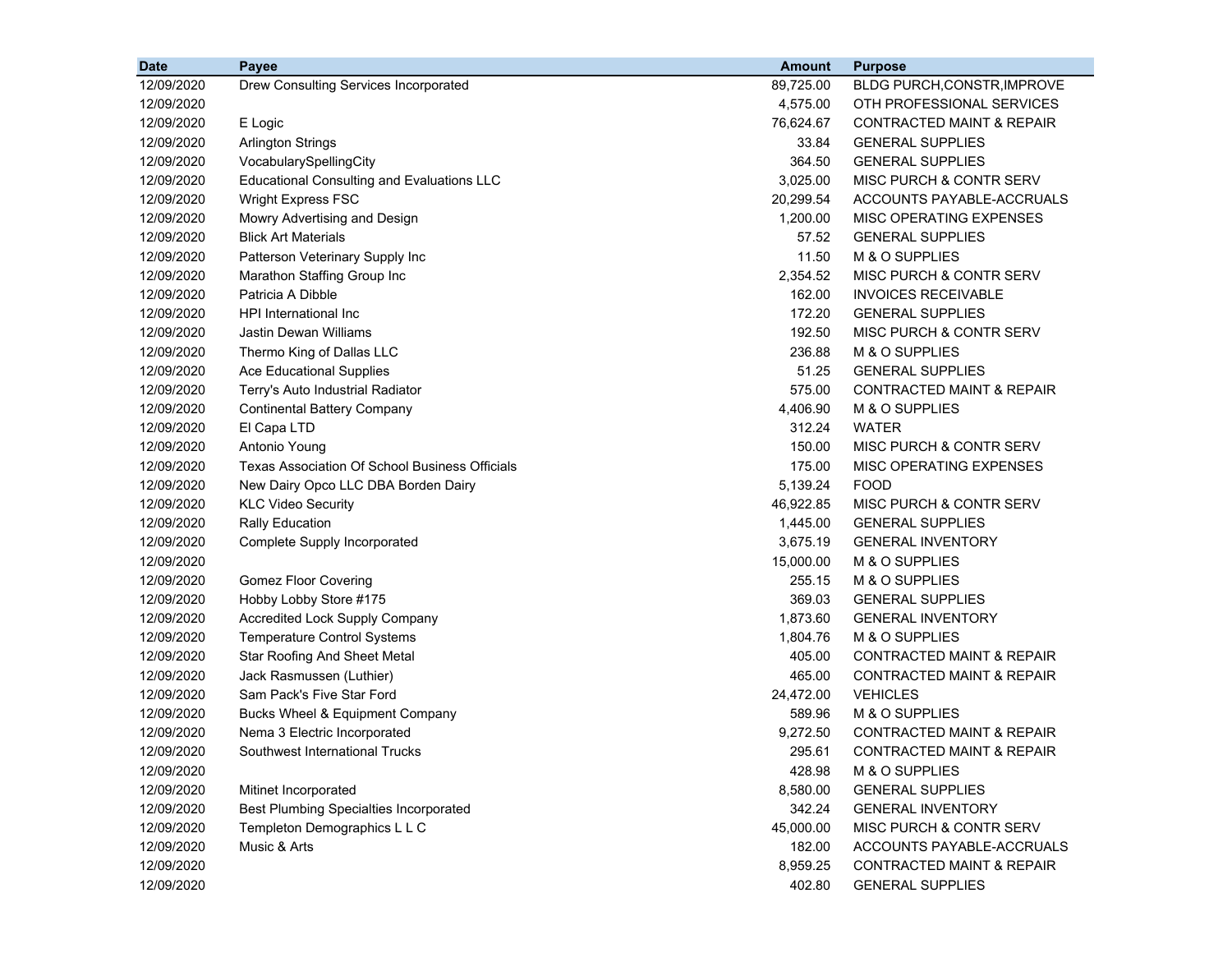| <b>Date</b> | <b>Payee</b>                                      | Amount    | <b>Purpose</b>                             |
|-------------|---------------------------------------------------|-----------|--------------------------------------------|
| 12/09/2020  | <b>Burmax Company Incorporated</b>                | 345.92    | <b>GENERAL SUPPLIES</b>                    |
| 12/09/2020  | Language Line Services Incorporated               | 5,061.42  | <b>MISC PURCH &amp; CONTR SERV</b>         |
| 12/09/2020  | <b>Fitness Finders Incorporated</b>               | 179.95    | <b>GENERAL SUPPLIES</b>                    |
| 12/09/2020  | Rush Truck Centers Of Texas Limited Partnership   | 89.98     | <b>GENERAL INVENTORY</b>                   |
| 12/09/2020  |                                                   | 113.52    | M & O SUPPLIES                             |
| 12/09/2020  | Texas Christian University - College of Education | 40,000.00 | MISC PURCH & CONTR SERV                    |
| 12/09/2020  | Demco Incorporated                                | 93.28     | <b>GENERAL SUPPLIES</b>                    |
| 12/09/2020  | <b>Education Service Center Region XI</b>         | 1,200.00  | <b>MISC PURCH &amp; CONTR SERV</b>         |
| 12/09/2020  | <b>Education Service Center Region XI</b>         | 36,454.38 | <b>GENERAL SUPPLIES</b>                    |
| 12/09/2020  | <b>Education Service Center Region XI</b>         | 449.00    | MISC OPERATING EXPENSES                    |
| 12/09/2020  | <b>Education Service Center Region XI</b>         | 4,939.00  | MISC OPERATING EXPENSES                    |
| 12/09/2020  | <b>Fisher Science Education</b>                   | 28.24     | <b>GENERAL SUPPLIES</b>                    |
| 12/09/2020  | <b>Commercial Recorder</b>                        | 262.80    | MISC OPERATING EXPENSES                    |
| 12/09/2020  |                                                   | 54.60     | <b>Statutorily Required Public Notices</b> |
| 12/09/2020  | Gopher Sport Equipment                            | 1,142.32  | <b>GENERAL SUPPLIES</b>                    |
| 12/09/2020  | Hightower Service Incorporated                    | 7,350.00  | <b>CONTRACTED MAINT &amp; REPAIR</b>       |
| 12/09/2020  | Industrial Power Isuzu Truck Incorporated         | 5,119.44  | <b>CONTRACTED MAINT &amp; REPAIR</b>       |
| 12/09/2020  | Music In Motion Incorporated                      | 549.67    | <b>GENERAL SUPPLIES</b>                    |
| 12/09/2020  | <b>Pyramid School Products</b>                    | 353.51    | <b>GENERAL SUPPLIES</b>                    |
| 12/09/2020  | Unifirst Holdings(A/R 01550)                      | 185.39    | <b>CONTRACTED MAINT &amp; REPAIR</b>       |
| 12/09/2020  |                                                   | 185.84    | <b>MISC PURCH &amp; CONTR SERV</b>         |
| 12/09/2020  | Chas F Williams Company Incorporated              | 415.00    | M & O SUPPLIES                             |
| 12/09/2020  | United Educators Association                      | 155.88    | UNITED FUND                                |
| 12/09/2020  | Texas United School Employees Local 100           | 41.58     | UNITED FUND                                |
| 12/09/2020  | Truman Tim Chapter 13 Trustee                     | 542.31    | UNITED FUND                                |
| 12/09/2020  | Association Of Texas Professional Teachers Local  | 3.48      | UNITED FUND                                |
| 12/09/2020  | Association Of Texas Professional Educators State | 20.82     | UNITED FUND                                |
| 12/09/2020  | Administracion para el Sustento de Menores        | 41.54     | UNITED FUND                                |
| 12/09/2020  | Educational Employees Credit Union - HSA          | 180.78    | <b>DENTAL INSURANCE</b>                    |
| 12/09/2020  | <b>Educational Employees Credit Union</b>         | 1,225.00  | DUE TO CREDIT UNION                        |
| 12/09/2020  | Texas State Teachers Association                  | 58.05     | UNITED FUND                                |
| 12/09/2020  | <b>Katherine Cook</b>                             | 85.05     | LIONS CLUB CONCESSIONS                     |
| 12/09/2020  | James Freeman                                     | 27.20     | LIONS CLUB CONCESSIONS                     |
| 12/09/2020  | <b>Ronnie Harris</b>                              | 10.90     | LIONS CLUB CONCESSIONS                     |
| 12/09/2020  | Laura Munoz                                       | 115.10    | LIONS CLUB CONCESSIONS                     |
| 12/09/2020  | Jaclyn Townley                                    | 10.15     | LIONS CLUB CONCESSIONS                     |
| 12/09/2020  | Allyssa Wheaton-Rodriguez                         | 300.00    | LIONS CLUB CONCESSIONS                     |
| 12/11/2020  | Randy Nyhus                                       | 18.19     | <b>EMPLOYEE TRAVEL</b>                     |
| 12/11/2020  | <b>Steven Pettes</b>                              | 10.86     | <b>EMPLOYEE TRAVEL</b>                     |
| 12/11/2020  | <b>Grainger Industrial Supply</b>                 | 723.36    | <b>GENERAL SUPPLIES</b>                    |
| 12/11/2020  |                                                   | 6.21      | M & O SUPPLIES                             |
| 12/11/2020  | <b>Skillpath Seminars</b>                         | 298.00    | MISC OPERATING EXPENSES                    |
| 12/11/2020  | Resilite Sports Products Incorporated             | 5,000.00  | <b>GENERAL SUPPLIES</b>                    |
|             |                                                   |           |                                            |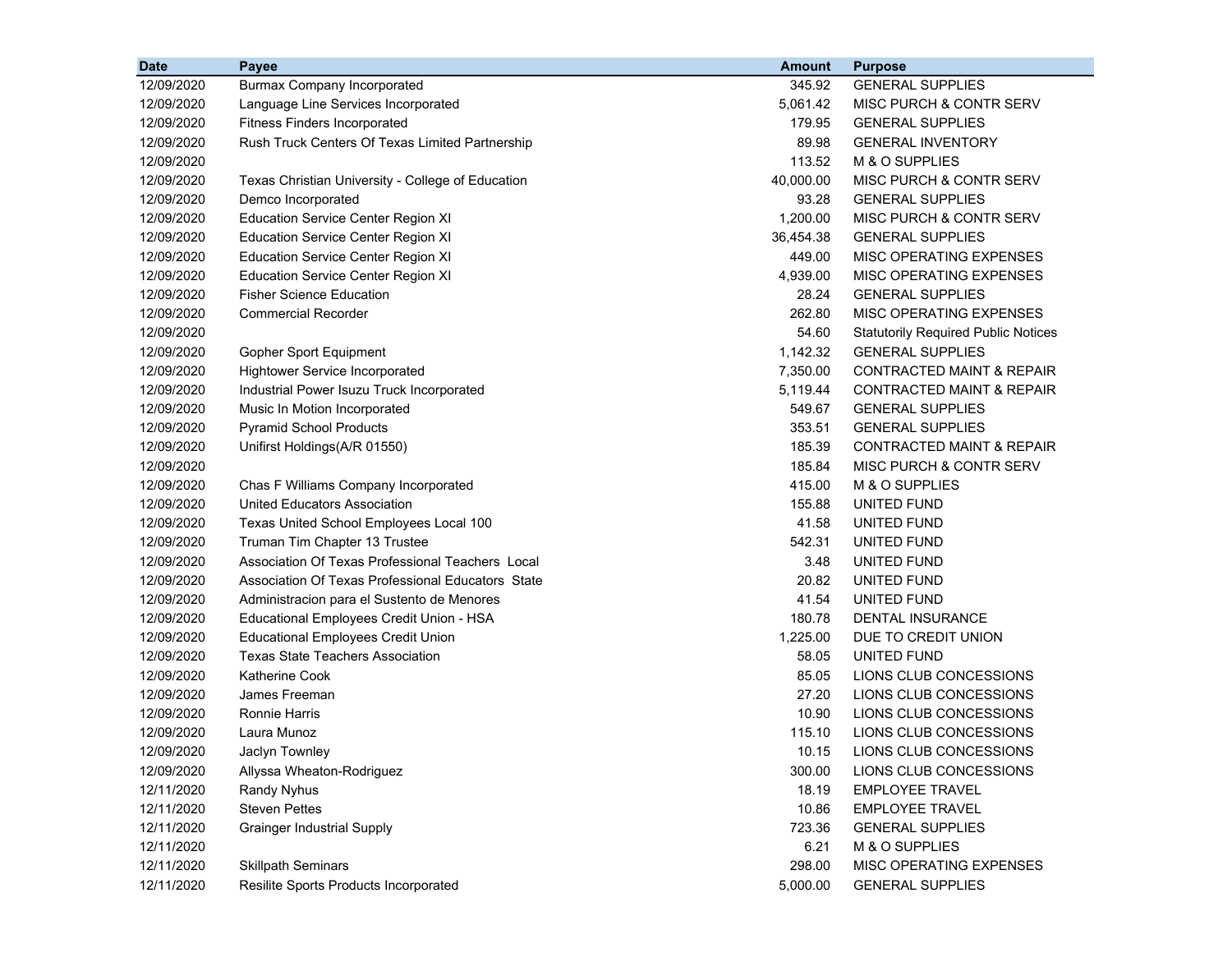| <b>Date</b> | Payee                                                | <b>Amount</b> | <b>Purpose</b>                       |
|-------------|------------------------------------------------------|---------------|--------------------------------------|
| 12/11/2020  |                                                      | 2,002.00      | M & O SUPPLIES                       |
| 12/11/2020  | Kroger                                               | 134.11        | <b>GENERAL SUPPLIES</b>              |
| 12/11/2020  | Jennie O Foods Incorporated                          | 8,595.00      | <b>GENERAL INVENTORY</b>             |
| 12/11/2020  | Lennox Industries Incorporated                       | 39.03         | M & O SUPPLIES                       |
| 12/11/2020  | Texas Furniture Source Incorporated                  | 1,875.33      | <b>GENERAL SUPPLIES</b>              |
| 12/11/2020  | Barnes & Noble Booksellers, Inc                      | 64.00         | <b>READING MATERIALS</b>             |
| 12/11/2020  | Delta T Ltd                                          | 28,011.50     | BLDG PURCH, CONSTR, IMPROVE          |
| 12/11/2020  | Trane Company Commercial Systems Group               | 62.31         | M & O SUPPLIES                       |
| 12/11/2020  | Office Depot                                         | 295.35        | <b>GENERAL SUPPLIES</b>              |
| 12/11/2020  |                                                      | 47.11         | <b>INVOICES RECEIVABLE</b>           |
| 12/11/2020  | <b>Marks Plumbing Parts</b>                          | 223.15        | M & O SUPPLIES                       |
| 12/11/2020  | M & A Technology Incorporated                        | 252.00        | <b>GENERAL SUPPLIES</b>              |
| 12/11/2020  | Land O Lakes Incorporated                            | 6,019.36      | <b>GENERAL INVENTORY</b>             |
| 12/11/2020  | <b>CDW Government Incorporated</b>                   | 528,307.65    | <b>GENERAL SUPPLIES</b>              |
| 12/11/2020  | Aerowave Technologies                                | 185.00        | CONTRACTED MAINT & REPAIR            |
| 12/11/2020  |                                                      | 356.00        | <b>GENERAL SUPPLIES</b>              |
| 12/11/2020  |                                                      | 242.00        | <b>INVOICES RECEIVABLE</b>           |
| 12/11/2020  |                                                      | 185.00        | M & O SUPPLIES                       |
| 12/11/2020  | Govconnection Incorporated                           | 194.00        | <b>GENERAL SUPPLIES</b>              |
| 12/11/2020  | Apple Computer Incorporated                          | 23,544.00     | <b>GENERAL SUPPLIES</b>              |
| 12/11/2020  | Johnson Controls Incorporate                         | 6,750.00      | M & O SUPPLIES                       |
| 12/11/2020  | City Of Arlington                                    | 18,963.03     | MISC PURCH & CONTR SERV              |
| 12/11/2020  | Utpa                                                 | 631.00        | MISC OPERATING EXPENSES              |
| 12/11/2020  | Utpa                                                 | 311.00        | MISC OPERATING EXPENSES              |
| 12/11/2020  | Sportsgrafx Incorporated                             | 299.00        | M & O SUPPLIES                       |
| 12/11/2020  | <b>Empowering Writers</b>                            | 1,656.00      | MISC PURCH & CONTR SERV              |
| 12/11/2020  | Monarch Trophy Studio                                | 440.55        | <b>GENERAL SUPPLIES</b>              |
| 12/11/2020  |                                                      | 8.90          | <b>INVOICES RECEIVABLE</b>           |
| 12/11/2020  | Texas Interpreting Services, LLC                     | 8,180.00      | MISC PURCH & CONTR SERV              |
| 12/11/2020  | <b>Binswanger Glass</b>                              | 427.84        | M & O SUPPLIES                       |
| 12/11/2020  | <b>SC Fuels</b>                                      | 10,331.37     | <b>GENERAL INVENTORY</b>             |
| 12/11/2020  | <b>Ivy Randy</b>                                     | 105.00        | MISC PURCH & CONTR SERV              |
| 12/11/2020  | Simank David                                         | 115.00        | MISC PURCH & CONTR SERV              |
| 12/11/2020  | Reichenstein Kurt                                    | 150.00        | <b>INVOICES RECEIVABLE</b>           |
| 12/11/2020  | City Electric Supply Company                         | 1,200.00      | <b>GENERAL INVENTORY</b>             |
| 12/11/2020  | Tarrant County Tax Assessor-Collector                | 22.00         | MISC OPERATING EXPENSES              |
| 12/11/2020  | <b>Tarrant County Tax Assessor-Collector</b>         | 112.75        | MISC OPERATING EXPENSES              |
| 12/11/2020  | Elliott Staffing Services, Inc.                      | 6,274.56      | MISC PURCH & CONTR SERV              |
| 12/11/2020  | Association for Supervision & Curriculum Development | 239.00        | <b>DUES</b>                          |
| 12/11/2020  | <b>Education Galaxy LLC</b>                          | 4,400.00      | <b>GENERAL SUPPLIES</b>              |
| 12/11/2020  | <b>Final Graphic</b>                                 | 152.55        | <b>ELECTION COSTS</b>                |
| 12/11/2020  | Identity Automation, LP                              | 85,219.50     | <b>CONTRACTED MAINT &amp; REPAIR</b> |
| 12/11/2020  | <b>BrainPOP LLC</b>                                  | 2,950.00      | <b>GENERAL SUPPLIES</b>              |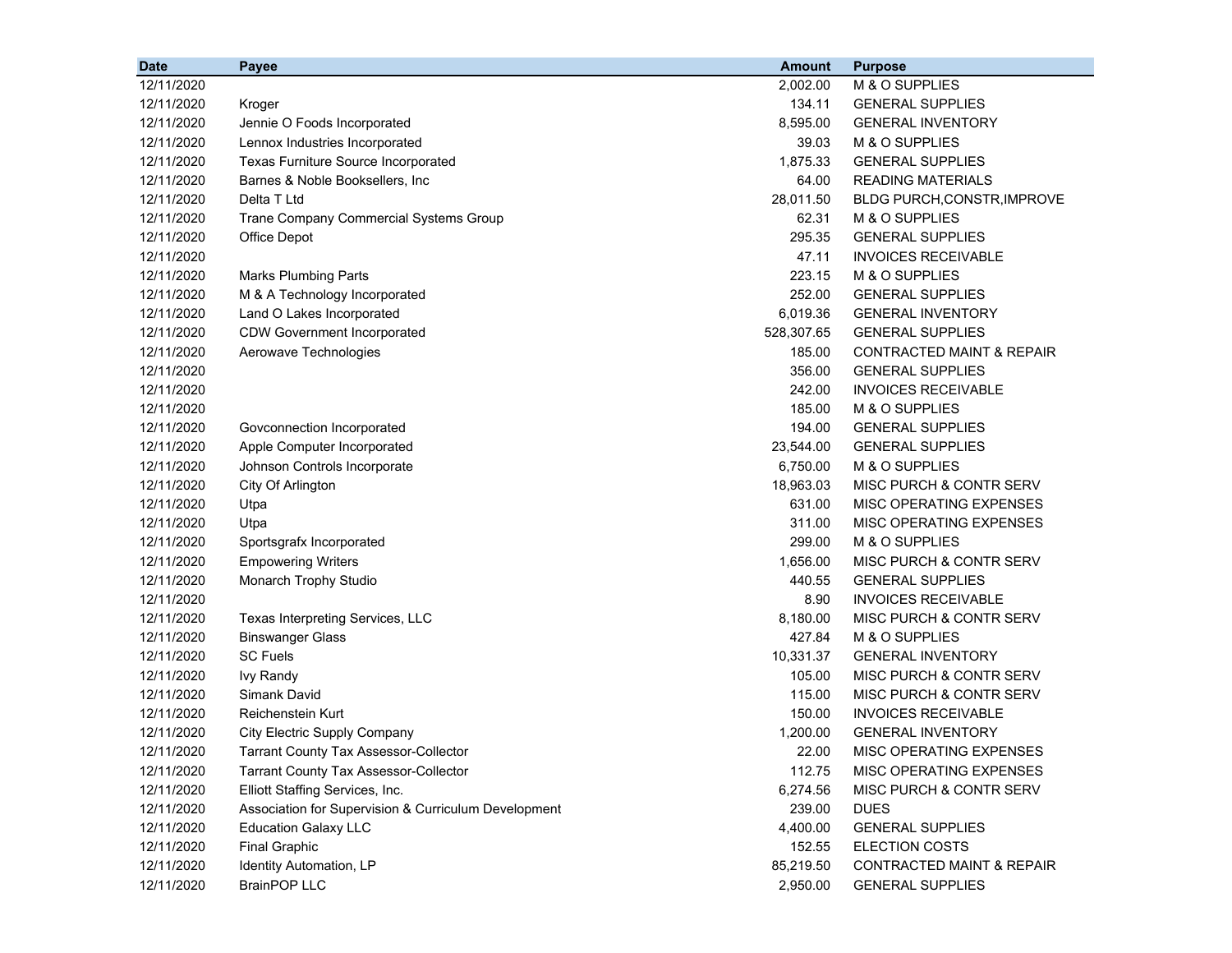| <b>Date</b> | Payee                                           | <b>Amount</b> | <b>Purpose</b>                       |
|-------------|-------------------------------------------------|---------------|--------------------------------------|
| 12/11/2020  | Fixi Shop The                                   | 237.60        | <b>GENERAL SUPPLIES</b>              |
| 12/11/2020  | Learning Farm, LLC                              | 1,699.00      | <b>GENERAL SUPPLIES</b>              |
| 12/11/2020  | OTC Brands, Inc                                 | 284.82        | <b>GENERAL SUPPLIES</b>              |
| 12/11/2020  | OverDrive, Inc                                  | 1,500.00      | <b>READING MATERIALS</b>             |
| 12/11/2020  | Nasco                                           | 1,431.63      | <b>GENERAL SUPPLIES</b>              |
| 12/11/2020  | Steve Weiss Music, Inc.                         | 475.95        | <b>GENERAL SUPPLIES</b>              |
| 12/11/2020  | S/P2                                            | 299.00        | <b>GENERAL SUPPLIES</b>              |
| 12/11/2020  | MP2 Energy Texas LLC                            | 154.02        | <b>WATER</b>                         |
| 12/11/2020  | Bayes Achievement Center, Inc.                  | 18,181.80     | TUITION & TRFR PMTS                  |
| 12/11/2020  | <b>RJM Contractors Inc</b>                      | 502,820.00    | BLDG PURCH, CONSTR, IMPROVE          |
| 12/11/2020  |                                                 | (25, 141.00)  | <b>RETAINAGE</b>                     |
| 12/11/2020  | <b>MTS Publications</b>                         | 3,543.80      | <b>GENERAL SUPPLIES</b>              |
| 12/11/2020  | Project Lead The Way Incorporated               | 467.50        | <b>GENERAL SUPPLIES</b>              |
| 12/11/2020  | United States Cold Storage LP                   | 11,159.25     | <b>RENTALS &amp; OPERATING LEASE</b> |
| 12/11/2020  | New Dairy Opco LLC DBA Borden Dairy             | 51,494.99     | <b>FOOD</b>                          |
| 12/11/2020  | SimTutor Incorporated                           | 3,900.00      | <b>GENERAL SUPPLIES</b>              |
| 12/11/2020  | Complete Supply Incorporated                    | 10,263.96     | <b>GENERAL INVENTORY</b>             |
| 12/11/2020  | Rockler Woodworking                             | 828.98        | <b>GENERAL SUPPLIES</b>              |
| 12/11/2020  | Hobby Lobby Store #175                          | 289.06        | <b>GENERAL SUPPLIES</b>              |
| 12/11/2020  | Sam Pack's Five Star Ford                       | 68,384.00     | <b>VEHICLES</b>                      |
| 12/11/2020  | Sam Pack's Five Star Ford                       | 180.12        | <b>GENERAL INVENTORY</b>             |
| 12/11/2020  |                                                 | (847.00)      | LIONS CLUB CONCESSIONS               |
| 12/11/2020  |                                                 | 34,192.00     | <b>VEHICLES</b>                      |
| 12/11/2020  | Moses Palmer Howell Llp Attorneys At Law        | 864.00        | <b>LEGAL SERVICES</b>                |
| 12/11/2020  | Music & Arts                                    | 2,845.80      | <b>CONTRACTED MAINT &amp; REPAIR</b> |
| 12/11/2020  | First Advantage Background Services             | 128.68        | MISC PURCH & CONTR SERV              |
| 12/11/2020  | Arlington Kid To Kid                            | 75.14         | <b>GENERAL SUPPLIES</b>              |
| 12/11/2020  | Rush Truck Centers Of Texas Limited Partnership | (11.45)       | <b>GENERAL INVENTORY</b>             |
| 12/11/2020  |                                                 | 44.76         | M & O SUPPLIES                       |
| 12/11/2020  | J P Morgan Chase Bank - For SUA payments        | 1,615,675.33  | <b>Credit Card Payable</b>           |
| 12/11/2020  |                                                 | (1,349.00)    | <b>READING MATERIALS</b>             |
| 12/11/2020  | Sas Technologies Limited                        | 350.00        | CONTRACTED MAINT & REPAIR            |
| 12/11/2020  | Arlington Chamber Of Commerce                   | 23,750.00     | MISC PURCH & CONTR SERV              |
| 12/11/2020  | Demco Incorporated                              | 173.09        | <b>GENERAL SUPPLIES</b>              |
| 12/11/2020  | <b>Pyramid School Products</b>                  | 134.88        | <b>GENERAL SUPPLIES</b>              |
| 12/11/2020  | Sargent Welch L L C                             | 1,192.32      | <b>GENERAL SUPPLIES</b>              |
| 12/15/2020  | <b>Atmos Energy</b>                             | 311.64        | WATER                                |
| 12/15/2020  | <b>Atmos Energy</b>                             | 146.50        | <b>WATER</b>                         |
| 12/15/2020  | <b>Atmos Energy</b>                             | 59.76         | <b>WATER</b>                         |
| 12/15/2020  | <b>Atmos Energy</b>                             | 280.03        | <b>WATER</b>                         |
| 12/15/2020  | <b>Texas Classroom Teachers Association</b>     | 255.39        | UNITED FUND                          |
| 12/15/2020  | United Educators Association                    | 44,893.36     | UNITED FUND                          |
| 12/15/2020  | Texas United School Employees Local 100         | 14.99         | UNITED FUND                          |
|             |                                                 |               |                                      |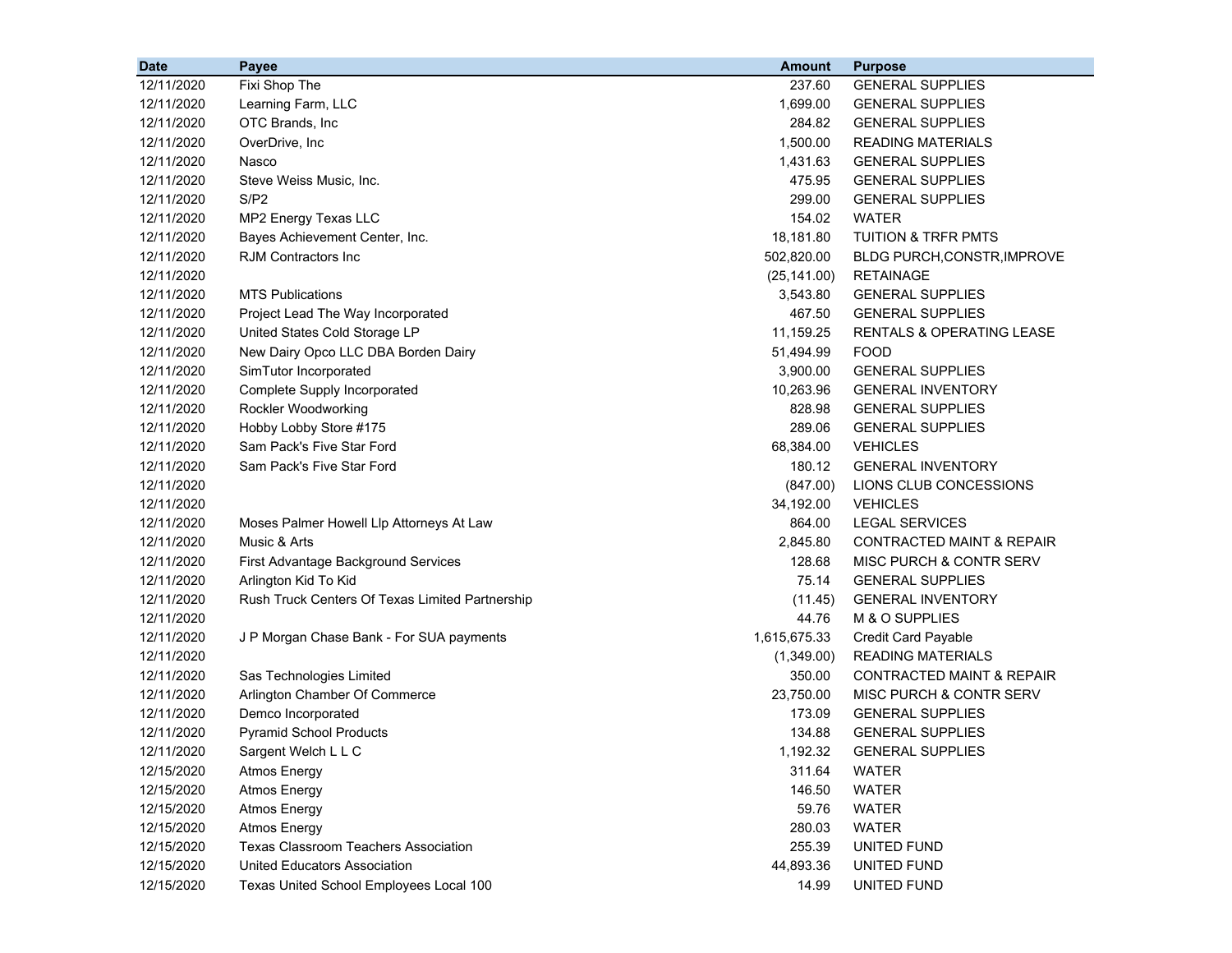| <b>Date</b> | Payee                                                      | <b>Amount</b> | <b>Purpose</b>             |
|-------------|------------------------------------------------------------|---------------|----------------------------|
| 12/15/2020  | Texas United School Employees Local 100                    | 15.00         | UNITED FUND                |
| 12/15/2020  | Texas United School Employees Local 100                    | 26.67         | UNITED FUND                |
| 12/15/2020  | <b>Texas Guaranteed Student Loan Corporation</b>           | 2,488.34      | UNITED FUND                |
| 12/15/2020  | Texas Guaranteed Student Loan Corporation                  | 684.42        | UNITED FUND                |
| 12/15/2020  | <b>Arlington Education Foundation</b>                      | 43.00         | AISD EDUCATION FOUNDATION  |
| 12/15/2020  | Arlington Education Foundation                             | 527.00        | AISD EDUCATION FOUNDATION  |
| 12/15/2020  | Truman Tim Chapter 13 Trustee                              | 11,531.00     | UNITED FUND                |
| 12/15/2020  | Truman Tim Chapter 13 Trustee                              | 420.00        | UNITED FUND                |
| 12/15/2020  | Truman Tim Chapter 13 Trustee                              | 1,464.46      | UNITED FUND                |
| 12/15/2020  | <b>United States Treasury</b>                              | 635.00        | FED INC TAX WITHHOLDING    |
| 12/15/2020  | Family And Consumer Sciences Teachers Association Of Texas | 27.09         | AISD EDUCATION FOUNDATION  |
| 12/15/2020  | Region Xi Teacher Preparation Program                      | 680.10        | <b>INVOICES RECEIVABLE</b> |
| 12/15/2020  | <b>Education Service Center Region X</b>                   | 450.00        | <b>INVOICES RECEIVABLE</b> |
| 12/15/2020  | Texas Association Of Secondary School Principals           | 150.83        | UNITED FUND                |
| 12/15/2020  | Association Of Texas Professional Teachers Local           | 0.58          | UNITED FUND                |
| 12/15/2020  | Association Of Texas Professional Teachers Local           | 12.50         | UNITED FUND                |
| 12/15/2020  | Association Of Texas Professional Teachers Local           | 399.50        | UNITED FUND                |
| 12/15/2020  | Association Of Texas Professional Educators State          | 6,260.93      | UNITED FUND                |
| 12/15/2020  | Association Of Texas Professional Educators State          | 267.50        | UNITED FUND                |
| 12/15/2020  | Association Of Texas Professional Educators State          | 34.60         | UNITED FUND                |
| 12/15/2020  | <b>Education Career Alternatives Program</b>               | 18,365.00     | <b>INVOICES RECEIVABLE</b> |
| 12/15/2020  | California State Disbursement Unit                         | 650.00        | UNITED FUND                |
| 12/15/2020  | Pam Bassel Chapter 13 Trustee                              | 1,200.00      | UNITED FUND                |
| 12/15/2020  | Pam Bassel Chapter 13 Trustee                              | 10,199.00     | UNITED FUND                |
| 12/15/2020  | Department of Children and Family Services - Louisiana     | 1,051.63      | UNITED FUND                |
| 12/15/2020  | Administracion para el Sustento de Menores                 | 347.69        | UNITED FUND                |
| 12/15/2020  | Tennessee Child Support                                    | 635.19        | UNITED FUND                |
| 12/15/2020  | <b>Trellis Company</b>                                     | 200.46        | UNITED FUND                |
| 12/15/2020  | <b>Support Payment Clearinghouse</b>                       | 864.00        | UNITED FUND                |
| 12/15/2020  | Powers Tom Chapter 13 Trustee                              | 2,588.00      | UNITED FUND                |
| 12/15/2020  | Powers Tom Chapter 13 Trustee                              | 904.62        | UNITED FUND                |
| 12/15/2020  | <b>ACT Houston At Dallas</b>                               | 428.00        | <b>INVOICES RECEIVABLE</b> |
| 12/15/2020  | Texas Teachers Alternative Certification Program           | 29,845.00     | <b>INVOICES RECEIVABLE</b> |
| 12/15/2020  | <b>Texas American Federation Of Teachers</b>               | 43.74         | UNITED FUND                |
| 12/15/2020  | Educational Employees Credit Union - HSA                   | 113,555.80    | DENTAL INSURANCE           |
| 12/15/2020  | <b>Educational Employees Credit Union</b>                  | 110,881.92    | DUE TO CREDIT UNION        |
| 12/15/2020  | <b>Texas State Teachers Association</b>                    | 3,371.90      | UNITED FUND                |
| 12/16/2020  | <b>Tricia Alford</b>                                       | 160.61        | <b>EMPLOYEE TRAVEL</b>     |
| 12/16/2020  | Evelyn Arbaiza                                             | 95.87         | <b>EMPLOYEE TRAVEL</b>     |
| 12/16/2020  | Amber Bellew                                               | 102.67        | <b>EMPLOYEE TRAVEL</b>     |
| 12/16/2020  | Kevin Burgess                                              | 84.69         | <b>EMPLOYEE TRAVEL</b>     |
| 12/16/2020  | Patricia Chargois Spears                                   | 14.71         | <b>EMPLOYEE TRAVEL</b>     |
| 12/16/2020  | Chelsea Galbraith                                          | 59.49         | <b>EMPLOYEE TRAVEL</b>     |
|             |                                                            |               |                            |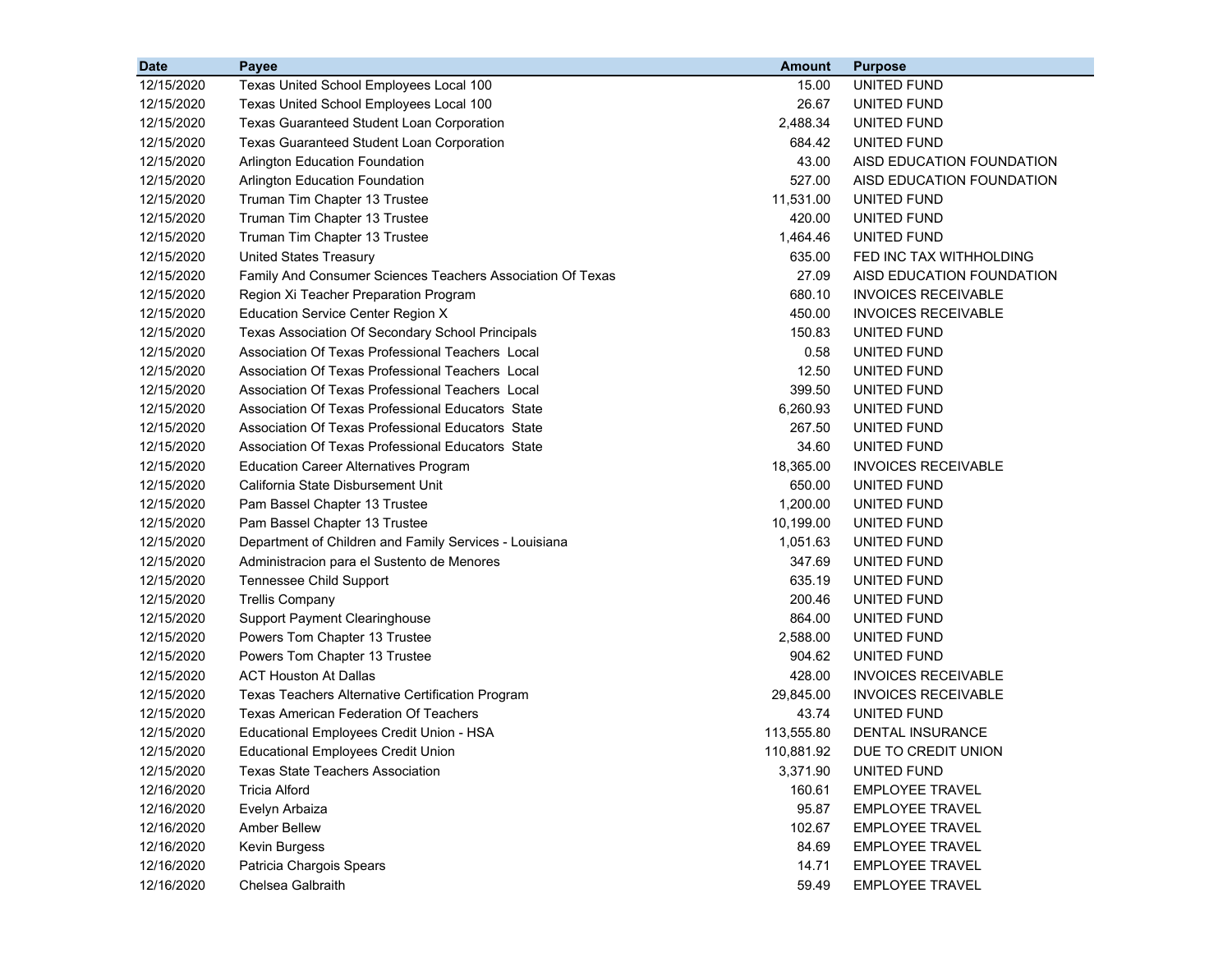| <b>Date</b> | Payee                                | <b>Amount</b> | <b>Purpose</b>                       |
|-------------|--------------------------------------|---------------|--------------------------------------|
| 12/16/2020  | <b>Brittany Gibson</b>               | 69.44         | <b>EMPLOYEE TRAVEL</b>               |
| 12/16/2020  | Kim Greenberg                        | 68.05         | <b>EMPLOYEE TRAVEL</b>               |
| 12/16/2020  | Natalie Haney                        | 116.00        | MISC OPERATING EXPENSES              |
| 12/16/2020  | Lisa Harvey                          | 3.26          | <b>EMPLOYEE TRAVEL</b>               |
| 12/16/2020  | <b>Blanca Hernandez</b>              | 129.74        | <b>EMPLOYEE TRAVEL</b>               |
| 12/16/2020  | Ana Hidalgo                          | 29.64         | <b>EMPLOYEE TRAVEL</b>               |
| 12/16/2020  | <b>Brandy Hodges</b>                 | 95.44         | <b>EMPLOYEE TRAVEL</b>               |
| 12/16/2020  | <b>Elizabeth Howe</b>                | 19.69         | <b>EMPLOYEE TRAVEL</b>               |
| 12/16/2020  | Karen Howell-Chapman                 | 62.97         | <b>EMPLOYEE TRAVEL</b>               |
| 12/16/2020  | Mihaela Irina Ilinca                 | 70.94         | <b>EMPLOYEE TRAVEL</b>               |
| 12/16/2020  | Theodore Jarchow                     | 109.56        | <b>EMPLOYEE TRAVEL</b>               |
| 12/16/2020  | Adriana Lopez                        | 33.76         | <b>EMPLOYEE TRAVEL</b>               |
| 12/16/2020  | Laina McDonald                       | 68.69         | <b>EMPLOYEE TRAVEL</b>               |
| 12/16/2020  | <b>Caitlin Least</b>                 | 11.61         | <b>EMPLOYEE TRAVEL</b>               |
| 12/16/2020  | <b>Candice Moore</b>                 | 31.30         | <b>EMPLOYEE TRAVEL</b>               |
| 12/16/2020  | Andrea Morrow                        | 8.03          | <b>EMPLOYEE TRAVEL</b>               |
| 12/16/2020  | Carla Mullen                         | 16.05         | <b>EMPLOYEE TRAVEL</b>               |
| 12/16/2020  | Barbara Ozimica                      | 36.97         | <b>EMPLOYEE TRAVEL</b>               |
| 12/16/2020  | Jolene Restivo                       | 17.01         | SAL & WAGES-SUPPORT PERS             |
| 12/16/2020  | Corey Robinson                       | 191.26        | <b>EMPLOYEE TRAVEL</b>               |
| 12/16/2020  | Mary Ann Romero                      | 56.23         | <b>EMPLOYEE TRAVEL</b>               |
| 12/16/2020  | Angel Silva                          | 63.02         | <b>EMPLOYEE TRAVEL</b>               |
| 12/16/2020  | Deborah Steiner                      | 29.75         | <b>EMPLOYEE TRAVEL</b>               |
| 12/16/2020  | Amy Ta                               | 116.00        | MISC OPERATING EXPENSES              |
| 12/16/2020  | Claudia Tejeda                       | 25.25         | <b>EMPLOYEE TRAVEL</b>               |
| 12/16/2020  | <b>Ileene Thomas</b>                 | 33.71         | <b>EMPLOYEE TRAVEL</b>               |
| 12/16/2020  | <b>Caley Tindal</b>                  | 104.16        | EMPLOYEE TRAVEL                      |
| 12/16/2020  | Carmen Todd                          | 29.37         | <b>EMPLOYEE TRAVEL</b>               |
| 12/16/2020  | Eniko Walter-Howard                  | 27.87         | <b>EMPLOYEE TRAVEL</b>               |
| 12/16/2020  | Jennifer Allen                       | 58.48         | <b>EMPLOYEE TRAVEL</b>               |
| 12/16/2020  | <b>Marlin Clark</b>                  | 51.36         | <b>EMPLOYEE TRAVEL</b>               |
| 12/16/2020  | <b>Kathy Cummings</b>                | 76.02         | <b>EMPLOYEE TRAVEL</b>               |
| 12/16/2020  | Peter Grieco                         | 26.11         | <b>EMPLOYEE TRAVEL</b>               |
| 12/16/2020  | <b>Wendy Harvey</b>                  | 39.16         | <b>EMPLOYEE TRAVEL</b>               |
| 12/16/2020  | Kenneth Johnson                      | 31.14         | <b>EMPLOYEE TRAVEL</b>               |
| 12/16/2020  | Jennifer Martin                      | 3.75          | <b>EMPLOYEE TRAVEL</b>               |
| 12/16/2020  | Scott Schneider                      | 39.80         | <b>EMPLOYEE TRAVEL</b>               |
| 12/16/2020  | Donald Sibley                        | 8.93          | <b>EMPLOYEE TRAVEL</b>               |
| 12/16/2020  | Corgan Assoc Architects Incorporated | 112,780.80    | BLDG PURCH, CONSTR, IMPROVE          |
| 12/16/2020  |                                      | 20,958.04     | <b>CONTRACTED MAINT &amp; REPAIR</b> |
| 12/16/2020  |                                      | 28,711.53     | OTH PROFESSIONAL SERVICES            |
| 12/16/2020  | <b>Grainger Industrial Supply</b>    | 171.47        | M & O SUPPLIES                       |
| 12/16/2020  | <b>Teachers Tools Incorporated</b>   | 65.94         | <b>GENERAL SUPPLIES</b>              |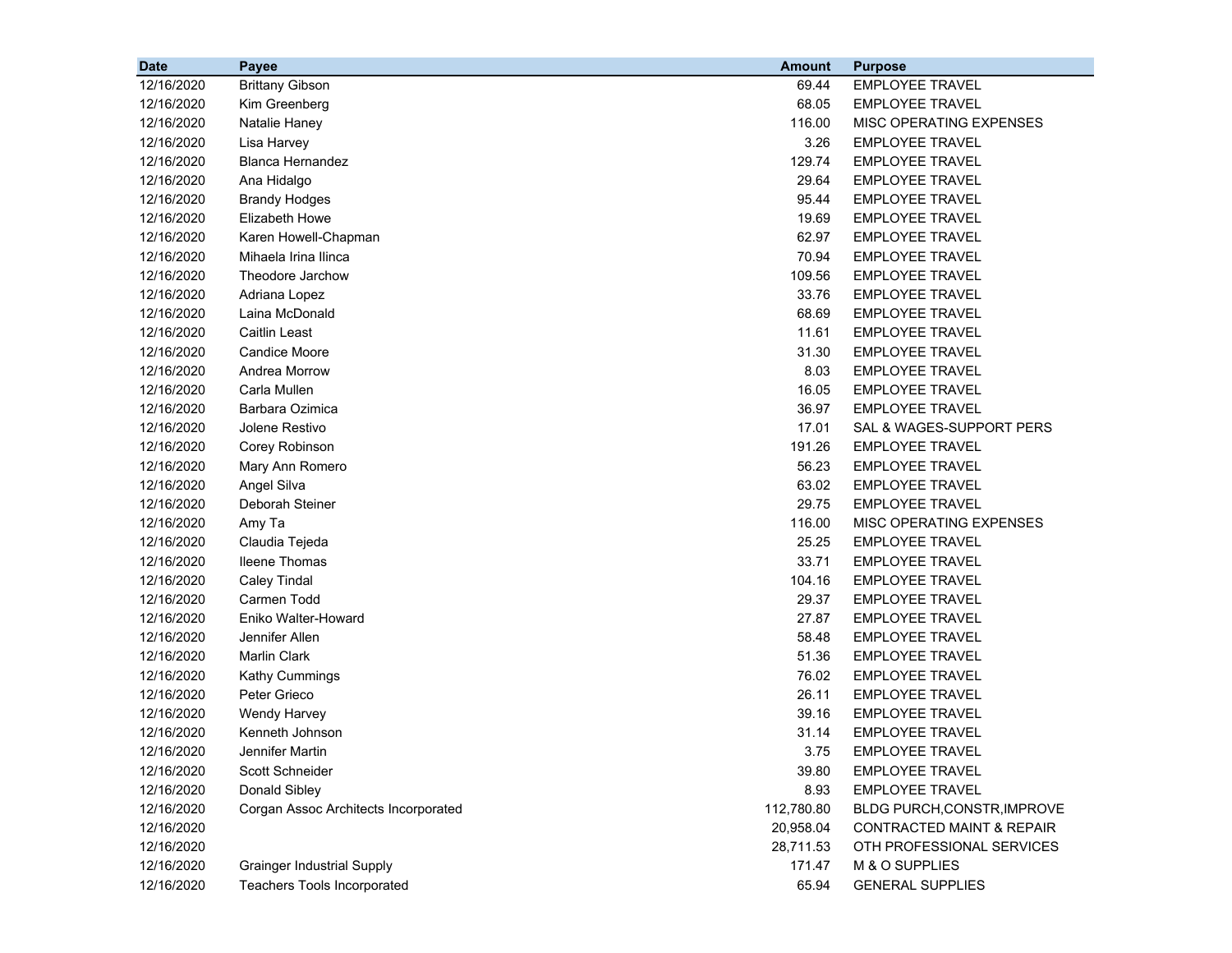| <b>Date</b> | Payee                                  | <b>Amount</b> | <b>Purpose</b>                       |
|-------------|----------------------------------------|---------------|--------------------------------------|
| 12/16/2020  | McGraw-Hill School Education, LLC      | 990.17        | <b>TEXTBOOKS</b>                     |
| 12/16/2020  | Home Depot Pro                         | 716.23        | M & O SUPPLIES                       |
| 12/16/2020  | Apex Supply Company                    | 792.39        | M & O SUPPLIES                       |
| 12/16/2020  | Kroger                                 | 434.91        | <b>GENERAL SUPPLIES</b>              |
| 12/16/2020  |                                        | 361.11        | <b>INVOICES RECEIVABLE</b>           |
| 12/16/2020  |                                        | 71.06         | MISC OPERATING EXPENSES              |
| 12/16/2020  | United Refrigeration Incorporated      | 3,555.71      | M & O SUPPLIES                       |
| 12/16/2020  | <b>Breaker Broker Company</b>          | 3,648.00      | M & O SUPPLIES                       |
| 12/16/2020  | <b>Elliott Electric Supply</b>         | 3,365.56      | M & O SUPPLIES                       |
| 12/16/2020  | Vehicle Maintenance Program            | 70.50         | <b>GENERAL INVENTORY</b>             |
| 12/16/2020  | Ace Mart Restaurant Supply Company     | 434.95        | <b>GENERAL SUPPLIES</b>              |
| 12/16/2020  | Texas Furniture Source Incorporated    | 625.11        | <b>GENERAL SUPPLIES</b>              |
| 12/16/2020  | <b>Masters Distribution Systems</b>    | 677.94        | <b>FOOD</b>                          |
| 12/16/2020  | Winston Water Cooler Limited           | 5,601.83      | <b>GENERAL INVENTORY</b>             |
| 12/16/2020  | Lone Star Communications Incorporated  | 58,270.00     | MISC PURCH & CONTR SERV              |
| 12/16/2020  | Trane Company Commercial Systems Group | 474.20        | M & O SUPPLIES                       |
| 12/16/2020  | Capstone                               | 1,904.00      | <b>READING MATERIALS</b>             |
| 12/16/2020  | PPG Architectural Finishes, Inc        | 137.70        | M & O SUPPLIES                       |
| 12/16/2020  | <b>Careys Sporting Goods</b>           | 3,491.11      | <b>GENERAL SUPPLIES</b>              |
| 12/16/2020  | Airgas Southwest Incorporated          | 153.31        | <b>GENERAL SUPPLIES</b>              |
| 12/16/2020  | Mica Crane Service Inc                 | 375.00        | <b>CONTRACTED MAINT &amp; REPAIR</b> |
| 12/16/2020  | Office Depot                           | 1,839.64      | <b>GENERAL SUPPLIES</b>              |
| 12/16/2020  | B & H Photo Video                      | 527.41        | <b>GENERAL SUPPLIES</b>              |
| 12/16/2020  | Ratcliff Constructors Incorporated     | 716,514.47    | BLDG PURCH, CONSTR, IMPROVE          |
| 12/16/2020  |                                        | 399,549.95    | <b>CONTRACTED MAINT &amp; REPAIR</b> |
| 12/16/2020  |                                        | (55,803.20)   | <b>RETAINAGE</b>                     |
| 12/16/2020  | <b>CDW Government Incorporated</b>     | 252,338.12    | <b>GENERAL SUPPLIES</b>              |
| 12/16/2020  | Landtec Engineers Llc                  | 25,482.75     | <b>BLDG PURCH, CONSTR, IMPROVE</b>   |
| 12/16/2020  | <b>D P S</b> General Services          | 197.00        | MISC PURCH & CONTR SERV              |
| 12/16/2020  | C & P Pump Services Incorporated       | 150.00        | M & O SUPPLIES                       |
| 12/16/2020  | <b>Td Industries Limited</b>           | 42,680.48     | <b>CONTRACTED MAINT &amp; REPAIR</b> |
| 12/16/2020  | <b>Cowboy Towing</b>                   | 609.00        | <b>CONTRACTED MAINT &amp; REPAIR</b> |
| 12/16/2020  | Aerowave Technologies                  | 252.24        | <b>CONTRACTED MAINT &amp; REPAIR</b> |
| 12/16/2020  |                                        | 178.66        | <b>GENERAL SUPPLIES</b>              |
| 12/16/2020  | Govconnection Incorporated             | 645.00        | <b>GENERAL SUPPLIES</b>              |
| 12/16/2020  | Junior Library Guild                   | 550.20        | READING MATERIALS                    |
| 12/16/2020  | <b>ProComputing Corporation</b>        | 126,804.02    | <b>FURN &amp; EQUIP &gt; \$5,000</b> |
| 12/16/2020  | Henry Schein Incorporated              | 3,924.20      | <b>GENERAL SUPPLIES</b>              |
| 12/16/2020  | National Center For Youth Issues       | 4,628.00      | MISC OPERATING EXPENSES              |
| 12/16/2020  | Apple Computer Incorporated            | 85,478.00     | <b>GENERAL SUPPLIES</b>              |
| 12/16/2020  | Library Store Incorporated The         | 64.94         | <b>GENERAL SUPPLIES</b>              |
| 12/16/2020  |                                        | 25.40         | <b>INVOICES RECEIVABLE</b>           |
| 12/16/2020  | City Of Dalworthington Gardens         | 250.00        | MISC OPERATING EXPENSES              |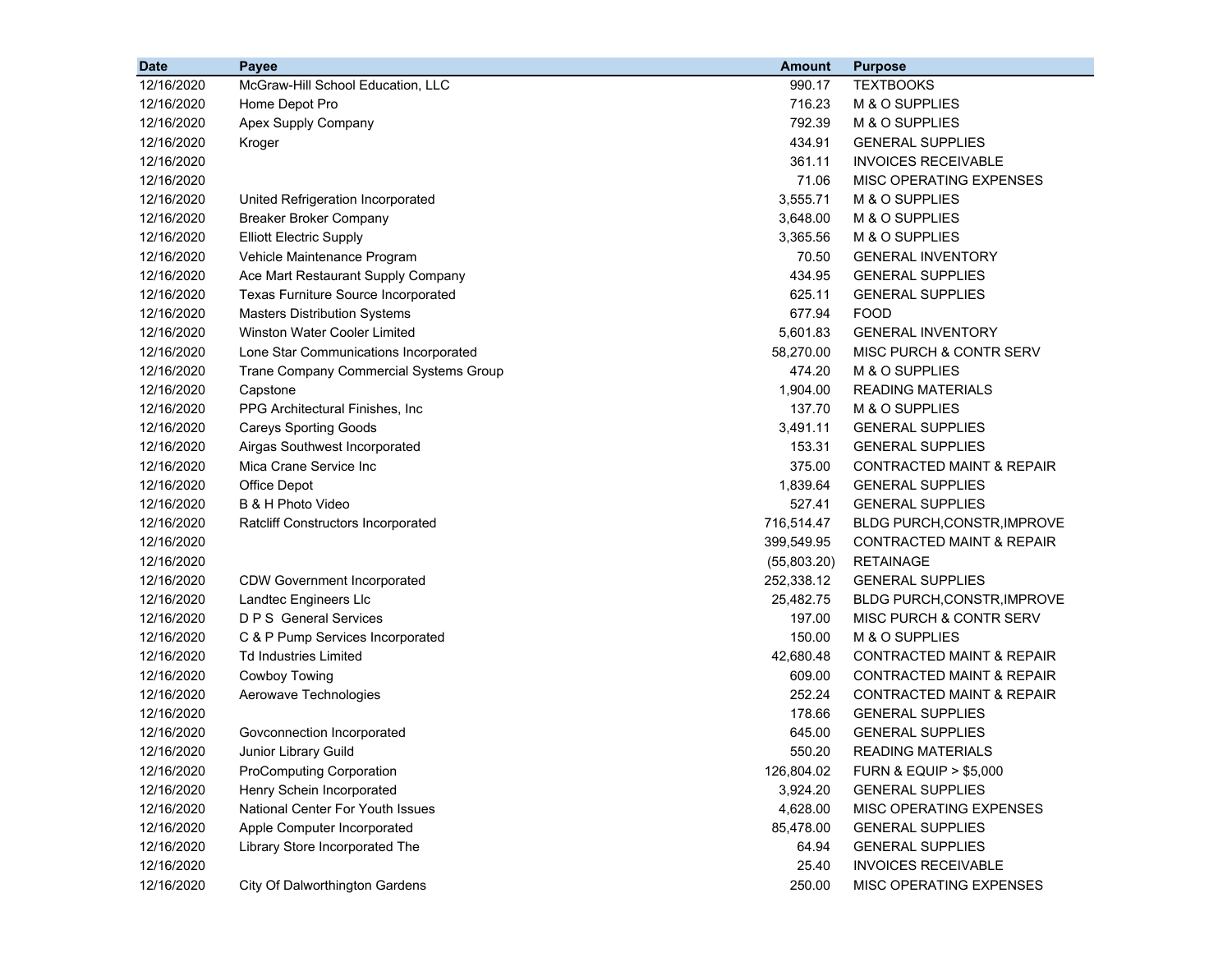| <b>Date</b> | <b>Payee</b>                                         | <b>Amount</b> | <b>Purpose</b>                       |
|-------------|------------------------------------------------------|---------------|--------------------------------------|
| 12/16/2020  | Anixter Incorporated                                 | 525.98        | <b>CONTRACTED MAINT &amp; REPAIR</b> |
| 12/16/2020  | Lee's School Supplies                                | 152.50        | <b>GENERAL SUPPLIES</b>              |
| 12/16/2020  | Arlington Hardware Incorporated #53                  | 280.86        | M & O SUPPLIES                       |
| 12/16/2020  | <b>Centerline Supply Limited</b>                     | 256.00        | M & O SUPPLIES                       |
| 12/16/2020  | Mardel Incorporated                                  | 179.05        | <b>GENERAL SUPPLIES</b>              |
| 12/16/2020  | Catholic Charities Translation & Interpreter Network | 8,955.86      | MISC PURCH & CONTR SERV              |
| 12/16/2020  | National Fatherhood Initiative                       | 1,990.00      | <b>GENERAL SUPPLIES</b>              |
| 12/16/2020  | <b>Walsh Robert</b>                                  | 770.00        | MISC PURCH & CONTR SERV              |
| 12/16/2020  | Republic Services of Texas Limited                   | 82,915.76     | <b>CONTRACTED MAINT &amp; REPAIR</b> |
| 12/16/2020  | Hanover Uniform Company                              | 114.00        | NON-FOOD REQUISITIONS                |
| 12/16/2020  | Gordon Bobbie                                        | 105.00        | <b>MISC PURCH &amp; CONTR SERV</b>   |
| 12/16/2020  | <b>EBS(Educational Based Services)</b>               | 6,791.13      | MISC PURCH & CONTR SERV              |
| 12/16/2020  | <b>Total Maintenance Solutions-South</b>             | 290.41        | M & O SUPPLIES                       |
| 12/16/2020  | <b>Smith Kendrick</b>                                | 550.00        | MISC PURCH & CONTR SERV              |
| 12/16/2020  | Ragland Rodney D                                     | 115.00        | MISC PURCH & CONTR SERV              |
| 12/16/2020  | Eduphoria! Incorporated                              | 78,730.00     | MISC PURCH & CONTR SERV              |
| 12/16/2020  | Monarch Trophy Studio                                | 17.80         | <b>GENERAL SUPPLIES</b>              |
| 12/16/2020  | Alvarado Armando                                     | 70.00         | MISC PURCH & CONTR SERV              |
| 12/16/2020  | Speech Corner LLC                                    | 26.94         | <b>GENERAL SUPPLIES</b>              |
| 12/16/2020  | Lea Park & Play Incorporated                         | 250.95        | M & O SUPPLIES                       |
| 12/16/2020  | Musser Amanda                                        | 502.50        | MISC PURCH & CONTR SERV              |
| 12/16/2020  | <b>Heat Transfer Solutions</b>                       | 13,663.92     | M & O SUPPLIES                       |
| 12/16/2020  | Automatic Sprinkler of Texas Incorporated            | 5,225.00      | <b>CONTRACTED MAINT &amp; REPAIR</b> |
| 12/16/2020  | Coon Chuck                                           | 70.00         | MISC OPERATING EXPENSES              |
| 12/16/2020  | Ramirez Becky                                        | 100.00        | MISC OPERATING EXPENSES              |
| 12/16/2020  | <b>Ball Eric</b>                                     | 618.75        | MISC PURCH & CONTR SERV              |
| 12/16/2020  | Ducksworth William                                   | 135.00        | MISC PURCH & CONTR SERV              |
| 12/16/2020  | David Hinson                                         | 453.75        | MISC PURCH & CONTR SERV              |
| 12/16/2020  | <b>Stennis Sanford</b>                               | 110.00        | MISC PURCH & CONTR SERV              |
| 12/16/2020  | <b>Carroll Percy</b>                                 | 206.25        | MISC PURCH & CONTR SERV              |
| 12/16/2020  | Washington Varandas                                  | 412.50        | MISC PURCH & CONTR SERV              |
| 12/16/2020  | <b>Weber Scott</b>                                   | 70.00         | MISC PURCH & CONTR SERV              |
| 12/16/2020  | <b>Aquatic Solutions</b>                             | 65.00         | <b>CONTRACTED MAINT &amp; REPAIR</b> |
| 12/16/2020  | One Source Staffing Corporation                      | 10,653.84     | MISC PURCH & CONTR SERV              |
| 12/16/2020  | <b>Binswanger Glass</b>                              | 500.75        | M & O SUPPLIES                       |
| 12/16/2020  | L A Cheer                                            | 13,400.00     | <b>GENERAL SUPPLIES</b>              |
| 12/16/2020  | <b>Brown Jeff</b>                                    | 100.00        | MISC OPERATING EXPENSES              |
| 12/16/2020  | Eichelbaum Wardell Hansen Powell & Mehl P.C.         | 94,577.00     | <b>LEGAL SERVICES</b>                |
| 12/16/2020  |                                                      | 200.00        | MISC OPERATING EXPENSES              |
| 12/16/2020  | <b>Williams Arthur</b>                               | 415.00        | MISC PURCH & CONTR SERV              |
| 12/16/2020  | Shantz Randy                                         | 80.00         | MISC OPERATING EXPENSES              |
| 12/16/2020  | <b>Crow Mark</b>                                     | 110.00        | MISC PURCH & CONTR SERV              |
| 12/16/2020  | Nugent David Jr                                      | 70.00         | MISC PURCH & CONTR SERV              |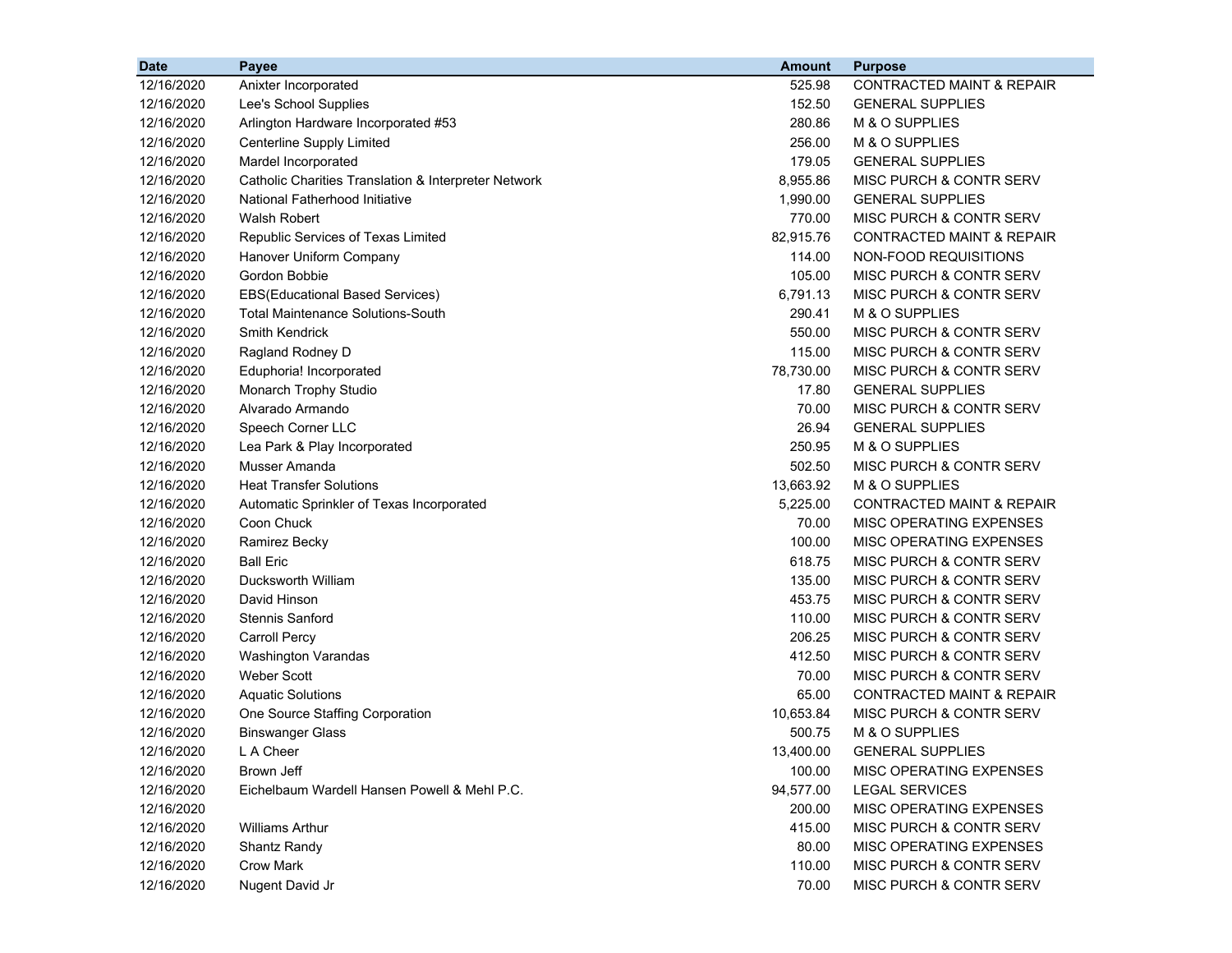| <b>Date</b> | Payee                                   | <b>Amount</b> | <b>Purpose</b>                       |
|-------------|-----------------------------------------|---------------|--------------------------------------|
| 12/16/2020  | Martinez Kelly                          | 70.00         | MISC PURCH & CONTR SERV              |
| 12/16/2020  | Rogers James                            | 70.00         | MISC PURCH & CONTR SERV              |
| 12/16/2020  | <b>Farmer Dustin</b>                    | 110.00        | MISC PURCH & CONTR SERV              |
| 12/16/2020  | National Wholesale Supply               | 208.15        | M & O SUPPLIES                       |
| 12/16/2020  | McLeod, Thomas E.                       | 385.00        | MISC PURCH & CONTR SERV              |
| 12/16/2020  | Kurz & Company                          | 2,910.50      | <b>FOOD</b>                          |
| 12/16/2020  | <b>Jakes Finer Foods</b>                | 9,145.72      | <b>GENERAL INVENTORY</b>             |
| 12/16/2020  | Accent Awards & Trophies, LLC           | 16.50         | <b>GENERAL SUPPLIES</b>              |
| 12/16/2020  | <b>Best Buy for Business</b>            | 1,874.50      | <b>GENERAL SUPPLIES</b>              |
| 12/16/2020  | Creative Bus Sales Inc                  | 1,430.78      | <b>GENERAL INVENTORY</b>             |
| 12/16/2020  | <b>Autonation Chevrolet</b>             | 18.11         | M & O SUPPLIES                       |
| 12/16/2020  | AndyMark                                | 1,003.78      | <b>GENERAL SUPPLIES</b>              |
| 12/16/2020  | AlphaGraphics                           | 267.50        | <b>GENERAL SUPPLIES</b>              |
| 12/16/2020  | Follett School Solutions, Inc.          | 1,178.96      | <b>GENERAL SUPPLIES</b>              |
| 12/16/2020  |                                         | 312.50        | <b>READING MATERIALS</b>             |
| 12/16/2020  | <b>Schindler Elevator Corporation</b>   | 1,167.72      | <b>CONTRACTED MAINT &amp; REPAIR</b> |
| 12/16/2020  | <b>Crawford Electric Supply Company</b> | 383.60        | <b>GENERAL INVENTORY</b>             |
| 12/16/2020  |                                         | 1,896.59      | M & O SUPPLIES                       |
| 12/16/2020  | Moore Russell S                         | 110.00        | MISC PURCH & CONTR SERV              |
| 12/16/2020  | LBL Architects, Inc.                    | 43,125.74     | OTH PROFESSIONAL SERVICES            |
| 12/16/2020  | HKS, Inc.                               | 32,192.78     | BLDG PURCH, CONSTR, IMPROVE          |
| 12/16/2020  | Peyco Southwest Realty, Inc.            | 1,000.00      | OTH PROFESSIONAL SERVICES            |
| 12/16/2020  | Pogue Construction Co., LP              | 2,453,919.20  | BLDG PURCH, CONSTR, IMPROVE          |
| 12/16/2020  |                                         | (122, 695.97) | <b>RETAINAGE</b>                     |
| 12/16/2020  | FAYHA Management LLC                    | 10,770.00     | <b>RENTALS &amp; OPERATING LEASE</b> |
| 12/16/2020  | Massey Services Inc.                    | 148.00        | CONTRACTED MAINT & REPAIR            |
| 12/16/2020  | Aryzta LLC                              | 11,231.25     | <b>GENERAL INVENTORY</b>             |
| 12/16/2020  | Ferguson Enterprises, Inc.              | 212.10        | <b>GENERAL INVENTORY</b>             |
| 12/16/2020  |                                         | 2,141.92      | M & O SUPPLIES                       |
| 12/16/2020  | Roan Ken                                | 115.00        | MISC PURCH & CONTR SERV              |
| 12/16/2020  | <b>Mathis Lonnie</b>                    | 70.00         | MISC PURCH & CONTR SERV              |
| 12/16/2020  | Dr Pepper Snapple Group                 | 961.00        | <b>MISC OPERATING EXPENSES</b>       |
| 12/16/2020  | <b>Education Galaxy LLC</b>             | 108.00        | <b>GENERAL SUPPLIES</b>              |
| 12/16/2020  | Cardinal's Sport Center Incorporated    | 165.50        | <b>GENERAL SUPPLIES</b>              |
| 12/16/2020  | AAA Glass & Mirror Co., INC.            | 5,499.67      | <b>CONTRACTED MAINT &amp; REPAIR</b> |
| 12/16/2020  | Lowe's Home Centers, LLC                | 162.76        | M & O SUPPLIES                       |
| 12/16/2020  | Minority Authority Uniform LLC          | 77.25         | M & O SUPPLIES                       |
| 12/16/2020  | <b>Williamson Music 1st</b>             | 735.00        | <b>CONTRACTED MAINT &amp; REPAIR</b> |
| 12/16/2020  | <b>BrainPOP LLC</b>                     | 2,950.00      | <b>GENERAL SUPPLIES</b>              |
| 12/16/2020  | <b>CableLink Solutions</b>              | 26,590.00     | MISC PURCH & CONTR SERV              |
| 12/16/2020  | Fixi Shop The                           | 95.20         | <b>GENERAL SUPPLIES</b>              |
| 12/16/2020  | OTC Brands, Inc                         | 275.84        | <b>GENERAL SUPPLIES</b>              |
| 12/16/2020  | EDU Business Solutions, Inc             | 9,775.00      | CONTRACTED MAINT & REPAIR            |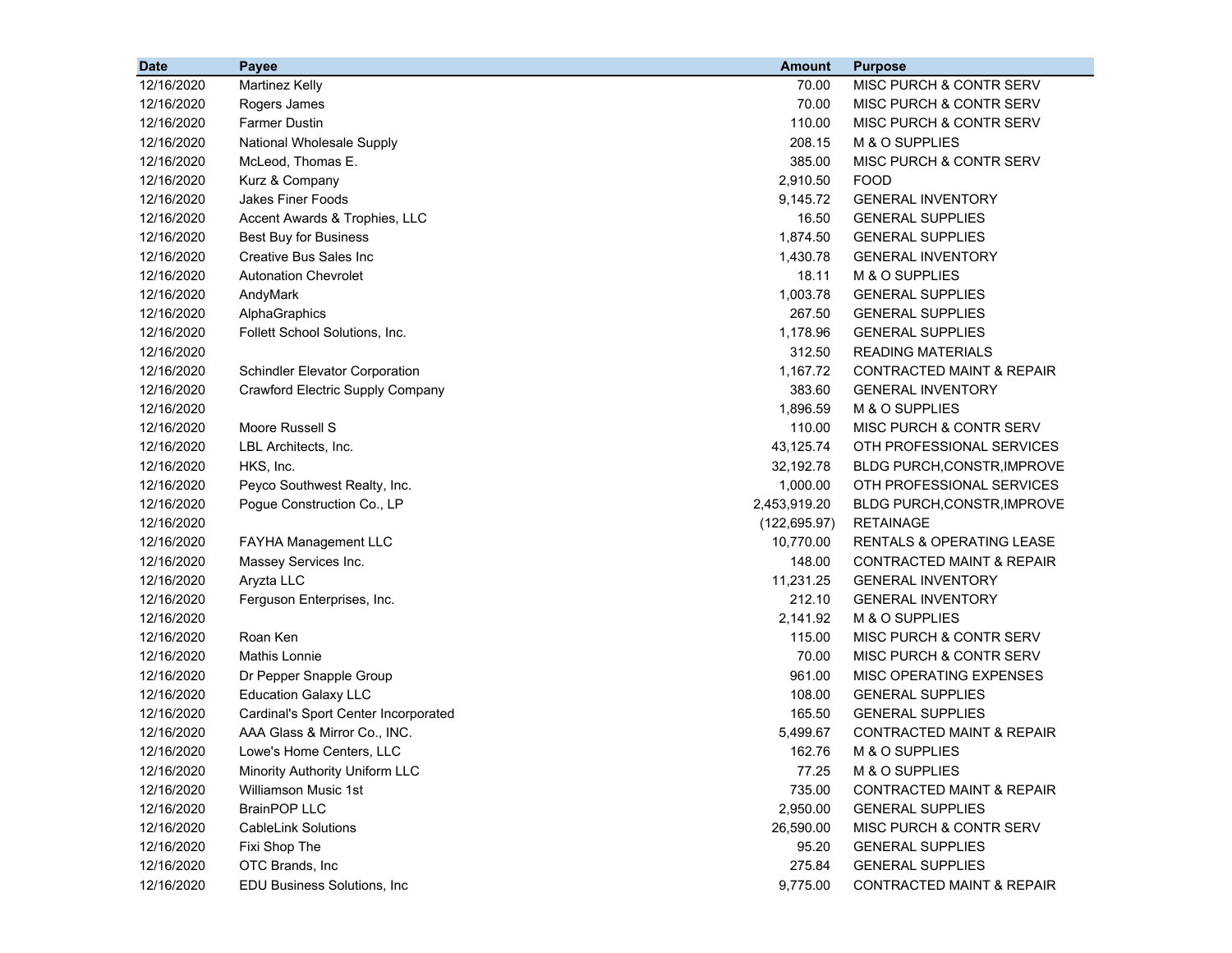| <b>Date</b> | Payee                                                   | <b>Amount</b>            | <b>Purpose</b>                       |
|-------------|---------------------------------------------------------|--------------------------|--------------------------------------|
| 12/16/2020  | OverDrive, Inc.                                         | 1,000.00                 | <b>READING MATERIALS</b>             |
| 12/16/2020  | Nasco                                                   | 325.80                   | <b>GENERAL SUPPLIES</b>              |
| 12/16/2020  | Steve Weiss Music, Inc.                                 | 131.55                   | <b>GENERAL SUPPLIES</b>              |
| 12/16/2020  | Learning A-Z LLC                                        | 1,944.90                 | <b>GENERAL SUPPLIES</b>              |
| 12/16/2020  | MP2 Energy Texas LLC                                    | 568,929.11               | <b>WATER</b>                         |
| 12/16/2020  | Sports Officials Unlimited                              | 1,680.00                 | MISC PURCH & CONTR SERV              |
| 12/16/2020  | EDpuzzle, Incorporated                                  | 2,900.00                 | <b>GENERAL SUPPLIES</b>              |
| 12/16/2020  | Advanced Blending, Inc. DBA Last Group Enterprises Inc. | 1,686.00                 | <b>GENERAL INVENTORY</b>             |
| 12/16/2020  | Foodservice Design Professionals                        | 1,875.00                 | MISC PURCH & CONTR SERV              |
| 12/16/2020  | Drew Consulting Services Incorporated                   | 47,525.00                | BLDG PURCH, CONSTR, IMPROVE          |
| 12/16/2020  |                                                         | 102,450.00               | OTH PROFESSIONAL SERVICES            |
| 12/16/2020  | E Logic                                                 | 7,068.96                 | <b>CONTRACTED MAINT &amp; REPAIR</b> |
| 12/16/2020  | E Logic                                                 | 6,975.95                 | <b>CONTRACTED MAINT &amp; REPAIR</b> |
| 12/16/2020  | E Logic                                                 | 774.00                   | <b>CONTRACTED MAINT &amp; REPAIR</b> |
| 12/16/2020  | E Logic                                                 | 175,353.92               | <b>BLDG PURCH, CONSTR, IMPROVE</b>   |
| 12/16/2020  |                                                         | 1,348.10                 | CONTRACTED MAINT & REPAIR            |
| 12/16/2020  |                                                         | 17,663.25                | OTH PROFESSIONAL SERVICES            |
| 12/16/2020  | E Logic                                                 | 4,489.38                 | <b>CONTRACTED MAINT &amp; REPAIR</b> |
| 12/16/2020  | <b>MSB Consulting</b>                                   | 2,235.83                 | MISC PURCH & CONTR SERV              |
| 12/16/2020  | Rhoades Debra                                           | 70.00                    | MISC OPERATING EXPENSES              |
| 12/16/2020  | Loveless Anna                                           | 95.00                    | MISC PURCH & CONTR SERV              |
| 12/16/2020  | Jackson Barry                                           | 70.00                    | MISC PURCH & CONTR SERV              |
| 12/16/2020  | <b>Coleman Samuel</b>                                   | 115.00                   | MISC PURCH & CONTR SERV              |
| 12/16/2020  | DFW Safety Consulting LLC                               | 4,485.00                 | MISC OPERATING EXPENSES              |
| 12/16/2020  | Harrington Sabina                                       | 40.00                    | <b>MISC OPERATING EXPENSES</b>       |
| 12/16/2020  | <b>Nothing Bundt Cakes</b>                              | 216.00                   | MISC OPERATING EXPENSES              |
| 12/16/2020  | <b>Bewley Chad</b>                                      | 110.00                   | <b>MISC PURCH &amp; CONTR SERV</b>   |
| 12/16/2020  | Riverside Insights                                      | 4,879.00                 | <b>TESTING MATERIALS</b>             |
| 12/16/2020  | <b>RackCoach</b>                                        | 1,800.00                 | <b>INVOICES RECEIVABLE</b>           |
| 12/16/2020  | Morley & Associates Inc                                 | 300.00                   | MISC PURCH & CONTR SERV              |
| 12/16/2020  | Xerox Business Solutions Southwest                      | 193.84                   | <b>GENERAL SUPPLIES</b>              |
| 12/16/2020  | ValueSure Agency Inc.                                   | 142.00                   | MISC OPERATING EXPENSES              |
| 12/16/2020  | Exam Now                                                | 100.00                   | <b>MISC OPERATING EXPENSES</b>       |
| 12/16/2020  | KLNO-FM, KFZO-FM, KFLC-AM, KDXX-FM, KESS-FM             | 5,220.00                 | <b>MISC OPERATING EXPENSES</b>       |
| 12/16/2020  | <b>Jastin Dewan Williams</b>                            | 453.75                   | <b>MISC PURCH &amp; CONTR SERV</b>   |
| 12/16/2020  | Univision Interactive Media Inc.                        | 4,000.00                 | <b>MISC OPERATING EXPENSES</b>       |
| 12/16/2020  | P L Grant and Associates LLC                            | $\overline{\phantom{a}}$ | <b>GENERAL SUPPLIES</b>              |
| 12/16/2020  | Cody Prescher                                           | 24,100.00                | CONTRACTED MAINT & REPAIR            |
| 12/16/2020  | Robert Steven Lord                                      | 3,543.75                 | MISC PURCH & CONTR SERV              |
| 12/16/2020  | Key Construction Texas LLC                              | 2,445,771.76             | CONTRACTED MAINT & REPAIR            |
| 12/16/2020  |                                                         | (122, 288.59)            | <b>RETAINAGE</b>                     |
| 12/16/2020  | <b>Patrick Howell</b>                                   | 70.00                    | MISC PURCH & CONTR SERV              |
| 12/16/2020  | Mark Shaw                                               | 110.00                   | MISC PURCH & CONTR SERV              |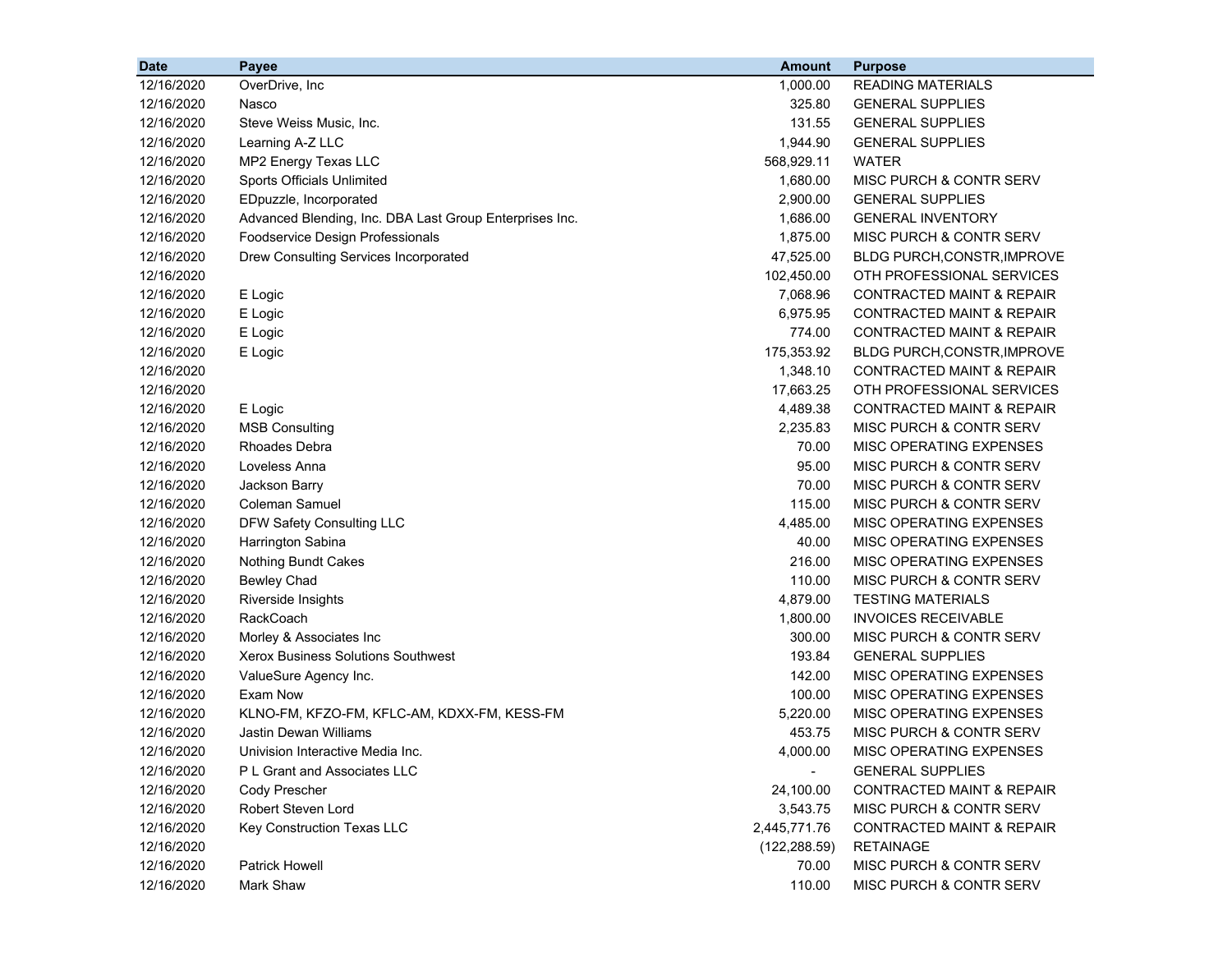| <b>Date</b> | Payee                                           | <b>Amount</b> | <b>Purpose</b>                       |
|-------------|-------------------------------------------------|---------------|--------------------------------------|
| 12/16/2020  | <b>Corey Roberts</b>                            | 115.00        | MISC PURCH & CONTR SERV              |
| 12/16/2020  | Mike Mcfadden                                   | 55.00         | MISC PURCH & CONTR SERV              |
| 12/16/2020  | <b>KLC Video Security</b>                       | 44,423.25     | MISC PURCH & CONTR SERV              |
| 12/16/2020  | <b>Tilor Hunter</b>                             | 280.00        | MISC PURCH & CONTR SERV              |
| 12/16/2020  | Lee Sanders Gunn                                | 115.00        | MISC PURCH & CONTR SERV              |
| 12/16/2020  | Hometown Sports Photography                     | 280.00        | <b>INVOICES RECEIVABLE</b>           |
| 12/16/2020  | Doug Fuller                                     | 70.00         | MISC PURCH & CONTR SERV              |
| 12/16/2020  | Chris Jimmerson                                 | 65.00         | MISC PURCH & CONTR SERV              |
| 12/16/2020  | <b>Bryan Ramsey</b>                             | 115.00        | MISC PURCH & CONTR SERV              |
| 12/16/2020  | Iraion Young                                    | 85.00         | MISC OPERATING EXPENSES              |
| 12/16/2020  | Kyle Rhoads                                     | 110.00        | <b>MISC PURCH &amp; CONTR SERV</b>   |
| 12/16/2020  | Brian Borski                                    | 100.00        | MISC OPERATING EXPENSES              |
| 12/16/2020  | Complete Supply Incorporated                    | 16,457.15     | <b>GENERAL INVENTORY</b>             |
| 12/16/2020  | Rockler Woodworking                             | 603.81        | <b>GENERAL SUPPLIES</b>              |
| 12/16/2020  | Hobby Lobby Store #175                          | 151.10        | <b>INVOICES RECEIVABLE</b>           |
| 12/16/2020  | Mobile Mini Incorporated                        | 341.15        | <b>RENTALS &amp; OPERATING LEASE</b> |
| 12/16/2020  | <b>Temperature Control Systems</b>              | 729.54        | M & O SUPPLIES                       |
| 12/16/2020  | Jack Rasmussen (Luthier)                        | 1,267.00      | <b>CONTRACTED MAINT &amp; REPAIR</b> |
| 12/16/2020  | W B Hunt Company Incorporated                   | 714.00        | <b>GENERAL SUPPLIES</b>              |
| 12/16/2020  | Mastery Education (Peoples Education)           | 318.02        | <b>GENERAL SUPPLIES</b>              |
| 12/16/2020  | Bucks Wheel & Equipment Company                 | 426.23        | <b>GENERAL INVENTORY</b>             |
| 12/16/2020  | Southwest International Trucks                  | 81.34         | M & O SUPPLIES                       |
| 12/16/2020  | <b>Texas Auto Painting</b>                      | 11,736.33     | <b>CONTRACTED MAINT &amp; REPAIR</b> |
| 12/16/2020  | <b>Best Plumbing Specialties Incorporated</b>   | 323.40        | <b>GENERAL INVENTORY</b>             |
| 12/16/2020  | Music & Arts                                    | 1,304.00      | ACCOUNTS PAYABLE-ACCRUALS            |
| 12/16/2020  |                                                 | 1,316.35      | <b>CONTRACTED MAINT &amp; REPAIR</b> |
| 12/16/2020  |                                                 | 1,489.90      | <b>GENERAL SUPPLIES</b>              |
| 12/16/2020  | <b>Burmax Company Incorporated</b>              | 68.00         | <b>GENERAL SUPPLIES</b>              |
| 12/16/2020  | Language Line Services Incorporated             | 864.18        | MISC PURCH & CONTR SERV              |
| 12/16/2020  | Byrne Brothers Foods Incorporate                | 1,984.00      | <b>GENERAL INVENTORY</b>             |
| 12/16/2020  | Arlington Kid To Kid                            | 751.27        | <b>GENERAL SUPPLIES</b>              |
| 12/16/2020  | Martin & Sons Locksmith Incorporated            | 160.00        | M & O SUPPLIES                       |
| 12/16/2020  | Rush Truck Centers Of Texas Limited Partnership | 1,054.80      | <b>GENERAL INVENTORY</b>             |
| 12/16/2020  | 4imprint Incorporated                           | 3,305.83      | <b>GENERAL SUPPLIES</b>              |
| 12/16/2020  | Pearson                                         | 1,296.75      | <b>TESTING MATERIALS</b>             |
| 12/16/2020  | SiteOne Landscape Supply Holding LLC            | 1,367.38      | M & O SUPPLIES                       |
| 12/16/2020  | Fort Worth Basketball Chapter                   | 675.00        | MISC PURCH & CONTR SERV              |
| 12/16/2020  | City Of Arlington Water Department              | 170,493.13    | WATER                                |
| 12/16/2020  | City Of Arlington Finance Department            | 671,488.13    | MISC PURCH & CONTR SERV              |
| 12/16/2020  | Demco Incorporated                              | 242.99        | <b>GENERAL SUPPLIES</b>              |
| 12/16/2020  |                                                 | 1,220.47      | <b>INVOICES RECEIVABLE</b>           |
| 12/16/2020  | <b>Education Service Center Region XI</b>       | 1,200.00      | <b>EDUCATION SERVICE CENTER</b>      |
| 12/16/2020  |                                                 | 2,000.00      | MISC PURCH & CONTR SERV              |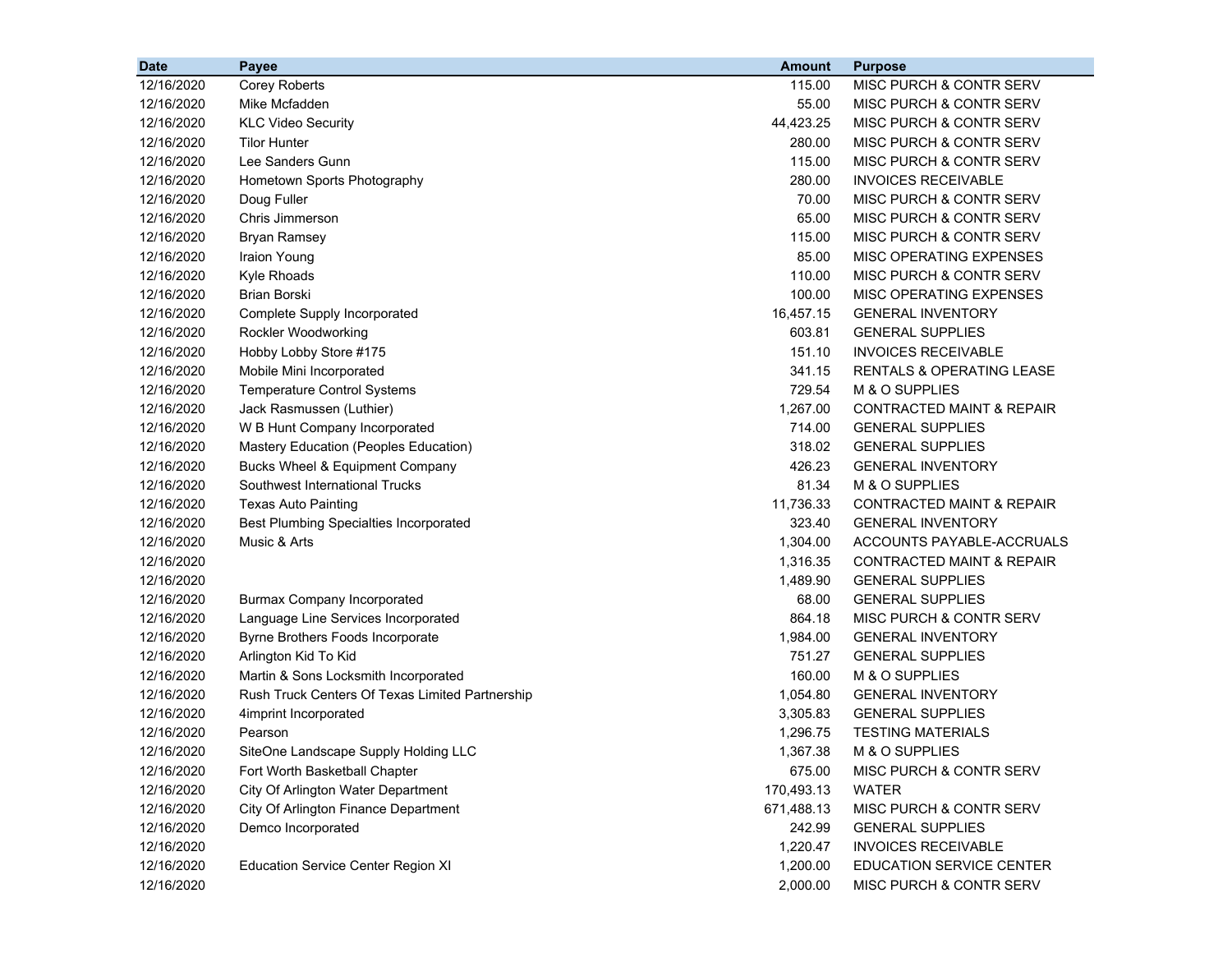| <b>Date</b> | Payee                                     | <b>Amount</b> | <b>Purpose</b>                       |
|-------------|-------------------------------------------|---------------|--------------------------------------|
| 12/16/2020  | <b>Education Service Center Region XI</b> | 800.00        | <b>EMPLOYEE TRAVEL</b>               |
| 12/16/2020  |                                           | 800.00        | MISC PURCH & CONTR SERV              |
| 12/16/2020  | <b>Education Service Center Region XI</b> | 10.00         | <b>EDUCATION SERVICE CENTER</b>      |
| 12/16/2020  | Flaghouse Incorporated                    | 345.92        | <b>GENERAL SUPPLIES</b>              |
| 12/16/2020  | <b>Flinn Scientific</b>                   | 276.12        | <b>GENERAL SUPPLIES</b>              |
| 12/16/2020  | Goodheart Willcox Company Incorporated    | 3,735.85      | READING MATERIALS                    |
| 12/16/2020  | Hal Leonard Publication Corporation       | 66.50         | <b>GENERAL SUPPLIES</b>              |
| 12/16/2020  | <b>Pollock Paper Distributors</b>         | 1,071.00      | <b>GENERAL INVENTORY</b>             |
| 12/16/2020  | Pro Ed Incorporated                       | 803.00        | <b>TESTING MATERIALS</b>             |
| 12/16/2020  | <b>Pyramid School Products</b>            | 1,047.30      | <b>GENERAL INVENTORY</b>             |
| 12/16/2020  |                                           | 360.50        | <b>GENERAL SUPPLIES</b>              |
| 12/16/2020  | <b>Tarrant Appraisal District</b>         | 522,732.43    | TARRANT APPRAISAL DIST               |
| 12/16/2020  | Unifirst Holdings(A/R 01550)              | 99.65         | CONTRACTED MAINT & REPAIR            |
| 12/16/2020  | <b>Wenger Corp</b>                        | 203,264.60    | <b>GENERAL SUPPLIES</b>              |
| 12/16/2020  | Bowie High School<br>004                  | 62.00         | REG DAY SCHOOL TUITION               |
| 12/16/2020  | Angela Cohen                              | 22.95         | LIONS CLUB CONCESSIONS               |
| 12/16/2020  | My Huynh                                  | 112.50        | LIONS CLUB CONCESSIONS               |
| 12/16/2020  | Amanda Jones                              | 39.75         | LIONS CLUB CONCESSIONS               |
| 12/16/2020  | Jennifer Norton                           | 8.50          | LIONS CLUB CONCESSIONS               |
| 12/16/2020  | <b>Ryan Rodgers</b>                       | 11.85         | LIONS CLUB CONCESSIONS               |
| 12/16/2020  | Deryl Wingate                             | 267.00        | <b>CONTRACTED MAINT &amp; REPAIR</b> |
| 12/16/2020  | <b>Atmos Energy</b>                       | 21,464.60     | <b>WATER</b>                         |
| 12/16/2020  | <b>Atmos Energy</b>                       | 215.31        | <b>WATER</b>                         |
| 12/16/2020  | <b>Atmos Energy</b>                       | 1,660.99      | <b>WATER</b>                         |
| 12/16/2020  | <b>Atmos Energy</b>                       | 573.11        | WATER                                |
| 12/16/2020  | <b>Atmos Energy</b>                       | 3,151.77      | <b>WATER</b>                         |
| 12/16/2020  | <b>Atmos Energy</b>                       | 26,845.20     | WATER                                |
| 12/16/2020  | <b>Atmos Energy</b>                       | 615.55        | <b>WATER</b>                         |
| 12/16/2020  | Thuy Nguyen                               | 10.00         | LIONS CLUB CONCESSIONS               |
| 12/16/2020  | Ana Perez                                 | 129.70        | LIONS CLUB CONCESSIONS               |
| 12/16/2020  | <b>Cristy Perez</b>                       | 21.75         | LIONS CLUB CONCESSIONS               |
| 12/17/2020  | <b>Elizabeth Bramlett</b>                 | 53.39         | <b>EMPLOYEE TRAVEL</b>               |
| 12/17/2020  | <b>Teachers Discovery</b>                 | 24.80         | <b>GENERAL SUPPLIES</b>              |
| 12/17/2020  | <b>Grainger Industrial Supply</b>         | 332.00        | <b>GENERAL SUPPLIES</b>              |
| 12/17/2020  | Qep Incorporated                          | 44.76         | <b>GENERAL SUPPLIES</b>              |
| 12/17/2020  | <b>Elliott Electric Supply</b>            | 11.68         | M & O SUPPLIES                       |
| 12/17/2020  | City Of Arlington                         | 28,744.95     | BLDG PURCH, CONSTR, IMPROVE          |
| 12/17/2020  | Ace Mart Restaurant Supply Company        | 113.34        | <b>GENERAL SUPPLIES</b>              |
| 12/17/2020  | <b>Masters Distribution Systems</b>       | 10,906.25     | MISC OPERATING EXPENSES              |
| 12/17/2020  | Barnes & Noble Booksellers, Inc           | 49.90         | <b>GENERAL SUPPLIES</b>              |
| 12/17/2020  |                                           | 328.00        | <b>READING MATERIALS</b>             |
| 12/17/2020  | Fastsigns                                 | 475.31        | <b>GENERAL SUPPLIES</b>              |
| 12/17/2020  |                                           | 1,076.66      | M & O SUPPLIES                       |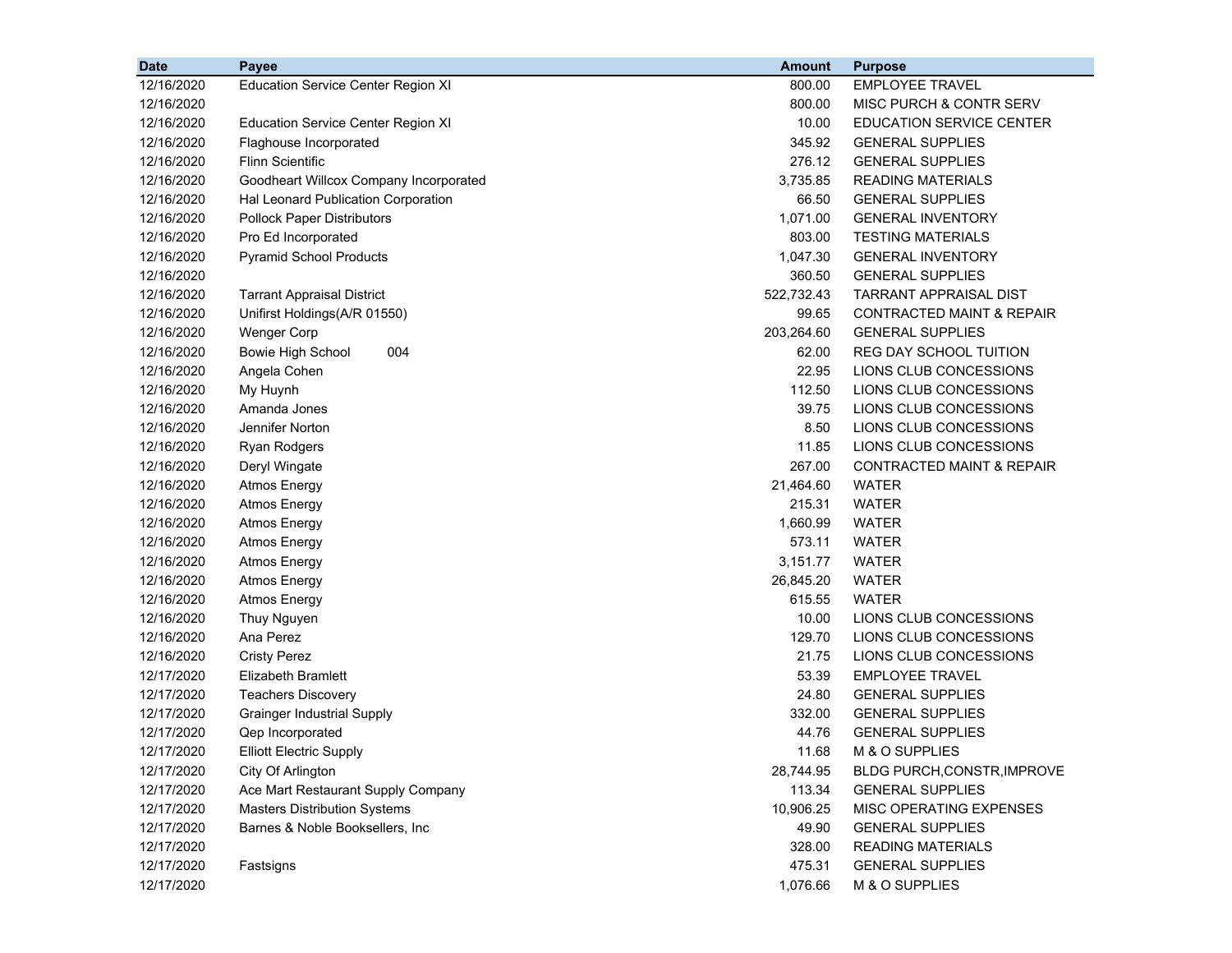| <b>Date</b> | Payee                                       | <b>Amount</b> | <b>Purpose</b>                       |
|-------------|---------------------------------------------|---------------|--------------------------------------|
| 12/17/2020  |                                             | 1,273.52      | <b>VEHICLES</b>                      |
| 12/17/2020  | PPG Architectural Finishes, Inc.            | 62.86         | M & O SUPPLIES                       |
| 12/17/2020  | <b>Concentra Medical Centers</b>            | 77.00         | MISC OPERATING EXPENSES              |
| 12/17/2020  | Artex Overhead Door                         | 900.00        | CONTRACTED MAINT & REPAIR            |
| 12/17/2020  | Office Depot                                | 35.52         | <b>GENERAL SUPPLIES</b>              |
| 12/17/2020  | B & H Photo Video                           | 1,472.89      | <b>GENERAL SUPPLIES</b>              |
| 12/17/2020  | <b>Oaktree Products</b>                     | 498.00        | <b>GENERAL SUPPLIES</b>              |
| 12/17/2020  | <b>Td Industries Limited</b>                | 8,368.22      | <b>CONTRACTED MAINT &amp; REPAIR</b> |
| 12/17/2020  | Cowboy Towing                               | 175.00        | <b>CONTRACTED MAINT &amp; REPAIR</b> |
| 12/17/2020  | Aerowave Technologies                       | 683.92        | <b>GENERAL SUPPLIES</b>              |
| 12/17/2020  | <b>String Connection Donald Lee Simpson</b> | 322.50        | <b>CONTRACTED MAINT &amp; REPAIR</b> |
| 12/17/2020  | Longhorn Bus Sales Limited                  | 229,527.00    | <b>VEHICLES</b>                      |
| 12/17/2020  | J P Morgan Chase Bank NA                    | 183.47        | <b>INVOICES RECEIVABLE</b>           |
| 12/17/2020  |                                             | 1,400.00      | MISC OPERATING EXPENSES              |
| 12/17/2020  | Vaccaro Peter                               | 70.00         | MISC PURCH & CONTR SERV              |
| 12/17/2020  | Sportsgrafx Incorporated                    | 1,332.50      | M & O SUPPLIES                       |
| 12/17/2020  | Automatic Sprinkler of Texas Incorporated   | 2,992.00      | <b>CONTRACTED MAINT &amp; REPAIR</b> |
| 12/17/2020  | Bradrick Mark                               | 125.00        | <b>MISC PURCH &amp; CONTR SERV</b>   |
| 12/17/2020  | Whitley Penn LLP                            | 23,546.00     | <b>AUDIT SERVICES</b>                |
| 12/17/2020  | <b>Binswanger Glass</b>                     | 229.87        | <b>CONTRACTED MAINT &amp; REPAIR</b> |
| 12/17/2020  | L A Cheer                                   | 3,150.00      | <b>GENERAL SUPPLIES</b>              |
| 12/17/2020  | <b>Thames Chris</b>                         | 115.00        | MISC PURCH & CONTR SERV              |
| 12/17/2020  | <b>Bennett Thomas</b>                       | 120.00        | MISC PURCH & CONTR SERV              |
| 12/17/2020  | Lemmons Marlon                              | 70.00         | MISC PURCH & CONTR SERV              |
| 12/17/2020  | Warren Bryant                               | 120.00        | MISC PURCH & CONTR SERV              |
| 12/17/2020  | IdentiSys Incorporated                      | 780.00        | <b>GENERAL SUPPLIES</b>              |
| 12/17/2020  | <b>Saker Charles</b>                        | 115.00        | MISC PURCH & CONTR SERV              |
| 12/17/2020  | Dunn CPR                                    | 95.00         | MISC OPERATING EXPENSES              |
| 12/17/2020  | Accent Awards & Trophies, LLC               | 35.80         | MISC OPERATING EXPENSES              |
| 12/17/2020  | <b>Autonation Chevrolet</b>                 | 158.41        | <b>CONTRACTED MAINT &amp; REPAIR</b> |
| 12/17/2020  |                                             | 10.52         | M & O SUPPLIES                       |
| 12/17/2020  | Lewis Delando                               | 70.00         | <b>MISC PURCH &amp; CONTR SERV</b>   |
| 12/17/2020  | <b>Stallins David A</b>                     | 95.00         | MISC PURCH & CONTR SERV              |
| 12/17/2020  | Stantec Architecture, Inc. (SHW Group)      | 56,287.95     | BLDG PURCH, CONSTR, IMPROVE          |
| 12/17/2020  | Ferguson Enterprises, Inc.                  | 141.01        | M & O SUPPLIES                       |
| 12/17/2020  | Western-BRW Paper Company Incorporated      | 963.00        | <b>GENERAL SUPPLIES</b>              |
| 12/17/2020  | <b>BrainPOP LLC</b>                         | 5,780.00      | <b>GENERAL SUPPLIES</b>              |
| 12/17/2020  | <b>CableLink Solutions</b>                  | 12,445.13     | MISC PURCH & CONTR SERV              |
| 12/17/2020  | Nasco                                       | 113.32        | <b>GENERAL SUPPLIES</b>              |
| 12/17/2020  | Auto Plus Auto Parts                        | 42.45         | <b>GENERAL INVENTORY</b>             |
| 12/17/2020  | E Logic                                     | 6,490.90      | BLDG PURCH, CONSTR, IMPROVE          |
| 12/17/2020  | <b>Banks James</b>                          | 185.00        | MISC PURCH & CONTR SERV              |
| 12/17/2020  | <b>Lankford Travis</b>                      | 115.00        | MISC PURCH & CONTR SERV              |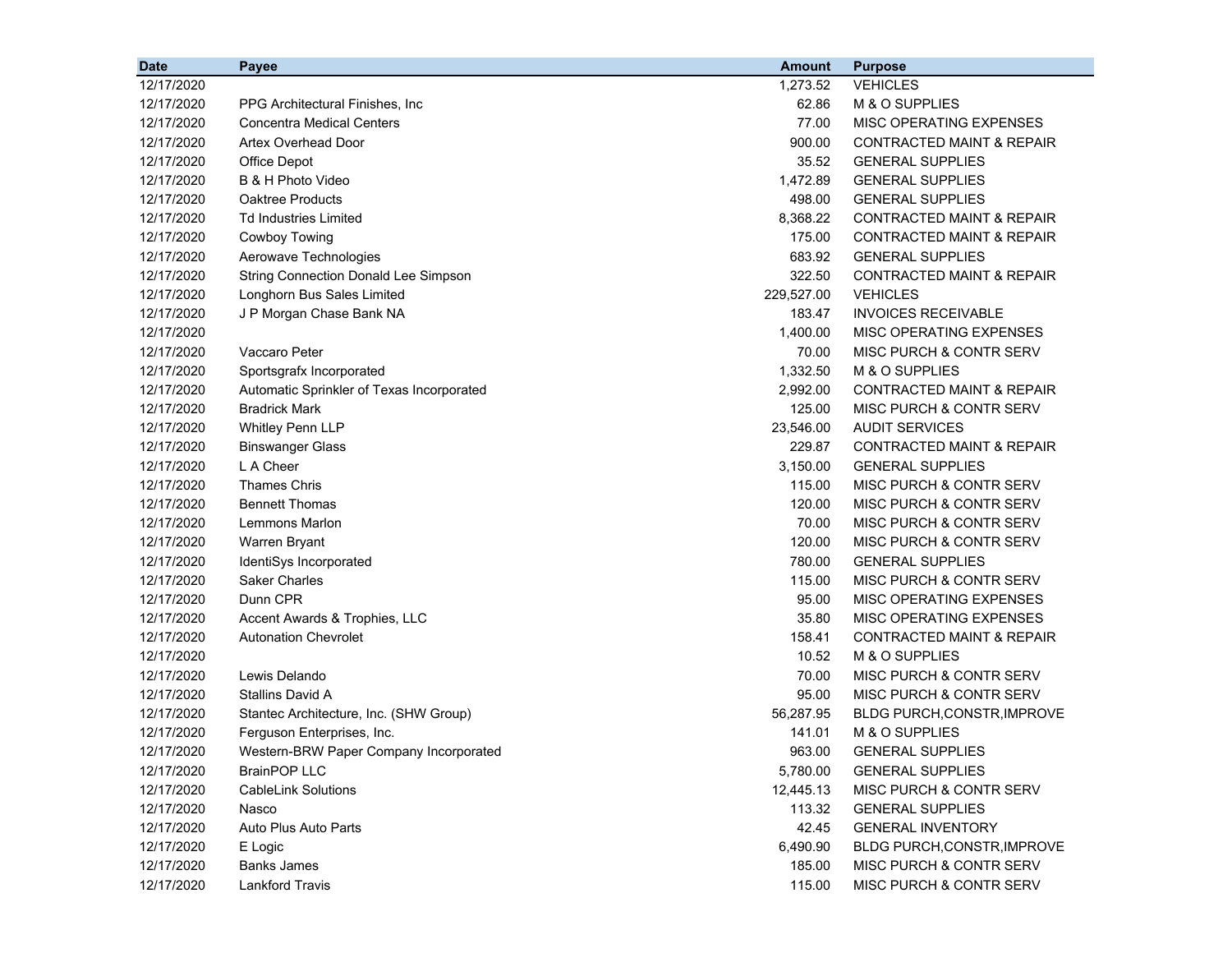| 12/17/2020<br>Davis Jim<br>115.00<br>MISC PURCH & CONTR SERV<br>12/17/2020<br>115.00<br>Parks Joseph<br>MISC PURCH & CONTR SERV<br>4,320.00<br>MISC PURCH & CONTR SERV<br>12/17/2020<br>Audrey Bragg Consulting LLC<br>12/17/2020<br>Flores Arabella<br>95.00<br>MISC PURCH & CONTR SERV<br>12/17/2020<br>Cody Prescher<br>2,500.00<br><b>CONTRACTED MAINT &amp; REPAIR</b><br>135.00<br><b>DUES</b><br>12/17/2020<br>Texas Association Of School Business Officials<br>12/17/2020<br>115.00<br>MISC PURCH & CONTR SERV<br><b>Nelvin Hudgens</b><br>12/17/2020<br>Don Mosely<br>115.00<br>MISC PURCH & CONTR SERV<br><b>Bradley Vick</b><br>120.00<br>MISC PURCH & CONTR SERV<br>12/17/2020<br><b>Michael Martin</b><br>120.00<br>MISC PURCH & CONTR SERV<br>12/17/2020<br><b>Bill Theodore</b><br>120.00<br>MISC PURCH & CONTR SERV<br>12/17/2020<br>120.00<br>MISC PURCH & CONTR SERV<br>12/17/2020<br>Kevin Yarbrough<br><b>Thomas Beene</b><br>120.00<br>MISC PURCH & CONTR SERV<br>12/17/2020<br>12/17/2020<br>Derek Tyre<br>95.00<br>MISC PURCH & CONTR SERV<br>12/17/2020<br>Rush Truck Centers Of Texas Limited Partnership<br><b>GENERAL INVENTORY</b><br>$\sim$<br>M & O SUPPLIES<br>12/17/2020<br>2,185.42<br><b>WATER</b><br>12/17/2020<br>Gordon Darby Incorporated<br>6.96<br>J P Morgan Chase Bank - For SUA payments<br>676,254.79<br>Credit Card Payable<br>12/17/2020<br>12/17/2020<br><b>Tarrant County College - Trinity River</b><br>144,033.60<br>STDNT TUIT-NONPUBLIC SCHL<br>12/17/2020<br>Sas Technologies Limited<br>13,600.00<br><b>CONTRACTED MAINT &amp; REPAIR</b><br>12/17/2020<br>North Texas Tollway Authority<br>MISC OPERATING EXPENSES<br>0.56<br>19.36<br>MISC OPERATING EXPENSES<br>12/17/2020<br>North Texas Tollway Authority<br>34.59<br>12/17/2020<br>Demco Incorporated<br><b>GENERAL SUPPLIES</b><br>2,638.00<br>12/17/2020<br><b>Education Service Center Region XI</b><br>MISC PURCH & CONTR SERV<br>12/17/2020<br>6,916.78<br>MISC PURCH & CONTR SERV<br><b>Education Service Center Region XI</b><br>10,992.54<br>MISC PURCH & CONTR SERV<br>12/17/2020<br><b>Education Service Center Region XI</b><br>29,070.22<br>MISC PURCH & CONTR SERV<br>12/17/2020<br><b>Education Service Center Region XI</b><br>6,917.71<br>MISC PURCH & CONTR SERV<br>12/17/2020<br><b>Education Service Center Region XI</b><br>1,285.20<br><b>GENERAL INVENTORY</b><br>12/17/2020<br><b>Pollock Paper Distributors</b><br>Olen Williams Sales & Service<br>175.00<br>M & O SUPPLIES<br>12/17/2020<br>122.50<br>M & O SUPPLIES<br>12/17/2020<br><b>Grainger Industrial Supply</b><br>12/17/2020<br>Dfw Janitorial Supply<br>878.00<br><b>GENERAL INVENTORY</b><br>12/17/2020<br>Jason's Deli<br>129.35<br>MISC OPERATING EXPENSES<br>B & H Photo Video<br>463.54<br><b>GENERAL SUPPLIES</b><br>12/17/2020<br>12/17/2020<br><b>Verizon Wireless Acct</b><br>37.99<br><b>GENERAL SUPPLIES</b><br>169,032.08<br>12/17/2020<br><b>WATER</b><br><b>GENERAL SUPPLIES</b><br>12/17/2020<br>Govconnection Incorporated<br>160.00<br>12/17/2020<br>Pocket Nurse Enterprises Incorporated<br>3,481.58<br><b>GENERAL SUPPLIES</b><br>12/17/2020<br>J P Morgan Chase Bank NA<br>96.00<br><b>GENERAL SUPPLIES</b><br>12/17/2020<br>271.04<br>MISC OPERATING EXPENSES<br>12/17/2020<br>7,647.87<br>MISC PURCH & CONTR SERV<br>12/17/2020<br><b>Heat Transfer Solutions</b><br>802.08<br>M & O SUPPLIES | <b>Date</b> | Payee                      | <b>Amount</b> | <b>Purpose</b> |
|-----------------------------------------------------------------------------------------------------------------------------------------------------------------------------------------------------------------------------------------------------------------------------------------------------------------------------------------------------------------------------------------------------------------------------------------------------------------------------------------------------------------------------------------------------------------------------------------------------------------------------------------------------------------------------------------------------------------------------------------------------------------------------------------------------------------------------------------------------------------------------------------------------------------------------------------------------------------------------------------------------------------------------------------------------------------------------------------------------------------------------------------------------------------------------------------------------------------------------------------------------------------------------------------------------------------------------------------------------------------------------------------------------------------------------------------------------------------------------------------------------------------------------------------------------------------------------------------------------------------------------------------------------------------------------------------------------------------------------------------------------------------------------------------------------------------------------------------------------------------------------------------------------------------------------------------------------------------------------------------------------------------------------------------------------------------------------------------------------------------------------------------------------------------------------------------------------------------------------------------------------------------------------------------------------------------------------------------------------------------------------------------------------------------------------------------------------------------------------------------------------------------------------------------------------------------------------------------------------------------------------------------------------------------------------------------------------------------------------------------------------------------------------------------------------------------------------------------------------------------------------------------------------------------------------------------------------------------------------------------------------------------------------------------------------------------------------------------------------------------------------------------------------------------------------------------------------------------------------------------------------------------------------------------------------------------------------------------------------------------------------------------------------------------------|-------------|----------------------------|---------------|----------------|
|                                                                                                                                                                                                                                                                                                                                                                                                                                                                                                                                                                                                                                                                                                                                                                                                                                                                                                                                                                                                                                                                                                                                                                                                                                                                                                                                                                                                                                                                                                                                                                                                                                                                                                                                                                                                                                                                                                                                                                                                                                                                                                                                                                                                                                                                                                                                                                                                                                                                                                                                                                                                                                                                                                                                                                                                                                                                                                                                                                                                                                                                                                                                                                                                                                                                                                                                                                                                                       |             |                            |               |                |
|                                                                                                                                                                                                                                                                                                                                                                                                                                                                                                                                                                                                                                                                                                                                                                                                                                                                                                                                                                                                                                                                                                                                                                                                                                                                                                                                                                                                                                                                                                                                                                                                                                                                                                                                                                                                                                                                                                                                                                                                                                                                                                                                                                                                                                                                                                                                                                                                                                                                                                                                                                                                                                                                                                                                                                                                                                                                                                                                                                                                                                                                                                                                                                                                                                                                                                                                                                                                                       |             |                            |               |                |
|                                                                                                                                                                                                                                                                                                                                                                                                                                                                                                                                                                                                                                                                                                                                                                                                                                                                                                                                                                                                                                                                                                                                                                                                                                                                                                                                                                                                                                                                                                                                                                                                                                                                                                                                                                                                                                                                                                                                                                                                                                                                                                                                                                                                                                                                                                                                                                                                                                                                                                                                                                                                                                                                                                                                                                                                                                                                                                                                                                                                                                                                                                                                                                                                                                                                                                                                                                                                                       |             |                            |               |                |
|                                                                                                                                                                                                                                                                                                                                                                                                                                                                                                                                                                                                                                                                                                                                                                                                                                                                                                                                                                                                                                                                                                                                                                                                                                                                                                                                                                                                                                                                                                                                                                                                                                                                                                                                                                                                                                                                                                                                                                                                                                                                                                                                                                                                                                                                                                                                                                                                                                                                                                                                                                                                                                                                                                                                                                                                                                                                                                                                                                                                                                                                                                                                                                                                                                                                                                                                                                                                                       |             |                            |               |                |
|                                                                                                                                                                                                                                                                                                                                                                                                                                                                                                                                                                                                                                                                                                                                                                                                                                                                                                                                                                                                                                                                                                                                                                                                                                                                                                                                                                                                                                                                                                                                                                                                                                                                                                                                                                                                                                                                                                                                                                                                                                                                                                                                                                                                                                                                                                                                                                                                                                                                                                                                                                                                                                                                                                                                                                                                                                                                                                                                                                                                                                                                                                                                                                                                                                                                                                                                                                                                                       |             |                            |               |                |
|                                                                                                                                                                                                                                                                                                                                                                                                                                                                                                                                                                                                                                                                                                                                                                                                                                                                                                                                                                                                                                                                                                                                                                                                                                                                                                                                                                                                                                                                                                                                                                                                                                                                                                                                                                                                                                                                                                                                                                                                                                                                                                                                                                                                                                                                                                                                                                                                                                                                                                                                                                                                                                                                                                                                                                                                                                                                                                                                                                                                                                                                                                                                                                                                                                                                                                                                                                                                                       |             |                            |               |                |
|                                                                                                                                                                                                                                                                                                                                                                                                                                                                                                                                                                                                                                                                                                                                                                                                                                                                                                                                                                                                                                                                                                                                                                                                                                                                                                                                                                                                                                                                                                                                                                                                                                                                                                                                                                                                                                                                                                                                                                                                                                                                                                                                                                                                                                                                                                                                                                                                                                                                                                                                                                                                                                                                                                                                                                                                                                                                                                                                                                                                                                                                                                                                                                                                                                                                                                                                                                                                                       |             |                            |               |                |
|                                                                                                                                                                                                                                                                                                                                                                                                                                                                                                                                                                                                                                                                                                                                                                                                                                                                                                                                                                                                                                                                                                                                                                                                                                                                                                                                                                                                                                                                                                                                                                                                                                                                                                                                                                                                                                                                                                                                                                                                                                                                                                                                                                                                                                                                                                                                                                                                                                                                                                                                                                                                                                                                                                                                                                                                                                                                                                                                                                                                                                                                                                                                                                                                                                                                                                                                                                                                                       |             |                            |               |                |
|                                                                                                                                                                                                                                                                                                                                                                                                                                                                                                                                                                                                                                                                                                                                                                                                                                                                                                                                                                                                                                                                                                                                                                                                                                                                                                                                                                                                                                                                                                                                                                                                                                                                                                                                                                                                                                                                                                                                                                                                                                                                                                                                                                                                                                                                                                                                                                                                                                                                                                                                                                                                                                                                                                                                                                                                                                                                                                                                                                                                                                                                                                                                                                                                                                                                                                                                                                                                                       |             |                            |               |                |
|                                                                                                                                                                                                                                                                                                                                                                                                                                                                                                                                                                                                                                                                                                                                                                                                                                                                                                                                                                                                                                                                                                                                                                                                                                                                                                                                                                                                                                                                                                                                                                                                                                                                                                                                                                                                                                                                                                                                                                                                                                                                                                                                                                                                                                                                                                                                                                                                                                                                                                                                                                                                                                                                                                                                                                                                                                                                                                                                                                                                                                                                                                                                                                                                                                                                                                                                                                                                                       |             |                            |               |                |
|                                                                                                                                                                                                                                                                                                                                                                                                                                                                                                                                                                                                                                                                                                                                                                                                                                                                                                                                                                                                                                                                                                                                                                                                                                                                                                                                                                                                                                                                                                                                                                                                                                                                                                                                                                                                                                                                                                                                                                                                                                                                                                                                                                                                                                                                                                                                                                                                                                                                                                                                                                                                                                                                                                                                                                                                                                                                                                                                                                                                                                                                                                                                                                                                                                                                                                                                                                                                                       |             |                            |               |                |
|                                                                                                                                                                                                                                                                                                                                                                                                                                                                                                                                                                                                                                                                                                                                                                                                                                                                                                                                                                                                                                                                                                                                                                                                                                                                                                                                                                                                                                                                                                                                                                                                                                                                                                                                                                                                                                                                                                                                                                                                                                                                                                                                                                                                                                                                                                                                                                                                                                                                                                                                                                                                                                                                                                                                                                                                                                                                                                                                                                                                                                                                                                                                                                                                                                                                                                                                                                                                                       |             |                            |               |                |
|                                                                                                                                                                                                                                                                                                                                                                                                                                                                                                                                                                                                                                                                                                                                                                                                                                                                                                                                                                                                                                                                                                                                                                                                                                                                                                                                                                                                                                                                                                                                                                                                                                                                                                                                                                                                                                                                                                                                                                                                                                                                                                                                                                                                                                                                                                                                                                                                                                                                                                                                                                                                                                                                                                                                                                                                                                                                                                                                                                                                                                                                                                                                                                                                                                                                                                                                                                                                                       |             |                            |               |                |
|                                                                                                                                                                                                                                                                                                                                                                                                                                                                                                                                                                                                                                                                                                                                                                                                                                                                                                                                                                                                                                                                                                                                                                                                                                                                                                                                                                                                                                                                                                                                                                                                                                                                                                                                                                                                                                                                                                                                                                                                                                                                                                                                                                                                                                                                                                                                                                                                                                                                                                                                                                                                                                                                                                                                                                                                                                                                                                                                                                                                                                                                                                                                                                                                                                                                                                                                                                                                                       |             |                            |               |                |
|                                                                                                                                                                                                                                                                                                                                                                                                                                                                                                                                                                                                                                                                                                                                                                                                                                                                                                                                                                                                                                                                                                                                                                                                                                                                                                                                                                                                                                                                                                                                                                                                                                                                                                                                                                                                                                                                                                                                                                                                                                                                                                                                                                                                                                                                                                                                                                                                                                                                                                                                                                                                                                                                                                                                                                                                                                                                                                                                                                                                                                                                                                                                                                                                                                                                                                                                                                                                                       |             |                            |               |                |
|                                                                                                                                                                                                                                                                                                                                                                                                                                                                                                                                                                                                                                                                                                                                                                                                                                                                                                                                                                                                                                                                                                                                                                                                                                                                                                                                                                                                                                                                                                                                                                                                                                                                                                                                                                                                                                                                                                                                                                                                                                                                                                                                                                                                                                                                                                                                                                                                                                                                                                                                                                                                                                                                                                                                                                                                                                                                                                                                                                                                                                                                                                                                                                                                                                                                                                                                                                                                                       |             |                            |               |                |
|                                                                                                                                                                                                                                                                                                                                                                                                                                                                                                                                                                                                                                                                                                                                                                                                                                                                                                                                                                                                                                                                                                                                                                                                                                                                                                                                                                                                                                                                                                                                                                                                                                                                                                                                                                                                                                                                                                                                                                                                                                                                                                                                                                                                                                                                                                                                                                                                                                                                                                                                                                                                                                                                                                                                                                                                                                                                                                                                                                                                                                                                                                                                                                                                                                                                                                                                                                                                                       |             |                            |               |                |
|                                                                                                                                                                                                                                                                                                                                                                                                                                                                                                                                                                                                                                                                                                                                                                                                                                                                                                                                                                                                                                                                                                                                                                                                                                                                                                                                                                                                                                                                                                                                                                                                                                                                                                                                                                                                                                                                                                                                                                                                                                                                                                                                                                                                                                                                                                                                                                                                                                                                                                                                                                                                                                                                                                                                                                                                                                                                                                                                                                                                                                                                                                                                                                                                                                                                                                                                                                                                                       |             |                            |               |                |
|                                                                                                                                                                                                                                                                                                                                                                                                                                                                                                                                                                                                                                                                                                                                                                                                                                                                                                                                                                                                                                                                                                                                                                                                                                                                                                                                                                                                                                                                                                                                                                                                                                                                                                                                                                                                                                                                                                                                                                                                                                                                                                                                                                                                                                                                                                                                                                                                                                                                                                                                                                                                                                                                                                                                                                                                                                                                                                                                                                                                                                                                                                                                                                                                                                                                                                                                                                                                                       |             |                            |               |                |
|                                                                                                                                                                                                                                                                                                                                                                                                                                                                                                                                                                                                                                                                                                                                                                                                                                                                                                                                                                                                                                                                                                                                                                                                                                                                                                                                                                                                                                                                                                                                                                                                                                                                                                                                                                                                                                                                                                                                                                                                                                                                                                                                                                                                                                                                                                                                                                                                                                                                                                                                                                                                                                                                                                                                                                                                                                                                                                                                                                                                                                                                                                                                                                                                                                                                                                                                                                                                                       |             |                            |               |                |
|                                                                                                                                                                                                                                                                                                                                                                                                                                                                                                                                                                                                                                                                                                                                                                                                                                                                                                                                                                                                                                                                                                                                                                                                                                                                                                                                                                                                                                                                                                                                                                                                                                                                                                                                                                                                                                                                                                                                                                                                                                                                                                                                                                                                                                                                                                                                                                                                                                                                                                                                                                                                                                                                                                                                                                                                                                                                                                                                                                                                                                                                                                                                                                                                                                                                                                                                                                                                                       |             |                            |               |                |
|                                                                                                                                                                                                                                                                                                                                                                                                                                                                                                                                                                                                                                                                                                                                                                                                                                                                                                                                                                                                                                                                                                                                                                                                                                                                                                                                                                                                                                                                                                                                                                                                                                                                                                                                                                                                                                                                                                                                                                                                                                                                                                                                                                                                                                                                                                                                                                                                                                                                                                                                                                                                                                                                                                                                                                                                                                                                                                                                                                                                                                                                                                                                                                                                                                                                                                                                                                                                                       |             |                            |               |                |
|                                                                                                                                                                                                                                                                                                                                                                                                                                                                                                                                                                                                                                                                                                                                                                                                                                                                                                                                                                                                                                                                                                                                                                                                                                                                                                                                                                                                                                                                                                                                                                                                                                                                                                                                                                                                                                                                                                                                                                                                                                                                                                                                                                                                                                                                                                                                                                                                                                                                                                                                                                                                                                                                                                                                                                                                                                                                                                                                                                                                                                                                                                                                                                                                                                                                                                                                                                                                                       |             |                            |               |                |
|                                                                                                                                                                                                                                                                                                                                                                                                                                                                                                                                                                                                                                                                                                                                                                                                                                                                                                                                                                                                                                                                                                                                                                                                                                                                                                                                                                                                                                                                                                                                                                                                                                                                                                                                                                                                                                                                                                                                                                                                                                                                                                                                                                                                                                                                                                                                                                                                                                                                                                                                                                                                                                                                                                                                                                                                                                                                                                                                                                                                                                                                                                                                                                                                                                                                                                                                                                                                                       |             |                            |               |                |
|                                                                                                                                                                                                                                                                                                                                                                                                                                                                                                                                                                                                                                                                                                                                                                                                                                                                                                                                                                                                                                                                                                                                                                                                                                                                                                                                                                                                                                                                                                                                                                                                                                                                                                                                                                                                                                                                                                                                                                                                                                                                                                                                                                                                                                                                                                                                                                                                                                                                                                                                                                                                                                                                                                                                                                                                                                                                                                                                                                                                                                                                                                                                                                                                                                                                                                                                                                                                                       |             |                            |               |                |
|                                                                                                                                                                                                                                                                                                                                                                                                                                                                                                                                                                                                                                                                                                                                                                                                                                                                                                                                                                                                                                                                                                                                                                                                                                                                                                                                                                                                                                                                                                                                                                                                                                                                                                                                                                                                                                                                                                                                                                                                                                                                                                                                                                                                                                                                                                                                                                                                                                                                                                                                                                                                                                                                                                                                                                                                                                                                                                                                                                                                                                                                                                                                                                                                                                                                                                                                                                                                                       |             |                            |               |                |
|                                                                                                                                                                                                                                                                                                                                                                                                                                                                                                                                                                                                                                                                                                                                                                                                                                                                                                                                                                                                                                                                                                                                                                                                                                                                                                                                                                                                                                                                                                                                                                                                                                                                                                                                                                                                                                                                                                                                                                                                                                                                                                                                                                                                                                                                                                                                                                                                                                                                                                                                                                                                                                                                                                                                                                                                                                                                                                                                                                                                                                                                                                                                                                                                                                                                                                                                                                                                                       |             |                            |               |                |
|                                                                                                                                                                                                                                                                                                                                                                                                                                                                                                                                                                                                                                                                                                                                                                                                                                                                                                                                                                                                                                                                                                                                                                                                                                                                                                                                                                                                                                                                                                                                                                                                                                                                                                                                                                                                                                                                                                                                                                                                                                                                                                                                                                                                                                                                                                                                                                                                                                                                                                                                                                                                                                                                                                                                                                                                                                                                                                                                                                                                                                                                                                                                                                                                                                                                                                                                                                                                                       |             |                            |               |                |
|                                                                                                                                                                                                                                                                                                                                                                                                                                                                                                                                                                                                                                                                                                                                                                                                                                                                                                                                                                                                                                                                                                                                                                                                                                                                                                                                                                                                                                                                                                                                                                                                                                                                                                                                                                                                                                                                                                                                                                                                                                                                                                                                                                                                                                                                                                                                                                                                                                                                                                                                                                                                                                                                                                                                                                                                                                                                                                                                                                                                                                                                                                                                                                                                                                                                                                                                                                                                                       |             |                            |               |                |
|                                                                                                                                                                                                                                                                                                                                                                                                                                                                                                                                                                                                                                                                                                                                                                                                                                                                                                                                                                                                                                                                                                                                                                                                                                                                                                                                                                                                                                                                                                                                                                                                                                                                                                                                                                                                                                                                                                                                                                                                                                                                                                                                                                                                                                                                                                                                                                                                                                                                                                                                                                                                                                                                                                                                                                                                                                                                                                                                                                                                                                                                                                                                                                                                                                                                                                                                                                                                                       |             |                            |               |                |
|                                                                                                                                                                                                                                                                                                                                                                                                                                                                                                                                                                                                                                                                                                                                                                                                                                                                                                                                                                                                                                                                                                                                                                                                                                                                                                                                                                                                                                                                                                                                                                                                                                                                                                                                                                                                                                                                                                                                                                                                                                                                                                                                                                                                                                                                                                                                                                                                                                                                                                                                                                                                                                                                                                                                                                                                                                                                                                                                                                                                                                                                                                                                                                                                                                                                                                                                                                                                                       |             |                            |               |                |
|                                                                                                                                                                                                                                                                                                                                                                                                                                                                                                                                                                                                                                                                                                                                                                                                                                                                                                                                                                                                                                                                                                                                                                                                                                                                                                                                                                                                                                                                                                                                                                                                                                                                                                                                                                                                                                                                                                                                                                                                                                                                                                                                                                                                                                                                                                                                                                                                                                                                                                                                                                                                                                                                                                                                                                                                                                                                                                                                                                                                                                                                                                                                                                                                                                                                                                                                                                                                                       |             |                            |               |                |
|                                                                                                                                                                                                                                                                                                                                                                                                                                                                                                                                                                                                                                                                                                                                                                                                                                                                                                                                                                                                                                                                                                                                                                                                                                                                                                                                                                                                                                                                                                                                                                                                                                                                                                                                                                                                                                                                                                                                                                                                                                                                                                                                                                                                                                                                                                                                                                                                                                                                                                                                                                                                                                                                                                                                                                                                                                                                                                                                                                                                                                                                                                                                                                                                                                                                                                                                                                                                                       |             |                            |               |                |
|                                                                                                                                                                                                                                                                                                                                                                                                                                                                                                                                                                                                                                                                                                                                                                                                                                                                                                                                                                                                                                                                                                                                                                                                                                                                                                                                                                                                                                                                                                                                                                                                                                                                                                                                                                                                                                                                                                                                                                                                                                                                                                                                                                                                                                                                                                                                                                                                                                                                                                                                                                                                                                                                                                                                                                                                                                                                                                                                                                                                                                                                                                                                                                                                                                                                                                                                                                                                                       |             |                            |               |                |
|                                                                                                                                                                                                                                                                                                                                                                                                                                                                                                                                                                                                                                                                                                                                                                                                                                                                                                                                                                                                                                                                                                                                                                                                                                                                                                                                                                                                                                                                                                                                                                                                                                                                                                                                                                                                                                                                                                                                                                                                                                                                                                                                                                                                                                                                                                                                                                                                                                                                                                                                                                                                                                                                                                                                                                                                                                                                                                                                                                                                                                                                                                                                                                                                                                                                                                                                                                                                                       |             |                            |               |                |
|                                                                                                                                                                                                                                                                                                                                                                                                                                                                                                                                                                                                                                                                                                                                                                                                                                                                                                                                                                                                                                                                                                                                                                                                                                                                                                                                                                                                                                                                                                                                                                                                                                                                                                                                                                                                                                                                                                                                                                                                                                                                                                                                                                                                                                                                                                                                                                                                                                                                                                                                                                                                                                                                                                                                                                                                                                                                                                                                                                                                                                                                                                                                                                                                                                                                                                                                                                                                                       |             |                            |               |                |
|                                                                                                                                                                                                                                                                                                                                                                                                                                                                                                                                                                                                                                                                                                                                                                                                                                                                                                                                                                                                                                                                                                                                                                                                                                                                                                                                                                                                                                                                                                                                                                                                                                                                                                                                                                                                                                                                                                                                                                                                                                                                                                                                                                                                                                                                                                                                                                                                                                                                                                                                                                                                                                                                                                                                                                                                                                                                                                                                                                                                                                                                                                                                                                                                                                                                                                                                                                                                                       |             |                            |               |                |
|                                                                                                                                                                                                                                                                                                                                                                                                                                                                                                                                                                                                                                                                                                                                                                                                                                                                                                                                                                                                                                                                                                                                                                                                                                                                                                                                                                                                                                                                                                                                                                                                                                                                                                                                                                                                                                                                                                                                                                                                                                                                                                                                                                                                                                                                                                                                                                                                                                                                                                                                                                                                                                                                                                                                                                                                                                                                                                                                                                                                                                                                                                                                                                                                                                                                                                                                                                                                                       |             |                            |               |                |
|                                                                                                                                                                                                                                                                                                                                                                                                                                                                                                                                                                                                                                                                                                                                                                                                                                                                                                                                                                                                                                                                                                                                                                                                                                                                                                                                                                                                                                                                                                                                                                                                                                                                                                                                                                                                                                                                                                                                                                                                                                                                                                                                                                                                                                                                                                                                                                                                                                                                                                                                                                                                                                                                                                                                                                                                                                                                                                                                                                                                                                                                                                                                                                                                                                                                                                                                                                                                                       |             |                            |               |                |
|                                                                                                                                                                                                                                                                                                                                                                                                                                                                                                                                                                                                                                                                                                                                                                                                                                                                                                                                                                                                                                                                                                                                                                                                                                                                                                                                                                                                                                                                                                                                                                                                                                                                                                                                                                                                                                                                                                                                                                                                                                                                                                                                                                                                                                                                                                                                                                                                                                                                                                                                                                                                                                                                                                                                                                                                                                                                                                                                                                                                                                                                                                                                                                                                                                                                                                                                                                                                                       |             |                            |               |                |
|                                                                                                                                                                                                                                                                                                                                                                                                                                                                                                                                                                                                                                                                                                                                                                                                                                                                                                                                                                                                                                                                                                                                                                                                                                                                                                                                                                                                                                                                                                                                                                                                                                                                                                                                                                                                                                                                                                                                                                                                                                                                                                                                                                                                                                                                                                                                                                                                                                                                                                                                                                                                                                                                                                                                                                                                                                                                                                                                                                                                                                                                                                                                                                                                                                                                                                                                                                                                                       |             |                            |               |                |
|                                                                                                                                                                                                                                                                                                                                                                                                                                                                                                                                                                                                                                                                                                                                                                                                                                                                                                                                                                                                                                                                                                                                                                                                                                                                                                                                                                                                                                                                                                                                                                                                                                                                                                                                                                                                                                                                                                                                                                                                                                                                                                                                                                                                                                                                                                                                                                                                                                                                                                                                                                                                                                                                                                                                                                                                                                                                                                                                                                                                                                                                                                                                                                                                                                                                                                                                                                                                                       |             |                            |               |                |
|                                                                                                                                                                                                                                                                                                                                                                                                                                                                                                                                                                                                                                                                                                                                                                                                                                                                                                                                                                                                                                                                                                                                                                                                                                                                                                                                                                                                                                                                                                                                                                                                                                                                                                                                                                                                                                                                                                                                                                                                                                                                                                                                                                                                                                                                                                                                                                                                                                                                                                                                                                                                                                                                                                                                                                                                                                                                                                                                                                                                                                                                                                                                                                                                                                                                                                                                                                                                                       | 12/17/2020  | Ferguson Enterprises, Inc. | 73.31         | M & O SUPPLIES |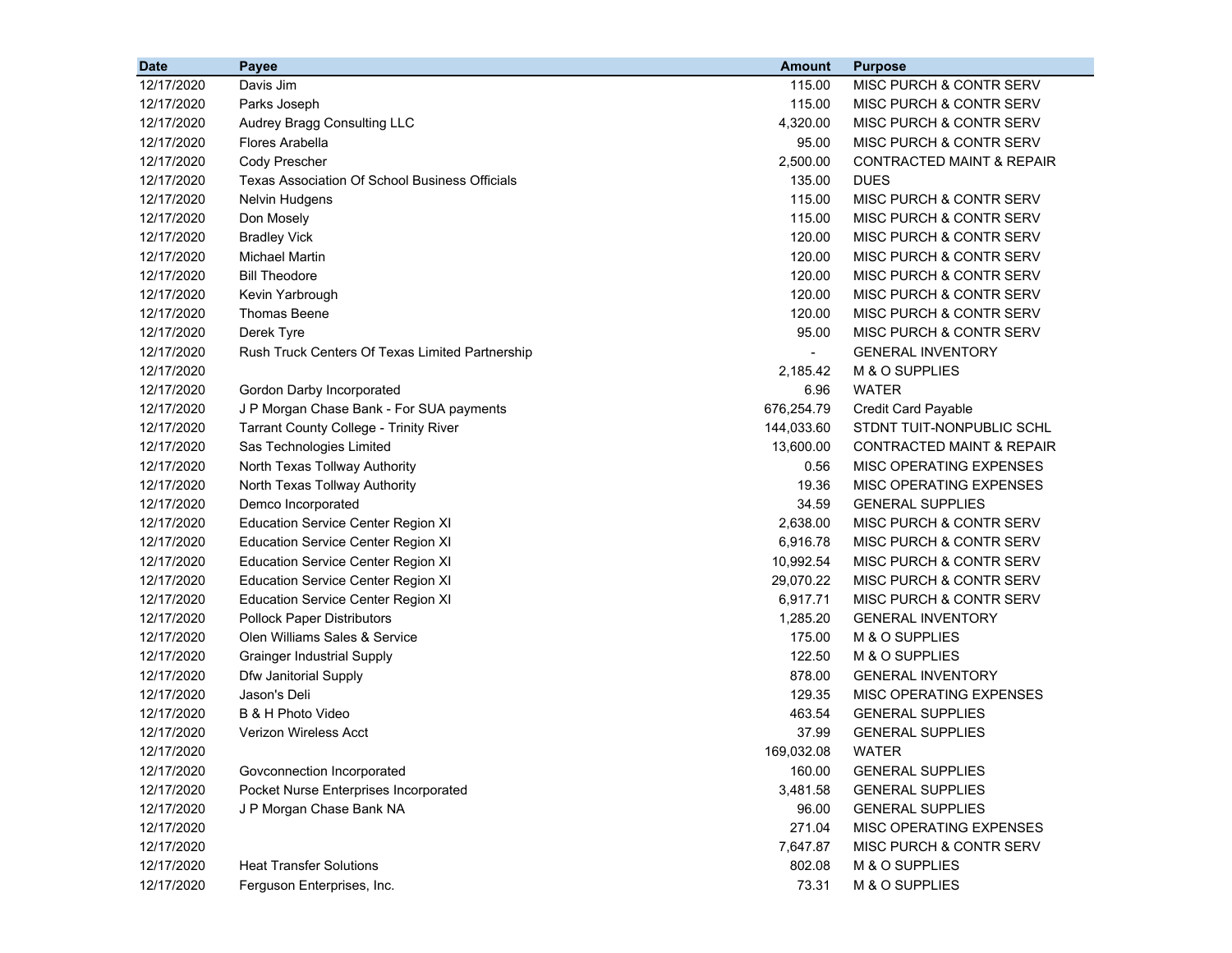| <b>Date</b> | Payee                                            | <b>Amount</b> | <b>Purpose</b>                       |
|-------------|--------------------------------------------------|---------------|--------------------------------------|
| 12/17/2020  | <b>US Games</b>                                  | 695.42        | <b>GENERAL SUPPLIES</b>              |
| 12/17/2020  | <b>Liberty Paper</b>                             | 18,664.80     | <b>GENERAL INVENTORY</b>             |
| 12/17/2020  | Lowe's Home Centers, LLC                         | 242.02        | <b>GENERAL SUPPLIES</b>              |
| 12/17/2020  |                                                  | 985.75        | M & O SUPPLIES                       |
| 12/17/2020  | OTC Brands, Inc.                                 | 58.31         | <b>GENERAL SUPPLIES</b>              |
| 12/17/2020  | Green Light Group, LLC                           | 2,372.67      | M & O SUPPLIES                       |
| 12/17/2020  | Learning A-Z LLC                                 | 4,803.50      | <b>GENERAL SUPPLIES</b>              |
| 12/17/2020  | Riverside Insights                               | 21,097.90     | <b>TESTING MATERIALS</b>             |
| 12/17/2020  | Rush Truck Centers Of Texas Limited Partnership  | 22.25         | <b>GENERAL INVENTORY</b>             |
| 12/17/2020  | Family First Inc                                 | 350.00        | <b>DUES</b>                          |
| 12/17/2020  | <b>Pyramid School Products</b>                   | 2,248.00      | <b>GENERAL SUPPLIES</b>              |
| 01/06/2021  | E-Logic Inc                                      | 22.00         | <b>GENERAL SUPPLIES</b>              |
| 01/06/2021  | E-Logic Inc                                      | 66.00         | M & O SUPPLIES                       |
| 01/06/2021  | <b>Grainger Industrial Supply</b>                | 3,600.62      | M & O SUPPLIES                       |
| 01/06/2021  | Qep Incorporated                                 | 7,761.85      | <b>READING MATERIALS</b>             |
| 01/06/2021  | Coppell Independent School District              | 470.63        | MISC OPERATING EXPENSES              |
| 01/06/2021  | <b>Bells Bernina Incorporated</b>                | 1,278.00      | CONTRACTED MAINT & REPAIR            |
| 01/06/2021  | Hoshizaki South Central Distribution Center      | 1,624.62      | M & O SUPPLIES                       |
| 01/06/2021  | Home Depot Pro                                   | 31.04         | M & O SUPPLIES                       |
| 01/06/2021  | Home Depot Pro                                   | 182.85        | <b>GENERAL INVENTORY</b>             |
| 01/06/2021  |                                                  | 12,234.11     | M & O SUPPLIES                       |
| 01/06/2021  | Home Depot Pro                                   | 33.14         | M & O SUPPLIES                       |
| 01/06/2021  | Home Depot Pro                                   | 15,480.00     | <b>GENERAL INVENTORY</b>             |
| 01/06/2021  | Apex Supply Company                              | 796.50        | M & O SUPPLIES                       |
| 01/06/2021  | <b>Texas School Public Relations Association</b> | 820.00        | <b>DUES</b>                          |
| 01/06/2021  | Alternator Service, Inc.                         | 110.92        | M & O SUPPLIES                       |
| 01/06/2021  | <b>Pitney Bowes</b>                              | 360.00        | <b>RENTALS &amp; OPERATING LEASE</b> |
| 01/06/2021  | <b>Pitney Bowes</b>                              | 782.70        | <b>RENTALS &amp; OPERATING LEASE</b> |
| 01/06/2021  | <b>Breaker Broker Company</b>                    | 27.00         | M & O SUPPLIES                       |
| 01/06/2021  | Really Good Stuff                                | 290.76        | <b>GENERAL SUPPLIES</b>              |
| 01/06/2021  | <b>Elliott Electric Supply</b>                   | 55.56         | M & O SUPPLIES                       |
| 01/06/2021  | Interquest Detection Canines Of North Texas      | 3,440.00      | MISC PURCH & CONTR SERV              |
| 01/06/2021  | <b>Masters Distribution Systems</b>              | 1,341.86      | <b>FOOD</b>                          |
| 01/06/2021  |                                                  | 9,370.65      | MISC OPERATING EXPENSES              |
| 01/06/2021  | Barnes & Noble Booksellers, Inc.                 | 4,609.95      | <b>READING MATERIALS</b>             |
| 01/06/2021  | Mission Arlington/Mission Metroplex              | 490.00        | MISC PURCH & CONTR SERV              |
| 01/06/2021  | Dfw Janitorial Supply                            | 3,889.00      | <b>GENERAL INVENTORY</b>             |
| 01/06/2021  | Paradise Produce                                 | 19,780.30     | <b>FOOD</b>                          |
| 01/06/2021  | Delta T Ltd                                      | 13,958.00     | BLDG PURCH, CONSTR, IMPROVE          |
| 01/06/2021  | Custom Transmission And Auto Repair Incorporated | 75.00         | <b>CONTRACTED MAINT &amp; REPAIR</b> |
| 01/06/2021  | <b>Crisis Prevention Institute</b>               | 1,200.00      | <b>GENERAL SUPPLIES</b>              |
| 01/06/2021  | Trane Company Commercial Systems Group           | 621.45        | M & O SUPPLIES                       |
| 01/06/2021  | Fastsigns                                        | 192.50        | <b>GENERAL SUPPLIES</b>              |
|             |                                                  |               |                                      |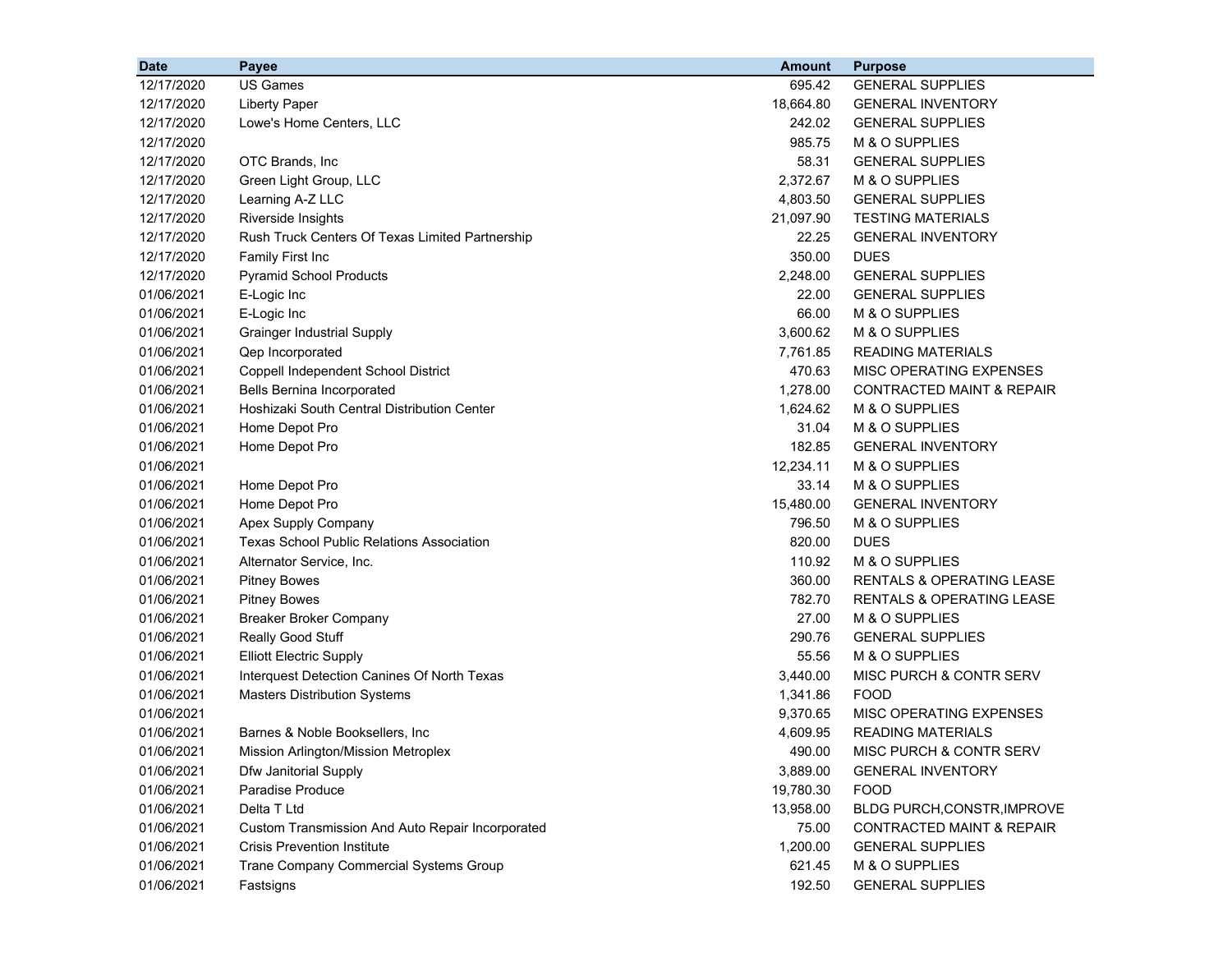| <b>Date</b> | Payee                                        | <b>Amount</b> | <b>Purpose</b>                       |
|-------------|----------------------------------------------|---------------|--------------------------------------|
| 01/06/2021  | Richardson Isd                               | 162.50        | MISC OPERATING EXPENSES              |
| 01/06/2021  | Capstone                                     | 1,087.77      | <b>READING MATERIALS</b>             |
| 01/06/2021  | Hutcherson Construction Incorporated         | 61,800.00     | BLDG PURCH, CONSTR, IMPROVE          |
| 01/06/2021  | PPG Architectural Finishes, Inc.             | 620.91        | M & O SUPPLIES                       |
| 01/06/2021  | <b>Teaching Systems Incorporated</b>         | 528.00        | <b>CONTRACTED MAINT &amp; REPAIR</b> |
| 01/06/2021  | <b>Careys Sporting Goods</b>                 | 8,455.80      | <b>GENERAL SUPPLIES</b>              |
| 01/06/2021  | Airgas Southwest Incorporated                | 365.28        | <b>GENERAL SUPPLIES</b>              |
| 01/06/2021  | Office Depot                                 | 17,729.99     | <b>GENERAL SUPPLIES</b>              |
| 01/06/2021  |                                              | 13,574.98     | M & O SUPPLIES                       |
| 01/06/2021  | S & S Worldwide                              | 376.02        | <b>GENERAL SUPPLIES</b>              |
| 01/06/2021  | Land O Lakes Incorporated                    | 780.00        | <b>GENERAL INVENTORY</b>             |
| 01/06/2021  | B & H Photo Video                            | 1,306.35      | <b>GENERAL SUPPLIES</b>              |
| 01/06/2021  | <b>CDW Government Incorporated</b>           | 2,717,147.84  | <b>GENERAL SUPPLIES</b>              |
| 01/06/2021  | 1 A Fire & Domestic Testing                  | 1,881.60      | <b>CONTRACTED MAINT &amp; REPAIR</b> |
| 01/06/2021  | <b>Mackin Educational Resources</b>          | 374.55        | <b>INVOICES RECEIVABLE</b>           |
| 01/06/2021  | <b>Oaktree Products</b>                      | 24.44         | <b>GENERAL SUPPLIES</b>              |
| 01/06/2021  | C & P Pump Services Incorporated             | 2,291.00      | M & O SUPPLIES                       |
| 01/06/2021  | Cowboy Towing                                | 160.00        | <b>CONTRACTED MAINT &amp; REPAIR</b> |
| 01/06/2021  | <b>Howard Technology Solutions</b>           | 640.00        | <b>GENERAL SUPPLIES</b>              |
| 01/06/2021  | Aerowave Technologies                        | 21,495.95     | <b>CONTRACTED MAINT &amp; REPAIR</b> |
| 01/06/2021  |                                              | 1,718.02      | <b>GENERAL SUPPLIES</b>              |
| 01/06/2021  | Genesis II Incorporated                      | 1,883.52      | <b>GENERAL INVENTORY</b>             |
| 01/06/2021  | Govconnection Incorporated                   | 1,400.70      | <b>GENERAL SUPPLIES</b>              |
| 01/06/2021  |                                              | 150.00        | <b>INVOICES RECEIVABLE</b>           |
| 01/06/2021  |                                              | 85.00         | MISC PURCH & CONTR SERV              |
| 01/06/2021  | Junior Library Guild                         | 1,820.70      | <b>READING MATERIALS</b>             |
| 01/06/2021  | <b>CMJ Engineering Incorporated</b>          | 5,312.50      | OTH PROFESSIONAL SERVICES            |
| 01/06/2021  | <b>ProComputing Corporation</b>              | 1,820.00      | <b>GENERAL SUPPLIES</b>              |
| 01/06/2021  | Henry Schein Incorporated                    | 1,263.69      | <b>GENERAL SUPPLIES</b>              |
| 01/06/2021  | Green Planet Incorporated                    | 340.00        | <b>CONTRACTED MAINT &amp; REPAIR</b> |
| 01/06/2021  | Pocket Nurse Enterprises Incorporated        | 229.98        | <b>GENERAL SUPPLIES</b>              |
| 01/06/2021  | Wedge Supply Incorporated                    | 1,508.00      | <b>GENERAL INVENTORY</b>             |
| 01/06/2021  | Apple Computer Incorporated                  | 67,956.00     | <b>GENERAL SUPPLIES</b>              |
| 01/06/2021  | C D Hartnett Company                         | 6,017.90      | <b>GENERAL INVENTORY</b>             |
| 01/06/2021  | All American Awards & Gifts                  | 31.75         | MISC OPERATING EXPENSES              |
| 01/06/2021  | Arlington Hardware Incorporated #53          | 106.32        | M & O SUPPLIES                       |
| 01/06/2021  | <b>Super Duper Publications</b>              | 304.70        | <b>GENERAL SUPPLIES</b>              |
| 01/06/2021  |                                              | 13.95         | <b>READING MATERIALS</b>             |
| 01/06/2021  | <b>ACT</b>                                   | 41,020.00     | <b>TESTING MATERIALS</b>             |
| 01/06/2021  | Mardel Incorporated                          | 164.50        | <b>GENERAL SUPPLIES</b>              |
| 01/06/2021  | <b>Texas Department Of Agriculture</b>       | 125.00        | MISC OPERATING EXPENSES              |
| 01/06/2021  | <b>Birdville Independent School District</b> | 142.21        | MISC OPERATING EXPENSES              |
| 01/06/2021  | Welch John                                   | 825.00        | MISC PURCH & CONTR SERV              |
|             |                                              |               |                                      |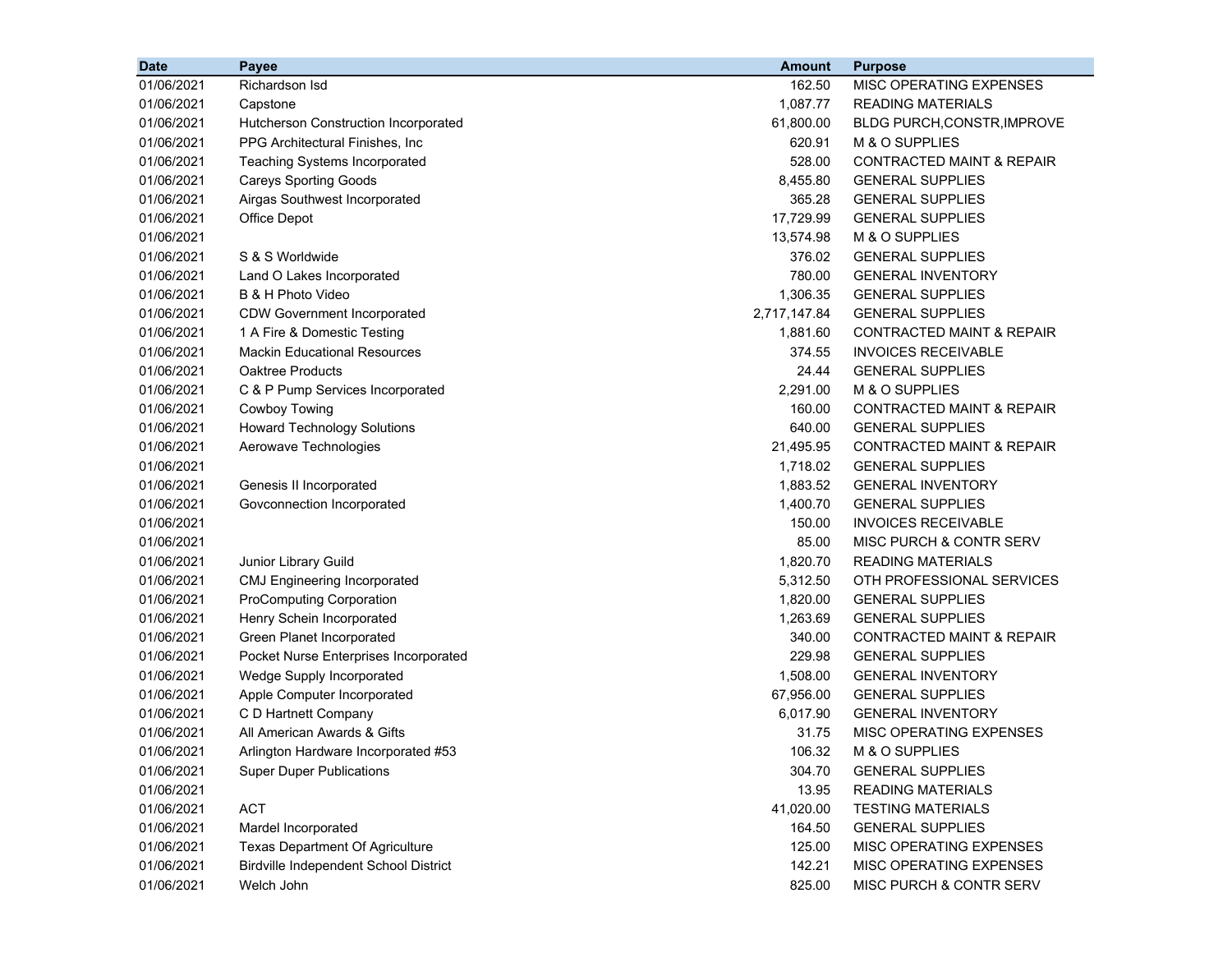| ABC CLIO L L C<br><b>READING MATERIALS</b><br>01/06/2021<br>89.00<br>01/06/2021<br>745.92<br><b>GENERAL SUPPLIES</b><br>OCLC Online Computer Library Center Incorporated<br>01/06/2021<br>Smith Kendrick<br>165.00<br>MISC PURCH & CONTR SERV<br>01/06/2021<br>1,395.61<br>M & O SUPPLIES<br><b>Carrier Enterprise</b><br>01/06/2021<br><b>Luxor Staffing</b><br>1,667.25<br>MISC PURCH & CONTR SERV<br>01/06/2021<br><b>Alpha Testing</b><br>4,159.00<br><b>BLDG PURCH, CONSTR, IMPROVE</b><br>460.00<br><b>READING MATERIALS</b><br>01/06/2021<br><b>Clay Ewell Educational Services</b><br>CoreCourseGPA.com<br>2,214.00<br>MISC PURCH & CONTR SERV<br>01/06/2021<br>Ferrellgas, Incorporated<br>29,156.09<br><b>GENERAL INVENTORY</b><br>01/06/2021<br>01/06/2021<br>214.00<br>CONTRACTED MAINT & REPAIR<br>Texas Pottery Supply and Clay Company<br>01/06/2021<br>Automatic Sprinkler of Texas Incorporated<br>635.00<br><b>CONTRACTED MAINT &amp; REPAIR</b><br>01/06/2021<br>55.96<br><b>READING MATERIALS</b><br>Magazine Subscriptions PTP<br>4,569.50<br>MISC PURCH & CONTR SERV<br>01/06/2021<br>Texas Interpreting Services, LLC<br>01/06/2021<br>412.50<br>MISC PURCH & CONTR SERV<br>Cook Christopher<br>01/06/2021<br>Oden Aaron R<br>165.00<br>MISC PURCH & CONTR SERV<br>01/06/2021<br><b>Aquatic Solutions</b><br>220.00<br><b>INVOICES RECEIVABLE</b><br>01/06/2021<br>One Source Staffing Corporation<br>16,291.29<br>MISC PURCH & CONTR SERV<br>01/06/2021<br>68.00<br><b>CONTRACTED MAINT &amp; REPAIR</b><br><b>Binswanger Glass</b><br>01/06/2021<br>663.11<br>M & O SUPPLIES<br>165.00<br>01/06/2021<br>Brown John<br>MISC PURCH & CONTR SERV<br>National Wholesale Supply<br>80.34<br>M & O SUPPLIES<br>01/06/2021<br>01/06/2021<br>McLeod, Thomas E.<br>165.00<br>MISC PURCH & CONTR SERV<br>01/06/2021<br>North Texas Commission<br>7,500.00<br><b>DUES</b><br>01/06/2021<br>Parks Bryant L<br>385.00<br>MISC PURCH & CONTR SERV<br>01/06/2021<br>Kurz & Company<br>2,585.69<br><b>FOOD</b><br><b>Jakes Finer Foods</b><br>3,196.50<br><b>GENERAL INVENTORY</b><br>01/06/2021<br>40.00<br>01/06/2021<br>Accent Awards & Trophies, LLC<br>MISC OPERATING EXPENSES<br>01/06/2021<br>48,082.58<br>1st Choice Restaurant Equipment<br><b>FURN &amp; EQUIP &gt; \$5,000</b><br>01/06/2021<br>10,999.62<br>M & O SUPPLIES<br>01/06/2021<br>509.99<br><b>GENERAL SUPPLIES</b><br>Best Buy for Business<br>01/06/2021<br>Estrellita Inc.<br>27,385.92<br><b>READING MATERIALS</b><br><b>Autonation Chevrolet</b><br>367.57<br>M & O SUPPLIES<br>01/06/2021<br>167.25<br><b>GENERAL SUPPLIES</b><br>01/06/2021<br>AlphaGraphics<br>114,518.00<br>01/06/2021<br>Lone Star Furnishings LLC<br><b>GENERAL SUPPLIES</b><br>01/06/2021<br>Crawford Electric Supply Company<br>9,300.00<br><b>GENERAL INVENTORY</b><br>01/06/2021<br>78.51<br>M & O SUPPLIES<br>01/06/2021<br>Engage2learn<br>19,133.60<br>MISC PURCH & CONTR SERV<br>Cyson Technology Group LLC<br>2,365.00<br>01/06/2021<br>MISC PURCH & CONTR SERV<br>01/06/2021<br>HKS, Inc.<br>70,293.46<br>BLDG PURCH, CONSTR, IMPROVE<br>01/06/2021<br>Davis, Regan<br>1,045.00<br>MISC PURCH & CONTR SERV<br>01/06/2021<br>Ferguson Enterprises, Inc.<br>391.68<br>M & O SUPPLIES | <b>Date</b> | Payee | <b>Amount</b> | <b>Purpose</b> |
|--------------------------------------------------------------------------------------------------------------------------------------------------------------------------------------------------------------------------------------------------------------------------------------------------------------------------------------------------------------------------------------------------------------------------------------------------------------------------------------------------------------------------------------------------------------------------------------------------------------------------------------------------------------------------------------------------------------------------------------------------------------------------------------------------------------------------------------------------------------------------------------------------------------------------------------------------------------------------------------------------------------------------------------------------------------------------------------------------------------------------------------------------------------------------------------------------------------------------------------------------------------------------------------------------------------------------------------------------------------------------------------------------------------------------------------------------------------------------------------------------------------------------------------------------------------------------------------------------------------------------------------------------------------------------------------------------------------------------------------------------------------------------------------------------------------------------------------------------------------------------------------------------------------------------------------------------------------------------------------------------------------------------------------------------------------------------------------------------------------------------------------------------------------------------------------------------------------------------------------------------------------------------------------------------------------------------------------------------------------------------------------------------------------------------------------------------------------------------------------------------------------------------------------------------------------------------------------------------------------------------------------------------------------------------------------------------------------------------------------------------------------------------------------------------------------------------------------------------------------------------------------------------------------------------------------------------------------------------------------------------------------------------------------------------------------------------------------------------------------------------------------------------------------------------------------------------------------------------------------------------------|-------------|-------|---------------|----------------|
|                                                                                                                                                                                                                                                                                                                                                                                                                                                                                                                                                                                                                                                                                                                                                                                                                                                                                                                                                                                                                                                                                                                                                                                                                                                                                                                                                                                                                                                                                                                                                                                                                                                                                                                                                                                                                                                                                                                                                                                                                                                                                                                                                                                                                                                                                                                                                                                                                                                                                                                                                                                                                                                                                                                                                                                                                                                                                                                                                                                                                                                                                                                                                                                                                                                        |             |       |               |                |
|                                                                                                                                                                                                                                                                                                                                                                                                                                                                                                                                                                                                                                                                                                                                                                                                                                                                                                                                                                                                                                                                                                                                                                                                                                                                                                                                                                                                                                                                                                                                                                                                                                                                                                                                                                                                                                                                                                                                                                                                                                                                                                                                                                                                                                                                                                                                                                                                                                                                                                                                                                                                                                                                                                                                                                                                                                                                                                                                                                                                                                                                                                                                                                                                                                                        |             |       |               |                |
|                                                                                                                                                                                                                                                                                                                                                                                                                                                                                                                                                                                                                                                                                                                                                                                                                                                                                                                                                                                                                                                                                                                                                                                                                                                                                                                                                                                                                                                                                                                                                                                                                                                                                                                                                                                                                                                                                                                                                                                                                                                                                                                                                                                                                                                                                                                                                                                                                                                                                                                                                                                                                                                                                                                                                                                                                                                                                                                                                                                                                                                                                                                                                                                                                                                        |             |       |               |                |
|                                                                                                                                                                                                                                                                                                                                                                                                                                                                                                                                                                                                                                                                                                                                                                                                                                                                                                                                                                                                                                                                                                                                                                                                                                                                                                                                                                                                                                                                                                                                                                                                                                                                                                                                                                                                                                                                                                                                                                                                                                                                                                                                                                                                                                                                                                                                                                                                                                                                                                                                                                                                                                                                                                                                                                                                                                                                                                                                                                                                                                                                                                                                                                                                                                                        |             |       |               |                |
|                                                                                                                                                                                                                                                                                                                                                                                                                                                                                                                                                                                                                                                                                                                                                                                                                                                                                                                                                                                                                                                                                                                                                                                                                                                                                                                                                                                                                                                                                                                                                                                                                                                                                                                                                                                                                                                                                                                                                                                                                                                                                                                                                                                                                                                                                                                                                                                                                                                                                                                                                                                                                                                                                                                                                                                                                                                                                                                                                                                                                                                                                                                                                                                                                                                        |             |       |               |                |
|                                                                                                                                                                                                                                                                                                                                                                                                                                                                                                                                                                                                                                                                                                                                                                                                                                                                                                                                                                                                                                                                                                                                                                                                                                                                                                                                                                                                                                                                                                                                                                                                                                                                                                                                                                                                                                                                                                                                                                                                                                                                                                                                                                                                                                                                                                                                                                                                                                                                                                                                                                                                                                                                                                                                                                                                                                                                                                                                                                                                                                                                                                                                                                                                                                                        |             |       |               |                |
|                                                                                                                                                                                                                                                                                                                                                                                                                                                                                                                                                                                                                                                                                                                                                                                                                                                                                                                                                                                                                                                                                                                                                                                                                                                                                                                                                                                                                                                                                                                                                                                                                                                                                                                                                                                                                                                                                                                                                                                                                                                                                                                                                                                                                                                                                                                                                                                                                                                                                                                                                                                                                                                                                                                                                                                                                                                                                                                                                                                                                                                                                                                                                                                                                                                        |             |       |               |                |
|                                                                                                                                                                                                                                                                                                                                                                                                                                                                                                                                                                                                                                                                                                                                                                                                                                                                                                                                                                                                                                                                                                                                                                                                                                                                                                                                                                                                                                                                                                                                                                                                                                                                                                                                                                                                                                                                                                                                                                                                                                                                                                                                                                                                                                                                                                                                                                                                                                                                                                                                                                                                                                                                                                                                                                                                                                                                                                                                                                                                                                                                                                                                                                                                                                                        |             |       |               |                |
|                                                                                                                                                                                                                                                                                                                                                                                                                                                                                                                                                                                                                                                                                                                                                                                                                                                                                                                                                                                                                                                                                                                                                                                                                                                                                                                                                                                                                                                                                                                                                                                                                                                                                                                                                                                                                                                                                                                                                                                                                                                                                                                                                                                                                                                                                                                                                                                                                                                                                                                                                                                                                                                                                                                                                                                                                                                                                                                                                                                                                                                                                                                                                                                                                                                        |             |       |               |                |
|                                                                                                                                                                                                                                                                                                                                                                                                                                                                                                                                                                                                                                                                                                                                                                                                                                                                                                                                                                                                                                                                                                                                                                                                                                                                                                                                                                                                                                                                                                                                                                                                                                                                                                                                                                                                                                                                                                                                                                                                                                                                                                                                                                                                                                                                                                                                                                                                                                                                                                                                                                                                                                                                                                                                                                                                                                                                                                                                                                                                                                                                                                                                                                                                                                                        |             |       |               |                |
|                                                                                                                                                                                                                                                                                                                                                                                                                                                                                                                                                                                                                                                                                                                                                                                                                                                                                                                                                                                                                                                                                                                                                                                                                                                                                                                                                                                                                                                                                                                                                                                                                                                                                                                                                                                                                                                                                                                                                                                                                                                                                                                                                                                                                                                                                                                                                                                                                                                                                                                                                                                                                                                                                                                                                                                                                                                                                                                                                                                                                                                                                                                                                                                                                                                        |             |       |               |                |
|                                                                                                                                                                                                                                                                                                                                                                                                                                                                                                                                                                                                                                                                                                                                                                                                                                                                                                                                                                                                                                                                                                                                                                                                                                                                                                                                                                                                                                                                                                                                                                                                                                                                                                                                                                                                                                                                                                                                                                                                                                                                                                                                                                                                                                                                                                                                                                                                                                                                                                                                                                                                                                                                                                                                                                                                                                                                                                                                                                                                                                                                                                                                                                                                                                                        |             |       |               |                |
|                                                                                                                                                                                                                                                                                                                                                                                                                                                                                                                                                                                                                                                                                                                                                                                                                                                                                                                                                                                                                                                                                                                                                                                                                                                                                                                                                                                                                                                                                                                                                                                                                                                                                                                                                                                                                                                                                                                                                                                                                                                                                                                                                                                                                                                                                                                                                                                                                                                                                                                                                                                                                                                                                                                                                                                                                                                                                                                                                                                                                                                                                                                                                                                                                                                        |             |       |               |                |
|                                                                                                                                                                                                                                                                                                                                                                                                                                                                                                                                                                                                                                                                                                                                                                                                                                                                                                                                                                                                                                                                                                                                                                                                                                                                                                                                                                                                                                                                                                                                                                                                                                                                                                                                                                                                                                                                                                                                                                                                                                                                                                                                                                                                                                                                                                                                                                                                                                                                                                                                                                                                                                                                                                                                                                                                                                                                                                                                                                                                                                                                                                                                                                                                                                                        |             |       |               |                |
|                                                                                                                                                                                                                                                                                                                                                                                                                                                                                                                                                                                                                                                                                                                                                                                                                                                                                                                                                                                                                                                                                                                                                                                                                                                                                                                                                                                                                                                                                                                                                                                                                                                                                                                                                                                                                                                                                                                                                                                                                                                                                                                                                                                                                                                                                                                                                                                                                                                                                                                                                                                                                                                                                                                                                                                                                                                                                                                                                                                                                                                                                                                                                                                                                                                        |             |       |               |                |
|                                                                                                                                                                                                                                                                                                                                                                                                                                                                                                                                                                                                                                                                                                                                                                                                                                                                                                                                                                                                                                                                                                                                                                                                                                                                                                                                                                                                                                                                                                                                                                                                                                                                                                                                                                                                                                                                                                                                                                                                                                                                                                                                                                                                                                                                                                                                                                                                                                                                                                                                                                                                                                                                                                                                                                                                                                                                                                                                                                                                                                                                                                                                                                                                                                                        |             |       |               |                |
|                                                                                                                                                                                                                                                                                                                                                                                                                                                                                                                                                                                                                                                                                                                                                                                                                                                                                                                                                                                                                                                                                                                                                                                                                                                                                                                                                                                                                                                                                                                                                                                                                                                                                                                                                                                                                                                                                                                                                                                                                                                                                                                                                                                                                                                                                                                                                                                                                                                                                                                                                                                                                                                                                                                                                                                                                                                                                                                                                                                                                                                                                                                                                                                                                                                        |             |       |               |                |
|                                                                                                                                                                                                                                                                                                                                                                                                                                                                                                                                                                                                                                                                                                                                                                                                                                                                                                                                                                                                                                                                                                                                                                                                                                                                                                                                                                                                                                                                                                                                                                                                                                                                                                                                                                                                                                                                                                                                                                                                                                                                                                                                                                                                                                                                                                                                                                                                                                                                                                                                                                                                                                                                                                                                                                                                                                                                                                                                                                                                                                                                                                                                                                                                                                                        |             |       |               |                |
|                                                                                                                                                                                                                                                                                                                                                                                                                                                                                                                                                                                                                                                                                                                                                                                                                                                                                                                                                                                                                                                                                                                                                                                                                                                                                                                                                                                                                                                                                                                                                                                                                                                                                                                                                                                                                                                                                                                                                                                                                                                                                                                                                                                                                                                                                                                                                                                                                                                                                                                                                                                                                                                                                                                                                                                                                                                                                                                                                                                                                                                                                                                                                                                                                                                        |             |       |               |                |
|                                                                                                                                                                                                                                                                                                                                                                                                                                                                                                                                                                                                                                                                                                                                                                                                                                                                                                                                                                                                                                                                                                                                                                                                                                                                                                                                                                                                                                                                                                                                                                                                                                                                                                                                                                                                                                                                                                                                                                                                                                                                                                                                                                                                                                                                                                                                                                                                                                                                                                                                                                                                                                                                                                                                                                                                                                                                                                                                                                                                                                                                                                                                                                                                                                                        |             |       |               |                |
|                                                                                                                                                                                                                                                                                                                                                                                                                                                                                                                                                                                                                                                                                                                                                                                                                                                                                                                                                                                                                                                                                                                                                                                                                                                                                                                                                                                                                                                                                                                                                                                                                                                                                                                                                                                                                                                                                                                                                                                                                                                                                                                                                                                                                                                                                                                                                                                                                                                                                                                                                                                                                                                                                                                                                                                                                                                                                                                                                                                                                                                                                                                                                                                                                                                        |             |       |               |                |
|                                                                                                                                                                                                                                                                                                                                                                                                                                                                                                                                                                                                                                                                                                                                                                                                                                                                                                                                                                                                                                                                                                                                                                                                                                                                                                                                                                                                                                                                                                                                                                                                                                                                                                                                                                                                                                                                                                                                                                                                                                                                                                                                                                                                                                                                                                                                                                                                                                                                                                                                                                                                                                                                                                                                                                                                                                                                                                                                                                                                                                                                                                                                                                                                                                                        |             |       |               |                |
|                                                                                                                                                                                                                                                                                                                                                                                                                                                                                                                                                                                                                                                                                                                                                                                                                                                                                                                                                                                                                                                                                                                                                                                                                                                                                                                                                                                                                                                                                                                                                                                                                                                                                                                                                                                                                                                                                                                                                                                                                                                                                                                                                                                                                                                                                                                                                                                                                                                                                                                                                                                                                                                                                                                                                                                                                                                                                                                                                                                                                                                                                                                                                                                                                                                        |             |       |               |                |
|                                                                                                                                                                                                                                                                                                                                                                                                                                                                                                                                                                                                                                                                                                                                                                                                                                                                                                                                                                                                                                                                                                                                                                                                                                                                                                                                                                                                                                                                                                                                                                                                                                                                                                                                                                                                                                                                                                                                                                                                                                                                                                                                                                                                                                                                                                                                                                                                                                                                                                                                                                                                                                                                                                                                                                                                                                                                                                                                                                                                                                                                                                                                                                                                                                                        |             |       |               |                |
|                                                                                                                                                                                                                                                                                                                                                                                                                                                                                                                                                                                                                                                                                                                                                                                                                                                                                                                                                                                                                                                                                                                                                                                                                                                                                                                                                                                                                                                                                                                                                                                                                                                                                                                                                                                                                                                                                                                                                                                                                                                                                                                                                                                                                                                                                                                                                                                                                                                                                                                                                                                                                                                                                                                                                                                                                                                                                                                                                                                                                                                                                                                                                                                                                                                        |             |       |               |                |
|                                                                                                                                                                                                                                                                                                                                                                                                                                                                                                                                                                                                                                                                                                                                                                                                                                                                                                                                                                                                                                                                                                                                                                                                                                                                                                                                                                                                                                                                                                                                                                                                                                                                                                                                                                                                                                                                                                                                                                                                                                                                                                                                                                                                                                                                                                                                                                                                                                                                                                                                                                                                                                                                                                                                                                                                                                                                                                                                                                                                                                                                                                                                                                                                                                                        |             |       |               |                |
|                                                                                                                                                                                                                                                                                                                                                                                                                                                                                                                                                                                                                                                                                                                                                                                                                                                                                                                                                                                                                                                                                                                                                                                                                                                                                                                                                                                                                                                                                                                                                                                                                                                                                                                                                                                                                                                                                                                                                                                                                                                                                                                                                                                                                                                                                                                                                                                                                                                                                                                                                                                                                                                                                                                                                                                                                                                                                                                                                                                                                                                                                                                                                                                                                                                        |             |       |               |                |
|                                                                                                                                                                                                                                                                                                                                                                                                                                                                                                                                                                                                                                                                                                                                                                                                                                                                                                                                                                                                                                                                                                                                                                                                                                                                                                                                                                                                                                                                                                                                                                                                                                                                                                                                                                                                                                                                                                                                                                                                                                                                                                                                                                                                                                                                                                                                                                                                                                                                                                                                                                                                                                                                                                                                                                                                                                                                                                                                                                                                                                                                                                                                                                                                                                                        |             |       |               |                |
|                                                                                                                                                                                                                                                                                                                                                                                                                                                                                                                                                                                                                                                                                                                                                                                                                                                                                                                                                                                                                                                                                                                                                                                                                                                                                                                                                                                                                                                                                                                                                                                                                                                                                                                                                                                                                                                                                                                                                                                                                                                                                                                                                                                                                                                                                                                                                                                                                                                                                                                                                                                                                                                                                                                                                                                                                                                                                                                                                                                                                                                                                                                                                                                                                                                        |             |       |               |                |
|                                                                                                                                                                                                                                                                                                                                                                                                                                                                                                                                                                                                                                                                                                                                                                                                                                                                                                                                                                                                                                                                                                                                                                                                                                                                                                                                                                                                                                                                                                                                                                                                                                                                                                                                                                                                                                                                                                                                                                                                                                                                                                                                                                                                                                                                                                                                                                                                                                                                                                                                                                                                                                                                                                                                                                                                                                                                                                                                                                                                                                                                                                                                                                                                                                                        |             |       |               |                |
|                                                                                                                                                                                                                                                                                                                                                                                                                                                                                                                                                                                                                                                                                                                                                                                                                                                                                                                                                                                                                                                                                                                                                                                                                                                                                                                                                                                                                                                                                                                                                                                                                                                                                                                                                                                                                                                                                                                                                                                                                                                                                                                                                                                                                                                                                                                                                                                                                                                                                                                                                                                                                                                                                                                                                                                                                                                                                                                                                                                                                                                                                                                                                                                                                                                        |             |       |               |                |
|                                                                                                                                                                                                                                                                                                                                                                                                                                                                                                                                                                                                                                                                                                                                                                                                                                                                                                                                                                                                                                                                                                                                                                                                                                                                                                                                                                                                                                                                                                                                                                                                                                                                                                                                                                                                                                                                                                                                                                                                                                                                                                                                                                                                                                                                                                                                                                                                                                                                                                                                                                                                                                                                                                                                                                                                                                                                                                                                                                                                                                                                                                                                                                                                                                                        |             |       |               |                |
|                                                                                                                                                                                                                                                                                                                                                                                                                                                                                                                                                                                                                                                                                                                                                                                                                                                                                                                                                                                                                                                                                                                                                                                                                                                                                                                                                                                                                                                                                                                                                                                                                                                                                                                                                                                                                                                                                                                                                                                                                                                                                                                                                                                                                                                                                                                                                                                                                                                                                                                                                                                                                                                                                                                                                                                                                                                                                                                                                                                                                                                                                                                                                                                                                                                        |             |       |               |                |
|                                                                                                                                                                                                                                                                                                                                                                                                                                                                                                                                                                                                                                                                                                                                                                                                                                                                                                                                                                                                                                                                                                                                                                                                                                                                                                                                                                                                                                                                                                                                                                                                                                                                                                                                                                                                                                                                                                                                                                                                                                                                                                                                                                                                                                                                                                                                                                                                                                                                                                                                                                                                                                                                                                                                                                                                                                                                                                                                                                                                                                                                                                                                                                                                                                                        |             |       |               |                |
|                                                                                                                                                                                                                                                                                                                                                                                                                                                                                                                                                                                                                                                                                                                                                                                                                                                                                                                                                                                                                                                                                                                                                                                                                                                                                                                                                                                                                                                                                                                                                                                                                                                                                                                                                                                                                                                                                                                                                                                                                                                                                                                                                                                                                                                                                                                                                                                                                                                                                                                                                                                                                                                                                                                                                                                                                                                                                                                                                                                                                                                                                                                                                                                                                                                        |             |       |               |                |
|                                                                                                                                                                                                                                                                                                                                                                                                                                                                                                                                                                                                                                                                                                                                                                                                                                                                                                                                                                                                                                                                                                                                                                                                                                                                                                                                                                                                                                                                                                                                                                                                                                                                                                                                                                                                                                                                                                                                                                                                                                                                                                                                                                                                                                                                                                                                                                                                                                                                                                                                                                                                                                                                                                                                                                                                                                                                                                                                                                                                                                                                                                                                                                                                                                                        |             |       |               |                |
|                                                                                                                                                                                                                                                                                                                                                                                                                                                                                                                                                                                                                                                                                                                                                                                                                                                                                                                                                                                                                                                                                                                                                                                                                                                                                                                                                                                                                                                                                                                                                                                                                                                                                                                                                                                                                                                                                                                                                                                                                                                                                                                                                                                                                                                                                                                                                                                                                                                                                                                                                                                                                                                                                                                                                                                                                                                                                                                                                                                                                                                                                                                                                                                                                                                        |             |       |               |                |
|                                                                                                                                                                                                                                                                                                                                                                                                                                                                                                                                                                                                                                                                                                                                                                                                                                                                                                                                                                                                                                                                                                                                                                                                                                                                                                                                                                                                                                                                                                                                                                                                                                                                                                                                                                                                                                                                                                                                                                                                                                                                                                                                                                                                                                                                                                                                                                                                                                                                                                                                                                                                                                                                                                                                                                                                                                                                                                                                                                                                                                                                                                                                                                                                                                                        |             |       |               |                |
|                                                                                                                                                                                                                                                                                                                                                                                                                                                                                                                                                                                                                                                                                                                                                                                                                                                                                                                                                                                                                                                                                                                                                                                                                                                                                                                                                                                                                                                                                                                                                                                                                                                                                                                                                                                                                                                                                                                                                                                                                                                                                                                                                                                                                                                                                                                                                                                                                                                                                                                                                                                                                                                                                                                                                                                                                                                                                                                                                                                                                                                                                                                                                                                                                                                        |             |       |               |                |
|                                                                                                                                                                                                                                                                                                                                                                                                                                                                                                                                                                                                                                                                                                                                                                                                                                                                                                                                                                                                                                                                                                                                                                                                                                                                                                                                                                                                                                                                                                                                                                                                                                                                                                                                                                                                                                                                                                                                                                                                                                                                                                                                                                                                                                                                                                                                                                                                                                                                                                                                                                                                                                                                                                                                                                                                                                                                                                                                                                                                                                                                                                                                                                                                                                                        |             |       |               |                |
|                                                                                                                                                                                                                                                                                                                                                                                                                                                                                                                                                                                                                                                                                                                                                                                                                                                                                                                                                                                                                                                                                                                                                                                                                                                                                                                                                                                                                                                                                                                                                                                                                                                                                                                                                                                                                                                                                                                                                                                                                                                                                                                                                                                                                                                                                                                                                                                                                                                                                                                                                                                                                                                                                                                                                                                                                                                                                                                                                                                                                                                                                                                                                                                                                                                        |             |       |               |                |
| 01/06/2021<br>Association for Supervision & Curriculum Development<br>89.00<br><b>READING MATERIALS</b>                                                                                                                                                                                                                                                                                                                                                                                                                                                                                                                                                                                                                                                                                                                                                                                                                                                                                                                                                                                                                                                                                                                                                                                                                                                                                                                                                                                                                                                                                                                                                                                                                                                                                                                                                                                                                                                                                                                                                                                                                                                                                                                                                                                                                                                                                                                                                                                                                                                                                                                                                                                                                                                                                                                                                                                                                                                                                                                                                                                                                                                                                                                                                |             |       |               |                |
| 01/06/2021<br>Dr Pepper Snapple Group<br>101.35<br>MISC OPERATING EXPENSES                                                                                                                                                                                                                                                                                                                                                                                                                                                                                                                                                                                                                                                                                                                                                                                                                                                                                                                                                                                                                                                                                                                                                                                                                                                                                                                                                                                                                                                                                                                                                                                                                                                                                                                                                                                                                                                                                                                                                                                                                                                                                                                                                                                                                                                                                                                                                                                                                                                                                                                                                                                                                                                                                                                                                                                                                                                                                                                                                                                                                                                                                                                                                                             |             |       |               |                |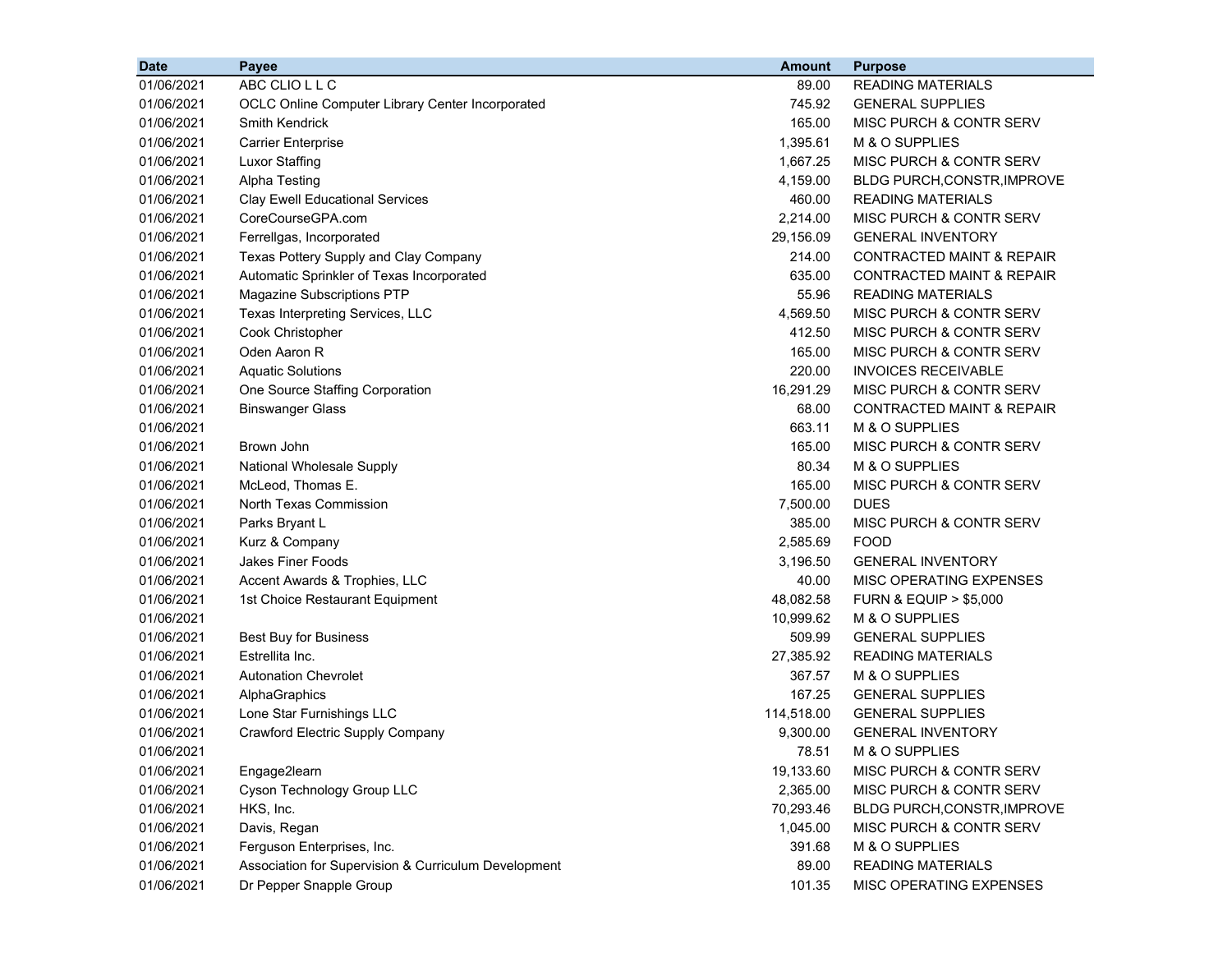| <b>Date</b> | Payee                                             | <b>Amount</b> | <b>Purpose</b>                       |
|-------------|---------------------------------------------------|---------------|--------------------------------------|
| 01/06/2021  | Kleen-Air Filter Service & Sales                  | 3,305.40      | <b>GENERAL INVENTORY</b>             |
| 01/06/2021  | Felton, Abraham                                   | 233.75        | MISC PURCH & CONTR SERV              |
| 01/06/2021  | Cardinal's Sport Center Incorporated              | 1,686.35      | <b>GENERAL SUPPLIES</b>              |
| 01/06/2021  | Lowe's Home Centers, LLC                          | 524.13        | M & O SUPPLIES                       |
| 01/06/2021  | Turnitin, LLC                                     | 6,057.00      | MISC OPERATING EXPENSES              |
| 01/06/2021  | Riverside Golf Club                               | 2,000.00      | RENTALS & OPERATING LEASE            |
| 01/06/2021  | OTC Brands, Inc.                                  | 126.37        | <b>GENERAL SUPPLIES</b>              |
| 01/06/2021  | Mighty Auto Parts of DFW                          | 297.00        | <b>GENERAL INVENTORY</b>             |
| 01/06/2021  | Washing Equipment of Texas - WET Inc              | 757.54        | <b>CONTRACTED MAINT &amp; REPAIR</b> |
| 01/06/2021  | OverDrive, Inc.                                   | 3,125.50      | <b>READING MATERIALS</b>             |
| 01/06/2021  | Nasco                                             | 2,740.26      | <b>GENERAL SUPPLIES</b>              |
| 01/06/2021  | Learning A-Z LLC                                  | 369.50        | <b>GENERAL SUPPLIES</b>              |
| 01/06/2021  | <b>Gordon Food Service</b>                        | 508.80        | <b>GENERAL INVENTORY</b>             |
| 01/06/2021  | Michele De Bellis, ED.D.                          | 2,687.50      | MISC PURCH & CONTR SERV              |
| 01/06/2021  | Sports Officials Unlimited                        | 1,610.00      | MISC PURCH & CONTR SERV              |
| 01/06/2021  | Texas Irrigation Supply LLC                       | 943.56        | M & O SUPPLIES                       |
| 01/06/2021  | Auto Plus Auto Parts                              | 358.39        | <b>GENERAL INVENTORY</b>             |
| 01/06/2021  | Chu, Brian Wenyi                                  | 660.00        | MISC PURCH & CONTR SERV              |
| 01/06/2021  | Drew Consulting Services Incorporated             | 9,300.00      | OTH PROFESSIONAL SERVICES            |
| 01/06/2021  | E Logic                                           | 97,485.20     | BLDG PURCH, CONSTR, IMPROVE          |
| 01/06/2021  | <b>MSB Consulting</b>                             | 2,694.65      | MISC PURCH & CONTR SERV              |
| 01/06/2021  | Bayes Achievement Center, Inc.                    | 18,787.86     | <b>TUITION &amp; TRFR PMTS</b>       |
| 01/06/2021  | <b>Educational Consulting and Evaluations LLC</b> | 2,625.00      | MISC PURCH & CONTR SERV              |
| 01/06/2021  | <b>Wright Express FSC</b>                         | 25,198.45     | ACCOUNTS PAYABLE-ACCRUALS            |
| 01/06/2021  | iHeartMedia                                       | 15,000.00     | MISC OPERATING EXPENSES              |
| 01/06/2021  | Riverside Insights                                | 7,257.17      | <b>TESTING MATERIALS</b>             |
| 01/06/2021  | <b>Burnett Scott</b>                              | 330.00        | MISC PURCH & CONTR SERV              |
| 01/06/2021  | <b>YR Sales</b>                                   | 973.50        | <b>INVOICES RECEIVABLE</b>           |
| 01/06/2021  | <b>Xerox Business Solutions Southwest</b>         | 4,327.61      | <b>GENERAL SUPPLIES</b>              |
| 01/06/2021  | PopSmart Technologies, LLC                        | 81.82         | CONTRACTED MAINT & REPAIR            |
| 01/06/2021  | DOT Medical and Drug Testing Services Inc         | 280.00        | MISC OPERATING EXPENSES              |
| 01/06/2021  | <b>Blick Art Materials</b>                        | 1,545.33      | <b>GENERAL SUPPLIES</b>              |
| 01/06/2021  | <b>Blick Art Materials</b>                        | 14.67         | <b>GENERAL SUPPLIES</b>              |
| 01/06/2021  | Can-Am Wireless LLC                               | 155.96        | <b>GENERAL SUPPLIES</b>              |
| 01/06/2021  | Marathon Staffing Group Inc                       | 6,374.51      | MISC PURCH & CONTR SERV              |
| 01/06/2021  | Project Lead The Way Incorporated                 | 21.00         | <b>GENERAL SUPPLIES</b>              |
| 01/06/2021  | Harper-Wilson Dimitris                            | 165.00        | MISC PURCH & CONTR SERV              |
| 01/06/2021  | Jesus Adame                                       | 165.00        | <b>MISC PURCH &amp; CONTR SERV</b>   |
| 01/06/2021  | Moore Waste and Recycling Services                | 8,000.00      | <b>CONTRACTED MAINT &amp; REPAIR</b> |
| 01/06/2021  | Texas Health Sports Medicine                      | 5,776.88      | MISC PURCH & CONTR SERV              |
| 01/06/2021  | <b>Examity Incorporated</b>                       | 175.00        | <b>TESTING MATERIALS</b>             |
| 01/06/2021  | Rexel USA Incorporated                            | 258.14        | <b>GENERAL INVENTORY</b>             |
| 01/06/2021  | El Capa LTD                                       | 6,568.75      | RENTALS & OPERATING LEASE            |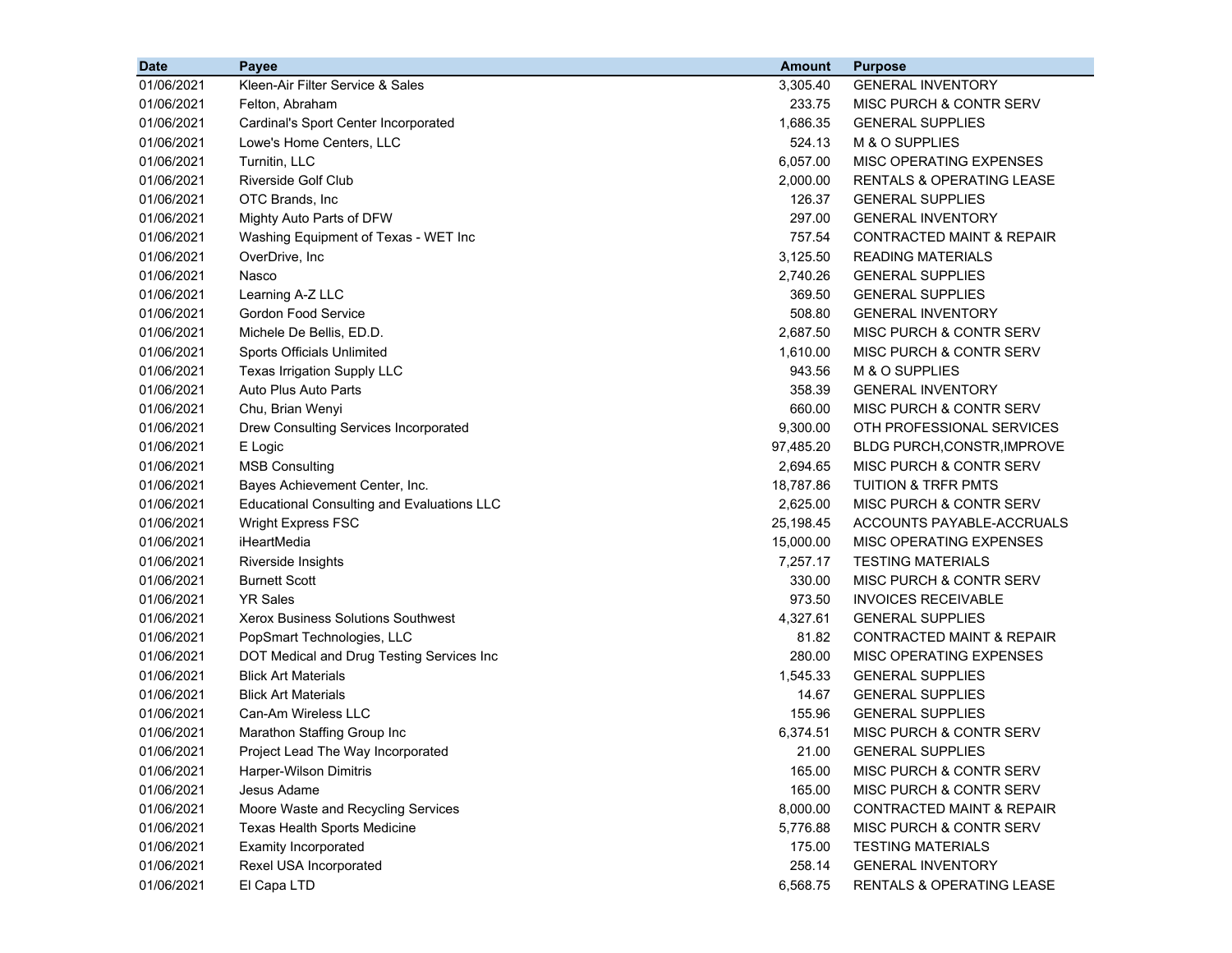| <b>Date</b> | Payee                                                          | <b>Amount</b> | <b>Purpose</b>                       |
|-------------|----------------------------------------------------------------|---------------|--------------------------------------|
| 01/06/2021  | <b>Texas Association Of School Business Officials</b>          | 135.00        | <b>DUES</b>                          |
| 01/06/2021  | Hillco Partners L L C                                          | 5,400.00      | <b>LOBBYING</b>                      |
| 01/06/2021  | Rangers Baseball LLC                                           | 8,566.55      | MISC OPERATING EXPENSES              |
| 01/06/2021  | New Dairy Opco LLC DBA Borden Dairy                            | 40,866.04     | <b>FOOD</b>                          |
| 01/06/2021  | Flynn Southwest LP                                             | 348.00        | CONTRACTED MAINT & REPAIR            |
| 01/06/2021  | <b>Britney Thurmond</b>                                        | 220.00        | MISC PURCH & CONTR SERV              |
| 01/06/2021  | National Association for Gifted Children                       | 495.00        | MISC OPERATING EXPENSES              |
| 01/06/2021  | Dixie Ross                                                     | 550.00        | MISC PURCH & CONTR SERV              |
| 01/06/2021  | Kevin Patrick McDonald                                         | 550.00        | MISC PURCH & CONTR SERV              |
| 01/06/2021  | Celine Gomez                                                   | 550.00        | MISC PURCH & CONTR SERV              |
| 01/06/2021  | Mary Pennington                                                | 550.00        | <b>MISC PURCH &amp; CONTR SERV</b>   |
| 01/06/2021  | Walker Tool Company Incorporated                               | 1,000.00      | M & O SUPPLIES                       |
| 01/06/2021  | Government Finance Officers Association                        | 1,150.00      | MISC OPERATING EXPENSES              |
| 01/06/2021  | Complete Supply Incorporated                                   | 28,726.45     | <b>GENERAL INVENTORY</b>             |
| 01/06/2021  |                                                                | 8,062.21      | <b>GENERAL SUPPLIES</b>              |
| 01/06/2021  |                                                                | 114,886.00    | M & O SUPPLIES                       |
| 01/06/2021  | <b>Gomez Floor Covering</b>                                    | 586.44        | M & O SUPPLIES                       |
| 01/06/2021  | <b>Empire Paper Company</b>                                    | 374.40        | <b>GENERAL INVENTORY</b>             |
| 01/06/2021  | Elevator Maintenance and Repair Incorporated                   | 3,862.50      | <b>CONTRACTED MAINT &amp; REPAIR</b> |
| 01/06/2021  | International Baccalaureate America                            | 250.00        | MISC OPERATING EXPENSES              |
| 01/06/2021  | International Baccalaureate America                            | 450.00        | <b>EMPLOYEE TRAVEL</b>               |
| 01/06/2021  | <b>Atmos Energy</b>                                            | 8,290.23      | <b>WATER</b>                         |
| 01/06/2021  | <b>Temperature Control Systems</b>                             | 1,043.66      | M & O SUPPLIES                       |
| 01/06/2021  | Hagar Restaurant Service L L C                                 | 811.25        | M & O SUPPLIES                       |
| 01/06/2021  | Monster Incorporated                                           | 13,000.00     | MISC PURCH & CONTR SERV              |
| 01/06/2021  | Dealers Electrical Supply Company                              | 1,536.60      | <b>GENERAL INVENTORY</b>             |
| 01/06/2021  | <b>Best Plumbing Specialties Incorporated</b>                  | 513.36        | <b>GENERAL INVENTORY</b>             |
| 01/06/2021  | Byrne Brothers Foods Incorporate                               | 10,201.20     | <b>GENERAL INVENTORY</b>             |
| 01/06/2021  | Arlington Independent School District Food & Nutrition Service | 82.00         | MISC OPERATING EXPENSES              |
| 01/06/2021  | Rush Truck Centers Of Texas Limited Partnership                | 465.42        | M & O SUPPLIES                       |
| 01/06/2021  | Texas Association Of School Boards Risk Management Fund        | 29,447.93     | INSURANCE/BOND PREMIUMS              |
| 01/06/2021  | 4imprint Incorporated                                          | 10,379.01     | <b>GENERAL SUPPLIES</b>              |
| 01/06/2021  |                                                                | 14,374.97     | MISC OPERATING EXPENSES              |
| 01/06/2021  | Rush Bus Center Of Texas                                       | 115,098.00    | <b>VEHICLES</b>                      |
| 01/06/2021  | H2O Supply Incorporated                                        | 1,848.80      | <b>GENERAL INVENTORY</b>             |
| 01/06/2021  | Cascade School Supplies                                        | 84.08         | <b>GENERAL SUPPLIES</b>              |
| 01/06/2021  | University Of Texas High School                                | 150.00        | <b>GENERAL SUPPLIES</b>              |
| 01/06/2021  | Fort Worth Basketball Chapter                                  | 75.00         | MISC PURCH & CONTR SERV              |
| 01/06/2021  | City Of Arlington Water Department                             | 3,526.48      | <b>WATER</b>                         |
| 01/06/2021  | Demco Incorporated                                             | (181.23)      | <b>GENERAL SUPPLIES</b>              |
| 01/06/2021  |                                                                | 508.54        | <b>INVOICES RECEIVABLE</b>           |
| 01/06/2021  | Goodheart Willcox Company Incorporated                         |               | <b>READING MATERIALS</b>             |
| 01/06/2021  | Lowery Sand & Gravel Co Inc                                    | 8,925.00      | M & O SUPPLIES                       |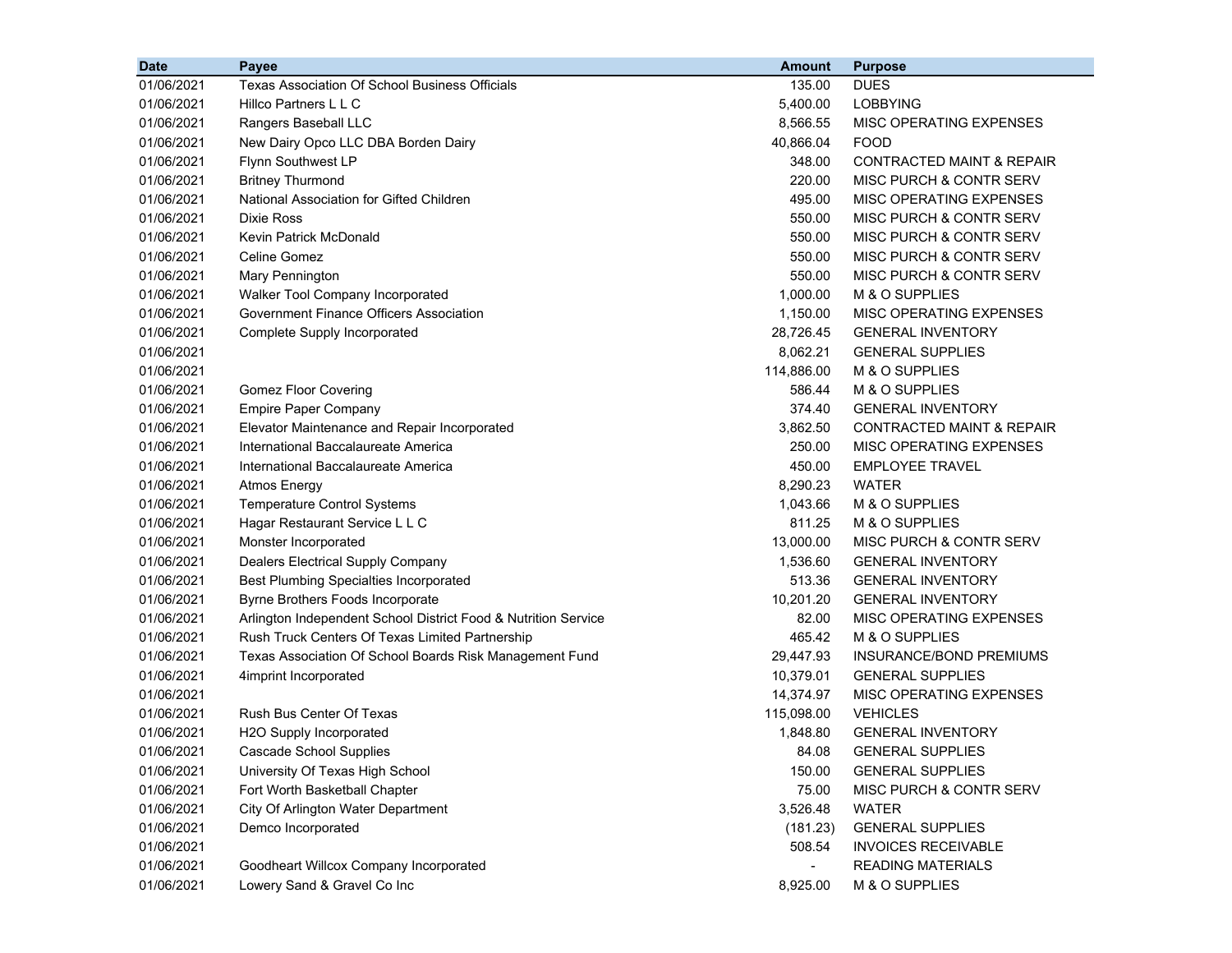| <b>Date</b> | <b>Payee</b>                                      | <b>Amount</b> | <b>Purpose</b>                       |
|-------------|---------------------------------------------------|---------------|--------------------------------------|
| 01/06/2021  | Perma Bound                                       | 1,200.31      | <b>READING MATERIALS</b>             |
| 01/06/2021  | <b>Pyramid School Products</b>                    | 1,138.80      | <b>GENERAL INVENTORY</b>             |
| 01/06/2021  |                                                   | 1,253.25      | <b>GENERAL SUPPLIES</b>              |
| 01/06/2021  | 005<br>Martin High School                         | 307.50        | <b>INVOICES RECEIVABLE</b>           |
| 01/06/2021  | United Educators Association                      | 2,253.33      | UNITED FUND                          |
| 01/06/2021  | Texas United School Employees Local 100           | 26.67         | UNITED FUND                          |
| 01/06/2021  | Texas United School Employees Local 100           | 81.58         | UNITED FUND                          |
| 01/06/2021  | Texas United School Employees Local 100           | 41.58         | <b>UNITED FUND</b>                   |
| 01/06/2021  | Truman Tim Chapter 13 Trustee                     | 542.31        | UNITED FUND                          |
| 01/06/2021  | Truman Tim Chapter 13 Trustee                     | 1,464.46      | UNITED FUND                          |
| 01/06/2021  | Truman Tim Chapter 13 Trustee                     | 542.31        | UNITED FUND                          |
| 01/06/2021  | Association Of Texas Professional Teachers Local  | 0.58          | UNITED FUND                          |
| 01/06/2021  | Association Of Texas Professional Teachers Local  | 3.48          | UNITED FUND                          |
| 01/06/2021  | Association Of Texas Professional Teachers Local  | 13.44         | UNITED FUND                          |
| 01/06/2021  | Association Of Texas Professional Educators State | 34.60         | UNITED FUND                          |
| 01/06/2021  | Association Of Texas Professional Educators State | 20.00         | UNITED FUND                          |
| 01/06/2021  | Association Of Texas Professional Educators State | 20.82         | UNITED FUND                          |
| 01/06/2021  | Association Of Texas Professional Educators State | 95.82         | UNITED FUND                          |
| 01/06/2021  | Administracion para el Sustento de Menores        | 375.93        | UNITED FUND                          |
| 01/06/2021  | Powers Tom Chapter 13 Trustee                     | 904.62        | UNITED FUND                          |
| 01/06/2021  | Educational Employees Credit Union - HSA          | 1,847.35      | <b>DENTAL INSURANCE</b>              |
| 01/06/2021  | <b>Educational Employees Credit Union</b>         | 12,585.25     | DUE TO CREDIT UNION                  |
| 01/06/2021  | <b>Texas State Teachers Association</b>           | 301.61        | UNITED FUND                          |
| 01/08/2021  | <b>Grainger Industrial Supply</b>                 | 378.00        | <b>GENERAL SUPPLIES</b>              |
| 01/08/2021  |                                                   | 17.48         | M & O SUPPLIES                       |
| 01/08/2021  | Kroger                                            | 218.68        | <b>FOOD</b>                          |
| 01/08/2021  | <b>Elliott Electric Supply</b>                    | 4,253.42      | <b>GENERAL INVENTORY</b>             |
| 01/08/2021  |                                                   | 941.15        | M & O SUPPLIES                       |
| 01/08/2021  | <b>Dell Marketing</b>                             | 19,637.73     | <b>GENERAL SUPPLIES</b>              |
| 01/08/2021  | Lennox Industries Incorporated                    | 489.62        | M & O SUPPLIES                       |
| 01/08/2021  | <b>Booksource</b>                                 | 103.23        | <b>READING MATERIALS</b>             |
| 01/08/2021  | <b>Texas Furniture Source Incorporated</b>        | 534.49        | <b>GENERAL SUPPLIES</b>              |
| 01/08/2021  | <b>Masters Distribution Systems</b>               | 226.85        | MISC OPERATING EXPENSES              |
| 01/08/2021  | Lone Star Communications Incorporated             | 1,296.00      | MISC PURCH & CONTR SERV              |
| 01/08/2021  | <b>Oslin Nation</b>                               | 664.03        | M & O SUPPLIES                       |
| 01/08/2021  | Trane Company Commercial Systems Group            | 342.95        | M & O SUPPLIES                       |
| 01/08/2021  | Office Depot                                      | 3,173.18      | <b>GENERAL SUPPLIES</b>              |
| 01/08/2021  | Land O Lakes Incorporated                         | 21,570.96     | <b>GENERAL INVENTORY</b>             |
| 01/08/2021  | B & H Photo Video                                 | 1,243.16      | <b>GENERAL SUPPLIES</b>              |
| 01/08/2021  | <b>CDW Government Incorporated</b>                | 7,257.00      | <b>GENERAL SUPPLIES</b>              |
| 01/08/2021  | Govconnection Incorporated                        | 17.00         | <b>GENERAL SUPPLIES</b>              |
| 01/08/2021  | Green Planet Incorporated                         | 1,204.00      | <b>CONTRACTED MAINT &amp; REPAIR</b> |
| 01/08/2021  | Apple Computer Incorporated                       | 19,805.00     | <b>GENERAL SUPPLIES</b>              |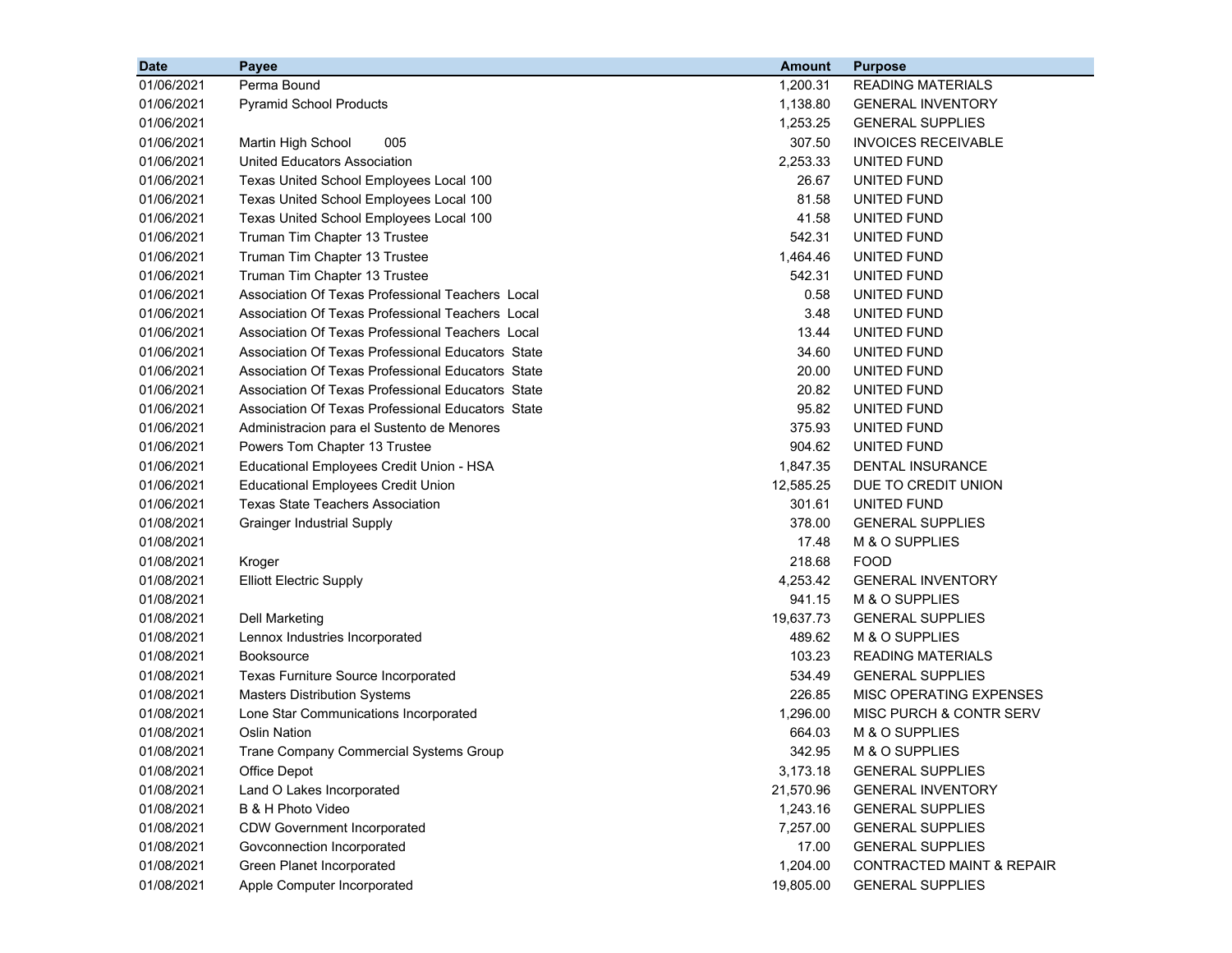| <b>Date</b> | Payee                                          | <b>Amount</b> | <b>Purpose</b>                       |
|-------------|------------------------------------------------|---------------|--------------------------------------|
| 01/08/2021  | City Of Arlington Planning & Zoning            | 250.00        | BLDG PURCH, CONSTR, IMPROVE          |
| 01/08/2021  | <b>City Of Grand Prairie Water Utilities</b>   | 4,229.66      | <b>WATER</b>                         |
| 01/08/2021  | <b>Luxor Staffing</b>                          | 3,311.75      | MISC PURCH & CONTR SERV              |
| 01/08/2021  | Monarch Trophy Studio                          | 4.45          | <b>GENERAL SUPPLIES</b>              |
| 01/08/2021  | Speech Corner LLC                              | 972.38        | <b>GENERAL SUPPLIES</b>              |
| 01/08/2021  | <b>DWR Fence</b>                               | 8,976.00      | <b>CONTRACTED MAINT &amp; REPAIR</b> |
| 01/08/2021  | Dunlap Kirk D                                  | 165.00        | MISC PURCH & CONTR SERV              |
| 01/08/2021  | Morrison Richard R                             | 165.00        | MISC PURCH & CONTR SERV              |
| 01/08/2021  | David Hinson                                   | 660.00        | MISC PURCH & CONTR SERV              |
| 01/08/2021  | <b>Golden Graduation Services</b>              | 2,304.30      | MISC OPERATING EXPENSES              |
| 01/08/2021  | Robert D. Lee                                  | 825.00        | MISC PURCH & CONTR SERV              |
| 01/08/2021  | <b>Binswanger Glass</b>                        | 26.92         | M & O SUPPLIES                       |
| 01/08/2021  | Rhodes Jennifer                                | 330.00        | MISC PURCH & CONTR SERV              |
| 01/08/2021  | Matera Paper Co., Inc.                         | 26,377.20     | <b>GENERAL INVENTORY</b>             |
| 01/08/2021  | Estrellita Inc.                                | 1,001.09      | <b>GENERAL SUPPLIES</b>              |
| 01/08/2021  | <b>Autonation Chevrolet</b>                    | 256.27        | <b>CONTRACTED MAINT &amp; REPAIR</b> |
| 01/08/2021  | Crawford Electric Supply Company               | 369.79        | M & O SUPPLIES                       |
| 01/08/2021  | Textbook Warehouse                             | 3,861.00      | <b>READING MATERIALS</b>             |
| 01/08/2021  | Ferguson Enterprises, Inc.                     | 454.37        | M & O SUPPLIES                       |
| 01/08/2021  | HP Inc.                                        | 2,230.53      | <b>GENERAL SUPPLIES</b>              |
| 01/08/2021  | <b>Teacher Direct</b>                          | 263.40        | <b>GENERAL SUPPLIES</b>              |
| 01/08/2021  | OTC Brands, Inc                                | 69.26         | <b>GENERAL SUPPLIES</b>              |
| 01/08/2021  |                                                | 55.52         | MISC OPERATING EXPENSES              |
| 01/08/2021  | TMEA Region 5 Mariachi                         | 85.00         | STUDENT TVL*NO AISD BUSES            |
| 01/08/2021  | <b>Foremost Telecommunications Corporation</b> | 12,055.18     | <b>WATER</b>                         |
| 01/08/2021  | Sonova USA Inc.                                | 23,153.30     | <b>GENERAL SUPPLIES</b>              |
| 01/08/2021  | Chu, Brian Wenyi                               | 412.50        | MISC PURCH & CONTR SERV              |
| 01/08/2021  | Staples Inc/Staples Business Advantage         | 32.00         | ACCOUNTS PAYABLE-ACCRUALS            |
| 01/08/2021  |                                                | 2,720.84      | <b>GENERAL SUPPLIES</b>              |
| 01/08/2021  | <b>Frontline Education</b>                     | 43,750.00     | <b>CONTRACTED MAINT &amp; REPAIR</b> |
| 01/08/2021  | ArbiterPay Trust Account                       | 30,000.00     | MISC PURCH & CONTR SERV              |
| 01/08/2021  | Audrey Bragg Consulting LLC                    | 5,400.00      | MISC PURCH & CONTR SERV              |
| 01/08/2021  | <b>Xerox Business Solutions Southwest</b>      | 178.46        | <b>GENERAL SUPPLIES</b>              |
| 01/08/2021  | Garda CL Southwest Incorporated                | 8,466.30      | MISC PURCH & CONTR SERV              |
| 01/08/2021  | New Dairy Opco LLC DBA Borden Dairy            | 52,724.44     | <b>FOOD</b>                          |
| 01/08/2021  | <b>KLC Video Security</b>                      | 115,474.50    | MISC PURCH & CONTR SERV              |
| 01/08/2021  | <b>Tuxedo Connect LLC</b>                      | 6,127.50      | <b>GENERAL SUPPLIES</b>              |
| 01/08/2021  | Complete Supply Incorporated                   | 130,211.20    | <b>GENERAL INVENTORY</b>             |
| 01/08/2021  | Austin Turf & Tractor                          | 173.12        | M & O SUPPLIES                       |
| 01/08/2021  | Hobby Lobby Store #175                         | 92.57         | <b>GENERAL SUPPLIES</b>              |
| 01/08/2021  | <b>Atmos Energy</b>                            | 24,562.27     | <b>WATER</b>                         |
| 01/08/2021  | Bucks Wheel & Equipment Company                | 890.04        | M & O SUPPLIES                       |
| 01/08/2021  | AT&T                                           | 26.21         | WATER                                |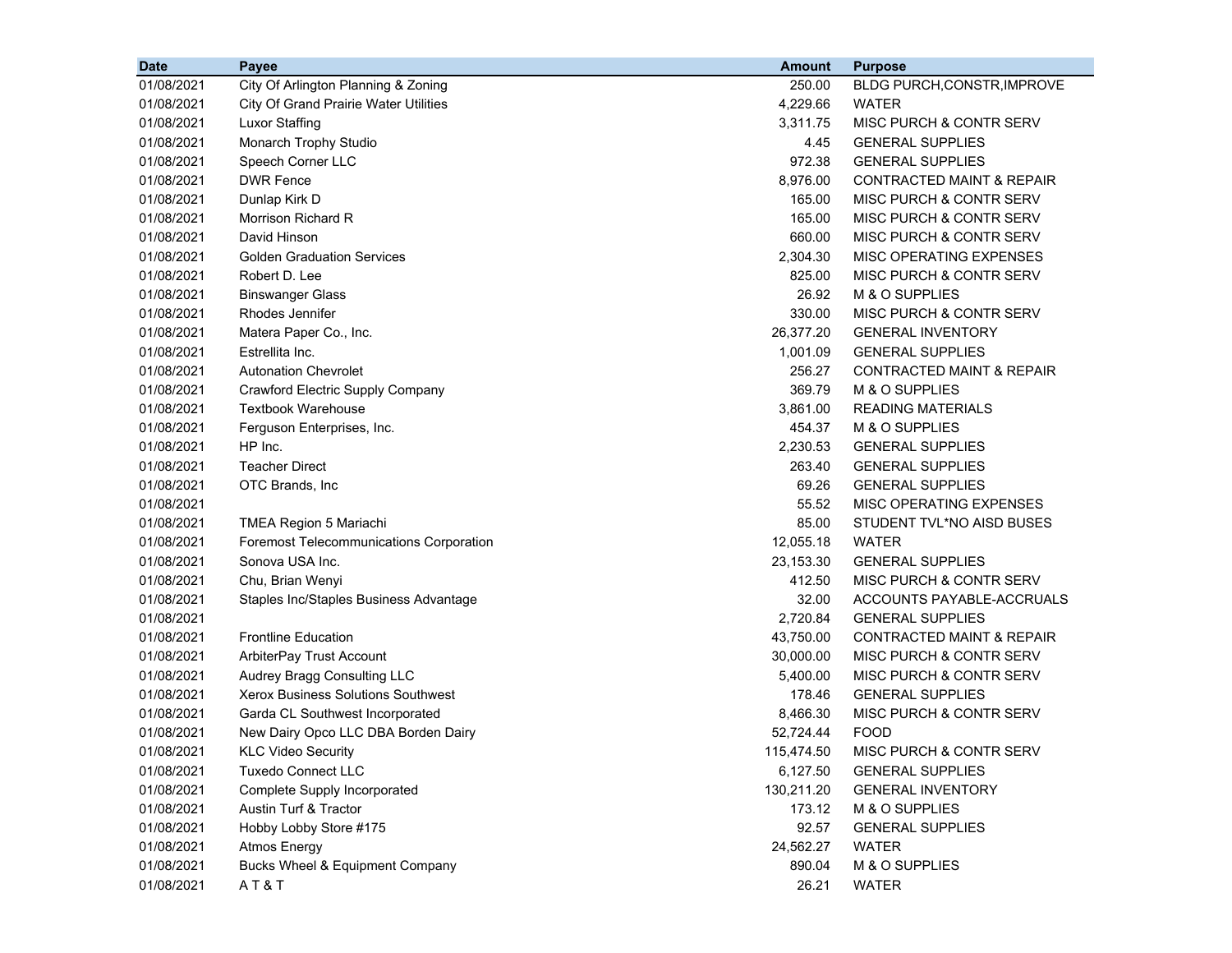| <b>Date</b> | <b>Payee</b>                                                   | <b>Amount</b> | <b>Purpose</b>                             |
|-------------|----------------------------------------------------------------|---------------|--------------------------------------------|
| 01/08/2021  | First Advantage Background Services                            | 168.76        | MISC PURCH & CONTR SERV                    |
| 01/08/2021  | Arlington Independent School District Food & Nutrition Service | 683.50        | MISC OPERATING EXPENSES                    |
| 01/08/2021  | Carl Hilmer Guenther & Sons Incorporated                       | 11,736.00     | <b>GENERAL INVENTORY</b>                   |
| 01/08/2021  | Cargill Kitchen Solutions Incorporated                         | 11,135.00     | <b>GENERAL INVENTORY</b>                   |
| 01/08/2021  | Rush Truck Centers Of Texas Limited Partnership                | 635.04        | M & O SUPPLIES                             |
| 01/08/2021  | <b>Federal Express Corporation</b>                             | 30.48         | <b>GENERAL SUPPLIES</b>                    |
| 01/08/2021  | H2O Supply Incorporated                                        | 51.00         | <b>GENERAL INVENTORY</b>                   |
| 01/08/2021  | City Of Dalworthington Gardens                                 | 793.13        | <b>WATER</b>                               |
| 01/08/2021  | <b>Commercial Recorder</b>                                     | 200.20        | <b>Statutorily Required Public Notices</b> |
| 01/08/2021  | Graybar Electric Company Incorporated                          | 2,640.00      | <b>GENERAL SUPPLIES</b>                    |
| 01/08/2021  | Hancock Sign Company                                           | 500.00        | <b>GENERAL SUPPLIES</b>                    |
| 01/08/2021  | <b>Hightower Service Incorporated</b>                          | 3,800.00      | <b>CONTRACTED MAINT &amp; REPAIR</b>       |
| 01/08/2021  | <b>Pyramid School Products</b>                                 | 91.08         | <b>GENERAL SUPPLIES</b>                    |
| 01/08/2021  | J P Morgan Chase Bank                                          | 1,826.80      | M & O SUPPLIES                             |
| 01/13/2021  | Cynthia Anderson                                               | 42.80         | SALARIES-TEACH & OTH PROF                  |
| 01/13/2021  | Jessica Atkins                                                 | 57.03         | <b>EMPLOYEE TRAVEL</b>                     |
| 01/13/2021  | Christi Buell                                                  | 101.44        | <b>EMPLOYEE TRAVEL</b>                     |
| 01/13/2021  | Kevin Burgess                                                  | 55.96         | <b>EMPLOYEE TRAVEL</b>                     |
| 01/13/2021  | Graciela Cantu                                                 | 94.70         | <b>EMPLOYEE TRAVEL</b>                     |
| 01/13/2021  | Moises Carmona-Morales                                         | 45.69         | <b>EMPLOYEE TRAVEL</b>                     |
| 01/13/2021  | Silivia Chau                                                   | 80.25         | <b>EMPLOYEE TRAVEL</b>                     |
| 01/13/2021  | <b>Lauren Daniels</b>                                          | 64.04         | <b>EMPLOYEE TRAVEL</b>                     |
| 01/13/2021  | Pamela Defilippo                                               | 40.18         | <b>EMPLOYEE TRAVEL</b>                     |
| 01/13/2021  | Erica Edwards                                                  | 7.06          | <b>EMPLOYEE TRAVEL</b>                     |
| 01/13/2021  | Carla Egyed                                                    | 52.86         | <b>EMPLOYEE TRAVEL</b>                     |
| 01/13/2021  | Donna Faucett                                                  | 11.56         | <b>EMPLOYEE TRAVEL</b>                     |
| 01/13/2021  | Linda Fetters                                                  | 30.07         | <b>EMPLOYEE TRAVEL</b>                     |
| 01/13/2021  | Gretchen Foster                                                | 67.95         | <b>EMPLOYEE TRAVEL</b>                     |
| 01/13/2021  | Patricia Fusilier                                              | 27.61         | <b>EMPLOYEE TRAVEL</b>                     |
| 01/13/2021  | Chelsea Galbraith                                              | 39.32         | <b>EMPLOYEE TRAVEL</b>                     |
| 01/13/2021  | Lesly Galeana                                                  | 28.64         | <b>EMPLOYEE TRAVEL</b>                     |
| 01/13/2021  | <b>Marisol Garcia</b>                                          | 52.86         | <b>EMPLOYEE TRAVEL</b>                     |
| 01/13/2021  | Valerie Gray                                                   | 71.90         | <b>EMPLOYEE TRAVEL</b>                     |
| 01/13/2021  | Dean Hardin                                                    | 19.37         | <b>EMPLOYEE TRAVEL</b>                     |
| 01/13/2021  | Ana Hernandez                                                  | 15.94         | <b>EMPLOYEE TRAVEL</b>                     |
| 01/13/2021  | Carolyn Hinytzke                                               | 55.43         | <b>EMPLOYEE TRAVEL</b>                     |
| 01/13/2021  | <b>Brandy Hodges</b>                                           | 77.36         | <b>EMPLOYEE TRAVEL</b>                     |
| 01/13/2021  | Elizabeth Howe                                                 | 28.73         | <b>EMPLOYEE TRAVEL</b>                     |
| 01/13/2021  | Stephanie Jurgens                                              | 39.22         | <b>EMPLOYEE TRAVEL</b>                     |
| 01/13/2021  | Adriana Lopez                                                  | 33.76         | <b>EMPLOYEE TRAVEL</b>                     |
| 01/13/2021  | Jennifer Martin                                                | 2.46          | <b>EMPLOYEE TRAVEL</b>                     |
| 01/13/2021  | Karen McCarthy                                                 | 42.27         | <b>EMPLOYEE TRAVEL</b>                     |
| 01/13/2021  | Laina McDonald                                                 | 68.69         | <b>EMPLOYEE TRAVEL</b>                     |
|             |                                                                |               |                                            |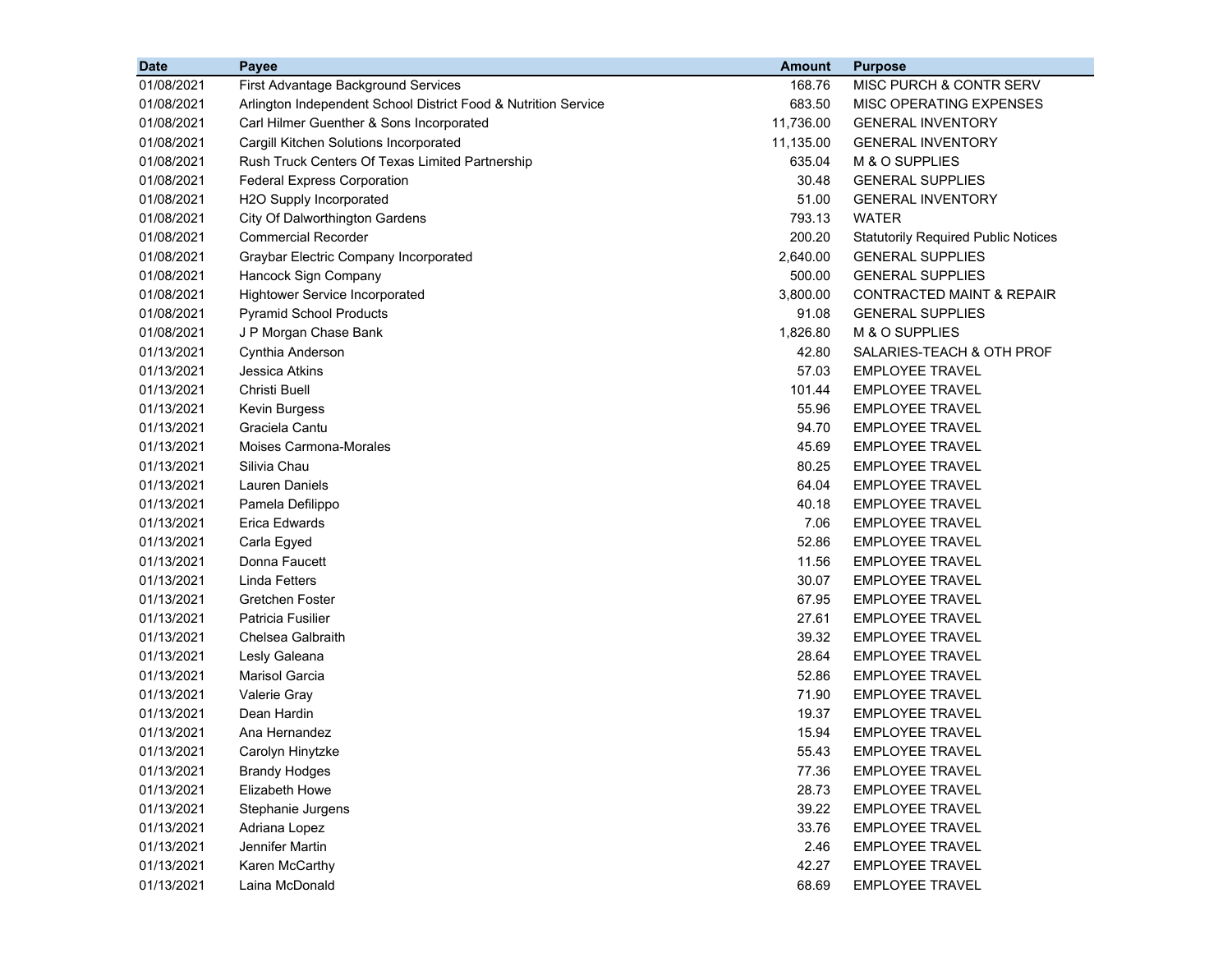| <b>Date</b> | Payee                                | <b>Amount</b> | <b>Purpose</b>                       |
|-------------|--------------------------------------|---------------|--------------------------------------|
| 01/13/2021  | Kevin McKinney                       | 68.24         | <b>EMPLOYEE TRAVEL</b>               |
| 01/13/2021  | <b>Caitlin Least</b>                 | 14.50         | <b>EMPLOYEE TRAVEL</b>               |
| 01/13/2021  | <b>Jane Meeks</b>                    | 25.41         | <b>EMPLOYEE TRAVEL</b>               |
| 01/13/2021  | Olimpia Mendoza                      | 14.07         | <b>EMPLOYEE TRAVEL</b>               |
| 01/13/2021  | <b>Frederick Moore</b>               | 71.37         | <b>EMPLOYEE TRAVEL</b>               |
| 01/13/2021  | Priscilla Nanez                      | 18.56         | <b>EMPLOYEE TRAVEL</b>               |
| 01/13/2021  | <b>Chablif Nichols</b>               | 6.42          | <b>EMPLOYEE TRAVEL</b>               |
| 01/13/2021  | <b>Tammy Norberg</b>                 | 27.29         | <b>EMPLOYEE TRAVEL</b>               |
| 01/13/2021  | Ellen Elizabeth Page                 | 9.47          | <b>EMPLOYEE TRAVEL</b>               |
| 01/13/2021  | Marla Pollan                         | 5.78          | <b>EMPLOYEE TRAVEL</b>               |
| 01/13/2021  | <b>Madison Pruden</b>                | 44.08         | <b>EMPLOYEE TRAVEL</b>               |
| 01/13/2021  | Daniel Reese                         | 27.93         | <b>EMPLOYEE TRAVEL</b>               |
| 01/13/2021  | Hermila Rios                         | 16.80         | <b>EMPLOYEE TRAVEL</b>               |
| 01/13/2021  | Corey Robinson                       | 191.26        | <b>EMPLOYEE TRAVEL</b>               |
| 01/13/2021  | Mayte Rojo                           | 94.37         | <b>EMPLOYEE TRAVEL</b>               |
| 01/13/2021  | Felicia Scruggs                      | 80.09         | <b>EMPLOYEE TRAVEL</b>               |
| 01/13/2021  | Angela Smith                         | 87.16         | <b>EMPLOYEE TRAVEL</b>               |
| 01/13/2021  | <b>Charron Smith</b>                 | 116.00        | MISC OPERATING EXPENSES              |
| 01/13/2021  | <b>Natalie Strand</b>                | 10.17         | <b>EMPLOYEE TRAVEL</b>               |
| 01/13/2021  | <b>Catherine Strawn</b>              | 33.55         | <b>EMPLOYEE TRAVEL</b>               |
| 01/13/2021  | <b>Gregory Sunder</b>                | 40.39         | <b>EMPLOYEE TRAVEL</b>               |
| 01/13/2021  | <b>Ileene Thomas</b>                 | 30.82         | <b>EMPLOYEE TRAVEL</b>               |
| 01/13/2021  | <b>Caley Tindal</b>                  | 39.06         | <b>EMPLOYEE TRAVEL</b>               |
| 01/13/2021  | <b>Mandine Trousil</b>               | 49.70         | <b>EMPLOYEE TRAVEL</b>               |
| 01/13/2021  | <b>Kristina Turner</b>               | 25.84         | <b>EMPLOYEE TRAVEL</b>               |
| 01/13/2021  | <b>Robert Wager</b>                  | 423.40        | <b>EMPLOYEE TRAVEL</b>               |
| 01/13/2021  | Eniko Walter-Howard                  | 76.99         | <b>EMPLOYEE TRAVEL</b>               |
| 01/13/2021  | <b>LaTissah Williams</b>             | 20.92         | <b>EMPLOYEE TRAVEL</b>               |
| 01/13/2021  | <b>Tracey Wittmayer</b>              | 66.45         | <b>EMPLOYEE TRAVEL</b>               |
| 01/13/2021  | Maria Zarate                         | 17.44         | <b>EMPLOYEE TRAVEL</b>               |
| 01/13/2021  | Corgan Assoc Architects Incorporated | 106,860.00    | BLDG PURCH, CONSTR, IMPROVE          |
| 01/13/2021  |                                      | 17,894.75     | <b>CONTRACTED MAINT &amp; REPAIR</b> |
| 01/13/2021  |                                      | 28,633.60     | OTH PROFESSIONAL SERVICES            |
| 01/13/2021  | <b>Grainger Industrial Supply</b>    | 1,703.85      | M & O SUPPLIES                       |
| 01/13/2021  | University Of Texas @ Austin         | 1,629.12      | MISC OPERATING EXPENSES              |
| 01/13/2021  | Home Depot Pro                       |               | LIONS CLUB CONCESSIONS               |
| 01/13/2021  |                                      | 707.47        | M & O SUPPLIES                       |
| 01/13/2021  | Apex Supply Company                  | 871.69        | M & O SUPPLIES                       |
| 01/13/2021  | Kroger                               | 41.16         | <b>FOOD</b>                          |
| 01/13/2021  |                                      | 463.09        | <b>GENERAL SUPPLIES</b>              |
| 01/13/2021  |                                      | 485.32        | MISC OPERATING EXPENSES              |
| 01/13/2021  | United Refrigeration Incorporated    | 28.50         | M & O SUPPLIES                       |
| 01/13/2021  | Really Good Stuff                    | 510.56        | <b>GENERAL SUPPLIES</b>              |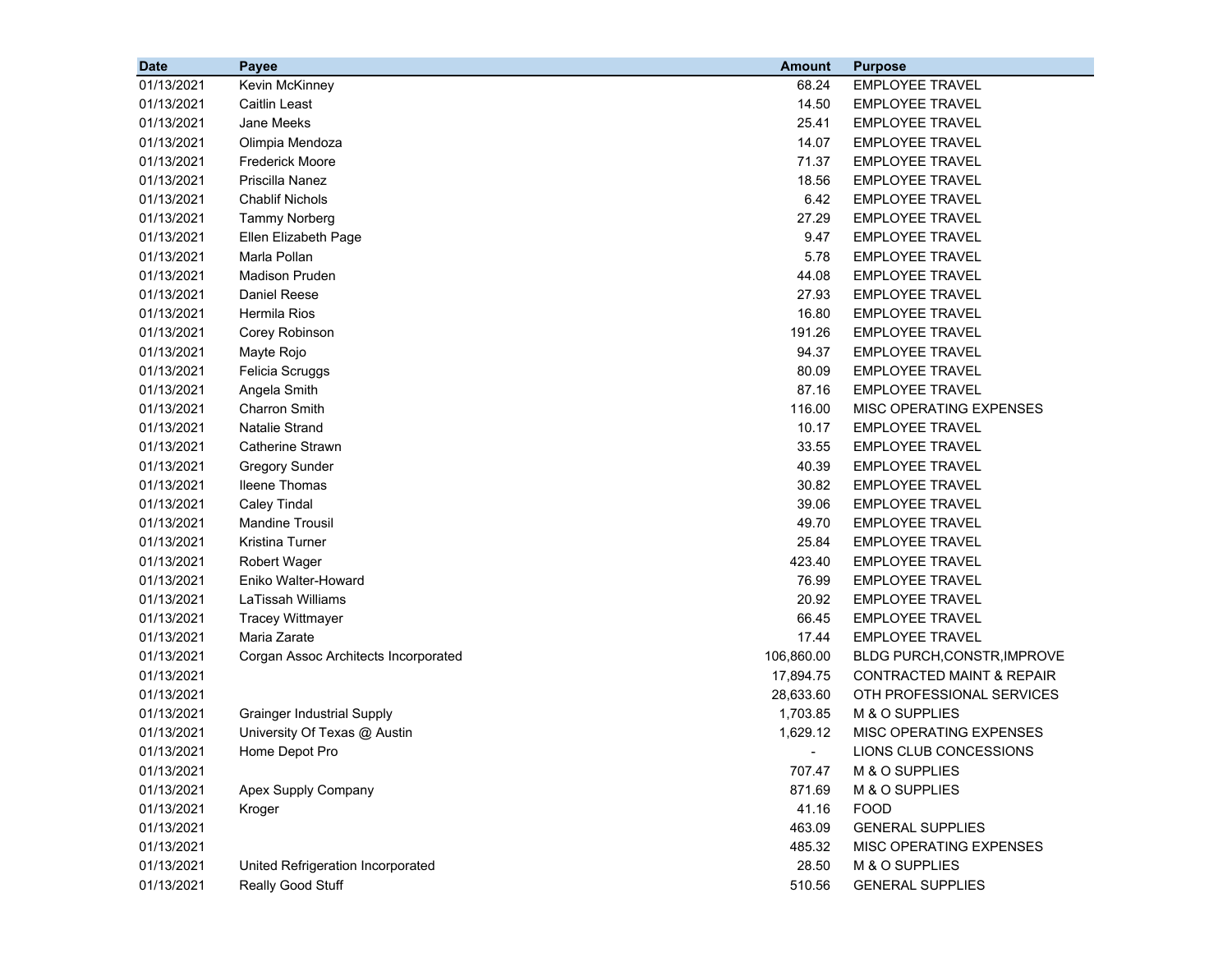| <b>Date</b> | Payee                                            | <b>Amount</b> | <b>Purpose</b>                       |
|-------------|--------------------------------------------------|---------------|--------------------------------------|
| 01/13/2021  | Vehicle Maintenance Program                      | 192.72        | <b>GENERAL INVENTORY</b>             |
| 01/13/2021  | Walsh, Anderson, Gallegos, Green & Trevino, P.C. | 24,208.50     | <b>LEGAL SERVICES</b>                |
| 01/13/2021  | Texas Furniture Source Incorporated              | 28,091.94     | <b>GENERAL SUPPLIES</b>              |
| 01/13/2021  | <b>Masters Distribution Systems</b>              | 2,752.32      | <b>FOOD</b>                          |
| 01/13/2021  |                                                  | 6,351.80      | MISC OPERATING EXPENSES              |
| 01/13/2021  | Lake Arlington Golf Course                       | 1,642.00      | <b>GENERAL SUPPLIES</b>              |
| 01/13/2021  | Barnes & Noble Booksellers, Inc.                 | 142.26        | <b>GENERAL SUPPLIES</b>              |
| 01/13/2021  | D & J Sports Incorporated                        | 27,697.00     | <b>FURN &amp; EQUIP &gt; \$5,000</b> |
| 01/13/2021  | Trane Company Commercial Systems Group           | 30.07         | M & O SUPPLIES                       |
| 01/13/2021  | University Of Texas @ Austin TSSEC and UIL       | 8,019.84      | MISC OPERATING EXPENSES              |
| 01/13/2021  | <b>Rydin Decals</b>                              | 530.00        | <b>GENERAL SUPPLIES</b>              |
| 01/13/2021  | Capstone                                         | 3,222.00      | <b>GENERAL SUPPLIES</b>              |
| 01/13/2021  |                                                  | 4,179.58      | READING MATERIALS                    |
| 01/13/2021  | PPG Architectural Finishes, Inc.                 | 307.69        | M & O SUPPLIES                       |
| 01/13/2021  | <b>Careys Sporting Goods</b>                     | 826.88        | <b>GENERAL SUPPLIES</b>              |
| 01/13/2021  | <b>Concentra Medical Centers</b>                 | 3,280.00      | MISC OPERATING EXPENSES              |
| 01/13/2021  | Learning Without Tears                           | 2,069.72      | <b>GENERAL SUPPLIES</b>              |
| 01/13/2021  | Office Depot                                     | 4,117.94      | <b>GENERAL SUPPLIES</b>              |
| 01/13/2021  |                                                  | 99.98         | <b>INVOICES RECEIVABLE</b>           |
| 01/13/2021  | <b>Marks Plumbing Parts</b>                      | 122.25        | M & O SUPPLIES                       |
| 01/13/2021  | S & S Worldwide                                  | 224.80        | <b>GENERAL SUPPLIES</b>              |
| 01/13/2021  | <b>Bernd Mac</b>                                 | 743.60        | MISC PURCH & CONTR SERV              |
| 01/13/2021  | Hired Hands Incorporated                         | 14,313.00     | <b>MISC PURCH &amp; CONTR SERV</b>   |
| 01/13/2021  | B & H Photo Video                                | 602.52        | <b>GENERAL SUPPLIES</b>              |
| 01/13/2021  | <b>CDW Government Incorporated</b>               | 46.81         | <b>GENERAL SUPPLIES</b>              |
| 01/13/2021  | Landtec Engineers Llc                            | 9,744.00      | OTH PROFESSIONAL SERVICES            |
| 01/13/2021  | <b>Tarrant County Juvenile Service</b>           | 6,837.00      | STDNT TUIT-NONPUBLIC SCHL            |
| 01/13/2021  | C & P Pump Services Incorporated                 | 648.00        | M & O SUPPLIES                       |
| 01/13/2021  | Cowboy Towing                                    | 309.00        | <b>CONTRACTED MAINT &amp; REPAIR</b> |
| 01/13/2021  | Aerowave Technologies                            | 354.00        | <b>GENERAL SUPPLIES</b>              |
| 01/13/2021  | Aerowave Technologies                            | 297.00        | <b>GENERAL SUPPLIES</b>              |
| 01/13/2021  | Genesis II Incorporated                          | 3,883.50      | <b>GENERAL INVENTORY</b>             |
| 01/13/2021  | Govconnection Incorporated                       | 2,606.25      | <b>GENERAL SUPPLIES</b>              |
| 01/13/2021  | Junior Library Guild                             | 998.50        | <b>READING MATERIALS</b>             |
| 01/13/2021  | Wawona Frozen Foods                              | 19,671.19     | <b>GENERAL INVENTORY</b>             |
| 01/13/2021  | <b>ProComputing Corporation</b>                  | 688.75        | CONTRACTED MAINT & REPAIR            |
| 01/13/2021  | A C Printing Incorporated                        | 33,716.00     | MISC PURCH & CONTR SERV              |
| 01/13/2021  | Phillips Welding Supply Incorporated - Id #Arisd | 1,249.72      | <b>GENERAL SUPPLIES</b>              |
| 01/13/2021  | Apple Computer Incorporated                      | 69,768.00     | <b>GENERAL SUPPLIES</b>              |
| 01/13/2021  | Kimbrough Fire Extinguisher Company              | 7,263.75      | <b>CONTRACTED MAINT &amp; REPAIR</b> |
| 01/13/2021  | All American Awards & Gifts                      | 9.56          | <b>GENERAL SUPPLIES</b>              |
| 01/13/2021  | <b>City Of Grand Prairie Water Utilities</b>     | 6,243.91      | <b>WATER</b>                         |
| 01/13/2021  | Arlington Hardware Incorporated #53              | 347.03        | M & O SUPPLIES                       |
|             |                                                  |               |                                      |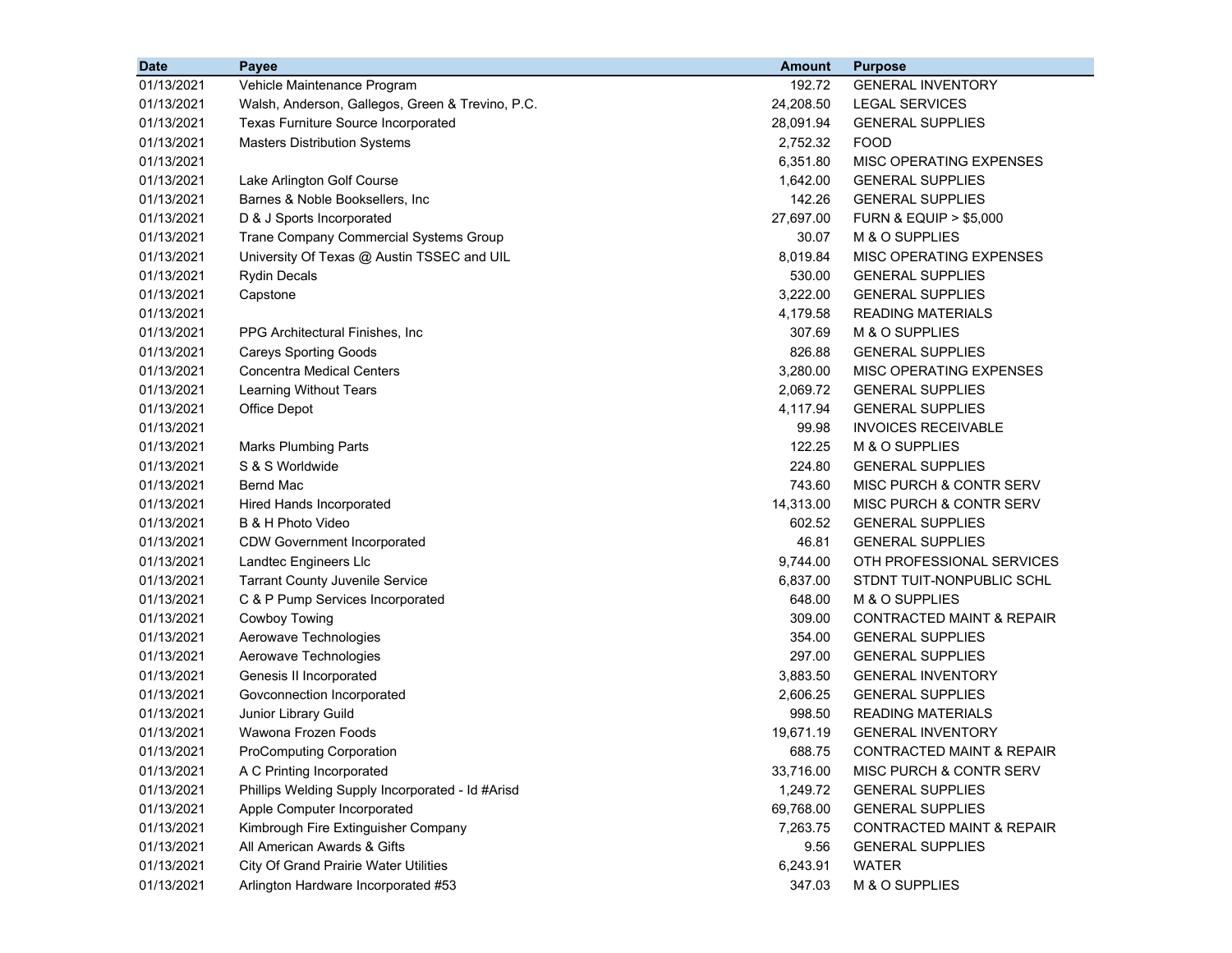| <b>Date</b> | Payee                                                | <b>Amount</b>  | <b>Purpose</b>                       |
|-------------|------------------------------------------------------|----------------|--------------------------------------|
| 01/13/2021  | <b>Super Duper Publications</b>                      | 193.92         | <b>GENERAL SUPPLIES</b>              |
| 01/13/2021  |                                                      | 13.95          | <b>READING MATERIALS</b>             |
| 01/13/2021  | Mardel Incorporated                                  | 170.22         | <b>GENERAL SUPPLIES</b>              |
| 01/13/2021  | Catholic Charities Translation & Interpreter Network | 13,095.49      | MISC PURCH & CONTR SERV              |
| 01/13/2021  | National Educators Law Institute                     | 1,230.00       | MISC OPERATING EXPENSES              |
| 01/13/2021  | Welch John                                           | 412.50         | MISC PURCH & CONTR SERV              |
| 01/13/2021  | <b>Walsh Robert</b>                                  | 165.00         | MISC PURCH & CONTR SERV              |
| 01/13/2021  | Hanover Uniform Company                              | 468.00         | NON-FOOD REQUISITIONS                |
| 01/13/2021  | <b>UPS</b>                                           | 157.79         | <b>GENERAL SUPPLIES</b>              |
| 01/13/2021  | Total Maintenance Solutions-South                    | 78.45          | M & O SUPPLIES                       |
| 01/13/2021  | <b>National Restaurant Association</b>               | 972.00         | MISC OPERATING EXPENSES              |
| 01/13/2021  | <b>Smith Kendrick</b>                                | 165.00         | MISC PURCH & CONTR SERV              |
| 01/13/2021  | <b>McCoy Darnell</b>                                 | 125.00         | MISC PURCH & CONTR SERV              |
| 01/13/2021  | Acker Michael                                        | 225.00         | MISC PURCH & CONTR SERV              |
| 01/13/2021  | ManageBac Incorporated                               | 900.00         | <b>GENERAL SUPPLIES</b>              |
| 01/13/2021  | Kincheloe Michael                                    | 225.00         | MISC OPERATING EXPENSES              |
| 01/13/2021  | Young Steven D                                       | 225.00         | MISC PURCH & CONTR SERV              |
| 01/13/2021  | Salgado Ramon                                        | 145.00         | MISC PURCH & CONTR SERV              |
| 01/13/2021  | Independent Hardware Incorporated                    | 598.52         | <b>GENERAL INVENTORY</b>             |
| 01/13/2021  | <b>Heat Transfer Solutions</b>                       | 3,513.13       | M & O SUPPLIES                       |
| 01/13/2021  | Hudl/Agile Sports Technologies                       | 796.00         | ACCOUNTS PAYABLE-ACCRUALS            |
| 01/13/2021  |                                                      | $\blacksquare$ | <b>GENERAL SUPPLIES</b>              |
| 01/13/2021  | <b>Magazine Subscriptions PTP</b>                    | 1,690.05       | <b>READING MATERIALS</b>             |
| 01/13/2021  | McKinney Kenneth                                     | 300.00         | MISC PURCH & CONTR SERV              |
| 01/13/2021  | Texas Interpreting Services, LLC                     | 244.00         | MISC PURCH & CONTR SERV              |
| 01/13/2021  | <b>Auditory Systems</b>                              | 2,189.00       | <b>CONTRACTED MAINT &amp; REPAIR</b> |
| 01/13/2021  | Coon Chuck                                           | 205.00         | <b>MISC PURCH &amp; CONTR SERV</b>   |
| 01/13/2021  | Cook Christopher                                     | 412.50         | MISC PURCH & CONTR SERV              |
| 01/13/2021  | Crawford Bonnie B                                    | 86.00          | MISC PURCH & CONTR SERV              |
| 01/13/2021  | <b>Holsten Peter</b>                                 | 210.00         | MISC PURCH & CONTR SERV              |
| 01/13/2021  | David Hinson                                         | 412.50         | <b>MISC PURCH &amp; CONTR SERV</b>   |
| 01/13/2021  | <b>Klapproth David</b>                               | 145.00         | MISC PURCH & CONTR SERV              |
| 01/13/2021  | Washington Varandas                                  | 495.00         | MISC PURCH & CONTR SERV              |
| 01/13/2021  | Robert D. Lee                                        | 412.50         | MISC PURCH & CONTR SERV              |
| 01/13/2021  | <b>Binswanger Glass</b>                              | 654.77         | M & O SUPPLIES                       |
| 01/13/2021  | Rhodes Jennifer                                      | 165.00         | MISC PURCH & CONTR SERV              |
| 01/13/2021  | Eichelbaum Wardell Hansen Powell & Mehl P.C.         | 102,914.40     | <b>LEGAL SERVICES</b>                |
| 01/13/2021  |                                                      | 200.00         | MISC OPERATING EXPENSES              |
| 01/13/2021  | Thomas O Ladine                                      | 250.00         | MISC PURCH & CONTR SERV              |
| 01/13/2021  | Smith Rodney                                         | 225.00         | MISC PURCH & CONTR SERV              |
| 01/13/2021  | <b>Discount School Supply</b>                        | 296.86         | <b>GENERAL SUPPLIES</b>              |
| 01/13/2021  | McLeod, Thomas E.                                    | 165.00         | MISC PURCH & CONTR SERV              |
| 01/13/2021  | MPS Bedford Freeman and Worth                        | 4.20           | <b>TEXTBOOKS</b>                     |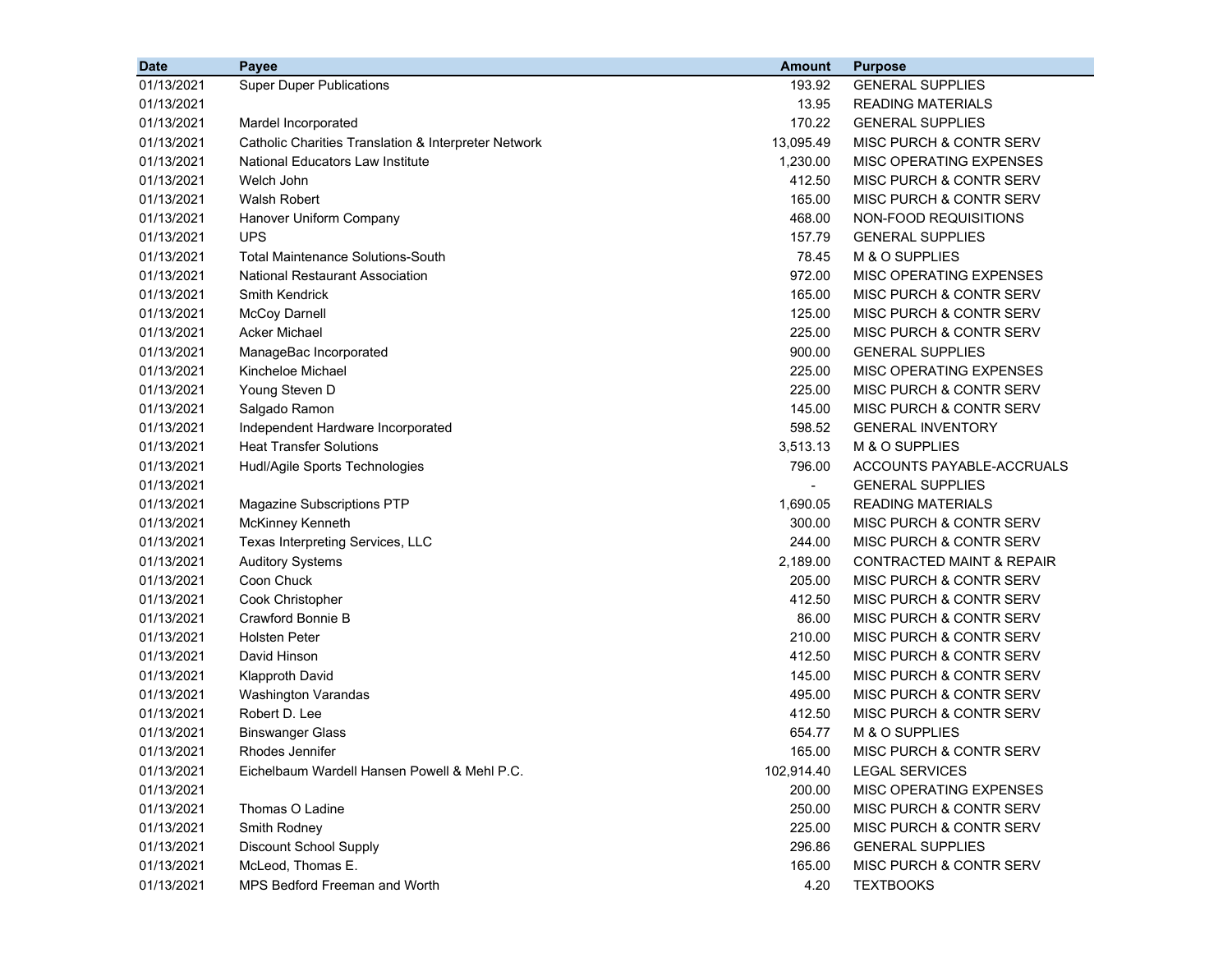| <b>Date</b> | Payee                                            | <b>Amount</b>            | <b>Purpose</b>                       |
|-------------|--------------------------------------------------|--------------------------|--------------------------------------|
| 01/13/2021  | Jakes Finer Foods                                | 7,854.80                 | <b>GENERAL INVENTORY</b>             |
| 01/13/2021  | Accent Awards & Trophies, LLC                    | 590.00                   | <b>GENERAL SUPPLIES</b>              |
| 01/13/2021  |                                                  | 94.00                    | MISC OPERATING EXPENSES              |
| 01/13/2021  | McGee Michael                                    | 225.00                   | MISC PURCH & CONTR SERV              |
| 01/13/2021  | <b>Autonation Chevrolet</b>                      | 29.30                    | M & O SUPPLIES                       |
| 01/13/2021  | Barrientez Jon                                   | 195.00                   | MISC PURCH & CONTR SERV              |
| 01/13/2021  | Estrada George                                   | 355.00                   | MISC PURCH & CONTR SERV              |
| 01/13/2021  | <b>Texas School Alliance</b>                     | 24,454.08                | <b>DUES</b>                          |
| 01/13/2021  |                                                  | 745.92                   | <b>LOBBYING</b>                      |
| 01/13/2021  | AlphaGraphics                                    | 423.75                   | <b>GENERAL SUPPLIES</b>              |
| 01/13/2021  | Follett School Solutions, Inc.                   | 3,384.57                 | <b>READING MATERIALS</b>             |
| 01/13/2021  | Lone Star Furnishings LLC                        | 252,781.58               | <b>GENERAL SUPPLIES</b>              |
| 01/13/2021  | <b>Kent Precision Foods</b>                      | 12,515.75                | <b>GENERAL INVENTORY</b>             |
| 01/13/2021  | Crawford Electric Supply Company                 | 511.77                   | <b>GENERAL INVENTORY</b>             |
| 01/13/2021  | Engage2learn                                     | 60,294.00                | MISC PURCH & CONTR SERV              |
| 01/13/2021  | Broccoli Jerry L                                 | 70.00                    | MISC PURCH & CONTR SERV              |
| 01/13/2021  | Cyson Technology Group LLC                       | 1,421.43                 | MISC PURCH & CONTR SERV              |
| 01/13/2021  | Ahumada Jose Luis                                | 80.00                    | MISC PURCH & CONTR SERV              |
| 01/13/2021  | Massey Services Inc.                             | 74.00                    | <b>CONTRACTED MAINT &amp; REPAIR</b> |
| 01/13/2021  | Ferguson Enterprises, Inc.                       | 66.17                    | M & O SUPPLIES                       |
| 01/13/2021  | Meeks Kenneth                                    | 70.00                    | MISC PURCH & CONTR SERV              |
| 01/13/2021  | <b>Hubbard Kera</b>                              | 95.00                    | MISC PURCH & CONTR SERV              |
| 01/13/2021  | <b>Occupational Health Solutions</b>             | 460.00                   | MISC PURCH & CONTR SERV              |
| 01/13/2021  | Mathis Lonnie                                    | 80.00                    | MISC OPERATING EXPENSES              |
| 01/13/2021  | <b>Education Galaxy LLC</b>                      | 5,300.00                 | <b>GENERAL SUPPLIES</b>              |
| 01/13/2021  |                                                  | 1,000.00                 | <b>INVOICES RECEIVABLE</b>           |
| 01/13/2021  | Chin Henry                                       | 110.00                   | MISC PURCH & CONTR SERV              |
| 01/13/2021  | Lowe's Home Centers, LLC                         | 372.40                   | <b>GENERAL SUPPLIES</b>              |
| 01/13/2021  |                                                  | 422.54                   | M & O SUPPLIES                       |
| 01/13/2021  | MasterTurf Products and Service, Inc.            | 46,603.00                | <b>CONTRACTED MAINT &amp; REPAIR</b> |
| 01/13/2021  | <b>Your Tees</b>                                 | 108.00                   | <b>GENERAL SUPPLIES</b>              |
| 01/13/2021  | <b>BrainPOP LLC</b>                              | 1,495.00                 | <b>GENERAL SUPPLIES</b>              |
| 01/13/2021  | <b>CableLink Solutions</b>                       | 15,559.33                | MISC PURCH & CONTR SERV              |
| 01/13/2021  | Moore Supply Co                                  | 270.31                   | M & O SUPPLIES                       |
| 01/13/2021  | <b>McKinney James</b>                            | 70.00                    | MISC PURCH & CONTR SERV              |
| 01/13/2021  | <b>Skelton Laurie</b>                            | 99.00                    | MISC PURCH & CONTR SERV              |
| 01/13/2021  | OTC Brands, Inc                                  | $\overline{\phantom{a}}$ | <b>BLDG PURCH, CONSTR, IMPROVE</b>   |
| 01/13/2021  |                                                  | 1,720.95                 | <b>GENERAL SUPPLIES</b>              |
| 01/13/2021  | Nearpod                                          | 2,500.00                 | <b>READING MATERIALS</b>             |
| 01/13/2021  | <b>Bonar Chris</b>                               | 145.00                   | MISC PURCH & CONTR SERV              |
| 01/13/2021  | Green Light Group, LLC                           | 1,171.08                 | M & O SUPPLIES                       |
| 01/13/2021  | The Gilder Lehrman Institute of American History | 4,200.00                 | MISC PURCH & CONTR SERV              |
| 01/13/2021  | Mavich LLC                                       | 680.52                   | <b>GENERAL INVENTORY</b>             |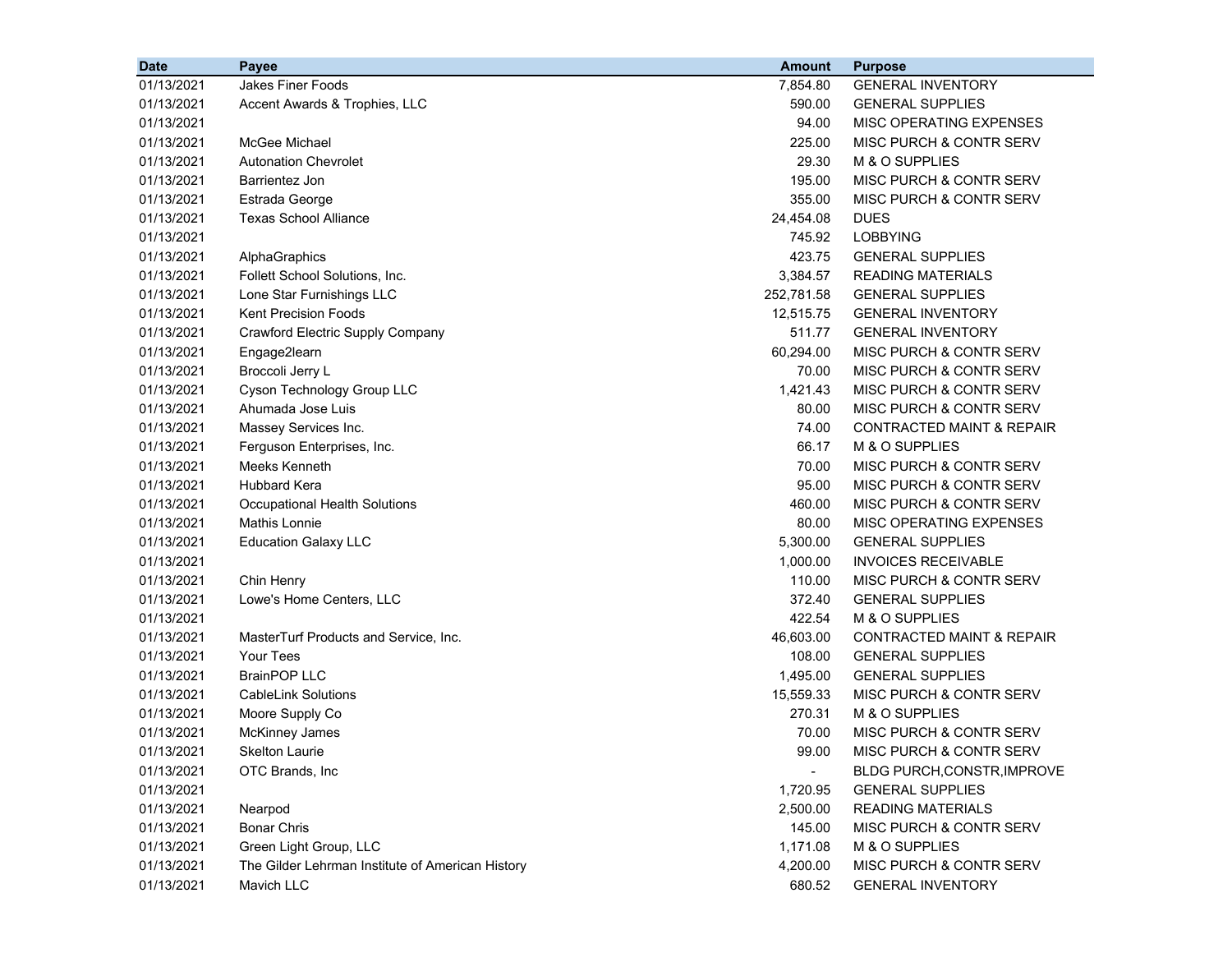| <b>Date</b> | Payee                                                   | <b>Amount</b> | <b>Purpose</b>                       |
|-------------|---------------------------------------------------------|---------------|--------------------------------------|
| 01/13/2021  | OverDrive, Inc                                          | 520.00        | <b>READING MATERIALS</b>             |
| 01/13/2021  | Soliz Rylan                                             | 210.00        | MISC PURCH & CONTR SERV              |
| 01/13/2021  | Ahumada Mauro                                           | 80.00         | MISC PURCH & CONTR SERV              |
| 01/13/2021  | <b>Clever Items LLC</b>                                 | 3,306.32      | <b>GENERAL SUPPLIES</b>              |
| 01/13/2021  | Nasco                                                   | 10.82         | <b>GENERAL SUPPLIES</b>              |
| 01/13/2021  | Barnes & Noble College Booksellers LLC                  | 240.00        | <b>GENERAL SUPPLIES</b>              |
| 01/13/2021  |                                                         | 34.25         | <b>READING MATERIALS</b>             |
| 01/13/2021  | Learning A-Z LLC                                        | 16,150.85     | <b>GENERAL SUPPLIES</b>              |
| 01/13/2021  | <b>Bunster Shawn</b>                                    | 165.00        | MISC PURCH & CONTR SERV              |
| 01/13/2021  | Zonar Systems Inc                                       | 21,168.00     | <b>GENERAL SUPPLIES</b>              |
| 01/13/2021  | Sports Officials Unlimited                              | 3,380.00      | MISC PURCH & CONTR SERV              |
| 01/13/2021  | Texas Irrigation Supply LLC                             | 134.69        | M & O SUPPLIES                       |
| 01/13/2021  | Martinez Juan                                           | 355.00        | MISC PURCH & CONTR SERV              |
| 01/13/2021  | Cloud Ingenuity LLC                                     | 134,575.00    | <b>CONTRACTED MAINT &amp; REPAIR</b> |
| 01/13/2021  | <b>Superior Signs</b>                                   | 351.40        | <b>GENERAL INVENTORY</b>             |
| 01/13/2021  | Price Right Professional Landscaping & Tree Service LLC | 27,198.00     | <b>CONTRACTED MAINT &amp; REPAIR</b> |
| 01/13/2021  | Staples Inc/Staples Business Advantage                  | 1,279.85      | <b>GENERAL SUPPLIES</b>              |
| 01/13/2021  |                                                         | 71.08         | <b>INVOICES RECEIVABLE</b>           |
| 01/13/2021  | <b>Hinson David</b>                                     | 75.00         | MISC OPERATING EXPENSES              |
| 01/13/2021  | <b>Banks James</b>                                      | 80.00         | MISC OPERATING EXPENSES              |
| 01/13/2021  | Hill Emlen                                              | 75.00         | MISC OPERATING EXPENSES              |
| 01/13/2021  |                                                         | 75.00         | MISC PURCH & CONTR SERV              |
| 01/13/2021  |                                                         | 75.00         | SAL & WAGES-SUPPORT PERS             |
| 01/13/2021  | Koontz Lee                                              | 225.00        | MISC PURCH & CONTR SERV              |
| 01/13/2021  | EZ Flex, LLC                                            | 372.00        | <b>GENERAL SUPPLIES</b>              |
| 01/13/2021  | Bayes Achievement Center, Inc.                          | 62.50         | TUITION & TRFR PMTS                  |
| 01/13/2021  | Smith Sam M.                                            | 165.00        | MISC PURCH & CONTR SERV              |
| 01/13/2021  | Zimmerman Zachary                                       | 145.00        | MISC PURCH & CONTR SERV              |
| 01/13/2021  | RJM Contractors Inc                                     | 814,095.98    | BLDG PURCH, CONSTR, IMPROVE          |
| 01/13/2021  |                                                         | (40, 704.78)  | <b>RETAINAGE</b>                     |
| 01/13/2021  | <b>Xerox Business Solutions Southwest</b>               | 1,775.68      | <b>GENERAL SUPPLIES</b>              |
| 01/13/2021  | Dierke Rebecca                                          | 320.00        | MISC PURCH & CONTR SERV              |
| 01/13/2021  | Yates Kyle                                              | 225.00        | MISC PURCH & CONTR SERV              |
| 01/13/2021  | King Jim                                                | 75.00         | MISC PURCH & CONTR SERV              |
| 01/13/2021  | <b>Brian Buford</b>                                     | 115.00        | MISC PURCH & CONTR SERV              |
| 01/13/2021  | Andrew Ankney                                           | 80.00         | MISC OPERATING EXPENSES              |
| 01/13/2021  | Ramirez Javier Adilmar                                  | 170.00        | MISC PURCH & CONTR SERV              |
| 01/13/2021  | <b>Meisinger Steven</b>                                 | 145.00        | MISC PURCH & CONTR SERV              |
| 01/13/2021  | <b>Ace Educational Supplies</b>                         | 108.25        | <b>GENERAL SUPPLIES</b>              |
| 01/13/2021  | <b>Examity Incorporated</b>                             | 460.00        | <b>TESTING MATERIALS</b>             |
| 01/13/2021  | <b>Michael Molinar</b>                                  | 140.00        | MISC PURCH & CONTR SERV              |
| 01/13/2021  | Pat Golden Jr.                                          | 80.00         | MISC OPERATING EXPENSES              |
| 01/13/2021  | Kenneth Chung                                           | 55.00         | MISC PURCH & CONTR SERV              |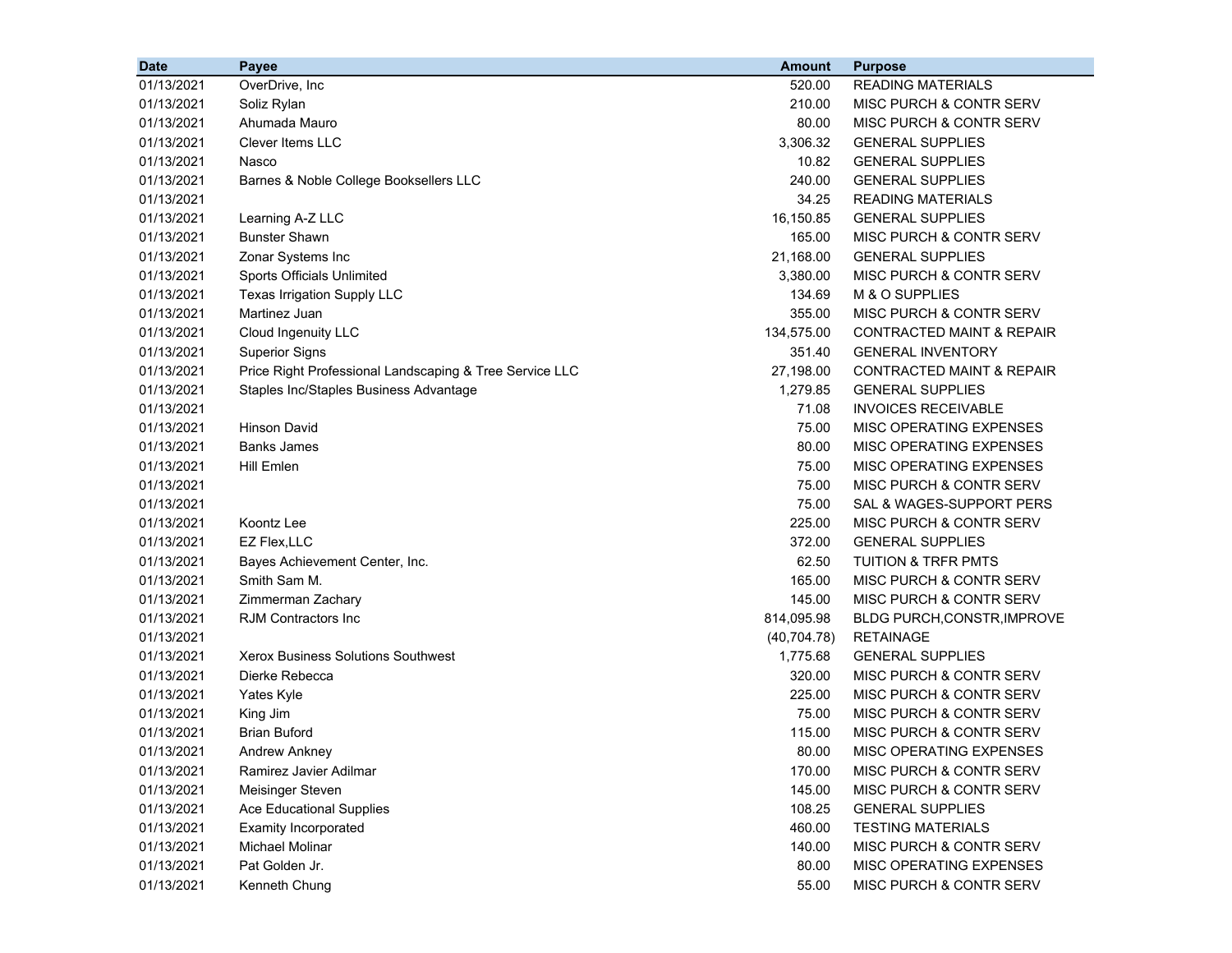| <b>Date</b> | <b>Payee</b>                                 | <b>Amount</b> | <b>Purpose</b>                       |
|-------------|----------------------------------------------|---------------|--------------------------------------|
| 01/13/2021  | <b>Troy Perkins</b>                          | 75.00         | MISC PURCH & CONTR SERV              |
| 01/13/2021  | Mark Shaw                                    | 80.00         | MISC PURCH & CONTR SERV              |
| 01/13/2021  | New Dairy Opco LLC DBA Borden Dairy          | 2,325.74      | <b>FOOD</b>                          |
| 01/13/2021  | Cedric Tisby                                 | 70.00         | MISC PURCH & CONTR SERV              |
| 01/13/2021  | David Henson                                 | 35.00         | MISC PURCH & CONTR SERV              |
| 01/13/2021  | Vivian Nguyen                                | 35.00         | MISC PURCH & CONTR SERV              |
| 01/13/2021  | Kevin Nguyen                                 | 35.00         | MISC PURCH & CONTR SERV              |
| 01/13/2021  | <b>Chandler Clark</b>                        | 90.00         | MISC PURCH & CONTR SERV              |
| 01/13/2021  | Lee Sanders Gunn                             | 80.00         | MISC OPERATING EXPENSES              |
| 01/13/2021  |                                              | 70.00         | MISC PURCH & CONTR SERV              |
| 01/13/2021  | <b>Mastercraft Printed Products</b>          | 1,535.07      | <b>GENERAL SUPPLIES</b>              |
| 01/13/2021  | La Bonita Wash and Dry                       | 2,171.75      | <b>CONTRACTED MAINT &amp; REPAIR</b> |
| 01/13/2021  | National Association for Gifted Children     | 495.00        | MISC OPERATING EXPENSES              |
| 01/13/2021  | Rhithm Incorporated                          | 37,000.00     | MISC PURCH & CONTR SERV              |
| 01/13/2021  | Chuys                                        | 219.80        | MISC OPERATING EXPENSES              |
| 01/13/2021  | Ommka LLC                                    | 450.00        | <b>GENERAL SUPPLIES</b>              |
| 01/13/2021  | William Higdon                               | 474.65        | MISC OPERATING EXPENSES              |
| 01/13/2021  | Chris Heasley                                | 80.00         | MISC OPERATING EXPENSES              |
| 01/13/2021  | Durwin Jeffries                              | 80.00         | MISC OPERATING EXPENSES              |
| 01/13/2021  | Joel Seay                                    | 80.00         | MISC OPERATING EXPENSES              |
| 01/13/2021  | <b>Valerie Solis</b>                         | 295.00        | MISC PURCH & CONTR SERV              |
| 01/13/2021  | Ross Smith                                   | 125.00        | MISC PURCH & CONTR SERV              |
| 01/13/2021  | Alejandro Gomez                              | 80.00         | MISC PURCH & CONTR SERV              |
| 01/13/2021  | Julien Tagnon                                | 80.00         | MISC PURCH & CONTR SERV              |
| 01/13/2021  | <b>Hunter Hatfield</b>                       | 190.00        | MISC PURCH & CONTR SERV              |
| 01/13/2021  | <b>Wiley Phillips</b>                        | 195.00        | MISC PURCH & CONTR SERV              |
| 01/13/2021  | Romero Arthur                                | 145.00        | MISC PURCH & CONTR SERV              |
| 01/13/2021  | Daniel Villalobos                            | 155.00        | MISC PURCH & CONTR SERV              |
| 01/13/2021  | <b>Michael Pitts</b>                         | 155.00        | MISC PURCH & CONTR SERV              |
| 01/13/2021  | <b>Delbert Parks</b>                         | 155.00        | MISC OPERATING EXPENSES              |
| 01/13/2021  | James Jennings                               | 155.00        | MISC OPERATING EXPENSES              |
| 01/13/2021  | Gerald Green                                 | 155.00        | MISC OPERATING EXPENSES              |
| 01/13/2021  | Reserve Account - Aisd Admin Pitney Bowes    | 30,000.00     | <b>GENERAL SUPPLIES</b>              |
| 01/13/2021  | Complete Supply Incorporated                 | 12,485.60     | <b>GENERAL INVENTORY</b>             |
| 01/13/2021  | <b>Empire Paper Company</b>                  | 1,657.50      | <b>GENERAL INVENTORY</b>             |
| 01/13/2021  | Elevator Maintenance and Repair Incorporated | 2,822.70      | CONTRACTED MAINT & REPAIR            |
| 01/13/2021  | International Baccalaureate America          | 246.00        | MISC OPERATING EXPENSES              |
| 01/13/2021  | <b>Accredited Lock Supply Company</b>        | 3,765.00      | <b>GENERAL INVENTORY</b>             |
| 01/13/2021  | <b>Atmos Energy</b>                          | 18,119.49     | <b>WATER</b>                         |
| 01/13/2021  | Mobile Mini Incorporated                     | 341.15        | RENTALS & OPERATING LEASE            |
| 01/13/2021  | <b>Compliance Consortium Corporation</b>     | 1,893.00      | MISC OPERATING EXPENSES              |
| 01/13/2021  | <b>Temperature Control Systems</b>           | 626.40        | M & O SUPPLIES                       |
| 01/13/2021  | <b>Star Roofing And Sheet Metal</b>          | 1,295.00      | <b>CONTRACTED MAINT &amp; REPAIR</b> |
|             |                                              |               |                                      |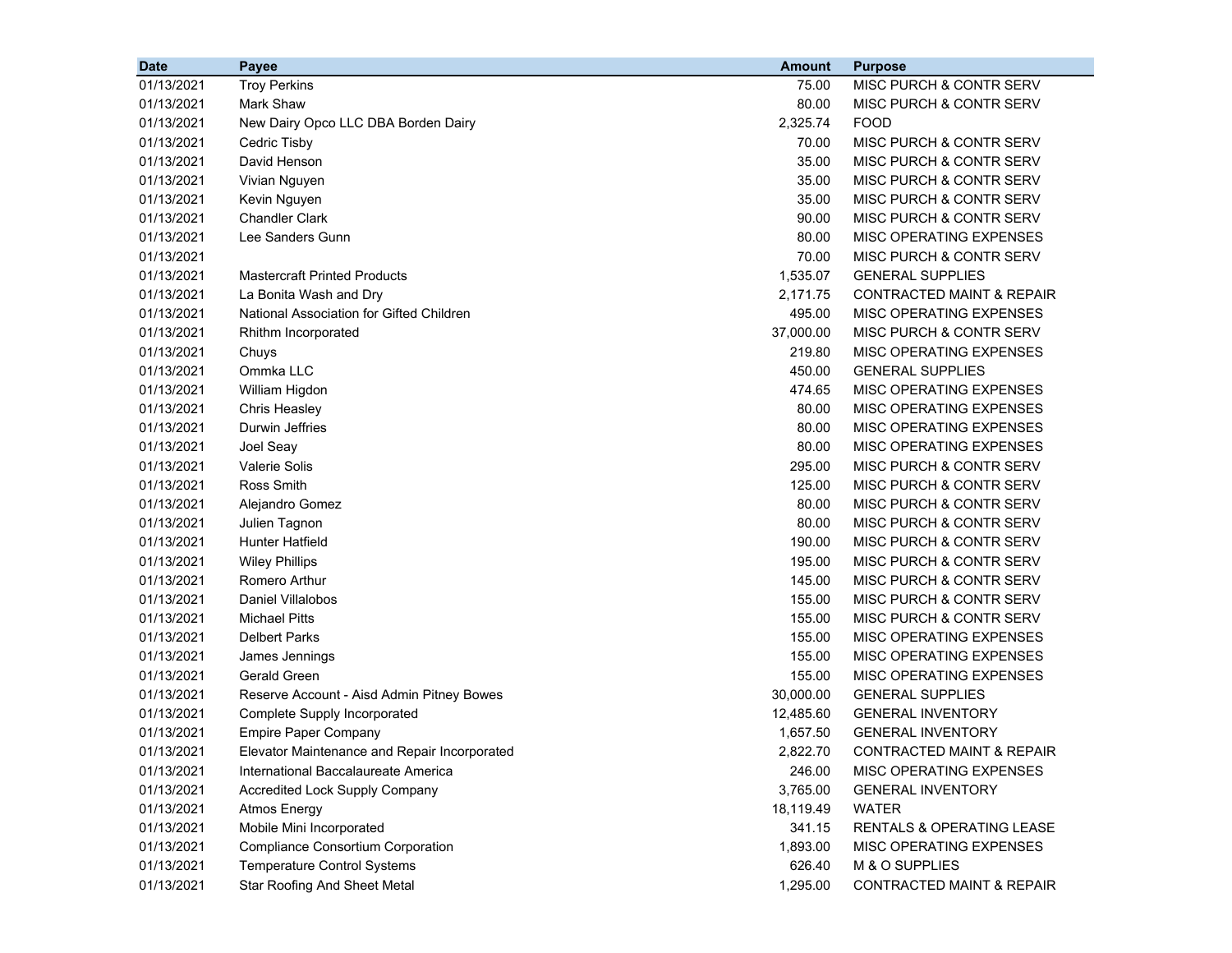| 01/13/2021<br>Simba Industries<br>9.59<br><b>GENERAL INVENTORY</b><br>01/13/2021<br>12,638.37<br>John Deere Company<br><b>FURN &amp; EQUIP &gt; \$5,000</b><br>13,000.00<br>01/13/2021<br>Monster Incorporated<br>MISC PURCH & CONTR SERV<br>2,275.50<br>Moses Palmer Howell Llp Attorneys At Law<br><b>LEGAL SERVICES</b><br>01/13/2021<br>North Texas Colorguard Association<br>525.00<br><b>DUES</b><br>01/13/2021<br>3,715.15<br>01/13/2021<br>Language Line Services Incorporated<br>MISC PURCH & CONTR SERV<br>01/13/2021<br>Byrne Brothers Foods Incorporate<br>5,814.60<br><b>GENERAL INVENTORY</b><br>01/13/2021<br>Rush Truck Centers Of Texas Limited Partnership<br>468.79<br><b>CONTRACTED MAINT &amp; REPAIR</b><br>01/13/2021<br>M & O SUPPLIES<br>(143.81)<br>863,267.85<br>01/13/2021<br>Adolfson & Peterson Construction<br>BLDG PURCH, CONSTR, IMPROVE<br>01/13/2021<br>(71,663.39)<br><b>RETAINAGE</b><br>MISC PURCH & CONTR SERV<br>01/13/2021<br><b>Bernd Shelley Burke</b><br>214.60<br>145.00<br>01/13/2021<br>Nagim Ibrahim<br><b>MISC PURCH &amp; CONTR SERV</b><br>01/13/2021<br>Arlington Camera Incorporated<br>589.00<br><b>CONTRACTED MAINT &amp; REPAIR</b><br>1,788.60<br>01/13/2021<br>Curriculum Associates Incorporated<br><b>GENERAL SUPPLIES</b><br>519.64<br>01/13/2021<br>Demco Incorporated<br><b>GENERAL SUPPLIES</b><br>15,000.00<br>01/13/2021<br>Fort Worth Star Telegram Advertising<br><b>Statutorily Required Public Notices</b><br>01/13/2021<br>Perma Bound<br>613.05<br><b>READING MATERIALS</b><br>01/13/2021<br><b>Pyramid School Products</b><br>503.28<br><b>GENERAL INVENTORY</b><br>01/13/2021<br>10,229.50<br><b>GENERAL SUPPLIES</b><br>966.01<br>01/13/2021<br>Sargent Welch L L C<br><b>GENERAL SUPPLIES</b><br>01/13/2021<br>Texas Association Of School Business Officials<br>175.00<br>ACCOUNTS PAYABLE-ACCRUALS |
|----------------------------------------------------------------------------------------------------------------------------------------------------------------------------------------------------------------------------------------------------------------------------------------------------------------------------------------------------------------------------------------------------------------------------------------------------------------------------------------------------------------------------------------------------------------------------------------------------------------------------------------------------------------------------------------------------------------------------------------------------------------------------------------------------------------------------------------------------------------------------------------------------------------------------------------------------------------------------------------------------------------------------------------------------------------------------------------------------------------------------------------------------------------------------------------------------------------------------------------------------------------------------------------------------------------------------------------------------------------------------------------------------------------------------------------------------------------------------------------------------------------------------------------------------------------------------------------------------------------------------------------------------------------------------------------------------------------------------------------------------------------------------------------------------------------------------------------------------------------------------------|
|                                                                                                                                                                                                                                                                                                                                                                                                                                                                                                                                                                                                                                                                                                                                                                                                                                                                                                                                                                                                                                                                                                                                                                                                                                                                                                                                                                                                                                                                                                                                                                                                                                                                                                                                                                                                                                                                                  |
|                                                                                                                                                                                                                                                                                                                                                                                                                                                                                                                                                                                                                                                                                                                                                                                                                                                                                                                                                                                                                                                                                                                                                                                                                                                                                                                                                                                                                                                                                                                                                                                                                                                                                                                                                                                                                                                                                  |
|                                                                                                                                                                                                                                                                                                                                                                                                                                                                                                                                                                                                                                                                                                                                                                                                                                                                                                                                                                                                                                                                                                                                                                                                                                                                                                                                                                                                                                                                                                                                                                                                                                                                                                                                                                                                                                                                                  |
|                                                                                                                                                                                                                                                                                                                                                                                                                                                                                                                                                                                                                                                                                                                                                                                                                                                                                                                                                                                                                                                                                                                                                                                                                                                                                                                                                                                                                                                                                                                                                                                                                                                                                                                                                                                                                                                                                  |
|                                                                                                                                                                                                                                                                                                                                                                                                                                                                                                                                                                                                                                                                                                                                                                                                                                                                                                                                                                                                                                                                                                                                                                                                                                                                                                                                                                                                                                                                                                                                                                                                                                                                                                                                                                                                                                                                                  |
|                                                                                                                                                                                                                                                                                                                                                                                                                                                                                                                                                                                                                                                                                                                                                                                                                                                                                                                                                                                                                                                                                                                                                                                                                                                                                                                                                                                                                                                                                                                                                                                                                                                                                                                                                                                                                                                                                  |
|                                                                                                                                                                                                                                                                                                                                                                                                                                                                                                                                                                                                                                                                                                                                                                                                                                                                                                                                                                                                                                                                                                                                                                                                                                                                                                                                                                                                                                                                                                                                                                                                                                                                                                                                                                                                                                                                                  |
|                                                                                                                                                                                                                                                                                                                                                                                                                                                                                                                                                                                                                                                                                                                                                                                                                                                                                                                                                                                                                                                                                                                                                                                                                                                                                                                                                                                                                                                                                                                                                                                                                                                                                                                                                                                                                                                                                  |
|                                                                                                                                                                                                                                                                                                                                                                                                                                                                                                                                                                                                                                                                                                                                                                                                                                                                                                                                                                                                                                                                                                                                                                                                                                                                                                                                                                                                                                                                                                                                                                                                                                                                                                                                                                                                                                                                                  |
|                                                                                                                                                                                                                                                                                                                                                                                                                                                                                                                                                                                                                                                                                                                                                                                                                                                                                                                                                                                                                                                                                                                                                                                                                                                                                                                                                                                                                                                                                                                                                                                                                                                                                                                                                                                                                                                                                  |
|                                                                                                                                                                                                                                                                                                                                                                                                                                                                                                                                                                                                                                                                                                                                                                                                                                                                                                                                                                                                                                                                                                                                                                                                                                                                                                                                                                                                                                                                                                                                                                                                                                                                                                                                                                                                                                                                                  |
|                                                                                                                                                                                                                                                                                                                                                                                                                                                                                                                                                                                                                                                                                                                                                                                                                                                                                                                                                                                                                                                                                                                                                                                                                                                                                                                                                                                                                                                                                                                                                                                                                                                                                                                                                                                                                                                                                  |
|                                                                                                                                                                                                                                                                                                                                                                                                                                                                                                                                                                                                                                                                                                                                                                                                                                                                                                                                                                                                                                                                                                                                                                                                                                                                                                                                                                                                                                                                                                                                                                                                                                                                                                                                                                                                                                                                                  |
|                                                                                                                                                                                                                                                                                                                                                                                                                                                                                                                                                                                                                                                                                                                                                                                                                                                                                                                                                                                                                                                                                                                                                                                                                                                                                                                                                                                                                                                                                                                                                                                                                                                                                                                                                                                                                                                                                  |
|                                                                                                                                                                                                                                                                                                                                                                                                                                                                                                                                                                                                                                                                                                                                                                                                                                                                                                                                                                                                                                                                                                                                                                                                                                                                                                                                                                                                                                                                                                                                                                                                                                                                                                                                                                                                                                                                                  |
|                                                                                                                                                                                                                                                                                                                                                                                                                                                                                                                                                                                                                                                                                                                                                                                                                                                                                                                                                                                                                                                                                                                                                                                                                                                                                                                                                                                                                                                                                                                                                                                                                                                                                                                                                                                                                                                                                  |
|                                                                                                                                                                                                                                                                                                                                                                                                                                                                                                                                                                                                                                                                                                                                                                                                                                                                                                                                                                                                                                                                                                                                                                                                                                                                                                                                                                                                                                                                                                                                                                                                                                                                                                                                                                                                                                                                                  |
|                                                                                                                                                                                                                                                                                                                                                                                                                                                                                                                                                                                                                                                                                                                                                                                                                                                                                                                                                                                                                                                                                                                                                                                                                                                                                                                                                                                                                                                                                                                                                                                                                                                                                                                                                                                                                                                                                  |
|                                                                                                                                                                                                                                                                                                                                                                                                                                                                                                                                                                                                                                                                                                                                                                                                                                                                                                                                                                                                                                                                                                                                                                                                                                                                                                                                                                                                                                                                                                                                                                                                                                                                                                                                                                                                                                                                                  |
|                                                                                                                                                                                                                                                                                                                                                                                                                                                                                                                                                                                                                                                                                                                                                                                                                                                                                                                                                                                                                                                                                                                                                                                                                                                                                                                                                                                                                                                                                                                                                                                                                                                                                                                                                                                                                                                                                  |
|                                                                                                                                                                                                                                                                                                                                                                                                                                                                                                                                                                                                                                                                                                                                                                                                                                                                                                                                                                                                                                                                                                                                                                                                                                                                                                                                                                                                                                                                                                                                                                                                                                                                                                                                                                                                                                                                                  |
|                                                                                                                                                                                                                                                                                                                                                                                                                                                                                                                                                                                                                                                                                                                                                                                                                                                                                                                                                                                                                                                                                                                                                                                                                                                                                                                                                                                                                                                                                                                                                                                                                                                                                                                                                                                                                                                                                  |
| 01/13/2021<br>MISC OPERATING EXPENSES<br>$\blacksquare$                                                                                                                                                                                                                                                                                                                                                                                                                                                                                                                                                                                                                                                                                                                                                                                                                                                                                                                                                                                                                                                                                                                                                                                                                                                                                                                                                                                                                                                                                                                                                                                                                                                                                                                                                                                                                          |
| 175.00<br>ACCOUNTS PAYABLE-ACCRUALS<br>01/13/2021<br>Texas Association Of School Business Officials                                                                                                                                                                                                                                                                                                                                                                                                                                                                                                                                                                                                                                                                                                                                                                                                                                                                                                                                                                                                                                                                                                                                                                                                                                                                                                                                                                                                                                                                                                                                                                                                                                                                                                                                                                              |
| 01/13/2021<br>MISC OPERATING EXPENSES<br>$\blacksquare$                                                                                                                                                                                                                                                                                                                                                                                                                                                                                                                                                                                                                                                                                                                                                                                                                                                                                                                                                                                                                                                                                                                                                                                                                                                                                                                                                                                                                                                                                                                                                                                                                                                                                                                                                                                                                          |
| 01/13/2021<br><b>Texas Association Of School Business Officials</b><br>280.00<br>ACCOUNTS PAYABLE-ACCRUALS                                                                                                                                                                                                                                                                                                                                                                                                                                                                                                                                                                                                                                                                                                                                                                                                                                                                                                                                                                                                                                                                                                                                                                                                                                                                                                                                                                                                                                                                                                                                                                                                                                                                                                                                                                       |
| 01/13/2021<br>MISC OPERATING EXPENSES<br>$\blacksquare$                                                                                                                                                                                                                                                                                                                                                                                                                                                                                                                                                                                                                                                                                                                                                                                                                                                                                                                                                                                                                                                                                                                                                                                                                                                                                                                                                                                                                                                                                                                                                                                                                                                                                                                                                                                                                          |
| 280.00<br>MISC OPERATING EXPENSES<br>01/13/2021<br>Texas Department of Licensing and Regulation                                                                                                                                                                                                                                                                                                                                                                                                                                                                                                                                                                                                                                                                                                                                                                                                                                                                                                                                                                                                                                                                                                                                                                                                                                                                                                                                                                                                                                                                                                                                                                                                                                                                                                                                                                                  |
| Unifirst Holdings(A/R 01550)<br>32.97<br>MISC PURCH & CONTR SERV<br>01/13/2021                                                                                                                                                                                                                                                                                                                                                                                                                                                                                                                                                                                                                                                                                                                                                                                                                                                                                                                                                                                                                                                                                                                                                                                                                                                                                                                                                                                                                                                                                                                                                                                                                                                                                                                                                                                                   |
| Olen Williams Sales & Service<br>48.00<br>M & O SUPPLIES<br>01/13/2021                                                                                                                                                                                                                                                                                                                                                                                                                                                                                                                                                                                                                                                                                                                                                                                                                                                                                                                                                                                                                                                                                                                                                                                                                                                                                                                                                                                                                                                                                                                                                                                                                                                                                                                                                                                                           |
| 1,021.47<br>UNITED FUND<br>01/13/2021<br>United Educators Association                                                                                                                                                                                                                                                                                                                                                                                                                                                                                                                                                                                                                                                                                                                                                                                                                                                                                                                                                                                                                                                                                                                                                                                                                                                                                                                                                                                                                                                                                                                                                                                                                                                                                                                                                                                                            |
| 01/13/2021<br>26.67<br>UNITED FUND<br>Texas United School Employees Local 100                                                                                                                                                                                                                                                                                                                                                                                                                                                                                                                                                                                                                                                                                                                                                                                                                                                                                                                                                                                                                                                                                                                                                                                                                                                                                                                                                                                                                                                                                                                                                                                                                                                                                                                                                                                                    |
| 01/13/2021<br>Truman Tim Chapter 13 Trustee<br>1,464.46<br>UNITED FUND                                                                                                                                                                                                                                                                                                                                                                                                                                                                                                                                                                                                                                                                                                                                                                                                                                                                                                                                                                                                                                                                                                                                                                                                                                                                                                                                                                                                                                                                                                                                                                                                                                                                                                                                                                                                           |
| Association Of Texas Professional Teachers Local<br>01/13/2021<br>0.58<br>UNITED FUND                                                                                                                                                                                                                                                                                                                                                                                                                                                                                                                                                                                                                                                                                                                                                                                                                                                                                                                                                                                                                                                                                                                                                                                                                                                                                                                                                                                                                                                                                                                                                                                                                                                                                                                                                                                            |
| 01/13/2021<br>Association Of Texas Professional Educators State<br>34.60<br>UNITED FUND                                                                                                                                                                                                                                                                                                                                                                                                                                                                                                                                                                                                                                                                                                                                                                                                                                                                                                                                                                                                                                                                                                                                                                                                                                                                                                                                                                                                                                                                                                                                                                                                                                                                                                                                                                                          |
| 01/13/2021<br>347.69<br>UNITED FUND<br>Administracion para el Sustento de Menores                                                                                                                                                                                                                                                                                                                                                                                                                                                                                                                                                                                                                                                                                                                                                                                                                                                                                                                                                                                                                                                                                                                                                                                                                                                                                                                                                                                                                                                                                                                                                                                                                                                                                                                                                                                                |
| UNITED FUND<br>01/13/2021<br>Powers Tom Chapter 13 Trustee<br>904.62                                                                                                                                                                                                                                                                                                                                                                                                                                                                                                                                                                                                                                                                                                                                                                                                                                                                                                                                                                                                                                                                                                                                                                                                                                                                                                                                                                                                                                                                                                                                                                                                                                                                                                                                                                                                             |
| 01/13/2021<br>Educational Employees Credit Union - HSA<br>953.95<br>DENTAL INSURANCE                                                                                                                                                                                                                                                                                                                                                                                                                                                                                                                                                                                                                                                                                                                                                                                                                                                                                                                                                                                                                                                                                                                                                                                                                                                                                                                                                                                                                                                                                                                                                                                                                                                                                                                                                                                             |
| 01/13/2021<br><b>Educational Employees Credit Union</b><br>5,720.25<br>DUE TO CREDIT UNION                                                                                                                                                                                                                                                                                                                                                                                                                                                                                                                                                                                                                                                                                                                                                                                                                                                                                                                                                                                                                                                                                                                                                                                                                                                                                                                                                                                                                                                                                                                                                                                                                                                                                                                                                                                       |
| 01/13/2021<br><b>Texas State Teachers Association</b><br>64.35<br>UNITED FUND                                                                                                                                                                                                                                                                                                                                                                                                                                                                                                                                                                                                                                                                                                                                                                                                                                                                                                                                                                                                                                                                                                                                                                                                                                                                                                                                                                                                                                                                                                                                                                                                                                                                                                                                                                                                    |
| 01/13/2021<br>Texas Interpreting Services, LLC<br>8,016.50<br>MISC PURCH & CONTR SERV                                                                                                                                                                                                                                                                                                                                                                                                                                                                                                                                                                                                                                                                                                                                                                                                                                                                                                                                                                                                                                                                                                                                                                                                                                                                                                                                                                                                                                                                                                                                                                                                                                                                                                                                                                                            |
| 01/15/2021<br>27.25<br>David Alvear<br>LIONS CLUB CONCESSIONS                                                                                                                                                                                                                                                                                                                                                                                                                                                                                                                                                                                                                                                                                                                                                                                                                                                                                                                                                                                                                                                                                                                                                                                                                                                                                                                                                                                                                                                                                                                                                                                                                                                                                                                                                                                                                    |
| 01/15/2021<br>Shea Breit<br>63.90<br>LIONS CLUB CONCESSIONS                                                                                                                                                                                                                                                                                                                                                                                                                                                                                                                                                                                                                                                                                                                                                                                                                                                                                                                                                                                                                                                                                                                                                                                                                                                                                                                                                                                                                                                                                                                                                                                                                                                                                                                                                                                                                      |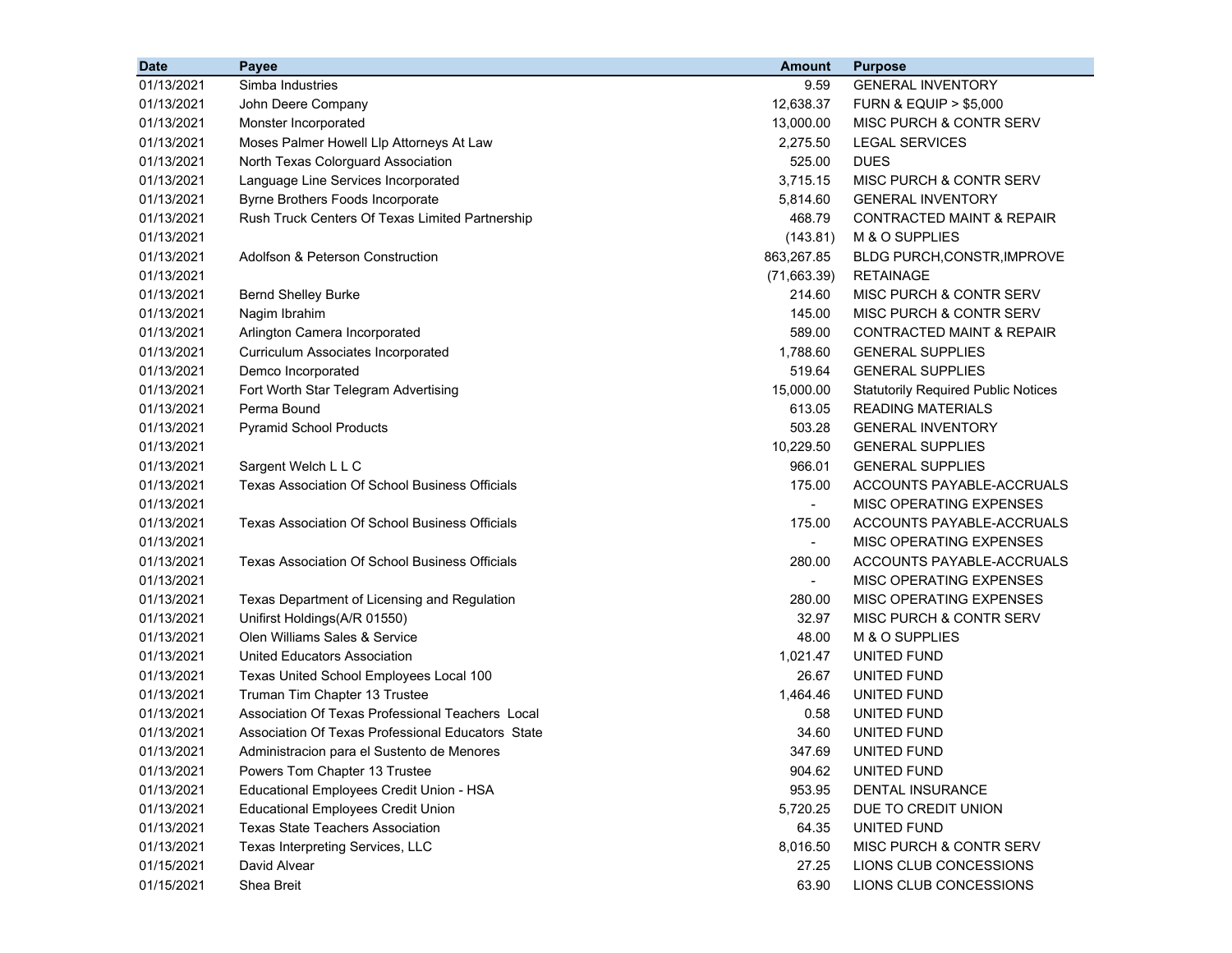| <b>Date</b> | Payee                                             | <b>Amount</b> | <b>Purpose</b>                       |
|-------------|---------------------------------------------------|---------------|--------------------------------------|
| 01/15/2021  | Maria Cepeda Ruiz                                 | 25.00         | LIONS CLUB CONCESSIONS               |
| 01/15/2021  | Marie-France Gauvin                               | 200.30        | LIONS CLUB CONCESSIONS               |
| 01/15/2021  | Briannda Henley                                   | 134.80        | LIONS CLUB CONCESSIONS               |
| 01/15/2021  | <b>Barbara Mize</b>                               | 18.70         | LIONS CLUB CONCESSIONS               |
| 01/15/2021  | Dzung Nguyen                                      | 64.70         | LIONS CLUB CONCESSIONS               |
| 01/15/2021  | Alondra Ramirez                                   | 42.50         | LIONS CLUB CONCESSIONS               |
| 01/15/2021  | Regina Rice                                       | 74.35         | LIONS CLUB CONCESSIONS               |
| 01/15/2021  | Yvonne Rodrigues                                  | 37.80         | LIONS CLUB CONCESSIONS               |
| 01/15/2021  | <b>Kenneth Soulas</b>                             | 45.05         | LIONS CLUB CONCESSIONS               |
| 01/15/2021  | <b>Grainger Industrial Supply</b>                 | 410.80        | M & O SUPPLIES                       |
| 01/15/2021  | University Of Texas At Arlington Finance And Admn | 225.00        | MISC OPERATING EXPENSES              |
| 01/15/2021  | Math Learning Center The                          | 2,033.00      | <b>TEXTBOOKS</b>                     |
| 01/15/2021  | Home Depot Pro                                    | 132.96        | M & O SUPPLIES                       |
| 01/15/2021  | Apex Supply Company                               | 48.61         | M & O SUPPLIES                       |
| 01/15/2021  | <b>Booksource</b>                                 | 240.00        | <b>GENERAL SUPPLIES</b>              |
| 01/15/2021  | Texas Furniture Source Incorporated               | 4,488.60      | <b>GENERAL SUPPLIES</b>              |
| 01/15/2021  | D & J Sports Incorporated                         | 6,915.85      | <b>GENERAL SUPPLIES</b>              |
| 01/15/2021  | Paradise Produce                                  | 15,196.75     | <b>FOOD</b>                          |
| 01/15/2021  | Trane Company Commercial Systems Group            | 984.39        | M & O SUPPLIES                       |
| 01/15/2021  | Fastsigns                                         | 137.78        | <b>GENERAL SUPPLIES</b>              |
| 01/15/2021  | Capstone                                          | 750.00        | <b>READING MATERIALS</b>             |
| 01/15/2021  | PPG Architectural Finishes, Inc                   | 111.99        | M & O SUPPLIES                       |
| 01/15/2021  | Artex Overhead Door                               | 280.00        | <b>CONTRACTED MAINT &amp; REPAIR</b> |
| 01/15/2021  | Office Depot                                      | 2,646.32      | <b>GENERAL SUPPLIES</b>              |
| 01/15/2021  | <b>Marks Plumbing Parts</b>                       | 265.86        | M & O SUPPLIES                       |
| 01/15/2021  | B & H Photo Video                                 | 412.04        | <b>GENERAL SUPPLIES</b>              |
| 01/15/2021  | C & P Pump Services Incorporated                  | 134.00        | M & O SUPPLIES                       |
| 01/15/2021  | Govconnection Incorporated                        | 155.00        | <b>GENERAL SUPPLIES</b>              |
| 01/15/2021  | <b>School Nurse Supply</b>                        | 666.53        | <b>GENERAL SUPPLIES</b>              |
| 01/15/2021  | Apple Computer Incorporated                       | 79,407.00     | <b>GENERAL SUPPLIES</b>              |
| 01/15/2021  | Arlington Hardware Incorporated #53               | 6.29          | M & O SUPPLIES                       |
| 01/15/2021  | Johnson Controls Incorporate                      | 2,259.86      | M & O SUPPLIES                       |
| 01/15/2021  | J P Morgan Chase Bank NA                          | 650.00        | MISC OPERATING EXPENSES              |
| 01/15/2021  | Monarch Trophy Studio                             | 204.70        | <b>GENERAL SUPPLIES</b>              |
| 01/15/2021  | Speech Corner LLC                                 | 308.27        | <b>GENERAL SUPPLIES</b>              |
| 01/15/2021  | Dunlap Kirk D                                     | 660.00        | MISC PURCH & CONTR SERV              |
| 01/15/2021  | Robert D. Lee                                     | 632.50        | MISC PURCH & CONTR SERV              |
| 01/15/2021  | National Archery in the Schools Program           | 11,295.00     | <b>GENERAL SUPPLIES</b>              |
| 01/15/2021  | IdentiSys Incorporated                            | 7,789.00      | MISC PURCH & CONTR SERV              |
| 01/15/2021  | Lead4Ward LLC                                     | 450.00        | <b>GENERAL SUPPLIES</b>              |
| 01/15/2021  | Estrellita Inc.                                   | 2,002.18      | <b>READING MATERIALS</b>             |
| 01/15/2021  | Follett School Solutions, Inc.                    | 362.42        | <b>READING MATERIALS</b>             |
| 01/15/2021  | Crawford Electric Supply Company                  | 5,371.70      | M & O SUPPLIES                       |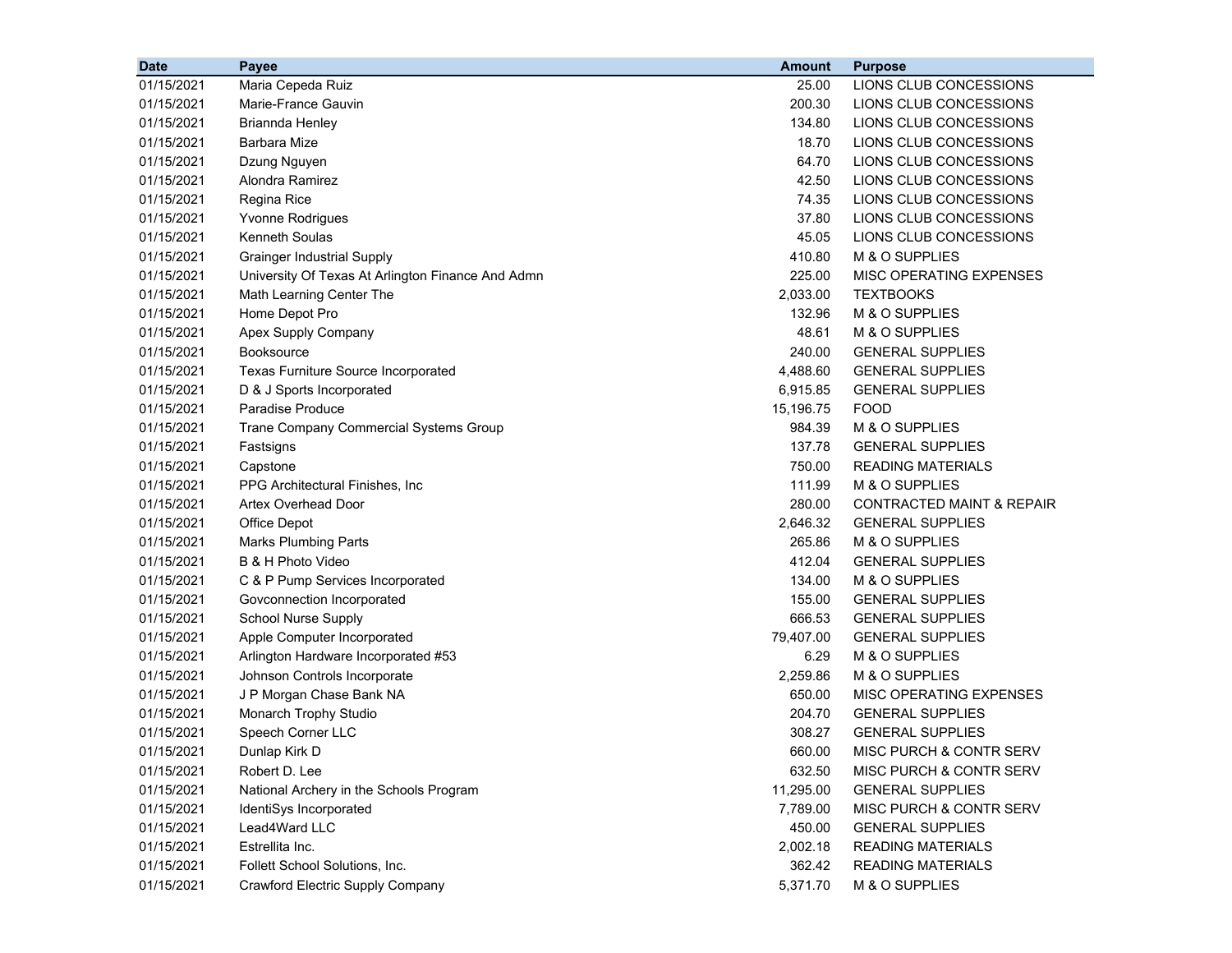| <b>Date</b> | <b>Payee</b>                                         | <b>Amount</b> | <b>Purpose</b>                       |
|-------------|------------------------------------------------------|---------------|--------------------------------------|
| 01/15/2021  | Engage2learn                                         | 10,076.00     | MISC PURCH & CONTR SERV              |
| 01/15/2021  | Texas Fire and Sound Inc                             | 1,520.00      | BLDG PURCH, CONSTR, IMPROVE          |
| 01/15/2021  | <b>Tarrant County Tax Assessor-Collector</b>         | 7.50          | MISC OPERATING EXPENSES              |
| 01/15/2021  | Association for Supervision & Curriculum Development | 1,795.00      | <b>DUES</b>                          |
| 01/15/2021  | Cardinal's Sport Center Incorporated                 | 16,588.00     | <b>GENERAL SUPPLIES</b>              |
| 01/15/2021  | Lowe's Home Centers, LLC                             | 7,572.59      | <b>GENERAL SUPPLIES</b>              |
| 01/15/2021  |                                                      | 550.44        | M & O SUPPLIES                       |
| 01/15/2021  | Panera Bread Company                                 | 129.90        | <b>GENERAL SUPPLIES</b>              |
| 01/15/2021  | Washing Equipment of Texas - WET Inc                 | 1,592.69      | CONTRACTED MAINT & REPAIR            |
| 01/15/2021  | Nasco                                                | 302.30        | <b>GENERAL SUPPLIES</b>              |
| 01/15/2021  | Learning A-Z LLC                                     | 5,330.50      | <b>GENERAL SUPPLIES</b>              |
| 01/15/2021  | MP2 Energy Texas LLC                                 | 331.82        | <b>WATER</b>                         |
| 01/15/2021  | Chu, Brian Wenyi                                     | 412.50        | MISC PURCH & CONTR SERV              |
| 01/15/2021  | <b>MSB Consulting</b>                                | 3,646.19      | MISC PURCH & CONTR SERV              |
| 01/15/2021  | Open Text Incorporated                               | 1,200.00      | CONTRACTED MAINT & REPAIR            |
| 01/15/2021  | Hill Emlen                                           | 65.00         | MISC PURCH & CONTR SERV              |
| 01/15/2021  | <b>Terracon Consultants</b>                          | 9,716.75      | BLDG PURCH, CONSTR, IMPROVE          |
| 01/15/2021  | Bayes Achievement Center, Inc.                       | 31.25         | <b>TUITION &amp; TRFR PMTS</b>       |
| 01/15/2021  | Alonti Catering                                      | 2,766.04      | MISC OPERATING EXPENSES              |
| 01/15/2021  | Taylor Smith Consulting LLC                          | 858.92        | MISC PURCH & CONTR SERV              |
| 01/15/2021  | <b>Bosslaser LLC</b>                                 | 265.91        | <b>GENERAL SUPPLIES</b>              |
| 01/15/2021  | DOT Medical and Drug Testing Services Inc            | 560.00        | MISC OPERATING EXPENSES              |
| 01/15/2021  | Texas Music Educators Association Inc                | 9,600.00      | <b>EMPLOYEE TRAVEL</b>               |
| 01/15/2021  | <b>Athletic Services</b>                             | 1,929.00      | <b>INVOICES RECEIVABLE</b>           |
| 01/15/2021  | New Dairy Opco LLC DBA Borden Dairy                  | 14,586.93     | <b>FOOD</b>                          |
| 01/15/2021  | Cedric Tisby                                         | 80.00         | SAL & WAGES-SUPPORT PERS             |
| 01/15/2021  | <b>Ritchie Lewis</b>                                 | 125.00        | MISC PURCH & CONTR SERV              |
| 01/15/2021  | Complete Supply Incorporated                         | 5,850.00      | <b>GENERAL INVENTORY</b>             |
| 01/15/2021  |                                                      | 382.20        | M & O SUPPLIES                       |
| 01/15/2021  | <b>Atmos Energy</b>                                  | 29,982.78     | <b>WATER</b>                         |
| 01/15/2021  | <b>Brodart Company</b>                               | 2,514.96      | <b>GENERAL INVENTORY</b>             |
| 01/15/2021  | AT&T                                                 | 184.29        | <b>WATER</b>                         |
| 01/15/2021  | Rush Truck Centers Of Texas Limited Partnership      | 761.12        | CONTRACTED MAINT & REPAIR            |
| 01/15/2021  |                                                      | 2,021.16      | M & O SUPPLIES                       |
| 01/15/2021  | <b>Education Service Center Region XI</b>            | 1,600.00      | MISC PURCH & CONTR SERV              |
| 01/15/2021  | Lowery Sand & Gravel Co Inc                          | 295.00        | M & O SUPPLIES                       |
| 01/15/2021  | Perma Bound                                          | 468.62        | <b>READING MATERIALS</b>             |
| 01/15/2021  | <b>Pyramid School Products</b>                       | 3,806.55      | <b>GENERAL INVENTORY</b>             |
| 01/15/2021  | Scholastic Incorporated                              | 61.26         | <b>GENERAL SUPPLIES</b>              |
| 01/15/2021  | Sentinel The Alarm Company                           | 1,042.96      | CONTRACTED MAINT & REPAIR            |
| 01/15/2021  |                                                      | 5,690.09      | MISC PURCH & CONTR SERV              |
| 01/15/2021  |                                                      | 22,727.78     | <b>RENTALS &amp; OPERATING LEASE</b> |
| 01/15/2021  | California State Disbursement Unit                   | 300.00        | <b>UNITED FUND</b>                   |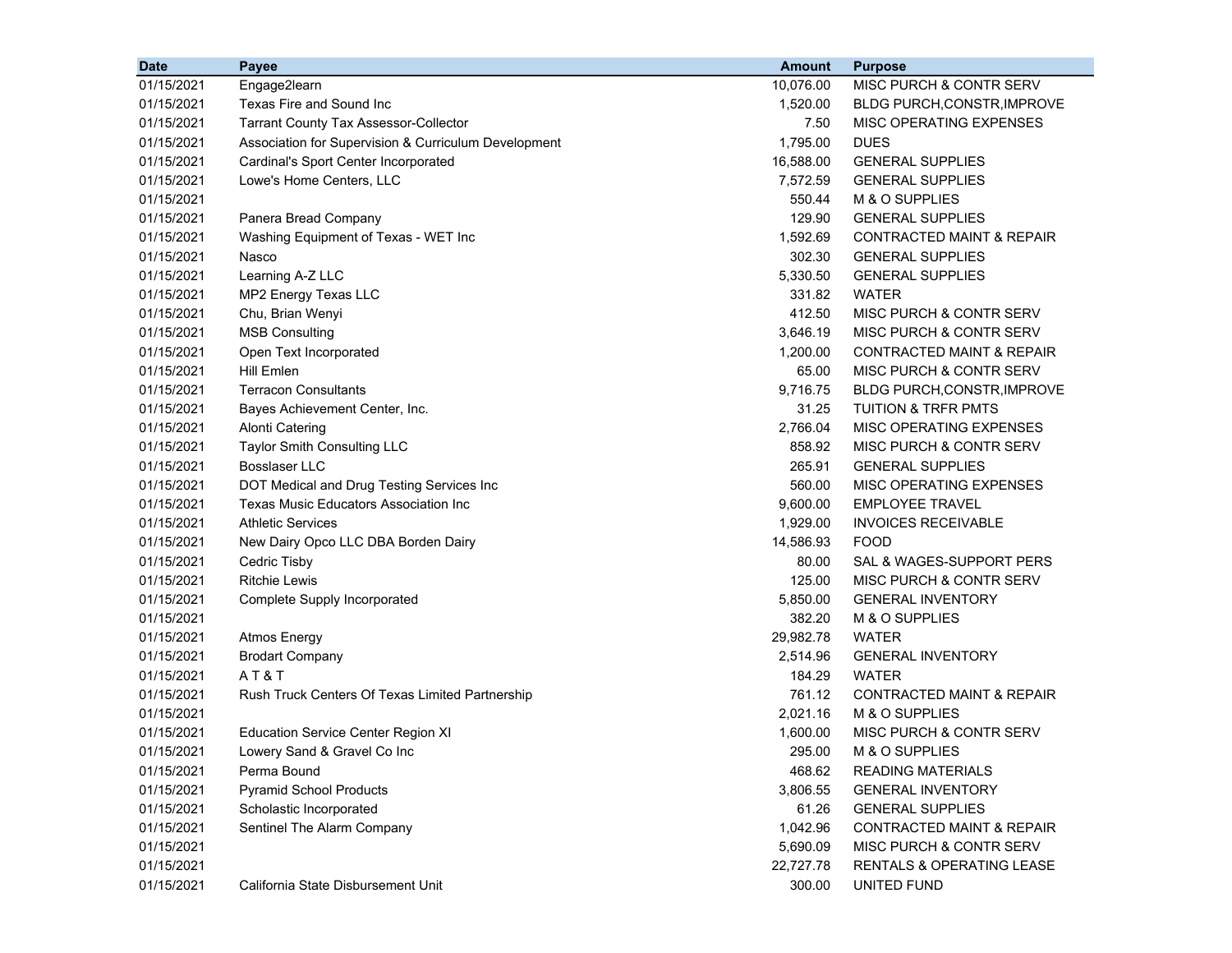| <b>Date</b> | Payee                                                      | <b>Amount</b> | <b>Purpose</b>             |
|-------------|------------------------------------------------------------|---------------|----------------------------|
| 01/20/2021  | <b>Texas Classroom Teachers Association</b>                | 255.39        | UNITED FUND                |
| 01/20/2021  | United Educators Association                               | 45,062.61     | UNITED FUND                |
| 01/20/2021  | Texas United School Employees Local 100                    | 71.58         | UNITED FUND                |
| 01/20/2021  | Texas United School Employees Local 100                    | 15.00         | UNITED FUND                |
| 01/20/2021  | Texas United School Employees Local 100                    | 14.99         | UNITED FUND                |
| 01/20/2021  | <b>Texas Guaranteed Student Loan Corporation</b>           | 693.92        | UNITED FUND                |
| 01/20/2021  | <b>Texas Guaranteed Student Loan Corporation</b>           | 2,488.34      | UNITED FUND                |
| 01/20/2021  | Arlington Education Foundation                             | 527.00        | AISD EDUCATION FOUNDATION  |
| 01/20/2021  | Arlington Education Foundation                             | 43.00         | AISD EDUCATION FOUNDATION  |
| 01/20/2021  | Truman Tim Chapter 13 Trustee                              | 13,045.00     | UNITED FUND                |
| 01/20/2021  | Truman Tim Chapter 13 Trustee                              | 542.31        | UNITED FUND                |
| 01/20/2021  | Truman Tim Chapter 13 Trustee                              | 420.00        | UNITED FUND                |
| 01/20/2021  | <b>United States Treasury</b>                              | 635.00        | FED INC TAX WITHHOLDING    |
| 01/20/2021  | Family And Consumer Sciences Teachers Association Of Texas | 27.09         | AISD EDUCATION FOUNDATION  |
| 01/20/2021  | Region Xi Teacher Preparation Program                      | 680.10        | <b>INVOICES RECEIVABLE</b> |
| 01/20/2021  | <b>Education Service Center Region X</b>                   | 450.00        | <b>INVOICES RECEIVABLE</b> |
| 01/20/2021  | Texas Association Of Secondary School Principals           | 150.83        | UNITED FUND                |
| 01/20/2021  | Association Of Texas Professional Teachers Local           | 11.25         | UNITED FUND                |
| 01/20/2021  | Association Of Texas Professional Teachers Local           | 12.03         | UNITED FUND                |
| 01/20/2021  | Association Of Texas Professional Teachers Local           | 397.00        | UNITED FUND                |
| 01/20/2021  | Association Of Texas Professional Educators State          | 6,218.19      | UNITED FUND                |
| 01/20/2021  | Association Of Texas Professional Educators State          | 20.00         | UNITED FUND                |
| 01/20/2021  | Association Of Texas Professional Educators State          | 87.35         | UNITED FUND                |
| 01/20/2021  | Association Of Texas Professional Educators State          | 260.00        | UNITED FUND                |
| 01/20/2021  | <b>Education Career Alternatives Program</b>               | 17,975.00     | <b>INVOICES RECEIVABLE</b> |
| 01/20/2021  | California State Disbursement Unit                         | 350.00        | UNITED FUND                |
| 01/20/2021  | Pam Bassel Chapter 13 Trustee                              | 10,199.00     | UNITED FUND                |
| 01/20/2021  | Pam Bassel Chapter 13 Trustee                              | 1,200.00      | UNITED FUND                |
| 01/20/2021  | Department of Children and Family Services - Louisiana     | 943.72        | UNITED FUND                |
| 01/20/2021  | <b>Tennessee Child Support</b>                             | 635.20        | UNITED FUND                |
| 01/20/2021  | Pioneer Credit Recovery Inv                                | 616.75        | UNITED FUND                |
| 01/20/2021  | <b>United States Treasury</b>                              | 464.91        | FED INC TAX WITHHOLDING    |
| 01/20/2021  | <b>Trellis Company</b>                                     | 197.76        | UNITED FUND                |
| 01/20/2021  | Support Payment Clearinghouse                              | 864.00        | UNITED FUND                |
| 01/20/2021  | Powers Tom Chapter 13 Trustee                              | 2,589.00      | UNITED FUND                |
| 01/20/2021  | <b>ACT Houston At Dallas</b>                               | 428.00        | <b>INVOICES RECEIVABLE</b> |
| 01/20/2021  | Texas Teachers Alternative Certification Program           | 33,235.00     | <b>INVOICES RECEIVABLE</b> |
| 01/20/2021  | <b>Texas American Federation Of Teachers</b>               | 43.74         | UNITED FUND                |
| 01/20/2021  | Educational Employees Credit Union - HSA                   | 112,451.13    | DENTAL INSURANCE           |
| 01/20/2021  | <b>Educational Employees Credit Union</b>                  | 107,694.47    | DUE TO CREDIT UNION        |
| 01/20/2021  | <b>Texas State Teachers Association</b>                    | 3,408.81      | UNITED FUND                |
| 01/20/2021  | <b>Grainger Industrial Supply</b>                          | 609.20        | <b>GENERAL SUPPLIES</b>    |
| 01/20/2021  |                                                            | 674.91        | M & O SUPPLIES             |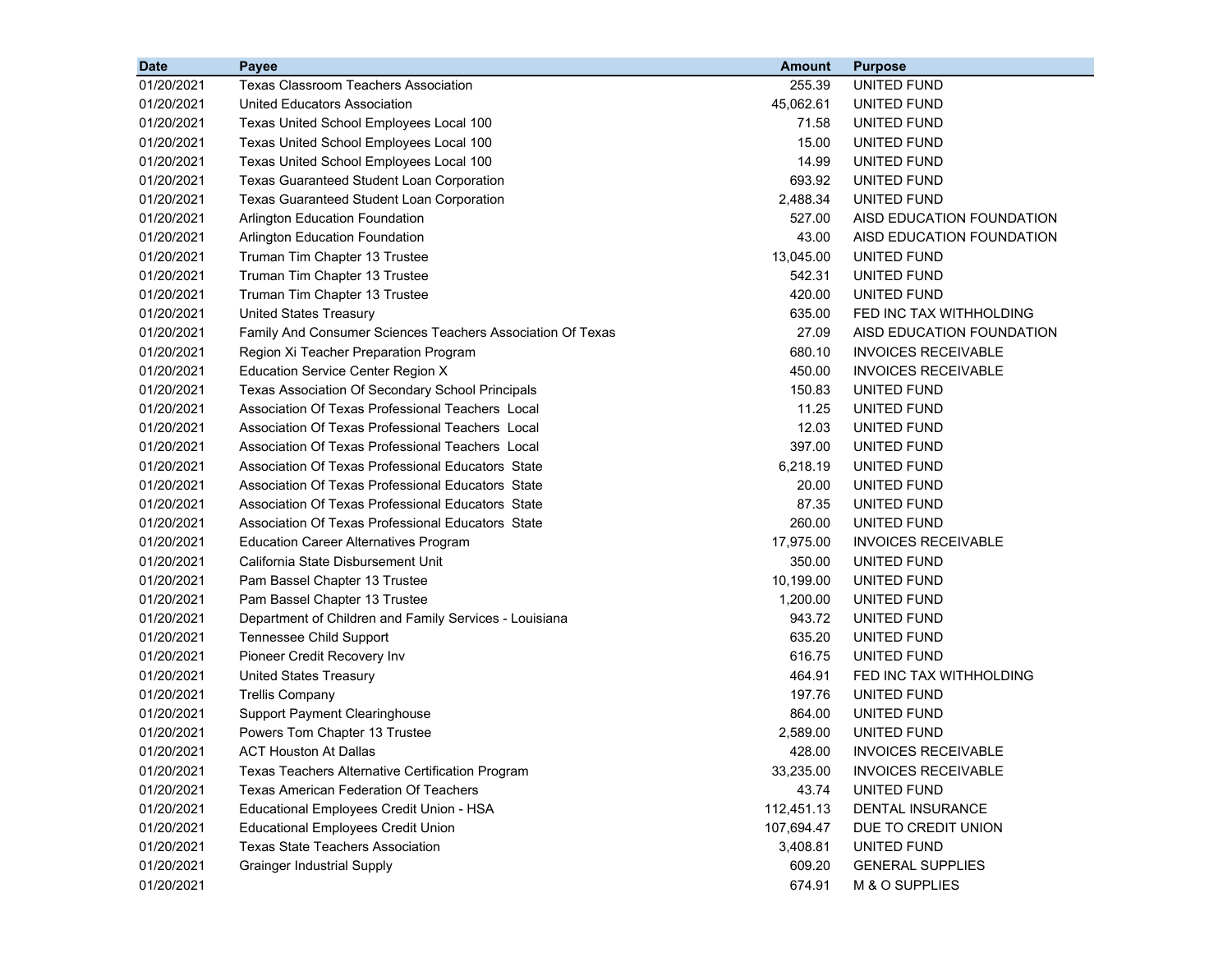| <b>Date</b> | Payee                                            | <b>Amount</b> | <b>Purpose</b>                       |
|-------------|--------------------------------------------------|---------------|--------------------------------------|
| 01/20/2021  | Us Postmaster                                    | 16,075.71     | <b>GENERAL SUPPLIES</b>              |
| 01/20/2021  | U S Postmaster                                   | 110.00        | <b>GENERAL SUPPLIES</b>              |
| 01/20/2021  | Home Depot Pro                                   | 253.03        | M & O SUPPLIES                       |
| 01/20/2021  | Kroger                                           | 491.38        | <b>GENERAL SUPPLIES</b>              |
| 01/20/2021  |                                                  | 295.63        | MISC OPERATING EXPENSES              |
| 01/20/2021  | Really Good Stuff                                | 39.34         | <b>GENERAL SUPPLIES</b>              |
| 01/20/2021  | <b>Texas Education Agency Msc</b>                | 375.00        | STDNT TUIT-NONPUBLIC SCHL            |
| 01/20/2021  | Interquest Detection Canines Of North Texas      | 3,870.00      | MISC PURCH & CONTR SERV              |
| 01/20/2021  | Ace Mart Restaurant Supply Company               | 563.66        | <b>GENERAL SUPPLIES</b>              |
| 01/20/2021  | <b>Masters Distribution Systems</b>              | 6,342.14      | MISC OPERATING EXPENSES              |
| 01/20/2021  | Barnes & Noble Booksellers, Inc                  | 191.60        | <b>READING MATERIALS</b>             |
| 01/20/2021  | Mission Arlington/Mission Metroplex              | 300.00        | MISC PURCH & CONTR SERV              |
| 01/20/2021  | Riddell All American                             | 1,902.00      | <b>GENERAL SUPPLIES</b>              |
| 01/20/2021  | Delta T Ltd                                      | 23,483.50     | BLDG PURCH, CONSTR, IMPROVE          |
| 01/20/2021  | Custom Transmission And Auto Repair Incorporated | 182.62        | <b>CONTRACTED MAINT &amp; REPAIR</b> |
| 01/20/2021  | Trane Company Commercial Systems Group           | 119.63        | M & O SUPPLIES                       |
| 01/20/2021  | University Of Texas @ Austin TSSEC and UIL       | 1,669.44      | MISC OPERATING EXPENSES              |
| 01/20/2021  | PPG Architectural Finishes, Inc.                 | 356.56        | M & O SUPPLIES                       |
| 01/20/2021  | Medco Sports Medicine                            | 88.00         | <b>GENERAL SUPPLIES</b>              |
| 01/20/2021  | <b>Careys Sporting Goods</b>                     | 983.75        | <b>GENERAL SUPPLIES</b>              |
| 01/20/2021  | Artex Overhead Door                              | 275.00        | <b>CONTRACTED MAINT &amp; REPAIR</b> |
| 01/20/2021  | Office Depot                                     | 3,060.27      | <b>GENERAL SUPPLIES</b>              |
| 01/20/2021  | Moak Casey & Associates Incorporated             | 1,562.50      | MISC PURCH & CONTR SERV              |
| 01/20/2021  | B & H Photo Video                                | 25,593.04     | <b>GENERAL SUPPLIES</b>              |
| 01/20/2021  | 1 A Fire & Domestic Testing                      | 120.00        | <b>CONTRACTED MAINT &amp; REPAIR</b> |
| 01/20/2021  | Pearson Education Inc                            | 576.45        | <b>TESTING MATERIALS</b>             |
| 01/20/2021  | C & P Pump Services Incorporated                 | 830.00        | M & O SUPPLIES                       |
| 01/20/2021  | Ricoh USA, Inc.                                  | 18.12         | <b>CONTRACTED MAINT &amp; REPAIR</b> |
| 01/20/2021  | <b>ProComputing Corporation</b>                  | 389.99        | CONTRACTED MAINT & REPAIR            |
| 01/20/2021  |                                                  | 446,372.00    | <b>FURN &amp; EQUIP &gt; \$5,000</b> |
| 01/20/2021  | Pocket Nurse Enterprises Incorporated            | 121.72        | <b>GENERAL SUPPLIES</b>              |
| 01/20/2021  | C D Hartnett Company                             | 5,846.85      | <b>GENERAL INVENTORY</b>             |
| 01/20/2021  | All American Awards & Gifts                      | 23.00         | MISC OPERATING EXPENSES              |
| 01/20/2021  | Ben E Keith                                      | 918.43        | <b>GENERAL SUPPLIES</b>              |
| 01/20/2021  | <b>Texas Library Association</b>                 | 1,818.00      | MISC OPERATING EXPENSES              |
| 01/20/2021  | Anixter Incorporated                             | 1,495.98      | CONTRACTED MAINT & REPAIR            |
| 01/20/2021  | Arlington Hardware Incorporated #53              | 19.98         | M & O SUPPLIES                       |
| 01/20/2021  | <b>Super Duper Publications</b>                  | 199.95        | <b>GENERAL SUPPLIES</b>              |
| 01/20/2021  | Republic Services of Texas Limited               | 53,462.36     | <b>CONTRACTED MAINT &amp; REPAIR</b> |
| 01/20/2021  | Hanover Uniform Company                          | 367.00        | NON-FOOD REQUISITIONS                |
| 01/20/2021  | Smith Kendrick                                   | 550.00        | MISC PURCH & CONTR SERV              |
| 01/20/2021  | Spring Creek Barbeque                            | 232.20        | MISC OPERATING EXPENSES              |
| 01/20/2021  | <b>Luxor Staffing</b>                            | 302.25        | MISC PURCH & CONTR SERV              |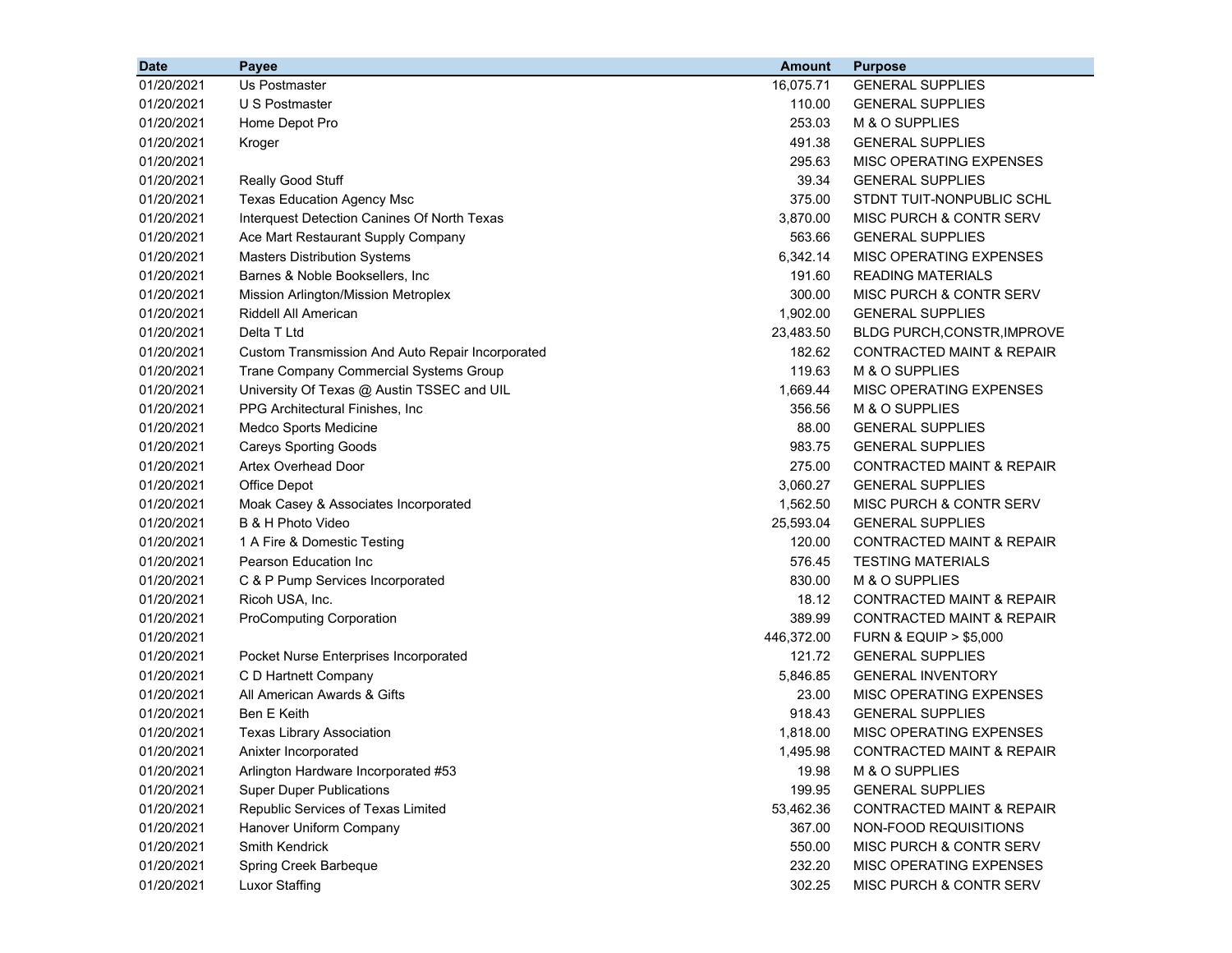| <b>Date</b> | Payee                                                | <b>Amount</b> | <b>Purpose</b>                       |
|-------------|------------------------------------------------------|---------------|--------------------------------------|
| 01/20/2021  | Alpha Testing                                        | 4,834.50      | BLDG PURCH, CONSTR, IMPROVE          |
| 01/20/2021  |                                                      | 392.50        | <b>CONTRACTED MAINT &amp; REPAIR</b> |
| 01/20/2021  | Speech Corner LLC                                    | 1,308.67      | <b>GENERAL SUPPLIES</b>              |
| 01/20/2021  |                                                      | 29.50         | <b>READING MATERIALS</b>             |
| 01/20/2021  | Lea Park & Play Incorporated                         | 756.80        | <b>INVOICES RECEIVABLE</b>           |
| 01/20/2021  |                                                      | 606.80        | M & O SUPPLIES                       |
| 01/20/2021  | Oden Aaron R                                         | 343.75        | MISC PURCH & CONTR SERV              |
| 01/20/2021  | David Hinson                                         | 577.50        | MISC PURCH & CONTR SERV              |
| 01/20/2021  | Washington Varandas                                  | 165.00        | MISC PURCH & CONTR SERV              |
| 01/20/2021  | Camper Marcus                                        | 495.00        | MISC PURCH & CONTR SERV              |
| 01/20/2021  | <b>School Outfitters</b>                             | 553.45        | <b>GENERAL SUPPLIES</b>              |
| 01/20/2021  | Durham Dustin J                                      | 412.50        | MISC PURCH & CONTR SERV              |
| 01/20/2021  | Daxwell LLC                                          | 9,276.30      | <b>GENERAL INVENTORY</b>             |
| 01/20/2021  | <b>Binswanger Glass</b>                              | 325.01        | M & O SUPPLIES                       |
| 01/20/2021  | Lanpheare Cathy                                      | 1,031.25      | MISC PURCH & CONTR SERV              |
| 01/20/2021  | Stevens Jason Allen                                  | 178.75        | MISC PURCH & CONTR SERV              |
| 01/20/2021  | Mans Distributors, Inc.                              | 5,940.00      | <b>GENERAL INVENTORY</b>             |
| 01/20/2021  | Thrasher Carlos M                                    | 145.00        | MISC PURCH & CONTR SERV              |
| 01/20/2021  | Kurz & Company                                       | 7,859.96      | <b>FOOD</b>                          |
| 01/20/2021  | <b>Jakes Finer Foods</b>                             | 6,702.50      | <b>GENERAL INVENTORY</b>             |
| 01/20/2021  | Accent Awards & Trophies, LLC                        | 30.00         | <b>INVOICES RECEIVABLE</b>           |
| 01/20/2021  | 1st Choice Restaurant Equipment                      | 17,321.92     | <b>FURN &amp; EQUIP &gt; \$5,000</b> |
| 01/20/2021  | Johnson Gerald II                                    | 100.00        | MISC OPERATING EXPENSES              |
| 01/20/2021  | <b>Creative Bus Sales Inc</b>                        | 89.13         | <b>GENERAL INVENTORY</b>             |
| 01/20/2021  | Follett School Solutions, Inc.                       | 1,261.51      | <b>READING MATERIALS</b>             |
| 01/20/2021  | Lone Star Furnishings LLC                            | 111,430.52    | <b>GENERAL SUPPLIES</b>              |
| 01/20/2021  | Pogue Construction Co., LP                           | 2,746,701.65  | BLDG PURCH, CONSTR, IMPROVE          |
| 01/20/2021  |                                                      | (137, 335.08) | <b>RETAINAGE</b>                     |
| 01/20/2021  | Ahumada Jose Luis                                    | 210.00        | MISC PURCH & CONTR SERV              |
| 01/20/2021  | FAYHA Management LLC                                 | 10,770.00     | <b>RENTALS &amp; OPERATING LEASE</b> |
| 01/20/2021  | Aryzta LLC                                           | 11,680.50     | <b>GENERAL INVENTORY</b>             |
| 01/20/2021  | Ferguson Enterprises, Inc.                           | 662.16        | <b>GENERAL INVENTORY</b>             |
| 01/20/2021  |                                                      |               | LIONS CLUB CONCESSIONS               |
| 01/20/2021  |                                                      | 450.38        | M & O SUPPLIES                       |
| 01/20/2021  | Association for Supervision & Curriculum Development | 89.00         | <b>DUES</b>                          |
| 01/20/2021  | <b>Education Galaxy LLC</b>                          | 2,000.00      | <b>GENERAL SUPPLIES</b>              |
| 01/20/2021  | <b>Bull Market Promotions, LLC</b>                   | 444.00        | <b>INVOICES RECEIVABLE</b>           |
| 01/20/2021  | Cardinal's Sport Center Incorporated                 | 6,748.75      | <b>GENERAL SUPPLIES</b>              |
| 01/20/2021  | AAA Glass & Mirror Co., INC.                         | 1,576.67      | CONTRACTED MAINT & REPAIR            |
| 01/20/2021  | Lowe's Home Centers, LLC                             | 378.11        | <b>GENERAL SUPPLIES</b>              |
| 01/20/2021  |                                                      | 110.84        | M & O SUPPLIES                       |
| 01/20/2021  | OTC Brands, Inc                                      | 223.75        | <b>GENERAL SUPPLIES</b>              |
| 01/20/2021  | Area 7 FBLA                                          | 310.00        | MISC OPERATING EXPENSES              |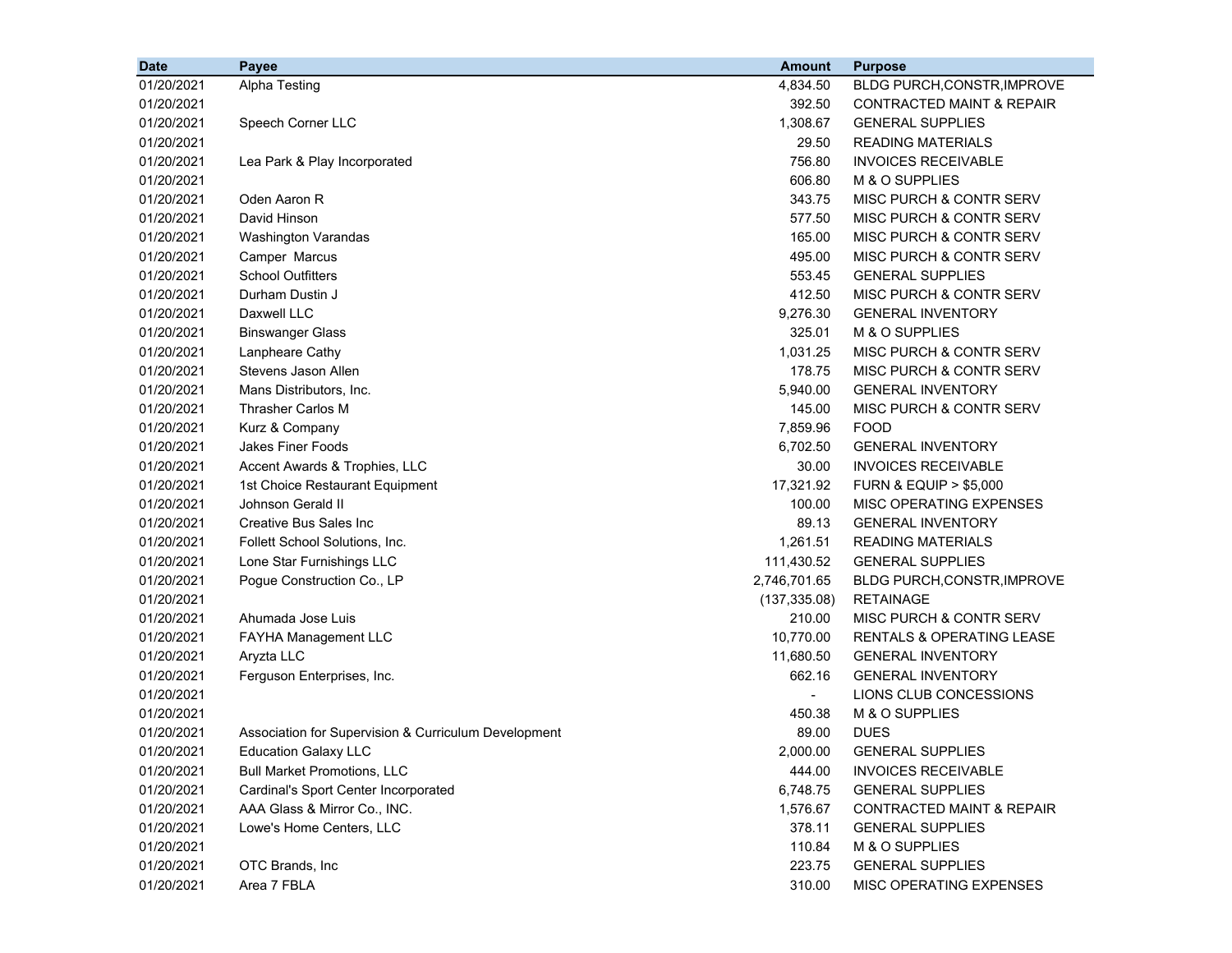| <b>Date</b> | Payee                                                   | <b>Amount</b> | <b>Purpose</b>                       |
|-------------|---------------------------------------------------------|---------------|--------------------------------------|
| 01/20/2021  | Mavich LLC                                              | 2,649.00      | <b>GENERAL INVENTORY</b>             |
| 01/20/2021  | Ahumada Mauro                                           | 210.00        | MISC PURCH & CONTR SERV              |
| 01/20/2021  | Duvak Abigail                                           | 145.00        | MISC PURCH & CONTR SERV              |
| 01/20/2021  | Nasco                                                   | 23.18         | <b>GENERAL SUPPLIES</b>              |
| 01/20/2021  | N Tune Music & Sound, Inc                               | 506.00        | <b>CONTRACTED MAINT &amp; REPAIR</b> |
| 01/20/2021  | Learning A-Z LLC                                        | 236.00        | <b>GENERAL SUPPLIES</b>              |
| 01/20/2021  | Sports Officials Unlimited                              | 7,320.00      | MISC PURCH & CONTR SERV              |
| 01/20/2021  | Price Right Professional Landscaping & Tree Service LLC | 3,480.00      | <b>CONTRACTED MAINT &amp; REPAIR</b> |
| 01/20/2021  | Golf Center of Arlington                                | 1,500.00      | <b>RENTALS &amp; OPERATING LEASE</b> |
| 01/20/2021  | <b>Bettis Aljay III</b>                                 | 160.00        | MISC PURCH & CONTR SERV              |
| 01/20/2021  | <b>Terracon Consultants</b>                             | 4,559.50      | <b>BLDG PURCH, CONSTR, IMPROVE</b>   |
| 01/20/2021  | Jackson Barry                                           | 70.00         | MISC PURCH & CONTR SERV              |
| 01/20/2021  | <b>Alonti Catering</b>                                  | 123.11        | MISC OPERATING EXPENSES              |
| 01/20/2021  | <b>Burnett Scott</b>                                    | 165.00        | MISC PURCH & CONTR SERV              |
| 01/20/2021  | Ogunbameru Courage                                      | 95.00         | SAL & WAGES-SUPPORT PERS             |
| 01/20/2021  | World of Reading Ltd                                    | 1,318.63      | <b>READING MATERIALS</b>             |
| 01/20/2021  | Lindenmeyr Munroe                                       | 878.80        | <b>GENERAL INVENTORY</b>             |
| 01/20/2021  | DOT Medical and Drug Testing Services Inc               | 725.00        | MISC OPERATING EXPENSES              |
| 01/20/2021  | Flores Arabella                                         | 220.00        | MISC PURCH & CONTR SERV              |
| 01/20/2021  | Harper-Wilson Dimitris                                  | 165.00        | MISC PURCH & CONTR SERV              |
| 01/20/2021  | <b>Applied Practice</b>                                 | 100.00        | <b>READING MATERIALS</b>             |
| 01/20/2021  | Cody Prescher                                           | 2,250.00      | <b>CONTRACTED MAINT &amp; REPAIR</b> |
| 01/20/2021  | Notable Incorporated                                    | 2,716.67      | <b>GENERAL SUPPLIES</b>              |
| 01/20/2021  | New Dairy Opco LLC DBA Borden Dairy                     | 72,321.27     | <b>FOOD</b>                          |
| 01/20/2021  | <b>Britney Thurmond</b>                                 | 165.00        | MISC PURCH & CONTR SERV              |
| 01/20/2021  | Tasha Franklin                                          | 250.00        | SAL & WAGES-SUPPORT PERS             |
| 01/20/2021  | <b>Torie Soland</b>                                     | 145.00        | <b>MISC PURCH &amp; CONTR SERV</b>   |
| 01/20/2021  | Jeffrey Wasserman                                       | 125.00        | MISC OPERATING EXPENSES              |
| 01/20/2021  | <b>Bruce Tiff</b>                                       | 125.00        | MISC OPERATING EXPENSES              |
| 01/20/2021  | <b>Brandon Cerda</b>                                    | 170.00        | MISC PURCH & CONTR SERV              |
| 01/20/2021  | <b>Mark Watkins</b>                                     | 80.00         | MISC PURCH & CONTR SERV              |
| 01/20/2021  | Chuck LeCroy                                            | 125.00        | MISC PURCH & CONTR SERV              |
| 01/20/2021  | Live! By Loews Arlington                                | 5,500.00      | <b>INVOICES RECEIVABLE</b>           |
| 01/20/2021  | Complete Supply Incorporated                            | 2,362.48      | <b>GENERAL INVENTORY</b>             |
| 01/20/2021  |                                                         | 1,824.56      | M & O SUPPLIES                       |
| 01/20/2021  | Elevator Maintenance and Repair Incorporated            | 375.00        | <b>CONTRACTED MAINT &amp; REPAIR</b> |
| 01/20/2021  | Atmos Energy                                            | 40,659.25     | <b>WATER</b>                         |
| 01/20/2021  | Sommer Associates L L C                                 | 383.05        | READING MATERIALS                    |
| 01/20/2021  | Hagar Restaurant Service L L C                          | 392.82        | M & O SUPPLIES                       |
| 01/20/2021  | <b>Best Plumbing Specialties Incorporated</b>           | 1,873.80      | <b>GENERAL INVENTORY</b>             |
| 01/20/2021  | Romeo Music                                             | 2,320.00      | <b>GENERAL SUPPLIES</b>              |
| 01/20/2021  | Language Line Services Incorporated                     | 645.25        | MISC PURCH & CONTR SERV              |
| 01/20/2021  | Cargill Kitchen Solutions Incorporated                  | 6,573.00      | <b>GENERAL INVENTORY</b>             |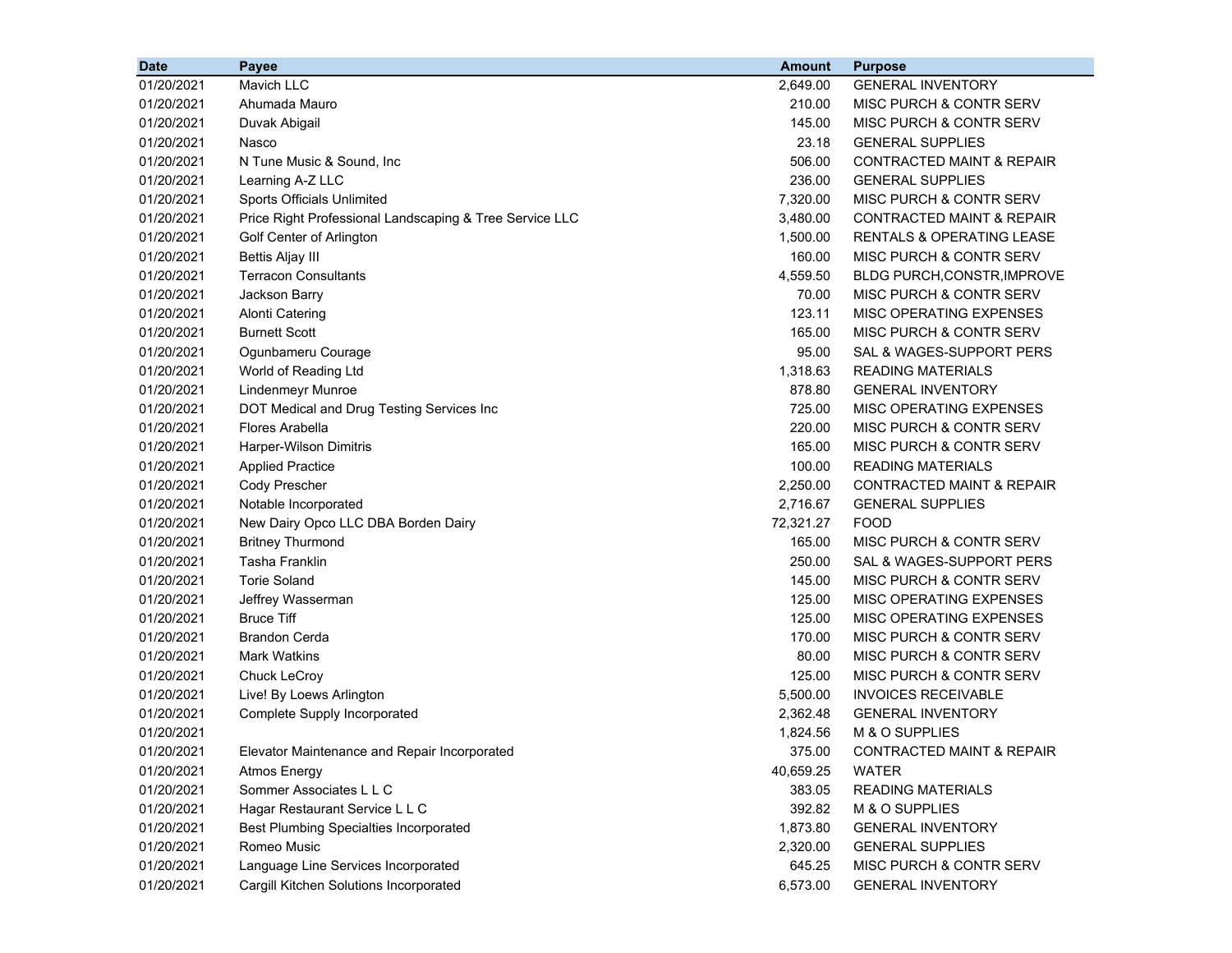| <b>Date</b> | <b>Payee</b>                                      | <b>Amount</b> | <b>Purpose</b>                       |
|-------------|---------------------------------------------------|---------------|--------------------------------------|
| 01/20/2021  | Rush Truck Centers Of Texas Limited Partnership   | 955.77        | <b>CONTRACTED MAINT &amp; REPAIR</b> |
| 01/20/2021  |                                                   | 384.67        | M & O SUPPLIES                       |
| 01/20/2021  | Business Professionals Of America Area 1 Region 1 | 980.00        | <b>MISC OPERATING EXPENSES</b>       |
| 01/20/2021  | Webuildfun Incorporated                           | 3,518.01      | <b>GENERAL INVENTORY</b>             |
| 01/20/2021  | <b>Bilingual Planet</b>                           | 125.00        | <b>READING MATERIALS</b>             |
| 01/20/2021  | Pearson                                           | 1,881.40      | <b>TESTING MATERIALS</b>             |
| 01/20/2021  | City Of Arlington Water Department                | 125,012.05    | <b>WATER</b>                         |
| 01/20/2021  | Demco Incorporated                                | 164.87        | <b>GENERAL SUPPLIES</b>              |
| 01/20/2021  | <b>Education Service Center Region XI</b>         | 10.00         | EDUCATION SERVICE CENTER             |
| 01/20/2021  | <b>Norton Metal Products</b>                      | 254.00        | M & O SUPPLIES                       |
| 01/20/2021  | <b>Pollock Paper Distributors</b>                 | 701.44        | <b>GENERAL INVENTORY</b>             |
| 01/20/2021  | <b>Pyramid School Products</b>                    | 2,122.56      | <b>GENERAL INVENTORY</b>             |
| 01/20/2021  |                                                   | 8,995.09      | <b>GENERAL SUPPLIES</b>              |
| 01/20/2021  | TMEA Region V Vocal Division                      | 140.00        | <b>MISC OPERATING EXPENSES</b>       |
| 01/20/2021  | Tiggs Mack                                        | 125.00        | MISC PURCH & CONTR SERV              |
| 01/22/2021  | Ronda August                                      | 32.05         | <b>EMPLOYEE TRAVEL</b>               |
| 01/22/2021  | Pamela Defilippo                                  | 40.18         | <b>EMPLOYEE TRAVEL</b>               |
| 01/22/2021  | <b>Philip Friend</b>                              | 55.00         | <b>EMPLOYEE TRAVEL</b>               |
| 01/22/2021  | Claudia Gonzalez                                  | 17.44         | <b>EMPLOYEE TRAVEL</b>               |
| 01/22/2021  | <b>Edward Kinlen</b>                              | 10.21         | MISC OPERATING EXPENSES              |
| 01/22/2021  | Vera Lea                                          | 81.89         | <b>EMPLOYEE TRAVEL</b>               |
| 01/22/2021  | Pamela Mann                                       | 14.34         | <b>EMPLOYEE TRAVEL</b>               |
| 01/22/2021  | Connie Pacheco                                    | 40.07         | <b>EMPLOYEE TRAVEL</b>               |
| 01/22/2021  | Daniel Reese                                      | 27.93         | <b>EMPLOYEE TRAVEL</b>               |
| 01/22/2021  | Stephanie Rodriquez                               | 27.65         | <b>EMPLOYEE TRAVEL</b>               |
| 01/22/2021  | Felicia Scruggs                                   | 80.09         | <b>EMPLOYEE TRAVEL</b>               |
| 01/22/2021  | <b>Robert Sessions</b>                            | 126.69        | <b>EMPLOYEE TRAVEL</b>               |
| 01/22/2021  | <b>Natalie Strand</b>                             | 19.75         | SALARIES-TEACH & OTH PROF            |
| 01/22/2021  | <b>Derrick Talton</b>                             | 12.84         | <b>EMPLOYEE TRAVEL</b>               |
| 01/22/2021  | <b>Ileene Thomas</b>                              | 85.00         | MISC OPERATING EXPENSES              |
| 01/22/2021  | <b>Caley Tindal</b>                               | 39.06         | <b>EMPLOYEE TRAVEL</b>               |
| 01/22/2021  | <b>Tracey Wittmayer</b>                           | 66.45         | <b>EMPLOYEE TRAVEL</b>               |
| 01/22/2021  | <b>Grainger Industrial Supply</b>                 | 490.98        | M & O SUPPLIES                       |
| 01/22/2021  | Home Depot Pro                                    | 193.77        | <b>GENERAL SUPPLIES</b>              |
| 01/22/2021  | Apex Supply Company                               | 517.08        | M & O SUPPLIES                       |
| 01/22/2021  | Kroger                                            | 37.74         | <b>GENERAL SUPPLIES</b>              |
| 01/22/2021  |                                                   | 34.99         | <b>INVOICES RECEIVABLE</b>           |
| 01/22/2021  | Jennie O Foods Incorporated                       | 14,145.00     | <b>GENERAL INVENTORY</b>             |
| 01/22/2021  | United Refrigeration Incorporated                 | 1,285.21      | M & O SUPPLIES                       |
| 01/22/2021  | Ace Mart Restaurant Supply Company                | 282.34        | <b>GENERAL SUPPLIES</b>              |
| 01/22/2021  | <b>Masters Distribution Systems</b>               | 19,198.84     | MISC OPERATING EXPENSES              |
| 01/22/2021  | D & J Sports Incorporated                         | 2,117.80      | <b>GENERAL SUPPLIES</b>              |
| 01/22/2021  | Paradise Produce                                  | 12,578.05     | <b>FOOD</b>                          |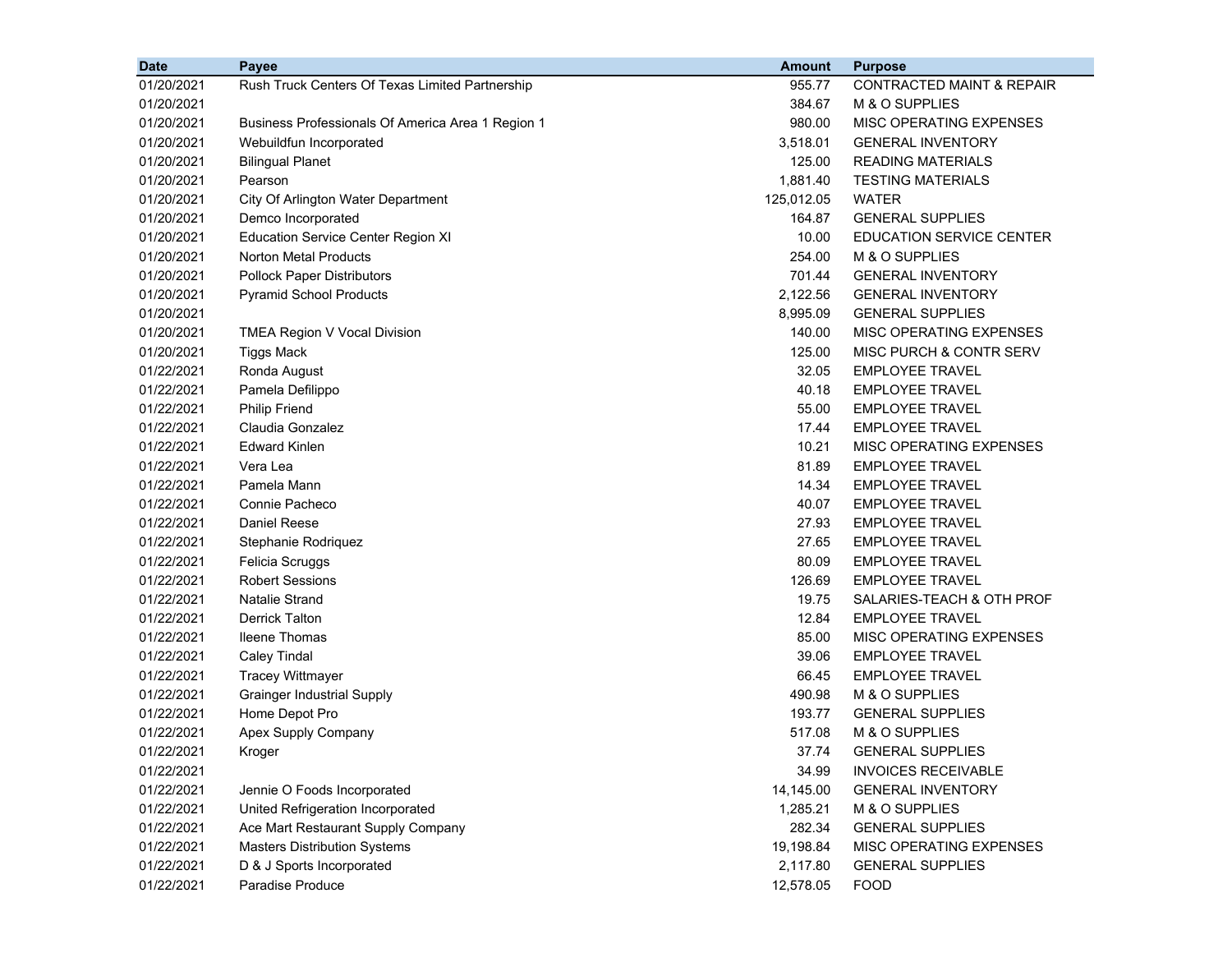| <b>Date</b> | Payee                                                      | <b>Amount</b> | <b>Purpose</b>                       |
|-------------|------------------------------------------------------------|---------------|--------------------------------------|
| 01/22/2021  | Visual Impact                                              | 1,176.00      | <b>GENERAL SUPPLIES</b>              |
| 01/22/2021  | Fastsigns                                                  | 611.62        | <b>GENERAL SUPPLIES</b>              |
| 01/22/2021  | Instructional Materials Coordinators' Association of Texas | 345.00        | MISC OPERATING EXPENSES              |
| 01/22/2021  | PPG Architectural Finishes, Inc.                           | 76.64         | M & O SUPPLIES                       |
| 01/22/2021  | Office Depot                                               | 7,176.67      | <b>GENERAL SUPPLIES</b>              |
| 01/22/2021  | <b>Benchmark Education Company</b>                         | 757.90        | <b>READING MATERIALS</b>             |
| 01/22/2021  | B & H Photo Video                                          | 42.00         | <b>GENERAL SUPPLIES</b>              |
| 01/22/2021  | Lone Star Learning                                         | 799.90        | <b>GENERAL SUPPLIES</b>              |
| 01/22/2021  | Govconnection Incorporated                                 | 45.50         | <b>GENERAL SUPPLIES</b>              |
| 01/22/2021  | Junior Library Guild                                       | 974.16        | <b>READING MATERIALS</b>             |
| 01/22/2021  | <b>School Nurse Supply</b>                                 | 51.70         | <b>GENERAL SUPPLIES</b>              |
| 01/22/2021  | Children's Plus Incorporated                               | 292.22        | <b>READING MATERIALS</b>             |
| 01/22/2021  | Partsmaster                                                | 656.06        | M & O SUPPLIES                       |
| 01/22/2021  | Apple Computer Incorporated                                | 5,632.00      | <b>GENERAL SUPPLIES</b>              |
| 01/22/2021  | Arlington Hardware Incorporated #53                        | 264.67        | M & O SUPPLIES                       |
| 01/22/2021  | <b>Super Duper Publications</b>                            | 79.90         | <b>READING MATERIALS</b>             |
| 01/22/2021  | Spirit Of Texas Cheer And Gymnastics                       | 4,515.00      | STUDENT TVL*NO AISD BUSES            |
| 01/22/2021  | J P Morgan Chase Bank NA                                   | 2,056.94      | MISC OPERATING EXPENSES              |
| 01/22/2021  |                                                            | 988.50        | MISC PURCH & CONTR SERV              |
| 01/22/2021  | ABC CLIO L L C                                             | 17,250.00     | <b>GENERAL SUPPLIES</b>              |
| 01/22/2021  | FORT WORTH METRO VOLLEYBALL ASSOCIATION                    | 200.00        | MISC PURCH & CONTR SERV              |
| 01/22/2021  | Sportsgrafx Incorporated                                   | 4,928.50      | M & O SUPPLIES                       |
| 01/22/2021  | <b>Carrier Enterprise</b>                                  | 618.00        | M & O SUPPLIES                       |
| 01/22/2021  | <b>Gibson Cornelius</b>                                    | 412.50        | MISC PURCH & CONTR SERV              |
| 01/22/2021  | Speech Corner LLC                                          | 348.68        | <b>GENERAL SUPPLIES</b>              |
| 01/22/2021  | <b>DWR Fence</b>                                           | 942.00        | <b>CONTRACTED MAINT &amp; REPAIR</b> |
| 01/22/2021  | Phillips Lawn Sprinkler Co. Inc.                           | 2,044.90      | <b>CONTRACTED MAINT &amp; REPAIR</b> |
| 01/22/2021  | <b>Binswanger Glass</b>                                    | 563.97        | <b>CONTRACTED MAINT &amp; REPAIR</b> |
| 01/22/2021  | Woodwind & Brasswind Inc                                   | 1,073.00      | <b>GENERAL SUPPLIES</b>              |
| 01/22/2021  | <b>SC Fuels</b>                                            | 11,442.14     | <b>GENERAL INVENTORY</b>             |
| 01/22/2021  | Accent Awards & Trophies, LLC                              | 104.00        | <b>GENERAL SUPPLIES</b>              |
| 01/22/2021  |                                                            | 1,440.00      | MISC OPERATING EXPENSES              |
| 01/22/2021  | Cyson Technology Group LLC                                 | 17,775.00     | MISC PURCH & CONTR SERV              |
| 01/22/2021  | <b>Tarrant County Tax Assessor-Collector</b>               | 8.25          | MISC OPERATING EXPENSES              |
| 01/22/2021  | <b>Tarrant County Tax Assessor-Collector</b>               | 16.50         | MISC OPERATING EXPENSES              |
| 01/22/2021  | <b>Tarrant County Tax Assessor-Collector</b>               | 176.00        | MISC OPERATING EXPENSES              |
| 01/22/2021  | <b>Tarrant County Tax Assessor-Collector</b>               | 22.00         | MISC OPERATING EXPENSES              |
| 01/22/2021  | <b>Tarrant County Tax Assessor-Collector</b>               | 29.50         | MISC OPERATING EXPENSES              |
| 01/22/2021  | <b>Tarrant County Tax Assessor-Collector</b>               | 16.50         | MISC OPERATING EXPENSES              |
| 01/22/2021  | <b>Tarrant County Tax Assessor-Collector</b>               | 16.50         | MISC OPERATING EXPENSES              |
| 01/22/2021  | <b>Tarrant County Tax Assessor-Collector</b>               | 23.25         | MISC OPERATING EXPENSES              |
| 01/22/2021  | <b>Tarrant County Tax Assessor-Collector</b>               | 8.25          | MISC OPERATING EXPENSES              |
| 01/22/2021  | <b>Tarrant County Tax Assessor-Collector</b>               | 24.75         | MISC OPERATING EXPENSES              |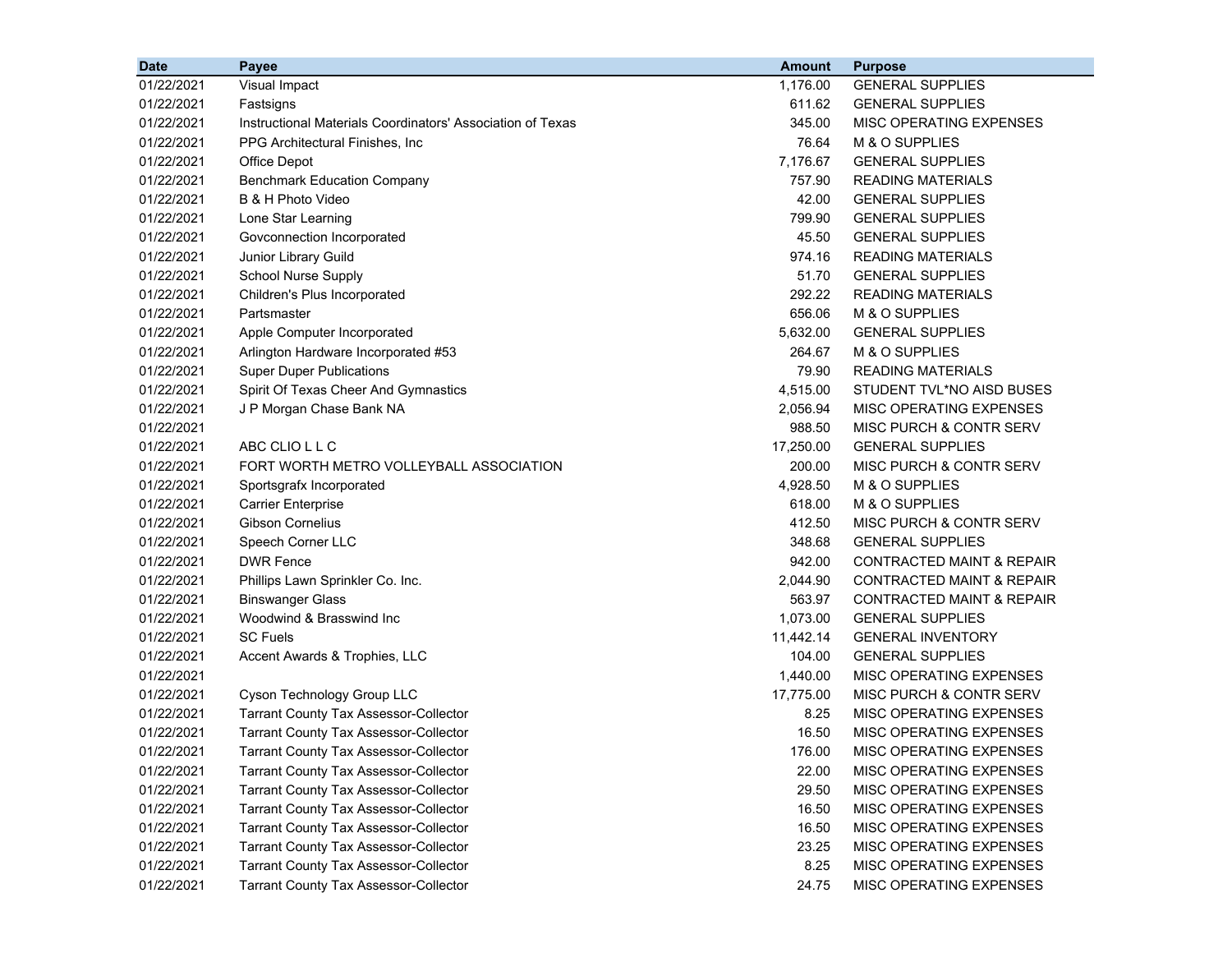| <b>Date</b> | Payee                                                          | <b>Amount</b> | <b>Purpose</b>                             |
|-------------|----------------------------------------------------------------|---------------|--------------------------------------------|
| 01/22/2021  | <b>Tarrant County Tax Assessor-Collector</b>                   | 8.25          | MISC OPERATING EXPENSES                    |
| 01/22/2021  | <b>Tarrant County Tax Assessor-Collector</b>                   | 41.25         | MISC OPERATING EXPENSES                    |
| 01/22/2021  | <b>Tarrant County Tax Assessor-Collector</b>                   | 8.25          | MISC OPERATING EXPENSES                    |
| 01/22/2021  | <b>Tarrant County Tax Assessor-Collector</b>                   | 16.50         | MISC OPERATING EXPENSES                    |
| 01/22/2021  | <b>Tarrant County Tax Assessor-Collector</b>                   | 8.25          | MISC OPERATING EXPENSES                    |
| 01/22/2021  | <b>Tyson Prepared Foods</b>                                    | 24,007.75     | <b>GENERAL INVENTORY</b>                   |
| 01/22/2021  | HP Inc.                                                        | 221.20        | <b>GENERAL SUPPLIES</b>                    |
| 01/22/2021  | Soland Hans                                                    | 170.00        | <b>MISC PURCH &amp; CONTR SERV</b>         |
| 01/22/2021  | AAA Glass & Mirror Co., INC.                                   | 1,578.98      | CONTRACTED MAINT & REPAIR                  |
| 01/22/2021  | Sysco North Texas                                              | 12,636.28     | <b>GENERAL INVENTORY</b>                   |
| 01/22/2021  | <b>CableLink Solutions</b>                                     | 18,944.15     | MISC PURCH & CONTR SERV                    |
| 01/22/2021  | Area 7 FBLA                                                    | 120.00        | MISC OPERATING EXPENSES                    |
| 01/22/2021  | Sports Officials Unlimited                                     | 1,920.00      | <b>MISC PURCH &amp; CONTR SERV</b>         |
| 01/22/2021  | Taylor Smith Consulting LLC                                    | 2,026.40      | <b>MISC PURCH &amp; CONTR SERV</b>         |
| 01/22/2021  | Lindenmeyr Munroe                                              | 3,488.48      | <b>GENERAL INVENTORY</b>                   |
| 01/22/2021  | <b>Bulk Bookstore</b>                                          | 129.75        | <b>GENERAL SUPPLIES</b>                    |
| 01/22/2021  | <b>BloomBoard Incorporated</b>                                 | 46,120.00     | MISC PURCH & CONTR SERV                    |
| 01/22/2021  | Marblesoft dba Keyguard Assistive Technology                   | 61.28         | <b>GENERAL SUPPLIES</b>                    |
| 01/22/2021  | Larissa Mae Productions                                        | 4,000.00      | STUDENT TVL*NO AISD BUSES                  |
| 01/22/2021  | <b>BAVX Resources LLC</b>                                      | 111.17        | <b>READING MATERIALS</b>                   |
| 01/22/2021  | <b>Scott Powers</b>                                            | 170.00        | <b>MISC PURCH &amp; CONTR SERV</b>         |
| 01/22/2021  | Complete Supply Incorporated                                   | 5,420.91      | <b>GENERAL INVENTORY</b>                   |
| 01/22/2021  | <b>Accredited Lock Supply Company</b>                          | 3,747.20      | <b>GENERAL INVENTORY</b>                   |
| 01/22/2021  | Bucks Wheel & Equipment Company                                | 99.12         | M & O SUPPLIES                             |
| 01/22/2021  | Music & Arts                                                   | 397.05        | <b>CONTRACTED MAINT &amp; REPAIR</b>       |
| 01/22/2021  | <b>Sprint Nextel Network</b>                                   | 18,230.00     | <b>CONTRACTED MAINT &amp; REPAIR</b>       |
| 01/22/2021  |                                                                | 382.20        | WATER                                      |
| 01/22/2021  | <b>Business Interiors</b>                                      | 64,054.92     | <b>GENERAL SUPPLIES</b>                    |
| 01/22/2021  | Arlington Independent School District Food & Nutrition Service | 90.00         | MISC OPERATING EXPENSES                    |
| 01/22/2021  | Rush Truck Centers Of Texas Limited Partnership                | 25.48         | M & O SUPPLIES                             |
| 01/22/2021  | Demco Incorporated                                             | 596.10        | <b>GENERAL SUPPLIES</b>                    |
| 01/22/2021  | <b>Commercial Recorder</b>                                     | 150.80        | <b>Statutorily Required Public Notices</b> |
| 01/22/2021  | Gopher Sport Equipment                                         | 677.66        | <b>GENERAL SUPPLIES</b>                    |
| 01/22/2021  | <b>Pollock Paper Distributors</b>                              | 357.36        | <b>GENERAL INVENTORY</b>                   |
| 01/22/2021  | <b>Pyramid School Products</b>                                 | 115.36        | <b>GENERAL SUPPLIES</b>                    |
| 01/22/2021  | Marla Brown                                                    | 8.20          | LIONS CLUB CONCESSIONS                     |
| 01/22/2021  | Dung Bui                                                       | 267.58        | LIONS CLUB CONCESSIONS                     |
| 01/22/2021  | Emma Cournoyer                                                 | 20.00         | LIONS CLUB CONCESSIONS                     |
| 01/22/2021  | Jessica Dunaway                                                | 28.05         | LIONS CLUB CONCESSIONS                     |
| 01/22/2021  | Lindsey Hedge                                                  | 16.80         | LIONS CLUB CONCESSIONS                     |
| 01/22/2021  | SportsEngine Inc.                                              | 255.00        | <b>MISC OPERATING EXPENSES</b>             |
| 01/28/2021  | Jennifer Allen                                                 | 39.96         | <b>EMPLOYEE TRAVEL</b>                     |
| 01/28/2021  | Cynthia Anderson                                               | 17.44         | <b>EMPLOYEE TRAVEL</b>                     |
|             |                                                                |               |                                            |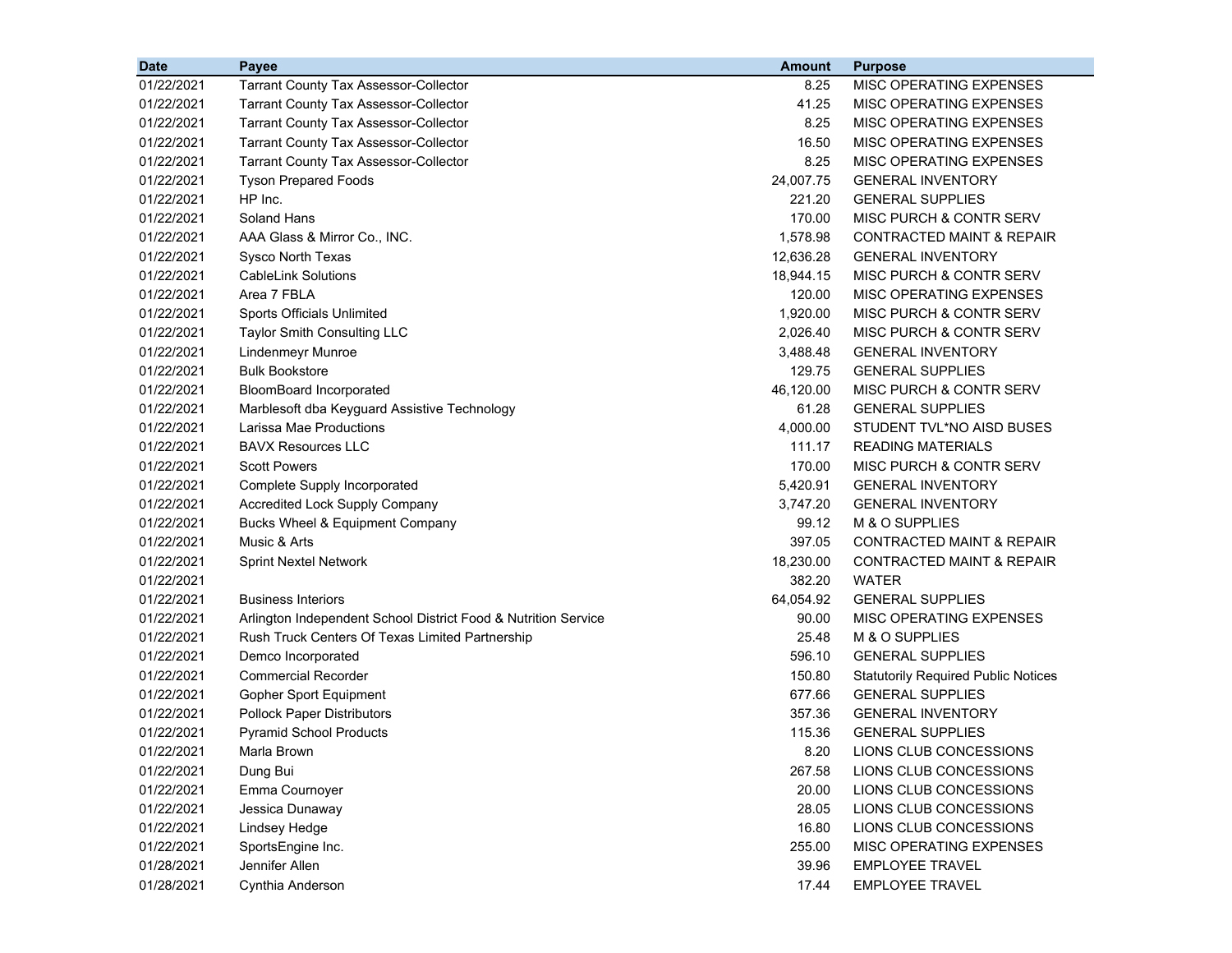| <b>Date</b> | Payee                                       | Amount    | <b>Purpose</b>                       |
|-------------|---------------------------------------------|-----------|--------------------------------------|
| 01/28/2021  | Kathy Cummings                              | 57.14     | <b>EMPLOYEE TRAVEL</b>               |
| 01/28/2021  | Kim Greenberg                               | 11.18     | <b>EMPLOYEE TRAVEL</b>               |
| 01/28/2021  | Peter Grieco                                | 18.56     | <b>EMPLOYEE TRAVEL</b>               |
| 01/28/2021  | Scott Schneider                             | 34.13     | <b>EMPLOYEE TRAVEL</b>               |
| 01/28/2021  | Marissa Wright-Williams                     | 116.00    | MISC OPERATING EXPENSES              |
| 01/28/2021  | <b>Pavement Services Corporation</b>        | 2,615.00  | <b>CONTRACTED MAINT &amp; REPAIR</b> |
| 01/28/2021  | <b>Grainger Industrial Supply</b>           | 462.95    | <b>GENERAL SUPPLIES</b>              |
| 01/28/2021  |                                             | 296.67    | M & O SUPPLIES                       |
| 01/28/2021  | Qep Incorporated                            | 323.85    | <b>READING MATERIALS</b>             |
| 01/28/2021  | American Ceramic Supply Company             | 99.00     | <b>GENERAL SUPPLIES</b>              |
| 01/28/2021  | Hoshizaki South Central Distribution Center | 4,410.41  | M & O SUPPLIES                       |
| 01/28/2021  | Home Depot Pro                              | 1,433.56  | M & O SUPPLIES                       |
| 01/28/2021  | Home Depot Pro                              | 69.26     | M & O SUPPLIES                       |
| 01/28/2021  | Apex Supply Company                         | 171.70    | M & O SUPPLIES                       |
| 01/28/2021  | Kroger                                      | 366.65    | <b>GENERAL SUPPLIES</b>              |
| 01/28/2021  |                                             | 21.94     | MISC OPERATING EXPENSES              |
| 01/28/2021  | Vernier Software And Technology             | 859.06    | <b>INVOICES RECEIVABLE</b>           |
| 01/28/2021  | Texas Alliance Of Black School Educators    | 225.00    | MISC OPERATING EXPENSES              |
| 01/28/2021  | United Refrigeration Incorporated           | 205.44    | M & O SUPPLIES                       |
| 01/28/2021  | Really Good Stuff                           | 956.38    | <b>GENERAL SUPPLIES</b>              |
| 01/28/2021  | <b>Booksource</b>                           | 240.00    | <b>GENERAL SUPPLIES</b>              |
| 01/28/2021  | Texas Furniture Source Incorporated         | 2,500.44  | <b>GENERAL SUPPLIES</b>              |
| 01/28/2021  | <b>Masters Distribution Systems</b>         | 9,993.96  | <b>FOOD</b>                          |
| 01/28/2021  |                                             | 8,061.90  | MISC OPERATING EXPENSES              |
| 01/28/2021  | <b>Arbor Scientific</b>                     | 1,641.15  | <b>GENERAL SUPPLIES</b>              |
| 01/28/2021  | Barnes & Noble Booksellers, Inc.            | 219.80    | <b>GENERAL SUPPLIES</b>              |
| 01/28/2021  |                                             | 4,806.15  | <b>READING MATERIALS</b>             |
| 01/28/2021  | Winston Water Cooler Limited                | 103.80    | <b>GENERAL INVENTORY</b>             |
| 01/28/2021  | Jason's Deli                                | 201.36    | MISC OPERATING EXPENSES              |
| 01/28/2021  | Riddell All American                        | 7,936.25  | <b>CONTRACTED MAINT &amp; REPAIR</b> |
| 01/28/2021  | Paradise Produce                            | 16,176.10 | <b>FOOD</b>                          |
| 01/28/2021  | Visual Impact                               | 1,655.00  | <b>GENERAL SUPPLIES</b>              |
| 01/28/2021  | Trane Company Commercial Systems Group      | 426.30    | M & O SUPPLIES                       |
| 01/28/2021  | Fastsigns                                   | 365.47    | <b>GENERAL SUPPLIES</b>              |
| 01/28/2021  | Capstone                                    | 3,479.13  | <b>INVOICES RECEIVABLE</b>           |
| 01/28/2021  | <b>Concentra Medical Centers</b>            | 597.00    | MISC OPERATING EXPENSES              |
| 01/28/2021  | Office Depot                                | 5,650.39  | <b>GENERAL SUPPLIES</b>              |
| 01/28/2021  |                                             | 145.14    | <b>READING MATERIALS</b>             |
| 01/28/2021  | Franklin Covey Client Sales Incorporated    | 10,350.00 | <b>GENERAL SUPPLIES</b>              |
| 01/28/2021  | <b>Hired Hands Incorporated</b>             | 9,867.00  | MISC PURCH & CONTR SERV              |
| 01/28/2021  | College Board The                           | 150.00    | MISC OPERATING EXPENSES              |
| 01/28/2021  | Land O Lakes Incorporated                   | 1,754.91  | <b>GENERAL INVENTORY</b>             |
| 01/28/2021  | B & H Photo Video                           | 1,568.17  | <b>GENERAL SUPPLIES</b>              |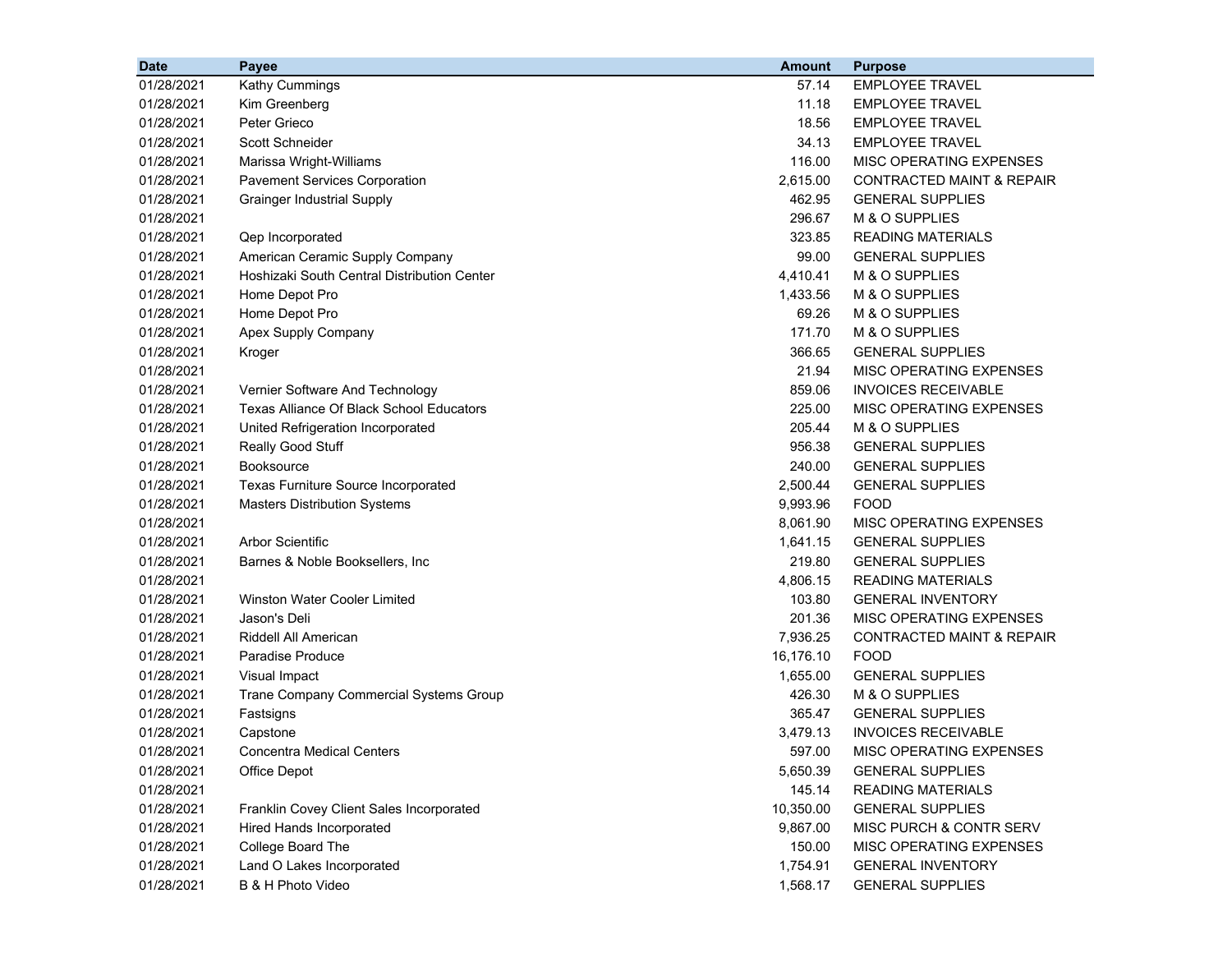| <b>Date</b> | <b>Payee</b>                                         | <b>Amount</b> | <b>Purpose</b>                       |
|-------------|------------------------------------------------------|---------------|--------------------------------------|
| 01/28/2021  | <b>CDW Government Incorporated</b>                   | 109.92        | <b>CONTRACTED MAINT &amp; REPAIR</b> |
| 01/28/2021  |                                                      | 4,714.50      | <b>GENERAL SUPPLIES</b>              |
| 01/28/2021  | Landtec Engineers Llc                                | 14,205.00     | <b>BLDG PURCH, CONSTR, IMPROVE</b>   |
| 01/28/2021  |                                                      | 5,700.00      | LAND PURCH, IMPR, & FEES             |
| 01/28/2021  | 1 A Fire & Domestic Testing                          | 525.00        | <b>CONTRACTED MAINT &amp; REPAIR</b> |
| 01/28/2021  | Lone Star Learning                                   | 1,582.56      | <b>GENERAL SUPPLIES</b>              |
| 01/28/2021  | <b>Howard Technology Solutions</b>                   | 384.00        | <b>GENERAL SUPPLIES</b>              |
| 01/28/2021  | Aerowave Technologies                                | 218.00        | <b>CONTRACTED MAINT &amp; REPAIR</b> |
| 01/28/2021  |                                                      | 349.02        | M & O SUPPLIES                       |
| 01/28/2021  | Govconnection Incorporated                           | 661.50        | <b>GENERAL SUPPLIES</b>              |
| 01/28/2021  | Delcom Group                                         | 6.67          | <b>GENERAL SUPPLIES</b>              |
| 01/28/2021  | <b>Equipment Depot LTD</b>                           | 420.00        | CONTRACTED MAINT & REPAIR            |
| 01/28/2021  | <b>School Nurse Supply</b>                           | 495.39        | <b>GENERAL SUPPLIES</b>              |
| 01/28/2021  | TEXAS ASSOCIATION OF SCHOOL ADMINISTRATORS           | 395.00        | MISC OPERATING EXPENSES              |
| 01/28/2021  | Apple Computer Incorporated                          | 6,934.00      | <b>GENERAL SUPPLIES</b>              |
| 01/28/2021  | <b>New Readers Press</b>                             | 246.38        | <b>READING MATERIALS</b>             |
| 01/28/2021  | Arlington Hardware Incorporated #53                  | 227.40        | M & O SUPPLIES                       |
| 01/28/2021  | Zimmerer Kubota Incorporated                         | 672.36        | M & O SUPPLIES                       |
| 01/28/2021  | <b>Super Duper Publications</b>                      | 62.34         | <b>GENERAL SUPPLIES</b>              |
| 01/28/2021  | Johnson Controls Incorporate                         | 1,350.00      | M & O SUPPLIES                       |
| 01/28/2021  | Catholic Charities Translation & Interpreter Network | 83.16         | MISC PURCH & CONTR SERV              |
| 01/28/2021  | Walsh Robert                                         | 412.50        | MISC PURCH & CONTR SERV              |
| 01/28/2021  | <b>EBS(Educational Based Services)</b>               | 5,947.50      | MISC PURCH & CONTR SERV              |
| 01/28/2021  | <b>Empowering Writers</b>                            | 3,143.75      | MISC PURCH & CONTR SERV              |
| 01/28/2021  | Spring Creek Barbeque                                | 257.20        | MISC OPERATING EXPENSES              |
| 01/28/2021  | <b>Luxor Staffing</b>                                | 156.00        | MISC PURCH & CONTR SERV              |
| 01/28/2021  | <b>Alpha Testing</b>                                 | 10,800.00     | LAND PURCH, IMPR, & FEES             |
| 01/28/2021  | Monarch Trophy Studio                                | 8.90          | <b>GENERAL SUPPLIES</b>              |
| 01/28/2021  | Speech Corner LLC                                    | 1,395.66      | <b>GENERAL SUPPLIES</b>              |
| 01/28/2021  |                                                      | 103.47        | <b>READING MATERIALS</b>             |
| 01/28/2021  | Logisoft Computer Products LLC                       | 2,389.00      | <b>CONTRACTED MAINT &amp; REPAIR</b> |
| 01/28/2021  |                                                      | 39.40         | <b>GENERAL SUPPLIES</b>              |
| 01/28/2021  | <b>Texas Energy Managers Association</b>             | 750.00        | MISC PURCH & CONTR SERV              |
| 01/28/2021  | Boxes 4U                                             | 2,887.50      | <b>GENERAL INVENTORY</b>             |
| 01/28/2021  | <b>IXL Learning</b>                                  | 8,713.00      | <b>GENERAL SUPPLIES</b>              |
| 01/28/2021  | Ferrellgas, Incorporated                             | 10,586.63     | <b>GENERAL INVENTORY</b>             |
| 01/28/2021  | Live It Again Productions                            | 500.00        | <b>INVOICES RECEIVABLE</b>           |
| 01/28/2021  | Automatic Sprinkler of Texas Incorporated            | 17,680.00     | CONTRACTED MAINT & REPAIR            |
| 01/28/2021  | <b>Ball Eric</b>                                     | 550.00        | MISC PURCH & CONTR SERV              |
| 01/28/2021  | Dunlap Kirk D                                        | 660.00        | MISC PURCH & CONTR SERV              |
| 01/28/2021  | <b>Holsten Peter</b>                                 | 125.00        | MISC PURCH & CONTR SERV              |
| 01/28/2021  | Monteiro Marilyn J                                   | 3,000.00      | MISC PURCH & CONTR SERV              |
| 01/28/2021  | Borne Kyle                                           | 215.00        | MISC PURCH & CONTR SERV              |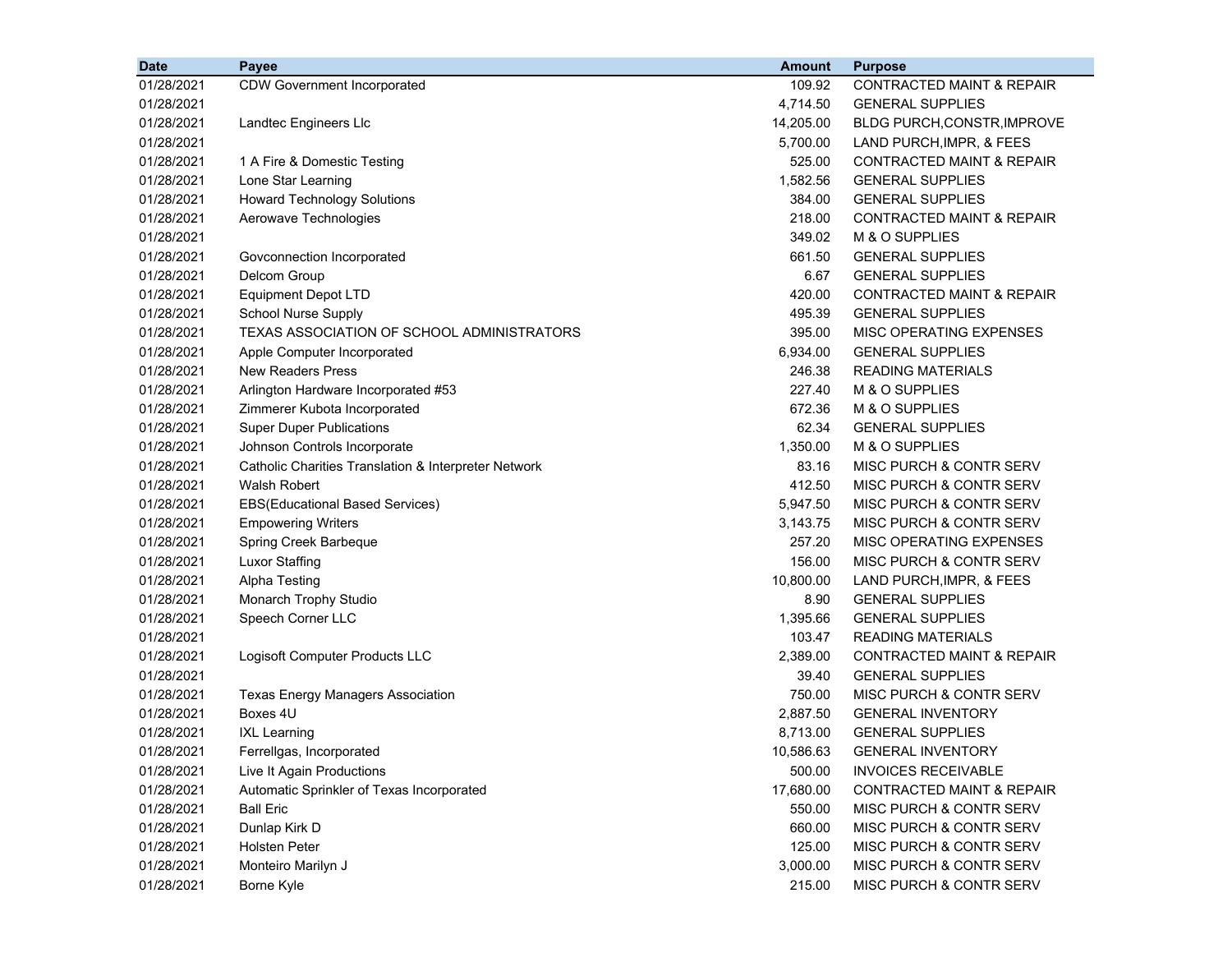| <b>Date</b> |            | Payee                                      | <b>Amount</b> | <b>Purpose</b>                       |
|-------------|------------|--------------------------------------------|---------------|--------------------------------------|
|             | 01/28/2021 | <b>Bell Andrew</b>                         | 125.00        | MISC PURCH & CONTR SERV              |
|             | 01/28/2021 | <b>Klapproth David</b>                     | 75.00         | MISC PURCH & CONTR SERV              |
|             | 01/28/2021 | <b>Washington Varandas</b>                 | 165.00        | MISC PURCH & CONTR SERV              |
|             | 01/28/2021 | Camper Marcus                              | 165.00        | MISC PURCH & CONTR SERV              |
|             | 01/28/2021 | Robert D. Lee                              | 412.50        | MISC PURCH & CONTR SERV              |
|             | 01/28/2021 | One Source Staffing Corporation            | 3,035.55      | MISC PURCH & CONTR SERV              |
|             | 01/28/2021 | <b>Binswanger Glass</b>                    | 196.98        | M & O SUPPLIES                       |
|             | 01/28/2021 | Woodwind & Brasswind Inc                   | 720.00        | <b>GENERAL SUPPLIES</b>              |
|             | 01/28/2021 | IdentiSys Incorporated                     | 40.00         | <b>GENERAL SUPPLIES</b>              |
|             | 01/28/2021 | National Wholesale Supply                  | 17.60         | <b>GENERAL INVENTORY</b>             |
|             | 01/28/2021 |                                            | 27.66         | M & O SUPPLIES                       |
|             | 01/28/2021 | Edmentum Incorporated                      | 915.25        | <b>GENERAL SUPPLIES</b>              |
|             | 01/28/2021 | Thrasher Carlos M                          | 190.00        | MISC PURCH & CONTR SERV              |
|             | 01/28/2021 | Kurz & Company                             | 2,839.29      | <b>FOOD</b>                          |
|             | 01/28/2021 | <b>Jakes Finer Foods</b>                   | 8,735.96      | <b>GENERAL INVENTORY</b>             |
|             | 01/28/2021 | <b>Texas Woman's University</b>            | 200.00        | <b>GENERAL SUPPLIES</b>              |
|             | 01/28/2021 | <b>Creative Bus Sales Inc</b>              | 211.88        | <b>GENERAL INVENTORY</b>             |
|             | 01/28/2021 | AlphaGraphics                              | 112.50        | <b>GENERAL SUPPLIES</b>              |
|             | 01/28/2021 | Lone Star Furnishings LLC                  | 34,355.40     | <b>GENERAL SUPPLIES</b>              |
|             | 01/28/2021 | Crawford Electric Supply Company           | 27.57         | M & O SUPPLIES                       |
|             | 01/28/2021 | Cardenas Juan                              | 125.00        | MISC PURCH & CONTR SERV              |
|             | 01/28/2021 | ALL In Learning                            | 7,350.00      | <b>GENERAL SUPPLIES</b>              |
|             | 01/28/2021 |                                            | 150.00        | MISC OPERATING EXPENSES              |
|             | 01/28/2021 | <b>Tyson Prepared Foods</b>                | 14,050.00     | <b>GENERAL INVENTORY</b>             |
|             | 01/28/2021 | Cool Tech A/C Heat & Refrigeration         | 4,650.00      | <b>CONTRACTED MAINT &amp; REPAIR</b> |
|             | 01/28/2021 | <b>MCI Foods</b>                           | 13,916.25     | <b>GENERAL INVENTORY</b>             |
|             | 01/28/2021 | Elliott Staffing Services, Inc.            | 3,319.14      | MISC PURCH & CONTR SERV              |
|             | 01/28/2021 | Ferguson Enterprises, Inc.                 | 83.70         | <b>GENERAL INVENTORY</b>             |
|             | 01/28/2021 |                                            | 688.87        | M & O SUPPLIES                       |
|             | 01/28/2021 | <b>Equal Opportunity Schools</b>           | 44,550.00     | MISC PURCH & CONTR SERV              |
|             | 01/28/2021 | <b>US Games</b>                            | 293.85        | <b>GENERAL SUPPLIES</b>              |
|             | 01/28/2021 | HP Inc.                                    | 22.54         | <b>GENERAL SUPPLIES</b>              |
|             | 01/28/2021 | Data Recognition Corporation               | 21,525.00     | <b>TESTING MATERIALS</b>             |
|             | 01/28/2021 | Dr Pepper Snapple Group                    | 73.90         | <b>INVOICES RECEIVABLE</b>           |
|             | 01/28/2021 | Valley Speech Language and Learning Center | 237.60        | <b>GENERAL SUPPLIES</b>              |
|             | 01/28/2021 | Roberts Jason                              | 75.00         | MISC PURCH & CONTR SERV              |
|             | 01/28/2021 | Cardinal's Sport Center Incorporated       | 1,034.00      | <b>GENERAL SUPPLIES</b>              |
|             | 01/28/2021 | Lowe's Home Centers, LLC                   | 2,017.86      | M & O SUPPLIES                       |
|             | 01/28/2021 | Western-BRW Paper Company Incorporated     | 106.00        | <b>GENERAL SUPPLIES</b>              |
|             | 01/28/2021 | <b>Teacher Direct</b>                      | 432.45        | <b>GENERAL SUPPLIES</b>              |
|             | 01/28/2021 | <b>Williamson Music 1st</b>                | 365.00        | <b>CONTRACTED MAINT &amp; REPAIR</b> |
|             | 01/28/2021 | <b>BrainPOP LLC</b>                        | 3,724.29      | <b>GENERAL SUPPLIES</b>              |
|             | 01/28/2021 | Learning Farm, LLC                         | 1,099.00      | <b>GENERAL SUPPLIES</b>              |
|             |            |                                            |               |                                      |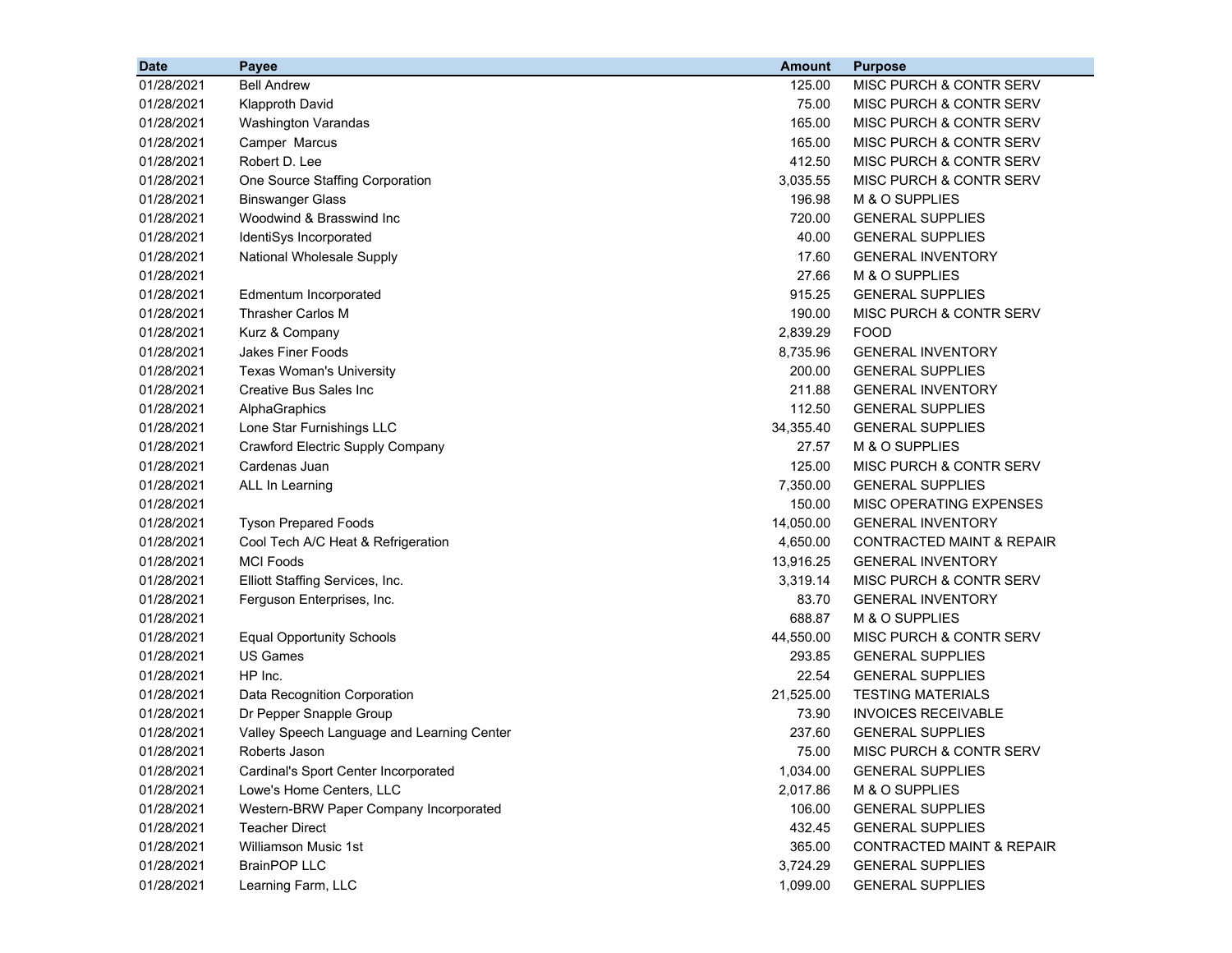| <b>Date</b> | Payee                                   | <b>Amount</b> | <b>Purpose</b>                     |
|-------------|-----------------------------------------|---------------|------------------------------------|
| 01/28/2021  | OTC Brands, Inc                         | 320.76        | <b>GENERAL SUPPLIES</b>            |
| 01/28/2021  | Mighty Auto Parts of DFW                | 873.25        | <b>GENERAL INVENTORY</b>           |
| 01/28/2021  | Nearpod                                 | 2,000.00      | <b>GENERAL SUPPLIES</b>            |
| 01/28/2021  | Wilson Office Interiors, LLC            | 167,464.87    | <b>GENERAL SUPPLIES</b>            |
| 01/28/2021  | <b>Mavich LLC</b>                       | 5,314.88      | <b>GENERAL INVENTORY</b>           |
| 01/28/2021  | bkm Total Office of Texas LLC           | 14,164.00     | <b>GENERAL SUPPLIES</b>            |
| 01/28/2021  | Nasco                                   | 628.49        | <b>GENERAL SUPPLIES</b>            |
| 01/28/2021  | Learning A-Z LLC                        | 1,044.96      | <b>GENERAL SUPPLIES</b>            |
| 01/28/2021  | Legends of Learning Inc                 | 2,200.00      | <b>GENERAL SUPPLIES</b>            |
| 01/28/2021  | MP2 Energy Texas LLC                    | 430,712.75    | <b>WATER</b>                       |
| 01/28/2021  | Zonar Systems Inc                       | 56,090.40     | MISC PURCH & CONTR SERV            |
| 01/28/2021  | Zonar Systems Inc                       | 40,530.00     | MISC PURCH & CONTR SERV            |
| 01/28/2021  | Chu, Brian Wenyi                        | 412.50        | MISC PURCH & CONTR SERV            |
| 01/28/2021  | <b>Superior Signs</b>                   | 617.00        | <b>GENERAL INVENTORY</b>           |
| 01/28/2021  | <b>Target Specialty Products</b>        | 46.48         | M & O SUPPLIES                     |
| 01/28/2021  | Staples Inc/Staples Business Advantage  | 739.10        | <b>GENERAL SUPPLIES</b>            |
| 01/28/2021  | <b>MSB Consulting</b>                   | 458.90        | MISC PURCH & CONTR SERV            |
| 01/28/2021  | Bayes Achievement Center, Inc.          | 18,787.86     | <b>TUITION &amp; TRFR PMTS</b>     |
| 01/28/2021  | Frost Insurance Agency Inc.             | 3,185.96      | <b>INSURANCE/BOND PREMIUMS</b>     |
| 01/28/2021  | Smith Sam M.                            | 130.00        | MISC PURCH & CONTR SERV            |
| 01/28/2021  | iHeartMedia                             | 6,210.00      | MISC OPERATING EXPENSES            |
| 01/28/2021  | <b>Everett Aaron</b>                    | 170.00        | MISC PURCH & CONTR SERV            |
| 01/28/2021  | Zimmerman Zachary                       | 60.00         | MISC PURCH & CONTR SERV            |
| 01/28/2021  | <b>Bailey Todd</b>                      | 125.00        | MISC PURCH & CONTR SERV            |
| 01/28/2021  | <b>Burnett Scott</b>                    | 165.00        | MISC PURCH & CONTR SERV            |
| 01/28/2021  | <b>Frederick Cameron</b>                | 105.00        | MISC PURCH & CONTR SERV            |
| 01/28/2021  | Fedor Dylan                             | 60.00         | MISC PURCH & CONTR SERV            |
| 01/28/2021  | Ogunbameru Courage                      | 90.00         | MISC PURCH & CONTR SERV            |
| 01/28/2021  | Lindenmeyr Munroe                       | 689.50        | <b>GENERAL SUPPLIES</b>            |
| 01/28/2021  | <b>Watterson Autumn</b>                 | 60.00         | MISC PURCH & CONTR SERV            |
| 01/28/2021  | <b>Bradford Tommy</b>                   | 75.00         | MISC PURCH & CONTR SERV            |
| 01/28/2021  | <b>Educational Foundations Services</b> | 9,000.00      | MISC PURCH & CONTR SERV            |
| 01/28/2021  | <b>Decoded Strategies</b>               | 6,000.00      | MISC PURCH & CONTR SERV            |
| 01/28/2021  | Kenneth Chung                           | 150.00        | MISC PURCH & CONTR SERV            |
| 01/28/2021  | New Dairy Opco LLC DBA Borden Dairy     | 43,613.11     | <b>FOOD</b>                        |
| 01/28/2021  | Modern Green Incorporated               | 3,030.00      | <b>INVOICES RECEIVABLE</b>         |
| 01/28/2021  | Chuys                                   | 377.52        | MISC OPERATING EXPENSES            |
| 01/28/2021  | Informa Tech Holdings LLC               | 10,485.00     | <b>MISC OPERATING EXPENSES</b>     |
| 01/28/2021  | Samantha Jump                           | 105.00        | <b>MISC PURCH &amp; CONTR SERV</b> |
| 01/28/2021  | <b>Patrick Green</b>                    | 125.00        | MISC PURCH & CONTR SERV            |
| 01/28/2021  | <b>Patrick Green</b>                    | 145.00        | MISC PURCH & CONTR SERV            |
| 01/28/2021  | Aaron Mannke                            | 250.00        | MISC PURCH & CONTR SERV            |
| 01/28/2021  | William Vivian                          | 51.00         | MISC PURCH & CONTR SERV            |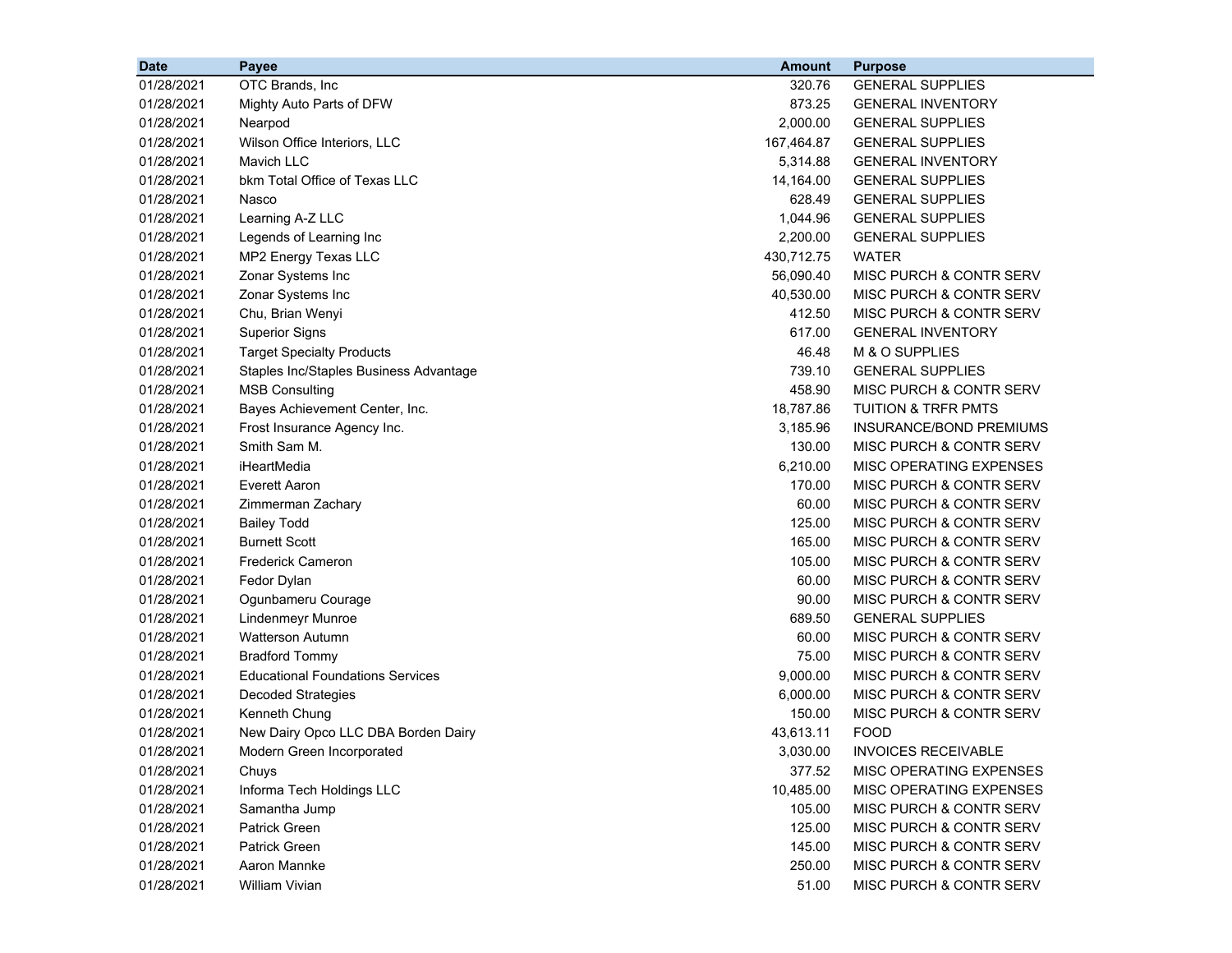| <b>Date</b> | Payee                                                          | <b>Amount</b> | <b>Purpose</b>                       |
|-------------|----------------------------------------------------------------|---------------|--------------------------------------|
| 01/28/2021  | Caleb Kutch                                                    | 51.00         | MISC PURCH & CONTR SERV              |
| 01/28/2021  | <b>Isaac Coxe</b>                                              | 75.00         | MISC PURCH & CONTR SERV              |
| 01/28/2021  | Alexandria Washington                                          | 24.00         | MISC PURCH & CONTR SERV              |
| 01/28/2021  | Jacob Velasquez                                                | 90.00         | MISC PURCH & CONTR SERV              |
| 01/28/2021  | <b>Shyanne Martinez</b>                                        | 150.00        | MISC PURCH & CONTR SERV              |
| 01/28/2021  | <b>Steven Davis</b>                                            | 60.00         | MISC PURCH & CONTR SERV              |
| 01/28/2021  | Complete Supply Incorporated                                   | 935.25        | <b>GENERAL INVENTORY</b>             |
| 01/28/2021  |                                                                | 1,377.76      | <b>GENERAL SUPPLIES</b>              |
| 01/28/2021  | Victory Cheer and Dance                                        | 9,840.00      | STUDENT TVL*NO AISD BUSES            |
| 01/28/2021  | Elevator Maintenance and Repair Incorporated                   | 7,525.00      | <b>CONTRACTED MAINT &amp; REPAIR</b> |
| 01/28/2021  | Hobby Lobby Store #175                                         | 407.40        | <b>GENERAL SUPPLIES</b>              |
| 01/28/2021  | Jack Rasmussen (Luthier)                                       | 82.00         | <b>CONTRACTED MAINT &amp; REPAIR</b> |
| 01/28/2021  | <b>VLK Architects</b>                                          | 82,958.33     | <b>BLDG PURCH, CONSTR, IMPROVE</b>   |
| 01/28/2021  | Sommer Associates L L C                                        | 179.35        | <b>READING MATERIALS</b>             |
| 01/28/2021  | Bucks Wheel & Equipment Company                                | 200.16        | M & O SUPPLIES                       |
| 01/28/2021  | I B Source                                                     | 2,070.00      | <b>TEXTBOOKS</b>                     |
| 01/28/2021  | Southwest International Trucks                                 | 285.71        | M & O SUPPLIES                       |
| 01/28/2021  | Music & Arts                                                   | 126.25        | <b>CONTRACTED MAINT &amp; REPAIR</b> |
| 01/28/2021  |                                                                | 176.07        | <b>GENERAL SUPPLIES</b>              |
| 01/28/2021  | Byrne Brothers Foods Incorporate                               | 2,465.52      | <b>GENERAL INVENTORY</b>             |
| 01/28/2021  | Arlington Independent School District Food & Nutrition Service | 8.25          | MISC OPERATING EXPENSES              |
| 01/28/2021  | Rush Truck Centers Of Texas Limited Partnership                | 548.84        | <b>GENERAL INVENTORY</b>             |
| 01/28/2021  |                                                                | 418.85        | M & O SUPPLIES                       |
| 01/28/2021  | Gordon Darby Incorporated                                      | 8.82          | <b>WATER</b>                         |
| 01/28/2021  | <b>Federal Express Corporation</b>                             | 11.52         | <b>GENERAL SUPPLIES</b>              |
| 01/28/2021  | Adolfson & Peterson Construction                               | 274,680.69    | BLDG PURCH, CONSTR, IMPROVE          |
| 01/28/2021  |                                                                | (13,734.03)   | <b>RETAINAGE</b>                     |
| 01/28/2021  | H2O Supply Incorporated                                        | 917.56        | <b>GENERAL INVENTORY</b>             |
| 01/28/2021  | <b>Mid Cities Creativity</b>                                   | 500.00        | MISC OPERATING EXPENSES              |
| 01/28/2021  | <b>Flinn Scientific</b>                                        | 1,309.21      | <b>GENERAL SUPPLIES</b>              |
| 01/28/2021  | Gopher Sport Equipment                                         | 2,787.52      | <b>GENERAL SUPPLIES</b>              |
| 01/28/2021  | Graybar Electric Company Incorporated                          | 1,500.00      | <b>GENERAL SUPPLIES</b>              |
| 01/28/2021  | <b>National School Products</b>                                | 81.94         | <b>GENERAL SUPPLIES</b>              |
| 01/28/2021  |                                                                | 85.97         | <b>READING MATERIALS</b>             |
| 01/28/2021  | <b>Paxton Patterson</b>                                        | 97.92         | <b>GENERAL SUPPLIES</b>              |
| 01/28/2021  | <b>Pyramid School Products</b>                                 | 229.90        | <b>GENERAL INVENTORY</b>             |
| 01/28/2021  |                                                                | 451.89        | <b>GENERAL SUPPLIES</b>              |
| 01/28/2021  | Scholastic Incorporated                                        | 635.25        | <b>READING MATERIALS</b>             |
| 01/28/2021  | Sentinel The Alarm Company                                     | 3,399.50      | M & O SUPPLIES                       |
| 01/28/2021  |                                                                | 1,731.99      | MISC PURCH & CONTR SERV              |
| 01/28/2021  | United Educators Association                                   | 1,002.10      | UNITED FUND                          |
| 01/28/2021  | Texas United School Employees Local 100                        | 26.67         | UNITED FUND                          |
| 01/28/2021  | Truman Tim Chapter 13 Trustee                                  | 1,464.46      | UNITED FUND                          |
|             |                                                                |               |                                      |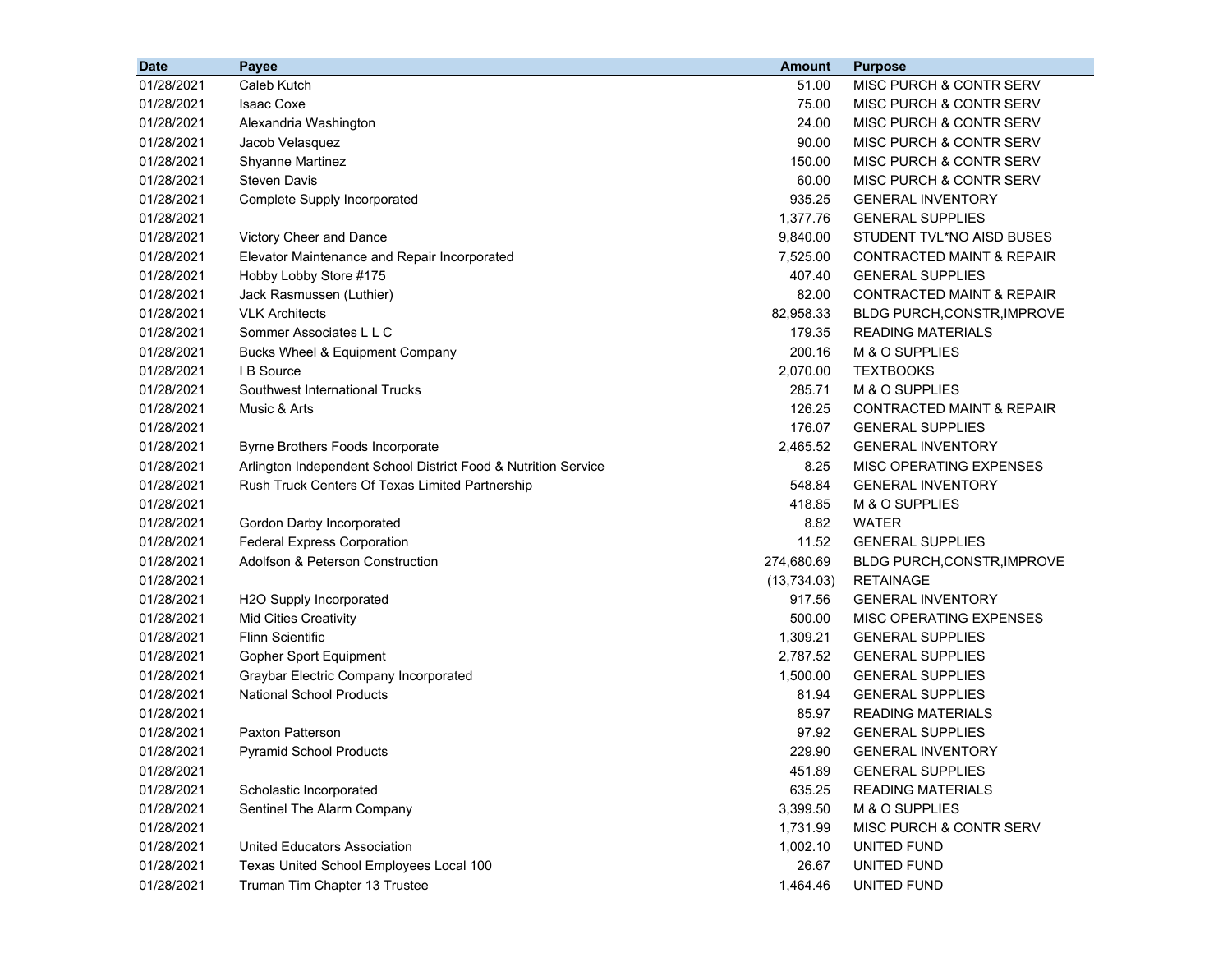| <b>Date</b> | Payee                                             | <b>Amount</b> | <b>Purpose</b>                       |
|-------------|---------------------------------------------------|---------------|--------------------------------------|
| 01/28/2021  | Association Of Texas Professional Teachers Local  | 0.58          | UNITED FUND                          |
| 01/28/2021  | Association Of Texas Professional Educators State | 34.60         | UNITED FUND                          |
| 01/28/2021  | Administracion para el Sustento de Menores        | 347.69        | UNITED FUND                          |
| 01/28/2021  | Powers Tom Chapter 13 Trustee                     | 950.77        | UNITED FUND                          |
| 01/28/2021  | Educational Employees Credit Union - HSA          | 953.95        | <b>DENTAL INSURANCE</b>              |
| 01/28/2021  | <b>Educational Employees Credit Union</b>         | 5,720.25      | DUE TO CREDIT UNION                  |
| 01/28/2021  | <b>Texas State Teachers Association</b>           | 64.35         | UNITED FUND                          |
| 01/29/2021  | <b>Teachers Discovery</b>                         | 409.00        | <b>GENERAL SUPPLIES</b>              |
| 01/29/2021  | <b>Grainger Industrial Supply</b>                 | 105.79        | M & O SUPPLIES                       |
| 01/29/2021  | Home Depot Pro                                    | 149.77        | M & O SUPPLIES                       |
| 01/29/2021  | Home Depot Pro                                    | (14.77)       | <b>GENERAL SUPPLIES</b>              |
| 01/29/2021  |                                                   | 182.85        | LIONS CLUB CONCESSIONS               |
| 01/29/2021  | Apex Supply Company                               | 305.29        | M & O SUPPLIES                       |
| 01/29/2021  | Alpha Factor                                      | 1,439.88      | <b>GENERAL SUPPLIES</b>              |
| 01/29/2021  | Kroger                                            | 142.44        | <b>GENERAL SUPPLIES</b>              |
| 01/29/2021  |                                                   | 57.24         | MISC OPERATING EXPENSES              |
| 01/29/2021  | Really Good Stuff                                 | 278.44        | <b>GENERAL SUPPLIES</b>              |
| 01/29/2021  |                                                   | 434.54        | <b>INVOICES RECEIVABLE</b>           |
| 01/29/2021  | <b>Elliott Electric Supply</b>                    | 204.00        | <b>GENERAL INVENTORY</b>             |
| 01/29/2021  |                                                   | 4,878.87      | M & O SUPPLIES                       |
| 01/29/2021  | Lennox Industries Incorporated                    | 95.04         | M & O SUPPLIES                       |
| 01/29/2021  | <b>Masters Distribution Systems</b>               | 104.70        | MISC OPERATING EXPENSES              |
| 01/29/2021  | Paradise Produce                                  | 1,624.90      | <b>FOOD</b>                          |
| 01/29/2021  | Delta T Ltd                                       | 5,093.00      | <b>BLDG PURCH, CONSTR, IMPROVE</b>   |
| 01/29/2021  | Lone Star Communications Incorporated             | 216.00        | MISC PURCH & CONTR SERV              |
| 01/29/2021  | Trane Company Commercial Systems Group            | 6,364.95      | M & O SUPPLIES                       |
| 01/29/2021  | Wes Grable Company                                | 2,050.00      | CONTRACTED MAINT & REPAIR            |
| 01/29/2021  | Multi Health Systems Incorporated                 | 1,242.24      | <b>TESTING MATERIALS</b>             |
| 01/29/2021  | <b>Careys Sporting Goods</b>                      | 4,374.01      | <b>GENERAL SUPPLIES</b>              |
| 01/29/2021  | <b>Concentra Medical Centers</b>                  | 696.50        | MISC OPERATING EXPENSES              |
| 01/29/2021  | Office Depot                                      | 1,226.20      | <b>GENERAL SUPPLIES</b>              |
| 01/29/2021  |                                                   | 337.92        | M & O SUPPLIES                       |
| 01/29/2021  | <b>Grandview ISD</b>                              | 200.00        | STUDENT TVL*NO AISD BUSES            |
| 01/29/2021  | B & H Photo Video                                 | 61.78         | <b>GENERAL SUPPLIES</b>              |
| 01/29/2021  | <b>Td Industries Limited</b>                      | 21,839.22     | <b>CONTRACTED MAINT &amp; REPAIR</b> |
| 01/29/2021  |                                                   | 1,550.05      | M & O SUPPLIES                       |
| 01/29/2021  | Aerowave Technologies                             | 349.10        | <b>CONTRACTED MAINT &amp; REPAIR</b> |
| 01/29/2021  | Govconnection Incorporated                        | 49.80         | <b>GENERAL SUPPLIES</b>              |
| 01/29/2021  | Delcom Group                                      | 66.70         | <b>GENERAL SUPPLIES</b>              |
| 01/29/2021  | J P Morgan Chase Bank                             | 492.50        | MISC OPERATING EXPENSES              |
| 01/29/2021  | City Of Grand Prairie Water Utilities             | 2,112.45      | WATER                                |
| 01/29/2021  | <b>Constant Contact</b>                           | 1,080.00      | MISC OPERATING EXPENSES              |
| 01/29/2021  | Spring Creek Barbeque                             | 5,476.75      | MISC OPERATING EXPENSES              |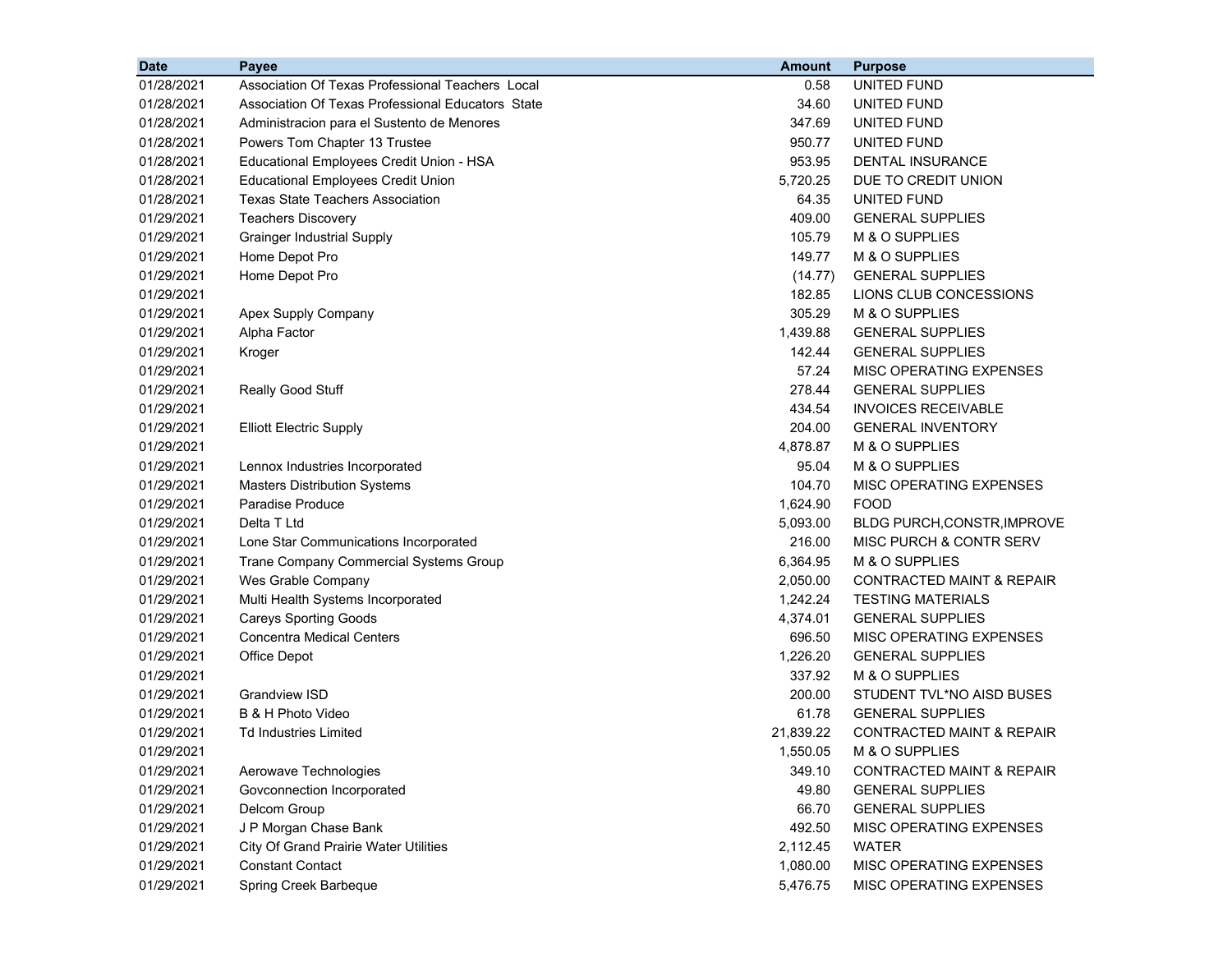| <b>Date</b> | Payee                                                          | <b>Amount</b>            | <b>Purpose</b>                       |
|-------------|----------------------------------------------------------------|--------------------------|--------------------------------------|
| 01/29/2021  | J-8 Equipment Company                                          | 1,009.72                 | <b>CONTRACTED MAINT &amp; REPAIR</b> |
| 01/29/2021  | <b>DWR Fence</b>                                               | 14,250.00                | <b>CONTRACTED MAINT &amp; REPAIR</b> |
| 01/29/2021  | Barilla America Inc.                                           | 1,884.60                 | <b>GENERAL INVENTORY</b>             |
| 01/29/2021  | <b>Holsten Peter</b>                                           | 145.00                   | MISC PURCH & CONTR SERV              |
| 01/29/2021  | <b>Bell Andrew</b>                                             | 145.00                   | MISC PURCH & CONTR SERV              |
| 01/29/2021  | Martinez Jason Roy                                             | 80.00                    | MISC PURCH & CONTR SERV              |
| 01/29/2021  | Lead4Ward LLC                                                  | 195.00                   | MISC OPERATING EXPENSES              |
| 01/29/2021  | Lead4Ward LLC                                                  | 195.00                   | MISC OPERATING EXPENSES              |
| 01/29/2021  | Lead4Ward LLC                                                  | 195.00                   | MISC OPERATING EXPENSES              |
| 01/29/2021  | Lead4Ward LLC                                                  | 195.00                   | MISC OPERATING EXPENSES              |
| 01/29/2021  | Lead4Ward LLC                                                  | 195.00                   | MISC OPERATING EXPENSES              |
| 01/29/2021  | Lead4Ward LLC                                                  | 195.00                   | MISC OPERATING EXPENSES              |
| 01/29/2021  | Accent Awards & Trophies, LLC                                  | 195.00                   | <b>GENERAL SUPPLIES</b>              |
| 01/29/2021  | Creative Bus Sales Inc                                         | $\overline{\phantom{a}}$ | <b>GENERAL INVENTORY</b>             |
| 01/29/2021  | Soliz Javier                                                   | 210.00                   | MISC PURCH & CONTR SERV              |
| 01/29/2021  | Barrientez Jon                                                 | 145.00                   | MISC PURCH & CONTR SERV              |
| 01/29/2021  | Follett School Solutions, Inc.                                 | 78,527.68                | <b>GENERAL SUPPLIES</b>              |
| 01/29/2021  | <b>Arlington Today</b>                                         | 3,600.00                 | MISC PURCH & CONTR SERV              |
| 01/29/2021  | Cyson Technology Group LLC                                     | 1,665.00                 | <b>MISC PURCH &amp; CONTR SERV</b>   |
| 01/29/2021  | Summit Refrigerants, LLC                                       | 10,588.75                | <b>CONTRACTED MAINT &amp; REPAIR</b> |
| 01/29/2021  | Evans Clifton                                                  | 125.00                   | MISC PURCH & CONTR SERV              |
| 01/29/2021  | HP Inc.                                                        | 950.36                   | <b>GENERAL SUPPLIES</b>              |
| 01/29/2021  | Tennis Outlet Inc.                                             | 1,753.30                 | ACCOUNTS PAYABLE-ACCRUALS            |
| 01/29/2021  |                                                                | 8,325.85                 | <b>GENERAL SUPPLIES</b>              |
| 01/29/2021  | <b>CableLink Solutions</b>                                     | 365.00                   | MISC PURCH & CONTR SERV              |
| 01/29/2021  | DFW Ink, LLC                                                   | 640.00                   | <b>GENERAL SUPPLIES</b>              |
| 01/29/2021  | Poston Stevie                                                  | 60.00                    | MISC PURCH & CONTR SERV              |
| 01/29/2021  | Soliz Rylan                                                    | 210.00                   | MISC PURCH & CONTR SERV              |
| 01/29/2021  | Sports Officials Unlimited                                     | 6,110.00                 | MISC PURCH & CONTR SERV              |
| 01/29/2021  | <b>Mystery Science</b>                                         | 1,249.00                 | <b>GENERAL SUPPLIES</b>              |
| 01/29/2021  | Price Right Professional Landscaping & Tree Service LLC        | 68,091.00                | <b>CONTRACTED MAINT &amp; REPAIR</b> |
| 01/29/2021  | Staples Inc/Staples Business Advantage                         | 419.94                   | <b>GENERAL SUPPLIES</b>              |
| 01/29/2021  | <b>Taylor Smith Consulting LLC</b>                             | 2,102.40                 | MISC PURCH & CONTR SERV              |
| 01/29/2021  | Smith Sam M.                                                   | 75.00                    | MISC PURCH & CONTR SERV              |
| 01/29/2021  | Xerox Business Solutions Southwest                             | 89.23                    | <b>GENERAL SUPPLIES</b>              |
| 01/29/2021  | PopSmart Technologies, LLC                                     | 206.66                   | CONTRACTED MAINT & REPAIR            |
| 01/29/2021  | HPI International Inc                                          | 43.05                    | <b>GENERAL SUPPLIES</b>              |
| 01/29/2021  | <b>Trio Education LLC</b>                                      | 3,333.50                 | <b>GENERAL SUPPLIES</b>              |
| 01/29/2021  |                                                                | 7,638.89                 | MISC PURCH & CONTR SERV              |
| 01/29/2021  | Garda CL Southwest Incorporated                                | 123.76                   | MISC PURCH & CONTR SERV              |
| 01/29/2021  | A-1 National Fire Co.LLC Summit Companies: Summit Companies A1 | 616.06                   | <b>CONTRACTED MAINT &amp; REPAIR</b> |
| 01/29/2021  | Samantha Jump                                                  | 60.00                    | MISC PURCH & CONTR SERV              |
| 01/29/2021  | Nathalia Lima                                                  | 105.00                   | MISC PURCH & CONTR SERV              |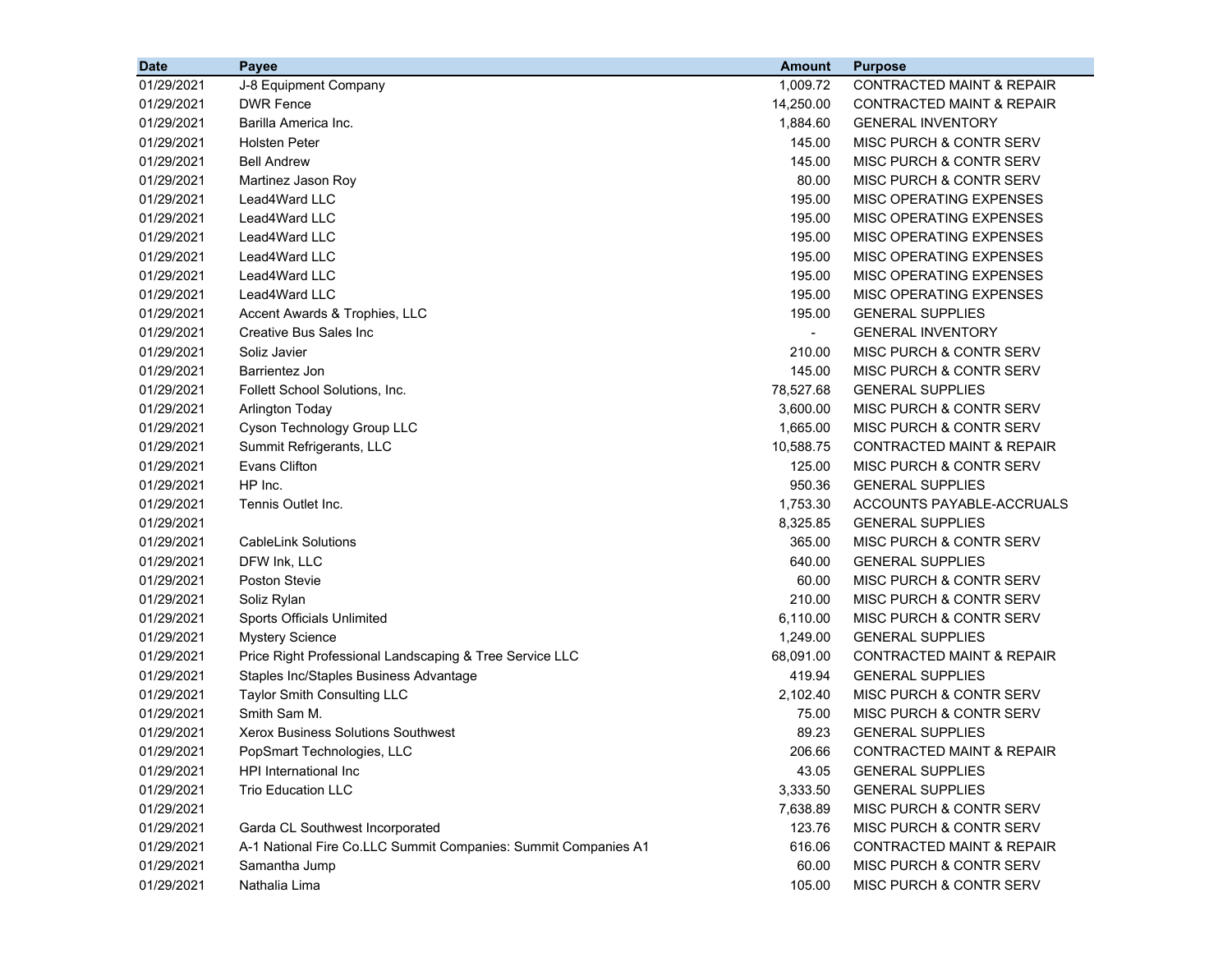| <b>Date</b> | Payee                                                   | <b>Amount</b> | <b>Purpose</b>                       |
|-------------|---------------------------------------------------------|---------------|--------------------------------------|
| 01/29/2021  | <b>William Donaldson</b>                                | 75.00         | MISC PURCH & CONTR SERV              |
| 01/29/2021  | Complete Supply Incorporated                            | 15,625.00     | M & O SUPPLIES                       |
| 01/29/2021  | <b>Atmos Energy</b>                                     | 21,283.25     | WATER                                |
| 01/29/2021  | Mobile Mini Incorporated                                | 341.15        | <b>RENTALS &amp; OPERATING LEASE</b> |
| 01/29/2021  | Simba Industries                                        | 962.50        | <b>GENERAL INVENTORY</b>             |
| 01/29/2021  | Southwest International Trucks                          | 74.17         | M & O SUPPLIES                       |
| 01/29/2021  | Music & Arts                                            | 1,528.45      | CONTRACTED MAINT & REPAIR            |
| 01/29/2021  | Adolfson & Peterson Construction                        | 74,605.03     | BLDG PURCH, CONSTR, IMPROVE          |
| 01/29/2021  |                                                         | (3,730.25)    | <b>RETAINAGE</b>                     |
| 01/29/2021  | Pearson                                                 | 617.08        | <b>TESTING MATERIALS</b>             |
| 01/29/2021  | City Of Dalworthington Gardens                          | 661.25        | WATER                                |
| 01/29/2021  | <b>Tennis Shop</b>                                      | 1,240.00      | <b>GENERAL SUPPLIES</b>              |
| 01/29/2021  | <b>Pyramid School Products</b>                          | 5,702.16      | <b>GENERAL INVENTORY</b>             |
| 01/29/2021  | Sargent Welch L L C                                     | 79.60         | <b>GENERAL SUPPLIES</b>              |
| 01/29/2021  | Sentinel The Alarm Company                              | 316.00        | <b>CONTRACTED MAINT &amp; REPAIR</b> |
| 01/29/2021  | Texas Furniture Source Incorporated                     | 14,298.74     | <b>GENERAL SUPPLIES</b>              |
| 02/02/2021  | <b>Continental Battery Company</b>                      | 4,589.86      | M & O SUPPLIES                       |
| 02/02/2021  | Apple Computer Incorporated                             | 3,396.00      | <b>GENERAL SUPPLIES</b>              |
| 02/03/2021  | AbleNet Incorporated                                    | 15.00         | <b>GENERAL SUPPLIES</b>              |
| 02/03/2021  | Corgan Assoc Architects Incorporated                    | 115,441.26    | BLDG PURCH, CONSTR, IMPROVE          |
| 02/03/2021  | <b>Labatt Food Service</b>                              | 3,928.10      | <b>GENERAL INVENTORY</b>             |
| 02/03/2021  | L R P Publications Incorporated                         | 209.50        | <b>READING MATERIALS</b>             |
| 02/03/2021  | <b>Grainger Industrial Supply</b>                       | 525.56        | M & O SUPPLIES                       |
| 02/03/2021  | Home Depot Pro                                          | 279.56        | M & O SUPPLIES                       |
| 02/03/2021  | Apex Supply Company                                     | 692.12        | M & O SUPPLIES                       |
| 02/03/2021  | Kroger                                                  | 114.95        | <b>FOOD</b>                          |
| 02/03/2021  |                                                         | 783.66        | <b>GENERAL SUPPLIES</b>              |
| 02/03/2021  |                                                         | 493.47        | MISC OPERATING EXPENSES              |
| 02/03/2021  | Plank Road Publishing                                   | 119.45        | <b>GENERAL SUPPLIES</b>              |
| 02/03/2021  | United Refrigeration Incorporated                       | 156.68        | M & O SUPPLIES                       |
| 02/03/2021  | Really Good Stuff                                       | 448.86        | <b>GENERAL SUPPLIES</b>              |
| 02/03/2021  | University Of Texas At Arlington Sponsored Students     | 12,025.00     | STDNT TUIT-NONPUBLIC SCHL            |
| 02/03/2021  | <b>Texas Education Agency Msc</b>                       | 375.00        | STDNT TUIT-NONPUBLIC SCHL            |
| 02/03/2021  | Texas Teachers of English as a Second or Other Language | 50.00         | <b>GENERAL SUPPLIES</b>              |
| 02/03/2021  | Macmillan Mcgraw Hill School Publishing Company         | 1,071.74      | <b>TEXTBOOKS</b>                     |
| 02/03/2021  | <b>Texas Social Studies Supervisors Association</b>     | 140.00        | MISC OPERATING EXPENSES              |
| 02/03/2021  | <b>Dell Marketing</b>                                   | 717.63        | <b>GENERAL SUPPLIES</b>              |
| 02/03/2021  | Jason's Deli                                            | 69.90         | <b>GENERAL SUPPLIES</b>              |
| 02/03/2021  |                                                         | 249.65        | MISC OPERATING EXPENSES              |
| 02/03/2021  | Fastsigns                                               | 3,129.15      | <b>GENERAL SUPPLIES</b>              |
| 02/03/2021  | Sign A Rama                                             | 630.00        | <b>GENERAL SUPPLIES</b>              |
| 02/03/2021  | PPG Architectural Finishes, Inc.                        | 38.24         | M & O SUPPLIES                       |
| 02/03/2021  | <b>Careys Sporting Goods</b>                            | 2,498.90      | <b>GENERAL SUPPLIES</b>              |
|             |                                                         |               |                                      |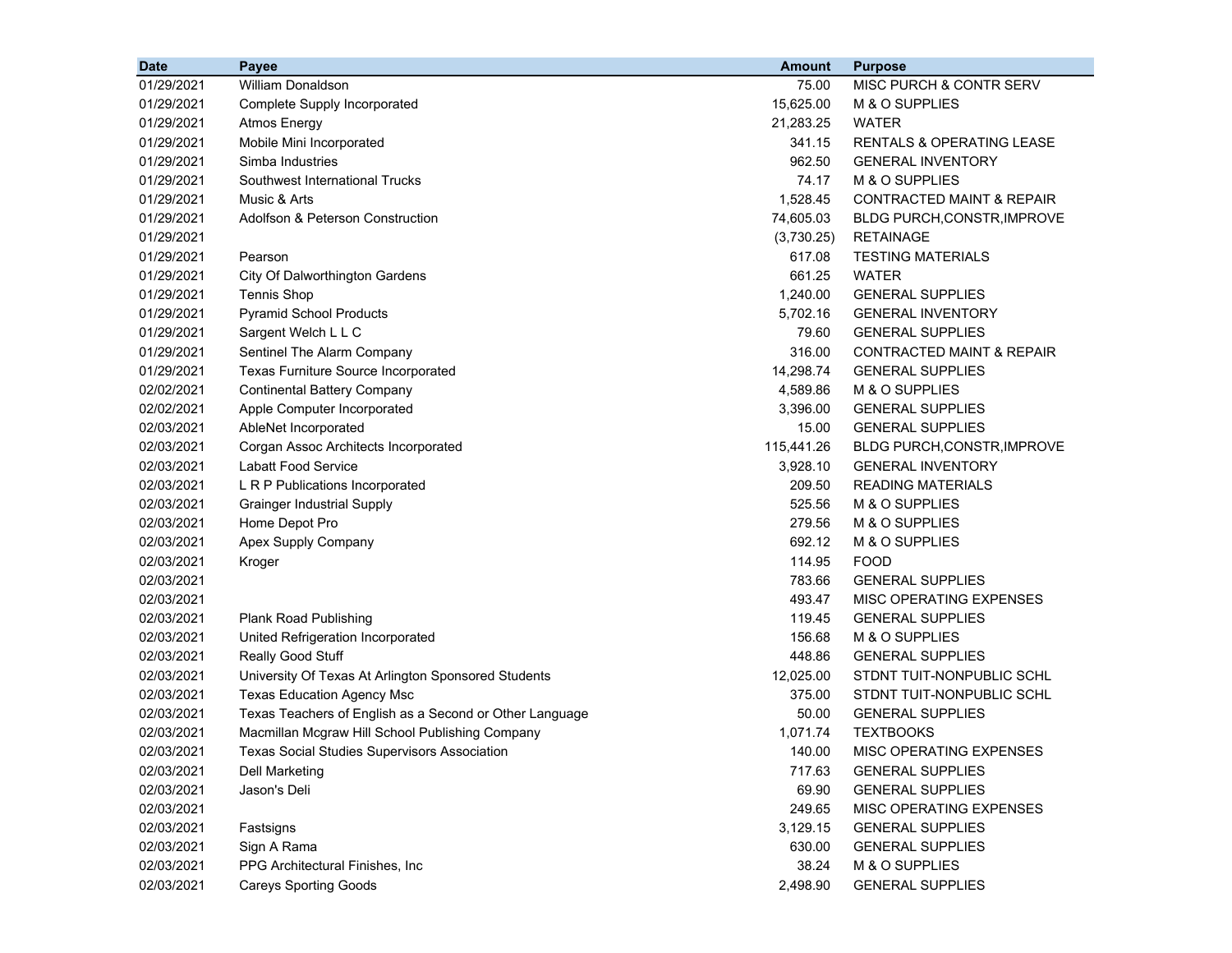| <b>Date</b> | Payee                                            | <b>Amount</b> | <b>Purpose</b>                 |
|-------------|--------------------------------------------------|---------------|--------------------------------|
| 02/03/2021  | Airgas Southwest Incorporated                    | 1,039.49      | <b>GENERAL SUPPLIES</b>        |
| 02/03/2021  | Northern Speech Services Incorporated            | 125.70        | <b>READING MATERIALS</b>       |
| 02/03/2021  | Office Depot                                     | 8,339.14      | <b>GENERAL SUPPLIES</b>        |
| 02/03/2021  |                                                  | 50.60         | <b>INVOICES RECEIVABLE</b>     |
| 02/03/2021  |                                                  | 109.19        | M & O SUPPLIES                 |
| 02/03/2021  |                                                  | 76.76         | MISC OPERATING EXPENSES        |
| 02/03/2021  |                                                  | 133.56        | <b>READING MATERIALS</b>       |
| 02/03/2021  | <b>Marks Plumbing Parts</b>                      | 242.78        | M & O SUPPLIES                 |
| 02/03/2021  | <b>Texas Computer Education Association</b>      | 179.00        | MISC OPERATING EXPENSES        |
| 02/03/2021  | <b>Texas Computer Education Association</b>      | 124.00        | <b>MISC OPERATING EXPENSES</b> |
| 02/03/2021  | <b>Texas Computer Education Association</b>      | 179.00        | <b>MISC OPERATING EXPENSES</b> |
| 02/03/2021  | <b>Texas Computer Education Association</b>      | 179.00        | MISC OPERATING EXPENSES        |
| 02/03/2021  | <b>Texas Computer Education Association</b>      | 179.00        | MISC OPERATING EXPENSES        |
| 02/03/2021  | <b>Texas Computer Education Association</b>      | 179.00        | MISC OPERATING EXPENSES        |
| 02/03/2021  | <b>Texas Computer Education Association</b>      | 179.00        | MISC OPERATING EXPENSES        |
| 02/03/2021  | <b>Texas Computer Education Association</b>      | 179.00        | MISC OPERATING EXPENSES        |
| 02/03/2021  | <b>Texas Computer Education Association</b>      | 179.00        | MISC OPERATING EXPENSES        |
| 02/03/2021  | <b>Texas Computer Education Association</b>      | 179.00        | MISC OPERATING EXPENSES        |
| 02/03/2021  | <b>Texas Computer Education Association</b>      | 179.00        | MISC OPERATING EXPENSES        |
| 02/03/2021  | <b>Texas Computer Education Association</b>      | 179.00        | MISC OPERATING EXPENSES        |
| 02/03/2021  | <b>Texas Computer Education Association</b>      | 179.00        | MISC OPERATING EXPENSES        |
| 02/03/2021  | <b>Bernd Mac</b>                                 | 743.60        | MISC PURCH & CONTR SERV        |
| 02/03/2021  | Ratcliff Constructors Incorporated               | 971,336.34    | BLDG PURCH, CONSTR, IMPROVE    |
| 02/03/2021  |                                                  | (48, 566.80)  | <b>RETAINAGE</b>               |
| 02/03/2021  | <b>CDW Government Incorporated</b>               | 9,443.75      | <b>GENERAL SUPPLIES</b>        |
| 02/03/2021  | Lightspeed Technologies Incorporated             | 48.00         | <b>GENERAL SUPPLIES</b>        |
| 02/03/2021  | <b>Verizon Wireless Acct</b>                     | 303.92        | WATER                          |
| 02/03/2021  | <b>Texas Association For Gifted And Talented</b> | 937.00        | MISC OPERATING EXPENSES        |
| 02/03/2021  | <b>Forde-Ferrier Educational Services</b>        | 1,150.00      | <b>READING MATERIALS</b>       |
| 02/03/2021  | <b>Mackin Educational Resources</b>              | 821.48        | <b>READING MATERIALS</b>       |
| 02/03/2021  | Pearson Education Inc                            | 2,200.00      | <b>TESTING MATERIALS</b>       |
| 02/03/2021  | C & P Pump Services Incorporated                 | 330.00        | M & O SUPPLIES                 |
| 02/03/2021  | <b>Howard Technology Solutions</b>               | 23.00         | <b>GENERAL SUPPLIES</b>        |
| 02/03/2021  | Aerowave Technologies                            | 678.04        | <b>INVOICES RECEIVABLE</b>     |
| 02/03/2021  |                                                  | 2,675.00      | M & O SUPPLIES                 |
| 02/03/2021  | Govconnection Incorporated                       | 130.00        | <b>GENERAL SUPPLIES</b>        |
| 02/03/2021  | Junior Library Guild                             | 3,641.08      | <b>READING MATERIALS</b>       |
| 02/03/2021  | Wawona Frozen Foods                              | 24,516.00     | <b>GENERAL INVENTORY</b>       |
| 02/03/2021  | Henry Schein Incorporated                        | 42.21         | <b>GENERAL SUPPLIES</b>        |
| 02/03/2021  | Apple Computer Incorporated                      | 27,580.00     | <b>GENERAL SUPPLIES</b>        |
| 02/03/2021  | ETA hand2mind                                    | 750.00        | <b>GENERAL SUPPLIES</b>        |
| 02/03/2021  | Association for Career And Technical Education   | 300.00        | MISC OPERATING EXPENSES        |
| 02/03/2021  | Association for Career And Technical Education   | 350.00        | MISC OPERATING EXPENSES        |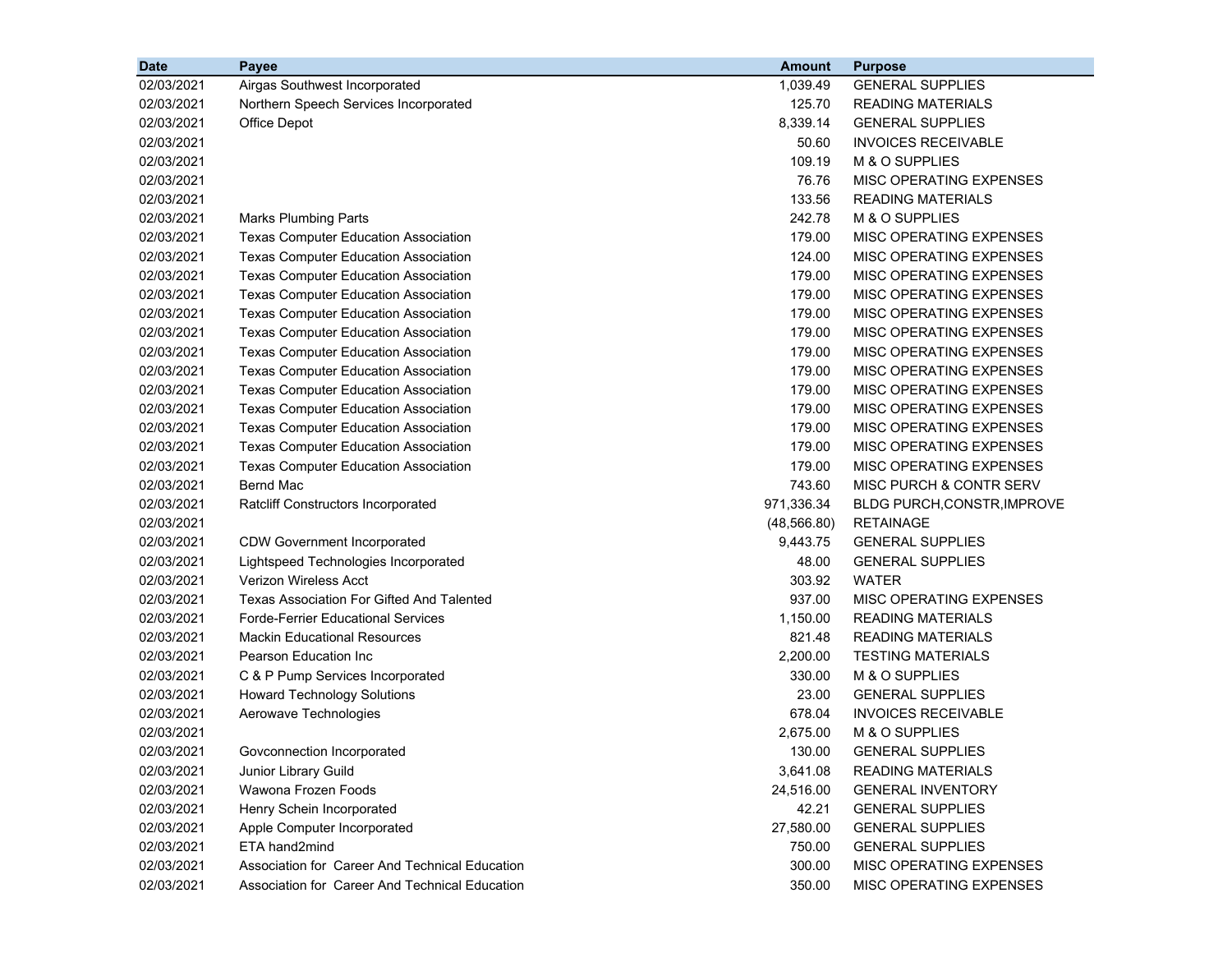| <b>Date</b> | Payee                                                        | <b>Amount</b> | <b>Purpose</b>                       |
|-------------|--------------------------------------------------------------|---------------|--------------------------------------|
| 02/03/2021  | <b>City Of Grand Prairie Water Utilities</b>                 | 1,438.32      | <b>WATER</b>                         |
| 02/03/2021  | Texas Association Of Secondary School Principals             | 129.00        | MISC OPERATING EXPENSES              |
| 02/03/2021  | Arlington Hardware Incorporated #53                          | 115.02        | M & O SUPPLIES                       |
| 02/03/2021  | <b>Super Duper Publications</b>                              | 13.95         | <b>GENERAL SUPPLIES</b>              |
| 02/03/2021  |                                                              | 138.90        | <b>READING MATERIALS</b>             |
| 02/03/2021  | Catholic Charities Translation & Interpreter Network         | 32,964.48     | MISC PURCH & CONTR SERV              |
| 02/03/2021  | <b>Total Maintenance Solutions-South</b>                     | 72.64         | M & O SUPPLIES                       |
| 02/03/2021  | Monarch Trophy Studio                                        | 8.90          | <b>GENERAL SUPPLIES</b>              |
| 02/03/2021  | Speech Corner LLC                                            | 43.93         | <b>GENERAL SUPPLIES</b>              |
| 02/03/2021  | Logisoft Computer Products LLC                               | 689.50        | <b>GENERAL SUPPLIES</b>              |
| 02/03/2021  | <b>IXL Learning</b>                                          | 359.00        | <b>GENERAL SUPPLIES</b>              |
| 02/03/2021  | Learning Zone                                                | 106.45        | <b>GENERAL SUPPLIES</b>              |
| 02/03/2021  | Texas Interpreting Services, LLC                             | 6,560.25      | MISC PURCH & CONTR SERV              |
| 02/03/2021  | Oden Aaron R                                                 | 165.00        | MISC PURCH & CONTR SERV              |
| 02/03/2021  | International Society for Technology in Education            | 1,365.00      | MISC OPERATING EXPENSES              |
| 02/03/2021  | Washington Varandas                                          | 330.00        | MISC PURCH & CONTR SERV              |
| 02/03/2021  | Camper Marcus                                                | 825.00        | MISC PURCH & CONTR SERV              |
| 02/03/2021  | <b>Binswanger Glass</b>                                      | 1,010.96      | M & O SUPPLIES                       |
| 02/03/2021  | Guitar Center/Arlington                                      | 499.99        | <b>GENERAL SUPPLIES</b>              |
| 02/03/2021  | Rhodes Jennifer                                              | 165.00        | MISC PURCH & CONTR SERV              |
| 02/03/2021  | Eichelbaum Wardell Hansen Powell & Mehl P.C.                 | 67,148.65     | <b>LEGAL SERVICES</b>                |
| 02/03/2021  | <b>Beard's Towing</b>                                        | 235.00        | <b>CONTRACTED MAINT &amp; REPAIR</b> |
| 02/03/2021  | Stevens Jason Allen                                          | 330.00        | MISC PURCH & CONTR SERV              |
| 02/03/2021  | Brown John                                                   | 173.25        | MISC PURCH & CONTR SERV              |
| 02/03/2021  | National Wholesale Supply                                    | 10.41         | M & O SUPPLIES                       |
| 02/03/2021  | <b>Thrasher Carlos M</b>                                     | 190.00        | MISC PURCH & CONTR SERV              |
| 02/03/2021  | Lead4Ward LLC                                                | 1,365.00      | MISC OPERATING EXPENSES              |
| 02/03/2021  | Kikkoman International Inc                                   | 711.48        | <b>GENERAL INVENTORY</b>             |
| 02/03/2021  | Kurz & Company                                               | 3,597.66      | <b>FOOD</b>                          |
| 02/03/2021  | <b>Jakes Finer Foods</b>                                     | 12,501.60     | <b>GENERAL INVENTORY</b>             |
| 02/03/2021  | Accent Awards & Trophies, LLC                                | 1,795.50      | <b>GENERAL SUPPLIES</b>              |
| 02/03/2021  |                                                              | 41.95         | MISC OPERATING EXPENSES              |
| 02/03/2021  | Accent Awards & Trophies, LLC                                | 616.90        | <b>INVOICES RECEIVABLE</b>           |
| 02/03/2021  | Environmental Systems Research Institute Incorporated (Esri) | 1,150.00      | <b>CONTRACTED MAINT &amp; REPAIR</b> |
| 02/03/2021  | Image 360 Arlington (Formerly Signs Now)                     | 387.50        | <b>GENERAL SUPPLIES</b>              |
| 02/03/2021  | Follett School Solutions, Inc.                               | 14,401.24     | <b>READING MATERIALS</b>             |
| 02/03/2021  | Lone Star Furnishings LLC                                    | 2,828.20      | <b>GENERAL SUPPLIES</b>              |
| 02/03/2021  | Engage2learn                                                 | 32,659.60     | MISC PURCH & CONTR SERV              |
| 02/03/2021  | Tracey Lynn Dixon                                            | 165.00        | MISC PURCH & CONTR SERV              |
| 02/03/2021  | <b>Brown Reynolds Watford Architects</b>                     | 102,106.72    | BLDG PURCH, CONSTR, IMPROVE          |
| 02/03/2021  | Texas Association for Supervision and Curriculum Development | 399.00        | MISC OPERATING EXPENSES              |
| 02/03/2021  | Fastsigns N. Arlington                                       | 478.26        | <b>GENERAL SUPPLIES</b>              |
| 02/03/2021  | <b>Tarrant County Tax Assessor-Collector</b>                 | 44.00         | MISC OPERATING EXPENSES              |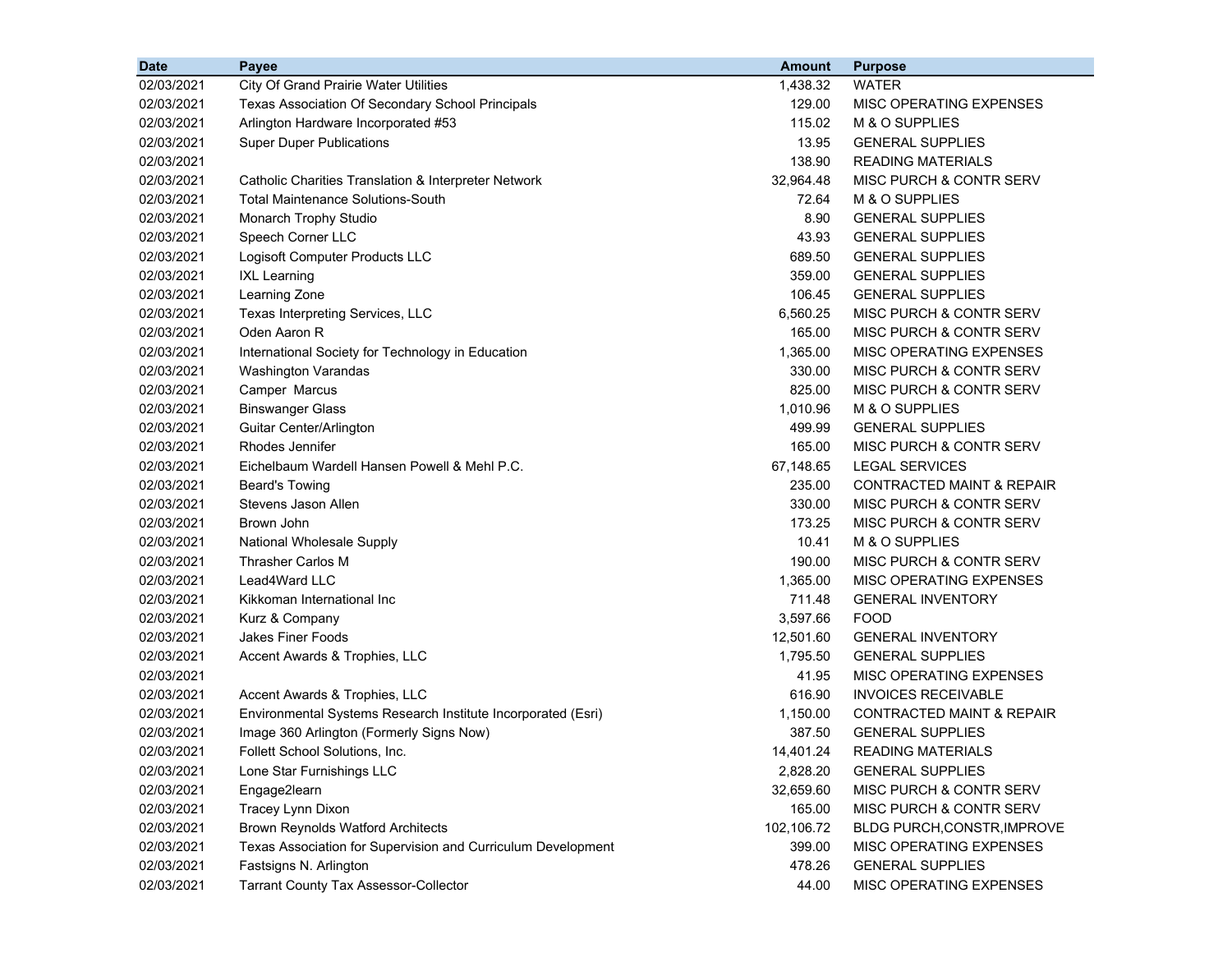| <b>Date</b> | Payee                                  | <b>Amount</b> | <b>Purpose</b>                       |
|-------------|----------------------------------------|---------------|--------------------------------------|
| 02/03/2021  | <b>Tyson Prepared Foods</b>            | 9,714.25      | <b>GENERAL INVENTORY</b>             |
| 02/03/2021  | Ferguson Enterprises, Inc.             | 931.21        | M & O SUPPLIES                       |
| 02/03/2021  | <b>US Games</b>                        | 500.80        | <b>GENERAL SUPPLIES</b>              |
| 02/03/2021  | HP Inc.                                | 763.39        | <b>GENERAL SUPPLIES</b>              |
| 02/03/2021  | <b>Sirius Education Solutions LLC</b>  | 2,400.00      | <b>GENERAL SUPPLIES</b>              |
| 02/03/2021  | Kleen-Air Filter Service & Sales       | 1,503.36      | <b>GENERAL INVENTORY</b>             |
| 02/03/2021  | Lowe's Home Centers, LLC               | 419.48        | <b>GENERAL SUPPLIES</b>              |
| 02/03/2021  |                                        | 31.28         | M & O SUPPLIES                       |
| 02/03/2021  | Glenn Engineering Corp.                | 183,360.00    | <b>CONTRACTED MAINT &amp; REPAIR</b> |
| 02/03/2021  | Sysco North Texas                      | 70,490.91     | <b>GENERAL INVENTORY</b>             |
| 02/03/2021  | Flocabulary Inc                        | 2,500.00      | <b>GENERAL SUPPLIES</b>              |
| 02/03/2021  | Turnitin, LLC                          | 4,615.00      | <b>GENERAL SUPPLIES</b>              |
| 02/03/2021  | Reeder Concrete, Inc                   | 398,680.00    | <b>CONTRACTED MAINT &amp; REPAIR</b> |
| 02/03/2021  |                                        | (19,934.00)   | <b>RETAINAGE</b>                     |
| 02/03/2021  | Moore Supply Co                        | 43.24         | M & O SUPPLIES                       |
| 02/03/2021  | OTC Brands, Inc                        | 518.94        | <b>GENERAL SUPPLIES</b>              |
| 02/03/2021  |                                        | 219.07        | <b>INVOICES RECEIVABLE</b>           |
| 02/03/2021  | Cobblestone Graphic Equipment LLC      | 208.85        | <b>CONTRACTED MAINT &amp; REPAIR</b> |
| 02/03/2021  | Mavich LLC                             | 760.32        | <b>GENERAL INVENTORY</b>             |
| 02/03/2021  |                                        | 105,119.36    | <b>GENERAL SUPPLIES</b>              |
| 02/03/2021  | OverDrive, Inc                         | 6,300.00      | <b>READING MATERIALS</b>             |
| 02/03/2021  | <b>C&amp;S Trailers</b>                | 935.46        | <b>CONTRACTED MAINT &amp; REPAIR</b> |
| 02/03/2021  |                                        | 15,125.85     | M & O SUPPLIES                       |
| 02/03/2021  | Nasco                                  | 4,265.99      | <b>GENERAL SUPPLIES</b>              |
| 02/03/2021  | Barnes & Noble College Booksellers LLC | 3,298.90      | <b>READING MATERIALS</b>             |
| 02/03/2021  |                                        | 1,550.00      | <b>TEXTBOOKS</b>                     |
| 02/03/2021  | Learning A-Z LLC                       | 708.00        | <b>GENERAL SUPPLIES</b>              |
| 02/03/2021  |                                        | 7,600.00      | <b>READING MATERIALS</b>             |
| 02/03/2021  | Zonar Systems Inc                      | 550.00        | <b>CONTRACTED MAINT &amp; REPAIR</b> |
| 02/03/2021  | EDpuzzle, Incorporated                 | 1,600.00      | <b>GENERAL SUPPLIES</b>              |
| 02/03/2021  | Staples Inc/Staples Business Advantage | 7,914.36      | <b>GENERAL SUPPLIES</b>              |
| 02/03/2021  |                                        | 80.34         | <b>INVOICES RECEIVABLE</b>           |
| 02/03/2021  |                                        | 1,259.10      | M & O SUPPLIES                       |
| 02/03/2021  | <b>Arlington Strings</b>               | 390.10        | <b>GENERAL SUPPLIES</b>              |
| 02/03/2021  | <b>MSB Consulting</b>                  | 652.73        | MISC PURCH & CONTR SERV              |
| 02/03/2021  | PowerSchool Group LLC                  | 600.00        | MISC OPERATING EXPENSES              |
| 02/03/2021  | <b>Terracon Consultants</b>            | 2,451.75      | BLDG PURCH, CONSTR, IMPROVE          |
| 02/03/2021  | VocabularySpellingCity                 | 1,440.75      | <b>GENERAL SUPPLIES</b>              |
| 02/03/2021  | Wright Express FSC                     | 24,555.47     | ACCOUNTS PAYABLE-ACCRUALS            |
| 02/03/2021  | SchoolMint Inc.                        | 96,532.84     | <b>CONTRACTED MAINT &amp; REPAIR</b> |
| 02/03/2021  | Audrey Bragg Consulting LLC            | 1,800.00      | MISC PURCH & CONTR SERV              |
| 02/03/2021  | <b>RJM Contractors Inc</b>             | 318,415.00    | BLDG PURCH, CONSTR, IMPROVE          |
| 02/03/2021  |                                        | (15,920.75)   | <b>RETAINAGE</b>                     |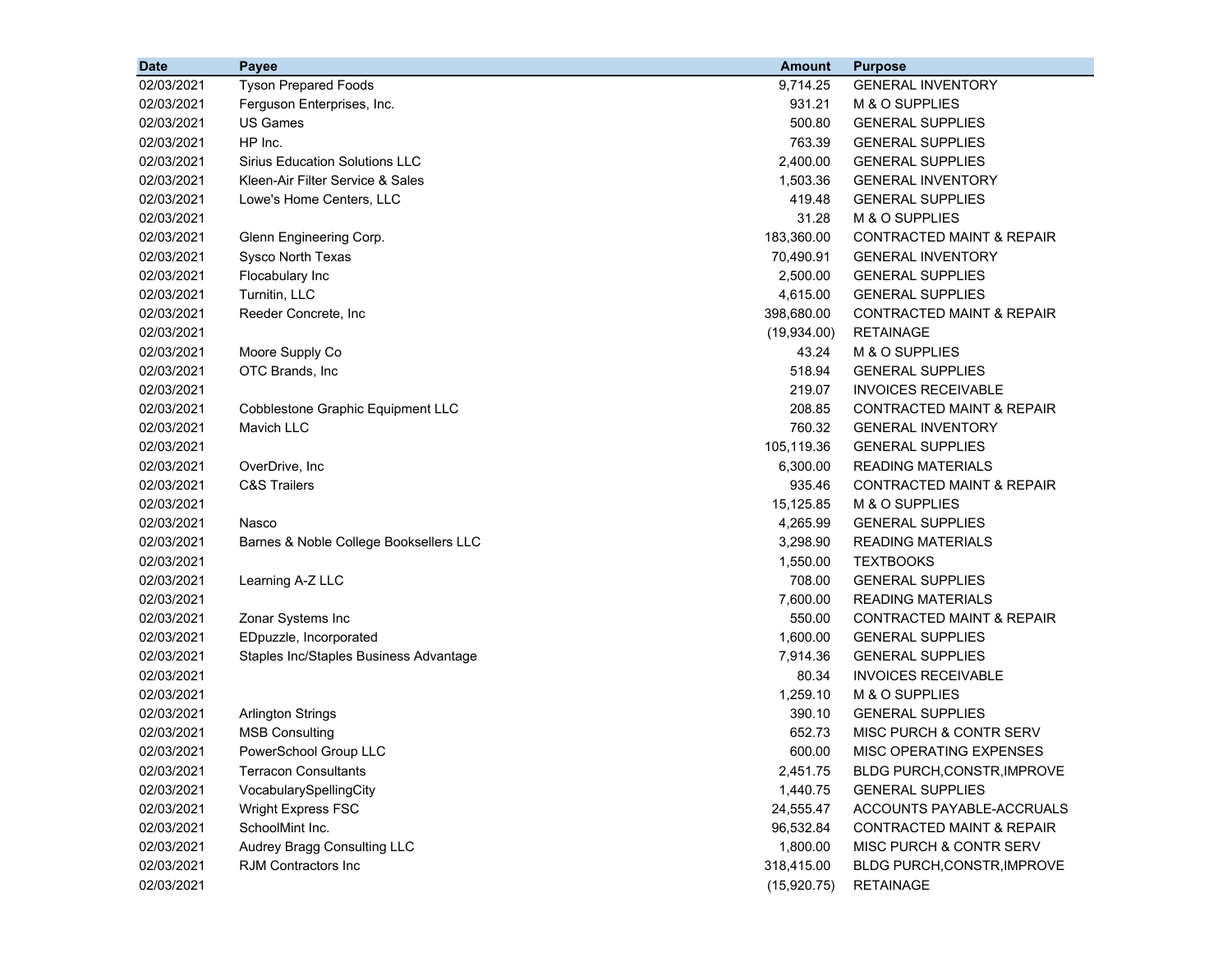| <b>Date</b> | Payee                                                          | <b>Amount</b> | <b>Purpose</b>                       |
|-------------|----------------------------------------------------------------|---------------|--------------------------------------|
| 02/03/2021  | R.L. Townsend & Associates, LLC                                | 3,610.00      | <b>AUDIT SERVICES</b>                |
| 02/03/2021  | Compu-Data International LLC                                   | 3,400.00      | <b>GENERAL SUPPLIES</b>              |
| 02/03/2021  |                                                                | 620.24        | MISC PURCH & CONTR SERV              |
| 02/03/2021  | <b>Blick Art Materials</b>                                     | 253.00        | <b>GENERAL SUPPLIES</b>              |
| 02/03/2021  | ValueSure Agency Inc.                                          | 71.00         | MISC OPERATING EXPENSES              |
| 02/03/2021  | Tresona Multimedia, LLC                                        | 1,535.00      | <b>INVOICES RECEIVABLE</b>           |
| 02/03/2021  | Jesus Adame                                                    | 165.00        | MISC PURCH & CONTR SERV              |
| 02/03/2021  | Texas Music Educators Association Inc                          | 852.00        | MISC OPERATING EXPENSES              |
| 02/03/2021  | Jastin Dewan Williams                                          | 165.00        | MISC PURCH & CONTR SERV              |
| 02/03/2021  | <b>Tasty Brands LLC</b>                                        | 22,775.00     | <b>GENERAL INVENTORY</b>             |
| 02/03/2021  | DeltaMath Solutions Incorporated                               | 495.00        | <b>GENERAL SUPPLIES</b>              |
| 02/03/2021  | Teaching and Learning Connections                              | 1,200.00      | MISC OPERATING EXPENSES              |
| 02/03/2021  | Premier Wireless Business Technology Solutions                 | 349.86        | <b>GENERAL SUPPLIES</b>              |
| 02/03/2021  | Notable Incorporated                                           | 543.00        | <b>GENERAL SUPPLIES</b>              |
| 02/03/2021  | Matt Hartwell Design                                           | 1,925.00      | MISC PURCH & CONTR SERV              |
| 02/03/2021  | New Dairy Opco LLC DBA Borden Dairy                            | 36,081.17     | <b>FOOD</b>                          |
| 02/03/2021  | Clauda Clark                                                   | 55.00         | MISC PURCH & CONTR SERV              |
| 02/03/2021  | <b>Spectrum Consulting</b>                                     | 1,572.50      | <b>MISC PURCH &amp; CONTR SERV</b>   |
| 02/03/2021  | <b>Torie Soland</b>                                            | 190.00        | MISC PURCH & CONTR SERV              |
| 02/03/2021  | Aaron Mannke                                                   | 80.00         | MISC PURCH & CONTR SERV              |
| 02/03/2021  | Shyanne Martinez                                               | 150.00        | MISC PURCH & CONTR SERV              |
| 02/03/2021  | Ramon Arreguin                                                 | 105.00        | MISC PURCH & CONTR SERV              |
| 02/03/2021  | <b>Teachers First LLC</b>                                      | 6,750.00      | MISC PURCH & CONTR SERV              |
| 02/03/2021  | Deanna Jefferson Smith                                         | 9,999.98      | MISC PURCH & CONTR SERV              |
| 02/03/2021  | <b>Justin Werst</b>                                            | 170.00        | MISC PURCH & CONTR SERV              |
| 02/03/2021  | Jordan Tittsworth                                              | 105.00        | MISC PURCH & CONTR SERV              |
| 02/03/2021  | Complete Supply Incorporated                                   | 14,500.00     | <b>FURN &amp; EQUIP &gt; \$5,000</b> |
| 02/03/2021  |                                                                | 5,975.17      | <b>GENERAL SUPPLIES</b>              |
| 02/03/2021  |                                                                | 37,960.40     | M & O SUPPLIES                       |
| 02/03/2021  | <b>Tarrant County Tax Office</b>                               | 307,201.58    | TARRANT APPRAISAL DIST               |
| 02/03/2021  | Elevator Maintenance and Repair Incorporated                   | 3,799.78      | <b>CONTRACTED MAINT &amp; REPAIR</b> |
| 02/03/2021  | International Baccalaureate America                            | 27,264.00     | MISC OPERATING EXPENSES              |
| 02/03/2021  | Austin Turf & Tractor                                          | 1,083.91      | M & O SUPPLIES                       |
| 02/03/2021  | Atmos Energy                                                   | 60,584.10     | <b>WATER</b>                         |
| 02/03/2021  | <b>Temperature Control Systems</b>                             | 276.00        | M & O SUPPLIES                       |
| 02/03/2021  | Achieve 3000                                                   | 51,420.00     | <b>GENERAL SUPPLIES</b>              |
| 02/03/2021  | Moses Palmer Howell Llp Attorneys At Law                       | 1,352.50      | <b>LEGAL SERVICES</b>                |
| 02/03/2021  | Music & Arts                                                   | 2,369.10      | <b>CONTRACTED MAINT &amp; REPAIR</b> |
| 02/03/2021  |                                                                | 119.96        | <b>GENERAL SUPPLIES</b>              |
| 02/03/2021  | <b>Sprint Nextel Network</b>                                   | 3,966.00      | CONTRACTED MAINT & REPAIR            |
| 02/03/2021  | Arlington Independent School District Food & Nutrition Service | 6.75          | MISC OPERATING EXPENSES              |
| 02/03/2021  | Rush Truck Centers Of Texas Limited Partnership                | 400.79        | <b>CONTRACTED MAINT &amp; REPAIR</b> |
| 02/03/2021  |                                                                | 202.28        | <b>GENERAL INVENTORY</b>             |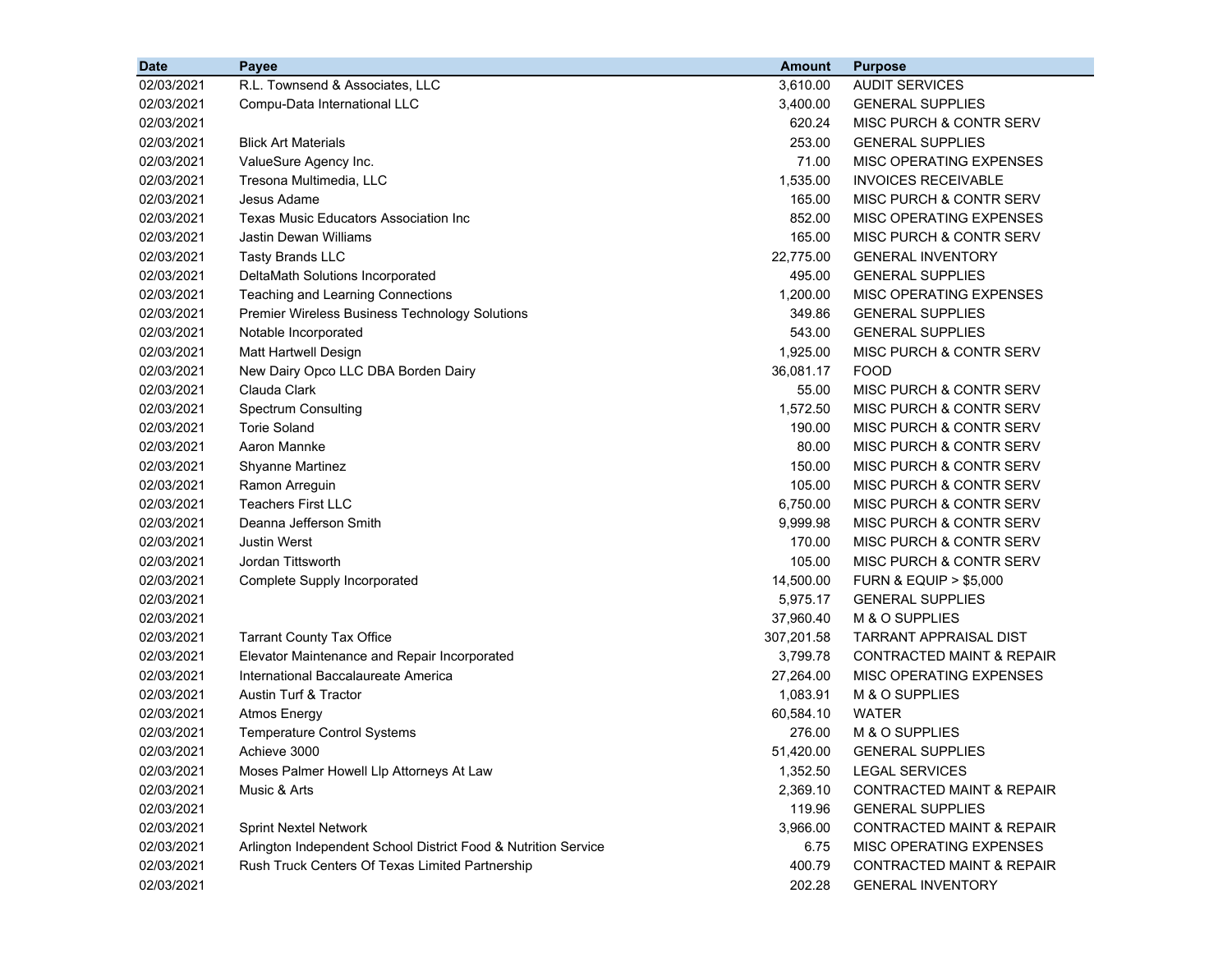| <b>Date</b> | Payee                                                   | <b>Amount</b> | <b>Purpose</b>                       |
|-------------|---------------------------------------------------------|---------------|--------------------------------------|
| 02/03/2021  |                                                         | 191.74        | M & O SUPPLIES                       |
| 02/03/2021  | Texas Association Of School Boards Risk Management Fund | 3,782.50      | INSURANCE/BOND PREMIUMS              |
| 02/03/2021  | <b>Federal Express Corporation</b>                      | 155.97        | <b>GENERAL SUPPLIES</b>              |
| 02/03/2021  | <b>Bernd Shelley Burke</b>                              | 214.60        | MISC PURCH & CONTR SERV              |
| 02/03/2021  | H2O Supply Incorporated                                 | 636.00        | <b>GENERAL INVENTORY</b>             |
| 02/03/2021  | City Of Arlington Water Department                      | 2,420.01      | <b>WATER</b>                         |
| 02/03/2021  | Demco Incorporated                                      | 2,422.98      | <b>GENERAL SUPPLIES</b>              |
| 02/03/2021  | <b>Fisher Science Education</b>                         | 633.02        | <b>GENERAL SUPPLIES</b>              |
| 02/03/2021  | Gopher Sport Equipment                                  | 1,671.27      | <b>GENERAL SUPPLIES</b>              |
| 02/03/2021  |                                                         | 195.74        | <b>INVOICES RECEIVABLE</b>           |
| 02/03/2021  | Music In Motion Incorporated                            | 126.45        | <b>GENERAL SUPPLIES</b>              |
| 02/03/2021  | <b>Pyramid School Products</b>                          | 1,450.71      | <b>GENERAL SUPPLIES</b>              |
| 02/03/2021  | Quality Audio Visual Service Incorporated               | 150.00        | CONTRACTED MAINT & REPAIR            |
| 02/03/2021  | U S Post Office                                         | 275.00        | <b>GENERAL SUPPLIES</b>              |
| 02/03/2021  | <b>United Educators Association</b>                     | 1,091.37      | UNITED FUND                          |
| 02/03/2021  | Texas United School Employees Local 100                 | 81.58         | UNITED FUND                          |
| 02/03/2021  | Truman Tim Chapter 13 Trustee                           | 542.31        | UNITED FUND                          |
| 02/03/2021  | Association Of Texas Professional Teachers Local        | 12.86         | UNITED FUND                          |
| 02/03/2021  | Association Of Texas Professional Educators State       | 92.35         | UNITED FUND                          |
| 02/03/2021  | Association Of Texas Professional Educators State       | 20.00         | UNITED FUND                          |
| 02/03/2021  | Educational Employees Credit Union - HSA                | 634.41        | <b>DENTAL INSURANCE</b>              |
| 02/03/2021  | <b>Educational Employees Credit Union</b>               | 5,390.00      | DUE TO CREDIT UNION                  |
| 02/03/2021  | <b>Texas State Teachers Association</b>                 | 163.44        | UNITED FUND                          |
| 02/03/2021  | J P Morgan Chase Bank                                   | 661.67        | M & O SUPPLIES                       |
| 02/04/2021  | Texas Art Education Association Youth Art Month         | 2,023.00      | STUDENT TVL*NO AISD BUSES            |
| 02/04/2021  | Lone Star Communications Incorporated                   | 10,811.00     | CONTRACTED MAINT & REPAIR            |
| 02/04/2021  | Pearson Education Inc                                   | 1,835.57      | <b>GENERAL SUPPLIES</b>              |
| 02/04/2021  |                                                         | 3,351.15      | <b>READING MATERIALS</b>             |
| 02/04/2021  |                                                         | 2,776.24      | <b>TEXTBOOKS</b>                     |
| 02/04/2021  | Musser Amanda                                           | 922.50        | MISC PURCH & CONTR SERV              |
| 02/04/2021  | Finishing & Mailing Center LLC                          | 10,406.87     | MISC PURCH & CONTR SERV              |
| 02/04/2021  | Ferguson Enterprises, Inc.                              | 110.25        | M & O SUPPLIES                       |
| 02/04/2021  | Lowe's Home Centers, LLC                                | 12.75         | M & O SUPPLIES                       |
| 02/04/2021  | Flocabulary Inc                                         | 2,000.00      | <b>GENERAL SUPPLIES</b>              |
| 02/04/2021  | Lincoln Electric Company                                | 428.54        | <b>GENERAL SUPPLIES</b>              |
| 02/04/2021  | Nasco                                                   | 1,300.28      | <b>GENERAL SUPPLIES</b>              |
| 02/04/2021  | Moore Waste and Recycling Services                      | 7,991.13      | <b>CONTRACTED MAINT &amp; REPAIR</b> |
| 02/04/2021  | El Capa LTD                                             | 6,568.75      | <b>RENTALS &amp; OPERATING LEASE</b> |
| 02/04/2021  | <b>EAI Education</b>                                    | 232.48        | <b>GENERAL SUPPLIES</b>              |
| 02/04/2021  | Mastery Education (Peoples Education)                   | 5,310.83      | <b>GENERAL SUPPLIES</b>              |
| 02/04/2021  | Kaplan Early Learning Company                           | 795.89        | <b>GENERAL SUPPLIES</b>              |
| 02/04/2021  | <b>Financial Benefits Systems</b>                       | 185.38        | UNITED FUND                          |
| 02/05/2021  | <b>Grainger Industrial Supply</b>                       | 1,068.00      | <b>GENERAL SUPPLIES</b>              |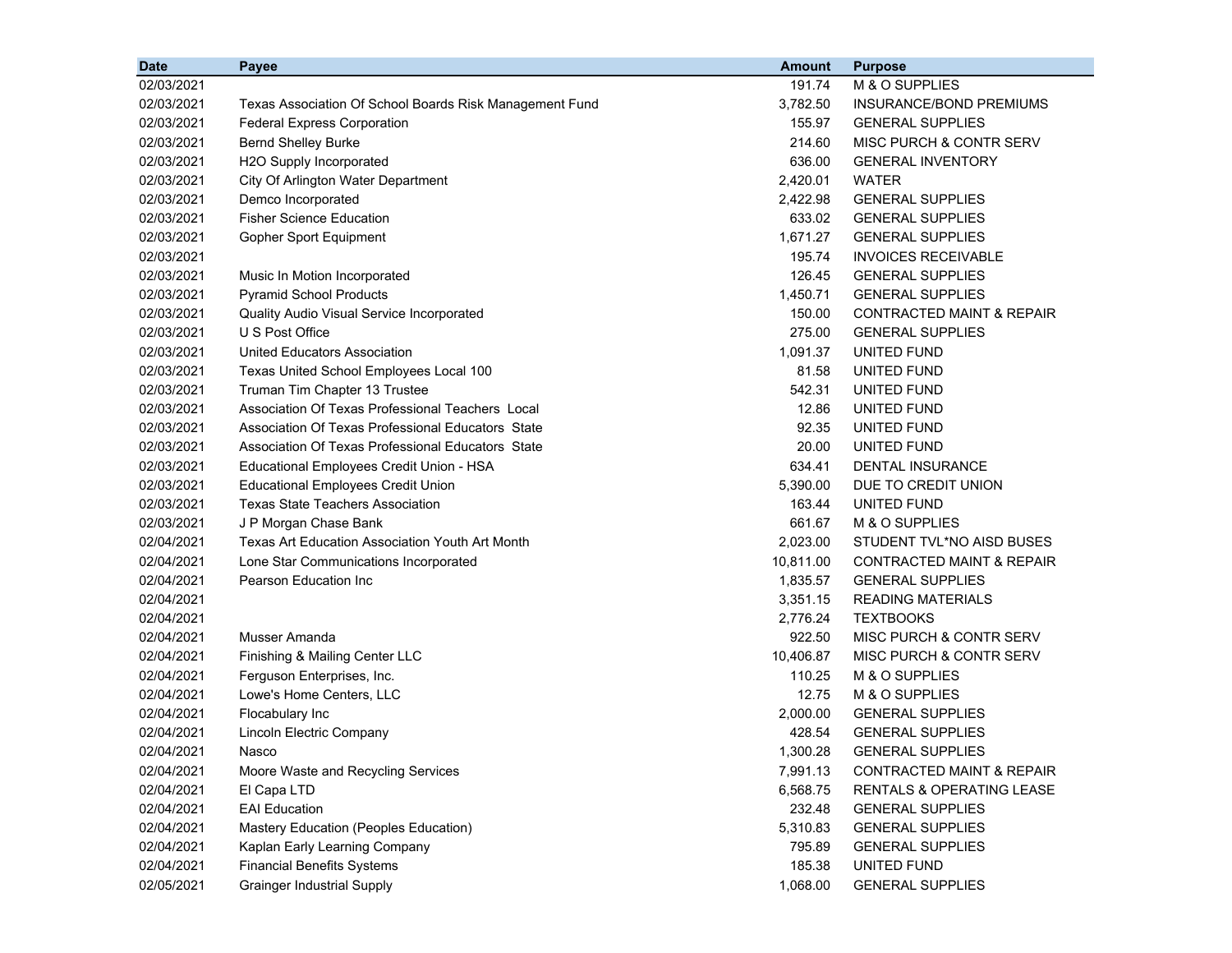| <b>Date</b> | Payee                                                  | <b>Amount</b> | <b>Purpose</b>                       |
|-------------|--------------------------------------------------------|---------------|--------------------------------------|
| 02/05/2021  |                                                        | 99.98         | M & O SUPPLIES                       |
| 02/05/2021  | Home Depot Pro                                         | 145.79        | M & O SUPPLIES                       |
| 02/05/2021  | Apex Supply Company                                    | 778.42        | M & O SUPPLIES                       |
| 02/05/2021  | Kroger                                                 | 67.81         | <b>FOOD</b>                          |
| 02/05/2021  |                                                        | 254.19        | <b>GENERAL SUPPLIES</b>              |
| 02/05/2021  | United Refrigeration Incorporated                      | 251.50        | M & O SUPPLIES                       |
| 02/05/2021  | Ace Mart Restaurant Supply Company                     | 564.96        | <b>GENERAL SUPPLIES</b>              |
| 02/05/2021  | <b>Masters Distribution Systems</b>                    | 2,438.39      | <b>FOOD</b>                          |
| 02/05/2021  |                                                        | 13,768.05     | MISC OPERATING EXPENSES              |
| 02/05/2021  | Barnes & Noble Booksellers, Inc                        | 106.94        | <b>GENERAL SUPPLIES</b>              |
| 02/05/2021  |                                                        | 2,793.85      | <b>READING MATERIALS</b>             |
| 02/05/2021  | Abdo Publishing Company                                | 1,027.55      | <b>READING MATERIALS</b>             |
| 02/05/2021  | World Book Incorporated                                | 1,570.00      | <b>GENERAL SUPPLIES</b>              |
| 02/05/2021  | Jason's Deli                                           | 84.99         | MISC OPERATING EXPENSES              |
| 02/05/2021  | Fastsigns                                              | 53.00         | <b>GENERAL SUPPLIES</b>              |
| 02/05/2021  | PPG Architectural Finishes, Inc.                       | 191.61        | M & O SUPPLIES                       |
| 02/05/2021  | Medco Sports Medicine                                  | 44.33         | <b>GENERAL SUPPLIES</b>              |
| 02/05/2021  | <b>Careys Sporting Goods</b>                           | 575.82        | <b>GENERAL SUPPLIES</b>              |
| 02/05/2021  | <b>Concentra Medical Centers</b>                       | 312.50        | <b>MISC OPERATING EXPENSES</b>       |
| 02/05/2021  | Office Depot                                           | 961.74        | <b>GENERAL SUPPLIES</b>              |
| 02/05/2021  |                                                        | 121.39        | M & O SUPPLIES                       |
| 02/05/2021  | Orion Park Shady Valley West Property Owners Assoc Inc | 23,757.13     | MISC OPERATING EXPENSES              |
| 02/05/2021  | B & H Photo Video                                      | 1,792.62      | <b>GENERAL SUPPLIES</b>              |
| 02/05/2021  | <b>CDW Government Incorporated</b>                     | 4,822.53      | <b>GENERAL SUPPLIES</b>              |
| 02/05/2021  | Cowboy Towing                                          | 1,397.00      | <b>CONTRACTED MAINT &amp; REPAIR</b> |
| 02/05/2021  | <b>Ben E Keith</b>                                     | 1,656.83      | <b>GENERAL SUPPLIES</b>              |
| 02/05/2021  | Association for Career And Technical Education         | 325.00        | MISC OPERATING EXPENSES              |
| 02/05/2021  | Arlington Hardware Incorporated #53                    | 187.98        | M & O SUPPLIES                       |
| 02/05/2021  | Mardel Incorporated                                    | 149.93        | <b>GENERAL SUPPLIES</b>              |
| 02/05/2021  | Catholic Charities Translation & Interpreter Network   | 3,667.77      | <b>GENERAL SUPPLIES</b>              |
| 02/05/2021  |                                                        | 3,840.85      | MISC PURCH & CONTR SERV              |
| 02/05/2021  | Woodwind & Brasswind Inc                               | 148.00        | <b>GENERAL SUPPLIES</b>              |
| 02/05/2021  | Lead4Ward LLC                                          | 195.00        | MISC OPERATING EXPENSES              |
| 02/05/2021  | Lead4Ward LLC                                          | 195.00        | MISC OPERATING EXPENSES              |
| 02/05/2021  | Lead4Ward LLC                                          | 195.00        | MISC OPERATING EXPENSES              |
| 02/05/2021  | Lead4Ward LLC                                          | 195.00        | MISC OPERATING EXPENSES              |
| 02/05/2021  | Lead4Ward LLC                                          | 195.00        | <b>MISC OPERATING EXPENSES</b>       |
| 02/05/2021  | Lead4Ward LLC                                          | 195.00        | <b>MISC OPERATING EXPENSES</b>       |
| 02/05/2021  | Lead4Ward LLC                                          | 1,365.00      | MISC OPERATING EXPENSES              |
| 02/05/2021  | Lead4Ward LLC                                          | 195.00        | MISC OPERATING EXPENSES              |
| 02/05/2021  | Kurz & Company                                         | 2,652.53      | <b>FOOD</b>                          |
| 02/05/2021  | <b>Jakes Finer Foods</b>                               | 1,153.40      | <b>GENERAL INVENTORY</b>             |
| 02/05/2021  | Accent Awards & Trophies, LLC                          | 70.00         | MISC PURCH & CONTR SERV              |
|             |                                                        |               |                                      |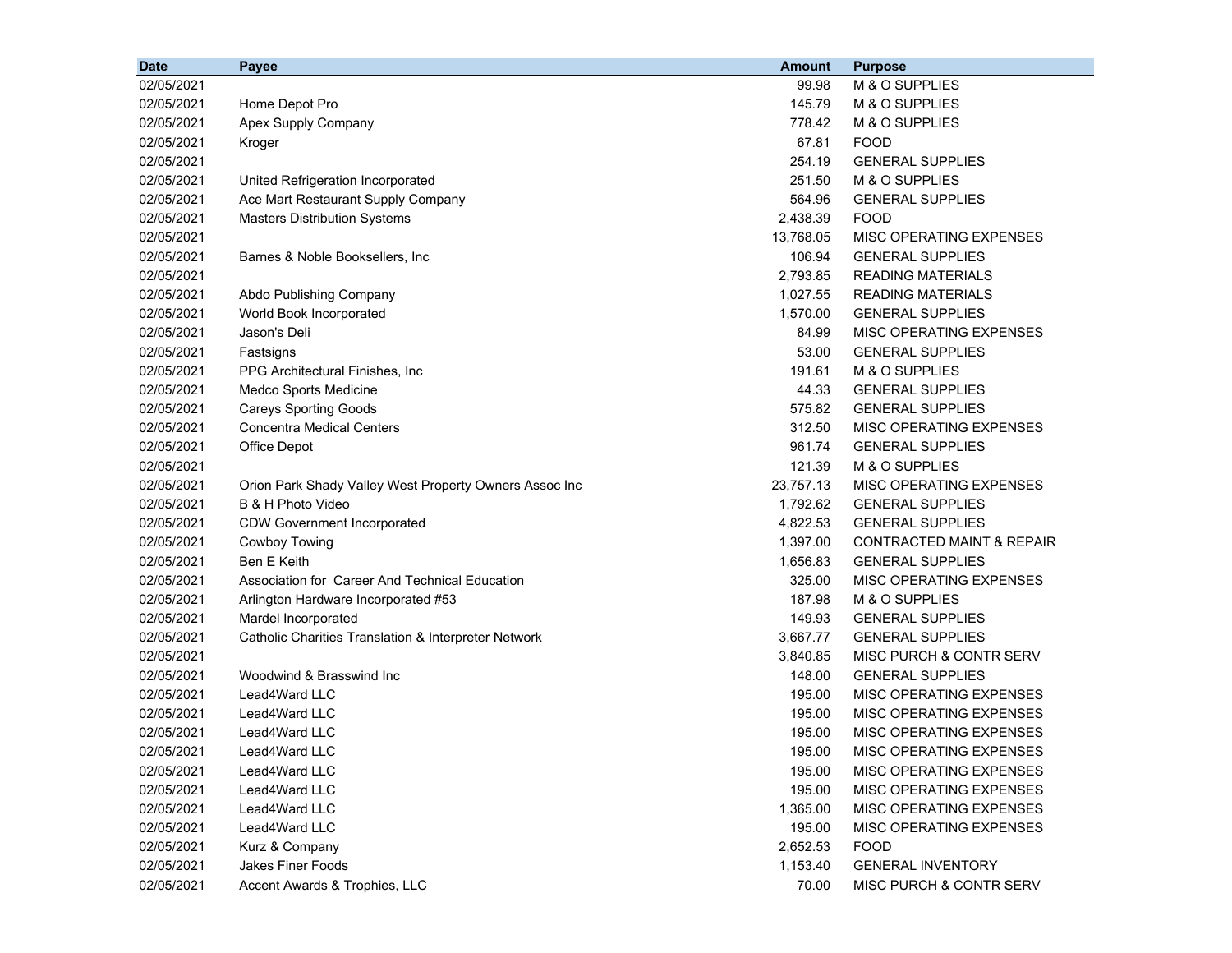| <b>Date</b> | Payee                                                | <b>Amount</b> | <b>Purpose</b>                       |
|-------------|------------------------------------------------------|---------------|--------------------------------------|
| 02/05/2021  | Best Buy for Business                                | 569.94        | <b>GENERAL SUPPLIES</b>              |
| 02/05/2021  | <b>Creative Bus Sales Inc</b>                        | 320.85        | <b>GENERAL INVENTORY</b>             |
| 02/05/2021  | Crawford Electric Supply Company                     | 275.88        | M & O SUPPLIES                       |
| 02/05/2021  | Results Coaching Global LLC                          | 3,950.00      | MISC PURCH & CONTR SERV              |
| 02/05/2021  | Chick-fil-A North Collins Street                     | 124.24        | STUDENT TVL*NO AISD BUSES            |
| 02/05/2021  | <b>Tyson Prepared Foods</b>                          | 22,235.50     | <b>GENERAL INVENTORY</b>             |
| 02/05/2021  | Council of the Great City Schools                    | 1,000.00      | MISC OPERATING EXPENSES              |
| 02/05/2021  | Association for Supervision & Curriculum Development | 239.00        | <b>DUES</b>                          |
| 02/05/2021  | Occupational Health Solutions                        | 460.00        | MISC PURCH & CONTR SERV              |
| 02/05/2021  | Summit K12                                           | 2,949.85      | <b>GENERAL SUPPLIES</b>              |
| 02/05/2021  | Lowe's Home Centers, LLC                             | 239.48        | M & O SUPPLIES                       |
| 02/05/2021  | OTC Brands, Inc                                      | 224.03        | <b>GENERAL SUPPLIES</b>              |
| 02/05/2021  | Hilltop Securities Inc.                              | 3,500.00      | OTH PROFESSIONAL SERVICES            |
| 02/05/2021  | Lincoln Electric Company                             | 116.31        | <b>GENERAL SUPPLIES</b>              |
| 02/05/2021  | Scenario Learning, LLC                               | 5,090.00      | <b>GENERAL SUPPLIES</b>              |
| 02/05/2021  | Nasco                                                | 371.42        | <b>GENERAL SUPPLIES</b>              |
| 02/05/2021  | Sports Officials Unlimited                           | 4,910.00      | MISC PURCH & CONTR SERV              |
| 02/05/2021  | Auto Plus Auto Parts                                 | 303.08        | <b>GENERAL INVENTORY</b>             |
| 02/05/2021  | Staples Inc/Staples Business Advantage               | 2,950.69      | <b>GENERAL SUPPLIES</b>              |
| 02/05/2021  | <b>Arlington Strings</b>                             | 235.80        | <b>GENERAL SUPPLIES</b>              |
| 02/05/2021  | <b>MSB Consulting</b>                                | 1,186.39      | MISC PURCH & CONTR SERV              |
| 02/05/2021  | DrumFIT USA Corporation                              | 375.00        | <b>GENERAL SUPPLIES</b>              |
| 02/05/2021  | QUILL LLC                                            | 59.70         | <b>GENERAL SUPPLIES</b>              |
| 02/05/2021  | <b>Blick Art Materials</b>                           | 68.00         | <b>GENERAL SUPPLIES</b>              |
| 02/05/2021  | Gimkit Inc                                           | 650.00        | <b>GENERAL SUPPLIES</b>              |
| 02/05/2021  | Techmedia LLC                                        | 1,125.00      | MISC OPERATING EXPENSES              |
| 02/05/2021  | Miner LTD                                            | 501.50        | <b>CONTRACTED MAINT &amp; REPAIR</b> |
| 02/05/2021  | Premier Wireless Business Technology Solutions       | 299.88        | <b>GENERAL SUPPLIES</b>              |
| 02/05/2021  | <b>Spectrum Consulting</b>                           | 2,337.50      | MISC PURCH & CONTR SERV              |
| 02/05/2021  | La Bonita Wash and Dry                               | 2,372.00      | <b>CONTRACTED MAINT &amp; REPAIR</b> |
| 02/05/2021  | Peggy S. Graff                                       | 250.00        | MISC PURCH & CONTR SERV              |
| 02/05/2021  | Complete Supply Incorporated                         | 3,600.00      | <b>GENERAL INVENTORY</b>             |
| 02/05/2021  | <b>Temperature Control Systems</b>                   | 1,088.77      | M & O SUPPLIES                       |
| 02/05/2021  | Stovall Corporation                                  | 395.41        | CONTRACTED MAINT & REPAIR            |
| 02/05/2021  | Southwest International Trucks                       | 2,419.95      | <b>GENERAL INVENTORY</b>             |
| 02/05/2021  |                                                      | (456.34)      | M & O SUPPLIES                       |
| 02/05/2021  | Music & Arts                                         | 73.72         | <b>CONTRACTED MAINT &amp; REPAIR</b> |
| 02/05/2021  | Byrne Brothers Foods Incorporate                     | 2,588.80      | <b>GENERAL INVENTORY</b>             |
| 02/05/2021  | Rush Truck Centers Of Texas Limited Partnership      | 860.06        | <b>GENERAL INVENTORY</b>             |
| 02/05/2021  |                                                      | 1,235.17      | M & O SUPPLIES                       |
| 02/05/2021  | R R Donnelley                                        | 377.98        | <b>GENERAL SUPPLIES</b>              |
| 02/05/2021  | J P Morgan Chase Bank - For SUA payments             | 444,352.20    | Credit Card Payable                  |
| 02/05/2021  | SiteOne Landscape Supply Holding LLC                 | 101.10        | M & O SUPPLIES                       |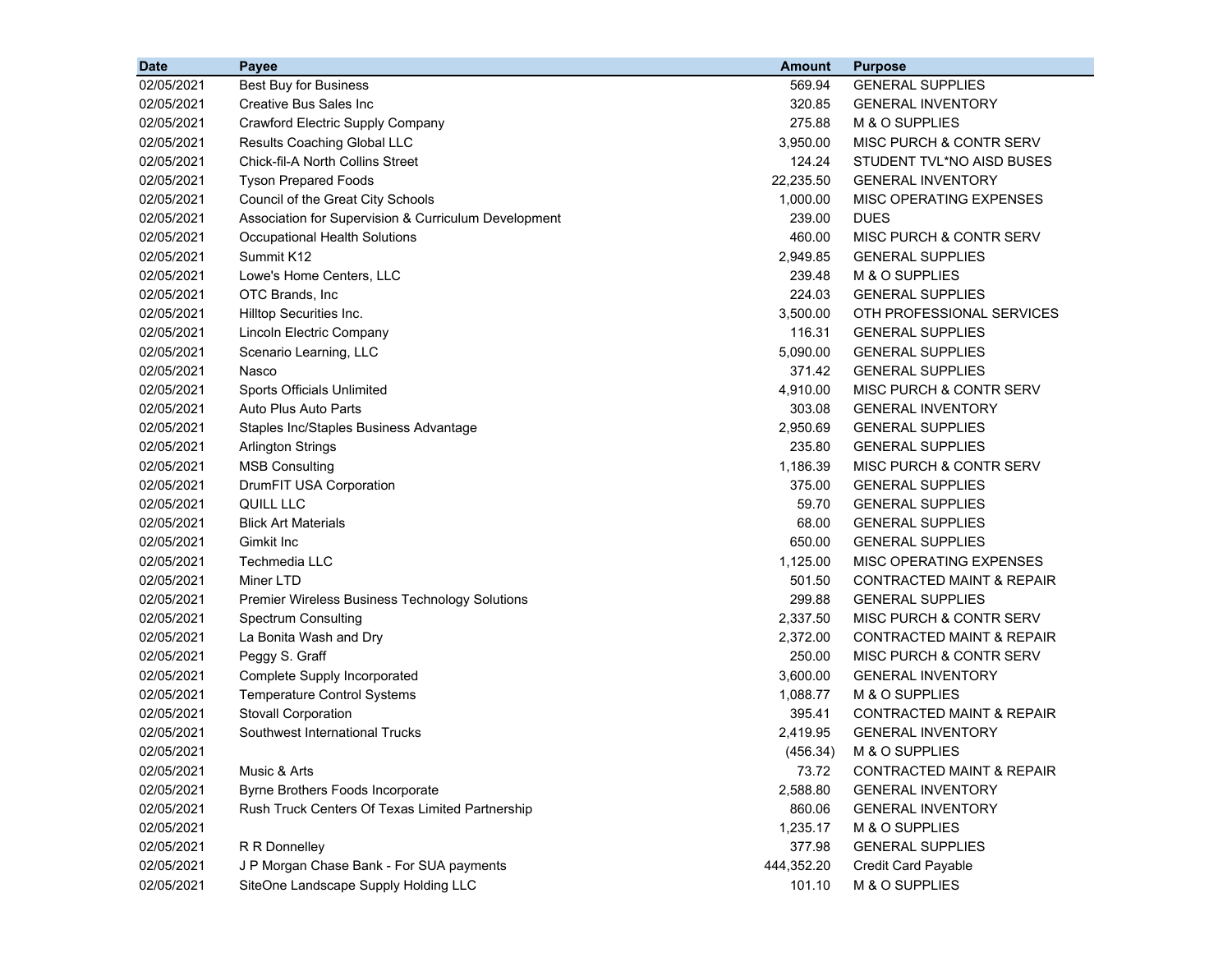| <b>Date</b> | Payee                          | <b>Amount</b> | <b>Purpose</b>                             |
|-------------|--------------------------------|---------------|--------------------------------------------|
| 02/05/2021  | <b>Commercial Recorder</b>     | 283.40        | <b>Statutorily Required Public Notices</b> |
| 02/05/2021  | <b>Pyramid School Products</b> | 5,568.96      | <b>GENERAL INVENTORY</b>                   |
| 02/05/2021  |                                | 862.16        | <b>GENERAL SUPPLIES</b>                    |
| 02/05/2021  | Unifirst Holdings(A/R 01550)   | 3,289.00      | M & O SUPPLIES                             |
| 02/10/2021  | Shanna Allen                   | 119.31        | <b>EMPLOYEE TRAVEL</b>                     |
| 02/10/2021  | Evelyn Arbaiza                 | 89.88         | <b>EMPLOYEE TRAVEL</b>                     |
| 02/10/2021  | <b>Karl Betts</b>              | 116.79        | <b>EMPLOYEE TRAVEL</b>                     |
| 02/10/2021  | <b>Elizabeth Bramlett</b>      | 48.52         | <b>EMPLOYEE TRAVEL</b>                     |
| 02/10/2021  | Amiesha Brown                  | 2.78          | <b>EMPLOYEE TRAVEL</b>                     |
| 02/10/2021  | <b>Moises Carmona-Morales</b>  | 70.57         | <b>EMPLOYEE TRAVEL</b>                     |
| 02/10/2021  | Julio Castillo                 | 7.01          | <b>EMPLOYEE TRAVEL</b>                     |
| 02/10/2021  | Rocio Chairez                  | 5.89          | <b>EMPLOYEE TRAVEL</b>                     |
| 02/10/2021  | Patricia Chargois Spears       | 11.56         | <b>EMPLOYEE TRAVEL</b>                     |
| 02/10/2021  | <b>Elizabeth Cortez</b>        | 33.38         | <b>EMPLOYEE TRAVEL</b>                     |
| 02/10/2021  | <b>Lauren Daniels</b>          | 100.85        | <b>EMPLOYEE TRAVEL</b>                     |
| 02/10/2021  | Susie Feshold                  | 71.32         | <b>EMPLOYEE TRAVEL</b>                     |
| 02/10/2021  | Lesly Galeana                  | 36.87         | <b>EMPLOYEE TRAVEL</b>                     |
| 02/10/2021  | Kristen Hamilton               | 87.74         | <b>EMPLOYEE TRAVEL</b>                     |
| 02/10/2021  | Julianne Heldt                 | 88.49         | <b>EMPLOYEE TRAVEL</b>                     |
| 02/10/2021  | Carolyn Hinytzke               | 97.26         | <b>EMPLOYEE TRAVEL</b>                     |
| 02/10/2021  | <b>Brandy Hodges</b>           | 99.19         | <b>EMPLOYEE TRAVEL</b>                     |
| 02/10/2021  | Marco Jerez                    | 39.31         | <b>EMPLOYEE TRAVEL</b>                     |
| 02/10/2021  | Bryan Johnson                  | 13.27         | <b>EMPLOYEE TRAVEL</b>                     |
| 02/10/2021  | Nicholas Johnson               | 116.00        | MISC OPERATING EXPENSES                    |
| 02/10/2021  | Rajvir Kaur                    | 7.27          | <b>EMPLOYEE TRAVEL</b>                     |
| 02/10/2021  | Debra Lantz                    | 18.94         | <b>EMPLOYEE TRAVEL</b>                     |
| 02/10/2021  | Rodney Lee                     | 90.42         | <b>EMPLOYEE TRAVEL</b>                     |
| 02/10/2021  | Jennifer Martin                | 4.44          | <b>EMPLOYEE TRAVEL</b>                     |
| 02/10/2021  | Kevin McKinney                 | 47.27         | <b>EMPLOYEE TRAVEL</b>                     |
| 02/10/2021  | Carla Mullen                   | 51.36         | <b>EMPLOYEE TRAVEL</b>                     |
| 02/10/2021  | Monika Nunez                   | 8.56          | <b>EMPLOYEE TRAVEL</b>                     |
| 02/10/2021  | Barbara Ozimica                | 63.93         | <b>EMPLOYEE TRAVEL</b>                     |
| 02/10/2021  | Connie Pacheco                 | 13.38         | <b>EMPLOYEE TRAVEL</b>                     |
| 02/10/2021  | <b>Madison Pruden</b>          | 25.84         | <b>EMPLOYEE TRAVEL</b>                     |
| 02/10/2021  | Mary Roddy                     | 49.22         | <b>EMPLOYEE TRAVEL</b>                     |
| 02/10/2021  | Mary Ann Romero                | 32.90         | <b>EMPLOYEE TRAVEL</b>                     |
| 02/10/2021  | <b>Robert Sessions</b>         | 134.66        | <b>EMPLOYEE TRAVEL</b>                     |
| 02/10/2021  | Donald Sibley                  | 9.68          | <b>EMPLOYEE TRAVEL</b>                     |
| 02/10/2021  | <b>Caley Tindal</b>            | 117.17        | <b>EMPLOYEE TRAVEL</b>                     |
| 02/10/2021  | <b>Mandine Trousil</b>         | 37.50         | <b>EMPLOYEE TRAVEL</b>                     |
| 02/10/2021  | Jared Tyler                    | 116.00        | MISC OPERATING EXPENSES                    |
| 02/10/2021  | Lori Walsh                     | 100.74        | <b>EMPLOYEE TRAVEL</b>                     |
| 02/10/2021  | Eniko Walter-Howard            | 76.99         | <b>EMPLOYEE TRAVEL</b>                     |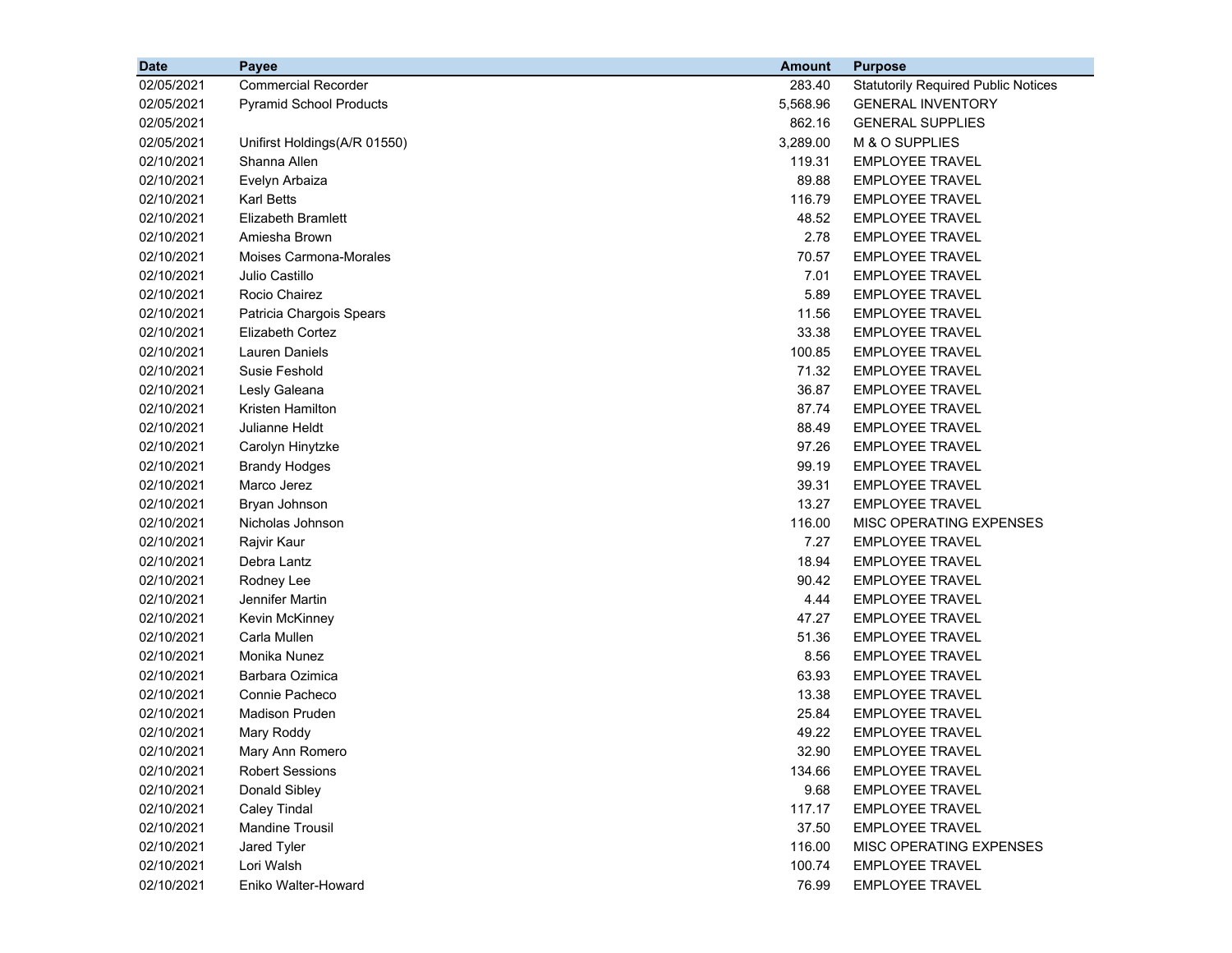| LaTissah Williams<br><b>EMPLOYEE TRAVEL</b><br>02/10/2021<br>27.93<br>Sebastian Williams<br>35.20<br><b>EMPLOYEE TRAVEL</b><br>02/10/2021<br>02/10/2021<br>44,703.93<br>OTH PROFESSIONAL SERVICES<br>Corgan Assoc Architects Incorporated<br>1,615.35<br><b>GENERAL SUPPLIES</b><br>02/10/2021<br><b>Grainger Industrial Supply</b><br>135.48<br>M & O SUPPLIES<br>02/10/2021<br>9,796.08<br>02/10/2021<br><b>READING MATERIALS</b><br>Qep Incorporated<br>Hoshizaki South Central Distribution Center<br>M & O SUPPLIES<br>02/10/2021<br>36.44<br>Home Depot Pro<br>136.78<br>M & O SUPPLIES<br>02/10/2021<br>1,576.47<br>02/10/2021<br>Apex Supply Company<br>M & O SUPPLIES<br>1,732.16<br>02/10/2021<br><b>Southwest Strings</b><br><b>GENERAL SUPPLIES</b><br>920.38<br><b>GENERAL SUPPLIES</b><br>02/10/2021<br>Kroger<br>227.06<br><b>INVOICES RECEIVABLE</b><br>02/10/2021<br>218.25<br>02/10/2021<br>MISC OPERATING EXPENSES<br>94.80<br><b>READING MATERIALS</b><br>02/10/2021<br>Prufrock Press Incorporated<br>Dominos Pizza<br>766.72<br>MISC OPERATING EXPENSES<br>02/10/2021<br>United Refrigeration Incorporated<br>2,013.44<br>M & O SUPPLIES<br>02/10/2021<br>46.82<br>02/10/2021<br>Really Good Stuff<br><b>GENERAL SUPPLIES</b><br>197.89<br><b>INVOICES RECEIVABLE</b><br>02/10/2021<br>02/10/2021<br>LIONS CLUB CONCESSIONS<br>$\sim$<br>5,928.51<br>02/10/2021<br><b>Elliott Electric Supply</b><br><b>GENERAL INVENTORY</b><br>8,102.13<br>M & O SUPPLIES<br>02/10/2021<br>02/10/2021<br>391.98<br>Vehicle Maintenance Program<br><b>GENERAL INVENTORY</b><br>02/10/2021<br>3,870.00<br>Interquest Detection Canines Of North Texas<br>MISC PURCH & CONTR SERV<br>02/10/2021<br>1,498.75<br><b>GENERAL SUPPLIES</b><br>Dell Marketing<br>02/10/2021<br><b>Booksource</b><br>11,288.49<br><b>READING MATERIALS</b><br>Texas Furniture Source Incorporated<br>1,273.39<br>02/10/2021<br><b>GENERAL SUPPLIES</b><br>664.96<br>02/10/2021<br>Lake Arlington Golf Course<br><b>GENERAL SUPPLIES</b><br>Barnes & Noble Booksellers, Inc<br>14.99<br><b>GENERAL SUPPLIES</b><br>02/10/2021<br>502.95<br><b>READING MATERIALS</b><br>02/10/2021<br><b>Paradise Produce</b><br>6,328.00<br><b>FOOD</b><br>02/10/2021<br>432.00<br>02/10/2021<br>Lone Star Communications Incorporated<br>MISC PURCH & CONTR SERV<br><b>Practical Parent Education</b><br>118.00<br>02/10/2021<br><b>MISC PURCH &amp; CONTR SERV</b><br>1,501.61<br>M & O SUPPLIES<br>02/10/2021<br>Trane Company Commercial Systems Group<br><b>Rydin Decals</b><br>264.44<br>02/10/2021<br><b>GENERAL SUPPLIES</b><br>02/10/2021<br>873.12<br><b>READING MATERIALS</b><br>Wayside Publishing Company<br>02/10/2021<br>781.62<br><b>READING MATERIALS</b><br>Capstone<br>272.23<br>M & O SUPPLIES<br>02/10/2021<br>PPG Architectural Finishes, Inc | <b>Date</b> | Payee                        | <b>Amount</b> | <b>Purpose</b>          |
|-----------------------------------------------------------------------------------------------------------------------------------------------------------------------------------------------------------------------------------------------------------------------------------------------------------------------------------------------------------------------------------------------------------------------------------------------------------------------------------------------------------------------------------------------------------------------------------------------------------------------------------------------------------------------------------------------------------------------------------------------------------------------------------------------------------------------------------------------------------------------------------------------------------------------------------------------------------------------------------------------------------------------------------------------------------------------------------------------------------------------------------------------------------------------------------------------------------------------------------------------------------------------------------------------------------------------------------------------------------------------------------------------------------------------------------------------------------------------------------------------------------------------------------------------------------------------------------------------------------------------------------------------------------------------------------------------------------------------------------------------------------------------------------------------------------------------------------------------------------------------------------------------------------------------------------------------------------------------------------------------------------------------------------------------------------------------------------------------------------------------------------------------------------------------------------------------------------------------------------------------------------------------------------------------------------------------------------------------------------------------------------------------------------------------------------------------------------------------------------------------------------------------------------------------------------------------------------------------------------------------------------------------------------------------------------------------------------------------------------------------------------------------------------------------------------------------------------|-------------|------------------------------|---------------|-------------------------|
|                                                                                                                                                                                                                                                                                                                                                                                                                                                                                                                                                                                                                                                                                                                                                                                                                                                                                                                                                                                                                                                                                                                                                                                                                                                                                                                                                                                                                                                                                                                                                                                                                                                                                                                                                                                                                                                                                                                                                                                                                                                                                                                                                                                                                                                                                                                                                                                                                                                                                                                                                                                                                                                                                                                                                                                                                                   |             |                              |               |                         |
|                                                                                                                                                                                                                                                                                                                                                                                                                                                                                                                                                                                                                                                                                                                                                                                                                                                                                                                                                                                                                                                                                                                                                                                                                                                                                                                                                                                                                                                                                                                                                                                                                                                                                                                                                                                                                                                                                                                                                                                                                                                                                                                                                                                                                                                                                                                                                                                                                                                                                                                                                                                                                                                                                                                                                                                                                                   |             |                              |               |                         |
|                                                                                                                                                                                                                                                                                                                                                                                                                                                                                                                                                                                                                                                                                                                                                                                                                                                                                                                                                                                                                                                                                                                                                                                                                                                                                                                                                                                                                                                                                                                                                                                                                                                                                                                                                                                                                                                                                                                                                                                                                                                                                                                                                                                                                                                                                                                                                                                                                                                                                                                                                                                                                                                                                                                                                                                                                                   |             |                              |               |                         |
|                                                                                                                                                                                                                                                                                                                                                                                                                                                                                                                                                                                                                                                                                                                                                                                                                                                                                                                                                                                                                                                                                                                                                                                                                                                                                                                                                                                                                                                                                                                                                                                                                                                                                                                                                                                                                                                                                                                                                                                                                                                                                                                                                                                                                                                                                                                                                                                                                                                                                                                                                                                                                                                                                                                                                                                                                                   |             |                              |               |                         |
|                                                                                                                                                                                                                                                                                                                                                                                                                                                                                                                                                                                                                                                                                                                                                                                                                                                                                                                                                                                                                                                                                                                                                                                                                                                                                                                                                                                                                                                                                                                                                                                                                                                                                                                                                                                                                                                                                                                                                                                                                                                                                                                                                                                                                                                                                                                                                                                                                                                                                                                                                                                                                                                                                                                                                                                                                                   |             |                              |               |                         |
|                                                                                                                                                                                                                                                                                                                                                                                                                                                                                                                                                                                                                                                                                                                                                                                                                                                                                                                                                                                                                                                                                                                                                                                                                                                                                                                                                                                                                                                                                                                                                                                                                                                                                                                                                                                                                                                                                                                                                                                                                                                                                                                                                                                                                                                                                                                                                                                                                                                                                                                                                                                                                                                                                                                                                                                                                                   |             |                              |               |                         |
|                                                                                                                                                                                                                                                                                                                                                                                                                                                                                                                                                                                                                                                                                                                                                                                                                                                                                                                                                                                                                                                                                                                                                                                                                                                                                                                                                                                                                                                                                                                                                                                                                                                                                                                                                                                                                                                                                                                                                                                                                                                                                                                                                                                                                                                                                                                                                                                                                                                                                                                                                                                                                                                                                                                                                                                                                                   |             |                              |               |                         |
|                                                                                                                                                                                                                                                                                                                                                                                                                                                                                                                                                                                                                                                                                                                                                                                                                                                                                                                                                                                                                                                                                                                                                                                                                                                                                                                                                                                                                                                                                                                                                                                                                                                                                                                                                                                                                                                                                                                                                                                                                                                                                                                                                                                                                                                                                                                                                                                                                                                                                                                                                                                                                                                                                                                                                                                                                                   |             |                              |               |                         |
|                                                                                                                                                                                                                                                                                                                                                                                                                                                                                                                                                                                                                                                                                                                                                                                                                                                                                                                                                                                                                                                                                                                                                                                                                                                                                                                                                                                                                                                                                                                                                                                                                                                                                                                                                                                                                                                                                                                                                                                                                                                                                                                                                                                                                                                                                                                                                                                                                                                                                                                                                                                                                                                                                                                                                                                                                                   |             |                              |               |                         |
|                                                                                                                                                                                                                                                                                                                                                                                                                                                                                                                                                                                                                                                                                                                                                                                                                                                                                                                                                                                                                                                                                                                                                                                                                                                                                                                                                                                                                                                                                                                                                                                                                                                                                                                                                                                                                                                                                                                                                                                                                                                                                                                                                                                                                                                                                                                                                                                                                                                                                                                                                                                                                                                                                                                                                                                                                                   |             |                              |               |                         |
|                                                                                                                                                                                                                                                                                                                                                                                                                                                                                                                                                                                                                                                                                                                                                                                                                                                                                                                                                                                                                                                                                                                                                                                                                                                                                                                                                                                                                                                                                                                                                                                                                                                                                                                                                                                                                                                                                                                                                                                                                                                                                                                                                                                                                                                                                                                                                                                                                                                                                                                                                                                                                                                                                                                                                                                                                                   |             |                              |               |                         |
|                                                                                                                                                                                                                                                                                                                                                                                                                                                                                                                                                                                                                                                                                                                                                                                                                                                                                                                                                                                                                                                                                                                                                                                                                                                                                                                                                                                                                                                                                                                                                                                                                                                                                                                                                                                                                                                                                                                                                                                                                                                                                                                                                                                                                                                                                                                                                                                                                                                                                                                                                                                                                                                                                                                                                                                                                                   |             |                              |               |                         |
|                                                                                                                                                                                                                                                                                                                                                                                                                                                                                                                                                                                                                                                                                                                                                                                                                                                                                                                                                                                                                                                                                                                                                                                                                                                                                                                                                                                                                                                                                                                                                                                                                                                                                                                                                                                                                                                                                                                                                                                                                                                                                                                                                                                                                                                                                                                                                                                                                                                                                                                                                                                                                                                                                                                                                                                                                                   |             |                              |               |                         |
|                                                                                                                                                                                                                                                                                                                                                                                                                                                                                                                                                                                                                                                                                                                                                                                                                                                                                                                                                                                                                                                                                                                                                                                                                                                                                                                                                                                                                                                                                                                                                                                                                                                                                                                                                                                                                                                                                                                                                                                                                                                                                                                                                                                                                                                                                                                                                                                                                                                                                                                                                                                                                                                                                                                                                                                                                                   |             |                              |               |                         |
|                                                                                                                                                                                                                                                                                                                                                                                                                                                                                                                                                                                                                                                                                                                                                                                                                                                                                                                                                                                                                                                                                                                                                                                                                                                                                                                                                                                                                                                                                                                                                                                                                                                                                                                                                                                                                                                                                                                                                                                                                                                                                                                                                                                                                                                                                                                                                                                                                                                                                                                                                                                                                                                                                                                                                                                                                                   |             |                              |               |                         |
|                                                                                                                                                                                                                                                                                                                                                                                                                                                                                                                                                                                                                                                                                                                                                                                                                                                                                                                                                                                                                                                                                                                                                                                                                                                                                                                                                                                                                                                                                                                                                                                                                                                                                                                                                                                                                                                                                                                                                                                                                                                                                                                                                                                                                                                                                                                                                                                                                                                                                                                                                                                                                                                                                                                                                                                                                                   |             |                              |               |                         |
|                                                                                                                                                                                                                                                                                                                                                                                                                                                                                                                                                                                                                                                                                                                                                                                                                                                                                                                                                                                                                                                                                                                                                                                                                                                                                                                                                                                                                                                                                                                                                                                                                                                                                                                                                                                                                                                                                                                                                                                                                                                                                                                                                                                                                                                                                                                                                                                                                                                                                                                                                                                                                                                                                                                                                                                                                                   |             |                              |               |                         |
|                                                                                                                                                                                                                                                                                                                                                                                                                                                                                                                                                                                                                                                                                                                                                                                                                                                                                                                                                                                                                                                                                                                                                                                                                                                                                                                                                                                                                                                                                                                                                                                                                                                                                                                                                                                                                                                                                                                                                                                                                                                                                                                                                                                                                                                                                                                                                                                                                                                                                                                                                                                                                                                                                                                                                                                                                                   |             |                              |               |                         |
|                                                                                                                                                                                                                                                                                                                                                                                                                                                                                                                                                                                                                                                                                                                                                                                                                                                                                                                                                                                                                                                                                                                                                                                                                                                                                                                                                                                                                                                                                                                                                                                                                                                                                                                                                                                                                                                                                                                                                                                                                                                                                                                                                                                                                                                                                                                                                                                                                                                                                                                                                                                                                                                                                                                                                                                                                                   |             |                              |               |                         |
|                                                                                                                                                                                                                                                                                                                                                                                                                                                                                                                                                                                                                                                                                                                                                                                                                                                                                                                                                                                                                                                                                                                                                                                                                                                                                                                                                                                                                                                                                                                                                                                                                                                                                                                                                                                                                                                                                                                                                                                                                                                                                                                                                                                                                                                                                                                                                                                                                                                                                                                                                                                                                                                                                                                                                                                                                                   |             |                              |               |                         |
|                                                                                                                                                                                                                                                                                                                                                                                                                                                                                                                                                                                                                                                                                                                                                                                                                                                                                                                                                                                                                                                                                                                                                                                                                                                                                                                                                                                                                                                                                                                                                                                                                                                                                                                                                                                                                                                                                                                                                                                                                                                                                                                                                                                                                                                                                                                                                                                                                                                                                                                                                                                                                                                                                                                                                                                                                                   |             |                              |               |                         |
|                                                                                                                                                                                                                                                                                                                                                                                                                                                                                                                                                                                                                                                                                                                                                                                                                                                                                                                                                                                                                                                                                                                                                                                                                                                                                                                                                                                                                                                                                                                                                                                                                                                                                                                                                                                                                                                                                                                                                                                                                                                                                                                                                                                                                                                                                                                                                                                                                                                                                                                                                                                                                                                                                                                                                                                                                                   |             |                              |               |                         |
|                                                                                                                                                                                                                                                                                                                                                                                                                                                                                                                                                                                                                                                                                                                                                                                                                                                                                                                                                                                                                                                                                                                                                                                                                                                                                                                                                                                                                                                                                                                                                                                                                                                                                                                                                                                                                                                                                                                                                                                                                                                                                                                                                                                                                                                                                                                                                                                                                                                                                                                                                                                                                                                                                                                                                                                                                                   |             |                              |               |                         |
|                                                                                                                                                                                                                                                                                                                                                                                                                                                                                                                                                                                                                                                                                                                                                                                                                                                                                                                                                                                                                                                                                                                                                                                                                                                                                                                                                                                                                                                                                                                                                                                                                                                                                                                                                                                                                                                                                                                                                                                                                                                                                                                                                                                                                                                                                                                                                                                                                                                                                                                                                                                                                                                                                                                                                                                                                                   |             |                              |               |                         |
|                                                                                                                                                                                                                                                                                                                                                                                                                                                                                                                                                                                                                                                                                                                                                                                                                                                                                                                                                                                                                                                                                                                                                                                                                                                                                                                                                                                                                                                                                                                                                                                                                                                                                                                                                                                                                                                                                                                                                                                                                                                                                                                                                                                                                                                                                                                                                                                                                                                                                                                                                                                                                                                                                                                                                                                                                                   |             |                              |               |                         |
|                                                                                                                                                                                                                                                                                                                                                                                                                                                                                                                                                                                                                                                                                                                                                                                                                                                                                                                                                                                                                                                                                                                                                                                                                                                                                                                                                                                                                                                                                                                                                                                                                                                                                                                                                                                                                                                                                                                                                                                                                                                                                                                                                                                                                                                                                                                                                                                                                                                                                                                                                                                                                                                                                                                                                                                                                                   |             |                              |               |                         |
|                                                                                                                                                                                                                                                                                                                                                                                                                                                                                                                                                                                                                                                                                                                                                                                                                                                                                                                                                                                                                                                                                                                                                                                                                                                                                                                                                                                                                                                                                                                                                                                                                                                                                                                                                                                                                                                                                                                                                                                                                                                                                                                                                                                                                                                                                                                                                                                                                                                                                                                                                                                                                                                                                                                                                                                                                                   |             |                              |               |                         |
|                                                                                                                                                                                                                                                                                                                                                                                                                                                                                                                                                                                                                                                                                                                                                                                                                                                                                                                                                                                                                                                                                                                                                                                                                                                                                                                                                                                                                                                                                                                                                                                                                                                                                                                                                                                                                                                                                                                                                                                                                                                                                                                                                                                                                                                                                                                                                                                                                                                                                                                                                                                                                                                                                                                                                                                                                                   |             |                              |               |                         |
|                                                                                                                                                                                                                                                                                                                                                                                                                                                                                                                                                                                                                                                                                                                                                                                                                                                                                                                                                                                                                                                                                                                                                                                                                                                                                                                                                                                                                                                                                                                                                                                                                                                                                                                                                                                                                                                                                                                                                                                                                                                                                                                                                                                                                                                                                                                                                                                                                                                                                                                                                                                                                                                                                                                                                                                                                                   |             |                              |               |                         |
|                                                                                                                                                                                                                                                                                                                                                                                                                                                                                                                                                                                                                                                                                                                                                                                                                                                                                                                                                                                                                                                                                                                                                                                                                                                                                                                                                                                                                                                                                                                                                                                                                                                                                                                                                                                                                                                                                                                                                                                                                                                                                                                                                                                                                                                                                                                                                                                                                                                                                                                                                                                                                                                                                                                                                                                                                                   |             |                              |               |                         |
|                                                                                                                                                                                                                                                                                                                                                                                                                                                                                                                                                                                                                                                                                                                                                                                                                                                                                                                                                                                                                                                                                                                                                                                                                                                                                                                                                                                                                                                                                                                                                                                                                                                                                                                                                                                                                                                                                                                                                                                                                                                                                                                                                                                                                                                                                                                                                                                                                                                                                                                                                                                                                                                                                                                                                                                                                                   |             |                              |               |                         |
|                                                                                                                                                                                                                                                                                                                                                                                                                                                                                                                                                                                                                                                                                                                                                                                                                                                                                                                                                                                                                                                                                                                                                                                                                                                                                                                                                                                                                                                                                                                                                                                                                                                                                                                                                                                                                                                                                                                                                                                                                                                                                                                                                                                                                                                                                                                                                                                                                                                                                                                                                                                                                                                                                                                                                                                                                                   |             |                              |               |                         |
|                                                                                                                                                                                                                                                                                                                                                                                                                                                                                                                                                                                                                                                                                                                                                                                                                                                                                                                                                                                                                                                                                                                                                                                                                                                                                                                                                                                                                                                                                                                                                                                                                                                                                                                                                                                                                                                                                                                                                                                                                                                                                                                                                                                                                                                                                                                                                                                                                                                                                                                                                                                                                                                                                                                                                                                                                                   |             |                              |               |                         |
|                                                                                                                                                                                                                                                                                                                                                                                                                                                                                                                                                                                                                                                                                                                                                                                                                                                                                                                                                                                                                                                                                                                                                                                                                                                                                                                                                                                                                                                                                                                                                                                                                                                                                                                                                                                                                                                                                                                                                                                                                                                                                                                                                                                                                                                                                                                                                                                                                                                                                                                                                                                                                                                                                                                                                                                                                                   |             |                              |               |                         |
|                                                                                                                                                                                                                                                                                                                                                                                                                                                                                                                                                                                                                                                                                                                                                                                                                                                                                                                                                                                                                                                                                                                                                                                                                                                                                                                                                                                                                                                                                                                                                                                                                                                                                                                                                                                                                                                                                                                                                                                                                                                                                                                                                                                                                                                                                                                                                                                                                                                                                                                                                                                                                                                                                                                                                                                                                                   |             |                              |               |                         |
|                                                                                                                                                                                                                                                                                                                                                                                                                                                                                                                                                                                                                                                                                                                                                                                                                                                                                                                                                                                                                                                                                                                                                                                                                                                                                                                                                                                                                                                                                                                                                                                                                                                                                                                                                                                                                                                                                                                                                                                                                                                                                                                                                                                                                                                                                                                                                                                                                                                                                                                                                                                                                                                                                                                                                                                                                                   |             |                              |               |                         |
|                                                                                                                                                                                                                                                                                                                                                                                                                                                                                                                                                                                                                                                                                                                                                                                                                                                                                                                                                                                                                                                                                                                                                                                                                                                                                                                                                                                                                                                                                                                                                                                                                                                                                                                                                                                                                                                                                                                                                                                                                                                                                                                                                                                                                                                                                                                                                                                                                                                                                                                                                                                                                                                                                                                                                                                                                                   |             |                              |               |                         |
|                                                                                                                                                                                                                                                                                                                                                                                                                                                                                                                                                                                                                                                                                                                                                                                                                                                                                                                                                                                                                                                                                                                                                                                                                                                                                                                                                                                                                                                                                                                                                                                                                                                                                                                                                                                                                                                                                                                                                                                                                                                                                                                                                                                                                                                                                                                                                                                                                                                                                                                                                                                                                                                                                                                                                                                                                                   | 02/10/2021  | <b>Careys Sporting Goods</b> | 4,564.00      | <b>GENERAL SUPPLIES</b> |
| 02/10/2021<br>Office Depot<br><b>CONTRACTED MAINT &amp; REPAIR</b><br>8.42                                                                                                                                                                                                                                                                                                                                                                                                                                                                                                                                                                                                                                                                                                                                                                                                                                                                                                                                                                                                                                                                                                                                                                                                                                                                                                                                                                                                                                                                                                                                                                                                                                                                                                                                                                                                                                                                                                                                                                                                                                                                                                                                                                                                                                                                                                                                                                                                                                                                                                                                                                                                                                                                                                                                                        |             |                              |               |                         |
| <b>GENERAL SUPPLIES</b><br>02/10/2021<br>21,331.57                                                                                                                                                                                                                                                                                                                                                                                                                                                                                                                                                                                                                                                                                                                                                                                                                                                                                                                                                                                                                                                                                                                                                                                                                                                                                                                                                                                                                                                                                                                                                                                                                                                                                                                                                                                                                                                                                                                                                                                                                                                                                                                                                                                                                                                                                                                                                                                                                                                                                                                                                                                                                                                                                                                                                                                |             |                              |               |                         |
| 02/10/2021<br>159.78<br><b>READING MATERIALS</b>                                                                                                                                                                                                                                                                                                                                                                                                                                                                                                                                                                                                                                                                                                                                                                                                                                                                                                                                                                                                                                                                                                                                                                                                                                                                                                                                                                                                                                                                                                                                                                                                                                                                                                                                                                                                                                                                                                                                                                                                                                                                                                                                                                                                                                                                                                                                                                                                                                                                                                                                                                                                                                                                                                                                                                                  |             |                              |               |                         |
| 02/10/2021<br>S & S Worldwide<br>55.98<br><b>GENERAL SUPPLIES</b>                                                                                                                                                                                                                                                                                                                                                                                                                                                                                                                                                                                                                                                                                                                                                                                                                                                                                                                                                                                                                                                                                                                                                                                                                                                                                                                                                                                                                                                                                                                                                                                                                                                                                                                                                                                                                                                                                                                                                                                                                                                                                                                                                                                                                                                                                                                                                                                                                                                                                                                                                                                                                                                                                                                                                                 |             |                              |               |                         |
| 02/10/2021<br><b>Texas Computer Education Association</b><br>199.00<br>MISC OPERATING EXPENSES                                                                                                                                                                                                                                                                                                                                                                                                                                                                                                                                                                                                                                                                                                                                                                                                                                                                                                                                                                                                                                                                                                                                                                                                                                                                                                                                                                                                                                                                                                                                                                                                                                                                                                                                                                                                                                                                                                                                                                                                                                                                                                                                                                                                                                                                                                                                                                                                                                                                                                                                                                                                                                                                                                                                    |             |                              |               |                         |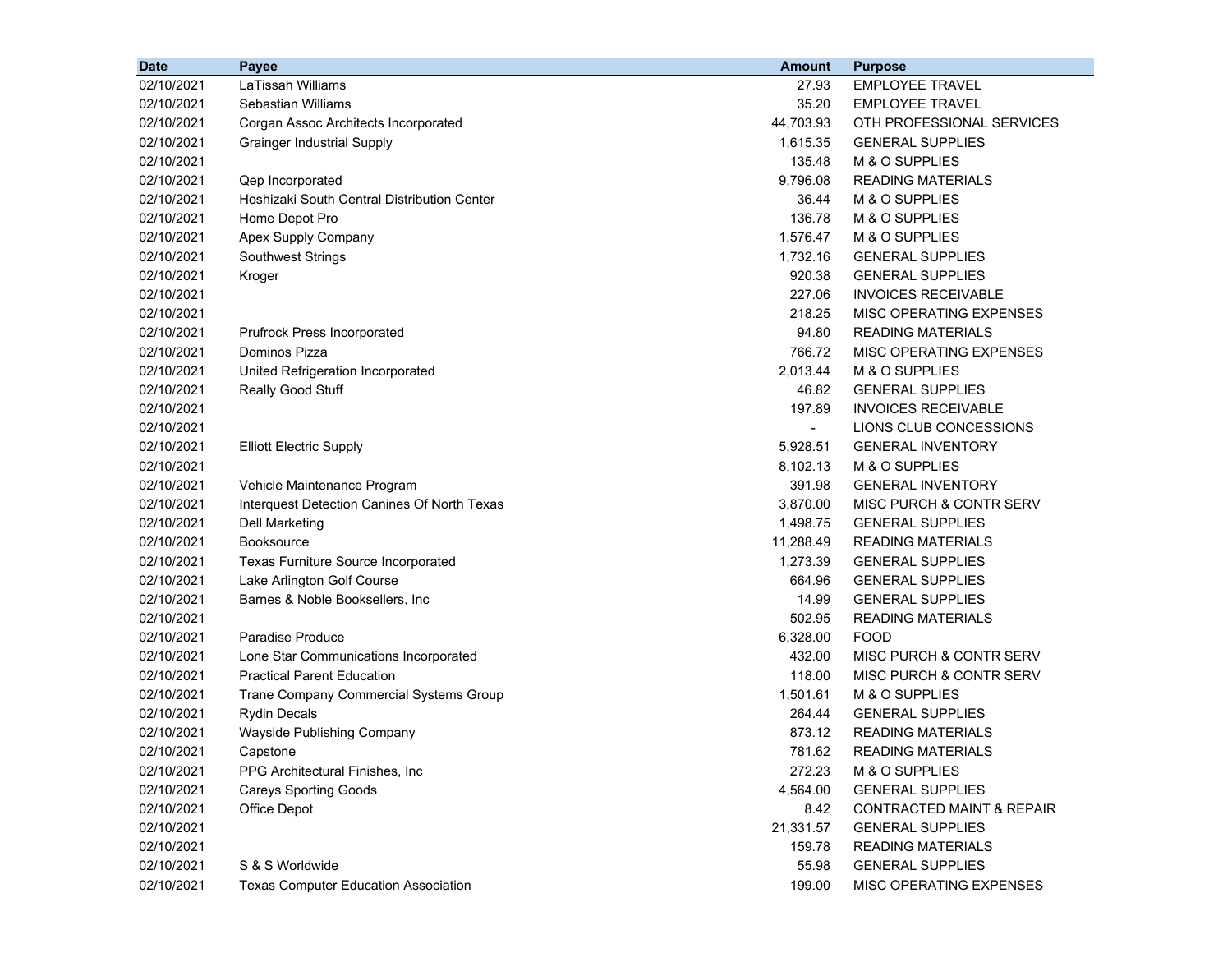| <b>Date</b> | Payee                                        | <b>Amount</b> | <b>Purpose</b>                     |
|-------------|----------------------------------------------|---------------|------------------------------------|
| 02/10/2021  | <b>Texas Computer Education Association</b>  | 179.00        | MISC OPERATING EXPENSES            |
| 02/10/2021  | <b>Texas Computer Education Association</b>  | 179.00        | MISC OPERATING EXPENSES            |
| 02/10/2021  | <b>Texas Computer Education Association</b>  | 199.00        | MISC OPERATING EXPENSES            |
| 02/10/2021  | Moak Casey & Associates Incorporated         | 1,562.50      | MISC PURCH & CONTR SERV            |
| 02/10/2021  | Land O Lakes Incorporated                    | 8,943.75      | <b>GENERAL INVENTORY</b>           |
| 02/10/2021  | B & H Photo Video                            | 3,246.06      | <b>GENERAL SUPPLIES</b>            |
| 02/10/2021  | <b>CDW Government Incorporated</b>           | 13,602.04     | <b>GENERAL SUPPLIES</b>            |
| 02/10/2021  | Landtec Engineers Llc                        | 38,975.00     | <b>BLDG PURCH, CONSTR, IMPROVE</b> |
| 02/10/2021  | Metro Golf Cars Incorporated                 | 32.81         | M & O SUPPLIES                     |
| 02/10/2021  | <b>Oaktree Products</b>                      | 4,650.00      | <b>GENERAL SUPPLIES</b>            |
| 02/10/2021  | C & P Pump Services Incorporated             | 1,480.00      | M & O SUPPLIES                     |
| 02/10/2021  | Td Industries Limited                        | 8,609.97      | CONTRACTED MAINT & REPAIR          |
| 02/10/2021  | Cowboy Towing                                | 362.00        | CONTRACTED MAINT & REPAIR          |
| 02/10/2021  | <b>Howard Technology Solutions</b>           | 140.00        | <b>GENERAL SUPPLIES</b>            |
| 02/10/2021  | Aerowave Technologies                        | 580.00        | <b>GENERAL SUPPLIES</b>            |
| 02/10/2021  | Govconnection Incorporated                   | 900.00        | <b>GENERAL SUPPLIES</b>            |
| 02/10/2021  | Delcom Group                                 | 4,735.04      | <b>GENERAL SUPPLIES</b>            |
| 02/10/2021  | <b>ProComputing Corporation</b>              | 225.00        | CONTRACTED MAINT & REPAIR          |
| 02/10/2021  | R & H Parts And Service                      | 138.28        | M & O SUPPLIES                     |
| 02/10/2021  | Henry Schein Incorporated                    | 306.68        | <b>GENERAL SUPPLIES</b>            |
| 02/10/2021  | <b>School Nurse Supply</b>                   | 498.10        | <b>GENERAL SUPPLIES</b>            |
| 02/10/2021  | Pocket Nurse Enterprises Incorporated        | 304.03        | <b>GENERAL SUPPLIES</b>            |
| 02/10/2021  | <b>McKinney Office Supply</b>                | 716.56        | <b>GENERAL SUPPLIES</b>            |
| 02/10/2021  | Apple Computer Incorporated                  | 269.00        | <b>GENERAL SUPPLIES</b>            |
| 02/10/2021  | C D Hartnett Company                         | 934.92        | <b>GENERAL INVENTORY</b>           |
| 02/10/2021  | Bureau Of Education & Research               | 558.00        | MISC OPERATING EXPENSES            |
| 02/10/2021  | All American Awards & Gifts                  | 108.00        | <b>GENERAL SUPPLIES</b>            |
| 02/10/2021  | <b>City Of Grand Prairie Water Utilities</b> | 5,424.73      | WATER                              |
| 02/10/2021  | Arlington Hardware Incorporated #53          | 85.61         | M & O SUPPLIES                     |
| 02/10/2021  | <b>Super Duper Publications</b>              | 1,309.87      | <b>GENERAL SUPPLIES</b>            |
| 02/10/2021  |                                              | 208.70        | <b>READING MATERIALS</b>           |
| 02/10/2021  | Mardel Incorporated                          | 138.29        | <b>GENERAL SUPPLIES</b>            |
| 02/10/2021  | Staples Contract & Commercial, Inc.          | 35.67         | <b>GENERAL SUPPLIES</b>            |
| 02/10/2021  | <b>Total Maintenance Solutions-South</b>     | 1,522.03      | M & O SUPPLIES                     |
| 02/10/2021  | <b>Brown Deron</b>                           | 125.00        | MISC PURCH & CONTR SERV            |
| 02/10/2021  | Smith Kendrick                               | 330.00        | MISC PURCH & CONTR SERV            |
| 02/10/2021  | <b>Avant Assessment</b>                      | 21,801.00     | <b>TESTING MATERIALS</b>           |
| 02/10/2021  | Logisoft Computer Products LLC               | 20,941.10     | <b>GENERAL SUPPLIES</b>            |
| 02/10/2021  | <b>IXL Learning</b>                          | 5,994.00      | <b>GENERAL SUPPLIES</b>            |
| 02/10/2021  | Ferrellgas, Incorporated                     | 10,440.50     | <b>GENERAL INVENTORY</b>           |
| 02/10/2021  | Learning Zone                                | 54.07         | <b>GENERAL SUPPLIES</b>            |
| 02/10/2021  | Texas Interpreting Services, LLC             | 20,180.00     | MISC PURCH & CONTR SERV            |
| 02/10/2021  | <b>Griffin Ricky</b>                         | 165.00        | MISC PURCH & CONTR SERV            |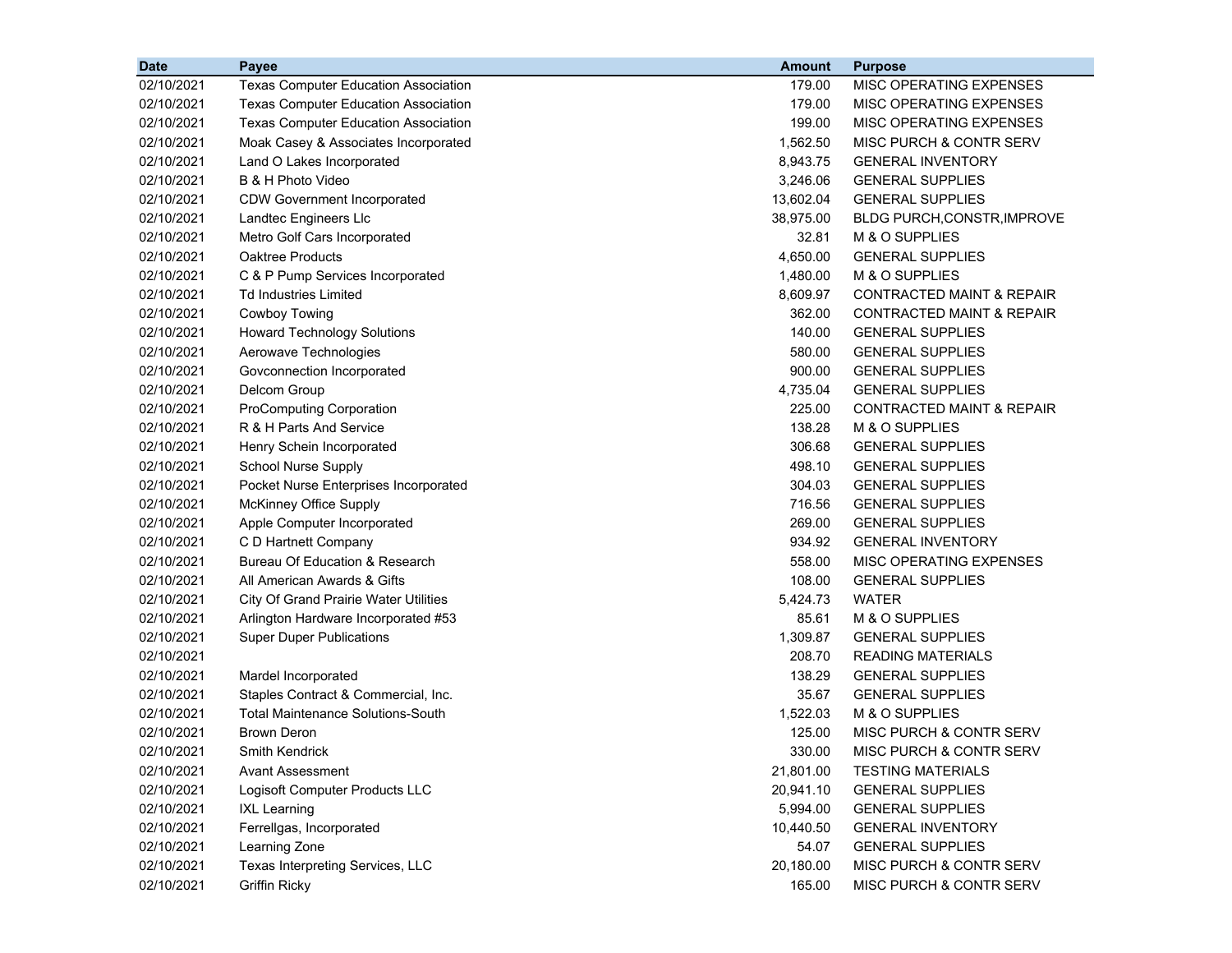| <b>Date</b> | Payee                                        | <b>Amount</b> | <b>Purpose</b>                       |
|-------------|----------------------------------------------|---------------|--------------------------------------|
| 02/10/2021  | Dunlap Kirk D                                | 660.00        | MISC PURCH & CONTR SERV              |
| 02/10/2021  | <b>Buehrer Melissa</b>                       | 70.00         | MISC PURCH & CONTR SERV              |
| 02/10/2021  | Crawford Bonnie B                            | 86.00         | MISC PURCH & CONTR SERV              |
| 02/10/2021  | Borne Kyle                                   | 80.00         | MISC PURCH & CONTR SERV              |
| 02/10/2021  | Handley Feed Store                           | 142.40        | <b>GENERAL SUPPLIES</b>              |
| 02/10/2021  | Washington Varandas                          | 165.00        | MISC PURCH & CONTR SERV              |
| 02/10/2021  | <b>Weber Scott</b>                           | 65.00         | MISC PURCH & CONTR SERV              |
| 02/10/2021  | Camper Marcus                                | 165.00        | MISC PURCH & CONTR SERV              |
| 02/10/2021  | Guitar Center/Arlington                      | 139.98        | <b>GENERAL SUPPLIES</b>              |
| 02/10/2021  | Woodwind & Brasswind Inc                     | 63.50         | <b>GENERAL SUPPLIES</b>              |
| 02/10/2021  | IdentiSys Incorporated                       | 210.65        | <b>GENERAL SUPPLIES</b>              |
| 02/10/2021  | National Wholesale Supply                    | 3,441.20      | M & O SUPPLIES                       |
| 02/10/2021  | Matera Paper Co., Inc.                       | 69,930.00     | <b>GENERAL INVENTORY</b>             |
| 02/10/2021  | Lead4Ward LLC                                | 195.00        | <b>EMPLOYEE TRAVEL</b>               |
| 02/10/2021  | Lead4Ward LLC                                | 195.00        | <b>EMPLOYEE TRAVEL</b>               |
| 02/10/2021  | Lead4Ward LLC                                | 195.00        | <b>EMPLOYEE TRAVEL</b>               |
| 02/10/2021  | Lead4Ward LLC                                | 195.00        | MISC OPERATING EXPENSES              |
| 02/10/2021  | Lead4Ward LLC                                | 195.00        | <b>EMPLOYEE TRAVEL</b>               |
| 02/10/2021  | Lead4Ward LLC                                | 195.00        | MISC OPERATING EXPENSES              |
| 02/10/2021  | Best Buy for Business                        | 284.97        | <b>GENERAL SUPPLIES</b>              |
| 02/10/2021  | Seal Tex, Incorporated                       | 1,526.92      | <b>CONTRACTED MAINT &amp; REPAIR</b> |
| 02/10/2021  | Seidlitz Education, LLC                      | 300.00        | MISC OPERATING EXPENSES              |
| 02/10/2021  | Estrellita Inc.                              | 3,009.36      | <b>READING MATERIALS</b>             |
| 02/10/2021  | Soliz Javier                                 | 125.00        | MISC PURCH & CONTR SERV              |
| 02/10/2021  | AlphaGraphics                                | 37.50         | <b>GENERAL SUPPLIES</b>              |
| 02/10/2021  | Follett School Solutions, Inc.               | 4,702.50      | <b>GENERAL SUPPLIES</b>              |
| 02/10/2021  |                                              | 3,476.40      | <b>READING MATERIALS</b>             |
| 02/10/2021  | Lone Star Furnishings LLC                    | 5,415.68      | <b>GENERAL SUPPLIES</b>              |
| 02/10/2021  | Crawford Electric Supply Company             | 248.92        | M & O SUPPLIES                       |
| 02/10/2021  | Marshall Memo LLC                            | 110.00        | <b>READING MATERIALS</b>             |
| 02/10/2021  | Tracey Lynn Dixon                            | 165.00        | MISC PURCH & CONTR SERV              |
| 02/10/2021  | <b>Tarrant County Tax Assessor-Collector</b> | 33.00         | MISC OPERATING EXPENSES              |
| 02/10/2021  | <b>Tarrant County Tax Assessor-Collector</b> | 8.25          | MISC OPERATING EXPENSES              |
| 02/10/2021  | <b>Tarrant County Tax Assessor-Collector</b> | 16.50         | MISC OPERATING EXPENSES              |
| 02/10/2021  | <b>Tarrant County Tax Assessor-Collector</b> | 16.50         | MISC OPERATING EXPENSES              |
| 02/10/2021  | <b>Tarrant County Tax Assessor-Collector</b> | 8.25          | MISC OPERATING EXPENSES              |
| 02/10/2021  | <b>Tarrant County Tax Assessor-Collector</b> | 8.25          | MISC OPERATING EXPENSES              |
| 02/10/2021  | <b>Tarrant County Tax Assessor-Collector</b> | 24.75         | MISC OPERATING EXPENSES              |
| 02/10/2021  | <b>Tarrant County Tax Assessor-Collector</b> | 16.50         | MISC OPERATING EXPENSES              |
| 02/10/2021  | <b>Tarrant County Tax Assessor-Collector</b> | 76.25         | MISC OPERATING EXPENSES              |
| 02/10/2021  | <b>Tarrant County Tax Assessor-Collector</b> | 8.25          | MISC OPERATING EXPENSES              |
| 02/10/2021  | <b>Tarrant County Tax Assessor-Collector</b> | 48.00         | MISC OPERATING EXPENSES              |
| 02/10/2021  | Chick-fil-A(Cooper/LittleRoad/CarrierPkwy)   | 29.50         | MISC OPERATING EXPENSES              |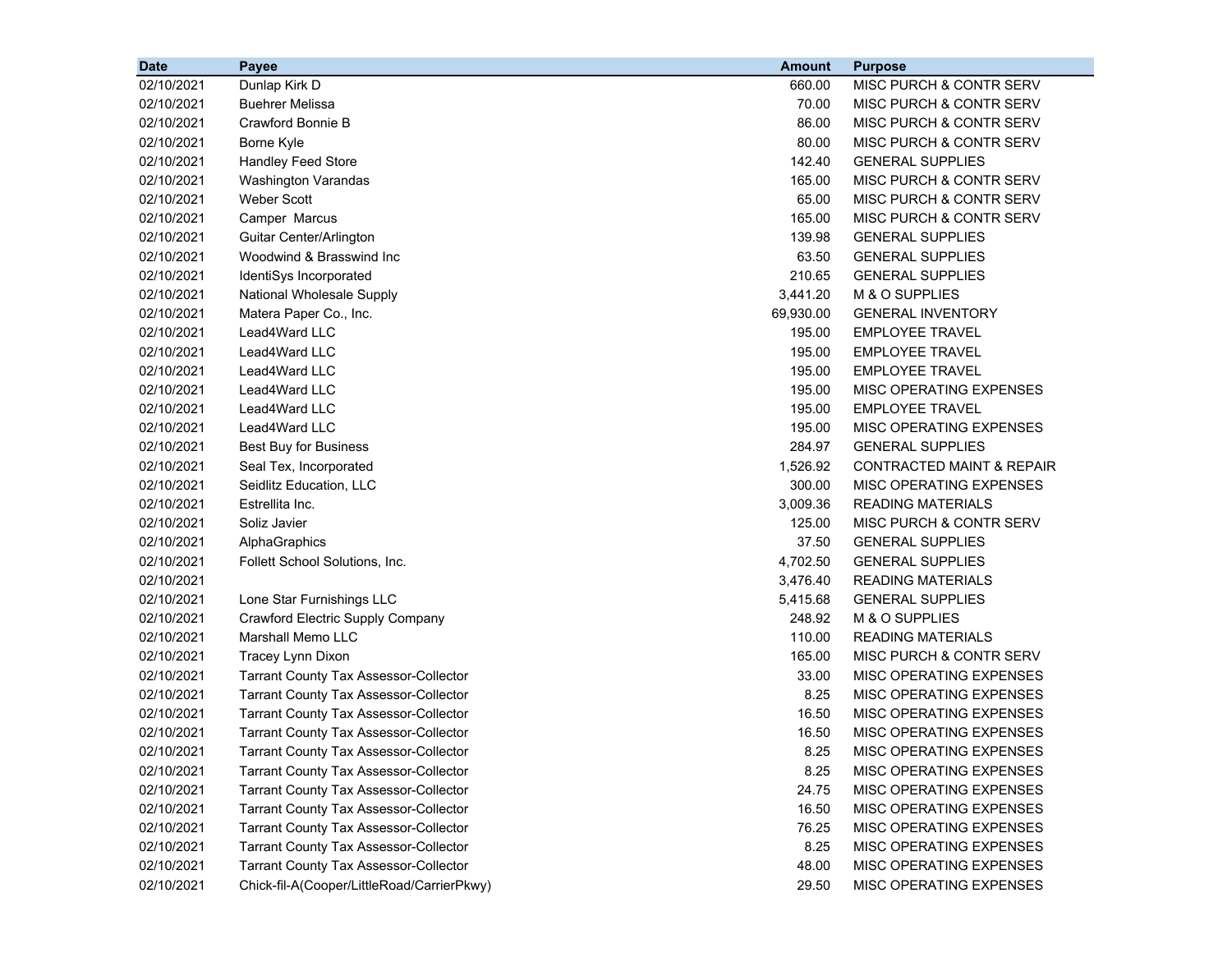| <b>Date</b> | Payee                                              | <b>Amount</b> | <b>Purpose</b>                       |
|-------------|----------------------------------------------------|---------------|--------------------------------------|
| 02/10/2021  | Ferguson Enterprises, Inc.                         | 288.20        | M & O SUPPLIES                       |
| 02/10/2021  | HP Inc.                                            | 346.37        | <b>GENERAL SUPPLIES</b>              |
| 02/10/2021  | HP Inc.                                            | 256.48        | <b>GENERAL SUPPLIES</b>              |
| 02/10/2021  | Council of the Great City Schools                  | 150.00        | NON-EMPLOYEE TRAVEL                  |
| 02/10/2021  | <b>Bull Market Promotions, LLC</b>                 | 1,077.50      | <b>GENERAL SUPPLIES</b>              |
| 02/10/2021  | Cardinal's Sport Center Incorporated               | 3,860.50      | <b>GENERAL SUPPLIES</b>              |
| 02/10/2021  | Lowe's Home Centers, LLC                           | 1,891.89      | <b>GENERAL SUPPLIES</b>              |
| 02/10/2021  |                                                    | 770.80        | M & O SUPPLIES                       |
| 02/10/2021  | <b>Teacher Direct</b>                              | 185.08        | <b>GENERAL SUPPLIES</b>              |
| 02/10/2021  | <b>Sysco North Texas</b>                           | 14,494.00     | <b>GENERAL INVENTORY</b>             |
| 02/10/2021  | DFW Ink, LLC                                       | 303.00        | <b>GENERAL SUPPLIES</b>              |
| 02/10/2021  | Fixi Shop The                                      | 873.60        | <b>GENERAL SUPPLIES</b>              |
| 02/10/2021  | OTC Brands, Inc                                    | 737.09        | <b>GENERAL SUPPLIES</b>              |
| 02/10/2021  |                                                    | 239.91        | <b>INVOICES RECEIVABLE</b>           |
| 02/10/2021  | Green Light Group, LLC                             | 1,693.70      | M & O SUPPLIES                       |
| 02/10/2021  | Mavich LLC                                         | 301.20        | <b>GENERAL INVENTORY</b>             |
| 02/10/2021  | OverDrive, Inc                                     | 7,134.22      | <b>READING MATERIALS</b>             |
| 02/10/2021  | Soliz Rylan                                        | 125.00        | MISC PURCH & CONTR SERV              |
| 02/10/2021  | Learning A-Z LLC                                   | 190.00        | <b>GENERAL SUPPLIES</b>              |
| 02/10/2021  | Arlington ISD Dan Dipert Career + Technical Center | 210.00        | MISC OPERATING EXPENSES              |
| 02/10/2021  | Sports Officials Unlimited                         | 5,890.00      | MISC PURCH & CONTR SERV              |
| 02/10/2021  | Texas Irrigation Supply LLC                        | 14.17         | M & O SUPPLIES                       |
| 02/10/2021  | Fat Brain Toys LLC                                 | 596.10        | <b>GENERAL SUPPLIES</b>              |
| 02/10/2021  | Staples Inc/Staples Business Advantage             | 248.96        | <b>GENERAL SUPPLIES</b>              |
| 02/10/2021  | <b>MSB Consulting</b>                              | 1,687.47      | MISC PURCH & CONTR SERV              |
| 02/10/2021  | <b>Hill Emlen</b>                                  | 75.00         | MISC OPERATING EXPENSES              |
| 02/10/2021  | <b>Educational Consulting and Evaluations LLC</b>  | 3,505.00      | MISC PURCH & CONTR SERV              |
| 02/10/2021  | Audrey Bragg Consulting LLC                        | 4,320.00      | MISC PURCH & CONTR SERV              |
| 02/10/2021  | Quijano Victor III                                 | 140.00        | MISC PURCH & CONTR SERV              |
| 02/10/2021  | <b>Burnett Scott</b>                               | 330.00        | MISC PURCH & CONTR SERV              |
| 02/10/2021  | Calico Packaging, LLC                              | 646.80        | <b>GENERAL INVENTORY</b>             |
| 02/10/2021  | Ogunbameru Courage                                 | 125.00        | MISC PURCH & CONTR SERV              |
| 02/10/2021  | <b>Blick Art Materials</b>                         | 111.00        | <b>GENERAL SUPPLIES</b>              |
| 02/10/2021  | Patterson Veterinary Supply Inc                    | 98.00         | <b>GENERAL SUPPLIES</b>              |
| 02/10/2021  | Project Lead The Way Incorporated                  | 1,954.75      | <b>GENERAL SUPPLIES</b>              |
| 02/10/2021  |                                                    | 2,465.00      | MISC OPERATING EXPENSES              |
| 02/10/2021  | The Jon Gordon Companies                           | 1,050.00      | MISC OPERATING EXPENSES              |
| 02/10/2021  | <b>Educational Foundations Services</b>            | 5,400.00      | MISC PURCH & CONTR SERV              |
| 02/10/2021  | Gimkit Inc                                         | 1,000.00      | <b>GENERAL SUPPLIES</b>              |
| 02/10/2021  | Cody Prescher                                      | 10,490.00     | <b>CONTRACTED MAINT &amp; REPAIR</b> |
| 02/10/2021  | Garda CL Southwest Incorporated                    | 8,207.70      | MISC PURCH & CONTR SERV              |
| 02/10/2021  | Key Construction Texas LLC                         | 1,983,470.04  | <b>CONTRACTED MAINT &amp; REPAIR</b> |
| 02/10/2021  |                                                    | (108, 083.55) | <b>RETAINAGE</b>                     |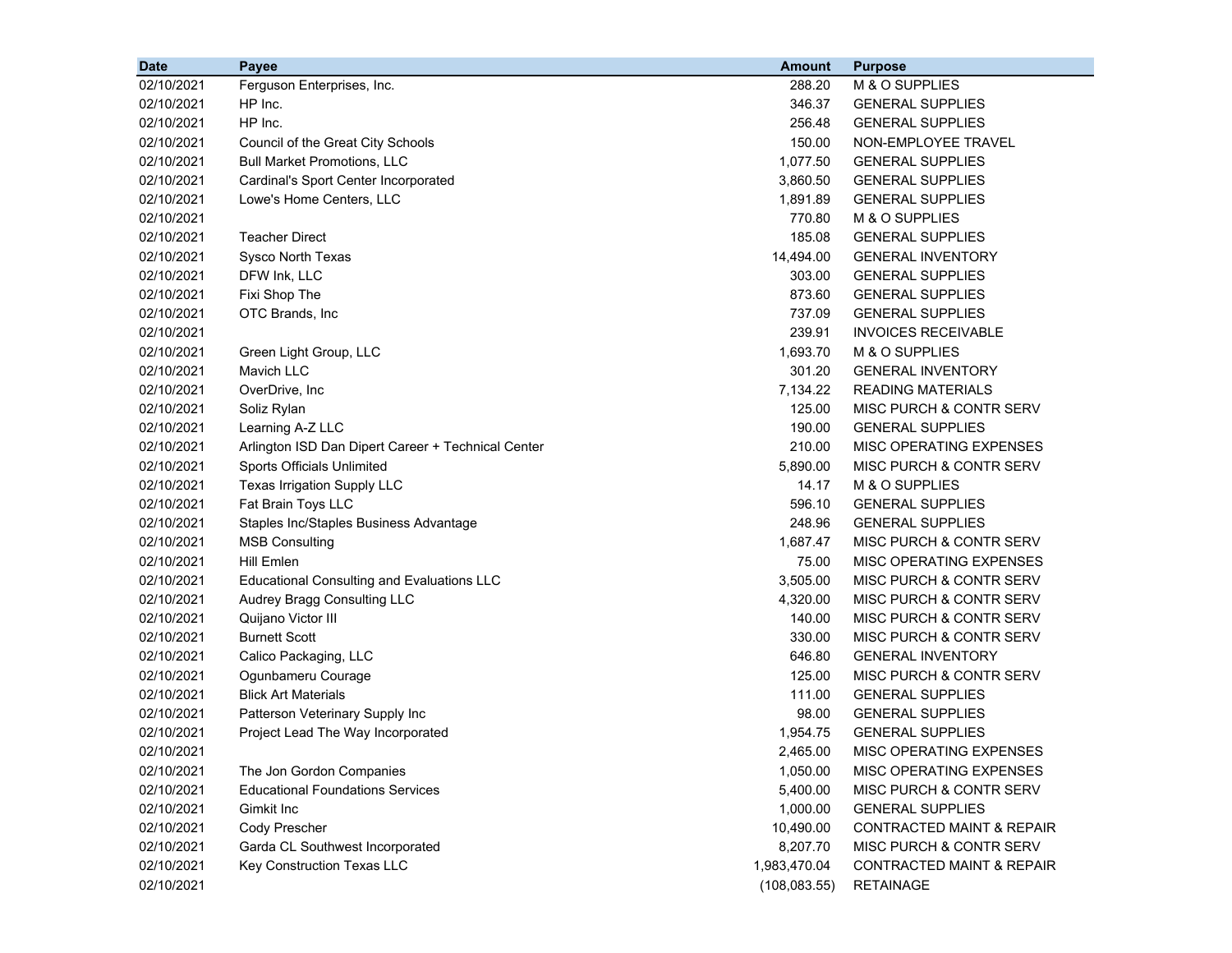| <b>Date</b> | Payee                                                          | <b>Amount</b>            | <b>Purpose</b>                       |
|-------------|----------------------------------------------------------------|--------------------------|--------------------------------------|
| 02/10/2021  | United States Cold Storage LP                                  | 2,993.65                 | <b>RENTALS &amp; OPERATING LEASE</b> |
| 02/10/2021  | <b>Texas Association Of School Business Officials</b>          | 610.00                   | MISC OPERATING EXPENSES              |
| 02/10/2021  | Hillco Partners L L C                                          | 5,400.00                 | <b>LOBBYING</b>                      |
| 02/10/2021  | New Dairy Opco LLC DBA Borden Dairy                            | 98,531.93                | <b>FOOD</b>                          |
| 02/10/2021  | <b>VST Services LP</b>                                         | 4,000.00                 | CONTRACTED MAINT & REPAIR            |
| 02/10/2021  | Rhythm In Sync LLC                                             | 150.00                   | MISC OPERATING EXPENSES              |
| 02/10/2021  | American Harlequin Corporation                                 | 9,644.63                 | <b>GENERAL SUPPLIES</b>              |
| 02/10/2021  | Jacob Velasquez                                                | 60.00                    | MISC PURCH & CONTR SERV              |
| 02/10/2021  | <b>Shyanne Martinez</b>                                        | 105.00                   | MISC PURCH & CONTR SERV              |
| 02/10/2021  | <b>Efrain Adame</b>                                            | 145.00                   | <b>MISC PURCH &amp; CONTR SERV</b>   |
| 02/10/2021  | Luis Montanez                                                  | 145.00                   | MISC PURCH & CONTR SERV              |
| 02/10/2021  | Complete Supply Incorporated                                   | 85,950.00                | <b>FURN &amp; EQUIP &gt; \$5,000</b> |
| 02/10/2021  | <b>Gomez Floor Covering</b>                                    | 90.00                    | M & O SUPPLIES                       |
| 02/10/2021  | Elevator Maintenance and Repair Incorporated                   | 3,561.00                 | CONTRACTED MAINT & REPAIR            |
| 02/10/2021  | International Baccalaureate America                            | 1,000.00                 | MISC OPERATING EXPENSES              |
| 02/10/2021  | Hobby Lobby Store #175                                         | 273.98                   | <b>GENERAL SUPPLIES</b>              |
| 02/10/2021  | <b>EAI</b> Education                                           | 1,072.50                 | <b>GENERAL SUPPLIES</b>              |
| 02/10/2021  | Mobile Mini Incorporated                                       | 2,998.00                 | M & O SUPPLIES                       |
| 02/10/2021  | <b>Temperature Control Systems</b>                             | 1,672.16                 | M & O SUPPLIES                       |
| 02/10/2021  | <b>Positive Proof</b>                                          | 9,000.00                 | M & O SUPPLIES                       |
| 02/10/2021  | Star Roofing And Sheet Metal                                   | 15,395.55                | <b>CONTRACTED MAINT &amp; REPAIR</b> |
| 02/10/2021  | Sommer Associates L L C                                        | 1,753.40                 | <b>READING MATERIALS</b>             |
| 02/10/2021  | Southwest International Trucks                                 | 22,349.97                | CONTRACTED MAINT & REPAIR            |
| 02/10/2021  |                                                                | 1,049.46                 | <b>GENERAL INVENTORY</b>             |
| 02/10/2021  |                                                                | 6,491.40                 | M & O SUPPLIES                       |
| 02/10/2021  | <b>Texas Auto Painting</b>                                     | 974.51                   | <b>CONTRACTED MAINT &amp; REPAIR</b> |
| 02/10/2021  | Music & Arts                                                   | 17,156.09                | <b>GENERAL SUPPLIES</b>              |
| 02/10/2021  | <b>Burmax Company Incorporated</b>                             | 1,659.54                 | <b>GENERAL SUPPLIES</b>              |
| 02/10/2021  | B F Hurley Mat Company Incorporated                            | 5,152.32                 | <b>GENERAL SUPPLIES</b>              |
| 02/10/2021  | Language Line Services Incorporated                            | 5,473.53                 | MISC PURCH & CONTR SERV              |
| 02/10/2021  | Arlington Independent School District Food & Nutrition Service | 4.50                     | MISC OPERATING EXPENSES              |
| 02/10/2021  | Rush Truck Centers Of Texas Limited Partnership                | 527.33                   | M & O SUPPLIES                       |
| 02/10/2021  | Southwest Conference On Language Teaching                      | 450.00                   | MISC OPERATING EXPENSES              |
| 02/10/2021  | N J Malin & Associates LLC                                     | $\overline{\phantom{a}}$ | <b>CONTRACTED MAINT &amp; REPAIR</b> |
| 02/10/2021  | <b>Federal Express Corporation</b>                             | 19.81                    | <b>GENERAL SUPPLIES</b>              |
| 02/10/2021  | H <sub>2</sub> O Supply Incorporated                           | 1.614.00                 | <b>GENERAL INVENTORY</b>             |
| 02/10/2021  | <b>Cascade School Supplies</b>                                 | 14.23                    | <b>GENERAL SUPPLIES</b>              |
| 02/10/2021  | <b>Education Service Center Region 19</b>                      | 75.00                    | <b>MISC OPERATING EXPENSES</b>       |
| 02/10/2021  | Pearson                                                        | 1,115.20                 | <b>TESTING MATERIALS</b>             |
| 02/10/2021  | SiteOne Landscape Supply Holding LLC                           | 287.91                   | M & O SUPPLIES                       |
| 02/10/2021  | City Of Arlington Water Department                             | 116,423.55               | WATER                                |
| 02/10/2021  | Demco Incorporated                                             | 3,815.20                 | <b>GENERAL SUPPLIES</b>              |
| 02/10/2021  | <b>Education Service Center Region XI</b>                      | 2,379.34                 | MISC PURCH & CONTR SERV              |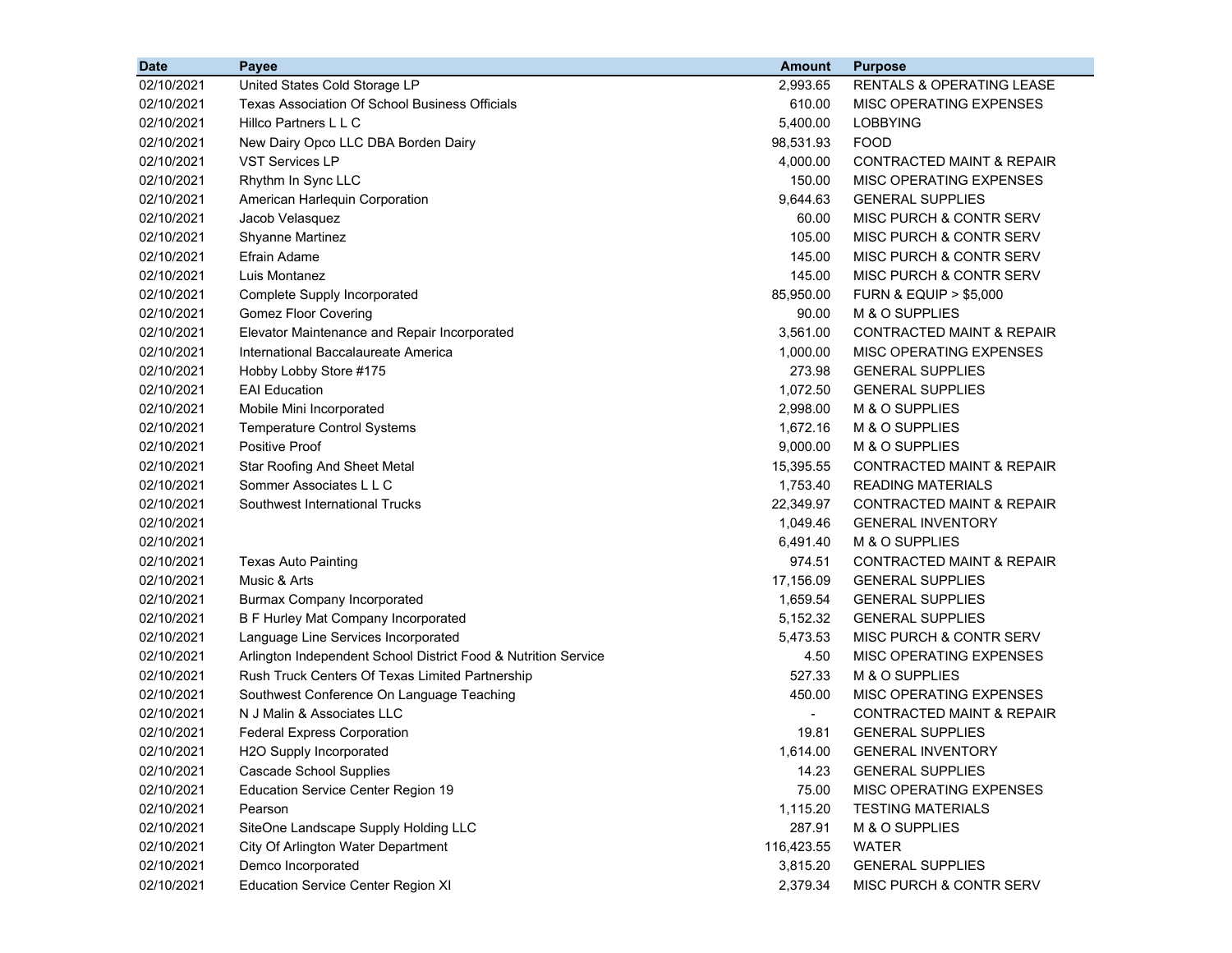| <b>Date</b> | <b>Payee</b>                                      | <b>Amount</b> | <b>Purpose</b>                       |
|-------------|---------------------------------------------------|---------------|--------------------------------------|
| 02/10/2021  | <b>Education Service Center Region XI</b>         | 3,000.00      | MISC OPERATING EXPENSES              |
| 02/10/2021  | Flaghouse Incorporated                            | 294.64        | <b>GENERAL SUPPLIES</b>              |
| 02/10/2021  | Graybar Electric Company Incorporated             | 139.40        | <b>GENERAL SUPPLIES</b>              |
| 02/10/2021  | Industrial Power Isuzu Truck Incorporated         | 2,334.88      | <b>CONTRACTED MAINT &amp; REPAIR</b> |
| 02/10/2021  | Music In Motion Incorporated                      | 524.84        | <b>GENERAL SUPPLIES</b>              |
| 02/10/2021  | Paxton Patterson                                  | 101.18        | <b>GENERAL SUPPLIES</b>              |
| 02/10/2021  | Perma Bound                                       | 1,990.04      | <b>READING MATERIALS</b>             |
| 02/10/2021  | <b>Pyramid School Products</b>                    | 4,115.20      | <b>GENERAL SUPPLIES</b>              |
| 02/10/2021  | Scholastic Incorporated                           | 5,412.73      | <b>READING MATERIALS</b>             |
| 02/10/2021  | Unifirst Holdings(A/R 01550)                      | 99.65         | <b>CONTRACTED MAINT &amp; REPAIR</b> |
| 02/10/2021  | <b>Texas Scenic Company</b>                       | 10,650.00     | CONTRACTED MAINT & REPAIR            |
| 02/10/2021  | Virco Incorporated                                | 13,986.12     | <b>GENERAL SUPPLIES</b>              |
| 02/10/2021  | Olen Williams Sales & Service                     | 278.00        | M & O SUPPLIES                       |
| 02/10/2021  | Martin High School<br>005                         | 51.00         | LIONS CLUB CONCESSIONS               |
| 02/10/2021  | United Educators Association                      | 996.91        | UNITED FUND                          |
| 02/10/2021  | Texas United School Employees Local 100           | 26.67         | UNITED FUND                          |
| 02/10/2021  | Truman Tim Chapter 13 Trustee                     | 1,464.46      | UNITED FUND                          |
| 02/10/2021  | Association Of Texas Professional Teachers Local  | 0.58          | UNITED FUND                          |
| 02/10/2021  | Association Of Texas Professional Educators State | 34.60         | UNITED FUND                          |
| 02/10/2021  | Administracion para el Sustento de Menores        | 347.69        | UNITED FUND                          |
| 02/10/2021  | Powers Tom Chapter 13 Trustee                     | 950.77        | UNITED FUND                          |
| 02/10/2021  | Educational Employees Credit Union - HSA          | 942.41        | <b>DENTAL INSURANCE</b>              |
| 02/10/2021  | <b>Educational Employees Credit Union</b>         | 5,720.25      | DUE TO CREDIT UNION                  |
| 02/10/2021  | <b>Texas State Teachers Association</b>           | 64.35         | UNITED FUND                          |
| 02/10/2021  | Jill Breitenstein                                 | 7.40          | LIONS CLUB CONCESSIONS               |
| 02/10/2021  | Myra Flores                                       | 11.15         | LIONS CLUB CONCESSIONS               |
| 02/10/2021  | <b>Ashley Tartt</b>                               | 5.20          | LIONS CLUB CONCESSIONS               |
| 02/10/2021  | Cynthia Turley                                    | 51.05         | LIONS CLUB CONCESSIONS               |
| 02/10/2021  | Polly Walton                                      | 50.00         | MISC OPERATING EXPENSES              |
| 02/12/2021  | <b>Grainger Industrial Supply</b>                 | 187.49        | M & O SUPPLIES                       |
| 02/12/2021  | Apex Supply Company                               | 190.63        | M & O SUPPLIES                       |
| 02/12/2021  | <b>Dell Marketing</b>                             | 14.61         | <b>GENERAL SUPPLIES</b>              |
| 02/12/2021  | Office Depot                                      | 796.34        | <b>GENERAL SUPPLIES</b>              |
| 02/12/2021  | Arlington Hardware Incorporated #53               | 34.12         | M & O SUPPLIES                       |
| 02/12/2021  | <b>Autonation Chevrolet</b>                       | 5.45          | M & O SUPPLIES                       |
| 02/12/2021  | Crawford Electric Supply Company                  | 353.94        | M & O SUPPLIES                       |
| 02/12/2021  | AT&T                                              | 1,288.02      | <b>WATER</b>                         |
| 02/12/2021  | Virgin Pulse Incorporated                         | 64,434.15     | MISC PURCH & CONTR SERV              |
| 02/12/2021  | Rush Truck Centers Of Texas Limited Partnership   | 449.28        | M & O SUPPLIES                       |
| 02/12/2021  | <b>Federal Express Corporation</b>                | 13.97         | <b>GENERAL SUPPLIES</b>              |
| 02/25/2021  | Texas Classroom Teachers Association              | 240.81        | UNITED FUND                          |
| 02/25/2021  | United Educators Association                      | 45,696.36     | UNITED FUND                          |
| 02/25/2021  | Texas United School Employees Local 100           | 15.00         | UNITED FUND                          |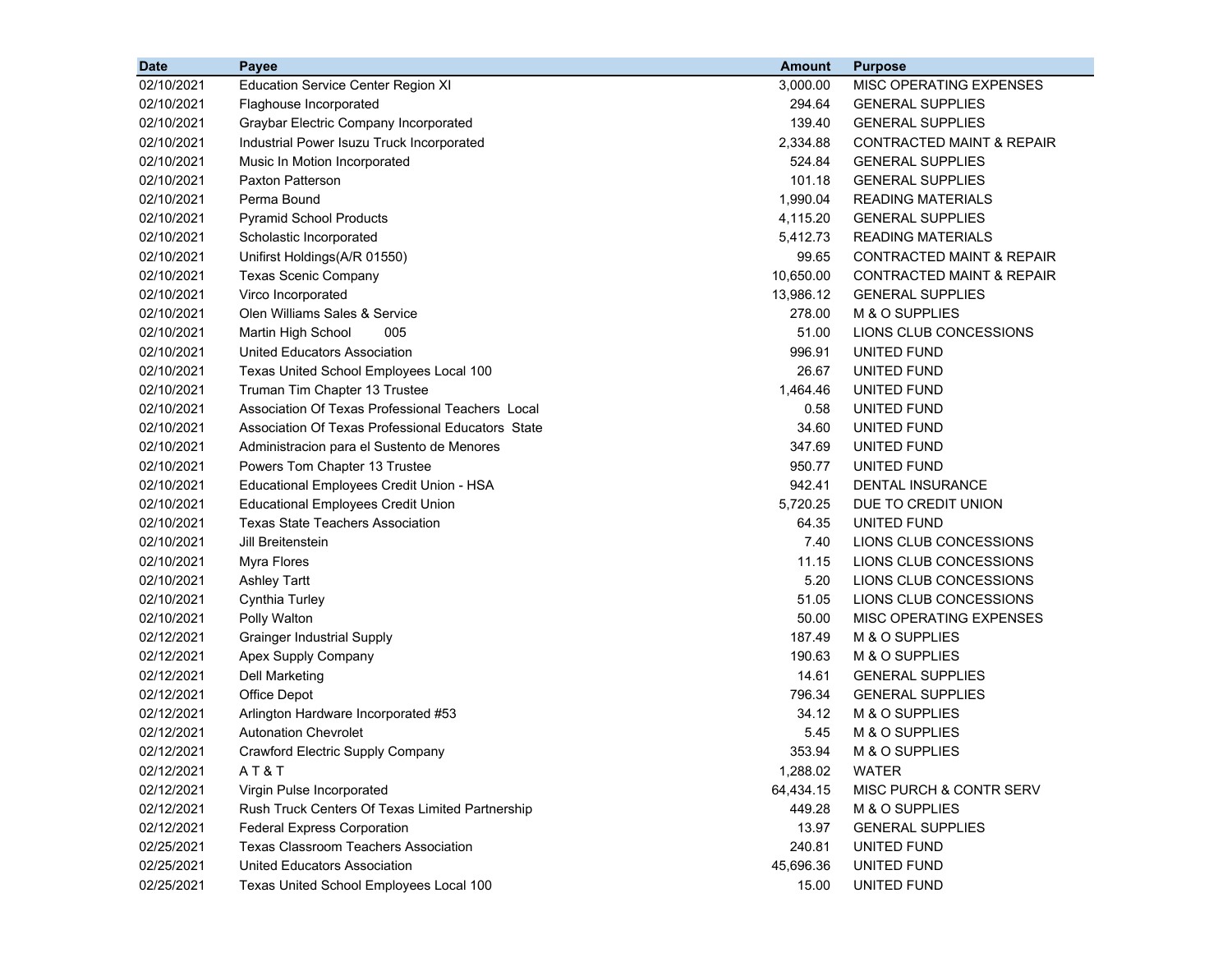| <b>Date</b> | Payee                                                      | <b>Amount</b> | <b>Purpose</b>             |
|-------------|------------------------------------------------------------|---------------|----------------------------|
| 02/25/2021  | Texas United School Employees Local 100                    | 26.67         | UNITED FUND                |
| 02/25/2021  | Texas United School Employees Local 100                    | 81.58         | UNITED FUND                |
| 02/25/2021  | Texas United School Employees Local 100                    | 14.99         | UNITED FUND                |
| 02/25/2021  | <b>Texas Guaranteed Student Loan Corporation</b>           | 699.08        | UNITED FUND                |
| 02/25/2021  | <b>Texas Guaranteed Student Loan Corporation</b>           | 2,490.57      | UNITED FUND                |
| 02/25/2021  | <b>Arlington Education Foundation</b>                      | 527.00        | AISD EDUCATION FOUNDATION  |
| 02/25/2021  | <b>Arlington Education Foundation</b>                      | 43.00         | AISD EDUCATION FOUNDATION  |
| 02/25/2021  | Truman Tim Chapter 13 Trustee                              | 542.31        | UNITED FUND                |
| 02/25/2021  | Truman Tim Chapter 13 Trustee                              | 13,045.00     | UNITED FUND                |
| 02/25/2021  | Truman Tim Chapter 13 Trustee                              | 924.00        | UNITED FUND                |
| 02/25/2021  | Truman Tim Chapter 13 Trustee                              | 420.00        | UNITED FUND                |
| 02/25/2021  | <b>United States Treasury</b>                              | 635.00        | FED INC TAX WITHHOLDING    |
| 02/25/2021  | Family And Consumer Sciences Teachers Association Of Texas | 27.09         | AISD EDUCATION FOUNDATION  |
| 02/25/2021  | Region Xi Teacher Preparation Program                      | 680.10        | <b>INVOICES RECEIVABLE</b> |
| 02/25/2021  | Education Service Center Region X                          | 450.00        | <b>INVOICES RECEIVABLE</b> |
| 02/25/2021  | Texas Association Of Secondary School Principals           | 150.83        | UNITED FUND                |
| 02/25/2021  | Association Of Texas Professional Teachers Local           | 0.58          | UNITED FUND                |
| 02/25/2021  | Association Of Texas Professional Teachers Local           | 11.25         | UNITED FUND                |
| 02/25/2021  | Association Of Texas Professional Teachers Local           | 393.25        | UNITED FUND                |
| 02/25/2021  | Association Of Texas Professional Teachers Local           | 12.03         | UNITED FUND                |
| 02/25/2021  | Association Of Texas Professional Educators State          | 34.60         | UNITED FUND                |
| 02/25/2021  | Association Of Texas Professional Educators State          | 87.35         | UNITED FUND                |
| 02/25/2021  | Association Of Texas Professional Educators State          | 20.00         | UNITED FUND                |
| 02/25/2021  | Association Of Texas Professional Educators State          | 245.00        | UNITED FUND                |
| 02/25/2021  | Association Of Texas Professional Educators State          | 6,158.87      | UNITED FUND                |
| 02/25/2021  | <b>Education Career Alternatives Program</b>               | 17,975.00     | <b>INVOICES RECEIVABLE</b> |
| 02/25/2021  | California State Disbursement Unit                         | 350.00        | UNITED FUND                |
| 02/25/2021  | Pam Bassel Chapter 13 Trustee                              | 1,200.00      | UNITED FUND                |
| 02/25/2021  | Pam Bassel Chapter 13 Trustee                              | 10,199.00     | UNITED FUND                |
| 02/25/2021  | Department of Children and Family Services - Louisiana     | 943.72        | UNITED FUND                |
| 02/25/2021  | Administracion para el Sustento de Menores                 | 347.69        | UNITED FUND                |
| 02/25/2021  | <b>Tennessee Child Support</b>                             | 109.00        | UNITED FUND                |
| 02/25/2021  | Pioneer Credit Recovery Inv                                | 617.24        | UNITED FUND                |
| 02/25/2021  | <b>Trellis Company</b>                                     | 235.64        | UNITED FUND                |
| 02/25/2021  | <b>Trellis Company</b>                                     | 225.60        | UNITED FUND                |
| 02/25/2021  | <b>Trellis Company</b>                                     | 1,261.49      | UNITED FUND                |
| 02/25/2021  | <b>Support Payment Clearinghouse</b>                       | 864.00        | UNITED FUND                |
| 02/25/2021  | Powers Tom Chapter 13 Trustee                              | 950.77        | UNITED FUND                |
| 02/25/2021  | Powers Tom Chapter 13 Trustee                              | 2,589.00      | UNITED FUND                |
| 02/25/2021  | <b>ACT Houston At Dallas</b>                               | 428.00        | <b>INVOICES RECEIVABLE</b> |
| 02/25/2021  | Texas Teachers Alternative Certification Program           | 32,800.00     | <b>INVOICES RECEIVABLE</b> |
| 02/25/2021  | <b>Texas American Federation Of Teachers</b>               | 43.74         | UNITED FUND                |
| 02/25/2021  | Educational Employees Credit Union - HSA                   | 112,639.25    | DENTAL INSURANCE           |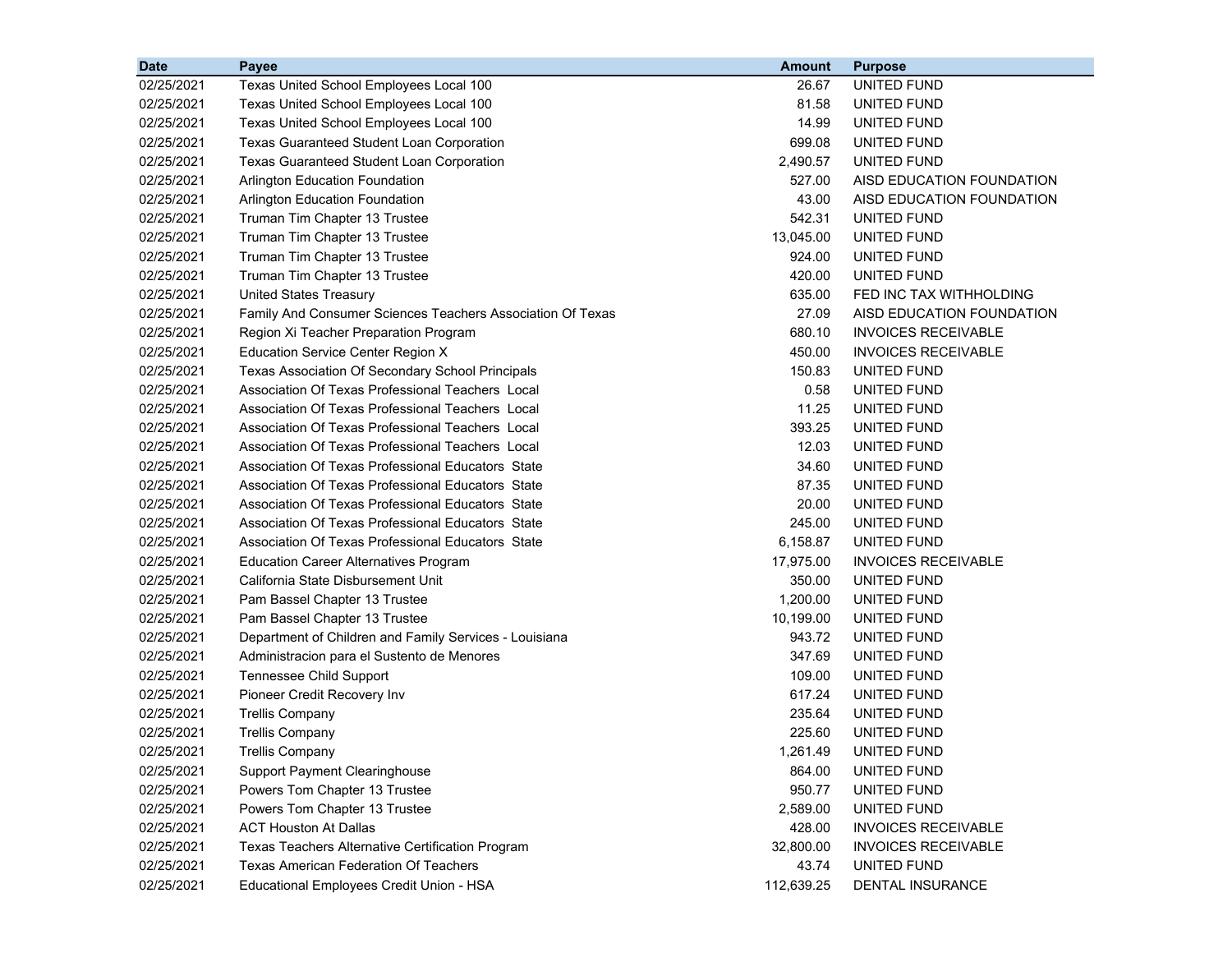| <b>Date</b> | Payee                                       | <b>Amount</b> | <b>Purpose</b>                       |
|-------------|---------------------------------------------|---------------|--------------------------------------|
| 02/25/2021  | <b>Educational Employees Credit Union</b>   | 113,709.72    | DUE TO CREDIT UNION                  |
| 02/25/2021  | Texas State Teachers Association            | 3,457.39      | UNITED FUND                          |
| 02/25/2021  | <b>Grainger Industrial Supply</b>           | 546.00        | <b>GENERAL SUPPLIES</b>              |
| 02/25/2021  |                                             | 70.50         | M & O SUPPLIES                       |
| 02/25/2021  | Home Depot Pro                              | 199.92        | <b>GENERAL SUPPLIES</b>              |
| 02/25/2021  |                                             | 392.68        | M & O SUPPLIES                       |
| 02/25/2021  | Apex Supply Company                         | 776.27        | M & O SUPPLIES                       |
| 02/25/2021  | Kroger                                      | 5.98          | <b>FOOD</b>                          |
| 02/25/2021  | <b>Pitney Bowes</b>                         | 543.87        | <b>GENERAL SUPPLIES</b>              |
| 02/25/2021  | <b>Pitney Bowes</b>                         | 1,324.14      | RENTALS & OPERATING LEASE            |
| 02/25/2021  | United Refrigeration Incorporated           | 382.82        | M & O SUPPLIES                       |
| 02/25/2021  | Really Good Stuff                           | 295.51        | <b>GENERAL SUPPLIES</b>              |
| 02/25/2021  | <b>Elliott Electric Supply</b>              | 805.35        | M & O SUPPLIES                       |
| 02/25/2021  | <b>Masters Distribution Systems</b>         | 3,280.87      | <b>FOOD</b>                          |
| 02/25/2021  |                                             | 22,126.60     | MISC OPERATING EXPENSES              |
| 02/25/2021  | Barnes & Noble Booksellers, Inc.            | 1,279.56      | <b>READING MATERIALS</b>             |
| 02/25/2021  | D & J Sports Incorporated                   | 3,084.95      | <b>GENERAL SUPPLIES</b>              |
| 02/25/2021  | Mission Arlington/Mission Metroplex         | 1,060.00      | MISC PURCH & CONTR SERV              |
| 02/25/2021  | Paradise Produce                            | 8,591.10      | <b>FOOD</b>                          |
| 02/25/2021  | Trane Company Commercial Systems Group      | 733.21        | M & O SUPPLIES                       |
| 02/25/2021  | Hosa - Ta                                   | 15.00         | MISC OPERATING EXPENSES              |
| 02/25/2021  | Hosa - Ta                                   | 810.00        | MISC OPERATING EXPENSES              |
| 02/25/2021  | Hosa - Ta                                   | 120.00        | MISC OPERATING EXPENSES              |
| 02/25/2021  | Hosa - Ta                                   | 570.00        | MISC OPERATING EXPENSES              |
| 02/25/2021  | PPG Architectural Finishes, Inc             | 257.13        | M & O SUPPLIES                       |
| 02/25/2021  | <b>Careys Sporting Goods</b>                | 1,000.00      | <b>GENERAL SUPPLIES</b>              |
| 02/25/2021  | <b>Blackmon Mooring</b>                     | 15,513.36     | <b>CONTRACTED MAINT &amp; REPAIR</b> |
| 02/25/2021  | Airgas Southwest Incorporated               | 219.46        | <b>GENERAL SUPPLIES</b>              |
| 02/25/2021  | <b>Concentra Medical Centers</b>            | 395.50        | MISC OPERATING EXPENSES              |
| 02/25/2021  | Learning Without Tears                      | 2,945.25      | <b>GENERAL SUPPLIES</b>              |
| 02/25/2021  | American Dance/Drill Team                   | 1,283.00      | STUDENT TVL*NO AISD BUSES            |
| 02/25/2021  | <b>Artex Overhead Door</b>                  | 515.00        | CONTRACTED MAINT & REPAIR            |
| 02/25/2021  | Office Depot                                | 13,404.16     | <b>GENERAL SUPPLIES</b>              |
| 02/25/2021  |                                             | 59.99         | <b>INVOICES RECEIVABLE</b>           |
| 02/25/2021  | <b>Texas Computer Education Association</b> | 179.00        | <b>EMPLOYEE TRAVEL</b>               |
| 02/25/2021  | Texas Computer Education Association        | 199.00        | <b>MISC OPERATING EXPENSES</b>       |
| 02/25/2021  | B & H Photo Video                           | 4,185.92      | <b>GENERAL SUPPLIES</b>              |
| 02/25/2021  | <b>CDW Government Incorporated</b>          | 149,903.81    | <b>GENERAL SUPPLIES</b>              |
| 02/25/2021  |                                             | 23,343.42     | MISC PURCH & CONTR SERV              |
| 02/25/2021  | 1 A Fire & Domestic Testing                 | 992.00        | <b>CONTRACTED MAINT &amp; REPAIR</b> |
| 02/25/2021  | C & P Pump Services Incorporated            | 880.00        | M & O SUPPLIES                       |
| 02/25/2021  | Govconnection Incorporated                  | 2,241.40      | <b>GENERAL SUPPLIES</b>              |
| 02/25/2021  | <b>String Connection Donald Lee Simpson</b> | 436.30        | CONTRACTED MAINT & REPAIR            |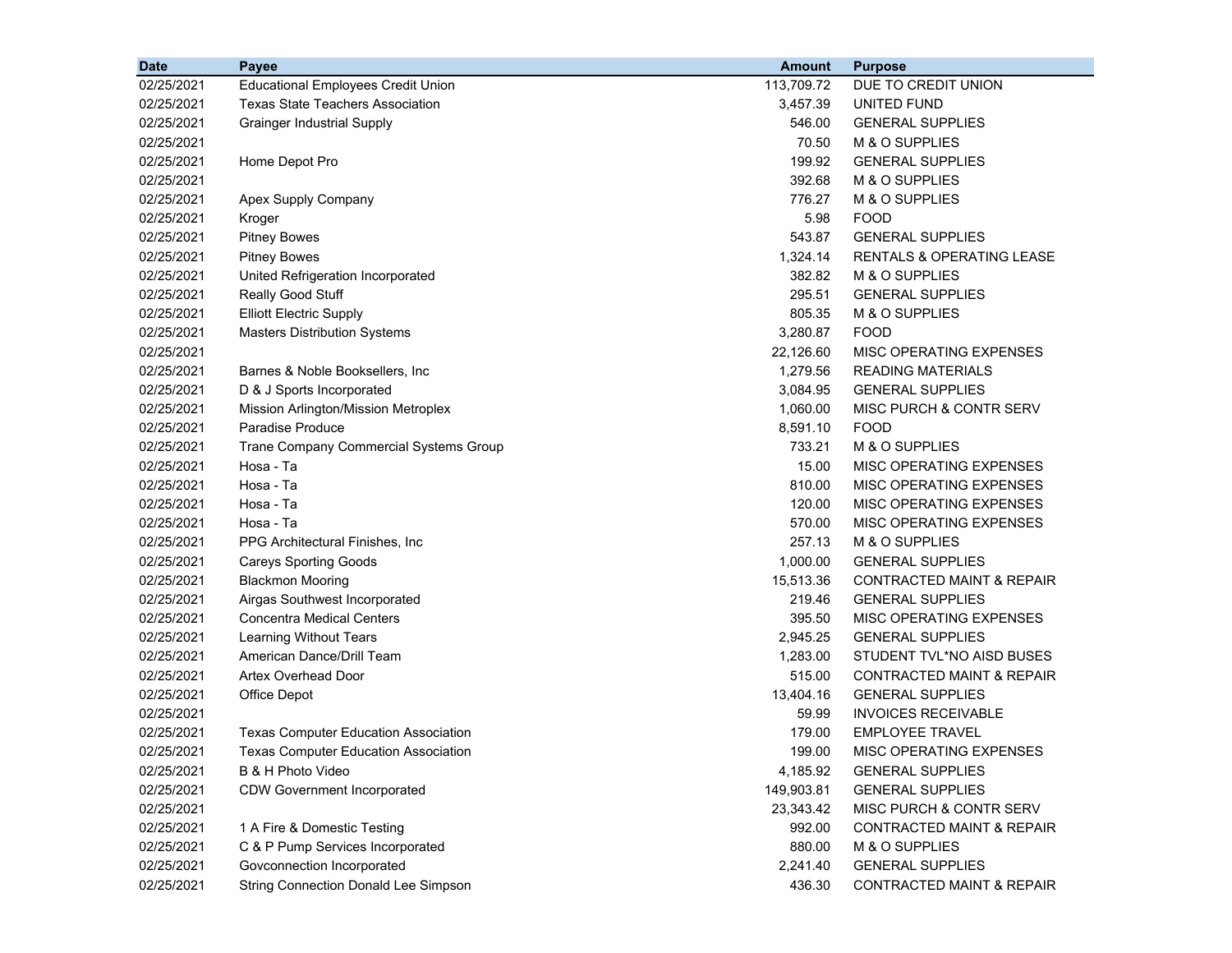| <b>Date</b> | <b>Payee</b>                                         | <b>Amount</b> | <b>Purpose</b>                       |
|-------------|------------------------------------------------------|---------------|--------------------------------------|
| 02/25/2021  | Henry Schein Incorporated                            | 187.14        | <b>GENERAL SUPPLIES</b>              |
| 02/25/2021  | Children's Plus Incorporated                         | 20.99         | <b>READING MATERIALS</b>             |
| 02/25/2021  | Apple Computer Incorporated                          | 2,348.00      | <b>GENERAL SUPPLIES</b>              |
| 02/25/2021  | Anixter Incorporated                                 | 1,513.46      | <b>CONTRACTED MAINT &amp; REPAIR</b> |
| 02/25/2021  | Arlington Hardware Incorporated #53                  | 155.88        | M & O SUPPLIES                       |
| 02/25/2021  | <b>Centerline Supply Limited</b>                     | 1,762.27      | M & O SUPPLIES                       |
| 02/25/2021  | University Interscholastic League                    | 26.00         | MISC OPERATING EXPENSES              |
| 02/25/2021  | Spirit Of Texas Cheer And Gymnastics                 | 3,825.00      | STUDENT TVL*NO AISD BUSES            |
| 02/25/2021  | Knowledge Matters Incorporated                       | 3,595.00      | <b>GENERAL SUPPLIES</b>              |
| 02/25/2021  | <b>UPS</b>                                           | 281.96        | <b>GENERAL SUPPLIES</b>              |
| 02/25/2021  | Monarch Trophy Studio                                | 13.35         | <b>GENERAL SUPPLIES</b>              |
| 02/25/2021  | Speech Corner LLC                                    | 214.86        | <b>GENERAL SUPPLIES</b>              |
| 02/25/2021  | <b>DWR Fence</b>                                     | 24,894.00     | CONTRACTED MAINT & REPAIR            |
| 02/25/2021  | Musser Amanda                                        | 547.50        | MISC PURCH & CONTR SERV              |
| 02/25/2021  | Independent Hardware Incorporated                    | 1,054.08      | <b>GENERAL INVENTORY</b>             |
| 02/25/2021  | Ferrellgas, Incorporated                             | 20,363.74     | <b>GENERAL INVENTORY</b>             |
| 02/25/2021  | Automatic Sprinkler of Texas Incorporated            | 1,330.00      | CONTRACTED MAINT & REPAIR            |
| 02/25/2021  | Dunlap Kirk D                                        | 1,017.50      | MISC PURCH & CONTR SERV              |
| 02/25/2021  | Oden Aaron R                                         | 275.00        | MISC PURCH & CONTR SERV              |
| 02/25/2021  | Washington Varandas                                  | 1,045.00      | MISC PURCH & CONTR SERV              |
| 02/25/2021  | One Source Staffing Corporation                      | 25,477.46     | MISC PURCH & CONTR SERV              |
| 02/25/2021  | <b>Binswanger Glass</b>                              | 250.36        | M & O SUPPLIES                       |
| 02/25/2021  | Rhodes Jennifer                                      | 165.00        | MISC PURCH & CONTR SERV              |
| 02/25/2021  | <b>SC Fuels</b>                                      | 13,257.76     | <b>GENERAL INVENTORY</b>             |
| 02/25/2021  | Brown John                                           | 165.00        | MISC PURCH & CONTR SERV              |
| 02/25/2021  | Matera Paper Co., Inc.                               | 151,216.60    | <b>GENERAL INVENTORY</b>             |
| 02/25/2021  | Kurz & Company                                       | 3,686.59      | <b>FOOD</b>                          |
| 02/25/2021  | Jakes Finer Foods                                    | 5,256.00      | <b>GENERAL INVENTORY</b>             |
| 02/25/2021  | AlphaGraphics                                        | 37.50         | <b>GENERAL SUPPLIES</b>              |
| 02/25/2021  | <b>Arlington Today</b>                               | 3,600.00      | MISC PURCH & CONTR SERV              |
| 02/25/2021  | Crawford Electric Supply Company                     | 18.00         | M & O SUPPLIES                       |
| 02/25/2021  | Tracey Lynn Dixon                                    | 192.50        | MISC PURCH & CONTR SERV              |
| 02/25/2021  | Davis, Regan                                         | 412.50        | MISC PURCH & CONTR SERV              |
| 02/25/2021  | FAYHA Management LLC                                 | 10,770.00     | <b>RENTALS &amp; OPERATING LEASE</b> |
| 02/25/2021  | Cool Tech A/C Heat & Refrigeration                   | 602.00        | <b>CONTRACTED MAINT &amp; REPAIR</b> |
| 02/25/2021  | Ferguson Enterprises, Inc.                           | 587.79        | M & O SUPPLIES                       |
| 02/25/2021  | Association for Supervision & Curriculum Development | 89.00         | <b>DUES</b>                          |
| 02/25/2021  | Cardinal's Sport Center Incorporated                 | 920.13        | ACCOUNTS PAYABLE-ACCRUALS            |
| 02/25/2021  |                                                      | 4,435.00      | <b>GENERAL SUPPLIES</b>              |
| 02/25/2021  | AAA Glass & Mirror Co., INC.                         | 1,726.91      | <b>CONTRACTED MAINT &amp; REPAIR</b> |
| 02/25/2021  | Lowe's Home Centers, LLC                             | 328.16        | M & O SUPPLIES                       |
| 02/25/2021  | <b>BrainPOP LLC</b>                                  | 170.00        | <b>GENERAL SUPPLIES</b>              |
| 02/25/2021  | OTC Brands, Inc                                      | 145.63        | <b>GENERAL SUPPLIES</b>              |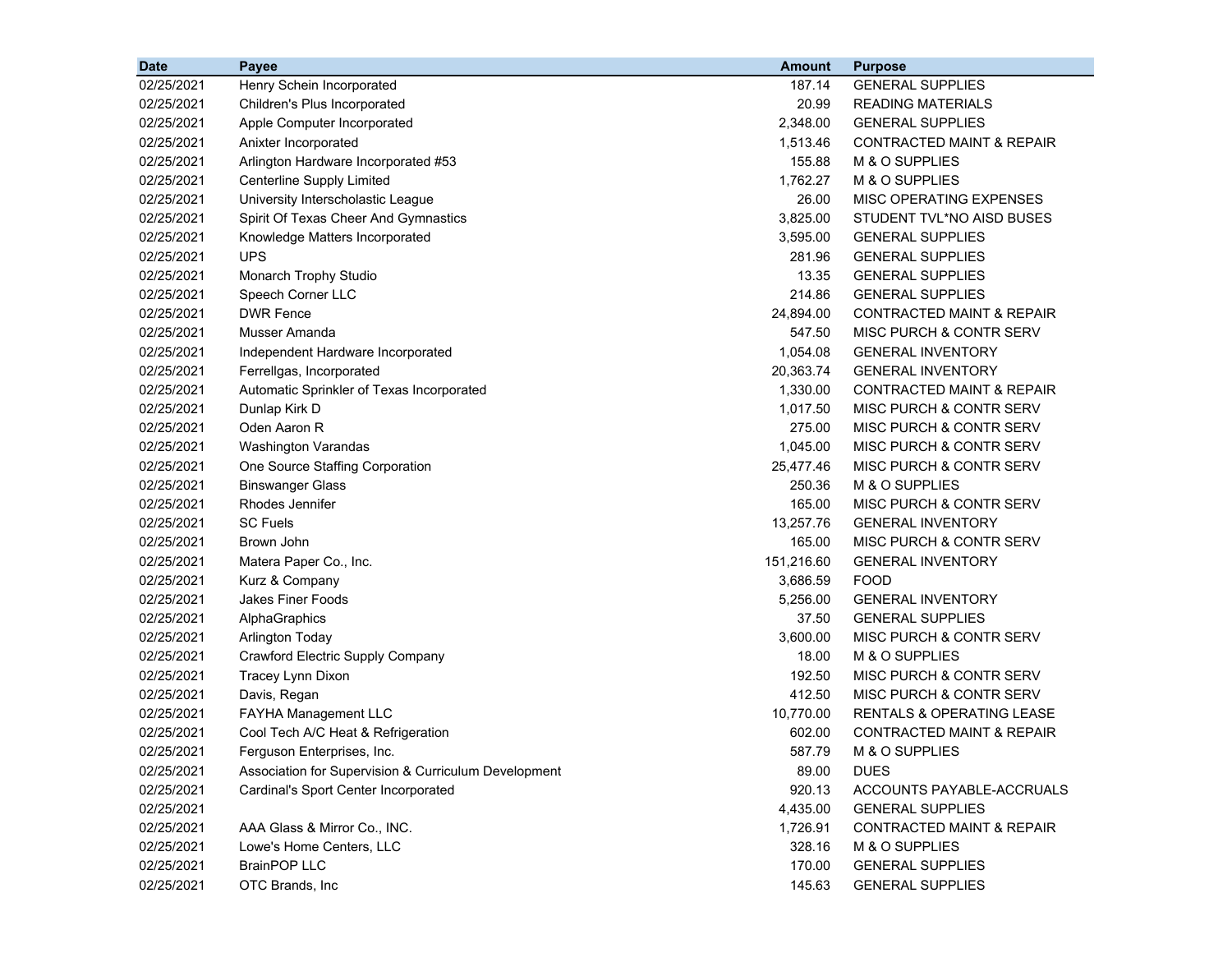| <b>Date</b> | Payee                                                          | <b>Amount</b> | <b>Purpose</b>                       |
|-------------|----------------------------------------------------------------|---------------|--------------------------------------|
| 02/25/2021  |                                                                | 189.71        | <b>INVOICES RECEIVABLE</b>           |
| 02/25/2021  |                                                                | 170.91        | MISC OPERATING EXPENSES              |
| 02/25/2021  | Accessibyte LLC                                                | 629.95        | <b>GENERAL SUPPLIES</b>              |
| 02/25/2021  | Nearpod                                                        | 2,000.00      | <b>GENERAL SUPPLIES</b>              |
| 02/25/2021  | <b>C&amp;S Trailers</b>                                        | 232.74        | M & O SUPPLIES                       |
| 02/25/2021  | Nasco                                                          | 212.46        | <b>GENERAL SUPPLIES</b>              |
| 02/25/2021  | Barnes & Noble College Booksellers LLC                         | 25,122.43     | <b>TEXTBOOKS</b>                     |
| 02/25/2021  | Nicole Newton                                                  | 165.00        | MISC PURCH & CONTR SERV              |
| 02/25/2021  | Foremost Telecommunications Corporation                        | 12,913.97     | <b>WATER</b>                         |
| 02/25/2021  | Sports Officials Unlimited                                     | 2,260.00      | MISC PURCH & CONTR SERV              |
| 02/25/2021  | Auto Plus Auto Parts                                           | 199.50        | <b>GENERAL INVENTORY</b>             |
| 02/25/2021  | City Of Arlington Mailstop 63-0820                             | 37,926.06     | MISC PURCH & CONTR SERV              |
| 02/25/2021  | EDpuzzle, Incorporated                                         | 1,450.00      | <b>GENERAL SUPPLIES</b>              |
| 02/25/2021  | Signal Vine, Inc                                               | 388.93        | MISC PURCH & CONTR SERV              |
| 02/25/2021  | Price Right Professional Landscaping & Tree Service LLC        | 3,600.00      | CONTRACTED MAINT & REPAIR            |
| 02/25/2021  | <b>Arlington Strings</b>                                       | 499.52        | <b>GENERAL SUPPLIES</b>              |
| 02/25/2021  | <b>Frontline Education</b>                                     | 74,363.00     | <b>CONTRACTED MAINT &amp; REPAIR</b> |
| 02/25/2021  | <b>MSB Consulting</b>                                          | 2,904.36      | MISC PURCH & CONTR SERV              |
| 02/25/2021  | UIL Region 5 Music                                             | 12.50         | STUDENT TVL*NO AISD BUSES            |
| 02/25/2021  | AT&T                                                           | 1,097.24      | <b>WATER</b>                         |
| 02/25/2021  | Bayes Achievement Center, Inc.                                 | 16,969.68     | <b>TUITION &amp; TRFR PMTS</b>       |
| 02/25/2021  | iHeartMedia                                                    | 290.00        | MISC OPERATING EXPENSES              |
| 02/25/2021  | Riverside Insights                                             | 810.00        | <b>TESTING MATERIALS</b>             |
| 02/25/2021  | All Star Letter Jackets and Balfour Dallas                     | 300.00        | <b>INVOICES RECEIVABLE</b>           |
| 02/25/2021  | All Star Letter Jackets and Balfour Dallas                     | 990.00        | <b>INVOICES RECEIVABLE</b>           |
| 02/25/2021  | All Star Letter Jackets and Balfour Dallas                     | 50.00         | <b>INVOICES RECEIVABLE</b>           |
| 02/25/2021  | All Star Letter Jackets and Balfour Dallas                     | 150.00        | <b>INVOICES RECEIVABLE</b>           |
| 02/25/2021  | All Star Letter Jackets and Balfour Dallas                     | 100.00        | <b>INVOICES RECEIVABLE</b>           |
| 02/25/2021  | All Star Letter Jackets and Balfour Dallas                     | 350.00        | <b>INVOICES RECEIVABLE</b>           |
| 02/25/2021  | <b>Burnett Scott</b>                                           | 495.00        | MISC PURCH & CONTR SERV              |
| 02/25/2021  | PopSmart Technologies, LLC                                     | 401.50        | <b>CONTRACTED MAINT &amp; REPAIR</b> |
| 02/25/2021  | DOT Medical and Drug Testing Services Inc                      | 2,265.00      | MISC OPERATING EXPENSES              |
| 02/25/2021  | Jesus Adame                                                    | 165.00        | MISC PURCH & CONTR SERV              |
| 02/25/2021  | Jastin Dewan Williams                                          | 220.00        | MISC PURCH & CONTR SERV              |
| 02/25/2021  | <b>Ace Educational Supplies</b>                                | 177.72        | <b>GENERAL SUPPLIES</b>              |
| 02/25/2021  | Cody Prescher                                                  | 1,800.00      | CONTRACTED MAINT & REPAIR            |
| 02/25/2021  | Yoga Ed LLC                                                    | 2,500.00      | MISC OPERATING EXPENSES              |
| 02/25/2021  | Advanced Healthstyles Fitness dba Advanced Excercise           | 274.48        | <b>FURN &amp; EQUIP &gt; \$5,000</b> |
| 02/25/2021  |                                                                | 50,652.61     | <b>GENERAL SUPPLIES</b>              |
| 02/25/2021  | United States Cold Storage LP                                  | 3,490.20      | <b>RENTALS &amp; OPERATING LEASE</b> |
| 02/25/2021  | A-1 National Fire Co.LLC Summit Companies: Summit Companies A1 | 178.35        | <b>CONTRACTED MAINT &amp; REPAIR</b> |
| 02/25/2021  | Complete Supply Incorporated                                   | 8,227.74      | <b>GENERAL INVENTORY</b>             |
| 02/25/2021  |                                                                | 1,875.00      | M & O SUPPLIES                       |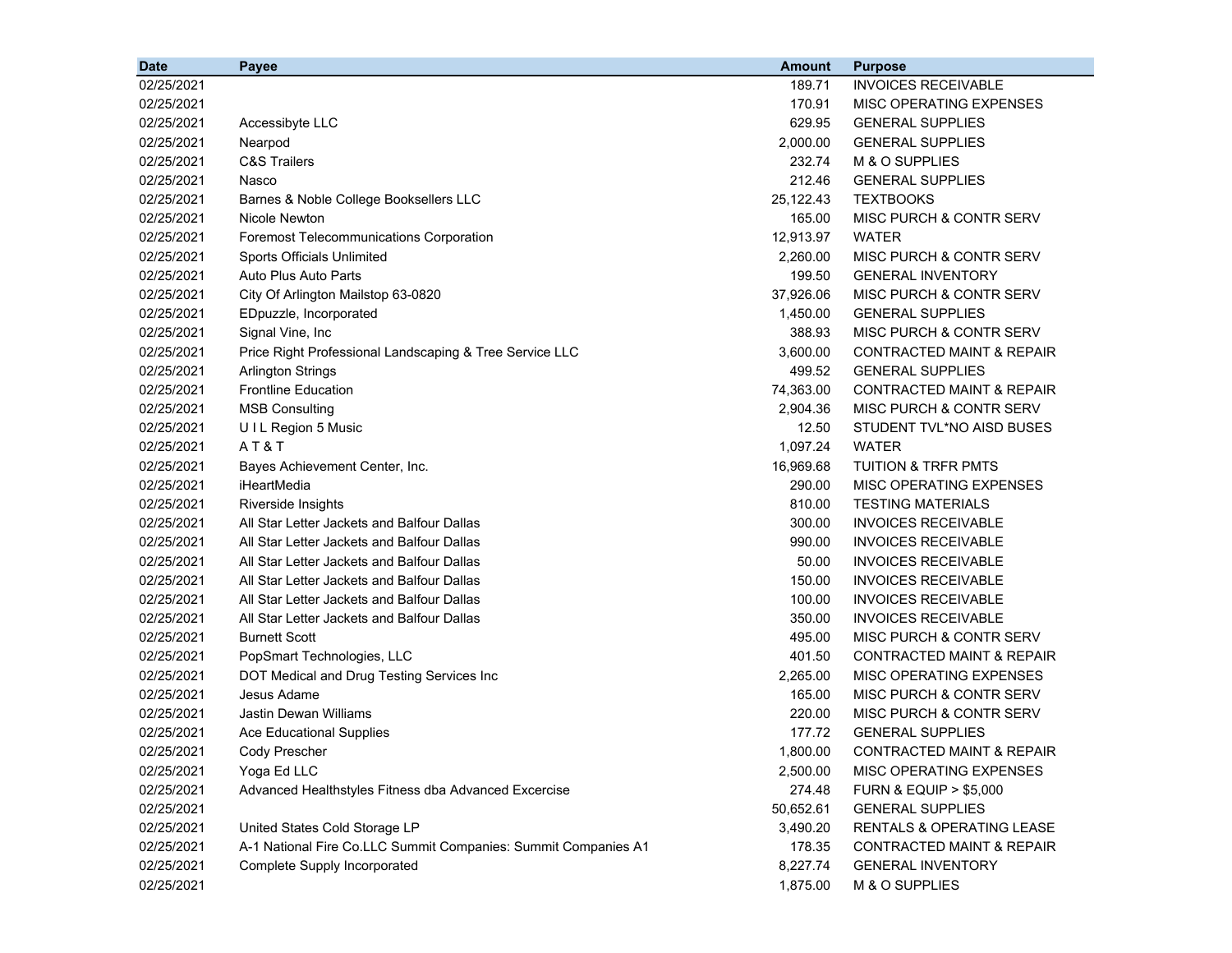| 02/25/2021<br><b>CONTRACTED MAINT &amp; REPAIR</b><br>Elevator Maintenance and Repair Incorporated<br>12.00<br>02/25/2021<br>25,677.00<br>MISC OPERATING EXPENSES<br>International Baccalaureate America |  |
|----------------------------------------------------------------------------------------------------------------------------------------------------------------------------------------------------------|--|
|                                                                                                                                                                                                          |  |
|                                                                                                                                                                                                          |  |
| 02/25/2021<br>Austin Turf & Tractor<br>1,144.72<br>M & O SUPPLIES                                                                                                                                        |  |
| 02/25/2021<br><b>Star Roofing And Sheet Metal</b><br>2,470.00<br>CONTRACTED MAINT & REPAIR                                                                                                               |  |
| 387.72<br><b>GENERAL INVENTORY</b><br>02/25/2021<br>Bucks Wheel & Equipment Company                                                                                                                      |  |
| 02/25/2021<br>490.00<br>M & O SUPPLIES                                                                                                                                                                   |  |
| Music & Arts<br>510.30<br>02/25/2021<br><b>GENERAL SUPPLIES</b>                                                                                                                                          |  |
| 02/25/2021<br>133.99<br>MISC PURCH & CONTR SERV<br>First Advantage Background Services                                                                                                                   |  |
| 9.00<br>MISC OPERATING EXPENSES<br>02/25/2021<br>Arlington Independent School District Food & Nutrition Service                                                                                          |  |
| 02/25/2021<br>Texas Comptroller Of Public Accounts<br>14,803.13<br>INTEREST ON DEBT (LOAN)                                                                                                               |  |
| 02/25/2021<br>132,487.60<br>LONG-TERM DEBT PRINCIPAL                                                                                                                                                     |  |
| 300.00<br><b>GENERAL SUPPLIES</b><br>02/25/2021<br>Cengage Learning                                                                                                                                      |  |
| 1,003.20<br>M & O SUPPLIES<br>02/25/2021<br>Rush Truck Centers Of Texas Limited Partnership                                                                                                              |  |
| 02/25/2021<br>322.40<br>H2O Supply Incorporated<br><b>GENERAL INVENTORY</b>                                                                                                                              |  |
| 242.25<br><b>GENERAL SUPPLIES</b><br>02/25/2021<br>Flaghouse Incorporated                                                                                                                                |  |
| 02/25/2021<br>Gopher Sport Equipment<br>2,512.22<br><b>GENERAL SUPPLIES</b>                                                                                                                              |  |
| 02/25/2021<br>Safety-Kleen Corporation<br>490.48<br><b>CONTRACTED MAINT &amp; REPAIR</b>                                                                                                                 |  |
| 02/25/2021<br>534.65<br><b>READING MATERIALS</b><br>Scholastic Incorporated                                                                                                                              |  |
| Sentinel The Alarm Company<br>734.56<br><b>CONTRACTED MAINT &amp; REPAIR</b><br>02/25/2021                                                                                                               |  |
| Dawna Cocklin<br>399.15<br>02/25/2021<br>LIONS CLUB CONCESSIONS                                                                                                                                          |  |
| 02/25/2021<br>Paula Schmit<br>61.80<br>LIONS CLUB CONCESSIONS                                                                                                                                            |  |
| 02/25/2021<br>50.00<br>LIONS CLUB CONCESSIONS<br>Alyssa Tille                                                                                                                                            |  |
| 02/25/2021<br>35.05<br>LIONS CLUB CONCESSIONS<br>Alyssa Tille                                                                                                                                            |  |
| 02/26/2021<br>7,600.00<br><b>GENERAL INVENTORY</b><br>J & J Snack Food Corporation                                                                                                                       |  |
| M & O SUPPLIES<br>02/26/2021<br>Apex Supply Company<br>17.10                                                                                                                                             |  |
| 8,730.00<br>02/26/2021<br>Jennie O Foods Incorporated<br><b>GENERAL INVENTORY</b>                                                                                                                        |  |
| 2,945.72<br><b>GENERAL SUPPLIES</b><br>02/26/2021<br>Office Depot                                                                                                                                        |  |
| 995.50<br><b>GENERAL SUPPLIES</b><br>02/26/2021<br><b>CDW Government Incorporated</b>                                                                                                                    |  |
| 66.40<br><b>GENERAL SUPPLIES</b><br>02/26/2021<br>Govconnection Incorporated                                                                                                                             |  |
| 30,960.00<br>02/26/2021<br>Apple Computer Incorporated<br><b>GENERAL SUPPLIES</b>                                                                                                                        |  |
| 4,034.20<br>02/26/2021<br>C D Hartnett Company<br><b>GENERAL INVENTORY</b>                                                                                                                               |  |
| 8,049.69<br><b>CONTRACTED MAINT &amp; REPAIR</b><br>02/26/2021<br>Anixter Incorporated                                                                                                                   |  |
| 300.41<br>MISC OPERATING EXPENSES<br>02/26/2021<br>Lewisville Independent School District                                                                                                                |  |
| 3,032.08<br>02/26/2021<br>Grapevine Colleyville Independent School District<br>MISC OPERATING EXPENSES                                                                                                   |  |
| 02/26/2021<br>Catholic Charities Translation & Interpreter Network<br>MISC PURCH & CONTR SERV<br>10,348.68                                                                                               |  |
| 02/26/2021<br><b>First Place Foods LLC</b><br>2,304.00<br><b>GENERAL INVENTORY</b>                                                                                                                       |  |
| 700.00<br><b>GENERAL SUPPLIES</b><br>02/26/2021<br>Kid's Community Preschool                                                                                                                             |  |
| 02/26/2021<br><b>DWR Fence</b><br>22,395.00<br><b>CONTRACTED MAINT &amp; REPAIR</b>                                                                                                                      |  |
| 02/26/2021<br>One Source Staffing Corporation<br>MISC PURCH & CONTR SERV<br>5,869.42                                                                                                                     |  |
| 02/26/2021<br>Whitley Penn LLP<br>3,150.00<br><b>AUDIT SERVICES</b>                                                                                                                                      |  |
| 02/26/2021<br>Woodwind & Brasswind Inc<br>127.50<br><b>GENERAL SUPPLIES</b>                                                                                                                              |  |
| 02/26/2021<br>Woodwind & Brasswind Inc<br>2.50<br><b>GENERAL SUPPLIES</b>                                                                                                                                |  |
| 02/26/2021<br>Data Recognition Corporation<br>5,791.00<br><b>TESTING MATERIALS</b>                                                                                                                       |  |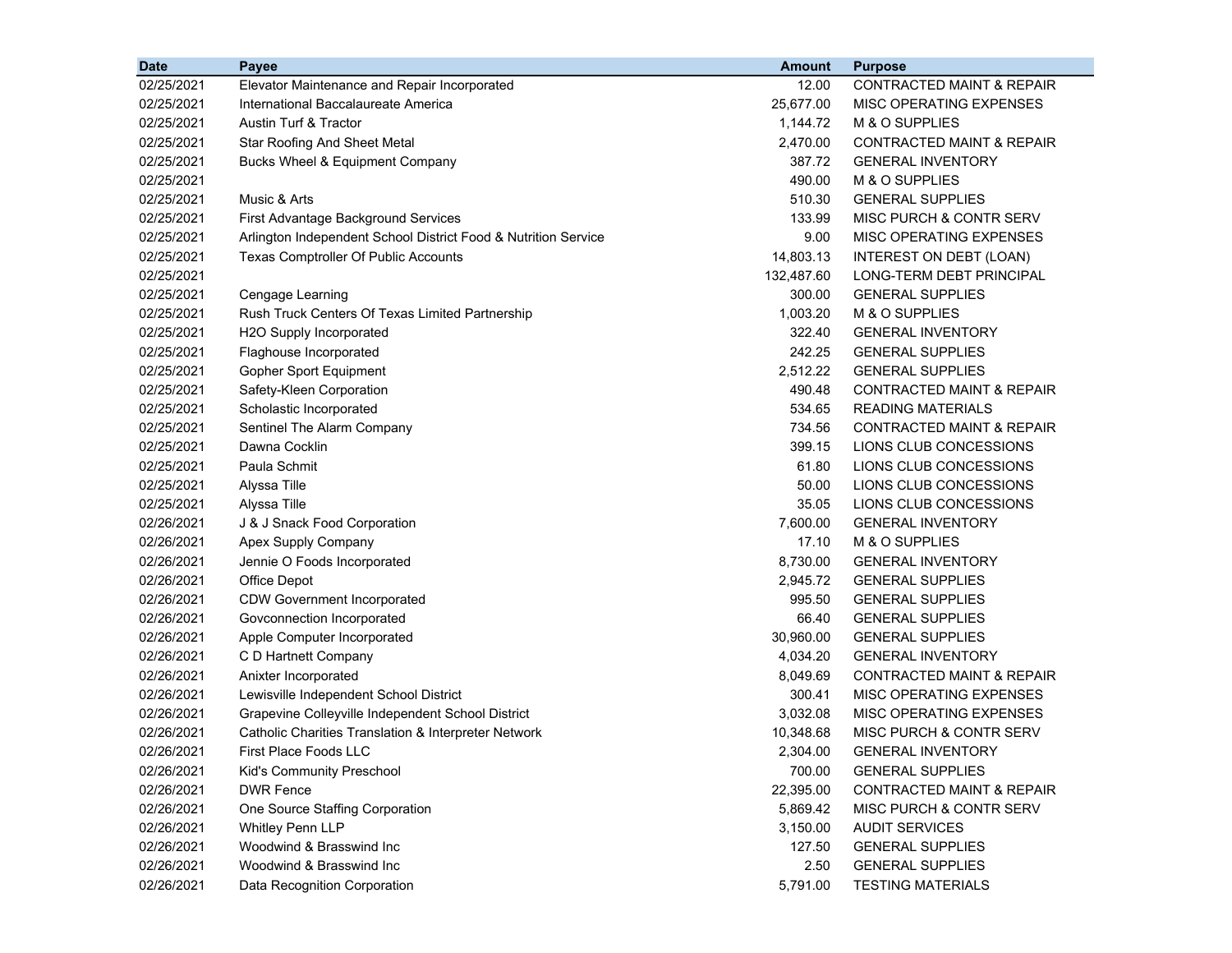| <b>Date</b> | Payee                               | <b>Amount</b> | <b>Purpose</b>                       |
|-------------|-------------------------------------|---------------|--------------------------------------|
| 02/26/2021  | Lowe's Home Centers, LLC            | 383.87        | M & O SUPPLIES                       |
| 02/26/2021  | OverDrive, Inc                      | 671.44        | <b>READING MATERIALS</b>             |
| 02/26/2021  | N Tune Music & Sound, Inc.          | 121.60        | <b>CONTRACTED MAINT &amp; REPAIR</b> |
| 02/26/2021  | MP2 Energy Texas LLC                | 412,340.92    | <b>WATER</b>                         |
| 02/26/2021  | Taylor Smith Consulting LLC         | 584.00        | <b>MISC PURCH &amp; CONTR SERV</b>   |
| 02/26/2021  | <b>Blick Art Materials</b>          | 28.76         | <b>GENERAL SUPPLIES</b>              |
| 02/26/2021  | Project Lead The Way Incorporated   | 860.25        | <b>GENERAL SUPPLIES</b>              |
| 02/26/2021  | New Dairy Opco LLC DBA Borden Dairy | 42,023.65     | <b>FOOD</b>                          |
| 02/26/2021  | Zone 4 Kids Daycare                 | 500.00        | <b>GENERAL SUPPLIES</b>              |
| 02/26/2021  | Childtime Childcare Incorporated    | 450.00        | <b>GENERAL SUPPLIES</b>              |
| 02/26/2021  | <b>Arthur Garcia</b>                | 150.00        | MISC PURCH & CONTR SERV              |
| 02/26/2021  | Rebel Speech & Debate Boosters      | 395.00        | MISC OPERATING EXPENSES              |
| 02/26/2021  | <b>TwoTone Creative</b>             | 2,700.00      | MISC PURCH & CONTR SERV              |
| 02/26/2021  | Complete Supply Incorporated        | 93.16         | <b>GENERAL INVENTORY</b>             |
| 02/26/2021  | Braun Beef Company Incorporated     | 11,316.00     | <b>GENERAL INVENTORY</b>             |
| 02/26/2021  | Hagar Restaurant Service L L C      | 2,018.59      | M & O SUPPLIES                       |
| 02/26/2021  | Sam Pack's Five Star Ford           | 666.88        | LIONS CLUB CONCESSIONS               |
| 02/26/2021  | AT&T                                | 1.21          | WATER                                |
| 02/26/2021  | AT&T                                | 27,687.90     | <b>WATER</b>                         |
| 02/26/2021  | Arlington Kid To Kid                | 2,409.61      | <b>GENERAL SUPPLIES</b>              |
| 02/26/2021  | 4imprint Incorporated               | 413.90        | <b>GENERAL SUPPLIES</b>              |
| 02/26/2021  | Demco Incorporated                  | 71.96         | <b>GENERAL SUPPLIES</b>              |
| 02/26/2021  | <b>Pollock Paper Distributors</b>   | 335.00        | M & O SUPPLIES                       |
| 02/26/2021  | <b>Pyramid School Products</b>      | 1,760.40      | <b>GENERAL INVENTORY</b>             |
| 02/26/2021  | Scholastic Incorporated             | 1,963.50      | <b>READING MATERIALS</b>             |
| 03/03/2021  | <b>Tricia Alford</b>                | 38.63         | <b>EMPLOYEE TRAVEL</b>               |
| 03/03/2021  | Jennifer Allen                      | 90.35         | <b>EMPLOYEE TRAVEL</b>               |
| 03/03/2021  | Christi Buell                       | 53.28         | <b>EMPLOYEE TRAVEL</b>               |
| 03/03/2021  | <b>Marlin Clark</b>                 | 52.27         | <b>EMPLOYEE TRAVEL</b>               |
| 03/03/2021  | <b>Kathy Cummings</b>               | 121.71        | <b>EMPLOYEE TRAVEL</b>               |
| 03/03/2021  | <b>William Fifer</b>                | 24.66         | <b>EMPLOYEE TRAVEL</b>               |
| 03/03/2021  | Gretchen Foster                     | 59.81         | <b>EMPLOYEE TRAVEL</b>               |
| 03/03/2021  | Lesly Galeana                       | 27.49         | <b>EMPLOYEE TRAVEL</b>               |
| 03/03/2021  | Claudia Gonzalez                    | 13.00         | <b>EMPLOYEE TRAVEL</b>               |
| 03/03/2021  | Peter Grieco                        | 19.69         | <b>EMPLOYEE TRAVEL</b>               |
| 03/03/2021  | Steven Higgs                        | 42.10         | <b>EMPLOYEE TRAVEL</b>               |
| 03/03/2021  | Theodore Jarchow                    | 71.71         | <b>EMPLOYEE TRAVEL</b>               |
| 03/03/2021  | <b>Edward Kinlen</b>                | 55.12         | M & O SUPPLIES                       |
| 03/03/2021  | Carla Mullen                        | 45.10         | <b>EMPLOYEE TRAVEL</b>               |
| 03/03/2021  | Mayte Rojo                          | 23.91         | <b>EMPLOYEE TRAVEL</b>               |
| 03/03/2021  | Mary Ann Romero                     | 39.96         | <b>EMPLOYEE TRAVEL</b>               |
| 03/03/2021  | Scott Schneider                     | 10.81         | <b>EMPLOYEE TRAVEL</b>               |
| 03/03/2021  | <b>Robert Sessions</b>              | 64.04         | <b>EMPLOYEE TRAVEL</b>               |
|             |                                     |               |                                      |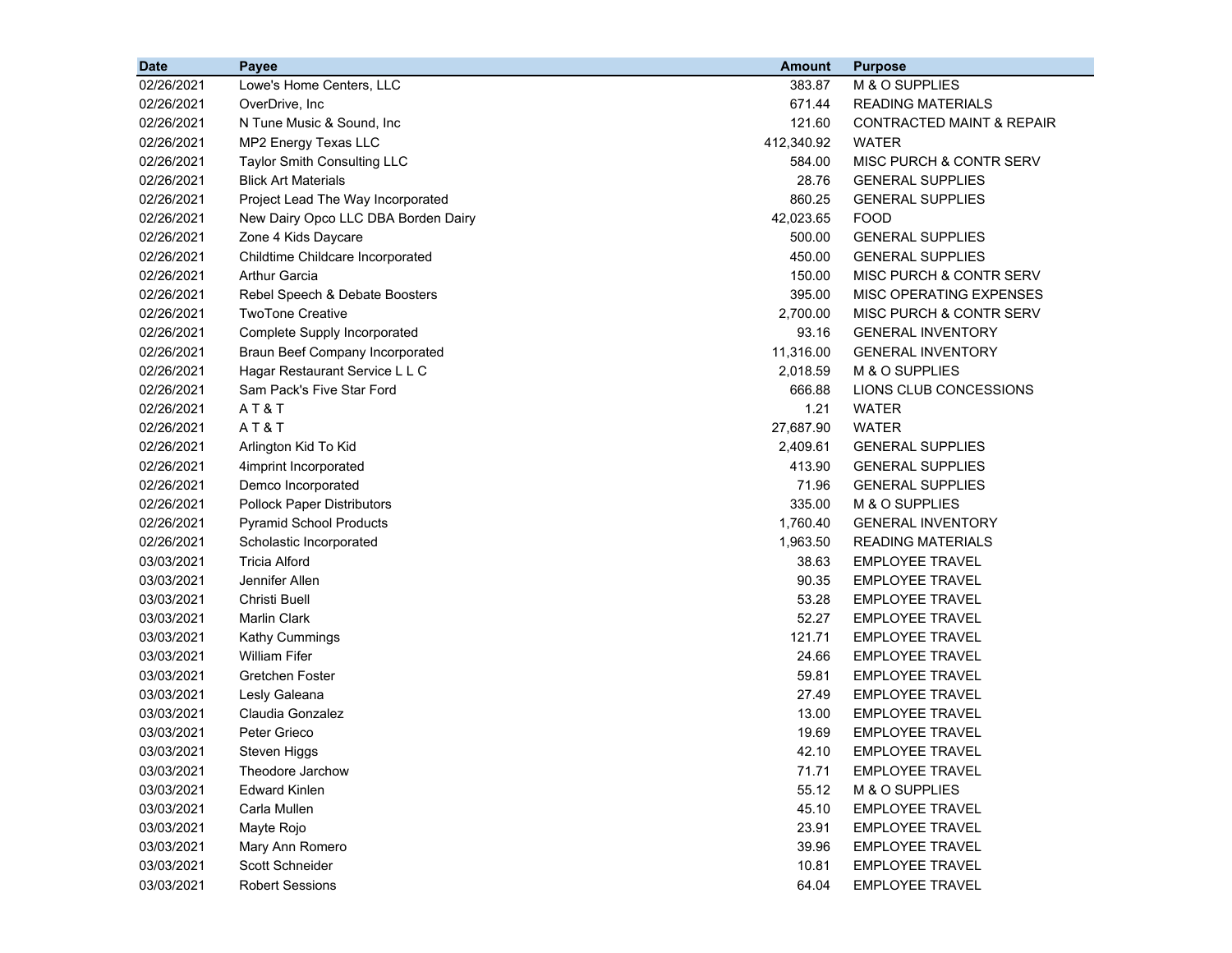| <b>Date</b> | Payee                                           | <b>Amount</b> | <b>Purpose</b>                       |
|-------------|-------------------------------------------------|---------------|--------------------------------------|
| 03/03/2021  | <b>Gregory Sunder</b>                           | 21.03         | <b>EMPLOYEE TRAVEL</b>               |
| 03/03/2021  | <b>Derrick Talton</b>                           | 58.85         | <b>EMPLOYEE TRAVEL</b>               |
| 03/03/2021  | <b>Caley Tindal</b>                             | 45.58         | <b>EMPLOYEE TRAVEL</b>               |
| 03/03/2021  | Kristina Turner                                 | 20.54         | <b>EMPLOYEE TRAVEL</b>               |
| 03/03/2021  | Lori Walsh                                      | 29.85         | <b>EMPLOYEE TRAVEL</b>               |
| 03/03/2021  | Eniko Walter-Howard                             | 33.65         | <b>EMPLOYEE TRAVEL</b>               |
| 03/03/2021  | <b>LaTissah Williams</b>                        | 20.92         | <b>EMPLOYEE TRAVEL</b>               |
| 03/03/2021  | Bound To Stay Bound Books Incorporated          | 536.38        | <b>READING MATERIALS</b>             |
| 03/03/2021  | <b>Cambridge University Press</b>               | 3,500.00      | <b>GENERAL SUPPLIES</b>              |
| 03/03/2021  | Corgan Assoc Architects Incorporated            | 17,894.76     | <b>CONTRACTED MAINT &amp; REPAIR</b> |
| 03/03/2021  | <b>Grainger Industrial Supply</b>               | 1,498.68      | <b>GENERAL SUPPLIES</b>              |
| 03/03/2021  |                                                 | 419.05        | M & O SUPPLIES                       |
| 03/03/2021  | Qep Incorporated                                | 1,003.00      | READING MATERIALS                    |
| 03/03/2021  | Coppell Independent School District             | 362.92        | MISC OPERATING EXPENSES              |
| 03/03/2021  | Hoshizaki South Central Distribution Center     | 445.00        | <b>INVOICES RECEIVABLE</b>           |
| 03/03/2021  |                                                 | 1,121.85      | M & O SUPPLIES                       |
| 03/03/2021  | Home Depot Pro                                  | 282.11        | M & O SUPPLIES                       |
| 03/03/2021  | Home Depot Pro                                  | 13,274.10     | <b>GENERAL INVENTORY</b>             |
| 03/03/2021  | Apex Supply Company                             | 1,909.58      | M & O SUPPLIES                       |
| 03/03/2021  | Kroger                                          | 1,080.23      | <b>GENERAL SUPPLIES</b>              |
| 03/03/2021  | Alternator Service, Inc.                        | 665.82        | <b>GENERAL INVENTORY</b>             |
| 03/03/2021  |                                                 | 545.00        | M & O SUPPLIES                       |
| 03/03/2021  | Plank Road Publishing                           | 325.24        | <b>GENERAL SUPPLIES</b>              |
| 03/03/2021  | United Refrigeration Incorporated               | 1,740.20      | M & O SUPPLIES                       |
| 03/03/2021  | Really Good Stuff                               | 47.98         | <b>GENERAL SUPPLIES</b>              |
| 03/03/2021  | <b>Elliott Electric Supply</b>                  | 4,305.69      | M & O SUPPLIES                       |
| 03/03/2021  | Macmillan Mcgraw Hill School Publishing Company | 46,974.61     | <b>TEXTBOOKS</b>                     |
| 03/03/2021  | Fort Worth Zoo                                  | 100.00        | STUDENT TVL*NO AISD BUSES            |
| 03/03/2021  | Ace Mart Restaurant Supply Company              | 7,994.14      | <b>GENERAL SUPPLIES</b>              |
| 03/03/2021  | <b>Dell Marketing</b>                           | 11,550.75     | <b>GENERAL SUPPLIES</b>              |
| 03/03/2021  | Lennox Industries Incorporated                  | 1,319.52      | M & O SUPPLIES                       |
| 03/03/2021  | Texas Furniture Source Incorporated             | 165.12        | <b>GENERAL SUPPLIES</b>              |
| 03/03/2021  | Lake Arlington Golf Course                      | 1,360.50      | <b>GENERAL SUPPLIES</b>              |
| 03/03/2021  | Barnes & Noble Booksellers, Inc                 | 3,471.98      | <b>GENERAL SUPPLIES</b>              |
| 03/03/2021  |                                                 | 14,283.95     | <b>READING MATERIALS</b>             |
| 03/03/2021  |                                                 | 79.96         | <b>TEXTBOOKS</b>                     |
| 03/03/2021  | D & J Sports Incorporated                       | 882.45        | <b>GENERAL SUPPLIES</b>              |
| 03/03/2021  | Texas Math And Science Coaches Association      | 155.00        | <b>INVOICES RECEIVABLE</b>           |
| 03/03/2021  | Jason's Deli                                    | 50.00         | <b>GENERAL SUPPLIES</b>              |
| 03/03/2021  |                                                 | 3,226.20      | MISC OPERATING EXPENSES              |
| 03/03/2021  | Mart Incorporated                               | 47,100.00     | <b>CONTRACTED MAINT &amp; REPAIR</b> |
| 03/03/2021  | University Of Texas @ Austin TSSEC and UIL      | 430.40        | MISC OPERATING EXPENSES              |
| 03/03/2021  | Fastsigns                                       | 924.24        | M & O SUPPLIES                       |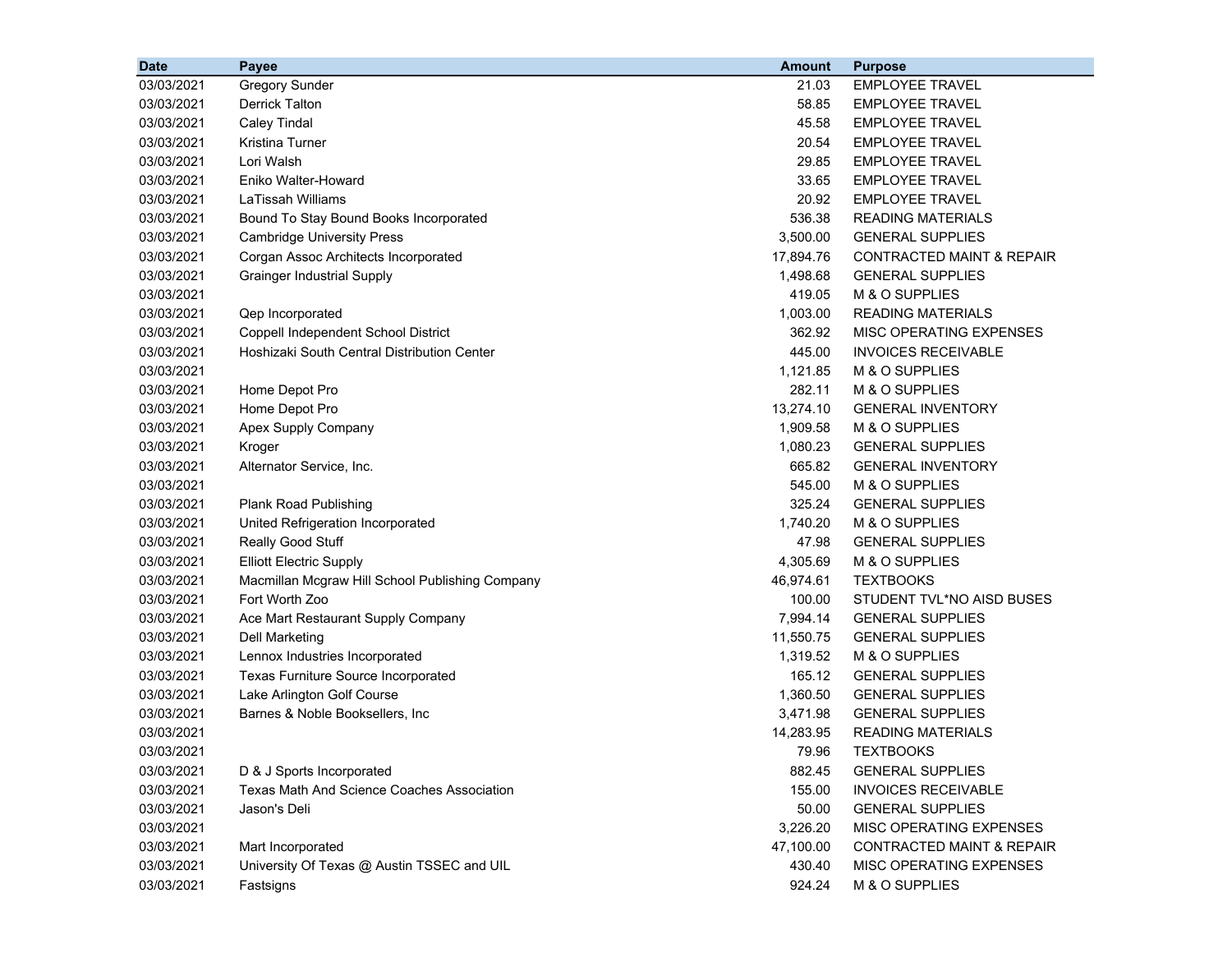| <b>Date</b> | Payee                                       | <b>Amount</b> | <b>Purpose</b>                       |
|-------------|---------------------------------------------|---------------|--------------------------------------|
| 03/03/2021  | Wes Grable Company                          | 250.00        | <b>CONTRACTED MAINT &amp; REPAIR</b> |
| 03/03/2021  | Capstone                                    | 1.000.00      | <b>READING MATERIALS</b>             |
| 03/03/2021  | PPG Architectural Finishes, Inc.            | 147.62        | M & O SUPPLIES                       |
| 03/03/2021  | <b>Careys Sporting Goods</b>                | 1,156.75      | <b>GENERAL SUPPLIES</b>              |
| 03/03/2021  | Airgas Southwest Incorporated               | 226.65        | <b>GENERAL SUPPLIES</b>              |
| 03/03/2021  | <b>Concentra Medical Centers</b>            | 432.00        | MISC OPERATING EXPENSES              |
| 03/03/2021  | Oticon Incorporated                         | 4,470.40      | <b>GENERAL SUPPLIES</b>              |
| 03/03/2021  | Office Depot                                | 3,653.89      | <b>GENERAL SUPPLIES</b>              |
| 03/03/2021  | Granbury Independent School District        | 100.98        | MISC OPERATING EXPENSES              |
| 03/03/2021  | <b>Texas Computer Education Association</b> | 224.00        | MISC OPERATING EXPENSES              |
| 03/03/2021  | <b>Texas Computer Education Association</b> | 199.00        | <b>EMPLOYEE TRAVEL</b>               |
| 03/03/2021  | United Worth Hydrochem Corporation          | 64,446.86     | CONTRACTED MAINT & REPAIR            |
| 03/03/2021  | <b>Bernd Mac</b>                            | 743.60        | MISC PURCH & CONTR SERV              |
| 03/03/2021  | Land O Lakes Incorporated                   | 45,809.53     | <b>GENERAL INVENTORY</b>             |
| 03/03/2021  |                                             |               | LIONS CLUB CONCESSIONS               |
| 03/03/2021  | B & H Photo Video                           | 1,914.37      | <b>GENERAL SUPPLIES</b>              |
| 03/03/2021  |                                             | 274.10        | MISC PURCH & CONTR SERV              |
| 03/03/2021  | <b>Ratcliff Constructors Incorporated</b>   | 885,902.59    | BLDG PURCH, CONSTR, IMPROVE          |
| 03/03/2021  |                                             | (44, 295.13)  | <b>RETAINAGE</b>                     |
| 03/03/2021  | <b>CDW Government Incorporated</b>          | 63,597.10     | <b>GENERAL SUPPLIES</b>              |
| 03/03/2021  | Landtec Engineers Llc                       | 1,350.00      | BLDG PURCH, CONSTR, IMPROVE          |
| 03/03/2021  |                                             | 6,248.50      | OTH PROFESSIONAL SERVICES            |
| 03/03/2021  | Kagan Professional Development              | 129.00        | MISC OPERATING EXPENSES              |
| 03/03/2021  | 1 A Fire & Domestic Testing                 | 2,974.00      | <b>CONTRACTED MAINT &amp; REPAIR</b> |
| 03/03/2021  | <b>Mackin Educational Resources</b>         | 663.69        | <b>READING MATERIALS</b>             |
| 03/03/2021  | Oaktree Products                            | 45.00         | <b>GENERAL SUPPLIES</b>              |
| 03/03/2021  | Cowboy Towing                               | 158.00        | CONTRACTED MAINT & REPAIR            |
| 03/03/2021  | <b>Howard Technology Solutions</b>          | 2,099.00      | <b>GENERAL SUPPLIES</b>              |
| 03/03/2021  | <b>ProComputing Corporation</b>             | 768.70        | <b>CONTRACTED MAINT &amp; REPAIR</b> |
| 03/03/2021  | R & H Parts And Service                     | 1,170.97      | M & O SUPPLIES                       |
| 03/03/2021  | Henry Schein Incorporated                   | 100.24        | <b>GENERAL SUPPLIES</b>              |
| 03/03/2021  | <b>School Nurse Supply</b>                  | 821.05        | <b>GENERAL SUPPLIES</b>              |
| 03/03/2021  | J P Morgan Chase Bank                       | 1,231.67      | M & O SUPPLIES                       |
| 03/03/2021  | Children's Plus Incorporated                | 3,740.02      | <b>READING MATERIALS</b>             |
| 03/03/2021  | McKinney Office Supply                      | 45,343.93     | <b>GENERAL SUPPLIES</b>              |
| 03/03/2021  | Barsco                                      | 77.42         | M & O SUPPLIES                       |
| 03/03/2021  | Kimbrough Fire Extinguisher Company         | 242.00        | <b>CONTRACTED MAINT &amp; REPAIR</b> |
| 03/03/2021  | Pitsco Education                            | 757.95        | <b>GENERAL SUPPLIES</b>              |
| 03/03/2021  | Anixter Incorporated                        | 1,657.44      | <b>CONTRACTED MAINT &amp; REPAIR</b> |
| 03/03/2021  | Lee's School Supplies                       | 167.11        | <b>GENERAL SUPPLIES</b>              |
| 03/03/2021  | Arlington Hardware Incorporated #53         | 3,067.50      | M & O SUPPLIES                       |
| 03/03/2021  | Mardel Incorporated                         | 39.79         | <b>GENERAL SUPPLIES</b>              |
| 03/03/2021  | Utpa                                        | 954.00        | MISC OPERATING EXPENSES              |
|             |                                             |               |                                      |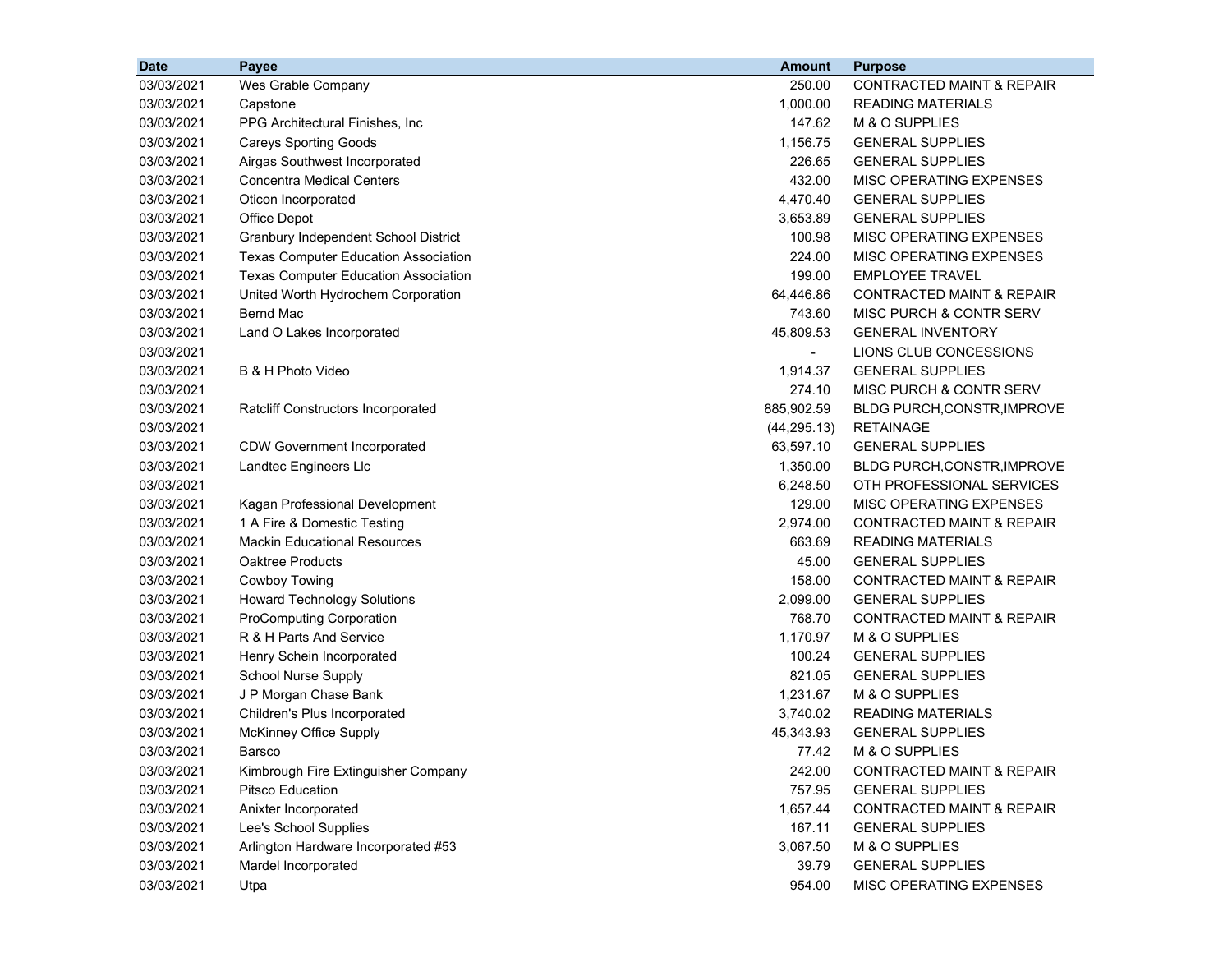| <b>Date</b> | <b>Payee</b>                                      | <b>Amount</b> | <b>Purpose</b>                       |
|-------------|---------------------------------------------------|---------------|--------------------------------------|
| 03/03/2021  | J P Morgan Chase Bank NA                          |               | <b>INVOICES RECEIVABLE</b>           |
| 03/03/2021  |                                                   | 4,342.00      | MISC OPERATING EXPENSES              |
| 03/03/2021  | Audio Resource Group Incorporated                 | 7,230.00      | <b>GENERAL SUPPLIES</b>              |
| 03/03/2021  | Republic Services of Texas Limited                | 77,945.09     | <b>CONTRACTED MAINT &amp; REPAIR</b> |
| 03/03/2021  | <b>EBS(Educational Based Services)</b>            | 7,859.24      | MISC PURCH & CONTR SERV              |
| 03/03/2021  | Fred J. Miller Inc                                | 431.00        | <b>GENERAL SUPPLIES</b>              |
| 03/03/2021  | <b>Smith Kendrick</b>                             | 660.00        | MISC PURCH & CONTR SERV              |
| 03/03/2021  | <b>Gibson Cornelius</b>                           | 192.50        | MISC PURCH & CONTR SERV              |
| 03/03/2021  | Mexican-American School Board Members Association | 1,500.00      | <b>DUES</b>                          |
| 03/03/2021  | <b>Monarch Trophy Studio</b>                      | 17.80         | <b>GENERAL SUPPLIES</b>              |
| 03/03/2021  | Alvarado Armando                                  | 115.00        | MISC PURCH & CONTR SERV              |
| 03/03/2021  | Hufham Lauren                                     | 80.00         | MISC PURCH & CONTR SERV              |
| 03/03/2021  | Ferrellgas, Incorporated                          | 20,735.12     | <b>GENERAL INVENTORY</b>             |
| 03/03/2021  | Texas Interpreting Services, LLC                  | 3,774.00      | MISC PURCH & CONTR SERV              |
| 03/03/2021  | Dunlap Kirk D                                     | 715.00        | MISC PURCH & CONTR SERV              |
| 03/03/2021  | <b>Buehrer Melissa</b>                            | 86.80         | <b>MISC PURCH &amp; CONTR SERV</b>   |
| 03/03/2021  | Way Terry                                         | 105.00        | MISC OPERATING EXPENSES              |
| 03/03/2021  | <b>Brugh Kirk</b>                                 | 105.00        | MISC PURCH & CONTR SERV              |
| 03/03/2021  | <b>Engroff Allison</b>                            | 315.00        | MISC PURCH & CONTR SERV              |
| 03/03/2021  | <b>Singer Cory</b>                                | 960.00        | <b>INVOICES RECEIVABLE</b>           |
| 03/03/2021  | <b>Blilie Marilyn T</b>                           | 100.00        | <b>MISC PURCH &amp; CONTR SERV</b>   |
| 03/03/2021  | Washington Varandas                               | 495.00        | MISC PURCH & CONTR SERV              |
| 03/03/2021  | Camper Marcus                                     | 330.00        | MISC PURCH & CONTR SERV              |
| 03/03/2021  | <b>Aquatic Solutions</b>                          | 350.00        | <b>INVOICES RECEIVABLE</b>           |
| 03/03/2021  | Daxwell LLC                                       | 9,838.40      | <b>GENERAL INVENTORY</b>             |
| 03/03/2021  | One Source Staffing Corporation                   | 8,827.36      | MISC PURCH & CONTR SERV              |
| 03/03/2021  | <b>Binswanger Glass</b>                           | 504.71        | M & O SUPPLIES                       |
| 03/03/2021  | Woodwind & Brasswind Inc                          | 47.50         | <b>GENERAL SUPPLIES</b>              |
| 03/03/2021  | <b>SC Fuels</b>                                   | 12,456.53     | <b>GENERAL INVENTORY</b>             |
| 03/03/2021  | National Wholesale Supply                         | 179.60        | M & O SUPPLIES                       |
| 03/03/2021  | <b>Woodard Michael</b>                            | 105.00        | MISC OPERATING EXPENSES              |
| 03/03/2021  | Canon Solutions America (formerly Oce V#8259)     | 514.28        | <b>CONTRACTED MAINT &amp; REPAIR</b> |
| 03/03/2021  | UTA Bookstore #0812                               | 3,518.46      | <b>TEXTBOOKS</b>                     |
| 03/03/2021  | Kurz & Company                                    | 2,778.87      | <b>FOOD</b>                          |
| 03/03/2021  | <b>Ward's Science</b>                             | 439.96        | <b>GENERAL SUPPLIES</b>              |
| 03/03/2021  | Best Buy for Business                             | 3,799.80      | <b>GENERAL SUPPLIES</b>              |
| 03/03/2021  | Seal Tex, Incorporated                            | 172.00        | CONTRACTED MAINT & REPAIR            |
| 03/03/2021  | Seidlitz Education, LLC                           | 1,632.28      | <b>READING MATERIALS</b>             |
| 03/03/2021  | <b>Stanfield Publishing Company</b>               | 3,598.00      | <b>GENERAL SUPPLIES</b>              |
| 03/03/2021  | Robotics Education & Competition Foundation       | 200.00        | MISC OPERATING EXPENSES              |
| 03/03/2021  | Follett School Solutions, Inc.                    | 891.00        | <b>INVOICES RECEIVABLE</b>           |
| 03/03/2021  |                                                   | 3,162.65      | <b>READING MATERIALS</b>             |
| 03/03/2021  | <b>Textbook Warehouse</b>                         | 3,848.78      | <b>READING MATERIALS</b>             |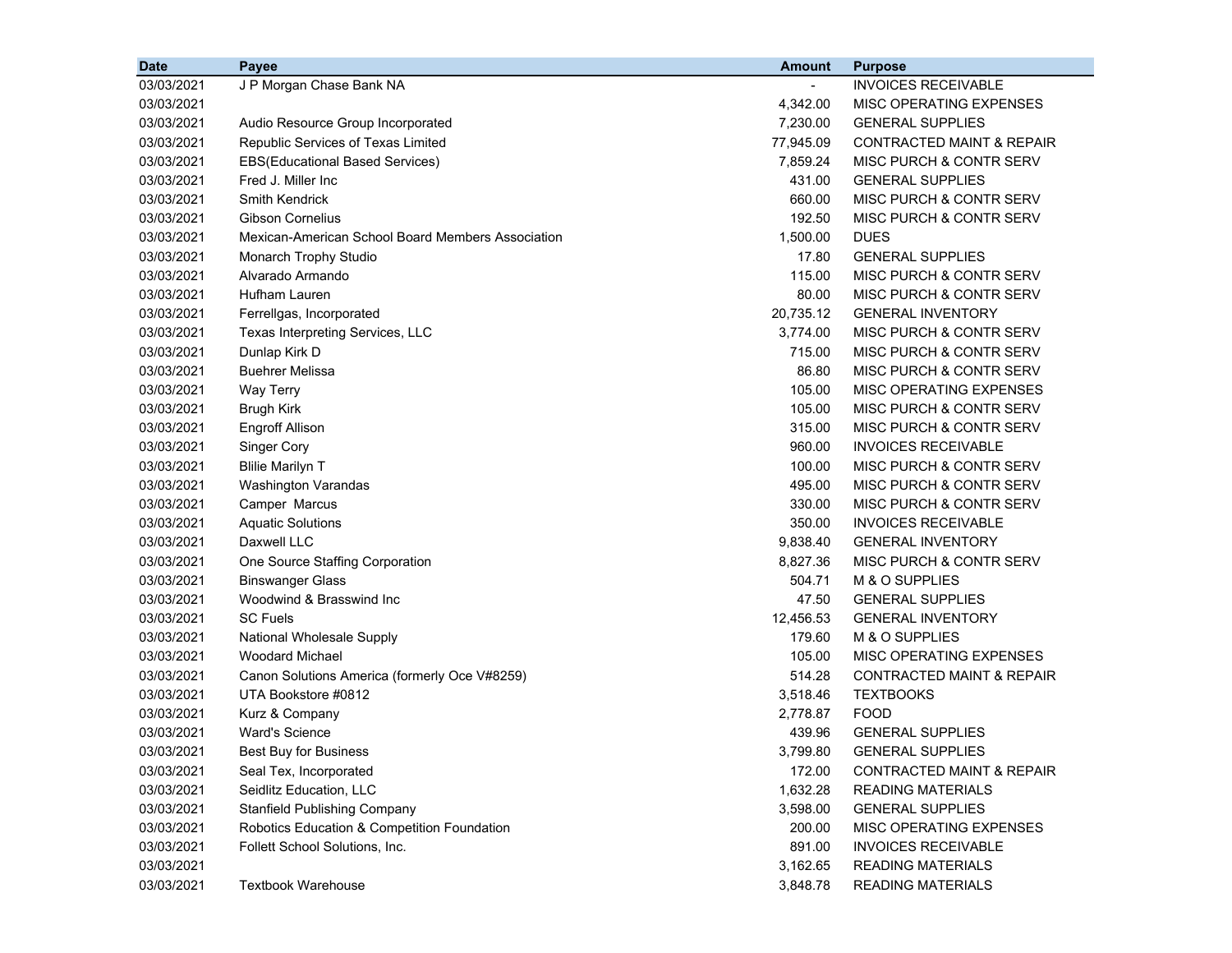| <b>Date</b> | Payee                                     | <b>Amount</b>            | <b>Purpose</b>                       |
|-------------|-------------------------------------------|--------------------------|--------------------------------------|
| 03/03/2021  | Results Coaching Global LLC               | 14,560.00                | MISC PURCH & CONTR SERV              |
| 03/03/2021  | Stantec Architecture, Inc. (SHW Group)    | 112,500.00               | <b>BLDG PURCH, CONSTR, IMPROVE</b>   |
| 03/03/2021  | Pogue Construction Co., LP                | 2,408,409.95             | BLDG PURCH, CONSTR, IMPROVE          |
| 03/03/2021  |                                           | (120, 420.50)            | <b>RETAINAGE</b>                     |
| 03/03/2021  | Davis, Regan                              | 660.00                   | <b>MISC PURCH &amp; CONTR SERV</b>   |
| 03/03/2021  | Raptor Technologies, LLC                  | 45,100.00                | <b>GENERAL SUPPLIES</b>              |
| 03/03/2021  | Ferguson Enterprises, Inc.                | 679.84                   | M & O SUPPLIES                       |
| 03/03/2021  | Interstate All Battery Center             | 440.00                   | <b>CONTRACTED MAINT &amp; REPAIR</b> |
| 03/03/2021  | Council of the Great City Schools         | 150.00                   | NON-EMPLOYEE TRAVEL                  |
| 03/03/2021  | Council of the Great City Schools         | 100.00                   | <b>MISC OPERATING EXPENSES</b>       |
| 03/03/2021  | <b>Occupational Health Solutions</b>      | 115.00                   | <b>MISC PURCH &amp; CONTR SERV</b>   |
| 03/03/2021  | Varsity Spirit LLC                        | 2,381.50                 | ACCOUNTS PAYABLE-ACCRUALS            |
| 03/03/2021  |                                           | $\overline{\phantom{0}}$ | <b>GENERAL SUPPLIES</b>              |
| 03/03/2021  | Kleen-Air Filter Service & Sales          | 3,825.36                 | <b>GENERAL INVENTORY</b>             |
| 03/03/2021  | Pressley De Ryan                          | 133.82                   | MISC PURCH & CONTR SERV              |
| 03/03/2021  | Texas Speech-Language-Hearing Association | 125.00                   | <b>MISC OPERATING EXPENSES</b>       |
| 03/03/2021  | Pearson Vue                               | 1,350.00                 | <b>MISC OPERATING EXPENSES</b>       |
| 03/03/2021  | Rodriguez Kevin                           | 80.00                    | <b>MISC PURCH &amp; CONTR SERV</b>   |
| 03/03/2021  | Cardinal's Sport Center Incorporated      | 4,825.66                 | <b>GENERAL SUPPLIES</b>              |
| 03/03/2021  | Lowe's Home Centers, LLC                  | 379.78                   | <b>GENERAL SUPPLIES</b>              |
| 03/03/2021  |                                           | 217.55                   | M & O SUPPLIES                       |
| 03/03/2021  | Western-BRW Paper Company Incorporated    | 820.00                   | <b>GENERAL SUPPLIES</b>              |
| 03/03/2021  | Southwest Solutions Group, Inc.           | 480.00                   | MISC PURCH & CONTR SERV              |
| 03/03/2021  | Williamson Music 1st                      | 999.71                   | <b>GENERAL SUPPLIES</b>              |
| 03/03/2021  | <b>BrainPOP LLC</b>                       | 5,345.00                 | <b>GENERAL SUPPLIES</b>              |
| 03/03/2021  | Fixi Shop The                             | 1,271.20                 | <b>GENERAL SUPPLIES</b>              |
| 03/03/2021  | Moore Supply Co                           | 774.16                   | M & O SUPPLIES                       |
| 03/03/2021  | OTC Brands, Inc                           | 217.82                   | <b>GENERAL SUPPLIES</b>              |
| 03/03/2021  | Irving ISD Athletics                      | 93.20                    | MISC OPERATING EXPENSES              |
| 03/03/2021  | <b>Bonar Chris</b>                        | 80.00                    | <b>MISC PURCH &amp; CONTR SERV</b>   |
| 03/03/2021  | Parvin Jennifer                           | 450.00                   | <b>MISC PURCH &amp; CONTR SERV</b>   |
| 03/03/2021  | <b>BlueBeam Inc</b>                       | 2,691.00                 | <b>GENERAL SUPPLIES</b>              |
| 03/03/2021  | Monogramming Mammas                       | 722.00                   | <b>GENERAL SUPPLIES</b>              |
| 03/03/2021  | Lincoln Electric Company                  | 716.40                   | <b>GENERAL SUPPLIES</b>              |
| 03/03/2021  | Global Equipment Company Inc              | 2,682.75                 | <b>GENERAL SUPPLIES</b>              |
| 03/03/2021  | Ahumada Mauro                             | 210.00                   | MISC PURCH & CONTR SERV              |
| 03/03/2021  | Nasco                                     | 1,936.88                 | <b>GENERAL SUPPLIES</b>              |
| 03/03/2021  | Winn Innovations LLC                      | 120.00                   | <b>GENERAL INVENTORY</b>             |
| 03/03/2021  | Mohawk USA LLC                            | 799.75                   | <b>GENERAL SUPPLIES</b>              |
| 03/03/2021  | Barnes & Noble College Booksellers LLC    | 441.74                   | <b>GENERAL SUPPLIES</b>              |
| 03/03/2021  |                                           | 676.10                   | <b>TEXTBOOKS</b>                     |
| 03/03/2021  | Learning A-Z LLC                          | 108.00                   | <b>GENERAL SUPPLIES</b>              |
| 03/03/2021  | Sonova USA Inc.                           | 10,427.00                | <b>GENERAL SUPPLIES</b>              |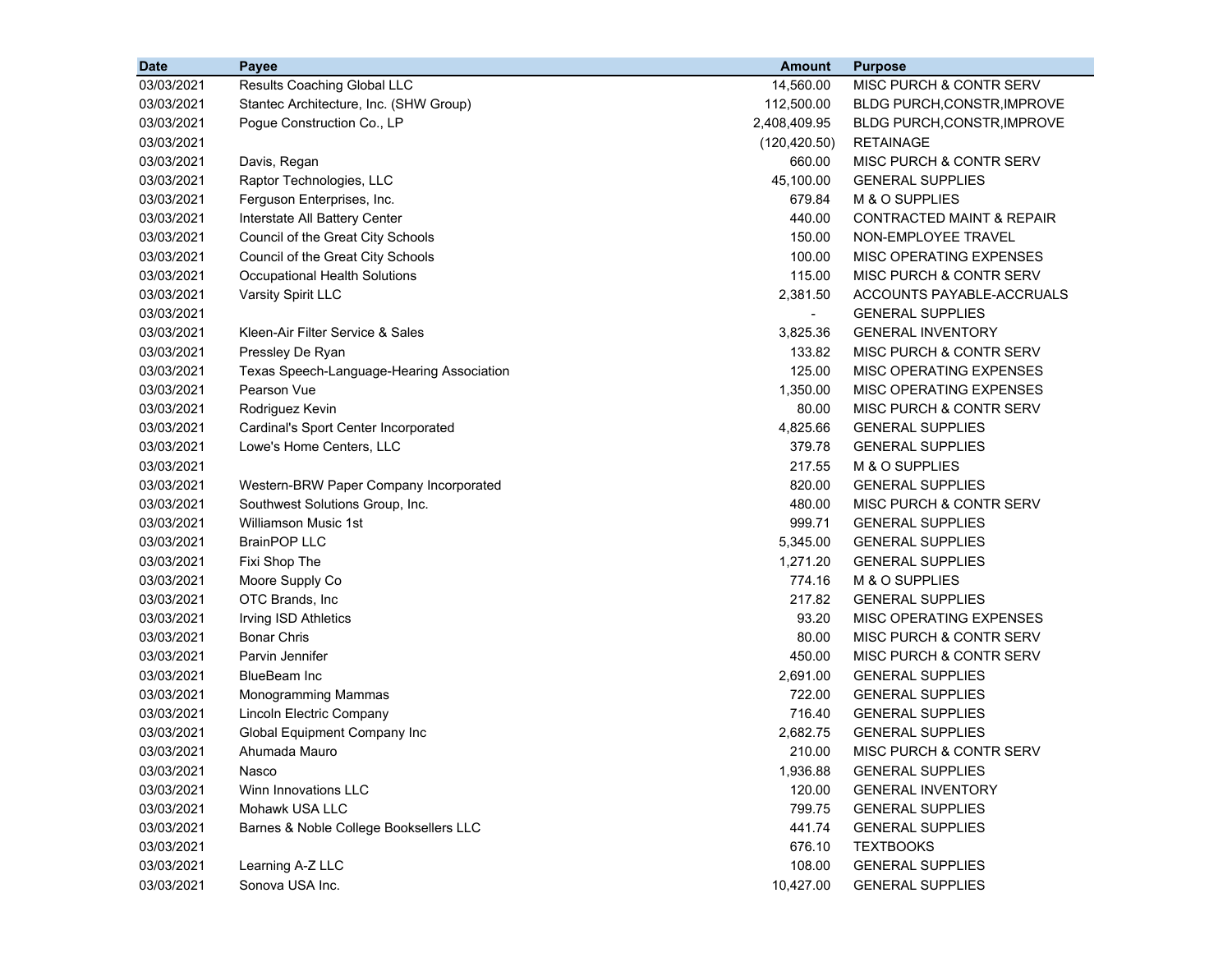| <b>Date</b> | Payee                                                          | <b>Amount</b> | <b>Purpose</b>                       |
|-------------|----------------------------------------------------------------|---------------|--------------------------------------|
| 03/03/2021  | Cloud Ingenuity LLC                                            | 38,492.95     | <b>CONTRACTED MAINT &amp; REPAIR</b> |
| 03/03/2021  | International Literacy Association                             | 198.00        | <b>MISC OPERATING EXPENSES</b>       |
| 03/03/2021  | <b>Frontline Education</b>                                     | 97,142.75     | MISC PURCH & CONTR SERV              |
| 03/03/2021  | <b>Frontline Education</b>                                     | 14,269.00     | MISC PURCH & CONTR SERV              |
| 03/03/2021  | GraceNotes LLC                                                 | 200.00        | <b>GENERAL SUPPLIES</b>              |
| 03/03/2021  | Vance Ryan                                                     | 115.00        | MISC PURCH & CONTR SERV              |
| 03/03/2021  | Wright Express FSC                                             | 23,877.91     | ACCOUNTS PAYABLE-ACCRUALS            |
| 03/03/2021  | Frost Insurance Agency Inc.                                    | 2,675.00      | <b>INSURANCE/BOND PREMIUMS</b>       |
| 03/03/2021  | Audrey Bragg Consulting LLC                                    | 3,600.00      | <b>MISC PURCH &amp; CONTR SERV</b>   |
| 03/03/2021  | <b>RJM Contractors Inc.</b>                                    | 544,726.00    | <b>BLDG PURCH, CONSTR, IMPROVE</b>   |
| 03/03/2021  |                                                                | (27, 236.30)  | <b>RETAINAGE</b>                     |
| 03/03/2021  | Bonar Brandon                                                  | 190.00        | MISC PURCH & CONTR SERV              |
| 03/03/2021  | Alex Scott Eckensberger                                        | 129.00        | MISC OPERATING EXPENSES              |
| 03/03/2021  | ETC Lite, LLC                                                  | 23,930.00     | <b>MISC PURCH &amp; CONTR SERV</b>   |
| 03/03/2021  | <b>MTS Publications</b>                                        | 999.90        | <b>GENERAL SUPPLIES</b>              |
| 03/03/2021  | <b>Xerox Business Solutions Southwest</b>                      | 1,083.31      | <b>GENERAL SUPPLIES</b>              |
| 03/03/2021  | <b>Blick Art Materials</b>                                     | 2,667.93      | <b>GENERAL SUPPLIES</b>              |
| 03/03/2021  | ValueSure Agency Inc.                                          | 142.00        | MISC OPERATING EXPENSES              |
| 03/03/2021  | Project Lead The Way Incorporated                              | 1,000.00      | <b>GENERAL SUPPLIES</b>              |
| 03/03/2021  | Moore Waste and Recycling Services                             | 8,094.64      | <b>CONTRACTED MAINT &amp; REPAIR</b> |
| 03/03/2021  | <b>Price of Greatness</b>                                      | 650.00        | <b>INVOICES RECEIVABLE</b>           |
| 03/03/2021  | Gimkit Inc                                                     | 1,000.00      | <b>GENERAL SUPPLIES</b>              |
| 03/03/2021  | Insight Public Sector Inc                                      | 1,524.22      | <b>GENERAL SUPPLIES</b>              |
| 03/03/2021  | Cody Prescher                                                  | 2,160.00      | M & O SUPPLIES                       |
| 03/03/2021  | Texas Health Sports Medicine                                   | 6,110.00      | MISC PURCH & CONTR SERV              |
| 03/03/2021  | El Capa LTD                                                    | 6,568.75      | RENTALS & OPERATING LEASE            |
| 03/03/2021  | <b>TK Education Consulting LLC</b>                             | 9,000.00      | MISC PURCH & CONTR SERV              |
| 03/03/2021  | Hillco Partners L L C                                          | 5,400.00      | <b>LOBBYING</b>                      |
| 03/03/2021  | <b>Parts Town LLC</b>                                          | 3,829.50      | M & O SUPPLIES                       |
| 03/03/2021  | Creative Influence                                             | 3,500.00      | <b>GENERAL SUPPLIES</b>              |
| 03/03/2021  | <b>KLC Video Security</b>                                      | 246,254.50    | MISC PURCH & CONTR SERV              |
| 03/03/2021  | La Bonita Wash and Dry                                         | 1,588.75      | <b>CONTRACTED MAINT &amp; REPAIR</b> |
| 03/03/2021  | <b>VST Services LP</b>                                         | 8,000.00      | <b>CONTRACTED MAINT &amp; REPAIR</b> |
| 03/03/2021  | <b>Broadcast Works of Texas LLC</b>                            | 9,397.00      | <b>GENERAL SUPPLIES</b>              |
| 03/03/2021  |                                                                | 1,560.00      | MISC PURCH & CONTR SERV              |
| 03/03/2021  | Dallas Branch International Dyslexia Association               | 465.00        | MISC OPERATING EXPENSES              |
| 03/03/2021  | <b>Brett Ullmann</b>                                           | 155.00        | <b>MISC OPERATING EXPENSES</b>       |
| 03/03/2021  | A-1 National Fire Co.LLC Summit Companies: Summit Companies A1 | 9,301.49      | <b>CONTRACTED MAINT &amp; REPAIR</b> |
| 03/03/2021  | Prosper ISD                                                    | 419.56        | MISC OPERATING EXPENSES              |
| 03/03/2021  | Fornine Music LLC                                              | 4,500.00      | <b>INVOICES RECEIVABLE</b>           |
| 03/03/2021  | <b>Todd Vesely</b>                                             | 88.56         | <b>MISC PURCH &amp; CONTR SERV</b>   |
| 03/03/2021  | <b>Michael Ferry</b>                                           | 140.00        | MISC OPERATING EXPENSES              |
| 03/03/2021  | <b>Richardson ISD Athletics</b>                                | 112.78        | MISC OPERATING EXPENSES              |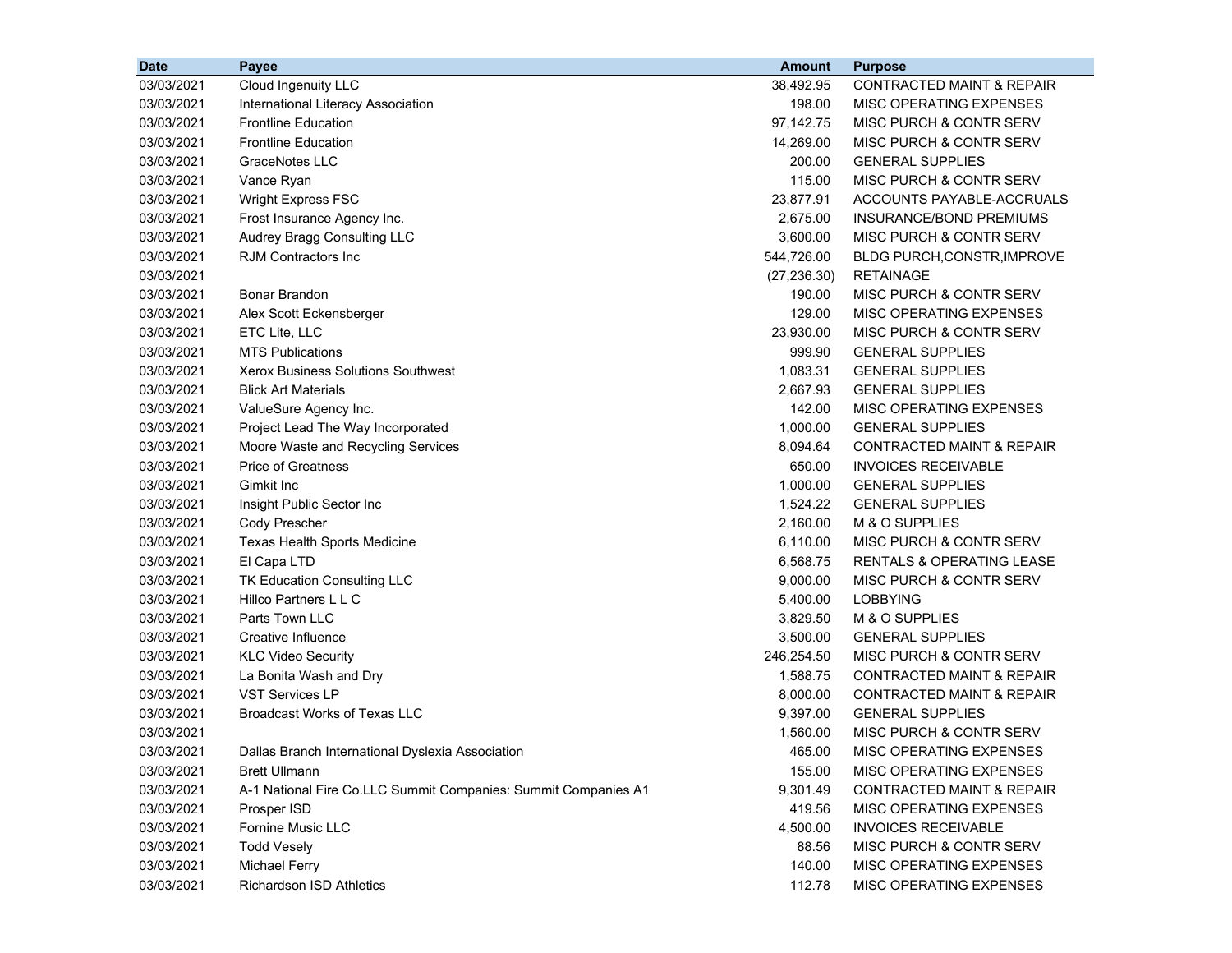| <b>Date</b> | Payee                                                          | <b>Amount</b>  | <b>Purpose</b>                             |
|-------------|----------------------------------------------------------------|----------------|--------------------------------------------|
| 03/03/2021  | <b>Barry Haynes</b>                                            | 129.00         | MISC OPERATING EXPENSES                    |
| 03/03/2021  | Luis Padilla                                                   | 190.00         | MISC PURCH & CONTR SERV                    |
| 03/03/2021  | Donna L. Simpson                                               | 146.00         | <b>MISC OPERATING EXPENSES</b>             |
| 03/03/2021  | Complete Supply Incorporated                                   | 876.80         | <b>GENERAL INVENTORY</b>                   |
| 03/03/2021  |                                                                | 12,904.10      | M & O SUPPLIES                             |
| 03/03/2021  | Elevator Maintenance and Repair Incorporated                   | 3,612.00       | <b>CONTRACTED MAINT &amp; REPAIR</b>       |
| 03/03/2021  | Hobby Lobby Store #175                                         | 38.99          | <b>GENERAL SUPPLIES</b>                    |
| 03/03/2021  | Texas Future Business Leaders Of America                       | 800.00         | MISC OPERATING EXPENSES                    |
| 03/03/2021  | <b>Atmos Energy</b>                                            | 91,733.36      | <b>WATER</b>                               |
| 03/03/2021  | <b>EAI</b> Education                                           | 51.41          | <b>GENERAL SUPPLIES</b>                    |
| 03/03/2021  | Mobile Mini Incorporated                                       | 341.15         | <b>RENTALS &amp; OPERATING LEASE</b>       |
| 03/03/2021  | Pioneer Manufacturing Company dba Pioneer Athletics            | 135.00         | M & O SUPPLIES                             |
| 03/03/2021  | <b>VLK Architects</b>                                          | 124,437.48     | <b>BLDG PURCH, CONSTR, IMPROVE</b>         |
| 03/03/2021  | Argyle High School                                             | 250.00         | <b>MISC OPERATING EXPENSES</b>             |
| 03/03/2021  | Hagar Restaurant Service L L C                                 | 417.00         | M & O SUPPLIES                             |
| 03/03/2021  | Simba Industries                                               | 68.00          | <b>GENERAL INVENTORY</b>                   |
| 03/03/2021  | Monster Incorporated                                           | $\blacksquare$ | <b>MISC PURCH &amp; CONTR SERV</b>         |
| 03/03/2021  | Southwest International Trucks                                 | 22,998.99      | <b>CONTRACTED MAINT &amp; REPAIR</b>       |
| 03/03/2021  |                                                                | 2,675.59       | <b>GENERAL INVENTORY</b>                   |
| 03/03/2021  |                                                                | 1,584.00       | <b>GENERAL SUPPLIES</b>                    |
| 03/03/2021  |                                                                | 2,092.77       | M & O SUPPLIES                             |
| 03/03/2021  | Music & Arts                                                   | 880.35         | <b>GENERAL SUPPLIES</b>                    |
| 03/03/2021  | <b>Burmax Company Incorporated</b>                             | 1,351.87       | <b>GENERAL SUPPLIES</b>                    |
| 03/03/2021  | <b>Sprint Nextel Network</b>                                   | 770.00         | <b>CONTRACTED MAINT &amp; REPAIR</b>       |
| 03/03/2021  |                                                                | 383.41         | <b>WATER</b>                               |
| 03/03/2021  | Arlington Kid To Kid                                           | 105.52         | <b>GENERAL SUPPLIES</b>                    |
| 03/03/2021  | Athletic Supply Inc dba Game One                               | 223.00         | <b>GENERAL SUPPLIES</b>                    |
| 03/03/2021  | Arlington Independent School District Food & Nutrition Service | 120.00         | MISC OPERATING EXPENSES                    |
| 03/03/2021  | Warren Instructional Network                                   | 1,978.00       | MISC OPERATING EXPENSES                    |
| 03/03/2021  | Warren Instructional Network                                   | 200.00         | MISC OPERATING EXPENSES                    |
| 03/03/2021  | Cargill Kitchen Solutions Incorporated                         | 12,143.88      | <b>GENERAL INVENTORY</b>                   |
| 03/03/2021  | Business Professionals Of America Area 1 Region 1              | 840.00         | MISC OPERATING EXPENSES                    |
| 03/03/2021  | Texas Association Of School Boards Risk Management Fund        | 22,870.19      | INSURANCE/BOND PREMIUMS                    |
| 03/03/2021  | 4imprint Incorporated                                          | 740.03         | <b>GENERAL SUPPLIES</b>                    |
| 03/03/2021  | New Path Learning                                              | 175.72         | <b>GENERAL SUPPLIES</b>                    |
| 03/03/2021  | University Of Texas @ Austin - College of Natural Sciences     | 1,800.00       | <b>EMPLOYEE TRAVEL</b>                     |
| 03/03/2021  | <b>Bernd Shelley Burke</b>                                     | 214.60         | <b>MISC PURCH &amp; CONTR SERV</b>         |
| 03/03/2021  | Woods Brian                                                    | 105.00         | MISC OPERATING EXPENSES                    |
| 03/03/2021  | Quijano Victor Jr                                              | 80.00          | MISC PURCH & CONTR SERV                    |
| 03/03/2021  | SiteOne Landscape Supply Holding LLC                           | 464.98         | M & O SUPPLIES                             |
| 03/03/2021  | Mansfield Independent School                                   | 100.98         | MISC OPERATING EXPENSES                    |
| 03/03/2021  | Demco Incorporated                                             | 773.02         | <b>GENERAL SUPPLIES</b>                    |
| 03/03/2021  | <b>Commercial Recorder</b>                                     | 176.80         | <b>Statutorily Required Public Notices</b> |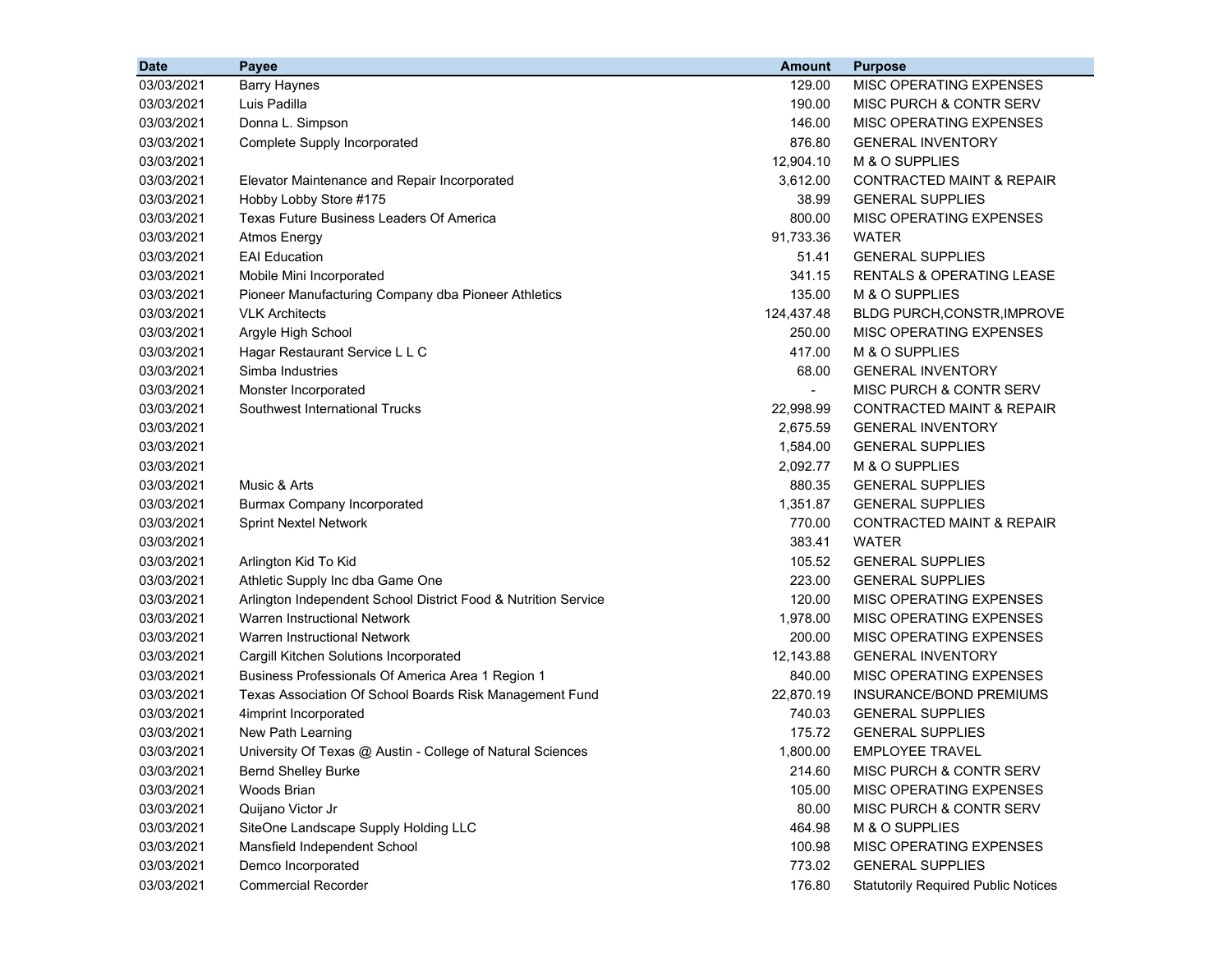| 03/03/2021<br>67.79<br><b>GENERAL SUPPLIES</b><br>Kaplan Early Learning Company              |                                      |
|----------------------------------------------------------------------------------------------|--------------------------------------|
| 03/03/2021<br>463.30<br><b>GENERAL SUPPLIES</b><br>Music In Motion Incorporated              |                                      |
| <b>Paxton Patterson</b><br>188.15<br>03/03/2021<br><b>GENERAL SUPPLIES</b>                   |                                      |
| 1,228.92<br><b>READING MATERIALS</b><br>03/03/2021<br>Perfection Learning Corporation        |                                      |
| Perma Bound<br>2,602.61<br><b>READING MATERIALS</b><br>03/03/2021                            |                                      |
| <b>Pyramid School Products</b><br>4,902.14<br>03/03/2021<br><b>GENERAL SUPPLIES</b>          |                                      |
| Scholastic Incorporated<br>108.06<br><b>GENERAL SUPPLIES</b><br>03/03/2021                   |                                      |
| 03/03/2021<br>101.37<br><b>READING MATERIALS</b>                                             |                                      |
| 20.00<br>03/03/2021<br>Texas Department of Licensing and Regulation                          | <b>CONTRACTED MAINT &amp; REPAIR</b> |
| Unifirst Holdings(A/R 01550)<br>376.98<br>03/03/2021                                         | <b>CONTRACTED MAINT &amp; REPAIR</b> |
| 74.02<br>03/03/2021                                                                          | MISC PURCH & CONTR SERV              |
| 1,425.44<br>03/03/2021<br><b>Wenger Corp</b><br><b>GENERAL SUPPLIES</b>                      |                                      |
| Chas F Williams Company Incorporated<br>862.89<br>M & O SUPPLIES<br>03/03/2021               |                                      |
| 03/03/2021<br><b>United Educators Association</b><br>1,104.47<br>UNITED FUND                 |                                      |
| 03/03/2021<br>81.58<br>Texas United School Employees Local 100<br>UNITED FUND                |                                      |
| 03/03/2021<br>542.31<br>Truman Tim Chapter 13 Trustee<br>UNITED FUND                         |                                      |
| 03/03/2021<br>Association Of Texas Professional Teachers Local<br>12.86<br>UNITED FUND       |                                      |
| 03/03/2021<br>Association Of Texas Professional Educators State<br>92.35<br>UNITED FUND      |                                      |
| 03/03/2021<br>Association Of Texas Professional Educators State<br>20.00<br>UNITED FUND      |                                      |
| 645.95<br>03/03/2021<br>Educational Employees Credit Union - HSA<br>DENTAL INSURANCE         |                                      |
| 03/03/2021<br>5,590.00<br>DUE TO CREDIT UNION<br><b>Educational Employees Credit Union</b>   |                                      |
| 03/03/2021<br><b>Texas State Teachers Association</b><br>156.99<br>UNITED FUND               |                                      |
| 03/05/2021<br>Jonathan Cook<br>19.75<br><b>EMPLOYEE TRAVEL</b>                               |                                      |
| Home Depot Pro<br>973.62<br>M & O SUPPLIES<br>03/05/2021                                     |                                      |
| 12.09<br>03/05/2021<br>Apex Supply Company                                                   | <b>CONTRACTED MAINT &amp; REPAIR</b> |
| 837.62<br>03/05/2021<br>M & O SUPPLIES                                                       |                                      |
| 774.09<br>03/05/2021<br><b>GENERAL SUPPLIES</b><br>Kroger                                    |                                      |
| Southern Tire Mart L L C<br>456.75<br>03/05/2021                                             | <b>CONTRACTED MAINT &amp; REPAIR</b> |
| 88.00<br>03/05/2021<br>Barnes & Noble Booksellers, Inc<br><b>READING MATERIALS</b>           |                                      |
| 124.00<br>03/05/2021<br>University Of Texas @ Austin TSSEC and UIL                           | MISC OPERATING EXPENSES              |
| 23.32<br>03/05/2021<br>PPG Architectural Finishes, Inc.<br>M & O SUPPLIES                    |                                      |
| 2,161.85<br>03/05/2021<br><b>Office Depot</b><br><b>GENERAL SUPPLIES</b>                     |                                      |
| 199.00<br>03/05/2021<br><b>Texas Computer Education Association</b>                          | MISC OPERATING EXPENSES              |
| B & H Photo Video<br>129.10<br>03/05/2021<br><b>GENERAL SUPPLIES</b>                         |                                      |
| 03/05/2021<br><b>GENERAL SUPPLIES</b><br><b>CDW Government Incorporated</b><br>7,869.00      |                                      |
| 03/05/2021<br><b>Tarrant County Juvenile Service</b><br>5,031.00                             | STDNT TUIT-NONPUBLIC SCHL            |
| 03/05/2021<br>Govconnection Incorporated<br>8,081.00<br><b>GENERAL SUPPLIES</b>              |                                      |
| 03/05/2021<br>Partsmaster<br>601.34<br>M & O SUPPLIES                                        |                                      |
| 03/05/2021<br>TEXAS ASSOCIATION OF SCHOOL ADMINISTRATORS<br>695.00                           | MISC OPERATING EXPENSES              |
| 03/05/2021<br>TEXAS ASSOCIATION OF SCHOOL ADMINISTRATORS<br>345.00<br><b>EMPLOYEE TRAVEL</b> |                                      |
| 03/05/2021<br>464.00<br><b>GENERAL SUPPLIES</b><br>Apple Computer Incorporated               |                                      |
| 03/05/2021<br>Anixter Incorporated<br>6,246.50                                               | <b>CONTRACTED MAINT &amp; REPAIR</b> |
| 03/05/2021<br><b>City Of Grand Prairie Water Utilities</b><br>3,880.22<br><b>WATER</b>       |                                      |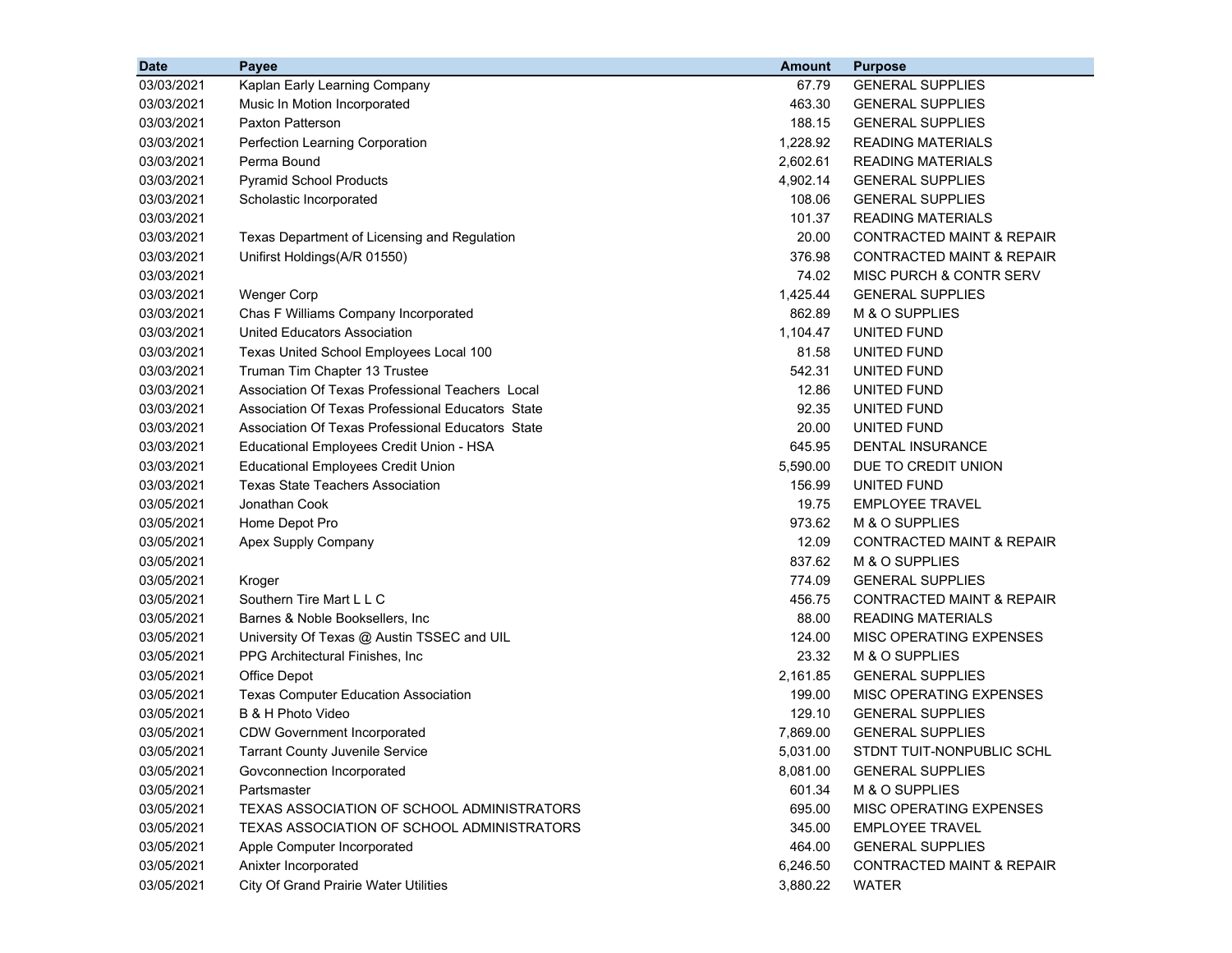| <b>Date</b> | Payee                                                | <b>Amount</b> | <b>Purpose</b>                       |
|-------------|------------------------------------------------------|---------------|--------------------------------------|
| 03/05/2021  | Centerline Supply Limited                            | 1,062.78      | M & O SUPPLIES                       |
| 03/05/2021  | University Of Texas @ Austin School Of Social Work   | 2,000.00      | MISC OPERATING EXPENSES              |
| 03/05/2021  | J P Morgan Chase Bank NA                             | 71.81         | <b>INVOICES RECEIVABLE</b>           |
| 03/05/2021  | Logisoft Computer Products LLC                       | 35.82         | <b>GENERAL SUPPLIES</b>              |
| 03/05/2021  | Grapevine/Colleyville ISD                            | 128.98        | MISC OPERATING EXPENSES              |
| 03/05/2021  | Matera Paper Co., Inc.                               | 4,000.00      | M & O SUPPLIES                       |
| 03/05/2021  | Mans Distributors, Inc.                              | 429.80        | <b>GENERAL INVENTORY</b>             |
| 03/05/2021  | AlphaGraphics                                        | 37.50         | <b>GENERAL SUPPLIES</b>              |
| 03/05/2021  | Follett School Solutions, Inc.                       | 96.37         | <b>READING MATERIALS</b>             |
| 03/05/2021  | Crawford Electric Supply Company                     | 4,347.50      | <b>GENERAL INVENTORY</b>             |
| 03/05/2021  |                                                      | 1,339.35      | M & O SUPPLIES                       |
| 03/05/2021  | Engage2learn                                         | 67,544.00     | MISC PURCH & CONTR SERV              |
| 03/05/2021  | <b>Tarrant County Tax Assessor-Collector</b>         | 24.75         | MISC OPERATING EXPENSES              |
| 03/05/2021  | <b>Tarrant County Tax Assessor-Collector</b>         | 7.50          | MISC OPERATING EXPENSES              |
| 03/05/2021  | Ferguson Enterprises, Inc.                           | 550.24        | M & O SUPPLIES                       |
| 03/05/2021  | Association for Supervision & Curriculum Development | 19,500.00     | MISC PURCH & CONTR SERV              |
| 03/05/2021  | Varsity Spirit LLC                                   | 134.85        | ACCOUNTS PAYABLE-ACCRUALS            |
| 03/05/2021  |                                                      | $\sim$        | <b>GENERAL SUPPLIES</b>              |
| 03/05/2021  | Lowe's Home Centers, LLC                             | 632.53        | <b>GENERAL SUPPLIES</b>              |
| 03/05/2021  |                                                      | 243.23        | M & O SUPPLIES                       |
| 03/05/2021  | Flocabulary Inc                                      | 2,000.00      | <b>GENERAL SUPPLIES</b>              |
| 03/05/2021  | DFW Ink, LLC                                         | 1,112.75      | <b>GENERAL SUPPLIES</b>              |
| 03/05/2021  | Fixi Shop The                                        | 316.80        | <b>GENERAL SUPPLIES</b>              |
| 03/05/2021  | Reeder Concrete, Inc.                                | 338,202.50    | <b>CONTRACTED MAINT &amp; REPAIR</b> |
| 03/05/2021  |                                                      | (16,909.93)   | <b>RETAINAGE</b>                     |
| 03/05/2021  | Nasco                                                | 260.28        | <b>GENERAL SUPPLIES</b>              |
| 03/05/2021  | Texas Irrigation Supply LLC                          | 181.82        | M & O SUPPLIES                       |
| 03/05/2021  | E Logic                                              | 827,500.00    | <b>CONTRACTED MAINT &amp; REPAIR</b> |
| 03/05/2021  | <b>MSB Consulting</b>                                | 1,433.18      | MISC PURCH & CONTR SERV              |
| 03/05/2021  | UIL Region 5 Music                                   | 12.50         | STUDENT TVL*NO AISD BUSES            |
| 03/05/2021  | <b>Terracon Consultants</b>                          | 2,469.25      | BLDG PURCH, CONSTR, IMPROVE          |
| 03/05/2021  | Audrey Bragg Consulting LLC                          | 1,800.00      | MISC PURCH & CONTR SERV              |
| 03/05/2021  | Quijano Victor III                                   | 60.00         | MISC PURCH & CONTR SERV              |
| 03/05/2021  | <b>Ridgeway Donald</b>                               | 125.00        | MISC PURCH & CONTR SERV              |
| 03/05/2021  | GlenSource LLC                                       | 880.00        | RENTALS & OPERATING LEASE            |
| 03/05/2021  | Texas Association Of School Business Officials       | 175.00        | MISC OPERATING EXPENSES              |
| 03/05/2021  | Vector Psychometric Group LLC                        | 4,500.00      | <b>GENERAL SUPPLIES</b>              |
| 03/05/2021  | Texas Future Business Leaders Of America             | 1,920.00      | MISC OPERATING EXPENSES              |
| 03/05/2021  | <b>Atmos Energy</b>                                  | 64,279.57     | <b>WATER</b>                         |
| 03/05/2021  | <b>EAI Education</b>                                 | 68.37         | <b>GENERAL SUPPLIES</b>              |
| 03/05/2021  | Hagar Restaurant Service L L C                       | 964.29        | M & O SUPPLIES                       |
| 03/05/2021  | Southwest International Trucks                       | 4,196.22      | <b>CONTRACTED MAINT &amp; REPAIR</b> |
| 03/05/2021  |                                                      | 692.30        | <b>GENERAL INVENTORY</b>             |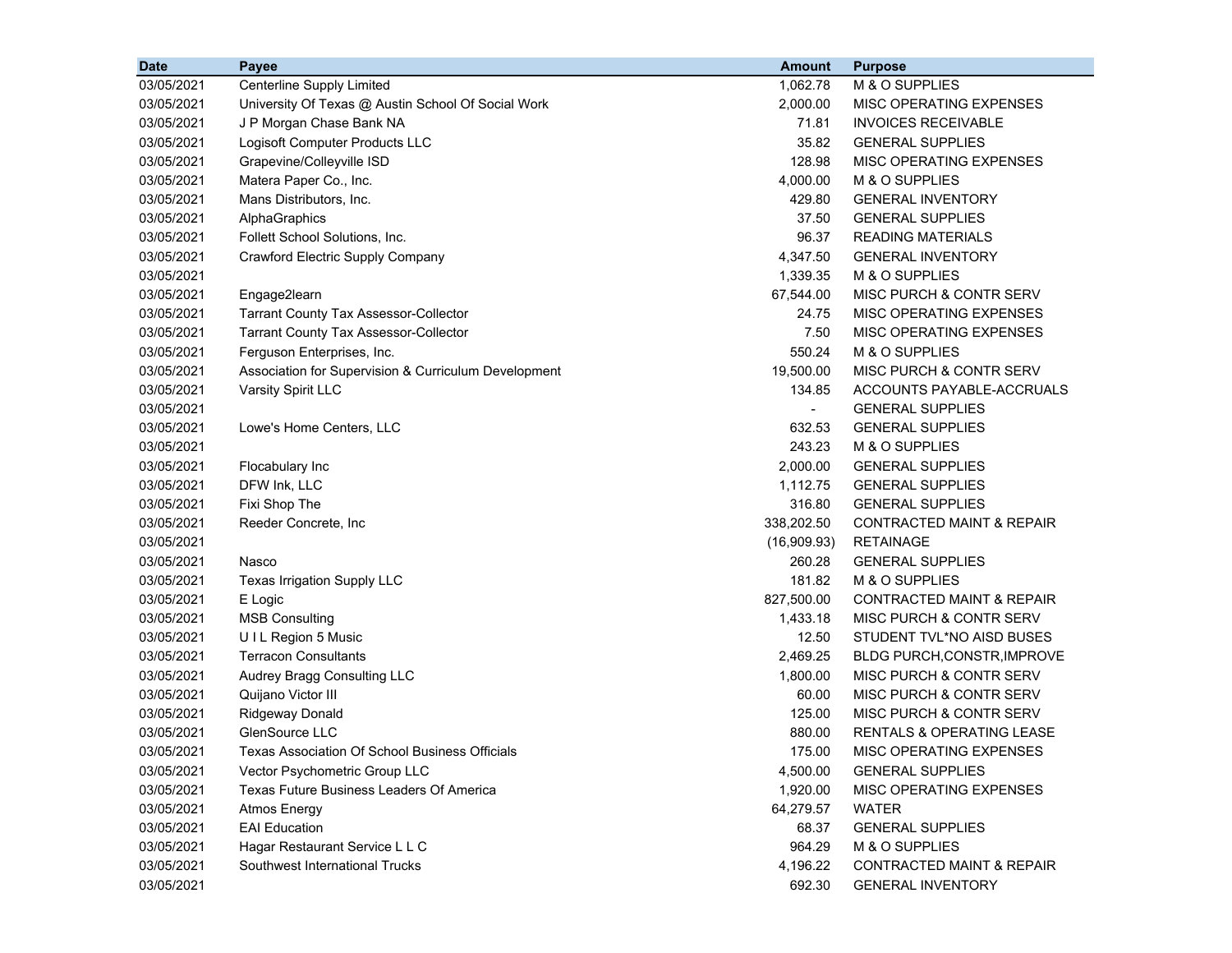| <b>Date</b> | Payee                                                          | <b>Amount</b> | <b>Purpose</b>                       |
|-------------|----------------------------------------------------------------|---------------|--------------------------------------|
| 03/05/2021  |                                                                | 1,747.56      | M & O SUPPLIES                       |
| 03/05/2021  | <b>Texas Auto Painting</b>                                     | 12,317.32     | <b>CONTRACTED MAINT &amp; REPAIR</b> |
| 03/05/2021  | <b>Burmax Company Incorporated</b>                             | 932.58        | <b>GENERAL SUPPLIES</b>              |
| 03/05/2021  | Arlington Independent School District Food & Nutrition Service | 22.50         | MISC OPERATING EXPENSES              |
| 03/05/2021  | Texas Wesleyan University Bookstore                            | 418.44        | <b>TEXTBOOKS</b>                     |
| 03/05/2021  | City Of Arlington Water Department                             | 4,418.64      | <b>WATER</b>                         |
| 03/05/2021  | City Of Dalworthington Gardens                                 | 1,033.62      | <b>WATER</b>                         |
| 03/05/2021  | Sentinel The Alarm Company                                     | 2,366.27      | <b>CONTRACTED MAINT &amp; REPAIR</b> |
| 03/10/2021  | United States Cold Storage LP                                  | 1,466.40      | <b>RENTALS &amp; OPERATING LEASE</b> |
| 03/11/2021  | Cynthia Anderson                                               | 28.89         | <b>EMPLOYEE TRAVEL</b>               |
| 03/11/2021  | Kevin Burgess                                                  | 111.76        | <b>EMPLOYEE TRAVEL</b>               |
| 03/11/2021  | Mireya Chavez                                                  | 26.59         | <b>EMPLOYEE TRAVEL</b>               |
| 03/11/2021  | Lauren Daniels                                                 | 50.29         | <b>EMPLOYEE TRAVEL</b>               |
| 03/11/2021  | Pamela Defilippo                                               | 20.33         | <b>EMPLOYEE TRAVEL</b>               |
| 03/11/2021  | Carla Egyed                                                    | 32.15         | <b>EMPLOYEE TRAVEL</b>               |
| 03/11/2021  | Susie Feshold                                                  | 70.03         | <b>EMPLOYEE TRAVEL</b>               |
| 03/11/2021  | Linda Fetters                                                  | 30.55         | <b>EMPLOYEE TRAVEL</b>               |
| 03/11/2021  | Gina Glidewell                                                 | 68.64         | <b>EMPLOYEE TRAVEL</b>               |
| 03/11/2021  | <b>Bryant Grice</b>                                            | 32.48         | <b>EMPLOYEE TRAVEL</b>               |
| 03/11/2021  | Carolyn Hinytzke                                               | 66.02         | <b>EMPLOYEE TRAVEL</b>               |
| 03/11/2021  | <b>Brandy Hodges</b>                                           | 67.89         | SALARIES-TEACH & OTH PROF            |
| 03/11/2021  | Karen Hooper                                                   | 73.40         | SALARIES-TEACH & OTH PROF            |
| 03/11/2021  | Michael Larsen                                                 | 70.00         | MISC OPERATING EXPENSES              |
| 03/11/2021  | Karen McCarthy                                                 | 48.79         | <b>EMPLOYEE TRAVEL</b>               |
| 03/11/2021  | Kevin McKinney                                                 | 27.50         | <b>EMPLOYEE TRAVEL</b>               |
| 03/11/2021  | Mary Roddy                                                     | 21.40         | <b>EMPLOYEE TRAVEL</b>               |
| 03/11/2021  | Maranda Shanz                                                  | 20.76         | <b>EMPLOYEE TRAVEL</b>               |
| 03/11/2021  | Lynn Smith-Nienhaus                                            | 11.72         | <b>EMPLOYEE TRAVEL</b>               |
| 03/11/2021  |                                                                | 31.80         | SALARIES-TEACH & OTH PROF            |
| 03/11/2021  | Jennifer Stein                                                 | 14.02         | <b>EMPLOYEE TRAVEL</b>               |
| 03/11/2021  | <b>Natalie Strand</b>                                          | 8.93          | <b>EMPLOYEE TRAVEL</b>               |
| 03/11/2021  | <b>Derrick Talton</b>                                          | 34.78         | <b>EMPLOYEE TRAVEL</b>               |
| 03/11/2021  | Robert Wager                                                   | 160.50        | SALARIES-TEACH & OTH PROF            |
| 03/11/2021  | Phyllis Williams                                               | 27.87         | <b>EMPLOYEE TRAVEL</b>               |
| 03/11/2021  | <b>Grainger Industrial Supply</b>                              | 241.08        | M & O SUPPLIES                       |
| 03/11/2021  | Qep Incorporated                                               | 607.50        | <b>GENERAL SUPPLIES</b>              |
| 03/11/2021  | <b>Teachers Tools Incorporated</b>                             | 187.75        | <b>GENERAL SUPPLIES</b>              |
| 03/11/2021  | Coppell Independent School District                            | 235.93        | MISC OPERATING EXPENSES              |
| 03/11/2021  | Home Depot Pro                                                 | 484.70        | <b>GENERAL INVENTORY</b>             |
| 03/11/2021  |                                                                | 3,101.20      | M & O SUPPLIES                       |
| 03/11/2021  | Home Depot Pro                                                 | 1,780.20      | <b>GENERAL INVENTORY</b>             |
| 03/11/2021  |                                                                | 496.22        | <b>GENERAL SUPPLIES</b>              |
| 03/11/2021  | Apex Supply Company                                            | 332.93        | M & O SUPPLIES                       |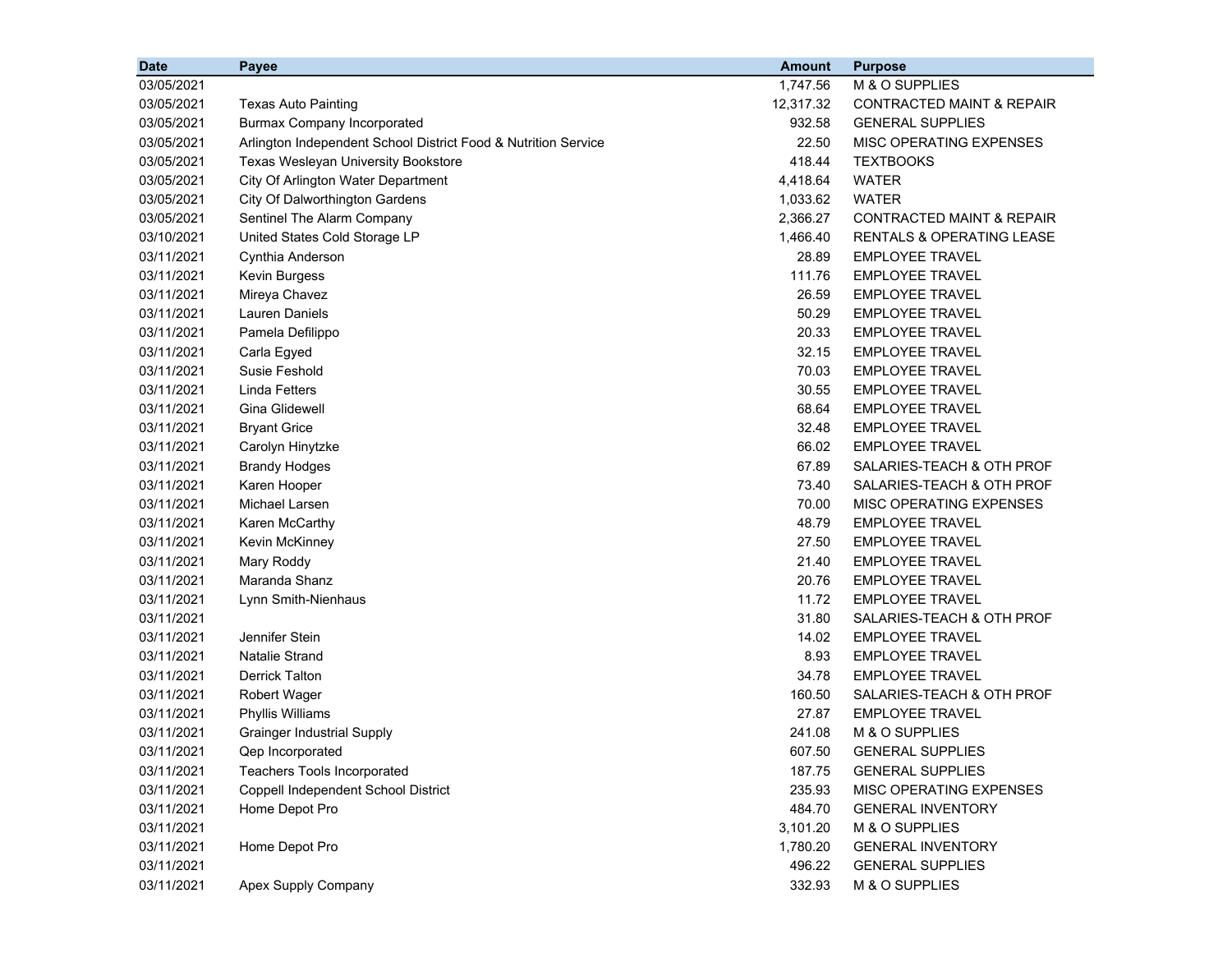| <b>Date</b> | Payee                                             | <b>Amount</b> | <b>Purpose</b>                       |
|-------------|---------------------------------------------------|---------------|--------------------------------------|
| 03/11/2021  | AccuCut, LLC                                      | 77.00         | <b>GENERAL SUPPLIES</b>              |
| 03/11/2021  | Kroger                                            | 1,579.38      | <b>GENERAL SUPPLIES</b>              |
| 03/11/2021  | <b>B W I Companies Incorporated</b>               | 14,363.63     | M & O SUPPLIES                       |
| 03/11/2021  | <b>Plank Road Publishing</b>                      | 150.40        | <b>GENERAL SUPPLIES</b>              |
| 03/11/2021  | <b>Breaker Broker Company</b>                     | 1,201.20      | M & O SUPPLIES                       |
| 03/11/2021  | <b>Elliott Electric Supply</b>                    | 528.43        | M & O SUPPLIES                       |
| 03/11/2021  | Interquest Detection Canines Of North Texas       | 2,580.00      | MISC PURCH & CONTR SERV              |
| 03/11/2021  | <b>Dell Marketing</b>                             | 4,600.00      | <b>GENERAL SUPPLIES</b>              |
| 03/11/2021  | <b>Masters Distribution Systems</b>               | 13,261.20     | <b>FOOD</b>                          |
| 03/11/2021  |                                                   | 13,436.50     | MISC OPERATING EXPENSES              |
| 03/11/2021  | Estes Mcclure & Assoc Inc                         | 27,700.00     | <b>BLDG PURCH, CONSTR, IMPROVE</b>   |
| 03/11/2021  | Barnes & Noble Booksellers, Inc.                  | (34.98)       | <b>GENERAL SUPPLIES</b>              |
| 03/11/2021  |                                                   | 3,078.98      | <b>READING MATERIALS</b>             |
| 03/11/2021  | D & J Sports Incorporated                         | 2,499.00      | <b>GENERAL SUPPLIES</b>              |
| 03/11/2021  | <b>Texas Math And Science Coaches Association</b> | 165.00        | <b>INVOICES RECEIVABLE</b>           |
| 03/11/2021  | Winston Water Cooler Limited                      | 381.12        | <b>GENERAL INVENTORY</b>             |
| 03/11/2021  | Paradise Produce                                  | 7,818.70      | <b>FOOD</b>                          |
| 03/11/2021  | Visual Impact                                     | 2,278.00      | <b>GENERAL SUPPLIES</b>              |
| 03/11/2021  | University Of Texas @ Austin TSSEC and UIL        | 1.793.12      | MISC OPERATING EXPENSES              |
| 03/11/2021  | Capstone                                          | 1,338.50      | <b>READING MATERIALS</b>             |
| 03/11/2021  | PPG Architectural Finishes, Inc                   | 432.21        | M & O SUPPLIES                       |
| 03/11/2021  | Medco Sports Medicine                             | 63.42         | <b>GENERAL SUPPLIES</b>              |
| 03/11/2021  | Office Depot                                      | 8,086.18      | <b>GENERAL SUPPLIES</b>              |
| 03/11/2021  |                                                   | 22.86         | MISC OPERATING EXPENSES              |
| 03/11/2021  | <b>Benchmark Education Company</b>                | 40,166.50     | <b>READING MATERIALS</b>             |
| 03/11/2021  | B & H Photo Video                                 | 2,623.63      | <b>GENERAL SUPPLIES</b>              |
| 03/11/2021  | <b>CDW Government Incorporated</b>                | 147,468.00    | <b>GENERAL SUPPLIES</b>              |
| 03/11/2021  | 1 A Fire & Domestic Testing                       | 664.50        | <b>CONTRACTED MAINT &amp; REPAIR</b> |
| 03/11/2021  | Metro Golf Cars Incorporated                      | 137.00        | M & O SUPPLIES                       |
| 03/11/2021  | Keller Independent School District                | 9.00          | MISC OPERATING EXPENSES              |
| 03/11/2021  | C & P Pump Services Incorporated                  | 5,316.00      | M & O SUPPLIES                       |
| 03/11/2021  | Govconnection Incorporated                        | 2,047.60      | <b>GENERAL SUPPLIES</b>              |
| 03/11/2021  | Junior Library Guild                              | 1,322.20      | <b>READING MATERIALS</b>             |
| 03/11/2021  | <b>String Connection Donald Lee Simpson</b>       | 90.00         | <b>CONTRACTED MAINT &amp; REPAIR</b> |
| 03/11/2021  | Delcom Group                                      | 1,256.68      | <b>GENERAL SUPPLIES</b>              |
| 03/11/2021  | Henry Schein Incorporated                         | 685.82        | <b>GENERAL SUPPLIES</b>              |
| 03/11/2021  | Phillips Welding Supply Incorporated - Id #Arisd  | 1,234.94      | <b>GENERAL SUPPLIES</b>              |
| 03/11/2021  | Apple Computer Incorporated                       | 7,529.99      | <b>GENERAL SUPPLIES</b>              |
| 03/11/2021  | Association for Career And Technical Education    | 100.00        | MISC OPERATING EXPENSES              |
| 03/11/2021  | Anixter Incorporated                              | 442.95        | <b>CONTRACTED MAINT &amp; REPAIR</b> |
| 03/11/2021  | Crowley Independent School District               | 80.00         | MISC OPERATING EXPENSES              |
| 03/11/2021  | <b>City Of Grand Prairie Water Utilities</b>      | 3,211.29      | <b>WATER</b>                         |
| 03/11/2021  | Arlington Hardware Incorporated #53               | 815.74        | M & O SUPPLIES                       |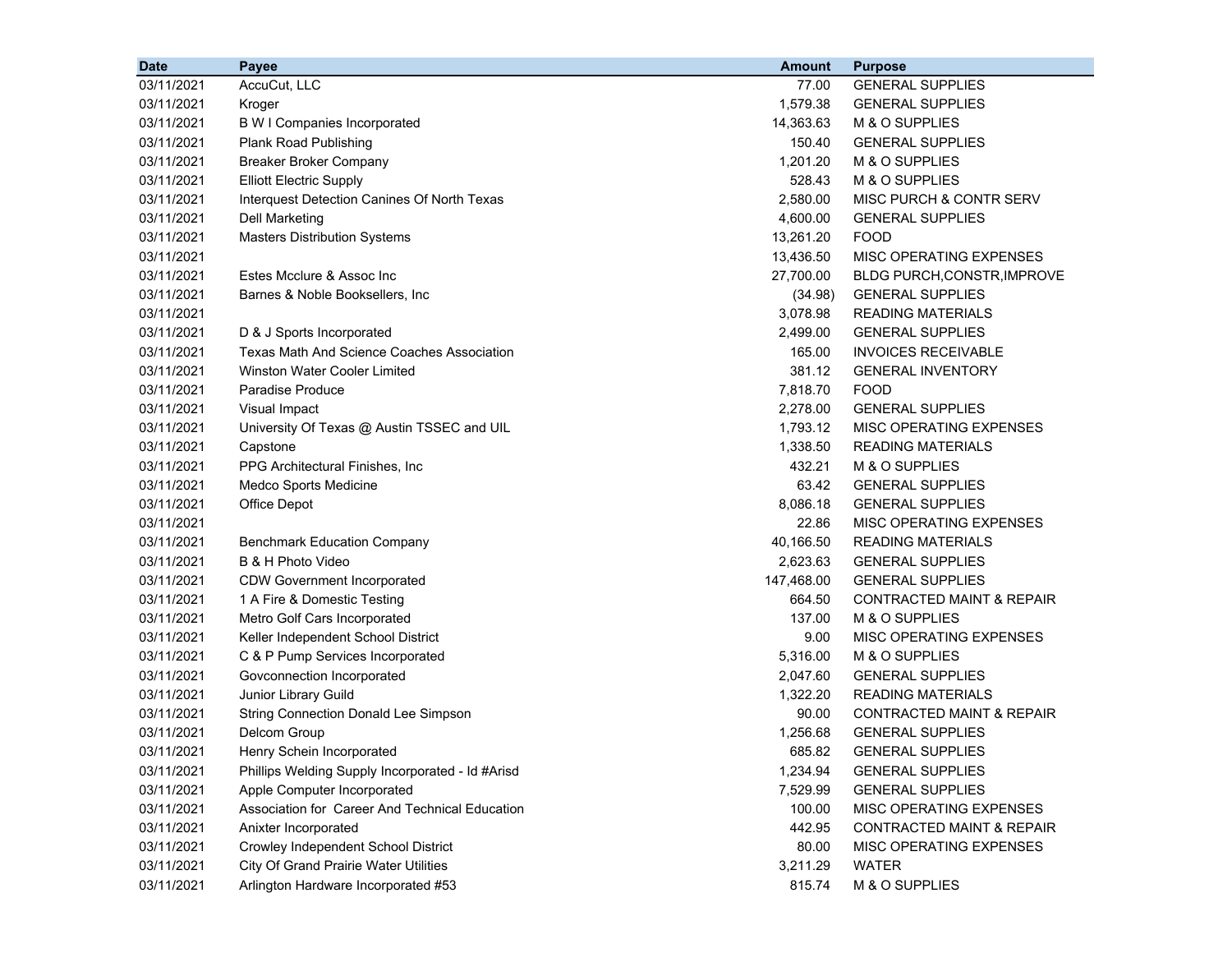| <b>Date</b> | Payee                                        | <b>Amount</b> | <b>Purpose</b>                       |
|-------------|----------------------------------------------|---------------|--------------------------------------|
| 03/11/2021  | Dallas Independent School District           | 70.42         | MISC OPERATING EXPENSES              |
| 03/11/2021  | <b>Super Duper Publications</b>              | 936.57        | <b>GENERAL SUPPLIES</b>              |
| 03/11/2021  |                                              | 84.85         | <b>READING MATERIALS</b>             |
| 03/11/2021  | Mardel Incorporated                          | 40.78         | <b>GENERAL SUPPLIES</b>              |
| 03/11/2021  | Welch John                                   | 1,650.00      | MISC PURCH & CONTR SERV              |
| 03/11/2021  | <b>Total Maintenance Solutions-South</b>     | 107.47        | M & O SUPPLIES                       |
| 03/11/2021  | Fort Worth ISD Athletic Department           | 425.40        | MISC OPERATING EXPENSES              |
| 03/11/2021  | Monarch Trophy Studio                        | 31.15         | <b>GENERAL SUPPLIES</b>              |
| 03/11/2021  | Speech Corner LLC                            | 213.88        | <b>GENERAL SUPPLIES</b>              |
| 03/11/2021  | Logisoft Computer Products LLC               | 19.70         | <b>GENERAL SUPPLIES</b>              |
| 03/11/2021  | Derrick Sansom                               | 110.00        | <b>MISC OPERATING EXPENSES</b>       |
| 03/11/2021  | Boxes 4U                                     | 2,328.00      | <b>GENERAL INVENTORY</b>             |
| 03/11/2021  | <b>DWR Fence</b>                             | 18,385.00     | CONTRACTED MAINT & REPAIR            |
| 03/11/2021  | McMillan James Equipment Company             | 3,770.00      | <b>CONTRACTED MAINT &amp; REPAIR</b> |
| 03/11/2021  | <b>Coats-Lauriat Denise</b>                  | 133.84        | MISC PURCH & CONTR SERV              |
| 03/11/2021  | <b>Mansfield ISD Athletics</b>               | 399.40        | MISC OPERATING EXPENSES              |
| 03/11/2021  | Texas Pottery Supply and Clay Company        | 909.66        | <b>GENERAL SUPPLIES</b>              |
| 03/11/2021  | U S Bank                                     | 1,000.00      | OTHER DEBT FEES                      |
| 03/11/2021  | Barilla America Inc.                         | 5,784.00      | <b>GENERAL INVENTORY</b>             |
| 03/11/2021  | Automatic Sprinkler of Texas Incorporated    | 12,339.00     | <b>CONTRACTED MAINT &amp; REPAIR</b> |
| 03/11/2021  | Texas Interpreting Services, LLC             | 14,383.75     | MISC PURCH & CONTR SERV              |
| 03/11/2021  | Majors Andre                                 | 110.00        | MISC OPERATING EXPENSES              |
| 03/11/2021  | <b>Griffin Ricky</b>                         | 240.00        | MISC OPERATING EXPENSES              |
| 03/11/2021  | <b>King Ernest</b>                           | 130.00        | MISC OPERATING EXPENSES              |
| 03/11/2021  | Cook Christopher                             | 412.50        | MISC PURCH & CONTR SERV              |
| 03/11/2021  | Smotherman Kevin                             | 125.00        | MISC OPERATING EXPENSES              |
| 03/11/2021  | Way Terry                                    | 130.00        | MISC OPERATING EXPENSES              |
| 03/11/2021  | Hicks Ann                                    | 80.00         | MISC PURCH & CONTR SERV              |
| 03/11/2021  | <b>Brugh Kirk</b>                            | 80.00         | MISC PURCH & CONTR SERV              |
| 03/11/2021  | <b>Richardson Kerry</b>                      | 60.00         | MISC PURCH & CONTR SERV              |
| 03/11/2021  | Johnson Vernon G                             | 130.00        | MISC OPERATING EXPENSES              |
| 03/11/2021  | Karpel Mark                                  | 130.00        | MISC PURCH & CONTR SERV              |
| 03/11/2021  | <b>Ray Dustin</b>                            | 115.00        | MISC OPERATING EXPENSES              |
| 03/11/2021  | <b>Blilie Marilyn T</b>                      | 100.00        | MISC PURCH & CONTR SERV              |
| 03/11/2021  | Daxwell LLC                                  | 1,960.20      | <b>GENERAL INVENTORY</b>             |
| 03/11/2021  | <b>Binswanger Glass</b>                      | 1,225.00      | M & O SUPPLIES                       |
| 03/11/2021  | Eichelbaum Wardell Hansen Powell & Mehl P.C. | 92,931.10     | <b>LEGAL SERVICES</b>                |
| 03/11/2021  | IdentiSys Incorporated                       | 77.95         | <b>GENERAL SUPPLIES</b>              |
| 03/11/2021  | National Wholesale Supply                    | 1,345.00      | M & O SUPPLIES                       |
| 03/11/2021  | Discount School Supply                       | 86.24         | <b>GENERAL SUPPLIES</b>              |
| 03/11/2021  | DFW Waste Oil Service, Incorporated          | 444.90        | <b>CONTRACTED MAINT &amp; REPAIR</b> |
| 03/11/2021  | Seon Systems Sales Incorporated              | 868.00        | <b>CONTRACTED MAINT &amp; REPAIR</b> |
| 03/11/2021  | Jimenez Chris                                | 115.00        | MISC OPERATING EXPENSES              |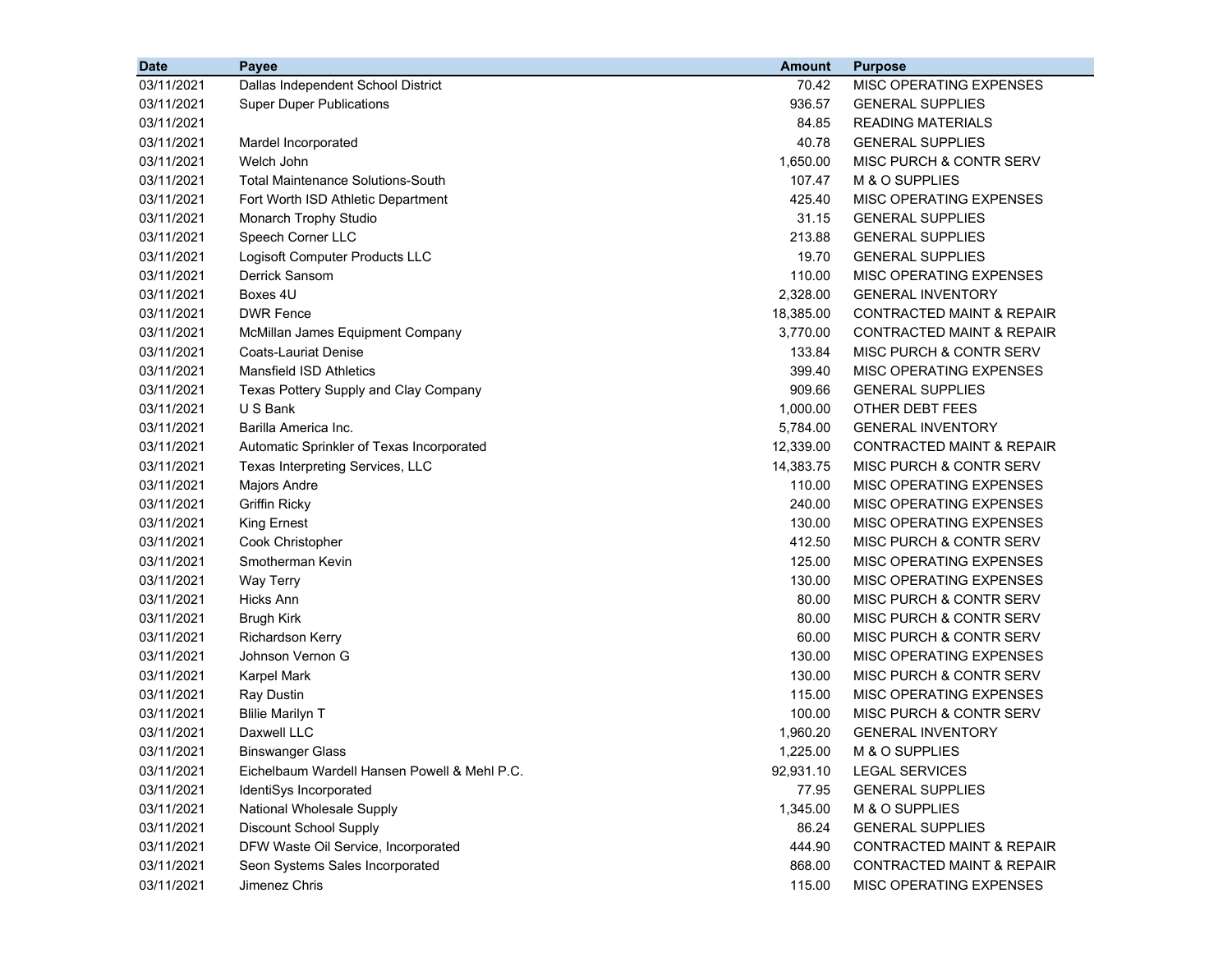| <b>Date</b> | Payee                                        | <b>Amount</b> | <b>Purpose</b>                             |
|-------------|----------------------------------------------|---------------|--------------------------------------------|
| 03/11/2021  | Thrasher Carlos M                            | 160.00        | MISC PURCH & CONTR SERV                    |
| 03/11/2021  | Lead4Ward LLC                                | 195.00        | MISC OPERATING EXPENSES                    |
| 03/11/2021  | Lead4Ward LLC                                | 195.00        | MISC OPERATING EXPENSES                    |
| 03/11/2021  | Kurz & Company                               | 2,669.15      | <b>FOOD</b>                                |
| 03/11/2021  | <b>Jakes Finer Foods</b>                     | 6,313.40      | <b>GENERAL INVENTORY</b>                   |
| 03/11/2021  | Accent Awards & Trophies, LLC                | 296.00        | <b>GENERAL SUPPLIES</b>                    |
| 03/11/2021  | <b>Ward's Science</b>                        | 1,938.71      | <b>GENERAL SUPPLIES</b>                    |
| 03/11/2021  | <b>Best Buy for Business</b>                 | 374.85        | <b>GENERAL SUPPLIES</b>                    |
| 03/11/2021  | Seal Tex, Incorporated                       | 592.50        | <b>CONTRACTED MAINT &amp; REPAIR</b>       |
| 03/11/2021  | <b>Creative Bus Sales Inc</b>                | 968.35        | <b>GENERAL INVENTORY</b>                   |
| 03/11/2021  | <b>Autonation Chevrolet</b>                  | 16.18         | <b>CONTRACTED MAINT &amp; REPAIR</b>       |
| 03/11/2021  |                                              | 701.80        | M & O SUPPLIES                             |
| 03/11/2021  | Green John                                   | 130.00        | MISC PURCH & CONTR SERV                    |
| 03/11/2021  | <b>Barrientez Jon</b>                        | 125.00        | MISC PURCH & CONTR SERV                    |
| 03/11/2021  | AlphaGraphics                                | 324.00        | <b>GENERAL SUPPLIES</b>                    |
| 03/11/2021  | Follett School Solutions, Inc.               | 1,783.99      | <b>GENERAL SUPPLIES</b>                    |
| 03/11/2021  | <b>Arlington Today</b>                       | 12,100.00     | MISC PURCH & CONTR SERV                    |
| 03/11/2021  | Crawford Electric Supply Company             | 102.20        | <b>GENERAL INVENTORY</b>                   |
| 03/11/2021  |                                              | 1,689.87      | M & O SUPPLIES                             |
| 03/11/2021  | Engage2learn                                 | 21,483.60     | MISC PURCH & CONTR SERV                    |
| 03/11/2021  | Cyson Technology Group LLC                   | 9,135.00      | MISC PURCH & CONTR SERV                    |
| 03/11/2021  | Pritchett John H                             | 160.00        | MISC OPERATING EXPENSES                    |
| 03/11/2021  | <b>Brown Reynolds Watford Architects</b>     | 44,733.26     | BLDG PURCH, CONSTR, IMPROVE                |
| 03/11/2021  | Arreguin Ramon                               | 125.00        | MISC PURCH & CONTR SERV                    |
| 03/11/2021  | <b>Tarrant County Tax Assessor-Collector</b> | 8.25          | MISC OPERATING EXPENSES                    |
| 03/11/2021  | <b>Tarrant County Tax Assessor-Collector</b> | 8.25          | MISC OPERATING EXPENSES                    |
| 03/11/2021  | <b>Tarrant County Tax Assessor-Collector</b> | 8.25          | MISC OPERATING EXPENSES                    |
| 03/11/2021  | <b>Tarrant County Tax Assessor-Collector</b> | 22.00         | MISC OPERATING EXPENSES                    |
| 03/11/2021  | <b>Tarrant County Tax Assessor-Collector</b> | 8.25          | MISC OPERATING EXPENSES                    |
| 03/11/2021  | Safehaven Pest Control, LLC                  | 2,950.00      | <b>CONTRACTED MAINT &amp; REPAIR</b>       |
| 03/11/2021  | Aryzta LLC                                   | 10,291.56     | <b>GENERAL INVENTORY</b>                   |
| 03/11/2021  | Ferguson Enterprises, Inc.                   | 646.59        | M & O SUPPLIES                             |
| 03/11/2021  | <b>US Games</b>                              | 457.40        | <b>GENERAL SUPPLIES</b>                    |
| 03/11/2021  | Dr Pepper Snapple Group                      | 114.60        | <b>INVOICES RECEIVABLE</b>                 |
| 03/11/2021  |                                              | 97.00         | MISC OPERATING EXPENSES                    |
| 03/11/2021  | <b>Highland Park Athletics</b>               | 449.40        | MISC OPERATING EXPENSES                    |
| 03/11/2021  | Duncanville ISD Athletics - Track Entries    | 399.40        | MISC OPERATING EXPENSES                    |
| 03/11/2021  | Finishing and Shredder Systems (FS Systems)  | 5,280.00      | <b>CONTRACTED MAINT &amp; REPAIR</b>       |
| 03/11/2021  | Lowe's Home Centers, LLC                     | 222.01        | <b>GENERAL INVENTORY</b>                   |
| 03/11/2021  |                                              | 416.94        | <b>GENERAL SUPPLIES</b>                    |
| 03/11/2021  |                                              | 635.67        | M & O SUPPLIES                             |
| 03/11/2021  | <b>Hotsy Equipment Company</b>               | 64.80         | M & O SUPPLIES                             |
| 03/11/2021  | <b>Final Graphic</b>                         | 136.49        | <b>Statutorily Required Public Notices</b> |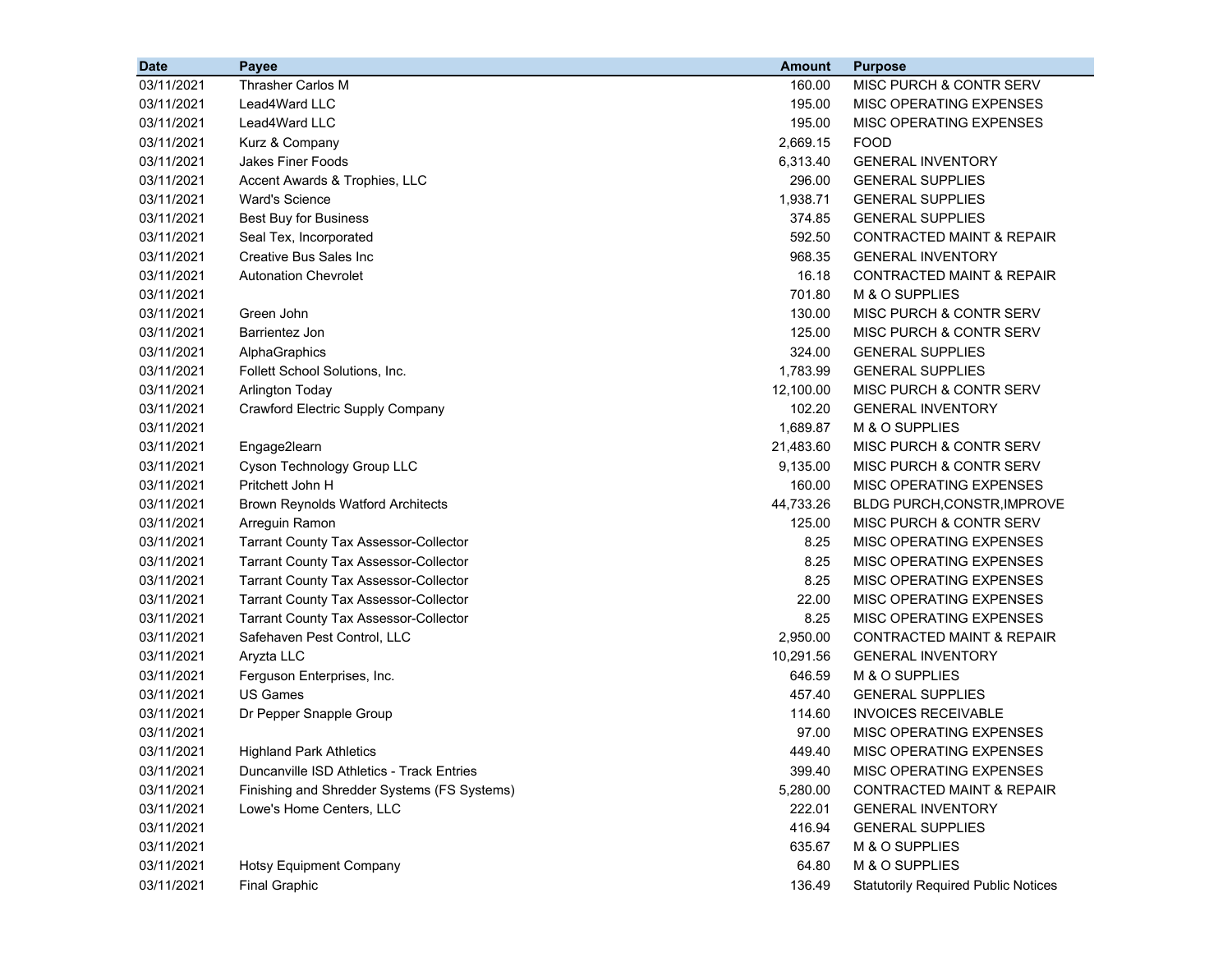| <b>Date</b> | Payee                                     | <b>Amount</b> | <b>Purpose</b>                       |
|-------------|-------------------------------------------|---------------|--------------------------------------|
| 03/11/2021  | <b>Teacher Direct</b>                     | 139.68        | <b>GENERAL SUPPLIES</b>              |
| 03/11/2021  | Sysco North Texas                         | 2,734.50      | <b>GENERAL INVENTORY</b>             |
| 03/11/2021  | <b>BrainPOP LLC</b>                       | 1,877.69      | <b>GENERAL SUPPLIES</b>              |
| 03/11/2021  | Moore Supply Co                           | 434.87        | M & O SUPPLIES                       |
| 03/11/2021  | <b>McKinney James</b>                     | 70.00         | MISC PURCH & CONTR SERV              |
| 03/11/2021  | OTC Brands, Inc                           | 1,342.69      | <b>GENERAL SUPPLIES</b>              |
| 03/11/2021  | Mighty Auto Parts of DFW                  | 930.00        | M & O SUPPLIES                       |
| 03/11/2021  | Alvarado Athletics                        | 70.42         | MISC OPERATING EXPENSES              |
| 03/11/2021  | Poston Stevie                             | 60.00         | MISC PURCH & CONTR SERV              |
| 03/11/2021  | Global Equipment Company Inc              | 709.90        | <b>GENERAL SUPPLIES</b>              |
| 03/11/2021  | <b>C&amp;S Trailers</b>                   | 134.95        | M & O SUPPLIES                       |
| 03/11/2021  | Clever Items LLC                          | 12,449.05     | <b>GENERAL SUPPLIES</b>              |
| 03/11/2021  | Nasco                                     | 1,127.06      | <b>GENERAL SUPPLIES</b>              |
| 03/11/2021  | Mohawk USA LLC                            | 639.80        | <b>GENERAL SUPPLIES</b>              |
| 03/11/2021  | Zonar Systems Inc                         | 9,576.00      | <b>GENERAL SUPPLIES</b>              |
| 03/11/2021  |                                           | 188.57        | M & O SUPPLIES                       |
| 03/11/2021  | Auto Plus Auto Parts                      | 144.24        | <b>GENERAL INVENTORY</b>             |
| 03/11/2021  | Staples Inc/Staples Business Advantage    | 2,581.68      | <b>GENERAL SUPPLIES</b>              |
| 03/11/2021  | <b>MSB Consulting</b>                     | 1,853.42      | MISC PURCH & CONTR SERV              |
| 03/11/2021  | UIL Region 5 Music                        | 387.50        | STUDENT TVL*NO AISD BUSES            |
| 03/11/2021  | Moore Kristin                             | 60.00         | MISC PURCH & CONTR SERV              |
| 03/11/2021  | <b>Taylor Smith Consulting LLC</b>        | 383.25        | MISC PURCH & CONTR SERV              |
| 03/11/2021  | iHeartMedia                               | 8,500.00      | MISC OPERATING EXPENSES              |
| 03/11/2021  | <b>Bailey Todd</b>                        | 205.00        | MISC PURCH & CONTR SERV              |
| 03/11/2021  | Quijano Victor III                        | 140.00        | MISC PURCH & CONTR SERV              |
| 03/11/2021  | Andrade Francisco                         | 125.00        | MISC PURCH & CONTR SERV              |
| 03/11/2021  | Bonar Brandon                             | 105.00        | MISC PURCH & CONTR SERV              |
| 03/11/2021  | Linnabary Noah                            | 80.00         | MISC PURCH & CONTR SERV              |
| 03/11/2021  | Evans Gabriel                             | 105.00        | MISC PURCH & CONTR SERV              |
| 03/11/2021  | Haveman Austin                            | 80.00         | MISC PURCH & CONTR SERV              |
| 03/11/2021  | Delegard Tool of Texas                    | 1,293.77      | <b>GENERAL SUPPLIES</b>              |
| 03/11/2021  | <b>Xerox Business Solutions Southwest</b> | 186.30        | <b>GENERAL SUPPLIES</b>              |
| 03/11/2021  | <b>Blick Art Materials</b>                | 1,583.19      | <b>GENERAL SUPPLIES</b>              |
| 03/11/2021  | Patterson Veterinary Supply Inc           | 573.66        | <b>GENERAL SUPPLIES</b>              |
| 03/11/2021  | Project Lead The Way Incorporated         | 1,614.75      | <b>GENERAL SUPPLIES</b>              |
| 03/11/2021  | <b>Bake Crafters Food Company</b>         | 7,534.08      | <b>GENERAL INVENTORY</b>             |
| 03/11/2021  | <b>Educational Foundations Services</b>   | 23,250.00     | MISC PURCH & CONTR SERV              |
| 03/11/2021  | Gimkit Inc                                | 650.00        | <b>GENERAL SUPPLIES</b>              |
| 03/11/2021  | Cody Prescher                             | 3,100.00      | <b>CONTRACTED MAINT &amp; REPAIR</b> |
| 03/11/2021  | Farm and City Supply LLC                  | 498.50        | <b>GENERAL INVENTORY</b>             |
| 03/11/2021  | Garda CL Southwest Incorporated           | 8,207.70      | MISC PURCH & CONTR SERV              |
| 03/11/2021  | <b>Clubhouse Trailer Company</b>          | 45,992.55     | <b>VEHICLES</b>                      |
| 03/11/2021  | Michael Edwards                           | 130.00        | MISC PURCH & CONTR SERV              |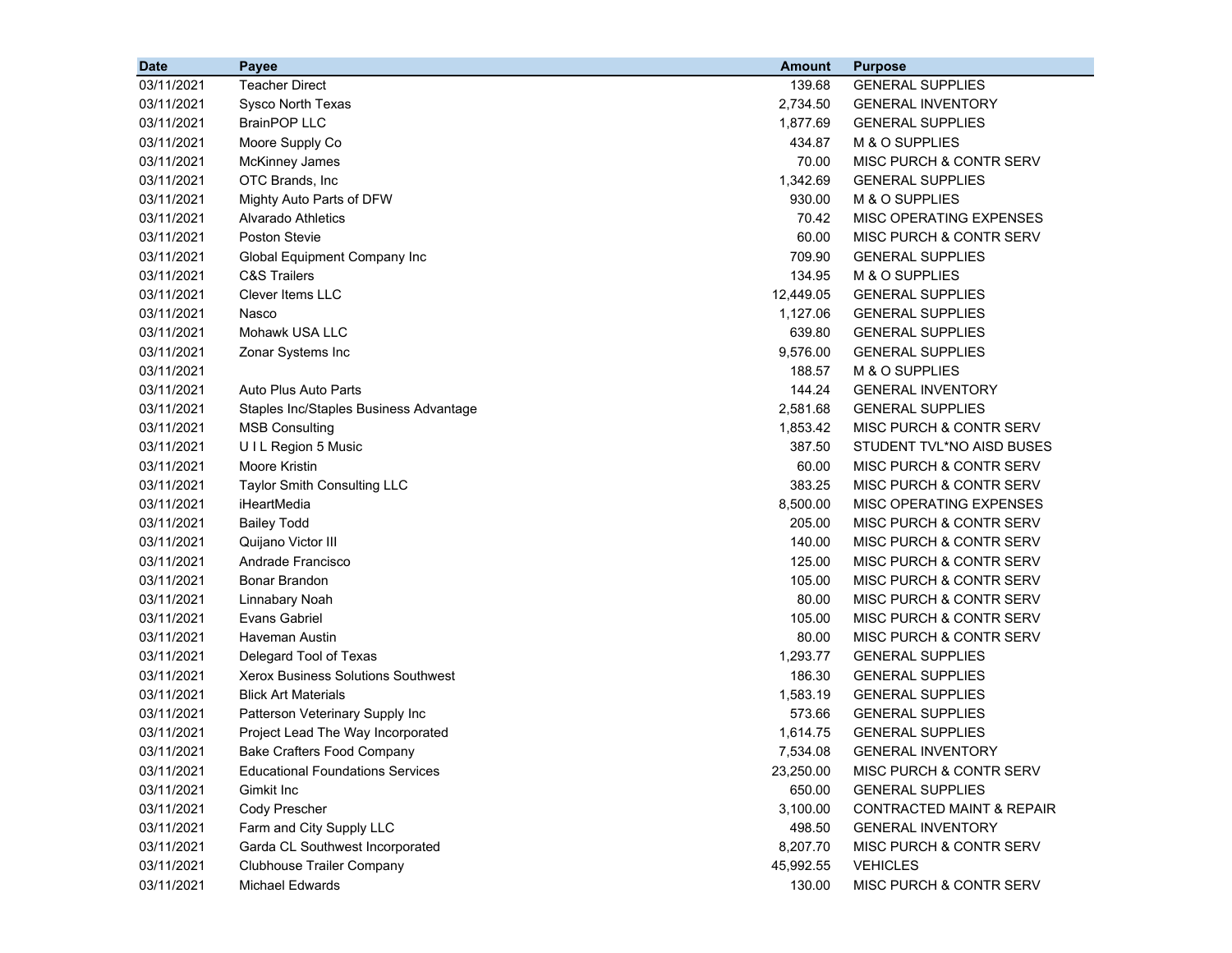| <b>Date</b> | Payee                                                          | <b>Amount</b> | <b>Purpose</b>                       |
|-------------|----------------------------------------------------------------|---------------|--------------------------------------|
| 03/11/2021  | <b>Continental Battery Company</b>                             | 3,927.40      | M & O SUPPLIES                       |
| 03/11/2021  | <b>Examity Incorporated</b>                                    | 1,075.00      | <b>TESTING MATERIALS</b>             |
| 03/11/2021  | Omnigo Software LLC                                            | 333.33        | <b>GENERAL SUPPLIES</b>              |
| 03/11/2021  | Key Construction Texas LLC                                     | 2,167,830.21  | <b>CONTRACTED MAINT &amp; REPAIR</b> |
| 03/11/2021  |                                                                | (108, 391.46) | <b>RETAINAGE</b>                     |
| 03/11/2021  | New Dairy Opco LLC DBA Borden Dairy                            | 39,447.09     | <b>FOOD</b>                          |
| 03/11/2021  | Snapdown Sportswear LLC                                        | 31,127.00     | <b>GENERAL SUPPLIES</b>              |
| 03/11/2021  | AT&T Mobility National Accounts LLC                            | 3,904.45      | <b>GENERAL SUPPLIES</b>              |
| 03/11/2021  | Christopher Sample                                             | 125.00        | MISC PURCH & CONTR SERV              |
| 03/11/2021  | Christopher Sample                                             | 125.00        | MISC PURCH & CONTR SERV              |
| 03/11/2021  | A-1 National Fire Co.LLC Summit Companies: Summit Companies A1 | 1,484.22      | <b>CONTRACTED MAINT &amp; REPAIR</b> |
| 03/11/2021  | Aaron Mannke                                                   | 60.00         | MISC PURCH & CONTR SERV              |
| 03/11/2021  | <b>Shyanne Martinez</b>                                        | 60.00         | MISC PURCH & CONTR SERV              |
| 03/11/2021  | Efrain Adame                                                   | 125.00        | MISC PURCH & CONTR SERV              |
| 03/11/2021  | Gerard Armstrong                                               | 100.00        | MISC PURCH & CONTR SERV              |
| 03/11/2021  | <b>Courtney Winston</b>                                        | 80.00         | MISC PURCH & CONTR SERV              |
| 03/11/2021  | Baba Jide Adesanym                                             | 105.00        | MISC PURCH & CONTR SERV              |
| 03/11/2021  | <b>Austin Deniz</b>                                            | 80.00         | MISC PURCH & CONTR SERV              |
| 03/11/2021  | Mark Rickabaugh                                                | 60.00         | MISC PURCH & CONTR SERV              |
| 03/11/2021  | Andres Mendoza                                                 | 80.00         | MISC PURCH & CONTR SERV              |
| 03/11/2021  | Jason Southern                                                 | 60.00         | MISC PURCH & CONTR SERV              |
| 03/11/2021  | Greg Arbet                                                     | 110.00        | MISC OPERATING EXPENSES              |
| 03/11/2021  | Michael Montoya                                                | 125.00        | MISC OPERATING EXPENSES              |
| 03/11/2021  | Kaylee Grant                                                   | 125.00        | MISC OPERATING EXPENSES              |
| 03/11/2021  | <b>Michael Patti</b>                                           | 150.00        | MISC OPERATING EXPENSES              |
| 03/11/2021  | <b>Eric Walker</b>                                             | 110.00        | MISC OPERATING EXPENSES              |
| 03/11/2021  | John Pritchett                                                 | 40.00         | MISC OPERATING EXPENSES              |
| 03/11/2021  | Marc Harrod                                                    | 185.00        | MISC OPERATING EXPENSES              |
| 03/11/2021  | Nick Foreman                                                   | 185.00        | MISC OPERATING EXPENSES              |
| 03/11/2021  | <b>Wayne Elliott</b>                                           | 414.76        | MISC OPERATING EXPENSES              |
| 03/11/2021  | <b>Charles Colston</b>                                         | 185.00        | MISC OPERATING EXPENSES              |
| 03/11/2021  | Julian Alvarez                                                 | 185.00        | MISC OPERATING EXPENSES              |
| 03/11/2021  | Darren McDaniel                                                | 185.00        | MISC OPERATING EXPENSES              |
| 03/11/2021  | Alex Scott Eckensberger                                        | 110.00        | MISC OPERATING EXPENSES              |
| 03/11/2021  | Hakan Olasmis                                                  | 80.00         | MISC PURCH & CONTR SERV              |
| 03/11/2021  | Complete Supply Incorporated                                   | 3,683.44      | <b>GENERAL INVENTORY</b>             |
| 03/11/2021  |                                                                | 30,930.00     | M & O SUPPLIES                       |
| 03/11/2021  | <b>Gomez Floor Covering</b>                                    | 219.00        | M & O SUPPLIES                       |
| 03/11/2021  | Soccer Corner The                                              | 7,542.00      | <b>GENERAL SUPPLIES</b>              |
| 03/11/2021  | Midlothian Independend School District                         | 449.40        | MISC OPERATING EXPENSES              |
| 03/11/2021  | <b>Atmos Energy</b>                                            | 20,497.03     | <b>WATER</b>                         |
| 03/11/2021  | <b>EAI Education</b>                                           | 1,710.00      | <b>GENERAL SUPPLIES</b>              |
| 03/11/2021  |                                                                | 468.90        | <b>READING MATERIALS</b>             |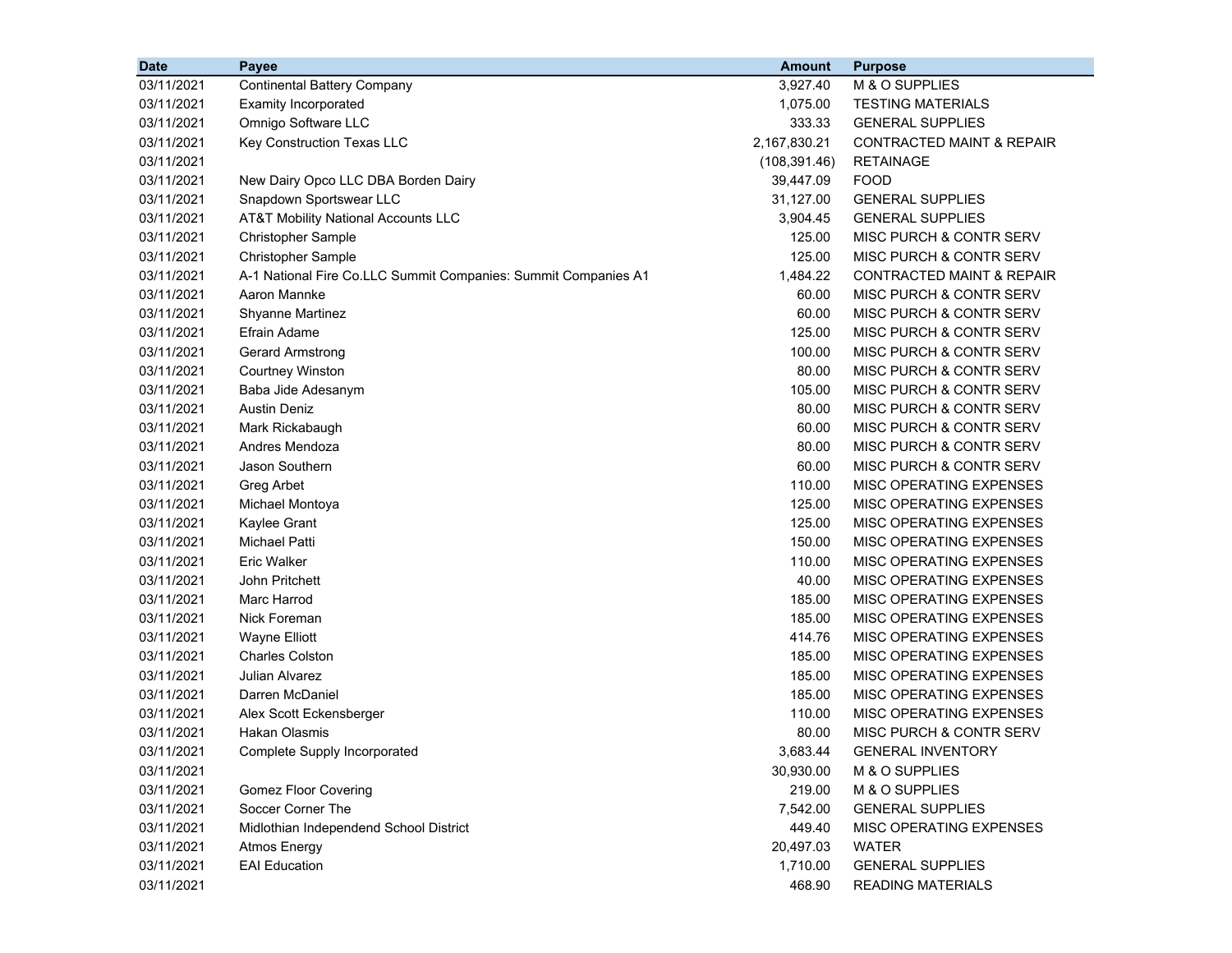| MISC PURCH & CONTR SERV<br>03/11/2021<br><b>Compliance Consortium Corporation</b><br>1,335.00<br>243.30<br>M & O SUPPLIES<br>03/11/2021<br><b>Temperature Control Systems</b><br>236.00<br>03/11/2021<br>Jack Rasmussen (Luthier)<br><b>CONTRACTED MAINT &amp; REPAIR</b><br>952.00<br><b>GENERAL SUPPLIES</b><br>03/11/2021<br>W B Hunt Company Incorporated<br>Simba Industries<br>158.22<br>03/11/2021<br><b>GENERAL INVENTORY</b><br>258.75<br><b>Conscious Discipline</b><br>03/11/2021<br><b>GENERAL SUPPLIES</b><br>3,038.95<br><b>GENERAL SUPPLIES</b><br>03/11/2021<br>Mastery Education (Peoples Education)<br>Bucks Wheel & Equipment Company<br>28.64<br>M & O SUPPLIES<br>03/11/2021<br>26.95<br>M & O SUPPLIES<br>03/11/2021<br>Southwest International Trucks<br>Music & Arts<br>1,252.98<br><b>CONTRACTED MAINT &amp; REPAIR</b><br>03/11/2021<br>89,531.00<br>03/11/2021<br><b>FURN &amp; EQUIP &gt; \$5,000</b><br>03/11/2021<br>66,110.40<br><b>GENERAL SUPPLIES</b><br>03/11/2021<br>Language Line Services Incorporated<br>3,873.28<br>MISC PURCH & CONTR SERV<br>Rush Truck Centers Of Texas Limited Partnership<br>03/11/2021<br>7,136.30<br>CONTRACTED MAINT & REPAIR<br>170.50<br>03/11/2021<br><b>GENERAL INVENTORY</b><br>2,340.42<br>M & O SUPPLIES<br>03/11/2021<br>180.00<br>03/11/2021<br><b>EMPLOYEE TRAVEL</b><br>Texas Association For Literacy And Adult Education<br>03/11/2021<br>979.55<br>4imprint Incorporated<br>MISC OPERATING EXPENSES<br>10.08<br><b>WATER</b><br>03/11/2021<br>Gordon Darby Incorporated<br><b>Bilingual Planet</b><br>324.00<br>03/11/2021<br><b>GENERAL SUPPLIES</b><br>H2O Supply Incorporated<br>70.00<br>03/11/2021<br><b>GENERAL INVENTORY</b><br>03/11/2021<br>SiteOne Landscape Supply Holding LLC<br>79.96<br>M & O SUPPLIES<br>International Baccalaureate<br>9,500.00<br>MISC OPERATING EXPENSES<br>03/11/2021<br>425.40<br>03/11/2021<br>Mansfield Independent School<br>MISC OPERATING EXPENSES |
|---------------------------------------------------------------------------------------------------------------------------------------------------------------------------------------------------------------------------------------------------------------------------------------------------------------------------------------------------------------------------------------------------------------------------------------------------------------------------------------------------------------------------------------------------------------------------------------------------------------------------------------------------------------------------------------------------------------------------------------------------------------------------------------------------------------------------------------------------------------------------------------------------------------------------------------------------------------------------------------------------------------------------------------------------------------------------------------------------------------------------------------------------------------------------------------------------------------------------------------------------------------------------------------------------------------------------------------------------------------------------------------------------------------------------------------------------------------------------------------------------------------------------------------------------------------------------------------------------------------------------------------------------------------------------------------------------------------------------------------------------------------------------------------------------------------------------------------------------------------------------------------------------------------------------------------------------------------------------|
|                                                                                                                                                                                                                                                                                                                                                                                                                                                                                                                                                                                                                                                                                                                                                                                                                                                                                                                                                                                                                                                                                                                                                                                                                                                                                                                                                                                                                                                                                                                                                                                                                                                                                                                                                                                                                                                                                                                                                                           |
|                                                                                                                                                                                                                                                                                                                                                                                                                                                                                                                                                                                                                                                                                                                                                                                                                                                                                                                                                                                                                                                                                                                                                                                                                                                                                                                                                                                                                                                                                                                                                                                                                                                                                                                                                                                                                                                                                                                                                                           |
|                                                                                                                                                                                                                                                                                                                                                                                                                                                                                                                                                                                                                                                                                                                                                                                                                                                                                                                                                                                                                                                                                                                                                                                                                                                                                                                                                                                                                                                                                                                                                                                                                                                                                                                                                                                                                                                                                                                                                                           |
|                                                                                                                                                                                                                                                                                                                                                                                                                                                                                                                                                                                                                                                                                                                                                                                                                                                                                                                                                                                                                                                                                                                                                                                                                                                                                                                                                                                                                                                                                                                                                                                                                                                                                                                                                                                                                                                                                                                                                                           |
|                                                                                                                                                                                                                                                                                                                                                                                                                                                                                                                                                                                                                                                                                                                                                                                                                                                                                                                                                                                                                                                                                                                                                                                                                                                                                                                                                                                                                                                                                                                                                                                                                                                                                                                                                                                                                                                                                                                                                                           |
|                                                                                                                                                                                                                                                                                                                                                                                                                                                                                                                                                                                                                                                                                                                                                                                                                                                                                                                                                                                                                                                                                                                                                                                                                                                                                                                                                                                                                                                                                                                                                                                                                                                                                                                                                                                                                                                                                                                                                                           |
|                                                                                                                                                                                                                                                                                                                                                                                                                                                                                                                                                                                                                                                                                                                                                                                                                                                                                                                                                                                                                                                                                                                                                                                                                                                                                                                                                                                                                                                                                                                                                                                                                                                                                                                                                                                                                                                                                                                                                                           |
|                                                                                                                                                                                                                                                                                                                                                                                                                                                                                                                                                                                                                                                                                                                                                                                                                                                                                                                                                                                                                                                                                                                                                                                                                                                                                                                                                                                                                                                                                                                                                                                                                                                                                                                                                                                                                                                                                                                                                                           |
|                                                                                                                                                                                                                                                                                                                                                                                                                                                                                                                                                                                                                                                                                                                                                                                                                                                                                                                                                                                                                                                                                                                                                                                                                                                                                                                                                                                                                                                                                                                                                                                                                                                                                                                                                                                                                                                                                                                                                                           |
|                                                                                                                                                                                                                                                                                                                                                                                                                                                                                                                                                                                                                                                                                                                                                                                                                                                                                                                                                                                                                                                                                                                                                                                                                                                                                                                                                                                                                                                                                                                                                                                                                                                                                                                                                                                                                                                                                                                                                                           |
|                                                                                                                                                                                                                                                                                                                                                                                                                                                                                                                                                                                                                                                                                                                                                                                                                                                                                                                                                                                                                                                                                                                                                                                                                                                                                                                                                                                                                                                                                                                                                                                                                                                                                                                                                                                                                                                                                                                                                                           |
|                                                                                                                                                                                                                                                                                                                                                                                                                                                                                                                                                                                                                                                                                                                                                                                                                                                                                                                                                                                                                                                                                                                                                                                                                                                                                                                                                                                                                                                                                                                                                                                                                                                                                                                                                                                                                                                                                                                                                                           |
|                                                                                                                                                                                                                                                                                                                                                                                                                                                                                                                                                                                                                                                                                                                                                                                                                                                                                                                                                                                                                                                                                                                                                                                                                                                                                                                                                                                                                                                                                                                                                                                                                                                                                                                                                                                                                                                                                                                                                                           |
|                                                                                                                                                                                                                                                                                                                                                                                                                                                                                                                                                                                                                                                                                                                                                                                                                                                                                                                                                                                                                                                                                                                                                                                                                                                                                                                                                                                                                                                                                                                                                                                                                                                                                                                                                                                                                                                                                                                                                                           |
|                                                                                                                                                                                                                                                                                                                                                                                                                                                                                                                                                                                                                                                                                                                                                                                                                                                                                                                                                                                                                                                                                                                                                                                                                                                                                                                                                                                                                                                                                                                                                                                                                                                                                                                                                                                                                                                                                                                                                                           |
|                                                                                                                                                                                                                                                                                                                                                                                                                                                                                                                                                                                                                                                                                                                                                                                                                                                                                                                                                                                                                                                                                                                                                                                                                                                                                                                                                                                                                                                                                                                                                                                                                                                                                                                                                                                                                                                                                                                                                                           |
|                                                                                                                                                                                                                                                                                                                                                                                                                                                                                                                                                                                                                                                                                                                                                                                                                                                                                                                                                                                                                                                                                                                                                                                                                                                                                                                                                                                                                                                                                                                                                                                                                                                                                                                                                                                                                                                                                                                                                                           |
|                                                                                                                                                                                                                                                                                                                                                                                                                                                                                                                                                                                                                                                                                                                                                                                                                                                                                                                                                                                                                                                                                                                                                                                                                                                                                                                                                                                                                                                                                                                                                                                                                                                                                                                                                                                                                                                                                                                                                                           |
|                                                                                                                                                                                                                                                                                                                                                                                                                                                                                                                                                                                                                                                                                                                                                                                                                                                                                                                                                                                                                                                                                                                                                                                                                                                                                                                                                                                                                                                                                                                                                                                                                                                                                                                                                                                                                                                                                                                                                                           |
|                                                                                                                                                                                                                                                                                                                                                                                                                                                                                                                                                                                                                                                                                                                                                                                                                                                                                                                                                                                                                                                                                                                                                                                                                                                                                                                                                                                                                                                                                                                                                                                                                                                                                                                                                                                                                                                                                                                                                                           |
|                                                                                                                                                                                                                                                                                                                                                                                                                                                                                                                                                                                                                                                                                                                                                                                                                                                                                                                                                                                                                                                                                                                                                                                                                                                                                                                                                                                                                                                                                                                                                                                                                                                                                                                                                                                                                                                                                                                                                                           |
|                                                                                                                                                                                                                                                                                                                                                                                                                                                                                                                                                                                                                                                                                                                                                                                                                                                                                                                                                                                                                                                                                                                                                                                                                                                                                                                                                                                                                                                                                                                                                                                                                                                                                                                                                                                                                                                                                                                                                                           |
|                                                                                                                                                                                                                                                                                                                                                                                                                                                                                                                                                                                                                                                                                                                                                                                                                                                                                                                                                                                                                                                                                                                                                                                                                                                                                                                                                                                                                                                                                                                                                                                                                                                                                                                                                                                                                                                                                                                                                                           |
|                                                                                                                                                                                                                                                                                                                                                                                                                                                                                                                                                                                                                                                                                                                                                                                                                                                                                                                                                                                                                                                                                                                                                                                                                                                                                                                                                                                                                                                                                                                                                                                                                                                                                                                                                                                                                                                                                                                                                                           |
| 141,002.01<br>03/11/2021<br>City Of Arlington Water Department<br>WATER                                                                                                                                                                                                                                                                                                                                                                                                                                                                                                                                                                                                                                                                                                                                                                                                                                                                                                                                                                                                                                                                                                                                                                                                                                                                                                                                                                                                                                                                                                                                                                                                                                                                                                                                                                                                                                                                                                   |
| 03/11/2021<br>Arlington Camera Incorporated<br>1,698.00<br><b>GENERAL SUPPLIES</b>                                                                                                                                                                                                                                                                                                                                                                                                                                                                                                                                                                                                                                                                                                                                                                                                                                                                                                                                                                                                                                                                                                                                                                                                                                                                                                                                                                                                                                                                                                                                                                                                                                                                                                                                                                                                                                                                                        |
| 235,289.00<br>03/11/2021<br><b>Education Service Center Region XI</b><br>MISC PURCH & CONTR SERV                                                                                                                                                                                                                                                                                                                                                                                                                                                                                                                                                                                                                                                                                                                                                                                                                                                                                                                                                                                                                                                                                                                                                                                                                                                                                                                                                                                                                                                                                                                                                                                                                                                                                                                                                                                                                                                                          |
| 10.00<br>03/11/2021<br><b>Education Service Center Region XI</b><br>EDUCATION SERVICE CENTER                                                                                                                                                                                                                                                                                                                                                                                                                                                                                                                                                                                                                                                                                                                                                                                                                                                                                                                                                                                                                                                                                                                                                                                                                                                                                                                                                                                                                                                                                                                                                                                                                                                                                                                                                                                                                                                                              |
| 55.66<br>03/11/2021<br><b>Fisher Science Education</b><br><b>GENERAL SUPPLIES</b>                                                                                                                                                                                                                                                                                                                                                                                                                                                                                                                                                                                                                                                                                                                                                                                                                                                                                                                                                                                                                                                                                                                                                                                                                                                                                                                                                                                                                                                                                                                                                                                                                                                                                                                                                                                                                                                                                         |
| 209.10<br>03/11/2021<br>Graybar Electric Company Incorporated<br><b>GENERAL SUPPLIES</b>                                                                                                                                                                                                                                                                                                                                                                                                                                                                                                                                                                                                                                                                                                                                                                                                                                                                                                                                                                                                                                                                                                                                                                                                                                                                                                                                                                                                                                                                                                                                                                                                                                                                                                                                                                                                                                                                                  |
| 771.12<br>03/11/2021<br><b>Pollock Paper Distributors</b><br><b>GENERAL INVENTORY</b>                                                                                                                                                                                                                                                                                                                                                                                                                                                                                                                                                                                                                                                                                                                                                                                                                                                                                                                                                                                                                                                                                                                                                                                                                                                                                                                                                                                                                                                                                                                                                                                                                                                                                                                                                                                                                                                                                     |
| 416.95<br><b>CONTRACTED MAINT &amp; REPAIR</b><br>03/11/2021<br>Quality Audio Visual Service Incorporated                                                                                                                                                                                                                                                                                                                                                                                                                                                                                                                                                                                                                                                                                                                                                                                                                                                                                                                                                                                                                                                                                                                                                                                                                                                                                                                                                                                                                                                                                                                                                                                                                                                                                                                                                                                                                                                                 |
| 1,862.71<br><b>GENERAL SUPPLIES</b><br>03/11/2021<br>Scholastic Incorporated                                                                                                                                                                                                                                                                                                                                                                                                                                                                                                                                                                                                                                                                                                                                                                                                                                                                                                                                                                                                                                                                                                                                                                                                                                                                                                                                                                                                                                                                                                                                                                                                                                                                                                                                                                                                                                                                                              |
| 948.00<br>03/11/2021<br>Sentinel The Alarm Company<br><b>CONTRACTED MAINT &amp; REPAIR</b>                                                                                                                                                                                                                                                                                                                                                                                                                                                                                                                                                                                                                                                                                                                                                                                                                                                                                                                                                                                                                                                                                                                                                                                                                                                                                                                                                                                                                                                                                                                                                                                                                                                                                                                                                                                                                                                                                |
| Unifirst Holdings(A/R 01550)<br>414.55<br><b>CONTRACTED MAINT &amp; REPAIR</b><br>03/11/2021                                                                                                                                                                                                                                                                                                                                                                                                                                                                                                                                                                                                                                                                                                                                                                                                                                                                                                                                                                                                                                                                                                                                                                                                                                                                                                                                                                                                                                                                                                                                                                                                                                                                                                                                                                                                                                                                              |
| 111.52<br>03/11/2021<br>MISC PURCH & CONTR SERV                                                                                                                                                                                                                                                                                                                                                                                                                                                                                                                                                                                                                                                                                                                                                                                                                                                                                                                                                                                                                                                                                                                                                                                                                                                                                                                                                                                                                                                                                                                                                                                                                                                                                                                                                                                                                                                                                                                           |
| 03/11/2021<br>United Educators Association<br>1,000.71<br>UNITED FUND                                                                                                                                                                                                                                                                                                                                                                                                                                                                                                                                                                                                                                                                                                                                                                                                                                                                                                                                                                                                                                                                                                                                                                                                                                                                                                                                                                                                                                                                                                                                                                                                                                                                                                                                                                                                                                                                                                     |
| 03/11/2021<br>26.67<br>Texas United School Employees Local 100<br>UNITED FUND                                                                                                                                                                                                                                                                                                                                                                                                                                                                                                                                                                                                                                                                                                                                                                                                                                                                                                                                                                                                                                                                                                                                                                                                                                                                                                                                                                                                                                                                                                                                                                                                                                                                                                                                                                                                                                                                                             |
| 03/11/2021<br>Truman Tim Chapter 13 Trustee<br>924.00<br>UNITED FUND                                                                                                                                                                                                                                                                                                                                                                                                                                                                                                                                                                                                                                                                                                                                                                                                                                                                                                                                                                                                                                                                                                                                                                                                                                                                                                                                                                                                                                                                                                                                                                                                                                                                                                                                                                                                                                                                                                      |
| 03/11/2021<br>Association Of Texas Professional Teachers Local<br>0.58<br>UNITED FUND                                                                                                                                                                                                                                                                                                                                                                                                                                                                                                                                                                                                                                                                                                                                                                                                                                                                                                                                                                                                                                                                                                                                                                                                                                                                                                                                                                                                                                                                                                                                                                                                                                                                                                                                                                                                                                                                                     |
| 03/11/2021<br>Association Of Texas Professional Educators State<br>34.60<br>UNITED FUND                                                                                                                                                                                                                                                                                                                                                                                                                                                                                                                                                                                                                                                                                                                                                                                                                                                                                                                                                                                                                                                                                                                                                                                                                                                                                                                                                                                                                                                                                                                                                                                                                                                                                                                                                                                                                                                                                   |
| 117.70<br>03/11/2021<br>Mississippi Department of Human Services<br>UNITED FUND                                                                                                                                                                                                                                                                                                                                                                                                                                                                                                                                                                                                                                                                                                                                                                                                                                                                                                                                                                                                                                                                                                                                                                                                                                                                                                                                                                                                                                                                                                                                                                                                                                                                                                                                                                                                                                                                                           |
| 03/11/2021<br>Administracion para el Sustento de Menores<br>347.69<br>UNITED FUND                                                                                                                                                                                                                                                                                                                                                                                                                                                                                                                                                                                                                                                                                                                                                                                                                                                                                                                                                                                                                                                                                                                                                                                                                                                                                                                                                                                                                                                                                                                                                                                                                                                                                                                                                                                                                                                                                         |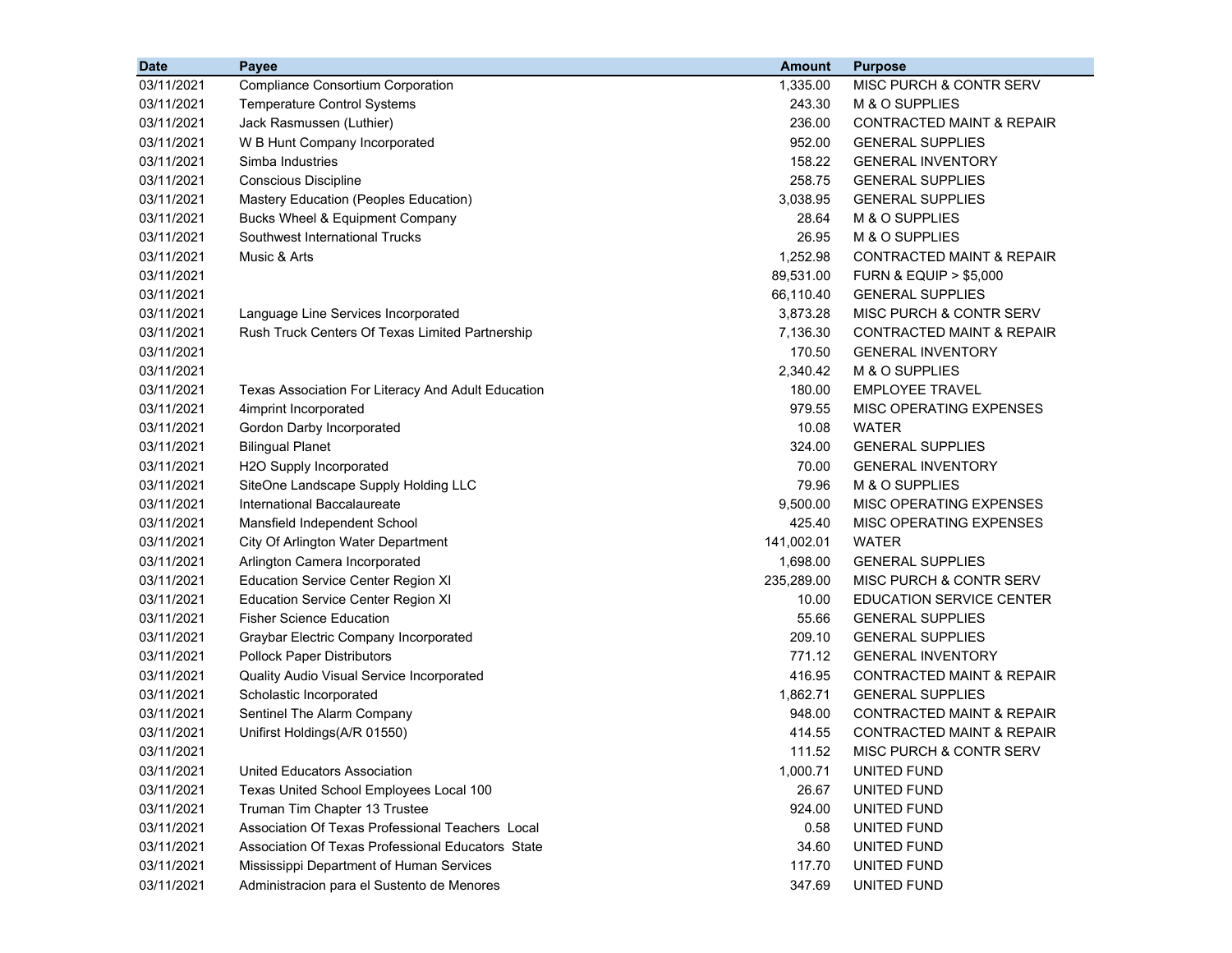| <b>Date</b> | <b>Payee</b>                                            | <b>Amount</b> | <b>Purpose</b>                       |
|-------------|---------------------------------------------------------|---------------|--------------------------------------|
| 03/11/2021  | <b>Trellis Company</b>                                  | 13.46         | UNITED FUND                          |
| 03/11/2021  | Powers Tom Chapter 13 Trustee                           | 950.77        | UNITED FUND                          |
| 03/11/2021  | Educational Employees Credit Union - HSA                | 919.33        | DENTAL INSURANCE                     |
| 03/11/2021  | <b>Educational Employees Credit Union</b>               | 5,720.25      | DUE TO CREDIT UNION                  |
| 03/11/2021  | <b>Texas State Teachers Association</b>                 | 73.67         | UNITED FUND                          |
| 03/11/2021  | Bayes Achievement Center, Inc.                          | 18,787.86     | <b>TUITION &amp; TRFR PMTS</b>       |
| 03/11/2021  | Bayes Achievement Center, Inc.                          | 31.25         | TUITION & TRFR PMTS                  |
| 03/11/2021  | Amador Francisco                                        | 125.00        | MISC PURCH & CONTR SERV              |
| 03/12/2021  | <b>Grainger Industrial Supply</b>                       | 4,378.24      | <b>GENERAL SUPPLIES</b>              |
| 03/12/2021  |                                                         | 332.16        | M & O SUPPLIES                       |
| 03/12/2021  | U S Postmaster                                          | 180.00        | <b>GENERAL SUPPLIES</b>              |
| 03/12/2021  | Texas Christian University Office Of Extended Education | 175.00        | MISC OPERATING EXPENSES              |
| 03/12/2021  | Home Depot Pro                                          | 21.98         | M & O SUPPLIES                       |
| 03/12/2021  | Kroger                                                  | 571.02        | <b>GENERAL SUPPLIES</b>              |
| 03/12/2021  | Alternator Service, Inc.                                | 665.82        | <b>GENERAL INVENTORY</b>             |
| 03/12/2021  | United Refrigeration Incorporated                       | 12,754.35     | M & O SUPPLIES                       |
| 03/12/2021  | Fort Worth Zoo                                          | 100.00        | STUDENT TVL*NO AISD BUSES            |
| 03/12/2021  | <b>Masters Distribution Systems</b>                     | 5,010.00      | <b>GENERAL INVENTORY</b>             |
| 03/12/2021  | Mission Arlington/Mission Metroplex                     | 343.00        | MISC PURCH & CONTR SERV              |
| 03/12/2021  | PPG Architectural Finishes, Inc                         | 274.36        | M & O SUPPLIES                       |
| 03/12/2021  | <b>Concentra Medical Centers</b>                        | 401.00        | MISC OPERATING EXPENSES              |
| 03/12/2021  | Office Depot                                            | 611.20        | <b>GENERAL SUPPLIES</b>              |
| 03/12/2021  | <b>CDW Government Incorporated</b>                      | 448.89        | <b>GENERAL SUPPLIES</b>              |
| 03/12/2021  | <b>Verizon Wireless Acct</b>                            | 113.97        | <b>GENERAL SUPPLIES</b>              |
| 03/12/2021  |                                                         | 169,180.36    | WATER                                |
| 03/12/2021  | <b>Education Career Alternatives Program LTD</b>        | 540.00        | MISC PURCH & CONTR SERV              |
| 03/12/2021  | <b>Td Industries Limited</b>                            | 976.87        | CONTRACTED MAINT & REPAIR            |
| 03/12/2021  | Govconnection Incorporated                              | 66.50         | <b>GENERAL SUPPLIES</b>              |
| 03/12/2021  | Delcom Group                                            | 704.50        | <b>GENERAL SUPPLIES</b>              |
| 03/12/2021  | Apple Computer Incorporated                             | 3,827.00      | <b>GENERAL SUPPLIES</b>              |
| 03/12/2021  | <b>Pitsco Education</b>                                 | 301.86        | <b>GENERAL SUPPLIES</b>              |
| 03/12/2021  | <b>King Tanner</b>                                      | 185.00        | MISC OPERATING EXPENSES              |
| 03/12/2021  | Speech Corner LLC                                       | 96.90         | <b>GENERAL SUPPLIES</b>              |
| 03/12/2021  | <b>DWR Fence</b>                                        | 18,385.00     | <b>CONTRACTED MAINT &amp; REPAIR</b> |
| 03/12/2021  | David Hinson                                            | 2,475.00      | <b>MISC PURCH &amp; CONTR SERV</b>   |
| 03/12/2021  | Session Kyron                                           | 150.00        | <b>INVOICES RECEIVABLE</b>           |
| 03/12/2021  | Robert D. Lee                                           | 1,237.50      | MISC PURCH & CONTR SERV              |
| 03/12/2021  | Durham Dustin J                                         | 825.00        | MISC PURCH & CONTR SERV              |
| 03/12/2021  | One Source Staffing Corporation                         | 7,743.24      | MISC PURCH & CONTR SERV              |
| 03/12/2021  | Seon Systems Sales Incorporated                         | 4,100.00      | <b>CONTRACTED MAINT &amp; REPAIR</b> |
| 03/12/2021  |                                                         | 1,736.00      | M & O SUPPLIES                       |
| 03/12/2021  | Accent Awards & Trophies, LLC                           | 16.50         | <b>GENERAL SUPPLIES</b>              |
| 03/12/2021  |                                                         | 1,080.00      | MISC OPERATING EXPENSES              |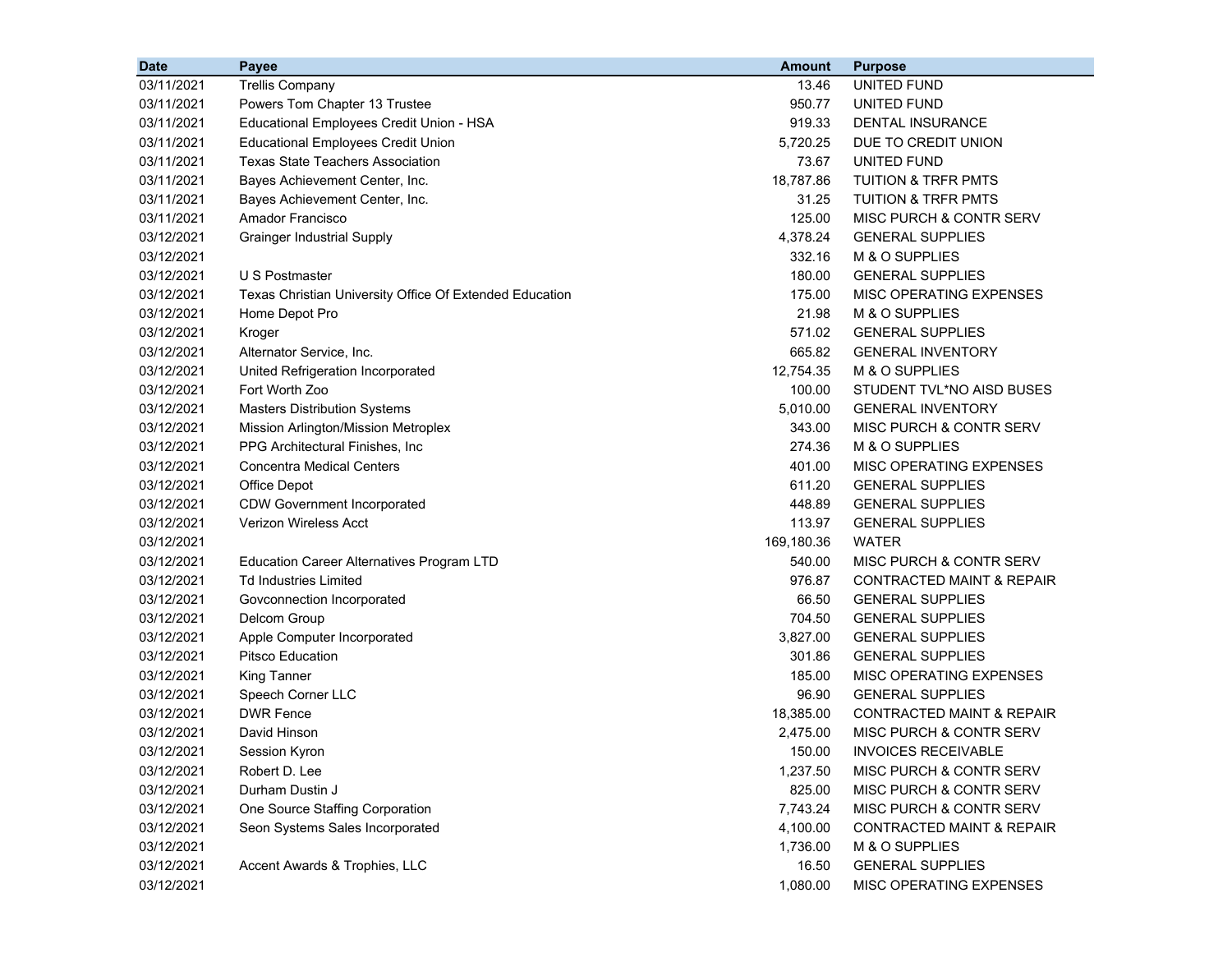| <b>Date</b> | <b>Payee</b>                                          | <b>Amount</b> | <b>Purpose</b>                       |
|-------------|-------------------------------------------------------|---------------|--------------------------------------|
| 03/12/2021  | Texas Department of Motor Vehicles                    | 48.00         | MISC OPERATING EXPENSES              |
| 03/12/2021  | Follett School Solutions, Inc.                        | 1,072.85      | <b>READING MATERIALS</b>             |
| 03/12/2021  | <b>Cornerstone Staffing</b>                           | 3,000.00      | MISC PURCH & CONTR SERV              |
| 03/12/2021  | HKS, Inc.                                             | 473,780.24    | <b>BLDG PURCH, CONSTR, IMPROVE</b>   |
| 03/12/2021  | Ferguson Enterprises, Inc.                            | 69.22         | M & O SUPPLIES                       |
| 03/12/2021  | HP Inc.                                               | 485.60        | <b>GENERAL SUPPLIES</b>              |
| 03/12/2021  | Lowe's Home Centers, LLC                              | 747.35        | <b>GENERAL SUPPLIES</b>              |
| 03/12/2021  |                                                       | 264.39        | M & O SUPPLIES                       |
| 03/12/2021  | Southern Lock & Supply, Co.                           | 1,113.60      | <b>GENERAL INVENTORY</b>             |
| 03/12/2021  | Your Tees                                             | 802.00        | <b>GENERAL SUPPLIES</b>              |
| 03/12/2021  | Carbone, David                                        | 1,125.00      | MISC PURCH & CONTR SERV              |
| 03/12/2021  | Mighty Auto Parts of DFW                              | 1,097.80      | <b>GENERAL INVENTORY</b>             |
| 03/12/2021  | Pharmacy Technician Certification Board               | 2,850.00      | <b>READING MATERIALS</b>             |
| 03/12/2021  | Nasco                                                 | 810.19        | <b>GENERAL SUPPLIES</b>              |
| 03/12/2021  | N Tune Music & Sound, Inc.                            | 1,224.30      | CONTRACTED MAINT & REPAIR            |
| 03/12/2021  | Learning A-Z LLC                                      | 468.97        | <b>GENERAL SUPPLIES</b>              |
| 03/12/2021  | Chu, Brian Wenyi                                      | 1,237.50      | MISC PURCH & CONTR SERV              |
| 03/12/2021  | <b>Bosslaser LLC</b>                                  | 1,048.89      | <b>GENERAL SUPPLIES</b>              |
| 03/12/2021  | Ogunbameru Courage                                    | 80.00         | MISC PURCH & CONTR SERV              |
| 03/12/2021  | Xerox Business Solutions Southwest                    | 938.39        | <b>GENERAL SUPPLIES</b>              |
| 03/12/2021  | University of Minnesota                               | 1,475.00      | <b>MISC OPERATING EXPENSES</b>       |
| 03/12/2021  | Premier Wireless Business Technology Solutions        | 299.90        | <b>GENERAL SUPPLIES</b>              |
| 03/12/2021  | <b>Texas Association Of School Business Officials</b> | 135.00        | <b>DUES</b>                          |
| 03/12/2021  | New Dairy Opco LLC DBA Borden Dairy                   | 59,938.17     | <b>FOOD</b>                          |
| 03/12/2021  | <b>Merakey Allos</b>                                  | 16,985.00     | <b>TUITION &amp; TRFR PMTS</b>       |
| 03/12/2021  | The Hanover Research Council LLC                      | 115,000.00    | MISC PURCH & CONTR SERV              |
| 03/12/2021  | Austin Community College District (ACC)               | 50.00         | MISC OPERATING EXPENSES              |
| 03/12/2021  | Hobby Lobby Store #175                                | 791.98        | <b>GENERAL SUPPLIES</b>              |
| 03/12/2021  | Jack Rasmussen (Luthier)                              | 115.00        | <b>CONTRACTED MAINT &amp; REPAIR</b> |
| 03/12/2021  | Hagar Restaurant Service L L C                        | 515.95        | M & O SUPPLIES                       |
| 03/12/2021  | <b>Texas Auto Painting</b>                            | 9,369.08      | <b>CONTRACTED MAINT &amp; REPAIR</b> |
| 03/12/2021  | Moses Palmer Howell Llp Attorneys At Law              | 1,367.00      | <b>LEGAL SERVICES</b>                |
| 03/12/2021  | American Medical Response                             | 7,878.66      | MISC PURCH & CONTR SERV              |
| 03/12/2021  | Music & Arts                                          | 952.85        | <b>GENERAL SUPPLIES</b>              |
| 03/12/2021  | <b>Burmax Company Incorporated</b>                    | 13.36         | <b>GENERAL SUPPLIES</b>              |
| 03/12/2021  | First Advantage Background Services                   | 97.16         | MISC PURCH & CONTR SERV              |
| 03/12/2021  | MathWarm-Ups.Com                                      | 2,370.00      | <b>READING MATERIALS</b>             |
| 03/12/2021  | Rush Truck Centers Of Texas Limited Partnership       | 12.82         | M & O SUPPLIES                       |
| 03/12/2021  | Gordon Darby Incorporated                             | 9.90          | <b>WATER</b>                         |
| 03/12/2021  | J P Morgan Chase Bank - For SUA payments              | 846,455.17    | Credit Card Payable                  |
| 03/12/2021  |                                                       | (103.21)      | <b>GENERAL SUPPLIES</b>              |
| 03/12/2021  | Demco Incorporated                                    | 191.02        | <b>GENERAL SUPPLIES</b>              |
| 03/12/2021  | Industrial Power Isuzu Truck Incorporated             | 2,871.37      | <b>CONTRACTED MAINT &amp; REPAIR</b> |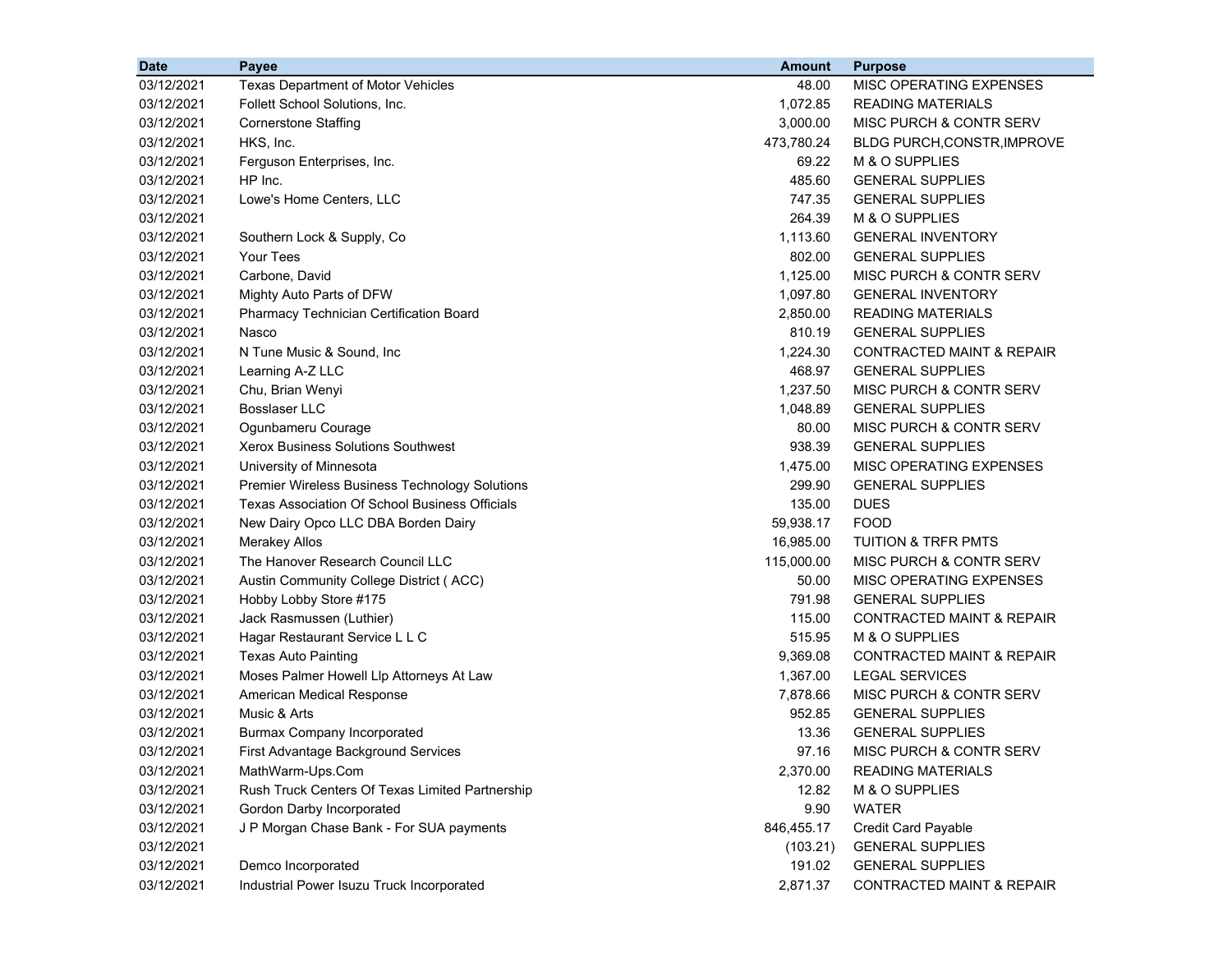| <b>Date</b> | Payee                                       | <b>Amount</b> | <b>Purpose</b>                       |
|-------------|---------------------------------------------|---------------|--------------------------------------|
| 03/12/2021  | Lowery Sand & Gravel Co Inc                 | 1,275.00      | M & O SUPPLIES                       |
| 03/12/2021  | Music In Motion Incorporated                | 432.63        | <b>GENERAL SUPPLIES</b>              |
| 03/12/2021  | Perfection Learning Corporation             | 50.67         | <b>READING MATERIALS</b>             |
| 03/12/2021  | Sargent Welch L L C                         | 922.31        | <b>GENERAL SUPPLIES</b>              |
| 03/12/2021  |                                             | 826.13        | <b>INVOICES RECEIVABLE</b>           |
| 03/12/2021  | <b>Tarrant Appraisal District</b>           | 522,732.43    | <b>TARRANT APPRAISAL DIST</b>        |
| 03/12/2021  | Olen Williams Sales & Service               | 324.00        | M & O SUPPLIES                       |
| 03/12/2021  | <b>Verizon Wireless Acct</b>                | 83,561.90     | <b>WATER</b>                         |
| 03/23/2021  | <b>Equipment Depot LTD</b>                  | 26,654.19     | <b>FURN &amp; EQUIP &gt; \$5,000</b> |
| 03/24/2021  | Jessica Atkins                              | 26.11         | <b>EMPLOYEE TRAVEL</b>               |
| 03/24/2021  | Kevin Burgess                               | 65.59         | <b>EMPLOYEE TRAVEL</b>               |
| 03/24/2021  | <b>Philip Friend</b>                        | 67.20         | <b>EMPLOYEE TRAVEL</b>               |
| 03/24/2021  | Laina McDonald                              | 35.58         | <b>EMPLOYEE TRAVEL</b>               |
| 03/24/2021  | Angel Silva                                 | 33.01         | <b>EMPLOYEE TRAVEL</b>               |
| 03/24/2021  | <b>Robert Wager</b>                         | 157.29        | SALARIES-TEACH & OTH PROF            |
| 03/24/2021  | Katie Waszkiewicz                           | 116.00        | MISC OPERATING EXPENSES              |
| 03/24/2021  | Bound To Stay Bound Books Incorporated      | 469.04        | <b>READING MATERIALS</b>             |
| 03/24/2021  | <b>Texas Association Of School Boards</b>   | 1,132.65      | MISC PURCH & CONTR SERV              |
| 03/24/2021  | <b>Business Professionals Of America</b>    | 2,250.00      | MISC OPERATING EXPENSES              |
| 03/24/2021  | Corgan Assoc Architects Incorporated        | 123,600.26    | <b>BLDG PURCH, CONSTR, IMPROVE</b>   |
| 03/24/2021  | Qep Incorporated                            | 161.85        | <b>GENERAL SUPPLIES</b>              |
| 03/24/2021  |                                             | 829.00        | <b>READING MATERIALS</b>             |
| 03/24/2021  | Math Learning Center The                    | 3,300.00      | <b>GENERAL SUPPLIES</b>              |
| 03/24/2021  | Hoshizaki South Central Distribution Center | 36.44         | M & O SUPPLIES                       |
| 03/24/2021  | Home Depot Pro                              | 428.86        | M & O SUPPLIES                       |
| 03/24/2021  | Home Depot Pro                              | 425.70        | LIONS CLUB CONCESSIONS               |
| 03/24/2021  | Apex Supply Company                         | 1,013.33      | <b>CONTRACTED MAINT &amp; REPAIR</b> |
| 03/24/2021  |                                             | 294.39        | M & O SUPPLIES                       |
| 03/24/2021  | Kroger                                      | 99.42         | <b>FOOD</b>                          |
| 03/24/2021  |                                             | 889.37        | <b>GENERAL SUPPLIES</b>              |
| 03/24/2021  |                                             | 230.65        | <b>INVOICES RECEIVABLE</b>           |
| 03/24/2021  |                                             | 342.52        | MISC OPERATING EXPENSES              |
| 03/24/2021  | Prufrock Press Incorporated                 | 434.83        | <b>READING MATERIALS</b>             |
| 03/24/2021  | <b>Plank Road Publishing</b>                | 139.45        | <b>GENERAL SUPPLIES</b>              |
| 03/24/2021  | <b>Pitney Bowes</b>                         | 180.00        | <b>RENTALS &amp; OPERATING LEASE</b> |
| 03/24/2021  | United Refrigeration Incorporated           | 2,150.70      | M & O SUPPLIES                       |
| 03/24/2021  | Really Good Stuff                           | 820.01        | <b>GENERAL SUPPLIES</b>              |
| 03/24/2021  | <b>Elliott Electric Supply</b>              | 292.40        | <b>GENERAL INVENTORY</b>             |
| 03/24/2021  |                                             |               | LIONS CLUB CONCESSIONS               |
| 03/24/2021  |                                             | 1,785.48      | M & O SUPPLIES                       |
| 03/24/2021  | Ace Mart Restaurant Supply Company          | 957.00        | <b>GENERAL SUPPLIES</b>              |
| 03/24/2021  | <b>Dell Marketing</b>                       | 526.00        | <b>GENERAL SUPPLIES</b>              |
| 03/24/2021  | Lennox Industries Incorporated              | 48.99         | M & O SUPPLIES                       |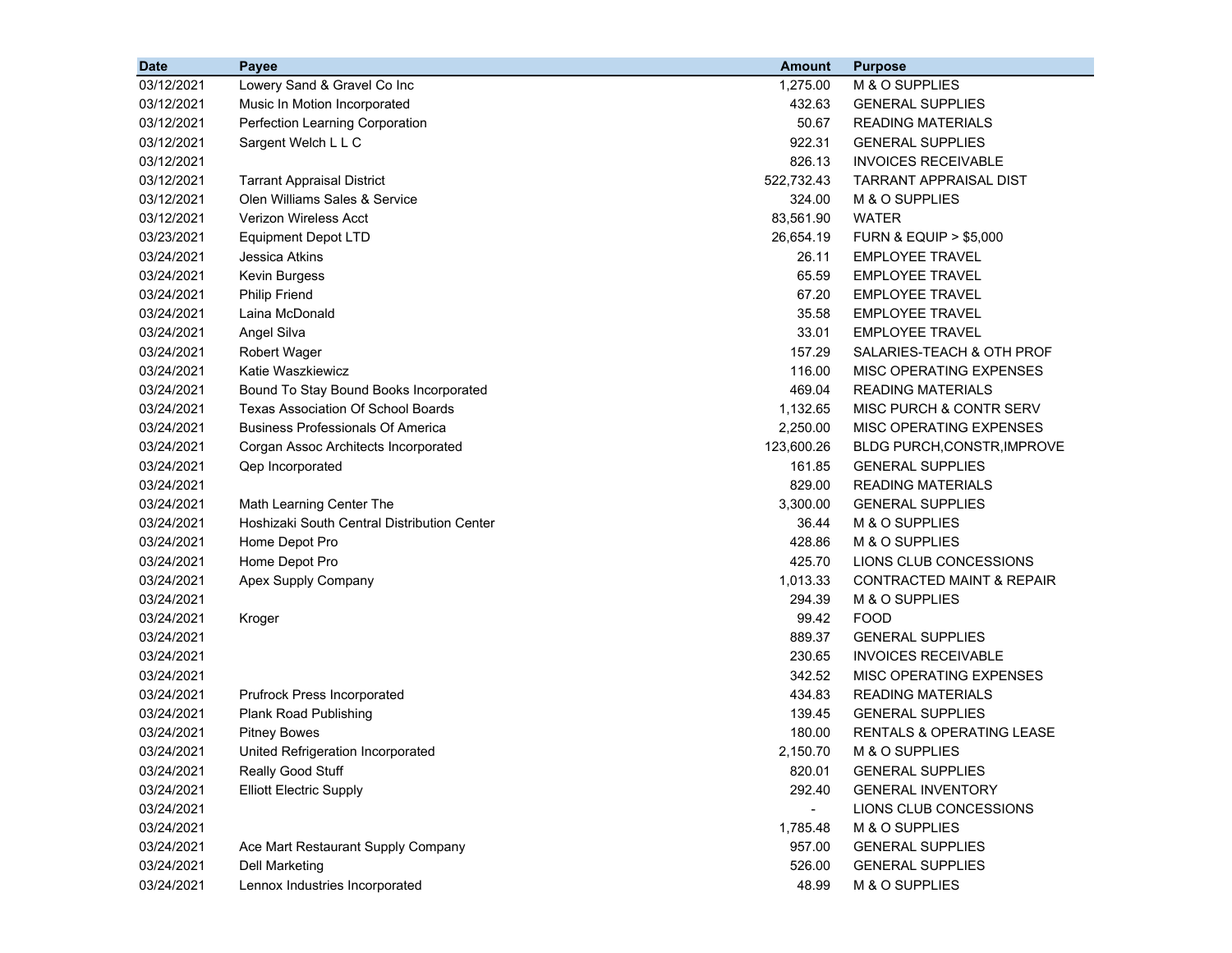| <b>Date</b> | Payee                                             | <b>Amount</b> | <b>Purpose</b>                       |
|-------------|---------------------------------------------------|---------------|--------------------------------------|
| 03/24/2021  | Texas Furniture Source Incorporated               | 2,073.90      | <b>GENERAL SUPPLIES</b>              |
| 03/24/2021  | <b>Masters Distribution Systems</b>               | 104.70        | <b>MISC OPERATING EXPENSES</b>       |
| 03/24/2021  | <b>Masters Distribution Systems</b>               | 3,716.16      | <b>FOOD</b>                          |
| 03/24/2021  |                                                   | 14,553.30     | MISC OPERATING EXPENSES              |
| 03/24/2021  | Lake Arlington Golf Course                        | 2,580.00      | <b>GENERAL SUPPLIES</b>              |
| 03/24/2021  | Barnes & Noble Booksellers, Inc.                  | 71.11         | <b>READING MATERIALS</b>             |
| 03/24/2021  | <b>VERITIV</b>                                    | 18,034.80     | <b>GENERAL INVENTORY</b>             |
| 03/24/2021  | D & J Sports Incorporated                         | 723.40        | <b>GENERAL SUPPLIES</b>              |
| 03/24/2021  | <b>Texas Math And Science Coaches Association</b> | 280.00        | <b>INVOICES RECEIVABLE</b>           |
| 03/24/2021  | <b>Winston Water Cooler Limited</b>               | 335.70        | <b>GENERAL INVENTORY</b>             |
| 03/24/2021  | Trane Company Commercial Systems Group            | 244.99        | M & O SUPPLIES                       |
| 03/24/2021  | Wes Grable Company                                | 2,500.00      | <b>CONTRACTED MAINT &amp; REPAIR</b> |
| 03/24/2021  | PPG Architectural Finishes, Inc                   | 561.02        | M & O SUPPLIES                       |
| 03/24/2021  | <b>Careys Sporting Goods</b>                      | 1,922.87      | <b>GENERAL SUPPLIES</b>              |
| 03/24/2021  | Airgas Southwest Incorporated                     | 95.27         | RENTALS & OPERATING LEASE            |
| 03/24/2021  | Oticon Incorporated                               | 539.99        | <b>GENERAL SUPPLIES</b>              |
| 03/24/2021  | <b>Artex Overhead Door</b>                        | 3,195.00      | CONTRACTED MAINT & REPAIR            |
| 03/24/2021  | Office Depot                                      | (18.99)       | CONTRACTED MAINT & REPAIR            |
| 03/24/2021  |                                                   | 11,169.83     | <b>GENERAL SUPPLIES</b>              |
| 03/24/2021  |                                                   | 72.64         | <b>INVOICES RECEIVABLE</b>           |
| 03/24/2021  | <b>Marks Plumbing Parts</b>                       | 437.43        | M & O SUPPLIES                       |
| 03/24/2021  | <b>Texas Computer Education Association</b>       | 179.00        | <b>EMPLOYEE TRAVEL</b>               |
| 03/24/2021  | Hired Hands Incorporated                          | 13,858.00     | MISC PURCH & CONTR SERV              |
| 03/24/2021  | Land O Lakes Incorporated                         | 9,900.00      | <b>GENERAL INVENTORY</b>             |
| 03/24/2021  | B & H Photo Video                                 | 3,141.00      | <b>GENERAL SUPPLIES</b>              |
| 03/24/2021  |                                                   | 499.00        | M & O SUPPLIES                       |
| 03/24/2021  | <b>CDW Government Incorporated</b>                | 6,338.53      | <b>GENERAL SUPPLIES</b>              |
| 03/24/2021  | MSC Industrial Supply Company Incorporated        | 1,737.09      | <b>GENERAL SUPPLIES</b>              |
| 03/24/2021  | Landtec Engineers Llc                             | 22,540.25     | BLDG PURCH, CONSTR, IMPROVE          |
| 03/24/2021  | <b>Verizon Wireless Acct</b>                      | 455.94        | <b>WATER</b>                         |
| 03/24/2021  | <b>Mackin Educational Resources</b>               | 1,325.47      | <b>GENERAL SUPPLIES</b>              |
| 03/24/2021  |                                                   | 2,195.24      | <b>READING MATERIALS</b>             |
| 03/24/2021  | Govconnection Incorporated                        | 2,787.15      | <b>GENERAL SUPPLIES</b>              |
| 03/24/2021  | Delcom Group                                      | 42.76         | <b>GENERAL SUPPLIES</b>              |
| 03/24/2021  | Wawona Frozen Foods                               | 24,131.40     | <b>GENERAL INVENTORY</b>             |
| 03/24/2021  | School Nurse Supply                               | 316.54        | <b>GENERAL SUPPLIES</b>              |
| 03/24/2021  | Pocket Nurse Enterprises Incorporated             | 269.35        | <b>GENERAL SUPPLIES</b>              |
| 03/24/2021  | McKinney Office Supply                            | 1,649.76      | <b>GENERAL SUPPLIES</b>              |
| 03/24/2021  | Apple Computer Incorporated                       | 3,551.50      | <b>GENERAL SUPPLIES</b>              |
| 03/24/2021  | <b>Education Service Center Region X</b>          | 1,800.00      | EDUCATION SERVICE CENTER             |
| 03/24/2021  | Trinity Ceramic Supply Incorporated               | 59.50         | <b>GENERAL SUPPLIES</b>              |
| 03/24/2021  | Ben E Keith                                       | 1,023.16      | <b>GENERAL SUPPLIES</b>              |
| 03/24/2021  | Anixter Incorporated                              | 637.65        | <b>CONTRACTED MAINT &amp; REPAIR</b> |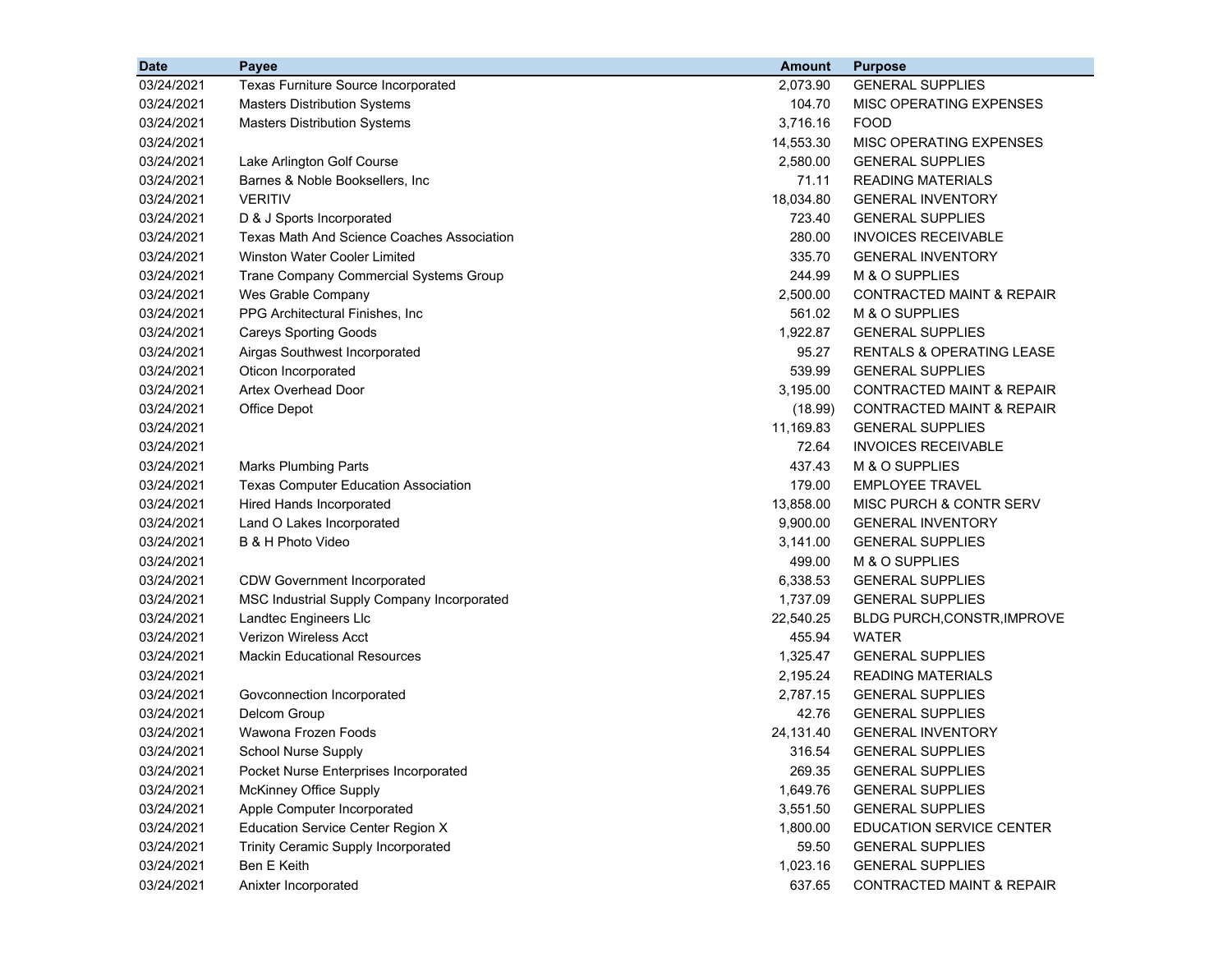| 03/24/2021<br>Health Occupations Students of America Texas Association Inc.<br>360.00<br>MISC OPERATING EXPENSES<br>77.39<br>03/24/2021<br>Arlington Hardware Incorporated #53<br>M & O SUPPLIES<br>03/24/2021<br>Centerline Supply Limited<br>197.94<br>M & O SUPPLIES<br>03/24/2021<br>Teachers Of English To Speakers Of Other Languages<br>355.00<br>MISC OPERATING EXPENSES<br>University Interscholastic League<br>32.00<br><b>READING MATERIALS</b><br>03/24/2021<br>20,114.53<br>MISC PURCH & CONTR SERV<br>03/24/2021<br>Catholic Charities Translation & Interpreter Network<br>J P Morgan Chase Bank NA<br>240.00<br><b>DUES</b><br>03/24/2021<br>MISC OPERATING EXPENSES<br>03/24/2021<br>1,413.50<br>385.35<br>03/24/2021<br>MISC PURCH & CONTR SERV<br>2,699.10<br>03/24/2021<br><b>READING MATERIALS</b> |
|-------------------------------------------------------------------------------------------------------------------------------------------------------------------------------------------------------------------------------------------------------------------------------------------------------------------------------------------------------------------------------------------------------------------------------------------------------------------------------------------------------------------------------------------------------------------------------------------------------------------------------------------------------------------------------------------------------------------------------------------------------------------------------------------------------------------------|
|                                                                                                                                                                                                                                                                                                                                                                                                                                                                                                                                                                                                                                                                                                                                                                                                                         |
|                                                                                                                                                                                                                                                                                                                                                                                                                                                                                                                                                                                                                                                                                                                                                                                                                         |
|                                                                                                                                                                                                                                                                                                                                                                                                                                                                                                                                                                                                                                                                                                                                                                                                                         |
|                                                                                                                                                                                                                                                                                                                                                                                                                                                                                                                                                                                                                                                                                                                                                                                                                         |
|                                                                                                                                                                                                                                                                                                                                                                                                                                                                                                                                                                                                                                                                                                                                                                                                                         |
|                                                                                                                                                                                                                                                                                                                                                                                                                                                                                                                                                                                                                                                                                                                                                                                                                         |
|                                                                                                                                                                                                                                                                                                                                                                                                                                                                                                                                                                                                                                                                                                                                                                                                                         |
|                                                                                                                                                                                                                                                                                                                                                                                                                                                                                                                                                                                                                                                                                                                                                                                                                         |
|                                                                                                                                                                                                                                                                                                                                                                                                                                                                                                                                                                                                                                                                                                                                                                                                                         |
|                                                                                                                                                                                                                                                                                                                                                                                                                                                                                                                                                                                                                                                                                                                                                                                                                         |
| 03/24/2021<br>84,210.54<br>CONTRACTED MAINT & REPAIR<br>Republic Services of Texas Limited                                                                                                                                                                                                                                                                                                                                                                                                                                                                                                                                                                                                                                                                                                                              |
| 302.50<br>MISC PURCH & CONTR SERV<br>03/24/2021<br><b>Smith Kendrick</b>                                                                                                                                                                                                                                                                                                                                                                                                                                                                                                                                                                                                                                                                                                                                                |
| <b>Carrier Enterprise</b><br>797.44<br>M & O SUPPLIES<br>03/24/2021                                                                                                                                                                                                                                                                                                                                                                                                                                                                                                                                                                                                                                                                                                                                                     |
| 700.00<br><b>INVOICES RECEIVABLE</b><br>03/24/2021<br>Beck William Jay                                                                                                                                                                                                                                                                                                                                                                                                                                                                                                                                                                                                                                                                                                                                                  |
| Claris International Inc (formerly FileMaker Inc)<br><b>CONTRACTED MAINT &amp; REPAIR</b><br>03/24/2021<br>$\blacksquare$                                                                                                                                                                                                                                                                                                                                                                                                                                                                                                                                                                                                                                                                                               |
| Monarch Trophy Studio<br>22.25<br><b>GENERAL SUPPLIES</b><br>03/24/2021                                                                                                                                                                                                                                                                                                                                                                                                                                                                                                                                                                                                                                                                                                                                                 |
| Acco Brands USA LLC (GBC)<br>7,197.60<br>03/24/2021<br><b>GENERAL INVENTORY</b>                                                                                                                                                                                                                                                                                                                                                                                                                                                                                                                                                                                                                                                                                                                                         |
| <b>DWR Fence</b><br>24,109.00<br><b>CONTRACTED MAINT &amp; REPAIR</b><br>03/24/2021                                                                                                                                                                                                                                                                                                                                                                                                                                                                                                                                                                                                                                                                                                                                     |
| 03/24/2021<br>Independent Hardware Incorporated<br>564.62<br><b>GENERAL INVENTORY</b>                                                                                                                                                                                                                                                                                                                                                                                                                                                                                                                                                                                                                                                                                                                                   |
| Fort Worth Association of Softball Officials<br>1,100.00<br>MISC PURCH & CONTR SERV<br>03/24/2021                                                                                                                                                                                                                                                                                                                                                                                                                                                                                                                                                                                                                                                                                                                       |
| 03/24/2021<br>Ferrellgas, Incorporated<br>10,902.45<br><b>GENERAL INVENTORY</b>                                                                                                                                                                                                                                                                                                                                                                                                                                                                                                                                                                                                                                                                                                                                         |
| 17,290.00<br>03/24/2021<br>Automatic Sprinkler of Texas Incorporated<br><b>CONTRACTED MAINT &amp; REPAIR</b>                                                                                                                                                                                                                                                                                                                                                                                                                                                                                                                                                                                                                                                                                                            |
| Texas Interpreting Services, LLC<br>6,091.75<br>03/24/2021<br>MISC PURCH & CONTR SERV                                                                                                                                                                                                                                                                                                                                                                                                                                                                                                                                                                                                                                                                                                                                   |
| Woodman Tom<br>327.00<br>MISC PURCH & CONTR SERV<br>03/24/2021                                                                                                                                                                                                                                                                                                                                                                                                                                                                                                                                                                                                                                                                                                                                                          |
| <b>Ball Eric</b><br>165.00<br>MISC PURCH & CONTR SERV<br>03/24/2021                                                                                                                                                                                                                                                                                                                                                                                                                                                                                                                                                                                                                                                                                                                                                     |
| 412.50<br>03/24/2021<br>Cook Christopher<br>MISC PURCH & CONTR SERV                                                                                                                                                                                                                                                                                                                                                                                                                                                                                                                                                                                                                                                                                                                                                     |
| Stringer John M<br>125.00<br>MISC PURCH & CONTR SERV<br>03/24/2021                                                                                                                                                                                                                                                                                                                                                                                                                                                                                                                                                                                                                                                                                                                                                      |
| <b>Holsten Peter</b><br>60.00<br>MISC PURCH & CONTR SERV<br>03/24/2021                                                                                                                                                                                                                                                                                                                                                                                                                                                                                                                                                                                                                                                                                                                                                  |
| 125.00<br>MISC PURCH & CONTR SERV<br>03/24/2021<br><b>Richardson Kerry</b>                                                                                                                                                                                                                                                                                                                                                                                                                                                                                                                                                                                                                                                                                                                                              |
| 03/24/2021<br>Ibrahim William<br>145.00<br>MISC PURCH & CONTR SERV                                                                                                                                                                                                                                                                                                                                                                                                                                                                                                                                                                                                                                                                                                                                                      |
| 125.00<br>MISC PURCH & CONTR SERV<br>03/24/2021<br>Borne Kyle                                                                                                                                                                                                                                                                                                                                                                                                                                                                                                                                                                                                                                                                                                                                                           |
| David Hinson<br>412.50<br>MISC PURCH & CONTR SERV<br>03/24/2021                                                                                                                                                                                                                                                                                                                                                                                                                                                                                                                                                                                                                                                                                                                                                         |
| 220.00<br><b>MISC PURCH &amp; CONTR SERV</b><br>03/24/2021<br>Camper Marcus                                                                                                                                                                                                                                                                                                                                                                                                                                                                                                                                                                                                                                                                                                                                             |
| Robert D. Lee<br>412.50<br>03/24/2021<br>MISC PURCH & CONTR SERV                                                                                                                                                                                                                                                                                                                                                                                                                                                                                                                                                                                                                                                                                                                                                        |
| 332.42<br>M & O SUPPLIES<br>03/24/2021<br><b>Binswanger Glass</b>                                                                                                                                                                                                                                                                                                                                                                                                                                                                                                                                                                                                                                                                                                                                                       |
| 03/24/2021<br>Woodwind & Brasswind Inc<br>135.00<br><b>GENERAL SUPPLIES</b>                                                                                                                                                                                                                                                                                                                                                                                                                                                                                                                                                                                                                                                                                                                                             |
| Rhodes Jennifer<br>MISC PURCH & CONTR SERV<br>03/24/2021<br>495.00                                                                                                                                                                                                                                                                                                                                                                                                                                                                                                                                                                                                                                                                                                                                                      |
| 03/24/2021<br><b>National Wholesale Supply</b><br>42.73<br>M & O SUPPLIES                                                                                                                                                                                                                                                                                                                                                                                                                                                                                                                                                                                                                                                                                                                                               |
| 03/24/2021<br>Thrasher Carlos M<br>80.00<br>MISC PURCH & CONTR SERV                                                                                                                                                                                                                                                                                                                                                                                                                                                                                                                                                                                                                                                                                                                                                     |
| 03/24/2021<br>Mann Robert W<br>1,800.00<br>OTH PROFESSIONAL SERVICES                                                                                                                                                                                                                                                                                                                                                                                                                                                                                                                                                                                                                                                                                                                                                    |
| 03/24/2021<br>Atlantic Beverage Company Inc<br>33,982.48<br><b>GENERAL INVENTORY</b>                                                                                                                                                                                                                                                                                                                                                                                                                                                                                                                                                                                                                                                                                                                                    |
| 03/24/2021<br>Cincinnati Life Insurance Company The<br>2,000.00<br>MISC PURCH & CONTR SERV                                                                                                                                                                                                                                                                                                                                                                                                                                                                                                                                                                                                                                                                                                                              |
| Accent Awards & Trophies, LLC<br>03/24/2021<br>25.00<br><b>INVOICES RECEIVABLE</b>                                                                                                                                                                                                                                                                                                                                                                                                                                                                                                                                                                                                                                                                                                                                      |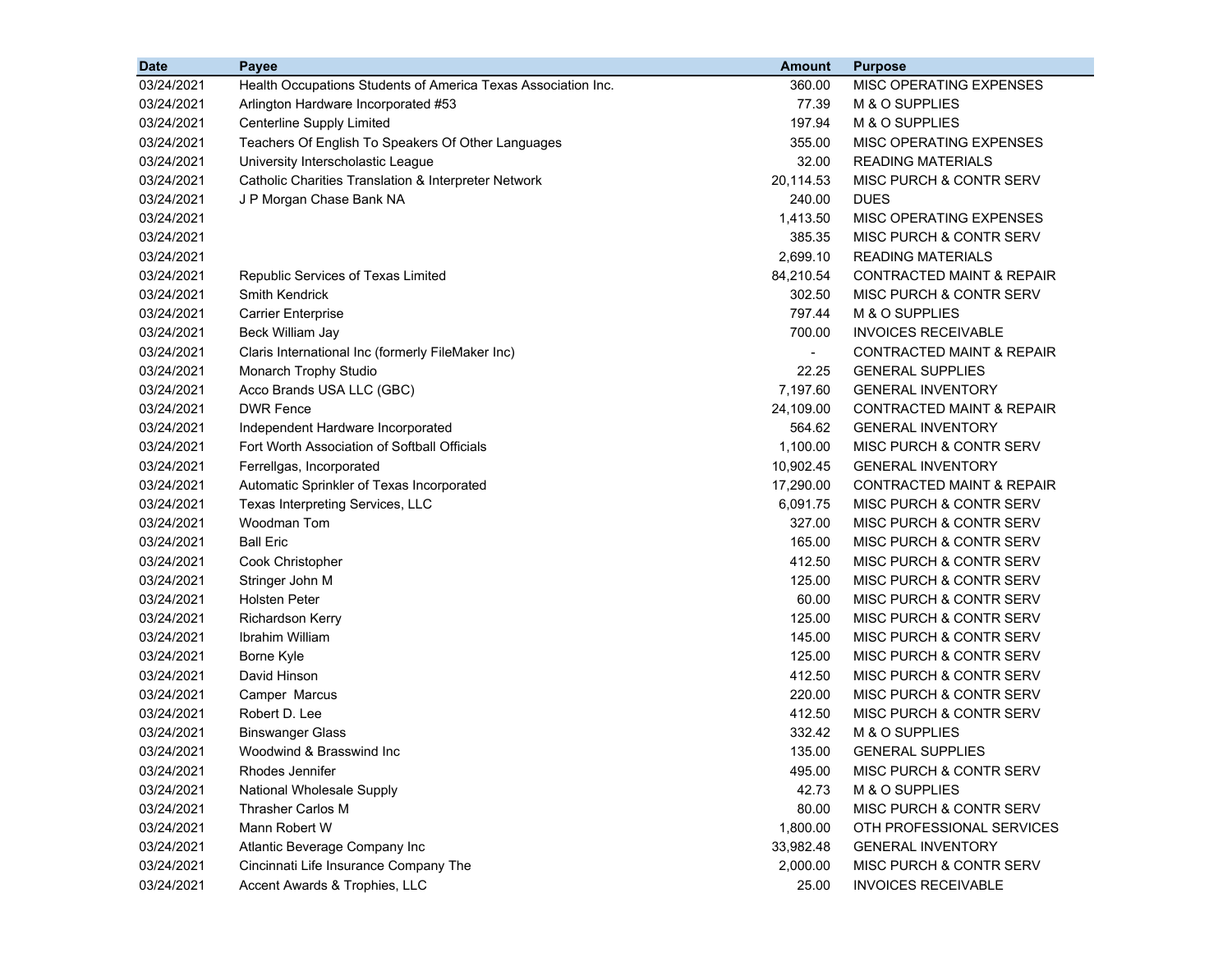| <b>Date</b> | <b>Payee</b>                             | <b>Amount</b> | <b>Purpose</b>                       |
|-------------|------------------------------------------|---------------|--------------------------------------|
| 03/24/2021  | <b>Best Buy for Business</b>             | 980.24        | <b>INVOICES RECEIVABLE</b>           |
| 03/24/2021  | Seidlitz Education, LLC                  | 160.00        | MISC OPERATING EXPENSES              |
| 03/24/2021  | Seidlitz Education, LLC                  | 38,000.00     | <b>READING MATERIALS</b>             |
| 03/24/2021  | <b>Autonation Chevrolet</b>              | 69.26         | <b>CONTRACTED MAINT &amp; REPAIR</b> |
| 03/24/2021  |                                          | 633.61        | M & O SUPPLIES                       |
| 03/24/2021  | <b>Arrey William</b>                     | 145.00        | MISC PURCH & CONTR SERV              |
| 03/24/2021  | AlphaGraphics                            | 2,404.20      | <b>GENERAL SUPPLIES</b>              |
| 03/24/2021  | Follett School Solutions, Inc.           | 10,265.33     | <b>READING MATERIALS</b>             |
| 03/24/2021  | <b>Cornerstone Staffing</b>              | 3,000.00      | MISC PURCH & CONTR SERV              |
| 03/24/2021  | <b>Crawford Electric Supply Company</b>  | 1,739.00      | <b>GENERAL INVENTORY</b>             |
| 03/24/2021  |                                          | 1,196.75      | M & O SUPPLIES                       |
| 03/24/2021  | Engage2learn                             | 76,644.00     | MISC PURCH & CONTR SERV              |
| 03/24/2021  | <b>LEGO Education</b>                    | 1,309.50      | <b>GENERAL SUPPLIES</b>              |
| 03/24/2021  | <b>RD Lawns LLC</b>                      | 10,715.25     | <b>CONTRACTED MAINT &amp; REPAIR</b> |
| 03/24/2021  | <b>Textbook Warehouse</b>                | 423.36        | <b>READING MATERIALS</b>             |
| 03/24/2021  | <b>Brown Reynolds Watford Architects</b> | 29,493.75     | <b>BLDG PURCH, CONSTR, IMPROVE</b>   |
| 03/24/2021  | Pogue Construction Co., LP               | 2,709,110.88  | BLDG PURCH, CONSTR, IMPROVE          |
| 03/24/2021  |                                          | (135, 455.55) | <b>RETAINAGE</b>                     |
| 03/24/2021  | Davis, Regan                             | 467.50        | MISC PURCH & CONTR SERV              |
| 03/24/2021  | Cardenas Juan                            | 125.00        | MISC PURCH & CONTR SERV              |
| 03/24/2021  | The Breakthrough Coach                   | 695.00        | MISC OPERATING EXPENSES              |
| 03/24/2021  | Aryzta LLC                               | 10,291.56     | <b>GENERAL INVENTORY</b>             |
| 03/24/2021  | Ferguson Enterprises, Inc.               | 122.48        | <b>CONTRACTED MAINT &amp; REPAIR</b> |
| 03/24/2021  |                                          | 371.11        | M & O SUPPLIES                       |
| 03/24/2021  | Teacher Innovations, Inc.                | 690.00        | <b>GENERAL SUPPLIES</b>              |
| 03/24/2021  | <b>US Games</b>                          | 528.84        | <b>GENERAL SUPPLIES</b>              |
| 03/24/2021  | Accelerate Learning Inc.                 | 17,926.30     | <b>GENERAL SUPPLIES</b>              |
| 03/24/2021  | <b>Strenger Mark</b>                     | 145.00        | MISC PURCH & CONTR SERV              |
| 03/24/2021  | Soland Hans                              | 80.00         | MISC PURCH & CONTR SERV              |
| 03/24/2021  | AAA Glass & Mirror Co., INC.             | 1,155.93      | M & O SUPPLIES                       |
| 03/24/2021  | Lowe's Home Centers, LLC                 | 94.60         | <b>GENERAL INVENTORY</b>             |
| 03/24/2021  |                                          | 443.86        | <b>GENERAL SUPPLIES</b>              |
| 03/24/2021  |                                          | 474.03        | M & O SUPPLIES                       |
| 03/24/2021  | Southern Lock & Supply, Co               | 556.80        | <b>GENERAL INVENTORY</b>             |
| 03/24/2021  | Minority Authority Uniform LLC           | 696.00        | <b>GENERAL SUPPLIES</b>              |
| 03/24/2021  |                                          | 55.90         | M & O SUPPLIES                       |
| 03/24/2021  | <b>Teacher Direct</b>                    | 1,439.29      | <b>GENERAL SUPPLIES</b>              |
| 03/24/2021  | Flocabulary Inc                          | 750.00        | <b>GENERAL SUPPLIES</b>              |
| 03/24/2021  | <b>CableLink Solutions</b>               | 6,059.00      | MISC PURCH & CONTR SERV              |
| 03/24/2021  | OTC Brands, Inc                          | 908.79        | <b>GENERAL SUPPLIES</b>              |
| 03/24/2021  |                                          | 236.24        | MISC OPERATING EXPENSES              |
| 03/24/2021  | Digital Corporate Companies Inc          | 339.04        | <b>GENERAL SUPPLIES</b>              |
| 03/24/2021  | OverDrive, Inc                           | 12,000.00     | <b>READING MATERIALS</b>             |
|             |                                          |               |                                      |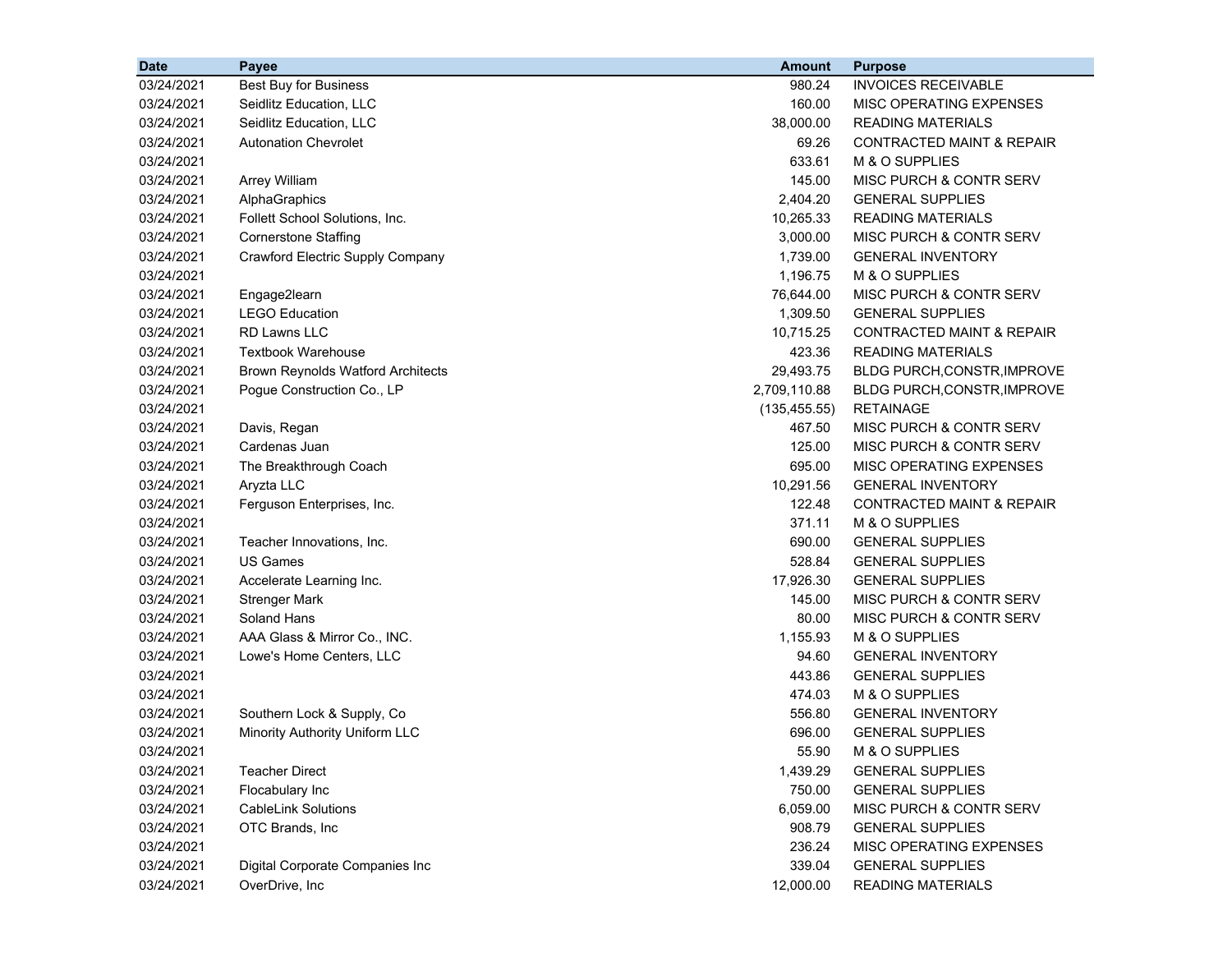| <b>Date</b> | Payee                                                   | <b>Amount</b> | <b>Purpose</b>                       |
|-------------|---------------------------------------------------------|---------------|--------------------------------------|
| 03/24/2021  | <b>C&amp;S Trailers</b>                                 | 59.30         | M & O SUPPLIES                       |
| 03/24/2021  | Nasco                                                   | 1,419.72      | <b>GENERAL SUPPLIES</b>              |
| 03/24/2021  | MP2 Energy Texas LLC                                    | 354.14        | <b>WATER</b>                         |
| 03/24/2021  | Auto Plus Auto Parts                                    | 68.64         | <b>GENERAL INVENTORY</b>             |
| 03/24/2021  | Chu, Brian Wenyi                                        | 412.50        | MISC PURCH & CONTR SERV              |
| 03/24/2021  | Price Right Professional Landscaping & Tree Service LLC | 26,870.00     | <b>CONTRACTED MAINT &amp; REPAIR</b> |
| 03/24/2021  | Staples Inc/Staples Business Advantage                  | 130.48        | <b>GENERAL SUPPLIES</b>              |
| 03/24/2021  | <b>Arlington Strings</b>                                | 274.59        | <b>CONTRACTED MAINT &amp; REPAIR</b> |
| 03/24/2021  |                                                         | 199.40        | <b>GENERAL SUPPLIES</b>              |
| 03/24/2021  | PowerSchool Group LLC                                   | 1,200.00      | MISC OPERATING EXPENSES              |
| 03/24/2021  | <b>Educational Consulting and Evaluations LLC</b>       | 3,125.00      | MISC PURCH & CONTR SERV              |
| 03/24/2021  | Taylor Smith Consulting LLC                             | 2,701.00      | MISC PURCH & CONTR SERV              |
| 03/24/2021  | ArbiterPay Trust Account                                | 30,000.00     | MISC PURCH & CONTR SERV              |
| 03/24/2021  | <b>RJM Contractors Inc</b>                              | 889,796.98    | BLDG PURCH, CONSTR, IMPROVE          |
| 03/24/2021  |                                                         | (44, 489.83)  | <b>RETAINAGE</b>                     |
| 03/24/2021  | Andrade Francisco                                       | 135.00        | MISC PURCH & CONTR SERV              |
| 03/24/2021  | R.L. Townsend & Associates, LLC                         | 12,037.50     | <b>AUDIT SERVICES</b>                |
| 03/24/2021  | <b>Lindenmeyr Munroe</b>                                | 446.40        | <b>GENERAL SUPPLIES</b>              |
| 03/24/2021  | Mancinas Braulio Jr                                     | 60.00         | <b>MISC PURCH &amp; CONTR SERV</b>   |
| 03/24/2021  | Temporal Keith-Dave                                     | 105.00        | MISC PURCH & CONTR SERV              |
| 03/24/2021  | <b>Xerox Business Solutions Southwest</b>               | 1,314.32      | <b>GENERAL SUPPLIES</b>              |
| 03/24/2021  | <b>Blick Art Materials</b>                              | 1,787.39      | <b>GENERAL SUPPLIES</b>              |
| 03/24/2021  | Patterson Veterinary Supply Inc                         | 14.23         | <b>GENERAL SUPPLIES</b>              |
| 03/24/2021  | Project Lead The Way Incorporated                       | 2,131.75      | <b>GENERAL SUPPLIES</b>              |
| 03/24/2021  | Colorado Time Systems                                   | 1,734.00      | <b>FURN &amp; EQUIP &gt; \$5,000</b> |
| 03/24/2021  | Sciandra Sascha                                         | 327.00        | <b>MISC PURCH &amp; CONTR SERV</b>   |
| 03/24/2021  | Ramirez Javier Adilmar                                  | 125.00        | MISC PURCH & CONTR SERV              |
| 03/24/2021  | <b>Educational Foundations Services</b>                 | 9,300.00      | MISC PURCH & CONTR SERV              |
| 03/24/2021  | Gimkit Inc                                              | 1,000.00      | <b>GENERAL SUPPLIES</b>              |
| 03/24/2021  | Garda CL Southwest Incorporated                         | 50.75         | <b>MISC PURCH &amp; CONTR SERV</b>   |
| 03/24/2021  | Kerron Jones                                            | 125.00        | MISC PURCH & CONTR SERV              |
| 03/24/2021  | CareerEco                                               | 7,290.00      | MISC OPERATING EXPENSES              |
| 03/24/2021  | <b>Robert Steven Lord</b>                               | 1,293.75      | MISC PURCH & CONTR SERV              |
| 03/24/2021  | KickUp Incorporated                                     | 26,725.00     | MISC PURCH & CONTR SERV              |
| 03/24/2021  | Phoenix Tree Publishing Incorporated                    | 275.28        | <b>READING MATERIALS</b>             |
| 03/24/2021  | <b>KLC Video Security</b>                               | 128,127.10    | <b>MISC PURCH &amp; CONTR SERV</b>   |
| 03/24/2021  | Aaron Mannke                                            | 125.00        | MISC PURCH & CONTR SERV              |
| 03/24/2021  | Shyanne Martinez                                        | 60.00         | MISC PURCH & CONTR SERV              |
| 03/24/2021  | Jordan Tittsworth                                       | 105.00        | MISC PURCH & CONTR SERV              |
| 03/24/2021  | Prosper ISD                                             | 50.00         | STUDENT TVL*NO AISD BUSES            |
| 03/24/2021  | Efrain Adame                                            | 60.00         | MISC PURCH & CONTR SERV              |
| 03/24/2021  | Baba Jide Adesanym                                      | 145.00        | MISC PURCH & CONTR SERV              |
| 03/24/2021  | <b>Austin Deniz</b>                                     | 125.00        | MISC PURCH & CONTR SERV              |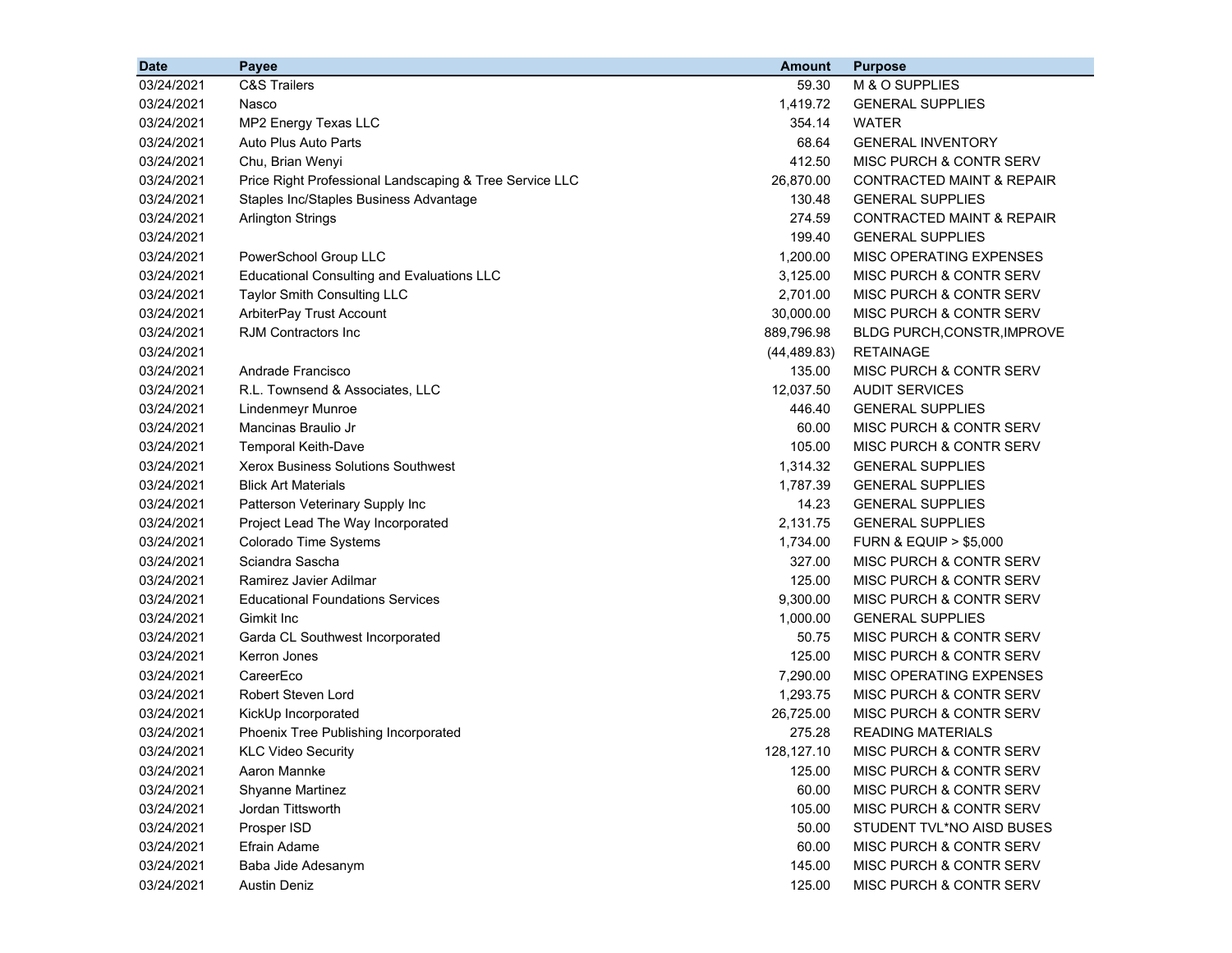| <b>Date</b> | <b>Payee</b>                                    | <b>Amount</b> | <b>Purpose</b>                       |
|-------------|-------------------------------------------------|---------------|--------------------------------------|
| 03/24/2021  | <b>Charles Schober</b>                          | 145.00        | MISC PURCH & CONTR SERV              |
| 03/24/2021  | Alyssa Pios                                     | 120.00        | MISC PURCH & CONTR SERV              |
| 03/24/2021  | Complete Supply Incorporated                    | 2,386.17      | <b>GENERAL INVENTORY</b>             |
| 03/24/2021  |                                                 | 5,658.00      | M & O SUPPLIES                       |
| 03/24/2021  | Elevator Maintenance and Repair Incorporated    | 3,944.25      | <b>CONTRACTED MAINT &amp; REPAIR</b> |
| 03/24/2021  | International Baccalaureate America             | 807.00        | MISC OPERATING EXPENSES              |
| 03/24/2021  | Rockler Woodworking                             | 370.06        | <b>GENERAL SUPPLIES</b>              |
| 03/24/2021  | <b>Texas Technology Students Association</b>    | 660.00        | <b>GENERAL SUPPLIES</b>              |
| 03/24/2021  | Alliance Umpire Association                     | 300.00        | MISC PURCH & CONTR SERV              |
| 03/24/2021  | <b>Temperature Control Systems</b>              | 545.60        | M & O SUPPLIES                       |
| 03/24/2021  | Jack Rasmussen (Luthier)                        | 221.00        | <b>CONTRACTED MAINT &amp; REPAIR</b> |
| 03/24/2021  | <b>Nicol Scales</b>                             | 1,281.00      | MISC PURCH & CONTR SERV              |
| 03/24/2021  | Music & Arts                                    | 2,940.15      | <b>CONTRACTED MAINT &amp; REPAIR</b> |
| 03/24/2021  |                                                 | 1,197.58      | <b>GENERAL SUPPLIES</b>              |
| 03/24/2021  | Byrne Brothers Foods Incorporate                | 1,984.00      | <b>GENERAL INVENTORY</b>             |
| 03/24/2021  | MathWarm-Ups.Com                                | 2,285.00      | <b>READING MATERIALS</b>             |
| 03/24/2021  | Carl Hilmer Guenther & Sons Incorporated        | 11,271.25     | <b>GENERAL INVENTORY</b>             |
| 03/24/2021  | Cargill Kitchen Solutions Incorporated          | 10,499.50     | <b>GENERAL INVENTORY</b>             |
| 03/24/2021  | Rush Truck Centers Of Texas Limited Partnership | 343.12        | M & O SUPPLIES                       |
| 03/24/2021  | 4imprint Incorporated                           | 386.48        | <b>GENERAL SUPPLIES</b>              |
| 03/24/2021  | Rush Bus Center Of Texas                        | 38.44         | <b>GENERAL INVENTORY</b>             |
| 03/24/2021  | H2O Supply Incorporated                         | 363.34        | <b>GENERAL INVENTORY</b>             |
| 03/24/2021  | <b>Hicks Andrew</b>                             | 105.00        | MISC PURCH & CONTR SERV              |
| 03/24/2021  | Nagim Ibrahim                                   | 80.00         | MISC PURCH & CONTR SERV              |
| 03/24/2021  | <b>Stenhouse Publishers</b>                     | 342.00        | <b>READING MATERIALS</b>             |
| 03/24/2021  | Pearson                                         | 1,672.65      | <b>TESTING MATERIALS</b>             |
| 03/24/2021  | Fort Worth Basketball Chapter                   | 150.00        | MISC PURCH & CONTR SERV              |
| 03/24/2021  | Arlington Camera Incorporated                   | 359.00        | <b>CONTRACTED MAINT &amp; REPAIR</b> |
| 03/24/2021  | Demco Incorporated                              | 1,066.75      | <b>GENERAL SUPPLIES</b>              |
| 03/24/2021  | <b>Education Service Center Region XI</b>       | 1,130.00      | <b>DUES</b>                          |
| 03/24/2021  | <b>Education Service Center Region XI</b>       | 600.00        | MISC OPERATING EXPENSES              |
| 03/24/2021  | <b>Flinn Scientific</b>                         | 2,667.63      | <b>GENERAL SUPPLIES</b>              |
| 03/24/2021  | Moore Rental Service Incorporated               | 1,381.50      | MISC PURCH & CONTR SERV              |
| 03/24/2021  | Music In Motion Incorporated                    | 652.05        | <b>GENERAL SUPPLIES</b>              |
| 03/24/2021  | <b>National School Products</b>                 | 26.99         | <b>GENERAL SUPPLIES</b>              |
| 03/24/2021  | Perma Bound                                     | 6,687.06      | <b>READING MATERIALS</b>             |
| 03/24/2021  | <b>Pollock Paper Distributors</b>               | 2,158.76      | <b>GENERAL INVENTORY</b>             |
| 03/24/2021  | <b>Pyramid School Products</b>                  | 190.00        | <b>GENERAL INVENTORY</b>             |
| 03/24/2021  |                                                 | 3,055.76      | <b>GENERAL SUPPLIES</b>              |
| 03/24/2021  | Sentinel The Alarm Company                      | 1,661.86      | <b>CONTRACTED MAINT &amp; REPAIR</b> |
| 03/24/2021  |                                                 | 47,423.08     | RENTALS & OPERATING LEASE            |
| 03/24/2021  | Vandergriff Chevrolet                           | 580.16        | CONTRACTED MAINT & REPAIR            |
| 03/24/2021  | Olen Williams Sales & Service                   | 7,565.00      | M & O SUPPLIES                       |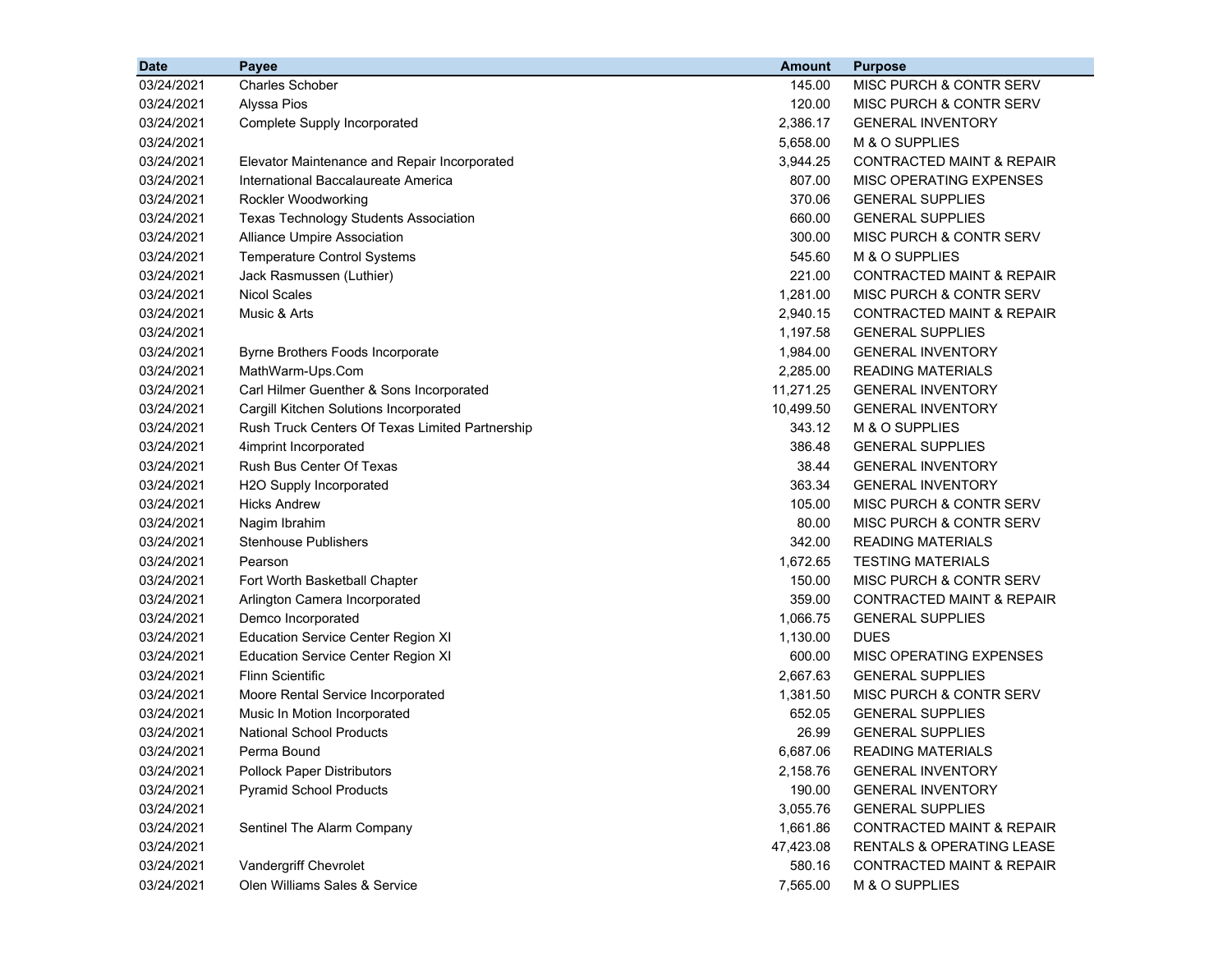| <b>Date</b> | Payee                                             | <b>Amount</b> | <b>Purpose</b>                       |
|-------------|---------------------------------------------------|---------------|--------------------------------------|
| 03/24/2021  | <b>United Educators Association</b>               | 2,084.58      | UNITED FUND                          |
| 03/24/2021  | Texas United School Employees Local 100           | 26.67         | UNITED FUND                          |
| 03/24/2021  | Texas United School Employees Local 100           | 81.58         | UNITED FUND                          |
| 03/24/2021  | Truman Tim Chapter 13 Trustee                     | 542.31        | UNITED FUND                          |
| 03/24/2021  | Truman Tim Chapter 13 Trustee                     | 924.00        | UNITED FUND                          |
| 03/24/2021  | Association Of Texas Professional Teachers Local  | 0.58          | UNITED FUND                          |
| 03/24/2021  | Association Of Texas Professional Teachers Local  | 12.86         | UNITED FUND                          |
| 03/24/2021  | Association Of Texas Professional Educators State | 92.35         | UNITED FUND                          |
| 03/24/2021  | Association Of Texas Professional Educators State | 34.60         | UNITED FUND                          |
| 03/24/2021  | Association Of Texas Professional Educators State | 20.00         | UNITED FUND                          |
| 03/24/2021  | Mississippi Department of Human Services          | 117.70        | UNITED FUND                          |
| 03/24/2021  | Administracion para el Sustento de Menores        | 347.69        | UNITED FUND                          |
| 03/24/2021  | Powers Tom Chapter 13 Trustee                     | 950.77        | UNITED FUND                          |
| 03/24/2021  | Educational Employees Credit Union - HSA          | 1,565.28      | <b>DENTAL INSURANCE</b>              |
| 03/24/2021  | <b>Educational Employees Credit Union</b>         | 11,285.25     | DUE TO CREDIT UNION                  |
| 03/24/2021  | <b>Texas State Teachers Association</b>           | 230.66        | <b>UNITED FUND</b>                   |
| 03/24/2021  | J P Morgan Chase Bank                             | 308.95        | M & O SUPPLIES                       |
| 03/26/2021  | Corgan Assoc Architects Incorporated              | 15,493.30     | BLDG PURCH, CONSTR, IMPROVE          |
| 03/26/2021  |                                                   | 15,000.13     | <b>CONTRACTED MAINT &amp; REPAIR</b> |
| 03/26/2021  |                                                   | 34,598.94     | OTH PROFESSIONAL SERVICES            |
| 03/26/2021  | <b>Grainger Industrial Supply</b>                 | 1,483.50      | <b>GENERAL SUPPLIES</b>              |
| 03/26/2021  |                                                   | 295.59        | M & O SUPPLIES                       |
| 03/26/2021  | Home Depot Pro                                    | 47.79         | M & O SUPPLIES                       |
| 03/26/2021  | Apex Supply Company                               | 25.20         | M & O SUPPLIES                       |
| 03/26/2021  | Kroger                                            | 16.94         | <b>GENERAL SUPPLIES</b>              |
| 03/26/2021  |                                                   | 336.12        | MISC OPERATING EXPENSES              |
| 03/26/2021  | United Refrigeration Incorporated                 | 14,945.84     | M & O SUPPLIES                       |
| 03/26/2021  | <b>Breaker Broker Company</b>                     | 247.50        | M & O SUPPLIES                       |
| 03/26/2021  | Lennox Industries Incorporated                    | 415.34        | M & O SUPPLIES                       |
| 03/26/2021  | Abdo Publishing Company                           | 1,756.08      | <b>READING MATERIALS</b>             |
| 03/26/2021  | Lone Star Coaches Incorporated                    | 2,166.00      | STUDENT TVL*NO AISD BUSES            |
| 03/26/2021  | Paradise Produce                                  | 780.00        | <b>FOOD</b>                          |
| 03/26/2021  | Custom Transmission And Auto Repair Incorporated  | 68.00         | <b>CONTRACTED MAINT &amp; REPAIR</b> |
| 03/26/2021  | <b>Crisis Prevention Institute</b>                | 1,199.00      | <b>GENERAL SUPPLIES</b>              |
| 03/26/2021  | Sign A Rama                                       | 3,750.00      | M & O SUPPLIES                       |
| 03/26/2021  | Airgas Southwest Incorporated                     | 4,550.96      | <b>GENERAL SUPPLIES</b>              |
| 03/26/2021  | <b>Office Depot</b>                               | 286.01        | <b>GENERAL SUPPLIES</b>              |
| 03/26/2021  | <b>Texas Computer Education Association</b>       | 99.00         | MISC OPERATING EXPENSES              |
| 03/26/2021  | <b>Benchmark Education Company</b>                | 38,250.00     | <b>READING MATERIALS</b>             |
| 03/26/2021  | Camp Fire                                         | 90.00         | MISC OPERATING EXPENSES              |
| 03/26/2021  | <b>CDW Government Incorporated</b>                | 6,373.91      | <b>GENERAL SUPPLIES</b>              |
| 03/26/2021  | MSC Industrial Supply Company Incorporated        | 669.44        | <b>GENERAL SUPPLIES</b>              |
| 03/26/2021  | 1 A Fire & Domestic Testing                       | 2,287.00      | <b>CONTRACTED MAINT &amp; REPAIR</b> |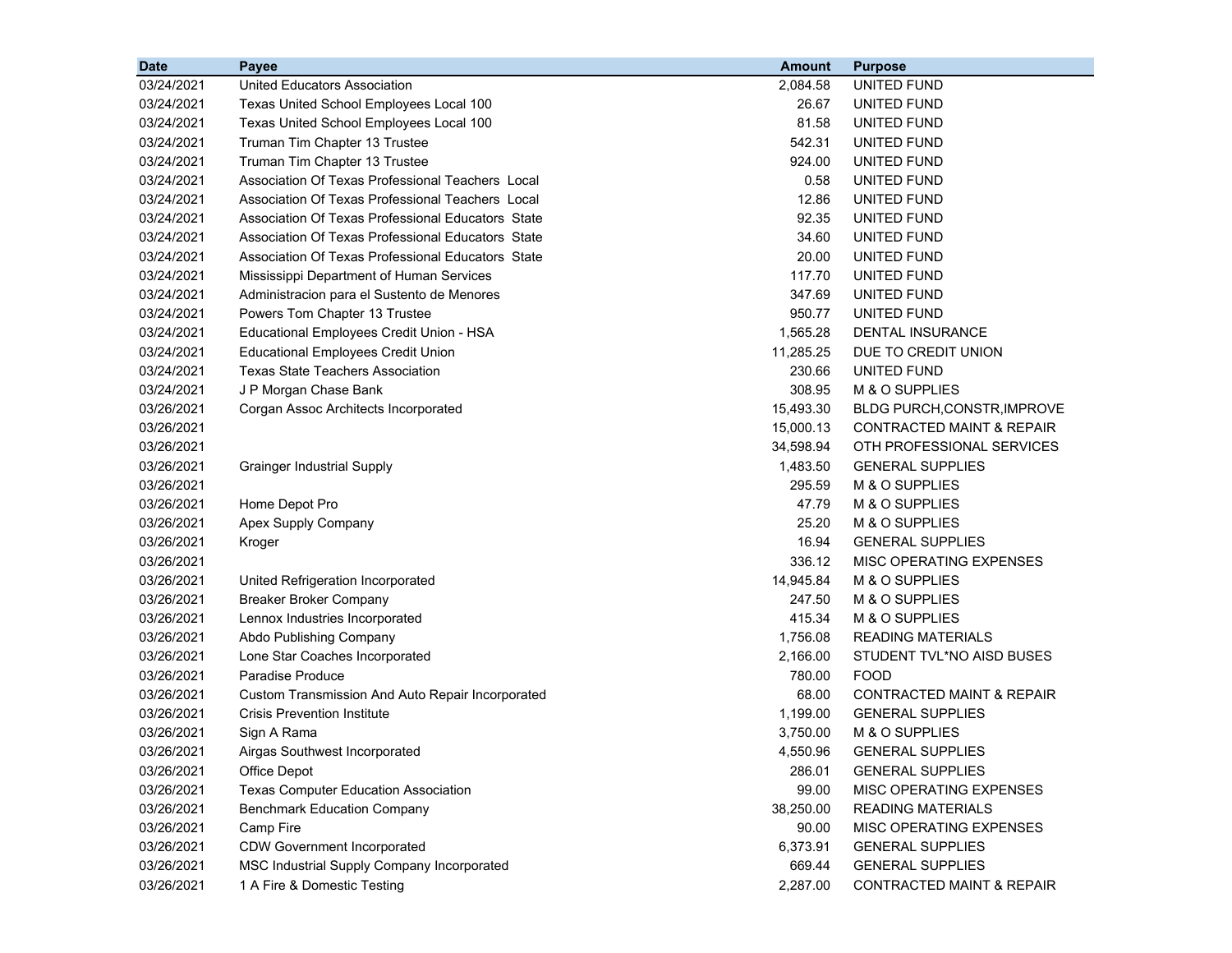| <b>Date</b> | <b>Payee</b>                                            | <b>Amount</b> | <b>Purpose</b>                       |
|-------------|---------------------------------------------------------|---------------|--------------------------------------|
| 03/26/2021  | Cowboy Towing                                           | 179.00        | CONTRACTED MAINT & REPAIR            |
| 03/26/2021  | Govconnection Incorporated                              | 22,152.40     | <b>GENERAL SUPPLIES</b>              |
| 03/26/2021  | <b>ProComputing Corporation</b>                         | 75.00         | CONTRACTED MAINT & REPAIR            |
| 03/26/2021  | Henry Schein Incorporated                               | 1,228.88      | <b>GENERAL SUPPLIES</b>              |
| 03/26/2021  | <b>McKinney Office Supply</b>                           | 12,149.65     | <b>GENERAL SUPPLIES</b>              |
| 03/26/2021  | Partsmaster                                             | 876.42        | M & O SUPPLIES                       |
| 03/26/2021  | Apple Computer Incorporated                             | 299.99        | <b>GENERAL SUPPLIES</b>              |
| 03/26/2021  | All American Awards & Gifts                             | 139.86        | <b>GENERAL SUPPLIES</b>              |
| 03/26/2021  | <b>Think Social Publishing</b>                          | 630.00        | MISC OPERATING EXPENSES              |
| 03/26/2021  | <b>Total Maintenance Solutions-South</b>                | 50.02         | <b>CONTRACTED MAINT &amp; REPAIR</b> |
| 03/26/2021  | <b>VEX Robotics Inc.</b>                                | 1,939.41      | <b>GENERAL SUPPLIES</b>              |
| 03/26/2021  | <b>Empowering Writers</b>                               | 3,143.75      | MISC PURCH & CONTR SERV              |
| 03/26/2021  | Gibson Cornelius                                        | 330.00        | MISC PURCH & CONTR SERV              |
| 03/26/2021  | Alpha Testing                                           | 702.50        | <b>BLDG PURCH, CONSTR, IMPROVE</b>   |
| 03/26/2021  | Automatic Sprinkler of Texas Incorporated               | 19,808.00     | CONTRACTED MAINT & REPAIR            |
| 03/26/2021  | <b>Hardin Computer</b>                                  | 324.00        | <b>GENERAL SUPPLIES</b>              |
| 03/26/2021  | Lion Technology Incorporated                            | 3,551.00      | MISC OPERATING EXPENSES              |
| 03/26/2021  | National Wholesale Supply                               | 83.16         | M & O SUPPLIES                       |
| 03/26/2021  | Canon Solutions America (formerly Oce V#8259)           | 1,542.84      | <b>CONTRACTED MAINT &amp; REPAIR</b> |
| 03/26/2021  | Accent Awards & Trophies, LLC                           | 675.95        | <b>INVOICES RECEIVABLE</b>           |
| 03/26/2021  | Seal Tex, Incorporated                                  | 185.50        | <b>CONTRACTED MAINT &amp; REPAIR</b> |
| 03/26/2021  | Texaquip, Inc.                                          | 684.62        | M & O SUPPLIES                       |
| 03/26/2021  | Follett School Solutions, Inc.                          | 5,972.96      | <b>READING MATERIALS</b>             |
| 03/26/2021  | Crawford Electric Supply Company                        | 922.00        | M & O SUPPLIES                       |
| 03/26/2021  | <b>RD Lawns LLC</b>                                     | 10,715.25     | <b>CONTRACTED MAINT &amp; REPAIR</b> |
| 03/26/2021  | Simplot J R Company                                     | 24,460.20     | <b>GENERAL INVENTORY</b>             |
| 03/26/2021  | Stantec Architecture, Inc. (SHW Group)                  | 56,250.00     | <b>BLDG PURCH, CONSTR, IMPROVE</b>   |
| 03/26/2021  | <b>Tyson Prepared Foods</b>                             | 8,273.44      | <b>GENERAL INVENTORY</b>             |
| 03/26/2021  | Ferguson Enterprises, Inc.                              | 193.84        | M & O SUPPLIES                       |
| 03/26/2021  | Dr Pepper Snapple Group                                 | 125.20        | MISC OPERATING EXPENSES              |
| 03/26/2021  | AAA Glass & Mirror Co., INC.                            | 1,134.37      | <b>CONTRACTED MAINT &amp; REPAIR</b> |
| 03/26/2021  | <b>Teacher Direct</b>                                   | 35.76         | <b>GENERAL SUPPLIES</b>              |
| 03/26/2021  | Sysco North Texas                                       | 17,785.20     | <b>GENERAL INVENTORY</b>             |
| 03/26/2021  | <b>CableLink Solutions</b>                              | 230.00        | MISC PURCH & CONTR SERV              |
| 03/26/2021  | OTC Brands, Inc.                                        | 438.69        | MISC OPERATING EXPENSES              |
| 03/26/2021  | <b>Spirit Event Coordinators LLC</b>                    | 1,695.00      | MISC PURCH & CONTR SERV              |
| 03/26/2021  | Lincoln Electric Company                                | 2,417.06      | <b>GENERAL SUPPLIES</b>              |
| 03/26/2021  | Nasco                                                   | 866.58        | <b>GENERAL SUPPLIES</b>              |
| 03/26/2021  | N Tune Music & Sound, Inc.                              | 511.50        | CONTRACTED MAINT & REPAIR            |
| 03/26/2021  | North Central Texas Technology Student Association      | 64.00         | <b>GENERAL SUPPLIES</b>              |
| 03/26/2021  | Price Right Professional Landscaping & Tree Service LLC | 3,480.00      | CONTRACTED MAINT & REPAIR            |
| 03/26/2021  | <b>MSB Consulting</b>                                   | 2,915.82      | MISC PURCH & CONTR SERV              |
| 03/26/2021  | The Lamar Companies                                     | 8,000.00      | MISC OPERATING EXPENSES              |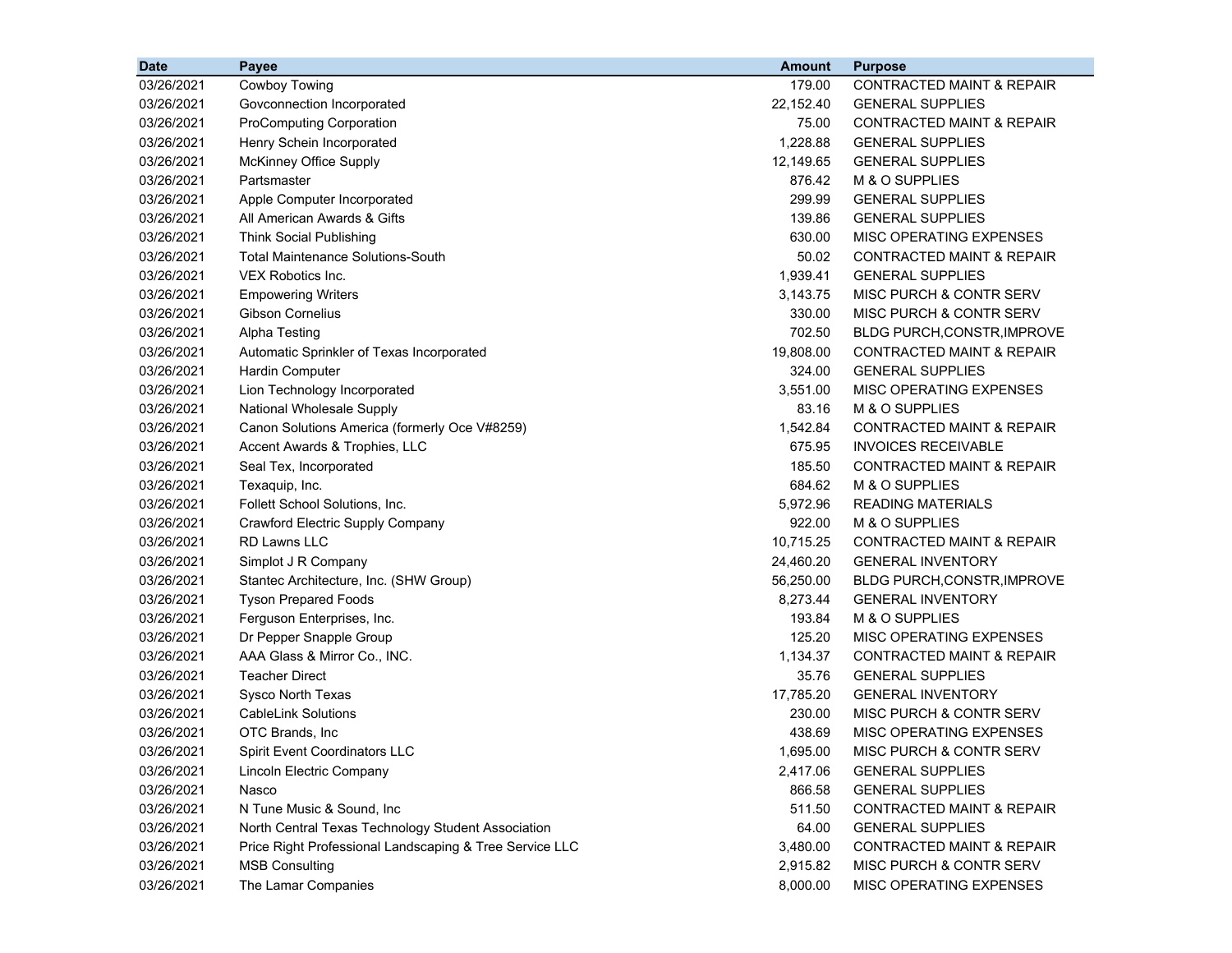| <b>Date</b> | Payee                                                          | <b>Amount</b> | <b>Purpose</b>                       |
|-------------|----------------------------------------------------------------|---------------|--------------------------------------|
| 03/26/2021  | <b>Blick Art Materials</b>                                     | 539.92        | <b>GENERAL SUPPLIES</b>              |
| 03/26/2021  | Colorado Time Systems                                          | 21,192.50     | <b>FURN &amp; EQUIP &gt; \$5,000</b> |
| 03/26/2021  | <b>Texas Association Of School Business Officials</b>          | 135.00        | <b>DUES</b>                          |
| 03/26/2021  |                                                                | 350.00        | MISC OPERATING EXPENSES              |
| 03/26/2021  | New Dairy Opco LLC DBA Borden Dairy                            | 3,576.45      | <b>FOOD</b>                          |
| 03/26/2021  | <b>Classcraft Studios Inc</b>                                  | 8,160.00      | <b>GENERAL SUPPLIES</b>              |
| 03/26/2021  | A-1 National Fire Co.LLC Summit Companies: Summit Companies A1 | 173.27        | <b>CONTRACTED MAINT &amp; REPAIR</b> |
| 03/26/2021  | Ally Energy Solutions LLC                                      | 5.500.00      | <b>CONTRACTED MAINT &amp; REPAIR</b> |
| 03/26/2021  | <b>Strategic Government Resources Incorporated</b>             | 1,500.00      | MISC OPERATING EXPENSES              |
| 03/26/2021  | CoLibri System                                                 | 1,121.10      | <b>GENERAL SUPPLIES</b>              |
| 03/26/2021  | EasyVirtualFair LLC                                            | 6,500.00      | <b>GENERAL SUPPLIES</b>              |
| 03/26/2021  | High School E-Sports League Incorporated                       | 480.00        | MISC OPERATING EXPENSES              |
| 03/26/2021  | <b>Anthony Newby</b>                                           | 152.00        | MISC OPERATING EXPENSES              |
| 03/26/2021  | Complete Supply Incorporated                                   | 4,468.16      | <b>GENERAL INVENTORY</b>             |
| 03/26/2021  |                                                                | 1,876.30      | M & O SUPPLIES                       |
| 03/26/2021  | Elevator Maintenance and Repair Incorporated                   | 3,700.00      | <b>CONTRACTED MAINT &amp; REPAIR</b> |
| 03/26/2021  | <b>EAI</b> Education                                           | 305.84        | <b>GENERAL SUPPLIES</b>              |
| 03/26/2021  | <b>ACT Houston At Dallas</b>                                   | 428.00        | MISC PURCH & CONTR SERV              |
| 03/26/2021  | Why Try Incorporated                                           | 495.00        | <b>READING MATERIALS</b>             |
| 03/26/2021  | Music & Arts                                                   | 6.43          | <b>GENERAL SUPPLIES</b>              |
| 03/26/2021  | <b>Sprint Nextel Network</b>                                   | 770.00        | <b>CONTRACTED MAINT &amp; REPAIR</b> |
| 03/26/2021  |                                                                | 383.41        | <b>WATER</b>                         |
| 03/26/2021  | Rush Truck Centers Of Texas Limited Partnership                | 1,173.58      | M & O SUPPLIES                       |
| 03/26/2021  | <b>Federal Express Corporation</b>                             | 39.54         | <b>GENERAL SUPPLIES</b>              |
| 03/26/2021  | <b>LEAF Engineers</b>                                          | 6,600.00      | OTH PROFESSIONAL SERVICES            |
| 03/26/2021  | Music In Motion Incorporated                                   | 62.90         | <b>GENERAL SUPPLIES</b>              |
| 03/26/2021  | <b>National School Products</b>                                | 655.84        | <b>GENERAL SUPPLIES</b>              |
| 03/26/2021  | <b>Pyramid School Products</b>                                 | 1,154.40      | <b>GENERAL INVENTORY</b>             |
| 03/26/2021  |                                                                | 627.27        | <b>GENERAL SUPPLIES</b>              |
| 03/30/2021  | Texas Interpreting Services, LLC                               | 4,059.50      | MISC PURCH & CONTR SERV              |
| 03/30/2021  | Texas Interpreting Services, LLC                               | 6,739.25      | MISC PURCH & CONTR SERV              |
| 03/30/2021  | Texas Irrigation Supply LLC                                    | 159.98        | M & O SUPPLIES                       |
| 04/01/2021  | Allisa Blanton                                                 | 58.21         | <b>EMPLOYEE TRAVEL</b>               |
| 04/01/2021  | Chelsea Galbraith                                              | 50.13         | <b>EMPLOYEE TRAVEL</b>               |
| 04/01/2021  | <b>Wendy Harvey</b>                                            | 23.86         | <b>EMPLOYEE TRAVEL</b>               |
| 04/01/2021  | Elizabeth Howe                                                 | 27.07         | <b>EMPLOYEE TRAVEL</b>               |
| 04/01/2021  | <b>Whitley Molinar</b>                                         | 8.29          | <b>EMPLOYEE TRAVEL</b>               |
| 04/01/2021  | University Of Texas At Arlington                               | 2,965.85      | <b>TEXTBOOKS</b>                     |
| 04/01/2021  | Texas Association Of School Boards                             | 3,000.00      | MISC PURCH & CONTR SERV              |
| 04/01/2021  | <b>Grainger Industrial Supply</b>                              | 211.52        | <b>GENERAL SUPPLIES</b>              |
| 04/01/2021  | Qep Incorporated                                               | 142.50        | <b>READING MATERIALS</b>             |
| 04/01/2021  | Hoshizaki South Central Distribution Center                    | 458.79        | M & O SUPPLIES                       |
| 04/01/2021  | Home Depot Pro                                                 | 38.10         | <b>GENERAL SUPPLIES</b>              |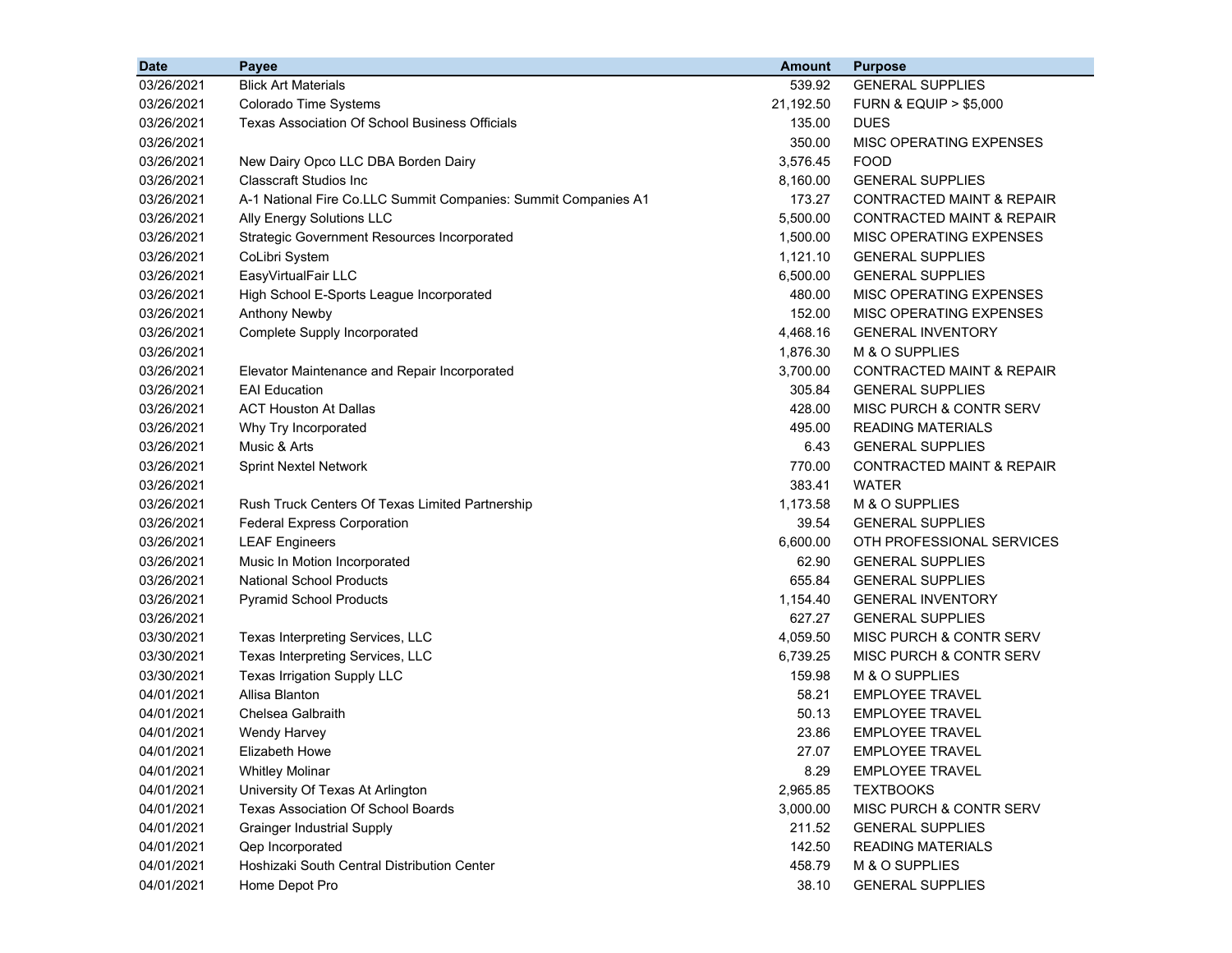| <b>Date</b> | Payee                                                   | <b>Amount</b> | <b>Purpose</b>                       |
|-------------|---------------------------------------------------------|---------------|--------------------------------------|
| 04/01/2021  |                                                         | 207.33        | M & O SUPPLIES                       |
| 04/01/2021  | College Board The                                       | 49,658.40     | <b>TESTING MATERIALS</b>             |
| 04/01/2021  | Kroger                                                  | 470.98        | <b>GENERAL SUPPLIES</b>              |
| 04/01/2021  |                                                         | 256.71        | MISC OPERATING EXPENSES              |
| 04/01/2021  | <b>B W I Companies Incorporated</b>                     | 10.15         | M & O SUPPLIES                       |
| 04/01/2021  | United Refrigeration Incorporated                       | 1,283.76      | M & O SUPPLIES                       |
| 04/01/2021  | <b>Breaker Broker Company</b>                           | 68.20         | M & O SUPPLIES                       |
| 04/01/2021  | Really Good Stuff                                       | 74.98         | <b>GENERAL SUPPLIES</b>              |
| 04/01/2021  | Ace Mart Restaurant Supply Company                      | 209.00        | M & O SUPPLIES                       |
| 04/01/2021  | <b>Prestwick House</b>                                  | 241.88        | <b>GENERAL SUPPLIES</b>              |
| 04/01/2021  | Lennox Industries Incorporated                          | 413.00        | M & O SUPPLIES                       |
| 04/01/2021  | <b>Booksource</b>                                       | 22,389.98     | <b>READING MATERIALS</b>             |
| 04/01/2021  | <b>Masters Distribution Systems</b>                     | 4,128.84      | <b>FOOD</b>                          |
| 04/01/2021  | Estes Mcclure & Assoc Inc                               | 15,225.00     | <b>BLDG PURCH, CONSTR, IMPROVE</b>   |
| 04/01/2021  | Barnes & Noble Booksellers, Inc.                        | 23.99         | <b>GENERAL SUPPLIES</b>              |
| 04/01/2021  |                                                         | 91.19         | <b>READING MATERIALS</b>             |
| 04/01/2021  | Winston Water Cooler Limited                            | 2,183.28      | <b>GENERAL INVENTORY</b>             |
| 04/01/2021  | Paradise Produce                                        | 10,243.60     | <b>FOOD</b>                          |
| 04/01/2021  | <b>Oslin Nation</b>                                     | 101.15        | M & O SUPPLIES                       |
| 04/01/2021  | <b>Texas Art Education Association</b>                  | 60.00         | STUDENT TVL*NO AISD BUSES            |
| 04/01/2021  | Trane Company Commercial Systems Group                  | 414.36        | M & O SUPPLIES                       |
| 04/01/2021  | <b>Bilingual Education Association Of The Metroplex</b> | 2,475.00      | MISC OPERATING EXPENSES              |
| 04/01/2021  | Capstone                                                | 2,829.62      | <b>READING MATERIALS</b>             |
| 04/01/2021  | PPG Architectural Finishes, Inc                         | 901.52        | M & O SUPPLIES                       |
| 04/01/2021  | <b>Concentra Medical Centers</b>                        | 1,373.50      | MISC OPERATING EXPENSES              |
| 04/01/2021  | Schwans Food Service Incorporated                       | 16,219.29     | <b>GENERAL INVENTORY</b>             |
| 04/01/2021  | Office Depot                                            | 14,190.52     | <b>GENERAL SUPPLIES</b>              |
| 04/01/2021  |                                                         | 25.81         | <b>INVOICES RECEIVABLE</b>           |
| 04/01/2021  | B & H Photo Video                                       | 6,846.29      | <b>GENERAL SUPPLIES</b>              |
| 04/01/2021  |                                                         | 640.00        | <b>INVOICES RECEIVABLE</b>           |
| 04/01/2021  | <b>Ratcliff Constructors Incorporated</b>               | 585,595.90    | BLDG PURCH, CONSTR, IMPROVE          |
| 04/01/2021  |                                                         | (29, 279.79)  | <b>RETAINAGE</b>                     |
| 04/01/2021  | <b>CDW Government Incorporated</b>                      | 211,682.61    | <b>GENERAL SUPPLIES</b>              |
| 04/01/2021  | MSC Industrial Supply Company Incorporated              | 1,301.61      | <b>GENERAL SUPPLIES</b>              |
| 04/01/2021  | Landtec Engineers Llc                                   | 4,422.50      | OTH PROFESSIONAL SERVICES            |
| 04/01/2021  | 1 A Fire & Domestic Testing                             | 5,000.00      | CONTRACTED MAINT & REPAIR            |
| 04/01/2021  | <b>Tarrant County Juvenile Service</b>                  | 4,902.00      | STDNT TUIT-NONPUBLIC SCHL            |
| 04/01/2021  | <b>Mackin Educational Resources</b>                     | 1,339.00      | <b>READING MATERIALS</b>             |
| 04/01/2021  | Cowboy Towing                                           | 175.00        | <b>CONTRACTED MAINT &amp; REPAIR</b> |
| 04/01/2021  | <b>Howard Technology Solutions</b>                      | 4,055.00      | <b>GENERAL SUPPLIES</b>              |
| 04/01/2021  | Govconnection Incorporated                              | 22,526.20     | <b>GENERAL SUPPLIES</b>              |
| 04/01/2021  | Junior Library Guild                                    | 477.40        | <b>READING MATERIALS</b>             |
| 04/01/2021  | Delcom Group                                            | 1,282.99      | CONTRACTED MAINT & REPAIR            |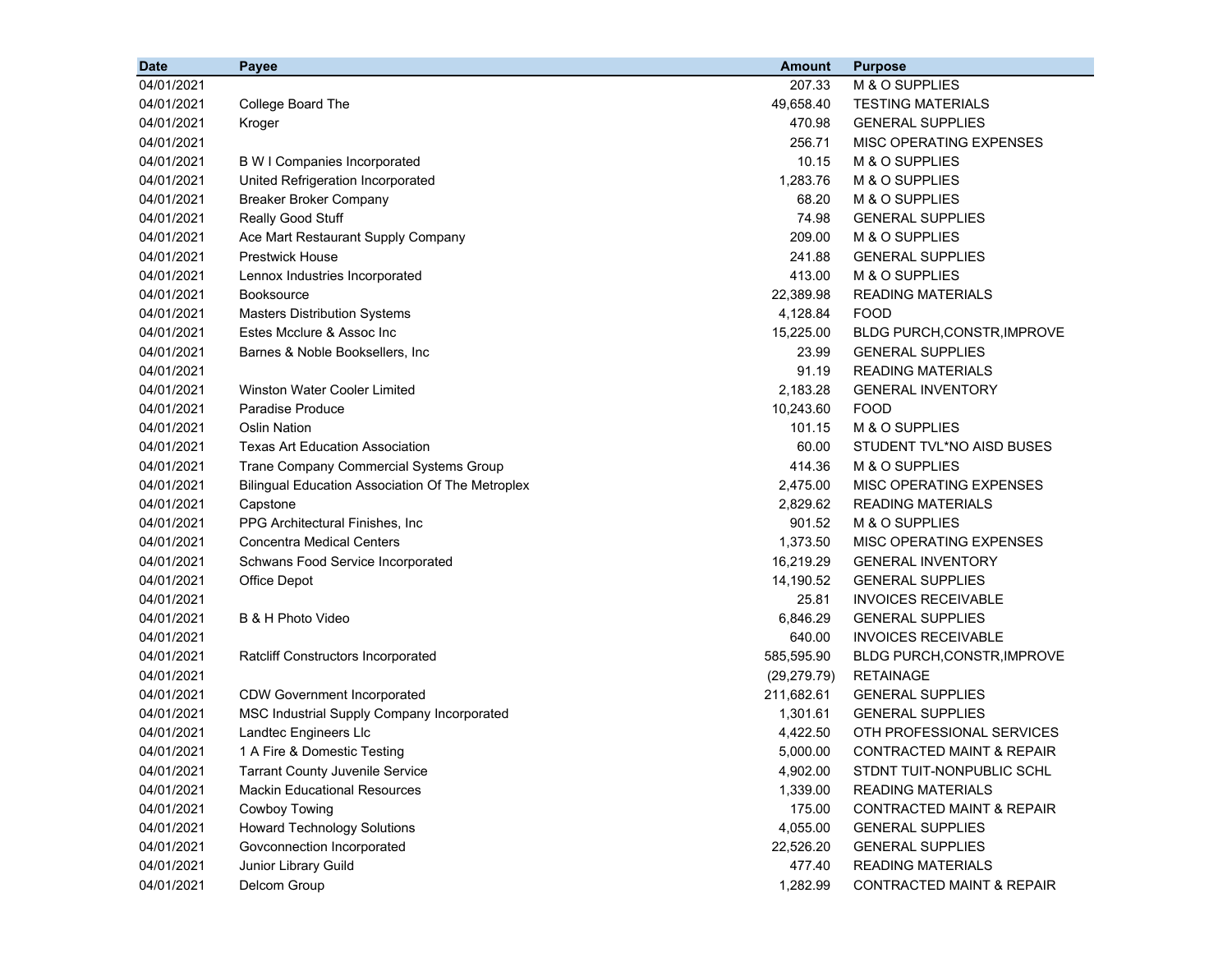| <b>Date</b> | Payee                                                 | <b>Amount</b> | <b>Purpose</b>                       |  |
|-------------|-------------------------------------------------------|---------------|--------------------------------------|--|
| 04/01/2021  |                                                       | 1,406.67      | <b>GENERAL SUPPLIES</b>              |  |
| 04/01/2021  | Henry Schein Incorporated                             | 3,201.86      | <b>GENERAL SUPPLIES</b>              |  |
| 04/01/2021  | McKinney Office Supply                                | 235.68        | <b>GENERAL SUPPLIES</b>              |  |
| 04/01/2021  | College Board (PSAT Material)                         | 336.00        | <b>TESTING MATERIALS</b>             |  |
| 04/01/2021  | College Board (PSAT Material)                         | 852.00        | <b>TESTING MATERIALS</b>             |  |
| 04/01/2021  | College Board (PSAT Material)                         | 782.00        | <b>TESTING MATERIALS</b>             |  |
| 04/01/2021  | College Board (PSAT Material)                         | 1,248.00      | <b>TESTING MATERIALS</b>             |  |
| 04/01/2021  | College Board (PSAT Material)                         | 1,205.00      | <b>TESTING MATERIALS</b>             |  |
| 04/01/2021  | College Board (PSAT Material)                         | 960.00        | <b>TESTING MATERIALS</b>             |  |
| 04/01/2021  | College Board (PSAT Material)                         | 1,224.00      | <b>TESTING MATERIALS</b>             |  |
| 04/01/2021  | College Board (PSAT Material)                         | 736.00        | <b>TESTING MATERIALS</b>             |  |
| 04/01/2021  | College Board (PSAT Material)                         | 2,006.00      | <b>TESTING MATERIALS</b>             |  |
| 04/01/2021  | College Board (PSAT Material)                         | 2,503.00      | <b>TESTING MATERIALS</b>             |  |
| 04/01/2021  | Partsmaster                                           | 309.15        | M & O SUPPLIES                       |  |
| 04/01/2021  | Apple Computer Incorporated                           | 962.50        | <b>GENERAL SUPPLIES</b>              |  |
| 04/01/2021  | ETA hand2mind                                         | 7,254.37      | <b>GENERAL SUPPLIES</b>              |  |
| 04/01/2021  | C D Hartnett Company                                  | 12,621.00     | <b>GENERAL INVENTORY</b>             |  |
| 04/01/2021  | J W Pepper & Son Incorporated                         | 2,382.54      | <b>GENERAL SUPPLIES</b>              |  |
| 04/01/2021  | Texas Association Of Secondary School Principals      | 279.00        | MISC OPERATING EXPENSES              |  |
| 04/01/2021  | Psychological Assessment Resources Incorporated (Par) | 5,983.04      | <b>TESTING MATERIALS</b>             |  |
| 04/01/2021  | <b>Super Duper Publications</b>                       | 52.39         | <b>GENERAL SUPPLIES</b>              |  |
| 04/01/2021  | Johnson Controls Incorporate                          | 4,539.45      | CONTRACTED MAINT & REPAIR            |  |
| 04/01/2021  |                                                       | 23,208.72     | M & O SUPPLIES                       |  |
| 04/01/2021  |                                                       | 1,300.00      | MISC PURCH & CONTR SERV              |  |
| 04/01/2021  | <b>Texas Department Of Agriculture</b>                | 500.00        | MISC OPERATING EXPENSES              |  |
| 04/01/2021  | Welch John                                            | 412.50        | MISC PURCH & CONTR SERV              |  |
| 04/01/2021  | J P Morgan Chase Bank NA                              | 148.93        | <b>INVOICES RECEIVABLE</b>           |  |
| 04/01/2021  |                                                       | 820.00        | MISC OPERATING EXPENSES              |  |
| 04/01/2021  | <b>Digital Press</b>                                  | 1,439.00      | <b>GENERAL SUPPLIES</b>              |  |
| 04/01/2021  | <b>UPS</b>                                            | 132.00        | <b>GENERAL SUPPLIES</b>              |  |
| 04/01/2021  | <b>Total Maintenance Solutions-South</b>              | 638.97        | M & O SUPPLIES                       |  |
| 04/01/2021  | Monarch Trophy Studio                                 | 17.80         | <b>GENERAL SUPPLIES</b>              |  |
| 04/01/2021  | <b>Menard Aaron</b>                                   | 225.00        | MISC PURCH & CONTR SERV              |  |
| 04/01/2021  | <b>DWR Fence</b>                                      | 24,109.00     | <b>CONTRACTED MAINT &amp; REPAIR</b> |  |
| 04/01/2021  | Lea Park & Play Incorporated                          | 143.86        | M & O SUPPLIES                       |  |
| 04/01/2021  | Salgado Ramon                                         | 125.00        | MISC PURCH & CONTR SERV              |  |
| 04/01/2021  | Musser Amanda                                         | 712.50        | MISC PURCH & CONTR SERV              |  |
| 04/01/2021  | Villasenor Jose J                                     | 125.00        | MISC PURCH & CONTR SERV              |  |
| 04/01/2021  | American Red Cross Chisholm Trail Chapter             | 280.00        | MISC PURCH & CONTR SERV              |  |
| 04/01/2021  | Automatic Sprinkler of Texas Incorporated             | 9,199.00      | <b>CONTRACTED MAINT &amp; REPAIR</b> |  |
| 04/01/2021  | Dunlap Kirk D                                         | 577.50        | MISC PURCH & CONTR SERV              |  |
| 04/01/2021  | <b>Ritenoun Eric</b>                                  | 80.00         | MISC PURCH & CONTR SERV              |  |
| 04/01/2021  | <b>Holsten Peter</b>                                  | 125.00        | MISC PURCH & CONTR SERV              |  |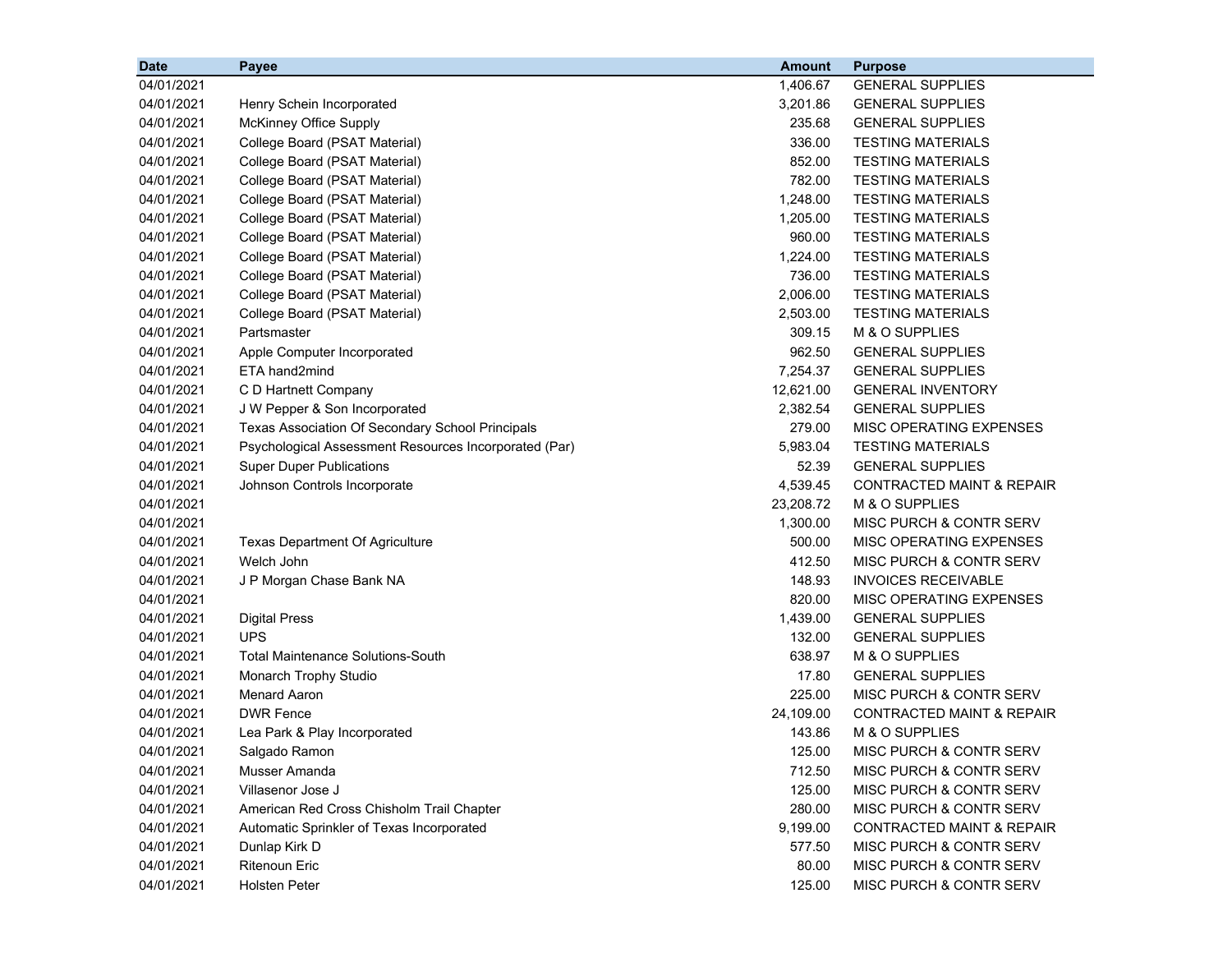| <b>Date</b> | Payee                                                | <b>Amount</b> | <b>Purpose</b>                       |
|-------------|------------------------------------------------------|---------------|--------------------------------------|
| 04/01/2021  | David Hinson                                         | 825.00        | MISC PURCH & CONTR SERV              |
| 04/01/2021  | <b>Golden Graduation Services</b>                    | 337.50        | <b>GENERAL SUPPLIES</b>              |
| 04/01/2021  | Robert D. Lee                                        | 412.50        | MISC PURCH & CONTR SERV              |
| 04/01/2021  | Daxwell LLC                                          | 4,900.50      | <b>GENERAL INVENTORY</b>             |
| 04/01/2021  | One Source Staffing Corporation                      | 12,145.89     | MISC PURCH & CONTR SERV              |
| 04/01/2021  | Rhythm Band Instruments LLC                          | 240.79        | <b>GENERAL SUPPLIES</b>              |
| 04/01/2021  | National Archery in the Schools Program              | 1,710.00      | <b>GENERAL SUPPLIES</b>              |
| 04/01/2021  | Rhodes Jennifer                                      | 605.00        | MISC PURCH & CONTR SERV              |
| 04/01/2021  | Eichelbaum Wardell Hansen Powell & Mehl P.C.         | 2,256.00      | MISC PURCH & CONTR SERV              |
| 04/01/2021  | National Wholesale Supply                            | 585.27        | M & O SUPPLIES                       |
| 04/01/2021  | Canon Solutions America (formerly Oce V#8259)        | 514.28        | <b>CONTRACTED MAINT &amp; REPAIR</b> |
| 04/01/2021  | Gardner Brendon                                      | 125.00        | MISC PURCH & CONTR SERV              |
| 04/01/2021  | Kurz & Company                                       | 3,258.62      | FOOD                                 |
| 04/01/2021  | <b>Jakes Finer Foods</b>                             | 17,890.80     | <b>GENERAL INVENTORY</b>             |
| 04/01/2021  | <b>Best Buy for Business</b>                         | 1,625.90      | <b>GENERAL SUPPLIES</b>              |
| 04/01/2021  | <b>Enviromatic Systems Services</b>                  | 358.04        | M & O SUPPLIES                       |
| 04/01/2021  | <b>Autonation Chevrolet</b>                          | 92.99         | <b>CONTRACTED MAINT &amp; REPAIR</b> |
| 04/01/2021  | Soliz Javier                                         | 125.00        | MISC PURCH & CONTR SERV              |
| 04/01/2021  | AlphaGraphics                                        | 301.00        | <b>GENERAL SUPPLIES</b>              |
| 04/01/2021  | Follett School Solutions, Inc.                       | 531.09        | <b>READING MATERIALS</b>             |
| 04/01/2021  | <b>Crawford Electric Supply Company</b>              | 305.60        | M & O SUPPLIES                       |
| 04/01/2021  | <b>RD Lawns LLC</b>                                  | 10,715.25     | <b>CONTRACTED MAINT &amp; REPAIR</b> |
| 04/01/2021  | Dobey Eric                                           | 275.00        | MISC PURCH & CONTR SERV              |
| 04/01/2021  | Potter Gregory Alan                                  | 275.00        | MISC PURCH & CONTR SERV              |
| 04/01/2021  | <b>Evans Clifton</b>                                 | 125.00        | MISC PURCH & CONTR SERV              |
| 04/01/2021  | <b>Tarrant County Tax Assessor-Collector</b>         | 16.78         | MISC OPERATING EXPENSES              |
| 04/01/2021  | Ferguson Enterprises, Inc.                           | 269.94        | <b>CONTRACTED MAINT &amp; REPAIR</b> |
| 04/01/2021  |                                                      | 775.50        | M & O SUPPLIES                       |
| 04/01/2021  | Big Game Sports Inc.                                 | 1,679.76      | <b>GENERAL SUPPLIES</b>              |
| 04/01/2021  | Association for Supervision & Curriculum Development | 6,500.00      | MISC PURCH & CONTR SERV              |
| 04/01/2021  | <b>Liberty Paper</b>                                 | 14,560.00     | <b>GENERAL INVENTORY</b>             |
| 04/01/2021  | Dr Pepper Snapple Group                              | 411.70        | MISC OPERATING EXPENSES              |
| 04/01/2021  | <b>Education Galaxy LLC</b>                          | 4,750.00      | <b>GENERAL SUPPLIES</b>              |
| 04/01/2021  | <b>Blaylock Vanessa</b>                              | 165.00        | MISC PURCH & CONTR SERV              |
| 04/01/2021  | Garcia Miguel                                        | 125.00        | MISC PURCH & CONTR SERV              |
| 04/01/2021  | Lowe's Home Centers, LLC                             | 580.50        | <b>GENERAL SUPPLIES</b>              |
| 04/01/2021  |                                                      | 729.18        | M & O SUPPLIES                       |
| 04/01/2021  | Western-BRW Paper Company Incorporated               | 260.00        | <b>GENERAL SUPPLIES</b>              |
| 04/01/2021  | <b>Sysco North Texas</b>                             | 911.50        | <b>GENERAL INVENTORY</b>             |
| 04/01/2021  | Your Tees                                            | 968.00        | <b>GENERAL SUPPLIES</b>              |
| 04/01/2021  | <b>BrainPOP LLC</b>                                  | 170.00        | <b>GENERAL SUPPLIES</b>              |
| 04/01/2021  | Bill's Upholstery & Glass Shop Inc                   | 265.00        | <b>CONTRACTED MAINT &amp; REPAIR</b> |
| 04/01/2021  | <b>CableLink Solutions</b>                           | 2,544.69      | <b>CONTRACTED MAINT &amp; REPAIR</b> |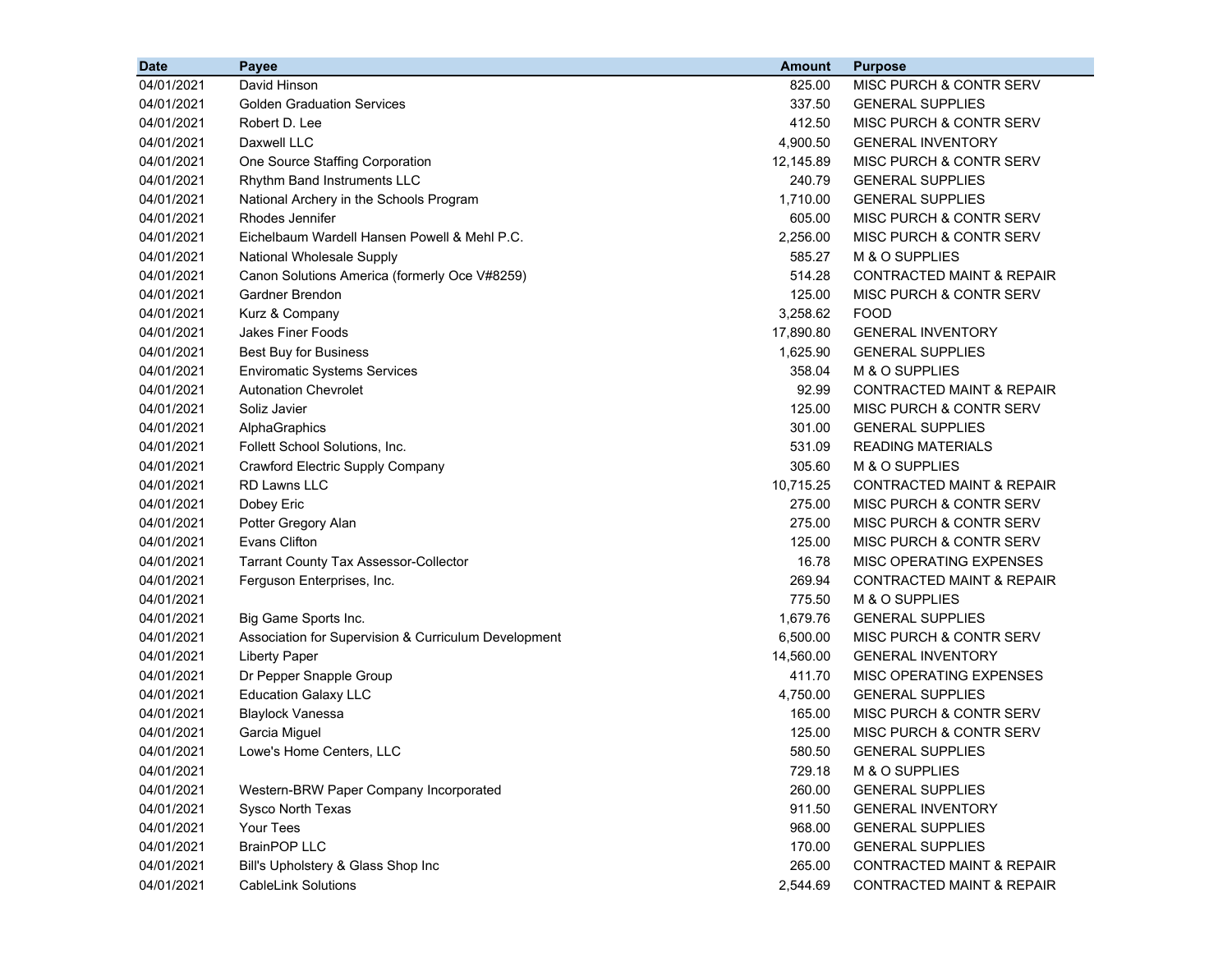| <b>Date</b> | Payee                                  | <b>Amount</b> | <b>Purpose</b>                       |
|-------------|----------------------------------------|---------------|--------------------------------------|
| 04/01/2021  |                                        | 8,012.70      | MISC PURCH & CONTR SERV              |
| 04/01/2021  | <b>Mulholland Custom Imprints</b>      | 703.00        | <b>GENERAL SUPPLIES</b>              |
| 04/01/2021  | Reeder Concrete, Inc                   | 376,845.00    | <b>CONTRACTED MAINT &amp; REPAIR</b> |
| 04/01/2021  |                                        | (18, 841.94)  | <b>RETAINAGE</b>                     |
| 04/01/2021  | OTC Brands, Inc                        | 771.36        | <b>GENERAL SUPPLIES</b>              |
| 04/01/2021  |                                        | 124.35        | <b>INVOICES RECEIVABLE</b>           |
| 04/01/2021  | AssetGenie Inc                         | 399.60        | <b>GENERAL SUPPLIES</b>              |
| 04/01/2021  | Priority Resources & Solutions LLC     | 2,975.00      | M & O SUPPLIES                       |
| 04/01/2021  | Lincoln Electric Company               | 3,076.36      | <b>GENERAL SUPPLIES</b>              |
| 04/01/2021  | Green Bert                             | 60.00         | MISC PURCH & CONTR SERV              |
| 04/01/2021  | OverDrive, Inc                         | 11,358.83     | <b>READING MATERIALS</b>             |
| 04/01/2021  | Clever Items LLC                       | 630.00        | <b>GENERAL SUPPLIES</b>              |
| 04/01/2021  | Nasco                                  | 1,979.15      | <b>GENERAL SUPPLIES</b>              |
| 04/01/2021  | Winn Innovations LLC                   | 56.25         | <b>GENERAL SUPPLIES</b>              |
| 04/01/2021  | Bright Star Children's Theatre, LLC    | 795.00        | MISC PURCH & CONTR SERV              |
| 04/01/2021  | Michele De Bellis, ED.D.               | 4,812.50      | MISC PURCH & CONTR SERV              |
| 04/01/2021  | Active Impressions LP                  | 1,500.00      | MISC OPERATING EXPENSES              |
| 04/01/2021  | Chu, Brian Wenyi                       | 412.50        | MISC PURCH & CONTR SERV              |
| 04/01/2021  | <b>Target Specialty Products</b>       | 399.91        | M & O SUPPLIES                       |
| 04/01/2021  | NAO Global Health LLC                  | 39.86         | <b>GENERAL SUPPLIES</b>              |
| 04/01/2021  | Staples Inc/Staples Business Advantage | 40.98         | <b>GENERAL SUPPLIES</b>              |
| 04/01/2021  |                                        | 112.42        | M & O SUPPLIES                       |
| 04/01/2021  | E Logic                                | 431,981.57    | BLDG PURCH, CONSTR, IMPROVE          |
| 04/01/2021  |                                        | 24,861.00     | <b>CONTRACTED MAINT &amp; REPAIR</b> |
| 04/01/2021  | <b>Frontline Education</b>             | 25,650.00     | <b>CONTRACTED MAINT &amp; REPAIR</b> |
| 04/01/2021  | Bayes Achievement Center, Inc.         | 18,787.86     | <b>TUITION &amp; TRFR PMTS</b>       |
| 04/01/2021  | Audrey Bragg Consulting LLC            | 1,800.00      | MISC PURCH & CONTR SERV              |
| 04/01/2021  | iHeartMedia                            | 25,000.00     | MISC OPERATING EXPENSES              |
| 04/01/2021  | Zimmerman Zachary                      | 145.00        | MISC PURCH & CONTR SERV              |
| 04/01/2021  | <b>Bailey Todd</b>                     | 125.00        | MISC PURCH & CONTR SERV              |
| 04/01/2021  | Quijano Victor III                     | 60.00         | MISC PURCH & CONTR SERV              |
| 04/01/2021  | Linnabary Noah                         | 105.00        | MISC PURCH & CONTR SERV              |
| 04/01/2021  | Fedor Dylan                            | 80.00         | MISC PURCH & CONTR SERV              |
| 04/01/2021  | Be Strong Families NFP                 | 45.00         | <b>GENERAL SUPPLIES</b>              |
| 04/01/2021  | <b>Moening Mark</b>                    | 60.00         | MISC PURCH & CONTR SERV              |
| 04/01/2021  | Mancinas Braulio III                   | 60.00         | MISC PURCH & CONTR SERV              |
| 04/01/2021  | Mancinas Braulio Jr                    | 60.00         | MISC PURCH & CONTR SERV              |
| 04/01/2021  | PopSmart Technologies, LLC             | 651.04        | <b>CONTRACTED MAINT &amp; REPAIR</b> |
| 04/01/2021  | <b>Watterson Autumn</b>                | 60.00         | MISC PURCH & CONTR SERV              |
| 04/01/2021  | <b>Blick Art Materials</b>             | 1,455.21      | <b>GENERAL SUPPLIES</b>              |
| 04/01/2021  | Patterson Veterinary Supply Inc        | 298.10        | <b>GENERAL SUPPLIES</b>              |
| 04/01/2021  | Project Lead The Way Incorporated      | 10,874.74     | <b>GENERAL SUPPLIES</b>              |
| 04/01/2021  | CoughDrop Inc                          | 800.00        | <b>GENERAL SUPPLIES</b>              |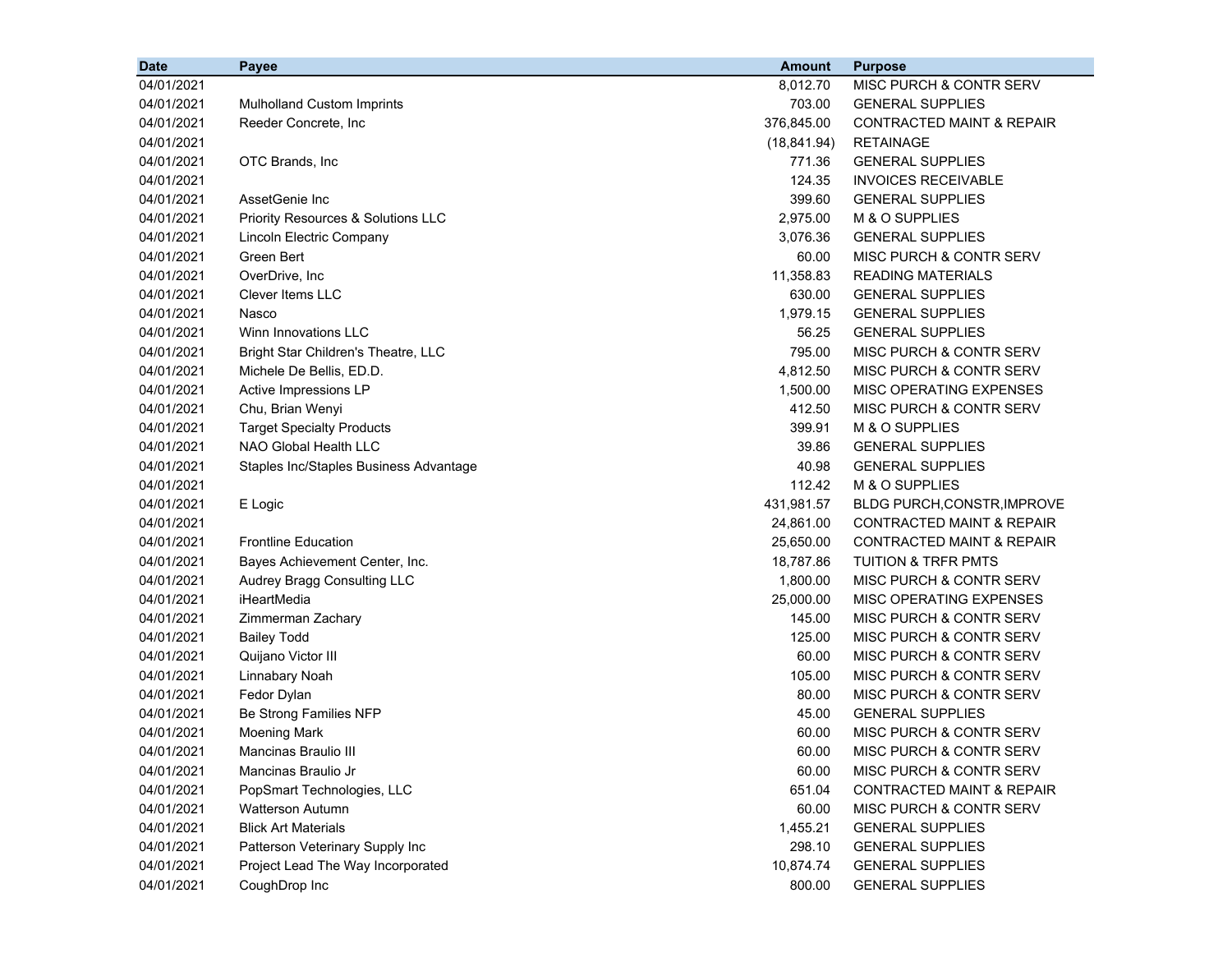| 04/01/2021<br>Deanan Gourmet Popcorn<br>400.00<br>MISC OPERATING EXPENSES<br>04/01/2021<br>99.99<br><b>INVOICES RECEIVABLE</b><br>Harris Ratings Weekly<br>Lightfoot Bernard<br>60.00<br>MISC PURCH & CONTR SERV<br>04/01/2021<br>Gimkit Inc<br>1,000.00<br><b>GENERAL SUPPLIES</b><br>04/01/2021<br>Kerron Jones<br>105.00<br>MISC PURCH & CONTR SERV<br>04/01/2021<br><b>Gunal Mehmet</b><br>80.00<br>MISC PURCH & CONTR SERV<br>04/01/2021<br>Rexel USA Incorporated<br>1,290.70<br><b>GENERAL INVENTORY</b><br>04/01/2021<br>Scorebird LLC<br>04/01/2021<br>5,775.00<br><b>GENERAL SUPPLIES</b><br><b>Texas Association Of School Business Officials</b><br>525.00<br><b>DUES</b><br>04/01/2021<br>Dixie Ross<br>550.00<br>MISC PURCH & CONTR SERV<br>04/01/2021<br>Kevin Patrick McDonald<br>550.00<br>MISC PURCH & CONTR SERV<br>04/01/2021<br>550.00<br>MISC PURCH & CONTR SERV<br>04/01/2021<br>Mary Pennington<br>105.00<br>MISC PURCH & CONTR SERV<br>04/01/2021<br><b>Shyanne Martinez</b><br>LAVI Industries Inc.<br>21,952.84<br><b>GENERAL SUPPLIES</b><br>04/01/2021<br>Efrain Adame<br>125.00<br>MISC PURCH & CONTR SERV<br>04/01/2021<br>Penny Jo Smeltzer<br>550.00<br><b>MISC PURCH &amp; CONTR SERV</b><br>04/01/2021<br>Michelle Anne Iskra<br>550.00<br>MISC PURCH & CONTR SERV<br>04/01/2021<br>145.00<br>MISC PURCH & CONTR SERV<br>04/01/2021<br>Baba Jide Adesanym<br>04/01/2021<br>Jason Southern<br>60.00<br>MISC PURCH & CONTR SERV<br>Matthew Gustafson<br>115.00<br>MISC PURCH & CONTR SERV<br>04/01/2021<br>04/01/2021<br>Javier Byron Soliz<br>105.00<br>MISC PURCH & CONTR SERV<br>04/01/2021<br>Marc Demos<br>125.00<br>MISC PURCH & CONTR SERV<br>04/01/2021<br>Marisol Wyatt<br>105.00<br><b>MISC PURCH &amp; CONTR SERV</b><br><b>Roderick White</b><br>145.00<br>MISC PURCH & CONTR SERV<br>04/01/2021<br>10,181.32<br><b>GENERAL INVENTORY</b><br>04/01/2021<br>Complete Supply Incorporated<br>225.60<br>M & O SUPPLIES<br>04/01/2021<br>2,200.00<br><b>GENERAL INVENTORY</b><br>04/01/2021<br>Braun Beef Company Incorporated<br>375.00<br><b>CONTRACTED MAINT &amp; REPAIR</b><br>04/01/2021<br>Elevator Maintenance and Repair Incorporated<br>158,480.48<br><b>WATER</b><br>04/01/2021<br><b>Atmos Energy</b><br>M & O SUPPLIES<br>04/01/2021<br><b>Temperature Control Systems</b><br>3,965.83<br>15,277.00<br><b>GENERAL SUPPLIES</b><br>04/01/2021<br>Jack Rasmussen (Luthier)<br>Texas Womans University Office Of Lifelong Learning<br>2,700.00<br>MISC OPERATING EXPENSES<br>04/01/2021<br>M & O SUPPLIES<br>04/01/2021<br>Bucks Wheel & Equipment Company<br>103.42<br>AT&T<br>28.20<br><b>WATER</b><br>04/01/2021<br>AT&T<br>04/01/2021<br>27,707.20<br><b>WATER</b><br>04/01/2021<br><b>Sunbelt Rentals</b><br>725.48<br>RENTALS & OPERATING LEASE<br>MISC OPERATING EXPENSES<br>04/01/2021<br>Arlington Independent School District Food & Nutrition Service<br>175.45<br>04/01/2021<br>Martin & Sons Locksmith Incorporated<br>95.00<br>MISC PURCH & CONTR SERV<br>04/01/2021<br>Rush Truck Centers Of Texas Limited Partnership<br>452.00<br><b>CONTRACTED MAINT &amp; REPAIR</b><br>04/01/2021<br>10.76<br><b>GENERAL INVENTORY</b><br>M & O SUPPLIES<br>04/01/2021<br>195.72<br>04/01/2021<br>540.00<br>MISC OPERATING EXPENSES<br>Texas Association Of Education & Rehabilitation | <b>Date</b> | Payee                 | <b>Amount</b> | <b>Purpose</b>          |
|-----------------------------------------------------------------------------------------------------------------------------------------------------------------------------------------------------------------------------------------------------------------------------------------------------------------------------------------------------------------------------------------------------------------------------------------------------------------------------------------------------------------------------------------------------------------------------------------------------------------------------------------------------------------------------------------------------------------------------------------------------------------------------------------------------------------------------------------------------------------------------------------------------------------------------------------------------------------------------------------------------------------------------------------------------------------------------------------------------------------------------------------------------------------------------------------------------------------------------------------------------------------------------------------------------------------------------------------------------------------------------------------------------------------------------------------------------------------------------------------------------------------------------------------------------------------------------------------------------------------------------------------------------------------------------------------------------------------------------------------------------------------------------------------------------------------------------------------------------------------------------------------------------------------------------------------------------------------------------------------------------------------------------------------------------------------------------------------------------------------------------------------------------------------------------------------------------------------------------------------------------------------------------------------------------------------------------------------------------------------------------------------------------------------------------------------------------------------------------------------------------------------------------------------------------------------------------------------------------------------------------------------------------------------------------------------------------------------------------------------------------------------------------------------------------------------------------------------------------------------------------------------------------------------------------------------------------------------------------------------------------------------------------------------------------------------------------------------------------------------------------------------------------------------------------------------------------------------------------------------------------------------------------------------------------------------------------------------------|-------------|-----------------------|---------------|-------------------------|
|                                                                                                                                                                                                                                                                                                                                                                                                                                                                                                                                                                                                                                                                                                                                                                                                                                                                                                                                                                                                                                                                                                                                                                                                                                                                                                                                                                                                                                                                                                                                                                                                                                                                                                                                                                                                                                                                                                                                                                                                                                                                                                                                                                                                                                                                                                                                                                                                                                                                                                                                                                                                                                                                                                                                                                                                                                                                                                                                                                                                                                                                                                                                                                                                                                                                                                                                               |             |                       |               |                         |
|                                                                                                                                                                                                                                                                                                                                                                                                                                                                                                                                                                                                                                                                                                                                                                                                                                                                                                                                                                                                                                                                                                                                                                                                                                                                                                                                                                                                                                                                                                                                                                                                                                                                                                                                                                                                                                                                                                                                                                                                                                                                                                                                                                                                                                                                                                                                                                                                                                                                                                                                                                                                                                                                                                                                                                                                                                                                                                                                                                                                                                                                                                                                                                                                                                                                                                                                               |             |                       |               |                         |
|                                                                                                                                                                                                                                                                                                                                                                                                                                                                                                                                                                                                                                                                                                                                                                                                                                                                                                                                                                                                                                                                                                                                                                                                                                                                                                                                                                                                                                                                                                                                                                                                                                                                                                                                                                                                                                                                                                                                                                                                                                                                                                                                                                                                                                                                                                                                                                                                                                                                                                                                                                                                                                                                                                                                                                                                                                                                                                                                                                                                                                                                                                                                                                                                                                                                                                                                               |             |                       |               |                         |
|                                                                                                                                                                                                                                                                                                                                                                                                                                                                                                                                                                                                                                                                                                                                                                                                                                                                                                                                                                                                                                                                                                                                                                                                                                                                                                                                                                                                                                                                                                                                                                                                                                                                                                                                                                                                                                                                                                                                                                                                                                                                                                                                                                                                                                                                                                                                                                                                                                                                                                                                                                                                                                                                                                                                                                                                                                                                                                                                                                                                                                                                                                                                                                                                                                                                                                                                               |             |                       |               |                         |
|                                                                                                                                                                                                                                                                                                                                                                                                                                                                                                                                                                                                                                                                                                                                                                                                                                                                                                                                                                                                                                                                                                                                                                                                                                                                                                                                                                                                                                                                                                                                                                                                                                                                                                                                                                                                                                                                                                                                                                                                                                                                                                                                                                                                                                                                                                                                                                                                                                                                                                                                                                                                                                                                                                                                                                                                                                                                                                                                                                                                                                                                                                                                                                                                                                                                                                                                               |             |                       |               |                         |
|                                                                                                                                                                                                                                                                                                                                                                                                                                                                                                                                                                                                                                                                                                                                                                                                                                                                                                                                                                                                                                                                                                                                                                                                                                                                                                                                                                                                                                                                                                                                                                                                                                                                                                                                                                                                                                                                                                                                                                                                                                                                                                                                                                                                                                                                                                                                                                                                                                                                                                                                                                                                                                                                                                                                                                                                                                                                                                                                                                                                                                                                                                                                                                                                                                                                                                                                               |             |                       |               |                         |
|                                                                                                                                                                                                                                                                                                                                                                                                                                                                                                                                                                                                                                                                                                                                                                                                                                                                                                                                                                                                                                                                                                                                                                                                                                                                                                                                                                                                                                                                                                                                                                                                                                                                                                                                                                                                                                                                                                                                                                                                                                                                                                                                                                                                                                                                                                                                                                                                                                                                                                                                                                                                                                                                                                                                                                                                                                                                                                                                                                                                                                                                                                                                                                                                                                                                                                                                               |             |                       |               |                         |
|                                                                                                                                                                                                                                                                                                                                                                                                                                                                                                                                                                                                                                                                                                                                                                                                                                                                                                                                                                                                                                                                                                                                                                                                                                                                                                                                                                                                                                                                                                                                                                                                                                                                                                                                                                                                                                                                                                                                                                                                                                                                                                                                                                                                                                                                                                                                                                                                                                                                                                                                                                                                                                                                                                                                                                                                                                                                                                                                                                                                                                                                                                                                                                                                                                                                                                                                               |             |                       |               |                         |
|                                                                                                                                                                                                                                                                                                                                                                                                                                                                                                                                                                                                                                                                                                                                                                                                                                                                                                                                                                                                                                                                                                                                                                                                                                                                                                                                                                                                                                                                                                                                                                                                                                                                                                                                                                                                                                                                                                                                                                                                                                                                                                                                                                                                                                                                                                                                                                                                                                                                                                                                                                                                                                                                                                                                                                                                                                                                                                                                                                                                                                                                                                                                                                                                                                                                                                                                               |             |                       |               |                         |
|                                                                                                                                                                                                                                                                                                                                                                                                                                                                                                                                                                                                                                                                                                                                                                                                                                                                                                                                                                                                                                                                                                                                                                                                                                                                                                                                                                                                                                                                                                                                                                                                                                                                                                                                                                                                                                                                                                                                                                                                                                                                                                                                                                                                                                                                                                                                                                                                                                                                                                                                                                                                                                                                                                                                                                                                                                                                                                                                                                                                                                                                                                                                                                                                                                                                                                                                               |             |                       |               |                         |
|                                                                                                                                                                                                                                                                                                                                                                                                                                                                                                                                                                                                                                                                                                                                                                                                                                                                                                                                                                                                                                                                                                                                                                                                                                                                                                                                                                                                                                                                                                                                                                                                                                                                                                                                                                                                                                                                                                                                                                                                                                                                                                                                                                                                                                                                                                                                                                                                                                                                                                                                                                                                                                                                                                                                                                                                                                                                                                                                                                                                                                                                                                                                                                                                                                                                                                                                               |             |                       |               |                         |
|                                                                                                                                                                                                                                                                                                                                                                                                                                                                                                                                                                                                                                                                                                                                                                                                                                                                                                                                                                                                                                                                                                                                                                                                                                                                                                                                                                                                                                                                                                                                                                                                                                                                                                                                                                                                                                                                                                                                                                                                                                                                                                                                                                                                                                                                                                                                                                                                                                                                                                                                                                                                                                                                                                                                                                                                                                                                                                                                                                                                                                                                                                                                                                                                                                                                                                                                               |             |                       |               |                         |
|                                                                                                                                                                                                                                                                                                                                                                                                                                                                                                                                                                                                                                                                                                                                                                                                                                                                                                                                                                                                                                                                                                                                                                                                                                                                                                                                                                                                                                                                                                                                                                                                                                                                                                                                                                                                                                                                                                                                                                                                                                                                                                                                                                                                                                                                                                                                                                                                                                                                                                                                                                                                                                                                                                                                                                                                                                                                                                                                                                                                                                                                                                                                                                                                                                                                                                                                               |             |                       |               |                         |
|                                                                                                                                                                                                                                                                                                                                                                                                                                                                                                                                                                                                                                                                                                                                                                                                                                                                                                                                                                                                                                                                                                                                                                                                                                                                                                                                                                                                                                                                                                                                                                                                                                                                                                                                                                                                                                                                                                                                                                                                                                                                                                                                                                                                                                                                                                                                                                                                                                                                                                                                                                                                                                                                                                                                                                                                                                                                                                                                                                                                                                                                                                                                                                                                                                                                                                                                               |             |                       |               |                         |
|                                                                                                                                                                                                                                                                                                                                                                                                                                                                                                                                                                                                                                                                                                                                                                                                                                                                                                                                                                                                                                                                                                                                                                                                                                                                                                                                                                                                                                                                                                                                                                                                                                                                                                                                                                                                                                                                                                                                                                                                                                                                                                                                                                                                                                                                                                                                                                                                                                                                                                                                                                                                                                                                                                                                                                                                                                                                                                                                                                                                                                                                                                                                                                                                                                                                                                                                               |             |                       |               |                         |
|                                                                                                                                                                                                                                                                                                                                                                                                                                                                                                                                                                                                                                                                                                                                                                                                                                                                                                                                                                                                                                                                                                                                                                                                                                                                                                                                                                                                                                                                                                                                                                                                                                                                                                                                                                                                                                                                                                                                                                                                                                                                                                                                                                                                                                                                                                                                                                                                                                                                                                                                                                                                                                                                                                                                                                                                                                                                                                                                                                                                                                                                                                                                                                                                                                                                                                                                               |             |                       |               |                         |
|                                                                                                                                                                                                                                                                                                                                                                                                                                                                                                                                                                                                                                                                                                                                                                                                                                                                                                                                                                                                                                                                                                                                                                                                                                                                                                                                                                                                                                                                                                                                                                                                                                                                                                                                                                                                                                                                                                                                                                                                                                                                                                                                                                                                                                                                                                                                                                                                                                                                                                                                                                                                                                                                                                                                                                                                                                                                                                                                                                                                                                                                                                                                                                                                                                                                                                                                               |             |                       |               |                         |
|                                                                                                                                                                                                                                                                                                                                                                                                                                                                                                                                                                                                                                                                                                                                                                                                                                                                                                                                                                                                                                                                                                                                                                                                                                                                                                                                                                                                                                                                                                                                                                                                                                                                                                                                                                                                                                                                                                                                                                                                                                                                                                                                                                                                                                                                                                                                                                                                                                                                                                                                                                                                                                                                                                                                                                                                                                                                                                                                                                                                                                                                                                                                                                                                                                                                                                                                               |             |                       |               |                         |
|                                                                                                                                                                                                                                                                                                                                                                                                                                                                                                                                                                                                                                                                                                                                                                                                                                                                                                                                                                                                                                                                                                                                                                                                                                                                                                                                                                                                                                                                                                                                                                                                                                                                                                                                                                                                                                                                                                                                                                                                                                                                                                                                                                                                                                                                                                                                                                                                                                                                                                                                                                                                                                                                                                                                                                                                                                                                                                                                                                                                                                                                                                                                                                                                                                                                                                                                               |             |                       |               |                         |
|                                                                                                                                                                                                                                                                                                                                                                                                                                                                                                                                                                                                                                                                                                                                                                                                                                                                                                                                                                                                                                                                                                                                                                                                                                                                                                                                                                                                                                                                                                                                                                                                                                                                                                                                                                                                                                                                                                                                                                                                                                                                                                                                                                                                                                                                                                                                                                                                                                                                                                                                                                                                                                                                                                                                                                                                                                                                                                                                                                                                                                                                                                                                                                                                                                                                                                                                               |             |                       |               |                         |
|                                                                                                                                                                                                                                                                                                                                                                                                                                                                                                                                                                                                                                                                                                                                                                                                                                                                                                                                                                                                                                                                                                                                                                                                                                                                                                                                                                                                                                                                                                                                                                                                                                                                                                                                                                                                                                                                                                                                                                                                                                                                                                                                                                                                                                                                                                                                                                                                                                                                                                                                                                                                                                                                                                                                                                                                                                                                                                                                                                                                                                                                                                                                                                                                                                                                                                                                               |             |                       |               |                         |
|                                                                                                                                                                                                                                                                                                                                                                                                                                                                                                                                                                                                                                                                                                                                                                                                                                                                                                                                                                                                                                                                                                                                                                                                                                                                                                                                                                                                                                                                                                                                                                                                                                                                                                                                                                                                                                                                                                                                                                                                                                                                                                                                                                                                                                                                                                                                                                                                                                                                                                                                                                                                                                                                                                                                                                                                                                                                                                                                                                                                                                                                                                                                                                                                                                                                                                                                               |             |                       |               |                         |
|                                                                                                                                                                                                                                                                                                                                                                                                                                                                                                                                                                                                                                                                                                                                                                                                                                                                                                                                                                                                                                                                                                                                                                                                                                                                                                                                                                                                                                                                                                                                                                                                                                                                                                                                                                                                                                                                                                                                                                                                                                                                                                                                                                                                                                                                                                                                                                                                                                                                                                                                                                                                                                                                                                                                                                                                                                                                                                                                                                                                                                                                                                                                                                                                                                                                                                                                               |             |                       |               |                         |
|                                                                                                                                                                                                                                                                                                                                                                                                                                                                                                                                                                                                                                                                                                                                                                                                                                                                                                                                                                                                                                                                                                                                                                                                                                                                                                                                                                                                                                                                                                                                                                                                                                                                                                                                                                                                                                                                                                                                                                                                                                                                                                                                                                                                                                                                                                                                                                                                                                                                                                                                                                                                                                                                                                                                                                                                                                                                                                                                                                                                                                                                                                                                                                                                                                                                                                                                               |             |                       |               |                         |
|                                                                                                                                                                                                                                                                                                                                                                                                                                                                                                                                                                                                                                                                                                                                                                                                                                                                                                                                                                                                                                                                                                                                                                                                                                                                                                                                                                                                                                                                                                                                                                                                                                                                                                                                                                                                                                                                                                                                                                                                                                                                                                                                                                                                                                                                                                                                                                                                                                                                                                                                                                                                                                                                                                                                                                                                                                                                                                                                                                                                                                                                                                                                                                                                                                                                                                                                               |             |                       |               |                         |
|                                                                                                                                                                                                                                                                                                                                                                                                                                                                                                                                                                                                                                                                                                                                                                                                                                                                                                                                                                                                                                                                                                                                                                                                                                                                                                                                                                                                                                                                                                                                                                                                                                                                                                                                                                                                                                                                                                                                                                                                                                                                                                                                                                                                                                                                                                                                                                                                                                                                                                                                                                                                                                                                                                                                                                                                                                                                                                                                                                                                                                                                                                                                                                                                                                                                                                                                               |             |                       |               |                         |
|                                                                                                                                                                                                                                                                                                                                                                                                                                                                                                                                                                                                                                                                                                                                                                                                                                                                                                                                                                                                                                                                                                                                                                                                                                                                                                                                                                                                                                                                                                                                                                                                                                                                                                                                                                                                                                                                                                                                                                                                                                                                                                                                                                                                                                                                                                                                                                                                                                                                                                                                                                                                                                                                                                                                                                                                                                                                                                                                                                                                                                                                                                                                                                                                                                                                                                                                               |             |                       |               |                         |
|                                                                                                                                                                                                                                                                                                                                                                                                                                                                                                                                                                                                                                                                                                                                                                                                                                                                                                                                                                                                                                                                                                                                                                                                                                                                                                                                                                                                                                                                                                                                                                                                                                                                                                                                                                                                                                                                                                                                                                                                                                                                                                                                                                                                                                                                                                                                                                                                                                                                                                                                                                                                                                                                                                                                                                                                                                                                                                                                                                                                                                                                                                                                                                                                                                                                                                                                               |             |                       |               |                         |
|                                                                                                                                                                                                                                                                                                                                                                                                                                                                                                                                                                                                                                                                                                                                                                                                                                                                                                                                                                                                                                                                                                                                                                                                                                                                                                                                                                                                                                                                                                                                                                                                                                                                                                                                                                                                                                                                                                                                                                                                                                                                                                                                                                                                                                                                                                                                                                                                                                                                                                                                                                                                                                                                                                                                                                                                                                                                                                                                                                                                                                                                                                                                                                                                                                                                                                                                               |             |                       |               |                         |
|                                                                                                                                                                                                                                                                                                                                                                                                                                                                                                                                                                                                                                                                                                                                                                                                                                                                                                                                                                                                                                                                                                                                                                                                                                                                                                                                                                                                                                                                                                                                                                                                                                                                                                                                                                                                                                                                                                                                                                                                                                                                                                                                                                                                                                                                                                                                                                                                                                                                                                                                                                                                                                                                                                                                                                                                                                                                                                                                                                                                                                                                                                                                                                                                                                                                                                                                               |             |                       |               |                         |
|                                                                                                                                                                                                                                                                                                                                                                                                                                                                                                                                                                                                                                                                                                                                                                                                                                                                                                                                                                                                                                                                                                                                                                                                                                                                                                                                                                                                                                                                                                                                                                                                                                                                                                                                                                                                                                                                                                                                                                                                                                                                                                                                                                                                                                                                                                                                                                                                                                                                                                                                                                                                                                                                                                                                                                                                                                                                                                                                                                                                                                                                                                                                                                                                                                                                                                                                               |             |                       |               |                         |
|                                                                                                                                                                                                                                                                                                                                                                                                                                                                                                                                                                                                                                                                                                                                                                                                                                                                                                                                                                                                                                                                                                                                                                                                                                                                                                                                                                                                                                                                                                                                                                                                                                                                                                                                                                                                                                                                                                                                                                                                                                                                                                                                                                                                                                                                                                                                                                                                                                                                                                                                                                                                                                                                                                                                                                                                                                                                                                                                                                                                                                                                                                                                                                                                                                                                                                                                               |             |                       |               |                         |
|                                                                                                                                                                                                                                                                                                                                                                                                                                                                                                                                                                                                                                                                                                                                                                                                                                                                                                                                                                                                                                                                                                                                                                                                                                                                                                                                                                                                                                                                                                                                                                                                                                                                                                                                                                                                                                                                                                                                                                                                                                                                                                                                                                                                                                                                                                                                                                                                                                                                                                                                                                                                                                                                                                                                                                                                                                                                                                                                                                                                                                                                                                                                                                                                                                                                                                                                               |             |                       |               |                         |
|                                                                                                                                                                                                                                                                                                                                                                                                                                                                                                                                                                                                                                                                                                                                                                                                                                                                                                                                                                                                                                                                                                                                                                                                                                                                                                                                                                                                                                                                                                                                                                                                                                                                                                                                                                                                                                                                                                                                                                                                                                                                                                                                                                                                                                                                                                                                                                                                                                                                                                                                                                                                                                                                                                                                                                                                                                                                                                                                                                                                                                                                                                                                                                                                                                                                                                                                               |             |                       |               |                         |
|                                                                                                                                                                                                                                                                                                                                                                                                                                                                                                                                                                                                                                                                                                                                                                                                                                                                                                                                                                                                                                                                                                                                                                                                                                                                                                                                                                                                                                                                                                                                                                                                                                                                                                                                                                                                                                                                                                                                                                                                                                                                                                                                                                                                                                                                                                                                                                                                                                                                                                                                                                                                                                                                                                                                                                                                                                                                                                                                                                                                                                                                                                                                                                                                                                                                                                                                               |             |                       |               |                         |
|                                                                                                                                                                                                                                                                                                                                                                                                                                                                                                                                                                                                                                                                                                                                                                                                                                                                                                                                                                                                                                                                                                                                                                                                                                                                                                                                                                                                                                                                                                                                                                                                                                                                                                                                                                                                                                                                                                                                                                                                                                                                                                                                                                                                                                                                                                                                                                                                                                                                                                                                                                                                                                                                                                                                                                                                                                                                                                                                                                                                                                                                                                                                                                                                                                                                                                                                               |             |                       |               |                         |
|                                                                                                                                                                                                                                                                                                                                                                                                                                                                                                                                                                                                                                                                                                                                                                                                                                                                                                                                                                                                                                                                                                                                                                                                                                                                                                                                                                                                                                                                                                                                                                                                                                                                                                                                                                                                                                                                                                                                                                                                                                                                                                                                                                                                                                                                                                                                                                                                                                                                                                                                                                                                                                                                                                                                                                                                                                                                                                                                                                                                                                                                                                                                                                                                                                                                                                                                               |             |                       |               |                         |
|                                                                                                                                                                                                                                                                                                                                                                                                                                                                                                                                                                                                                                                                                                                                                                                                                                                                                                                                                                                                                                                                                                                                                                                                                                                                                                                                                                                                                                                                                                                                                                                                                                                                                                                                                                                                                                                                                                                                                                                                                                                                                                                                                                                                                                                                                                                                                                                                                                                                                                                                                                                                                                                                                                                                                                                                                                                                                                                                                                                                                                                                                                                                                                                                                                                                                                                                               |             |                       |               |                         |
|                                                                                                                                                                                                                                                                                                                                                                                                                                                                                                                                                                                                                                                                                                                                                                                                                                                                                                                                                                                                                                                                                                                                                                                                                                                                                                                                                                                                                                                                                                                                                                                                                                                                                                                                                                                                                                                                                                                                                                                                                                                                                                                                                                                                                                                                                                                                                                                                                                                                                                                                                                                                                                                                                                                                                                                                                                                                                                                                                                                                                                                                                                                                                                                                                                                                                                                                               |             |                       |               |                         |
|                                                                                                                                                                                                                                                                                                                                                                                                                                                                                                                                                                                                                                                                                                                                                                                                                                                                                                                                                                                                                                                                                                                                                                                                                                                                                                                                                                                                                                                                                                                                                                                                                                                                                                                                                                                                                                                                                                                                                                                                                                                                                                                                                                                                                                                                                                                                                                                                                                                                                                                                                                                                                                                                                                                                                                                                                                                                                                                                                                                                                                                                                                                                                                                                                                                                                                                                               |             |                       |               |                         |
|                                                                                                                                                                                                                                                                                                                                                                                                                                                                                                                                                                                                                                                                                                                                                                                                                                                                                                                                                                                                                                                                                                                                                                                                                                                                                                                                                                                                                                                                                                                                                                                                                                                                                                                                                                                                                                                                                                                                                                                                                                                                                                                                                                                                                                                                                                                                                                                                                                                                                                                                                                                                                                                                                                                                                                                                                                                                                                                                                                                                                                                                                                                                                                                                                                                                                                                                               |             |                       |               |                         |
|                                                                                                                                                                                                                                                                                                                                                                                                                                                                                                                                                                                                                                                                                                                                                                                                                                                                                                                                                                                                                                                                                                                                                                                                                                                                                                                                                                                                                                                                                                                                                                                                                                                                                                                                                                                                                                                                                                                                                                                                                                                                                                                                                                                                                                                                                                                                                                                                                                                                                                                                                                                                                                                                                                                                                                                                                                                                                                                                                                                                                                                                                                                                                                                                                                                                                                                                               |             |                       |               |                         |
|                                                                                                                                                                                                                                                                                                                                                                                                                                                                                                                                                                                                                                                                                                                                                                                                                                                                                                                                                                                                                                                                                                                                                                                                                                                                                                                                                                                                                                                                                                                                                                                                                                                                                                                                                                                                                                                                                                                                                                                                                                                                                                                                                                                                                                                                                                                                                                                                                                                                                                                                                                                                                                                                                                                                                                                                                                                                                                                                                                                                                                                                                                                                                                                                                                                                                                                                               | 04/01/2021  | 4imprint Incorporated | 598.05        | <b>GENERAL SUPPLIES</b> |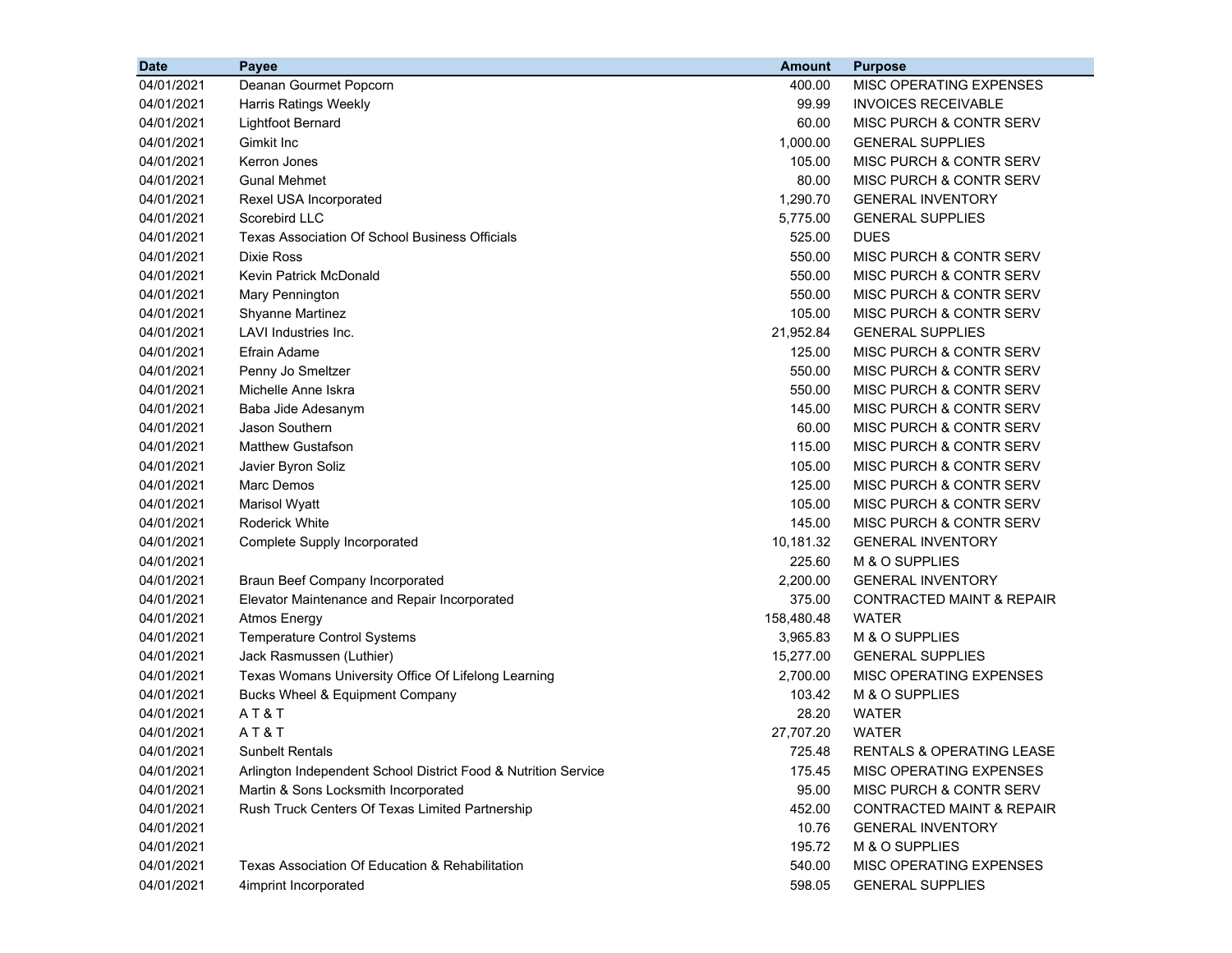| <b>Date</b> | Payee                                                      | <b>Amount</b> | <b>Purpose</b>                       |
|-------------|------------------------------------------------------------|---------------|--------------------------------------|
| 04/01/2021  | Wyatt Marissa                                              | 105.00        | MISC PURCH & CONTR SERV              |
| 04/01/2021  | SiteOne Landscape Supply Holding LLC                       | 1,534.07      | M & O SUPPLIES                       |
| 04/01/2021  | <b>Flinn Scientific</b>                                    | 25.50         | <b>GENERAL SUPPLIES</b>              |
| 04/01/2021  | Gopher Sport Equipment                                     | 466.83        | <b>GENERAL SUPPLIES</b>              |
| 04/01/2021  | Midwest Technology Products Tx0025                         | 840.70        | <b>GENERAL SUPPLIES</b>              |
| 04/01/2021  | Music In Motion Incorporated                               | 1,234.74      | <b>GENERAL SUPPLIES</b>              |
| 04/01/2021  | Paxton Patterson                                           | 344.91        | <b>GENERAL SUPPLIES</b>              |
| 04/01/2021  | Perma Bound                                                | 4,332.60      | <b>READING MATERIALS</b>             |
| 04/01/2021  | <b>Pyramid School Products</b>                             | 987.77        | <b>GENERAL SUPPLIES</b>              |
| 04/01/2021  | Sentinel The Alarm Company                                 | 4,728.99      | <b>CONTRACTED MAINT &amp; REPAIR</b> |
| 04/01/2021  | Chas F Williams Company Incorporated                       | 391.00        | M & O SUPPLIES                       |
| 04/01/2021  | <b>Texas Classroom Teachers Association</b>                | 240.81        | UNITED FUND                          |
| 04/01/2021  | United Educators Association                               | 40,197.65     | UNITED FUND                          |
| 04/01/2021  | Texas United School Employees Local 100                    | 14.99         | UNITED FUND                          |
| 04/01/2021  | <b>Texas Guaranteed Student Loan Corporation</b>           | 2,490.57      | UNITED FUND                          |
| 04/01/2021  | Arlington Education Foundation                             | 522.00        | AISD EDUCATION FOUNDATION            |
| 04/01/2021  | Truman Tim Chapter 13 Trustee                              | 12,707.00     | UNITED FUND                          |
| 04/01/2021  | <b>United States Treasury</b>                              | 635.00        | FED INC TAX WITHHOLDING              |
| 04/01/2021  | Family And Consumer Sciences Teachers Association Of Texas | 27.09         | AISD EDUCATION FOUNDATION            |
| 04/01/2021  | Region Xi Teacher Preparation Program                      | 680.10        | <b>INVOICES RECEIVABLE</b>           |
| 04/01/2021  | <b>Education Service Center Region X</b>                   | 450.00        | <b>INVOICES RECEIVABLE</b>           |
| 04/01/2021  | Texas Association Of Secondary School Principals           | 150.83        | UNITED FUND                          |
| 04/01/2021  | Association Of Texas Professional Teachers Local           | 393.25        | UNITED FUND                          |
| 04/01/2021  | Association Of Texas Professional Educators State          | 6,159.87      | UNITED FUND                          |
| 04/01/2021  | <b>Education Career Alternatives Program</b>               | 17,975.00     | <b>INVOICES RECEIVABLE</b>           |
| 04/01/2021  | Pam Bassel Chapter 13 Trustee                              | 10,199.00     | UNITED FUND                          |
| 04/01/2021  | Department of Children and Family Services - Louisiana     | 943.72        | UNITED FUND                          |
| 04/01/2021  | <b>Trellis Company</b>                                     | 1,186.58      | UNITED FUND                          |
| 04/01/2021  | <b>Support Payment Clearinghouse</b>                       | 864.00        | UNITED FUND                          |
| 04/01/2021  | Powers Tom Chapter 13 Trustee                              | 2,589.00      | UNITED FUND                          |
| 04/01/2021  | <b>ACT Houston At Dallas</b>                               | 428.00        | <b>INVOICES RECEIVABLE</b>           |
| 04/01/2021  | Texas Teachers Alternative Certification Program           | 33,872.50     | <b>INVOICES RECEIVABLE</b>           |
| 04/01/2021  | <b>Texas American Federation Of Teachers</b>               | 43.74         | UNITED FUND                          |
| 04/01/2021  | Educational Employees Credit Union - HSA                   | 104,484.23    | DENTAL INSURANCE                     |
| 04/01/2021  | <b>Educational Employees Credit Union</b>                  | 95,003.72     | DUE TO CREDIT UNION                  |
| 04/01/2021  | <b>Texas State Teachers Association</b>                    | 3,160.06      | UNITED FUND                          |
| 04/01/2021  | Jeffrey Carney                                             | 57.65         | LIONS CLUB CONCESSIONS               |
| 04/01/2021  | Andres Gomez                                               | 61.15         | LIONS CLUB CONCESSIONS               |
| 04/01/2021  | Victoria Latham                                            | 21.65         | LIONS CLUB CONCESSIONS               |
| 04/01/2021  | Patsy Reyes                                                | 58.45         | LIONS CLUB CONCESSIONS               |
| 04/01/2021  | Olga Reynolds                                              | 88.95         | LIONS CLUB CONCESSIONS               |
| 04/01/2021  | Sheila Rice                                                | 53.25         | LIONS CLUB CONCESSIONS               |
| 04/01/2021  | Robin Rodriguez                                            | 31.95         | LIONS CLUB CONCESSIONS               |
|             |                                                            |               |                                      |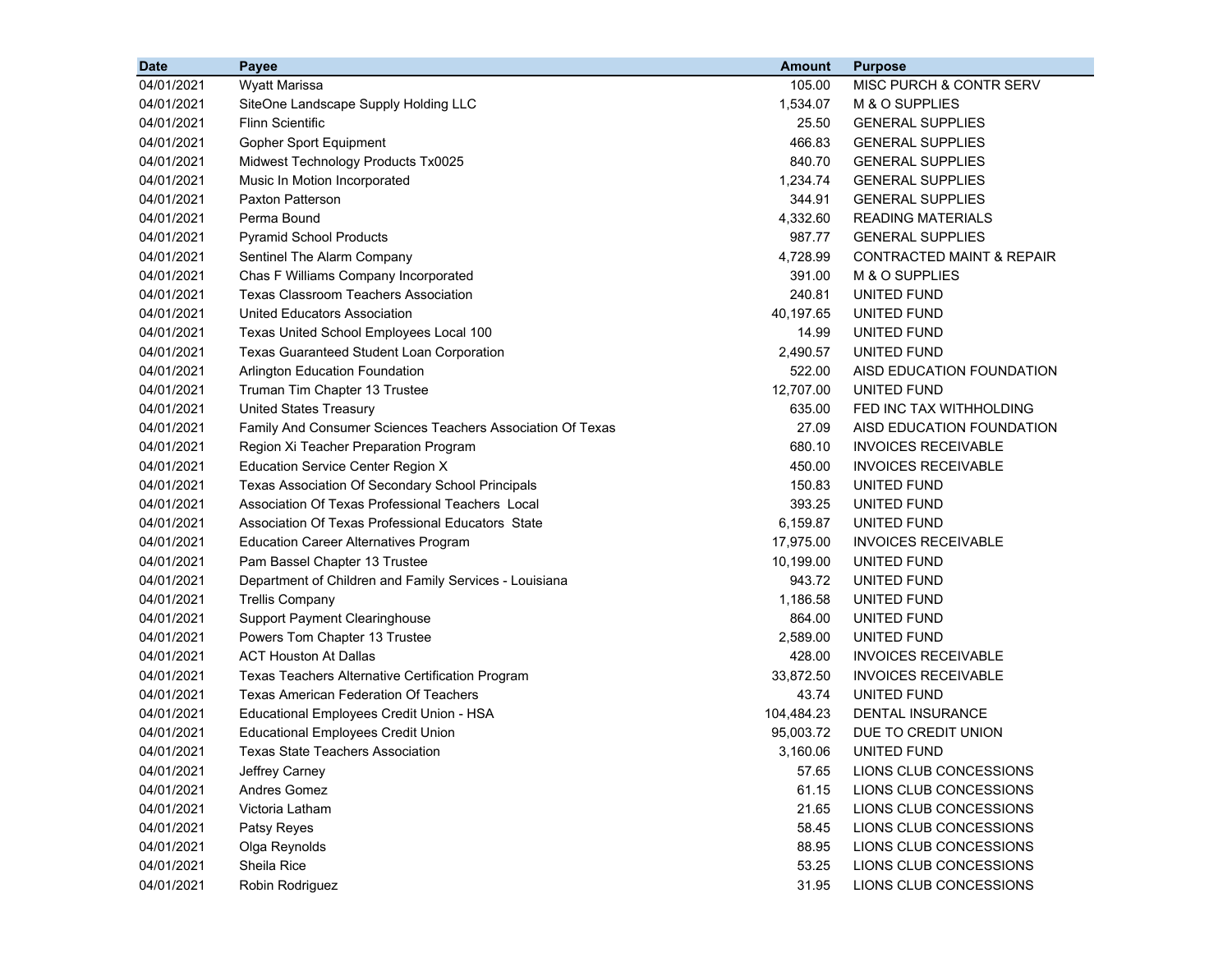| <b>Date</b> | Payee                                             | <b>Amount</b> | <b>Purpose</b>                       |
|-------------|---------------------------------------------------|---------------|--------------------------------------|
| 04/01/2021  | Rosa Rojas                                        | 3.35          | LIONS CLUB CONCESSIONS               |
| 04/01/2021  | Latoya Tatum                                      | 75.20         | LIONS CLUB CONCESSIONS               |
| 04/01/2021  | <b>Hattie West</b>                                | 14.90         | LIONS CLUB CONCESSIONS               |
| 04/01/2021  | Zabette Wills                                     | 37.40         | LIONS CLUB CONCESSIONS               |
| 04/01/2021  | J P Morgan Chase Bank - For SUA payments          | 318,395.81    | <b>Credit Card Payable</b>           |
| 04/01/2021  | United Educators Association                      | 3,468.71      | UNITED FUND                          |
| 04/01/2021  | Texas United School Employees Local 100           | 15.00         | UNITED FUND                          |
| 04/01/2021  | Texas United School Employees Local 100           | 41.58         | UNITED FUND                          |
| 04/01/2021  | <b>Texas Guaranteed Student Loan Corporation</b>  | 700.55        | UNITED FUND                          |
| 04/01/2021  | Arlington Education Foundation                    | 43.00         | AISD EDUCATION FOUNDATION            |
| 04/01/2021  | Truman Tim Chapter 13 Trustee                     | 542.31        | UNITED FUND                          |
| 04/01/2021  | Truman Tim Chapter 13 Trustee                     | 165.00        | UNITED FUND                          |
| 04/01/2021  | Association Of Texas Professional Teachers Local  | 2.90          | UNITED FUND                          |
| 04/01/2021  | Association Of Texas Professional Teachers Local  | 11.25         | UNITED FUND                          |
| 04/01/2021  | Association Of Texas Professional Educators State | 252.50        | UNITED FUND                          |
| 04/01/2021  | Association Of Texas Professional Educators State | 17.35         | UNITED FUND                          |
| 04/01/2021  | California State Disbursement Unit                | 350.00        | UNITED FUND                          |
| 04/01/2021  | Pam Bassel Chapter 13 Trustee                     | 1,200.00      | UNITED FUND                          |
| 04/01/2021  | Tennessee Child Support                           | 109.00        | UNITED FUND                          |
| 04/01/2021  | Educational Employees Credit Union - HSA          | 6,635.23      | DENTAL INSURANCE                     |
| 04/01/2021  | <b>Educational Employees Credit Union</b>         | 8,145.75      | DUE TO CREDIT UNION                  |
| 04/01/2021  | <b>Texas State Teachers Association</b>           | 113.94        | UNITED FUND                          |
| 04/01/2021  | Kroger                                            | 206.05        | <b>GENERAL SUPPLIES</b>              |
| 04/01/2021  | Office Depot                                      | 427.66        | <b>GENERAL SUPPLIES</b>              |
| 04/01/2021  | Anixter Incorporated                              | 3,903.61      | <b>CONTRACTED MAINT &amp; REPAIR</b> |
| 04/01/2021  | Crawford Electric Supply Company                  | 73.60         | M & O SUPPLIES                       |
| 04/01/2021  | Dr Pepper Snapple Group                           | 120.40        | MISC OPERATING EXPENSES              |
| 04/01/2021  | <b>Hotsy Equipment Company</b>                    | 2,108.90      | CONTRACTED MAINT & REPAIR            |
| 04/01/2021  | Reeder Concrete, Inc.                             | 6,884.00      | CONTRACTED MAINT & REPAIR            |
| 04/01/2021  |                                                   | (344.20)      | <b>RETAINAGE</b>                     |
| 04/01/2021  | Nasco                                             | 403.42        | <b>GENERAL SUPPLIES</b>              |
| 04/01/2021  | <b>Blick Art Materials</b>                        | 112.11        | <b>GENERAL SUPPLIES</b>              |
| 04/01/2021  | Austin Turf & Tractor                             | 65.21         | M & O SUPPLIES                       |
| 04/01/2021  | <b>Flinn Scientific</b>                           | 326.70        | <b>GENERAL SUPPLIES</b>              |
| 04/01/2021  | Earthtek, Inc                                     | 24,606.00     | <b>CONTRACTED MAINT &amp; REPAIR</b> |
| 04/07/2021  | Shanna Allen                                      | 60.29         | <b>EMPLOYEE TRAVEL</b>               |
| 04/07/2021  | Lorena Ballou                                     | 15.68         | <b>EMPLOYEE TRAVEL</b>               |
| 04/07/2021  | Amiesha Brown                                     | 18.94         | <b>EMPLOYEE TRAVEL</b>               |
| 04/07/2021  | Graciela Cantu                                    | 28.52         | <b>EMPLOYEE TRAVEL</b>               |
| 04/07/2021  | <b>Moises Carmona-Morales</b>                     | 64.57         | <b>EMPLOYEE TRAVEL</b>               |
| 04/07/2021  | Michelle Carone                                   | 16.75         | <b>EMPLOYEE TRAVEL</b>               |
| 04/07/2021  | Mireya Chavez                                     | 34.08         | <b>EMPLOYEE TRAVEL</b>               |
| 04/07/2021  | Lauren Daniels                                    | 111.71        | <b>EMPLOYEE TRAVEL</b>               |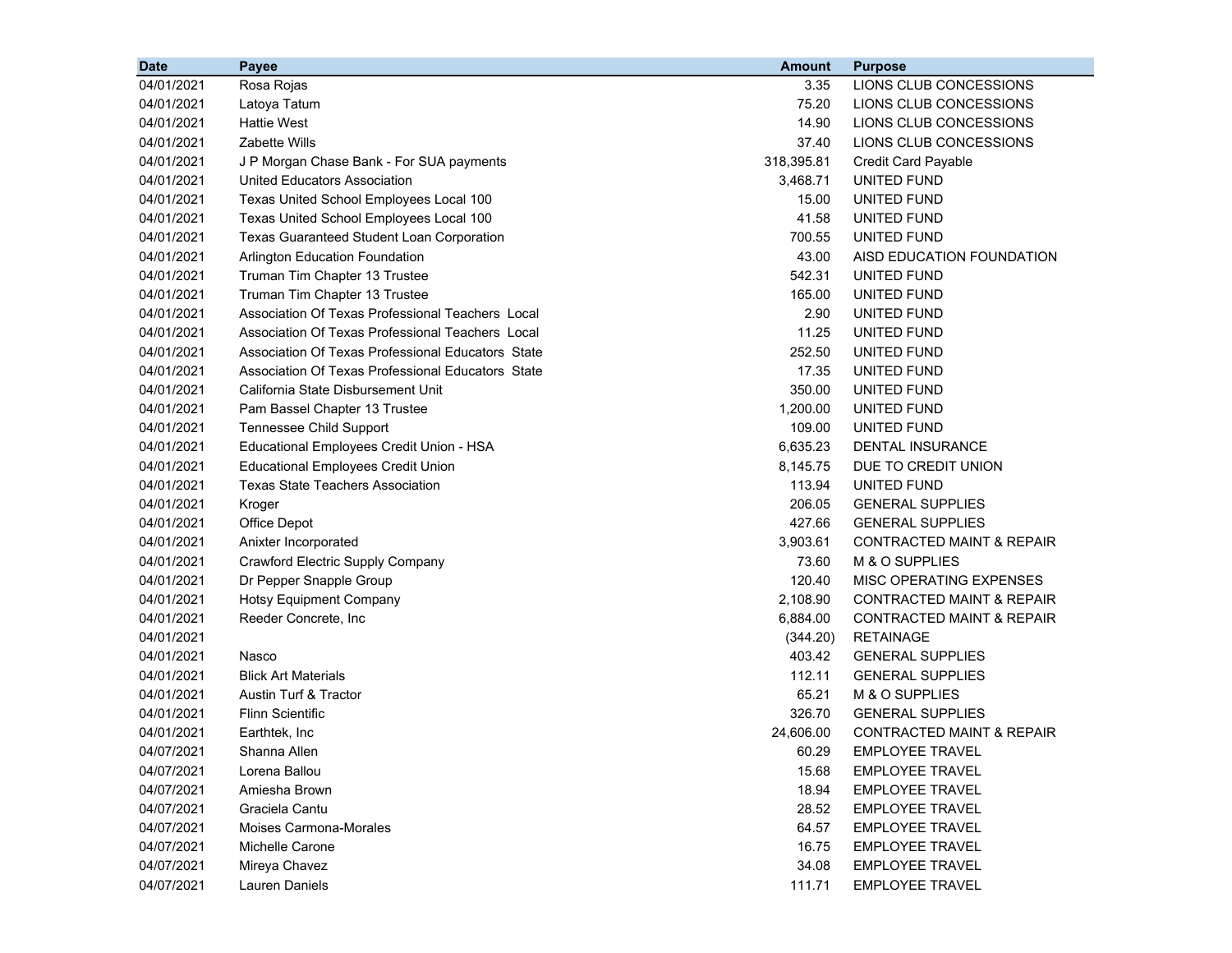| <b>Date</b> | <b>Payee</b>                                            | <b>Amount</b> | <b>Purpose</b>                       |
|-------------|---------------------------------------------------------|---------------|--------------------------------------|
| 04/07/2021  | Jennifer Dyer                                           | 172.70        | <b>EMPLOYEE TRAVEL</b>               |
| 04/07/2021  | Chelsea Galbraith                                       | 27.39         | <b>EMPLOYEE TRAVEL</b>               |
| 04/07/2021  | Lesly Galeana                                           | 48.85         | <b>EMPLOYEE TRAVEL</b>               |
| 04/07/2021  | <b>Marisol Garcia</b>                                   | 51.36         | <b>EMPLOYEE TRAVEL</b>               |
| 04/07/2021  | Gina Glidewell                                          | 76.29         | <b>EMPLOYEE TRAVEL</b>               |
| 04/07/2021  | <b>Blanca Gonzalez</b>                                  | 5.83          | <b>EMPLOYEE TRAVEL</b>               |
| 04/07/2021  | Kristen Hamilton                                        | 55.21         | <b>EMPLOYEE TRAVEL</b>               |
| 04/07/2021  | Lisa Harvey                                             | 11.78         | <b>EMPLOYEE TRAVEL</b>               |
| 04/07/2021  | Carmen Hernandez Cordero                                | 30.12         | <b>EMPLOYEE TRAVEL</b>               |
| 04/07/2021  | <b>Billy Jenkins</b>                                    | 95.55         | <b>EMPLOYEE TRAVEL</b>               |
| 04/07/2021  | Adriana Lopez                                           | 56.76         | <b>EMPLOYEE TRAVEL</b>               |
| 04/07/2021  | Frederick Moore                                         | 35.74         | <b>EMPLOYEE TRAVEL</b>               |
| 04/07/2021  | Carla Mullen                                            | 37.13         | <b>EMPLOYEE TRAVEL</b>               |
| 04/07/2021  | Kristina Neira                                          | 12.04         | <b>EMPLOYEE TRAVEL</b>               |
| 04/07/2021  | <b>Chablif Nichols</b>                                  | 6.42          | <b>EMPLOYEE TRAVEL</b>               |
| 04/07/2021  | Ellen Elizabeth Page                                    | 17.28         | <b>EMPLOYEE TRAVEL</b>               |
| 04/07/2021  | Ana Ramirez                                             | 26.38         | <b>EMPLOYEE TRAVEL</b>               |
| 04/07/2021  | Corey Robinson                                          | 167.03        | <b>EMPLOYEE TRAVEL</b>               |
| 04/07/2021  | Mary Ann Romero                                         | 66.98         | <b>EMPLOYEE TRAVEL</b>               |
| 04/07/2021  | Sydnie Rose                                             | 116.00        | MISC OPERATING EXPENSES              |
| 04/07/2021  | <b>Robert Sessions</b>                                  | 95.07         | <b>EMPLOYEE TRAVEL</b>               |
| 04/07/2021  | Donald Sibley                                           | 9.68          | <b>EMPLOYEE TRAVEL</b>               |
| 04/07/2021  | Steven Smith                                            | 109.14        | <b>EMPLOYEE TRAVEL</b>               |
| 04/07/2021  | Catherine Strawn                                        | 58.37         | <b>EMPLOYEE TRAVEL</b>               |
| 04/07/2021  | <b>Derrick Talton</b>                                   | 27.29         | <b>EMPLOYEE TRAVEL</b>               |
| 04/07/2021  | <b>Robert Wager</b>                                     | 136.69        | <b>EMPLOYEE TRAVEL</b>               |
| 04/07/2021  | <b>Pavement Services Corporation</b>                    | 6,183.00      | <b>CONTRACTED MAINT &amp; REPAIR</b> |
| 04/07/2021  | <b>Grainger Industrial Supply</b>                       | 2,866.91      | <b>GENERAL SUPPLIES</b>              |
| 04/07/2021  | Qep Incorporated                                        | 55.50         | <b>READING MATERIALS</b>             |
| 04/07/2021  | American Ceramic Supply Company                         | 8,375.00      | <b>GENERAL SUPPLIES</b>              |
| 04/07/2021  | Hoshizaki South Central Distribution Center             | 677.35        | M & O SUPPLIES                       |
| 04/07/2021  | Texas Christian University Office Of Extended Education | 175.00        | MISC OPERATING EXPENSES              |
| 04/07/2021  | Texas Christian University Office Of Extended Education | 350.00        | MISC OPERATING EXPENSES              |
| 04/07/2021  | Home Depot Pro                                          | 124.85        | <b>GENERAL SUPPLIES</b>              |
| 04/07/2021  |                                                         | 1,145.79      | M & O SUPPLIES                       |
| 04/07/2021  | Home Depot Pro                                          |               | M & O SUPPLIES                       |
| 04/07/2021  | Apex Supply Company                                     | 469.94        | <b>CONTRACTED MAINT &amp; REPAIR</b> |
| 04/07/2021  |                                                         | 1,221.54      | M & O SUPPLIES                       |
| 04/07/2021  | Kroger                                                  | 702.32        | <b>GENERAL SUPPLIES</b>              |
| 04/07/2021  | National Association For Bilingual Education            | 190.00        | MISC OPERATING EXPENSES              |
| 04/07/2021  | National Association For Bilingual Education            | 190.00        | MISC OPERATING EXPENSES              |
| 04/07/2021  | National Association For Bilingual Education            | 570.00        | MISC OPERATING EXPENSES              |
| 04/07/2021  | National Association For Bilingual Education            | 190.00        | MISC OPERATING EXPENSES              |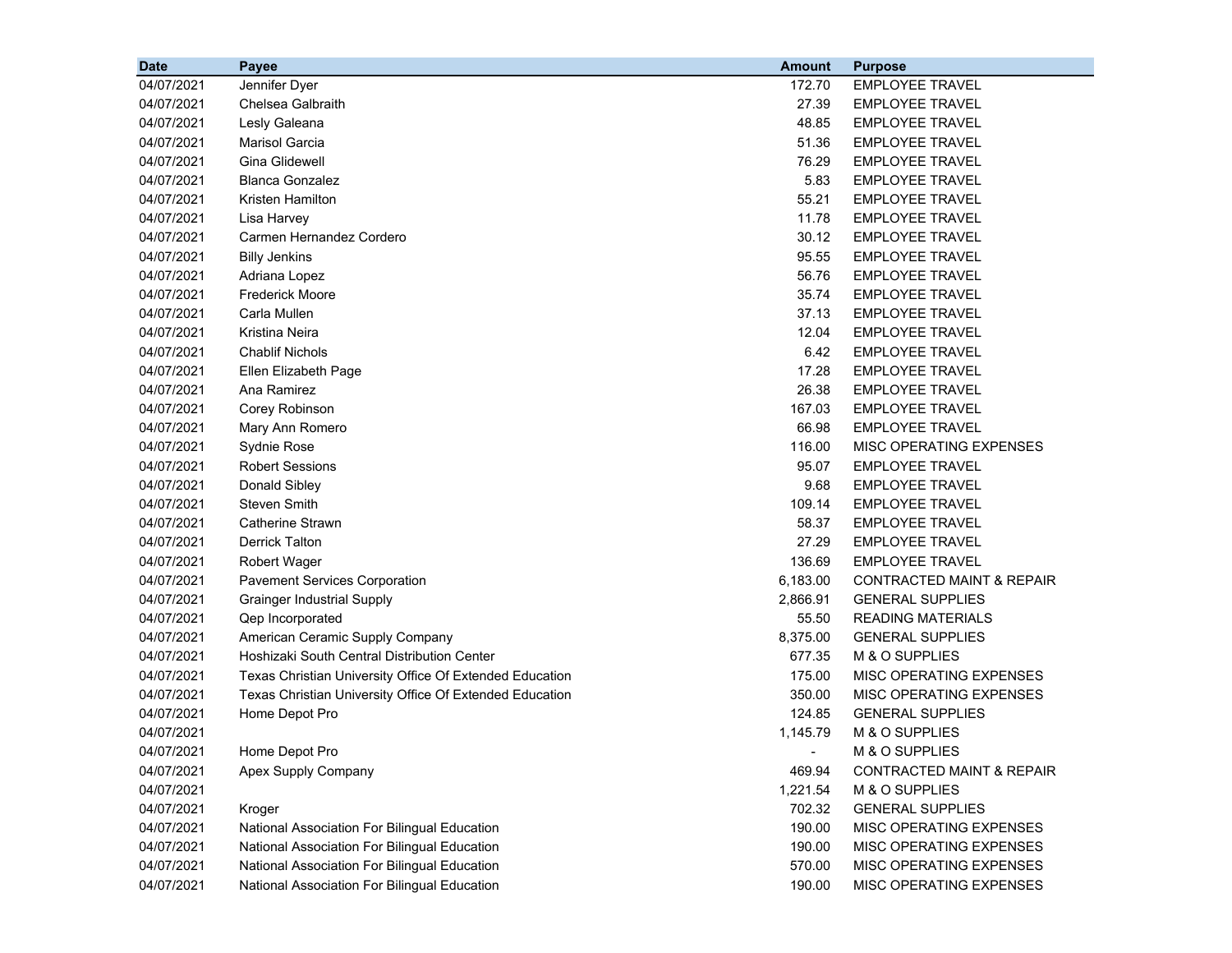| <b>Date</b> | Payee                                       | <b>Amount</b> | <b>Purpose</b>                       |
|-------------|---------------------------------------------|---------------|--------------------------------------|
| 04/07/2021  | United Refrigeration Incorporated           | 85.84         | M & O SUPPLIES                       |
| 04/07/2021  | <b>Rifton Equipment</b>                     | 138.75        | <b>GENERAL SUPPLIES</b>              |
| 04/07/2021  | Really Good Stuff                           | 1,630.83      | <b>GENERAL SUPPLIES</b>              |
| 04/07/2021  | <b>Elliott Electric Supply</b>              | 1,160.05      | M & O SUPPLIES                       |
| 04/07/2021  | Interquest Detection Canines Of North Texas | 3,870.00      | MISC PURCH & CONTR SERV              |
| 04/07/2021  | River Legacy Foundation                     | 35,190.00     | MISC OPERATING EXPENSES              |
| 04/07/2021  |                                             | 27,855.00     | STUDENT TVL*NO AISD BUSES            |
| 04/07/2021  | <b>Dell Marketing</b>                       | 34.39         | <b>GENERAL SUPPLIES</b>              |
| 04/07/2021  | Booksource                                  | 12,279.44     | <b>READING MATERIALS</b>             |
| 04/07/2021  | Raymond Turco And Associates                | 2,500.00      | MISC PURCH & CONTR SERV              |
| 04/07/2021  | <b>Masters Distribution Systems</b>         | 7,700.40      | <b>FOOD</b>                          |
| 04/07/2021  |                                             | 12,878.10     | MISC OPERATING EXPENSES              |
| 04/07/2021  | D & J Sports Incorporated                   | 7,500.00      | <b>GENERAL SUPPLIES</b>              |
| 04/07/2021  | <b>Paradise Produce</b>                     | 12,130.80     | <b>FOOD</b>                          |
| 04/07/2021  | Visual Impact                               | 240.00        | <b>GENERAL SUPPLIES</b>              |
| 04/07/2021  | Texas Art Education Association             | 80.00         | STUDENT TVL*NO AISD BUSES            |
| 04/07/2021  | University Of Texas @ Austin TSSEC and UIL  | 24.00         | <b>READING MATERIALS</b>             |
| 04/07/2021  | Fastsigns                                   | 497.45        | <b>GENERAL SUPPLIES</b>              |
| 04/07/2021  |                                             | 300.00        | M & O SUPPLIES                       |
| 04/07/2021  | PPG Architectural Finishes, Inc.            | 559.88        | M & O SUPPLIES                       |
| 04/07/2021  | Airgas Southwest Incorporated               | 3,900.20      | <b>GENERAL SUPPLIES</b>              |
| 04/07/2021  |                                             | 380.37        | <b>RENTALS &amp; OPERATING LEASE</b> |
| 04/07/2021  | <b>Concentra Medical Centers</b>            | 221.00        | MISC OPERATING EXPENSES              |
| 04/07/2021  | Schwans Food Service Incorporated           | 9,793.48      | <b>GENERAL INVENTORY</b>             |
| 04/07/2021  | Office Depot                                | 7,791.33      | <b>GENERAL SUPPLIES</b>              |
| 04/07/2021  | S & S Worldwide                             | 73.33         | <b>GENERAL SUPPLIES</b>              |
| 04/07/2021  | Kennedale Independent School District       | 267.63        | MISC OPERATING EXPENSES              |
| 04/07/2021  | <b>Texas Computer Education Association</b> | 99.00         | MISC OPERATING EXPENSES              |
| 04/07/2021  | Bernd Mac                                   | 743.60        | MISC PURCH & CONTR SERV              |
| 04/07/2021  | B & H Photo Video                           | 1,640.36      | <b>GENERAL SUPPLIES</b>              |
| 04/07/2021  | <b>CDW Government Incorporated</b>          | 1,567.50      | <b>GENERAL SUPPLIES</b>              |
| 04/07/2021  | Lab Resources Incorporated                  | 3,819.00      | <b>GENERAL SUPPLIES</b>              |
| 04/07/2021  | C & P Pump Services Incorporated            | 2,750.00      | M & O SUPPLIES                       |
| 04/07/2021  | <b>Td Industries Limited</b>                | 66,300.47     | <b>CONTRACTED MAINT &amp; REPAIR</b> |
| 04/07/2021  |                                             | 45,000.00     | <b>GENERAL SUPPLIES</b>              |
| 04/07/2021  | Aerowave Technologies                       | 678.04        | <b>GENERAL SUPPLIES</b>              |
| 04/07/2021  |                                             | 2,462.00      | M & O SUPPLIES                       |
| 04/07/2021  | Genesis II Incorporated                     | 3,883.50      | <b>GENERAL INVENTORY</b>             |
| 04/07/2021  | Govconnection Incorporated                  | 1,445.00      | <b>GENERAL SUPPLIES</b>              |
| 04/07/2021  | Junior Library Guild                        | 515.70        | <b>READING MATERIALS</b>             |
| 04/07/2021  | Key Poulan Music                            | 2,000.00      | MISC PURCH & CONTR SERV              |
| 04/07/2021  | Delcom Group                                | 163.34        | <b>GENERAL SUPPLIES</b>              |
| 04/07/2021  | Pacific Learning Incorporated               | 5,211.00      | <b>READING MATERIALS</b>             |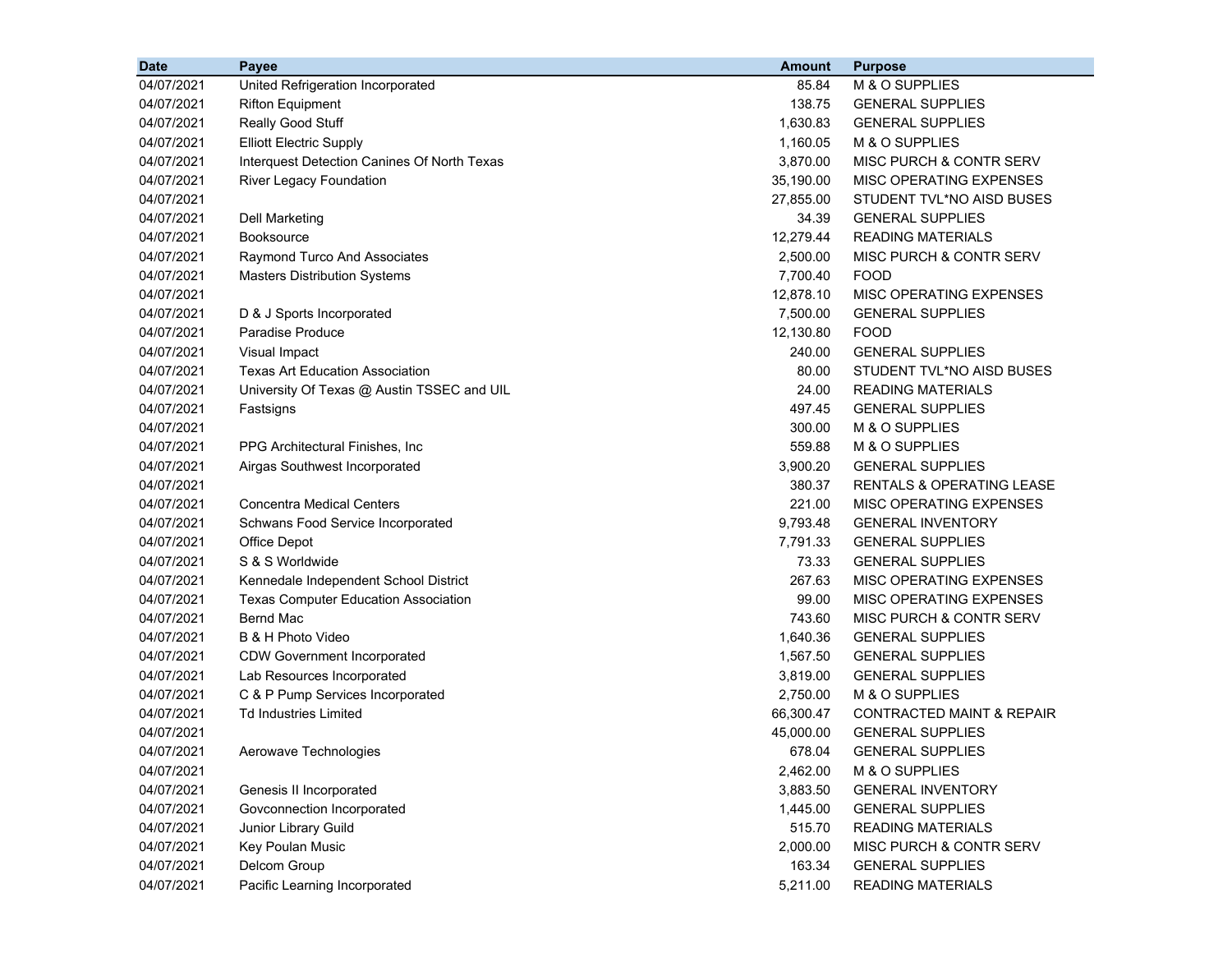| <b>Date</b> | Payee                                                         | <b>Amount</b> | <b>Purpose</b>                       |
|-------------|---------------------------------------------------------------|---------------|--------------------------------------|
| 04/07/2021  | <b>ProComputing Corporation</b>                               | 165.00        | <b>CONTRACTED MAINT &amp; REPAIR</b> |
| 04/07/2021  | R & H Parts And Service                                       | 935.34        | M & O SUPPLIES                       |
| 04/07/2021  | Henry Schein Incorporated                                     | 430.52        | <b>GENERAL SUPPLIES</b>              |
| 04/07/2021  | Phillips Welding Supply Incorporated - Id #Arisd              | 1,583.72      | <b>GENERAL SUPPLIES</b>              |
| 04/07/2021  | Apple Computer Incorporated                                   | 2,836.00      | <b>GENERAL SUPPLIES</b>              |
| 04/07/2021  | Pitsco Education                                              | 1,365.14      | <b>GENERAL SUPPLIES</b>              |
| 04/07/2021  | ETA hand2mind                                                 | 400.71        | <b>GENERAL INVENTORY</b>             |
| 04/07/2021  |                                                               | 1,339.41      | <b>GENERAL SUPPLIES</b>              |
| 04/07/2021  | C D Hartnett Company                                          | 586.44        | <b>GENERAL INVENTORY</b>             |
| 04/07/2021  |                                                               | (0.00)        | LIONS CLUB CONCESSIONS               |
| 04/07/2021  | Bureau Of Education & Research                                | 558.00        | MISC OPERATING EXPENSES              |
| 04/07/2021  | J W Pepper & Son Incorporated                                 | 41.49         | <b>GENERAL SUPPLIES</b>              |
| 04/07/2021  | <b>Accurate Tune</b>                                          | 99.00         | CONTRACTED MAINT & REPAIR            |
| 04/07/2021  | Health Occupations Students of America Texas Association Inc. | 935.00        | MISC OPERATING EXPENSES              |
| 04/07/2021  | Lewisville Independent School District                        | 311.51        | MISC OPERATING EXPENSES              |
| 04/07/2021  | Arlington Hardware Incorporated #53                           | 132.05        | M & O SUPPLIES                       |
| 04/07/2021  | Psychological Assessment Resources Incorporated (Par)         | 2,335.61      | <b>TESTING MATERIALS</b>             |
| 04/07/2021  | Dallas Independent School District                            | 197.04        | MISC OPERATING EXPENSES              |
| 04/07/2021  | <b>Super Duper Publications</b>                               | 612.18        | <b>GENERAL SUPPLIES</b>              |
| 04/07/2021  | Welch John                                                    | 825.00        | MISC PURCH & CONTR SERV              |
| 04/07/2021  | <b>UPS</b>                                                    | 20.48         | <b>GENERAL SUPPLIES</b>              |
| 04/07/2021  | <b>EBS(Educational Based Services)</b>                        | 5,418.63      | MISC PURCH & CONTR SERV              |
| 04/07/2021  | <b>Total Maintenance Solutions-South</b>                      | 310.09        | M & O SUPPLIES                       |
| 04/07/2021  | Nicholson Scott Jr                                            | 100.00        | MISC PURCH & CONTR SERV              |
| 04/07/2021  | Inspired Imaging                                              | 350.00        | <b>INVOICES RECEIVABLE</b>           |
| 04/07/2021  | Monarch Trophy Studio                                         | 8.90          | <b>GENERAL SUPPLIES</b>              |
| 04/07/2021  | <b>Menard Aaron</b>                                           | 50.00         | MISC PURCH & CONTR SERV              |
| 04/07/2021  | <b>Texas Energy Managers Association</b>                      | 1,200.00      | MISC PURCH & CONTR SERV              |
| 04/07/2021  | <b>DWR Fence</b>                                              | 17,750.00     | <b>CONTRACTED MAINT &amp; REPAIR</b> |
| 04/07/2021  | Jones Brian                                                   | 306.00        | MISC PURCH & CONTR SERV              |
| 04/07/2021  | Namil Abdelmoula                                              | 165.00        | MISC PURCH & CONTR SERV              |
| 04/07/2021  | <b>White Roderick</b>                                         | 145.00        | MISC PURCH & CONTR SERV              |
| 04/07/2021  | Ferrellgas, Incorporated                                      | 10,127.16     | <b>GENERAL INVENTORY</b>             |
| 04/07/2021  | <b>Butane-Propane News</b>                                    | 195.00        | <b>READING MATERIALS</b>             |
| 04/07/2021  | U S Bank                                                      | 1,790.00      | OTHER DEBT FEES                      |
| 04/07/2021  | Automatic Sprinkler of Texas Incorporated                     | 20,841.00     | CONTRACTED MAINT & REPAIR            |
| 04/07/2021  |                                                               | 11,304.00     | M & O SUPPLIES                       |
| 04/07/2021  | <b>Klavitter Robert</b>                                       | 215.00        | MISC PURCH & CONTR SERV              |
| 04/07/2021  | Woodman Tom                                                   | 216.00        | MISC PURCH & CONTR SERV              |
| 04/07/2021  | <b>Cramer Tony</b>                                            | 223.00        | MISC PURCH & CONTR SERV              |
| 04/07/2021  | Hicks Ann                                                     | 80.00         | MISC PURCH & CONTR SERV              |
| 04/07/2021  | Perez John J                                                  | 80.00         | MISC PURCH & CONTR SERV              |
| 04/07/2021  | Richardson Kerry                                              | 125.00        | MISC PURCH & CONTR SERV              |
|             |                                                               |               |                                      |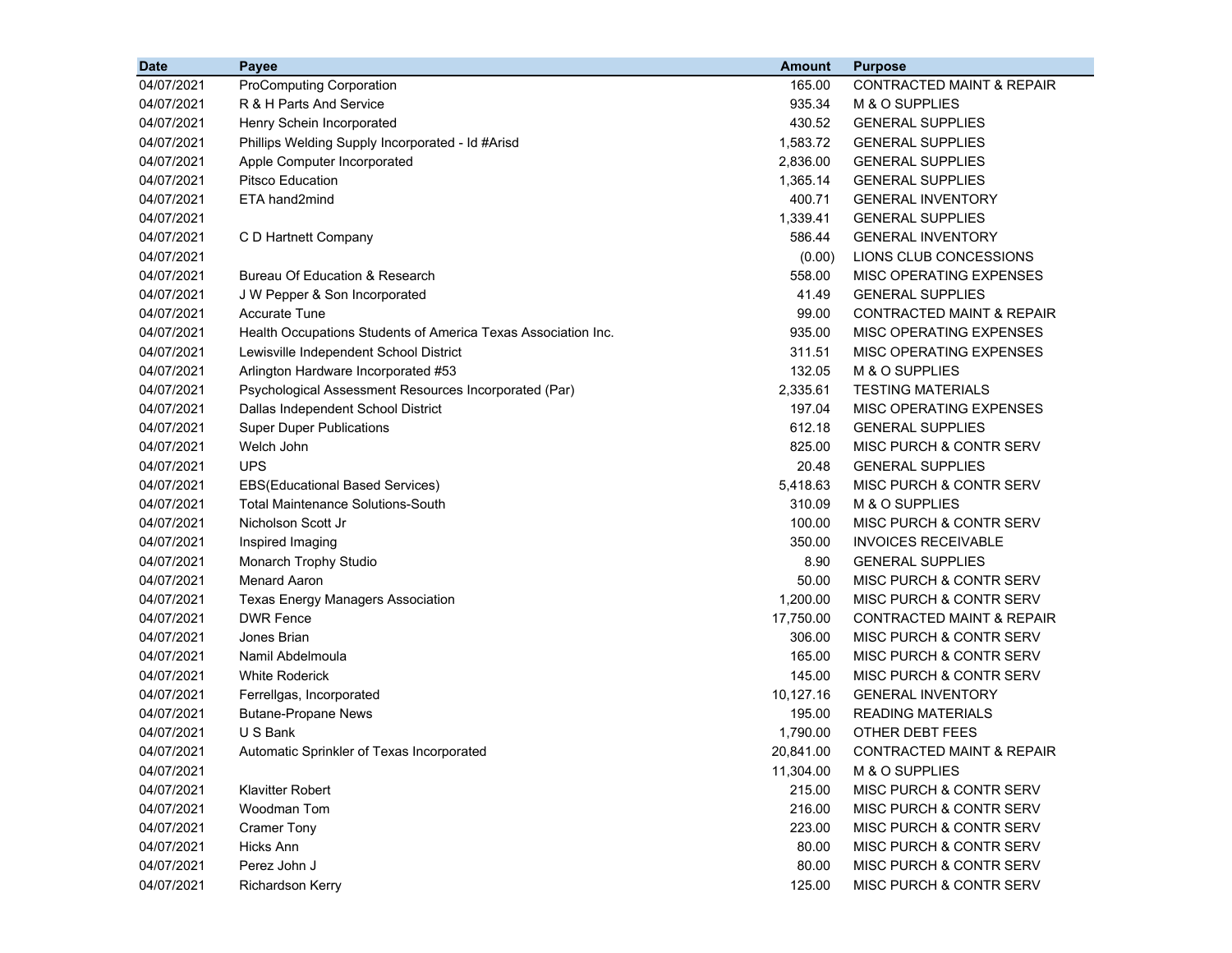| <b>Date</b> | <b>Payee</b>                                 | <b>Amount</b> | <b>Purpose</b>                       |
|-------------|----------------------------------------------|---------------|--------------------------------------|
| 04/07/2021  | Huie Jennifer                                | 125.00        | MISC PURCH & CONTR SERV              |
| 04/07/2021  | Obrien Mickey                                | 105.00        | MISC PURCH & CONTR SERV              |
| 04/07/2021  | <b>Klapproth David</b>                       | 125.00        | MISC PURCH & CONTR SERV              |
| 04/07/2021  | <b>Golden Graduation Services</b>            | 850.50        | <b>GENERAL SUPPLIES</b>              |
| 04/07/2021  | Session Kyron                                | 75.00         | MISC PURCH & CONTR SERV              |
| 04/07/2021  | Robert D. Lee                                | 412.50        | MISC PURCH & CONTR SERV              |
| 04/07/2021  | BrandEra, Inc.                               | 16,547.79     | MISC OPERATING EXPENSES              |
| 04/07/2021  | One Source Staffing Corporation              | 6,166.68      | <b>MISC PURCH &amp; CONTR SERV</b>   |
| 04/07/2021  | <b>Binswanger Glass</b>                      | 68.00         | CONTRACTED MAINT & REPAIR            |
| 04/07/2021  |                                              | 242.25        | M & O SUPPLIES                       |
| 04/07/2021  | Rhythm Band Instruments LLC                  | 959.30        | <b>GENERAL SUPPLIES</b>              |
| 04/07/2021  | Rhodes Jennifer                              | 330.00        | MISC PURCH & CONTR SERV              |
| 04/07/2021  | GF Educators, Inc.                           | 1,763.70      | <b>GENERAL SUPPLIES</b>              |
| 04/07/2021  | <b>McGrane Dennis</b>                        | 522.00        | <b>MISC PURCH &amp; CONTR SERV</b>   |
| 04/07/2021  | DFW Waste Oil Service, Incorporated          | 84.00         | CONTRACTED MAINT & REPAIR            |
| 04/07/2021  | <b>Thrasher Carlos M</b>                     | 125.00        | <b>MISC PURCH &amp; CONTR SERV</b>   |
| 04/07/2021  | <b>Integral Mathematics</b>                  | 786.50        | <b>GENERAL SUPPLIES</b>              |
| 04/07/2021  | Kikkoman International Inc                   | 711.48        | <b>GENERAL INVENTORY</b>             |
| 04/07/2021  | Kurz & Company                               | 6,683.54      | <b>FOOD</b>                          |
| 04/07/2021  | Accent Awards & Trophies, LLC                | 1,991.60      | <b>GENERAL SUPPLIES</b>              |
| 04/07/2021  |                                              | 1,165.50      | MISC OPERATING EXPENSES              |
| 04/07/2021  | <b>Ward's Science</b>                        | 63.14         | <b>GENERAL SUPPLIES</b>              |
| 04/07/2021  | 1st Choice Restaurant Equipment              | 67,225.48     | <b>FURN &amp; EQUIP &gt; \$5,000</b> |
| 04/07/2021  |                                              | 15,627.04     | M & O SUPPLIES                       |
| 04/07/2021  | Best Buy for Business                        | 1,643.88      | <b>GENERAL SUPPLIES</b>              |
| 04/07/2021  | Creative Bus Sales Inc                       | 97.92         | <b>GENERAL INVENTORY</b>             |
| 04/07/2021  | <b>Autonation Chevrolet</b>                  | 176.38        | M & O SUPPLIES                       |
| 04/07/2021  | Marks Johnathan                              | 394.00        | MISC PURCH & CONTR SERV              |
| 04/07/2021  | Arriaga Joshua Aaron                         | 525.00        | MISC PURCH & CONTR SERV              |
| 04/07/2021  | Paul Volponi                                 | 600.00        | <b>INVOICES RECEIVABLE</b>           |
| 04/07/2021  | Follett School Solutions, Inc.               | 2,150.00      | <b>GENERAL SUPPLIES</b>              |
| 04/07/2021  |                                              | 4,129.99      | <b>READING MATERIALS</b>             |
| 04/07/2021  | Lone Star Furnishings LLC                    | 445.60        | <b>GENERAL SUPPLIES</b>              |
| 04/07/2021  | Crawford Electric Supply Company             | 558.17        | M & O SUPPLIES                       |
| 04/07/2021  | Engage2learn                                 | 114,220.00    | <b>MISC PURCH &amp; CONTR SERV</b>   |
| 04/07/2021  | <b>Oxford University Press USA</b>           | 407.57        | <b>TEXTBOOKS</b>                     |
| 04/07/2021  | RD Lawns LLC                                 | 10,715.25     | CONTRACTED MAINT & REPAIR            |
| 04/07/2021  | Cyson Technology Group LLC                   | 8,254.10      | MISC PURCH & CONTR SERV              |
| 04/07/2021  | Results Coaching Global LLC                  | 150.00        | MISC OPERATING EXPENSES              |
| 04/07/2021  |                                              | 25,680.00     | MISC PURCH & CONTR SERV              |
| 04/07/2021  | Gallup, Inc.                                 | 60,000.00     | MISC PURCH & CONTR SERV              |
| 04/07/2021  | <b>Tarrant County Tax Assessor-Collector</b> | 16.75         | MISC OPERATING EXPENSES              |
| 04/07/2021  | <b>Tarrant County Tax Assessor-Collector</b> | 33.50         | MISC OPERATING EXPENSES              |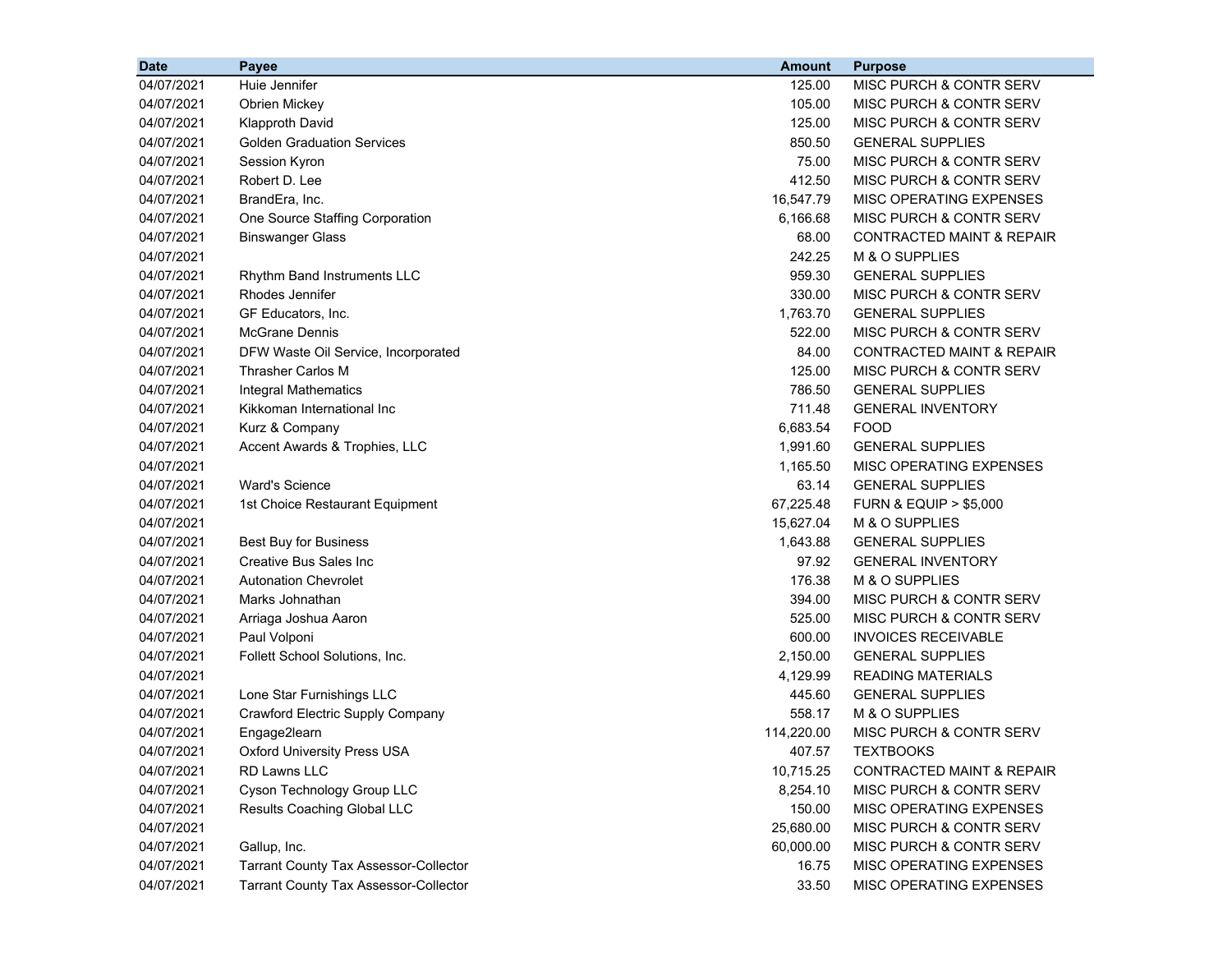| <b>Date</b> | <b>Payee</b>                                            | <b>Amount</b>  | <b>Purpose</b>                       |
|-------------|---------------------------------------------------------|----------------|--------------------------------------|
| 04/07/2021  | Safehaven Pest Control, LLC                             | 2,950.00       | <b>CONTRACTED MAINT &amp; REPAIR</b> |
| 04/07/2021  | Ferguson Enterprises, Inc.                              | 5,793.81       | <b>CONTRACTED MAINT &amp; REPAIR</b> |
| 04/07/2021  |                                                         | 80.22          | M & O SUPPLIES                       |
| 04/07/2021  | Big Game Sports Inc.                                    | 789.90         | <b>GENERAL SUPPLIES</b>              |
| 04/07/2021  | Data Recognition Corporation                            | 3,994.30       | <b>TESTING MATERIALS</b>             |
| 04/07/2021  | Association for Supervision & Curriculum Development    | 1,295.00       | <b>DUES</b>                          |
| 04/07/2021  |                                                         | 19,500.00      | MISC PURCH & CONTR SERV              |
| 04/07/2021  | <b>Education Galaxy LLC</b>                             | 4,400.00       | <b>GENERAL SUPPLIES</b>              |
| 04/07/2021  | <b>Bull Market Promotions, LLC</b>                      | 300.00         | <b>INVOICES RECEIVABLE</b>           |
| 04/07/2021  | Soland Hans                                             | 145.00         | MISC PURCH & CONTR SERV              |
| 04/07/2021  | Cardinal's Sport Center Incorporated                    | 382.70         | <b>GENERAL SUPPLIES</b>              |
| 04/07/2021  | Lowe's Home Centers, LLC                                | 471.83         | <b>GENERAL SUPPLIES</b>              |
| 04/07/2021  |                                                         | 548.70         | M & O SUPPLIES                       |
| 04/07/2021  | Tennis Outlet Inc.                                      | 2,932.87       | <b>GENERAL SUPPLIES</b>              |
| 04/07/2021  | <b>Williamson Music 1st</b>                             | 1,327.16       | <b>CONTRACTED MAINT &amp; REPAIR</b> |
| 04/07/2021  | <b>BrainPOP LLC</b>                                     | 2,950.00       | <b>GENERAL SUPPLIES</b>              |
| 04/07/2021  | Bill's Upholstery & Glass Shop Inc                      | 625.00         | <b>CONTRACTED MAINT &amp; REPAIR</b> |
| 04/07/2021  |                                                         | 495.00         | M & O SUPPLIES                       |
| 04/07/2021  | Flocabulary Inc                                         | 1,900.00       | <b>GENERAL SUPPLIES</b>              |
| 04/07/2021  | Moore Supply Co                                         | 466.32         | M & O SUPPLIES                       |
| 04/07/2021  | OTC Brands, Inc                                         | 366.87         | <b>GENERAL SUPPLIES</b>              |
| 04/07/2021  | Lincoln Electric Company                                | 573.32         | <b>GENERAL SUPPLIES</b>              |
| 04/07/2021  | Mavich LLC                                              | 891.00         | <b>GENERAL INVENTORY</b>             |
| 04/07/2021  |                                                         | $\blacksquare$ | LIONS CLUB CONCESSIONS               |
| 04/07/2021  | OverDrive, Inc                                          | 300.00         | <b>READING MATERIALS</b>             |
| 04/07/2021  | <b>Clever Items LLC</b>                                 | 3,295.30       | <b>GENERAL SUPPLIES</b>              |
| 04/07/2021  | Nasco                                                   | 1,901.65       | <b>GENERAL SUPPLIES</b>              |
| 04/07/2021  |                                                         | 104.40         | <b>INVOICES RECEIVABLE</b>           |
| 04/07/2021  | Winn Innovations LLC                                    | 37.50          | <b>GENERAL SUPPLIES</b>              |
| 04/07/2021  | Mohawk USA LLC                                          | 2,239.30       | <b>GENERAL SUPPLIES</b>              |
| 04/07/2021  | Learning A-Z LLC                                        | 1,866.00       | <b>GENERAL SUPPLIES</b>              |
| 04/07/2021  | <b>Foremost Telecommunications Corporation</b>          | 6,435.07       | <b>WATER</b>                         |
| 04/07/2021  | Sonova USA Inc.                                         | 17,109.00      | <b>GENERAL SUPPLIES</b>              |
| 04/07/2021  | Advanced Blending, Inc. DBA Last Group Enterprises Inc. | 3,282.81       | <b>GENERAL INVENTORY</b>             |
| 04/07/2021  | Chu, Brian Wenyi                                        | 412.50         | MISC PURCH & CONTR SERV              |
| 04/07/2021  | Price Right Professional Landscaping & Tree Service LLC | 56,950.00      | CONTRACTED MAINT & REPAIR            |
| 04/07/2021  | NAO Global Health LLC                                   | 68.07          | <b>GENERAL SUPPLIES</b>              |
| 04/07/2021  | Staples Inc/Staples Business Advantage                  | 975.44         | <b>GENERAL SUPPLIES</b>              |
| 04/07/2021  | <b>MSB Consulting</b>                                   | 1,129.64       | MISC PURCH & CONTR SERV              |
| 04/07/2021  | <b>Educational Consulting and Evaluations LLC</b>       | 2,700.00       | MISC PURCH & CONTR SERV              |
| 04/07/2021  | Moore Kristin                                           | 60.00          | MISC PURCH & CONTR SERV              |
| 04/07/2021  | Wright Express FSC                                      | 39,826.15      | ACCOUNTS PAYABLE-ACCRUALS            |
| 04/07/2021  | Audrey Bragg Consulting LLC                             | 10,800.00      | MISC PURCH & CONTR SERV              |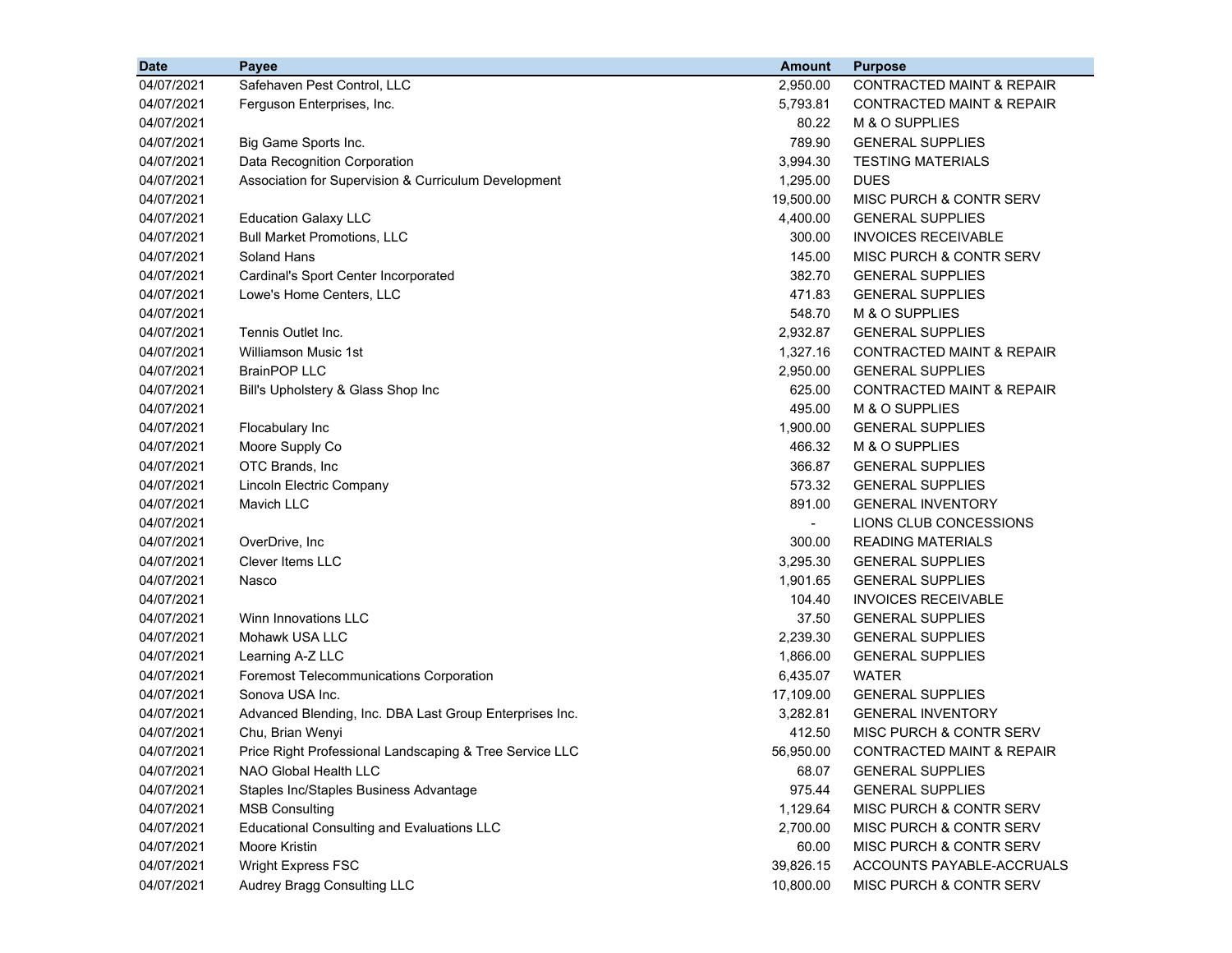| <b>Date</b> | Payee                                                 | <b>Amount</b> | <b>Purpose</b>                       |
|-------------|-------------------------------------------------------|---------------|--------------------------------------|
| 04/07/2021  | American College of Sports Medicine Inc               | 130.00        | <b>DUES</b>                          |
| 04/07/2021  | Riverside Insights                                    | 1,481.32      | <b>TESTING MATERIALS</b>             |
| 04/07/2021  | Quijano Victor III                                    | 330.00        | MISC PURCH & CONTR SERV              |
| 04/07/2021  | Caliendo Thomas                                       | 125.00        | MISC PURCH & CONTR SERV              |
| 04/07/2021  | <b>BRBM Publishing dba Sweet Pipes</b>                | 37.36         | <b>GENERAL SUPPLIES</b>              |
| 04/07/2021  | Honors Graduation LLC                                 | 46.00         | <b>INVOICES RECEIVABLE</b>           |
| 04/07/2021  | Ridgeway Donald                                       | 80.00         | MISC PURCH & CONTR SERV              |
| 04/07/2021  | Lowe Ronald                                           | 75.00         | MISC PURCH & CONTR SERV              |
| 04/07/2021  | <b>Xerox Business Solutions Southwest</b>             | 1,181.55      | <b>GENERAL SUPPLIES</b>              |
| 04/07/2021  | <b>Blick Art Materials</b>                            | 118.83        | <b>GENERAL SUPPLIES</b>              |
| 04/07/2021  | ValueSure Agency Inc.                                 | 71.00         | MISC OPERATING EXPENSES              |
| 04/07/2021  | Student Conductor, Inc.                               | 310.00        | <b>GENERAL SUPPLIES</b>              |
| 04/07/2021  | Patterson Veterinary Supply Inc                       | 138.00        | <b>GENERAL SUPPLIES</b>              |
| 04/07/2021  | Project Lead The Way Incorporated                     | 6,703.50      | <b>GENERAL SUPPLIES</b>              |
| 04/07/2021  | <b>Bake Crafters Food Company</b>                     | 7,534.08      | <b>GENERAL INVENTORY</b>             |
| 04/07/2021  | Moore Waste and Recycling Services                    | 8,100.00      | <b>CONTRACTED MAINT &amp; REPAIR</b> |
| 04/07/2021  | Rush Douglas                                          | 185.00        | MISC PURCH & CONTR SERV              |
| 04/07/2021  | Sciandra Sascha                                       | 223.00        | MISC PURCH & CONTR SERV              |
| 04/07/2021  | Adeogun Toluwalase                                    | 105.00        | MISC PURCH & CONTR SERV              |
| 04/07/2021  | <b>Trio Education LLC</b>                             | 6,667.00      | <b>GENERAL SUPPLIES</b>              |
| 04/07/2021  |                                                       | 15,277.78     | MISC PURCH & CONTR SERV              |
| 04/07/2021  | <b>Holland Voigt</b>                                  | 170.00        | MISC PURCH & CONTR SERV              |
| 04/07/2021  | Bobby Jett Rush                                       | 226.00        | MISC PURCH & CONTR SERV              |
| 04/07/2021  | Boyd Pryor                                            | 145.00        | MISC PURCH & CONTR SERV              |
| 04/07/2021  | <b>Clubhouse Trailer Company</b>                      | 9,198.51      | <b>VEHICLES</b>                      |
| 04/07/2021  | El Capa LTD                                           | 6,568.75      | <b>RENTALS &amp; OPERATING LEASE</b> |
| 04/07/2021  | United States Cold Storage LP                         | 218.60        | <b>RENTALS &amp; OPERATING LEASE</b> |
| 04/07/2021  | <b>Texas Association Of School Business Officials</b> | 135.00        | <b>DUES</b>                          |
| 04/07/2021  | Hillco Partners L L C                                 | 5,400.00      | <b>LOBBYING</b>                      |
| 04/07/2021  | ECS Learning Systems Prepworks TestSmart              | 542.87        | <b>GENERAL SUPPLIES</b>              |
| 04/07/2021  | New Dairy Opco LLC DBA Borden Dairy                   | 68,795.91     | <b>FOOD</b>                          |
| 04/07/2021  | La Bonita Wash and Dry                                | 2,048.25      | <b>CONTRACTED MAINT &amp; REPAIR</b> |
| 04/07/2021  | <b>BJ</b> Bigham                                      | 1,286.17      | <b>CONTRACTED MAINT &amp; REPAIR</b> |
| 04/07/2021  | <b>Torie Soland</b>                                   | 115.00        | MISC PURCH & CONTR SERV              |
| 04/07/2021  | KJ Stafford Music Inc.                                | 1,000.00      | MISC PURCH & CONTR SERV              |
| 04/07/2021  | Samantha Jump                                         | 80.00         | MISC PURCH & CONTR SERV              |
| 04/07/2021  | Mick and David (MD) Enterprises                       | 5,036.00      | <b>GENERAL SUPPLIES</b>              |
| 04/07/2021  | Efrain Adame                                          | 125.00        | MISC PURCH & CONTR SERV              |
| 04/07/2021  | <b>Gerard Armstrong</b>                               | 45.00         | MISC OPERATING EXPENSES              |
| 04/07/2021  | <b>Charles Schober</b>                                | 125.00        | MISC PURCH & CONTR SERV              |
| 04/07/2021  | Mitchell Weverka                                      | 105.00        | MISC PURCH & CONTR SERV              |
| 04/07/2021  | Complete Supply Incorporated                          | 624.64        | M & O SUPPLIES                       |
| 04/07/2021  | <b>Braun Beef Company Incorporated</b>                | 12,642.00     | <b>GENERAL INVENTORY</b>             |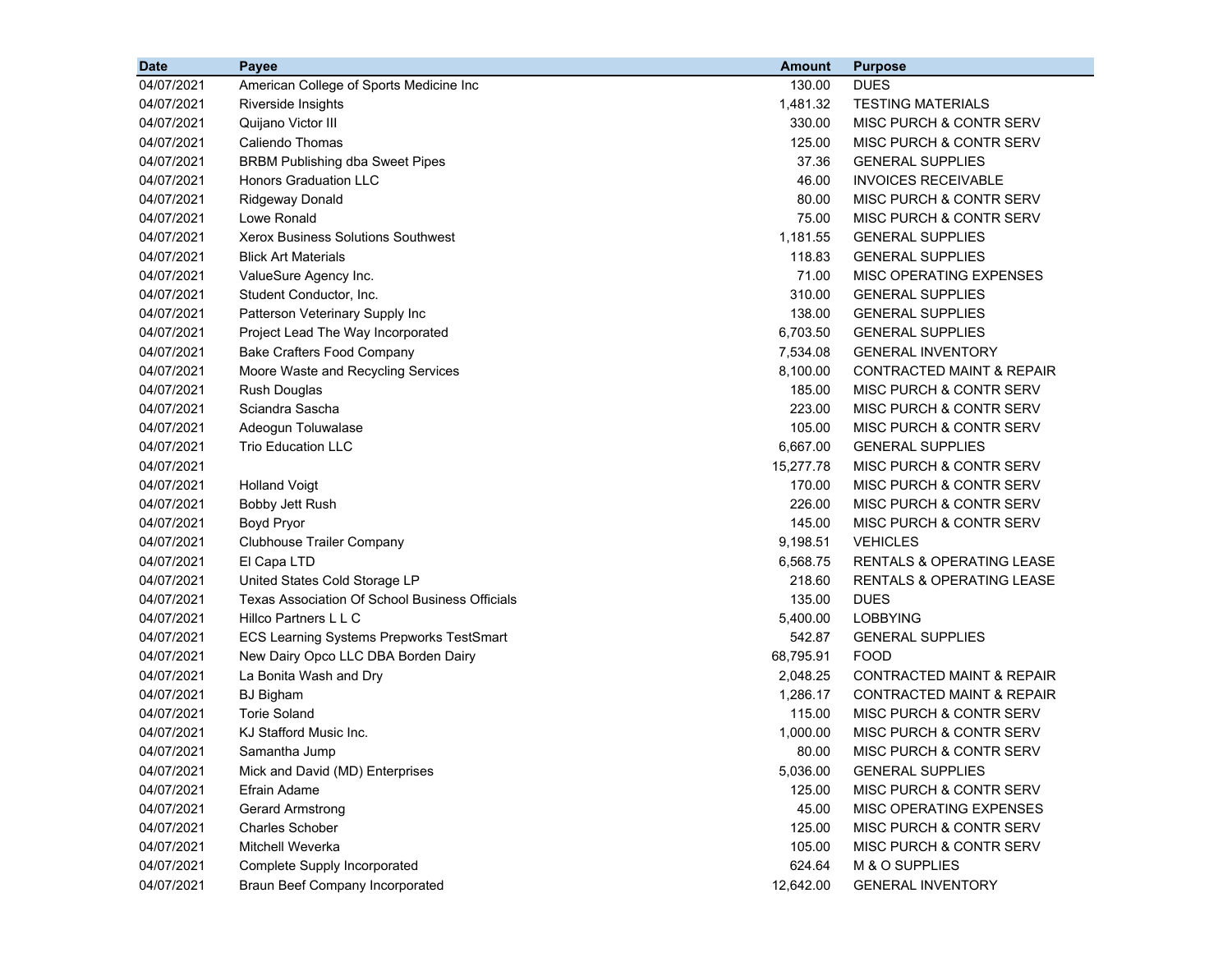| <b>Date</b> | Payee                                           | <b>Amount</b> | <b>Purpose</b>                       |
|-------------|-------------------------------------------------|---------------|--------------------------------------|
| 04/07/2021  | Elevator Maintenance and Repair Incorporated    | 1,532.27      | <b>CONTRACTED MAINT &amp; REPAIR</b> |
| 04/07/2021  | Rockler Woodworking                             | 360.27        | <b>GENERAL SUPPLIES</b>              |
| 04/07/2021  | Flippen Group The                               | 3,300.00      | MISC PURCH & CONTR SERV              |
| 04/07/2021  | Soccer Corner The                               | 6,748.00      | <b>GENERAL SUPPLIES</b>              |
| 04/07/2021  | <b>VLK Architects</b>                           | 289,127.20    | <b>BLDG PURCH, CONSTR, IMPROVE</b>   |
| 04/07/2021  | Hagar Restaurant Service L L C                  |               | M & O SUPPLIES                       |
| 04/07/2021  | Simba Industries                                | 1,305.20      | <b>GENERAL INVENTORY</b>             |
| 04/07/2021  | Dealers Electrical Supply Company               | 1,536.60      | <b>GENERAL INVENTORY</b>             |
| 04/07/2021  |                                                 | 23.72         | M & O SUPPLIES                       |
| 04/07/2021  | Bucks Wheel & Equipment Company                 | 339.23        | M & O SUPPLIES                       |
| 04/07/2021  | Southwest International Trucks                  | 4,846.36      | <b>CONTRACTED MAINT &amp; REPAIR</b> |
| 04/07/2021  |                                                 | 81.00         | M & O SUPPLIES                       |
| 04/07/2021  | <b>Texas Auto Painting</b>                      | 932.92        | <b>CONTRACTED MAINT &amp; REPAIR</b> |
| 04/07/2021  | Moses Palmer Howell Llp Attorneys At Law        | 1,571.00      | <b>LEGAL SERVICES</b>                |
| 04/07/2021  | Music & Arts                                    | 1,693.50      | <b>CONTRACTED MAINT &amp; REPAIR</b> |
| 04/07/2021  |                                                 | 26.25         | <b>GENERAL SUPPLIES</b>              |
| 04/07/2021  | <b>Sprint Nextel Network</b>                    | 3,966.00      | <b>CONTRACTED MAINT &amp; REPAIR</b> |
| 04/07/2021  |                                                 | 387.10        | <b>WATER</b>                         |
| 04/07/2021  | First Advantage Background Services             | 58.58         | MISC PURCH & CONTR SERV              |
| 04/07/2021  | Language Line Services Incorporated             | 277.50        | MISC PURCH & CONTR SERV              |
| 04/07/2021  | Martin & Sons Locksmith Incorporated            | 8,250.00      | M & O SUPPLIES                       |
| 04/07/2021  | Rush Truck Centers Of Texas Limited Partnership | 1,003.08      | <b>GENERAL INVENTORY</b>             |
| 04/07/2021  |                                                 | 890.22        | M & O SUPPLIES                       |
| 04/07/2021  | 4imprint Incorporated                           | 2,008.81      | <b>GENERAL SUPPLIES</b>              |
| 04/07/2021  | Rush Bus Center Of Texas                        | 48,266.34     | M & O SUPPLIES                       |
| 04/07/2021  | Metal Supermarkets-Ft Worth                     | 3,383.86      | <b>GENERAL SUPPLIES</b>              |
| 04/07/2021  | Adolfson & Peterson Construction                | 62,735.00     | BLDG PURCH, CONSTR, IMPROVE          |
| 04/07/2021  |                                                 | (3, 136.75)   | <b>RETAINAGE</b>                     |
| 04/07/2021  | <b>Bernd Shelley Burke</b>                      | 214.60        | MISC PURCH & CONTR SERV              |
| 04/07/2021  | H2O Supply Incorporated                         | 194.80        | <b>GENERAL INVENTORY</b>             |
| 04/07/2021  | <b>Hicks Andrew</b>                             | 105.00        | MISC PURCH & CONTR SERV              |
| 04/07/2021  | Pearson                                         | 240.00        | <b>TESTING MATERIALS</b>             |
| 04/07/2021  | Sas Technologies Limited                        | 4,590.00      | <b>CONTRACTED MAINT &amp; REPAIR</b> |
| 04/07/2021  | <b>Education Service Center Region XI</b>       | 2,970.00      | <b>EDUCATION SERVICE CENTER</b>      |
| 04/07/2021  | <b>Education Service Center Region XI</b>       | 9,275.00      | MISC PURCH & CONTR SERV              |
| 04/07/2021  | <b>Fisher Science Education</b>                 | 542.65        | <b>GENERAL SUPPLIES</b>              |
| 04/07/2021  | <b>Flinn Scientific</b>                         | 499.71        | <b>GENERAL SUPPLIES</b>              |
| 04/07/2021  | <b>Gopher Sport Equipment</b>                   | 191.24        | <b>GENERAL SUPPLIES</b>              |
| 04/07/2021  | Kaplan Early Learning Company                   | 22.95         | <b>GENERAL SUPPLIES</b>              |
| 04/07/2021  | Lowery Sand & Gravel Co Inc                     | 1,035.00      | M & O SUPPLIES                       |
| 04/07/2021  | Moore Rental Service Incorporated               | 1,381.50      | MISC PURCH & CONTR SERV              |
| 04/07/2021  | Music In Motion Incorporated                    | 55.65         | <b>GENERAL SUPPLIES</b>              |
| 04/07/2021  | Perfection Learning Corporation                 | 1,564.08      | <b>READING MATERIALS</b>             |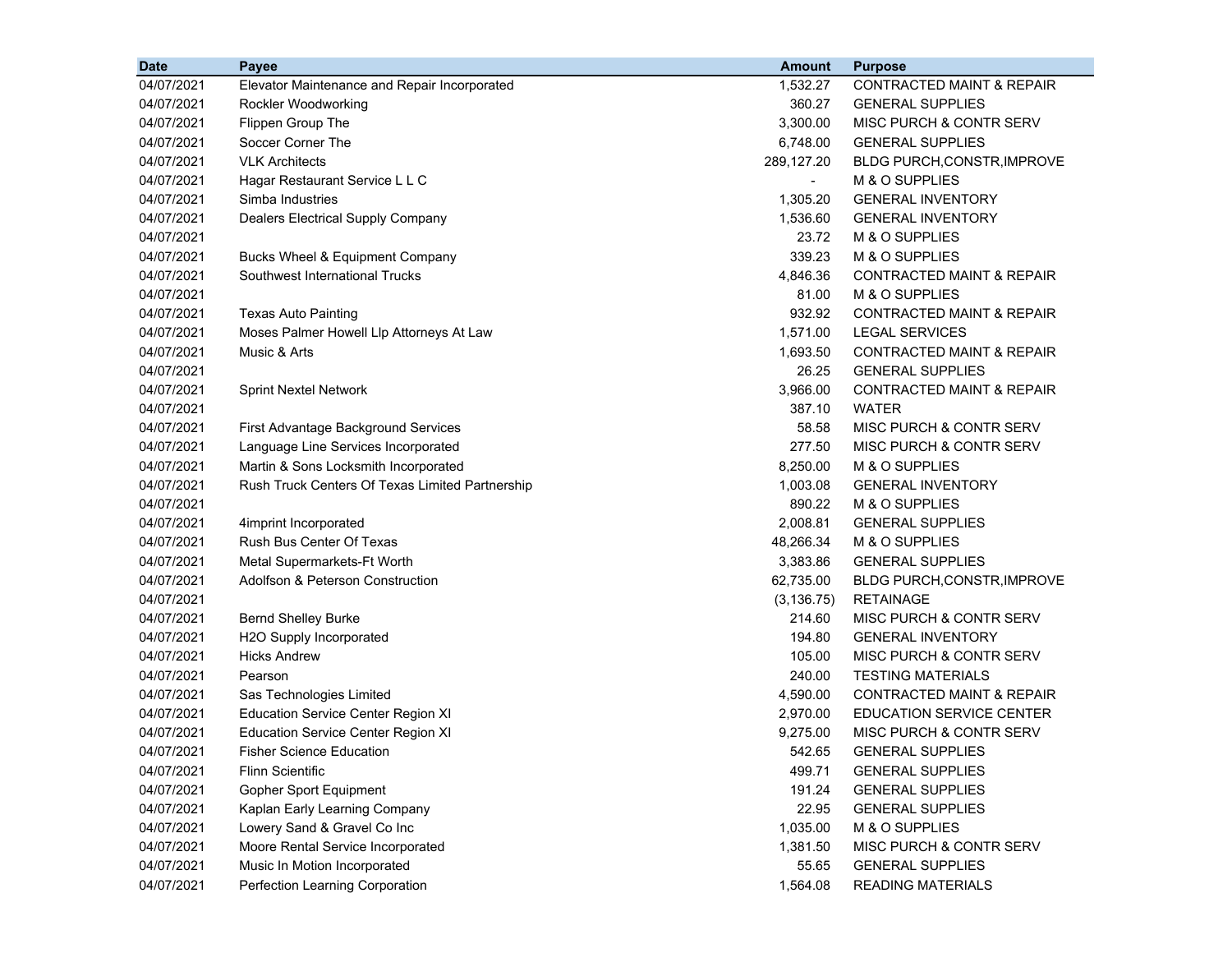| <b>Date</b> | Payee                                                | <b>Amount</b>            | <b>Purpose</b>                       |
|-------------|------------------------------------------------------|--------------------------|--------------------------------------|
| 04/07/2021  | <b>Pyramid School Products</b>                       | 3,630.00                 | <b>GENERAL INVENTORY</b>             |
| 04/07/2021  |                                                      | 209.09                   | <b>GENERAL SUPPLIES</b>              |
| 04/07/2021  | Scholastic Incorporated                              | 245.19                   | <b>GENERAL SUPPLIES</b>              |
| 04/07/2021  | Unifirst Holdings(A/R 01550)                         | 102.80                   | CONTRACTED MAINT & REPAIR            |
| 04/07/2021  |                                                      | 41.30                    | MISC PURCH & CONTR SERV              |
| 04/07/2021  | <b>Wenger Corp</b>                                   | 2,392.70                 | <b>GENERAL SUPPLIES</b>              |
| 04/07/2021  | United Educators Association                         | 995.52                   | UNITED FUND                          |
| 04/07/2021  | Texas United School Employees Local 100              | 26.67                    | UNITED FUND                          |
| 04/07/2021  | Truman Tim Chapter 13 Trustee                        | 924.00                   | UNITED FUND                          |
| 04/07/2021  | Association Of Texas Professional Teachers Local     | 0.58                     | UNITED FUND                          |
| 04/07/2021  | Association Of Texas Professional Educators State    | 34.60                    | UNITED FUND                          |
| 04/07/2021  | Mississippi Department of Human Services             | 117.70                   | UNITED FUND                          |
| 04/07/2021  | Administracion para el Sustento de Menores           | 326.92                   | UNITED FUND                          |
| 04/07/2021  | Powers Tom Chapter 13 Trustee                        | 950.77                   | UNITED FUND                          |
| 04/07/2021  | Educational Employees Credit Union - HSA             | 919.33                   | DENTAL INSURANCE                     |
| 04/07/2021  | <b>Educational Employees Credit Union</b>            | 5,695.25                 | DUE TO CREDIT UNION                  |
| 04/07/2021  | <b>Texas State Teachers Association</b>              | 64.35                    | UNITED FUND                          |
| 04/09/2021  | Association for Supervision & Curriculum Development | 13,000.00                | MISC PURCH & CONTR SERV              |
| 04/09/2021  | <b>Grainger Industrial Supply</b>                    | 74.36                    | M & O SUPPLIES                       |
| 04/09/2021  | <b>B W I Companies Incorporated</b>                  | 1,139.77                 | <b>GENERAL SUPPLIES</b>              |
| 04/09/2021  | Really Good Stuff                                    | 1,247.10                 | <b>GENERAL SUPPLIES</b>              |
| 04/09/2021  | Paradise Produce                                     |                          | <b>FOOD</b>                          |
| 04/09/2021  | PPG Architectural Finishes, Inc.                     | 120.64                   | M & O SUPPLIES                       |
| 04/09/2021  | <b>Careys Sporting Goods</b>                         | 1,588.20                 | <b>GENERAL SUPPLIES</b>              |
| 04/09/2021  | <b>Concentra Medical Centers</b>                     | 490.00                   | MISC OPERATING EXPENSES              |
| 04/09/2021  | Office Depot                                         | 1,216.06                 | <b>GENERAL SUPPLIES</b>              |
| 04/09/2021  |                                                      | 100.80                   | <b>INVOICES RECEIVABLE</b>           |
| 04/09/2021  | B & H Photo Video                                    | 291.85                   | <b>GENERAL SUPPLIES</b>              |
| 04/09/2021  | <b>CDW Government Incorporated</b>                   | 15,668.85                | <b>GENERAL SUPPLIES</b>              |
| 04/09/2021  | Kagan Professional Development                       | 99.00                    | SUBSTITUTE TEACHERS                  |
| 04/09/2021  | Govconnection Incorporated                           | 2,600.00                 | <b>GENERAL SUPPLIES</b>              |
| 04/09/2021  | J P Morgan Chase Bank                                | 830.34                   | M & O SUPPLIES                       |
| 04/09/2021  | Pocket Nurse Enterprises Incorporated                | 3,994.80                 | <b>GENERAL SUPPLIES</b>              |
| 04/09/2021  | Apple Computer Incorporated                          | 1,874.00                 | <b>GENERAL SUPPLIES</b>              |
| 04/09/2021  | Palos Sports Incorporated                            | 138.79                   | <b>GENERAL SUPPLIES</b>              |
| 04/09/2021  | Accurate Tune                                        | 198.00                   | CONTRACTED MAINT & REPAIR            |
| 04/09/2021  | <b>City Of Grand Prairie Water Utilities</b>         | 1,924.47                 | <b>WATER</b>                         |
| 04/09/2021  | Arlington Hardware Incorporated #53                  | 66.52                    | M & O SUPPLIES                       |
| 04/09/2021  | Johnson Controls Incorporate                         | $\overline{\phantom{a}}$ | <b>CONTRACTED MAINT &amp; REPAIR</b> |
| 04/09/2021  | Lone Star Banners & Flags                            | 313.95                   | <b>GENERAL SUPPLIES</b>              |
| 04/09/2021  | Spring Creek Barbeque                                | 742.00                   | MISC OPERATING EXPENSES              |
| 04/09/2021  | <b>Texas Association Student Council</b>             | 280.00                   | STUDENT TVL*NO AISD BUSES            |
| 04/09/2021  | Automatic Sprinkler of Texas Incorporated            | 95.00                    | <b>CONTRACTED MAINT &amp; REPAIR</b> |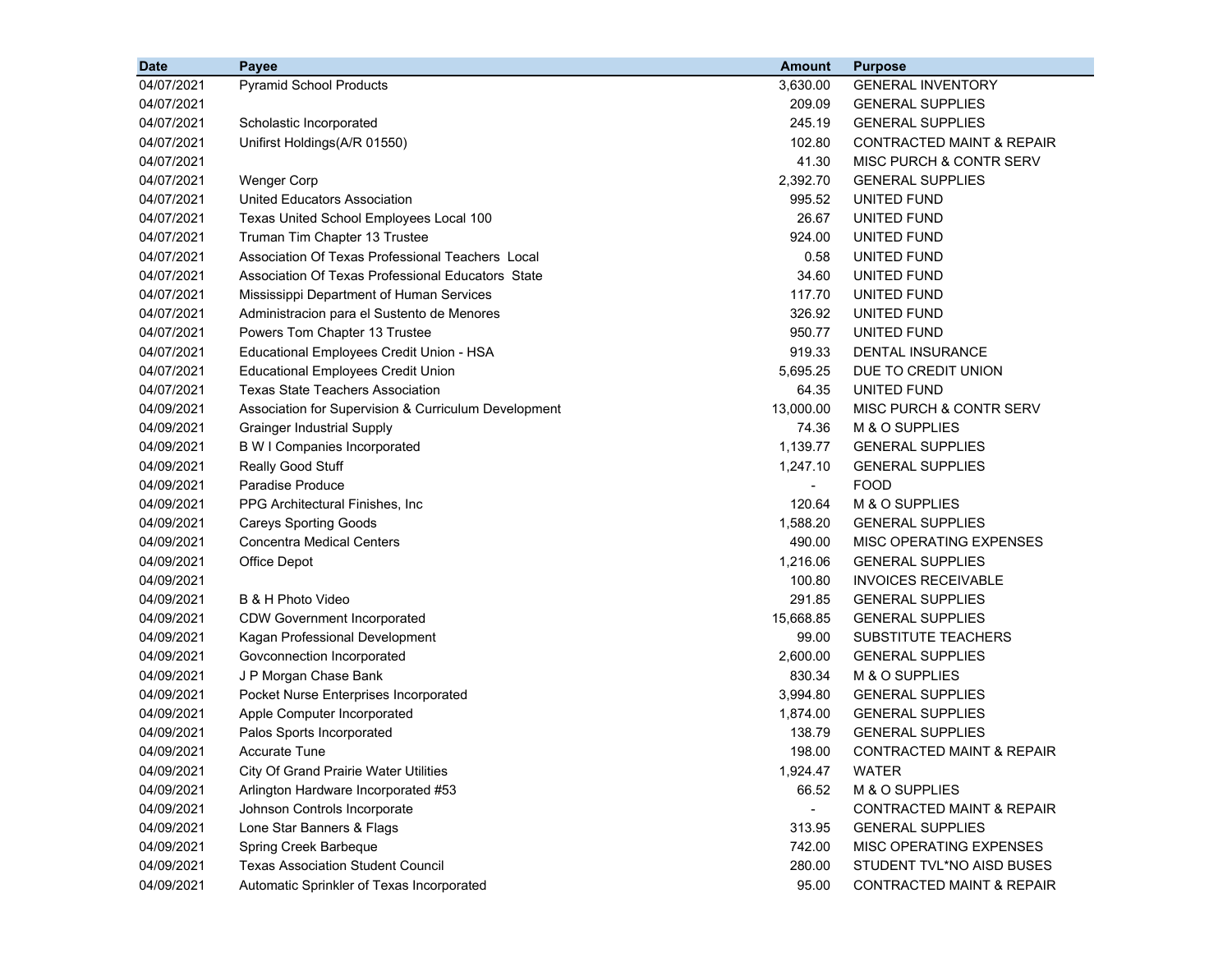| <b>Date</b> | Payee                                          | <b>Amount</b> | <b>Purpose</b>                       |
|-------------|------------------------------------------------|---------------|--------------------------------------|
| 04/09/2021  | Cross Timbers ENT pllc                         | 500.90        | MISC OPERATING EXPENSES              |
| 04/09/2021  | David Hinson                                   | 412.50        | MISC PURCH & CONTR SERV              |
| 04/09/2021  | <b>Golden Graduation Services</b>              | 472.50        | <b>INVOICES RECEIVABLE</b>           |
| 04/09/2021  | <b>Golden Graduation Services</b>              | 371.25        | <b>GENERAL SUPPLIES</b>              |
| 04/09/2021  | Robert D. Lee                                  | 412.50        | MISC PURCH & CONTR SERV              |
| 04/09/2021  | <b>Binswanger Glass</b>                        | 456.11        | <b>CONTRACTED MAINT &amp; REPAIR</b> |
| 04/09/2021  | National Wholesale Supply                      | 154.31        | M & O SUPPLIES                       |
| 04/09/2021  | Discount School Supply                         | 201.57        | <b>INVOICES RECEIVABLE</b>           |
| 04/09/2021  | Seon Systems Sales Incorporated                | 6,078.00      | <b>CONTRACTED MAINT &amp; REPAIR</b> |
| 04/09/2021  | Lead4Ward LLC                                  | 1,197.00      | <b>GENERAL SUPPLIES</b>              |
| 04/09/2021  | Learning Forward Texas                         | 4,995.00      | MISC PURCH & CONTR SERV              |
| 04/09/2021  | Learning Forward Texas                         | 1,460.00      | MISC PURCH & CONTR SERV              |
| 04/09/2021  | <b>Crawford Electric Supply Company</b>        | 1,739.00      | <b>GENERAL INVENTORY</b>             |
| 04/09/2021  | Ferguson Enterprises, Inc.                     | 67.04         | <b>CONTRACTED MAINT &amp; REPAIR</b> |
| 04/09/2021  | Lowe's Home Centers, LLC                       | 3,088.97      | <b>GENERAL SUPPLIES</b>              |
| 04/09/2021  |                                                | 986.09        | M & O SUPPLIES                       |
| 04/09/2021  | Lowe's Home Centers, LLC                       | 165.84        | <b>GENERAL SUPPLIES</b>              |
| 04/09/2021  | <b>Final Graphic</b>                           | 110.00        | MISC PURCH & CONTR SERV              |
| 04/09/2021  | <b>Teacher Direct</b>                          | 435.08        | <b>GENERAL SUPPLIES</b>              |
| 04/09/2021  | M-F Athletic/Perform Better                    | 481.00        | <b>GENERAL SUPPLIES</b>              |
| 04/09/2021  | Bill's Upholstery & Glass Shop Inc             | 380.00        | <b>CONTRACTED MAINT &amp; REPAIR</b> |
| 04/09/2021  | <b>Breakout EDU</b>                            | 297.00        | <b>GENERAL SUPPLIES</b>              |
| 04/09/2021  | Palco Specialties Inc.                         | 5,905.40      | <b>FURN &amp; EQUIP &gt; \$5,000</b> |
| 04/09/2021  | Percussive Arts Society                        | 325.00        | STUDENT TVL*NO AISD BUSES            |
| 04/09/2021  | <b>Cobblestone Graphic Equipment LLC</b>       | 773.15        | <b>CONTRACTED MAINT &amp; REPAIR</b> |
| 04/09/2021  | Lincoln Electric Company                       | 2,114.41      | <b>GENERAL SUPPLIES</b>              |
| 04/09/2021  | <b>Mavich LLC</b>                              | 395.64        | <b>GENERAL INVENTORY</b>             |
| 04/09/2021  | <b>Clever Items LLC</b>                        | 4,499.98      | <b>GENERAL SUPPLIES</b>              |
| 04/09/2021  | Nasco                                          | 64.36         | <b>GENERAL SUPPLIES</b>              |
| 04/09/2021  | <b>Xerox Business Solutions Southwest</b>      | 157.72        | <b>GENERAL SUPPLIES</b>              |
| 04/09/2021  | <b>Blick Art Materials</b>                     | 402.14        | <b>GENERAL SUPPLIES</b>              |
| 04/09/2021  | Project Lead The Way Incorporated              | 6,476.00      | <b>GENERAL SUPPLIES</b>              |
| 04/09/2021  | Garda CL Southwest Incorporated                | 8,284.44      | <b>MISC PURCH &amp; CONTR SERV</b>   |
| 04/09/2021  | Texas Association Of School Business Officials | 135.00        | <b>DUES</b>                          |
| 04/09/2021  | <b>TwoTone Creative</b>                        | 1,200.00      | MISC PURCH & CONTR SERV              |
| 04/09/2021  | Gianna Lima                                    | 125.00        | MISC PURCH & CONTR SERV              |
| 04/09/2021  | Jude Klan                                      | 190.00        | MISC OPERATING EXPENSES              |
| 04/09/2021  | Raising Canes's Restaurants LLC                | 461.30        | MISC OPERATING EXPENSES              |
| 04/09/2021  | Complete Supply Incorporated                   | 11,046.76     | <b>GENERAL INVENTORY</b>             |
| 04/09/2021  | Rockler Woodworking                            | 2,136.82      | <b>GENERAL SUPPLIES</b>              |
| 04/09/2021  | Hobby Lobby Store #175                         | 858.80        | <b>GENERAL SUPPLIES</b>              |
| 04/09/2021  |                                                | 23.29         | MISC OPERATING EXPENSES              |
| 04/09/2021  | Atmos Energy                                   | 11,079.79     | <b>WATER</b>                         |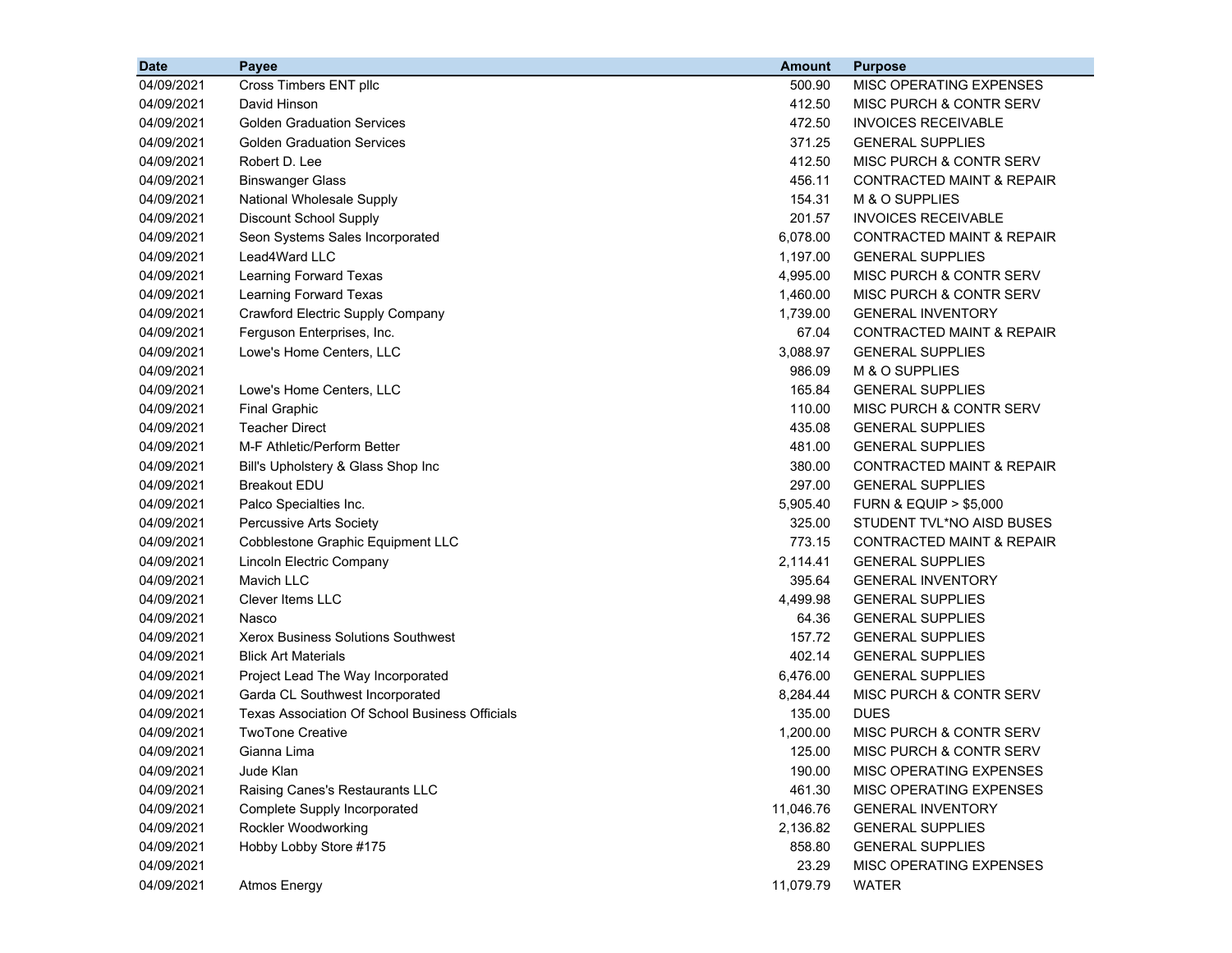| <b>Date</b> | Payee                                                         | <b>Amount</b> | <b>Purpose</b>                       |
|-------------|---------------------------------------------------------------|---------------|--------------------------------------|
| 04/09/2021  | <b>Stovall Corporation</b>                                    | 320.51        | <b>CONTRACTED MAINT &amp; REPAIR</b> |
| 04/09/2021  | Sam Pack's Five Star Ford                                     | 34,192.00     | <b>VEHICLES</b>                      |
| 04/09/2021  | Simba Industries                                              | 383.52        | <b>GENERAL INVENTORY</b>             |
| 04/09/2021  | Music & Arts                                                  | 111.97        | <b>GENERAL SUPPLIES</b>              |
| 04/09/2021  | Rush Truck Centers Of Texas Limited Partnership               | 708.19        | <b>CONTRACTED MAINT &amp; REPAIR</b> |
| 04/09/2021  |                                                               | 316.86        | M & O SUPPLIES                       |
| 04/09/2021  | <b>Federal Express Corporation</b>                            | 21.22         | <b>GENERAL SUPPLIES</b>              |
| 04/09/2021  | <b>Education Service Center Region XI</b>                     | 110.00        | <b>EMPLOYEE TRAVEL</b>               |
| 04/09/2021  | <b>Education Service Center Region XI</b>                     | 40.00         | <b>EMPLOYEE TRAVEL</b>               |
| 04/09/2021  | <b>Education Service Center Region XI</b>                     | 110.00        | <b>EMPLOYEE TRAVEL</b>               |
| 04/09/2021  | <b>Education Service Center Region XI</b>                     | 85.00         | <b>EMPLOYEE TRAVEL</b>               |
| 04/09/2021  | <b>Education Service Center Region XI</b>                     | 85.00         | <b>EMPLOYEE TRAVEL</b>               |
| 04/09/2021  | <b>Education Service Center Region XI</b>                     | 85.00         | <b>EMPLOYEE TRAVEL</b>               |
| 04/09/2021  | <b>Education Service Center Region XI</b>                     | 85.00         | <b>EMPLOYEE TRAVEL</b>               |
| 04/09/2021  | <b>Education Service Center Region XI</b>                     | 85.00         | <b>EMPLOYEE TRAVEL</b>               |
| 04/09/2021  | Miracle Recreation Equipment Company/ Webuildfun Incorporated | 810,880.79    | <b>CONTRACTED MAINT &amp; REPAIR</b> |
| 04/09/2021  |                                                               | (40, 544.02)  | <b>RETAINAGE</b>                     |
| 04/09/2021  | Sargent Welch L L C                                           | 26.10         | <b>GENERAL SUPPLIES</b>              |
| 04/09/2021  | Sentinel The Alarm Company                                    | 540.00        | <b>BLDG PURCH, CONSTR, IMPROVE</b>   |
| 04/09/2021  |                                                               | 45,455.56     | RENTALS & OPERATING LEASE            |
| 04/12/2021  | Texas Speech-Language-Hearing Association                     | 250.00        | MISC OPERATING EXPENSES              |
| 04/14/2021  | Minh Cu                                                       | 21.24         | <b>EMPLOYEE TRAVEL</b>               |
| 04/14/2021  | <b>Patrick Dunn</b>                                           | 395.40        | MISC OPERATING EXPENSES              |
| 04/14/2021  | Theodore Jarchow                                              | 93.04         | <b>EMPLOYEE TRAVEL</b>               |
| 04/14/2021  | Jennifer Stein                                                | 24.34         | <b>EMPLOYEE TRAVEL</b>               |
| 04/14/2021  | Eric White                                                    | 178.02        | MISC OPERATING EXPENSES              |
| 04/14/2021  | United Educators Association                                  | 1,056.16      | UNITED FUND                          |
| 04/14/2021  | Texas United School Employees Local 100                       | 81.58         | UNITED FUND                          |
| 04/14/2021  | Truman Tim Chapter 13 Trustee                                 | 542.31        | UNITED FUND                          |
| 04/14/2021  | Association Of Texas Professional Teachers Local              | 12.86         | UNITED FUND                          |
| 04/14/2021  | Association Of Texas Professional Educators State             | 92.35         | UNITED FUND                          |
| 04/14/2021  | Association Of Texas Professional Educators State             | 20.00         | UNITED FUND                          |
| 04/14/2021  | Educational Employees Credit Union - HSA                      | 645.95        | DENTAL INSURANCE                     |
| 04/14/2021  | <b>Educational Employees Credit Union</b>                     | 5,490.00      | DUE TO CREDIT UNION                  |
| 04/14/2021  | <b>Texas State Teachers Association</b>                       | 159.86        | UNITED FUND                          |
| 04/14/2021  | J & J Snack Food Corporation                                  | 7,600.00      | <b>GENERAL INVENTORY</b>             |
| 04/14/2021  | Corgan Assoc Architects Incorporated                          | 16,702.94     | OTH PROFESSIONAL SERVICES            |
| 04/14/2021  | Labatt Food Service                                           | 4,372.50      | <b>GENERAL INVENTORY</b>             |
| 04/14/2021  | <b>Grainger Industrial Supply</b>                             | 225.91        | M & O SUPPLIES                       |
| 04/14/2021  | Qep Incorporated                                              | 340.00        | <b>READING MATERIALS</b>             |
| 04/14/2021  | Hoshizaki South Central Distribution Center                   | 887.86        | M & O SUPPLIES                       |
| 04/14/2021  | Home Depot Pro                                                | 1,823.83      | M & O SUPPLIES                       |
| 04/14/2021  | Home Depot Pro                                                | 2,756.00      | <b>GENERAL INVENTORY</b>             |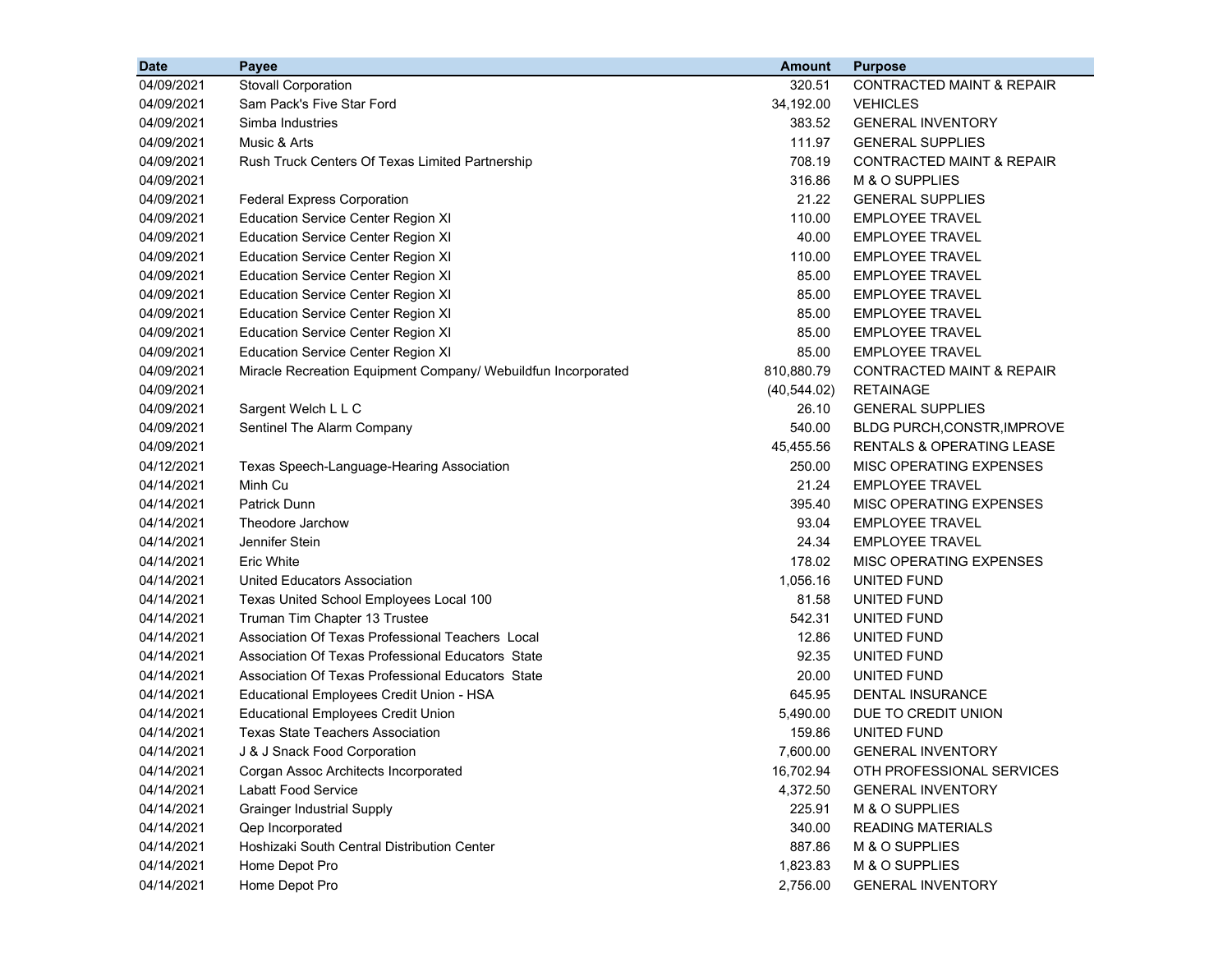| 04/14/2021<br>LIONS CLUB CONCESSIONS<br>709.40<br>M & O SUPPLIES<br>04/14/2021<br>Apex Supply Company<br>107.56<br><b>FOOD</b><br>04/14/2021<br>Kroger<br>534.20<br><b>GENERAL SUPPLIES</b><br>04/14/2021<br>325.72<br>M & O SUPPLIES<br>04/14/2021<br>United Refrigeration Incorporated<br>34,010.00<br>ELECTION COSTS<br>04/14/2021<br><b>Tarrant County Election Administration</b><br>307.57<br>Really Good Stuff<br>04/14/2021<br><b>GENERAL SUPPLIES</b><br>766.11<br><b>READING MATERIALS</b><br>04/14/2021<br>288.21<br>M & O SUPPLIES<br>04/14/2021<br><b>Elliott Electric Supply</b><br>Scholastic Book Fair Warehouse<br>2,356.40<br>04/14/2021<br>READING MATERIALS<br>04/14/2021<br>3,942.00<br><b>GENERAL INVENTORY</b><br>Ace Mart Restaurant Supply Company<br>04/14/2021<br>176.85<br><b>GENERAL SUPPLIES</b><br>04/14/2021<br><b>Prestwick House</b><br>845.90<br><b>READING MATERIALS</b><br>4,568.15<br>04/14/2021<br><b>Booksource</b><br><b>READING MATERIALS</b><br>04/14/2021<br>Texas Furniture Source Incorporated<br>1,651.20<br><b>GENERAL SUPPLIES</b><br>786.00<br>04/14/2021<br>Lake Arlington Golf Course<br><b>GENERAL SUPPLIES</b><br><b>VERITIV</b><br>3,712.00<br>04/14/2021<br><b>GENERAL INVENTORY</b><br>04/14/2021<br>Abdo Publishing Company<br>1,544.90<br><b>READING MATERIALS</b><br>04/14/2021<br>739.00<br><b>MISC PURCH &amp; CONTR SERV</b><br>Mission Arlington/Mission Metroplex<br>04/14/2021<br>1,118.40<br><b>INVOICES RECEIVABLE</b><br>Jason's Deli<br>244.65<br><b>MISC OPERATING EXPENSES</b><br>04/14/2021<br>04/14/2021<br>Paradise Produce<br>9,883.30<br><b>FOOD</b><br>04/14/2021<br>Delta T Ltd<br>57,622.50<br>BLDG PURCH, CONSTR, IMPROVE<br>04/14/2021<br>Visual Impact<br>168.00<br><b>GENERAL SUPPLIES</b><br>04/14/2021<br>624.00<br><b>CONTRACTED MAINT &amp; REPAIR</b><br>Trane Company Commercial Systems Group<br>04/14/2021<br>277.20<br>M & O SUPPLIES<br>9,199.00<br><b>CONTRACTED MAINT &amp; REPAIR</b><br>04/14/2021<br>Specialty Supply And Installation L L C<br>1,220.87<br>04/14/2021<br>Capstone<br><b>READING MATERIALS</b><br>PPG Architectural Finishes, Inc<br>1,603.86<br>M & O SUPPLIES<br>04/14/2021<br>Mica Crane Service Inc<br>790.00<br><b>CONTRACTED MAINT &amp; REPAIR</b><br>04/14/2021<br>1,870.00<br>04/14/2021<br>Learning Without Tears<br><b>GENERAL SUPPLIES</b><br>12,896.08<br>04/14/2021<br>Office Depot<br><b>GENERAL SUPPLIES</b><br>S & S Worldwide<br>12.21<br>04/14/2021<br><b>GENERAL SUPPLIES</b><br>04/14/2021<br>Hired Hands Incorporated<br>21,363.50<br>MISC PURCH & CONTR SERV<br>04/14/2021<br>7,950.00<br><b>GENERAL INVENTORY</b><br>Land O Lakes Incorporated<br>04/14/2021<br>3,457.16<br>B & H Photo Video<br><b>GENERAL SUPPLIES</b><br>04/14/2021<br><b>CDW Government Incorporated</b><br>248,803.00<br><b>GENERAL SUPPLIES</b><br>04/14/2021<br>MSC Industrial Supply Company Incorporated<br>6,229.54<br><b>GENERAL SUPPLIES</b><br>04/14/2021<br>Landtec Engineers Llc<br>1,800.00<br>BLDG PURCH, CONSTR, IMPROVE<br>10,365.00<br>04/14/2021<br><b>CONTRACTED MAINT &amp; REPAIR</b><br>04/14/2021<br><b>Verizon Wireless Acct</b><br><b>WATER</b><br>37.99<br>04/14/2021<br><b>Td Industries Limited</b><br>153,519.65<br>CONTRACTED MAINT & REPAIR<br><b>Cowboy Towing</b><br>04/14/2021<br>95.00<br><b>CONTRACTED MAINT &amp; REPAIR</b> | <b>Date</b> | Payee | <b>Amount</b> | <b>Purpose</b> |
|---------------------------------------------------------------------------------------------------------------------------------------------------------------------------------------------------------------------------------------------------------------------------------------------------------------------------------------------------------------------------------------------------------------------------------------------------------------------------------------------------------------------------------------------------------------------------------------------------------------------------------------------------------------------------------------------------------------------------------------------------------------------------------------------------------------------------------------------------------------------------------------------------------------------------------------------------------------------------------------------------------------------------------------------------------------------------------------------------------------------------------------------------------------------------------------------------------------------------------------------------------------------------------------------------------------------------------------------------------------------------------------------------------------------------------------------------------------------------------------------------------------------------------------------------------------------------------------------------------------------------------------------------------------------------------------------------------------------------------------------------------------------------------------------------------------------------------------------------------------------------------------------------------------------------------------------------------------------------------------------------------------------------------------------------------------------------------------------------------------------------------------------------------------------------------------------------------------------------------------------------------------------------------------------------------------------------------------------------------------------------------------------------------------------------------------------------------------------------------------------------------------------------------------------------------------------------------------------------------------------------------------------------------------------------------------------------------------------------------------------------------------------------------------------------------------------------------------------------------------------------------------------------------------------------------------------------------------------------------------------------------------------------------------------------------------------------------------------------------------------------------------------------------------------------------------------------------------------------------------------------------------------------------------------------------------------------------------------------------------------------------|-------------|-------|---------------|----------------|
|                                                                                                                                                                                                                                                                                                                                                                                                                                                                                                                                                                                                                                                                                                                                                                                                                                                                                                                                                                                                                                                                                                                                                                                                                                                                                                                                                                                                                                                                                                                                                                                                                                                                                                                                                                                                                                                                                                                                                                                                                                                                                                                                                                                                                                                                                                                                                                                                                                                                                                                                                                                                                                                                                                                                                                                                                                                                                                                                                                                                                                                                                                                                                                                                                                                                                                                                                                                 |             |       |               |                |
|                                                                                                                                                                                                                                                                                                                                                                                                                                                                                                                                                                                                                                                                                                                                                                                                                                                                                                                                                                                                                                                                                                                                                                                                                                                                                                                                                                                                                                                                                                                                                                                                                                                                                                                                                                                                                                                                                                                                                                                                                                                                                                                                                                                                                                                                                                                                                                                                                                                                                                                                                                                                                                                                                                                                                                                                                                                                                                                                                                                                                                                                                                                                                                                                                                                                                                                                                                                 |             |       |               |                |
|                                                                                                                                                                                                                                                                                                                                                                                                                                                                                                                                                                                                                                                                                                                                                                                                                                                                                                                                                                                                                                                                                                                                                                                                                                                                                                                                                                                                                                                                                                                                                                                                                                                                                                                                                                                                                                                                                                                                                                                                                                                                                                                                                                                                                                                                                                                                                                                                                                                                                                                                                                                                                                                                                                                                                                                                                                                                                                                                                                                                                                                                                                                                                                                                                                                                                                                                                                                 |             |       |               |                |
|                                                                                                                                                                                                                                                                                                                                                                                                                                                                                                                                                                                                                                                                                                                                                                                                                                                                                                                                                                                                                                                                                                                                                                                                                                                                                                                                                                                                                                                                                                                                                                                                                                                                                                                                                                                                                                                                                                                                                                                                                                                                                                                                                                                                                                                                                                                                                                                                                                                                                                                                                                                                                                                                                                                                                                                                                                                                                                                                                                                                                                                                                                                                                                                                                                                                                                                                                                                 |             |       |               |                |
|                                                                                                                                                                                                                                                                                                                                                                                                                                                                                                                                                                                                                                                                                                                                                                                                                                                                                                                                                                                                                                                                                                                                                                                                                                                                                                                                                                                                                                                                                                                                                                                                                                                                                                                                                                                                                                                                                                                                                                                                                                                                                                                                                                                                                                                                                                                                                                                                                                                                                                                                                                                                                                                                                                                                                                                                                                                                                                                                                                                                                                                                                                                                                                                                                                                                                                                                                                                 |             |       |               |                |
|                                                                                                                                                                                                                                                                                                                                                                                                                                                                                                                                                                                                                                                                                                                                                                                                                                                                                                                                                                                                                                                                                                                                                                                                                                                                                                                                                                                                                                                                                                                                                                                                                                                                                                                                                                                                                                                                                                                                                                                                                                                                                                                                                                                                                                                                                                                                                                                                                                                                                                                                                                                                                                                                                                                                                                                                                                                                                                                                                                                                                                                                                                                                                                                                                                                                                                                                                                                 |             |       |               |                |
|                                                                                                                                                                                                                                                                                                                                                                                                                                                                                                                                                                                                                                                                                                                                                                                                                                                                                                                                                                                                                                                                                                                                                                                                                                                                                                                                                                                                                                                                                                                                                                                                                                                                                                                                                                                                                                                                                                                                                                                                                                                                                                                                                                                                                                                                                                                                                                                                                                                                                                                                                                                                                                                                                                                                                                                                                                                                                                                                                                                                                                                                                                                                                                                                                                                                                                                                                                                 |             |       |               |                |
|                                                                                                                                                                                                                                                                                                                                                                                                                                                                                                                                                                                                                                                                                                                                                                                                                                                                                                                                                                                                                                                                                                                                                                                                                                                                                                                                                                                                                                                                                                                                                                                                                                                                                                                                                                                                                                                                                                                                                                                                                                                                                                                                                                                                                                                                                                                                                                                                                                                                                                                                                                                                                                                                                                                                                                                                                                                                                                                                                                                                                                                                                                                                                                                                                                                                                                                                                                                 |             |       |               |                |
|                                                                                                                                                                                                                                                                                                                                                                                                                                                                                                                                                                                                                                                                                                                                                                                                                                                                                                                                                                                                                                                                                                                                                                                                                                                                                                                                                                                                                                                                                                                                                                                                                                                                                                                                                                                                                                                                                                                                                                                                                                                                                                                                                                                                                                                                                                                                                                                                                                                                                                                                                                                                                                                                                                                                                                                                                                                                                                                                                                                                                                                                                                                                                                                                                                                                                                                                                                                 |             |       |               |                |
|                                                                                                                                                                                                                                                                                                                                                                                                                                                                                                                                                                                                                                                                                                                                                                                                                                                                                                                                                                                                                                                                                                                                                                                                                                                                                                                                                                                                                                                                                                                                                                                                                                                                                                                                                                                                                                                                                                                                                                                                                                                                                                                                                                                                                                                                                                                                                                                                                                                                                                                                                                                                                                                                                                                                                                                                                                                                                                                                                                                                                                                                                                                                                                                                                                                                                                                                                                                 |             |       |               |                |
|                                                                                                                                                                                                                                                                                                                                                                                                                                                                                                                                                                                                                                                                                                                                                                                                                                                                                                                                                                                                                                                                                                                                                                                                                                                                                                                                                                                                                                                                                                                                                                                                                                                                                                                                                                                                                                                                                                                                                                                                                                                                                                                                                                                                                                                                                                                                                                                                                                                                                                                                                                                                                                                                                                                                                                                                                                                                                                                                                                                                                                                                                                                                                                                                                                                                                                                                                                                 |             |       |               |                |
|                                                                                                                                                                                                                                                                                                                                                                                                                                                                                                                                                                                                                                                                                                                                                                                                                                                                                                                                                                                                                                                                                                                                                                                                                                                                                                                                                                                                                                                                                                                                                                                                                                                                                                                                                                                                                                                                                                                                                                                                                                                                                                                                                                                                                                                                                                                                                                                                                                                                                                                                                                                                                                                                                                                                                                                                                                                                                                                                                                                                                                                                                                                                                                                                                                                                                                                                                                                 |             |       |               |                |
|                                                                                                                                                                                                                                                                                                                                                                                                                                                                                                                                                                                                                                                                                                                                                                                                                                                                                                                                                                                                                                                                                                                                                                                                                                                                                                                                                                                                                                                                                                                                                                                                                                                                                                                                                                                                                                                                                                                                                                                                                                                                                                                                                                                                                                                                                                                                                                                                                                                                                                                                                                                                                                                                                                                                                                                                                                                                                                                                                                                                                                                                                                                                                                                                                                                                                                                                                                                 |             |       |               |                |
|                                                                                                                                                                                                                                                                                                                                                                                                                                                                                                                                                                                                                                                                                                                                                                                                                                                                                                                                                                                                                                                                                                                                                                                                                                                                                                                                                                                                                                                                                                                                                                                                                                                                                                                                                                                                                                                                                                                                                                                                                                                                                                                                                                                                                                                                                                                                                                                                                                                                                                                                                                                                                                                                                                                                                                                                                                                                                                                                                                                                                                                                                                                                                                                                                                                                                                                                                                                 |             |       |               |                |
|                                                                                                                                                                                                                                                                                                                                                                                                                                                                                                                                                                                                                                                                                                                                                                                                                                                                                                                                                                                                                                                                                                                                                                                                                                                                                                                                                                                                                                                                                                                                                                                                                                                                                                                                                                                                                                                                                                                                                                                                                                                                                                                                                                                                                                                                                                                                                                                                                                                                                                                                                                                                                                                                                                                                                                                                                                                                                                                                                                                                                                                                                                                                                                                                                                                                                                                                                                                 |             |       |               |                |
|                                                                                                                                                                                                                                                                                                                                                                                                                                                                                                                                                                                                                                                                                                                                                                                                                                                                                                                                                                                                                                                                                                                                                                                                                                                                                                                                                                                                                                                                                                                                                                                                                                                                                                                                                                                                                                                                                                                                                                                                                                                                                                                                                                                                                                                                                                                                                                                                                                                                                                                                                                                                                                                                                                                                                                                                                                                                                                                                                                                                                                                                                                                                                                                                                                                                                                                                                                                 |             |       |               |                |
|                                                                                                                                                                                                                                                                                                                                                                                                                                                                                                                                                                                                                                                                                                                                                                                                                                                                                                                                                                                                                                                                                                                                                                                                                                                                                                                                                                                                                                                                                                                                                                                                                                                                                                                                                                                                                                                                                                                                                                                                                                                                                                                                                                                                                                                                                                                                                                                                                                                                                                                                                                                                                                                                                                                                                                                                                                                                                                                                                                                                                                                                                                                                                                                                                                                                                                                                                                                 |             |       |               |                |
|                                                                                                                                                                                                                                                                                                                                                                                                                                                                                                                                                                                                                                                                                                                                                                                                                                                                                                                                                                                                                                                                                                                                                                                                                                                                                                                                                                                                                                                                                                                                                                                                                                                                                                                                                                                                                                                                                                                                                                                                                                                                                                                                                                                                                                                                                                                                                                                                                                                                                                                                                                                                                                                                                                                                                                                                                                                                                                                                                                                                                                                                                                                                                                                                                                                                                                                                                                                 |             |       |               |                |
|                                                                                                                                                                                                                                                                                                                                                                                                                                                                                                                                                                                                                                                                                                                                                                                                                                                                                                                                                                                                                                                                                                                                                                                                                                                                                                                                                                                                                                                                                                                                                                                                                                                                                                                                                                                                                                                                                                                                                                                                                                                                                                                                                                                                                                                                                                                                                                                                                                                                                                                                                                                                                                                                                                                                                                                                                                                                                                                                                                                                                                                                                                                                                                                                                                                                                                                                                                                 |             |       |               |                |
|                                                                                                                                                                                                                                                                                                                                                                                                                                                                                                                                                                                                                                                                                                                                                                                                                                                                                                                                                                                                                                                                                                                                                                                                                                                                                                                                                                                                                                                                                                                                                                                                                                                                                                                                                                                                                                                                                                                                                                                                                                                                                                                                                                                                                                                                                                                                                                                                                                                                                                                                                                                                                                                                                                                                                                                                                                                                                                                                                                                                                                                                                                                                                                                                                                                                                                                                                                                 |             |       |               |                |
|                                                                                                                                                                                                                                                                                                                                                                                                                                                                                                                                                                                                                                                                                                                                                                                                                                                                                                                                                                                                                                                                                                                                                                                                                                                                                                                                                                                                                                                                                                                                                                                                                                                                                                                                                                                                                                                                                                                                                                                                                                                                                                                                                                                                                                                                                                                                                                                                                                                                                                                                                                                                                                                                                                                                                                                                                                                                                                                                                                                                                                                                                                                                                                                                                                                                                                                                                                                 |             |       |               |                |
|                                                                                                                                                                                                                                                                                                                                                                                                                                                                                                                                                                                                                                                                                                                                                                                                                                                                                                                                                                                                                                                                                                                                                                                                                                                                                                                                                                                                                                                                                                                                                                                                                                                                                                                                                                                                                                                                                                                                                                                                                                                                                                                                                                                                                                                                                                                                                                                                                                                                                                                                                                                                                                                                                                                                                                                                                                                                                                                                                                                                                                                                                                                                                                                                                                                                                                                                                                                 |             |       |               |                |
|                                                                                                                                                                                                                                                                                                                                                                                                                                                                                                                                                                                                                                                                                                                                                                                                                                                                                                                                                                                                                                                                                                                                                                                                                                                                                                                                                                                                                                                                                                                                                                                                                                                                                                                                                                                                                                                                                                                                                                                                                                                                                                                                                                                                                                                                                                                                                                                                                                                                                                                                                                                                                                                                                                                                                                                                                                                                                                                                                                                                                                                                                                                                                                                                                                                                                                                                                                                 |             |       |               |                |
|                                                                                                                                                                                                                                                                                                                                                                                                                                                                                                                                                                                                                                                                                                                                                                                                                                                                                                                                                                                                                                                                                                                                                                                                                                                                                                                                                                                                                                                                                                                                                                                                                                                                                                                                                                                                                                                                                                                                                                                                                                                                                                                                                                                                                                                                                                                                                                                                                                                                                                                                                                                                                                                                                                                                                                                                                                                                                                                                                                                                                                                                                                                                                                                                                                                                                                                                                                                 |             |       |               |                |
|                                                                                                                                                                                                                                                                                                                                                                                                                                                                                                                                                                                                                                                                                                                                                                                                                                                                                                                                                                                                                                                                                                                                                                                                                                                                                                                                                                                                                                                                                                                                                                                                                                                                                                                                                                                                                                                                                                                                                                                                                                                                                                                                                                                                                                                                                                                                                                                                                                                                                                                                                                                                                                                                                                                                                                                                                                                                                                                                                                                                                                                                                                                                                                                                                                                                                                                                                                                 |             |       |               |                |
|                                                                                                                                                                                                                                                                                                                                                                                                                                                                                                                                                                                                                                                                                                                                                                                                                                                                                                                                                                                                                                                                                                                                                                                                                                                                                                                                                                                                                                                                                                                                                                                                                                                                                                                                                                                                                                                                                                                                                                                                                                                                                                                                                                                                                                                                                                                                                                                                                                                                                                                                                                                                                                                                                                                                                                                                                                                                                                                                                                                                                                                                                                                                                                                                                                                                                                                                                                                 |             |       |               |                |
|                                                                                                                                                                                                                                                                                                                                                                                                                                                                                                                                                                                                                                                                                                                                                                                                                                                                                                                                                                                                                                                                                                                                                                                                                                                                                                                                                                                                                                                                                                                                                                                                                                                                                                                                                                                                                                                                                                                                                                                                                                                                                                                                                                                                                                                                                                                                                                                                                                                                                                                                                                                                                                                                                                                                                                                                                                                                                                                                                                                                                                                                                                                                                                                                                                                                                                                                                                                 |             |       |               |                |
|                                                                                                                                                                                                                                                                                                                                                                                                                                                                                                                                                                                                                                                                                                                                                                                                                                                                                                                                                                                                                                                                                                                                                                                                                                                                                                                                                                                                                                                                                                                                                                                                                                                                                                                                                                                                                                                                                                                                                                                                                                                                                                                                                                                                                                                                                                                                                                                                                                                                                                                                                                                                                                                                                                                                                                                                                                                                                                                                                                                                                                                                                                                                                                                                                                                                                                                                                                                 |             |       |               |                |
|                                                                                                                                                                                                                                                                                                                                                                                                                                                                                                                                                                                                                                                                                                                                                                                                                                                                                                                                                                                                                                                                                                                                                                                                                                                                                                                                                                                                                                                                                                                                                                                                                                                                                                                                                                                                                                                                                                                                                                                                                                                                                                                                                                                                                                                                                                                                                                                                                                                                                                                                                                                                                                                                                                                                                                                                                                                                                                                                                                                                                                                                                                                                                                                                                                                                                                                                                                                 |             |       |               |                |
|                                                                                                                                                                                                                                                                                                                                                                                                                                                                                                                                                                                                                                                                                                                                                                                                                                                                                                                                                                                                                                                                                                                                                                                                                                                                                                                                                                                                                                                                                                                                                                                                                                                                                                                                                                                                                                                                                                                                                                                                                                                                                                                                                                                                                                                                                                                                                                                                                                                                                                                                                                                                                                                                                                                                                                                                                                                                                                                                                                                                                                                                                                                                                                                                                                                                                                                                                                                 |             |       |               |                |
|                                                                                                                                                                                                                                                                                                                                                                                                                                                                                                                                                                                                                                                                                                                                                                                                                                                                                                                                                                                                                                                                                                                                                                                                                                                                                                                                                                                                                                                                                                                                                                                                                                                                                                                                                                                                                                                                                                                                                                                                                                                                                                                                                                                                                                                                                                                                                                                                                                                                                                                                                                                                                                                                                                                                                                                                                                                                                                                                                                                                                                                                                                                                                                                                                                                                                                                                                                                 |             |       |               |                |
|                                                                                                                                                                                                                                                                                                                                                                                                                                                                                                                                                                                                                                                                                                                                                                                                                                                                                                                                                                                                                                                                                                                                                                                                                                                                                                                                                                                                                                                                                                                                                                                                                                                                                                                                                                                                                                                                                                                                                                                                                                                                                                                                                                                                                                                                                                                                                                                                                                                                                                                                                                                                                                                                                                                                                                                                                                                                                                                                                                                                                                                                                                                                                                                                                                                                                                                                                                                 |             |       |               |                |
|                                                                                                                                                                                                                                                                                                                                                                                                                                                                                                                                                                                                                                                                                                                                                                                                                                                                                                                                                                                                                                                                                                                                                                                                                                                                                                                                                                                                                                                                                                                                                                                                                                                                                                                                                                                                                                                                                                                                                                                                                                                                                                                                                                                                                                                                                                                                                                                                                                                                                                                                                                                                                                                                                                                                                                                                                                                                                                                                                                                                                                                                                                                                                                                                                                                                                                                                                                                 |             |       |               |                |
|                                                                                                                                                                                                                                                                                                                                                                                                                                                                                                                                                                                                                                                                                                                                                                                                                                                                                                                                                                                                                                                                                                                                                                                                                                                                                                                                                                                                                                                                                                                                                                                                                                                                                                                                                                                                                                                                                                                                                                                                                                                                                                                                                                                                                                                                                                                                                                                                                                                                                                                                                                                                                                                                                                                                                                                                                                                                                                                                                                                                                                                                                                                                                                                                                                                                                                                                                                                 |             |       |               |                |
|                                                                                                                                                                                                                                                                                                                                                                                                                                                                                                                                                                                                                                                                                                                                                                                                                                                                                                                                                                                                                                                                                                                                                                                                                                                                                                                                                                                                                                                                                                                                                                                                                                                                                                                                                                                                                                                                                                                                                                                                                                                                                                                                                                                                                                                                                                                                                                                                                                                                                                                                                                                                                                                                                                                                                                                                                                                                                                                                                                                                                                                                                                                                                                                                                                                                                                                                                                                 |             |       |               |                |
|                                                                                                                                                                                                                                                                                                                                                                                                                                                                                                                                                                                                                                                                                                                                                                                                                                                                                                                                                                                                                                                                                                                                                                                                                                                                                                                                                                                                                                                                                                                                                                                                                                                                                                                                                                                                                                                                                                                                                                                                                                                                                                                                                                                                                                                                                                                                                                                                                                                                                                                                                                                                                                                                                                                                                                                                                                                                                                                                                                                                                                                                                                                                                                                                                                                                                                                                                                                 |             |       |               |                |
|                                                                                                                                                                                                                                                                                                                                                                                                                                                                                                                                                                                                                                                                                                                                                                                                                                                                                                                                                                                                                                                                                                                                                                                                                                                                                                                                                                                                                                                                                                                                                                                                                                                                                                                                                                                                                                                                                                                                                                                                                                                                                                                                                                                                                                                                                                                                                                                                                                                                                                                                                                                                                                                                                                                                                                                                                                                                                                                                                                                                                                                                                                                                                                                                                                                                                                                                                                                 |             |       |               |                |
|                                                                                                                                                                                                                                                                                                                                                                                                                                                                                                                                                                                                                                                                                                                                                                                                                                                                                                                                                                                                                                                                                                                                                                                                                                                                                                                                                                                                                                                                                                                                                                                                                                                                                                                                                                                                                                                                                                                                                                                                                                                                                                                                                                                                                                                                                                                                                                                                                                                                                                                                                                                                                                                                                                                                                                                                                                                                                                                                                                                                                                                                                                                                                                                                                                                                                                                                                                                 |             |       |               |                |
|                                                                                                                                                                                                                                                                                                                                                                                                                                                                                                                                                                                                                                                                                                                                                                                                                                                                                                                                                                                                                                                                                                                                                                                                                                                                                                                                                                                                                                                                                                                                                                                                                                                                                                                                                                                                                                                                                                                                                                                                                                                                                                                                                                                                                                                                                                                                                                                                                                                                                                                                                                                                                                                                                                                                                                                                                                                                                                                                                                                                                                                                                                                                                                                                                                                                                                                                                                                 |             |       |               |                |
|                                                                                                                                                                                                                                                                                                                                                                                                                                                                                                                                                                                                                                                                                                                                                                                                                                                                                                                                                                                                                                                                                                                                                                                                                                                                                                                                                                                                                                                                                                                                                                                                                                                                                                                                                                                                                                                                                                                                                                                                                                                                                                                                                                                                                                                                                                                                                                                                                                                                                                                                                                                                                                                                                                                                                                                                                                                                                                                                                                                                                                                                                                                                                                                                                                                                                                                                                                                 |             |       |               |                |
|                                                                                                                                                                                                                                                                                                                                                                                                                                                                                                                                                                                                                                                                                                                                                                                                                                                                                                                                                                                                                                                                                                                                                                                                                                                                                                                                                                                                                                                                                                                                                                                                                                                                                                                                                                                                                                                                                                                                                                                                                                                                                                                                                                                                                                                                                                                                                                                                                                                                                                                                                                                                                                                                                                                                                                                                                                                                                                                                                                                                                                                                                                                                                                                                                                                                                                                                                                                 |             |       |               |                |
|                                                                                                                                                                                                                                                                                                                                                                                                                                                                                                                                                                                                                                                                                                                                                                                                                                                                                                                                                                                                                                                                                                                                                                                                                                                                                                                                                                                                                                                                                                                                                                                                                                                                                                                                                                                                                                                                                                                                                                                                                                                                                                                                                                                                                                                                                                                                                                                                                                                                                                                                                                                                                                                                                                                                                                                                                                                                                                                                                                                                                                                                                                                                                                                                                                                                                                                                                                                 |             |       |               |                |
|                                                                                                                                                                                                                                                                                                                                                                                                                                                                                                                                                                                                                                                                                                                                                                                                                                                                                                                                                                                                                                                                                                                                                                                                                                                                                                                                                                                                                                                                                                                                                                                                                                                                                                                                                                                                                                                                                                                                                                                                                                                                                                                                                                                                                                                                                                                                                                                                                                                                                                                                                                                                                                                                                                                                                                                                                                                                                                                                                                                                                                                                                                                                                                                                                                                                                                                                                                                 |             |       |               |                |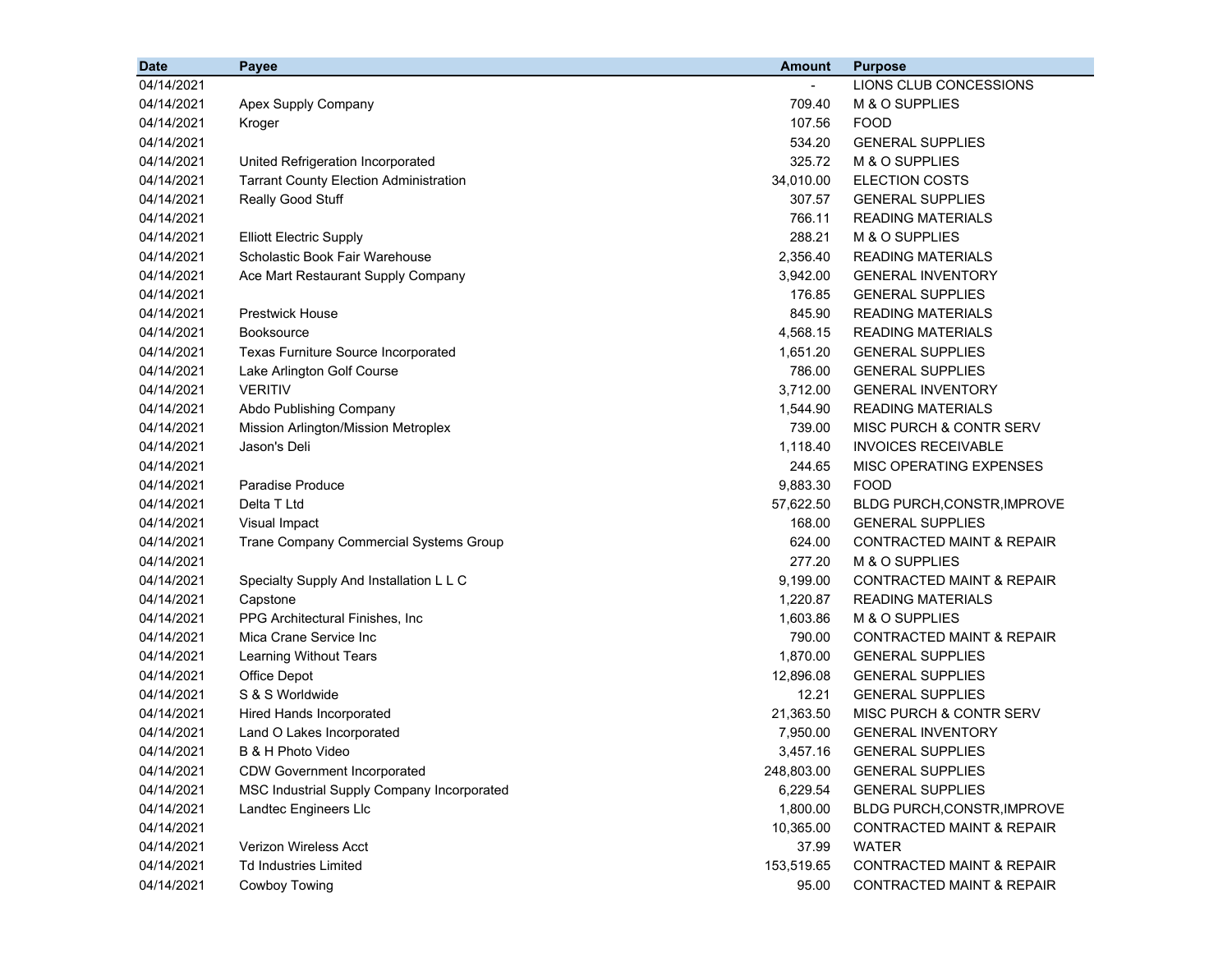| <b>Date</b> | Payee                                                | <b>Amount</b> | <b>Purpose</b>                       |
|-------------|------------------------------------------------------|---------------|--------------------------------------|
| 04/14/2021  | Govconnection Incorporated                           | 767.40        | <b>GENERAL SUPPLIES</b>              |
| 04/14/2021  | Junior Library Guild                                 | 1,169.00      | <b>READING MATERIALS</b>             |
| 04/14/2021  | Henry Schein Incorporated                            | 291.01        | <b>GENERAL SUPPLIES</b>              |
| 04/14/2021  | School Nurse Supply                                  | 1,384.30      | <b>GENERAL SUPPLIES</b>              |
| 04/14/2021  | Apple Computer Incorporated                          | 27,074.94     | <b>GENERAL SUPPLIES</b>              |
| 04/14/2021  | <b>Education Service Center Region X</b>             | 150.00        | MISC OPERATING EXPENSES              |
| 04/14/2021  | C D Hartnett Company                                 | 30,465.82     | <b>GENERAL INVENTORY</b>             |
| 04/14/2021  | All American Awards & Gifts                          | 1,117.00      | <b>INVOICES RECEIVABLE</b>           |
| 04/14/2021  | J W Pepper & Son Incorporated                        | 177.48        | <b>GENERAL SUPPLIES</b>              |
| 04/14/2021  | Anixter Incorporated                                 | 302.40        | <b>CONTRACTED MAINT &amp; REPAIR</b> |
| 04/14/2021  | Lee's School Supplies                                | 131.00        | <b>GENERAL SUPPLIES</b>              |
| 04/14/2021  | City Of Grand Prairie Water Utilities                | 1,373.76      | <b>WATER</b>                         |
| 04/14/2021  | Arlington Hardware Incorporated #53                  | 286.54        | M & O SUPPLIES                       |
| 04/14/2021  | Mardel Incorporated                                  | 209.15        | <b>GENERAL SUPPLIES</b>              |
| 04/14/2021  |                                                      | 199.75        | <b>INVOICES RECEIVABLE</b>           |
| 04/14/2021  | Catholic Charities Translation & Interpreter Network | 9,972.41      | MISC PURCH & CONTR SERV              |
| 04/14/2021  | J P Morgan Chase Bank NA                             | 792.50        | <b>GENERAL SUPPLIES</b>              |
| 04/14/2021  |                                                      | 2,295.00      | <b>INVOICES RECEIVABLE</b>           |
| 04/14/2021  |                                                      | 384.00        | MISC OPERATING EXPENSES              |
| 04/14/2021  | Kuta Software LLC                                    | 642.00        | <b>GENERAL SUPPLIES</b>              |
| 04/14/2021  | Republic Services of Texas Limited                   | 72,529.73     | CONTRACTED MAINT & REPAIR            |
| 04/14/2021  | <b>Carrier Enterprise</b>                            | 1,714.14      | M & O SUPPLIES                       |
| 04/14/2021  | Lone Star Banners & Flags                            | 1,052.40      | <b>GENERAL SUPPLIES</b>              |
| 04/14/2021  | Inspired Imaging                                     | 350.00        | <b>INVOICES RECEIVABLE</b>           |
| 04/14/2021  | Alpha Testing                                        | 3,392.50      | <b>BLDG PURCH, CONSTR, IMPROVE</b>   |
| 04/14/2021  | Monarch Trophy Studio                                | 17.80         | <b>GENERAL SUPPLIES</b>              |
| 04/14/2021  | Logisoft Computer Products LLC                       | 9.85          | <b>GENERAL SUPPLIES</b>              |
| 04/14/2021  | Boxes 4U                                             | 1,164.00      | <b>GENERAL INVENTORY</b>             |
| 04/14/2021  | <b>DWR Fence</b>                                     | 17,750.00     | CONTRACTED MAINT & REPAIR            |
| 04/14/2021  | <b>Heat Transfer Solutions</b>                       | 96.94         | M & O SUPPLIES                       |
| 04/14/2021  | Jones Jimmy                                          | 499.36        | MISC PURCH & CONTR SERV              |
| 04/14/2021  | Automatic Sprinkler of Texas Incorporated            | 6,935.00      | <b>CONTRACTED MAINT &amp; REPAIR</b> |
| 04/14/2021  | Magazine Subscriptions PTP                           | 119.99        | <b>GENERAL SUPPLIES</b>              |
| 04/14/2021  | <b>Golden Graduation Services</b>                    | 94.50         | MISC OPERATING EXPENSES              |
| 04/14/2021  | Washington Varandas                                  | 247.50        | MISC PURCH & CONTR SERV              |
| 04/14/2021  | Camper Marcus                                        | 165.00        | MISC PURCH & CONTR SERV              |
| 04/14/2021  | Robert D. Lee                                        | 825.00        | MISC PURCH & CONTR SERV              |
| 04/14/2021  | Durham Dustin J                                      | 412.50        | <b>MISC PURCH &amp; CONTR SERV</b>   |
| 04/14/2021  | One Source Staffing Corporation                      | 676.20        | MISC PURCH & CONTR SERV              |
| 04/14/2021  | Rhythm Band Instruments LLC                          | 13.06         | <b>GENERAL SUPPLIES</b>              |
| 04/14/2021  | <b>SC Fuels</b>                                      | 30,259.11     | <b>GENERAL INVENTORY</b>             |
| 04/14/2021  |                                                      | 0.02          | LIONS CLUB CONCESSIONS               |
| 04/14/2021  | National Wholesale Supply                            | 270.70        | M & O SUPPLIES                       |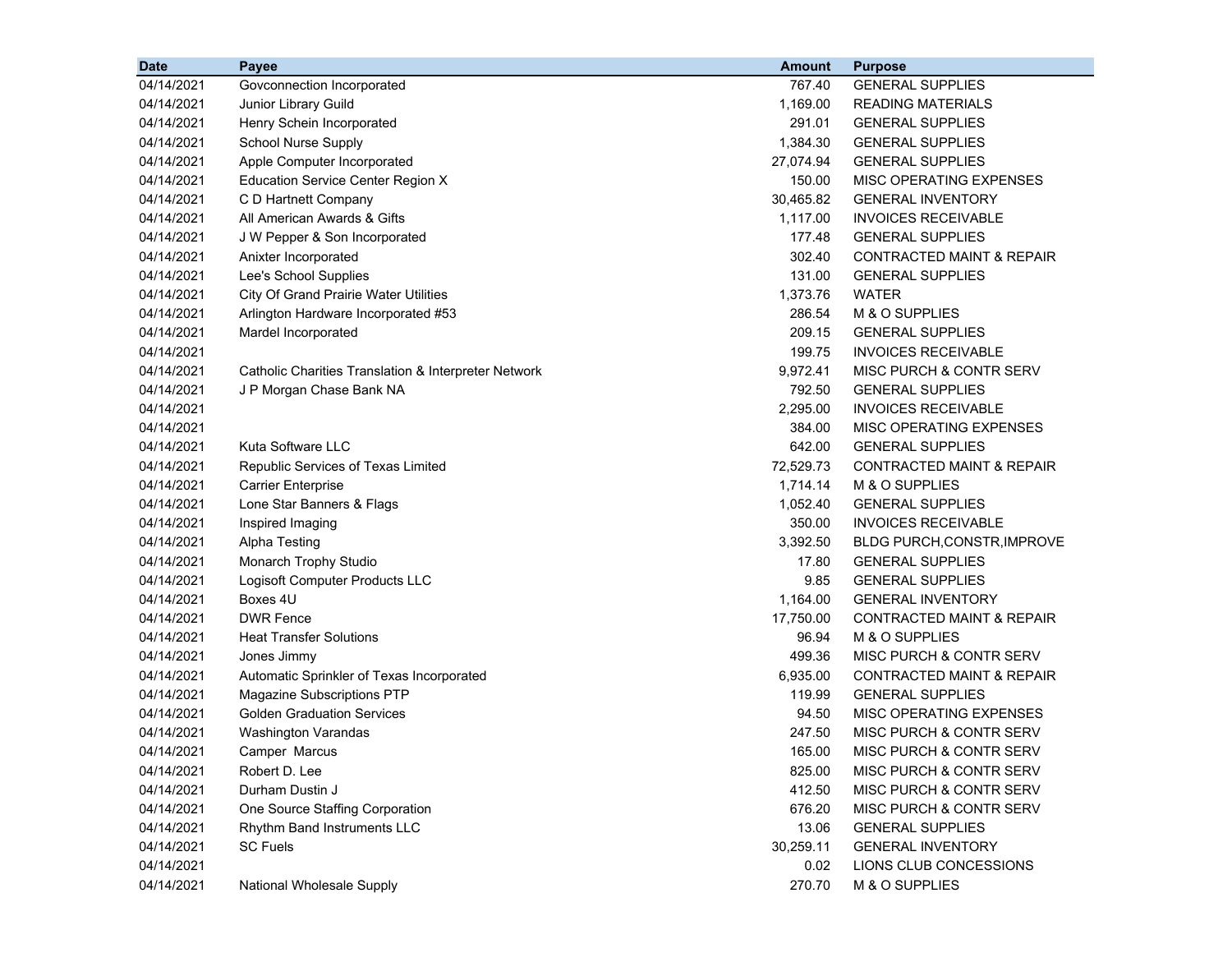| <b>Date</b> | Payee                                      | <b>Amount</b> | <b>Purpose</b>                       |
|-------------|--------------------------------------------|---------------|--------------------------------------|
| 04/14/2021  | Kurz & Company                             | 3,737.88      | <b>FOOD</b>                          |
| 04/14/2021  | Accent Awards & Trophies, LLC              | 150.40        | <b>GENERAL SUPPLIES</b>              |
| 04/14/2021  |                                            | 194.90        | MISC OPERATING EXPENSES              |
| 04/14/2021  | 1st Choice Restaurant Equipment            | 50,498.71     | <b>FURN &amp; EQUIP &gt; \$5,000</b> |
| 04/14/2021  |                                            | 13,204.55     | M & O SUPPLIES                       |
| 04/14/2021  | Best Buy for Business                      | 4,143.60      | <b>GENERAL SUPPLIES</b>              |
| 04/14/2021  | <b>Autonation Chevrolet</b>                | 49.51         | M & O SUPPLIES                       |
| 04/14/2021  | Marks Johnathan                            | 216.00        | MISC PURCH & CONTR SERV              |
| 04/14/2021  | Arriaga Joshua Aaron                       | 80.00         | MISC PURCH & CONTR SERV              |
| 04/14/2021  | AlphaGraphics                              | 121.00        | <b>GENERAL SUPPLIES</b>              |
| 04/14/2021  | Follett School Solutions, Inc.             | 79.66         | <b>GENERAL SUPPLIES</b>              |
| 04/14/2021  |                                            | 6,883.93      | <b>READING MATERIALS</b>             |
| 04/14/2021  | Crawford Electric Supply Company           | 2,079.12      | M & O SUPPLIES                       |
| 04/14/2021  | Engage2learn                               | 26,883.60     | <b>MISC PURCH &amp; CONTR SERV</b>   |
| 04/14/2021  | <b>LEGO Education</b>                      | 679.90        | <b>GENERAL SUPPLIES</b>              |
| 04/14/2021  | <b>Oxford University Press USA</b>         | 1,154.01      | <b>TEXTBOOKS</b>                     |
| 04/14/2021  | <b>RD Lawns LLC</b>                        | 10,715.25     | <b>CONTRACTED MAINT &amp; REPAIR</b> |
| 04/14/2021  | Cyson Technology Group LLC                 | 8,633.86      | MISC PURCH & CONTR SERV              |
| 04/14/2021  | Stantec Architecture, Inc. (SHW Group)     | 56,250.00     | BLDG PURCH, CONSTR, IMPROVE          |
| 04/14/2021  | Med El Corporation                         | 1,350.00      | <b>GENERAL SUPPLIES</b>              |
| 04/14/2021  | e-Builder, Inc.                            | 90,000.00     | <b>GENERAL SUPPLIES</b>              |
| 04/14/2021  | Safehaven Pest Control, LLC                | 2,950.00      | <b>CONTRACTED MAINT &amp; REPAIR</b> |
| 04/14/2021  | Chick-fil-A(Cooper/LittleRoad/CarrierPkwy) | 1,358.40      | <b>INVOICES RECEIVABLE</b>           |
| 04/14/2021  | Aryzta LLC                                 | 10,291.56     | <b>GENERAL INVENTORY</b>             |
| 04/14/2021  | <b>US Games</b>                            | 233.98        | <b>GENERAL SUPPLIES</b>              |
| 04/14/2021  | Accelerate Learning Inc.                   | 10,432.80     | <b>GENERAL SUPPLIES</b>              |
| 04/14/2021  | Dr Pepper Snapple Group                    | 124.15        | <b>GENERAL SUPPLIES</b>              |
| 04/14/2021  |                                            | 16.60         | MISC OPERATING EXPENSES              |
| 04/14/2021  | <b>NEDRP LLC</b>                           | 5,000.00      | <b>MISC PURCH &amp; CONTR SERV</b>   |
| 04/14/2021  | Hydrotemp LLC                              | 51.00         | M & O SUPPLIES                       |
| 04/14/2021  | Lowe's Home Centers, LLC                   | 326.82        | <b>GENERAL SUPPLIES</b>              |
| 04/14/2021  |                                            | 29.88         | M & O SUPPLIES                       |
| 04/14/2021  | Western-BRW Paper Company Incorporated     | 230.60        | <b>GENERAL INVENTORY</b>             |
| 04/14/2021  | Western-BRW Paper Company Incorporated     | 6,125.00      | <b>GENERAL INVENTORY</b>             |
| 04/14/2021  |                                            | 1,306.00      | <b>GENERAL SUPPLIES</b>              |
| 04/14/2021  | <b>Teacher Direct</b>                      | 927.50        | <b>GENERAL SUPPLIES</b>              |
| 04/14/2021  | Sysco North Texas                          | 2,278.75      | <b>GENERAL INVENTORY</b>             |
| 04/14/2021  | <b>BrainPOP LLC</b>                        | 2,195.00      | <b>GENERAL SUPPLIES</b>              |
| 04/14/2021  | Fixi Shop The                              | 436.80        | <b>GENERAL SUPPLIES</b>              |
| 04/14/2021  | OTC Brands, Inc                            | 928.83        | <b>GENERAL SUPPLIES</b>              |
| 04/14/2021  | Mighty Auto Parts of DFW                   | 1,360.00      | <b>GENERAL INVENTORY</b>             |
| 04/14/2021  | Global Equipment Company Inc               | 162.98        | <b>GENERAL SUPPLIES</b>              |
| 04/14/2021  | Nasco                                      | 1,590.26      | <b>GENERAL SUPPLIES</b>              |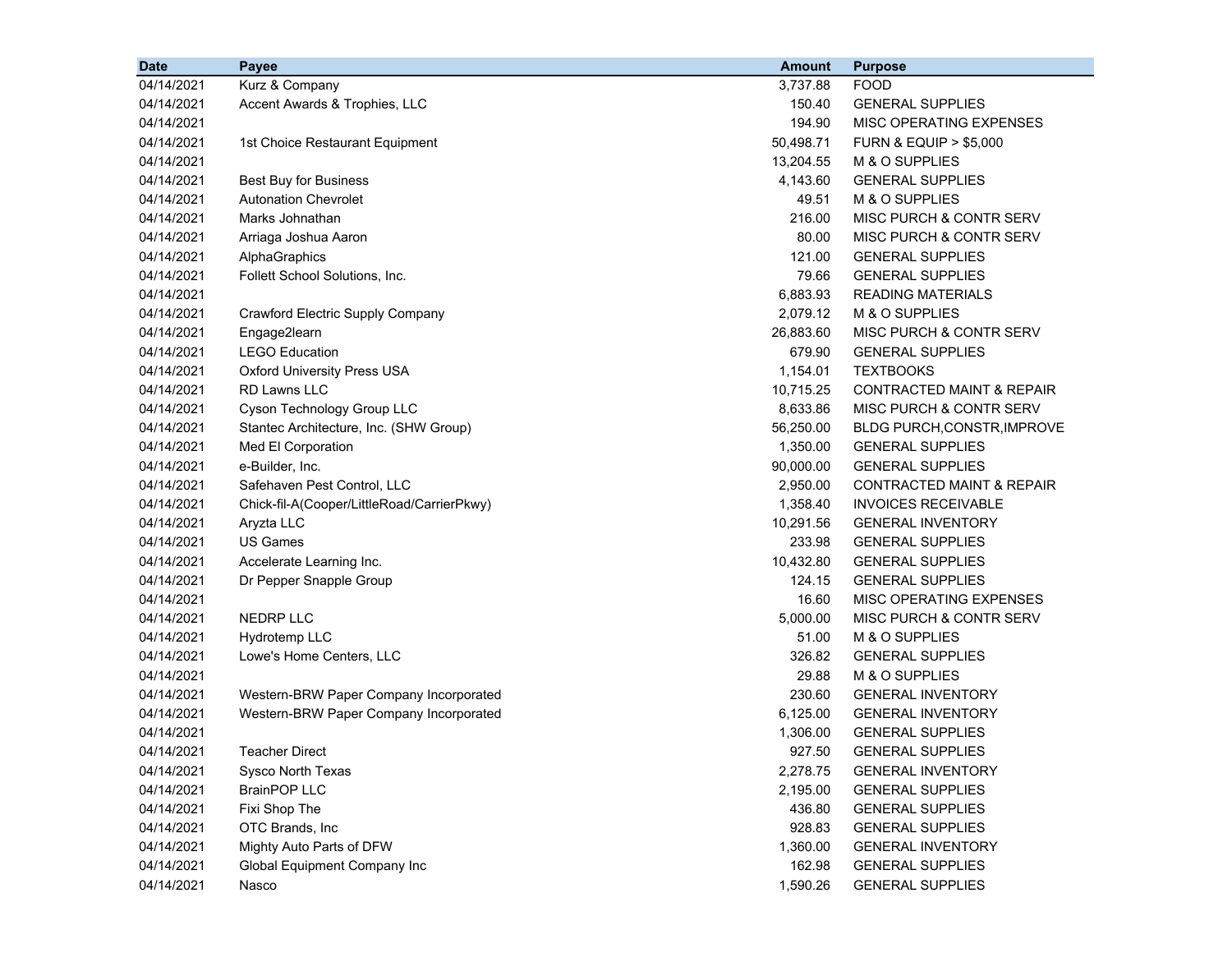| <b>Date</b> | Payee                                                          | <b>Amount</b>  | <b>Purpose</b>                       |
|-------------|----------------------------------------------------------------|----------------|--------------------------------------|
| 04/14/2021  | Learning A-Z LLC                                               | 3,270.00       | <b>GENERAL SUPPLIES</b>              |
| 04/14/2021  | Texas Irrigation Supply LLC                                    | 62.14          | M & O SUPPLIES                       |
| 04/14/2021  | Drew Consulting Services Incorporated                          | 6,400.00       | <b>BLDG PURCH, CONSTR, IMPROVE</b>   |
| 04/14/2021  |                                                                | 3,750.00       | OTH PROFESSIONAL SERVICES            |
| 04/14/2021  | <b>Arlington Strings</b>                                       | 248.91         | <b>GENERAL SUPPLIES</b>              |
| 04/14/2021  | <b>Frontline Education</b>                                     | 14,050.00      | <b>GENERAL SUPPLIES</b>              |
| 04/14/2021  | North Dallas A/C and Heating Company Incorporated              | 181,579.05     | CONTRACTED MAINT & REPAIR            |
| 04/14/2021  | <b>Alonti Catering</b>                                         | 122.18         | <b>MISC OPERATING EXPENSES</b>       |
| 04/14/2021  | <b>Richardson Eric</b>                                         | 115.00         | MISC PURCH & CONTR SERV              |
| 04/14/2021  | <b>Honors Graduation LLC</b>                                   | 79.00          | <b>INVOICES RECEIVABLE</b>           |
| 04/14/2021  | DOT Medical and Drug Testing Services Inc                      | 1,265.00       | MISC OPERATING EXPENSES              |
| 04/14/2021  | <b>Blick Art Materials</b>                                     | 347.42         | <b>GENERAL SUPPLIES</b>              |
| 04/14/2021  | Project Lead The Way Incorporated                              | 259.25         | <b>GENERAL SUPPLIES</b>              |
| 04/14/2021  | KLNO-FM, KFZO-FM, KFLC-AM, KDXX-FM, KESS-FM                    | 2,910.00       | MISC OPERATING EXPENSES              |
| 04/14/2021  | Sciandra Sascha                                                | 171.00         | MISC PURCH & CONTR SERV              |
| 04/14/2021  | Insight Public Sector Inc                                      | 2,573.40       | <b>GENERAL SUPPLIES</b>              |
| 04/14/2021  | Cody Prescher                                                  | 3,350.00       | CONTRACTED MAINT & REPAIR            |
| 04/14/2021  | Bobby Jett Rush                                                | 171.00         | MISC PURCH & CONTR SERV              |
| 04/14/2021  | Miner LTD                                                      | 668.48         | <b>CONTRACTED MAINT &amp; REPAIR</b> |
| 04/14/2021  | Key Construction Texas LLC                                     | 1,141,099.51   | <b>CONTRACTED MAINT &amp; REPAIR</b> |
| 04/14/2021  |                                                                | (57,054.95)    | <b>RETAINAGE</b>                     |
| 04/14/2021  | Texas Association Of School Business Officials                 | 135.00         | <b>DUES</b>                          |
| 04/14/2021  | Parts Town LLC                                                 | 480.19         | M & O SUPPLIES                       |
| 04/14/2021  | <b>VST Services LP</b>                                         | 4,000.00       | <b>CONTRACTED MAINT &amp; REPAIR</b> |
| 04/14/2021  | <b>Merakey Allos</b>                                           | 11,130.00      | <b>TUITION &amp; TRFR PMTS</b>       |
| 04/14/2021  | Four C's Trophies                                              | 451.75         | MISC OPERATING EXPENSES              |
| 04/14/2021  | A-1 National Fire Co.LLC Summit Companies: Summit Companies A1 | 3,512.35       | CONTRACTED MAINT & REPAIR            |
| 04/14/2021  | <b>Strategic Government Resources Incorporated</b>             | 1,500.00       | MISC OPERATING EXPENSES              |
| 04/14/2021  | <b>Gerard Armstrong</b>                                        | 100.00         | MISC OPERATING EXPENSES              |
| 04/14/2021  | Paper Education Company                                        | 2,000.00       | <b>GENERAL SUPPLIES</b>              |
| 04/14/2021  | Carl Richardson                                                | 130.00         | MISC OPERATING EXPENSES              |
| 04/14/2021  | Melissa Riggs                                                  | 100.00         | <b>INVOICES RECEIVABLE</b>           |
| 04/14/2021  | <b>Timothy Bass</b>                                            | 100.00         | <b>INVOICES RECEIVABLE</b>           |
| 04/14/2021  | Tricia Losavio                                                 | 224.00         | MISC OPERATING EXPENSES              |
| 04/14/2021  | <b>Travis Morgan</b>                                           | 205.00         | MISC OPERATING EXPENSES              |
| 04/14/2021  | Michael Aguilar                                                | 197.00         | MISC OPERATING EXPENSES              |
| 04/14/2021  | Scholastic Library Publishing                                  | 133.68         | <b>READING MATERIALS</b>             |
| 04/14/2021  | Realityworks                                                   | 1,151.20       | <b>GENERAL SUPPLIES</b>              |
| 04/14/2021  | Complete Supply Incorporated                                   | 7,955.30       | <b>GENERAL INVENTORY</b>             |
| 04/14/2021  | <b>Empire Paper Company</b>                                    | 96.40          | <b>GENERAL INVENTORY</b>             |
| 04/14/2021  | Elevator Maintenance and Repair Incorporated                   | 2,973.61       | <b>CONTRACTED MAINT &amp; REPAIR</b> |
| 04/14/2021  | <b>Austin Turf &amp; Tractor</b>                               | 1,826.91       | M & O SUPPLIES                       |
| 04/14/2021  | Hobby Lobby Store #175                                         | $\blacksquare$ | MISC OPERATING EXPENSES              |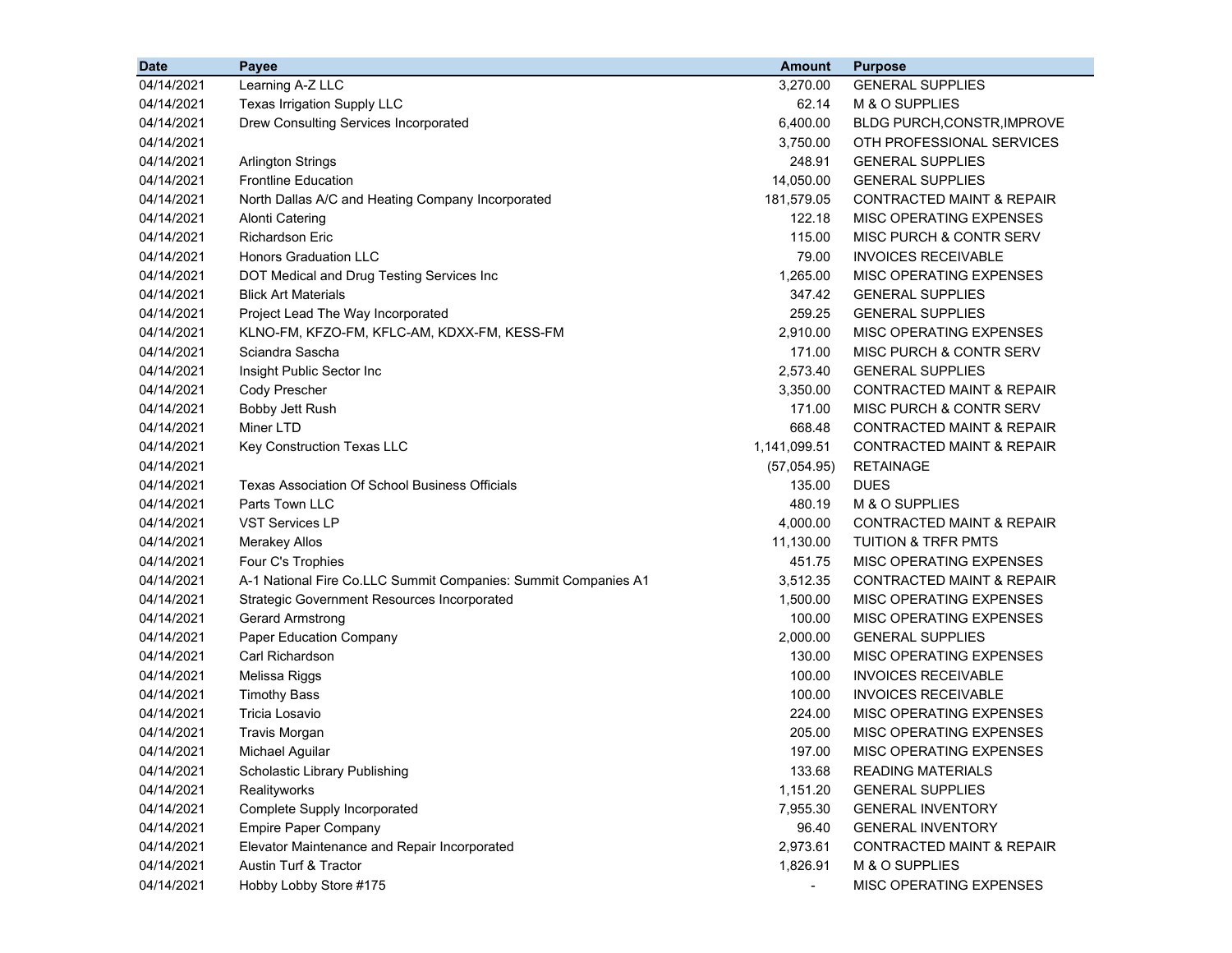| <b>Date</b> | Payee                                                         | <b>Amount</b> | <b>Purpose</b>                             |
|-------------|---------------------------------------------------------------|---------------|--------------------------------------------|
| 04/14/2021  | <b>Atmos Energy</b>                                           | 9,068.80      | <b>WATER</b>                               |
| 04/14/2021  | <b>EAI</b> Education                                          | 295.20        | <b>GENERAL SUPPLIES</b>                    |
| 04/14/2021  | <b>Compliance Consortium Corporation</b>                      | 1,113.00      | MISC PURCH & CONTR SERV                    |
| 04/14/2021  | <b>Caldwell Country Chevrolet</b>                             | 35,845.00     | <b>VEHICLES</b>                            |
| 04/14/2021  | <b>Talent Assessment</b>                                      | 26,442.60     | <b>GENERAL SUPPLIES</b>                    |
| 04/14/2021  | Dealers Electrical Supply Company                             | 22.34         | M & O SUPPLIES                             |
| 04/14/2021  | Carahsoft Technology Corporation                              | 7,462.20      | <b>GENERAL SUPPLIES</b>                    |
| 04/14/2021  | Music & Arts                                                  | 1,565.68      | <b>GENERAL SUPPLIES</b>                    |
| 04/14/2021  | Language Line Services Incorporated                           | 6,358.96      | MISC PURCH & CONTR SERV                    |
| 04/14/2021  | Cengage Learning                                              | 1,895.85      | <b>READING MATERIALS</b>                   |
| 04/14/2021  | Rush Truck Centers Of Texas Limited Partnership               | 29.80         | <b>GENERAL INVENTORY</b>                   |
| 04/14/2021  |                                                               | 1,385.00      | M & O SUPPLIES                             |
| 04/14/2021  | Sewing World Incorporated                                     | 98.50         | <b>CONTRACTED MAINT &amp; REPAIR</b>       |
| 04/14/2021  | 4imprint Incorporated                                         | 1,966.81      | <b>GENERAL SUPPLIES</b>                    |
| 04/14/2021  | <b>Federal Express Corporation</b>                            | 12.20         | <b>GENERAL SUPPLIES</b>                    |
| 04/14/2021  | Arlington Chamber Of Commerce                                 | 47,500.00     | MISC PURCH & CONTR SERV                    |
| 04/14/2021  |                                                               | 1,200.00      | NON-EMPLOYEE TRAVEL                        |
| 04/14/2021  | Demco Incorporated                                            | 35.83         | <b>GENERAL SUPPLIES</b>                    |
| 04/14/2021  | <b>Fisher Science Education</b>                               | 201.64        | <b>GENERAL SUPPLIES</b>                    |
| 04/14/2021  | <b>Commercial Recorder</b>                                    | 449.80        | <b>Statutorily Required Public Notices</b> |
| 04/14/2021  | <b>Gopher Sport Equipment</b>                                 | 111.80        | <b>GENERAL SUPPLIES</b>                    |
| 04/14/2021  | Kaplan Early Learning Company                                 | 293.19        | <b>GENERAL SUPPLIES</b>                    |
| 04/14/2021  | Miracle Recreation Equipment Company/ Webuildfun Incorporated | 205,054.68    | <b>CONTRACTED MAINT &amp; REPAIR</b>       |
| 04/14/2021  |                                                               | (10, 252.73)  | <b>RETAINAGE</b>                           |
| 04/14/2021  | Music In Motion Incorporated                                  | 731.78        | <b>GENERAL SUPPLIES</b>                    |
| 04/14/2021  | Perma Bound                                                   | 273.31        | <b>READING MATERIALS</b>                   |
| 04/14/2021  | <b>Pollock Paper Distributors</b>                             | 8,500.00      | <b>FURN &amp; EQUIP &gt; \$5,000</b>       |
| 04/14/2021  |                                                               | 305.34        | <b>GENERAL INVENTORY</b>                   |
| 04/14/2021  | <b>Pyramid School Products</b>                                | 806.33        | <b>GENERAL SUPPLIES</b>                    |
| 04/14/2021  | Quality Audio Visual Service Incorporated                     | 401.40        | <b>CONTRACTED MAINT &amp; REPAIR</b>       |
| 04/14/2021  | Scholastic Incorporated                                       | 55.75         | <b>READING MATERIALS</b>                   |
| 04/14/2021  | Sentinel The Alarm Company                                    | 540.00        | <b>BLDG PURCH, CONSTR, IMPROVE</b>         |
| 04/15/2021  | Duke Katrina                                                  | 95.00         | MISC PURCH & CONTR SERV                    |
| 04/16/2021  | <b>Grainger Industrial Supply</b>                             | 3,020.10      | M & O SUPPLIES                             |
| 04/16/2021  | Humanware                                                     | 519.00        | <b>CONTRACTED MAINT &amp; REPAIR</b>       |
| 04/16/2021  | Home Depot Pro                                                | 795.74        | M & O SUPPLIES                             |
| 04/16/2021  | Apex Supply Company                                           | 395.70        | M & O SUPPLIES                             |
| 04/16/2021  | Kroger                                                        | 247.89        | <b>GENERAL SUPPLIES</b>                    |
| 04/16/2021  | <b>Masters Distribution Systems</b>                           | 18,968.15     | MISC OPERATING EXPENSES                    |
| 04/16/2021  | Custom Transmission And Auto Repair Incorporated              | 338.00        | <b>CONTRACTED MAINT &amp; REPAIR</b>       |
| 04/16/2021  | Capstone                                                      | 101,738.59    | <b>GENERAL SUPPLIES</b>                    |
| 04/16/2021  | PPG Architectural Finishes, Inc                               | 75.42         | M & O SUPPLIES                             |
| 04/16/2021  | <b>Careys Sporting Goods</b>                                  | 4,441.32      | <b>GENERAL SUPPLIES</b>                    |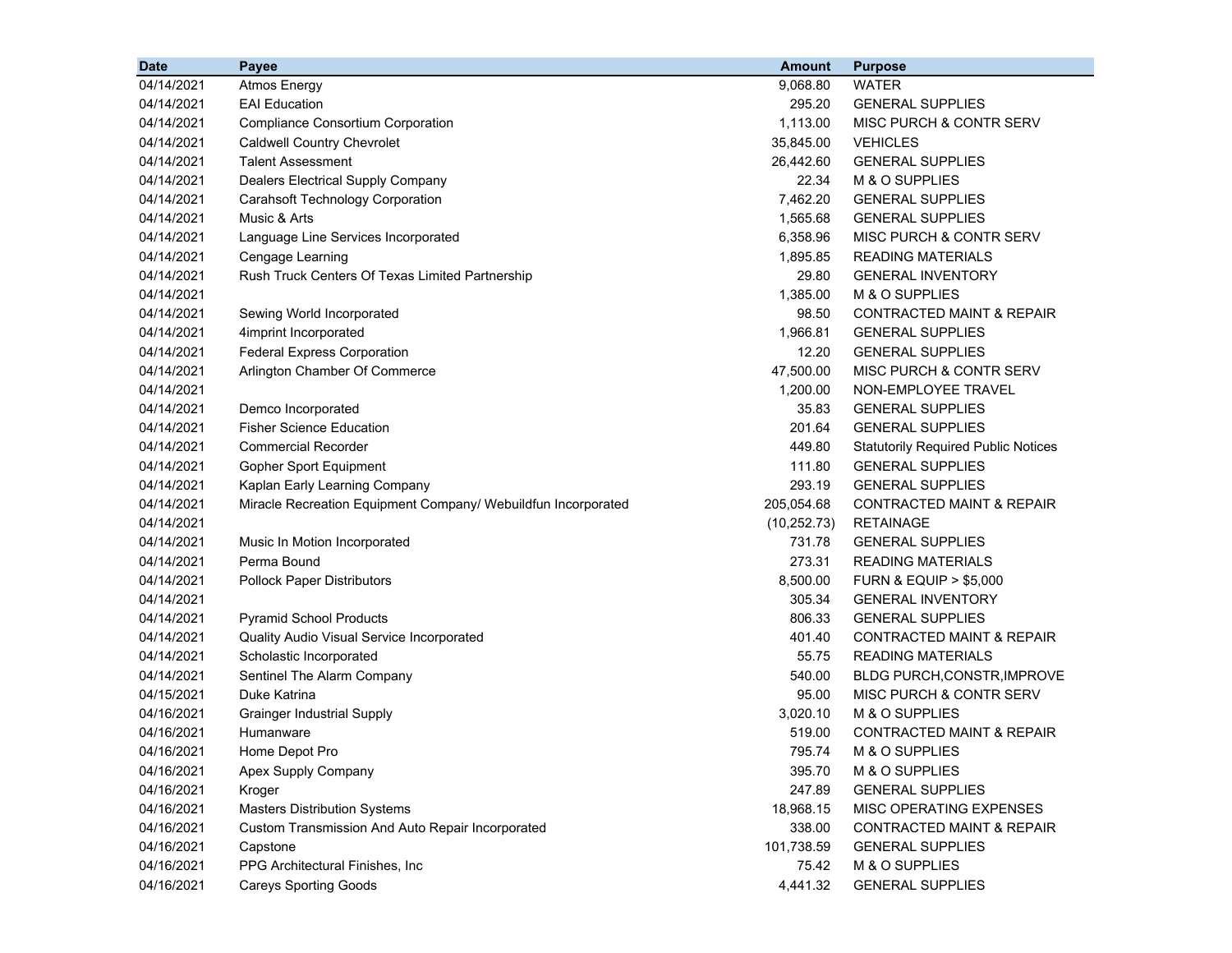| <b>Date</b> | Payee                                                 | <b>Amount</b> | <b>Purpose</b>                       |
|-------------|-------------------------------------------------------|---------------|--------------------------------------|
| 04/16/2021  | Office Depot                                          | 8,237.15      | <b>GENERAL SUPPLIES</b>              |
| 04/16/2021  | B & H Photo Video                                     | 4,177.96      | <b>GENERAL SUPPLIES</b>              |
| 04/16/2021  | <b>CDW Government Incorporated</b>                    | 3,140.00      | <b>GENERAL SUPPLIES</b>              |
| 04/16/2021  | <b>Howard Technology Solutions</b>                    | 1,796.00      | <b>GENERAL SUPPLIES</b>              |
| 04/16/2021  | Govconnection Incorporated                            | 133.50        | <b>GENERAL SUPPLIES</b>              |
| 04/16/2021  | Govconnection Incorporated                            | 325.00        | <b>GENERAL SUPPLIES</b>              |
| 04/16/2021  | Apple Computer Incorporated                           | 4,171.00      | <b>GENERAL SUPPLIES</b>              |
| 04/16/2021  | J W Pepper & Son Incorporated                         | 413.87        | <b>GENERAL SUPPLIES</b>              |
| 04/16/2021  | <b>Accurate Tune</b>                                  | 99.00         | <b>CONTRACTED MAINT &amp; REPAIR</b> |
| 04/16/2021  | Arlington Hardware Incorporated #53                   | 369.51        | M & O SUPPLIES                       |
| 04/16/2021  | Psychological Assessment Resources Incorporated (Par) | 998.10        | <b>TESTING MATERIALS</b>             |
| 04/16/2021  | Vista Higher Learning, Inc.                           | 926.45        | <b>READING MATERIALS</b>             |
| 04/16/2021  | <b>DWR Fence</b>                                      | 24,300.00     | <b>CONTRACTED MAINT &amp; REPAIR</b> |
| 04/16/2021  | Ferrellgas, Incorporated                              | 9,426.31      | <b>GENERAL INVENTORY</b>             |
| 04/16/2021  | McCain Foods USA Inc.                                 | 11,388.78     | <b>GENERAL INVENTORY</b>             |
| 04/16/2021  | Texas Interpreting Services, LLC                      | 11,942.50     | MISC PURCH & CONTR SERV              |
| 04/16/2021  | One Source Staffing Corporation                       | 5,189.11      | MISC PURCH & CONTR SERV              |
| 04/16/2021  | <b>Binswanger Glass</b>                               | 26.92         | M & O SUPPLIES                       |
| 04/16/2021  | Eichelbaum Wardell Hansen Powell & Mehl P.C.          | 72,863.00     | <b>LEGAL SERVICES</b>                |
| 04/16/2021  | <b>National Wholesale Supply</b>                      | 156.80        | M & O SUPPLIES                       |
| 04/16/2021  | Lead4Ward LLC                                         | 900.00        | <b>READING MATERIALS</b>             |
| 04/16/2021  | <b>Jakes Finer Foods</b>                              | 9,357.12      | <b>GENERAL INVENTORY</b>             |
| 04/16/2021  | <b>Enviromatic Systems Services</b>                   | 516.13        | M & O SUPPLIES                       |
| 04/16/2021  | Seal Tex, Incorporated                                | 992.95        | <b>CONTRACTED MAINT &amp; REPAIR</b> |
| 04/16/2021  | Creative Bus Sales Inc                                | 105.26        | <b>GENERAL INVENTORY</b>             |
| 04/16/2021  | <b>Autonation Chevrolet</b>                           | 1,237.75      | M & O SUPPLIES                       |
| 04/16/2021  | Lone Star Furnishings LLC                             | 1,255.96      | <b>GENERAL SUPPLIES</b>              |
| 04/16/2021  | Crawford Electric Supply Company                      | 165.50        | <b>GENERAL INVENTORY</b>             |
| 04/16/2021  |                                                       | 187.80        | M & O SUPPLIES                       |
| 04/16/2021  | Ferguson Enterprises, Inc.                            | (451.09)      | LIONS CLUB CONCESSIONS               |
| 04/16/2021  |                                                       | 611.71        | M & O SUPPLIES                       |
| 04/16/2021  | Texas Speech-Language-Hearing Association             | 125.00        | MISC OPERATING EXPENSES              |
| 04/16/2021  | Lowe's Home Centers, LLC                              | 161.72        | M & O SUPPLIES                       |
| 04/16/2021  | Stewart and Stevenson, LLC                            | 2,642.40      | <b>CONTRACTED MAINT &amp; REPAIR</b> |
| 04/16/2021  |                                                       | 2,655.56      | M & O SUPPLIES                       |
| 04/16/2021  | <b>CableLink Solutions</b>                            | 3,459.69      | CONTRACTED MAINT & REPAIR            |
| 04/16/2021  | Fixi Shop The                                         | 952.80        | <b>GENERAL SUPPLIES</b>              |
| 04/16/2021  | Moore Supply Co                                       | 56.44         | M & O SUPPLIES                       |
| 04/16/2021  | Nearpod                                               | 8,925.00      | <b>GENERAL SUPPLIES</b>              |
| 04/16/2021  | <b>Colwell Shawn</b>                                  | 145.00        | MISC PURCH & CONTR SERV              |
| 04/16/2021  | Nasco                                                 | 635.96        | <b>GENERAL SUPPLIES</b>              |
| 04/16/2021  | Texas Irrigation Supply LLC                           | 709.48        | M & O SUPPLIES                       |
| 04/16/2021  | Staples Inc/Staples Business Advantage                | 4,890.06      | <b>GENERAL SUPPLIES</b>              |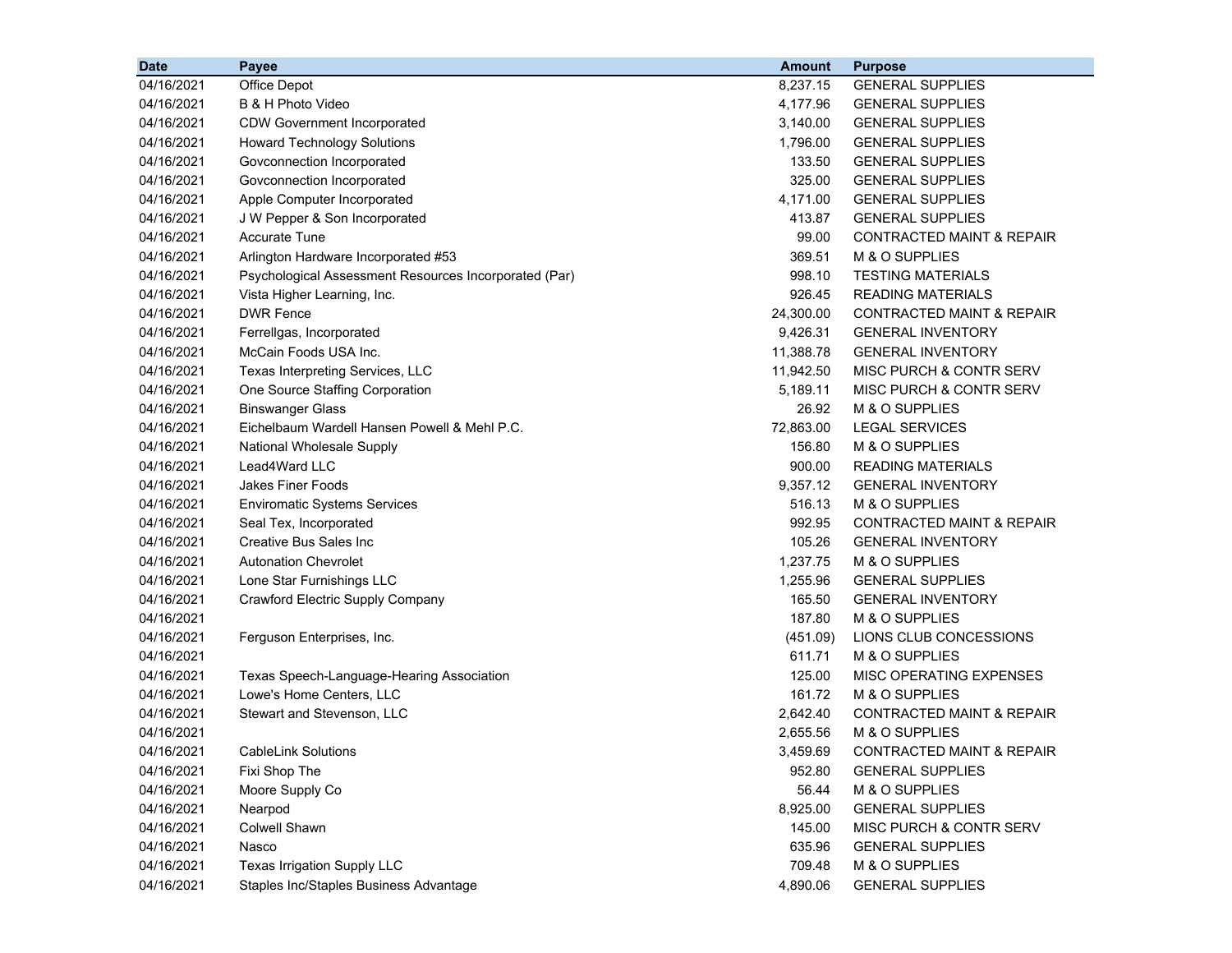| <b>Date</b> | Payee                                                          | <b>Amount</b> | <b>Purpose</b>                       |
|-------------|----------------------------------------------------------------|---------------|--------------------------------------|
| 04/16/2021  |                                                                | 42.98         | <b>INVOICES RECEIVABLE</b>           |
| 04/16/2021  | Drew Consulting Services Incorporated                          | 38,425.00     | OTH PROFESSIONAL SERVICES            |
| 04/16/2021  | <b>MSB Consulting</b>                                          | 902.06        | MISC PURCH & CONTR SERV              |
| 04/16/2021  | WBAP-KSCS Assets LLC DBA WBAP-AM, KSCS-FM                      | 10,100.00     | MISC OPERATING EXPENSES              |
| 04/16/2021  | The Lamar Companies                                            | 10,750.00     | MISC OPERATING EXPENSES              |
| 04/16/2021  | Delegard Tool of Texas                                         | 1,251.93      | <b>GENERAL SUPPLIES</b>              |
| 04/16/2021  | <b>Xerox Business Solutions Southwest</b>                      | 1,047.65      | <b>GENERAL SUPPLIES</b>              |
| 04/16/2021  | <b>FANUC America Corporation</b>                               | 6,300.00      | <b>CONTRACTED MAINT &amp; REPAIR</b> |
| 04/16/2021  | <b>Continental Battery Company</b>                             | 3,600.28      | M & O SUPPLIES                       |
| 04/16/2021  | Remind101 Incorporated                                         | 1,200.00      | <b>GENERAL SUPPLIES</b>              |
| 04/16/2021  | Live! By Loews Arlington                                       | 16,500.00     | <b>INVOICES RECEIVABLE</b>           |
| 04/16/2021  | A-1 National Fire Co.LLC Summit Companies: Summit Companies A1 | 97.88         | CONTRACTED MAINT & REPAIR            |
| 04/16/2021  | Jason Southern                                                 | 265.00        | MISC PURCH & CONTR SERV              |
| 04/16/2021  |                                                                | 80.00         | SAL & WAGES-SUPPORT PERS             |
| 04/16/2021  | Complete Supply Incorporated                                   | 5,397.29      | <b>GENERAL INVENTORY</b>             |
| 04/16/2021  | <b>Empire Paper Company</b>                                    | 385.60        | <b>GENERAL INVENTORY</b>             |
| 04/16/2021  | <b>Austin Turf &amp; Tractor</b>                               | 609.34        | <b>CONTRACTED MAINT &amp; REPAIR</b> |
| 04/16/2021  | <b>Talent Assessment</b>                                       | 5,280.52      | <b>GENERAL SUPPLIES</b>              |
| 04/16/2021  | Nema 3 Electric Incorporated                                   | 2,145.75      | <b>CONTRACTED MAINT &amp; REPAIR</b> |
| 04/16/2021  | Music & Arts                                                   | 2,662.45      | <b>CONTRACTED MAINT &amp; REPAIR</b> |
| 04/16/2021  |                                                                | 34.50         | <b>GENERAL SUPPLIES</b>              |
| 04/16/2021  | <b>Burmax Company Incorporated</b>                             | 2,408.42      | <b>GENERAL SUPPLIES</b>              |
| 04/16/2021  | Rush Truck Centers Of Texas Limited Partnership                | 1,126.02      | M & O SUPPLIES                       |
| 04/16/2021  | 4imprint Incorporated                                          | 310.25        | <b>GENERAL SUPPLIES</b>              |
| 04/16/2021  | Demco Incorporated                                             | 81.69         | <b>GENERAL SUPPLIES</b>              |
| 04/16/2021  | <b>Flinn Scientific</b>                                        | 1,149.70      | <b>GENERAL SUPPLIES</b>              |
| 04/16/2021  | Music In Motion Incorporated                                   | 148.00        | <b>GENERAL SUPPLIES</b>              |
| 04/19/2021  | City Of Arlington Water Department                             | 116,072.20    | WATER                                |
| 04/21/2021  | United Educators Association                                   | 992.61        | UNITED FUND                          |
| 04/21/2021  | Texas United School Employees Local 100                        | 26.67         | UNITED FUND                          |
| 04/21/2021  | Truman Tim Chapter 13 Trustee                                  | 974.31        | UNITED FUND                          |
| 04/21/2021  | Association Of Texas Professional Teachers Local               | 0.58          | UNITED FUND                          |
| 04/21/2021  | Association Of Texas Professional Educators State              | 31.14         | <b>UNITED FUND</b>                   |
| 04/21/2021  | Mississippi Department of Human Services                       | 117.70        | UNITED FUND                          |
| 04/21/2021  | Administracion para el Sustento de Menores                     | 326.92        | UNITED FUND                          |
| 04/21/2021  | Powers Tom Chapter 13 Trustee                                  | 950.77        | UNITED FUND                          |
| 04/21/2021  | Educational Employees Credit Union - HSA                       | 930.87        | <b>DENTAL INSURANCE</b>              |
| 04/21/2021  | <b>Educational Employees Credit Union</b>                      | 5,650.25      | DUE TO CREDIT UNION                  |
| 04/21/2021  | <b>Texas State Teachers Association</b>                        | 64.35         | UNITED FUND                          |
| 04/21/2021  | Corgan Assoc Architects Incorporated                           | 157,125.30    | BLDG PURCH, CONSTR, IMPROVE          |
| 04/21/2021  | <b>Grainger Industrial Supply</b>                              | 955.74        | M & O SUPPLIES                       |
| 04/21/2021  | Qep Incorporated                                               | 42.00         | <b>READING MATERIALS</b>             |
| 04/21/2021  | Carlex Incorporated                                            | 194.21        | <b>GENERAL SUPPLIES</b>              |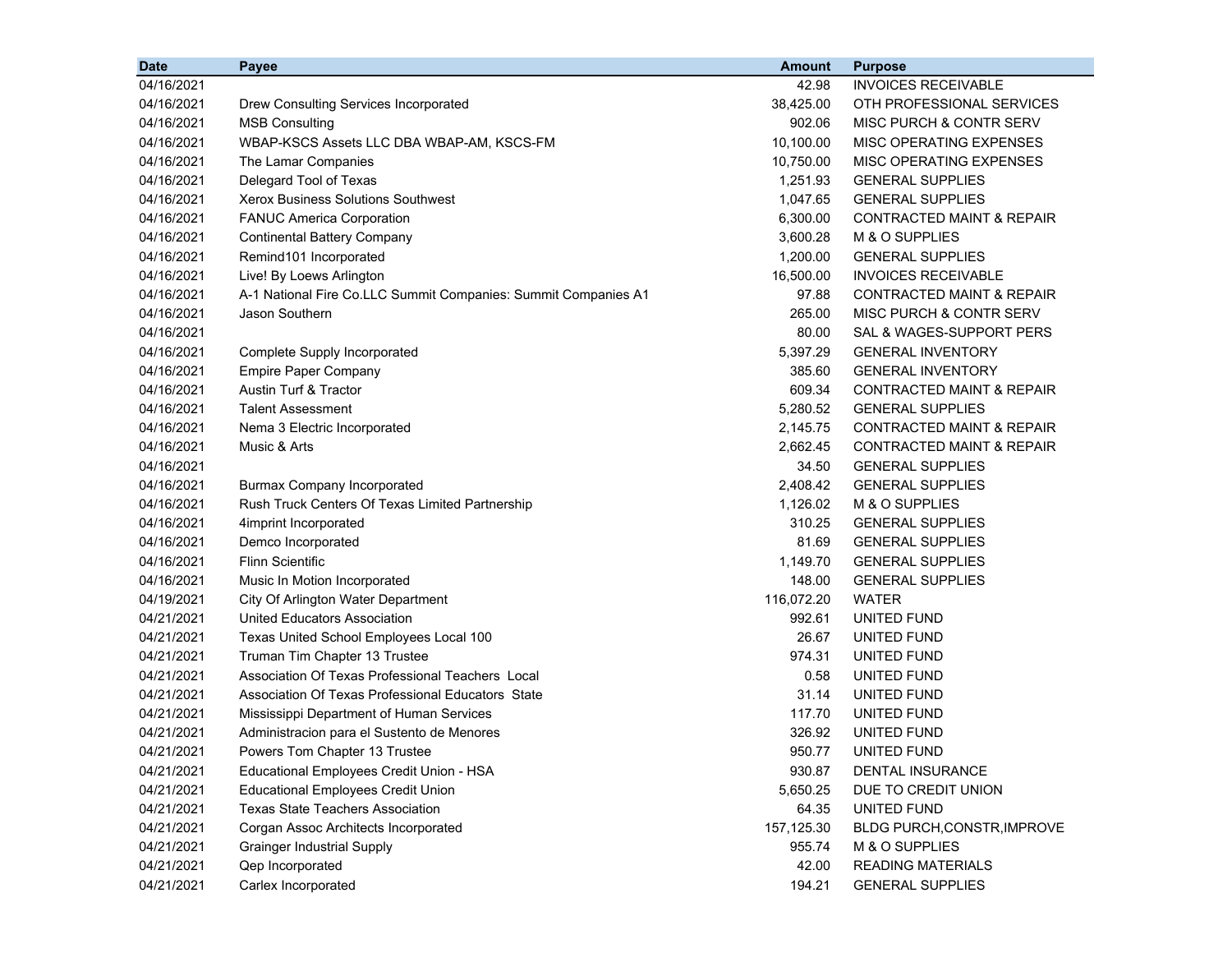| <b>Date</b> | Payee                                  | <b>Amount</b>            | <b>Purpose</b>                       |
|-------------|----------------------------------------|--------------------------|--------------------------------------|
| 04/21/2021  | Home Depot Pro                         | 1,648.56                 | M & O SUPPLIES                       |
| 04/21/2021  | Home Depot Pro                         | 65.94                    | <b>GENERAL SUPPLIES</b>              |
| 04/21/2021  | Home Depot Pro                         | 18.60                    | ACCOUNTS PAYABLE-ACCRUALS            |
| 04/21/2021  |                                        | 705.07                   | <b>GENERAL SUPPLIES</b>              |
| 04/21/2021  |                                        | $\overline{\phantom{a}}$ | LIONS CLUB CONCESSIONS               |
| 04/21/2021  | Apex Supply Company                    | 843.69                   | M & O SUPPLIES                       |
| 04/21/2021  | Kroger                                 | 6.17                     | <b>FOOD</b>                          |
| 04/21/2021  |                                        | 769.87                   | <b>GENERAL SUPPLIES</b>              |
| 04/21/2021  |                                        | 104.54                   | <b>INVOICES RECEIVABLE</b>           |
| 04/21/2021  |                                        | 462.48                   | MISC OPERATING EXPENSES              |
| 04/21/2021  | <b>B W I Companies Incorporated</b>    | 26.40                    | <b>GENERAL SUPPLIES</b>              |
| 04/21/2021  | United Refrigeration Incorporated      | 445.24                   | M & O SUPPLIES                       |
| 04/21/2021  | Really Good Stuff                      | 75.64                    | <b>GENERAL SUPPLIES</b>              |
| 04/21/2021  | <b>Elliott Electric Supply</b>         | 1,356.85                 | M & O SUPPLIES                       |
| 04/21/2021  | Ace Mart Restaurant Supply Company     | 566.20                   | <b>GENERAL SUPPLIES</b>              |
| 04/21/2021  | Dell Marketing                         | 1,980.00                 | <b>GENERAL SUPPLIES</b>              |
| 04/21/2021  | <b>Prestwick House</b>                 | 25.98                    | <b>GENERAL SUPPLIES</b>              |
| 04/21/2021  | Lennox Industries Incorporated         | 2,780.19                 | M & O SUPPLIES                       |
| 04/21/2021  | Texas Furniture Source Incorporated    | 4,403.68                 | <b>GENERAL SUPPLIES</b>              |
| 04/21/2021  | <b>Masters Distribution Systems</b>    | 6,666.95                 | <b>FOOD</b>                          |
| 04/21/2021  |                                        | 29,961.65                | MISC OPERATING EXPENSES              |
| 04/21/2021  | Barnes & Noble Booksellers, Inc.       | 1,050.40                 | <b>READING MATERIALS</b>             |
| 04/21/2021  | <b>Winston Water Cooler Limited</b>    | 169.00                   | <b>GENERAL INVENTORY</b>             |
| 04/21/2021  | Abdo Publishing Company                | 1,051.40                 | <b>READING MATERIALS</b>             |
| 04/21/2021  | <b>Arlington Education Foundation</b>  | 500.00                   | NON-EMPLOYEE TRAVEL                  |
| 04/21/2021  | <b>Texas Art Education Association</b> | 1,455.00                 | STUDENT TVL*NO AISD BUSES            |
| 04/21/2021  | PPG Architectural Finishes, Inc.       | 733.04                   | M & O SUPPLIES                       |
| 04/21/2021  | Airgas Southwest Incorporated          | 323.81                   | <b>GENERAL SUPPLIES</b>              |
| 04/21/2021  | <b>Demidec Resources</b>               | 1,225.00                 | <b>GENERAL SUPPLIES</b>              |
| 04/21/2021  | Northern Speech Services Incorporated  | 44.80                    | <b>TESTING MATERIALS</b>             |
| 04/21/2021  | <b>Concentra Medical Centers</b>       | 560.00                   | MISC OPERATING EXPENSES              |
| 04/21/2021  | <b>Office Depot</b>                    | 18,743.65                | <b>GENERAL SUPPLIES</b>              |
| 04/21/2021  | <b>Marks Plumbing Parts</b>            | 407.40                   | <b>GENERAL INVENTORY</b>             |
| 04/21/2021  | <b>Benchmark Education Company</b>     | 456.50                   | <b>READING MATERIALS</b>             |
| 04/21/2021  | Land O Lakes Incorporated              | 7,133.75                 | <b>GENERAL INVENTORY</b>             |
| 04/21/2021  | B & H Photo Video                      | 728.65                   | <b>GENERAL SUPPLIES</b>              |
| 04/21/2021  | <b>Geary Pacific Supply</b>            | 51.17                    | M & O SUPPLIES                       |
| 04/21/2021  | <b>CDW Government Incorporated</b>     | 614,359.87               | <b>GENERAL SUPPLIES</b>              |
| 04/21/2021  | 1 A Fire & Domestic Testing            | 1,073.00                 | <b>CONTRACTED MAINT &amp; REPAIR</b> |
| 04/21/2021  | <b>Mackin Educational Resources</b>    | 1,835.78                 | <b>READING MATERIALS</b>             |
| 04/21/2021  | <b>Td Industries Limited</b>           |                          | <b>GENERAL SUPPLIES</b>              |
| 04/21/2021  | <b>Cowboy Towing</b>                   | 716.00                   | CONTRACTED MAINT & REPAIR            |
| 04/21/2021  | Aerowave Technologies                  | 17,500.00                | MISC PURCH & CONTR SERV              |
|             |                                        |                          |                                      |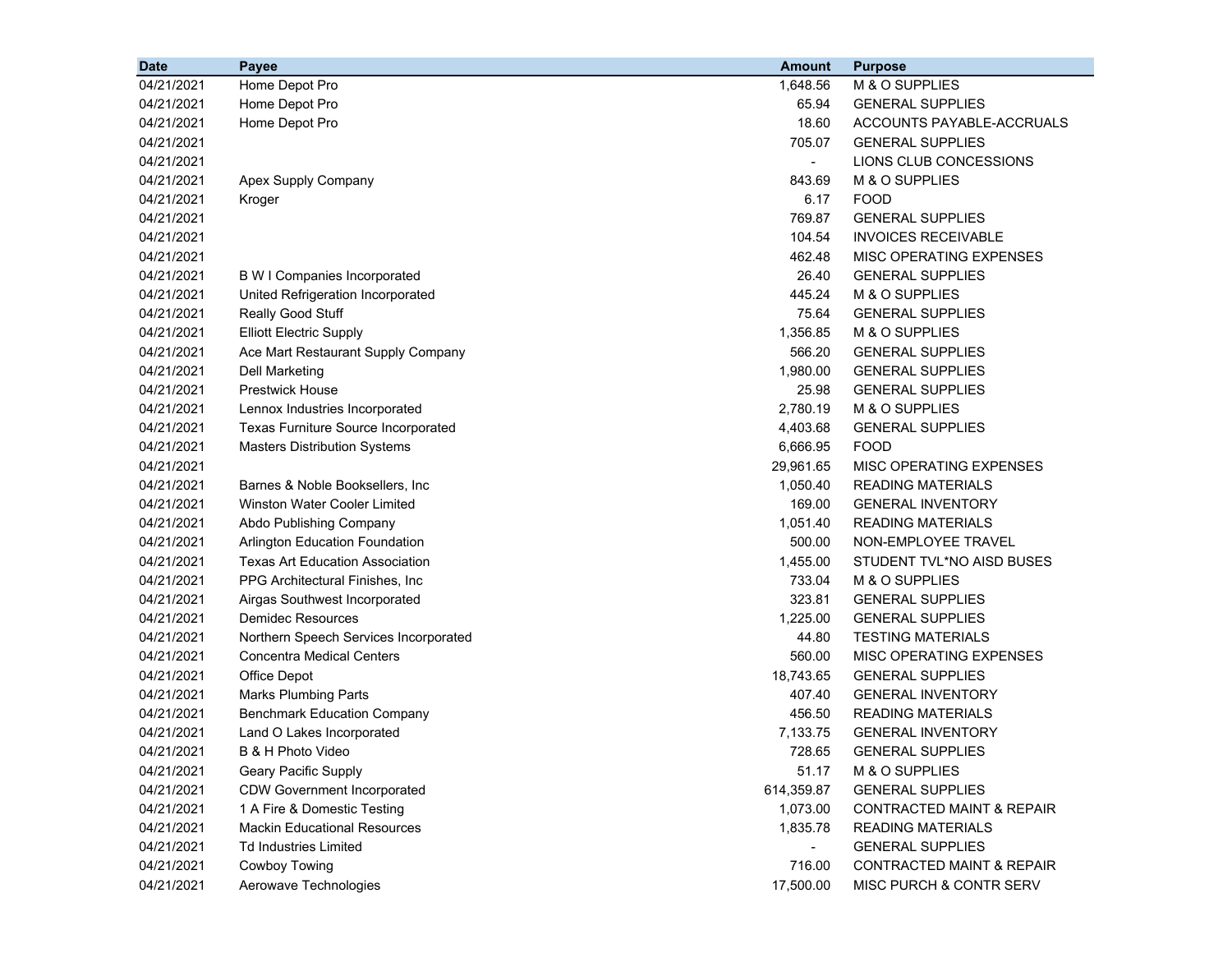| <b>Date</b> | Payee                                                 | <b>Amount</b> | <b>Purpose</b>                     |
|-------------|-------------------------------------------------------|---------------|------------------------------------|
| 04/21/2021  | Govconnection Incorporated                            | 1,020.00      | <b>GENERAL SUPPLIES</b>            |
| 04/21/2021  | Key Poulan Music                                      | 2,000.00      | MISC PURCH & CONTR SERV            |
| 04/21/2021  | Delcom Group                                          | 1,246.00      | <b>GENERAL SUPPLIES</b>            |
| 04/21/2021  | ProComputing Corporation                              | 7,486.00      | CONTRACTED MAINT & REPAIR          |
| 04/21/2021  | Green Planet Incorporated                             | 5,497.00      | <b>MISC PURCH &amp; CONTR SERV</b> |
| 04/21/2021  | Davis Publication Incorporated                        | 4,383.50      | <b>READING MATERIALS</b>           |
| 04/21/2021  | Apple Computer Incorporated                           | 14,066.00     | <b>GENERAL SUPPLIES</b>            |
| 04/21/2021  | Library Store Incorporated The                        | 389.80        | <b>GENERAL SUPPLIES</b>            |
| 04/21/2021  | J W Pepper & Son Incorporated                         | 155.89        | <b>GENERAL SUPPLIES</b>            |
| 04/21/2021  | Anixter Incorporated                                  | 143.50        | CONTRACTED MAINT & REPAIR          |
| 04/21/2021  | City Of Grand Prairie Water Utilities                 | 4,192.17      | <b>WATER</b>                       |
| 04/21/2021  | Grapevine Colleyville Independent School District     | 262.50        | <b>MISC OPERATING EXPENSES</b>     |
| 04/21/2021  | Arlington Hardware Incorporated #53                   | 416.63        | M & O SUPPLIES                     |
| 04/21/2021  | Psychological Assessment Resources Incorporated (Par) | 185.72        | <b>TESTING MATERIALS</b>           |
| 04/21/2021  | Zimmerer Kubota Incorporated                          | 1,809.82      | M & O SUPPLIES                     |
| 04/21/2021  | United States Academic Decathlon                      | 1,333.00      | <b>GENERAL SUPPLIES</b>            |
| 04/21/2021  | <b>Super Duper Publications</b>                       | 276.18        | <b>GENERAL SUPPLIES</b>            |
| 04/21/2021  |                                                       | 38.47         | <b>READING MATERIALS</b>           |
| 04/21/2021  | Mardel Incorporated                                   | 299.18        | <b>GENERAL SUPPLIES</b>            |
| 04/21/2021  | Catholic Charities Translation & Interpreter Network  | 8,636.98      | MISC PURCH & CONTR SERV            |
| 04/21/2021  | Utpa                                                  | 436.00        | MISC OPERATING EXPENSES            |
| 04/21/2021  | J P Morgan Chase Bank NA                              | 20.00         | NON-EMPLOYEE TRAVEL                |
| 04/21/2021  | Grooms III Charles E.                                 | 200.00        | MISC PURCH & CONTR SERV            |
| 04/21/2021  | <b>UPS</b>                                            | 116.67        | <b>GENERAL SUPPLIES</b>            |
| 04/21/2021  | <b>Total Maintenance Solutions-South</b>              | 396.76        | M & O SUPPLIES                     |
| 04/21/2021  | Castolenia Lowell                                     | 145.00        | MISC PURCH & CONTR SERV            |
| 04/21/2021  | Carbonero Haley                                       | 200.00        | <b>INVOICES RECEIVABLE</b>         |
| 04/21/2021  | <b>Reddehase Steve</b>                                | 90.00         | MISC PURCH & CONTR SERV            |
| 04/21/2021  | Spring Creek Barbeque                                 | 2,487.50      | MISC OPERATING EXPENSES            |
| 04/21/2021  | Inspired Imaging                                      | 200.00        | <b>INVOICES RECEIVABLE</b>         |
| 04/21/2021  | Claris International Inc (formerly FileMaker Inc)     | 10,944.00     | CONTRACTED MAINT & REPAIR          |
| 04/21/2021  | <b>Menard Aaron</b>                                   | 50.00         | <b>MISC PURCH &amp; CONTR SERV</b> |
| 04/21/2021  | Logisoft Computer Products LLC                        | 78.80         | <b>GENERAL SUPPLIES</b>            |
| 04/21/2021  | Debbie Bertrand                                       | 390.00        | <b>INVOICES RECEIVABLE</b>         |
| 04/21/2021  | Lea Park & Play Incorporated                          | 1,213.60      | M & O SUPPLIES                     |
| 04/21/2021  | Durany Daniel                                         | 90.00         | <b>MISC PURCH &amp; CONTR SERV</b> |
| 04/21/2021  | Namil Abdelmoula                                      | 145.00        | MISC PURCH & CONTR SERV            |
| 04/21/2021  | <b>Burleson ISD Athletics</b>                         | 127.50        | <b>MISC OPERATING EXPENSES</b>     |
| 04/21/2021  | Ferrellgas, Incorporated                              | 11,451.52     | <b>GENERAL INVENTORY</b>           |
| 04/21/2021  | Texas Pottery Supply and Clay Company                 | 100.00        | CONTRACTED MAINT & REPAIR          |
| 04/21/2021  |                                                       | 1,012.12      | <b>GENERAL SUPPLIES</b>            |
| 04/21/2021  | Digital Resources Inc                                 | 487.50        | MISC PURCH & CONTR SERV            |
| 04/21/2021  | Texas Interpreting Services, LLC                      | 21,307.75     | MISC PURCH & CONTR SERV            |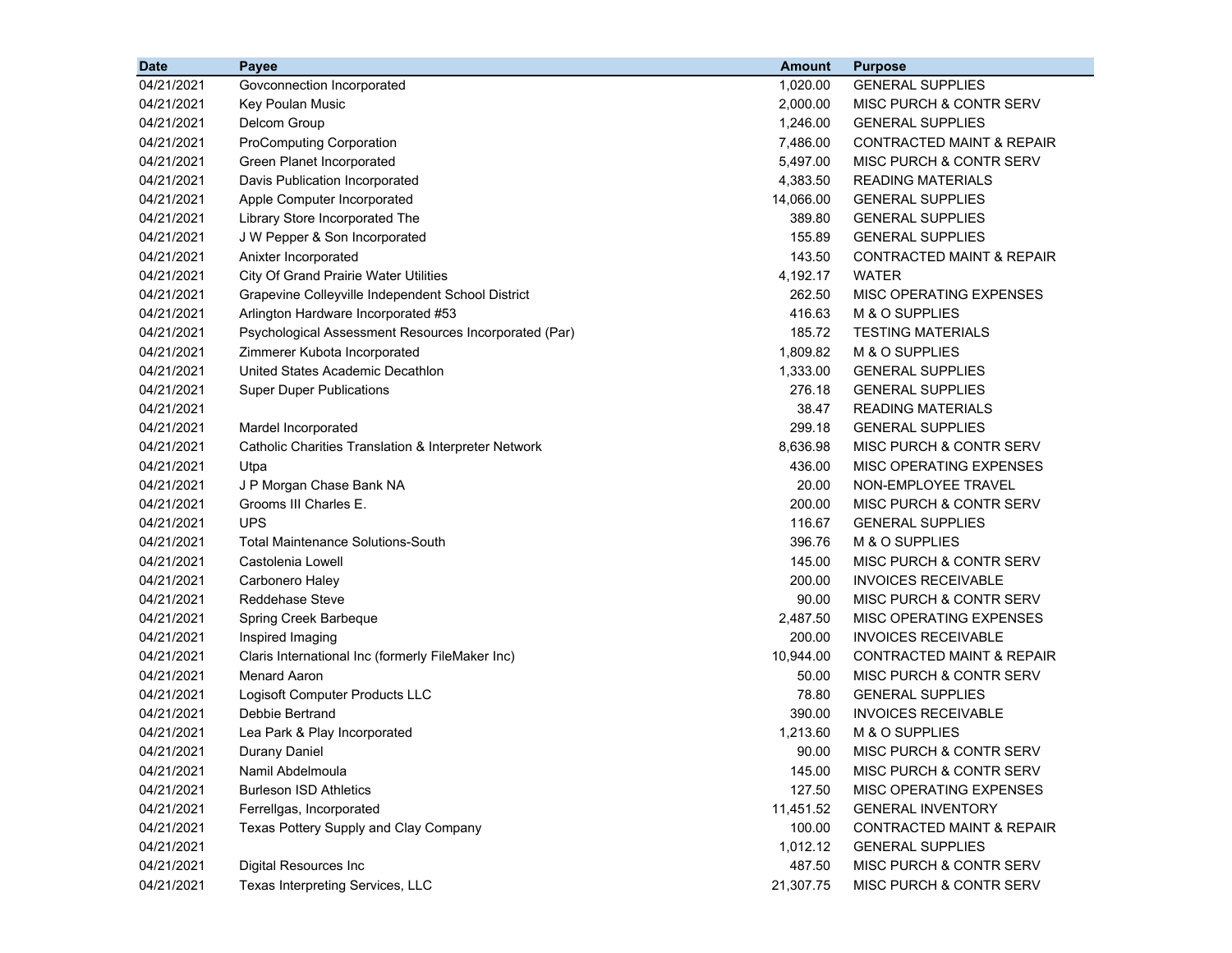| <b>Date</b> | Payee                                        | <b>Amount</b> | <b>Purpose</b>                       |
|-------------|----------------------------------------------|---------------|--------------------------------------|
| 04/21/2021  | Seary Graylon                                | 90.00         | MISC PURCH & CONTR SERV              |
| 04/21/2021  | <b>Klavitter Robert</b>                      | 535.00        | <b>MISC PURCH &amp; CONTR SERV</b>   |
| 04/21/2021  | Piper Gregory N                              | 320.00        | MISC PURCH & CONTR SERV              |
| 04/21/2021  | Stringer John M                              | 225.00        | MISC PURCH & CONTR SERV              |
| 04/21/2021  | <b>Holsten Peter</b>                         | 145.00        | MISC PURCH & CONTR SERV              |
| 04/21/2021  | Borne Kyle                                   | 225.00        | MISC PURCH & CONTR SERV              |
| 04/21/2021  | <b>Klapproth David</b>                       | 90.00         | MISC OPERATING EXPENSES              |
| 04/21/2021  |                                              | 145.00        | MISC PURCH & CONTR SERV              |
| 04/21/2021  | Session Kyron                                | 200.00        | MISC PURCH & CONTR SERV              |
| 04/21/2021  | <b>Binswanger Glass</b>                      | 68.00         | <b>CONTRACTED MAINT &amp; REPAIR</b> |
| 04/21/2021  | National Archery in the Schools Program      | 270.00        | MISC OPERATING EXPENSES              |
| 04/21/2021  | IdentiSys Incorporated                       | 367.50        | <b>INVOICES RECEIVABLE</b>           |
| 04/21/2021  | National Wholesale Supply                    | 544.53        | M & O SUPPLIES                       |
| 04/21/2021  | Matera Paper Co., Inc.                       | 86.20         | <b>GENERAL INVENTORY</b>             |
| 04/21/2021  | Parks Bryant L                               | 1,192.25      | MISC PURCH & CONTR SERV              |
| 04/21/2021  | Kurz & Company                               | 4,753.19      | <b>FOOD</b>                          |
| 04/21/2021  | Accent Awards & Trophies, LLC                | 85.00         | <b>GENERAL SUPPLIES</b>              |
| 04/21/2021  |                                              | 2,172.00      | MISC OPERATING EXPENSES              |
| 04/21/2021  | <b>Wagler Keith</b>                          | 90.00         | MISC PURCH & CONTR SERV              |
| 04/21/2021  | Substitute Teaching Division of STEDI.org    | 9,987.75      | MISC OPERATING EXPENSES              |
| 04/21/2021  | <b>Stringer Mason</b>                        | 160.00        | MISC PURCH & CONTR SERV              |
| 04/21/2021  |                                              | 80.00         | SAL & WAGES-SUPPORT PERS             |
| 04/21/2021  | Follett School Solutions, Inc.               | 6,231.42      | <b>READING MATERIALS</b>             |
| 04/21/2021  | <b>Arlington Today</b>                       | 7,200.00      | MISC PURCH & CONTR SERV              |
| 04/21/2021  | Crawford Electric Supply Company             | 190.00        | M & O SUPPLIES                       |
| 04/21/2021  | <b>Textbook Warehouse</b>                    | 322.32        | <b>READING MATERIALS</b>             |
| 04/21/2021  | Pogue Construction Co., LP                   | 2,892,195.53  | BLDG PURCH, CONSTR, IMPROVE          |
| 04/21/2021  |                                              | (144, 609.77) | <b>RETAINAGE</b>                     |
| 04/21/2021  | Ahumada Jose Luis                            | 170.00        | MISC OPERATING EXPENSES              |
| 04/21/2021  | Evans Clifton                                | 290.00        | MISC PURCH & CONTR SERV              |
| 04/21/2021  |                                              | 145.00        | SAL & WAGES-SUPPORT PERS             |
| 04/21/2021  | <b>Tarrant County Tax Assessor-Collector</b> | 66.00         | MISC OPERATING EXPENSES              |
| 04/21/2021  | FAYHA Management LLC                         | 21,540.00     | <b>RENTALS &amp; OPERATING LEASE</b> |
| 04/21/2021  | <b>Garrett Matthew R</b>                     | 2,500.00      | MISC PURCH & CONTR SERV              |
| 04/21/2021  | <b>Tyson Prepared Foods</b>                  | 13,333.45     | <b>GENERAL INVENTORY</b>             |
| 04/21/2021  | Ferguson Enterprises, Inc.                   | 1,683.45      | <b>CONTRACTED MAINT &amp; REPAIR</b> |
| 04/21/2021  |                                              | 275.10        | <b>GENERAL INVENTORY</b>             |
| 04/21/2021  |                                              | 451.09        | LIONS CLUB CONCESSIONS               |
| 04/21/2021  |                                              | 869.76        | M & O SUPPLIES                       |
| 04/21/2021  | Teacher Innovations, Inc.                    | 24.00         | <b>GENERAL SUPPLIES</b>              |
| 04/21/2021  | HP Inc.                                      | 1,277.64      | <b>GENERAL SUPPLIES</b>              |
| 04/21/2021  | Accelerate Learning Inc.                     | 11,067.90     | <b>GENERAL SUPPLIES</b>              |
| 04/21/2021  | Dr Pepper Snapple Group                      | 164.25        | MISC OPERATING EXPENSES              |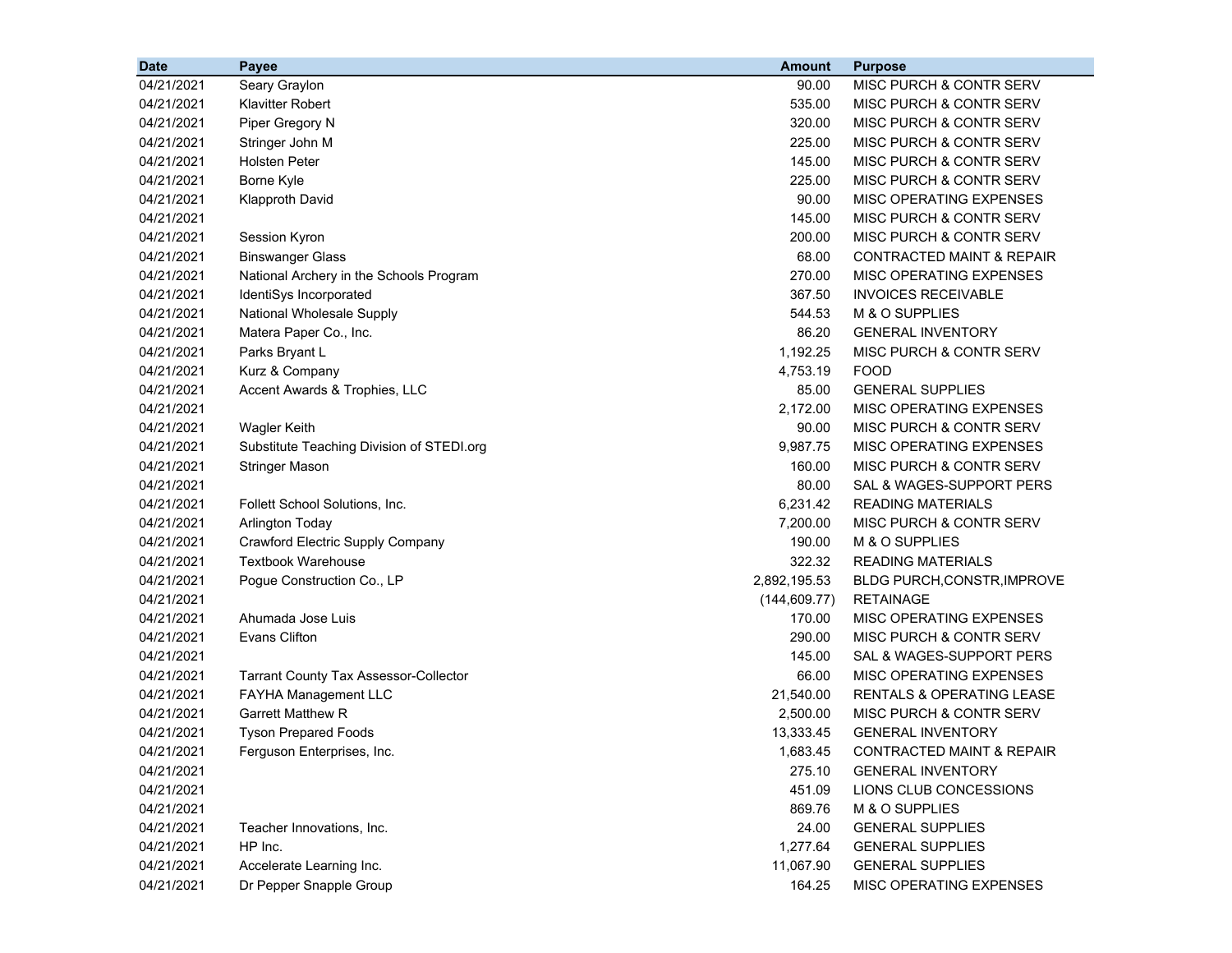| <b>Date</b> | Payee                                                   | <b>Amount</b> | <b>Purpose</b>                       |
|-------------|---------------------------------------------------------|---------------|--------------------------------------|
| 04/21/2021  | Ion Wave Technologies, Inc.                             | 9,500.00      | <b>CONTRACTED MAINT &amp; REPAIR</b> |
| 04/21/2021  | Lowe's Home Centers, LLC                                | 757.79        | <b>GENERAL SUPPLIES</b>              |
| 04/21/2021  |                                                         | 36.14         | M & O SUPPLIES                       |
| 04/21/2021  | Western-BRW Paper Company Incorporated                  | 440.00        | <b>GENERAL SUPPLIES</b>              |
| 04/21/2021  | Southern Lock & Supply, Co                              | 1,113.60      | <b>GENERAL INVENTORY</b>             |
| 04/21/2021  | <b>Fennelly Robert</b>                                  | 145.00        | MISC PURCH & CONTR SERV              |
| 04/21/2021  | <b>Teacher Direct</b>                                   | 384.80        | <b>GENERAL SUPPLIES</b>              |
| 04/21/2021  | <b>Your Tees</b>                                        | 828.00        | <b>MISC OPERATING EXPENSES</b>       |
| 04/21/2021  | <b>CableLink Solutions</b>                              | 9,565.54      | <b>MISC PURCH &amp; CONTR SERV</b>   |
| 04/21/2021  | Fixi Shop The                                           | 1,826.40      | <b>GENERAL SUPPLIES</b>              |
| 04/21/2021  | OTC Brands, Inc.                                        | 550.85        | <b>GENERAL SUPPLIES</b>              |
| 04/21/2021  | Parvin Jennifer                                         | 450.00        | MISC PURCH & CONTR SERV              |
| 04/21/2021  | <b>Mavich LLC</b>                                       | 2,499.80      | <b>GENERAL INVENTORY</b>             |
| 04/21/2021  | OverDrive, Inc                                          | 314.59        | <b>READING MATERIALS</b>             |
| 04/21/2021  | Duvak Abigail                                           | 145.00        | SAL & WAGES-SUPPORT PERS             |
| 04/21/2021  | Nasco                                                   | 5,109.48      | <b>GENERAL SUPPLIES</b>              |
| 04/21/2021  | Casco Industries, Incorporated                          | 7,793.00      | <b>GENERAL SUPPLIES</b>              |
| 04/21/2021  | Steve Weiss Music, Inc.                                 | 1,403.35      | <b>GENERAL SUPPLIES</b>              |
| 04/21/2021  | Winn Innovations LLC                                    | 22,622.16     | <b>GENERAL INVENTORY</b>             |
| 04/21/2021  | <b>Foremost Telecommunications Corporation</b>          | 6,481.72      | <b>WATER</b>                         |
| 04/21/2021  | Arlington ISD Dan Dipert Career + Technical Center      | 262.50        | MISC OPERATING EXPENSES              |
| 04/21/2021  | Texas Irrigation Supply LLC                             | 305.02        | M & O SUPPLIES                       |
| 04/21/2021  | Auto Plus Auto Parts                                    | 105.60        | <b>GENERAL INVENTORY</b>             |
| 04/21/2021  | City Of Arlington Mailstop 63-0820                      | 18,963.03     | MISC PURCH & CONTR SERV              |
| 04/21/2021  | Schneider Brent                                         | 80.00         | MISC OPERATING EXPENSES              |
| 04/21/2021  | Dorian Business Systems, LLC                            | 110.00        | <b>INVOICES RECEIVABLE</b>           |
| 04/21/2021  | Price Right Professional Landscaping & Tree Service LLC | 39,715.00     | <b>CONTRACTED MAINT &amp; REPAIR</b> |
| 04/21/2021  | Staples Inc/Staples Business Advantage                  | 6,319.10      | <b>GENERAL SUPPLIES</b>              |
| 04/21/2021  |                                                         | 76.27         | M & O SUPPLIES                       |
| 04/21/2021  | Drew Consulting Services Incorporated                   | 80,645.00     | <b>BLDG PURCH, CONSTR, IMPROVE</b>   |
| 04/21/2021  |                                                         | 900.00        | OTH PROFESSIONAL SERVICES            |
| 04/21/2021  | E Logic                                                 | 33,234.36     | <b>BLDG PURCH, CONSTR, IMPROVE</b>   |
| 04/21/2021  | <b>EIKON Consulting Group LLC</b>                       | 2,070.00      | <b>BLDG PURCH, CONSTR, IMPROVE</b>   |
| 04/21/2021  | UIL Region 5 Music                                      | 7,720.00      | STUDENT TVL*NO AISD BUSES            |
| 04/21/2021  | <b>Terracon Consultants</b>                             | 3,115.25      | <b>BLDG PURCH, CONSTR, IMPROVE</b>   |
| 04/21/2021  | <b>Gustafson Matthew</b>                                | 145.00        | MISC PURCH & CONTR SERV              |
| 04/21/2021  | Patterson Quinten                                       | 171.00        | MISC PURCH & CONTR SERV              |
| 04/21/2021  | <b>RJM Contractors Inc</b>                              | 1,487,056.75  | <b>BLDG PURCH, CONSTR, IMPROVE</b>   |
| 04/21/2021  |                                                         | (74, 352.84)  | <b>RETAINAGE</b>                     |
| 04/21/2021  | <b>Bailey Todd</b>                                      | 80.00         | <b>MISC OPERATING EXPENSES</b>       |
| 04/21/2021  | Allen Justin                                            | 100.00        | MISC OPERATING EXPENSES              |
| 04/21/2021  | <b>Evans Gabriel</b>                                    | 80.00         | MISC OPERATING EXPENSES              |
| 04/21/2021  |                                                         | 145.00        | MISC PURCH & CONTR SERV              |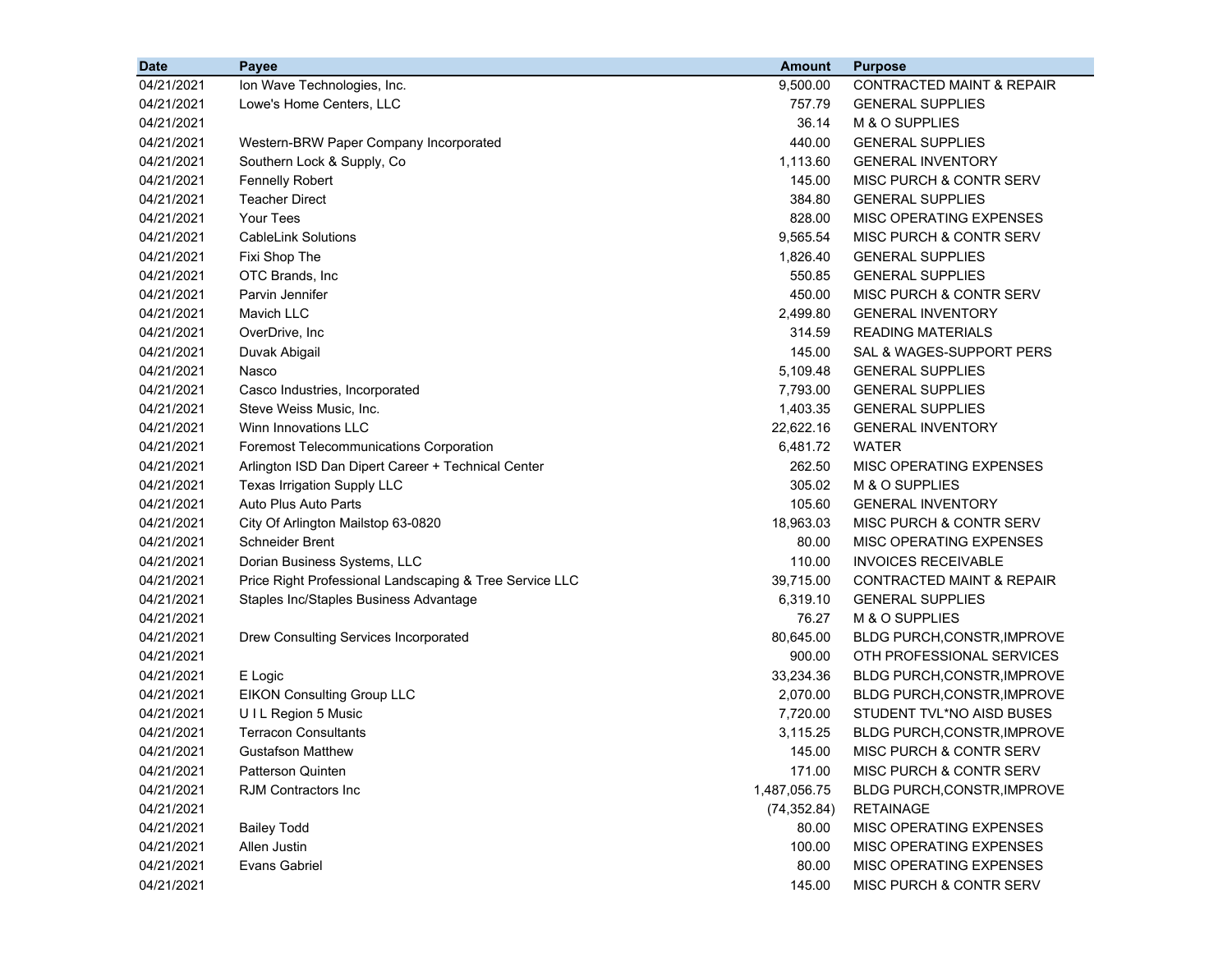| <b>Date</b> | Payee                                                               | <b>Amount</b>  | <b>Purpose</b>                     |
|-------------|---------------------------------------------------------------------|----------------|------------------------------------|
| 04/21/2021  | Haveman Austin                                                      | 145.00         | MISC PURCH & CONTR SERV            |
| 04/21/2021  | The Lamar Companies                                                 | 400.00         | MISC OPERATING EXPENSES            |
| 04/21/2021  | <b>MTS Publications</b>                                             | 1,288.66       | <b>GENERAL SUPPLIES</b>            |
| 04/21/2021  | <b>Ridgeway Donald</b>                                              | 145.00         | <b>MISC PURCH &amp; CONTR SERV</b> |
| 04/21/2021  | Lindenmeyr Munroe                                                   | 193.50         | <b>GENERAL SUPPLIES</b>            |
| 04/21/2021  | Mancinas Braulio III                                                | 145.00         | MISC PURCH & CONTR SERV            |
| 04/21/2021  | <b>Xerox Business Solutions Southwest</b>                           | 83.08          | <b>GENERAL SUPPLIES</b>            |
| 04/21/2021  | <b>Blick Art Materials</b>                                          | 855.86         | <b>GENERAL SUPPLIES</b>            |
| 04/21/2021  | ValueSure Agency Inc.                                               | 71.00          | MISC OPERATING EXPENSES            |
| 04/21/2021  | <b>Cambridge Educational Services</b>                               | 10,560.22      | <b>GENERAL SUPPLIES</b>            |
| 04/21/2021  | Dallas Child, Fort Worth Child, North Texas Child, DFW Baby, Thrive | 6,500.00       | MISC OPERATING EXPENSES            |
| 04/21/2021  | Adeogun Toluwalase                                                  | 145.00         | MISC PURCH & CONTR SERV            |
| 04/21/2021  | Muhammad Kaleia                                                     | 80.00          | MISC PURCH & CONTR SERV            |
| 04/21/2021  | Farm and City Supply LLC                                            | 598.20         | <b>GENERAL INVENTORY</b>           |
| 04/21/2021  | <b>Texas Health Sports Medicine</b>                                 | 9,790.66       | MISC PURCH & CONTR SERV            |
| 04/21/2021  | Garda CL Southwest Incorporated                                     | 70.55          | MISC PURCH & CONTR SERV            |
| 04/21/2021  | CareerEco                                                           | 295.00         | MISC OPERATING EXPENSES            |
| 04/21/2021  | Brady Industries of Texas LLC                                       | $\blacksquare$ | <b>GENERAL INVENTORY</b>           |
| 04/21/2021  | Texas Association Of School Business Officials                      | 540.00         | <b>DUES</b>                        |
| 04/21/2021  |                                                                     | 175.00         | MISC OPERATING EXPENSES            |
| 04/21/2021  | New Dairy Opco LLC DBA Borden Dairy                                 | 85,777.13      | <b>FOOD</b>                        |
| 04/21/2021  | <b>SXSW LLC</b>                                                     | 276.00         | MISC OPERATING EXPENSES            |
| 04/21/2021  | Workplace Resource Group                                            | 25,775.28      | <b>GENERAL SUPPLIES</b>            |
| 04/21/2021  | <b>Torie Soland</b>                                                 | 155.00         | MISC OPERATING EXPENSES            |
| 04/21/2021  | Thriving Leaders Collaborative LLC                                  | 1,250.00       | MISC PURCH & CONTR SERV            |
| 04/21/2021  | <b>Texas Multi-Chem Ltd</b>                                         | 12,003.20      | M & O SUPPLIES                     |
| 04/21/2021  | Luis Padilla                                                        | 80.00          | MISC OPERATING EXPENSES            |
| 04/21/2021  | Brady Industries of Texas LLC                                       | $\blacksquare$ | <b>GENERAL INVENTORY</b>           |
| 04/21/2021  | <b>Graphics Store</b>                                               | 457.40         | <b>GENERAL SUPPLIES</b>            |
| 04/21/2021  | DJI Service LLC                                                     | 307.00         | <b>GENERAL SUPPLIES</b>            |
| 04/21/2021  | Sydney Duncan                                                       | 250.00         | <b>INVOICES RECEIVABLE</b>         |
| 04/21/2021  | Jordan Grinnell                                                     | 250.00         | <b>INVOICES RECEIVABLE</b>         |
| 04/21/2021  | Colin Rockwood                                                      | 100.00         | <b>INVOICES RECEIVABLE</b>         |
| 04/21/2021  | Kimberly MelloMaher                                                 | 80.00          | MISC PURCH & CONTR SERV            |
| 04/21/2021  | <b>Amber Miller</b>                                                 | 155.00         | MISC PURCH & CONTR SERV            |
| 04/21/2021  | Jamie Alvarado                                                      | 90.00          | MISC PURCH & CONTR SERV            |
| 04/21/2021  | Jeremiah Hunter                                                     | 215.00         | MISC PURCH & CONTR SERV            |
| 04/21/2021  | Joao Elias Ferraz                                                   | 145.00         | MISC PURCH & CONTR SERV            |
| 04/21/2021  | Alexandria Goodrich                                                 | 145.00         | MISC PURCH & CONTR SERV            |
| 04/21/2021  | <b>Teofilo Smith</b>                                                | 60.00          | MISC PURCH & CONTR SERV            |
| 04/21/2021  | Kelly McLean                                                        | 170.00         | MISC OPERATING EXPENSES            |
| 04/21/2021  | Andres Lojero                                                       | 60.00          | MISC PURCH & CONTR SERV            |
| 04/21/2021  | <b>Brett Schneider</b>                                              | 171.00         | MISC PURCH & CONTR SERV            |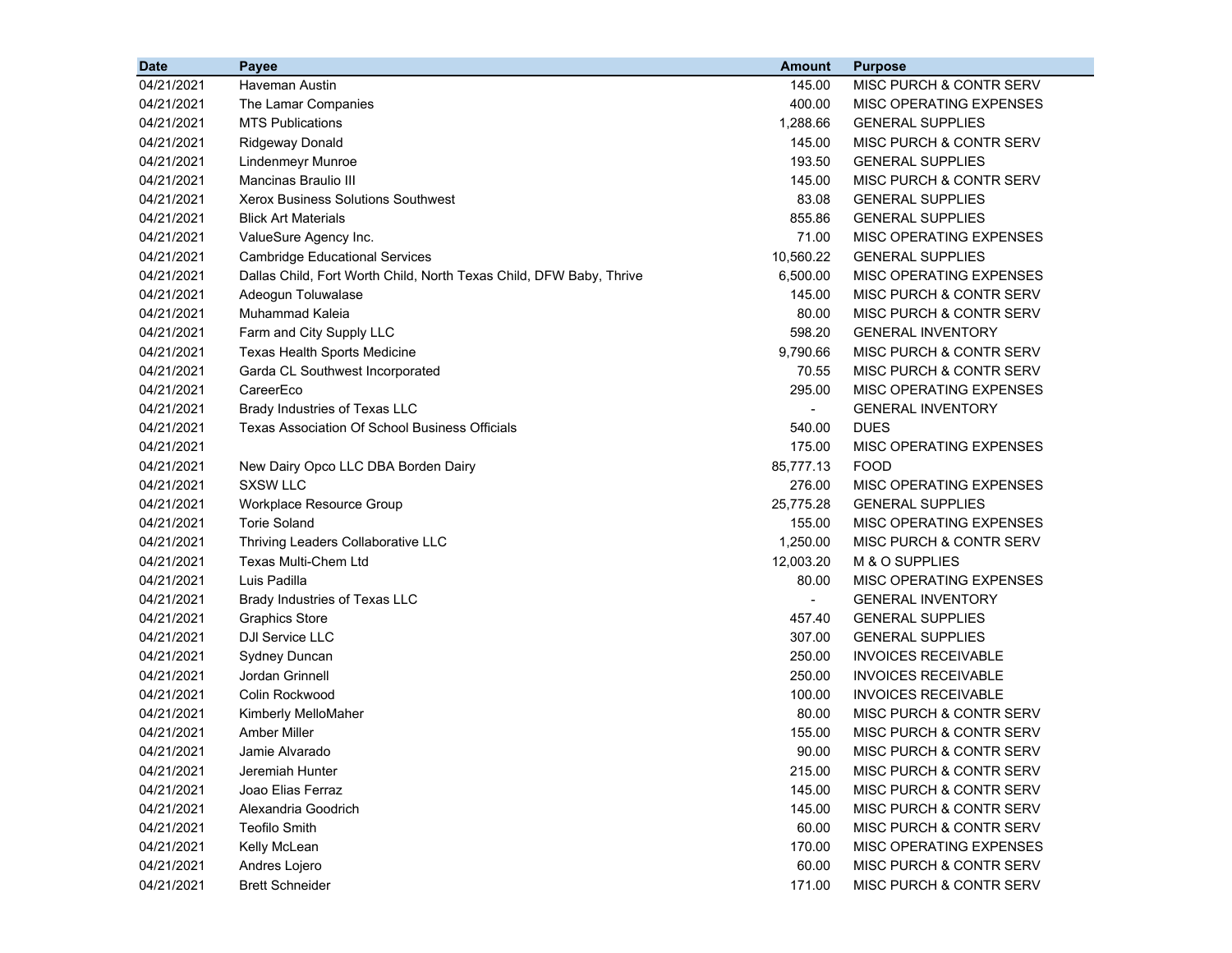| <b>Date</b> | Payee                                                          | <b>Amount</b> | <b>Purpose</b>                       |
|-------------|----------------------------------------------------------------|---------------|--------------------------------------|
| 04/21/2021  | Complete Supply Incorporated                                   | 71,610.02     | <b>GENERAL INVENTORY</b>             |
| 04/21/2021  |                                                                | 5,878.08      | M & O SUPPLIES                       |
| 04/21/2021  | <b>Gomez Floor Covering</b>                                    | 165.00        | M & O SUPPLIES                       |
| 04/21/2021  | Elevator Maintenance and Repair Incorporated                   | 337.50        | <b>CONTRACTED MAINT &amp; REPAIR</b> |
| 04/21/2021  | International Baccalaureate America                            | 603.00        | MISC OPERATING EXPENSES              |
| 04/21/2021  | Flippen Group The                                              | 3,300.00      | MISC PURCH & CONTR SERV              |
| 04/21/2021  | Hobby Lobby Store #175                                         | 214.55        | <b>GENERAL SUPPLIES</b>              |
| 04/21/2021  | <b>Atmos Energy</b>                                            | 29,592.28     | <b>WATER</b>                         |
| 04/21/2021  | Temperature Control Systems                                    | 1,929.68      | M & O SUPPLIES                       |
| 04/21/2021  | <b>Star Roofing And Sheet Metal</b>                            | 455.00        | CONTRACTED MAINT & REPAIR            |
| 04/21/2021  | <b>Talent Assessment</b>                                       | 21,162.08     | <b>GENERAL SUPPLIES</b>              |
| 04/21/2021  | Dealers Electrical Supply Company                              | 139.65        | <b>GENERAL INVENTORY</b>             |
| 04/21/2021  | Southwest International Trucks                                 | 3,423.00      | CONTRACTED MAINT & REPAIR            |
| 04/21/2021  |                                                                | 1,367.43      | M & O SUPPLIES                       |
| 04/21/2021  | <b>Texas Auto Painting</b>                                     | 23, 152. 73   | <b>CONTRACTED MAINT &amp; REPAIR</b> |
| 04/21/2021  | <b>Carahsoft Technology Corporation</b>                        | 64,796.31     | <b>CONTRACTED MAINT &amp; REPAIR</b> |
| 04/21/2021  | AT&T                                                           | 27.20         | <b>WATER</b>                         |
| 04/21/2021  | <b>Best Plumbing Specialties Incorporated</b>                  | 44.25         | <b>GENERAL INVENTORY</b>             |
| 04/21/2021  | Music & Arts                                                   | 433.20        | <b>CONTRACTED MAINT &amp; REPAIR</b> |
| 04/21/2021  | Arlington Independent School District Food & Nutrition Service | 90.00         | MISC OPERATING EXPENSES              |
| 04/21/2021  | Cengage Learning                                               | 1,017.07      | <b>READING MATERIALS</b>             |
| 04/21/2021  | Rush Truck Centers Of Texas Limited Partnership                | 332.13        | M & O SUPPLIES                       |
| 04/21/2021  | Texas Association Of School Boards Risk Management Fund        | 3,888.05      | INSURANCE/BOND PREMIUMS              |
| 04/21/2021  | University Of Texas @ Austin - College of Educ                 | 90.00         | MISC OPERATING EXPENSES              |
| 04/21/2021  | University Of Texas High School                                | 140.00        | <b>TESTING MATERIALS</b>             |
| 04/21/2021  | <b>Texas Wesleyan University Bookstore</b>                     | 64.47         | <b>TEXTBOOKS</b>                     |
| 04/21/2021  | SiteOne Landscape Supply Holding LLC                           | 566.72        | M & O SUPPLIES                       |
| 04/21/2021  | Mansfield Independent School                                   | 135.00        | MISC OPERATING EXPENSES              |
| 04/21/2021  | Arlington Camera Incorporated                                  | 30.00         | <b>CONTRACTED MAINT &amp; REPAIR</b> |
| 04/21/2021  | Demco Incorporated                                             | 202.83        | <b>GENERAL SUPPLIES</b>              |
| 04/21/2021  | Education Service Center Region XI                             | 160.00        | <b>EDUCATION SERVICE CENTER</b>      |
| 04/21/2021  | <b>Education Service Center Region XI</b>                      | 30.00         | <b>EDUCATION SERVICE CENTER</b>      |
| 04/21/2021  | <b>Fisher Science Education</b>                                | 244.20        | <b>GENERAL SUPPLIES</b>              |
| 04/21/2021  | Gopher Sport Equipment                                         | 239.50        | <b>GENERAL SUPPLIES</b>              |
| 04/21/2021  | Graybar Electric Company Incorporated                          | 11,980.00     | <b>GENERAL SUPPLIES</b>              |
| 04/21/2021  | Jostens Incorporated Diplomas Awards Tropheys                  | 57.07         | <b>GENERAL SUPPLIES</b>              |
| 04/21/2021  | Lowery Sand & Gravel Co Inc                                    | 1,380.00      | M & O SUPPLIES                       |
| 04/21/2021  | Miracle Recreation Equipment Company/ Webuildfun Incorporated  | 498,630.60    | <b>CONTRACTED MAINT &amp; REPAIR</b> |
| 04/21/2021  |                                                                | (24, 931.55)  | <b>RETAINAGE</b>                     |
| 04/21/2021  | <b>Pyramid School Products</b>                                 | 8,658.03      | <b>GENERAL SUPPLIES</b>              |
| 04/21/2021  | Scholastic Incorporated                                        | 91.14         | <b>GENERAL SUPPLIES</b>              |
| 04/21/2021  | Sentinel The Alarm Company                                     | 2,316.99      | <b>CONTRACTED MAINT &amp; REPAIR</b> |
| 04/21/2021  |                                                                | 18,456.82     | MISC PURCH & CONTR SERV              |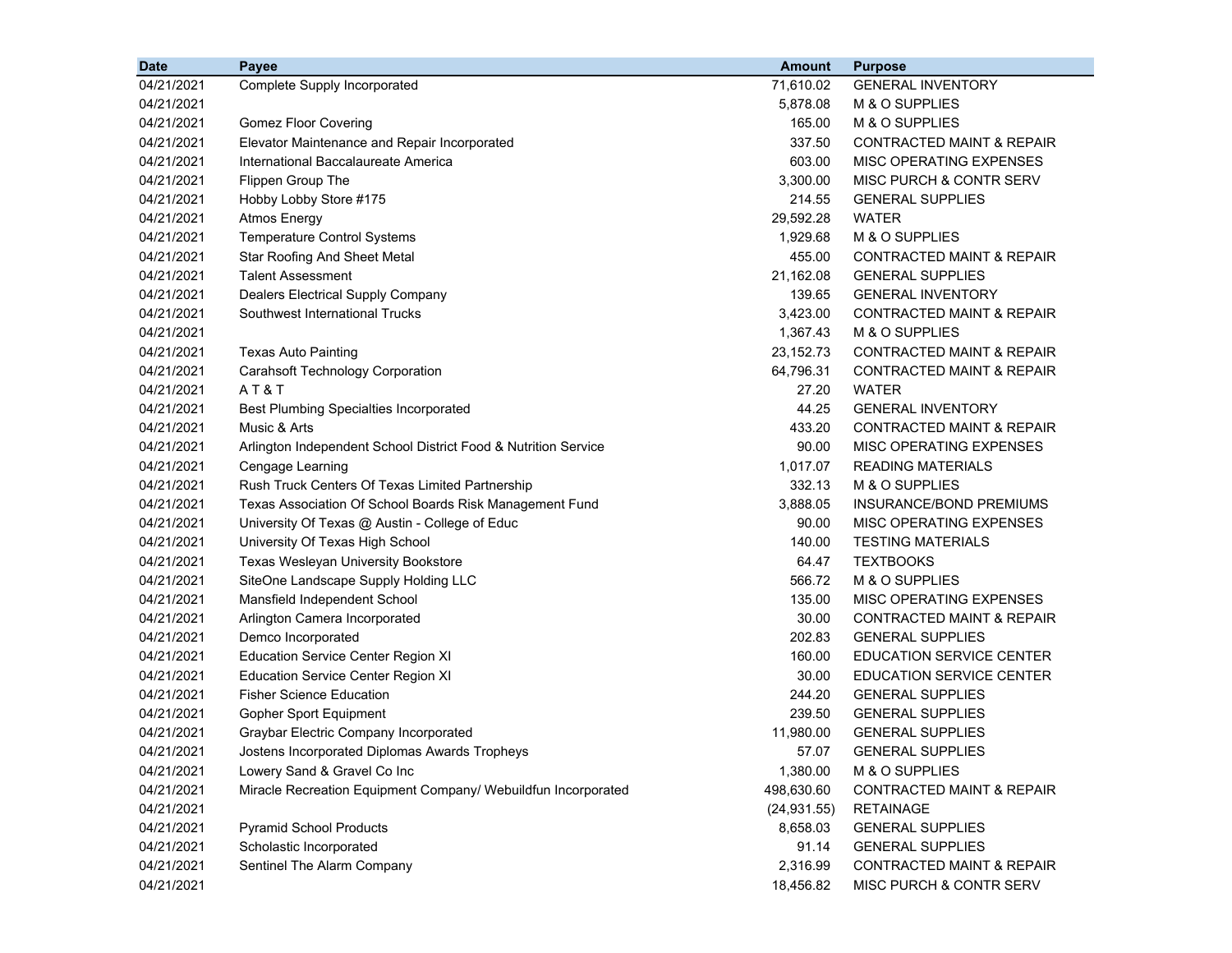| <b>Date</b> | <b>Payee</b>              | <b>Amount</b> | <b>Purpose</b>                       |
|-------------|---------------------------|---------------|--------------------------------------|
| 04/21/2021  |                           | 22,727.78     | <b>RENTALS &amp; OPERATING LEASE</b> |
| 04/22/2021  | Akua Agyemang             | 49.26         | MISC PURCH & CONTR SERV              |
| 04/22/2021  | Jennifer Allen            | 64.74         | <b>EMPLOYEE TRAVEL</b>               |
| 04/22/2021  | Evelyn Arbaiza            | 95.87         | SALARIES-TEACH & OTH PROF            |
| 04/22/2021  | Jessica Atkins            | 25.41         | <b>EMPLOYEE TRAVEL</b>               |
| 04/22/2021  | Allisa Blanton            | 122.09        | <b>EMPLOYEE TRAVEL</b>               |
| 04/22/2021  | <b>Manpreet Brar</b>      | 49.26         | MISC PURCH & CONTR SERV              |
| 04/22/2021  | <b>Christi Buell</b>      | 13.38         | <b>EMPLOYEE TRAVEL</b>               |
| 04/22/2021  | Kieu Cu                   | 49.26         | MISC PURCH & CONTR SERV              |
| 04/22/2021  | Kathy Cummings            | 84.04         | <b>EMPLOYEE TRAVEL</b>               |
| 04/22/2021  | Petra Delgadillo          | 49.26         | MISC PURCH & CONTR SERV              |
| 04/22/2021  | Yvonda Edwards            | 16.59         | <b>EMPLOYEE TRAVEL</b>               |
| 04/22/2021  | <b>Linda Fetters</b>      | 30.60         | <b>EMPLOYEE TRAVEL</b>               |
| 04/22/2021  | <b>Clara Flores</b>       | 8.08          | <b>EMPLOYEE TRAVEL</b>               |
| 04/22/2021  | <b>Patricia Fusilier</b>  | 16.10         | <b>EMPLOYEE TRAVEL</b>               |
| 04/22/2021  | Chelsea Galbraith         | 58.64         | <b>EMPLOYEE TRAVEL</b>               |
| 04/22/2021  | <b>Marisol Garcia</b>     | 58.85         | <b>EMPLOYEE TRAVEL</b>               |
| 04/22/2021  | <b>Brittany Gibson</b>    | 35.10         | <b>EMPLOYEE TRAVEL</b>               |
| 04/22/2021  | Claudia Gonzalez          | 9.26          | <b>EMPLOYEE TRAVEL</b>               |
| 04/22/2021  | Michael Green             | 11.88         | <b>EMPLOYEE TRAVEL</b>               |
| 04/22/2021  | Kim Greenberg             | 15.84         | <b>EMPLOYEE TRAVEL</b>               |
| 04/22/2021  | Dean Hardin               | 39.32         | <b>EMPLOYEE TRAVEL</b>               |
| 04/22/2021  | Carmen Hernandez Cordero  | 6.90          | <b>EMPLOYEE TRAVEL</b>               |
| 04/22/2021  | Steven Higgs              | 23.86         | <b>EMPLOYEE TRAVEL</b>               |
| 04/22/2021  | Sandra Hitt               | 28.41         | <b>EMPLOYEE TRAVEL</b>               |
| 04/22/2021  | Vera Lea                  | 28.52         | <b>EMPLOYEE TRAVEL</b>               |
| 04/22/2021  | Nkechi Madueke            | 100.00        | MISC OPERATING EXPENSES              |
| 04/22/2021  | Jennifer Martin           | 2.68          | <b>EMPLOYEE TRAVEL</b>               |
| 04/22/2021  | Jane Meeks                | 39.96         | <b>EMPLOYEE TRAVEL</b>               |
| 04/22/2021  | Randy Nyhus               | 16.05         | <b>EMPLOYEE TRAVEL</b>               |
| 04/22/2021  | Barbara Ozimica           | 36.43         | <b>EMPLOYEE TRAVEL</b>               |
| 04/22/2021  | <b>Tamika Powell</b>      | 35.00         | MISC OPERATING EXPENSES              |
| 04/22/2021  | Mayte Rojo                | 42.75         | <b>EMPLOYEE TRAVEL</b>               |
| 04/22/2021  | Scott Schneider           | 81.64         | <b>EMPLOYEE TRAVEL</b>               |
| 04/22/2021  | Felicia Scruggs           | 103.74        | <b>EMPLOYEE TRAVEL</b>               |
| 04/22/2021  | Angela Smith              | 63.24         | <b>EMPLOYEE TRAVEL</b>               |
| 04/22/2021  | Carmen Todd               | 0.21          | <b>EMPLOYEE TRAVEL</b>               |
| 04/22/2021  | Kristina Turner           | 5.78          | <b>EMPLOYEE TRAVEL</b>               |
| 04/22/2021  | Sebastian Williams        | 32.05         | <b>EMPLOYEE TRAVEL</b>               |
| 04/22/2021  | Maria Zarate              | 39.37         | <b>EMPLOYEE TRAVEL</b>               |
| 04/22/2021  | <b>Imprint Resources</b>  | 4,425.50      | MISC OPERATING EXPENSES              |
| 04/22/2021  | <b>Teachers Discovery</b> | 1,262.21      | <b>GENERAL SUPPLIES</b>              |
| 04/22/2021  | Really Good Stuff         | 251.04        | <b>GENERAL SUPPLIES</b>              |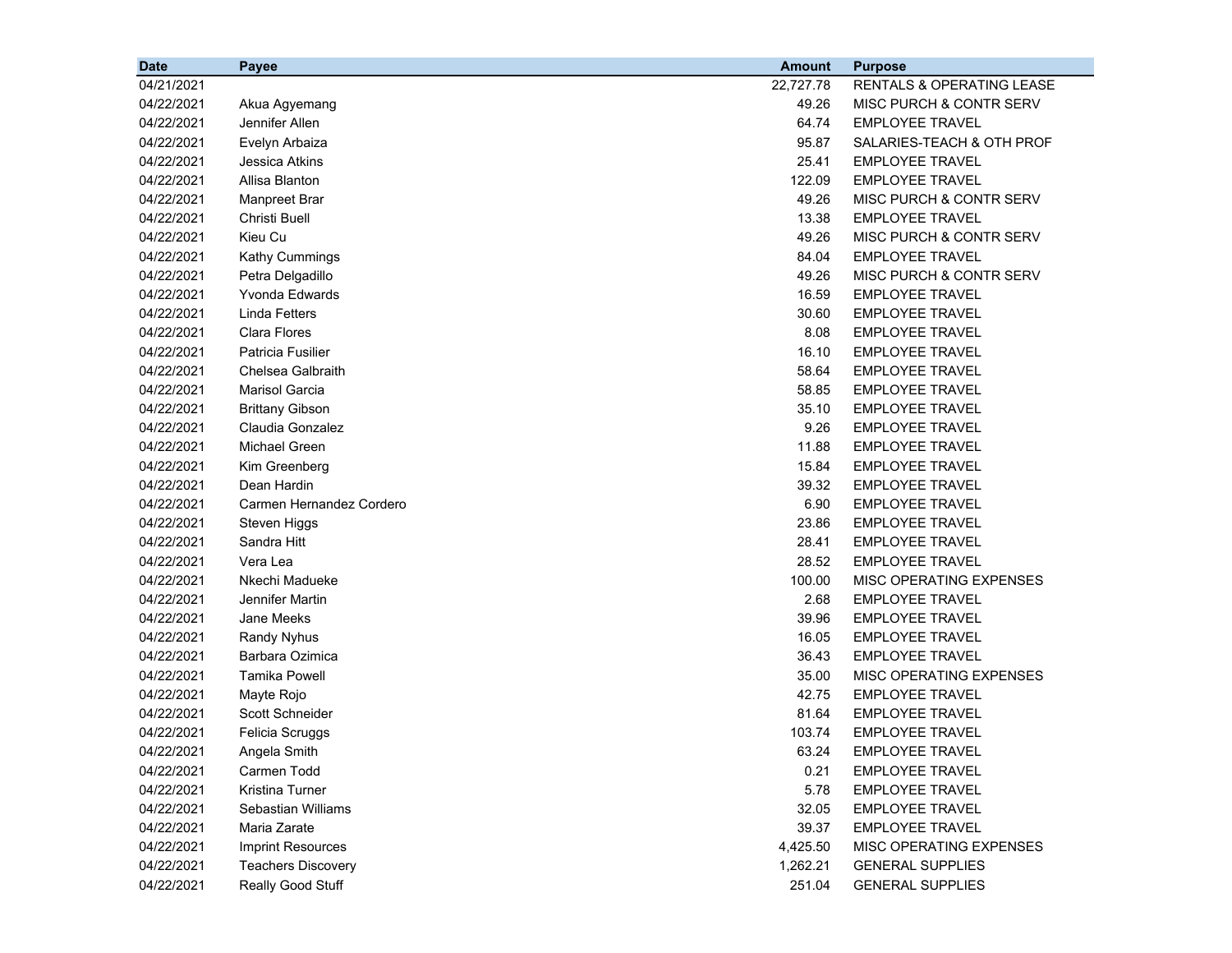| 04/22/2021<br><b>Teaching Systems Incorporated</b><br>255.00<br><b>CONTRACTED MAINT &amp; REPAIR</b><br>04/22/2021<br>1,759.78<br><b>GENERAL SUPPLIES</b><br><b>Tobii Dynavox LLC</b><br>04/22/2021<br>Office Depot<br>191.24<br><b>GENERAL SUPPLIES</b><br>04/22/2021<br><b>Marks Plumbing Parts</b><br>719.40<br><b>GENERAL INVENTORY</b><br>04/22/2021<br>Enterprise Rent A Car<br>12.50<br>STUDENT TVL*NO AISD BUSES<br>29.03<br><b>GENERAL SUPPLIES</b><br>04/22/2021<br><b>CDW Government Incorporated</b><br>774.00<br>STDNT TUIT-NONPUBLIC SCHL<br>04/22/2021<br><b>Tarrant County Juvenile Service</b><br>J P Morgan Chase Bank<br>04/22/2021<br>679.50<br>MISC OPERATING EXPENSES<br>04/22/2021<br>Apple Computer Incorporated<br>2,689.50<br><b>GENERAL SUPPLIES</b><br>04/22/2021<br><b>Super Duper Publications</b><br>144.80<br><b>GENERAL SUPPLIES</b><br>04/22/2021<br>10,752.43<br>MISC PURCH & CONTR SERV<br>Catholic Charities Translation & Interpreter Network<br>04/22/2021<br>VEX Robotics Inc.<br>199.95<br><b>GENERAL SUPPLIES</b><br>1,900.00<br>MISC OPERATING EXPENSES<br>04/22/2021<br>Lampo Group, Inc./Dave Ramsey<br>04/22/2021<br>327.00<br>MISC PURCH & CONTR SERV<br>SanFilippo Brian<br>Robert D. Lee<br>412.50<br>MISC PURCH & CONTR SERV<br>04/22/2021<br>04/22/2021<br><b>Binswanger Glass</b><br>459.38<br>M & O SUPPLIES<br>04/22/2021<br>66.00<br><b>GENERAL SUPPLIES</b><br>IdentiSys Incorporated<br>04/22/2021<br>Jones John Allen<br>80.00<br>MISC PURCH & CONTR SERV<br>04/22/2021<br><b>Best Buy for Business</b><br>1,149.95<br><b>GENERAL SUPPLIES</b><br>04/22/2021<br><b>Chick-fil-A North Collins Street</b><br>255.20<br>MISC OPERATING EXPENSES<br>04/22/2021<br>Ferguson Enterprises, Inc.<br>539.77<br><b>CONTRACTED MAINT &amp; REPAIR</b><br>04/22/2021<br>HP Inc.<br>112.52<br><b>GENERAL SUPPLIES</b><br>04/22/2021<br><b>Teacher Direct</b><br>146.88<br><b>GENERAL SUPPLIES</b><br>04/22/2021<br><b>Esposito Phil</b><br>320.00<br>MISC PURCH & CONTR SERV<br>04/22/2021<br>Pacheco Eric<br>215.00<br>MISC PURCH & CONTR SERV<br>04/22/2021<br>OTC Brands, Inc<br>75.96<br><b>GENERAL SUPPLIES</b> |
|-------------------------------------------------------------------------------------------------------------------------------------------------------------------------------------------------------------------------------------------------------------------------------------------------------------------------------------------------------------------------------------------------------------------------------------------------------------------------------------------------------------------------------------------------------------------------------------------------------------------------------------------------------------------------------------------------------------------------------------------------------------------------------------------------------------------------------------------------------------------------------------------------------------------------------------------------------------------------------------------------------------------------------------------------------------------------------------------------------------------------------------------------------------------------------------------------------------------------------------------------------------------------------------------------------------------------------------------------------------------------------------------------------------------------------------------------------------------------------------------------------------------------------------------------------------------------------------------------------------------------------------------------------------------------------------------------------------------------------------------------------------------------------------------------------------------------------------------------------------------------------------------------------------------------------------------------------------------------------------------------------------------------------------------------------------------------------------------------------------------------------------------------------------------|
|                                                                                                                                                                                                                                                                                                                                                                                                                                                                                                                                                                                                                                                                                                                                                                                                                                                                                                                                                                                                                                                                                                                                                                                                                                                                                                                                                                                                                                                                                                                                                                                                                                                                                                                                                                                                                                                                                                                                                                                                                                                                                                                                                                   |
|                                                                                                                                                                                                                                                                                                                                                                                                                                                                                                                                                                                                                                                                                                                                                                                                                                                                                                                                                                                                                                                                                                                                                                                                                                                                                                                                                                                                                                                                                                                                                                                                                                                                                                                                                                                                                                                                                                                                                                                                                                                                                                                                                                   |
|                                                                                                                                                                                                                                                                                                                                                                                                                                                                                                                                                                                                                                                                                                                                                                                                                                                                                                                                                                                                                                                                                                                                                                                                                                                                                                                                                                                                                                                                                                                                                                                                                                                                                                                                                                                                                                                                                                                                                                                                                                                                                                                                                                   |
|                                                                                                                                                                                                                                                                                                                                                                                                                                                                                                                                                                                                                                                                                                                                                                                                                                                                                                                                                                                                                                                                                                                                                                                                                                                                                                                                                                                                                                                                                                                                                                                                                                                                                                                                                                                                                                                                                                                                                                                                                                                                                                                                                                   |
|                                                                                                                                                                                                                                                                                                                                                                                                                                                                                                                                                                                                                                                                                                                                                                                                                                                                                                                                                                                                                                                                                                                                                                                                                                                                                                                                                                                                                                                                                                                                                                                                                                                                                                                                                                                                                                                                                                                                                                                                                                                                                                                                                                   |
|                                                                                                                                                                                                                                                                                                                                                                                                                                                                                                                                                                                                                                                                                                                                                                                                                                                                                                                                                                                                                                                                                                                                                                                                                                                                                                                                                                                                                                                                                                                                                                                                                                                                                                                                                                                                                                                                                                                                                                                                                                                                                                                                                                   |
|                                                                                                                                                                                                                                                                                                                                                                                                                                                                                                                                                                                                                                                                                                                                                                                                                                                                                                                                                                                                                                                                                                                                                                                                                                                                                                                                                                                                                                                                                                                                                                                                                                                                                                                                                                                                                                                                                                                                                                                                                                                                                                                                                                   |
|                                                                                                                                                                                                                                                                                                                                                                                                                                                                                                                                                                                                                                                                                                                                                                                                                                                                                                                                                                                                                                                                                                                                                                                                                                                                                                                                                                                                                                                                                                                                                                                                                                                                                                                                                                                                                                                                                                                                                                                                                                                                                                                                                                   |
|                                                                                                                                                                                                                                                                                                                                                                                                                                                                                                                                                                                                                                                                                                                                                                                                                                                                                                                                                                                                                                                                                                                                                                                                                                                                                                                                                                                                                                                                                                                                                                                                                                                                                                                                                                                                                                                                                                                                                                                                                                                                                                                                                                   |
|                                                                                                                                                                                                                                                                                                                                                                                                                                                                                                                                                                                                                                                                                                                                                                                                                                                                                                                                                                                                                                                                                                                                                                                                                                                                                                                                                                                                                                                                                                                                                                                                                                                                                                                                                                                                                                                                                                                                                                                                                                                                                                                                                                   |
|                                                                                                                                                                                                                                                                                                                                                                                                                                                                                                                                                                                                                                                                                                                                                                                                                                                                                                                                                                                                                                                                                                                                                                                                                                                                                                                                                                                                                                                                                                                                                                                                                                                                                                                                                                                                                                                                                                                                                                                                                                                                                                                                                                   |
|                                                                                                                                                                                                                                                                                                                                                                                                                                                                                                                                                                                                                                                                                                                                                                                                                                                                                                                                                                                                                                                                                                                                                                                                                                                                                                                                                                                                                                                                                                                                                                                                                                                                                                                                                                                                                                                                                                                                                                                                                                                                                                                                                                   |
|                                                                                                                                                                                                                                                                                                                                                                                                                                                                                                                                                                                                                                                                                                                                                                                                                                                                                                                                                                                                                                                                                                                                                                                                                                                                                                                                                                                                                                                                                                                                                                                                                                                                                                                                                                                                                                                                                                                                                                                                                                                                                                                                                                   |
|                                                                                                                                                                                                                                                                                                                                                                                                                                                                                                                                                                                                                                                                                                                                                                                                                                                                                                                                                                                                                                                                                                                                                                                                                                                                                                                                                                                                                                                                                                                                                                                                                                                                                                                                                                                                                                                                                                                                                                                                                                                                                                                                                                   |
|                                                                                                                                                                                                                                                                                                                                                                                                                                                                                                                                                                                                                                                                                                                                                                                                                                                                                                                                                                                                                                                                                                                                                                                                                                                                                                                                                                                                                                                                                                                                                                                                                                                                                                                                                                                                                                                                                                                                                                                                                                                                                                                                                                   |
|                                                                                                                                                                                                                                                                                                                                                                                                                                                                                                                                                                                                                                                                                                                                                                                                                                                                                                                                                                                                                                                                                                                                                                                                                                                                                                                                                                                                                                                                                                                                                                                                                                                                                                                                                                                                                                                                                                                                                                                                                                                                                                                                                                   |
|                                                                                                                                                                                                                                                                                                                                                                                                                                                                                                                                                                                                                                                                                                                                                                                                                                                                                                                                                                                                                                                                                                                                                                                                                                                                                                                                                                                                                                                                                                                                                                                                                                                                                                                                                                                                                                                                                                                                                                                                                                                                                                                                                                   |
|                                                                                                                                                                                                                                                                                                                                                                                                                                                                                                                                                                                                                                                                                                                                                                                                                                                                                                                                                                                                                                                                                                                                                                                                                                                                                                                                                                                                                                                                                                                                                                                                                                                                                                                                                                                                                                                                                                                                                                                                                                                                                                                                                                   |
|                                                                                                                                                                                                                                                                                                                                                                                                                                                                                                                                                                                                                                                                                                                                                                                                                                                                                                                                                                                                                                                                                                                                                                                                                                                                                                                                                                                                                                                                                                                                                                                                                                                                                                                                                                                                                                                                                                                                                                                                                                                                                                                                                                   |
|                                                                                                                                                                                                                                                                                                                                                                                                                                                                                                                                                                                                                                                                                                                                                                                                                                                                                                                                                                                                                                                                                                                                                                                                                                                                                                                                                                                                                                                                                                                                                                                                                                                                                                                                                                                                                                                                                                                                                                                                                                                                                                                                                                   |
|                                                                                                                                                                                                                                                                                                                                                                                                                                                                                                                                                                                                                                                                                                                                                                                                                                                                                                                                                                                                                                                                                                                                                                                                                                                                                                                                                                                                                                                                                                                                                                                                                                                                                                                                                                                                                                                                                                                                                                                                                                                                                                                                                                   |
|                                                                                                                                                                                                                                                                                                                                                                                                                                                                                                                                                                                                                                                                                                                                                                                                                                                                                                                                                                                                                                                                                                                                                                                                                                                                                                                                                                                                                                                                                                                                                                                                                                                                                                                                                                                                                                                                                                                                                                                                                                                                                                                                                                   |
|                                                                                                                                                                                                                                                                                                                                                                                                                                                                                                                                                                                                                                                                                                                                                                                                                                                                                                                                                                                                                                                                                                                                                                                                                                                                                                                                                                                                                                                                                                                                                                                                                                                                                                                                                                                                                                                                                                                                                                                                                                                                                                                                                                   |
|                                                                                                                                                                                                                                                                                                                                                                                                                                                                                                                                                                                                                                                                                                                                                                                                                                                                                                                                                                                                                                                                                                                                                                                                                                                                                                                                                                                                                                                                                                                                                                                                                                                                                                                                                                                                                                                                                                                                                                                                                                                                                                                                                                   |
|                                                                                                                                                                                                                                                                                                                                                                                                                                                                                                                                                                                                                                                                                                                                                                                                                                                                                                                                                                                                                                                                                                                                                                                                                                                                                                                                                                                                                                                                                                                                                                                                                                                                                                                                                                                                                                                                                                                                                                                                                                                                                                                                                                   |
|                                                                                                                                                                                                                                                                                                                                                                                                                                                                                                                                                                                                                                                                                                                                                                                                                                                                                                                                                                                                                                                                                                                                                                                                                                                                                                                                                                                                                                                                                                                                                                                                                                                                                                                                                                                                                                                                                                                                                                                                                                                                                                                                                                   |
| 690.25<br><b>GENERAL SUPPLIES</b><br>04/22/2021<br>Nasco                                                                                                                                                                                                                                                                                                                                                                                                                                                                                                                                                                                                                                                                                                                                                                                                                                                                                                                                                                                                                                                                                                                                                                                                                                                                                                                                                                                                                                                                                                                                                                                                                                                                                                                                                                                                                                                                                                                                                                                                                                                                                                          |
| 04/22/2021<br>GraceNotes LLC<br>283.49<br><b>GENERAL SUPPLIES</b>                                                                                                                                                                                                                                                                                                                                                                                                                                                                                                                                                                                                                                                                                                                                                                                                                                                                                                                                                                                                                                                                                                                                                                                                                                                                                                                                                                                                                                                                                                                                                                                                                                                                                                                                                                                                                                                                                                                                                                                                                                                                                                 |
| 04/22/2021<br>1,800.00<br>MISC PURCH & CONTR SERV<br>Audrey Bragg Consulting LLC                                                                                                                                                                                                                                                                                                                                                                                                                                                                                                                                                                                                                                                                                                                                                                                                                                                                                                                                                                                                                                                                                                                                                                                                                                                                                                                                                                                                                                                                                                                                                                                                                                                                                                                                                                                                                                                                                                                                                                                                                                                                                  |
| Inspiration Media of Texas LLC dba KLTY Radio<br>9,935.00<br>MISC OPERATING EXPENSES<br>04/22/2021                                                                                                                                                                                                                                                                                                                                                                                                                                                                                                                                                                                                                                                                                                                                                                                                                                                                                                                                                                                                                                                                                                                                                                                                                                                                                                                                                                                                                                                                                                                                                                                                                                                                                                                                                                                                                                                                                                                                                                                                                                                                |
| 29,684.80<br>04/22/2021<br>O'Reilly Media Incorporated<br>MISC OPERATING EXPENSES                                                                                                                                                                                                                                                                                                                                                                                                                                                                                                                                                                                                                                                                                                                                                                                                                                                                                                                                                                                                                                                                                                                                                                                                                                                                                                                                                                                                                                                                                                                                                                                                                                                                                                                                                                                                                                                                                                                                                                                                                                                                                 |
| <b>Xerox Business Solutions Southwest</b><br>120.00<br><b>GENERAL SUPPLIES</b><br>04/22/2021                                                                                                                                                                                                                                                                                                                                                                                                                                                                                                                                                                                                                                                                                                                                                                                                                                                                                                                                                                                                                                                                                                                                                                                                                                                                                                                                                                                                                                                                                                                                                                                                                                                                                                                                                                                                                                                                                                                                                                                                                                                                      |
| 04/22/2021<br>3,603.00<br><b>INSURANCE/BOND PREMIUMS</b><br>Liberty Mutual Insurance Company                                                                                                                                                                                                                                                                                                                                                                                                                                                                                                                                                                                                                                                                                                                                                                                                                                                                                                                                                                                                                                                                                                                                                                                                                                                                                                                                                                                                                                                                                                                                                                                                                                                                                                                                                                                                                                                                                                                                                                                                                                                                      |
| <b>Blick Art Materials</b><br><b>GENERAL SUPPLIES</b><br>04/22/2021<br>2,260.03                                                                                                                                                                                                                                                                                                                                                                                                                                                                                                                                                                                                                                                                                                                                                                                                                                                                                                                                                                                                                                                                                                                                                                                                                                                                                                                                                                                                                                                                                                                                                                                                                                                                                                                                                                                                                                                                                                                                                                                                                                                                                   |
| 04/22/2021<br><b>Texas Association Of School Business Officials</b><br>270.00<br><b>DUES</b>                                                                                                                                                                                                                                                                                                                                                                                                                                                                                                                                                                                                                                                                                                                                                                                                                                                                                                                                                                                                                                                                                                                                                                                                                                                                                                                                                                                                                                                                                                                                                                                                                                                                                                                                                                                                                                                                                                                                                                                                                                                                      |
| 04/22/2021<br>1,751.33<br><b>FOOD</b><br>New Dairy Opco LLC DBA Borden Dairy                                                                                                                                                                                                                                                                                                                                                                                                                                                                                                                                                                                                                                                                                                                                                                                                                                                                                                                                                                                                                                                                                                                                                                                                                                                                                                                                                                                                                                                                                                                                                                                                                                                                                                                                                                                                                                                                                                                                                                                                                                                                                      |
| 04/22/2021<br><b>UWorld LLC</b><br><b>GENERAL SUPPLIES</b><br>18,400.00                                                                                                                                                                                                                                                                                                                                                                                                                                                                                                                                                                                                                                                                                                                                                                                                                                                                                                                                                                                                                                                                                                                                                                                                                                                                                                                                                                                                                                                                                                                                                                                                                                                                                                                                                                                                                                                                                                                                                                                                                                                                                           |
| 04/22/2021<br><b>Business Professionals Of America</b><br>525.00<br>MISC OPERATING EXPENSES                                                                                                                                                                                                                                                                                                                                                                                                                                                                                                                                                                                                                                                                                                                                                                                                                                                                                                                                                                                                                                                                                                                                                                                                                                                                                                                                                                                                                                                                                                                                                                                                                                                                                                                                                                                                                                                                                                                                                                                                                                                                       |
| 04/22/2021<br><b>Bruce Bis</b><br>215.00<br>MISC PURCH & CONTR SERV                                                                                                                                                                                                                                                                                                                                                                                                                                                                                                                                                                                                                                                                                                                                                                                                                                                                                                                                                                                                                                                                                                                                                                                                                                                                                                                                                                                                                                                                                                                                                                                                                                                                                                                                                                                                                                                                                                                                                                                                                                                                                               |
| Music & Arts<br><b>GENERAL SUPPLIES</b><br>04/22/2021<br>2,381.32                                                                                                                                                                                                                                                                                                                                                                                                                                                                                                                                                                                                                                                                                                                                                                                                                                                                                                                                                                                                                                                                                                                                                                                                                                                                                                                                                                                                                                                                                                                                                                                                                                                                                                                                                                                                                                                                                                                                                                                                                                                                                                 |
| 04/22/2021<br>M & O SUPPLIES<br>Rush Truck Centers Of Texas Limited Partnership<br>584.79                                                                                                                                                                                                                                                                                                                                                                                                                                                                                                                                                                                                                                                                                                                                                                                                                                                                                                                                                                                                                                                                                                                                                                                                                                                                                                                                                                                                                                                                                                                                                                                                                                                                                                                                                                                                                                                                                                                                                                                                                                                                         |
| 04/22/2021<br>36.00<br><b>GENERAL INVENTORY</b><br>H2O Supply Incorporated                                                                                                                                                                                                                                                                                                                                                                                                                                                                                                                                                                                                                                                                                                                                                                                                                                                                                                                                                                                                                                                                                                                                                                                                                                                                                                                                                                                                                                                                                                                                                                                                                                                                                                                                                                                                                                                                                                                                                                                                                                                                                        |
| 04/22/2021<br>City Of Arlington Finance Department<br>40,446.11<br>RENTALS & OPERATING LEASE                                                                                                                                                                                                                                                                                                                                                                                                                                                                                                                                                                                                                                                                                                                                                                                                                                                                                                                                                                                                                                                                                                                                                                                                                                                                                                                                                                                                                                                                                                                                                                                                                                                                                                                                                                                                                                                                                                                                                                                                                                                                      |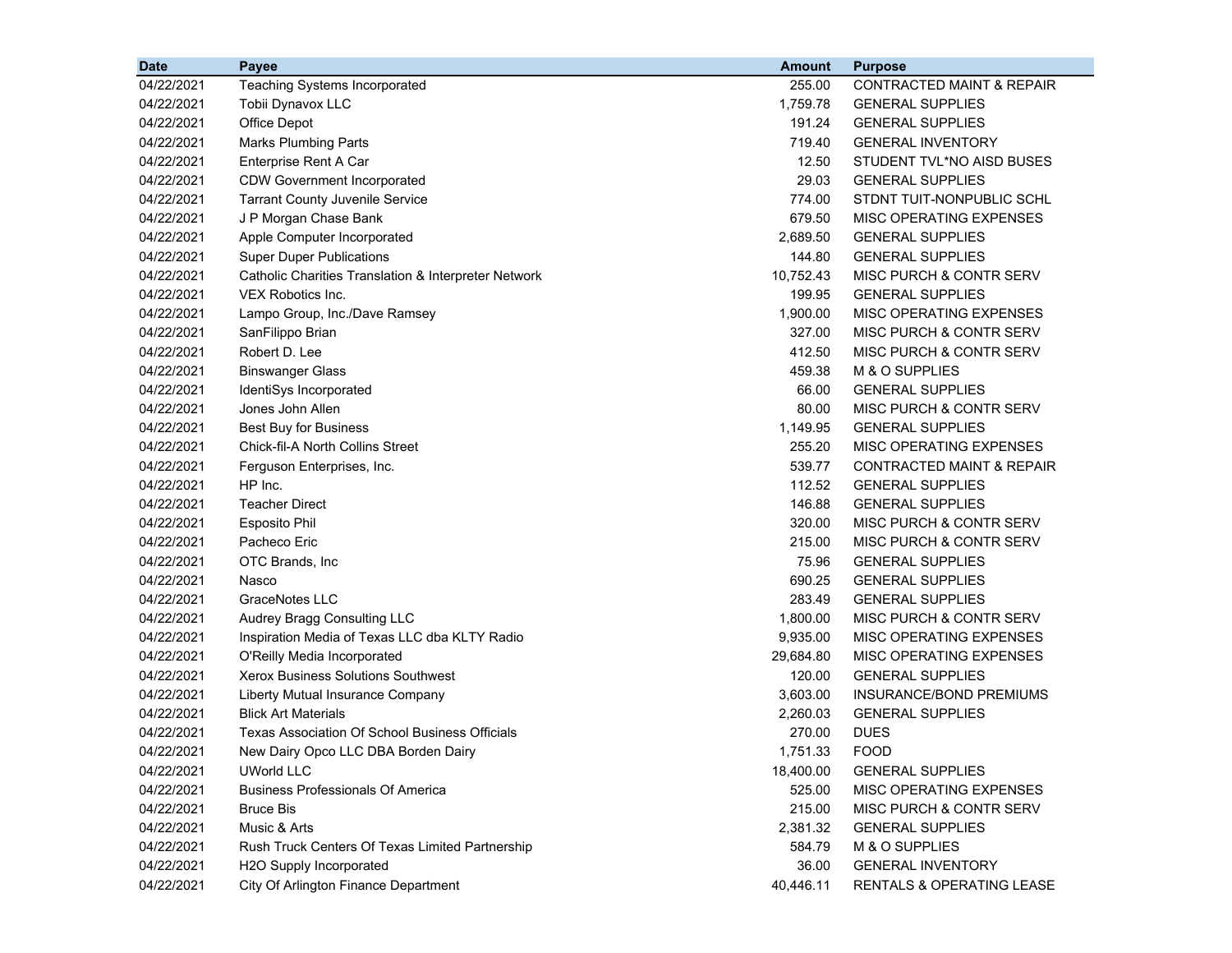| <b>Date</b> | Payee                                                      | <b>Amount</b> | <b>Purpose</b>             |
|-------------|------------------------------------------------------------|---------------|----------------------------|
| 04/22/2021  | <b>Education Service Center Region XI</b>                  | 6.650.00      | MISC PURCH & CONTR SERV    |
| 04/22/2021  | <b>Education Service Center Region XI</b>                  | 9,520.93      | MISC PURCH & CONTR SERV    |
| 04/22/2021  | <b>Fisher Science Education</b>                            | 150.68        | <b>GENERAL SUPPLIES</b>    |
| 04/22/2021  | Gopher Sport Equipment                                     | 208.97        | <b>GENERAL SUPPLIES</b>    |
| 04/22/2021  | Graybar Electric Company Incorporated                      | 290.46        | <b>GENERAL SUPPLIES</b>    |
| 04/22/2021  | <b>Pyramid School Products</b>                             | 101.16        | <b>GENERAL SUPPLIES</b>    |
| 04/22/2021  | Scholastic Incorporated                                    | 468.08        | <b>GENERAL SUPPLIES</b>    |
| 04/22/2021  | Unifirst Holdings(A/R 01550)                               | 93.58         | CONTRACTED MAINT & REPAIR  |
| 04/22/2021  | Dorcas Grubaugh                                            | 40.00         | LIONS CLUB CONCESSIONS     |
| 04/22/2021  | Patricia Perry                                             | 26.10         | LIONS CLUB CONCESSIONS     |
| 04/23/2021  | <b>Texas Destination Imagination</b>                       | 1,000.00      | MISC OPERATING EXPENSES    |
| 04/27/2021  | City Of Dalworthington Gardens                             | 609.63        | <b>WATER</b>               |
| 04/27/2021  | City Of Dalworthington Gardens                             | 389.74        | <b>WATER</b>               |
| 04/28/2021  | <b>Texas Classroom Teachers Association</b>                | 240.81        | UNITED FUND                |
| 04/28/2021  | United Educators Association                               | 44,469.05     | UNITED FUND                |
| 04/28/2021  | Texas United School Employees Local 100                    | 74.65         | UNITED FUND                |
| 04/28/2021  | Texas United School Employees Local 100                    | 15.00         | UNITED FUND                |
| 04/28/2021  | Texas United School Employees Local 100                    | 14.99         | UNITED FUND                |
| 04/28/2021  | <b>Arlington Education Foundation</b>                      | 43.00         | AISD EDUCATION FOUNDATION  |
| 04/28/2021  | <b>Arlington Education Foundation</b>                      | 522.00        | AISD EDUCATION FOUNDATION  |
| 04/28/2021  | Truman Tim Chapter 13 Trustee                              | 165.00        | UNITED FUND                |
| 04/28/2021  | Truman Tim Chapter 13 Trustee                              | 12,452.00     | UNITED FUND                |
| 04/28/2021  | Truman Tim Chapter 13 Trustee                              | 542.31        | UNITED FUND                |
| 04/28/2021  | United States Treasury                                     | 635.00        | FED INC TAX WITHHOLDING    |
| 04/28/2021  | Family And Consumer Sciences Teachers Association Of Texas | 27.09         | AISD EDUCATION FOUNDATION  |
| 04/28/2021  | Region Xi Teacher Preparation Program                      | 680.10        | <b>INVOICES RECEIVABLE</b> |
| 04/28/2021  | <b>Education Service Center Region X</b>                   | 450.00        | <b>INVOICES RECEIVABLE</b> |
| 04/28/2021  | Texas Association Of Secondary School Principals           | 150.83        | UNITED FUND                |
| 04/28/2021  | Association Of Texas Professional Teachers Local           | 390.75        | UNITED FUND                |
| 04/28/2021  | Association Of Texas Professional Teachers Local           | 12.86         | UNITED FUND                |
| 04/28/2021  | Association Of Texas Professional Teachers Local           | 11.25         | UNITED FUND                |
| 04/28/2021  | Association Of Texas Professional Educators State          | 252.50        | UNITED FUND                |
| 04/28/2021  | Association Of Texas Professional Educators State          | 6,116.13      | UNITED FUND                |
| 04/28/2021  | Association Of Texas Professional Educators State          | 20.00         | UNITED FUND                |
| 04/28/2021  | Association Of Texas Professional Educators State          | 92.35         | UNITED FUND                |
| 04/28/2021  | <b>Education Career Alternatives Program</b>               | 17,550.00     | <b>INVOICES RECEIVABLE</b> |
| 04/28/2021  | California State Disbursement Unit                         | 350.00        | UNITED FUND                |
| 04/28/2021  | Pam Bassel Chapter 13 Trustee                              | 9,735.00      | UNITED FUND                |
| 04/28/2021  | Pam Bassel Chapter 13 Trustee                              | 1,200.00      | UNITED FUND                |
| 04/28/2021  | Department of Children and Family Services - Louisiana     | 943.72        | UNITED FUND                |
| 04/28/2021  | Tennessee Child Support                                    | 109.00        | UNITED FUND                |
| 04/28/2021  | <b>Support Payment Clearinghouse</b>                       | 864.00        | UNITED FUND                |
| 04/28/2021  | Powers Tom Chapter 13 Trustee                              | 2,589.00      | UNITED FUND                |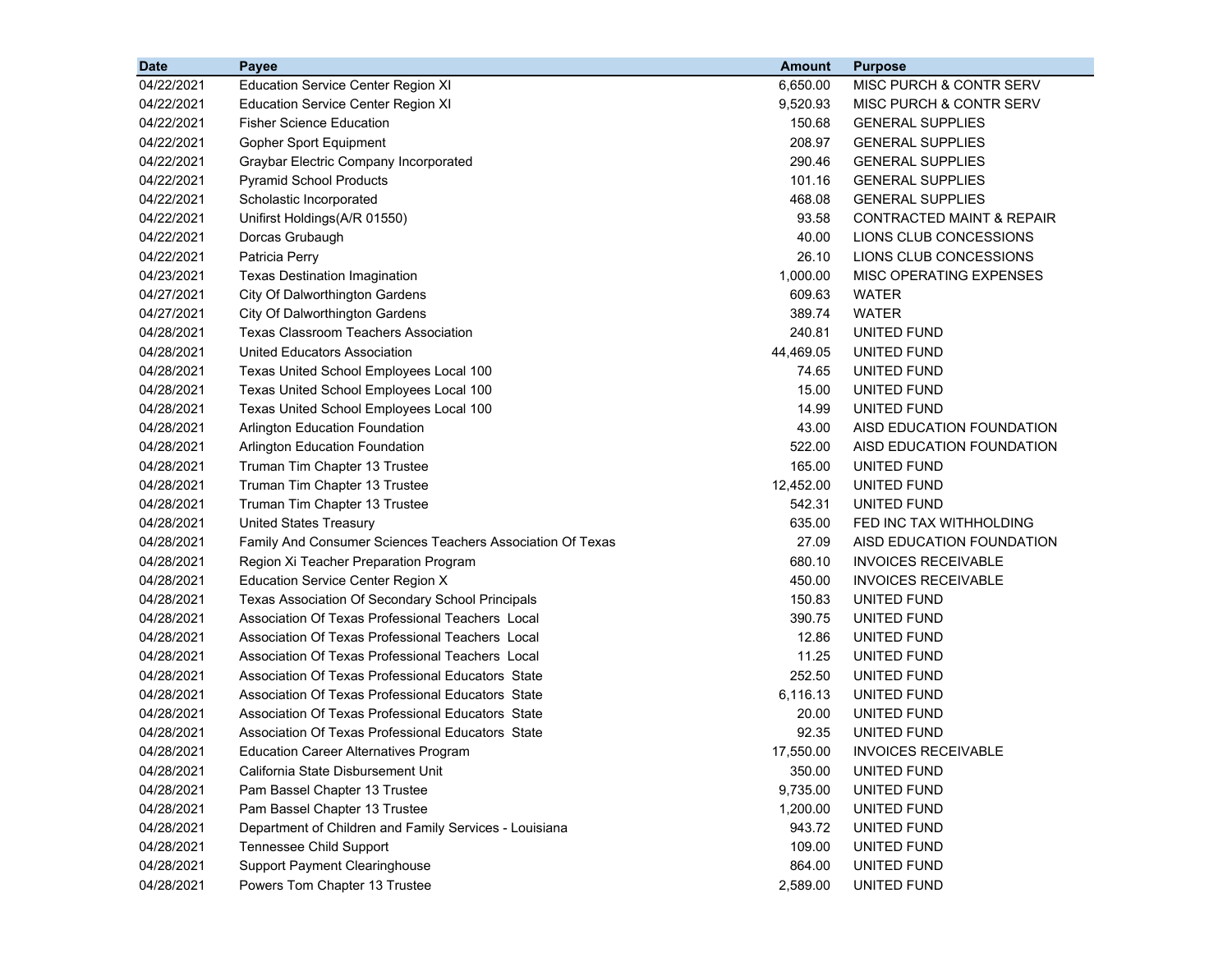| <b>Date</b> | <b>Payee</b>                                     | <b>Amount</b> | <b>Purpose</b>                       |  |
|-------------|--------------------------------------------------|---------------|--------------------------------------|--|
| 04/28/2021  | <b>ACT Houston At Dallas</b>                     | 428.00        | <b>INVOICES RECEIVABLE</b>           |  |
| 04/28/2021  | Texas Teachers Alternative Certification Program | 32,192.50     | <b>INVOICES RECEIVABLE</b>           |  |
| 04/28/2021  | <b>Texas American Federation Of Teachers</b>     | 43.74         | UNITED FUND                          |  |
| 04/28/2021  | Educational Employees Credit Union - HSA         | 111,644.08    | DENTAL INSURANCE                     |  |
| 04/28/2021  | <b>Educational Employees Credit Union</b>        | 106,714.47    | DUE TO CREDIT UNION                  |  |
| 04/28/2021  | Texas State Teachers Association                 | 3,385.84      | UNITED FUND                          |  |
| 04/28/2021  | Doneshea Larkins                                 | 80.20         | LIONS CLUB CONCESSIONS               |  |
| 04/28/2021  | Amy McIntosh                                     | 25.35         | LIONS CLUB CONCESSIONS               |  |
| 04/28/2021  | Sean Pickens                                     | 9.46          | LIONS CLUB CONCESSIONS               |  |
| 04/28/2021  | Jane Stoyak                                      | 106.55        | LIONS CLUB CONCESSIONS               |  |
| 04/29/2021  | Vera Bailey                                      | 25.00         | MISC OPERATING EXPENSES              |  |
| 04/29/2021  | Graciela Cantu                                   | 17.07         | <b>EMPLOYEE TRAVEL</b>               |  |
| 04/29/2021  | <b>Ruth DeAnda</b>                               | 26.75         | <b>EMPLOYEE TRAVEL</b>               |  |
| 04/29/2021  | Pamela Defilippo                                 | 36.38         | <b>EMPLOYEE TRAVEL</b>               |  |
| 04/29/2021  | Laura Garrett                                    | 95.55         | <b>EMPLOYEE TRAVEL</b>               |  |
| 04/29/2021  | <b>Brittany Gibson</b>                           | 73.62         | <b>EMPLOYEE TRAVEL</b>               |  |
| 04/29/2021  | <b>Wendy Harvey</b>                              | 31.51         | <b>EMPLOYEE TRAVEL</b>               |  |
| 04/29/2021  | Kevin Macklin                                    | 39.32         | <b>EMPLOYEE TRAVEL</b>               |  |
| 04/29/2021  | Jennifer Martin                                  | 3.85          | <b>EMPLOYEE TRAVEL</b>               |  |
| 04/29/2021  | Souna Masri                                      | 60.00         | MISC OPERATING EXPENSES              |  |
| 04/29/2021  | Jane Meeks                                       | 39.54         | <b>EMPLOYEE TRAVEL</b>               |  |
| 04/29/2021  | Barbara Ozimica                                  | 37.13         | <b>EMPLOYEE TRAVEL</b>               |  |
| 04/29/2021  | Ellen Elizabeth Page                             | 5.14          | <b>EMPLOYEE TRAVEL</b>               |  |
| 04/29/2021  | Phortya Page                                     | 116.00        | MISC OPERATING EXPENSES              |  |
| 04/29/2021  | <b>Tamika Powell</b>                             | 25.00         | MISC OPERATING EXPENSES              |  |
| 04/29/2021  | <b>Madison Pruden</b>                            | 38.73         | <b>EMPLOYEE TRAVEL</b>               |  |
| 04/29/2021  | Stephanie Rodriquez                              | 32.83         | <b>EMPLOYEE TRAVEL</b>               |  |
| 04/29/2021  | Donald Sibley                                    | 8.93          | <b>EMPLOYEE TRAVEL</b>               |  |
| 04/29/2021  | Angela Smith                                     | 1.28          | <b>EMPLOYEE TRAVEL</b>               |  |
| 04/29/2021  | <b>Mandine Trousil</b>                           | 55.85         | <b>EMPLOYEE TRAVEL</b>               |  |
| 04/29/2021  | <b>Imprint Resources</b>                         | 3,989.00      | MISC OPERATING EXPENSES              |  |
| 04/29/2021  | <b>Teachers Discovery</b>                        | 7.23          | <b>GENERAL SUPPLIES</b>              |  |
| 04/29/2021  |                                                  | 275.71        | <b>READING MATERIALS</b>             |  |
| 04/29/2021  | <b>Texas Association Of School Boards</b>        | 150.00        | MISC OPERATING EXPENSES              |  |
| 04/29/2021  | Qep Incorporated                                 | 239.60        | <b>GENERAL SUPPLIES</b>              |  |
| 04/29/2021  |                                                  | 576.00        | <b>READING MATERIALS</b>             |  |
| 04/29/2021  | Hoshizaki South Central Distribution Center      | 2,870.23      | M & O SUPPLIES                       |  |
| 04/29/2021  | Home Depot Pro                                   | 1,071.19      | M & O SUPPLIES                       |  |
| 04/29/2021  | A Photo Identification Incorporated              | 32.00         | <b>GENERAL SUPPLIES</b>              |  |
| 04/29/2021  | Apex Supply Company                              | 334.39        | <b>CONTRACTED MAINT &amp; REPAIR</b> |  |
| 04/29/2021  |                                                  | 625.82        | M & O SUPPLIES                       |  |
| 04/29/2021  | Kroger                                           | 103.81        | <b>FOOD</b>                          |  |
| 04/29/2021  |                                                  | 1,780.44      | <b>GENERAL SUPPLIES</b>              |  |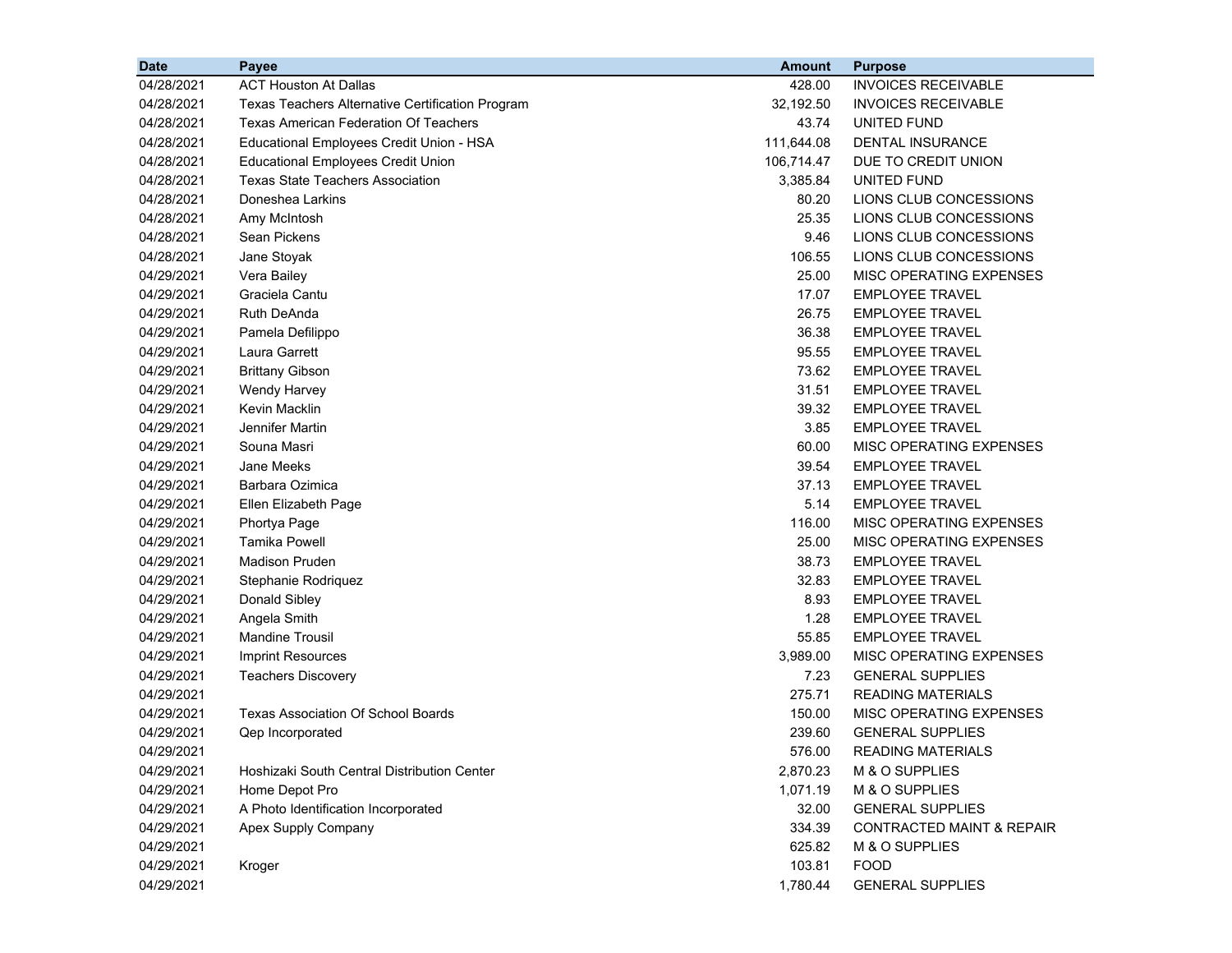| <b>Date</b> | Payee                                                    | <b>Amount</b> | <b>Purpose</b>                       |
|-------------|----------------------------------------------------------|---------------|--------------------------------------|
| 04/29/2021  |                                                          | 149.00        | <b>INVOICES RECEIVABLE</b>           |
| 04/29/2021  |                                                          | 703.72        | MISC OPERATING EXPENSES              |
| 04/29/2021  | Jennie O Foods Incorporated                              | 11,787.50     | <b>GENERAL INVENTORY</b>             |
| 04/29/2021  | <b>B W I Companies Incorporated</b>                      | 1,064.19      | M & O SUPPLIES                       |
| 04/29/2021  | United Refrigeration Incorporated                        | 1,013.41      | M & O SUPPLIES                       |
| 04/29/2021  | <b>Elliott Electric Supply</b>                           | 899.86        | M & O SUPPLIES                       |
| 04/29/2021  | University Of Texas At Arlington Sponsored Students      | 35,475.00     | STDNT TUIT-NONPUBLIC SCHL            |
| 04/29/2021  | Ace Mart Restaurant Supply Company                       | 2,399.96      | <b>GENERAL SUPPLIES</b>              |
| 04/29/2021  | <b>Prestwick House</b>                                   | 757.16        | <b>READING MATERIALS</b>             |
| 04/29/2021  | Walsh, Anderson, Gallegos, Green & Trevino, P.C.         | 150.00        | MISC OPERATING EXPENSES              |
| 04/29/2021  | <b>Booksource</b>                                        | 1,519.00      | <b>READING MATERIALS</b>             |
| 04/29/2021  | <b>Masters Distribution Systems</b>                      | 4,851.42      | <b>FOOD</b>                          |
| 04/29/2021  |                                                          | 15,792.25     | MISC OPERATING EXPENSES              |
| 04/29/2021  | Lake Arlington Golf Course                               | 1,315.00      | <b>GENERAL SUPPLIES</b>              |
| 04/29/2021  | <b>Arbor Scientific</b>                                  | 686.69        | <b>GENERAL SUPPLIES</b>              |
| 04/29/2021  | Estes Mcclure & Assoc Inc                                | 27,500.00     | <b>BLDG PURCH, CONSTR, IMPROVE</b>   |
| 04/29/2021  | Barnes & Noble Booksellers, Inc                          | 758.79        | <b>READING MATERIALS</b>             |
| 04/29/2021  | D & J Sports Incorporated                                | 960.00        | <b>GENERAL SUPPLIES</b>              |
| 04/29/2021  | <b>Winston Water Cooler Limited</b>                      | 1,349.82      | <b>GENERAL INVENTORY</b>             |
| 04/29/2021  | Jason's Deli                                             | 237.87        | MISC OPERATING EXPENSES              |
| 04/29/2021  | Lone Star Coaches Incorporated                           | 4,572.00      | MISC OPERATING EXPENSES              |
| 04/29/2021  | Custom Transmission And Auto Repair Incorporated         | 68.00         | <b>CONTRACTED MAINT &amp; REPAIR</b> |
| 04/29/2021  | Capstone                                                 | 1,999.50      | <b>READING MATERIALS</b>             |
| 04/29/2021  | PPG Architectural Finishes, Inc                          | 1,020.27      | M & O SUPPLIES                       |
| 04/29/2021  | Airgas Southwest Incorporated                            | 1,060.57      | <b>GENERAL SUPPLIES</b>              |
| 04/29/2021  | Youthlight Incorporated                                  | 130.68        | <b>READING MATERIALS</b>             |
| 04/29/2021  | <b>Artex Overhead Door</b>                               | 325.00        | <b>CONTRACTED MAINT &amp; REPAIR</b> |
| 04/29/2021  | Office Depot                                             | 28,844.34     | <b>GENERAL SUPPLIES</b>              |
| 04/29/2021  |                                                          | 12.65         | <b>INVOICES RECEIVABLE</b>           |
| 04/29/2021  | B & H Photo Video                                        | 3,428.87      | <b>GENERAL SUPPLIES</b>              |
| 04/29/2021  | <b>CDW Government Incorporated</b>                       | 70,052.23     | <b>GENERAL SUPPLIES</b>              |
| 04/29/2021  | Landtec Engineers Llc                                    | 900.00        | BLDG PURCH, CONSTR, IMPROVE          |
| 04/29/2021  | Texas Department Of Insurance State Fire Marshals Office | 20.00         | <b>DUES</b>                          |
| 04/29/2021  | 1 A Fire & Domestic Testing                              | 4,598.53      | <b>CONTRACTED MAINT &amp; REPAIR</b> |
| 04/29/2021  | Lab Resources Incorporated                               | 2,269.00      | <b>GENERAL SUPPLIES</b>              |
| 04/29/2021  | <b>Oaktree Products</b>                                  | 61.65         | <b>GENERAL SUPPLIES</b>              |
| 04/29/2021  | C & P Pump Services Incorporated                         | 1,280.00      | M & O SUPPLIES                       |
| 04/29/2021  | Carnegie Learning                                        | 2,750.00      | MISC OPERATING EXPENSES              |
| 04/29/2021  | <b>Td Industries Limited</b>                             | 15,000.00     | <b>GENERAL SUPPLIES</b>              |
| 04/29/2021  | Cowboy Towing                                            | 742.00        | CONTRACTED MAINT & REPAIR            |
| 04/29/2021  | Aerowave Technologies                                    | 97.50         | <b>GENERAL SUPPLIES</b>              |
| 04/29/2021  |                                                          | 658.04        | M & O SUPPLIES                       |
| 04/29/2021  | Christal Vision Incorporated                             | 2,307.10      | <b>GENERAL SUPPLIES</b>              |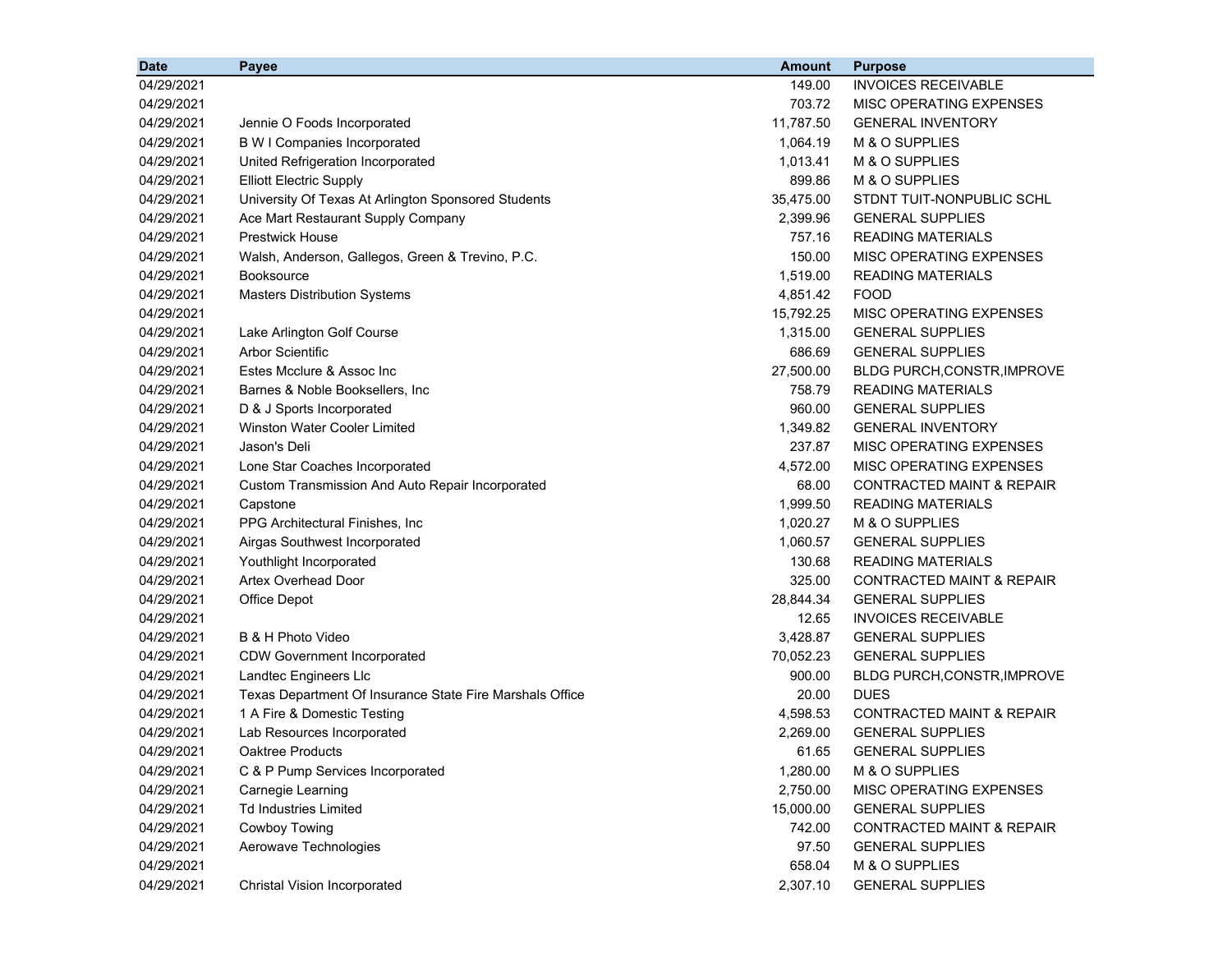| <b>Date</b> | <b>Payee</b>                                 | <b>Amount</b> | <b>Purpose</b>                       |
|-------------|----------------------------------------------|---------------|--------------------------------------|
| 04/29/2021  | Govconnection Incorporated                   | 1,990.75      | <b>GENERAL SUPPLIES</b>              |
| 04/29/2021  | Junior Library Guild                         | 1,443.70      | <b>GENERAL SUPPLIES</b>              |
| 04/29/2021  |                                              | 434.70        | <b>INVOICES RECEIVABLE</b>           |
| 04/29/2021  | <b>ProComputing Corporation</b>              | 2,870.00      | <b>CONTRACTED MAINT &amp; REPAIR</b> |
| 04/29/2021  | R & H Parts And Service                      | 210.42        | M & O SUPPLIES                       |
| 04/29/2021  | J P Morgan Chase Bank                        | 896.94        | M & O SUPPLIES                       |
| 04/29/2021  | Read Naturally Incorporated                  | 522.24        | <b>GENERAL SUPPLIES</b>              |
| 04/29/2021  | Children's Plus Incorporated                 | 1,311.26      | <b>READING MATERIALS</b>             |
| 04/29/2021  | Pocket Nurse Enterprises Incorporated        | 966.38        | <b>GENERAL SUPPLIES</b>              |
| 04/29/2021  | McKinney Office Supply                       | 26,558.37     | <b>GENERAL SUPPLIES</b>              |
| 04/29/2021  | Apple Computer Incorporated                  | 932.10        | <b>GENERAL SUPPLIES</b>              |
| 04/29/2021  | ETA hand2mind                                | 326.43        | <b>GENERAL SUPPLIES</b>              |
| 04/29/2021  | All American Awards & Gifts                  | 920.78        | <b>GENERAL SUPPLIES</b>              |
| 04/29/2021  | J W Pepper & Son Incorporated                | 538.23        | <b>GENERAL SUPPLIES</b>              |
| 04/29/2021  | Anixter Incorporated                         | 234.84        | <b>CONTRACTED MAINT &amp; REPAIR</b> |
| 04/29/2021  | <b>City Of Grand Prairie Water Utilities</b> | 2,613.02      | WATER                                |
| 04/29/2021  | Arlington Hardware Incorporated #53          | 9,270.00      | <b>GENERAL SUPPLIES</b>              |
| 04/29/2021  |                                              | 1,670.35      | M & O SUPPLIES                       |
| 04/29/2021  | Asel Art Supply                              | 206.33        | <b>GENERAL SUPPLIES</b>              |
| 04/29/2021  | Mardel Incorporated                          | 101.69        | <b>GENERAL SUPPLIES</b>              |
| 04/29/2021  | Welch John                                   | 1,237.50      | MISC PURCH & CONTR SERV              |
| 04/29/2021  | J P Morgan Chase Bank NA                     | 485.38        | <b>INVOICES RECEIVABLE</b>           |
| 04/29/2021  | Grooms III Charles E.                        | 150.00        | MISC PURCH & CONTR SERV              |
| 04/29/2021  | Republic Services of Texas Limited           | 320.84        | CONTRACTED MAINT & REPAIR            |
| 04/29/2021  | EBS(Educational Based Services)              | 7,467.62      | MISC PURCH & CONTR SERV              |
| 04/29/2021  | <b>Total Maintenance Solutions-South</b>     | 59.44         | M & O SUPPLIES                       |
| 04/29/2021  | Complete Book & Media Supply Inc.            | 60.50         | <b>READING MATERIALS</b>             |
| 04/29/2021  | Sportsgrafx Incorporated                     | 41.00         | M & O SUPPLIES                       |
| 04/29/2021  | <b>Carrier Enterprise</b>                    | 121.60        | <b>GENERAL INVENTORY</b>             |
| 04/29/2021  | Monarch Trophy Studio                        | 133.50        | <b>GENERAL SUPPLIES</b>              |
| 04/29/2021  |                                              | 8.90          | <b>INVOICES RECEIVABLE</b>           |
| 04/29/2021  | <b>Menard Aaron</b>                          | 261.00        | MISC PURCH & CONTR SERV              |
| 04/29/2021  | Logisoft Computer Products LLC               | 916.05        | <b>GENERAL SUPPLIES</b>              |
| 04/29/2021  | <b>Texas Energy Managers Association</b>     | 125.00        | <b>DUES</b>                          |
| 04/29/2021  | <b>DWR Fence</b>                             | 7,310.00      | <b>CONTRACTED MAINT &amp; REPAIR</b> |
| 04/29/2021  | Namil Abdelmoula                             | 145.00        | MISC PURCH & CONTR SERV              |
| 04/29/2021  | Texas Pottery Supply and Clay Company        | 142.00        | CONTRACTED MAINT & REPAIR            |
| 04/29/2021  | Stringer John M                              | 250.00        | MISC PURCH & CONTR SERV              |
| 04/29/2021  | <b>Holsten Peter</b>                         | 145.00        | MISC PURCH & CONTR SERV              |
| 04/29/2021  | Borne Kyle                                   | 105.00        | MISC PURCH & CONTR SERV              |
| 04/29/2021  | <b>Engroff Allison</b>                       | 80.00         | MISC PURCH & CONTR SERV              |
| 04/29/2021  | <b>Bell Andrew</b>                           | 375.00        | MISC PURCH & CONTR SERV              |
| 04/29/2021  | David Hinson                                 | 1,237.50      | MISC PURCH & CONTR SERV              |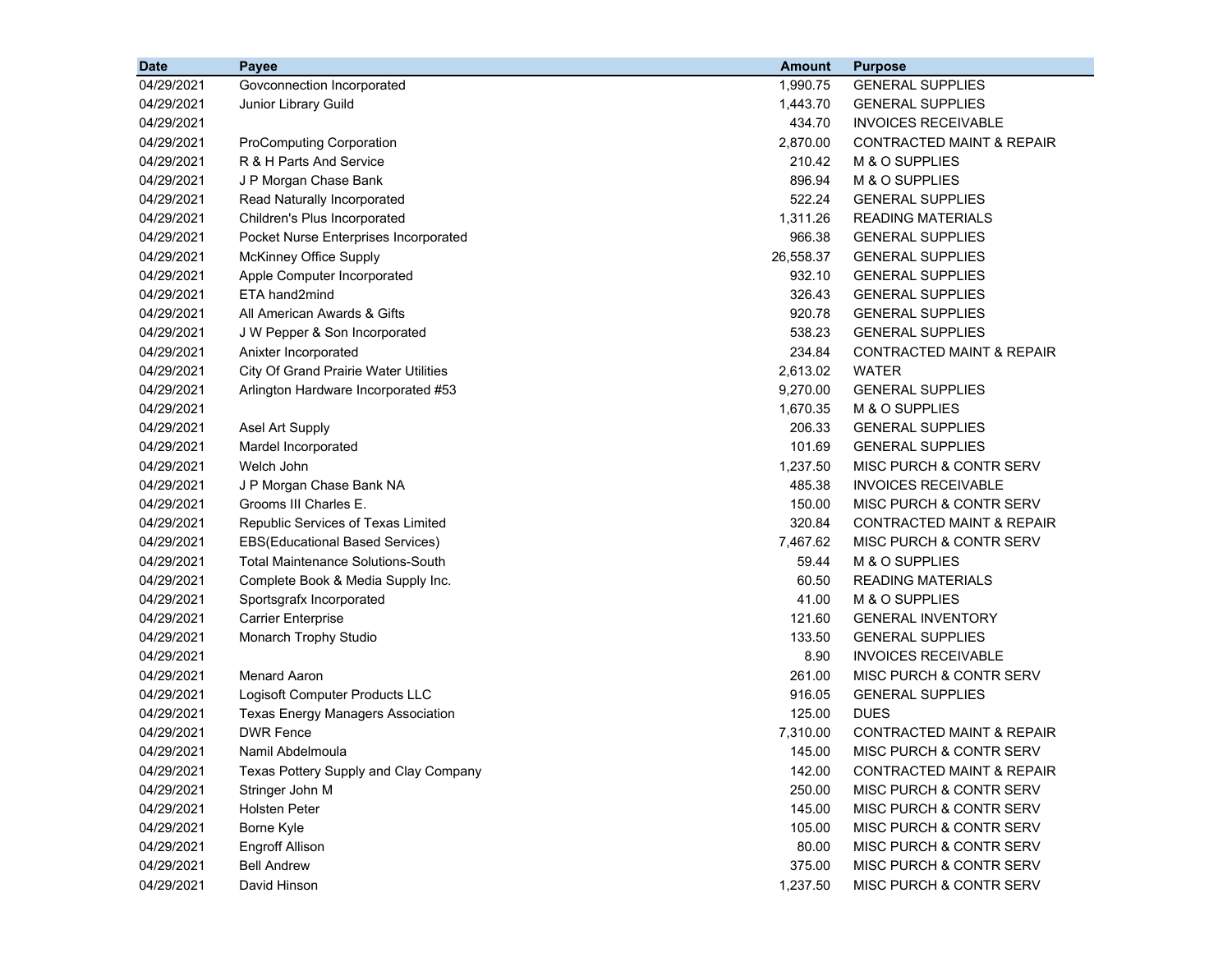| <b>Date</b> | Payee                                           | <b>Amount</b>  | <b>Purpose</b>                       |
|-------------|-------------------------------------------------|----------------|--------------------------------------|
| 04/29/2021  | <b>Golden Graduation Services</b>               | 2,612.40       | <b>GENERAL SUPPLIES</b>              |
| 04/29/2021  | <b>Washington Varandas</b>                      | 302.50         | MISC PURCH & CONTR SERV              |
| 04/29/2021  | Camper Marcus                                   | 302.50         | <b>MISC PURCH &amp; CONTR SERV</b>   |
| 04/29/2021  | Robert D. Lee                                   | 412.50         | MISC PURCH & CONTR SERV              |
| 04/29/2021  | Durham Dustin J                                 | 825.00         | <b>MISC PURCH &amp; CONTR SERV</b>   |
| 04/29/2021  | <b>Aquatic Solutions</b>                        | 195.00         | <b>CONTRACTED MAINT &amp; REPAIR</b> |
| 04/29/2021  | One Source Staffing Corporation                 | 2,741.55       | <b>MISC PURCH &amp; CONTR SERV</b>   |
| 04/29/2021  | Rhythm Band Instruments LLC                     | 7.43           | <b>GENERAL SUPPLIES</b>              |
| 04/29/2021  | Rhodes Jennifer                                 | 275.00         | MISC PURCH & CONTR SERV              |
| 04/29/2021  | IdentiSys Incorporated                          | 254.00         | <b>GENERAL SUPPLIES</b>              |
| 04/29/2021  | National Student Clearninghouse                 | 4,165.00       | <b>GENERAL SUPPLIES</b>              |
| 04/29/2021  | Kurz & Company                                  | 5,460.94       | <b>FOOD</b>                          |
| 04/29/2021  | <b>VWR International LLC</b>                    | 438.48         | <b>GENERAL INVENTORY</b>             |
| 04/29/2021  | Accent Awards & Trophies, LLC                   | 36.00          | <b>GENERAL SUPPLIES</b>              |
| 04/29/2021  |                                                 | 26.00          | MISC OPERATING EXPENSES              |
| 04/29/2021  | Texas Department of Motor Vehicles              | 64.00          | <b>MISC OPERATING EXPENSES</b>       |
| 04/29/2021  | <b>Enviromatic Systems Services</b>             | 7,880.00       | CONTRACTED MAINT & REPAIR            |
| 04/29/2021  |                                                 | 1,548.39       | M & O SUPPLIES                       |
| 04/29/2021  | Batts Audio Video & Lighting, Incorporated      | 5,699.00       | <b>GENERAL SUPPLIES</b>              |
| 04/29/2021  | Milam Chris                                     | 110.00         | MISC OPERATING EXPENSES              |
| 04/29/2021  | Follett School Solutions, Inc.                  | 5,941.22       | <b>READING MATERIALS</b>             |
| 04/29/2021  | Crawford Electric Supply Company                | 11,737.00      | <b>GENERAL INVENTORY</b>             |
| 04/29/2021  |                                                 | 27,343.52      | M & O SUPPLIES                       |
| 04/29/2021  | <b>Oxford University Press USA</b>              | $\blacksquare$ | <b>TEXTBOOKS</b>                     |
| 04/29/2021  | <b>RD Lawns LLC</b>                             | 21,430.50      | <b>CONTRACTED MAINT &amp; REPAIR</b> |
| 04/29/2021  | <b>Brown Reynolds Watford Architects</b>        | 29,493.75      | BLDG PURCH, CONSTR, IMPROVE          |
| 04/29/2021  | ABI Digital Solutions/ Digital Performance Gear | 2,388.00       | <b>GENERAL SUPPLIES</b>              |
| 04/29/2021  | Dobey Eric                                      | 216.00         | <b>MISC PURCH &amp; CONTR SERV</b>   |
| 04/29/2021  | Potter Gregory Alan                             | 261.00         | MISC PURCH & CONTR SERV              |
| 04/29/2021  | Fastsigns N. Arlington                          | 267.00         | <b>GENERAL SUPPLIES</b>              |
| 04/29/2021  | Ahumada Jose Luis                               | 145.00         | MISC PURCH & CONTR SERV              |
| 04/29/2021  | Ferguson Enterprises, Inc.                      | 880.03         | <b>CONTRACTED MAINT &amp; REPAIR</b> |
| 04/29/2021  |                                                 | 233.90         | M & O SUPPLIES                       |
| 04/29/2021  | HP Inc.                                         | 258.41         | <b>GENERAL SUPPLIES</b>              |
| 04/29/2021  | Accelerate Learning Inc.                        | 1,425.00       | MISC OPERATING EXPENSES              |
| 04/29/2021  | Dr Pepper Snapple Group                         | 33.20          | <b>GENERAL SUPPLIES</b>              |
| 04/29/2021  |                                                 | 134.60         | MISC OPERATING EXPENSES              |
| 04/29/2021  | Varsity Spirit LLC                              | 504.70         | <b>GENERAL SUPPLIES</b>              |
| 04/29/2021  | Delgado Guitars                                 | 69.99          | <b>GENERAL SUPPLIES</b>              |
| 04/29/2021  | Cardinal's Sport Center Incorporated            | 32,086.00      | MISC PURCH & CONTR SERV              |
| 04/29/2021  | Garcia Miguel                                   | 80.00          | MISC PURCH & CONTR SERV              |
| 04/29/2021  | Hydrotemp LLC                                   | 137.00         | M & O SUPPLIES                       |
| 04/29/2021  | Lowe's Home Centers, LLC                        | 1,593.54       | <b>GENERAL SUPPLIES</b>              |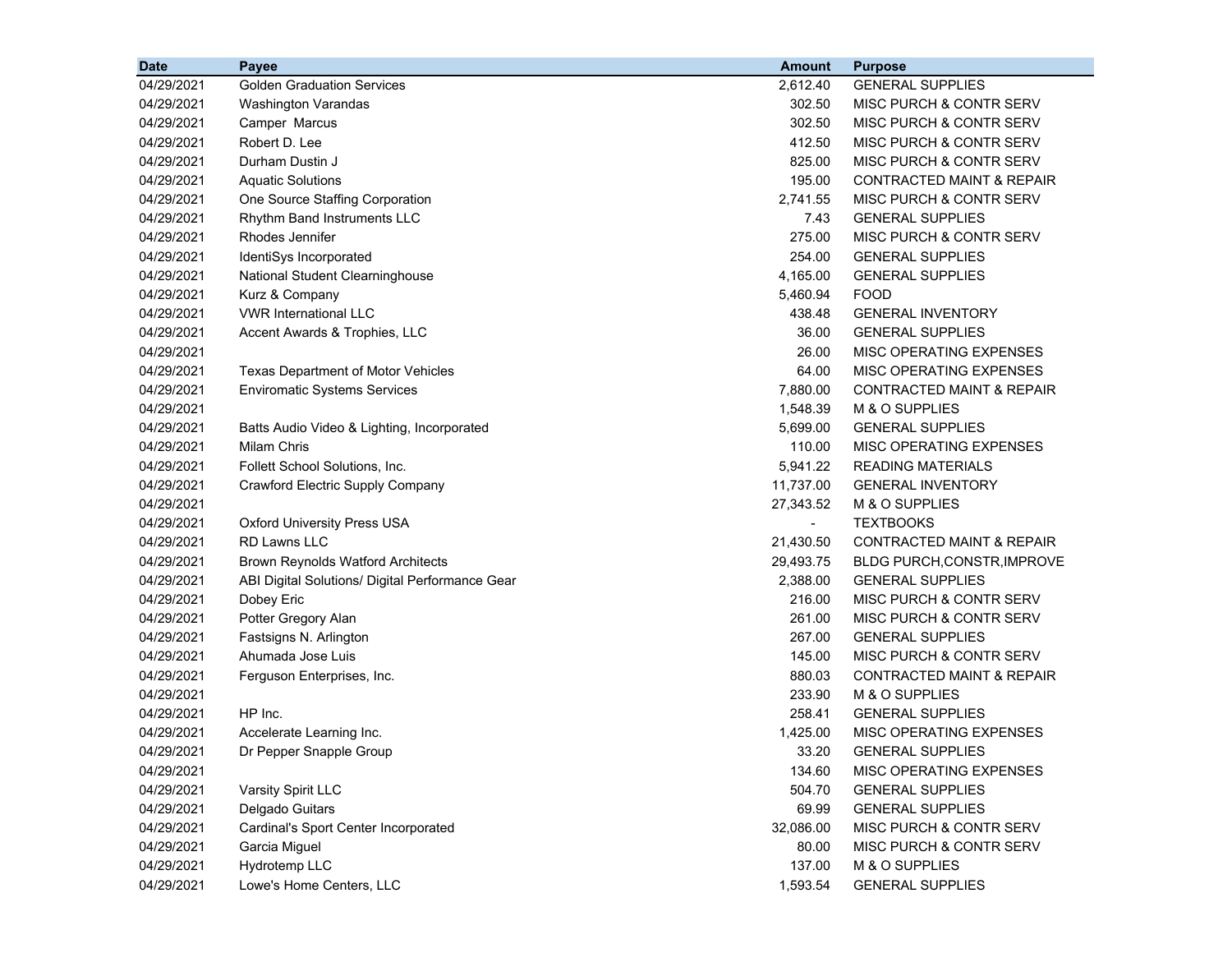| <b>Date</b> | Payee                                                   | <b>Amount</b> | <b>Purpose</b>                       |
|-------------|---------------------------------------------------------|---------------|--------------------------------------|
| 04/29/2021  |                                                         | 1,394.68      | M & O SUPPLIES                       |
| 04/29/2021  | Western-BRW Paper Company Incorporated                  | 561.20        | <b>GENERAL INVENTORY</b>             |
| 04/29/2021  |                                                         | 815.00        | <b>GENERAL SUPPLIES</b>              |
| 04/29/2021  | <b>Teacher Direct</b>                                   | 342.52        | <b>GENERAL SUPPLIES</b>              |
| 04/29/2021  | <b>Williamson Music 1st</b>                             | 1,060.00      | <b>CONTRACTED MAINT &amp; REPAIR</b> |
| 04/29/2021  | <b>Your Tees</b>                                        | 1,612.00      | <b>GENERAL SUPPLIES</b>              |
| 04/29/2021  | <b>CableLink Solutions</b>                              | 8,091.38      | MISC PURCH & CONTR SERV              |
| 04/29/2021  | Director's Assistant LLC                                | 754.45        | M & O SUPPLIES                       |
| 04/29/2021  | OTC Brands, Inc                                         | 2,402.54      | <b>GENERAL SUPPLIES</b>              |
| 04/29/2021  |                                                         | 340.13        | <b>INVOICES RECEIVABLE</b>           |
| 04/29/2021  |                                                         | 855.63        | MISC OPERATING EXPENSES              |
| 04/29/2021  | <b>Mavich LLC</b>                                       | 535.50        | <b>GENERAL INVENTORY</b>             |
| 04/29/2021  | Ahumada Mauro                                           | 145.00        | MISC PURCH & CONTR SERV              |
| 04/29/2021  | Nasco                                                   | 1,704.24      | <b>GENERAL SUPPLIES</b>              |
| 04/29/2021  |                                                         | 788.40        | <b>INVOICES RECEIVABLE</b>           |
| 04/29/2021  | Steve Weiss Music, Inc.                                 | 2,712.45      | <b>GENERAL SUPPLIES</b>              |
| 04/29/2021  | <b>Pikes Peak of Dallas</b>                             | 3,048.10      | <b>GENERAL SUPPLIES</b>              |
| 04/29/2021  | Auto Plus Auto Parts                                    | 68.64         | <b>GENERAL INVENTORY</b>             |
| 04/29/2021  | City Of Arlington Mailstop 63-0820                      | 18,963.03     | MISC PURCH & CONTR SERV              |
| 04/29/2021  | Advanced Blending, Inc. DBA Last Group Enterprises Inc. | 2,789.00      | <b>GENERAL INVENTORY</b>             |
| 04/29/2021  | Roadrunner Charters, Incorporated                       | 3.750.00      | MISC OPERATING EXPENSES              |
| 04/29/2021  | Chu, Brian Wenyi                                        | 412.50        | <b>MISC PURCH &amp; CONTR SERV</b>   |
| 04/29/2021  | Dorian Business Systems, LLC                            | 30.00         | STUDENT TVL*NO AISD BUSES            |
| 04/29/2021  | Price Right Professional Landscaping & Tree Service LLC | 23,039.00     | <b>CONTRACTED MAINT &amp; REPAIR</b> |
| 04/29/2021  | Allied Fence of Fort Worth                              | 2,580.00      | <b>CONTRACTED MAINT &amp; REPAIR</b> |
| 04/29/2021  | Staples Inc/Staples Business Advantage                  | 297.98        | <b>GENERAL SUPPLIES</b>              |
| 04/29/2021  | Drew Consulting Services Incorporated                   | 14,500.00     | OTH PROFESSIONAL SERVICES            |
| 04/29/2021  | <b>MSB Consulting</b>                                   | 773.40        | MISC PURCH & CONTR SERV              |
| 04/29/2021  | <b>GraceNotes LLC</b>                                   | 530.10        | <b>GENERAL SUPPLIES</b>              |
| 04/29/2021  | <b>Alonti Catering</b>                                  | 642.88        | MISC OPERATING EXPENSES              |
| 04/29/2021  | Riverside Insights                                      | 348.13        | <b>TESTING MATERIALS</b>             |
| 04/29/2021  | Andrade Francisco                                       | 435.00        | MISC PURCH & CONTR SERV              |
| 04/29/2021  | Compu-Data International LLC                            | 76.83         | <b>GENERAL SUPPLIES</b>              |
| 04/29/2021  | <b>Texas Destination Imagination</b>                    | 50.00         | MISC OPERATING EXPENSES              |
| 04/29/2021  | The Lamar Companies                                     | 400.00        | MISC OPERATING EXPENSES              |
| 04/29/2021  | Marcellus Chris                                         | 700.00        | MISC PURCH & CONTR SERV              |
| 04/29/2021  | Xerox Business Solutions Southwest                      | 1,391.86      | <b>GENERAL SUPPLIES</b>              |
| 04/29/2021  | PopSmart Technologies, LLC                              | 581.15        | <b>CONTRACTED MAINT &amp; REPAIR</b> |
| 04/29/2021  | DOT Medical and Drug Testing Services Inc               | 290.00        | MISC OPERATING EXPENSES              |
| 04/29/2021  | <b>Blick Art Materials</b>                              | 890.39        | <b>GENERAL SUPPLIES</b>              |
| 04/29/2021  | Marathon Staffing Group Inc                             | 966.04        | MISC PURCH & CONTR SERV              |
| 04/29/2021  | HPI International Inc                                   | 69.95         | <b>GENERAL SUPPLIES</b>              |
| 04/29/2021  | GlenSource LLC                                          | 785.00        | RENTALS & OPERATING LEASE            |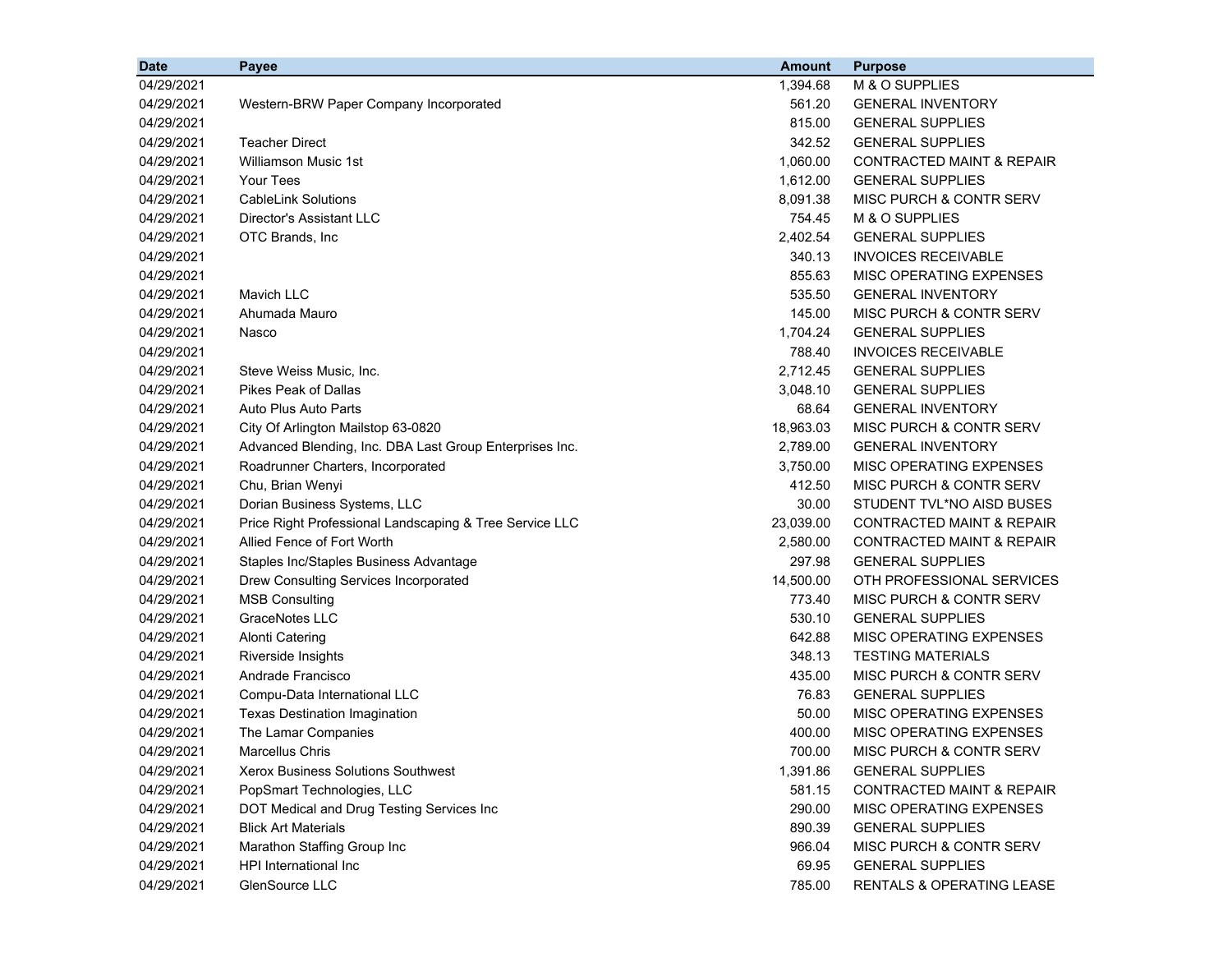| <b>Date</b> | Payee                                                          | <b>Amount</b> | <b>Purpose</b>                       |
|-------------|----------------------------------------------------------------|---------------|--------------------------------------|
| 04/29/2021  | DanzGear LLC                                                   | 688.75        | <b>GENERAL SUPPLIES</b>              |
| 04/29/2021  | <b>Ace Educational Supplies</b>                                | 317.56        | <b>GENERAL SUPPLIES</b>              |
| 04/29/2021  | Kennedy Industries Fulfillment LLC                             | 44.40         | <b>INVOICES RECEIVABLE</b>           |
| 04/29/2021  | Muhammad Kaleia                                                | 435.00        | MISC PURCH & CONTR SERV              |
| 04/29/2021  | Kerron Jones                                                   | 145.00        | MISC PURCH & CONTR SERV              |
| 04/29/2021  | Savvas Learning Company LLC                                    | 2,995.50      | <b>GENERAL SUPPLIES</b>              |
| 04/29/2021  | El Capa LTD                                                    | 340.71        | <b>WATER</b>                         |
| 04/29/2021  | Brady Industries of Texas LLC                                  | 103.00        | <b>GENERAL INVENTORY</b>             |
| 04/29/2021  | Texas Association Of School Business Officials                 | 135.00        | <b>DUES</b>                          |
| 04/29/2021  | New Dairy Opco LLC DBA Borden Dairy                            | 58,626.73     | <b>FOOD</b>                          |
| 04/29/2021  | <b>Hunter Hatfield</b>                                         | 145.00        | <b>MISC PURCH &amp; CONTR SERV</b>   |
| 04/29/2021  | <b>Scott Powers</b>                                            | 145.00        | MISC PURCH & CONTR SERV              |
| 04/29/2021  | A-1 National Fire Co.LLC Summit Companies: Summit Companies A1 | 725.72        | CONTRACTED MAINT & REPAIR            |
| 04/29/2021  | Aaron Mannke                                                   | 145.00        | <b>MISC PURCH &amp; CONTR SERV</b>   |
| 04/29/2021  | Light O Rama Incorporated                                      | 1,995.32      | <b>GENERAL SUPPLIES</b>              |
| 04/29/2021  | Medsharps LLC                                                  | 325.00        | <b>GENERAL SUPPLIES</b>              |
| 04/29/2021  | Baba Jide Adesanym                                             | 145.00        | MISC PURCH & CONTR SERV              |
| 04/29/2021  | Brady Industries of Texas LLC                                  | 8,833.50      | <b>GENERAL INVENTORY</b>             |
| 04/29/2021  | C and R Services                                               | 81,470.14     | MISC PURCH & CONTR SERV              |
| 04/29/2021  | Armadillo Tennis, LLC                                          | 6,995.00      | <b>FURN &amp; EQUIP &gt; \$5,000</b> |
| 04/29/2021  | Realityworks                                                   | 4,284.53      | <b>GENERAL SUPPLIES</b>              |
| 04/29/2021  | Complete Supply Incorporated                                   | 79,155.00     | <b>FURN &amp; EQUIP &gt; \$5,000</b> |
| 04/29/2021  |                                                                | 2,084.85      | <b>GENERAL INVENTORY</b>             |
| 04/29/2021  |                                                                | 48.00         | <b>GENERAL SUPPLIES</b>              |
| 04/29/2021  |                                                                | 84,648.13     | M & O SUPPLIES                       |
| 04/29/2021  | Elevator Maintenance and Repair Incorporated                   | 4,824.00      | <b>CONTRACTED MAINT &amp; REPAIR</b> |
| 04/29/2021  | Anderson Elementary 160                                        | 292.20        | <b>INVOICES RECEIVABLE</b>           |
| 04/29/2021  | International Baccalaureate America                            | 450.00        | MISC OPERATING EXPENSES              |
| 04/29/2021  | International Baccalaureate America                            | 450.00        | MISC OPERATING EXPENSES              |
| 04/29/2021  | Rockler Woodworking                                            | 1,813.11      | <b>GENERAL SUPPLIES</b>              |
| 04/29/2021  | Soccer Corner The                                              | 8,088.00      | <b>GENERAL SUPPLIES</b>              |
| 04/29/2021  | <b>Austin Turf &amp; Tractor</b>                               | 977.67        | M & O SUPPLIES                       |
| 04/29/2021  | Hobby Lobby Store #175                                         | 373.33        | <b>GENERAL SUPPLIES</b>              |
| 04/29/2021  | <b>Atmos Energy</b>                                            | 17,347.62     | <b>WATER</b>                         |
| 04/29/2021  | <b>EAI</b> Education                                           | 412.50        | <b>GENERAL SUPPLIES</b>              |
| 04/29/2021  | Alliance Umpire Association                                    | 400.00        | MISC PURCH & CONTR SERV              |
| 04/29/2021  | <b>Temperature Control Systems</b>                             | 7,119.79      | M & O SUPPLIES                       |
| 04/29/2021  | <b>Star Roofing And Sheet Metal</b>                            | 2,195.00      | CONTRACTED MAINT & REPAIR            |
| 04/29/2021  | Hagar Restaurant Service L L C                                 | 736.00        | M & O SUPPLIES                       |
| 04/29/2021  | <b>Dealers Electrical Supply Company</b>                       | 32.68         | M & O SUPPLIES                       |
| 04/29/2021  | Southwest International Trucks                                 | 206.40        | CONTRACTED MAINT & REPAIR            |
| 04/29/2021  |                                                                | 197.52        | M & O SUPPLIES                       |
| 04/29/2021  | Music & Arts                                                   | 8,130.00      | ACCOUNTS PAYABLE-ACCRUALS            |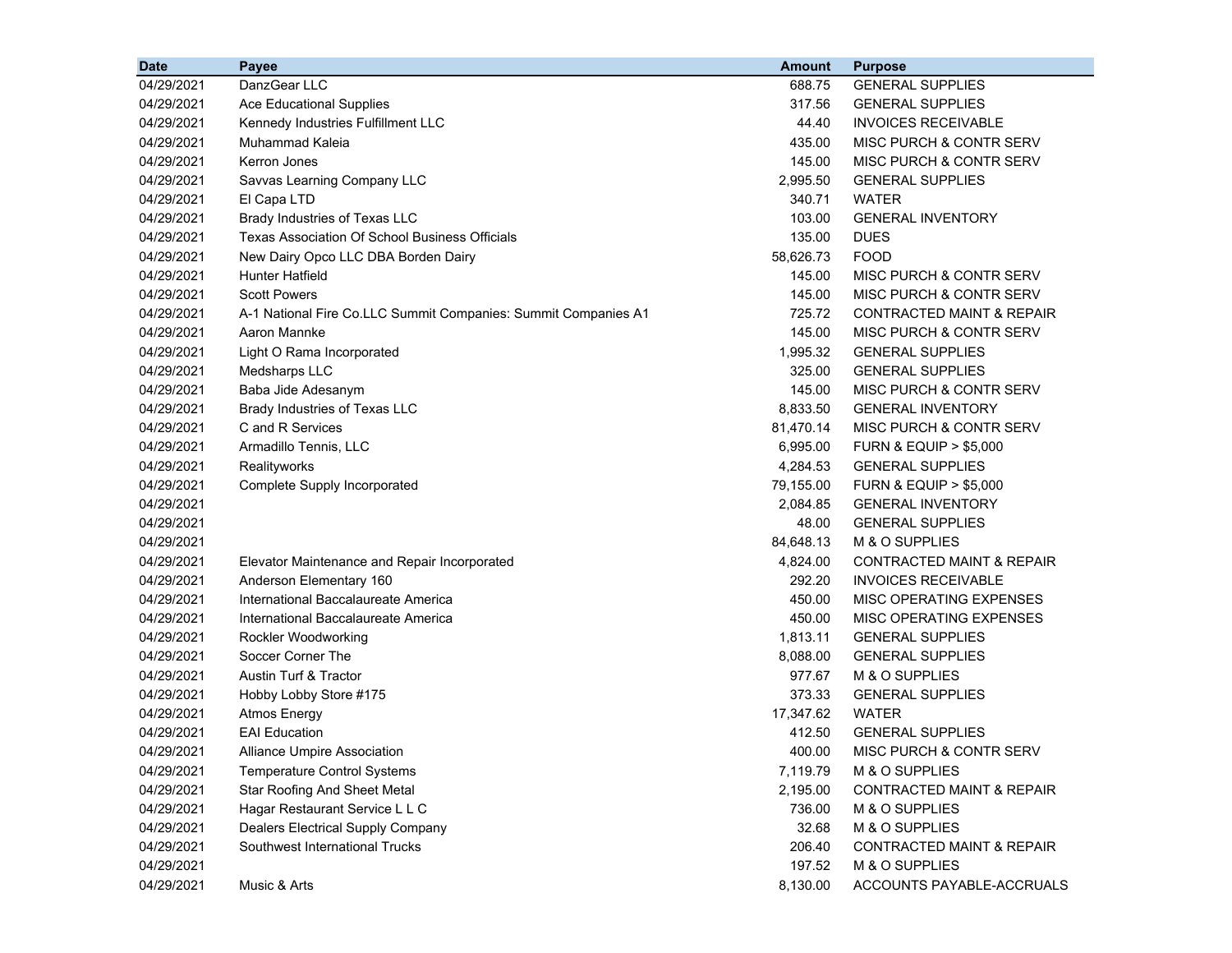| <b>Date</b> | Payee                                                          | <b>Amount</b> | <b>Purpose</b>                             |
|-------------|----------------------------------------------------------------|---------------|--------------------------------------------|
| 04/29/2021  |                                                                | 808.10        | <b>CONTRACTED MAINT &amp; REPAIR</b>       |
| 04/29/2021  |                                                                | 414.94        | <b>GENERAL SUPPLIES</b>                    |
| 04/29/2021  | <b>Burmax Company Incorporated</b>                             | 4,771.10      | <b>GENERAL SUPPLIES</b>                    |
| 04/29/2021  | Byrne Brothers Foods Incorporate                               | 358.60        | <b>GENERAL INVENTORY</b>                   |
| 04/29/2021  | MathWarm-Ups.Com                                               | 2,785.00      | <b>GENERAL SUPPLIES</b>                    |
| 04/29/2021  | Arlington Independent School District Food & Nutrition Service | 166.55        | MISC OPERATING EXPENSES                    |
| 04/29/2021  | Cargill Kitchen Solutions Incorporated                         | 8,515.00      | <b>GENERAL INVENTORY</b>                   |
| 04/29/2021  | Cengage Learning                                               | 591.08        | <b>READING MATERIALS</b>                   |
| 04/29/2021  | Rush Truck Centers Of Texas Limited Partnership                | 1,016.96      | M & O SUPPLIES                             |
| 04/29/2021  | Juan Seguin High School                                        | 502.39        | <b>INVOICES RECEIVABLE</b>                 |
| 04/29/2021  | 4imprint Incorporated                                          | 199.15        | <b>GENERAL SUPPLIES</b>                    |
| 04/29/2021  | Gordon Darby Incorporated                                      | 3.24          | <b>WATER</b>                               |
| 04/29/2021  | Friends Of The Levitt Pavillion                                | 1,500.00      | <b>RENTALS &amp; OPERATING LEASE</b>       |
| 04/29/2021  | H2O Supply Incorporated                                        | 22.92         | <b>GENERAL INVENTORY</b>                   |
| 04/29/2021  | University Of Texas @ Austin-UTeach Science Program            | 2,000.00      | MISC PURCH & CONTR SERV                    |
| 04/29/2021  | Pearson                                                        | 10,770.52     | <b>TESTING MATERIALS</b>                   |
| 04/29/2021  | SiteOne Landscape Supply Holding LLC                           | 673.59        | M & O SUPPLIES                             |
| 04/29/2021  | City Of Dalworthington Gardens                                 | 1,088.39      | <b>WATER</b>                               |
| 04/29/2021  | Curriculum Associates Incorporated                             | 954.24        | <b>READING MATERIALS</b>                   |
| 04/29/2021  | Demco Incorporated                                             | 412.03        | <b>GENERAL SUPPLIES</b>                    |
| 04/29/2021  |                                                                | 138.00        | <b>INVOICES RECEIVABLE</b>                 |
| 04/29/2021  | <b>Education Service Center Region XI</b>                      | 3,689.60      | MISC PURCH & CONTR SERV                    |
| 04/29/2021  | <b>Education Service Center Region XI</b>                      | 600.00        | <b>EDUCATION SERVICE CENTER</b>            |
| 04/29/2021  | <b>Flinn Scientific</b>                                        | 3,033.88      | <b>GENERAL SUPPLIES</b>                    |
| 04/29/2021  | <b>Commercial Recorder</b>                                     | 83.20         | <b>Statutorily Required Public Notices</b> |
| 04/29/2021  | Gopher Sport Equipment                                         | 948.46        | <b>GENERAL SUPPLIES</b>                    |
| 04/29/2021  | Industrial Power Isuzu Truck Incorporated                      | 1,080.00      | <b>CONTRACTED MAINT &amp; REPAIR</b>       |
| 04/29/2021  |                                                                | 242.83        | M & O SUPPLIES                             |
| 04/29/2021  | Hal Leonard Publication Corporation                            | 1,009.00      | <b>GENERAL SUPPLIES</b>                    |
| 04/29/2021  | Music In Motion Incorporated                                   | 626.63        | <b>GENERAL SUPPLIES</b>                    |
| 04/29/2021  | <b>National School Products</b>                                | 503.73        | <b>GENERAL SUPPLIES</b>                    |
| 04/29/2021  | Perma Bound                                                    | 153.80        | <b>READING MATERIALS</b>                   |
| 04/29/2021  | <b>Pyramid School Products</b>                                 | 1,150.80      | <b>GENERAL INVENTORY</b>                   |
| 04/29/2021  |                                                                | 235.50        | <b>GENERAL SUPPLIES</b>                    |
| 04/29/2021  | Sargent Welch L L C                                            | 264.28        | <b>GENERAL SUPPLIES</b>                    |
| 04/29/2021  | Sentinel The Alarm Company                                     | 689.27        | <b>BLDG PURCH, CONSTR, IMPROVE</b>         |
| 04/29/2021  |                                                                | 520.36        | <b>CONTRACTED MAINT &amp; REPAIR</b>       |
| 04/29/2021  | Unifirst Holdings(A/R 01550)                                   | 275.99        | CONTRACTED MAINT & REPAIR                  |
| 04/29/2021  |                                                                | 303.05        | <b>MISC PURCH &amp; CONTR SERV</b>         |
| 04/29/2021  | Goodman Elementary 119                                         | 236.00        | <b>INVOICES RECEIVABLE</b>                 |
| 04/29/2021  | Trane Company Commercial Systems Group                         | 5,964.07      | M & O SUPPLIES                             |
| 04/29/2021  | American Ceramic Supply Company                                | 400.00        | <b>GENERAL SUPPLIES</b>                    |
| 04/29/2021  | Hoshizaki South Central Distribution Center                    | 20.40         | M & O SUPPLIES                             |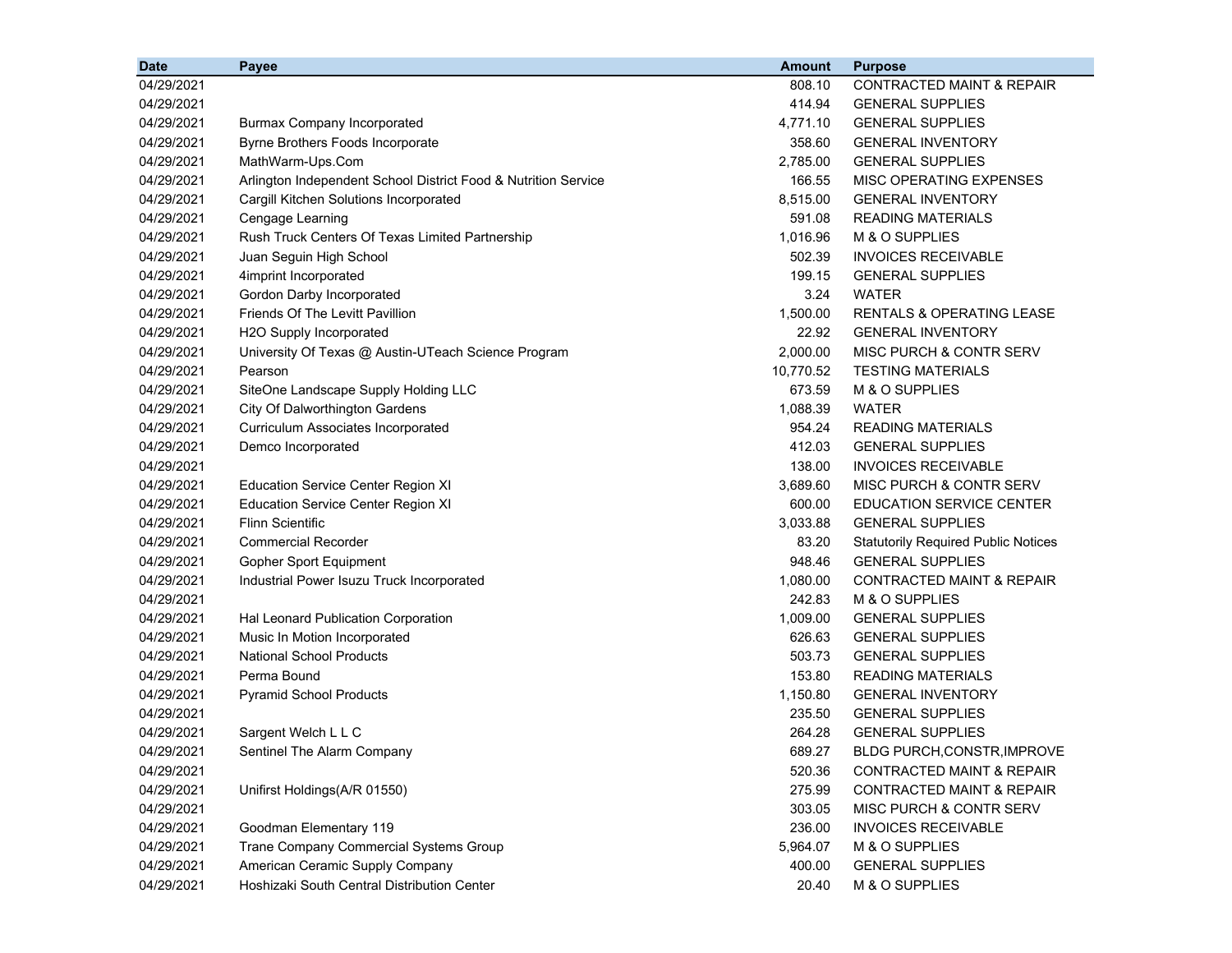| <b>Date</b> | Payee                                    | <b>Amount</b> | <b>Purpose</b>                       |
|-------------|------------------------------------------|---------------|--------------------------------------|
| 04/29/2021  | College Board The                        | 4,972.00      | <b>TESTING MATERIALS</b>             |
| 04/29/2021  | Kroger                                   | 192.18        | <b>INVOICES RECEIVABLE</b>           |
| 04/29/2021  | Ace Mart Restaurant Supply Company       | 34.33         | <b>GENERAL SUPPLIES</b>              |
| 04/29/2021  | Barnes & Noble Booksellers, Inc.         | 761.85        | <b>READING MATERIALS</b>             |
| 04/29/2021  | PPG Architectural Finishes, Inc.         | 16.96         | M & O SUPPLIES                       |
| 04/29/2021  | <b>Teaching Systems Incorporated</b>     | 295.00        | <b>GENERAL SUPPLIES</b>              |
| 04/29/2021  | <b>Concentra Medical Centers</b>         | 423.00        | MISC OPERATING EXPENSES              |
| 04/29/2021  | Office Depot                             | 2,538.59      | <b>GENERAL SUPPLIES</b>              |
| 04/29/2021  | <b>Benchmark Education Company</b>       | 251.90        | <b>READING MATERIALS</b>             |
| 04/29/2021  | B & H Photo Video                        | 4,887.57      | <b>GENERAL SUPPLIES</b>              |
| 04/29/2021  | <b>CDW Government Incorporated</b>       | 11,512.54     | <b>GENERAL SUPPLIES</b>              |
| 04/29/2021  | Cowboy Towing                            | 219.00        | <b>CONTRACTED MAINT &amp; REPAIR</b> |
| 04/29/2021  | Aerowave Technologies                    | 2,740.00      | MISC PURCH & CONTR SERV              |
| 04/29/2021  | <b>School Nurse Supply</b>               | 196.22        | <b>GENERAL SUPPLIES</b>              |
| 04/29/2021  | McKinney Office Supply                   | 65,224.86     | <b>GENERAL SUPPLIES</b>              |
| 04/29/2021  | Apple Computer Incorporated              | 62.00         | <b>GENERAL SUPPLIES</b>              |
| 04/29/2021  | Palos Sports Incorporated                | 184.77        | <b>GENERAL SUPPLIES</b>              |
| 04/29/2021  | J W Pepper & Son Incorporated            | 226.99        | <b>GENERAL SUPPLIES</b>              |
| 04/29/2021  |                                          | 196.09        | <b>INVOICES RECEIVABLE</b>           |
| 04/29/2021  | Arlington Hardware Incorporated #53      | 59.55         | M & O SUPPLIES                       |
| 04/29/2021  | Monarch Trophy Studio                    | 8.90          | <b>GENERAL SUPPLIES</b>              |
| 04/29/2021  | <b>Texas Energy Managers Association</b> | 450.00        | MISC PURCH & CONTR SERV              |
| 04/29/2021  | Ferrellgas, Incorporated                 | 9,983.22      | <b>GENERAL INVENTORY</b>             |
| 04/29/2021  | Dunlap Kirk D                            | 412.50        | MISC PURCH & CONTR SERV              |
| 04/29/2021  | <b>Hardin Computer</b>                   | 99.00         | <b>GENERAL SUPPLIES</b>              |
| 04/29/2021  | Leigh Laura                              | 460.00        | MISC PURCH & CONTR SERV              |
| 04/29/2021  | <b>Golden Graduation Services</b>        | 1,471.35      | MISC OPERATING EXPENSES              |
| 04/29/2021  | Rank One Sport, LP                       | 9,500.00      | <b>GENERAL SUPPLIES</b>              |
| 04/29/2021  | <b>Binswanger Glass</b>                  | 88.34         | M & O SUPPLIES                       |
| 04/29/2021  | <b>SC Fuels</b>                          | 15,125.75     | <b>GENERAL INVENTORY</b>             |
| 04/29/2021  | <b>National Wholesale Supply</b>         | 80.00         | M & O SUPPLIES                       |
| 04/29/2021  | <b>Jakes Finer Foods</b>                 | 8,424.20      | <b>GENERAL INVENTORY</b>             |
| 04/29/2021  | <b>Autonation Chevrolet</b>              | 190.93        | M & O SUPPLIES                       |
| 04/29/2021  | Raptor Technologies, LLC                 | 1,129.00      | <b>GENERAL SUPPLIES</b>              |
| 04/29/2021  | Ferguson Enterprises, Inc.               | 109.25        | M & O SUPPLIES                       |
| 04/29/2021  | Dr Pepper Snapple Group                  | 72.45         | MISC OPERATING EXPENSES              |
| 04/29/2021  | AAA Glass & Mirror Co., INC.             | 1,119.00      | <b>CONTRACTED MAINT &amp; REPAIR</b> |
| 04/29/2021  | Lowe's Home Centers, LLC                 | 23.06         | <b>GENERAL SUPPLIES</b>              |
| 04/29/2021  | <b>Teacher Direct</b>                    | 185.14        | <b>GENERAL SUPPLIES</b>              |
| 04/29/2021  | OTC Brands, Inc                          | 263.56        | <b>GENERAL SUPPLIES</b>              |
| 04/29/2021  |                                          | (17.99)       | <b>MISC OPERATING EXPENSES</b>       |
| 04/29/2021  | Cobblestone Graphic Equipment LLC        | 139.55        | CONTRACTED MAINT & REPAIR            |
| 04/29/2021  | Nasco                                    | 289.72        | <b>GENERAL SUPPLIES</b>              |
|             |                                          |               |                                      |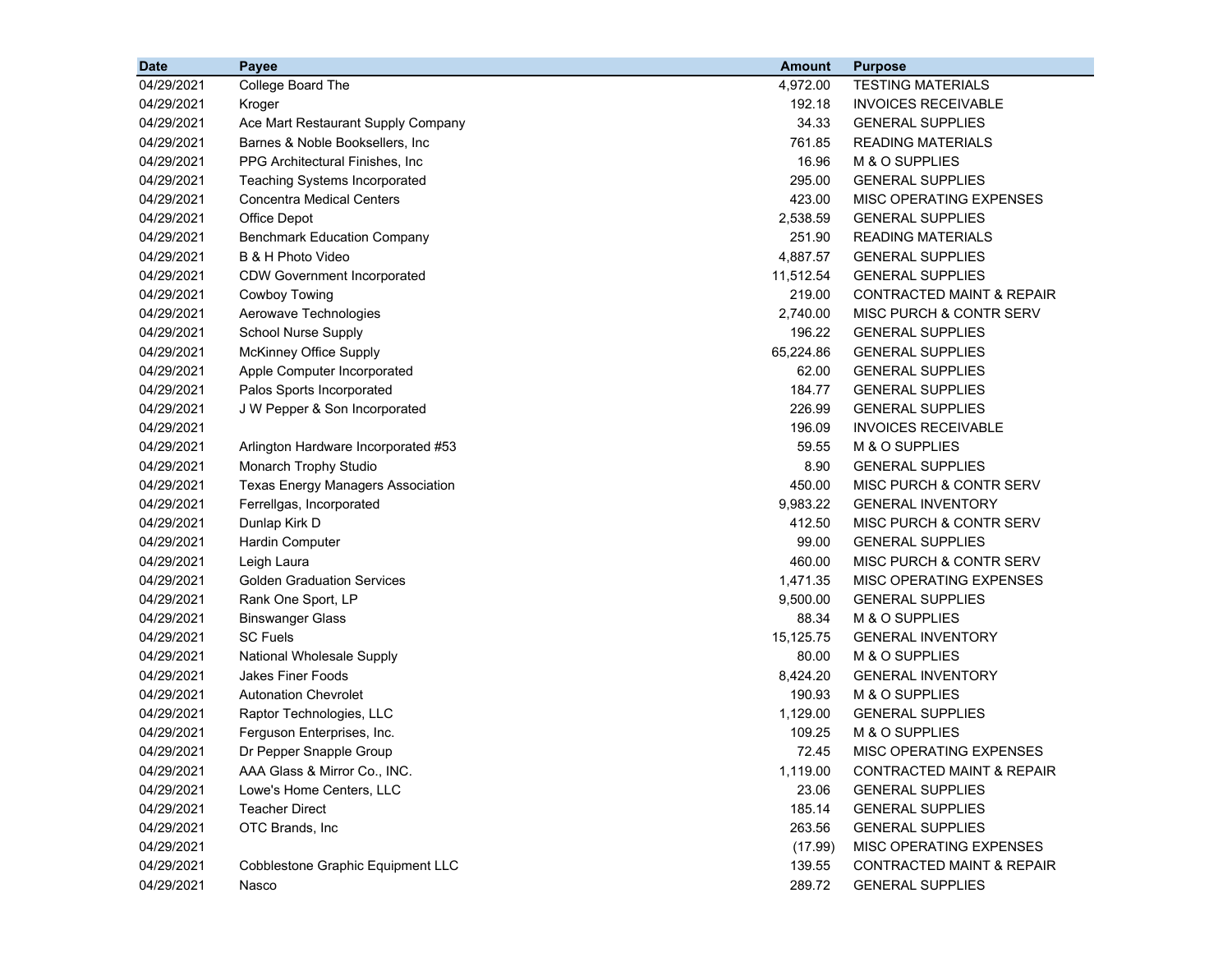| <b>Date</b> | <b>Payee</b>                                      | <b>Amount</b> | <b>Purpose</b>                       |
|-------------|---------------------------------------------------|---------------|--------------------------------------|
| 04/29/2021  | N Tune Music & Sound, Inc.                        | 682.00        | <b>CONTRACTED MAINT &amp; REPAIR</b> |
| 04/29/2021  | Learning A-Z LLC                                  | 216.00        | <b>GENERAL SUPPLIES</b>              |
| 04/29/2021  | Chu, Brian Wenyi                                  | 412.50        | MISC PURCH & CONTR SERV              |
| 04/29/2021  | WBAP-KSCS Assets LLC DBA WBAP-AM, KSCS-FM         | 10,325.00     | MISC OPERATING EXPENSES              |
| 04/29/2021  | The Lamar Companies                               | 5,950.00      | MISC OPERATING EXPENSES              |
| 04/29/2021  | <b>Blick Art Materials</b>                        | 53.12         | <b>GENERAL SUPPLIES</b>              |
| 04/29/2021  | <b>Continental Battery Company</b>                | 2,157.10      | M & O SUPPLIES                       |
| 04/29/2021  | <b>KLC Video Security</b>                         | 24,375.35     | <b>MISC PURCH &amp; CONTR SERV</b>   |
| 04/29/2021  | <b>Crissy Starkey</b>                             | 100.00        | MISC PURCH & CONTR SERV              |
| 04/29/2021  | Laura Locke                                       | 200.00        | MISC PURCH & CONTR SERV              |
| 04/29/2021  | Complete Supply Incorporated                      | 1,440.00      | <b>GENERAL INVENTORY</b>             |
| 04/29/2021  | Rush Truck Centers Of Texas Limited Partnership   | 108.72        | <b>GENERAL INVENTORY</b>             |
| 04/29/2021  |                                                   | (66.50)       | M & O SUPPLIES                       |
| 04/29/2021  | Sewing World Incorporated                         | 470.50        | <b>CONTRACTED MAINT &amp; REPAIR</b> |
| 04/29/2021  | <b>Federal Express Corporation</b>                | 75.81         | <b>GENERAL SUPPLIES</b>              |
| 04/29/2021  | City Of Arlington Finance Department              | 635,191.46    | MISC PURCH & CONTR SERV              |
| 04/29/2021  | Flaghouse Incorporated                            | 356.00        | <b>GENERAL SUPPLIES</b>              |
| 04/29/2021  | Midwest Technology Products Tx0025                | 142.66        | <b>GENERAL SUPPLIES</b>              |
| 04/29/2021  | Sargent Welch L L C                               | 4,400.37      | <b>GENERAL SUPPLIES</b>              |
| 04/29/2021  |                                                   | 48.38         | <b>INVOICES RECEIVABLE</b>           |
| 04/29/2021  | Sentinel The Alarm Company                        | 3,378.52      | <b>CONTRACTED MAINT &amp; REPAIR</b> |
| 04/30/2021  | Zimmerer Kubota Incorporated                      | 1,775.43      | M & O SUPPLIES                       |
| 04/30/2021  | Zimmerer Kubota Incorporated                      | 2,126.21      | M & O SUPPLIES                       |
| 04/30/2021  | Trane Company Commercial Systems Group            | 1,734.42      | M & O SUPPLIES                       |
| 05/03/2021  | Pro Ed Incorporated                               | 145.20        | <b>READING MATERIALS</b>             |
| 05/03/2021  |                                                   | 73.70         | <b>TESTING MATERIALS</b>             |
| 05/05/2021  | Elwin Kliean                                      | 155.00        | MISC PURCH & CONTR SERV              |
| 05/05/2021  | Reeder Concrete, Inc.                             | 78,200.00     | <b>CONTRACTED MAINT &amp; REPAIR</b> |
| 05/05/2021  |                                                   | (3,910.00)    | <b>RETAINAGE</b>                     |
| 05/05/2021  | United Educators Association                      | 1,002.10      | UNITED FUND                          |
| 05/05/2021  | Texas United School Employees Local 100           | 26.67         | UNITED FUND                          |
| 05/05/2021  | Truman Tim Chapter 13 Trustee                     | 974.31        | UNITED FUND                          |
| 05/05/2021  | Association Of Texas Professional Teachers Local  | 0.58          | UNITED FUND                          |
| 05/05/2021  | Association Of Texas Professional Educators State | 34.60         | UNITED FUND                          |
| 05/05/2021  | Mississippi Department of Human Services          | 117.70        | UNITED FUND                          |
| 05/05/2021  | Administracion para el Sustento de Menores        | 326.92        | UNITED FUND                          |
| 05/05/2021  | Powers Tom Chapter 13 Trustee                     | 950.77        | UNITED FUND                          |
| 05/05/2021  | Educational Employees Credit Union - HSA          | 907.79        | DENTAL INSURANCE                     |
| 05/05/2021  | <b>Educational Employees Credit Union</b>         | 5,650.25      | DUE TO CREDIT UNION                  |
| 05/05/2021  | <b>Texas State Teachers Association</b>           | 64.35         | UNITED FUND                          |
| 05/05/2021  | J P Morgan Chase Bank                             | 1,956.12      | M & O SUPPLIES                       |
| 05/06/2021  | Amber Bellew                                      | 58.32         | <b>EMPLOYEE TRAVEL</b>               |
| 05/06/2021  | Kevin Burgess                                     | 96.09         | <b>EMPLOYEE TRAVEL</b>               |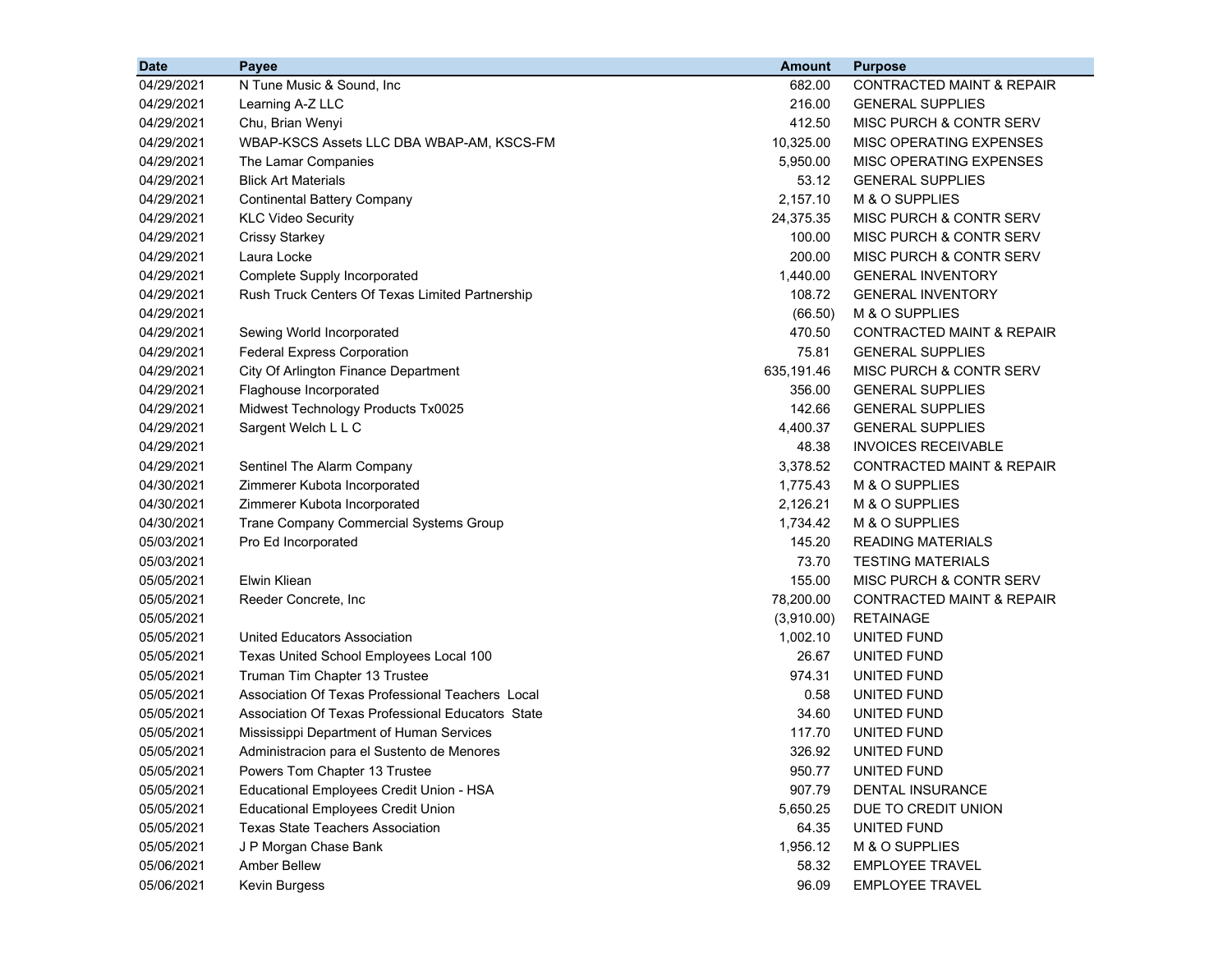| <b>Date</b> | Payee                                       | <b>Amount</b> | <b>Purpose</b>           |
|-------------|---------------------------------------------|---------------|--------------------------|
| 05/06/2021  | Moises Carmona-Morales                      | 87.21         | <b>EMPLOYEE TRAVEL</b>   |
| 05/06/2021  | Linda Fetters                               | 36.97         | <b>EMPLOYEE TRAVEL</b>   |
| 05/06/2021  | Lesly Galeana                               | 48.79         | <b>EMPLOYEE TRAVEL</b>   |
| 05/06/2021  | Gina Glidewell                              | 74.85         | <b>EMPLOYEE TRAVEL</b>   |
| 05/06/2021  | Angela Hamberlin                            | 6.96          | <b>EMPLOYEE TRAVEL</b>   |
| 05/06/2021  | Kristen Hamilton                            | 35.31         | <b>EMPLOYEE TRAVEL</b>   |
| 05/06/2021  | Jourdan Hendricks                           | 116.00        | MISC OPERATING EXPENSES  |
| 05/06/2021  | Sandra Hitt                                 | 12.84         | <b>EMPLOYEE TRAVEL</b>   |
| 05/06/2021  | Theodore Jarchow                            | 92.77         | <b>EMPLOYEE TRAVEL</b>   |
| 05/06/2021  | Siobhaun Ladetto                            | 116.00        | MISC OPERATING EXPENSES  |
| 05/06/2021  | Karen McCarthy                              | 45.37         | <b>EMPLOYEE TRAVEL</b>   |
| 05/06/2021  | Carla Mullen                                | 65.97         | <b>EMPLOYEE TRAVEL</b>   |
| 05/06/2021  | Carol Neff                                  | 23.27         | <b>EMPLOYEE TRAVEL</b>   |
| 05/06/2021  | Monika Nunez                                | 9.63          | <b>EMPLOYEE TRAVEL</b>   |
| 05/06/2021  | <b>Randy Nyhus</b>                          | 59.92         | <b>EMPLOYEE TRAVEL</b>   |
| 05/06/2021  | Jamilyn Parish                              | 8.56          | <b>EMPLOYEE TRAVEL</b>   |
| 05/06/2021  | Rachel Pavlovich                            | 5.89          | <b>EMPLOYEE TRAVEL</b>   |
| 05/06/2021  | <b>Brianne Peach</b>                        | 116.00        | MISC OPERATING EXPENSES  |
| 05/06/2021  | Corey Robinson                              | 379.53        | <b>EMPLOYEE TRAVEL</b>   |
| 05/06/2021  | Patricia Ruhnke                             | 8.72          | <b>EMPLOYEE TRAVEL</b>   |
| 05/06/2021  | Jennifer Stein                              | 44.94         | <b>EMPLOYEE TRAVEL</b>   |
| 05/06/2021  | Martha Uribe                                | 5.89          | <b>EMPLOYEE TRAVEL</b>   |
| 05/06/2021  | Robert Wager                                | 96.14         | <b>EMPLOYEE TRAVEL</b>   |
| 05/06/2021  | Alyssa Williams                             | 20.56         | MISC OPERATING EXPENSES  |
| 05/06/2021  | Laura Wooldridge                            | 56.23         | <b>EMPLOYEE TRAVEL</b>   |
| 05/06/2021  | Bound To Stay Bound Books Incorporated      | 200.08        | <b>READING MATERIALS</b> |
| 05/06/2021  | <b>Grainger Industrial Supply</b>           | 13,889.21     | M & O SUPPLIES           |
| 05/06/2021  | Qep Incorporated                            | 133.12        | <b>READING MATERIALS</b> |
| 05/06/2021  | Coppell Independent School District         | 35.63         | MISC OPERATING EXPENSES  |
| 05/06/2021  | Hoshizaki South Central Distribution Center | 173.26        | M & O SUPPLIES           |
| 05/06/2021  | Home Depot Pro                              | 512.15        | M & O SUPPLIES           |
| 05/06/2021  | A Photo Identification Incorporated         | 130.00        | <b>GENERAL SUPPLIES</b>  |
| 05/06/2021  | Apex Supply Company                         | 979.88        | M & O SUPPLIES           |
| 05/06/2021  | College Board The                           | 204.00        | <b>TESTING MATERIALS</b> |
| 05/06/2021  | <b>Southwest Strings</b>                    | 930.36        | <b>GENERAL SUPPLIES</b>  |
| 05/06/2021  | Plank Road Publishing                       | 300.90        | <b>GENERAL SUPPLIES</b>  |
| 05/06/2021  | United Refrigeration Incorporated           | 457.32        | M & O SUPPLIES           |
| 05/06/2021  | <b>Breaker Broker Company</b>               | 588.06        | M & O SUPPLIES           |
| 05/06/2021  | <b>Elliott Electric Supply</b>              | 2,208.76      | M & O SUPPLIES           |
| 05/06/2021  | Interquest Detection Canines Of North Texas | 4,730.00      | MISC PURCH & CONTR SERV  |
| 05/06/2021  | Dell Marketing                              | 1,134.87      | <b>GENERAL SUPPLIES</b>  |
| 05/06/2021  | Prestwick House                             | 239.64        | <b>GENERAL SUPPLIES</b>  |
| 05/06/2021  |                                             | 708.31        | <b>READING MATERIALS</b> |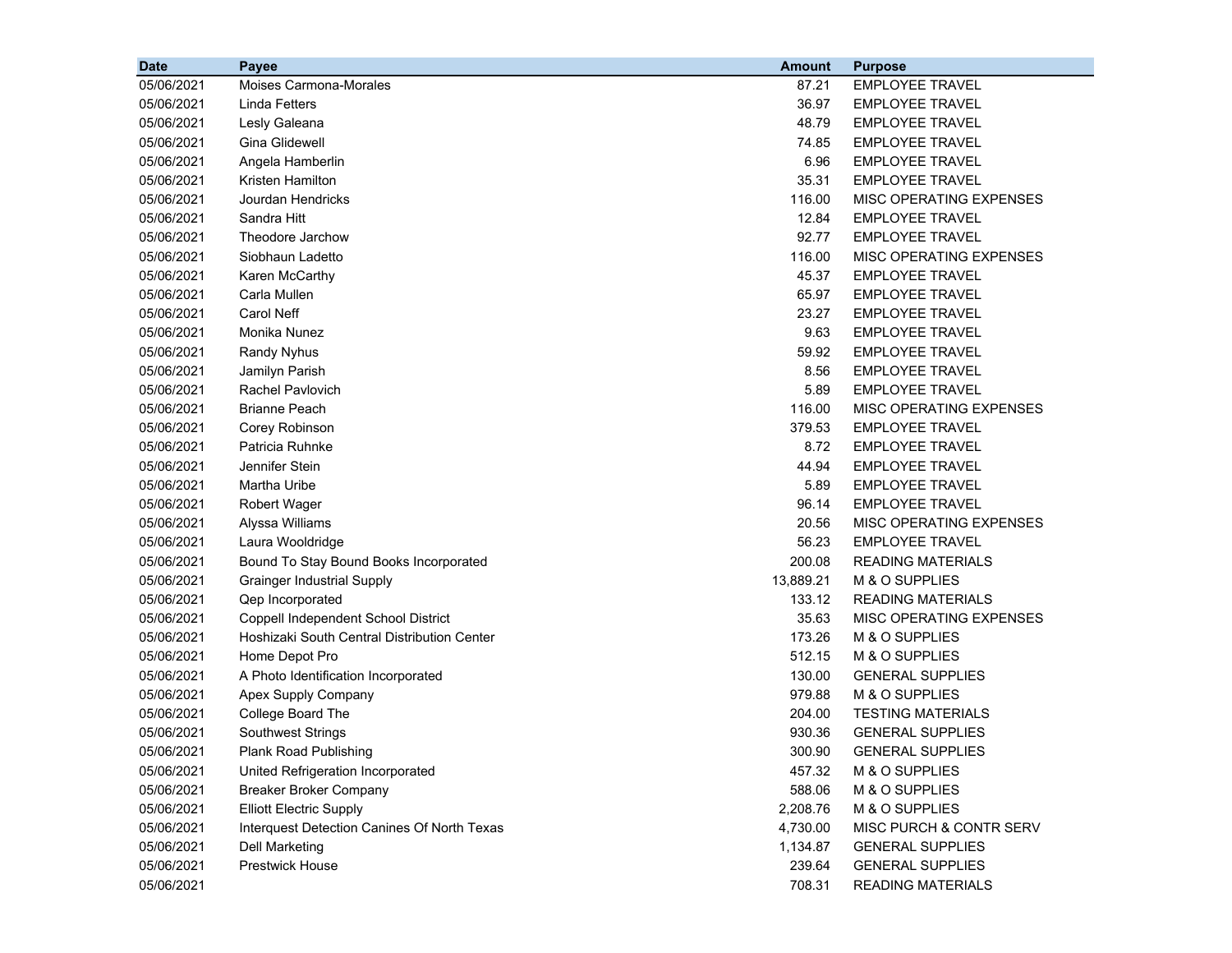| <b>Date</b> | <b>Payee</b>                                     | <b>Amount</b> | <b>Purpose</b>                       |
|-------------|--------------------------------------------------|---------------|--------------------------------------|
| 05/06/2021  | Lennox Industries Incorporated                   | 500.00        | M & O SUPPLIES                       |
| 05/06/2021  | <b>Booksource</b>                                | 5,804.61      | <b>READING MATERIALS</b>             |
| 05/06/2021  | <b>Texas Furniture Source Incorporated</b>       | 296.05        | <b>GENERAL SUPPLIES</b>              |
| 05/06/2021  | <b>Masters Distribution Systems</b>              | 349.00        | <b>FOOD</b>                          |
| 05/06/2021  |                                                  | 109.98        | <b>GENERAL INVENTORY</b>             |
| 05/06/2021  |                                                  | 16,612.40     | MISC OPERATING EXPENSES              |
| 05/06/2021  | Lake Arlington Golf Course                       | 2,649.00      | <b>GENERAL SUPPLIES</b>              |
| 05/06/2021  | Estes Mcclure & Assoc Inc                        | 3,000.00      | <b>BLDG PURCH, CONSTR, IMPROVE</b>   |
| 05/06/2021  | Barnes & Noble Booksellers, Inc.                 | 705.06        | <b>GENERAL SUPPLIES</b>              |
| 05/06/2021  |                                                  | 24,743.27     | <b>READING MATERIALS</b>             |
| 05/06/2021  | D & J Sports Incorporated                        | 368.75        | <b>GENERAL SUPPLIES</b>              |
| 05/06/2021  | Winston Water Cooler Limited                     | 103.00        | M & O SUPPLIES                       |
| 05/06/2021  | Dfw Janitorial Supply                            | 256.20        | <b>GENERAL INVENTORY</b>             |
| 05/06/2021  | Jason's Deli                                     | 120.00        | <b>GENERAL SUPPLIES</b>              |
| 05/06/2021  |                                                  | 465.00        | MISC OPERATING EXPENSES              |
| 05/06/2021  | Paradise Produce                                 | 32,946.75     | <b>FOOD</b>                          |
| 05/06/2021  | Custom Transmission And Auto Repair Incorporated | 68.00         | <b>CONTRACTED MAINT &amp; REPAIR</b> |
| 05/06/2021  | Trane Company Commercial Systems Group           | 592.06        | <b>CONTRACTED MAINT &amp; REPAIR</b> |
| 05/06/2021  | Fruhauf Uniforms Incorporated                    | 710.00        | <b>GENERAL SUPPLIES</b>              |
| 05/06/2021  | Capstone                                         | 3,499.13      | <b>READING MATERIALS</b>             |
| 05/06/2021  | Multi Health Systems Incorporated                | 1,134.20      | <b>TESTING MATERIALS</b>             |
| 05/06/2021  | PPG Architectural Finishes, Inc.                 | 1,983.12      | M & O SUPPLIES                       |
| 05/06/2021  | Artex Overhead Door                              | 550.00        | <b>CONTRACTED MAINT &amp; REPAIR</b> |
| 05/06/2021  | Office Depot                                     | 28,023.40     | <b>GENERAL SUPPLIES</b>              |
| 05/06/2021  |                                                  | 436.00        | M & O SUPPLIES                       |
| 05/06/2021  |                                                  | 33.99         | MISC OPERATING EXPENSES              |
| 05/06/2021  | <b>Marks Plumbing Parts</b>                      | 217.40        | <b>GENERAL INVENTORY</b>             |
| 05/06/2021  | United Worth Hydrochem Corporation               | 50,000.00     | <b>CONTRACTED MAINT &amp; REPAIR</b> |
| 05/06/2021  | Moak Casey & Associates Incorporated             | 4,687.50      | MISC PURCH & CONTR SERV              |
| 05/06/2021  | Enterprise Rent A Car                            | 914.40        | STUDENT TVL*NO AISD BUSES            |
| 05/06/2021  | Hired Hands Incorporated                         | 22,048.00     | MISC PURCH & CONTR SERV              |
| 05/06/2021  | Land O Lakes Incorporated                        | 2,294.00      | <b>GENERAL INVENTORY</b>             |
| 05/06/2021  | B & H Photo Video                                | 2,702.67      | <b>GENERAL SUPPLIES</b>              |
| 05/06/2021  | <b>Ratcliff Constructors Incorporated</b>        | 194,317.25    | BLDG PURCH, CONSTR, IMPROVE          |
| 05/06/2021  |                                                  | 15,972.62     | <b>CONTRACTED MAINT &amp; REPAIR</b> |
| 05/06/2021  |                                                  | (10, 514.50)  | <b>RETAINAGE</b>                     |
| 05/06/2021  | <b>CDW Government Incorporated</b>               | 11,430.70     | <b>GENERAL SUPPLIES</b>              |
| 05/06/2021  | Landtec Engineers Llc                            | 7,572.75      | BLDG PURCH, CONSTR, IMPROVE          |
| 05/06/2021  |                                                  | 1,940.00      | OTH PROFESSIONAL SERVICES            |
| 05/06/2021  | Lightspeed Technologies Incorporated             | 83.00         | <b>GENERAL SUPPLIES</b>              |
| 05/06/2021  | Renaissance Learning Incorporated                | 3,994.50      | <b>GENERAL SUPPLIES</b>              |
| 05/06/2021  | Pearson Education Inc                            | 806.40        | <b>READING MATERIALS</b>             |
| 05/06/2021  | <b>Td Industries Limited</b>                     | 1,746.00      | CONTRACTED MAINT & REPAIR            |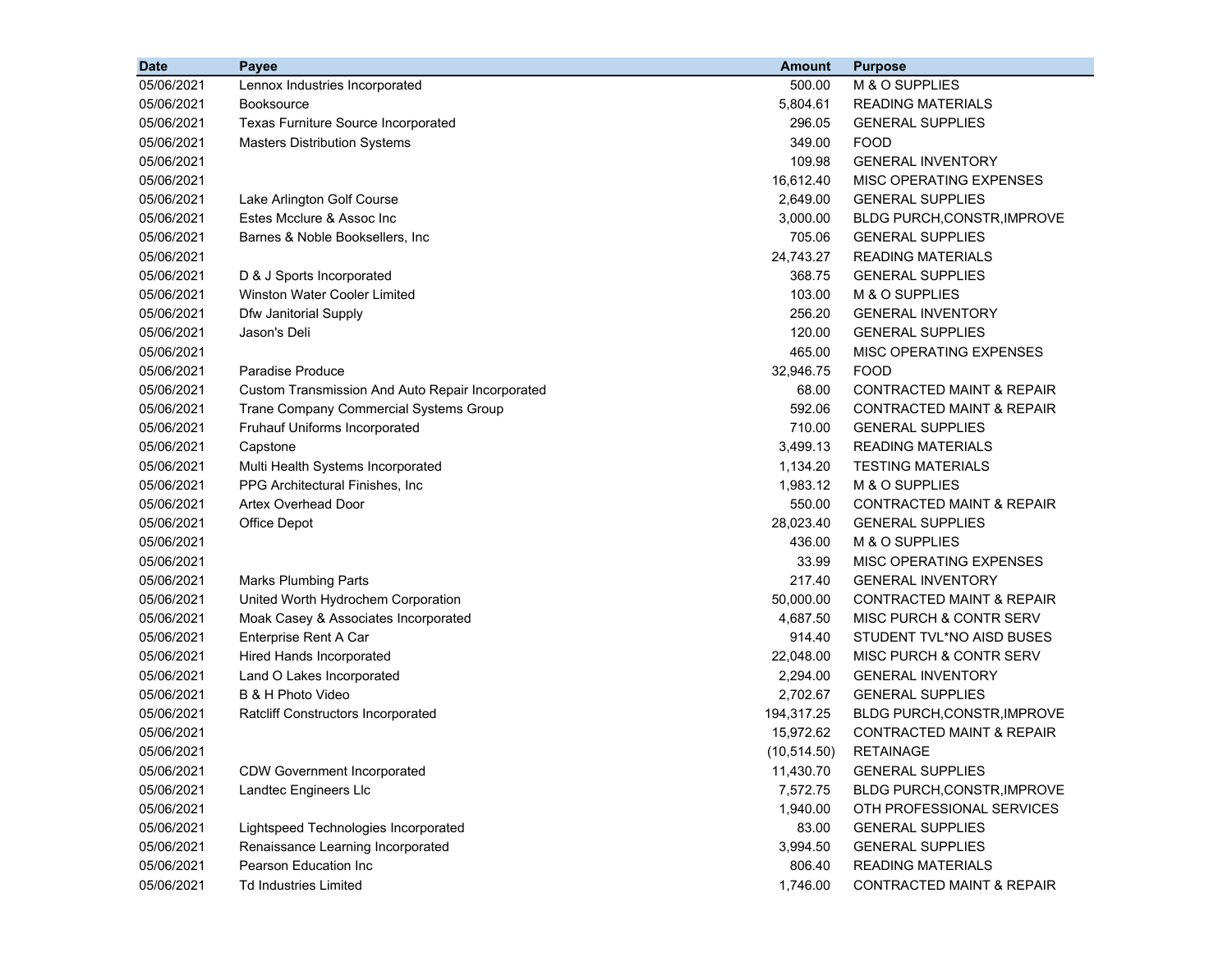| <b>Date</b> | Payee                                                 | Amount     | <b>Purpose</b>                       |
|-------------|-------------------------------------------------------|------------|--------------------------------------|
| 05/06/2021  | Cowboy Towing                                         | 867.00     | <b>CONTRACTED MAINT &amp; REPAIR</b> |
| 05/06/2021  | Christal Vision Incorporated                          | 1,005.00   | <b>GENERAL SUPPLIES</b>              |
| 05/06/2021  | Genesis II Incorporated                               | 6,457.92   | <b>GENERAL INVENTORY</b>             |
| 05/06/2021  | Govconnection Incorporated                            | 745.85     | <b>GENERAL SUPPLIES</b>              |
| 05/06/2021  | Delcom Group                                          | 246,262.50 | <b>GENERAL SUPPLIES</b>              |
| 05/06/2021  | R & H Parts And Service                               | 3,461.27   | M & O SUPPLIES                       |
| 05/06/2021  | Pocket Nurse Enterprises Incorporated                 | 183.96     | <b>GENERAL SUPPLIES</b>              |
| 05/06/2021  | North Central Texas Council Of Governments            | 240.00     | MISC OPERATING EXPENSES              |
| 05/06/2021  | Apple Computer Incorporated                           | 1,196.85   | <b>GENERAL SUPPLIES</b>              |
| 05/06/2021  | Longhorn Bus Sales Limited                            | 1,480.00   | <b>GENERAL SUPPLIES</b>              |
| 05/06/2021  | Palos Sports Incorporated                             | 73.46      | <b>GENERAL SUPPLIES</b>              |
| 05/06/2021  | C D Hartnett Company                                  | 29,674.26  | <b>GENERAL INVENTORY</b>             |
| 05/06/2021  |                                                       | (5,442.25) | LIONS CLUB CONCESSIONS               |
| 05/06/2021  | <b>Teacher Created Materials</b>                      | 3,629.93   | <b>GENERAL SUPPLIES</b>              |
| 05/06/2021  | J W Pepper & Son Incorporated                         | 754.22     | <b>GENERAL SUPPLIES</b>              |
| 05/06/2021  | Anixter Incorporated                                  | 664.84     | <b>CONTRACTED MAINT &amp; REPAIR</b> |
| 05/06/2021  | City Of Grand Prairie Water Utilities                 | 1,011.55   | <b>WATER</b>                         |
| 05/06/2021  | National Cheerleaders Association                     | 4,484.00   | STUDENT TVL*NO AISD BUSES            |
| 05/06/2021  | <b>HOPE</b> Inc                                       | 177.10     | <b>GENERAL SUPPLIES</b>              |
| 05/06/2021  | Arlington Hardware Incorporated #53                   | 100.42     | M & O SUPPLIES                       |
| 05/06/2021  | Psychological Assessment Resources Incorporated (Par) | 191.70     | <b>TESTING MATERIALS</b>             |
| 05/06/2021  | Zimmerer Kubota Incorporated                          | 2,809.40   | M & O SUPPLIES                       |
| 05/06/2021  | Centerline Supply Limited                             | 65.98      | M & O SUPPLIES                       |
| 05/06/2021  | Johnson Controls Incorporate                          | 31,320.00  | <b>CONTRACTED MAINT &amp; REPAIR</b> |
| 05/06/2021  | University Of Texas @ Austin School Of Social Work    | 240.00     | <b>EMPLOYEE TRAVEL</b>               |
| 05/06/2021  | Mardel Incorporated                                   | 197.68     | <b>GENERAL SUPPLIES</b>              |
| 05/06/2021  | Welch John                                            | 825.00     | MISC PURCH & CONTR SERV              |
| 05/06/2021  | <b>UPS</b>                                            | 120.64     | <b>GENERAL SUPPLIES</b>              |
| 05/06/2021  | <b>Total Maintenance Solutions-South</b>              | 263.31     | M & O SUPPLIES                       |
| 05/06/2021  | <b>Carrier Enterprise</b>                             | 440.32     | M & O SUPPLIES                       |
| 05/06/2021  | Spring Creek Barbeque                                 | 233.55     | MISC OPERATING EXPENSES              |
| 05/06/2021  | <b>Express Booksellers</b>                            | 1,389.00   | <b>READING MATERIALS</b>             |
| 05/06/2021  | <b>Alpha Testing</b>                                  | 1,106.00   | BLDG PURCH, CONSTR, IMPROVE          |
| 05/06/2021  | Monarch Trophy Studio                                 | 62.30      | <b>GENERAL SUPPLIES</b>              |
| 05/06/2021  | Boxes 4U                                              | 3,465.00   | <b>GENERAL INVENTORY</b>             |
| 05/06/2021  | <b>DWR Fence</b>                                      | 24,300.00  | CONTRACTED MAINT & REPAIR            |
| 05/06/2021  | Namil Abdelmoula                                      | 225.00     | MISC PURCH & CONTR SERV              |
| 05/06/2021  | Musser Amanda                                         | 810.00     | MISC PURCH & CONTR SERV              |
| 05/06/2021  | Independent Hardware Incorporated                     | 897.78     | <b>GENERAL INVENTORY</b>             |
| 05/06/2021  | Texas Pottery Supply and Clay Company                 | 3,795.00   | <b>GENERAL INVENTORY</b>             |
| 05/06/2021  | Automatic Sprinkler of Texas Incorporated             | 285.00     | <b>CONTRACTED MAINT &amp; REPAIR</b> |
| 05/06/2021  | Hudl/Agile Sports Technologies                        | 1,200.00   | MISC PURCH & CONTR SERV              |
| 05/06/2021  | Magazine Subscriptions PTP                            | 139.89     | <b>READING MATERIALS</b>             |
|             |                                                       |            |                                      |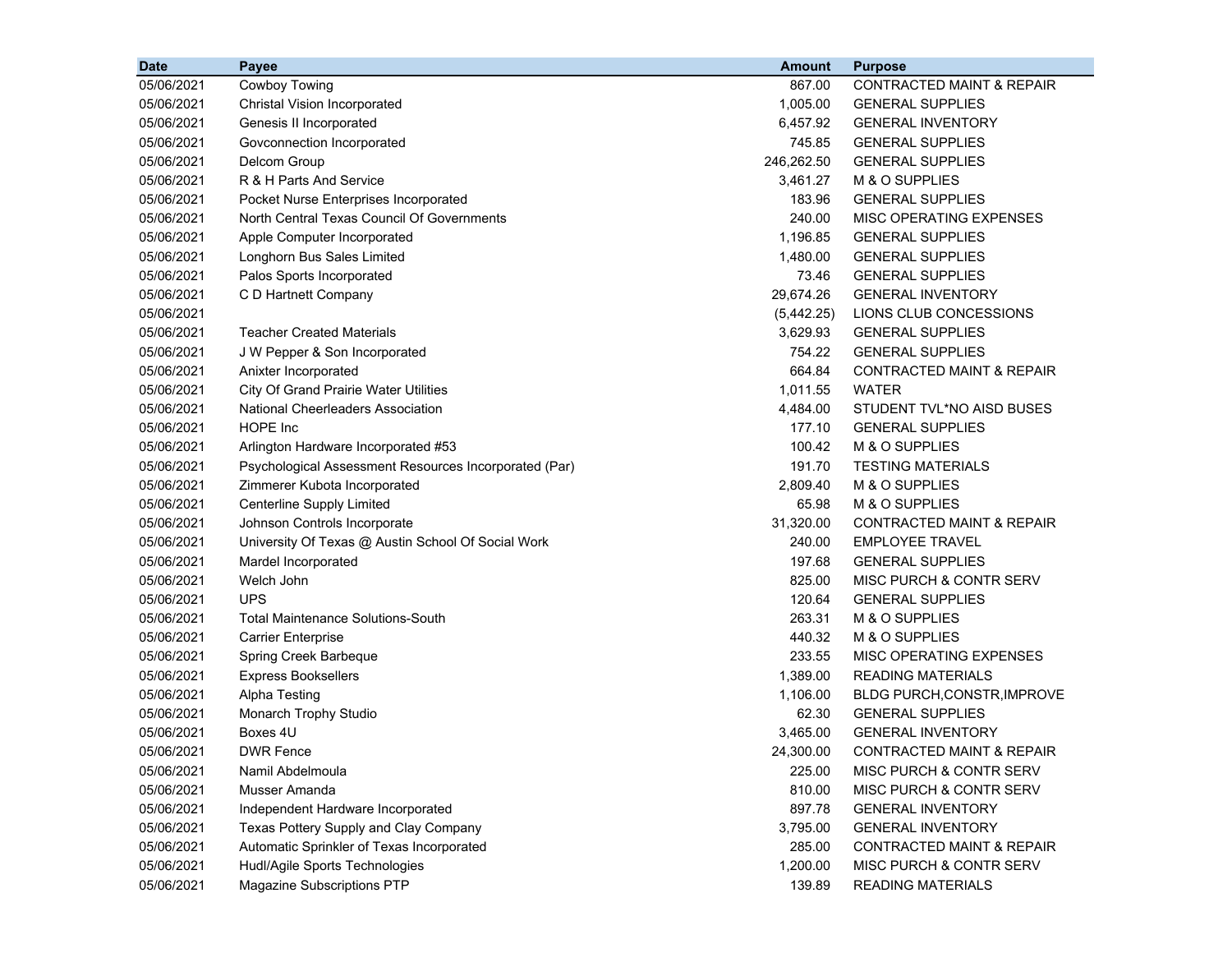| <b>Date</b> | Payee                                             | <b>Amount</b> | <b>Purpose</b>                     |
|-------------|---------------------------------------------------|---------------|------------------------------------|
| 05/06/2021  | Texas Interpreting Services, LLC                  | 18,503.75     | MISC PURCH & CONTR SERV            |
| 05/06/2021  | Moore Stephen J                                   | 145.00        | <b>MISC PURCH &amp; CONTR SERV</b> |
| 05/06/2021  | David Hinson                                      | 412.50        | <b>MISC PURCH &amp; CONTR SERV</b> |
| 05/06/2021  | <b>Klapproth David</b>                            | 145.00        | <b>MISC PURCH &amp; CONTR SERV</b> |
| 05/06/2021  | <b>Golden Graduation Services</b>                 | 1,506.00      | <b>GENERAL SUPPLIES</b>            |
| 05/06/2021  | International Society for Technology in Education | 1,500.00      | MISC PURCH & CONTR SERV            |
| 05/06/2021  | <b>School Outfitters</b>                          | 645.00        | <b>GENERAL SUPPLIES</b>            |
| 05/06/2021  |                                                   | 314.00        | <b>INVOICES RECEIVABLE</b>         |
| 05/06/2021  | Durham Dustin J                                   | 412.50        | <b>MISC PURCH &amp; CONTR SERV</b> |
| 05/06/2021  | One Source Staffing Corporation                   | 7,059.70      | <b>MISC PURCH &amp; CONTR SERV</b> |
| 05/06/2021  | <b>Binswanger Glass</b>                           | 573.20        | M & O SUPPLIES                     |
| 05/06/2021  | Woodwind & Brasswind Inc                          | 747.50        | <b>GENERAL SUPPLIES</b>            |
| 05/06/2021  | IdentiSys Incorporated                            | 699.50        | <b>GENERAL SUPPLIES</b>            |
| 05/06/2021  | National Wholesale Supply                         | 631.00        | M & O SUPPLIES                     |
| 05/06/2021  | Dunn CPR                                          | 1,005.00      | M & O SUPPLIES                     |
| 05/06/2021  | Dunn CPR                                          | 1,018.95      | M & O SUPPLIES                     |
| 05/06/2021  | Kurz & Company                                    | 3,996.89      | <b>FOOD</b>                        |
| 05/06/2021  | <b>Jakes Finer Foods</b>                          | 10,595.00     | <b>GENERAL INVENTORY</b>           |
| 05/06/2021  | Accent Awards & Trophies, LLC                     | 60.00         | <b>INVOICES RECEIVABLE</b>         |
| 05/06/2021  | Accent Awards & Trophies, LLC                     | 30.00         | <b>GENERAL SUPPLIES</b>            |
| 05/06/2021  |                                                   | 1,084.00      | MISC OPERATING EXPENSES            |
| 05/06/2021  | Accent Awards & Trophies, LLC                     | 260.00        | <b>INVOICES RECEIVABLE</b>         |
| 05/06/2021  | <b>Best Buy for Business</b>                      | 118.00        | <b>GENERAL SUPPLIES</b>            |
| 05/06/2021  | Creative Bus Sales Inc                            | 159.11        | <b>GENERAL INVENTORY</b>           |
| 05/06/2021  | <b>Autonation Chevrolet</b>                       | 572.43        | M & O SUPPLIES                     |
| 05/06/2021  | Soliz Javier                                      | 145.00        | MISC PURCH & CONTR SERV            |
| 05/06/2021  | AlphaGraphics                                     | 75.00         | <b>GENERAL SUPPLIES</b>            |
| 05/06/2021  | Follett School Solutions, Inc.                    | 5,250.96      | <b>READING MATERIALS</b>           |
| 05/06/2021  | Crawford Electric Supply Company                  | 5,364.31      | M & O SUPPLIES                     |
| 05/06/2021  | Engage2learn                                      | 145,356.80    | MISC PURCH & CONTR SERV            |
| 05/06/2021  | <b>RD Lawns LLC</b>                               | 10,715.25     | CONTRACTED MAINT & REPAIR          |
| 05/06/2021  | Simplot J R Company                               | 24,460.20     | <b>GENERAL INVENTORY</b>           |
| 05/06/2021  | Cyson Technology Group LLC                        | 450.00        | MISC PURCH & CONTR SERV            |
| 05/06/2021  | National Healthcareer Association                 | 8,625.00      | <b>READING MATERIALS</b>           |
| 05/06/2021  | Evans Clifton                                     | 145.00        | <b>MISC PURCH &amp; CONTR SERV</b> |
| 05/06/2021  | Tarrant County Tax Assessor-Collector             | 220.00        | <b>MISC OPERATING EXPENSES</b>     |
| 05/06/2021  | <b>Tarrant County Tax Assessor-Collector</b>      | 84.50         | MISC OPERATING EXPENSES            |
| 05/06/2021  | <b>Tarrant County Tax Assessor-Collector</b>      | 46.50         | MISC OPERATING EXPENSES            |
| 05/06/2021  | <b>Tarrant County Tax Assessor-Collector</b>      | 49.50         | MISC OPERATING EXPENSES            |
| 05/06/2021  | <b>Tarrant County Tax Assessor-Collector</b>      | 73.50         | MISC OPERATING EXPENSES            |
| 05/06/2021  | <b>Tarrant County Tax Assessor-Collector</b>      | 73.50         | MISC OPERATING EXPENSES            |
| 05/06/2021  | <b>Tarrant County Tax Assessor-Collector</b>      | 220.00        | MISC OPERATING EXPENSES            |
| 05/06/2021  | <b>Tarrant County Tax Assessor-Collector</b>      | 49.50         | MISC OPERATING EXPENSES            |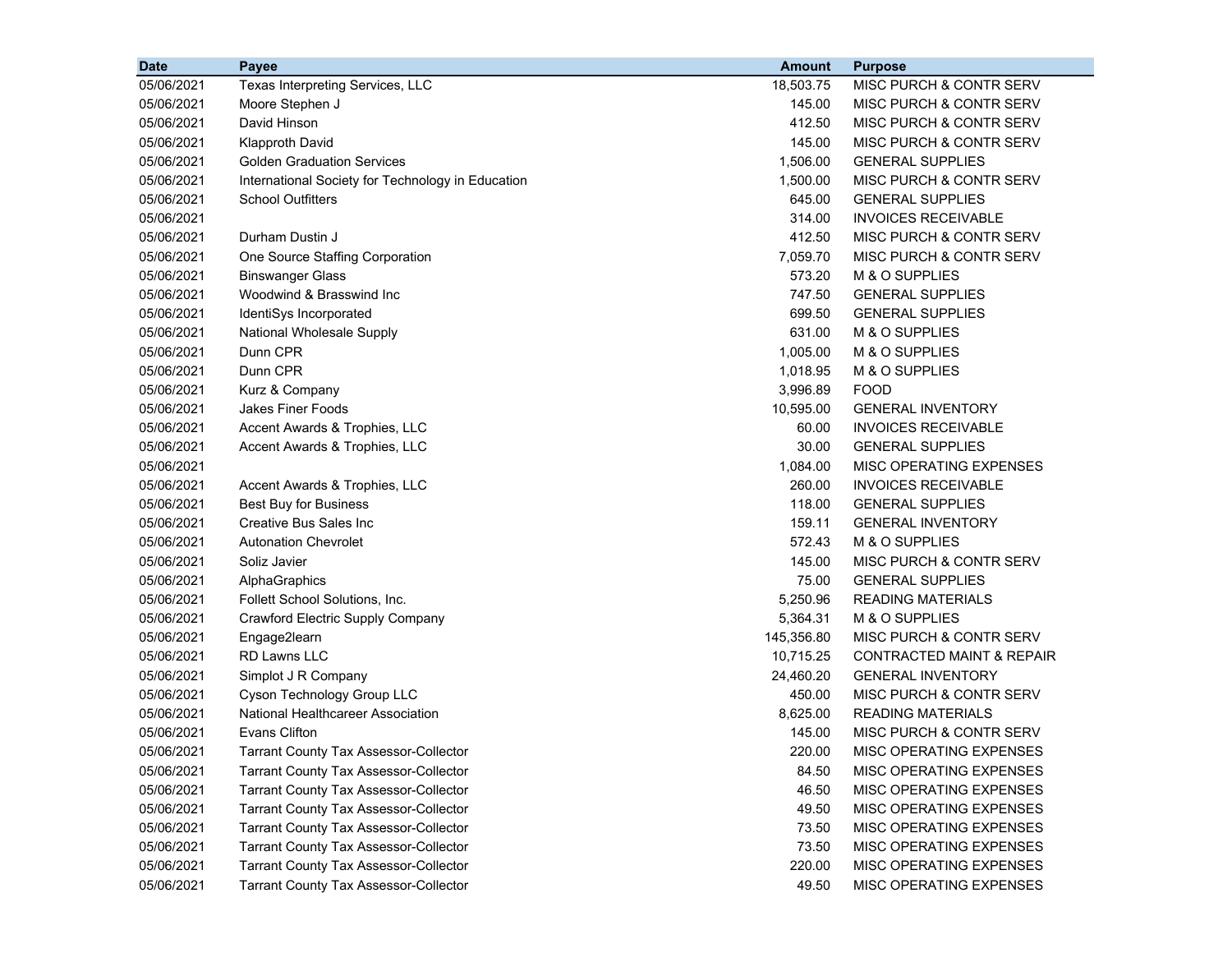| <b>Date</b> | <b>Payee</b>                                            | <b>Amount</b>            | <b>Purpose</b>                       |
|-------------|---------------------------------------------------------|--------------------------|--------------------------------------|
| 05/06/2021  | <b>Tarrant County Tax Assessor-Collector</b>            | 81.75                    | MISC OPERATING EXPENSES              |
| 05/06/2021  | <b>Tarrant County Tax Assessor-Collector</b>            | 220.00                   | MISC OPERATING EXPENSES              |
| 05/06/2021  | <b>Tarrant County Tax Assessor-Collector</b>            | 64.50                    | MISC OPERATING EXPENSES              |
| 05/06/2021  | <b>Tarrant County Tax Assessor-Collector</b>            | 220.00                   | MISC OPERATING EXPENSES              |
| 05/06/2021  | <b>Tarrant County Tax Assessor-Collector</b>            | 198.00                   | MISC OPERATING EXPENSES              |
| 05/06/2021  | <b>Tarrant County Tax Assessor-Collector</b>            | 57.00                    | MISC OPERATING EXPENSES              |
| 05/06/2021  | <b>Tyson Prepared Foods</b>                             | 10,495.35                | <b>GENERAL INVENTORY</b>             |
| 05/06/2021  | de Groot Rinke                                          | 105.00                   | MISC PURCH & CONTR SERV              |
| 05/06/2021  | The Breakthrough Coach                                  | 235.00                   | MISC OPERATING EXPENSES              |
| 05/06/2021  | Aryzta LLC                                              | 20,120.37                | <b>GENERAL INVENTORY</b>             |
| 05/06/2021  | Ferguson Enterprises, Inc.                              | 550.40                   | <b>CONTRACTED MAINT &amp; REPAIR</b> |
| 05/06/2021  |                                                         | 782.77                   | M & O SUPPLIES                       |
| 05/06/2021  | Specialty Bulb Company Inc                              | 942.00                   | <b>GENERAL SUPPLIES</b>              |
| 05/06/2021  | HP Inc.                                                 | 3,890.77                 | <b>GENERAL SUPPLIES</b>              |
| 05/06/2021  | Association for Supervision & Curriculum Development    | 66.60                    | MISC OPERATING EXPENSES              |
| 05/06/2021  | <b>Sirius Education Solutions LLC</b>                   | 600.00                   | <b>GENERAL SUPPLIES</b>              |
| 05/06/2021  | Dr Pepper Snapple Group                                 | 117.35                   | MISC OPERATING EXPENSES              |
| 05/06/2021  | Kleen-Air Filter Service & Sales                        | 2,299.68                 | <b>GENERAL INVENTORY</b>             |
| 05/06/2021  | Valley Speech Language and Learning Center              | 300.00                   | MISC OPERATING EXPENSES              |
| 05/06/2021  | <b>Bull Market Promotions, LLC</b>                      | 517.70                   | <b>GENERAL SUPPLIES</b>              |
| 05/06/2021  | Soland Hans                                             | 145.00                   | <b>MISC PURCH &amp; CONTR SERV</b>   |
| 05/06/2021  | Lowe's Home Centers, LLC                                | 930.19                   | <b>GENERAL SUPPLIES</b>              |
| 05/06/2021  |                                                         | 429.99                   | M & O SUPPLIES                       |
| 05/06/2021  | Western-BRW Paper Company Incorporated                  | 462.50                   | <b>GENERAL SUPPLIES</b>              |
| 05/06/2021  | Southern Lock & Supply, Co                              | 556.80                   | <b>GENERAL INVENTORY</b>             |
| 05/06/2021  | <b>Teacher Direct</b>                                   | 374.64                   | <b>GENERAL SUPPLIES</b>              |
| 05/06/2021  | Sysco North Texas                                       | 16,771.60                | <b>GENERAL INVENTORY</b>             |
| 05/06/2021  | <b>CableLink Solutions</b>                              | 320.00                   | <b>MISC PURCH &amp; CONTR SERV</b>   |
| 05/06/2021  | Green Bert                                              | 80.00                    | MISC PURCH & CONTR SERV              |
| 05/06/2021  | Global Equipment Company Inc                            | 373.53                   | <b>GENERAL SUPPLIES</b>              |
| 05/06/2021  | <b>Mavich LLC</b>                                       | $\overline{\phantom{a}}$ | LIONS CLUB CONCESSIONS               |
| 05/06/2021  | Washing Equipment of Texas - WET Inc                    | 3,807.66                 | <b>CONTRACTED MAINT &amp; REPAIR</b> |
| 05/06/2021  | Pharmacy Technician Certification Board                 | 1,290.00                 | MISC OPERATING EXPENSES              |
| 05/06/2021  | <b>C&amp;S Trailers</b>                                 | 2,944.00                 | M & O SUPPLIES                       |
| 05/06/2021  | Nasco                                                   | 1,419.28                 | <b>GENERAL SUPPLIES</b>              |
| 05/06/2021  | Casco Industries, Incorporated                          | 2,783.00                 | <b>GENERAL SUPPLIES</b>              |
| 05/06/2021  | N Tune Music & Sound, Inc.                              | 313.50                   | <b>CONTRACTED MAINT &amp; REPAIR</b> |
| 05/06/2021  | Barnes & Noble College Booksellers LLC                  | 311.95                   | <b>GENERAL SUPPLIES</b>              |
| 05/06/2021  | Learning A-Z LLC                                        | 2,470.00                 | <b>GENERAL SUPPLIES</b>              |
| 05/06/2021  | Pikes Peak of Dallas                                    | 520.25                   | <b>GENERAL SUPPLIES</b>              |
| 05/06/2021  | PRN Uniforms, LLC                                       | 35.18                    | MISC OPERATING EXPENSES              |
| 05/06/2021  | Advanced Blending, Inc. DBA Last Group Enterprises Inc. | 3,625.70                 | <b>GENERAL INVENTORY</b>             |
| 05/06/2021  | Chu, Brian Wenyi                                        | 412.50                   | MISC PURCH & CONTR SERV              |
|             |                                                         |                          |                                      |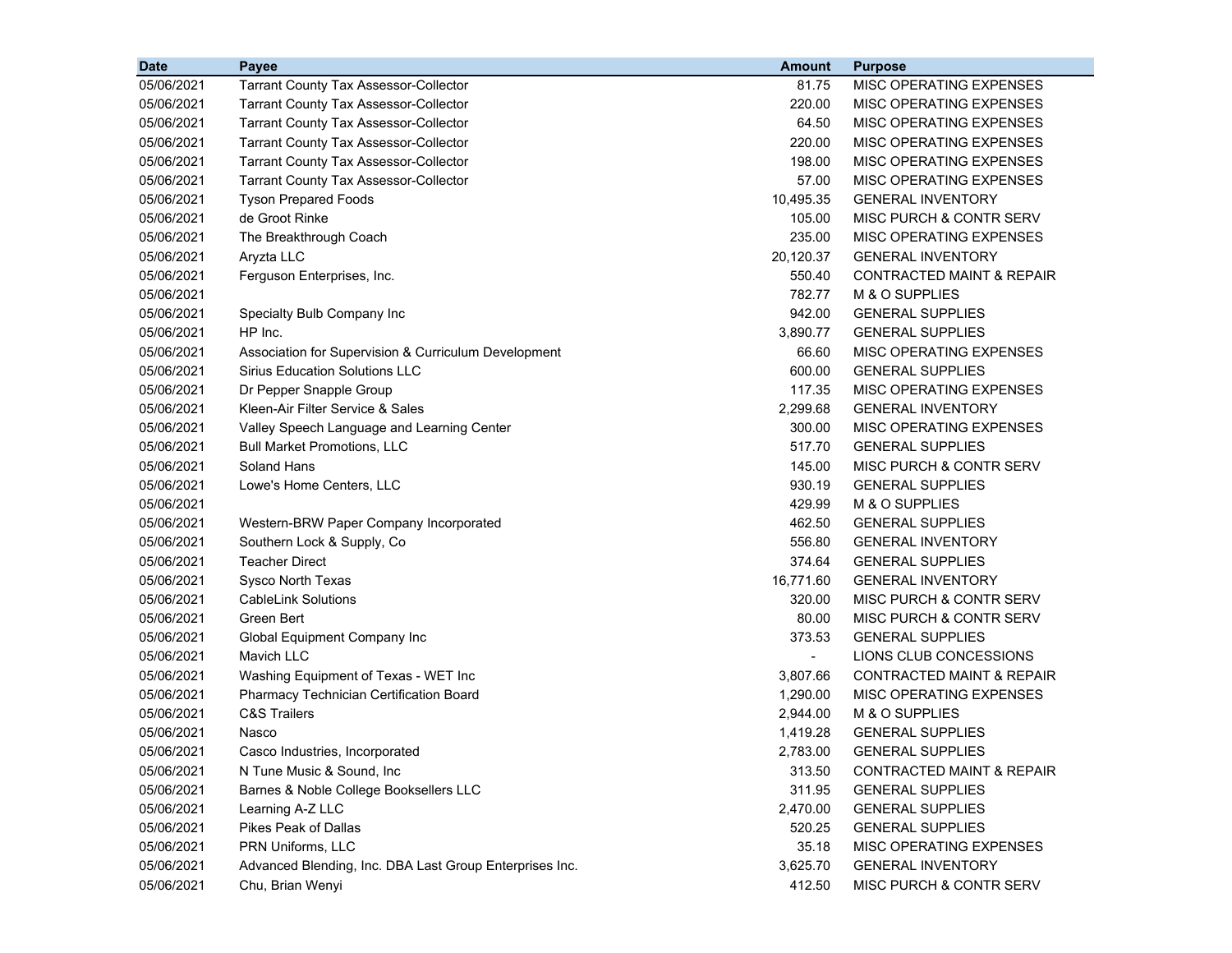| <b>Date</b> | Payee                                                 | <b>Amount</b> | <b>Purpose</b>                       |
|-------------|-------------------------------------------------------|---------------|--------------------------------------|
| 05/06/2021  | Allied Fence of Fort Worth                            | 2,252.00      | <b>CONTRACTED MAINT &amp; REPAIR</b> |
| 05/06/2021  | NAO Global Health LLC                                 | 19.10         | <b>GENERAL SUPPLIES</b>              |
| 05/06/2021  | Staples Inc/Staples Business Advantage                | 42.31         | <b>GENERAL SUPPLIES</b>              |
| 05/06/2021  | E Logic                                               | 29,170.58     | <b>BLDG PURCH, CONSTR, IMPROVE</b>   |
| 05/06/2021  |                                                       | 1,201.25      | OTH PROFESSIONAL SERVICES            |
| 05/06/2021  | <b>MSB Consulting</b>                                 | 4,070.46      | <b>MISC PURCH &amp; CONTR SERV</b>   |
| 05/06/2021  | <b>Educational Consulting and Evaluations LLC</b>     | 3,687.50      | MISC PURCH & CONTR SERV              |
| 05/06/2021  | Wright Express FSC                                    | 40,159.39     | ACCOUNTS PAYABLE-ACCRUALS            |
| 05/06/2021  | <b>Campos Engineering INC</b>                         | 6,165.00      | CONTRACTED MAINT & REPAIR            |
| 05/06/2021  | Frost Insurance Agency Inc.                           | 45,000.00     | OTH PROFESSIONAL SERVICES            |
| 05/06/2021  | Audrey Bragg Consulting LLC                           | 12,600.00     | <b>MISC PURCH &amp; CONTR SERV</b>   |
| 05/06/2021  | Zimmerman Zachary                                     | 145.00        | <b>MISC PURCH &amp; CONTR SERV</b>   |
| 05/06/2021  | Riverside Insights                                    | 683.86        | <b>TESTING MATERIALS</b>             |
| 05/06/2021  | Compu-Data International LLC                          | 355.91        | <b>GENERAL SUPPLIES</b>              |
| 05/06/2021  | Ridgeway Donald                                       | 145.00        | MISC PURCH & CONTR SERV              |
| 05/06/2021  | <b>Lindenmeyr Munroe</b>                              | 126.64        | <b>GENERAL SUPPLIES</b>              |
| 05/06/2021  | <b>Blick Art Materials</b>                            | 2,146.85      | <b>GENERAL SUPPLIES</b>              |
| 05/06/2021  | ValueSure Agency Inc.                                 | 142.00        | <b>INVOICES RECEIVABLE</b>           |
| 05/06/2021  |                                                       | 71.00         | MISC OPERATING EXPENSES              |
| 05/06/2021  | <b>Cambridge Educational Services</b>                 | 4,612.32      | <b>READING MATERIALS</b>             |
| 05/06/2021  | Exam Now                                              | 300.00        | MISC OPERATING EXPENSES              |
| 05/06/2021  | Marathon Staffing Group Inc                           | 457.05        | MISC PURCH & CONTR SERV              |
| 05/06/2021  | Project Lead The Way Incorporated                     | 2,400.00      | <b>EMPLOYEE TRAVEL</b>               |
| 05/06/2021  |                                                       | 16,121.99     | <b>GENERAL SUPPLIES</b>              |
| 05/06/2021  | Got You Covered Work Wear & Uniforms                  | 6,950.45      | M & O SUPPLIES                       |
| 05/06/2021  | <b>Bake Crafters Food Company</b>                     | 7,764.48      | <b>GENERAL INVENTORY</b>             |
| 05/06/2021  | Pokey O's Fort Worth                                  | 395.00        | MISC OPERATING EXPENSES              |
| 05/06/2021  | <b>Educational Foundations Services</b>               | 7,200.00      | <b>MISC PURCH &amp; CONTR SERV</b>   |
| 05/06/2021  | Adeogun Toluwalase                                    | 145.00        | <b>MISC PURCH &amp; CONTR SERV</b>   |
| 05/06/2021  | <b>Ace Educational Supplies</b>                       | 101.13        | <b>GENERAL SUPPLIES</b>              |
| 05/06/2021  | Cody Prescher                                         | 900.00        | <b>CONTRACTED MAINT &amp; REPAIR</b> |
| 05/06/2021  | Savvas Learning Company LLC                           | 4,766.00      | <b>TEXTBOOKS</b>                     |
| 05/06/2021  | El Capa LTD                                           | 6,568.75      | RENTALS & OPERATING LEASE            |
| 05/06/2021  | Brady Industries of Texas LLC                         | 1,148.75      | <b>GENERAL INVENTORY</b>             |
| 05/06/2021  | Key Construction Texas LLC                            | 1,443,964.80  | <b>CONTRACTED MAINT &amp; REPAIR</b> |
| 05/06/2021  |                                                       | (72, 198.24)  | <b>RETAINAGE</b>                     |
| 05/06/2021  | TK Education Consulting LLC                           | 12,000.00     | MISC PURCH & CONTR SERV              |
| 05/06/2021  | <b>Texas Association Of School Business Officials</b> | 355.00        | <b>EMPLOYEE TRAVEL</b>               |
| 05/06/2021  |                                                       | 385.00        | MISC OPERATING EXPENSES              |
| 05/06/2021  | Hillco Partners L L C                                 | 5,400.00      | <b>LOBBYING</b>                      |
| 05/06/2021  | <b>Decoded Strategies</b>                             | 8,500.00      | MISC PURCH & CONTR SERV              |
| 05/06/2021  | New Dairy Opco LLC DBA Borden Dairy                   | 127,117.83    | <b>FOOD</b>                          |
| 05/06/2021  | <b>AT&amp;T Mobility National Accounts LLC</b>        | 4,650.80      | <b>GENERAL SUPPLIES</b>              |
|             |                                                       |               |                                      |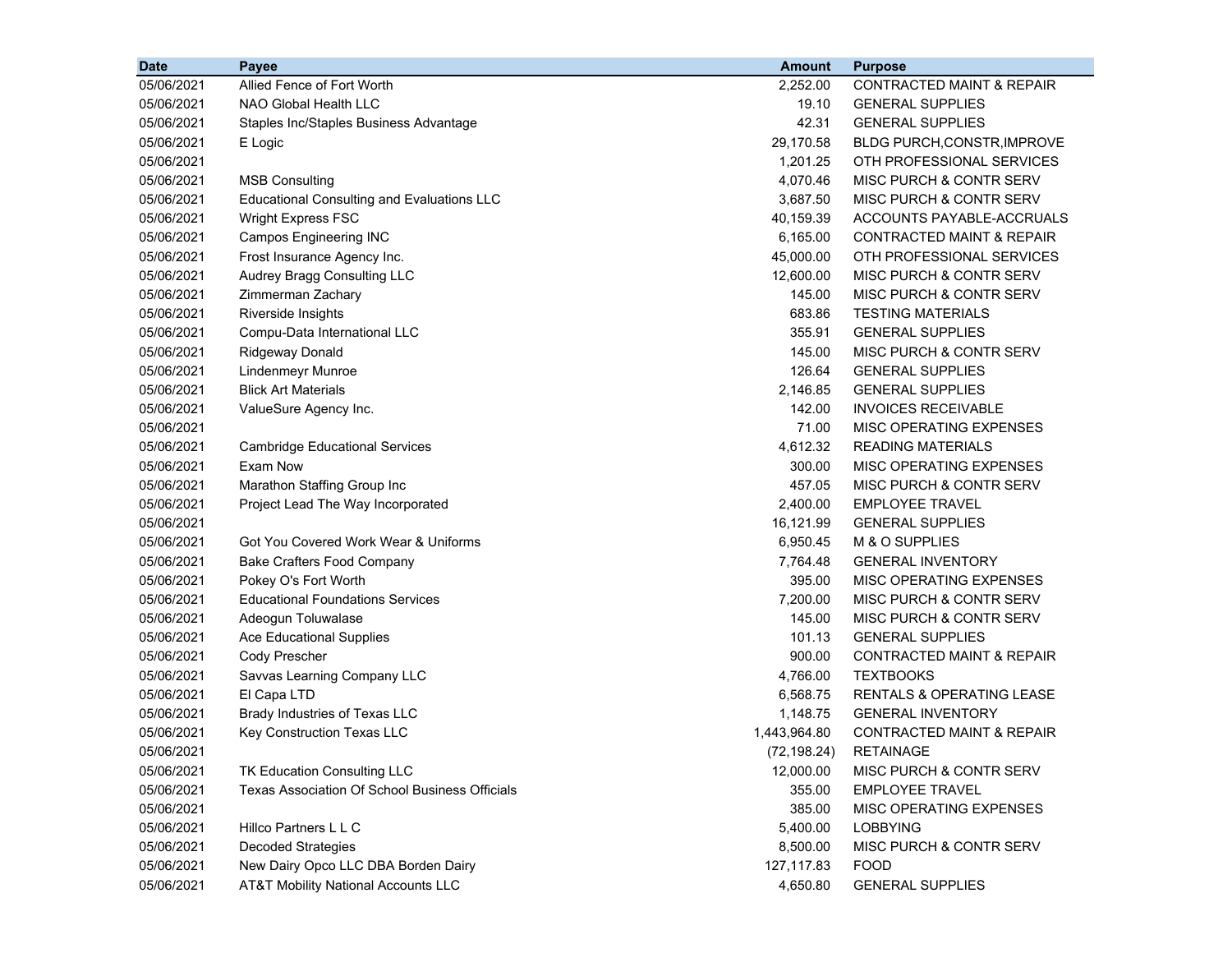| 05/06/2021<br>Midgley-Huber Incorporated<br>M & O SUPPLIES<br>1,724.00<br>05/06/2021<br><b>William Vivian</b><br>114.00<br><b>MISC PURCH &amp; CONTR SERV</b><br>Peggy S. Graff<br>05/06/2021<br>250.00<br>MISC PURCH & CONTR SERV<br>A Sign of Quality LLC<br>9,223.00<br><b>GENERAL SUPPLIES</b><br>05/06/2021<br><b>Austin Deniz</b><br>125.00<br>MISC PURCH & CONTR SERV<br>05/06/2021<br>2,400.00<br>MISC PURCH & CONTR SERV<br>05/06/2021<br><b>Empowering Minds Counseling Services</b><br>87.00<br>MISC PURCH & CONTR SERV<br>05/06/2021<br><b>Blake Bowman</b><br>Natalia Alardin<br>432.00<br>MISC PURCH & CONTR SERV<br>05/06/2021<br>Cassandra Donaldson<br>54.00<br>MISC PURCH & CONTR SERV<br>05/06/2021<br>Arnaldo Cisneros-Siller<br>72.00<br>MISC PURCH & CONTR SERV<br>05/06/2021<br>MISC PURCH & CONTR SERV<br>05/06/2021<br><b>Rylee Scheibner</b><br>348.00<br>84.00<br>MISC PURCH & CONTR SERV<br>05/06/2021<br>Kajal Chatha<br>84.00<br>MISC PURCH & CONTR SERV<br>05/06/2021<br><b>Kyler Rowland</b><br>05/06/2021<br>Catherine Morgan<br>80.00<br>MISC PURCH & CONTR SERV<br>Complete Supply Incorporated<br>957.60<br><b>GENERAL INVENTORY</b><br>05/06/2021<br>05/06/2021<br>42,955.00<br>M & O SUPPLIES<br>05/06/2021<br>382.10<br>M & O SUPPLIES<br><b>Gomez Floor Covering</b><br>05/06/2021<br>Elevator Maintenance and Repair Incorporated<br>1,170.46<br><b>CONTRACTED MAINT &amp; REPAIR</b><br>05/06/2021<br>International Baccalaureate America<br>150.00<br>MISC OPERATING EXPENSES<br>Rockler Woodworking<br>2,529.33<br>05/06/2021<br><b>GENERAL SUPPLIES</b><br>Austin Turf & Tractor<br>203.05<br>M & O SUPPLIES<br>05/06/2021<br>05/06/2021<br>1,500.00<br>MISC OPERATING EXPENSES<br>Premiere Speakers Bureau Incorporated<br>05/06/2021<br>5,925.13<br><b>WATER</b><br><b>Atmos Energy</b><br><b>EAI</b> Education<br>05/06/2021<br>255.86<br><b>GENERAL SUPPLIES</b> |
|-------------------------------------------------------------------------------------------------------------------------------------------------------------------------------------------------------------------------------------------------------------------------------------------------------------------------------------------------------------------------------------------------------------------------------------------------------------------------------------------------------------------------------------------------------------------------------------------------------------------------------------------------------------------------------------------------------------------------------------------------------------------------------------------------------------------------------------------------------------------------------------------------------------------------------------------------------------------------------------------------------------------------------------------------------------------------------------------------------------------------------------------------------------------------------------------------------------------------------------------------------------------------------------------------------------------------------------------------------------------------------------------------------------------------------------------------------------------------------------------------------------------------------------------------------------------------------------------------------------------------------------------------------------------------------------------------------------------------------------------------------------------------------------------------------------------------------------------------------------------------------------------------------------------|
|                                                                                                                                                                                                                                                                                                                                                                                                                                                                                                                                                                                                                                                                                                                                                                                                                                                                                                                                                                                                                                                                                                                                                                                                                                                                                                                                                                                                                                                                                                                                                                                                                                                                                                                                                                                                                                                                                                                   |
|                                                                                                                                                                                                                                                                                                                                                                                                                                                                                                                                                                                                                                                                                                                                                                                                                                                                                                                                                                                                                                                                                                                                                                                                                                                                                                                                                                                                                                                                                                                                                                                                                                                                                                                                                                                                                                                                                                                   |
|                                                                                                                                                                                                                                                                                                                                                                                                                                                                                                                                                                                                                                                                                                                                                                                                                                                                                                                                                                                                                                                                                                                                                                                                                                                                                                                                                                                                                                                                                                                                                                                                                                                                                                                                                                                                                                                                                                                   |
|                                                                                                                                                                                                                                                                                                                                                                                                                                                                                                                                                                                                                                                                                                                                                                                                                                                                                                                                                                                                                                                                                                                                                                                                                                                                                                                                                                                                                                                                                                                                                                                                                                                                                                                                                                                                                                                                                                                   |
|                                                                                                                                                                                                                                                                                                                                                                                                                                                                                                                                                                                                                                                                                                                                                                                                                                                                                                                                                                                                                                                                                                                                                                                                                                                                                                                                                                                                                                                                                                                                                                                                                                                                                                                                                                                                                                                                                                                   |
|                                                                                                                                                                                                                                                                                                                                                                                                                                                                                                                                                                                                                                                                                                                                                                                                                                                                                                                                                                                                                                                                                                                                                                                                                                                                                                                                                                                                                                                                                                                                                                                                                                                                                                                                                                                                                                                                                                                   |
|                                                                                                                                                                                                                                                                                                                                                                                                                                                                                                                                                                                                                                                                                                                                                                                                                                                                                                                                                                                                                                                                                                                                                                                                                                                                                                                                                                                                                                                                                                                                                                                                                                                                                                                                                                                                                                                                                                                   |
|                                                                                                                                                                                                                                                                                                                                                                                                                                                                                                                                                                                                                                                                                                                                                                                                                                                                                                                                                                                                                                                                                                                                                                                                                                                                                                                                                                                                                                                                                                                                                                                                                                                                                                                                                                                                                                                                                                                   |
|                                                                                                                                                                                                                                                                                                                                                                                                                                                                                                                                                                                                                                                                                                                                                                                                                                                                                                                                                                                                                                                                                                                                                                                                                                                                                                                                                                                                                                                                                                                                                                                                                                                                                                                                                                                                                                                                                                                   |
|                                                                                                                                                                                                                                                                                                                                                                                                                                                                                                                                                                                                                                                                                                                                                                                                                                                                                                                                                                                                                                                                                                                                                                                                                                                                                                                                                                                                                                                                                                                                                                                                                                                                                                                                                                                                                                                                                                                   |
|                                                                                                                                                                                                                                                                                                                                                                                                                                                                                                                                                                                                                                                                                                                                                                                                                                                                                                                                                                                                                                                                                                                                                                                                                                                                                                                                                                                                                                                                                                                                                                                                                                                                                                                                                                                                                                                                                                                   |
|                                                                                                                                                                                                                                                                                                                                                                                                                                                                                                                                                                                                                                                                                                                                                                                                                                                                                                                                                                                                                                                                                                                                                                                                                                                                                                                                                                                                                                                                                                                                                                                                                                                                                                                                                                                                                                                                                                                   |
|                                                                                                                                                                                                                                                                                                                                                                                                                                                                                                                                                                                                                                                                                                                                                                                                                                                                                                                                                                                                                                                                                                                                                                                                                                                                                                                                                                                                                                                                                                                                                                                                                                                                                                                                                                                                                                                                                                                   |
|                                                                                                                                                                                                                                                                                                                                                                                                                                                                                                                                                                                                                                                                                                                                                                                                                                                                                                                                                                                                                                                                                                                                                                                                                                                                                                                                                                                                                                                                                                                                                                                                                                                                                                                                                                                                                                                                                                                   |
|                                                                                                                                                                                                                                                                                                                                                                                                                                                                                                                                                                                                                                                                                                                                                                                                                                                                                                                                                                                                                                                                                                                                                                                                                                                                                                                                                                                                                                                                                                                                                                                                                                                                                                                                                                                                                                                                                                                   |
|                                                                                                                                                                                                                                                                                                                                                                                                                                                                                                                                                                                                                                                                                                                                                                                                                                                                                                                                                                                                                                                                                                                                                                                                                                                                                                                                                                                                                                                                                                                                                                                                                                                                                                                                                                                                                                                                                                                   |
|                                                                                                                                                                                                                                                                                                                                                                                                                                                                                                                                                                                                                                                                                                                                                                                                                                                                                                                                                                                                                                                                                                                                                                                                                                                                                                                                                                                                                                                                                                                                                                                                                                                                                                                                                                                                                                                                                                                   |
|                                                                                                                                                                                                                                                                                                                                                                                                                                                                                                                                                                                                                                                                                                                                                                                                                                                                                                                                                                                                                                                                                                                                                                                                                                                                                                                                                                                                                                                                                                                                                                                                                                                                                                                                                                                                                                                                                                                   |
|                                                                                                                                                                                                                                                                                                                                                                                                                                                                                                                                                                                                                                                                                                                                                                                                                                                                                                                                                                                                                                                                                                                                                                                                                                                                                                                                                                                                                                                                                                                                                                                                                                                                                                                                                                                                                                                                                                                   |
|                                                                                                                                                                                                                                                                                                                                                                                                                                                                                                                                                                                                                                                                                                                                                                                                                                                                                                                                                                                                                                                                                                                                                                                                                                                                                                                                                                                                                                                                                                                                                                                                                                                                                                                                                                                                                                                                                                                   |
|                                                                                                                                                                                                                                                                                                                                                                                                                                                                                                                                                                                                                                                                                                                                                                                                                                                                                                                                                                                                                                                                                                                                                                                                                                                                                                                                                                                                                                                                                                                                                                                                                                                                                                                                                                                                                                                                                                                   |
|                                                                                                                                                                                                                                                                                                                                                                                                                                                                                                                                                                                                                                                                                                                                                                                                                                                                                                                                                                                                                                                                                                                                                                                                                                                                                                                                                                                                                                                                                                                                                                                                                                                                                                                                                                                                                                                                                                                   |
|                                                                                                                                                                                                                                                                                                                                                                                                                                                                                                                                                                                                                                                                                                                                                                                                                                                                                                                                                                                                                                                                                                                                                                                                                                                                                                                                                                                                                                                                                                                                                                                                                                                                                                                                                                                                                                                                                                                   |
|                                                                                                                                                                                                                                                                                                                                                                                                                                                                                                                                                                                                                                                                                                                                                                                                                                                                                                                                                                                                                                                                                                                                                                                                                                                                                                                                                                                                                                                                                                                                                                                                                                                                                                                                                                                                                                                                                                                   |
| 3,672.00<br><b>CONTRACTED MAINT &amp; REPAIR</b><br>05/06/2021<br><b>Star Roofing And Sheet Metal</b>                                                                                                                                                                                                                                                                                                                                                                                                                                                                                                                                                                                                                                                                                                                                                                                                                                                                                                                                                                                                                                                                                                                                                                                                                                                                                                                                                                                                                                                                                                                                                                                                                                                                                                                                                                                                             |
| 294.00<br><b>CONTRACTED MAINT &amp; REPAIR</b><br>05/06/2021<br>Jack Rasmussen (Luthier)                                                                                                                                                                                                                                                                                                                                                                                                                                                                                                                                                                                                                                                                                                                                                                                                                                                                                                                                                                                                                                                                                                                                                                                                                                                                                                                                                                                                                                                                                                                                                                                                                                                                                                                                                                                                                          |
| Hagar Restaurant Service L L C<br>313.84<br>M & O SUPPLIES<br>05/06/2021                                                                                                                                                                                                                                                                                                                                                                                                                                                                                                                                                                                                                                                                                                                                                                                                                                                                                                                                                                                                                                                                                                                                                                                                                                                                                                                                                                                                                                                                                                                                                                                                                                                                                                                                                                                                                                          |
| Southwest International Trucks<br>192.00<br><b>CONTRACTED MAINT &amp; REPAIR</b><br>05/06/2021                                                                                                                                                                                                                                                                                                                                                                                                                                                                                                                                                                                                                                                                                                                                                                                                                                                                                                                                                                                                                                                                                                                                                                                                                                                                                                                                                                                                                                                                                                                                                                                                                                                                                                                                                                                                                    |
| Music & Arts<br>55.60<br><b>GENERAL SUPPLIES</b><br>05/06/2021                                                                                                                                                                                                                                                                                                                                                                                                                                                                                                                                                                                                                                                                                                                                                                                                                                                                                                                                                                                                                                                                                                                                                                                                                                                                                                                                                                                                                                                                                                                                                                                                                                                                                                                                                                                                                                                    |
| 1,508.95<br>05/06/2021<br>Byrne Brothers Foods Incorporate<br><b>GENERAL INVENTORY</b>                                                                                                                                                                                                                                                                                                                                                                                                                                                                                                                                                                                                                                                                                                                                                                                                                                                                                                                                                                                                                                                                                                                                                                                                                                                                                                                                                                                                                                                                                                                                                                                                                                                                                                                                                                                                                            |
| 641.25<br>05/06/2021<br>Arlington Independent School District Food & Nutrition Service<br>MISC OPERATING EXPENSES                                                                                                                                                                                                                                                                                                                                                                                                                                                                                                                                                                                                                                                                                                                                                                                                                                                                                                                                                                                                                                                                                                                                                                                                                                                                                                                                                                                                                                                                                                                                                                                                                                                                                                                                                                                                 |
| 15,814.26<br><b>GENERAL INVENTORY</b><br>05/06/2021<br>Carl Hilmer Guenther & Sons Incorporated                                                                                                                                                                                                                                                                                                                                                                                                                                                                                                                                                                                                                                                                                                                                                                                                                                                                                                                                                                                                                                                                                                                                                                                                                                                                                                                                                                                                                                                                                                                                                                                                                                                                                                                                                                                                                   |
| Cargill Kitchen Solutions Incorporated<br>12,217.60<br><b>GENERAL INVENTORY</b><br>05/06/2021                                                                                                                                                                                                                                                                                                                                                                                                                                                                                                                                                                                                                                                                                                                                                                                                                                                                                                                                                                                                                                                                                                                                                                                                                                                                                                                                                                                                                                                                                                                                                                                                                                                                                                                                                                                                                     |
| Rush Truck Centers Of Texas Limited Partnership<br>1,812.50<br><b>GENERAL SUPPLIES</b><br>05/06/2021                                                                                                                                                                                                                                                                                                                                                                                                                                                                                                                                                                                                                                                                                                                                                                                                                                                                                                                                                                                                                                                                                                                                                                                                                                                                                                                                                                                                                                                                                                                                                                                                                                                                                                                                                                                                              |
| 05/06/2021<br>224.86<br>M & O SUPPLIES                                                                                                                                                                                                                                                                                                                                                                                                                                                                                                                                                                                                                                                                                                                                                                                                                                                                                                                                                                                                                                                                                                                                                                                                                                                                                                                                                                                                                                                                                                                                                                                                                                                                                                                                                                                                                                                                            |
| 443.54<br>05/06/2021<br><b>GENERAL SUPPLIES</b><br>4imprint Incorporated                                                                                                                                                                                                                                                                                                                                                                                                                                                                                                                                                                                                                                                                                                                                                                                                                                                                                                                                                                                                                                                                                                                                                                                                                                                                                                                                                                                                                                                                                                                                                                                                                                                                                                                                                                                                                                          |
| 05/06/2021<br>590.96<br>MISC OPERATING EXPENSES                                                                                                                                                                                                                                                                                                                                                                                                                                                                                                                                                                                                                                                                                                                                                                                                                                                                                                                                                                                                                                                                                                                                                                                                                                                                                                                                                                                                                                                                                                                                                                                                                                                                                                                                                                                                                                                                   |
| 05/06/2021<br>17.68<br><b>GENERAL SUPPLIES</b><br><b>Federal Express Corporation</b>                                                                                                                                                                                                                                                                                                                                                                                                                                                                                                                                                                                                                                                                                                                                                                                                                                                                                                                                                                                                                                                                                                                                                                                                                                                                                                                                                                                                                                                                                                                                                                                                                                                                                                                                                                                                                              |
| 05/06/2021<br>H2O Supply Incorporated<br>56.94<br><b>GENERAL INVENTORY</b>                                                                                                                                                                                                                                                                                                                                                                                                                                                                                                                                                                                                                                                                                                                                                                                                                                                                                                                                                                                                                                                                                                                                                                                                                                                                                                                                                                                                                                                                                                                                                                                                                                                                                                                                                                                                                                        |
| <b>Cascade School Supplies</b><br><b>GENERAL SUPPLIES</b><br>05/06/2021<br>91.40                                                                                                                                                                                                                                                                                                                                                                                                                                                                                                                                                                                                                                                                                                                                                                                                                                                                                                                                                                                                                                                                                                                                                                                                                                                                                                                                                                                                                                                                                                                                                                                                                                                                                                                                                                                                                                  |
| University Of Texas High School<br>05/06/2021<br>1,875.00<br><b>TESTING MATERIALS</b>                                                                                                                                                                                                                                                                                                                                                                                                                                                                                                                                                                                                                                                                                                                                                                                                                                                                                                                                                                                                                                                                                                                                                                                                                                                                                                                                                                                                                                                                                                                                                                                                                                                                                                                                                                                                                             |
| 05/06/2021<br>University Of Texas @ Austin-Office of Strategy and Policy<br>STDNT TUIT-NONPUBLIC SCHL<br>19,977.00                                                                                                                                                                                                                                                                                                                                                                                                                                                                                                                                                                                                                                                                                                                                                                                                                                                                                                                                                                                                                                                                                                                                                                                                                                                                                                                                                                                                                                                                                                                                                                                                                                                                                                                                                                                                |
| 05/06/2021<br>4,867.53<br><b>TESTING MATERIALS</b><br>Pearson                                                                                                                                                                                                                                                                                                                                                                                                                                                                                                                                                                                                                                                                                                                                                                                                                                                                                                                                                                                                                                                                                                                                                                                                                                                                                                                                                                                                                                                                                                                                                                                                                                                                                                                                                                                                                                                     |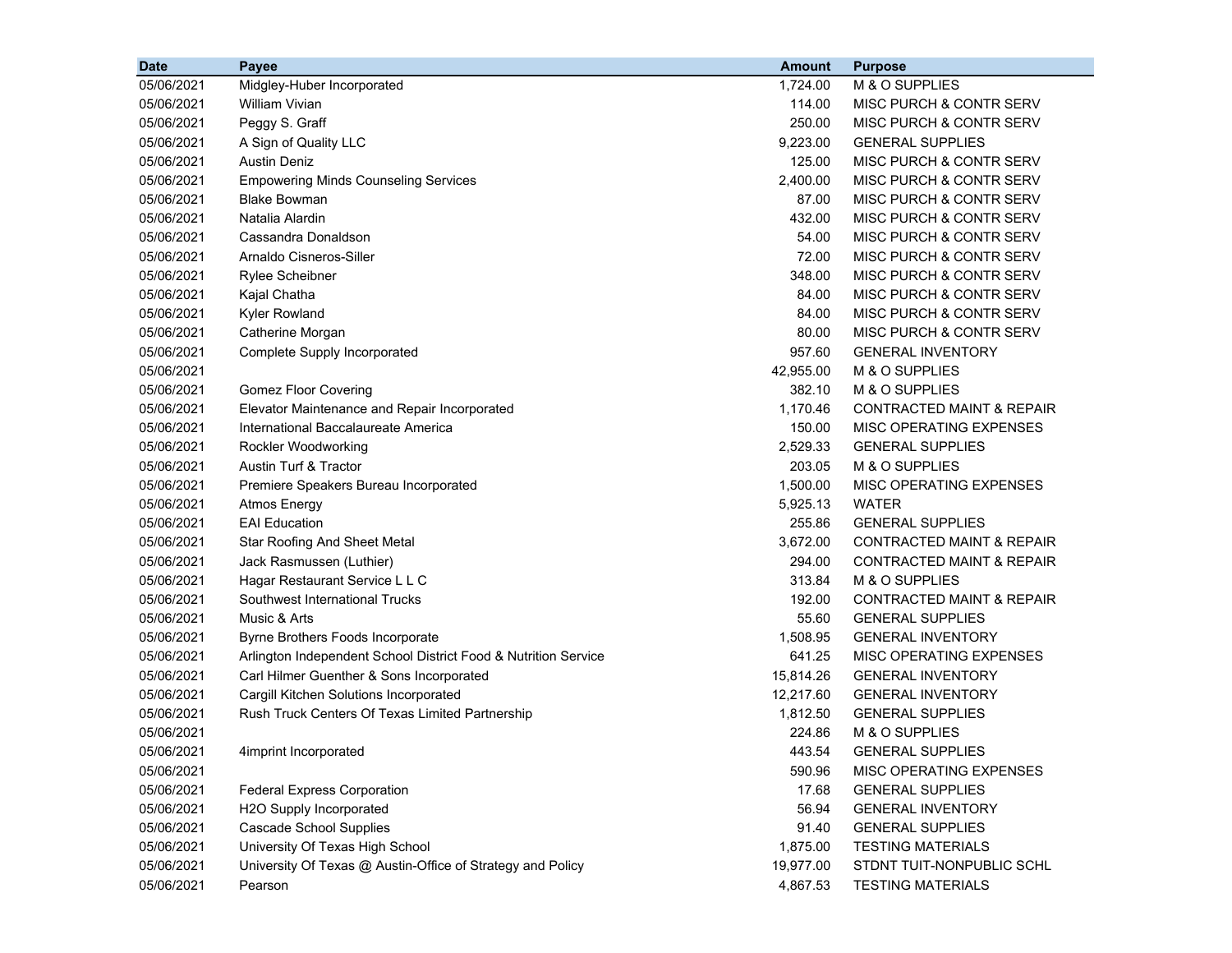| <b>Date</b> | Payee                                                | <b>Amount</b> | <b>Purpose</b>                       |
|-------------|------------------------------------------------------|---------------|--------------------------------------|
| 05/06/2021  | Demco Incorporated                                   | 293.99        | <b>GENERAL SUPPLIES</b>              |
| 05/06/2021  | <b>Education Service Center Region XI</b>            | 8,548.31      | <b>MISC PURCH &amp; CONTR SERV</b>   |
| 05/06/2021  | <b>Education Service Center Region XI</b>            | 1,500.00      | <b>MISC PURCH &amp; CONTR SERV</b>   |
| 05/06/2021  | Flaghouse Incorporated                               | 695.94        | <b>GENERAL SUPPLIES</b>              |
| 05/06/2021  | <b>Flinn Scientific</b>                              | 1,116.34      | <b>GENERAL SUPPLIES</b>              |
| 05/06/2021  | Gopher Sport Equipment                               | 629.10        | <b>GENERAL SUPPLIES</b>              |
| 05/06/2021  | Midwest Technology Products Tx0025                   | 1,442.68      | <b>GENERAL SUPPLIES</b>              |
| 05/06/2021  | Moore Rental Service Incorporated                    | 4,103.00      | RENTALS & OPERATING LEASE            |
| 05/06/2021  | Paxton Patterson                                     | 71.30         | <b>GENERAL SUPPLIES</b>              |
| 05/06/2021  | Perma Bound                                          | 3,690.02      | <b>READING MATERIALS</b>             |
| 05/06/2021  | <b>Pollock Paper Distributors</b>                    | 2,096.25      | <b>GENERAL INVENTORY</b>             |
| 05/06/2021  |                                                      | 1,675.00      | M & O SUPPLIES                       |
| 05/06/2021  | <b>Pyramid School Products</b>                       | 1,236.40      | <b>GENERAL SUPPLIES</b>              |
| 05/06/2021  | Sargent Welch L L C                                  | 2.18          | <b>GENERAL SUPPLIES</b>              |
| 05/06/2021  | Chas F Williams Company Incorporated                 | 178.00        | M & O SUPPLIES                       |
| 05/06/2021  | <b>Arvind Parasuram</b>                              | 47.60         | LIONS CLUB CONCESSIONS               |
| 05/06/2021  | ArbiterPay Trust Account                             | 7,000.00      | MISC PURCH & CONTR SERV              |
| 05/06/2021  | United Educators Association                         | 5.19          | <b>UNITED FUND</b>                   |
| 05/06/2021  | Educational Employees Credit Union - HSA             | 11.54         | <b>DENTAL INSURANCE</b>              |
| 05/06/2021  | Bound To Stay Bound Books Incorporated               | 2,959.15      | <b>READING MATERIALS</b>             |
| 05/06/2021  | Jones School Supply Company                          | 800.43        | <b>GENERAL SUPPLIES</b>              |
| 05/06/2021  |                                                      | 149.43        | MISC OPERATING EXPENSES              |
| 05/06/2021  | School Specialty/Ed Essentials                       | 1,335.11      | <b>GENERAL SUPPLIES</b>              |
| 05/06/2021  | <b>Positive Promotions</b>                           | 179.88        | MISC OPERATING EXPENSES              |
| 05/06/2021  | Precision Business Machines Incorporated             | 1,509.48      | <b>GENERAL SUPPLIES</b>              |
| 05/06/2021  | Southern Tire Mart L L C                             | 12,886.00     | <b>GENERAL INVENTORY</b>             |
| 05/06/2021  | School Health Corporated                             | 5,488.37      | <b>GENERAL SUPPLIES</b>              |
| 05/06/2021  | Heinemann                                            | 104.50        | <b>GENERAL SUPPLIES</b>              |
| 05/06/2021  |                                                      | 1,419.66      | <b>READING MATERIALS</b>             |
| 05/06/2021  | Medco Sports Medicine                                | 399.34        | <b>GENERAL SUPPLIES</b>              |
| 05/06/2021  | Trugreen Limted Partnership                          | 5,279.00      | <b>CONTRACTED MAINT &amp; REPAIR</b> |
| 05/06/2021  | <b>Equipment Depot LTD</b>                           | 1,209.41      | <b>CONTRACTED MAINT &amp; REPAIR</b> |
| 05/06/2021  | <b>Pioneer Valley Educational Press</b>              | 895.95        | <b>READING MATERIALS</b>             |
| 05/06/2021  | Air Conditioning Supply                              | 376.93        | M & O SUPPLIES                       |
| 05/06/2021  | Lakeshore Learning Materials                         | 3,523.17      | <b>GENERAL SUPPLIES</b>              |
| 05/06/2021  |                                                      | 34.16         | <b>INVOICES RECEIVABLE</b>           |
| 05/06/2021  | Shar Products Company                                | 119.02        | <b>GENERAL SUPPLIES</b>              |
| 05/06/2021  | <b>BSN Sports, LLC</b>                               | 3,093.95      | <b>GENERAL SUPPLIES</b>              |
| 05/06/2021  | Association for Supervision & Curriculum Development | 761.93        | <b>READING MATERIALS</b>             |
| 05/06/2021  | O'Reilly Auto Parts                                  | 459.24        | <b>GENERAL INVENTORY</b>             |
| 05/06/2021  |                                                      | 312.71        | M & O SUPPLIES                       |
| 05/06/2021  | Eastbay Team Sales                                   | 1,511.50      | <b>GENERAL SUPPLIES</b>              |
| 05/06/2021  | <b>School Specialty LLC</b>                          | 7,791.87      | <b>GENERAL SUPPLIES</b>              |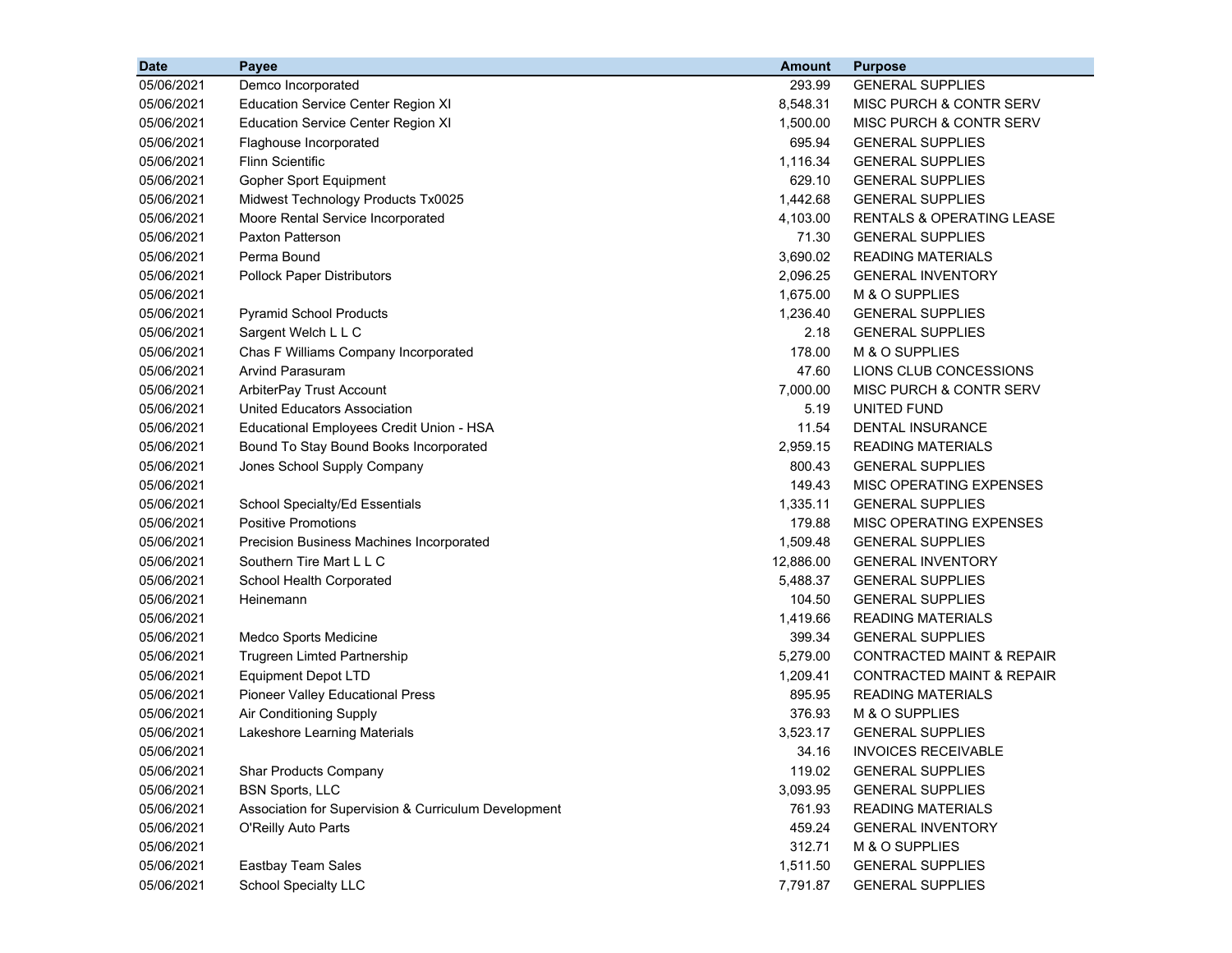| <b>Date</b> | <b>Payee</b>                                      | <b>Amount</b> | <b>Purpose</b>                       |
|-------------|---------------------------------------------------|---------------|--------------------------------------|
| 05/06/2021  | <b>Solution Tree</b>                              | 389.00        | MISC PURCH & CONTR SERV              |
| 05/06/2021  | Carolina Biological Supply Company                | 1,046.78      | <b>GENERAL SUPPLIES</b>              |
| 05/06/2021  | <b>AutoNation Ford South Fort Worth</b>           | 253.95        | <b>CONTRACTED MAINT &amp; REPAIR</b> |
| 05/06/2021  |                                                   | 354.21        | M & O SUPPLIES                       |
| 05/06/2021  | Houghton Mifflin Harcourt Publishing Company      | 99.85         | MISC OPERATING EXPENSES              |
| 05/06/2021  |                                                   | 54,506.66     | MISC PURCH & CONTR SERV              |
| 05/06/2021  | William V Macgill & Company                       | 1,014.81      | <b>GENERAL SUPPLIES</b>              |
| 05/06/2021  | Pro Ed Incorporated                               | 478.50        | <b>GENERAL SUPPLIES</b>              |
| 05/06/2021  | <b>West Music Company</b>                         | 1,513.64      | <b>GENERAL SUPPLIES</b>              |
| 05/06/2021  | Western Psychological Services                    | 283.50        | <b>TESTING MATERIALS</b>             |
| 05/06/2021  | Woodard Builders Supply Company                   | 227.82        | M & O SUPPLIES                       |
| 05/07/2021  | Mary Cliborn                                      | 3.05          | <b>EMPLOYEE TRAVEL</b>               |
| 05/07/2021  | <b>Caitlin Least</b>                              | 29.00         | <b>EMPLOYEE TRAVEL</b>               |
| 05/07/2021  | <b>Jimmy Sanders</b>                              | 116.00        | MISC OPERATING EXPENSES              |
| 05/07/2021  | <b>Robert Sessions</b>                            | 120.59        | <b>EMPLOYEE TRAVEL</b>               |
| 05/07/2021  | <b>Caley Tindal</b>                               | 110.64        | <b>EMPLOYEE TRAVEL</b>               |
| 05/07/2021  | Eniko Walter-Howard                               | 87.47         | EMPLOYEE TRAVEL                      |
| 05/07/2021  | Jason's Deli                                      | 644.50        | MISC OPERATING EXPENSES              |
| 05/07/2021  | Texas Interpreting Services, LLC                  | 612.00        | MISC PURCH & CONTR SERV              |
| 05/07/2021  | Borne Kyle                                        | 145.00        | MISC PURCH & CONTR SERV              |
| 05/07/2021  | L A Cheer                                         | 4,567.00      | <b>INVOICES RECEIVABLE</b>           |
| 05/07/2021  | Marks Johnathan                                   | 104.00        | MISC PURCH & CONTR SERV              |
| 05/07/2021  | Soliz Javier                                      | 145.00        | MISC PURCH & CONTR SERV              |
| 05/07/2021  | Martinez Juan                                     | 145.00        | MISC PURCH & CONTR SERV              |
| 05/07/2021  | <b>Texas Destination Imagination</b>              | 2,996.00      | MISC OPERATING EXPENSES              |
| 05/07/2021  | <b>Honors Graduation LLC</b>                      | 79.00         | <b>INVOICES RECEIVABLE</b>           |
| 05/07/2021  | Sciandra Sascha                                   | 104.00        | MISC PURCH & CONTR SERV              |
| 05/07/2021  | Muhammad Kaleia                                   | 145.00        | MISC PURCH & CONTR SERV              |
| 05/07/2021  | El Capa LTD                                       | 7,559.36      | WATER                                |
| 05/07/2021  | <b>Torie Soland</b>                               | 145.00        | MISC PURCH & CONTR SERV              |
| 05/07/2021  | Kirby Restaurant and Chemical Supply              | 722.22        | <b>GENERAL SUPPLIES</b>              |
| 05/07/2021  | Victor Quijano                                    | 80.00         | <b>MISC PURCH &amp; CONTR SERV</b>   |
| 05/07/2021  | City Of Arlington Water Department                | 3,239.75      | <b>WATER</b>                         |
| 05/12/2021  | <b>United Educators Association</b>               | 1,080.18      | UNITED FUND                          |
| 05/12/2021  | Texas United School Employees Local 100           | 74.65         | UNITED FUND                          |
| 05/12/2021  | Truman Tim Chapter 13 Trustee                     | 542.31        | UNITED FUND                          |
| 05/12/2021  | Association Of Texas Professional Teachers Local  | 11.45         | UNITED FUND                          |
| 05/12/2021  | Association Of Texas Professional Educators State | 83.88         | UNITED FUND                          |
| 05/12/2021  | Association Of Texas Professional Educators State | 20.00         | UNITED FUND                          |
| 05/12/2021  | Educational Employees Credit Union - HSA          | 645.95        | DENTAL INSURANCE                     |
| 05/12/2021  | <b>Educational Employees Credit Union</b>         | 5,490.00      | DUE TO CREDIT UNION                  |
| 05/12/2021  | <b>Texas State Teachers Association</b>           | 150.54        | UNITED FUND                          |
| 05/13/2021  | <b>Tricia Alford</b>                              | 57.83         | <b>EMPLOYEE TRAVEL</b>               |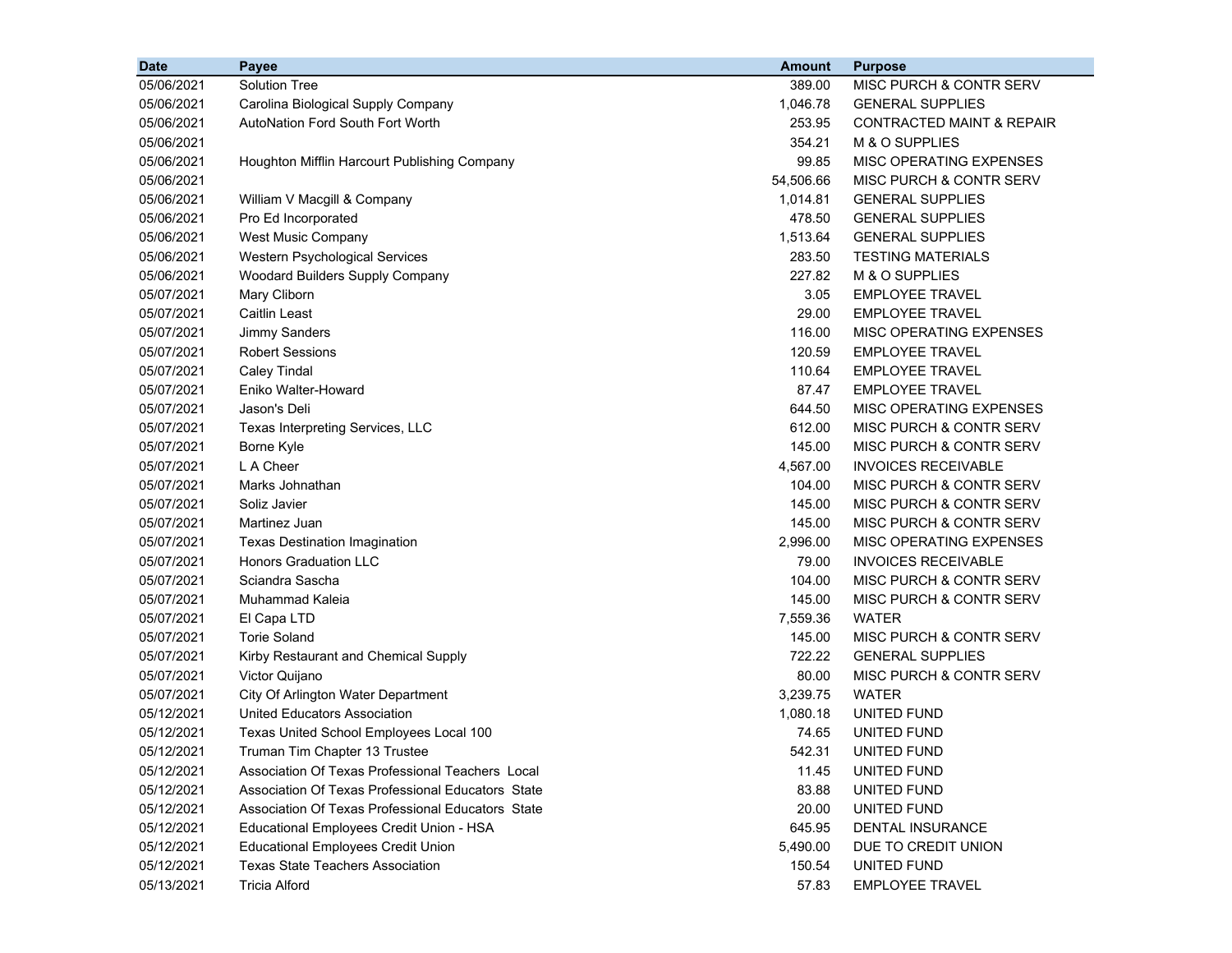| <b>Date</b> | Payee                                     | <b>Amount</b> | <b>Purpose</b>              |
|-------------|-------------------------------------------|---------------|-----------------------------|
| 05/13/2021  | Jennifer Allen                            | 91.11         | <b>EMPLOYEE TRAVEL</b>      |
| 05/13/2021  | Rudy Alvarado                             | 81.80         | <b>EMPLOYEE TRAVEL</b>      |
| 05/13/2021  | Jessica Atkins                            | 45.05         | <b>EMPLOYEE TRAVEL</b>      |
| 05/13/2021  | Allisa Blanton                            | 75.76         | <b>EMPLOYEE TRAVEL</b>      |
| 05/13/2021  | <b>Christi Buell</b>                      | 30.71         | <b>EMPLOYEE TRAVEL</b>      |
| 05/13/2021  | Julio Castillo                            | 24.72         | <b>EMPLOYEE TRAVEL</b>      |
| 05/13/2021  | Marcy Chesebro                            | 28.52         | <b>EMPLOYEE TRAVEL</b>      |
| 05/13/2021  | Minh Cu                                   | 55.69         | <b>EMPLOYEE TRAVEL</b>      |
| 05/13/2021  | Yvonda Edwards                            | 7.97          | <b>EMPLOYEE TRAVEL</b>      |
| 05/13/2021  | Carla Egyed                               | 48.06         | <b>EMPLOYEE TRAVEL</b>      |
| 05/13/2021  | <b>Matthew Franks</b>                     | 39.38         | <b>EMPLOYEE TRAVEL</b>      |
| 05/13/2021  | Patricia Fusilier                         | 35.63         | <b>EMPLOYEE TRAVEL</b>      |
| 05/13/2021  | Jaime Garcia                              | 185.59        | <b>EMPLOYEE TRAVEL</b>      |
| 05/13/2021  | Laura Garrett                             | 51.90         | <b>EMPLOYEE TRAVEL</b>      |
| 05/13/2021  | Claudia Gonzalez                          | 13.48         | <b>EMPLOYEE TRAVEL</b>      |
| 05/13/2021  | Carmen Hernandez Cordero                  | 38.04         | <b>EMPLOYEE TRAVEL</b>      |
| 05/13/2021  | Steven Higgs                              | 28.78         | <b>EMPLOYEE TRAVEL</b>      |
| 05/13/2021  | Zachary Huntsinger                        | 88.65         | <b>EMPLOYEE TRAVEL</b>      |
| 05/13/2021  | Bronwyn Kaminski                          | 101.17        | <b>EMPLOYEE TRAVEL</b>      |
| 05/13/2021  | Virginia Lowe                             | 25.25         | <b>EMPLOYEE TRAVEL</b>      |
| 05/13/2021  | Kevin Macklin                             | 58.32         | <b>EMPLOYEE TRAVEL</b>      |
| 05/13/2021  | Andrea Morrow                             | 40.13         | <b>EMPLOYEE TRAVEL</b>      |
| 05/13/2021  | <b>Chablif Nichols</b>                    | 41.52         | <b>EMPLOYEE TRAVEL</b>      |
| 05/13/2021  | Johnnie Reynolds                          | 116.26        | <b>EMPLOYEE TRAVEL</b>      |
| 05/13/2021  | Mayte Rojo                                | 35.47         | <b>EMPLOYEE TRAVEL</b>      |
| 05/13/2021  | <b>Briza Ruiz</b>                         | 39.64         | <b>EMPLOYEE TRAVEL</b>      |
| 05/13/2021  | Scott Schneider                           | 186.82        | <b>EMPLOYEE TRAVEL</b>      |
| 05/13/2021  | Angel Silva                               | 115.24        | EMPLOYEE TRAVEL             |
| 05/13/2021  | <b>Phillip Simoneaux</b>                  | 84.90         | <b>EMPLOYEE TRAVEL</b>      |
| 05/13/2021  | Angela Smith                              | 49.81         | <b>EMPLOYEE TRAVEL</b>      |
| 05/13/2021  | <b>Caley Tindal</b>                       | 110.64        | <b>EMPLOYEE TRAVEL</b>      |
| 05/13/2021  | Carmen Todd                               | 16.80         | <b>EMPLOYEE TRAVEL</b>      |
| 05/13/2021  | Jason Trejo                               | 76.77         | <b>EMPLOYEE TRAVEL</b>      |
| 05/13/2021  | Kristina Turner                           | 23.33         | <b>EMPLOYEE TRAVEL</b>      |
| 05/13/2021  | Maria Zarate                              | 23.22         | <b>EMPLOYEE TRAVEL</b>      |
| 05/13/2021  | Kevin Burgess                             | 123.53        | <b>EMPLOYEE TRAVEL</b>      |
| 05/13/2021  | Language Testing International Inc.       | 360.00        | <b>TESTING MATERIALS</b>    |
| 05/13/2021  | Imprint Resources                         | 5,383.75      | MISC OPERATING EXPENSES     |
| 05/13/2021  | <b>Teachers Discovery</b>                 | 550.60        | <b>GENERAL SUPPLIES</b>     |
| 05/13/2021  | <b>Texas Association Of School Boards</b> | 300.00        | MISC OPERATING EXPENSES     |
| 05/13/2021  | Corgan Assoc Architects Incorporated      | 20,400.66     | BLDG PURCH, CONSTR, IMPROVE |
| 05/13/2021  | <b>Grainger Industrial Supply</b>         | 7,319.74      | M & O SUPPLIES              |
| 05/13/2021  | House Of Ribbons                          | 354.00        | <b>GENERAL SUPPLIES</b>     |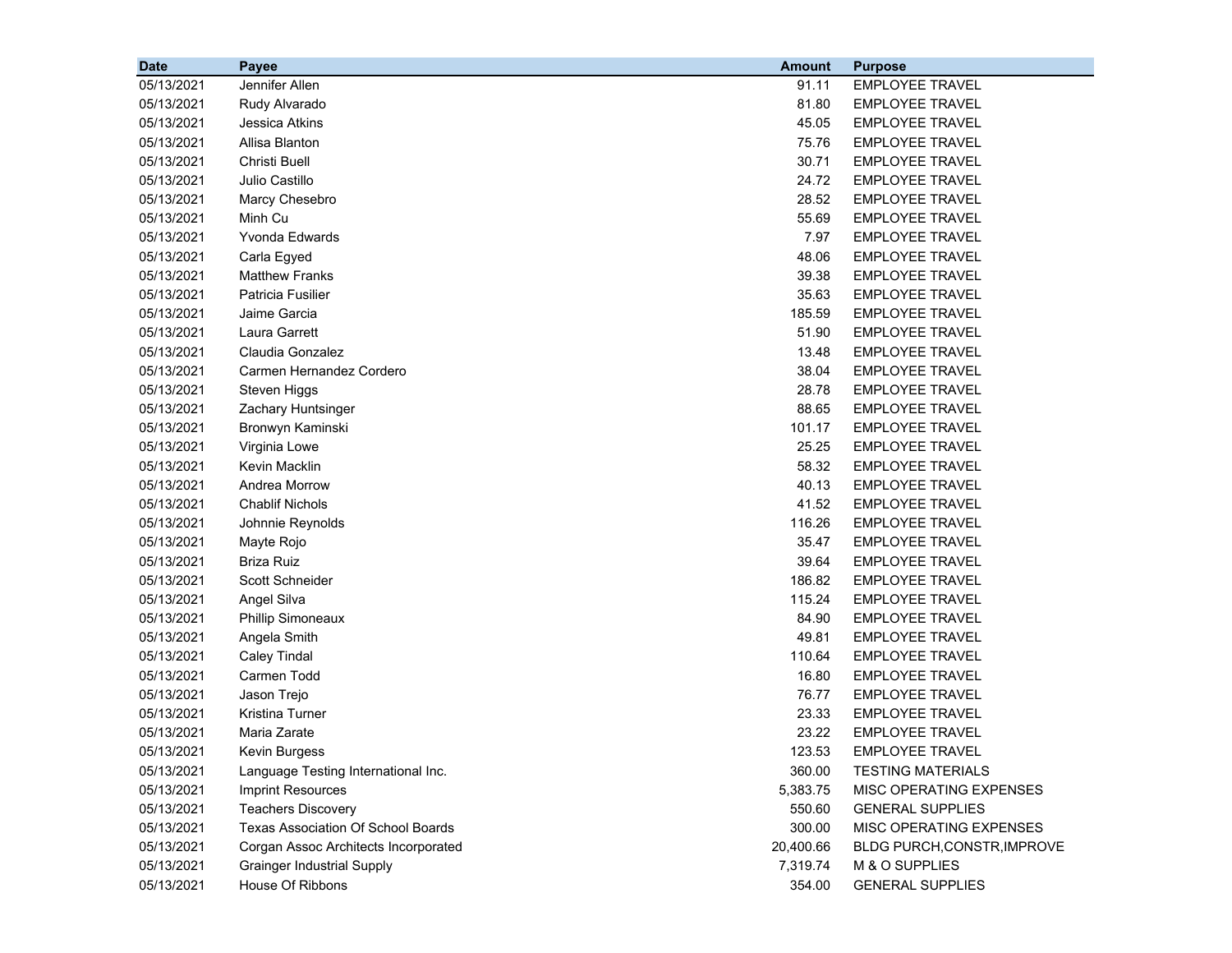| <b>Date</b> | Payee                                       | <b>Amount</b> | <b>Purpose</b>                       |
|-------------|---------------------------------------------|---------------|--------------------------------------|
| 05/13/2021  | Teachers Tools Incorporated                 | 289.01        | <b>GENERAL SUPPLIES</b>              |
| 05/13/2021  | Hoshizaki South Central Distribution Center | 1,867.50      | M & O SUPPLIES                       |
| 05/13/2021  | Home Depot Pro                              | 70.79         | M & O SUPPLIES                       |
| 05/13/2021  | Home Depot Pro                              | 1,151.66      | <b>GENERAL SUPPLIES</b>              |
| 05/13/2021  |                                             | (26.00)       | LIONS CLUB CONCESSIONS               |
| 05/13/2021  | Apex Supply Company                         | 475.59        | M & O SUPPLIES                       |
| 05/13/2021  | <b>Southwest Strings</b>                    | 739.20        | <b>GENERAL SUPPLIES</b>              |
| 05/13/2021  | Kroger                                      | 71.56         | <b>FOOD</b>                          |
| 05/13/2021  |                                             | 1,609.01      | <b>GENERAL SUPPLIES</b>              |
| 05/13/2021  |                                             | 326.54        | <b>INVOICES RECEIVABLE</b>           |
| 05/13/2021  |                                             | 537.40        | MISC OPERATING EXPENSES              |
| 05/13/2021  | United Refrigeration Incorporated           | 7,256.37      | M & O SUPPLIES                       |
| 05/13/2021  | <b>Breaker Broker Company</b>               | 72.80         | M & O SUPPLIES                       |
| 05/13/2021  | Really Good Stuff                           | 4,774.32      | <b>GENERAL SUPPLIES</b>              |
| 05/13/2021  | <b>Elliott Electric Supply</b>              | 251.87        | M & O SUPPLIES                       |
| 05/13/2021  | Scholastic Book Fair Warehouse              | 179.10        | <b>READING MATERIALS</b>             |
| 05/13/2021  | Lennox Industries Incorporated              | 293.00        | M & O SUPPLIES                       |
| 05/13/2021  | <b>Booksource</b>                           | 9,464.92      | <b>READING MATERIALS</b>             |
| 05/13/2021  | Texas Furniture Source Incorporated         | 165.12        | <b>GENERAL SUPPLIES</b>              |
| 05/13/2021  | <b>Masters Distribution Systems</b>         | 22,929.30     | MISC OPERATING EXPENSES              |
| 05/13/2021  | Barnes & Noble Booksellers, Inc.            | 151.88        | <b>GENERAL SUPPLIES</b>              |
| 05/13/2021  |                                             | 2,416.54      | <b>READING MATERIALS</b>             |
| 05/13/2021  | <b>VERITIV</b>                              | 18,034.80     | <b>GENERAL INVENTORY</b>             |
| 05/13/2021  | <b>Winston Water Cooler Limited</b>         | 219,776.16    | M & O SUPPLIES                       |
| 05/13/2021  | Jason's Deli                                | 415.18        | MISC OPERATING EXPENSES              |
| 05/13/2021  | <b>Paradise Produce</b>                     | 134.00        | <b>FOOD</b>                          |
| 05/13/2021  | Visual Impact                               | 1,165.00      | <b>GENERAL SUPPLIES</b>              |
| 05/13/2021  | Fastsigns                                   | 193.86        | <b>GENERAL SUPPLIES</b>              |
| 05/13/2021  | <b>Reeds Services</b>                       | 922.69        | <b>CONTRACTED MAINT &amp; REPAIR</b> |
| 05/13/2021  | Capstone                                    | 2,437.32      | <b>READING MATERIALS</b>             |
| 05/13/2021  | PPG Architectural Finishes, Inc.            | 1,914.80      | M & O SUPPLIES                       |
| 05/13/2021  | <b>Concentra Medical Centers</b>            | 159.00        | MISC OPERATING EXPENSES              |
| 05/13/2021  | Schwans Food Service Incorporated           | 27,437.28     | <b>GENERAL INVENTORY</b>             |
| 05/13/2021  | Office Depot                                | 25,282.66     | <b>GENERAL SUPPLIES</b>              |
| 05/13/2021  |                                             | 74.70         | <b>INVOICES RECEIVABLE</b>           |
| 05/13/2021  |                                             | 115.47        | MISC OPERATING EXPENSES              |
| 05/13/2021  |                                             | 974.31        | MISC PURCH & CONTR SERV              |
| 05/13/2021  |                                             | 35.97         | <b>READING MATERIALS</b>             |
| 05/13/2021  | Gilman Gear                                 | 335.00        | <b>GENERAL SUPPLIES</b>              |
| 05/13/2021  | Enterprise Rent A Car                       | 1.70          | STUDENT TVL*NO AISD BUSES            |
| 05/13/2021  | Enterprise Rent A Car                       | 260.00        | STUDENT TVL*NO AISD BUSES            |
| 05/13/2021  | B & H Photo Video                           | 5,203.68      | <b>GENERAL SUPPLIES</b>              |
| 05/13/2021  | <b>CDW Government Incorporated</b>          | 54,329.04     | <b>GENERAL SUPPLIES</b>              |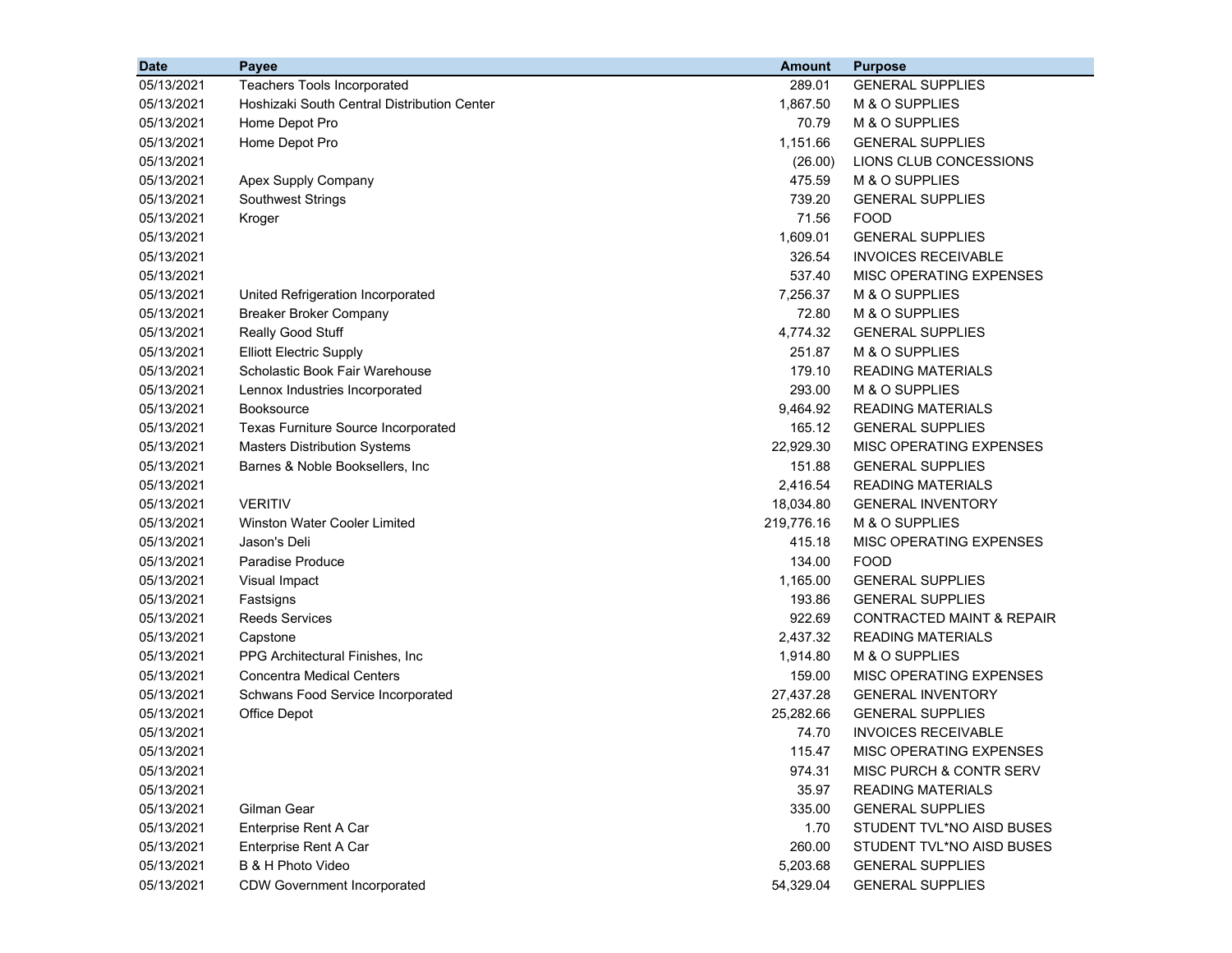| <b>READING MATERIALS</b><br>05/13/2021<br><b>Mackin Educational Resources</b><br>1,056.42<br>05/13/2021<br>Pearson Education Inc.<br>8,131.20<br><b>TESTING MATERIALS</b><br>1,843.61<br>05/13/2021<br><b>Oaktree Products</b><br><b>GENERAL SUPPLIES</b><br>05/13/2021<br><b>Td Industries Limited</b><br>329,999.67<br>CONTRACTED MAINT & REPAIR<br><b>Cowboy Towing</b><br>159.00<br><b>CONTRACTED MAINT &amp; REPAIR</b><br>05/13/2021<br><b>Howard Technology Solutions</b><br>1,164.00<br><b>GENERAL SUPPLIES</b><br>05/13/2021<br>3,402.22<br><b>GENERAL SUPPLIES</b><br>05/13/2021<br>Govconnection Incorporated<br>455.00<br>MISC PURCH & CONTR SERV<br>05/13/2021<br>354.60<br><b>READING MATERIALS</b><br>05/13/2021<br>Junior Library Guild<br>Delcom Group<br>934.50<br><b>GENERAL SUPPLIES</b><br>05/13/2021<br><b>ProComputing Corporation</b><br>1,059.78<br><b>CONTRACTED MAINT &amp; REPAIR</b><br>05/13/2021<br>R & H Parts And Service<br>499.84<br>M & O SUPPLIES<br>05/13/2021<br><b>School Nurse Supply</b><br>175.90<br>05/13/2021<br><b>GENERAL SUPPLIES</b><br>82.77<br>M & O SUPPLIES<br>05/13/2021<br>J P Morgan Chase Bank<br>541.75<br>MISC OPERATING EXPENSES<br>05/13/2021<br>7,055.10<br><b>GENERAL SUPPLIES</b><br>05/13/2021<br>Pocket Nurse Enterprises Incorporated<br>179.00<br><b>GENERAL SUPPLIES</b><br>05/13/2021<br>Apple Computer Incorporated<br>62.20<br><b>INVOICES RECEIVABLE</b><br>05/13/2021<br>Library Store Incorporated The<br>Rourke Publishing Limited Liability Corporation<br>35.91<br><b>READING MATERIALS</b><br>05/13/2021<br>177.50<br>05/13/2021<br>Palos Sports Incorporated<br><b>GENERAL SUPPLIES</b><br>C D Hartnett Company<br>2,759.70<br>05/13/2021<br><b>GENERAL INVENTORY</b> |
|-------------------------------------------------------------------------------------------------------------------------------------------------------------------------------------------------------------------------------------------------------------------------------------------------------------------------------------------------------------------------------------------------------------------------------------------------------------------------------------------------------------------------------------------------------------------------------------------------------------------------------------------------------------------------------------------------------------------------------------------------------------------------------------------------------------------------------------------------------------------------------------------------------------------------------------------------------------------------------------------------------------------------------------------------------------------------------------------------------------------------------------------------------------------------------------------------------------------------------------------------------------------------------------------------------------------------------------------------------------------------------------------------------------------------------------------------------------------------------------------------------------------------------------------------------------------------------------------------------------------------------------------------------------------------------------------------------------------------------------------------------|
|                                                                                                                                                                                                                                                                                                                                                                                                                                                                                                                                                                                                                                                                                                                                                                                                                                                                                                                                                                                                                                                                                                                                                                                                                                                                                                                                                                                                                                                                                                                                                                                                                                                                                                                                                       |
|                                                                                                                                                                                                                                                                                                                                                                                                                                                                                                                                                                                                                                                                                                                                                                                                                                                                                                                                                                                                                                                                                                                                                                                                                                                                                                                                                                                                                                                                                                                                                                                                                                                                                                                                                       |
|                                                                                                                                                                                                                                                                                                                                                                                                                                                                                                                                                                                                                                                                                                                                                                                                                                                                                                                                                                                                                                                                                                                                                                                                                                                                                                                                                                                                                                                                                                                                                                                                                                                                                                                                                       |
|                                                                                                                                                                                                                                                                                                                                                                                                                                                                                                                                                                                                                                                                                                                                                                                                                                                                                                                                                                                                                                                                                                                                                                                                                                                                                                                                                                                                                                                                                                                                                                                                                                                                                                                                                       |
|                                                                                                                                                                                                                                                                                                                                                                                                                                                                                                                                                                                                                                                                                                                                                                                                                                                                                                                                                                                                                                                                                                                                                                                                                                                                                                                                                                                                                                                                                                                                                                                                                                                                                                                                                       |
|                                                                                                                                                                                                                                                                                                                                                                                                                                                                                                                                                                                                                                                                                                                                                                                                                                                                                                                                                                                                                                                                                                                                                                                                                                                                                                                                                                                                                                                                                                                                                                                                                                                                                                                                                       |
|                                                                                                                                                                                                                                                                                                                                                                                                                                                                                                                                                                                                                                                                                                                                                                                                                                                                                                                                                                                                                                                                                                                                                                                                                                                                                                                                                                                                                                                                                                                                                                                                                                                                                                                                                       |
|                                                                                                                                                                                                                                                                                                                                                                                                                                                                                                                                                                                                                                                                                                                                                                                                                                                                                                                                                                                                                                                                                                                                                                                                                                                                                                                                                                                                                                                                                                                                                                                                                                                                                                                                                       |
|                                                                                                                                                                                                                                                                                                                                                                                                                                                                                                                                                                                                                                                                                                                                                                                                                                                                                                                                                                                                                                                                                                                                                                                                                                                                                                                                                                                                                                                                                                                                                                                                                                                                                                                                                       |
|                                                                                                                                                                                                                                                                                                                                                                                                                                                                                                                                                                                                                                                                                                                                                                                                                                                                                                                                                                                                                                                                                                                                                                                                                                                                                                                                                                                                                                                                                                                                                                                                                                                                                                                                                       |
|                                                                                                                                                                                                                                                                                                                                                                                                                                                                                                                                                                                                                                                                                                                                                                                                                                                                                                                                                                                                                                                                                                                                                                                                                                                                                                                                                                                                                                                                                                                                                                                                                                                                                                                                                       |
|                                                                                                                                                                                                                                                                                                                                                                                                                                                                                                                                                                                                                                                                                                                                                                                                                                                                                                                                                                                                                                                                                                                                                                                                                                                                                                                                                                                                                                                                                                                                                                                                                                                                                                                                                       |
|                                                                                                                                                                                                                                                                                                                                                                                                                                                                                                                                                                                                                                                                                                                                                                                                                                                                                                                                                                                                                                                                                                                                                                                                                                                                                                                                                                                                                                                                                                                                                                                                                                                                                                                                                       |
|                                                                                                                                                                                                                                                                                                                                                                                                                                                                                                                                                                                                                                                                                                                                                                                                                                                                                                                                                                                                                                                                                                                                                                                                                                                                                                                                                                                                                                                                                                                                                                                                                                                                                                                                                       |
|                                                                                                                                                                                                                                                                                                                                                                                                                                                                                                                                                                                                                                                                                                                                                                                                                                                                                                                                                                                                                                                                                                                                                                                                                                                                                                                                                                                                                                                                                                                                                                                                                                                                                                                                                       |
|                                                                                                                                                                                                                                                                                                                                                                                                                                                                                                                                                                                                                                                                                                                                                                                                                                                                                                                                                                                                                                                                                                                                                                                                                                                                                                                                                                                                                                                                                                                                                                                                                                                                                                                                                       |
|                                                                                                                                                                                                                                                                                                                                                                                                                                                                                                                                                                                                                                                                                                                                                                                                                                                                                                                                                                                                                                                                                                                                                                                                                                                                                                                                                                                                                                                                                                                                                                                                                                                                                                                                                       |
|                                                                                                                                                                                                                                                                                                                                                                                                                                                                                                                                                                                                                                                                                                                                                                                                                                                                                                                                                                                                                                                                                                                                                                                                                                                                                                                                                                                                                                                                                                                                                                                                                                                                                                                                                       |
|                                                                                                                                                                                                                                                                                                                                                                                                                                                                                                                                                                                                                                                                                                                                                                                                                                                                                                                                                                                                                                                                                                                                                                                                                                                                                                                                                                                                                                                                                                                                                                                                                                                                                                                                                       |
|                                                                                                                                                                                                                                                                                                                                                                                                                                                                                                                                                                                                                                                                                                                                                                                                                                                                                                                                                                                                                                                                                                                                                                                                                                                                                                                                                                                                                                                                                                                                                                                                                                                                                                                                                       |
|                                                                                                                                                                                                                                                                                                                                                                                                                                                                                                                                                                                                                                                                                                                                                                                                                                                                                                                                                                                                                                                                                                                                                                                                                                                                                                                                                                                                                                                                                                                                                                                                                                                                                                                                                       |
| 5,442.25<br>LIONS CLUB CONCESSIONS<br>05/13/2021                                                                                                                                                                                                                                                                                                                                                                                                                                                                                                                                                                                                                                                                                                                                                                                                                                                                                                                                                                                                                                                                                                                                                                                                                                                                                                                                                                                                                                                                                                                                                                                                                                                                                                      |
| 05/13/2021<br>69.00<br><b>GENERAL SUPPLIES</b><br><b>Texas Library Association</b>                                                                                                                                                                                                                                                                                                                                                                                                                                                                                                                                                                                                                                                                                                                                                                                                                                                                                                                                                                                                                                                                                                                                                                                                                                                                                                                                                                                                                                                                                                                                                                                                                                                                    |
| 1,505.00<br><b>CONTRACTED MAINT &amp; REPAIR</b><br>05/13/2021<br>Instrumentation Engineers Reginald B Llewelyn                                                                                                                                                                                                                                                                                                                                                                                                                                                                                                                                                                                                                                                                                                                                                                                                                                                                                                                                                                                                                                                                                                                                                                                                                                                                                                                                                                                                                                                                                                                                                                                                                                       |
| 704.27<br>05/13/2021<br>J W Pepper & Son Incorporated<br><b>GENERAL SUPPLIES</b>                                                                                                                                                                                                                                                                                                                                                                                                                                                                                                                                                                                                                                                                                                                                                                                                                                                                                                                                                                                                                                                                                                                                                                                                                                                                                                                                                                                                                                                                                                                                                                                                                                                                      |
| 753.00<br>05/13/2021<br>Lee's School Supplies<br><b>GENERAL SUPPLIES</b>                                                                                                                                                                                                                                                                                                                                                                                                                                                                                                                                                                                                                                                                                                                                                                                                                                                                                                                                                                                                                                                                                                                                                                                                                                                                                                                                                                                                                                                                                                                                                                                                                                                                              |
| <b>Accurate Tune</b><br>99.00<br>05/13/2021<br>CONTRACTED MAINT & REPAIR                                                                                                                                                                                                                                                                                                                                                                                                                                                                                                                                                                                                                                                                                                                                                                                                                                                                                                                                                                                                                                                                                                                                                                                                                                                                                                                                                                                                                                                                                                                                                                                                                                                                              |
| 718.00<br>05/13/2021<br>MISC OPERATING EXPENSES<br>Hurst Euless Bedford Independent School District                                                                                                                                                                                                                                                                                                                                                                                                                                                                                                                                                                                                                                                                                                                                                                                                                                                                                                                                                                                                                                                                                                                                                                                                                                                                                                                                                                                                                                                                                                                                                                                                                                                   |
| 05/13/2021<br>306.49<br>Arlington Hardware Incorporated #53<br>M & O SUPPLIES                                                                                                                                                                                                                                                                                                                                                                                                                                                                                                                                                                                                                                                                                                                                                                                                                                                                                                                                                                                                                                                                                                                                                                                                                                                                                                                                                                                                                                                                                                                                                                                                                                                                         |
| 179.70<br>05/13/2021<br>Zimmerer Kubota Incorporated<br>M & O SUPPLIES                                                                                                                                                                                                                                                                                                                                                                                                                                                                                                                                                                                                                                                                                                                                                                                                                                                                                                                                                                                                                                                                                                                                                                                                                                                                                                                                                                                                                                                                                                                                                                                                                                                                                |
| 76.68<br>05/13/2021<br>Mardel Incorporated<br><b>GENERAL SUPPLIES</b>                                                                                                                                                                                                                                                                                                                                                                                                                                                                                                                                                                                                                                                                                                                                                                                                                                                                                                                                                                                                                                                                                                                                                                                                                                                                                                                                                                                                                                                                                                                                                                                                                                                                                 |
| 15,908.65<br>05/13/2021<br>Catholic Charities Translation & Interpreter Network<br>MISC PURCH & CONTR SERV                                                                                                                                                                                                                                                                                                                                                                                                                                                                                                                                                                                                                                                                                                                                                                                                                                                                                                                                                                                                                                                                                                                                                                                                                                                                                                                                                                                                                                                                                                                                                                                                                                            |
| Welch John<br>825.00<br>MISC PURCH & CONTR SERV<br>05/13/2021                                                                                                                                                                                                                                                                                                                                                                                                                                                                                                                                                                                                                                                                                                                                                                                                                                                                                                                                                                                                                                                                                                                                                                                                                                                                                                                                                                                                                                                                                                                                                                                                                                                                                         |
| Grooms III Charles E.<br>150.00<br><b>INVOICES RECEIVABLE</b><br>05/13/2021                                                                                                                                                                                                                                                                                                                                                                                                                                                                                                                                                                                                                                                                                                                                                                                                                                                                                                                                                                                                                                                                                                                                                                                                                                                                                                                                                                                                                                                                                                                                                                                                                                                                           |
| 05/13/2021<br>83,818.67<br><b>CONTRACTED MAINT &amp; REPAIR</b><br>Republic Services of Texas Limited                                                                                                                                                                                                                                                                                                                                                                                                                                                                                                                                                                                                                                                                                                                                                                                                                                                                                                                                                                                                                                                                                                                                                                                                                                                                                                                                                                                                                                                                                                                                                                                                                                                 |
| <b>UPS</b><br>132.00<br><b>GENERAL SUPPLIES</b><br>05/13/2021                                                                                                                                                                                                                                                                                                                                                                                                                                                                                                                                                                                                                                                                                                                                                                                                                                                                                                                                                                                                                                                                                                                                                                                                                                                                                                                                                                                                                                                                                                                                                                                                                                                                                         |
| 05/13/2021<br>EBS(Educational Based Services)<br>9,058.50<br>MISC PURCH & CONTR SERV                                                                                                                                                                                                                                                                                                                                                                                                                                                                                                                                                                                                                                                                                                                                                                                                                                                                                                                                                                                                                                                                                                                                                                                                                                                                                                                                                                                                                                                                                                                                                                                                                                                                  |
| 05/13/2021<br>Complete Book & Media Supply Inc.<br>1,301.83<br><b>READING MATERIALS</b>                                                                                                                                                                                                                                                                                                                                                                                                                                                                                                                                                                                                                                                                                                                                                                                                                                                                                                                                                                                                                                                                                                                                                                                                                                                                                                                                                                                                                                                                                                                                                                                                                                                               |
| Gibson Cornelius<br>05/13/2021<br>299.75<br>MISC PURCH & CONTR SERV                                                                                                                                                                                                                                                                                                                                                                                                                                                                                                                                                                                                                                                                                                                                                                                                                                                                                                                                                                                                                                                                                                                                                                                                                                                                                                                                                                                                                                                                                                                                                                                                                                                                                   |
| Safe and Civil Schools<br>9,000.00<br>05/13/2021<br>MISC PURCH & CONTR SERV                                                                                                                                                                                                                                                                                                                                                                                                                                                                                                                                                                                                                                                                                                                                                                                                                                                                                                                                                                                                                                                                                                                                                                                                                                                                                                                                                                                                                                                                                                                                                                                                                                                                           |
| 05/13/2021<br>Logisoft Computer Products LLC<br><b>GENERAL SUPPLIES</b><br>9.85                                                                                                                                                                                                                                                                                                                                                                                                                                                                                                                                                                                                                                                                                                                                                                                                                                                                                                                                                                                                                                                                                                                                                                                                                                                                                                                                                                                                                                                                                                                                                                                                                                                                       |
| 05/13/2021<br>Boxes 4U<br>2,328.00<br><b>GENERAL INVENTORY</b>                                                                                                                                                                                                                                                                                                                                                                                                                                                                                                                                                                                                                                                                                                                                                                                                                                                                                                                                                                                                                                                                                                                                                                                                                                                                                                                                                                                                                                                                                                                                                                                                                                                                                        |
| 05/13/2021<br>Debbie Bertrand<br>165.00<br><b>INVOICES RECEIVABLE</b>                                                                                                                                                                                                                                                                                                                                                                                                                                                                                                                                                                                                                                                                                                                                                                                                                                                                                                                                                                                                                                                                                                                                                                                                                                                                                                                                                                                                                                                                                                                                                                                                                                                                                 |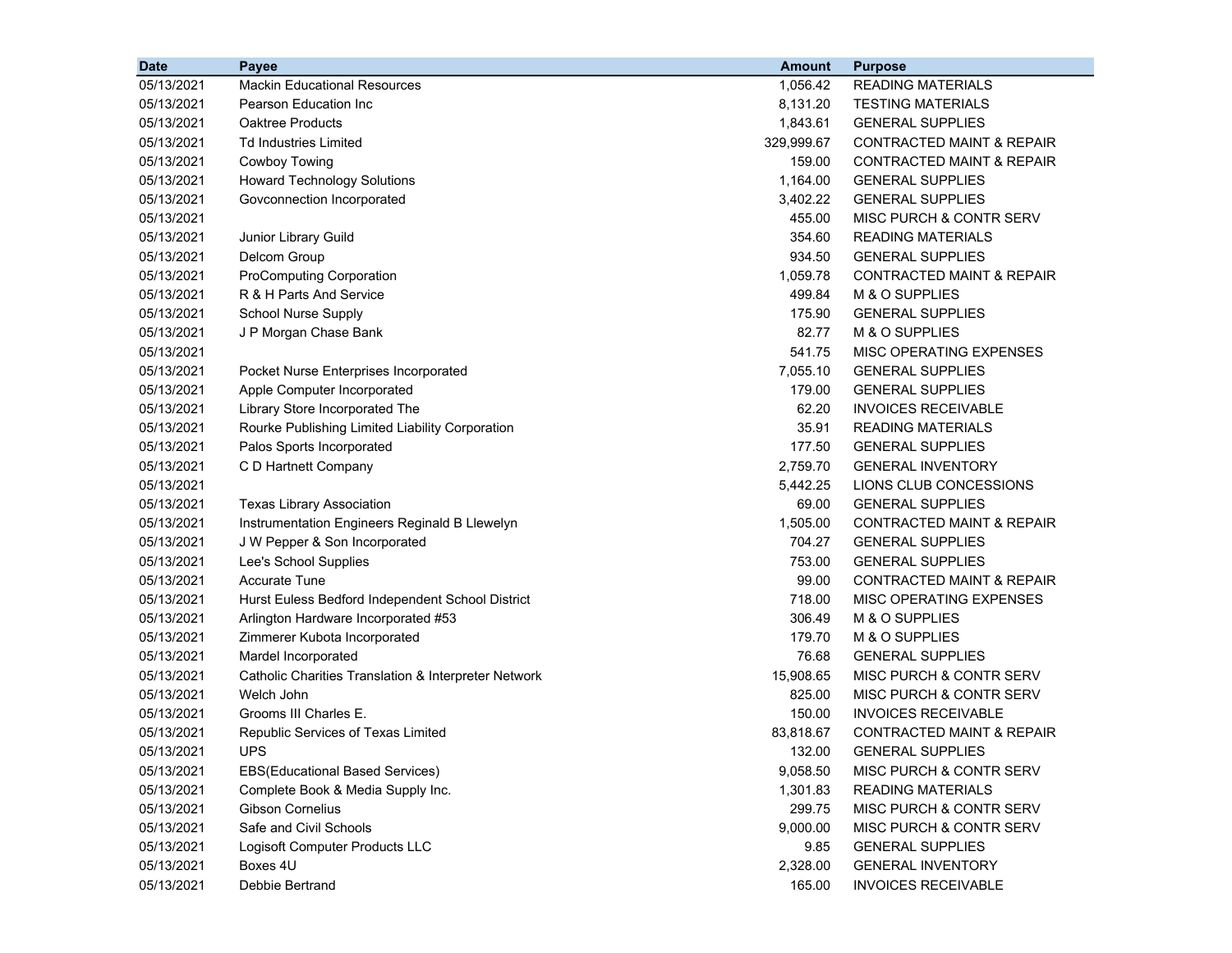| <b>Date</b> | Payee                                         | <b>Amount</b> | <b>Purpose</b>                       |
|-------------|-----------------------------------------------|---------------|--------------------------------------|
| 05/13/2021  | <b>DWR Fence</b>                              | 30,475.00     | <b>CONTRACTED MAINT &amp; REPAIR</b> |
| 05/13/2021  | Ferrellgas, Incorporated                      | 19,673.68     | <b>GENERAL INVENTORY</b>             |
| 05/13/2021  | Barilla America Inc.                          | 4,338.00      | <b>GENERAL INVENTORY</b>             |
| 05/13/2021  | Digital Resources Inc                         | 1,404.50      | MISC PURCH & CONTR SERV              |
| 05/13/2021  | American Red Cross Chisholm Trail Chapter     | 240.00        | MISC PURCH & CONTR SERV              |
| 05/13/2021  | Automatic Sprinkler of Texas Incorporated     | 15,333.00     | <b>CONTRACTED MAINT &amp; REPAIR</b> |
| 05/13/2021  | America Team Sports                           | 472.50        | <b>GENERAL SUPPLIES</b>              |
| 05/13/2021  | Legends Hospitality                           | 38,255.40     | <b>INVOICES RECEIVABLE</b>           |
| 05/13/2021  | David Hinson                                  | 825.00        | MISC PURCH & CONTR SERV              |
| 05/13/2021  | <b>Guehler Gary</b>                           | 80.00         | MISC PURCH & CONTR SERV              |
| 05/13/2021  | <b>Golden Graduation Services</b>             | 371.25        | <b>GENERAL SUPPLIES</b>              |
| 05/13/2021  |                                               | 1,156.05      | MISC OPERATING EXPENSES              |
| 05/13/2021  | Martinez Jason Roy                            | 145.00        | MISC PURCH & CONTR SERV              |
| 05/13/2021  | Session Kyron                                 | 150.00        | <b>INVOICES RECEIVABLE</b>           |
| 05/13/2021  | <b>Washington Varandas</b>                    | 244.75        | MISC PURCH & CONTR SERV              |
| 05/13/2021  | <b>School Outfitters</b>                      | 272.41        | <b>GENERAL SUPPLIES</b>              |
| 05/13/2021  | Durham Dustin J                               | 412.50        | MISC PURCH & CONTR SERV              |
| 05/13/2021  | One Source Staffing Corporation               | 3,932.26      | MISC PURCH & CONTR SERV              |
| 05/13/2021  | <b>Binswanger Glass</b>                       | 247.58        | <b>CONTRACTED MAINT &amp; REPAIR</b> |
| 05/13/2021  |                                               | 101.70        | M & O SUPPLIES                       |
| 05/13/2021  | National Archery in the Schools Program       | 247.00        | <b>GENERAL SUPPLIES</b>              |
| 05/13/2021  | Eichelbaum Wardell Hansen Powell & Mehl P.C.  | 92,855.00     | <b>LEGAL SERVICES</b>                |
| 05/13/2021  | National Wholesale Supply                     | 113.07        | M & O SUPPLIES                       |
| 05/13/2021  | <b>Discount School Supply</b>                 | 279.23        | <b>GENERAL SUPPLIES</b>              |
| 05/13/2021  | Canon Solutions America (formerly Oce V#8259) | 514.28        | <b>CONTRACTED MAINT &amp; REPAIR</b> |
| 05/13/2021  | Lead4Ward LLC                                 | 450.00        | <b>GENERAL SUPPLIES</b>              |
| 05/13/2021  | Atlantic Beverage Company Inc                 | 31,705.59     | <b>GENERAL INVENTORY</b>             |
| 05/13/2021  | <b>Jakes Finer Foods</b>                      | 2,452.80      | <b>GENERAL INVENTORY</b>             |
| 05/13/2021  | Accent Awards & Trophies, LLC                 | 2,532.45      | <b>GENERAL SUPPLIES</b>              |
| 05/13/2021  | Accent Awards & Trophies, LLC                 | 244.65        | <b>INVOICES RECEIVABLE</b>           |
| 05/13/2021  | Accent Awards & Trophies, LLC                 | 316.60        | <b>INVOICES RECEIVABLE</b>           |
| 05/13/2021  | 1st Choice Restaurant Equipment               | 33,771.38     | <b>FURN &amp; EQUIP &gt; \$5,000</b> |
| 05/13/2021  |                                               | 1,443.19      | M & O SUPPLIES                       |
| 05/13/2021  | Batts Audio Video & Lighting, Incorporated    | 310.00        | <b>GENERAL SUPPLIES</b>              |
| 05/13/2021  | Creative Bus Sales Inc                        | 62.46         | <b>GENERAL INVENTORY</b>             |
| 05/13/2021  | <b>Autonation Chevrolet</b>                   | 345.00        | M & O SUPPLIES                       |
| 05/13/2021  | <b>Wallace Todd</b>                           | 145.00        | MISC PURCH & CONTR SERV              |
| 05/13/2021  | Follett School Solutions, Inc.                | 1,414.00      | <b>READING MATERIALS</b>             |
| 05/13/2021  | Crawford Electric Supply Company              | 15,907.12     | M & O SUPPLIES                       |
| 05/13/2021  | <b>LEGO Education</b>                         | 5,099.25      | <b>GENERAL SUPPLIES</b>              |
| 05/13/2021  | RD Lawns LLC                                  | 10,715.25     | CONTRACTED MAINT & REPAIR            |
| 05/13/2021  | Cyson Technology Group LLC                    | 900.00        | MISC PURCH & CONTR SERV              |
| 05/13/2021  | Kenneth Vincent                               | 550.00        | <b>INVOICES RECEIVABLE</b>           |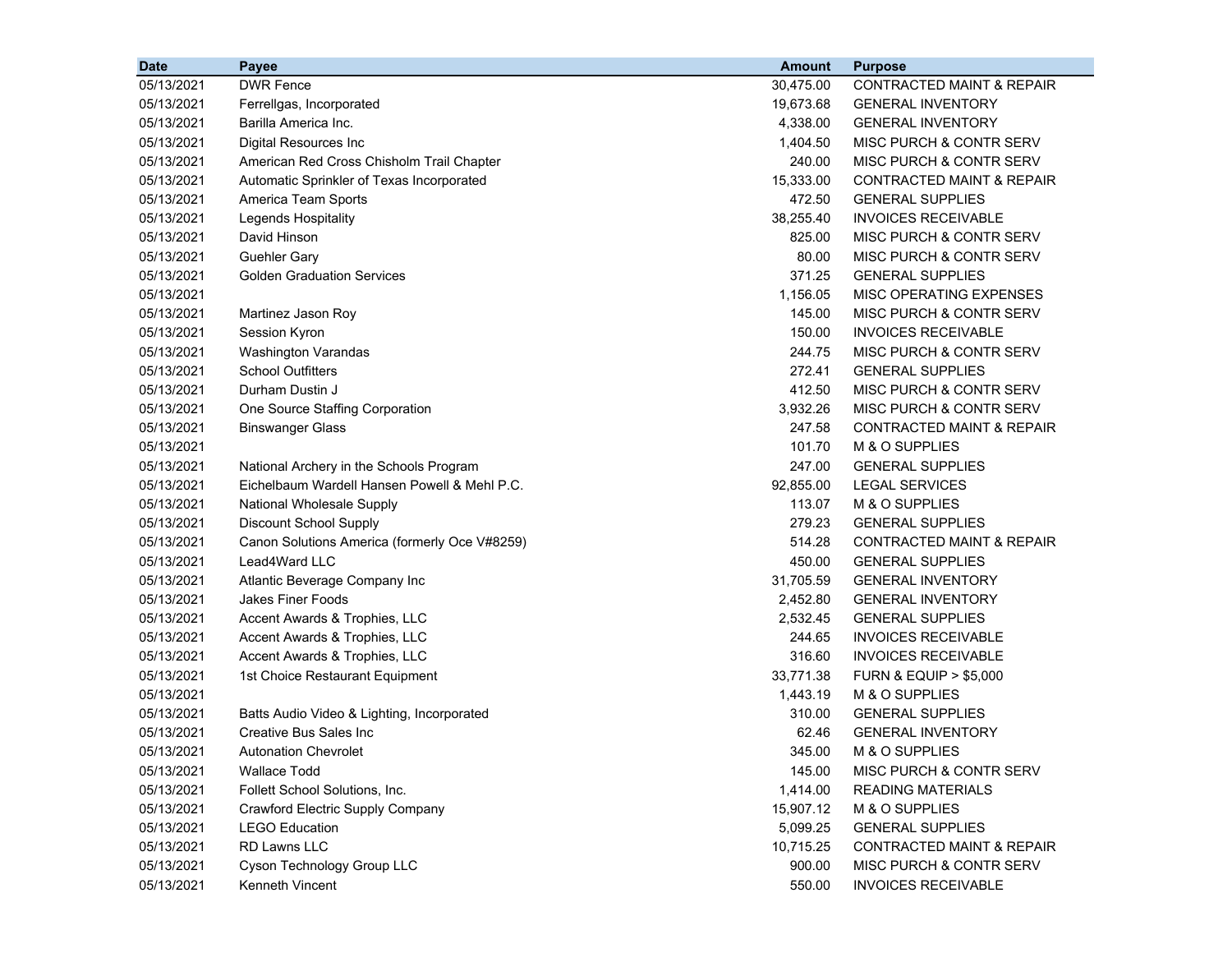| <b>Date</b> | Payee                                      | Amount     | <b>Purpose</b>                       |
|-------------|--------------------------------------------|------------|--------------------------------------|
| 05/13/2021  | Kagan Publishing                           | 24.00      | <b>GENERAL SUPPLIES</b>              |
| 05/13/2021  | HKS, Inc.                                  | 22,214.54  | BLDG PURCH, CONSTR, IMPROVE          |
| 05/13/2021  | <b>Evans Clifton</b>                       | 290.00     | MISC PURCH & CONTR SERV              |
| 05/13/2021  | Chick-fil-A(Cooper/LittleRoad/CarrierPkwy) | 581.52     | MISC OPERATING EXPENSES              |
| 05/13/2021  | Chick-fil-A(Cooper/LittleRoad/CarrierPkwy) | 551.25     | <b>GENERAL SUPPLIES</b>              |
| 05/13/2021  | Elliott Staffing Services, Inc.            | 1,979.61   | MISC PURCH & CONTR SERV              |
| 05/13/2021  | Ferguson Enterprises, Inc.                 | 2,080.12   | M & O SUPPLIES                       |
| 05/13/2021  | Interstate All Battery Center              | 1,413.60   | <b>CONTRACTED MAINT &amp; REPAIR</b> |
| 05/13/2021  | <b>US Games</b>                            | 680.07     | <b>GENERAL SUPPLIES</b>              |
| 05/13/2021  | HP Inc.                                    | 815.22     | <b>GENERAL SUPPLIES</b>              |
| 05/13/2021  | Occupational Health Solutions              | 315.00     | MISC PURCH & CONTR SERV              |
| 05/13/2021  | <b>Sirius Education Solutions LLC</b>      | 6,900.00   | <b>GENERAL SUPPLIES</b>              |
| 05/13/2021  | Dr Pepper Snapple Group                    | 116.40     | <b>GENERAL INVENTORY</b>             |
| 05/13/2021  |                                            | 58.10      | MISC OPERATING EXPENSES              |
| 05/13/2021  | Varsity Spirit LLC                         | 747.00     | <b>GENERAL SUPPLIES</b>              |
| 05/13/2021  | Pearson Vue                                | 514.95     | <b>GENERAL SUPPLIES</b>              |
| 05/13/2021  | Lowe's Home Centers, LLC                   | 99.18      | M & O SUPPLIES                       |
| 05/13/2021  | Lowe's Home Centers, LLC                   | 2,549.53   | <b>GENERAL SUPPLIES</b>              |
| 05/13/2021  |                                            | 587.71     | M & O SUPPLIES                       |
| 05/13/2021  | Western-BRW Paper Company Incorporated     | 626.00     | <b>GENERAL SUPPLIES</b>              |
| 05/13/2021  | Tennis Outlet Inc.                         | 9,927.67   | <b>GENERAL SUPPLIES</b>              |
| 05/13/2021  | Snead Casey                                | 9,000.00   | MISC PURCH & CONTR SERV              |
| 05/13/2021  | <b>Teacher Direct</b>                      | 1,160.65   | <b>GENERAL SUPPLIES</b>              |
| 05/13/2021  | Sysco North Texas                          | 25,218.00  | <b>GENERAL INVENTORY</b>             |
| 05/13/2021  | <b>Your Tees</b>                           | 346.00     | MISC OPERATING EXPENSES              |
| 05/13/2021  | <b>CableLink Solutions</b>                 | 36,563.28  | MISC PURCH & CONTR SERV              |
| 05/13/2021  | Moore Supply Co                            | 74.29      | M & O SUPPLIES                       |
| 05/13/2021  | Irving ISD Athletics                       | 103.00     | MISC OPERATING EXPENSES              |
| 05/13/2021  | Green Light Group, LLC                     | 3,596.34   | M & O SUPPLIES                       |
| 05/13/2021  | Garza Franklin                             | 5,000.00   | MISC PURCH & CONTR SERV              |
| 05/13/2021  | OverDrive, Inc                             | 6,517.24   | <b>READING MATERIALS</b>             |
| 05/13/2021  | Soliz Rylan                                | 145.00     | MISC PURCH & CONTR SERV              |
| 05/13/2021  | Clever Items LLC                           | 500.00     | <b>GENERAL SUPPLIES</b>              |
| 05/13/2021  | Nasco                                      | 2,281.56   | <b>GENERAL SUPPLIES</b>              |
| 05/13/2021  | Steve Weiss Music, Inc.                    | 2,874.20   | <b>GENERAL SUPPLIES</b>              |
| 05/13/2021  | MP2 Energy Texas LLC                       | 911,135.37 | <b>WATER</b>                         |
| 05/13/2021  | Megan Smallwood                            | 220.00     | <b>INVOICES RECEIVABLE</b>           |
| 05/13/2021  | Davranoglu Emre                            | 145.00     | MISC PURCH & CONTR SERV              |
| 05/13/2021  | City Of Arlington Mailstop 63-0820         | 18,963.03  | MISC PURCH & CONTR SERV              |
| 05/13/2021  | <b>Hatfield Jeffrey</b>                    | 145.00     | MISC PURCH & CONTR SERV              |
| 05/13/2021  |                                            | 145.00     | SAL & WAGES-SUPPORT PERS             |
| 05/13/2021  | Kodo Kids                                  | 2,835.54   | <b>GENERAL SUPPLIES</b>              |
| 05/13/2021  | Staples Inc/Staples Business Advantage     | 2,577.45   | <b>GENERAL SUPPLIES</b>              |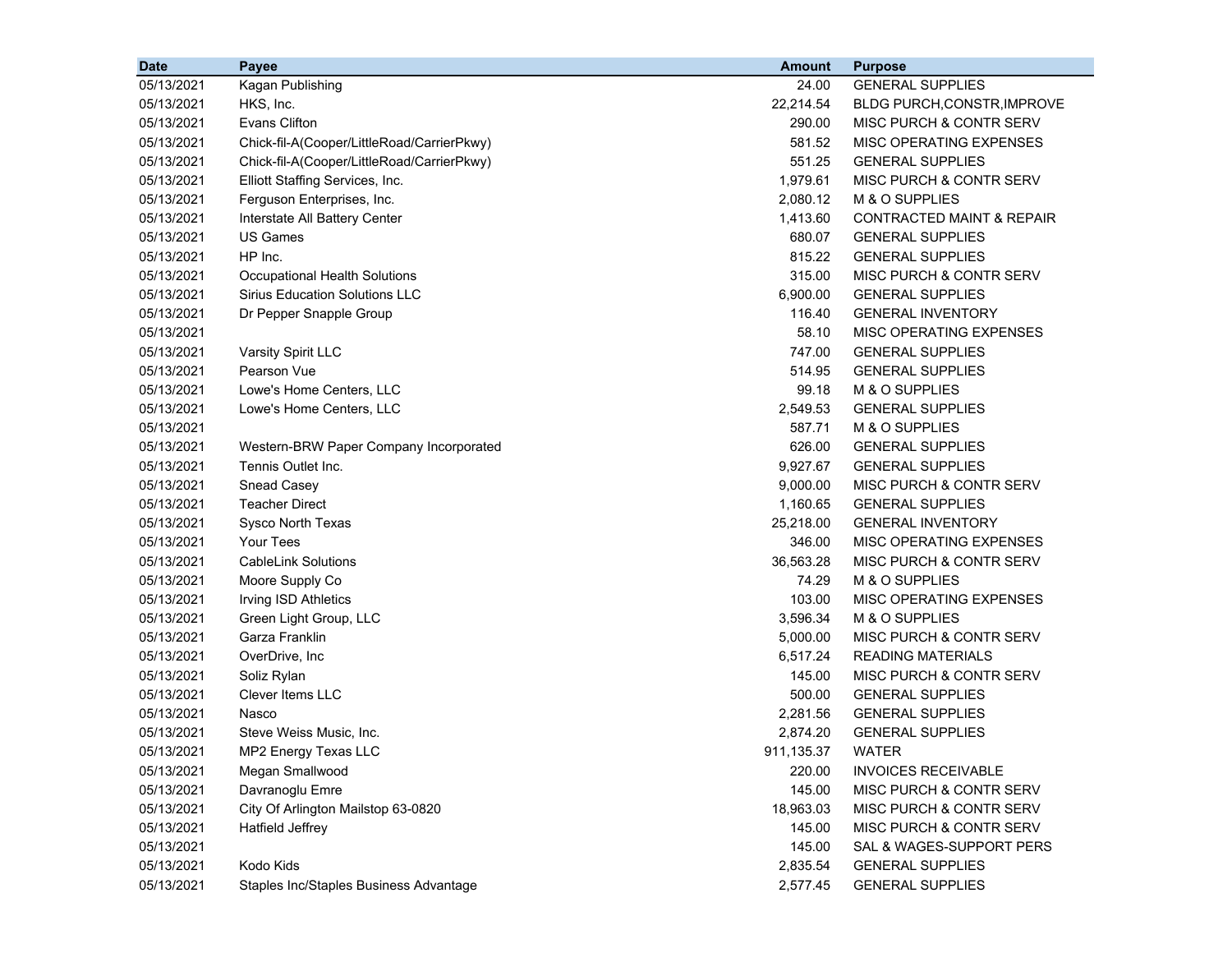| <b>Date</b> | Payee                                          | <b>Amount</b> | <b>Purpose</b>                       |
|-------------|------------------------------------------------|---------------|--------------------------------------|
| 05/13/2021  |                                                | 99.20         | <b>INVOICES RECEIVABLE</b>           |
| 05/13/2021  | <b>Arlington Strings</b>                       | 1,007.35      | <b>GENERAL SUPPLIES</b>              |
| 05/13/2021  | Schreiber Foods International Incorporated     | 6,328.00      | <b>GENERAL INVENTORY</b>             |
| 05/13/2021  | <b>Terracon Consultants</b>                    | 424.50        | BLDG PURCH, CONSTR, IMPROVE          |
| 05/13/2021  | Bayes Achievement Center, Inc.                 | 18,213.05     | <b>TUITION &amp; TRFR PMTS</b>       |
| 05/13/2021  | iHeartMedia                                    | 6,000.00      | MISC OPERATING EXPENSES              |
| 05/13/2021  | Davranoglu Burcu                               | 145.00        | MISC PURCH & CONTR SERV              |
| 05/13/2021  | Riverside Insights                             | 3,593.61      | <b>TESTING MATERIALS</b>             |
| 05/13/2021  | <b>Evans Gabriel</b>                           | 145.00        | MISC PURCH & CONTR SERV              |
| 05/13/2021  | Larry W Cure                                   | 1,000.00      | MISC PURCH & CONTR SERV              |
| 05/13/2021  | Cool Ink                                       | 631.00        | <b>GENERAL SUPPLIES</b>              |
| 05/13/2021  | Lindenmeyr Munroe                              | 699.70        | <b>GENERAL SUPPLIES</b>              |
| 05/13/2021  | <b>Mancinas Braulio III</b>                    | 145.00        | MISC PURCH & CONTR SERV              |
| 05/13/2021  |                                                | 145.00        | SAL & WAGES-SUPPORT PERS             |
| 05/13/2021  | <b>Bulk Bookstore</b>                          | 287.40        | <b>READING MATERIALS</b>             |
| 05/13/2021  | <b>Blick Art Materials</b>                     | 2,121.11      | <b>GENERAL SUPPLIES</b>              |
| 05/13/2021  | Project Lead The Way Incorporated              | 8,405.50      | <b>GENERAL SUPPLIES</b>              |
| 05/13/2021  | Got You Covered Work Wear & Uniforms           | 812.46        | M & O SUPPLIES                       |
| 05/13/2021  | Pokey O's Fort Worth                           | 375.00        | MISC OPERATING EXPENSES              |
| 05/13/2021  | See Pink, Inc.                                 | 1,300.00      | <b>INVOICES RECEIVABLE</b>           |
| 05/13/2021  | <b>Trio Education LLC</b>                      | 6,667.00      | <b>GENERAL SUPPLIES</b>              |
| 05/13/2021  |                                                | 15,277.78     | MISC PURCH & CONTR SERV              |
| 05/13/2021  | <b>Texas Health Sports Medicine</b>            | 3,851.25      | MISC PURCH & CONTR SERV              |
| 05/13/2021  | Garda CL Southwest Incorporated                | 8,284.44      | MISC PURCH & CONTR SERV              |
| 05/13/2021  | <b>Continental Battery Company</b>             | 11,990.79     | M & O SUPPLIES                       |
| 05/13/2021  | All Points of Texas                            | 442.12        | MISC PURCH & CONTR SERV              |
| 05/13/2021  | Texas Association Of School Business Officials | 135.00        | <b>DUES</b>                          |
| 05/13/2021  | Parts Town LLC                                 | 745.92        | M & O SUPPLIES                       |
| 05/13/2021  | <b>FLASH Visual Media</b>                      | 997.50        | <b>GENERAL SUPPLIES</b>              |
| 05/13/2021  | New Dairy Opco LLC DBA Borden Dairy            | 67,177.97     | <b>FOOD</b>                          |
| 05/13/2021  | <b>Spectrum Consulting</b>                     | 5,078.75      | MISC PURCH & CONTR SERV              |
| 05/13/2021  | La Bonita Wash and Dry                         | 2,336.75      | <b>CONTRACTED MAINT &amp; REPAIR</b> |
| 05/13/2021  | <b>Tuxedo Connect LLC</b>                      | 419.25        | <b>GENERAL SUPPLIES</b>              |
| 05/13/2021  | Jacob Velasquez                                | 80.00         | MISC PURCH & CONTR SERV              |
| 05/13/2021  | Nets of Texas                                  | 20,000.00     | MISC PURCH & CONTR SERV              |
| 05/13/2021  | <b>TwoTone Creative</b>                        | 1,800.00      | MISC PURCH & CONTR SERV              |
| 05/13/2021  | Jason Southern                                 | 145.00        | MISC PURCH & CONTR SERV              |
| 05/13/2021  | Dream Ranch Office Supplies                    | 864.00        | <b>GENERAL SUPPLIES</b>              |
| 05/13/2021  | Joao Elias Ferraz                              | 145.00        | MISC PURCH & CONTR SERV              |
| 05/13/2021  | Sarah Bane                                     | 54.00         | MISC PURCH & CONTR SERV              |
| 05/13/2021  | Team Go Figure                                 | 1,807.22      | <b>GENERAL SUPPLIES</b>              |
| 05/13/2021  | Quill.org                                      | 900.00        | <b>GENERAL SUPPLIES</b>              |
| 05/13/2021  | DXC Technology Services LLC                    | 575.00        | <b>GENERAL SUPPLIES</b>              |
|             |                                                |               |                                      |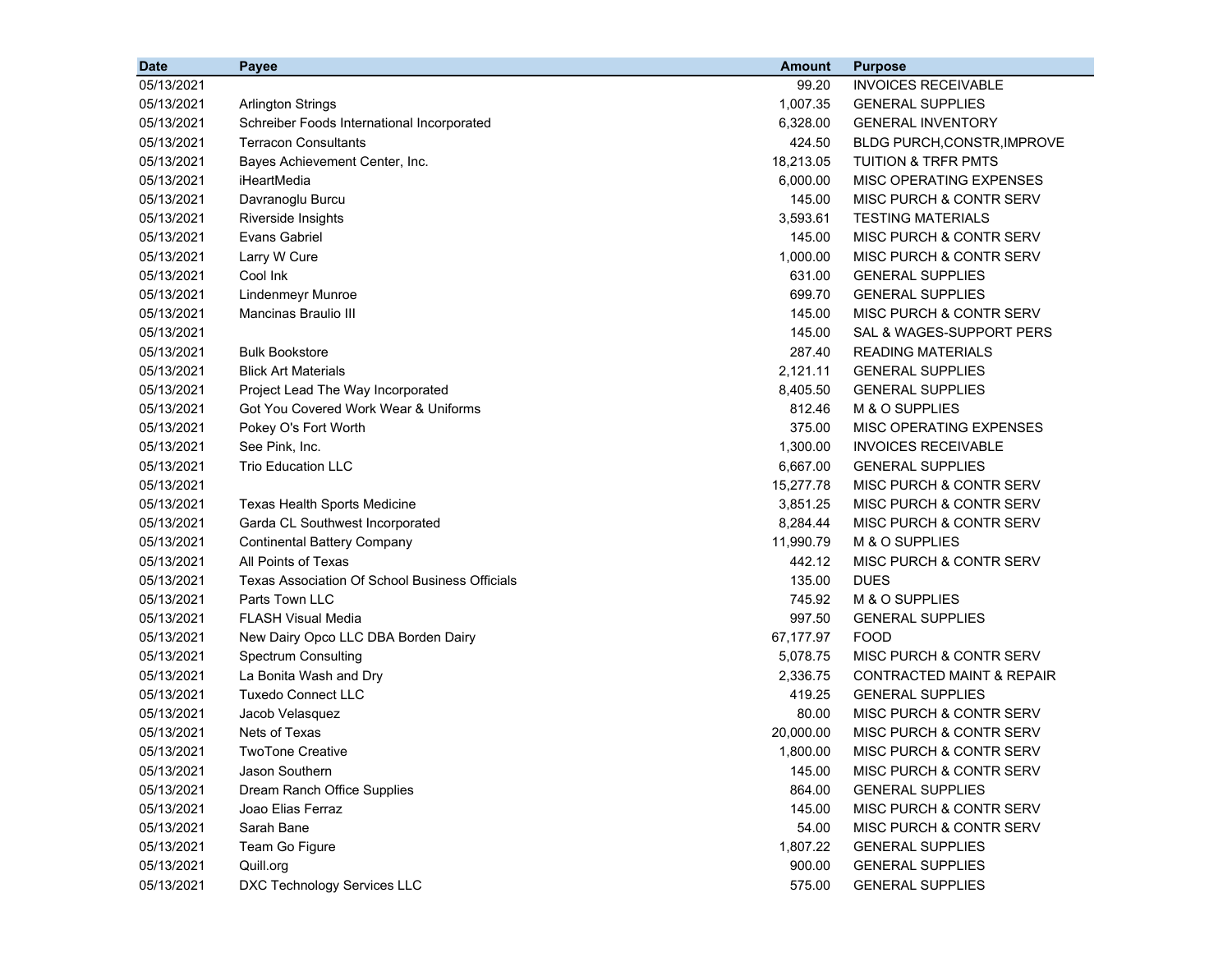| <b>Date</b> | Payee                                                         | <b>Amount</b> | <b>Purpose</b>                             |
|-------------|---------------------------------------------------------------|---------------|--------------------------------------------|
| 05/13/2021  | Lauren Lafferty                                               | 200.00        | <b>INVOICES RECEIVABLE</b>                 |
| 05/13/2021  | Scholastic Library Publishing                                 | 42.45         | <b>GENERAL SUPPLIES</b>                    |
| 05/13/2021  | Complete Supply Incorporated                                  | 242.24        | M & O SUPPLIES                             |
| 05/13/2021  | Elevator Maintenance and Repair Incorporated                  | 581.25        | CONTRACTED MAINT & REPAIR                  |
| 05/13/2021  | Rockler Woodworking                                           | 1,699.99      | <b>GENERAL SUPPLIES</b>                    |
| 05/13/2021  | Hobby Lobby Store #175                                        | 212.05        | <b>GENERAL SUPPLIES</b>                    |
| 05/13/2021  |                                                               | 283.90        | <b>INVOICES RECEIVABLE</b>                 |
| 05/13/2021  | Mad Science Of Tarrant County                                 | 1,590.00      | MISC PURCH & CONTR SERV                    |
| 05/13/2021  | <b>Atmos Energy</b>                                           | 4,368.32      | <b>WATER</b>                               |
| 05/13/2021  | Star Roofing And Sheet Metal                                  | 405.00        | <b>CONTRACTED MAINT &amp; REPAIR</b>       |
| 05/13/2021  | Hagar Restaurant Service L L C                                | 126.02        | M & O SUPPLIES                             |
| 05/13/2021  | Southwest International Trucks                                | 52.20         | M & O SUPPLIES                             |
| 05/13/2021  | Moses Palmer Howell Llp Attorneys At Law                      | 1,410.50      | <b>LEGAL SERVICES</b>                      |
| 05/13/2021  | Music & Arts                                                  | 356.00        | ACCOUNTS PAYABLE-ACCRUALS                  |
| 05/13/2021  |                                                               | 1,333.33      | CONTRACTED MAINT & REPAIR                  |
| 05/13/2021  |                                                               | 2,165.06      | <b>GENERAL SUPPLIES</b>                    |
| 05/13/2021  | <b>Burmax Company Incorporated</b>                            | 142.00        | <b>GENERAL SUPPLIES</b>                    |
| 05/13/2021  | First Advantage Background Services                           | 203.62        | MISC PURCH & CONTR SERV                    |
| 05/13/2021  | Language Line Services Incorporated                           | 1,092.23      | MISC PURCH & CONTR SERV                    |
| 05/13/2021  | Cengage Learning                                              | 2,461.85      | <b>READING MATERIALS</b>                   |
| 05/13/2021  | Rush Truck Centers Of Texas Limited Partnership               | 4,258.32      | M & O SUPPLIES                             |
| 05/13/2021  | 4imprint Incorporated                                         | 1,053.55      | <b>GENERAL SUPPLIES</b>                    |
| 05/13/2021  | M Benjamin Designs                                            | 760.00        | <b>GENERAL SUPPLIES</b>                    |
| 05/13/2021  | Secretary Of The State Of Texas (Trade Mark)                  | 50.00         | MISC PURCH & CONTR SERV                    |
| 05/13/2021  | <b>Bernd Shelley Burke</b>                                    | 148.50        | MISC PURCH & CONTR SERV                    |
| 05/13/2021  | <b>LEAF Engineers</b>                                         | 2,200.00      | OTH PROFESSIONAL SERVICES                  |
| 05/13/2021  | Cascade School Supplies                                       | 19.37         | <b>INVOICES RECEIVABLE</b>                 |
| 05/13/2021  | Nagim Ibrahim                                                 | 145.00        | <b>MISC PURCH &amp; CONTR SERV</b>         |
| 05/13/2021  | Educational Employees Credit Union - HSA                      | 234.64        | DENTAL INSURANCE                           |
| 05/13/2021  | <b>Stenhouse Publishers</b>                                   | 213.00        | <b>GENERAL SUPPLIES</b>                    |
| 05/13/2021  | Arlington Camera Incorporated                                 | 18,094.55     | <b>GENERAL SUPPLIES</b>                    |
| 05/13/2021  | Demco Incorporated                                            | 136.45        | <b>GENERAL SUPPLIES</b>                    |
| 05/13/2021  | Dramatists Play Service Acct                                  | 405.10        | <b>GENERAL SUPPLIES</b>                    |
| 05/13/2021  | <b>Education Service Center Region XI</b>                     | 9,650.77      | MISC PURCH & CONTR SERV                    |
| 05/13/2021  | <b>Education Service Center Region XI</b>                     | 2,650.00      | MISC PURCH & CONTR SERV                    |
| 05/13/2021  | <b>Educational Testing Service</b>                            | 300.00        | <b>GENERAL SUPPLIES</b>                    |
| 05/13/2021  | <b>Commercial Recorder</b>                                    | 312.00        | <b>Statutorily Required Public Notices</b> |
| 05/13/2021  | Gopher Sport Equipment                                        | 734.78        | <b>GENERAL SUPPLIES</b>                    |
| 05/13/2021  |                                                               | 606.90        | <b>INVOICES RECEIVABLE</b>                 |
| 05/13/2021  | Lowery Sand & Gravel Co Inc                                   | 3,147.00      | M & O SUPPLIES                             |
| 05/13/2021  | Miracle Recreation Equipment Company/ Webuildfun Incorporated | 920,136.89    | CONTRACTED MAINT & REPAIR                  |
| 05/13/2021  |                                                               | (46,006.84)   | <b>RETAINAGE</b>                           |
| 05/13/2021  | Motion Industries Incorporated                                | 336.82        | M & O SUPPLIES                             |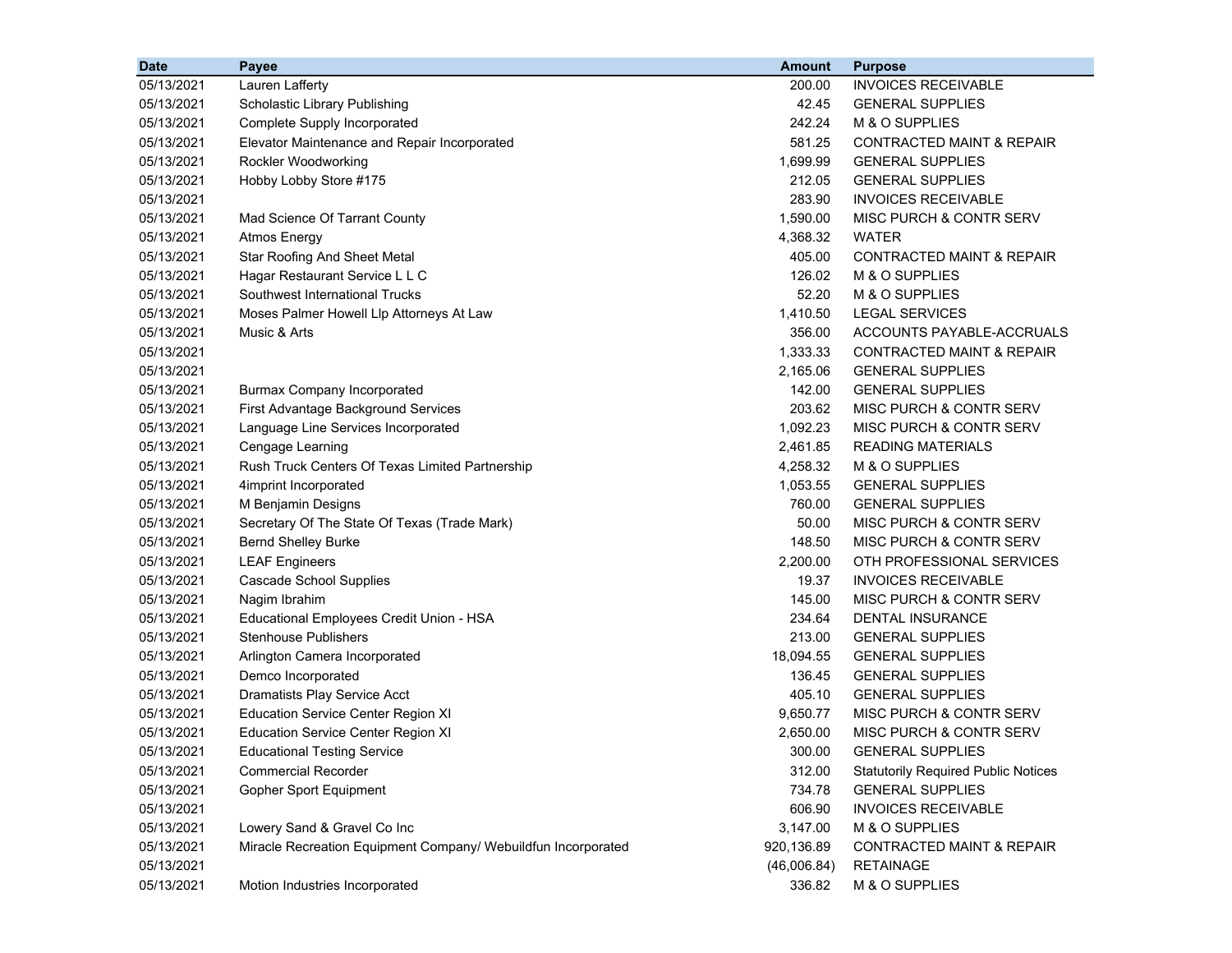| <b>Date</b> | Payee                                                | Amount    | <b>Purpose</b>                       |
|-------------|------------------------------------------------------|-----------|--------------------------------------|
| 05/13/2021  | <b>National School Products</b>                      | 179.10    | <b>GENERAL SUPPLIES</b>              |
| 05/13/2021  | Perma Bound                                          | 878.95    | <b>READING MATERIALS</b>             |
| 05/13/2021  | <b>Pollock Paper Distributors</b>                    | 841.25    | <b>GENERAL INVENTORY</b>             |
| 05/13/2021  | <b>Pyramid School Products</b>                       | 1,883.19  | <b>GENERAL INVENTORY</b>             |
| 05/13/2021  |                                                      | 2,305.65  | <b>GENERAL SUPPLIES</b>              |
| 05/13/2021  | Quality Audio Visual Service Incorporated            | 338.00    | CONTRACTED MAINT & REPAIR            |
| 05/13/2021  | Scholastic Incorporated                              | 2,977.64  | <b>READING MATERIALS</b>             |
| 05/13/2021  | Sentinel The Alarm Company                           | 674.22    | <b>CONTRACTED MAINT &amp; REPAIR</b> |
| 05/13/2021  | J & J Snack Food Corporation                         | 7,600.00  | <b>GENERAL INVENTORY</b>             |
| 05/13/2021  | AbleNet Incorporated                                 | 199.00    | <b>GENERAL SUPPLIES</b>              |
| 05/13/2021  | <b>Grainger Industrial Supply</b>                    | 3,730.98  | M & O SUPPLIES                       |
| 05/13/2021  | Qep Incorporated                                     | 1,134.00  | <b>READING MATERIALS</b>             |
| 05/13/2021  | Coppell Independent School District                  | 35.63     | MISC OPERATING EXPENSES              |
| 05/13/2021  | Hoshizaki South Central Distribution Center          | 4,526.62  | M & O SUPPLIES                       |
| 05/13/2021  | Home Depot Pro                                       | 64.54     | M & O SUPPLIES                       |
| 05/13/2021  | Home Depot Pro                                       | 248.16    | <b>GENERAL SUPPLIES</b>              |
| 05/13/2021  | Apex Supply Company                                  | 872.33    | M & O SUPPLIES                       |
| 05/13/2021  | Kroger                                               | 21.95     | <b>FOOD</b>                          |
| 05/13/2021  |                                                      | 24.50     | <b>GENERAL SUPPLIES</b>              |
| 05/13/2021  | <b>B W I Companies Incorporated</b>                  | 167.38    | <b>GENERAL SUPPLIES</b>              |
| 05/13/2021  | Really Good Stuff                                    | 345.65    | <b>GENERAL SUPPLIES</b>              |
| 05/13/2021  | <b>Elliott Electric Supply</b>                       | 9,514.90  | <b>GENERAL INVENTORY</b>             |
| 05/13/2021  |                                                      | 8,947.85  | M & O SUPPLIES                       |
| 05/13/2021  | <b>Booksource</b>                                    | 9,386.97  | <b>READING MATERIALS</b>             |
| 05/13/2021  | Barnes & Noble Booksellers, Inc.                     | 23.99     | <b>GENERAL SUPPLIES</b>              |
| 05/13/2021  |                                                      | 597.50    | <b>READING MATERIALS</b>             |
| 05/13/2021  | <b>Paradise Produce</b>                              | 10,628.30 | <b>FOOD</b>                          |
| 05/13/2021  | Capstone                                             | 3,209.87  | <b>READING MATERIALS</b>             |
| 05/13/2021  | Office Depot                                         | 1,474.83  | <b>GENERAL SUPPLIES</b>              |
| 05/13/2021  | <b>Marks Plumbing Parts</b>                          | 170.76    | M & O SUPPLIES                       |
| 05/13/2021  | B & H Photo Video                                    | 91.34     | <b>GENERAL SUPPLIES</b>              |
| 05/13/2021  | <b>CDW Government Incorporated</b>                   | 18,202.57 | <b>GENERAL SUPPLIES</b>              |
| 05/13/2021  | Govconnection Incorporated                           | 400.00    | <b>GENERAL SUPPLIES</b>              |
| 05/13/2021  | <b>ProComputing Corporation</b>                      | 2,740.00  | <b>CONTRACTED MAINT &amp; REPAIR</b> |
| 05/13/2021  |                                                      | 382.67    | <b>GENERAL SUPPLIES</b>              |
| 05/13/2021  | School Nurse Supply                                  | 71.28     | <b>GENERAL SUPPLIES</b>              |
| 05/13/2021  | Gails Flags And Golf Course Accessories Incorporated | 2,750.00  | M & O SUPPLIES                       |
| 05/13/2021  | J W Pepper & Son Incorporated                        | 244.36    | <b>GENERAL SUPPLIES</b>              |
| 05/13/2021  |                                                      | 26.12     | <b>INVOICES RECEIVABLE</b>           |
| 05/13/2021  | Arlington Hardware Incorporated #53                  | 142.21    | M & O SUPPLIES                       |
| 05/13/2021  | <b>UPS</b>                                           | 57.23     | <b>GENERAL SUPPLIES</b>              |
| 05/13/2021  | Complete Book & Media Supply Inc.                    | 1,048.50  | <b>READING MATERIALS</b>             |
| 05/13/2021  | <b>Carrier Enterprise</b>                            | 408.39    | M & O SUPPLIES                       |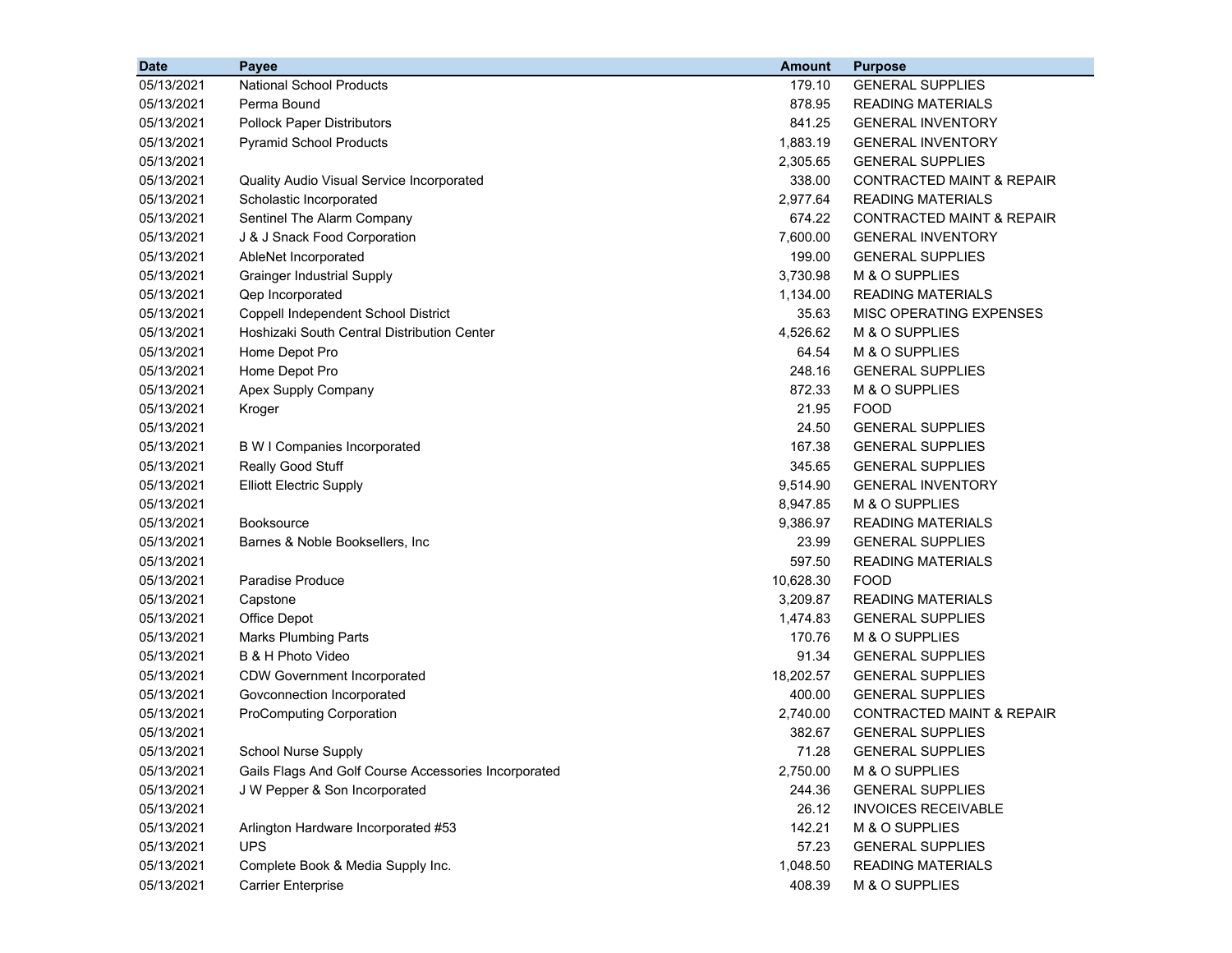| <b>Date</b> | Payee                                     | <b>Amount</b> | <b>Purpose</b>                       |
|-------------|-------------------------------------------|---------------|--------------------------------------|
| 05/13/2021  | Monarch Trophy Studio                     | 111.25        | <b>GENERAL SUPPLIES</b>              |
| 05/13/2021  | Salgado Ramon                             | 125.00        | MISC PURCH & CONTR SERV              |
| 05/13/2021  | Namil Abdelmoula                          | 145.00        | MISC PURCH & CONTR SERV              |
| 05/13/2021  | Woodman Tom                               | 175.00        | MISC PURCH & CONTR SERV              |
| 05/13/2021  | <b>Golden Graduation Services</b>         | 817.00        | <b>GENERAL SUPPLIES</b>              |
| 05/13/2021  | Martinez Jason Roy                        | 145.00        | MISC PURCH & CONTR SERV              |
| 05/13/2021  | Durham Dustin J                           | 412.50        | MISC PURCH & CONTR SERV              |
| 05/13/2021  | One Source Staffing Corporation           | 2,605.58      | MISC PURCH & CONTR SERV              |
| 05/13/2021  | Grand Prairie Independent School District | 615.00        | <b>RENTALS &amp; OPERATING LEASE</b> |
| 05/13/2021  | Discount School Supply                    | 116.22        | <b>GENERAL SUPPLIES</b>              |
| 05/13/2021  | Kurz & Company                            | 4,501.35      | <b>FOOD</b>                          |
| 05/13/2021  | <b>Jakes Finer Foods</b>                  | 12,265.00     | <b>GENERAL INVENTORY</b>             |
| 05/13/2021  | Accent Awards & Trophies, LLC             | 350.00        | <b>INVOICES RECEIVABLE</b>           |
| 05/13/2021  | Accent Awards & Trophies, LLC             | 295.00        | <b>INVOICES RECEIVABLE</b>           |
| 05/13/2021  | Creative Bus Sales Inc                    | 5,298.62      | <b>GENERAL INVENTORY</b>             |
| 05/13/2021  | <b>Cochlear Americas</b>                  | 4,104.00      | <b>GENERAL SUPPLIES</b>              |
| 05/13/2021  | Cool Tech A/C Heat & Refrigeration        | 6,500.00      | <b>CONTRACTED MAINT &amp; REPAIR</b> |
| 05/13/2021  | Ferguson Enterprises, Inc.                | 315.89        | M & O SUPPLIES                       |
| 05/13/2021  | HP Inc.                                   | 555.84        | <b>GENERAL SUPPLIES</b>              |
| 05/13/2021  | Varsity Spirit LLC                        | 1,558.90      | <b>GENERAL SUPPLIES</b>              |
| 05/13/2021  | Soland Hans                               | 380.00        | MISC PURCH & CONTR SERV              |
| 05/13/2021  | Lowe's Home Centers, LLC                  | 2,270.29      | <b>GENERAL SUPPLIES</b>              |
| 05/13/2021  |                                           | 1,122.42      | M & O SUPPLIES                       |
| 05/13/2021  | Reeder Concrete, Inc.                     | 378,952.00    | <b>CONTRACTED MAINT &amp; REPAIR</b> |
| 05/13/2021  |                                           | (18, 947.60)  | <b>RETAINAGE</b>                     |
| 05/13/2021  | OTC Brands, Inc.                          | 4,271.21      | <b>GENERAL SUPPLIES</b>              |
| 05/13/2021  |                                           | 905.57        | <b>INVOICES RECEIVABLE</b>           |
| 05/13/2021  |                                           | 345.13        | MISC OPERATING EXPENSES              |
| 05/13/2021  | Monogramming Mammas                       | 157.50        | MISC OPERATING EXPENSES              |
| 05/13/2021  | <b>Blake Andrews</b>                      | 125.00        | <b>INVOICES RECEIVABLE</b>           |
| 05/13/2021  | Mavich LLC                                | 445.50        | <b>GENERAL INVENTORY</b>             |
| 05/13/2021  | King Caelan                               | 80.00         | MISC PURCH & CONTR SERV              |
| 05/13/2021  |                                           | 60.00         | SAL & WAGES-SUPPORT PERS             |
| 05/13/2021  | Nasco                                     | 387.50        | <b>GENERAL SUPPLIES</b>              |
| 05/13/2021  | Texas Irrigation Supply LLC               | 1,195.68      | M & O SUPPLIES                       |
| 05/13/2021  | Staples Inc/Staples Business Advantage    | 372.74        | <b>GENERAL SUPPLIES</b>              |
| 05/13/2021  | <b>Alonti Catering</b>                    | 729.37        | STUDENT TVL*NO AISD BUSES            |
| 05/13/2021  | RackCoach                                 | 1,500.00      | <b>GENERAL SUPPLIES</b>              |
| 05/13/2021  | <b>Honors Graduation LLC</b>              | 121.00        | <b>INVOICES RECEIVABLE</b>           |
| 05/13/2021  | <b>Honors Graduation LLC</b>              | 54.00         | <b>INVOICES RECEIVABLE</b>           |
| 05/13/2021  | Patterson Veterinary Supply Inc           | 18.48         | <b>GENERAL SUPPLIES</b>              |
| 05/13/2021  | Project Lead The Way Incorporated         | 550.00        | <b>GENERAL SUPPLIES</b>              |
| 05/13/2021  | Tresona Multimedia, LLC                   | 1,680.00      | <b>GENERAL SUPPLIES</b>              |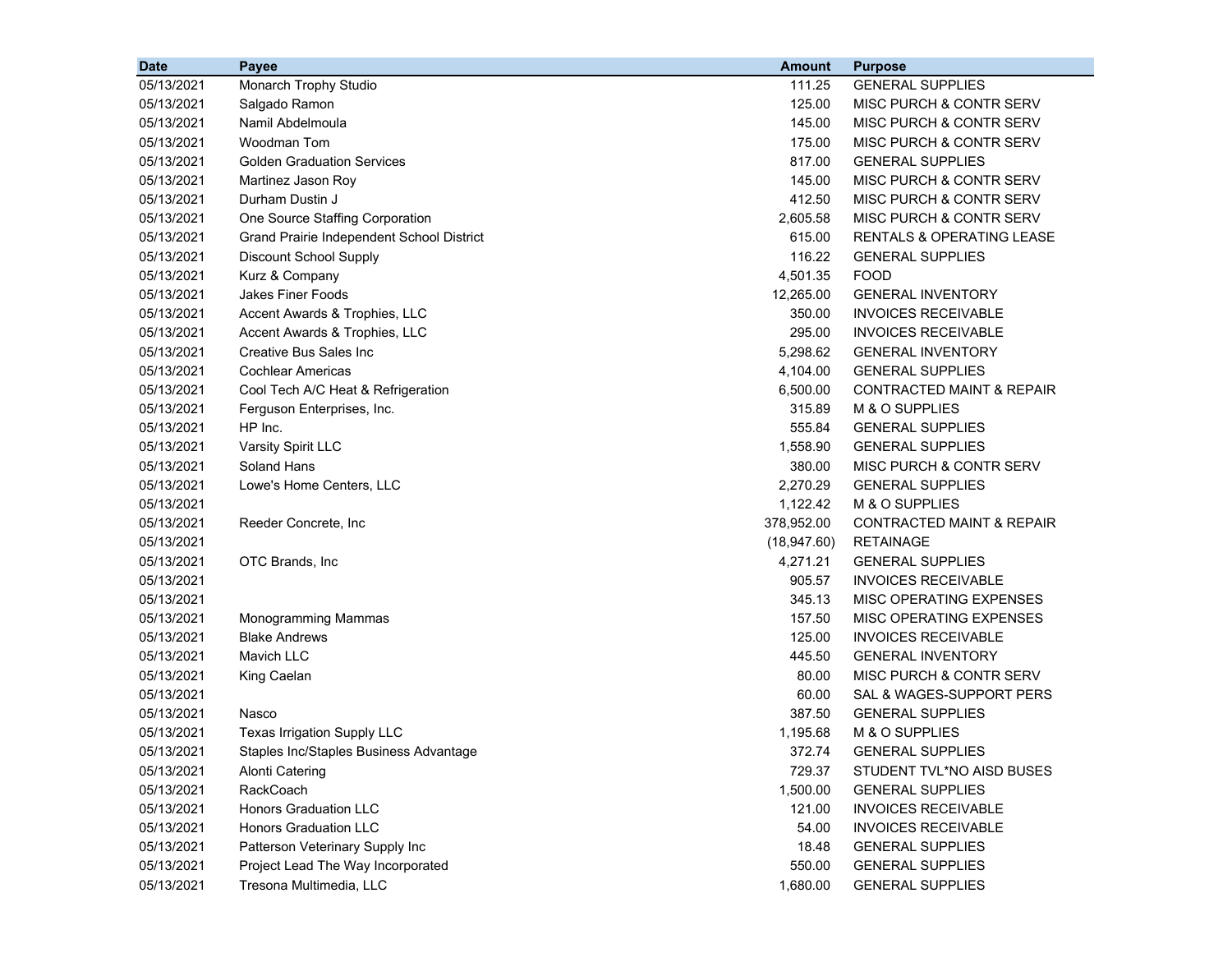| <b>Date</b> | Payee                                                         | <b>Amount</b> | <b>Purpose</b>                             |
|-------------|---------------------------------------------------------------|---------------|--------------------------------------------|
| 05/13/2021  | <b>HPI International Inc.</b>                                 | 69.95         | <b>GENERAL SUPPLIES</b>                    |
| 05/13/2021  | <b>Texas Health Sports Medicine</b>                           | 6,459.38      | MISC PURCH & CONTR SERV                    |
| 05/13/2021  | <b>Trevor Scott Rounds</b>                                    | 105.00        | MISC PURCH & CONTR SERV                    |
| 05/13/2021  | AT&T Mobility National Accounts LLC                           | 2,035.00      | <b>GENERAL SUPPLIES</b>                    |
| 05/13/2021  | Marisol Wyatt                                                 | 150.00        | MISC PURCH & CONTR SERV                    |
| 05/13/2021  | Texas Association for Bilingual Education (TABE)              | 100.00        | MISC OPERATING EXPENSES                    |
| 05/13/2021  | <b>Chris Carroll</b>                                          | 145.00        | MISC PURCH & CONTR SERV                    |
| 05/13/2021  | <b>REV Entertainment LLC</b>                                  | 32,012.45     | <b>INVOICES RECEIVABLE</b>                 |
| 05/13/2021  | <b>Steven Preston Stolte</b>                                  | 125.00        | <b>INVOICES RECEIVABLE</b>                 |
| 05/13/2021  | Alexis Jones                                                  | 250.00        | <b>INVOICES RECEIVABLE</b>                 |
| 05/13/2021  | Huy Bui                                                       | 125.00        | <b>INVOICES RECEIVABLE</b>                 |
| 05/13/2021  | Nicholson, Scott Jr.                                          | 300.00        | <b>INVOICES RECEIVABLE</b>                 |
| 05/13/2021  | Demarcus Jones                                                | 175.00        | MISC PURCH & CONTR SERV                    |
| 05/13/2021  | Dylan Fedor                                                   | 60.00         | <b>MISC PURCH &amp; CONTR SERV</b>         |
| 05/13/2021  | Realityworks                                                  | 1,048.95      | <b>GENERAL SUPPLIES</b>                    |
| 05/13/2021  | Complete Supply Incorporated                                  | 305.40        | M & O SUPPLIES                             |
| 05/13/2021  | <b>Gomez Floor Covering</b>                                   | 426.14        | M & O SUPPLIES                             |
| 05/13/2021  | <b>EAI Education</b>                                          | 1,178.32      | <b>GENERAL SUPPLIES</b>                    |
| 05/13/2021  | Hagar Restaurant Service L L C                                | 2,811.13      | M & O SUPPLIES                             |
| 05/13/2021  | Sam Pack's Five Star Ford                                     | 102,576.00    | <b>VEHICLES</b>                            |
| 05/13/2021  | <b>Texas Auto Painting</b>                                    | 2,806.64      | <b>CONTRACTED MAINT &amp; REPAIR</b>       |
| 05/13/2021  | Music & Arts                                                  | 493.95        | <b>CONTRACTED MAINT &amp; REPAIR</b>       |
| 05/13/2021  | Arlington Kid To Kid                                          | 1,078.66      | <b>GENERAL SUPPLIES</b>                    |
| 05/13/2021  | Rush Truck Centers Of Texas Limited Partnership               | 144.40        | M & O SUPPLIES                             |
| 05/13/2021  | J P Morgan Chase Bank - For SUA payments                      | 404,339.69    | <b>Credit Card Payable</b>                 |
| 05/13/2021  |                                                               | (6,615.00)    | M & O SUPPLIES                             |
| 05/13/2021  | <b>Wyatt Marissa</b>                                          | 150.00        | MISC PURCH & CONTR SERV                    |
| 05/13/2021  | Pearson                                                       | 1,648.50      | <b>GENERAL SUPPLIES</b>                    |
| 05/13/2021  |                                                               | 4,993.25      | <b>TESTING MATERIALS</b>                   |
| 05/13/2021  | GTS Technology Solutions Inc                                  | 28,890.47     | CONTRACTED MAINT & REPAIR                  |
| 05/13/2021  | <b>Flinn Scientific</b>                                       | 560.30        | <b>GENERAL SUPPLIES</b>                    |
| 05/13/2021  | <b>Commercial Recorder</b>                                    | 78.00         | <b>Statutorily Required Public Notices</b> |
| 05/13/2021  | Jostens Incorporated Diplomas Awards Tropheys                 | 900.00        | <b>GENERAL SUPPLIES</b>                    |
| 05/13/2021  | Miracle Recreation Equipment Company/ Webuildfun Incorporated | 123,757.20    | CONTRACTED MAINT & REPAIR                  |
| 05/13/2021  |                                                               | (6, 187.86)   | <b>RETAINAGE</b>                           |
| 05/13/2021  | Perma Bound                                                   | 2,295.34      | READING MATERIALS                          |
| 05/13/2021  | <b>Pyramid School Products</b>                                | 1,892.16      | <b>GENERAL INVENTORY</b>                   |
| 05/13/2021  | Sentinel The Alarm Company                                    | 211.62        | <b>CONTRACTED MAINT &amp; REPAIR</b>       |
| 05/19/2021  | Data Recognition Corporation                                  | 927.00        | <b>TESTING MATERIALS</b>                   |
| 05/19/2021  | <b>United Educators Association</b>                           | 996.91        | UNITED FUND                                |
| 05/19/2021  | Texas United School Employees Local 100                       | 26.67         | UNITED FUND                                |
| 05/19/2021  | Truman Tim Chapter 13 Trustee                                 | 974.31        | UNITED FUND                                |
| 05/19/2021  | Association Of Texas Professional Teachers Local              | 0.58          | UNITED FUND                                |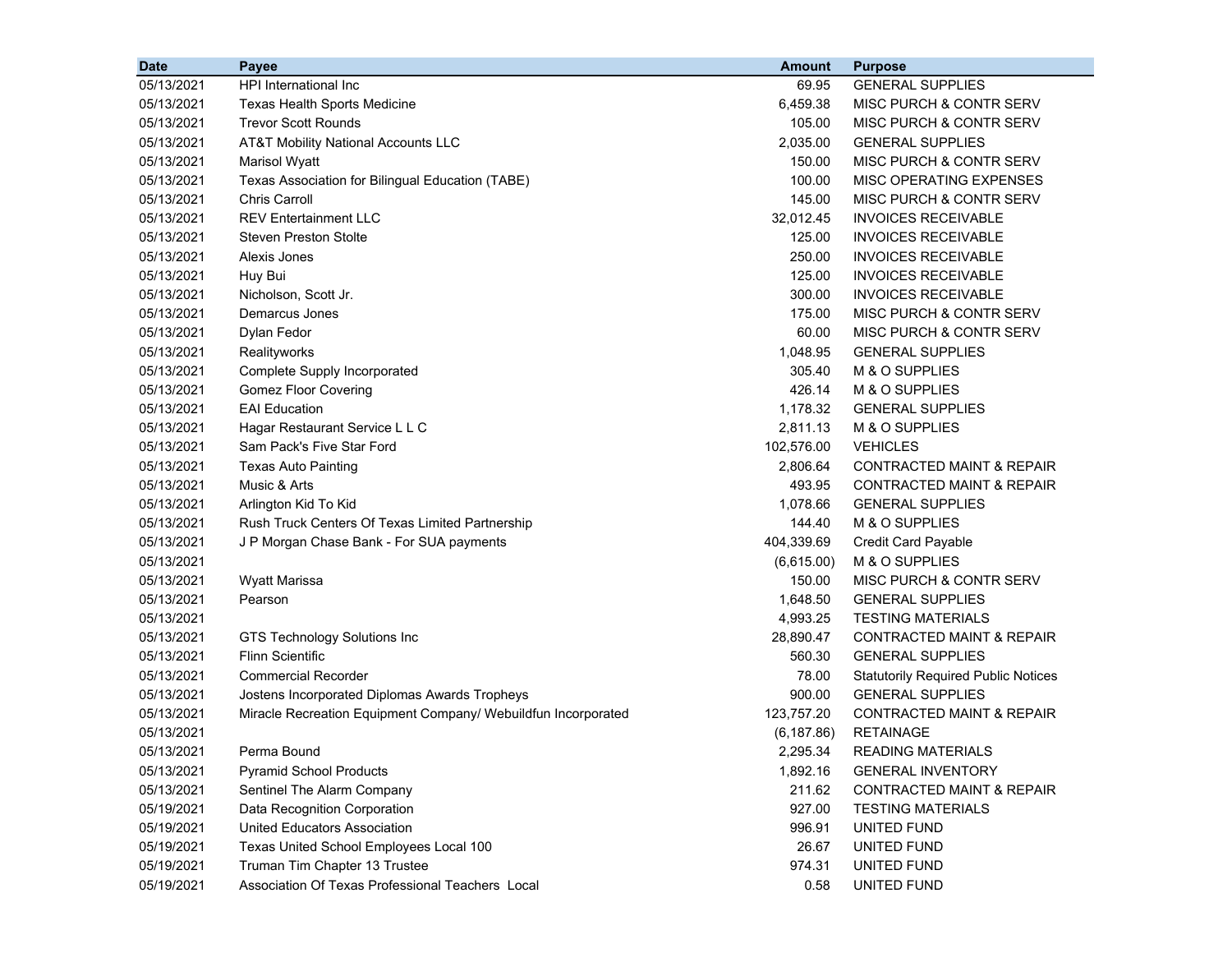| <b>Date</b> | Payee                                             | <b>Amount</b> | <b>Purpose</b>                       |
|-------------|---------------------------------------------------|---------------|--------------------------------------|
| 05/19/2021  | Association Of Texas Professional Educators State | 34.60         | <b>UNITED FUND</b>                   |
| 05/19/2021  | Administracion para el Sustento de Menores        | 326.92        | UNITED FUND                          |
| 05/19/2021  | Powers Tom Chapter 13 Trustee                     | 950.77        | UNITED FUND                          |
| 05/19/2021  | Educational Employees Credit Union - HSA          | 930.87        | DENTAL INSURANCE                     |
| 05/19/2021  | <b>Educational Employees Credit Union</b>         | 5,650.25      | DUE TO CREDIT UNION                  |
| 05/19/2021  | <b>Texas State Teachers Association</b>           | 64.35         | UNITED FUND                          |
| 05/19/2021  | Corgan Assoc Architects Incorporated              | 264,138.10    | BLDG PURCH, CONSTR, IMPROVE          |
| 05/19/2021  |                                                   | 53,149.34     | OTH PROFESSIONAL SERVICES            |
| 05/19/2021  | <b>Grainger Industrial Supply</b>                 | 1,581.17      | <b>GENERAL SUPPLIES</b>              |
| 05/19/2021  |                                                   | 20,746.97     | M & O SUPPLIES                       |
| 05/19/2021  | Hoshizaki South Central Distribution Center       | 174.35        | M & O SUPPLIES                       |
| 05/19/2021  | Home Depot Pro                                    | 576.76        | <b>GENERAL SUPPLIES</b>              |
| 05/19/2021  | Kroger                                            | 1,257.42      | <b>GENERAL SUPPLIES</b>              |
| 05/19/2021  |                                                   | 94.80         | <b>INVOICES RECEIVABLE</b>           |
| 05/19/2021  |                                                   | 51.93         | MISC OPERATING EXPENSES              |
| 05/19/2021  | Really Good Stuff                                 | 2,685.97      | <b>GENERAL SUPPLIES</b>              |
| 05/19/2021  | <b>Elliott Electric Supply</b>                    | 34.49         | CONTRACTED MAINT & REPAIR            |
| 05/19/2021  | <b>Elliott Electric Supply</b>                    | 984.30        | <b>GENERAL INVENTORY</b>             |
| 05/19/2021  |                                                   | 1,020.65      | M & O SUPPLIES                       |
| 05/19/2021  | <b>Future Business Leaders Of America</b>         | 1,040.00      | MISC OPERATING EXPENSES              |
| 05/19/2021  | <b>Booksource</b>                                 | 26,098.84     | <b>READING MATERIALS</b>             |
| 05/19/2021  | <b>Masters Distribution Systems</b>               | 16,160.78     | <b>FOOD</b>                          |
| 05/19/2021  | <b>Masters Distribution Systems</b>               | 61.00         | <b>FOOD</b>                          |
| 05/19/2021  | Lake Arlington Golf Course                        | 266.60        | <b>GENERAL SUPPLIES</b>              |
| 05/19/2021  | Barnes & Noble Booksellers, Inc.                  | 1,089.16      | <b>GENERAL SUPPLIES</b>              |
| 05/19/2021  |                                                   | 3,702.97      | <b>READING MATERIALS</b>             |
| 05/19/2021  | Winston Water Cooler Limited                      | 682.46        | <b>GENERAL INVENTORY</b>             |
| 05/19/2021  |                                                   | 146.60        | M & O SUPPLIES                       |
| 05/19/2021  | Mission Arlington/Mission Metroplex               | 676.00        | MISC PURCH & CONTR SERV              |
| 05/19/2021  | Jason's Deli                                      | 180.11        | MISC OPERATING EXPENSES              |
| 05/19/2021  | Fastsigns                                         | 59.00         | <b>GENERAL SUPPLIES</b>              |
| 05/19/2021  | Hosa - Ta                                         | 300.00        | MISC OPERATING EXPENSES              |
| 05/19/2021  | PPG Architectural Finishes, Inc.                  | 1,187.50      | M & O SUPPLIES                       |
| 05/19/2021  | Airgas Southwest Incorporated                     | 392.63        | <b>GENERAL SUPPLIES</b>              |
| 05/19/2021  | Office Depot                                      | 9,854.28      | <b>GENERAL SUPPLIES</b>              |
| 05/19/2021  |                                                   | 361.86        | MISC OPERATING EXPENSES              |
| 05/19/2021  |                                                   | 407.87        | <b>READING MATERIALS</b>             |
| 05/19/2021  | Gilman Gear                                       | 729.24        | <b>GENERAL SUPPLIES</b>              |
| 05/19/2021  | Enterprise Rent A Car                             | 1,279.60      | <b>RENTALS &amp; OPERATING LEASE</b> |
| 05/19/2021  | B & H Photo Video                                 | 7,781.00      | <b>GENERAL SUPPLIES</b>              |
| 05/19/2021  | 1 A Fire & Domestic Testing                       | 125.00        | CONTRACTED MAINT & REPAIR            |
| 05/19/2021  | SHI Government Solutions Incorporated             | 330.72        | CONTRACTED MAINT & REPAIR            |
| 05/19/2021  |                                                   | 38.16         | <b>GENERAL SUPPLIES</b>              |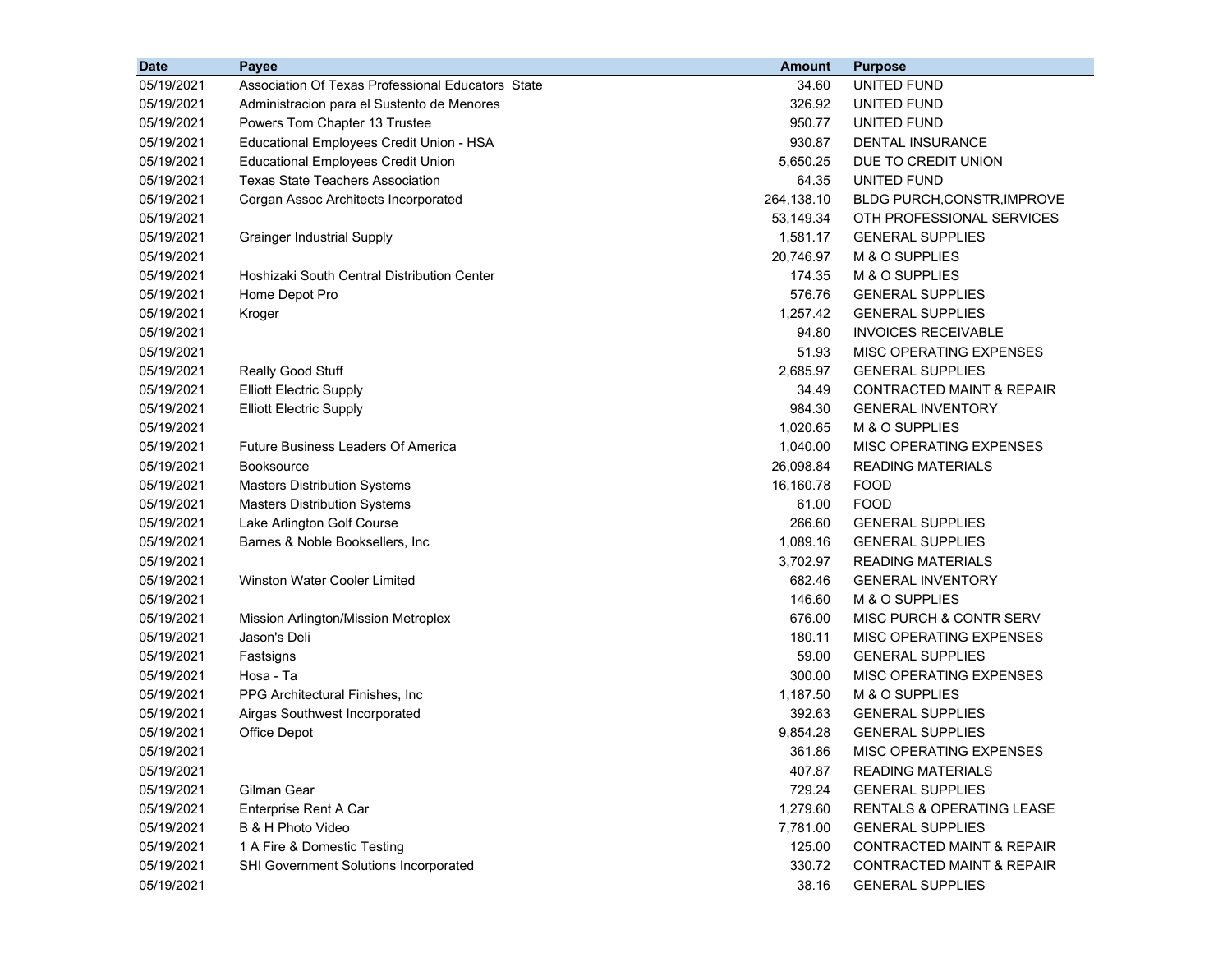| <b>Date</b> | <b>Payee</b>                                     | <b>Amount</b> | <b>Purpose</b>                       |
|-------------|--------------------------------------------------|---------------|--------------------------------------|
| 05/19/2021  | <b>Mackin Educational Resources</b>              | 2,495.95      | <b>READING MATERIALS</b>             |
| 05/19/2021  | Pearson Education Inc                            | 380.72        | <b>TESTING MATERIALS</b>             |
| 05/19/2021  | <b>Howard Technology Solutions</b>               | 22,568.00     | <b>GENERAL SUPPLIES</b>              |
| 05/19/2021  | Aerowave Technologies                            | 323.00        | <b>GENERAL SUPPLIES</b>              |
| 05/19/2021  | Christal Vision Incorporated                     | 195.00        | <b>GENERAL SUPPLIES</b>              |
| 05/19/2021  | Govconnection Incorporated                       | 5,580.50      | <b>GENERAL SUPPLIES</b>              |
| 05/19/2021  | Wawona Frozen Foods                              | 28,995.20     | <b>GENERAL INVENTORY</b>             |
| 05/19/2021  | <b>ProComputing Corporation</b>                  | 2,241.00      | <b>CONTRACTED MAINT &amp; REPAIR</b> |
| 05/19/2021  |                                                  | 1,810.00      | <b>GENERAL SUPPLIES</b>              |
| 05/19/2021  | R & H Parts And Service                          | 29.57         | M & O SUPPLIES                       |
| 05/19/2021  | Phillips Welding Supply Incorporated - Id #Arisd | 776.96        | <b>GENERAL SUPPLIES</b>              |
| 05/19/2021  | <b>AB Student Services</b>                       | 120.00        | MISC OPERATING EXPENSES              |
| 05/19/2021  | Apple Computer Incorporated                      | 13,395.00     | <b>GENERAL SUPPLIES</b>              |
| 05/19/2021  | <b>Education Service Center Region X</b>         | 400.00        | MISC OPERATING EXPENSES              |
| 05/19/2021  | Palos Sports Incorporated                        | 140.79        | <b>GENERAL SUPPLIES</b>              |
| 05/19/2021  | C D Hartnett Company                             | 6,427.50      | <b>GENERAL INVENTORY</b>             |
| 05/19/2021  | J W Pepper & Son Incorporated                    | 513.80        | <b>GENERAL SUPPLIES</b>              |
| 05/19/2021  | Lone Star Percussion                             | 777.56        | <b>GENERAL SUPPLIES</b>              |
| 05/19/2021  | Anixter Incorporated                             | 85.97         | <b>CONTRACTED MAINT &amp; REPAIR</b> |
| 05/19/2021  | Lee's School Supplies                            | 131.00        | <b>GENERAL SUPPLIES</b>              |
| 05/19/2021  | <b>Accurate Tune</b>                             | 198.00        | <b>GENERAL SUPPLIES</b>              |
| 05/19/2021  | <b>City Of Grand Prairie Water Utilities</b>     | 2,527.14      | <b>WATER</b>                         |
| 05/19/2021  | Lewisville Independent School District           | 134.67        | MISC OPERATING EXPENSES              |
| 05/19/2021  | <b>PASCO Scientific</b>                          | 1,539.95      | <b>GENERAL SUPPLIES</b>              |
| 05/19/2021  | National Educators Law Institute                 | 410.00        | MISC OPERATING EXPENSES              |
| 05/19/2021  | Utpa                                             | 232.00        | MISC OPERATING EXPENSES              |
| 05/19/2021  | <b>First Place Foods LLC</b>                     | 2,304.00      | <b>GENERAL INVENTORY</b>             |
| 05/19/2021  | J P Morgan Chase Bank NA                         | 236.70        | <b>CONTRACTED MAINT &amp; REPAIR</b> |
| 05/19/2021  |                                                  | 18,669.20     | <b>GENERAL SUPPLIES</b>              |
| 05/19/2021  |                                                  | 374.37        | <b>INVOICES RECEIVABLE</b>           |
| 05/19/2021  |                                                  | 4,372.46      | MISC OPERATING EXPENSES              |
| 05/19/2021  |                                                  | 88.20         | MISC PURCH & CONTR SERV              |
| 05/19/2021  | ABC CLIO L L C                                   | 594.05        | <b>GENERAL SUPPLIES</b>              |
| 05/19/2021  | Complete Book & Media Supply Inc.                | 980.60        | <b>READING MATERIALS</b>             |
| 05/19/2021  | Benchmark 4 Excellence                           | 9,900.00      | OTH PROFESSIONAL SERVICES            |
| 05/19/2021  | <b>Carrier Enterprise</b>                        | 2,145.64      | M & O SUPPLIES                       |
| 05/19/2021  | Spring Creek Barbeque                            | 7,516.50      | MISC OPERATING EXPENSES              |
| 05/19/2021  | <b>Express Booksellers</b>                       | 972.00        | <b>READING MATERIALS</b>             |
| 05/19/2021  | Presidio Networked Solutions Group LLC           | 1,275.00      | <b>GENERAL SUPPLIES</b>              |
| 05/19/2021  | Monarch Trophy Studio                            |               | <b>GENERAL SUPPLIES</b>              |
| 05/19/2021  | <b>Hurst Euless Bedford Athletics</b>            | 90.00         | MISC OPERATING EXPENSES              |
| 05/19/2021  | Boxes 4U                                         | 1,164.00      | <b>GENERAL INVENTORY</b>             |
| 05/19/2021  | <b>DWR Fence</b>                                 | 7,540.00      | CONTRACTED MAINT & REPAIR            |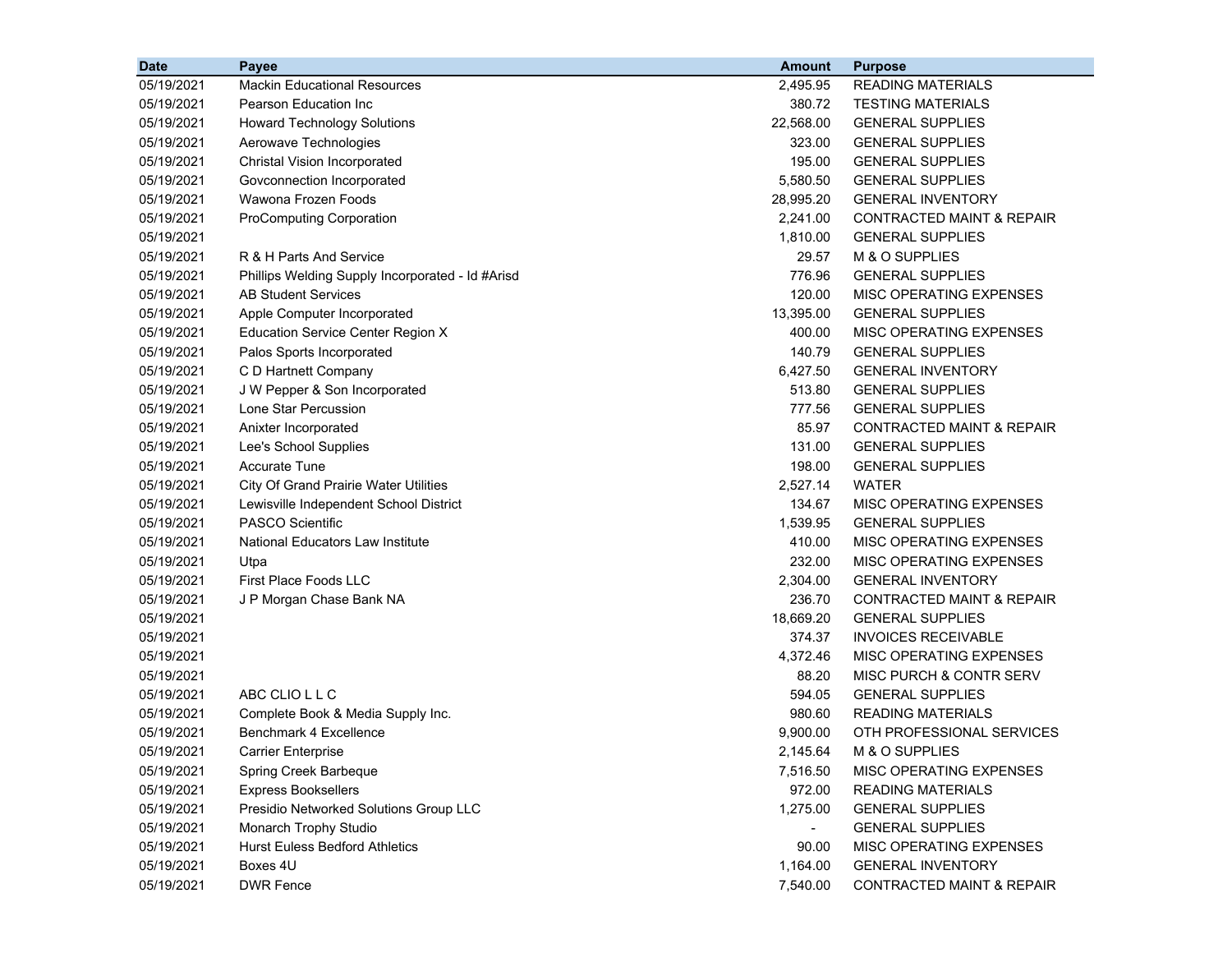| <b>Date</b> | Payee                                 | <b>Amount</b>  | <b>Purpose</b>                       |
|-------------|---------------------------------------|----------------|--------------------------------------|
| 05/19/2021  | Musser Amanda                         | 100.00         | <b>INVOICES RECEIVABLE</b>           |
| 05/19/2021  | Ferrellgas, Incorporated              | 10,494.28      | <b>GENERAL INVENTORY</b>             |
| 05/19/2021  | <b>Magazine Subscriptions PTP</b>     | 380.00         | <b>READING MATERIALS</b>             |
| 05/19/2021  | Just Say Yes                          | 375.00         | <b>GENERAL SUPPLIES</b>              |
| 05/19/2021  | Texas Interpreting Services, LLC      | 204.00         | MISC PURCH & CONTR SERV              |
| 05/19/2021  | Legends Hospitality                   | 2,994.60       | MISC OPERATING EXPENSES              |
| 05/19/2021  | Hererra Lorenzo N                     | 125.00         | MISC PURCH & CONTR SERV              |
| 05/19/2021  | David Hinson                          | 412.50         | <b>MISC PURCH &amp; CONTR SERV</b>   |
| 05/19/2021  | Hellas Construction Incorporated      | 6,775.00       | <b>CONTRACTED MAINT &amp; REPAIR</b> |
| 05/19/2021  | Durham Dustin J                       | 412.50         | <b>MISC PURCH &amp; CONTR SERV</b>   |
| 05/19/2021  | Daxwell LLC                           | 14,569.98      | <b>GENERAL INVENTORY</b>             |
| 05/19/2021  | One Source Staffing Corporation       | 470.40         | MISC PURCH & CONTR SERV              |
| 05/19/2021  | <b>Binswanger Glass</b>               | 136.00         | CONTRACTED MAINT & REPAIR            |
| 05/19/2021  | Woodwind & Brasswind Inc              | 186.50         | <b>GENERAL SUPPLIES</b>              |
| 05/19/2021  | <b>SC Fuels</b>                       | 15,963.43      | <b>GENERAL INVENTORY</b>             |
| 05/19/2021  | IdentiSys Incorporated                | 1,146.00       | <b>GENERAL SUPPLIES</b>              |
| 05/19/2021  | National Wholesale Supply             | 229.26         | M & O SUPPLIES                       |
| 05/19/2021  | Matera Paper Co., Inc.                | 187.20         | <b>GENERAL INVENTORY</b>             |
| 05/19/2021  |                                       | $\blacksquare$ | LIONS CLUB CONCESSIONS               |
| 05/19/2021  | Lead4Ward LLC                         | 2,730.00       | MISC OPERATING EXPENSES              |
| 05/19/2021  | MPS Bedford Freeman and Worth         | 4,624.68       | <b>TEXTBOOKS</b>                     |
| 05/19/2021  | Kurz & Company                        | 5,294.63       | <b>FOOD</b>                          |
| 05/19/2021  | Accent Awards & Trophies, LLC         | 125.00         | <b>INVOICES RECEIVABLE</b>           |
| 05/19/2021  | Accent Awards & Trophies, LLC         | 574.50         | <b>GENERAL SUPPLIES</b>              |
| 05/19/2021  |                                       | 996.00         | MISC OPERATING EXPENSES              |
| 05/19/2021  |                                       | 195.50         | MISC PURCH & CONTR SERV              |
| 05/19/2021  | Accent Awards & Trophies, LLC         | 25.00          | <b>INVOICES RECEIVABLE</b>           |
| 05/19/2021  | <b>Ward's Science</b>                 | 96.12          | <b>GENERAL SUPPLIES</b>              |
| 05/19/2021  | Best Buy for Business                 | 704.96         | <b>GENERAL SUPPLIES</b>              |
| 05/19/2021  | Soliz Javier                          | 145.00         | MISC PURCH & CONTR SERV              |
| 05/19/2021  | <b>Wallace Todd</b>                   | 80.00          | MISC PURCH & CONTR SERV              |
| 05/19/2021  | Follett School Solutions, Inc.        | 10,855.67      | <b>READING MATERIALS</b>             |
| 05/19/2021  | Lone Star Furnishings LLC             | 55,192.00      | <b>GENERAL SUPPLIES</b>              |
| 05/19/2021  | Youth Advocate Programs, Inc.         | 1,408.44       | MISC PURCH & CONTR SERV              |
| 05/19/2021  | <b>Schindler Elevator Corporation</b> | 2,355.65       | <b>CONTRACTED MAINT &amp; REPAIR</b> |
| 05/19/2021  | Crawford Electric Supply Company      | 311.93         | M & O SUPPLIES                       |
| 05/19/2021  | RD Lawns LLC                          | 10,715.25      | CONTRACTED MAINT & REPAIR            |
| 05/19/2021  | Cyson Technology Group LLC            | 7,854.07       | MISC PURCH & CONTR SERV              |
| 05/19/2021  | Results Coaching Global LLC           | 525.00         | MISC PURCH & CONTR SERV              |
| 05/19/2021  | Dobey Eric                            | 171.00         | MISC PURCH & CONTR SERV              |
| 05/19/2021  | National Healthcareer Association     | 3,875.00       | MISC OPERATING EXPENSES              |
| 05/19/2021  | FAYHA Management LLC                  | 10,770.00      | RENTALS & OPERATING LEASE            |
| 05/19/2021  | Chick-fil-A North Collins Street      | 386.25         | MISC OPERATING EXPENSES              |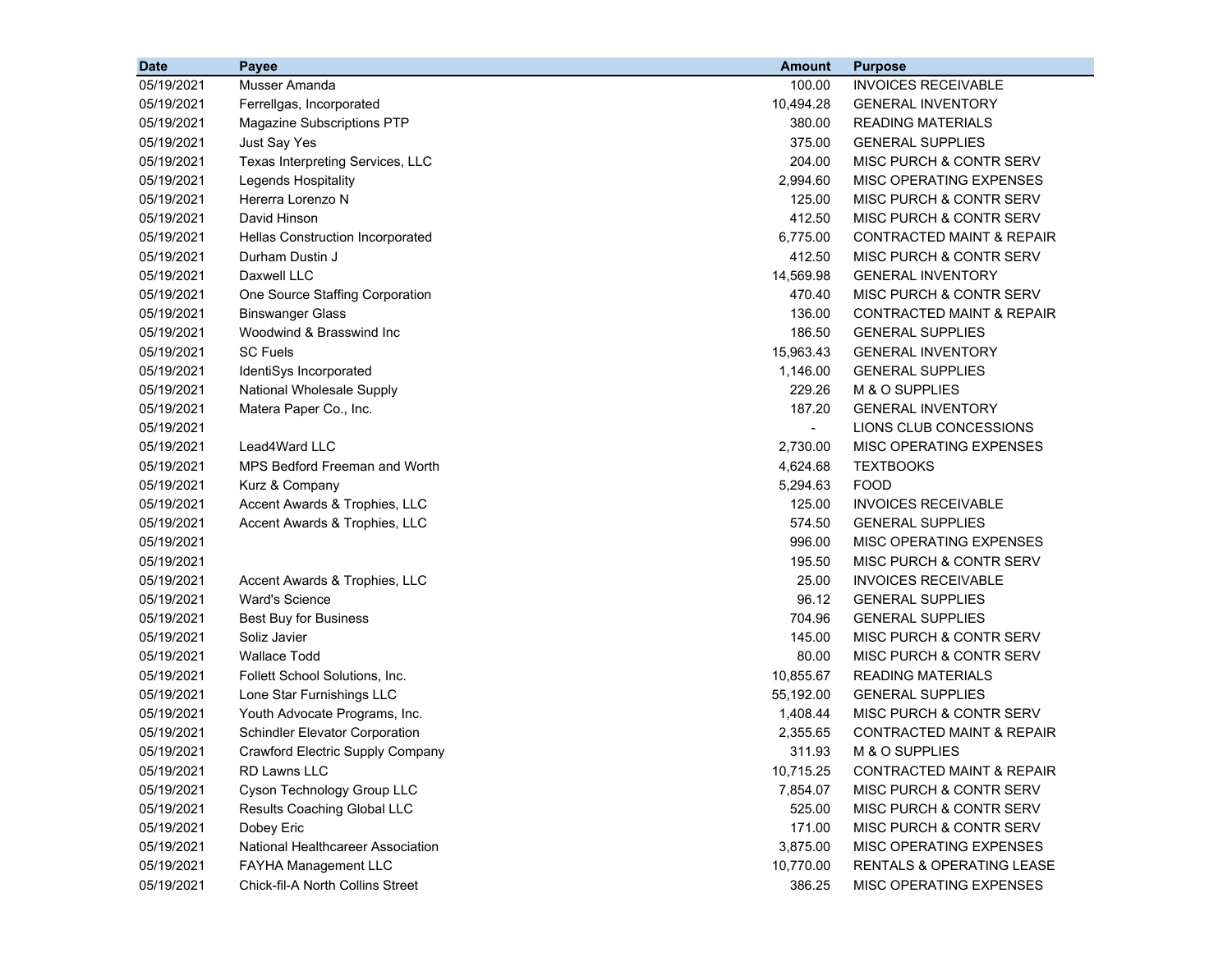| <b>Date</b> | <b>Payee</b>                                       | <b>Amount</b> | <b>Purpose</b>                       |
|-------------|----------------------------------------------------|---------------|--------------------------------------|
| 05/19/2021  | HP Inc.                                            | 46.02         | <b>GENERAL SUPPLIES</b>              |
| 05/19/2021  | Dr Pepper Snapple Group                            | 2,477.10      | MISC OPERATING EXPENSES              |
| 05/19/2021  | <b>Education Galaxy LLC</b>                        | 4,750.00      | <b>GENERAL SUPPLIES</b>              |
| 05/19/2021  | Cardinal's Sport Center Incorporated               | 258.00        | <b>GENERAL SUPPLIES</b>              |
| 05/19/2021  | Lowe's Home Centers, LLC                           | 71.19         | <b>GENERAL INVENTORY</b>             |
| 05/19/2021  |                                                    | 4,040.47      | <b>GENERAL SUPPLIES</b>              |
| 05/19/2021  |                                                    | 1,208.14      | M & O SUPPLIES                       |
| 05/19/2021  | Lowe's Home Centers, LLC                           | 36.70         | M & O SUPPLIES                       |
| 05/19/2021  | Western-BRW Paper Company Incorporated             | 1,856.00      | <b>GENERAL SUPPLIES</b>              |
| 05/19/2021  | Minority Authority Uniform LLC                     | 350.00        | M & O SUPPLIES                       |
| 05/19/2021  | <b>Teacher Direct</b>                              | 85.68         | <b>GENERAL SUPPLIES</b>              |
| 05/19/2021  | <b>Breakout EDU</b>                                | 179.00        | INVOICES RECEIVABLE                  |
| 05/19/2021  | Fixi Shop The                                      | 4,187.20      | <b>GENERAL SUPPLIES</b>              |
| 05/19/2021  | OTC Brands, Inc                                    | 614.83        | <b>GENERAL SUPPLIES</b>              |
| 05/19/2021  | Snap-on Incorporated                               | 1,605.82      | M & O SUPPLIES                       |
| 05/19/2021  | McAlister's Deli                                   | 716.80        | MISC OPERATING EXPENSES              |
| 05/19/2021  | Swink Air & Hydraulics                             | 1,805.00      | M & O SUPPLIES                       |
| 05/19/2021  | Lincoln Electric Company                           | 8,433.85      | <b>GENERAL SUPPLIES</b>              |
| 05/19/2021  | <b>Mavich LLC</b>                                  | 876.28        | <b>GENERAL INVENTORY</b>             |
| 05/19/2021  | Soliz Rylan                                        | 145.00        | MISC PURCH & CONTR SERV              |
| 05/19/2021  | Nasco                                              | 3,886.94      | <b>GENERAL SUPPLIES</b>              |
| 05/19/2021  | Nasco                                              | 13.46         | <b>GENERAL SUPPLIES</b>              |
| 05/19/2021  | Mohawk USA LLC                                     | 319.90        | <b>GENERAL SUPPLIES</b>              |
| 05/19/2021  | MP2 Energy Texas LLC                               | 490,776.53    | <b>WATER</b>                         |
| 05/19/2021  | Arlington ISD Dan Dipert Career + Technical Center | 350.00        | MISC OPERATING EXPENSES              |
| 05/19/2021  | Auto Plus Auto Parts                               | 1,171.05      | <b>GENERAL INVENTORY</b>             |
| 05/19/2021  | Davranoglu Emre                                    | 145.00        | MISC PURCH & CONTR SERV              |
| 05/19/2021  | <b>Superior Signs</b>                              | 818.25        | <b>GENERAL INVENTORY</b>             |
| 05/19/2021  | <b>PicFlips</b>                                    | 1,000.00      | <b>INVOICES RECEIVABLE</b>           |
| 05/19/2021  | Staples Inc/Staples Business Advantage             | 3,802.85      | <b>GENERAL SUPPLIES</b>              |
| 05/19/2021  | <b>MSB Consulting</b>                              | 1,305.49      | MISC PURCH & CONTR SERV              |
| 05/19/2021  | <b>Alonti Catering</b>                             | 76.17         | MISC OPERATING EXPENSES              |
| 05/19/2021  | <b>Taylor Smith Consulting LLC</b>                 | 1,241.00      | MISC PURCH & CONTR SERV              |
| 05/19/2021  | <b>Nothing Bundt Cakes</b>                         | 369.00        | MISC OPERATING EXPENSES              |
| 05/19/2021  | <b>Campos Engineering INC</b>                      | 24,661.00     | <b>CONTRACTED MAINT &amp; REPAIR</b> |
| 05/19/2021  | Riverside Insights                                 | 5,788.78      | <b>TESTING MATERIALS</b>             |
| 05/19/2021  | Andrade Francisco                                  | 145.00        | MISC PURCH & CONTR SERV              |
| 05/19/2021  | <b>Brandon Steward</b>                             | 2,500.00      | <b>INVOICES RECEIVABLE</b>           |
| 05/19/2021  | R.L. Townsend & Associates, LLC                    | 390.00        | <b>AUDIT SERVICES</b>                |
| 05/19/2021  | <b>STEMconnector LLC</b>                           | 25,000.00     | MISC PURCH & CONTR SERV              |
| 05/19/2021  | Lindenmeyr Munroe                                  | 2,025.00      | <b>GENERAL SUPPLIES</b>              |
| 05/19/2021  | Mancinas Braulio III                               | 145.00        | MISC PURCH & CONTR SERV              |
| 05/19/2021  | <b>Blick Art Materials</b>                         | 948.80        | <b>GENERAL SUPPLIES</b>              |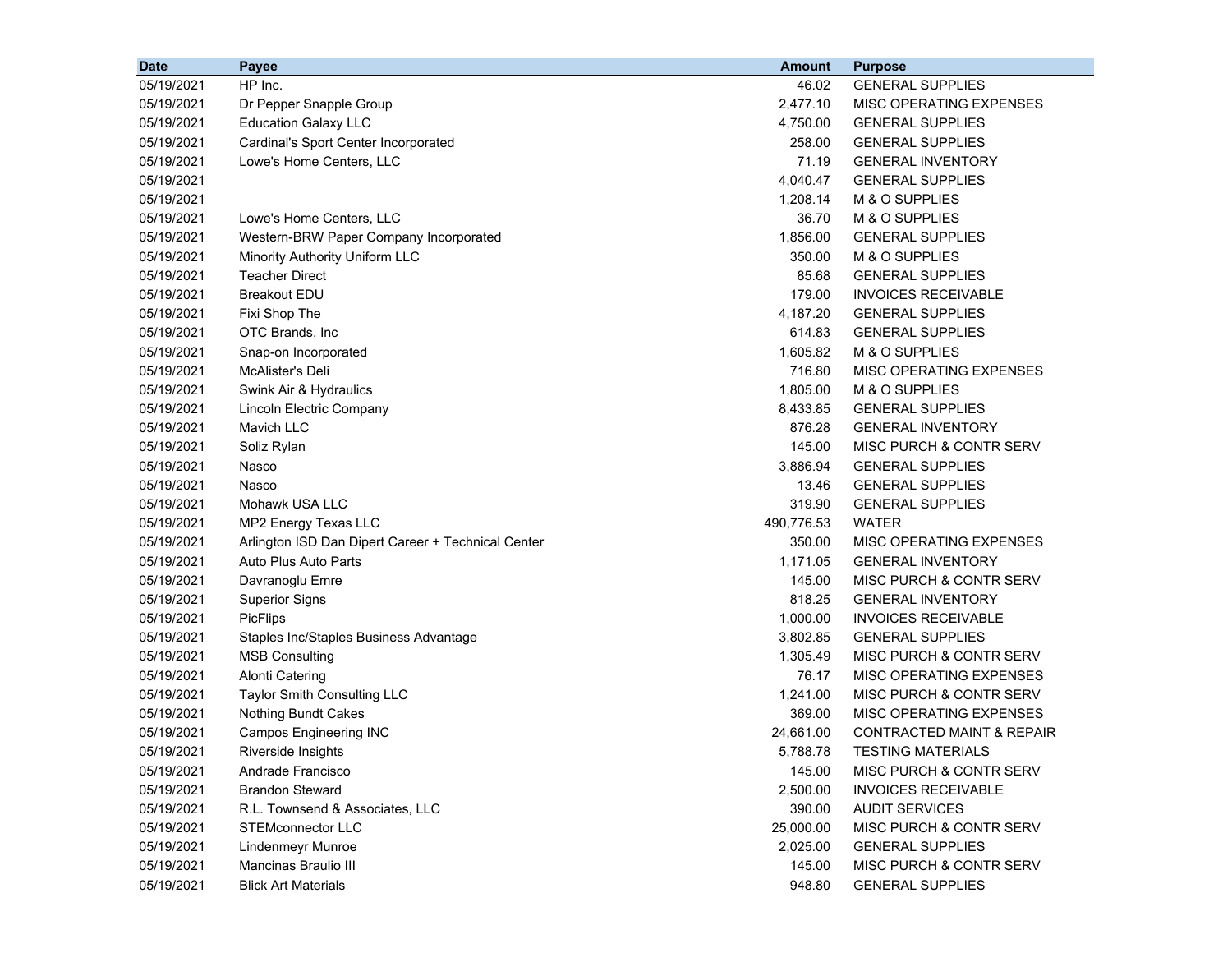| <b>Date</b> | Payee                                              | <b>Amount</b> | <b>Purpose</b>                       |
|-------------|----------------------------------------------------|---------------|--------------------------------------|
| 05/19/2021  | <b>Texas Wholesale Plumbing</b>                    | 1,270.00      | <b>GENERAL INVENTORY</b>             |
| 05/19/2021  | Marathon Staffing Group Inc                        | 415.50        | MISC PURCH & CONTR SERV              |
| 05/19/2021  | Project Lead The Way Incorporated                  | 2,073.00      | <b>GENERAL SUPPLIES</b>              |
| 05/19/2021  | Got You Covered Work Wear & Uniforms               | 8.44          | M & O SUPPLIES                       |
| 05/19/2021  | HPI International Inc                              | 69.95         | <b>GENERAL SUPPLIES</b>              |
| 05/19/2021  | KLNO-FM, KFZO-FM, KFLC-AM, KDXX-FM, KESS-FM        | 10,000.00     | MISC OPERATING EXPENSES              |
| 05/19/2021  | Roberta Diane Harper                               | 100.00        | <b>INVOICES RECEIVABLE</b>           |
| 05/19/2021  | Pianotex, Inc.                                     | 440.00        | <b>GENERAL SUPPLIES</b>              |
| 05/19/2021  | Thermo King of Dallas LLC                          | 235.09        | M & O SUPPLIES                       |
| 05/19/2021  | <b>Trio Education LLC</b>                          | 3,333.50      | <b>GENERAL SUPPLIES</b>              |
| 05/19/2021  |                                                    | 7,638.89      | <b>MISC PURCH &amp; CONTR SERV</b>   |
| 05/19/2021  | Muhammad Kaleia                                    | 145.00        | MISC PURCH & CONTR SERV              |
| 05/19/2021  | Farm and City Supply LLC                           | 498.50        | <b>GENERAL INVENTORY</b>             |
| 05/19/2021  | Brady Industries of Texas LLC                      | 432.90        | <b>GENERAL INVENTORY</b>             |
| 05/19/2021  | Evan Blackard                                      | 6,000.00      | MISC PURCH & CONTR SERV              |
| 05/19/2021  | <b>Spectrum Consulting</b>                         | 3,996.00      | <b>MISC PURCH &amp; CONTR SERV</b>   |
| 05/19/2021  | <b>Merakey Allos</b>                               | 13,590.00     | <b>TUITION &amp; TRFR PMTS</b>       |
| 05/19/2021  | <b>Strategic Government Resources Incorporated</b> | 1,500.00      | <b>MISC OPERATING EXPENSES</b>       |
| 05/19/2021  | Arthur Garcia                                      | 150.00        | <b>MISC PURCH &amp; CONTR SERV</b>   |
| 05/19/2021  | Medsharps LLC                                      | 150.00        | <b>GENERAL SUPPLIES</b>              |
| 05/19/2021  | D&L Entertainment Services Incorporated            | 3,878.25      | MISC PURCH & CONTR SERV              |
| 05/19/2021  | Kirby Restaurant and Chemical Supply               | 452.66        | <b>GENERAL SUPPLIES</b>              |
| 05/19/2021  | Alan Chrzanowski                                   | 2,000.00      | MISC PURCH & CONTR SERV              |
| 05/19/2021  | Jenna Stocks                                       | 250.00        | MISC PURCH & CONTR SERV              |
| 05/19/2021  | <b>Grace Rhoads</b>                                | 250.00        | <b>INVOICES RECEIVABLE</b>           |
| 05/19/2021  | Gregory A. Meyers                                  | 171.00        | MISC PURCH & CONTR SERV              |
| 05/19/2021  | Wicklander-Zulawski and Associates Incorporated    | 565.00        | MISC OPERATING EXPENSES              |
| 05/19/2021  | Reserve Acct - L H S Pitney Bowes                  | 2,500.00      | <b>GENERAL SUPPLIES</b>              |
| 05/19/2021  | Complete Supply Incorporated                       | 6,173.72      | <b>GENERAL INVENTORY</b>             |
| 05/19/2021  |                                                    | 297.52        | M & O SUPPLIES                       |
| 05/19/2021  | Elevator Maintenance and Repair Incorporated       | 206.25        | <b>CONTRACTED MAINT &amp; REPAIR</b> |
| 05/19/2021  | Austin Turf & Tractor                              | 48.41         | M & O SUPPLIES                       |
| 05/19/2021  | Hobby Lobby Store #175                             | 1,050.40      | <b>GENERAL SUPPLIES</b>              |
| 05/19/2021  | Midlothian Independend School District             | 282.29        | <b>DUES</b>                          |
| 05/19/2021  | <b>Accredited Lock Supply Company</b>              | 1,506.00      | <b>GENERAL INVENTORY</b>             |
| 05/19/2021  | Atmos Energy                                       | 11,123.45     | <b>WATER</b>                         |
| 05/19/2021  | <b>Temperature Control Systems</b>                 | 620.00        | M & O SUPPLIES                       |
| 05/19/2021  | <b>Texas Veterinary Medical Association</b>        | 3,445.00      | MISC OPERATING EXPENSES              |
| 05/19/2021  | Simba Industries                                   | 2,489.52      | <b>GENERAL INVENTORY</b>             |
| 05/19/2021  | John Deere Company                                 | 44,709.41     | <b>FURN &amp; EQUIP &gt; \$5,000</b> |
| 05/19/2021  | <b>Dealers Electrical Supply Company</b>           | 127.90        | M & O SUPPLIES                       |
| 05/19/2021  | Bucks Wheel & Equipment Company                    | 1,053.20      | <b>GENERAL INVENTORY</b>             |
| 05/19/2021  |                                                    | 344.15        | M & O SUPPLIES                       |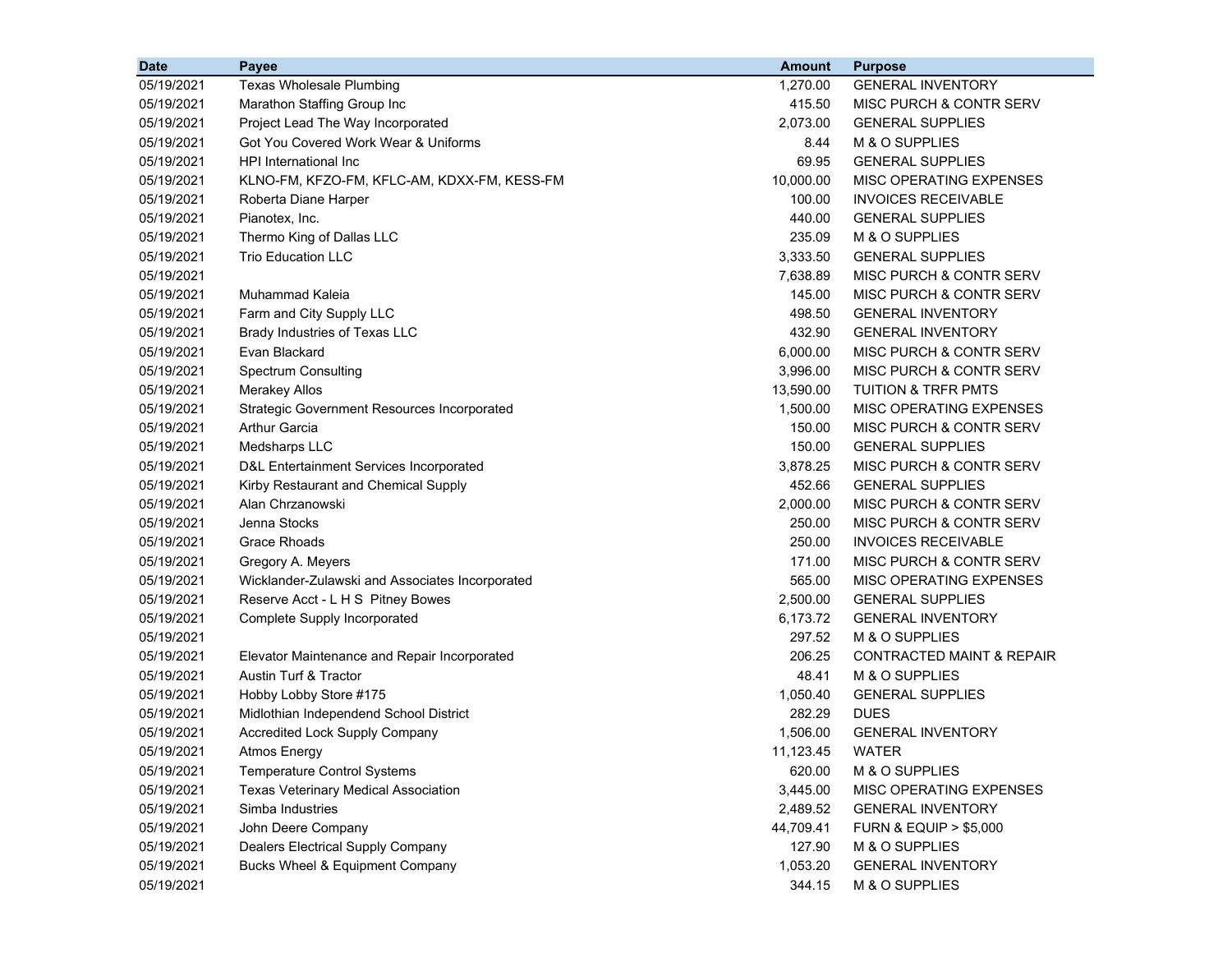| <b>Date</b> | Payee                                                          | <b>Amount</b> | <b>Purpose</b>                             |
|-------------|----------------------------------------------------------------|---------------|--------------------------------------------|
| 05/19/2021  | Southwest International Trucks                                 | 4,851.35      | <b>CONTRACTED MAINT &amp; REPAIR</b>       |
| 05/19/2021  |                                                                | 5,230.28      | M & O SUPPLIES                             |
| 05/19/2021  | Texas Auto Painting                                            | 1,691.25      | <b>CONTRACTED MAINT &amp; REPAIR</b>       |
| 05/19/2021  |                                                                | 483.58        | M & O SUPPLIES                             |
| 05/19/2021  | Carahsoft Technology Corporation                               | 120,955.23    | <b>GENERAL SUPPLIES</b>                    |
| 05/19/2021  | Music & Arts                                                   | 328.14        | <b>GENERAL SUPPLIES</b>                    |
| 05/19/2021  | <b>Burmax Company Incorporated</b>                             | 12,235.07     | <b>GENERAL SUPPLIES</b>                    |
| 05/19/2021  | United World College Usa                                       | 900.00        | <b>EMPLOYEE TRAVEL</b>                     |
| 05/19/2021  | Language Line Services Incorporated                            | 4,487.98      | MISC PURCH & CONTR SERV                    |
| 05/19/2021  | Arlington Kid To Kid                                           | 1,648.02      | <b>GENERAL SUPPLIES</b>                    |
| 05/19/2021  | Arlington Independent School District Food & Nutrition Service | 28.46         | <b>MISC OPERATING EXPENSES</b>             |
| 05/19/2021  | Carl Hilmer Guenther & Sons Incorporated                       | 15,814.26     | <b>GENERAL INVENTORY</b>                   |
| 05/19/2021  | Cargill Kitchen Solutions Incorporated                         | 12,143.88     | <b>GENERAL INVENTORY</b>                   |
| 05/19/2021  | Texas Comptroller Of Public Accounts                           | 13,975.08     | INTEREST ON DEBT (LOAN)                    |
| 05/19/2021  |                                                                | 133,315.64    | LONG-TERM DEBT PRINCIPAL                   |
| 05/19/2021  | Rush Truck Centers Of Texas Limited Partnership                | 1,159.00      | <b>CONTRACTED MAINT &amp; REPAIR</b>       |
| 05/19/2021  |                                                                | 619.90        | <b>GENERAL INVENTORY</b>                   |
| 05/19/2021  |                                                                | 4,159.52      | M & O SUPPLIES                             |
| 05/19/2021  | 4imprint Incorporated                                          | 1,208.02      | <b>GENERAL SUPPLIES</b>                    |
| 05/19/2021  | <b>Federal Express Corporation</b>                             | 47.66         | <b>GENERAL SUPPLIES</b>                    |
| 05/19/2021  | Nagim Ibrahim                                                  | 145.00        | MISC PURCH & CONTR SERV                    |
| 05/19/2021  | Sas Technologies Limited                                       | 828.00        | <b>CONTRACTED MAINT &amp; REPAIR</b>       |
| 05/19/2021  | SiteOne Landscape Supply Holding LLC                           | 7,234.64      | M & O SUPPLIES                             |
| 05/19/2021  | City Of Arlington Water Department                             | 150,998.33    | <b>WATER</b>                               |
| 05/19/2021  | Demco Incorporated                                             | 603.87        | <b>GENERAL SUPPLIES</b>                    |
| 05/19/2021  | <b>Education Service Center Region XI</b>                      | 878.00        | MISC OPERATING EXPENSES                    |
| 05/19/2021  | <b>Educational Testing Service</b>                             | 350.00        | <b>GENERAL SUPPLIES</b>                    |
| 05/19/2021  | <b>Fisher Science Education</b>                                | 50.41         | <b>GENERAL SUPPLIES</b>                    |
| 05/19/2021  | <b>Flinn Scientific</b>                                        | 305.64        | <b>GENERAL SUPPLIES</b>                    |
| 05/19/2021  | Fort Worth Star Telegram Advertising                           | 5,600.00      | <b>Statutorily Required Public Notices</b> |
| 05/19/2021  | Gopher Sport Equipment                                         | 1,463.91      | <b>GENERAL SUPPLIES</b>                    |
| 05/19/2021  | Moore Rental Service Incorporated                              | 125.55        | <b>GENERAL SUPPLIES</b>                    |
| 05/19/2021  |                                                                | 753.25        | MISC PURCH & CONTR SERV                    |
| 05/19/2021  |                                                                | 150.00        | <b>RENTALS &amp; OPERATING LEASE</b>       |
| 05/19/2021  | Sentinel The Alarm Company                                     | 732.50        | <b>CONTRACTED MAINT &amp; REPAIR</b>       |
| 05/19/2021  | LaTonya Crenshaw                                               | 25.15         | LIONS CLUB CONCESSIONS                     |
| 05/19/2021  | <b>Tammy Crowley</b>                                           | 100.10        | LIONS CLUB CONCESSIONS                     |
| 05/19/2021  | Nency Lincon                                                   | 346.25        | LIONS CLUB CONCESSIONS                     |
| 05/19/2021  | Thuy Nguyen                                                    | 200.95        | LIONS CLUB CONCESSIONS                     |
| 05/19/2021  | Thuy Nguyen                                                    | 200.00        | LIONS CLUB CONCESSIONS                     |
| 05/19/2021  | Dawn Plesa                                                     | 48.25         | LIONS CLUB CONCESSIONS                     |
| 05/19/2021  | <b>Mary Soules</b>                                             | 13.10         | LIONS CLUB CONCESSIONS                     |
| 05/19/2021  | <b>Trang Tran</b>                                              | 139.45        | LIONS CLUB CONCESSIONS                     |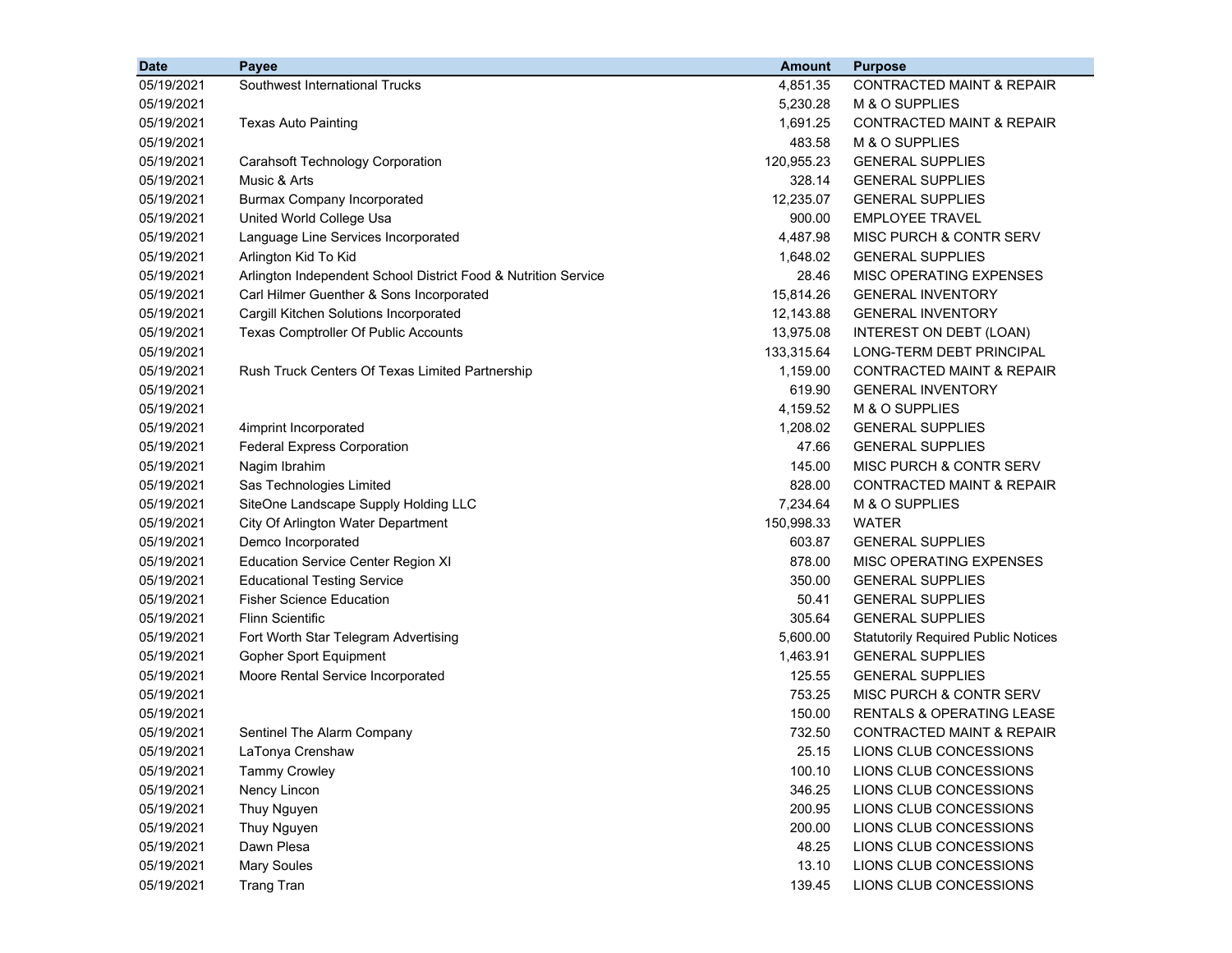| <b>Date</b> | Payee                               | <b>Amount</b> | <b>Purpose</b>             |
|-------------|-------------------------------------|---------------|----------------------------|
| 05/20/2021  | Dawn Adams                          | 28.89         | <b>EMPLOYEE TRAVEL</b>     |
| 05/20/2021  | Shanna Allen                        | 92.18         | <b>EMPLOYEE TRAVEL</b>     |
| 05/20/2021  | Elvia Barrera                       | 18.94         | <b>EMPLOYEE TRAVEL</b>     |
| 05/20/2021  | Martha Beasley                      | 66.50         | <b>EMPLOYEE TRAVEL</b>     |
| 05/20/2021  | Graciela Cantu                      | 37.66         | <b>EMPLOYEE TRAVEL</b>     |
| 05/20/2021  | Jonathan Cook                       | 15.00         | <b>EMPLOYEE TRAVEL</b>     |
| 05/20/2021  | Kathy Cummings                      | 83.83         | <b>EMPLOYEE TRAVEL</b>     |
| 05/20/2021  | Lauren Daniels                      | 113.26        | <b>EMPLOYEE TRAVEL</b>     |
| 05/20/2021  | Patricia Fusilier                   | 36.00         | MISC OPERATING EXPENSES    |
| 05/20/2021  | Marisol Garcia                      | 104.65        | <b>EMPLOYEE TRAVEL</b>     |
| 05/20/2021  | <b>Blanca Garza</b>                 | 35.00         | MISC OPERATING EXPENSES    |
| 05/20/2021  | <b>Becky Geisel</b>                 | 85.00         | MISC OPERATING EXPENSES    |
| 05/20/2021  | Peter Grieco                        | 20.87         | <b>EMPLOYEE TRAVEL</b>     |
| 05/20/2021  | Carmen Hernandez Cordero            | 25.63         | <b>EMPLOYEE TRAVEL</b>     |
| 05/20/2021  | Stephanie Jurgens                   | 88.60         | <b>EMPLOYEE TRAVEL</b>     |
| 05/20/2021  | Vera Lea                            | 60.29         | <b>EMPLOYEE TRAVEL</b>     |
| 05/20/2021  | Jane Meeks                          | 128.57        | <b>EMPLOYEE TRAVEL</b>     |
| 05/20/2021  | <b>Heather Merritt</b>              | 20.33         | <b>EMPLOYEE TRAVEL</b>     |
| 05/20/2021  | <b>Frederick Moore</b>              | 70.41         | <b>EMPLOYEE TRAVEL</b>     |
| 05/20/2021  | Carol Neff                          | 209.83        | <b>EMPLOYEE TRAVEL</b>     |
| 05/20/2021  | <b>Tammy Norberg</b>                | 13.64         | <b>EMPLOYEE TRAVEL</b>     |
| 05/20/2021  | Claudia Orta Martinez               | 35.10         | <b>EMPLOYEE TRAVEL</b>     |
| 05/20/2021  | Barbara Ozimica                     | 75.33         | <b>EMPLOYEE TRAVEL</b>     |
| 05/20/2021  | Ellen Elizabeth Page                | 17.49         | <b>EMPLOYEE TRAVEL</b>     |
| 05/20/2021  | <b>Rachel Pavlovich</b>             | 4.28          | <b>EMPLOYEE TRAVEL</b>     |
| 05/20/2021  | Felicia Scruggs                     | 73.51         | <b>EMPLOYEE TRAVEL</b>     |
| 05/20/2021  | Angela Smith                        | 34.99         | <b>EMPLOYEE TRAVEL</b>     |
| 05/20/2021  | Kyle Smith                          | 66.29         | <b>EMPLOYEE TRAVEL</b>     |
| 05/20/2021  | <b>Wendy Smith</b>                  | 85.81         | <b>EMPLOYEE TRAVEL</b>     |
| 05/20/2021  | <b>Natalie Strand</b>               | 15.14         | <b>EMPLOYEE TRAVEL</b>     |
| 05/20/2021  | <b>Catherine Strawn</b>             | 18.51         | <b>EMPLOYEE TRAVEL</b>     |
| 05/20/2021  | <b>Derrick Talton</b>               | 40.66         | <b>EMPLOYEE TRAVEL</b>     |
| 05/20/2021  | Martha Uribe                        | 4.82          | <b>EMPLOYEE TRAVEL</b>     |
| 05/20/2021  | Cynthia Ward                        | 19.90         | <b>EMPLOYEE TRAVEL</b>     |
| 05/20/2021  | LaTissah Williams                   | 13.96         | <b>EMPLOYEE TRAVEL</b>     |
| 05/21/2021  | <b>Grainger Industrial Supply</b>   | 294.36        | M & O SUPPLIES             |
| 05/21/2021  | Qep Incorporated                    | 2,591.50      | <b>READING MATERIALS</b>   |
| 05/21/2021  | Home Depot Pro                      | 258.77        | <b>INVOICES RECEIVABLE</b> |
| 05/21/2021  |                                     | 240.59        | M & O SUPPLIES             |
| 05/21/2021  | Home Depot Pro                      | 32.47         | <b>GENERAL SUPPLIES</b>    |
| 05/21/2021  | Kroger                              | 264.22        | MISC OPERATING EXPENSES    |
| 05/21/2021  | Booksource                          | 707.59        | <b>READING MATERIALS</b>   |
| 05/21/2021  | <b>Masters Distribution Systems</b> | 215.73        | <b>FOOD</b>                |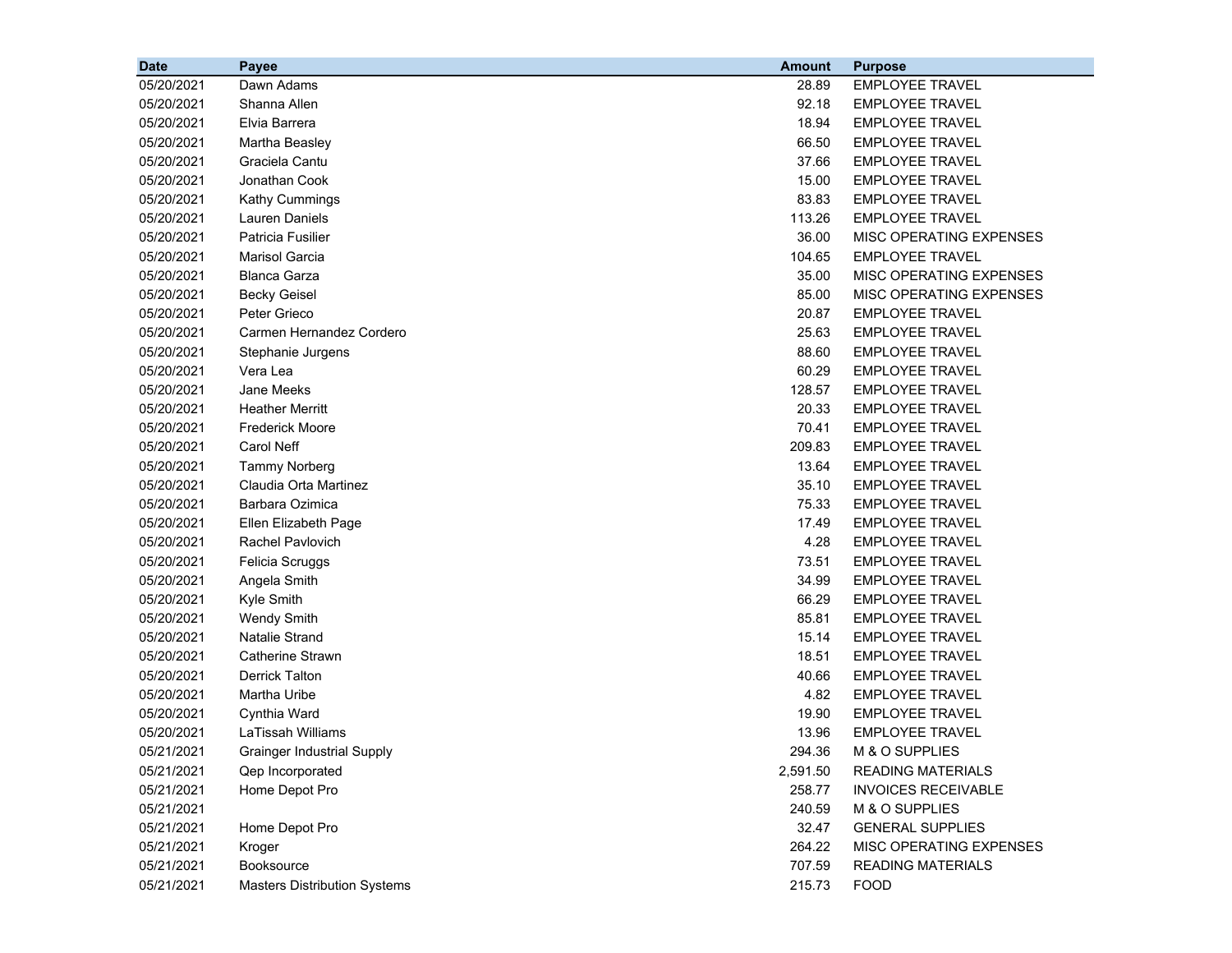| 05/21/2021<br>13,366.70<br>MISC OPERATING EXPENSES<br>57.00<br>05/21/2021<br>Jason's Deli<br>MISC OPERATING EXPENSES<br>237.76<br>M & O SUPPLIES<br>05/21/2021<br>Fastsigns<br>1,310.00<br>05/21/2021<br>Sign A Rama<br>BLDG PURCH, CONSTR, IMPROVE<br>1,310.00<br>05/21/2021<br><b>CONTRACTED MAINT &amp; REPAIR</b><br>468.51<br>M & O SUPPLIES<br>05/21/2021<br>PPG Architectural Finishes, Inc.<br>750.00<br>CONTRACTED MAINT & REPAIR<br>05/21/2021<br>Artex Overhead Door<br>2,677.97<br><b>GENERAL SUPPLIES</b><br>05/21/2021<br>Office Depot<br>50.98<br><b>READING MATERIALS</b><br>05/21/2021<br>411.06<br>M & O SUPPLIES<br>05/21/2021<br><b>Marks Plumbing Parts</b><br><b>Bernd Mac</b><br>805.96<br>MISC PURCH & CONTR SERV<br>05/21/2021<br>234,300.00<br>05/21/2021<br><b>Benchmark Education Company</b><br><b>READING MATERIALS</b><br><b>GENERAL SUPPLIES</b><br>05/21/2021<br>B & H Photo Video<br>79.84<br>287,940.05<br>05/21/2021<br><b>CDW Government Incorporated</b><br><b>GENERAL SUPPLIES</b><br>1,980.00<br>M & O SUPPLIES<br>05/21/2021<br>1,324.00<br>05/21/2021<br><b>Howard Technology Solutions</b><br><b>GENERAL SUPPLIES</b><br>13,518.72<br>05/21/2021<br>Govconnection Incorporated<br>CONTRACTED MAINT & REPAIR<br>400.00<br><b>GENERAL SUPPLIES</b><br>05/21/2021<br>05/21/2021<br>ProComputing Corporation<br>2,275.00<br><b>CONTRACTED MAINT &amp; REPAIR</b><br>All American Awards & Gifts<br>195.90<br>05/21/2021<br>MISC PURCH & CONTR SERV<br>05/21/2021<br>J W Pepper & Son Incorporated<br>47.94<br><b>GENERAL SUPPLIES</b><br>17.99<br>M & O SUPPLIES<br>05/21/2021<br>Arlington Hardware Incorporated #53<br>Welch John<br>412.50<br>MISC PURCH & CONTR SERV<br>05/21/2021<br>265.11<br>M & O SUPPLIES<br>05/21/2021<br><b>Carrier Enterprise</b><br>896.00<br><b>MISC PURCH &amp; CONTR SERV</b><br>05/21/2021<br><b>Automated Business Systems</b><br>Stringer John M<br>145.00<br>MISC PURCH & CONTR SERV<br>05/21/2021<br>Sells Travis L<br>1,000.00<br><b>INVOICES RECEIVABLE</b><br>05/21/2021<br>325.00<br><b>GENERAL SUPPLIES</b><br>05/21/2021<br>IdentiSys Incorporated<br>549.48<br>M & O SUPPLIES<br>05/21/2021<br>National Wholesale Supply<br>492.25<br><b>GENERAL SUPPLIES</b><br>05/21/2021<br>Accent Awards & Trophies, LLC<br>596.25<br>MISC OPERATING EXPENSES<br>05/21/2021<br>70.00<br>MISC PURCH & CONTR SERV<br>05/21/2021<br>159.99<br><b>GENERAL SUPPLIES</b><br>05/21/2021<br>Best Buy for Business<br>Creative Bus Sales Inc<br>05/21/2021<br>6,654.79<br><b>GENERAL INVENTORY</b><br>05/21/2021<br>Kenneth Vincent<br>450.00<br><b>INVOICES RECEIVABLE</b><br>3,450.00<br>05/21/2021<br>MISC PURCH & CONTR SERV<br>Results Coaching Global LLC<br>Stantec Architecture, Inc. (SHW Group)<br>BLDG PURCH, CONSTR, IMPROVE<br>05/21/2021<br>108,115.00<br>05/21/2021<br><b>Tarrant County Tax Assessor-Collector</b><br>74.25<br>MISC OPERATING EXPENSES<br><b>Costume Closet The</b><br>05/21/2021<br>385.00<br>MISC PURCH & CONTR SERV<br>05/21/2021<br>Crystal Mountain Media, LLC<br>150.00<br>MISC PURCH & CONTR SERV<br>HP Inc.<br><b>GENERAL SUPPLIES</b><br>05/21/2021<br>1,198.80 | <b>Date</b> | Payee | <b>Amount</b> | <b>Purpose</b> |
|------------------------------------------------------------------------------------------------------------------------------------------------------------------------------------------------------------------------------------------------------------------------------------------------------------------------------------------------------------------------------------------------------------------------------------------------------------------------------------------------------------------------------------------------------------------------------------------------------------------------------------------------------------------------------------------------------------------------------------------------------------------------------------------------------------------------------------------------------------------------------------------------------------------------------------------------------------------------------------------------------------------------------------------------------------------------------------------------------------------------------------------------------------------------------------------------------------------------------------------------------------------------------------------------------------------------------------------------------------------------------------------------------------------------------------------------------------------------------------------------------------------------------------------------------------------------------------------------------------------------------------------------------------------------------------------------------------------------------------------------------------------------------------------------------------------------------------------------------------------------------------------------------------------------------------------------------------------------------------------------------------------------------------------------------------------------------------------------------------------------------------------------------------------------------------------------------------------------------------------------------------------------------------------------------------------------------------------------------------------------------------------------------------------------------------------------------------------------------------------------------------------------------------------------------------------------------------------------------------------------------------------------------------------------------------------------------------------------------------------------------------------------------------------------------------------------------------------------------------------------------------------------------------------------------------------------------------------------------------------------------------------------------------------------------------------------------------------------------------------------------------------------------------------------|-------------|-------|---------------|----------------|
|                                                                                                                                                                                                                                                                                                                                                                                                                                                                                                                                                                                                                                                                                                                                                                                                                                                                                                                                                                                                                                                                                                                                                                                                                                                                                                                                                                                                                                                                                                                                                                                                                                                                                                                                                                                                                                                                                                                                                                                                                                                                                                                                                                                                                                                                                                                                                                                                                                                                                                                                                                                                                                                                                                                                                                                                                                                                                                                                                                                                                                                                                                                                                                        |             |       |               |                |
|                                                                                                                                                                                                                                                                                                                                                                                                                                                                                                                                                                                                                                                                                                                                                                                                                                                                                                                                                                                                                                                                                                                                                                                                                                                                                                                                                                                                                                                                                                                                                                                                                                                                                                                                                                                                                                                                                                                                                                                                                                                                                                                                                                                                                                                                                                                                                                                                                                                                                                                                                                                                                                                                                                                                                                                                                                                                                                                                                                                                                                                                                                                                                                        |             |       |               |                |
|                                                                                                                                                                                                                                                                                                                                                                                                                                                                                                                                                                                                                                                                                                                                                                                                                                                                                                                                                                                                                                                                                                                                                                                                                                                                                                                                                                                                                                                                                                                                                                                                                                                                                                                                                                                                                                                                                                                                                                                                                                                                                                                                                                                                                                                                                                                                                                                                                                                                                                                                                                                                                                                                                                                                                                                                                                                                                                                                                                                                                                                                                                                                                                        |             |       |               |                |
|                                                                                                                                                                                                                                                                                                                                                                                                                                                                                                                                                                                                                                                                                                                                                                                                                                                                                                                                                                                                                                                                                                                                                                                                                                                                                                                                                                                                                                                                                                                                                                                                                                                                                                                                                                                                                                                                                                                                                                                                                                                                                                                                                                                                                                                                                                                                                                                                                                                                                                                                                                                                                                                                                                                                                                                                                                                                                                                                                                                                                                                                                                                                                                        |             |       |               |                |
|                                                                                                                                                                                                                                                                                                                                                                                                                                                                                                                                                                                                                                                                                                                                                                                                                                                                                                                                                                                                                                                                                                                                                                                                                                                                                                                                                                                                                                                                                                                                                                                                                                                                                                                                                                                                                                                                                                                                                                                                                                                                                                                                                                                                                                                                                                                                                                                                                                                                                                                                                                                                                                                                                                                                                                                                                                                                                                                                                                                                                                                                                                                                                                        |             |       |               |                |
|                                                                                                                                                                                                                                                                                                                                                                                                                                                                                                                                                                                                                                                                                                                                                                                                                                                                                                                                                                                                                                                                                                                                                                                                                                                                                                                                                                                                                                                                                                                                                                                                                                                                                                                                                                                                                                                                                                                                                                                                                                                                                                                                                                                                                                                                                                                                                                                                                                                                                                                                                                                                                                                                                                                                                                                                                                                                                                                                                                                                                                                                                                                                                                        |             |       |               |                |
|                                                                                                                                                                                                                                                                                                                                                                                                                                                                                                                                                                                                                                                                                                                                                                                                                                                                                                                                                                                                                                                                                                                                                                                                                                                                                                                                                                                                                                                                                                                                                                                                                                                                                                                                                                                                                                                                                                                                                                                                                                                                                                                                                                                                                                                                                                                                                                                                                                                                                                                                                                                                                                                                                                                                                                                                                                                                                                                                                                                                                                                                                                                                                                        |             |       |               |                |
|                                                                                                                                                                                                                                                                                                                                                                                                                                                                                                                                                                                                                                                                                                                                                                                                                                                                                                                                                                                                                                                                                                                                                                                                                                                                                                                                                                                                                                                                                                                                                                                                                                                                                                                                                                                                                                                                                                                                                                                                                                                                                                                                                                                                                                                                                                                                                                                                                                                                                                                                                                                                                                                                                                                                                                                                                                                                                                                                                                                                                                                                                                                                                                        |             |       |               |                |
|                                                                                                                                                                                                                                                                                                                                                                                                                                                                                                                                                                                                                                                                                                                                                                                                                                                                                                                                                                                                                                                                                                                                                                                                                                                                                                                                                                                                                                                                                                                                                                                                                                                                                                                                                                                                                                                                                                                                                                                                                                                                                                                                                                                                                                                                                                                                                                                                                                                                                                                                                                                                                                                                                                                                                                                                                                                                                                                                                                                                                                                                                                                                                                        |             |       |               |                |
|                                                                                                                                                                                                                                                                                                                                                                                                                                                                                                                                                                                                                                                                                                                                                                                                                                                                                                                                                                                                                                                                                                                                                                                                                                                                                                                                                                                                                                                                                                                                                                                                                                                                                                                                                                                                                                                                                                                                                                                                                                                                                                                                                                                                                                                                                                                                                                                                                                                                                                                                                                                                                                                                                                                                                                                                                                                                                                                                                                                                                                                                                                                                                                        |             |       |               |                |
|                                                                                                                                                                                                                                                                                                                                                                                                                                                                                                                                                                                                                                                                                                                                                                                                                                                                                                                                                                                                                                                                                                                                                                                                                                                                                                                                                                                                                                                                                                                                                                                                                                                                                                                                                                                                                                                                                                                                                                                                                                                                                                                                                                                                                                                                                                                                                                                                                                                                                                                                                                                                                                                                                                                                                                                                                                                                                                                                                                                                                                                                                                                                                                        |             |       |               |                |
|                                                                                                                                                                                                                                                                                                                                                                                                                                                                                                                                                                                                                                                                                                                                                                                                                                                                                                                                                                                                                                                                                                                                                                                                                                                                                                                                                                                                                                                                                                                                                                                                                                                                                                                                                                                                                                                                                                                                                                                                                                                                                                                                                                                                                                                                                                                                                                                                                                                                                                                                                                                                                                                                                                                                                                                                                                                                                                                                                                                                                                                                                                                                                                        |             |       |               |                |
|                                                                                                                                                                                                                                                                                                                                                                                                                                                                                                                                                                                                                                                                                                                                                                                                                                                                                                                                                                                                                                                                                                                                                                                                                                                                                                                                                                                                                                                                                                                                                                                                                                                                                                                                                                                                                                                                                                                                                                                                                                                                                                                                                                                                                                                                                                                                                                                                                                                                                                                                                                                                                                                                                                                                                                                                                                                                                                                                                                                                                                                                                                                                                                        |             |       |               |                |
|                                                                                                                                                                                                                                                                                                                                                                                                                                                                                                                                                                                                                                                                                                                                                                                                                                                                                                                                                                                                                                                                                                                                                                                                                                                                                                                                                                                                                                                                                                                                                                                                                                                                                                                                                                                                                                                                                                                                                                                                                                                                                                                                                                                                                                                                                                                                                                                                                                                                                                                                                                                                                                                                                                                                                                                                                                                                                                                                                                                                                                                                                                                                                                        |             |       |               |                |
|                                                                                                                                                                                                                                                                                                                                                                                                                                                                                                                                                                                                                                                                                                                                                                                                                                                                                                                                                                                                                                                                                                                                                                                                                                                                                                                                                                                                                                                                                                                                                                                                                                                                                                                                                                                                                                                                                                                                                                                                                                                                                                                                                                                                                                                                                                                                                                                                                                                                                                                                                                                                                                                                                                                                                                                                                                                                                                                                                                                                                                                                                                                                                                        |             |       |               |                |
|                                                                                                                                                                                                                                                                                                                                                                                                                                                                                                                                                                                                                                                                                                                                                                                                                                                                                                                                                                                                                                                                                                                                                                                                                                                                                                                                                                                                                                                                                                                                                                                                                                                                                                                                                                                                                                                                                                                                                                                                                                                                                                                                                                                                                                                                                                                                                                                                                                                                                                                                                                                                                                                                                                                                                                                                                                                                                                                                                                                                                                                                                                                                                                        |             |       |               |                |
|                                                                                                                                                                                                                                                                                                                                                                                                                                                                                                                                                                                                                                                                                                                                                                                                                                                                                                                                                                                                                                                                                                                                                                                                                                                                                                                                                                                                                                                                                                                                                                                                                                                                                                                                                                                                                                                                                                                                                                                                                                                                                                                                                                                                                                                                                                                                                                                                                                                                                                                                                                                                                                                                                                                                                                                                                                                                                                                                                                                                                                                                                                                                                                        |             |       |               |                |
|                                                                                                                                                                                                                                                                                                                                                                                                                                                                                                                                                                                                                                                                                                                                                                                                                                                                                                                                                                                                                                                                                                                                                                                                                                                                                                                                                                                                                                                                                                                                                                                                                                                                                                                                                                                                                                                                                                                                                                                                                                                                                                                                                                                                                                                                                                                                                                                                                                                                                                                                                                                                                                                                                                                                                                                                                                                                                                                                                                                                                                                                                                                                                                        |             |       |               |                |
|                                                                                                                                                                                                                                                                                                                                                                                                                                                                                                                                                                                                                                                                                                                                                                                                                                                                                                                                                                                                                                                                                                                                                                                                                                                                                                                                                                                                                                                                                                                                                                                                                                                                                                                                                                                                                                                                                                                                                                                                                                                                                                                                                                                                                                                                                                                                                                                                                                                                                                                                                                                                                                                                                                                                                                                                                                                                                                                                                                                                                                                                                                                                                                        |             |       |               |                |
|                                                                                                                                                                                                                                                                                                                                                                                                                                                                                                                                                                                                                                                                                                                                                                                                                                                                                                                                                                                                                                                                                                                                                                                                                                                                                                                                                                                                                                                                                                                                                                                                                                                                                                                                                                                                                                                                                                                                                                                                                                                                                                                                                                                                                                                                                                                                                                                                                                                                                                                                                                                                                                                                                                                                                                                                                                                                                                                                                                                                                                                                                                                                                                        |             |       |               |                |
|                                                                                                                                                                                                                                                                                                                                                                                                                                                                                                                                                                                                                                                                                                                                                                                                                                                                                                                                                                                                                                                                                                                                                                                                                                                                                                                                                                                                                                                                                                                                                                                                                                                                                                                                                                                                                                                                                                                                                                                                                                                                                                                                                                                                                                                                                                                                                                                                                                                                                                                                                                                                                                                                                                                                                                                                                                                                                                                                                                                                                                                                                                                                                                        |             |       |               |                |
|                                                                                                                                                                                                                                                                                                                                                                                                                                                                                                                                                                                                                                                                                                                                                                                                                                                                                                                                                                                                                                                                                                                                                                                                                                                                                                                                                                                                                                                                                                                                                                                                                                                                                                                                                                                                                                                                                                                                                                                                                                                                                                                                                                                                                                                                                                                                                                                                                                                                                                                                                                                                                                                                                                                                                                                                                                                                                                                                                                                                                                                                                                                                                                        |             |       |               |                |
|                                                                                                                                                                                                                                                                                                                                                                                                                                                                                                                                                                                                                                                                                                                                                                                                                                                                                                                                                                                                                                                                                                                                                                                                                                                                                                                                                                                                                                                                                                                                                                                                                                                                                                                                                                                                                                                                                                                                                                                                                                                                                                                                                                                                                                                                                                                                                                                                                                                                                                                                                                                                                                                                                                                                                                                                                                                                                                                                                                                                                                                                                                                                                                        |             |       |               |                |
|                                                                                                                                                                                                                                                                                                                                                                                                                                                                                                                                                                                                                                                                                                                                                                                                                                                                                                                                                                                                                                                                                                                                                                                                                                                                                                                                                                                                                                                                                                                                                                                                                                                                                                                                                                                                                                                                                                                                                                                                                                                                                                                                                                                                                                                                                                                                                                                                                                                                                                                                                                                                                                                                                                                                                                                                                                                                                                                                                                                                                                                                                                                                                                        |             |       |               |                |
|                                                                                                                                                                                                                                                                                                                                                                                                                                                                                                                                                                                                                                                                                                                                                                                                                                                                                                                                                                                                                                                                                                                                                                                                                                                                                                                                                                                                                                                                                                                                                                                                                                                                                                                                                                                                                                                                                                                                                                                                                                                                                                                                                                                                                                                                                                                                                                                                                                                                                                                                                                                                                                                                                                                                                                                                                                                                                                                                                                                                                                                                                                                                                                        |             |       |               |                |
|                                                                                                                                                                                                                                                                                                                                                                                                                                                                                                                                                                                                                                                                                                                                                                                                                                                                                                                                                                                                                                                                                                                                                                                                                                                                                                                                                                                                                                                                                                                                                                                                                                                                                                                                                                                                                                                                                                                                                                                                                                                                                                                                                                                                                                                                                                                                                                                                                                                                                                                                                                                                                                                                                                                                                                                                                                                                                                                                                                                                                                                                                                                                                                        |             |       |               |                |
|                                                                                                                                                                                                                                                                                                                                                                                                                                                                                                                                                                                                                                                                                                                                                                                                                                                                                                                                                                                                                                                                                                                                                                                                                                                                                                                                                                                                                                                                                                                                                                                                                                                                                                                                                                                                                                                                                                                                                                                                                                                                                                                                                                                                                                                                                                                                                                                                                                                                                                                                                                                                                                                                                                                                                                                                                                                                                                                                                                                                                                                                                                                                                                        |             |       |               |                |
|                                                                                                                                                                                                                                                                                                                                                                                                                                                                                                                                                                                                                                                                                                                                                                                                                                                                                                                                                                                                                                                                                                                                                                                                                                                                                                                                                                                                                                                                                                                                                                                                                                                                                                                                                                                                                                                                                                                                                                                                                                                                                                                                                                                                                                                                                                                                                                                                                                                                                                                                                                                                                                                                                                                                                                                                                                                                                                                                                                                                                                                                                                                                                                        |             |       |               |                |
|                                                                                                                                                                                                                                                                                                                                                                                                                                                                                                                                                                                                                                                                                                                                                                                                                                                                                                                                                                                                                                                                                                                                                                                                                                                                                                                                                                                                                                                                                                                                                                                                                                                                                                                                                                                                                                                                                                                                                                                                                                                                                                                                                                                                                                                                                                                                                                                                                                                                                                                                                                                                                                                                                                                                                                                                                                                                                                                                                                                                                                                                                                                                                                        |             |       |               |                |
|                                                                                                                                                                                                                                                                                                                                                                                                                                                                                                                                                                                                                                                                                                                                                                                                                                                                                                                                                                                                                                                                                                                                                                                                                                                                                                                                                                                                                                                                                                                                                                                                                                                                                                                                                                                                                                                                                                                                                                                                                                                                                                                                                                                                                                                                                                                                                                                                                                                                                                                                                                                                                                                                                                                                                                                                                                                                                                                                                                                                                                                                                                                                                                        |             |       |               |                |
|                                                                                                                                                                                                                                                                                                                                                                                                                                                                                                                                                                                                                                                                                                                                                                                                                                                                                                                                                                                                                                                                                                                                                                                                                                                                                                                                                                                                                                                                                                                                                                                                                                                                                                                                                                                                                                                                                                                                                                                                                                                                                                                                                                                                                                                                                                                                                                                                                                                                                                                                                                                                                                                                                                                                                                                                                                                                                                                                                                                                                                                                                                                                                                        |             |       |               |                |
|                                                                                                                                                                                                                                                                                                                                                                                                                                                                                                                                                                                                                                                                                                                                                                                                                                                                                                                                                                                                                                                                                                                                                                                                                                                                                                                                                                                                                                                                                                                                                                                                                                                                                                                                                                                                                                                                                                                                                                                                                                                                                                                                                                                                                                                                                                                                                                                                                                                                                                                                                                                                                                                                                                                                                                                                                                                                                                                                                                                                                                                                                                                                                                        |             |       |               |                |
|                                                                                                                                                                                                                                                                                                                                                                                                                                                                                                                                                                                                                                                                                                                                                                                                                                                                                                                                                                                                                                                                                                                                                                                                                                                                                                                                                                                                                                                                                                                                                                                                                                                                                                                                                                                                                                                                                                                                                                                                                                                                                                                                                                                                                                                                                                                                                                                                                                                                                                                                                                                                                                                                                                                                                                                                                                                                                                                                                                                                                                                                                                                                                                        |             |       |               |                |
|                                                                                                                                                                                                                                                                                                                                                                                                                                                                                                                                                                                                                                                                                                                                                                                                                                                                                                                                                                                                                                                                                                                                                                                                                                                                                                                                                                                                                                                                                                                                                                                                                                                                                                                                                                                                                                                                                                                                                                                                                                                                                                                                                                                                                                                                                                                                                                                                                                                                                                                                                                                                                                                                                                                                                                                                                                                                                                                                                                                                                                                                                                                                                                        |             |       |               |                |
|                                                                                                                                                                                                                                                                                                                                                                                                                                                                                                                                                                                                                                                                                                                                                                                                                                                                                                                                                                                                                                                                                                                                                                                                                                                                                                                                                                                                                                                                                                                                                                                                                                                                                                                                                                                                                                                                                                                                                                                                                                                                                                                                                                                                                                                                                                                                                                                                                                                                                                                                                                                                                                                                                                                                                                                                                                                                                                                                                                                                                                                                                                                                                                        |             |       |               |                |
|                                                                                                                                                                                                                                                                                                                                                                                                                                                                                                                                                                                                                                                                                                                                                                                                                                                                                                                                                                                                                                                                                                                                                                                                                                                                                                                                                                                                                                                                                                                                                                                                                                                                                                                                                                                                                                                                                                                                                                                                                                                                                                                                                                                                                                                                                                                                                                                                                                                                                                                                                                                                                                                                                                                                                                                                                                                                                                                                                                                                                                                                                                                                                                        |             |       |               |                |
|                                                                                                                                                                                                                                                                                                                                                                                                                                                                                                                                                                                                                                                                                                                                                                                                                                                                                                                                                                                                                                                                                                                                                                                                                                                                                                                                                                                                                                                                                                                                                                                                                                                                                                                                                                                                                                                                                                                                                                                                                                                                                                                                                                                                                                                                                                                                                                                                                                                                                                                                                                                                                                                                                                                                                                                                                                                                                                                                                                                                                                                                                                                                                                        |             |       |               |                |
|                                                                                                                                                                                                                                                                                                                                                                                                                                                                                                                                                                                                                                                                                                                                                                                                                                                                                                                                                                                                                                                                                                                                                                                                                                                                                                                                                                                                                                                                                                                                                                                                                                                                                                                                                                                                                                                                                                                                                                                                                                                                                                                                                                                                                                                                                                                                                                                                                                                                                                                                                                                                                                                                                                                                                                                                                                                                                                                                                                                                                                                                                                                                                                        |             |       |               |                |
|                                                                                                                                                                                                                                                                                                                                                                                                                                                                                                                                                                                                                                                                                                                                                                                                                                                                                                                                                                                                                                                                                                                                                                                                                                                                                                                                                                                                                                                                                                                                                                                                                                                                                                                                                                                                                                                                                                                                                                                                                                                                                                                                                                                                                                                                                                                                                                                                                                                                                                                                                                                                                                                                                                                                                                                                                                                                                                                                                                                                                                                                                                                                                                        |             |       |               |                |
|                                                                                                                                                                                                                                                                                                                                                                                                                                                                                                                                                                                                                                                                                                                                                                                                                                                                                                                                                                                                                                                                                                                                                                                                                                                                                                                                                                                                                                                                                                                                                                                                                                                                                                                                                                                                                                                                                                                                                                                                                                                                                                                                                                                                                                                                                                                                                                                                                                                                                                                                                                                                                                                                                                                                                                                                                                                                                                                                                                                                                                                                                                                                                                        |             |       |               |                |
|                                                                                                                                                                                                                                                                                                                                                                                                                                                                                                                                                                                                                                                                                                                                                                                                                                                                                                                                                                                                                                                                                                                                                                                                                                                                                                                                                                                                                                                                                                                                                                                                                                                                                                                                                                                                                                                                                                                                                                                                                                                                                                                                                                                                                                                                                                                                                                                                                                                                                                                                                                                                                                                                                                                                                                                                                                                                                                                                                                                                                                                                                                                                                                        |             |       |               |                |
| Dr Pepper Snapple Group<br>128.70<br><b>INVOICES RECEIVABLE</b><br>05/21/2021                                                                                                                                                                                                                                                                                                                                                                                                                                                                                                                                                                                                                                                                                                                                                                                                                                                                                                                                                                                                                                                                                                                                                                                                                                                                                                                                                                                                                                                                                                                                                                                                                                                                                                                                                                                                                                                                                                                                                                                                                                                                                                                                                                                                                                                                                                                                                                                                                                                                                                                                                                                                                                                                                                                                                                                                                                                                                                                                                                                                                                                                                          |             |       |               |                |
| 05/21/2021<br><b>CableLink Solutions</b><br>3,135.50<br><b>CONTRACTED MAINT &amp; REPAIR</b>                                                                                                                                                                                                                                                                                                                                                                                                                                                                                                                                                                                                                                                                                                                                                                                                                                                                                                                                                                                                                                                                                                                                                                                                                                                                                                                                                                                                                                                                                                                                                                                                                                                                                                                                                                                                                                                                                                                                                                                                                                                                                                                                                                                                                                                                                                                                                                                                                                                                                                                                                                                                                                                                                                                                                                                                                                                                                                                                                                                                                                                                           |             |       |               |                |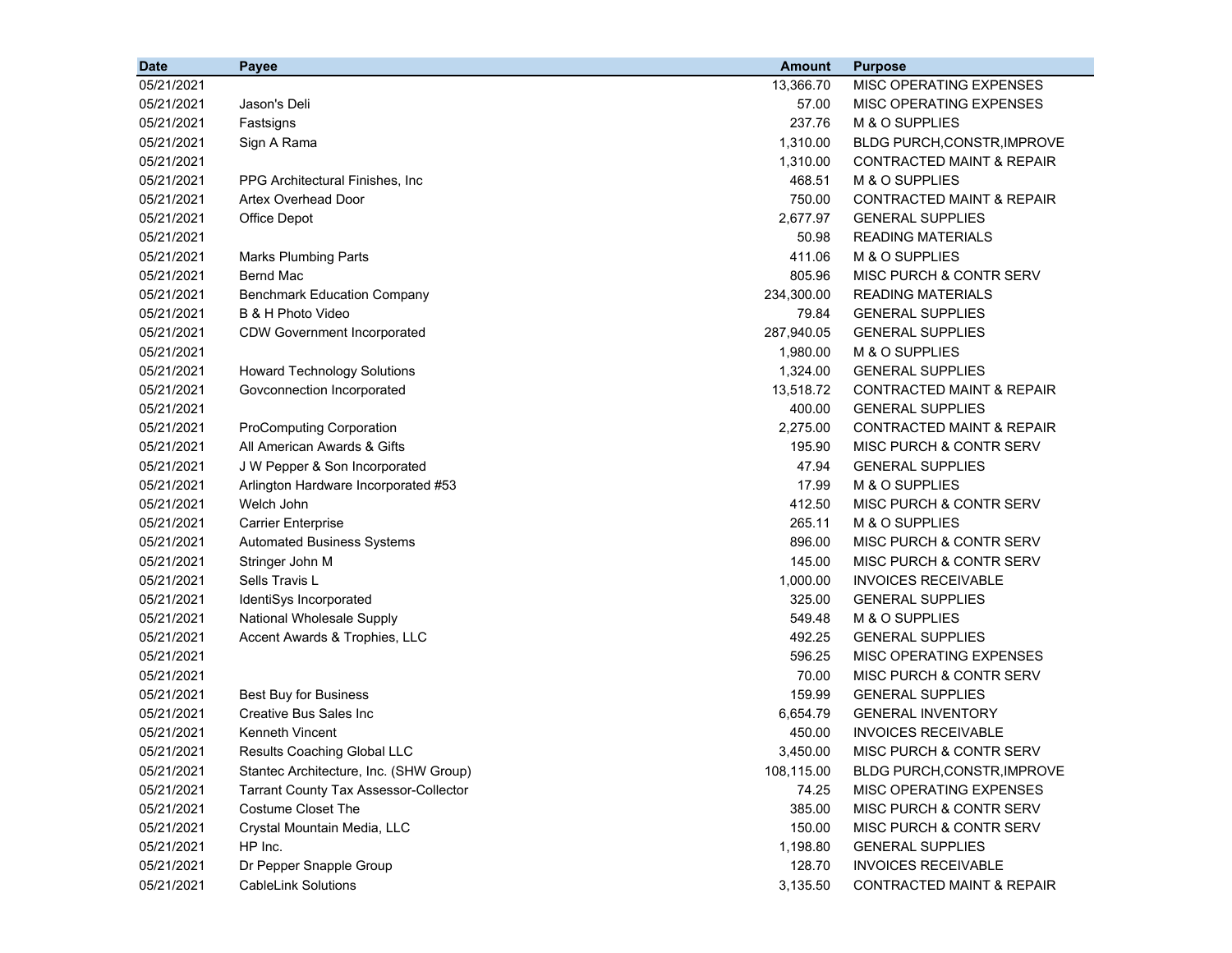| <b>Date</b> | Payee                                                   | <b>Amount</b> | <b>Purpose</b>                       |
|-------------|---------------------------------------------------------|---------------|--------------------------------------|
| 05/21/2021  | DFW Ink, LLC                                            | 494.75        | <b>GENERAL SUPPLIES</b>              |
| 05/21/2021  | OTC Brands, Inc                                         | 59.13         | <b>GENERAL SUPPLIES</b>              |
| 05/21/2021  | Pro DJ Entertainment                                    | 3,500.00      | <b>INVOICES RECEIVABLE</b>           |
| 05/21/2021  | Nasco                                                   | 19.36         | <b>GENERAL SUPPLIES</b>              |
| 05/21/2021  | Chu, Brian Wenyi                                        | 412.50        | MISC PURCH & CONTR SERV              |
| 05/21/2021  | PicFlips                                                | 2,200.00      | <b>INVOICES RECEIVABLE</b>           |
| 05/21/2021  | Patterson Quinten                                       | 327.00        | MISC PURCH & CONTR SERV              |
| 05/21/2021  | <b>BRBM Publishing dba Sweet Pipes</b>                  | 485.46        | <b>GENERAL SUPPLIES</b>              |
| 05/21/2021  | <b>CID Solution LLC</b>                                 | 577.69        | M & O SUPPLIES                       |
| 05/21/2021  | ValueSure Agency Inc.                                   | 71.00         | MISC OPERATING EXPENSES              |
| 05/21/2021  | Devin Designs Florist                                   | 10,530.00     | <b>INVOICES RECEIVABLE</b>           |
| 05/21/2021  | Garda CL Southwest Incorporated                         | 44.95         | MISC PURCH & CONTR SERV              |
| 05/21/2021  | Gandy Ink                                               | 4,296.00      | <b>GENERAL SUPPLIES</b>              |
| 05/21/2021  | Antonio Young                                           | 150.00        | MISC PURCH & CONTR SERV              |
| 05/21/2021  | <b>Texas Association Of School Business Officials</b>   | 555.00        | <b>EMPLOYEE TRAVEL</b>               |
| 05/21/2021  | New Dairy Opco LLC DBA Borden Dairy                     | 54,477.25     | <b>FOOD</b>                          |
| 05/21/2021  | Creative Influence                                      | 1,020.00      | <b>GENERAL SUPPLIES</b>              |
| 05/21/2021  | <b>KLC Video Security</b>                               | 147,460.75    | MISC PURCH & CONTR SERV              |
| 05/21/2021  | Jordan Tittsworth                                       | 80.00         | MISC PURCH & CONTR SERV              |
| 05/21/2021  | Amplify Education Incorporated                          | 1,200.00      | MISC PURCH & CONTR SERV              |
| 05/21/2021  | Gardenia Event                                          | 2,998.05      | <b>INVOICES RECEIVABLE</b>           |
| 05/21/2021  | <b>Ruthe Jackson Center</b>                             | 9,365.04      | <b>INVOICES RECEIVABLE</b>           |
| 05/21/2021  | Complete Supply Incorporated                            | 1,410.97      | <b>GENERAL INVENTORY</b>             |
| 05/21/2021  | Elevator Maintenance and Repair Incorporated            | 1,375.00      | <b>CONTRACTED MAINT &amp; REPAIR</b> |
| 05/21/2021  | <b>Atmos Energy</b>                                     | 2,846.50      | <b>WATER</b>                         |
| 05/21/2021  | Music & Arts                                            | 682.10        | <b>GENERAL SUPPLIES</b>              |
| 05/21/2021  | Texas Association Of School Boards Risk Management Fund | 20,221.63     | INSURANCE/BOND PREMIUMS              |
| 05/21/2021  | Gordon Darby Incorporated                               | 19.26         | <b>WATER</b>                         |
| 05/21/2021  | <b>Federal Express Corporation</b>                      | 66.54         | <b>GENERAL SUPPLIES</b>              |
| 05/21/2021  | Pearson                                                 | 2,613.52      | <b>TESTING MATERIALS</b>             |
| 05/21/2021  | <b>Pyramid School Products</b>                          | 1,644.95      | <b>GENERAL SUPPLIES</b>              |
| 05/21/2021  | U S Post Office                                         | 12,950.00     | <b>GENERAL SUPPLIES</b>              |
| 05/26/2021  | Cynthia Anderson                                        | 35.68         | <b>EMPLOYEE TRAVEL</b>               |
| 05/26/2021  | <b>Krystal Chavez</b>                                   | 116.00        | MISC OPERATING EXPENSES              |
| 05/26/2021  | Robbie Corbray                                          | 15.73         | <b>EMPLOYEE TRAVEL</b>               |
| 05/26/2021  | Donna Faucett                                           | 25.25         | <b>EMPLOYEE TRAVEL</b>               |
| 05/26/2021  | Susie Feshold                                           | 54.47         | <b>EMPLOYEE TRAVEL</b>               |
| 05/26/2021  | Alan Galvan                                             | 45.85         | <b>EMPLOYEE TRAVEL</b>               |
| 05/26/2021  | <b>Eloise Ganious</b>                                   | 49.26         | MISC PURCH & CONTR SERV              |
| 05/26/2021  | Carolyn Hinytzke                                        | 73.24         | <b>EMPLOYEE TRAVEL</b>               |
| 05/26/2021  | <b>Brandy Hodges</b>                                    | 179.92        | <b>EMPLOYEE TRAVEL</b>               |
| 05/26/2021  | Mihaela Irina Ilinca                                    | 26.16         | <b>EMPLOYEE TRAVEL</b>               |
| 05/26/2021  | Gretchen Maddox                                         | 22.63         | <b>EMPLOYEE TRAVEL</b>               |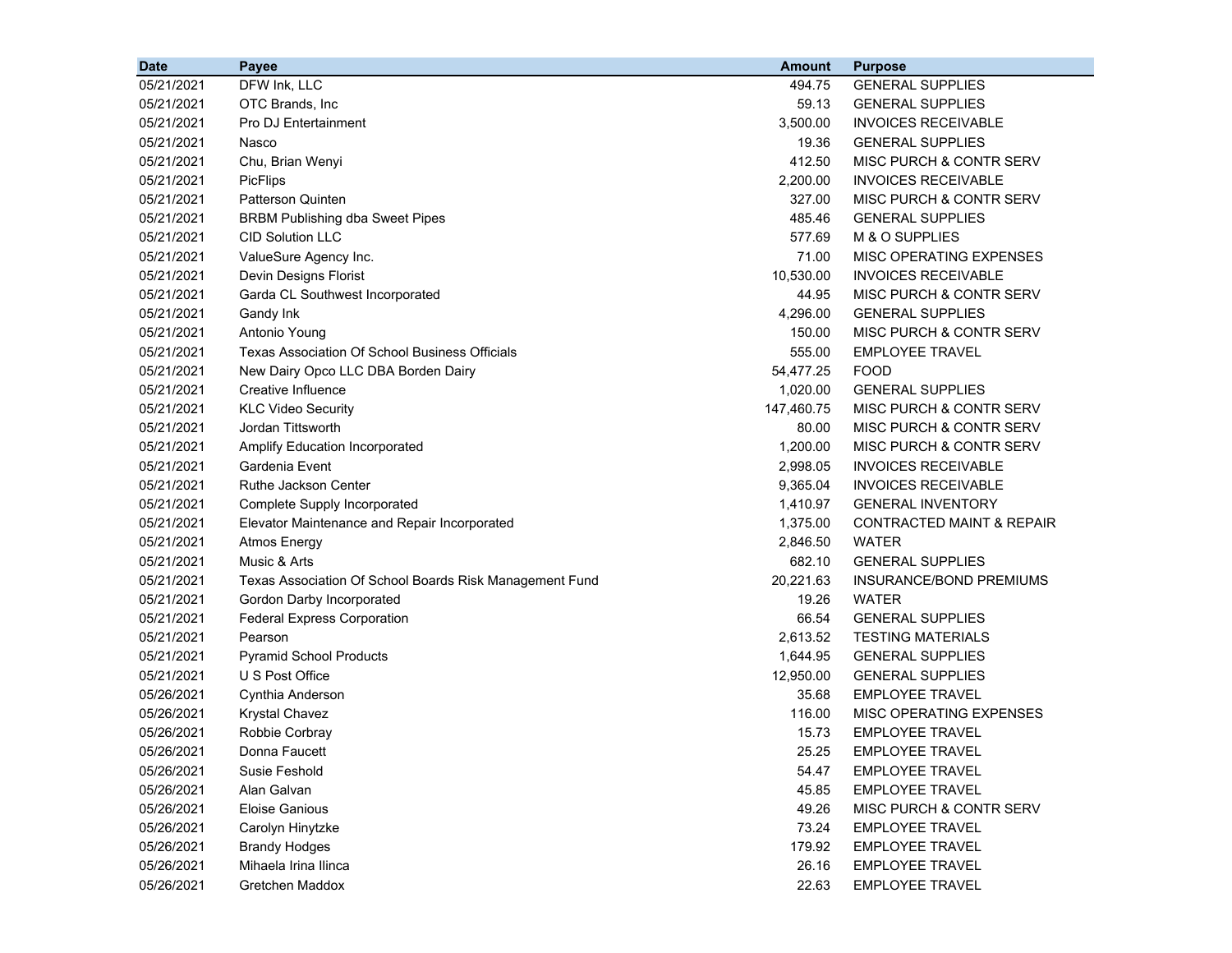| <b>Date</b> | Payee                                                      | <b>Amount</b> | <b>Purpose</b>             |
|-------------|------------------------------------------------------------|---------------|----------------------------|
| 05/26/2021  | Jennifer Martin                                            | 4.28          | <b>EMPLOYEE TRAVEL</b>     |
| 05/26/2021  | Karen McCarthy                                             | 60.88         | <b>EMPLOYEE TRAVEL</b>     |
| 05/26/2021  | <b>Kevin McKinney</b>                                      | 62.33         | <b>EMPLOYEE TRAVEL</b>     |
| 05/26/2021  | <b>Candice Moore</b>                                       | 63.45         | <b>EMPLOYEE TRAVEL</b>     |
| 05/26/2021  | <b>Michael Parkos</b>                                      | 52.43         | <b>EMPLOYEE TRAVEL</b>     |
| 05/26/2021  | Pamela Shanette                                            | 116.00        | MISC OPERATING EXPENSES    |
| 05/26/2021  | Donald Sibley                                              | 17.55         | <b>EMPLOYEE TRAVEL</b>     |
| 05/26/2021  | <b>Wendy Smith</b>                                         | 57.35         | <b>EMPLOYEE TRAVEL</b>     |
| 05/26/2021  | Kimberly Thornton                                          | 116.00        | MISC OPERATING EXPENSES    |
| 05/26/2021  | Lori Walsh                                                 | 129.68        | <b>EMPLOYEE TRAVEL</b>     |
| 05/26/2021  | <b>Texas Classroom Teachers Association</b>                | 240.81        | <b>UNITED FUND</b>         |
| 05/26/2021  | United Educators Association                               | 44,837.96     | UNITED FUND                |
| 05/26/2021  | Texas United School Employees Local 100                    | 14.99         | UNITED FUND                |
| 05/26/2021  | Texas United School Employees Local 100                    | 81.58         | UNITED FUND                |
| 05/26/2021  | Texas United School Employees Local 100                    | 15.00         | UNITED FUND                |
| 05/26/2021  | Arlington Education Foundation                             | 43.00         | AISD EDUCATION FOUNDATION  |
| 05/26/2021  | <b>Arlington Education Foundation</b>                      | 522.00        | AISD EDUCATION FOUNDATION  |
| 05/26/2021  | Truman Tim Chapter 13 Trustee                              | 12,746.00     | UNITED FUND                |
| 05/26/2021  | Truman Tim Chapter 13 Trustee                              | 542.31        | UNITED FUND                |
| 05/26/2021  | Truman Tim Chapter 13 Trustee                              | 165.00        | UNITED FUND                |
| 05/26/2021  | <b>United States Treasury</b>                              | 635.00        | FED INC TAX WITHHOLDING    |
| 05/26/2021  | Family And Consumer Sciences Teachers Association Of Texas | 27.09         | AISD EDUCATION FOUNDATION  |
| 05/26/2021  | <b>Education Service Center Region X</b>                   | 450.00        | <b>INVOICES RECEIVABLE</b> |
| 05/26/2021  | Texas Association Of Secondary School Principals           | 150.83        | UNITED FUND                |
| 05/26/2021  | Association Of Texas Professional Teachers Local           | 12.03         | UNITED FUND                |
| 05/26/2021  | Association Of Texas Professional Teachers Local           | 11.25         | UNITED FUND                |
| 05/26/2021  | Association Of Texas Professional Teachers Local           | 387.00        | UNITED FUND                |
| 05/26/2021  | Association Of Texas Professional Educators State          | 252.50        | UNITED FUND                |
| 05/26/2021  | Association Of Texas Professional Educators State          | 87.35         | UNITED FUND                |
| 05/26/2021  | Association Of Texas Professional Educators State          | 20.00         | UNITED FUND                |
| 05/26/2021  | Association Of Texas Professional Educators State          | 6,072.39      | UNITED FUND                |
| 05/26/2021  | <b>Education Career Alternatives Program</b>               | 16,770.00     | <b>INVOICES RECEIVABLE</b> |
| 05/26/2021  | California State Disbursement Unit                         | 350.00        | UNITED FUND                |
| 05/26/2021  | Pam Bassel Chapter 13 Trustee                              | 1,200.00      | UNITED FUND                |
| 05/26/2021  | Pam Bassel Chapter 13 Trustee                              | 9,735.00      | UNITED FUND                |
| 05/26/2021  | Department of Children and Family Services - Louisiana     | 943.72        | UNITED FUND                |
| 05/26/2021  | <b>Tennessee Child Support</b>                             | 109.00        | UNITED FUND                |
| 05/26/2021  | <b>Support Payment Clearinghouse</b>                       | 864.00        | UNITED FUND                |
| 05/26/2021  | Powers Tom Chapter 13 Trustee                              | 2,589.00      | UNITED FUND                |
| 05/26/2021  | <b>ACT Houston At Dallas</b>                               | 428.00        | <b>INVOICES RECEIVABLE</b> |
| 05/26/2021  | Texas Teachers Alternative Certification Program           | 27,295.00     | <b>INVOICES RECEIVABLE</b> |
| 05/26/2021  | <b>Texas American Federation Of Teachers</b>               | 43.74         | UNITED FUND                |
| 05/26/2021  | Educational Employees Credit Union - HSA                   | 111,858.58    | DENTAL INSURANCE           |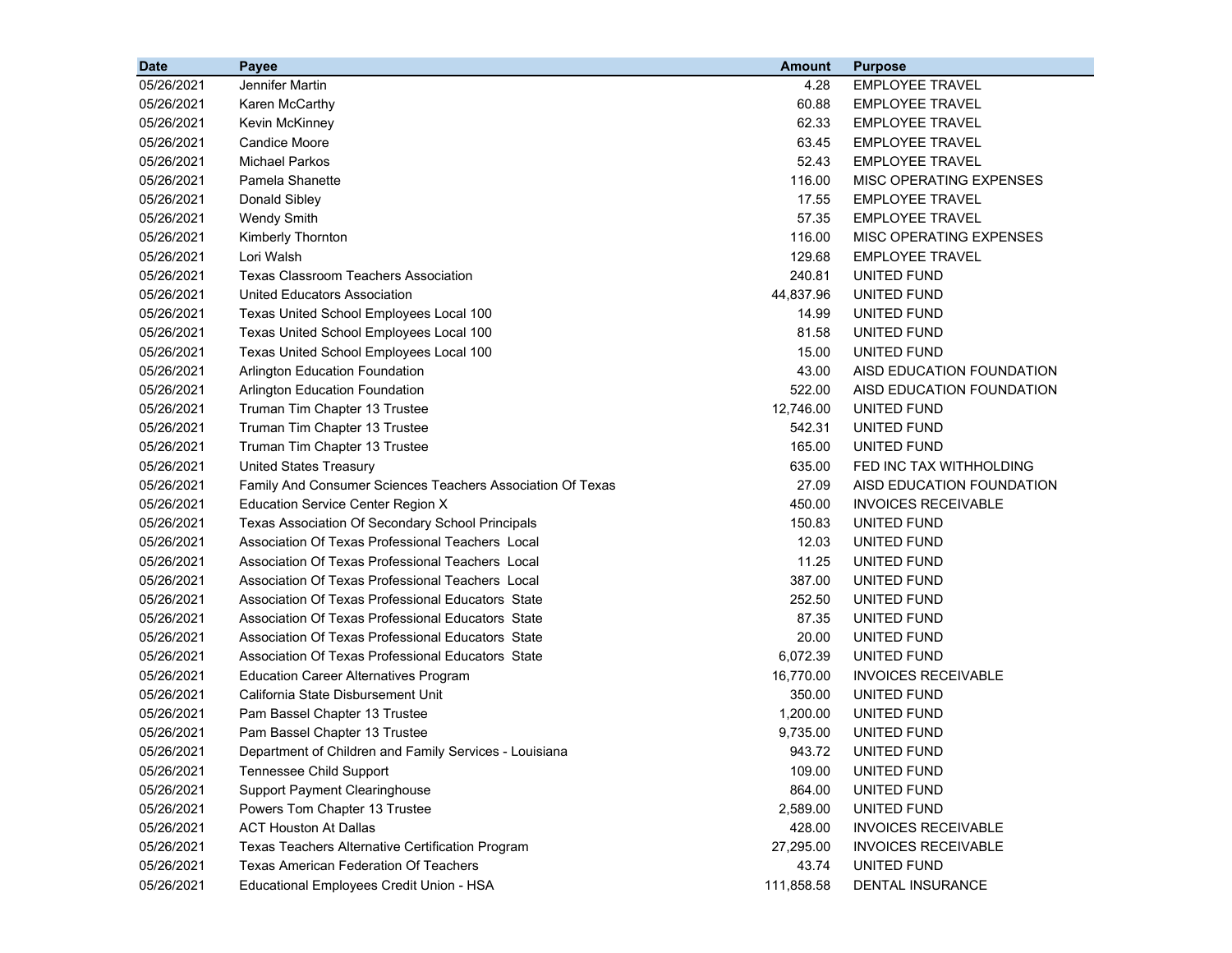| <b>Date</b> | Payee                                                      | <b>Amount</b>  | <b>Purpose</b>                       |
|-------------|------------------------------------------------------------|----------------|--------------------------------------|
| 05/26/2021  | <b>Educational Employees Credit Union</b>                  | 107,164.47     | DUE TO CREDIT UNION                  |
| 05/26/2021  | <b>Texas State Teachers Association</b>                    | 3,330.10       | <b>UNITED FUND</b>                   |
| 05/26/2021  | Language Testing International Inc.                        | 860.00         | <b>TESTING MATERIALS</b>             |
| 05/26/2021  | <b>Cambridge University Press</b>                          | 10,000.00      | <b>GENERAL SUPPLIES</b>              |
| 05/26/2021  | L R P Publications Incorporated                            | 294.50         | <b>READING MATERIALS</b>             |
| 05/26/2021  | <b>Grainger Industrial Supply</b>                          | 4,776.20       | <b>GENERAL SUPPLIES</b>              |
| 05/26/2021  |                                                            | 768.32         | M & O SUPPLIES                       |
| 05/26/2021  | Qep Incorporated                                           | 1,497.55       | <b>READING MATERIALS</b>             |
| 05/26/2021  | Hoshizaki South Central Distribution Center                | 306.27         | M & O SUPPLIES                       |
| 05/26/2021  | Texas Christian University Office Of Extended Education    | 600.00         | MISC OPERATING EXPENSES              |
| 05/26/2021  | Home Depot Pro                                             | 3,930.76       | M & O SUPPLIES                       |
| 05/26/2021  | Home Depot Pro                                             | 279.90         | <b>GENERAL SUPPLIES</b>              |
| 05/26/2021  | Home Depot Pro                                             | 1,358.77       | M & O SUPPLIES                       |
| 05/26/2021  | Kroger                                                     | 139.48         | <b>FOOD</b>                          |
| 05/26/2021  |                                                            | 63.76          | <b>GENERAL SUPPLIES</b>              |
| 05/26/2021  |                                                            | 131.67         | <b>INVOICES RECEIVABLE</b>           |
| 05/26/2021  |                                                            | 563.12         | MISC OPERATING EXPENSES              |
| 05/26/2021  | United Refrigeration Incorporated                          | 2,415.94       | M & O SUPPLIES                       |
| 05/26/2021  | Really Good Stuff                                          | 8,996.52       | ACCOUNTS PAYABLE-ACCRUALS            |
| 05/26/2021  |                                                            | 90.68          | <b>GENERAL SUPPLIES</b>              |
| 05/26/2021  | <b>Elliott Electric Supply</b>                             | 818.42         | M & O SUPPLIES                       |
| 05/26/2021  | Fort Worth Zoo                                             | 100.00         | MISC OPERATING EXPENSES              |
| 05/26/2021  | Ace Mart Restaurant Supply Company                         | 259.47         | <b>GENERAL SUPPLIES</b>              |
| 05/26/2021  | <b>Dell Marketing</b>                                      | $\blacksquare$ | <b>GENERAL SUPPLIES</b>              |
| 05/26/2021  | Lennox Industries Incorporated                             | 341.59         | M & O SUPPLIES                       |
| 05/26/2021  | <b>Booksource</b>                                          | 27.26          | <b>READING MATERIALS</b>             |
| 05/26/2021  | <b>Masters Distribution Systems</b>                        | 6,685.76       | <b>FOOD</b>                          |
| 05/26/2021  |                                                            | 13,977.45      | MISC OPERATING EXPENSES              |
| 05/26/2021  | Barnes & Noble Booksellers, Inc.                           | 623.75         | <b>READING MATERIALS</b>             |
| 05/26/2021  | Dfw Janitorial Supply                                      | 198.00         | <b>GENERAL INVENTORY</b>             |
| 05/26/2021  | Jason's Deli                                               | 1,500.00       | MISC OPERATING EXPENSES              |
| 05/26/2021  | Hosa - Ta                                                  | 120.00         | MISC OPERATING EXPENSES              |
| 05/26/2021  | Capstone                                                   | 627.90         | <b>READING MATERIALS</b>             |
| 05/26/2021  | PPG Architectural Finishes, Inc                            | 453.53         | M & O SUPPLIES                       |
| 05/26/2021  | Enterprise Rent A Car                                      | 5.12           | STUDENT TVL*NO AISD BUSES            |
| 05/26/2021  | B & H Photo Video                                          | 7,705.23       | <b>GENERAL SUPPLIES</b>              |
| 05/26/2021  | Ratcliff Constructors Incorporated                         | 79,307.20      | BLDG PURCH, CONSTR, IMPROVE          |
| 05/26/2021  |                                                            | 6,518.95       | CONTRACTED MAINT & REPAIR            |
| 05/26/2021  |                                                            | (4,291.30)     | <b>RETAINAGE</b>                     |
| 05/26/2021  | <b>CDW Government Incorporated</b>                         | 206,802.08     | <b>GENERAL SUPPLIES</b>              |
| 05/26/2021  |                                                            | 133, 182. 73   | MISC PURCH & CONTR SERV              |
| 05/26/2021  | University Of Texas At Arlington Advanced Placement (APSI) | 1,075.00       | MISC OPERATING EXPENSES              |
| 05/26/2021  | Lab Resources Incorporated                                 | 2,729.00       | <b>FURN &amp; EQUIP &gt; \$5,000</b> |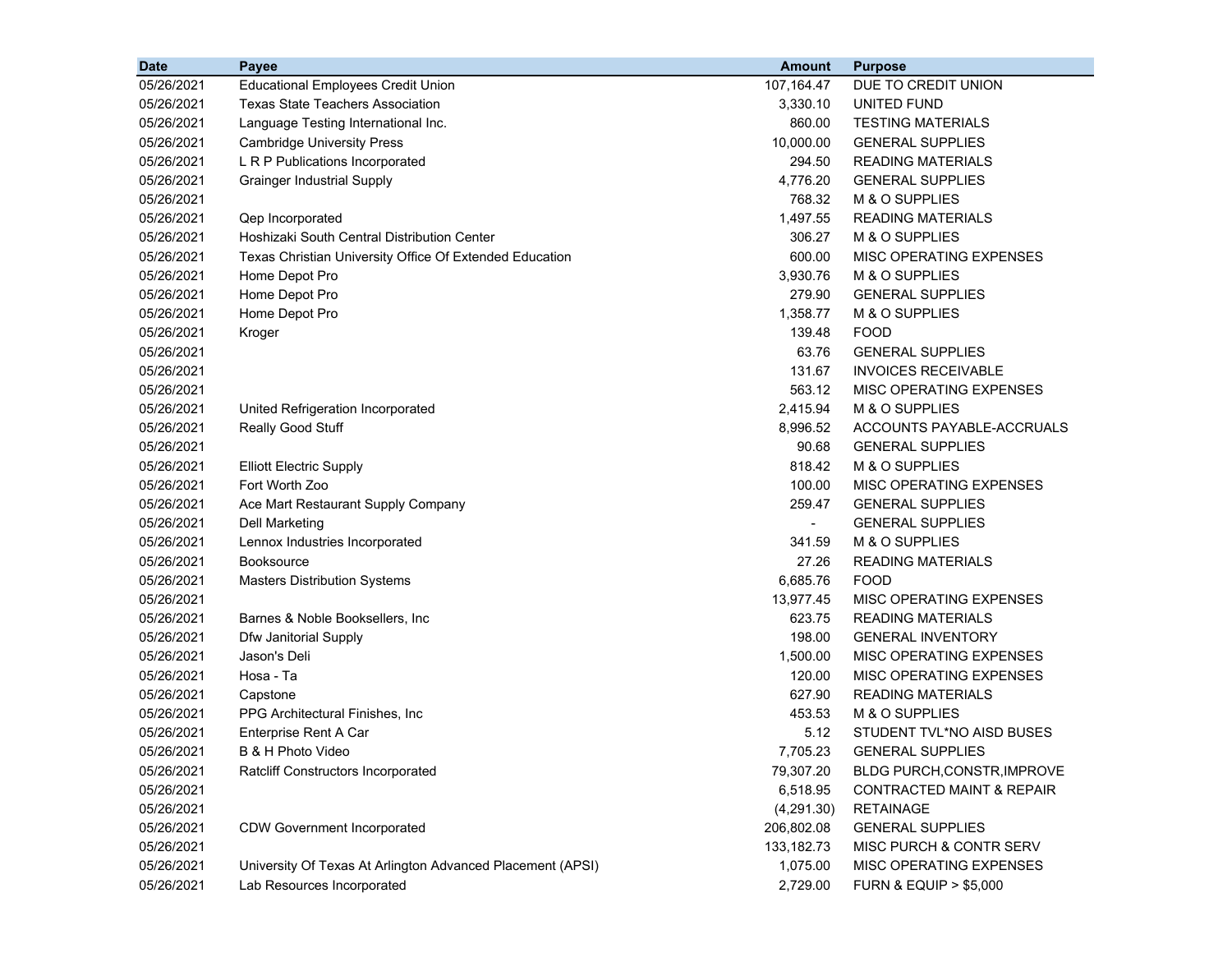| <b>Date</b> | <b>Payee</b>                                    | <b>Amount</b> | <b>Purpose</b>                       |
|-------------|-------------------------------------------------|---------------|--------------------------------------|
| 05/26/2021  | <b>Tarrant County Juvenile Service</b>          | 11,739.00     | STDNT TUIT-NONPUBLIC SCHL            |
| 05/26/2021  | <b>SHI Government Solutions Incorporated</b>    | 1,994.50      | <b>CONTRACTED MAINT &amp; REPAIR</b> |
| 05/26/2021  | <b>Mackin Educational Resources</b>             | 6,038.60      | <b>READING MATERIALS</b>             |
| 05/26/2021  | Aerowave Technologies                           | 30,683.00     | <b>GENERAL SUPPLIES</b>              |
| 05/26/2021  |                                                 | 766.80        | M & O SUPPLIES                       |
| 05/26/2021  | Govconnection Incorporated                      | 2,998.80      | <b>GENERAL SUPPLIES</b>              |
| 05/26/2021  | Junior Library Guild                            | 873.10        | <b>READING MATERIALS</b>             |
| 05/26/2021  | Awards By Wilson                                | 775.00        | <b>GENERAL SUPPLIES</b>              |
| 05/26/2021  | R & H Parts And Service                         | 1,535.84      | M & O SUPPLIES                       |
| 05/26/2021  | McKinney Office Supply                          | 1,059.23      | <b>GENERAL SUPPLIES</b>              |
| 05/26/2021  | Apple Computer Incorporated                     | 426.00        | <b>GENERAL SUPPLIES</b>              |
| 05/26/2021  | Longhorn Bus Sales Limited                      | 1,480.00      | M & O SUPPLIES                       |
| 05/26/2021  | <b>Pitsco Education</b>                         | 5,390.00      | <b>GENERAL SUPPLIES</b>              |
| 05/26/2021  | All American Awards & Gifts                     | 205.00        | <b>GENERAL SUPPLIES</b>              |
| 05/26/2021  | J W Pepper & Son Incorporated                   | 1,544.66      | <b>GENERAL SUPPLIES</b>              |
| 05/26/2021  | <b>City Of Grand Prairie Water Utilities</b>    | 5,698.85      | <b>WATER</b>                         |
| 05/26/2021  | Arlington Hardware Incorporated #53             | 15.99         | M & O SUPPLIES                       |
| 05/26/2021  | Zimmerer Kubota Incorporated                    | 710.69        | M & O SUPPLIES                       |
| 05/26/2021  | Carroll Independent School District             | 505.00        | <b>MISC OPERATING EXPENSES</b>       |
| 05/26/2021  | Johnson Controls Incorporate                    | 5,244.50      | CONTRACTED MAINT & REPAIR            |
| 05/26/2021  | Mardel Incorporated                             | 55.92         | <b>GENERAL SUPPLIES</b>              |
| 05/26/2021  | Association For Compensatory Educators Of Texas | 975.00        | MISC OPERATING EXPENSES              |
| 05/26/2021  | Spirit Of Texas Cheer And Gymnastics            | 3,340.00      | STUDENT TVL*NO AISD BUSES            |
| 05/26/2021  | Camp Thurman                                    | 3,355.00      | STUDENT TVL*NO AISD BUSES            |
| 05/26/2021  | Cummings Korayn Sue, OD PA                      | 350.00        | MISC OPERATING EXPENSES              |
| 05/26/2021  | <b>UPS</b>                                      | 28.46         | <b>GENERAL SUPPLIES</b>              |
| 05/26/2021  | <b>Total Maintenance Solutions-South</b>        | 2,320.56      | M & O SUPPLIES                       |
| 05/26/2021  | <b>Gibson Cornelius</b>                         | 330.00        | MISC PURCH & CONTR SERV              |
| 05/26/2021  | <b>Lundgaard Greta</b>                          | 4,800.00      | MISC PURCH & CONTR SERV              |
| 05/26/2021  | Inspired Imaging                                | 1,550.00      | <b>INVOICES RECEIVABLE</b>           |
| 05/26/2021  | Boxes 4U                                        | 1,164.00      | <b>GENERAL INVENTORY</b>             |
| 05/26/2021  | Musser Amanda                                   | 660.00        | <b>MISC PURCH &amp; CONTR SERV</b>   |
| 05/26/2021  | Ferrellgas, Incorporated                        | 9,981.66      | <b>GENERAL INVENTORY</b>             |
| 05/26/2021  |                                                 | (129.57)      | LIONS CLUB CONCESSIONS               |
| 05/26/2021  | Texas Pottery Supply and Clay Company           | 1,902.54      | <b>CONTRACTED MAINT &amp; REPAIR</b> |
| 05/26/2021  | Magazine Subscriptions PTP                      | 6,120.00      | <b>GENERAL SUPPLIES</b>              |
| 05/26/2021  | Just Say Yes                                    | 100.00        | <b>INVOICES RECEIVABLE</b>           |
| 05/26/2021  | Legends Hospitality                             | 530.72        | <b>MISC OPERATING EXPENSES</b>       |
| 05/26/2021  | Woodman Tom                                     | 175.00        | MISC PURCH & CONTR SERV              |
| 05/26/2021  | <b>Holsten Peter</b>                            | 290.00        | MISC PURCH & CONTR SERV              |
| 05/26/2021  | <b>Klapproth David</b>                          | 145.00        | MISC PURCH & CONTR SERV              |
| 05/26/2021  | Handley Feed Store                              | 97.36         | <b>GENERAL SUPPLIES</b>              |
| 05/26/2021  | <b>Golden Graduation Services</b>               | 435.00        | <b>GENERAL SUPPLIES</b>              |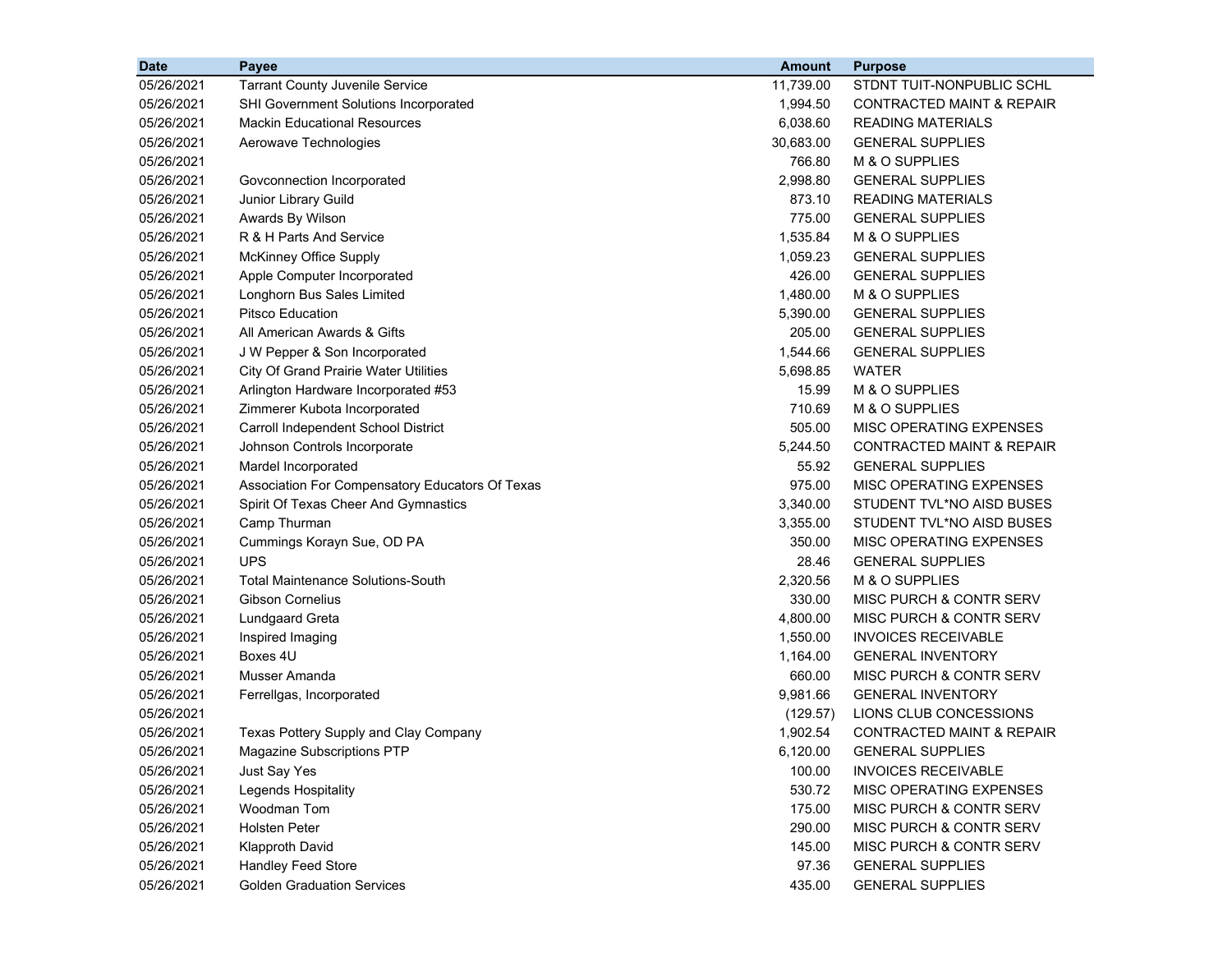| <b>Date</b> | Payee                                        | <b>Amount</b> | <b>Purpose</b>                       |
|-------------|----------------------------------------------|---------------|--------------------------------------|
| 05/26/2021  | <b>Washington Varandas</b>                   | 330.00        | MISC PURCH & CONTR SERV              |
| 05/26/2021  | Sells Travis L                               | 650.00        | <b>INVOICES RECEIVABLE</b>           |
| 05/26/2021  | One Source Staffing Corporation              | 2,657.03      | MISC PURCH & CONTR SERV              |
| 05/26/2021  | <b>Binswanger Glass</b>                      | 459.80        | M & O SUPPLIES                       |
| 05/26/2021  | Rhythm Band Instruments LLC                  | 1,283.06      | <b>GENERAL SUPPLIES</b>              |
| 05/26/2021  | Woodwind & Brasswind Inc                     | 144.00        | <b>GENERAL SUPPLIES</b>              |
| 05/26/2021  | National Archery in the Schools Program      | 10.00         | MISC OPERATING EXPENSES              |
| 05/26/2021  | MicroShare                                   | 34,860.00     | <b>CONTRACTED MAINT &amp; REPAIR</b> |
| 05/26/2021  | National Wholesale Supply                    | 186.24        | M & O SUPPLIES                       |
| 05/26/2021  | Matera Paper Co., Inc.                       | 234.00        | <b>GENERAL INVENTORY</b>             |
| 05/26/2021  | Kurz & Company                               | 6,711.35      | <b>FOOD</b>                          |
| 05/26/2021  | Accent Awards & Trophies, LLC                | 121.00        | <b>GENERAL SUPPLIES</b>              |
| 05/26/2021  | Accent Awards & Trophies, LLC                | 359.90        | <b>INVOICES RECEIVABLE</b>           |
| 05/26/2021  | Accent Awards & Trophies, LLC                | 156.00        | <b>INVOICES RECEIVABLE</b>           |
| 05/26/2021  | Accent Awards & Trophies, LLC                | 45.00         | <b>INVOICES RECEIVABLE</b>           |
| 05/26/2021  | Accent Awards & Trophies, LLC                | 32.00         | <b>INVOICES RECEIVABLE</b>           |
| 05/26/2021  | Best Buy for Business                        | 39.99         | <b>GENERAL SUPPLIES</b>              |
| 05/26/2021  |                                              | 94.99         | <b>INVOICES RECEIVABLE</b>           |
| 05/26/2021  | <b>Enviromatic Systems Services</b>          | 5,376.00      | M & O SUPPLIES                       |
| 05/26/2021  | Batts Audio Video & Lighting, Incorporated   | 808.00        | <b>GENERAL SUPPLIES</b>              |
| 05/26/2021  | Creative Bus Sales Inc                       | 770.01        | <b>GENERAL INVENTORY</b>             |
| 05/26/2021  | <b>Autonation Chevrolet</b>                  | 69.58         | M & O SUPPLIES                       |
| 05/26/2021  | Estrada George                               | 60.00         | MISC PURCH & CONTR SERV              |
| 05/26/2021  | AlphaGraphics                                | 67.50         | <b>GENERAL SUPPLIES</b>              |
| 05/26/2021  | Image 360 Arlington (Formerly Signs Now)     | 1,625.00      | <b>GENERAL SUPPLIES</b>              |
| 05/26/2021  | Follett School Solutions, Inc.               | 5,926.60      | <b>READING MATERIALS</b>             |
| 05/26/2021  | Preferred Shipping, Inc.                     | 214.46        | <b>GENERAL SUPPLIES</b>              |
| 05/26/2021  | HKS, Inc.                                    | 37,691.03     | <b>BLDG PURCH, CONSTR, IMPROVE</b>   |
| 05/26/2021  | Pogue Construction Co., LP                   | 3,442,720.85  | BLDG PURCH, CONSTR, IMPROVE          |
| 05/26/2021  |                                              | (172, 136.05) | <b>RETAINAGE</b>                     |
| 05/26/2021  | <b>Evans Clifton</b>                         | 145.00        | MISC PURCH & CONTR SERV              |
| 05/26/2021  | <b>Tarrant County Tax Assessor-Collector</b> | 83.75         | MISC OPERATING EXPENSES              |
| 05/26/2021  | <b>Tarrant County Tax Assessor-Collector</b> | 122.25        | MISC OPERATING EXPENSES              |
| 05/26/2021  | <b>Tarrant County Tax Assessor-Collector</b> | 198.00        | MISC OPERATING EXPENSES              |
| 05/26/2021  | <b>Tarrant County Tax Assessor-Collector</b> | 78.75         | MISC OPERATING EXPENSES              |
| 05/26/2021  | <b>Tarrant County Tax Assessor-Collector</b> | 65.25         | MISC OPERATING EXPENSES              |
| 05/26/2021  | <b>Tarrant County Tax Assessor-Collector</b> | 49.50         | MISC OPERATING EXPENSES              |
| 05/26/2021  | <b>Tarrant County Tax Assessor-Collector</b> | 74.25         | MISC OPERATING EXPENSES              |
| 05/26/2021  | <b>Tarrant County Tax Assessor-Collector</b> | 220.00        | MISC OPERATING EXPENSES              |
| 05/26/2021  | <b>Tarrant County Tax Assessor-Collector</b> | 57.75         | MISC OPERATING EXPENSES              |
| 05/26/2021  | <b>Tarrant County Tax Assessor-Collector</b> | 40.50         | MISC OPERATING EXPENSES              |
| 05/26/2021  | <b>Tarrant County Tax Assessor-Collector</b> | 74.25         | MISC OPERATING EXPENSES              |
| 05/26/2021  | Armand Hammer United World College           | 1,900.00      | MISC OPERATING EXPENSES              |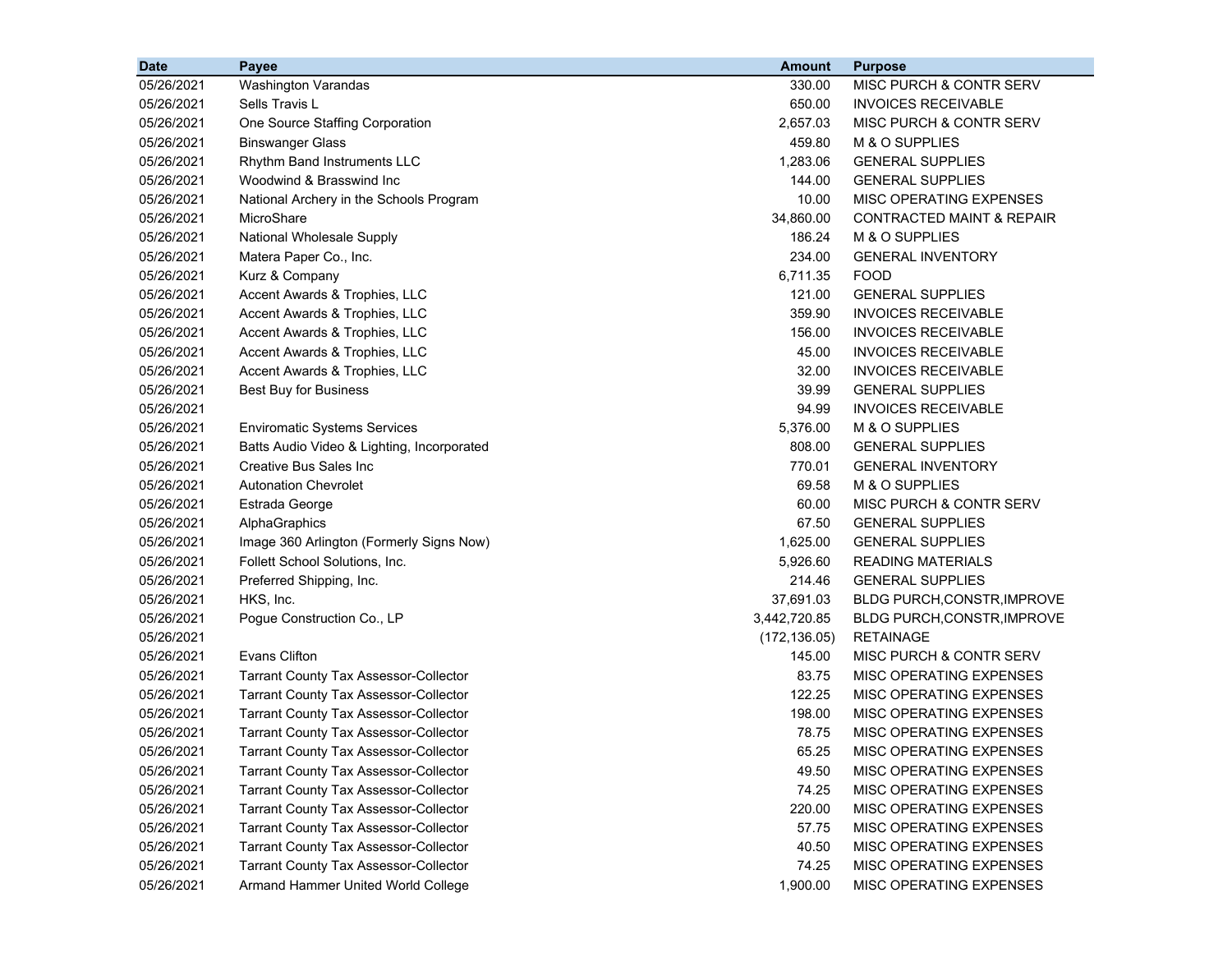| 05/26/2021<br>Ferguson Enterprises, Inc.<br>(2,019.96)                             | <b>CONTRACTED MAINT &amp; REPAIR</b> |
|------------------------------------------------------------------------------------|--------------------------------------|
| 9.80<br>05/26/2021                                                                 | <b>GENERAL INVENTORY</b>             |
| 05/26/2021<br>(0.00)                                                               | LIONS CLUB CONCESSIONS               |
| 05/26/2021<br>3,983.59                                                             | M & O SUPPLIES                       |
| 1,481.40<br>05/26/2021<br>Big Game Sports Inc.                                     | <b>GENERAL SUPPLIES</b>              |
| 106.70<br>Dr Pepper Snapple Group<br>05/26/2021                                    | <b>GENERAL INVENTORY</b>             |
| 242.50<br>05/26/2021                                                               | MISC OPERATING EXPENSES              |
| 100.00<br>05/26/2021<br>Judkins Mike                                               | <b>MISC PURCH &amp; CONTR SERV</b>   |
| <b>Bull Market Promotions, LLC</b><br>145.00<br>05/26/2021                         | <b>GENERAL SUPPLIES</b>              |
| Cardinal's Sport Center Incorporated<br>210.00<br>05/26/2021                       | <b>GENERAL SUPPLIES</b>              |
| 05/26/2021<br>Lowe's Home Centers, LLC<br>98.98                                    | <b>GENERAL SUPPLIES</b>              |
| 1,952.68<br>05/26/2021                                                             | M & O SUPPLIES                       |
| 728.40<br>05/26/2021<br>Western-BRW Paper Company Incorporated                     | <b>GENERAL INVENTORY</b>             |
| 470.00<br>05/26/2021                                                               | <b>GENERAL SUPPLIES</b>              |
| Tennis Outlet Inc.<br>767.00<br>05/26/2021                                         | <b>GENERAL SUPPLIES</b>              |
| 05/26/2021<br>343.20<br>Kona Ice Lake Arlington                                    | <b>INVOICES RECEIVABLE</b>           |
| 05/26/2021<br>3,304.00<br>Your Tees                                                | <b>GENERAL SUPPLIES</b>              |
| 05/26/2021<br>180.00<br>Bill's Upholstery & Glass Shop Inc                         | <b>CONTRACTED MAINT &amp; REPAIR</b> |
| 05/26/2021<br><b>CableLink Solutions</b><br>2,460.16                               | <b>CONTRACTED MAINT &amp; REPAIR</b> |
| 239.36<br>05/26/2021                                                               | <b>MISC PURCH &amp; CONTR SERV</b>   |
| DFW Ink, LLC<br>697.00<br>05/26/2021                                               | <b>GENERAL SUPPLIES</b>              |
| Moore Supply Co<br>05/26/2021<br>18.23                                             | <b>GENERAL INVENTORY</b>             |
| 05/26/2021<br>OTC Brands, Inc<br>682.17                                            | <b>GENERAL SUPPLIES</b>              |
| 05/26/2021<br>$\overline{\phantom{a}}$                                             | MISC OPERATING EXPENSES              |
| Mighty Auto Parts of DFW<br>1,654.90<br>05/26/2021                                 | <b>GENERAL INVENTORY</b>             |
| 3,078.97<br>05/26/2021<br>Snap-on Incorporated                                     | <b>GENERAL SUPPLIES</b>              |
| 1,054.63<br>05/26/2021                                                             | M & O SUPPLIES                       |
| 05/26/2021<br>3,600.00<br>Nearpod                                                  | <b>GENERAL SUPPLIES</b>              |
| <b>Mavich LLC</b><br>891.00<br>05/26/2021                                          | <b>GENERAL INVENTORY</b>             |
| 145.00<br>05/26/2021<br>Ahumada Mauro                                              | MISC PURCH & CONTR SERV              |
| 75,968.10<br>05/26/2021<br>American Legacy Publishing- Studies Weekly              | MISC PURCH & CONTR SERV              |
| Lewis Howard David<br>100.00<br>05/26/2021                                         | <b>INVOICES RECEIVABLE</b>           |
| 6,470.10<br><b>WATER</b><br>05/26/2021<br>Foremost Telecommunications Corporation  |                                      |
| 581.50<br>05/26/2021<br>Active Impressions LP                                      | <b>INVOICES RECEIVABLE</b>           |
| 05/26/2021<br><b>James Edward Freeman</b><br>200.00                                | <b>GENERAL SUPPLIES</b>              |
| 230.00<br>05/26/2021<br>Arlington CTE Floral                                       | <b>GENERAL SUPPLIES</b>              |
| 297.64<br>05/26/2021<br>Auto Plus Auto Parts                                       | <b>GENERAL INVENTORY</b>             |
| 1,300.00<br>05/26/2021<br>EDpuzzle, Incorporated                                   | <b>GENERAL SUPPLIES</b>              |
| <b>Hatfield Jeffrey</b><br>145.00<br>05/26/2021                                    | MISC PURCH & CONTR SERV              |
| Price Right Professional Landscaping & Tree Service LLC<br>05/26/2021<br>59,874.00 | <b>CONTRACTED MAINT &amp; REPAIR</b> |
| 05/26/2021<br>Nadia Lamar<br>125.00                                                | <b>INVOICES RECEIVABLE</b>           |
| Nadia Lamar<br>125.00<br>05/26/2021                                                | <b>INVOICES RECEIVABLE</b>           |
| 05/26/2021<br>Staples Inc/Staples Business Advantage<br>1,252.20                   | <b>GENERAL SUPPLIES</b>              |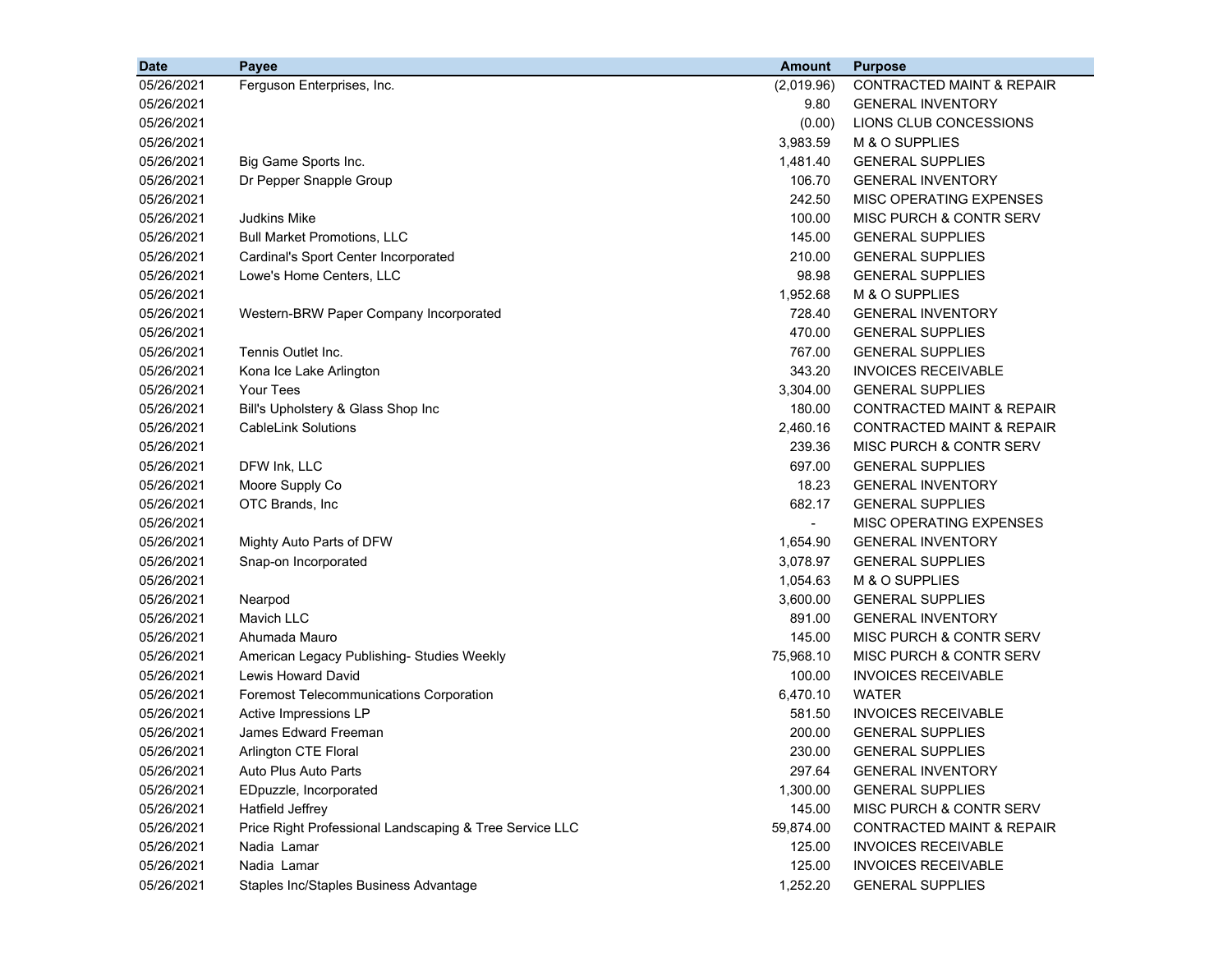| <b>Date</b> | Payee                                                 | <b>Amount</b> | <b>Purpose</b>                       |
|-------------|-------------------------------------------------------|---------------|--------------------------------------|
| 05/26/2021  | <b>Arlington Strings</b>                              | 203.87        | <b>GENERAL SUPPLIES</b>              |
| 05/26/2021  | Frog Street Press LLC                                 | 1,596.00      | <b>GENERAL SUPPLIES</b>              |
| 05/26/2021  | Bayes Achievement Center, Inc.                        | 18,787.86     | <b>TUITION &amp; TRFR PMTS</b>       |
| 05/26/2021  | Alonti Catering                                       | 112.55        | MISC OPERATING EXPENSES              |
| 05/26/2021  | <b>ATCO Enviroair Testing Engineers INC</b>           | 22,608.00     | BLDG PURCH, CONSTR, IMPROVE          |
| 05/26/2021  | iHeartMedia                                           | 9,000.00      | MISC OPERATING EXPENSES              |
| 05/26/2021  | Linnabary Noah                                        | 135.00        | MISC PURCH & CONTR SERV              |
| 05/26/2021  | All Star Letter Jackets and Balfour Dallas            | 350.00        | <b>INVOICES RECEIVABLE</b>           |
| 05/26/2021  | All Star Letter Jackets and Balfour Dallas            | 750.00        | <b>INVOICES RECEIVABLE</b>           |
| 05/26/2021  | All Star Letter Jackets and Balfour Dallas            | 45.00         | <b>INVOICES RECEIVABLE</b>           |
| 05/26/2021  | Jesus Pineda                                          | 800.00        | <b>MISC PURCH &amp; CONTR SERV</b>   |
| 05/26/2021  | <b>Xerox Business Solutions Southwest</b>             | 304.62        | <b>GENERAL SUPPLIES</b>              |
| 05/26/2021  | PopSmart Technologies, LLC                            | 271.92        | <b>CONTRACTED MAINT &amp; REPAIR</b> |
| 05/26/2021  | Black-eyed Pea                                        | 1,112.00      | MISC OPERATING EXPENSES              |
| 05/26/2021  | <b>Blick Art Materials</b>                            | 1,761.19      | <b>GENERAL SUPPLIES</b>              |
| 05/26/2021  | <b>IN2 Architecture</b>                               | 24,750.00     | <b>BLDG PURCH, CONSTR, IMPROVE</b>   |
| 05/26/2021  |                                                       | 12,500.00     | OTH PROFESSIONAL SERVICES            |
| 05/26/2021  | ValueSure Agency Inc.                                 | 71.00         | <b>MISC OPERATING EXPENSES</b>       |
| 05/26/2021  | KLNO-FM, KFZO-FM, KFLC-AM, KDXX-FM, KESS-FM           | 5,115.00      | MISC OPERATING EXPENSES              |
| 05/26/2021  | KLNO-FM, KFZO-FM, KFLC-AM, KDXX-FM, KESS-FM           | 6,884.98      | MISC OPERATING EXPENSES              |
| 05/26/2021  | Cowboys Stadium, LP                                   | 225,000.00    | <b>RENTALS &amp; OPERATING LEASE</b> |
| 05/26/2021  | Moore Waste and Recycling Services                    | 8,177.00      | <b>CONTRACTED MAINT &amp; REPAIR</b> |
| 05/26/2021  | <b>STOPit Solutions</b>                               | 12,850.00     | <b>GENERAL SUPPLIES</b>              |
| 05/26/2021  | Ramirez Javier Adilmar                                | 145.00        | MISC PURCH & CONTR SERV              |
| 05/26/2021  | <b>Ace Educational Supplies</b>                       | 137.92        | <b>GENERAL SUPPLIES</b>              |
| 05/26/2021  | <b>Cody Prescher</b>                                  | 7,890.00      | CONTRACTED MAINT & REPAIR            |
| 05/26/2021  | Gandy Ink                                             | 2,160.00      | <b>GENERAL SUPPLIES</b>              |
| 05/26/2021  | <b>Continental Battery Company</b>                    | 20,217.90     | M & O SUPPLIES                       |
| 05/26/2021  | <b>Texas Association Of School Business Officials</b> | 645.00        | <b>DUES</b>                          |
| 05/26/2021  | Parts Town LLC                                        | 492.55        | M & O SUPPLIES                       |
| 05/26/2021  | New Dairy Opco LLC DBA Borden Dairy                   | 124,669.22    | <b>FOOD</b>                          |
| 05/26/2021  | <b>Spectrum Consulting</b>                            | 4,165.00      | MISC PURCH & CONTR SERV              |
| 05/26/2021  | Upstage Center Incorporated                           | 1,193.94      | MISC PURCH & CONTR SERV              |
| 05/26/2021  | Jordan Tittsworth                                     | 105.00        | MISC PURCH & CONTR SERV              |
| 05/26/2021  | Texas Multi-Chem Ltd                                  | 6,811.50      | M & O SUPPLIES                       |
| 05/26/2021  | Hakan Olasmis                                         | 170.00        | MISC PURCH & CONTR SERV              |
| 05/26/2021  | Joao Elias Ferraz                                     | 145.00        | MISC PURCH & CONTR SERV              |
| 05/26/2021  | Kathryn Ann Northcutt                                 | 1,200.00      | <b>MISC PURCH &amp; CONTR SERV</b>   |
| 05/26/2021  | Your Tees LLC                                         | 424.00        | <b>INVOICES RECEIVABLE</b>           |
| 05/26/2021  | Stemfuse                                              | 13,500.00     | <b>GENERAL SUPPLIES</b>              |
| 05/26/2021  | <b>Tim Sandridge</b>                                  | 100.00        | MISC PURCH & CONTR SERV              |
| 05/26/2021  | Complete Supply Incorporated                          | 36,765.87     | <b>GENERAL INVENTORY</b>             |
| 05/26/2021  |                                                       | 16,340.76     | M & O SUPPLIES                       |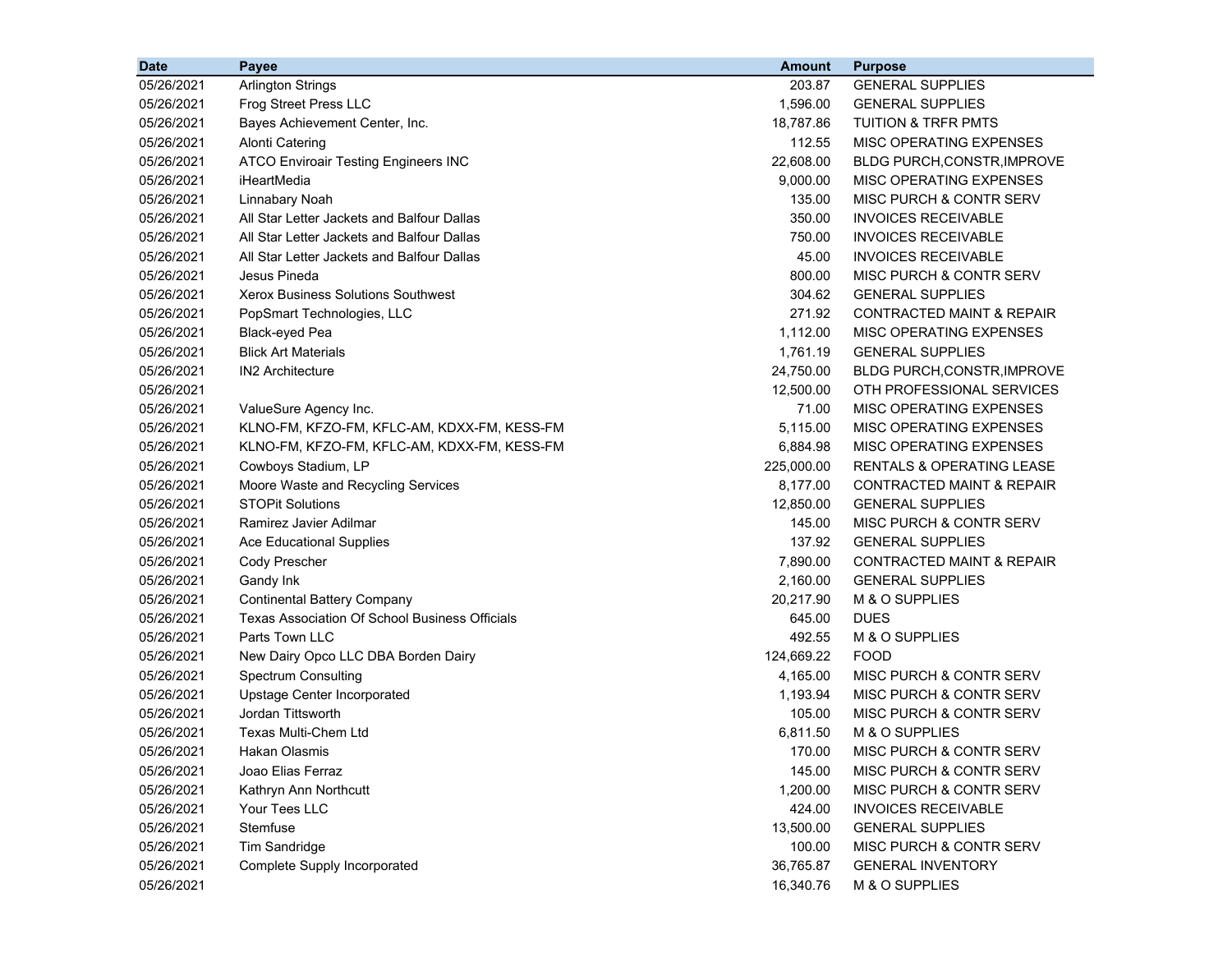| <b>Date</b> | Payee                                                          | <b>Amount</b> | <b>Purpose</b>                             |
|-------------|----------------------------------------------------------------|---------------|--------------------------------------------|
| 05/26/2021  | Victory Cheer and Dance                                        | 2,015.00      | <b>GENERAL SUPPLIES</b>                    |
| 05/26/2021  | Elevator Maintenance and Repair Incorporated                   | 1,800.00      | <b>CONTRACTED MAINT &amp; REPAIR</b>       |
| 05/26/2021  | Austin Turf & Tractor                                          | 319.26        | M & O SUPPLIES                             |
| 05/26/2021  | Hobby Lobby Store #175                                         | 66.05         | <b>GENERAL SUPPLIES</b>                    |
| 05/26/2021  | Mad Science Of Tarrant County                                  | 6,168.00      | <b>GENERAL SUPPLIES</b>                    |
| 05/26/2021  | <b>Accredited Lock Supply Company</b>                          | 269.70        | <b>GENERAL INVENTORY</b>                   |
| 05/26/2021  | Atmos Energy                                                   | 20,502.39     | <b>WATER</b>                               |
| 05/26/2021  | <b>EAI</b> Education                                           | 67.76         | <b>GENERAL SUPPLIES</b>                    |
| 05/26/2021  | Jack Rasmussen (Luthier)                                       | 563.00        | CONTRACTED MAINT & REPAIR                  |
| 05/26/2021  | Bucks Wheel & Equipment Company                                | 1,000.06      | <b>GENERAL INVENTORY</b>                   |
| 05/26/2021  | Southwest International Trucks                                 | 352.08        | M & O SUPPLIES                             |
| 05/26/2021  | Byrne Brothers Foods Incorporate                               | 4,156.16      | <b>GENERAL INVENTORY</b>                   |
| 05/26/2021  | Arlington Independent School District Food & Nutrition Service | 2,327.23      | MISC OPERATING EXPENSES                    |
| 05/26/2021  | Rush Truck Centers Of Texas Limited Partnership                | 1,872.10      | <b>GENERAL INVENTORY</b>                   |
| 05/26/2021  |                                                                | 3,349.73      | M & O SUPPLIES                             |
| 05/26/2021  | 4imprint Incorporated                                          | 1,007.63      | <b>GENERAL SUPPLIES</b>                    |
| 05/26/2021  | Nagim Ibrahim                                                  | 80.00         | <b>MISC PURCH &amp; CONTR SERV</b>         |
| 05/26/2021  | International Baccalaureate                                    | 203.00        | <b>MISC OPERATING EXPENSES</b>             |
| 05/26/2021  | City Of Dalworthington Gardens                                 | 569.51        | <b>WATER</b>                               |
| 05/26/2021  | Curriculum Associates Incorporated                             | 63.18         | <b>GENERAL SUPPLIES</b>                    |
| 05/26/2021  | Demco Incorporated                                             | 506.85        | <b>GENERAL SUPPLIES</b>                    |
| 05/26/2021  | <b>Education Service Center Region XI</b>                      | 439.00        | MISC OPERATING EXPENSES                    |
| 05/26/2021  | <b>Flinn Scientific</b>                                        | 1,219.89      | <b>GENERAL SUPPLIES</b>                    |
| 05/26/2021  | <b>Commercial Recorder</b>                                     | 228.80        | <b>Statutorily Required Public Notices</b> |
| 05/26/2021  | Gopher Sport Equipment                                         | 712.94        | <b>GENERAL SUPPLIES</b>                    |
| 05/26/2021  | Lowery Sand & Gravel Co Inc                                    | 2,580.00      | M & O SUPPLIES                             |
| 05/26/2021  | Moore Rental Service Incorporated                              | 124.00        | <b>INVOICES RECEIVABLE</b>                 |
| 05/26/2021  | Music In Motion Incorporated                                   | 68.95         | <b>GENERAL SUPPLIES</b>                    |
| 05/26/2021  | <b>Pollock Paper Distributors</b>                              | 2,400.00      | M & O SUPPLIES                             |
| 05/26/2021  | <b>Pyramid School Products</b>                                 | 4,496.00      | <b>GENERAL SUPPLIES</b>                    |
| 05/26/2021  | Sentinel The Alarm Company                                     | 47,976.12     | MISC PURCH & CONTR SERV                    |
| 05/26/2021  | Nystrom Education/Social Studies School Service                | 116.37        | <b>GENERAL SUPPLIES</b>                    |
| 05/26/2021  | Unifirst Holdings(A/R 01550)                                   | 201.05        | <b>CONTRACTED MAINT &amp; REPAIR</b>       |
| 05/26/2021  |                                                                | 191.08        | MISC PURCH & CONTR SERV                    |
| 05/26/2021  | Vandergriff Chevrolet                                          | 286.00        | <b>CONTRACTED MAINT &amp; REPAIR</b>       |
| 05/26/2021  |                                                                | 249.15        | M & O SUPPLIES                             |
| 05/26/2021  | Chas F Williams Company Incorporated                           | 210.00        | M & O SUPPLIES                             |
| 05/26/2021  | Wynn Randy B                                                   | 145.00        | MISC PURCH & CONTR SERV                    |
| 05/27/2021  | American Ceramic Supply Company                                | 2,020.00      | <b>GENERAL SUPPLIES</b>                    |
| 05/27/2021  | Texas Christian University Office Of Extended Education        | 600.00        | MISC OPERATING EXPENSES                    |
| 05/27/2021  | Home Depot Pro                                                 | 452.22        | <b>GENERAL SUPPLIES</b>                    |
| 05/27/2021  | <b>Technology Student Association</b>                          | 210.00        | <b>MISC OPERATING EXPENSES</b>             |
| 05/27/2021  | <b>Pitney Bowes</b>                                            | 414.00        | RENTALS & OPERATING LEASE                  |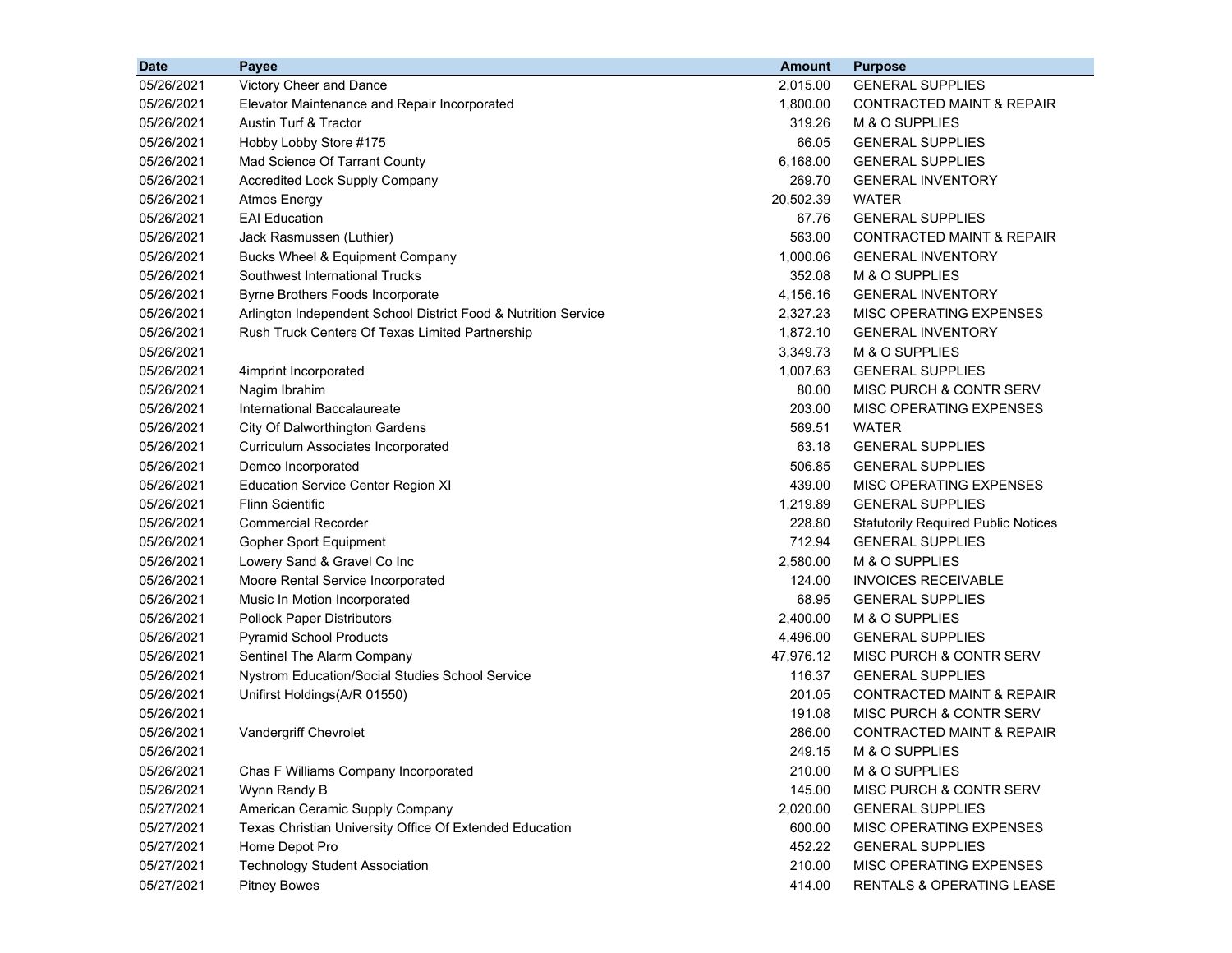| <b>Date</b> | Payee                                       | <b>Amount</b> | <b>Purpose</b>                       |
|-------------|---------------------------------------------|---------------|--------------------------------------|
| 05/27/2021  | <b>Pitney Bowes</b>                         | 782.70        | RENTALS & OPERATING LEASE            |
| 05/27/2021  | <b>Elliott Electric Supply</b>              | 294.48        | M & O SUPPLIES                       |
| 05/27/2021  | <b>Elliott Electric Supply</b>              | 117.27        | M & O SUPPLIES                       |
| 05/27/2021  | Barnes & Noble Booksellers, Inc.            | 115.44        | <b>GENERAL SUPPLIES</b>              |
| 05/27/2021  | Winston Water Cooler Limited                | 547.92        | <b>GENERAL INVENTORY</b>             |
| 05/27/2021  | Artex Overhead Door                         | 610.00        | <b>CONTRACTED MAINT &amp; REPAIR</b> |
| 05/27/2021  | Office Depot                                | 1,920.91      | <b>GENERAL SUPPLIES</b>              |
| 05/27/2021  |                                             | 261.34        | <b>INVOICES RECEIVABLE</b>           |
| 05/27/2021  |                                             | 417.76        | <b>READING MATERIALS</b>             |
| 05/27/2021  | <b>Texas Computer Education Association</b> | 179.00        | MISC OPERATING EXPENSES              |
| 05/27/2021  | <b>Texas Computer Education Association</b> | 179.00        | MISC OPERATING EXPENSES              |
| 05/27/2021  | <b>Texas Computer Education Association</b> | 179.00        | MISC OPERATING EXPENSES              |
| 05/27/2021  | <b>Texas Computer Education Association</b> | 179.00        | MISC OPERATING EXPENSES              |
| 05/27/2021  | <b>Texas Computer Education Association</b> | 179.00        | MISC OPERATING EXPENSES              |
| 05/27/2021  | <b>Texas Computer Education Association</b> | 179.00        | MISC OPERATING EXPENSES              |
| 05/27/2021  | <b>Texas Computer Education Association</b> | 179.00        | MISC OPERATING EXPENSES              |
| 05/27/2021  | <b>Texas Computer Education Association</b> | 179.00        | MISC OPERATING EXPENSES              |
| 05/27/2021  | <b>Texas Computer Education Association</b> | 179.00        | MISC OPERATING EXPENSES              |
| 05/27/2021  | <b>Texas Computer Education Association</b> | 179.00        | MISC OPERATING EXPENSES              |
| 05/27/2021  | <b>Texas Computer Education Association</b> | 179.00        | MISC OPERATING EXPENSES              |
| 05/27/2021  | <b>Texas Computer Education Association</b> | 179.00        | MISC OPERATING EXPENSES              |
| 05/27/2021  | <b>Texas Computer Education Association</b> | 179.00        | MISC OPERATING EXPENSES              |
| 05/27/2021  | <b>Texas Computer Education Association</b> | 179.00        | MISC OPERATING EXPENSES              |
| 05/27/2021  | <b>Texas Computer Education Association</b> | 179.00        | MISC OPERATING EXPENSES              |
| 05/27/2021  | <b>Texas Computer Education Association</b> | 179.00        | MISC OPERATING EXPENSES              |
| 05/27/2021  | <b>Texas Computer Education Association</b> | 179.00        | MISC OPERATING EXPENSES              |
| 05/27/2021  | <b>Texas Computer Education Association</b> | 179.00        | MISC OPERATING EXPENSES              |
| 05/27/2021  | <b>Texas Computer Education Association</b> | 179.00        | MISC OPERATING EXPENSES              |
| 05/27/2021  | <b>Texas Computer Education Association</b> | 179.00        | MISC OPERATING EXPENSES              |
| 05/27/2021  | <b>Texas Computer Education Association</b> | 179.00        | MISC OPERATING EXPENSES              |
| 05/27/2021  | <b>Texas Computer Education Association</b> | 179.00        | MISC OPERATING EXPENSES              |
| 05/27/2021  | <b>Texas Computer Education Association</b> | 179.00        | MISC OPERATING EXPENSES              |
| 05/27/2021  | <b>Texas Computer Education Association</b> | 179.00        | MISC OPERATING EXPENSES              |
| 05/27/2021  | <b>Texas Computer Education Association</b> | 179.00        | MISC OPERATING EXPENSES              |
| 05/27/2021  | <b>Texas Computer Education Association</b> | 179.00        | MISC OPERATING EXPENSES              |
| 05/27/2021  | <b>Texas Computer Education Association</b> | 179.00        | MISC OPERATING EXPENSES              |
| 05/27/2021  | <b>Texas Computer Education Association</b> | 179.00        | MISC OPERATING EXPENSES              |
| 05/27/2021  | <b>Bernd Mac</b>                            | 5,957.22      | <b>MISC PURCH &amp; CONTR SERV</b>   |
| 05/27/2021  | <b>Benchmark Education Company</b>          | 8,030.00      | <b>READING MATERIALS</b>             |
| 05/27/2021  | B & H Photo Video                           | 354.84        | <b>GENERAL SUPPLIES</b>              |
| 05/27/2021  | <b>Mackin Educational Resources</b>         | 874.93        | <b>READING MATERIALS</b>             |
| 05/27/2021  | Carnegie Learning                           | 17,508.45     | <b>GENERAL SUPPLIES</b>              |
| 05/27/2021  | Govconnection Incorporated                  | 546.75        | <b>GENERAL SUPPLIES</b>              |
|             |                                             |               |                                      |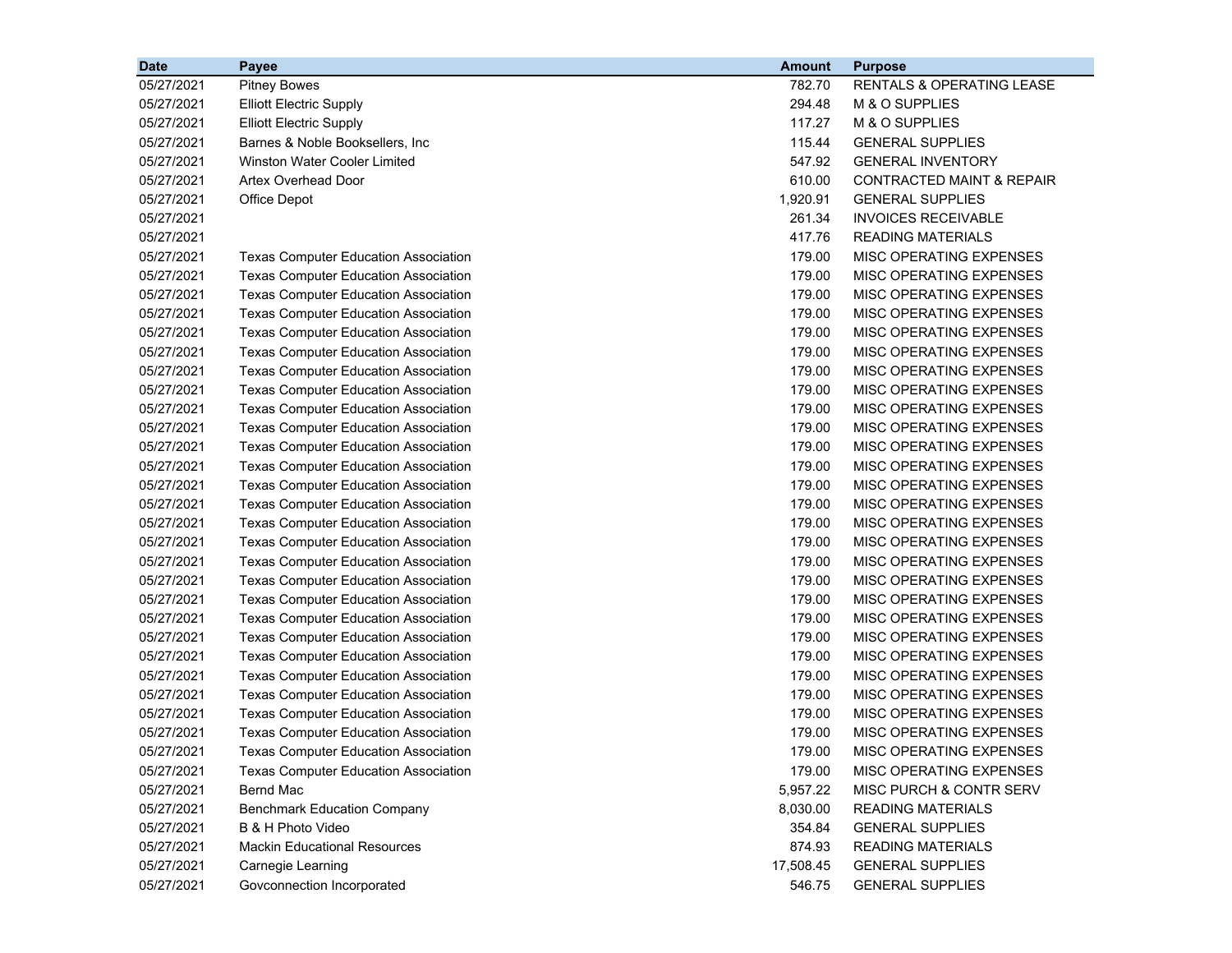| <b>Date</b> | <b>Payee</b>                                                   | <b>Amount</b> | <b>Purpose</b>                       |
|-------------|----------------------------------------------------------------|---------------|--------------------------------------|
| 05/27/2021  | <b>AB Student Services</b>                                     | 270.00        | MISC OPERATING EXPENSES              |
| 05/27/2021  | J W Pepper & Son Incorporated                                  | 43.98         | <b>GENERAL SUPPLIES</b>              |
| 05/27/2021  | Anixter Incorporated                                           | 226.23        | <b>CONTRACTED MAINT &amp; REPAIR</b> |
| 05/27/2021  | Catholic Charities Translation & Interpreter Network           | 12,091.62     | MISC PURCH & CONTR SERV              |
| 05/27/2021  | Castillo Osbaldo                                               | 115.00        | MISC OPERATING EXPENSES              |
| 05/27/2021  | Boxes 4U                                                       | 2,328.00      | <b>GENERAL INVENTORY</b>             |
| 05/27/2021  | <b>National Wholesale Supply</b>                               | 16.03         | M & O SUPPLIES                       |
| 05/27/2021  | <b>Cornerstone Staffing</b>                                    | 553.20        | MISC PURCH & CONTR SERV              |
| 05/27/2021  | Crawford Electric Supply Company                               | 3,539.59      | M & O SUPPLIES                       |
| 05/27/2021  | <b>RD Lawns LLC</b>                                            | 10,715.25     | <b>CONTRACTED MAINT &amp; REPAIR</b> |
| 05/27/2021  | Cyson Technology Group LLC                                     | 10,309.74     | <b>MISC PURCH &amp; CONTR SERV</b>   |
| 05/27/2021  | Ahumada Jose Luis                                              | 145.00        | MISC PURCH & CONTR SERV              |
| 05/27/2021  | <b>Tarrant County Tax Assessor-Collector</b>                   | 72.75         | MISC OPERATING EXPENSES              |
| 05/27/2021  | <b>Tobes Rachel</b>                                            | 125.00        | <b>INVOICES RECEIVABLE</b>           |
| 05/27/2021  | Ferguson Enterprises, Inc.                                     | 795.17        | M & O SUPPLIES                       |
| 05/27/2021  | Lowe's Home Centers, LLC                                       | 49.36         | <b>GENERAL SUPPLIES</b>              |
| 05/27/2021  |                                                                | 19.91         | M & O SUPPLIES                       |
| 05/27/2021  | Minority Authority Uniform LLC                                 | 45.30         | M & O SUPPLIES                       |
| 05/27/2021  | Bill's Upholstery & Glass Shop Inc                             | 360.00        | <b>CONTRACTED MAINT &amp; REPAIR</b> |
| 05/27/2021  | <b>CableLink Solutions</b>                                     | 13,780.62     | MISC PURCH & CONTR SERV              |
| 05/27/2021  | Reeder Concrete, Inc                                           | 12,710.00     | <b>CONTRACTED MAINT &amp; REPAIR</b> |
| 05/27/2021  |                                                                | (635.50)      | <b>RETAINAGE</b>                     |
| 05/27/2021  | <b>C&amp;S Trailers</b>                                        | 2,250.00      | <b>GENERAL SUPPLIES</b>              |
| 05/27/2021  | Price Right Professional Landscaping & Tree Service LLC        | 3,480.00      | <b>CONTRACTED MAINT &amp; REPAIR</b> |
| 05/27/2021  | <b>MSB Consulting</b>                                          | 6,715.12      | MISC PURCH & CONTR SERV              |
| 05/27/2021  | Alonti Catering                                                | 2,658.56      | MISC OPERATING EXPENSES              |
| 05/27/2021  | <b>Ridgeway Donald</b>                                         | 145.00        | MISC PURCH & CONTR SERV              |
| 05/27/2021  | <b>Lindenmeyr Munroe</b>                                       | 6,464.40      | <b>GENERAL INVENTORY</b>             |
| 05/27/2021  | <b>Blick Art Materials</b>                                     | 5,114.01      | <b>GENERAL SUPPLIES</b>              |
| 05/27/2021  | Project Lead The Way Incorporated                              | 3,584.75      | <b>GENERAL SUPPLIES</b>              |
| 05/27/2021  | Cody Prescher                                                  | 5,700.00      | <b>CONTRACTED MAINT &amp; REPAIR</b> |
| 05/27/2021  | A-1 National Fire Co.LLC Summit Companies: Summit Companies A1 | 2,033.82      | <b>CONTRACTED MAINT &amp; REPAIR</b> |
| 05/27/2021  | <b>Texas Multi-Chem Ltd</b>                                    | 3,150.00      | M & O SUPPLIES                       |
| 05/27/2021  | Demarcus Jones                                                 | 175.00        | MISC PURCH & CONTR SERV              |
| 05/27/2021  | Sam Meera                                                      | 250.00        | <b>INVOICES RECEIVABLE</b>           |
| 05/27/2021  | <b>Brandon Dimmig</b>                                          | 250.00        | <b>INVOICES RECEIVABLE</b>           |
| 05/27/2021  | Tonia Epps                                                     | 100.00        | MISC PURCH & CONTR SERV              |
| 05/27/2021  | James R. Lamont                                                | 145.00        | <b>MISC PURCH &amp; CONTR SERV</b>   |
| 05/27/2021  | <b>Emily Dolberry</b>                                          | 87.00         | <b>MISC PURCH &amp; CONTR SERV</b>   |
| 05/27/2021  | <b>Mitchell Mead</b>                                           | 23.00         | MISC PURCH & CONTR SERV              |
| 05/27/2021  | Daniel Brennan                                                 | 115.00        | MISC OPERATING EXPENSES              |
| 05/27/2021  | Realityworks                                                   | 4,877.25      | <b>GENERAL SUPPLIES</b>              |
| 05/27/2021  | Complete Supply Incorporated                                   | 2,679.32      | <b>GENERAL INVENTORY</b>             |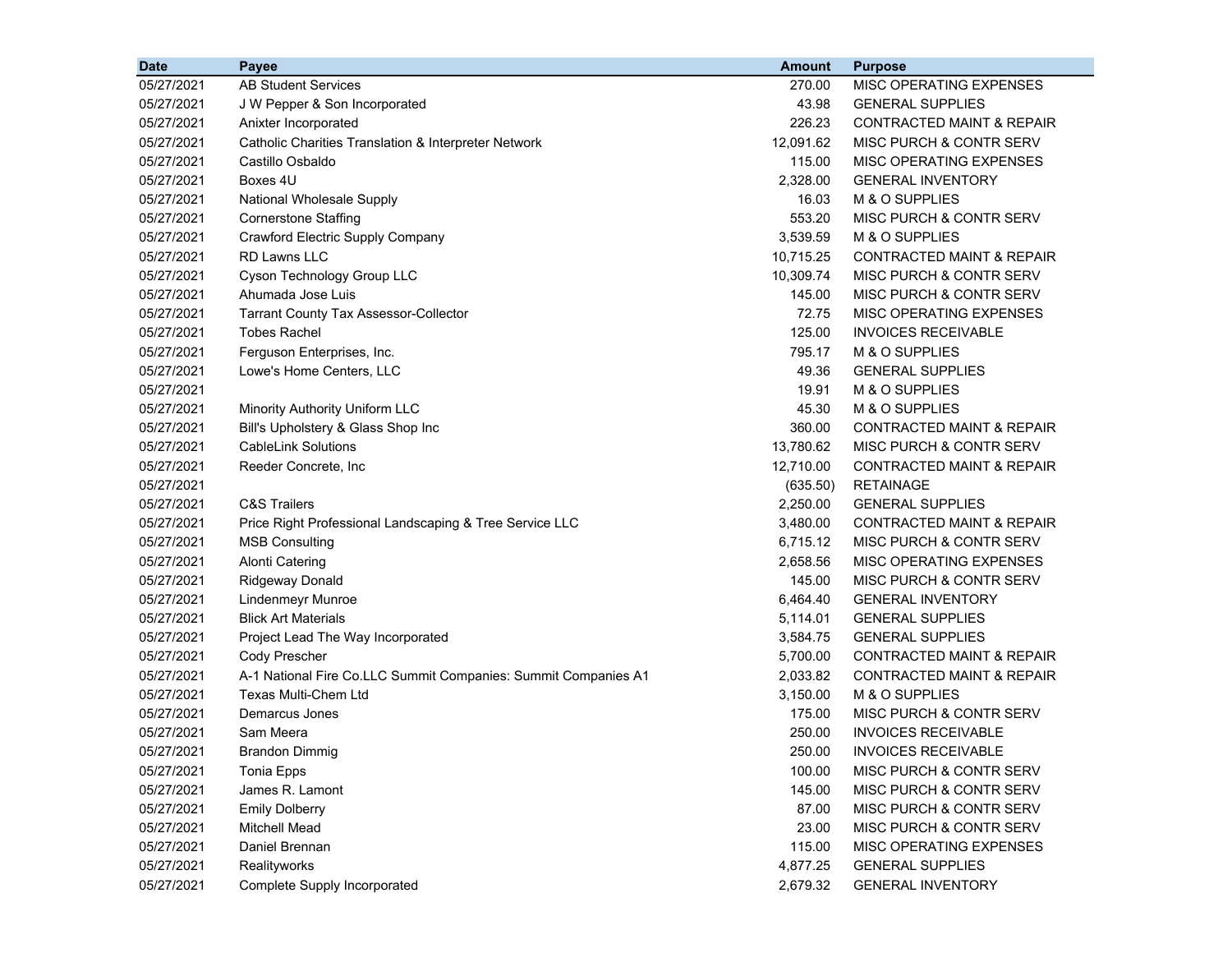| <b>Date</b> | Payee                                                  | <b>Amount</b> | <b>Purpose</b>                       |  |
|-------------|--------------------------------------------------------|---------------|--------------------------------------|--|
| 05/27/2021  | <b>Atmos Energy</b>                                    | 558.77        | <b>WATER</b>                         |  |
| 05/27/2021  | Southwest International Trucks                         | 1,380.59      | <b>GENERAL INVENTORY</b>             |  |
| 05/27/2021  |                                                        | 1,491.73      | M & O SUPPLIES                       |  |
| 05/27/2021  |                                                        | 725.00        | MISC PURCH & CONTR SERV              |  |
| 05/27/2021  | AT&T                                                   | 26.56         | <b>WATER</b>                         |  |
| 05/27/2021  | Romeo Music                                            | 585.00        | <b>GENERAL SUPPLIES</b>              |  |
| 05/27/2021  | AT&T                                                   | 27,741.64     | <b>WATER</b>                         |  |
| 05/27/2021  | United World College Usa                               | 2,400.00      | MISC OPERATING EXPENSES              |  |
| 05/27/2021  | 4imprint Incorporated                                  | 387.74        | <b>GENERAL SUPPLIES</b>              |  |
| 05/27/2021  | <b>Bernd Shelley Burke</b>                             | 109.10        | MISC PURCH & CONTR SERV              |  |
| 05/27/2021  | Jostens Incorporated Diplomas Awards Tropheys          | 2,429.71      | MISC OPERATING EXPENSES              |  |
| 05/27/2021  | Perma Bound                                            | 2,245.92      | <b>READING MATERIALS</b>             |  |
| 05/27/2021  | <b>Pollock Paper Distributors</b>                      | 218.40        | <b>GENERAL INVENTORY</b>             |  |
| 05/27/2021  | Weldon Williams And Lick Incorporated                  | 389.28        | MISC OPERATING EXPENSES              |  |
| 05/28/2021  | <b>Verizon Wireless Acct</b>                           | 151.96        | <b>GENERAL SUPPLIES</b>              |  |
| 05/28/2021  |                                                        | 129,499.29    | WATER                                |  |
| 06/02/2021  | United Educators Association                           | 1,012.48      | UNITED FUND                          |  |
| 06/02/2021  | Texas United School Employees Local 100                | 26.67         | UNITED FUND                          |  |
| 06/02/2021  | Truman Tim Chapter 13 Trustee                          | 974.31        | UNITED FUND                          |  |
| 06/02/2021  | Association Of Texas Professional Teachers Local       | 0.58          | UNITED FUND                          |  |
| 06/02/2021  | Association Of Texas Professional Educators State      | 34.60         | UNITED FUND                          |  |
| 06/02/2021  | Mississippi Department of Human Services               | 117.70        | UNITED FUND                          |  |
| 06/02/2021  | Administracion para el Sustento de Menores             | 326.92        | UNITED FUND                          |  |
| 06/02/2021  | Powers Tom Chapter 13 Trustee                          | 950.77        | UNITED FUND                          |  |
| 06/02/2021  | Educational Employees Credit Union - HSA               | 930.87        | <b>DENTAL INSURANCE</b>              |  |
| 06/02/2021  | <b>Educational Employees Credit Union</b>              | 5,650.25      | DUE TO CREDIT UNION                  |  |
| 06/02/2021  | Texas State Teachers Association                       | 70.80         | UNITED FUND                          |  |
| 06/02/2021  | <b>Pavement Services Corporation</b>                   | 4,735.00      | <b>CONTRACTED MAINT &amp; REPAIR</b> |  |
| 06/02/2021  | <b>Grainger Industrial Supply</b>                      | 199.57        | M & O SUPPLIES                       |  |
| 06/02/2021  | Qep Incorporated                                       | 586.03        | <b>READING MATERIALS</b>             |  |
| 06/02/2021  | U S Postmaster                                         | 13,750.00     | <b>GENERAL INVENTORY</b>             |  |
| 06/02/2021  | Texas Association Concerned with School-Age Parenthood | 796.00        | <b>EMPLOYEE TRAVEL</b>               |  |
| 06/02/2021  | Home Depot Pro                                         | 74.88         | <b>GENERAL SUPPLIES</b>              |  |
| 06/02/2021  |                                                        | 601.29        | M & O SUPPLIES                       |  |
| 06/02/2021  | Jennie O Foods Incorporated                            | 7,760.00      | <b>GENERAL INVENTORY</b>             |  |
| 06/02/2021  | Plank Road Publishing                                  | 553.04        | <b>GENERAL SUPPLIES</b>              |  |
| 06/02/2021  | Kavoussi & Associates                                  | 411,396.00    | MISC PURCH & CONTR SERV              |  |
| 06/02/2021  | Really Good Stuff                                      | 82.23         | <b>GENERAL SUPPLIES</b>              |  |
| 06/02/2021  | <b>Elliott Electric Supply</b>                         | 1,687.38      | M & O SUPPLIES                       |  |
| 06/02/2021  | Future Business Leaders Of America                     | 260.00        | MISC OPERATING EXPENSES              |  |
| 06/02/2021  | Ace Mart Restaurant Supply Company                     | 162.00        | <b>GENERAL SUPPLIES</b>              |  |
| 06/02/2021  |                                                        | 126.20        | MISC OPERATING EXPENSES              |  |
| 06/02/2021  | Booksource                                             | 628.30        | <b>READING MATERIALS</b>             |  |
|             |                                                        |               |                                      |  |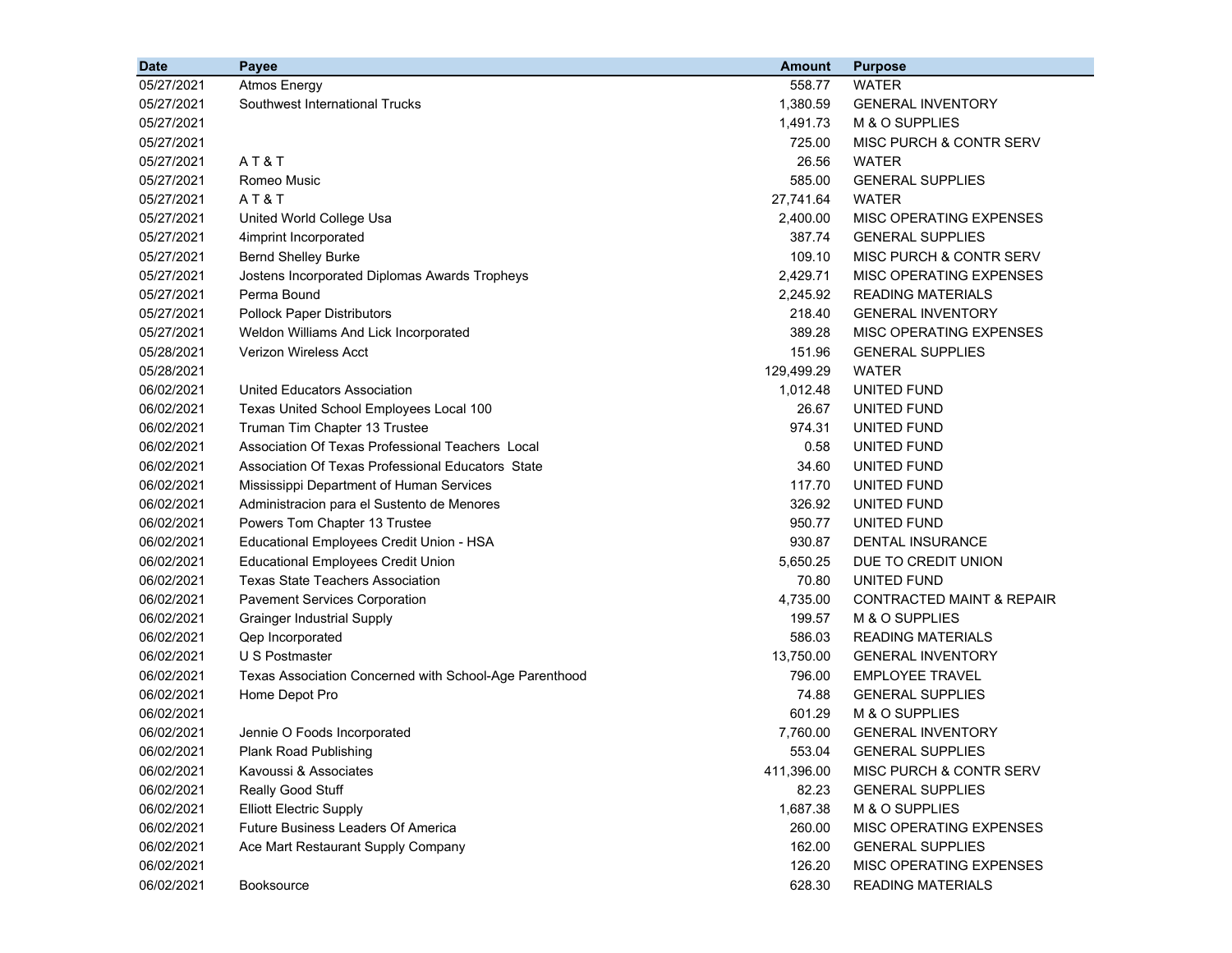| <b>Date</b> | Payee                                            | <b>Amount</b>  | <b>Purpose</b>                       |
|-------------|--------------------------------------------------|----------------|--------------------------------------|
| 06/02/2021  | Texas Furniture Source Incorporated              | 369.37         | <b>GENERAL SUPPLIES</b>              |
| 06/02/2021  | Barnes & Noble Booksellers, Inc.                 | 2,629.62       | <b>GENERAL SUPPLIES</b>              |
| 06/02/2021  |                                                  | $\blacksquare$ | <b>INVOICES RECEIVABLE</b>           |
| 06/02/2021  |                                                  | 28,222.62      | <b>READING MATERIALS</b>             |
| 06/02/2021  | Paradise Produce                                 | 26,152.05      | <b>FOOD</b>                          |
| 06/02/2021  | Custom Transmission And Auto Repair Incorporated | 272.00         | CONTRACTED MAINT & REPAIR            |
| 06/02/2021  | National School Boards Association               | 300.00         | MISC OPERATING EXPENSES              |
| 06/02/2021  | <b>Reeds Services</b>                            | 1,171.12       | CONTRACTED MAINT & REPAIR            |
| 06/02/2021  | PPG Architectural Finishes, Inc.                 | 914.42         | M & O SUPPLIES                       |
| 06/02/2021  | <b>Concentra Medical Centers</b>                 | 1,211.00       | MISC OPERATING EXPENSES              |
| 06/02/2021  | Office Depot                                     |                | <b>GENERAL INVENTORY</b>             |
| 06/02/2021  |                                                  | 38,273.19      | <b>GENERAL SUPPLIES</b>              |
| 06/02/2021  |                                                  | 26.88          | M & O SUPPLIES                       |
| 06/02/2021  | B & H Photo Video                                | 31,564.93      | <b>GENERAL SUPPLIES</b>              |
| 06/02/2021  | <b>CDW Government Incorporated</b>               | 86,146.20      | <b>GENERAL SUPPLIES</b>              |
| 06/02/2021  | <b>Verizon Wireless Acct</b>                     | 58.46          | <b>GENERAL SUPPLIES</b>              |
| 06/02/2021  | <b>Mackin Educational Resources</b>              | 1,474.45       | <b>READING MATERIALS</b>             |
| 06/02/2021  | Cowboy Towing                                    | 95.00          | CONTRACTED MAINT & REPAIR            |
| 06/02/2021  | Christal Vision Incorporated                     | 14,618.63      | <b>GENERAL SUPPLIES</b>              |
| 06/02/2021  | Govconnection Incorporated                       | 325.00         | <b>GENERAL SUPPLIES</b>              |
| 06/02/2021  | School Nurse Supply                              | 492.52         | <b>GENERAL SUPPLIES</b>              |
| 06/02/2021  | Children's Plus Incorporated                     | 36.98          | <b>READING MATERIALS</b>             |
| 06/02/2021  | Apple Computer Incorporated                      | 15,760.00      | <b>GENERAL SUPPLIES</b>              |
| 06/02/2021  | C D Hartnett Company                             | 21,381.05      | <b>GENERAL INVENTORY</b>             |
| 06/02/2021  | Anixter Incorporated                             | 6,814.10       | CONTRACTED MAINT & REPAIR            |
| 06/02/2021  | Arlington Hardware Incorporated #53              | 68.95          | M & O SUPPLIES                       |
| 06/02/2021  | Centerline Supply Limited                        | 138.00         | M & O SUPPLIES                       |
| 06/02/2021  | Welch John                                       | 440.00         | MISC PURCH & CONTR SERV              |
| 06/02/2021  | Par Way Tryson Company                           | 2,165.63       | <b>GENERAL INVENTORY</b>             |
| 06/02/2021  | EBS(Educational Based Services)                  | 7,320.00       | MISC PURCH & CONTR SERV              |
| 06/02/2021  | <b>Total Maintenance Solutions-South</b>         | 111.17         | CONTRACTED MAINT & REPAIR            |
| 06/02/2021  | Sportsgrafx Incorporated                         | 225.00         | <b>GENERAL SUPPLIES</b>              |
| 06/02/2021  |                                                  | 1,356.75       | M & O SUPPLIES                       |
| 06/02/2021  | Monarch Trophy Studio                            | 89.00          | <b>GENERAL SUPPLIES</b>              |
| 06/02/2021  | Acco Brands USA LLC (GBC)                        | 297.40         | <b>GENERAL SUPPLIES</b>              |
| 06/02/2021  | Logisoft Computer Products LLC                   | 394.00         | <b>GENERAL SUPPLIES</b>              |
| 06/02/2021  | Ferrellgas, Incorporated                         | 9,998.93       | <b>GENERAL INVENTORY</b>             |
| 06/02/2021  | Texas Pottery Supply and Clay Company            | 190.00         | <b>CONTRACTED MAINT &amp; REPAIR</b> |
| 06/02/2021  | Texas Interpreting Services, LLC                 | 6,086.00       | MISC PURCH & CONTR SERV              |
| 06/02/2021  | Hellas Construction Incorporated                 | 4,630.00       | <b>CONTRACTED MAINT &amp; REPAIR</b> |
| 06/02/2021  | Edgenuity                                        | 29,600.00      | <b>GENERAL SUPPLIES</b>              |
| 06/02/2021  | Durham Dustin J                                  | 412.50         | MISC PURCH & CONTR SERV              |
| 06/02/2021  | One Source Staffing Corporation                  | 3,336.90       | MISC PURCH & CONTR SERV              |
|             |                                                  |                |                                      |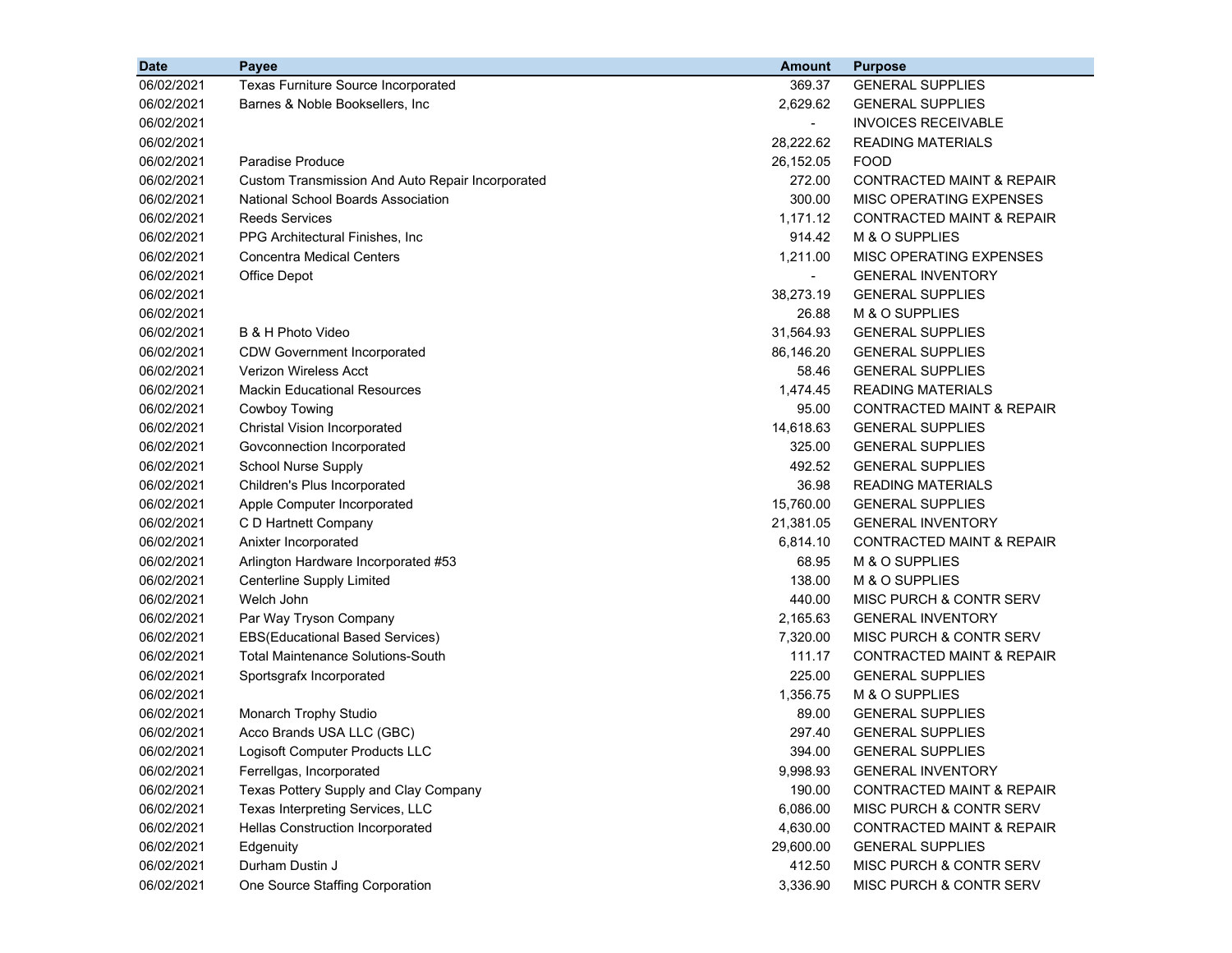| <b>Date</b> | Payee                                                        | <b>Amount</b> | <b>Purpose</b>                       |
|-------------|--------------------------------------------------------------|---------------|--------------------------------------|
| 06/02/2021  | <b>Binswanger Glass</b>                                      | 125.00        | <b>CONTRACTED MAINT &amp; REPAIR</b> |
| 06/02/2021  | L A Cheer                                                    | 1,018.00      | <b>GENERAL SUPPLIES</b>              |
| 06/02/2021  | IdentiSys Incorporated                                       | 420.00        | <b>GENERAL SUPPLIES</b>              |
| 06/02/2021  | <b>National Wholesale Supply</b>                             | 177.05        | M & O SUPPLIES                       |
| 06/02/2021  | <b>Jakes Finer Foods</b>                                     | 5,465.03      | <b>GENERAL INVENTORY</b>             |
| 06/02/2021  | Seal Tex, Incorporated                                       | 309.75        | <b>CONTRACTED MAINT &amp; REPAIR</b> |
| 06/02/2021  | Estrellita Inc.                                              | 985.97        | <b>READING MATERIALS</b>             |
| 06/02/2021  | <b>Creative Bus Sales Inc</b>                                | 1,933.36      | <b>GENERAL INVENTORY</b>             |
| 06/02/2021  | Follett School Solutions, Inc.                               | 500.00        | <b>GENERAL SUPPLIES</b>              |
| 06/02/2021  |                                                              | 18,890.43     | <b>READING MATERIALS</b>             |
| 06/02/2021  | Lone Star Furnishings LLC                                    | 3,630.00      | <b>GENERAL SUPPLIES</b>              |
| 06/02/2021  | Taco Cabana                                                  | 179.94        | MISC OPERATING EXPENSES              |
| 06/02/2021  | Preferred Shipping, Inc.                                     | 420.48        | <b>GENERAL SUPPLIES</b>              |
| 06/02/2021  | <b>Crawford Electric Supply Company</b>                      | 73.77         | <b>GENERAL INVENTORY</b>             |
| 06/02/2021  |                                                              | 10,152.80     | M & O SUPPLIES                       |
| 06/02/2021  | Engage2learn                                                 | 79,950.00     | MISC PURCH & CONTR SERV              |
| 06/02/2021  | Results Coaching Global LLC                                  | 8,900.00      | MISC PURCH & CONTR SERV              |
| 06/02/2021  | Texas Association for Supervision and Curriculum Development | 399.00        | MISC OPERATING EXPENSES              |
| 06/02/2021  | Texas Association for Supervision and Curriculum Development | 399.00        | MISC OPERATING EXPENSES              |
| 06/02/2021  | Texas Association for Supervision and Curriculum Development | 399.00        | MISC OPERATING EXPENSES              |
| 06/02/2021  | Texas Association for Supervision and Curriculum Development | 399.00        | MISC OPERATING EXPENSES              |
| 06/02/2021  | Texas Association for Supervision and Curriculum Development | 399.00        | MISC OPERATING EXPENSES              |
| 06/02/2021  | <b>Chick-fil-A North Collins Street</b>                      | 111.48        | MISC OPERATING EXPENSES              |
| 06/02/2021  | Chick-fil-A(Cooper/LittleRoad/CarrierPkwy)                   | 2,763.77      | MISC OPERATING EXPENSES              |
| 06/02/2021  | Aryzta LLC                                                   | 10,291.56     | <b>GENERAL INVENTORY</b>             |
| 06/02/2021  | Ferguson Enterprises, Inc.                                   | 1,058.90      | <b>CONTRACTED MAINT &amp; REPAIR</b> |
| 06/02/2021  |                                                              | 432.00        | <b>GENERAL INVENTORY</b>             |
| 06/02/2021  |                                                              | (22.79)       | M & O SUPPLIES                       |
| 06/02/2021  | Interstate All Battery Center                                | 3,273.60      | <b>CONTRACTED MAINT &amp; REPAIR</b> |
| 06/02/2021  | <b>US Games</b>                                              | 634.65        | <b>GENERAL SUPPLIES</b>              |
| 06/02/2021  | Council of the Great City Schools                            | 15,000.00     | MISC OPERATING EXPENSES              |
| 06/02/2021  | Dr Pepper Snapple Group                                      | 171.90        | <b>GENERAL SUPPLIES</b>              |
| 06/02/2021  |                                                              | 97.00         | MISC OPERATING EXPENSES              |
| 06/02/2021  | Varsity Spirit LLC                                           | 1,617.15      | <b>GENERAL SUPPLIES</b>              |
| 06/02/2021  | Lowe's Home Centers, LLC                                     | 2,722.58      | <b>GENERAL SUPPLIES</b>              |
| 06/02/2021  |                                                              | 981.36        | <b>INVOICES RECEIVABLE</b>           |
| 06/02/2021  |                                                              | 746.66        | M & O SUPPLIES                       |
| 06/02/2021  | Lowe's Home Centers, LLC                                     | 343.89        | M & O SUPPLIES                       |
| 06/02/2021  | Western-BRW Paper Company Incorporated                       | 2,836.60      | <b>GENERAL INVENTORY</b>             |
| 06/02/2021  | Western-BRW Paper Company Incorporated                       | 810.00        | <b>GENERAL SUPPLIES</b>              |
| 06/02/2021  | Glenn Engineering Corp.                                      | 45,840.00     | <b>CONTRACTED MAINT &amp; REPAIR</b> |
| 06/02/2021  | Sysco North Texas                                            | 13,779.00     | <b>GENERAL INVENTORY</b>             |
| 06/02/2021  | ChinaSprout Inc.                                             | 277.91        | <b>READING MATERIALS</b>             |
|             |                                                              |               |                                      |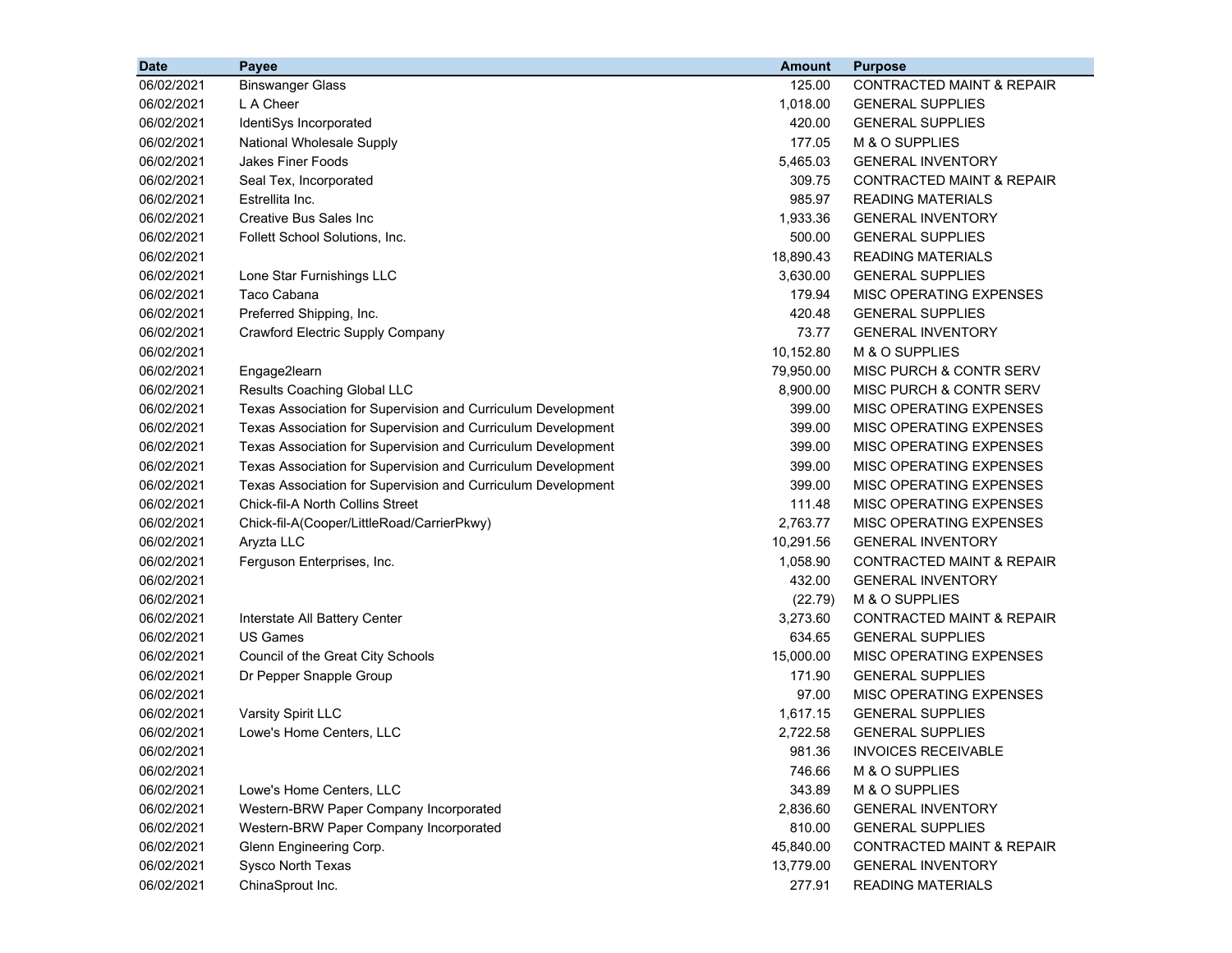| <b>Date</b> | Payee                                                   | <b>Amount</b> | <b>Purpose</b>                       |
|-------------|---------------------------------------------------------|---------------|--------------------------------------|
| 06/02/2021  | <b>CableLink Solutions</b>                              | 802.75        | <b>CONTRACTED MAINT &amp; REPAIR</b> |
| 06/02/2021  | Turnitin, LLC                                           | 2,930.62      | <b>GENERAL SUPPLIES</b>              |
| 06/02/2021  | Moore Supply Co                                         | 38.56         | M & O SUPPLIES                       |
| 06/02/2021  | OTC Brands, Inc                                         | 375.79        | <b>GENERAL SUPPLIES</b>              |
| 06/02/2021  | Engineered Air Balance Co, Inc                          | 24,580.00     | <b>BLDG PURCH, CONSTR, IMPROVE</b>   |
| 06/02/2021  | Mavich LLC                                              | 584.44        | <b>GENERAL INVENTORY</b>             |
| 06/02/2021  | Nasco                                                   | 274.69        | <b>GENERAL SUPPLIES</b>              |
| 06/02/2021  | Bus Bulletin, Inc.                                      | 4,000.00      | MISC PURCH & CONTR SERV              |
| 06/02/2021  | Charles, Damiete                                        | 412.50        | MISC PURCH & CONTR SERV              |
| 06/02/2021  | Advanced Blending, Inc. DBA Last Group Enterprises Inc. | 2,115.36      | <b>GENERAL INVENTORY</b>             |
| 06/02/2021  | Kodo Kids                                               | 809.00        | <b>GENERAL SUPPLIES</b>              |
| 06/02/2021  | <b>Arthur Photo Entertainment</b>                       | 1,506.01      | <b>INVOICES RECEIVABLE</b>           |
| 06/02/2021  | Staples Inc/Staples Business Advantage                  | 2,151.42      | <b>GENERAL SUPPLIES</b>              |
| 06/02/2021  | Taylor Smith Consulting LLC                             | 32.85         | <b>MISC PURCH &amp; CONTR SERV</b>   |
| 06/02/2021  | <b>Wright Express FSC</b>                               | 41,700.45     | ACCOUNTS PAYABLE-ACCRUALS            |
| 06/02/2021  | <b>RJM Contractors Inc.</b>                             | 810,909.00    | <b>BLDG PURCH, CONSTR, IMPROVE</b>   |
| 06/02/2021  |                                                         | (40, 545.45)  | <b>RETAINAGE</b>                     |
| 06/02/2021  | <b>Honors Graduation LLC</b>                            | 54.00         | <b>INVOICES RECEIVABLE</b>           |
| 06/02/2021  | <b>Xerox Business Solutions Southwest</b>               | 1,126.18      | <b>GENERAL SUPPLIES</b>              |
| 06/02/2021  | <b>Blick Art Materials</b>                              | 364.60        | <b>GENERAL SUPPLIES</b>              |
| 06/02/2021  | <b>Cambridge Educational Services</b>                   | 3,758.43      | <b>READING MATERIALS</b>             |
| 06/02/2021  | Patterson Veterinary Supply Inc                         | 156.00        | <b>GENERAL SUPPLIES</b>              |
| 06/02/2021  | Marathon Staffing Group Inc                             | 1,038.76      | MISC PURCH & CONTR SERV              |
| 06/02/2021  | <b>Bake Crafters Food Company</b>                       | 7,764.48      | <b>GENERAL INVENTORY</b>             |
| 06/02/2021  | Pokey O's Fort Worth                                    | 1,275.00      | MISC OPERATING EXPENSES              |
| 06/02/2021  | Deanan Gourmet Popcorn                                  | 400.00        | <b>GENERAL SUPPLIES</b>              |
| 06/02/2021  | Moore Waste and Recycling Services                      | 8,748.00      | <b>CONTRACTED MAINT &amp; REPAIR</b> |
| 06/02/2021  | DanzGear LLC                                            | 1,530.00      | <b>GENERAL SUPPLIES</b>              |
| 06/02/2021  | Terry's Auto Industrial Radiator                        | 125.00        | M & O SUPPLIES                       |
| 06/02/2021  | El Capa LTD                                             | 6,568.75      | <b>RENTALS &amp; OPERATING LEASE</b> |
| 06/02/2021  | Key Construction Texas LLC                              | 1,573,177.85  | <b>CONTRACTED MAINT &amp; REPAIR</b> |
| 06/02/2021  |                                                         | (78,658.89)   | <b>RETAINAGE</b>                     |
| 06/02/2021  | Antonio Young                                           | 150.00        | MISC PURCH & CONTR SERV              |
| 06/02/2021  | Hillco Partners L L C                                   | 5,400.00      | <b>LOBBYING</b>                      |
| 06/02/2021  | Snapdown Sportswear LLC                                 | 8,362.50      | <b>GENERAL SUPPLIES</b>              |
| 06/02/2021  | Live! By Loews Arlington                                | 8,160.50      | <b>INVOICES RECEIVABLE</b>           |
| 06/02/2021  | VanDoren Music LLC                                      | 750.00        | <b>GENERAL SUPPLIES</b>              |
| 06/02/2021  | <b>Empowering Minds Counseling Services</b>             | 4,800.00      | MISC PURCH & CONTR SERV              |
| 06/02/2021  | Medicaleshop Inc                                        | 64.04         | <b>GENERAL SUPPLIES</b>              |
| 06/02/2021  | MasteryPrep                                             | 2,195.00      | MISC PURCH & CONTR SERV              |
| 06/02/2021  |                                                         | 400.00        | <b>READING MATERIALS</b>             |
| 06/02/2021  | Jenna Stocks                                            | 250.00        | MISC PURCH & CONTR SERV              |
| 06/02/2021  | CASIE                                                   | 5,400.00      | MISC OPERATING EXPENSES              |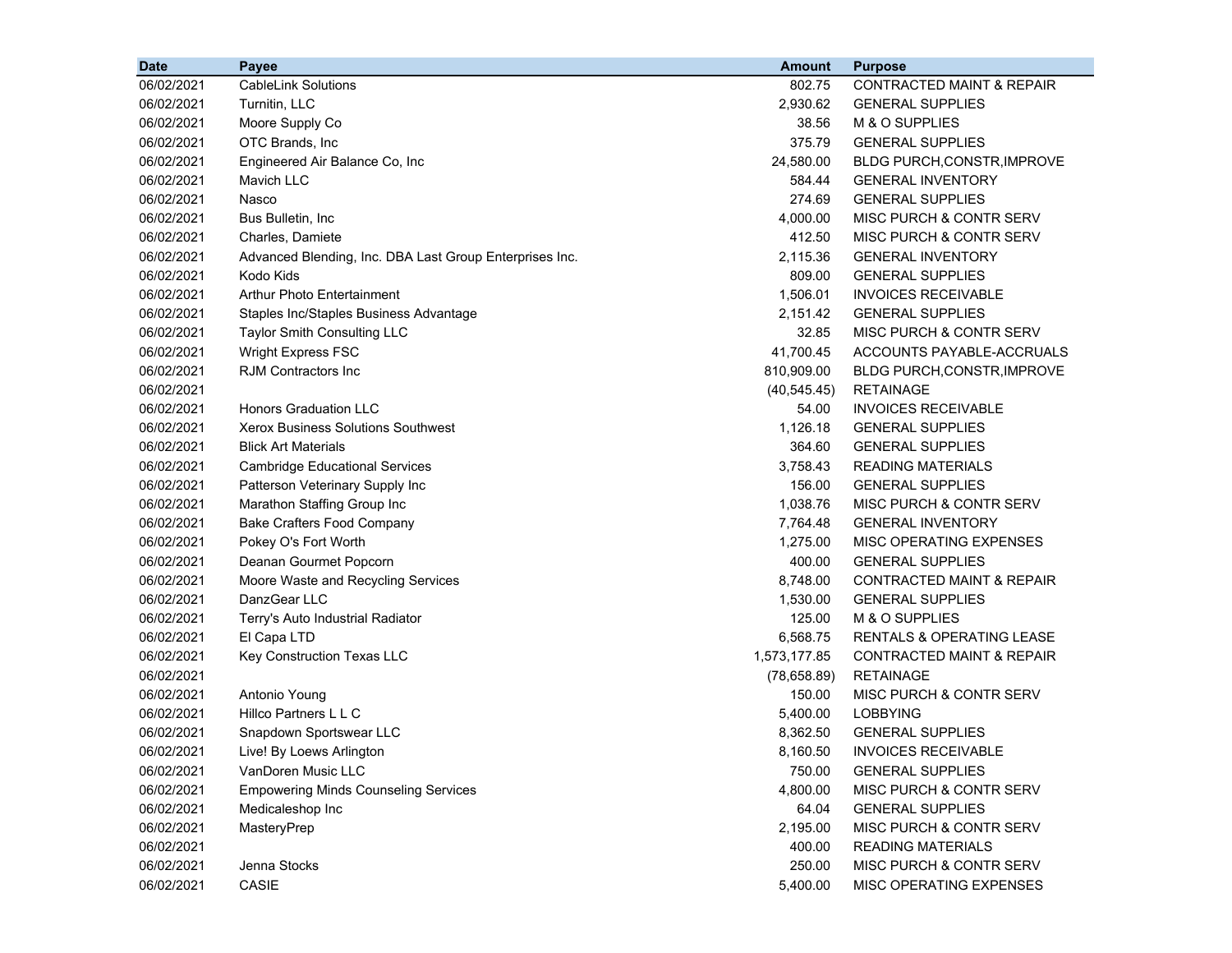| <b>Date</b> | Payee                                                          | <b>Amount</b> | <b>Purpose</b>                             |
|-------------|----------------------------------------------------------------|---------------|--------------------------------------------|
| 06/02/2021  | TherapyNotes LLC                                               | 4,000.00      | MISC PURCH & CONTR SERV                    |
| 06/02/2021  | <b>Fundraise With Unique</b>                                   | 1,000.00      | <b>INVOICES RECEIVABLE</b>                 |
| 06/02/2021  | CCFG Cleaners, LLC                                             | 1,258.00      | <b>INVOICES RECEIVABLE</b>                 |
| 06/02/2021  | Reserve Account - M H S Pitney Bowes                           | 4,000.00      | <b>GENERAL SUPPLIES</b>                    |
| 06/02/2021  | Complete Supply Incorporated                                   | 1,232.00      | <b>GENERAL INVENTORY</b>                   |
| 06/02/2021  |                                                                | 1,904.55      | M & O SUPPLIES                             |
| 06/02/2021  | <b>Gomez Floor Covering</b>                                    | 511.88        | M & O SUPPLIES                             |
| 06/02/2021  | Elevator Maintenance and Repair Incorporated                   | 3,600.00      | <b>CONTRACTED MAINT &amp; REPAIR</b>       |
| 06/02/2021  | <b>Atmos Energy</b>                                            | 631.04        | <b>WATER</b>                               |
| 06/02/2021  | Teacher Created Resources(Blue Star Education)                 | 109.84        | <b>GENERAL SUPPLIES</b>                    |
| 06/02/2021  | <b>Star Roofing And Sheet Metal</b>                            | 4,157.55      | <b>CONTRACTED MAINT &amp; REPAIR</b>       |
| 06/02/2021  | Hagar Restaurant Service L L C                                 | 2,176.21      | M & O SUPPLIES                             |
| 06/02/2021  | Conscious Discipline                                           | 103.00        | <b>GENERAL SUPPLIES</b>                    |
| 06/02/2021  | Mastery Education (Peoples Education)                          | 232,038.33    | <b>GENERAL SUPPLIES</b>                    |
| 06/02/2021  | Southwest International Trucks                                 | 2,671.20      | <b>CONTRACTED MAINT &amp; REPAIR</b>       |
| 06/02/2021  |                                                                | 1,711.25      | M & O SUPPLIES                             |
| 06/02/2021  | <b>Texas Auto Painting</b>                                     | 841.40        | CONTRACTED MAINT & REPAIR                  |
| 06/02/2021  |                                                                | 825.39        | M & O SUPPLIES                             |
| 06/02/2021  | Education Service Center Region 10                             | 200.00        | <b>EMPLOYEE TRAVEL</b>                     |
| 06/02/2021  | Arlington Independent School District Food & Nutrition Service | 143.75        | <b>GENERAL SUPPLIES</b>                    |
| 06/02/2021  |                                                                | 189.75        | MISC OPERATING EXPENSES                    |
| 06/02/2021  | Rush Truck Centers Of Texas Limited Partnership                | 840.00        | <b>CONTRACTED MAINT &amp; REPAIR</b>       |
| 06/02/2021  |                                                                | (455.15)      | M & O SUPPLIES                             |
| 06/02/2021  | Tarrant County College - Trinity River                         | 21,274.00     | STDNT TUIT-NONPUBLIC SCHL                  |
| 06/02/2021  | Adolfson & Peterson Construction                               | 30,000.00     | BLDG PURCH, CONSTR, IMPROVE                |
| 06/02/2021  |                                                                | (1,500.00)    | <b>RETAINAGE</b>                           |
| 06/02/2021  | H2O Supply Incorporated                                        | 44.60         | <b>GENERAL INVENTORY</b>                   |
| 06/02/2021  | <b>Stenhouse Publishers</b>                                    | 144.00        | READING MATERIALS                          |
| 06/02/2021  | North Texas Tollway Authority                                  | 37.51         | MISC OPERATING EXPENSES                    |
| 06/02/2021  | Arlington Camera Incorporated                                  | 1,299.95      | <b>GENERAL SUPPLIES</b>                    |
| 06/02/2021  | Demco Incorporated                                             | 503.59        | <b>GENERAL SUPPLIES</b>                    |
| 06/02/2021  | <b>Education Service Center Region XI</b>                      | 8,697.54      | MISC PURCH & CONTR SERV                    |
| 06/02/2021  | <b>Education Service Center Region XI</b>                      | 568.05        | MISC PURCH & CONTR SERV                    |
| 06/02/2021  | <b>Education Service Center Region XI</b>                      | 3,500.00      | EDUCATION SERVICE CENTER                   |
| 06/02/2021  | <b>Education Service Center Region XI</b>                      | 5,197.00      | MISC PURCH & CONTR SERV                    |
| 06/02/2021  | <b>Flinn Scientific</b>                                        | 993.42        | <b>GENERAL SUPPLIES</b>                    |
| 06/02/2021  | <b>Commercial Recorder</b>                                     | 104.00        | <b>Statutorily Required Public Notices</b> |
| 06/02/2021  | Kaplan Early Learning Company                                  | 4,762.80      | <b>GENERAL SUPPLIES</b>                    |
| 06/02/2021  | Moore Rental Service Incorporated                              | 4,684.63      | <b>RENTALS &amp; OPERATING LEASE</b>       |
| 06/02/2021  | Perma Bound                                                    | 838.95        | READING MATERIALS                          |
| 06/02/2021  | <b>Pollock Paper Distributors</b>                              | $\sim$        | M & O SUPPLIES                             |
| 06/02/2021  | <b>Pyramid School Products</b>                                 | 3,227.01      | <b>GENERAL SUPPLIES</b>                    |
| 06/02/2021  | Quality Audio Visual Service Incorporated                      | 189.90        | <b>CONTRACTED MAINT &amp; REPAIR</b>       |
|             |                                                                |               |                                            |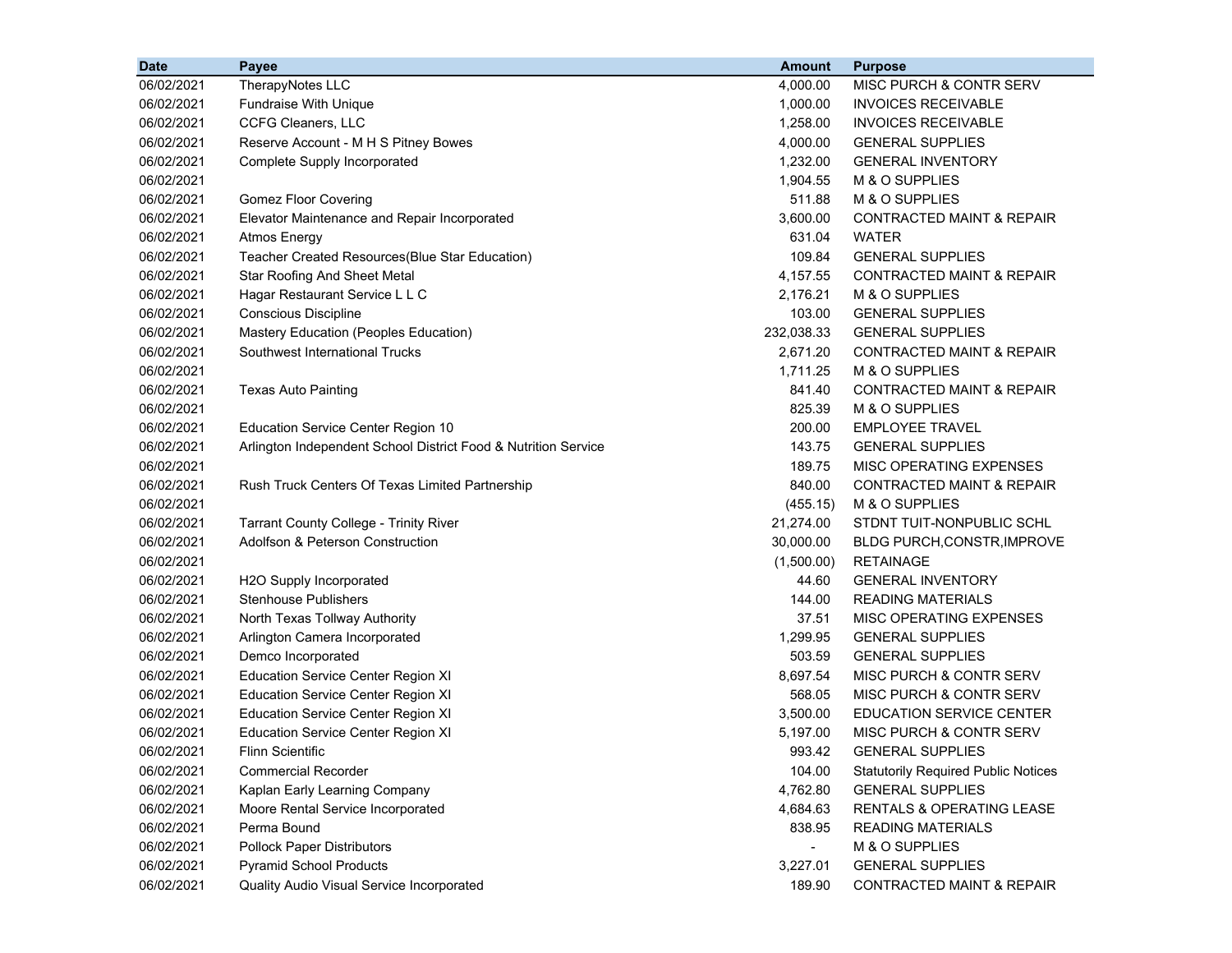| <b>Date</b> | Payee                   | <b>Amount</b> | <b>Purpose</b>            |
|-------------|-------------------------|---------------|---------------------------|
| 06/02/2021  | Scholastic Incorporated | 2,790.94      | <b>READING MATERIALS</b>  |
| 06/02/2021  | U S Post Office         | 300.00        | <b>GENERAL SUPPLIES</b>   |
| 06/02/2021  | Roneisha Below          | 23.60         | LIONS CLUB CONCESSIONS    |
| 06/02/2021  | Duane Cavett            | 66.71         | LIONS CLUB CONCESSIONS    |
| 06/02/2021  | Shou-hui Cheng          | 75.65         | LIONS CLUB CONCESSIONS    |
| 06/02/2021  | Deanna DeBose           | 55.00         | LIONS CLUB CONCESSIONS    |
| 06/02/2021  | Danielle Fitch          | 59.10         | LIONS CLUB CONCESSIONS    |
| 06/02/2021  | <b>Ruth Grady</b>       | 43.78         | LIONS CLUB CONCESSIONS    |
| 06/02/2021  | Michelle Guzman         | 25.78         | LIONS CLUB CONCESSIONS    |
| 06/02/2021  | Thuc Le                 | 29.75         | LIONS CLUB CONCESSIONS    |
| 06/02/2021  | Angela Mohammad         | 18.05         | LIONS CLUB CONCESSIONS    |
| 06/02/2021  | Carol Stumbaugh         | 75.45         | LIONS CLUB CONCESSIONS    |
| 06/03/2021  | <b>Richard Adams</b>    | 116.00        | <b>EMPLOYEE TRAVEL</b>    |
| 06/03/2021  | Aurora Almanza          | 41.25         | <b>EMPLOYEE TRAVEL</b>    |
| 06/03/2021  | Rudy Alvarado           | 32.10         | <b>EMPLOYEE TRAVEL</b>    |
| 06/03/2021  | Evelyn Arbaiza          | 377.13        | <b>EMPLOYEE TRAVEL</b>    |
| 06/03/2021  | Elvia Barrera           | 15.35         | <b>EMPLOYEE TRAVEL</b>    |
| 06/03/2021  | Allisa Blanton          | 49.43         | <b>EMPLOYEE TRAVEL</b>    |
| 06/03/2021  | Alesia Brock            | 116.00        | MISC OPERATING EXPENSES   |
| 06/03/2021  | Micaela Canas           | 29.80         | <b>EMPLOYEE TRAVEL</b>    |
| 06/03/2021  | Lesley Cano             | 23.31         | <b>EMPLOYEE TRAVEL</b>    |
| 06/03/2021  | Jessica Capella         | 116.00        | MISC OPERATING EXPENSES   |
| 06/03/2021  | Courtney Caraway        | 116.00        | MISC OPERATING EXPENSES   |
| 06/03/2021  | Cynthia Chlup           | 116.00        | MISC OPERATING EXPENSES   |
| 06/03/2021  | Minh Cu                 | 50.40         | <b>EMPLOYEE TRAVEL</b>    |
| 06/03/2021  | Kathy Cummings          | 146.70        | <b>EMPLOYEE TRAVEL</b>    |
| 06/03/2021  | Sherrie Dean            | 45.74         | <b>EMPLOYEE TRAVEL</b>    |
| 06/03/2021  | Jennifer Dyer           | 159.00        | <b>EMPLOYEE TRAVEL</b>    |
| 06/03/2021  | Lourdes Franco          | 35.00         | MISC OPERATING EXPENSES   |
| 06/03/2021  | <b>Philip Friend</b>    | 75.11         | <b>EMPLOYEE TRAVEL</b>    |
| 06/03/2021  | Lesly Galeana           | 58.90         | <b>EMPLOYEE TRAVEL</b>    |
| 06/03/2021  | <b>Marisol Garcia</b>   | 76.18         | <b>EMPLOYEE TRAVEL</b>    |
| 06/03/2021  | Laura Garrett           | 50.93         | SALARIES-TEACH & OTH PROF |
| 06/03/2021  | <b>Becky Geisel</b>     | 13.11         | EMPLOYEE TRAVEL           |
| 06/03/2021  | Sheila Grubb            | 35.00         | MISC OPERATING EXPENSES   |
| 06/03/2021  | Dean Hardin             | 29.91         | <b>EMPLOYEE TRAVEL</b>    |
| 06/03/2021  | Lisa Harvey             | 52.48         | <b>EMPLOYEE TRAVEL</b>    |
| 06/03/2021  | Ana Hernandez           | 23.27         | <b>EMPLOYEE TRAVEL</b>    |
| 06/03/2021  | Steven Higgs            | 44.57         | <b>EMPLOYEE TRAVEL</b>    |
| 06/03/2021  | Cheryl Hodge            | 71.96         | <b>EMPLOYEE TRAVEL</b>    |
| 06/03/2021  | Flossie Holts-leaks     | 116.00        | MISC OPERATING EXPENSES   |
| 06/03/2021  | John Jackson            | 81.05         | <b>EMPLOYEE TRAVEL</b>    |
| 06/03/2021  | Theodore Jarchow        | 156.06        | EMPLOYEE TRAVEL           |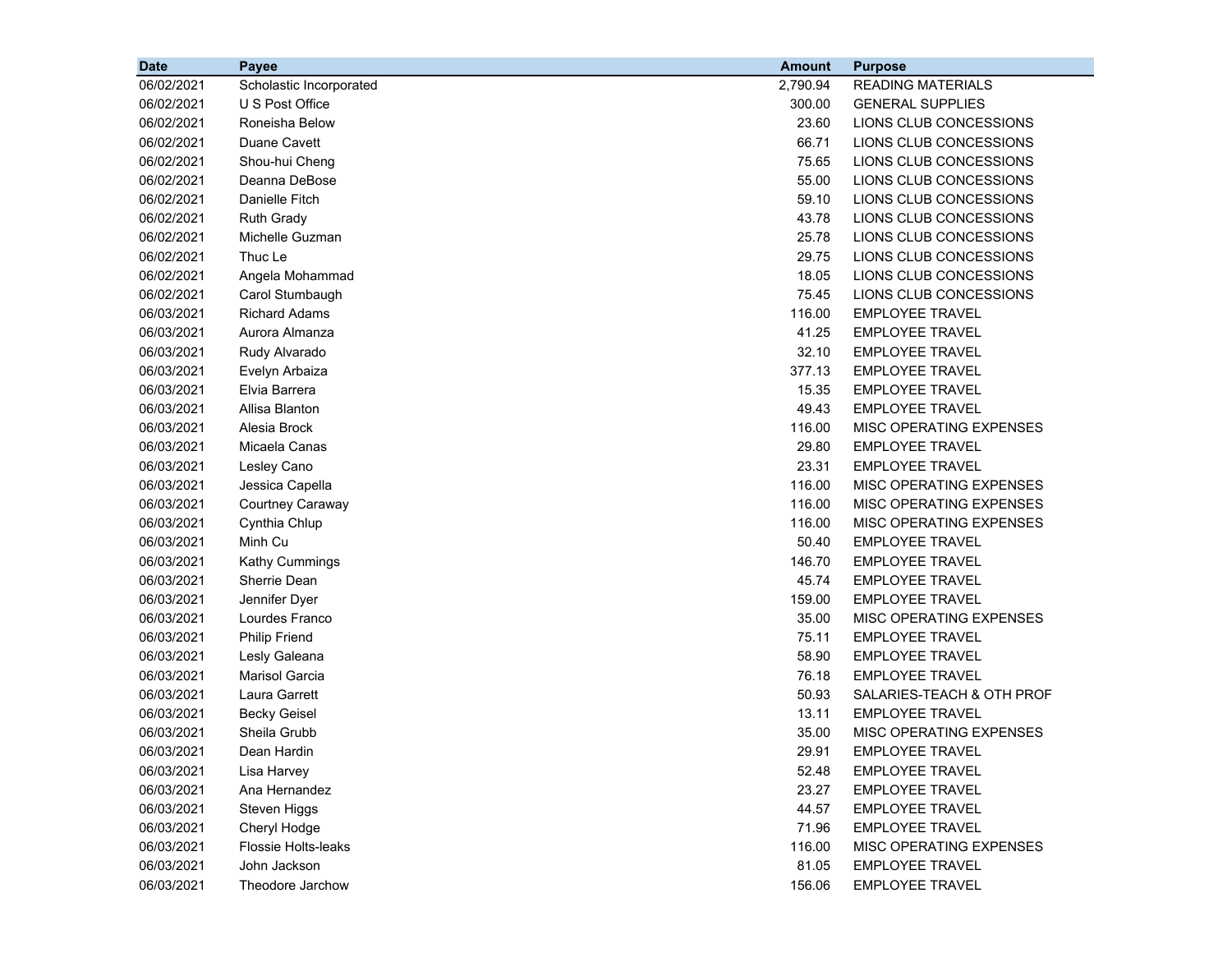| <b>Date</b> | Payee                                                   | <b>Amount</b> | <b>Purpose</b>            |
|-------------|---------------------------------------------------------|---------------|---------------------------|
| 06/03/2021  | Bronwyn Kaminski                                        | 79.29         | <b>EMPLOYEE TRAVEL</b>    |
| 06/03/2021  | Tamatha King                                            | 116.00        | MISC OPERATING EXPENSES   |
| 06/03/2021  | <b>Caitlin Least</b>                                    | 14.50         | <b>EMPLOYEE TRAVEL</b>    |
| 06/03/2021  | Trey Lohr                                               | 8.83          | <b>EMPLOYEE TRAVEL</b>    |
| 06/03/2021  | Olimpia Mendoza                                         | 35.85         | <b>EMPLOYEE TRAVEL</b>    |
| 06/03/2021  | <b>Heather Merritt</b>                                  | 96.57         | <b>EMPLOYEE TRAVEL</b>    |
| 06/03/2021  | Cassandra Miller                                        | 116.00        | <b>EMPLOYEE TRAVEL</b>    |
| 06/03/2021  |                                                         | 116.00        | MISC OPERATING EXPENSES   |
| 06/03/2021  | <b>Frederick Moore</b>                                  | 53.45         | <b>EMPLOYEE TRAVEL</b>    |
| 06/03/2021  | <b>Tamir Moore</b>                                      | 116.00        | MISC OPERATING EXPENSES   |
| 06/03/2021  | Kristina Neira                                          | 32.26         | <b>EMPLOYEE TRAVEL</b>    |
| 06/03/2021  | <b>Chablif Nichols</b>                                  | 24.08         | <b>EMPLOYEE TRAVEL</b>    |
| 06/03/2021  | <b>Tammy Norberg</b>                                    | 24.56         | <b>EMPLOYEE TRAVEL</b>    |
| 06/03/2021  | Ellen Elizabeth Page                                    | 24.13         | <b>EMPLOYEE TRAVEL</b>    |
| 06/03/2021  | <b>Madison Pruden</b>                                   | 41.09         | <b>EMPLOYEE TRAVEL</b>    |
| 06/03/2021  | <b>Cullen Reavis</b>                                    | 116.00        | MISC OPERATING EXPENSES   |
| 06/03/2021  | <b>Hermila Rios</b>                                     | 43.01         | <b>EMPLOYEE TRAVEL</b>    |
| 06/03/2021  | <b>Tomas Sanz</b>                                       | 116.00        | MISC OPERATING EXPENSES   |
| 06/03/2021  | Scott Schneider                                         | 246.58        | <b>EMPLOYEE TRAVEL</b>    |
| 06/03/2021  | Spenser Segovia                                         | 25.15         | <b>EMPLOYEE TRAVEL</b>    |
| 06/03/2021  | Katoya Shelby                                           | 40.00         | MISC OPERATING EXPENSES   |
| 06/03/2021  | Angela Smith                                            | 32.64         | <b>EMPLOYEE TRAVEL</b>    |
| 06/03/2021  | Deborah Steiner                                         | 40.82         | <b>EMPLOYEE TRAVEL</b>    |
| 06/03/2021  | <b>Natalie Strand</b>                                   | 14.50         | <b>EMPLOYEE TRAVEL</b>    |
| 06/03/2021  | Catherine Strawn                                        | 53.07         | <b>EMPLOYEE TRAVEL</b>    |
| 06/03/2021  | Kristina Turner                                         | 38.57         | EMPLOYEE TRAVEL           |
| 06/03/2021  | Ashley Ubiera                                           | 116.00        | MISC OPERATING EXPENSES   |
| 06/03/2021  | Sebastian Williams                                      | 43.28         | <b>EMPLOYEE TRAVEL</b>    |
| 06/03/2021  | <b>Evans Clifton</b>                                    | 125.00        | MISC PURCH & CONTR SERV   |
| 06/03/2021  | Lindenmeyr Munroe                                       | 2,659.98      | <b>GENERAL SUPPLIES</b>   |
| 06/03/2021  | <b>Blackboard Inc</b>                                   | 30,000.00     | <b>GENERAL SUPPLIES</b>   |
| 06/03/2021  | <b>Teachers Discovery</b>                               | 72.78         | <b>GENERAL SUPPLIES</b>   |
| 06/03/2021  | Texas Christian University Office Of Extended Education | 175.00        | MISC OPERATING EXPENSES   |
| 06/03/2021  | Home Depot Pro                                          | 94.91         | M & O SUPPLIES            |
| 06/03/2021  | United Refrigeration Incorporated                       | 116.90        | M & O SUPPLIES            |
| 06/03/2021  | Ace Mart Restaurant Supply Company                      | 268.06        | <b>GENERAL SUPPLIES</b>   |
| 06/03/2021  | North Central Texas Interlink Incorporated              | 8,651.25      | MISC PURCH & CONTR SERV   |
| 06/03/2021  | Barnes & Noble Booksellers, Inc.                        | 52.00         | <b>READING MATERIALS</b>  |
| 06/03/2021  | Paradise Produce                                        | 35,076.65     | <b>FOOD</b>               |
| 06/03/2021  | PPG Architectural Finishes, Inc.                        | 288.76        | M & O SUPPLIES            |
| 06/03/2021  | Airgas Southwest Incorporated                           | 797.26        | <b>GENERAL SUPPLIES</b>   |
| 06/03/2021  |                                                         | 1,448.29      | RENTALS & OPERATING LEASE |
| 06/03/2021  | Schwans Food Service Incorporated                       | 47,981.76     | <b>GENERAL INVENTORY</b>  |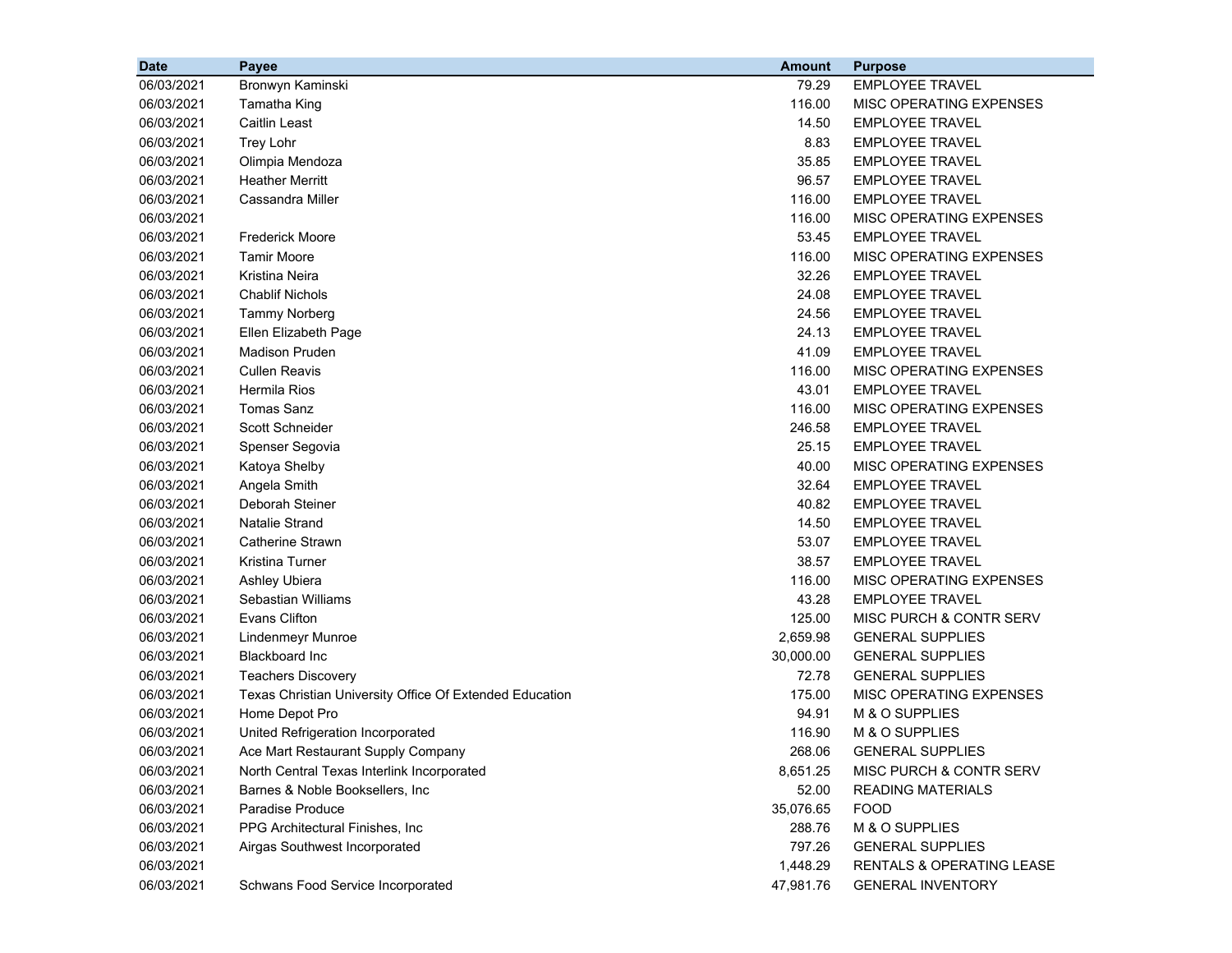| <b>Date</b> | Payee                                                                       | <b>Amount</b> | <b>Purpose</b>                       |
|-------------|-----------------------------------------------------------------------------|---------------|--------------------------------------|
| 06/03/2021  | B & H Photo Video                                                           | 134.92        | <b>GENERAL SUPPLIES</b>              |
| 06/03/2021  | 1 A Fire & Domestic Testing                                                 | 1,524.50      | <b>CONTRACTED MAINT &amp; REPAIR</b> |
| 06/03/2021  | National Center For Youth Issues                                            | 1,211.06      | <b>READING MATERIALS</b>             |
| 06/03/2021  | J P Morgan Chase Bank                                                       | 25.82         | <b>GENERAL SUPPLIES</b>              |
| 06/03/2021  | Arlington Hardware Incorporated #53                                         | 27.98         | M & O SUPPLIES                       |
| 06/03/2021  | <b>Carrier Enterprise</b>                                                   | 1,038.65      | M & O SUPPLIES                       |
| 06/03/2021  | Texas Interpreting Services, LLC                                            | 7,580.00      | MISC PURCH & CONTR SERV              |
| 06/03/2021  | Richardson Kerry                                                            | 80.00         | MISC PURCH & CONTR SERV              |
| 06/03/2021  | <b>Aquatic Solutions</b>                                                    | 185.00        | CONTRACTED MAINT & REPAIR            |
| 06/03/2021  | One Source Staffing Corporation                                             | 1,613.33      | MISC PURCH & CONTR SERV              |
| 06/03/2021  | Atlantic Beverage Company Inc                                               | 34,150.48     | <b>GENERAL INVENTORY</b>             |
| 06/03/2021  | Accent Awards & Trophies, LLC                                               | 16.00         | <b>GENERAL SUPPLIES</b>              |
| 06/03/2021  | Preferred Shipping, Inc.                                                    | 234.99        | <b>GENERAL SUPPLIES</b>              |
| 06/03/2021  | <b>LEGO Education</b>                                                       | 5,099.25      | <b>GENERAL SUPPLIES</b>              |
| 06/03/2021  | <b>RD Lawns LLC</b>                                                         | 10,715.25     | <b>CONTRACTED MAINT &amp; REPAIR</b> |
| 06/03/2021  | <b>Evans Clifton</b>                                                        | 60.00         | MISC PURCH & CONTR SERV              |
| 06/03/2021  | <b>Tyson Prepared Foods</b>                                                 | 19,154.13     | <b>GENERAL INVENTORY</b>             |
| 06/03/2021  | Cardinal's Sport Center Incorporated                                        | 5,843.00      | <b>GENERAL SUPPLIES</b>              |
| 06/03/2021  | Lowe's Home Centers, LLC                                                    | 356.24        | M & O SUPPLIES                       |
| 06/03/2021  | Sysco North Texas                                                           | 25,153.36     | <b>GENERAL INVENTORY</b>             |
| 06/03/2021  | On The Border Mexican Grill and Cantina                                     | 387.10        | <b>INVOICES RECEIVABLE</b>           |
| 06/03/2021  |                                                                             | 3,871.00      | MISC OPERATING EXPENSES              |
| 06/03/2021  | OTC Brands, Inc                                                             | 238.59        | <b>GENERAL SUPPLIES</b>              |
| 06/03/2021  | American Legacy Publishing- Studies Weekly                                  | 19,566.36     | MISC PURCH & CONTR SERV              |
| 06/03/2021  | Nasco                                                                       | 948.76        | <b>GENERAL SUPPLIES</b>              |
| 06/03/2021  | Steve Weiss Music, Inc.                                                     | 129.55        | <b>INVOICES RECEIVABLE</b>           |
| 06/03/2021  | MP2 Energy Texas LLC                                                        | 338.23        | <b>WATER</b>                         |
| 06/03/2021  | NAVEX Global, Inc.                                                          | 12,866.07     | <b>GENERAL SUPPLIES</b>              |
| 06/03/2021  | Texas Irrigation Supply LLC                                                 | 326.37        | M & O SUPPLIES                       |
| 06/03/2021  | Staples Inc/Staples Business Advantage                                      | 29.00         | <b>GENERAL SUPPLIES</b>              |
| 06/03/2021  | Audrey Bragg Consulting LLC                                                 | 2,160.00      | MISC PURCH & CONTR SERV              |
| 06/03/2021  | ETC Lite, LLC                                                               | 16,943.52     | MISC PURCH & CONTR SERV              |
| 06/03/2021  | <b>Xerox Business Solutions Southwest</b>                                   | 332.32        | <b>GENERAL SUPPLIES</b>              |
| 06/03/2021  | Biotility at the Center of Excellence for Regenerative Health Biotechnology | 7,350.00      | <b>GENERAL SUPPLIES</b>              |
| 06/03/2021  | Xtech Protective Equipment LLC                                              | 14,000.00     | ACCOUNTS PAYABLE-ACCRUALS            |
| 06/03/2021  |                                                                             | 462.44        | <b>GENERAL SUPPLIES</b>              |
| 06/03/2021  | Black-eyed Pea                                                              | 165.00        | MISC OPERATING EXPENSES              |
| 06/03/2021  | Texas Association Of School Business Officials                              | 265.00        | <b>MISC OPERATING EXPENSES</b>       |
| 06/03/2021  | Supporting Success for Children with Hearing Loss Incorporated              | 3,258.52      | <b>GENERAL SUPPLIES</b>              |
| 06/03/2021  | <b>Buffaloe Bryan</b>                                                       | 890.00        | MISC PURCH & CONTR SERV              |
| 06/03/2021  | <b>Christopher Gonzales</b>                                                 | 689.92        | MISC PURCH & CONTR SERV              |
| 06/03/2021  | Complete Supply Incorporated                                                | 3,014.64      | <b>GENERAL INVENTORY</b>             |
| 06/03/2021  |                                                                             | 2,408.08      | M & O SUPPLIES                       |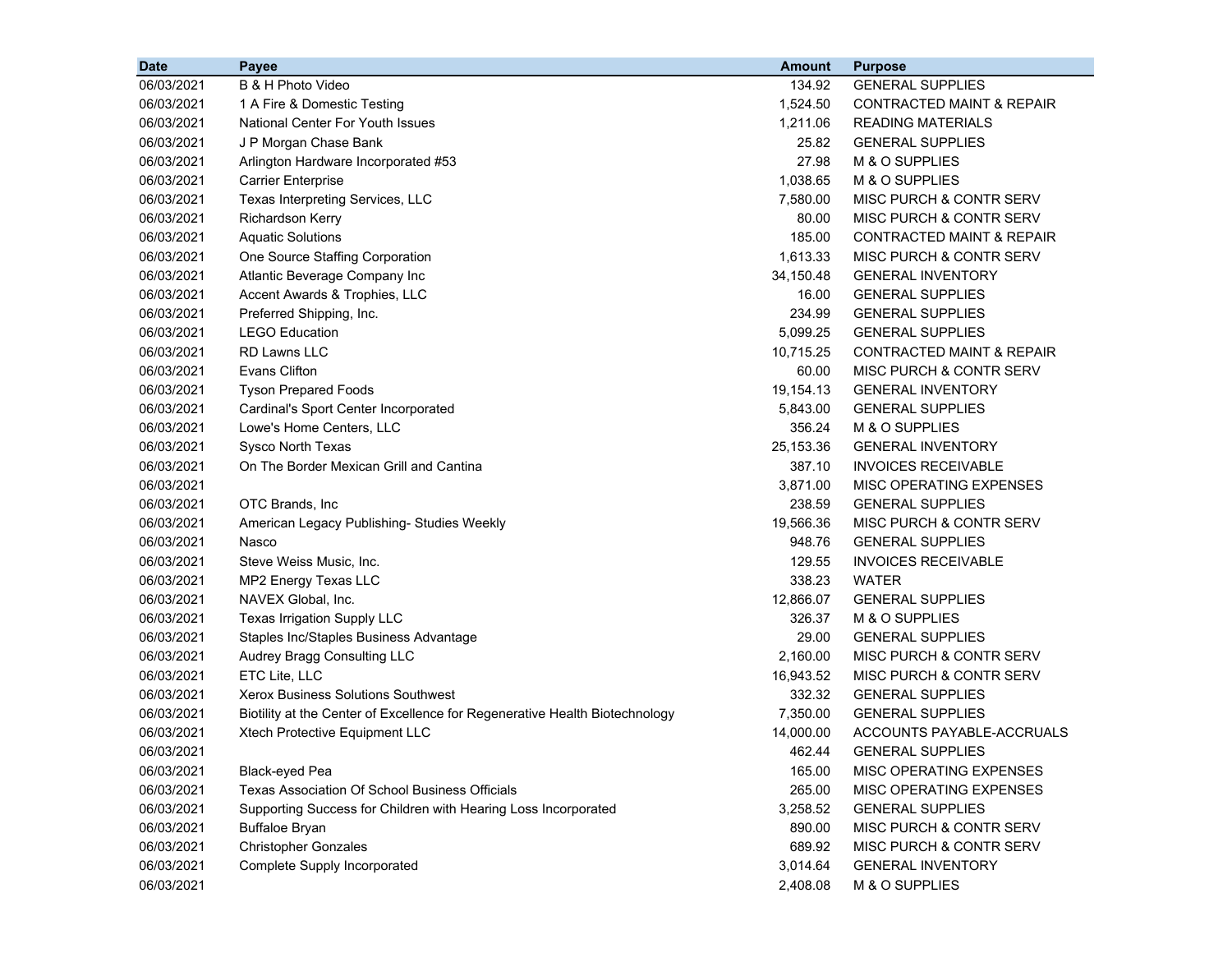| <b>Date</b> | <b>Payee</b>                                 | <b>Amount</b> | <b>Purpose</b>                       |
|-------------|----------------------------------------------|---------------|--------------------------------------|
| 06/03/2021  | <b>Champion Sportswear</b>                   | 4,258.35      | <b>GENERAL SUPPLIES</b>              |
| 06/03/2021  | Simba Industries                             | 3,225.00      | M & O SUPPLIES                       |
| 06/03/2021  | <b>Texas Auto Painting</b>                   | 5,230.15      | <b>CONTRACTED MAINT &amp; REPAIR</b> |
| 06/03/2021  | Moses Palmer Howell Llp Attorneys At Law     | 1,169.50      | <b>LEGAL SERVICES</b>                |
| 06/03/2021  | Bank Of New York The                         | 1,050.00      | OTHER DEBT FEES                      |
| 06/03/2021  | Cengage Learning                             | 414.74        | <b>READING MATERIALS</b>             |
| 06/03/2021  | <b>Education Service Center Region XI</b>    | 425.00        | <b>EMPLOYEE TRAVEL</b>               |
| 06/03/2021  | Gopher Sport Equipment                       | 393.89        | <b>GENERAL SUPPLIES</b>              |
| 06/03/2021  | Scholastic Incorporated                      | 925.59        | <b>READING MATERIALS</b>             |
| 06/03/2021  | Chas F Williams Company Incorporated         | 517.00        | M & O SUPPLIES                       |
| 06/04/2021  | Jennifer Allen                               | 108.87        | <b>EMPLOYEE TRAVEL</b>               |
| 06/04/2021  | Patricia Chargois Spears                     | 20.65         | <b>EMPLOYEE TRAVEL</b>               |
| 06/04/2021  | Michael Doyle                                | 116.00        | MISC OPERATING EXPENSES              |
| 06/04/2021  | Carla Egyed                                  | 16.16         | <b>EMPLOYEE TRAVEL</b>               |
| 06/04/2021  | Georgina Gutierrez                           | 116.00        | MISC OPERATING EXPENSES              |
| 06/04/2021  | Jordan Hill                                  | 116.00        | MISC OPERATING EXPENSES              |
| 06/04/2021  | Sandra Hitt                                  | 40.18         | <b>EMPLOYEE TRAVEL</b>               |
| 06/04/2021  | Stacy Johnson                                | 116.00        | MISC OPERATING EXPENSES              |
| 06/04/2021  | Laina McDonald                               | 58.15         | <b>EMPLOYEE TRAVEL</b>               |
| 06/04/2021  | Carla Mullen                                 | 26.96         | <b>EMPLOYEE TRAVEL</b>               |
| 06/04/2021  | Mary Ann Romero                              | 50.34         | <b>EMPLOYEE TRAVEL</b>               |
| 06/04/2021  | <b>Robert Sessions</b>                       | 123.42        | <b>EMPLOYEE TRAVEL</b>               |
| 06/04/2021  | Kyle Smith                                   | 41.46         | <b>EMPLOYEE TRAVEL</b>               |
| 06/04/2021  | <b>Grainger Industrial Supply</b>            | 7,606.98      | <b>GENERAL SUPPLIES</b>              |
| 06/04/2021  | Home Depot Pro                               | 108.17        | M & O SUPPLIES                       |
| 06/04/2021  | <b>Elliott Electric Supply</b>               | 206.96        | M & O SUPPLIES                       |
| 06/04/2021  | Office Depot                                 | 439.01        | <b>GENERAL SUPPLIES</b>              |
| 06/04/2021  |                                              | 13,390.00     | M & O SUPPLIES                       |
| 06/04/2021  | Land O Lakes Incorporated                    | 13,134.75     | <b>GENERAL INVENTORY</b>             |
| 06/04/2021  | <b>Howard Technology Solutions</b>           | 800.00        | <b>GENERAL SUPPLIES</b>              |
| 06/04/2021  | School Nurse Supply                          | 63.17         | <b>GENERAL SUPPLIES</b>              |
| 06/04/2021  | National Center For Youth Issues             | 403.60        | <b>READING MATERIALS</b>             |
| 06/04/2021  | C D Hartnett Company                         | 828.25        | <b>GENERAL INVENTORY</b>             |
| 06/04/2021  | Arlington Hardware Incorporated #53          | 41.56         | M & O SUPPLIES                       |
| 06/04/2021  | Vista Higher Learning, Inc.                  | 916.56        | <b>READING MATERIALS</b>             |
| 06/04/2021  | Magazine Subscriptions PTP                   | 353.72        | READING MATERIALS                    |
| 06/04/2021  | L A Cheer                                    | 2,308.00      | <b>GENERAL SUPPLIES</b>              |
| 06/04/2021  | Eichelbaum Wardell Hansen Powell & Mehl P.C. | 94,598.00     | <b>LEGAL SERVICES</b>                |
| 06/04/2021  | <b>Autonation Chevrolet</b>                  | 356.11        | M & O SUPPLIES                       |
| 06/04/2021  | <b>Crawford Electric Supply Company</b>      | 634.46        | <b>GENERAL INVENTORY</b>             |
| 06/04/2021  |                                              | 334.15        | M & O SUPPLIES                       |
| 06/04/2021  | Ferguson Enterprises, Inc.                   | 186.42        | M & O SUPPLIES                       |
| 06/04/2021  | Daktronics, Inc.                             | 783.75        | CONTRACTED MAINT & REPAIR            |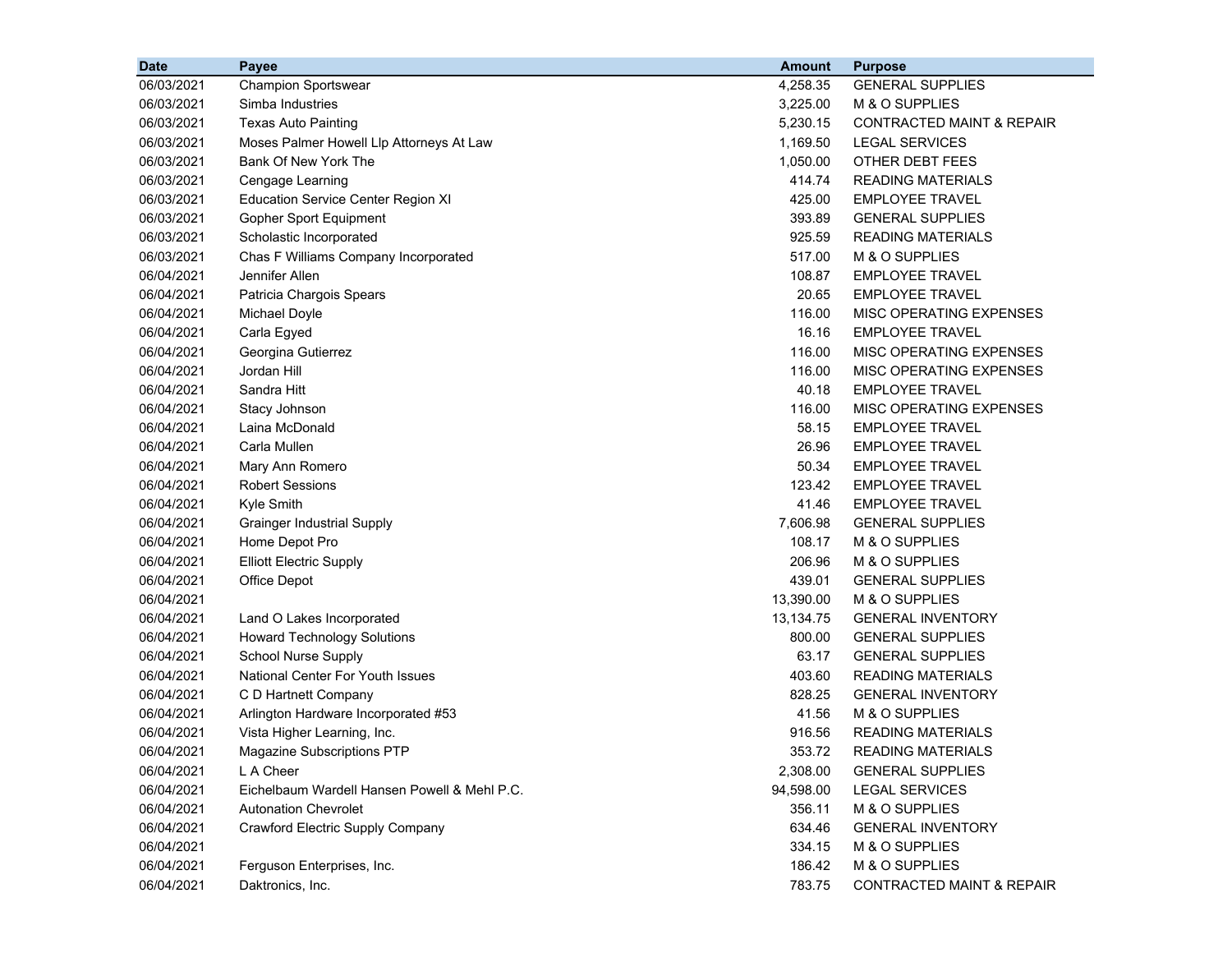| <b>Date</b> | Payee                                                   | <b>Amount</b> | <b>Purpose</b>                       |
|-------------|---------------------------------------------------------|---------------|--------------------------------------|
| 06/04/2021  | <b>Education Galaxy LLC</b>                             | 4,750.00      | <b>GENERAL SUPPLIES</b>              |
| 06/04/2021  | Lowe's Home Centers, LLC                                | 189.80        | <b>GENERAL INVENTORY</b>             |
| 06/04/2021  |                                                         | 1,594.89      | <b>GENERAL SUPPLIES</b>              |
| 06/04/2021  |                                                         | 43.13         | M & O SUPPLIES                       |
| 06/04/2021  | Project Lead The Way Incorporated                       | 9,794.05      | <b>GENERAL SUPPLIES</b>              |
| 06/04/2021  | Hagar Restaurant Service L L C                          | 62.40         | M & O SUPPLIES                       |
| 06/04/2021  | <b>Texas Auto Painting</b>                              | 101.95        | M & O SUPPLIES                       |
| 06/04/2021  | J P Morgan Chase Bank                                   | 1,656.97      | M & O SUPPLIES                       |
| 06/08/2021  | Language Testing International Inc.                     | 411.00        | <b>TESTING MATERIALS</b>             |
| 06/08/2021  | <b>Texas Association Of School Boards</b>               | 849.76        | MISC PURCH & CONTR SERV              |
| 06/08/2021  | Corgan Assoc Architects Incorporated                    | 47,727.63     | <b>BLDG PURCH, CONSTR, IMPROVE</b>   |
| 06/08/2021  |                                                         | 21,891.78     | OTH PROFESSIONAL SERVICES            |
| 06/08/2021  | <b>Grainger Industrial Supply</b>                       | 84.66         | <b>GENERAL SUPPLIES</b>              |
| 06/08/2021  |                                                         | 2,658.06      | M & O SUPPLIES                       |
| 06/08/2021  | Qep Incorporated                                        | 537.20        | <b>READING MATERIALS</b>             |
| 06/08/2021  | Hoshizaki South Central Distribution Center             | 3,973.41      | M & O SUPPLIES                       |
| 06/08/2021  | Texas Christian University Office Of Extended Education | 550.00        | MISC OPERATING EXPENSES              |
| 06/08/2021  | Texas Christian University Office Of Extended Education | 550.00        | MISC OPERATING EXPENSES              |
| 06/08/2021  | Home Depot Pro                                          | 293.28        | M & O SUPPLIES                       |
| 06/08/2021  | A Photo Identification Incorporated                     | 12.00         | <b>GENERAL SUPPLIES</b>              |
| 06/08/2021  | Kroger                                                  | 485.93        | <b>GENERAL SUPPLIES</b>              |
| 06/08/2021  |                                                         | 298.46        | MISC OPERATING EXPENSES              |
| 06/08/2021  | United Refrigeration Incorporated                       | 1,548.87      | M & O SUPPLIES                       |
| 06/08/2021  | <b>Breaker Broker Company</b>                           | 21.60         | M & O SUPPLIES                       |
| 06/08/2021  | Really Good Stuff                                       | 184.73        | <b>GENERAL SUPPLIES</b>              |
| 06/08/2021  | <b>Elliott Electric Supply</b>                          | 43.81         | M & O SUPPLIES                       |
| 06/08/2021  | Scholastic Book Fair Warehouse                          | 217.97        | <b>READING MATERIALS</b>             |
| 06/08/2021  | Vehicle Maintenance Program                             | 70.50         | <b>GENERAL INVENTORY</b>             |
| 06/08/2021  | Interquest Detection Canines Of North Texas             | 4,300.00      | MISC PURCH & CONTR SERV              |
| 06/08/2021  | Ace Mart Restaurant Supply Company                      | 556.11        | <b>GENERAL SUPPLIES</b>              |
| 06/08/2021  | <b>Texas Furniture Source Incorporated</b>              | 1,727.86      | <b>GENERAL SUPPLIES</b>              |
| 06/08/2021  | <b>Masters Distribution Systems</b>                     | 5,613.55      | <b>FOOD</b>                          |
| 06/08/2021  | Barnes & Noble Booksellers, Inc                         | 1,929.63      | <b>READING MATERIALS</b>             |
| 06/08/2021  | <b>Hearmore Division</b>                                | 1,022.15      | <b>GENERAL SUPPLIES</b>              |
| 06/08/2021  | Jason's Deli                                            | 56.40         | MISC OPERATING EXPENSES              |
| 06/08/2021  | Lone Star Communications Incorporated                   | (87.53)       | <b>GENERAL SUPPLIES</b>              |
| 06/08/2021  |                                                         | 27,500.00     | <b>MISC PURCH &amp; CONTR SERV</b>   |
| 06/08/2021  | <b>Crisis Prevention Institute</b>                      | 2,249.00      | <b>GENERAL SUPPLIES</b>              |
| 06/08/2021  | National School Boards Association                      | 150.00        | MISC OPERATING EXPENSES              |
| 06/08/2021  | Wes Grable Company                                      | 44,582.84     | <b>CONTRACTED MAINT &amp; REPAIR</b> |
| 06/08/2021  | Hutcherson Construction Incorporated                    | 9,300.00      | <b>BLDG PURCH, CONSTR, IMPROVE</b>   |
| 06/08/2021  | PPG Architectural Finishes, Inc                         | 75.40         | M & O SUPPLIES                       |
| 06/08/2021  | Oticon Incorporated                                     | 20,000.00     | <b>GENERAL SUPPLIES</b>              |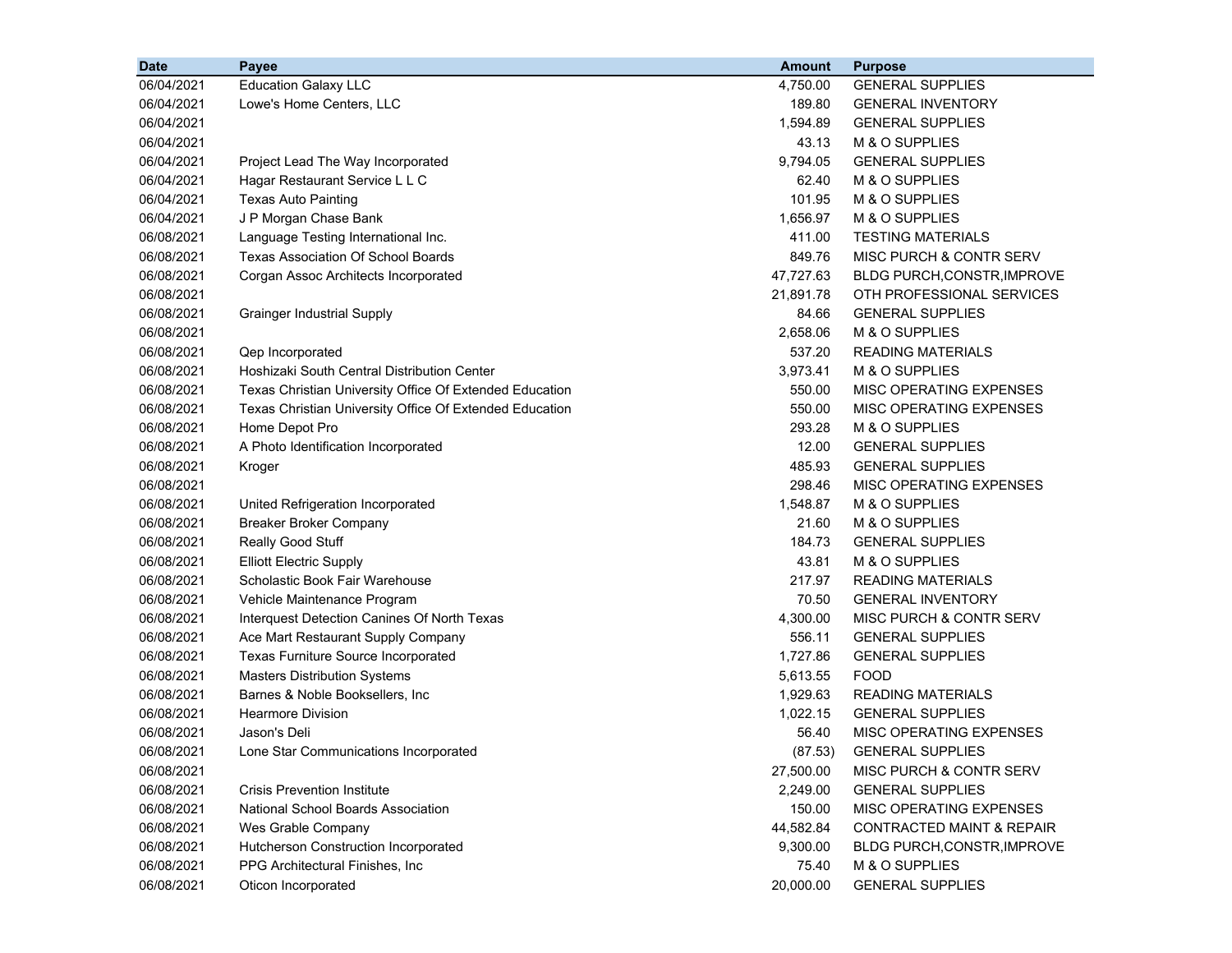| <b>Date</b> | Payee                                                | <b>Amount</b> | <b>Purpose</b>                       |
|-------------|------------------------------------------------------|---------------|--------------------------------------|
| 06/08/2021  | Office Depot                                         | 18,391.38     | <b>GENERAL SUPPLIES</b>              |
| 06/08/2021  |                                                      | 296.88        | M & O SUPPLIES                       |
| 06/08/2021  |                                                      | 163.78        | MISC OPERATING EXPENSES              |
| 06/08/2021  | S & S Worldwide                                      | 59.27         | <b>GENERAL SUPPLIES</b>              |
| 06/08/2021  | Moak Casey & Associates Incorporated                 | 1,562.50      | <b>MISC PURCH &amp; CONTR SERV</b>   |
| 06/08/2021  | Bernd Mac                                            | 805.96        | MISC PURCH & CONTR SERV              |
| 06/08/2021  | Franklin Covey Client Sales Incorporated             | 4,889.76      | <b>MISC PURCH &amp; CONTR SERV</b>   |
| 06/08/2021  | Enterprise Rent A Car                                | 104.00        | STUDENT TVL*NO AISD BUSES            |
| 06/08/2021  | Land O Lakes Incorporated                            | 24,024.25     | <b>GENERAL INVENTORY</b>             |
| 06/08/2021  | B & H Photo Video                                    | 1,804.49      | <b>GENERAL SUPPLIES</b>              |
| 06/08/2021  | <b>D P S</b> General Services                        | 537.00        | MISC PURCH & CONTR SERV              |
| 06/08/2021  | Aerowave Technologies                                | 347.00        | CONTRACTED MAINT & REPAIR            |
| 06/08/2021  |                                                      | 158,750.00    | <b>GENERAL SUPPLIES</b>              |
| 06/08/2021  |                                                      | 417.80        | M & O SUPPLIES                       |
| 06/08/2021  | Christal Vision Incorporated                         | 251.50        | CONTRACTED MAINT & REPAIR            |
| 06/08/2021  |                                                      | 4,143.20      | <b>GENERAL SUPPLIES</b>              |
| 06/08/2021  | Govconnection Incorporated                           | 761.80        | <b>GENERAL SUPPLIES</b>              |
| 06/08/2021  | Delcom Group                                         | 1,005.58      | <b>GENERAL SUPPLIES</b>              |
| 06/08/2021  | Down Patt                                            | 1,555.00      | <b>GENERAL SUPPLIES</b>              |
| 06/08/2021  | <b>ProComputing Corporation</b>                      | 330.00        | <b>CONTRACTED MAINT &amp; REPAIR</b> |
| 06/08/2021  |                                                      | 365.00        | MISC PURCH & CONTR SERV              |
| 06/08/2021  | <b>School Nurse Supply</b>                           | 534.60        | <b>GENERAL SUPPLIES</b>              |
| 06/08/2021  | McKinney Office Supply                               | 796.44        | <b>GENERAL SUPPLIES</b>              |
| 06/08/2021  |                                                      | 1,671.46      | M & O SUPPLIES                       |
| 06/08/2021  | Rourke Publishing Limited Liability Corporation      | 3.99          | <b>READING MATERIALS</b>             |
| 06/08/2021  | All American Awards & Gifts                          | 200.00        | <b>INVOICES RECEIVABLE</b>           |
| 06/08/2021  | All American Awards & Gifts                          | 470.00        | <b>INVOICES RECEIVABLE</b>           |
| 06/08/2021  | Irving Independent School District                   | 275.00        | MISC OPERATING EXPENSES              |
| 06/08/2021  | J W Pepper & Son Incorporated                        | 1,972.04      | <b>GENERAL SUPPLIES</b>              |
| 06/08/2021  |                                                      | (196.09)      | <b>INVOICES RECEIVABLE</b>           |
| 06/08/2021  | <b>City Of Grand Prairie Water Utilities</b>         | 4,088.77      | <b>WATER</b>                         |
| 06/08/2021  | Zimmerer Kubota Incorporated                         | 552.49        | M & O SUPPLIES                       |
| 06/08/2021  | Catholic Charities Translation & Interpreter Network | 10,144.37     | MISC PURCH & CONTR SERV              |
| 06/08/2021  | Republic Services of Texas Limited                   | 83,993.60     | <b>CONTRACTED MAINT &amp; REPAIR</b> |
| 06/08/2021  | <b>UPS</b>                                           | 133.98        | <b>GENERAL SUPPLIES</b>              |
| 06/08/2021  | <b>Total Maintenance Solutions-South</b>             | 121.28        | M & O SUPPLIES                       |
| 06/08/2021  | Vista Higher Learning, Inc.                          | 519.48        | <b>READING MATERIALS</b>             |
| 06/08/2021  | VEX Robotics Inc.                                    | 249.99        | <b>GENERAL SUPPLIES</b>              |
| 06/08/2021  | Spring Creek Barbeque                                | 4,481.25      | MISC OPERATING EXPENSES              |
| 06/08/2021  | Appraisal & Collection Technologies (ACT)            | 298.00        | <b>GENERAL SUPPLIES</b>              |
| 06/08/2021  | Presidio Networked Solutions Group LLC               | 73,680.00     | CONTRACTED MAINT & REPAIR            |
| 06/08/2021  | Monarch Trophy Studio                                | 8.90          | <b>GENERAL SUPPLIES</b>              |
| 06/08/2021  | Speech Corner LLC                                    | 33.94         | <b>GENERAL SUPPLIES</b>              |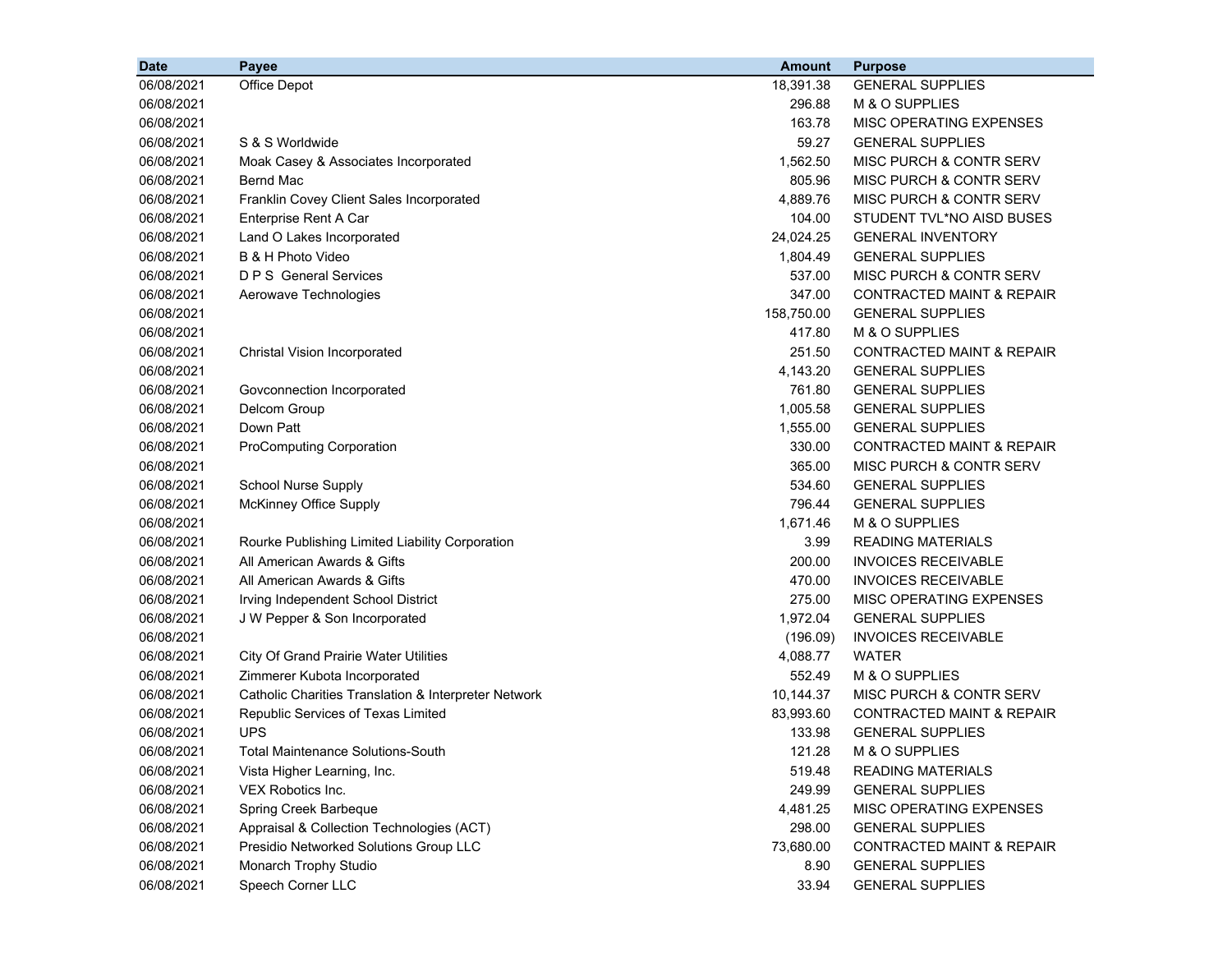| <b>Date</b> | Payee                                   | <b>Amount</b> | <b>Purpose</b>                       |
|-------------|-----------------------------------------|---------------|--------------------------------------|
| 06/08/2021  | Logisoft Computer Products LLC          | 39.40         | <b>GENERAL SUPPLIES</b>              |
| 06/08/2021  | <b>DWR Fence</b>                        | 1,560.00      | CONTRACTED MAINT & REPAIR            |
| 06/08/2021  | Coke, Hill Jodi                         | 350.00        | MISC PURCH & CONTR SERV              |
| 06/08/2021  | U S Bank                                | 750.00        | OTHER DEBT FEES                      |
| 06/08/2021  | <b>Auditory Systems</b>                 | 4,586.00      | <b>CONTRACTED MAINT &amp; REPAIR</b> |
| 06/08/2021  |                                         | 183.00        | <b>GENERAL SUPPLIES</b>              |
| 06/08/2021  | <b>Golden Graduation Services</b>       | 499.00        | <b>GENERAL SUPPLIES</b>              |
| 06/08/2021  | Daxwell LLC                             | 3,791.04      | <b>GENERAL INVENTORY</b>             |
| 06/08/2021  | One Source Staffing Corporation         | 2,693.78      | MISC PURCH & CONTR SERV              |
| 06/08/2021  | <b>Binswanger Glass</b>                 | 176.62        | M & O SUPPLIES                       |
| 06/08/2021  | National Wholesale Supply               | 30.65         | M & O SUPPLIES                       |
| 06/08/2021  | Mann Robert W                           | 1,800.00      | OTH PROFESSIONAL SERVICES            |
| 06/08/2021  | Kurz & Company                          | 558.43        | <b>FOOD</b>                          |
| 06/08/2021  | <b>Jakes Finer Foods</b>                | 2,920.00      | <b>GENERAL INVENTORY</b>             |
| 06/08/2021  | <b>VWR International LLC</b>            | 448.33        | <b>GENERAL INVENTORY</b>             |
| 06/08/2021  | Accent Awards & Trophies, LLC           | 150.00        | <b>INVOICES RECEIVABLE</b>           |
| 06/08/2021  | Accent Awards & Trophies, LLC           | 20.00         | <b>GENERAL SUPPLIES</b>              |
| 06/08/2021  | Best Buy for Business                   | 1,169.87      | M & O SUPPLIES                       |
| 06/08/2021  | Seal Tex, Incorporated                  | 337.50        | <b>CONTRACTED MAINT &amp; REPAIR</b> |
| 06/08/2021  | Seidlitz Education, LLC                 | 2,718.81      | <b>READING MATERIALS</b>             |
| 06/08/2021  | Follett School Solutions, Inc.          | 4,865.31      | <b>READING MATERIALS</b>             |
| 06/08/2021  | <b>Arlington Today</b>                  | 3,600.00      | MISC PURCH & CONTR SERV              |
| 06/08/2021  | Preferred Shipping, Inc.                | 1,173.62      | <b>GENERAL SUPPLIES</b>              |
| 06/08/2021  | <b>LEGO Education</b>                   | 1,049.50      | <b>GENERAL SUPPLIES</b>              |
| 06/08/2021  | <b>Textbook Warehouse</b>               | 49.80         | <b>READING MATERIALS</b>             |
| 06/08/2021  | Cyson Technology Group LLC              | 5,737.25      | MISC PURCH & CONTR SERV              |
| 06/08/2021  | QM Quality Matters, Inc.                | 1,295.00      | MISC PURCH & CONTR SERV              |
| 06/08/2021  | <b>Chick-fil-A North Collins Street</b> | 418.05        | MISC OPERATING EXPENSES              |
| 06/08/2021  | <b>Tyson Prepared Foods</b>             | 33,028.90     | <b>GENERAL INVENTORY</b>             |
| 06/08/2021  | Elliott Staffing Services, Inc.         | 2,986.89      | MISC PURCH & CONTR SERV              |
| 06/08/2021  | Ferguson Enterprises, Inc.              | 748.77        | <b>CONTRACTED MAINT &amp; REPAIR</b> |
| 06/08/2021  |                                         | 583.20        | <b>GENERAL INVENTORY</b>             |
| 06/08/2021  |                                         |               | LIONS CLUB CONCESSIONS               |
| 06/08/2021  |                                         | 268.25        | M & O SUPPLIES                       |
| 06/08/2021  | <b>US Games</b>                         | 267.75        | <b>GENERAL SUPPLIES</b>              |
| 06/08/2021  | Dr Pepper Snapple Group                 | 106.70        | <b>GENERAL INVENTORY</b>             |
| 06/08/2021  |                                         | 145.50        | MISC OPERATING EXPENSES              |
| 06/08/2021  | Sphero, Inc.                            | 8,789.23      | <b>GENERAL SUPPLIES</b>              |
| 06/08/2021  |                                         | 999.91        | <b>INVOICES RECEIVABLE</b>           |
| 06/08/2021  | Lowe's Home Centers, LLC                | 27.54         | <b>GENERAL INVENTORY</b>             |
| 06/08/2021  |                                         | 307.35        | <b>GENERAL SUPPLIES</b>              |
| 06/08/2021  |                                         | 2,480.59      | M & O SUPPLIES                       |
| 06/08/2021  | <b>Teacher Direct</b>                   | 123.50        | <b>GENERAL SUPPLIES</b>              |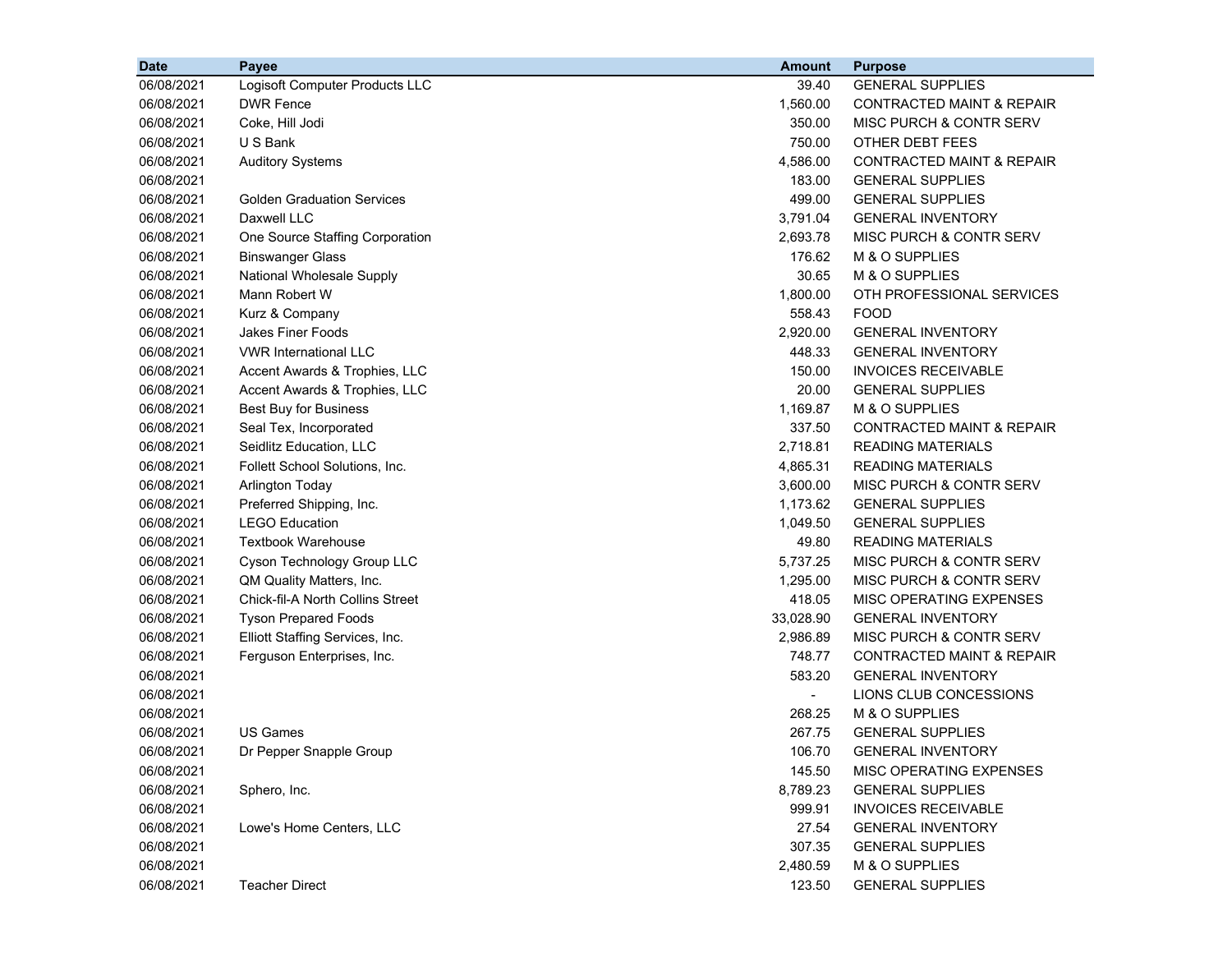| <b>Date</b> | Payee                                                   | <b>Amount</b> | <b>Purpose</b>                       |
|-------------|---------------------------------------------------------|---------------|--------------------------------------|
| 06/08/2021  | <b>Williamson Music 1st</b>                             | 325.00        | <b>CONTRACTED MAINT &amp; REPAIR</b> |
| 06/08/2021  | Sysco North Texas                                       | 4.010.60      | <b>GENERAL INVENTORY</b>             |
| 06/08/2021  | Panera Bread Company                                    | 1,634.40      | MISC OPERATING EXPENSES              |
| 06/08/2021  | GradeCam LLC                                            | 10,695.00     | <b>GENERAL SUPPLIES</b>              |
| 06/08/2021  | <b>CableLink Solutions</b>                              | 20,478.26     | MISC PURCH & CONTR SERV              |
| 06/08/2021  | Director's Assistant LLC                                | 2,696.80      | <b>GENERAL SUPPLIES</b>              |
| 06/08/2021  | OTC Brands, Inc                                         | 921.11        | <b>GENERAL SUPPLIES</b>              |
| 06/08/2021  |                                                         | 126.46        | <b>READING MATERIALS</b>             |
| 06/08/2021  | McAlister's Deli                                        | 30.10         | MISC OPERATING EXPENSES              |
| 06/08/2021  | McAlister's Deli                                        | 45.00         | MISC OPERATING EXPENSES              |
| 06/08/2021  | Big Ass Solutions, Haiku Home                           | 25,117.82     | <b>CONTRACTED MAINT &amp; REPAIR</b> |
| 06/08/2021  | <b>C&amp;S Trailers</b>                                 | 255.95        | <b>CONTRACTED MAINT &amp; REPAIR</b> |
| 06/08/2021  | Nasco                                                   | 3,304.14      | <b>GENERAL SUPPLIES</b>              |
| 06/08/2021  | Healy Ann H                                             | 350.00        | MISC PURCH & CONTR SERV              |
| 06/08/2021  | Barnes & Noble College Booksellers LLC                  | 13,113.93     | <b>TEXTBOOKS</b>                     |
| 06/08/2021  | MP2 Energy Texas LLC                                    | 545,821.36    | <b>WATER</b>                         |
| 06/08/2021  | Zonar Systems Inc                                       | 1,511.06      | <b>GENERAL SUPPLIES</b>              |
| 06/08/2021  | Sonova USA Inc.                                         | 65,955.72     | <b>GENERAL SUPPLIES</b>              |
| 06/08/2021  | Sonova USA Inc.                                         | 12,411.00     | <b>GENERAL SUPPLIES</b>              |
| 06/08/2021  | Price Right Professional Landscaping & Tree Service LLC | 14,700.00     | <b>CONTRACTED MAINT &amp; REPAIR</b> |
| 06/08/2021  | Staples Inc/Staples Business Advantage                  | 831.53        | <b>GENERAL SUPPLIES</b>              |
| 06/08/2021  | Bayes Achievement Center, Inc.                          | 250.00        | <b>TUITION &amp; TRFR PMTS</b>       |
| 06/08/2021  | Teach For America Inc                                   | 250.00        | MISC OPERATING EXPENSES              |
| 06/08/2021  | Audrey Bragg Consulting LLC                             | 1,800.00      | MISC PURCH & CONTR SERV              |
| 06/08/2021  | iHeartMedia                                             | 30,000.00     | MISC OPERATING EXPENSES              |
| 06/08/2021  | Riverside Insights                                      | 18,305.82     | <b>TESTING MATERIALS</b>             |
| 06/08/2021  | Cool Ink                                                | 1,619.00      | <b>GENERAL SUPPLIES</b>              |
| 06/08/2021  | Language Lizard LLC                                     | 604.89        | <b>READING MATERIALS</b>             |
| 06/08/2021  | Rainbow Resource Center Inc                             | 36.15         | <b>GENERAL SUPPLIES</b>              |
| 06/08/2021  | Lindenmeyr Munroe                                       | 8,425.44      | <b>GENERAL INVENTORY</b>             |
| 06/08/2021  |                                                         | 562.50        | <b>GENERAL SUPPLIES</b>              |
| 06/08/2021  | <b>Xerox Business Solutions Southwest</b>               | 372.85        | <b>GENERAL SUPPLIES</b>              |
| 06/08/2021  | Marathon Staffing Group Inc                             | 311.63        | MISC PURCH & CONTR SERV              |
| 06/08/2021  | Project Lead The Way Incorporated                       | (2,400.00)    | <b>EMPLOYEE TRAVEL</b>               |
| 06/08/2021  |                                                         | 9,333.50      | <b>GENERAL SUPPLIES</b>              |
| 06/08/2021  | Cody Prescher                                           | 42,250.00     | CONTRACTED MAINT & REPAIR            |
| 06/08/2021  | McCaslin Associates Incorporated                        | 7,850.00      | BLDG PURCH, CONSTR, IMPROVE          |
| 06/08/2021  | Gandy Ink                                               | 4,152.00      | <b>GENERAL SUPPLIES</b>              |
| 06/08/2021  | <b>Batteries Plus Bulbs</b>                             | 28.92         | <b>GENERAL SUPPLIES</b>              |
| 06/08/2021  | Brady Industries of Texas LLC                           | 295.92        | <b>GENERAL INVENTORY</b>             |
| 06/08/2021  | DeltaMath Solutions Incorporated                        | 1,425.00      | <b>GENERAL SUPPLIES</b>              |
| 06/08/2021  | Texas Association Of School Business Officials          | 355.00        | MISC OPERATING EXPENSES              |
| 06/08/2021  | New Dairy Opco LLC DBA Borden Dairy                     | 341.25        | <b>FOOD</b>                          |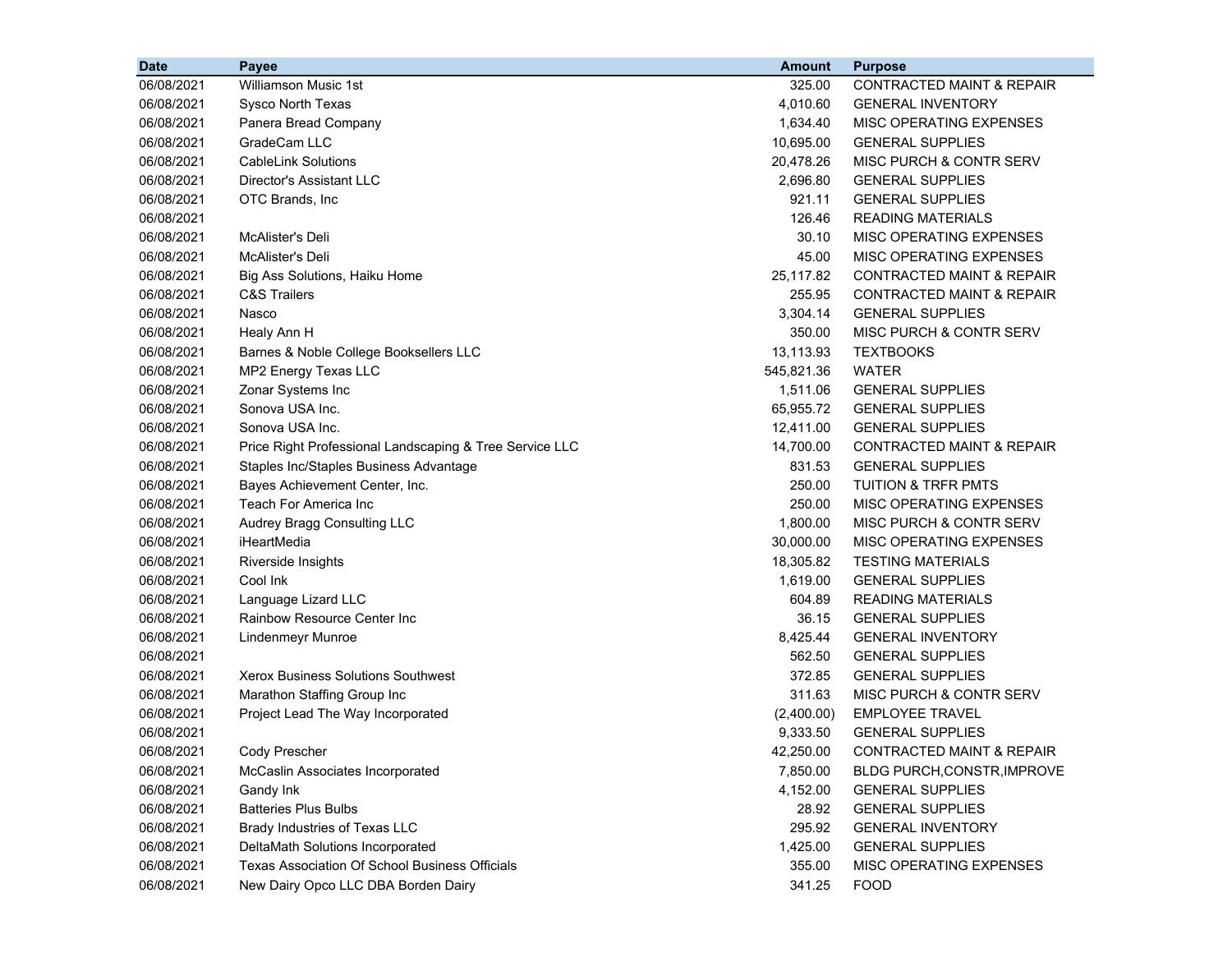| <b>Date</b> | Payee                                           | <b>Amount</b>  | <b>Purpose</b>                       |
|-------------|-------------------------------------------------|----------------|--------------------------------------|
| 06/08/2021  | Midgley-Huber Incorporated                      | 1,542.00       | M & O SUPPLIES                       |
| 06/08/2021  | Amplify Education Incorporated                  | 23,200.00      | MISC PURCH & CONTR SERV              |
| 06/08/2021  | <b>Arthur Garcia</b>                            | 150.00         | MISC PURCH & CONTR SERV              |
| 06/08/2021  | Brady Industries of Texas LLC                   | $\blacksquare$ | <b>GENERAL INVENTORY</b>             |
| 06/08/2021  | C and R Services                                | 170.00         | <b>CONTRACTED MAINT &amp; REPAIR</b> |
| 06/08/2021  | Southwestern Music Therapy LLC                  | 395.00         | MISC PURCH & CONTR SERV              |
| 06/08/2021  | Kim Blann                                       | 350.00         | MISC PURCH & CONTR SERV              |
| 06/08/2021  | Jennifer Drake                                  | 350.00         | MISC PURCH & CONTR SERV              |
| 06/08/2021  | <b>Building Blox</b>                            | 495.00         | MISC OPERATING EXPENSES              |
| 06/08/2021  | The Creativity Department LLC                   | 350.00         | MISC PURCH & CONTR SERV              |
| 06/08/2021  | <b>EPP Divestment RE LLC</b>                    | 50,000.00      | LAND PURCH, IMPR, & FEES             |
| 06/08/2021  | ID Tech                                         | 5,235.00       | MISC PURCH & CONTR SERV              |
| 06/08/2021  | Realityworks                                    | 996.45         | <b>GENERAL SUPPLIES</b>              |
| 06/08/2021  | Complete Supply Incorporated                    | 3,219.00       | <b>GENERAL INVENTORY</b>             |
| 06/08/2021  |                                                 | 39,036.26      | M & O SUPPLIES                       |
| 06/08/2021  | <b>Gomez Floor Covering</b>                     | 374,954.10     | <b>CONTRACTED MAINT &amp; REPAIR</b> |
| 06/08/2021  |                                                 | 176.35         | M & O SUPPLIES                       |
| 06/08/2021  | Austin Turf & Tractor                           | 186.00         | M & O SUPPLIES                       |
| 06/08/2021  | <b>Atmos Energy</b>                             | 3,260.43       | <b>WATER</b>                         |
| 06/08/2021  | Simba Industries                                | 5,263.60       | <b>GENERAL INVENTORY</b>             |
| 06/08/2021  | Worldpoint E C C Incorporated                   | 307.93         | M & O SUPPLIES                       |
| 06/08/2021  | Music & Arts                                    | 565.10         | <b>CONTRACTED MAINT &amp; REPAIR</b> |
| 06/08/2021  |                                                 | 663.73         | <b>GENERAL SUPPLIES</b>              |
| 06/08/2021  | First Advantage Background Services             | 78.62          | MISC PURCH & CONTR SERV              |
| 06/08/2021  | Language Line Services Incorporated             | 5,552.32       | MISC PURCH & CONTR SERV              |
| 06/08/2021  | Byrne Brothers Foods Incorporate                | 3,240.00       | <b>GENERAL INVENTORY</b>             |
| 06/08/2021  | Rush Truck Centers Of Texas Limited Partnership | 1,855.66       | M & O SUPPLIES                       |
| 06/08/2021  | 4imprint Incorporated                           | 4,963.21       | <b>GENERAL SUPPLIES</b>              |
| 06/08/2021  | <b>Federal Express Corporation</b>              | 25.83          | <b>GENERAL SUPPLIES</b>              |
| 06/08/2021  | Adolfson & Peterson Construction                | 235,798.23     | BLDG PURCH, CONSTR, IMPROVE          |
| 06/08/2021  |                                                 | (11,789.92)    | <b>RETAINAGE</b>                     |
| 06/08/2021  | <b>Bernd Shelley Burke</b>                      | 148.50         | MISC PURCH & CONTR SERV              |
| 06/08/2021  | City Of Arlington Water Department              | 153,250.12     | <b>WATER</b>                         |
| 06/08/2021  | Arlington Camera Incorporated                   | 1,243.45       | <b>GENERAL SUPPLIES</b>              |
| 06/08/2021  | Curriculum Associates Incorporated              | 442.40         | <b>GENERAL SUPPLIES</b>              |
| 06/08/2021  | Demco Incorporated                              | 1,911.87       | <b>GENERAL SUPPLIES</b>              |
| 06/08/2021  | <b>Education Service Center Region XI</b>       | 1,100.00       | MISC PURCH & CONTR SERV              |
| 06/08/2021  | Paxton Patterson                                | 137.50         | <b>GENERAL SUPPLIES</b>              |
| 06/08/2021  | Perma Bound                                     | 2,084.48       | <b>READING MATERIALS</b>             |
| 06/08/2021  | <b>Pollock Paper Distributors</b>               | 2,113.03       | <b>GENERAL INVENTORY</b>             |
| 06/08/2021  | Quality Audio Visual Service Incorporated       | 75.00          | CONTRACTED MAINT & REPAIR            |
| 06/08/2021  | Scholastic Incorporated                         | 2,054.58       | <b>GENERAL SUPPLIES</b>              |
| 06/08/2021  |                                                 | 1,293.90       | <b>READING MATERIALS</b>             |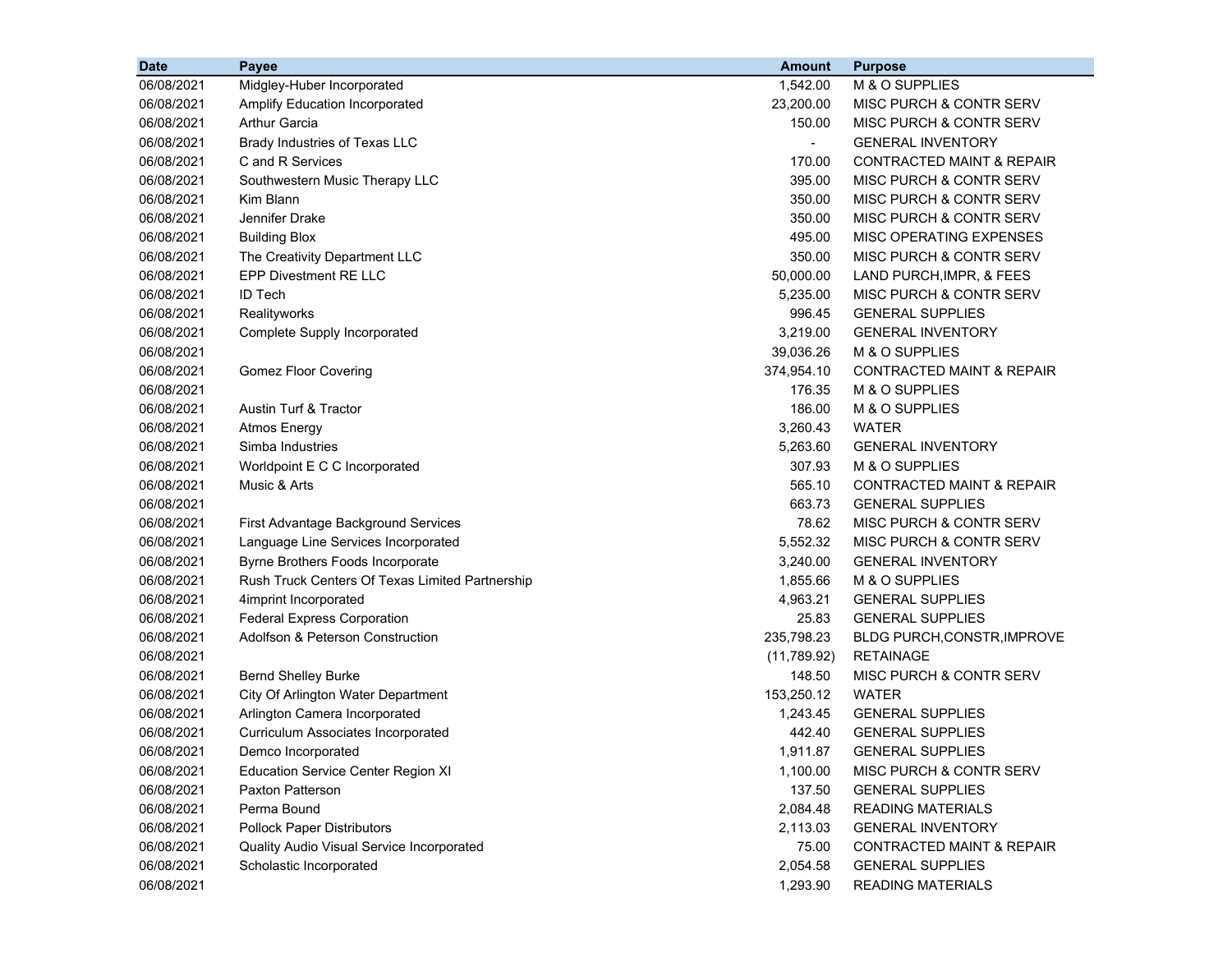| <b>Date</b> | Payee                                            | <b>Amount</b> | <b>Purpose</b>                       |
|-------------|--------------------------------------------------|---------------|--------------------------------------|
| 06/08/2021  | Scholastic Incorporated                          | 15,878.19     | <b>READING MATERIALS</b>             |
| 06/08/2021  | Lamar High School 003                            | 684.15        | <b>REG DAY SCHOOL TUITION</b>        |
| 06/08/2021  | Martin High School<br>005                        | 5,680.00      | <b>REG DAY SCHOOL TUITION</b>        |
| 06/08/2021  | Stephanie Alexander                              | 74.90         | LIONS CLUB CONCESSIONS               |
| 06/08/2021  | <b>Conchevia Collins</b>                         | 12.95         | LIONS CLUB CONCESSIONS               |
| 06/08/2021  | Tien Dao                                         | 72.95         | LIONS CLUB CONCESSIONS               |
| 06/08/2021  | John Forrester                                   | 268.75        | LIONS CLUB CONCESSIONS               |
| 06/08/2021  | Cameron Garcia                                   | 32.35         | LIONS CLUB CONCESSIONS               |
| 06/08/2021  | <b>Vickie Gray</b>                               | 41.00         | LIONS CLUB CONCESSIONS               |
| 06/08/2021  | Norberto Orengo                                  | 45.00         | LIONS CLUB CONCESSIONS               |
| 06/08/2021  | Joel Phillips                                    | 786.95        | LIONS CLUB CONCESSIONS               |
| 06/08/2021  | Stephanie Swan                                   | 25.28         | LIONS CLUB CONCESSIONS               |
| 06/08/2021  | Monika Teague                                    | 48.15         | LIONS CLUB CONCESSIONS               |
| 06/08/2021  | Abigail Yogendra                                 | 116.00        | MISC OPERATING EXPENSES              |
| 06/09/2021  | <b>Teachers Tools Incorporated</b>               | 74.95         | <b>GENERAL SUPPLIES</b>              |
| 06/09/2021  | Kroger                                           | 279.67        | <b>GENERAL SUPPLIES</b>              |
| 06/09/2021  | Really Good Stuff                                | 791.73        | <b>GENERAL SUPPLIES</b>              |
| 06/09/2021  | Lennox Industries Incorporated                   | 594.12        | M & O SUPPLIES                       |
| 06/09/2021  | <b>Booksource</b>                                | 12.57         | <b>READING MATERIALS</b>             |
| 06/09/2021  | Mission Arlington/Mission Metroplex              | 1,378.50      | MISC PURCH & CONTR SERV              |
| 06/09/2021  | Jason's Deli                                     | 314.56        | MISC OPERATING EXPENSES              |
| 06/09/2021  | School Mate                                      | 2,275.20      | <b>GENERAL SUPPLIES</b>              |
| 06/09/2021  | Visual Impact                                    | 957.60        | <b>GENERAL SUPPLIES</b>              |
| 06/09/2021  | Custom Transmission And Auto Repair Incorporated | 66.00         | <b>CONTRACTED MAINT &amp; REPAIR</b> |
| 06/09/2021  | Sign A Rama                                      | 1,360.00      | MISC PURCH & CONTR SERV              |
| 06/09/2021  | PPG Architectural Finishes, Inc.                 | 1,428.10      | M & O SUPPLIES                       |
| 06/09/2021  | <b>Teaching Systems Incorporated</b>             | 799.00        | <b>GENERAL SUPPLIES</b>              |
| 06/09/2021  | Office Depot                                     | 1,867.15      | <b>GENERAL SUPPLIES</b>              |
| 06/09/2021  |                                                  | 31.54         | M & O SUPPLIES                       |
| 06/09/2021  | <b>CDW Government Incorporated</b>               | 163,558.89    | <b>GENERAL SUPPLIES</b>              |
| 06/09/2021  |                                                  | 383.50        | MISC PURCH & CONTR SERV              |
| 06/09/2021  | 1 A Fire & Domestic Testing                      | 241.50        | <b>CONTRACTED MAINT &amp; REPAIR</b> |
| 06/09/2021  | <b>Mackin Educational Resources</b>              | 1,994.16      | <b>READING MATERIALS</b>             |
| 06/09/2021  | Td Industries Limited                            | 57,050.00     | <b>CONTRACTED MAINT &amp; REPAIR</b> |
| 06/09/2021  | Aerowave Technologies                            | 148.80        | M & O SUPPLIES                       |
| 06/09/2021  | Henry Schein Incorporated                        | 1,410.00      | <b>GENERAL SUPPLIES</b>              |
| 06/09/2021  | J P Morgan Chase Bank                            | 295.50        | MISC OPERATING EXPENSES              |
| 06/09/2021  | <b>Mason Crest</b>                               | 634.65        | <b>READING MATERIALS</b>             |
| 06/09/2021  | Apple Computer Incorporated                      | 10.00         | <b>GENERAL SUPPLIES</b>              |
| 06/09/2021  | Anixter Incorporated                             | 6,895.64      | <b>CONTRACTED MAINT &amp; REPAIR</b> |
| 06/09/2021  | H E Cannon Floral Company Incorporated           | 1,135.95      | MISC OPERATING EXPENSES              |
| 06/09/2021  | <b>UPS</b>                                       | 299.84        | <b>GENERAL SUPPLIES</b>              |
| 06/09/2021  | <b>Total Maintenance Solutions-South</b>         | 15.26         | M & O SUPPLIES                       |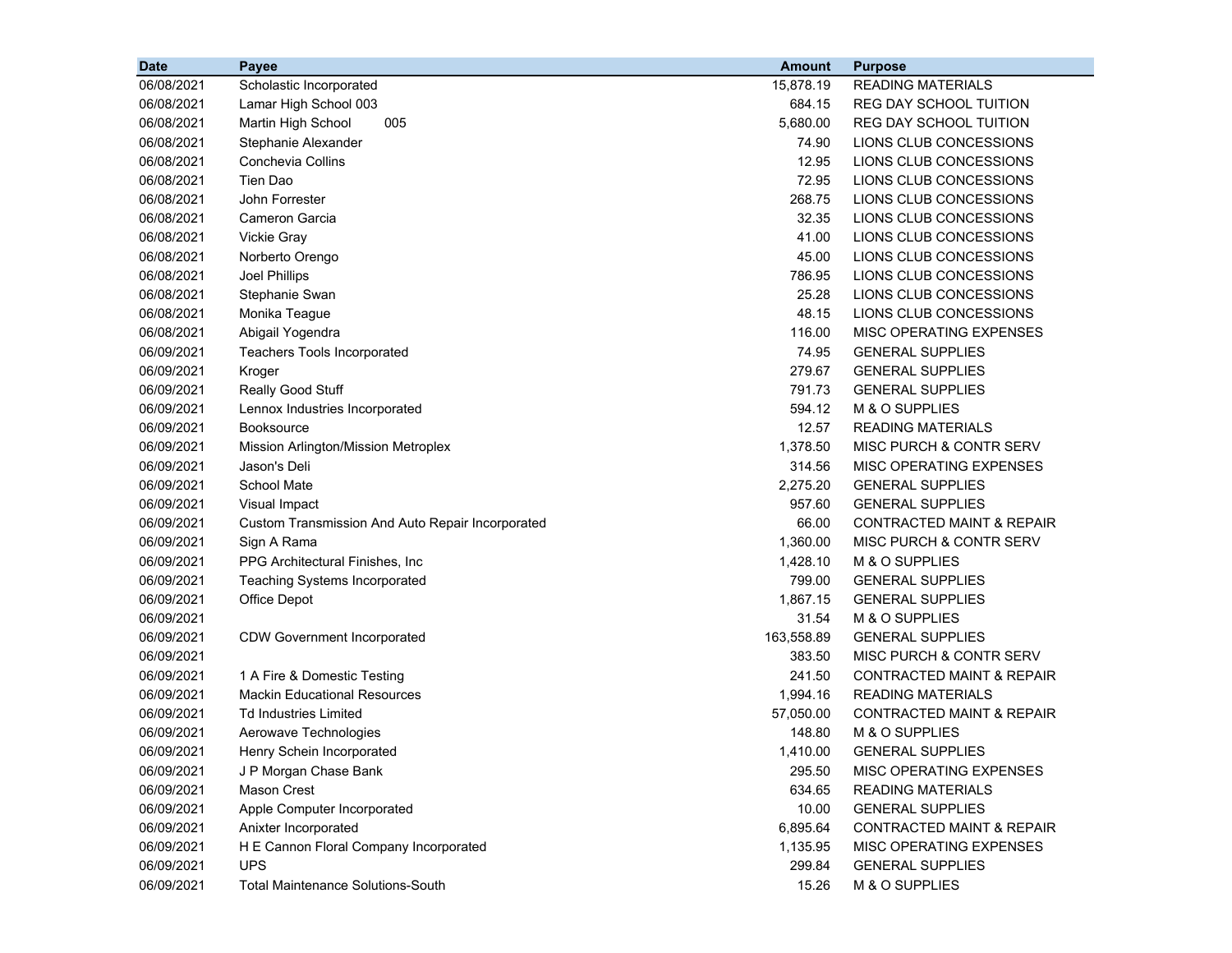| <b>Date</b> | Payee                                           | <b>Amount</b>  | <b>Purpose</b>                       |
|-------------|-------------------------------------------------|----------------|--------------------------------------|
| 06/09/2021  | Ferrellgas, Incorporated                        | 10,254.92      | <b>GENERAL INVENTORY</b>             |
| 06/09/2021  | American Red Cross Chisholm Trail Chapter       | 32.00          | MISC PURCH & CONTR SERV              |
| 06/09/2021  | <b>Rich Products Corporation</b>                | 7,143.40       | <b>GENERAL INVENTORY</b>             |
| 06/09/2021  | Canon Solutions America (formerly Oce V#8259)   | $\blacksquare$ | <b>CONTRACTED MAINT &amp; REPAIR</b> |
| 06/09/2021  | Matera Paper Co., Inc.                          | 428.00         | <b>GENERAL INVENTORY</b>             |
| 06/09/2021  | Kurz & Company                                  | 1,763.33       | <b>FOOD</b>                          |
| 06/09/2021  | <b>Autonation Chevrolet</b>                     | 44.80          | M & O SUPPLIES                       |
| 06/09/2021  | AlphaGraphics                                   | 296.90         | <b>GENERAL INVENTORY</b>             |
| 06/09/2021  | Crawford Electric Supply Company                | 48.70          | <b>GENERAL INVENTORY</b>             |
| 06/09/2021  |                                                 | 11.22          | M & O SUPPLIES                       |
| 06/09/2021  | Cyson Technology Group LLC                      | 4,533.34       | MISC PURCH & CONTR SERV              |
| 06/09/2021  | Chick-fil-A North Collins Street                | 717.00         | MISC OPERATING EXPENSES              |
| 06/09/2021  | <b>Walsworth Yearbook</b>                       | 99.00          | MISC OPERATING EXPENSES              |
| 06/09/2021  | Bill's Upholstery & Glass Shop Inc              | 360.00         | <b>CONTRACTED MAINT &amp; REPAIR</b> |
| 06/09/2021  | <b>Mavich LLC</b>                               | 264.00         | <b>GENERAL INVENTORY</b>             |
| 06/09/2021  | Auto Plus Auto Parts                            | 246.26         | <b>GENERAL INVENTORY</b>             |
| 06/09/2021  | Staples Inc/Staples Business Advantage          | 79.26          | <b>GENERAL SUPPLIES</b>              |
| 06/09/2021  | <b>Hillcrest Cleaners</b>                       | 55.00          | MISC PURCH & CONTR SERV              |
| 06/09/2021  | Nothing Bundt Cakes                             | 392.00         | MISC OPERATING EXPENSES              |
| 06/09/2021  | <b>Lindenmeyr Munroe</b>                        |                | <b>GENERAL SUPPLIES</b>              |
| 06/09/2021  | <b>Lindenmeyr Munroe</b>                        | 702.00         | <b>GENERAL SUPPLIES</b>              |
| 06/09/2021  | Black-eyed Pea                                  | 2,400.00       | MISC OPERATING EXPENSES              |
| 06/09/2021  | Westcom Wireless Inc.                           | 595.00         | <b>GENERAL SUPPLIES</b>              |
| 06/09/2021  | ValueSure Agency Inc.                           | 71.00          | MISC OPERATING EXPENSES              |
| 06/09/2021  | Sideline Power LLC                              | 3,645.00       | <b>GENERAL SUPPLIES</b>              |
| 06/09/2021  | <b>Ace Educational Supplies</b>                 | 138.71         | <b>GENERAL SUPPLIES</b>              |
| 06/09/2021  | Garda CL Southwest Incorporated                 | 8,284.44       | MISC PURCH & CONTR SERV              |
| 06/09/2021  | Rexel USA Incorporated                          | 86.20          | <b>GENERAL INVENTORY</b>             |
| 06/09/2021  | New Dairy Opco LLC DBA Borden Dairy             | 870.86         | <b>FOOD</b>                          |
| 06/09/2021  | Snapdown Sportswear LLC                         | 490.50         | <b>GENERAL SUPPLIES</b>              |
| 06/09/2021  | <b>Farrar Rebecca</b>                           | 350.00         | MISC PURCH & CONTR SERV              |
| 06/09/2021  | Demaris A Hansen                                | 700.00         | MISC PURCH & CONTR SERV              |
| 06/09/2021  | Complete Supply Incorporated                    | 3,080.88       | <b>GENERAL INVENTORY</b>             |
| 06/09/2021  |                                                 | 18,228.85      | M & O SUPPLIES                       |
| 06/09/2021  | <b>Gomez Floor Covering</b>                     | 557.00         | M & O SUPPLIES                       |
| 06/09/2021  | Hobby Lobby Store #175                          | 229.17         | MISC OPERATING EXPENSES              |
| 06/09/2021  | Sam Pack's Five Star Ford                       | 200.05         | M & O SUPPLIES                       |
| 06/09/2021  | Southwest International Trucks                  | 169.96         | M & O SUPPLIES                       |
| 06/09/2021  | <b>Texas Auto Painting</b>                      | 12,969.20      | <b>CONTRACTED MAINT &amp; REPAIR</b> |
| 06/09/2021  | Rush Truck Centers Of Texas Limited Partnership | 7,140.00       | <b>CONTRACTED MAINT &amp; REPAIR</b> |
| 06/09/2021  |                                                 | 9,867.91       | M & O SUPPLIES                       |
| 06/09/2021  | <b>Pyramid School Products</b>                  |                | <b>GENERAL SUPPLIES</b>              |
| 06/09/2021  | <b>Wenger Corp</b>                              | 3,986.64       | <b>GENERAL SUPPLIES</b>              |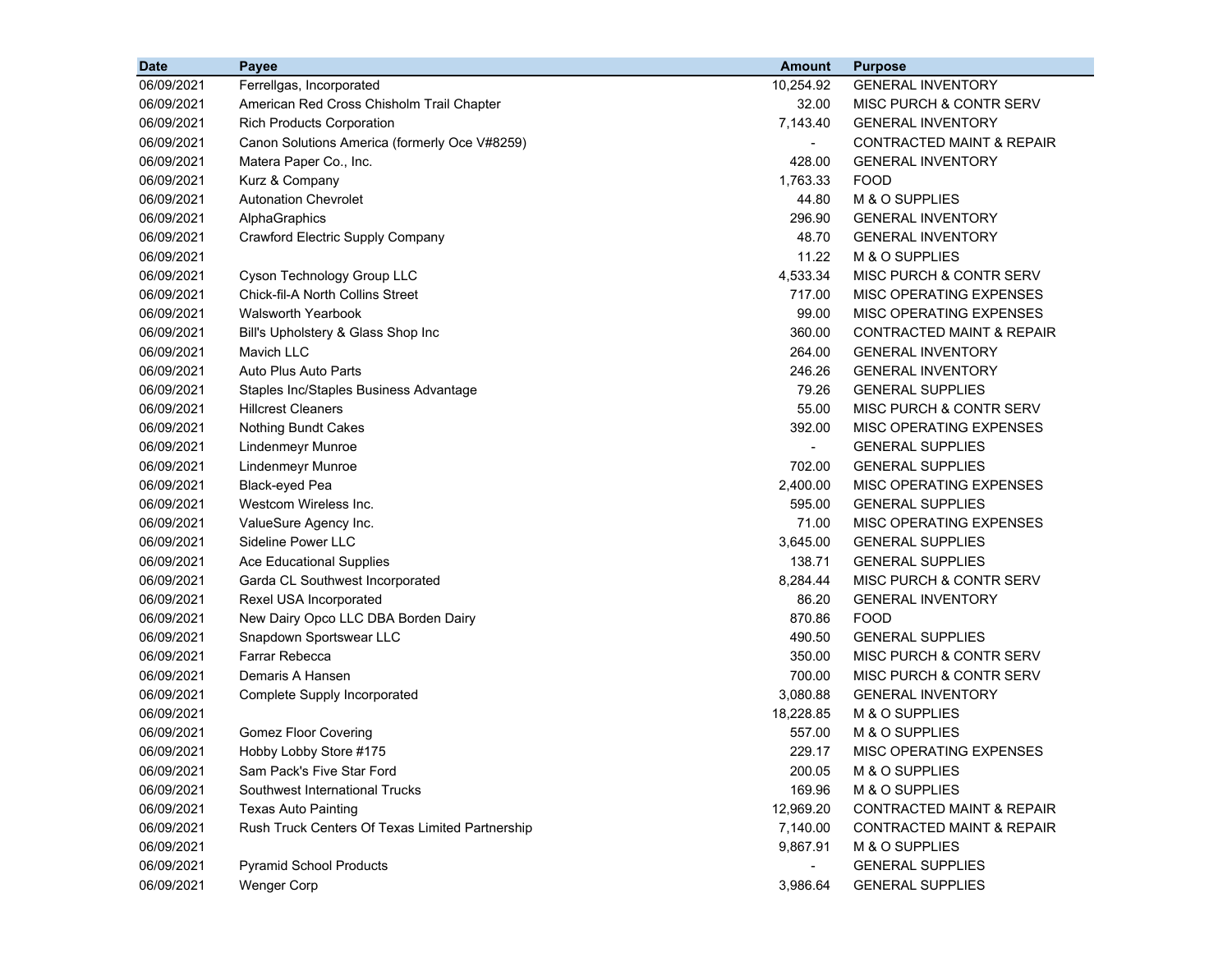| <b>Date</b> | Payee                                                 | <b>Amount</b> | <b>Purpose</b>             |
|-------------|-------------------------------------------------------|---------------|----------------------------|
| 06/09/2021  | United Educators Association                          | 1,059.98      | UNITED FUND                |
| 06/09/2021  | Texas United School Employees Local 100               | 74.65         | UNITED FUND                |
| 06/09/2021  | Truman Tim Chapter 13 Trustee                         | 542.31        | UNITED FUND                |
| 06/09/2021  | Association Of Texas Professional Teachers Local      | 11.45         | UNITED FUND                |
| 06/09/2021  | Association Of Texas Professional Educators State     | 83.88         | UNITED FUND                |
| 06/09/2021  | Association Of Texas Professional Educators State     | 20.00         | UNITED FUND                |
| 06/09/2021  | Educational Employees Credit Union - HSA              | 645.95        | DENTAL INSURANCE           |
| 06/09/2021  | <b>Educational Employees Credit Union</b>             | 5,490.00      | DUE TO CREDIT UNION        |
| 06/09/2021  | <b>Texas State Teachers Association</b>               | 141.22        | UNITED FUND                |
| 06/09/2021  | <b>Texas Association Of School Business Officials</b> | 135.00        | <b>DUES</b>                |
| 06/09/2021  | <b>Temperature Control Systems</b>                    | 1,203.66      | M & O SUPPLIES             |
| 06/09/2021  | Learning Forward Texas                                | 6,225.00      | MISC OPERATING EXPENSES    |
| 06/10/2021  | <b>Tricia Alford</b>                                  | 36.75         | <b>EMPLOYEE TRAVEL</b>     |
| 06/10/2021  | Kevin Burgess                                         | 89.02         | <b>EMPLOYEE TRAVEL</b>     |
| 06/10/2021  | Jaime Garcia                                          | 196.61        | <b>EMPLOYEE TRAVEL</b>     |
| 06/10/2021  | Earl Harris                                           | 100.00        | MISC OPERATING EXPENSES    |
| 06/10/2021  | David Herbst                                          | 57.46         | <b>EMPLOYEE TRAVEL</b>     |
| 06/10/2021  | Sandra Hitt                                           | 175.00        | MISC OPERATING EXPENSES    |
| 06/10/2021  | William Horn                                          | 526.92        | <b>EMPLOYEE TRAVEL</b>     |
| 06/10/2021  | <b>Billy Jenkins</b>                                  | 31.78         | <b>EMPLOYEE TRAVEL</b>     |
| 06/10/2021  | Bryan Johnson                                         | 34.94         | <b>EMPLOYEE TRAVEL</b>     |
| 06/10/2021  | <b>Phyllis Lanier</b>                                 | 21.13         | <b>EMPLOYEE TRAVEL</b>     |
| 06/10/2021  | Andrea Morrow                                         | 40.13         | <b>EMPLOYEE TRAVEL</b>     |
| 06/10/2021  | Claudia Orta Martinez                                 | 13.38         | <b>EMPLOYEE TRAVEL</b>     |
| 06/10/2021  | Katoya Shelby                                         | 25.00         | MISC OPERATING EXPENSES    |
| 06/10/2021  | Donald Sibley                                         | 20.92         | <b>EMPLOYEE TRAVEL</b>     |
| 06/10/2021  | Aquilla Smith                                         | 205.49        | <b>EMPLOYEE TRAVEL</b>     |
| 06/10/2021  | Jason Trejo                                           | 81.96         | <b>EMPLOYEE TRAVEL</b>     |
| 06/10/2021  | Cynthia Ward                                          | 24.34         | <b>EMPLOYEE TRAVEL</b>     |
| 06/10/2021  | Benjamin Anderson                                     | 75.27         | <b>EMPLOYEE TRAVEL</b>     |
| 06/10/2021  | Mary Cliborn                                          | 65.43         | <b>EMPLOYEE TRAVEL</b>     |
| 06/10/2021  | Samantha Green                                        | 43.76         | <b>EMPLOYEE TRAVEL</b>     |
| 06/10/2021  | Karin Haesemeyer                                      | 61.15         | <b>EMPLOYEE TRAVEL</b>     |
| 06/10/2021  | Felicia Scruggs                                       | 78.97         | <b>EMPLOYEE TRAVEL</b>     |
| 06/10/2021  | <b>Phillip Simoneaux</b>                              | 76.99         | <b>EMPLOYEE TRAVEL</b>     |
| 06/10/2021  | Workplace Resource Group                              | 4,086.09      | <b>GENERAL SUPPLIES</b>    |
| 06/15/2021  | Deborah Blackner                                      | 175.00        | MISC OPERATING EXPENSES    |
| 06/15/2021  | <b>Sherrill Giddens</b>                               | 175.00        | MISC OPERATING EXPENSES    |
| 06/15/2021  | Sara Mahoney                                          | 100.00        | MISC OPERATING EXPENSES    |
| 06/15/2021  | <b>Texas Association Of School Boards</b>             | 495.00        | MISC OPERATING EXPENSES    |
| 06/15/2021  | Nassp                                                 | 385.00        | <b>INVOICES RECEIVABLE</b> |
| 06/15/2021  | <b>Grainger Industrial Supply</b>                     | 9,456.66      | M & O SUPPLIES             |
| 06/15/2021  | Qep Incorporated                                      | 486.12        | <b>READING MATERIALS</b>   |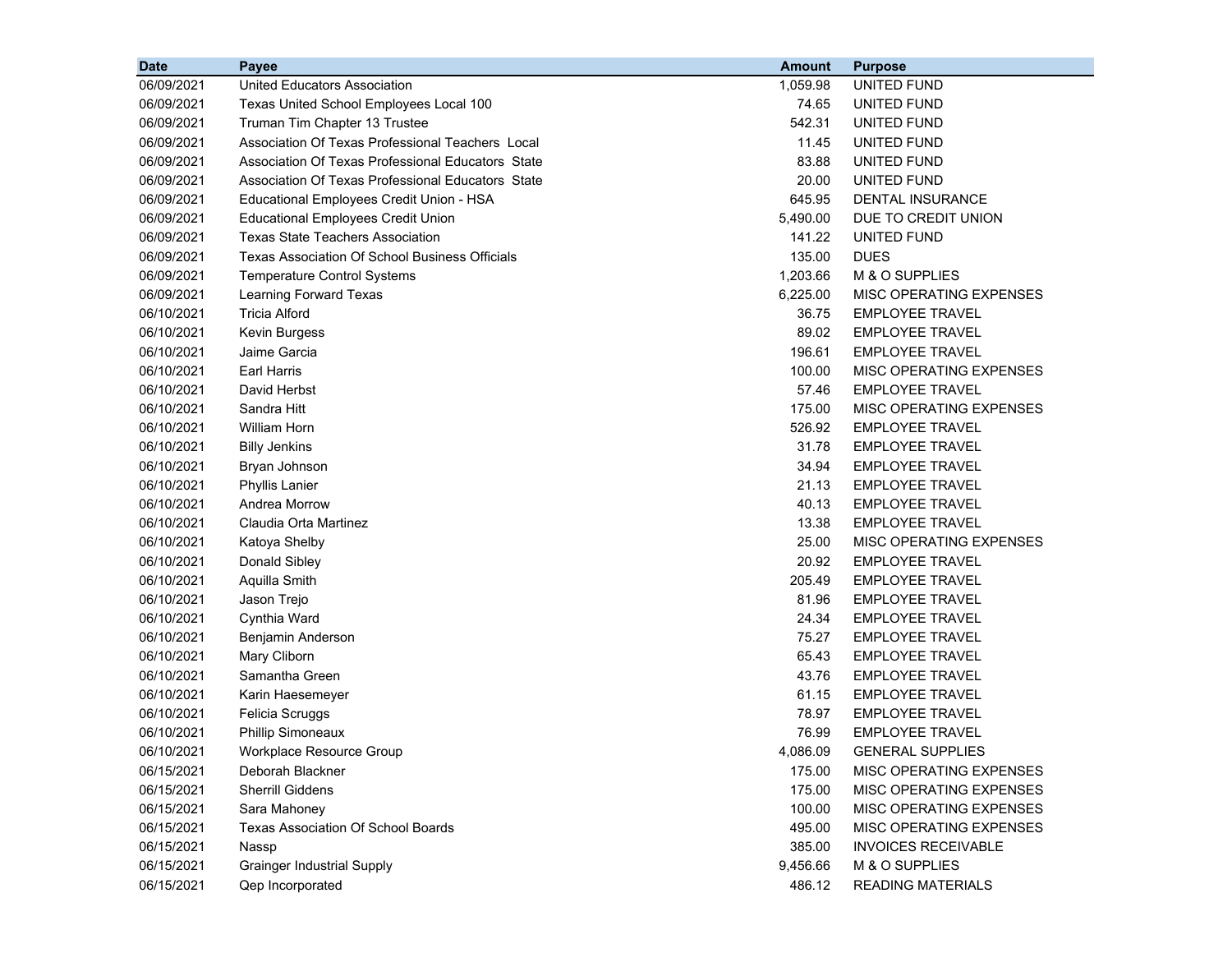| <b>Date</b> | <b>Payee</b>                                    | <b>Amount</b>  | <b>Purpose</b>                       |
|-------------|-------------------------------------------------|----------------|--------------------------------------|
| 06/15/2021  | <b>Skillpath Seminars</b>                       | 99.00          | MISC OPERATING EXPENSES              |
| 06/15/2021  | Hoshizaki South Central Distribution Center     | 12,474.00      | M & O SUPPLIES                       |
| 06/15/2021  | Storage Equipment Company Incorporated          | 18,973.00      | <b>CONTRACTED MAINT &amp; REPAIR</b> |
| 06/15/2021  |                                                 | 777.00         | M & O SUPPLIES                       |
| 06/15/2021  | Home Depot Pro                                  | 99.40          | <b>GENERAL SUPPLIES</b>              |
| 06/15/2021  |                                                 | 594.81         | M & O SUPPLIES                       |
| 06/15/2021  | Home Depot Pro                                  | 226.81         | <b>GENERAL SUPPLIES</b>              |
| 06/15/2021  | College Board The                               | 680.00         | <b>TESTING MATERIALS</b>             |
| 06/15/2021  | Kroger                                          | 312.21         | <b>FOOD</b>                          |
| 06/15/2021  |                                                 | 299.27         | <b>GENERAL SUPPLIES</b>              |
| 06/15/2021  |                                                 | 138.22         | MISC OPERATING EXPENSES              |
| 06/15/2021  | <b>Pitney Bowes</b>                             | 180.00         | <b>RENTALS &amp; OPERATING LEASE</b> |
| 06/15/2021  | <b>Pitney Bowes</b>                             | 2,106.84       | <b>RENTALS &amp; OPERATING LEASE</b> |
| 06/15/2021  | United Refrigeration Incorporated               | 1,548.95       | M & O SUPPLIES                       |
| 06/15/2021  | <b>Breaker Broker Company</b>                   | 215.52         | M & O SUPPLIES                       |
| 06/15/2021  | Really Good Stuff                               | 11,428.84      | <b>GENERAL SUPPLIES</b>              |
| 06/15/2021  | <b>Elliott Electric Supply</b>                  | 112.68         | <b>CONTRACTED MAINT &amp; REPAIR</b> |
| 06/15/2021  |                                                 | 1,965.72       | M & O SUPPLIES                       |
| 06/15/2021  | Scholastic Book Fair Warehouse                  | 117.00         | <b>GENERAL SUPPLIES</b>              |
| 06/15/2021  | Vehicle Maintenance Program                     | 553.18         | <b>GENERAL INVENTORY</b>             |
| 06/15/2021  | Rotary Club Of Arlington                        | 490.00         | <b>DUES</b>                          |
| 06/15/2021  | Macmillan Mcgraw Hill School Publishing Company | 4,962.10       | <b>GENERAL SUPPLIES</b>              |
| 06/15/2021  | Texas Furniture Source Incorporated             | 1,875.33       | <b>GENERAL SUPPLIES</b>              |
| 06/15/2021  | <b>Winston Water Cooler Limited</b>             | 864.00         | <b>GENERAL INVENTORY</b>             |
| 06/15/2021  | <b>Country Critters</b>                         | 646.00         | MISC PURCH & CONTR SERV              |
| 06/15/2021  | Jason's Deli                                    | 492.50         | MISC OPERATING EXPENSES              |
| 06/15/2021  | <b>Paradise Produce</b>                         | 5,107.00       | <b>FOOD</b>                          |
| 06/15/2021  | Videotex Systems Incorporated                   | 2,637.80       | <b>GENERAL SUPPLIES</b>              |
| 06/15/2021  | Lone Star Communications Incorporated           | 87.53          | <b>GENERAL SUPPLIES</b>              |
| 06/15/2021  |                                                 | 432.00         | MISC PURCH & CONTR SERV              |
| 06/15/2021  | Trane Company Commercial Systems Group          | $\blacksquare$ | M & O SUPPLIES                       |
| 06/15/2021  | <b>Rydin Decals</b>                             | 281.69         | <b>GENERAL SUPPLIES</b>              |
| 06/15/2021  | <b>Townsend Press</b>                           | 368.99         | <b>READING MATERIALS</b>             |
| 06/15/2021  | Capstone                                        | 96.84          | <b>READING MATERIALS</b>             |
| 06/15/2021  | PPG Architectural Finishes, Inc.                | 3,728.15       | M & O SUPPLIES                       |
| 06/15/2021  | Airgas Southwest Incorporated                   | 253.47         | M & O SUPPLIES                       |
| 06/15/2021  | Office Depot                                    | 11,445.62      | <b>GENERAL SUPPLIES</b>              |
| 06/15/2021  |                                                 | (52.22)        | <b>READING MATERIALS</b>             |
| 06/15/2021  | <b>Marks Plumbing Parts</b>                     | 259.88         | <b>GENERAL INVENTORY</b>             |
| 06/15/2021  | <b>Texas Computer Education Association</b>     | 29.00          | MISC OPERATING EXPENSES              |
| 06/15/2021  | <b>Hired Hands Incorporated</b>                 | 18,161.00      | MISC PURCH & CONTR SERV              |
| 06/15/2021  | <b>Hired Hands Incorporated</b>                 | 2.00           | MISC PURCH & CONTR SERV              |
| 06/15/2021  | <b>Hired Hands Incorporated</b>                 | 24,035.00      | MISC PURCH & CONTR SERV              |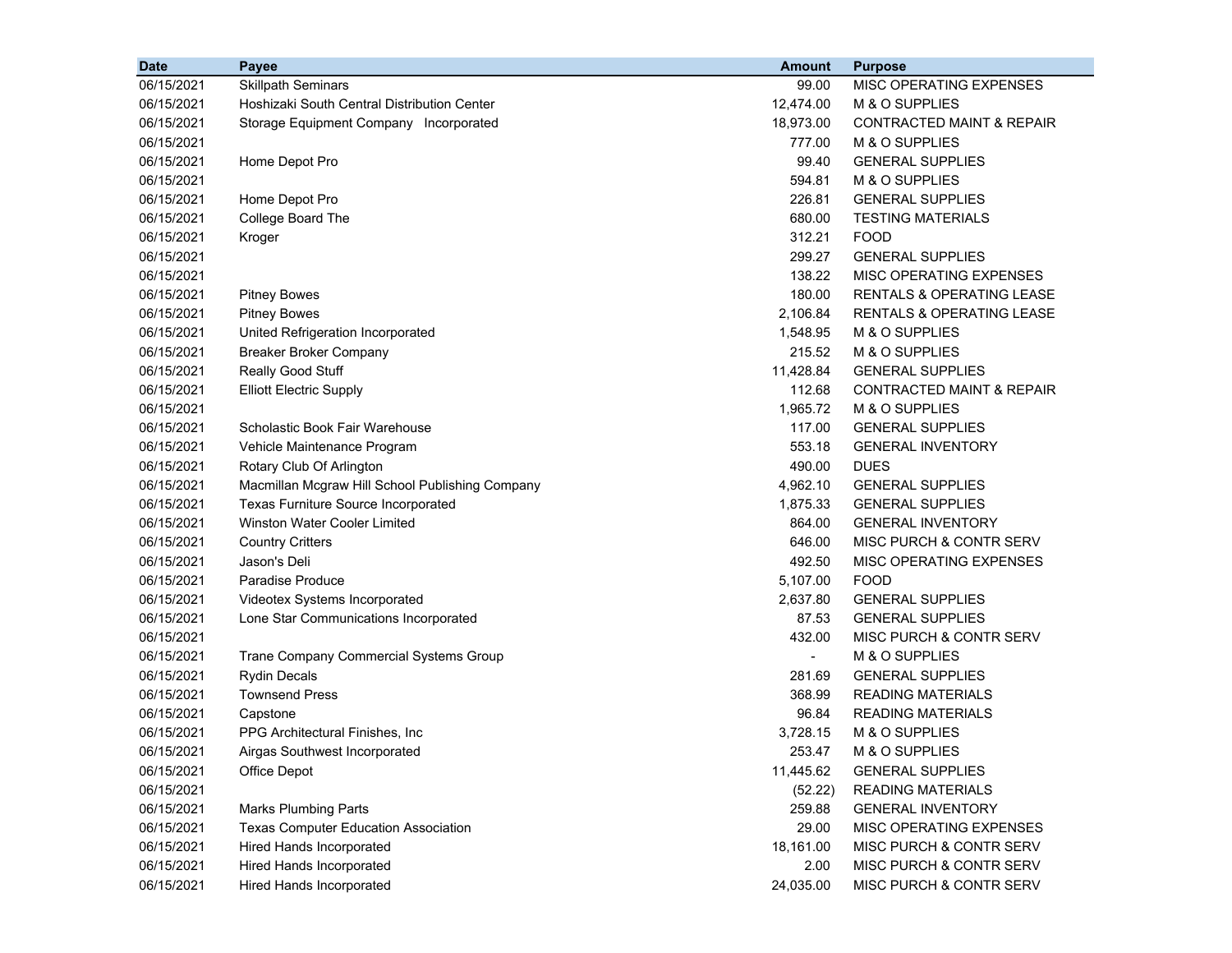| <b>Date</b> | Payee                                                      | <b>Amount</b> | <b>Purpose</b>                       |
|-------------|------------------------------------------------------------|---------------|--------------------------------------|
| 06/15/2021  | Land O Lakes Incorporated                                  | 35,536.41     | <b>GENERAL INVENTORY</b>             |
| 06/15/2021  | B & H Photo Video                                          | 11,254.04     | <b>GENERAL SUPPLIES</b>              |
| 06/15/2021  | <b>CDW Government Incorporated</b>                         | 8,000.00      | CONTRACTED MAINT & REPAIR            |
| 06/15/2021  |                                                            | 2,893.59      | <b>GENERAL SUPPLIES</b>              |
| 06/15/2021  | University Of Texas At Arlington Advanced Placement (APSI) | 1,075.00      | MISC OPERATING EXPENSES              |
| 06/15/2021  | Girls Incorporated Of Tarrant County                       | 12,000.00     | MISC PURCH & CONTR SERV              |
| 06/15/2021  | SHI Government Solutions Incorporated                      | 11,425.32     | <b>GENERAL SUPPLIES</b>              |
| 06/15/2021  | <b>Mackin Educational Resources</b>                        | 2,352.10      | <b>READING MATERIALS</b>             |
| 06/15/2021  | Pearson Education Inc                                      | 3,360.00      | <b>TESTING MATERIALS</b>             |
| 06/15/2021  | Aadvantage Laundry Systems                                 | 1,658.75      | CONTRACTED MAINT & REPAIR            |
| 06/15/2021  | <b>Howard Technology Solutions</b>                         | 160.00        | <b>GENERAL SUPPLIES</b>              |
| 06/15/2021  | Christal Vision Incorporated                               | 90.00         | CONTRACTED MAINT & REPAIR            |
| 06/15/2021  | Govconnection Incorporated                                 | 2,854.18      | CONTRACTED MAINT & REPAIR            |
| 06/15/2021  |                                                            | 1,367.64      | <b>GENERAL SUPPLIES</b>              |
| 06/15/2021  | <b>ProComputing Corporation</b>                            | 18,757.48     | <b>GENERAL SUPPLIES</b>              |
| 06/15/2021  |                                                            | 3,168.00      | MISC PURCH & CONTR SERV              |
| 06/15/2021  | <b>School Nurse Supply</b>                                 | 123.60        | <b>GENERAL SUPPLIES</b>              |
| 06/15/2021  | Apple Computer Incorporated                                | 4,789.00      | <b>GENERAL SUPPLIES</b>              |
| 06/15/2021  | ETA hand2mind                                              | 104,754.20    | <b>READING MATERIALS</b>             |
| 06/15/2021  | All American Awards & Gifts                                | 69.00         | <b>INVOICES RECEIVABLE</b>           |
| 06/15/2021  | Shiffler Equipment Sales Incorporated                      | 2,013.17      | <b>GENERAL INVENTORY</b>             |
| 06/15/2021  | J W Pepper & Son Incorporated                              | 61.90         | <b>GENERAL SUPPLIES</b>              |
| 06/15/2021  | Lone Star Percussion                                       | 1,062.09      | <b>GENERAL SUPPLIES</b>              |
| 06/15/2021  | Arlington Hardware Incorporated #53                        | 966.14        | M & O SUPPLIES                       |
| 06/15/2021  | United States Academic Decathlon                           | 2,115.50      | <b>GENERAL SUPPLIES</b>              |
| 06/15/2021  | Arlington Museum Of Art                                    | 15,000.00     | MISC PURCH & CONTR SERV              |
| 06/15/2021  | Arlington Museum Of Art                                    | 51,475.00     | STUDENT TVL*NO AISD BUSES            |
| 06/15/2021  | <b>Total Maintenance Solutions-South</b>                   | 113.41        | M & O SUPPLIES                       |
| 06/15/2021  | Sportsgrafx Incorporated                                   | 65.00         | <b>GENERAL SUPPLIES</b>              |
| 06/15/2021  | <b>Carrier Enterprise</b>                                  | 8,162.62      | M & O SUPPLIES                       |
| 06/15/2021  | Presidio Networked Solutions Group LLC                     | 12,787.60     | <b>GENERAL SUPPLIES</b>              |
| 06/15/2021  | Monarch Trophy Studio                                      | 8.90          | <b>GENERAL SUPPLIES</b>              |
| 06/15/2021  | Logisoft Computer Products LLC                             | 722.54        | <b>CONTRACTED MAINT &amp; REPAIR</b> |
| 06/15/2021  |                                                            | 558.00        | <b>GENERAL SUPPLIES</b>              |
| 06/15/2021  | Boxes 4U                                                   | 2,328.00      | <b>GENERAL INVENTORY</b>             |
| 06/15/2021  | Automatic Sprinkler of Texas Incorporated                  | 1,282.00      | CONTRACTED MAINT & REPAIR            |
| 06/15/2021  | Texas Interpreting Services, LLC                           | 6,631.25      | MISC PURCH & CONTR SERV              |
| 06/15/2021  | Piper Gregory N                                            | 175.00        | MISC PURCH & CONTR SERV              |
| 06/15/2021  | Woodman Tom                                                | 350.00        | MISC PURCH & CONTR SERV              |
| 06/15/2021  | <b>Cramer Tony</b>                                         | 175.00        | MISC PURCH & CONTR SERV              |
| 06/15/2021  | <b>Golden Graduation Services</b>                          | 377.00        | <b>GENERAL SUPPLIES</b>              |
| 06/15/2021  | One Source Staffing Corporation                            | 1,058.40      | MISC PURCH & CONTR SERV              |
| 06/15/2021  | <b>Binswanger Glass</b>                                    | 97.28         | M & O SUPPLIES                       |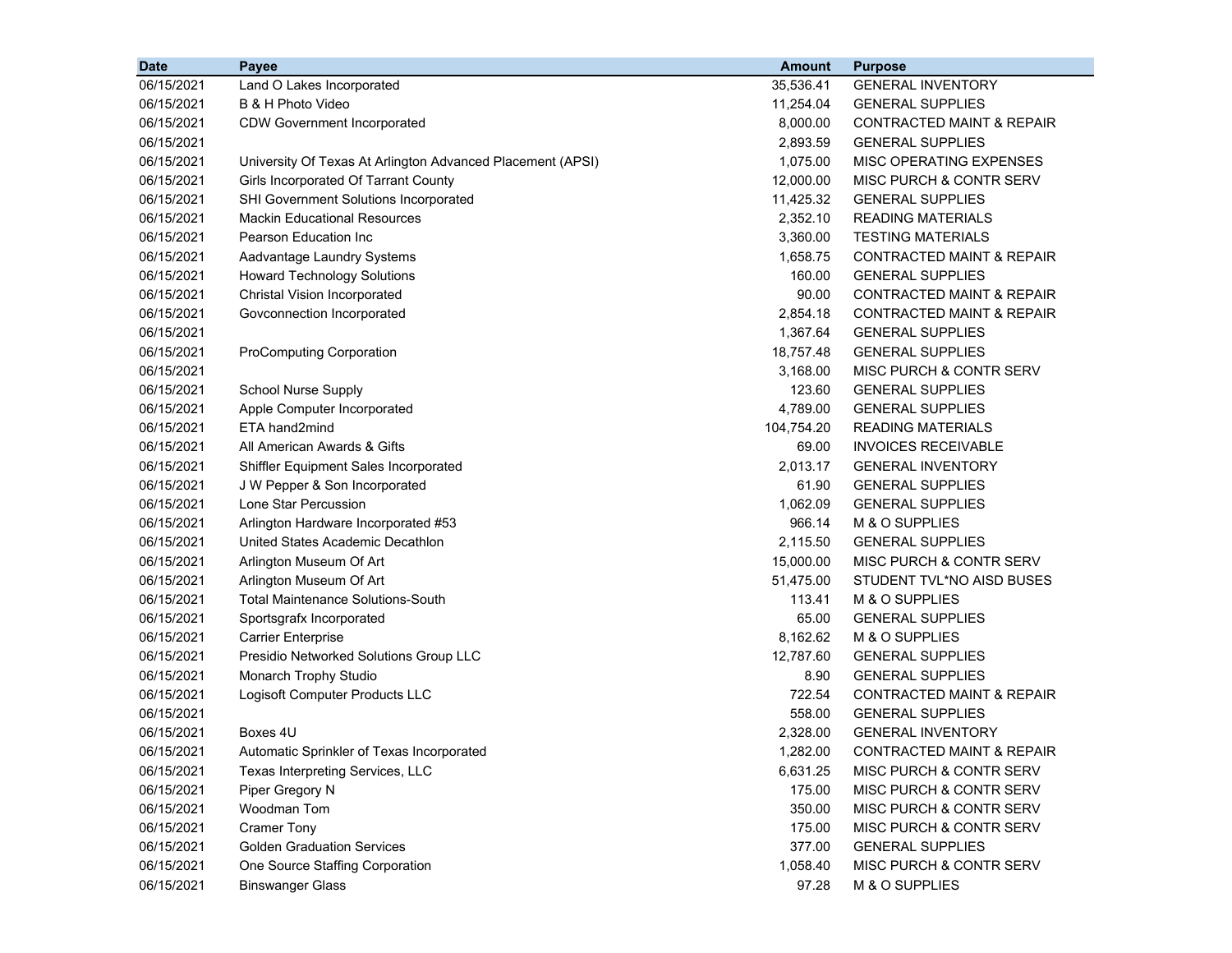| <b>Date</b> | Payee                                 | <b>Amount</b> | <b>Purpose</b>                       |
|-------------|---------------------------------------|---------------|--------------------------------------|
| 06/15/2021  | Guitar Center/Arlington               | 632.91        | <b>GENERAL SUPPLIES</b>              |
| 06/15/2021  | National Wholesale Supply             | 105.00        | M & O SUPPLIES                       |
| 06/15/2021  | DFW Waste Oil Service, Incorporated   | 225.70        | <b>CONTRACTED MAINT &amp; REPAIR</b> |
| 06/15/2021  | <b>Jakes Finer Foods</b>              | 7,568.20      | <b>GENERAL INVENTORY</b>             |
| 06/15/2021  | Creative Bus Sales Inc                | 1,504.01      | <b>GENERAL INVENTORY</b>             |
| 06/15/2021  | <b>Autonation Chevrolet</b>           | 350.90        | M & O SUPPLIES                       |
| 06/15/2021  | Follett School Solutions, Inc.        | 12,330.99     | <b>READING MATERIALS</b>             |
| 06/15/2021  | School Life                           | 787.13        | <b>GENERAL SUPPLIES</b>              |
| 06/15/2021  | Crawford Electric Supply Company      | 19,078.50     | <b>GENERAL INVENTORY</b>             |
| 06/15/2021  |                                       | 14,700.00     | M & O SUPPLIES                       |
| 06/15/2021  | Engage2learn                          | 24,400.00     | MISC PURCH & CONTR SERV              |
| 06/15/2021  | Kyocera Document Solutions America    | 384.99        | <b>CONTRACTED MAINT &amp; REPAIR</b> |
| 06/15/2021  | RD Lawns LLC                          | 10,715.25     | <b>CONTRACTED MAINT &amp; REPAIR</b> |
| 06/15/2021  | Cyson Technology Group LLC            | 8,110.80      | MISC PURCH & CONTR SERV              |
| 06/15/2021  | <b>Tyson Prepared Foods</b>           | 10,670.00     | <b>GENERAL INVENTORY</b>             |
| 06/15/2021  | Crystal Mountain Media, LLC           | 2,230.00      | MISC PURCH & CONTR SERV              |
| 06/15/2021  | Ferguson Enterprises, Inc.            | 115.09        | M & O SUPPLIES                       |
| 06/15/2021  | Teacher Innovations, Inc.             | 580.50        | <b>GENERAL SUPPLIES</b>              |
| 06/15/2021  | Specialty Bulb Company Inc            | 1,000.00      | <b>GENERAL SUPPLIES</b>              |
| 06/15/2021  | <b>US Games</b>                       | 350.18        | <b>GENERAL SUPPLIES</b>              |
| 06/15/2021  | Dr Pepper Snapple Group               | 194.00        | MISC OPERATING EXPENSES              |
| 06/15/2021  | <b>NEDRP LLC</b>                      | 70,000.00     | MISC OPERATING EXPENSES              |
| 06/15/2021  |                                       | 10,000.00     | MISC PURCH & CONTR SERV              |
| 06/15/2021  | Lowe's Home Centers, LLC              | 122.12        | <b>GENERAL SUPPLIES</b>              |
| 06/15/2021  |                                       | 184.63        | M & O SUPPLIES                       |
| 06/15/2021  | <b>Teacher Direct</b>                 | 910.72        | <b>GENERAL SUPPLIES</b>              |
| 06/15/2021  | <b>Williamson Music 1st</b>           | 387.88        | <b>CONTRACTED MAINT &amp; REPAIR</b> |
| 06/15/2021  | Sysco North Texas                     | 7,091.47      | <b>GENERAL INVENTORY</b>             |
| 06/15/2021  | <b>CableLink Solutions</b>            | 1,599.33      | CONTRACTED MAINT & REPAIR            |
| 06/15/2021  |                                       | 81,927.96     | MISC PURCH & CONTR SERV              |
| 06/15/2021  | Snap-on Incorporated                  | 707.25        | M & O SUPPLIES                       |
| 06/15/2021  | AssetGenie Inc                        | 94.75         | <b>GENERAL SUPPLIES</b>              |
| 06/15/2021  | McAlister's Deli                      | 135.01        | MISC OPERATING EXPENSES              |
| 06/15/2021  | Monogramming Mammas                   | 1,561.00      | <b>GENERAL SUPPLIES</b>              |
| 06/15/2021  | Lincoln Electric Company              | 27,490.86     | <b>FURN &amp; EQUIP &gt; \$5,000</b> |
| 06/15/2021  | Global Equipment Company Inc          | 6,671.18      | <b>GENERAL SUPPLIES</b>              |
| 06/15/2021  | Mavich LLC                            | 692.66        | <b>GENERAL INVENTORY</b>             |
| 06/15/2021  | Steinway Hall Dallas-Fort Worth-Plano | 664.00        | <b>CONTRACTED MAINT &amp; REPAIR</b> |
| 06/15/2021  | OverDrive, Inc                        | 25,593.70     | <b>READING MATERIALS</b>             |
| 06/15/2021  | <b>C&amp;S Trailers</b>               | 454.20        | M & O SUPPLIES                       |
| 06/15/2021  | The Bandwagon Music Store & Repair    | 7,650.00      | <b>CONTRACTED MAINT &amp; REPAIR</b> |
| 06/15/2021  | Nasco                                 | 739.65        | <b>GENERAL SUPPLIES</b>              |
| 06/15/2021  | Steve Weiss Music, Inc.               | 228.00        | <b>GENERAL SUPPLIES</b>              |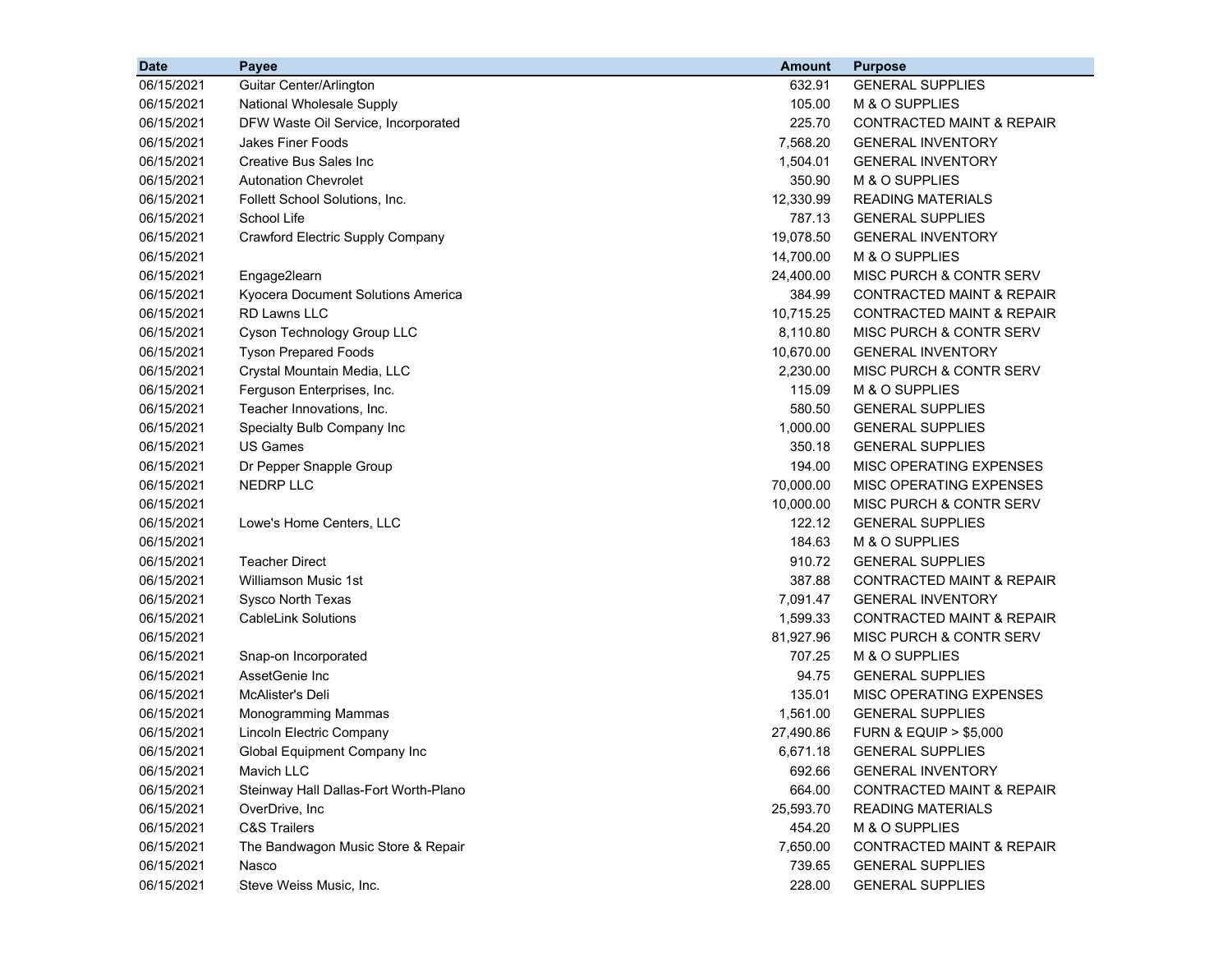| <b>Date</b> | Payee                                                       | <b>Amount</b> | <b>Purpose</b>                       |
|-------------|-------------------------------------------------------------|---------------|--------------------------------------|
| 06/15/2021  | PolyPrinter                                                 | 3,995.00      | <b>GENERAL SUPPLIES</b>              |
| 06/15/2021  | Texas Irrigation Supply LLC                                 | 583.22        | M & O SUPPLIES                       |
| 06/15/2021  | Auto Plus Auto Parts                                        | 217.24        | <b>GENERAL INVENTORY</b>             |
| 06/15/2021  | City Of Arlington Mailstop 63-0820                          | 18,963.03     | MISC PURCH & CONTR SERV              |
| 06/15/2021  | Learning Center of North Texas, Inc.                        | 2,400.00      | MISC PURCH & CONTR SERV              |
| 06/15/2021  | Price Right Professional Landscaping & Tree Service LLC     | 3,950.00      | CONTRACTED MAINT & REPAIR            |
| 06/15/2021  | Staples Inc/Staples Business Advantage                      | 1,438.30      | <b>GENERAL SUPPLIES</b>              |
| 06/15/2021  | <b>MSB Consulting</b>                                       | 5,880.00      | MISC PURCH & CONTR SERV              |
| 06/15/2021  | Virtual Meet Experience LLC                                 | 300.00        | MISC OPERATING EXPENSES              |
| 06/15/2021  | <b>Alonti Catering</b>                                      | 500.49        | MISC OPERATING EXPENSES              |
| 06/15/2021  | Mowry Advertising and Design                                | 450.00        | MISC PURCH & CONTR SERV              |
| 06/15/2021  | Rainbow Resource Center Inc                                 | 744.98        | READING MATERIALS                    |
| 06/15/2021  | World of Reading Ltd                                        | 1,187.45      | <b>GENERAL SUPPLIES</b>              |
| 06/15/2021  |                                                             | 777.63        | <b>READING MATERIALS</b>             |
| 06/15/2021  | Kristene Z Smith                                            | 1,840.00      | MISC PURCH & CONTR SERV              |
| 06/15/2021  | <b>CASAS Comprehensive Adult Student Assessment Systems</b> | 14,115.00     | <b>GENERAL SUPPLIES</b>              |
| 06/15/2021  | IDN ACME INCORPORATED                                       | 219.45        | <b>GENERAL INVENTORY</b>             |
| 06/15/2021  | <b>Blick Art Materials</b>                                  | 134.15        | <b>GENERAL SUPPLIES</b>              |
| 06/15/2021  | Tresona Multimedia, LLC                                     | 430.00        | MISC PURCH & CONTR SERV              |
| 06/15/2021  | Adeogun Toluwalase                                          | 170.00        | MISC PURCH & CONTR SERV              |
| 06/15/2021  | <b>Trio Education LLC</b>                                   | 3,333.50      | <b>GENERAL SUPPLIES</b>              |
| 06/15/2021  |                                                             | 7,638.89      | MISC PURCH & CONTR SERV              |
| 06/15/2021  | Cody Prescher                                               | 82,540.00     | CONTRACTED MAINT & REPAIR            |
| 06/15/2021  | Garda CL Southwest Incorporated                             | 256.90        | MISC PURCH & CONTR SERV              |
| 06/15/2021  | <b>CGL Consulting LLC</b>                                   | 845.00        | MISC OPERATING EXPENSES              |
| 06/15/2021  | Gandy Ink                                                   | 1,584.00      | <b>GENERAL SUPPLIES</b>              |
| 06/15/2021  | <b>BrightBytes Incorporated</b>                             | 45,000.00     | <b>TEXTBOOKS</b>                     |
| 06/15/2021  | Media West Incorporated                                     | 25,128.33     | <b>RENTALS &amp; OPERATING LEASE</b> |
| 06/15/2021  | <b>KLC Video Security</b>                                   | 76,147.07     | <b>GENERAL SUPPLIES</b>              |
| 06/15/2021  |                                                             | 42,514.00     | MISC PURCH & CONTR SERV              |
| 06/15/2021  | <b>Broadcast Works of Texas LLC</b>                         | 340.00        | MISC PURCH & CONTR SERV              |
| 06/15/2021  | <b>Merakey Allos</b>                                        | 11,110.00     | <b>TUITION &amp; TRFR PMTS</b>       |
| 06/15/2021  | VanDoren Music LLC                                          | 2,500.00      | MISC PURCH & CONTR SERV              |
| 06/15/2021  | <b>Teaching Strategies LLC</b>                              | 2,900.00      | <b>GENERAL SUPPLIES</b>              |
| 06/15/2021  | MasteryPrep                                                 | 1,700.00      | MISC PURCH & CONTR SERV              |
| 06/15/2021  |                                                             | 947.50        | <b>READING MATERIALS</b>             |
| 06/15/2021  | Demarcus Jones                                              | 175.00        | <b>MISC PURCH &amp; CONTR SERV</b>   |
| 06/15/2021  | Suzanne Elizabeth Wiley                                     | 112.50        | MISC PURCH & CONTR SERV              |
| 06/15/2021  | Press4Kids Inc.                                             | 19,645.00     | <b>GENERAL SUPPLIES</b>              |
| 06/15/2021  | Complete Supply Incorporated                                | 1,950.00      | <b>GENERAL INVENTORY</b>             |
| 06/15/2021  |                                                             | 74,760.50     | M & O SUPPLIES                       |
| 06/15/2021  | Elevator Maintenance and Repair Incorporated                | 150.00        | <b>CONTRACTED MAINT &amp; REPAIR</b> |
| 06/15/2021  | International Baccalaureate America                         | 450.00        | MISC OPERATING EXPENSES              |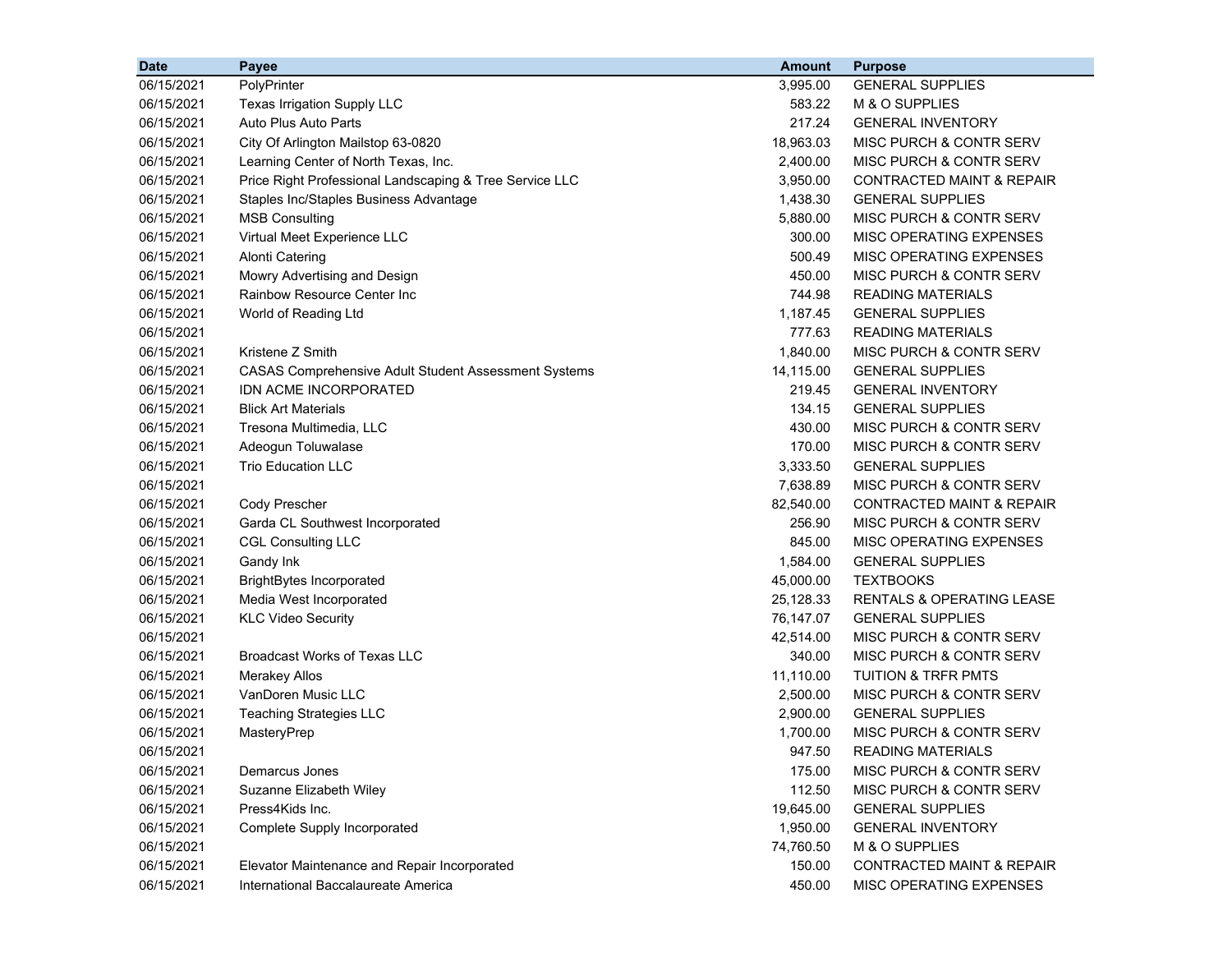| <b>Date</b> | Payee                                                          | <b>Amount</b> | <b>Purpose</b>                       |
|-------------|----------------------------------------------------------------|---------------|--------------------------------------|
| 06/15/2021  | Rockler Woodworking                                            | 35.99         | <b>GENERAL SUPPLIES</b>              |
| 06/15/2021  | Soccer Corner The                                              | 597.00        | <b>GENERAL SUPPLIES</b>              |
| 06/15/2021  | Hobby Lobby Store #175                                         | 236.18        | <b>GENERAL SUPPLIES</b>              |
| 06/15/2021  | <b>Atmos Energy</b>                                            | 5,686.31      | <b>WATER</b>                         |
| 06/15/2021  | <b>EAI</b> Education                                           | 21.21         | <b>GENERAL SUPPLIES</b>              |
| 06/15/2021  | Teacher Created Resources(Blue Star Education)                 | 37.96         | <b>GENERAL SUPPLIES</b>              |
| 06/15/2021  | <b>Texas State Center For Safe Communities</b>                 | 200.00        | MISC OPERATING EXPENSES              |
| 06/15/2021  | <b>Temperature Control Systems</b>                             | 210.00        | M & O SUPPLIES                       |
| 06/15/2021  | <b>Star Roofing And Sheet Metal</b>                            | 14,062.60     | <b>CONTRACTED MAINT &amp; REPAIR</b> |
| 06/15/2021  | W B Hunt Company Incorporated                                  | 238.00        | <b>GENERAL SUPPLIES</b>              |
| 06/15/2021  | Simba Industries                                               | 774.20        | <b>GENERAL INVENTORY</b>             |
| 06/15/2021  | School Datebooks                                               | 683.96        | <b>GENERAL SUPPLIES</b>              |
| 06/15/2021  | Dealers Electrical Supply Company                              | 284.84        | M & O SUPPLIES                       |
| 06/15/2021  | Bucks Wheel & Equipment Company                                | 138.30        | <b>GENERAL INVENTORY</b>             |
| 06/15/2021  |                                                                | 84.50         | M & O SUPPLIES                       |
| 06/15/2021  | Southwest International Trucks                                 | 1,597.67      | M & O SUPPLIES                       |
| 06/15/2021  | <b>Best Plumbing Specialties Incorporated</b>                  | 3.40          | <b>GENERAL INVENTORY</b>             |
| 06/15/2021  | Music & Arts                                                   | 128.75        | <b>CONTRACTED MAINT &amp; REPAIR</b> |
| 06/15/2021  |                                                                | 3,537.72      | <b>GENERAL SUPPLIES</b>              |
| 06/15/2021  | <b>Sprint Nextel Network</b>                                   | 11,958.00     | <b>CONTRACTED MAINT &amp; REPAIR</b> |
| 06/15/2021  |                                                                | 382.88        | <b>WATER</b>                         |
| 06/15/2021  | Language Line Services Incorporated                            | 1,090.40      | MISC PURCH & CONTR SERV              |
| 06/15/2021  | Arlington Independent School District Food & Nutrition Service | 370.52        | MISC OPERATING EXPENSES              |
| 06/15/2021  | Carl Hilmer Guenther & Sons Incorporated                       | 17,251.92     | <b>GENERAL INVENTORY</b>             |
| 06/15/2021  | Rush Truck Centers Of Texas Limited Partnership                | 1,400.00      | <b>CONTRACTED MAINT &amp; REPAIR</b> |
| 06/15/2021  |                                                                | 4,723.45      | M & O SUPPLIES                       |
| 06/15/2021  | 4imprint Incorporated                                          | 1,046.92      | <b>GENERAL SUPPLIES</b>              |
| 06/15/2021  | <b>Federal Express Corporation</b>                             | 31.87         | <b>GENERAL SUPPLIES</b>              |
| 06/15/2021  | H2O Supply Incorporated                                        | 191.30        | <b>GENERAL INVENTORY</b>             |
| 06/15/2021  | University Of Texas High School                                | 450.00        | <b>TESTING MATERIALS</b>             |
| 06/15/2021  | SiteOne Landscape Supply Holding LLC                           | 3,414.35      | M & O SUPPLIES                       |
| 06/15/2021  | North Texas Tollway Authority                                  | 15.14         | MISC OPERATING EXPENSES              |
| 06/15/2021  | <b>Dramatic Publishing Company</b>                             | 959.99        | <b>GENERAL SUPPLIES</b>              |
| 06/15/2021  | <b>Education Service Center Region XI</b>                      | (1,400.00)    | <b>EDUCATION SERVICE CENTER</b>      |
| 06/15/2021  |                                                                | 3,800.00      | MISC PURCH & CONTR SERV              |
| 06/15/2021  | <b>Fisher Science Education</b>                                | 312.15        | <b>GENERAL SUPPLIES</b>              |
| 06/15/2021  | <b>Flinn Scientific</b>                                        | 1,417.50      | <b>GENERAL SUPPLIES</b>              |
| 06/15/2021  | Lucks Music Library                                            | 394.57        | <b>GENERAL SUPPLIES</b>              |
| 06/15/2021  | Moore Rental Service Incorporated                              | 150.00        | RENTALS & OPERATING LEASE            |
| 06/15/2021  | Music In Motion Incorporated                                   | 139.30        | <b>GENERAL SUPPLIES</b>              |
| 06/15/2021  | Perma Bound                                                    | 1,358.34      | <b>GENERAL SUPPLIES</b>              |
| 06/15/2021  |                                                                | 7,887.54      | <b>READING MATERIALS</b>             |
| 06/15/2021  | <b>Pollock Paper Distributors</b>                              | 8,375.00      | M & O SUPPLIES                       |
|             |                                                                |               |                                      |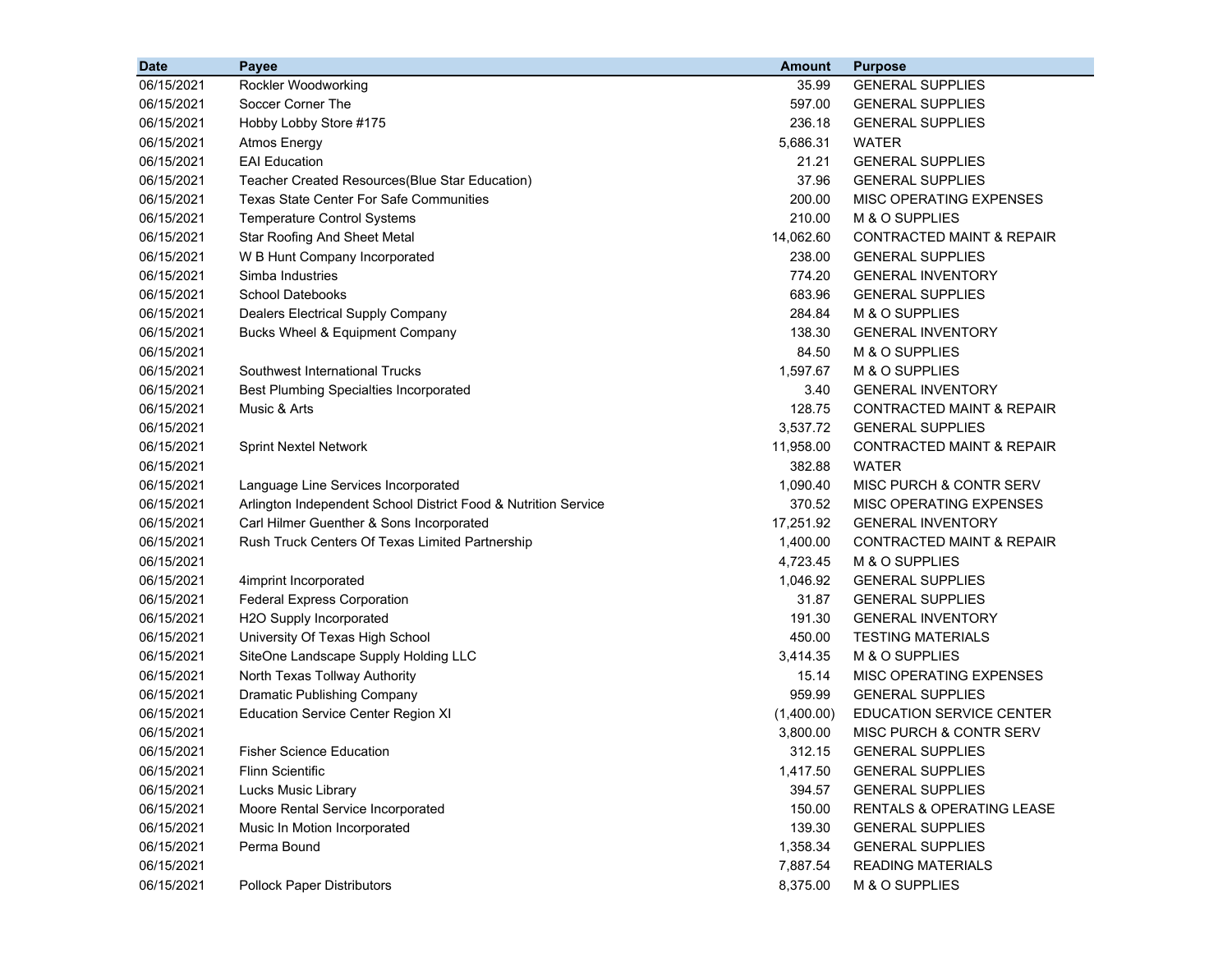| 2,730.79<br>06/15/2021<br><b>Pyramid School Products</b><br><b>GENERAL INVENTORY</b>                   |  |
|--------------------------------------------------------------------------------------------------------|--|
|                                                                                                        |  |
| 06/15/2021<br>504.63<br>Safety-Kleen Corporation<br>CONTRACTED MAINT & REPAIR                          |  |
| 736.23<br><b>READING MATERIALS</b><br>06/15/2021<br>Scholastic Incorporated                            |  |
| 2,869.41<br><b>READING MATERIALS</b><br>06/15/2021<br>Scholastic Incorporated                          |  |
| 724.40<br><b>CONTRACTED MAINT &amp; REPAIR</b><br>06/15/2021<br>Sentinel The Alarm Company             |  |
| 4,215.10<br><b>GENERAL SUPPLIES</b><br>06/15/2021                                                      |  |
| 300.82<br>CONTRACTED MAINT & REPAIR<br>06/15/2021<br>Unifirst Holdings(A/R 01550)                      |  |
| 06/15/2021<br>328.26<br>MISC PURCH & CONTR SERV                                                        |  |
| 1,086.00<br>06/15/2021<br>Lamar High School 003<br><b>REG DAY SCHOOL TUITION</b>                       |  |
| 1,012.48<br>06/15/2021<br>United Educators Association<br>UNITED FUND                                  |  |
| 06/15/2021<br>Texas United School Employees Local 100<br>26.67<br>UNITED FUND                          |  |
| 974.31<br>06/15/2021<br>Truman Tim Chapter 13 Trustee<br>UNITED FUND                                   |  |
| 06/15/2021<br>Association Of Texas Professional Teachers Local<br>0.58<br>UNITED FUND                  |  |
| 06/15/2021<br>Association Of Texas Professional Educators State<br>34.60<br>UNITED FUND                |  |
| 06/15/2021<br>117.70<br>Mississippi Department of Human Services<br>UNITED FUND                        |  |
| 06/15/2021<br>326.92<br>UNITED FUND<br>Administracion para el Sustento de Menores                      |  |
| 950.77<br>06/15/2021<br>Powers Tom Chapter 13 Trustee<br>UNITED FUND                                   |  |
| 06/15/2021<br>942.41<br>Educational Employees Credit Union - HSA<br>DENTAL INSURANCE                   |  |
| 06/15/2021<br><b>Educational Employees Credit Union</b><br>5,650.25<br>DUE TO CREDIT UNION             |  |
| 06/15/2021<br><b>Texas State Teachers Association</b><br>64.35<br>UNITED FUND                          |  |
| 06/17/2021<br>155,139.65<br>Corgan Assoc Architects Incorporated<br><b>BLDG PURCH, CONSTR, IMPROVE</b> |  |
| 11,588.98<br>06/17/2021<br>CONTRACTED MAINT & REPAIR                                                   |  |
| 13,850.70<br>06/17/2021<br><b>Grainger Industrial Supply</b><br><b>FURN &amp; EQUIP &gt; \$5,000</b>   |  |
| 2,591.84<br>06/17/2021<br>M & O SUPPLIES                                                               |  |
| 331.57<br><b>GENERAL SUPPLIES</b><br>06/17/2021<br>Resilite Sports Products Incorporated               |  |
| 77.76<br><b>FOOD</b><br>06/17/2021<br>Kroger                                                           |  |
| 2,330.00<br>06/17/2021<br>Vernier Software And Technology<br><b>GENERAL SUPPLIES</b>                   |  |
| 414.94<br>06/17/2021<br><b>Pitney Bowes</b><br><b>GENERAL SUPPLIES</b>                                 |  |
| 89.17<br>06/17/2021<br>United Refrigeration Incorporated<br>M & O SUPPLIES                             |  |
| 735.00<br><b>GENERAL SUPPLIES</b><br>06/17/2021<br><b>Rifton Equipment</b>                             |  |
| 379.90<br>M & O SUPPLIES<br>06/17/2021<br><b>Breaker Broker Company</b>                                |  |
| 06/17/2021<br>218.62<br><b>GENERAL INVENTORY</b><br>Vehicle Maintenance Program                        |  |
| 06/17/2021<br>Barnes & Noble Booksellers, Inc<br>12,351.11<br><b>READING MATERIALS</b>                 |  |
| 06/17/2021<br>Winston Water Cooler Limited<br>51.00<br>M & O SUPPLIES                                  |  |
| 06/17/2021<br>1,337.04<br><b>GENERAL SUPPLIES</b><br>Continental Book Company Western Division         |  |
| 06/17/2021<br>PPG Architectural Finishes, Inc.<br>359.05<br>M & O SUPPLIES                             |  |
| Office Depot<br><b>GENERAL SUPPLIES</b><br>06/17/2021<br>5,798.52                                      |  |
| 06/17/2021<br>31.54<br>M & O SUPPLIES                                                                  |  |
| 06/17/2021<br>B & H Photo Video<br>9.58<br><b>GENERAL SUPPLIES</b>                                     |  |
| 06/17/2021<br>54,404.50<br><b>Ratcliff Constructors Incorporated</b><br>BLDG PURCH, CONSTR, IMPROVE    |  |
| 06/17/2021<br>(2,720.22)<br><b>RETAINAGE</b>                                                           |  |
| 06/17/2021<br><b>CDW Government Incorporated</b><br>160,248.24<br><b>GENERAL SUPPLIES</b>              |  |
| 1 A Fire & Domestic Testing<br>3,553.00<br>06/17/2021<br>CONTRACTED MAINT & REPAIR                     |  |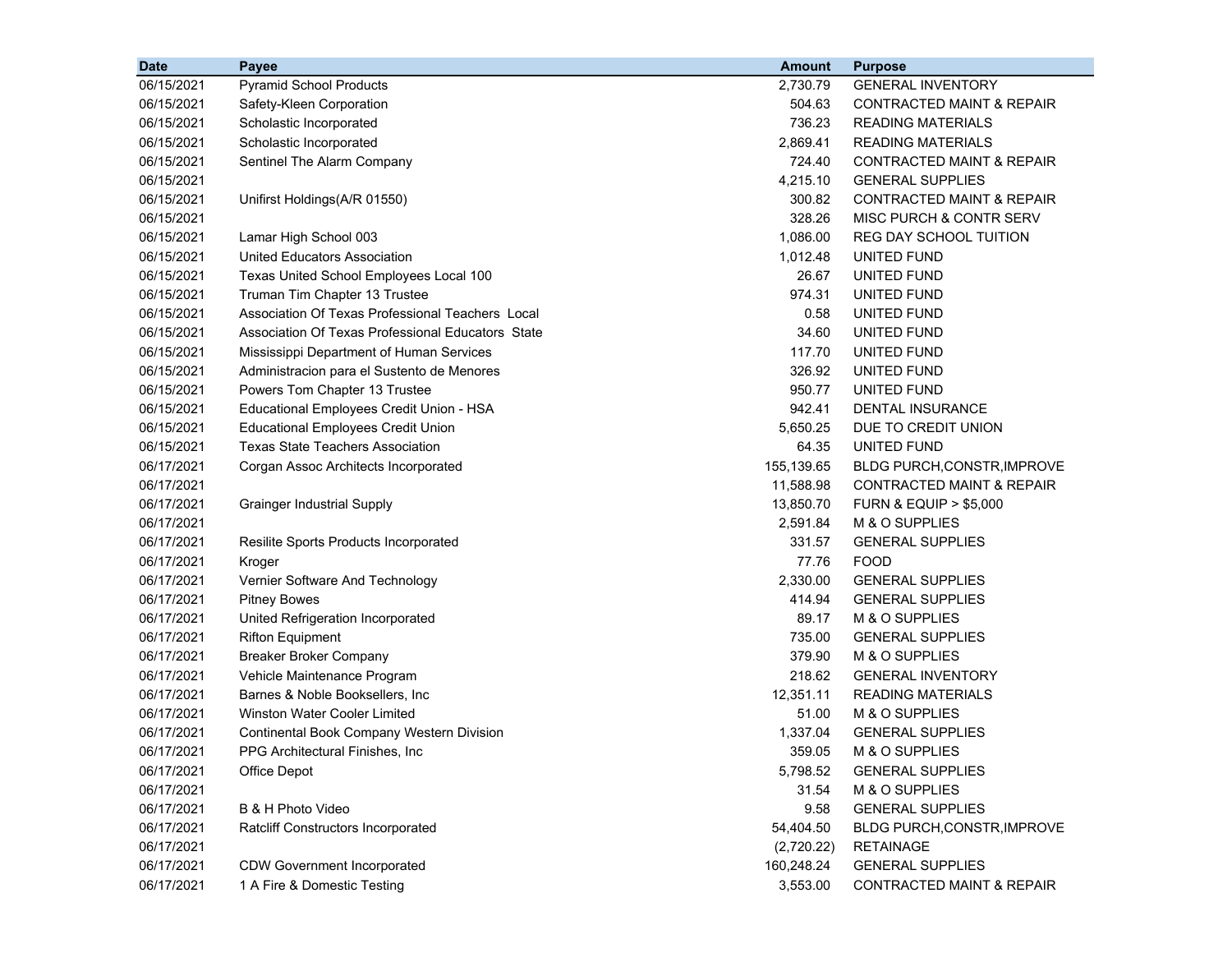| 06/17/2021<br><b>Mackin Educational Resources</b><br>10,260.21<br>MISC PURCH & CONTR SERV<br>06/17/2021<br>150,976.78<br><b>CONTRACTED MAINT &amp; REPAIR</b><br>Td Industries Limited<br>291.00<br>06/17/2021<br>Cowboy Towing<br><b>CONTRACTED MAINT &amp; REPAIR</b><br>970.00<br><b>GENERAL SUPPLIES</b><br>06/17/2021<br>Govconnection Incorporated<br>Advancement Via Individual Determination Center<br>9,350.00<br>MISC OPERATING EXPENSES<br>06/17/2021<br>4,650.00<br>06/17/2021<br><b>ProComputing Corporation</b><br><b>CONTRACTED MAINT &amp; REPAIR</b><br>06/17/2021<br>313.00<br><b>GENERAL SUPPLIES</b><br>Apple Computer Incorporated<br>06/17/2021<br>Stuart Hose And Pipe Company<br>1,267.10<br>M & O SUPPLIES<br>06/17/2021<br>2.50<br>J W Pepper & Son Incorporated<br><b>GENERAL SUPPLIES</b><br><b>Accurate Tune</b><br>198.00<br><b>CONTRACTED MAINT &amp; REPAIR</b><br>06/17/2021<br>06/17/2021<br>Zimmerer Kubota Incorporated<br>4,018.22<br>M & O SUPPLIES<br>United States Academic Decathlon<br>06/17/2021<br>1,876.00<br><b>GENERAL SUPPLIES</b><br>Presidio Networked Solutions Group LLC<br>54,371.38<br><b>CONTRACTED MAINT &amp; REPAIR</b><br>06/17/2021<br>06/17/2021<br>19,616.40<br><b>GENERAL SUPPLIES</b><br>06/17/2021<br>46.74<br><b>GENERAL SUPPLIES</b><br>Guitar Center/Arlington<br>Kurz & Company<br>279.61<br><b>FOOD</b><br>06/17/2021<br><b>Enviromatic Systems Services</b><br><b>CONTRACTED MAINT &amp; REPAIR</b><br>06/17/2021<br>54,840.00<br>06/17/2021<br>12,612.00<br>Seidlitz Education, LLC<br>MISC PURCH & CONTR SERV<br>06/17/2021<br>Crawford Electric Supply Company<br>39,420.00<br><b>GENERAL INVENTORY</b><br>06/17/2021<br><b>RD Lawns LLC</b><br>10,715.25<br>CONTRACTED MAINT & REPAIR<br>06/17/2021<br>56,250.00<br>Stantec Architecture, Inc. (SHW Group)<br><b>BLDG PURCH, CONSTR, IMPROVE</b><br>Chick-fil-A(Cooper/LittleRoad/CarrierPkwy)<br>349.00<br>MISC OPERATING EXPENSES<br>06/17/2021<br>M & O SUPPLIES<br>06/17/2021<br>Ferguson Enterprises, Inc.<br>94.56<br>4,359.06<br><b>TESTING MATERIALS</b><br>06/17/2021<br>Data Recognition Corporation<br>9,531.65<br><b>GENERAL SUPPLIES</b><br>06/17/2021<br>Cardinal's Sport Center Incorporated<br>536.29<br><b>GENERAL SUPPLIES</b><br>06/17/2021<br>Sphero, Inc.<br>1,153.29<br>06/17/2021<br>Lowe's Home Centers, LLC<br><b>GENERAL SUPPLIES</b><br>1,514.22<br>M & O SUPPLIES<br>06/17/2021<br>4,218.75<br><b>GENERAL INVENTORY</b><br>06/17/2021<br>Sysco North Texas<br>Carbone, David<br>975.00<br>MISC PURCH & CONTR SERV<br>06/17/2021<br>Fixi Shop The<br>635.20<br><b>GENERAL SUPPLIES</b><br>06/17/2021<br>06/17/2021<br>37,861.25<br><b>CONTRACTED MAINT &amp; REPAIR</b><br>Reeder Concrete, Inc<br>06/17/2021<br><b>RETAINAGE</b><br>(1,893.25)<br>06/17/2021<br>OTC Brands, Inc<br>2,509.28<br><b>GENERAL SUPPLIES</b><br>06/17/2021<br>1,600.00<br>MISC OPERATING EXPENSES<br>Tyler Technologies, Inc.<br>06/17/2021<br>37.08<br><b>GENERAL SUPPLIES</b><br>Nasco<br><b>GENERAL SUPPLIES</b><br>06/17/2021<br>Steve Weiss Music, Inc.<br>1,380.85<br>06/17/2021<br>Auto Plus Auto Parts<br>72.91<br><b>GENERAL INVENTORY</b><br>06/17/2021<br>Dallas/Fort Worth Minority Supplier Development Council<br>555.00<br><b>EMPLOYEE TRAVEL</b><br>06/17/2021<br>115.92<br><b>GENERAL SUPPLIES</b><br>Staples Inc/Staples Business Advantage<br>06/17/2021<br><b>EIKON Consulting Group LLC</b><br>3,130.00<br>BLDG PURCH, CONSTR, IMPROVE | <b>Date</b> | Payee | <b>Amount</b> | <b>Purpose</b> |
|----------------------------------------------------------------------------------------------------------------------------------------------------------------------------------------------------------------------------------------------------------------------------------------------------------------------------------------------------------------------------------------------------------------------------------------------------------------------------------------------------------------------------------------------------------------------------------------------------------------------------------------------------------------------------------------------------------------------------------------------------------------------------------------------------------------------------------------------------------------------------------------------------------------------------------------------------------------------------------------------------------------------------------------------------------------------------------------------------------------------------------------------------------------------------------------------------------------------------------------------------------------------------------------------------------------------------------------------------------------------------------------------------------------------------------------------------------------------------------------------------------------------------------------------------------------------------------------------------------------------------------------------------------------------------------------------------------------------------------------------------------------------------------------------------------------------------------------------------------------------------------------------------------------------------------------------------------------------------------------------------------------------------------------------------------------------------------------------------------------------------------------------------------------------------------------------------------------------------------------------------------------------------------------------------------------------------------------------------------------------------------------------------------------------------------------------------------------------------------------------------------------------------------------------------------------------------------------------------------------------------------------------------------------------------------------------------------------------------------------------------------------------------------------------------------------------------------------------------------------------------------------------------------------------------------------------------------------------------------------------------------------------------------------------------------------------------------------------------------------------------------------------------------------------------------------------------------------------------------------------------------------------------------------------------------------------------------------------------------------------------------------------------------------------------------------------------------------------------------------------|-------------|-------|---------------|----------------|
|                                                                                                                                                                                                                                                                                                                                                                                                                                                                                                                                                                                                                                                                                                                                                                                                                                                                                                                                                                                                                                                                                                                                                                                                                                                                                                                                                                                                                                                                                                                                                                                                                                                                                                                                                                                                                                                                                                                                                                                                                                                                                                                                                                                                                                                                                                                                                                                                                                                                                                                                                                                                                                                                                                                                                                                                                                                                                                                                                                                                                                                                                                                                                                                                                                                                                                                                                                                                                                                                                              |             |       |               |                |
|                                                                                                                                                                                                                                                                                                                                                                                                                                                                                                                                                                                                                                                                                                                                                                                                                                                                                                                                                                                                                                                                                                                                                                                                                                                                                                                                                                                                                                                                                                                                                                                                                                                                                                                                                                                                                                                                                                                                                                                                                                                                                                                                                                                                                                                                                                                                                                                                                                                                                                                                                                                                                                                                                                                                                                                                                                                                                                                                                                                                                                                                                                                                                                                                                                                                                                                                                                                                                                                                                              |             |       |               |                |
|                                                                                                                                                                                                                                                                                                                                                                                                                                                                                                                                                                                                                                                                                                                                                                                                                                                                                                                                                                                                                                                                                                                                                                                                                                                                                                                                                                                                                                                                                                                                                                                                                                                                                                                                                                                                                                                                                                                                                                                                                                                                                                                                                                                                                                                                                                                                                                                                                                                                                                                                                                                                                                                                                                                                                                                                                                                                                                                                                                                                                                                                                                                                                                                                                                                                                                                                                                                                                                                                                              |             |       |               |                |
|                                                                                                                                                                                                                                                                                                                                                                                                                                                                                                                                                                                                                                                                                                                                                                                                                                                                                                                                                                                                                                                                                                                                                                                                                                                                                                                                                                                                                                                                                                                                                                                                                                                                                                                                                                                                                                                                                                                                                                                                                                                                                                                                                                                                                                                                                                                                                                                                                                                                                                                                                                                                                                                                                                                                                                                                                                                                                                                                                                                                                                                                                                                                                                                                                                                                                                                                                                                                                                                                                              |             |       |               |                |
|                                                                                                                                                                                                                                                                                                                                                                                                                                                                                                                                                                                                                                                                                                                                                                                                                                                                                                                                                                                                                                                                                                                                                                                                                                                                                                                                                                                                                                                                                                                                                                                                                                                                                                                                                                                                                                                                                                                                                                                                                                                                                                                                                                                                                                                                                                                                                                                                                                                                                                                                                                                                                                                                                                                                                                                                                                                                                                                                                                                                                                                                                                                                                                                                                                                                                                                                                                                                                                                                                              |             |       |               |                |
|                                                                                                                                                                                                                                                                                                                                                                                                                                                                                                                                                                                                                                                                                                                                                                                                                                                                                                                                                                                                                                                                                                                                                                                                                                                                                                                                                                                                                                                                                                                                                                                                                                                                                                                                                                                                                                                                                                                                                                                                                                                                                                                                                                                                                                                                                                                                                                                                                                                                                                                                                                                                                                                                                                                                                                                                                                                                                                                                                                                                                                                                                                                                                                                                                                                                                                                                                                                                                                                                                              |             |       |               |                |
|                                                                                                                                                                                                                                                                                                                                                                                                                                                                                                                                                                                                                                                                                                                                                                                                                                                                                                                                                                                                                                                                                                                                                                                                                                                                                                                                                                                                                                                                                                                                                                                                                                                                                                                                                                                                                                                                                                                                                                                                                                                                                                                                                                                                                                                                                                                                                                                                                                                                                                                                                                                                                                                                                                                                                                                                                                                                                                                                                                                                                                                                                                                                                                                                                                                                                                                                                                                                                                                                                              |             |       |               |                |
|                                                                                                                                                                                                                                                                                                                                                                                                                                                                                                                                                                                                                                                                                                                                                                                                                                                                                                                                                                                                                                                                                                                                                                                                                                                                                                                                                                                                                                                                                                                                                                                                                                                                                                                                                                                                                                                                                                                                                                                                                                                                                                                                                                                                                                                                                                                                                                                                                                                                                                                                                                                                                                                                                                                                                                                                                                                                                                                                                                                                                                                                                                                                                                                                                                                                                                                                                                                                                                                                                              |             |       |               |                |
|                                                                                                                                                                                                                                                                                                                                                                                                                                                                                                                                                                                                                                                                                                                                                                                                                                                                                                                                                                                                                                                                                                                                                                                                                                                                                                                                                                                                                                                                                                                                                                                                                                                                                                                                                                                                                                                                                                                                                                                                                                                                                                                                                                                                                                                                                                                                                                                                                                                                                                                                                                                                                                                                                                                                                                                                                                                                                                                                                                                                                                                                                                                                                                                                                                                                                                                                                                                                                                                                                              |             |       |               |                |
|                                                                                                                                                                                                                                                                                                                                                                                                                                                                                                                                                                                                                                                                                                                                                                                                                                                                                                                                                                                                                                                                                                                                                                                                                                                                                                                                                                                                                                                                                                                                                                                                                                                                                                                                                                                                                                                                                                                                                                                                                                                                                                                                                                                                                                                                                                                                                                                                                                                                                                                                                                                                                                                                                                                                                                                                                                                                                                                                                                                                                                                                                                                                                                                                                                                                                                                                                                                                                                                                                              |             |       |               |                |
|                                                                                                                                                                                                                                                                                                                                                                                                                                                                                                                                                                                                                                                                                                                                                                                                                                                                                                                                                                                                                                                                                                                                                                                                                                                                                                                                                                                                                                                                                                                                                                                                                                                                                                                                                                                                                                                                                                                                                                                                                                                                                                                                                                                                                                                                                                                                                                                                                                                                                                                                                                                                                                                                                                                                                                                                                                                                                                                                                                                                                                                                                                                                                                                                                                                                                                                                                                                                                                                                                              |             |       |               |                |
|                                                                                                                                                                                                                                                                                                                                                                                                                                                                                                                                                                                                                                                                                                                                                                                                                                                                                                                                                                                                                                                                                                                                                                                                                                                                                                                                                                                                                                                                                                                                                                                                                                                                                                                                                                                                                                                                                                                                                                                                                                                                                                                                                                                                                                                                                                                                                                                                                                                                                                                                                                                                                                                                                                                                                                                                                                                                                                                                                                                                                                                                                                                                                                                                                                                                                                                                                                                                                                                                                              |             |       |               |                |
|                                                                                                                                                                                                                                                                                                                                                                                                                                                                                                                                                                                                                                                                                                                                                                                                                                                                                                                                                                                                                                                                                                                                                                                                                                                                                                                                                                                                                                                                                                                                                                                                                                                                                                                                                                                                                                                                                                                                                                                                                                                                                                                                                                                                                                                                                                                                                                                                                                                                                                                                                                                                                                                                                                                                                                                                                                                                                                                                                                                                                                                                                                                                                                                                                                                                                                                                                                                                                                                                                              |             |       |               |                |
|                                                                                                                                                                                                                                                                                                                                                                                                                                                                                                                                                                                                                                                                                                                                                                                                                                                                                                                                                                                                                                                                                                                                                                                                                                                                                                                                                                                                                                                                                                                                                                                                                                                                                                                                                                                                                                                                                                                                                                                                                                                                                                                                                                                                                                                                                                                                                                                                                                                                                                                                                                                                                                                                                                                                                                                                                                                                                                                                                                                                                                                                                                                                                                                                                                                                                                                                                                                                                                                                                              |             |       |               |                |
|                                                                                                                                                                                                                                                                                                                                                                                                                                                                                                                                                                                                                                                                                                                                                                                                                                                                                                                                                                                                                                                                                                                                                                                                                                                                                                                                                                                                                                                                                                                                                                                                                                                                                                                                                                                                                                                                                                                                                                                                                                                                                                                                                                                                                                                                                                                                                                                                                                                                                                                                                                                                                                                                                                                                                                                                                                                                                                                                                                                                                                                                                                                                                                                                                                                                                                                                                                                                                                                                                              |             |       |               |                |
|                                                                                                                                                                                                                                                                                                                                                                                                                                                                                                                                                                                                                                                                                                                                                                                                                                                                                                                                                                                                                                                                                                                                                                                                                                                                                                                                                                                                                                                                                                                                                                                                                                                                                                                                                                                                                                                                                                                                                                                                                                                                                                                                                                                                                                                                                                                                                                                                                                                                                                                                                                                                                                                                                                                                                                                                                                                                                                                                                                                                                                                                                                                                                                                                                                                                                                                                                                                                                                                                                              |             |       |               |                |
|                                                                                                                                                                                                                                                                                                                                                                                                                                                                                                                                                                                                                                                                                                                                                                                                                                                                                                                                                                                                                                                                                                                                                                                                                                                                                                                                                                                                                                                                                                                                                                                                                                                                                                                                                                                                                                                                                                                                                                                                                                                                                                                                                                                                                                                                                                                                                                                                                                                                                                                                                                                                                                                                                                                                                                                                                                                                                                                                                                                                                                                                                                                                                                                                                                                                                                                                                                                                                                                                                              |             |       |               |                |
|                                                                                                                                                                                                                                                                                                                                                                                                                                                                                                                                                                                                                                                                                                                                                                                                                                                                                                                                                                                                                                                                                                                                                                                                                                                                                                                                                                                                                                                                                                                                                                                                                                                                                                                                                                                                                                                                                                                                                                                                                                                                                                                                                                                                                                                                                                                                                                                                                                                                                                                                                                                                                                                                                                                                                                                                                                                                                                                                                                                                                                                                                                                                                                                                                                                                                                                                                                                                                                                                                              |             |       |               |                |
|                                                                                                                                                                                                                                                                                                                                                                                                                                                                                                                                                                                                                                                                                                                                                                                                                                                                                                                                                                                                                                                                                                                                                                                                                                                                                                                                                                                                                                                                                                                                                                                                                                                                                                                                                                                                                                                                                                                                                                                                                                                                                                                                                                                                                                                                                                                                                                                                                                                                                                                                                                                                                                                                                                                                                                                                                                                                                                                                                                                                                                                                                                                                                                                                                                                                                                                                                                                                                                                                                              |             |       |               |                |
|                                                                                                                                                                                                                                                                                                                                                                                                                                                                                                                                                                                                                                                                                                                                                                                                                                                                                                                                                                                                                                                                                                                                                                                                                                                                                                                                                                                                                                                                                                                                                                                                                                                                                                                                                                                                                                                                                                                                                                                                                                                                                                                                                                                                                                                                                                                                                                                                                                                                                                                                                                                                                                                                                                                                                                                                                                                                                                                                                                                                                                                                                                                                                                                                                                                                                                                                                                                                                                                                                              |             |       |               |                |
|                                                                                                                                                                                                                                                                                                                                                                                                                                                                                                                                                                                                                                                                                                                                                                                                                                                                                                                                                                                                                                                                                                                                                                                                                                                                                                                                                                                                                                                                                                                                                                                                                                                                                                                                                                                                                                                                                                                                                                                                                                                                                                                                                                                                                                                                                                                                                                                                                                                                                                                                                                                                                                                                                                                                                                                                                                                                                                                                                                                                                                                                                                                                                                                                                                                                                                                                                                                                                                                                                              |             |       |               |                |
|                                                                                                                                                                                                                                                                                                                                                                                                                                                                                                                                                                                                                                                                                                                                                                                                                                                                                                                                                                                                                                                                                                                                                                                                                                                                                                                                                                                                                                                                                                                                                                                                                                                                                                                                                                                                                                                                                                                                                                                                                                                                                                                                                                                                                                                                                                                                                                                                                                                                                                                                                                                                                                                                                                                                                                                                                                                                                                                                                                                                                                                                                                                                                                                                                                                                                                                                                                                                                                                                                              |             |       |               |                |
|                                                                                                                                                                                                                                                                                                                                                                                                                                                                                                                                                                                                                                                                                                                                                                                                                                                                                                                                                                                                                                                                                                                                                                                                                                                                                                                                                                                                                                                                                                                                                                                                                                                                                                                                                                                                                                                                                                                                                                                                                                                                                                                                                                                                                                                                                                                                                                                                                                                                                                                                                                                                                                                                                                                                                                                                                                                                                                                                                                                                                                                                                                                                                                                                                                                                                                                                                                                                                                                                                              |             |       |               |                |
|                                                                                                                                                                                                                                                                                                                                                                                                                                                                                                                                                                                                                                                                                                                                                                                                                                                                                                                                                                                                                                                                                                                                                                                                                                                                                                                                                                                                                                                                                                                                                                                                                                                                                                                                                                                                                                                                                                                                                                                                                                                                                                                                                                                                                                                                                                                                                                                                                                                                                                                                                                                                                                                                                                                                                                                                                                                                                                                                                                                                                                                                                                                                                                                                                                                                                                                                                                                                                                                                                              |             |       |               |                |
|                                                                                                                                                                                                                                                                                                                                                                                                                                                                                                                                                                                                                                                                                                                                                                                                                                                                                                                                                                                                                                                                                                                                                                                                                                                                                                                                                                                                                                                                                                                                                                                                                                                                                                                                                                                                                                                                                                                                                                                                                                                                                                                                                                                                                                                                                                                                                                                                                                                                                                                                                                                                                                                                                                                                                                                                                                                                                                                                                                                                                                                                                                                                                                                                                                                                                                                                                                                                                                                                                              |             |       |               |                |
|                                                                                                                                                                                                                                                                                                                                                                                                                                                                                                                                                                                                                                                                                                                                                                                                                                                                                                                                                                                                                                                                                                                                                                                                                                                                                                                                                                                                                                                                                                                                                                                                                                                                                                                                                                                                                                                                                                                                                                                                                                                                                                                                                                                                                                                                                                                                                                                                                                                                                                                                                                                                                                                                                                                                                                                                                                                                                                                                                                                                                                                                                                                                                                                                                                                                                                                                                                                                                                                                                              |             |       |               |                |
|                                                                                                                                                                                                                                                                                                                                                                                                                                                                                                                                                                                                                                                                                                                                                                                                                                                                                                                                                                                                                                                                                                                                                                                                                                                                                                                                                                                                                                                                                                                                                                                                                                                                                                                                                                                                                                                                                                                                                                                                                                                                                                                                                                                                                                                                                                                                                                                                                                                                                                                                                                                                                                                                                                                                                                                                                                                                                                                                                                                                                                                                                                                                                                                                                                                                                                                                                                                                                                                                                              |             |       |               |                |
|                                                                                                                                                                                                                                                                                                                                                                                                                                                                                                                                                                                                                                                                                                                                                                                                                                                                                                                                                                                                                                                                                                                                                                                                                                                                                                                                                                                                                                                                                                                                                                                                                                                                                                                                                                                                                                                                                                                                                                                                                                                                                                                                                                                                                                                                                                                                                                                                                                                                                                                                                                                                                                                                                                                                                                                                                                                                                                                                                                                                                                                                                                                                                                                                                                                                                                                                                                                                                                                                                              |             |       |               |                |
|                                                                                                                                                                                                                                                                                                                                                                                                                                                                                                                                                                                                                                                                                                                                                                                                                                                                                                                                                                                                                                                                                                                                                                                                                                                                                                                                                                                                                                                                                                                                                                                                                                                                                                                                                                                                                                                                                                                                                                                                                                                                                                                                                                                                                                                                                                                                                                                                                                                                                                                                                                                                                                                                                                                                                                                                                                                                                                                                                                                                                                                                                                                                                                                                                                                                                                                                                                                                                                                                                              |             |       |               |                |
|                                                                                                                                                                                                                                                                                                                                                                                                                                                                                                                                                                                                                                                                                                                                                                                                                                                                                                                                                                                                                                                                                                                                                                                                                                                                                                                                                                                                                                                                                                                                                                                                                                                                                                                                                                                                                                                                                                                                                                                                                                                                                                                                                                                                                                                                                                                                                                                                                                                                                                                                                                                                                                                                                                                                                                                                                                                                                                                                                                                                                                                                                                                                                                                                                                                                                                                                                                                                                                                                                              |             |       |               |                |
|                                                                                                                                                                                                                                                                                                                                                                                                                                                                                                                                                                                                                                                                                                                                                                                                                                                                                                                                                                                                                                                                                                                                                                                                                                                                                                                                                                                                                                                                                                                                                                                                                                                                                                                                                                                                                                                                                                                                                                                                                                                                                                                                                                                                                                                                                                                                                                                                                                                                                                                                                                                                                                                                                                                                                                                                                                                                                                                                                                                                                                                                                                                                                                                                                                                                                                                                                                                                                                                                                              |             |       |               |                |
|                                                                                                                                                                                                                                                                                                                                                                                                                                                                                                                                                                                                                                                                                                                                                                                                                                                                                                                                                                                                                                                                                                                                                                                                                                                                                                                                                                                                                                                                                                                                                                                                                                                                                                                                                                                                                                                                                                                                                                                                                                                                                                                                                                                                                                                                                                                                                                                                                                                                                                                                                                                                                                                                                                                                                                                                                                                                                                                                                                                                                                                                                                                                                                                                                                                                                                                                                                                                                                                                                              |             |       |               |                |
|                                                                                                                                                                                                                                                                                                                                                                                                                                                                                                                                                                                                                                                                                                                                                                                                                                                                                                                                                                                                                                                                                                                                                                                                                                                                                                                                                                                                                                                                                                                                                                                                                                                                                                                                                                                                                                                                                                                                                                                                                                                                                                                                                                                                                                                                                                                                                                                                                                                                                                                                                                                                                                                                                                                                                                                                                                                                                                                                                                                                                                                                                                                                                                                                                                                                                                                                                                                                                                                                                              |             |       |               |                |
|                                                                                                                                                                                                                                                                                                                                                                                                                                                                                                                                                                                                                                                                                                                                                                                                                                                                                                                                                                                                                                                                                                                                                                                                                                                                                                                                                                                                                                                                                                                                                                                                                                                                                                                                                                                                                                                                                                                                                                                                                                                                                                                                                                                                                                                                                                                                                                                                                                                                                                                                                                                                                                                                                                                                                                                                                                                                                                                                                                                                                                                                                                                                                                                                                                                                                                                                                                                                                                                                                              |             |       |               |                |
|                                                                                                                                                                                                                                                                                                                                                                                                                                                                                                                                                                                                                                                                                                                                                                                                                                                                                                                                                                                                                                                                                                                                                                                                                                                                                                                                                                                                                                                                                                                                                                                                                                                                                                                                                                                                                                                                                                                                                                                                                                                                                                                                                                                                                                                                                                                                                                                                                                                                                                                                                                                                                                                                                                                                                                                                                                                                                                                                                                                                                                                                                                                                                                                                                                                                                                                                                                                                                                                                                              |             |       |               |                |
|                                                                                                                                                                                                                                                                                                                                                                                                                                                                                                                                                                                                                                                                                                                                                                                                                                                                                                                                                                                                                                                                                                                                                                                                                                                                                                                                                                                                                                                                                                                                                                                                                                                                                                                                                                                                                                                                                                                                                                                                                                                                                                                                                                                                                                                                                                                                                                                                                                                                                                                                                                                                                                                                                                                                                                                                                                                                                                                                                                                                                                                                                                                                                                                                                                                                                                                                                                                                                                                                                              |             |       |               |                |
|                                                                                                                                                                                                                                                                                                                                                                                                                                                                                                                                                                                                                                                                                                                                                                                                                                                                                                                                                                                                                                                                                                                                                                                                                                                                                                                                                                                                                                                                                                                                                                                                                                                                                                                                                                                                                                                                                                                                                                                                                                                                                                                                                                                                                                                                                                                                                                                                                                                                                                                                                                                                                                                                                                                                                                                                                                                                                                                                                                                                                                                                                                                                                                                                                                                                                                                                                                                                                                                                                              |             |       |               |                |
|                                                                                                                                                                                                                                                                                                                                                                                                                                                                                                                                                                                                                                                                                                                                                                                                                                                                                                                                                                                                                                                                                                                                                                                                                                                                                                                                                                                                                                                                                                                                                                                                                                                                                                                                                                                                                                                                                                                                                                                                                                                                                                                                                                                                                                                                                                                                                                                                                                                                                                                                                                                                                                                                                                                                                                                                                                                                                                                                                                                                                                                                                                                                                                                                                                                                                                                                                                                                                                                                                              |             |       |               |                |
|                                                                                                                                                                                                                                                                                                                                                                                                                                                                                                                                                                                                                                                                                                                                                                                                                                                                                                                                                                                                                                                                                                                                                                                                                                                                                                                                                                                                                                                                                                                                                                                                                                                                                                                                                                                                                                                                                                                                                                                                                                                                                                                                                                                                                                                                                                                                                                                                                                                                                                                                                                                                                                                                                                                                                                                                                                                                                                                                                                                                                                                                                                                                                                                                                                                                                                                                                                                                                                                                                              |             |       |               |                |
|                                                                                                                                                                                                                                                                                                                                                                                                                                                                                                                                                                                                                                                                                                                                                                                                                                                                                                                                                                                                                                                                                                                                                                                                                                                                                                                                                                                                                                                                                                                                                                                                                                                                                                                                                                                                                                                                                                                                                                                                                                                                                                                                                                                                                                                                                                                                                                                                                                                                                                                                                                                                                                                                                                                                                                                                                                                                                                                                                                                                                                                                                                                                                                                                                                                                                                                                                                                                                                                                                              |             |       |               |                |
|                                                                                                                                                                                                                                                                                                                                                                                                                                                                                                                                                                                                                                                                                                                                                                                                                                                                                                                                                                                                                                                                                                                                                                                                                                                                                                                                                                                                                                                                                                                                                                                                                                                                                                                                                                                                                                                                                                                                                                                                                                                                                                                                                                                                                                                                                                                                                                                                                                                                                                                                                                                                                                                                                                                                                                                                                                                                                                                                                                                                                                                                                                                                                                                                                                                                                                                                                                                                                                                                                              |             |       |               |                |
| 06/17/2021<br><b>RJM Contractors Inc</b><br>826,308.06<br>BLDG PURCH, CONSTR, IMPROVE                                                                                                                                                                                                                                                                                                                                                                                                                                                                                                                                                                                                                                                                                                                                                                                                                                                                                                                                                                                                                                                                                                                                                                                                                                                                                                                                                                                                                                                                                                                                                                                                                                                                                                                                                                                                                                                                                                                                                                                                                                                                                                                                                                                                                                                                                                                                                                                                                                                                                                                                                                                                                                                                                                                                                                                                                                                                                                                                                                                                                                                                                                                                                                                                                                                                                                                                                                                                        |             |       |               |                |
| 06/17/2021<br><b>RETAINAGE</b><br>(41, 315.46)                                                                                                                                                                                                                                                                                                                                                                                                                                                                                                                                                                                                                                                                                                                                                                                                                                                                                                                                                                                                                                                                                                                                                                                                                                                                                                                                                                                                                                                                                                                                                                                                                                                                                                                                                                                                                                                                                                                                                                                                                                                                                                                                                                                                                                                                                                                                                                                                                                                                                                                                                                                                                                                                                                                                                                                                                                                                                                                                                                                                                                                                                                                                                                                                                                                                                                                                                                                                                                               |             |       |               |                |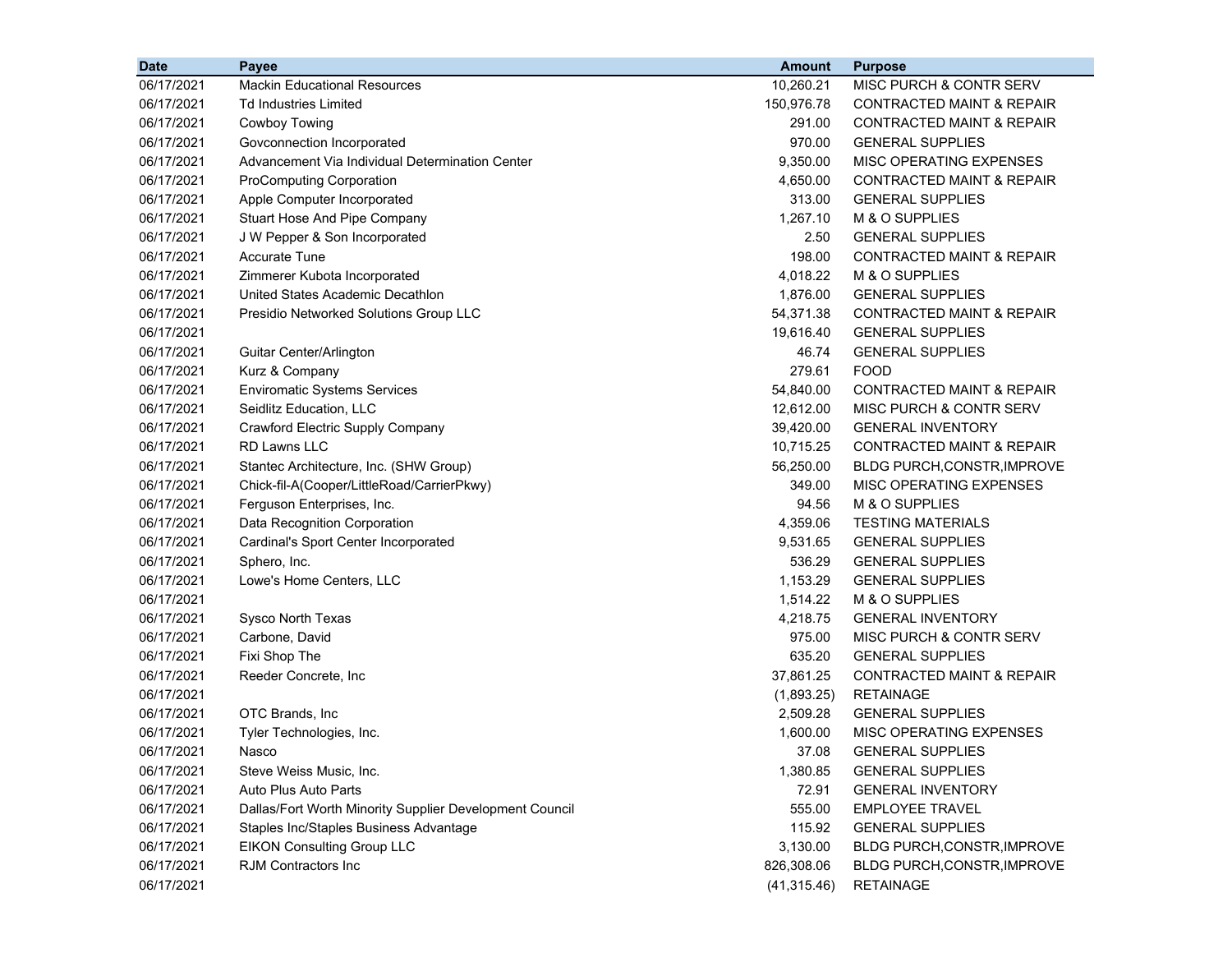| <b>Date</b> | <b>Payee</b>                                                        | <b>Amount</b> | <b>Purpose</b>                             |
|-------------|---------------------------------------------------------------------|---------------|--------------------------------------------|
| 06/17/2021  | <b>Xerox Business Solutions Southwest</b>                           | 1,395.15      | <b>GENERAL SUPPLIES</b>                    |
| 06/17/2021  | DOT Medical and Drug Testing Services Inc                           | 5,800.00      | MISC OPERATING EXPENSES                    |
| 06/17/2021  | Advanced Healthstyles Fitness dba Advanced Excercise                | 3,156.00      | <b>GENERAL SUPPLIES</b>                    |
| 06/17/2021  | <b>TechSmart Incorporated</b>                                       | 12,000.00     | <b>GENERAL SUPPLIES</b>                    |
| 06/17/2021  |                                                                     | 15,000.00     | <b>MISC OPERATING EXPENSES</b>             |
| 06/17/2021  |                                                                     | 1,500.00      | MISC PURCH & CONTR SERV                    |
| 06/17/2021  | Phoenix Tree Publishing Incorporated                                | 12,341.41     | <b>GENERAL SUPPLIES</b>                    |
| 06/17/2021  | <b>KLC Video Security</b>                                           | 53,395.65     | MISC PURCH & CONTR SERV                    |
| 06/17/2021  | A-1 National Fire Co.LLC Summit Companies: Summit Companies A1      | 1,685.02      | <b>CONTRACTED MAINT &amp; REPAIR</b>       |
| 06/17/2021  | <b>Starks Janitorial Services</b>                                   | 1,260.00      | <b>GENERAL INVENTORY</b>                   |
| 06/17/2021  | Humana Wellness                                                     | 41,466.24     | <b>MISC PURCH &amp; CONTR SERV</b>         |
| 06/17/2021  | Complete Supply Incorporated                                        | 11,426.25     | M & O SUPPLIES                             |
| 06/17/2021  | <b>EAI Education</b>                                                | 103.43        | <b>GENERAL SUPPLIES</b>                    |
| 06/17/2021  | Pioneer Manufacturing Company dba Pioneer Athletics                 | 6,375.60      | <b>GENERAL INVENTORY</b>                   |
| 06/17/2021  | <b>Temperature Control Systems</b>                                  | 322.80        | M & O SUPPLIES                             |
| 06/17/2021  | <b>Dealers Electrical Supply Company</b>                            | 1,345.72      | M & O SUPPLIES                             |
| 06/17/2021  | Southwest International Trucks                                      | 194.13        | M & O SUPPLIES                             |
| 06/17/2021  | <b>Texas Auto Painting</b>                                          | 11,833.47     | <b>CONTRACTED MAINT &amp; REPAIR</b>       |
| 06/17/2021  | <b>Sprint Nextel Network</b>                                        | 382.88        | <b>WATER</b>                               |
| 06/17/2021  | Rush Truck Centers Of Texas Limited Partnership                     | 1,199.68      | M & O SUPPLIES                             |
| 06/17/2021  | 4imprint Incorporated                                               | 427.84        | <b>GENERAL SUPPLIES</b>                    |
| 06/17/2021  |                                                                     | 7,195.09      | MISC OPERATING EXPENSES                    |
| 06/17/2021  |                                                                     | 2,766.96      | NON-FOOD REQUISITIONS                      |
| 06/17/2021  | <b>Bilingual Planet</b>                                             | 3,097.00      | <b>GENERAL SUPPLIES</b>                    |
| 06/17/2021  | <b>Rush Bus Center Of Texas</b>                                     | 29,887.54     | M & O SUPPLIES                             |
| 06/17/2021  | SiteOne Landscape Supply Holding LLC                                | 3,975.57      | M & O SUPPLIES                             |
| 06/17/2021  | <b>Tennis Shop</b>                                                  | 1,950.00      | <b>GENERAL SUPPLIES</b>                    |
| 06/17/2021  | <b>Fisher Science Education</b>                                     | 93.80         | <b>GENERAL SUPPLIES</b>                    |
| 06/17/2021  | Fort Worth Star Telegram Advertising                                | 1,400.00      | <b>Statutorily Required Public Notices</b> |
| 06/17/2021  | Moore Rental Service Incorporated                                   | 150.00        | RENTALS & OPERATING LEASE                  |
| 06/17/2021  | Sentinel The Alarm Company                                          | 1,080.00      | BLDG PURCH, CONSTR, IMPROVE                |
| 06/17/2021  |                                                                     | 284,404.81    | MISC PURCH & CONTR SERV                    |
| 06/17/2021  | Vandergriff Chevrolet                                               | 2,388.50      | CONTRACTED MAINT & REPAIR                  |
| 06/17/2021  | Weldon Williams And Lick Incorporated                               | 1,458.07      | MISC OPERATING EXPENSES                    |
| 06/17/2021  | Apex Supply Company                                                 | 1,250.00      | M & O SUPPLIES                             |
| 06/17/2021  | Kroger                                                              | 470.67        | <b>GENERAL SUPPLIES</b>                    |
| 06/17/2021  | Reeds Services                                                      | 1,550.23      | <b>CONTRACTED MAINT &amp; REPAIR</b>       |
| 06/17/2021  | One Source Staffing Corporation                                     | 110.25        | MISC PURCH & CONTR SERV                    |
| 06/17/2021  | <b>Whitley Penn LLP</b>                                             | 31,650.00     | <b>AUDIT SERVICES</b>                      |
| 06/17/2021  | Texas Health Sports Medicine                                        | 4,030.00      | MISC PURCH & CONTR SERV                    |
| 06/17/2021  | California Association of International Baccalaureate World Schools | 775.00        | MISC OPERATING EXPENSES                    |
| 06/17/2021  | Elevator Maintenance and Repair Incorporated                        | 3,450.00      | <b>CONTRACTED MAINT &amp; REPAIR</b>       |
| 06/17/2021  | <b>Texas Board Of Architectural Examiners</b>                       | 108.00        | <b>DUES</b>                                |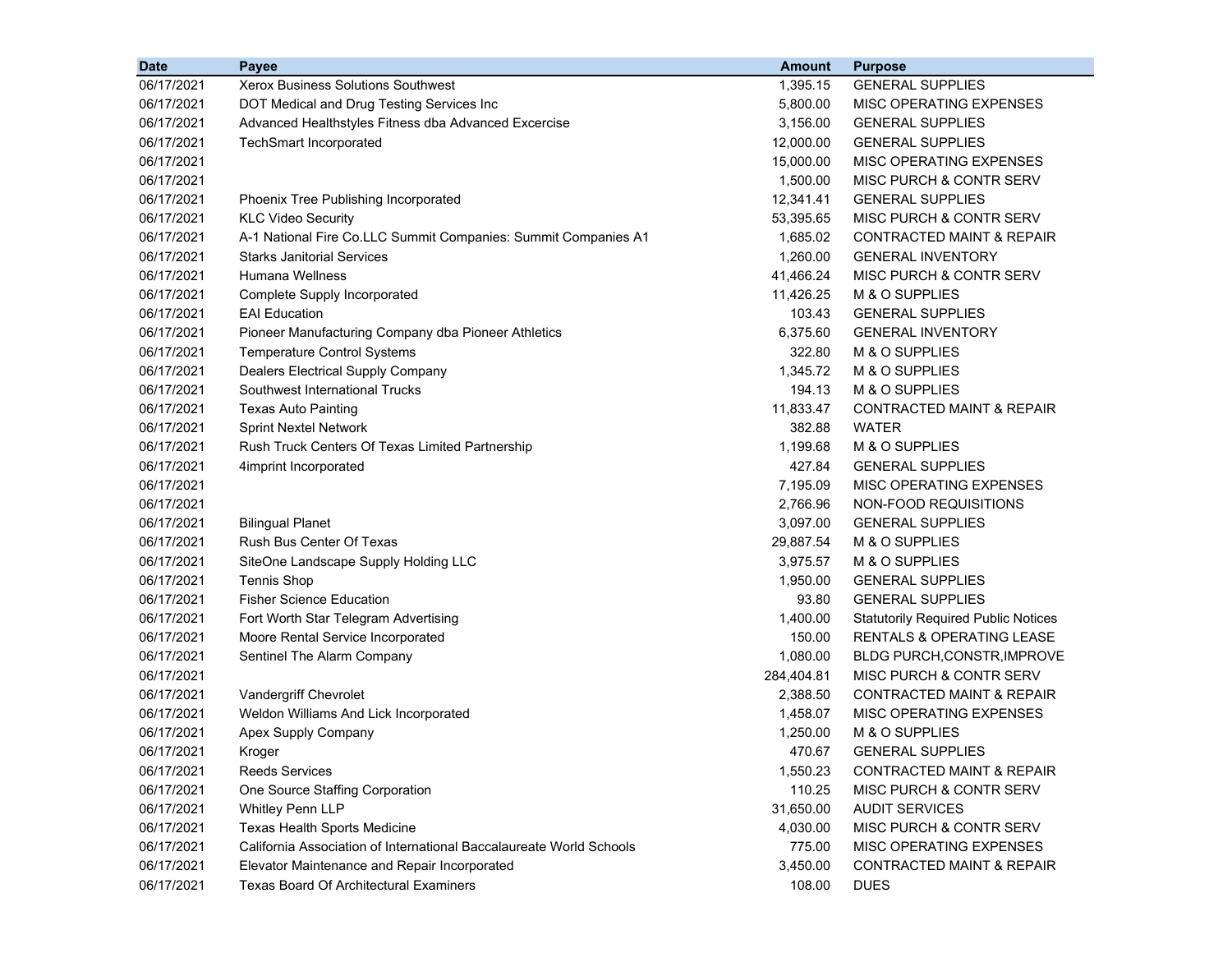| <b>Date</b> | Payee                                                       | <b>Amount</b> | <b>Purpose</b>                       |
|-------------|-------------------------------------------------------------|---------------|--------------------------------------|
| 06/17/2021  | Gordon Darby Incorporated                                   | 7.38          | <b>WATER</b>                         |
| 06/17/2021  | Southern Methodist University - Simmons School of Education | 71,775.00     | MISC PURCH & CONTR SERV              |
| 06/17/2021  | Sentinel The Alarm Company                                  | 869.00        | CONTRACTED MAINT & REPAIR            |
| 06/17/2021  |                                                             | 21,744.48     | <b>RENTALS &amp; OPERATING LEASE</b> |
| 06/17/2021  | Lamar High School 003                                       | 466.00        | <b>REG DAY SCHOOL TUITION</b>        |
| 06/22/2021  | United Educators Association                                | 140.29        | UNITED FUND                          |
| 06/22/2021  | Texas United School Employees Local 100                     | 34.65         | UNITED FUND                          |
| 06/22/2021  | Truman Tim Chapter 13 Trustee                               | 542.31        | UNITED FUND                          |
| 06/22/2021  | Association Of Texas Professional Teachers Local            | 2.32          | UNITED FUND                          |
| 06/22/2021  | Association Of Texas Professional Educators State           | 13.88         | UNITED FUND                          |
| 06/22/2021  | Educational Employees Credit Union - HSA                    | 169.24        | <b>DENTAL INSURANCE</b>              |
| 06/22/2021  | <b>Educational Employees Credit Union</b>                   | 1,100.00      | DUE TO CREDIT UNION                  |
| 06/22/2021  | <b>Texas State Teachers Association</b>                     | 38.70         | UNITED FUND                          |
| 06/23/2021  | <b>Matthew Franks</b>                                       | 66.29         | <b>EMPLOYEE TRAVEL</b>               |
| 06/23/2021  | Michael Hill                                                | 52.86         | <b>EMPLOYEE TRAVEL</b>               |
| 06/23/2021  | Stephanie Lee                                               | 73.83         | <b>EMPLOYEE TRAVEL</b>               |
| 06/23/2021  | Jane Meeks                                                  | 25.00         | MISC OPERATING EXPENSES              |
| 06/23/2021  | Mary Roddy                                                  | 74.85         | <b>EMPLOYEE TRAVEL</b>               |
| 06/23/2021  | Angel Silva                                                 | 68.80         | <b>EMPLOYEE TRAVEL</b>               |
| 06/23/2021  | <b>Eric White</b>                                           | 354.17        | <b>EMPLOYEE TRAVEL</b>               |
| 06/23/2021  | Language Testing International Inc.                         | 5.00          | <b>TESTING MATERIALS</b>             |
| 06/23/2021  | <b>Teachers Discovery</b>                                   | 616.86        | <b>GENERAL SUPPLIES</b>              |
| 06/23/2021  | <b>Grainger Industrial Supply</b>                           | 1,327.32      | M & O SUPPLIES                       |
| 06/23/2021  | Home Depot Pro                                              | 585.26        | <b>GENERAL SUPPLIES</b>              |
| 06/23/2021  | College Board The                                           | 624.00        | <b>TESTING MATERIALS</b>             |
| 06/23/2021  | Vernier Software And Technology                             | 845.00        | <b>GENERAL SUPPLIES</b>              |
| 06/23/2021  | United Refrigeration Incorporated                           | 2,534.41      | M & O SUPPLIES                       |
| 06/23/2021  | Really Good Stuff                                           | 856.64        | <b>GENERAL SUPPLIES</b>              |
| 06/23/2021  | <b>Elliott Electric Supply</b>                              | 12,696.84     | M & O SUPPLIES                       |
| 06/23/2021  | Vehicle Maintenance Program                                 | 730.08        | <b>GENERAL INVENTORY</b>             |
| 06/23/2021  | Lennox Industries Incorporated                              | 2,360.83      | M & O SUPPLIES                       |
| 06/23/2021  | <b>Masters Distribution Systems</b>                         | 5,010.00      | <b>GENERAL INVENTORY</b>             |
| 06/23/2021  | Barnes & Noble Booksellers, Inc.                            | 3,675.82      | <b>GENERAL SUPPLIES</b>              |
| 06/23/2021  |                                                             | 523.04        | <b>READING MATERIALS</b>             |
| 06/23/2021  | <b>Rydin Decals</b>                                         | 713.78        | <b>GENERAL SUPPLIES</b>              |
| 06/23/2021  | Sign A Rama                                                 | 495.00        | <b>GENERAL SUPPLIES</b>              |
| 06/23/2021  | PPG Architectural Finishes, Inc.                            | 569.26        | M & O SUPPLIES                       |
| 06/23/2021  | Office Depot                                                | 12,887.03     | <b>GENERAL SUPPLIES</b>              |
| 06/23/2021  |                                                             | 98.68         | M & O SUPPLIES                       |
| 06/23/2021  | <b>Benchmark Education Company</b>                          | 386,858.00    | <b>GENERAL SUPPLIES</b>              |
| 06/23/2021  | B & H Photo Video                                           | 2,958.04      | <b>GENERAL SUPPLIES</b>              |
| 06/23/2021  | <b>CDW Government Incorporated</b>                          | 4,308.40      | <b>GENERAL SUPPLIES</b>              |
| 06/23/2021  | 1 A Fire & Domestic Testing                                 | 1,093.00      | <b>CONTRACTED MAINT &amp; REPAIR</b> |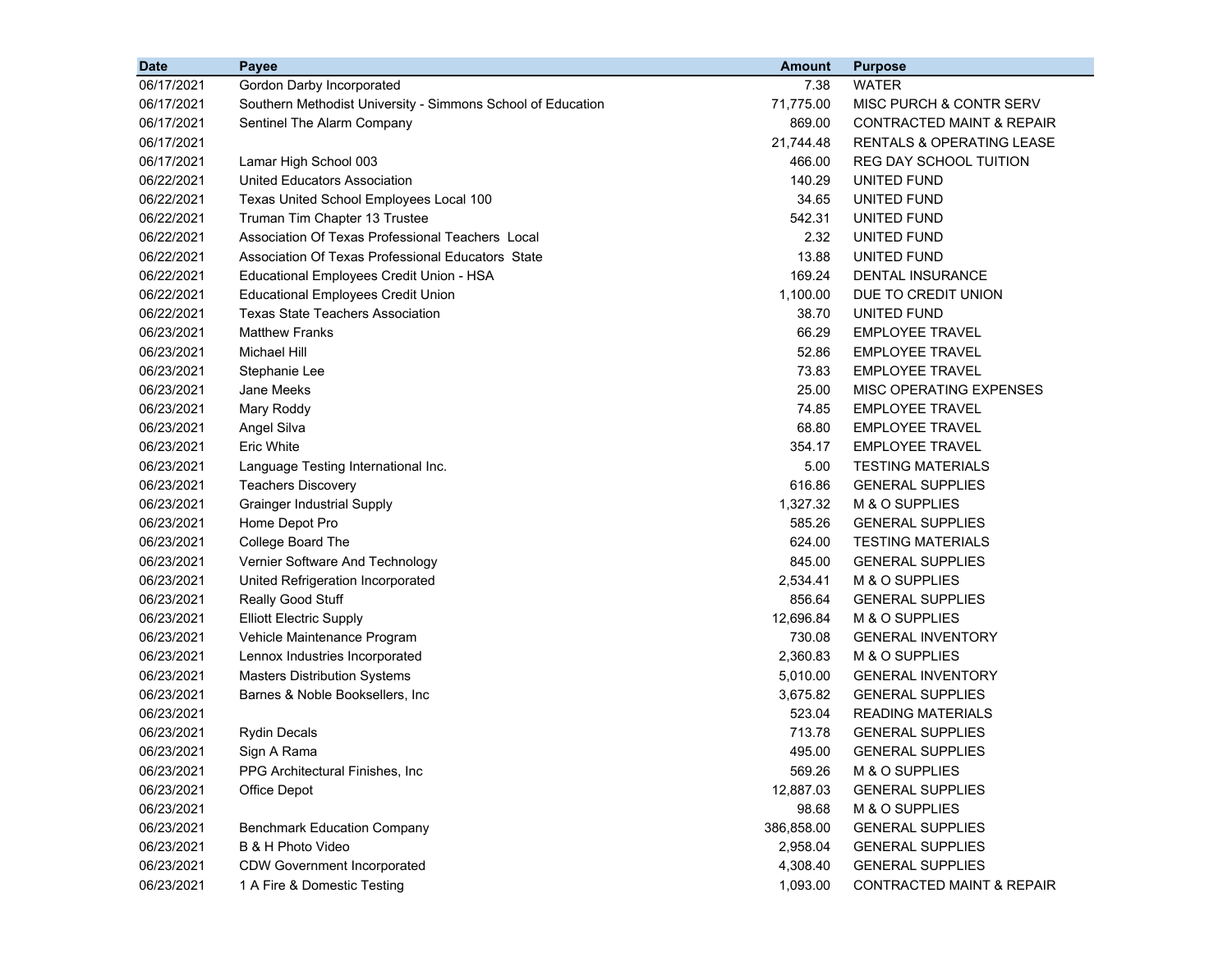| <b>Date</b> | Payee                                                | <b>Amount</b> | <b>Purpose</b>                       |
|-------------|------------------------------------------------------|---------------|--------------------------------------|
| 06/23/2021  | <b>Mackin Educational Resources</b>                  | 1,055.59      | <b>READING MATERIALS</b>             |
| 06/23/2021  | Carnegie Learning                                    | 14,740.21     | <b>GENERAL SUPPLIES</b>              |
| 06/23/2021  | <b>Td Industries Limited</b>                         | 13,737.00     | <b>CONTRACTED MAINT &amp; REPAIR</b> |
| 06/23/2021  | <b>Howard Technology Solutions</b>                   | 705.00        | <b>GENERAL SUPPLIES</b>              |
| 06/23/2021  | Govconnection Incorporated                           | 25,663.00     | <b>GENERAL SUPPLIES</b>              |
| 06/23/2021  | <b>String Connection Donald Lee Simpson</b>          | 117.50        | CONTRACTED MAINT & REPAIR            |
| 06/23/2021  | Advancement Via Individual Determination Center      | 17,000.00     | <b>INVOICES RECEIVABLE</b>           |
| 06/23/2021  |                                                      | 39,100.00     | MISC OPERATING EXPENSES              |
| 06/23/2021  | <b>Equipment Depot LTD</b>                           | 8,337.45      | M & O SUPPLIES                       |
| 06/23/2021  | <b>McKinney Office Supply</b>                        | 54,309.28     | CONTRACTED MAINT & REPAIR            |
| 06/23/2021  | ETA hand2mind                                        | 169.98        | <b>GENERAL SUPPLIES</b>              |
| 06/23/2021  |                                                      | 8,231.34      | <b>READING MATERIALS</b>             |
| 06/23/2021  | <b>Teacher Created Materials</b>                     | 29,471.44     | <b>GENERAL SUPPLIES</b>              |
| 06/23/2021  | J W Pepper & Son Incorporated                        | 858.98        | <b>GENERAL SUPPLIES</b>              |
| 06/23/2021  | Lone Star Percussion                                 | 977.13        | <b>GENERAL SUPPLIES</b>              |
| 06/23/2021  | United States Academic Decathlon                     | 1,301.00      | <b>GENERAL SUPPLIES</b>              |
| 06/23/2021  | Catholic Charities Translation & Interpreter Network | 802.40        | MISC PURCH & CONTR SERV              |
| 06/23/2021  | Center for Reform of School Systems                  | 1,000.00      | NON-EMPLOYEE TRAVEL                  |
| 06/23/2021  | <b>Band Shoppe</b>                                   | 2,682.10      | <b>GENERAL SUPPLIES</b>              |
| 06/23/2021  | <b>Total Maintenance Solutions-South</b>             | 49.57         | M & O SUPPLIES                       |
| 06/23/2021  | Vista Higher Learning, Inc.                          | 634,958.85    | <b>GENERAL SUPPLIES</b>              |
| 06/23/2021  | <b>Gibson Cornelius</b>                              | 275.00        | MISC PURCH & CONTR SERV              |
| 06/23/2021  | Eduphoria! Incorporated                              | 2,520.00      | MISC PURCH & CONTR SERV              |
| 06/23/2021  | <b>Express Booksellers</b>                           | 198.73        | <b>READING MATERIALS</b>             |
| 06/23/2021  | Automatic Sprinkler of Texas Incorporated            | 715.00        | <b>CONTRACTED MAINT &amp; REPAIR</b> |
| 06/23/2021  | <b>Binswanger Glass</b>                              | 337.46        | M & O SUPPLIES                       |
| 06/23/2021  | National Wholesale Supply                            | 319.31        | M & O SUPPLIES                       |
| 06/23/2021  | MPS Bedford Freeman and Worth                        | 67,330.25     | <b>TEXTBOOKS</b>                     |
| 06/23/2021  | Kurz & Company                                       | 3,974.61      | <b>FOOD</b>                          |
| 06/23/2021  | Seal Tex, Incorporated                               | 571.95        | <b>CONTRACTED MAINT &amp; REPAIR</b> |
| 06/23/2021  | Seidlitz Education, LLC                              | 3,231.31      | <b>READING MATERIALS</b>             |
| 06/23/2021  | Estrellita Inc.                                      | 109,702.49    | <b>GENERAL SUPPLIES</b>              |
| 06/23/2021  |                                                      | 6,400.00      | MISC PURCH & CONTR SERV              |
| 06/23/2021  | Follett School Solutions, Inc.                       | 1,453.83      | <b>READING MATERIALS</b>             |
| 06/23/2021  | <b>Textbook Warehouse</b>                            | 189.00        | <b>READING MATERIALS</b>             |
| 06/23/2021  | Cyson Technology Group LLC                           | 360.00        | MISC PURCH & CONTR SERV              |
| 06/23/2021  | QM Quality Matters, Inc.                             | 528.01        | <b>READING MATERIALS</b>             |
| 06/23/2021  | FAYHA Management LLC                                 | 11,039.00     | RENTALS & OPERATING LEASE            |
| 06/23/2021  | <b>Tyson Prepared Foods</b>                          | 35,722.25     | <b>GENERAL INVENTORY</b>             |
| 06/23/2021  | Ferguson Enterprises, Inc.                           | 259.60        | M & O SUPPLIES                       |
| 06/23/2021  | HP Inc.                                              | 3,314.40      | <b>GENERAL SUPPLIES</b>              |
| 06/23/2021  | Dr Pepper Snapple Group                              | 131.40        | <b>GENERAL SUPPLIES</b>              |
| 06/23/2021  |                                                      | 339.50        | MISC OPERATING EXPENSES              |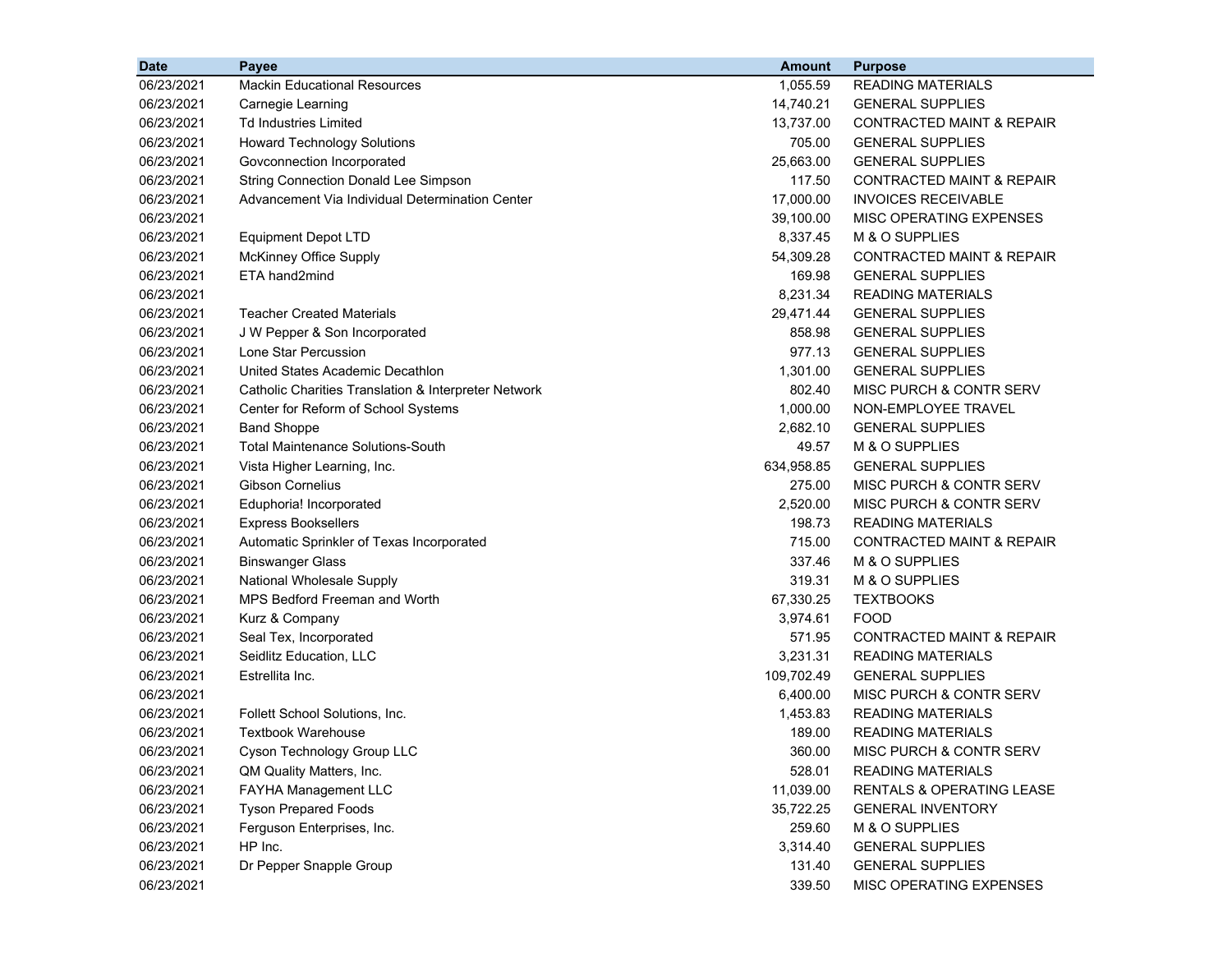| <b>Date</b> | Payee                                                          | <b>Amount</b> | <b>Purpose</b>                       |
|-------------|----------------------------------------------------------------|---------------|--------------------------------------|
| 06/23/2021  | Varsity Spirit LLC                                             | 1,680.30      | <b>GENERAL SUPPLIES</b>              |
| 06/23/2021  | <b>NEDRP LLC</b>                                               | 10,000.00     | MISC OPERATING EXPENSES              |
| 06/23/2021  | Lowe's Home Centers, LLC                                       | 1,655.32      | <b>GENERAL SUPPLIES</b>              |
| 06/23/2021  |                                                                | 8,654.27      | M & O SUPPLIES                       |
| 06/23/2021  | Ed311                                                          | 205.00        | MISC OPERATING EXPENSES              |
| 06/23/2021  | Bill's Upholstery & Glass Shop Inc                             | 180.00        | <b>CONTRACTED MAINT &amp; REPAIR</b> |
| 06/23/2021  | Reeder Concrete, Inc                                           | 13,138.75     | <b>CONTRACTED MAINT &amp; REPAIR</b> |
| 06/23/2021  |                                                                | (656.94)      | <b>RETAINAGE</b>                     |
| 06/23/2021  | Moore Supply Co                                                | 720.09        | M & O SUPPLIES                       |
| 06/23/2021  | Tyler Technologies, Inc.                                       | 1,600.00      | MISC OPERATING EXPENSES              |
| 06/23/2021  | Washing Equipment of Texas - WET Inc                           | 223.00        | <b>CONTRACTED MAINT &amp; REPAIR</b> |
| 06/23/2021  | Washing Equipment of Texas - WET Inc                           | 520.00        | M & O SUPPLIES                       |
| 06/23/2021  | <b>Clever Items LLC</b>                                        | 3,165.60      | <b>GENERAL SUPPLIES</b>              |
| 06/23/2021  | N Tune Music & Sound, Inc.                                     | 341.00        | <b>CONTRACTED MAINT &amp; REPAIR</b> |
| 06/23/2021  | Steve Weiss Music, Inc.                                        | 2,574.00      | <b>GENERAL SUPPLIES</b>              |
| 06/23/2021  | <b>Foremost Telecommunications Corporation</b>                 | 6,451.13      | <b>WATER</b>                         |
| 06/23/2021  | Texas Irrigation Supply LLC                                    | 39.63         | M & O SUPPLIES                       |
| 06/23/2021  | Price Right Professional Landscaping & Tree Service LLC        | 3,480.00      | <b>CONTRACTED MAINT &amp; REPAIR</b> |
| 06/23/2021  | Staples Inc/Staples Business Advantage                         | 11,746.81     | <b>GENERAL SUPPLIES</b>              |
| 06/23/2021  |                                                                | 339.38        | <b>INVOICES RECEIVABLE</b>           |
| 06/23/2021  |                                                                | 138.82        | M & O SUPPLIES                       |
| 06/23/2021  | Staples Inc/Staples Business Advantage                         | 219.44        | <b>GENERAL SUPPLIES</b>              |
| 06/23/2021  | <b>MSB Consulting</b>                                          | 154.32        | MISC PURCH & CONTR SERV              |
| 06/23/2021  | Riverside Insights                                             | 64,736.35     | <b>TESTING MATERIALS</b>             |
| 06/23/2021  | Opus Inspection Inc                                            | 7,450.00      | M & O SUPPLIES                       |
| 06/23/2021  | DOT Medical and Drug Testing Services Inc                      | 210.00        | MISC OPERATING EXPENSES              |
| 06/23/2021  | <b>Blick Art Materials</b>                                     | 15.36         | <b>GENERAL SUPPLIES</b>              |
| 06/23/2021  | Southwest Binding & Laminating                                 | 51.14         | <b>GENERAL SUPPLIES</b>              |
| 06/23/2021  | ValueSure Agency Inc.                                          | 71.00         | MISC OPERATING EXPENSES              |
| 06/23/2021  | Project Lead The Way Incorporated                              | 195.50        | <b>GENERAL SUPPLIES</b>              |
| 06/23/2021  | <b>Texas Music Educators Association Inc</b>                   | 402.50        | STUDENT TVL*NO AISD BUSES            |
| 06/23/2021  | DanzGear LLC                                                   | 2,019.50      | <b>GENERAL SUPPLIES</b>              |
| 06/23/2021  | Teaching and Learning Connections                              | 2,250.00      | MISC PURCH & CONTR SERV              |
| 06/23/2021  | TK Education Consulting LLC                                    | 6,000.00      | MISC PURCH & CONTR SERV              |
| 06/23/2021  | Parts Town LLC                                                 | 31.90         | M & O SUPPLIES                       |
| 06/23/2021  | New Dairy Opco LLC DBA Borden Dairy                            | 19,638.64     | <b>FOOD</b>                          |
| 06/23/2021  | AT&T Mobility National Accounts LLC                            | 2,200.55      | <b>GENERAL SUPPLIES</b>              |
| 06/23/2021  | A-1 National Fire Co.LLC Summit Companies: Summit Companies A1 | 1,057.16      | CONTRACTED MAINT & REPAIR            |
| 06/23/2021  | <b>TwoTone Creative</b>                                        | 3,600.00      | MISC PURCH & CONTR SERV              |
| 06/23/2021  | <b>Eduthings LLC</b>                                           | 15,750.00     | <b>GENERAL SUPPLIES</b>              |
| 06/23/2021  | Timothy L. Baldwin                                             | 350.00        | MISC PURCH & CONTR SERV              |
| 06/23/2021  | <b>Teaching Strategies LLC</b>                                 | 2,900.00      | <b>GENERAL SUPPLIES</b>              |
| 06/23/2021  | Lee Lewis Construction Incorporated                            | 309,092.00    | BLDG PURCH, CONSTR, IMPROVE          |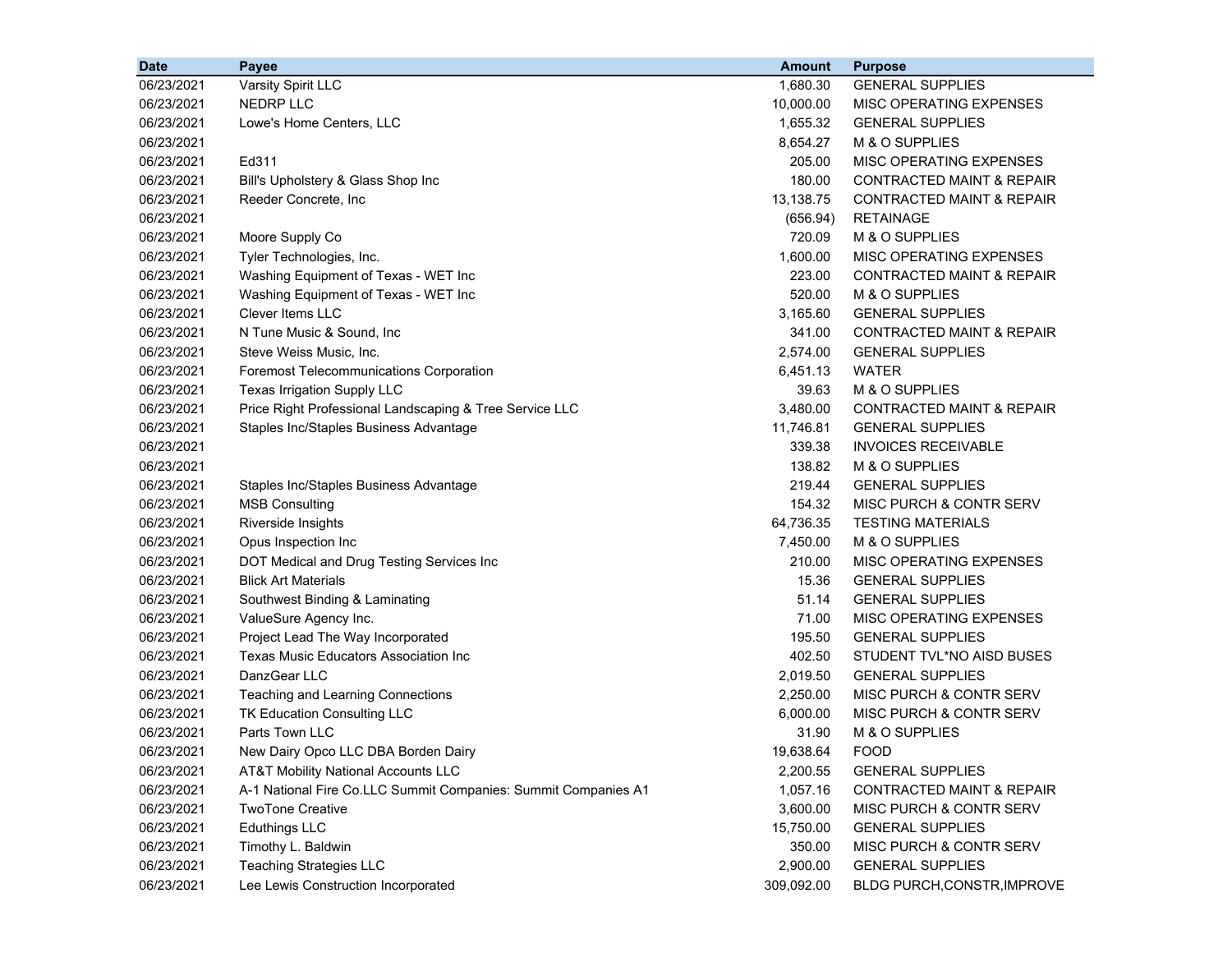| <b>Date</b> | Payee                                                         | <b>Amount</b> | <b>Purpose</b>                       |
|-------------|---------------------------------------------------------------|---------------|--------------------------------------|
| 06/23/2021  |                                                               | (15, 454.60)  | <b>RETAINAGE</b>                     |
| 06/23/2021  | Merikay C Taylor                                              | 900.00        | MISC PURCH & CONTR SERV              |
| 06/23/2021  | <b>Everase Corporation</b>                                    | 13,135.60     | <b>GENERAL SUPPLIES</b>              |
| 06/23/2021  | Morgana Wilborn                                               | 350.00        | MISC PURCH & CONTR SERV              |
| 06/23/2021  | van der Merwe Tiffany                                         | 1,307.60      | MISC PURCH & CONTR SERV              |
| 06/23/2021  | <b>Blue Box LLC</b>                                           | 42,050.38     | CONTRACTED MAINT & REPAIR            |
| 06/23/2021  | Laura Elizabeth Page Grundler                                 | 350.00        | MISC PURCH & CONTR SERV              |
| 06/23/2021  | Victoria Suarez                                               | 350.00        | <b>MISC PURCH &amp; CONTR SERV</b>   |
| 06/23/2021  | <b>Essential Education</b>                                    | 14,100.00     | <b>GENERAL SUPPLIES</b>              |
| 06/23/2021  | <b>Branching Minds Incorporated</b>                           | 12,600.00     | MISC PURCH & CONTR SERV              |
| 06/23/2021  | Complete Supply Incorporated                                  | 39,677.90     | M & O SUPPLIES                       |
| 06/23/2021  | <b>Gomez Floor Covering</b>                                   | 14,193.75     | <b>CONTRACTED MAINT &amp; REPAIR</b> |
| 06/23/2021  | Elevator Maintenance and Repair Incorporated                  | 300.00        | <b>CONTRACTED MAINT &amp; REPAIR</b> |
| 06/23/2021  | Flippen Group The                                             | 3,600.00      | MISC OPERATING EXPENSES              |
| 06/23/2021  | Austin Turf & Tractor                                         | 4,030.51      | M & O SUPPLIES                       |
| 06/23/2021  | Hobby Lobby Store #175                                        | 455.17        | <b>GENERAL SUPPLIES</b>              |
| 06/23/2021  | <b>Atmos Energy</b>                                           | 3,897.98      | <b>WATER</b>                         |
| 06/23/2021  | <b>Temperature Control Systems</b>                            | 19,059.60     | M & O SUPPLIES                       |
| 06/23/2021  | Hagar Restaurant Service L L C                                | 528.25        | M & O SUPPLIES                       |
| 06/23/2021  | Dealers Electrical Supply Company                             | 5,551.51      | M & O SUPPLIES                       |
| 06/23/2021  | Bucks Wheel & Equipment Company                               | 207.00        | <b>GENERAL INVENTORY</b>             |
| 06/23/2021  | Southwest International Trucks                                | 468.00        | <b>CONTRACTED MAINT &amp; REPAIR</b> |
| 06/23/2021  |                                                               | 1,085.27      | M & O SUPPLIES                       |
| 06/23/2021  | <b>Texas Auto Painting</b>                                    | 249.95        | <b>CONTRACTED MAINT &amp; REPAIR</b> |
| 06/23/2021  | Music & Arts                                                  | 102.50        | <b>CONTRACTED MAINT &amp; REPAIR</b> |
| 06/23/2021  |                                                               | 95.38         | <b>GENERAL SUPPLIES</b>              |
| 06/23/2021  | Byrne Brothers Foods Incorporate                              | 2,678.60      | <b>GENERAL INVENTORY</b>             |
| 06/23/2021  | Martin & Sons Locksmith Incorporated                          | 720.00        | <b>GENERAL SUPPLIES</b>              |
| 06/23/2021  | Rush Truck Centers Of Texas Limited Partnership               | 10.24         | <b>GENERAL INVENTORY</b>             |
| 06/23/2021  |                                                               | 47.80         | M & O SUPPLIES                       |
| 06/23/2021  | Dramatic Publishing Company                                   | 293.83        | <b>GENERAL SUPPLIES</b>              |
| 06/23/2021  | <b>Education Service Center Region XI</b>                     | 540.00        | <b>EDUCATION SERVICE CENTER</b>      |
| 06/23/2021  | <b>Fisher Science Education</b>                               | 66.00         | <b>GENERAL SUPPLIES</b>              |
| 06/23/2021  | Kaplan Early Learning Company                                 | 418.36        | <b>GENERAL SUPPLIES</b>              |
| 06/23/2021  | Miracle Recreation Equipment Company/ Webuildfun Incorporated | 23,100.00     | <b>CONTRACTED MAINT &amp; REPAIR</b> |
| 06/23/2021  |                                                               | (1, 155.00)   | <b>RETAINAGE</b>                     |
| 06/23/2021  | Norcostco Texas Costume Incorporated                          | 273.02        | <b>GENERAL SUPPLIES</b>              |
| 06/23/2021  | Perma Bound                                                   | 4,549.54      | <b>READING MATERIALS</b>             |
| 06/23/2021  | <b>Pollock Paper Distributors</b>                             |               | <b>GENERAL INVENTORY</b>             |
| 06/23/2021  | Scholastic Incorporated                                       | 64.04         | <b>READING MATERIALS</b>             |
| 06/23/2021  | <b>Tarrant Appraisal District</b>                             | 522,732.43    | DEFERRED EXPENDITURES                |
| 06/23/2021  | Vandergriff Chevrolet                                         | 1,967.99      | <b>CONTRACTED MAINT &amp; REPAIR</b> |
| 06/23/2021  |                                                               | 938.16        | M & O SUPPLIES                       |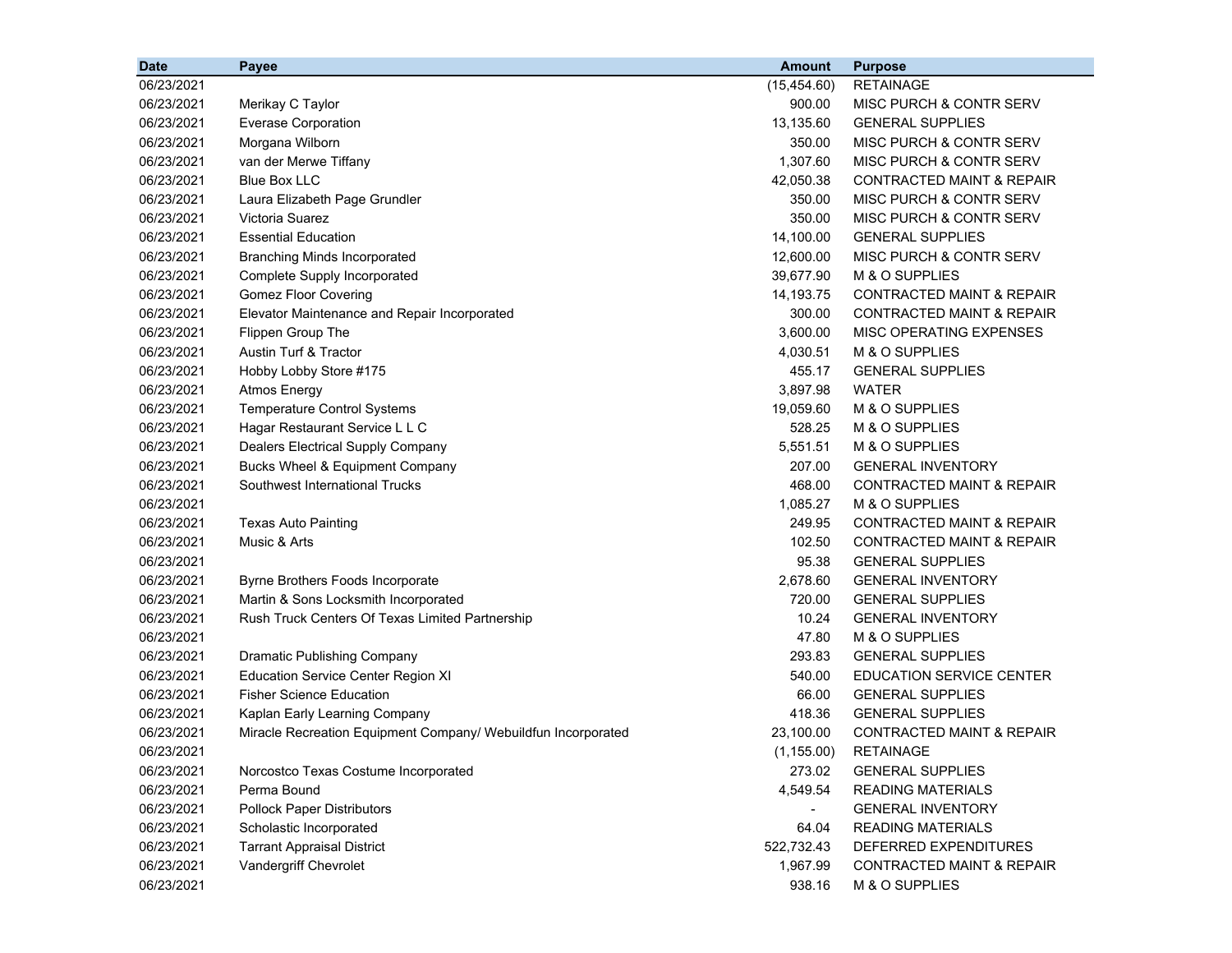| <b>Date</b> | Payee                                                | <b>Amount</b> | <b>Purpose</b>                |
|-------------|------------------------------------------------------|---------------|-------------------------------|
| 06/23/2021  | Virco Incorporated                                   | 6.796.96      | <b>GENERAL SUPPLIES</b>       |
| 06/23/2021  | Weldon Williams And Lick Incorporated                | 913.21        | MISC OPERATING EXPENSES       |
| 06/23/2021  | <b>Tracie Bullard</b>                                | 78.25         | LIONS CLUB CONCESSIONS        |
| 06/23/2021  | Ann Vo                                               | 256.00        | LIONS CLUB CONCESSIONS        |
| 06/23/2021  | <b>Pyramid School Products</b>                       | 5,299.20      | <b>GENERAL INVENTORY</b>      |
| 06/23/2021  |                                                      | 71,070.50     | <b>GENERAL SUPPLIES</b>       |
| 06/23/2021  | <b>Teachers Discovery</b>                            | 379.25        | <b>GENERAL SUPPLIES</b>       |
| 06/23/2021  | Home Depot Pro                                       | 1,298.00      | <b>GENERAL SUPPLIES</b>       |
| 06/23/2021  | Home Depot Pro                                       | 5,030.28      | M & O SUPPLIES                |
| 06/23/2021  | College Board The                                    | 9,549.00      | <b>EMPLOYEE TRAVEL</b>        |
| 06/23/2021  | Really Good Stuff                                    | 6,829.15      | <b>GENERAL SUPPLIES</b>       |
| 06/23/2021  | <b>Elliott Electric Supply</b>                       | 121.35        | M & O SUPPLIES                |
| 06/23/2021  | Lennox Industries Incorporated                       | 2,751.21      | M & O SUPPLIES                |
| 06/23/2021  | Texas Furniture Source Incorporated                  | 238.78        | <b>GENERAL SUPPLIES</b>       |
| 06/23/2021  | Barnes & Noble Booksellers, Inc.                     | 1,399.00      | <b>READING MATERIALS</b>      |
| 06/23/2021  | <b>Paradise Produce</b>                              | 7,819.05      | <b>FOOD</b>                   |
| 06/23/2021  | <b>National School Boards Association</b>            | 150.00        | MISC OPERATING EXPENSES       |
| 06/23/2021  | PPG Architectural Finishes, Inc.                     | 772.06        | M & O SUPPLIES                |
| 06/23/2021  | Office Depot                                         | 496.27        | <b>GENERAL SUPPLIES</b>       |
| 06/23/2021  | <b>Tote Unlimited</b>                                | 769.00        | <b>GENERAL SUPPLIES</b>       |
| 06/23/2021  | Franklin Covey Client Sales Incorporated             | 4,889.76      | MISC PURCH & CONTR SERV       |
| 06/23/2021  | B & H Photo Video                                    | 682.46        | <b>GENERAL SUPPLIES</b>       |
| 06/23/2021  | Landtec Engineers Llc                                | 900.00        | BLDG PURCH, CONSTR, IMPROVE   |
| 06/23/2021  | <b>Howard Technology Solutions</b>                   | 8,148.00      | <b>GENERAL SUPPLIES</b>       |
| 06/23/2021  | Govconnection Incorporated                           | 11,320.00     | <b>GENERAL SUPPLIES</b>       |
| 06/23/2021  | Junior Library Guild                                 | 348.50        | <b>READING MATERIALS</b>      |
| 06/23/2021  | ETA hand2mind                                        | 7,545.04      | <b>READING MATERIALS</b>      |
| 06/23/2021  | City Of Dalworthington Gardens                       | 708.45        | WATER                         |
| 06/23/2021  | <b>City Of Grand Prairie Water Utilities</b>         | 2,207.20      | <b>WATER</b>                  |
| 06/23/2021  | Catholic Charities Translation & Interpreter Network | 82.50         | MISC PURCH & CONTR SERV       |
| 06/23/2021  | J P Morgan Chase Bank NA                             | 100.00        | <b>GENERAL SUPPLIES</b>       |
| 06/23/2021  |                                                      | 1,438.35      | MISC OPERATING EXPENSES       |
| 06/23/2021  |                                                      | 512.96        | <b>Travel Request Payable</b> |
| 06/23/2021  | <b>Gibson Cornelius</b>                              | 481.25        | MISC PURCH & CONTR SERV       |
| 06/23/2021  | Monarch Trophy Studio                                | 4.45          | <b>GENERAL SUPPLIES</b>       |
| 06/23/2021  | Washington Varandas                                  | 426.25        | MISC PURCH & CONTR SERV       |
| 06/23/2021  | L A Cheer                                            | 1,556.00      | <b>GENERAL SUPPLIES</b>       |
| 06/23/2021  | National Wholesale Supply                            | 1,850.00      | M & O SUPPLIES                |
| 06/23/2021  | Pogue Construction Co., LP                           | 3,215,813.67  | BLDG PURCH, CONSTR, IMPROVE   |
| 06/23/2021  |                                                      | (160, 790.68) | <b>RETAINAGE</b>              |
| 06/23/2021  | Big Game Sports Inc.                                 | 3,002.74      | <b>GENERAL SUPPLIES</b>       |
| 06/23/2021  | Lowe's Home Centers, LLC                             | 6,287.65      | M & O SUPPLIES                |
| 06/23/2021  | Lowe's Home Centers, LLC                             | 9.96          | <b>GENERAL SUPPLIES</b>       |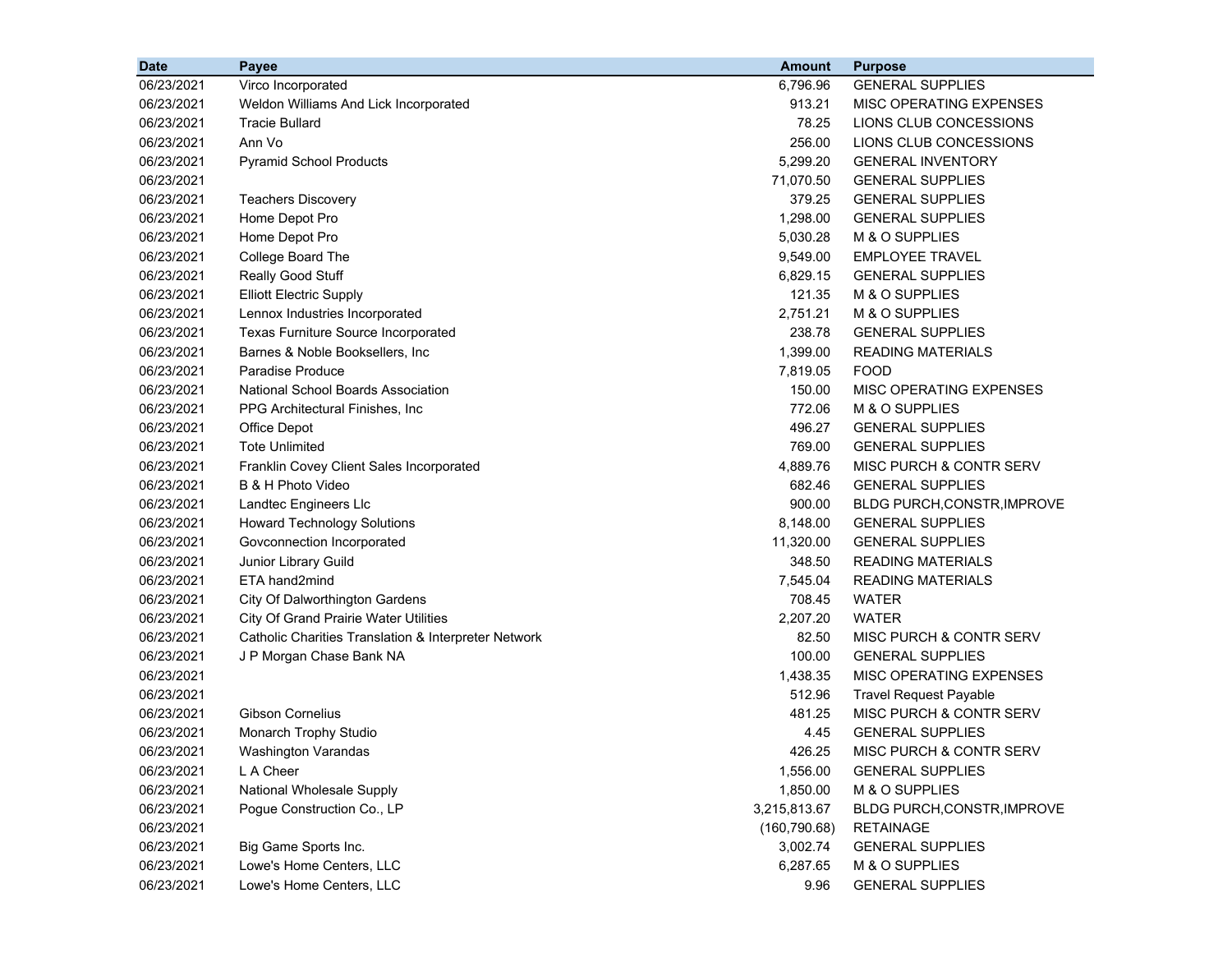| <b>Date</b> | Payee                                                   | <b>Amount</b> | <b>Purpose</b>                       |
|-------------|---------------------------------------------------------|---------------|--------------------------------------|
| 06/23/2021  | DFW Ink, LLC                                            | 2,071.00      | <b>GENERAL SUPPLIES</b>              |
| 06/23/2021  | Reeder Concrete, Inc.                                   | 46,099.79     | <b>RETAINAGE</b>                     |
| 06/23/2021  | Moore Supply Co                                         | 12,934.07     | <b>CONTRACTED MAINT &amp; REPAIR</b> |
| 06/23/2021  | Engineered Air Balance Co, Inc                          | 5,340.00      | <b>BLDG PURCH, CONSTR, IMPROVE</b>   |
| 06/23/2021  | Big Ass Solutions, Haiku Home                           | 8,400.00      | <b>CONTRACTED MAINT &amp; REPAIR</b> |
| 06/23/2021  | Digital Corporate Companies Inc                         | 1,315.30      | <b>GENERAL SUPPLIES</b>              |
| 06/23/2021  | OverDrive, Inc                                          | 7,128.62      | <b>READING MATERIALS</b>             |
| 06/23/2021  | Texas Irrigation Supply LLC                             | 11.95         | M & O SUPPLIES                       |
| 06/23/2021  | Staples Inc/Staples Business Advantage                  | 399.96        | M & O SUPPLIES                       |
| 06/23/2021  | <b>Frontline Education</b>                              | 175.00        | CONTRACTED MAINT & REPAIR            |
| 06/23/2021  | <b>Mariah Spiry</b>                                     | 150.00        | <b>INVOICES RECEIVABLE</b>           |
| 06/23/2021  | <b>Educational Consulting and Evaluations LLC</b>       | 250.00        | MISC PURCH & CONTR SERV              |
| 06/23/2021  | <b>Campos Engineering INC</b>                           | 24,660.00     | CONTRACTED MAINT & REPAIR            |
| 06/23/2021  | Sideline Power LLC                                      | 3,645.00      | <b>GENERAL SUPPLIES</b>              |
| 06/23/2021  | Muhammad Kaleia                                         | 105.00        | MISC PURCH & CONTR SERV              |
| 06/23/2021  | <b>Examity Incorporated</b>                             | 3,075.00      | <b>TESTING MATERIALS</b>             |
| 06/23/2021  | New Dairy Opco LLC DBA Borden Dairy                     | 8,409.50      | <b>FOOD</b>                          |
| 06/23/2021  | Lauren Lafferty                                         | 150.00        | <b>INVOICES RECEIVABLE</b>           |
| 06/23/2021  | Christopher O?Brien                                     | 250.00        | <b>INVOICES RECEIVABLE</b>           |
| 06/23/2021  | Julian Erdmann                                          | 400.00        | <b>INVOICES RECEIVABLE</b>           |
| 06/23/2021  | John Wiley & Sons Incorporated                          | 821.41        | <b>TESTING MATERIALS</b>             |
| 06/23/2021  | <b>CORE Construction Services of Texas</b>              | 385,962.45    | BLDG PURCH, CONSTR, IMPROVE          |
| 06/23/2021  |                                                         | (19, 298.12)  | <b>RETAINAGE</b>                     |
| 06/23/2021  | North Texas Tollway Authority                           | 2.55          | <b>GENERAL SUPPLIES</b>              |
| 06/23/2021  | <b>United Parcel Service</b>                            | 78.21         | <b>GENERAL SUPPLIES</b>              |
| 06/23/2021  | Vandergriff Chevrolet                                   | 2,694.60      | CONTRACTED MAINT & REPAIR            |
| 06/23/2021  | Jolie Douglas                                           | 50.20         | LIONS CLUB CONCESSIONS               |
| 06/23/2021  | Andrea Record                                           | 25.00         | LIONS CLUB CONCESSIONS               |
| 06/24/2021  | Texas Association For Pupil Transportation              | 95.00         | <b>EMPLOYEE TRAVEL</b>               |
| 06/24/2021  | PPG Architectural Finishes, Inc.                        | 2,575.52      | M & O SUPPLIES                       |
| 06/24/2021  | <b>Concentra Medical Centers</b>                        | 1,392.50      | MISC OPERATING EXPENSES              |
| 06/24/2021  | Artex Overhead Door                                     | 6,000.00      | CONTRACTED MAINT & REPAIR            |
| 06/24/2021  | Office Depot                                            | 92.59         | <b>GENERAL SUPPLIES</b>              |
| 06/24/2021  | Hired Hands Incorporated                                | 2,912.00      | MISC PURCH & CONTR SERV              |
| 06/24/2021  | B & H Photo Video                                       | 411.54        | <b>GENERAL SUPPLIES</b>              |
| 06/24/2021  | Total Maintenance Solutions-South                       | 70.52         | M & O SUPPLIES                       |
| 06/24/2021  | Arlington Fourth of July Association                    | 50.00         | MISC OPERATING EXPENSES              |
| 06/24/2021  | Independent Hardware Incorporated                       | 911.10        | <b>GENERAL INVENTORY</b>             |
| 06/24/2021  | Dental Health for Arlington                             | 800.00        | MISC OPERATING EXPENSES              |
| 06/24/2021  | Texas Science Education Leadership Association          | 20.00         | MISC OPERATING EXPENSES              |
| 06/24/2021  | <b>Cornerstone Staffing</b>                             | 3,000.00      | MISC PURCH & CONTR SERV              |
| 06/24/2021  | Price Right Professional Landscaping & Tree Service LLC | 12,250.00     | <b>CONTRACTED MAINT &amp; REPAIR</b> |
| 06/24/2021  | Staples Inc/Staples Business Advantage                  | 412.20        | <b>GENERAL SUPPLIES</b>              |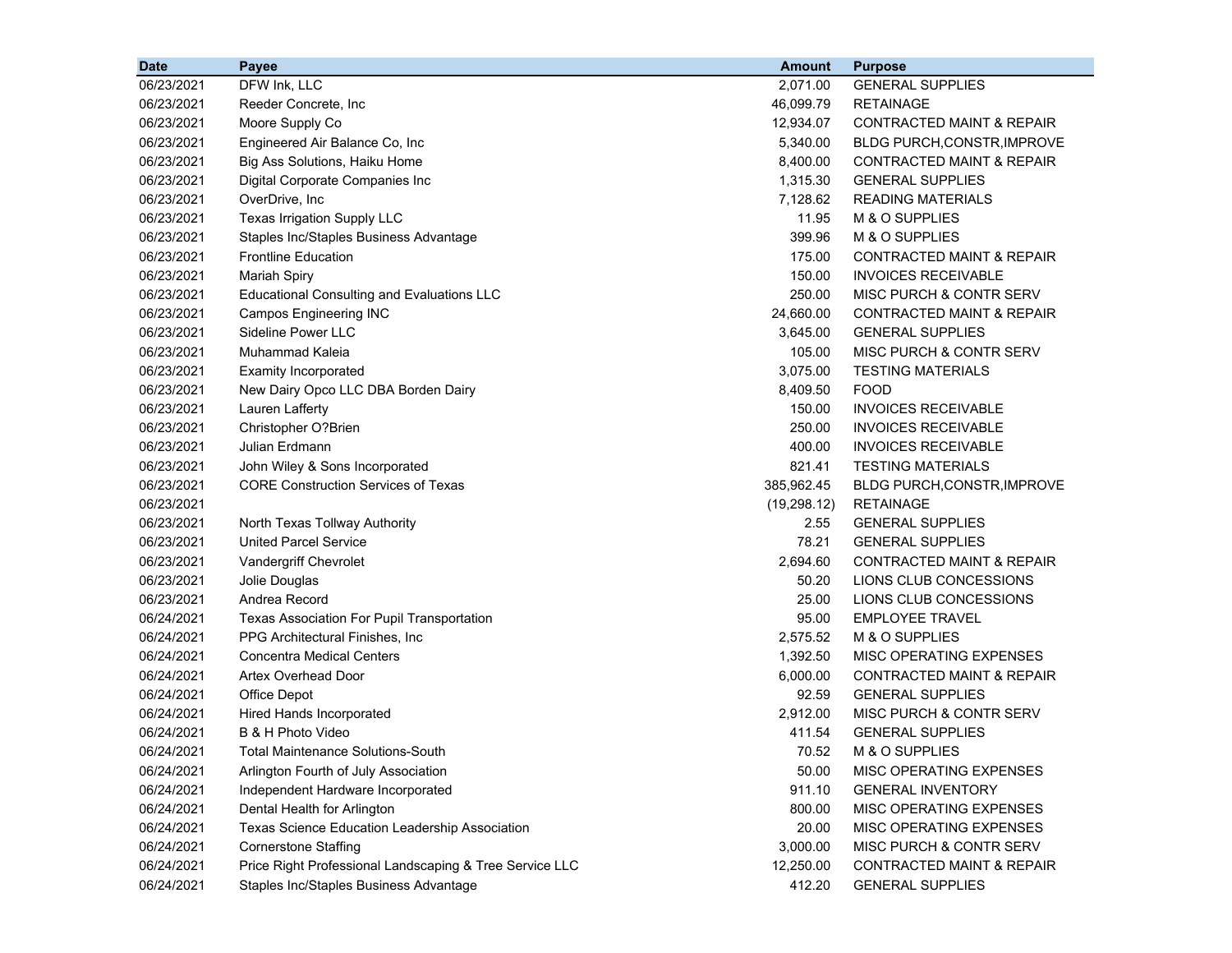| <b>Date</b> | Payee                                         | Amount     | <b>Purpose</b>                       |
|-------------|-----------------------------------------------|------------|--------------------------------------|
| 06/24/2021  | Sunbelt Pools, Inc.                           | 24,688.00  | <b>GENERAL SUPPLIES</b>              |
| 06/24/2021  | Sequel Data Systems Incorporated              | 196,810.80 | MISC PURCH & CONTR SERV              |
| 06/24/2021  | <b>Texas Auto Painting</b>                    | 1,223.00   | CONTRACTED MAINT & REPAIR            |
| 06/24/2021  | <b>Best Plumbing Specialties Incorporated</b> | 580.26     | <b>GENERAL INVENTORY</b>             |
| 06/24/2021  | <b>Sprint Nextel Network</b>                  | 666.76     | <b>CONTRACTED MAINT &amp; REPAIR</b> |
| 06/24/2021  | Lowery Sand & Gravel Co Inc                   | 1,875.00   | <b>GENERAL SUPPLIES</b>              |
| 06/24/2021  |                                               | 7,446.00   | M & O SUPPLIES                       |
| 06/24/2021  | <b>Pollock Paper Distributors</b>             | 48.88      | <b>GENERAL INVENTORY</b>             |
| 06/29/2021  | Priscilla Acosta                              | 24.82      | <b>EMPLOYEE TRAVEL</b>               |
| 06/29/2021  | <b>Richard Adams</b>                          | 116.00     | MISC OPERATING EXPENSES              |
| 06/29/2021  | Jessica Atkins                                | 84.96      | <b>EMPLOYEE TRAVEL</b>               |
| 06/29/2021  | Vennessa Brown                                | 70.00      | MISC OPERATING EXPENSES              |
| 06/29/2021  | <b>Christi Buell</b>                          | 76.40      | EMPLOYEE TRAVEL                      |
| 06/29/2021  | Amber Calnan                                  | 69.34      | <b>EMPLOYEE TRAVEL</b>               |
| 06/29/2021  | Micaela Canas                                 | 8.56       | <b>EMPLOYEE TRAVEL</b>               |
| 06/29/2021  | Patricia Chargois Spears                      | 25.00      | MISC OPERATING EXPENSES              |
| 06/29/2021  | Lisa Clark                                    | 18.25      | EMPLOYEE TRAVEL                      |
| 06/29/2021  | Jennifer Darnell                              | 55.75      | <b>EMPLOYEE TRAVEL</b>               |
| 06/29/2021  | Lourdes Franco                                | 25.00      | MISC OPERATING EXPENSES              |
| 06/29/2021  | Patricia Fusilier                             | 36.00      | MISC OPERATING EXPENSES              |
| 06/29/2021  | Chelsea Galbraith                             | 52.97      | <b>EMPLOYEE TRAVEL</b>               |
| 06/29/2021  | Alita Goins                                   | 69.23      | <b>EMPLOYEE TRAVEL</b>               |
| 06/29/2021  | Claudia Gonzalez                              | 8.45       | <b>EMPLOYEE TRAVEL</b>               |
| 06/29/2021  | Theodore Jarchow                              | 43.01      | <b>EMPLOYEE TRAVEL</b>               |
| 06/29/2021  | Bryan Johnson                                 | 6.05       | <b>EMPLOYEE TRAVEL</b>               |
| 06/29/2021  | Kelly Jones                                   | 47.08      | <b>EMPLOYEE TRAVEL</b>               |
| 06/29/2021  | Michael Larsen                                | 70.00      | MISC OPERATING EXPENSES              |
| 06/29/2021  | Adriana Lopez                                 | 16.53      | <b>EMPLOYEE TRAVEL</b>               |
| 06/29/2021  | Gretchen Maddox                               | 19.69      | <b>EMPLOYEE TRAVEL</b>               |
| 06/29/2021  | Laina McDonald                                | 78.54      | <b>EMPLOYEE TRAVEL</b>               |
| 06/29/2021  | Kevin McKinney                                | 63.31      | <b>EMPLOYEE TRAVEL</b>               |
| 06/29/2021  | Jane Meeks                                    | 54.89      | <b>EMPLOYEE TRAVEL</b>               |
| 06/29/2021  | <b>Heather Merritt</b>                        | 24.61      | <b>EMPLOYEE TRAVEL</b>               |
| 06/29/2021  | <b>Chablif Nichols</b>                        | 14.28      | <b>EMPLOYEE TRAVEL</b>               |
| 06/29/2021  | <b>Whitley Molinar</b>                        | 63.99      | <b>EMPLOYEE TRAVEL</b>               |
| 06/29/2021  | Barbara Ozimica                               | 56.71      | <b>EMPLOYEE TRAVEL</b>               |
| 06/29/2021  | Marla Pollan                                  | 11.88      | <b>EMPLOYEE TRAVEL</b>               |
| 06/29/2021  | Leah Prda                                     | 5.03       | <b>EMPLOYEE TRAVEL</b>               |
| 06/29/2021  | Sandra Redding                                | 11.29      | <b>EMPLOYEE TRAVEL</b>               |
| 06/29/2021  | Mayte Rojo                                    | 10.38      | <b>EMPLOYEE TRAVEL</b>               |
| 06/29/2021  | Jill Scheuermann                              | 37.08      | <b>EMPLOYEE TRAVEL</b>               |
| 06/29/2021  | Katoya Shelby                                 | 13.80      | <b>EMPLOYEE TRAVEL</b>               |
| 06/29/2021  | Kyle Smith                                    | 45.74      | <b>EMPLOYEE TRAVEL</b>               |
|             |                                               |            |                                      |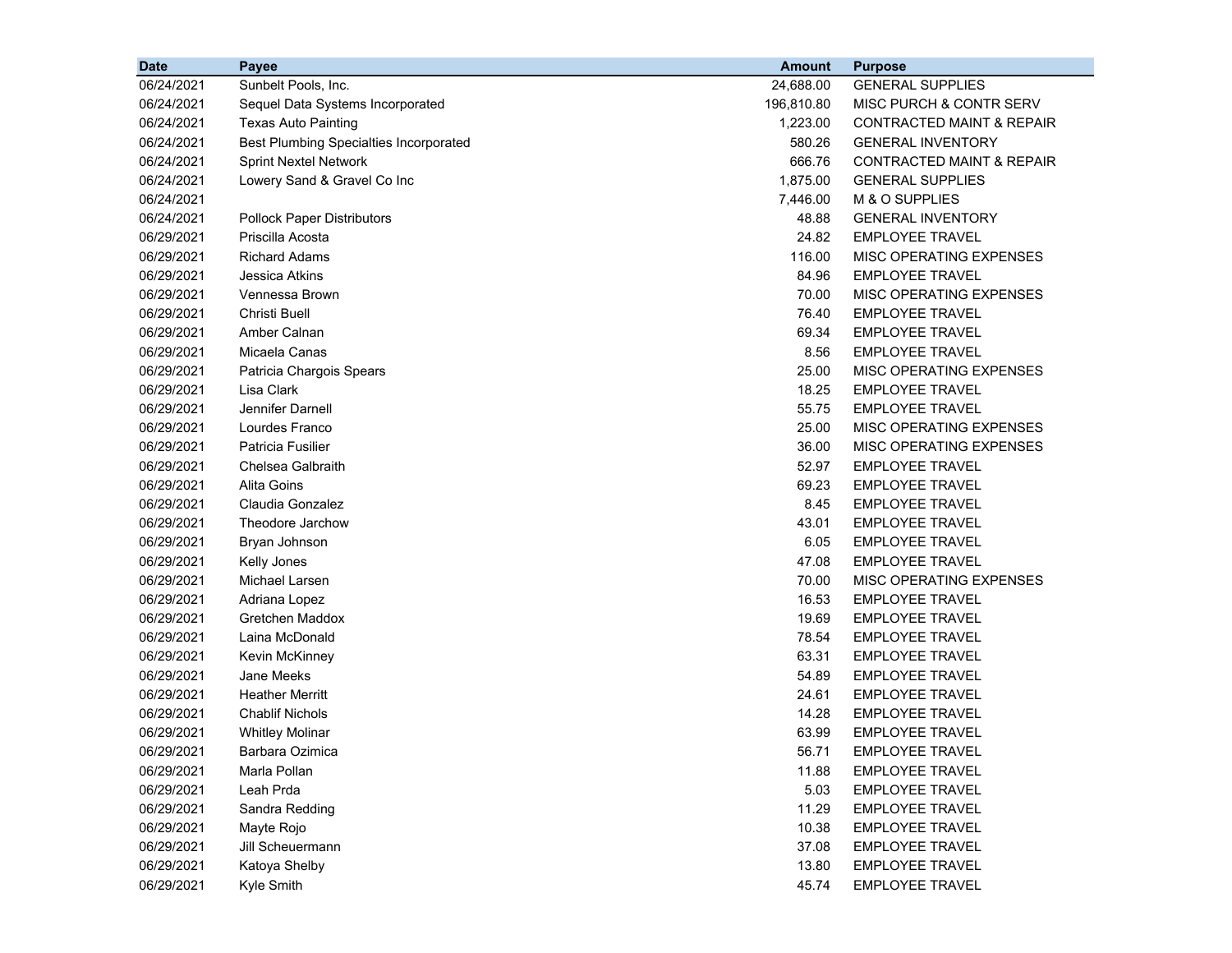| <b>Date</b> | Payee                                                   | <b>Amount</b> | <b>Purpose</b>                       |
|-------------|---------------------------------------------------------|---------------|--------------------------------------|
| 06/29/2021  | <b>Catherine Strawn</b>                                 | 14.55         | EMPLOYEE TRAVEL                      |
| 06/29/2021  | Carmen Todd                                             | 44.30         | <b>EMPLOYEE TRAVEL</b>               |
| 06/29/2021  | <b>Mandine Trousil</b>                                  | 35.85         | <b>EMPLOYEE TRAVEL</b>               |
| 06/29/2021  | Kristina Turner                                         | 16.37         | <b>EMPLOYEE TRAVEL</b>               |
| 06/29/2021  | Eniko Walter-Howard                                     | 43.28         | <b>EMPLOYEE TRAVEL</b>               |
| 06/29/2021  | Ilona Wills                                             | 12.14         | <b>EMPLOYEE TRAVEL</b>               |
| 06/29/2021  | Maria Zarate                                            | 16.69         | <b>EMPLOYEE TRAVEL</b>               |
| 06/29/2021  | <b>Thomas Glenn</b>                                     | 125.00        | <b>INVOICES RECEIVABLE</b>           |
| 06/29/2021  | Texas Department of Licensing and Regulation            | 800.00        | <b>CONTRACTED MAINT &amp; REPAIR</b> |
| 06/29/2021  | <b>Teachers Discovery</b>                               | 73.00         | <b>GENERAL SUPPLIES</b>              |
| 06/29/2021  | <b>Texas Association Of School Boards</b>               | 11,000.00     | <b>MISC PURCH &amp; CONTR SERV</b>   |
| 06/29/2021  | <b>Cambridge University Press</b>                       | 16,000.00     | <b>GENERAL SUPPLIES</b>              |
| 06/29/2021  | <b>Grainger Industrial Supply</b>                       | 1,895.40      | M & O SUPPLIES                       |
| 06/29/2021  | <b>Teachers Tools Incorporated</b>                      | 1,699.00      | <b>GENERAL SUPPLIES</b>              |
| 06/29/2021  | Texas Christian University Office Of Extended Education | 550.00        | ACCOUNTS PAYABLE-ACCRUALS            |
| 06/29/2021  | Texas Christian University Office Of Extended Education | 600.00        | ACCOUNTS PAYABLE-ACCRUALS            |
| 06/29/2021  | Texas Christian University Office Of Extended Education | 550.00        | ACCOUNTS PAYABLE-ACCRUALS            |
| 06/29/2021  | Texas Association For Pupil Transportation              | 50.00         | <b>DUES</b>                          |
| 06/29/2021  | Texas Association For Pupil Transportation              | 25.00         | <b>DUES</b>                          |
| 06/29/2021  | Home Depot Pro                                          | (119.00)      | <b>GENERAL SUPPLIES</b>              |
| 06/29/2021  |                                                         | 1,322.71      | M & O SUPPLIES                       |
| 06/29/2021  | College Board The                                       | 57,610.00     | <b>TESTING MATERIALS</b>             |
| 06/29/2021  | College Board The                                       | 143.00        | <b>INVOICES RECEIVABLE</b>           |
| 06/29/2021  |                                                         | 88.00         | <b>TESTING MATERIALS</b>             |
| 06/29/2021  | College Board The                                       | 143.00        | <b>INVOICES RECEIVABLE</b>           |
| 06/29/2021  |                                                         | 88.00         | <b>TESTING MATERIALS</b>             |
| 06/29/2021  | Kroger                                                  | 143.34        | <b>FOOD</b>                          |
| 06/29/2021  |                                                         | 393.71        | <b>GENERAL SUPPLIES</b>              |
| 06/29/2021  | Jennie O Foods Incorporated                             | 23,937.83     | <b>GENERAL INVENTORY</b>             |
| 06/29/2021  | United Refrigeration Incorporated                       | 113.91        | M & O SUPPLIES                       |
| 06/29/2021  | <b>Breaker Broker Company</b>                           | 473.00        | M & O SUPPLIES                       |
| 06/29/2021  | Really Good Stuff                                       | 3.87          | ACCOUNTS PAYABLE-ACCRUALS            |
| 06/29/2021  |                                                         | 9,247.03      | <b>GENERAL SUPPLIES</b>              |
| 06/29/2021  |                                                         | 3,251.71      | MISC OPERATING EXPENSES              |
| 06/29/2021  | <b>Elliott Electric Supply</b>                          | 9,960.00      | <b>GENERAL INVENTORY</b>             |
| 06/29/2021  |                                                         | 6,141.20      | M & O SUPPLIES                       |
| 06/29/2021  | Ace Mart Restaurant Supply Company                      | 5,664.22      | <b>GENERAL SUPPLIES</b>              |
| 06/29/2021  | Estes Mcclure & Assoc Inc                               | 8,850.00      | BLDG PURCH, CONSTR, IMPROVE          |
| 06/29/2021  | Barnes & Noble Booksellers, Inc.                        | 249.80        | <b>READING MATERIALS</b>             |
| 06/29/2021  | D & J Sports Incorporated                               | 493.95        | <b>GENERAL SUPPLIES</b>              |
| 06/29/2021  | Jason's Deli                                            | 537.13        | MISC OPERATING EXPENSES              |
| 06/29/2021  | Riddell All American                                    | 39,962.50     | <b>GENERAL SUPPLIES</b>              |
| 06/29/2021  | Visual Impact                                           | 190.00        | <b>GENERAL SUPPLIES</b>              |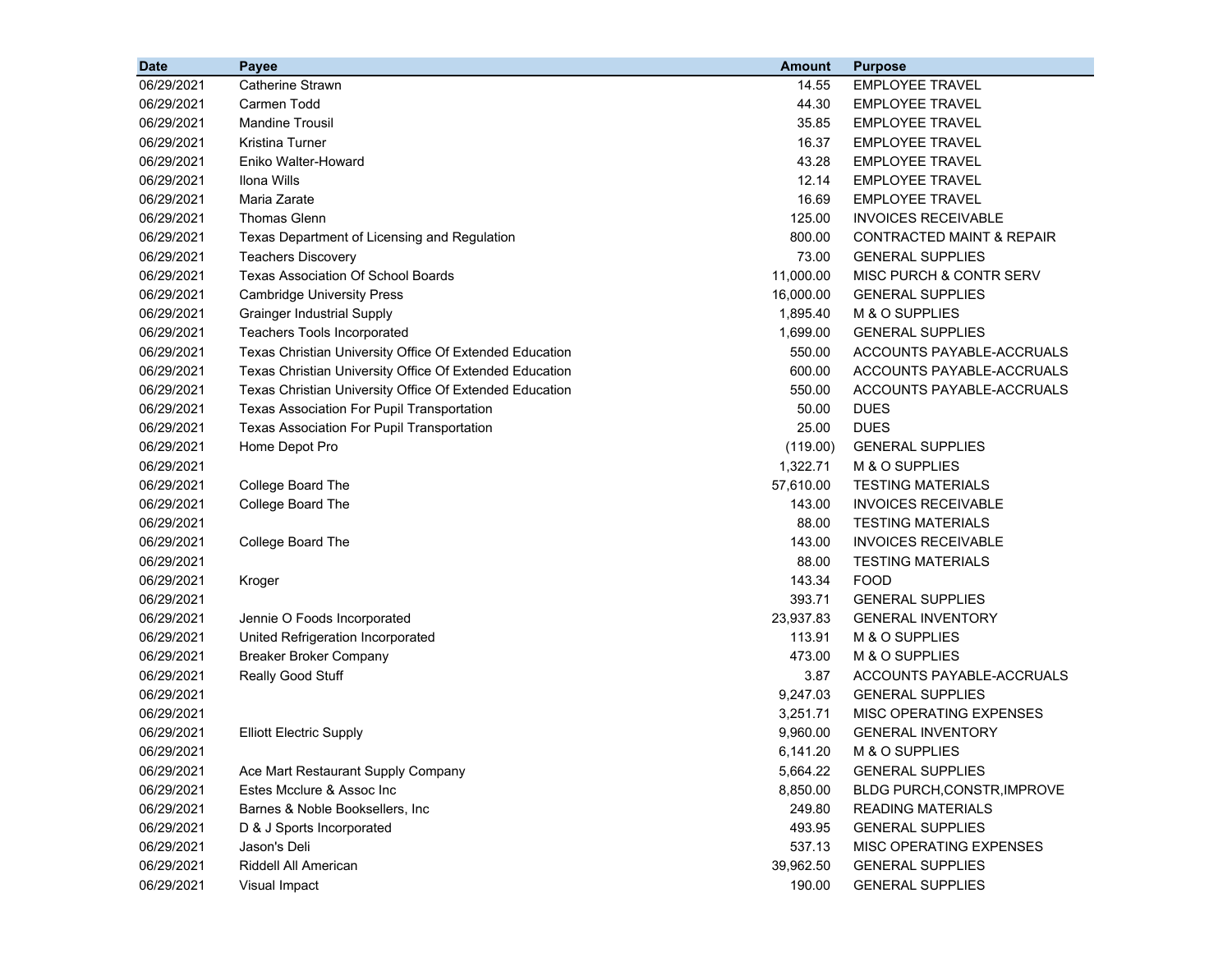| <b>Date</b> | Payee                                                      | <b>Amount</b> | <b>Purpose</b>                       |
|-------------|------------------------------------------------------------|---------------|--------------------------------------|
| 06/29/2021  | Trane Company Commercial Systems Group                     | 1,597.59      | M & O SUPPLIES                       |
| 06/29/2021  | Fastsigns                                                  | 929.29        | M & O SUPPLIES                       |
| 06/29/2021  | Fastsigns                                                  | 366.63        | M & O SUPPLIES                       |
| 06/29/2021  | PPG Architectural Finishes, Inc.                           | 54.72         | M & O SUPPLIES                       |
| 06/29/2021  | <b>Careys Sporting Goods</b>                               | 19,032.28     | <b>GENERAL SUPPLIES</b>              |
| 06/29/2021  | Texas Council Of Administrator Of Special Education        | 2,770.00      | MISC OPERATING EXPENSES              |
| 06/29/2021  | <b>Office Depot</b>                                        | 251.88        | ACCOUNTS PAYABLE-ACCRUALS            |
| 06/29/2021  |                                                            | 10,409.87     | <b>GENERAL SUPPLIES</b>              |
| 06/29/2021  | Coaches Video LLC                                          | 3,193.75      | <b>GENERAL SUPPLIES</b>              |
| 06/29/2021  | United Worth Hydrochem Corporation                         | 99,348.32     | M & O SUPPLIES                       |
| 06/29/2021  | Enterprise Rent A Car                                      | 104.00        | EMPLOYEE TRAVEL                      |
| 06/29/2021  | Enterprise Rent A Car                                      | 112.00        | <b>EMPLOYEE TRAVEL</b>               |
| 06/29/2021  | Enterprise Rent A Car                                      | 198.00        | <b>EMPLOYEE TRAVEL</b>               |
| 06/29/2021  | Enterprise Rent A Car                                      | 104.00        | <b>EMPLOYEE TRAVEL</b>               |
| 06/29/2021  | Land O Lakes Incorporated                                  | 15,900.00     | <b>GENERAL INVENTORY</b>             |
| 06/29/2021  | B & H Photo Video                                          | 413.73        | <b>GENERAL SUPPLIES</b>              |
| 06/29/2021  | <b>CDW Government Incorporated</b>                         | 6,325.50      | <b>GENERAL SUPPLIES</b>              |
| 06/29/2021  |                                                            | 593.70        | M & O SUPPLIES                       |
| 06/29/2021  |                                                            | 9,144.03      | MISC PURCH & CONTR SERV              |
| 06/29/2021  | Landtec Engineers Llc                                      | 825.00        | CONTRACTED MAINT & REPAIR            |
| 06/29/2021  | University Of Texas At Arlington Advanced Placement (APSI) | 575.00        | MISC OPERATING EXPENSES              |
| 06/29/2021  | University Of Texas At Arlington Advanced Placement (APSI) | 575.00        | MISC OPERATING EXPENSES              |
| 06/29/2021  | 1 A Fire & Domestic Testing                                | 5,312.50      | <b>CONTRACTED MAINT &amp; REPAIR</b> |
| 06/29/2021  | <b>Mackin Educational Resources</b>                        | 6,656.00      | <b>READING MATERIALS</b>             |
| 06/29/2021  | <b>Td Industries Limited</b>                               | 66,924.75     | <b>CONTRACTED MAINT &amp; REPAIR</b> |
| 06/29/2021  | <b>Howard Technology Solutions</b>                         | 2,560.00      | <b>GENERAL SUPPLIES</b>              |
| 06/29/2021  | Govconnection Incorporated                                 | 1,935.75      | <b>GENERAL SUPPLIES</b>              |
| 06/29/2021  | <b>String Connection Donald Lee Simpson</b>                | 357.50        | <b>CONTRACTED MAINT &amp; REPAIR</b> |
| 06/29/2021  | Wawona Frozen Foods                                        | 18,066.24     | <b>GENERAL INVENTORY</b>             |
| 06/29/2021  | National Center For Youth Issues                           | 1,211.06      | <b>READING MATERIALS</b>             |
| 06/29/2021  | J P Morgan Chase Bank                                      | 13,871.11     | M & O SUPPLIES                       |
| 06/29/2021  | Coole School                                               | 691.80        | <b>GENERAL SUPPLIES</b>              |
| 06/29/2021  | McKinney Office Supply                                     | 9,945.31      | <b>GENERAL SUPPLIES</b>              |
| 06/29/2021  | Apple Computer Incorporated                                | 1,707.98      | <b>GENERAL SUPPLIES</b>              |
| 06/29/2021  | Library Store Incorporated The                             | 11,686.13     | <b>GENERAL SUPPLIES</b>              |
| 06/29/2021  | C D Hartnett Company                                       | 1,927.12      | <b>GENERAL INVENTORY</b>             |
| 06/29/2021  | C D Hartnett Company                                       | 1,942.50      | <b>GENERAL INVENTORY</b>             |
| 06/29/2021  | C D Hartnett Company                                       | 30,696.00     | <b>GENERAL INVENTORY</b>             |
| 06/29/2021  | <b>City Of Grand Prairie Water Utilities</b>               | 1,383.10      | WATER                                |
| 06/29/2021  | Saddleback Educational Publishing, Incorporated            | 14,043.68     | <b>GENERAL SUPPLIES</b>              |
| 06/29/2021  | Texas School For The Blind And Visually Impaired           | 749.00        | NON-EMPLOYEE TRAVEL                  |
| 06/29/2021  | Arlington Hardware Incorporated #53                        | 77.35         | M & O SUPPLIES                       |
| 06/29/2021  | Zimmerer Kubota Incorporated                               | 2,739.05      | M & O SUPPLIES                       |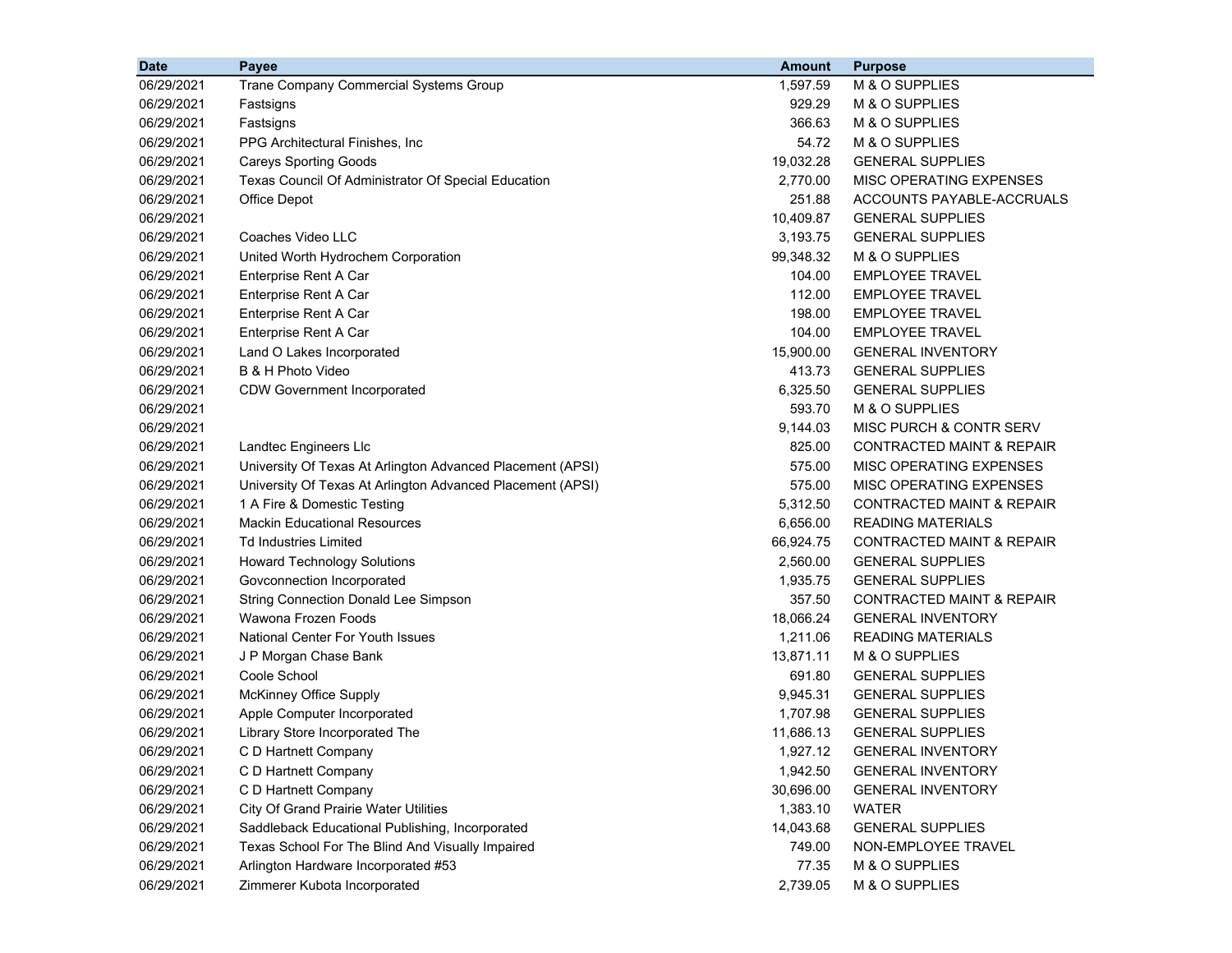| <b>Date</b> | Payee                                      | <b>Amount</b> | <b>Purpose</b>                       |
|-------------|--------------------------------------------|---------------|--------------------------------------|
| 06/29/2021  | Asel Art Supply                            | 91.52         | <b>GENERAL SUPPLIES</b>              |
| 06/29/2021  | Central Institute for the Deaf (CID)       | 850.00        | <b>GENERAL SUPPLIES</b>              |
| 06/29/2021  | Vista Higher Learning, Inc.                | 599.00        | <b>GENERAL SUPPLIES</b>              |
| 06/29/2021  |                                            | 88,332.10     | <b>TEXTBOOKS</b>                     |
| 06/29/2021  | <b>Carrier Enterprise</b>                  | 11,519.64     | M & O SUPPLIES                       |
| 06/29/2021  | <b>Velazquez Press</b>                     | 37.53         | <b>READING MATERIALS</b>             |
| 06/29/2021  | Carbonero Haley                            | 150.00        | <b>INVOICES RECEIVABLE</b>           |
| 06/29/2021  | Alpha Testing                              | 1,622.00      | <b>BLDG PURCH, CONSTR, IMPROVE</b>   |
| 06/29/2021  | Monarch Trophy Studio                      |               | <b>GENERAL SUPPLIES</b>              |
| 06/29/2021  | <b>Committee for Children</b>              | 2,769.00      | <b>GENERAL SUPPLIES</b>              |
| 06/29/2021  | Logisoft Computer Products LLC             | 295.50        | <b>GENERAL SUPPLIES</b>              |
| 06/29/2021  | <b>DWR Fence</b>                           | 10,340.00     | CONTRACTED MAINT & REPAIR            |
| 06/29/2021  | Independent Hardware Incorporated          | 218.80        | <b>GENERAL INVENTORY</b>             |
| 06/29/2021  | Ferrellgas, Incorporated                   | 11,134.38     | <b>GENERAL INVENTORY</b>             |
| 06/29/2021  | Automatic Sprinkler of Texas Incorporated  | 34,690.00     | <b>CONTRACTED MAINT &amp; REPAIR</b> |
| 06/29/2021  | Hellas Construction Incorporated           | 7,150.00      | <b>CONTRACTED MAINT &amp; REPAIR</b> |
| 06/29/2021  | <b>Binswanger Glass</b>                    | 68.00         | <b>CONTRACTED MAINT &amp; REPAIR</b> |
| 06/29/2021  |                                            | 470.87        | M & O SUPPLIES                       |
| 06/29/2021  | Lanpheare Cathy                            | 1,093.75      | MISC PURCH & CONTR SERV              |
| 06/29/2021  | <b>SC Fuels</b>                            | 16,345.03     | <b>GENERAL INVENTORY</b>             |
| 06/29/2021  | <b>Back Porch Custom Frames</b>            | 880.00        | <b>GENERAL SUPPLIES</b>              |
| 06/29/2021  | <b>WRA Architects Incorporated</b>         | 31,200.42     | <b>BLDG PURCH, CONSTR, IMPROVE</b>   |
| 06/29/2021  | Atlantic Beverage Company Inc              | 34,024.48     | <b>GENERAL INVENTORY</b>             |
| 06/29/2021  | <b>Jakes Finer Foods</b>                   | 18,300.80     | <b>GENERAL INVENTORY</b>             |
| 06/29/2021  | Best Buy for Business                      | 269.99        | <b>GENERAL SUPPLIES</b>              |
| 06/29/2021  |                                            | 229.99        | <b>INVOICES RECEIVABLE</b>           |
| 06/29/2021  |                                            | 179.98        | M & O SUPPLIES                       |
| 06/29/2021  | Seal Tex, Incorporated                     | 211.75        | <b>CONTRACTED MAINT &amp; REPAIR</b> |
| 06/29/2021  | Estrellita Inc.                            | 18,929.61     | <b>GENERAL SUPPLIES</b>              |
| 06/29/2021  | <b>Creative Bus Sales Inc</b>              | 2,427.04      | <b>GENERAL INVENTORY</b>             |
| 06/29/2021  | Follett School Solutions, Inc.             | 70.70         | <b>GENERAL SUPPLIES</b>              |
| 06/29/2021  |                                            | 11,324.53     | <b>READING MATERIALS</b>             |
| 06/29/2021  | Lone Star Furnishings LLC                  | 9,132.00      | <b>GENERAL SUPPLIES</b>              |
| 06/29/2021  | <b>Kent Precision Foods</b>                | 7,547.96      | <b>GENERAL INVENTORY</b>             |
| 06/29/2021  | Crawford Electric Supply Company           | 893.48        | M & O SUPPLIES                       |
| 06/29/2021  | RD Lawns LLC                               | 10,715.25     | CONTRACTED MAINT & REPAIR            |
| 06/29/2021  | Cyson Technology Group LLC                 | 2,835.00      | MISC PURCH & CONTR SERV              |
| 06/29/2021  | Summit Refrigerants, LLC                   | 9,205.00      | CONTRACTED MAINT & REPAIR            |
| 06/29/2021  |                                            | 10,520.00     | M & O SUPPLIES                       |
| 06/29/2021  | Chick-fil-A(Cooper/LittleRoad/CarrierPkwy) | 250.95        | MISC OPERATING EXPENSES              |
| 06/29/2021  | Aryzta LLC                                 | 10,291.56     | <b>GENERAL INVENTORY</b>             |
| 06/29/2021  | Elliott Staffing Services, Inc.            | 953.58        | SAL & WAGES-SUPPORT PERS             |
| 06/29/2021  | Ferguson Enterprises, Inc.                 | 332.40        | <b>GENERAL INVENTORY</b>             |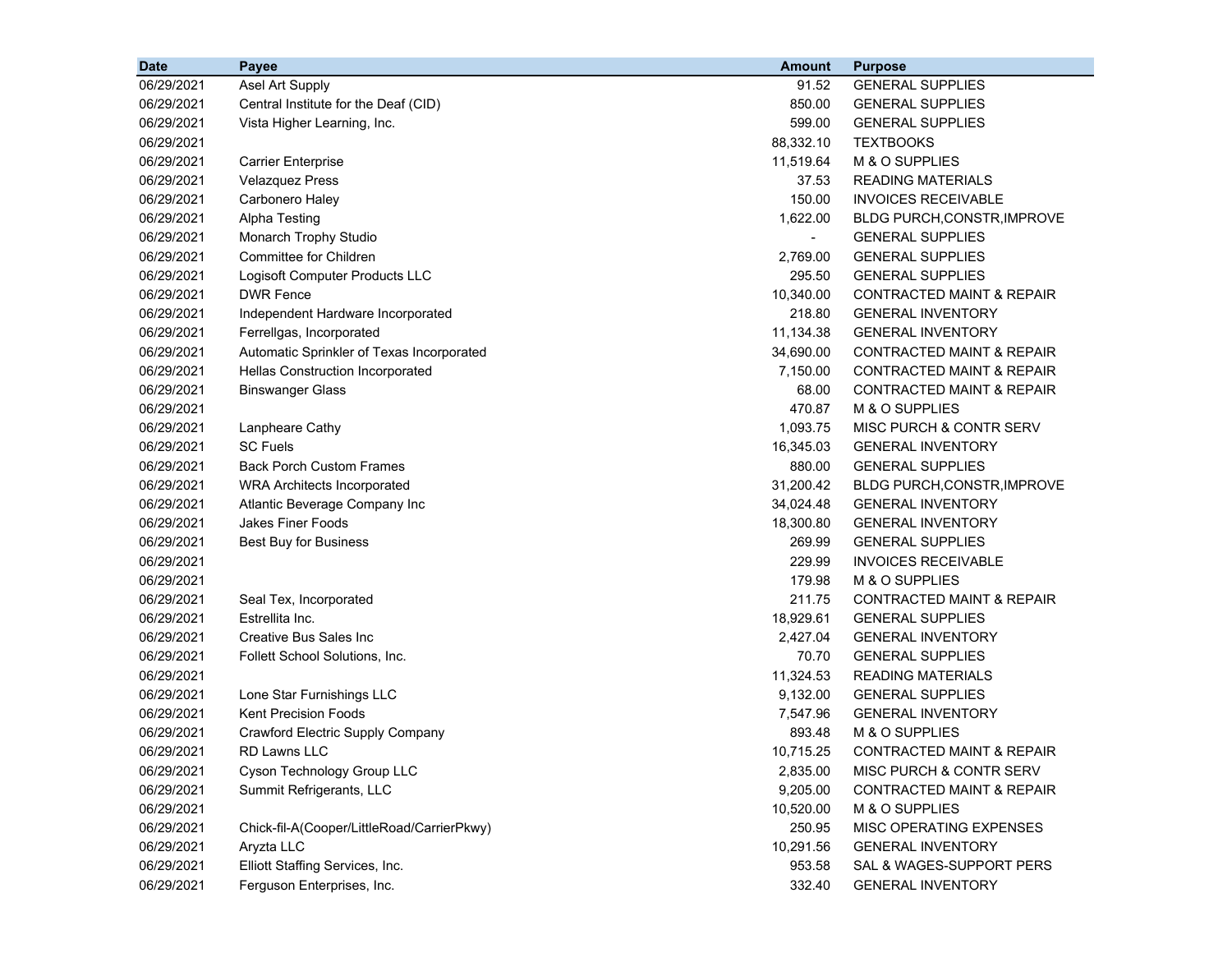| <b>Date</b> | Payee                                                   | <b>Amount</b> | <b>Purpose</b>                       |
|-------------|---------------------------------------------------------|---------------|--------------------------------------|
| 06/29/2021  |                                                         | (0.01)        | LIONS CLUB CONCESSIONS               |
| 06/29/2021  |                                                         | 16.46         | M & O SUPPLIES                       |
| 06/29/2021  | Varsity Spirit LLC                                      | 2,655.36      | <b>GENERAL SUPPLIES</b>              |
| 06/29/2021  | Kleen-Air Filter Service & Sales                        | 4,983.84      | <b>GENERAL INVENTORY</b>             |
| 06/29/2021  | <b>Bull Market Promotions, LLC</b>                      | 147.00        | <b>INVOICES RECEIVABLE</b>           |
| 06/29/2021  | Delgado Guitars                                         | 13,990.25     | <b>GENERAL SUPPLIES</b>              |
| 06/29/2021  | Cardinal's Sport Center Incorporated                    | 41,613.00     | <b>GENERAL SUPPLIES</b>              |
| 06/29/2021  | Lowe's Home Centers, LLC                                | 6,044.61      | <b>GENERAL SUPPLIES</b>              |
| 06/29/2021  |                                                         | 1,731.30      | M & O SUPPLIES                       |
| 06/29/2021  |                                                         | 283.10        | MISC OPERATING EXPENSES              |
| 06/29/2021  | Western-BRW Paper Company Incorporated                  | 1,625.00      | <b>GENERAL SUPPLIES</b>              |
| 06/29/2021  | Tennis Outlet Inc.                                      | 724.50        | <b>GENERAL SUPPLIES</b>              |
| 06/29/2021  | Southern Lock & Supply, Co                              | 556.80        | <b>GENERAL INVENTORY</b>             |
| 06/29/2021  | Texas Motion Sports, LLC                                | 4,875.00      | <b>GENERAL SUPPLIES</b>              |
| 06/29/2021  | <b>Educational Enterprises Recording Company</b>        | 155.00        | <b>INVOICES RECEIVABLE</b>           |
| 06/29/2021  | Bill's Upholstery & Glass Shop Inc                      | 360.00        | <b>CONTRACTED MAINT &amp; REPAIR</b> |
| 06/29/2021  | <b>CableLink Solutions</b>                              | 3,723.00      | <b>CONTRACTED MAINT &amp; REPAIR</b> |
| 06/29/2021  |                                                         | 39,188.86     | <b>MISC PURCH &amp; CONTR SERV</b>   |
| 06/29/2021  | On The Border Mexican Grill and Cantina                 | 328.26        | MISC OPERATING EXPENSES              |
| 06/29/2021  | Reeder Concrete, Inc                                    | 42,200.00     | <b>CONTRACTED MAINT &amp; REPAIR</b> |
| 06/29/2021  |                                                         | 35,974.40     | <b>RETAINAGE</b>                     |
| 06/29/2021  | OTC Brands, Inc.                                        | 974.69        | <b>GENERAL SUPPLIES</b>              |
| 06/29/2021  | Parvin Jennifer                                         | 1,350.00      | MISC PURCH & CONTR SERV              |
| 06/29/2021  | Priority Resources & Solutions LLC                      | 49,250.00     | <b>FURN &amp; EQUIP &gt; \$5,000</b> |
| 06/29/2021  |                                                         | 2,300.20      | <b>GENERAL SUPPLIES</b>              |
| 06/29/2021  | Global Equipment Company Inc                            | 1,645.89      | <b>GENERAL SUPPLIES</b>              |
| 06/29/2021  | Washing Equipment of Texas - WET Inc                    | 2,419.99      | CONTRACTED MAINT & REPAIR            |
| 06/29/2021  | <b>C&amp;S Trailers</b>                                 | 662.90        | <b>CONTRACTED MAINT &amp; REPAIR</b> |
| 06/29/2021  | Nasco                                                   | 872.72        | <b>GENERAL SUPPLIES</b>              |
| 06/29/2021  | N Tune Music & Sound, Inc.                              | 22.00         | CONTRACTED MAINT & REPAIR            |
| 06/29/2021  | Michele De Bellis, ED.D.                                | 3,687.50      | MISC PURCH & CONTR SERV              |
| 06/29/2021  | ATech Training Inc                                      | 7,516.00      | <b>GENERAL SUPPLIES</b>              |
| 06/29/2021  | Texas Irrigation Supply LLC                             | 1,820.80      | M & O SUPPLIES                       |
| 06/29/2021  | Auto Plus Auto Parts                                    | 126.39        | M & O SUPPLIES                       |
| 06/29/2021  | Sonova USA Inc.                                         | 152.00        | <b>GENERAL SUPPLIES</b>              |
| 06/29/2021  | Sonova USA Inc.                                         | 76.00         | <b>GENERAL SUPPLIES</b>              |
| 06/29/2021  | Advanced Blending, Inc. DBA Last Group Enterprises Inc. | 8,094.00      | <b>GENERAL INVENTORY</b>             |
| 06/29/2021  | K Strategies                                            | 225.00        | MISC PURCH & CONTR SERV              |
| 06/29/2021  | Staples Inc/Staples Business Advantage                  | 17,067.82     | <b>GENERAL SUPPLIES</b>              |
| 06/29/2021  | Drew Consulting Services Incorporated                   | 1,675.00      | <b>CONTRACTED MAINT &amp; REPAIR</b> |
| 06/29/2021  |                                                         | 1,650.00      | LAND PURCH, IMPR, & FEES             |
| 06/29/2021  |                                                         | 5,700.00      | OTH PROFESSIONAL SERVICES            |
| 06/29/2021  | <b>Frontline Education</b>                              | 11,000.00     | CONTRACTED MAINT & REPAIR            |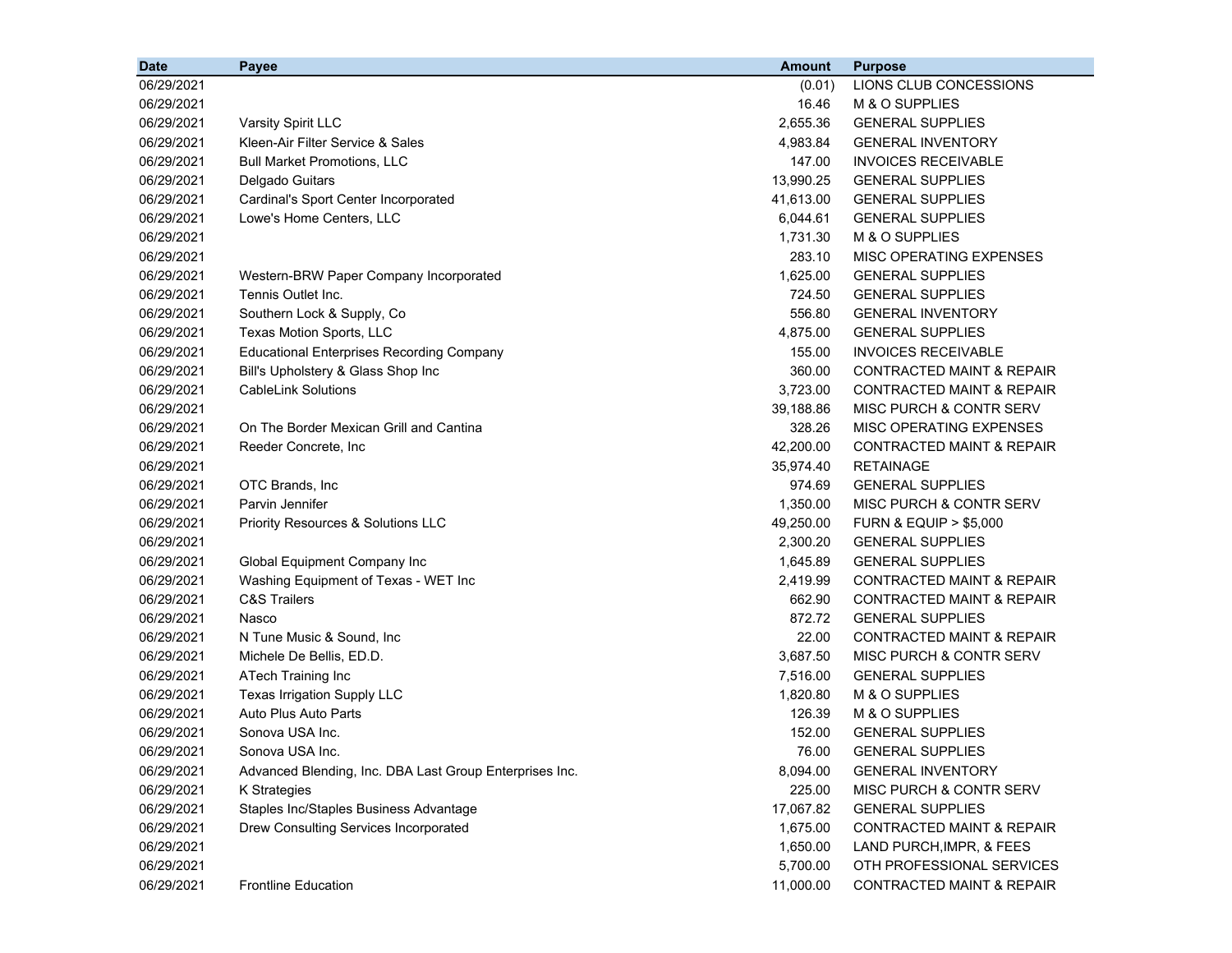| <b>Date</b> | Payee                                                                        | <b>Amount</b> | <b>Purpose</b>                       |
|-------------|------------------------------------------------------------------------------|---------------|--------------------------------------|
| 06/29/2021  | Frog Street Press LLC                                                        | 10,559.96     | <b>GENERAL SUPPLIES</b>              |
| 06/29/2021  | <b>Hillcrest Cleaners</b>                                                    | 44.00         | MISC PURCH & CONTR SERV              |
| 06/29/2021  | Bayes Achievement Center, Inc.                                               | 18,181.80     | <b>TUITION &amp; TRFR PMTS</b>       |
| 06/29/2021  | <b>Educational Consulting and Evaluations LLC</b>                            | 3,475.00      | MISC PURCH & CONTR SERV              |
| 06/29/2021  | <b>Nothing Bundt Cakes</b>                                                   | 86.40         | MISC OPERATING EXPENSES              |
| 06/29/2021  | Susan Chapman                                                                | 1,400.00      | MISC PURCH & CONTR SERV              |
| 06/29/2021  | World of Reading Ltd                                                         | 4,769.05      | <b>GENERAL SUPPLIES</b>              |
| 06/29/2021  | Lindenmeyr Munroe                                                            | 561.65        | <b>GENERAL SUPPLIES</b>              |
| 06/29/2021  | Xtech Protective Equipment LLC                                               | 21,000.00     | ACCOUNTS PAYABLE-ACCRUALS            |
| 06/29/2021  |                                                                              | 925.36        | <b>GENERAL SUPPLIES</b>              |
| 06/29/2021  | DOT Medical and Drug Testing Services Inc                                    | 305.00        | MISC OPERATING EXPENSES              |
| 06/29/2021  | Vintage King Audio Inc                                                       | 38.11         | <b>GENERAL SUPPLIES</b>              |
| 06/29/2021  | Moore Waste and Recycling Services                                           | 27.00         | CONTRACTED MAINT & REPAIR            |
| 06/29/2021  | Moore Waste and Recycling Services                                           | 8,856.00      | <b>CONTRACTED MAINT &amp; REPAIR</b> |
| 06/29/2021  | K&D Designs                                                                  | 1,007.00      | MISC OPERATING EXPENSES              |
| 06/29/2021  | <b>Texas Health Sports Medicine</b>                                          | 5,720.01      | MISC PURCH & CONTR SERV              |
| 06/29/2021  | <b>Examity Incorporated</b>                                                  | 945.00        | TESTING MATERIALS                    |
| 06/29/2021  | <b>Examity Incorporated</b>                                                  | 1,475.00      | <b>TESTING MATERIALS</b>             |
| 06/29/2021  | <b>Batteries Plus Bulbs</b>                                                  | 183.04        | <b>GENERAL INVENTORY</b>             |
| 06/29/2021  | Advanced Healthstyles Fitness dba Advanced Excercise                         | 1,610.34      | <b>GENERAL SUPPLIES</b>              |
| 06/29/2021  | Antonio Young                                                                | 150.00        | MISC PURCH & CONTR SERV              |
| 06/29/2021  | Texas Association Of School Business Officials                               | 125.00        | MISC OPERATING EXPENSES              |
| 06/29/2021  | New Dairy Opco LLC DBA Borden Dairy                                          | 15,704.49     | <b>FOOD</b>                          |
| 06/29/2021  | <b>KLC Video Security</b>                                                    | 48,193.70     | MISC PURCH & CONTR SERV              |
| 06/29/2021  | La Bonita Wash and Dry                                                       | 2,357.00      | <b>CONTRACTED MAINT &amp; REPAIR</b> |
| 06/29/2021  | Upstage Center Incorporated                                                  | 4,193.64      | MISC PURCH & CONTR SERV              |
| 06/29/2021  | A-1 National Fire Co.LLC Summit Companies: Summit Companies A1               | 8,344.64      | <b>CONTRACTED MAINT &amp; REPAIR</b> |
| 06/29/2021  | Mobile Modular Management Corporation dba Mobile Modular Portable Storage dt | 61,861.00     | RENTALS & OPERATING LEASE            |
| 06/29/2021  | LAVI Industries Inc.                                                         | 156.60        | <b>GENERAL SUPPLIES</b>              |
| 06/29/2021  | <b>Starks Janitorial Services</b>                                            | 210.72        | <b>GENERAL INVENTORY</b>             |
| 06/29/2021  | D&L Entertainment Services Incorporated                                      | 6,532.75      | MISC PURCH & CONTR SERV              |
| 06/29/2021  | Dream Ranch Office Supplies                                                  | 2,885.75      | <b>GENERAL SUPPLIES</b>              |
| 06/29/2021  | Sign Champ Incorporated                                                      | 25,935.00     | MISC PURCH & CONTR SERV              |
| 06/29/2021  | Your Tees LLC                                                                | 4,907.00      | MISC OPERATING EXPENSES              |
| 06/29/2021  | <b>Yazid Tiar</b>                                                            | 800.00        | <b>MISC PURCH &amp; CONTR SERV</b>   |
| 06/29/2021  | <b>Burlington English Incorporated</b>                                       | 9,600.00      | <b>GENERAL SUPPLIES</b>              |
| 06/29/2021  | Complete Supply Incorporated                                                 | 111,099.28    | M & O SUPPLIES                       |
| 06/29/2021  | <b>Empire Paper Company</b>                                                  | 482.00        | <b>GENERAL INVENTORY</b>             |
| 06/29/2021  | Austin Turf & Tractor                                                        | 3,886.98      | MISC PURCH & CONTR SERV              |
| 06/29/2021  | Hobby Lobby Store #175                                                       | 246.44        | <b>INVOICES RECEIVABLE</b>           |
| 06/29/2021  | <b>Atmos Energy</b>                                                          | 6,976.39      | <b>WATER</b>                         |
| 06/29/2021  | <b>Temperature Control Systems</b>                                           | 208.74        | M & O SUPPLIES                       |
| 06/29/2021  | <b>Star Roofing And Sheet Metal</b>                                          | 6,675.55      | CONTRACTED MAINT & REPAIR            |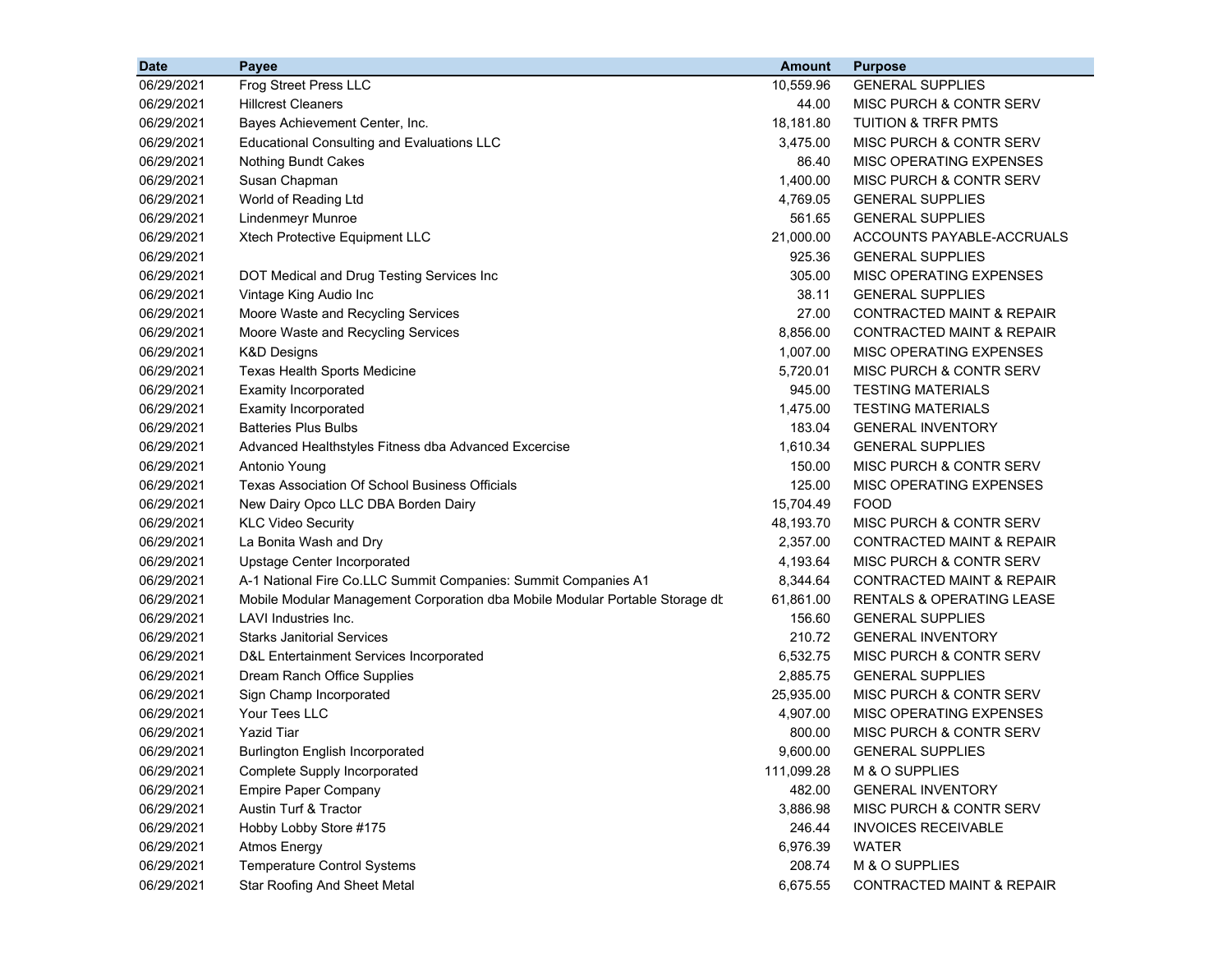| <b>Date</b> | Payee                                                          | <b>Amount</b> | <b>Purpose</b>                       |
|-------------|----------------------------------------------------------------|---------------|--------------------------------------|
| 06/29/2021  | Hagar Restaurant Service L L C                                 | 727.46        | M & O SUPPLIES                       |
| 06/29/2021  | Simba Industries                                               | 137.76        | <b>GENERAL INVENTORY</b>             |
| 06/29/2021  | <b>Dealers Electrical Supply Company</b>                       | 2,373.80      | M & O SUPPLIES                       |
| 06/29/2021  | Bucks Wheel & Equipment Company                                | 462.60        | <b>GENERAL INVENTORY</b>             |
| 06/29/2021  |                                                                | 739.50        | M & O SUPPLIES                       |
| 06/29/2021  | Nema 3 Electric Incorporated                                   | 1,267.50      | <b>CONTRACTED MAINT &amp; REPAIR</b> |
| 06/29/2021  | Southwest International Trucks                                 | 2,698.99      | <b>CONTRACTED MAINT &amp; REPAIR</b> |
| 06/29/2021  |                                                                | 25.42         | M & O SUPPLIES                       |
| 06/29/2021  | Music & Arts                                                   | 3,444.45      | CONTRACTED MAINT & REPAIR            |
| 06/29/2021  | United World College Usa                                       | 800.00        | <b>MISC OPERATING EXPENSES</b>       |
| 06/29/2021  | Byrne Brothers Foods Incorporate                               | 10,440.00     | <b>GENERAL INVENTORY</b>             |
| 06/29/2021  | Athletic Supply Inc dba Game One                               | 28,125.00     | CONTRACTED MAINT & REPAIR            |
| 06/29/2021  |                                                                | 26,250.00     | <b>GENERAL SUPPLIES</b>              |
| 06/29/2021  | Arlington Independent School District Food & Nutrition Service | 300.00        | MISC OPERATING EXPENSES              |
| 06/29/2021  | Cargill Kitchen Solutions Incorporated                         | 17,247.50     | <b>GENERAL INVENTORY</b>             |
| 06/29/2021  | Cengage Learning                                               | 29,732.44     | <b>GENERAL SUPPLIES</b>              |
| 06/29/2021  |                                                                | 55,584.94     | <b>READING MATERIALS</b>             |
| 06/29/2021  | Rush Truck Centers Of Texas Limited Partnership                | 3,137.45      | <b>CONTRACTED MAINT &amp; REPAIR</b> |
| 06/29/2021  |                                                                | 6,377.65      | M & O SUPPLIES                       |
| 06/29/2021  | 4imprint Incorporated                                          | 2,048.05      | <b>GENERAL SUPPLIES</b>              |
| 06/29/2021  | <b>Federal Express Corporation</b>                             | 38.44         | <b>GENERAL SUPPLIES</b>              |
| 06/29/2021  | Formative                                                      | 3,219.00      | <b>GENERAL SUPPLIES</b>              |
| 06/29/2021  | Demco Incorporated                                             | 194.28        | <b>GENERAL SUPPLIES</b>              |
| 06/29/2021  | <b>Education Service Center Region XI</b>                      | 750.00        | <b>EDUCATION SERVICE CENTER</b>      |
| 06/29/2021  | <b>Education Service Center Region XI</b>                      | 945.00        | <b>EDUCATION SERVICE CENTER</b>      |
| 06/29/2021  | Hancock Sign Company                                           | 9,798.00      | <b>BLDG PURCH, CONSTR, IMPROVE</b>   |
| 06/29/2021  | Kaplan Early Learning Company                                  | 2,919.59      | <b>GENERAL SUPPLIES</b>              |
| 06/29/2021  | Miracle Recreation Equipment Company/ Webuildfun Incorporated  | 438,346.00    | <b>CONTRACTED MAINT &amp; REPAIR</b> |
| 06/29/2021  |                                                                | (23,072.06)   | <b>RETAINAGE</b>                     |
| 06/29/2021  | Perma Bound                                                    | 7,211.28      | <b>GENERAL SUPPLIES</b>              |
| 06/29/2021  |                                                                | 6,400.29      | <b>READING MATERIALS</b>             |
| 06/29/2021  | <b>Pyramid School Products</b>                                 | 315.36        | <b>GENERAL INVENTORY</b>             |
| 06/29/2021  | Nystrom Education/Social Studies School Service                | 90.55         | <b>GENERAL SUPPLIES</b>              |
| 06/29/2021  | Vandergriff Chevrolet                                          | 1,720.50      | CONTRACTED MAINT & REPAIR            |
| 06/29/2021  | Chas F Williams Company Incorporated                           | 1,241.64      | M & O SUPPLIES                       |
| 06/29/2021  | Texas Classroom Teachers Association                           | 240.81        | UNITED FUND                          |
| 06/29/2021  | United Educators Association                                   | 44,631.99     | UNITED FUND                          |
| 06/29/2021  | Texas United School Employees Local 100                        | 15.00         | UNITED FUND                          |
| 06/29/2021  | Texas United School Employees Local 100                        | 26.67         | UNITED FUND                          |
| 06/29/2021  | Texas United School Employees Local 100                        | 14.99         | UNITED FUND                          |
| 06/29/2021  | <b>Arlington Education Foundation</b>                          | 43.00         | AISD EDUCATION FOUNDATION            |
| 06/29/2021  | Arlington Education Foundation                                 | 522.00        | AISD EDUCATION FOUNDATION            |
| 06/29/2021  | Truman Tim Chapter 13 Trustee                                  | 974.31        | UNITED FUND                          |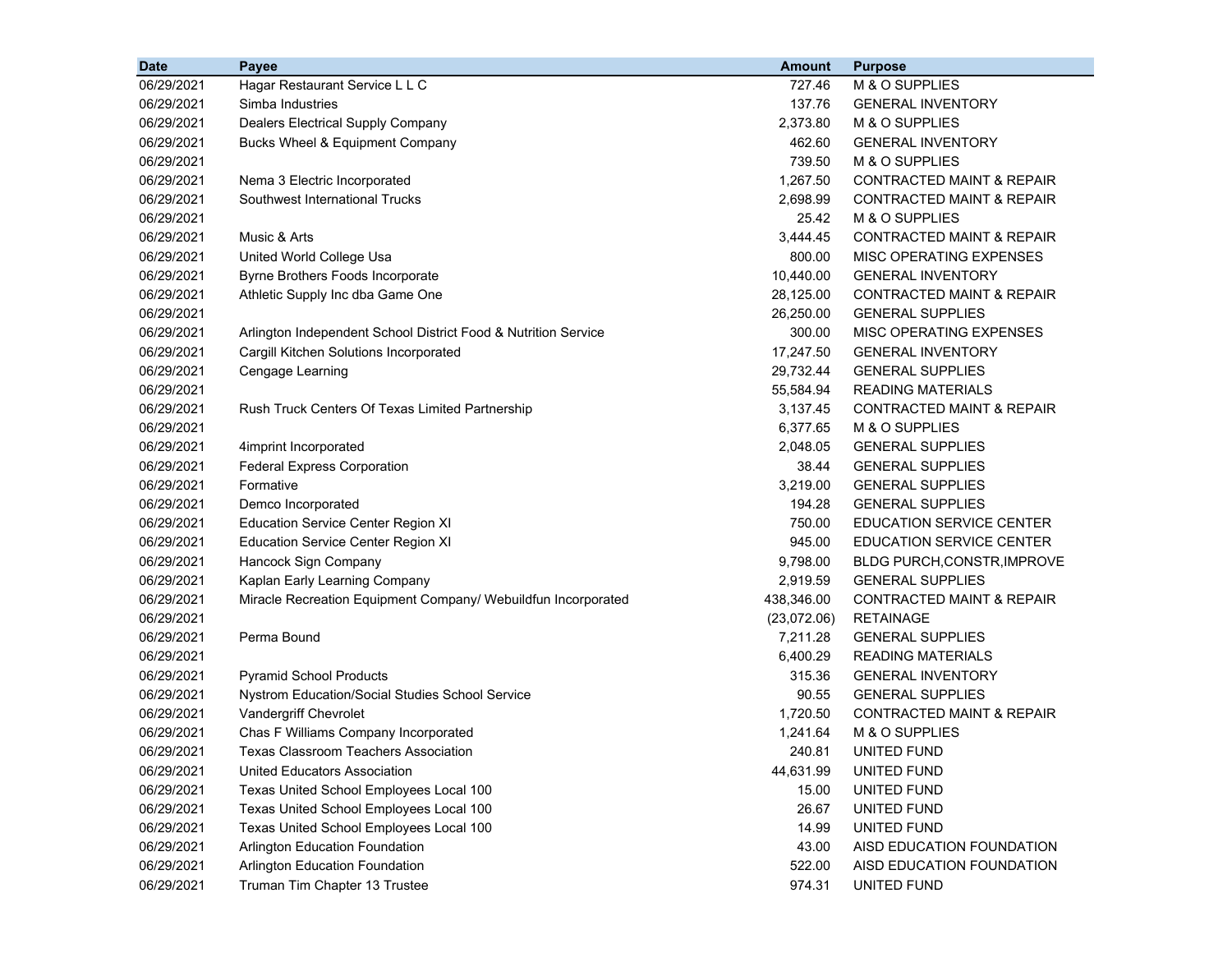| <b>Date</b> | Payee                                                      | <b>Amount</b> | <b>Purpose</b>             |
|-------------|------------------------------------------------------------|---------------|----------------------------|
| 06/29/2021  | Truman Tim Chapter 13 Trustee                              | 12,641.00     | UNITED FUND                |
| 06/29/2021  | Truman Tim Chapter 13 Trustee                              | 165.00        | UNITED FUND                |
| 06/29/2021  | <b>United States Treasury</b>                              | 635.00        | FED INC TAX WITHHOLDING    |
| 06/29/2021  | Family And Consumer Sciences Teachers Association Of Texas | 27.09         | AISD EDUCATION FOUNDATION  |
| 06/29/2021  | Region Xi Teacher Preparation Program                      | 455.00        | <b>INVOICES RECEIVABLE</b> |
| 06/29/2021  | <b>Education Service Center Region X</b>                   | 450.00        | <b>INVOICES RECEIVABLE</b> |
| 06/29/2021  | Texas Association Of Secondary School Principals           | 150.83        | UNITED FUND                |
| 06/29/2021  | Association Of Texas Professional Teachers Local           | 384.50        | UNITED FUND                |
| 06/29/2021  | Association Of Texas Professional Teachers Local           | 0.58          | UNITED FUND                |
| 06/29/2021  | Association Of Texas Professional Teachers Local           | 10.00         | UNITED FUND                |
| 06/29/2021  | Association Of Texas Professional Educators State          | 6,043.23      | UNITED FUND                |
| 06/29/2021  | Association Of Texas Professional Educators State          | 245.00        | UNITED FUND                |
| 06/29/2021  | Association Of Texas Professional Educators State          | 31.14         | UNITED FUND                |
| 06/29/2021  | <b>Education Career Alternatives Program</b>               | 11,310.00     | <b>INVOICES RECEIVABLE</b> |
| 06/29/2021  | California State Disbursement Unit                         | 350.00        | UNITED FUND                |
| 06/29/2021  | Mississippi Department of Human Services                   | 117.70        | UNITED FUND                |
| 06/29/2021  | Pam Bassel Chapter 13 Trustee                              | 9,735.00      | UNITED FUND                |
| 06/29/2021  | Pam Bassel Chapter 13 Trustee                              | 1,200.00      | UNITED FUND                |
| 06/29/2021  | Department of Children and Family Services - Louisiana     | 943.72        | UNITED FUND                |
| 06/29/2021  | Administracion para el Sustento de Menores                 | 257.69        | UNITED FUND                |
| 06/29/2021  | Tennessee Child Support                                    | 109.00        | UNITED FUND                |
| 06/29/2021  | <b>Support Payment Clearinghouse</b>                       | 864.00        | UNITED FUND                |
| 06/29/2021  | Powers Tom Chapter 13 Trustee                              | 950.77        | UNITED FUND                |
| 06/29/2021  | Powers Tom Chapter 13 Trustee                              | 2,589.00      | UNITED FUND                |
| 06/29/2021  | <b>Texas Teachers Alternative Certification Program</b>    | 21,225.00     | <b>INVOICES RECEIVABLE</b> |
| 06/29/2021  | Texas American Federation Of Teachers                      | 29.16         | UNITED FUND                |
| 06/29/2021  | Educational Employees Credit Union - HSA                   | 112,395.50    | DENTAL INSURANCE           |
| 06/29/2021  | <b>Educational Employees Credit Union</b>                  | 107,074.72    | DUE TO CREDIT UNION        |
| 06/29/2021  | <b>Texas State Teachers Association</b>                    | 3,259.68      | UNITED FUND                |
| 06/30/2021  | Lorena Ballou                                              | 16.42         | <b>EMPLOYEE TRAVEL</b>     |
| 06/30/2021  | Annie Gunn                                                 | 37.77         | <b>EMPLOYEE TRAVEL</b>     |
| 06/30/2021  | Gina Henze                                                 | 208.65        | <b>EMPLOYEE TRAVEL</b>     |
| 06/30/2021  | Ana Ramirez                                                | 13.16         | <b>EMPLOYEE TRAVEL</b>     |
| 06/30/2021  | Corey Robinson                                             | 215.44        | <b>EMPLOYEE TRAVEL</b>     |
| 06/30/2021  | <b>Briseida Bartholomew</b>                                | 38.41         | <b>EMPLOYEE TRAVEL</b>     |
| 06/30/2021  | Carmen Hernandez Cordero                                   | 23.22         | <b>EMPLOYEE TRAVEL</b>     |
| 06/30/2021  | Kenneth Johnson                                            | 58.58         | <b>EMPLOYEE TRAVEL</b>     |
| 06/30/2021  | Maria Kilgore                                              | 49.22         | <b>EMPLOYEE TRAVEL</b>     |
| 06/30/2021  | Carolyn Peterson                                           | 16.96         | <b>EMPLOYEE TRAVEL</b>     |
| 06/30/2021  | Marla Pollan                                               | 34.99         | <b>EMPLOYEE TRAVEL</b>     |
| 06/30/2021  | Jay Roark                                                  | 82.98         | <b>EMPLOYEE TRAVEL</b>     |
| 06/30/2021  | <b>Heather Smith</b>                                       | 41.94         | <b>EMPLOYEE TRAVEL</b>     |
| 06/30/2021  | Shannon Stewart                                            | 89.29         | <b>EMPLOYEE TRAVEL</b>     |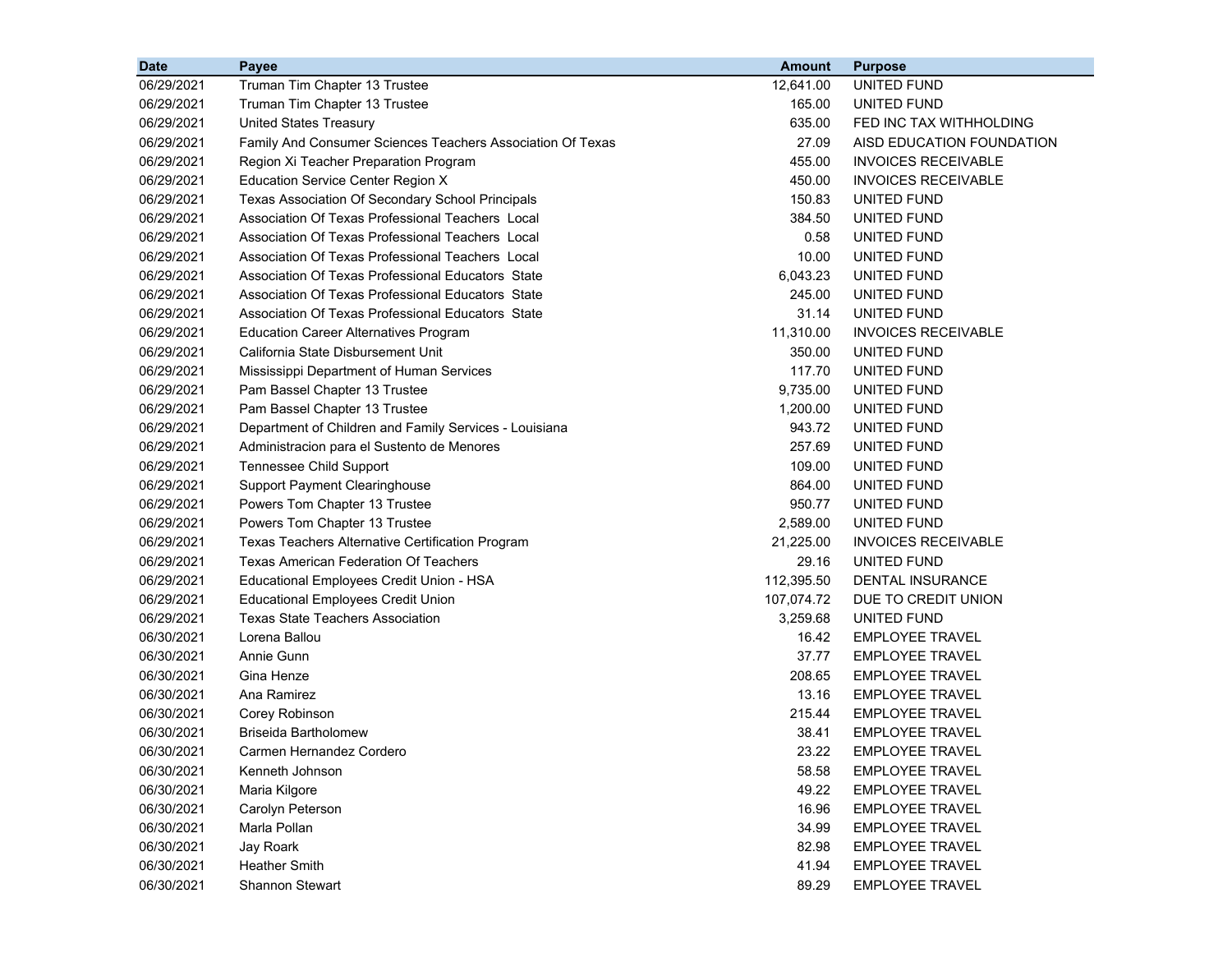| <b>Date</b> | Payee                                               | <b>Amount</b> | <b>Purpose</b>                       |
|-------------|-----------------------------------------------------|---------------|--------------------------------------|
| 06/30/2021  | Deann Thompson                                      | 52.70         | <b>EMPLOYEE TRAVEL</b>               |
| 06/30/2021  | <b>Matthew Varnell</b>                              | 24.02         | <b>EMPLOYEE TRAVEL</b>               |
| 06/30/2021  | Jocelyn Williams                                    | 5.19          | EMPLOYEE TRAVEL                      |
| 06/30/2021  | Jerod Zahn                                          | 19.15         | <b>EMPLOYEE TRAVEL</b>               |
| 06/30/2021  | <b>Teachers Discovery</b>                           | 122.04        | <b>GENERAL SUPPLIES</b>              |
| 06/30/2021  | School Specialty/Ed Essentials                      | 216.81        | <b>GENERAL SUPPLIES</b>              |
| 06/30/2021  | <b>Grainger Industrial Supply</b>                   | 5,571.78      | <b>GENERAL SUPPLIES</b>              |
| 06/30/2021  |                                                     | 242.56        | M & O SUPPLIES                       |
| 06/30/2021  | Qep Incorporated                                    | 255.00        | <b>READING MATERIALS</b>             |
| 06/30/2021  | I B M Corporation                                   | 3,449.60      | <b>GENERAL SUPPLIES</b>              |
| 06/30/2021  | College Board The                                   | 416.00        | <b>INVOICES RECEIVABLE</b>           |
| 06/30/2021  |                                                     | 256.00        | <b>TESTING MATERIALS</b>             |
| 06/30/2021  | College Board The                                   | 86.00         | <b>TESTING MATERIALS</b>             |
| 06/30/2021  | <b>B W I Companies Incorporated</b>                 | 8,467.20      | M & O SUPPLIES                       |
| 06/30/2021  | Workers Assistance Program Incorporated             | 730.00        | MISC OPERATING EXPENSES              |
| 06/30/2021  | Really Good Stuff                                   | 137.64        | MISC OPERATING EXPENSES              |
| 06/30/2021  | <b>Dell Marketing</b>                               | 1,197.13      | <b>CONTRACTED MAINT &amp; REPAIR</b> |
| 06/30/2021  | Texas Furniture Source Incorporated                 | 3,952.36      | <b>GENERAL SUPPLIES</b>              |
| 06/30/2021  | <b>Reeds Services</b>                               | 125.00        | <b>CONTRACTED MAINT &amp; REPAIR</b> |
| 06/30/2021  | Texas Council Of Administrator Of Special Education | 80.00         | MISC OPERATING EXPENSES              |
| 06/30/2021  | Mica Crane Service Inc                              | 375.00        | CONTRACTED MAINT & REPAIR            |
| 06/30/2021  | Office Depot                                        | 2,201.43      | <b>GENERAL SUPPLIES</b>              |
| 06/30/2021  | Enterprise Rent A Car                               | 104.00        | <b>EMPLOYEE TRAVEL</b>               |
| 06/30/2021  | Enterprise Rent A Car                               | 146.76        | MISC OPERATING EXPENSES              |
| 06/30/2021  | Enterprise Rent A Car                               | 173.16        | STUDENT TVL*NO AISD BUSES            |
| 06/30/2021  | Enterprise Rent A Car                               | 173.16        | STUDENT TVL*NO AISD BUSES            |
| 06/30/2021  | <b>CDW Government Incorporated</b>                  | 871.80        | <b>GENERAL SUPPLIES</b>              |
| 06/30/2021  | <b>Td Industries Limited</b>                        | 3,656.50      | <b>CONTRACTED MAINT &amp; REPAIR</b> |
| 06/30/2021  | Govconnection Incorporated                          | 800.00        | <b>GENERAL SUPPLIES</b>              |
| 06/30/2021  | Advancement Via Individual Determination Center     | 850.00        | MISC OPERATING EXPENSES              |
| 06/30/2021  | Advancement Via Individual Determination Center     | 38,200.00     | MISC OPERATING EXPENSES              |
| 06/30/2021  | Henry Schein Incorporated                           | 11,428.56     | ACCOUNTS PAYABLE-ACCRUALS            |
| 06/30/2021  | ETA hand2mind                                       | 29,517.42     | <b>READING MATERIALS</b>             |
| 06/30/2021  | <b>Teacher Created Materials</b>                    | 477,921.68    | <b>GENERAL SUPPLIES</b>              |
| 06/30/2021  | J W Pepper & Son Incorporated                       | 4,289.61      | <b>GENERAL SUPPLIES</b>              |
| 06/30/2021  | Complete Book & Media Supply Inc.                   | 963.05        | READING MATERIALS                    |
| 06/30/2021  | VEX Robotics Inc.                                   | 1,298.00      | <b>GENERAL SUPPLIES</b>              |
| 06/30/2021  | Monarch Trophy Studio                               | 80.10         | <b>GENERAL SUPPLIES</b>              |
| 06/30/2021  | Independent Hardware Incorporated                   | 1,693.86      | <b>GENERAL INVENTORY</b>             |
| 06/30/2021  | <b>Auditory Systems</b>                             | 2,189.00      | CONTRACTED MAINT & REPAIR            |
| 06/30/2021  | Woodwind & Brasswind Inc                            | 180.00        | <b>GENERAL SUPPLIES</b>              |
| 06/30/2021  | Vietnamese Language Services                        | 360.00        | MISC PURCH & CONTR SERV              |
| 06/30/2021  | Jakes Finer Foods                                   | 10,108.00     | <b>GENERAL INVENTORY</b>             |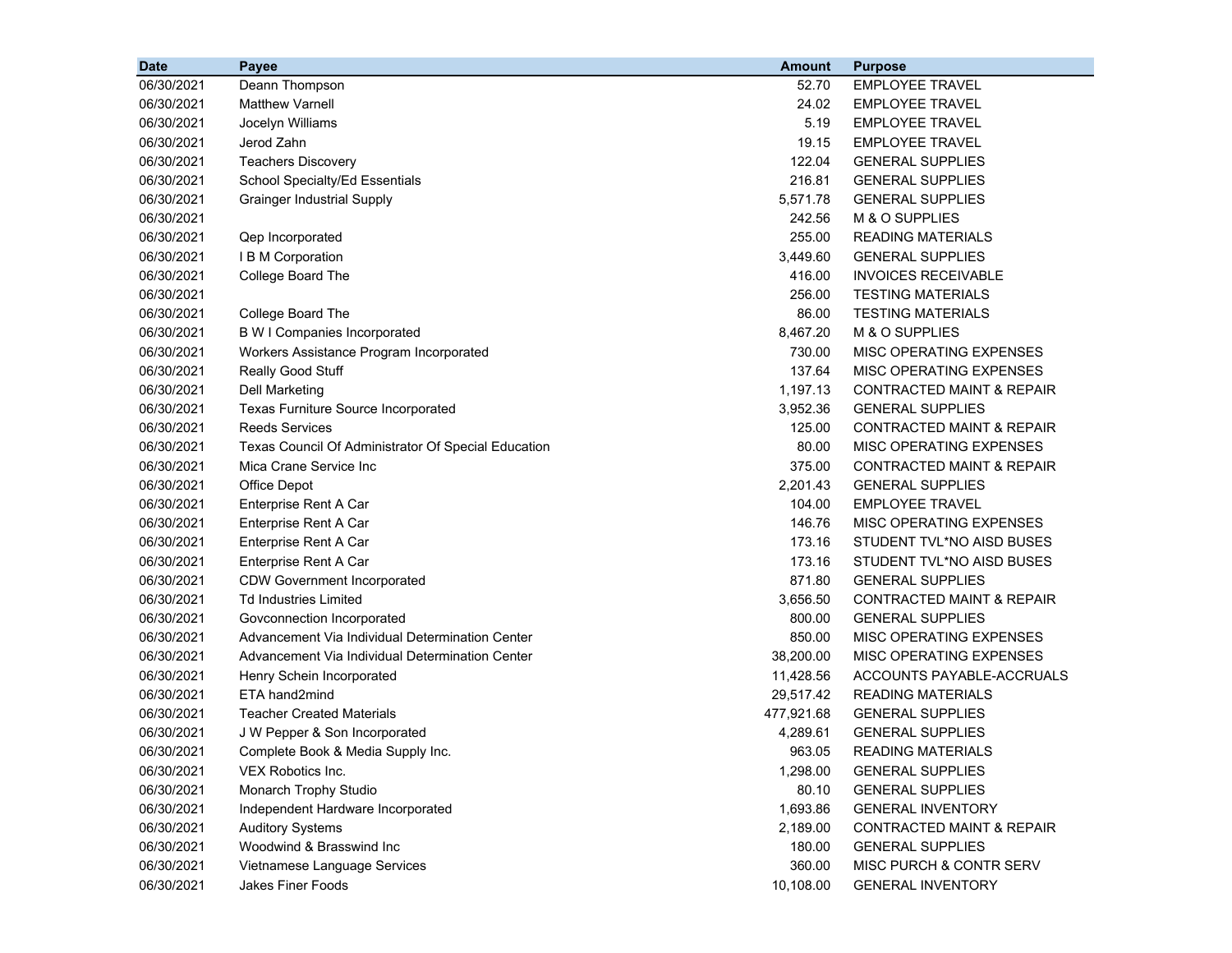| <b>Date</b> | <b>Payee</b>                                                   | Amount     | <b>Purpose</b>                       |
|-------------|----------------------------------------------------------------|------------|--------------------------------------|
| 06/30/2021  | <b>Best Buy for Business</b>                                   | 2,232.95   | <b>GENERAL SUPPLIES</b>              |
| 06/30/2021  | <b>Enviromatic Systems Services</b>                            | 4,000.00   | M & O SUPPLIES                       |
| 06/30/2021  | Follett School Solutions, Inc.                                 | 510.67     | <b>READING MATERIALS</b>             |
| 06/30/2021  | Learning Forward Texas                                         | 5,995.00   | MISC PURCH & CONTR SERV              |
| 06/30/2021  | Learning Forward Texas                                         | 5,995.00   | MISC PURCH & CONTR SERV              |
| 06/30/2021  | Learning Forward Texas                                         | 2,995.00   | MISC PURCH & CONTR SERV              |
| 06/30/2021  | Learning Forward Texas                                         | 2,995.00   | MISC PURCH & CONTR SERV              |
| 06/30/2021  | Engage2learn                                                   | 4,665.00   | MISC PURCH & CONTR SERV              |
| 06/30/2021  | RD Lawns LLC                                                   | 16,681.65  | <b>CONTRACTED MAINT &amp; REPAIR</b> |
| 06/30/2021  | Instructure, INC                                               | 300.00     | <b>CONTRACTED MAINT &amp; REPAIR</b> |
| 06/30/2021  | Safehaven Pest Control, LLC                                    | 2,950.00   | <b>CONTRACTED MAINT &amp; REPAIR</b> |
| 06/30/2021  | Ferguson Enterprises, Inc.                                     | 2,755.18   | M & O SUPPLIES                       |
| 06/30/2021  | Cardinal's Sport Center Incorporated                           | 429.00     | <b>GENERAL SUPPLIES</b>              |
| 06/30/2021  | Lowe's Home Centers, LLC                                       | 172.80     | <b>GENERAL SUPPLIES</b>              |
| 06/30/2021  |                                                                | 14.86      | M & O SUPPLIES                       |
| 06/30/2021  | DFW Ink, LLC                                                   | 1,775.00   | <b>GENERAL SUPPLIES</b>              |
| 06/30/2021  | Fixi Shop The                                                  | 1,705.60   | <b>GENERAL SUPPLIES</b>              |
| 06/30/2021  | J Taylor Education, Inc.                                       | 2,750.00   | <b>MISC PURCH &amp; CONTR SERV</b>   |
| 06/30/2021  | Washing Equipment of Texas - WET Inc                           | 381.95     | <b>CONTRACTED MAINT &amp; REPAIR</b> |
| 06/30/2021  | Steinway Hall Dallas-Fort Worth-Plano                          | 1,620.00   | <b>CONTRACTED MAINT &amp; REPAIR</b> |
| 06/30/2021  | Steve Weiss Music, Inc.                                        | 185.70     | <b>GENERAL SUPPLIES</b>              |
| 06/30/2021  | Kodo Kids                                                      | 3,849.00   | <b>GENERAL SUPPLIES</b>              |
| 06/30/2021  | <b>Bright Morning Consulting</b>                               | 595.00     | MISC OPERATING EXPENSES              |
| 06/30/2021  | Staples Inc/Staples Business Advantage                         | 5,210.23   | <b>GENERAL SUPPLIES</b>              |
| 06/30/2021  | North Dallas A/C and Heating Company Incorporated              | 137,450.00 | <b>CONTRACTED MAINT &amp; REPAIR</b> |
| 06/30/2021  | Respondus Inc                                                  | 5,995.00   | <b>GENERAL SUPPLIES</b>              |
| 06/30/2021  | Got You Covered Work Wear & Uniforms                           | 1,783.60   | M & O SUPPLIES                       |
| 06/30/2021  | Savvas Learning Company LLC                                    | 35,581.49  | <b>TEXTBOOKS</b>                     |
| 06/30/2021  | Your Tees LLC                                                  | 2,510.00   | <b>GENERAL SUPPLIES</b>              |
| 06/30/2021  | KeyWarden Systems Partners LLP                                 | 5,315.97   | <b>FURN &amp; EQUIP &gt; \$5,000</b> |
| 06/30/2021  |                                                                | 5,993.37   | M & O SUPPLIES                       |
| 06/30/2021  | School Bus Safety Company                                      | 8,950.50   | M & O SUPPLIES                       |
| 06/30/2021  | <b>Gomez Floor Covering</b>                                    | 234,863.35 | <b>CONTRACTED MAINT &amp; REPAIR</b> |
| 06/30/2021  | <b>Atmos Energy</b>                                            | 1,654.63   | WATER                                |
| 06/30/2021  | <b>Compliance Consortium Corporation</b>                       | 1,113.00   | MISC PURCH & CONTR SERV              |
| 06/30/2021  | Jack Rasmussen (Luthier)                                       | 483.00     | CONTRACTED MAINT & REPAIR            |
| 06/30/2021  | Simba Industries                                               | 260.00     | <b>GENERAL INVENTORY</b>             |
| 06/30/2021  | Bucks Wheel & Equipment Company                                | 35.00      | <b>CONTRACTED MAINT &amp; REPAIR</b> |
| 06/30/2021  | Southwest International Trucks                                 | 141.25     | M & O SUPPLIES                       |
| 06/30/2021  | <b>Texas Auto Painting</b>                                     | 18,138.49  | <b>CONTRACTED MAINT &amp; REPAIR</b> |
| 06/30/2021  | <b>Sprint Nextel Network</b>                                   | 3,299.24   | CONTRACTED MAINT & REPAIR            |
| 06/30/2021  | Tumbleweed Press Incorporated                                  | 25,688.50  | <b>GENERAL SUPPLIES</b>              |
| 06/30/2021  | Arlington Independent School District Food & Nutrition Service | 322.00     | MISC OPERATING EXPENSES              |